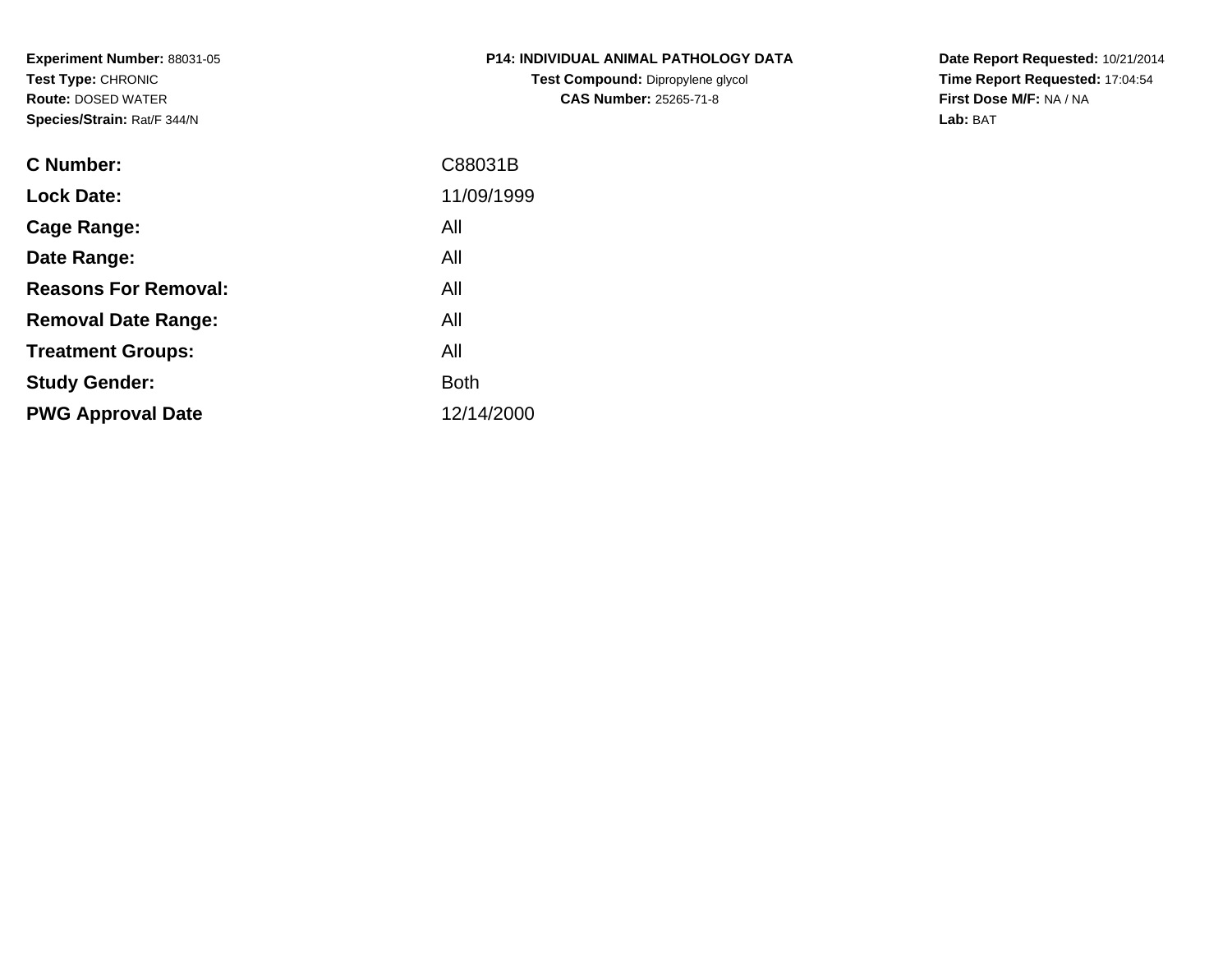| Experiment Number: 88031-05<br>Test Type: CHRONIC<br><b>Route: DOSED WATER</b><br>Species/Strain: Rat/F 344/N |                                                                                               | <b>P14: INDIVIDUAL ANIMAL PATHOLOGY DATA</b><br>Test Compound: Dipropylene glycol<br><b>CAS Number: 25265-71-8</b> | Date Report Requested: 10/21/2014<br>Time Report Requested: 17:04:54<br>First Dose M/F: NA / NA<br>Lab: BAT |
|---------------------------------------------------------------------------------------------------------------|-----------------------------------------------------------------------------------------------|--------------------------------------------------------------------------------------------------------------------|-------------------------------------------------------------------------------------------------------------|
| <b>ANIMAL ID: 1</b>                                                                                           | <b>TRT#: 1</b>                                                                                | <b>SEX: Male</b>                                                                                                   | DAY ON TEST: 730                                                                                            |
|                                                                                                               | <b>DOSE: 0.0%</b>                                                                             | <b>DISP: Terminal Sacrifice</b>                                                                                    | <b>HISTO: 9900861</b>                                                                                       |
|                                                                                                               |                                                                                               | ORGAN AND ACCOUNTABLE SITE STATUS                                                                                  |                                                                                                             |
| <b>NORMAL</b>                                                                                                 |                                                                                               |                                                                                                                    |                                                                                                             |
| * Bone                                                                                                        | * Brain                                                                                       | * Epididymis                                                                                                       | * Esophagus                                                                                                 |
| * Intestine Large, Cecum                                                                                      | * Intestine Large, Colon                                                                      | * Intestine Large, Rectum                                                                                          | * Intestine Small, Duodenum                                                                                 |
| * Intestine Small, Ileum                                                                                      | * Intestine Small, Jejunum                                                                    | * Islets, Pancreatic                                                                                               | * Lymph Node, Mandibular                                                                                    |
| * Lymph Node, Mesenteric                                                                                      | * Nose                                                                                        | * Pancreas                                                                                                         | * Parathyroid Gland                                                                                         |
| * Pituitary Gland                                                                                             | * Preputial Gland                                                                             | * Salivary Glands                                                                                                  | * Seminal Vesicle                                                                                           |
| * Skin                                                                                                        | * Spleen                                                                                      | * Stomach, Forestomach                                                                                             | * Stomach, Glandular                                                                                        |
| * Thymus                                                                                                      | * Thyroid Gland                                                                               | * Trachea                                                                                                          | * Urinary Bladder                                                                                           |
| <b>MISSING</b>                                                                                                |                                                                                               |                                                                                                                    |                                                                                                             |
| * Mammary Gland                                                                                               |                                                                                               |                                                                                                                    |                                                                                                             |
| <b>OBSERVATIONS</b>                                                                                           |                                                                                               |                                                                                                                    |                                                                                                             |
| * Adrenal Cortex                                                                                              |                                                                                               | Hyperplasia                                                                                                        | Mild                                                                                                        |
|                                                                                                               |                                                                                               | Hypertrophy                                                                                                        | Mild                                                                                                        |
|                                                                                                               |                                                                                               | Pheochromocytoma Malignant                                                                                         | Metastatic (Adrenal Medulla)                                                                                |
| * Adrenal Medulla                                                                                             |                                                                                               | Pheochromocytoma Malignant                                                                                         |                                                                                                             |
| [ Pheochromocytoma Malignant TGLS = 3-12 ]                                                                    |                                                                                               |                                                                                                                    |                                                                                                             |
| * Bone Marrow                                                                                                 |                                                                                               | Pheochromocytoma Malignant                                                                                         | Metastatic (Adrenal Medulla)                                                                                |
| * Heart                                                                                                       |                                                                                               | Cardiomyopathy                                                                                                     | Mild                                                                                                        |
| * Kidney                                                                                                      |                                                                                               | Nephropathy                                                                                                        | Mild                                                                                                        |
|                                                                                                               | Note: TGL 3, "mass, 37 x 28 x 25 mm, red" noted at necropsy, actually involved adrenal gland. |                                                                                                                    |                                                                                                             |
| * Liver                                                                                                       |                                                                                               | <b>Clear Cell Focus</b>                                                                                            |                                                                                                             |
|                                                                                                               | <b>Bile Duct</b>                                                                              | Hyperplasia                                                                                                        | Minimal                                                                                                     |
|                                                                                                               |                                                                                               | Inflammation                                                                                                       | Granulomatous, Focal, Minimal                                                                               |
|                                                                                                               |                                                                                               | Inflammation                                                                                                       | Histiocytic, Focal, Minimal                                                                                 |
| Note: TGL 2, "deformity" noted at necropsy, was not apparent microscopically.                                 |                                                                                               |                                                                                                                    |                                                                                                             |
| * Lung                                                                                                        |                                                                                               | <b>Infiltration Cellular</b>                                                                                       | Histiocyte, Minimal                                                                                         |
|                                                                                                               |                                                                                               | Pheochromocytoma Malignant                                                                                         | Metastatic (Adrenal Medulla)                                                                                |
| * Prostate                                                                                                    |                                                                                               | Hyperplasia                                                                                                        | Marked                                                                                                      |
| $^\star$ Testes                                                                                               | <b>Interstit Cell</b>                                                                         | Adenoma                                                                                                            |                                                                                                             |
|                                                                                                               |                                                                                               | Atrophy                                                                                                            | Marked                                                                                                      |
| [Adenoma TGLS = $1-8$ ]                                                                                       |                                                                                               |                                                                                                                    |                                                                                                             |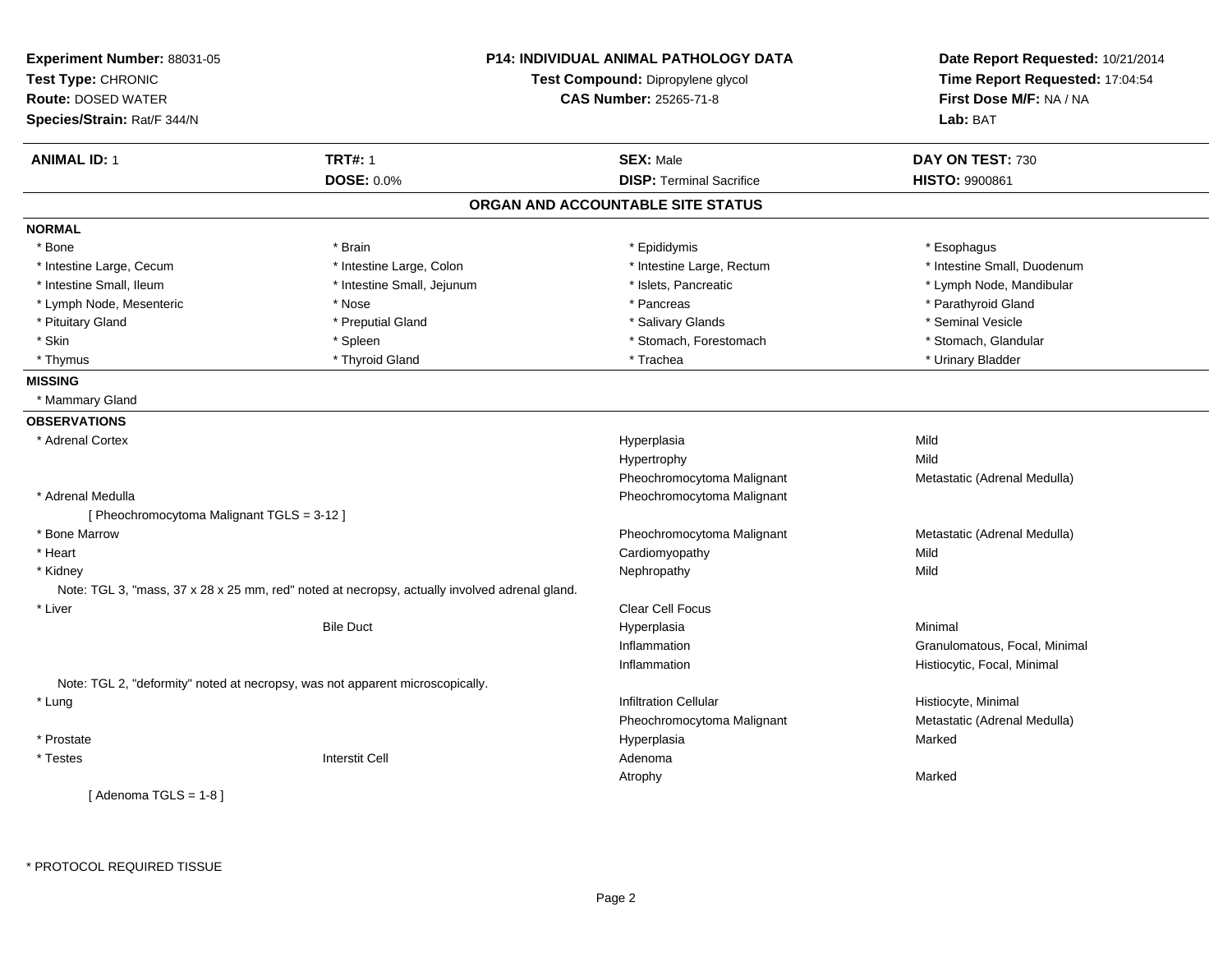| <b>Experiment Number: 88031-05</b><br>Test Type: CHRONIC<br><b>Route: DOSED WATER</b><br>Species/Strain: Rat/F 344/N |                   | <b>P14: INDIVIDUAL ANIMAL PATHOLOGY DATA</b> | Date Report Requested: 10/21/2014 |
|----------------------------------------------------------------------------------------------------------------------|-------------------|----------------------------------------------|-----------------------------------|
|                                                                                                                      |                   | Test Compound: Dipropylene glycol            | Time Report Requested: 17:04:54   |
|                                                                                                                      |                   | <b>CAS Number: 25265-71-8</b>                | First Dose M/F: NA / NA           |
|                                                                                                                      |                   |                                              | Lab: BAT                          |
| <b>ANIMAL ID: 1</b>                                                                                                  | <b>TRT#: 1</b>    | <b>SEX: Male</b>                             | DAY ON TEST: 730                  |
|                                                                                                                      | <b>DOSE: 0.0%</b> | <b>DISP:</b> Terminal Sacrifice              | <b>HISTO: 9900861</b>             |
|                                                                                                                      |                   | ORGAN AND ACCOUNTABLE SITE STATUS            |                                   |
| [Atrophy TGLS = 1-8 ]                                                                                                |                   |                                              |                                   |
| PRIMARY CAUSE OF DEATH                                                                                               |                   |                                              |                                   |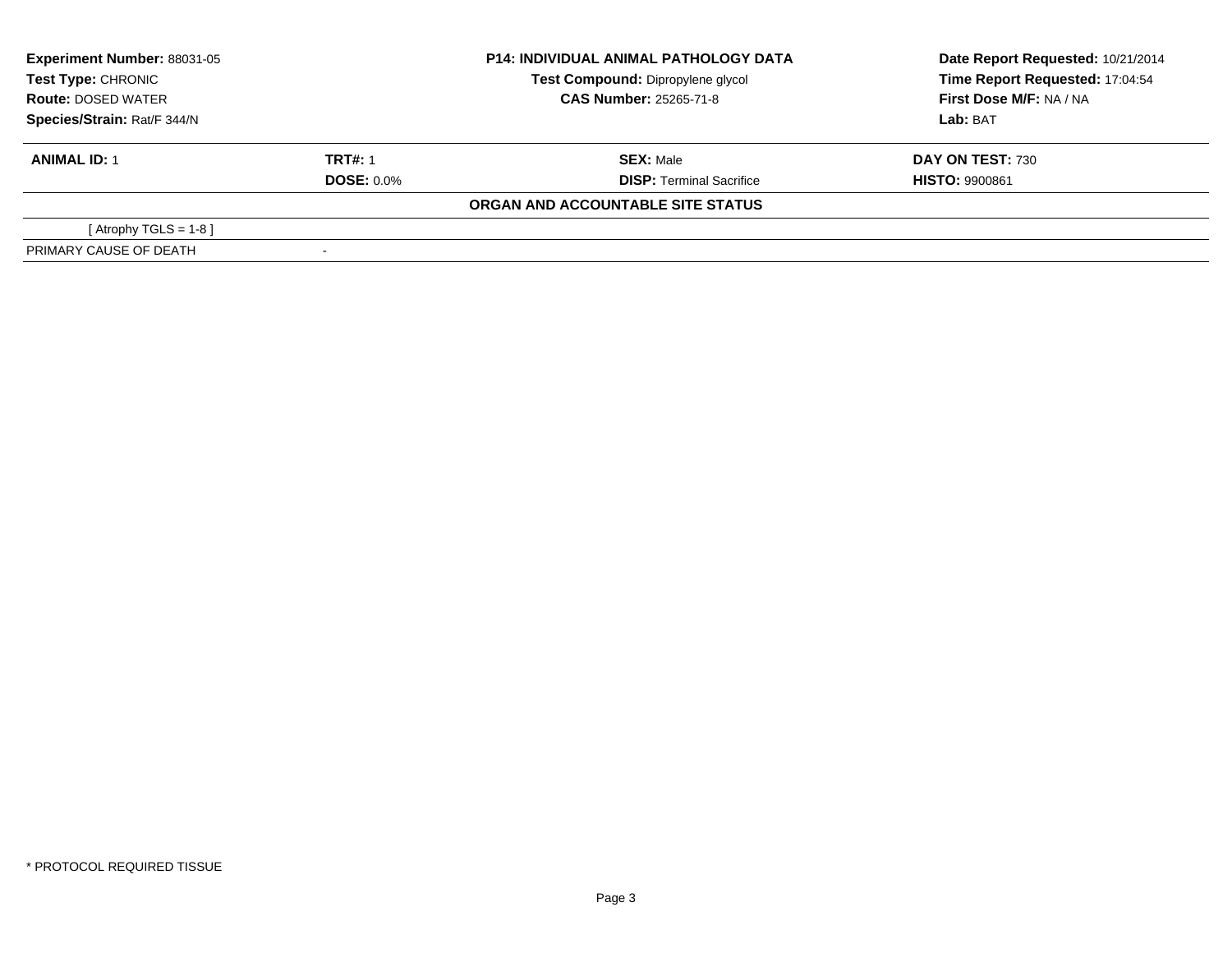| Experiment Number: 88031-05<br>Test Type: CHRONIC<br><b>Route: DOSED WATER</b><br>Species/Strain: Rat/F 344/N |                                                                               | <b>P14: INDIVIDUAL ANIMAL PATHOLOGY DATA</b><br>Test Compound: Dipropylene glycol<br><b>CAS Number: 25265-71-8</b> |                               |
|---------------------------------------------------------------------------------------------------------------|-------------------------------------------------------------------------------|--------------------------------------------------------------------------------------------------------------------|-------------------------------|
| <b>ANIMAL ID: 2</b>                                                                                           | <b>TRT#: 1</b>                                                                | <b>SEX: Male</b>                                                                                                   | DAY ON TEST: 730              |
|                                                                                                               | <b>DOSE: 0.0%</b>                                                             | <b>DISP: Terminal Sacrifice</b>                                                                                    | <b>HISTO: 9900862</b>         |
|                                                                                                               |                                                                               | ORGAN AND ACCOUNTABLE SITE STATUS                                                                                  |                               |
| <b>NORMAL</b>                                                                                                 |                                                                               |                                                                                                                    |                               |
| * Bone                                                                                                        | * Bone Marrow                                                                 | * Brain                                                                                                            | * Epididymis                  |
| * Esophagus                                                                                                   | * Heart                                                                       | * Intestine Large, Cecum                                                                                           | * Intestine Large, Colon      |
| * Intestine Large, Rectum                                                                                     | * Intestine Small, Duodenum                                                   | * Intestine Small, Ileum                                                                                           | * Intestine Small, Jejunum    |
| * Islets, Pancreatic                                                                                          | * Lymph Node, Mesenteric                                                      | * Mammary Gland                                                                                                    | * Nose                        |
| * Parathyroid Gland                                                                                           | * Preputial Gland                                                             | * Prostate                                                                                                         | * Salivary Glands             |
| * Seminal Vesicle                                                                                             | * Skin                                                                        | * Stomach, Forestomach                                                                                             | * Stomach, Glandular          |
| * Thymus                                                                                                      | * Trachea                                                                     | * Urinary Bladder                                                                                                  |                               |
| <b>MISSING</b>                                                                                                |                                                                               |                                                                                                                    |                               |
| * Lymph Node, Mandibular                                                                                      |                                                                               |                                                                                                                    |                               |
| <b>OBSERVATIONS</b>                                                                                           |                                                                               |                                                                                                                    |                               |
| * Adrenal Cortex                                                                                              |                                                                               | Degeneration                                                                                                       | Cystic, Mild                  |
|                                                                                                               |                                                                               | Hyperplasia                                                                                                        | Mild                          |
| * Adrenal Medulla                                                                                             |                                                                               | Hyperplasia                                                                                                        | Mild                          |
| * Kidney                                                                                                      |                                                                               | Nephropathy                                                                                                        | Mild                          |
|                                                                                                               |                                                                               | Stromal Nephroma                                                                                                   |                               |
| [Stromal Nephroma TGLS = 6-6]                                                                                 |                                                                               |                                                                                                                    |                               |
| * Liver                                                                                                       |                                                                               | <b>Basophilic Focus</b>                                                                                            |                               |
|                                                                                                               |                                                                               | Clear Cell Focus                                                                                                   |                               |
|                                                                                                               |                                                                               | Degeneration                                                                                                       | Cystic, Minimal               |
|                                                                                                               | <b>Bile Duct</b>                                                              | Hyperplasia                                                                                                        | Minimal                       |
|                                                                                                               |                                                                               | Inflammation                                                                                                       | Histiocytic, Focal, Minimal   |
|                                                                                                               |                                                                               | Inflammation                                                                                                       | Granulomatous, Focal, Minimal |
|                                                                                                               | Note: TGL 3, "deformity" noted at necropsy, was not apparent microscopically. |                                                                                                                    |                               |
| * Lung                                                                                                        | Alveolar Epith                                                                | Hyperplasia                                                                                                        | Minimal                       |
|                                                                                                               |                                                                               | Infiltration Cellular                                                                                              | Histiocyte, Minimal           |
| Mesentery                                                                                                     | Fat                                                                           | Necrosis                                                                                                           | Mild                          |
| [ Necrosis TGLS = $4-14$ ]                                                                                    |                                                                               |                                                                                                                    |                               |
| * Pancreas                                                                                                    |                                                                               | Atrophy                                                                                                            | Moderate                      |
| * Pituitary Gland                                                                                             | Pars Distalis                                                                 | Adenoma                                                                                                            |                               |
| [Adenoma TGLS = $2-9$ ]                                                                                       |                                                                               |                                                                                                                    |                               |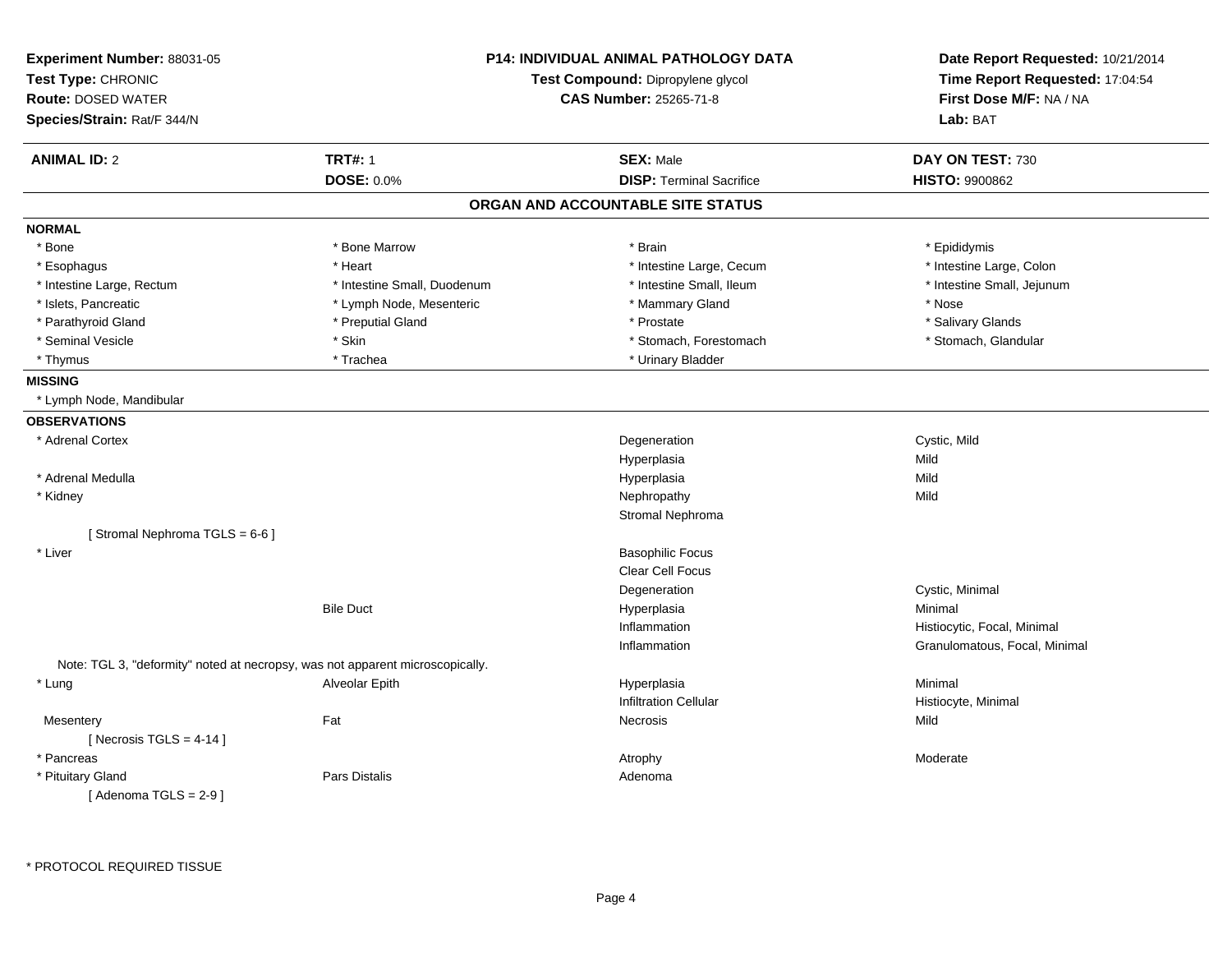| <b>Experiment Number: 88031-05</b>                                               | <b>P14: INDIVIDUAL ANIMAL PATHOLOGY DATA</b> |                                   | Date Report Requested: 10/21/2014 |
|----------------------------------------------------------------------------------|----------------------------------------------|-----------------------------------|-----------------------------------|
| Test Type: CHRONIC                                                               |                                              | Test Compound: Dipropylene glycol | Time Report Requested: 17:04:54   |
| <b>Route: DOSED WATER</b>                                                        |                                              | <b>CAS Number: 25265-71-8</b>     | First Dose M/F: NA / NA           |
| Species/Strain: Rat/F 344/N                                                      |                                              |                                   | Lab: BAT                          |
| <b>ANIMAL ID: 2</b>                                                              | <b>TRT#: 1</b>                               | <b>SEX: Male</b>                  | DAY ON TEST: 730                  |
|                                                                                  | <b>DOSE: 0.0%</b>                            | <b>DISP: Terminal Sacrifice</b>   | <b>HISTO: 9900862</b>             |
|                                                                                  |                                              | ORGAN AND ACCOUNTABLE SITE STATUS |                                   |
| * Spleen                                                                         |                                              | Congestion                        | Moderate                          |
| [Congestion TGLS = $5-5$ ]                                                       |                                              |                                   |                                   |
| * Stom Gland                                                                     |                                              |                                   |                                   |
| Note: TGL 7, "lesion, 4 x 3 mm" noted at trim, was not apparent microscopically. |                                              |                                   |                                   |
| * Testes                                                                         | Interstit Cell                               | Adenoma                           |                                   |
|                                                                                  | Interstit Cell                               | Hyperplasia                       | Mild                              |
| [Adenoma TGLS = $1-8$ ]                                                          |                                              |                                   |                                   |
| * Thyroid Gland                                                                  | C Cell                                       | Hyperplasia                       | Minimal                           |
| PRIMARY CAUSE OF DEATH                                                           |                                              |                                   |                                   |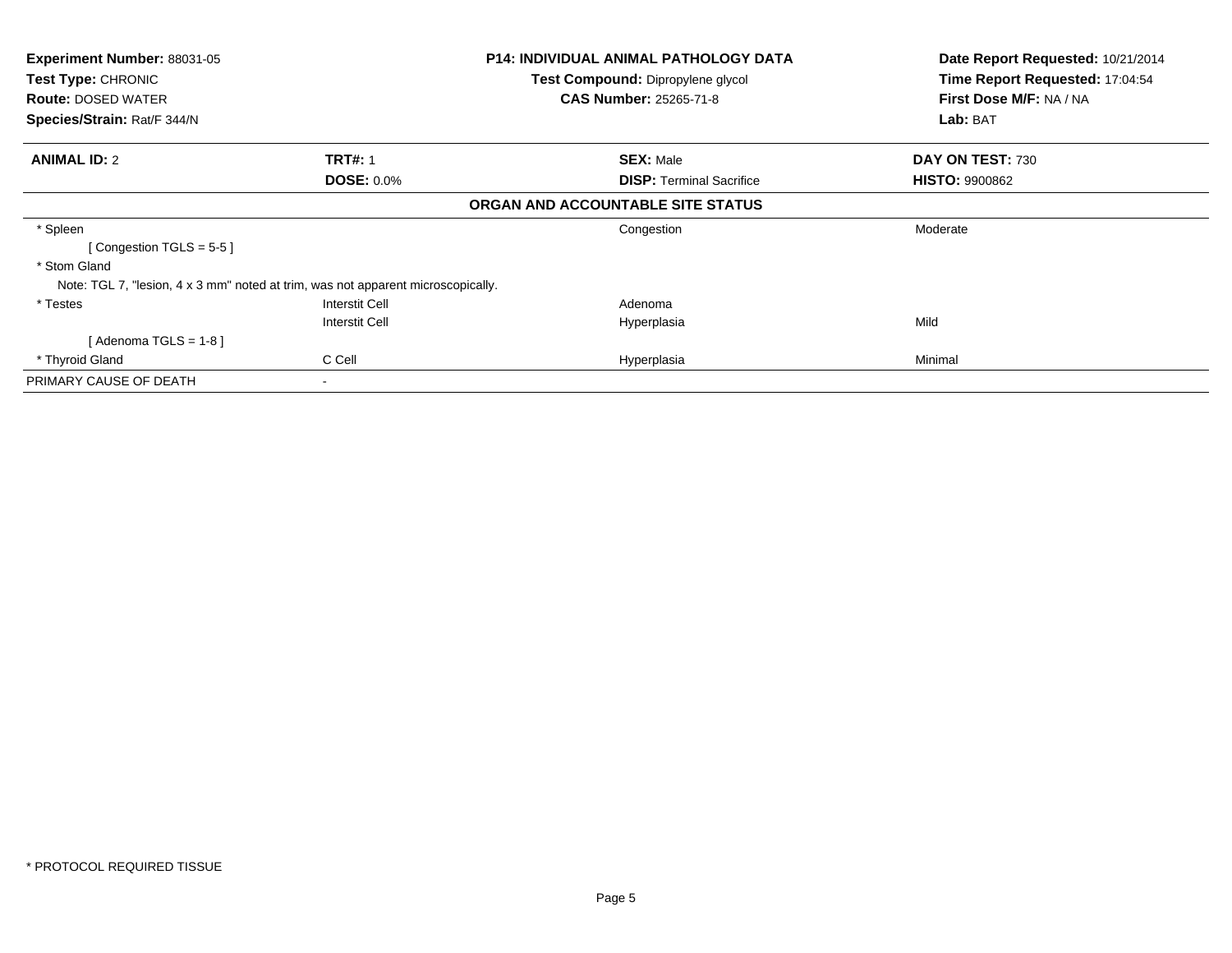| Experiment Number: 88031-05<br>Test Type: CHRONIC<br><b>Route: DOSED WATER</b><br>Species/Strain: Rat/F 344/N |                            | <b>P14: INDIVIDUAL ANIMAL PATHOLOGY DATA</b><br>Test Compound: Dipropylene glycol<br><b>CAS Number: 25265-71-8</b> | Date Report Requested: 10/21/2014<br>Time Report Requested: 17:04:54<br>First Dose M/F: NA / NA<br>Lab: BAT |
|---------------------------------------------------------------------------------------------------------------|----------------------------|--------------------------------------------------------------------------------------------------------------------|-------------------------------------------------------------------------------------------------------------|
| <b>ANIMAL ID: 3</b>                                                                                           | <b>TRT#: 1</b>             | <b>SEX: Male</b>                                                                                                   | DAY ON TEST: 653                                                                                            |
|                                                                                                               | <b>DOSE: 0.0%</b>          | <b>DISP:</b> Moribund Sacrifice                                                                                    | <b>HISTO: 9900863</b>                                                                                       |
|                                                                                                               |                            | ORGAN AND ACCOUNTABLE SITE STATUS                                                                                  |                                                                                                             |
| <b>NORMAL</b>                                                                                                 |                            |                                                                                                                    |                                                                                                             |
| * Bone                                                                                                        | * Brain                    | * Epididymis                                                                                                       | * Esophagus                                                                                                 |
| * Intestine Large, Cecum                                                                                      | * Intestine Large, Colon   | * Intestine Large, Rectum                                                                                          | * Intestine Small, Duodenum                                                                                 |
| * Intestine Small, Ileum                                                                                      | * Intestine Small, Jejunum | * Islets, Pancreatic                                                                                               | * Mammary Gland                                                                                             |
| * Parathyroid Gland                                                                                           | * Pituitary Gland          | * Preputial Gland                                                                                                  | * Prostate                                                                                                  |
| * Salivary Glands                                                                                             | * Skin                     | * Thymus                                                                                                           | * Trachea                                                                                                   |
| * Urinary Bladder                                                                                             |                            |                                                                                                                    |                                                                                                             |
| <b>MISSING</b>                                                                                                |                            |                                                                                                                    |                                                                                                             |
| * Lymph Node, Mandibular                                                                                      |                            |                                                                                                                    |                                                                                                             |
| <b>OBSERVATIONS</b>                                                                                           |                            |                                                                                                                    |                                                                                                             |
| * Adrenal Cortex                                                                                              |                            | Leukemia Mononuclear                                                                                               |                                                                                                             |
|                                                                                                               |                            | Necrosis                                                                                                           | Mild                                                                                                        |
| * Adrenal Medulla                                                                                             |                            | Hyperplasia                                                                                                        | Moderate                                                                                                    |
|                                                                                                               |                            | Leukemia Mononuclear                                                                                               |                                                                                                             |
| * Bone Marrow                                                                                                 |                            | Leukemia Mononuclear                                                                                               |                                                                                                             |
| * Heart                                                                                                       |                            | Cardiomyopathy                                                                                                     | Moderate                                                                                                    |
|                                                                                                               |                            | Leukemia Mononuclear                                                                                               |                                                                                                             |
| * Kidney                                                                                                      |                            | Leukemia Mononuclear                                                                                               |                                                                                                             |
| [ Leukemia Mononuclear TGLS = 4-6 ]                                                                           |                            |                                                                                                                    |                                                                                                             |
| * Liver                                                                                                       | <b>Bile Duct</b>           | Hyperplasia                                                                                                        | Mild                                                                                                        |
|                                                                                                               |                            | Leukemia Mononuclear                                                                                               |                                                                                                             |
|                                                                                                               | Centrilobular              | Necrosis                                                                                                           | Mild                                                                                                        |
| [Leukemia Mononuclear TGLS = 3-5]                                                                             |                            |                                                                                                                    |                                                                                                             |
| * Lung                                                                                                        | Alveolar Epith             | Hyperplasia                                                                                                        | Mild                                                                                                        |
|                                                                                                               |                            | <b>Infiltration Cellular</b>                                                                                       | Histiocyte, Minimal                                                                                         |
|                                                                                                               |                            | Leukemia Mononuclear                                                                                               |                                                                                                             |
|                                                                                                               |                            | Metaplasia                                                                                                         | Squamous, Minimal                                                                                           |
| Lymph Node                                                                                                    | Mediastinal                | Leukemia Mononuclear                                                                                               |                                                                                                             |
| [ Leukemia Mononuclear TGLS = 5-3 ]                                                                           |                            |                                                                                                                    |                                                                                                             |
| * Lymph Node, Mesenteric                                                                                      |                            | Leukemia Mononuclear                                                                                               |                                                                                                             |
|                                                                                                               |                            |                                                                                                                    |                                                                                                             |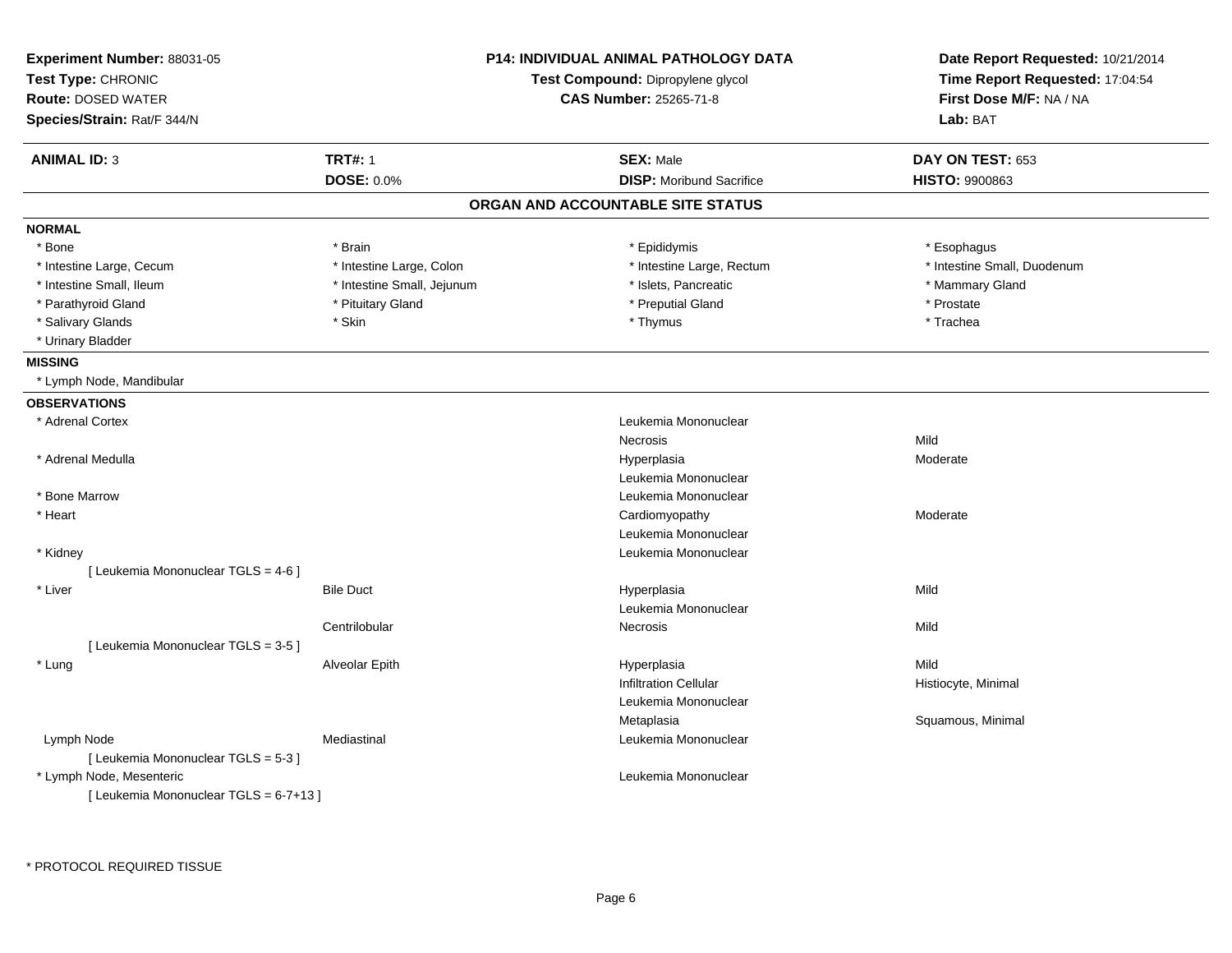| <b>Experiment Number: 88031-05</b><br>Test Type: CHRONIC |                                  | <b>P14: INDIVIDUAL ANIMAL PATHOLOGY DATA</b><br>Test Compound: Dipropylene glycol | Date Report Requested: 10/21/2014<br>Time Report Requested: 17:04:54 |
|----------------------------------------------------------|----------------------------------|-----------------------------------------------------------------------------------|----------------------------------------------------------------------|
| <b>Route: DOSED WATER</b>                                |                                  | <b>CAS Number: 25265-71-8</b>                                                     | First Dose M/F: NA / NA                                              |
| Species/Strain: Rat/F 344/N                              |                                  |                                                                                   | Lab: BAT                                                             |
| <b>ANIMAL ID: 3</b>                                      | <b>TRT#: 1</b>                   | <b>SEX: Male</b>                                                                  | <b>DAY ON TEST: 653</b>                                              |
|                                                          | <b>DOSE: 0.0%</b>                | <b>DISP:</b> Moribund Sacrifice                                                   | <b>HISTO: 9900863</b>                                                |
|                                                          |                                  | ORGAN AND ACCOUNTABLE SITE STATUS                                                 |                                                                      |
| * Nose                                                   | Olfactory Epi                    | Atrophy                                                                           | Minimal                                                              |
| * Pancreas                                               |                                  | Atrophy                                                                           | Mild                                                                 |
|                                                          |                                  | Leukemia Mononuclear                                                              |                                                                      |
| * Seminal Vesicle                                        |                                  | Leukemia Mononuclear                                                              |                                                                      |
| * Spleen                                                 |                                  | Leukemia Mononuclear                                                              |                                                                      |
| [Leukemia Mononuclear TGLS = 1-12]                       |                                  |                                                                                   |                                                                      |
| * Stomach, Forestomach                                   |                                  | Leukemia Mononuclear                                                              |                                                                      |
| * Stomach, Glandular                                     |                                  | Leukemia Mononuclear                                                              |                                                                      |
| * Testes                                                 | Bilateral, Interstit Cell        | Adenoma                                                                           |                                                                      |
| [Adenoma TGLS = $2-8$ ]                                  |                                  |                                                                                   |                                                                      |
| * Thyroid Gland                                          | C Cell                           | Hyperplasia                                                                       | Mild                                                                 |
| PRIMARY CAUSE OF DEATH                                   | Leukemia Mononuclear<br>- Spleen |                                                                                   |                                                                      |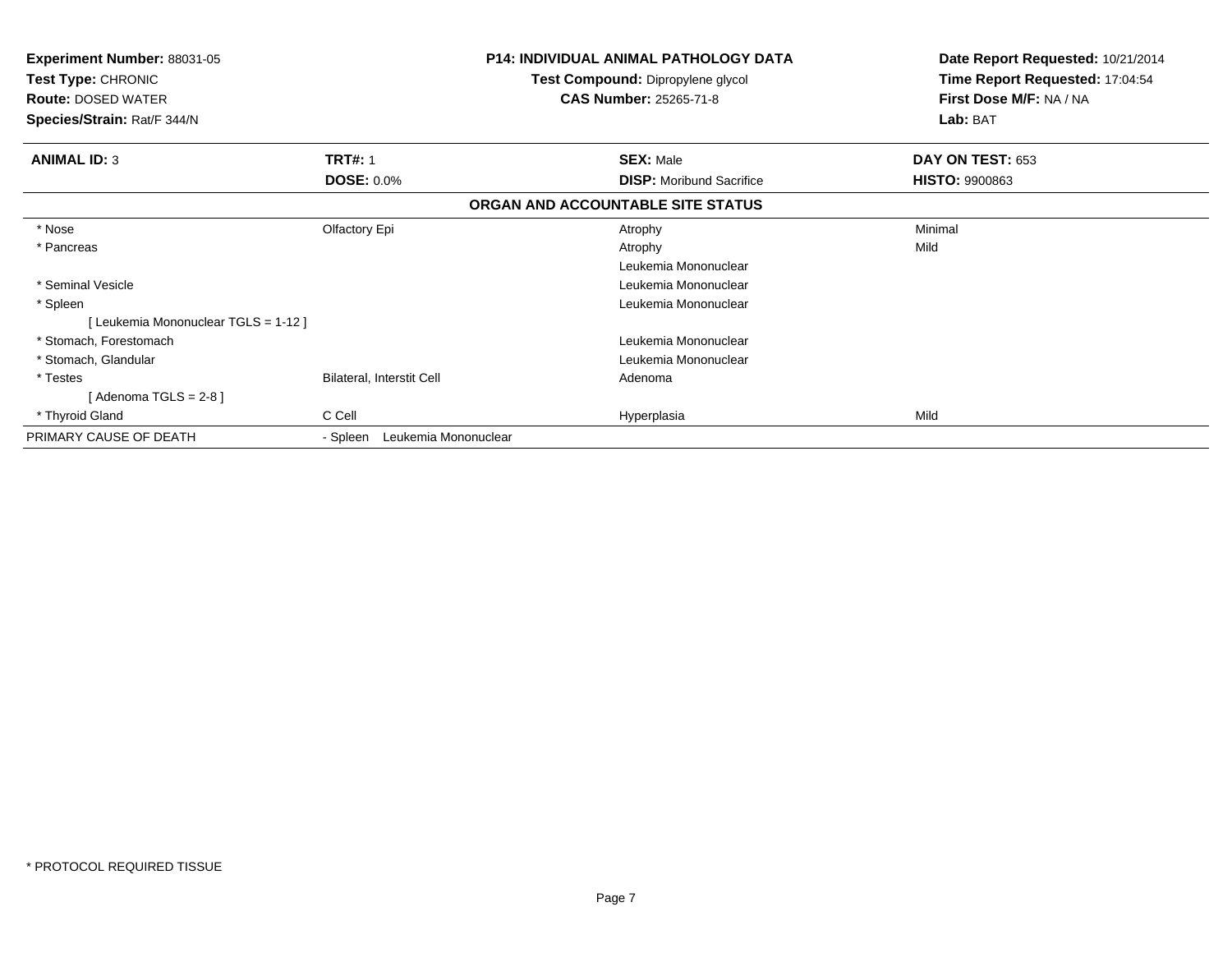| Experiment Number: 88031-05<br>Test Type: CHRONIC<br><b>Route: DOSED WATER</b> |                          | P14: INDIVIDUAL ANIMAL PATHOLOGY DATA<br>Test Compound: Dipropylene glycol<br><b>CAS Number: 25265-71-8</b> | Date Report Requested: 10/21/2014<br>Time Report Requested: 17:04:54<br>First Dose M/F: NA / NA |  |
|--------------------------------------------------------------------------------|--------------------------|-------------------------------------------------------------------------------------------------------------|-------------------------------------------------------------------------------------------------|--|
| Species/Strain: Rat/F 344/N                                                    |                          |                                                                                                             | Lab: BAT                                                                                        |  |
| <b>ANIMAL ID: 4</b>                                                            | <b>TRT#: 1</b>           | <b>SEX: Male</b>                                                                                            | DAY ON TEST: 729                                                                                |  |
|                                                                                | <b>DOSE: 0.0%</b>        | <b>DISP: Terminal Sacrifice</b>                                                                             | <b>HISTO: 9900864</b>                                                                           |  |
|                                                                                |                          | ORGAN AND ACCOUNTABLE SITE STATUS                                                                           |                                                                                                 |  |
| <b>NORMAL</b>                                                                  |                          |                                                                                                             |                                                                                                 |  |
| * Bone                                                                         | * Bone Marrow            | * Brain                                                                                                     | * Epididymis                                                                                    |  |
| * Esophagus                                                                    | * Intestine Large, Cecum | * Intestine Large, Colon                                                                                    | * Intestine Large, Rectum                                                                       |  |
| * Intestine Small, Duodenum                                                    | * Intestine Small, Ileum | * Intestine Small, Jejunum                                                                                  | * Lymph Node, Mesenteric                                                                        |  |
| * Pancreas                                                                     | * Parathyroid Gland      | * Preputial Gland                                                                                           | * Salivary Glands                                                                               |  |
| * Seminal Vesicle                                                              | * Stomach, Forestomach   | * Stomach, Glandular                                                                                        | * Thymus                                                                                        |  |
| * Trachea                                                                      | * Urinary Bladder        |                                                                                                             |                                                                                                 |  |
| <b>MISSING</b>                                                                 |                          |                                                                                                             |                                                                                                 |  |
| * Lymph Node, Mandibular                                                       |                          |                                                                                                             |                                                                                                 |  |
| <b>OBSERVATIONS</b>                                                            |                          |                                                                                                             |                                                                                                 |  |
| * Adrenal Cortex                                                               |                          | Hyperplasia                                                                                                 | Minimal                                                                                         |  |
| * Adrenal Medulla                                                              |                          | Ganglioneuroma                                                                                              |                                                                                                 |  |
| * Heart                                                                        |                          | Cardiomyopathy                                                                                              | Mild                                                                                            |  |
| * Islets, Pancreatic                                                           |                          | Adenoma                                                                                                     |                                                                                                 |  |
| * Kidney                                                                       |                          | Nephropathy                                                                                                 | Mild                                                                                            |  |
| * Liver                                                                        |                          | <b>Basophilic Focus</b>                                                                                     |                                                                                                 |  |
|                                                                                |                          | Clear Cell Focus                                                                                            |                                                                                                 |  |
|                                                                                | <b>Bile Duct</b>         | Hyperplasia                                                                                                 | Minimal                                                                                         |  |
|                                                                                |                          | Inflammation                                                                                                | Granulomatous, Focal, Minimal                                                                   |  |
|                                                                                |                          | Inflammation                                                                                                | Histiocytic, Focal, Minimal                                                                     |  |
| * Lung                                                                         | Alveolar Epith           | Hyperplasia                                                                                                 | Minimal                                                                                         |  |
|                                                                                |                          | <b>Infiltration Cellular</b>                                                                                | Histiocyte, Minimal                                                                             |  |
| * Mammary Gland<br>[Fibroadenoma TGLS = 1-12]                                  |                          | Fibroadenoma                                                                                                |                                                                                                 |  |
| * Nose                                                                         |                          | Inflammation                                                                                                | Suppurative, Mild                                                                               |  |
| * Pituitary Gland                                                              | <b>Pars Distalis</b>     | Adenoma                                                                                                     |                                                                                                 |  |
| [Adenoma TGLS = $3-9$ ]                                                        |                          |                                                                                                             |                                                                                                 |  |
| * Prostate                                                                     |                          | Inflammation                                                                                                | Chronic Active, Mild                                                                            |  |
| * Skin                                                                         | <b>Subcut Tiss</b>       | Fibroma                                                                                                     |                                                                                                 |  |
| [Fibroma TGLS = $4-15$ ]                                                       |                          |                                                                                                             |                                                                                                 |  |
| * Spleen                                                                       |                          | Hyperplasia                                                                                                 | Lymphoid, Focal, Mild                                                                           |  |
|                                                                                |                          |                                                                                                             |                                                                                                 |  |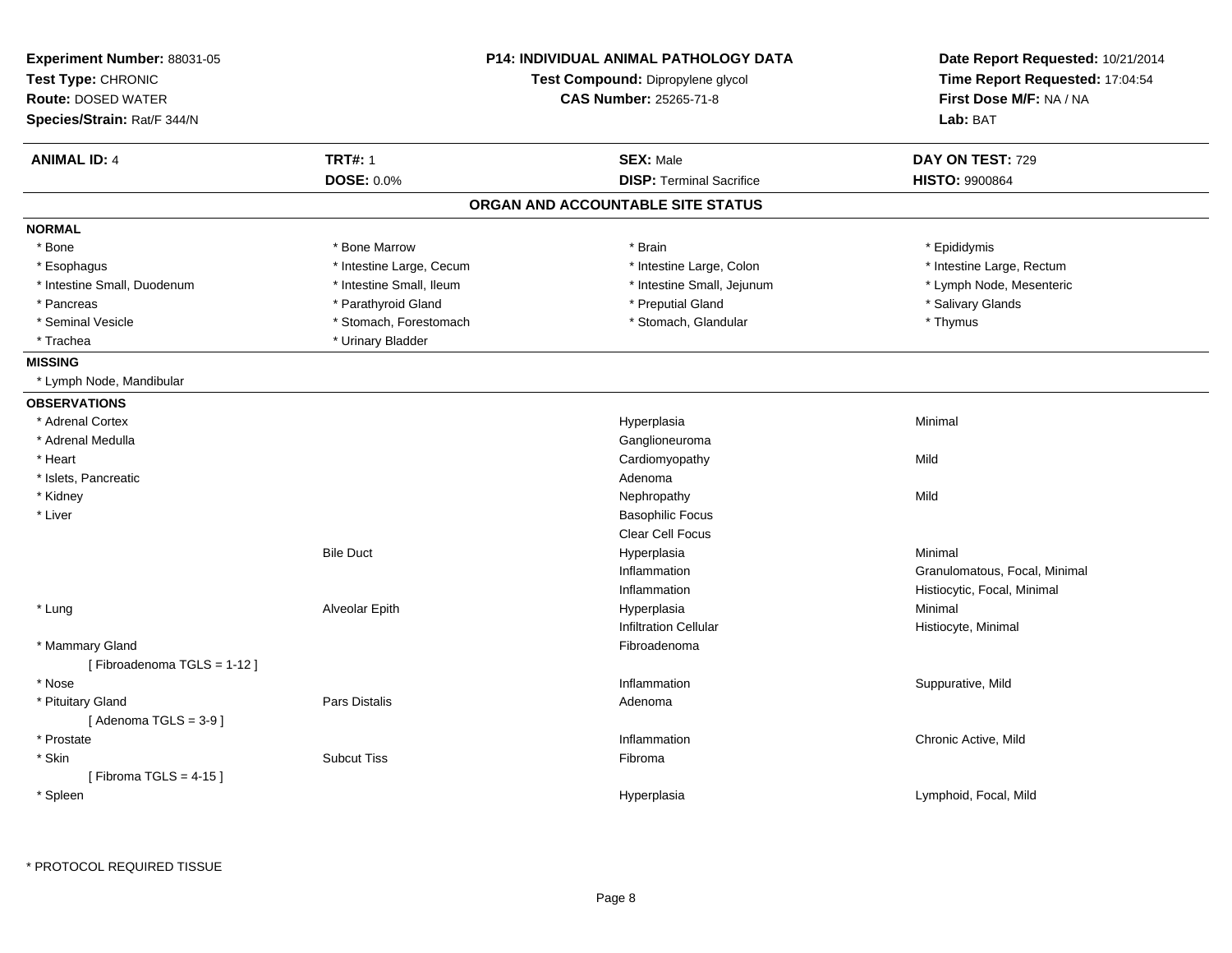| Experiment Number: 88031-05 | <b>P14: INDIVIDUAL ANIMAL PATHOLOGY DATA</b><br>Test Compound: Dipropylene glycol |                                   | Date Report Requested: 10/21/2014 |
|-----------------------------|-----------------------------------------------------------------------------------|-----------------------------------|-----------------------------------|
| <b>Test Type: CHRONIC</b>   |                                                                                   |                                   | Time Report Requested: 17:04:54   |
| <b>Route: DOSED WATER</b>   |                                                                                   | <b>CAS Number: 25265-71-8</b>     | First Dose M/F: NA / NA           |
| Species/Strain: Rat/F 344/N |                                                                                   |                                   | Lab: BAT                          |
| <b>ANIMAL ID: 4</b>         | <b>TRT#: 1</b>                                                                    | <b>SEX: Male</b>                  | DAY ON TEST: 729                  |
|                             | <b>DOSE: 0.0%</b>                                                                 | <b>DISP:</b> Terminal Sacrifice   | <b>HISTO: 9900864</b>             |
|                             |                                                                                   | ORGAN AND ACCOUNTABLE SITE STATUS |                                   |
| * Testes                    | <b>Bilateral, Interstit Cell</b>                                                  | Adenoma                           |                                   |
| [Adenoma TGLS = 2-13 ]      |                                                                                   |                                   |                                   |
| * Thyroid Gland             | C Cell                                                                            | Hyperplasia                       | Minimal                           |
| PRIMARY CAUSE OF DEATH      |                                                                                   |                                   |                                   |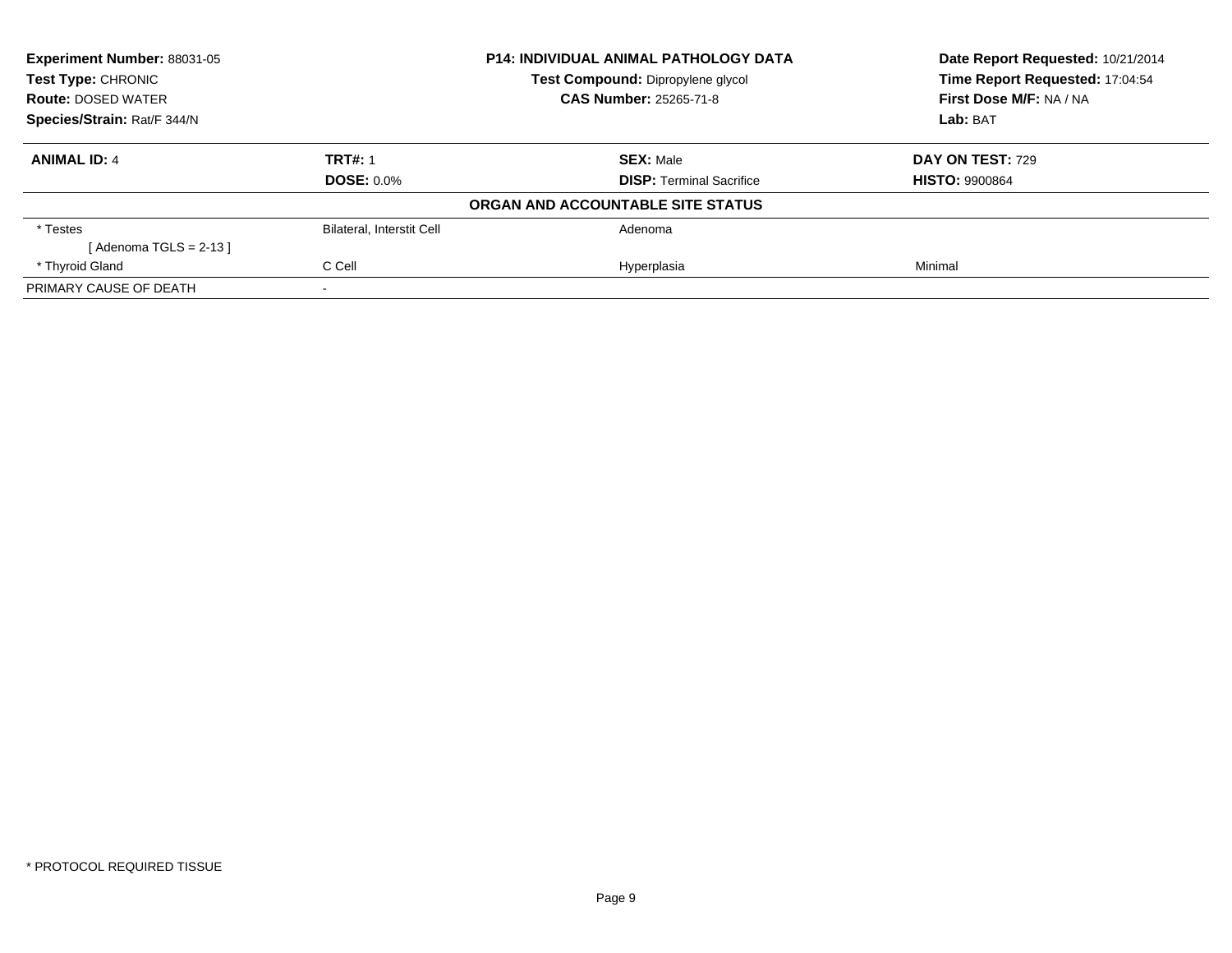| Experiment Number: 88031-05<br>Test Type: CHRONIC<br><b>Route: DOSED WATER</b> |                          | <b>P14: INDIVIDUAL ANIMAL PATHOLOGY DATA</b><br>Test Compound: Dipropylene glycol<br>CAS Number: 25265-71-8 | Date Report Requested: 10/21/2014<br>Time Report Requested: 17:04:54<br>First Dose M/F: NA / NA |
|--------------------------------------------------------------------------------|--------------------------|-------------------------------------------------------------------------------------------------------------|-------------------------------------------------------------------------------------------------|
| Species/Strain: Rat/F 344/N                                                    |                          |                                                                                                             | Lab: BAT                                                                                        |
| <b>ANIMAL ID: 5</b>                                                            | <b>TRT#: 1</b>           | <b>SEX: Male</b>                                                                                            | DAY ON TEST: 729                                                                                |
|                                                                                | <b>DOSE: 0.0%</b>        | <b>DISP: Terminal Sacrifice</b>                                                                             | <b>HISTO: 9900865</b>                                                                           |
|                                                                                |                          | ORGAN AND ACCOUNTABLE SITE STATUS                                                                           |                                                                                                 |
| <b>NORMAL</b>                                                                  |                          |                                                                                                             |                                                                                                 |
| * Adrenal Medulla                                                              | * Bone                   | * Bone Marrow                                                                                               | * Brain                                                                                         |
| * Epididymis                                                                   | * Esophagus              | * Intestine Large, Cecum                                                                                    | * Intestine Large, Rectum                                                                       |
| * Intestine Small, Duodenum                                                    | * Intestine Small, Ileum | * Intestine Small, Jejunum                                                                                  | * Nose                                                                                          |
| * Pancreas                                                                     | * Parathyroid Gland      | * Preputial Gland                                                                                           | * Salivary Glands                                                                               |
| * Seminal Vesicle                                                              | * Skin                   | * Stomach, Forestomach                                                                                      | * Stomach, Glandular                                                                            |
| * Thymus                                                                       | * Trachea                | * Urinary Bladder                                                                                           |                                                                                                 |
| <b>MISSING</b>                                                                 |                          |                                                                                                             |                                                                                                 |
| * Lymph Node, Mandibular                                                       |                          |                                                                                                             |                                                                                                 |
| <b>OBSERVATIONS</b>                                                            |                          |                                                                                                             |                                                                                                 |
| * Adrenal Cortex                                                               |                          | Hyperplasia                                                                                                 | Mild                                                                                            |
| * Heart                                                                        |                          | Cardiomyopathy                                                                                              | Moderate                                                                                        |
| * Intestine Large, Colon                                                       |                          | Parasite Metazoan                                                                                           |                                                                                                 |
| * Islets, Pancreatic                                                           |                          | Adenoma                                                                                                     |                                                                                                 |
| * Kidney                                                                       |                          | Leukemia Mononuclear                                                                                        |                                                                                                 |
|                                                                                |                          | Nephropathy                                                                                                 | Moderate                                                                                        |
| * Liver                                                                        |                          | <b>Basophilic Focus</b>                                                                                     |                                                                                                 |
|                                                                                |                          | <b>Clear Cell Focus</b>                                                                                     |                                                                                                 |
|                                                                                | <b>Bile Duct</b>         | Hyperplasia                                                                                                 | Minimal                                                                                         |
|                                                                                |                          | Inflammation                                                                                                | Histiocytic, Focal, Minimal                                                                     |
|                                                                                |                          | Inflammation                                                                                                | Granulomatous, Focal, Minimal                                                                   |
|                                                                                |                          | Leukemia Mononuclear                                                                                        |                                                                                                 |
| [ Leukemia Mononuclear TGLS = 8-5+17 ]                                         |                          |                                                                                                             |                                                                                                 |
| * Lung                                                                         | Alveolar Epith           | Hyperplasia                                                                                                 | Marked                                                                                          |
|                                                                                |                          | <b>Infiltration Cellular</b>                                                                                | Histiocyte, Minimal                                                                             |
| [ Hyperplasia TGLS = 3-12 ]                                                    |                          |                                                                                                             |                                                                                                 |
| * Lymph Node, Mesenteric                                                       |                          | Leukemia Mononuclear                                                                                        |                                                                                                 |
| * Mammary Gland                                                                |                          | Galactocele                                                                                                 | Mild                                                                                            |
| [Galactocele TGLS = 7-16]                                                      |                          |                                                                                                             |                                                                                                 |
| Mesentery                                                                      | Fat                      | Necrosis                                                                                                    | Mild                                                                                            |
| [ Necrosis TGLS = $5-15$ ]                                                     |                          |                                                                                                             |                                                                                                 |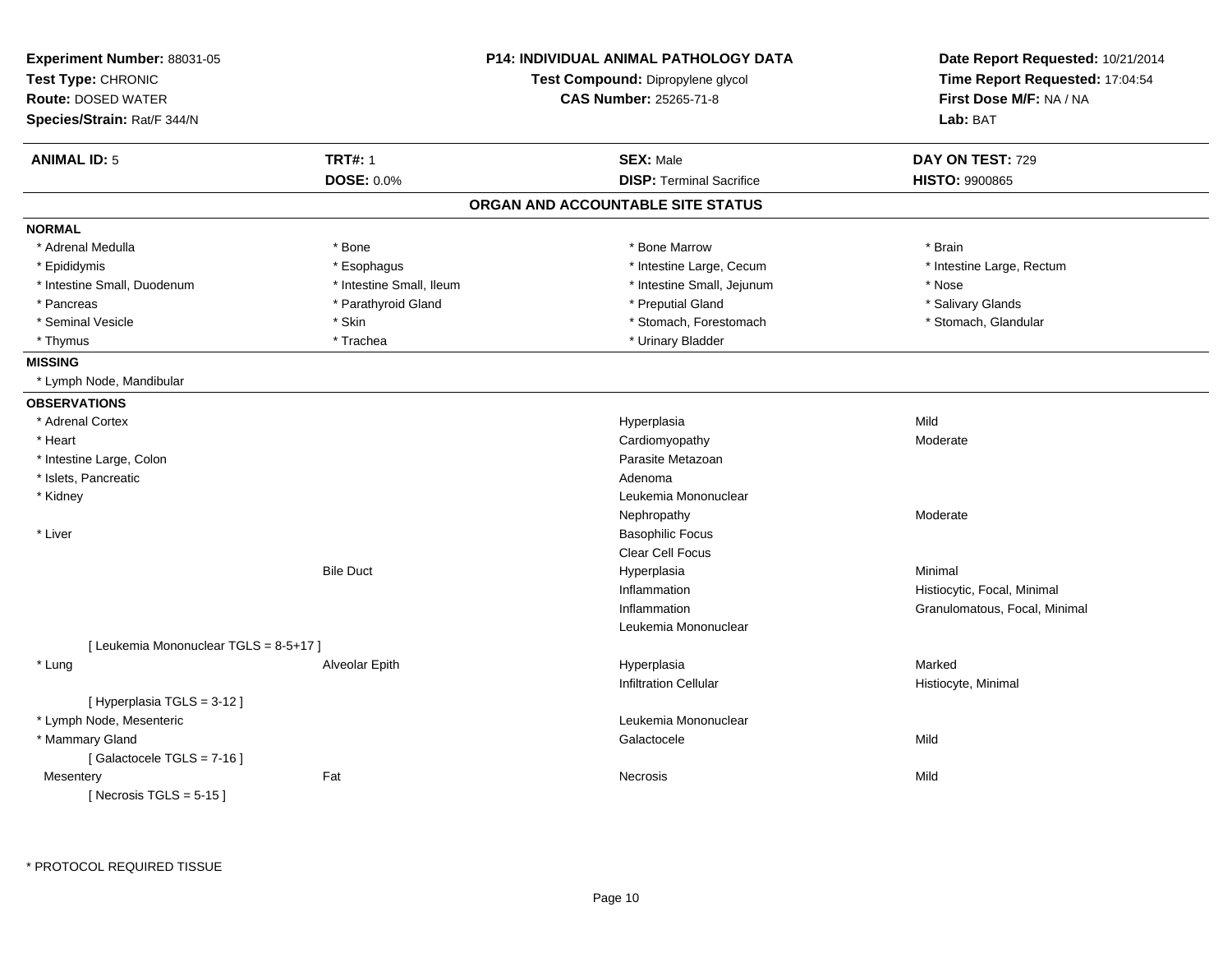| <b>Experiment Number: 88031-05</b><br>Test Type: CHRONIC<br><b>Route: DOSED WATER</b><br>Species/Strain: Rat/F 344/N |                           | P14: INDIVIDUAL ANIMAL PATHOLOGY DATA<br>Test Compound: Dipropylene glycol<br><b>CAS Number: 25265-71-8</b> | Date Report Requested: 10/21/2014<br>Time Report Requested: 17:04:54<br>First Dose M/F: NA / NA<br>Lab: BAT |
|----------------------------------------------------------------------------------------------------------------------|---------------------------|-------------------------------------------------------------------------------------------------------------|-------------------------------------------------------------------------------------------------------------|
| <b>ANIMAL ID: 5</b>                                                                                                  | <b>TRT#: 1</b>            | <b>SEX: Male</b>                                                                                            | DAY ON TEST: 729                                                                                            |
|                                                                                                                      | <b>DOSE: 0.0%</b>         | <b>DISP:</b> Terminal Sacrifice                                                                             | <b>HISTO: 9900865</b>                                                                                       |
|                                                                                                                      |                           | ORGAN AND ACCOUNTABLE SITE STATUS                                                                           |                                                                                                             |
| * Pituitary Gland<br>Adenoma TGLS = 4-9 1                                                                            | Pars Distalis             | Adenoma                                                                                                     |                                                                                                             |
| * Prostate                                                                                                           |                           | Inflammation                                                                                                | Chronic Active, Mild                                                                                        |
| * Spleen                                                                                                             |                           | Leukemia Mononuclear                                                                                        |                                                                                                             |
| [Leukemia Mononuclear TGLS = 2,6-13+5]                                                                               |                           |                                                                                                             |                                                                                                             |
| * Testes                                                                                                             | Bilateral, Interstit Cell | Adenoma                                                                                                     |                                                                                                             |
| [ Adenoma TGLS = 1-8 ]                                                                                               |                           |                                                                                                             |                                                                                                             |
| * Thyroid Gland                                                                                                      | C Cell                    | Hyperplasia                                                                                                 | Minimal                                                                                                     |
| PRIMARY CAUSE OF DEATH                                                                                               | $\blacksquare$            |                                                                                                             |                                                                                                             |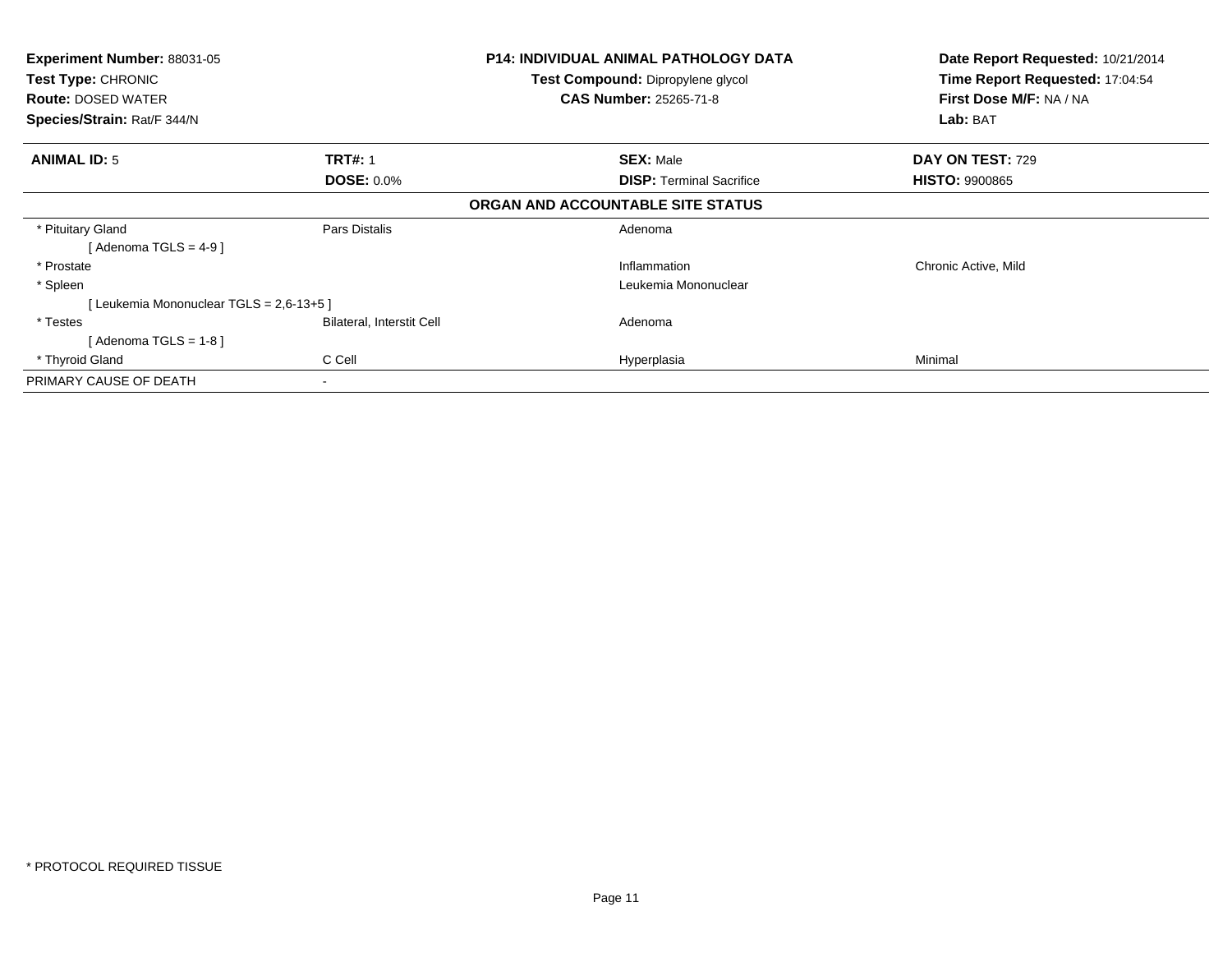| Experiment Number: 88031-05<br>Test Type: CHRONIC<br><b>Route: DOSED WATER</b><br>Species/Strain: Rat/F 344/N | <b>P14: INDIVIDUAL ANIMAL PATHOLOGY DATA</b><br>Test Compound: Dipropylene glycol<br><b>CAS Number: 25265-71-8</b> |                                   | Date Report Requested: 10/21/2014<br>Time Report Requested: 17:04:54<br>First Dose M/F: NA / NA<br>Lab: BAT |
|---------------------------------------------------------------------------------------------------------------|--------------------------------------------------------------------------------------------------------------------|-----------------------------------|-------------------------------------------------------------------------------------------------------------|
| <b>ANIMAL ID: 6</b>                                                                                           | <b>TRT#: 1</b>                                                                                                     | <b>SEX: Male</b>                  | DAY ON TEST: 698                                                                                            |
|                                                                                                               | DOSE: 0.0%                                                                                                         | <b>DISP:</b> Moribund Sacrifice   | <b>HISTO: 9900866</b>                                                                                       |
|                                                                                                               |                                                                                                                    | ORGAN AND ACCOUNTABLE SITE STATUS |                                                                                                             |
| <b>NORMAL</b>                                                                                                 |                                                                                                                    |                                   |                                                                                                             |
| * Bone                                                                                                        | * Bone Marrow                                                                                                      | * Brain                           | * Epididymis                                                                                                |
| * Esophagus                                                                                                   | * Intestine Large, Cecum                                                                                           | * Intestine Large, Colon          | * Intestine Large, Rectum                                                                                   |
| * Intestine Small, Duodenum                                                                                   | * Intestine Small, Ileum                                                                                           | * Intestine Small, Jejunum        | * Islets, Pancreatic                                                                                        |
| * Lymph Node, Mandibular                                                                                      | * Lymph Node, Mesenteric                                                                                           | * Mammary Gland                   | * Nose                                                                                                      |
| * Parathyroid Gland                                                                                           | * Preputial Gland                                                                                                  | * Prostate                        | * Salivary Glands                                                                                           |
| * Seminal Vesicle                                                                                             | * Stomach, Forestomach                                                                                             | * Stomach, Glandular              | * Thymus                                                                                                    |
| * Trachea                                                                                                     | * Urinary Bladder                                                                                                  |                                   |                                                                                                             |
| <b>OBSERVATIONS</b>                                                                                           |                                                                                                                    |                                   |                                                                                                             |
| * Adrenal Cortex                                                                                              |                                                                                                                    | Hypertrophy                       | Moderate                                                                                                    |
| * Adrenal Medulla                                                                                             |                                                                                                                    | Hyperplasia                       | Moderate                                                                                                    |
| * Heart                                                                                                       |                                                                                                                    | Cardiomyopathy                    | Mild                                                                                                        |
| * Kidney                                                                                                      |                                                                                                                    | Nephropathy                       | Moderate                                                                                                    |
| * Liver                                                                                                       |                                                                                                                    | <b>Basophilic Focus</b>           |                                                                                                             |
|                                                                                                               |                                                                                                                    | <b>Clear Cell Focus</b>           |                                                                                                             |
|                                                                                                               | <b>Bile Duct</b>                                                                                                   | Hyperplasia                       | Minimal                                                                                                     |
| * Lung                                                                                                        | Alveolar Epith                                                                                                     | Hyperplasia                       | Minimal                                                                                                     |
| * Mammary GI                                                                                                  |                                                                                                                    |                                   |                                                                                                             |
|                                                                                                               | Note: TGL 1, "mass, 90 x 70 x 50 mm, tan" noted at necropsy, was actually skin mass.                               |                                   |                                                                                                             |
| * Pancreas                                                                                                    |                                                                                                                    | Atrophy                           | Minimal                                                                                                     |
|                                                                                                               |                                                                                                                    | Hyperplasia                       | Mild                                                                                                        |
| * Pituitary Gland                                                                                             | Pars Distalis                                                                                                      | Adenoma                           |                                                                                                             |
| [Adenoma TGLS = $3-9$ ]                                                                                       |                                                                                                                    |                                   |                                                                                                             |
| * Skin                                                                                                        | <b>Subcut Tiss</b>                                                                                                 | Fibroma                           |                                                                                                             |
| [Fibroma TGLS = $1-12$ ]                                                                                      |                                                                                                                    |                                   |                                                                                                             |
| * Spleen                                                                                                      |                                                                                                                    | Hematopoietic Cell Proliferation  | Mild                                                                                                        |
| * Testes                                                                                                      | <b>Interstit Cell</b>                                                                                              | Hyperplasia                       | Minimal                                                                                                     |
| * Thyroid Gland                                                                                               | C Cell                                                                                                             | Hyperplasia                       | Mild                                                                                                        |
| Zymbal's Gland                                                                                                |                                                                                                                    | Carcinoma                         |                                                                                                             |
| [Carcinoma TGLS = 2-13]                                                                                       |                                                                                                                    |                                   |                                                                                                             |
| PRIMARY CAUSE OF DEATH                                                                                        | - Zymbal's Gland Carcinoma                                                                                         |                                   |                                                                                                             |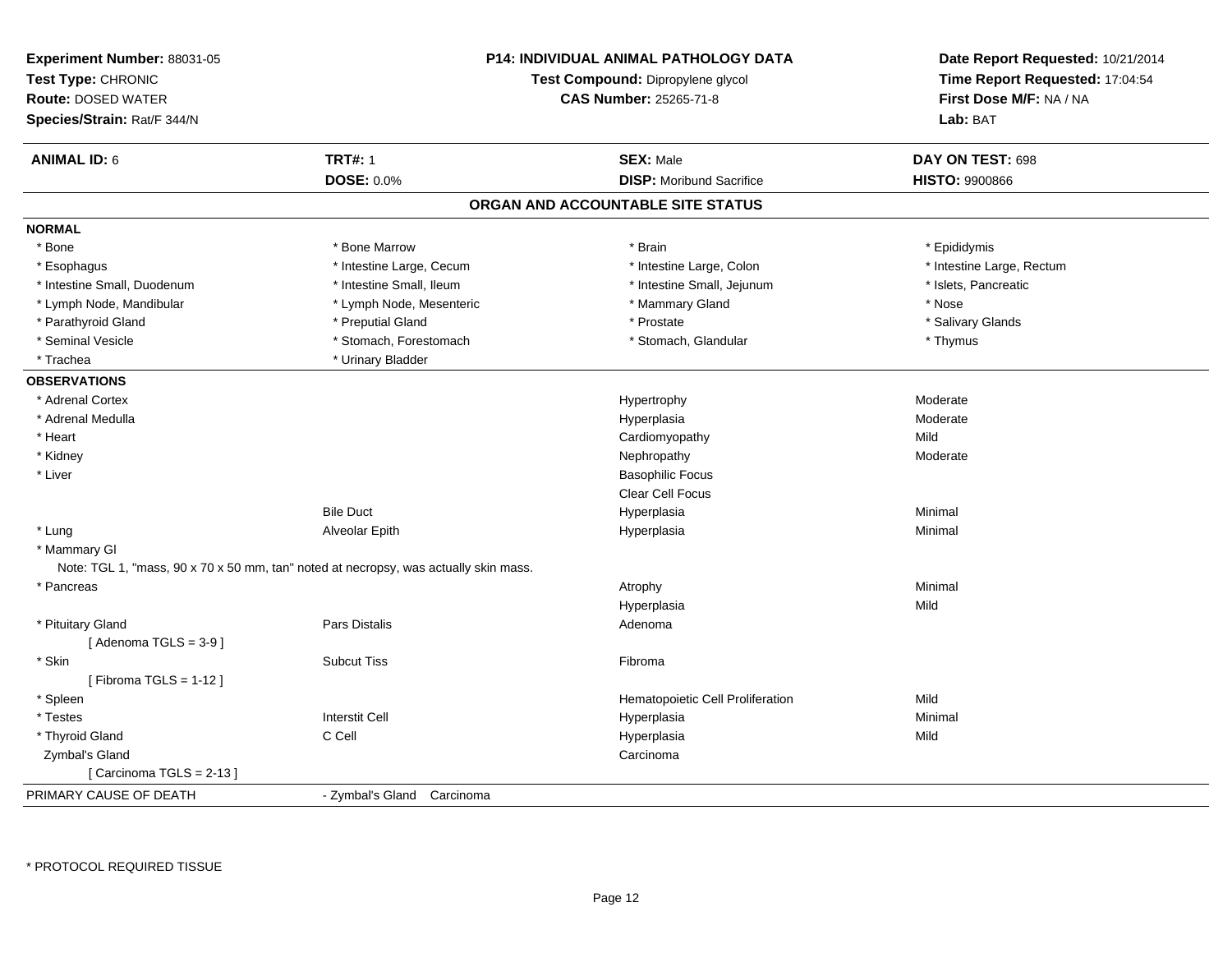| Experiment Number: 88031-05<br>Test Type: CHRONIC<br><b>Route: DOSED WATER</b><br>Species/Strain: Rat/F 344/N | P14: INDIVIDUAL ANIMAL PATHOLOGY DATA<br>Test Compound: Dipropylene glycol<br><b>CAS Number: 25265-71-8</b> |                                   | Date Report Requested: 10/21/2014<br>Time Report Requested: 17:04:54<br>First Dose M/F: NA / NA<br>Lab: BAT |
|---------------------------------------------------------------------------------------------------------------|-------------------------------------------------------------------------------------------------------------|-----------------------------------|-------------------------------------------------------------------------------------------------------------|
| <b>ANIMAL ID: 7</b>                                                                                           | <b>TRT#: 1</b>                                                                                              | <b>SEX: Male</b>                  | DAY ON TEST: 729                                                                                            |
|                                                                                                               | <b>DOSE: 0.0%</b>                                                                                           | <b>DISP: Terminal Sacrifice</b>   | <b>HISTO: 9900867</b>                                                                                       |
|                                                                                                               |                                                                                                             | ORGAN AND ACCOUNTABLE SITE STATUS |                                                                                                             |
| <b>NORMAL</b>                                                                                                 |                                                                                                             |                                   |                                                                                                             |
| * Adrenal Medulla                                                                                             | * Bone                                                                                                      | * Bone Marrow                     | * Brain                                                                                                     |
| * Epididymis                                                                                                  | * Esophagus                                                                                                 | * Intestine Large, Cecum          | * Intestine Large, Colon                                                                                    |
| * Intestine Large, Rectum                                                                                     | * Intestine Small, Duodenum                                                                                 | * Intestine Small, Ileum          | * Intestine Small, Jejunum                                                                                  |
| * Islets, Pancreatic                                                                                          | * Lung                                                                                                      | * Lymph Node, Mesenteric          | * Mammary Gland                                                                                             |
| * Nose                                                                                                        | * Pancreas                                                                                                  | * Parathyroid Gland               | * Pituitary Gland                                                                                           |
| * Preputial Gland                                                                                             | * Salivary Glands                                                                                           | * Seminal Vesicle                 | * Skin                                                                                                      |
| * Spleen                                                                                                      | * Stomach, Forestomach                                                                                      | * Stomach, Glandular              | * Thyroid Gland                                                                                             |
| * Trachea                                                                                                     | * Urinary Bladder                                                                                           |                                   |                                                                                                             |
| <b>MISSING</b>                                                                                                |                                                                                                             |                                   |                                                                                                             |
| * Lymph Node, Mandibular                                                                                      | * Thymus                                                                                                    |                                   |                                                                                                             |
| <b>OBSERVATIONS</b>                                                                                           |                                                                                                             |                                   |                                                                                                             |
| * Adrenal Cortex                                                                                              |                                                                                                             | Hyperplasia                       | Mild                                                                                                        |
| * Heart                                                                                                       |                                                                                                             | Cardiomyopathy                    | Minimal                                                                                                     |
| * Kidney                                                                                                      |                                                                                                             | Nephropathy                       | Mild                                                                                                        |
| * Liver                                                                                                       |                                                                                                             | <b>Basophilic Focus</b>           |                                                                                                             |
|                                                                                                               |                                                                                                             | <b>Clear Cell Focus</b>           |                                                                                                             |
|                                                                                                               |                                                                                                             | Degeneration                      | Cystic, Mild                                                                                                |
|                                                                                                               | <b>Bile Duct</b>                                                                                            | Hyperplasia                       | Minimal                                                                                                     |
|                                                                                                               |                                                                                                             | Inflammation                      | Granulomatous, Focal, Minimal                                                                               |
|                                                                                                               |                                                                                                             | Inflammation                      | Histiocytic, Focal, Minimal                                                                                 |
| [Clear Cell Focus TGLS = 3-12]                                                                                |                                                                                                             |                                   |                                                                                                             |
| Mesentery                                                                                                     | Fat                                                                                                         | Necrosis                          | Mild                                                                                                        |
| [Necrosis TGLS = $2-14$ ]                                                                                     |                                                                                                             |                                   |                                                                                                             |
| * Prostate                                                                                                    |                                                                                                             | Hyperplasia                       | Moderate                                                                                                    |
| * Testes                                                                                                      | Bilateral, Interstit Cell                                                                                   | Adenoma                           |                                                                                                             |
| [Adenoma TGLS = $1-8$ ]                                                                                       |                                                                                                             |                                   |                                                                                                             |
| PRIMARY CAUSE OF DEATH                                                                                        | $\sim$                                                                                                      |                                   |                                                                                                             |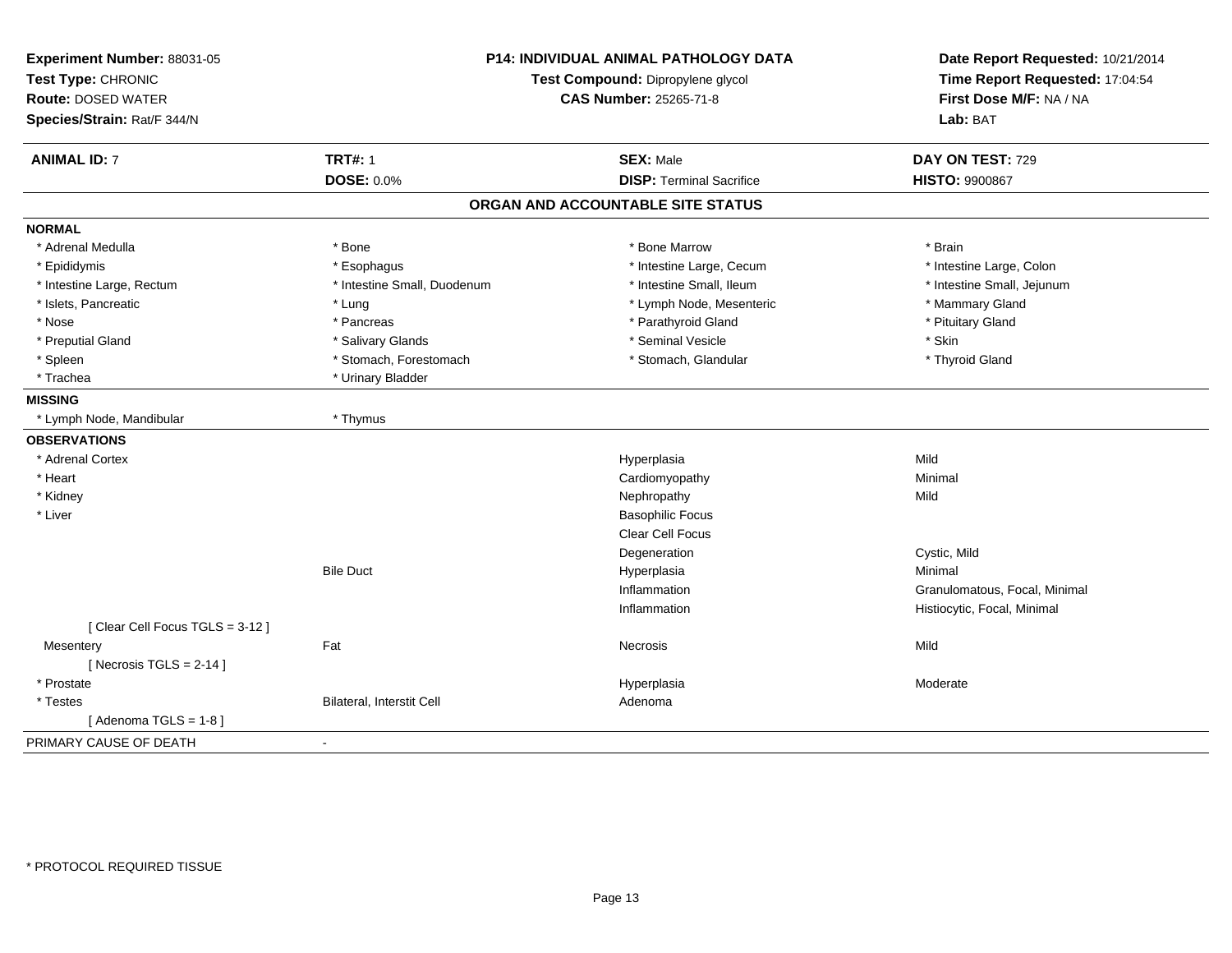| Experiment Number: 88031-05<br>Test Type: CHRONIC<br><b>Route: DOSED WATER</b><br>Species/Strain: Rat/F 344/N |                                     | <b>P14: INDIVIDUAL ANIMAL PATHOLOGY DATA</b><br>Test Compound: Dipropylene glycol<br><b>CAS Number: 25265-71-8</b> | Date Report Requested: 10/21/2014<br>Time Report Requested: 17:04:54<br>First Dose M/F: NA / NA<br>Lab: BAT |
|---------------------------------------------------------------------------------------------------------------|-------------------------------------|--------------------------------------------------------------------------------------------------------------------|-------------------------------------------------------------------------------------------------------------|
|                                                                                                               |                                     |                                                                                                                    |                                                                                                             |
| <b>ANIMAL ID: 8</b>                                                                                           | <b>TRT#: 1</b><br><b>DOSE: 0.0%</b> | <b>SEX: Male</b><br><b>DISP: Terminal Sacrifice</b>                                                                | DAY ON TEST: 729<br><b>HISTO: 9900868</b>                                                                   |
|                                                                                                               |                                     | ORGAN AND ACCOUNTABLE SITE STATUS                                                                                  |                                                                                                             |
| <b>NORMAL</b>                                                                                                 |                                     |                                                                                                                    |                                                                                                             |
| * Bone                                                                                                        | * Bone Marrow                       | * Brain                                                                                                            | * Epididymis                                                                                                |
| * Esophagus                                                                                                   | * Intestine Large, Cecum            | * Intestine Large, Colon                                                                                           | * Intestine Large, Rectum                                                                                   |
| * Intestine Small, Duodenum                                                                                   | * Intestine Small, Ileum            | * Intestine Small, Jejunum                                                                                         | * Islets, Pancreatic                                                                                        |
| * Mammary Gland                                                                                               | * Nose                              | * Parathyroid Gland                                                                                                | * Preputial Gland                                                                                           |
| * Seminal Vesicle                                                                                             | * Skin                              | * Stomach, Forestomach                                                                                             | * Stomach, Glandular                                                                                        |
| * Thymus                                                                                                      | * Trachea                           | * Urinary Bladder                                                                                                  |                                                                                                             |
| <b>MISSING</b>                                                                                                |                                     |                                                                                                                    |                                                                                                             |
| * Lymph Node, Mandibular                                                                                      |                                     |                                                                                                                    |                                                                                                             |
| <b>OBSERVATIONS</b>                                                                                           |                                     |                                                                                                                    |                                                                                                             |
| * Adrenal Cortex                                                                                              |                                     | Leukemia Mononuclear                                                                                               |                                                                                                             |
| * Adrenal Medulla                                                                                             |                                     | Hyperplasia                                                                                                        | Minimal                                                                                                     |
|                                                                                                               |                                     | Leukemia Mononuclear                                                                                               |                                                                                                             |
| * Heart                                                                                                       |                                     | Cardiomyopathy                                                                                                     | Mild                                                                                                        |
| Note: TGL 4, "left atrium, enlarged, 3x" noted at necropsy, was not apparent microscopically.                 |                                     |                                                                                                                    |                                                                                                             |
| * Kidney                                                                                                      |                                     | Nephropathy                                                                                                        | Mild                                                                                                        |
| * Liver                                                                                                       |                                     | <b>Basophilic Focus</b>                                                                                            |                                                                                                             |
|                                                                                                               |                                     | Clear Cell Focus                                                                                                   |                                                                                                             |
|                                                                                                               |                                     | Leukemia Mononuclear                                                                                               |                                                                                                             |
| [Basophilic Focus TGLS = 3-13]                                                                                |                                     |                                                                                                                    |                                                                                                             |
| * Lung                                                                                                        |                                     | <b>Infiltration Cellular</b>                                                                                       | Histiocyte, Minimal                                                                                         |
|                                                                                                               |                                     | Inflammation                                                                                                       | Chronic Active, Mild                                                                                        |
|                                                                                                               |                                     | Leukemia Mononuclear                                                                                               |                                                                                                             |
| [Inflammation TGLS = $5-12$ ]                                                                                 |                                     |                                                                                                                    |                                                                                                             |
| Lymph Node                                                                                                    | Pancreatic                          | Leukemia Mononuclear                                                                                               |                                                                                                             |
| * Lymph Node, Mesenteric                                                                                      |                                     | Leukemia Mononuclear                                                                                               |                                                                                                             |
| * Pancreas                                                                                                    |                                     | Atrophy                                                                                                            | Minimal                                                                                                     |
|                                                                                                               |                                     | Hyperplasia                                                                                                        | Mild                                                                                                        |
|                                                                                                               |                                     | Leukemia Mononuclear                                                                                               |                                                                                                             |
| * Pituitary Gland                                                                                             | Pars Distalis                       | Hyperplasia                                                                                                        | Moderate                                                                                                    |
|                                                                                                               |                                     |                                                                                                                    |                                                                                                             |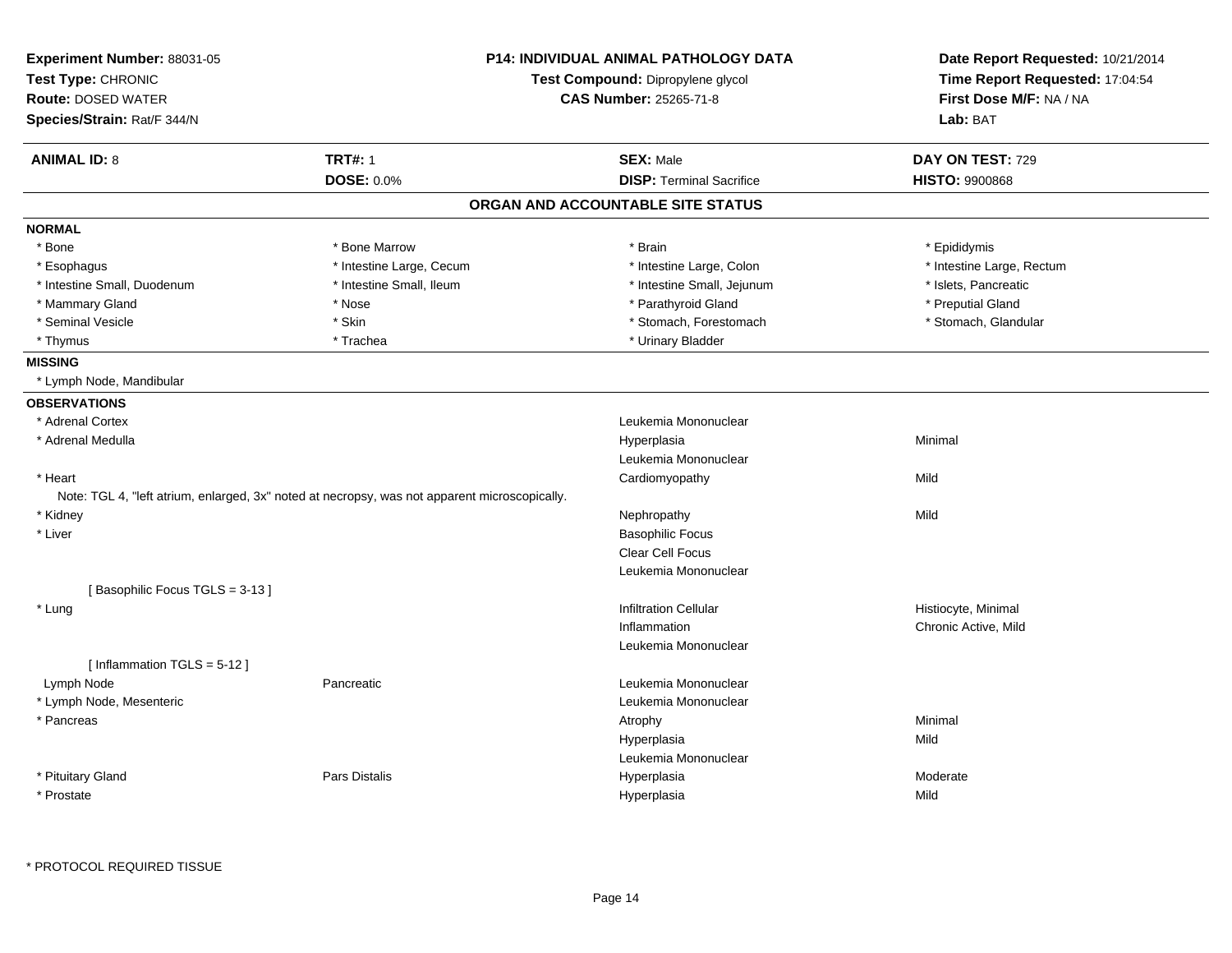| Experiment Number: 88031-05<br>Test Type: CHRONIC<br><b>Route: DOSED WATER</b> |                       | <b>P14: INDIVIDUAL ANIMAL PATHOLOGY DATA</b><br>Test Compound: Dipropylene glycol<br><b>CAS Number: 25265-71-8</b> | Date Report Requested: 10/21/2014<br>Time Report Requested: 17:04:54<br>First Dose M/F: NA / NA |
|--------------------------------------------------------------------------------|-----------------------|--------------------------------------------------------------------------------------------------------------------|-------------------------------------------------------------------------------------------------|
| Species/Strain: Rat/F 344/N                                                    |                       |                                                                                                                    | Lab: BAT                                                                                        |
| <b>ANIMAL ID: 8</b>                                                            | <b>TRT#: 1</b>        | <b>SEX: Male</b>                                                                                                   | DAY ON TEST: 729                                                                                |
|                                                                                | <b>DOSE: 0.0%</b>     | <b>DISP:</b> Terminal Sacrifice                                                                                    | <b>HISTO: 9900868</b>                                                                           |
|                                                                                |                       | ORGAN AND ACCOUNTABLE SITE STATUS                                                                                  |                                                                                                 |
| * Salivary Glands                                                              |                       | <b>Basophilic Focus</b>                                                                                            |                                                                                                 |
| * Spleen                                                                       |                       | Leukemia Mononuclear                                                                                               |                                                                                                 |
| [ Leukemia Mononuclear TGLS = 1-14 ]                                           |                       |                                                                                                                    |                                                                                                 |
| * Testes                                                                       | <b>Interstit Cell</b> | Adenoma                                                                                                            |                                                                                                 |
| [ Adenoma TGLS = 2-8 ]                                                         |                       |                                                                                                                    |                                                                                                 |
| * Thyroid Gland                                                                | C Cell                | Hyperplasia                                                                                                        | Minimal                                                                                         |
| PRIMARY CAUSE OF DEATH                                                         |                       |                                                                                                                    |                                                                                                 |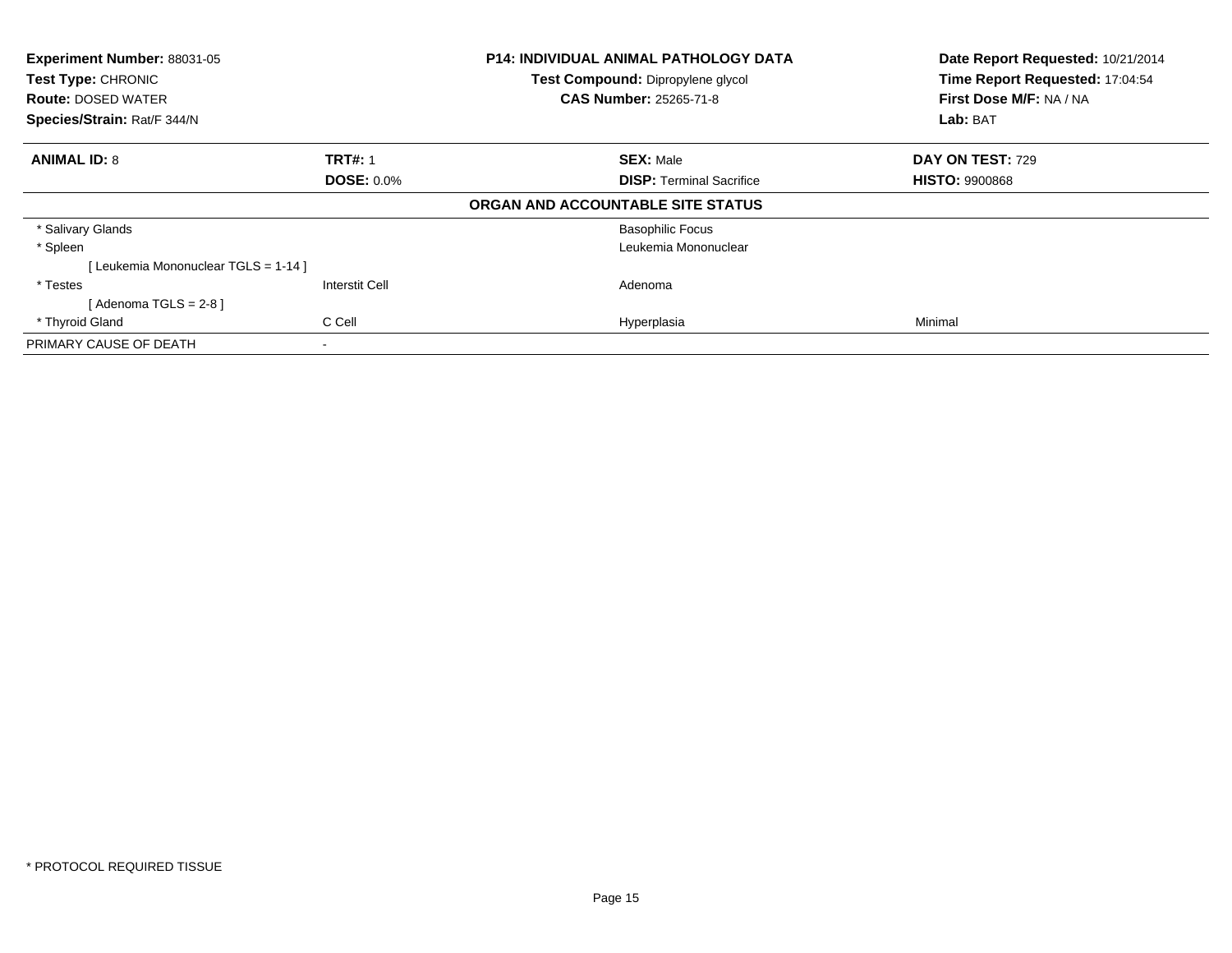| Experiment Number: 88031-05                                                             |                                         | <b>P14: INDIVIDUAL ANIMAL PATHOLOGY DATA</b> | Date Report Requested: 10/21/2014 |
|-----------------------------------------------------------------------------------------|-----------------------------------------|----------------------------------------------|-----------------------------------|
| Test Type: CHRONIC                                                                      | Test Compound: Dipropylene glycol       |                                              | Time Report Requested: 17:04:54   |
| <b>Route: DOSED WATER</b>                                                               |                                         | CAS Number: 25265-71-8                       | First Dose M/F: NA / NA           |
| Species/Strain: Rat/F 344/N                                                             |                                         |                                              | Lab: BAT                          |
| <b>ANIMAL ID: 9</b>                                                                     | <b>TRT#: 1</b>                          | <b>SEX: Male</b>                             | DAY ON TEST: 582                  |
|                                                                                         | <b>DOSE: 0.0%</b>                       | <b>DISP: Natural Death</b>                   | <b>HISTO: 9900869</b>             |
|                                                                                         |                                         | ORGAN AND ACCOUNTABLE SITE STATUS            |                                   |
| <b>NORMAL</b>                                                                           |                                         |                                              |                                   |
| * Adrenal Cortex                                                                        | * Adrenal Medulla                       | * Bone                                       | * Bone Marrow                     |
| * Brain                                                                                 | * Epididymis                            | * Esophagus                                  | * Heart                           |
| * Liver                                                                                 | * Mammary Gland                         | * Parathyroid Gland                          | * Preputial Gland                 |
| * Salivary Glands                                                                       | * Stomach, Forestomach                  | * Testes                                     |                                   |
| <b>MISSING</b>                                                                          |                                         |                                              |                                   |
| * Lymph Node, Mandibular                                                                | * Skin                                  |                                              |                                   |
| <b>AUTO PRECLUDES DIAG.</b>                                                             |                                         |                                              |                                   |
| * Intestine Large, Cecum                                                                | * Intestine Large, Colon                | * Intestine Large, Rectum                    | * Intestine Small, Duodenum       |
| * Intestine Small, Ileum                                                                | * Intestine Small, Jejunum              | * Islets, Pancreatic                         | * Kidney                          |
| * Lymph Node, Mesenteric                                                                | * Nose                                  | * Pancreas                                   | * Prostate                        |
| * Seminal Vesicle                                                                       | * Spleen                                | * Stomach, Glandular                         | * Thyroid Gland                   |
| * Trachea                                                                               | * Urinary Bladder                       |                                              |                                   |
| <b>INSUFFICIENT TISSUE</b>                                                              |                                         |                                              |                                   |
| * Thymus                                                                                |                                         |                                              |                                   |
| <b>OBSERVATIONS</b>                                                                     |                                         |                                              |                                   |
| Eye                                                                                     |                                         | Cataract                                     | Moderate                          |
| [Cataract TGLS = $1-12$ ]                                                               |                                         |                                              |                                   |
| * Liver                                                                                 |                                         |                                              |                                   |
| Note: TGL 3, "focus, 1 mm dia, diffuse, white" noted at necropsy, was not seen at trim. |                                         |                                              |                                   |
| * Lung                                                                                  |                                         | <b>Infiltration Cellular</b>                 | Histiocyte, Minimal               |
| * Pituitary Gland                                                                       | Pars Distalis                           | Adenoma                                      |                                   |
| [Adenoma TGLS = $2-9$ ]                                                                 |                                         |                                              |                                   |
| PRIMARY CAUSE OF DEATH                                                                  | - Pituitary Gland Pars Distalis Adenoma |                                              |                                   |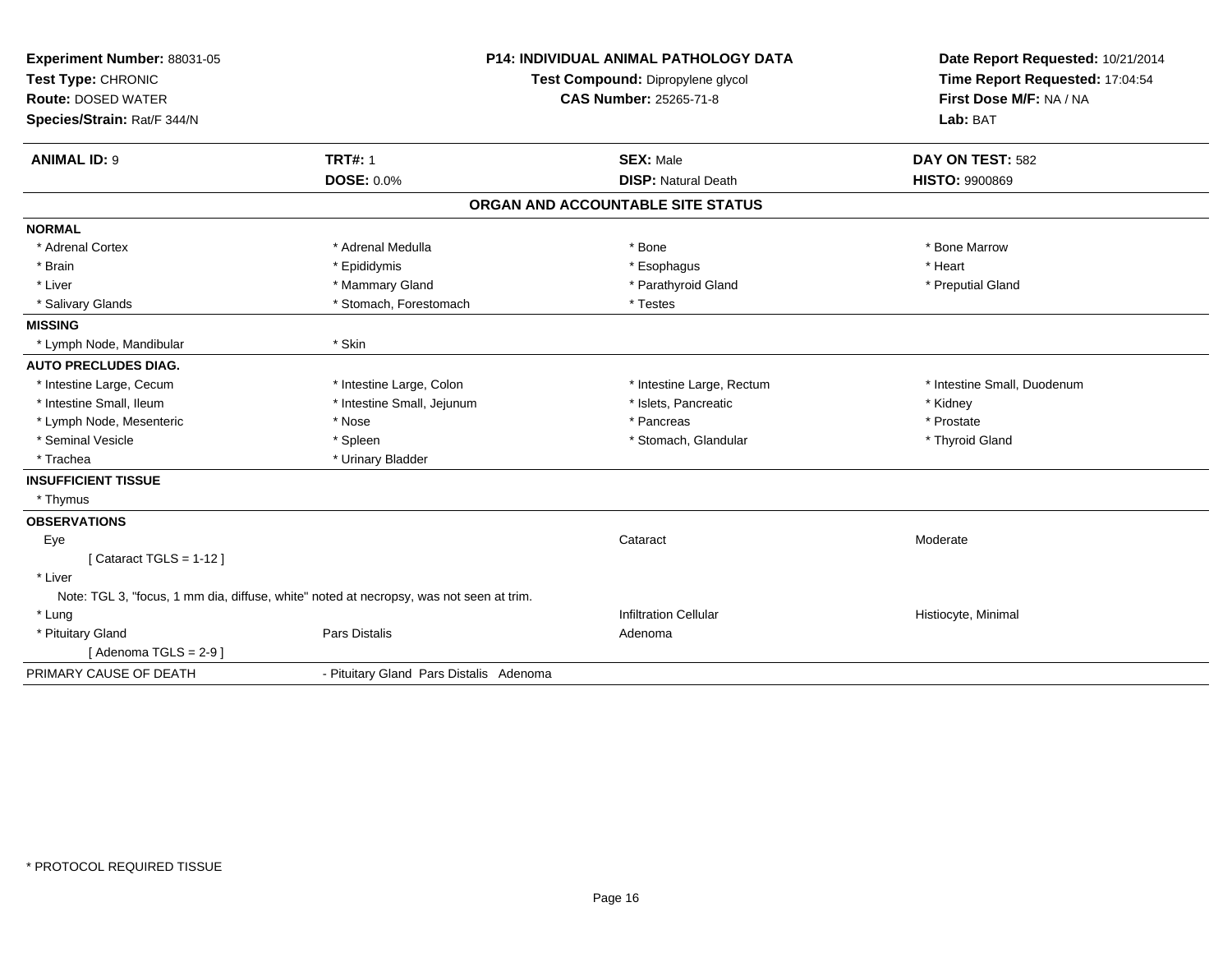| Experiment Number: 88031-05<br>Test Type: CHRONIC<br><b>Route: DOSED WATER</b> | <b>P14: INDIVIDUAL ANIMAL PATHOLOGY DATA</b><br>Test Compound: Dipropylene glycol<br><b>CAS Number: 25265-71-8</b> |                                   | Date Report Requested: 10/21/2014<br>Time Report Requested: 17:04:54<br>First Dose M/F: NA / NA |
|--------------------------------------------------------------------------------|--------------------------------------------------------------------------------------------------------------------|-----------------------------------|-------------------------------------------------------------------------------------------------|
| Species/Strain: Rat/F 344/N                                                    |                                                                                                                    |                                   | Lab: BAT                                                                                        |
| <b>ANIMAL ID: 10</b>                                                           | <b>TRT#: 1</b>                                                                                                     | <b>SEX: Male</b>                  | DAY ON TEST: 565                                                                                |
|                                                                                | <b>DOSE: 0.0%</b>                                                                                                  | <b>DISP:</b> Moribund Sacrifice   | <b>HISTO: 9900870</b>                                                                           |
|                                                                                |                                                                                                                    | ORGAN AND ACCOUNTABLE SITE STATUS |                                                                                                 |
| <b>NORMAL</b>                                                                  |                                                                                                                    |                                   |                                                                                                 |
| * Bone                                                                         | * Brain                                                                                                            | * Epididymis                      | * Esophagus                                                                                     |
| * Intestine Large, Cecum                                                       | * Intestine Large, Colon                                                                                           | * Intestine Small, Duodenum       | * Intestine Small, Ileum                                                                        |
| * Intestine Small, Jejunum                                                     | * Islets, Pancreatic                                                                                               | * Mammary Gland                   | * Pancreas                                                                                      |
| * Parathyroid Gland                                                            | * Preputial Gland                                                                                                  | * Prostate                        | * Salivary Glands                                                                               |
| * Seminal Vesicle                                                              | * Skin                                                                                                             | * Stomach, Forestomach            | * Stomach, Glandular                                                                            |
| * Thymus                                                                       | * Trachea                                                                                                          | * Urinary Bladder                 |                                                                                                 |
| <b>MISSING</b>                                                                 |                                                                                                                    |                                   |                                                                                                 |
| * Lymph Node, Mandibular                                                       |                                                                                                                    |                                   |                                                                                                 |
| <b>OBSERVATIONS</b>                                                            |                                                                                                                    |                                   |                                                                                                 |
| * Adrenal Cortex                                                               |                                                                                                                    | Hyperplasia                       | Mild                                                                                            |
|                                                                                |                                                                                                                    | Hypertrophy                       | Mild                                                                                            |
|                                                                                |                                                                                                                    | Leukemia Mononuclear              |                                                                                                 |
| * Adrenal Medulla                                                              |                                                                                                                    | Hyperplasia                       | Minimal                                                                                         |
|                                                                                |                                                                                                                    | Leukemia Mononuclear              |                                                                                                 |
| * Bone Marrow                                                                  |                                                                                                                    | Leukemia Mononuclear              |                                                                                                 |
| * Heart                                                                        |                                                                                                                    | Cardiomyopathy                    | Mild                                                                                            |
|                                                                                |                                                                                                                    | Schwannoma Benign                 |                                                                                                 |
|                                                                                | Note: TGL 5, lesion, 1 cm x .7 cm, dark", noted at trim, was clotted blood in right atrium.                        |                                   |                                                                                                 |
| * Intestine Large, Rectum                                                      |                                                                                                                    | Parasite Metazoan                 |                                                                                                 |
| * Kidney                                                                       |                                                                                                                    | Leukemia Mononuclear              |                                                                                                 |
|                                                                                |                                                                                                                    | Nephropathy                       | Mild                                                                                            |
| * Liver                                                                        |                                                                                                                    | <b>Basophilic Focus</b>           |                                                                                                 |
|                                                                                | <b>Bile Duct</b>                                                                                                   | Hyperplasia                       | Mild                                                                                            |
|                                                                                |                                                                                                                    | Leukemia Mononuclear              |                                                                                                 |
|                                                                                | Centrilobular                                                                                                      | Necrosis                          | Mild                                                                                            |
|                                                                                |                                                                                                                    | Regeneration                      | Mild                                                                                            |
| [ Leukemia Mononuclear TGLS = 2-5 ]                                            |                                                                                                                    |                                   |                                                                                                 |
| [ Regeneration TGLS = 3-12 ]                                                   |                                                                                                                    |                                   |                                                                                                 |
| * Luna                                                                         |                                                                                                                    | Leukemia Mononuclear              |                                                                                                 |
| * Lymph Node, Mesenteric                                                       |                                                                                                                    | Leukemia Mononuclear              |                                                                                                 |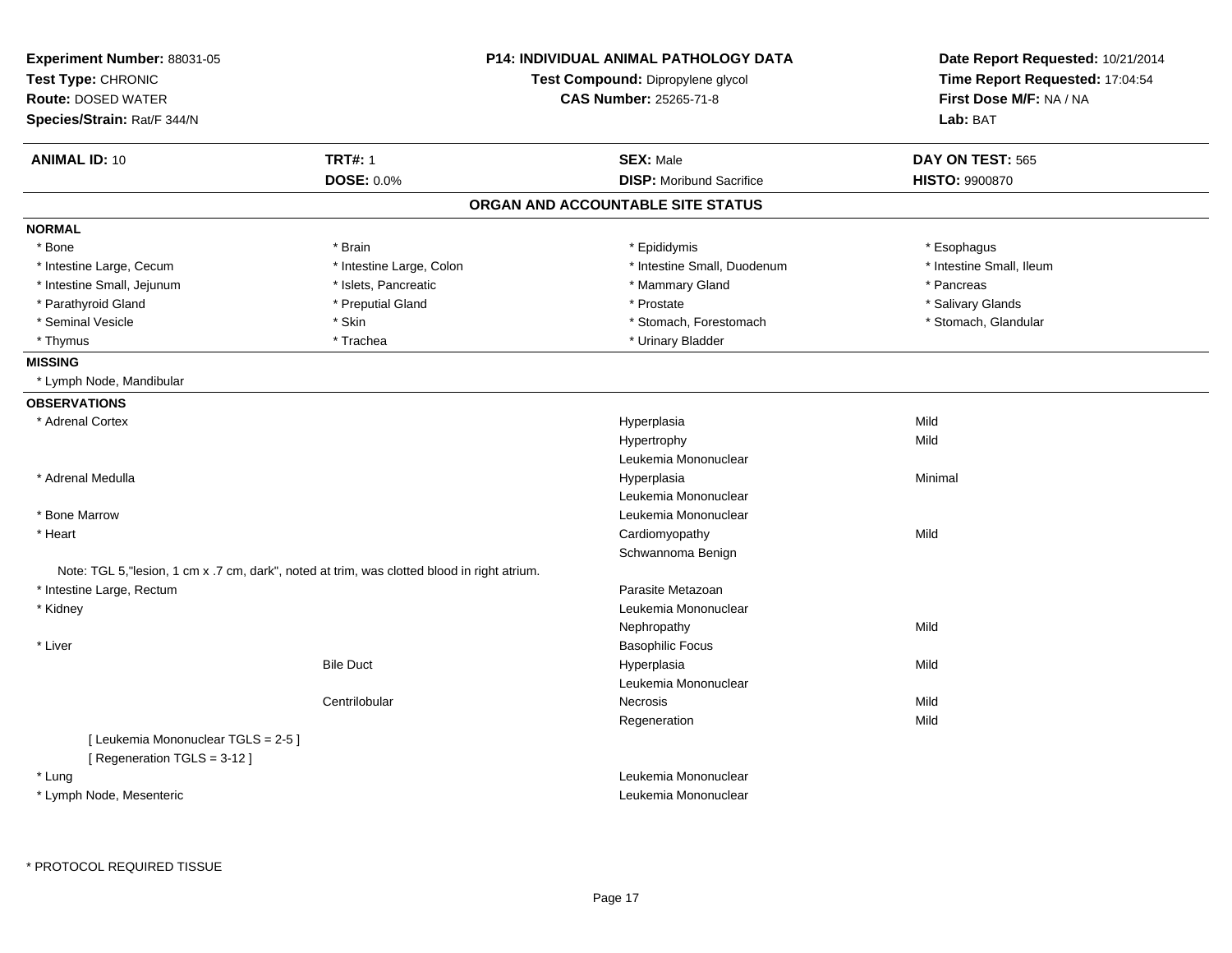| <b>Experiment Number: 88031-05</b><br><b>Test Type: CHRONIC</b><br><b>Route: DOSED WATER</b><br>Species/Strain: Rat/F 344/N |                                  | <b>P14: INDIVIDUAL ANIMAL PATHOLOGY DATA</b><br>Test Compound: Dipropylene glycol<br><b>CAS Number: 25265-71-8</b> | Date Report Requested: 10/21/2014<br>Time Report Requested: 17:04:54<br>First Dose M/F: NA / NA<br>Lab: BAT |
|-----------------------------------------------------------------------------------------------------------------------------|----------------------------------|--------------------------------------------------------------------------------------------------------------------|-------------------------------------------------------------------------------------------------------------|
| <b>ANIMAL ID: 10</b>                                                                                                        | <b>TRT#: 1</b>                   | <b>SEX: Male</b>                                                                                                   | DAY ON TEST: 565                                                                                            |
|                                                                                                                             | <b>DOSE: 0.0%</b>                | <b>DISP:</b> Moribund Sacrifice                                                                                    | <b>HISTO: 9900870</b>                                                                                       |
|                                                                                                                             |                                  | ORGAN AND ACCOUNTABLE SITE STATUS                                                                                  |                                                                                                             |
| [Leukemia Mononuclear TGLS = 4-7]                                                                                           |                                  |                                                                                                                    |                                                                                                             |
| * Nose                                                                                                                      | Olfactory Epi                    | Atrophy                                                                                                            | Minimal                                                                                                     |
|                                                                                                                             |                                  | Inflammation                                                                                                       | Suppurative, Minimal                                                                                        |
| * Pituitary Gland                                                                                                           |                                  | Leukemia Mononuclear                                                                                               |                                                                                                             |
| * Spleen                                                                                                                    |                                  | Fibrosis                                                                                                           | Minimal                                                                                                     |
|                                                                                                                             |                                  | Leukemia Mononuclear                                                                                               |                                                                                                             |
| [Leukemia Mononuclear TGLS = 1-13]                                                                                          |                                  |                                                                                                                    |                                                                                                             |
| * Testes                                                                                                                    | <b>Interstit Cell</b>            | Adenoma                                                                                                            |                                                                                                             |
|                                                                                                                             | <b>Interstit Cell</b>            | Hyperplasia                                                                                                        | Minimal                                                                                                     |
| * Thyroid Gland                                                                                                             | C Cell                           | Hyperplasia                                                                                                        | Minimal                                                                                                     |
| PRIMARY CAUSE OF DEATH                                                                                                      | Leukemia Mononuclear<br>- Spleen |                                                                                                                    |                                                                                                             |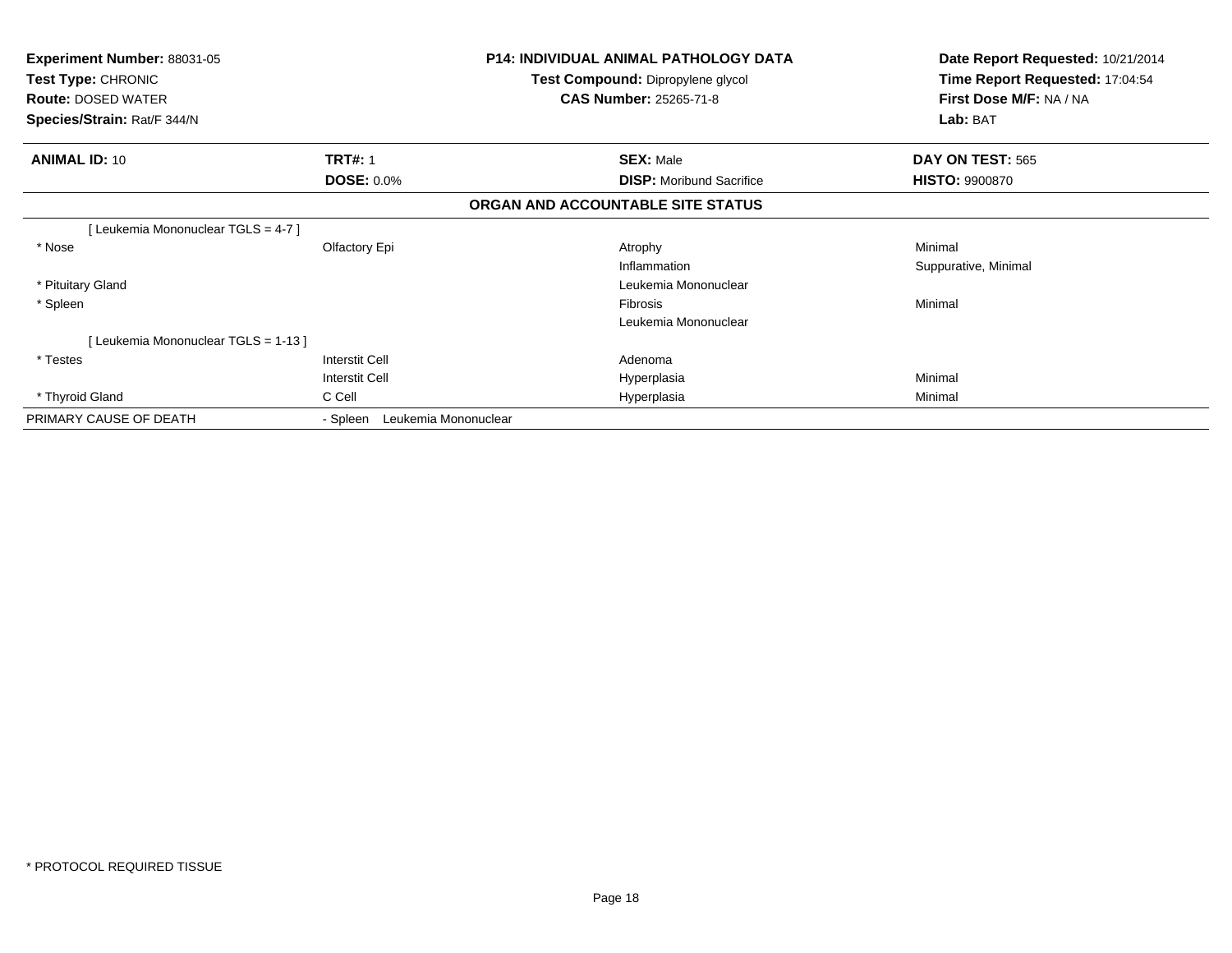| Experiment Number: 88031-05<br>Test Type: CHRONIC<br><b>Route: DOSED WATER</b><br>Species/Strain: Rat/F 344/N |                           | <b>P14: INDIVIDUAL ANIMAL PATHOLOGY DATA</b><br>Test Compound: Dipropylene glycol<br><b>CAS Number: 25265-71-8</b> | Date Report Requested: 10/21/2014<br>Time Report Requested: 17:04:54<br>First Dose M/F: NA / NA<br>Lab: BAT |
|---------------------------------------------------------------------------------------------------------------|---------------------------|--------------------------------------------------------------------------------------------------------------------|-------------------------------------------------------------------------------------------------------------|
| <b>ANIMAL ID: 11</b>                                                                                          | <b>TRT#: 1</b>            | <b>SEX: Male</b>                                                                                                   | DAY ON TEST: 568                                                                                            |
|                                                                                                               | DOSE: 0.0%                | <b>DISP: Natural Death</b>                                                                                         | <b>HISTO: 9900871</b>                                                                                       |
|                                                                                                               |                           | ORGAN AND ACCOUNTABLE SITE STATUS                                                                                  |                                                                                                             |
| <b>NORMAL</b>                                                                                                 |                           |                                                                                                                    |                                                                                                             |
| * Bone                                                                                                        | * Brain                   | * Epididymis                                                                                                       | * Esophagus                                                                                                 |
| * Intestine Large, Cecum                                                                                      | * Intestine Large, Rectum | * Intestine Small, Duodenum                                                                                        | * Intestine Small, Ileum                                                                                    |
| * Intestine Small, Jejunum                                                                                    | * Islets, Pancreatic      | * Mammary Gland                                                                                                    | * Nose                                                                                                      |
| * Pancreas                                                                                                    | * Parathyroid Gland       | * Prostate                                                                                                         | * Salivary Glands                                                                                           |
| * Seminal Vesicle                                                                                             | * Skin                    | * Stomach, Forestomach                                                                                             | * Stomach, Glandular                                                                                        |
| * Thymus                                                                                                      | * Trachea                 | * Urinary Bladder                                                                                                  |                                                                                                             |
| <b>OBSERVATIONS</b>                                                                                           |                           |                                                                                                                    |                                                                                                             |
| * Adrenal Cortex                                                                                              |                           | Leukemia Mononuclear                                                                                               |                                                                                                             |
| * Adrenal Medulla                                                                                             |                           | Hyperplasia                                                                                                        | Moderate                                                                                                    |
|                                                                                                               |                           | Leukemia Mononuclear                                                                                               |                                                                                                             |
| * Bone Marrow                                                                                                 |                           | Leukemia Mononuclear                                                                                               |                                                                                                             |
| * Heart                                                                                                       |                           | Cardiomyopathy                                                                                                     | Mild                                                                                                        |
|                                                                                                               |                           | Leukemia Mononuclear                                                                                               |                                                                                                             |
| * Intestine Large, Colon                                                                                      |                           | Parasite Metazoan                                                                                                  |                                                                                                             |
| * Kidney                                                                                                      |                           | Leukemia Mononuclear                                                                                               |                                                                                                             |
|                                                                                                               |                           | Nephropathy                                                                                                        | Mild                                                                                                        |
| * Liver                                                                                                       | <b>Bile Duct</b>          | Hyperplasia                                                                                                        | Mild                                                                                                        |
|                                                                                                               |                           | Leukemia Mononuclear                                                                                               |                                                                                                             |
|                                                                                                               | Centrilobular             | Necrosis                                                                                                           | Minimal                                                                                                     |
| [ Leukemia Mononuclear TGLS = 5-5 ]                                                                           |                           |                                                                                                                    |                                                                                                             |
| * Lung                                                                                                        |                           | Leukemia Mononuclear                                                                                               |                                                                                                             |
| Lymph Node                                                                                                    | <b>Bronchial</b>          | Leukemia Mononuclear                                                                                               |                                                                                                             |
|                                                                                                               | Mediastinal               | Leukemia Mononuclear                                                                                               |                                                                                                             |
| * Lymph Node, Mandibular                                                                                      |                           | Leukemia Mononuclear                                                                                               |                                                                                                             |
| * Lymph Node, Mesenteric                                                                                      |                           | Leukemia Mononuclear                                                                                               |                                                                                                             |
| * Pituitary Gland                                                                                             |                           | Leukemia Mononuclear                                                                                               |                                                                                                             |
| * Preputial Gland                                                                                             |                           | Carcinoma                                                                                                          |                                                                                                             |
| [Carcinoma TGLS = $1-13$ ]                                                                                    |                           |                                                                                                                    |                                                                                                             |
| * Spleen                                                                                                      |                           | Hemorrhage                                                                                                         | Mild                                                                                                        |
|                                                                                                               |                           | Leukemia Mononuclear                                                                                               |                                                                                                             |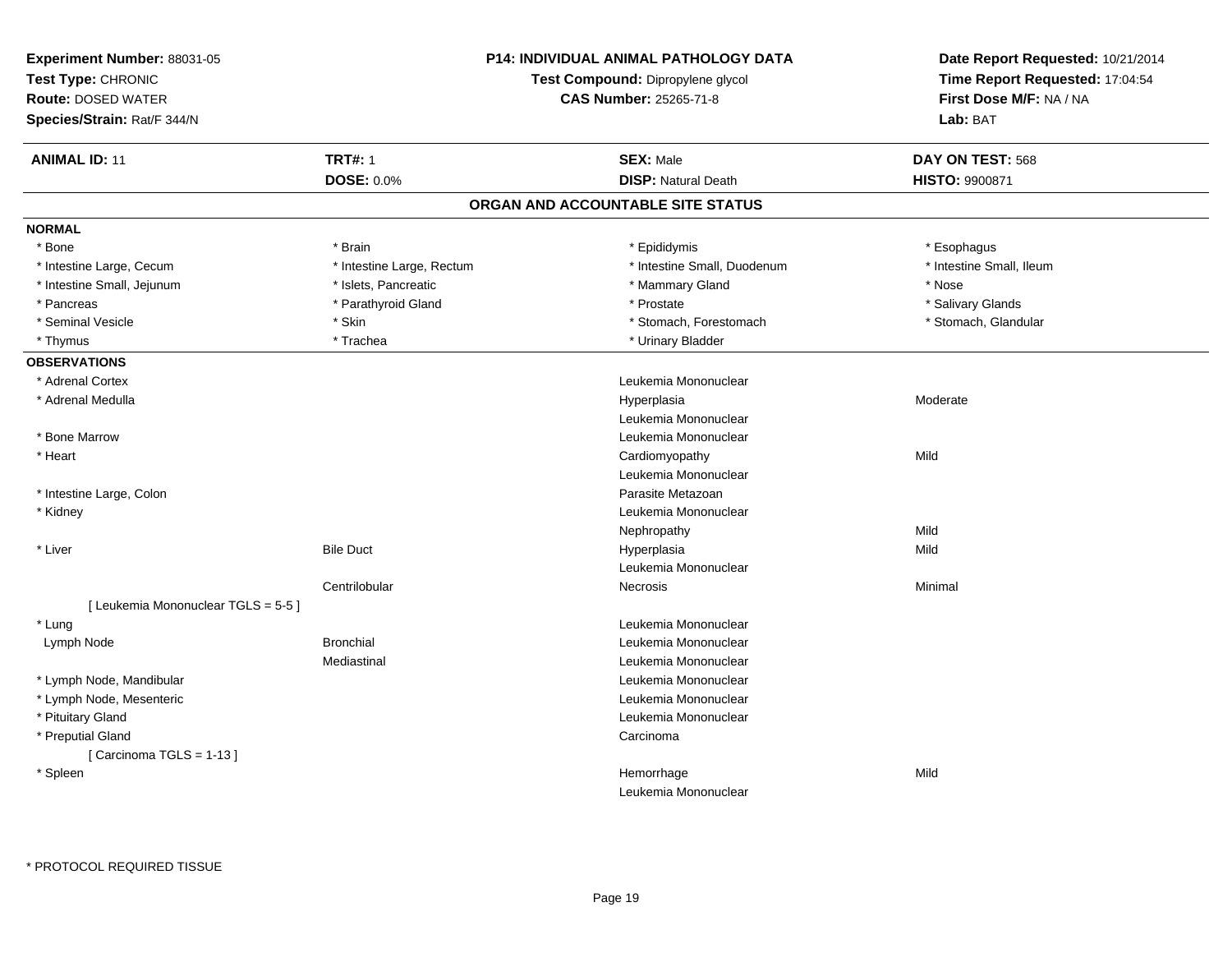| <b>Experiment Number: 88031-05</b><br><b>Test Type: CHRONIC</b><br><b>Route: DOSED WATER</b><br>Species/Strain: Rat/F 344/N |                                  | <b>P14: INDIVIDUAL ANIMAL PATHOLOGY DATA</b><br>Test Compound: Dipropylene glycol<br><b>CAS Number: 25265-71-8</b> | Date Report Requested: 10/21/2014<br>Time Report Requested: 17:04:54<br>First Dose M/F: NA / NA<br>Lab: BAT |
|-----------------------------------------------------------------------------------------------------------------------------|----------------------------------|--------------------------------------------------------------------------------------------------------------------|-------------------------------------------------------------------------------------------------------------|
| <b>ANIMAL ID: 11</b>                                                                                                        | <b>TRT#: 1</b>                   | <b>SEX: Male</b>                                                                                                   | DAY ON TEST: 568                                                                                            |
|                                                                                                                             | <b>DOSE: 0.0%</b>                | <b>DISP:</b> Natural Death                                                                                         | <b>HISTO: 9900871</b>                                                                                       |
|                                                                                                                             |                                  | ORGAN AND ACCOUNTABLE SITE STATUS                                                                                  |                                                                                                             |
| [Hemorrhage TGLS = $3-12$ ]                                                                                                 |                                  |                                                                                                                    |                                                                                                             |
| [Leukemia Mononuclear TGLS = 2-12 ]                                                                                         |                                  |                                                                                                                    |                                                                                                             |
| * Testes                                                                                                                    | <b>Bilateral, Interstit Cell</b> | Adenoma                                                                                                            |                                                                                                             |
| [Adenoma TGLS = $4-8$ ]                                                                                                     |                                  |                                                                                                                    |                                                                                                             |
| * Thyroid Gland                                                                                                             | C Cell                           | Adenoma                                                                                                            |                                                                                                             |
| PRIMARY CAUSE OF DEATH                                                                                                      | Leukemia Mononuclear<br>- Spleen |                                                                                                                    |                                                                                                             |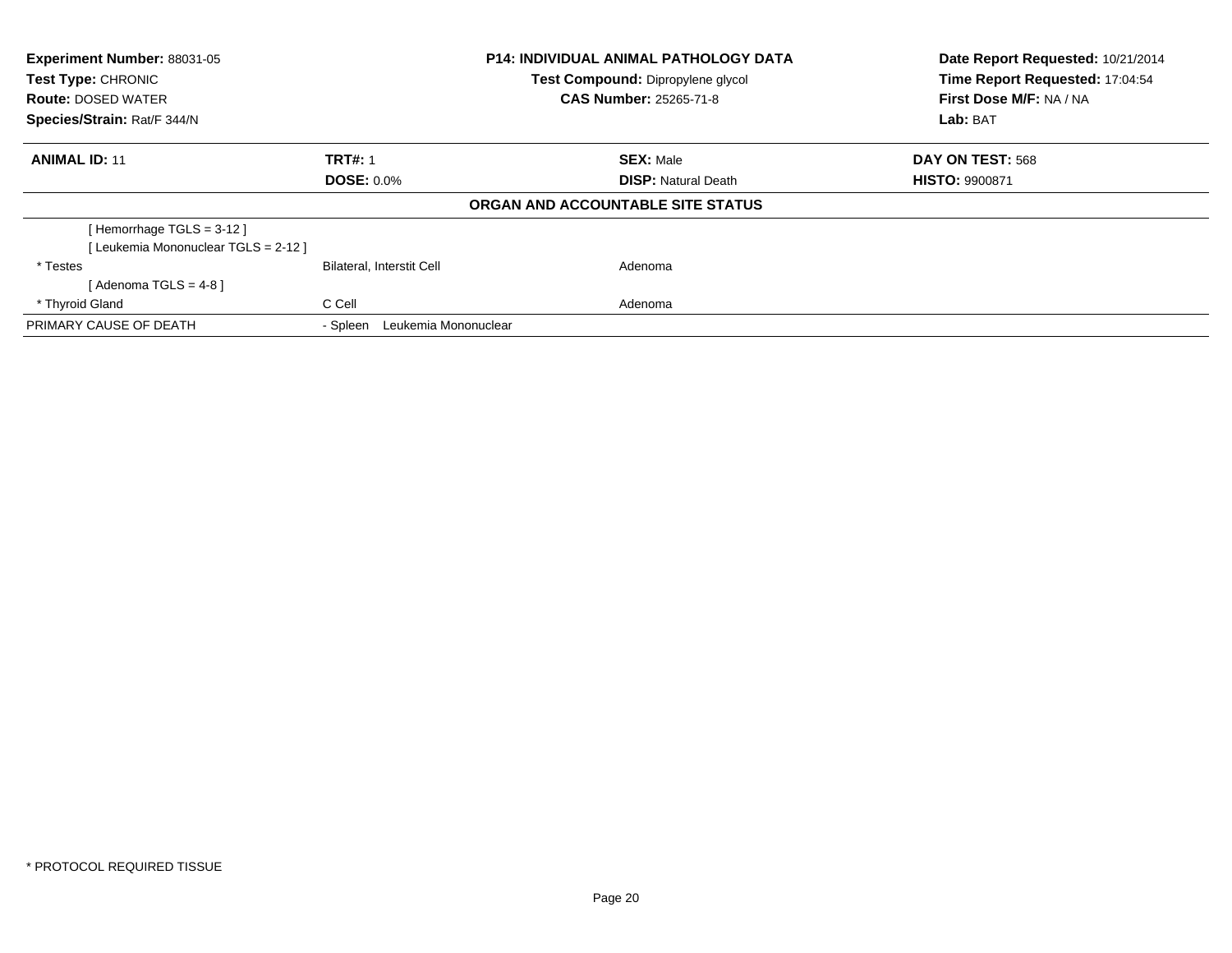| Experiment Number: 88031-05<br>Test Type: CHRONIC<br><b>Route: DOSED WATER</b><br>Species/Strain: Rat/F 344/N | <b>P14: INDIVIDUAL ANIMAL PATHOLOGY DATA</b><br>Test Compound: Dipropylene glycol<br>CAS Number: 25265-71-8 |                                                     | Date Report Requested: 10/21/2014<br>Time Report Requested: 17:04:54<br>First Dose M/F: NA / NA<br>Lab: BAT |
|---------------------------------------------------------------------------------------------------------------|-------------------------------------------------------------------------------------------------------------|-----------------------------------------------------|-------------------------------------------------------------------------------------------------------------|
| <b>ANIMAL ID: 12</b>                                                                                          | <b>TRT#: 1</b><br><b>DOSE: 0.0%</b>                                                                         | <b>SEX: Male</b><br><b>DISP:</b> Moribund Sacrifice | DAY ON TEST: 376<br><b>HISTO: 9900872</b>                                                                   |
|                                                                                                               |                                                                                                             |                                                     |                                                                                                             |
|                                                                                                               |                                                                                                             | ORGAN AND ACCOUNTABLE SITE STATUS                   |                                                                                                             |
| <b>NORMAL</b>                                                                                                 |                                                                                                             |                                                     |                                                                                                             |
| * Adrenal Cortex                                                                                              | * Adrenal Medulla                                                                                           | * Bone                                              | * Bone Marrow                                                                                               |
| * Brain                                                                                                       | * Epididymis                                                                                                | * Esophagus                                         | * Heart                                                                                                     |
| * Intestine Large, Cecum                                                                                      | * Intestine Large, Colon                                                                                    | * Intestine Large, Rectum                           | * Intestine Small, Duodenum                                                                                 |
| * Intestine Small, Ileum                                                                                      | * Intestine Small, Jejunum                                                                                  | * Islets, Pancreatic                                | * Lung                                                                                                      |
| * Lymph Node, Mesenteric                                                                                      | * Mammary Gland                                                                                             | * Pancreas                                          | * Parathyroid Gland                                                                                         |
| * Pituitary Gland                                                                                             | * Preputial Gland                                                                                           | * Prostate                                          | * Salivary Glands                                                                                           |
| * Seminal Vesicle                                                                                             | * Skin                                                                                                      | * Spleen                                            | * Stomach, Forestomach                                                                                      |
| * Stomach, Glandular                                                                                          | * Testes                                                                                                    | * Thymus                                            | * Thyroid Gland                                                                                             |
| * Trachea                                                                                                     | * Urinary Bladder                                                                                           |                                                     |                                                                                                             |
| <b>MISSING</b>                                                                                                |                                                                                                             |                                                     |                                                                                                             |
| * Lymph Node, Mandibular                                                                                      |                                                                                                             |                                                     |                                                                                                             |
| <b>OBSERVATIONS</b>                                                                                           |                                                                                                             |                                                     |                                                                                                             |
| * Int Lg Cecum                                                                                                |                                                                                                             |                                                     |                                                                                                             |
|                                                                                                               | Note: TGL 4, "dilatation, 10x" noted at necropsy, was not apparent microscopically.                         |                                                     |                                                                                                             |
| * Kidney                                                                                                      |                                                                                                             | Nephropathy                                         | Minimal                                                                                                     |
| * Liver                                                                                                       |                                                                                                             | Inflammation                                        | Histiocytic, Focal, Minimal                                                                                 |
|                                                                                                               |                                                                                                             | Inflammation                                        | Granulomatous, Focal, Minimal                                                                               |
| * Lym Node Mesen                                                                                              |                                                                                                             |                                                     |                                                                                                             |
|                                                                                                               | Note: TGL 3, "enlarged, 35 x 10 x 6 mm, mottled" noted at necropsy, was actually mesenteric fat.            |                                                     |                                                                                                             |
| Mesentery                                                                                                     | Fat                                                                                                         | Inflammation                                        | Moderate                                                                                                    |
|                                                                                                               | Fat                                                                                                         | Necrosis                                            | Moderate                                                                                                    |
| [Necrosis TGLS = $3-13$ ]                                                                                     |                                                                                                             |                                                     |                                                                                                             |
| * Nose                                                                                                        |                                                                                                             | Inflammation                                        | Suppurative, Minimal                                                                                        |
| * Testes                                                                                                      |                                                                                                             |                                                     |                                                                                                             |
|                                                                                                               | Note: TGL 1, "discoloration, mottled" noted at necropsy, was not apparent microscopically.                  |                                                     |                                                                                                             |
| Zymbal's Gland                                                                                                |                                                                                                             | Carcinoma                                           |                                                                                                             |
| [Carcinoma TGLS = $2-12$ ]                                                                                    |                                                                                                             |                                                     |                                                                                                             |
| PRIMARY CAUSE OF DEATH                                                                                        | - Zymbal's Gland Carcinoma                                                                                  |                                                     |                                                                                                             |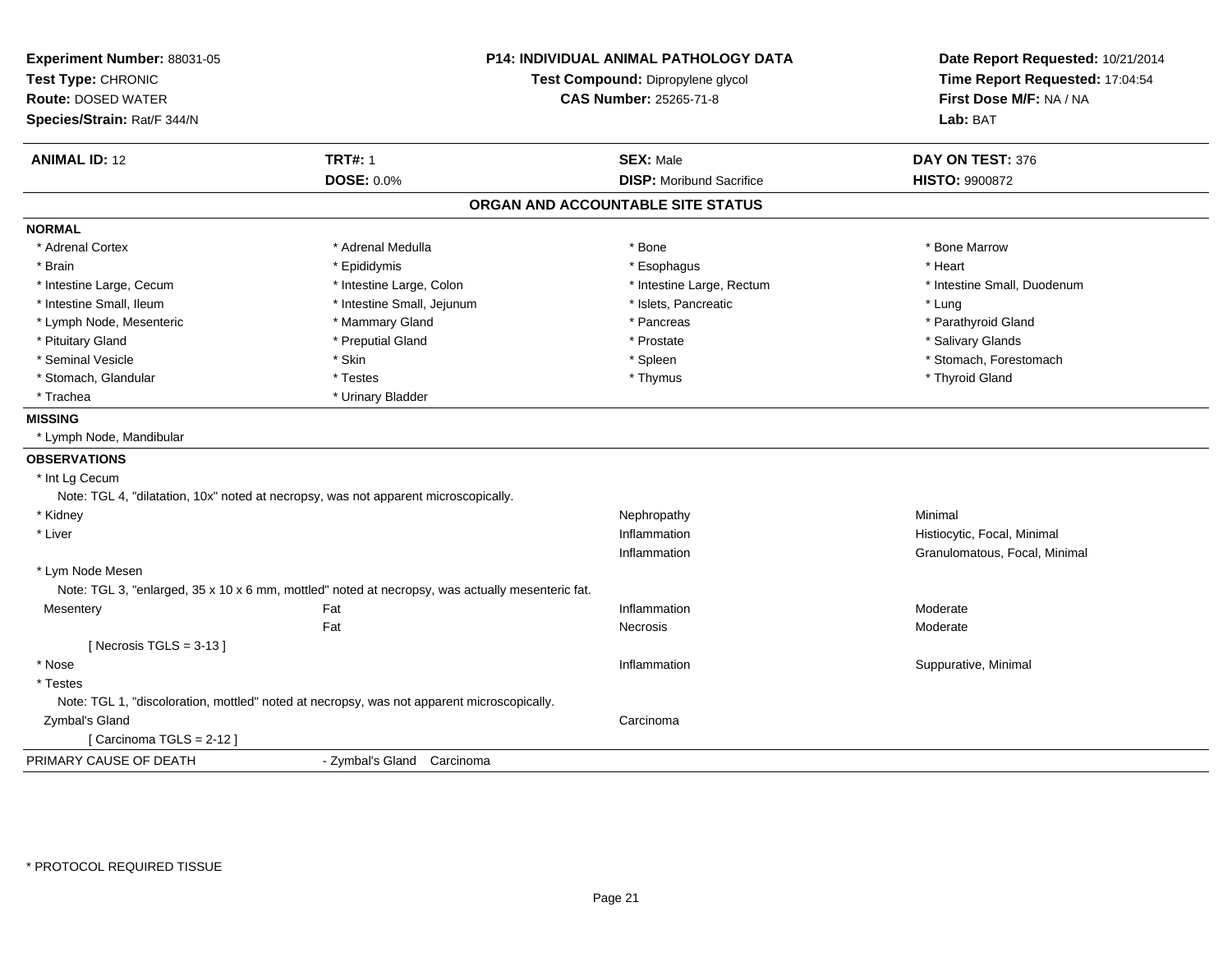| Experiment Number: 88031-05<br>Test Type: CHRONIC |                                                                                                         | <b>P14: INDIVIDUAL ANIMAL PATHOLOGY DATA</b><br>Test Compound: Dipropylene glycol | Date Report Requested: 10/21/2014<br>Time Report Requested: 17:04:54 |
|---------------------------------------------------|---------------------------------------------------------------------------------------------------------|-----------------------------------------------------------------------------------|----------------------------------------------------------------------|
| <b>Route: DOSED WATER</b>                         |                                                                                                         | <b>CAS Number: 25265-71-8</b>                                                     | First Dose M/F: NA / NA                                              |
| Species/Strain: Rat/F 344/N                       |                                                                                                         |                                                                                   | Lab: BAT                                                             |
| <b>ANIMAL ID: 13</b>                              | <b>TRT#: 1</b>                                                                                          | <b>SEX: Male</b>                                                                  | DAY ON TEST: 730                                                     |
|                                                   | DOSE: 0.0%                                                                                              | <b>DISP: Terminal Sacrifice</b>                                                   | HISTO: 9900873                                                       |
|                                                   |                                                                                                         | ORGAN AND ACCOUNTABLE SITE STATUS                                                 |                                                                      |
| <b>NORMAL</b>                                     |                                                                                                         |                                                                                   |                                                                      |
| * Bone                                            | * Bone Marrow                                                                                           | * Brain                                                                           | * Epididymis                                                         |
| * Esophagus                                       | * Intestine Large, Cecum                                                                                | * Intestine Large, Colon                                                          | * Intestine Small, Duodenum                                          |
| * Intestine Small, Ileum                          | * Intestine Small, Jejunum                                                                              | * Islets, Pancreatic                                                              | * Lymph Node, Mesenteric                                             |
| * Mammary Gland                                   | * Nose                                                                                                  | * Parathyroid Gland                                                               | * Preputial Gland                                                    |
| * Prostate                                        | * Salivary Glands                                                                                       | * Seminal Vesicle                                                                 | * Spleen                                                             |
| * Stomach, Forestomach                            | * Stomach, Glandular                                                                                    | * Thyroid Gland                                                                   | * Trachea                                                            |
| * Urinary Bladder                                 |                                                                                                         |                                                                                   |                                                                      |
| <b>MISSING</b>                                    |                                                                                                         |                                                                                   |                                                                      |
| * Lymph Node, Mandibular                          | * Thymus                                                                                                |                                                                                   |                                                                      |
| <b>OBSERVATIONS</b>                               |                                                                                                         |                                                                                   |                                                                      |
| * Adrenal Cortex                                  |                                                                                                         | Hyperplasia                                                                       | Minimal                                                              |
| * Adrenal Medulla                                 |                                                                                                         | Hyperplasia                                                                       | Marked                                                               |
| <b>Blood Vessel</b>                               |                                                                                                         | Inflammation                                                                      | Granulomatous, Minimal                                               |
| * Heart                                           |                                                                                                         | Cardiomyopathy                                                                    | Mild                                                                 |
| * Int Sm Jejunum                                  |                                                                                                         |                                                                                   |                                                                      |
|                                                   | Note: TGL 4, "Peyer's patch, enlarged, 2x" noted at necropsy, was within normal limits microscopically. |                                                                                   |                                                                      |
| * Intestine Large, Rectum                         |                                                                                                         | Parasite Metazoan                                                                 |                                                                      |
| * Kidney                                          |                                                                                                         | Nephropathy                                                                       | Mild                                                                 |
| * Liver                                           |                                                                                                         | <b>Basophilic Focus</b>                                                           |                                                                      |
|                                                   |                                                                                                         | <b>Clear Cell Focus</b>                                                           |                                                                      |
|                                                   | <b>Bile Duct</b>                                                                                        | Hyperplasia                                                                       | Minimal                                                              |
|                                                   |                                                                                                         | Inflammation                                                                      | Histiocytic, Focal, Minimal                                          |
|                                                   |                                                                                                         | Inflammation                                                                      | Granulomatous, Focal, Minimal                                        |
| * Lung                                            |                                                                                                         | <b>Infiltration Cellular</b>                                                      | Histiocyte, Minimal                                                  |
| * Pancreas                                        |                                                                                                         | Atrophy                                                                           | Moderate                                                             |
|                                                   |                                                                                                         | Carcinoma                                                                         |                                                                      |
| [Carcinoma TGLS = 3-12]                           |                                                                                                         |                                                                                   |                                                                      |
| * Pituitary Gland                                 | <b>Pars Distalis</b>                                                                                    | Hyperplasia                                                                       | Mild                                                                 |
| * Skin                                            | Sebaceous GI                                                                                            | Adenoma                                                                           |                                                                      |
| [Adenoma TGLS = 1-13]                             |                                                                                                         |                                                                                   |                                                                      |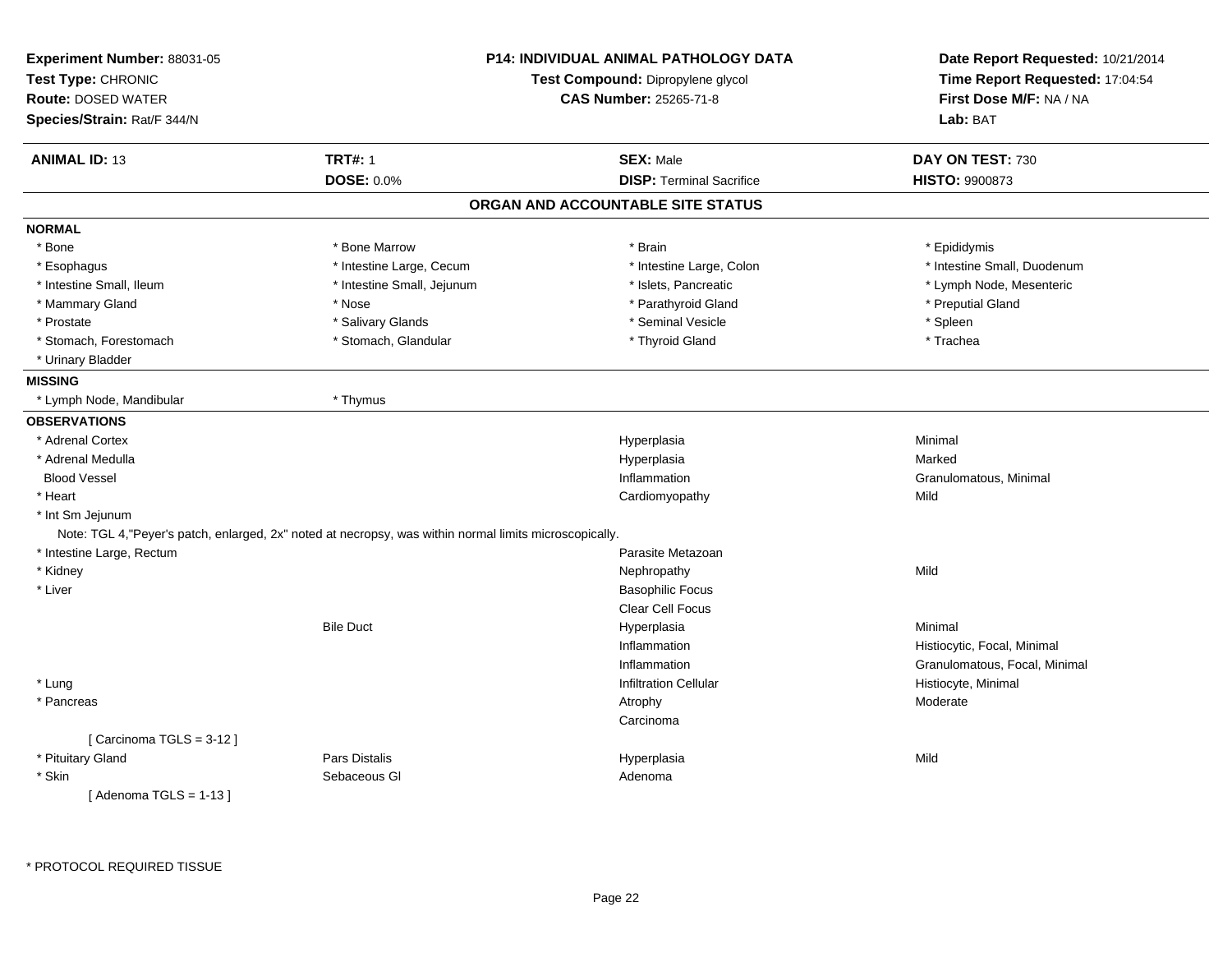| Experiment Number: 88031-05<br><b>Test Type: CHRONIC</b> |                                  | <b>P14: INDIVIDUAL ANIMAL PATHOLOGY DATA</b> | Date Report Requested: 10/21/2014 |
|----------------------------------------------------------|----------------------------------|----------------------------------------------|-----------------------------------|
|                                                          |                                  | Test Compound: Dipropylene glycol            | Time Report Requested: 17:04:54   |
| <b>Route: DOSED WATER</b>                                |                                  | <b>CAS Number: 25265-71-8</b>                | First Dose M/F: NA / NA           |
| Species/Strain: Rat/F 344/N                              |                                  |                                              | Lab: BAT                          |
| <b>ANIMAL ID: 13</b>                                     | <b>TRT#: 1</b>                   | <b>SEX: Male</b>                             | DAY ON TEST: 730                  |
|                                                          | <b>DOSE: 0.0%</b>                | <b>DISP:</b> Terminal Sacrifice              | <b>HISTO: 9900873</b>             |
|                                                          |                                  | ORGAN AND ACCOUNTABLE SITE STATUS            |                                   |
| * Testes                                                 | <b>Bilateral, Interstit Cell</b> | Adenoma                                      |                                   |
| [Adenoma TGLS = $2-8$ ]                                  |                                  |                                              |                                   |
| PRIMARY CAUSE OF DEATH                                   |                                  |                                              |                                   |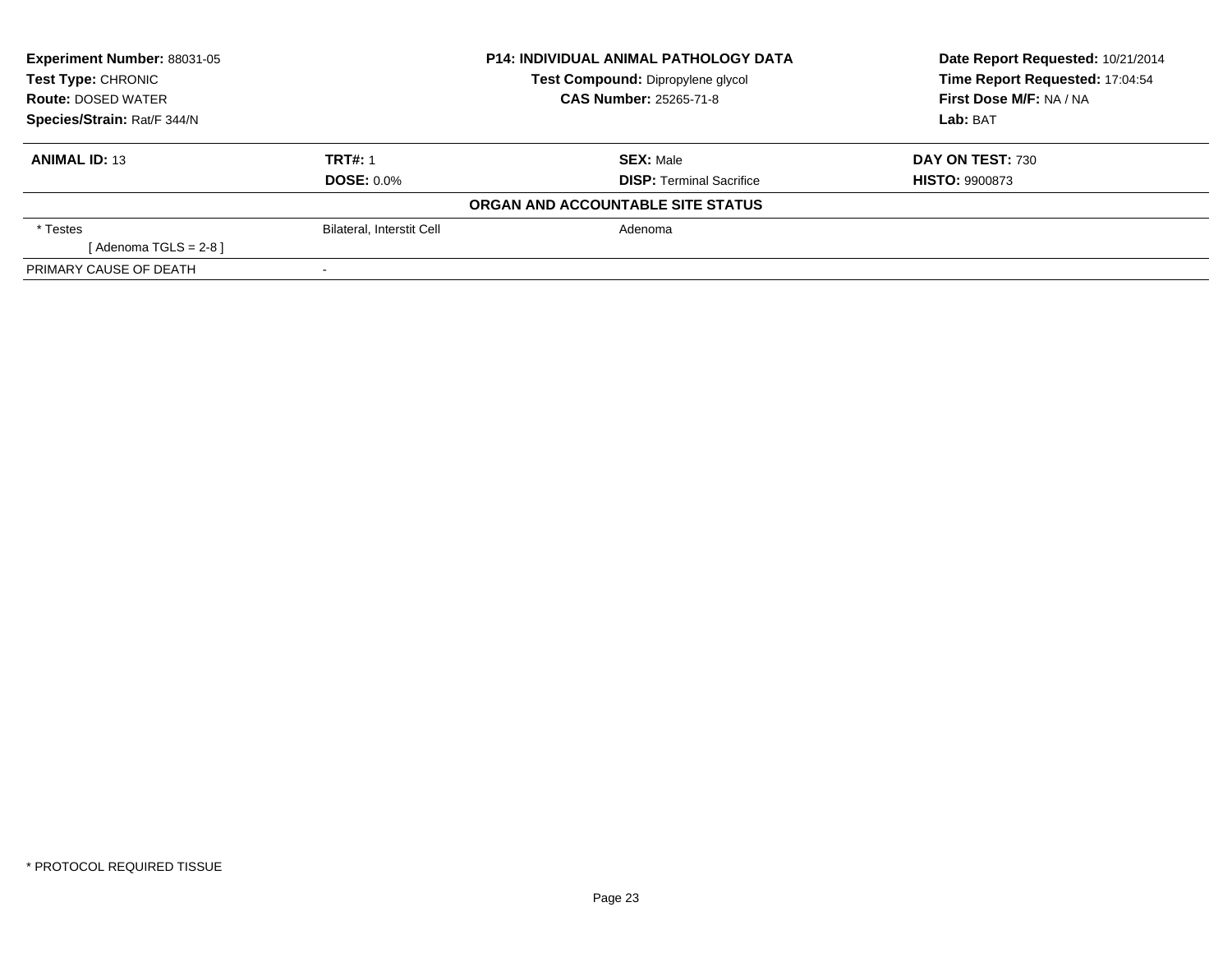| Experiment Number: 88031-05<br>Test Type: CHRONIC<br><b>Route: DOSED WATER</b><br>Species/Strain: Rat/F 344/N |                                                                                         | <b>P14: INDIVIDUAL ANIMAL PATHOLOGY DATA</b><br>Test Compound: Dipropylene glycol<br><b>CAS Number: 25265-71-8</b> | Date Report Requested: 10/21/2014<br>Time Report Requested: 17:04:54<br>First Dose M/F: NA / NA<br>Lab: BAT |  |
|---------------------------------------------------------------------------------------------------------------|-----------------------------------------------------------------------------------------|--------------------------------------------------------------------------------------------------------------------|-------------------------------------------------------------------------------------------------------------|--|
| <b>ANIMAL ID: 14</b>                                                                                          | <b>TRT#: 1</b>                                                                          | <b>SEX: Male</b>                                                                                                   | DAY ON TEST: 697                                                                                            |  |
|                                                                                                               | <b>DOSE: 0.0%</b>                                                                       | <b>DISP: Natural Death</b>                                                                                         | <b>HISTO: 9900874</b>                                                                                       |  |
|                                                                                                               |                                                                                         | ORGAN AND ACCOUNTABLE SITE STATUS                                                                                  |                                                                                                             |  |
| <b>NORMAL</b>                                                                                                 |                                                                                         |                                                                                                                    |                                                                                                             |  |
| * Bone                                                                                                        | * Brain                                                                                 | * Epididymis                                                                                                       | * Esophagus                                                                                                 |  |
| * Intestine Large, Colon                                                                                      | * Intestine Large, Rectum                                                               | * Intestine Small, Duodenum                                                                                        | * Islets, Pancreatic                                                                                        |  |
| * Mammary Gland                                                                                               | * Nose                                                                                  | * Parathyroid Gland                                                                                                | * Pituitary Gland                                                                                           |  |
| * Preputial Gland                                                                                             | * Prostate                                                                              | * Salivary Glands                                                                                                  | * Seminal Vesicle                                                                                           |  |
| * Skin                                                                                                        | * Stomach, Forestomach                                                                  | * Stomach, Glandular                                                                                               | * Thyroid Gland                                                                                             |  |
| * Trachea                                                                                                     | * Urinary Bladder                                                                       |                                                                                                                    |                                                                                                             |  |
| <b>MISSING</b>                                                                                                |                                                                                         |                                                                                                                    |                                                                                                             |  |
| * Thymus                                                                                                      |                                                                                         |                                                                                                                    |                                                                                                             |  |
| <b>AUTO PRECLUDES DIAG.</b>                                                                                   |                                                                                         |                                                                                                                    |                                                                                                             |  |
| * Intestine Small. Ileum                                                                                      | * Intestine Small, Jejunum                                                              |                                                                                                                    |                                                                                                             |  |
| <b>OBSERVATIONS</b>                                                                                           |                                                                                         |                                                                                                                    |                                                                                                             |  |
| * Adrenal Cortex                                                                                              |                                                                                         | Leukemia Mononuclear                                                                                               |                                                                                                             |  |
| * Adrenal Medulla                                                                                             |                                                                                         | Hyperplasia                                                                                                        | Moderate                                                                                                    |  |
|                                                                                                               |                                                                                         | Leukemia Mononuclear                                                                                               |                                                                                                             |  |
|                                                                                                               |                                                                                         | Pheochromocytoma Benign                                                                                            |                                                                                                             |  |
| * Bone Marrow                                                                                                 |                                                                                         | Leukemia Mononuclear                                                                                               |                                                                                                             |  |
| * Heart                                                                                                       |                                                                                         | Cardiomyopathy                                                                                                     | Mild                                                                                                        |  |
|                                                                                                               |                                                                                         | Schwannoma Benign                                                                                                  |                                                                                                             |  |
|                                                                                                               | Note: TGL 6, "enlarged, 3x, white" noted at necropsy, was not apparent microscopically. |                                                                                                                    |                                                                                                             |  |
| * Intestine Large, Cecum                                                                                      |                                                                                         | Leukemia Mononuclear                                                                                               |                                                                                                             |  |
| [ Leukemia Mononuclear TGLS = 7-7 ]                                                                           |                                                                                         |                                                                                                                    |                                                                                                             |  |
| * Kidney                                                                                                      |                                                                                         | Infarct                                                                                                            | Moderate                                                                                                    |  |
|                                                                                                               |                                                                                         | Leukemia Mononuclear                                                                                               |                                                                                                             |  |
|                                                                                                               |                                                                                         | Nephropathy                                                                                                        | Mild                                                                                                        |  |
| [Infarct TGLS = $5-13$ ]                                                                                      |                                                                                         |                                                                                                                    |                                                                                                             |  |
| * Liver                                                                                                       |                                                                                         | <b>Basophilic Focus</b>                                                                                            |                                                                                                             |  |
|                                                                                                               | <b>Bile Duct</b>                                                                        | Hyperplasia                                                                                                        | Moderate                                                                                                    |  |
|                                                                                                               |                                                                                         | Leukemia Mononuclear                                                                                               |                                                                                                             |  |
|                                                                                                               | Centrilobular                                                                           | <b>Necrosis</b>                                                                                                    | Minimal                                                                                                     |  |
| [Hyperplasia TGLS = $4-5$ ]                                                                                   |                                                                                         |                                                                                                                    |                                                                                                             |  |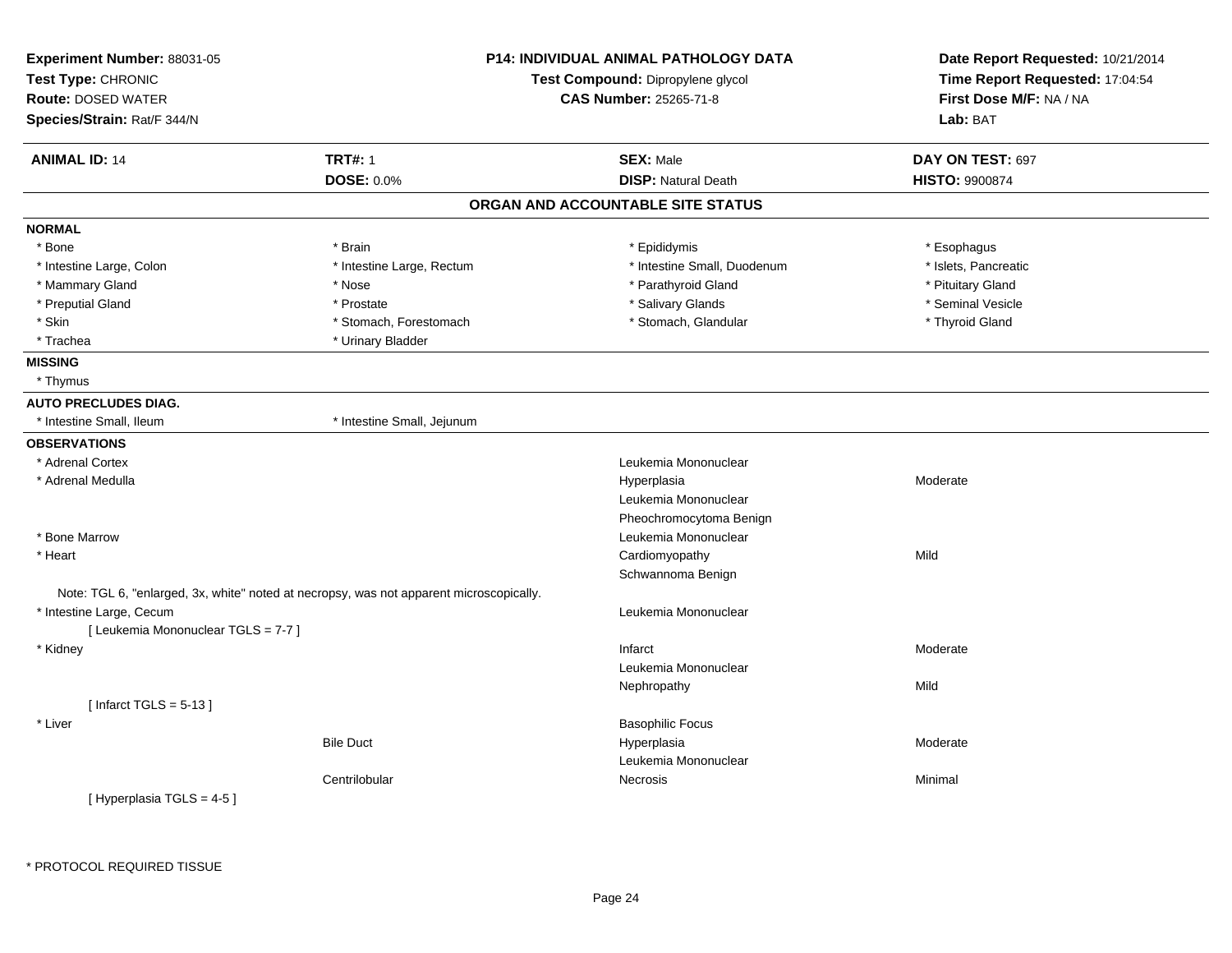| <b>Experiment Number: 88031-05</b><br>Test Type: CHRONIC<br><b>Route: DOSED WATER</b><br>Species/Strain: Rat/F 344/N |                                  | <b>P14: INDIVIDUAL ANIMAL PATHOLOGY DATA</b><br>Test Compound: Dipropylene glycol<br><b>CAS Number: 25265-71-8</b> | Date Report Requested: 10/21/2014<br>Time Report Requested: 17:04:54<br>First Dose M/F: NA / NA<br>Lab: BAT |
|----------------------------------------------------------------------------------------------------------------------|----------------------------------|--------------------------------------------------------------------------------------------------------------------|-------------------------------------------------------------------------------------------------------------|
| <b>ANIMAL ID: 14</b>                                                                                                 | <b>TRT#: 1</b>                   | <b>SEX: Male</b>                                                                                                   | DAY ON TEST: 697                                                                                            |
|                                                                                                                      | <b>DOSE: 0.0%</b>                | <b>DISP: Natural Death</b>                                                                                         | <b>HISTO: 9900874</b>                                                                                       |
|                                                                                                                      |                                  | ORGAN AND ACCOUNTABLE SITE STATUS                                                                                  |                                                                                                             |
| [Leukemia Mononuclear TGLS = 3-5]                                                                                    |                                  |                                                                                                                    |                                                                                                             |
| * Lung                                                                                                               |                                  | <b>Infiltration Cellular</b>                                                                                       | Histiocyte, Minimal                                                                                         |
|                                                                                                                      |                                  | Leukemia Mononuclear                                                                                               |                                                                                                             |
| Lymph Node                                                                                                           | <b>Bronchial</b>                 | Leukemia Mononuclear                                                                                               |                                                                                                             |
| * Lymph Node, Mandibular                                                                                             |                                  | Leukemia Mononuclear                                                                                               |                                                                                                             |
| * Lymph Node, Mesenteric                                                                                             |                                  | Leukemia Mononuclear                                                                                               |                                                                                                             |
| * Pancreas                                                                                                           |                                  | Atrophy                                                                                                            | Mild                                                                                                        |
| * Spleen                                                                                                             |                                  | Leukemia Mononuclear                                                                                               |                                                                                                             |
| [Leukemia Mononuclear TGLS = 2-5]                                                                                    |                                  |                                                                                                                    |                                                                                                             |
| * Testes                                                                                                             | Bilateral, Interstit Cell        | Adenoma                                                                                                            |                                                                                                             |
| [Adenoma TGLS = $1-8$ ]                                                                                              |                                  |                                                                                                                    |                                                                                                             |
| PRIMARY CAUSE OF DEATH                                                                                               | Leukemia Mononuclear<br>- Spleen |                                                                                                                    |                                                                                                             |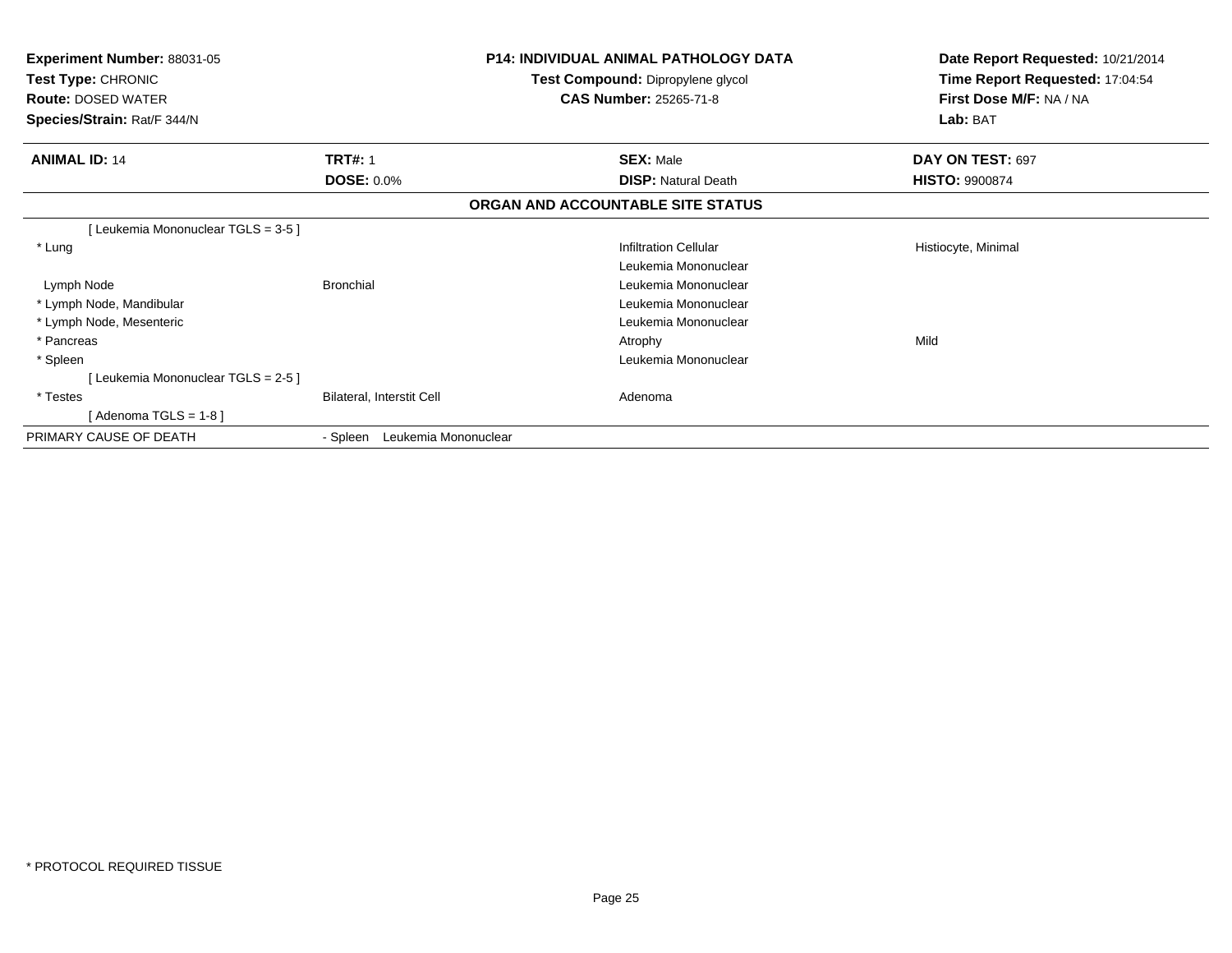| Experiment Number: 88031-05<br>Test Type: CHRONIC<br><b>Route: DOSED WATER</b><br>Species/Strain: Rat/F 344/N |                          | <b>P14: INDIVIDUAL ANIMAL PATHOLOGY DATA</b><br>Test Compound: Dipropylene glycol<br><b>CAS Number: 25265-71-8</b> | Date Report Requested: 10/21/2014<br>Time Report Requested: 17:04:54<br>First Dose M/F: NA / NA<br>Lab: BAT |  |
|---------------------------------------------------------------------------------------------------------------|--------------------------|--------------------------------------------------------------------------------------------------------------------|-------------------------------------------------------------------------------------------------------------|--|
| <b>ANIMAL ID: 15</b>                                                                                          | <b>TRT#: 1</b>           | <b>SEX: Male</b>                                                                                                   | DAY ON TEST: 511                                                                                            |  |
|                                                                                                               | <b>DOSE: 0.0%</b>        | <b>DISP: Natural Death</b>                                                                                         | <b>HISTO: 9900875</b>                                                                                       |  |
|                                                                                                               |                          | ORGAN AND ACCOUNTABLE SITE STATUS                                                                                  |                                                                                                             |  |
| <b>NORMAL</b>                                                                                                 |                          |                                                                                                                    |                                                                                                             |  |
| * Bone                                                                                                        | * Brain                  | * Epididymis                                                                                                       | * Esophagus                                                                                                 |  |
| * Mammary Gland                                                                                               | * Parathyroid Gland      | * Pituitary Gland                                                                                                  | * Prostate                                                                                                  |  |
| * Salivary Glands                                                                                             | * Seminal Vesicle        | * Stomach, Forestomach                                                                                             | * Thymus                                                                                                    |  |
| * Urinary Bladder                                                                                             |                          |                                                                                                                    |                                                                                                             |  |
| <b>MISSING</b>                                                                                                |                          |                                                                                                                    |                                                                                                             |  |
| * Lymph Node, Mandibular                                                                                      |                          |                                                                                                                    |                                                                                                             |  |
| <b>AUTO PRECLUDES DIAG.</b>                                                                                   |                          |                                                                                                                    |                                                                                                             |  |
| * Bone Marrow                                                                                                 | * Intestine Large, Cecum | * Intestine Large, Colon                                                                                           | * Intestine Large, Rectum                                                                                   |  |
| * Intestine Small, Duodenum                                                                                   | * Intestine Small, Ileum | * Intestine Small, Jejunum                                                                                         | * Islets, Pancreatic                                                                                        |  |
| * Lymph Node, Mesenteric                                                                                      | * Pancreas               | * Spleen                                                                                                           | * Stomach, Glandular                                                                                        |  |
| * Thyroid Gland                                                                                               | * Trachea                |                                                                                                                    |                                                                                                             |  |
| <b>OBSERVATIONS</b>                                                                                           |                          |                                                                                                                    |                                                                                                             |  |
| * Adrenal Cortex                                                                                              |                          | Sarcoma                                                                                                            | Metastatic (Skin)                                                                                           |  |
| * Adrenal Medulla                                                                                             |                          | Pheochromocytoma Malignant                                                                                         |                                                                                                             |  |
| [ Pheochromocytoma Malignant TGLS = 6-6 ]                                                                     |                          |                                                                                                                    |                                                                                                             |  |
| * Heart                                                                                                       |                          | Cardiomyopathy                                                                                                     | Mild                                                                                                        |  |
|                                                                                                               |                          | Sarcoma                                                                                                            | Metastatic (Skin)                                                                                           |  |
| [Sarcoma TGLS = $8-14$ ]                                                                                      |                          |                                                                                                                    |                                                                                                             |  |
| * Kidney                                                                                                      |                          | Infarct                                                                                                            | Marked                                                                                                      |  |
|                                                                                                               |                          | Sarcoma                                                                                                            | Metastatic (Skin)                                                                                           |  |
| [Infarct TGLS = $5-6$ ]                                                                                       |                          |                                                                                                                    |                                                                                                             |  |
| [Sarcoma TGLS = 10-17]                                                                                        |                          |                                                                                                                    |                                                                                                             |  |
| * Liver                                                                                                       |                          | Hepatodiaphragmatic Nodule                                                                                         |                                                                                                             |  |
| [ Hepatodiaphragmatic Nodule TGLS = 4-5 ]                                                                     | Centrilobular            | Necrosis                                                                                                           | Moderate                                                                                                    |  |
|                                                                                                               |                          |                                                                                                                    |                                                                                                             |  |
| * Lung                                                                                                        |                          | Carcinoma<br>Sarcoma                                                                                               | Metastatic (Preputial Gland)<br>Metastatic (Skin)                                                           |  |
| [ Carcinoma TGLS = 9-3+4+12 ]<br>[Sarcoma TGLS = 9-3+4+12]                                                    |                          |                                                                                                                    |                                                                                                             |  |
| Mesentery                                                                                                     | Fat                      | Necrosis                                                                                                           | Mild                                                                                                        |  |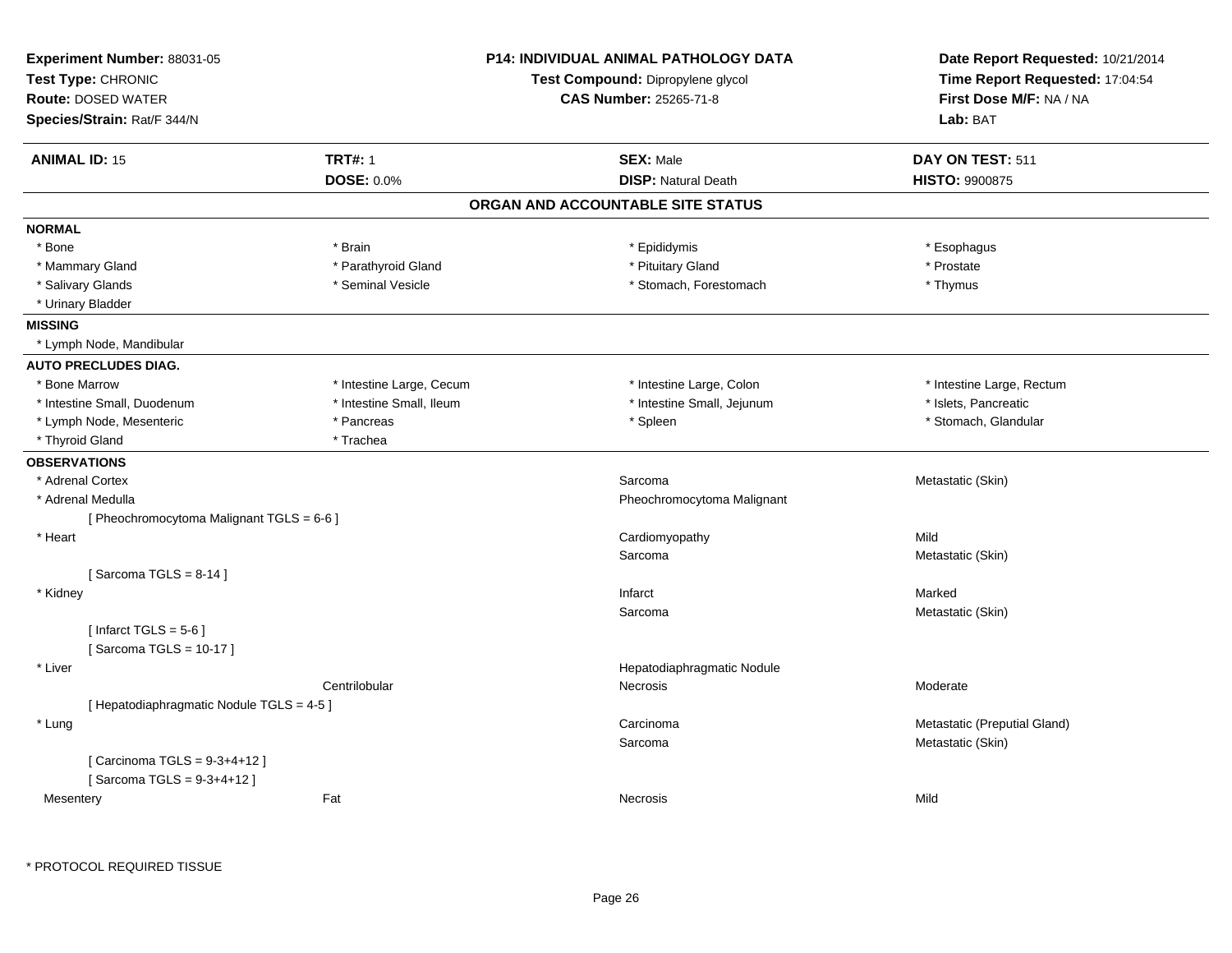| <b>Experiment Number: 88031-05</b><br><b>Test Type: CHRONIC</b><br><b>Route: DOSED WATER</b><br>Species/Strain: Rat/F 344/N |                                     | <b>P14: INDIVIDUAL ANIMAL PATHOLOGY DATA</b><br><b>Test Compound: Dipropylene glycol</b><br><b>CAS Number: 25265-71-8</b> | Date Report Requested: 10/21/2014<br>Time Report Requested: 17:04:54<br>First Dose M/F: NA / NA<br>Lab: BAT |
|-----------------------------------------------------------------------------------------------------------------------------|-------------------------------------|---------------------------------------------------------------------------------------------------------------------------|-------------------------------------------------------------------------------------------------------------|
| <b>ANIMAL ID: 15</b>                                                                                                        | <b>TRT#: 1</b><br><b>DOSE: 0.0%</b> | <b>SEX: Male</b><br><b>DISP: Natural Death</b>                                                                            | DAY ON TEST: 511<br><b>HISTO: 9900875</b>                                                                   |
|                                                                                                                             |                                     | ORGAN AND ACCOUNTABLE SITE STATUS                                                                                         |                                                                                                             |
| [Necrosis TGLS = 3-13 ]                                                                                                     |                                     |                                                                                                                           |                                                                                                             |
| * Nose                                                                                                                      |                                     | Inflammation                                                                                                              | Suppurative, Mild                                                                                           |
| * Preputial Gland                                                                                                           |                                     | Carcinoma                                                                                                                 |                                                                                                             |
| [Carcinoma TGLS = $1-20$ ]                                                                                                  |                                     |                                                                                                                           |                                                                                                             |
| * Skin                                                                                                                      | <b>Subcut Tiss</b>                  | Sarcoma                                                                                                                   |                                                                                                             |
| [Sarcoma TGLS = 1-15+16+19+20 ]                                                                                             |                                     |                                                                                                                           |                                                                                                             |
| * Testes                                                                                                                    | Bilateral, Interstit Cell           | Adenoma                                                                                                                   |                                                                                                             |
| [ Adenoma TGLS = 2-8 ]                                                                                                      |                                     |                                                                                                                           |                                                                                                             |
| PRIMARY CAUSE OF DEATH                                                                                                      | - Skin Subcut Tiss Sarcoma          |                                                                                                                           |                                                                                                             |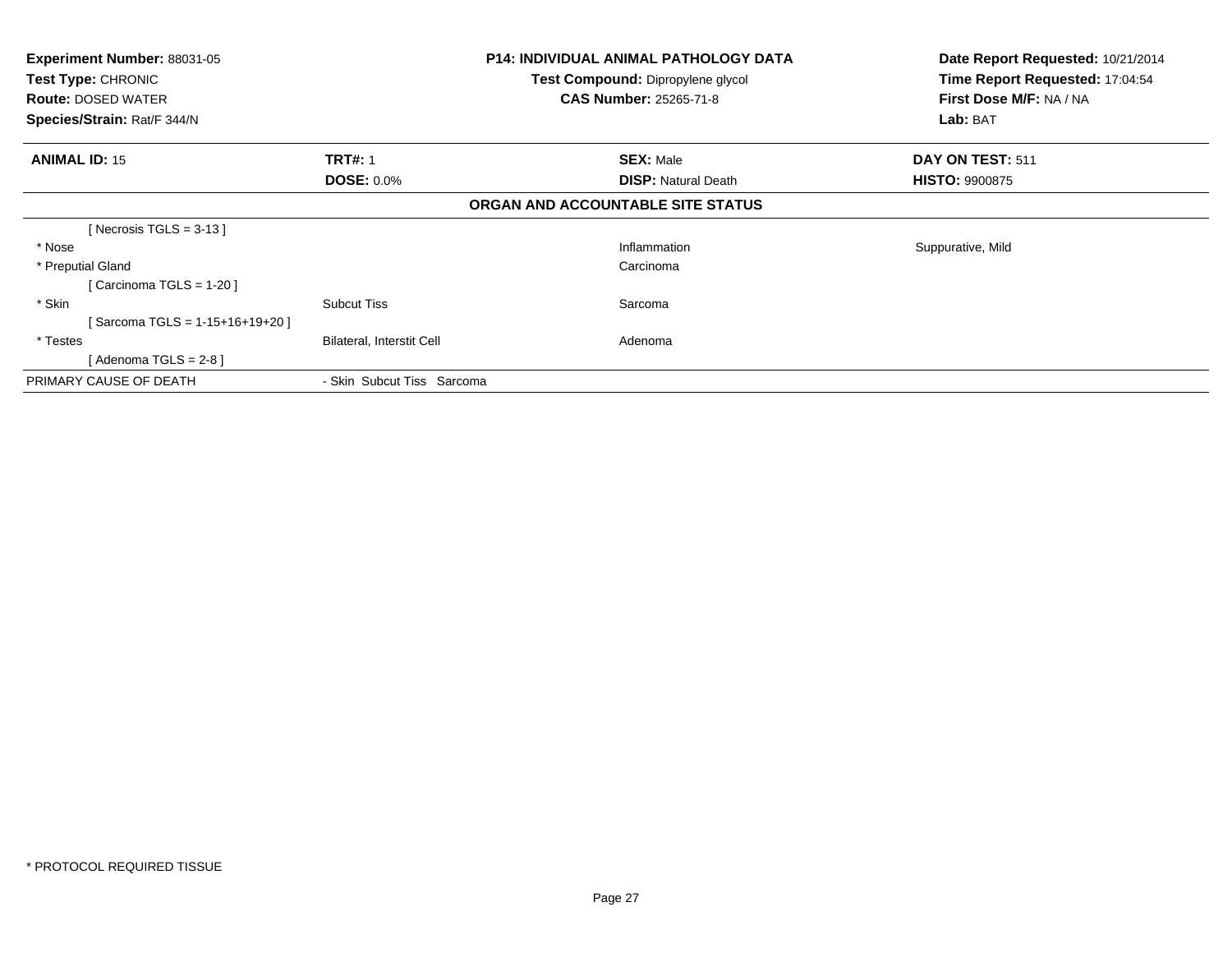| <b>ANIMAL ID: 16</b><br><b>TRT#: 1</b><br><b>SEX: Male</b><br>DAY ON TEST: 569<br><b>DOSE: 0.0%</b><br><b>DISP: Natural Death</b><br><b>HISTO: 9900876</b><br>ORGAN AND ACCOUNTABLE SITE STATUS<br><b>NORMAL</b><br>* Bone Marrow<br>* Adrenal Cortex<br>* Adrenal Medulla<br>* Bone<br>* Intestine Large, Rectum<br>* Brain<br>* Esophagus<br>* Intestine Large, Colon<br>* Islets, Pancreatic<br>* Lung<br>* Lymph Node, Mesenteric<br>* Mammary Gland<br>* Nose<br>* Parathyroid Gland<br>* Preputial Gland<br>* Salivary Glands<br>* Stomach, Forestomach<br>* Stomach, Glandular<br>* Thymus<br>* Urinary Bladder<br><b>MISSING</b><br>* Lymph Node, Mandibular<br><b>AUTO PRECLUDES DIAG.</b><br>* Intestine Large, Cecum<br>* Intestine Small, Duodenum<br>* Intestine Small, Ileum<br>* Intestine Small, Jejunum<br>* Seminal Vesicle<br>* Trachea<br>* Pituitary Gland<br>* Spleen<br><b>OBSERVATIONS</b><br>Mesothelioma Malignant<br>* Epididymis<br>[Mesothelioma Malignant TGLS = 4-8+15]<br>* Heart<br>Mild<br>Cardiomyopathy<br>* Kidney<br>Nephropathy<br>Minimal<br>* Liver<br><b>Bile Duct</b><br>Hyperplasia<br>Minimal<br>Histiocytic, Focal, Mild<br>Inflammation<br>* Mammary GI<br>Note: TGL 1, "mass, 60 x 50 x 25 mm" noted at necropsy, was actually subcutaneous skin mass, not mammary.<br>Fat<br>Mild<br>Mesentery<br><b>Necrosis</b><br>[Necrosis TGLS = $5-12$ ]<br>Mild<br>* Pancreas<br>Atrophy<br>Inflammation<br>* Prostate<br>Chronic Active, Moderate<br>* Skin<br><b>Subcut Tiss</b><br>Fibroma<br>[Fibroma TGLS = 1-13+14]<br>* Testes<br>Bilateral, Interstit Cell<br>Adenoma<br>Mesothelioma Malignant<br>[Adenoma TGLS = $3-8$ ]<br>[Mesothelioma Malignant TGLS = 2-8]<br>C Cell<br>* Thyroid Gland<br>Carcinoma | Experiment Number: 88031-05<br>Test Type: CHRONIC<br><b>Route: DOSED WATER</b><br>Species/Strain: Rat/F 344/N | <b>P14: INDIVIDUAL ANIMAL PATHOLOGY DATA</b><br>Test Compound: Dipropylene glycol<br><b>CAS Number: 25265-71-8</b> |  | Date Report Requested: 10/21/2014<br>Time Report Requested: 17:04:54<br>First Dose M/F: NA / NA<br>Lab: BAT |
|-------------------------------------------------------------------------------------------------------------------------------------------------------------------------------------------------------------------------------------------------------------------------------------------------------------------------------------------------------------------------------------------------------------------------------------------------------------------------------------------------------------------------------------------------------------------------------------------------------------------------------------------------------------------------------------------------------------------------------------------------------------------------------------------------------------------------------------------------------------------------------------------------------------------------------------------------------------------------------------------------------------------------------------------------------------------------------------------------------------------------------------------------------------------------------------------------------------------------------------------------------------------------------------------------------------------------------------------------------------------------------------------------------------------------------------------------------------------------------------------------------------------------------------------------------------------------------------------------------------------------------------------------------------------------------------------------------------------------------------------------------------|---------------------------------------------------------------------------------------------------------------|--------------------------------------------------------------------------------------------------------------------|--|-------------------------------------------------------------------------------------------------------------|
|                                                                                                                                                                                                                                                                                                                                                                                                                                                                                                                                                                                                                                                                                                                                                                                                                                                                                                                                                                                                                                                                                                                                                                                                                                                                                                                                                                                                                                                                                                                                                                                                                                                                                                                                                             |                                                                                                               |                                                                                                                    |  |                                                                                                             |
|                                                                                                                                                                                                                                                                                                                                                                                                                                                                                                                                                                                                                                                                                                                                                                                                                                                                                                                                                                                                                                                                                                                                                                                                                                                                                                                                                                                                                                                                                                                                                                                                                                                                                                                                                             |                                                                                                               |                                                                                                                    |  |                                                                                                             |
|                                                                                                                                                                                                                                                                                                                                                                                                                                                                                                                                                                                                                                                                                                                                                                                                                                                                                                                                                                                                                                                                                                                                                                                                                                                                                                                                                                                                                                                                                                                                                                                                                                                                                                                                                             |                                                                                                               |                                                                                                                    |  |                                                                                                             |
|                                                                                                                                                                                                                                                                                                                                                                                                                                                                                                                                                                                                                                                                                                                                                                                                                                                                                                                                                                                                                                                                                                                                                                                                                                                                                                                                                                                                                                                                                                                                                                                                                                                                                                                                                             |                                                                                                               |                                                                                                                    |  |                                                                                                             |
|                                                                                                                                                                                                                                                                                                                                                                                                                                                                                                                                                                                                                                                                                                                                                                                                                                                                                                                                                                                                                                                                                                                                                                                                                                                                                                                                                                                                                                                                                                                                                                                                                                                                                                                                                             |                                                                                                               |                                                                                                                    |  |                                                                                                             |
|                                                                                                                                                                                                                                                                                                                                                                                                                                                                                                                                                                                                                                                                                                                                                                                                                                                                                                                                                                                                                                                                                                                                                                                                                                                                                                                                                                                                                                                                                                                                                                                                                                                                                                                                                             |                                                                                                               |                                                                                                                    |  |                                                                                                             |
|                                                                                                                                                                                                                                                                                                                                                                                                                                                                                                                                                                                                                                                                                                                                                                                                                                                                                                                                                                                                                                                                                                                                                                                                                                                                                                                                                                                                                                                                                                                                                                                                                                                                                                                                                             |                                                                                                               |                                                                                                                    |  |                                                                                                             |
|                                                                                                                                                                                                                                                                                                                                                                                                                                                                                                                                                                                                                                                                                                                                                                                                                                                                                                                                                                                                                                                                                                                                                                                                                                                                                                                                                                                                                                                                                                                                                                                                                                                                                                                                                             |                                                                                                               |                                                                                                                    |  |                                                                                                             |
|                                                                                                                                                                                                                                                                                                                                                                                                                                                                                                                                                                                                                                                                                                                                                                                                                                                                                                                                                                                                                                                                                                                                                                                                                                                                                                                                                                                                                                                                                                                                                                                                                                                                                                                                                             |                                                                                                               |                                                                                                                    |  |                                                                                                             |
|                                                                                                                                                                                                                                                                                                                                                                                                                                                                                                                                                                                                                                                                                                                                                                                                                                                                                                                                                                                                                                                                                                                                                                                                                                                                                                                                                                                                                                                                                                                                                                                                                                                                                                                                                             |                                                                                                               |                                                                                                                    |  |                                                                                                             |
|                                                                                                                                                                                                                                                                                                                                                                                                                                                                                                                                                                                                                                                                                                                                                                                                                                                                                                                                                                                                                                                                                                                                                                                                                                                                                                                                                                                                                                                                                                                                                                                                                                                                                                                                                             |                                                                                                               |                                                                                                                    |  |                                                                                                             |
|                                                                                                                                                                                                                                                                                                                                                                                                                                                                                                                                                                                                                                                                                                                                                                                                                                                                                                                                                                                                                                                                                                                                                                                                                                                                                                                                                                                                                                                                                                                                                                                                                                                                                                                                                             |                                                                                                               |                                                                                                                    |  |                                                                                                             |
|                                                                                                                                                                                                                                                                                                                                                                                                                                                                                                                                                                                                                                                                                                                                                                                                                                                                                                                                                                                                                                                                                                                                                                                                                                                                                                                                                                                                                                                                                                                                                                                                                                                                                                                                                             |                                                                                                               |                                                                                                                    |  |                                                                                                             |
|                                                                                                                                                                                                                                                                                                                                                                                                                                                                                                                                                                                                                                                                                                                                                                                                                                                                                                                                                                                                                                                                                                                                                                                                                                                                                                                                                                                                                                                                                                                                                                                                                                                                                                                                                             |                                                                                                               |                                                                                                                    |  |                                                                                                             |
|                                                                                                                                                                                                                                                                                                                                                                                                                                                                                                                                                                                                                                                                                                                                                                                                                                                                                                                                                                                                                                                                                                                                                                                                                                                                                                                                                                                                                                                                                                                                                                                                                                                                                                                                                             |                                                                                                               |                                                                                                                    |  |                                                                                                             |
|                                                                                                                                                                                                                                                                                                                                                                                                                                                                                                                                                                                                                                                                                                                                                                                                                                                                                                                                                                                                                                                                                                                                                                                                                                                                                                                                                                                                                                                                                                                                                                                                                                                                                                                                                             |                                                                                                               |                                                                                                                    |  |                                                                                                             |
|                                                                                                                                                                                                                                                                                                                                                                                                                                                                                                                                                                                                                                                                                                                                                                                                                                                                                                                                                                                                                                                                                                                                                                                                                                                                                                                                                                                                                                                                                                                                                                                                                                                                                                                                                             |                                                                                                               |                                                                                                                    |  |                                                                                                             |
|                                                                                                                                                                                                                                                                                                                                                                                                                                                                                                                                                                                                                                                                                                                                                                                                                                                                                                                                                                                                                                                                                                                                                                                                                                                                                                                                                                                                                                                                                                                                                                                                                                                                                                                                                             |                                                                                                               |                                                                                                                    |  |                                                                                                             |
|                                                                                                                                                                                                                                                                                                                                                                                                                                                                                                                                                                                                                                                                                                                                                                                                                                                                                                                                                                                                                                                                                                                                                                                                                                                                                                                                                                                                                                                                                                                                                                                                                                                                                                                                                             |                                                                                                               |                                                                                                                    |  |                                                                                                             |
|                                                                                                                                                                                                                                                                                                                                                                                                                                                                                                                                                                                                                                                                                                                                                                                                                                                                                                                                                                                                                                                                                                                                                                                                                                                                                                                                                                                                                                                                                                                                                                                                                                                                                                                                                             |                                                                                                               |                                                                                                                    |  |                                                                                                             |
|                                                                                                                                                                                                                                                                                                                                                                                                                                                                                                                                                                                                                                                                                                                                                                                                                                                                                                                                                                                                                                                                                                                                                                                                                                                                                                                                                                                                                                                                                                                                                                                                                                                                                                                                                             |                                                                                                               |                                                                                                                    |  |                                                                                                             |
|                                                                                                                                                                                                                                                                                                                                                                                                                                                                                                                                                                                                                                                                                                                                                                                                                                                                                                                                                                                                                                                                                                                                                                                                                                                                                                                                                                                                                                                                                                                                                                                                                                                                                                                                                             |                                                                                                               |                                                                                                                    |  |                                                                                                             |
|                                                                                                                                                                                                                                                                                                                                                                                                                                                                                                                                                                                                                                                                                                                                                                                                                                                                                                                                                                                                                                                                                                                                                                                                                                                                                                                                                                                                                                                                                                                                                                                                                                                                                                                                                             |                                                                                                               |                                                                                                                    |  |                                                                                                             |
|                                                                                                                                                                                                                                                                                                                                                                                                                                                                                                                                                                                                                                                                                                                                                                                                                                                                                                                                                                                                                                                                                                                                                                                                                                                                                                                                                                                                                                                                                                                                                                                                                                                                                                                                                             |                                                                                                               |                                                                                                                    |  |                                                                                                             |
|                                                                                                                                                                                                                                                                                                                                                                                                                                                                                                                                                                                                                                                                                                                                                                                                                                                                                                                                                                                                                                                                                                                                                                                                                                                                                                                                                                                                                                                                                                                                                                                                                                                                                                                                                             |                                                                                                               |                                                                                                                    |  |                                                                                                             |
|                                                                                                                                                                                                                                                                                                                                                                                                                                                                                                                                                                                                                                                                                                                                                                                                                                                                                                                                                                                                                                                                                                                                                                                                                                                                                                                                                                                                                                                                                                                                                                                                                                                                                                                                                             |                                                                                                               |                                                                                                                    |  |                                                                                                             |
|                                                                                                                                                                                                                                                                                                                                                                                                                                                                                                                                                                                                                                                                                                                                                                                                                                                                                                                                                                                                                                                                                                                                                                                                                                                                                                                                                                                                                                                                                                                                                                                                                                                                                                                                                             |                                                                                                               |                                                                                                                    |  |                                                                                                             |
|                                                                                                                                                                                                                                                                                                                                                                                                                                                                                                                                                                                                                                                                                                                                                                                                                                                                                                                                                                                                                                                                                                                                                                                                                                                                                                                                                                                                                                                                                                                                                                                                                                                                                                                                                             |                                                                                                               |                                                                                                                    |  |                                                                                                             |
|                                                                                                                                                                                                                                                                                                                                                                                                                                                                                                                                                                                                                                                                                                                                                                                                                                                                                                                                                                                                                                                                                                                                                                                                                                                                                                                                                                                                                                                                                                                                                                                                                                                                                                                                                             |                                                                                                               |                                                                                                                    |  |                                                                                                             |
|                                                                                                                                                                                                                                                                                                                                                                                                                                                                                                                                                                                                                                                                                                                                                                                                                                                                                                                                                                                                                                                                                                                                                                                                                                                                                                                                                                                                                                                                                                                                                                                                                                                                                                                                                             |                                                                                                               |                                                                                                                    |  |                                                                                                             |
|                                                                                                                                                                                                                                                                                                                                                                                                                                                                                                                                                                                                                                                                                                                                                                                                                                                                                                                                                                                                                                                                                                                                                                                                                                                                                                                                                                                                                                                                                                                                                                                                                                                                                                                                                             |                                                                                                               |                                                                                                                    |  |                                                                                                             |
|                                                                                                                                                                                                                                                                                                                                                                                                                                                                                                                                                                                                                                                                                                                                                                                                                                                                                                                                                                                                                                                                                                                                                                                                                                                                                                                                                                                                                                                                                                                                                                                                                                                                                                                                                             |                                                                                                               |                                                                                                                    |  |                                                                                                             |
|                                                                                                                                                                                                                                                                                                                                                                                                                                                                                                                                                                                                                                                                                                                                                                                                                                                                                                                                                                                                                                                                                                                                                                                                                                                                                                                                                                                                                                                                                                                                                                                                                                                                                                                                                             |                                                                                                               |                                                                                                                    |  |                                                                                                             |
|                                                                                                                                                                                                                                                                                                                                                                                                                                                                                                                                                                                                                                                                                                                                                                                                                                                                                                                                                                                                                                                                                                                                                                                                                                                                                                                                                                                                                                                                                                                                                                                                                                                                                                                                                             |                                                                                                               |                                                                                                                    |  |                                                                                                             |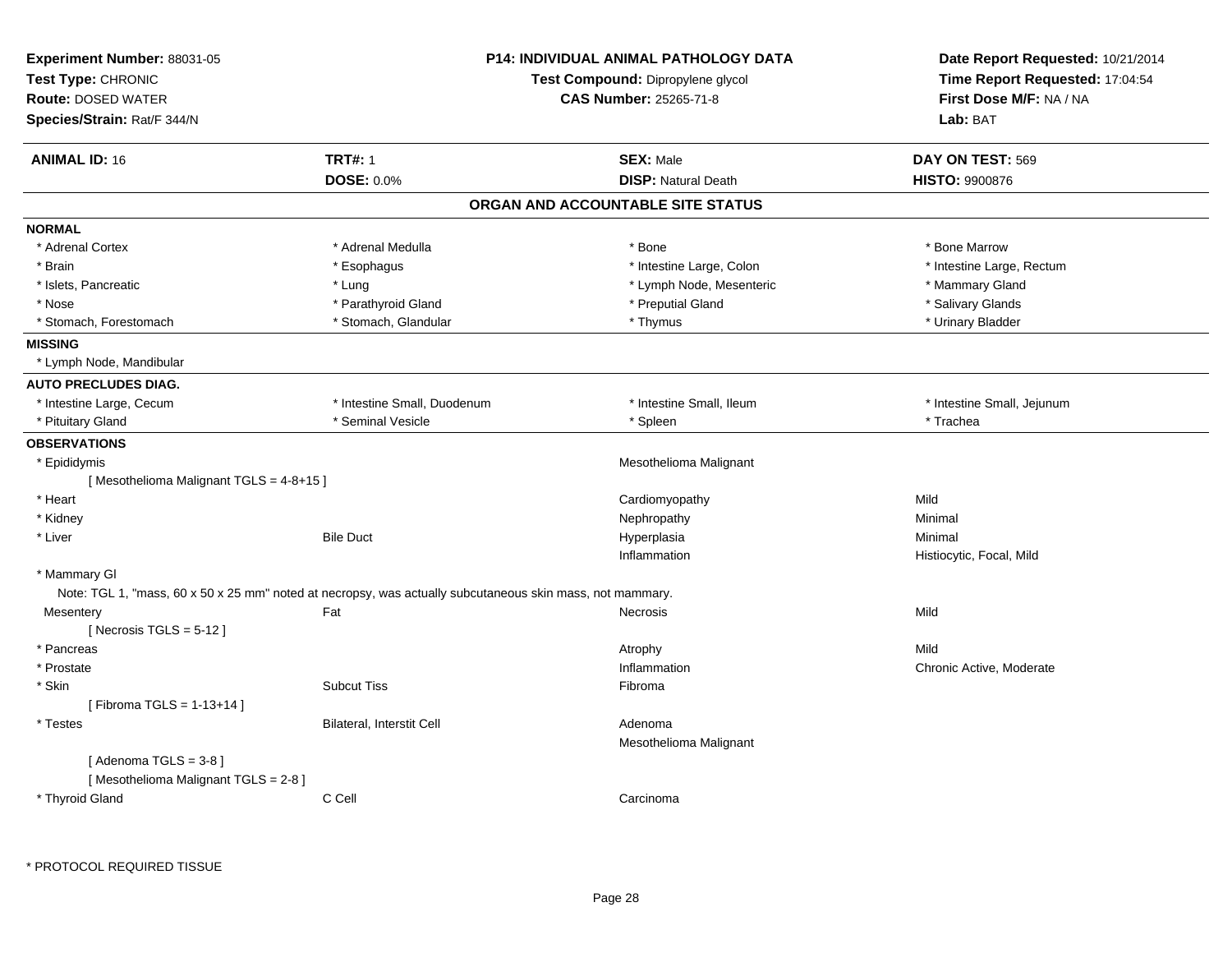| <b>Experiment Number: 88031-05</b><br><b>Test Type: CHRONIC</b> |                            | <b>P14: INDIVIDUAL ANIMAL PATHOLOGY DATA</b> | Date Report Requested: 10/21/2014 |
|-----------------------------------------------------------------|----------------------------|----------------------------------------------|-----------------------------------|
|                                                                 |                            | Test Compound: Dipropylene glycol            | Time Report Requested: 17:04:54   |
| <b>Route: DOSED WATER</b>                                       |                            | <b>CAS Number: 25265-71-8</b>                | First Dose M/F: NA / NA           |
| Species/Strain: Rat/F 344/N                                     |                            |                                              | Lab: BAT                          |
| <b>ANIMAL ID: 16</b>                                            | <b>TRT#: 1</b>             | <b>SEX: Male</b>                             | <b>DAY ON TEST: 569</b>           |
|                                                                 | <b>DOSE: 0.0%</b>          | <b>DISP:</b> Natural Death                   | <b>HISTO: 9900876</b>             |
|                                                                 |                            | ORGAN AND ACCOUNTABLE SITE STATUS            |                                   |
| [ Carcinoma TGLS = 6-2 ]                                        |                            |                                              |                                   |
| PRIMARY CAUSE OF DEATH                                          | - Skin Subcut Tiss Fibroma |                                              |                                   |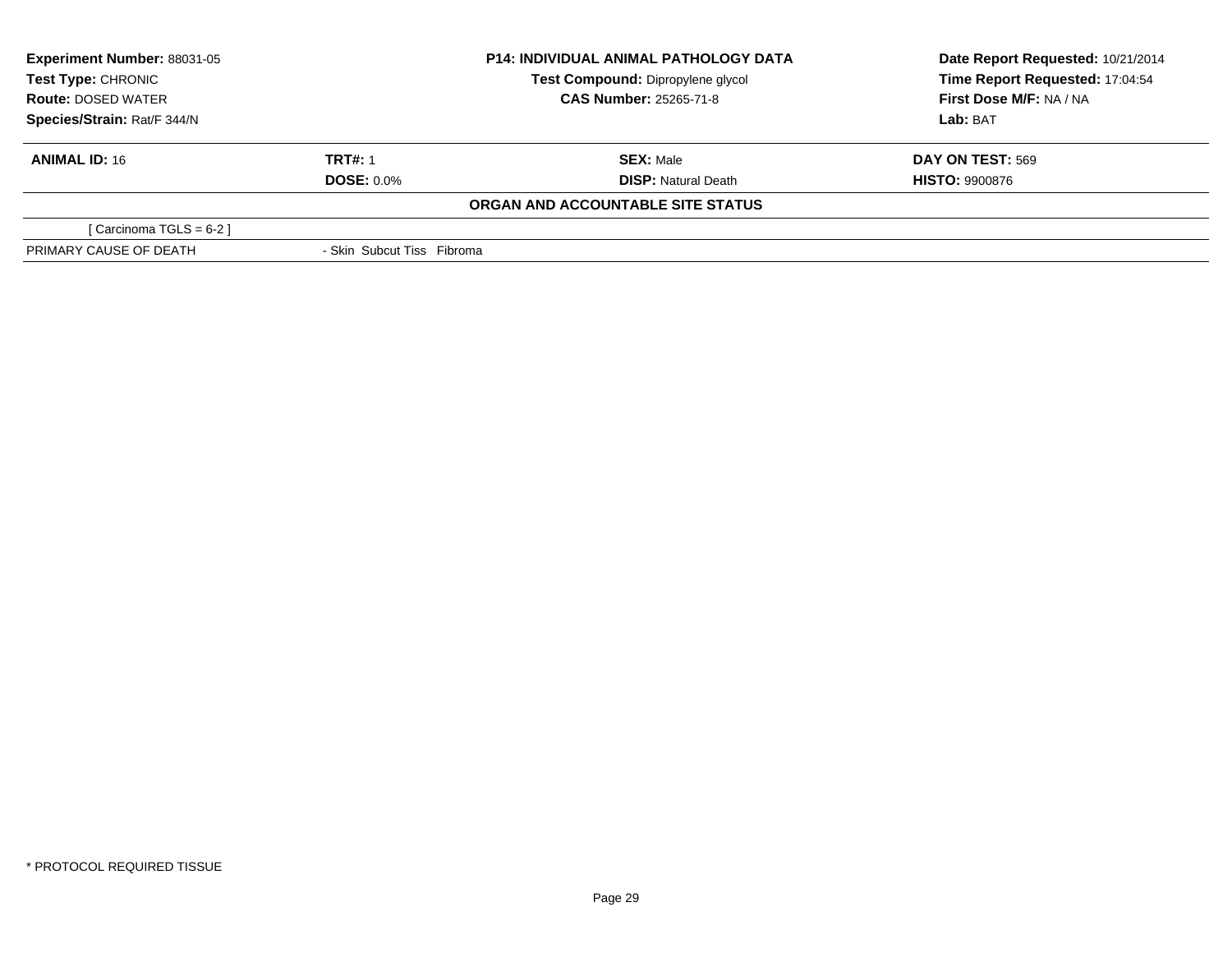| Experiment Number: 88031-05<br>Test Type: CHRONIC<br><b>Route: DOSED WATER</b> |                            | <b>P14: INDIVIDUAL ANIMAL PATHOLOGY DATA</b><br>Test Compound: Dipropylene glycol<br><b>CAS Number: 25265-71-8</b> |                                 |                       | Date Report Requested: 10/21/2014<br>Time Report Requested: 17:04:54<br>First Dose M/F: NA / NA |
|--------------------------------------------------------------------------------|----------------------------|--------------------------------------------------------------------------------------------------------------------|---------------------------------|-----------------------|-------------------------------------------------------------------------------------------------|
| Species/Strain: Rat/F 344/N                                                    |                            |                                                                                                                    |                                 | Lab: BAT              |                                                                                                 |
| <b>ANIMAL ID: 17</b>                                                           | <b>TRT#: 1</b>             |                                                                                                                    | <b>SEX: Male</b>                | DAY ON TEST: 564      |                                                                                                 |
|                                                                                | <b>DOSE: 0.0%</b>          |                                                                                                                    | <b>DISP:</b> Moribund Sacrifice | <b>HISTO: 9900877</b> |                                                                                                 |
|                                                                                |                            | ORGAN AND ACCOUNTABLE SITE STATUS                                                                                  |                                 |                       |                                                                                                 |
| <b>NORMAL</b>                                                                  |                            |                                                                                                                    |                                 |                       |                                                                                                 |
| * Bone                                                                         | * Brain                    |                                                                                                                    | * Epididymis                    | * Esophagus           |                                                                                                 |
| * Intestine Large, Cecum                                                       | * Intestine Large, Colon   |                                                                                                                    | * Intestine Large, Rectum       |                       | * Intestine Small, Duodenum                                                                     |
| * Intestine Small, Ileum                                                       | * Intestine Small, Jejunum |                                                                                                                    | * Islets, Pancreatic            |                       | * Mammary Gland                                                                                 |
| * Pancreas                                                                     | * Parathyroid Gland        |                                                                                                                    | * Pituitary Gland               | * Preputial Gland     |                                                                                                 |
| * Prostate                                                                     | * Salivary Glands          |                                                                                                                    | * Seminal Vesicle               | * Skin                |                                                                                                 |
| * Stomach, Forestomach                                                         | * Trachea                  |                                                                                                                    | * Urinary Bladder               |                       |                                                                                                 |
| <b>MISSING</b>                                                                 |                            |                                                                                                                    |                                 |                       |                                                                                                 |
| * Thymus                                                                       |                            |                                                                                                                    |                                 |                       |                                                                                                 |
| <b>OBSERVATIONS</b>                                                            |                            |                                                                                                                    |                                 |                       |                                                                                                 |
| * Adrenal Cortex                                                               |                            |                                                                                                                    | Leukemia Mononuclear            |                       |                                                                                                 |
| * Adrenal Medulla                                                              |                            |                                                                                                                    | Leukemia Mononuclear            |                       |                                                                                                 |
|                                                                                |                            |                                                                                                                    | <b>Necrosis</b>                 | Mild                  |                                                                                                 |
| * Bone Marrow                                                                  |                            |                                                                                                                    | Leukemia Mononuclear            |                       |                                                                                                 |
| * Heart                                                                        |                            |                                                                                                                    | Cardiomyopathy                  | Minimal               |                                                                                                 |
|                                                                                |                            |                                                                                                                    | Leukemia Mononuclear            |                       |                                                                                                 |
| * Kidney                                                                       |                            |                                                                                                                    | Leukemia Mononuclear            |                       |                                                                                                 |
|                                                                                |                            |                                                                                                                    | Nephropathy                     | Mild                  |                                                                                                 |
| * Liver                                                                        | <b>Bile Duct</b>           |                                                                                                                    | Hyperplasia                     | Moderate              |                                                                                                 |
|                                                                                |                            |                                                                                                                    | Leukemia Mononuclear            |                       |                                                                                                 |
|                                                                                | Centrilobular              |                                                                                                                    | Necrosis                        | Moderate              |                                                                                                 |
| [ Leukemia Mononuclear TGLS = 5-5 ]                                            |                            |                                                                                                                    |                                 |                       |                                                                                                 |
| * Lung                                                                         |                            |                                                                                                                    | <b>Infiltration Cellular</b>    | Histiocyte, Minimal   |                                                                                                 |
|                                                                                |                            |                                                                                                                    | Leukemia Mononuclear            |                       |                                                                                                 |
| Lymph Node                                                                     | <b>Bronchial</b>           |                                                                                                                    | Leukemia Mononuclear            |                       |                                                                                                 |
|                                                                                | Mediastinal                |                                                                                                                    | Leukemia Mononuclear            |                       |                                                                                                 |
| [ Leukemia Mononuclear TGLS = 2-2 ]                                            |                            |                                                                                                                    |                                 |                       |                                                                                                 |
| * Lymph Node, Mandibular                                                       |                            |                                                                                                                    | Leukemia Mononuclear            |                       |                                                                                                 |
| [ Leukemia Mononuclear TGLS = 1-8 ]                                            |                            |                                                                                                                    |                                 |                       |                                                                                                 |
| * Lymph Node, Mesenteric                                                       |                            |                                                                                                                    | Leukemia Mononuclear            |                       |                                                                                                 |
| Mesentery                                                                      | Fat                        |                                                                                                                    | <b>Necrosis</b>                 | Mild                  |                                                                                                 |
|                                                                                |                            |                                                                                                                    |                                 |                       |                                                                                                 |

\* PROTOCOL REQUIRED TISSUE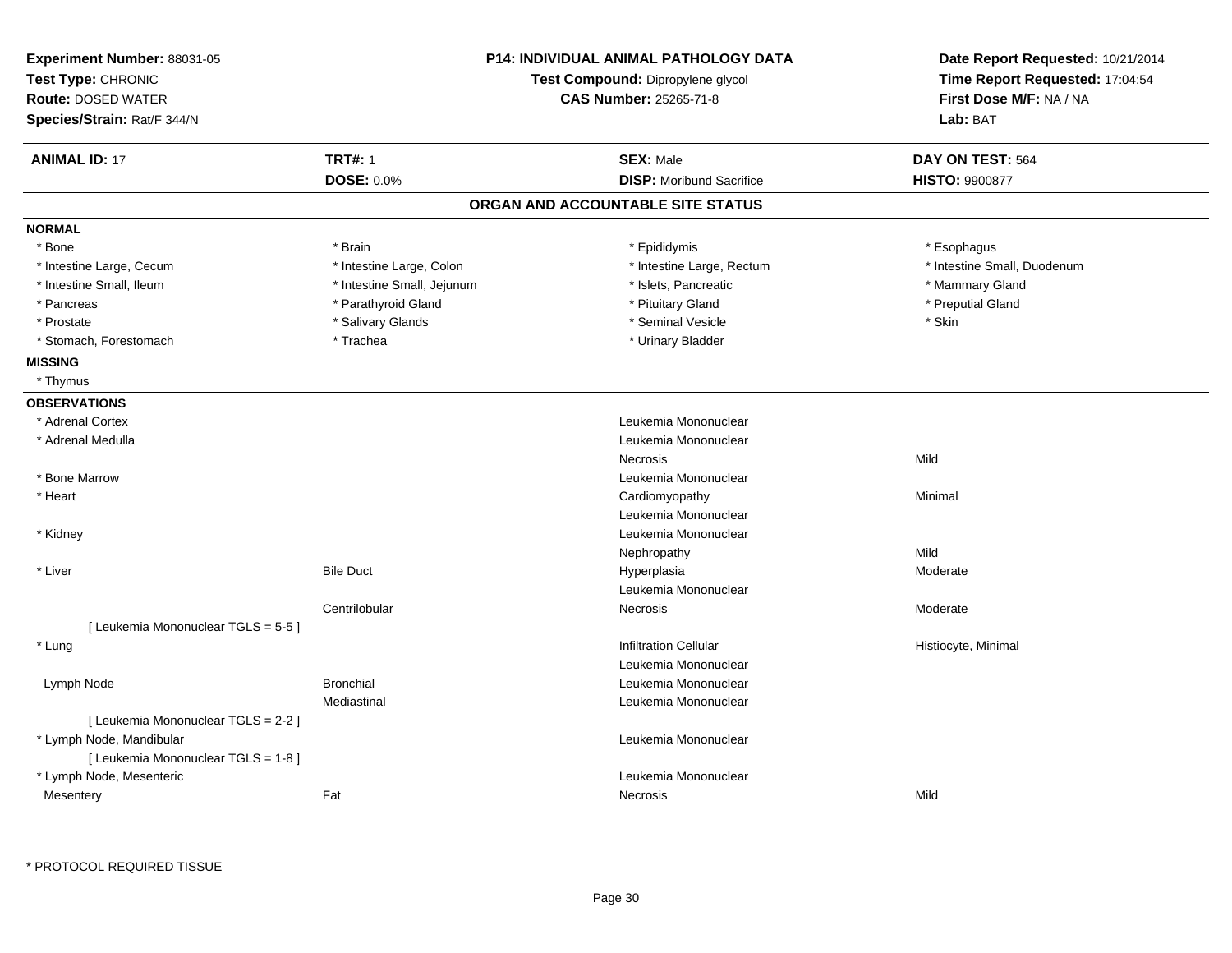| Experiment Number: 88031-05<br>Test Type: CHRONIC<br><b>Route: DOSED WATER</b><br>Species/Strain: Rat/F 344/N |                                  | <b>P14: INDIVIDUAL ANIMAL PATHOLOGY DATA</b><br>Test Compound: Dipropylene glycol<br><b>CAS Number: 25265-71-8</b> | Date Report Requested: 10/21/2014<br>Time Report Requested: 17:04:54<br>First Dose M/F: NA / NA<br>Lab: BAT |
|---------------------------------------------------------------------------------------------------------------|----------------------------------|--------------------------------------------------------------------------------------------------------------------|-------------------------------------------------------------------------------------------------------------|
| <b>ANIMAL ID: 17</b>                                                                                          | <b>TRT#: 1</b>                   | <b>SEX: Male</b>                                                                                                   | DAY ON TEST: 564                                                                                            |
|                                                                                                               | <b>DOSE: 0.0%</b>                | <b>DISP:</b> Moribund Sacrifice                                                                                    | <b>HISTO: 9900877</b>                                                                                       |
|                                                                                                               |                                  | ORGAN AND ACCOUNTABLE SITE STATUS                                                                                  |                                                                                                             |
| [Necrosis TGLS = $4-13$ ]                                                                                     |                                  |                                                                                                                    |                                                                                                             |
| * Nose                                                                                                        | Olfactory Epi                    | Atrophy                                                                                                            | Mild                                                                                                        |
|                                                                                                               |                                  | Inflammation                                                                                                       | Suppurative, Moderate                                                                                       |
|                                                                                                               | Olfactory Epi                    | Metaplasia                                                                                                         | Moderate                                                                                                    |
| * Spleen                                                                                                      |                                  | <b>Fibrosis</b>                                                                                                    | Minimal                                                                                                     |
|                                                                                                               |                                  | Leukemia Mononuclear                                                                                               |                                                                                                             |
| [Leukemia Mononuclear TGLS = 3-5]                                                                             |                                  |                                                                                                                    |                                                                                                             |
| * Stomach, Glandular                                                                                          |                                  | <b>Necrosis</b>                                                                                                    | Mild                                                                                                        |
| [Necrosis TGLS = $6-9+12$ ]                                                                                   |                                  |                                                                                                                    |                                                                                                             |
| * Testes                                                                                                      | Bilateral, Interstit Cell        | Adenoma                                                                                                            |                                                                                                             |
| [Adenoma TGLS = $7-8$ ]                                                                                       |                                  |                                                                                                                    |                                                                                                             |
| * Thyroid Gland                                                                                               | C Cell                           | Hyperplasia                                                                                                        | Mild                                                                                                        |
| PRIMARY CAUSE OF DEATH                                                                                        | Leukemia Mononuclear<br>- Spleen |                                                                                                                    |                                                                                                             |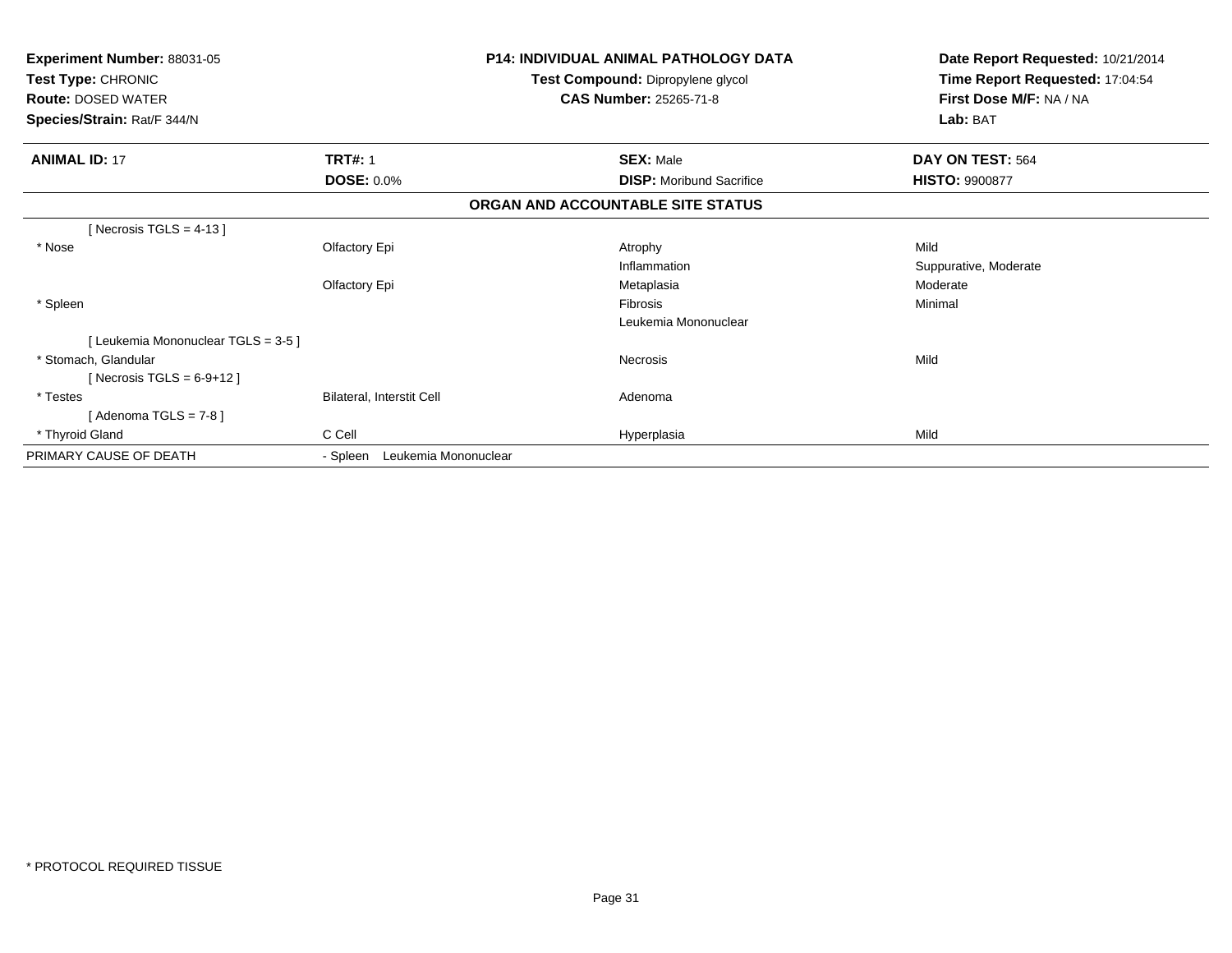| Experiment Number: 88031-05          | <b>P14: INDIVIDUAL ANIMAL PATHOLOGY DATA</b> |                                   | Date Report Requested: 10/21/2014                          |  |
|--------------------------------------|----------------------------------------------|-----------------------------------|------------------------------------------------------------|--|
| Test Type: CHRONIC                   |                                              | Test Compound: Dipropylene glycol | Time Report Requested: 17:04:54<br>First Dose M/F: NA / NA |  |
| <b>Route: DOSED WATER</b>            |                                              | <b>CAS Number: 25265-71-8</b>     |                                                            |  |
| Species/Strain: Rat/F 344/N          |                                              |                                   | Lab: BAT                                                   |  |
| <b>ANIMAL ID: 18</b>                 | <b>TRT#: 1</b>                               | <b>SEX: Male</b>                  | DAY ON TEST: 679                                           |  |
|                                      | <b>DOSE: 0.0%</b>                            | <b>DISP: Natural Death</b>        | <b>HISTO: 9900878</b>                                      |  |
|                                      |                                              | ORGAN AND ACCOUNTABLE SITE STATUS |                                                            |  |
| <b>NORMAL</b>                        |                                              |                                   |                                                            |  |
| * Adrenal Cortex                     | * Adrenal Medulla                            | * Bone                            | * Bone Marrow                                              |  |
| * Brain                              | * Epididymis                                 | * Esophagus                       | * Intestine Large, Rectum                                  |  |
| * Islets, Pancreatic                 | * Mammary Gland                              | * Nose                            | * Pancreas                                                 |  |
| * Parathyroid Gland                  | * Pituitary Gland                            | * Prostate                        | * Salivary Glands                                          |  |
| * Seminal Vesicle                    | * Skin                                       | * Stomach, Forestomach            | * Stomach, Glandular                                       |  |
| * Thymus                             | * Trachea                                    |                                   |                                                            |  |
| <b>MISSING</b>                       |                                              |                                   |                                                            |  |
| * Lymph Node, Mandibular             |                                              |                                   |                                                            |  |
| <b>AUTO PRECLUDES DIAG.</b>          |                                              |                                   |                                                            |  |
| * Intestine Large, Cecum             | * Intestine Large, Colon                     | * Intestine Small, Duodenum       | * Intestine Small, Ileum                                   |  |
| * Intestine Small, Jejunum           | * Thyroid Gland                              | * Urinary Bladder                 |                                                            |  |
| <b>OBSERVATIONS</b>                  |                                              |                                   |                                                            |  |
| * Heart                              |                                              | Cardiomyopathy                    | Mild                                                       |  |
| * Kidney                             |                                              | Nephropathy                       | Minimal                                                    |  |
| * Liver                              |                                              | Leukemia Mononuclear              |                                                            |  |
| * Lung                               |                                              | Leukemia Mononuclear              |                                                            |  |
| Lymph Node                           | Mediastinal                                  | Leukemia Mononuclear              |                                                            |  |
| * Lymph Node, Mesenteric             |                                              | Leukemia Mononuclear              |                                                            |  |
| * Preputial Gland                    |                                              | Adenoma                           |                                                            |  |
| * Spleen                             |                                              | Leukemia Mononuclear              |                                                            |  |
| [ Leukemia Mononuclear TGLS = 2-12 ] |                                              |                                   |                                                            |  |
| * Testes                             | Bilateral, Interstit Cell                    | Adenoma                           |                                                            |  |
| [Adenoma TGLS = $1-8$ ]              |                                              |                                   |                                                            |  |
| PRIMARY CAUSE OF DEATH               | - Spleen Leukemia Mononuclear                |                                   |                                                            |  |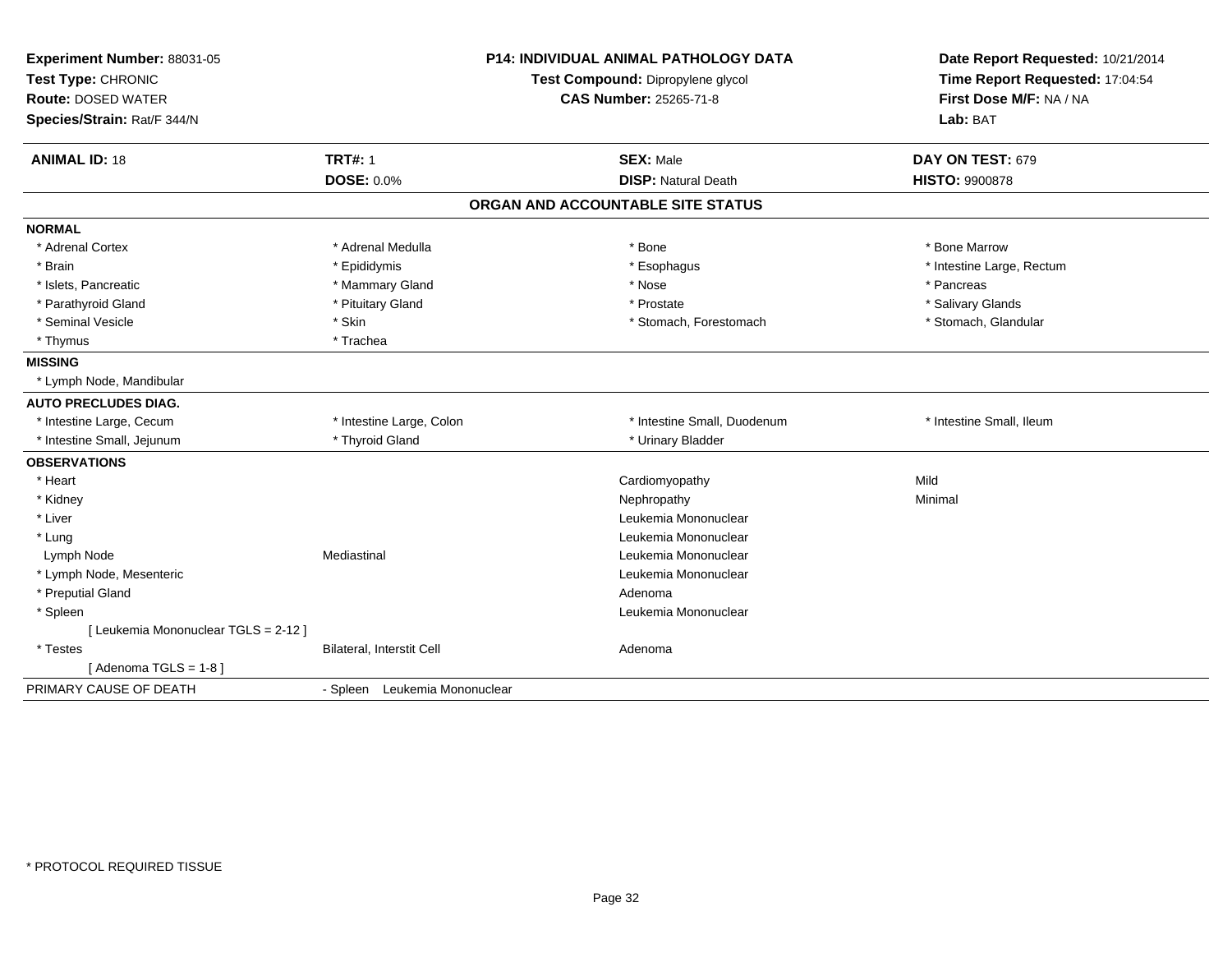| Experiment Number: 88031-05<br>Test Type: CHRONIC |                                         | P14: INDIVIDUAL ANIMAL PATHOLOGY DATA<br>Test Compound: Dipropylene glycol | Date Report Requested: 10/21/2014<br>Time Report Requested: 17:04:54 |
|---------------------------------------------------|-----------------------------------------|----------------------------------------------------------------------------|----------------------------------------------------------------------|
| <b>Route: DOSED WATER</b>                         |                                         | <b>CAS Number: 25265-71-8</b>                                              | First Dose M/F: NA / NA                                              |
| Species/Strain: Rat/F 344/N                       |                                         |                                                                            | Lab: BAT                                                             |
| <b>ANIMAL ID: 19</b>                              | <b>TRT#: 1</b>                          | <b>SEX: Male</b>                                                           | DAY ON TEST: 653                                                     |
|                                                   | <b>DOSE: 0.0%</b>                       | <b>DISP:</b> Moribund Sacrifice                                            | <b>HISTO: 9900879</b>                                                |
|                                                   |                                         | ORGAN AND ACCOUNTABLE SITE STATUS                                          |                                                                      |
| <b>NORMAL</b>                                     |                                         |                                                                            |                                                                      |
| * Adrenal Medulla                                 | * Bone                                  | * Bone Marrow                                                              | * Brain                                                              |
| * Epididymis                                      | * Esophagus                             | * Intestine Large, Cecum                                                   | * Intestine Large, Colon                                             |
| * Intestine Large, Rectum                         | * Intestine Small, Duodenum             | * Intestine Small, Ileum                                                   | * Intestine Small, Jejunum                                           |
| * Islets, Pancreatic                              | * Lymph Node, Mesenteric                | * Mammary Gland                                                            | * Nose                                                               |
| * Pancreas                                        | * Parathyroid Gland                     | * Preputial Gland                                                          | * Prostate                                                           |
| * Salivary Glands                                 | * Seminal Vesicle                       | * Skin                                                                     | * Spleen                                                             |
| * Stomach, Glandular                              | * Trachea                               | * Urinary Bladder                                                          |                                                                      |
| <b>MISSING</b>                                    |                                         |                                                                            |                                                                      |
| * Lymph Node, Mandibular                          | * Thymus                                |                                                                            |                                                                      |
| <b>OBSERVATIONS</b>                               |                                         |                                                                            |                                                                      |
| * Adrenal Cortex                                  |                                         | Hypertrophy                                                                | Minimal                                                              |
| * Heart                                           |                                         | Cardiomyopathy                                                             | Mild                                                                 |
| * Kidney                                          |                                         | Nephropathy                                                                | Mild                                                                 |
| * Liver                                           | <b>Bile Duct</b>                        | Hyperplasia                                                                | Minimal                                                              |
|                                                   |                                         | Inflammation                                                               | Histiocytic, Focal, Minimal                                          |
|                                                   |                                         | Inflammation                                                               | Granulomatous, Focal, Minimal                                        |
| * Lung                                            | Alveolar Epith                          | Hyperplasia                                                                | Mild                                                                 |
|                                                   |                                         | <b>Infiltration Cellular</b>                                               | Histiocyte, Minimal                                                  |
| * Pituitary Gland                                 | Pars Distalis                           | Adenoma                                                                    |                                                                      |
| [Adenoma TGLS = $2-9$ ]                           |                                         |                                                                            |                                                                      |
| * Stomach, Forestomach                            |                                         | Hyperplasia                                                                | Squamous, Diffuse, Mild                                              |
|                                                   |                                         | Ulcer                                                                      | Mild                                                                 |
| * Testes                                          | Bilateral, Interstit Cell               | Adenoma                                                                    |                                                                      |
| [Adenoma TGLS = $1-8$ ]                           |                                         |                                                                            |                                                                      |
| * Thyroid Gland                                   | C Cell                                  | Adenoma                                                                    |                                                                      |
| PRIMARY CAUSE OF DEATH                            | - Pituitary Gland Pars Distalis Adenoma |                                                                            |                                                                      |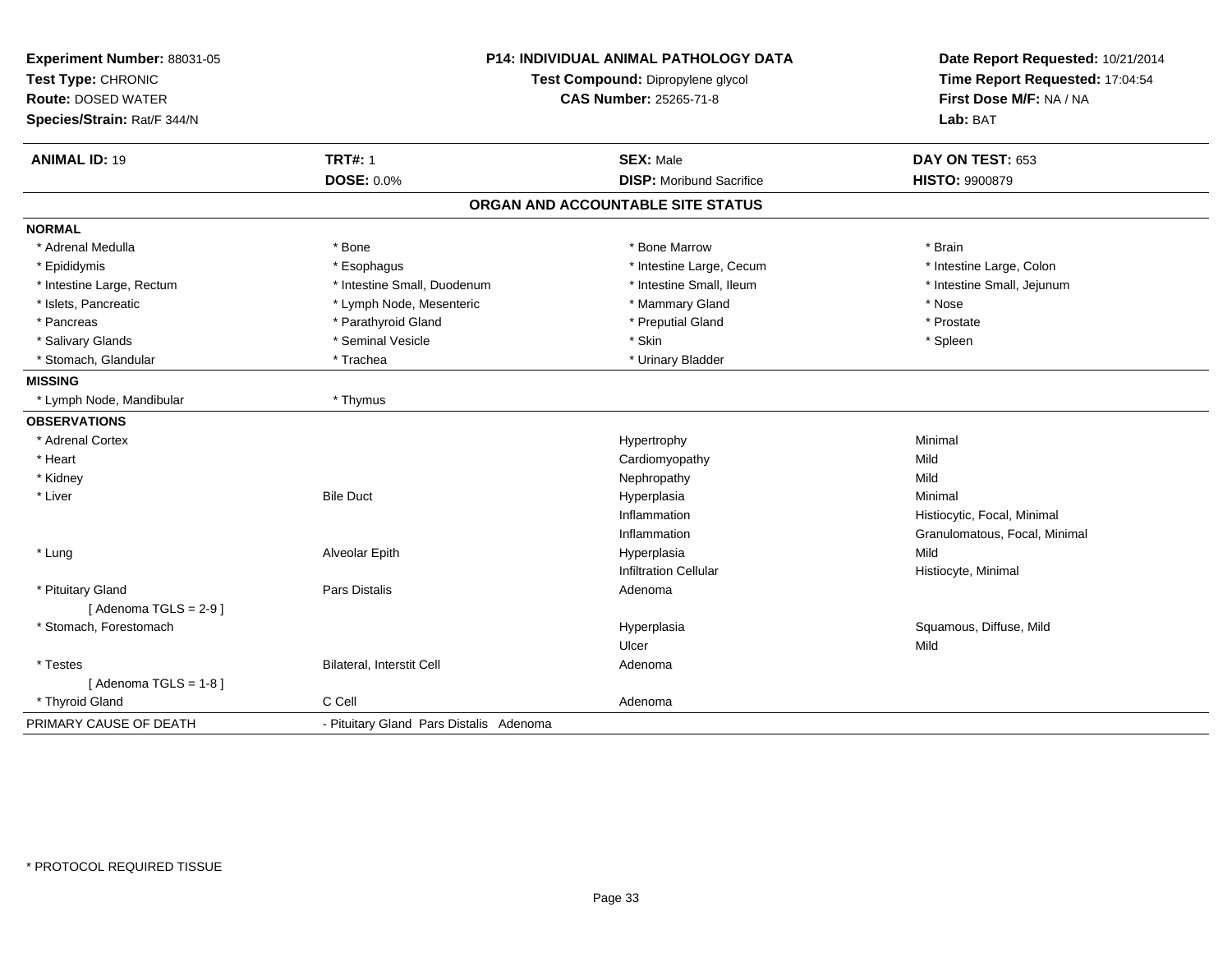| Experiment Number: 88031-05<br>Test Type: CHRONIC |                                                                                             | <b>P14: INDIVIDUAL ANIMAL PATHOLOGY DATA</b><br>Test Compound: Dipropylene glycol | Date Report Requested: 10/21/2014<br>Time Report Requested: 17:04:54 |
|---------------------------------------------------|---------------------------------------------------------------------------------------------|-----------------------------------------------------------------------------------|----------------------------------------------------------------------|
| <b>Route: DOSED WATER</b>                         |                                                                                             | <b>CAS Number: 25265-71-8</b>                                                     | First Dose M/F: NA / NA                                              |
|                                                   |                                                                                             |                                                                                   | Lab: BAT                                                             |
| Species/Strain: Rat/F 344/N                       |                                                                                             |                                                                                   |                                                                      |
| <b>ANIMAL ID: 20</b>                              | <b>TRT#: 1</b>                                                                              | <b>SEX: Male</b>                                                                  | DAY ON TEST: 729                                                     |
|                                                   | <b>DOSE: 0.0%</b>                                                                           | <b>DISP: Terminal Sacrifice</b>                                                   | <b>HISTO: 9900880</b>                                                |
|                                                   |                                                                                             | ORGAN AND ACCOUNTABLE SITE STATUS                                                 |                                                                      |
| <b>NORMAL</b>                                     |                                                                                             |                                                                                   |                                                                      |
| * Bone                                            | * Brain                                                                                     | * Epididymis                                                                      | * Esophagus                                                          |
| * Intestine Large, Cecum                          | * Intestine Large, Colon                                                                    | * Intestine Large, Rectum                                                         | * Intestine Small, Duodenum                                          |
| * Intestine Small, Ileum                          | * Intestine Small, Jejunum                                                                  | * Islets, Pancreatic                                                              | * Mammary Gland                                                      |
| * Nose                                            | * Pancreas                                                                                  | * Parathyroid Gland                                                               | * Preputial Gland                                                    |
| * Salivary Glands                                 | * Seminal Vesicle                                                                           | * Stomach, Forestomach                                                            | * Stomach, Glandular                                                 |
| * Thymus                                          | * Trachea                                                                                   | * Urinary Bladder                                                                 |                                                                      |
| <b>OBSERVATIONS</b>                               |                                                                                             |                                                                                   |                                                                      |
| * Adrenal Cortex                                  |                                                                                             | Hyperplasia                                                                       | Mild                                                                 |
|                                                   |                                                                                             | Leukemia Mononuclear                                                              |                                                                      |
| * Adrenal Medulla                                 |                                                                                             | Leukemia Mononuclear                                                              |                                                                      |
|                                                   |                                                                                             | Pheochromocytoma Malignant                                                        |                                                                      |
| [ Pheochromocytoma Malignant TGLS = 6-6 ]         |                                                                                             |                                                                                   |                                                                      |
| * Bone Marrow                                     |                                                                                             | Leukemia Mononuclear                                                              |                                                                      |
| * Heart                                           |                                                                                             | Cardiomyopathy                                                                    | Mild                                                                 |
| * Kidney                                          | <b>Renal Tubule</b>                                                                         | Adenoma                                                                           |                                                                      |
|                                                   |                                                                                             | Leukemia Mononuclear                                                              |                                                                      |
|                                                   |                                                                                             | Nephropathy                                                                       | Moderate                                                             |
| * Liver                                           |                                                                                             | <b>Basophilic Focus</b>                                                           |                                                                      |
|                                                   |                                                                                             | Clear Cell Focus                                                                  |                                                                      |
|                                                   |                                                                                             | Leukemia Mononuclear                                                              |                                                                      |
| [ Leukemia Mononuclear TGLS = 3-5 ]               | Note: TGL 4, "deformity, 8 x 6 x 3 mm" noted at necropsy, was not apparent microscopically. |                                                                                   |                                                                      |
| * Lung                                            |                                                                                             | <b>Infiltration Cellular</b>                                                      | Histiocyte, Minimal                                                  |
|                                                   |                                                                                             | Leukemia Mononuclear                                                              |                                                                      |
| Lymph Node                                        | Mediastinal                                                                                 | Leukemia Mononuclear                                                              |                                                                      |
| * Lymph Node, Mandibular                          |                                                                                             | Leukemia Mononuclear                                                              |                                                                      |
| * Lymph Node, Mesenteric                          |                                                                                             | Leukemia Mononuclear                                                              |                                                                      |
| * Mammary GI                                      |                                                                                             |                                                                                   |                                                                      |
|                                                   | Note: TGL 1, "mass, 35 x 25 x 15 mm" noted at necropsy, actually involved subcutis (skin).  |                                                                                   |                                                                      |
| * Pituitary Gland                                 | Pars Distalis                                                                               |                                                                                   |                                                                      |
|                                                   |                                                                                             | Adenoma                                                                           |                                                                      |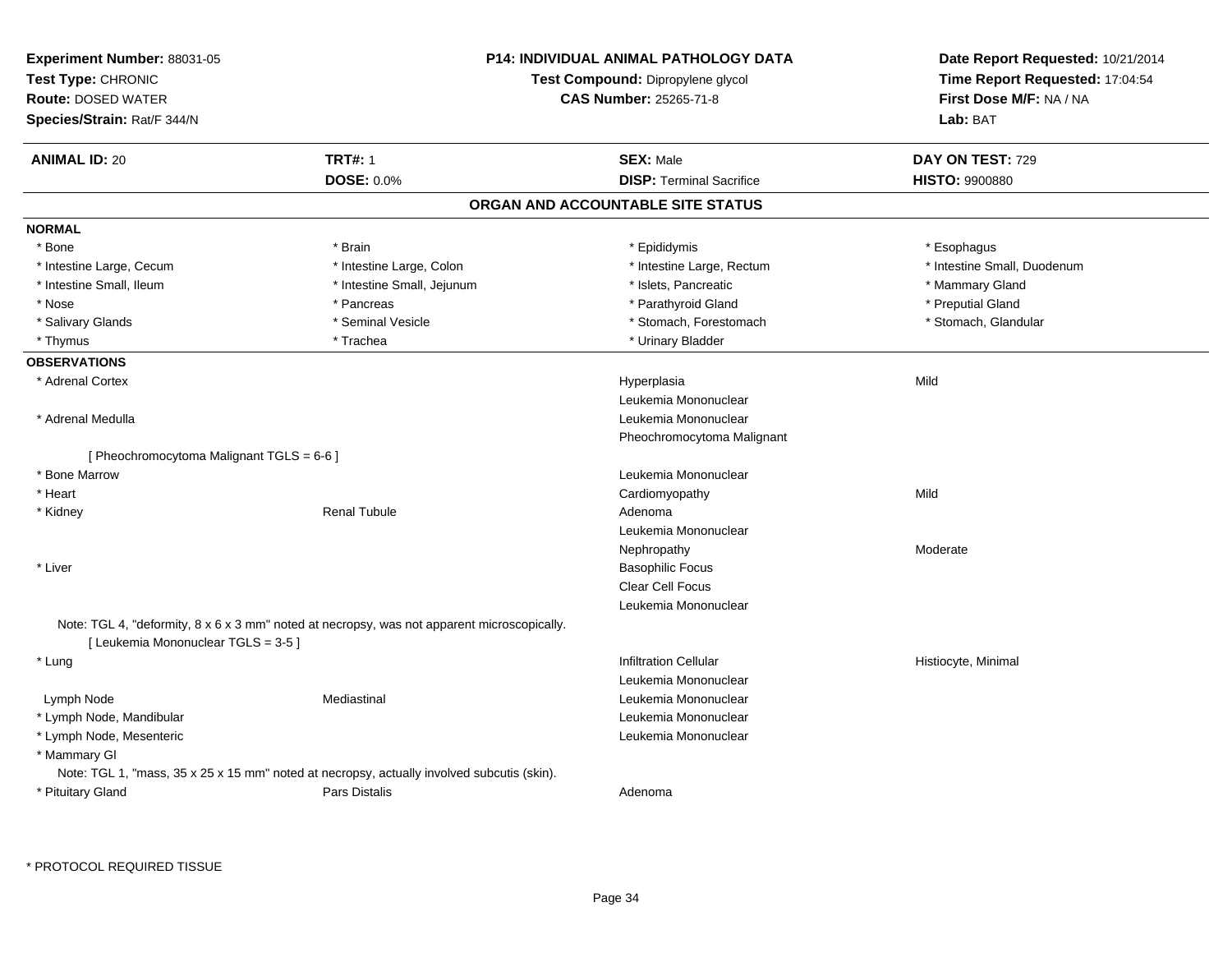| <b>Experiment Number: 88031-05</b><br><b>Test Type: CHRONIC</b><br><b>Route: DOSED WATER</b><br><b>Species/Strain: Rat/F 344/N</b> |                           | P14: INDIVIDUAL ANIMAL PATHOLOGY DATA<br>Test Compound: Dipropylene glycol<br><b>CAS Number: 25265-71-8</b> | Date Report Requested: 10/21/2014<br>Time Report Requested: 17:04:54<br>First Dose M/F: NA / NA<br>Lab: BAT |
|------------------------------------------------------------------------------------------------------------------------------------|---------------------------|-------------------------------------------------------------------------------------------------------------|-------------------------------------------------------------------------------------------------------------|
| <b>ANIMAL ID: 20</b>                                                                                                               | <b>TRT#: 1</b>            | <b>SEX: Male</b>                                                                                            | DAY ON TEST: 729                                                                                            |
|                                                                                                                                    | <b>DOSE: 0.0%</b>         | <b>DISP:</b> Terminal Sacrifice                                                                             | <b>HISTO: 9900880</b>                                                                                       |
|                                                                                                                                    |                           | ORGAN AND ACCOUNTABLE SITE STATUS                                                                           |                                                                                                             |
| [ Adenoma TGLS = 7-9 ]                                                                                                             |                           |                                                                                                             |                                                                                                             |
| * Prostate                                                                                                                         |                           | Inflammation                                                                                                | Chronic Active, Mild                                                                                        |
| * Skin                                                                                                                             | <b>Subcut Tiss</b>        | Fibroma                                                                                                     |                                                                                                             |
| [Fibroma TGLS = $1-13$ ]                                                                                                           |                           |                                                                                                             |                                                                                                             |
| * Spleen                                                                                                                           |                           | Leukemia Mononuclear                                                                                        |                                                                                                             |
| [Leukemia Mononuclear TGLS = 2-5]                                                                                                  |                           |                                                                                                             |                                                                                                             |
| * Testes                                                                                                                           | Bilateral, Interstit Cell | Adenoma                                                                                                     |                                                                                                             |
| [Adenoma TGLS = $5-8$ ]                                                                                                            |                           |                                                                                                             |                                                                                                             |
| * Thyroid Gland                                                                                                                    | C Cell                    | Hyperplasia                                                                                                 | Minimal                                                                                                     |
| PRIMARY CAUSE OF DEATH                                                                                                             |                           |                                                                                                             |                                                                                                             |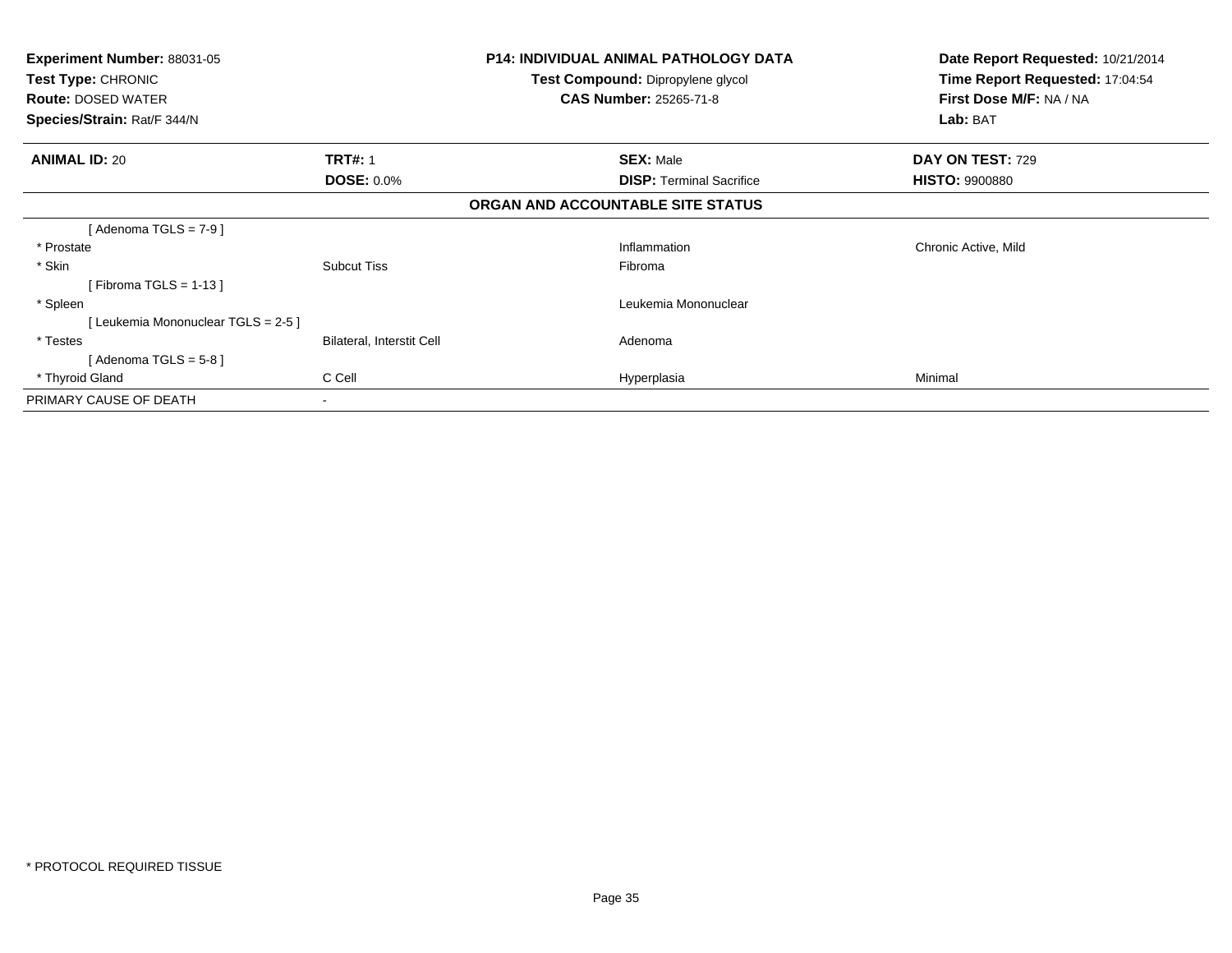| Experiment Number: 88031-05<br>Test Type: CHRONIC<br><b>Route: DOSED WATER</b><br>Species/Strain: Rat/F 344/N | <b>P14: INDIVIDUAL ANIMAL PATHOLOGY DATA</b><br>Test Compound: Dipropylene glycol<br>CAS Number: 25265-71-8 |                                   | Date Report Requested: 10/21/2014<br>Time Report Requested: 17:04:54<br>First Dose M/F: NA / NA<br>Lab: BAT |
|---------------------------------------------------------------------------------------------------------------|-------------------------------------------------------------------------------------------------------------|-----------------------------------|-------------------------------------------------------------------------------------------------------------|
| <b>ANIMAL ID: 21</b>                                                                                          | <b>TRT#: 1</b>                                                                                              | <b>SEX: Male</b>                  | DAY ON TEST: 729                                                                                            |
|                                                                                                               | <b>DOSE: 0.0%</b>                                                                                           | <b>DISP: Terminal Sacrifice</b>   | <b>HISTO: 9900881</b>                                                                                       |
|                                                                                                               |                                                                                                             | ORGAN AND ACCOUNTABLE SITE STATUS |                                                                                                             |
| <b>NORMAL</b>                                                                                                 |                                                                                                             |                                   |                                                                                                             |
| * Adrenal Cortex                                                                                              | * Bone                                                                                                      | * Bone Marrow                     | * Brain                                                                                                     |
| * Epididymis                                                                                                  | * Esophagus                                                                                                 | * Intestine Large, Cecum          | * Intestine Large, Colon                                                                                    |
| * Intestine Large, Rectum                                                                                     | * Intestine Small, Duodenum                                                                                 | * Intestine Small, Ileum          | * Intestine Small, Jejunum                                                                                  |
| * Islets, Pancreatic                                                                                          | * Lymph Node, Mandibular                                                                                    | * Lymph Node, Mesenteric          | * Mammary Gland                                                                                             |
| * Nose                                                                                                        | * Pancreas                                                                                                  | * Prostate                        | * Salivary Glands                                                                                           |
| * Seminal Vesicle                                                                                             | * Skin                                                                                                      | * Spleen                          | * Stomach, Forestomach                                                                                      |
| * Stomach, Glandular                                                                                          | * Thymus                                                                                                    | * Thyroid Gland                   | * Trachea                                                                                                   |
| * Urinary Bladder                                                                                             |                                                                                                             |                                   |                                                                                                             |
| <b>OBSERVATIONS</b>                                                                                           |                                                                                                             |                                   |                                                                                                             |
| * Adrenal Medulla                                                                                             |                                                                                                             | Hyperplasia                       | Moderate                                                                                                    |
| * Heart                                                                                                       |                                                                                                             | Cardiomyopathy                    | Mild                                                                                                        |
| * Kidney                                                                                                      |                                                                                                             | Nephropathy                       | Mild                                                                                                        |
| * Liver                                                                                                       |                                                                                                             | <b>Clear Cell Focus</b>           |                                                                                                             |
|                                                                                                               |                                                                                                             | Fatty Change                      | Minimal                                                                                                     |
|                                                                                                               | <b>Bile Duct</b>                                                                                            | Hyperplasia                       | Minimal                                                                                                     |
|                                                                                                               |                                                                                                             | Inflammation                      | Granulomatous, Focal, Minimal                                                                               |
| * Lung                                                                                                        | Alveolar Epith                                                                                              | Hyperplasia                       | Minimal                                                                                                     |
|                                                                                                               |                                                                                                             | <b>Infiltration Cellular</b>      | Histiocyte, Minimal                                                                                         |
|                                                                                                               |                                                                                                             | Inflammation                      | Chronic Active, Minimal                                                                                     |
| * Parathyroid Gland                                                                                           |                                                                                                             | Adenoma                           |                                                                                                             |
| * Pituitary Gland                                                                                             | Pars Distalis                                                                                               | Hyperplasia                       | Minimal                                                                                                     |
| * Preputial Gland                                                                                             |                                                                                                             | Adenoma                           |                                                                                                             |
| [Adenoma TGLS = $2-12$ ]                                                                                      |                                                                                                             |                                   |                                                                                                             |
| * Testes                                                                                                      | <b>Bilateral, Interstit Cell</b>                                                                            | Adenoma                           |                                                                                                             |
| [Adenoma TGLS = $1-8$ ]                                                                                       |                                                                                                             |                                   |                                                                                                             |
| Tooth                                                                                                         |                                                                                                             | Inflammation                      | Chronic Active, Moderate                                                                                    |
| PRIMARY CAUSE OF DEATH                                                                                        | $\blacksquare$                                                                                              |                                   |                                                                                                             |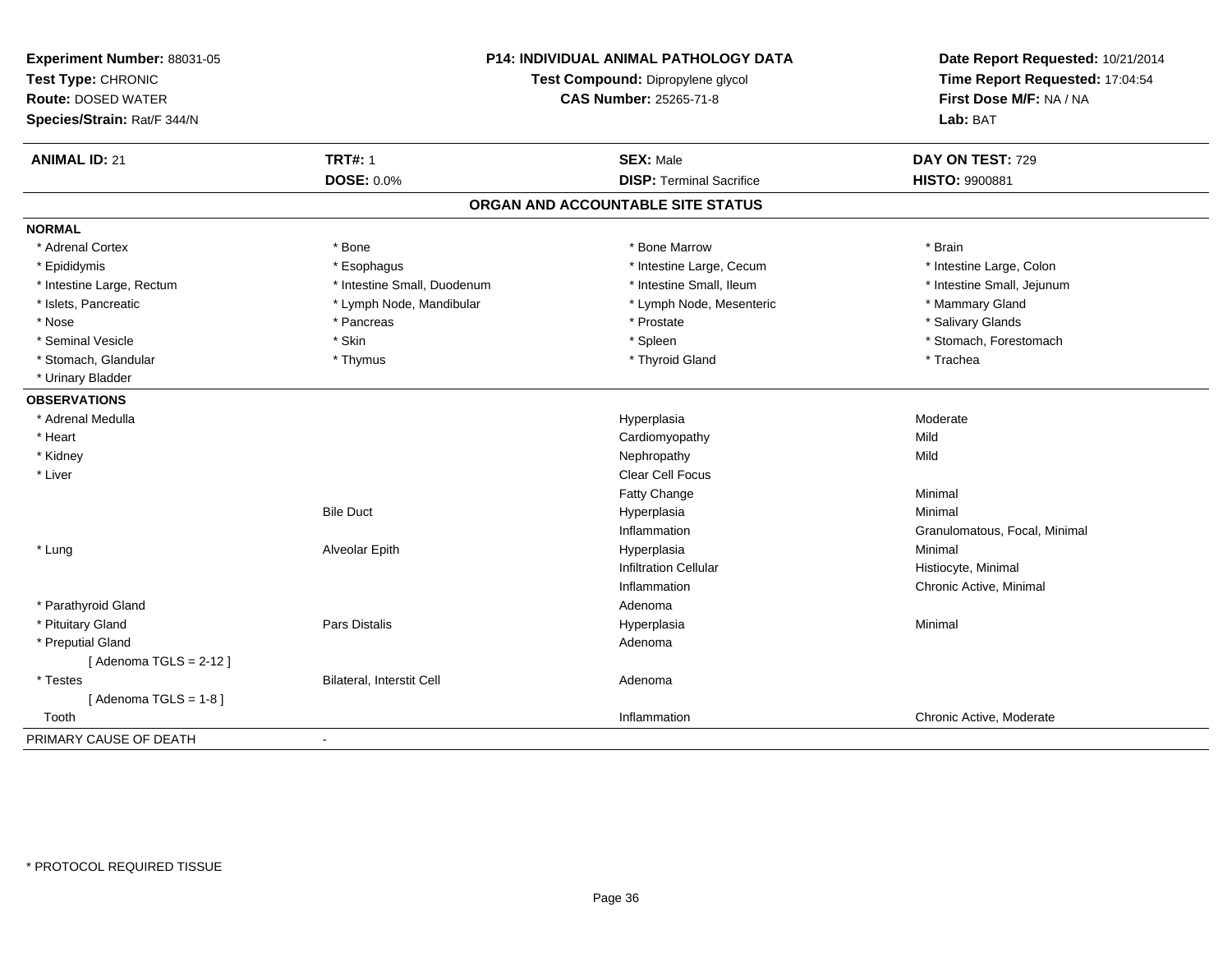| Experiment Number: 88031-05<br>Test Type: CHRONIC<br><b>Route: DOSED WATER</b><br>Species/Strain: Rat/F 344/N |                                  | <b>P14: INDIVIDUAL ANIMAL PATHOLOGY DATA</b><br>Test Compound: Dipropylene glycol<br><b>CAS Number: 25265-71-8</b> | Date Report Requested: 10/21/2014<br>Time Report Requested: 17:04:54<br>First Dose M/F: NA / NA<br>Lab: BAT |
|---------------------------------------------------------------------------------------------------------------|----------------------------------|--------------------------------------------------------------------------------------------------------------------|-------------------------------------------------------------------------------------------------------------|
| <b>ANIMAL ID: 22</b>                                                                                          | <b>TRT#: 1</b>                   | <b>SEX: Male</b>                                                                                                   | DAY ON TEST: 729                                                                                            |
|                                                                                                               | <b>DOSE: 0.0%</b>                | <b>DISP: Terminal Sacrifice</b>                                                                                    | <b>HISTO: 9900882</b>                                                                                       |
|                                                                                                               |                                  | ORGAN AND ACCOUNTABLE SITE STATUS                                                                                  |                                                                                                             |
| <b>NORMAL</b>                                                                                                 |                                  |                                                                                                                    |                                                                                                             |
| * Adrenal Medulla                                                                                             | * Bone                           | * Bone Marrow                                                                                                      | * Brain                                                                                                     |
| * Epididymis                                                                                                  | * Esophagus                      | * Intestine Large, Cecum                                                                                           | * Intestine Large, Colon                                                                                    |
| * Intestine Large, Rectum                                                                                     | * Intestine Small, Duodenum      | * Intestine Small, Ileum                                                                                           | * Intestine Small, Jejunum                                                                                  |
| * Islets, Pancreatic                                                                                          | * Lymph Node, Mesenteric         | * Mammary Gland                                                                                                    | * Nose                                                                                                      |
| * Pancreas                                                                                                    | * Parathyroid Gland              | * Preputial Gland                                                                                                  | * Salivary Glands                                                                                           |
| * Seminal Vesicle                                                                                             | * Spleen                         | * Stomach, Forestomach                                                                                             | * Stomach, Glandular                                                                                        |
| * Thymus                                                                                                      | * Thyroid Gland                  | * Trachea                                                                                                          | * Urinary Bladder                                                                                           |
| <b>MISSING</b>                                                                                                |                                  |                                                                                                                    |                                                                                                             |
| * Lymph Node, Mandibular                                                                                      |                                  |                                                                                                                    |                                                                                                             |
| <b>OBSERVATIONS</b>                                                                                           |                                  |                                                                                                                    |                                                                                                             |
| * Adrenal Cortex                                                                                              |                                  | Hyperplasia                                                                                                        | Minimal                                                                                                     |
| * Heart                                                                                                       |                                  | Cardiomyopathy                                                                                                     | Mild                                                                                                        |
| * Kidney                                                                                                      |                                  | Nephropathy                                                                                                        | Moderate                                                                                                    |
| * Liver                                                                                                       |                                  | <b>Basophilic Focus</b>                                                                                            |                                                                                                             |
|                                                                                                               |                                  | Clear Cell Focus                                                                                                   |                                                                                                             |
|                                                                                                               |                                  | Degeneration                                                                                                       | Cystic, Mild                                                                                                |
|                                                                                                               | <b>Bile Duct</b>                 | Hyperplasia                                                                                                        | Mild                                                                                                        |
|                                                                                                               |                                  | Inflammation                                                                                                       | Granulomatous, Focal, Minimal                                                                               |
|                                                                                                               |                                  | Inflammation                                                                                                       | Histiocytic, Focal, Minimal                                                                                 |
| * Lung                                                                                                        |                                  | <b>Infiltration Cellular</b>                                                                                       | Histiocyte, Minimal                                                                                         |
| Lymph Node                                                                                                    | Mediastinal                      | Ectasia                                                                                                            | Mild                                                                                                        |
| * Pituitary Gland                                                                                             | Pars Distalis                    | Adenoma                                                                                                            |                                                                                                             |
| * Prostate                                                                                                    |                                  | Hyperplasia                                                                                                        | Minimal                                                                                                     |
| * Skin                                                                                                        | <b>Subcut Tiss</b>               | Fibroma                                                                                                            |                                                                                                             |
| [Fibroma TGLS = $2-13$ ]                                                                                      |                                  |                                                                                                                    |                                                                                                             |
| * Testes                                                                                                      | <b>Bilateral, Interstit Cell</b> | Adenoma                                                                                                            |                                                                                                             |
| [Adenoma TGLS = $1-8$ ]                                                                                       |                                  |                                                                                                                    |                                                                                                             |
| PRIMARY CAUSE OF DEATH                                                                                        |                                  |                                                                                                                    |                                                                                                             |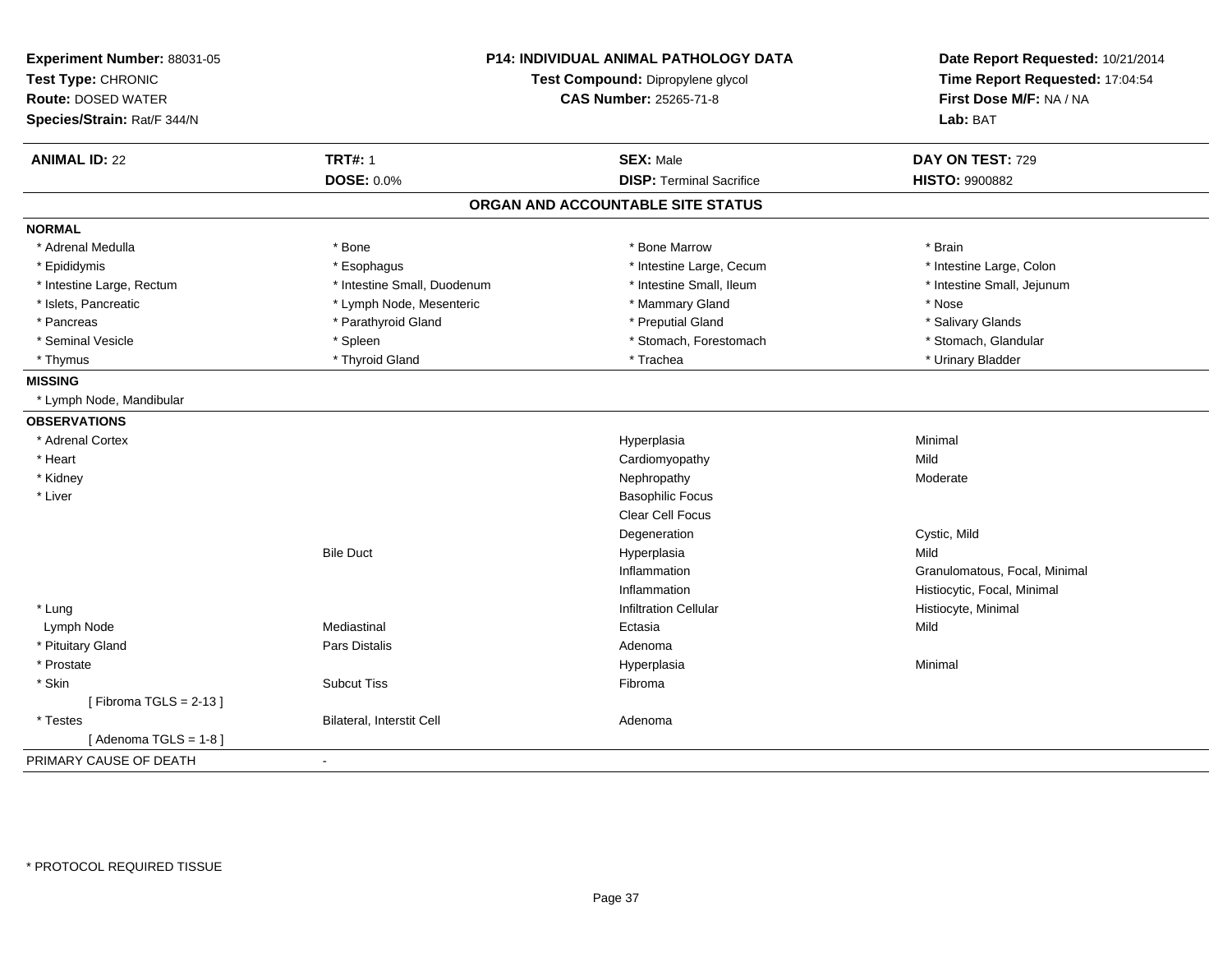| Experiment Number: 88031-05 |                           | <b>P14: INDIVIDUAL ANIMAL PATHOLOGY DATA</b> | Date Report Requested: 10/21/2014                          |  |
|-----------------------------|---------------------------|----------------------------------------------|------------------------------------------------------------|--|
| Test Type: CHRONIC          |                           | Test Compound: Dipropylene glycol            | Time Report Requested: 17:04:54<br>First Dose M/F: NA / NA |  |
| <b>Route: DOSED WATER</b>   |                           | <b>CAS Number: 25265-71-8</b>                |                                                            |  |
| Species/Strain: Rat/F 344/N |                           |                                              | Lab: BAT                                                   |  |
| <b>ANIMAL ID: 23</b>        | <b>TRT#: 1</b>            | <b>SEX: Male</b>                             | DAY ON TEST: 636                                           |  |
|                             | <b>DOSE: 0.0%</b>         | <b>DISP: Natural Death</b>                   | HISTO: 9900883                                             |  |
|                             |                           | ORGAN AND ACCOUNTABLE SITE STATUS            |                                                            |  |
| <b>NORMAL</b>               |                           |                                              |                                                            |  |
| * Adrenal Cortex            | * Bone                    | * Bone Marrow                                | * Brain                                                    |  |
| * Epididymis                | * Esophagus               | * Intestine Large, Colon                     | * Intestine Small, Duodenum                                |  |
| * Lymph Node, Mesenteric    | * Mammary Gland           | * Nose                                       | * Parathyroid Gland                                        |  |
| * Pituitary Gland           | * Preputial Gland         | * Prostate                                   | * Salivary Glands                                          |  |
| * Skin                      | * Stomach, Forestomach    | * Stomach, Glandular                         | * Thymus                                                   |  |
| * Thyroid Gland             | * Trachea                 |                                              |                                                            |  |
| <b>MISSING</b>              |                           |                                              |                                                            |  |
| * Lymph Node, Mandibular    |                           |                                              |                                                            |  |
| <b>AUTO PRECLUDES DIAG.</b> |                           |                                              |                                                            |  |
| * Intestine Large, Cecum    | * Intestine Large, Rectum | * Intestine Small, Ileum                     | * Intestine Small, Jejunum                                 |  |
| * Islets, Pancreatic        | * Pancreas                | * Seminal Vesicle                            | * Spleen                                                   |  |
| <b>OBSERVATIONS</b>         |                           |                                              |                                                            |  |
| * Adrenal Medulla           |                           | Hyperplasia                                  | Minimal                                                    |  |
| * Heart                     |                           | Cardiomyopathy                               | Mild                                                       |  |
| * Kidney                    |                           | Nephropathy                                  | Mild                                                       |  |
| * Liver                     |                           | Inflammation                                 | Histiocytic, Focal, Minimal                                |  |
|                             |                           | Inflammation                                 | Granulomatous, Focal, Minimal                              |  |
| * Lung                      |                           | <b>Infiltration Cellular</b>                 | Histiocyte, Minimal                                        |  |
| * Testes                    | Bilateral, Interstit Cell | Adenoma                                      |                                                            |  |
| [ Adenoma TGLS = $1,2-8$ ]  |                           |                                              |                                                            |  |
| * Urinary Bladder           |                           | Sarcoma                                      |                                                            |  |
| [Sarcoma TGLS = 3-12+13]    |                           |                                              |                                                            |  |
| PRIMARY CAUSE OF DEATH      | - Urinary Bladder Sarcoma |                                              |                                                            |  |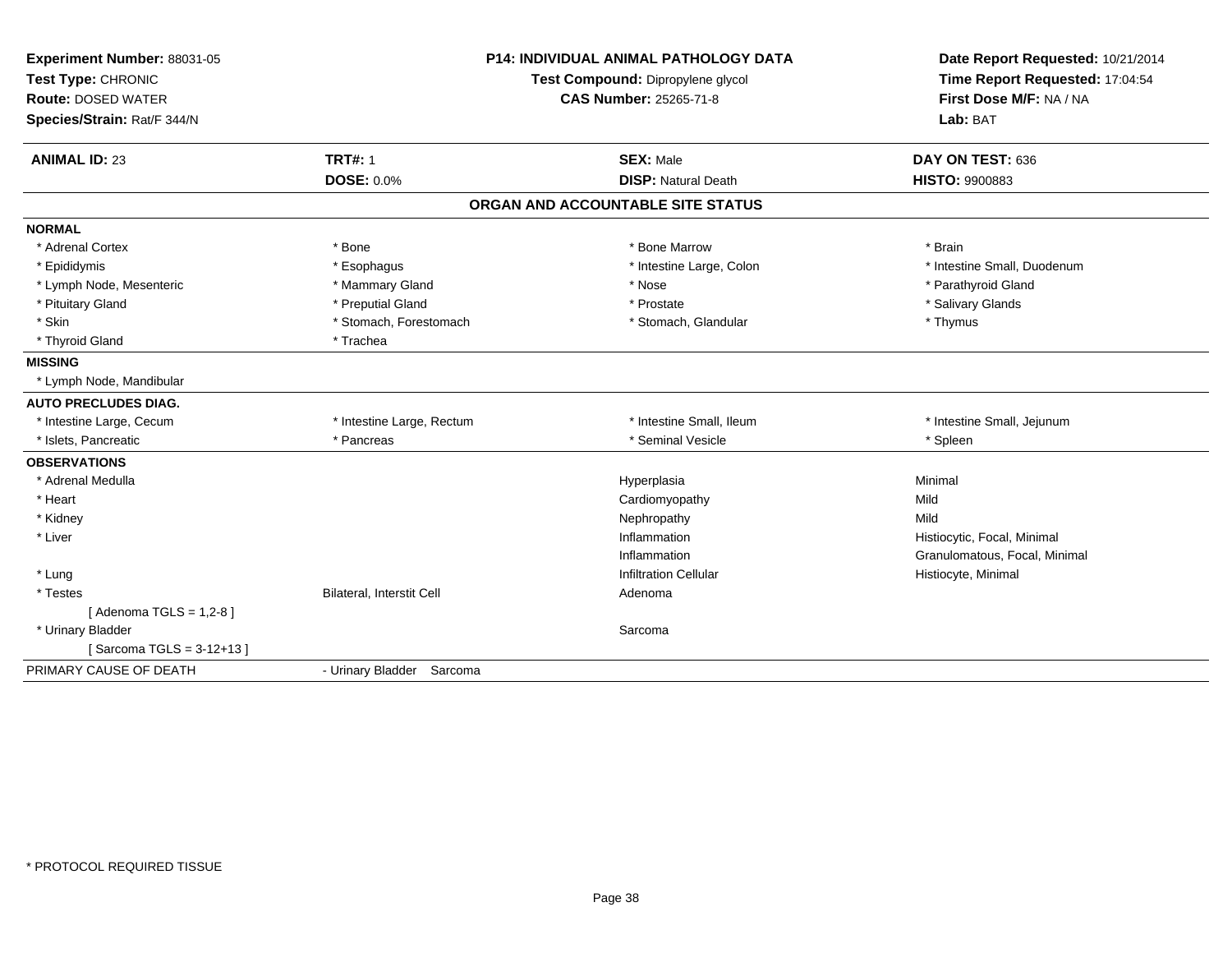| Experiment Number: 88031-05<br>Test Type: CHRONIC<br><b>Route: DOSED WATER</b><br>Species/Strain: Rat/F 344/N | P14: INDIVIDUAL ANIMAL PATHOLOGY DATA<br>Test Compound: Dipropylene glycol<br><b>CAS Number: 25265-71-8</b> |                                                                                                                                                              | Date Report Requested: 10/21/2014<br>Time Report Requested: 17:04:54<br>First Dose M/F: NA / NA<br>Lab: BAT |
|---------------------------------------------------------------------------------------------------------------|-------------------------------------------------------------------------------------------------------------|--------------------------------------------------------------------------------------------------------------------------------------------------------------|-------------------------------------------------------------------------------------------------------------|
| <b>ANIMAL ID: 24</b>                                                                                          | <b>TRT#: 1</b><br><b>DOSE: 0.0%</b>                                                                         | <b>SEX: Male</b><br><b>DISP: Natural Death</b>                                                                                                               | DAY ON TEST: 673<br><b>HISTO: 9900884</b>                                                                   |
|                                                                                                               |                                                                                                             | ORGAN AND ACCOUNTABLE SITE STATUS                                                                                                                            |                                                                                                             |
|                                                                                                               |                                                                                                             |                                                                                                                                                              |                                                                                                             |
| <b>NORMAL</b>                                                                                                 |                                                                                                             |                                                                                                                                                              |                                                                                                             |
| * Bone                                                                                                        | * Brain                                                                                                     | * Epididymis                                                                                                                                                 | * Esophagus                                                                                                 |
| * Heart                                                                                                       | * Lung                                                                                                      | * Preputial Gland                                                                                                                                            | * Salivary Glands                                                                                           |
| * Stomach, Forestomach                                                                                        |                                                                                                             |                                                                                                                                                              |                                                                                                             |
| <b>MISSING</b>                                                                                                |                                                                                                             |                                                                                                                                                              |                                                                                                             |
| * Lymph Node, Mandibular                                                                                      | * Lymph Node, Mesenteric                                                                                    | * Mammary Gland                                                                                                                                              |                                                                                                             |
| <b>AUTO PRECLUDES DIAG.</b>                                                                                   |                                                                                                             |                                                                                                                                                              |                                                                                                             |
| * Adrenal Cortex                                                                                              | * Adrenal Medulla                                                                                           | * Bone Marrow                                                                                                                                                | * Intestine Large, Cecum                                                                                    |
| * Intestine Large, Colon                                                                                      | * Intestine Large, Rectum                                                                                   | * Intestine Small, Duodenum                                                                                                                                  | * Intestine Small, Ileum                                                                                    |
| * Intestine Small, Jejunum                                                                                    | * Islets, Pancreatic                                                                                        | * Kidney                                                                                                                                                     | * Nose                                                                                                      |
| * Pancreas                                                                                                    | * Parathyroid Gland                                                                                         | * Pituitary Gland                                                                                                                                            | * Prostate                                                                                                  |
| * Seminal Vesicle                                                                                             | * Spleen                                                                                                    | * Stomach, Glandular                                                                                                                                         | * Thymus                                                                                                    |
| * Thyroid Gland                                                                                               | * Trachea                                                                                                   | * Urinary Bladder                                                                                                                                            |                                                                                                             |
| <b>OBSERVATIONS</b>                                                                                           |                                                                                                             |                                                                                                                                                              |                                                                                                             |
| * Kidney                                                                                                      |                                                                                                             |                                                                                                                                                              |                                                                                                             |
|                                                                                                               |                                                                                                             | Note: TGL 2, "nodule, 3 x 3 x 1 mm, 1 x 1 x 1 mm, tan (2)" noted at necropsy, was not apparent microscopically due to post mortem autolysis.                 |                                                                                                             |
| * Liver                                                                                                       | <b>Bile Duct</b>                                                                                            | Hyperplasia                                                                                                                                                  | Moderate                                                                                                    |
|                                                                                                               | Centrilobular                                                                                               | <b>Necrosis</b>                                                                                                                                              | Mild                                                                                                        |
|                                                                                                               |                                                                                                             | Regeneration                                                                                                                                                 | Mild                                                                                                        |
| [ Regeneration TGLS = 4-14 ]                                                                                  |                                                                                                             |                                                                                                                                                              |                                                                                                             |
| * Skin                                                                                                        |                                                                                                             | Cyst                                                                                                                                                         | Moderate                                                                                                    |
| [ $Cyst TGLS = 5-12$ ]                                                                                        |                                                                                                             |                                                                                                                                                              |                                                                                                             |
| * Spleen                                                                                                      |                                                                                                             |                                                                                                                                                              |                                                                                                             |
|                                                                                                               |                                                                                                             | Note: TGL 3, "enlarged, 70 x 10 x 5 mm, dark" noted at necropsy, was most likely due to leukemia, but post mortem autolysis precluded microscopic diagnosis. |                                                                                                             |
| * Testes                                                                                                      | <b>Interstit Cell</b>                                                                                       | Adenoma                                                                                                                                                      |                                                                                                             |
| [Adenoma TGLS = $1-8$ ]                                                                                       |                                                                                                             |                                                                                                                                                              |                                                                                                             |
| PRIMARY CAUSE OF DEATH                                                                                        | - UNCERTAIN                                                                                                 |                                                                                                                                                              |                                                                                                             |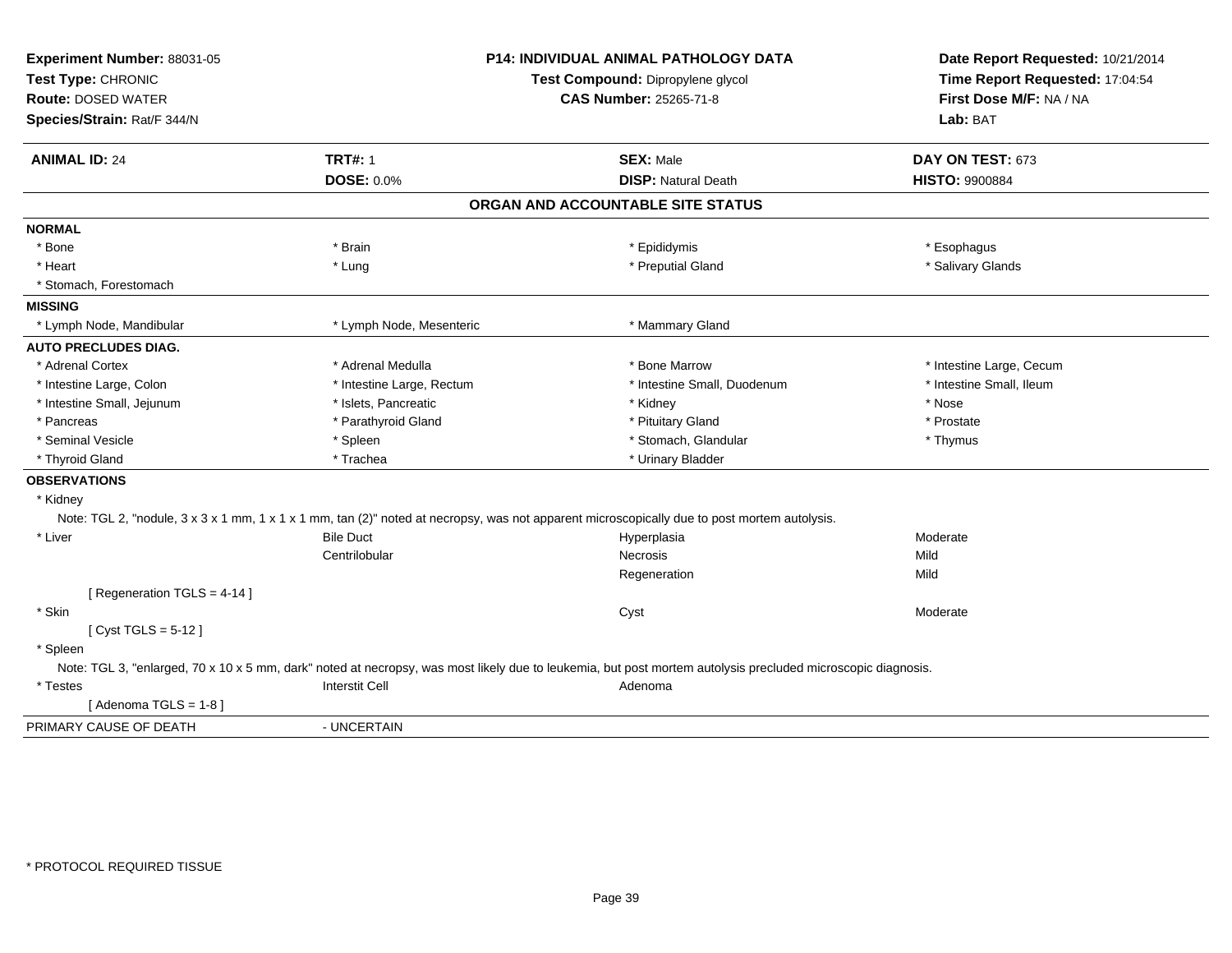| Experiment Number: 88031-05               |                                                                                                     | P14: INDIVIDUAL ANIMAL PATHOLOGY DATA | Date Report Requested: 10/21/2014<br>Time Report Requested: 17:04:54 |
|-------------------------------------------|-----------------------------------------------------------------------------------------------------|---------------------------------------|----------------------------------------------------------------------|
| Test Type: CHRONIC                        |                                                                                                     | Test Compound: Dipropylene glycol     |                                                                      |
| <b>Route: DOSED WATER</b>                 |                                                                                                     | <b>CAS Number: 25265-71-8</b>         | First Dose M/F: NA / NA                                              |
| Species/Strain: Rat/F 344/N               |                                                                                                     |                                       | Lab: BAT                                                             |
| <b>ANIMAL ID: 25</b>                      | <b>TRT#: 1</b>                                                                                      | <b>SEX: Male</b>                      | DAY ON TEST: 729                                                     |
|                                           | <b>DOSE: 0.0%</b>                                                                                   | <b>DISP: Terminal Sacrifice</b>       | <b>HISTO: 9900885</b>                                                |
|                                           |                                                                                                     | ORGAN AND ACCOUNTABLE SITE STATUS     |                                                                      |
| <b>NORMAL</b>                             |                                                                                                     |                                       |                                                                      |
| * Bone                                    | * Bone Marrow                                                                                       | * Brain                               | * Epididymis                                                         |
| * Esophagus                               | * Intestine Large, Cecum                                                                            | * Intestine Large, Colon              | * Intestine Large, Rectum                                            |
| * Intestine Small, Duodenum               | * Intestine Small, Ileum                                                                            | * Intestine Small, Jejunum            | * Islets, Pancreatic                                                 |
| * Lymph Node, Mesenteric                  | * Mammary Gland                                                                                     | * Nose                                | * Pancreas                                                           |
| * Parathyroid Gland                       | * Pituitary Gland                                                                                   | * Prostate                            | * Salivary Glands                                                    |
| * Seminal Vesicle                         | * Skin                                                                                              | * Stomach, Forestomach                | * Stomach, Glandular                                                 |
| * Thymus                                  | * Trachea                                                                                           | * Urinary Bladder                     |                                                                      |
| <b>MISSING</b>                            |                                                                                                     |                                       |                                                                      |
| * Lymph Node, Mandibular                  |                                                                                                     |                                       |                                                                      |
| <b>OBSERVATIONS</b>                       |                                                                                                     |                                       |                                                                      |
| * Adrenal Cortex                          |                                                                                                     | Hyperplasia                           | Mild                                                                 |
| * Adrenal Medulla                         |                                                                                                     | Pheochromocytoma Malignant            |                                                                      |
| [ Pheochromocytoma Malignant TGLS = 4-6 ] |                                                                                                     |                                       |                                                                      |
| * Heart                                   |                                                                                                     | Cardiomyopathy                        | Mild                                                                 |
| * Kidney                                  |                                                                                                     | Nephropathy                           | Mild                                                                 |
| * Liver                                   |                                                                                                     | <b>Basophilic Focus</b>               |                                                                      |
|                                           |                                                                                                     | Clear Cell Focus                      |                                                                      |
|                                           |                                                                                                     | Inflammation                          | Granulomatous, Focal, Minimal                                        |
|                                           |                                                                                                     | Inflammation                          | Histiocytic, Focal, Minimal                                          |
|                                           | Note: TGL 3, "deformity, 7 x 5 x 3 mm" noted at necropsy, was variation in normal lobar morphology. |                                       |                                                                      |
| * Lung                                    |                                                                                                     | <b>Infiltration Cellular</b>          | Histiocyte, Minimal                                                  |
| * Preputial Gland                         |                                                                                                     | Carcinoma                             |                                                                      |
| [Carcinoma TGLS = 1-12]                   |                                                                                                     |                                       |                                                                      |
| * Spleen                                  |                                                                                                     | Hyperplasia                           | Lymphoid, Focal, Mild                                                |
| * Testes                                  | Bilateral, Interstit Cell                                                                           | Adenoma                               |                                                                      |
| [Adenoma TGLS = $2-8$ ]                   |                                                                                                     |                                       |                                                                      |
| * Thyroid Gland                           | C Cell                                                                                              | Hyperplasia                           | Minimal                                                              |
| PRIMARY CAUSE OF DEATH                    | $\sim$                                                                                              |                                       |                                                                      |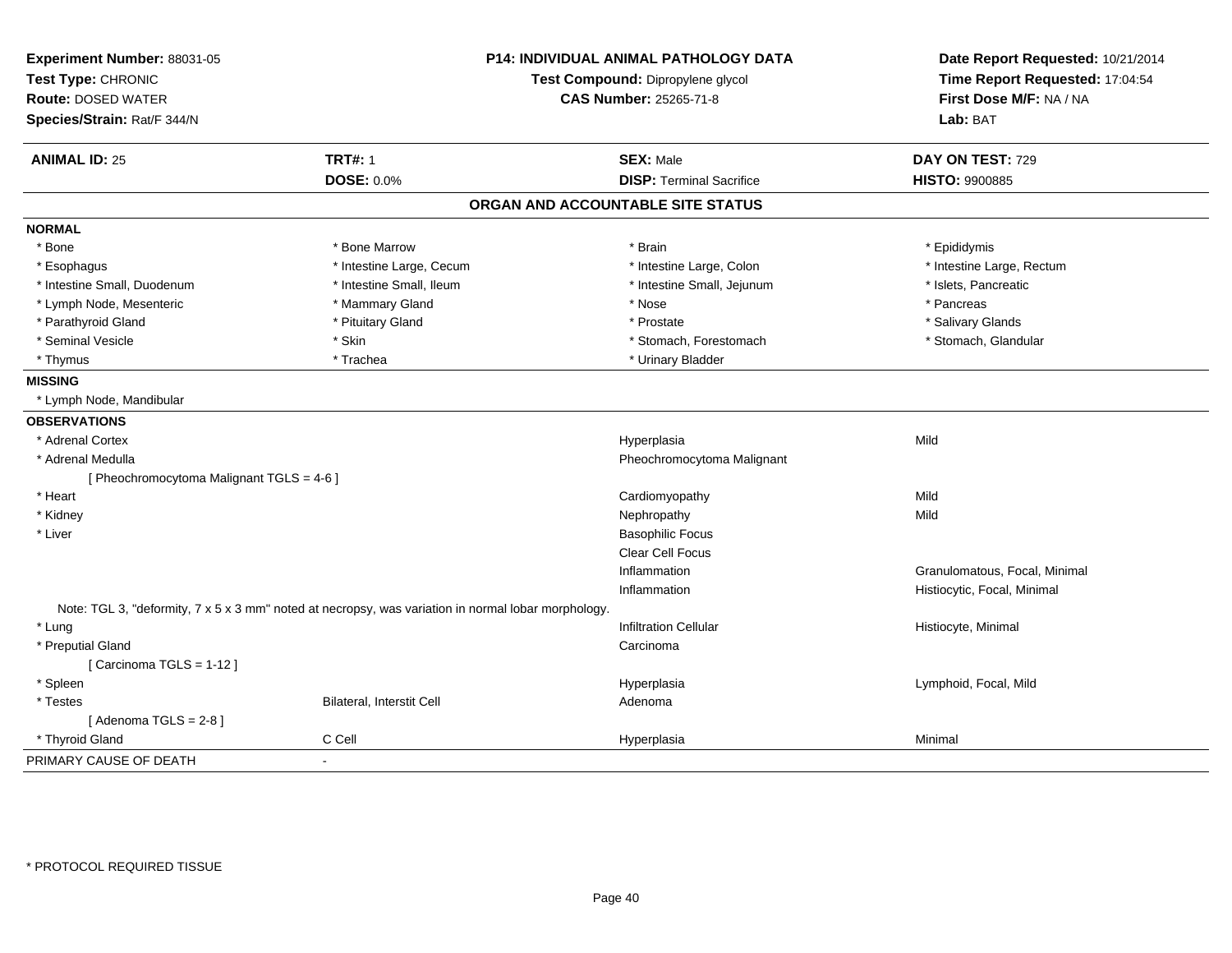| Experiment Number: 88031-05<br>Test Type: CHRONIC<br><b>Route: DOSED WATER</b> |                                                                                                                                                                                              | <b>P14: INDIVIDUAL ANIMAL PATHOLOGY DATA</b><br>Test Compound: Dipropylene glycol<br><b>CAS Number: 25265-71-8</b> | Date Report Requested: 10/21/2014<br>Time Report Requested: 17:04:54<br>First Dose M/F: NA / NA<br>Lab: BAT |
|--------------------------------------------------------------------------------|----------------------------------------------------------------------------------------------------------------------------------------------------------------------------------------------|--------------------------------------------------------------------------------------------------------------------|-------------------------------------------------------------------------------------------------------------|
| Species/Strain: Rat/F 344/N                                                    |                                                                                                                                                                                              |                                                                                                                    |                                                                                                             |
|                                                                                |                                                                                                                                                                                              |                                                                                                                    |                                                                                                             |
| <b>ANIMAL ID: 26</b>                                                           | <b>TRT#: 1</b>                                                                                                                                                                               | <b>SEX: Male</b>                                                                                                   | DAY ON TEST: 718                                                                                            |
|                                                                                | <b>DOSE: 0.0%</b>                                                                                                                                                                            | <b>DISP: Moribund Sacrifice</b>                                                                                    | <b>HISTO: 9900886</b>                                                                                       |
|                                                                                |                                                                                                                                                                                              | ORGAN AND ACCOUNTABLE SITE STATUS                                                                                  |                                                                                                             |
| <b>NORMAL</b>                                                                  |                                                                                                                                                                                              |                                                                                                                    |                                                                                                             |
| * Bone                                                                         | * Bone Marrow                                                                                                                                                                                | * Brain                                                                                                            | * Epididymis                                                                                                |
| * Esophagus                                                                    | * Intestine Large, Cecum                                                                                                                                                                     | * Intestine Large, Colon                                                                                           | * Intestine Large, Rectum                                                                                   |
| * Intestine Small, Duodenum                                                    | * Intestine Small, Ileum                                                                                                                                                                     | * Intestine Small, Jejunum                                                                                         | * Islets, Pancreatic                                                                                        |
| * Lymph Node, Mesenteric                                                       | * Mammary Gland                                                                                                                                                                              | * Nose                                                                                                             | * Parathyroid Gland                                                                                         |
| * Pituitary Gland                                                              | * Preputial Gland                                                                                                                                                                            | * Prostate                                                                                                         | * Seminal Vesicle                                                                                           |
| * Stomach, Forestomach                                                         | * Stomach, Glandular                                                                                                                                                                         | * Thyroid Gland                                                                                                    | * Trachea                                                                                                   |
| * Urinary Bladder                                                              |                                                                                                                                                                                              |                                                                                                                    |                                                                                                             |
| <b>MISSING</b>                                                                 |                                                                                                                                                                                              |                                                                                                                    |                                                                                                             |
| * Lymph Node, Mandibular                                                       | * Salivary Glands                                                                                                                                                                            | * Thymus                                                                                                           |                                                                                                             |
| <b>OBSERVATIONS</b>                                                            |                                                                                                                                                                                              |                                                                                                                    |                                                                                                             |
| * Adrenal Cortex                                                               |                                                                                                                                                                                              | Hyperplasia                                                                                                        | Minimal                                                                                                     |
| * Adrenal Medulla                                                              |                                                                                                                                                                                              | Pheochromocytoma Benign                                                                                            |                                                                                                             |
| * Heart                                                                        |                                                                                                                                                                                              | Cardiomyopathy                                                                                                     | Mild                                                                                                        |
| * Kidney                                                                       |                                                                                                                                                                                              | Nephropathy                                                                                                        | Mild                                                                                                        |
| * Liver                                                                        |                                                                                                                                                                                              | <b>Basophilic Focus</b>                                                                                            |                                                                                                             |
|                                                                                |                                                                                                                                                                                              | Clear Cell Focus                                                                                                   |                                                                                                             |
|                                                                                | <b>Bile Duct</b>                                                                                                                                                                             | Hyperplasia                                                                                                        | Minimal                                                                                                     |
|                                                                                |                                                                                                                                                                                              | Inflammation                                                                                                       | Histiocytic, Focal, Minimal                                                                                 |
|                                                                                | Note: TGL 5, "deformity, 3 x 3 x 1 mm" noted at necropsy, was not apparent microscopically.<br>Note: TGL 7, "focus, 1 x 1 mm, two, tan" noted at necropsy, was not apparent microscopically. |                                                                                                                    |                                                                                                             |
| [Basophilic Focus TGLS = 4,6-5]                                                |                                                                                                                                                                                              |                                                                                                                    |                                                                                                             |
| * Lung                                                                         |                                                                                                                                                                                              | <b>Infiltration Cellular</b>                                                                                       | Histiocyte, Minimal                                                                                         |
| * Mammary GI                                                                   |                                                                                                                                                                                              |                                                                                                                    |                                                                                                             |
|                                                                                | Note: TGL 8 actually involved subcutaneous tissue (skin), not mammary gland.                                                                                                                 |                                                                                                                    |                                                                                                             |
| * Pancreas                                                                     |                                                                                                                                                                                              | Atrophy                                                                                                            | Mild                                                                                                        |
|                                                                                |                                                                                                                                                                                              | Hyperplasia                                                                                                        | Mild                                                                                                        |
| * Skin                                                                         |                                                                                                                                                                                              | Inflammation                                                                                                       | Chronic Active, Mild                                                                                        |
|                                                                                | <b>Subcut Tiss</b>                                                                                                                                                                           | Sarcoma                                                                                                            |                                                                                                             |
| [Inflammation TGLS = 1-15]                                                     |                                                                                                                                                                                              |                                                                                                                    |                                                                                                             |
| [Sarcoma TGLS = $8-14$ ]                                                       |                                                                                                                                                                                              |                                                                                                                    |                                                                                                             |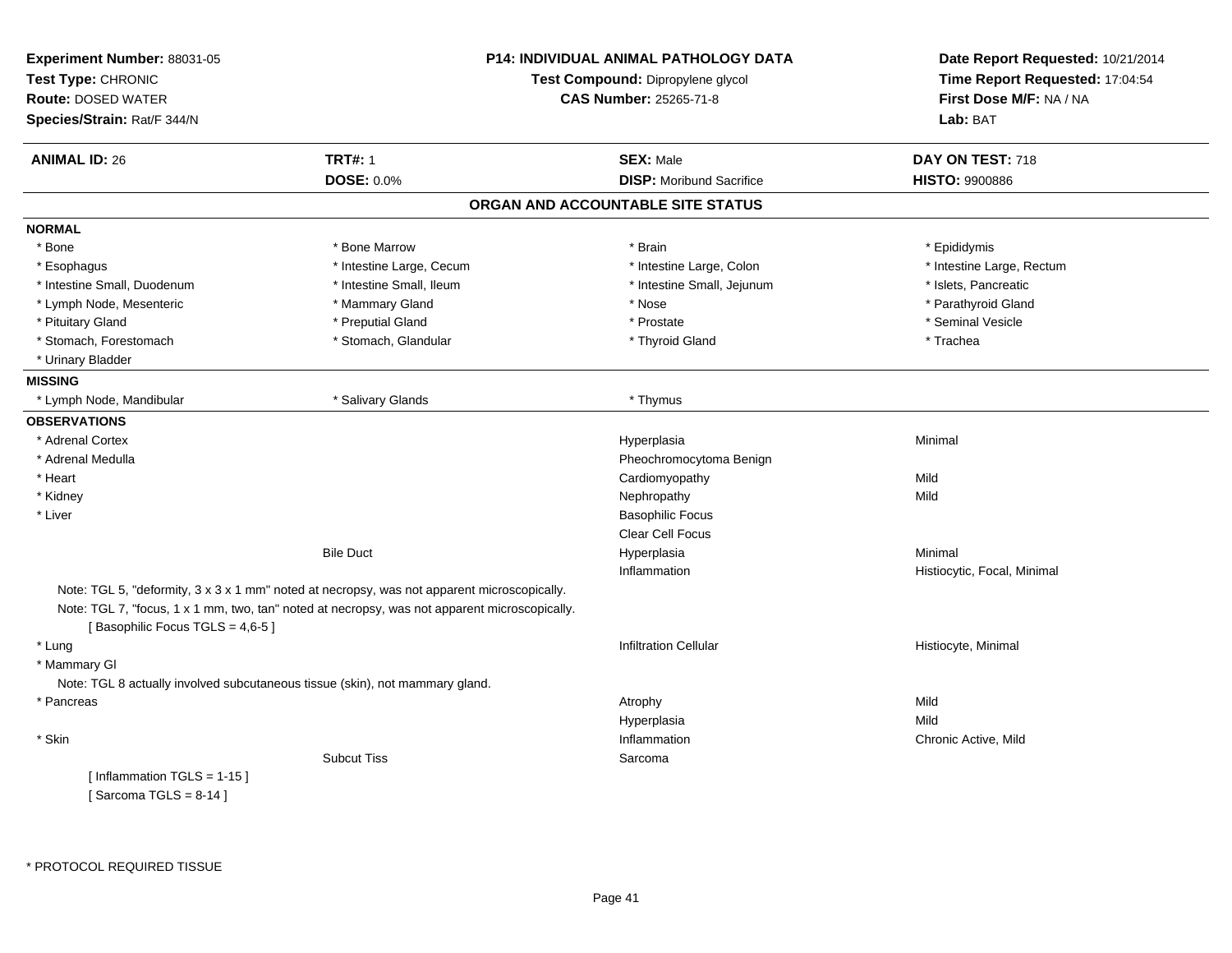| Experiment Number: 88031-05<br>Test Type: CHRONIC |                                  | <b>P14: INDIVIDUAL ANIMAL PATHOLOGY DATA</b> | Date Report Requested: 10/21/2014<br>Time Report Requested: 17:04:54 |  |
|---------------------------------------------------|----------------------------------|----------------------------------------------|----------------------------------------------------------------------|--|
|                                                   |                                  | Test Compound: Dipropylene glycol            |                                                                      |  |
| <b>Route: DOSED WATER</b>                         |                                  | <b>CAS Number: 25265-71-8</b>                | First Dose M/F: NA / NA                                              |  |
| Species/Strain: Rat/F 344/N                       |                                  |                                              | Lab: BAT                                                             |  |
| <b>ANIMAL ID: 26</b>                              | <b>TRT#: 1</b>                   | <b>SEX: Male</b>                             | DAY ON TEST: 718                                                     |  |
|                                                   | <b>DOSE: 0.0%</b>                | <b>DISP:</b> Moribund Sacrifice              | <b>HISTO: 9900886</b>                                                |  |
|                                                   |                                  | ORGAN AND ACCOUNTABLE SITE STATUS            |                                                                      |  |
| * Spleen                                          |                                  | Atrophy                                      | Mild                                                                 |  |
| [Atrophy TGLS = $3-5$ ]                           |                                  |                                              |                                                                      |  |
| * Testes                                          | <b>Bilateral, Interstit Cell</b> | Adenoma                                      |                                                                      |  |
| [Adenoma TGLS = $2-8$ ]                           |                                  |                                              |                                                                      |  |
| PRIMARY CAUSE OF DEATH                            | - Skin Subcut Tiss Sarcoma       |                                              |                                                                      |  |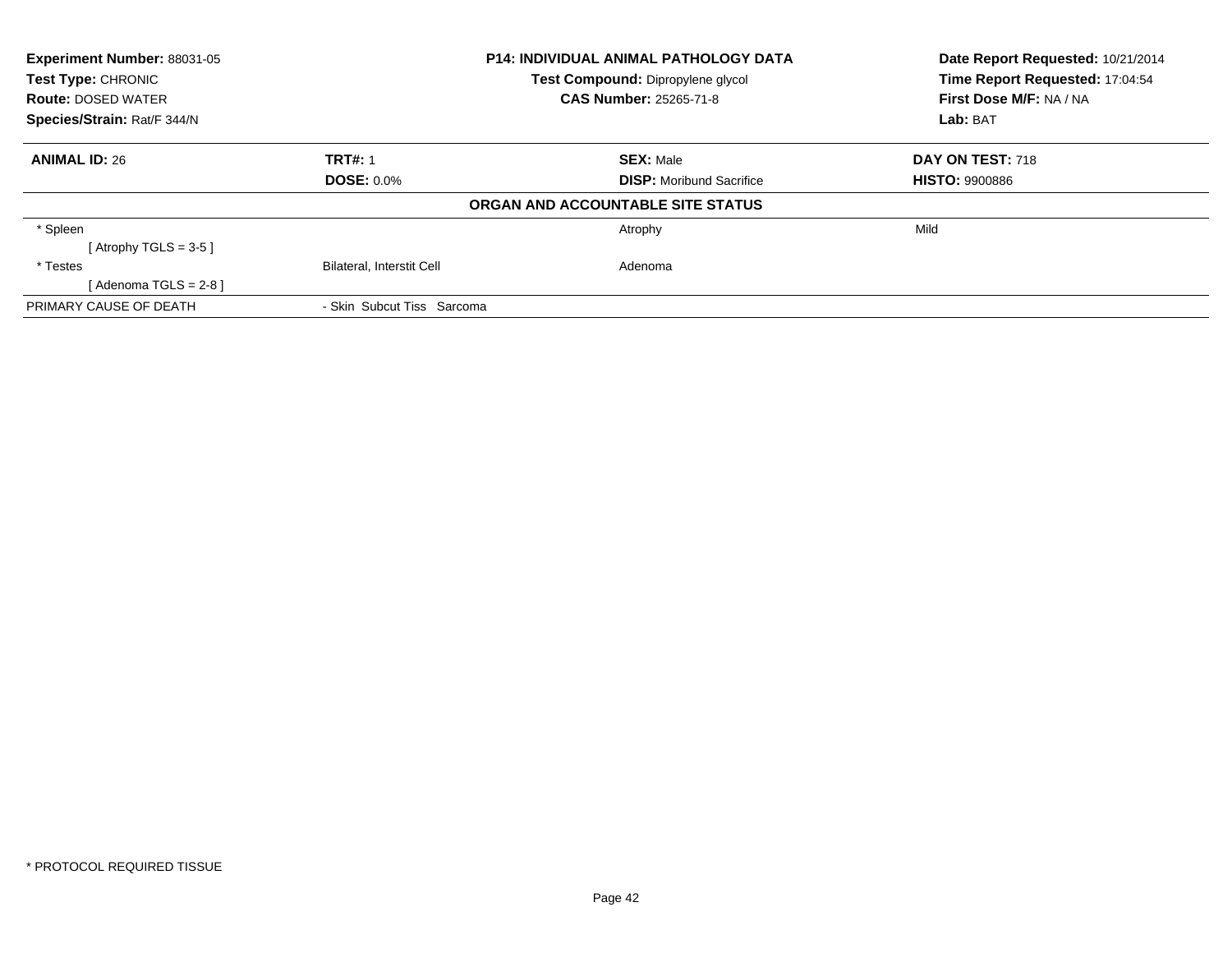| Experiment Number: 88031-05<br>Test Type: CHRONIC<br><b>Route: DOSED WATER</b><br>Species/Strain: Rat/F 344/N |                           | <b>P14: INDIVIDUAL ANIMAL PATHOLOGY DATA</b><br>Test Compound: Dipropylene glycol<br><b>CAS Number: 25265-71-8</b> | Date Report Requested: 10/21/2014<br>Time Report Requested: 17:04:54<br>First Dose M/F: NA / NA<br>Lab: BAT |  |
|---------------------------------------------------------------------------------------------------------------|---------------------------|--------------------------------------------------------------------------------------------------------------------|-------------------------------------------------------------------------------------------------------------|--|
| <b>ANIMAL ID: 27</b>                                                                                          | <b>TRT#: 1</b>            | <b>SEX: Male</b>                                                                                                   | DAY ON TEST: 667                                                                                            |  |
|                                                                                                               | <b>DOSE: 0.0%</b>         | <b>DISP: Natural Death</b>                                                                                         | <b>HISTO: 9900887</b>                                                                                       |  |
|                                                                                                               |                           | ORGAN AND ACCOUNTABLE SITE STATUS                                                                                  |                                                                                                             |  |
| <b>NORMAL</b>                                                                                                 |                           |                                                                                                                    |                                                                                                             |  |
| * Bone                                                                                                        | * Epididymis              | * Esophagus                                                                                                        | * Intestine Large, Cecum                                                                                    |  |
| * Intestine Large, Colon                                                                                      | * Intestine Large, Rectum | * Intestine Small, Duodenum                                                                                        | * Intestine Small, Ileum                                                                                    |  |
| * Intestine Small, Jejunum                                                                                    | * Islets, Pancreatic      | * Mammary Gland                                                                                                    | * Nose                                                                                                      |  |
| * Parathyroid Gland                                                                                           | * Preputial Gland         | * Salivary Glands                                                                                                  | * Seminal Vesicle                                                                                           |  |
| * Skin                                                                                                        | * Stomach, Forestomach    | * Thyroid Gland                                                                                                    | * Trachea                                                                                                   |  |
| * Urinary Bladder                                                                                             |                           |                                                                                                                    |                                                                                                             |  |
| <b>MISSING</b>                                                                                                |                           |                                                                                                                    |                                                                                                             |  |
| * Lymph Node, Mandibular                                                                                      |                           |                                                                                                                    |                                                                                                             |  |
| <b>OBSERVATIONS</b>                                                                                           |                           |                                                                                                                    |                                                                                                             |  |
| * Adrenal Cortex                                                                                              |                           | Leukemia Mononuclear                                                                                               |                                                                                                             |  |
| * Adrenal Medulla                                                                                             |                           | Leukemia Mononuclear                                                                                               |                                                                                                             |  |
| * Bone Marrow                                                                                                 |                           | Leukemia Mononuclear                                                                                               |                                                                                                             |  |
| * Brain                                                                                                       |                           | Leukemia Mononuclear                                                                                               |                                                                                                             |  |
| * Heart                                                                                                       |                           | Leukemia Mononuclear                                                                                               |                                                                                                             |  |
| * Kidney                                                                                                      |                           | Leukemia Mononuclear                                                                                               |                                                                                                             |  |
| [ Leukemia Mononuclear TGLS = 4-6 ]                                                                           |                           |                                                                                                                    |                                                                                                             |  |
| * Liver                                                                                                       | <b>Bile Duct</b>          | Hyperplasia                                                                                                        | Mild                                                                                                        |  |
|                                                                                                               |                           | Leukemia Mononuclear                                                                                               |                                                                                                             |  |
|                                                                                                               | Centrilobular             | Necrosis                                                                                                           | Minimal                                                                                                     |  |
| [Leukemia Mononuclear TGLS = 2-5]                                                                             |                           |                                                                                                                    |                                                                                                             |  |
| * Lung                                                                                                        |                           | Leukemia Mononuclear                                                                                               |                                                                                                             |  |
| Lymph Node                                                                                                    | Pancreatic                | Leukemia Mononuclear                                                                                               |                                                                                                             |  |
| [ Leukemia Mononuclear TGLS = 5-14 ]                                                                          |                           |                                                                                                                    |                                                                                                             |  |
| * Lymph Node, Mesenteric                                                                                      |                           | Leukemia Mononuclear                                                                                               |                                                                                                             |  |
| Mesentery                                                                                                     | Fat                       | Necrosis                                                                                                           | Mild                                                                                                        |  |
| [Necrosis TGLS = $6-13$ ]                                                                                     |                           |                                                                                                                    |                                                                                                             |  |
| * Pancreas                                                                                                    |                           | Atrophy                                                                                                            | Mild                                                                                                        |  |
| * Pituitary Gland                                                                                             |                           | Leukemia Mononuclear                                                                                               |                                                                                                             |  |
| * Prostate                                                                                                    |                           | Hyperplasia                                                                                                        | Minimal                                                                                                     |  |
| * Spleen                                                                                                      |                           | Fibrosis                                                                                                           | Mild                                                                                                        |  |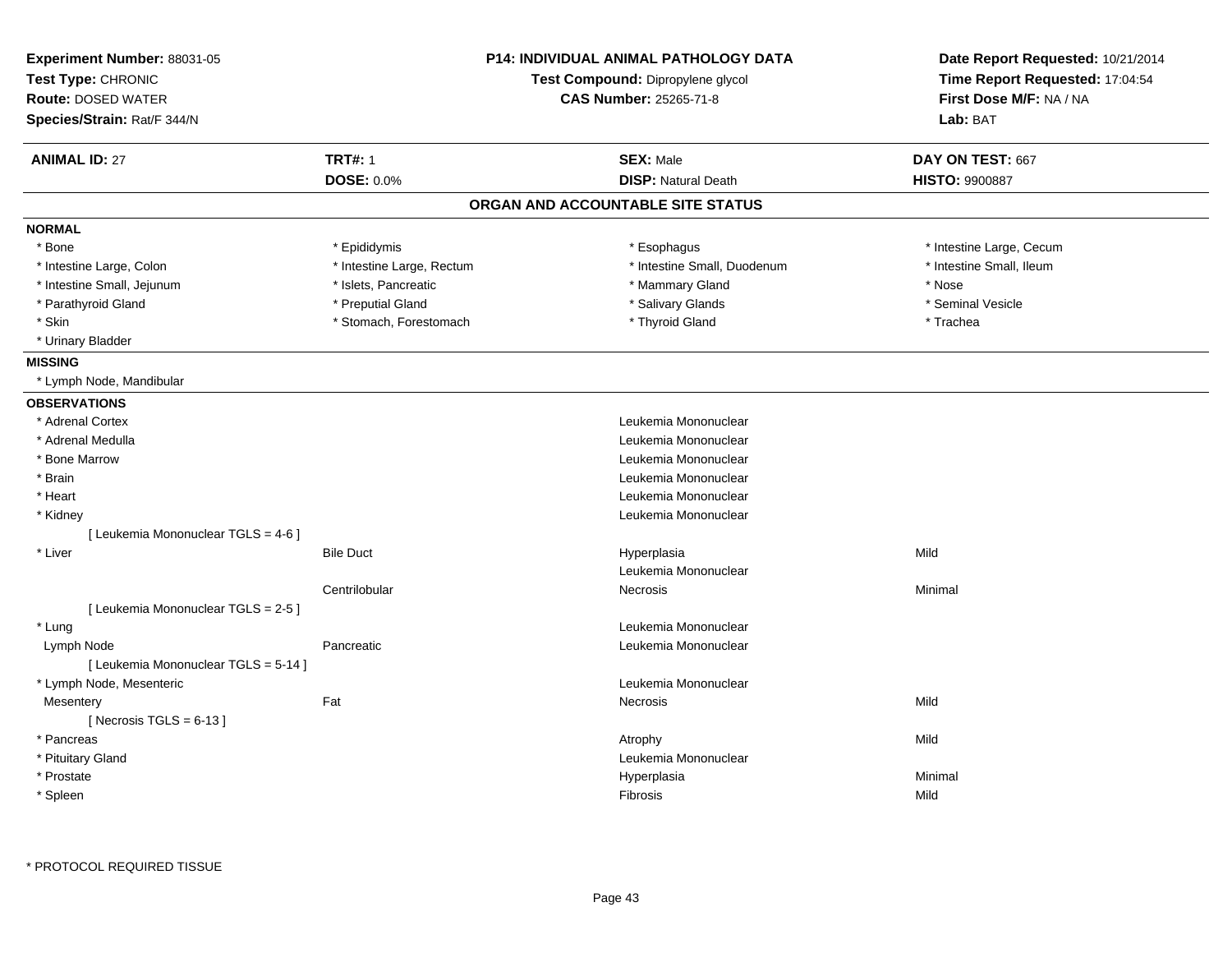| Experiment Number: 88031-05<br>Test Type: CHRONIC<br>Test Compound: Dipropylene glycol<br><b>CAS Number: 25265-71-8</b><br><b>Route: DOSED WATER</b><br>Species/Strain: Rat/F 344/N |                                  | <b>P14: INDIVIDUAL ANIMAL PATHOLOGY DATA</b> | Date Report Requested: 10/21/2014<br>Time Report Requested: 17:04:54<br>First Dose M/F: NA / NA<br>Lab: BAT |
|-------------------------------------------------------------------------------------------------------------------------------------------------------------------------------------|----------------------------------|----------------------------------------------|-------------------------------------------------------------------------------------------------------------|
| <b>ANIMAL ID: 27</b>                                                                                                                                                                | <b>TRT#: 1</b>                   | <b>SEX: Male</b>                             | DAY ON TEST: 667                                                                                            |
|                                                                                                                                                                                     | <b>DOSE: 0.0%</b>                | <b>DISP: Natural Death</b>                   | <b>HISTO: 9900887</b>                                                                                       |
|                                                                                                                                                                                     |                                  | ORGAN AND ACCOUNTABLE SITE STATUS            |                                                                                                             |
|                                                                                                                                                                                     |                                  | Leukemia Mononuclear                         |                                                                                                             |
| [Leukemia Mononuclear TGLS = 1-12]                                                                                                                                                  |                                  |                                              |                                                                                                             |
| * Stomach, Glandular                                                                                                                                                                |                                  | Necrosis                                     | Minimal                                                                                                     |
| * Testes                                                                                                                                                                            | <b>Bilateral, Interstit Cell</b> | Adenoma                                      |                                                                                                             |
| [Adenoma TGLS = $3-8$ ]                                                                                                                                                             |                                  |                                              |                                                                                                             |
| * Thymus                                                                                                                                                                            |                                  | Leukemia Mononuclear                         |                                                                                                             |
| PRIMARY CAUSE OF DEATH                                                                                                                                                              | Leukemia Mononuclear<br>- Spleen |                                              |                                                                                                             |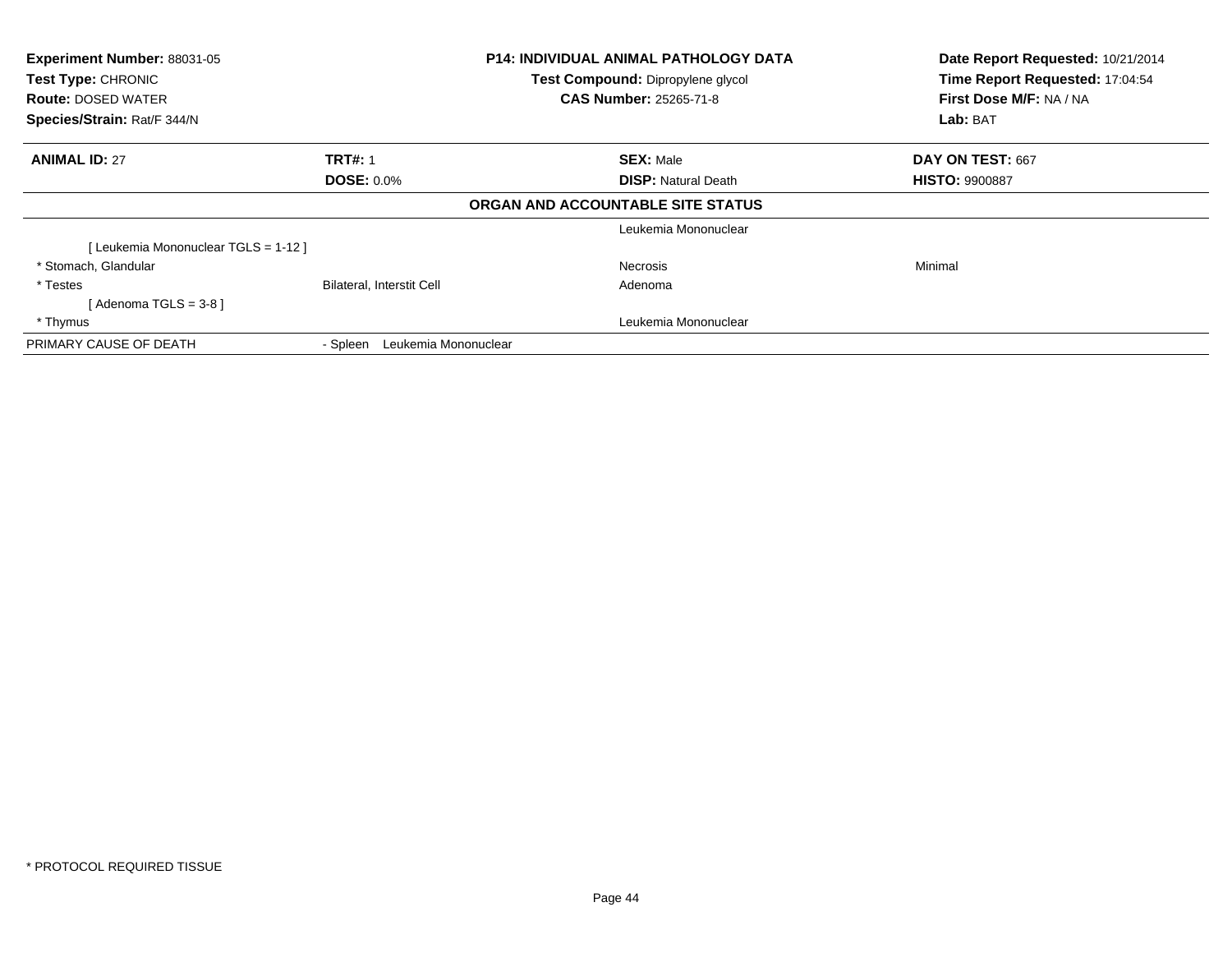| Experiment Number: 88031-05<br>Test Type: CHRONIC                     |                                                                                                       | <b>P14: INDIVIDUAL ANIMAL PATHOLOGY DATA</b><br>Test Compound: Dipropylene glycol | Date Report Requested: 10/21/2014<br>Time Report Requested: 17:04:54 |
|-----------------------------------------------------------------------|-------------------------------------------------------------------------------------------------------|-----------------------------------------------------------------------------------|----------------------------------------------------------------------|
| <b>Route: DOSED WATER</b>                                             | <b>CAS Number: 25265-71-8</b>                                                                         |                                                                                   | First Dose M/F: NA / NA                                              |
| Species/Strain: Rat/F 344/N                                           |                                                                                                       |                                                                                   | Lab: BAT                                                             |
|                                                                       |                                                                                                       |                                                                                   |                                                                      |
| <b>ANIMAL ID: 28</b>                                                  | <b>TRT#: 1</b>                                                                                        | <b>SEX: Male</b>                                                                  | DAY ON TEST: 697                                                     |
|                                                                       | DOSE: 0.0%                                                                                            | <b>DISP:</b> Moribund Sacrifice                                                   | <b>HISTO: 9900888</b>                                                |
|                                                                       |                                                                                                       | ORGAN AND ACCOUNTABLE SITE STATUS                                                 |                                                                      |
| <b>NORMAL</b>                                                         |                                                                                                       |                                                                                   |                                                                      |
| * Adrenal Cortex                                                      | * Bone                                                                                                | * Bone Marrow                                                                     | * Brain                                                              |
| * Epididymis                                                          | * Esophagus                                                                                           | * Intestine Large, Cecum                                                          | * Intestine Large, Colon                                             |
| * Intestine Large, Rectum                                             | * Intestine Small, Duodenum                                                                           | * Intestine Small, Ileum                                                          | * Intestine Small, Jejunum                                           |
| * Islets, Pancreatic                                                  | Lymph Node                                                                                            | * Lymph Node, Mesenteric                                                          | * Mammary Gland                                                      |
| * Nose                                                                | * Parathyroid Gland                                                                                   | * Pituitary Gland                                                                 | * Preputial Gland                                                    |
| * Prostate                                                            | * Salivary Glands                                                                                     | * Seminal Vesicle                                                                 | * Spleen                                                             |
| * Stomach, Glandular                                                  | * Thymus                                                                                              | * Trachea                                                                         | * Urinary Bladder                                                    |
| <b>MISSING</b>                                                        |                                                                                                       |                                                                                   |                                                                      |
| * Lymph Node, Mandibular                                              |                                                                                                       |                                                                                   |                                                                      |
| <b>OBSERVATIONS</b>                                                   |                                                                                                       |                                                                                   |                                                                      |
| * Adrenal Medulla                                                     |                                                                                                       | Hyperplasia                                                                       | Mild                                                                 |
| * Heart                                                               |                                                                                                       | Cardiomyopathy                                                                    | Mild                                                                 |
| * Kidney                                                              |                                                                                                       | Nephropathy                                                                       | Moderate                                                             |
| * Liver                                                               |                                                                                                       | <b>Basophilic Focus</b>                                                           |                                                                      |
|                                                                       |                                                                                                       | Inflammation                                                                      | Histiocytic, Focal, Minimal                                          |
|                                                                       | Note: TGL 4, "nodule, 5 x 5 x 3 mm" noted at necropsy, was not apparent microscopically.              |                                                                                   |                                                                      |
| * Lung                                                                |                                                                                                       | <b>Infiltration Cellular</b>                                                      | Histiocyte, Minimal                                                  |
| Lymph Node                                                            |                                                                                                       |                                                                                   |                                                                      |
|                                                                       | Note: TGL 2, "mediastinal, enlarged, 4x" noted at necropsy, was within normal limits microscopically. |                                                                                   |                                                                      |
| * Mammary Gl                                                          |                                                                                                       |                                                                                   |                                                                      |
| Note: TGL 1 actually involved subcutaneous tissue, not mammary gland. |                                                                                                       |                                                                                   |                                                                      |
| * Pancreas                                                            |                                                                                                       | Mixed Tumor Benign                                                                |                                                                      |
| * Skin                                                                | <b>Subcut Tiss</b>                                                                                    | Sarcoma                                                                           |                                                                      |
| [Sarcoma TGLS = $1-12$ ]                                              |                                                                                                       |                                                                                   |                                                                      |
| * Spleen                                                              |                                                                                                       |                                                                                   |                                                                      |
|                                                                       | Note: TGL 3, "nodules, 3-4 mm in diameter, 3" noted at necropsy, were not apparent microscopically.   |                                                                                   |                                                                      |
| * Stomach, Forestomach                                                |                                                                                                       | Hyperplasia                                                                       | Squamous, Diffuse, Mild                                              |
|                                                                       |                                                                                                       | Ulcer                                                                             | Mild                                                                 |
| * Testes                                                              | Bilateral, Interstit Cell                                                                             | Adenoma                                                                           |                                                                      |
| * Thyroid Gland                                                       | C Cell                                                                                                | Hyperplasia                                                                       | Minimal                                                              |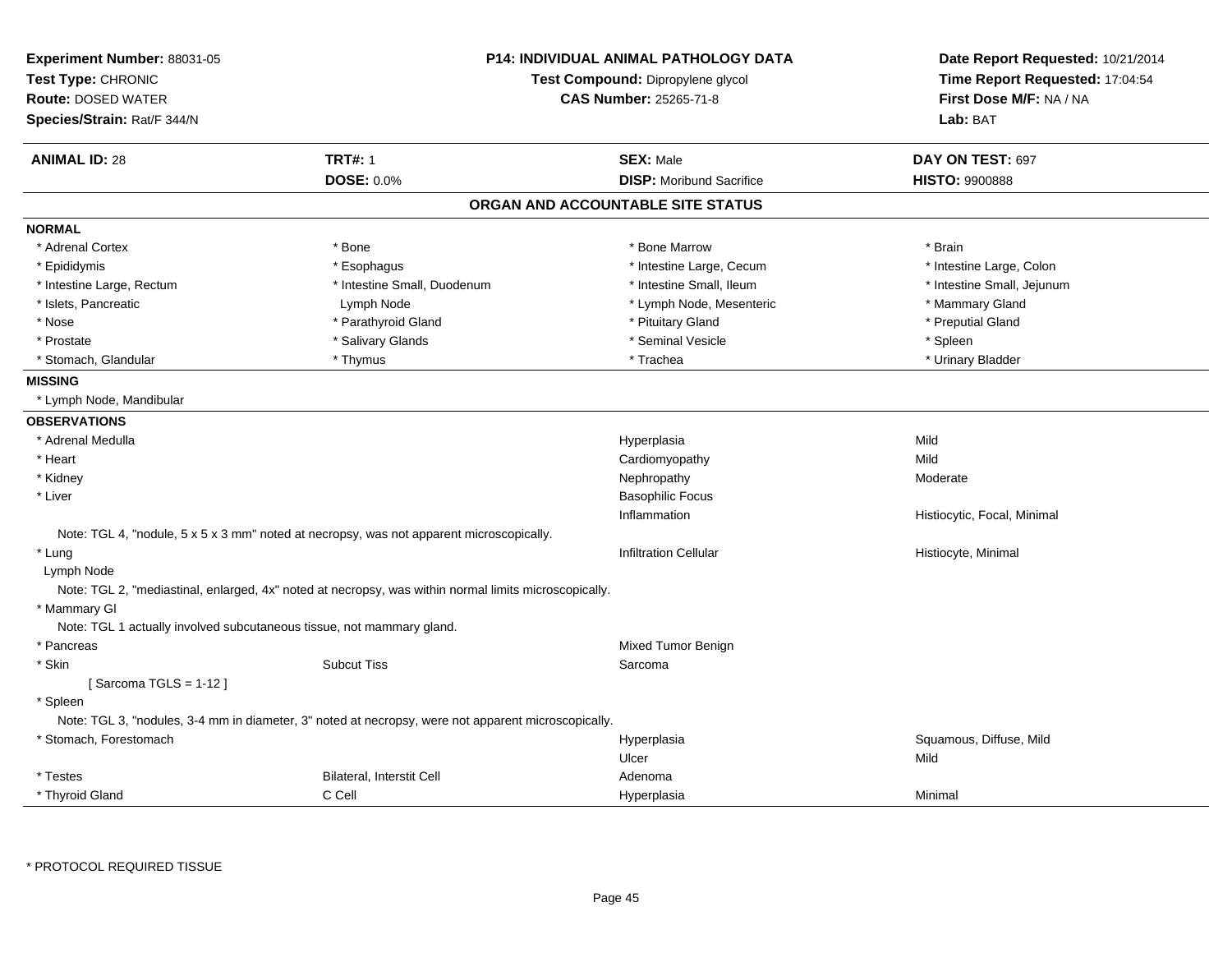| <b>Experiment Number: 88031-05</b><br><b>Test Type: CHRONIC</b><br><b>Route: DOSED WATER</b> |                            | <b>P14: INDIVIDUAL ANIMAL PATHOLOGY DATA</b><br>Test Compound: Dipropylene glycol<br><b>CAS Number: 25265-71-8</b> | Date Report Requested: 10/21/2014<br>Time Report Requested: 17:04:54<br>First Dose M/F: NA / NA |
|----------------------------------------------------------------------------------------------|----------------------------|--------------------------------------------------------------------------------------------------------------------|-------------------------------------------------------------------------------------------------|
| Species/Strain: Rat/F 344/N                                                                  |                            |                                                                                                                    | Lab: BAT                                                                                        |
| <b>ANIMAL ID: 28</b>                                                                         | <b>TRT#: 1</b>             | <b>SEX: Male</b>                                                                                                   | DAY ON TEST: 697                                                                                |
|                                                                                              | <b>DOSE: 0.0%</b>          | <b>DISP:</b> Moribund Sacrifice                                                                                    | <b>HISTO: 9900888</b>                                                                           |
|                                                                                              |                            | ORGAN AND ACCOUNTABLE SITE STATUS                                                                                  |                                                                                                 |
| PRIMARY CAUSE OF DEATH                                                                       | - Skin Subcut Tiss Sarcoma |                                                                                                                    |                                                                                                 |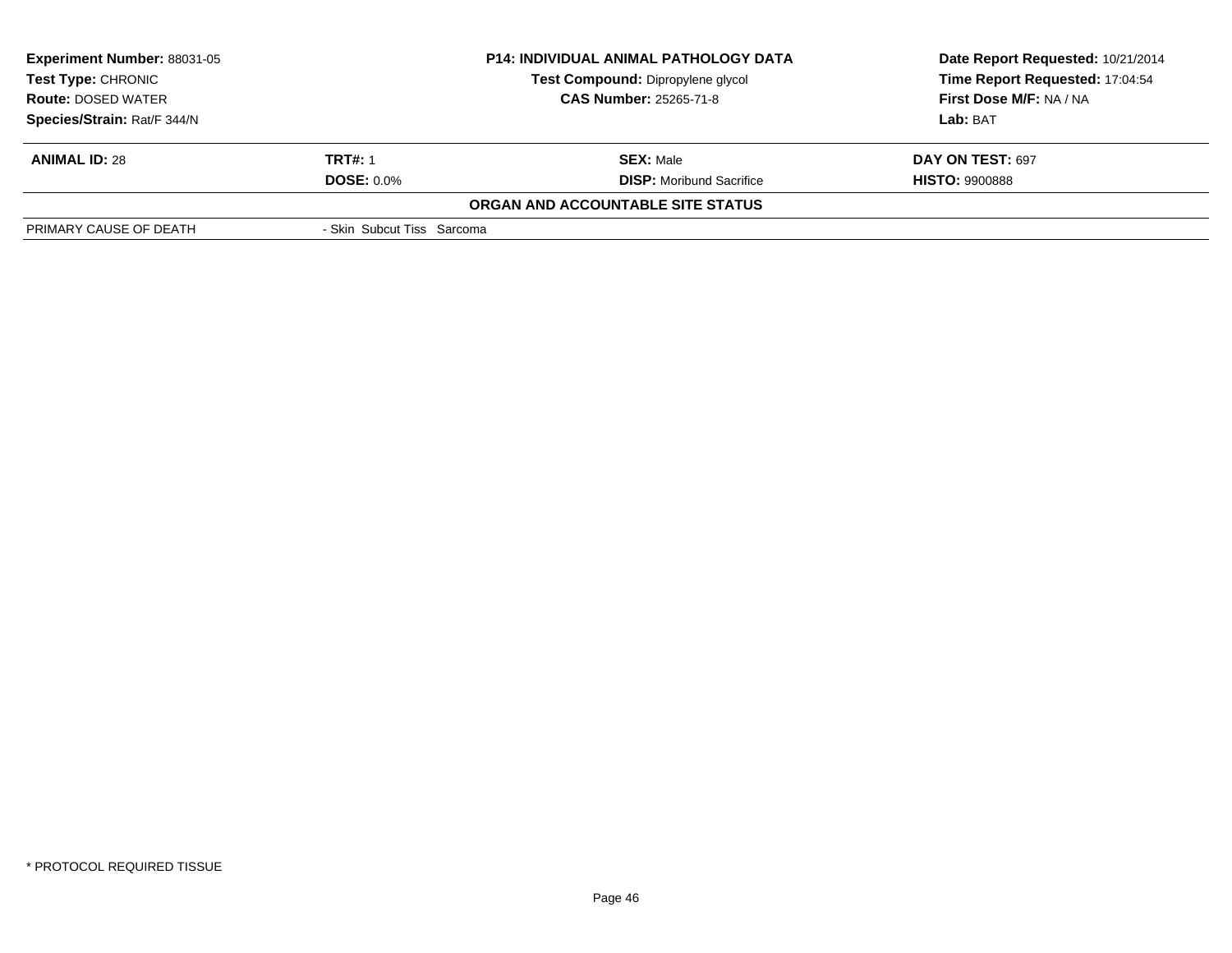| Experiment Number: 88031-05<br>Test Type: CHRONIC<br><b>Route: DOSED WATER</b><br>Species/Strain: Rat/F 344/N | <b>P14: INDIVIDUAL ANIMAL PATHOLOGY DATA</b><br>Test Compound: Dipropylene glycol<br><b>CAS Number: 25265-71-8</b> | Date Report Requested: 10/21/2014<br>Time Report Requested: 17:04:54<br>First Dose M/F: NA / NA<br>Lab: BAT |
|---------------------------------------------------------------------------------------------------------------|--------------------------------------------------------------------------------------------------------------------|-------------------------------------------------------------------------------------------------------------|
| <b>TRT#: 1</b><br><b>ANIMAL ID: 29</b>                                                                        | <b>SEX: Male</b>                                                                                                   | DAY ON TEST: 717                                                                                            |
| DOSE: 0.0%                                                                                                    | <b>DISP: Natural Death</b>                                                                                         | <b>HISTO: 9900889</b>                                                                                       |
|                                                                                                               | ORGAN AND ACCOUNTABLE SITE STATUS                                                                                  |                                                                                                             |
| <b>NORMAL</b>                                                                                                 |                                                                                                                    |                                                                                                             |
| * Bone<br>* Brain                                                                                             | * Epididymis                                                                                                       | * Esophagus                                                                                                 |
| * Mammary Gland<br>* Islets, Pancreatic                                                                       | $^{\star}$ Nose                                                                                                    | * Parathyroid Gland                                                                                         |
| * Preputial Gland<br>* Salivary Glands                                                                        | * Skin                                                                                                             | * Trachea                                                                                                   |
| <b>AUTO PRECLUDES DIAG.</b>                                                                                   |                                                                                                                    |                                                                                                             |
| * Intestine Large, Cecum<br>* Intestine Large, Colon                                                          | * Intestine Large, Rectum                                                                                          | * Intestine Small, Duodenum                                                                                 |
| * Intestine Small, Jejunum<br>* Intestine Small, Ileum                                                        | * Seminal Vesicle                                                                                                  | * Thyroid Gland                                                                                             |
| <b>OBSERVATIONS</b>                                                                                           |                                                                                                                    |                                                                                                             |
| * Adrenal Cortex                                                                                              | Leukemia Mononuclear                                                                                               |                                                                                                             |
| * Adrenal Medulla                                                                                             | Hyperplasia                                                                                                        | Moderate                                                                                                    |
|                                                                                                               | Pheochromocytoma Malignant                                                                                         |                                                                                                             |
| [ Pheochromocytoma Malignant TGLS = 4-6 ]                                                                     |                                                                                                                    |                                                                                                             |
| * Bone Marrow                                                                                                 | Leukemia Mononuclear                                                                                               |                                                                                                             |
| * Heart                                                                                                       | Leukemia Mononuclear                                                                                               |                                                                                                             |
| * Kidney                                                                                                      | Infarct                                                                                                            | Mild                                                                                                        |
|                                                                                                               | Leukemia Mononuclear                                                                                               |                                                                                                             |
|                                                                                                               | Nephropathy                                                                                                        | Mild                                                                                                        |
| * Liver                                                                                                       | Fatty Change                                                                                                       | Mild                                                                                                        |
|                                                                                                               | Leukemia Mononuclear                                                                                               |                                                                                                             |
| Centrilobular                                                                                                 | Necrosis                                                                                                           | Minimal                                                                                                     |
| [ Leukemia Mononuclear TGLS = 5-5 ]                                                                           |                                                                                                                    |                                                                                                             |
| * Lung                                                                                                        | Leukemia Mononuclear                                                                                               |                                                                                                             |
| Lymph Node<br><b>Bronchial</b>                                                                                | Leukemia Mononuclear                                                                                               |                                                                                                             |
| Mediastinal                                                                                                   | Leukemia Mononuclear                                                                                               |                                                                                                             |
| * Lymph Node, Mandibular                                                                                      | Leukemia Mononuclear                                                                                               |                                                                                                             |
| * Lymph Node, Mesenteric                                                                                      | Leukemia Mononuclear                                                                                               |                                                                                                             |
| [ Leukemia Mononuclear TGLS = 6-13 ]                                                                          |                                                                                                                    |                                                                                                             |
| Fat<br>Mesentery                                                                                              | Necrosis                                                                                                           | Mild                                                                                                        |
| [ Necrosis TGLS = $2-14$ ]                                                                                    |                                                                                                                    |                                                                                                             |
| * Pancreas                                                                                                    |                                                                                                                    |                                                                                                             |
|                                                                                                               | Atrophy                                                                                                            | Mild                                                                                                        |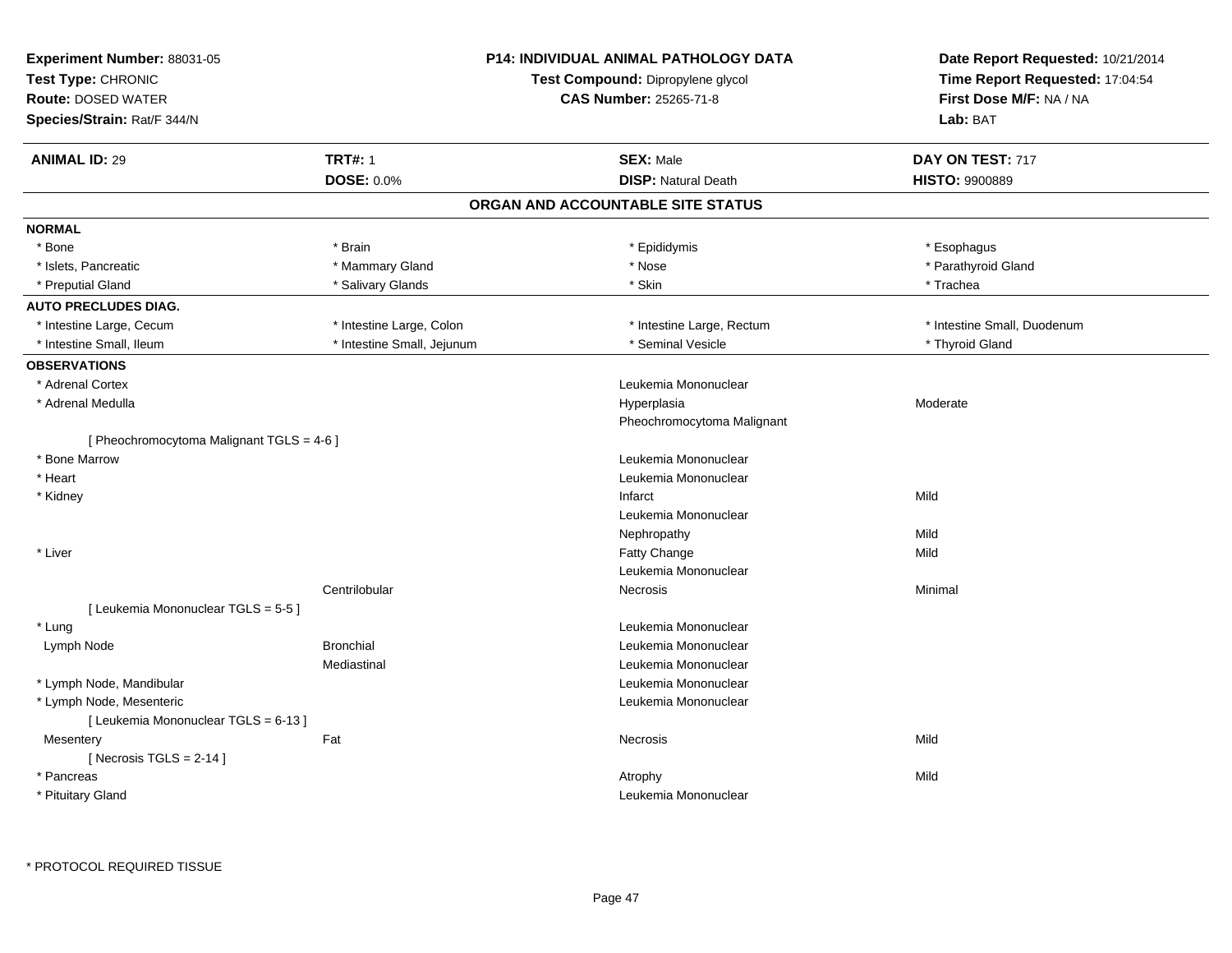| Experiment Number: 88031-05<br>Test Type: CHRONIC<br><b>Route: DOSED WATER</b><br>Species/Strain: Rat/F 344/N |                                  | <b>P14: INDIVIDUAL ANIMAL PATHOLOGY DATA</b><br>Test Compound: Dipropylene glycol<br><b>CAS Number: 25265-71-8</b> | Date Report Requested: 10/21/2014<br>Time Report Requested: 17:04:54<br>First Dose M/F: NA / NA<br>Lab: BAT |
|---------------------------------------------------------------------------------------------------------------|----------------------------------|--------------------------------------------------------------------------------------------------------------------|-------------------------------------------------------------------------------------------------------------|
| <b>ANIMAL ID: 29</b>                                                                                          | <b>TRT#: 1</b>                   | <b>SEX: Male</b>                                                                                                   | DAY ON TEST: 717                                                                                            |
|                                                                                                               | <b>DOSE: 0.0%</b>                | <b>DISP: Natural Death</b>                                                                                         | <b>HISTO: 9900889</b>                                                                                       |
|                                                                                                               |                                  | ORGAN AND ACCOUNTABLE SITE STATUS                                                                                  |                                                                                                             |
| * Prostate                                                                                                    |                                  | Leukemia Mononuclear                                                                                               |                                                                                                             |
| * Spleen                                                                                                      |                                  | <b>Fibrosis</b>                                                                                                    | Mild                                                                                                        |
|                                                                                                               |                                  | Leukemia Mononuclear                                                                                               |                                                                                                             |
| [Fibrosis TGLS = $8-12$ ]                                                                                     |                                  |                                                                                                                    |                                                                                                             |
| [Leukemia Mononuclear TGLS = 3-5]                                                                             |                                  |                                                                                                                    |                                                                                                             |
| * Stomach, Forestomach                                                                                        |                                  | Leukemia Mononuclear                                                                                               |                                                                                                             |
| * Stomach, Glandular                                                                                          |                                  | Leukemia Mononuclear                                                                                               |                                                                                                             |
|                                                                                                               |                                  | <b>Necrosis</b>                                                                                                    | Minimal                                                                                                     |
| [ Necrosis TGLS = $9-9$ ]                                                                                     |                                  |                                                                                                                    |                                                                                                             |
| * Testes                                                                                                      | Bilateral, Interstit Cell        | Adenoma                                                                                                            |                                                                                                             |
| [Adenoma TGLS = $1-8$ ]                                                                                       |                                  |                                                                                                                    |                                                                                                             |
| * Thymus                                                                                                      |                                  | Leukemia Mononuclear                                                                                               |                                                                                                             |
| [Leukemia Mononuclear TGLS = 7-2]                                                                             |                                  |                                                                                                                    |                                                                                                             |
| * Urinary Bladder                                                                                             |                                  | Leukemia Mononuclear                                                                                               |                                                                                                             |
| PRIMARY CAUSE OF DEATH                                                                                        | Leukemia Mononuclear<br>- Spleen |                                                                                                                    |                                                                                                             |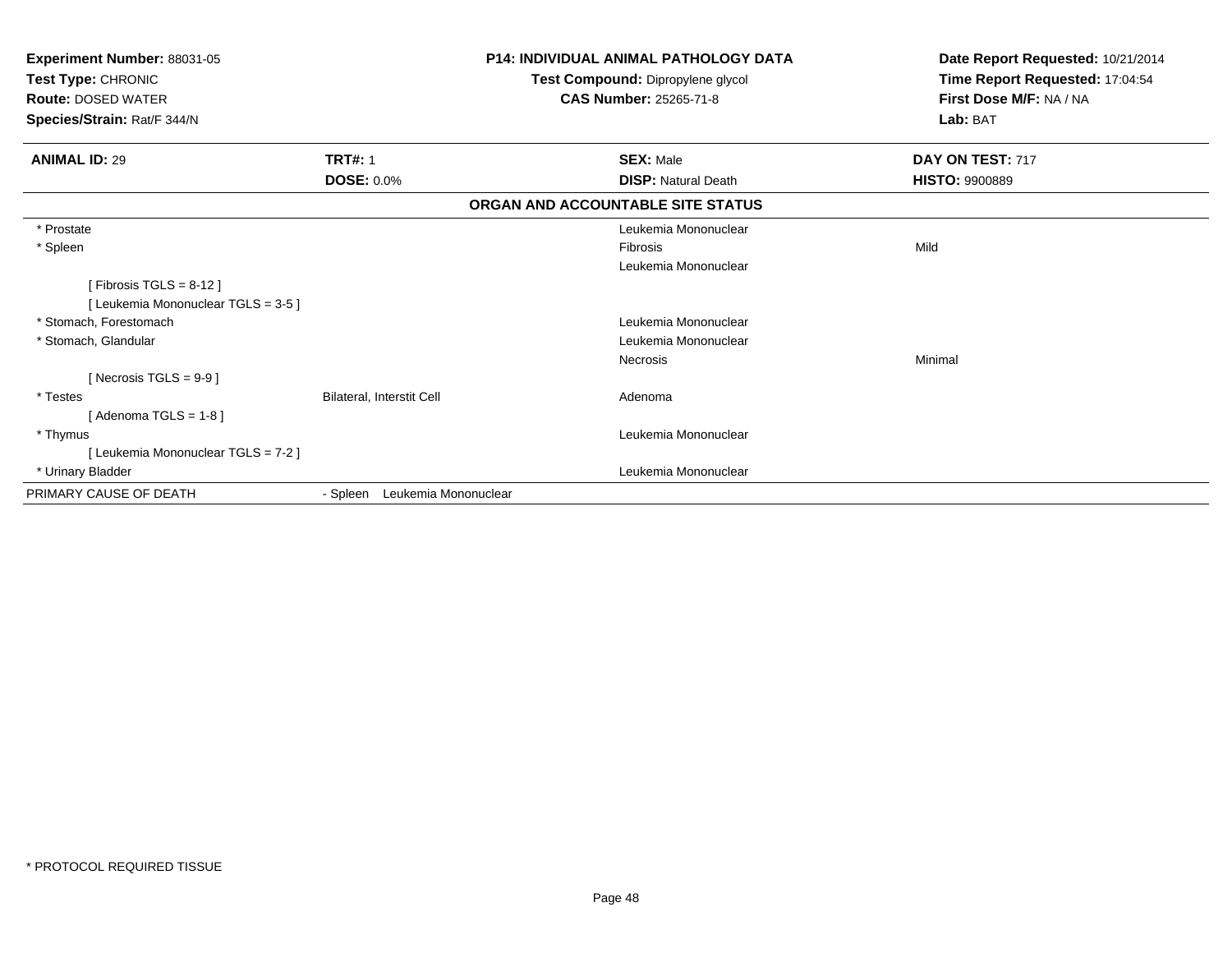| Experiment Number: 88031-05<br>Test Type: CHRONIC        |                            | <b>P14: INDIVIDUAL ANIMAL PATHOLOGY DATA</b><br>Test Compound: Dipropylene glycol                                                       | Date Report Requested: 10/21/2014<br>Time Report Requested: 17:04:54 |
|----------------------------------------------------------|----------------------------|-----------------------------------------------------------------------------------------------------------------------------------------|----------------------------------------------------------------------|
| <b>Route: DOSED WATER</b><br>Species/Strain: Rat/F 344/N |                            | <b>CAS Number: 25265-71-8</b>                                                                                                           | First Dose M/F: NA / NA<br>Lab: BAT                                  |
|                                                          |                            |                                                                                                                                         |                                                                      |
| <b>ANIMAL ID: 30</b>                                     | <b>TRT#: 1</b>             | <b>SEX: Male</b>                                                                                                                        | DAY ON TEST: 323                                                     |
|                                                          | <b>DOSE: 0.0%</b>          | <b>DISP: Natural Death</b>                                                                                                              | <b>HISTO: 9900890</b>                                                |
|                                                          |                            | ORGAN AND ACCOUNTABLE SITE STATUS                                                                                                       |                                                                      |
| <b>NORMAL</b>                                            |                            |                                                                                                                                         |                                                                      |
| * Adrenal Cortex                                         | * Adrenal Medulla          | * Bone                                                                                                                                  | * Bone Marrow                                                        |
| * Brain                                                  | * Epididymis               | * Esophagus                                                                                                                             | * Heart                                                              |
| * Islets, Pancreatic                                     | * Kidney                   | * Liver                                                                                                                                 | * Lung                                                               |
| * Mammary Gland                                          | * Nose                     | * Pancreas                                                                                                                              | * Preputial Gland                                                    |
| * Salivary Glands                                        | * Seminal Vesicle          | * Skin                                                                                                                                  | * Stomach, Forestomach                                               |
| * Testes                                                 | * Urinary Bladder          |                                                                                                                                         |                                                                      |
| <b>MISSING</b>                                           |                            |                                                                                                                                         |                                                                      |
| * Lymph Node, Mandibular                                 |                            |                                                                                                                                         |                                                                      |
| <b>AUTO PRECLUDES DIAG.</b>                              |                            |                                                                                                                                         |                                                                      |
| * Intestine Large, Cecum                                 | * Intestine Large, Colon   | * Intestine Large, Rectum                                                                                                               | * Intestine Small, Duodenum                                          |
| * Intestine Small. Ileum                                 | * Intestine Small, Jejunum | * Lymph Node, Mesenteric                                                                                                                | * Parathyroid Gland                                                  |
| * Pituitary Gland                                        | * Spleen                   | * Thymus                                                                                                                                | * Thyroid Gland                                                      |
| * Trachea                                                |                            |                                                                                                                                         |                                                                      |
| <b>OBSERVATIONS</b>                                      |                            |                                                                                                                                         |                                                                      |
| Peripheral Nerve                                         |                            | Sarcoma                                                                                                                                 |                                                                      |
| [Sarcoma TGLS = $1-14$ ]                                 |                            |                                                                                                                                         |                                                                      |
| * Prostate                                               |                            | Hyperplasia                                                                                                                             | Mild                                                                 |
| <b>Skel Muscle</b>                                       |                            |                                                                                                                                         |                                                                      |
|                                                          |                            | Note: TGL 1, "mass, 45 x 24 x 20 mm, mottled" noted at necropsy, did involve skeletal muscle, but was diagnosed under peripheral nerve. |                                                                      |
| * Stomach, Glandular                                     |                            | Necrosis                                                                                                                                | Marked                                                               |
| [Necrosis TGLS = $2-9+13$ ]                              |                            |                                                                                                                                         |                                                                      |
| PRIMARY CAUSE OF DEATH                                   | - Peripheral Nerve Sarcoma |                                                                                                                                         |                                                                      |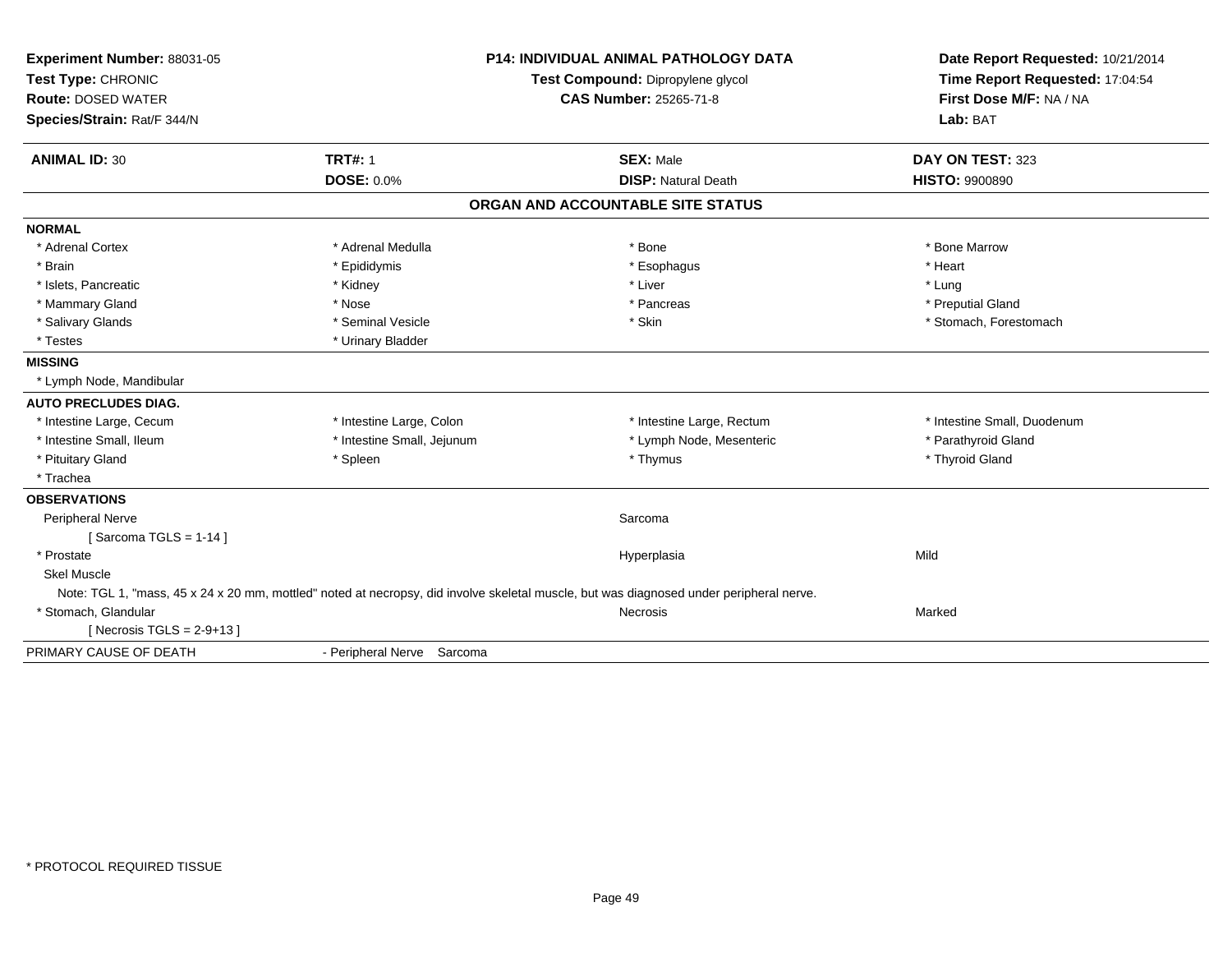| Experiment Number: 88031-05<br>Test Type: CHRONIC |                          | <b>P14: INDIVIDUAL ANIMAL PATHOLOGY DATA</b><br>Test Compound: Dipropylene glycol | Date Report Requested: 10/21/2014<br>Time Report Requested: 17:04:54 |
|---------------------------------------------------|--------------------------|-----------------------------------------------------------------------------------|----------------------------------------------------------------------|
| <b>Route: DOSED WATER</b>                         |                          | CAS Number: 25265-71-8                                                            | First Dose M/F: NA / NA                                              |
| Species/Strain: Rat/F 344/N                       |                          |                                                                                   | Lab: BAT                                                             |
|                                                   |                          |                                                                                   |                                                                      |
| <b>ANIMAL ID: 31</b>                              | <b>TRT#: 1</b>           | <b>SEX: Male</b>                                                                  | DAY ON TEST: 729                                                     |
|                                                   | <b>DOSE: 0.0%</b>        | <b>DISP: Terminal Sacrifice</b>                                                   | HISTO: 9900891                                                       |
|                                                   |                          | ORGAN AND ACCOUNTABLE SITE STATUS                                                 |                                                                      |
| <b>NORMAL</b>                                     |                          |                                                                                   |                                                                      |
| * Bone                                            | * Bone Marrow            | * Brain                                                                           | * Epididymis                                                         |
| * Esophagus                                       | * Intestine Large, Cecum | * Intestine Small, Duodenum                                                       | * Intestine Small, Ileum                                             |
| * Intestine Small, Jejunum                        | * Islets, Pancreatic     | * Lymph Node, Mesenteric                                                          | * Mammary Gland                                                      |
| * Pancreas                                        | * Parathyroid Gland      | * Salivary Glands                                                                 | * Seminal Vesicle                                                    |
| * Skin                                            | * Stomach, Forestomach   | * Stomach, Glandular                                                              | * Thymus                                                             |
| * Trachea                                         | * Urinary Bladder        |                                                                                   |                                                                      |
| <b>MISSING</b>                                    |                          |                                                                                   |                                                                      |
| * Lymph Node, Mandibular                          |                          |                                                                                   |                                                                      |
| <b>OBSERVATIONS</b>                               |                          |                                                                                   |                                                                      |
| * Adrenal Cortex                                  |                          | Hyperplasia                                                                       | Mild                                                                 |
| * Adrenal Medulla                                 |                          | Hyperplasia                                                                       | Mild                                                                 |
| * Heart                                           |                          | Cardiomyopathy                                                                    | Minimal                                                              |
| * Intestine Large, Colon                          |                          | Parasite Metazoan                                                                 |                                                                      |
| * Intestine Large, Rectum                         |                          | Parasite Metazoan                                                                 |                                                                      |
| * Kidney                                          |                          | Nephropathy                                                                       | Mild                                                                 |
| * Liver                                           |                          | <b>Basophilic Focus</b>                                                           |                                                                      |
|                                                   |                          | Clear Cell Focus                                                                  |                                                                      |
|                                                   | <b>Bile Duct</b>         | Hyperplasia                                                                       | Minimal                                                              |
|                                                   |                          | Inflammation                                                                      | Histiocytic, Focal, Minimal                                          |
|                                                   |                          | Inflammation                                                                      | Granulomatous, Focal, Mild                                           |
| * Lung                                            | Alveolar Epith           | Hyperplasia                                                                       | Marked                                                               |
| [Hyperplasia TGLS = 3-4]                          |                          |                                                                                   |                                                                      |
| * Nose                                            | Olfactory Epi            | Atrophy                                                                           | Minimal                                                              |
|                                                   |                          | Inflammation                                                                      | Suppurative, Moderate                                                |
|                                                   | Olfactory Epi            | Metaplasia                                                                        | Mild                                                                 |
| * Pituitary Gland                                 | Pars Distalis            | Adenoma                                                                           |                                                                      |
| [Adenoma TGLS = $2-9$ ]                           |                          |                                                                                   |                                                                      |
| * Preputial Gland                                 |                          | Hyperplasia                                                                       | Minimal                                                              |
| * Prostate                                        |                          | Inflammation                                                                      | Chronic Active, Mild                                                 |
| * Spleen                                          |                          | Hyperplasia                                                                       | Lymphoid, Focal, Mild                                                |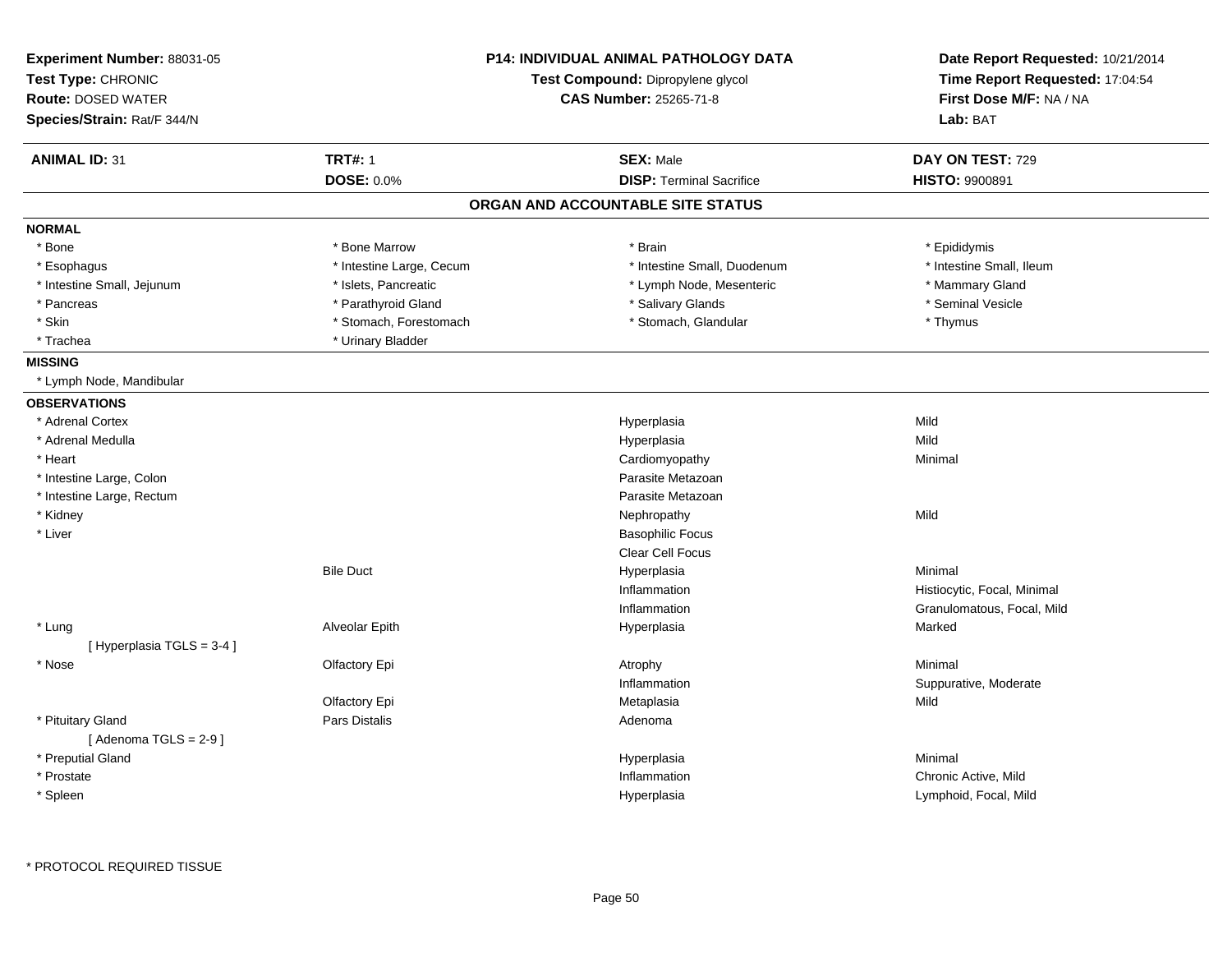| Experiment Number: 88031-05<br><b>P14: INDIVIDUAL ANIMAL PATHOLOGY DATA</b><br><b>Test Type: CHRONIC</b><br>Test Compound: Dipropylene glycol |                               |                                   | Date Report Requested: 10/21/2014 |
|-----------------------------------------------------------------------------------------------------------------------------------------------|-------------------------------|-----------------------------------|-----------------------------------|
|                                                                                                                                               |                               | Time Report Requested: 17:04:54   |                                   |
| <b>Route: DOSED WATER</b>                                                                                                                     | <b>CAS Number: 25265-71-8</b> |                                   | First Dose M/F: NA / NA           |
| Species/Strain: Rat/F 344/N                                                                                                                   |                               |                                   | Lab: BAT                          |
| <b>ANIMAL ID: 31</b>                                                                                                                          | <b>TRT#: 1</b>                | <b>SEX: Male</b>                  | DAY ON TEST: 729                  |
|                                                                                                                                               | <b>DOSE: 0.0%</b>             | <b>DISP:</b> Terminal Sacrifice   | <b>HISTO: 9900891</b>             |
|                                                                                                                                               |                               | ORGAN AND ACCOUNTABLE SITE STATUS |                                   |
| * Testes                                                                                                                                      | Bilateral, Interstit Cell     | Adenoma                           |                                   |
| [Adenoma TGLS = $1-8$ ]                                                                                                                       |                               |                                   |                                   |
| * Thyroid Gland                                                                                                                               | C Cell                        | Hyperplasia                       | Minimal                           |
| PRIMARY CAUSE OF DEATH                                                                                                                        |                               |                                   |                                   |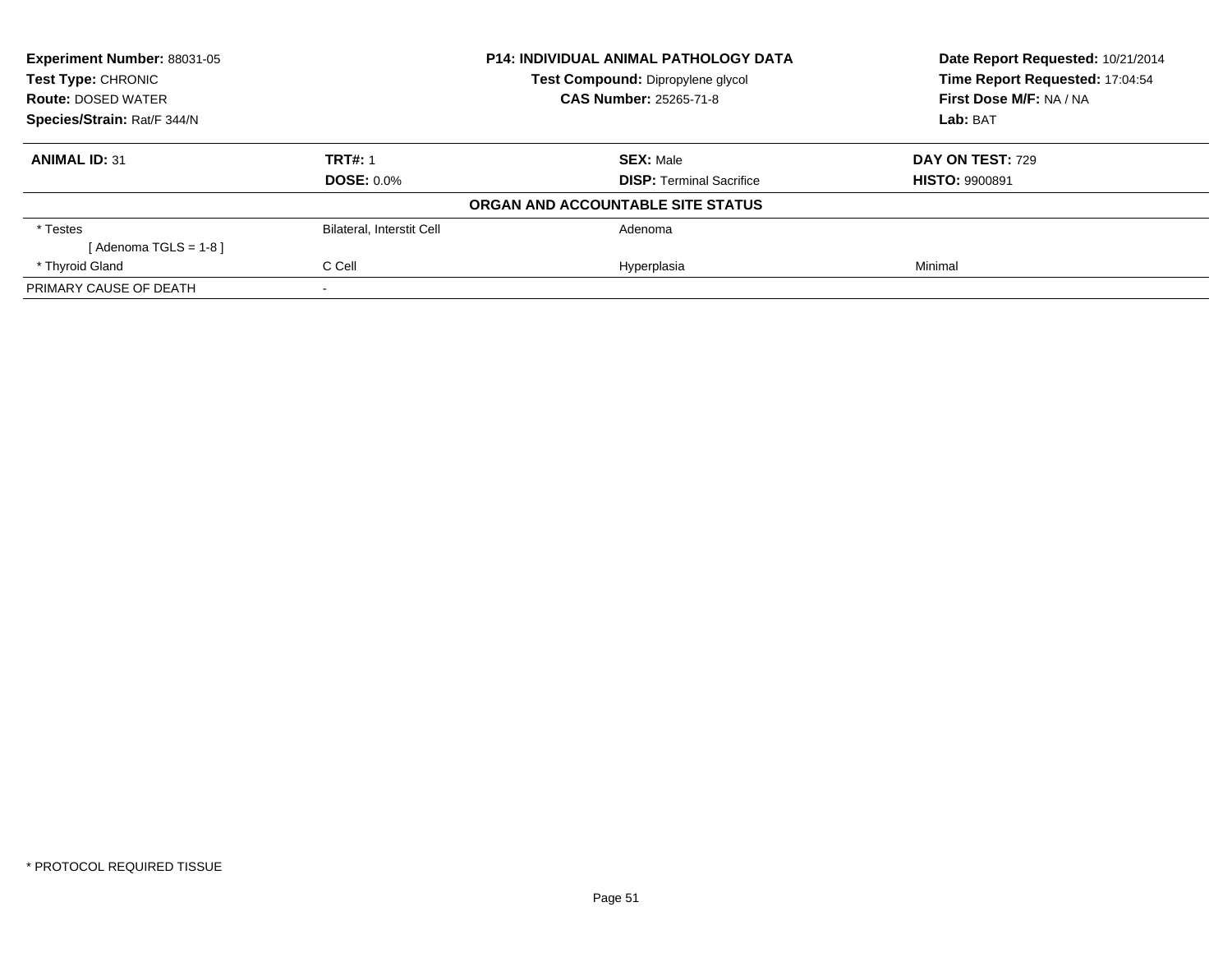| Experiment Number: 88031-05<br>Test Type: CHRONIC<br><b>Route: DOSED WATER</b><br>Species/Strain: Rat/F 344/N |                                                                              | <b>P14: INDIVIDUAL ANIMAL PATHOLOGY DATA</b><br>Test Compound: Dipropylene glycol<br><b>CAS Number: 25265-71-8</b> | Date Report Requested: 10/21/2014<br>Time Report Requested: 17:04:54<br>First Dose M/F: NA / NA<br>Lab: BAT |
|---------------------------------------------------------------------------------------------------------------|------------------------------------------------------------------------------|--------------------------------------------------------------------------------------------------------------------|-------------------------------------------------------------------------------------------------------------|
| <b>ANIMAL ID: 32</b>                                                                                          | <b>TRT#: 1</b>                                                               | <b>SEX: Male</b>                                                                                                   | DAY ON TEST: 687                                                                                            |
|                                                                                                               | DOSE: 0.0%                                                                   | <b>DISP: Natural Death</b>                                                                                         | <b>HISTO: 9900892</b>                                                                                       |
|                                                                                                               |                                                                              | ORGAN AND ACCOUNTABLE SITE STATUS                                                                                  |                                                                                                             |
| <b>NORMAL</b>                                                                                                 |                                                                              |                                                                                                                    |                                                                                                             |
| $*$ Bone                                                                                                      | * Bone Marrow                                                                | * Brain                                                                                                            | * Esophagus                                                                                                 |
| * Islets, Pancreatic                                                                                          | * Kidney                                                                     | * Lymph Node, Mesenteric                                                                                           | * Mammary Gland                                                                                             |
| * Preputial Gland                                                                                             | * Prostate                                                                   | * Salivary Glands                                                                                                  | * Stomach, Forestomach                                                                                      |
| * Stomach, Glandular                                                                                          | * Thymus                                                                     | * Thyroid Gland                                                                                                    | * Trachea                                                                                                   |
| * Urinary Bladder                                                                                             |                                                                              |                                                                                                                    |                                                                                                             |
| <b>MISSING</b>                                                                                                |                                                                              |                                                                                                                    |                                                                                                             |
| * Lymph Node, Mandibular                                                                                      | * Parathyroid Gland                                                          |                                                                                                                    |                                                                                                             |
| <b>AUTO PRECLUDES DIAG.</b>                                                                                   |                                                                              |                                                                                                                    |                                                                                                             |
| * Adrenal Cortex                                                                                              | * Adrenal Medulla                                                            | * Intestine Large, Cecum                                                                                           | * Intestine Large, Colon                                                                                    |
| * Intestine Large, Rectum                                                                                     | * Intestine Small, Duodenum                                                  | * Intestine Small, Ileum                                                                                           | * Intestine Small, Jejunum                                                                                  |
| * Seminal Vesicle                                                                                             | * Spleen                                                                     |                                                                                                                    |                                                                                                             |
| <b>OBSERVATIONS</b>                                                                                           |                                                                              |                                                                                                                    |                                                                                                             |
| * Epididymis                                                                                                  |                                                                              | Mesothelioma Malignant                                                                                             |                                                                                                             |
| * Heart                                                                                                       |                                                                              | Cardiomyopathy                                                                                                     | Mild                                                                                                        |
| * Liver                                                                                                       |                                                                              | Fatty Change                                                                                                       | Mild                                                                                                        |
|                                                                                                               | <b>Bile Duct</b>                                                             | Hyperplasia                                                                                                        | Minimal                                                                                                     |
|                                                                                                               | Centrilobular                                                                | Necrosis                                                                                                           | Mild                                                                                                        |
| [Fatty Change TGLS = 4-5]                                                                                     |                                                                              |                                                                                                                    |                                                                                                             |
| * Lung                                                                                                        |                                                                              | <b>Infiltration Cellular</b>                                                                                       | Histiocyte, Minimal                                                                                         |
| * Mammary GI                                                                                                  |                                                                              |                                                                                                                    |                                                                                                             |
|                                                                                                               | Note: TGL 1, "mass" noted at necropsy was actually a subcutaneous skin mass. |                                                                                                                    |                                                                                                             |
| Mesentery                                                                                                     |                                                                              | Mesothelioma Malignant                                                                                             |                                                                                                             |
|                                                                                                               | Fat                                                                          | Necrosis                                                                                                           | Mild                                                                                                        |
| [Mesothelioma Malignant TGLS = 6-12]<br>[ Necrosis TGLS = $7-13$ ]                                            |                                                                              |                                                                                                                    |                                                                                                             |
| * Nose                                                                                                        |                                                                              | Thrombosis                                                                                                         | Mild                                                                                                        |
| * Pancreas                                                                                                    |                                                                              | Hyperplasia                                                                                                        | Mild                                                                                                        |
| Peritoneum                                                                                                    |                                                                              | Mesothelioma Malignant                                                                                             |                                                                                                             |
| * Pituitary Gland                                                                                             | Pars Distalis                                                                | Adenoma                                                                                                            |                                                                                                             |
| [Adenoma TGLS = $5-9$ ]                                                                                       |                                                                              |                                                                                                                    |                                                                                                             |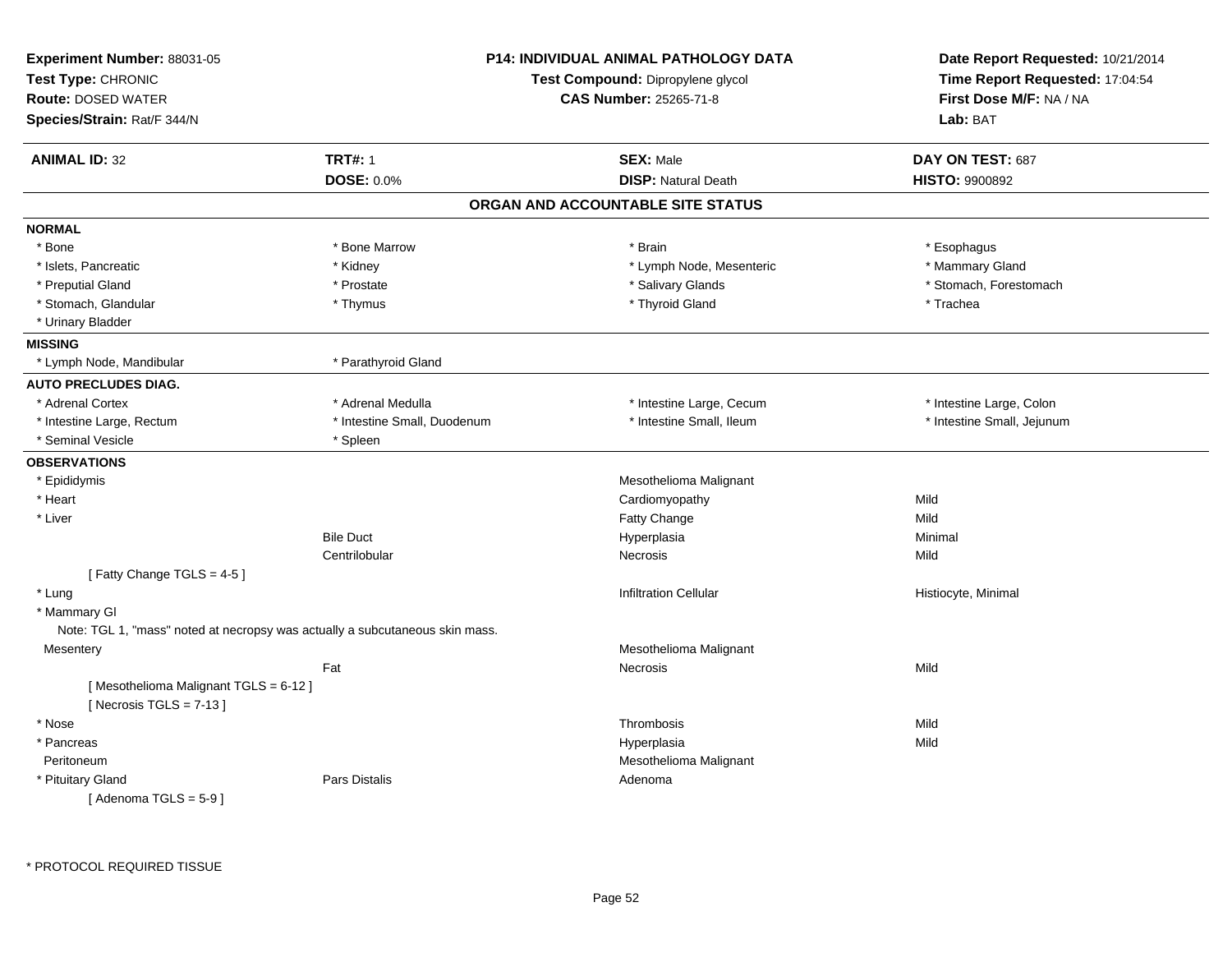| Experiment Number: 88031-05<br>Test Type: CHRONIC<br><b>Route: DOSED WATER</b> |                                  | <b>P14: INDIVIDUAL ANIMAL PATHOLOGY DATA</b><br>Test Compound: Dipropylene glycol<br><b>CAS Number: 25265-71-8</b> | Date Report Requested: 10/21/2014<br>Time Report Requested: 17:04:54<br>First Dose M/F: NA / NA |
|--------------------------------------------------------------------------------|----------------------------------|--------------------------------------------------------------------------------------------------------------------|-------------------------------------------------------------------------------------------------|
| Species/Strain: Rat/F 344/N                                                    |                                  |                                                                                                                    | Lab: BAT                                                                                        |
| <b>ANIMAL ID: 32</b>                                                           | <b>TRT#: 1</b>                   | <b>SEX: Male</b>                                                                                                   | DAY ON TEST: 687                                                                                |
|                                                                                | <b>DOSE: 0.0%</b>                | <b>DISP:</b> Natural Death                                                                                         | <b>HISTO: 9900892</b>                                                                           |
|                                                                                |                                  | ORGAN AND ACCOUNTABLE SITE STATUS                                                                                  |                                                                                                 |
| * Skin                                                                         | <b>Subcut Tiss</b>               | Fibroma                                                                                                            |                                                                                                 |
| [Fibroma TGLS = $1-14$ ]                                                       |                                  |                                                                                                                    |                                                                                                 |
| * Testes                                                                       | <b>Bilateral, Interstit Cell</b> | Adenoma                                                                                                            |                                                                                                 |
|                                                                                |                                  | Mesothelioma Malignant                                                                                             |                                                                                                 |
| [Adenoma TGLS = 3-8 ]                                                          |                                  |                                                                                                                    |                                                                                                 |
| PRIMARY CAUSE OF DEATH                                                         | - Skin Subcut Tiss Fibroma       |                                                                                                                    |                                                                                                 |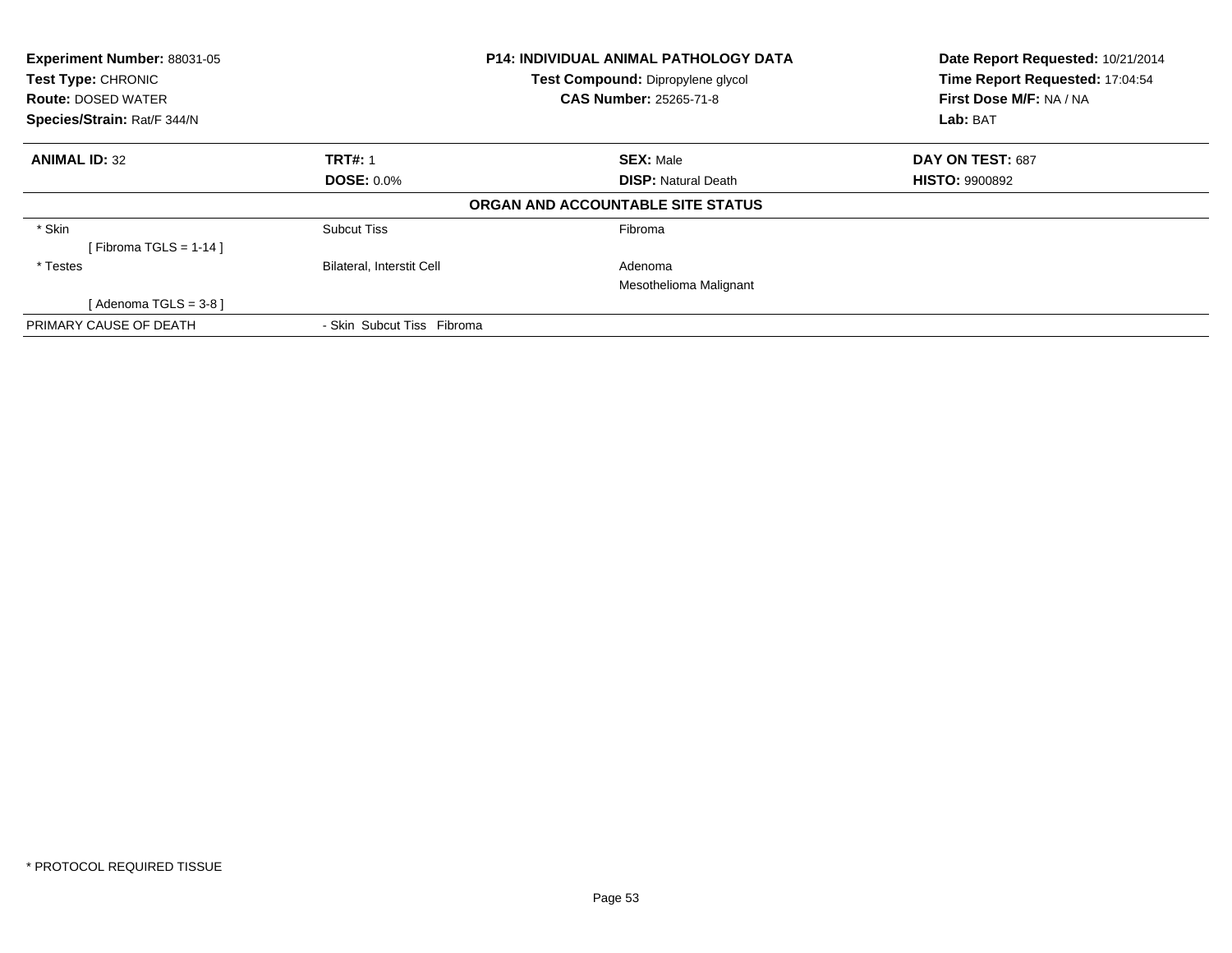| <b>Experiment Number: 88031-05</b><br>Test Type: CHRONIC<br><b>Route: DOSED WATER</b><br>Species/Strain: Rat/F 344/N |                                     | P14: INDIVIDUAL ANIMAL PATHOLOGY DATA<br>Test Compound: Dipropylene glycol<br>CAS Number: 25265-71-8 | Date Report Requested: 10/21/2014<br>Time Report Requested: 17:04:54<br>First Dose M/F: NA / NA<br>Lab: BAT |
|----------------------------------------------------------------------------------------------------------------------|-------------------------------------|------------------------------------------------------------------------------------------------------|-------------------------------------------------------------------------------------------------------------|
| <b>ANIMAL ID: 33</b>                                                                                                 | <b>TRT#: 1</b><br><b>DOSE: 0.0%</b> | <b>SEX: Male</b><br><b>DISP: Natural Death</b>                                                       | DAY ON TEST: 676<br><b>HISTO: 9900893</b>                                                                   |
|                                                                                                                      |                                     | ORGAN AND ACCOUNTABLE SITE STATUS                                                                    |                                                                                                             |
| <b>NORMAL</b>                                                                                                        |                                     |                                                                                                      |                                                                                                             |
| * Adrenal Cortex                                                                                                     | * Adrenal Medulla                   | * Bone                                                                                               | * Brain                                                                                                     |
| * Esophagus                                                                                                          | * Lung                              | * Mammary Gland                                                                                      | * Pituitary Gland                                                                                           |
| * Preputial Gland                                                                                                    | * Salivary Glands                   | * Skin                                                                                               | * Thymus                                                                                                    |
| * Trachea                                                                                                            |                                     |                                                                                                      |                                                                                                             |
| <b>MISSING</b>                                                                                                       |                                     |                                                                                                      |                                                                                                             |
| * Lymph Node, Mandibular                                                                                             | * Lymph Node, Mesenteric            | * Parathyroid Gland                                                                                  |                                                                                                             |
| <b>AUTO PRECLUDES DIAG.</b>                                                                                          |                                     |                                                                                                      |                                                                                                             |
| * Bone Marrow                                                                                                        | * Intestine Large, Cecum            | * Intestine Large, Colon                                                                             | * Intestine Large, Rectum                                                                                   |
| * Intestine Small, Duodenum                                                                                          | * Intestine Small, Ileum            | * Intestine Small, Jejunum                                                                           | * Islets, Pancreatic                                                                                        |
| * Pancreas                                                                                                           |                                     |                                                                                                      |                                                                                                             |
| <b>OBSERVATIONS</b>                                                                                                  |                                     |                                                                                                      |                                                                                                             |
| * Epididymis                                                                                                         |                                     | Mesothelioma Malignant                                                                               |                                                                                                             |
| [Mesothelioma Malignant TGLS = 3-8+13]                                                                               |                                     |                                                                                                      |                                                                                                             |
| * Heart                                                                                                              |                                     | Cardiomyopathy                                                                                       | Minimal                                                                                                     |
| * Kidney                                                                                                             |                                     | Pigmentation                                                                                         | Mild                                                                                                        |
| * Liver                                                                                                              |                                     | Fatty Change                                                                                         | Moderate                                                                                                    |
|                                                                                                                      | Centrilobular                       | Necrosis                                                                                             | Moderate                                                                                                    |
|                                                                                                                      |                                     | Thrombosis                                                                                           | Minimal                                                                                                     |
| [Fatty Change TGLS = $4-5+12$ ]                                                                                      |                                     |                                                                                                      |                                                                                                             |
| Mesentery                                                                                                            |                                     | Mesothelioma Malignant                                                                               |                                                                                                             |
| [Mesothelioma Malignant TGLS = 5-14]                                                                                 |                                     |                                                                                                      |                                                                                                             |
| * Nose                                                                                                               |                                     | Thrombosis                                                                                           | Marked                                                                                                      |
| Peritoneum                                                                                                           |                                     | Mesothelioma Malignant                                                                               |                                                                                                             |
| * Prostate                                                                                                           |                                     | Adenoma                                                                                              |                                                                                                             |
|                                                                                                                      |                                     | Mesothelioma Malignant                                                                               |                                                                                                             |
| * Seminal Vesicle                                                                                                    |                                     | Mesothelioma Malignant<br>Mesothelioma Malignant                                                     |                                                                                                             |
| * Spleen<br>[Mesothelioma Malignant TGLS = 6-5]                                                                      |                                     |                                                                                                      |                                                                                                             |
| * Stomach, Forestomach                                                                                               |                                     | Mesothelioma Malignant                                                                               |                                                                                                             |
| * Stomach, Glandular                                                                                                 |                                     | Mesothelioma Malignant                                                                               |                                                                                                             |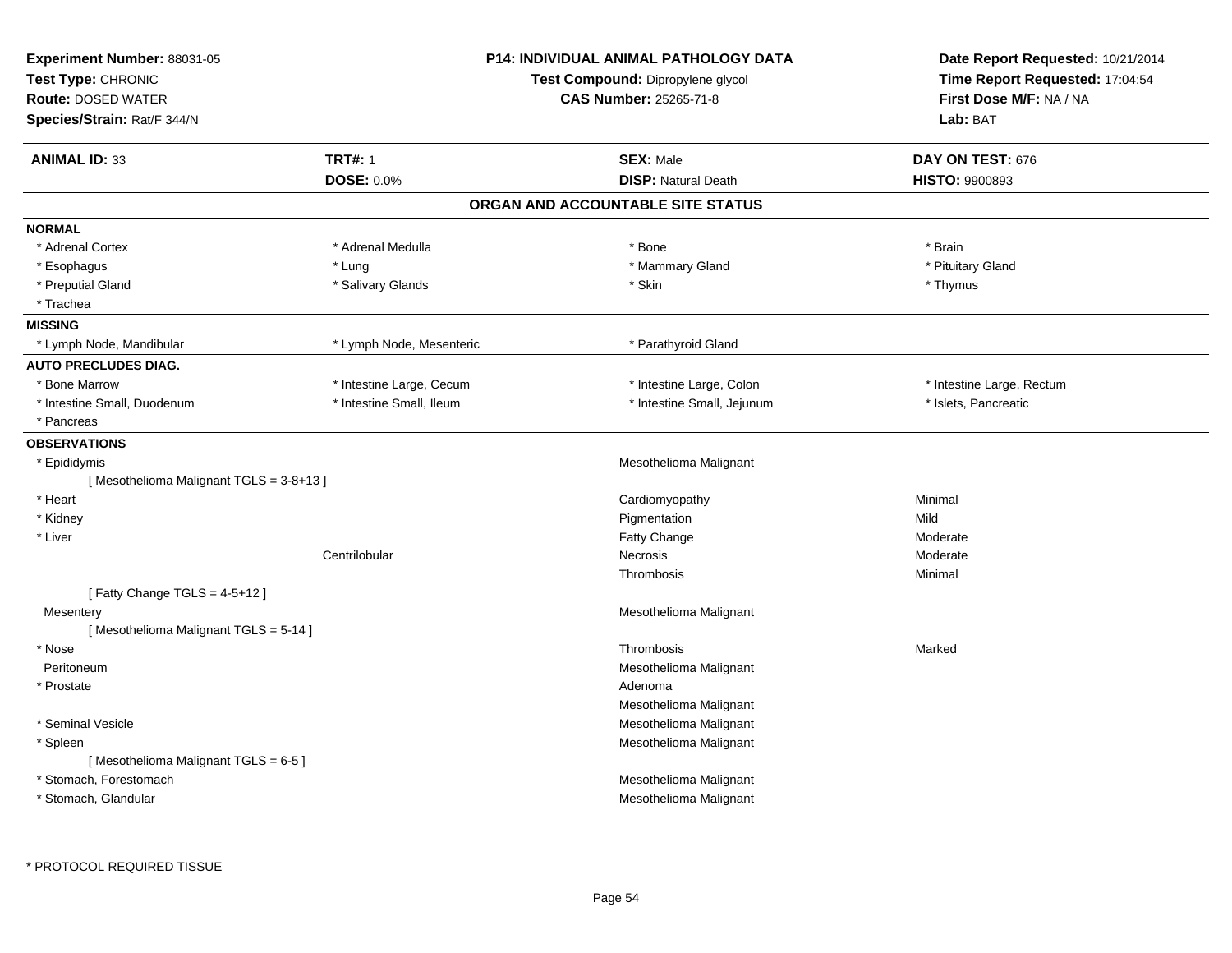| Experiment Number: 88031-05<br>Test Type: CHRONIC<br><b>Route: DOSED WATER</b><br>Species/Strain: Rat/F 344/N |                                        | <b>P14: INDIVIDUAL ANIMAL PATHOLOGY DATA</b><br>Test Compound: Dipropylene glycol<br><b>CAS Number: 25265-71-8</b> | Date Report Requested: 10/21/2014<br>Time Report Requested: 17:04:54<br>First Dose M/F: NA / NA<br>Lab: BAT |  |
|---------------------------------------------------------------------------------------------------------------|----------------------------------------|--------------------------------------------------------------------------------------------------------------------|-------------------------------------------------------------------------------------------------------------|--|
| <b>ANIMAL ID: 33</b>                                                                                          | <b>TRT#: 1</b>                         | <b>SEX: Male</b>                                                                                                   | DAY ON TEST: 676                                                                                            |  |
|                                                                                                               | <b>DOSE: 0.0%</b>                      | <b>DISP:</b> Natural Death                                                                                         | <b>HISTO: 9900893</b>                                                                                       |  |
|                                                                                                               |                                        | ORGAN AND ACCOUNTABLE SITE STATUS                                                                                  |                                                                                                             |  |
| * Testes                                                                                                      | <b>Bilateral, Interstit Cell</b>       | Adenoma                                                                                                            |                                                                                                             |  |
|                                                                                                               |                                        | Mesothelioma Malignant                                                                                             |                                                                                                             |  |
| [Adenoma TGLS = $2-8$ ]                                                                                       |                                        |                                                                                                                    |                                                                                                             |  |
| * Thyroid Gland                                                                                               | C Cell                                 | Adenoma                                                                                                            |                                                                                                             |  |
|                                                                                                               | <b>Follicular Cel</b>                  | Adenoma                                                                                                            |                                                                                                             |  |
| * Urinary Bladder                                                                                             |                                        | Mesothelioma Malignant                                                                                             |                                                                                                             |  |
| PRIMARY CAUSE OF DEATH                                                                                        | Mesothelioma Malignant<br>- Peritoneum |                                                                                                                    |                                                                                                             |  |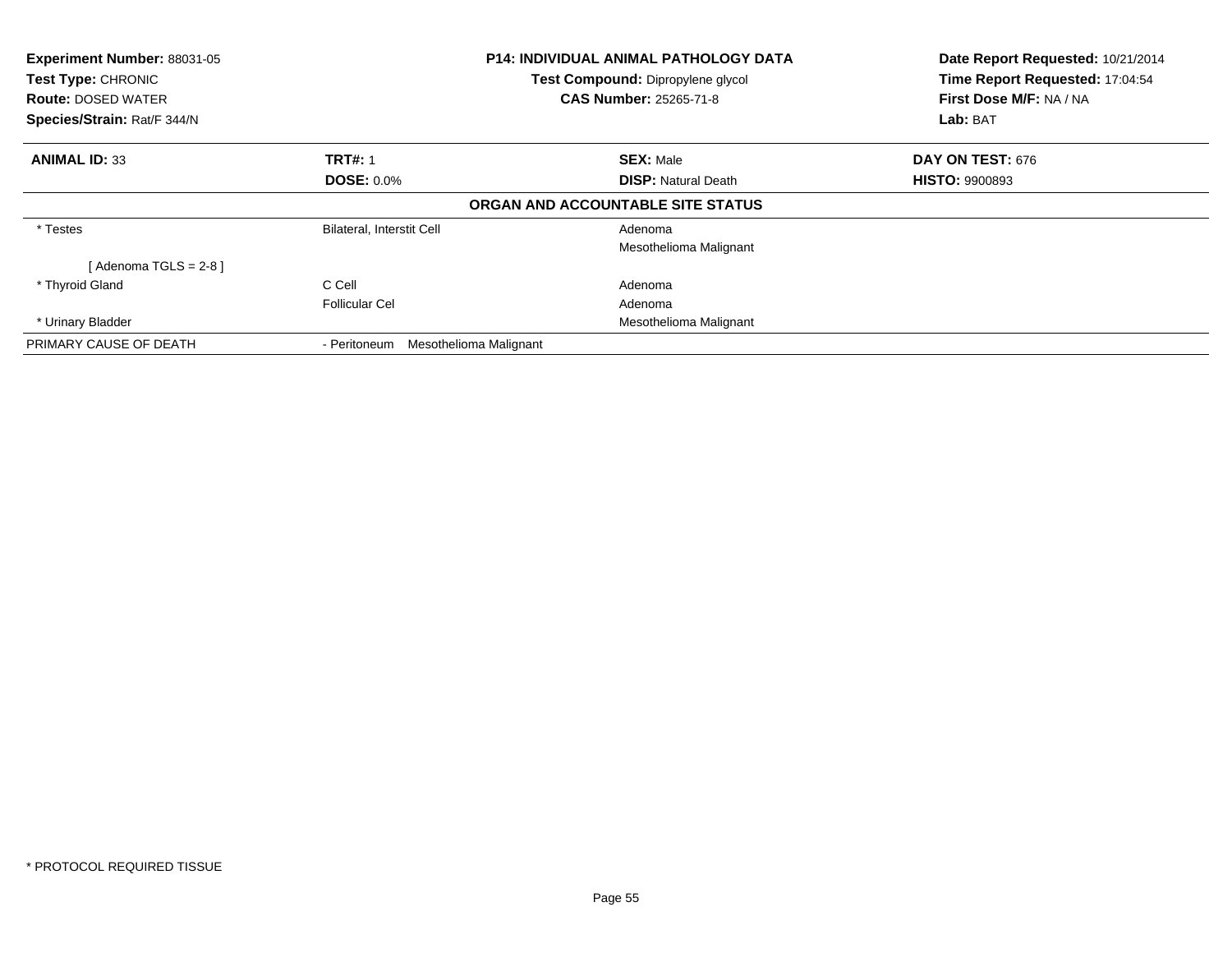| Experiment Number: 88031-05<br>Test Type: CHRONIC<br><b>Route: DOSED WATER</b><br>Species/Strain: Rat/F 344/N | <b>P14: INDIVIDUAL ANIMAL PATHOLOGY DATA</b><br>Test Compound: Dipropylene glycol<br><b>CAS Number: 25265-71-8</b> |                                   | Date Report Requested: 10/21/2014<br>Time Report Requested: 17:04:54<br>First Dose M/F: NA / NA<br>Lab: BAT |
|---------------------------------------------------------------------------------------------------------------|--------------------------------------------------------------------------------------------------------------------|-----------------------------------|-------------------------------------------------------------------------------------------------------------|
| <b>ANIMAL ID: 34</b>                                                                                          | <b>TRT#: 1</b>                                                                                                     | <b>SEX: Male</b>                  | DAY ON TEST: 730                                                                                            |
|                                                                                                               | <b>DOSE: 0.0%</b>                                                                                                  | <b>DISP: Terminal Sacrifice</b>   | <b>HISTO: 9900894</b>                                                                                       |
|                                                                                                               |                                                                                                                    | ORGAN AND ACCOUNTABLE SITE STATUS |                                                                                                             |
| <b>NORMAL</b>                                                                                                 |                                                                                                                    |                                   |                                                                                                             |
| * Adrenal Cortex                                                                                              | * Bone                                                                                                             | * Bone Marrow                     | * Brain                                                                                                     |
| * Epididymis                                                                                                  | * Esophagus                                                                                                        | * Intestine Large, Cecum          | * Intestine Large, Colon                                                                                    |
| * Intestine Large, Rectum                                                                                     | * Intestine Small, Duodenum                                                                                        | * Intestine Small, Ileum          | * Intestine Small, Jejunum                                                                                  |
| * Islets, Pancreatic                                                                                          | * Lymph Node, Mandibular                                                                                           | * Lymph Node, Mesenteric          | * Mammary Gland                                                                                             |
| * Parathyroid Gland                                                                                           | * Preputial Gland                                                                                                  | * Salivary Glands                 | * Seminal Vesicle                                                                                           |
| * Skin                                                                                                        | * Spleen                                                                                                           | * Stomach, Forestomach            | * Stomach, Glandular                                                                                        |
| * Thymus                                                                                                      | * Trachea                                                                                                          | * Urinary Bladder                 |                                                                                                             |
| <b>OBSERVATIONS</b>                                                                                           |                                                                                                                    |                                   |                                                                                                             |
| * Adrenal Medulla                                                                                             |                                                                                                                    | Hyperplasia                       | Marked                                                                                                      |
|                                                                                                               |                                                                                                                    | Pheochromocytoma Benign           |                                                                                                             |
| * Heart                                                                                                       |                                                                                                                    | Cardiomyopathy                    | Mild                                                                                                        |
| * Kidney                                                                                                      |                                                                                                                    | Nephropathy                       | Mild                                                                                                        |
| * Liver                                                                                                       |                                                                                                                    | <b>Basophilic Focus</b>           |                                                                                                             |
|                                                                                                               |                                                                                                                    | Clear Cell Focus                  |                                                                                                             |
|                                                                                                               |                                                                                                                    | Hepatodiaphragmatic Nodule        |                                                                                                             |
|                                                                                                               |                                                                                                                    | Inflammation                      | Granulomatous, Focal, Minimal                                                                               |
|                                                                                                               |                                                                                                                    | Inflammation                      | Histiocytic, Focal, Minimal                                                                                 |
| [ Hepatodiaphragmatic Nodule TGLS = 2-12 ]                                                                    |                                                                                                                    |                                   |                                                                                                             |
| * Lung                                                                                                        |                                                                                                                    | <b>Infiltration Cellular</b>      | Histiocyte, Minimal                                                                                         |
| Mesentery                                                                                                     | Fat                                                                                                                | <b>Necrosis</b>                   | Mild                                                                                                        |
| [Necrosis TGLS = $4-14$ ]                                                                                     |                                                                                                                    |                                   |                                                                                                             |
| * Nose                                                                                                        | Olfactory Epi                                                                                                      | Metaplasia                        | Minimal                                                                                                     |
| * Pancreas                                                                                                    |                                                                                                                    | Hyperplasia                       | Mild                                                                                                        |
| * Pituitary Gland                                                                                             | <b>Pars Distalis</b>                                                                                               | Hyperplasia                       | Mild                                                                                                        |
| [Hyperplasia TGLS = 3-9]                                                                                      |                                                                                                                    |                                   |                                                                                                             |
| * Prostate                                                                                                    |                                                                                                                    | Hyperplasia                       | Marked                                                                                                      |
| * Testes                                                                                                      | Bilateral, Interstit Cell                                                                                          | Adenoma                           |                                                                                                             |
| [Adenoma TGLS = 1,5-13]                                                                                       |                                                                                                                    |                                   |                                                                                                             |
| * Thyroid Gland                                                                                               | C Cell                                                                                                             | Hyperplasia                       | Minimal                                                                                                     |
| PRIMARY CAUSE OF DEATH                                                                                        | ä,                                                                                                                 |                                   |                                                                                                             |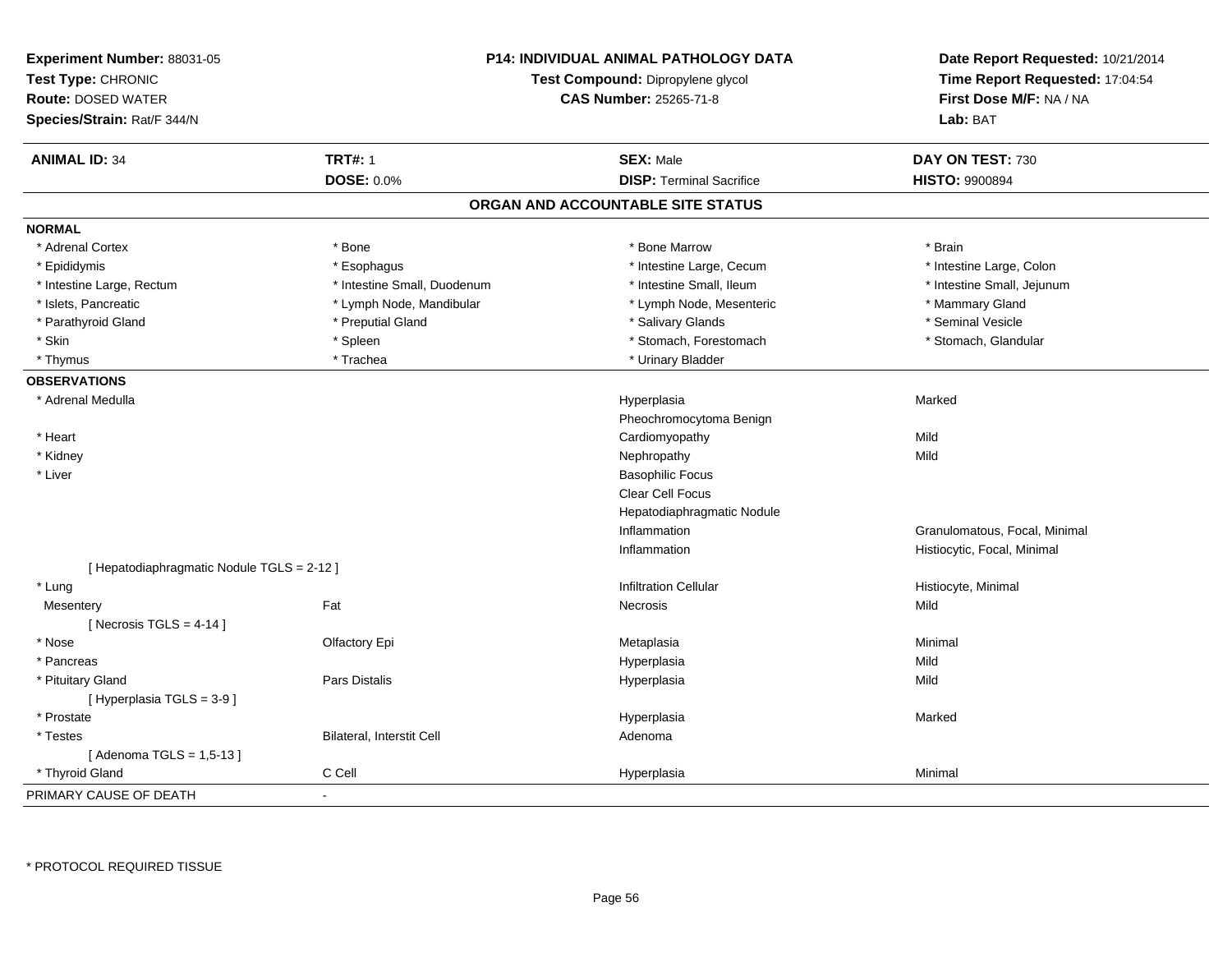| Test Type: CHRONIC<br><b>Route: DOSED WATER</b><br>Species/Strain: Rat/F 344/N  | <b>P14: INDIVIDUAL ANIMAL PATHOLOGY DATA</b><br>Test Compound: Dipropylene glycol<br><b>CAS Number: 25265-71-8</b> |                                   | Date Report Requested: 10/21/2014<br>Time Report Requested: 17:04:54<br>First Dose M/F: NA / NA<br>Lab: BAT |
|---------------------------------------------------------------------------------|--------------------------------------------------------------------------------------------------------------------|-----------------------------------|-------------------------------------------------------------------------------------------------------------|
| <b>ANIMAL ID: 35</b>                                                            | <b>TRT#: 1</b>                                                                                                     | <b>SEX: Male</b>                  | DAY ON TEST: 645                                                                                            |
|                                                                                 | <b>DOSE: 0.0%</b>                                                                                                  | <b>DISP: Natural Death</b>        | HISTO: 9900895                                                                                              |
|                                                                                 |                                                                                                                    | ORGAN AND ACCOUNTABLE SITE STATUS |                                                                                                             |
| <b>NORMAL</b>                                                                   |                                                                                                                    |                                   |                                                                                                             |
| * Bone                                                                          | * Brain                                                                                                            | * Epididymis                      | * Esophagus                                                                                                 |
| * Heart                                                                         | * Mammary Gland                                                                                                    | * Parathyroid Gland               | * Pituitary Gland                                                                                           |
| * Preputial Gland<br>* Skin                                                     | * Prostate                                                                                                         | * Salivary Glands                 | * Seminal Vesicle                                                                                           |
| <b>MISSING</b>                                                                  |                                                                                                                    |                                   |                                                                                                             |
| * Thymus                                                                        |                                                                                                                    |                                   |                                                                                                             |
| <b>AUTO PRECLUDES DIAG.</b>                                                     |                                                                                                                    |                                   |                                                                                                             |
| * Adrenal Cortex                                                                | * Adrenal Medulla                                                                                                  | * Bone Marrow                     | * Intestine Large, Cecum                                                                                    |
| * Intestine Large, Colon                                                        | * Intestine Large, Rectum                                                                                          | * Intestine Small, Duodenum       | * Intestine Small, Ileum                                                                                    |
| * Intestine Small, Jejunum                                                      | * Islets, Pancreatic                                                                                               | * Kidney                          | * Lymph Node, Mandibular                                                                                    |
| * Lymph Node, Mesenteric                                                        | * Nose                                                                                                             | * Pancreas                        | * Thyroid Gland                                                                                             |
| * Trachea                                                                       | * Urinary Bladder                                                                                                  |                                   |                                                                                                             |
| <b>OBSERVATIONS</b>                                                             |                                                                                                                    |                                   |                                                                                                             |
| * Kidney                                                                        |                                                                                                                    |                                   |                                                                                                             |
| Note: TGL 4, "discoloration, dark" noted at necropsy, was post mortem artifact. |                                                                                                                    |                                   |                                                                                                             |
| * Liver                                                                         | <b>Bile Duct</b>                                                                                                   | Hyperplasia                       | Mild                                                                                                        |
|                                                                                 |                                                                                                                    | Leukemia Mononuclear              |                                                                                                             |
|                                                                                 | Centrilobular                                                                                                      | <b>Necrosis</b>                   | Moderate                                                                                                    |
|                                                                                 |                                                                                                                    | Regeneration                      | Mild                                                                                                        |
| [ Leukemia Mononuclear TGLS = 3-5 ]                                             |                                                                                                                    |                                   |                                                                                                             |
| * Lung                                                                          |                                                                                                                    | Alveolar/Bronchiolar Adenoma      |                                                                                                             |
|                                                                                 |                                                                                                                    | Leukemia Mononuclear              |                                                                                                             |
| Lymph Node                                                                      | Mediastinal                                                                                                        | Leukemia Mononuclear              |                                                                                                             |
| [ Leukemia Mononuclear TGLS = 5-2 ]                                             |                                                                                                                    |                                   |                                                                                                             |
| * Spleen                                                                        |                                                                                                                    | Leukemia Mononuclear              |                                                                                                             |
| [ Leukemia Mononuclear TGLS = 1-12 ]                                            |                                                                                                                    |                                   |                                                                                                             |
| * Stomach, Forestomach                                                          |                                                                                                                    | Ulcer                             | Moderate                                                                                                    |
| [ Ulcer TGLS = $7-9$ ]                                                          |                                                                                                                    |                                   |                                                                                                             |
| * Stomach, Glandular                                                            |                                                                                                                    | Necrosis                          | Mild                                                                                                        |
| [Necrosis $TGLS = 6-9+13$ ]                                                     |                                                                                                                    |                                   |                                                                                                             |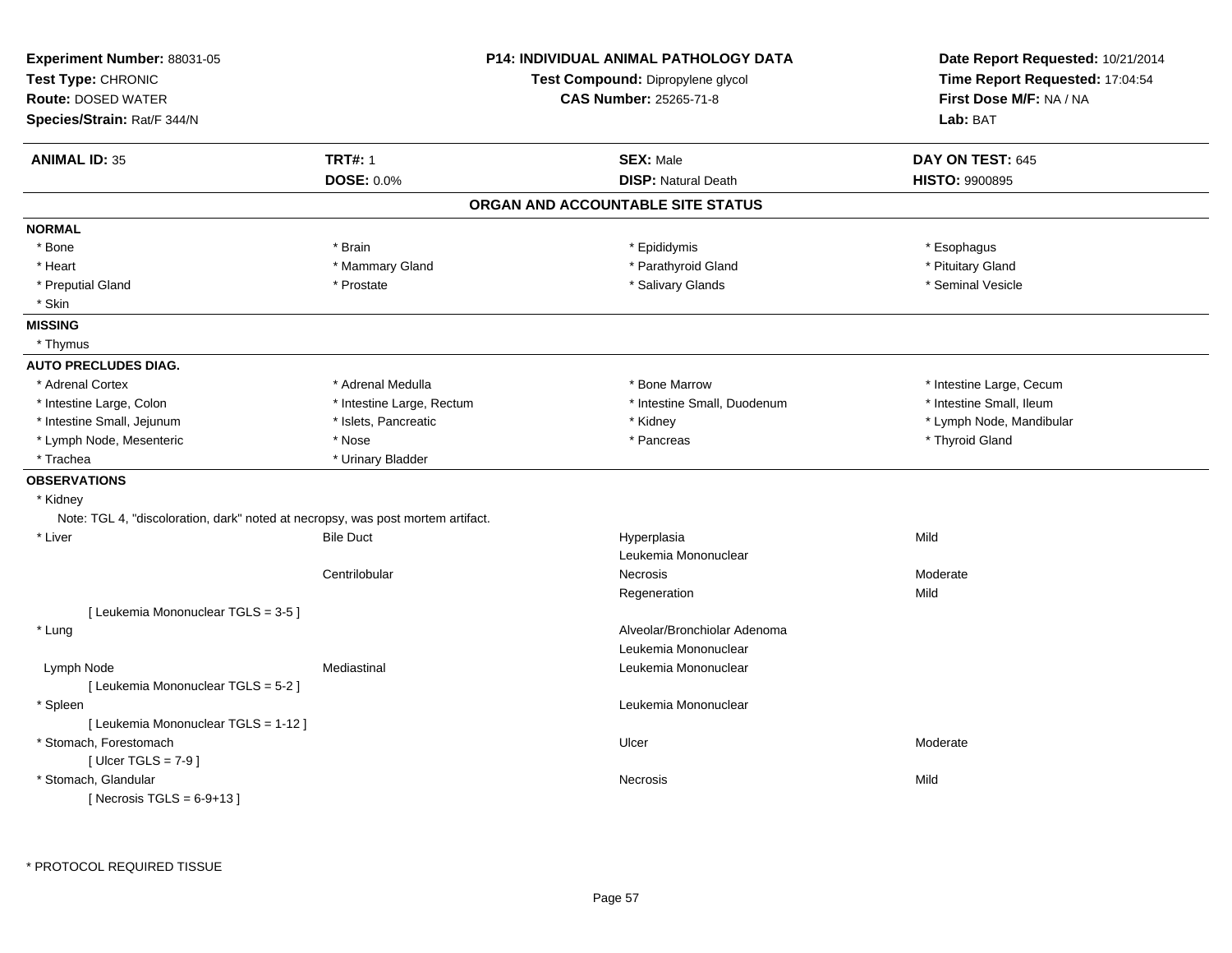| <b>Experiment Number: 88031-05</b> |                                  | <b>P14: INDIVIDUAL ANIMAL PATHOLOGY DATA</b> | Date Report Requested: 10/21/2014 |
|------------------------------------|----------------------------------|----------------------------------------------|-----------------------------------|
| <b>Test Type: CHRONIC</b>          |                                  | Test Compound: Dipropylene glycol            | Time Report Requested: 17:04:54   |
| <b>Route: DOSED WATER</b>          | <b>CAS Number: 25265-71-8</b>    |                                              | First Dose M/F: NA / NA           |
| Species/Strain: Rat/F 344/N        |                                  |                                              | Lab: BAT                          |
| <b>ANIMAL ID: 35</b>               | <b>TRT#: 1</b>                   | <b>SEX: Male</b>                             | <b>DAY ON TEST: 645</b>           |
|                                    | <b>DOSE: 0.0%</b>                | <b>DISP:</b> Natural Death                   | <b>HISTO: 9900895</b>             |
|                                    |                                  | ORGAN AND ACCOUNTABLE SITE STATUS            |                                   |
| * Testes                           | <b>Bilateral, Interstit Cell</b> | Adenoma                                      |                                   |
| [Adenoma TGLS = $2-8$ ]            |                                  |                                              |                                   |
| PRIMARY CAUSE OF DEATH             | Leukemia Mononuclear<br>- Spleen |                                              |                                   |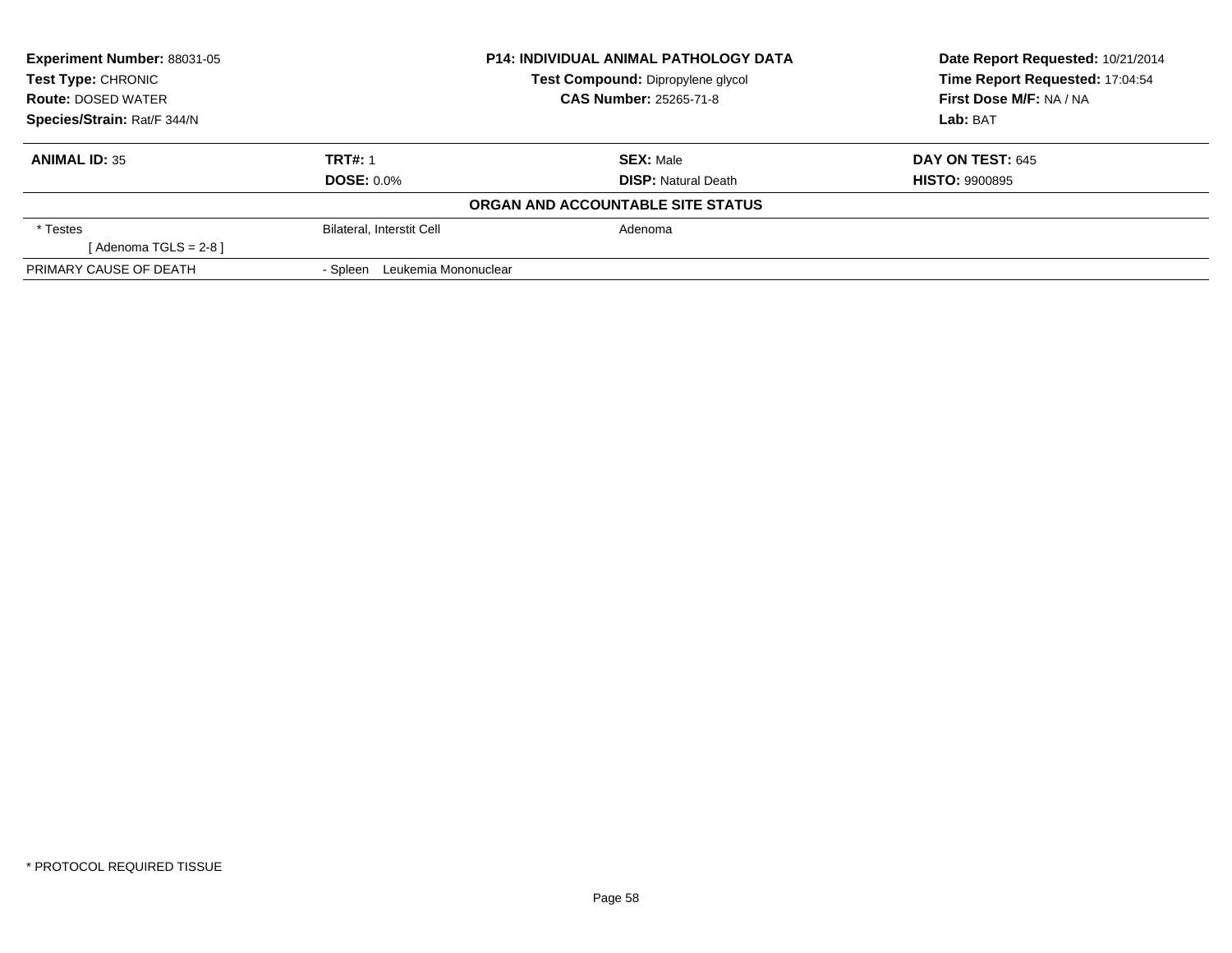| Experiment Number: 88031-05<br>Test Type: CHRONIC |                            | <b>P14: INDIVIDUAL ANIMAL PATHOLOGY DATA</b><br>Test Compound: Dipropylene glycol | Date Report Requested: 10/21/2014<br>Time Report Requested: 17:04:54 |
|---------------------------------------------------|----------------------------|-----------------------------------------------------------------------------------|----------------------------------------------------------------------|
| <b>Route: DOSED WATER</b>                         |                            | CAS Number: 25265-71-8                                                            | First Dose M/F: NA / NA                                              |
| Species/Strain: Rat/F 344/N                       |                            |                                                                                   | Lab: BAT                                                             |
|                                                   |                            |                                                                                   |                                                                      |
| <b>ANIMAL ID: 36</b>                              | <b>TRT#: 1</b>             | <b>SEX: Male</b>                                                                  | DAY ON TEST: 730                                                     |
|                                                   | DOSE: 0.0%                 | <b>DISP: Terminal Sacrifice</b>                                                   | <b>HISTO: 9900896</b>                                                |
|                                                   |                            | ORGAN AND ACCOUNTABLE SITE STATUS                                                 |                                                                      |
| <b>NORMAL</b>                                     |                            |                                                                                   |                                                                      |
| * Bone                                            | * Brain                    | * Epididymis                                                                      | * Esophagus                                                          |
| * Intestine Large, Cecum                          | * Intestine Large, Colon   | * Intestine Large, Rectum                                                         | * Intestine Small, Duodenum                                          |
| * Intestine Small, Ileum                          | * Intestine Small, Jejunum | * Islets, Pancreatic                                                              | * Mammary Gland                                                      |
| * Nose                                            | * Parathyroid Gland        | * Preputial Gland                                                                 | * Prostate                                                           |
| * Salivary Glands                                 | * Seminal Vesicle          | * Skin                                                                            | * Stomach, Forestomach                                               |
| * Stomach, Glandular                              | * Trachea                  | * Urinary Bladder                                                                 |                                                                      |
| <b>MISSING</b>                                    |                            |                                                                                   |                                                                      |
| * Lymph Node, Mandibular                          |                            |                                                                                   |                                                                      |
| <b>OBSERVATIONS</b>                               |                            |                                                                                   |                                                                      |
| * Adrenal Cortex                                  |                            | Leukemia Mononuclear                                                              |                                                                      |
| * Adrenal Medulla                                 |                            | Hyperplasia                                                                       | Minimal                                                              |
|                                                   |                            | Leukemia Mononuclear                                                              |                                                                      |
| * Bone Marrow                                     |                            | Leukemia Mononuclear                                                              |                                                                      |
| * Heart                                           |                            | Cardiomyopathy                                                                    | Minimal                                                              |
| * Kidney                                          |                            | Leukemia Mononuclear                                                              |                                                                      |
|                                                   |                            | Nephropathy                                                                       | Moderate                                                             |
| * Liver                                           | <b>Bile Duct</b>           | Hyperplasia                                                                       | Mild                                                                 |
|                                                   |                            | Leukemia Mononuclear                                                              |                                                                      |
|                                                   | Centrilobular              | <b>Necrosis</b>                                                                   | Minimal                                                              |
| [ Leukemia Mononuclear TGLS = 1-5 ]               |                            |                                                                                   |                                                                      |
| * Lung                                            |                            | <b>Infiltration Cellular</b>                                                      | Histiocyte, Minimal                                                  |
|                                                   |                            | Leukemia Mononuclear                                                              |                                                                      |
| Lymph Node                                        | Lumbar                     | Leukemia Mononuclear                                                              |                                                                      |
|                                                   | Mediastinal                | Leukemia Mononuclear                                                              |                                                                      |
|                                                   | Pancreatic                 | Leukemia Mononuclear                                                              |                                                                      |
| [ Leukemia Mononuclear TGLS = 4-14 ]              |                            |                                                                                   |                                                                      |
| [ Leukemia Mononuclear TGLS = 4-14 ]              |                            |                                                                                   |                                                                      |
| * Lymph Node, Mesenteric                          |                            | Leukemia Mononuclear                                                              |                                                                      |
| * Pancreas                                        |                            | Hyperplasia                                                                       | Mild                                                                 |
|                                                   |                            | Leukemia Mononuclear                                                              |                                                                      |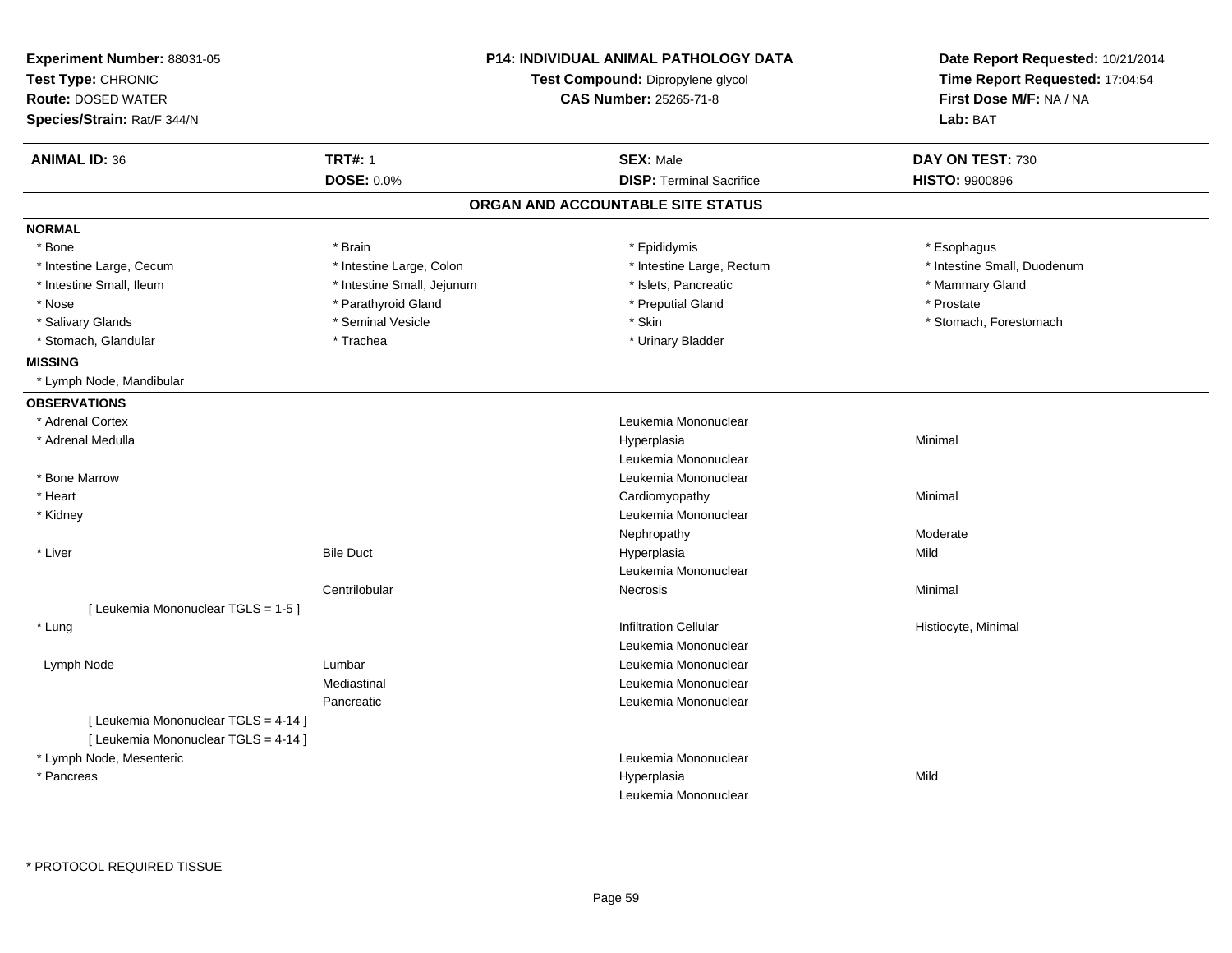| <b>Experiment Number: 88031-05</b><br><b>Test Type: CHRONIC</b><br><b>Route: DOSED WATER</b><br>Species/Strain: Rat/F 344/N |                                     | <b>P14: INDIVIDUAL ANIMAL PATHOLOGY DATA</b><br><b>Test Compound: Dipropylene glycol</b><br><b>CAS Number: 25265-71-8</b> | Date Report Requested: 10/21/2014<br>Time Report Requested: 17:04:54<br>First Dose M/F: NA / NA<br>Lab: BAT |  |
|-----------------------------------------------------------------------------------------------------------------------------|-------------------------------------|---------------------------------------------------------------------------------------------------------------------------|-------------------------------------------------------------------------------------------------------------|--|
| <b>ANIMAL ID: 36</b>                                                                                                        | <b>TRT#: 1</b><br><b>DOSE: 0.0%</b> | <b>SEX: Male</b><br><b>DISP:</b> Terminal Sacrifice                                                                       | DAY ON TEST: 730<br><b>HISTO: 9900896</b>                                                                   |  |
|                                                                                                                             |                                     | ORGAN AND ACCOUNTABLE SITE STATUS                                                                                         |                                                                                                             |  |
| * Pituitary Gland<br>* Spleen                                                                                               | Pars Distalis                       | Hyperplasia<br>Hemorrhage<br>Leukemia Mononuclear                                                                         | Minimal<br>Moderate                                                                                         |  |
| [ Leukemia Mononuclear TGLS = 2-12 ]<br>* Testes<br>[Adenoma TGLS = $3-13$ ]                                                | Bilateral, Interstit Cell           | Adenoma                                                                                                                   |                                                                                                             |  |
| * Thymus                                                                                                                    |                                     | Leukemia Mononuclear                                                                                                      |                                                                                                             |  |
| * Thyroid Gland<br>PRIMARY CAUSE OF DEATH                                                                                   | C Cell<br>۰                         | Hyperplasia                                                                                                               | Minimal                                                                                                     |  |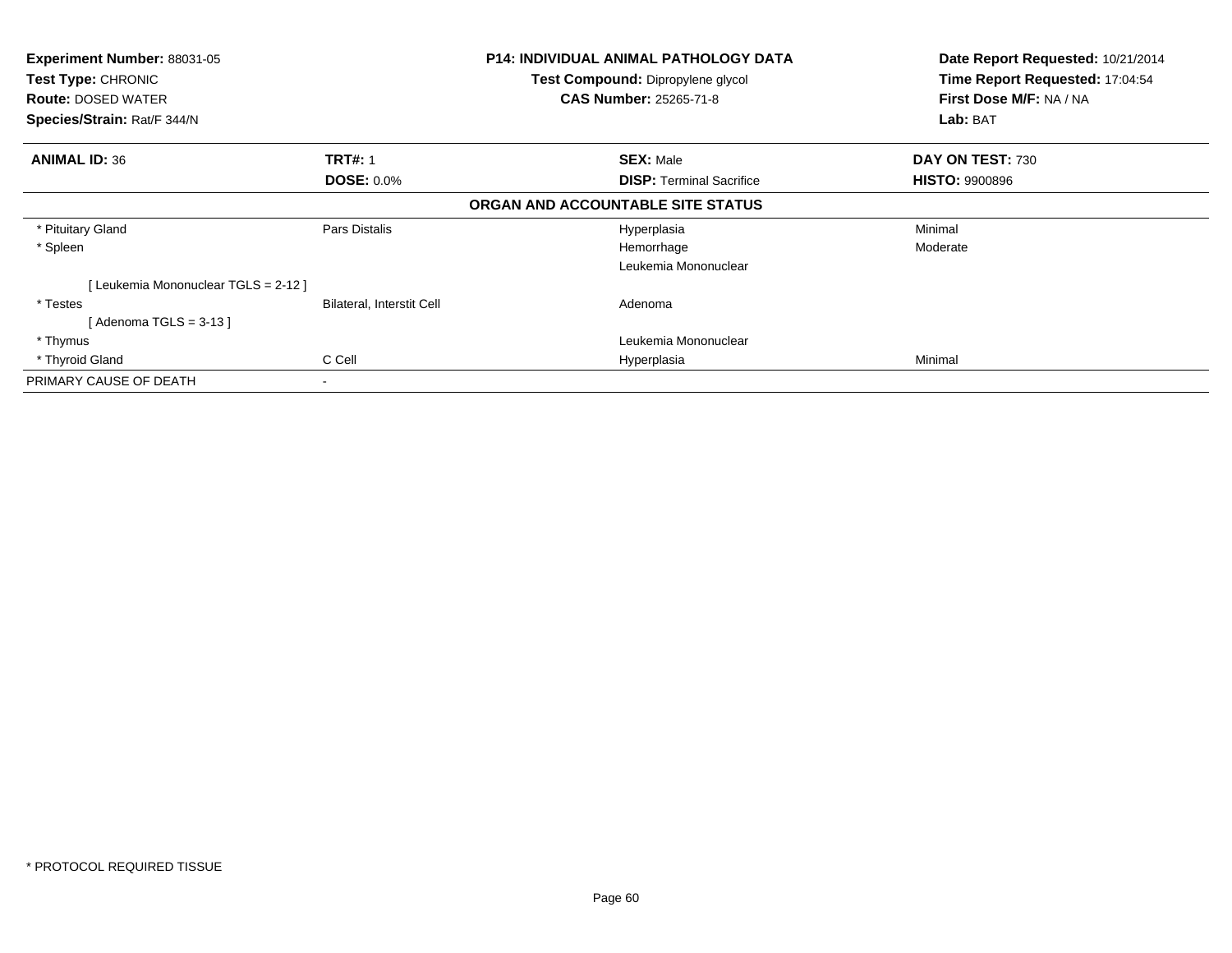| Experiment Number: 88031-05<br>Test Type: CHRONIC<br><b>Route: DOSED WATER</b><br>Species/Strain: Rat/F 344/N |                             | <b>P14: INDIVIDUAL ANIMAL PATHOLOGY DATA</b><br>Test Compound: Dipropylene glycol<br><b>CAS Number: 25265-71-8</b> | Date Report Requested: 10/21/2014<br>Time Report Requested: 17:04:54<br>First Dose M/F: NA / NA<br>Lab: BAT |
|---------------------------------------------------------------------------------------------------------------|-----------------------------|--------------------------------------------------------------------------------------------------------------------|-------------------------------------------------------------------------------------------------------------|
|                                                                                                               |                             |                                                                                                                    |                                                                                                             |
| <b>ANIMAL ID: 37</b>                                                                                          | <b>TRT#: 1</b>              | <b>SEX: Male</b>                                                                                                   | DAY ON TEST: 261                                                                                            |
|                                                                                                               | <b>DOSE: 0.0%</b>           | <b>DISP: Natural Death</b>                                                                                         | <b>HISTO: 9900897</b>                                                                                       |
|                                                                                                               |                             | ORGAN AND ACCOUNTABLE SITE STATUS                                                                                  |                                                                                                             |
| <b>NORMAL</b>                                                                                                 |                             |                                                                                                                    |                                                                                                             |
| * Adrenal Cortex                                                                                              | * Adrenal Medulla           | * Bone                                                                                                             | * Bone Marrow                                                                                               |
| * Brain                                                                                                       | * Epididymis                | * Esophagus                                                                                                        | * Intestine Large, Colon                                                                                    |
| * Intestine Large, Rectum                                                                                     | * Islets, Pancreatic        | * Liver                                                                                                            | * Lymph Node, Mesenteric                                                                                    |
| * Mammary Gland                                                                                               | * Pancreas                  | * Parathyroid Gland                                                                                                | * Pituitary Gland                                                                                           |
| * Preputial Gland                                                                                             | * Prostate                  | * Salivary Glands                                                                                                  | * Spleen                                                                                                    |
| * Stomach, Forestomach                                                                                        | * Testes                    | * Urinary Bladder                                                                                                  |                                                                                                             |
| <b>MISSING</b>                                                                                                |                             |                                                                                                                    |                                                                                                             |
| * Lymph Node, Mandibular                                                                                      |                             |                                                                                                                    |                                                                                                             |
| <b>AUTO PRECLUDES DIAG.</b>                                                                                   |                             |                                                                                                                    |                                                                                                             |
| * Intestine Large, Cecum                                                                                      | * Intestine Small, Duodenum | * Intestine Small, Ileum                                                                                           | * Intestine Small, Jejunum                                                                                  |
| * Nose                                                                                                        | * Seminal Vesicle           | * Stomach, Glandular                                                                                               | * Thyroid Gland                                                                                             |
| * Trachea                                                                                                     |                             |                                                                                                                    |                                                                                                             |
| <b>INSUFFICIENT TISSUE</b>                                                                                    |                             |                                                                                                                    |                                                                                                             |
| * Skin                                                                                                        |                             |                                                                                                                    |                                                                                                             |
| <b>OBSERVATIONS</b>                                                                                           |                             |                                                                                                                    |                                                                                                             |
| * Heart                                                                                                       |                             | Cardiomyopathy                                                                                                     | Mild                                                                                                        |
|                                                                                                               |                             | Hemorrhage                                                                                                         | Mild                                                                                                        |
| * Kidney                                                                                                      |                             | Nephropathy                                                                                                        | Minimal                                                                                                     |
| * Lung                                                                                                        |                             | Hemorrhage                                                                                                         | Mild                                                                                                        |
| [Hemorrhage TGLS = 1-3+4]                                                                                     |                             |                                                                                                                    |                                                                                                             |
| * Thymus                                                                                                      |                             | Hemorrhage                                                                                                         | Moderate                                                                                                    |
| PRIMARY CAUSE OF DEATH                                                                                        | - UNCERTAIN                 |                                                                                                                    |                                                                                                             |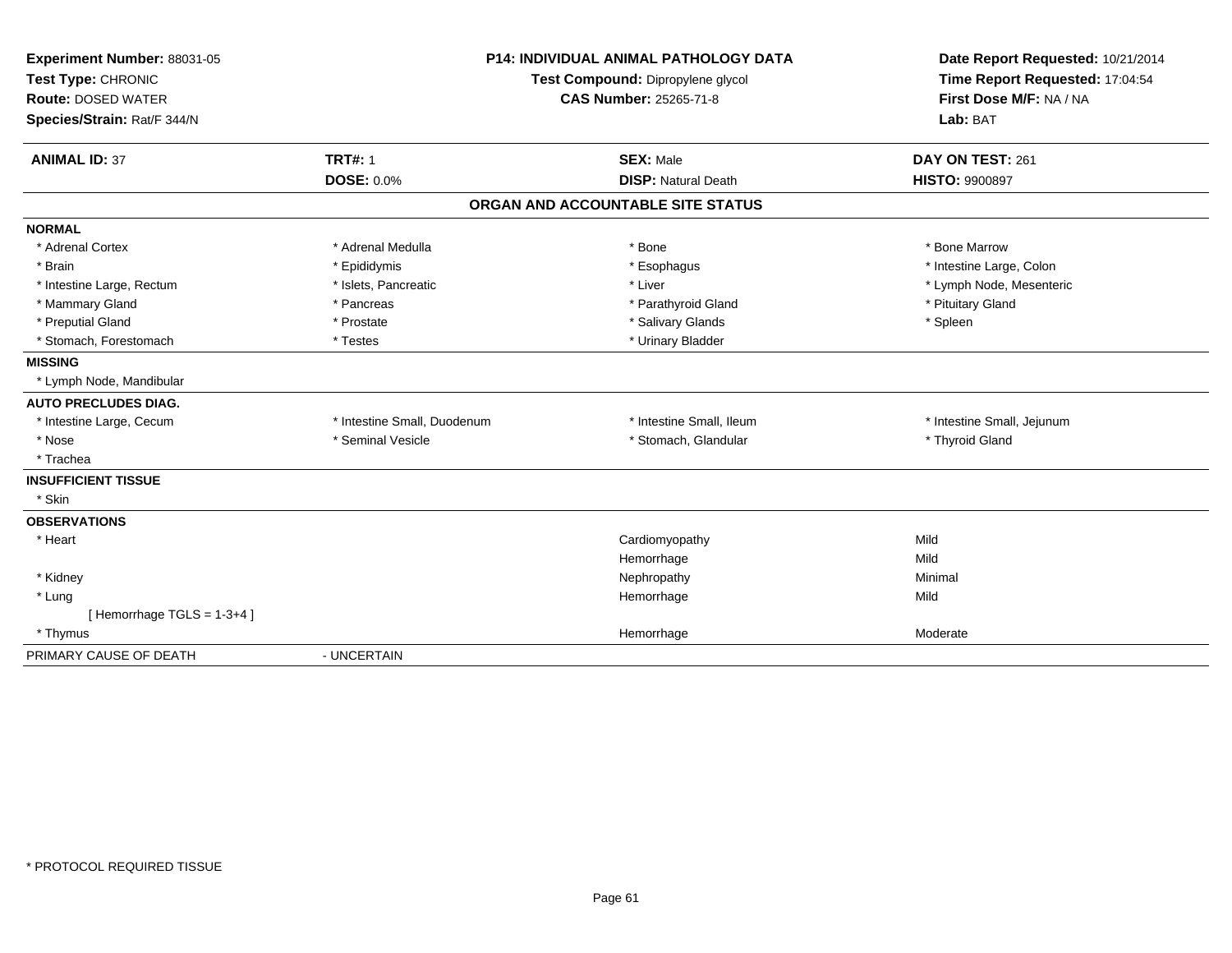| Experiment Number: 88031-05<br>Test Type: CHRONIC<br><b>Route: DOSED WATER</b> |                                                                                                     | P14: INDIVIDUAL ANIMAL PATHOLOGY DATA<br>Test Compound: Dipropylene glycol<br><b>CAS Number: 25265-71-8</b> | Date Report Requested: 10/21/2014<br>Time Report Requested: 17:04:54<br>First Dose M/F: NA / NA |
|--------------------------------------------------------------------------------|-----------------------------------------------------------------------------------------------------|-------------------------------------------------------------------------------------------------------------|-------------------------------------------------------------------------------------------------|
| Species/Strain: Rat/F 344/N                                                    |                                                                                                     |                                                                                                             | Lab: BAT                                                                                        |
| <b>ANIMAL ID: 38</b>                                                           | <b>TRT#: 1</b>                                                                                      | <b>SEX: Male</b>                                                                                            | DAY ON TEST: 729                                                                                |
|                                                                                | <b>DOSE: 0.0%</b>                                                                                   | <b>DISP: Terminal Sacrifice</b>                                                                             | <b>HISTO: 9900898</b>                                                                           |
|                                                                                |                                                                                                     | ORGAN AND ACCOUNTABLE SITE STATUS                                                                           |                                                                                                 |
| <b>NORMAL</b>                                                                  |                                                                                                     |                                                                                                             |                                                                                                 |
| * Adrenal Cortex                                                               | * Bone                                                                                              | * Bone Marrow                                                                                               | * Brain                                                                                         |
| * Epididymis                                                                   | * Esophagus                                                                                         | * Intestine Large, Cecum                                                                                    | * Intestine Large, Colon                                                                        |
| * Intestine Large, Rectum                                                      | * Intestine Small, Duodenum                                                                         | * Intestine Small, Ileum                                                                                    | * Intestine Small, Jejunum                                                                      |
| * Islets, Pancreatic                                                           | * Lymph Node, Mesenteric                                                                            | * Mammary Gland                                                                                             | * Nose                                                                                          |
| * Parathyroid Gland                                                            | * Preputial Gland                                                                                   | * Prostate                                                                                                  | * Salivary Glands                                                                               |
| * Seminal Vesicle                                                              | * Skin                                                                                              | * Stomach, Forestomach                                                                                      | * Stomach, Glandular                                                                            |
| * Thymus                                                                       | * Trachea                                                                                           | * Urinary Bladder                                                                                           |                                                                                                 |
| <b>MISSING</b>                                                                 |                                                                                                     |                                                                                                             |                                                                                                 |
| * Lymph Node, Mandibular                                                       |                                                                                                     |                                                                                                             |                                                                                                 |
| <b>OBSERVATIONS</b>                                                            |                                                                                                     |                                                                                                             |                                                                                                 |
| * Adrenal Medulla                                                              |                                                                                                     | Hyperplasia                                                                                                 | Moderate                                                                                        |
| * Heart                                                                        |                                                                                                     | Cardiomyopathy                                                                                              | Mild                                                                                            |
| * Kidney                                                                       |                                                                                                     | Nephropathy                                                                                                 | Mild                                                                                            |
| * Liver                                                                        |                                                                                                     | <b>Basophilic Focus</b>                                                                                     |                                                                                                 |
|                                                                                |                                                                                                     | Clear Cell Focus                                                                                            |                                                                                                 |
|                                                                                |                                                                                                     | Inflammation                                                                                                | Granulomatous, Focal, Minimal                                                                   |
|                                                                                | Note: TGL 3, "deformity, 6 x 5 x 5 mm" noted at necropsy, was variation in normal lobar morphology. |                                                                                                             |                                                                                                 |
| * Lung                                                                         | Alveolar Epith                                                                                      | Hyperplasia                                                                                                 | Minimal                                                                                         |
|                                                                                |                                                                                                     | <b>Infiltration Cellular</b>                                                                                | Histiocyte, Minimal                                                                             |
| * Pancreas                                                                     |                                                                                                     | Atrophy                                                                                                     | Minimal                                                                                         |
| * Pituitary Gland                                                              | <b>Pars Distalis</b>                                                                                | Hyperplasia                                                                                                 | Moderate                                                                                        |
| * Spleen                                                                       |                                                                                                     | Hyperplasia                                                                                                 | Lymphoid, Focal, Mild                                                                           |
| [Hyperplasia TGLS = 2-5]                                                       |                                                                                                     |                                                                                                             |                                                                                                 |
| * Testes                                                                       | Bilateral, Interstit Cell                                                                           | Adenoma                                                                                                     |                                                                                                 |
| [Adenoma TGLS = $1-8$ ]                                                        |                                                                                                     |                                                                                                             |                                                                                                 |
| * Thyroid Gland                                                                | C Cell                                                                                              | Hyperplasia                                                                                                 | Minimal                                                                                         |
| PRIMARY CAUSE OF DEATH                                                         | $\overline{\phantom{a}}$                                                                            |                                                                                                             |                                                                                                 |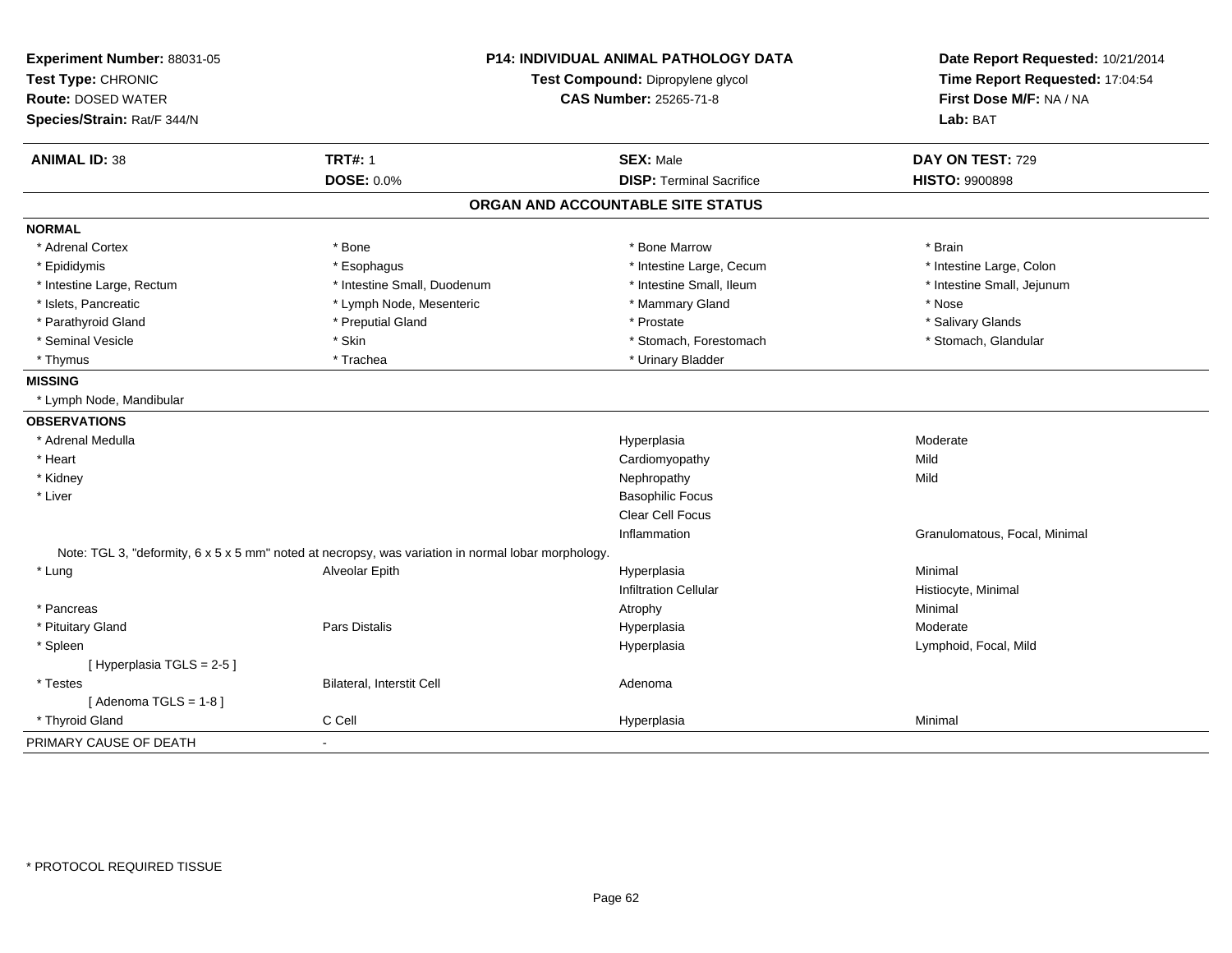| Experiment Number: 88031-05<br>Test Type: CHRONIC<br><b>Route: DOSED WATER</b><br>Species/Strain: Rat/F 344/N | <b>P14: INDIVIDUAL ANIMAL PATHOLOGY DATA</b><br>Test Compound: Dipropylene glycol<br><b>CAS Number: 25265-71-8</b> |                                   | Date Report Requested: 10/21/2014<br>Time Report Requested: 17:04:54<br>First Dose M/F: NA / NA<br>Lab: BAT |
|---------------------------------------------------------------------------------------------------------------|--------------------------------------------------------------------------------------------------------------------|-----------------------------------|-------------------------------------------------------------------------------------------------------------|
| <b>ANIMAL ID: 39</b>                                                                                          | <b>TRT#: 1</b>                                                                                                     | <b>SEX: Male</b>                  | DAY ON TEST: 729                                                                                            |
|                                                                                                               | <b>DOSE: 0.0%</b>                                                                                                  | <b>DISP: Terminal Sacrifice</b>   | <b>HISTO: 9900899</b>                                                                                       |
|                                                                                                               |                                                                                                                    | ORGAN AND ACCOUNTABLE SITE STATUS |                                                                                                             |
| <b>NORMAL</b>                                                                                                 |                                                                                                                    |                                   |                                                                                                             |
| * Adrenal Cortex                                                                                              | * Adrenal Medulla                                                                                                  | * Bone                            | * Bone Marrow                                                                                               |
| * Brain                                                                                                       | * Epididymis                                                                                                       | * Esophagus                       | * Intestine Large, Cecum                                                                                    |
| * Intestine Large, Colon                                                                                      | * Intestine Small, Duodenum                                                                                        | * Intestine Small, Ileum          | * Intestine Small, Jejunum                                                                                  |
| * Islets, Pancreatic                                                                                          | * Mammary Gland                                                                                                    | * Preputial Gland                 | * Prostate                                                                                                  |
| * Salivary Glands                                                                                             | * Seminal Vesicle                                                                                                  | * Stomach, Forestomach            | * Stomach, Glandular                                                                                        |
| * Thymus                                                                                                      | * Trachea                                                                                                          | * Urinary Bladder                 |                                                                                                             |
| <b>MISSING</b>                                                                                                |                                                                                                                    |                                   |                                                                                                             |
| * Parathyroid Gland                                                                                           |                                                                                                                    |                                   |                                                                                                             |
| <b>INSUFFICIENT TISSUE</b>                                                                                    |                                                                                                                    |                                   |                                                                                                             |
| * Intestine Large, Rectum                                                                                     |                                                                                                                    |                                   |                                                                                                             |
| <b>OBSERVATIONS</b>                                                                                           |                                                                                                                    |                                   |                                                                                                             |
| * Heart                                                                                                       |                                                                                                                    | Cardiomyopathy                    | Mild                                                                                                        |
| * Kidney                                                                                                      |                                                                                                                    | Leukemia Mononuclear              |                                                                                                             |
|                                                                                                               |                                                                                                                    | Nephropathy                       | Mild                                                                                                        |
| * Liver                                                                                                       |                                                                                                                    | <b>Basophilic Focus</b>           |                                                                                                             |
|                                                                                                               |                                                                                                                    | <b>Eosinophilic Focus</b>         |                                                                                                             |
|                                                                                                               | <b>Bile Duct</b>                                                                                                   | Hyperplasia                       | Mild                                                                                                        |
|                                                                                                               |                                                                                                                    | Inflammation                      | Granulomatous, Focal, Minimal                                                                               |
|                                                                                                               |                                                                                                                    | Leukemia Mononuclear              |                                                                                                             |
| [ Leukemia Mononuclear TGLS = 4-5 ]                                                                           |                                                                                                                    |                                   |                                                                                                             |
| * Lung                                                                                                        |                                                                                                                    | <b>Infiltration Cellular</b>      | Histiocyte, Minimal                                                                                         |
|                                                                                                               |                                                                                                                    | Leukemia Mononuclear              |                                                                                                             |
| Lymph Node                                                                                                    | Mediastinal                                                                                                        | Leukemia Mononuclear              |                                                                                                             |
|                                                                                                               | Pancreatic                                                                                                         | Leukemia Mononuclear              |                                                                                                             |
| [ Leukemia Mononuclear TGLS = 7-2 ]                                                                           |                                                                                                                    |                                   |                                                                                                             |
| * Lymph Node, Mandibular                                                                                      |                                                                                                                    | Leukemia Mononuclear              |                                                                                                             |
| * Lymph Node, Mesenteric                                                                                      |                                                                                                                    | Leukemia Mononuclear              |                                                                                                             |
| * Nose                                                                                                        |                                                                                                                    | Inflammation                      | Suppurative, Mild                                                                                           |
| * Pancreas                                                                                                    |                                                                                                                    | Atrophy                           | Mild                                                                                                        |
| * Pituitary Gland                                                                                             |                                                                                                                    | Angiectasis                       | Mild                                                                                                        |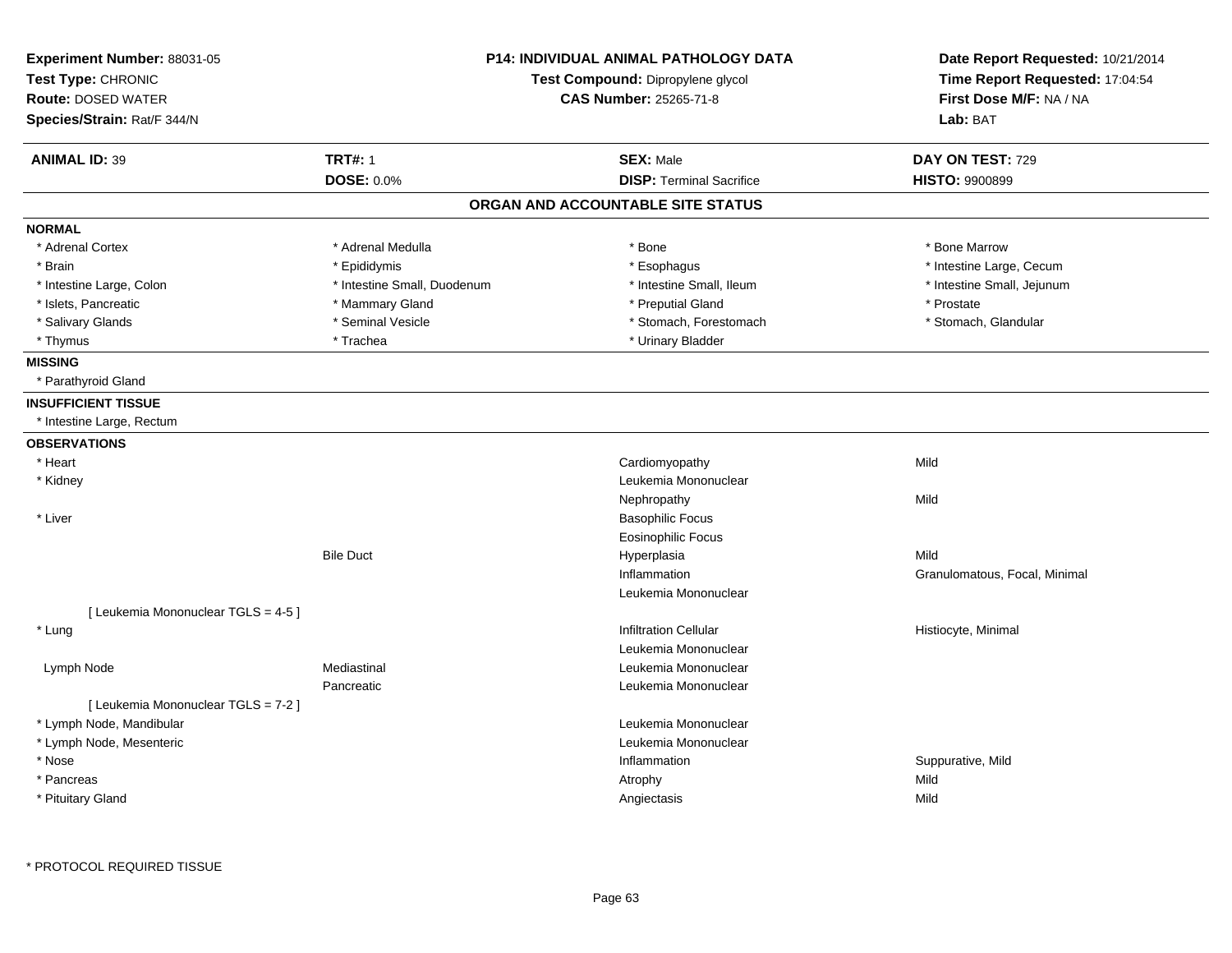| <b>Experiment Number: 88031-05</b><br>Test Type: CHRONIC<br><b>Route: DOSED WATER</b><br>Species/Strain: Rat/F 344/N                  |                                  | <b>P14: INDIVIDUAL ANIMAL PATHOLOGY DATA</b><br>Test Compound: Dipropylene glycol<br><b>CAS Number: 25265-71-8</b> | Date Report Requested: 10/21/2014<br>Time Report Requested: 17:04:54<br>First Dose M/F: NA / NA<br>Lab: BAT |
|---------------------------------------------------------------------------------------------------------------------------------------|----------------------------------|--------------------------------------------------------------------------------------------------------------------|-------------------------------------------------------------------------------------------------------------|
| <b>ANIMAL ID: 39</b>                                                                                                                  | <b>TRT#: 1</b>                   | <b>SEX: Male</b>                                                                                                   | DAY ON TEST: 729                                                                                            |
|                                                                                                                                       | <b>DOSE: 0.0%</b>                | <b>DISP: Terminal Sacrifice</b>                                                                                    | <b>HISTO: 9900899</b>                                                                                       |
|                                                                                                                                       |                                  | ORGAN AND ACCOUNTABLE SITE STATUS                                                                                  |                                                                                                             |
| [Angiectasis TGLS = 6-9]<br>* Preputial GI<br>Note: TGL 5, "enlarged, 2x, green" noted at necropsy, was not apparent microscopically. |                                  |                                                                                                                    |                                                                                                             |
| * Skin<br>[Keratoacanthoma TGLS = 1-13]                                                                                               |                                  | Keratoacanthoma                                                                                                    |                                                                                                             |
| * Spleen                                                                                                                              |                                  | Fibrosis<br>Leukemia Mononuclear                                                                                   | Mild                                                                                                        |
| [Fibrosis TGLS = $8-12$ ]<br>[Leukemia Mononuclear TGLS = 3-12]                                                                       |                                  |                                                                                                                    |                                                                                                             |
| * Testes                                                                                                                              | <b>Bilateral, Interstit Cell</b> | Adenoma<br>Leukemia Mononuclear                                                                                    |                                                                                                             |
| [Adenoma TGLS = $2-8$ ]                                                                                                               |                                  |                                                                                                                    |                                                                                                             |
| * Thyroid Gland                                                                                                                       | C Cell                           | Hyperplasia                                                                                                        | Minimal                                                                                                     |
| PRIMARY CAUSE OF DEATH                                                                                                                |                                  |                                                                                                                    |                                                                                                             |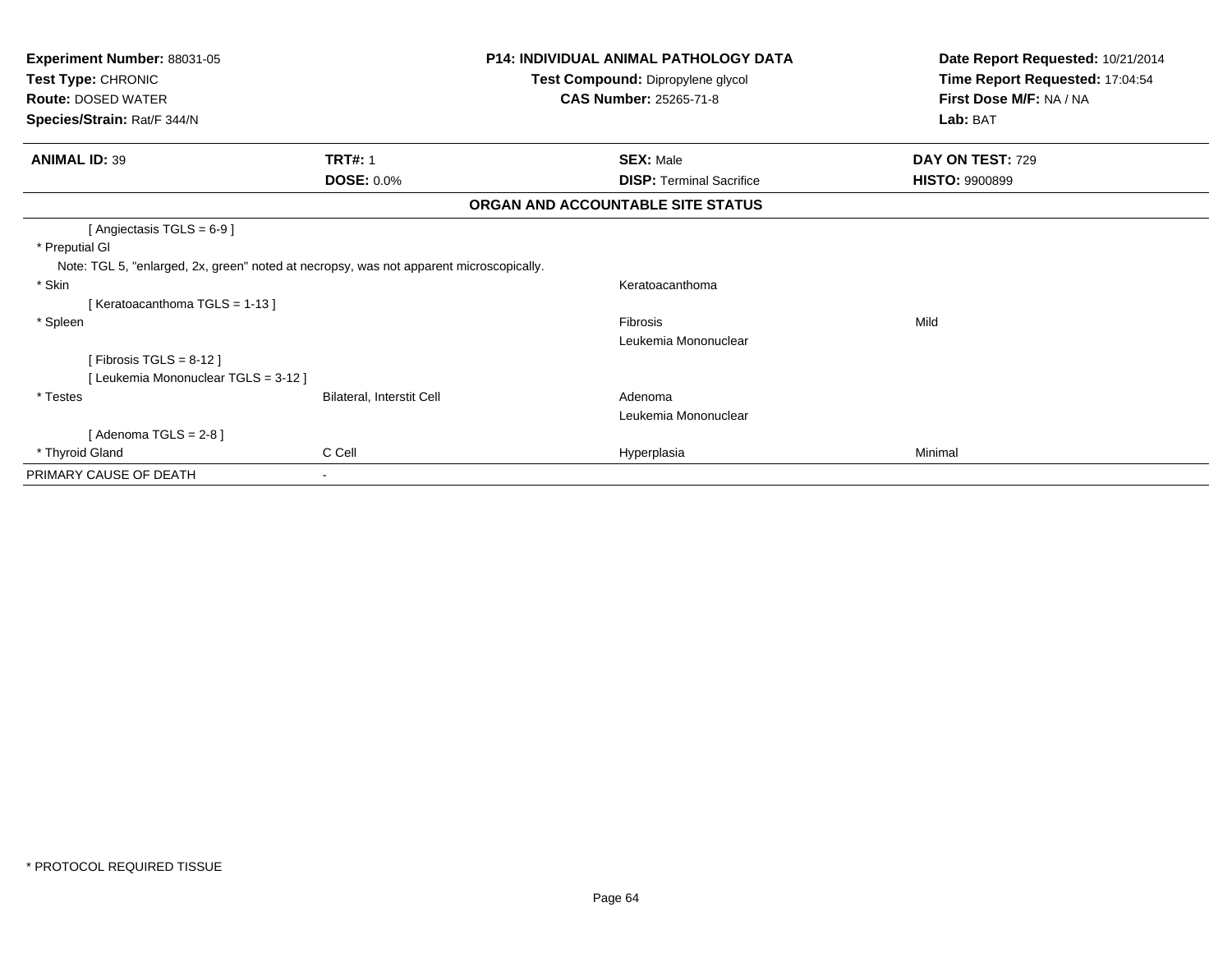| Experiment Number: 88031-05<br>Test Type: CHRONIC<br><b>Route: DOSED WATER</b><br>Species/Strain: Rat/F 344/N | P14: INDIVIDUAL ANIMAL PATHOLOGY DATA<br>Test Compound: Dipropylene glycol<br><b>CAS Number: 25265-71-8</b> |                                   | Date Report Requested: 10/21/2014<br>Time Report Requested: 17:04:54<br>First Dose M/F: NA / NA<br>Lab: BAT |
|---------------------------------------------------------------------------------------------------------------|-------------------------------------------------------------------------------------------------------------|-----------------------------------|-------------------------------------------------------------------------------------------------------------|
| <b>ANIMAL ID: 40</b>                                                                                          | <b>TRT#: 1</b>                                                                                              | <b>SEX: Male</b>                  | DAY ON TEST: 584                                                                                            |
|                                                                                                               | <b>DOSE: 0.0%</b>                                                                                           | <b>DISP:</b> Moribund Sacrifice   | <b>HISTO: 9900900</b>                                                                                       |
|                                                                                                               |                                                                                                             | ORGAN AND ACCOUNTABLE SITE STATUS |                                                                                                             |
| <b>NORMAL</b>                                                                                                 |                                                                                                             |                                   |                                                                                                             |
| * Adrenal Cortex                                                                                              | * Adrenal Medulla                                                                                           | * Bone                            | * Bone Marrow                                                                                               |
| * Epididymis                                                                                                  | * Esophagus                                                                                                 | * Heart                           | * Intestine Large, Cecum                                                                                    |
| * Intestine Large, Colon                                                                                      | * Intestine Large, Rectum                                                                                   | * Intestine Small, Duodenum       | * Intestine Small, Ileum                                                                                    |
| * Intestine Small, Jejunum                                                                                    | * Islets, Pancreatic                                                                                        | * Mammary Gland                   | * Nose                                                                                                      |
| * Parathyroid Gland                                                                                           | * Pituitary Gland                                                                                           | * Preputial Gland                 | * Prostate                                                                                                  |
| * Salivary Glands                                                                                             | * Seminal Vesicle                                                                                           | * Skin                            | * Spleen                                                                                                    |
| * Stomach, Forestomach                                                                                        | * Stomach, Glandular                                                                                        | * Thyroid Gland                   | * Trachea                                                                                                   |
| * Urinary Bladder                                                                                             |                                                                                                             |                                   |                                                                                                             |
| <b>MISSING</b>                                                                                                |                                                                                                             |                                   |                                                                                                             |
| * Lymph Node, Mandibular                                                                                      |                                                                                                             |                                   |                                                                                                             |
| <b>OBSERVATIONS</b>                                                                                           |                                                                                                             |                                   |                                                                                                             |
| * Brain                                                                                                       |                                                                                                             | Sarcoma                           |                                                                                                             |
| [Sarcoma TGLS = $2-12$ ]                                                                                      |                                                                                                             |                                   |                                                                                                             |
| * Kidney                                                                                                      |                                                                                                             | Lymphoma Malignant                |                                                                                                             |
|                                                                                                               |                                                                                                             | Nephropathy                       | Minimal                                                                                                     |
| * Liver                                                                                                       |                                                                                                             | Fatty Change                      | Minimal                                                                                                     |
|                                                                                                               | <b>Bile Duct</b>                                                                                            | Hyperplasia                       | Minimal                                                                                                     |
| * Lung                                                                                                        |                                                                                                             | <b>Infiltration Cellular</b>      | Histiocyte, Minimal                                                                                         |
|                                                                                                               | Mediastinum                                                                                                 | Lymphoma Malignant                |                                                                                                             |
|                                                                                                               | Mediastinum                                                                                                 | Necrosis                          | Fatty, Mild                                                                                                 |
| Lymph Node                                                                                                    | Mediastinal                                                                                                 | Lymphoma Malignant                |                                                                                                             |
| * Lymph Node, Mesenteric                                                                                      |                                                                                                             | Lymphoma Malignant                |                                                                                                             |
| [ Lymphoma Malignant TGLS = 4-7 ]                                                                             |                                                                                                             |                                   |                                                                                                             |
| * Pancreas                                                                                                    |                                                                                                             | Atrophy                           | Mild                                                                                                        |
|                                                                                                               |                                                                                                             | Lymphoma Malignant                |                                                                                                             |
|                                                                                                               |                                                                                                             | Mixed Tumor Benign                |                                                                                                             |
| * Testes                                                                                                      | Bilateral, Interstit Cell                                                                                   | Adenoma                           |                                                                                                             |
| [Adenoma TGLS = $3-8$ ]                                                                                       |                                                                                                             |                                   |                                                                                                             |
| * Thymus                                                                                                      |                                                                                                             | Lymphoma Malignant                |                                                                                                             |
| PRIMARY CAUSE OF DEATH                                                                                        | - Brain Sarcoma                                                                                             |                                   |                                                                                                             |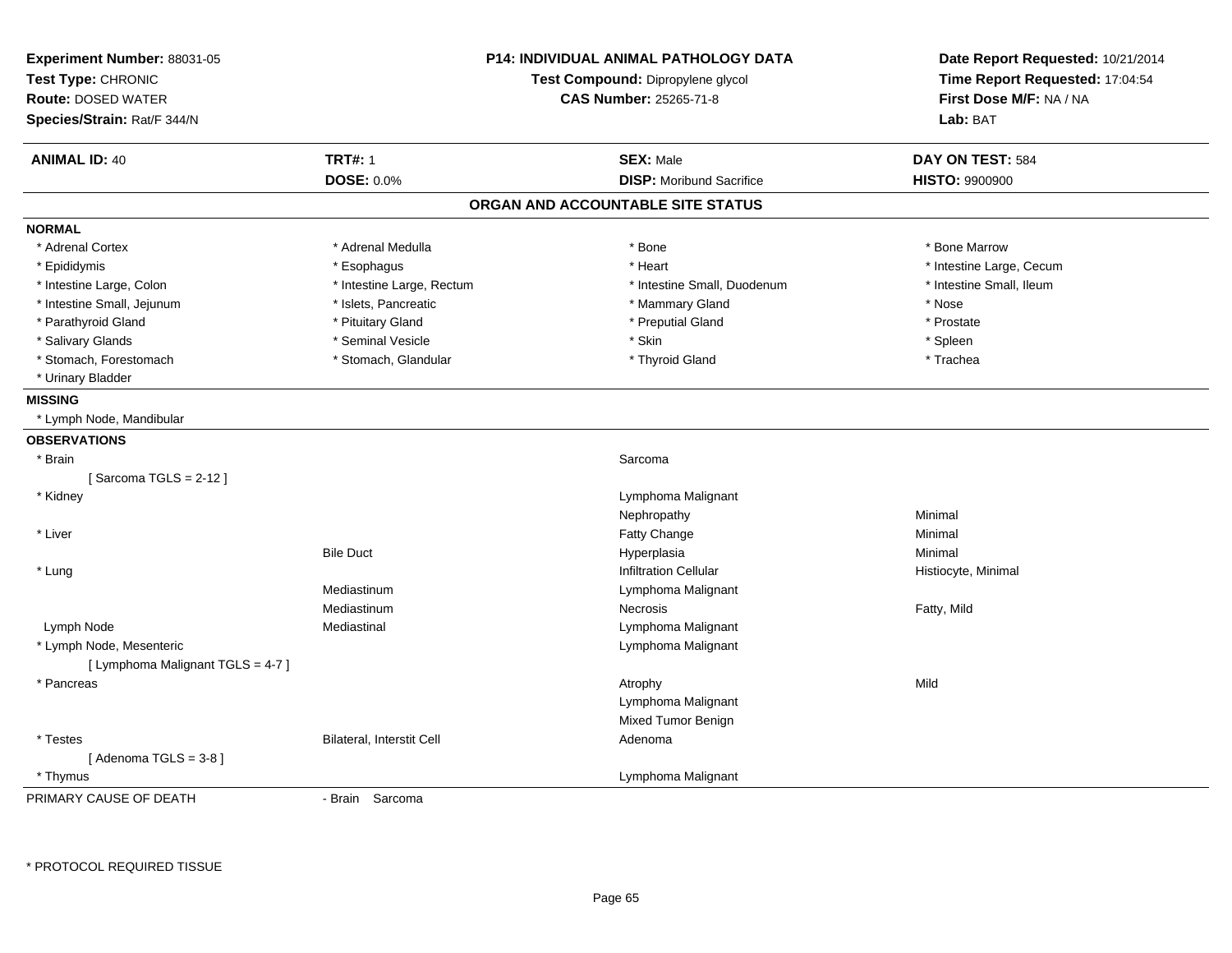| <b>Experiment Number: 88031-05</b> |                                             | <b>P14: INDIVIDUAL ANIMAL PATHOLOGY DATA</b> | Date Report Requested: 10/21/2014 |
|------------------------------------|---------------------------------------------|----------------------------------------------|-----------------------------------|
| <b>Test Type: CHRONIC</b>          |                                             | <b>Test Compound: Dipropylene glycol</b>     | Time Report Requested: 17:04:54   |
| <b>Route: DOSED WATER</b>          |                                             | <b>CAS Number: 25265-71-8</b>                | <b>First Dose M/F: NA / NA</b>    |
| Species/Strain: Rat/F 344/N        |                                             |                                              | Lab: BAT                          |
| <b>ANIMAL ID: 40</b>               | TRT#: 1                                     | <b>SEX: Male</b>                             | DAY ON TEST: 584                  |
|                                    | <b>DOSE: 0.0%</b>                           | <b>DISP:</b> Moribund Sacrifice              | <b>HISTO: 9900900</b>             |
|                                    |                                             | ORGAN AND ACCOUNTABLE SITE STATUS            |                                   |
| CONTRIBUTORY CAUSE OF DEATH        | - Lymph Node; Mesenteric Lymphoma Malignant |                                              |                                   |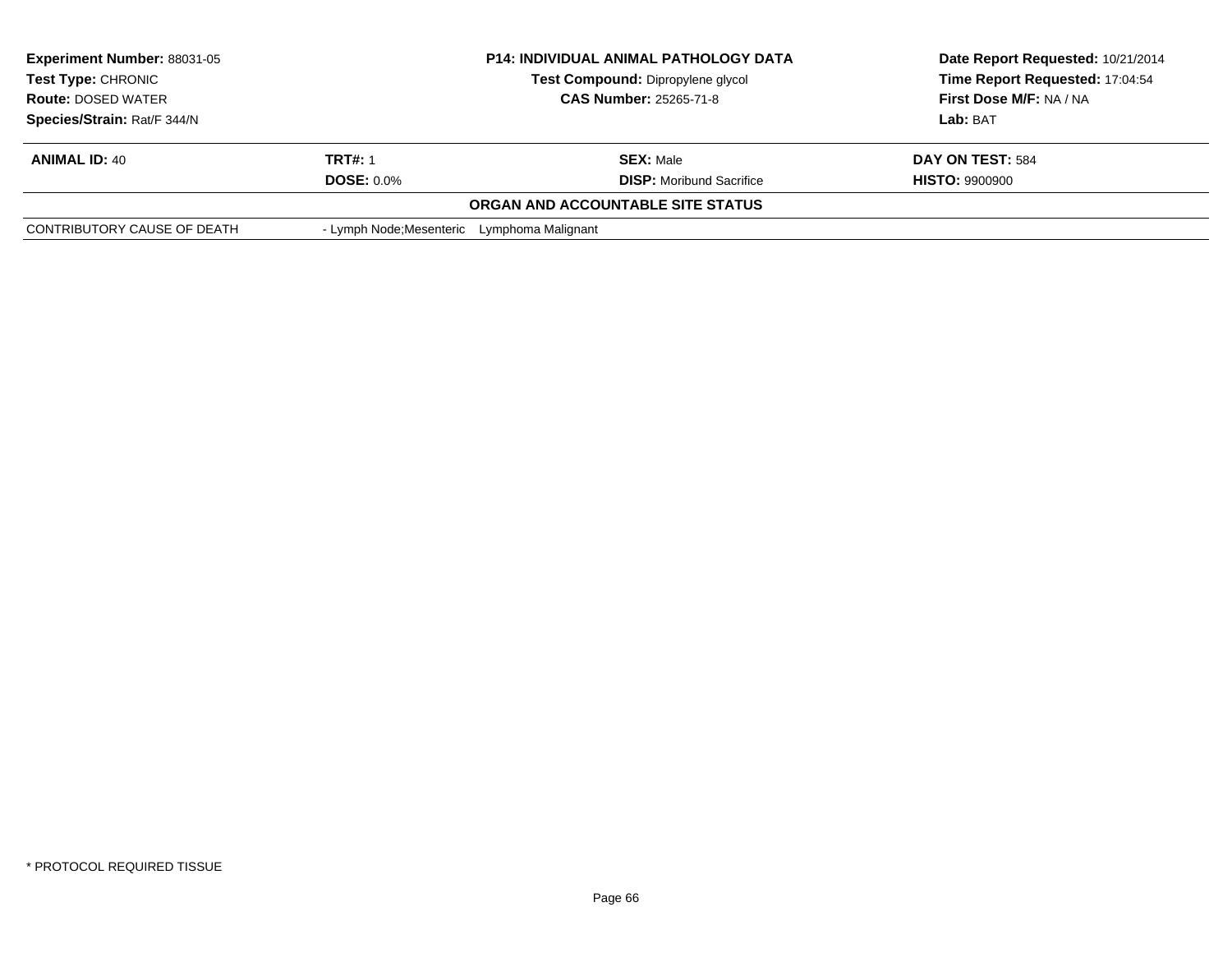| Experiment Number: 88031-05 | <b>P14: INDIVIDUAL ANIMAL PATHOLOGY DATA</b> |                                   | Date Report Requested: 10/21/2014 |
|-----------------------------|----------------------------------------------|-----------------------------------|-----------------------------------|
| Test Type: CHRONIC          |                                              | Test Compound: Dipropylene glycol | Time Report Requested: 17:04:54   |
| <b>Route: DOSED WATER</b>   | <b>CAS Number: 25265-71-8</b>                |                                   | First Dose M/F: NA / NA           |
| Species/Strain: Rat/F 344/N |                                              |                                   | Lab: BAT                          |
| <b>ANIMAL ID: 41</b>        | <b>TRT#: 1</b>                               | <b>SEX: Male</b>                  | DAY ON TEST: 729                  |
|                             | <b>DOSE: 0.0%</b>                            | <b>DISP: Terminal Sacrifice</b>   | <b>HISTO: 9900901</b>             |
|                             |                                              | ORGAN AND ACCOUNTABLE SITE STATUS |                                   |
| <b>NORMAL</b>               |                                              |                                   |                                   |
| * Adrenal Cortex            | * Bone                                       | * Bone Marrow                     | * Brain                           |
| * Epididymis                | * Esophagus                                  | * Intestine Large, Cecum          | * Intestine Large, Colon          |
| * Intestine Small, Duodenum | * Intestine Small, Ileum                     | * Intestine Small, Jejunum        | * Islets, Pancreatic              |
| * Lymph Node, Mandibular    | * Lymph Node, Mesenteric                     | * Mammary Gland                   | * Nose                            |
| * Parathyroid Gland         | * Pituitary Gland                            | * Preputial Gland                 | * Salivary Glands                 |
| * Seminal Vesicle           | * Skin                                       | * Spleen                          | * Stomach, Forestomach            |
| * Stomach, Glandular        | * Thymus                                     | * Trachea                         | * Urinary Bladder                 |
| <b>OBSERVATIONS</b>         |                                              |                                   |                                   |
| * Adrenal Medulla           |                                              | Hyperplasia                       | Moderate                          |
| * Heart                     |                                              | Cardiomyopathy                    | Minimal                           |
| * Intestine Large, Rectum   |                                              | Parasite Metazoan                 |                                   |
| * Kidney                    | <b>Transit Epithe</b>                        | Hyperplasia                       | Minimal                           |
|                             |                                              | Nephropathy                       | Moderate                          |
| * Liver                     |                                              | <b>Clear Cell Focus</b>           |                                   |
|                             | <b>Bile Duct</b>                             | Hyperplasia                       | Minimal                           |
|                             |                                              | Inflammation                      | Granulomatous, Focal, Minimal     |
| * Lung                      |                                              | <b>Infiltration Cellular</b>      | Histiocyte, Minimal               |
| * Pancreas                  | Artery                                       | Inflammation                      | Moderate                          |
| * Prostate                  |                                              | Hyperplasia                       | Minimal                           |
| * Testes                    | Bilateral, Interstit Cell                    | Adenoma                           |                                   |
| [Adenoma TGLS = $1-8$ ]     |                                              |                                   |                                   |
| * Thyroid Gland             | C Cell                                       | Hyperplasia                       | Minimal                           |
| PRIMARY CAUSE OF DEATH      |                                              |                                   |                                   |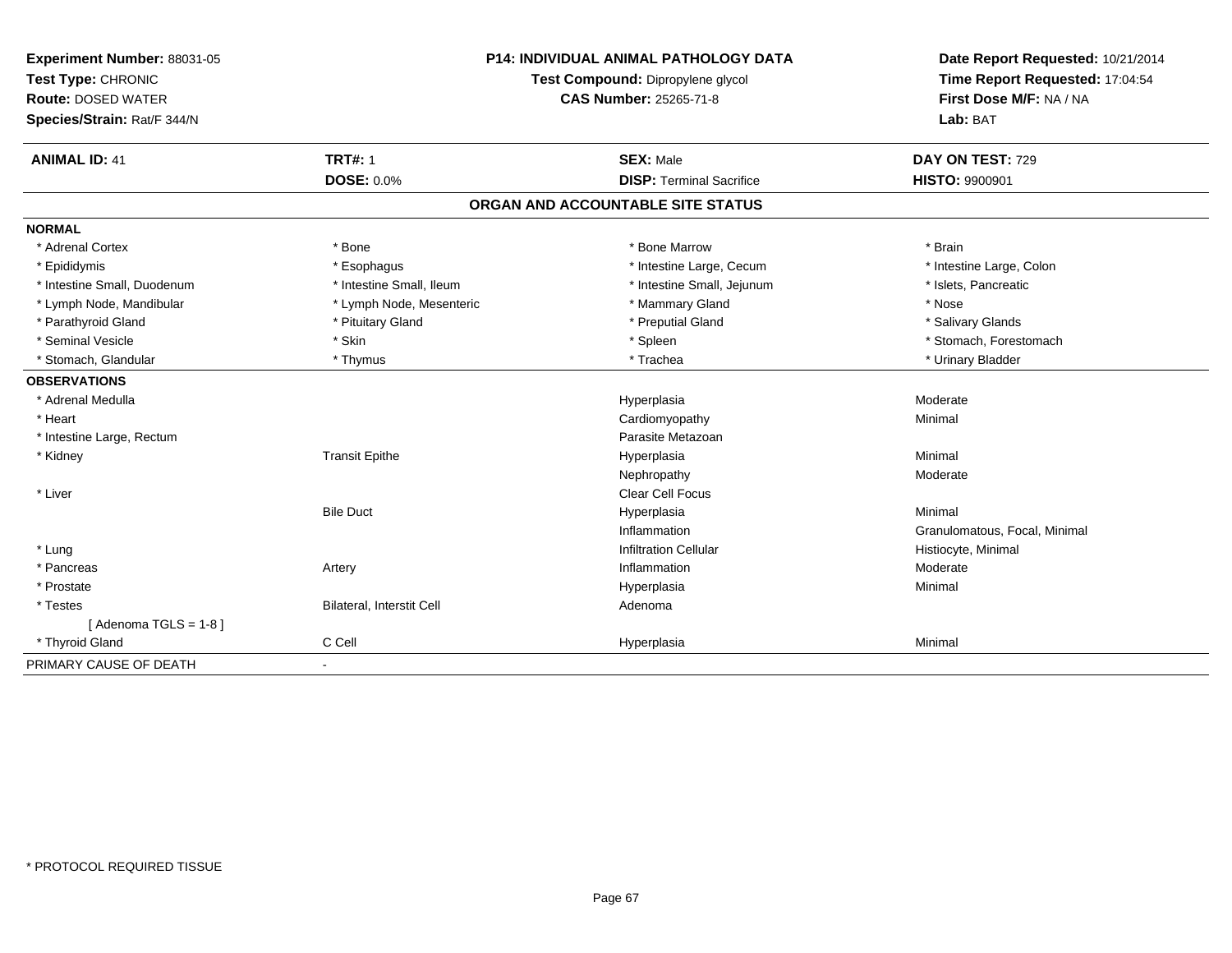| Experiment Number: 88031-05<br>Test Type: CHRONIC |                           | <b>P14: INDIVIDUAL ANIMAL PATHOLOGY DATA</b><br>Test Compound: Dipropylene glycol | Date Report Requested: 10/21/2014<br>Time Report Requested: 17:04:54 |  |
|---------------------------------------------------|---------------------------|-----------------------------------------------------------------------------------|----------------------------------------------------------------------|--|
| <b>Route: DOSED WATER</b>                         |                           | CAS Number: 25265-71-8                                                            | First Dose M/F: NA / NA                                              |  |
| Species/Strain: Rat/F 344/N                       |                           |                                                                                   | Lab: BAT                                                             |  |
| <b>ANIMAL ID: 42</b>                              | <b>TRT#: 1</b>            | <b>SEX: Male</b>                                                                  | DAY ON TEST: 654                                                     |  |
|                                                   | DOSE: 0.0%                | <b>DISP:</b> Moribund Sacrifice                                                   | <b>HISTO: 9900902</b>                                                |  |
|                                                   |                           | ORGAN AND ACCOUNTABLE SITE STATUS                                                 |                                                                      |  |
| <b>NORMAL</b>                                     |                           |                                                                                   |                                                                      |  |
| * Adrenal Cortex                                  | * Bone                    | * Bone Marrow                                                                     | * Brain                                                              |  |
| * Esophagus                                       | * Intestine Large, Cecum  | * Intestine Large, Colon                                                          | * Intestine Large, Rectum                                            |  |
| * Intestine Small, Duodenum                       | * Intestine Small, Ileum  | * Intestine Small, Jejunum                                                        | * Islets, Pancreatic                                                 |  |
| * Lymph Node, Mesenteric                          | * Mammary Gland           | * Nose                                                                            | * Parathyroid Gland                                                  |  |
| * Salivary Glands                                 | * Skin                    | * Stomach, Forestomach                                                            | * Stomach, Glandular                                                 |  |
| * Thymus                                          | * Trachea                 | * Urinary Bladder                                                                 |                                                                      |  |
| <b>MISSING</b>                                    |                           |                                                                                   |                                                                      |  |
| * Lymph Node, Mandibular                          |                           |                                                                                   |                                                                      |  |
| <b>OBSERVATIONS</b>                               |                           |                                                                                   |                                                                      |  |
| * Adrenal Medulla                                 |                           | Hyperplasia                                                                       | Moderate                                                             |  |
| * Epididymis                                      |                           | Mesothelioma Malignant                                                            |                                                                      |  |
| [Mesothelioma Malignant TGLS = 2-14]              |                           |                                                                                   |                                                                      |  |
| * Heart                                           |                           | Cardiomyopathy                                                                    | Minimal                                                              |  |
| * Kidney                                          |                           | Mesothelioma Malignant                                                            |                                                                      |  |
|                                                   |                           | Nephropathy                                                                       | Moderate                                                             |  |
| * Liver                                           |                           | <b>Basophilic Focus</b>                                                           |                                                                      |  |
|                                                   |                           | Clear Cell Focus                                                                  |                                                                      |  |
|                                                   |                           | Degeneration                                                                      | Cystic, Mild                                                         |  |
|                                                   | <b>Bile Duct</b>          | Hyperplasia                                                                       | Minimal                                                              |  |
| * Lung                                            | Alveolar Epith            | Hyperplasia                                                                       | Mild                                                                 |  |
| Mesentery                                         |                           | Mesothelioma Malignant                                                            |                                                                      |  |
| [Mesothelioma Malignant TGLS = 3-13]              |                           |                                                                                   |                                                                      |  |
| * Pancreas                                        |                           | Mesothelioma Malignant                                                            |                                                                      |  |
| * Pituitary Gland                                 | <b>Pars Distalis</b>      | Adenoma                                                                           |                                                                      |  |
| [Adenoma TGLS = $1-9$ ]                           |                           |                                                                                   |                                                                      |  |
| * Preputial Gland                                 |                           | Adenoma                                                                           |                                                                      |  |
| * Prostate                                        |                           | Hyperplasia                                                                       | Marked                                                               |  |
| * Seminal Vesicle                                 |                           | Mesothelioma Malignant                                                            |                                                                      |  |
| * Spleen                                          |                           | Mesothelioma Malignant                                                            |                                                                      |  |
| * Testes                                          | Bilateral, Interstit Cell | Adenoma                                                                           |                                                                      |  |
|                                                   |                           |                                                                                   |                                                                      |  |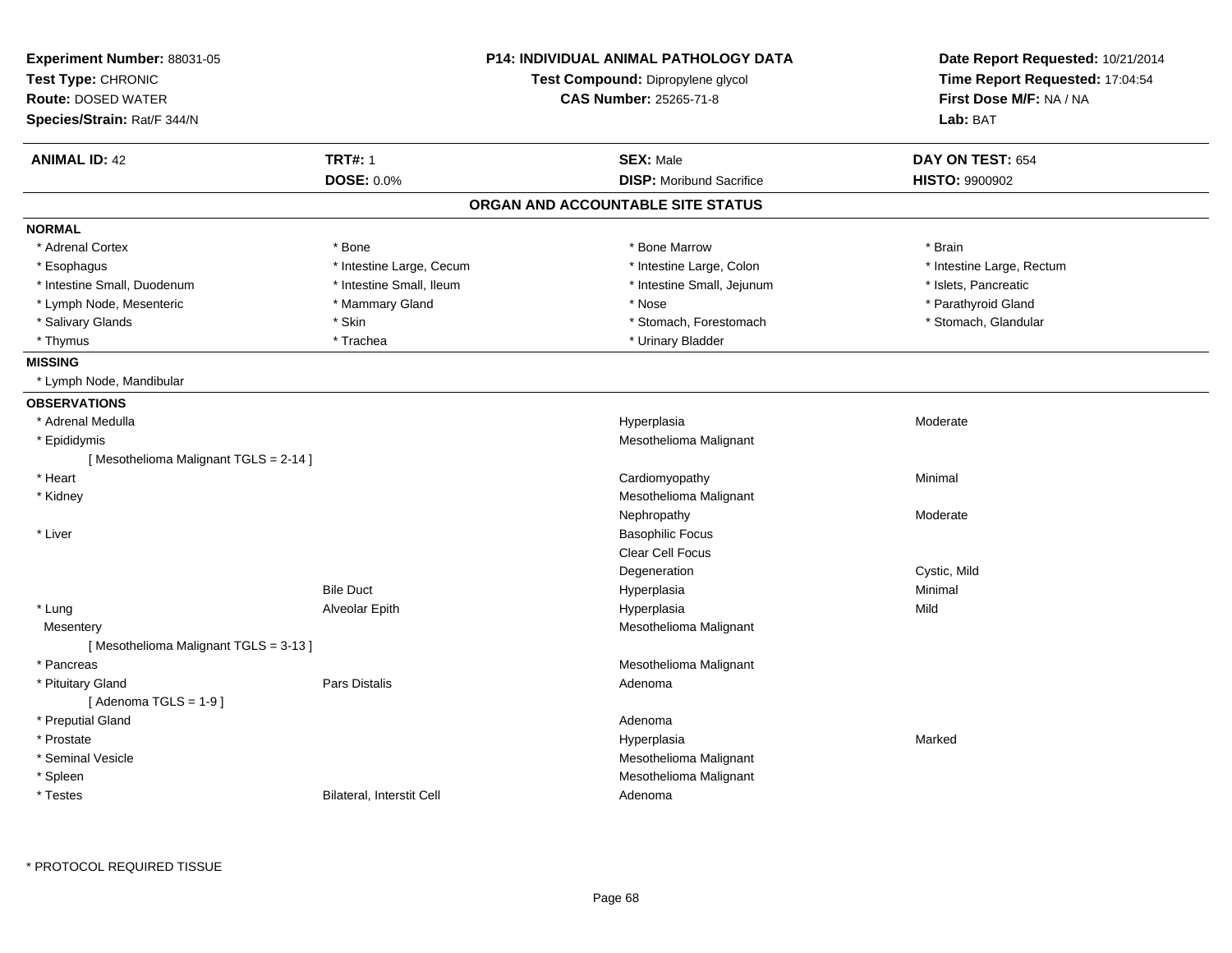| Experiment Number: 88031-05 |                                     | <b>P14: INDIVIDUAL ANIMAL PATHOLOGY DATA</b> | Date Report Requested: 10/21/2014 |
|-----------------------------|-------------------------------------|----------------------------------------------|-----------------------------------|
| <b>Test Type: CHRONIC</b>   |                                     | Test Compound: Dipropylene glycol            | Time Report Requested: 17:04:54   |
| <b>Route: DOSED WATER</b>   |                                     | <b>CAS Number: 25265-71-8</b>                | First Dose M/F: NA / NA           |
| Species/Strain: Rat/F 344/N |                                     |                                              | Lab: BAT                          |
| <b>ANIMAL ID: 42</b>        | <b>TRT#: 1</b>                      | <b>SEX: Male</b>                             | DAY ON TEST: 654                  |
|                             | <b>DOSE: 0.0%</b>                   | <b>DISP:</b> Moribund Sacrifice              | <b>HISTO: 9900902</b>             |
|                             |                                     | ORGAN AND ACCOUNTABLE SITE STATUS            |                                   |
|                             |                                     | Mesothelioma Malignant                       |                                   |
| [Adenoma TGLS = $4-8+14$ ]  |                                     |                                              |                                   |
| * Thyroid Gland             | C Cell                              | Hyperplasia                                  | Minimal                           |
| PRIMARY CAUSE OF DEATH      | - Epididymis Mesothelioma Malignant |                                              |                                   |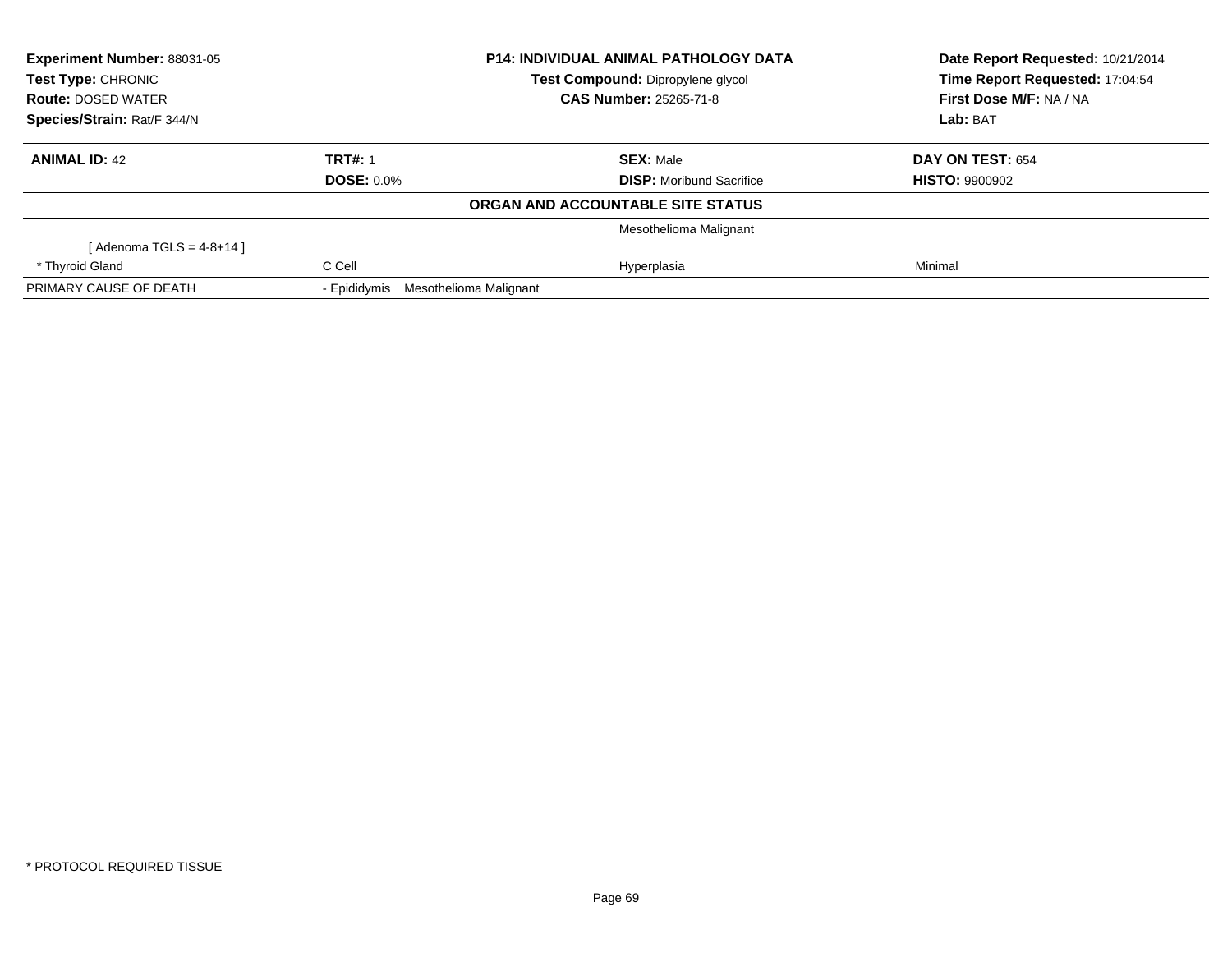| Experiment Number: 88031-05<br>Test Type: CHRONIC<br><b>Route: DOSED WATER</b><br>Species/Strain: Rat/F 344/N | <b>P14: INDIVIDUAL ANIMAL PATHOLOGY DATA</b><br>Test Compound: Dipropylene glycol<br><b>CAS Number: 25265-71-8</b> |                                   | Date Report Requested: 10/21/2014<br>Time Report Requested: 17:04:54<br>First Dose M/F: NA / NA<br>Lab: BAT |  |
|---------------------------------------------------------------------------------------------------------------|--------------------------------------------------------------------------------------------------------------------|-----------------------------------|-------------------------------------------------------------------------------------------------------------|--|
|                                                                                                               | <b>TRT#: 1</b>                                                                                                     | <b>SEX: Male</b>                  |                                                                                                             |  |
| <b>ANIMAL ID: 43</b>                                                                                          | <b>DOSE: 0.0%</b>                                                                                                  | <b>DISP: Terminal Sacrifice</b>   | DAY ON TEST: 730<br><b>HISTO: 9900903</b>                                                                   |  |
|                                                                                                               |                                                                                                                    |                                   |                                                                                                             |  |
|                                                                                                               |                                                                                                                    | ORGAN AND ACCOUNTABLE SITE STATUS |                                                                                                             |  |
| <b>NORMAL</b>                                                                                                 |                                                                                                                    |                                   |                                                                                                             |  |
| * Adrenal Cortex                                                                                              | * Bone                                                                                                             | * Bone Marrow                     | * Brain                                                                                                     |  |
| * Epididymis                                                                                                  | * Esophagus                                                                                                        | * Intestine Large, Cecum          | * Intestine Large, Rectum                                                                                   |  |
| * Intestine Small, Duodenum                                                                                   | * Intestine Small, Ileum                                                                                           | * Intestine Small, Jejunum        | * Islets, Pancreatic                                                                                        |  |
| * Lung                                                                                                        | * Lymph Node, Mandibular                                                                                           | * Lymph Node, Mesenteric          | * Mammary Gland                                                                                             |  |
| * Parathyroid Gland                                                                                           | * Preputial Gland                                                                                                  | * Salivary Glands                 | * Seminal Vesicle                                                                                           |  |
| * Skin                                                                                                        | * Spleen                                                                                                           | * Stomach, Forestomach            | * Stomach, Glandular                                                                                        |  |
| * Thymus                                                                                                      | * Trachea                                                                                                          | * Urinary Bladder                 |                                                                                                             |  |
| <b>OBSERVATIONS</b>                                                                                           |                                                                                                                    |                                   |                                                                                                             |  |
| * Adrenal Medulla                                                                                             |                                                                                                                    | Hyperplasia                       | Minimal                                                                                                     |  |
| * Heart                                                                                                       |                                                                                                                    | Cardiomyopathy                    | Mild                                                                                                        |  |
| * Intestine Large, Colon                                                                                      |                                                                                                                    | Parasite Metazoan                 |                                                                                                             |  |
| * Kidney                                                                                                      |                                                                                                                    | Nephropathy                       | Moderate                                                                                                    |  |
| * Liver                                                                                                       |                                                                                                                    | <b>Basophilic Focus</b>           |                                                                                                             |  |
|                                                                                                               |                                                                                                                    | Clear Cell Focus                  |                                                                                                             |  |
|                                                                                                               | <b>Bile Duct</b>                                                                                                   | Hyperplasia                       | Minimal                                                                                                     |  |
|                                                                                                               |                                                                                                                    | Inflammation                      | Granulomatous, Focal, Minimal                                                                               |  |
| * Nose                                                                                                        |                                                                                                                    | Inflammation                      | Suppurative, Mild                                                                                           |  |
| * Pancreas                                                                                                    |                                                                                                                    | Atrophy                           | Minimal                                                                                                     |  |
| * Pituitary Gland                                                                                             | Pars Distalis                                                                                                      | Adenoma                           |                                                                                                             |  |
| [Adenoma TGLS = $2-9$ ]                                                                                       |                                                                                                                    |                                   |                                                                                                             |  |
| * Prostate                                                                                                    |                                                                                                                    | Inflammation                      | Chronic Active, Mild                                                                                        |  |
| * Testes                                                                                                      | Bilateral, Interstit Cell                                                                                          | Adenoma                           |                                                                                                             |  |
| [Adenoma TGLS = $1-8$ ]                                                                                       |                                                                                                                    |                                   |                                                                                                             |  |
| * Thyroid Gland                                                                                               | C Cell                                                                                                             | Hyperplasia                       | Minimal                                                                                                     |  |
| PRIMARY CAUSE OF DEATH                                                                                        | $\sim$                                                                                                             |                                   |                                                                                                             |  |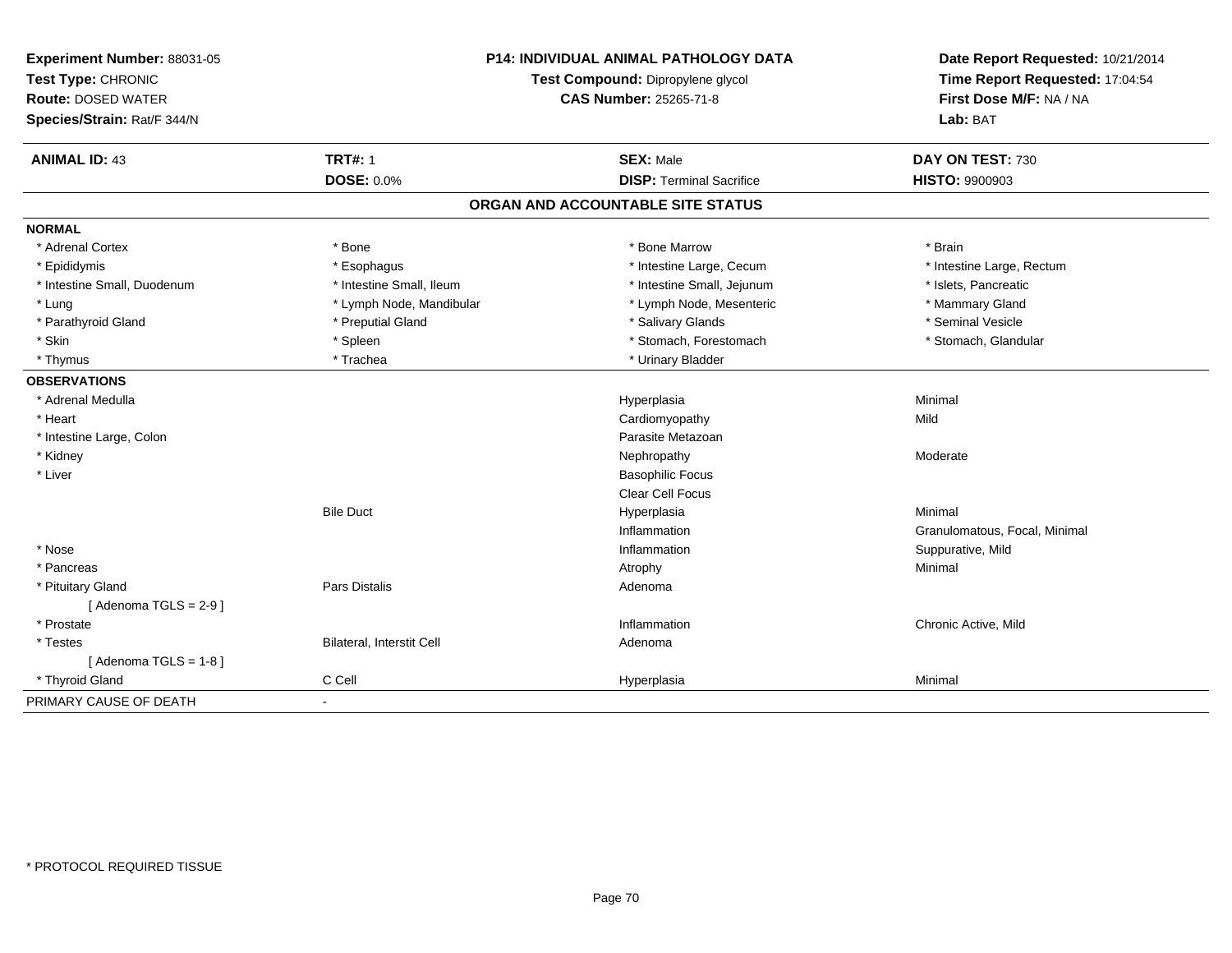| Experiment Number: 88031-05<br>Test Type: CHRONIC<br><b>Route: DOSED WATER</b><br>Species/Strain: Rat/F 344/N | <b>P14: INDIVIDUAL ANIMAL PATHOLOGY DATA</b><br>Test Compound: Dipropylene glycol<br><b>CAS Number: 25265-71-8</b> |                                   | Date Report Requested: 10/21/2014<br>Time Report Requested: 17:04:54<br>First Dose M/F: NA / NA<br>Lab: BAT |  |
|---------------------------------------------------------------------------------------------------------------|--------------------------------------------------------------------------------------------------------------------|-----------------------------------|-------------------------------------------------------------------------------------------------------------|--|
| <b>ANIMAL ID: 44</b>                                                                                          | <b>TRT#: 1</b>                                                                                                     | <b>SEX: Male</b>                  | DAY ON TEST: 564                                                                                            |  |
|                                                                                                               | DOSE: 0.0%                                                                                                         | <b>DISP:</b> Moribund Sacrifice   | <b>HISTO: 9900904</b>                                                                                       |  |
|                                                                                                               |                                                                                                                    | ORGAN AND ACCOUNTABLE SITE STATUS |                                                                                                             |  |
| <b>NORMAL</b>                                                                                                 |                                                                                                                    |                                   |                                                                                                             |  |
| * Adrenal Cortex                                                                                              | * Adrenal Medulla                                                                                                  | * Bone                            | * Bone Marrow                                                                                               |  |
| * Brain                                                                                                       | * Epididymis                                                                                                       | * Esophagus                       | * Intestine Large, Cecum                                                                                    |  |
| * Intestine Large, Colon                                                                                      | * Intestine Large, Rectum                                                                                          | * Intestine Small, Duodenum       | * Intestine Small, Ileum                                                                                    |  |
| * Intestine Small, Jejunum                                                                                    | * Islets, Pancreatic                                                                                               | * Lymph Node, Mandibular          | * Lymph Node, Mesenteric                                                                                    |  |
| * Mammary Gland                                                                                               | * Parathyroid Gland                                                                                                | * Preputial Gland                 | * Prostate                                                                                                  |  |
| * Salivary Glands                                                                                             | * Seminal Vesicle                                                                                                  | * Skin                            | * Stomach, Forestomach                                                                                      |  |
| * Stomach, Glandular                                                                                          | * Thymus                                                                                                           | * Trachea                         | * Urinary Bladder                                                                                           |  |
| <b>OBSERVATIONS</b>                                                                                           |                                                                                                                    |                                   |                                                                                                             |  |
| * Heart                                                                                                       |                                                                                                                    | Cardiomyopathy                    | Mild                                                                                                        |  |
| * Kidney                                                                                                      |                                                                                                                    | Nephropathy                       | Mild                                                                                                        |  |
| * Liver                                                                                                       |                                                                                                                    | Fatty Change                      | Mild                                                                                                        |  |
|                                                                                                               | <b>Bile Duct</b>                                                                                                   | Hyperplasia                       | Mild                                                                                                        |  |
| [Hyperplasia TGLS = 2-5]                                                                                      |                                                                                                                    |                                   |                                                                                                             |  |
| * Lung                                                                                                        |                                                                                                                    | Carcinoma                         | Metastatic (Zymbal'S Gland)                                                                                 |  |
|                                                                                                               |                                                                                                                    | <b>Infiltration Cellular</b>      | Histiocyte, Minimal                                                                                         |  |
| * Nose                                                                                                        |                                                                                                                    | Inflammation                      | Suppurative, Minimal                                                                                        |  |
| * Pancreas                                                                                                    |                                                                                                                    | Atrophy                           | Minimal                                                                                                     |  |
| * Pituitary Gland                                                                                             | Pars Distalis                                                                                                      | Hyperplasia                       | Minimal                                                                                                     |  |
| * Spleen                                                                                                      |                                                                                                                    | Hematopoietic Cell Proliferation  | Mild                                                                                                        |  |
| * Testes                                                                                                      | Bilateral, Interstit Cell                                                                                          | Adenoma                           |                                                                                                             |  |
| [Adenoma TGLS = $1-8$ ]                                                                                       |                                                                                                                    |                                   |                                                                                                             |  |
| * Thyroid Gland                                                                                               | C Cell                                                                                                             | Hyperplasia                       | Minimal                                                                                                     |  |
| Zymbal's Gland                                                                                                |                                                                                                                    | Carcinoma                         |                                                                                                             |  |
| [ Carcinoma TGLS = 3-12+13 ]                                                                                  |                                                                                                                    |                                   |                                                                                                             |  |
| PRIMARY CAUSE OF DEATH                                                                                        | - Zymbal's Gland Carcinoma                                                                                         |                                   |                                                                                                             |  |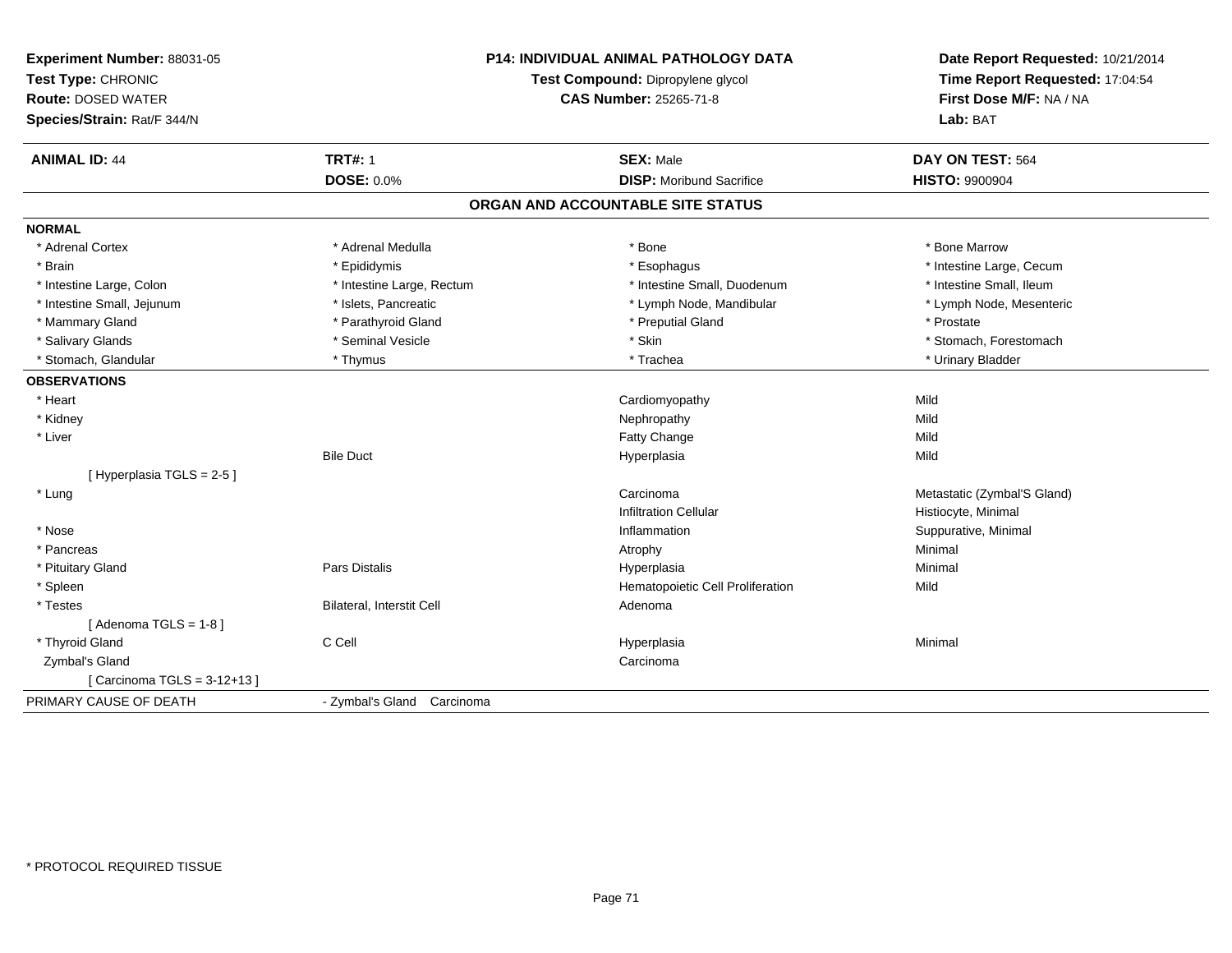| Experiment Number: 88031-05<br>Test Type: CHRONIC<br><b>Route: DOSED WATER</b><br>Species/Strain: Rat/F 344/N | <b>P14: INDIVIDUAL ANIMAL PATHOLOGY DATA</b><br>Test Compound: Dipropylene glycol<br><b>CAS Number: 25265-71-8</b> |                                   | Date Report Requested: 10/21/2014<br>Time Report Requested: 17:04:54<br>First Dose M/F: NA / NA<br>Lab: BAT |
|---------------------------------------------------------------------------------------------------------------|--------------------------------------------------------------------------------------------------------------------|-----------------------------------|-------------------------------------------------------------------------------------------------------------|
| <b>ANIMAL ID: 45</b>                                                                                          | <b>TRT#: 1</b>                                                                                                     | <b>SEX: Male</b>                  | DAY ON TEST: 729                                                                                            |
|                                                                                                               | <b>DOSE: 0.0%</b>                                                                                                  | <b>DISP: Terminal Sacrifice</b>   | <b>HISTO: 9900905</b>                                                                                       |
|                                                                                                               |                                                                                                                    | ORGAN AND ACCOUNTABLE SITE STATUS |                                                                                                             |
| <b>NORMAL</b>                                                                                                 |                                                                                                                    |                                   |                                                                                                             |
| * Bone                                                                                                        | * Bone Marrow                                                                                                      | * Brain                           | * Epididymis                                                                                                |
| * Esophagus                                                                                                   | * Intestine Large, Cecum                                                                                           | * Intestine Large, Colon          | * Intestine Large, Rectum                                                                                   |
| * Intestine Small, Duodenum                                                                                   | * Intestine Small, Ileum                                                                                           | * Intestine Small, Jejunum        | * Islets, Pancreatic                                                                                        |
| * Lymph Node, Mesenteric                                                                                      | * Mammary Gland                                                                                                    | * Nose                            | * Parathyroid Gland                                                                                         |
| * Pituitary Gland                                                                                             | * Preputial Gland                                                                                                  | * Prostate                        | * Seminal Vesicle                                                                                           |
| * Spleen                                                                                                      | * Stomach, Forestomach                                                                                             | * Stomach, Glandular              | * Trachea                                                                                                   |
| * Urinary Bladder                                                                                             |                                                                                                                    |                                   |                                                                                                             |
| <b>MISSING</b>                                                                                                |                                                                                                                    |                                   |                                                                                                             |
| * Lymph Node, Mandibular                                                                                      | * Thymus                                                                                                           |                                   |                                                                                                             |
| <b>OBSERVATIONS</b>                                                                                           |                                                                                                                    |                                   |                                                                                                             |
| * Adrenal Cortex                                                                                              |                                                                                                                    | Hyperplasia                       | Mild                                                                                                        |
| * Adrenal Medulla                                                                                             |                                                                                                                    | Hyperplasia                       | Marked                                                                                                      |
| Eye                                                                                                           | Retina                                                                                                             | Atrophy                           | Marked                                                                                                      |
|                                                                                                               |                                                                                                                    | Cataract                          | Marked                                                                                                      |
| [Cataract TGLS = $1-13$ ]                                                                                     |                                                                                                                    |                                   |                                                                                                             |
| * Heart                                                                                                       |                                                                                                                    | Cardiomyopathy                    | Mild                                                                                                        |
| * Kidney                                                                                                      |                                                                                                                    | Nephropathy                       | Mild                                                                                                        |
| * Liver                                                                                                       |                                                                                                                    | <b>Basophilic Focus</b>           |                                                                                                             |
|                                                                                                               | <b>Bile Duct</b>                                                                                                   | Hyperplasia                       | Minimal                                                                                                     |
|                                                                                                               |                                                                                                                    | Inflammation                      | Granulomatous, Focal, Minimal                                                                               |
| * Lung                                                                                                        |                                                                                                                    | <b>Infiltration Cellular</b>      | Histiocyte, Minimal                                                                                         |
|                                                                                                               |                                                                                                                    | Inflammation                      | Chronic Active, Minimal                                                                                     |
| * Pancreas                                                                                                    |                                                                                                                    | Hyperplasia                       | Mild                                                                                                        |
| * Salivary Glands                                                                                             |                                                                                                                    | Atrophy                           | Mild                                                                                                        |
| * Skin                                                                                                        |                                                                                                                    | Hyperkeratosis                    | Marked                                                                                                      |
| [ Hyperkeratosis TGLS = 3-12 ]                                                                                |                                                                                                                    |                                   |                                                                                                             |
| * Testes                                                                                                      | Bilateral, Interstit Cell                                                                                          | Adenoma                           |                                                                                                             |
| [Adenoma TGLS = $2-8$ ]                                                                                       |                                                                                                                    |                                   |                                                                                                             |
| * Thyroid Gland                                                                                               | C Cell                                                                                                             | Adenoma                           |                                                                                                             |
| PRIMARY CAUSE OF DEATH                                                                                        |                                                                                                                    |                                   |                                                                                                             |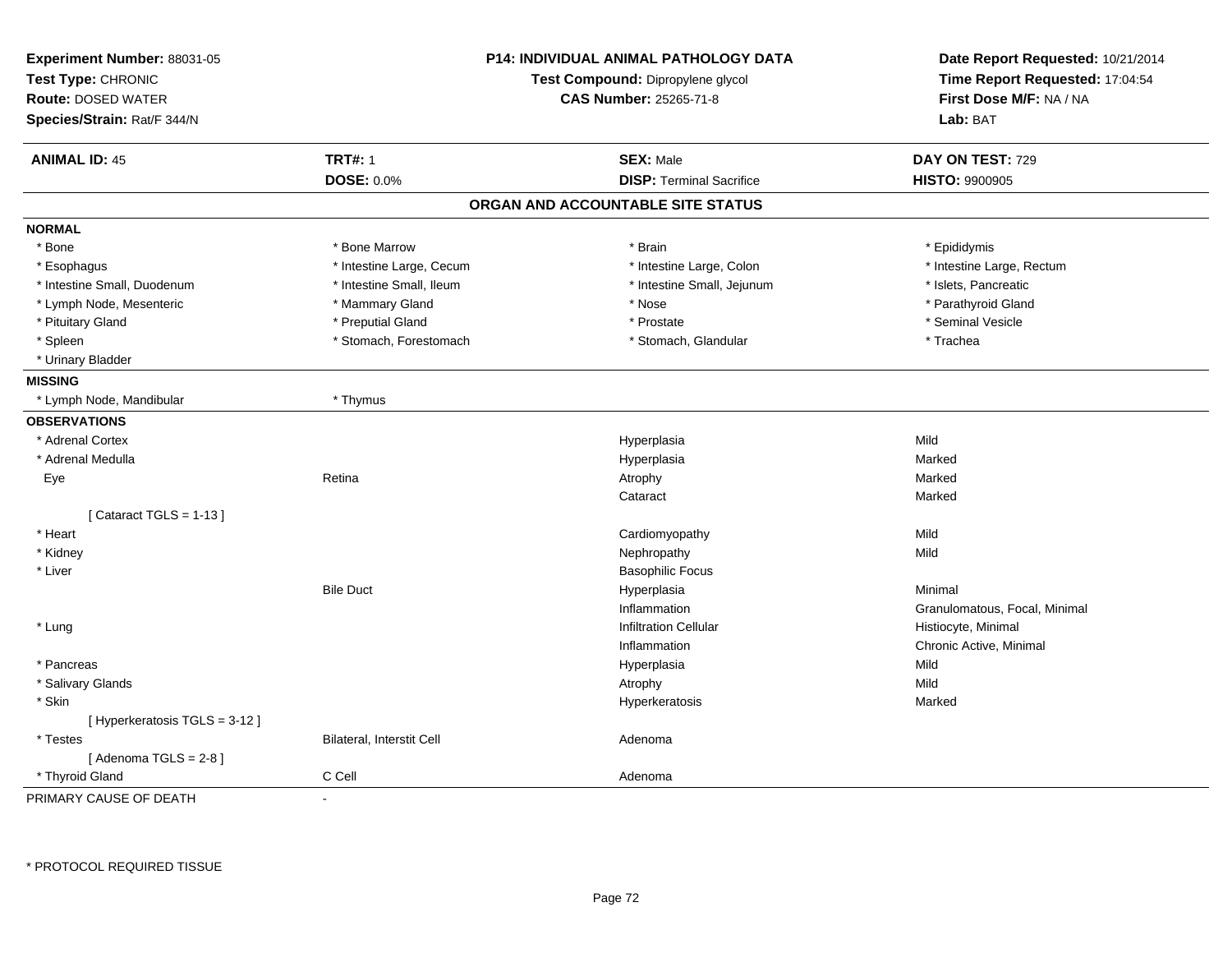| <b>Experiment Number: 88031-05</b><br><b>Test Type: CHRONIC</b> |                   | <b>P14: INDIVIDUAL ANIMAL PATHOLOGY DATA</b> | Date Report Requested: 10/21/2014 |  |
|-----------------------------------------------------------------|-------------------|----------------------------------------------|-----------------------------------|--|
|                                                                 |                   | Test Compound: Dipropylene glycol            | Time Report Requested: 17:04:54   |  |
| <b>Route: DOSED WATER</b>                                       |                   | <b>CAS Number: 25265-71-8</b>                | First Dose M/F: NA / NA           |  |
| Species/Strain: Rat/F 344/N                                     |                   |                                              | Lab: BAT                          |  |
| <b>ANIMAL ID: 45</b>                                            | <b>TRT#: 1</b>    | <b>SEX:</b> Male                             | <b>DAY ON TEST: 729</b>           |  |
|                                                                 | <b>DOSE: 0.0%</b> | <b>DISP: Terminal Sacrifice</b>              | <b>HISTO: 9900905</b>             |  |
|                                                                 |                   | ORGAN AND ACCOUNTABLE SITE STATUS            |                                   |  |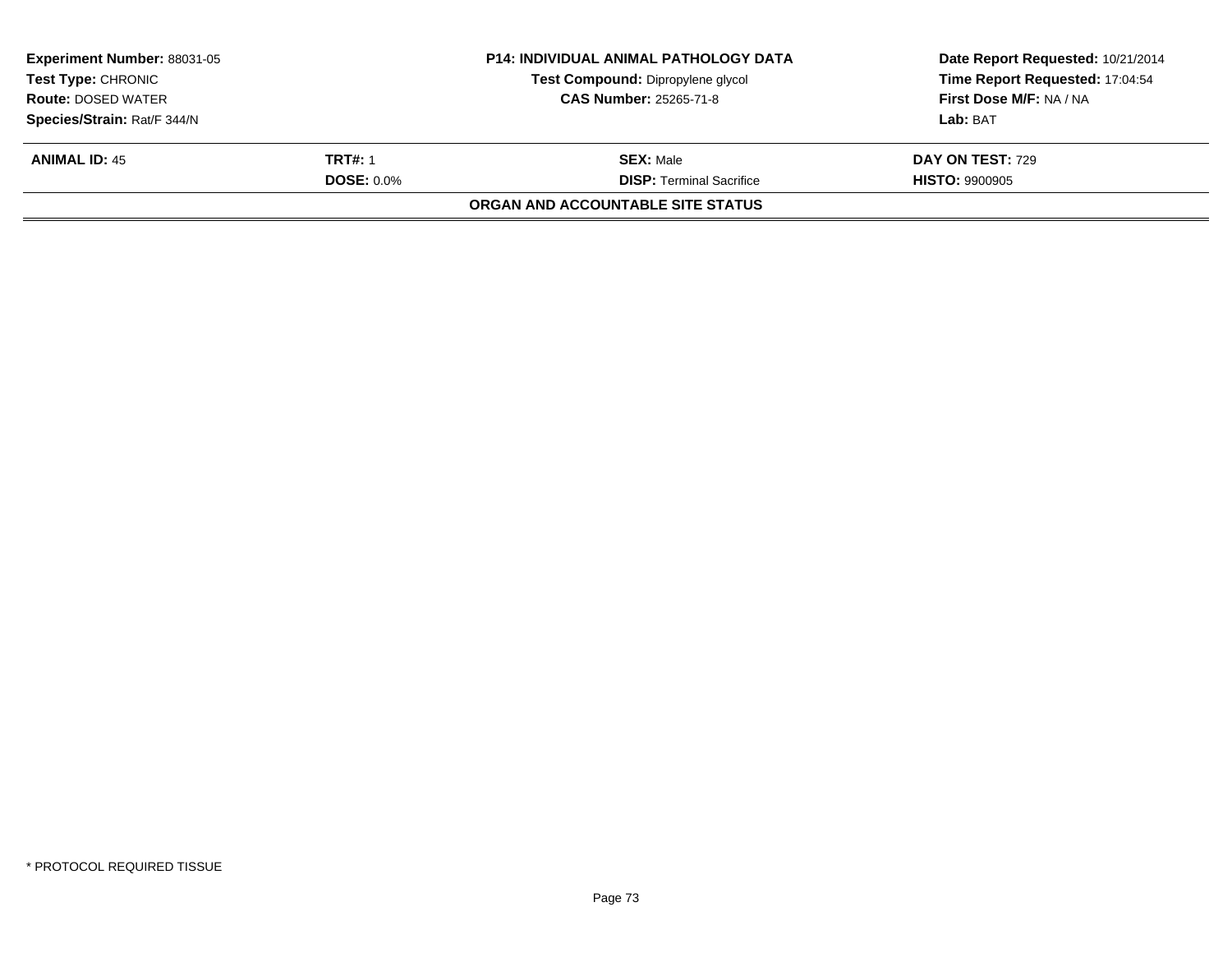| Experiment Number: 88031-05<br>Test Type: CHRONIC<br><b>Route: DOSED WATER</b><br>Species/Strain: Rat/F 344/N |                            | P14: INDIVIDUAL ANIMAL PATHOLOGY DATA<br>Test Compound: Dipropylene glycol<br>CAS Number: 25265-71-8 | Date Report Requested: 10/21/2014<br>Time Report Requested: 17:04:54<br>First Dose M/F: NA / NA<br>Lab: BAT |
|---------------------------------------------------------------------------------------------------------------|----------------------------|------------------------------------------------------------------------------------------------------|-------------------------------------------------------------------------------------------------------------|
| <b>ANIMAL ID: 46</b>                                                                                          | <b>TRT#: 1</b>             | <b>SEX: Male</b>                                                                                     | DAY ON TEST: 729                                                                                            |
|                                                                                                               | <b>DOSE: 0.0%</b>          | <b>DISP: Terminal Sacrifice</b>                                                                      | <b>HISTO: 9900906</b>                                                                                       |
|                                                                                                               |                            | ORGAN AND ACCOUNTABLE SITE STATUS                                                                    |                                                                                                             |
| <b>NORMAL</b>                                                                                                 |                            |                                                                                                      |                                                                                                             |
| * Adrenal Cortex                                                                                              | * Bone                     | * Bone Marrow                                                                                        | * Brain                                                                                                     |
| * Esophagus                                                                                                   | * Intestine Large, Cecum   | * Intestine Large, Colon                                                                             | * Intestine Small, Duodenum                                                                                 |
| * Intestine Small, Ileum                                                                                      | * Intestine Small, Jejunum | * Islets, Pancreatic                                                                                 | * Lymph Node, Mesenteric                                                                                    |
| * Mammary Gland                                                                                               | * Pancreas                 | * Parathyroid Gland                                                                                  | * Preputial Gland                                                                                           |
| * Prostate                                                                                                    | * Salivary Glands          | * Seminal Vesicle                                                                                    | * Skin                                                                                                      |
| * Spleen                                                                                                      | * Stomach, Forestomach     | * Stomach, Glandular                                                                                 | * Thymus                                                                                                    |
| * Trachea                                                                                                     | * Urinary Bladder          |                                                                                                      |                                                                                                             |
| <b>MISSING</b>                                                                                                |                            |                                                                                                      |                                                                                                             |
| * Lymph Node, Mandibular                                                                                      |                            |                                                                                                      |                                                                                                             |
| <b>OBSERVATIONS</b>                                                                                           |                            |                                                                                                      |                                                                                                             |
| * Adrenal Medulla                                                                                             |                            | Hyperplasia                                                                                          | Minimal                                                                                                     |
| * Epididymis                                                                                                  |                            | Mesothelioma Malignant                                                                               |                                                                                                             |
| * Heart                                                                                                       |                            | Cardiomyopathy                                                                                       | Moderate                                                                                                    |
| * Intestine Large, Rectum                                                                                     |                            | Parasite Metazoan                                                                                    |                                                                                                             |
| * Kidney                                                                                                      |                            | Nephropathy                                                                                          | Moderate                                                                                                    |
| * Liver                                                                                                       |                            | <b>Basophilic Focus</b>                                                                              |                                                                                                             |
|                                                                                                               |                            | Clear Cell Focus                                                                                     |                                                                                                             |
|                                                                                                               | <b>Bile Duct</b>           | Hyperplasia                                                                                          | Minimal                                                                                                     |
|                                                                                                               |                            | Inflammation                                                                                         | Granulomatous, Focal, Minimal                                                                               |
| * Lung                                                                                                        |                            | Alveolar/Bronchiolar Adenoma                                                                         |                                                                                                             |
|                                                                                                               |                            | <b>Infiltration Cellular</b>                                                                         | Histiocyte, Minimal                                                                                         |
| [ Alveolar/Bronchiolar Adenoma TGLS = 4-12 ]                                                                  |                            |                                                                                                      |                                                                                                             |
| Lymph Node                                                                                                    | Mediastinal                | Ectasia                                                                                              | Moderate                                                                                                    |
| [ Ectasia TGLS = $3-2$ ]                                                                                      |                            |                                                                                                      |                                                                                                             |
| * Nose                                                                                                        |                            | Inflammation                                                                                         | Suppurative, Moderate                                                                                       |
|                                                                                                               | Olfactory Epi              | Metaplasia                                                                                           | Mild                                                                                                        |
| * Pituitary Gland                                                                                             | Pars Distalis              | Adenoma                                                                                              |                                                                                                             |
| [Adenoma TGLS = $2-9$ ]                                                                                       |                            |                                                                                                      |                                                                                                             |
| * Testes                                                                                                      | Bilateral, Interstit Cell  | Adenoma                                                                                              |                                                                                                             |
|                                                                                                               |                            | Mesothelioma Benign                                                                                  |                                                                                                             |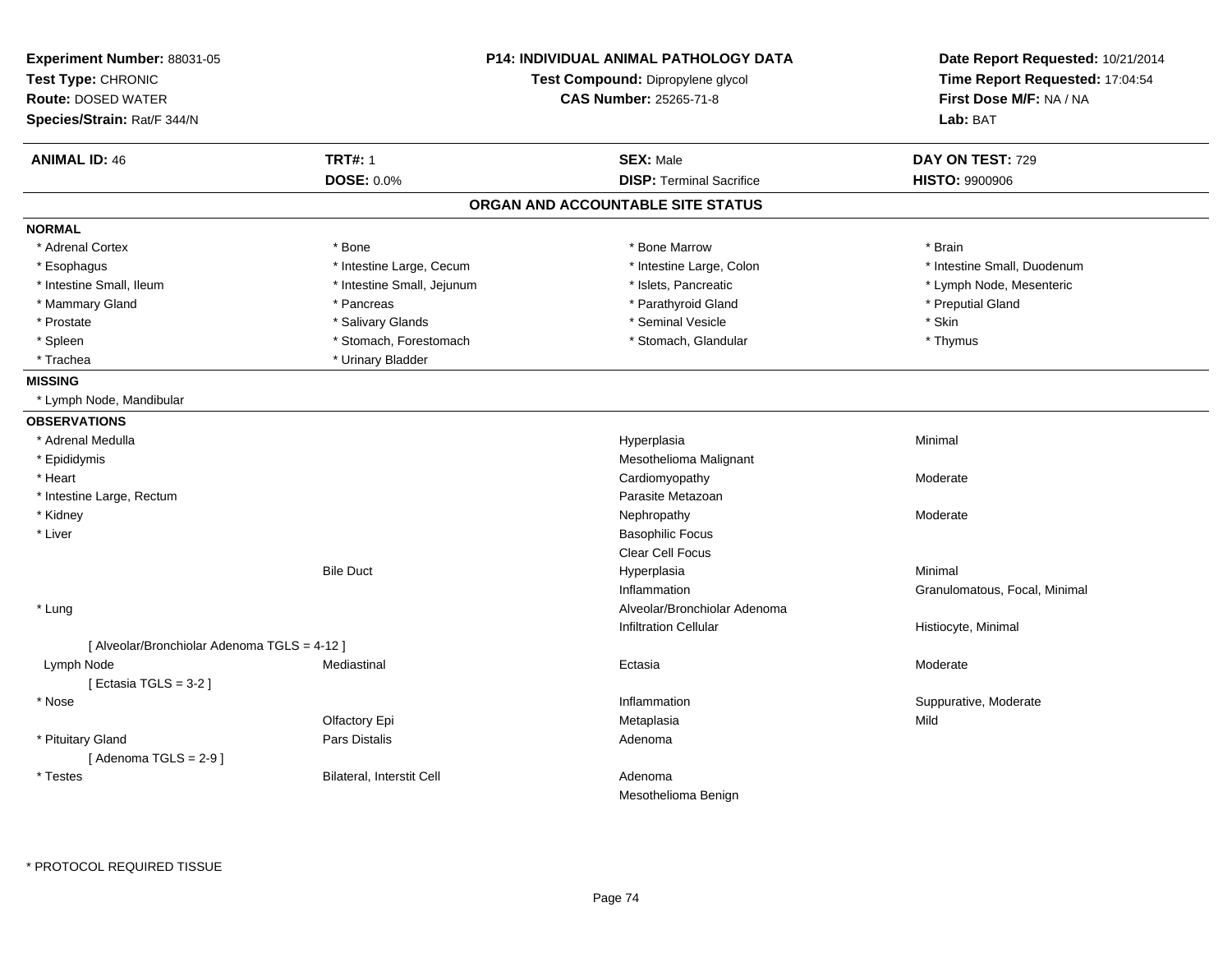| Experiment Number: 88031-05<br><b>Test Type: CHRONIC</b> |                       | <b>P14: INDIVIDUAL ANIMAL PATHOLOGY DATA</b> | Date Report Requested: 10/21/2014<br>Time Report Requested: 17:04:54 |
|----------------------------------------------------------|-----------------------|----------------------------------------------|----------------------------------------------------------------------|
|                                                          |                       | Test Compound: Dipropylene glycol            |                                                                      |
| <b>Route: DOSED WATER</b>                                |                       | <b>CAS Number: 25265-71-8</b>                | First Dose M/F: NA / NA                                              |
| Species/Strain: Rat/F 344/N                              |                       |                                              | Lab: BAT                                                             |
| <b>ANIMAL ID: 46</b>                                     | <b>TRT#: 1</b>        | <b>SEX: Male</b>                             | <b>DAY ON TEST: 729</b>                                              |
|                                                          | <b>DOSE: 0.0%</b>     | <b>DISP: Terminal Sacrifice</b>              | <b>HISTO: 9900906</b>                                                |
|                                                          |                       | ORGAN AND ACCOUNTABLE SITE STATUS            |                                                                      |
| [Adenoma TGLS = $1-8$ ]                                  |                       |                                              |                                                                      |
| * Thyroid Gland                                          | C Cell                | Carcinoma                                    |                                                                      |
|                                                          | C Cell                | Hyperplasia                                  | Minimal                                                              |
|                                                          | <b>Follicular Cel</b> | Hyperplasia                                  | Mild                                                                 |
| PRIMARY CAUSE OF DEATH                                   |                       |                                              |                                                                      |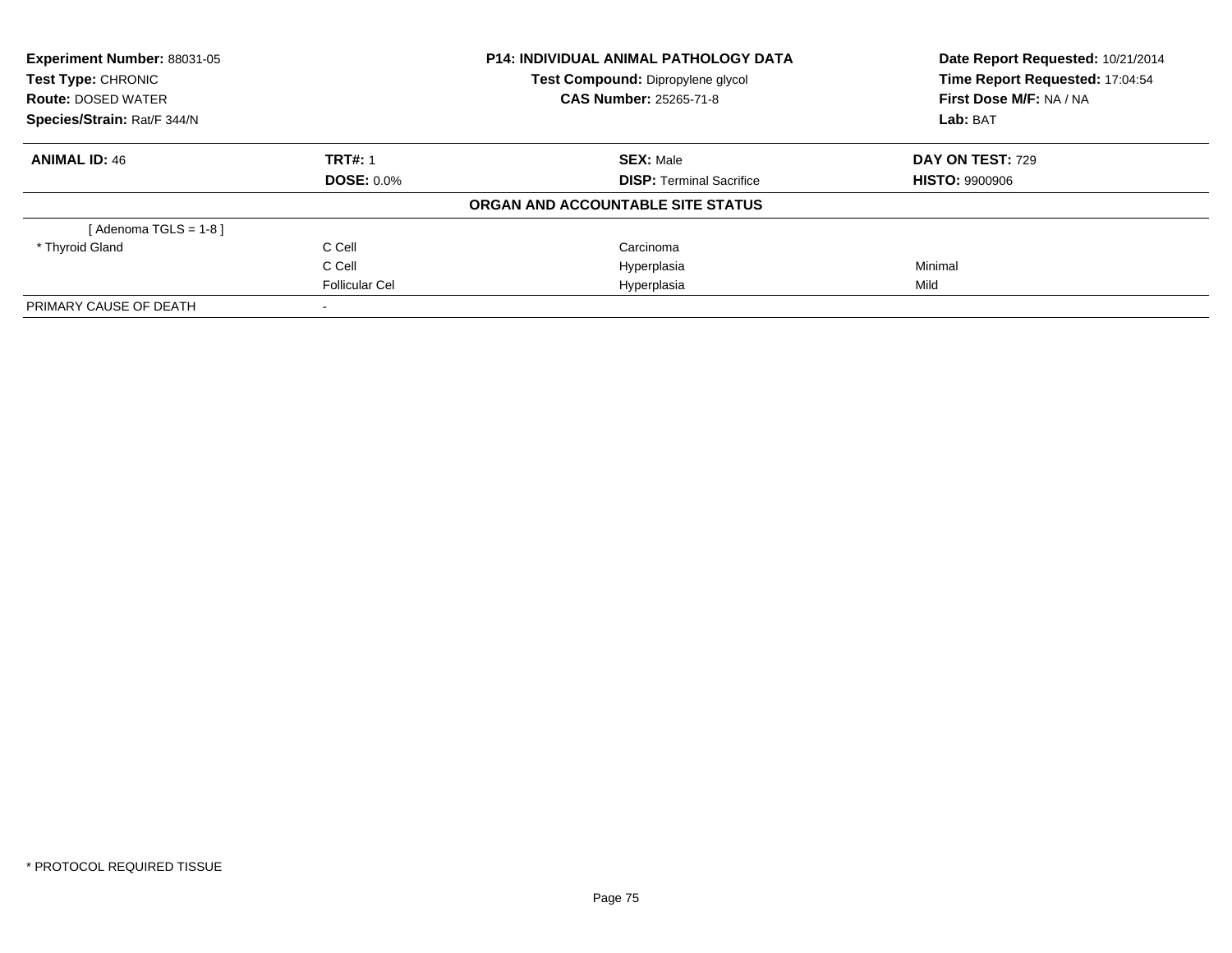| Experiment Number: 88031-05<br>Test Type: CHRONIC<br><b>Route: DOSED WATER</b><br>Species/Strain: Rat/F 344/N |                             | <b>P14: INDIVIDUAL ANIMAL PATHOLOGY DATA</b><br>Test Compound: Dipropylene glycol<br><b>CAS Number: 25265-71-8</b> | Date Report Requested: 10/21/2014<br>Time Report Requested: 17:04:54<br>First Dose M/F: NA / NA<br>Lab: BAT |
|---------------------------------------------------------------------------------------------------------------|-----------------------------|--------------------------------------------------------------------------------------------------------------------|-------------------------------------------------------------------------------------------------------------|
| <b>ANIMAL ID: 47</b>                                                                                          | <b>TRT#: 1</b>              | <b>SEX: Male</b>                                                                                                   | DAY ON TEST: 730                                                                                            |
|                                                                                                               | <b>DOSE: 0.0%</b>           | <b>DISP: Terminal Sacrifice</b>                                                                                    | <b>HISTO: 9900907</b>                                                                                       |
|                                                                                                               |                             | ORGAN AND ACCOUNTABLE SITE STATUS                                                                                  |                                                                                                             |
| <b>NORMAL</b>                                                                                                 |                             |                                                                                                                    |                                                                                                             |
| * Bone                                                                                                        | * Brain                     | * Esophagus                                                                                                        | * Intestine Large, Cecum                                                                                    |
| * Intestine Large, Colon                                                                                      | * Intestine Small, Duodenum | * Intestine Small, Ileum                                                                                           | * Intestine Small, Jejunum                                                                                  |
| * Islets, Pancreatic                                                                                          | * Mammary Gland             | * Nose                                                                                                             | * Parathyroid Gland                                                                                         |
| * Preputial Gland                                                                                             | * Salivary Glands           | * Seminal Vesicle                                                                                                  | * Skin                                                                                                      |
| * Stomach, Forestomach                                                                                        | * Stomach, Glandular        | * Thymus                                                                                                           | * Trachea                                                                                                   |
| * Urinary Bladder                                                                                             |                             |                                                                                                                    |                                                                                                             |
| <b>MISSING</b>                                                                                                |                             |                                                                                                                    |                                                                                                             |
| * Lymph Node, Mandibular                                                                                      |                             |                                                                                                                    |                                                                                                             |
| <b>OBSERVATIONS</b>                                                                                           |                             |                                                                                                                    |                                                                                                             |
| * Adrenal Cortex                                                                                              |                             | Leukemia Mononuclear                                                                                               |                                                                                                             |
| * Adrenal Medulla                                                                                             |                             | Leukemia Mononuclear                                                                                               |                                                                                                             |
| * Bone Marrow                                                                                                 |                             | Leukemia Mononuclear                                                                                               |                                                                                                             |
| * Epididymis                                                                                                  |                             | Mesothelioma Malignant                                                                                             |                                                                                                             |
| * Heart                                                                                                       |                             | Cardiomyopathy                                                                                                     | Mild                                                                                                        |
| * Intestine Large, Rectum                                                                                     |                             | Parasite Metazoan                                                                                                  |                                                                                                             |
| * Kidney                                                                                                      |                             | Leukemia Mononuclear                                                                                               |                                                                                                             |
|                                                                                                               |                             | Nephropathy                                                                                                        | Mild                                                                                                        |
| * Liver                                                                                                       | <b>Bile Duct</b>            | Hyperplasia                                                                                                        | Moderate                                                                                                    |
|                                                                                                               |                             | Inflammation                                                                                                       | Histiocytic, Focal, Minimal                                                                                 |
|                                                                                                               |                             | Leukemia Mononuclear                                                                                               |                                                                                                             |
|                                                                                                               | Centrilobular               | Necrosis                                                                                                           | Minimal                                                                                                     |
| [ Leukemia Mononuclear TGLS = 2-5 ]                                                                           |                             |                                                                                                                    |                                                                                                             |
| * Lung                                                                                                        |                             | <b>Infiltration Cellular</b>                                                                                       | Histiocyte, Minimal                                                                                         |
|                                                                                                               |                             | Leukemia Mononuclear                                                                                               |                                                                                                             |
| Lymph Node                                                                                                    | Mediastinal                 | Leukemia Mononuclear                                                                                               |                                                                                                             |
| [ Leukemia Mononuclear TGLS = 5-2 ]                                                                           |                             |                                                                                                                    |                                                                                                             |
| * Lymph Node, Mesenteric                                                                                      |                             | Leukemia Mononuclear                                                                                               |                                                                                                             |
| [ Leukemia Mononuclear TGLS = 6-7 ]                                                                           |                             |                                                                                                                    |                                                                                                             |
| * Pancreas                                                                                                    |                             | Atrophy                                                                                                            | Mild                                                                                                        |
| Peritoneum                                                                                                    |                             | Mesothelioma Malignant                                                                                             |                                                                                                             |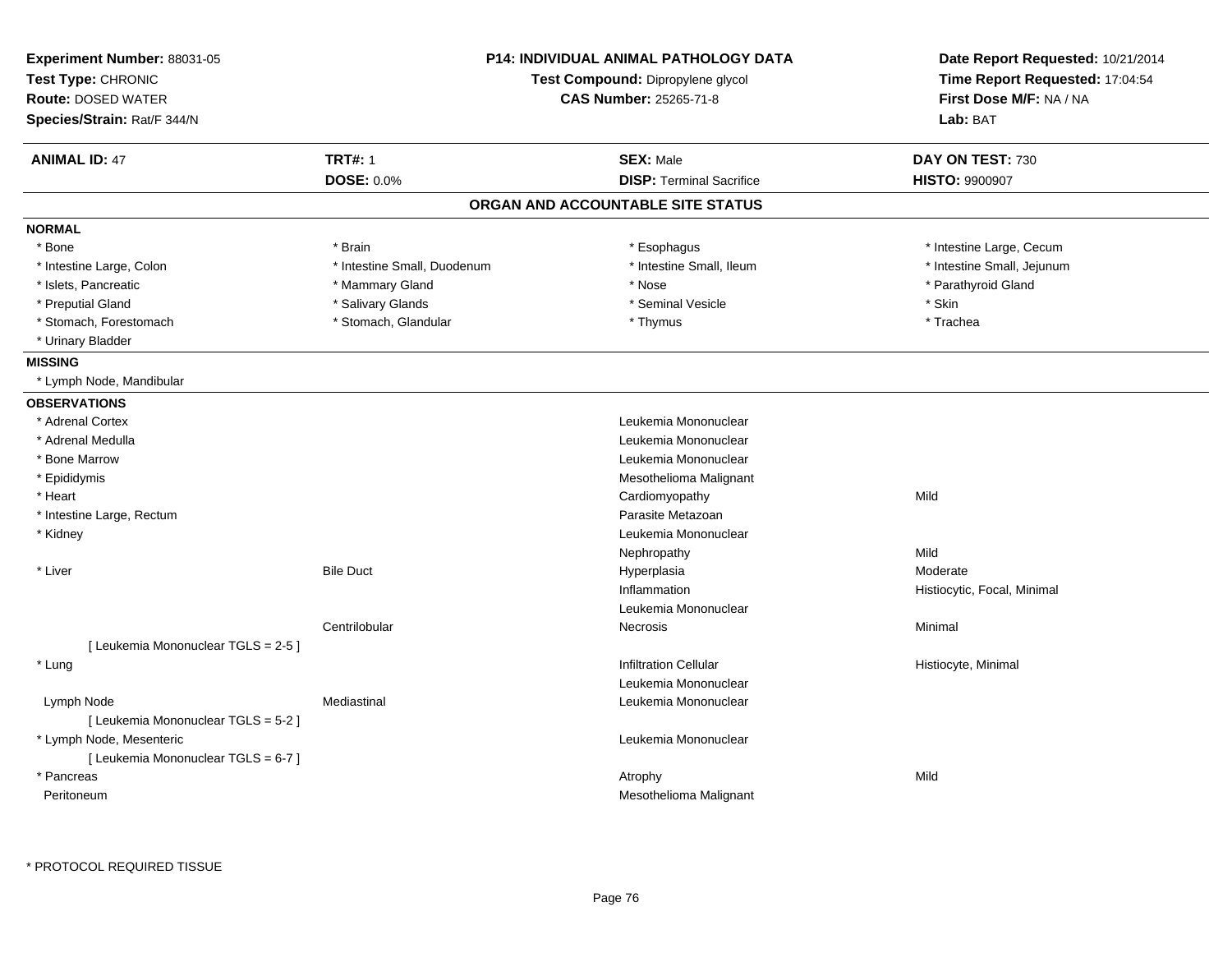| <b>Experiment Number: 88031-05</b><br>Test Type: CHRONIC<br><b>Route: DOSED WATER</b><br>Species/Strain: Rat/F 344/N |                           | <b>P14: INDIVIDUAL ANIMAL PATHOLOGY DATA</b><br>Test Compound: Dipropylene glycol<br><b>CAS Number: 25265-71-8</b> | Date Report Requested: 10/21/2014<br>Time Report Requested: 17:04:54<br>First Dose M/F: NA / NA<br>Lab: BAT |
|----------------------------------------------------------------------------------------------------------------------|---------------------------|--------------------------------------------------------------------------------------------------------------------|-------------------------------------------------------------------------------------------------------------|
| <b>ANIMAL ID: 47</b>                                                                                                 | <b>TRT#: 1</b>            | <b>SEX: Male</b>                                                                                                   | DAY ON TEST: 730                                                                                            |
|                                                                                                                      | <b>DOSE: 0.0%</b>         | <b>DISP:</b> Terminal Sacrifice                                                                                    | <b>HISTO: 9900907</b>                                                                                       |
|                                                                                                                      |                           | ORGAN AND ACCOUNTABLE SITE STATUS                                                                                  |                                                                                                             |
| * Pituitary Gland                                                                                                    | Pars Distalis             | Hyperplasia                                                                                                        | Mild                                                                                                        |
|                                                                                                                      |                           | Leukemia Mononuclear                                                                                               |                                                                                                             |
| [Hyperplasia TGLS = 4-9 ]                                                                                            |                           |                                                                                                                    |                                                                                                             |
| * Prostate                                                                                                           |                           | Hyperplasia                                                                                                        | Mild                                                                                                        |
|                                                                                                                      |                           | Inflammation                                                                                                       | Chronic Active, Mild                                                                                        |
| * Spleen                                                                                                             |                           | Leukemia Mononuclear                                                                                               |                                                                                                             |
| [Leukemia Mononuclear TGLS = 1-12]                                                                                   |                           |                                                                                                                    |                                                                                                             |
| * Testes                                                                                                             | Bilateral, Interstit Cell | Adenoma                                                                                                            |                                                                                                             |
| Adenoma TGLS = 3-8 ]                                                                                                 |                           |                                                                                                                    |                                                                                                             |
| * Thyroid Gland                                                                                                      | C Cell                    | Hyperplasia                                                                                                        | Minimal                                                                                                     |
| PRIMARY CAUSE OF DEATH                                                                                               | ۰                         |                                                                                                                    |                                                                                                             |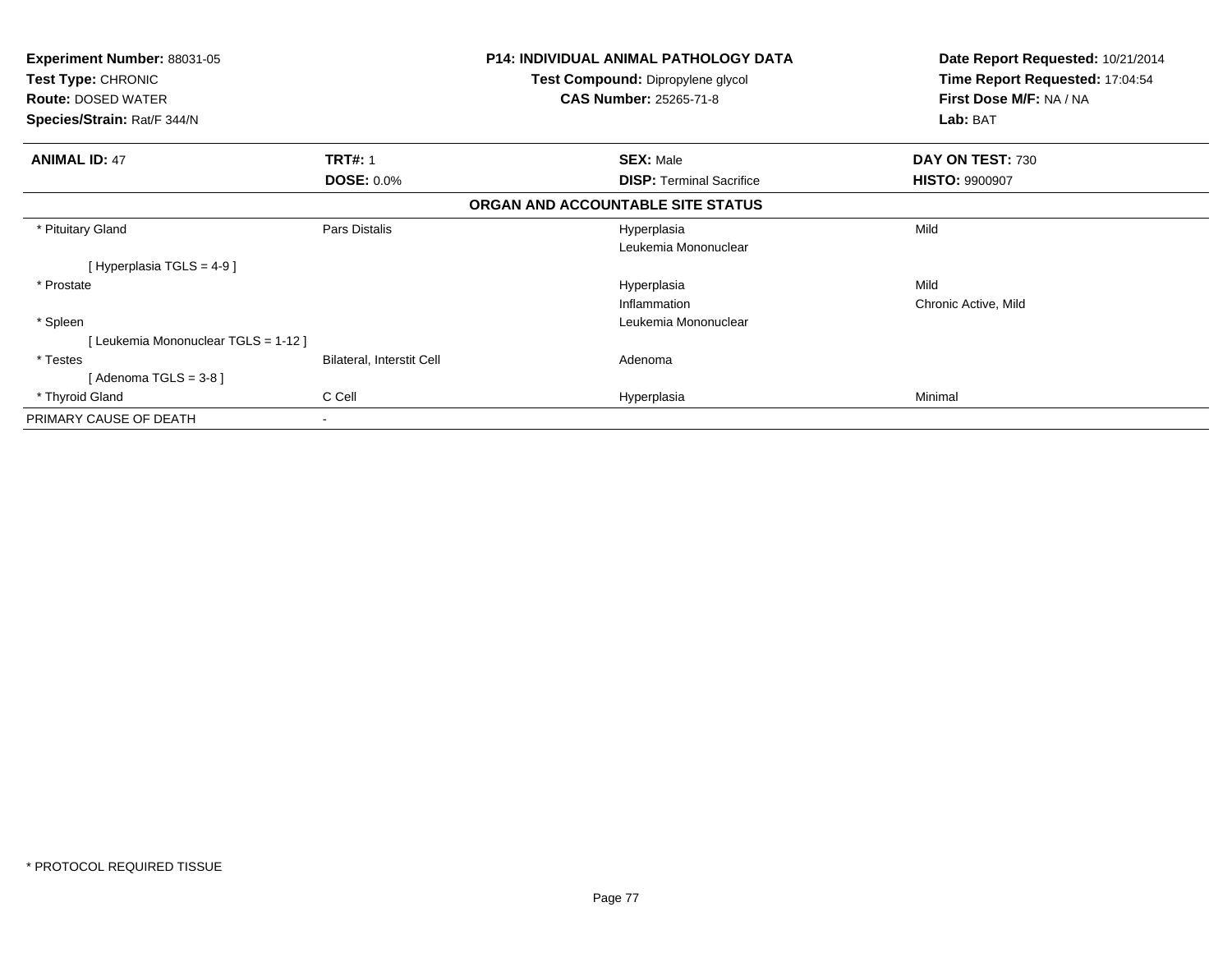| Experiment Number: 88031-05<br>Test Type: CHRONIC<br><b>Route: DOSED WATER</b><br>Species/Strain: Rat/F 344/N |                            | <b>P14: INDIVIDUAL ANIMAL PATHOLOGY DATA</b><br>Test Compound: Dipropylene glycol<br><b>CAS Number: 25265-71-8</b> | Date Report Requested: 10/21/2014<br>Time Report Requested: 17:04:54<br>First Dose M/F: NA / NA<br>Lab: BAT |
|---------------------------------------------------------------------------------------------------------------|----------------------------|--------------------------------------------------------------------------------------------------------------------|-------------------------------------------------------------------------------------------------------------|
| <b>ANIMAL ID: 48</b>                                                                                          | <b>TRT#: 1</b>             | <b>SEX: Male</b>                                                                                                   | DAY ON TEST: 698                                                                                            |
|                                                                                                               | <b>DOSE: 0.0%</b>          | <b>DISP:</b> Moribund Sacrifice                                                                                    | <b>HISTO: 9900908</b>                                                                                       |
|                                                                                                               |                            | ORGAN AND ACCOUNTABLE SITE STATUS                                                                                  |                                                                                                             |
| <b>NORMAL</b>                                                                                                 |                            |                                                                                                                    |                                                                                                             |
| * Bone                                                                                                        | * Brain                    | * Epididymis                                                                                                       | * Esophagus                                                                                                 |
| * Intestine Large, Cecum                                                                                      | * Intestine Large, Colon   | * Intestine Large, Rectum                                                                                          | * Intestine Small, Duodenum                                                                                 |
| * Intestine Small, Ileum                                                                                      | * Intestine Small, Jejunum | * Islets, Pancreatic                                                                                               | * Mammary Gland                                                                                             |
| * Nose                                                                                                        | * Parathyroid Gland        | * Salivary Glands                                                                                                  | * Seminal Vesicle                                                                                           |
| * Skin                                                                                                        | * Stomach, Forestomach     | * Stomach, Glandular                                                                                               | * Thymus                                                                                                    |
| * Trachea                                                                                                     | * Urinary Bladder          |                                                                                                                    |                                                                                                             |
| <b>MISSING</b>                                                                                                |                            |                                                                                                                    |                                                                                                             |
| * Lymph Node, Mandibular                                                                                      |                            |                                                                                                                    |                                                                                                             |
| <b>OBSERVATIONS</b>                                                                                           |                            |                                                                                                                    |                                                                                                             |
| * Adrenal Cortex                                                                                              |                            | Leukemia Mononuclear                                                                                               |                                                                                                             |
| * Adrenal Medulla                                                                                             |                            | Hyperplasia                                                                                                        | Moderate                                                                                                    |
|                                                                                                               |                            | Leukemia Mononuclear                                                                                               |                                                                                                             |
|                                                                                                               |                            | Pheochromocytoma Benign                                                                                            |                                                                                                             |
| * Bone Marrow                                                                                                 |                            | Leukemia Mononuclear                                                                                               |                                                                                                             |
| * Heart                                                                                                       |                            | Cardiomyopathy                                                                                                     | Mild                                                                                                        |
| * Kidney                                                                                                      |                            | Leukemia Mononuclear                                                                                               |                                                                                                             |
|                                                                                                               |                            | Nephropathy                                                                                                        | Mild                                                                                                        |
| * Liver                                                                                                       | <b>Bile Duct</b>           | Hyperplasia                                                                                                        | Mild                                                                                                        |
|                                                                                                               |                            | Leukemia Mononuclear                                                                                               |                                                                                                             |
|                                                                                                               | Centrilobular              | <b>Necrosis</b>                                                                                                    | Mild                                                                                                        |
| [ Leukemia Mononuclear TGLS = 4,5,6,7,8-5+13 ]                                                                |                            |                                                                                                                    |                                                                                                             |
| * Lung                                                                                                        |                            | <b>Infiltration Cellular</b>                                                                                       | Histiocyte, Minimal                                                                                         |
|                                                                                                               |                            | Leukemia Mononuclear                                                                                               |                                                                                                             |
| Lymph Node                                                                                                    | Deep Cervical              | Leukemia Mononuclear                                                                                               |                                                                                                             |
|                                                                                                               | Pancreatic                 | Leukemia Mononuclear                                                                                               |                                                                                                             |
|                                                                                                               | Renal                      | Leukemia Mononuclear                                                                                               |                                                                                                             |
| [ Leukemia Mononuclear TGLS = 9-16 ]                                                                          |                            |                                                                                                                    |                                                                                                             |
| [ Leukemia Mononuclear TGLS = 9-16 ]                                                                          |                            |                                                                                                                    |                                                                                                             |
| [ Leukemia Mononuclear TGLS = 10-17 ]                                                                         |                            |                                                                                                                    |                                                                                                             |
| * Lymph Node, Mesenteric                                                                                      |                            | Leukemia Mononuclear                                                                                               |                                                                                                             |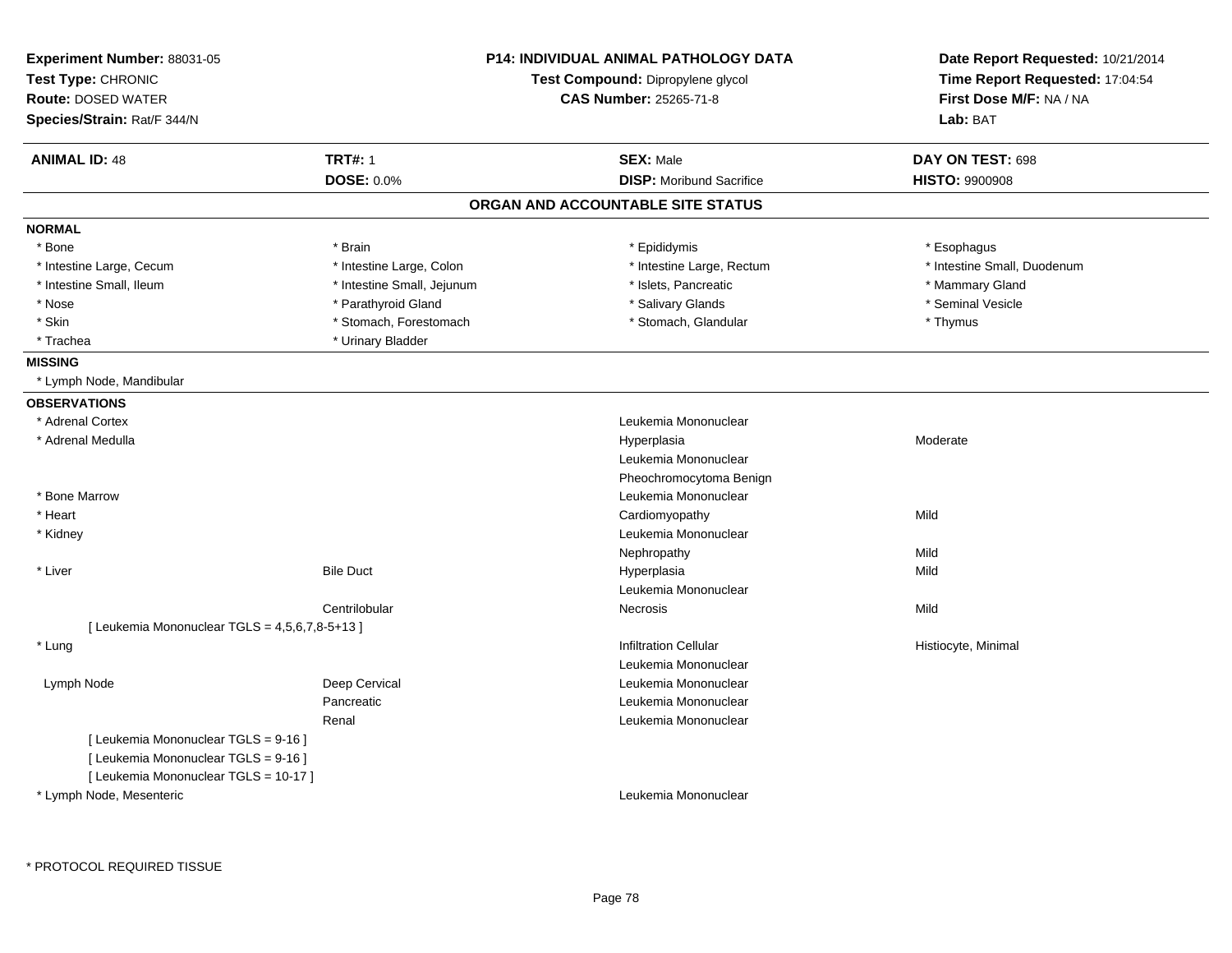| Experiment Number: 88031-05<br>Test Type: CHRONIC<br><b>Route: DOSED WATER</b><br>Species/Strain: Rat/F 344/N |                       | <b>P14: INDIVIDUAL ANIMAL PATHOLOGY DATA</b><br>Test Compound: Dipropylene glycol<br><b>CAS Number: 25265-71-8</b> | Date Report Requested: 10/21/2014<br>Time Report Requested: 17:04:54<br>First Dose M/F: NA / NA<br>Lab: BAT |
|---------------------------------------------------------------------------------------------------------------|-----------------------|--------------------------------------------------------------------------------------------------------------------|-------------------------------------------------------------------------------------------------------------|
| <b>ANIMAL ID: 48</b>                                                                                          | <b>TRT#: 1</b>        | <b>SEX: Male</b>                                                                                                   | DAY ON TEST: 698                                                                                            |
|                                                                                                               | <b>DOSE: 0.0%</b>     | <b>DISP:</b> Moribund Sacrifice                                                                                    | <b>HISTO: 9900908</b>                                                                                       |
|                                                                                                               |                       | ORGAN AND ACCOUNTABLE SITE STATUS                                                                                  |                                                                                                             |
| Mesentery<br>[Necrosis TGLS = $12-12$ ]                                                                       | Fat                   | Necrosis                                                                                                           | Moderate                                                                                                    |
| * Pancreas                                                                                                    |                       | Leukemia Mononuclear                                                                                               |                                                                                                             |
| * Pituitary Gland                                                                                             | Pars Distalis         | Adenoma                                                                                                            |                                                                                                             |
|                                                                                                               |                       | Leukemia Mononuclear                                                                                               |                                                                                                             |
| [Adenoma TGLS = $11-9$ ]                                                                                      |                       |                                                                                                                    |                                                                                                             |
| * Preputial Gland                                                                                             |                       | Sarcoma                                                                                                            |                                                                                                             |
| * Prostate                                                                                                    |                       | Inflammation                                                                                                       | Chronic Active, Moderate                                                                                    |
| * Spleen                                                                                                      |                       | Fibrosis                                                                                                           | Mild                                                                                                        |
|                                                                                                               |                       | Leukemia Mononuclear                                                                                               |                                                                                                             |
| [Leukemia Mononuclear TGLS = 1,2-14 ]                                                                         |                       |                                                                                                                    |                                                                                                             |
| * Testes                                                                                                      | <b>Interstit Cell</b> | Adenoma                                                                                                            |                                                                                                             |
|                                                                                                               |                       | Atrophy                                                                                                            | Moderate                                                                                                    |
| [Adenoma $TGLS = 3-8$ ]                                                                                       |                       |                                                                                                                    |                                                                                                             |
| * Thyroid Gland                                                                                               | C Cell                | Hyperplasia                                                                                                        | Minimal                                                                                                     |
| PRIMARY CAUSE OF DEATH                                                                                        | - Spleen              | Leukemia Mononuclear                                                                                               |                                                                                                             |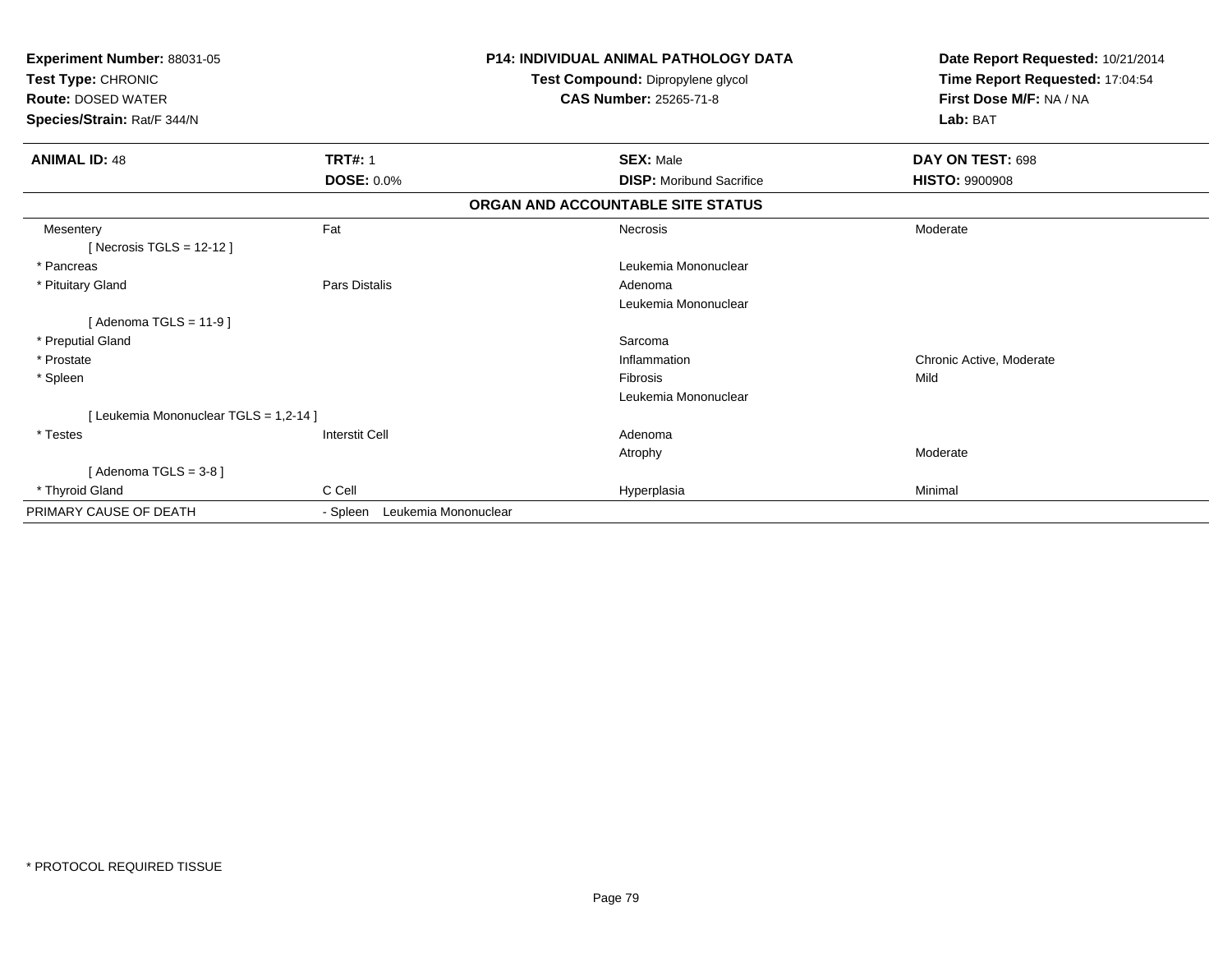| Experiment Number: 88031-05<br>Test Type: CHRONIC<br><b>Route: DOSED WATER</b><br>Species/Strain: Rat/F 344/N |                           | <b>P14: INDIVIDUAL ANIMAL PATHOLOGY DATA</b><br>Test Compound: Dipropylene glycol<br><b>CAS Number: 25265-71-8</b> | Date Report Requested: 10/21/2014<br>Time Report Requested: 17:04:54<br>First Dose M/F: NA / NA<br>Lab: BAT |
|---------------------------------------------------------------------------------------------------------------|---------------------------|--------------------------------------------------------------------------------------------------------------------|-------------------------------------------------------------------------------------------------------------|
| <b>ANIMAL ID: 49</b>                                                                                          | <b>TRT#: 1</b>            | <b>SEX: Male</b>                                                                                                   | DAY ON TEST: 729                                                                                            |
|                                                                                                               | <b>DOSE: 0.0%</b>         | <b>DISP: Terminal Sacrifice</b>                                                                                    | <b>HISTO: 9900909</b>                                                                                       |
|                                                                                                               |                           | ORGAN AND ACCOUNTABLE SITE STATUS                                                                                  |                                                                                                             |
| <b>NORMAL</b>                                                                                                 |                           |                                                                                                                    |                                                                                                             |
| * Bone                                                                                                        | * Bone Marrow             | * Brain                                                                                                            | * Epididymis                                                                                                |
| * Esophagus                                                                                                   | * Intestine Large, Cecum  | * Intestine Large, Colon                                                                                           | * Intestine Large, Rectum                                                                                   |
| * Intestine Small, Duodenum                                                                                   | * Intestine Small, Ileum  | * Intestine Small, Jejunum                                                                                         | * Islets, Pancreatic                                                                                        |
| * Lymph Node, Mesenteric                                                                                      | * Mammary Gland           | * Nose                                                                                                             | * Parathyroid Gland                                                                                         |
| * Preputial Gland                                                                                             | * Salivary Glands         | * Seminal Vesicle                                                                                                  | * Skin                                                                                                      |
| * Spleen                                                                                                      | * Stomach, Forestomach    | * Stomach, Glandular                                                                                               | * Thymus                                                                                                    |
| * Trachea                                                                                                     | * Urinary Bladder         |                                                                                                                    |                                                                                                             |
| <b>MISSING</b>                                                                                                |                           |                                                                                                                    |                                                                                                             |
| * Lymph Node, Mandibular                                                                                      |                           |                                                                                                                    |                                                                                                             |
| <b>OBSERVATIONS</b>                                                                                           |                           |                                                                                                                    |                                                                                                             |
| * Adrenal Cortex                                                                                              |                           | Hyperplasia                                                                                                        | Mild                                                                                                        |
| * Adrenal Medulla                                                                                             |                           | Hyperplasia                                                                                                        | Mild                                                                                                        |
| * Heart                                                                                                       |                           | Cardiomyopathy                                                                                                     | Minimal                                                                                                     |
| * Kidney                                                                                                      |                           | Nephropathy                                                                                                        | Mild                                                                                                        |
| * Liver                                                                                                       |                           | <b>Basophilic Focus</b>                                                                                            |                                                                                                             |
|                                                                                                               |                           | Clear Cell Focus                                                                                                   |                                                                                                             |
|                                                                                                               |                           | Hepatodiaphragmatic Nodule                                                                                         |                                                                                                             |
|                                                                                                               | <b>Bile Duct</b>          | Hyperplasia                                                                                                        | Minimal                                                                                                     |
|                                                                                                               |                           | Inflammation                                                                                                       | Histiocytic, Focal, Minimal                                                                                 |
|                                                                                                               |                           | Inflammation                                                                                                       | Granulomatous, Focal, Minimal                                                                               |
| [Clear Cell Focus TGLS = 4-14]                                                                                |                           |                                                                                                                    |                                                                                                             |
| [ Hepatodiaphragmatic Nodule TGLS = 2-12 ]                                                                    |                           |                                                                                                                    |                                                                                                             |
| * Lung                                                                                                        |                           | <b>Infiltration Cellular</b>                                                                                       | Histiocyte, Minimal                                                                                         |
| * Pancreas                                                                                                    |                           | <b>Basophilic Focus</b>                                                                                            |                                                                                                             |
| * Pituitary Gland                                                                                             | <b>Pars Distalis</b>      | Adenoma                                                                                                            |                                                                                                             |
| [Adenoma TGLS = $3-9$ ]                                                                                       |                           |                                                                                                                    |                                                                                                             |
| * Prostate                                                                                                    |                           | Hyperplasia                                                                                                        | Minimal                                                                                                     |
| * Testes                                                                                                      | Bilateral, Interstit Cell | Adenoma                                                                                                            |                                                                                                             |
| [Adenoma TGLS = $1-8$ ]                                                                                       |                           |                                                                                                                    |                                                                                                             |
| * Thyroid Gland                                                                                               | C Cell                    | Hyperplasia                                                                                                        | Minimal                                                                                                     |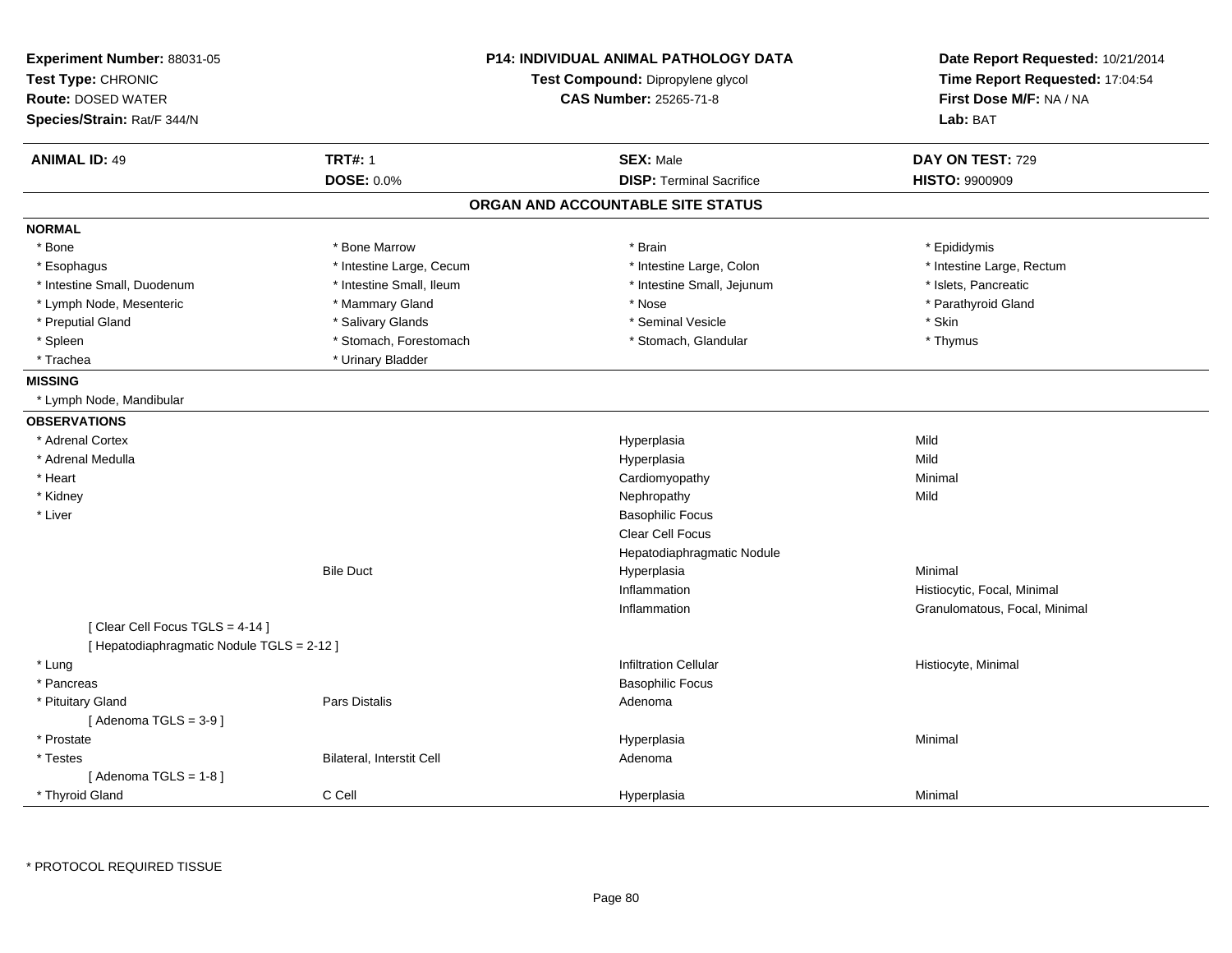| <b>Experiment Number: 88031-05</b> |                   | <b>P14: INDIVIDUAL ANIMAL PATHOLOGY DATA</b> | Date Report Requested: 10/21/2014 |
|------------------------------------|-------------------|----------------------------------------------|-----------------------------------|
| Test Type: CHRONIC                 |                   | Test Compound: Dipropylene glycol            | Time Report Requested: 17:04:54   |
| <b>Route: DOSED WATER</b>          |                   | <b>CAS Number: 25265-71-8</b>                | <b>First Dose M/F: NA / NA</b>    |
| Species/Strain: Rat/F 344/N        |                   |                                              | Lab: BAT                          |
| <b>ANIMAL ID: 49</b>               | <b>TRT#: 1</b>    | <b>SEX:</b> Male                             | DAY ON TEST: 729                  |
|                                    | <b>DOSE: 0.0%</b> | <b>DISP:</b> Terminal Sacrifice              | <b>HISTO: 9900909</b>             |
|                                    |                   | ORGAN AND ACCOUNTABLE SITE STATUS            |                                   |
| PRIMARY CAUSE OF DEATH             |                   |                                              |                                   |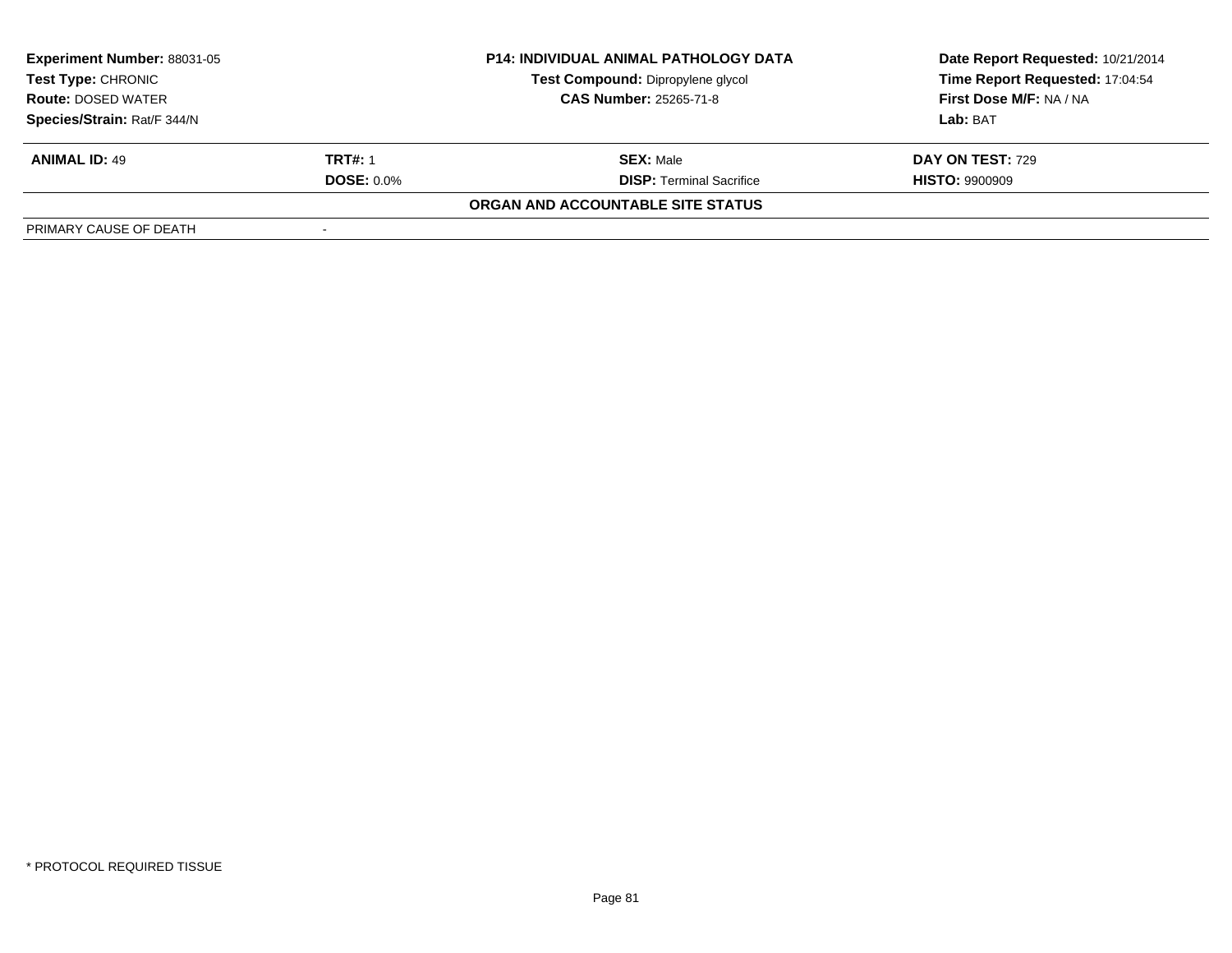| Experiment Number: 88031-05<br>Test Type: CHRONIC<br><b>Route: DOSED WATER</b><br>Species/Strain: Rat/F 344/N |                                                                                        | <b>P14: INDIVIDUAL ANIMAL PATHOLOGY DATA</b><br>Test Compound: Dipropylene glycol<br><b>CAS Number: 25265-71-8</b> | Date Report Requested: 10/21/2014<br>Time Report Requested: 17:04:54<br>First Dose M/F: NA / NA<br>Lab: BAT |
|---------------------------------------------------------------------------------------------------------------|----------------------------------------------------------------------------------------|--------------------------------------------------------------------------------------------------------------------|-------------------------------------------------------------------------------------------------------------|
| <b>ANIMAL ID: 50</b>                                                                                          | <b>TRT#: 1</b>                                                                         | <b>SEX: Male</b>                                                                                                   | DAY ON TEST: 729                                                                                            |
|                                                                                                               | <b>DOSE: 0.0%</b>                                                                      | <b>DISP: Terminal Sacrifice</b>                                                                                    | <b>HISTO: 9900910</b>                                                                                       |
|                                                                                                               |                                                                                        | ORGAN AND ACCOUNTABLE SITE STATUS                                                                                  |                                                                                                             |
| <b>NORMAL</b>                                                                                                 |                                                                                        |                                                                                                                    |                                                                                                             |
| * Adrenal Medulla                                                                                             | * Bone                                                                                 | * Bone Marrow                                                                                                      | * Brain                                                                                                     |
| * Epididymis                                                                                                  | * Esophagus                                                                            | * Intestine Large, Cecum                                                                                           | * Intestine Large, Colon                                                                                    |
| * Intestine Large, Rectum                                                                                     | * Intestine Small, Duodenum                                                            | * Intestine Small, Ileum                                                                                           | * Intestine Small, Jejunum                                                                                  |
| * Islets, Pancreatic                                                                                          | * Lymph Node, Mesenteric                                                               | * Mammary Gland                                                                                                    | * Parathyroid Gland                                                                                         |
| * Preputial Gland                                                                                             | * Prostate                                                                             | * Salivary Glands                                                                                                  | * Seminal Vesicle                                                                                           |
| * Spleen                                                                                                      | * Stomach, Forestomach                                                                 | * Stomach, Glandular                                                                                               | * Thymus                                                                                                    |
| * Thyroid Gland                                                                                               | * Trachea                                                                              | * Urinary Bladder                                                                                                  |                                                                                                             |
| <b>MISSING</b>                                                                                                |                                                                                        |                                                                                                                    |                                                                                                             |
| * Lymph Node, Mandibular                                                                                      |                                                                                        |                                                                                                                    |                                                                                                             |
| <b>OBSERVATIONS</b>                                                                                           |                                                                                        |                                                                                                                    |                                                                                                             |
| * Adrenal Cortex                                                                                              |                                                                                        | Hyperplasia                                                                                                        | Mild                                                                                                        |
|                                                                                                               |                                                                                        | Hypertrophy                                                                                                        | Mild                                                                                                        |
| * Heart                                                                                                       |                                                                                        | Cardiomyopathy                                                                                                     | Mild                                                                                                        |
| * Kidney                                                                                                      |                                                                                        | Nephropathy                                                                                                        | Mild                                                                                                        |
| * Liver                                                                                                       |                                                                                        | <b>Basophilic Focus</b>                                                                                            |                                                                                                             |
|                                                                                                               |                                                                                        | <b>Clear Cell Focus</b>                                                                                            |                                                                                                             |
|                                                                                                               |                                                                                        | Inflammation                                                                                                       | Granulomatous, Focal, Minimal                                                                               |
| * Lung                                                                                                        |                                                                                        | Alveolar/Bronchiolar Carcinoma                                                                                     |                                                                                                             |
|                                                                                                               | Alveolar Epith                                                                         | Hyperplasia                                                                                                        | Mild                                                                                                        |
|                                                                                                               |                                                                                        | <b>Infiltration Cellular</b>                                                                                       | Histiocyte, Minimal                                                                                         |
| * Mammary GI                                                                                                  |                                                                                        |                                                                                                                    |                                                                                                             |
|                                                                                                               | Note: TGL 2, "mass, 90 x 65 x 40 mm, tan" noted at necropsy, involved subcutis (skin). |                                                                                                                    |                                                                                                             |
| * Nose                                                                                                        |                                                                                        | Inflammation                                                                                                       | Suppurative, Mild                                                                                           |
| Oral Mucosa                                                                                                   | Pharyngeal                                                                             | Necrosis                                                                                                           | Mild                                                                                                        |
| * Pancreas                                                                                                    |                                                                                        | Atrophy                                                                                                            | Mild                                                                                                        |
| * Pituitary Gland                                                                                             | Pars Distalis                                                                          | Hyperplasia                                                                                                        | Moderate                                                                                                    |
| * Skin                                                                                                        | <b>Subcut Tiss</b>                                                                     | Lipoma                                                                                                             |                                                                                                             |
| [ Lipoma TGLS = $2-12$ ]                                                                                      |                                                                                        |                                                                                                                    |                                                                                                             |
| * Testes                                                                                                      | Bilateral, Interstit Cell                                                              | Adenoma                                                                                                            |                                                                                                             |
| [Adenoma TGLS = $1-8$ ]                                                                                       |                                                                                        |                                                                                                                    |                                                                                                             |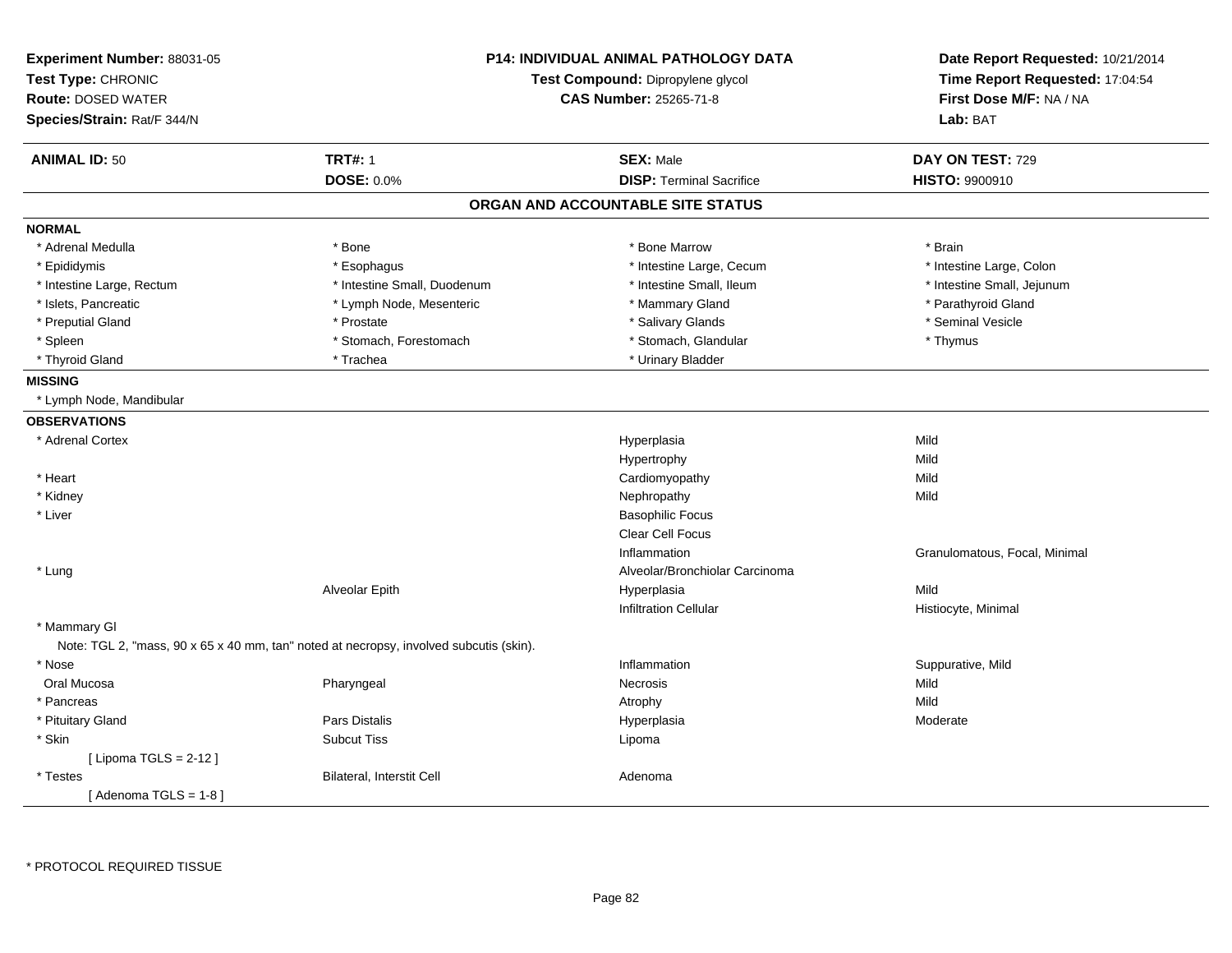| <b>Experiment Number: 88031-05</b>                     |                   | <b>P14: INDIVIDUAL ANIMAL PATHOLOGY DATA</b> | Date Report Requested: 10/21/2014 |  |
|--------------------------------------------------------|-------------------|----------------------------------------------|-----------------------------------|--|
| <b>Test Type: CHRONIC</b><br><b>Route: DOSED WATER</b> |                   | Test Compound: Dipropylene glycol            | Time Report Requested: 17:04:54   |  |
|                                                        |                   | <b>CAS Number: 25265-71-8</b>                | First Dose M/F: NA / NA           |  |
| Species/Strain: Rat/F 344/N                            |                   |                                              | Lab: BAT                          |  |
| <b>ANIMAL ID: 50</b>                                   | <b>TRT#: 1</b>    | <b>SEX: Male</b>                             | DAY ON TEST: 729                  |  |
|                                                        | <b>DOSE: 0.0%</b> | <b>DISP:</b> Terminal Sacrifice              | <b>HISTO: 9900910</b>             |  |
|                                                        |                   | ORGAN AND ACCOUNTABLE SITE STATUS            |                                   |  |
| PRIMARY CAUSE OF DEATH                                 |                   |                                              |                                   |  |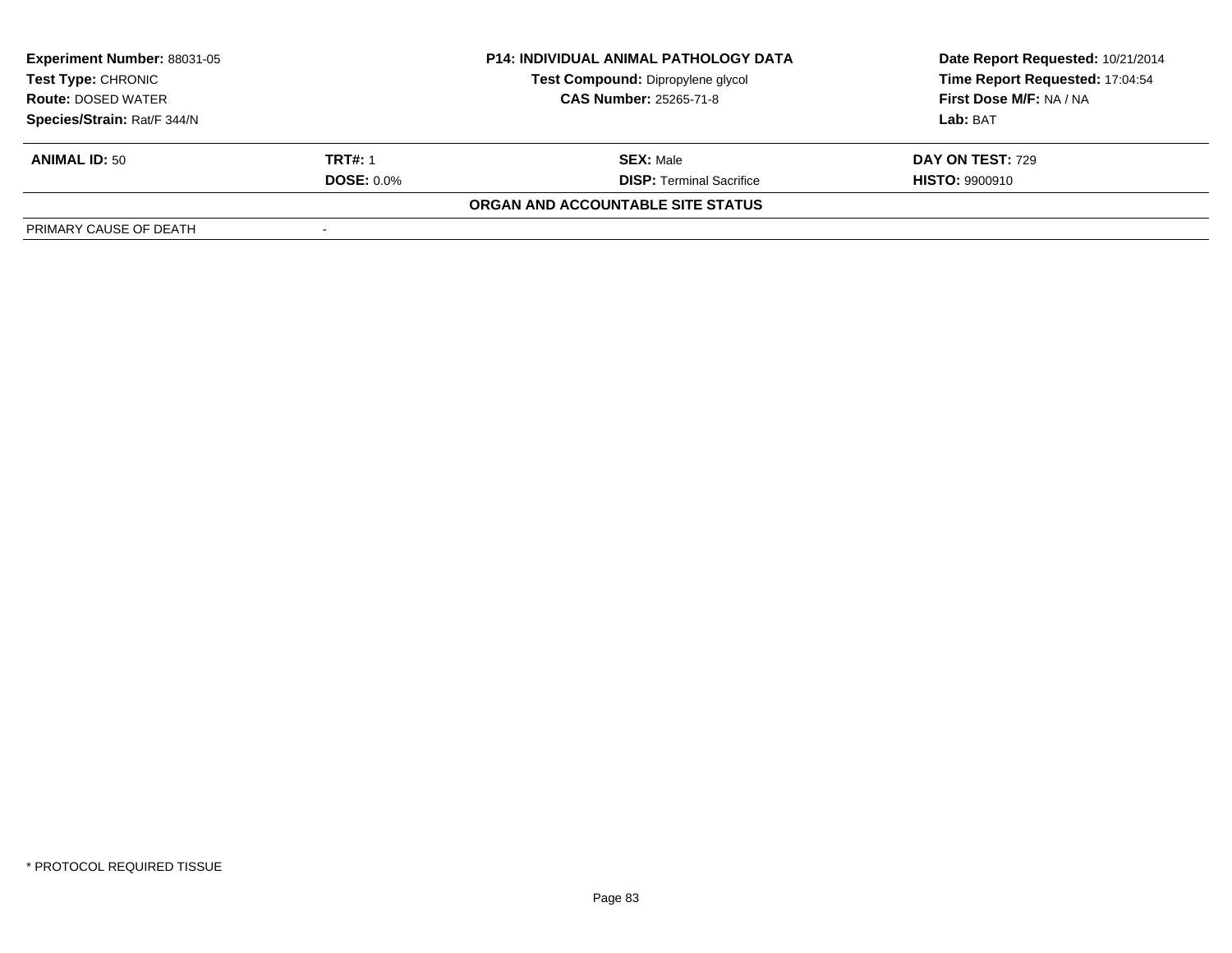| <b>Experiment Number: 88031-05</b><br>Test Type: CHRONIC<br><b>Route: DOSED WATER</b><br>Species/Strain: Rat/F 344/N | <b>P14: INDIVIDUAL ANIMAL PATHOLOGY DATA</b><br>Test Compound: Dipropylene glycol<br><b>CAS Number: 25265-71-8</b> |                                   | Date Report Requested: 10/21/2014<br>Time Report Requested: 17:04:54<br>First Dose M/F: NA / NA<br>Lab: BAT |
|----------------------------------------------------------------------------------------------------------------------|--------------------------------------------------------------------------------------------------------------------|-----------------------------------|-------------------------------------------------------------------------------------------------------------|
| <b>ANIMAL ID: 51</b>                                                                                                 | <b>TRT#: 3</b>                                                                                                     | <b>SEX: Male</b>                  | DAY ON TEST: 729                                                                                            |
|                                                                                                                      | <b>DOSE: 0.25%</b>                                                                                                 | <b>DISP: Terminal Sacrifice</b>   | <b>HISTO: 9900911</b>                                                                                       |
|                                                                                                                      |                                                                                                                    | ORGAN AND ACCOUNTABLE SITE STATUS |                                                                                                             |
| <b>NORMAL</b>                                                                                                        |                                                                                                                    |                                   |                                                                                                             |
| * Bone                                                                                                               | * Bone Marrow                                                                                                      | * Brain                           | * Epididymis                                                                                                |
| * Esophagus                                                                                                          | * Intestine Large, Cecum                                                                                           | * Intestine Large, Colon          | * Intestine Large, Rectum                                                                                   |
| * Intestine Small, Duodenum                                                                                          | * Intestine Small, Ileum                                                                                           | * Intestine Small, Jejunum        | * Islets, Pancreatic                                                                                        |
| * Nose                                                                                                               | * Pancreas                                                                                                         | * Parathyroid Gland               | * Preputial Gland                                                                                           |
| * Salivary Glands                                                                                                    | * Seminal Vesicle                                                                                                  | * Stomach, Forestomach            | * Stomach, Glandular                                                                                        |
| * Thymus                                                                                                             | * Trachea                                                                                                          | * Urinary Bladder                 |                                                                                                             |
| <b>MISSING</b>                                                                                                       |                                                                                                                    |                                   |                                                                                                             |
| * Lymph Node, Mandibular                                                                                             |                                                                                                                    |                                   |                                                                                                             |
| <b>OBSERVATIONS</b>                                                                                                  |                                                                                                                    |                                   |                                                                                                             |
| * Adrenal Cortex                                                                                                     |                                                                                                                    | Leukemia Mononuclear              |                                                                                                             |
| * Adrenal Medulla                                                                                                    |                                                                                                                    | Hyperplasia                       | Mild                                                                                                        |
|                                                                                                                      |                                                                                                                    | Leukemia Mononuclear              |                                                                                                             |
| * Heart                                                                                                              |                                                                                                                    | Cardiomyopathy                    | Mild                                                                                                        |
| * Kidney                                                                                                             |                                                                                                                    | Nephropathy                       | Mild                                                                                                        |
| * Liver                                                                                                              |                                                                                                                    | <b>Basophilic Focus</b>           |                                                                                                             |
|                                                                                                                      | <b>Bile Duct</b>                                                                                                   | Hyperplasia                       | Mild                                                                                                        |
|                                                                                                                      |                                                                                                                    | Inflammation                      | Granulomatous, Focal, Minimal                                                                               |
|                                                                                                                      |                                                                                                                    | Inflammation                      | Histiocytic, Focal, Minimal                                                                                 |
|                                                                                                                      |                                                                                                                    | Leukemia Mononuclear              |                                                                                                             |
|                                                                                                                      |                                                                                                                    | Mixed Cell Focus                  |                                                                                                             |
| [Mixed Cell Focus TGLS = 6-15]                                                                                       |                                                                                                                    |                                   |                                                                                                             |
| * Lung                                                                                                               |                                                                                                                    | Alveolar/Bronchiolar Adenoma      |                                                                                                             |
|                                                                                                                      |                                                                                                                    | <b>Infiltration Cellular</b>      | Histiocyte, Minimal                                                                                         |
|                                                                                                                      |                                                                                                                    | Leukemia Mononuclear              |                                                                                                             |
| Lymph Node                                                                                                           | Mediastinal                                                                                                        | Leukemia Mononuclear              |                                                                                                             |
| [ Leukemia Mononuclear TGLS = 7-14 ]                                                                                 |                                                                                                                    |                                   |                                                                                                             |
| * Lymph Node, Mesenteric                                                                                             |                                                                                                                    | Leukemia Mononuclear              |                                                                                                             |
| * Mammary Gland                                                                                                      |                                                                                                                    | Fibroadenoma                      |                                                                                                             |
| [Fibroadenoma TGLS = 2-13]                                                                                           |                                                                                                                    |                                   |                                                                                                             |
| * Pituitary Gland                                                                                                    |                                                                                                                    | Cyst                              | Minimal                                                                                                     |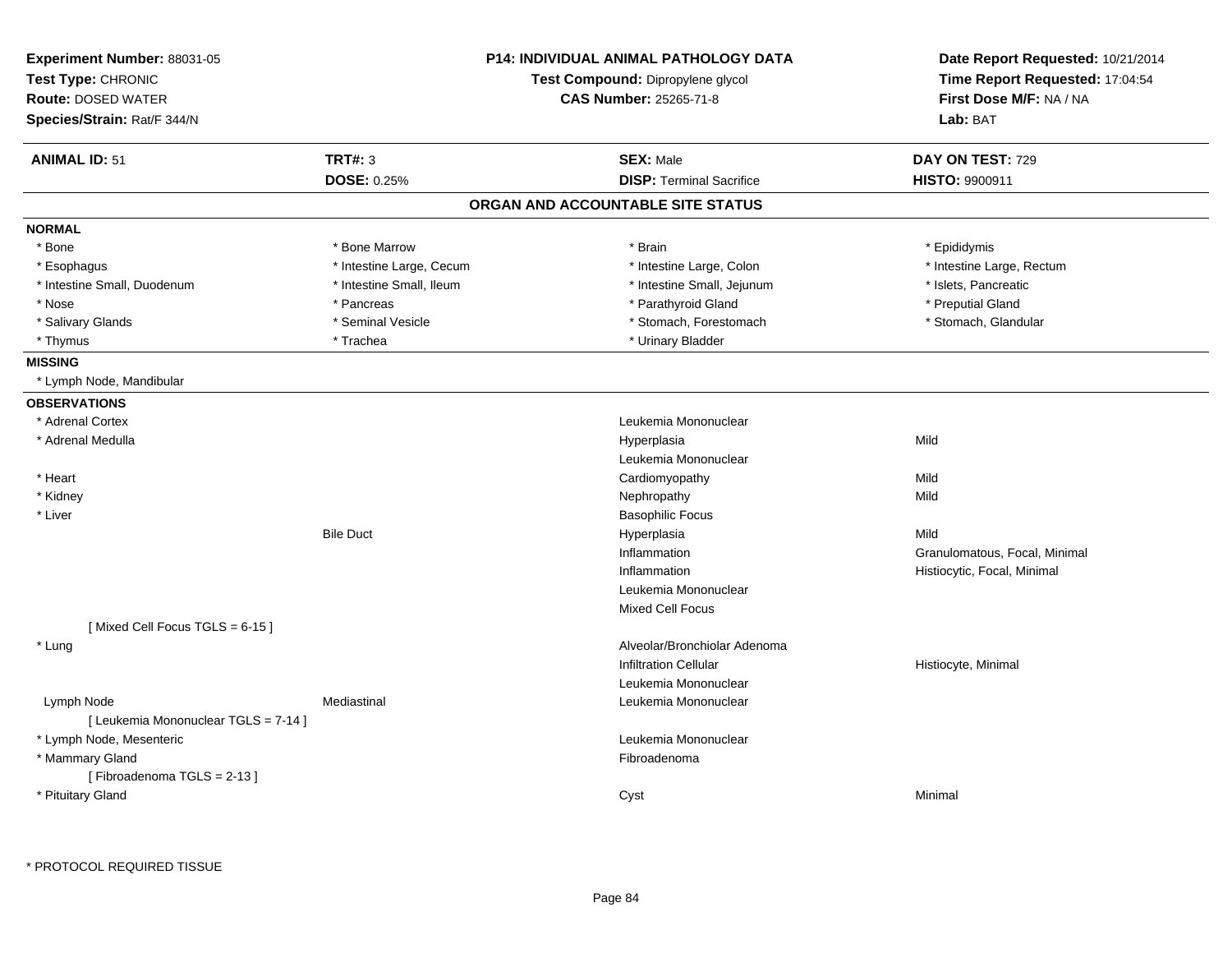| <b>Experiment Number: 88031-05</b><br>Test Type: CHRONIC<br><b>Route: DOSED WATER</b> |                                  | P14: INDIVIDUAL ANIMAL PATHOLOGY DATA<br>Test Compound: Dipropylene glycol<br><b>CAS Number: 25265-71-8</b> | Date Report Requested: 10/21/2014<br>Time Report Requested: 17:04:54<br>First Dose M/F: NA / NA |
|---------------------------------------------------------------------------------------|----------------------------------|-------------------------------------------------------------------------------------------------------------|-------------------------------------------------------------------------------------------------|
| Species/Strain: Rat/F 344/N                                                           |                                  |                                                                                                             | Lab: BAT                                                                                        |
| <b>ANIMAL ID: 51</b>                                                                  | TRT#: 3                          | <b>SEX: Male</b>                                                                                            | DAY ON TEST: 729                                                                                |
|                                                                                       | <b>DOSE: 0.25%</b>               | <b>DISP:</b> Terminal Sacrifice                                                                             | <b>HISTO: 9900911</b>                                                                           |
|                                                                                       |                                  | ORGAN AND ACCOUNTABLE SITE STATUS                                                                           |                                                                                                 |
|                                                                                       | Pars Distalis                    | Hyperplasia                                                                                                 | Mild                                                                                            |
| * Prostate                                                                            |                                  | Hyperplasia                                                                                                 | Moderate                                                                                        |
| * Skin<br>[Fibroma TGLS = $1-12$ ]                                                    | <b>Subcut Tiss</b>               | Fibroma                                                                                                     |                                                                                                 |
| * Spleen                                                                              |                                  | Hyperplasia                                                                                                 | Lymphoid, Focal, Marked                                                                         |
|                                                                                       |                                  | Leukemia Mononuclear                                                                                        |                                                                                                 |
| [Hyperplasia TGLS = 5-16]                                                             |                                  |                                                                                                             |                                                                                                 |
| [ Leukemia Mononuclear TGLS = 4-16 ]                                                  |                                  |                                                                                                             |                                                                                                 |
| * Testes                                                                              | <b>Bilateral, Interstit Cell</b> | Adenoma                                                                                                     |                                                                                                 |
| [Adenoma TGLS = $3,8-8$ ]                                                             |                                  |                                                                                                             |                                                                                                 |
| * Thyroid Gland                                                                       | C Cell                           | Hyperplasia                                                                                                 | Minimal                                                                                         |
| PRIMARY CAUSE OF DEATH                                                                | $\overline{\phantom{a}}$         |                                                                                                             |                                                                                                 |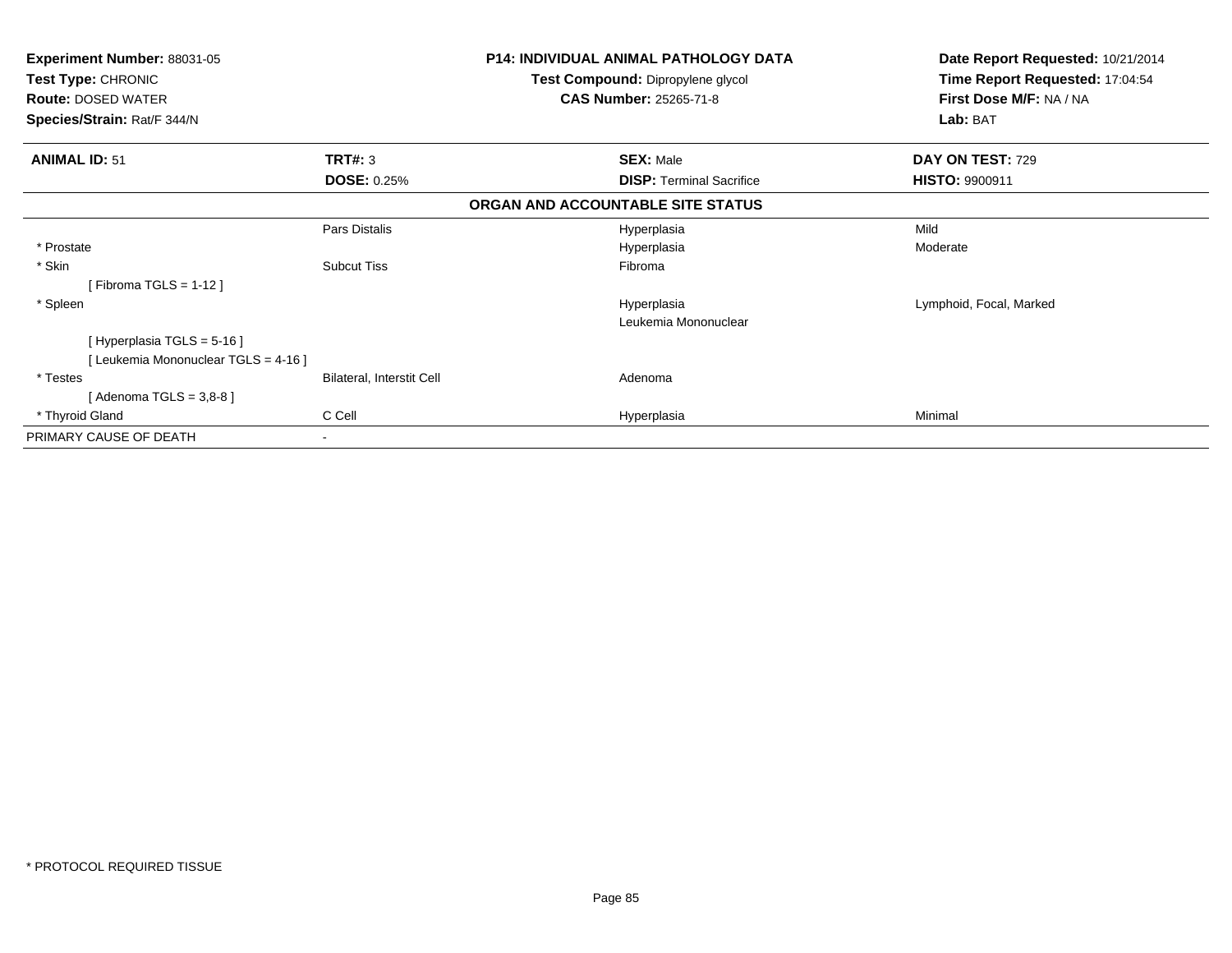| Experiment Number: 88031-05<br>Test Type: CHRONIC<br><b>Route: DOSED WATER</b> |                          | <b>P14: INDIVIDUAL ANIMAL PATHOLOGY DATA</b><br>Test Compound: Dipropylene glycol | Date Report Requested: 10/21/2014<br>Time Report Requested: 17:04:54<br>First Dose M/F: NA / NA |  |
|--------------------------------------------------------------------------------|--------------------------|-----------------------------------------------------------------------------------|-------------------------------------------------------------------------------------------------|--|
|                                                                                |                          | <b>CAS Number: 25265-71-8</b>                                                     |                                                                                                 |  |
| Species/Strain: Rat/F 344/N                                                    |                          |                                                                                   | Lab: BAT                                                                                        |  |
| <b>ANIMAL ID: 52</b>                                                           | <b>TRT#: 3</b>           | <b>SEX: Male</b>                                                                  | DAY ON TEST: 729                                                                                |  |
|                                                                                | <b>DOSE: 0.25%</b>       | <b>DISP: Terminal Sacrifice</b>                                                   | <b>HISTO: 9900912</b>                                                                           |  |
|                                                                                |                          | ORGAN AND ACCOUNTABLE SITE STATUS                                                 |                                                                                                 |  |
| <b>NORMAL</b>                                                                  |                          |                                                                                   |                                                                                                 |  |
| * Bone                                                                         | * Bone Marrow            | * Brain                                                                           | * Epididymis                                                                                    |  |
| * Esophagus                                                                    | * Intestine Large, Cecum | * Intestine Large, Colon                                                          | * Intestine Large, Rectum                                                                       |  |
| * Intestine Small, Duodenum                                                    | * Intestine Small, Ileum | * Intestine Small, Jejunum                                                        | * Lymph Node, Mesenteric                                                                        |  |
| * Pancreas                                                                     | * Parathyroid Gland      | * Preputial Gland                                                                 | * Seminal Vesicle                                                                               |  |
| * Skin                                                                         | * Spleen                 | * Stomach, Forestomach                                                            | * Stomach, Glandular                                                                            |  |
| * Thymus                                                                       | * Thyroid Gland          | * Trachea                                                                         | * Urinary Bladder                                                                               |  |
| <b>MISSING</b>                                                                 |                          |                                                                                   |                                                                                                 |  |
| * Lymph Node, Mandibular                                                       |                          |                                                                                   |                                                                                                 |  |
| <b>OBSERVATIONS</b>                                                            |                          |                                                                                   |                                                                                                 |  |
| * Adrenal Cortex                                                               |                          | Hyperplasia                                                                       | Mild                                                                                            |  |
| * Adrenal Medulla                                                              |                          | Hyperplasia                                                                       | Marked                                                                                          |  |
| * Heart                                                                        |                          | Cardiomyopathy                                                                    | Mild                                                                                            |  |
|                                                                                |                          | Schwannoma Benign                                                                 |                                                                                                 |  |
| * Islets, Pancreatic                                                           |                          | Carcinoma                                                                         |                                                                                                 |  |
| [Carcinoma TGLS = $4-13$ ]                                                     |                          |                                                                                   |                                                                                                 |  |
| * Kidney                                                                       |                          | Nephropathy                                                                       | Moderate                                                                                        |  |
| * Liver                                                                        |                          | <b>Basophilic Focus</b>                                                           |                                                                                                 |  |
|                                                                                |                          | <b>Clear Cell Focus</b>                                                           |                                                                                                 |  |
|                                                                                | <b>Bile Duct</b>         | Hyperplasia                                                                       | Minimal                                                                                         |  |
|                                                                                |                          | Inflammation                                                                      | Histiocytic, Focal, Minimal                                                                     |  |
|                                                                                |                          | Inflammation                                                                      | Granulomatous, Focal, Minimal                                                                   |  |
| * Lung                                                                         | Alveolar Epith           | Hyperplasia                                                                       | Minimal                                                                                         |  |
|                                                                                |                          | <b>Infiltration Cellular</b>                                                      | Histiocyte, Minimal                                                                             |  |
| * Mammary Gland                                                                |                          | Fibroadenoma                                                                      | Multiple                                                                                        |  |
| [Fibroadenoma TGLS = $2,5-12+14$ ]                                             |                          |                                                                                   |                                                                                                 |  |
| * Nose                                                                         |                          | Inflammation                                                                      | Suppurative, Mild                                                                               |  |
| * Pituitary Gland                                                              | <b>Pars Distalis</b>     | Hyperplasia                                                                       | Moderate                                                                                        |  |
| [ Hyperplasia TGLS = 1-9 ]                                                     |                          |                                                                                   |                                                                                                 |  |
| * Prostate                                                                     |                          | Hyperplasia                                                                       | Moderate                                                                                        |  |
|                                                                                |                          | Inflammation                                                                      | Chronic Active, Mild                                                                            |  |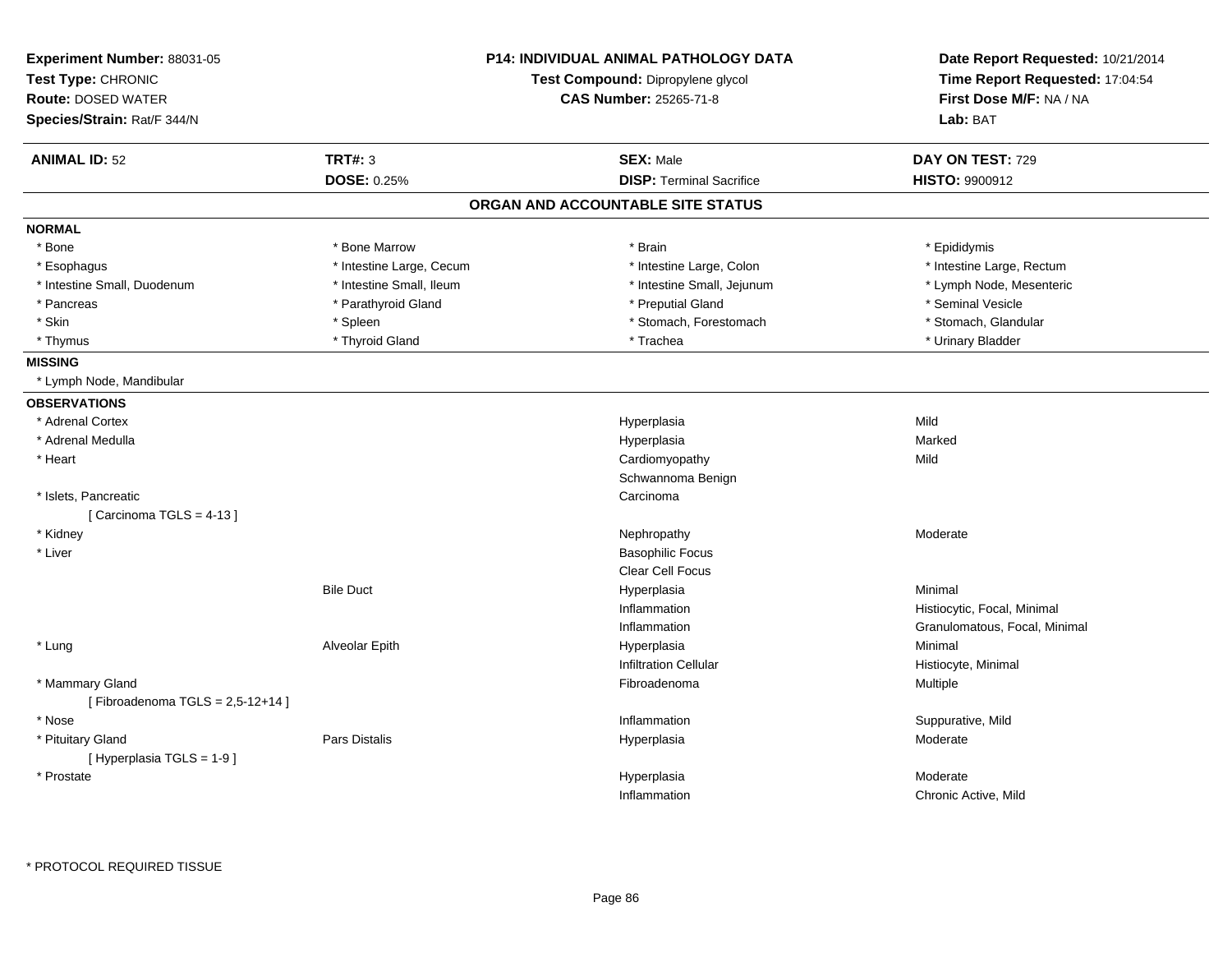| <b>Experiment Number: 88031-05</b> | <b>P14: INDIVIDUAL ANIMAL PATHOLOGY DATA</b> |                                   | Date Report Requested: 10/21/2014 |  |
|------------------------------------|----------------------------------------------|-----------------------------------|-----------------------------------|--|
| Test Type: CHRONIC                 |                                              | Test Compound: Dipropylene glycol | Time Report Requested: 17:04:54   |  |
| <b>Route: DOSED WATER</b>          |                                              | <b>CAS Number: 25265-71-8</b>     | First Dose M/F: NA / NA           |  |
| Species/Strain: Rat/F 344/N        |                                              |                                   | Lab: BAT                          |  |
| <b>ANIMAL ID: 52</b>               | TRT#: 3                                      | <b>SEX: Male</b>                  | DAY ON TEST: 729                  |  |
|                                    | <b>DOSE: 0.25%</b>                           | <b>DISP:</b> Terminal Sacrifice   | <b>HISTO: 9900912</b>             |  |
|                                    |                                              | ORGAN AND ACCOUNTABLE SITE STATUS |                                   |  |
| * Salivary Glands                  |                                              | <b>Basophilic Focus</b>           |                                   |  |
| * Testes                           | Bilateral, Interstit Cell                    | Adenoma                           |                                   |  |
| [ Adenoma TGLS = 3-8 ]             |                                              |                                   |                                   |  |
| PRIMARY CAUSE OF DEATH             |                                              |                                   |                                   |  |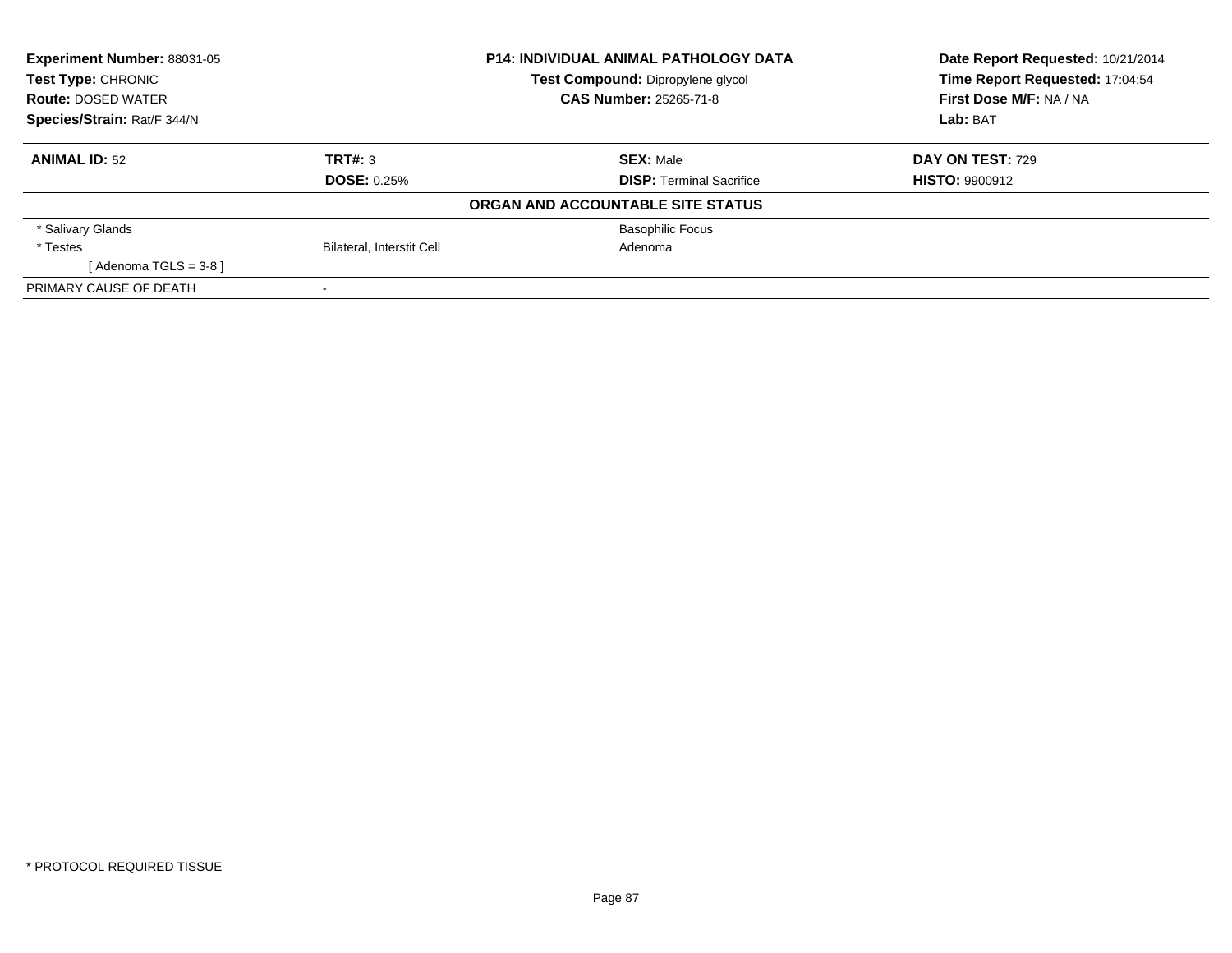| Test Compound: Dipropylene glycol<br>First Dose M/F: NA / NA<br><b>Route: DOSED WATER</b><br><b>CAS Number: 25265-71-8</b><br>Lab: BAT<br><b>ANIMAL ID: 53</b><br><b>TRT#: 3</b><br><b>SEX: Male</b><br>DAY ON TEST: 730<br><b>DOSE: 0.25%</b><br><b>DISP: Terminal Sacrifice</b><br><b>HISTO: 9900913</b><br>ORGAN AND ACCOUNTABLE SITE STATUS<br><b>NORMAL</b><br>* Bone<br>* Epididymis<br>* Esophagus<br>* Intestine Large, Cecum<br>* Intestine Large, Rectum<br>* Intestine Small, Duodenum<br>* Intestine Small, Ileum<br>* Intestine Large, Colon<br>* Islets, Pancreatic<br>* Mammary Gland<br>* Parathyroid Gland<br>* Pancreas<br>* Skin<br>* Trachea<br><b>MISSING</b><br>* Lymph Node, Mandibular<br><b>OBSERVATIONS</b><br>* Adrenal Cortex<br>Hypertrophy<br>Mild<br>Leukemia Mononuclear<br>* Adrenal Medulla<br>Minimal<br>Hyperplasia<br>Leukemia Mononuclear<br>* Bone Marrow<br>Leukemia Mononuclear<br>* Brain<br>Leukemia Mononuclear<br>[ Leukemia Mononuclear TGLS = 8-1 ]<br>* Heart<br>Cardiomyopathy<br>Mild<br>Leukemia Mononuclear<br>* Intestine Small, Jejunum<br>Leiomyoma<br>[Leiomyoma TGLS = 7-13]<br>* Kidney<br>Leukemia Mononuclear<br>Mild<br>Nephropathy<br>* Liver<br><b>Bile Duct</b><br>Hyperplasia<br>Minimal<br>Leukemia Mononuclear<br>Centrilobular<br>Minimal<br>Necrosis<br>Vacuolization Cytoplasmic<br>Focal, Mild<br>Note: TGL 9, "nodule, 1 cm x .3 cm, mottled" noted at trim, was not apparent microscopically.<br>[Leukemia Mononuclear TGLS = 4-5]<br><b>Infiltration Cellular</b><br>* Lung<br>Histiocyte, Minimal<br>Leukemia Mononuclear<br>Mediastinal<br>Leukemia Mononuclear<br>Lymph Node | Experiment Number: 88031-05<br>Test Type: CHRONIC |  | <b>P14: INDIVIDUAL ANIMAL PATHOLOGY DATA</b> | Date Report Requested: 10/21/2014 |  |
|-----------------------------------------------------------------------------------------------------------------------------------------------------------------------------------------------------------------------------------------------------------------------------------------------------------------------------------------------------------------------------------------------------------------------------------------------------------------------------------------------------------------------------------------------------------------------------------------------------------------------------------------------------------------------------------------------------------------------------------------------------------------------------------------------------------------------------------------------------------------------------------------------------------------------------------------------------------------------------------------------------------------------------------------------------------------------------------------------------------------------------------------------------------------------------------------------------------------------------------------------------------------------------------------------------------------------------------------------------------------------------------------------------------------------------------------------------------------------------------------------------------------------------------------------------------------------------------------------------------------------------------------------------------|---------------------------------------------------|--|----------------------------------------------|-----------------------------------|--|
|                                                                                                                                                                                                                                                                                                                                                                                                                                                                                                                                                                                                                                                                                                                                                                                                                                                                                                                                                                                                                                                                                                                                                                                                                                                                                                                                                                                                                                                                                                                                                                                                                                                           |                                                   |  |                                              | Time Report Requested: 17:04:54   |  |
|                                                                                                                                                                                                                                                                                                                                                                                                                                                                                                                                                                                                                                                                                                                                                                                                                                                                                                                                                                                                                                                                                                                                                                                                                                                                                                                                                                                                                                                                                                                                                                                                                                                           |                                                   |  |                                              |                                   |  |
|                                                                                                                                                                                                                                                                                                                                                                                                                                                                                                                                                                                                                                                                                                                                                                                                                                                                                                                                                                                                                                                                                                                                                                                                                                                                                                                                                                                                                                                                                                                                                                                                                                                           | Species/Strain: Rat/F 344/N                       |  |                                              |                                   |  |
|                                                                                                                                                                                                                                                                                                                                                                                                                                                                                                                                                                                                                                                                                                                                                                                                                                                                                                                                                                                                                                                                                                                                                                                                                                                                                                                                                                                                                                                                                                                                                                                                                                                           |                                                   |  |                                              |                                   |  |
|                                                                                                                                                                                                                                                                                                                                                                                                                                                                                                                                                                                                                                                                                                                                                                                                                                                                                                                                                                                                                                                                                                                                                                                                                                                                                                                                                                                                                                                                                                                                                                                                                                                           |                                                   |  |                                              |                                   |  |
|                                                                                                                                                                                                                                                                                                                                                                                                                                                                                                                                                                                                                                                                                                                                                                                                                                                                                                                                                                                                                                                                                                                                                                                                                                                                                                                                                                                                                                                                                                                                                                                                                                                           |                                                   |  |                                              |                                   |  |
|                                                                                                                                                                                                                                                                                                                                                                                                                                                                                                                                                                                                                                                                                                                                                                                                                                                                                                                                                                                                                                                                                                                                                                                                                                                                                                                                                                                                                                                                                                                                                                                                                                                           |                                                   |  |                                              |                                   |  |
|                                                                                                                                                                                                                                                                                                                                                                                                                                                                                                                                                                                                                                                                                                                                                                                                                                                                                                                                                                                                                                                                                                                                                                                                                                                                                                                                                                                                                                                                                                                                                                                                                                                           |                                                   |  |                                              |                                   |  |
|                                                                                                                                                                                                                                                                                                                                                                                                                                                                                                                                                                                                                                                                                                                                                                                                                                                                                                                                                                                                                                                                                                                                                                                                                                                                                                                                                                                                                                                                                                                                                                                                                                                           |                                                   |  |                                              |                                   |  |
|                                                                                                                                                                                                                                                                                                                                                                                                                                                                                                                                                                                                                                                                                                                                                                                                                                                                                                                                                                                                                                                                                                                                                                                                                                                                                                                                                                                                                                                                                                                                                                                                                                                           |                                                   |  |                                              |                                   |  |
|                                                                                                                                                                                                                                                                                                                                                                                                                                                                                                                                                                                                                                                                                                                                                                                                                                                                                                                                                                                                                                                                                                                                                                                                                                                                                                                                                                                                                                                                                                                                                                                                                                                           |                                                   |  |                                              |                                   |  |
|                                                                                                                                                                                                                                                                                                                                                                                                                                                                                                                                                                                                                                                                                                                                                                                                                                                                                                                                                                                                                                                                                                                                                                                                                                                                                                                                                                                                                                                                                                                                                                                                                                                           |                                                   |  |                                              |                                   |  |
|                                                                                                                                                                                                                                                                                                                                                                                                                                                                                                                                                                                                                                                                                                                                                                                                                                                                                                                                                                                                                                                                                                                                                                                                                                                                                                                                                                                                                                                                                                                                                                                                                                                           |                                                   |  |                                              |                                   |  |
|                                                                                                                                                                                                                                                                                                                                                                                                                                                                                                                                                                                                                                                                                                                                                                                                                                                                                                                                                                                                                                                                                                                                                                                                                                                                                                                                                                                                                                                                                                                                                                                                                                                           |                                                   |  |                                              |                                   |  |
|                                                                                                                                                                                                                                                                                                                                                                                                                                                                                                                                                                                                                                                                                                                                                                                                                                                                                                                                                                                                                                                                                                                                                                                                                                                                                                                                                                                                                                                                                                                                                                                                                                                           |                                                   |  |                                              |                                   |  |
|                                                                                                                                                                                                                                                                                                                                                                                                                                                                                                                                                                                                                                                                                                                                                                                                                                                                                                                                                                                                                                                                                                                                                                                                                                                                                                                                                                                                                                                                                                                                                                                                                                                           |                                                   |  |                                              |                                   |  |
|                                                                                                                                                                                                                                                                                                                                                                                                                                                                                                                                                                                                                                                                                                                                                                                                                                                                                                                                                                                                                                                                                                                                                                                                                                                                                                                                                                                                                                                                                                                                                                                                                                                           |                                                   |  |                                              |                                   |  |
|                                                                                                                                                                                                                                                                                                                                                                                                                                                                                                                                                                                                                                                                                                                                                                                                                                                                                                                                                                                                                                                                                                                                                                                                                                                                                                                                                                                                                                                                                                                                                                                                                                                           |                                                   |  |                                              |                                   |  |
|                                                                                                                                                                                                                                                                                                                                                                                                                                                                                                                                                                                                                                                                                                                                                                                                                                                                                                                                                                                                                                                                                                                                                                                                                                                                                                                                                                                                                                                                                                                                                                                                                                                           |                                                   |  |                                              |                                   |  |
|                                                                                                                                                                                                                                                                                                                                                                                                                                                                                                                                                                                                                                                                                                                                                                                                                                                                                                                                                                                                                                                                                                                                                                                                                                                                                                                                                                                                                                                                                                                                                                                                                                                           |                                                   |  |                                              |                                   |  |
|                                                                                                                                                                                                                                                                                                                                                                                                                                                                                                                                                                                                                                                                                                                                                                                                                                                                                                                                                                                                                                                                                                                                                                                                                                                                                                                                                                                                                                                                                                                                                                                                                                                           |                                                   |  |                                              |                                   |  |
|                                                                                                                                                                                                                                                                                                                                                                                                                                                                                                                                                                                                                                                                                                                                                                                                                                                                                                                                                                                                                                                                                                                                                                                                                                                                                                                                                                                                                                                                                                                                                                                                                                                           |                                                   |  |                                              |                                   |  |
|                                                                                                                                                                                                                                                                                                                                                                                                                                                                                                                                                                                                                                                                                                                                                                                                                                                                                                                                                                                                                                                                                                                                                                                                                                                                                                                                                                                                                                                                                                                                                                                                                                                           |                                                   |  |                                              |                                   |  |
|                                                                                                                                                                                                                                                                                                                                                                                                                                                                                                                                                                                                                                                                                                                                                                                                                                                                                                                                                                                                                                                                                                                                                                                                                                                                                                                                                                                                                                                                                                                                                                                                                                                           |                                                   |  |                                              |                                   |  |
|                                                                                                                                                                                                                                                                                                                                                                                                                                                                                                                                                                                                                                                                                                                                                                                                                                                                                                                                                                                                                                                                                                                                                                                                                                                                                                                                                                                                                                                                                                                                                                                                                                                           |                                                   |  |                                              |                                   |  |
|                                                                                                                                                                                                                                                                                                                                                                                                                                                                                                                                                                                                                                                                                                                                                                                                                                                                                                                                                                                                                                                                                                                                                                                                                                                                                                                                                                                                                                                                                                                                                                                                                                                           |                                                   |  |                                              |                                   |  |
|                                                                                                                                                                                                                                                                                                                                                                                                                                                                                                                                                                                                                                                                                                                                                                                                                                                                                                                                                                                                                                                                                                                                                                                                                                                                                                                                                                                                                                                                                                                                                                                                                                                           |                                                   |  |                                              |                                   |  |
|                                                                                                                                                                                                                                                                                                                                                                                                                                                                                                                                                                                                                                                                                                                                                                                                                                                                                                                                                                                                                                                                                                                                                                                                                                                                                                                                                                                                                                                                                                                                                                                                                                                           |                                                   |  |                                              |                                   |  |
|                                                                                                                                                                                                                                                                                                                                                                                                                                                                                                                                                                                                                                                                                                                                                                                                                                                                                                                                                                                                                                                                                                                                                                                                                                                                                                                                                                                                                                                                                                                                                                                                                                                           |                                                   |  |                                              |                                   |  |
|                                                                                                                                                                                                                                                                                                                                                                                                                                                                                                                                                                                                                                                                                                                                                                                                                                                                                                                                                                                                                                                                                                                                                                                                                                                                                                                                                                                                                                                                                                                                                                                                                                                           |                                                   |  |                                              |                                   |  |
|                                                                                                                                                                                                                                                                                                                                                                                                                                                                                                                                                                                                                                                                                                                                                                                                                                                                                                                                                                                                                                                                                                                                                                                                                                                                                                                                                                                                                                                                                                                                                                                                                                                           |                                                   |  |                                              |                                   |  |
|                                                                                                                                                                                                                                                                                                                                                                                                                                                                                                                                                                                                                                                                                                                                                                                                                                                                                                                                                                                                                                                                                                                                                                                                                                                                                                                                                                                                                                                                                                                                                                                                                                                           |                                                   |  |                                              |                                   |  |
|                                                                                                                                                                                                                                                                                                                                                                                                                                                                                                                                                                                                                                                                                                                                                                                                                                                                                                                                                                                                                                                                                                                                                                                                                                                                                                                                                                                                                                                                                                                                                                                                                                                           |                                                   |  |                                              |                                   |  |
|                                                                                                                                                                                                                                                                                                                                                                                                                                                                                                                                                                                                                                                                                                                                                                                                                                                                                                                                                                                                                                                                                                                                                                                                                                                                                                                                                                                                                                                                                                                                                                                                                                                           |                                                   |  |                                              |                                   |  |
|                                                                                                                                                                                                                                                                                                                                                                                                                                                                                                                                                                                                                                                                                                                                                                                                                                                                                                                                                                                                                                                                                                                                                                                                                                                                                                                                                                                                                                                                                                                                                                                                                                                           |                                                   |  |                                              |                                   |  |
|                                                                                                                                                                                                                                                                                                                                                                                                                                                                                                                                                                                                                                                                                                                                                                                                                                                                                                                                                                                                                                                                                                                                                                                                                                                                                                                                                                                                                                                                                                                                                                                                                                                           | [ Leukemia Mononuclear TGLS = 6-2 ]               |  |                                              |                                   |  |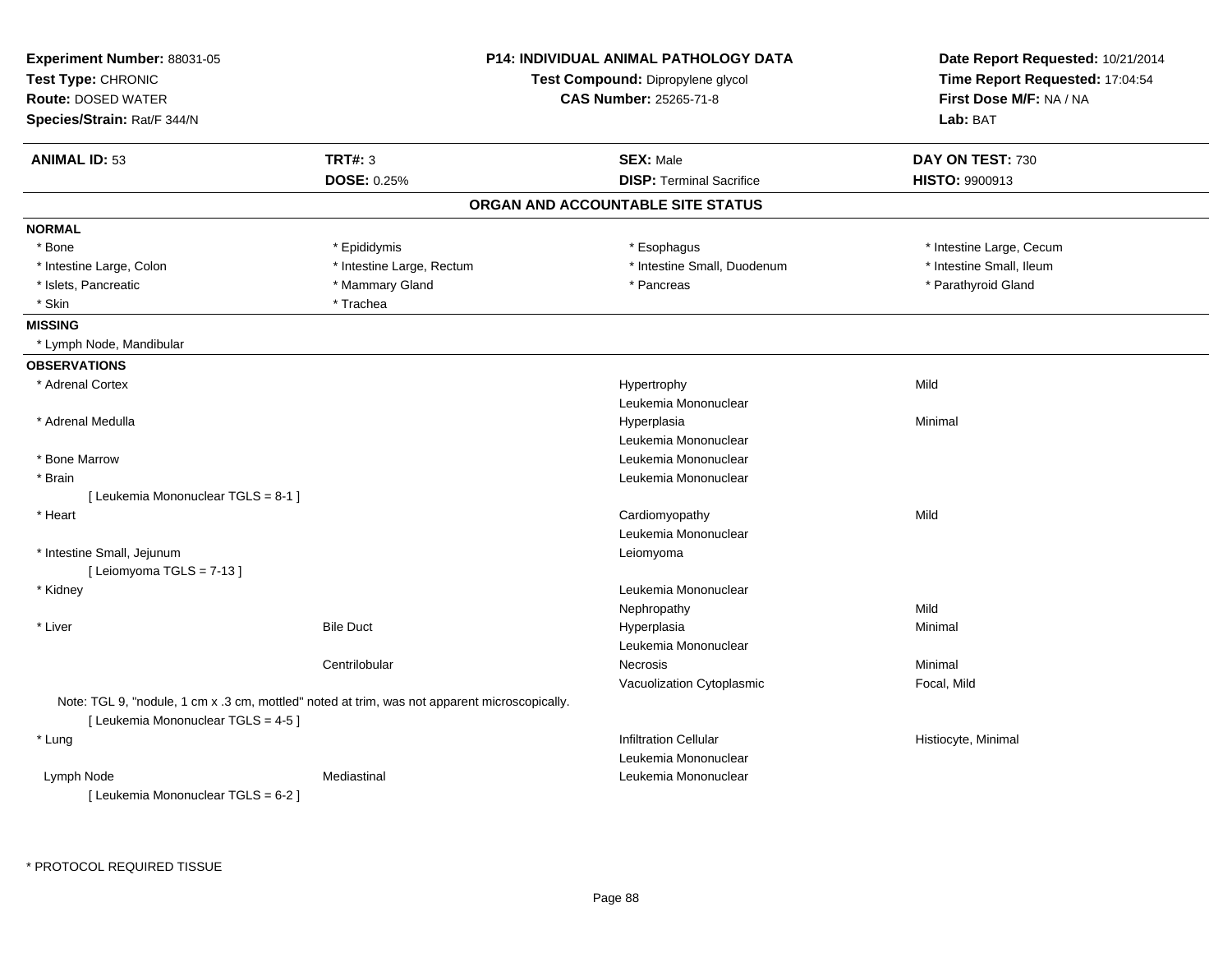| Experiment Number: 88031-05<br>Test Type: CHRONIC<br><b>Route: DOSED WATER</b><br>Species/Strain: Rat/F 344/N |                           | P14: INDIVIDUAL ANIMAL PATHOLOGY DATA<br>Test Compound: Dipropylene glycol<br><b>CAS Number: 25265-71-8</b> | Date Report Requested: 10/21/2014<br>Time Report Requested: 17:04:54<br>First Dose M/F: NA / NA<br>Lab: BAT |  |
|---------------------------------------------------------------------------------------------------------------|---------------------------|-------------------------------------------------------------------------------------------------------------|-------------------------------------------------------------------------------------------------------------|--|
| <b>ANIMAL ID: 53</b>                                                                                          | <b>TRT#: 3</b>            | <b>SEX: Male</b>                                                                                            | DAY ON TEST: 730                                                                                            |  |
|                                                                                                               | DOSE: 0.25%               | <b>DISP: Terminal Sacrifice</b>                                                                             | HISTO: 9900913                                                                                              |  |
|                                                                                                               |                           | ORGAN AND ACCOUNTABLE SITE STATUS                                                                           |                                                                                                             |  |
| * Lymph Node, Mesenteric<br>[ Leukemia Mononuclear TGLS = 5-12 ]                                              |                           | Leukemia Mononuclear                                                                                        |                                                                                                             |  |
| * Nose                                                                                                        | Olfactory Epi             | Atrophy<br>Leukemia Mononuclear                                                                             | Mild                                                                                                        |  |
|                                                                                                               | Olfactory Epi             | Metaplasia                                                                                                  | Mild                                                                                                        |  |
| * Pituitary Gland                                                                                             | Pars Distalis             | Hyperplasia<br>Leukemia Mononuclear                                                                         | Mild                                                                                                        |  |
| * Preputial Gland                                                                                             |                           | Leukemia Mononuclear                                                                                        |                                                                                                             |  |
| * Prostate                                                                                                    |                           | Hyperplasia                                                                                                 | Minimal                                                                                                     |  |
| * Salivary Glands                                                                                             |                           | Atrophy                                                                                                     | Mild                                                                                                        |  |
|                                                                                                               |                           | Leukemia Mononuclear                                                                                        |                                                                                                             |  |
| * Seminal Vesicle                                                                                             |                           | Leukemia Mononuclear                                                                                        |                                                                                                             |  |
| * Spleen                                                                                                      |                           | <b>Fibrosis</b>                                                                                             | Mild                                                                                                        |  |
|                                                                                                               |                           | Leukemia Mononuclear                                                                                        |                                                                                                             |  |
|                                                                                                               |                           | Necrosis                                                                                                    | Mild                                                                                                        |  |
| [ Leukemia Mononuclear TGLS = 1-15 ]<br>[ Necrosis TGLS = $10-15$ ]                                           |                           |                                                                                                             |                                                                                                             |  |
| * Stomach, Forestomach                                                                                        |                           | Leukemia Mononuclear                                                                                        |                                                                                                             |  |
| * Stomach, Glandular                                                                                          |                           | Leukemia Mononuclear                                                                                        |                                                                                                             |  |
| [ Leukemia Mononuclear TGLS = 11-17 ]                                                                         |                           |                                                                                                             |                                                                                                             |  |
| * Testes                                                                                                      | Bilateral, Interstit Cell | Adenoma                                                                                                     |                                                                                                             |  |
| [Adenoma TGLS = $2-8$ ]                                                                                       |                           |                                                                                                             |                                                                                                             |  |
| * Thymus                                                                                                      |                           | Leukemia Mononuclear                                                                                        |                                                                                                             |  |
| * Thyroid Gland                                                                                               | C Cell                    | Hyperplasia                                                                                                 | Minimal                                                                                                     |  |
| * Urinary Bladder                                                                                             |                           | Hemorrhage                                                                                                  | Marked                                                                                                      |  |
| [Hemorrhage TGLS = $3-16$ ]                                                                                   |                           |                                                                                                             |                                                                                                             |  |
| PRIMARY CAUSE OF DEATH                                                                                        | $\blacksquare$            |                                                                                                             |                                                                                                             |  |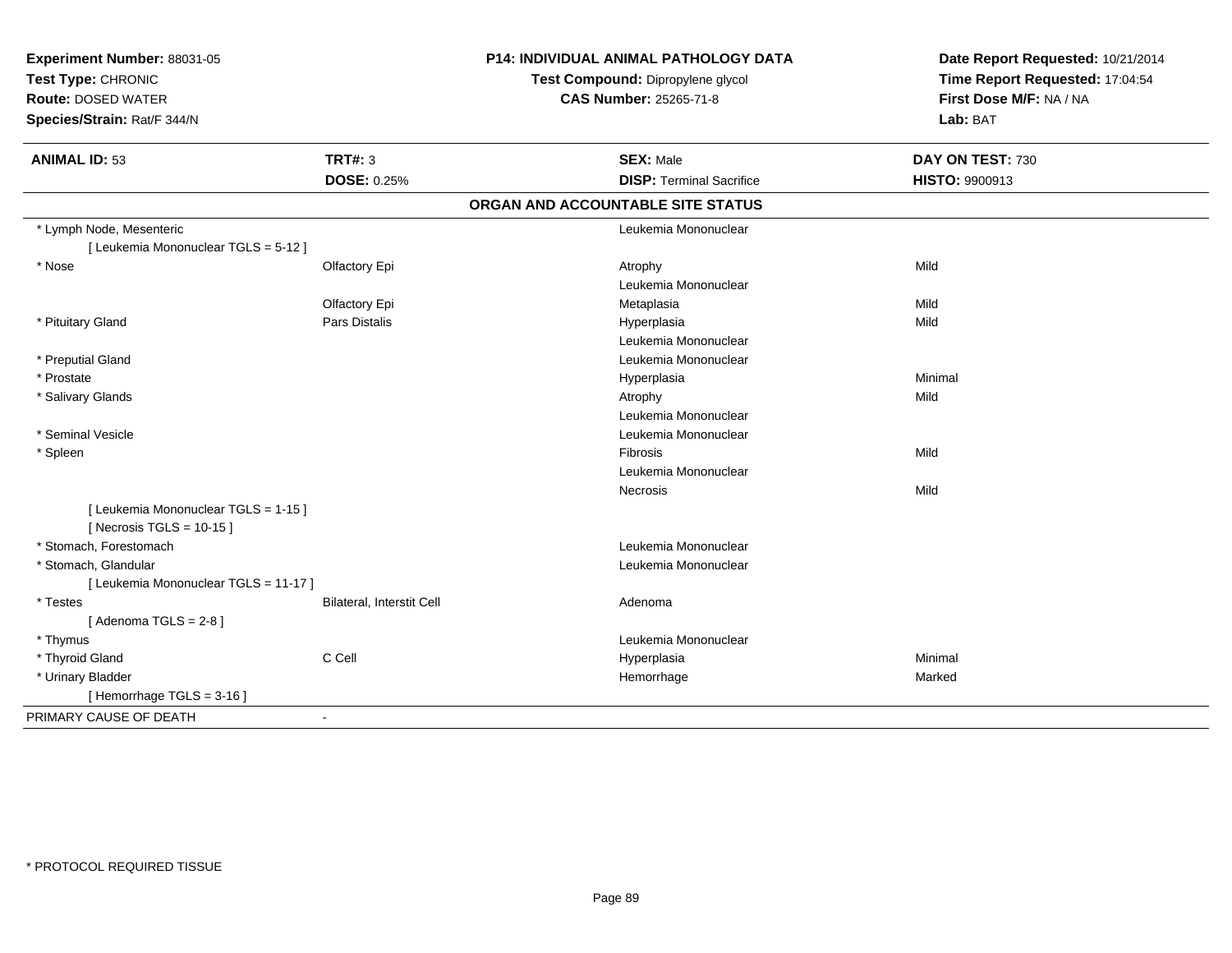| Experiment Number: 88031-05<br>Test Type: CHRONIC<br><b>Route: DOSED WATER</b><br>Species/Strain: Rat/F 344/N | <b>P14: INDIVIDUAL ANIMAL PATHOLOGY DATA</b><br>Test Compound: Dipropylene glycol<br>CAS Number: 25265-71-8 |                                   | Date Report Requested: 10/21/2014<br>Time Report Requested: 17:04:54<br>First Dose M/F: NA / NA<br>Lab: BAT |  |
|---------------------------------------------------------------------------------------------------------------|-------------------------------------------------------------------------------------------------------------|-----------------------------------|-------------------------------------------------------------------------------------------------------------|--|
| <b>ANIMAL ID: 54</b>                                                                                          | <b>TRT#: 3</b>                                                                                              | <b>SEX: Male</b>                  | DAY ON TEST: 709                                                                                            |  |
|                                                                                                               | <b>DOSE: 0.25%</b>                                                                                          | <b>DISP: Natural Death</b>        | <b>HISTO: 9900914</b>                                                                                       |  |
|                                                                                                               |                                                                                                             | ORGAN AND ACCOUNTABLE SITE STATUS |                                                                                                             |  |
| <b>NORMAL</b>                                                                                                 |                                                                                                             |                                   |                                                                                                             |  |
| * Bone                                                                                                        | * Brain                                                                                                     | * Epididymis                      | * Esophagus                                                                                                 |  |
| * Intestine Large, Cecum                                                                                      | * Intestine Large, Colon                                                                                    | * Intestine Large, Rectum         | * Intestine Small, Duodenum                                                                                 |  |
| * Intestine Small, Ileum                                                                                      | * Intestine Small, Jejunum                                                                                  | * Mammary Gland                   | * Parathyroid Gland                                                                                         |  |
| * Preputial Gland                                                                                             | * Salivary Glands                                                                                           | * Seminal Vesicle                 | * Trachea                                                                                                   |  |
| * Urinary Bladder                                                                                             |                                                                                                             |                                   |                                                                                                             |  |
| <b>MISSING</b>                                                                                                |                                                                                                             |                                   |                                                                                                             |  |
| * Lymph Node, Mandibular                                                                                      |                                                                                                             |                                   |                                                                                                             |  |
| <b>AUTO PRECLUDES DIAG.</b>                                                                                   |                                                                                                             |                                   |                                                                                                             |  |
| * Thyroid Gland                                                                                               |                                                                                                             |                                   |                                                                                                             |  |
| <b>OBSERVATIONS</b>                                                                                           |                                                                                                             |                                   |                                                                                                             |  |
| * Adrenal Cortex                                                                                              |                                                                                                             | Leukemia Mononuclear              |                                                                                                             |  |
| * Adrenal Medulla                                                                                             |                                                                                                             | Hyperplasia                       | Moderate                                                                                                    |  |
|                                                                                                               |                                                                                                             | Leukemia Mononuclear              |                                                                                                             |  |
| * Bone Marrow                                                                                                 |                                                                                                             | Leukemia Mononuclear              |                                                                                                             |  |
| * Heart                                                                                                       |                                                                                                             | Cardiomyopathy                    | Moderate                                                                                                    |  |
|                                                                                                               | Atrium                                                                                                      | Thrombosis                        | Moderate                                                                                                    |  |
| * Islets, Pancreatic                                                                                          |                                                                                                             | Carcinoma                         |                                                                                                             |  |
| * Kidney                                                                                                      |                                                                                                             | Infarct                           | Mild                                                                                                        |  |
|                                                                                                               |                                                                                                             | Leukemia Mononuclear              |                                                                                                             |  |
|                                                                                                               |                                                                                                             | Nephropathy                       | Moderate                                                                                                    |  |
|                                                                                                               |                                                                                                             | Pigmentation                      | Moderate                                                                                                    |  |
| * Liver                                                                                                       |                                                                                                             | Fatty Change                      | Moderate                                                                                                    |  |
|                                                                                                               | <b>Bile Duct</b>                                                                                            | Hyperplasia                       | Mild                                                                                                        |  |
|                                                                                                               |                                                                                                             | Leukemia Mononuclear              |                                                                                                             |  |
|                                                                                                               | Centrilobular                                                                                               | <b>Necrosis</b>                   | Minimal                                                                                                     |  |
| [ Leukemia Mononuclear TGLS = 4,6-5 ]                                                                         |                                                                                                             |                                   |                                                                                                             |  |
| * Lung                                                                                                        |                                                                                                             | Leukemia Mononuclear              |                                                                                                             |  |
| * Lymph Node, Mesenteric                                                                                      |                                                                                                             | Leukemia Mononuclear              |                                                                                                             |  |
| * Nose                                                                                                        | Olfactory Epi                                                                                               | Atrophy                           | Minimal                                                                                                     |  |
|                                                                                                               |                                                                                                             | Thrombosis                        | Moderate                                                                                                    |  |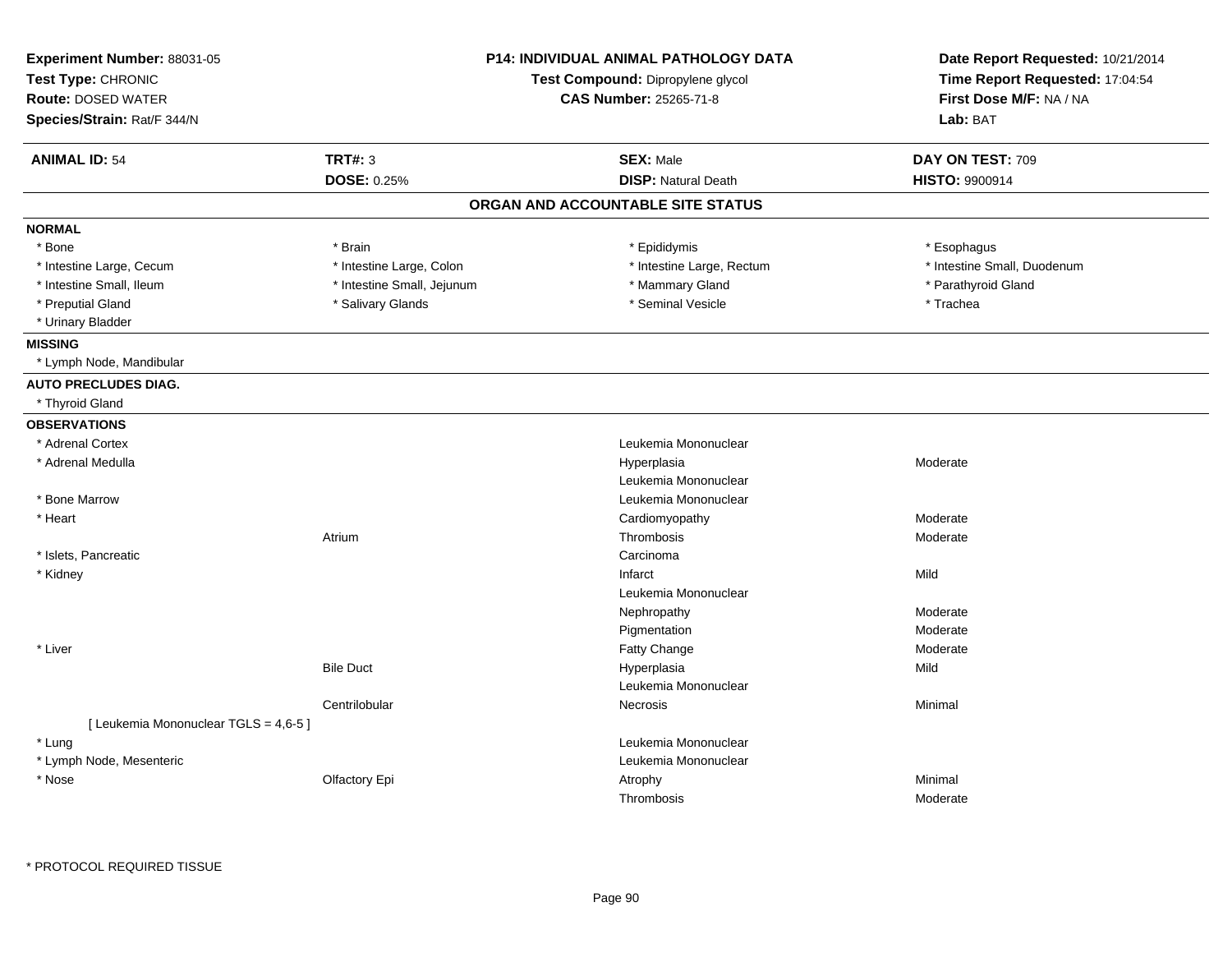| Experiment Number: 88031-05<br>Test Type: CHRONIC<br><b>Route: DOSED WATER</b><br>Species/Strain: Rat/F 344/N |                                  | <b>P14: INDIVIDUAL ANIMAL PATHOLOGY DATA</b><br>Test Compound: Dipropylene glycol<br>CAS Number: 25265-71-8 | Date Report Requested: 10/21/2014<br>Time Report Requested: 17:04:54<br>First Dose M/F: NA / NA<br>Lab: BAT |
|---------------------------------------------------------------------------------------------------------------|----------------------------------|-------------------------------------------------------------------------------------------------------------|-------------------------------------------------------------------------------------------------------------|
| <b>ANIMAL ID: 54</b>                                                                                          | TRT#: 3                          | <b>SEX: Male</b>                                                                                            | DAY ON TEST: 709                                                                                            |
|                                                                                                               | <b>DOSE: 0.25%</b>               | <b>DISP: Natural Death</b>                                                                                  | <b>HISTO: 9900914</b>                                                                                       |
|                                                                                                               |                                  | ORGAN AND ACCOUNTABLE SITE STATUS                                                                           |                                                                                                             |
| * Pancreas                                                                                                    |                                  | Atrophy<br>Hyperplasia                                                                                      | Mild<br>Moderate                                                                                            |
| * Pituitary Gland<br>[Adenoma TGLS = $1-9$ ]                                                                  | Pars Distalis                    | Adenoma                                                                                                     |                                                                                                             |
| * Prostate                                                                                                    |                                  | Inflammation                                                                                                | Chronic Active, Moderate                                                                                    |
| * Skin                                                                                                        |                                  | Hyperkeratosis                                                                                              | Moderate                                                                                                    |
|                                                                                                               | Prepuce                          | Inflammation                                                                                                | Suppurative, Moderate                                                                                       |
| [ Hyperkeratosis TGLS = 5-12 ]                                                                                |                                  |                                                                                                             |                                                                                                             |
| * Spleen                                                                                                      |                                  | Fibrosis                                                                                                    | Mild                                                                                                        |
|                                                                                                               |                                  | Leukemia Mononuclear                                                                                        |                                                                                                             |
| [ Leukemia Mononuclear TGLS = 2-13 ]                                                                          |                                  |                                                                                                             |                                                                                                             |
| * Stomach, Forestomach                                                                                        |                                  | Ulcer                                                                                                       | Mild                                                                                                        |
| * Stomach, Glandular                                                                                          |                                  | Necrosis                                                                                                    | Mild                                                                                                        |
| * Testes                                                                                                      | Bilateral, Interstit Cell        | Adenoma                                                                                                     |                                                                                                             |
| [Adenoma TGLS = $3-8$ ]                                                                                       |                                  |                                                                                                             |                                                                                                             |
| * Thymus                                                                                                      |                                  | Leukemia Mononuclear                                                                                        |                                                                                                             |
| PRIMARY CAUSE OF DEATH                                                                                        | Leukemia Mononuclear<br>- Spleen |                                                                                                             |                                                                                                             |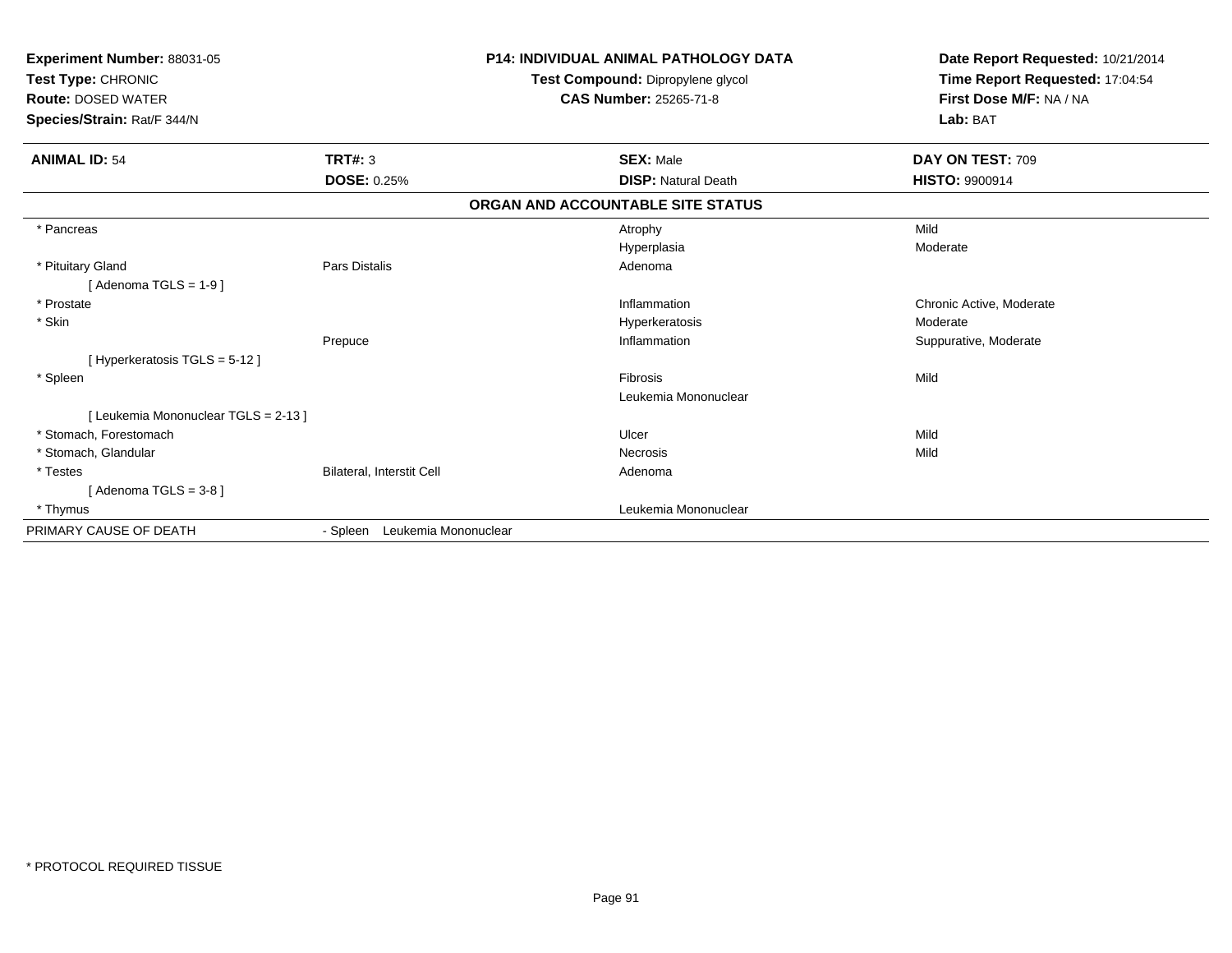| <b>Experiment Number: 88031-05</b> |                                         | <b>P14: INDIVIDUAL ANIMAL PATHOLOGY DATA</b> | Date Report Requested: 10/21/2014 |
|------------------------------------|-----------------------------------------|----------------------------------------------|-----------------------------------|
| Test Type: CHRONIC                 |                                         | Test Compound: Dipropylene glycol            | Time Report Requested: 17:04:54   |
| <b>Route: DOSED WATER</b>          |                                         | CAS Number: 25265-71-8                       | First Dose M/F: NA / NA           |
| Species/Strain: Rat/F 344/N        |                                         |                                              | Lab: BAT                          |
| <b>ANIMAL ID: 55</b>               | TRT#: 3                                 | <b>SEX: Male</b>                             | DAY ON TEST: 417                  |
|                                    | <b>DOSE: 0.25%</b>                      | <b>DISP: Natural Death</b>                   | <b>HISTO: 9900915</b>             |
|                                    |                                         | ORGAN AND ACCOUNTABLE SITE STATUS            |                                   |
| <b>NORMAL</b>                      |                                         |                                              |                                   |
| * Adrenal Medulla                  | * Bone                                  | * Bone Marrow                                | * Brain                           |
| * Epididymis                       | * Esophagus                             | * Intestine Large, Colon                     | * Intestine Large, Rectum         |
| * Intestine Small, Duodenum        | * Islets, Pancreatic                    | * Lung                                       | * Lymph Node, Mesenteric          |
| * Mammary Gland                    | * Nose                                  | * Pancreas                                   | * Parathyroid Gland               |
| * Preputial Gland                  | * Prostate                              | * Salivary Glands                            | * Seminal Vesicle                 |
| * Skin                             | * Spleen                                | * Stomach, Forestomach                       | * Stomach, Glandular              |
| * Testes                           | * Thymus                                | * Thyroid Gland                              | * Trachea                         |
| * Urinary Bladder                  |                                         |                                              |                                   |
| <b>MISSING</b>                     |                                         |                                              |                                   |
| * Lymph Node, Mandibular           |                                         |                                              |                                   |
| <b>AUTO PRECLUDES DIAG.</b>        |                                         |                                              |                                   |
| * Intestine Large, Cecum           | * Intestine Small, Ileum                | * Intestine Small, Jejunum                   |                                   |
| <b>OBSERVATIONS</b>                |                                         |                                              |                                   |
| * Adrenal Cortex                   |                                         | Hyperplasia                                  | Mild                              |
| * Heart                            |                                         | Cardiomyopathy                               | Minimal                           |
| * Kidney                           |                                         | Nephropathy                                  | Minimal                           |
| * Liver                            | <b>Bile Duct</b>                        | Hyperplasia                                  | Minimal                           |
| * Pituitary Gland                  | Pars Distalis                           | Adenoma                                      |                                   |
| [Adenoma TGLS = $1-9$ ]            |                                         |                                              |                                   |
| PRIMARY CAUSE OF DEATH             | - Pituitary Gland Pars Distalis Adenoma |                                              |                                   |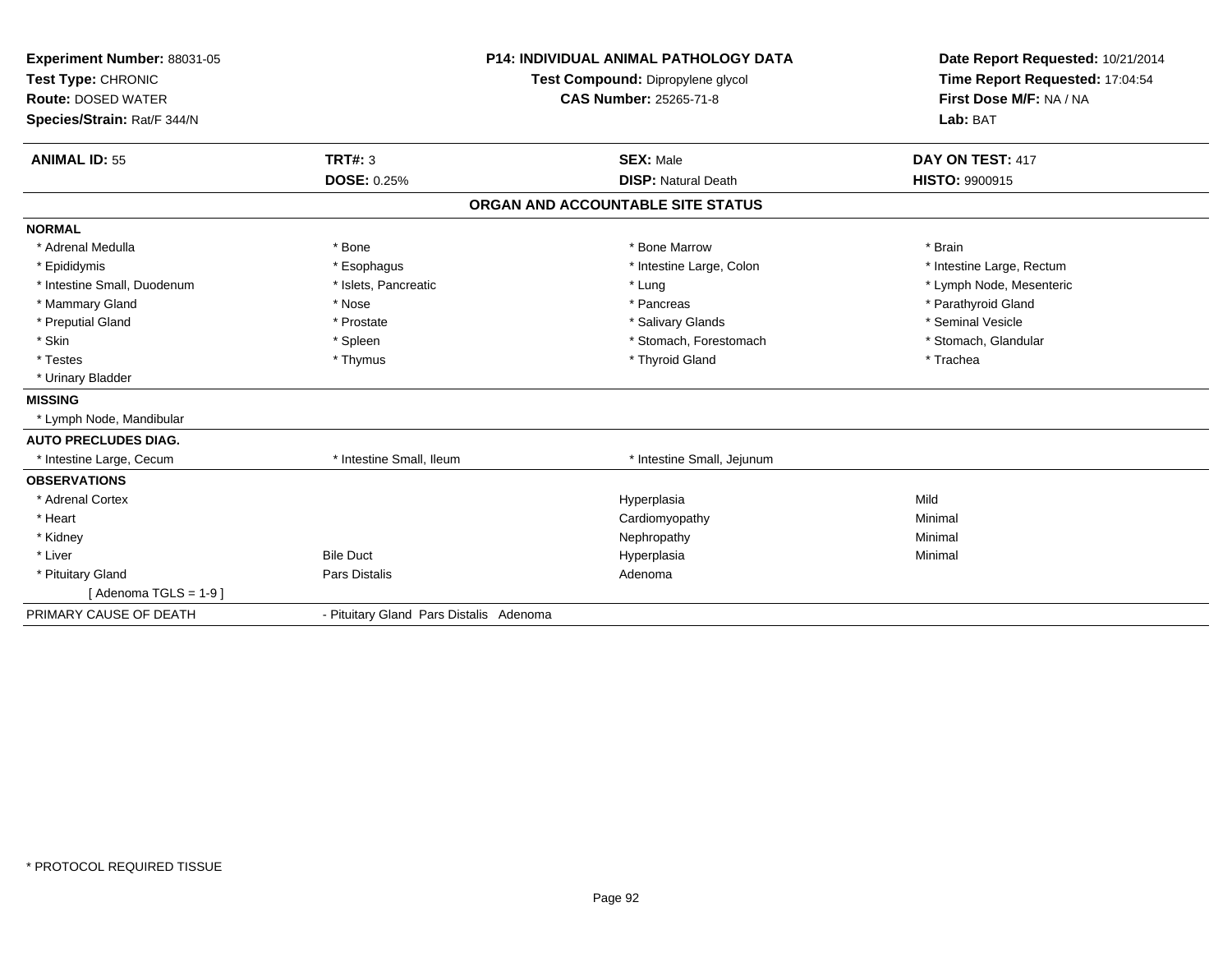| Experiment Number: 88031-05<br>Test Type: CHRONIC |                                                                                                     | <b>P14: INDIVIDUAL ANIMAL PATHOLOGY DATA</b><br>Test Compound: Dipropylene glycol | Date Report Requested: 10/21/2014<br>Time Report Requested: 17:04:54 |
|---------------------------------------------------|-----------------------------------------------------------------------------------------------------|-----------------------------------------------------------------------------------|----------------------------------------------------------------------|
| <b>Route: DOSED WATER</b>                         |                                                                                                     | <b>CAS Number: 25265-71-8</b>                                                     | First Dose M/F: NA / NA                                              |
| Species/Strain: Rat/F 344/N                       |                                                                                                     |                                                                                   | Lab: BAT                                                             |
| <b>ANIMAL ID: 56</b>                              | <b>TRT#: 3</b>                                                                                      | <b>SEX: Male</b>                                                                  | DAY ON TEST: 730                                                     |
|                                                   | DOSE: 0.25%                                                                                         | <b>DISP: Terminal Sacrifice</b>                                                   | HISTO: 9900916                                                       |
|                                                   |                                                                                                     | ORGAN AND ACCOUNTABLE SITE STATUS                                                 |                                                                      |
| <b>NORMAL</b>                                     |                                                                                                     |                                                                                   |                                                                      |
| * Adrenal Medulla                                 | * Bone                                                                                              | * Bone Marrow                                                                     | * Brain                                                              |
| * Epididymis                                      | * Esophagus                                                                                         | * Intestine Large, Cecum                                                          | * Intestine Large, Colon                                             |
| * Intestine Large, Rectum                         | * Intestine Small, Duodenum                                                                         | * Intestine Small, Ileum                                                          | * Intestine Small, Jejunum                                           |
| * Islets, Pancreatic                              | * Lymph Node, Mesenteric                                                                            | * Mammary Gland                                                                   | * Nose                                                               |
| * Parathyroid Gland                               | * Preputial Gland                                                                                   | * Prostate                                                                        | * Salivary Glands                                                    |
| * Seminal Vesicle                                 | * Skin                                                                                              | * Stomach, Forestomach                                                            | * Stomach, Glandular                                                 |
| * Thymus                                          | * Trachea                                                                                           | * Urinary Bladder                                                                 |                                                                      |
| <b>MISSING</b>                                    |                                                                                                     |                                                                                   |                                                                      |
| * Lymph Node, Mandibular                          |                                                                                                     |                                                                                   |                                                                      |
| <b>OBSERVATIONS</b>                               |                                                                                                     |                                                                                   |                                                                      |
| * Adrenal Cortex                                  |                                                                                                     | Hyperplasia                                                                       | Minimal                                                              |
|                                                   |                                                                                                     | Hypertrophy                                                                       | Mild                                                                 |
| * Heart                                           |                                                                                                     | Cardiomyopathy                                                                    | Mild                                                                 |
| * Kidney                                          |                                                                                                     | Nephropathy                                                                       | Mild                                                                 |
| * Liver                                           |                                                                                                     | <b>Basophilic Focus</b>                                                           |                                                                      |
|                                                   |                                                                                                     | Clear Cell Focus                                                                  |                                                                      |
|                                                   |                                                                                                     | Hepatodiaphragmatic Nodule                                                        |                                                                      |
|                                                   | <b>Bile Duct</b>                                                                                    | Hyperplasia                                                                       | Minimal                                                              |
|                                                   |                                                                                                     | Inflammation                                                                      | Histiocytic, Focal, Minimal                                          |
|                                                   |                                                                                                     | Inflammation                                                                      | Granulomatous, Focal, Minimal                                        |
|                                                   | Note: TGL 2, "focus, 5 x 4 mm, tan" noted at necropsy, was not apparent at trim or microscopically. |                                                                                   |                                                                      |
| [Hepatodiaphragmatic Nodule TGLS = 3-13]          |                                                                                                     |                                                                                   |                                                                      |
| * Lung                                            | Alveolar Epith                                                                                      | Hyperplasia                                                                       | Minimal                                                              |
|                                                   |                                                                                                     | <b>Infiltration Cellular</b>                                                      | Histiocyte, Minimal                                                  |
| Mesentery                                         | Fat                                                                                                 | Necrosis                                                                          | Mild                                                                 |
| [Necrosis $TGLS = 5-12$ ]                         |                                                                                                     |                                                                                   |                                                                      |
| * Pancreas                                        |                                                                                                     | Atrophy                                                                           | Marked                                                               |
|                                                   |                                                                                                     | Hyperplasia                                                                       | Mild                                                                 |
| * Pituitary Gland<br>[Adenoma TGLS = $4-9$ ]      | Pars Distalis                                                                                       | Adenoma                                                                           |                                                                      |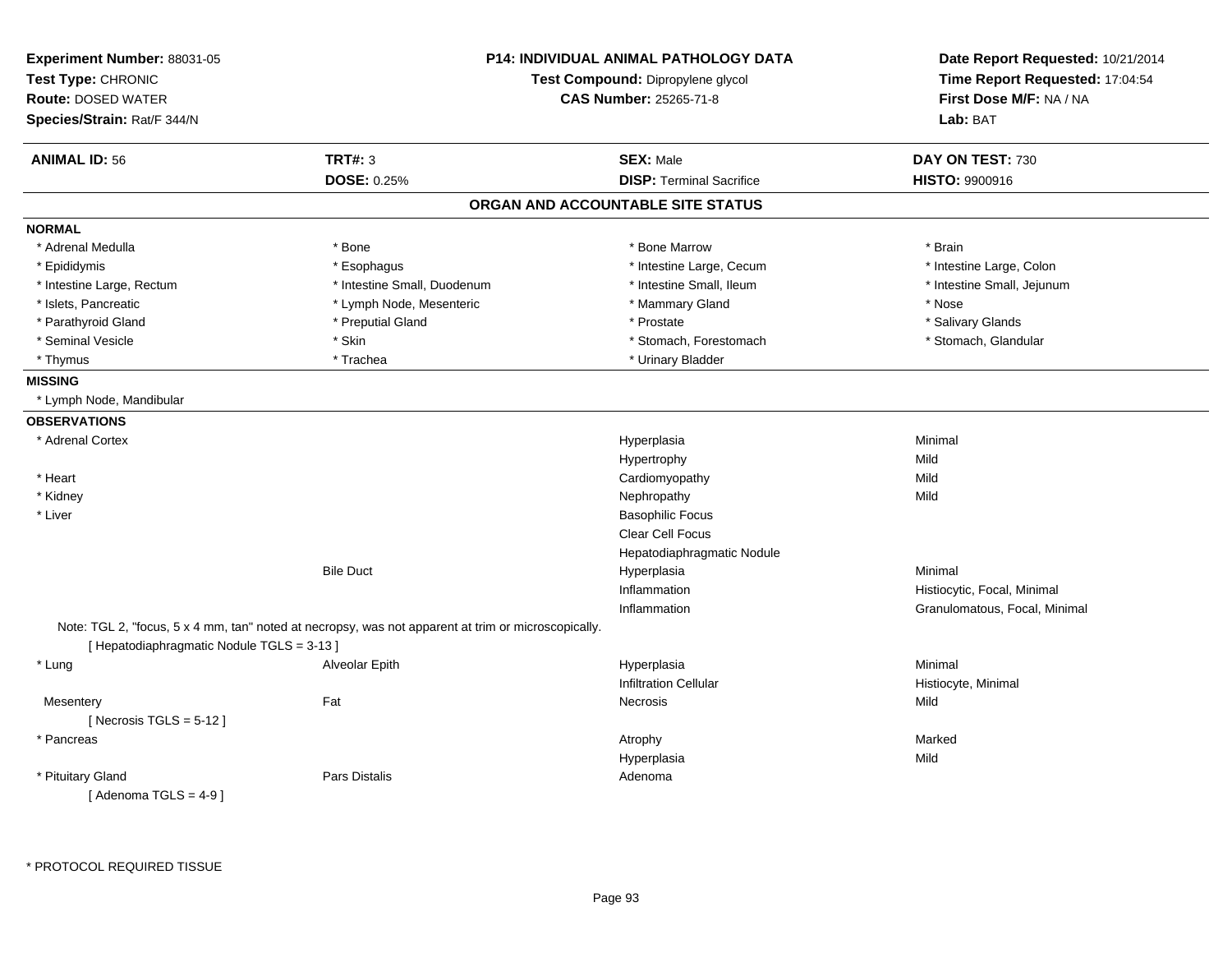| Experiment Number: 88031-05 |                                   | P14: INDIVIDUAL ANIMAL PATHOLOGY DATA | Date Report Requested: 10/21/2014 |
|-----------------------------|-----------------------------------|---------------------------------------|-----------------------------------|
| <b>Test Type: CHRONIC</b>   | Test Compound: Dipropylene glycol |                                       | Time Report Requested: 17:04:54   |
| <b>Route: DOSED WATER</b>   |                                   | <b>CAS Number: 25265-71-8</b>         | First Dose M/F: NA / NA           |
| Species/Strain: Rat/F 344/N |                                   |                                       | Lab: BAT                          |
| <b>ANIMAL ID: 56</b>        | TRT#: 3                           | <b>SEX: Male</b>                      | DAY ON TEST: 730                  |
|                             | <b>DOSE: 0.25%</b>                | <b>DISP: Terminal Sacrifice</b>       | <b>HISTO: 9900916</b>             |
|                             |                                   | ORGAN AND ACCOUNTABLE SITE STATUS     |                                   |
| * Spleen                    |                                   | Hyperplasia                           | Lymphoid, Focal, Mild             |
| * Testes                    | Bilateral, Interstit Cell         | Adenoma                               |                                   |
| [Adenoma TGLS = $1-8$ ]     |                                   |                                       |                                   |
| * Thyroid Gland             | C Cell                            | Carcinoma                             |                                   |
| PRIMARY CAUSE OF DEATH      |                                   |                                       |                                   |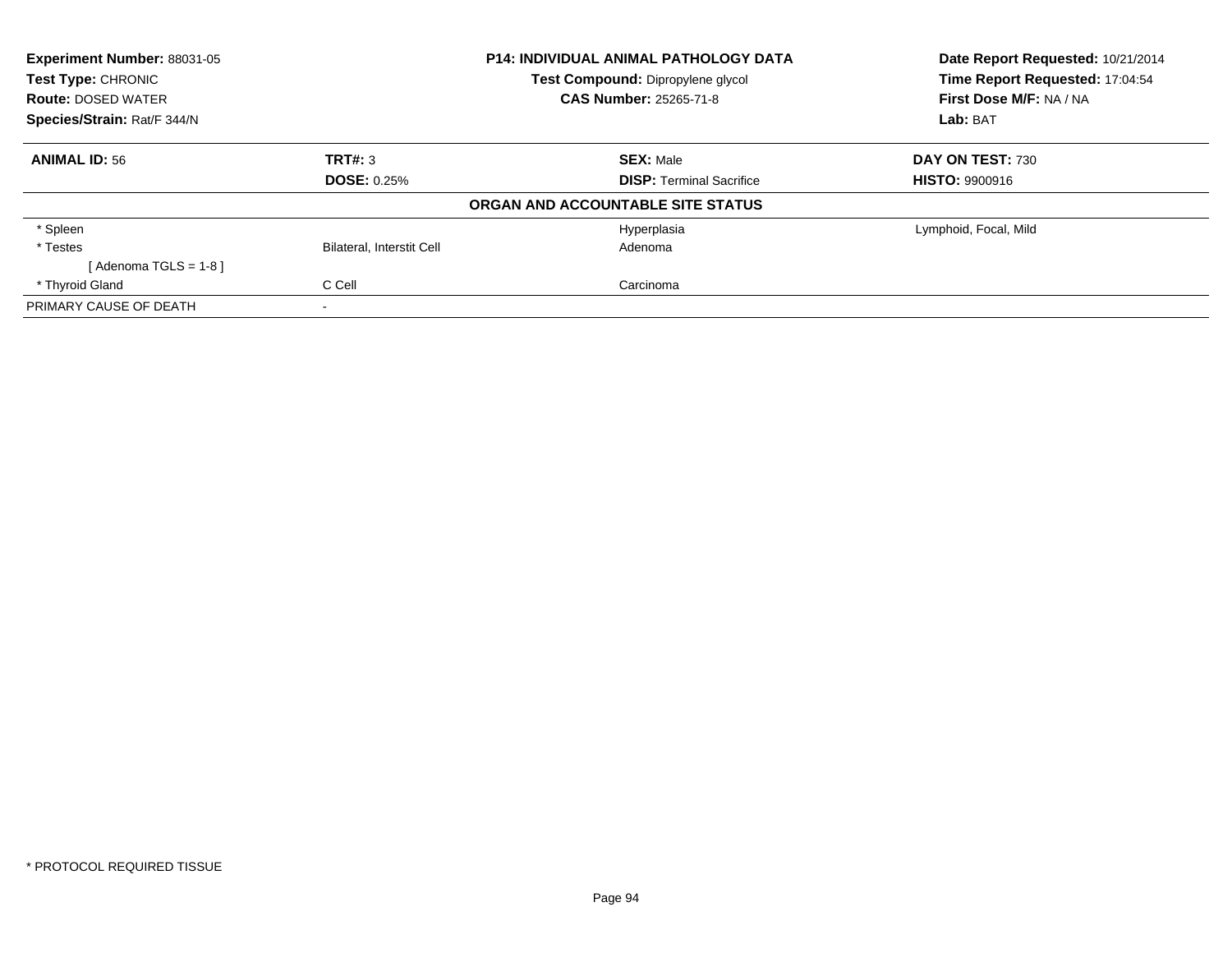|                                                                                      | DAY ON TEST: 729              |
|--------------------------------------------------------------------------------------|-------------------------------|
| <b>TRT#: 3</b><br><b>ANIMAL ID: 57</b><br><b>SEX: Male</b>                           |                               |
| <b>DOSE: 0.25%</b><br><b>DISP: Terminal Sacrifice</b>                                | <b>HISTO: 9900917</b>         |
| ORGAN AND ACCOUNTABLE SITE STATUS                                                    |                               |
| <b>NORMAL</b>                                                                        |                               |
| * Adrenal Cortex<br>* Bone<br>* Bone Marrow                                          | * Brain                       |
| * Intestine Large, Cecum<br>* Epididymis<br>* Esophagus                              | * Intestine Large, Colon      |
| * Intestine Small, Ileum<br>* Intestine Small, Duodenum<br>* Intestine Large, Rectum | * Intestine Small, Jejunum    |
| * Mammary Gland<br>* Islets, Pancreatic<br>* Lymph Node, Mesenteric                  | * Nose                        |
| * Pancreas<br>* Preputial Gland<br>* Prostate                                        | * Salivary Glands             |
| * Seminal Vesicle<br>* Stomach, Forestomach<br>* Stomach, Glandular                  | * Thymus                      |
| * Trachea<br>* Urinary Bladder                                                       |                               |
| <b>MISSING</b>                                                                       |                               |
| * Parathyroid Gland<br>* Lymph Node, Mandibular                                      |                               |
| <b>OBSERVATIONS</b>                                                                  |                               |
| * Adrenal Medulla<br>Hyperplasia                                                     | Moderate                      |
| * Heart<br>Cardiomyopathy                                                            | Mild                          |
| * Kidney<br>Nephropathy                                                              | Marked                        |
| <b>Basophilic Focus</b><br>* Liver                                                   |                               |
| <b>Clear Cell Focus</b>                                                              |                               |
| <b>Bile Duct</b><br>Hyperplasia                                                      | Minimal                       |
| Inflammation                                                                         | Granulomatous, Focal, Minimal |
| Inflammation                                                                         | Histiocytic, Focal, Minimal   |
| * Lung<br>Carcinoma                                                                  | Metastatic (Thyroid Gland)    |
| Foreign Body                                                                         |                               |
| Inflammation                                                                         | Chronic Active, Mild          |
| Deep Cervical<br>Lymph Node<br>Carcinoma                                             | Metastatic (Thyroid Gland)    |
| Mediastinal<br>Carcinoma                                                             | Metastatic (Thyroid Gland)    |
| [Carcinoma TGLS = 2-2]<br>[Carcinoma TGLS = 5-13]                                    |                               |
| * Pituitary Gland<br><b>Pars Distalis</b><br>Hyperplasia                             | Minimal                       |
| * Skin<br>Hyperkeratosis                                                             | Moderate                      |
| [ Hyperkeratosis TGLS = 1-12 ]                                                       |                               |
| * Spleen<br>Hyperplasia                                                              | Lymphoid, Focal, Moderate     |
| [ Hyperplasia TGLS = 4-14 ]                                                          |                               |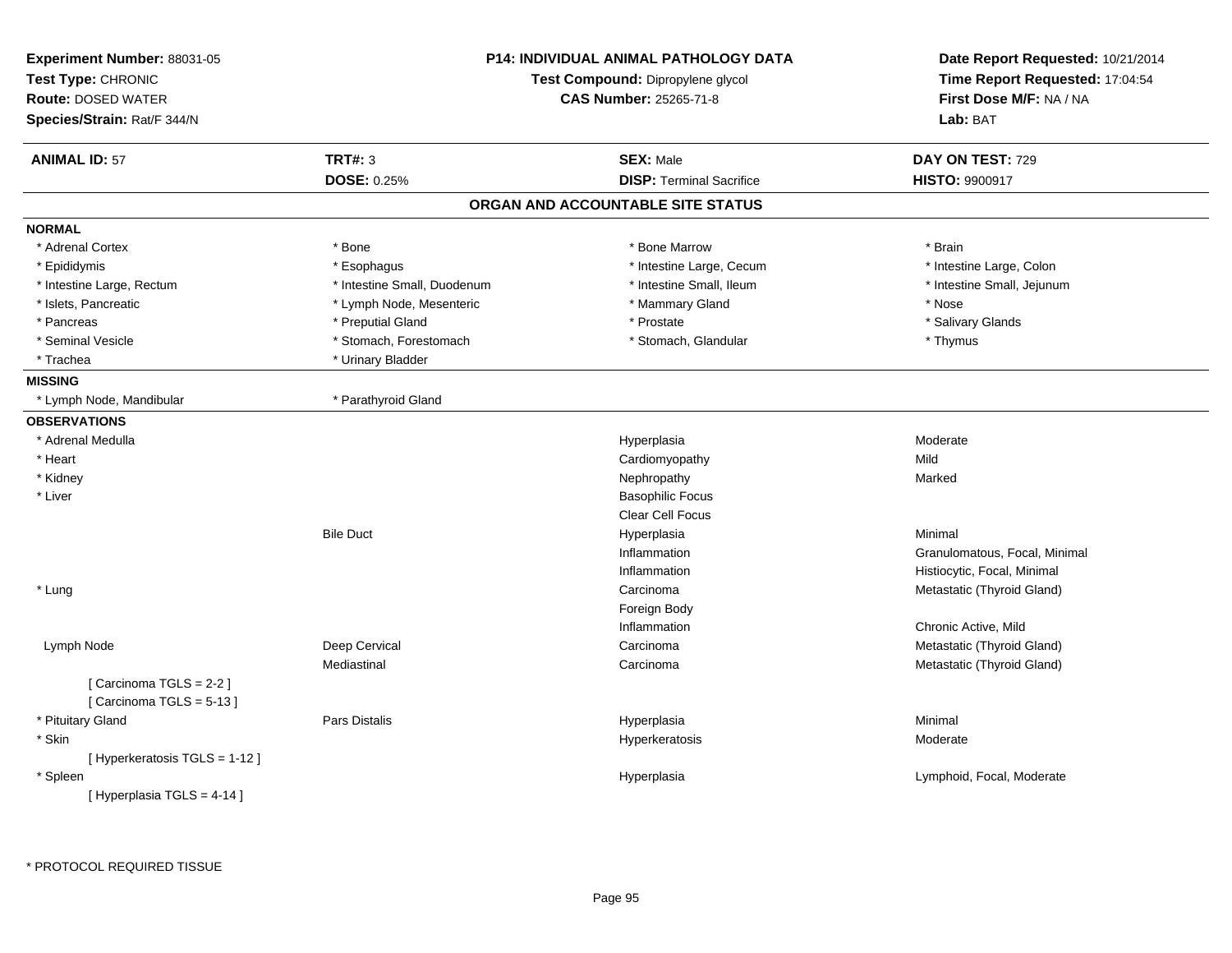| Experiment Number: 88031-05<br>Test Type: CHRONIC<br><b>Route: DOSED WATER</b> |                                  | <b>P14: INDIVIDUAL ANIMAL PATHOLOGY DATA</b><br>Test Compound: Dipropylene glycol<br><b>CAS Number: 25265-71-8</b> | Date Report Requested: 10/21/2014<br>Time Report Requested: 17:04:54<br>First Dose M/F: NA / NA |
|--------------------------------------------------------------------------------|----------------------------------|--------------------------------------------------------------------------------------------------------------------|-------------------------------------------------------------------------------------------------|
| Species/Strain: Rat/F 344/N                                                    |                                  |                                                                                                                    | Lab: BAT                                                                                        |
| <b>ANIMAL ID: 57</b>                                                           | TRT#: 3                          | <b>SEX: Male</b>                                                                                                   | <b>DAY ON TEST: 729</b>                                                                         |
|                                                                                | <b>DOSE: 0.25%</b>               | <b>DISP:</b> Terminal Sacrifice                                                                                    | <b>HISTO: 9900917</b>                                                                           |
|                                                                                |                                  | ORGAN AND ACCOUNTABLE SITE STATUS                                                                                  |                                                                                                 |
| * Testes                                                                       | <b>Bilateral, Interstit Cell</b> | Adenoma                                                                                                            |                                                                                                 |
| [Adenoma TGLS = $3-8$ ]                                                        |                                  |                                                                                                                    |                                                                                                 |
| * Thyroid Gland                                                                | C Cell                           | Carcinoma                                                                                                          |                                                                                                 |
| [ Carcinoma TGLS = $6-2$ ]                                                     |                                  |                                                                                                                    |                                                                                                 |
| PRIMARY CAUSE OF DEATH                                                         |                                  |                                                                                                                    |                                                                                                 |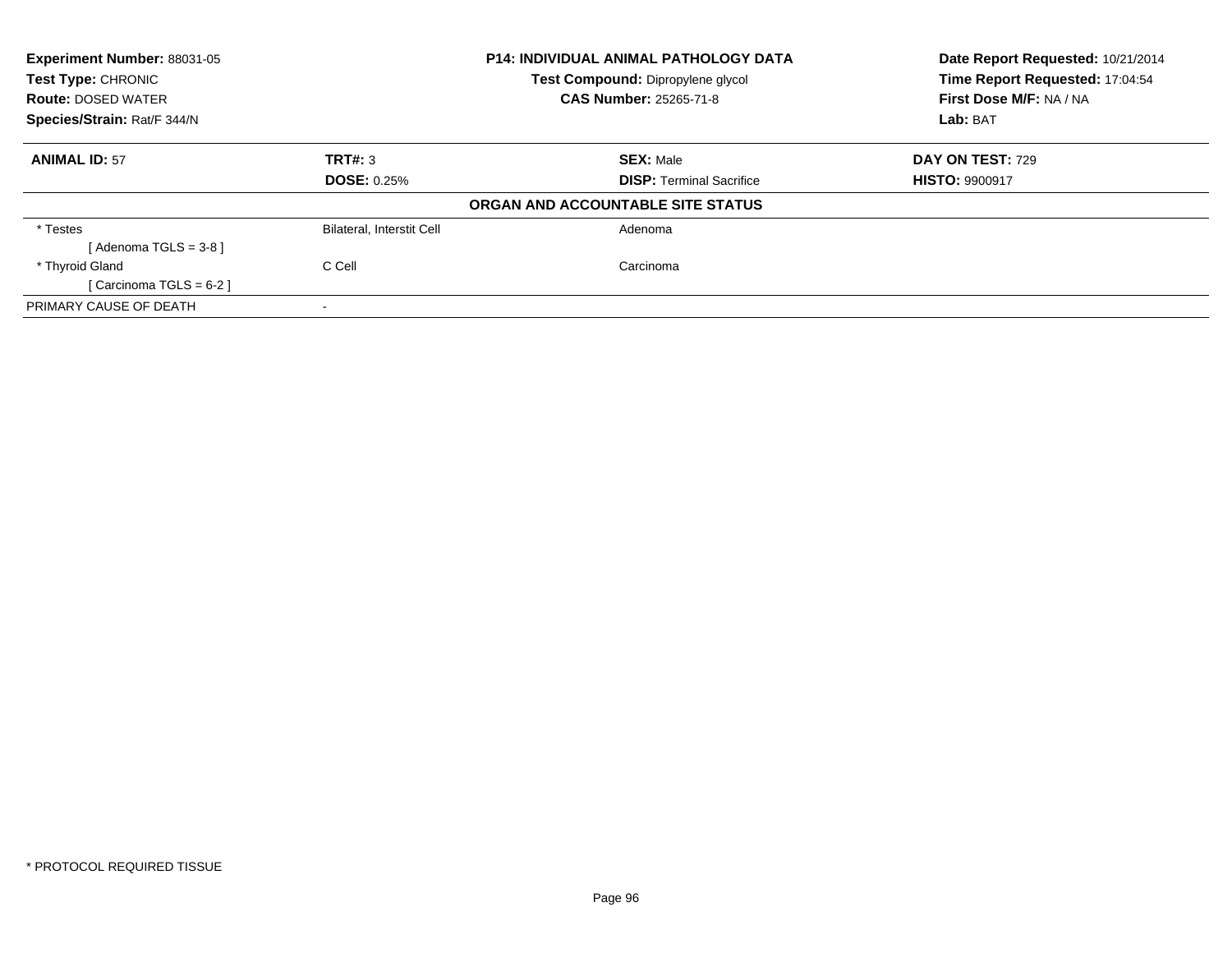| Experiment Number: 88031-05<br>Test Type: CHRONIC                                   |                          | <b>P14: INDIVIDUAL ANIMAL PATHOLOGY DATA</b><br>Test Compound: Dipropylene glycol | Date Report Requested: 10/21/2014<br>Time Report Requested: 17:04:54<br>First Dose M/F: NA / NA<br>Lab: BAT |
|-------------------------------------------------------------------------------------|--------------------------|-----------------------------------------------------------------------------------|-------------------------------------------------------------------------------------------------------------|
| <b>Route: DOSED WATER</b>                                                           |                          | <b>CAS Number: 25265-71-8</b>                                                     |                                                                                                             |
| Species/Strain: Rat/F 344/N                                                         |                          |                                                                                   |                                                                                                             |
| <b>ANIMAL ID: 58</b>                                                                | <b>TRT#: 3</b>           | <b>SEX: Male</b>                                                                  | DAY ON TEST: 680                                                                                            |
|                                                                                     | DOSE: 0.25%              | <b>DISP: Natural Death</b>                                                        | HISTO: 9900918                                                                                              |
|                                                                                     |                          | ORGAN AND ACCOUNTABLE SITE STATUS                                                 |                                                                                                             |
| <b>NORMAL</b>                                                                       |                          |                                                                                   |                                                                                                             |
| * Bone                                                                              | * Brain                  | * Epididymis                                                                      | * Esophagus                                                                                                 |
| * Intestine Large, Cecum                                                            | * Intestine Large, Colon | * Intestine Large, Rectum                                                         | * Intestine Small, Duodenum                                                                                 |
| * Intestine Small, Jejunum                                                          | * Islets, Pancreatic     | * Mammary Gland                                                                   | * Pancreas                                                                                                  |
| * Parathyroid Gland                                                                 | * Pituitary Gland        | * Preputial Gland                                                                 | * Prostate                                                                                                  |
| * Salivary Glands                                                                   | * Seminal Vesicle        | * Skin                                                                            | * Thymus                                                                                                    |
| * Thyroid Gland                                                                     | * Trachea                | * Urinary Bladder                                                                 |                                                                                                             |
| <b>MISSING</b>                                                                      |                          |                                                                                   |                                                                                                             |
| * Lymph Node, Mandibular                                                            |                          |                                                                                   |                                                                                                             |
| <b>AUTO PRECLUDES DIAG.</b>                                                         |                          |                                                                                   |                                                                                                             |
| * Intestine Small, Ileum                                                            |                          |                                                                                   |                                                                                                             |
| <b>OBSERVATIONS</b>                                                                 |                          |                                                                                   |                                                                                                             |
| * Adrenal Cortex                                                                    |                          | Hyperplasia                                                                       | Mild                                                                                                        |
|                                                                                     |                          | Leukemia Mononuclear                                                              |                                                                                                             |
| * Adrenal Medulla                                                                   |                          | Hyperplasia                                                                       | Mild                                                                                                        |
|                                                                                     |                          | Leukemia Mononuclear                                                              |                                                                                                             |
| * Bone Marrow                                                                       |                          | Leukemia Mononuclear                                                              |                                                                                                             |
| * Heart                                                                             |                          | Cardiomyopathy                                                                    | Moderate                                                                                                    |
|                                                                                     | Atrium                   | Thrombosis                                                                        | Mild                                                                                                        |
| * Kidney                                                                            |                          | Infarct                                                                           | Moderate                                                                                                    |
|                                                                                     |                          | Leukemia Mononuclear                                                              |                                                                                                             |
| [Infarct TGLS = $5-6$ ]                                                             |                          |                                                                                   |                                                                                                             |
| * Liver                                                                             |                          | Hepatodiaphragmatic Nodule                                                        |                                                                                                             |
|                                                                                     | <b>Bile Duct</b>         | Hyperplasia                                                                       | Mild                                                                                                        |
|                                                                                     |                          | Leukemia Mononuclear                                                              |                                                                                                             |
|                                                                                     | Centrilobular            | Necrosis                                                                          | Mild                                                                                                        |
| Note: TGL 6, "deformity, 3 x 3 mm" noted at trim, was not apparent microscopically. |                          |                                                                                   |                                                                                                             |
| [ Hepatodiaphragmatic Nodule TGLS = 4-13 ]                                          |                          |                                                                                   |                                                                                                             |
| [ Leukemia Mononuclear TGLS = 3-5 ]                                                 |                          |                                                                                   |                                                                                                             |
| * Lung                                                                              |                          | <b>Infiltration Cellular</b>                                                      | Histiocyte, Minimal                                                                                         |
|                                                                                     |                          | Leukemia Mononuclear                                                              |                                                                                                             |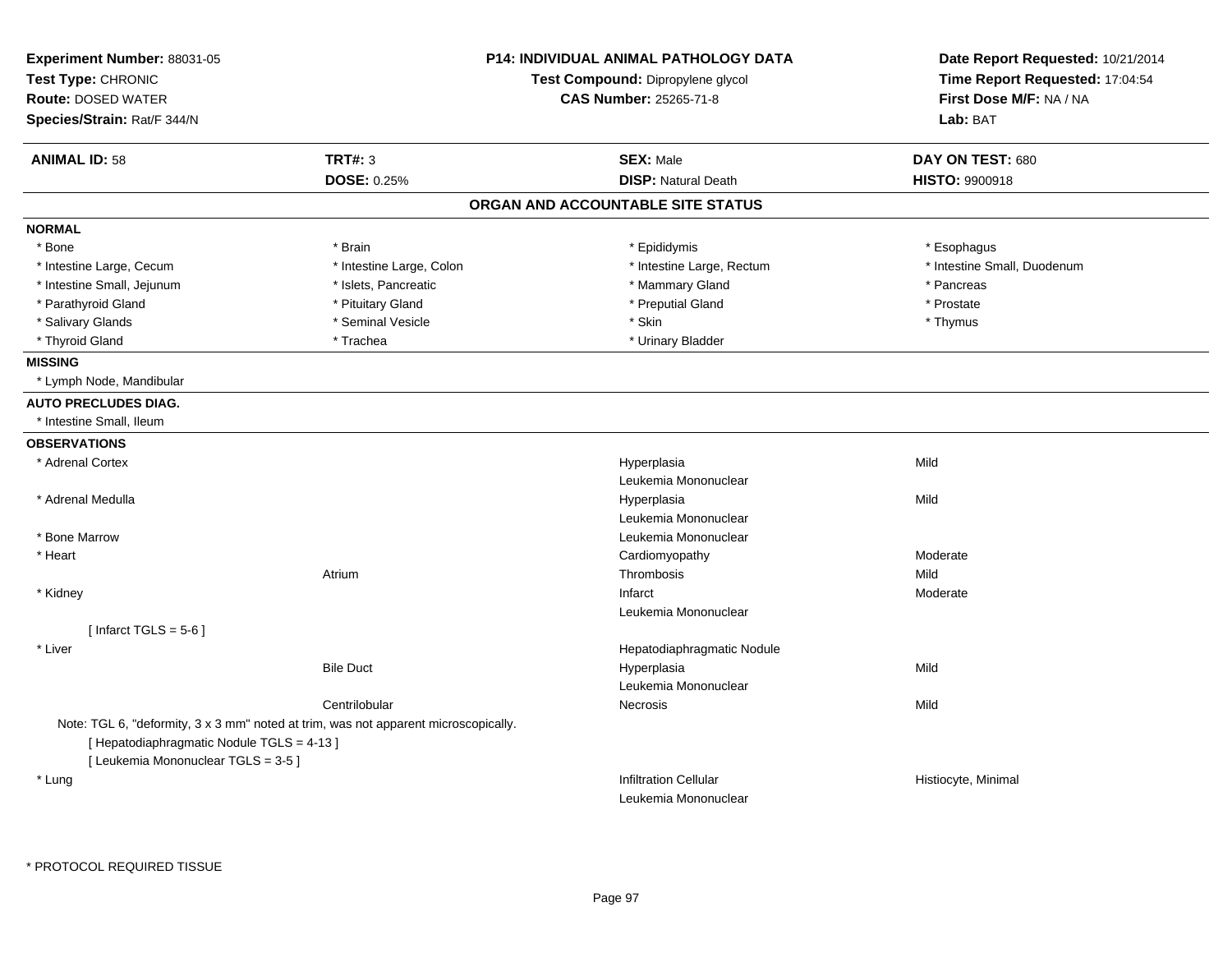| <b>Experiment Number: 88031-05</b><br><b>Test Type: CHRONIC</b><br><b>Route: DOSED WATER</b><br>Species/Strain: Rat/F 344/N |                                  | <b>P14: INDIVIDUAL ANIMAL PATHOLOGY DATA</b><br>Test Compound: Dipropylene glycol<br><b>CAS Number: 25265-71-8</b> | Date Report Requested: 10/21/2014<br>Time Report Requested: 17:04:54<br>First Dose M/F: NA / NA<br>Lab: BAT |
|-----------------------------------------------------------------------------------------------------------------------------|----------------------------------|--------------------------------------------------------------------------------------------------------------------|-------------------------------------------------------------------------------------------------------------|
|                                                                                                                             |                                  |                                                                                                                    |                                                                                                             |
| <b>ANIMAL ID: 58</b>                                                                                                        | TRT#: 3                          | <b>SEX: Male</b>                                                                                                   | DAY ON TEST: 680                                                                                            |
|                                                                                                                             | <b>DOSE: 0.25%</b>               | <b>DISP:</b> Natural Death                                                                                         | <b>HISTO: 9900918</b>                                                                                       |
|                                                                                                                             |                                  | ORGAN AND ACCOUNTABLE SITE STATUS                                                                                  |                                                                                                             |
| * Lymph Node, Mesenteric                                                                                                    |                                  | Leukemia Mononuclear                                                                                               |                                                                                                             |
| * Nose                                                                                                                      |                                  | Thrombosis                                                                                                         | Minimal                                                                                                     |
| * Spleen                                                                                                                    |                                  | <b>Fibrosis</b>                                                                                                    | Mild                                                                                                        |
|                                                                                                                             |                                  | Leukemia Mononuclear                                                                                               |                                                                                                             |
| [Leukemia Mononuclear TGLS = 2-12]                                                                                          |                                  |                                                                                                                    |                                                                                                             |
| * Stomach, Forestomach                                                                                                      |                                  | Ulcer                                                                                                              | Moderate                                                                                                    |
| * Stomach, Glandular                                                                                                        |                                  | Necrosis                                                                                                           | Moderate                                                                                                    |
| [ Necrosis TGLS = $7-9$ ]                                                                                                   |                                  |                                                                                                                    |                                                                                                             |
| * Testes                                                                                                                    | Bilateral, Interstit Cell        | Adenoma                                                                                                            |                                                                                                             |
| [Adenoma TGLS = $1-8$ ]                                                                                                     |                                  |                                                                                                                    |                                                                                                             |
| PRIMARY CAUSE OF DEATH                                                                                                      | Leukemia Mononuclear<br>- Spleen |                                                                                                                    |                                                                                                             |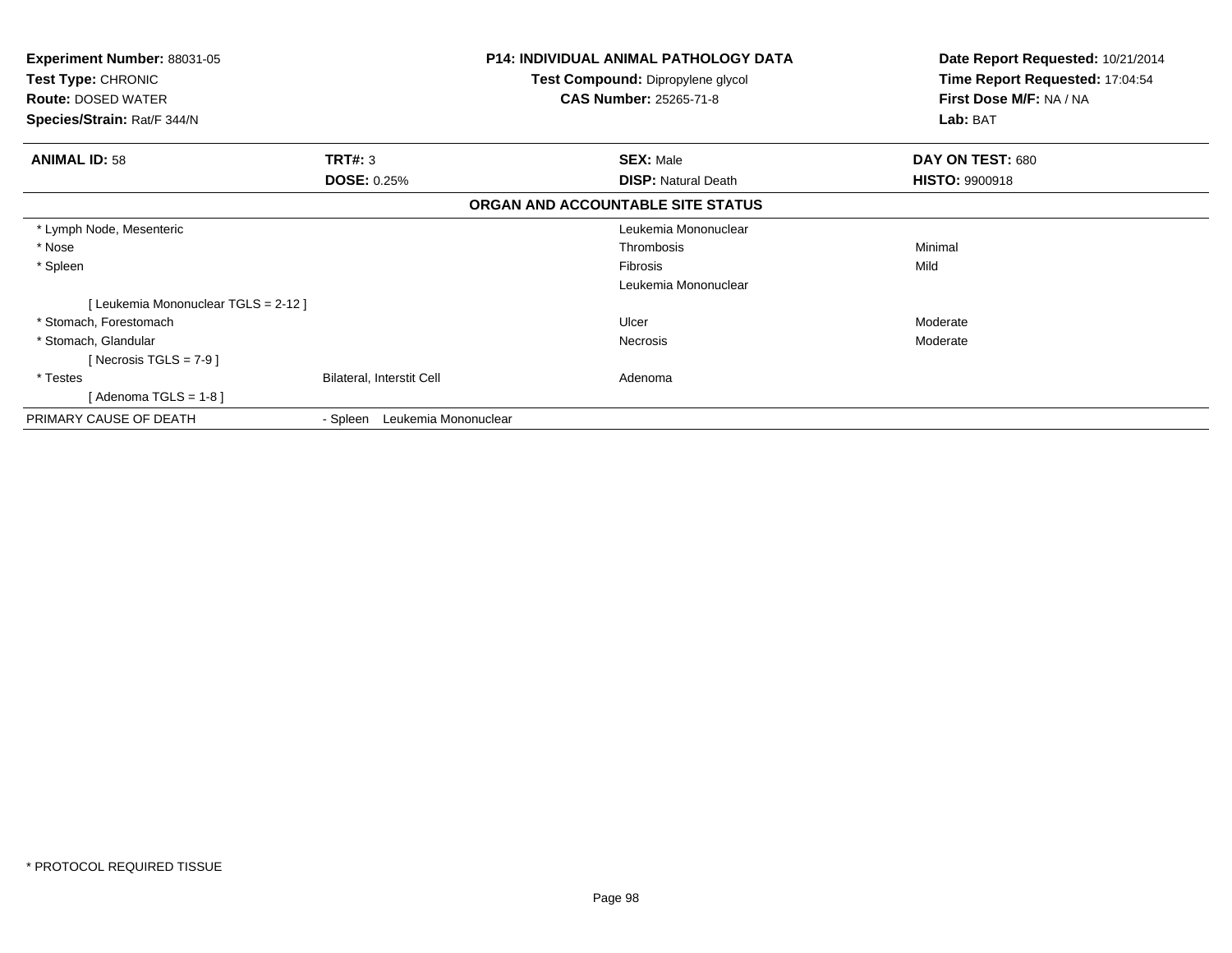| Experiment Number: 88031-05         |                          | <b>P14: INDIVIDUAL ANIMAL PATHOLOGY DATA</b> | Date Report Requested: 10/21/2014 |
|-------------------------------------|--------------------------|----------------------------------------------|-----------------------------------|
| Test Type: CHRONIC                  |                          | Test Compound: Dipropylene glycol            | Time Report Requested: 17:04:54   |
| <b>Route: DOSED WATER</b>           |                          | <b>CAS Number: 25265-71-8</b>                | First Dose M/F: NA / NA           |
| Species/Strain: Rat/F 344/N         |                          |                                              | Lab: BAT                          |
| <b>ANIMAL ID: 59</b>                | <b>TRT#: 3</b>           | <b>SEX: Male</b>                             | DAY ON TEST: 649                  |
|                                     | DOSE: 0.25%              | <b>DISP:</b> Moribund Sacrifice              | HISTO: 9900919                    |
|                                     |                          | ORGAN AND ACCOUNTABLE SITE STATUS            |                                   |
| <b>NORMAL</b>                       |                          |                                              |                                   |
| * Bone                              | * Brain                  | * Epididymis                                 | * Esophagus                       |
| * Heart                             | * Intestine Large, Cecum | * Intestine Large, Colon                     | * Intestine Large, Rectum         |
| * Intestine Small, Duodenum         | * Intestine Small, Ileum | * Intestine Small, Jejunum                   | * Islets, Pancreatic              |
| * Mammary Gland                     | * Nose                   | * Pancreas                                   | * Preputial Gland                 |
| * Prostate                          | * Salivary Glands        | * Seminal Vesicle                            | * Stomach, Forestomach            |
| * Stomach, Glandular                | * Thyroid Gland          | * Trachea                                    | * Urinary Bladder                 |
| <b>MISSING</b>                      |                          |                                              |                                   |
| * Thymus                            |                          |                                              |                                   |
| <b>OBSERVATIONS</b>                 |                          |                                              |                                   |
| * Adrenal Cortex                    |                          | Leukemia Mononuclear                         |                                   |
| * Adrenal Medulla                   |                          | Leukemia Mononuclear                         |                                   |
| * Bone Marrow                       |                          | Leukemia Mononuclear                         |                                   |
| * Kidney                            |                          | Leukemia Mononuclear                         |                                   |
|                                     |                          | Nephropathy                                  | Minimal                           |
| * Liver                             | <b>Bile Duct</b>         | Hyperplasia                                  | Mild                              |
|                                     |                          | Leukemia Mononuclear                         |                                   |
|                                     | Centrilobular            | Necrosis                                     | Minimal                           |
| [ Leukemia Mononuclear TGLS = 2-5 ] |                          |                                              |                                   |
| * Lung                              | Alveolar Epith           | Hyperplasia                                  | Marked                            |
|                                     |                          | Leukemia Mononuclear                         |                                   |
| Lymph Node                          | <b>Bronchial</b>         | Leukemia Mononuclear                         |                                   |
|                                     | Mediastinal              | Leukemia Mononuclear                         |                                   |
| * Lymph Node, Mandibular            |                          | Leukemia Mononuclear                         |                                   |
| * Lymph Node, Mesenteric            |                          | Leukemia Mononuclear                         |                                   |
| Mesentery                           |                          | Leukemia Mononuclear                         |                                   |
|                                     | Fat                      | <b>Necrosis</b>                              | Mild                              |
| [Necrosis TGLS = $4-12$ ]           |                          |                                              |                                   |
| * Parathyroid Gland                 |                          | Adenoma                                      |                                   |
| * Pituitary Gland                   |                          | Leukemia Mononuclear                         |                                   |
| * Skin                              |                          | Hyperplasia                                  | Basal Cell, Minimal               |
|                                     |                          |                                              |                                   |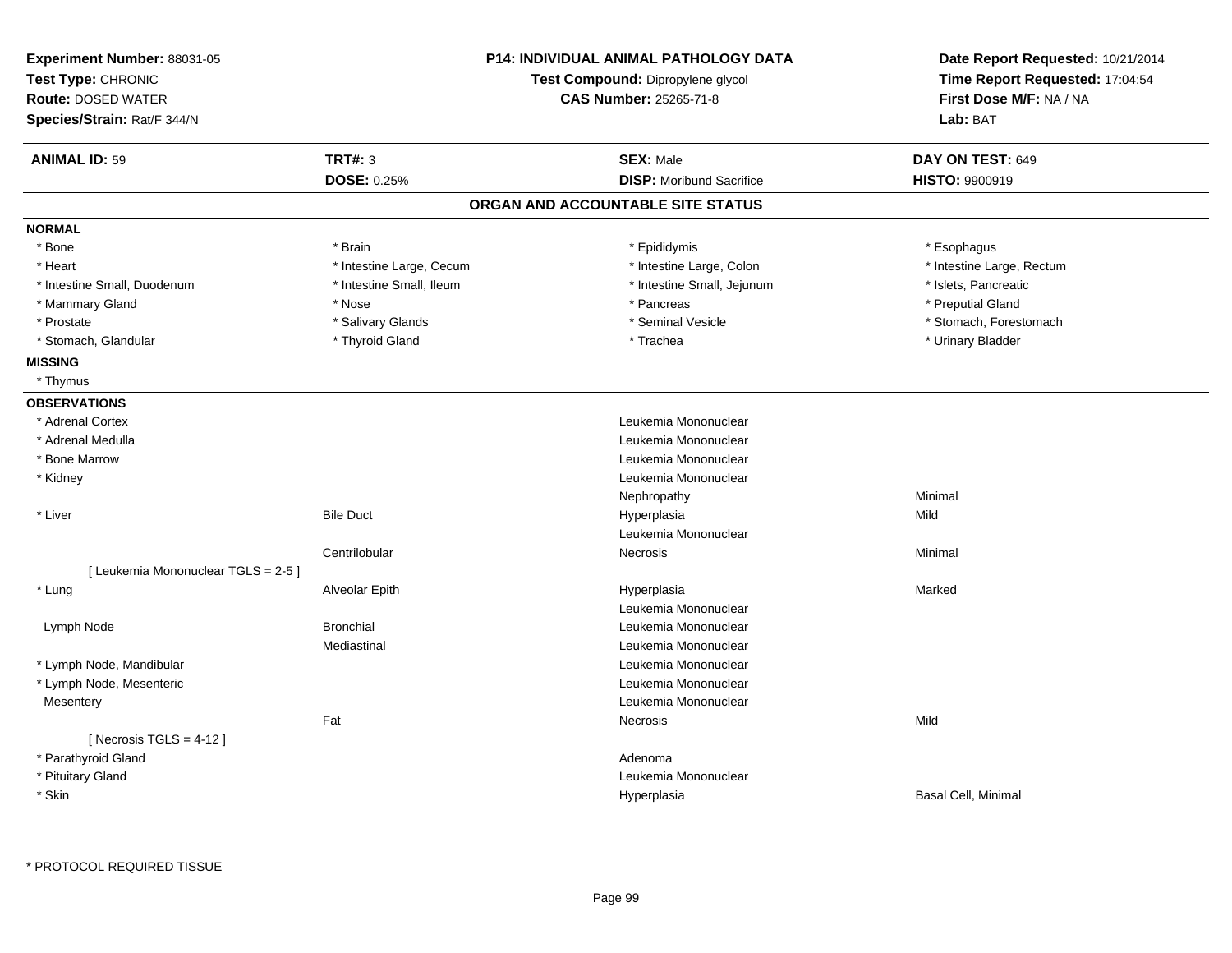| <b>Experiment Number: 88031-05</b><br><b>P14: INDIVIDUAL ANIMAL PATHOLOGY DATA</b><br><b>Test Type: CHRONIC</b><br>Test Compound: Dipropylene glycol<br><b>CAS Number: 25265-71-8</b><br><b>Route: DOSED WATER</b> |                                  |                                   | Date Report Requested: 10/21/2014<br>Time Report Requested: 17:04:54<br>First Dose M/F: NA / NA |
|--------------------------------------------------------------------------------------------------------------------------------------------------------------------------------------------------------------------|----------------------------------|-----------------------------------|-------------------------------------------------------------------------------------------------|
| Species/Strain: Rat/F 344/N                                                                                                                                                                                        |                                  |                                   | Lab: BAT                                                                                        |
| <b>ANIMAL ID: 59</b>                                                                                                                                                                                               | TRT#: 3                          | <b>SEX: Male</b>                  | <b>DAY ON TEST: 649</b>                                                                         |
|                                                                                                                                                                                                                    | <b>DOSE: 0.25%</b>               | <b>DISP:</b> Moribund Sacrifice   | <b>HISTO: 9900919</b>                                                                           |
|                                                                                                                                                                                                                    |                                  | ORGAN AND ACCOUNTABLE SITE STATUS |                                                                                                 |
| * Spleen                                                                                                                                                                                                           |                                  | Leukemia Mononuclear              |                                                                                                 |
| [Leukemia Mononuclear TGLS = 1-13]                                                                                                                                                                                 |                                  |                                   |                                                                                                 |
| * Testes                                                                                                                                                                                                           | Bilateral, Interstit Cell        | Adenoma                           |                                                                                                 |
| [Adenoma TGLS = $3-8$ ]                                                                                                                                                                                            |                                  |                                   |                                                                                                 |
| PRIMARY CAUSE OF DEATH                                                                                                                                                                                             | Leukemia Mononuclear<br>- Spleen |                                   |                                                                                                 |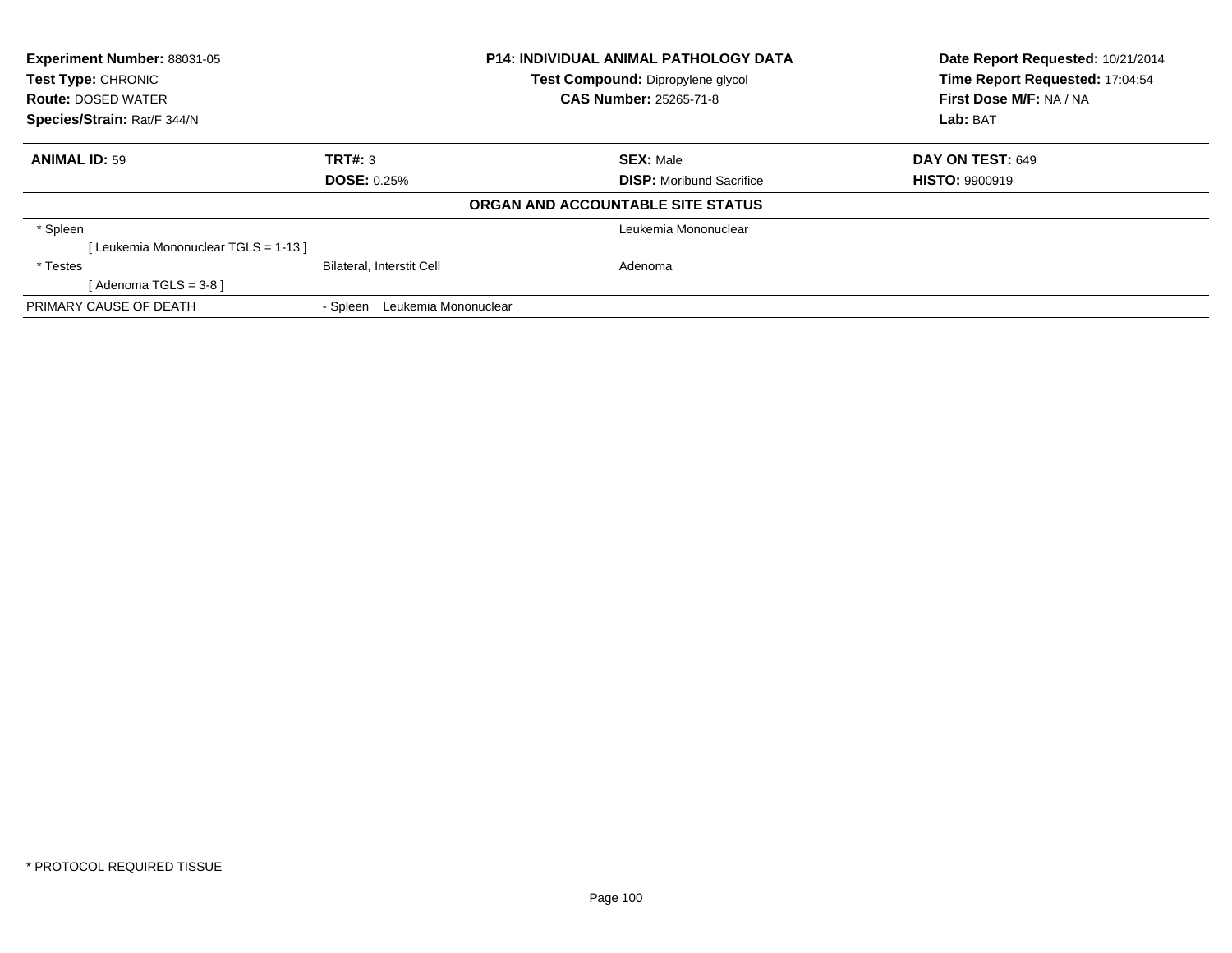| Experiment Number: 88031-05<br>Test Type: CHRONIC<br><b>Route: DOSED WATER</b><br>Species/Strain: Rat/F 344/N |                             | <b>P14: INDIVIDUAL ANIMAL PATHOLOGY DATA</b><br>Date Report Requested: 10/21/2014<br>Time Report Requested: 17:04:54<br>Test Compound: Dipropylene glycol<br><b>CAS Number: 25265-71-8</b><br>First Dose M/F: NA / NA<br>Lab: BAT |                            |
|---------------------------------------------------------------------------------------------------------------|-----------------------------|-----------------------------------------------------------------------------------------------------------------------------------------------------------------------------------------------------------------------------------|----------------------------|
| <b>ANIMAL ID: 60</b>                                                                                          | <b>TRT#: 3</b>              | <b>SEX: Male</b>                                                                                                                                                                                                                  | DAY ON TEST: 730           |
|                                                                                                               | DOSE: 0.25%                 | <b>DISP: Terminal Sacrifice</b>                                                                                                                                                                                                   | <b>HISTO: 9900920</b>      |
|                                                                                                               |                             | ORGAN AND ACCOUNTABLE SITE STATUS                                                                                                                                                                                                 |                            |
| <b>NORMAL</b>                                                                                                 |                             |                                                                                                                                                                                                                                   |                            |
| * Adrenal Medulla                                                                                             | * Bone                      | * Bone Marrow                                                                                                                                                                                                                     | * Brain                    |
| * Epididymis                                                                                                  | * Esophagus                 | * Intestine Large, Cecum                                                                                                                                                                                                          | * Intestine Large, Colon   |
| * Intestine Large, Rectum                                                                                     | * Intestine Small, Duodenum | * Intestine Small, Ileum                                                                                                                                                                                                          | * Intestine Small, Jejunum |
| * Islets, Pancreatic                                                                                          | * Lymph Node, Mandibular    | * Lymph Node, Mesenteric                                                                                                                                                                                                          | * Nose                     |
| * Pancreas                                                                                                    | * Parathyroid Gland         | * Preputial Gland                                                                                                                                                                                                                 | * Salivary Glands          |
| * Seminal Vesicle                                                                                             | * Skin                      | * Stomach, Forestomach                                                                                                                                                                                                            | * Stomach, Glandular       |
| * Thymus                                                                                                      | * Trachea                   | * Urinary Bladder                                                                                                                                                                                                                 |                            |
| <b>OBSERVATIONS</b>                                                                                           |                             |                                                                                                                                                                                                                                   |                            |
| * Adrenal Cortex                                                                                              |                             | Adenoma                                                                                                                                                                                                                           |                            |
| * Heart                                                                                                       |                             | Cardiomyopathy                                                                                                                                                                                                                    | Minimal                    |
| * Kidney                                                                                                      |                             | Nephropathy                                                                                                                                                                                                                       | Mild                       |
| * Liver                                                                                                       |                             | <b>Basophilic Focus</b>                                                                                                                                                                                                           |                            |
|                                                                                                               |                             | <b>Clear Cell Focus</b>                                                                                                                                                                                                           |                            |
|                                                                                                               | <b>Bile Duct</b>            | Hyperplasia                                                                                                                                                                                                                       | Minimal                    |
|                                                                                                               |                             | Leukemia Mononuclear                                                                                                                                                                                                              |                            |
| [ Leukemia Mononuclear TGLS = 2-5 ]                                                                           |                             |                                                                                                                                                                                                                                   |                            |
| * Lung                                                                                                        | Alveolar Epith              | Hyperplasia                                                                                                                                                                                                                       | Moderate                   |
|                                                                                                               |                             | <b>Infiltration Cellular</b>                                                                                                                                                                                                      | Histiocyte, Minimal        |
|                                                                                                               |                             | Leukemia Mononuclear                                                                                                                                                                                                              |                            |
| * Mammary Gland                                                                                               |                             | Fibroadenoma                                                                                                                                                                                                                      |                            |
| [Fibroadenoma TGLS = 4-12]                                                                                    |                             |                                                                                                                                                                                                                                   |                            |
| * Pituitary Gland                                                                                             | <b>Pars Distalis</b>        | Hyperplasia                                                                                                                                                                                                                       | Moderate                   |
| * Prostate                                                                                                    |                             | Hyperplasia                                                                                                                                                                                                                       | Moderate                   |
| * Spleen                                                                                                      |                             | Leukemia Mononuclear                                                                                                                                                                                                              |                            |
| [Leukemia Mononuclear TGLS = 3-5]                                                                             |                             |                                                                                                                                                                                                                                   |                            |
| * Testes                                                                                                      | Bilateral, Interstit Cell   | Adenoma                                                                                                                                                                                                                           |                            |
| [Adenoma TGLS = $1-8$ ]                                                                                       |                             |                                                                                                                                                                                                                                   |                            |
| * Thyroid Gland                                                                                               | C Cell                      | Adenoma                                                                                                                                                                                                                           |                            |
|                                                                                                               | C Cell                      | Hyperplasia                                                                                                                                                                                                                       | Moderate                   |
| PRIMARY CAUSE OF DEATH                                                                                        |                             |                                                                                                                                                                                                                                   |                            |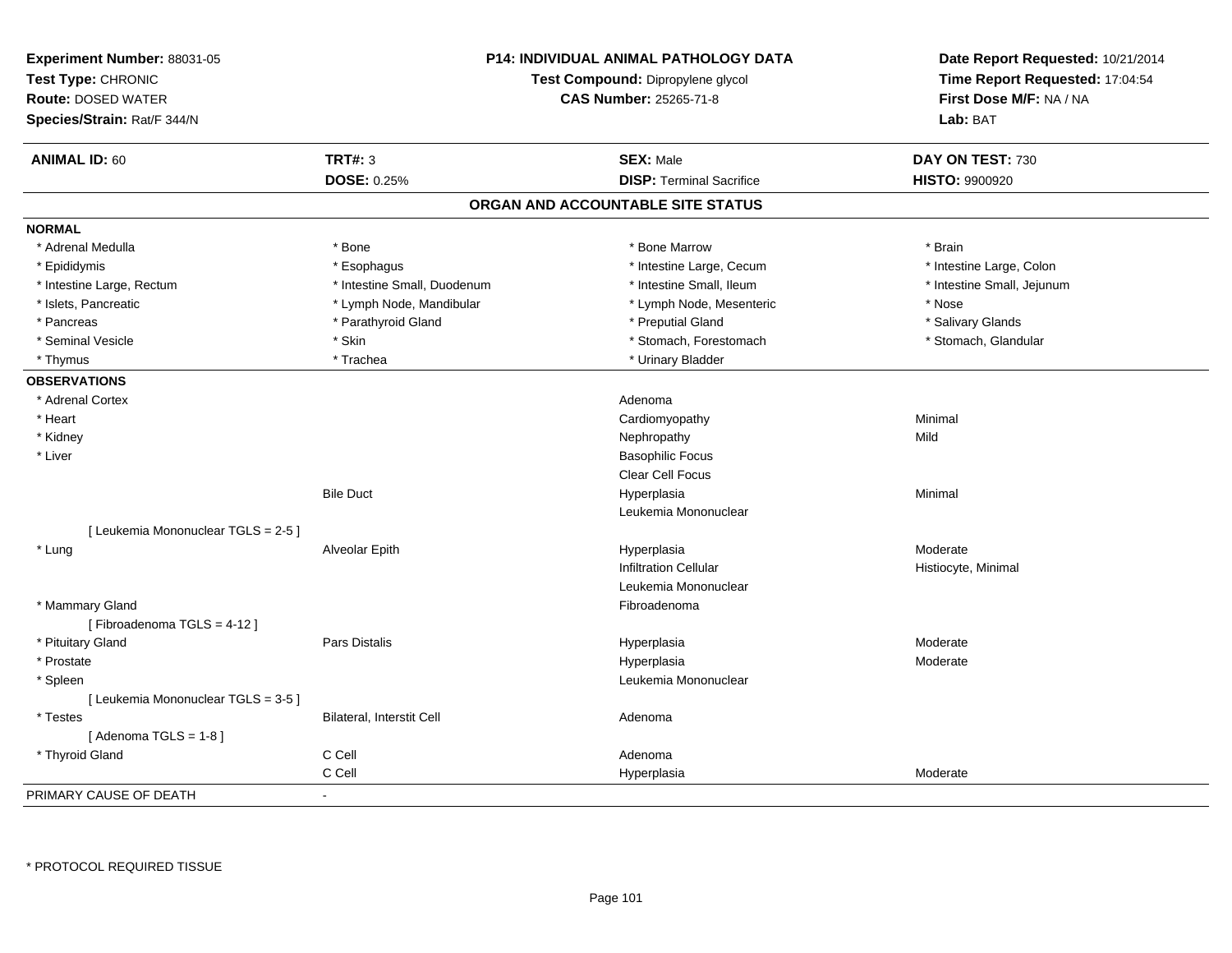| Experiment Number: 88031-05<br>Test Type: CHRONIC<br><b>Route: DOSED WATER</b><br>Species/Strain: Rat/F 344/N |                           | P14: INDIVIDUAL ANIMAL PATHOLOGY DATA<br>Test Compound: Dipropylene glycol<br><b>CAS Number: 25265-71-8</b> | Date Report Requested: 10/21/2014<br>Time Report Requested: 17:04:54<br>First Dose M/F: NA / NA<br>Lab: BAT |
|---------------------------------------------------------------------------------------------------------------|---------------------------|-------------------------------------------------------------------------------------------------------------|-------------------------------------------------------------------------------------------------------------|
| <b>ANIMAL ID: 61</b>                                                                                          | <b>TRT#: 3</b>            | <b>SEX: Male</b>                                                                                            | DAY ON TEST: 729                                                                                            |
|                                                                                                               | <b>DOSE: 0.25%</b>        | <b>DISP: Terminal Sacrifice</b>                                                                             | HISTO: 9900921                                                                                              |
|                                                                                                               |                           | ORGAN AND ACCOUNTABLE SITE STATUS                                                                           |                                                                                                             |
| <b>NORMAL</b>                                                                                                 |                           |                                                                                                             |                                                                                                             |
| * Adrenal Cortex                                                                                              | * Adrenal Medulla         | * Bone                                                                                                      | * Bone Marrow                                                                                               |
| * Brain                                                                                                       | * Epididymis              | * Esophagus                                                                                                 | * Intestine Large, Cecum                                                                                    |
| * Intestine Large, Colon                                                                                      | * Intestine Large, Rectum | * Intestine Small, Duodenum                                                                                 | * Intestine Small. Ileum                                                                                    |
| * Intestine Small, Jejunum                                                                                    | * Islets, Pancreatic      | * Lung                                                                                                      | * Lymph Node, Mandibular                                                                                    |
| * Lymph Node, Mesenteric                                                                                      | * Mammary Gland           | * Nose                                                                                                      | * Preputial Gland                                                                                           |
| * Salivary Glands                                                                                             | * Seminal Vesicle         | * Skin                                                                                                      | * Spleen                                                                                                    |
| * Stomach, Forestomach                                                                                        | * Stomach, Glandular      | * Thymus                                                                                                    | * Trachea                                                                                                   |
| * Urinary Bladder                                                                                             |                           |                                                                                                             |                                                                                                             |
| <b>OBSERVATIONS</b>                                                                                           |                           |                                                                                                             |                                                                                                             |
| * Heart                                                                                                       |                           | Cardiomyopathy                                                                                              | Mild                                                                                                        |
| * Kidney                                                                                                      |                           | Nephropathy                                                                                                 | Mild                                                                                                        |
| * Liver                                                                                                       |                           | <b>Basophilic Focus</b>                                                                                     |                                                                                                             |
|                                                                                                               |                           | <b>Clear Cell Focus</b>                                                                                     |                                                                                                             |
|                                                                                                               | <b>Bile Duct</b>          | Hyperplasia                                                                                                 | Mild                                                                                                        |
|                                                                                                               |                           | Inflammation                                                                                                | Histiocytic, Focal, Minimal                                                                                 |
| Mesentery                                                                                                     | Fat                       | Necrosis                                                                                                    | Mild                                                                                                        |
| [Necrosis $TGLS = 3-12$ ]                                                                                     |                           |                                                                                                             |                                                                                                             |
| * Pancreas                                                                                                    |                           | Atrophy                                                                                                     | Mild                                                                                                        |
|                                                                                                               |                           | <b>Basophilic Focus</b>                                                                                     |                                                                                                             |
| * Parathyroid Gland                                                                                           |                           | Hyperplasia                                                                                                 | Mild                                                                                                        |
| * Pituitary Gland                                                                                             | Pars Distalis             | Adenoma                                                                                                     |                                                                                                             |
| [Adenoma TGLS = $1-9$ ]                                                                                       |                           |                                                                                                             |                                                                                                             |
| * Prostate                                                                                                    |                           | Inflammation                                                                                                | Chronic Active, Mild                                                                                        |
| * Testes                                                                                                      | Bilateral, Interstit Cell | Adenoma                                                                                                     |                                                                                                             |
| [Adenoma TGLS = $2-8$ ]                                                                                       |                           |                                                                                                             |                                                                                                             |
| * Thyroid Gland                                                                                               | C Cell                    | Hyperplasia                                                                                                 | Mild                                                                                                        |
| PRIMARY CAUSE OF DEATH                                                                                        | $\blacksquare$            |                                                                                                             |                                                                                                             |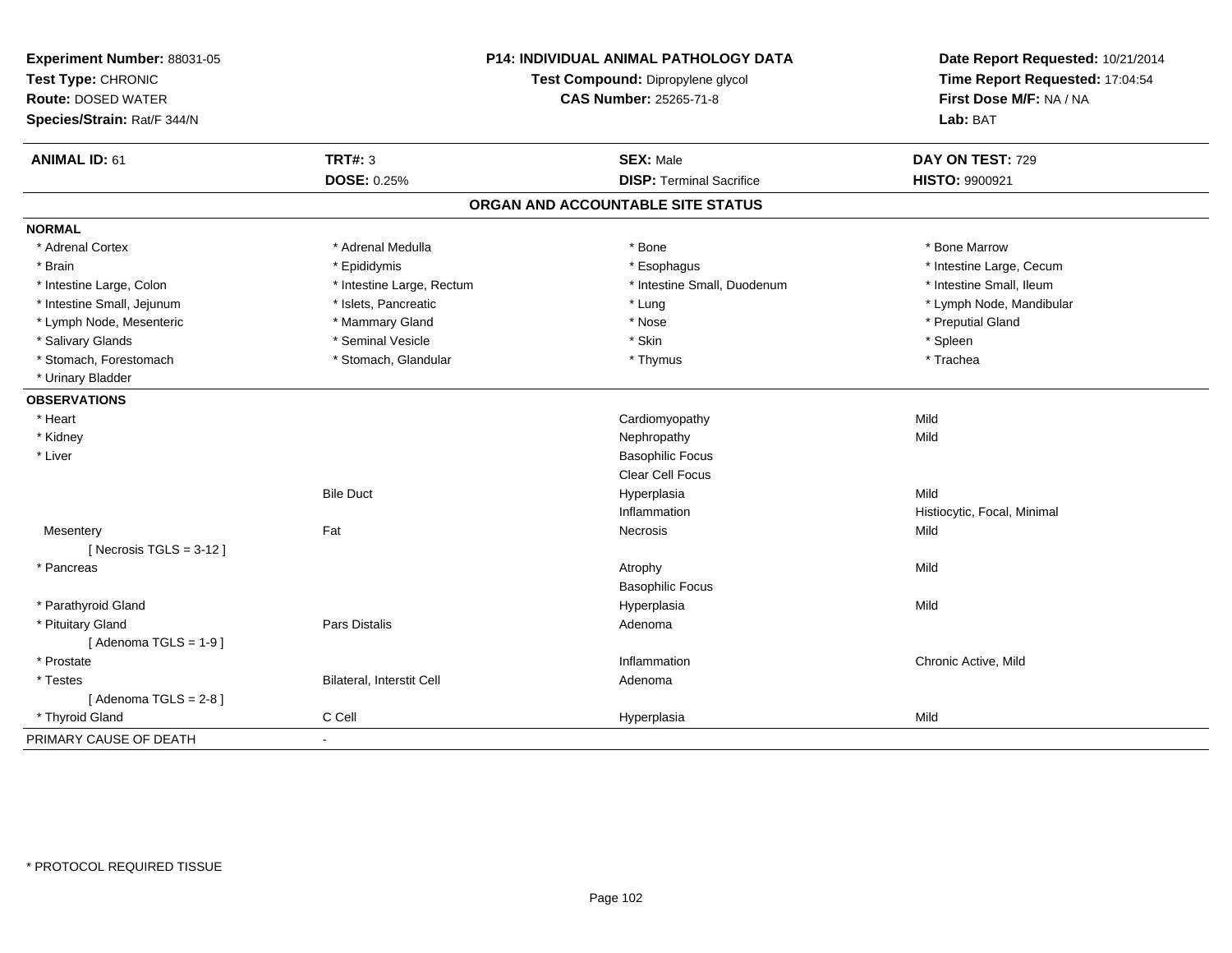| <b>TRT#: 3</b><br><b>DOSE: 0.25%</b><br>* Bone | Test Compound: Dipropylene glycol<br><b>CAS Number: 25265-71-8</b><br><b>SEX: Male</b><br><b>DISP:</b> Moribund Sacrifice<br>ORGAN AND ACCOUNTABLE SITE STATUS | Time Report Requested: 17:04:54<br>First Dose M/F: NA / NA<br>Lab: BAT<br>DAY ON TEST: 726<br><b>HISTO: 9900922</b> |
|------------------------------------------------|----------------------------------------------------------------------------------------------------------------------------------------------------------------|---------------------------------------------------------------------------------------------------------------------|
|                                                |                                                                                                                                                                |                                                                                                                     |
|                                                |                                                                                                                                                                |                                                                                                                     |
|                                                |                                                                                                                                                                |                                                                                                                     |
|                                                |                                                                                                                                                                |                                                                                                                     |
|                                                |                                                                                                                                                                |                                                                                                                     |
|                                                |                                                                                                                                                                |                                                                                                                     |
|                                                |                                                                                                                                                                |                                                                                                                     |
|                                                | * Bone Marrow                                                                                                                                                  | * Brain                                                                                                             |
| * Esophagus                                    | * Intestine Large, Cecum                                                                                                                                       | * Intestine Large, Colon                                                                                            |
| * Intestine Small, Duodenum                    | * Intestine Small, Ileum                                                                                                                                       | * Intestine Small, Jejunum                                                                                          |
| * Lymph Node, Mesenteric                       | * Mammary Gland                                                                                                                                                | * Nose                                                                                                              |
| * Salivary Glands                              | * Skin                                                                                                                                                         | * Stomach, Forestomach                                                                                              |
| * Trachea                                      |                                                                                                                                                                |                                                                                                                     |
|                                                |                                                                                                                                                                |                                                                                                                     |
|                                                |                                                                                                                                                                |                                                                                                                     |
|                                                |                                                                                                                                                                |                                                                                                                     |
|                                                | Hyperplasia                                                                                                                                                    | Minimal                                                                                                             |
|                                                | Cardiomyopathy                                                                                                                                                 | Mild                                                                                                                |
|                                                | Hydronephrosis                                                                                                                                                 | Moderate                                                                                                            |
|                                                | Mineralization                                                                                                                                                 | Mild                                                                                                                |
| Papilla                                        | Necrosis                                                                                                                                                       | Mild                                                                                                                |
|                                                | Nephropathy                                                                                                                                                    | Moderate                                                                                                            |
|                                                |                                                                                                                                                                |                                                                                                                     |
|                                                | <b>Basophilic Focus</b>                                                                                                                                        |                                                                                                                     |
|                                                | Fatty Change                                                                                                                                                   | Minimal                                                                                                             |
| <b>Bile Duct</b>                               | Hyperplasia                                                                                                                                                    | Minimal                                                                                                             |
|                                                | Alveolar/Bronchiolar Carcinoma                                                                                                                                 |                                                                                                                     |
| Alveolar Epith                                 | Hyperplasia                                                                                                                                                    | Moderate                                                                                                            |
|                                                | <b>Infiltration Cellular</b>                                                                                                                                   | Histiocyte, Minimal                                                                                                 |
|                                                | Mineralization                                                                                                                                                 | Mild                                                                                                                |
| [ Alveolar/Bronchiolar Carcinoma TGLS = 3-4 ]  |                                                                                                                                                                |                                                                                                                     |
|                                                |                                                                                                                                                                |                                                                                                                     |
|                                                |                                                                                                                                                                | Mild                                                                                                                |
|                                                |                                                                                                                                                                | Marked                                                                                                              |
|                                                |                                                                                                                                                                | Mild                                                                                                                |
| <b>Pars Distalis</b>                           | Adenoma                                                                                                                                                        |                                                                                                                     |
|                                                | Note: TGL 4, "discolored, purple" noted at necropsy, was not apparent microscopically.                                                                         | Atrophy<br>Hyperplasia<br>Hyperplasia                                                                               |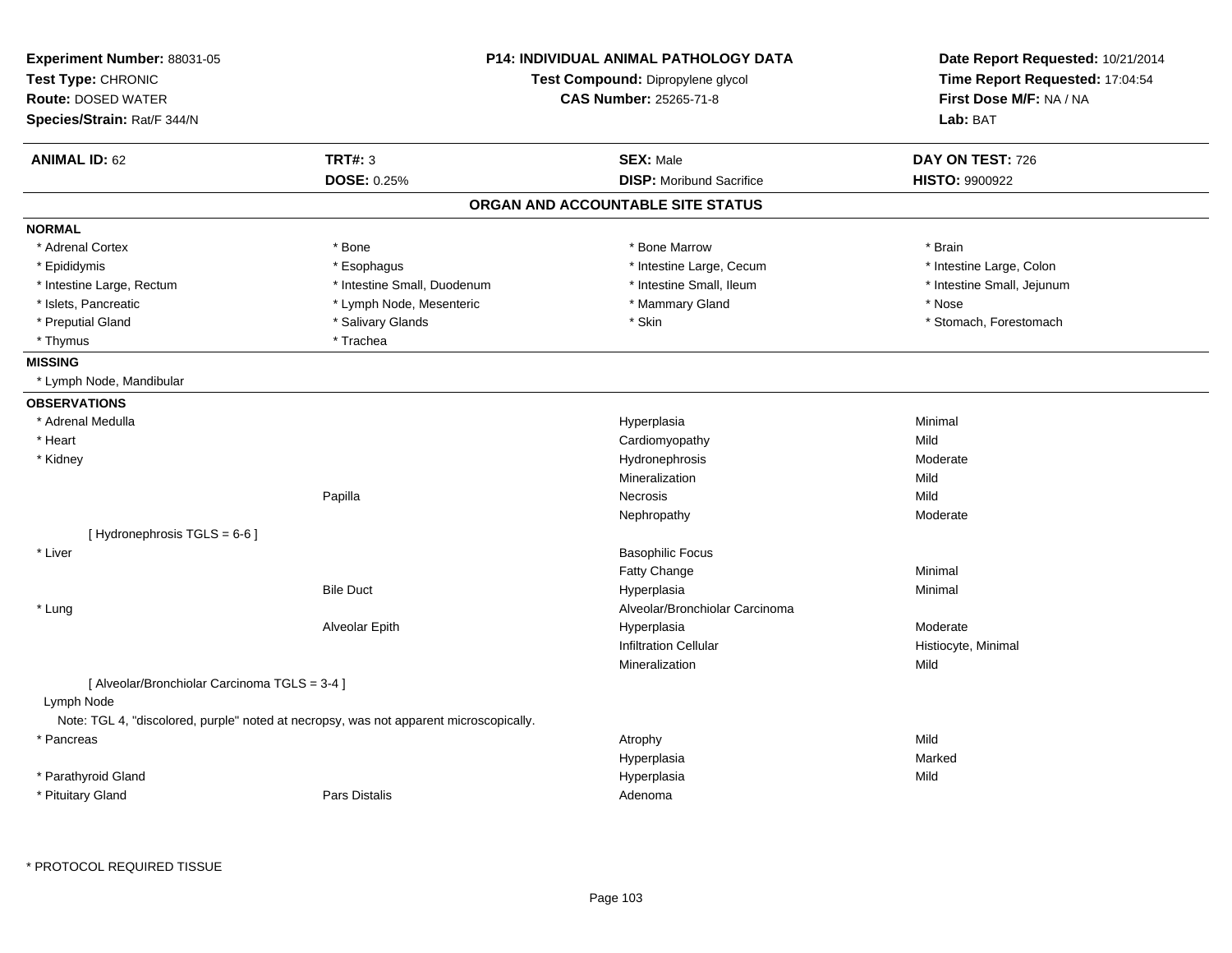| <b>Experiment Number: 88031-05</b><br>Test Type: CHRONIC<br><b>Route: DOSED WATER</b><br>Species/Strain: Rat/F 344/N |                                         | <b>P14: INDIVIDUAL ANIMAL PATHOLOGY DATA</b><br>Test Compound: Dipropylene glycol<br><b>CAS Number: 25265-71-8</b> | Date Report Requested: 10/21/2014<br>Time Report Requested: 17:04:54<br>First Dose M/F: NA / NA<br>Lab: BAT |
|----------------------------------------------------------------------------------------------------------------------|-----------------------------------------|--------------------------------------------------------------------------------------------------------------------|-------------------------------------------------------------------------------------------------------------|
| <b>ANIMAL ID: 62</b>                                                                                                 | TRT#: 3<br><b>DOSE: 0.25%</b>           | <b>SEX: Male</b><br><b>DISP:</b> Moribund Sacrifice                                                                | DAY ON TEST: 726<br><b>HISTO: 9900922</b>                                                                   |
|                                                                                                                      |                                         | ORGAN AND ACCOUNTABLE SITE STATUS                                                                                  |                                                                                                             |
| [Adenoma TGLS = $5-9$ ]                                                                                              |                                         |                                                                                                                    |                                                                                                             |
| * Prostate                                                                                                           |                                         | Hemangiosarcoma                                                                                                    |                                                                                                             |
| [Hemangiosarcoma TGLS = 1-12+13]                                                                                     |                                         |                                                                                                                    |                                                                                                             |
| * Seminal Vesicle                                                                                                    |                                         | Inflammation                                                                                                       | Chronic Active, Moderate                                                                                    |
| * Spleen                                                                                                             |                                         | Hematopoietic Cell Proliferation                                                                                   | Moderate                                                                                                    |
| * Stomach, Glandular                                                                                                 |                                         | Mineralization                                                                                                     | Mild                                                                                                        |
|                                                                                                                      |                                         | <b>Necrosis</b>                                                                                                    | Mild                                                                                                        |
| * Testes                                                                                                             | Bilateral, Interstit Cell               | Adenoma                                                                                                            |                                                                                                             |
| [Adenoma TGLS = $2-8$ ]                                                                                              |                                         |                                                                                                                    |                                                                                                             |
| * Thyroid Gland                                                                                                      | C Cell                                  | Hyperplasia                                                                                                        | Minimal                                                                                                     |
| * Urinary Bladder                                                                                                    |                                         | Inflammation                                                                                                       | Chronic Active, Moderate                                                                                    |
| PRIMARY CAUSE OF DEATH                                                                                               | - Prostate Hemangiosarcoma              |                                                                                                                    |                                                                                                             |
| CONTRIBUTORY CAUSE OF DEATH                                                                                          | - Pituitary Gland Pars Distalis Adenoma |                                                                                                                    |                                                                                                             |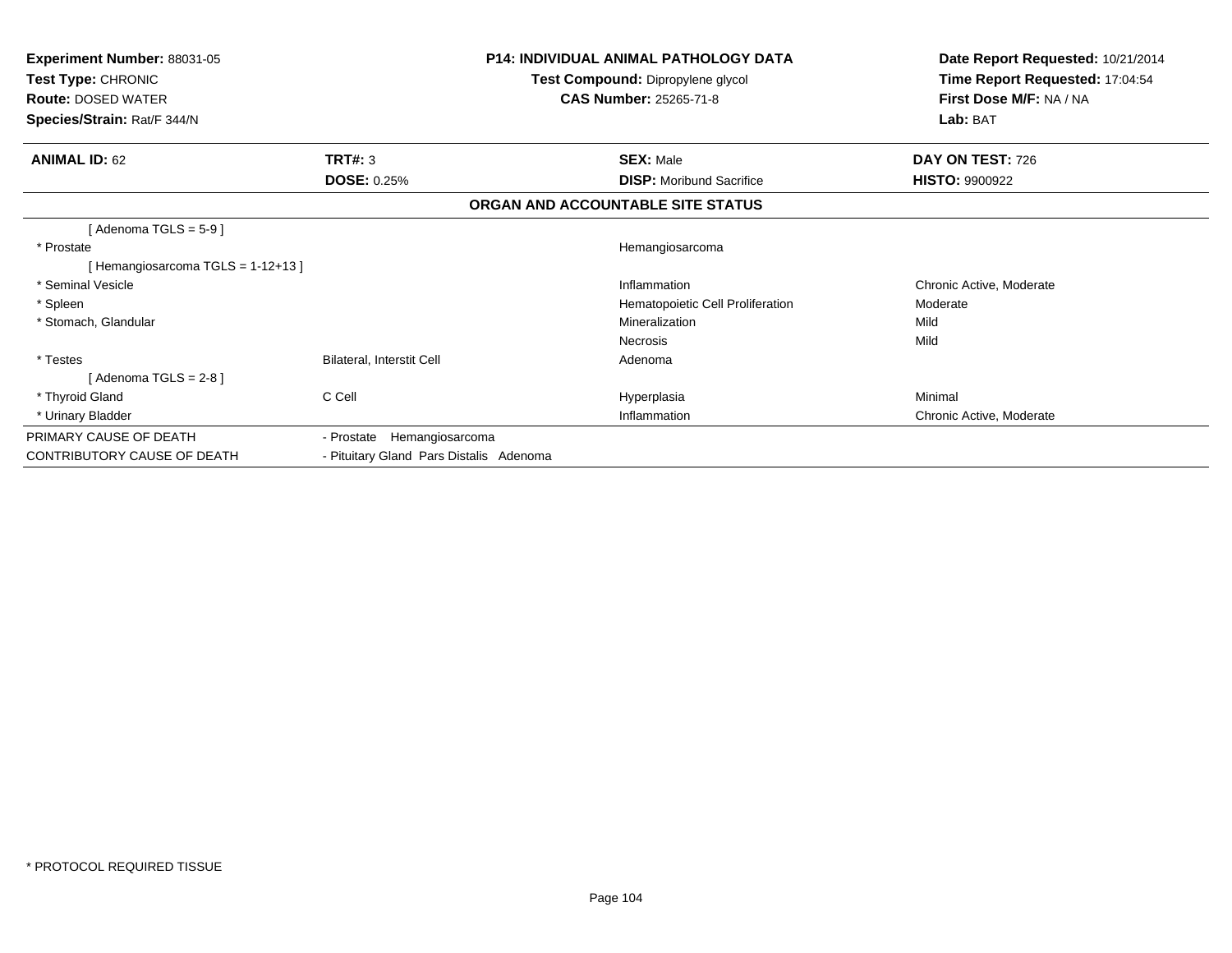| Test Compound: Dipropylene glycol<br>First Dose M/F: NA / NA<br><b>Route: DOSED WATER</b><br><b>CAS Number: 25265-71-8</b><br>Species/Strain: Rat/F 344/N<br>Lab: BAT<br><b>ANIMAL ID: 63</b><br><b>TRT#: 3</b><br><b>SEX: Male</b><br>DAY ON TEST: 550<br>DOSE: 0.25%<br><b>DISP: Natural Death</b><br>HISTO: 9900923<br>ORGAN AND ACCOUNTABLE SITE STATUS<br><b>NORMAL</b><br>* Epididymis<br>* Esophagus<br>* Intestine Large, Cecum<br>* Bone |  |
|---------------------------------------------------------------------------------------------------------------------------------------------------------------------------------------------------------------------------------------------------------------------------------------------------------------------------------------------------------------------------------------------------------------------------------------------------|--|
|                                                                                                                                                                                                                                                                                                                                                                                                                                                   |  |
|                                                                                                                                                                                                                                                                                                                                                                                                                                                   |  |
|                                                                                                                                                                                                                                                                                                                                                                                                                                                   |  |
|                                                                                                                                                                                                                                                                                                                                                                                                                                                   |  |
|                                                                                                                                                                                                                                                                                                                                                                                                                                                   |  |
|                                                                                                                                                                                                                                                                                                                                                                                                                                                   |  |
|                                                                                                                                                                                                                                                                                                                                                                                                                                                   |  |
| * Intestine Small, Duodenum<br>* Intestine Large, Rectum<br>* Mammary Gland<br>* Intestine Large, Colon                                                                                                                                                                                                                                                                                                                                           |  |
| * Nose<br>* Parathyroid Gland<br>* Prostate<br>* Salivary Glands                                                                                                                                                                                                                                                                                                                                                                                  |  |
| * Skin<br>* Stomach, Glandular<br>* Thyroid Gland<br>* Seminal Vesicle                                                                                                                                                                                                                                                                                                                                                                            |  |
| * Trachea<br>* Urinary Bladder                                                                                                                                                                                                                                                                                                                                                                                                                    |  |
| <b>MISSING</b>                                                                                                                                                                                                                                                                                                                                                                                                                                    |  |
| * Islets, Pancreatic<br>* Lymph Node, Mandibular<br>* Pancreas<br>* Preputial Gland                                                                                                                                                                                                                                                                                                                                                               |  |
| <b>AUTO PRECLUDES DIAG.</b>                                                                                                                                                                                                                                                                                                                                                                                                                       |  |
| * Intestine Small, Ileum<br>* Intestine Small, Jejunum                                                                                                                                                                                                                                                                                                                                                                                            |  |
| <b>OBSERVATIONS</b>                                                                                                                                                                                                                                                                                                                                                                                                                               |  |
| Mild<br>* Adrenal Cortex<br>Hyperplasia                                                                                                                                                                                                                                                                                                                                                                                                           |  |
| Leukemia Mononuclear                                                                                                                                                                                                                                                                                                                                                                                                                              |  |
| * Adrenal Medulla<br>Leukemia Mononuclear                                                                                                                                                                                                                                                                                                                                                                                                         |  |
| * Bone Marrow<br>Leukemia Mononuclear                                                                                                                                                                                                                                                                                                                                                                                                             |  |
| * Brain<br>Leukemia Mononuclear                                                                                                                                                                                                                                                                                                                                                                                                                   |  |
| [Leukemia Mononuclear TGLS = 6-1 ]                                                                                                                                                                                                                                                                                                                                                                                                                |  |
| * Heart<br>Leukemia Mononuclear                                                                                                                                                                                                                                                                                                                                                                                                                   |  |
| * Kidney<br>Leukemia Mononuclear                                                                                                                                                                                                                                                                                                                                                                                                                  |  |
| * Liver<br><b>Basophilic Focus</b>                                                                                                                                                                                                                                                                                                                                                                                                                |  |
| Leukemia Mononuclear                                                                                                                                                                                                                                                                                                                                                                                                                              |  |
| Centrilobular<br>Necrosis<br>Moderate                                                                                                                                                                                                                                                                                                                                                                                                             |  |
| [Necrosis TGLS = $3,4-12+13$ ]                                                                                                                                                                                                                                                                                                                                                                                                                    |  |
| * Lung<br>Leukemia Mononuclear                                                                                                                                                                                                                                                                                                                                                                                                                    |  |
| <b>Bronchial</b><br>Lymph Node<br>Leukemia Mononuclear                                                                                                                                                                                                                                                                                                                                                                                            |  |
| Mediastinal<br>Leukemia Mononuclear                                                                                                                                                                                                                                                                                                                                                                                                               |  |
| [ Leukemia Mononuclear TGLS = 5-2 ]                                                                                                                                                                                                                                                                                                                                                                                                               |  |
| * Lymph Node, Mesenteric<br>Leukemia Mononuclear                                                                                                                                                                                                                                                                                                                                                                                                  |  |
| * Pituitary Gland<br>Leukemia Mononuclear                                                                                                                                                                                                                                                                                                                                                                                                         |  |
| * Spleen<br>Leukemia Mononuclear                                                                                                                                                                                                                                                                                                                                                                                                                  |  |
| [ Leukemia Mononuclear TGLS = 2-14 ]                                                                                                                                                                                                                                                                                                                                                                                                              |  |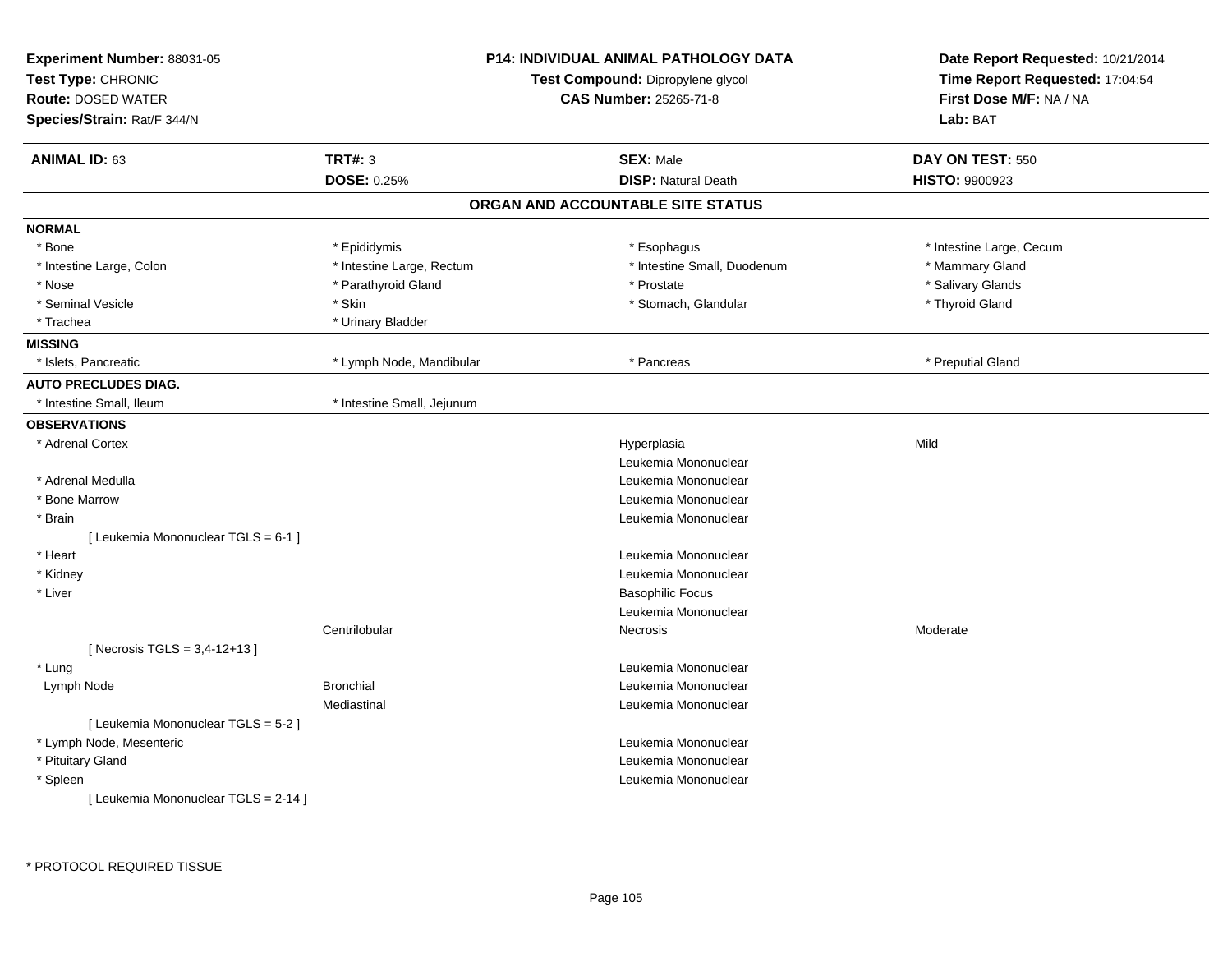| Experiment Number: 88031-05                     |                                                                    | P14: INDIVIDUAL ANIMAL PATHOLOGY DATA | Date Report Requested: 10/21/2014                          |
|-------------------------------------------------|--------------------------------------------------------------------|---------------------------------------|------------------------------------------------------------|
| Test Type: CHRONIC<br><b>Route: DOSED WATER</b> | Test Compound: Dipropylene glycol<br><b>CAS Number: 25265-71-8</b> |                                       | Time Report Requested: 17:04:54<br>First Dose M/F: NA / NA |
| Species/Strain: Rat/F 344/N                     |                                                                    |                                       | Lab: BAT                                                   |
| <b>ANIMAL ID: 63</b>                            | TRT#: 3                                                            | <b>SEX: Male</b>                      | <b>DAY ON TEST: 550</b>                                    |
|                                                 | <b>DOSE: 0.25%</b>                                                 | <b>DISP:</b> Natural Death            | <b>HISTO: 9900923</b>                                      |
|                                                 |                                                                    | ORGAN AND ACCOUNTABLE SITE STATUS     |                                                            |
| * Stomach, Forestomach                          |                                                                    | Ulcer                                 | Mild                                                       |
| [Ulcer TGLS = $7-15$ ]                          |                                                                    |                                       |                                                            |
| * Testes                                        | <b>Bilateral, Interstit Cell</b>                                   | Adenoma                               |                                                            |
| [Adenoma TGLS = $1-8$ ]                         |                                                                    |                                       |                                                            |
| * Thymus                                        |                                                                    | Leukemia Mononuclear                  |                                                            |
| PRIMARY CAUSE OF DEATH                          | Leukemia Mononuclear<br>- Spleen                                   |                                       |                                                            |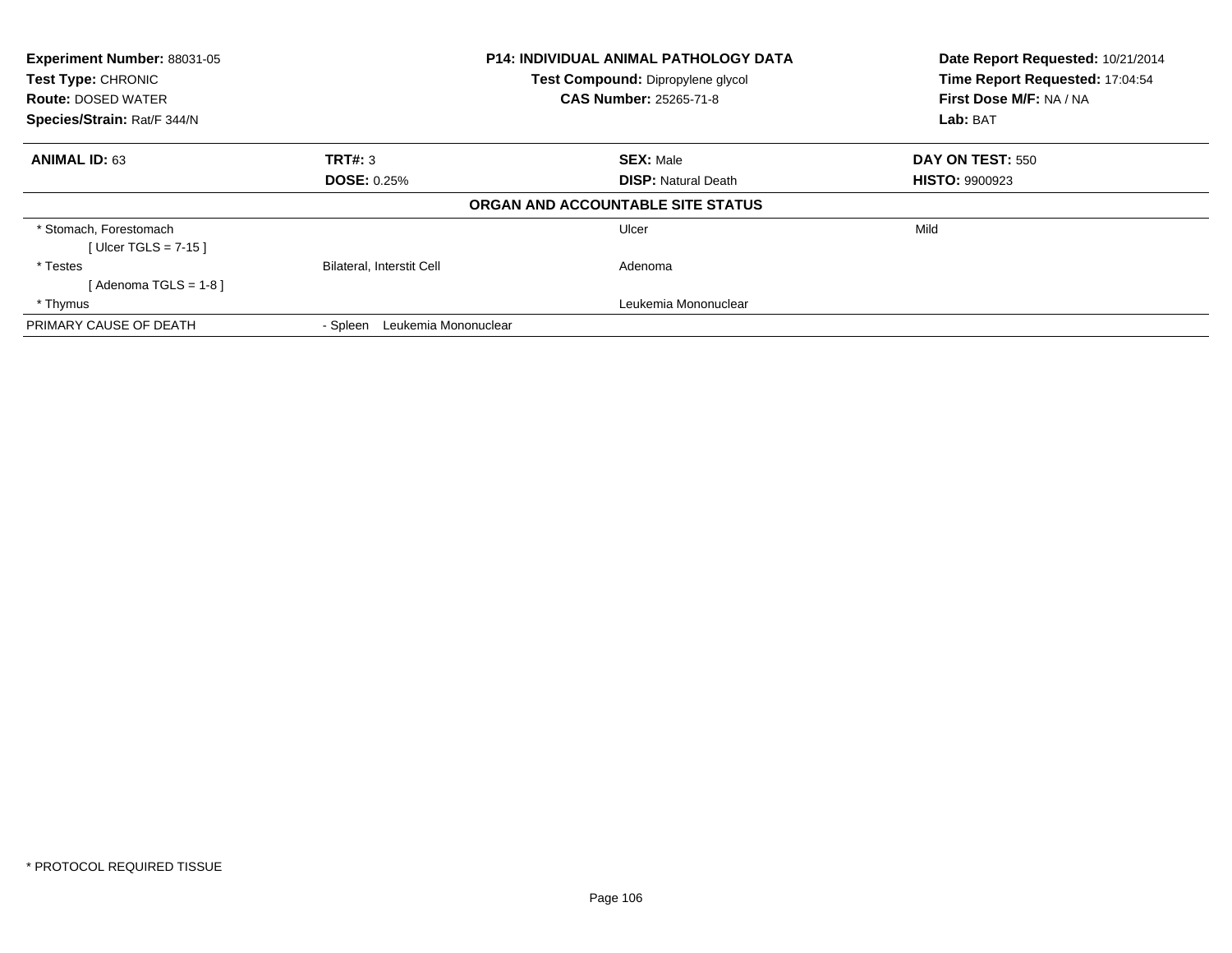| Experiment Number: 88031-05<br>Test Type: CHRONIC<br><b>Route: DOSED WATER</b> |                          | <b>P14: INDIVIDUAL ANIMAL PATHOLOGY DATA</b><br>Test Compound: Dipropylene glycol<br><b>CAS Number: 25265-71-8</b> | Date Report Requested: 10/21/2014<br>Time Report Requested: 17:04:54<br>First Dose M/F: NA / NA |
|--------------------------------------------------------------------------------|--------------------------|--------------------------------------------------------------------------------------------------------------------|-------------------------------------------------------------------------------------------------|
| Species/Strain: Rat/F 344/N                                                    |                          |                                                                                                                    | Lab: BAT                                                                                        |
| <b>ANIMAL ID: 64</b>                                                           | <b>TRT#: 3</b>           | <b>SEX: Male</b>                                                                                                   | DAY ON TEST: 729                                                                                |
|                                                                                | DOSE: 0.25%              | <b>DISP: Terminal Sacrifice</b>                                                                                    | HISTO: 9900924                                                                                  |
|                                                                                |                          | ORGAN AND ACCOUNTABLE SITE STATUS                                                                                  |                                                                                                 |
| <b>NORMAL</b>                                                                  |                          |                                                                                                                    |                                                                                                 |
| * Adrenal Cortex                                                               | * Bone                   | * Bone Marrow                                                                                                      | * Brain                                                                                         |
| * Epididymis                                                                   | * Esophagus              | * Intestine Large, Cecum                                                                                           | * Intestine Large, Colon                                                                        |
| * Intestine Small, Duodenum                                                    | * Intestine Small, Ileum | * Intestine Small, Jejunum                                                                                         | * Islets, Pancreatic                                                                            |
| * Lymph Node, Mesenteric                                                       | * Nose                   | * Parathyroid Gland                                                                                                | * Preputial Gland                                                                               |
| * Prostate                                                                     | * Seminal Vesicle        | * Spleen                                                                                                           | * Stomach, Forestomach                                                                          |
| * Stomach, Glandular                                                           | * Thymus                 | * Trachea                                                                                                          | * Urinary Bladder                                                                               |
| <b>MISSING</b>                                                                 |                          |                                                                                                                    |                                                                                                 |
| * Lymph Node, Mandibular                                                       |                          |                                                                                                                    |                                                                                                 |
| <b>INSUFFICIENT TISSUE</b>                                                     |                          |                                                                                                                    |                                                                                                 |
| * Skin                                                                         |                          |                                                                                                                    |                                                                                                 |
| <b>OBSERVATIONS</b>                                                            |                          |                                                                                                                    |                                                                                                 |
| * Adrenal Medulla                                                              |                          | Hyperplasia                                                                                                        | Moderate                                                                                        |
| * Heart                                                                        |                          | Cardiomyopathy                                                                                                     | Mild                                                                                            |
| * Intestine Large, Rectum                                                      |                          | Parasite Metazoan                                                                                                  |                                                                                                 |
| * Kidney                                                                       |                          | Nephropathy                                                                                                        | Marked                                                                                          |
| * Liver                                                                        |                          | <b>Basophilic Focus</b>                                                                                            |                                                                                                 |
|                                                                                |                          | Clear Cell Focus                                                                                                   |                                                                                                 |
|                                                                                |                          | Hepatodiaphragmatic Nodule                                                                                         |                                                                                                 |
|                                                                                | <b>Bile Duct</b>         | Hyperplasia                                                                                                        | Minimal                                                                                         |
|                                                                                |                          | Inflammation                                                                                                       | Granulomatous, Focal, Minimal                                                                   |
| [ Hepatodiaphragmatic Nodule TGLS = 4-12 ]                                     |                          |                                                                                                                    |                                                                                                 |
| * Lung                                                                         | Alveolar Epith           | Hyperplasia                                                                                                        | Minimal                                                                                         |
|                                                                                |                          | <b>Infiltration Cellular</b>                                                                                       | Histiocyte, Minimal                                                                             |
| * Mammary Gland                                                                |                          | Fibroadenoma                                                                                                       |                                                                                                 |
| [Fibroadenoma TGLS = $5-15$ ]                                                  |                          |                                                                                                                    |                                                                                                 |
| Mesentery                                                                      | Fat                      | <b>Necrosis</b>                                                                                                    | Mild                                                                                            |
| [Necrosis TGLS = $3-13$ ]                                                      |                          |                                                                                                                    |                                                                                                 |
| * Pancreas                                                                     |                          | Atrophy                                                                                                            | Mild                                                                                            |
| * Pituitary Gland                                                              | Pars Distalis            | Adenoma                                                                                                            |                                                                                                 |
| [Adenoma TGLS = $1-9$ ]                                                        |                          |                                                                                                                    |                                                                                                 |
|                                                                                |                          |                                                                                                                    |                                                                                                 |

\* PROTOCOL REQUIRED TISSUE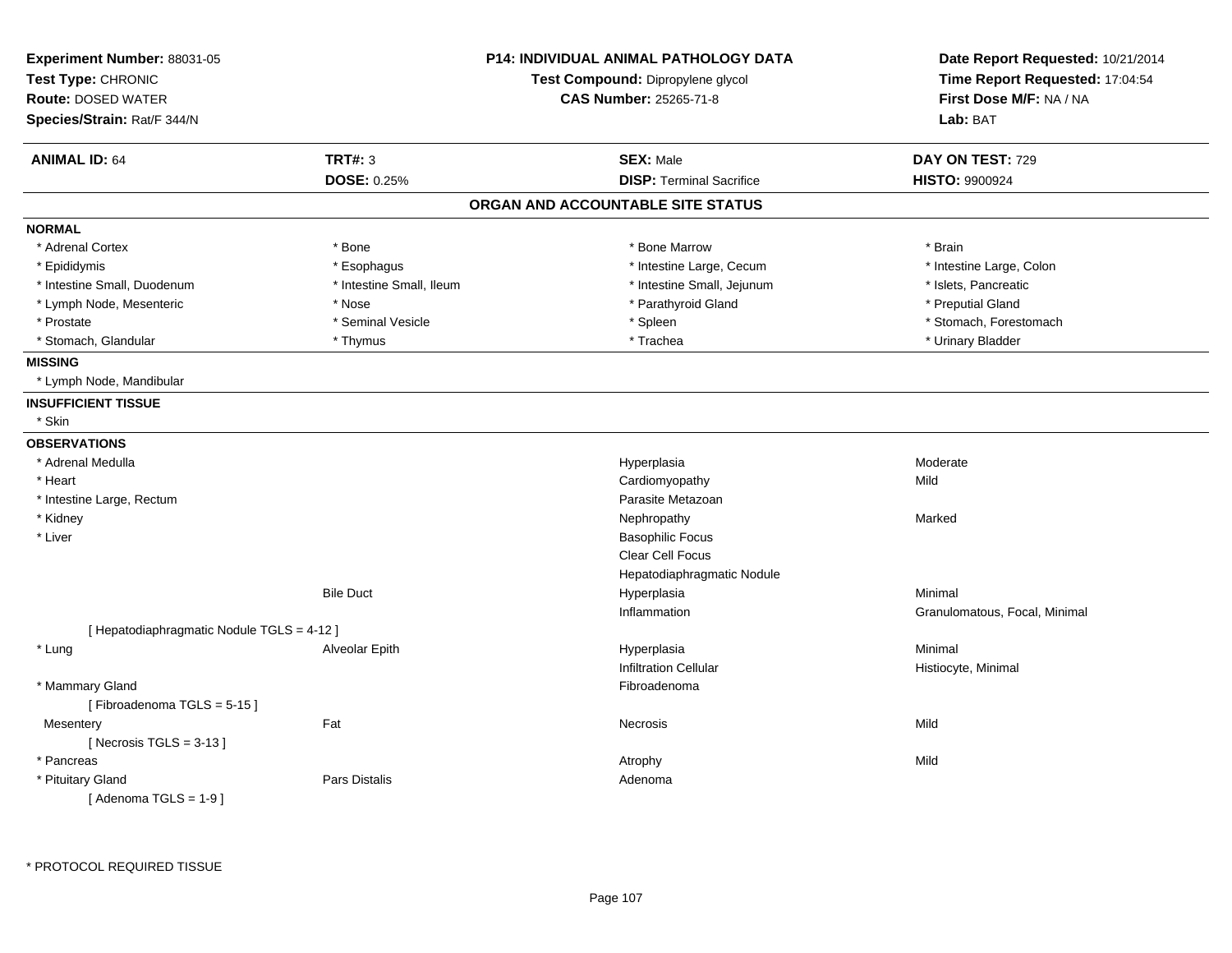| Experiment Number: 88031-05<br><b>P14: INDIVIDUAL ANIMAL PATHOLOGY DATA</b><br>Test Type: CHRONIC<br>Test Compound: Dipropylene glycol |                                  |                                   | Date Report Requested: 10/21/2014   |
|----------------------------------------------------------------------------------------------------------------------------------------|----------------------------------|-----------------------------------|-------------------------------------|
|                                                                                                                                        |                                  | Time Report Requested: 17:04:54   |                                     |
| <b>Route: DOSED WATER</b>                                                                                                              |                                  | <b>CAS Number: 25265-71-8</b>     | First Dose M/F: NA / NA<br>Lab: BAT |
| Species/Strain: Rat/F 344/N                                                                                                            |                                  |                                   |                                     |
| <b>ANIMAL ID: 64</b>                                                                                                                   | TRT#: 3                          | <b>SEX: Male</b>                  | <b>DAY ON TEST: 729</b>             |
|                                                                                                                                        | <b>DOSE: 0.25%</b>               | <b>DISP:</b> Terminal Sacrifice   | <b>HISTO: 9900924</b>               |
|                                                                                                                                        |                                  | ORGAN AND ACCOUNTABLE SITE STATUS |                                     |
| * Salivary Glands                                                                                                                      |                                  | Atrophy                           | Mild                                |
| * Testes                                                                                                                               | <b>Bilateral, Interstit Cell</b> | Adenoma                           |                                     |
| [Adenoma TGLS = $2-8$ ]                                                                                                                |                                  |                                   |                                     |
| * Thyroid Gland                                                                                                                        | C Cell                           | Hyperplasia                       | Minimal                             |
| PRIMARY CAUSE OF DEATH                                                                                                                 | $\overline{\phantom{a}}$         |                                   |                                     |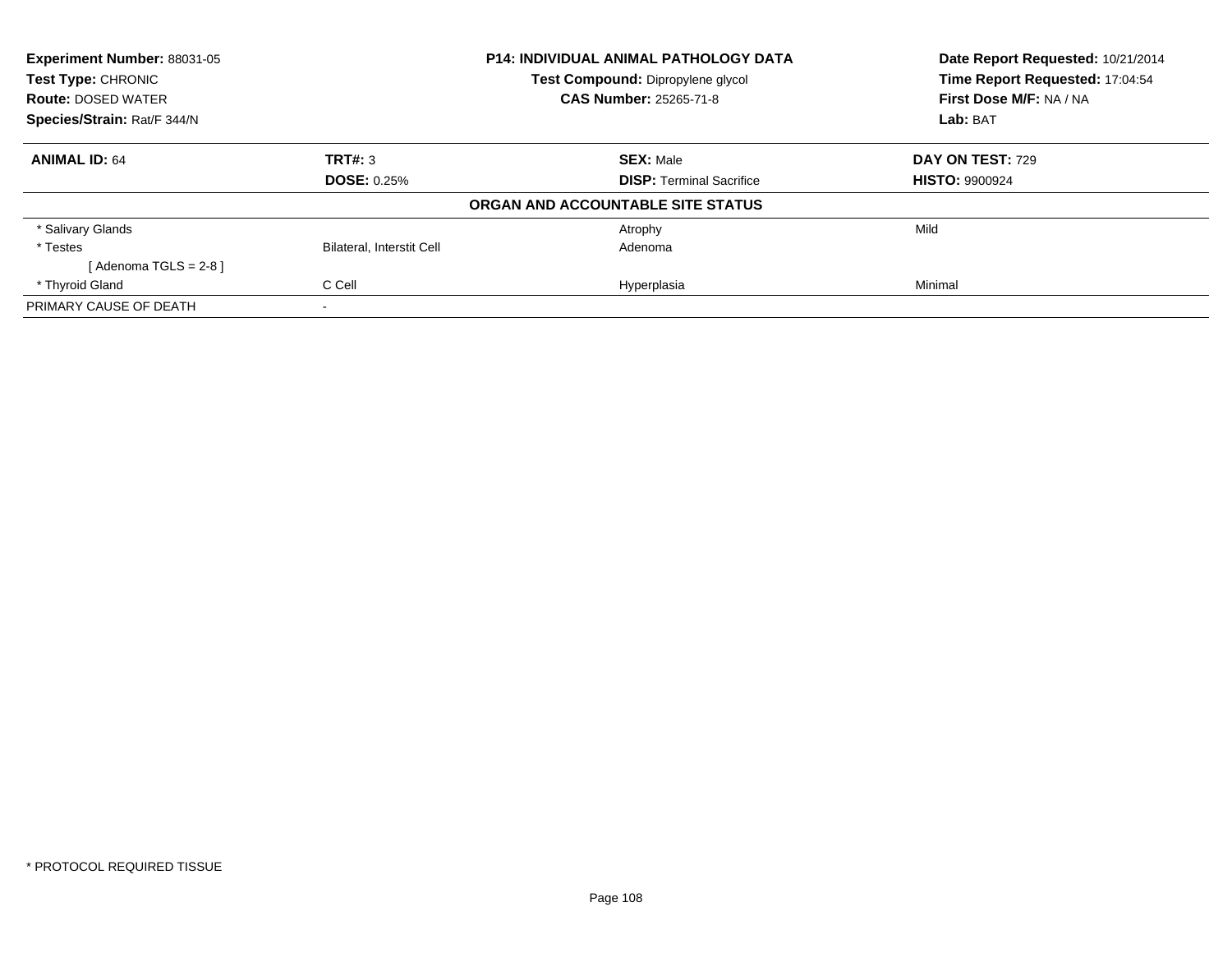| <b>P14: INDIVIDUAL ANIMAL PATHOLOGY DATA</b><br>Experiment Number: 88031-05<br>Test Type: CHRONIC<br>Test Compound: Dipropylene glycol<br><b>CAS Number: 25265-71-8</b><br><b>Route: DOSED WATER</b><br>Species/Strain: Rat/F 344/N |                             | Date Report Requested: 10/21/2014<br>Time Report Requested: 17:04:54<br>First Dose M/F: NA / NA<br>Lab: BAT |                               |
|-------------------------------------------------------------------------------------------------------------------------------------------------------------------------------------------------------------------------------------|-----------------------------|-------------------------------------------------------------------------------------------------------------|-------------------------------|
| <b>ANIMAL ID: 65</b>                                                                                                                                                                                                                | <b>TRT#: 3</b>              | <b>SEX: Male</b>                                                                                            | DAY ON TEST: 729              |
|                                                                                                                                                                                                                                     | <b>DOSE: 0.25%</b>          | <b>DISP: Terminal Sacrifice</b>                                                                             | <b>HISTO: 9900925</b>         |
|                                                                                                                                                                                                                                     |                             | ORGAN AND ACCOUNTABLE SITE STATUS                                                                           |                               |
| <b>NORMAL</b>                                                                                                                                                                                                                       |                             |                                                                                                             |                               |
| * Adrenal Medulla                                                                                                                                                                                                                   | * Bone                      | * Bone Marrow                                                                                               | * Brain                       |
| * Epididymis                                                                                                                                                                                                                        | * Esophagus                 | * Intestine Large, Cecum                                                                                    | * Intestine Large, Colon      |
| * Intestine Large, Rectum                                                                                                                                                                                                           | * Intestine Small, Duodenum | * Intestine Small, Ileum                                                                                    | * Intestine Small, Jejunum    |
| * Lymph Node, Mesenteric                                                                                                                                                                                                            | * Nose                      | * Parathyroid Gland                                                                                         | * Preputial Gland             |
| * Salivary Glands                                                                                                                                                                                                                   | * Seminal Vesicle           | * Skin                                                                                                      | * Spleen                      |
| * Stomach, Forestomach                                                                                                                                                                                                              | * Stomach, Glandular        | * Thymus                                                                                                    | * Trachea                     |
| * Urinary Bladder                                                                                                                                                                                                                   |                             |                                                                                                             |                               |
| <b>MISSING</b>                                                                                                                                                                                                                      |                             |                                                                                                             |                               |
| * Lymph Node, Mandibular                                                                                                                                                                                                            |                             |                                                                                                             |                               |
| <b>OBSERVATIONS</b>                                                                                                                                                                                                                 |                             |                                                                                                             |                               |
| * Adrenal Cortex                                                                                                                                                                                                                    |                             | Hyperplasia                                                                                                 | Mild                          |
| Eye                                                                                                                                                                                                                                 | Retina                      | Atrophy                                                                                                     | Marked                        |
|                                                                                                                                                                                                                                     |                             | Cataract                                                                                                    | Moderate                      |
| [Cataract TGLS = $1-13$ ]                                                                                                                                                                                                           |                             |                                                                                                             |                               |
| * Heart                                                                                                                                                                                                                             |                             | Cardiomyopathy                                                                                              | Mild                          |
| * Islets, Pancreatic                                                                                                                                                                                                                |                             | Adenoma                                                                                                     |                               |
| * Kidney                                                                                                                                                                                                                            |                             | Nephropathy                                                                                                 | Moderate                      |
| * Liver                                                                                                                                                                                                                             |                             | <b>Basophilic Focus</b>                                                                                     |                               |
|                                                                                                                                                                                                                                     | <b>Bile Duct</b>            | Hyperplasia                                                                                                 | Minimal                       |
|                                                                                                                                                                                                                                     |                             | Inflammation                                                                                                | Histiocytic, Focal, Minimal   |
|                                                                                                                                                                                                                                     |                             | Inflammation                                                                                                | Granulomatous, Focal, Minimal |
| * Lung                                                                                                                                                                                                                              |                             | <b>Infiltration Cellular</b>                                                                                | Histiocyte, Minimal           |
| * Mammary Gland                                                                                                                                                                                                                     |                             | Fibroadenoma                                                                                                |                               |
| [Fibroadenoma TGLS = 4-12]                                                                                                                                                                                                          |                             |                                                                                                             |                               |
| * Pancreas                                                                                                                                                                                                                          |                             | Hyperplasia                                                                                                 | Mild                          |
| * Pituitary Gland                                                                                                                                                                                                                   | Pars Distalis               | Adenoma                                                                                                     |                               |
| [Adenoma TGLS = $2-9$ ]                                                                                                                                                                                                             |                             |                                                                                                             |                               |
| * Prostate                                                                                                                                                                                                                          |                             | Inflammation                                                                                                | Chronic Active, Mild          |
| * Testes                                                                                                                                                                                                                            | Bilateral, Interstit Cell   | Adenoma                                                                                                     |                               |
| [Adenoma TGLS = $3-8$ ]                                                                                                                                                                                                             |                             |                                                                                                             |                               |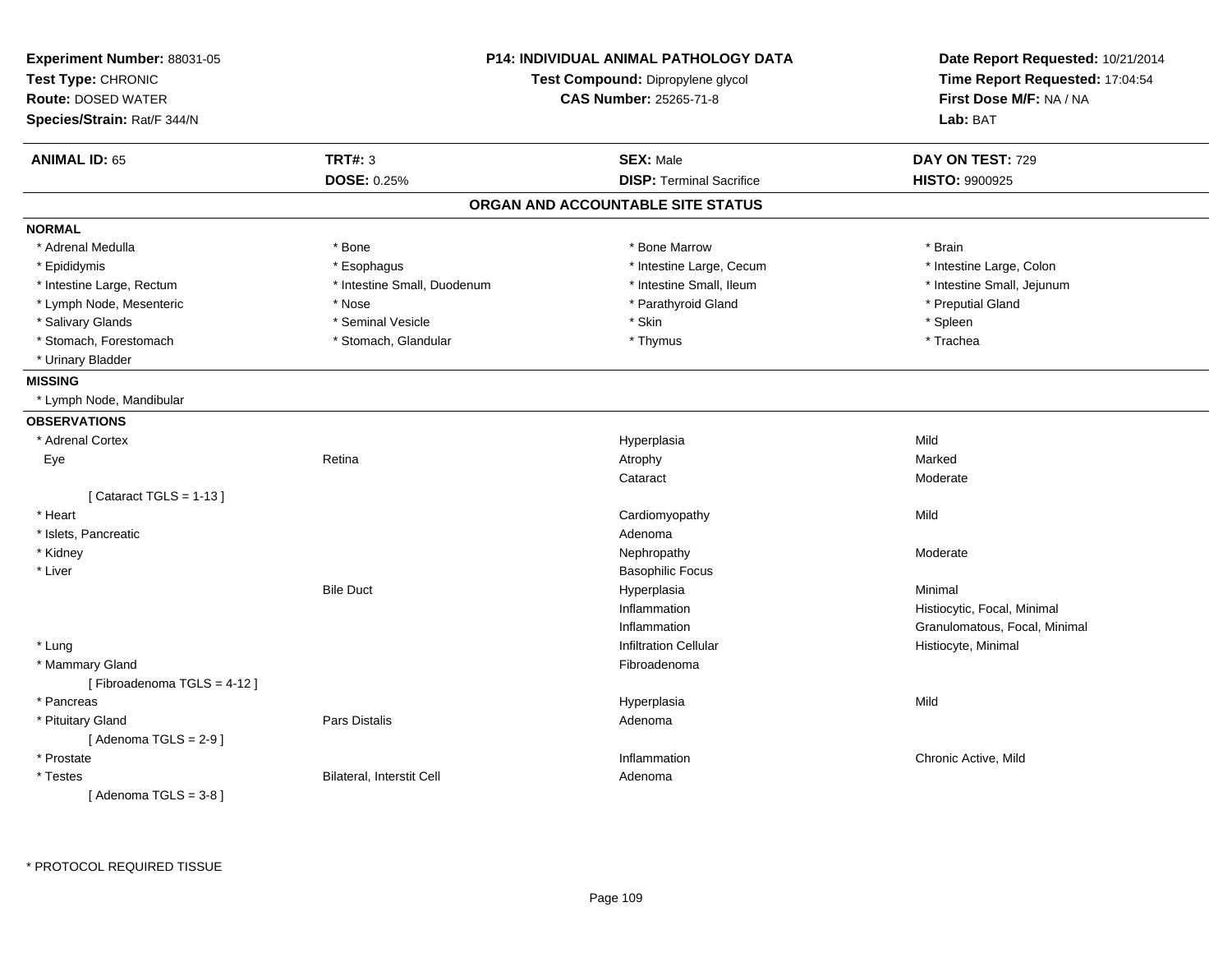| <b>Experiment Number: 88031-05</b><br><b>Test Type: CHRONIC</b> |                    | <b>P14: INDIVIDUAL ANIMAL PATHOLOGY DATA</b> | Date Report Requested: 10/21/2014 |  |
|-----------------------------------------------------------------|--------------------|----------------------------------------------|-----------------------------------|--|
|                                                                 |                    | Test Compound: Dipropylene glycol            | Time Report Requested: 17:04:54   |  |
| <b>Route: DOSED WATER</b>                                       |                    | <b>CAS Number: 25265-71-8</b>                | First Dose M/F: NA / NA           |  |
| Species/Strain: Rat/F 344/N                                     |                    |                                              | Lab: BAT                          |  |
| <b>ANIMAL ID: 65</b>                                            | TRT#: 3            | <b>SEX: Male</b>                             | <b>DAY ON TEST: 729</b>           |  |
|                                                                 | <b>DOSE: 0.25%</b> | <b>DISP: Terminal Sacrifice</b>              | <b>HISTO: 9900925</b>             |  |
|                                                                 |                    | ORGAN AND ACCOUNTABLE SITE STATUS            |                                   |  |
| * Thyroid Gland                                                 | C Cell             | Adenoma                                      |                                   |  |
| PRIMARY CAUSE OF DEATH                                          |                    |                                              |                                   |  |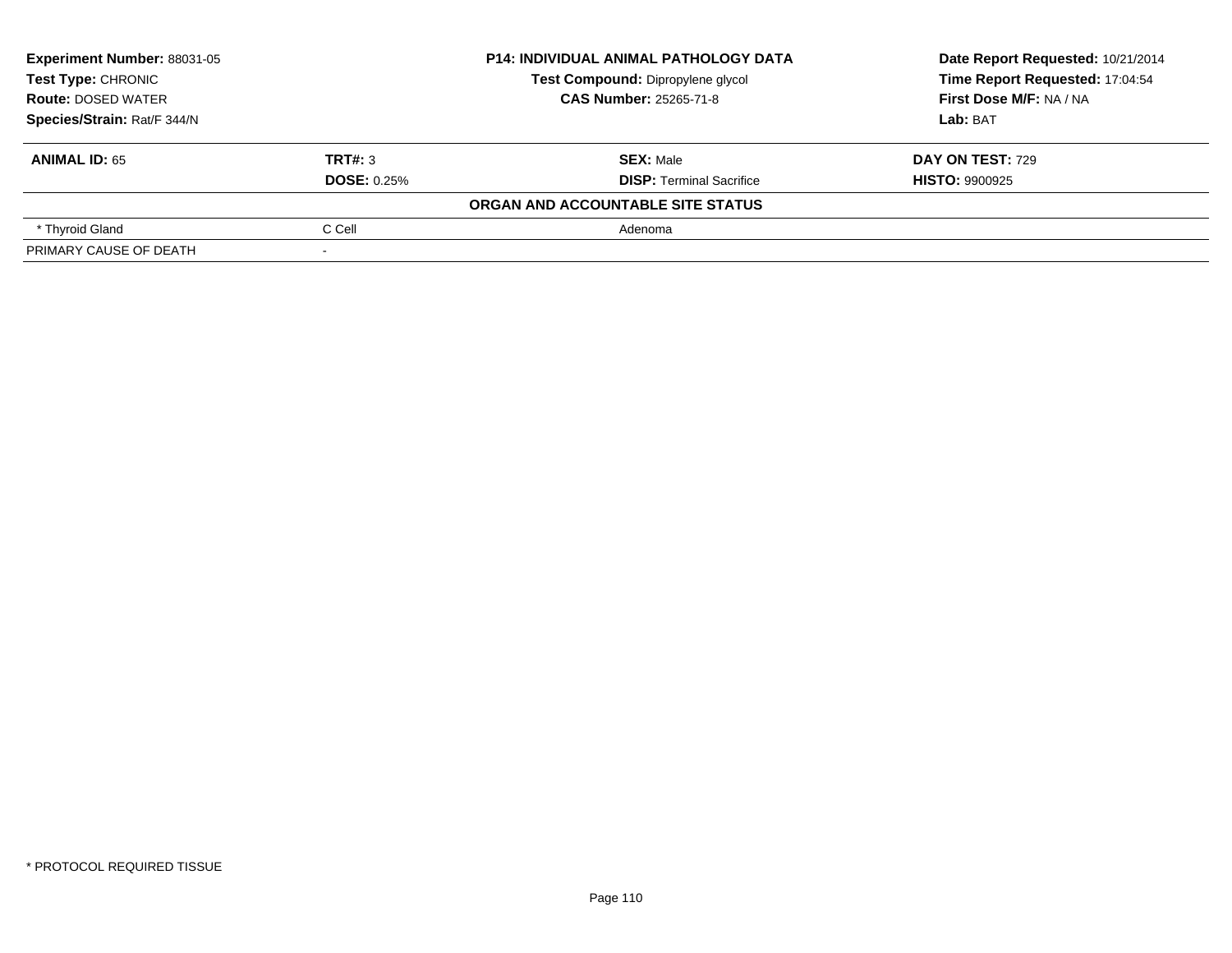| Experiment Number: 88031-05<br>Test Type: CHRONIC<br><b>Route: DOSED WATER</b><br>Species/Strain: Rat/F 344/N | <b>P14: INDIVIDUAL ANIMAL PATHOLOGY DATA</b><br>Test Compound: Dipropylene glycol<br><b>CAS Number: 25265-71-8</b> |                                                     | Date Report Requested: 10/21/2014<br>Time Report Requested: 17:04:54<br>First Dose M/F: NA / NA<br>Lab: BAT |
|---------------------------------------------------------------------------------------------------------------|--------------------------------------------------------------------------------------------------------------------|-----------------------------------------------------|-------------------------------------------------------------------------------------------------------------|
| <b>ANIMAL ID: 66</b>                                                                                          | <b>TRT#: 3</b><br><b>DOSE: 0.25%</b>                                                                               | <b>SEX: Male</b><br><b>DISP:</b> Moribund Sacrifice | DAY ON TEST: 698<br><b>HISTO: 9900926</b>                                                                   |
|                                                                                                               |                                                                                                                    | ORGAN AND ACCOUNTABLE SITE STATUS                   |                                                                                                             |
| <b>NORMAL</b>                                                                                                 |                                                                                                                    |                                                     |                                                                                                             |
| * Adrenal Medulla                                                                                             | * Bone                                                                                                             | * Bone Marrow                                       | * Brain                                                                                                     |
| * Epididymis                                                                                                  | * Esophagus                                                                                                        | * Intestine Large, Cecum                            | * Intestine Large, Colon                                                                                    |
| * Intestine Large, Rectum                                                                                     | * Intestine Small, Duodenum                                                                                        | * Intestine Small, Ileum                            | * Intestine Small, Jejunum                                                                                  |
| * Islets, Pancreatic                                                                                          | * Lymph Node, Mesenteric                                                                                           | * Pancreas                                          | * Preputial Gland                                                                                           |
| * Prostate                                                                                                    | * Salivary Glands                                                                                                  | * Seminal Vesicle                                   | * Skin                                                                                                      |
| * Stomach, Forestomach                                                                                        | * Stomach, Glandular                                                                                               | * Thymus                                            | * Trachea                                                                                                   |
| * Urinary Bladder                                                                                             |                                                                                                                    |                                                     |                                                                                                             |
| <b>MISSING</b>                                                                                                |                                                                                                                    |                                                     |                                                                                                             |
| * Mammary Gland                                                                                               |                                                                                                                    |                                                     |                                                                                                             |
| <b>OBSERVATIONS</b>                                                                                           |                                                                                                                    |                                                     |                                                                                                             |
| * Adrenal Cortex                                                                                              |                                                                                                                    | Adenoma                                             |                                                                                                             |
|                                                                                                               |                                                                                                                    | Hyperplasia                                         | Minimal                                                                                                     |
| * Heart                                                                                                       |                                                                                                                    | Cardiomyopathy                                      | Minimal                                                                                                     |
| * Kidney                                                                                                      |                                                                                                                    | Nephropathy                                         | Minimal                                                                                                     |
| * Liver                                                                                                       |                                                                                                                    | <b>Basophilic Focus</b>                             |                                                                                                             |
|                                                                                                               |                                                                                                                    | Degeneration                                        | Cystic, Mild                                                                                                |
|                                                                                                               | <b>Bile Duct</b>                                                                                                   | Hyperplasia                                         | Minimal                                                                                                     |
|                                                                                                               |                                                                                                                    | Leukemia Mononuclear                                |                                                                                                             |
| * Lung                                                                                                        |                                                                                                                    | Carcinoma                                           | Metastatic (Zymbal'S Gland)                                                                                 |
|                                                                                                               | Alveolar Epith                                                                                                     | Hyperplasia                                         | Marked                                                                                                      |
|                                                                                                               |                                                                                                                    | <b>Infiltration Cellular</b>                        | Histiocyte, Minimal                                                                                         |
|                                                                                                               |                                                                                                                    | Leukemia Mononuclear                                |                                                                                                             |
| * Lymph Node, Mandibular<br>[Carcinoma TGLS = 4-12]                                                           |                                                                                                                    | Carcinoma                                           | Metastatic (Zymbal'S Gland)                                                                                 |
| Mesentery<br>[Necrosis $TGLS = 2-13$ ]                                                                        | Fat                                                                                                                | Necrosis                                            | Moderate                                                                                                    |
| * Nose                                                                                                        |                                                                                                                    | Inflammation                                        | Suppurative, Minimal                                                                                        |
| * Parathyroid Gland                                                                                           |                                                                                                                    | Hyperplasia                                         | Moderate                                                                                                    |
| * Pituitary Gland<br>[Adenoma TGLS = $5-9$ ]                                                                  | <b>Pars Distalis</b>                                                                                               | Adenoma                                             |                                                                                                             |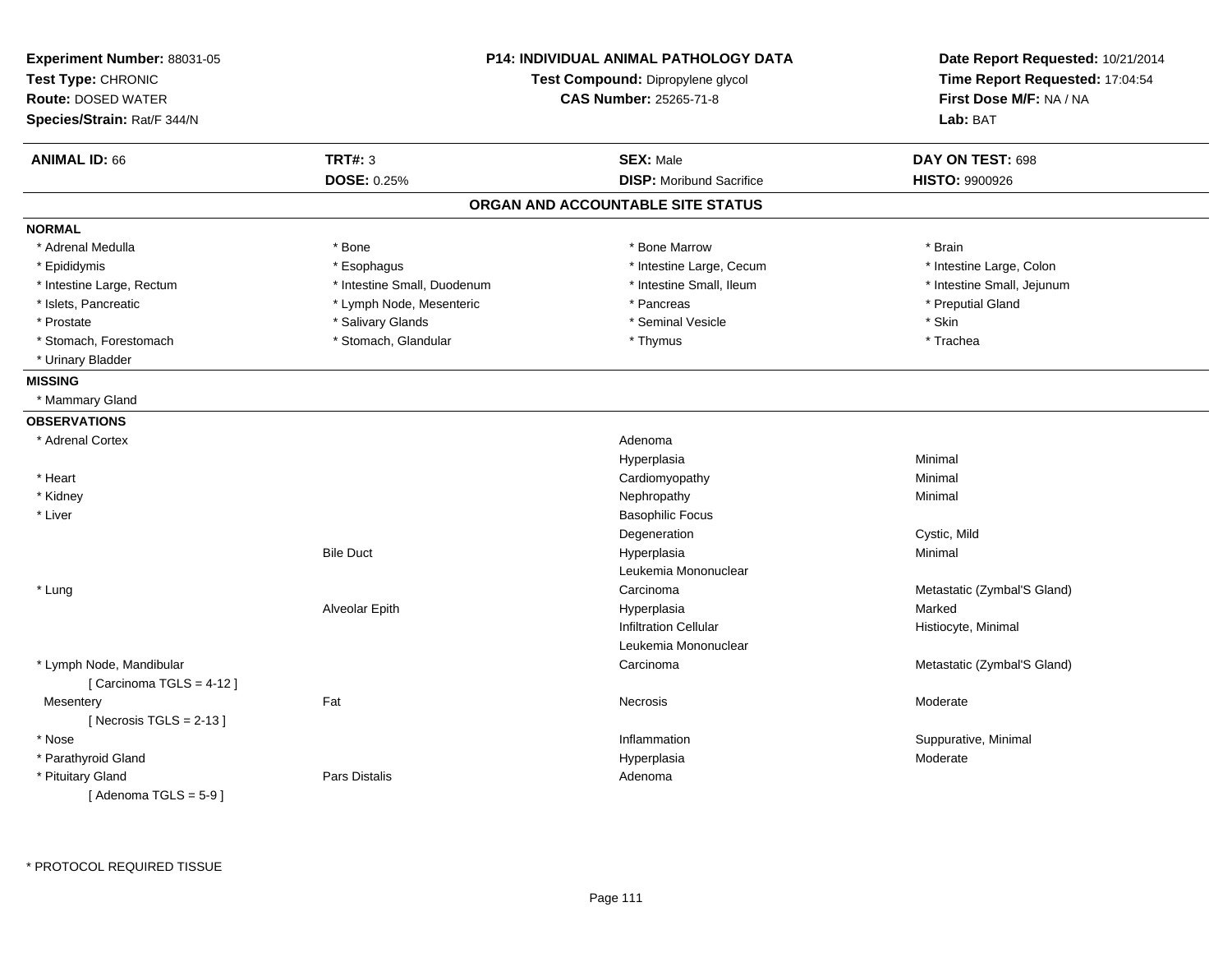| <b>Experiment Number: 88031-05</b><br>Test Type: CHRONIC<br><b>Route: DOSED WATER</b><br>Species/Strain: Rat/F 344/N   |                                      | <b>P14: INDIVIDUAL ANIMAL PATHOLOGY DATA</b><br><b>Test Compound: Dipropylene glycol</b><br><b>CAS Number: 25265-71-8</b> | Date Report Requested: 10/21/2014<br>Time Report Requested: 17:04:54<br>First Dose M/F: NA / NA<br>Lab: BAT |
|------------------------------------------------------------------------------------------------------------------------|--------------------------------------|---------------------------------------------------------------------------------------------------------------------------|-------------------------------------------------------------------------------------------------------------|
| <b>ANIMAL ID: 66</b>                                                                                                   | <b>TRT#: 3</b><br><b>DOSE: 0.25%</b> | <b>SEX: Male</b><br><b>DISP:</b> Moribund Sacrifice                                                                       | DAY ON TEST: 698<br><b>HISTO: 9900926</b>                                                                   |
|                                                                                                                        |                                      | ORGAN AND ACCOUNTABLE SITE STATUS                                                                                         |                                                                                                             |
| * Spleen<br>* Stom Forestom<br>Note: TGL 6, "lesion, 3 mm diam, pale" noted at trim, was not apparent microscopically. |                                      | Leukemia Mononuclear                                                                                                      |                                                                                                             |
| * Testes<br>[Adenoma TGLS = $1-8$ ]                                                                                    | Bilateral, Interstit Cell            | Adenoma                                                                                                                   |                                                                                                             |
| * Thyroid Gland<br>Zymbal's Gland<br>[Carcinoma TGLS = $3-14$ ]                                                        | C Cell                               | Hyperplasia<br>Carcinoma                                                                                                  | Mild                                                                                                        |
| PRIMARY CAUSE OF DEATH                                                                                                 | - Zymbal's Gland Carcinoma           |                                                                                                                           |                                                                                                             |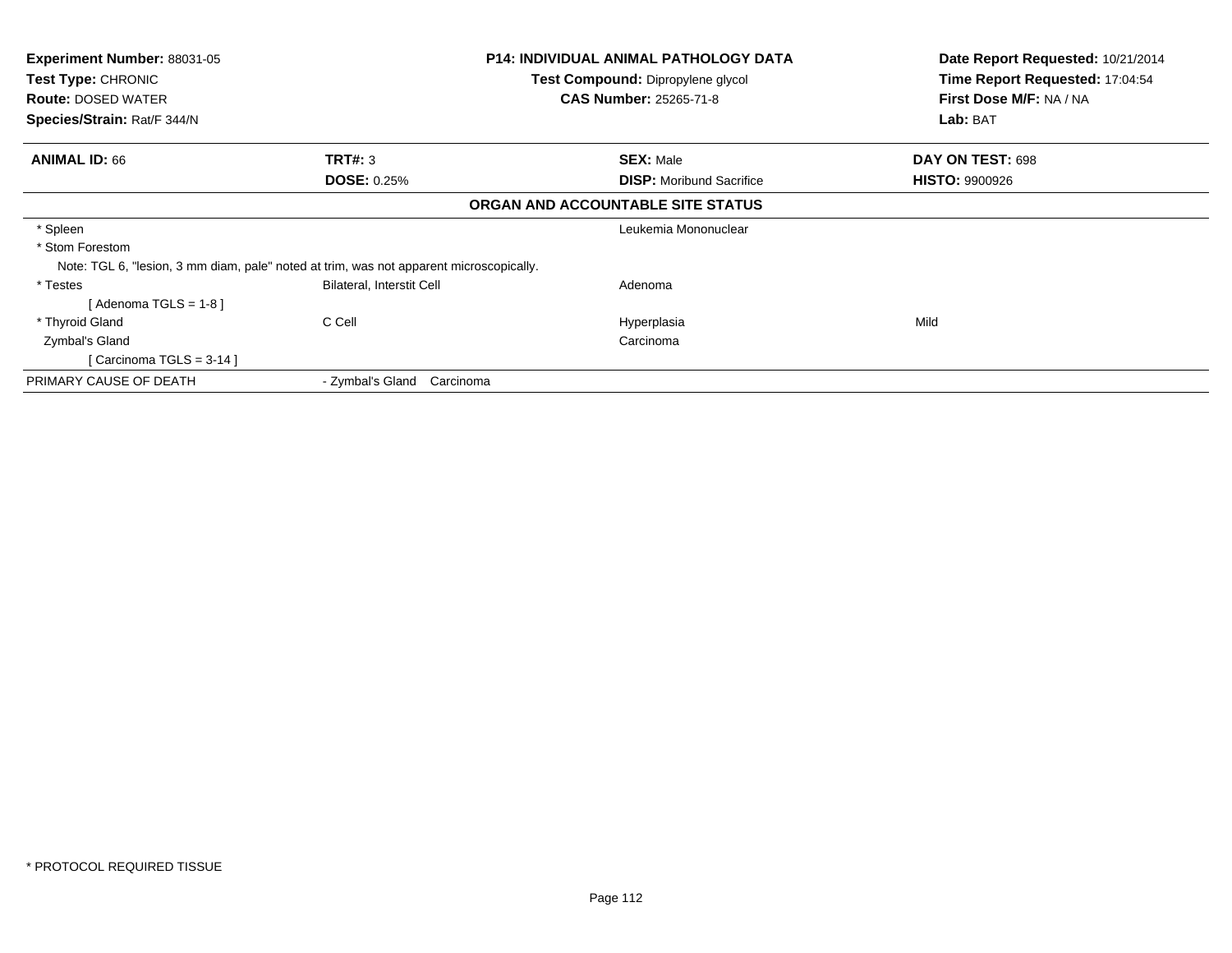| Experiment Number: 88031-05<br>Test Type: CHRONIC<br><b>Route: DOSED WATER</b><br>Species/Strain: Rat/F 344/N | <b>P14: INDIVIDUAL ANIMAL PATHOLOGY DATA</b><br>Test Compound: Dipropylene glycol<br><b>CAS Number: 25265-71-8</b> |                                   | Date Report Requested: 10/21/2014<br>Time Report Requested: 17:04:54<br>First Dose M/F: NA / NA<br>Lab: BAT |
|---------------------------------------------------------------------------------------------------------------|--------------------------------------------------------------------------------------------------------------------|-----------------------------------|-------------------------------------------------------------------------------------------------------------|
| <b>ANIMAL ID: 67</b>                                                                                          | <b>TRT#: 3</b>                                                                                                     | <b>SEX: Male</b>                  | DAY ON TEST: 730                                                                                            |
|                                                                                                               | <b>DOSE: 0.25%</b>                                                                                                 | <b>DISP: Terminal Sacrifice</b>   | <b>HISTO: 9900927</b>                                                                                       |
|                                                                                                               |                                                                                                                    | ORGAN AND ACCOUNTABLE SITE STATUS |                                                                                                             |
| <b>NORMAL</b>                                                                                                 |                                                                                                                    |                                   |                                                                                                             |
| * Bone                                                                                                        | * Bone Marrow                                                                                                      | * Brain                           | * Epididymis                                                                                                |
| * Esophagus                                                                                                   | * Intestine Large, Cecum                                                                                           | * Intestine Large, Colon          | * Intestine Large, Rectum                                                                                   |
| * Intestine Small, Duodenum                                                                                   | * Intestine Small, Ileum                                                                                           | * Intestine Small, Jejunum        | * Islets, Pancreatic                                                                                        |
| * Lymph Node, Mesenteric                                                                                      | * Mammary Gland                                                                                                    | * Pancreas                        | * Parathyroid Gland                                                                                         |
| * Preputial Gland                                                                                             | * Salivary Glands                                                                                                  | * Seminal Vesicle                 | * Spleen                                                                                                    |
| * Stomach, Forestomach                                                                                        | * Stomach, Glandular                                                                                               | * Thymus                          | * Trachea                                                                                                   |
| * Urinary Bladder                                                                                             |                                                                                                                    |                                   |                                                                                                             |
| <b>MISSING</b>                                                                                                |                                                                                                                    |                                   |                                                                                                             |
| * Lymph Node, Mandibular                                                                                      |                                                                                                                    |                                   |                                                                                                             |
| <b>INSUFFICIENT TISSUE</b>                                                                                    |                                                                                                                    |                                   |                                                                                                             |
| * Skin                                                                                                        |                                                                                                                    |                                   |                                                                                                             |
| <b>OBSERVATIONS</b>                                                                                           |                                                                                                                    |                                   |                                                                                                             |
| * Adrenal Cortex                                                                                              |                                                                                                                    | Hyperplasia                       | Mild                                                                                                        |
|                                                                                                               |                                                                                                                    | Hypertrophy                       | Mild                                                                                                        |
| * Adrenal Medulla                                                                                             |                                                                                                                    | Hyperplasia                       | Minimal                                                                                                     |
| * Heart                                                                                                       |                                                                                                                    | Cardiomyopathy                    | Mild                                                                                                        |
| * Kidney                                                                                                      |                                                                                                                    | Nephropathy                       | Mild                                                                                                        |
| * Liver                                                                                                       |                                                                                                                    | <b>Basophilic Focus</b>           |                                                                                                             |
|                                                                                                               |                                                                                                                    | <b>Clear Cell Focus</b>           |                                                                                                             |
|                                                                                                               |                                                                                                                    | Inflammation                      | Granulomatous, Focal, Minimal                                                                               |
| * Lung                                                                                                        |                                                                                                                    | <b>Infiltration Cellular</b>      | Histiocyte, Minimal                                                                                         |
| * Nose                                                                                                        | Olfactory Epi                                                                                                      | Atrophy                           | Minimal                                                                                                     |
|                                                                                                               |                                                                                                                    | Inflammation                      | Suppurative, Mild                                                                                           |
| * Pituitary Gland                                                                                             | Pars Distalis                                                                                                      | Adenoma                           |                                                                                                             |
| [Adenoma TGLS = $3-9$ ]                                                                                       |                                                                                                                    |                                   |                                                                                                             |
| * Prostate                                                                                                    |                                                                                                                    | Hyperplasia                       | Marked                                                                                                      |
| * Testes                                                                                                      | Bilateral, Interstit Cell                                                                                          | Adenoma                           |                                                                                                             |
| [Adenoma TGLS = $1,2-8$ ]                                                                                     |                                                                                                                    |                                   |                                                                                                             |
| * Thyroid Gland                                                                                               | C Cell                                                                                                             | Hyperplasia                       | Minimal                                                                                                     |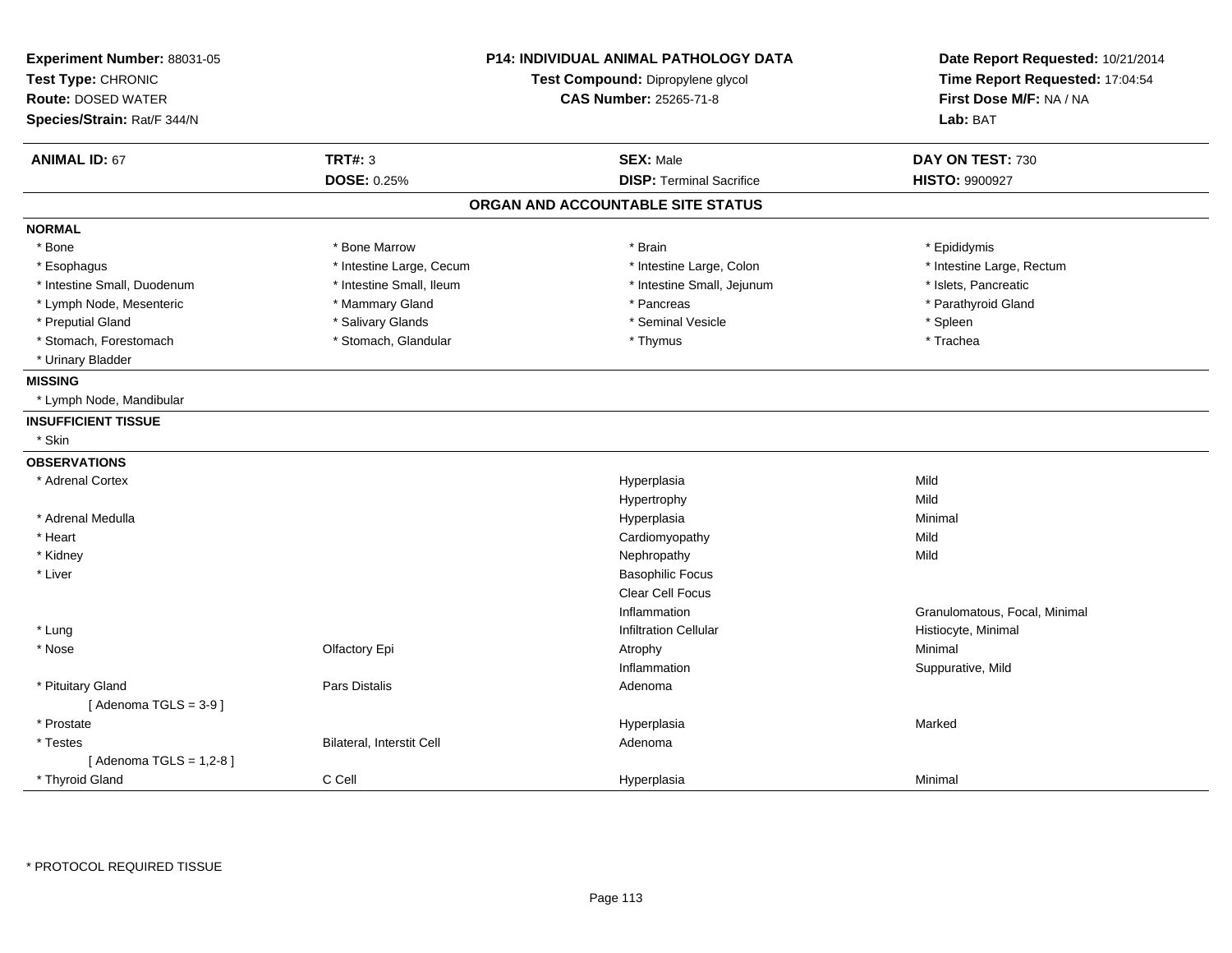| <b>Experiment Number: 88031-05</b><br>Test Type: CHRONIC<br><b>Route: DOSED WATER</b> |                    | <b>P14: INDIVIDUAL ANIMAL PATHOLOGY DATA</b> | Date Report Requested: 10/21/2014 |
|---------------------------------------------------------------------------------------|--------------------|----------------------------------------------|-----------------------------------|
|                                                                                       |                    | Test Compound: Dipropylene glycol            | Time Report Requested: 17:04:54   |
|                                                                                       |                    | <b>CAS Number: 25265-71-8</b>                | First Dose M/F: NA / NA           |
| Species/Strain: Rat/F 344/N                                                           |                    |                                              | Lab: BAT                          |
| <b>ANIMAL ID: 67</b>                                                                  | TRT#: 3            | <b>SEX: Male</b>                             | DAY ON TEST: 730                  |
|                                                                                       | <b>DOSE: 0.25%</b> | <b>DISP:</b> Terminal Sacrifice              | <b>HISTO: 9900927</b>             |
|                                                                                       |                    | ORGAN AND ACCOUNTABLE SITE STATUS            |                                   |
| PRIMARY CAUSE OF DEATH                                                                |                    |                                              |                                   |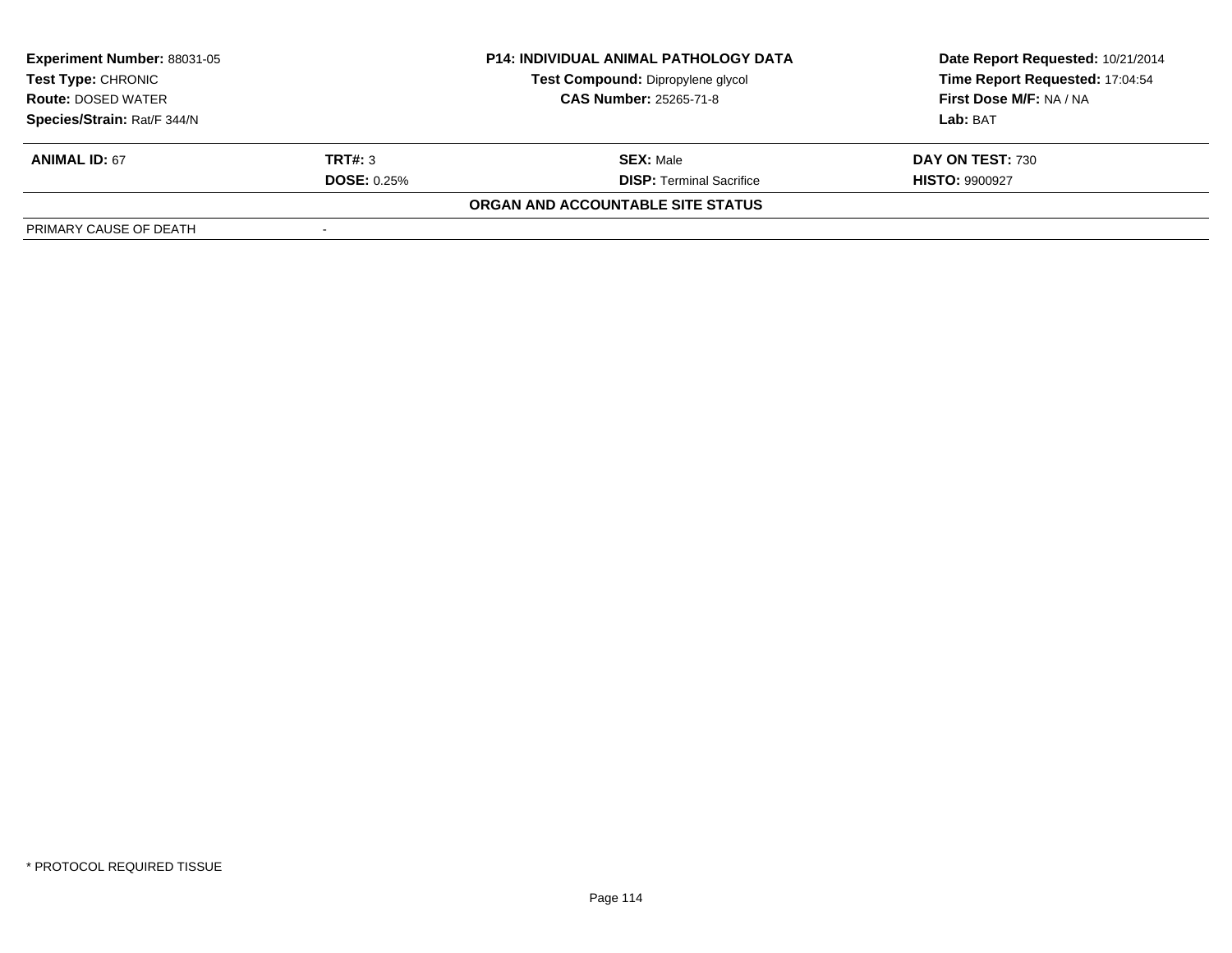| Experiment Number: 88031-05<br>Test Type: CHRONIC |                                                                                                  | P14: INDIVIDUAL ANIMAL PATHOLOGY DATA<br>Test Compound: Dipropylene glycol | Date Report Requested: 10/21/2014<br>Time Report Requested: 17:04:54 |
|---------------------------------------------------|--------------------------------------------------------------------------------------------------|----------------------------------------------------------------------------|----------------------------------------------------------------------|
| <b>Route: DOSED WATER</b>                         |                                                                                                  | CAS Number: 25265-71-8                                                     | First Dose M/F: NA / NA                                              |
| Species/Strain: Rat/F 344/N                       |                                                                                                  |                                                                            | Lab: BAT                                                             |
| <b>ANIMAL ID: 68</b>                              | <b>TRT#: 3</b>                                                                                   | <b>SEX: Male</b>                                                           | DAY ON TEST: 456                                                     |
|                                                   | DOSE: 0.25%                                                                                      | <b>DISP:</b> Moribund Sacrifice                                            | <b>HISTO: 9900928</b>                                                |
|                                                   |                                                                                                  | ORGAN AND ACCOUNTABLE SITE STATUS                                          |                                                                      |
| <b>NORMAL</b>                                     |                                                                                                  |                                                                            |                                                                      |
| * Adrenal Cortex                                  | * Bone                                                                                           | * Bone Marrow                                                              | * Brain                                                              |
| * Epididymis                                      | * Esophagus                                                                                      | * Intestine Large, Cecum                                                   | * Intestine Large, Colon                                             |
| * Intestine Large, Rectum                         | * Intestine Small, Duodenum                                                                      | * Intestine Small, Ileum                                                   | * Intestine Small, Jejunum                                           |
| * Islets, Pancreatic                              | * Lymph Node, Mandibular                                                                         | * Lymph Node, Mesenteric                                                   | * Nose                                                               |
| * Pancreas                                        | * Parathyroid Gland                                                                              | * Prostate                                                                 | * Salivary Glands                                                    |
| * Seminal Vesicle                                 | * Skin                                                                                           | * Stomach, Forestomach                                                     | * Stomach, Glandular                                                 |
| * Thymus                                          | * Trachea                                                                                        | * Urinary Bladder                                                          |                                                                      |
| <b>MISSING</b>                                    |                                                                                                  |                                                                            |                                                                      |
| * Mammary Gland                                   |                                                                                                  |                                                                            |                                                                      |
| <b>OBSERVATIONS</b>                               |                                                                                                  |                                                                            |                                                                      |
| * Adrenal Medulla                                 |                                                                                                  | Hyperplasia                                                                | Marked                                                               |
| * Heart                                           |                                                                                                  | Cardiomyopathy                                                             | Minimal                                                              |
| * Kidney                                          |                                                                                                  | Nephropathy                                                                | Minimal                                                              |
| * Liver                                           |                                                                                                  | <b>Basophilic Focus</b>                                                    |                                                                      |
|                                                   | Note: TGL 3, "discoloration, diffuse, pale" noted at necropsy, was not apparent microscopically. |                                                                            |                                                                      |
| * Lung                                            |                                                                                                  | <b>Infiltration Cellular</b>                                               | Histiocyte, Minimal                                                  |
|                                                   |                                                                                                  | Thrombosis                                                                 | Minimal                                                              |
| * Pituitary Gland                                 | <b>Pars Distalis</b>                                                                             | Hyperplasia                                                                | Mild                                                                 |
| * Preputial Gland                                 |                                                                                                  | Carcinoma                                                                  |                                                                      |
| [Carcinoma TGLS = 1-13]                           |                                                                                                  |                                                                            |                                                                      |
| * Spleen                                          |                                                                                                  | Hematopoietic Cell Proliferation                                           | Moderate                                                             |
| * Testes                                          |                                                                                                  | Atrophy                                                                    | Moderate                                                             |
|                                                   | <b>Interstit Cell</b>                                                                            | Hyperplasia                                                                | Mild                                                                 |
| [Atrophy TGLS = $2-8$ ]                           |                                                                                                  |                                                                            |                                                                      |
| * Thyroid Gland                                   | C Cell                                                                                           | Hyperplasia                                                                | Mild                                                                 |
| PRIMARY CAUSE OF DEATH                            | - Preputial Gland Carcinoma                                                                      |                                                                            |                                                                      |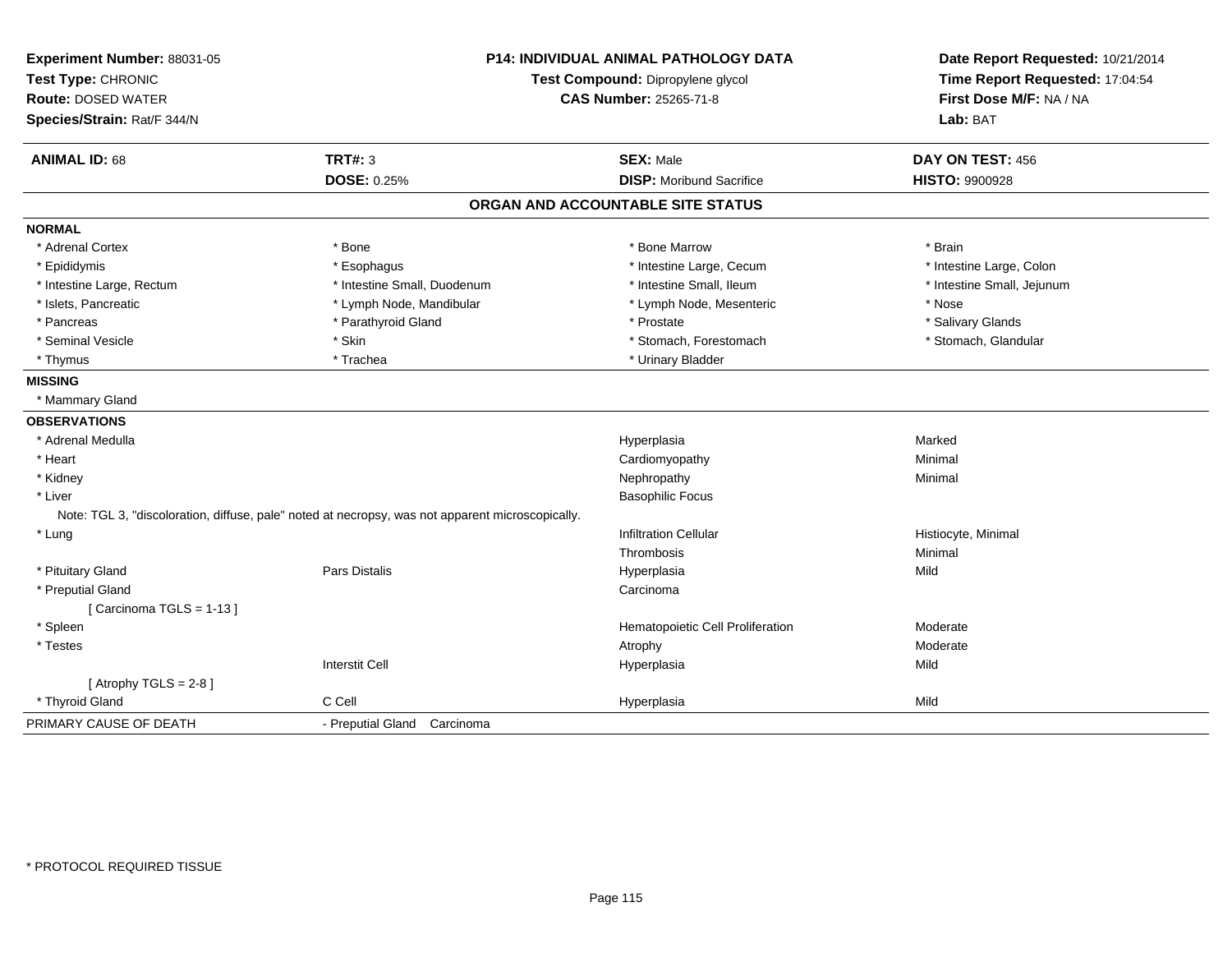| Experiment Number: 88031-05<br>Test Type: CHRONIC<br><b>Route: DOSED WATER</b><br>Species/Strain: Rat/F 344/N | <b>P14: INDIVIDUAL ANIMAL PATHOLOGY DATA</b><br>Test Compound: Dipropylene glycol<br>CAS Number: 25265-71-8 |                                   | Date Report Requested: 10/21/2014<br>Time Report Requested: 17:04:54<br>First Dose M/F: NA / NA<br>Lab: BAT |
|---------------------------------------------------------------------------------------------------------------|-------------------------------------------------------------------------------------------------------------|-----------------------------------|-------------------------------------------------------------------------------------------------------------|
| <b>ANIMAL ID: 69</b>                                                                                          | <b>TRT#: 3</b>                                                                                              | <b>SEX: Male</b>                  | DAY ON TEST: 730                                                                                            |
|                                                                                                               | DOSE: 0.25%                                                                                                 | <b>DISP: Terminal Sacrifice</b>   | <b>HISTO: 9900929</b>                                                                                       |
|                                                                                                               |                                                                                                             | ORGAN AND ACCOUNTABLE SITE STATUS |                                                                                                             |
| <b>NORMAL</b>                                                                                                 |                                                                                                             |                                   |                                                                                                             |
| * Adrenal Cortex                                                                                              | * Bone                                                                                                      | * Bone Marrow                     | * Brain                                                                                                     |
| * Epididymis                                                                                                  | * Esophagus                                                                                                 | * Intestine Large, Cecum          | * Intestine Large, Colon                                                                                    |
| * Intestine Large, Rectum                                                                                     | * Intestine Small, Duodenum                                                                                 | * Intestine Small, Ileum          | * Intestine Small, Jejunum                                                                                  |
| * Islets, Pancreatic                                                                                          | * Mammary Gland                                                                                             | * Pancreas                        | * Parathyroid Gland                                                                                         |
| * Preputial Gland                                                                                             | * Prostate                                                                                                  | * Salivary Glands                 | * Seminal Vesicle                                                                                           |
| * Stomach, Forestomach                                                                                        | * Stomach, Glandular                                                                                        | * Trachea                         | * Urinary Bladder                                                                                           |
| <b>OBSERVATIONS</b>                                                                                           |                                                                                                             |                                   |                                                                                                             |
| * Adrenal Medulla                                                                                             |                                                                                                             | Pheochromocytoma Benign           |                                                                                                             |
|                                                                                                               |                                                                                                             | Pheochromocytoma Complex          |                                                                                                             |
| * Heart                                                                                                       |                                                                                                             | Cardiomyopathy                    | Mild                                                                                                        |
| * Kidney                                                                                                      |                                                                                                             | Leukemia Mononuclear              |                                                                                                             |
|                                                                                                               |                                                                                                             | Nephropathy                       | Moderate                                                                                                    |
| * Liver                                                                                                       |                                                                                                             | <b>Basophilic Focus</b>           |                                                                                                             |
|                                                                                                               |                                                                                                             | Clear Cell Focus                  |                                                                                                             |
|                                                                                                               | <b>Bile Duct</b>                                                                                            | Hyperplasia                       | Mild                                                                                                        |
|                                                                                                               |                                                                                                             | Inflammation                      | Granulomatous, Focal, Minimal                                                                               |
|                                                                                                               |                                                                                                             | Inflammation                      | Histiocytic, Focal, Mild                                                                                    |
|                                                                                                               |                                                                                                             | Leukemia Mononuclear              |                                                                                                             |
| [Leukemia Mononuclear TGLS = 3-5]                                                                             |                                                                                                             |                                   |                                                                                                             |
| * Lung                                                                                                        | Alveolar Epith                                                                                              | Hyperplasia                       | Minimal                                                                                                     |
|                                                                                                               |                                                                                                             | <b>Infiltration Cellular</b>      | Histiocyte, Minimal                                                                                         |
|                                                                                                               |                                                                                                             | Leukemia Mononuclear              |                                                                                                             |
| Lymph Node                                                                                                    | Mediastinal                                                                                                 | Leukemia Mononuclear              |                                                                                                             |
|                                                                                                               | Pancreatic                                                                                                  | Leukemia Mononuclear              |                                                                                                             |
| * Lymph Node, Mandibular                                                                                      |                                                                                                             | Leukemia Mononuclear              |                                                                                                             |
| * Lymph Node, Mesenteric                                                                                      |                                                                                                             | Leukemia Mononuclear              |                                                                                                             |
| * Nose                                                                                                        |                                                                                                             | Inflammation                      | Suppurative, Mild                                                                                           |
|                                                                                                               |                                                                                                             | Leukemia Mononuclear              |                                                                                                             |
| * Pituitary Gland                                                                                             | <b>Pars Distalis</b>                                                                                        | Hyperplasia                       | Minimal                                                                                                     |
| * Skin                                                                                                        |                                                                                                             | Keratoacanthoma                   |                                                                                                             |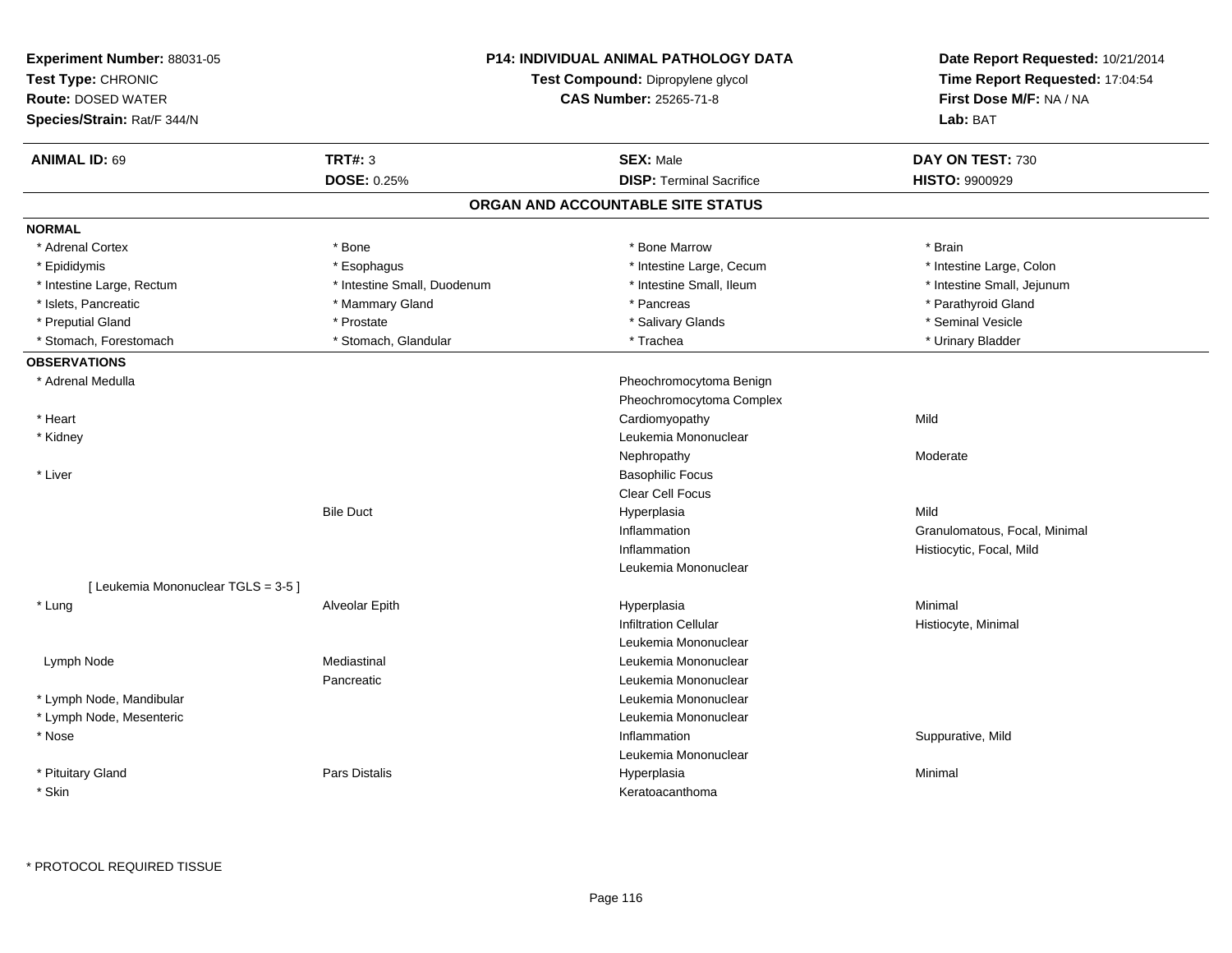| Experiment Number: 88031-05                     |                           | <b>P14: INDIVIDUAL ANIMAL PATHOLOGY DATA</b>                              | Date Report Requested: 10/21/2014<br>Time Report Requested: 17:04:54 |
|-------------------------------------------------|---------------------------|---------------------------------------------------------------------------|----------------------------------------------------------------------|
| Test Type: CHRONIC<br><b>Route: DOSED WATER</b> |                           | <b>Test Compound: Dipropylene glycol</b><br><b>CAS Number: 25265-71-8</b> | First Dose M/F: NA / NA                                              |
| Species/Strain: Rat/F 344/N                     |                           |                                                                           | Lab: BAT                                                             |
| <b>ANIMAL ID: 69</b>                            | TRT#: 3                   | <b>SEX: Male</b>                                                          | DAY ON TEST: 730                                                     |
|                                                 | <b>DOSE: 0.25%</b>        | <b>DISP: Terminal Sacrifice</b>                                           | <b>HISTO: 9900929</b>                                                |
|                                                 |                           | ORGAN AND ACCOUNTABLE SITE STATUS                                         |                                                                      |
| [ Keratoacanthoma TGLS = 4-12 ]                 |                           |                                                                           |                                                                      |
| * Spleen                                        |                           | Fibrosis                                                                  | Moderate                                                             |
|                                                 |                           | Leukemia Mononuclear                                                      |                                                                      |
| [ Fibrosis TGLS = 2-13 ]                        |                           |                                                                           |                                                                      |
| * Testes                                        | Bilateral, Interstit Cell | Adenoma                                                                   |                                                                      |
| [ Adenoma TGLS = 1,5-8 ]                        |                           |                                                                           |                                                                      |
| * Thymus                                        |                           | Leukemia Mononuclear                                                      |                                                                      |
| * Thyroid Gland                                 | C Cell                    | Hyperplasia                                                               | Minimal                                                              |
| PRIMARY CAUSE OF DEATH                          | $\blacksquare$            |                                                                           |                                                                      |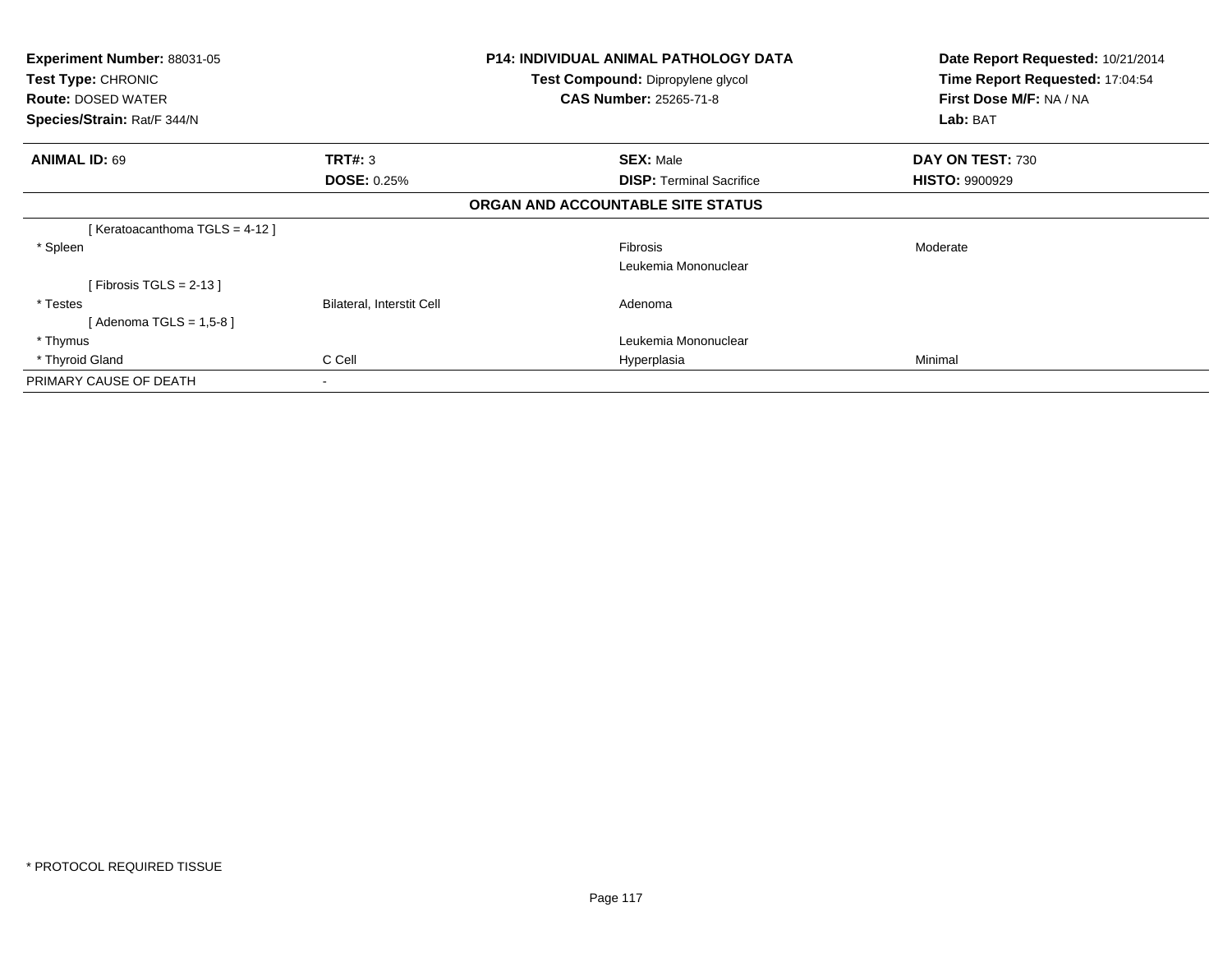| Experiment Number: 88031-05<br>Test Type: CHRONIC<br><b>Route: DOSED WATER</b><br>Species/Strain: Rat/F 344/N |                                                                                                     | <b>P14: INDIVIDUAL ANIMAL PATHOLOGY DATA</b><br>Test Compound: Dipropylene glycol<br><b>CAS Number: 25265-71-8</b> | Date Report Requested: 10/21/2014<br>Time Report Requested: 17:04:54<br>First Dose M/F: NA / NA<br>Lab: BAT |
|---------------------------------------------------------------------------------------------------------------|-----------------------------------------------------------------------------------------------------|--------------------------------------------------------------------------------------------------------------------|-------------------------------------------------------------------------------------------------------------|
| <b>ANIMAL ID: 70</b>                                                                                          | <b>TRT#: 3</b>                                                                                      | <b>SEX: Male</b>                                                                                                   | DAY ON TEST: 729                                                                                            |
|                                                                                                               | DOSE: 0.25%                                                                                         | <b>DISP: Terminal Sacrifice</b>                                                                                    | <b>HISTO: 9900930</b>                                                                                       |
|                                                                                                               |                                                                                                     | ORGAN AND ACCOUNTABLE SITE STATUS                                                                                  |                                                                                                             |
| <b>NORMAL</b>                                                                                                 |                                                                                                     |                                                                                                                    |                                                                                                             |
| $*$ Bone                                                                                                      | * Brain                                                                                             | * Epididymis                                                                                                       | * Esophagus                                                                                                 |
| * Intestine Large, Cecum                                                                                      | * Intestine Large, Colon                                                                            | * Intestine Large, Rectum                                                                                          | * Intestine Small, Duodenum                                                                                 |
| * Intestine Small, Ileum                                                                                      | * Intestine Small, Jejunum                                                                          | * Mammary Gland                                                                                                    | * Parathyroid Gland                                                                                         |
| * Preputial Gland                                                                                             | * Stomach, Forestomach                                                                              | * Testes                                                                                                           | * Trachea                                                                                                   |
| <b>MISSING</b>                                                                                                |                                                                                                     |                                                                                                                    |                                                                                                             |
| * Lymph Node, Mandibular                                                                                      |                                                                                                     |                                                                                                                    |                                                                                                             |
| <b>OBSERVATIONS</b>                                                                                           |                                                                                                     |                                                                                                                    |                                                                                                             |
| * Adrenal Cortex                                                                                              |                                                                                                     | Hyperplasia                                                                                                        | Mild                                                                                                        |
|                                                                                                               |                                                                                                     | Leukemia Mononuclear                                                                                               |                                                                                                             |
| * Adrenal Medulla                                                                                             |                                                                                                     | Hyperplasia                                                                                                        | Mild                                                                                                        |
|                                                                                                               |                                                                                                     | Leukemia Mononuclear                                                                                               |                                                                                                             |
| * Bone Marrow                                                                                                 |                                                                                                     | Leukemia Mononuclear                                                                                               |                                                                                                             |
| * Heart                                                                                                       |                                                                                                     | Leukemia Mononuclear                                                                                               |                                                                                                             |
| * Islets, Pancreatic                                                                                          |                                                                                                     | Adenoma                                                                                                            |                                                                                                             |
| * Kidney                                                                                                      |                                                                                                     | Leukemia Mononuclear                                                                                               |                                                                                                             |
|                                                                                                               |                                                                                                     | Nephropathy                                                                                                        | Mild                                                                                                        |
| * Liver                                                                                                       |                                                                                                     | <b>Basophilic Focus</b>                                                                                            |                                                                                                             |
|                                                                                                               |                                                                                                     | Hepatodiaphragmatic Nodule                                                                                         |                                                                                                             |
|                                                                                                               | <b>Bile Duct</b>                                                                                    | Hyperplasia                                                                                                        | Mild                                                                                                        |
|                                                                                                               |                                                                                                     | Leukemia Mononuclear                                                                                               |                                                                                                             |
| [ Hepatodiaphragmatic Nodule TGLS = 3-13 ]<br>[ Leukemia Mononuclear TGLS = 5-5 ]                             | Note: TGL 4, "deformity, 8 x 7 x 4 mm" noted at necropsy, was normal variation in lobar morphology. |                                                                                                                    |                                                                                                             |
| * Lung                                                                                                        |                                                                                                     | Leukemia Mononuclear                                                                                               |                                                                                                             |
| Note: TGL 8, "focus, .5 x .4 cm, pale" noted at trimming, was artifact.                                       |                                                                                                     |                                                                                                                    |                                                                                                             |
| Lymph Node                                                                                                    | Mediastinal                                                                                         | Leukemia Mononuclear                                                                                               |                                                                                                             |
| [ Leukemia Mononuclear TGLS = 7-2 ]                                                                           |                                                                                                     |                                                                                                                    |                                                                                                             |
| * Lymph Node, Mesenteric                                                                                      |                                                                                                     | Leukemia Mononuclear                                                                                               |                                                                                                             |
| * Nose                                                                                                        |                                                                                                     | Leukemia Mononuclear                                                                                               |                                                                                                             |
| * Pancreas                                                                                                    |                                                                                                     | Leukemia Mononuclear                                                                                               |                                                                                                             |
|                                                                                                               |                                                                                                     |                                                                                                                    |                                                                                                             |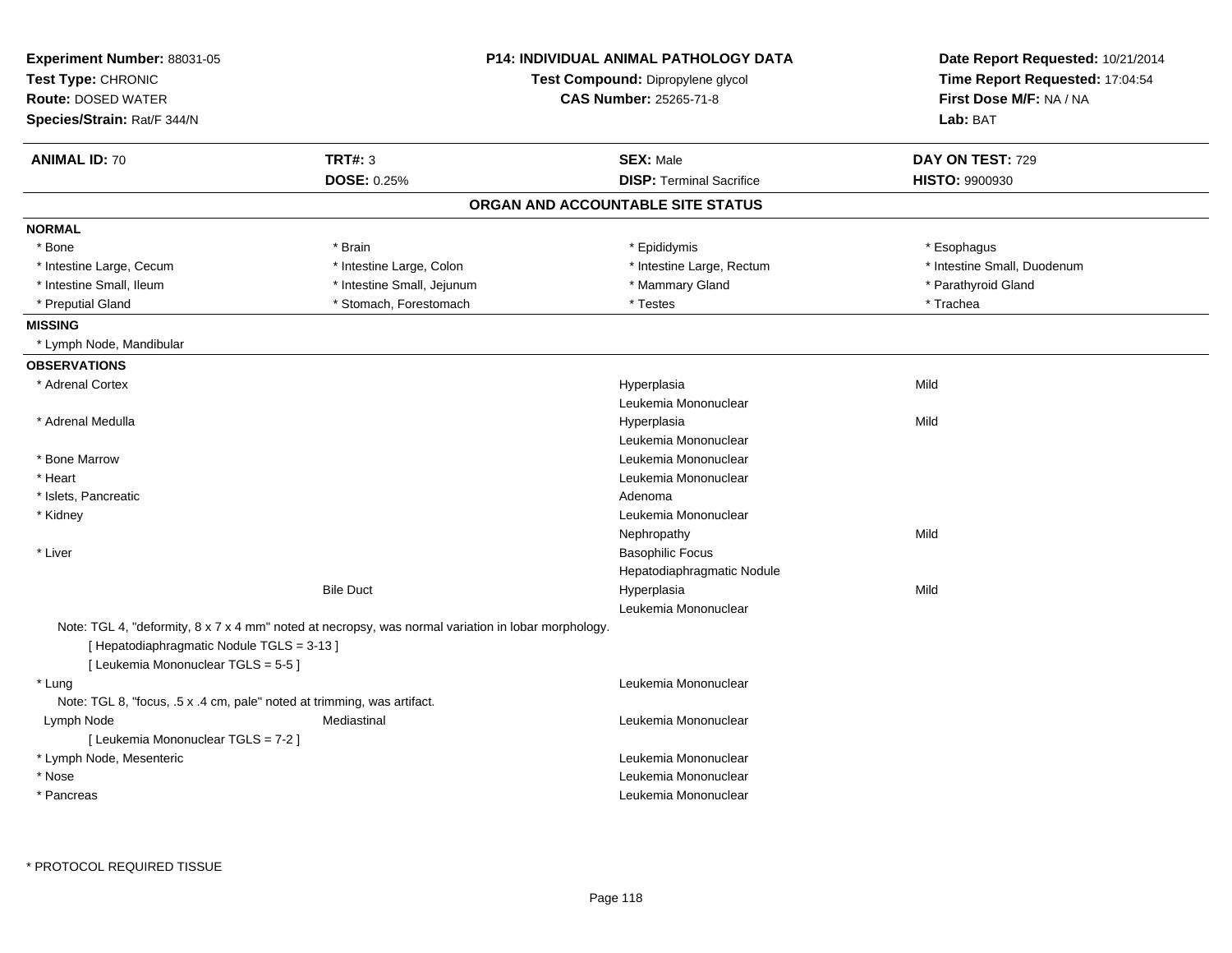| Experiment Number: 88031-05<br>Test Type: CHRONIC<br><b>Route: DOSED WATER</b><br>Species/Strain: Rat/F 344/N |                    | <b>P14: INDIVIDUAL ANIMAL PATHOLOGY DATA</b><br>Test Compound: Dipropylene glycol<br><b>CAS Number: 25265-71-8</b> | Date Report Requested: 10/21/2014<br>Time Report Requested: 17:04:54<br>First Dose M/F: NA / NA<br>Lab: BAT |
|---------------------------------------------------------------------------------------------------------------|--------------------|--------------------------------------------------------------------------------------------------------------------|-------------------------------------------------------------------------------------------------------------|
| <b>ANIMAL ID: 70</b>                                                                                          | TRT#: 3            | <b>SEX: Male</b>                                                                                                   | DAY ON TEST: 729                                                                                            |
|                                                                                                               | <b>DOSE: 0.25%</b> | <b>DISP: Terminal Sacrifice</b>                                                                                    | <b>HISTO: 9900930</b>                                                                                       |
|                                                                                                               |                    | ORGAN AND ACCOUNTABLE SITE STATUS                                                                                  |                                                                                                             |
| * Pituitary Gland                                                                                             | Pars Distalis      | Adenoma                                                                                                            |                                                                                                             |
|                                                                                                               |                    | Leukemia Mononuclear                                                                                               |                                                                                                             |
| [Adenoma TGLS = $6-9$ ]                                                                                       |                    |                                                                                                                    |                                                                                                             |
| * Prostate                                                                                                    |                    | Leukemia Mononuclear                                                                                               |                                                                                                             |
| * Salivary Glands                                                                                             |                    | Leukemia Mononuclear                                                                                               |                                                                                                             |
| * Seminal Vesicle                                                                                             |                    | Leukemia Mononuclear                                                                                               |                                                                                                             |
| * Skin                                                                                                        |                    | Squamous Cell Carcinoma                                                                                            |                                                                                                             |
| [Squamous Cell Carcinoma TGLS = 1-12]                                                                         |                    |                                                                                                                    |                                                                                                             |
| * Spleen                                                                                                      |                    | Leukemia Mononuclear                                                                                               |                                                                                                             |
| [ Leukemia Mononuclear TGLS = 2-16 ]                                                                          |                    |                                                                                                                    |                                                                                                             |
| * Stomach, Glandular                                                                                          |                    | Leukemia Mononuclear                                                                                               |                                                                                                             |
| * Thymus                                                                                                      |                    | Leukemia Mononuclear                                                                                               |                                                                                                             |
| * Thyroid Gland                                                                                               | C Cell             | Hyperplasia                                                                                                        | Minimal                                                                                                     |
| * Urinary Bladder                                                                                             |                    | Leukemia Mononuclear                                                                                               |                                                                                                             |
| PRIMARY CAUSE OF DEATH                                                                                        |                    |                                                                                                                    |                                                                                                             |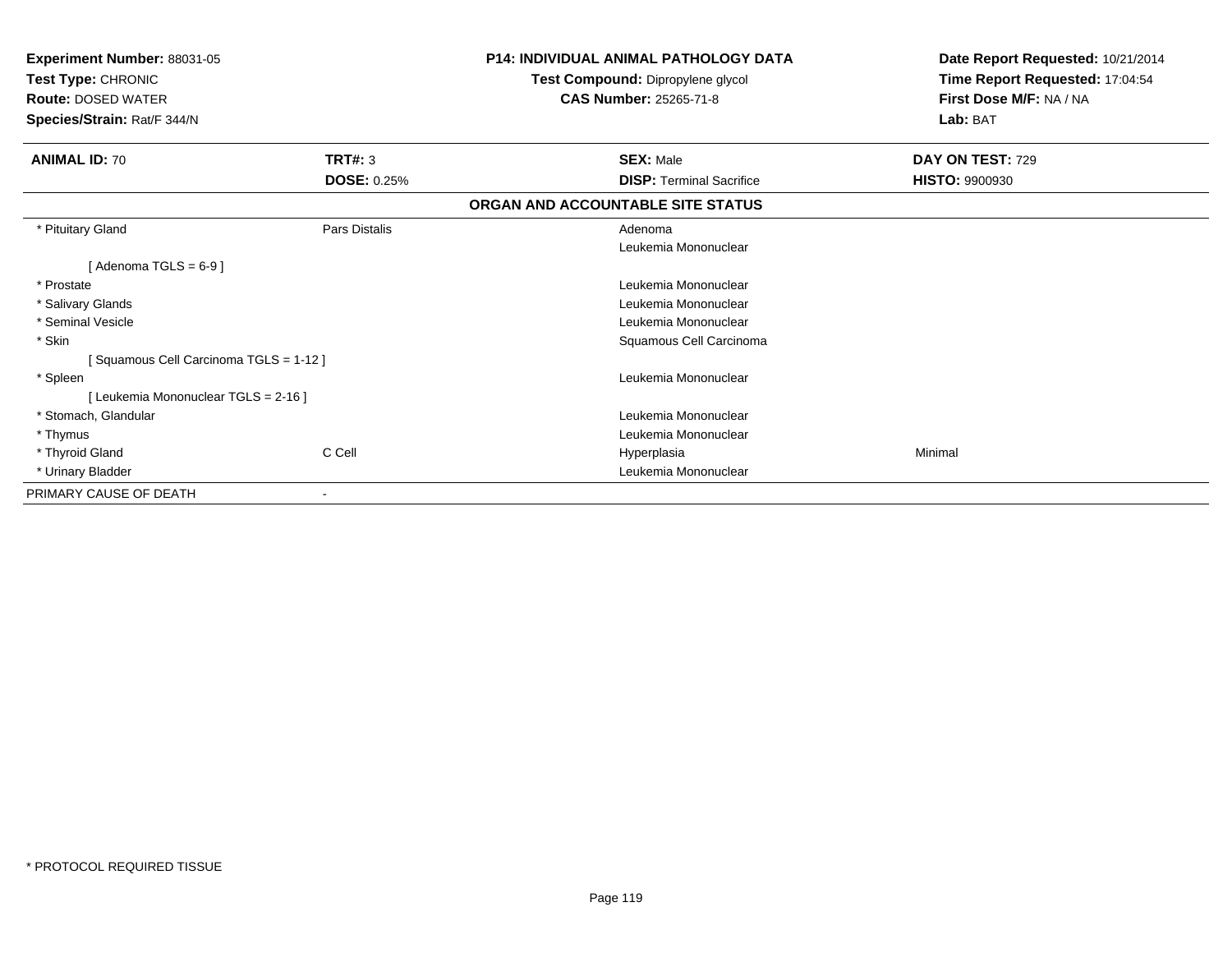| Experiment Number: 88031-05 | <b>P14: INDIVIDUAL ANIMAL PATHOLOGY DATA</b> |                                   | Date Report Requested: 10/21/2014                          |
|-----------------------------|----------------------------------------------|-----------------------------------|------------------------------------------------------------|
| Test Type: CHRONIC          |                                              | Test Compound: Dipropylene glycol | Time Report Requested: 17:04:54<br>First Dose M/F: NA / NA |
| <b>Route: DOSED WATER</b>   |                                              | <b>CAS Number: 25265-71-8</b>     |                                                            |
| Species/Strain: Rat/F 344/N |                                              |                                   | Lab: BAT                                                   |
| <b>ANIMAL ID: 71</b>        | <b>TRT#: 3</b>                               | <b>SEX: Male</b>                  | DAY ON TEST: 729                                           |
|                             | <b>DOSE: 0.25%</b>                           | <b>DISP: Terminal Sacrifice</b>   | HISTO: 9900931                                             |
|                             |                                              | ORGAN AND ACCOUNTABLE SITE STATUS |                                                            |
| <b>NORMAL</b>               |                                              |                                   |                                                            |
| * Adrenal Cortex            | * Bone                                       | * Bone Marrow                     | * Brain                                                    |
| * Epididymis                | * Esophagus                                  | * Intestine Large, Cecum          | * Intestine Large, Colon                                   |
| * Intestine Large, Rectum   | * Intestine Small, Duodenum                  | * Intestine Small, Ileum          | * Intestine Small, Jejunum                                 |
| * Islets, Pancreatic        | * Lymph Node, Mandibular                     | * Lymph Node, Mesenteric          | * Mammary Gland                                            |
| * Nose                      | * Pancreas                                   | * Parathyroid Gland               | * Prostate                                                 |
| * Salivary Glands           | * Seminal Vesicle                            | * Skin                            | * Spleen                                                   |
| * Stomach, Forestomach      | * Stomach, Glandular                         | * Thymus                          | * Trachea                                                  |
| * Urinary Bladder           |                                              |                                   |                                                            |
| <b>OBSERVATIONS</b>         |                                              |                                   |                                                            |
| * Adrenal Medulla           |                                              | Hyperplasia                       | Minimal                                                    |
| * Heart                     |                                              | Cardiomyopathy                    | Mild                                                       |
| * Kidney                    |                                              | Nephropathy                       | Mild                                                       |
| * Liver                     |                                              | <b>Basophilic Focus</b>           |                                                            |
|                             |                                              | <b>Clear Cell Focus</b>           |                                                            |
|                             | <b>Bile Duct</b>                             | Hyperplasia                       | Minimal                                                    |
|                             |                                              | Inflammation                      | Granulomatous, Focal, Minimal                              |
| * Lung                      |                                              | <b>Infiltration Cellular</b>      | Histiocyte, Minimal                                        |
| * Pituitary Gland           | <b>Pars Distalis</b>                         | Hyperplasia                       | Mild                                                       |
| * Preputial Gland           |                                              | Hyperplasia                       | Minimal                                                    |
| * Testes                    | Bilateral, Interstit Cell                    | Adenoma                           |                                                            |
| [Adenoma TGLS = $1-8$ ]     |                                              |                                   |                                                            |
| * Thyroid Gland             | C Cell                                       | Hyperplasia                       | Minimal                                                    |
| PRIMARY CAUSE OF DEATH      |                                              |                                   |                                                            |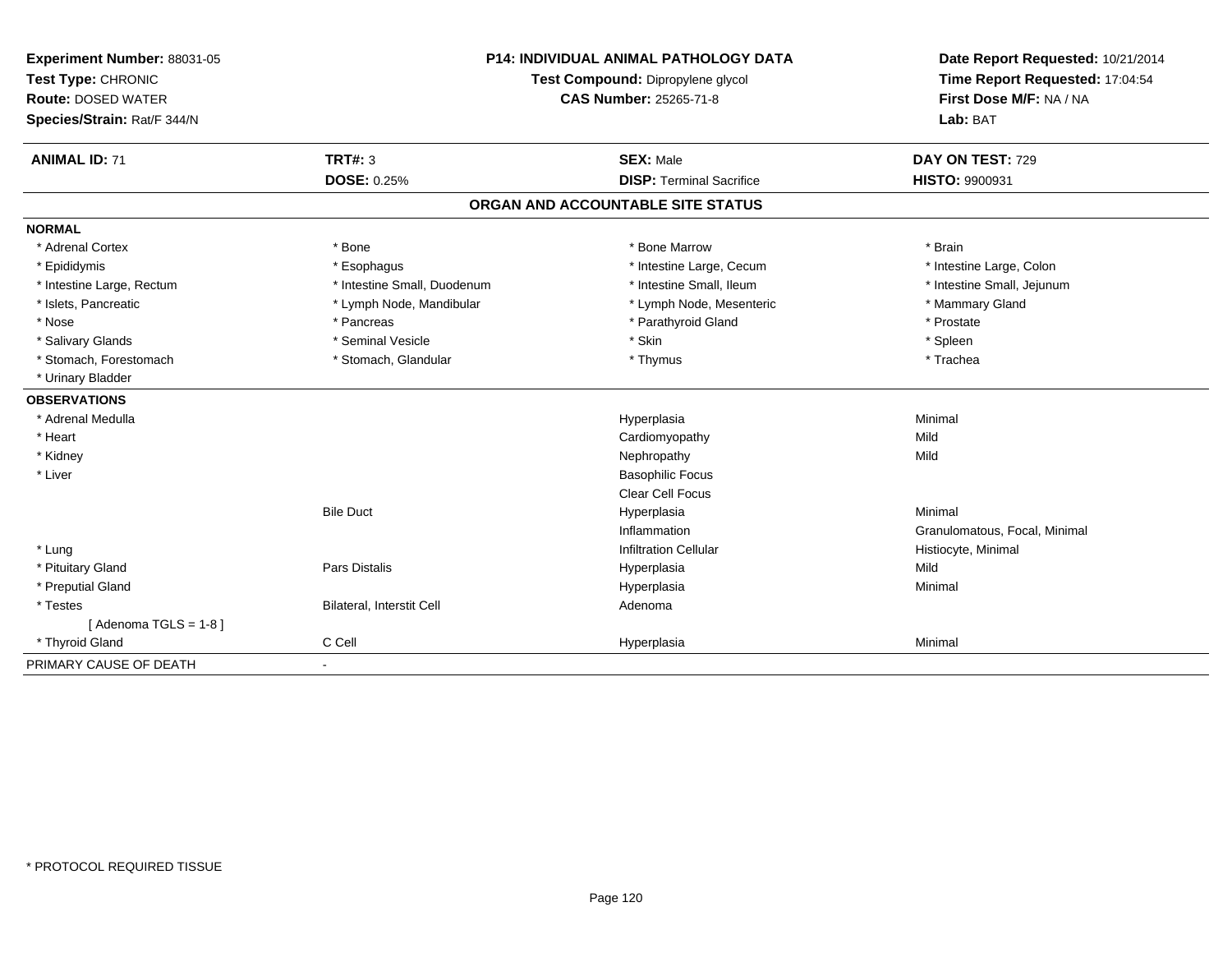| First Dose M/F: NA / NA<br><b>CAS Number: 25265-71-8</b><br><b>Route: DOSED WATER</b><br>Species/Strain: Rat/F 344/N<br>Lab: BAT<br><b>TRT#: 3</b><br><b>SEX: Male</b><br>DAY ON TEST: 649<br><b>ANIMAL ID: 72</b><br>DOSE: 0.25%<br><b>DISP:</b> Moribund Sacrifice<br><b>HISTO: 9900932</b><br>ORGAN AND ACCOUNTABLE SITE STATUS<br>* Brain<br>* Epididymis<br>* Bone<br>* Esophagus<br>* Intestine Large, Colon<br>* Intestine Small, Duodenum<br>* Intestine Large, Cecum<br>* Intestine Large, Rectum<br>* Intestine Small, Ileum<br>* Intestine Small, Jejunum<br>* Mammary Gland<br>* Pancreas<br>* Parathyroid Gland<br>* Preputial Gland<br>* Prostate<br>* Salivary Glands<br>* Skin<br>* Seminal Vesicle<br>* Stomach, Forestomach<br>* Stomach, Glandular<br>* Trachea<br>* Urinary Bladder<br>* Thymus<br><b>MISSING</b><br>* Lymph Node, Mandibular<br><b>OBSERVATIONS</b><br>* Adrenal Cortex<br>Leukemia Mononuclear<br>Mild<br>Necrosis<br>* Adrenal Medulla<br>Moderate<br>Hyperplasia<br>Leukemia Mononuclear<br>* Bone Marrow<br>Leukemia Mononuclear<br>* Heart<br>Mild<br>Cardiomyopathy<br>* Islets, Pancreatic<br>Adenoma<br>Leukemia Mononuclear<br>* Kidney<br>Mild<br>Nephropathy<br>* Liver<br><b>Bile Duct</b><br>Hyperplasia<br>Moderate<br>Leukemia Mononuclear<br>Centrilobular<br>Necrosis<br>Mild<br>[ Leukemia Mononuclear TGLS = 5,6-13+5 ]<br>* Lung<br><b>Infiltration Cellular</b><br>Histiocyte, Minimal<br>Leukemia Mononuclear<br>Leukemia Mononuclear<br>Lymph Node<br>Pancreatic<br>* Lymph Node, Mesenteric<br>Leukemia Mononuclear<br>[ Leukemia Mononuclear TGLS = 7-14 ]<br>Mesentery<br>Fat<br>Necrosis<br>Mild<br>* Nose<br>Inflammation<br>Suppurative, Mild<br><b>Pars Distalis</b><br>* Pituitary Gland<br>Hyperplasia<br>Mild | Experiment Number: 88031-05<br>Test Type: CHRONIC | <b>P14: INDIVIDUAL ANIMAL PATHOLOGY DATA</b><br>Test Compound: Dipropylene glycol | Date Report Requested: 10/21/2014<br>Time Report Requested: 17:04:54 |
|-------------------------------------------------------------------------------------------------------------------------------------------------------------------------------------------------------------------------------------------------------------------------------------------------------------------------------------------------------------------------------------------------------------------------------------------------------------------------------------------------------------------------------------------------------------------------------------------------------------------------------------------------------------------------------------------------------------------------------------------------------------------------------------------------------------------------------------------------------------------------------------------------------------------------------------------------------------------------------------------------------------------------------------------------------------------------------------------------------------------------------------------------------------------------------------------------------------------------------------------------------------------------------------------------------------------------------------------------------------------------------------------------------------------------------------------------------------------------------------------------------------------------------------------------------------------------------------------------------------------------------------------------------------------------------------------------------------------------------------------------------------------------------------|---------------------------------------------------|-----------------------------------------------------------------------------------|----------------------------------------------------------------------|
|                                                                                                                                                                                                                                                                                                                                                                                                                                                                                                                                                                                                                                                                                                                                                                                                                                                                                                                                                                                                                                                                                                                                                                                                                                                                                                                                                                                                                                                                                                                                                                                                                                                                                                                                                                                     |                                                   |                                                                                   |                                                                      |
|                                                                                                                                                                                                                                                                                                                                                                                                                                                                                                                                                                                                                                                                                                                                                                                                                                                                                                                                                                                                                                                                                                                                                                                                                                                                                                                                                                                                                                                                                                                                                                                                                                                                                                                                                                                     |                                                   |                                                                                   |                                                                      |
|                                                                                                                                                                                                                                                                                                                                                                                                                                                                                                                                                                                                                                                                                                                                                                                                                                                                                                                                                                                                                                                                                                                                                                                                                                                                                                                                                                                                                                                                                                                                                                                                                                                                                                                                                                                     |                                                   |                                                                                   |                                                                      |
|                                                                                                                                                                                                                                                                                                                                                                                                                                                                                                                                                                                                                                                                                                                                                                                                                                                                                                                                                                                                                                                                                                                                                                                                                                                                                                                                                                                                                                                                                                                                                                                                                                                                                                                                                                                     |                                                   |                                                                                   |                                                                      |
|                                                                                                                                                                                                                                                                                                                                                                                                                                                                                                                                                                                                                                                                                                                                                                                                                                                                                                                                                                                                                                                                                                                                                                                                                                                                                                                                                                                                                                                                                                                                                                                                                                                                                                                                                                                     |                                                   |                                                                                   |                                                                      |
|                                                                                                                                                                                                                                                                                                                                                                                                                                                                                                                                                                                                                                                                                                                                                                                                                                                                                                                                                                                                                                                                                                                                                                                                                                                                                                                                                                                                                                                                                                                                                                                                                                                                                                                                                                                     | <b>NORMAL</b>                                     |                                                                                   |                                                                      |
|                                                                                                                                                                                                                                                                                                                                                                                                                                                                                                                                                                                                                                                                                                                                                                                                                                                                                                                                                                                                                                                                                                                                                                                                                                                                                                                                                                                                                                                                                                                                                                                                                                                                                                                                                                                     |                                                   |                                                                                   |                                                                      |
|                                                                                                                                                                                                                                                                                                                                                                                                                                                                                                                                                                                                                                                                                                                                                                                                                                                                                                                                                                                                                                                                                                                                                                                                                                                                                                                                                                                                                                                                                                                                                                                                                                                                                                                                                                                     |                                                   |                                                                                   |                                                                      |
|                                                                                                                                                                                                                                                                                                                                                                                                                                                                                                                                                                                                                                                                                                                                                                                                                                                                                                                                                                                                                                                                                                                                                                                                                                                                                                                                                                                                                                                                                                                                                                                                                                                                                                                                                                                     |                                                   |                                                                                   |                                                                      |
|                                                                                                                                                                                                                                                                                                                                                                                                                                                                                                                                                                                                                                                                                                                                                                                                                                                                                                                                                                                                                                                                                                                                                                                                                                                                                                                                                                                                                                                                                                                                                                                                                                                                                                                                                                                     |                                                   |                                                                                   |                                                                      |
|                                                                                                                                                                                                                                                                                                                                                                                                                                                                                                                                                                                                                                                                                                                                                                                                                                                                                                                                                                                                                                                                                                                                                                                                                                                                                                                                                                                                                                                                                                                                                                                                                                                                                                                                                                                     |                                                   |                                                                                   |                                                                      |
|                                                                                                                                                                                                                                                                                                                                                                                                                                                                                                                                                                                                                                                                                                                                                                                                                                                                                                                                                                                                                                                                                                                                                                                                                                                                                                                                                                                                                                                                                                                                                                                                                                                                                                                                                                                     |                                                   |                                                                                   |                                                                      |
|                                                                                                                                                                                                                                                                                                                                                                                                                                                                                                                                                                                                                                                                                                                                                                                                                                                                                                                                                                                                                                                                                                                                                                                                                                                                                                                                                                                                                                                                                                                                                                                                                                                                                                                                                                                     |                                                   |                                                                                   |                                                                      |
|                                                                                                                                                                                                                                                                                                                                                                                                                                                                                                                                                                                                                                                                                                                                                                                                                                                                                                                                                                                                                                                                                                                                                                                                                                                                                                                                                                                                                                                                                                                                                                                                                                                                                                                                                                                     |                                                   |                                                                                   |                                                                      |
|                                                                                                                                                                                                                                                                                                                                                                                                                                                                                                                                                                                                                                                                                                                                                                                                                                                                                                                                                                                                                                                                                                                                                                                                                                                                                                                                                                                                                                                                                                                                                                                                                                                                                                                                                                                     |                                                   |                                                                                   |                                                                      |
|                                                                                                                                                                                                                                                                                                                                                                                                                                                                                                                                                                                                                                                                                                                                                                                                                                                                                                                                                                                                                                                                                                                                                                                                                                                                                                                                                                                                                                                                                                                                                                                                                                                                                                                                                                                     |                                                   |                                                                                   |                                                                      |
|                                                                                                                                                                                                                                                                                                                                                                                                                                                                                                                                                                                                                                                                                                                                                                                                                                                                                                                                                                                                                                                                                                                                                                                                                                                                                                                                                                                                                                                                                                                                                                                                                                                                                                                                                                                     |                                                   |                                                                                   |                                                                      |
|                                                                                                                                                                                                                                                                                                                                                                                                                                                                                                                                                                                                                                                                                                                                                                                                                                                                                                                                                                                                                                                                                                                                                                                                                                                                                                                                                                                                                                                                                                                                                                                                                                                                                                                                                                                     |                                                   |                                                                                   |                                                                      |
|                                                                                                                                                                                                                                                                                                                                                                                                                                                                                                                                                                                                                                                                                                                                                                                                                                                                                                                                                                                                                                                                                                                                                                                                                                                                                                                                                                                                                                                                                                                                                                                                                                                                                                                                                                                     |                                                   |                                                                                   |                                                                      |
|                                                                                                                                                                                                                                                                                                                                                                                                                                                                                                                                                                                                                                                                                                                                                                                                                                                                                                                                                                                                                                                                                                                                                                                                                                                                                                                                                                                                                                                                                                                                                                                                                                                                                                                                                                                     |                                                   |                                                                                   |                                                                      |
|                                                                                                                                                                                                                                                                                                                                                                                                                                                                                                                                                                                                                                                                                                                                                                                                                                                                                                                                                                                                                                                                                                                                                                                                                                                                                                                                                                                                                                                                                                                                                                                                                                                                                                                                                                                     |                                                   |                                                                                   |                                                                      |
|                                                                                                                                                                                                                                                                                                                                                                                                                                                                                                                                                                                                                                                                                                                                                                                                                                                                                                                                                                                                                                                                                                                                                                                                                                                                                                                                                                                                                                                                                                                                                                                                                                                                                                                                                                                     |                                                   |                                                                                   |                                                                      |
|                                                                                                                                                                                                                                                                                                                                                                                                                                                                                                                                                                                                                                                                                                                                                                                                                                                                                                                                                                                                                                                                                                                                                                                                                                                                                                                                                                                                                                                                                                                                                                                                                                                                                                                                                                                     |                                                   |                                                                                   |                                                                      |
|                                                                                                                                                                                                                                                                                                                                                                                                                                                                                                                                                                                                                                                                                                                                                                                                                                                                                                                                                                                                                                                                                                                                                                                                                                                                                                                                                                                                                                                                                                                                                                                                                                                                                                                                                                                     |                                                   |                                                                                   |                                                                      |
|                                                                                                                                                                                                                                                                                                                                                                                                                                                                                                                                                                                                                                                                                                                                                                                                                                                                                                                                                                                                                                                                                                                                                                                                                                                                                                                                                                                                                                                                                                                                                                                                                                                                                                                                                                                     |                                                   |                                                                                   |                                                                      |
|                                                                                                                                                                                                                                                                                                                                                                                                                                                                                                                                                                                                                                                                                                                                                                                                                                                                                                                                                                                                                                                                                                                                                                                                                                                                                                                                                                                                                                                                                                                                                                                                                                                                                                                                                                                     |                                                   |                                                                                   |                                                                      |
|                                                                                                                                                                                                                                                                                                                                                                                                                                                                                                                                                                                                                                                                                                                                                                                                                                                                                                                                                                                                                                                                                                                                                                                                                                                                                                                                                                                                                                                                                                                                                                                                                                                                                                                                                                                     |                                                   |                                                                                   |                                                                      |
|                                                                                                                                                                                                                                                                                                                                                                                                                                                                                                                                                                                                                                                                                                                                                                                                                                                                                                                                                                                                                                                                                                                                                                                                                                                                                                                                                                                                                                                                                                                                                                                                                                                                                                                                                                                     |                                                   |                                                                                   |                                                                      |
|                                                                                                                                                                                                                                                                                                                                                                                                                                                                                                                                                                                                                                                                                                                                                                                                                                                                                                                                                                                                                                                                                                                                                                                                                                                                                                                                                                                                                                                                                                                                                                                                                                                                                                                                                                                     |                                                   |                                                                                   |                                                                      |
|                                                                                                                                                                                                                                                                                                                                                                                                                                                                                                                                                                                                                                                                                                                                                                                                                                                                                                                                                                                                                                                                                                                                                                                                                                                                                                                                                                                                                                                                                                                                                                                                                                                                                                                                                                                     |                                                   |                                                                                   |                                                                      |
|                                                                                                                                                                                                                                                                                                                                                                                                                                                                                                                                                                                                                                                                                                                                                                                                                                                                                                                                                                                                                                                                                                                                                                                                                                                                                                                                                                                                                                                                                                                                                                                                                                                                                                                                                                                     |                                                   |                                                                                   |                                                                      |
|                                                                                                                                                                                                                                                                                                                                                                                                                                                                                                                                                                                                                                                                                                                                                                                                                                                                                                                                                                                                                                                                                                                                                                                                                                                                                                                                                                                                                                                                                                                                                                                                                                                                                                                                                                                     |                                                   |                                                                                   |                                                                      |
|                                                                                                                                                                                                                                                                                                                                                                                                                                                                                                                                                                                                                                                                                                                                                                                                                                                                                                                                                                                                                                                                                                                                                                                                                                                                                                                                                                                                                                                                                                                                                                                                                                                                                                                                                                                     |                                                   |                                                                                   |                                                                      |
|                                                                                                                                                                                                                                                                                                                                                                                                                                                                                                                                                                                                                                                                                                                                                                                                                                                                                                                                                                                                                                                                                                                                                                                                                                                                                                                                                                                                                                                                                                                                                                                                                                                                                                                                                                                     |                                                   |                                                                                   |                                                                      |
|                                                                                                                                                                                                                                                                                                                                                                                                                                                                                                                                                                                                                                                                                                                                                                                                                                                                                                                                                                                                                                                                                                                                                                                                                                                                                                                                                                                                                                                                                                                                                                                                                                                                                                                                                                                     |                                                   |                                                                                   |                                                                      |
|                                                                                                                                                                                                                                                                                                                                                                                                                                                                                                                                                                                                                                                                                                                                                                                                                                                                                                                                                                                                                                                                                                                                                                                                                                                                                                                                                                                                                                                                                                                                                                                                                                                                                                                                                                                     |                                                   |                                                                                   |                                                                      |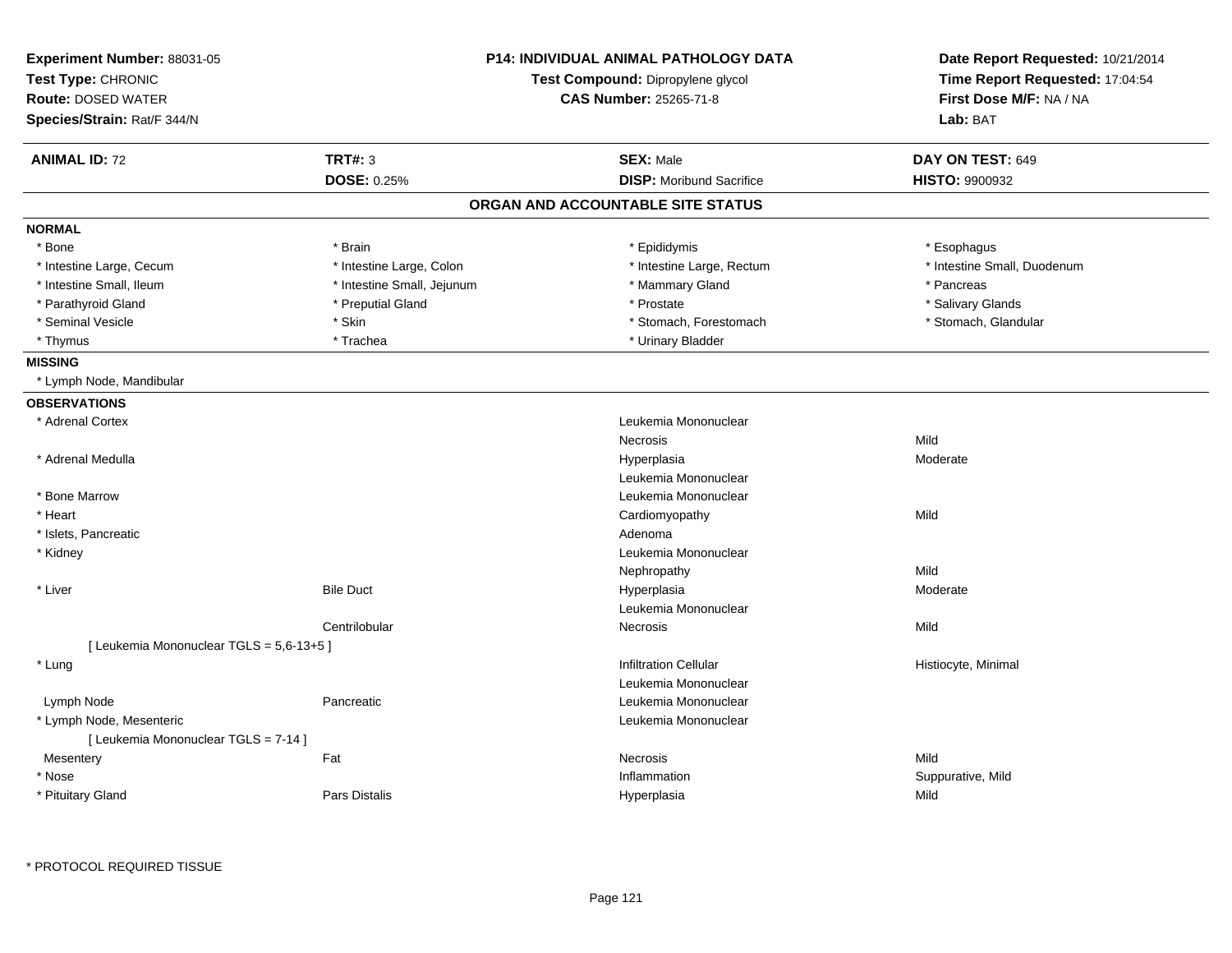| Experiment Number: 88031-05<br>Test Type: CHRONIC<br><b>Route: DOSED WATER</b><br>Species/Strain: Rat/F 344/N |                                  | <b>P14: INDIVIDUAL ANIMAL PATHOLOGY DATA</b><br>Test Compound: Dipropylene glycol<br><b>CAS Number: 25265-71-8</b> | Date Report Requested: 10/21/2014<br>Time Report Requested: 17:04:54<br>First Dose M/F: NA / NA<br>Lab: BAT |
|---------------------------------------------------------------------------------------------------------------|----------------------------------|--------------------------------------------------------------------------------------------------------------------|-------------------------------------------------------------------------------------------------------------|
| <b>ANIMAL ID: 72</b>                                                                                          | <b>TRT#: 3</b>                   | <b>SEX: Male</b>                                                                                                   | DAY ON TEST: 649                                                                                            |
|                                                                                                               | <b>DOSE: 0.25%</b>               | <b>DISP:</b> Moribund Sacrifice                                                                                    | <b>HISTO: 9900932</b>                                                                                       |
|                                                                                                               |                                  | ORGAN AND ACCOUNTABLE SITE STATUS                                                                                  |                                                                                                             |
|                                                                                                               |                                  | Leukemia Mononuclear                                                                                               |                                                                                                             |
| * Spleen                                                                                                      |                                  | Leukemia Mononuclear                                                                                               |                                                                                                             |
| [ Leukemia Mononuclear TGLS = 1-12 ]                                                                          |                                  |                                                                                                                    |                                                                                                             |
| * Testes                                                                                                      | <b>Bilateral, Interstit Cell</b> | Adenoma                                                                                                            |                                                                                                             |
| [Adenoma TGLS = $2-8$ ]                                                                                       |                                  |                                                                                                                    |                                                                                                             |
| * Thyroid Gland                                                                                               | C Cell                           | Adenoma                                                                                                            |                                                                                                             |
| PRIMARY CAUSE OF DEATH                                                                                        | Leukemia Mononuclear<br>- Spleen |                                                                                                                    |                                                                                                             |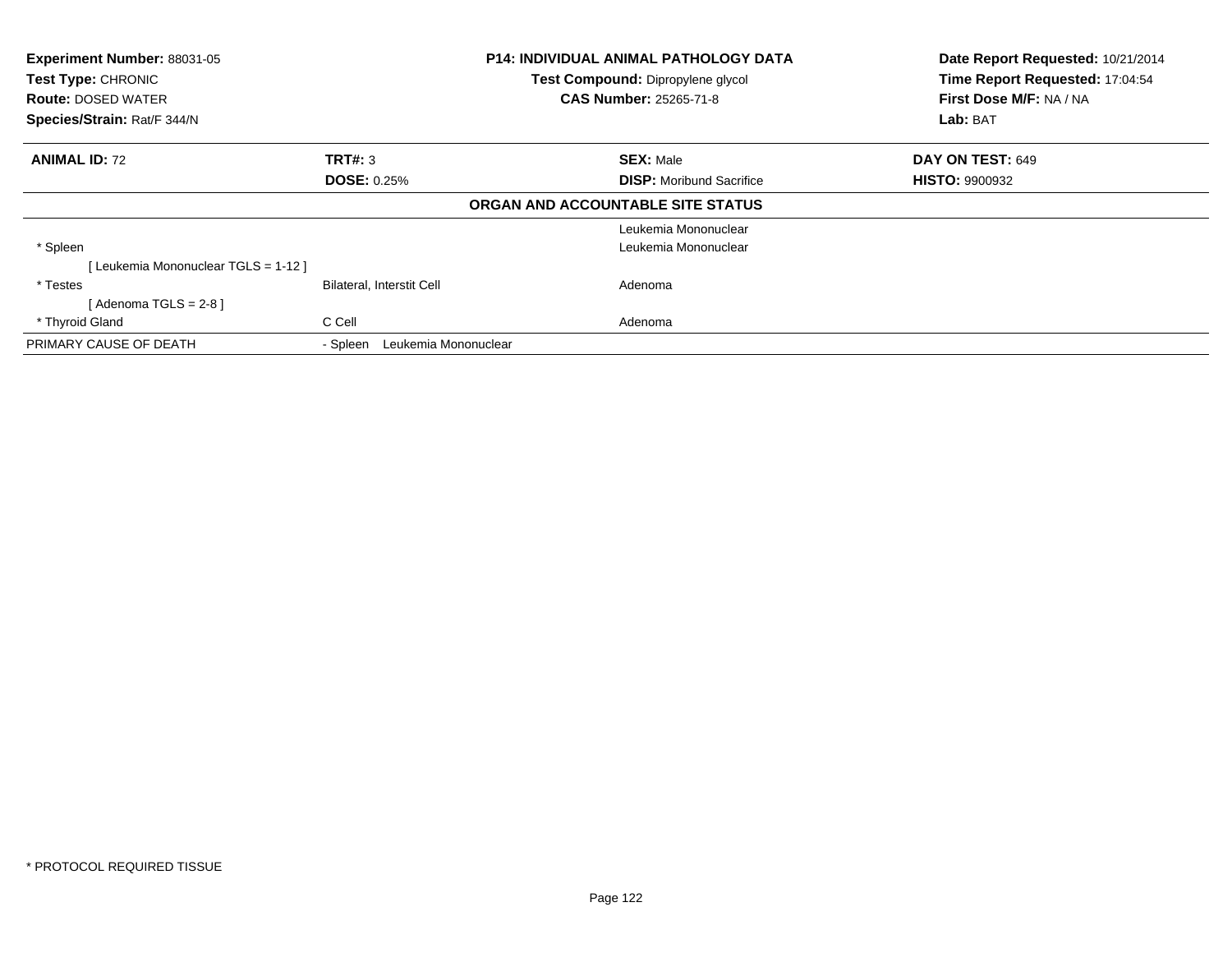| Experiment Number: 88031-05<br>Test Type: CHRONIC<br><b>Route: DOSED WATER</b><br>Species/Strain: Rat/F 344/N |                             | <b>P14: INDIVIDUAL ANIMAL PATHOLOGY DATA</b><br>Test Compound: Dipropylene glycol<br><b>CAS Number: 25265-71-8</b> | Date Report Requested: 10/21/2014<br>Time Report Requested: 17:04:54<br>First Dose M/F: NA / NA<br>Lab: BAT |
|---------------------------------------------------------------------------------------------------------------|-----------------------------|--------------------------------------------------------------------------------------------------------------------|-------------------------------------------------------------------------------------------------------------|
| <b>ANIMAL ID: 73</b>                                                                                          | <b>TRT#: 3</b>              | <b>SEX: Male</b>                                                                                                   | DAY ON TEST: 661                                                                                            |
|                                                                                                               | <b>DOSE: 0.25%</b>          | <b>DISP:</b> Moribund Sacrifice                                                                                    | <b>HISTO: 9900933</b>                                                                                       |
|                                                                                                               |                             | ORGAN AND ACCOUNTABLE SITE STATUS                                                                                  |                                                                                                             |
| <b>NORMAL</b>                                                                                                 |                             |                                                                                                                    |                                                                                                             |
| * Bone                                                                                                        | * Epididymis                | * Esophagus                                                                                                        | * Intestine Large, Cecum                                                                                    |
| * Intestine Large, Colon                                                                                      | * Intestine Large, Rectum   | * Intestine Small, Duodenum                                                                                        | * Intestine Small, Ileum                                                                                    |
| * Intestine Small, Jejunum                                                                                    | * Islets, Pancreatic        | * Mammary Gland                                                                                                    | * Pancreas                                                                                                  |
| * Preputial Gland                                                                                             | * Salivary Glands           | * Skin                                                                                                             | * Stomach, Forestomach                                                                                      |
| * Thymus                                                                                                      | * Trachea                   | * Urinary Bladder                                                                                                  |                                                                                                             |
| <b>OBSERVATIONS</b>                                                                                           |                             |                                                                                                                    |                                                                                                             |
| * Adrenal Cortex                                                                                              |                             | Leukemia Mononuclear                                                                                               |                                                                                                             |
| * Adrenal Medulla                                                                                             |                             | Leukemia Mononuclear                                                                                               |                                                                                                             |
| * Bone Marrow                                                                                                 |                             | Leukemia Mononuclear                                                                                               |                                                                                                             |
| * Brain                                                                                                       |                             | Necrosis                                                                                                           | Mild                                                                                                        |
| * Heart                                                                                                       | Atrium                      | Thrombosis                                                                                                         | Mild                                                                                                        |
| * Kidney                                                                                                      |                             | Infarct                                                                                                            | Mild                                                                                                        |
|                                                                                                               |                             | Leukemia Mononuclear                                                                                               |                                                                                                             |
|                                                                                                               |                             | Nephropathy                                                                                                        | Mild                                                                                                        |
| [Infarct TGLS = $8-6$ ]                                                                                       |                             |                                                                                                                    |                                                                                                             |
| [ Leukemia Mononuclear TGLS = 6-6 ]                                                                           |                             |                                                                                                                    |                                                                                                             |
| * Liver                                                                                                       | <b>Bile Duct</b>            | Hyperplasia                                                                                                        | Mild                                                                                                        |
|                                                                                                               |                             | Inflammation                                                                                                       | Granulomatous, Focal, Minimal                                                                               |
|                                                                                                               |                             | Inflammation                                                                                                       | Histiocytic, Focal, Minimal                                                                                 |
|                                                                                                               |                             | Leukemia Mononuclear                                                                                               |                                                                                                             |
|                                                                                                               | Centrilobular               | <b>Necrosis</b>                                                                                                    | Mild                                                                                                        |
| [ Leukemia Mononuclear TGLS = 5-5 ]                                                                           |                             |                                                                                                                    |                                                                                                             |
| * Lung                                                                                                        |                             | <b>Infiltration Cellular</b>                                                                                       | Histiocyte, Minimal                                                                                         |
|                                                                                                               |                             | Leukemia Mononuclear                                                                                               |                                                                                                             |
|                                                                                                               |                             | Thrombosis                                                                                                         | Minimal                                                                                                     |
| Lymph Node                                                                                                    | <b>Bronchial</b>            | Leukemia Mononuclear                                                                                               |                                                                                                             |
|                                                                                                               | Pancreatic                  | Leukemia Mononuclear                                                                                               |                                                                                                             |
| * Lymph Node, Mandibular                                                                                      |                             | Leukemia Mononuclear                                                                                               |                                                                                                             |
| * Lymph Node, Mesenteric                                                                                      |                             | Leukemia Mononuclear                                                                                               |                                                                                                             |
| * Nose                                                                                                        | Goblet Cell, Respirat Epith | Hyperplasia                                                                                                        | Mild                                                                                                        |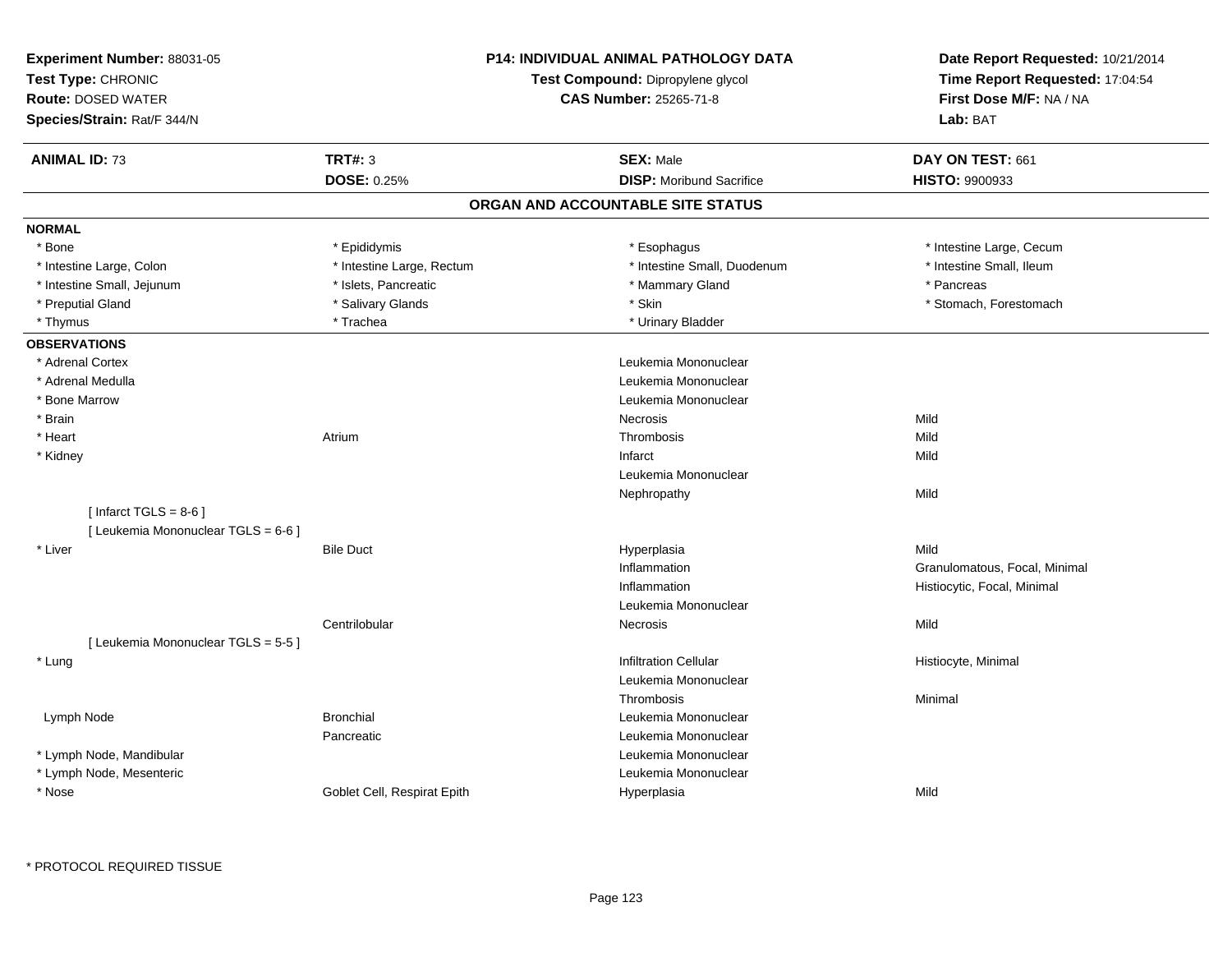| Experiment Number: 88031-05<br>Test Type: CHRONIC<br>Test Compound: Dipropylene glycol<br><b>Route: DOSED WATER</b><br><b>CAS Number: 25265-71-8</b><br>Species/Strain: Rat/F 344/N |                                  | <b>P14: INDIVIDUAL ANIMAL PATHOLOGY DATA</b> | Date Report Requested: 10/21/2014<br>Time Report Requested: 17:04:54<br>First Dose M/F: NA / NA<br>Lab: BAT |
|-------------------------------------------------------------------------------------------------------------------------------------------------------------------------------------|----------------------------------|----------------------------------------------|-------------------------------------------------------------------------------------------------------------|
| <b>ANIMAL ID: 73</b>                                                                                                                                                                | <b>TRT#: 3</b>                   | <b>SEX: Male</b>                             | DAY ON TEST: 661                                                                                            |
|                                                                                                                                                                                     | <b>DOSE: 0.25%</b>               | <b>DISP:</b> Moribund Sacrifice              | HISTO: 9900933                                                                                              |
|                                                                                                                                                                                     |                                  | ORGAN AND ACCOUNTABLE SITE STATUS            |                                                                                                             |
|                                                                                                                                                                                     |                                  | Inflammation                                 | Suppurative, Mild                                                                                           |
|                                                                                                                                                                                     |                                  | Thrombosis                                   | Mild                                                                                                        |
| * Parathyroid Gland                                                                                                                                                                 |                                  | Hyperplasia                                  | Moderate                                                                                                    |
| * Pituitary Gland                                                                                                                                                                   | Pars Distalis                    | Hyperplasia                                  | Mild                                                                                                        |
|                                                                                                                                                                                     |                                  | Leukemia Mononuclear                         |                                                                                                             |
| * Prostate                                                                                                                                                                          |                                  | Hyperplasia                                  | Minimal                                                                                                     |
| * Seminal Vesicle                                                                                                                                                                   |                                  | Leukemia Mononuclear                         |                                                                                                             |
| * Spleen                                                                                                                                                                            |                                  | <b>Fibrosis</b>                              | Mild                                                                                                        |
|                                                                                                                                                                                     |                                  | Leukemia Mononuclear                         |                                                                                                             |
| [Leukemia Mononuclear TGLS = 2,3,4-12+14+13 ]                                                                                                                                       |                                  |                                              |                                                                                                             |
| * Stomach, Glandular                                                                                                                                                                |                                  | <b>Necrosis</b>                              | Mild                                                                                                        |
| [Necrosis TGLS = $9-9+15$ ]                                                                                                                                                         |                                  |                                              |                                                                                                             |
| * Testes                                                                                                                                                                            | Bilateral, Interstit Cell        | Adenoma                                      |                                                                                                             |
| [Adenoma TGLS = $1-8$ ]                                                                                                                                                             |                                  |                                              |                                                                                                             |
| * Thyroid Gland                                                                                                                                                                     | C Cell                           | Hyperplasia                                  | Mild                                                                                                        |
| PRIMARY CAUSE OF DEATH                                                                                                                                                              | Leukemia Mononuclear<br>- Spleen |                                              |                                                                                                             |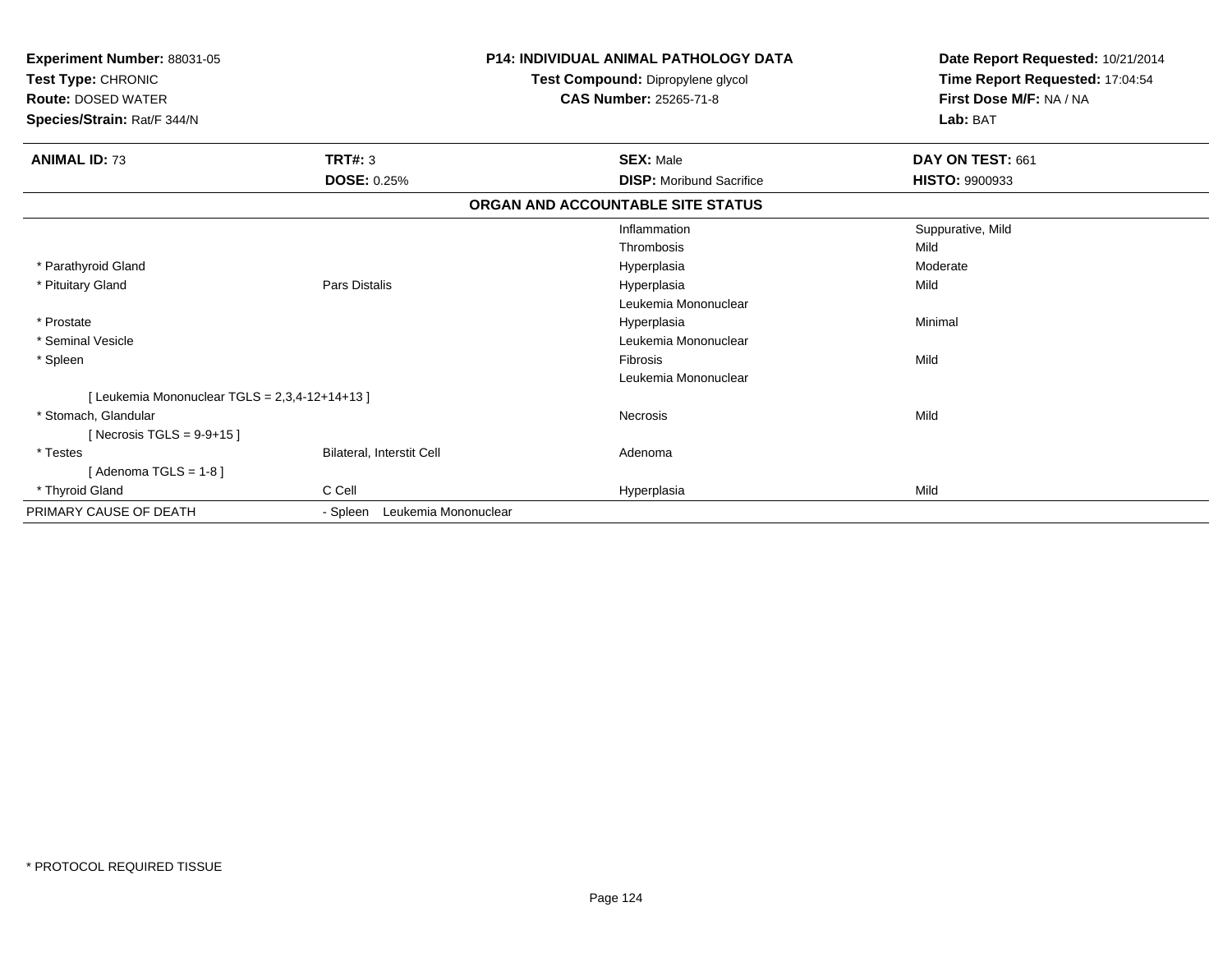| Experiment Number: 88031-05<br>Test Type: CHRONIC<br><b>Route: DOSED WATER</b><br>Species/Strain: Rat/F 344/N |                          | P14: INDIVIDUAL ANIMAL PATHOLOGY DATA<br>Test Compound: Dipropylene glycol<br><b>CAS Number: 25265-71-8</b> | Date Report Requested: 10/21/2014<br>Time Report Requested: 17:04:54<br>First Dose M/F: NA / NA<br>Lab: BAT |
|---------------------------------------------------------------------------------------------------------------|--------------------------|-------------------------------------------------------------------------------------------------------------|-------------------------------------------------------------------------------------------------------------|
| <b>ANIMAL ID: 74</b>                                                                                          | <b>TRT#: 3</b>           | <b>SEX: Male</b>                                                                                            | DAY ON TEST: 564                                                                                            |
|                                                                                                               | DOSE: 0.25%              | <b>DISP:</b> Moribund Sacrifice                                                                             | HISTO: 9900934                                                                                              |
|                                                                                                               |                          | ORGAN AND ACCOUNTABLE SITE STATUS                                                                           |                                                                                                             |
| <b>NORMAL</b>                                                                                                 |                          |                                                                                                             |                                                                                                             |
| * Adrenal Medulla                                                                                             | * Bone                   | * Bone Marrow                                                                                               | * Brain                                                                                                     |
| * Esophagus                                                                                                   | * Intestine Large, Cecum | * Intestine Large, Rectum                                                                                   | * Islets, Pancreatic                                                                                        |
| * Mammary Gland                                                                                               | * Nose                   | * Parathyroid Gland                                                                                         | * Prostate                                                                                                  |
| * Salivary Glands                                                                                             | * Stomach, Forestomach   | * Thymus                                                                                                    | * Thyroid Gland                                                                                             |
| * Trachea                                                                                                     |                          |                                                                                                             |                                                                                                             |
| <b>MISSING</b>                                                                                                |                          |                                                                                                             |                                                                                                             |
| * Lymph Node, Mandibular                                                                                      |                          |                                                                                                             |                                                                                                             |
| <b>OBSERVATIONS</b>                                                                                           |                          |                                                                                                             |                                                                                                             |
| * Adrenal Cortex                                                                                              |                          | Hyperplasia                                                                                                 | Mild                                                                                                        |
| * Epididymis                                                                                                  |                          | Mesothelioma Malignant                                                                                      |                                                                                                             |
| [Mesothelioma Malignant TGLS = 2-8]                                                                           |                          |                                                                                                             |                                                                                                             |
| * Heart                                                                                                       |                          | Cardiomyopathy                                                                                              | Minimal                                                                                                     |
| * Intestine Large, Colon                                                                                      |                          | Mesothelioma Malignant                                                                                      |                                                                                                             |
| * Intestine Small, Duodenum                                                                                   |                          | Mesothelioma Malignant                                                                                      |                                                                                                             |
| * Intestine Small, Ileum                                                                                      |                          | Mesothelioma Malignant                                                                                      |                                                                                                             |
| * Intestine Small, Jejunum                                                                                    |                          | Mesothelioma Malignant                                                                                      |                                                                                                             |
| * Kidney                                                                                                      |                          | Nephropathy                                                                                                 | Mild                                                                                                        |
|                                                                                                               |                          | Pigmentation                                                                                                | Moderate                                                                                                    |
| * Liver                                                                                                       |                          | <b>Basophilic Focus</b>                                                                                     |                                                                                                             |
|                                                                                                               |                          | Hepatodiaphragmatic Nodule                                                                                  |                                                                                                             |
|                                                                                                               |                          | Inflammation                                                                                                | Histiocytic, Focal, Minimal                                                                                 |
|                                                                                                               |                          | Inflammation                                                                                                | Granulomatous, Focal, Minimal                                                                               |
| [ Hepatodiaphragmatic Nodule TGLS = 7-5 ]                                                                     |                          |                                                                                                             |                                                                                                             |
| * Lung                                                                                                        | Alveolar Epith           | Hyperplasia                                                                                                 | Minimal                                                                                                     |
|                                                                                                               |                          | <b>Infiltration Cellular</b>                                                                                | Histiocyte, Minimal                                                                                         |
| * Lymph Node, Mesenteric                                                                                      |                          | Mesothelioma Malignant                                                                                      |                                                                                                             |
| * Mammary GI                                                                                                  |                          |                                                                                                             |                                                                                                             |
| Note: TGL 6, "mass, 100 x 80 x 50 mm, tan" noted at necropsy, actually involved subcutaneous skin.            |                          |                                                                                                             |                                                                                                             |
| Mesentery                                                                                                     |                          | Mesothelioma Malignant                                                                                      |                                                                                                             |
| [Mesothelioma Malignant TGLS = 8-13]                                                                          |                          |                                                                                                             |                                                                                                             |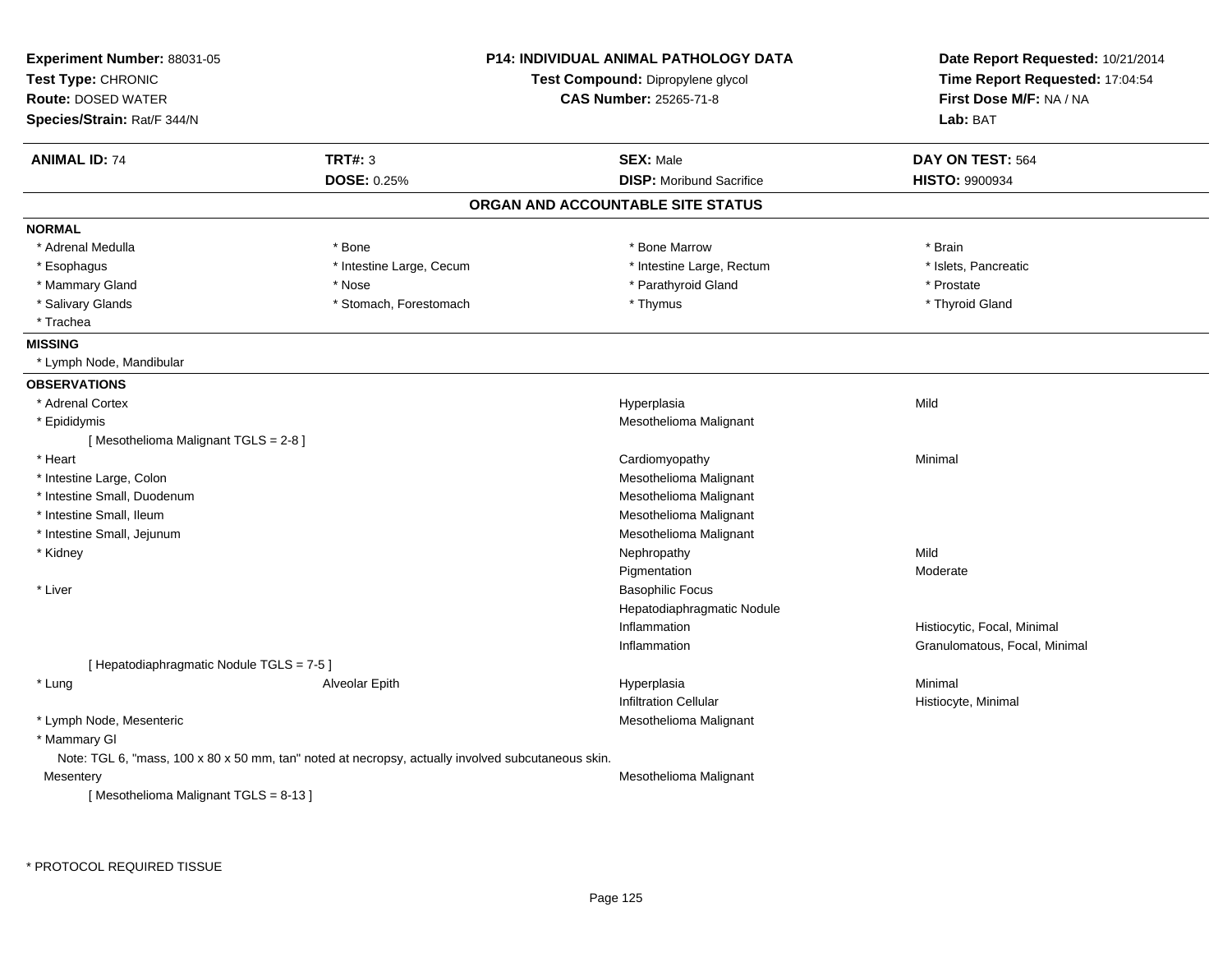| Experiment Number: 88031-05<br>Test Type: CHRONIC<br><b>Route: DOSED WATER</b><br>Species/Strain: Rat/F 344/N |                            | <b>P14: INDIVIDUAL ANIMAL PATHOLOGY DATA</b><br>Test Compound: Dipropylene glycol<br><b>CAS Number: 25265-71-8</b> | Date Report Requested: 10/21/2014<br>Time Report Requested: 17:04:54<br>First Dose M/F: NA / NA<br>Lab: BAT |
|---------------------------------------------------------------------------------------------------------------|----------------------------|--------------------------------------------------------------------------------------------------------------------|-------------------------------------------------------------------------------------------------------------|
| <b>ANIMAL ID: 74</b>                                                                                          | <b>TRT#: 3</b>             | <b>SEX: Male</b>                                                                                                   | DAY ON TEST: 564                                                                                            |
|                                                                                                               | <b>DOSE: 0.25%</b>         | <b>DISP:</b> Moribund Sacrifice                                                                                    | <b>HISTO: 9900934</b>                                                                                       |
|                                                                                                               |                            | ORGAN AND ACCOUNTABLE SITE STATUS                                                                                  |                                                                                                             |
| * Pancreas                                                                                                    |                            | Atrophy<br>Mesothelioma Malignant                                                                                  | Minimal                                                                                                     |
| Peritoneum<br>[Mesothelioma Malignant TGLS = 5-12]                                                            |                            | Mesothelioma Malignant                                                                                             |                                                                                                             |
| * Pituitary Gland<br>[Hyperplasia TGLS = 9-9]                                                                 | Pars Distalis              | Hyperplasia                                                                                                        | Mild                                                                                                        |
| * Preputial Gland                                                                                             |                            | Hyperplasia                                                                                                        | Mild                                                                                                        |
| * Seminal Vesicle                                                                                             |                            | Mesothelioma Malignant                                                                                             |                                                                                                             |
| * Skin<br>[Fibroma TGLS = $6-14$ ]                                                                            | <b>Subcut Tiss</b>         | Fibroma                                                                                                            |                                                                                                             |
| * Spleen                                                                                                      |                            | Mesothelioma Malignant                                                                                             |                                                                                                             |
| * Stomach, Glandular                                                                                          |                            | Mesothelioma Malignant                                                                                             |                                                                                                             |
| * Testes                                                                                                      | Bilateral, Interstit Cell  | Adenoma<br>Mesothelioma Malignant                                                                                  |                                                                                                             |
| [Adenoma TGLS = $4-8$ ]                                                                                       |                            |                                                                                                                    |                                                                                                             |
| [Mesothelioma Malignant TGLS = 3-8]                                                                           |                            |                                                                                                                    |                                                                                                             |
| * Urinary Bladder                                                                                             |                            | Mesothelioma Malignant                                                                                             |                                                                                                             |
| PRIMARY CAUSE OF DEATH                                                                                        | - Skin Subcut Tiss Fibroma |                                                                                                                    |                                                                                                             |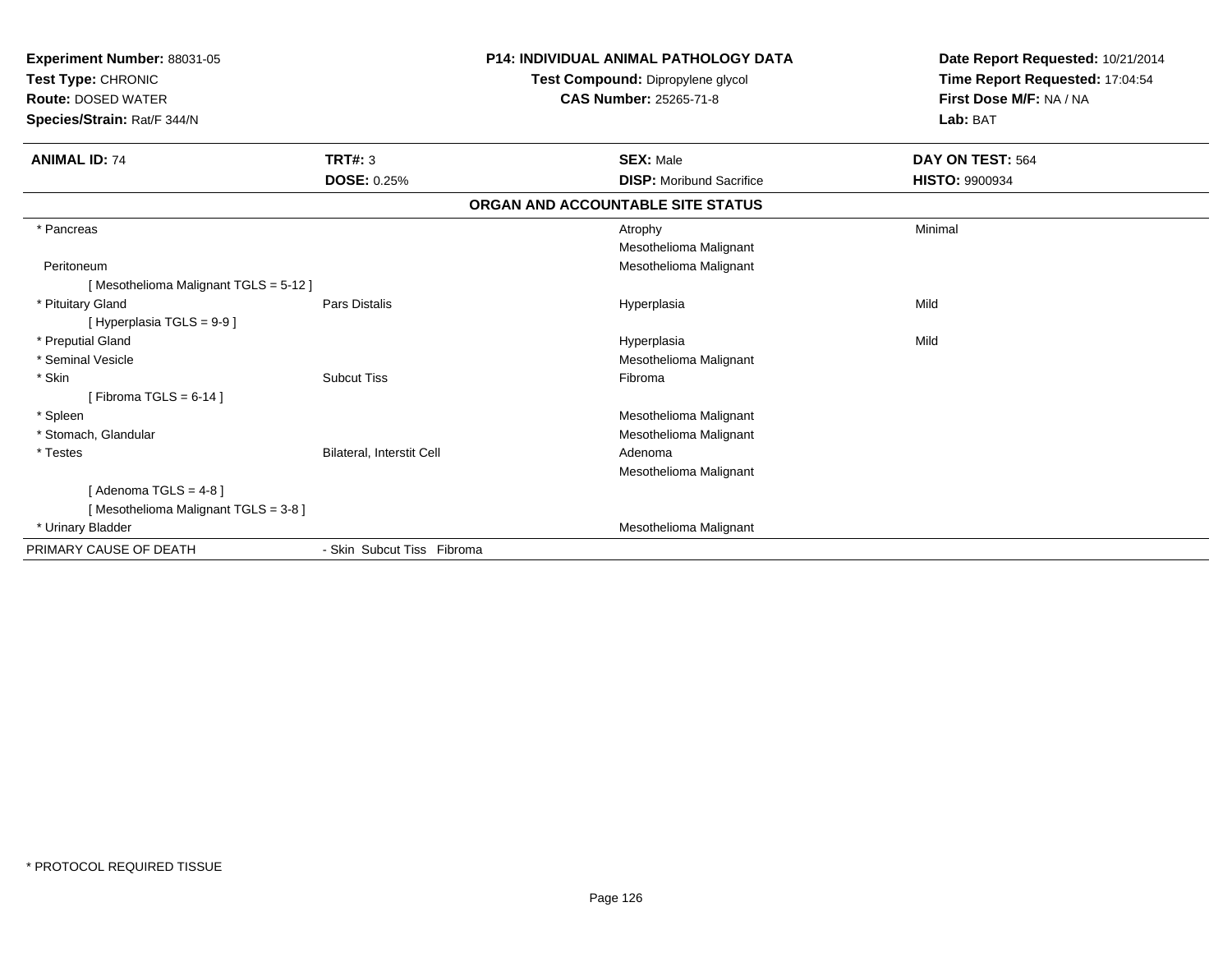| Experiment Number: 88031-05<br>Test Type: CHRONIC<br><b>Route: DOSED WATER</b><br>Species/Strain: Rat/F 344/N |                            | <b>P14: INDIVIDUAL ANIMAL PATHOLOGY DATA</b><br>Test Compound: Dipropylene glycol<br><b>CAS Number: 25265-71-8</b> | Date Report Requested: 10/21/2014<br>Time Report Requested: 17:04:54<br>First Dose M/F: NA / NA<br>Lab: BAT |
|---------------------------------------------------------------------------------------------------------------|----------------------------|--------------------------------------------------------------------------------------------------------------------|-------------------------------------------------------------------------------------------------------------|
| <b>ANIMAL ID: 75</b>                                                                                          | <b>TRT#: 3</b>             | <b>SEX: Male</b>                                                                                                   | DAY ON TEST: 729                                                                                            |
|                                                                                                               | DOSE: 0.25%                | <b>DISP: Terminal Sacrifice</b>                                                                                    | HISTO: 9900935                                                                                              |
|                                                                                                               |                            | ORGAN AND ACCOUNTABLE SITE STATUS                                                                                  |                                                                                                             |
| <b>NORMAL</b>                                                                                                 |                            |                                                                                                                    |                                                                                                             |
| * Bone                                                                                                        | * Bone Marrow              | * Brain                                                                                                            | * Epididymis                                                                                                |
| * Esophagus                                                                                                   | * Intestine Large, Cecum   | * Intestine Large, Colon                                                                                           | * Intestine Small, Duodenum                                                                                 |
| * Intestine Small, Ileum                                                                                      | * Intestine Small, Jejunum | * Islets, Pancreatic                                                                                               | * Lymph Node, Mesenteric                                                                                    |
| * Nose                                                                                                        | * Pancreas                 | * Preputial Gland                                                                                                  | * Salivary Glands                                                                                           |
| * Seminal Vesicle                                                                                             | * Spleen                   | * Stomach, Forestomach                                                                                             | * Stomach, Glandular                                                                                        |
| * Thymus                                                                                                      | * Trachea                  | * Urinary Bladder                                                                                                  |                                                                                                             |
| <b>MISSING</b>                                                                                                |                            |                                                                                                                    |                                                                                                             |
| * Lymph Node, Mandibular                                                                                      |                            |                                                                                                                    |                                                                                                             |
| <b>OBSERVATIONS</b>                                                                                           |                            |                                                                                                                    |                                                                                                             |
| * Adrenal Cortex                                                                                              |                            | Hyperplasia                                                                                                        | Minimal                                                                                                     |
| * Adrenal Medulla                                                                                             |                            | Hyperplasia                                                                                                        | Mild                                                                                                        |
| * Heart                                                                                                       |                            | Cardiomyopathy                                                                                                     | Minimal                                                                                                     |
| * Intestine Large, Rectum                                                                                     |                            | Parasite Metazoan                                                                                                  |                                                                                                             |
| * Kidney                                                                                                      |                            | Nephropathy                                                                                                        | Mild                                                                                                        |
| * Liver                                                                                                       |                            | <b>Basophilic Focus</b>                                                                                            |                                                                                                             |
|                                                                                                               |                            | <b>Clear Cell Focus</b>                                                                                            |                                                                                                             |
|                                                                                                               | <b>Bile Duct</b>           | Hyperplasia                                                                                                        | Minimal                                                                                                     |
|                                                                                                               |                            | Inflammation                                                                                                       | Granulomatous, Focal, Minimal                                                                               |
|                                                                                                               |                            | Inflammation                                                                                                       | Histiocytic, Focal, Minimal                                                                                 |
| * Lung                                                                                                        | Alveolar Epith             | Hyperplasia                                                                                                        | Mild                                                                                                        |
|                                                                                                               |                            | Metaplasia                                                                                                         | Squamous, Mild                                                                                              |
| * Mammary Gland<br>[Fibroadenoma TGLS = 2-13]                                                                 |                            | Fibroadenoma                                                                                                       |                                                                                                             |
| * Parathyroid Gland                                                                                           |                            | Adenoma                                                                                                            |                                                                                                             |
| * Pituitary Gland                                                                                             | Pars Distalis              | Adenoma                                                                                                            |                                                                                                             |
| * Prostate                                                                                                    |                            | Hyperplasia                                                                                                        | Moderate                                                                                                    |
| * Skin                                                                                                        | <b>Subcut Tiss</b>         | Fibroma                                                                                                            |                                                                                                             |
| [Fibroma TGLS = $4-15$ ]                                                                                      |                            |                                                                                                                    |                                                                                                             |
| * Testes                                                                                                      | Bilateral, Interstit Cell  | Adenoma                                                                                                            |                                                                                                             |
| [Adenoma TGLS = $1-8$ ]                                                                                       |                            |                                                                                                                    |                                                                                                             |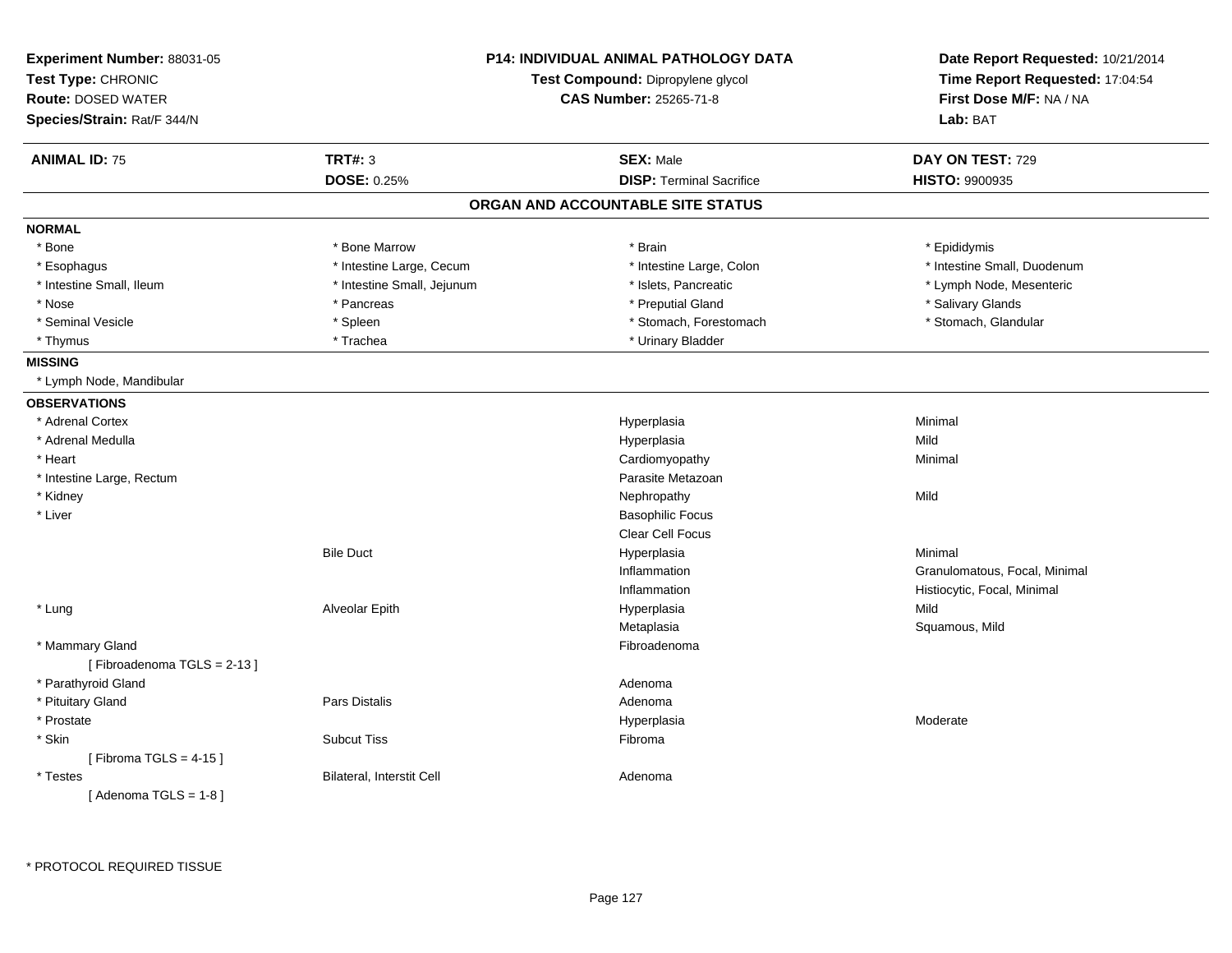| Experiment Number: 88031-05<br><b>Test Type: CHRONIC</b><br><b>Route: DOSED WATER</b> |                    | <b>P14: INDIVIDUAL ANIMAL PATHOLOGY DATA</b> | Date Report Requested: 10/21/2014 |  |
|---------------------------------------------------------------------------------------|--------------------|----------------------------------------------|-----------------------------------|--|
|                                                                                       |                    | Test Compound: Dipropylene glycol            | Time Report Requested: 17:04:54   |  |
|                                                                                       |                    | <b>CAS Number: 25265-71-8</b>                | First Dose M/F: NA / NA           |  |
| Species/Strain: Rat/F 344/N                                                           |                    |                                              | Lab: BAT                          |  |
| <b>ANIMAL ID: 75</b>                                                                  | TRT#: 3            | <b>SEX: Male</b>                             | DAY ON TEST: 729                  |  |
|                                                                                       | <b>DOSE: 0.25%</b> | <b>DISP:</b> Terminal Sacrifice              | <b>HISTO: 9900935</b>             |  |
|                                                                                       |                    | ORGAN AND ACCOUNTABLE SITE STATUS            |                                   |  |
| * Thyroid Gland                                                                       | C Cell             | Hyperplasia                                  | Mild                              |  |
| Tongue                                                                                |                    | Squamous Cell Papilloma                      |                                   |  |
| [Squamous Cell Papilloma TGLS = 3-12]                                                 |                    |                                              |                                   |  |
| PRIMARY CAUSE OF DEATH                                                                |                    |                                              |                                   |  |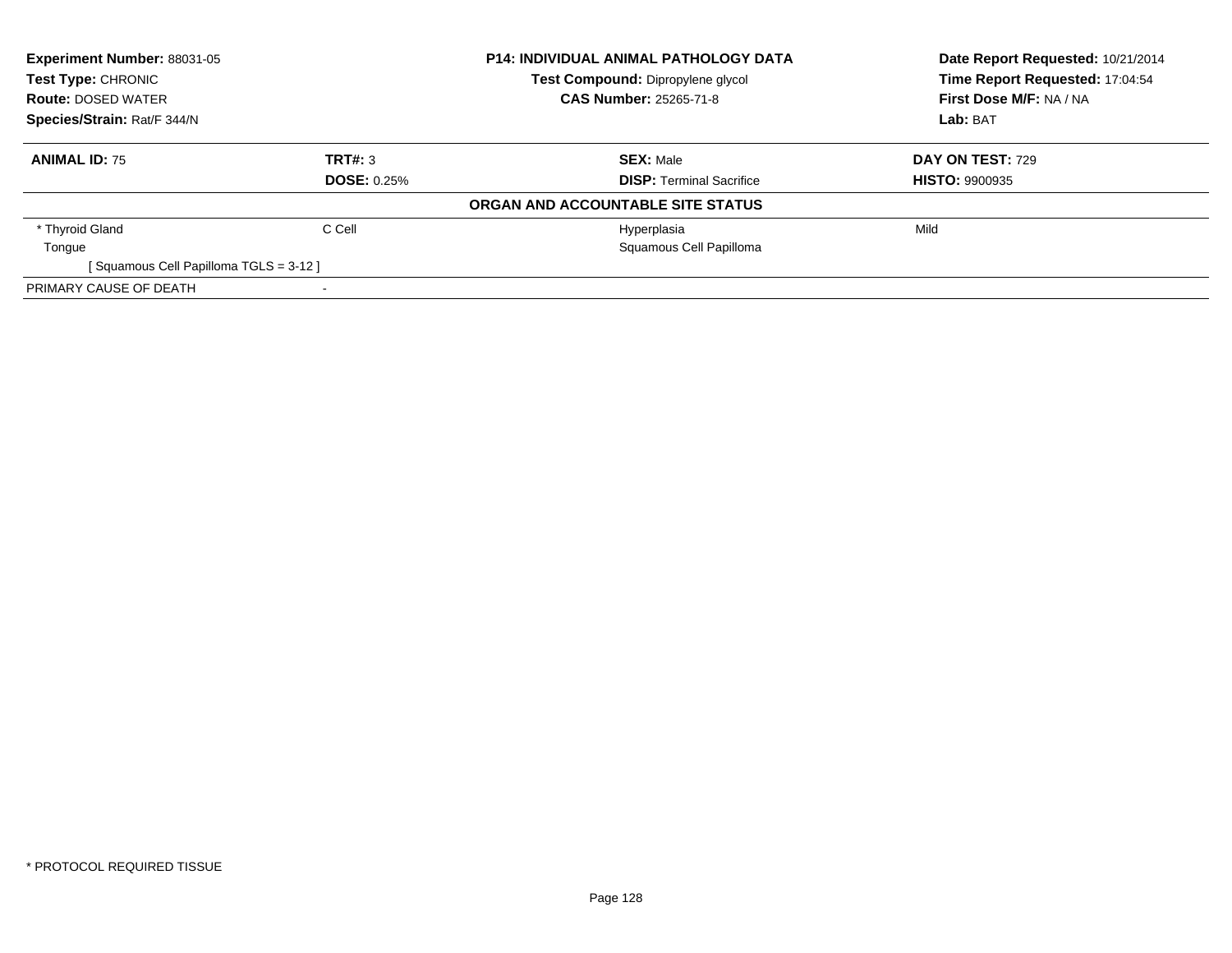| Experiment Number: 88031-05<br>Test Type: CHRONIC<br><b>Route: DOSED WATER</b>                                               |                                  | <b>P14: INDIVIDUAL ANIMAL PATHOLOGY DATA</b><br>Test Compound: Dipropylene glycol<br><b>CAS Number: 25265-71-8</b> | Date Report Requested: 10/21/2014<br>Time Report Requested: 17:04:54<br>First Dose M/F: NA / NA |
|------------------------------------------------------------------------------------------------------------------------------|----------------------------------|--------------------------------------------------------------------------------------------------------------------|-------------------------------------------------------------------------------------------------|
| Species/Strain: Rat/F 344/N                                                                                                  |                                  |                                                                                                                    | Lab: BAT                                                                                        |
| <b>ANIMAL ID: 76</b>                                                                                                         | TRT#: 3                          | <b>SEX: Male</b>                                                                                                   | DAY ON TEST: 729                                                                                |
|                                                                                                                              | DOSE: 0.25%                      | <b>DISP: Terminal Sacrifice</b>                                                                                    | <b>HISTO: 9900936</b>                                                                           |
|                                                                                                                              |                                  | ORGAN AND ACCOUNTABLE SITE STATUS                                                                                  |                                                                                                 |
| <b>NORMAL</b>                                                                                                                |                                  |                                                                                                                    |                                                                                                 |
| * Bone                                                                                                                       | * Bone Marrow                    | * Brain                                                                                                            | * Epididymis                                                                                    |
| * Esophagus                                                                                                                  | * Intestine Large, Cecum         | * Intestine Large, Colon                                                                                           | * Intestine Large, Rectum                                                                       |
| * Intestine Small, Duodenum                                                                                                  | * Intestine Small, Ileum         | * Intestine Small, Jejunum                                                                                         | * Islets, Pancreatic                                                                            |
| * Lymph Node, Mesenteric                                                                                                     | * Mammary Gland                  | * Parathyroid Gland                                                                                                | * Preputial Gland                                                                               |
| * Salivary Glands                                                                                                            | * Seminal Vesicle                | * Skin                                                                                                             | * Spleen                                                                                        |
| * Stomach, Forestomach                                                                                                       | * Stomach, Glandular             | * Thymus                                                                                                           | * Trachea                                                                                       |
| * Urinary Bladder                                                                                                            |                                  |                                                                                                                    |                                                                                                 |
| <b>MISSING</b>                                                                                                               |                                  |                                                                                                                    |                                                                                                 |
| * Lymph Node, Mandibular                                                                                                     |                                  |                                                                                                                    |                                                                                                 |
| <b>OBSERVATIONS</b>                                                                                                          |                                  |                                                                                                                    |                                                                                                 |
| * Adrenal Cortex                                                                                                             |                                  | Hyperplasia                                                                                                        | Mild                                                                                            |
| * Adrenal Medulla                                                                                                            |                                  | Hyperplasia                                                                                                        | Mild                                                                                            |
| * Heart                                                                                                                      |                                  | Cardiomyopathy                                                                                                     | Mild                                                                                            |
| * Kidney                                                                                                                     |                                  | Nephropathy                                                                                                        | Moderate                                                                                        |
| * Liver                                                                                                                      |                                  | <b>Basophilic Focus</b>                                                                                            |                                                                                                 |
|                                                                                                                              |                                  | <b>Clear Cell Focus</b>                                                                                            |                                                                                                 |
|                                                                                                                              | <b>Bile Duct</b>                 | Hyperplasia                                                                                                        | Minimal                                                                                         |
|                                                                                                                              |                                  | Inflammation                                                                                                       | Granulomatous, Focal, Minimal                                                                   |
| Note: TGL 2, "deformity, 5 x 5 x 2 mm" noted at necropsy, was not apparent microscopically.<br>[Clear Cell Focus TGLS = 3-5] |                                  |                                                                                                                    |                                                                                                 |
| * Lung                                                                                                                       |                                  | <b>Infiltration Cellular</b>                                                                                       | Histiocyte, Minimal                                                                             |
| * Nose                                                                                                                       |                                  | Inflammation                                                                                                       | Suppurative, Minimal                                                                            |
| * Pancreas                                                                                                                   |                                  | Atrophy                                                                                                            | Moderate                                                                                        |
| * Pituitary Gland                                                                                                            | <b>Pars Distalis</b>             | Adenoma                                                                                                            |                                                                                                 |
| [Adenoma TGLS = $4-9$ ]                                                                                                      |                                  |                                                                                                                    |                                                                                                 |
| * Prostate                                                                                                                   |                                  | Inflammation                                                                                                       | Chronic Active, Mild                                                                            |
| * Testes                                                                                                                     | <b>Bilateral, Interstit Cell</b> | Adenoma                                                                                                            |                                                                                                 |
| [Adenoma TGLS = $1-8$ ]                                                                                                      |                                  |                                                                                                                    |                                                                                                 |
| * Thyroid Gland                                                                                                              | C Cell                           | Hyperplasia                                                                                                        | Mild                                                                                            |
| PRIMARY CAUSE OF DEATH                                                                                                       | $\blacksquare$                   |                                                                                                                    |                                                                                                 |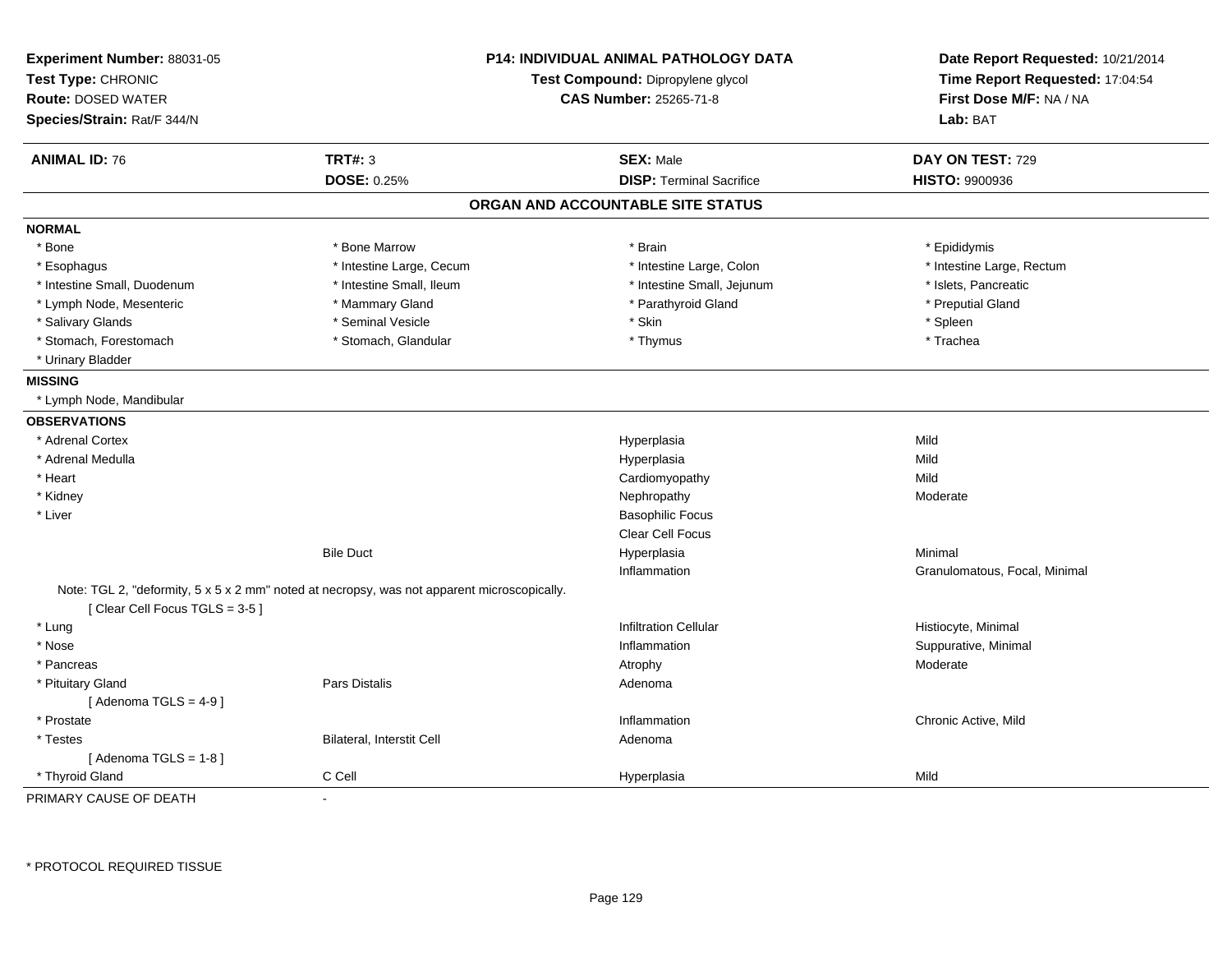|                    | Test Compound: Dipropylene glycol<br><b>CAS Number: 25265-71-8</b> | Date Report Requested: 10/21/2014<br>Time Report Requested: 17:04:54<br>First Dose M/F: NA / NA |
|--------------------|--------------------------------------------------------------------|-------------------------------------------------------------------------------------------------|
|                    |                                                                    | Lab: BAT                                                                                        |
| TRT#: 3            | <b>SEX:</b> Male                                                   | <b>DAY ON TEST: 729</b>                                                                         |
| <b>DOSE: 0.25%</b> | <b>DISP: Terminal Sacrifice</b>                                    | <b>HISTO: 9900936</b>                                                                           |
|                    | ORGAN AND ACCOUNTABLE SITE STATUS                                  |                                                                                                 |
|                    |                                                                    | <b>P14: INDIVIDUAL ANIMAL PATHOLOGY DATA</b>                                                    |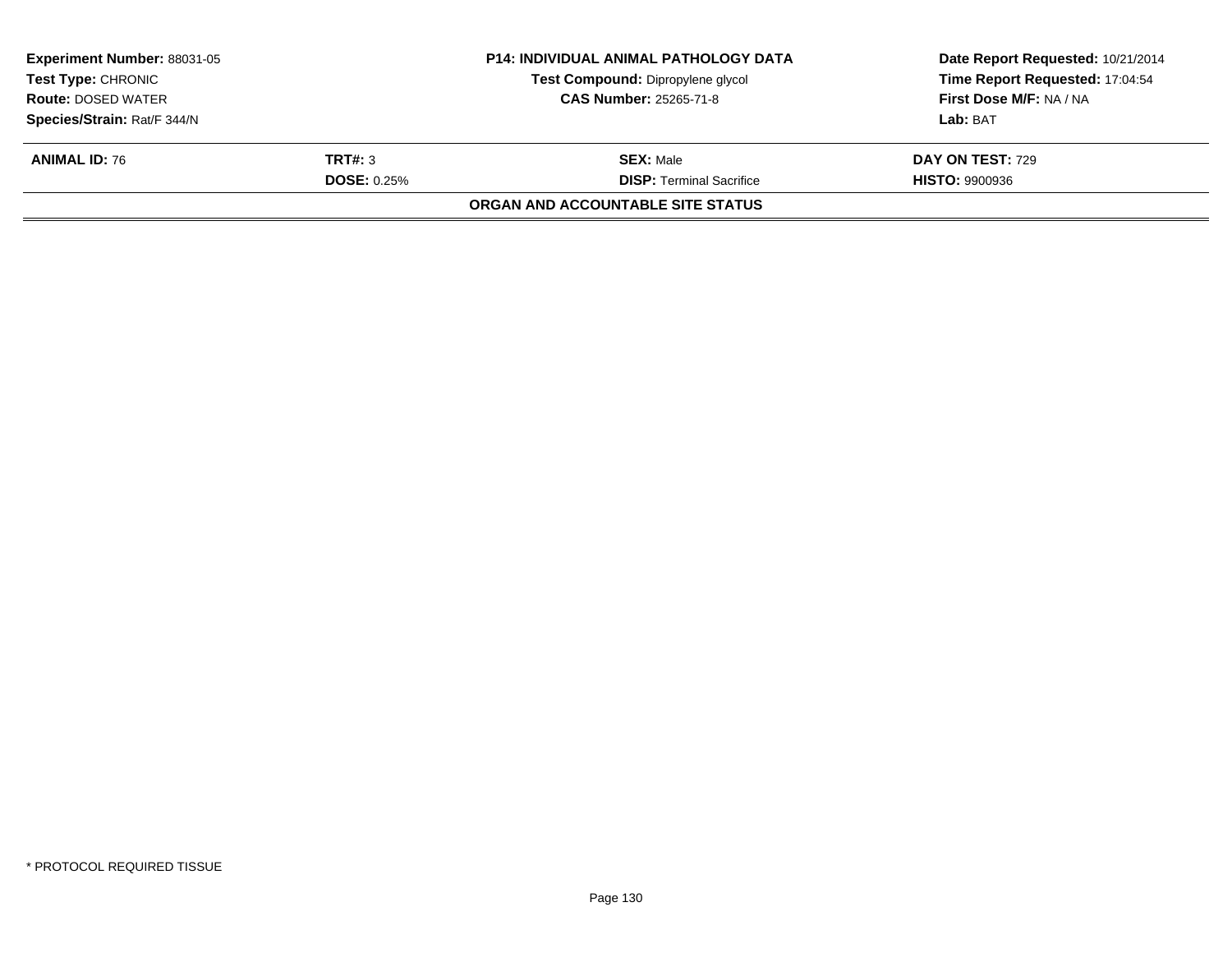| Experiment Number: 88031-05<br>Test Type: CHRONIC<br><b>Route: DOSED WATER</b> |                             | P14: INDIVIDUAL ANIMAL PATHOLOGY DATA<br>Test Compound: Dipropylene glycol<br><b>CAS Number: 25265-71-8</b> |                               |
|--------------------------------------------------------------------------------|-----------------------------|-------------------------------------------------------------------------------------------------------------|-------------------------------|
| Species/Strain: Rat/F 344/N                                                    |                             |                                                                                                             | Lab: BAT                      |
| <b>ANIMAL ID: 77</b>                                                           | <b>TRT#: 3</b>              | <b>SEX: Male</b>                                                                                            | DAY ON TEST: 729              |
|                                                                                | <b>DOSE: 0.25%</b>          | <b>DISP: Terminal Sacrifice</b>                                                                             | <b>HISTO: 9900937</b>         |
|                                                                                |                             | ORGAN AND ACCOUNTABLE SITE STATUS                                                                           |                               |
| <b>NORMAL</b>                                                                  |                             |                                                                                                             |                               |
| * Adrenal Medulla                                                              | * Bone                      | * Bone Marrow                                                                                               | * Brain                       |
| * Epididymis                                                                   | * Esophagus                 | * Intestine Large, Cecum                                                                                    | * Intestine Large, Colon      |
| * Intestine Large, Rectum                                                      | * Intestine Small, Duodenum | * Intestine Small, Ileum                                                                                    | * Intestine Small, Jejunum    |
| * Islets, Pancreatic                                                           | * Lymph Node, Mesenteric    | * Mammary Gland                                                                                             | $^\star$ Nose                 |
| * Parathyroid Gland                                                            | * Pituitary Gland           | * Preputial Gland                                                                                           | * Salivary Glands             |
| * Seminal Vesicle                                                              | * Skin                      | * Spleen                                                                                                    | * Stomach, Forestomach        |
| * Stomach, Glandular                                                           | * Thymus                    | * Trachea                                                                                                   | * Urinary Bladder             |
| <b>MISSING</b>                                                                 |                             |                                                                                                             |                               |
| * Lymph Node, Mandibular                                                       |                             |                                                                                                             |                               |
| <b>OBSERVATIONS</b>                                                            |                             |                                                                                                             |                               |
| * Adrenal Cortex                                                               |                             | Hyperplasia                                                                                                 | Mild                          |
| * Heart                                                                        |                             | Cardiomyopathy                                                                                              | Mild                          |
|                                                                                |                             | Schwannoma Benign                                                                                           |                               |
| * Kidney                                                                       |                             | Nephropathy                                                                                                 | Mild                          |
| * Liver                                                                        |                             | <b>Basophilic Focus</b>                                                                                     |                               |
|                                                                                |                             | <b>Clear Cell Focus</b>                                                                                     |                               |
|                                                                                |                             | Inflammation                                                                                                | Granulomatous, Focal, Minimal |
| * Lung                                                                         |                             | Alveolar/Bronchiolar Adenoma                                                                                |                               |
|                                                                                |                             | <b>Infiltration Cellular</b>                                                                                | Histiocyte, Minimal           |
|                                                                                |                             | Inflammation                                                                                                | Chronic Active, Minimal       |
| * Pancreas                                                                     |                             | <b>Basophilic Focus</b>                                                                                     |                               |
| * Prostate                                                                     |                             | Hyperplasia                                                                                                 | Minimal                       |
| * Testes                                                                       | <b>Interstit Cell</b>       | Adenoma                                                                                                     |                               |
|                                                                                |                             | Atrophy                                                                                                     | Moderate                      |
| [Adenoma TGLS = $1-8$ ]<br>[Atrophy TGLS = $2-8$ ]                             |                             |                                                                                                             |                               |
| * Thyroid Gland                                                                | C Cell                      | Hyperplasia                                                                                                 | Moderate                      |
| PRIMARY CAUSE OF DEATH                                                         |                             |                                                                                                             |                               |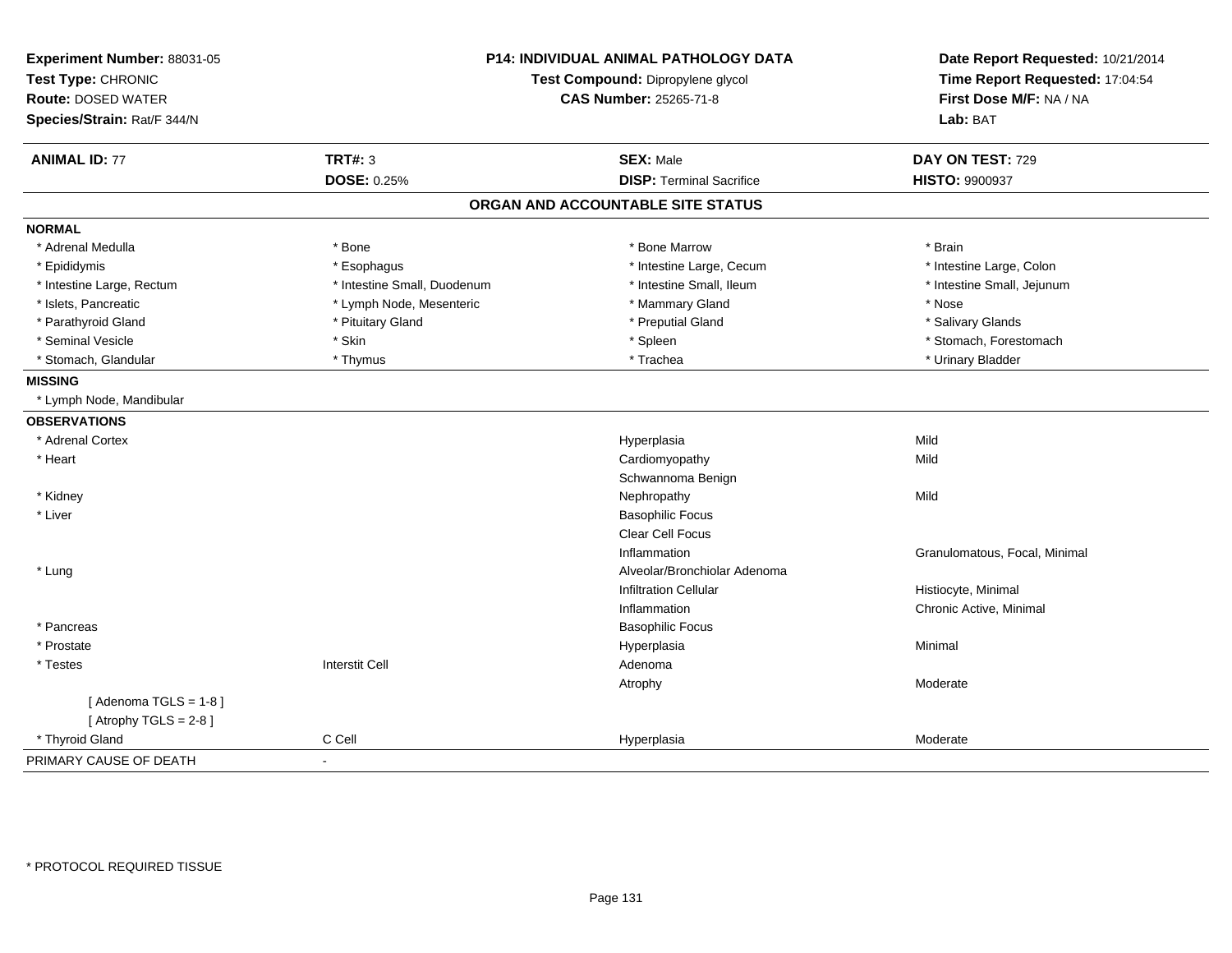| Experiment Number: 88031-05 |                                                                                                | <b>P14: INDIVIDUAL ANIMAL PATHOLOGY DATA</b> | Date Report Requested: 10/21/2014                          |
|-----------------------------|------------------------------------------------------------------------------------------------|----------------------------------------------|------------------------------------------------------------|
| Test Type: CHRONIC          |                                                                                                | Test Compound: Dipropylene glycol            | Time Report Requested: 17:04:55<br>First Dose M/F: NA / NA |
| <b>Route: DOSED WATER</b>   |                                                                                                | <b>CAS Number: 25265-71-8</b>                |                                                            |
| Species/Strain: Rat/F 344/N |                                                                                                |                                              | Lab: BAT                                                   |
| <b>ANIMAL ID: 78</b>        | <b>TRT#: 3</b>                                                                                 | <b>SEX: Male</b>                             | DAY ON TEST: 721                                           |
|                             | <b>DOSE: 0.25%</b>                                                                             | <b>DISP: Natural Death</b>                   | <b>HISTO: 9900938</b>                                      |
|                             |                                                                                                | ORGAN AND ACCOUNTABLE SITE STATUS            |                                                            |
| <b>NORMAL</b>               |                                                                                                |                                              |                                                            |
| * Adrenal Medulla           | * Bone                                                                                         | * Bone Marrow                                | * Brain                                                    |
| * Epididymis                | * Esophagus                                                                                    | * Intestine Large, Colon                     | * Intestine Large, Rectum                                  |
| * Intestine Small, Duodenum | * Islets, Pancreatic                                                                           | * Lung                                       | * Lymph Node, Mandibular                                   |
| * Lymph Node, Mesenteric    | * Mammary Gland                                                                                | * Nose                                       | * Pancreas                                                 |
| * Parathyroid Gland         | * Preputial Gland                                                                              | * Salivary Glands                            | * Seminal Vesicle                                          |
| * Skin                      | * Spleen                                                                                       | * Stomach, Forestomach                       | * Stomach, Glandular                                       |
| * Thymus                    | * Thyroid Gland                                                                                | * Trachea                                    | * Urinary Bladder                                          |
| <b>AUTO PRECLUDES DIAG.</b> |                                                                                                |                                              |                                                            |
| * Intestine Large, Cecum    | * Intestine Small, Ileum                                                                       | * Intestine Small, Jejunum                   |                                                            |
| <b>OBSERVATIONS</b>         |                                                                                                |                                              |                                                            |
| * Adrenal Cortex            |                                                                                                | Hypertrophy                                  | Mild                                                       |
| * Heart                     |                                                                                                | Cardiomyopathy                               | Moderate                                                   |
| * Kidney                    |                                                                                                | Nephropathy                                  | Moderate                                                   |
| * Liver                     |                                                                                                | <b>Basophilic Focus</b>                      |                                                            |
|                             | <b>Bile Duct</b>                                                                               | Hyperplasia                                  | Minimal                                                    |
|                             |                                                                                                | Inflammation                                 | Granulomatous, Focal, Minimal                              |
|                             |                                                                                                | Inflammation                                 | Histiocytic, Focal, Mild                                   |
| * Lung                      |                                                                                                |                                              |                                                            |
|                             | Note: TGL 1, "discoloration, dark" noted at necropsy, was due to post mortem pooling of blood. |                                              |                                                            |
| * Pituitary Gland           | <b>Pars Distalis</b>                                                                           | Adenoma                                      |                                                            |
| [Adenoma TGLS = $2-9$ ]     |                                                                                                |                                              |                                                            |
| * Prostate                  |                                                                                                | Inflammation                                 | Chronic Active, Mild                                       |
| * Testes                    | Bilateral, Interstit Cell                                                                      | Adenoma                                      |                                                            |
| PRIMARY CAUSE OF DEATH      | - Pituitary Gland Pars Distalis Adenoma                                                        |                                              |                                                            |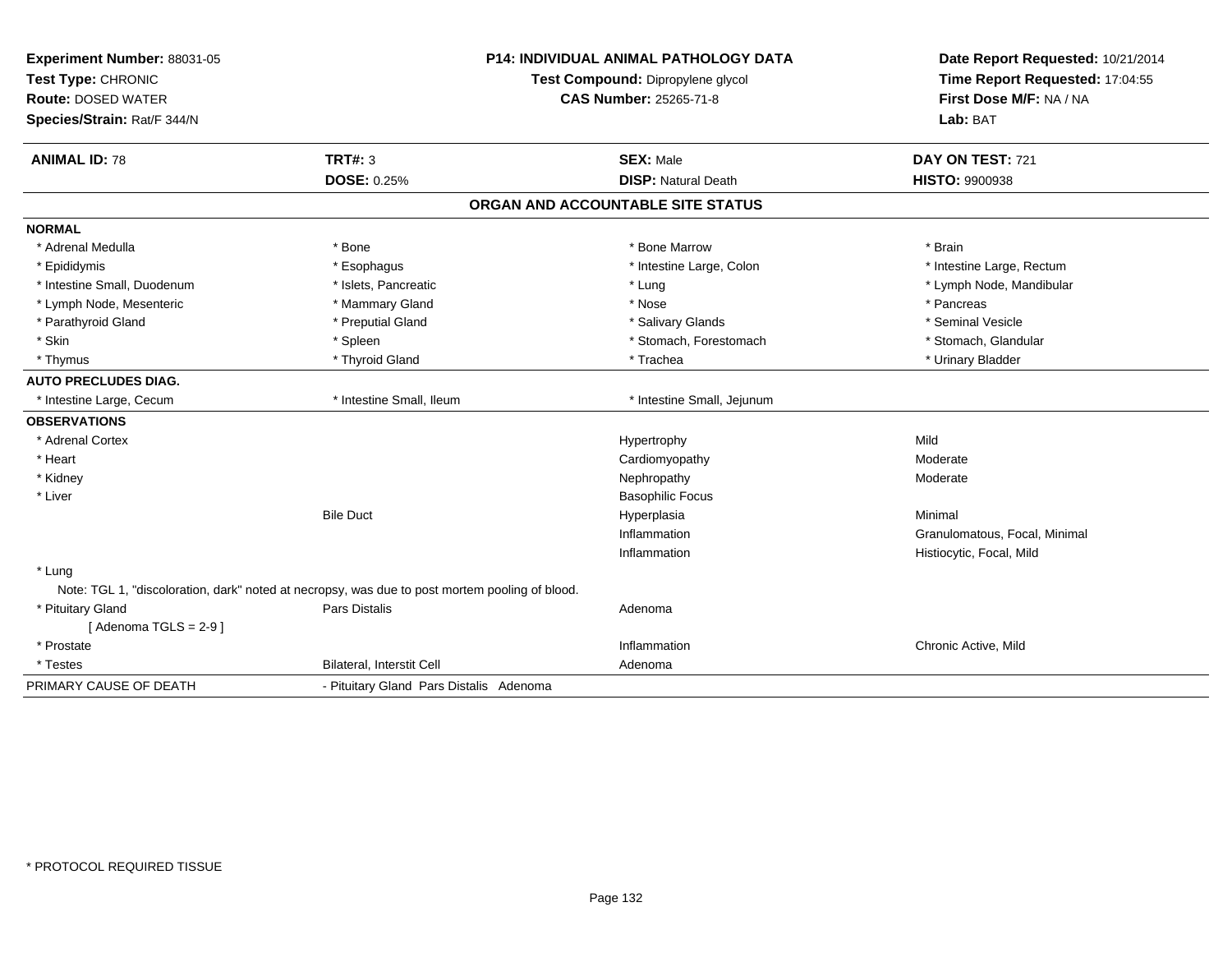| <b>Experiment Number: 88031-05</b><br>Test Type: CHRONIC<br><b>Route: DOSED WATER</b><br>Species/Strain: Rat/F 344/N |                            | P14: INDIVIDUAL ANIMAL PATHOLOGY DATA<br>Test Compound: Dipropylene glycol<br><b>CAS Number: 25265-71-8</b> | Date Report Requested: 10/21/2014<br>Time Report Requested: 17:04:55<br>First Dose M/F: NA / NA<br>Lab: BAT |
|----------------------------------------------------------------------------------------------------------------------|----------------------------|-------------------------------------------------------------------------------------------------------------|-------------------------------------------------------------------------------------------------------------|
| <b>ANIMAL ID: 79</b>                                                                                                 | <b>TRT#: 3</b>             | <b>SEX: Male</b>                                                                                            | DAY ON TEST: 729                                                                                            |
|                                                                                                                      | <b>DOSE: 0.25%</b>         | <b>DISP: Terminal Sacrifice</b>                                                                             | HISTO: 9900939                                                                                              |
|                                                                                                                      |                            | ORGAN AND ACCOUNTABLE SITE STATUS                                                                           |                                                                                                             |
| <b>NORMAL</b>                                                                                                        |                            |                                                                                                             |                                                                                                             |
| * Bone                                                                                                               | * Brain                    | * Epididymis                                                                                                | * Esophagus                                                                                                 |
| * Intestine Large, Cecum                                                                                             | * Intestine Large, Colon   | * Intestine Large, Rectum                                                                                   | * Intestine Small, Duodenum                                                                                 |
| * Intestine Small, Ileum                                                                                             | * Intestine Small, Jejunum | * Islets, Pancreatic                                                                                        | * Nose                                                                                                      |
| * Parathyroid Gland                                                                                                  | * Preputial Gland          | * Salivary Glands                                                                                           | * Seminal Vesicle                                                                                           |
| * Stomach, Forestomach                                                                                               | * Stomach, Glandular       | * Trachea                                                                                                   |                                                                                                             |
| <b>OBSERVATIONS</b>                                                                                                  |                            |                                                                                                             |                                                                                                             |
| * Adrenal Cortex                                                                                                     |                            | Leukemia Mononuclear                                                                                        |                                                                                                             |
| * Adrenal Medulla                                                                                                    |                            | Leukemia Mononuclear                                                                                        |                                                                                                             |
|                                                                                                                      |                            | Pheochromocytoma Benign                                                                                     |                                                                                                             |
| [ Pheochromocytoma Benign TGLS = $8-6$ ]                                                                             |                            |                                                                                                             |                                                                                                             |
| * Bone Marrow                                                                                                        |                            | Leukemia Mononuclear                                                                                        |                                                                                                             |
| * Heart                                                                                                              |                            | Leukemia Mononuclear                                                                                        |                                                                                                             |
| * Kidney                                                                                                             |                            | Leukemia Mononuclear                                                                                        |                                                                                                             |
|                                                                                                                      |                            | Nephropathy                                                                                                 | Moderate                                                                                                    |
| [Nephropathy TGLS = 5-6]                                                                                             |                            |                                                                                                             |                                                                                                             |
| * Liver                                                                                                              |                            | <b>Basophilic Focus</b>                                                                                     |                                                                                                             |
|                                                                                                                      | <b>Bile Duct</b>           | Hyperplasia                                                                                                 | Minimal                                                                                                     |
|                                                                                                                      |                            | Inflammation                                                                                                | Histiocytic, Focal, Minimal                                                                                 |
|                                                                                                                      |                            | Inflammation                                                                                                | Granulomatous, Focal, Minimal                                                                               |
|                                                                                                                      |                            | Leukemia Mononuclear                                                                                        |                                                                                                             |
| [ Leukemia Mononuclear TGLS = 4-5 ]                                                                                  |                            |                                                                                                             |                                                                                                             |
| * Lung                                                                                                               |                            | <b>Infiltration Cellular</b>                                                                                | Histiocyte, Minimal                                                                                         |
|                                                                                                                      |                            | Leukemia Mononuclear                                                                                        |                                                                                                             |
| Lymph Node                                                                                                           | <b>Bronchial</b>           | Leukemia Mononuclear                                                                                        |                                                                                                             |
|                                                                                                                      | Mediastinal                | Leukemia Mononuclear                                                                                        |                                                                                                             |
|                                                                                                                      |                            | Leukemia Mononuclear                                                                                        |                                                                                                             |
| Note: Lymph node with no site listed was axillary node.                                                              |                            |                                                                                                             |                                                                                                             |
| [ Leukemia Mononuclear TGLS = 6-2 ]                                                                                  |                            |                                                                                                             |                                                                                                             |
| [ Leukemia Mononuclear TGLS = 10-16 ]                                                                                |                            |                                                                                                             |                                                                                                             |
| * Lymph Node, Mandibular                                                                                             |                            | Leukemia Mononuclear                                                                                        |                                                                                                             |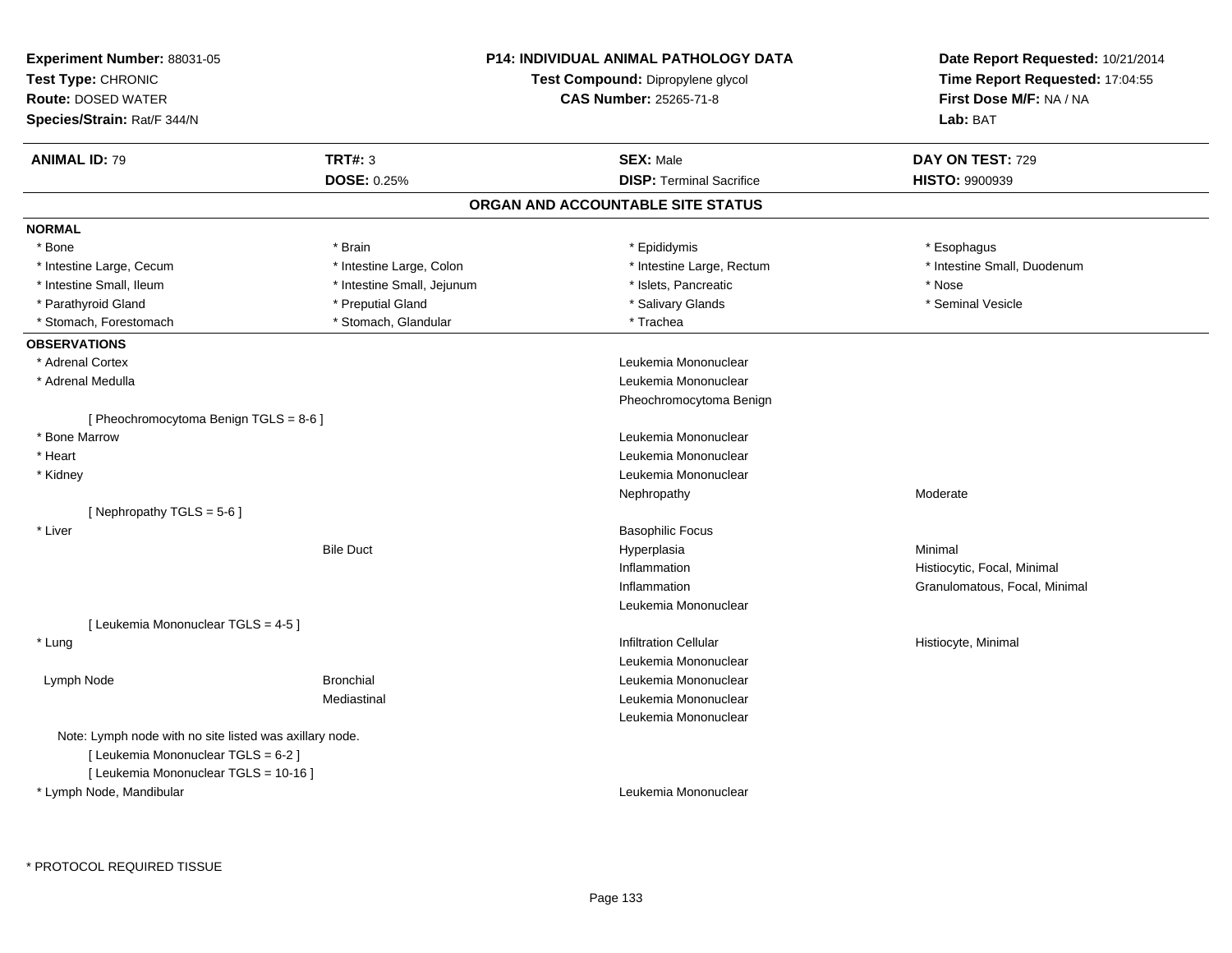| Experiment Number: 88031-05<br>Test Type: CHRONIC<br><b>Route: DOSED WATER</b><br>Species/Strain: Rat/F 344/N |                                  | <b>P14: INDIVIDUAL ANIMAL PATHOLOGY DATA</b><br>Test Compound: Dipropylene glycol<br>CAS Number: 25265-71-8 | Date Report Requested: 10/21/2014<br>Time Report Requested: 17:04:55<br>First Dose M/F: NA / NA<br>Lab: BAT |  |
|---------------------------------------------------------------------------------------------------------------|----------------------------------|-------------------------------------------------------------------------------------------------------------|-------------------------------------------------------------------------------------------------------------|--|
| <b>ANIMAL ID: 79</b>                                                                                          | <b>TRT#: 3</b>                   | <b>SEX: Male</b>                                                                                            | DAY ON TEST: 729                                                                                            |  |
|                                                                                                               | <b>DOSE: 0.25%</b>               | <b>DISP: Terminal Sacrifice</b>                                                                             | <b>HISTO: 9900939</b>                                                                                       |  |
|                                                                                                               |                                  | ORGAN AND ACCOUNTABLE SITE STATUS                                                                           |                                                                                                             |  |
| [ Leukemia Mononuclear TGLS = 7-8 ]                                                                           |                                  |                                                                                                             |                                                                                                             |  |
| * Lymph Node, Mesenteric                                                                                      |                                  | Leukemia Mononuclear                                                                                        |                                                                                                             |  |
| * Mammary Gland                                                                                               |                                  | Fibroadenoma                                                                                                |                                                                                                             |  |
| [Fibroadenoma TGLS = 9-15]                                                                                    |                                  |                                                                                                             |                                                                                                             |  |
| * Pancreas                                                                                                    |                                  | Atrophy                                                                                                     | Minimal                                                                                                     |  |
| * Pituitary Gland                                                                                             |                                  | Cyst                                                                                                        | Minimal                                                                                                     |  |
|                                                                                                               |                                  | Leukemia Mononuclear                                                                                        |                                                                                                             |  |
| * Prostate                                                                                                    |                                  | Leukemia Mononuclear                                                                                        |                                                                                                             |  |
| * Skin                                                                                                        | <b>Subcut Tiss</b>               | Fibroma                                                                                                     |                                                                                                             |  |
| [Fibroma TGLS = $1-14$ ]                                                                                      |                                  |                                                                                                             |                                                                                                             |  |
| * Spleen                                                                                                      |                                  | Leukemia Mononuclear                                                                                        |                                                                                                             |  |
| [ Leukemia Mononuclear TGLS = 3-12 ]                                                                          |                                  |                                                                                                             |                                                                                                             |  |
| * Testes                                                                                                      | <b>Bilateral, Interstit Cell</b> | Adenoma                                                                                                     |                                                                                                             |  |
| $Adenoma TGLS = 2-81$                                                                                         |                                  |                                                                                                             |                                                                                                             |  |
| * Thymus                                                                                                      |                                  | Leukemia Mononuclear                                                                                        |                                                                                                             |  |
| * Thyroid Gland                                                                                               | C Cell                           | Hyperplasia                                                                                                 | Mild                                                                                                        |  |
| * Urinary Bladder                                                                                             |                                  | Leukemia Mononuclear                                                                                        |                                                                                                             |  |
| PRIMARY CAUSE OF DEATH                                                                                        |                                  |                                                                                                             |                                                                                                             |  |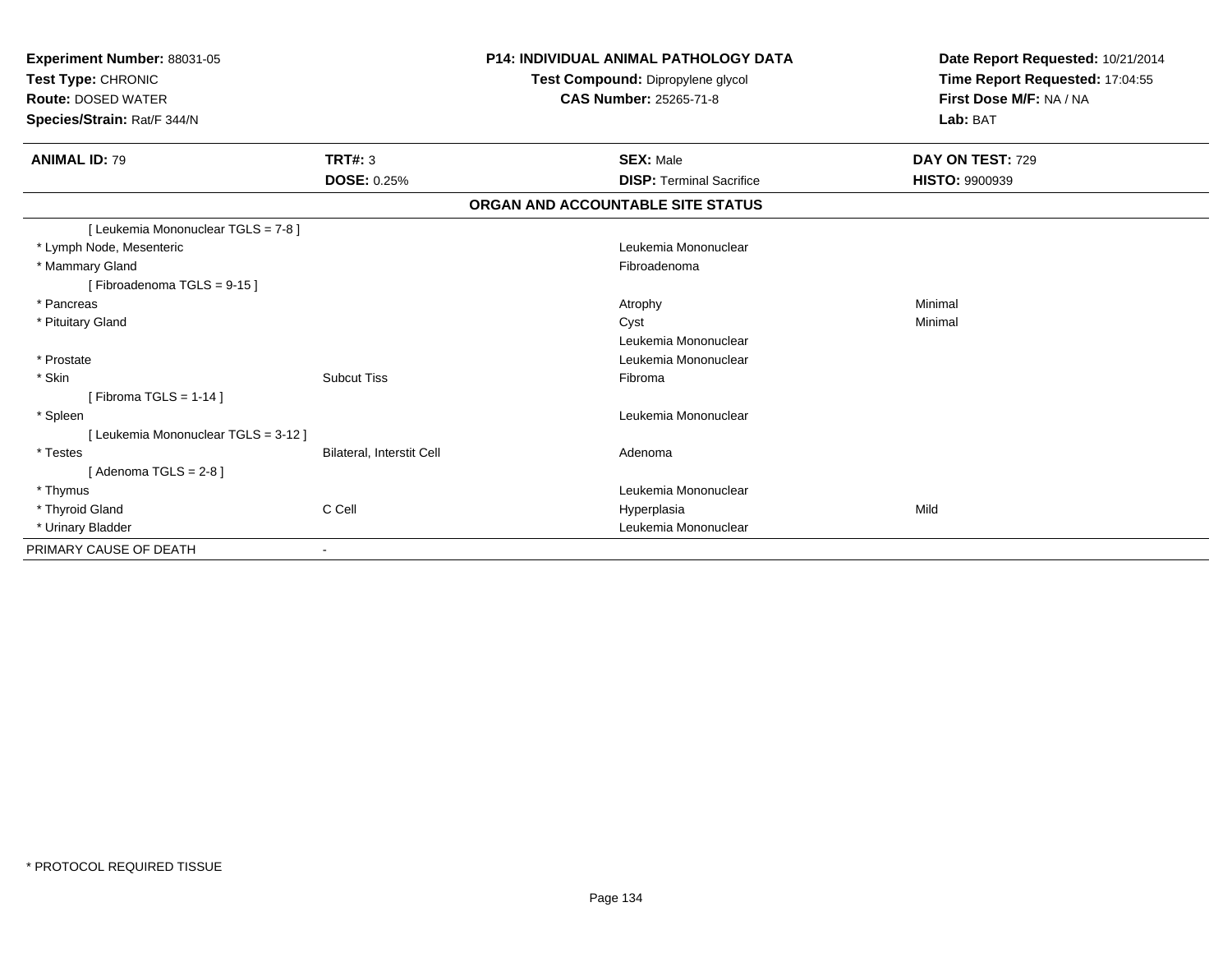| Experiment Number: 88031-05<br>Test Type: CHRONIC<br><b>Route: DOSED WATER</b><br>Species/Strain: Rat/F 344/N |                                      | P14: INDIVIDUAL ANIMAL PATHOLOGY DATA<br>Test Compound: Dipropylene glycol<br><b>CAS Number: 25265-71-8</b> | Date Report Requested: 10/21/2014<br>Time Report Requested: 17:04:55<br>First Dose M/F: NA / NA<br>Lab: BAT |
|---------------------------------------------------------------------------------------------------------------|--------------------------------------|-------------------------------------------------------------------------------------------------------------|-------------------------------------------------------------------------------------------------------------|
| <b>ANIMAL ID: 80</b>                                                                                          | <b>TRT#: 3</b><br><b>DOSE: 0.25%</b> | <b>SEX: Male</b><br><b>DISP: Terminal Sacrifice</b>                                                         | DAY ON TEST: 730<br><b>HISTO: 9900940</b>                                                                   |
|                                                                                                               |                                      | ORGAN AND ACCOUNTABLE SITE STATUS                                                                           |                                                                                                             |
| <b>NORMAL</b>                                                                                                 |                                      |                                                                                                             |                                                                                                             |
| * Bone                                                                                                        | * Bone Marrow                        | * Brain                                                                                                     | * Epididymis                                                                                                |
| * Esophagus                                                                                                   | * Intestine Large, Cecum             | * Intestine Large, Colon                                                                                    | * Intestine Large, Rectum                                                                                   |
| * Intestine Small, Duodenum                                                                                   | * Intestine Small, Ileum             | * Intestine Small, Jejunum                                                                                  | * Islets, Pancreatic                                                                                        |
| * Lymph Node, Mesenteric                                                                                      | * Mammary Gland                      | * Nose                                                                                                      | * Parathyroid Gland                                                                                         |
| * Preputial Gland                                                                                             | * Prostate                           | * Salivary Glands                                                                                           | * Seminal Vesicle                                                                                           |
| * Spleen                                                                                                      | * Stomach, Forestomach               | * Stomach, Glandular                                                                                        | * Thymus                                                                                                    |
| * Trachea                                                                                                     | * Urinary Bladder                    |                                                                                                             |                                                                                                             |
| <b>MISSING</b>                                                                                                |                                      |                                                                                                             |                                                                                                             |
| * Lymph Node, Mandibular                                                                                      |                                      |                                                                                                             |                                                                                                             |
| <b>OBSERVATIONS</b>                                                                                           |                                      |                                                                                                             |                                                                                                             |
| * Adrenal Cortex                                                                                              |                                      | Hyperplasia                                                                                                 | Mild                                                                                                        |
| * Adrenal Medulla                                                                                             |                                      | Hyperplasia                                                                                                 | Mild                                                                                                        |
| * Heart                                                                                                       |                                      | Cardiomyopathy                                                                                              | Mild                                                                                                        |
|                                                                                                               |                                      | Schwannoma Benign                                                                                           |                                                                                                             |
| * Kidney                                                                                                      |                                      | Nephropathy                                                                                                 | Moderate                                                                                                    |
| * Liver                                                                                                       |                                      | <b>Basophilic Focus</b>                                                                                     |                                                                                                             |
|                                                                                                               |                                      | Clear Cell Focus                                                                                            |                                                                                                             |
|                                                                                                               |                                      | Degeneration                                                                                                | Cystic, Minimal                                                                                             |
|                                                                                                               | <b>Bile Duct</b>                     | Hyperplasia                                                                                                 | Minimal                                                                                                     |
|                                                                                                               |                                      | Inflammation                                                                                                | Granulomatous, Focal, Minimal                                                                               |
|                                                                                                               |                                      | Inflammation                                                                                                | Histiocytic, Focal, Minimal                                                                                 |
| [Clear Cell Focus TGLS = 3-5]                                                                                 |                                      |                                                                                                             |                                                                                                             |
| * Lung                                                                                                        |                                      | <b>Infiltration Cellular</b>                                                                                | Histiocyte, Minimal                                                                                         |
| * Pancreas                                                                                                    |                                      | Atrophy                                                                                                     | Minimal                                                                                                     |
| * Pituitary Gland                                                                                             | Pars Distalis                        | Adenoma                                                                                                     |                                                                                                             |
| [Adenoma TGLS = $4-9$ ]                                                                                       |                                      |                                                                                                             |                                                                                                             |
| * Skin                                                                                                        |                                      | Hyperkeratosis                                                                                              | Marked                                                                                                      |
| [ Hyperkeratosis TGLS = 1-12 ]                                                                                |                                      |                                                                                                             |                                                                                                             |
| * Testes                                                                                                      | Bilateral, Interstit Cell            | Adenoma                                                                                                     |                                                                                                             |
| [Adenoma TGLS = $2-8$ ]                                                                                       |                                      |                                                                                                             |                                                                                                             |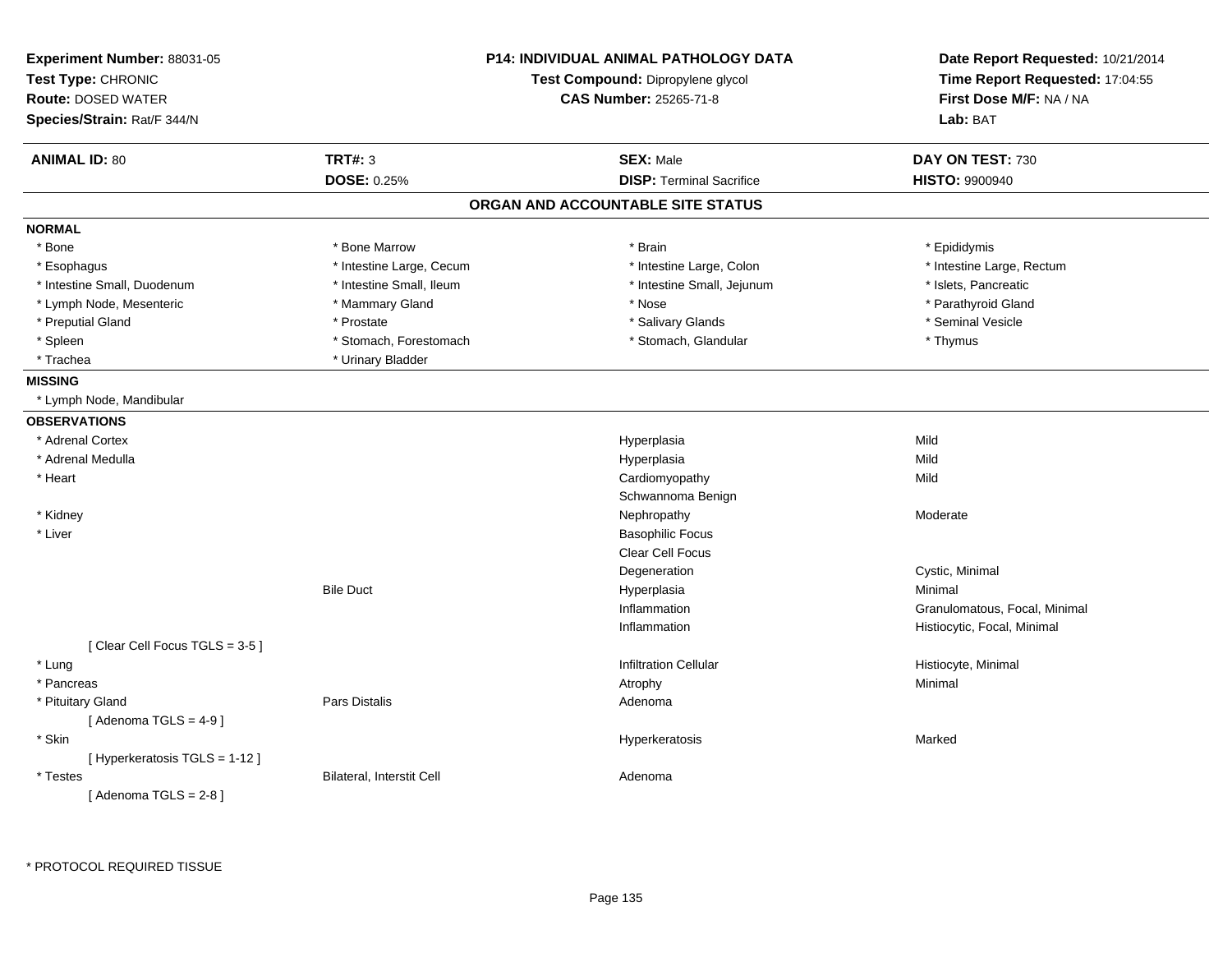| <b>Experiment Number: 88031-05</b><br><b>Test Type: CHRONIC</b> |                    | <b>P14: INDIVIDUAL ANIMAL PATHOLOGY DATA</b> | Date Report Requested: 10/21/2014 |  |
|-----------------------------------------------------------------|--------------------|----------------------------------------------|-----------------------------------|--|
|                                                                 |                    | Test Compound: Dipropylene glycol            | Time Report Requested: 17:04:55   |  |
| <b>Route: DOSED WATER</b>                                       |                    | <b>CAS Number: 25265-71-8</b>                | First Dose M/F: NA / NA           |  |
| Species/Strain: Rat/F 344/N                                     |                    |                                              | Lab: BAT                          |  |
| <b>ANIMAL ID: 80</b>                                            | TRT#: 3            | <b>SEX: Male</b>                             | DAY ON TEST: 730                  |  |
|                                                                 | <b>DOSE: 0.25%</b> | <b>DISP:</b> Terminal Sacrifice              | <b>HISTO: 9900940</b>             |  |
|                                                                 |                    | ORGAN AND ACCOUNTABLE SITE STATUS            |                                   |  |
| * Thyroid Gland                                                 | C Cell             | Hvperplasia                                  | Mild                              |  |
| PRIMARY CAUSE OF DEATH                                          |                    |                                              |                                   |  |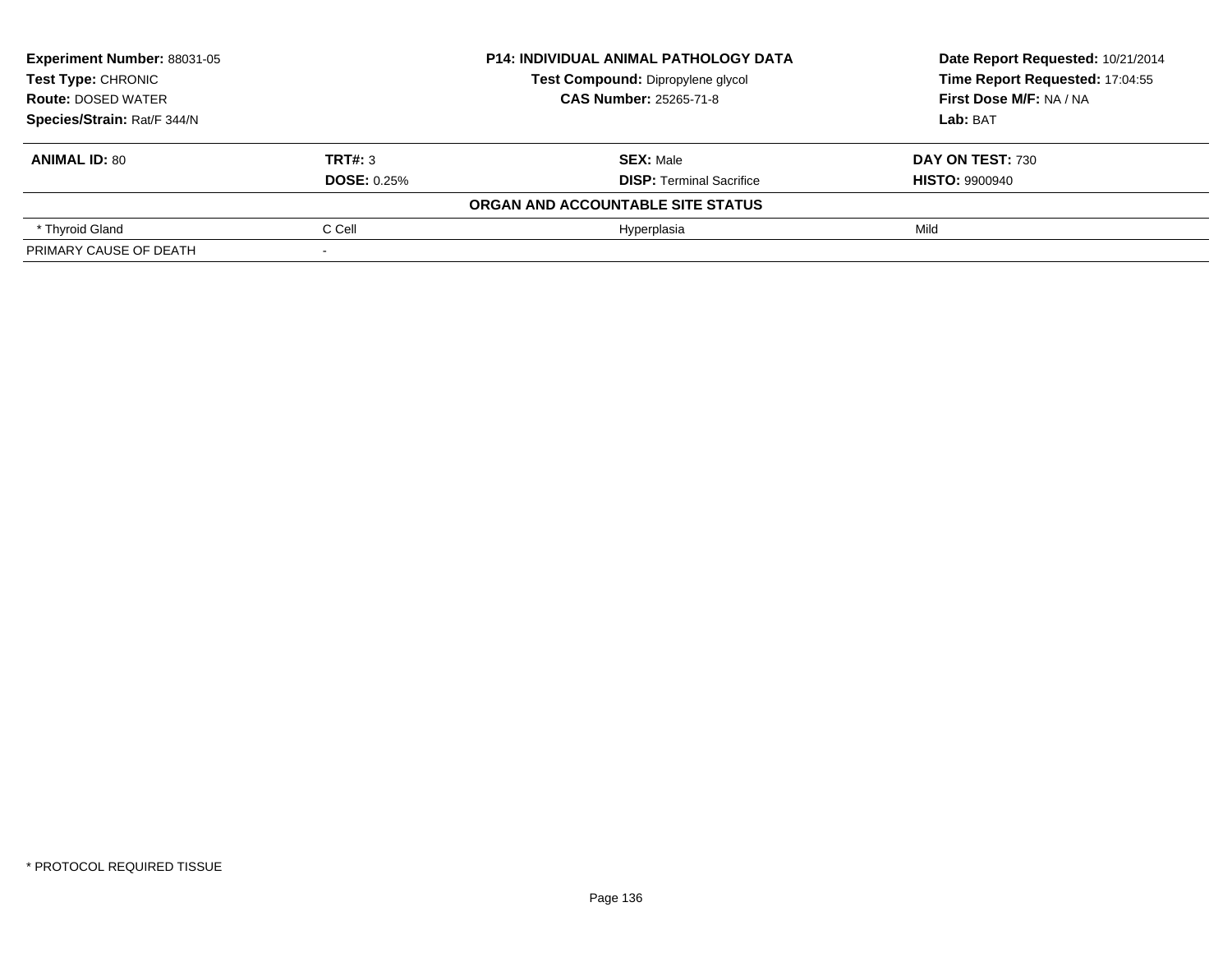| Experiment Number: 88031-05<br>Test Type: CHRONIC<br><b>Route: DOSED WATER</b> |                            | <b>P14: INDIVIDUAL ANIMAL PATHOLOGY DATA</b><br>Test Compound: Dipropylene glycol<br><b>CAS Number: 25265-71-8</b> | Date Report Requested: 10/21/2014<br>Time Report Requested: 17:04:55<br>First Dose M/F: NA / NA |
|--------------------------------------------------------------------------------|----------------------------|--------------------------------------------------------------------------------------------------------------------|-------------------------------------------------------------------------------------------------|
| Species/Strain: Rat/F 344/N                                                    |                            |                                                                                                                    | Lab: BAT                                                                                        |
| <b>ANIMAL ID: 81</b>                                                           | <b>TRT#: 3</b>             | <b>SEX: Male</b>                                                                                                   | DAY ON TEST: 558                                                                                |
|                                                                                | DOSE: 0.25%                | <b>DISP:</b> Moribund Sacrifice                                                                                    | HISTO: 9900941                                                                                  |
|                                                                                |                            | ORGAN AND ACCOUNTABLE SITE STATUS                                                                                  |                                                                                                 |
| <b>NORMAL</b>                                                                  |                            |                                                                                                                    |                                                                                                 |
| * Adrenal Cortex                                                               | * Adrenal Medulla          | * Bone                                                                                                             | * Bone Marrow                                                                                   |
| * Brain                                                                        | * Epididymis               | * Esophagus                                                                                                        | * Heart                                                                                         |
| * Intestine Large, Cecum                                                       | * Intestine Large, Colon   | * Intestine Large, Rectum                                                                                          | * Intestine Small, Duodenum                                                                     |
| * Intestine Small, Ileum                                                       | * Intestine Small, Jejunum | * Islets, Pancreatic                                                                                               | * Lymph Node, Mandibular                                                                        |
| * Lymph Node, Mesenteric                                                       | * Parathyroid Gland        | * Pituitary Gland                                                                                                  | * Preputial Gland                                                                               |
| * Prostate                                                                     | * Salivary Glands          | * Seminal Vesicle                                                                                                  | * Skin                                                                                          |
| * Stomach, Glandular                                                           | * Thyroid Gland            | * Trachea                                                                                                          | * Urinary Bladder                                                                               |
| <b>MISSING</b>                                                                 |                            |                                                                                                                    |                                                                                                 |
| * Mammary Gland                                                                |                            |                                                                                                                    |                                                                                                 |
| <b>OBSERVATIONS</b>                                                            |                            |                                                                                                                    |                                                                                                 |
| Eye                                                                            | Cornea                     | Inflammation                                                                                                       | Suppurative, Moderate                                                                           |
|                                                                                | Cornea                     | Mineralization                                                                                                     | Mild                                                                                            |
| [Inflammation TGLS = $3-13$ ]                                                  |                            |                                                                                                                    |                                                                                                 |
| * Kidney                                                                       |                            | Mineralization                                                                                                     | Mild                                                                                            |
|                                                                                |                            | Nephropathy                                                                                                        | Moderate                                                                                        |
| * Liver                                                                        | <b>Bile Duct</b>           | Hyperplasia                                                                                                        | Minimal                                                                                         |
|                                                                                |                            | Inflammation                                                                                                       | Histiocytic, Focal, Mild                                                                        |
| * Lung                                                                         | Alveolar Epith             | Hyperplasia                                                                                                        | Mild                                                                                            |
| * Nose                                                                         |                            | Inflammation                                                                                                       | Suppurative, Mild                                                                               |
| * Pancreas                                                                     |                            | Atrophy                                                                                                            | Minimal                                                                                         |
| * Spleen                                                                       |                            | Hematopoietic Cell Proliferation                                                                                   | Mild                                                                                            |
| * Stomach, Forestomach                                                         |                            | Hyperkeratosis                                                                                                     | Mild                                                                                            |
| [ Hyperkeratosis TGLS = 4-9 ]                                                  |                            |                                                                                                                    |                                                                                                 |
| * Testes                                                                       | Bilateral, Interstit Cell  | Adenoma                                                                                                            |                                                                                                 |
| [Adenoma TGLS = $1-8$ ]                                                        |                            |                                                                                                                    |                                                                                                 |
| * Thymus                                                                       |                            | Atrophy                                                                                                            | Mild                                                                                            |
| Zymbal's Gland                                                                 |                            | Carcinoma                                                                                                          |                                                                                                 |
| [Carcinoma TGLS = 2-12]                                                        |                            |                                                                                                                    |                                                                                                 |
| PRIMARY CAUSE OF DEATH                                                         | - Zymbal's Gland Carcinoma |                                                                                                                    |                                                                                                 |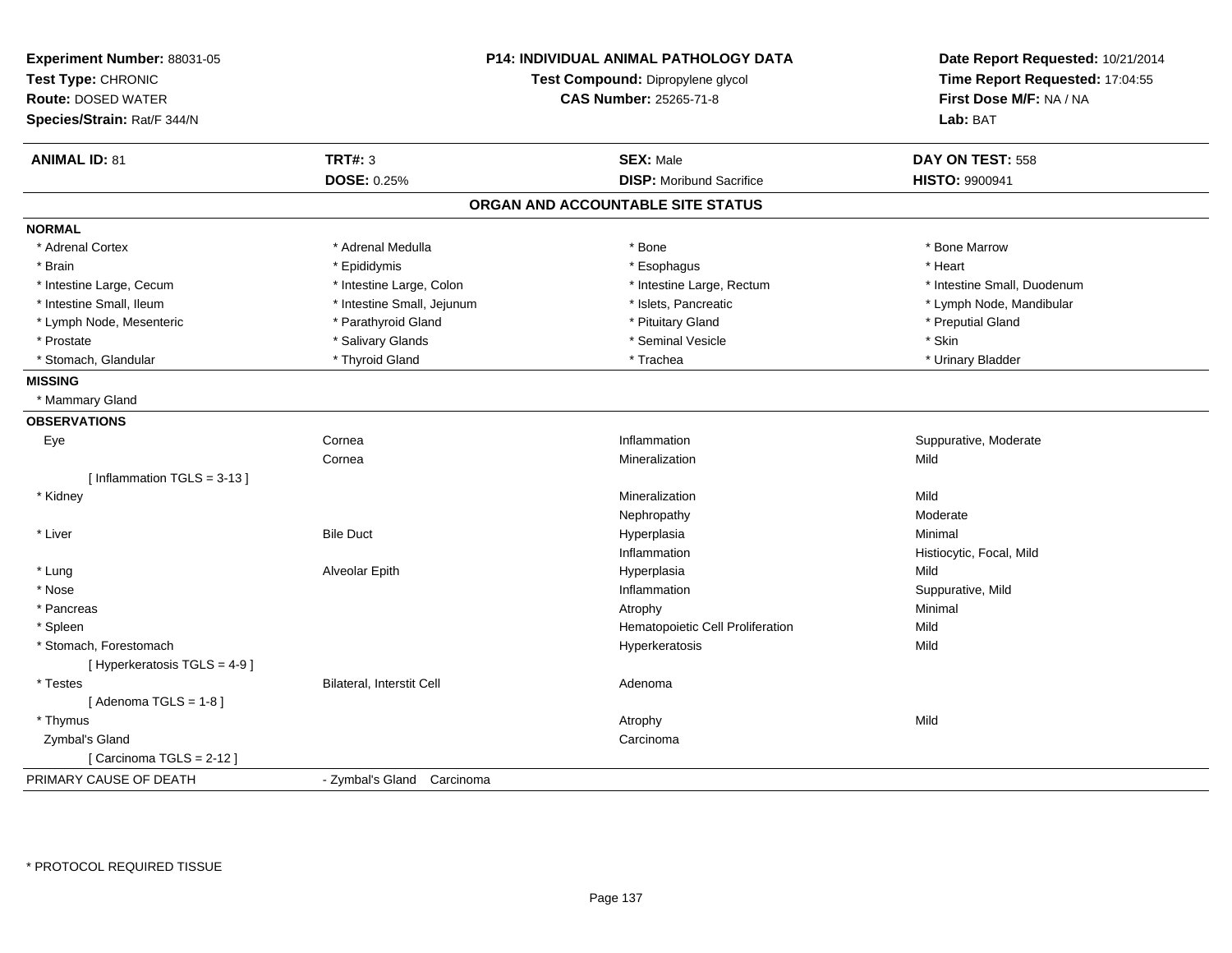|                             | <b>P14: INDIVIDUAL ANIMAL PATHOLOGY DATA</b><br>Experiment Number: 88031-05 |                                   | Date Report Requested: 10/21/2014                          |  |
|-----------------------------|-----------------------------------------------------------------------------|-----------------------------------|------------------------------------------------------------|--|
| Test Type: CHRONIC          |                                                                             | Test Compound: Dipropylene glycol | Time Report Requested: 17:04:55<br>First Dose M/F: NA / NA |  |
| <b>Route: DOSED WATER</b>   |                                                                             | <b>CAS Number: 25265-71-8</b>     |                                                            |  |
| Species/Strain: Rat/F 344/N |                                                                             |                                   | Lab: BAT                                                   |  |
| <b>ANIMAL ID: 82</b>        | <b>TRT#: 3</b>                                                              | <b>SEX: Male</b>                  | DAY ON TEST: 729                                           |  |
|                             | DOSE: 0.25%                                                                 | <b>DISP: Terminal Sacrifice</b>   | <b>HISTO: 9900942</b>                                      |  |
|                             |                                                                             | ORGAN AND ACCOUNTABLE SITE STATUS |                                                            |  |
| <b>NORMAL</b>               |                                                                             |                                   |                                                            |  |
| * Adrenal Medulla           | * Bone                                                                      | * Bone Marrow                     | * Brain                                                    |  |
| * Epididymis                | * Esophagus                                                                 | * Intestine Large, Cecum          | * Intestine Large, Colon                                   |  |
| * Intestine Large, Rectum   | * Intestine Small, Duodenum                                                 | * Intestine Small, Ileum          | * Intestine Small, Jejunum                                 |  |
| * Islets, Pancreatic        | * Lymph Node, Mesenteric                                                    | * Mammary Gland                   | * Nose                                                     |  |
| * Parathyroid Gland         | * Preputial Gland                                                           | * Prostate                        | * Salivary Glands                                          |  |
| * Seminal Vesicle           | * Spleen                                                                    | * Stomach, Forestomach            | * Stomach, Glandular                                       |  |
| * Thymus                    | * Trachea                                                                   | * Urinary Bladder                 |                                                            |  |
| <b>MISSING</b>              |                                                                             |                                   |                                                            |  |
| * Lymph Node, Mandibular    |                                                                             |                                   |                                                            |  |
| <b>OBSERVATIONS</b>         |                                                                             |                                   |                                                            |  |
| * Adrenal Cortex            |                                                                             | Hyperplasia                       | Moderate                                                   |  |
| * Heart                     |                                                                             | Cardiomyopathy                    | Mild                                                       |  |
| * Kidney                    | <b>Renal Tubule</b>                                                         | Carcinoma                         |                                                            |  |
|                             |                                                                             | Nephropathy                       | Mild                                                       |  |
| [Carcinoma TGLS = $1-6$ ]   |                                                                             |                                   |                                                            |  |
| * Liver                     |                                                                             | <b>Basophilic Focus</b>           |                                                            |  |
|                             |                                                                             | <b>Clear Cell Focus</b>           |                                                            |  |
|                             | <b>Bile Duct</b>                                                            | Hyperplasia                       | Minimal                                                    |  |
|                             |                                                                             | Inflammation                      | Histiocytic, Focal, Minimal                                |  |
|                             |                                                                             | Inflammation                      | Granulomatous, Focal, Minimal                              |  |
| * Lung                      | Alveolar Epith                                                              | Hyperplasia                       | Mild                                                       |  |
|                             |                                                                             | <b>Infiltration Cellular</b>      | Histiocyte, Minimal                                        |  |
| * Pancreas                  |                                                                             | Atrophy                           | Mild                                                       |  |
| * Pituitary Gland           | Pars Distalis                                                               | Adenoma                           |                                                            |  |
| [Adenoma TGLS = $3-9$ ]     |                                                                             |                                   |                                                            |  |
| * Skin                      | <b>Subcut Tiss</b>                                                          | Lipoma                            |                                                            |  |
| [ Lipoma TGLS = $2-13$ ]    |                                                                             |                                   |                                                            |  |
| * Testes                    |                                                                             | Atrophy                           | Moderate                                                   |  |
|                             | <b>Interstit Cell</b>                                                       | Hyperplasia                       | Mild                                                       |  |
| * Thyroid Gland             | C Cell                                                                      | Hyperplasia                       | Mild                                                       |  |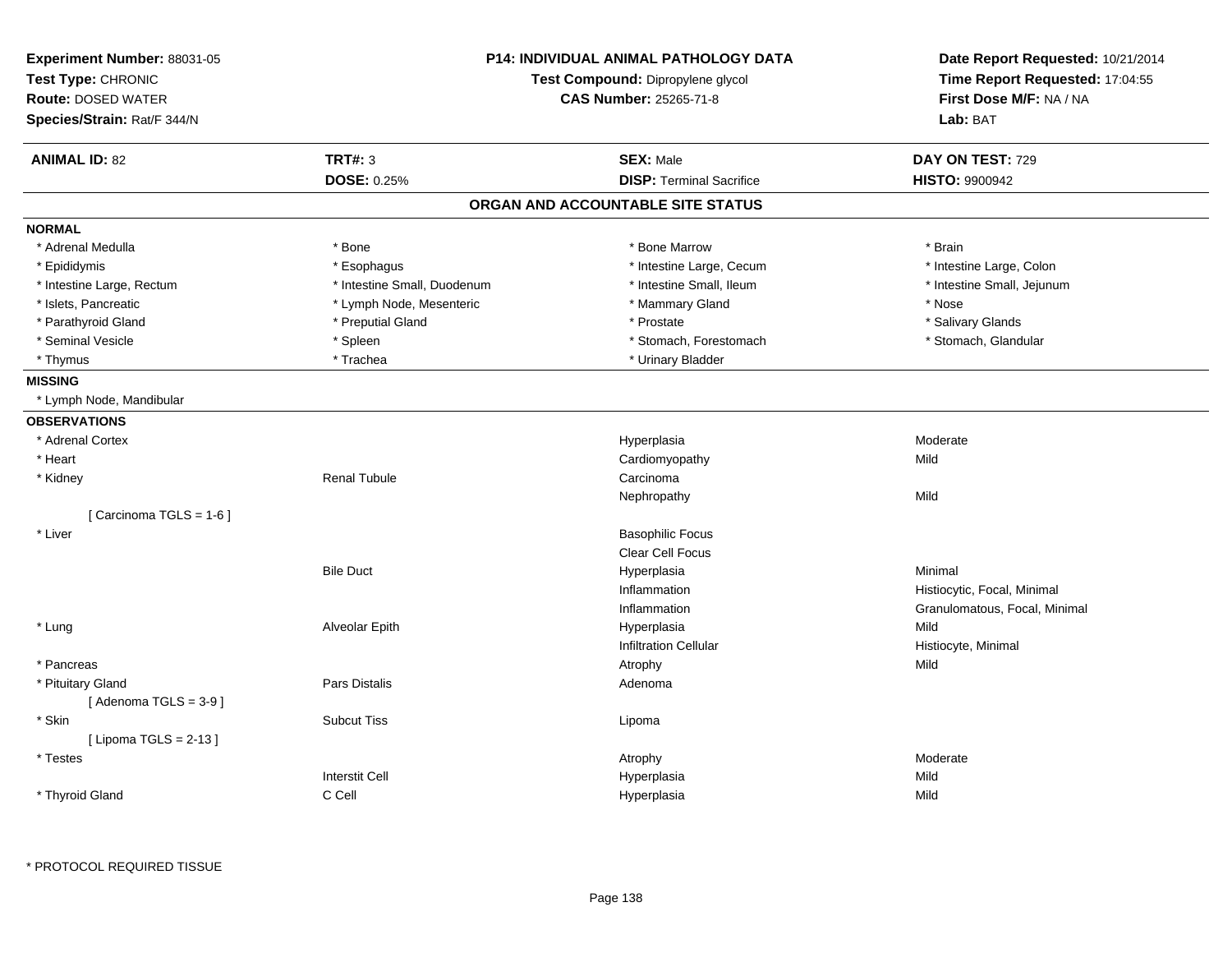| Experiment Number: 88031-05<br>Test Type: CHRONIC |                       | <b>P14: INDIVIDUAL ANIMAL PATHOLOGY DATA</b> | Date Report Requested: 10/21/2014 |  |
|---------------------------------------------------|-----------------------|----------------------------------------------|-----------------------------------|--|
|                                                   |                       | Test Compound: Dipropylene glycol            | Time Report Requested: 17:04:55   |  |
| <b>Route: DOSED WATER</b>                         |                       | <b>CAS Number: 25265-71-8</b>                | First Dose M/F: NA / NA           |  |
| Species/Strain: Rat/F 344/N                       |                       |                                              | Lab: BAT                          |  |
| <b>ANIMAL ID: 82</b>                              | TRT#: 3               | <b>SEX: Male</b>                             | DAY ON TEST: 729                  |  |
|                                                   | <b>DOSE: 0.25%</b>    | <b>DISP: Terminal Sacrifice</b>              | <b>HISTO: 9900942</b>             |  |
|                                                   |                       | ORGAN AND ACCOUNTABLE SITE STATUS            |                                   |  |
|                                                   | <b>Follicular Cel</b> | Hyperplasia                                  | Minimal                           |  |
| PRIMARY CAUSE OF DEATH                            |                       |                                              |                                   |  |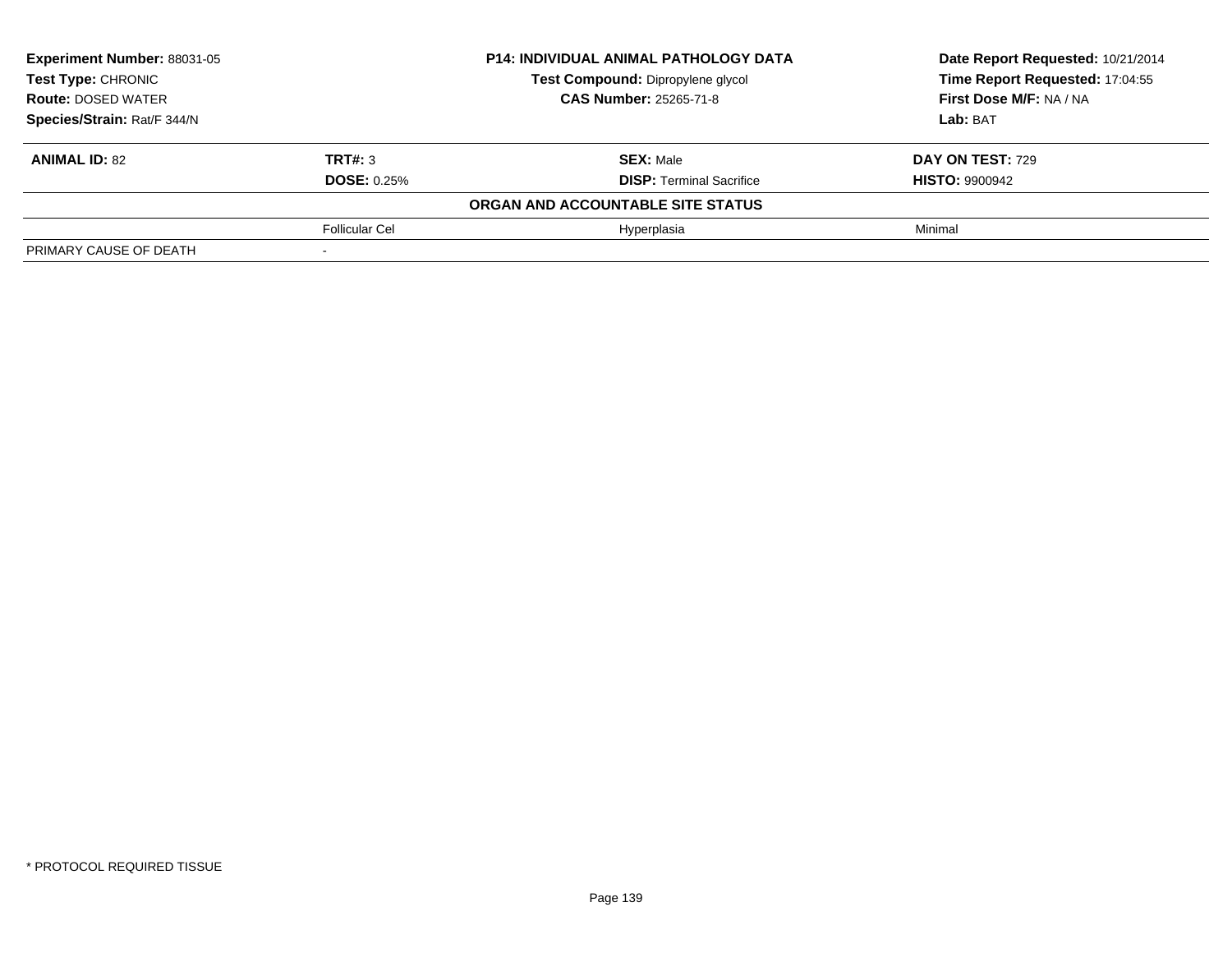| Experiment Number: 88031-05<br>Test Type: CHRONIC<br><b>Route: DOSED WATER</b><br>Species/Strain: Rat/F 344/N |                                  | <b>P14: INDIVIDUAL ANIMAL PATHOLOGY DATA</b><br>Test Compound: Dipropylene glycol<br><b>CAS Number: 25265-71-8</b> | Date Report Requested: 10/21/2014<br>Time Report Requested: 17:04:55<br>First Dose M/F: NA / NA<br>Lab: BAT |
|---------------------------------------------------------------------------------------------------------------|----------------------------------|--------------------------------------------------------------------------------------------------------------------|-------------------------------------------------------------------------------------------------------------|
| <b>ANIMAL ID: 83</b>                                                                                          | <b>TRT#: 3</b>                   | <b>SEX: Male</b>                                                                                                   | DAY ON TEST: 729                                                                                            |
|                                                                                                               | <b>DOSE: 0.25%</b>               | <b>DISP: Terminal Sacrifice</b>                                                                                    | <b>HISTO: 9900943</b>                                                                                       |
|                                                                                                               |                                  | ORGAN AND ACCOUNTABLE SITE STATUS                                                                                  |                                                                                                             |
| <b>NORMAL</b>                                                                                                 |                                  |                                                                                                                    |                                                                                                             |
| * Bone                                                                                                        | * Bone Marrow                    | * Brain                                                                                                            | * Epididymis                                                                                                |
| * Esophagus                                                                                                   | * Intestine Large, Cecum         | * Intestine Large, Colon                                                                                           | * Intestine Large, Rectum                                                                                   |
| * Intestine Small, Duodenum                                                                                   | * Intestine Small, Ileum         | * Intestine Small, Jejunum                                                                                         | * Islets, Pancreatic                                                                                        |
| * Lymph Node, Mandibular                                                                                      | * Lymph Node, Mesenteric         | * Mammary Gland                                                                                                    | * Nose                                                                                                      |
| * Parathyroid Gland                                                                                           | * Pituitary Gland                | * Preputial Gland                                                                                                  | * Prostate                                                                                                  |
| * Salivary Glands                                                                                             | * Seminal Vesicle                | * Spleen                                                                                                           | * Stomach, Forestomach                                                                                      |
| * Stomach, Glandular                                                                                          | * Thymus                         | * Trachea                                                                                                          | * Urinary Bladder                                                                                           |
| <b>OBSERVATIONS</b>                                                                                           |                                  |                                                                                                                    |                                                                                                             |
| * Adrenal Cortex                                                                                              |                                  | Hyperplasia                                                                                                        | Mild                                                                                                        |
| * Adrenal Medulla                                                                                             |                                  | Pheochromocytoma Benign                                                                                            |                                                                                                             |
| * Heart                                                                                                       |                                  | Cardiomyopathy                                                                                                     | Minimal                                                                                                     |
| * Kidney                                                                                                      | <b>Transit Epithe</b>            | Hyperplasia                                                                                                        | Minimal                                                                                                     |
|                                                                                                               |                                  | Nephropathy                                                                                                        | Moderate                                                                                                    |
| * Liver                                                                                                       |                                  | <b>Basophilic Focus</b>                                                                                            |                                                                                                             |
|                                                                                                               |                                  | <b>Clear Cell Focus</b>                                                                                            |                                                                                                             |
|                                                                                                               | <b>Bile Duct</b>                 | Hyperplasia                                                                                                        | Minimal                                                                                                     |
|                                                                                                               |                                  | Inflammation                                                                                                       | Granulomatous, Focal, Minimal                                                                               |
| * Lung                                                                                                        |                                  | <b>Infiltration Cellular</b>                                                                                       | Histiocyte, Minimal                                                                                         |
| * Pancreas                                                                                                    |                                  | Atrophy                                                                                                            | Mild                                                                                                        |
| * Skin                                                                                                        | <b>Subcut Tiss</b>               | Fibroma                                                                                                            |                                                                                                             |
|                                                                                                               |                                  | Squamous Cell Carcinoma                                                                                            |                                                                                                             |
| [Fibroma TGLS = $3-14$ ]<br>[Squamous Cell Carcinoma TGLS = 1-13]                                             |                                  |                                                                                                                    |                                                                                                             |
| * Testes                                                                                                      | <b>Bilateral, Interstit Cell</b> | Adenoma                                                                                                            |                                                                                                             |
| [Adenoma TGLS = $2-8$ ]                                                                                       |                                  |                                                                                                                    |                                                                                                             |
| * Thyroid Gland                                                                                               | C Cell                           | Hyperplasia                                                                                                        | Mild                                                                                                        |
| PRIMARY CAUSE OF DEATH                                                                                        | $\blacksquare$                   |                                                                                                                    |                                                                                                             |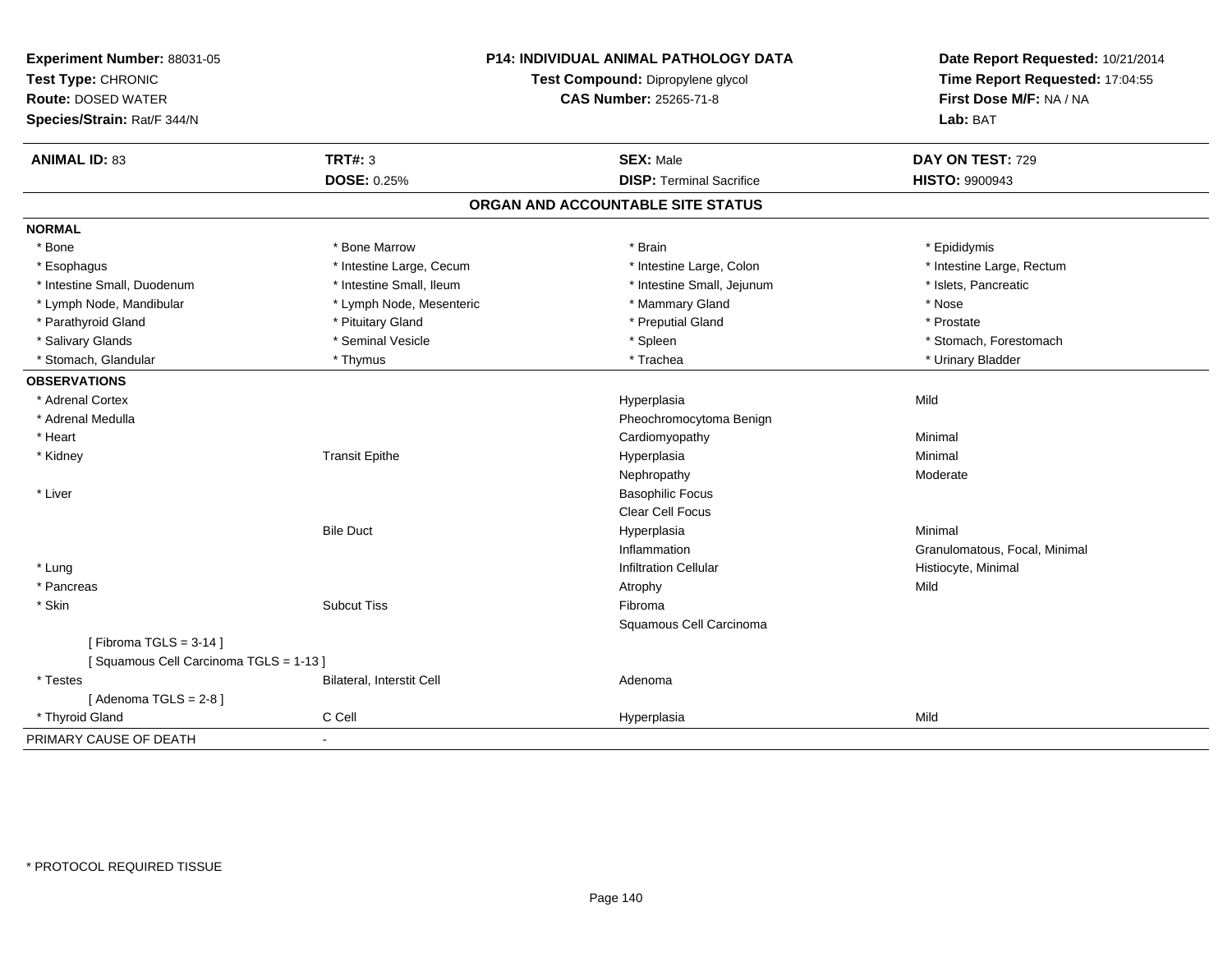| Experiment Number: 88031-05<br>Test Type: CHRONIC<br><b>Route: DOSED WATER</b>              |                            | <b>P14: INDIVIDUAL ANIMAL PATHOLOGY DATA</b><br>Test Compound: Dipropylene glycol<br><b>CAS Number: 25265-71-8</b> | Date Report Requested: 10/21/2014<br>Time Report Requested: 17:04:55<br>First Dose M/F: NA / NA |
|---------------------------------------------------------------------------------------------|----------------------------|--------------------------------------------------------------------------------------------------------------------|-------------------------------------------------------------------------------------------------|
| Species/Strain: Rat/F 344/N                                                                 |                            |                                                                                                                    | Lab: BAT                                                                                        |
| <b>ANIMAL ID: 84</b>                                                                        | <b>TRT#: 3</b>             | <b>SEX: Male</b>                                                                                                   | DAY ON TEST: 730                                                                                |
|                                                                                             | <b>DOSE: 0.25%</b>         | <b>DISP: Terminal Sacrifice</b>                                                                                    | <b>HISTO: 9900944</b>                                                                           |
|                                                                                             |                            | ORGAN AND ACCOUNTABLE SITE STATUS                                                                                  |                                                                                                 |
| <b>NORMAL</b>                                                                               |                            |                                                                                                                    |                                                                                                 |
| * Bone                                                                                      | * Bone Marrow              | * Brain                                                                                                            | * Epididymis                                                                                    |
| * Esophagus                                                                                 | * Intestine Large, Cecum   | * Intestine Large, Colon                                                                                           | * Intestine Large, Rectum                                                                       |
| * Intestine Small, Duodenum                                                                 | * Intestine Small, Jejunum | * Lymph Node, Mandibular                                                                                           | * Lymph Node, Mesenteric                                                                        |
| * Parathyroid Gland                                                                         | * Pituitary Gland          | * Preputial Gland                                                                                                  | * Prostate                                                                                      |
| * Salivary Glands                                                                           | * Seminal Vesicle          | * Skin                                                                                                             | * Spleen                                                                                        |
| * Stomach, Forestomach                                                                      | * Stomach, Glandular       | * Thymus                                                                                                           | * Trachea                                                                                       |
| * Urinary Bladder                                                                           |                            |                                                                                                                    |                                                                                                 |
| <b>MISSING</b>                                                                              |                            |                                                                                                                    |                                                                                                 |
| * Mammary Gland                                                                             |                            |                                                                                                                    |                                                                                                 |
| <b>OBSERVATIONS</b>                                                                         |                            |                                                                                                                    |                                                                                                 |
| * Adrenal Cortex                                                                            |                            | Hyperplasia                                                                                                        | Mild                                                                                            |
|                                                                                             |                            | Inflammation                                                                                                       | Granulomatous, Minimal                                                                          |
| * Adrenal Medulla                                                                           |                            | Hyperplasia                                                                                                        | Marked                                                                                          |
| * Heart                                                                                     |                            | Cardiomyopathy                                                                                                     | Mild                                                                                            |
| * Intestine Small, Ileum                                                                    |                            | Polyp Adenomatous                                                                                                  |                                                                                                 |
| [Polyp Adenomatous TGLS = 3-13]                                                             |                            |                                                                                                                    |                                                                                                 |
| * Islets, Pancreatic                                                                        |                            | Carcinoma                                                                                                          |                                                                                                 |
| [Carcinoma TGLS = $4-14$ ]                                                                  |                            |                                                                                                                    |                                                                                                 |
| * Kidney                                                                                    |                            | Nephropathy                                                                                                        | Mild                                                                                            |
| * Liver                                                                                     |                            | Clear Cell Focus                                                                                                   |                                                                                                 |
|                                                                                             | <b>Bile Duct</b>           | Hyperplasia                                                                                                        | Minimal                                                                                         |
|                                                                                             |                            | Inflammation                                                                                                       | Histiocytic, Focal, Minimal                                                                     |
|                                                                                             |                            | Inflammation                                                                                                       | Granulomatous, Focal, Minimal                                                                   |
| Note: TGL 2, "deformity, 3 x 2 x 2 mm" noted at necropsy, was not apparent microscopically. |                            |                                                                                                                    |                                                                                                 |
| * Lung                                                                                      | Alveolar Epith             | Hyperplasia                                                                                                        | Minimal                                                                                         |
|                                                                                             |                            | <b>Infiltration Cellular</b>                                                                                       | Histiocyte, Minimal                                                                             |
| * Nose                                                                                      |                            | Foreign Body                                                                                                       |                                                                                                 |
|                                                                                             |                            | Inflammation                                                                                                       | Suppurative, Moderate                                                                           |
| Note: Foreign body was fungal hyphae.                                                       |                            |                                                                                                                    |                                                                                                 |
| * Pancreas                                                                                  |                            | Atrophy                                                                                                            | Minimal                                                                                         |
|                                                                                             |                            |                                                                                                                    |                                                                                                 |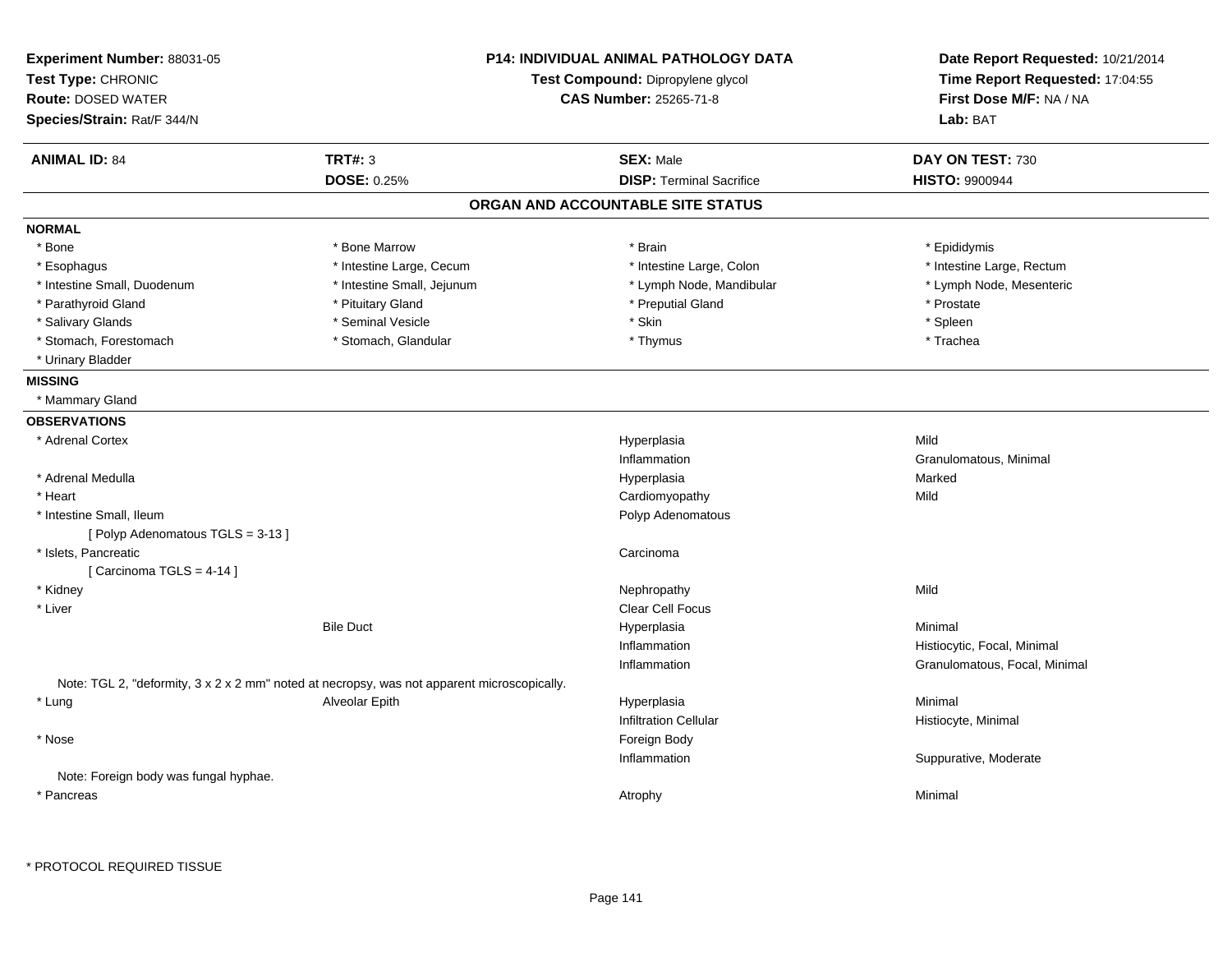| Experiment Number: 88031-05 | <b>P14: INDIVIDUAL ANIMAL PATHOLOGY DATA</b> |                                   | Date Report Requested: 10/21/2014 |
|-----------------------------|----------------------------------------------|-----------------------------------|-----------------------------------|
| <b>Test Type: CHRONIC</b>   |                                              | Test Compound: Dipropylene glycol | Time Report Requested: 17:04:55   |
| <b>Route: DOSED WATER</b>   | <b>CAS Number: 25265-71-8</b>                |                                   | First Dose M/F: NA / NA           |
| Species/Strain: Rat/F 344/N |                                              |                                   | Lab: BAT                          |
| <b>ANIMAL ID: 84</b>        | TRT#: 3                                      | <b>SEX: Male</b>                  | DAY ON TEST: 730                  |
|                             | <b>DOSE: 0.25%</b>                           | <b>DISP:</b> Terminal Sacrifice   | <b>HISTO: 9900944</b>             |
|                             |                                              | ORGAN AND ACCOUNTABLE SITE STATUS |                                   |
| * Testes                    | Bilateral, Interstit Cell                    | Adenoma                           |                                   |
| [Adenoma TGLS = $1-8$ ]     |                                              |                                   |                                   |
| * Thyroid Gland             | C Cell                                       | Hyperplasia                       | Minimal                           |
| PRIMARY CAUSE OF DEATH      |                                              |                                   |                                   |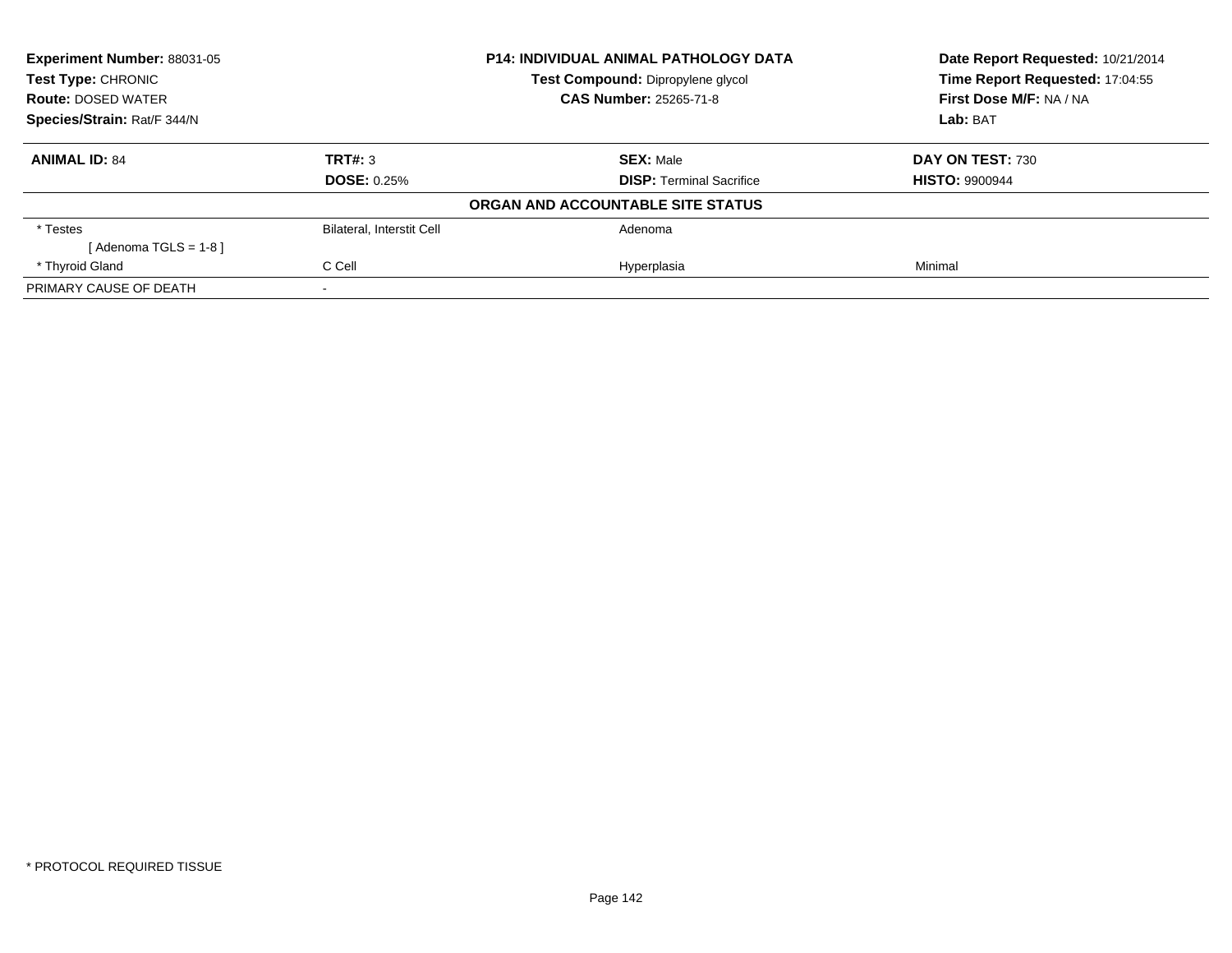| Experiment Number: 88031-05<br>Test Type: CHRONIC<br><b>Route: DOSED WATER</b><br>Species/Strain: Rat/F 344/N | <b>P14: INDIVIDUAL ANIMAL PATHOLOGY DATA</b><br>Test Compound: Dipropylene glycol<br>CAS Number: 25265-71-8 |                                                     | Date Report Requested: 10/21/2014<br>Time Report Requested: 17:04:55<br>First Dose M/F: NA / NA<br>Lab: BAT |  |
|---------------------------------------------------------------------------------------------------------------|-------------------------------------------------------------------------------------------------------------|-----------------------------------------------------|-------------------------------------------------------------------------------------------------------------|--|
| <b>ANIMAL ID: 85</b>                                                                                          | TRT#: 3<br>DOSE: 0.25%                                                                                      | <b>SEX: Male</b><br><b>DISP:</b> Moribund Sacrifice | DAY ON TEST: 505<br><b>HISTO: 9900945</b>                                                                   |  |
|                                                                                                               |                                                                                                             |                                                     |                                                                                                             |  |
|                                                                                                               |                                                                                                             | ORGAN AND ACCOUNTABLE SITE STATUS                   |                                                                                                             |  |
| <b>NORMAL</b>                                                                                                 |                                                                                                             |                                                     |                                                                                                             |  |
| * Adrenal Cortex                                                                                              | * Adrenal Medulla                                                                                           | * Bone                                              | * Bone Marrow                                                                                               |  |
| * Brain                                                                                                       | * Epididymis                                                                                                | * Esophagus                                         | * Intestine Large, Cecum                                                                                    |  |
| * Intestine Large, Colon                                                                                      | * Intestine Large, Rectum                                                                                   | * Intestine Small, Duodenum                         | * Intestine Small, Ileum                                                                                    |  |
| * Intestine Small, Jejunum                                                                                    | * Islets, Pancreatic                                                                                        | * Lymph Node, Mesenteric                            | * Mammary Gland                                                                                             |  |
| * Nose                                                                                                        | * Pancreas                                                                                                  | * Parathyroid Gland                                 | * Preputial Gland                                                                                           |  |
| * Prostate                                                                                                    | * Seminal Vesicle                                                                                           | * Skin                                              | * Spleen                                                                                                    |  |
| * Stomach, Forestomach                                                                                        | * Stomach, Glandular                                                                                        | * Testes                                            | * Thymus                                                                                                    |  |
| * Trachea                                                                                                     | * Urinary Bladder                                                                                           |                                                     |                                                                                                             |  |
| <b>MISSING</b>                                                                                                |                                                                                                             |                                                     |                                                                                                             |  |
| * Lymph Node, Mandibular                                                                                      |                                                                                                             |                                                     |                                                                                                             |  |
| <b>OBSERVATIONS</b>                                                                                           |                                                                                                             |                                                     |                                                                                                             |  |
| * Heart                                                                                                       |                                                                                                             | Cardiomyopathy                                      | Minimal                                                                                                     |  |
| * Kidney                                                                                                      |                                                                                                             | Nephropathy                                         | Minimal                                                                                                     |  |
| * Liver                                                                                                       |                                                                                                             | Inflammation                                        | Histiocytic, Focal, Minimal                                                                                 |  |
| * Lung                                                                                                        |                                                                                                             | <b>Infiltration Cellular</b>                        | Histiocyte, Minimal                                                                                         |  |
| * Pituitary Gland                                                                                             | Pars Distalis                                                                                               | Adenoma                                             |                                                                                                             |  |
| * Salivary Glands                                                                                             |                                                                                                             | Schwannoma Malignant                                |                                                                                                             |  |
| [Schwannoma Malignant TGLS = 1-12+13]                                                                         |                                                                                                             |                                                     |                                                                                                             |  |
| * Thyroid Gland                                                                                               | C Cell                                                                                                      | Hyperplasia                                         | Minimal                                                                                                     |  |
| PRIMARY CAUSE OF DEATH                                                                                        |                                                                                                             | - Salivary Glands Schwannoma Malignant              |                                                                                                             |  |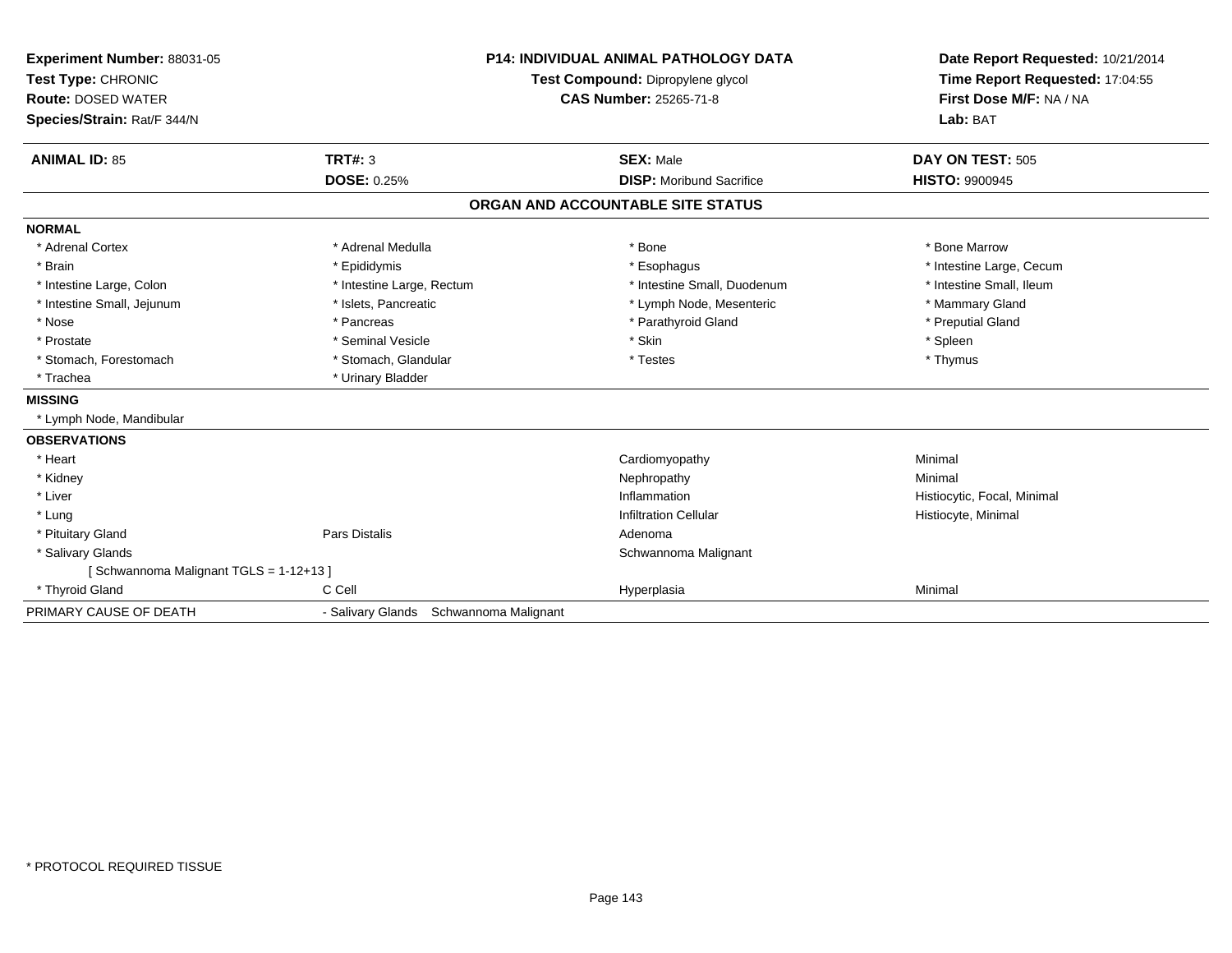| Experiment Number: 88031-05<br>Test Type: CHRONIC<br><b>Route: DOSED WATER</b><br>Species/Strain: Rat/F 344/N | P14: INDIVIDUAL ANIMAL PATHOLOGY DATA<br>Test Compound: Dipropylene glycol<br><b>CAS Number: 25265-71-8</b> |                                   | Date Report Requested: 10/21/2014<br>Time Report Requested: 17:04:55<br>First Dose M/F: NA / NA<br>Lab: BAT |
|---------------------------------------------------------------------------------------------------------------|-------------------------------------------------------------------------------------------------------------|-----------------------------------|-------------------------------------------------------------------------------------------------------------|
| <b>ANIMAL ID: 86</b>                                                                                          | <b>TRT#: 3</b>                                                                                              | <b>SEX: Male</b>                  | DAY ON TEST: 729                                                                                            |
|                                                                                                               | DOSE: 0.25%                                                                                                 | <b>DISP: Terminal Sacrifice</b>   | <b>HISTO: 9900946</b>                                                                                       |
|                                                                                                               |                                                                                                             | ORGAN AND ACCOUNTABLE SITE STATUS |                                                                                                             |
| <b>NORMAL</b>                                                                                                 |                                                                                                             |                                   |                                                                                                             |
| * Adrenal Cortex                                                                                              | * Bone                                                                                                      | * Bone Marrow                     | * Brain                                                                                                     |
| * Epididymis                                                                                                  | * Esophagus                                                                                                 | * Intestine Large, Cecum          | * Intestine Large, Colon                                                                                    |
| * Intestine Large, Rectum                                                                                     | * Intestine Small, Duodenum                                                                                 | * Intestine Small, Ileum          | * Intestine Small, Jejunum                                                                                  |
| * Islets, Pancreatic                                                                                          | * Lymph Node, Mesenteric                                                                                    | * Mammary Gland                   | * Parathyroid Gland                                                                                         |
| * Preputial Gland                                                                                             | * Seminal Vesicle                                                                                           | * Spleen                          | * Stomach, Forestomach                                                                                      |
| * Stomach, Glandular                                                                                          | * Thymus                                                                                                    | * Thyroid Gland                   | * Trachea                                                                                                   |
| * Urinary Bladder                                                                                             |                                                                                                             |                                   |                                                                                                             |
| <b>MISSING</b>                                                                                                |                                                                                                             |                                   |                                                                                                             |
| * Lymph Node, Mandibular                                                                                      |                                                                                                             |                                   |                                                                                                             |
| <b>OBSERVATIONS</b>                                                                                           |                                                                                                             |                                   |                                                                                                             |
| * Adrenal Medulla                                                                                             |                                                                                                             | Hyperplasia                       | Marked                                                                                                      |
|                                                                                                               |                                                                                                             | Pheochromocytoma Benign           |                                                                                                             |
| * Heart                                                                                                       |                                                                                                             | Cardiomyopathy                    | Mild                                                                                                        |
| * Kidney                                                                                                      | <b>Transit Epithe</b>                                                                                       | Hyperplasia                       | Mild                                                                                                        |
|                                                                                                               |                                                                                                             | Metaplasia                        | Osseous, Mild                                                                                               |
|                                                                                                               |                                                                                                             | Nephropathy                       | Marked                                                                                                      |
| [Metaplasia TGLS = 4-6]                                                                                       |                                                                                                             |                                   |                                                                                                             |
| * Liver                                                                                                       |                                                                                                             | <b>Basophilic Focus</b>           |                                                                                                             |
|                                                                                                               |                                                                                                             | <b>Clear Cell Focus</b>           |                                                                                                             |
|                                                                                                               |                                                                                                             | Inflammation                      | Granulomatous, Focal, Mild                                                                                  |
|                                                                                                               |                                                                                                             | Inflammation                      | Histiocytic, Focal, Minimal                                                                                 |
|                                                                                                               |                                                                                                             | <b>Mixed Cell Focus</b>           |                                                                                                             |
| * Lung                                                                                                        | Alveolar Epith                                                                                              | Hyperplasia                       | Mild                                                                                                        |
|                                                                                                               |                                                                                                             | <b>Infiltration Cellular</b>      | Histiocyte, Minimal                                                                                         |
| * Mammary GI<br>Note: TGL 1 and TGL 2 both involved skin.                                                     |                                                                                                             |                                   |                                                                                                             |
| * Nose                                                                                                        |                                                                                                             | Foreign Body                      |                                                                                                             |
|                                                                                                               |                                                                                                             | Inflammation                      | Suppurative, Moderate                                                                                       |
| Note: Foreign body was fungal hyphae.                                                                         |                                                                                                             |                                   |                                                                                                             |
| * Pancreas                                                                                                    |                                                                                                             | Adenoma                           |                                                                                                             |
|                                                                                                               |                                                                                                             |                                   |                                                                                                             |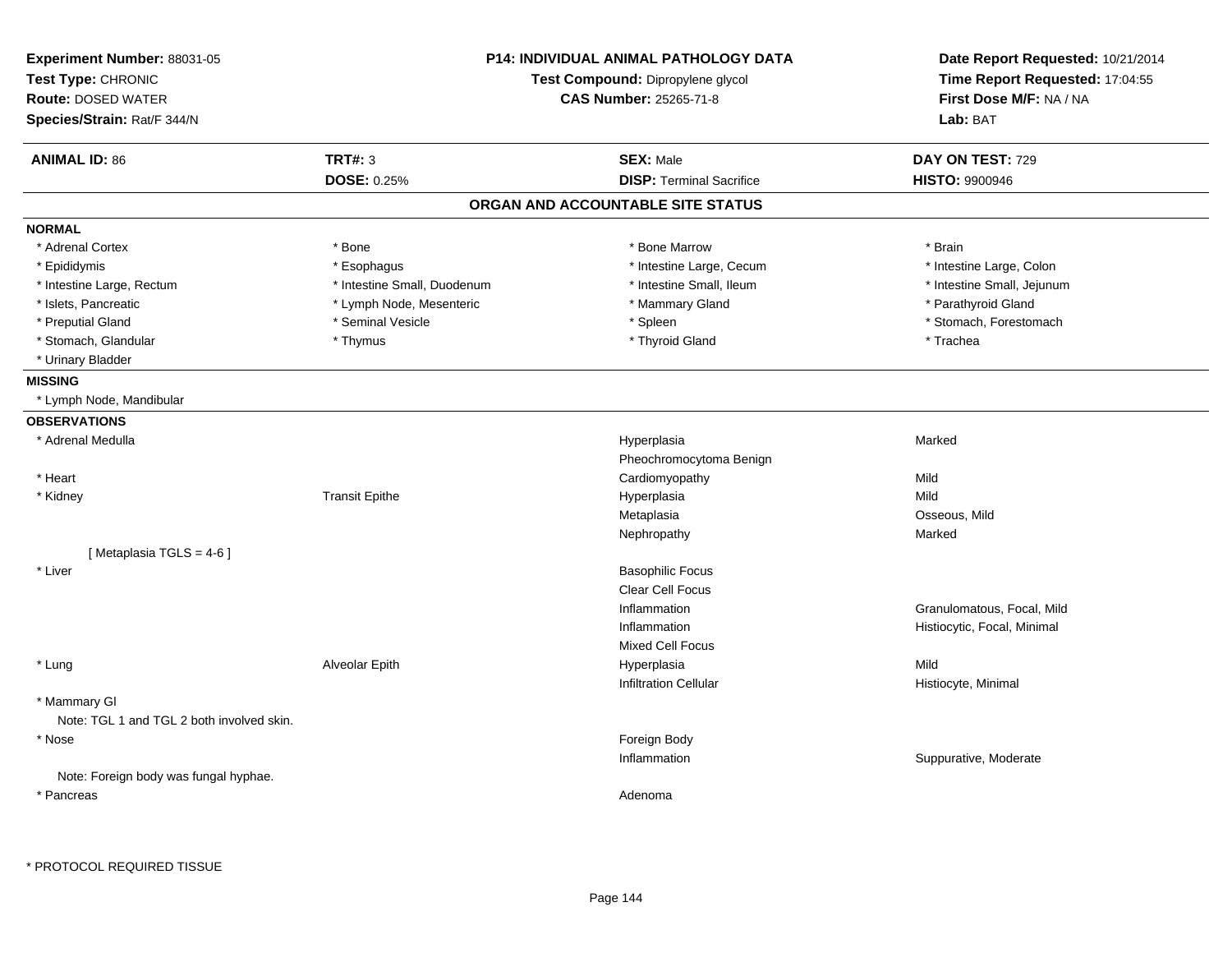| <b>Experiment Number: 88031-05</b><br>Test Type: CHRONIC<br><b>Route: DOSED WATER</b> |                           | <b>P14: INDIVIDUAL ANIMAL PATHOLOGY DATA</b><br>Test Compound: Dipropylene glycol<br><b>CAS Number: 25265-71-8</b> | Date Report Requested: 10/21/2014<br>Time Report Requested: 17:04:55<br>First Dose M/F: NA / NA |
|---------------------------------------------------------------------------------------|---------------------------|--------------------------------------------------------------------------------------------------------------------|-------------------------------------------------------------------------------------------------|
| Species/Strain: Rat/F 344/N                                                           |                           |                                                                                                                    | Lab: BAT                                                                                        |
| <b>ANIMAL ID: 86</b>                                                                  | TRT#: 3                   | <b>SEX: Male</b>                                                                                                   | DAY ON TEST: 729                                                                                |
|                                                                                       | <b>DOSE: 0.25%</b>        | <b>DISP:</b> Terminal Sacrifice                                                                                    | <b>HISTO: 9900946</b>                                                                           |
|                                                                                       |                           | ORGAN AND ACCOUNTABLE SITE STATUS                                                                                  |                                                                                                 |
|                                                                                       |                           | Atrophy                                                                                                            | Mild                                                                                            |
| [Adenoma TGLS = $6-15$ ]                                                              |                           |                                                                                                                    |                                                                                                 |
| * Pituitary Gland                                                                     | Pars Distalis             | Hyperplasia                                                                                                        | Moderate                                                                                        |
| [Hyperplasia TGLS = $5-9$ ]                                                           |                           |                                                                                                                    |                                                                                                 |
| * Prostate                                                                            |                           | Hyperplasia                                                                                                        | Moderate                                                                                        |
| * Salivary Glands                                                                     |                           | Atrophy                                                                                                            | Mild                                                                                            |
| * Skin                                                                                |                           | Keratoacanthoma                                                                                                    | Multiple                                                                                        |
| [Keratoacanthoma TGLS = $1,2-13+14$ ]                                                 |                           |                                                                                                                    |                                                                                                 |
| * Testes                                                                              | Bilateral, Interstit Cell | Adenoma                                                                                                            |                                                                                                 |
| [Adenoma TGLS = $3-8$ ]                                                               |                           |                                                                                                                    |                                                                                                 |
| PRIMARY CAUSE OF DEATH                                                                |                           |                                                                                                                    |                                                                                                 |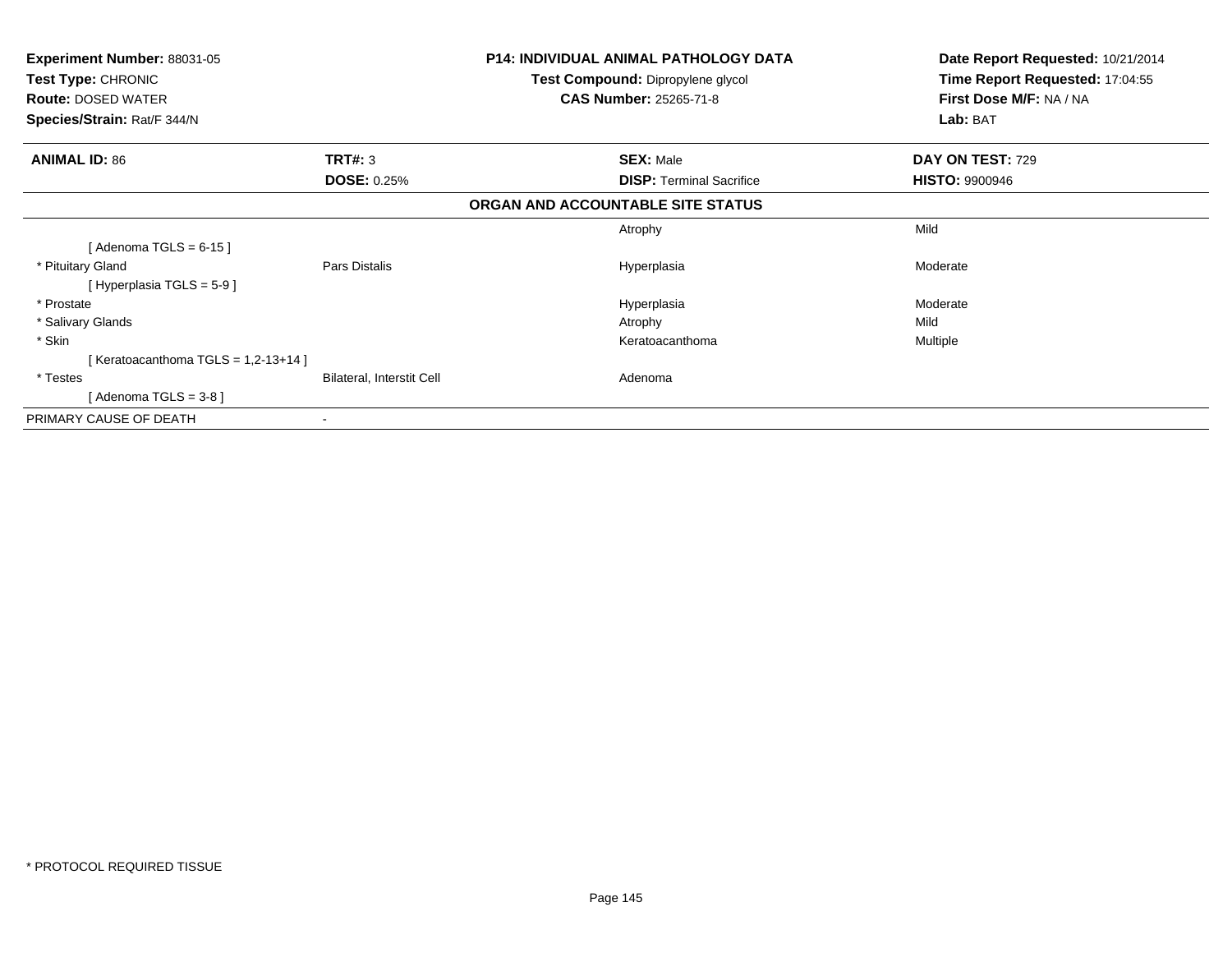| Experiment Number: 88031-05<br>Test Type: CHRONIC<br><b>Route: DOSED WATER</b><br>Species/Strain: Rat/F 344/N | <b>P14: INDIVIDUAL ANIMAL PATHOLOGY DATA</b><br>Test Compound: Dipropylene glycol<br><b>CAS Number: 25265-71-8</b> |                                   | Date Report Requested: 10/21/2014<br>Time Report Requested: 17:04:55<br>First Dose M/F: NA / NA<br>Lab: BAT |
|---------------------------------------------------------------------------------------------------------------|--------------------------------------------------------------------------------------------------------------------|-----------------------------------|-------------------------------------------------------------------------------------------------------------|
| <b>ANIMAL ID: 87</b>                                                                                          | <b>TRT#: 3</b>                                                                                                     | <b>SEX: Male</b>                  | DAY ON TEST: 729                                                                                            |
|                                                                                                               | DOSE: 0.25%                                                                                                        | <b>DISP: Terminal Sacrifice</b>   | <b>HISTO: 9900947</b>                                                                                       |
|                                                                                                               |                                                                                                                    | ORGAN AND ACCOUNTABLE SITE STATUS |                                                                                                             |
| <b>NORMAL</b>                                                                                                 |                                                                                                                    |                                   |                                                                                                             |
| * Bone                                                                                                        | * Bone Marrow                                                                                                      | * Brain                           | * Epididymis                                                                                                |
| * Esophagus                                                                                                   | * Intestine Large, Cecum                                                                                           | * Intestine Large, Colon          | * Intestine Small, Duodenum                                                                                 |
| * Intestine Small, Ileum                                                                                      | * Intestine Small, Jejunum                                                                                         | * Islets, Pancreatic              | * Lymph Node, Mesenteric                                                                                    |
| * Mammary Gland                                                                                               | * Parathyroid Gland                                                                                                | * Prostate                        | * Salivary Glands                                                                                           |
| * Seminal Vesicle                                                                                             | * Spleen                                                                                                           | * Stomach, Forestomach            | * Thymus                                                                                                    |
| * Trachea                                                                                                     | * Urinary Bladder                                                                                                  |                                   |                                                                                                             |
| <b>MISSING</b>                                                                                                |                                                                                                                    |                                   |                                                                                                             |
| * Lymph Node, Mandibular                                                                                      |                                                                                                                    |                                   |                                                                                                             |
| <b>OBSERVATIONS</b>                                                                                           |                                                                                                                    |                                   |                                                                                                             |
| * Adrenal Cortex                                                                                              |                                                                                                                    | Hyperplasia                       | Mild                                                                                                        |
| * Adrenal Medulla                                                                                             |                                                                                                                    | Hyperplasia                       | Moderate                                                                                                    |
| * Heart                                                                                                       |                                                                                                                    | Cardiomyopathy                    | Mild                                                                                                        |
| * Intestine Large, Rectum                                                                                     |                                                                                                                    | Parasite Metazoan                 |                                                                                                             |
| * Kidney                                                                                                      |                                                                                                                    | Nephropathy                       | Mild                                                                                                        |
| * Liver                                                                                                       |                                                                                                                    | <b>Basophilic Focus</b>           |                                                                                                             |
|                                                                                                               |                                                                                                                    | <b>Clear Cell Focus</b>           |                                                                                                             |
|                                                                                                               |                                                                                                                    | Inflammation                      | Granulomatous, Focal, Mild                                                                                  |
|                                                                                                               |                                                                                                                    | Inflammation                      | Histiocytic, Focal, Minimal                                                                                 |
| [Basophilic Focus TGLS = 3-13]                                                                                |                                                                                                                    |                                   |                                                                                                             |
| * Lung                                                                                                        |                                                                                                                    | <b>Infiltration Cellular</b>      | Histiocyte, Minimal                                                                                         |
| * Nose                                                                                                        |                                                                                                                    | Inflammation                      | Suppurative, Mild                                                                                           |
| * Pancreas                                                                                                    |                                                                                                                    | Atrophy                           | Mild                                                                                                        |
| * Pituitary Gland                                                                                             | <b>Pars Distalis</b>                                                                                               | Hyperplasia                       | Mild                                                                                                        |
| * Preputial Gland                                                                                             |                                                                                                                    | Hyperplasia                       | Mild                                                                                                        |
|                                                                                                               |                                                                                                                    | Inflammation                      | Chronic Active, Moderate                                                                                    |
| [Inflammation TGLS = 2-8]                                                                                     |                                                                                                                    |                                   |                                                                                                             |
| * Skin                                                                                                        |                                                                                                                    | Hyperkeratosis                    | Marked                                                                                                      |
| [ Hyperkeratosis TGLS = 4-14+12 ]                                                                             |                                                                                                                    |                                   |                                                                                                             |
| * Stomach, Glandular                                                                                          |                                                                                                                    | Metaplasia                        | Marked                                                                                                      |
| [Metaplasia TGLS = $5-9$ ]                                                                                    |                                                                                                                    |                                   |                                                                                                             |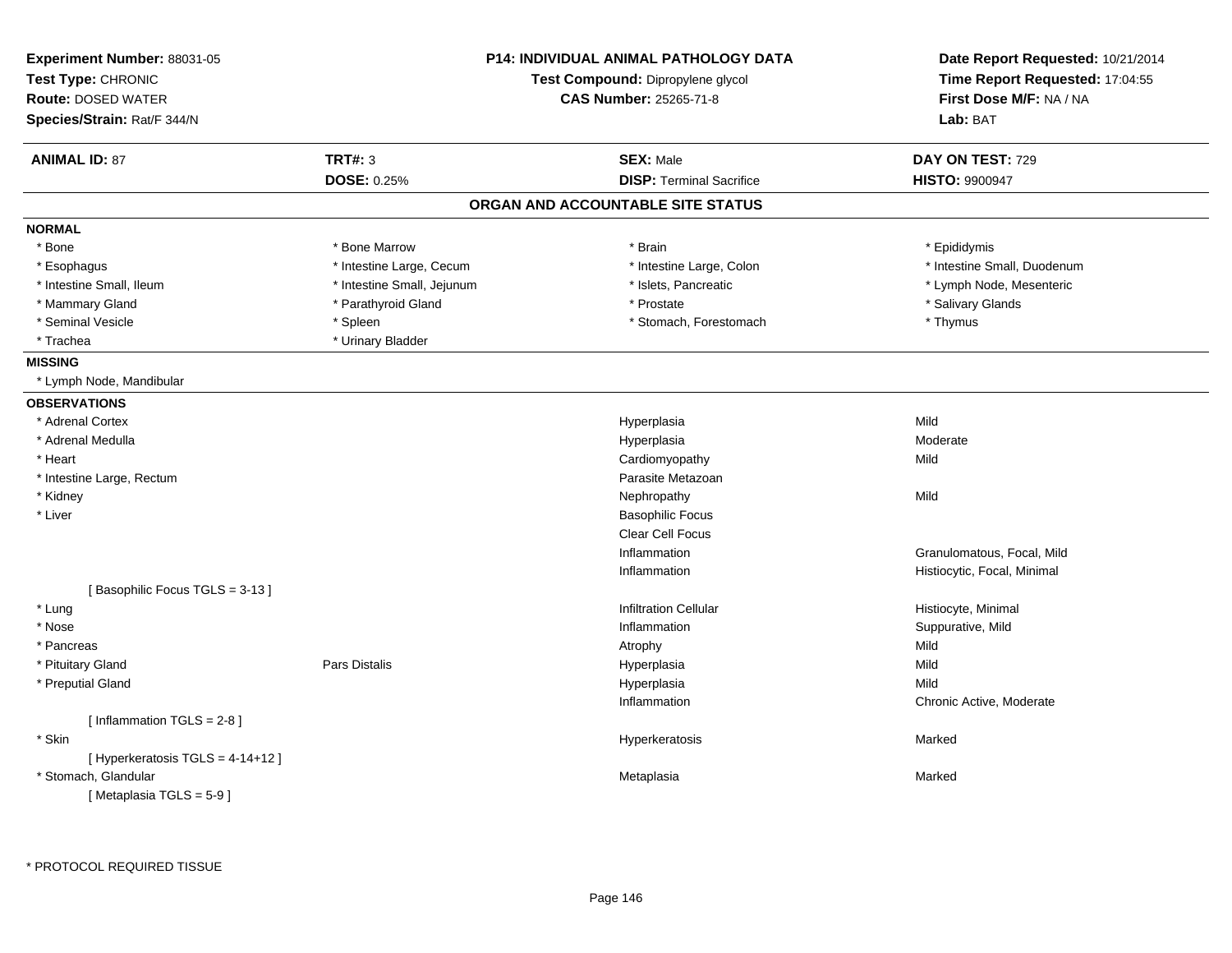| <b>Experiment Number: 88031-05</b> | <b>P14: INDIVIDUAL ANIMAL PATHOLOGY DATA</b> |                                   | Date Report Requested: 10/21/2014 |
|------------------------------------|----------------------------------------------|-----------------------------------|-----------------------------------|
| <b>Test Type: CHRONIC</b>          |                                              | Test Compound: Dipropylene glycol | Time Report Requested: 17:04:55   |
| <b>Route: DOSED WATER</b>          |                                              | <b>CAS Number: 25265-71-8</b>     | First Dose M/F: NA / NA           |
| Species/Strain: Rat/F 344/N        |                                              |                                   | Lab: BAT                          |
| <b>ANIMAL ID: 87</b>               | TRT#: 3                                      | <b>SEX: Male</b>                  | DAY ON TEST: 729                  |
|                                    | <b>DOSE: 0.25%</b>                           | <b>DISP: Terminal Sacrifice</b>   | <b>HISTO: 9900947</b>             |
|                                    |                                              | ORGAN AND ACCOUNTABLE SITE STATUS |                                   |
| * Testes                           | <b>Bilateral, Interstit Cell</b>             | Adenoma                           |                                   |
| $Adenoma TGLS = 1-8$               |                                              |                                   |                                   |
| * Thyroid Gland                    | C Cell                                       | Hyperplasia                       | Mild                              |
| PRIMARY CAUSE OF DEATH             |                                              |                                   |                                   |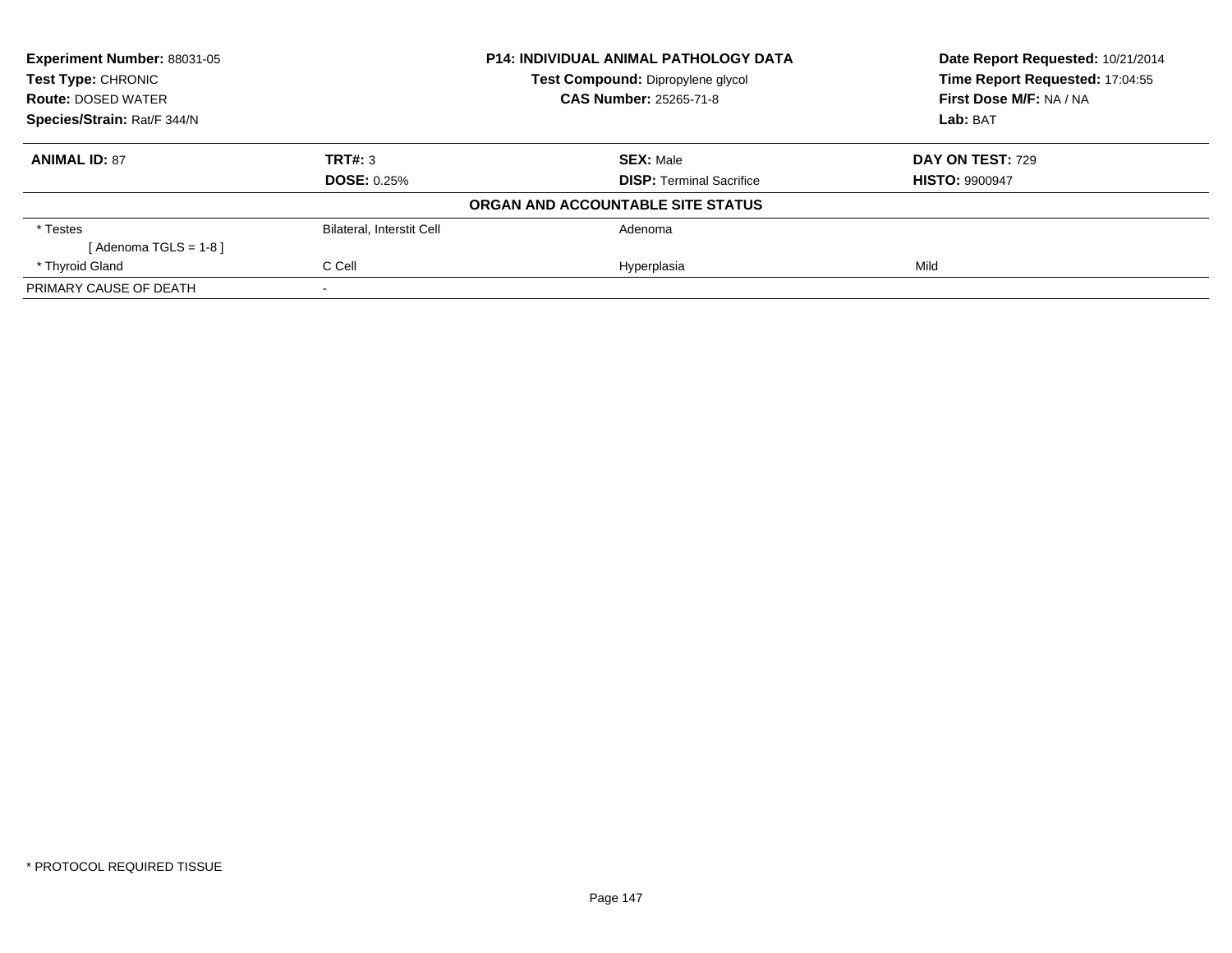| Experiment Number: 88031-05<br>Test Type: CHRONIC<br><b>Route: DOSED WATER</b><br>Species/Strain: Rat/F 344/N |                                                                                                                       | <b>P14: INDIVIDUAL ANIMAL PATHOLOGY DATA</b><br>Test Compound: Dipropylene glycol<br><b>CAS Number: 25265-71-8</b> | Date Report Requested: 10/21/2014<br>Time Report Requested: 17:04:55<br>First Dose M/F: NA / NA<br>Lab: BAT |
|---------------------------------------------------------------------------------------------------------------|-----------------------------------------------------------------------------------------------------------------------|--------------------------------------------------------------------------------------------------------------------|-------------------------------------------------------------------------------------------------------------|
| <b>ANIMAL ID: 88</b>                                                                                          | <b>TRT#: 3</b><br>DOSE: 0.25%                                                                                         | <b>SEX: Male</b><br><b>DISP: Natural Death</b>                                                                     | DAY ON TEST: 554<br><b>HISTO: 9900948</b>                                                                   |
|                                                                                                               |                                                                                                                       | ORGAN AND ACCOUNTABLE SITE STATUS                                                                                  |                                                                                                             |
| <b>NORMAL</b>                                                                                                 |                                                                                                                       |                                                                                                                    |                                                                                                             |
| * Bone                                                                                                        | * Esophagus                                                                                                           | * Intestine Large, Rectum                                                                                          | * Kidney                                                                                                    |
| * Parathyroid Gland                                                                                           | * Preputial Gland                                                                                                     | * Salivary Glands                                                                                                  | * Stomach, Forestomach                                                                                      |
| * Thymus                                                                                                      |                                                                                                                       |                                                                                                                    |                                                                                                             |
| <b>MISSING</b>                                                                                                |                                                                                                                       |                                                                                                                    |                                                                                                             |
| * Lymph Node, Mandibular                                                                                      | * Mammary Gland                                                                                                       |                                                                                                                    |                                                                                                             |
| <b>AUTO PRECLUDES DIAG.</b>                                                                                   |                                                                                                                       |                                                                                                                    |                                                                                                             |
| * Adrenal Cortex                                                                                              | * Adrenal Medulla                                                                                                     | * Bone Marrow                                                                                                      | * Intestine Large, Cecum                                                                                    |
| * Intestine Large, Colon                                                                                      | * Intestine Small, Duodenum                                                                                           | * Intestine Small, Ileum                                                                                           | * Intestine Small, Jejunum                                                                                  |
| * Islets, Pancreatic                                                                                          | * Lung                                                                                                                | * Lymph Node, Mesenteric                                                                                           | * Pituitary Gland                                                                                           |
| * Seminal Vesicle                                                                                             | * Stomach, Glandular                                                                                                  | * Thyroid Gland                                                                                                    | * Trachea                                                                                                   |
| <b>OBSERVATIONS</b>                                                                                           |                                                                                                                       |                                                                                                                    |                                                                                                             |
| * Brain                                                                                                       |                                                                                                                       | Granular Cell Tumor Benign                                                                                         |                                                                                                             |
| * Epididymis                                                                                                  |                                                                                                                       | Mesothelioma Malignant                                                                                             |                                                                                                             |
| [Mesothelioma Malignant TGLS = 4-8]                                                                           |                                                                                                                       |                                                                                                                    |                                                                                                             |
| * Heart                                                                                                       |                                                                                                                       | Cardiomyopathy                                                                                                     | Mild                                                                                                        |
| * Liver                                                                                                       | Centrilobular                                                                                                         | Necrosis                                                                                                           | Moderate                                                                                                    |
| [ Necrosis TGLS = $6-5$ ]                                                                                     |                                                                                                                       |                                                                                                                    |                                                                                                             |
| * Lung                                                                                                        |                                                                                                                       |                                                                                                                    |                                                                                                             |
|                                                                                                               | Note: TGL 10, "nodule, 3 mm diam, pale" noted at trim, was not apparent microscopically due to post mortem autolysis. |                                                                                                                    |                                                                                                             |
| Mesentery                                                                                                     |                                                                                                                       | Mesothelioma Malignant                                                                                             |                                                                                                             |
| [Mesothelioma Malignant TGLS = 8-13]                                                                          |                                                                                                                       |                                                                                                                    |                                                                                                             |
| * Nose                                                                                                        |                                                                                                                       | Inflammation                                                                                                       | Suppurative, Minimal                                                                                        |
|                                                                                                               |                                                                                                                       | Thrombosis                                                                                                         | Marked                                                                                                      |
| * Pancreas                                                                                                    |                                                                                                                       | Mesothelioma Malignant                                                                                             |                                                                                                             |
| Peritoneum                                                                                                    |                                                                                                                       | Mesothelioma Malignant                                                                                             |                                                                                                             |
| [Mesothelioma Malignant TGLS = 5-14]                                                                          |                                                                                                                       |                                                                                                                    |                                                                                                             |
| * Pituitary Gl                                                                                                |                                                                                                                       |                                                                                                                    |                                                                                                             |
|                                                                                                               | Note: TGL 9, "focus, red, 1 x 1 mm" noted at necropsy, was not apparent microscopically due to post mortem autolysis. |                                                                                                                    |                                                                                                             |
| * Prostate                                                                                                    |                                                                                                                       | Mesothelioma Malignant                                                                                             |                                                                                                             |
| * Skin                                                                                                        |                                                                                                                       | Keratoacanthoma                                                                                                    |                                                                                                             |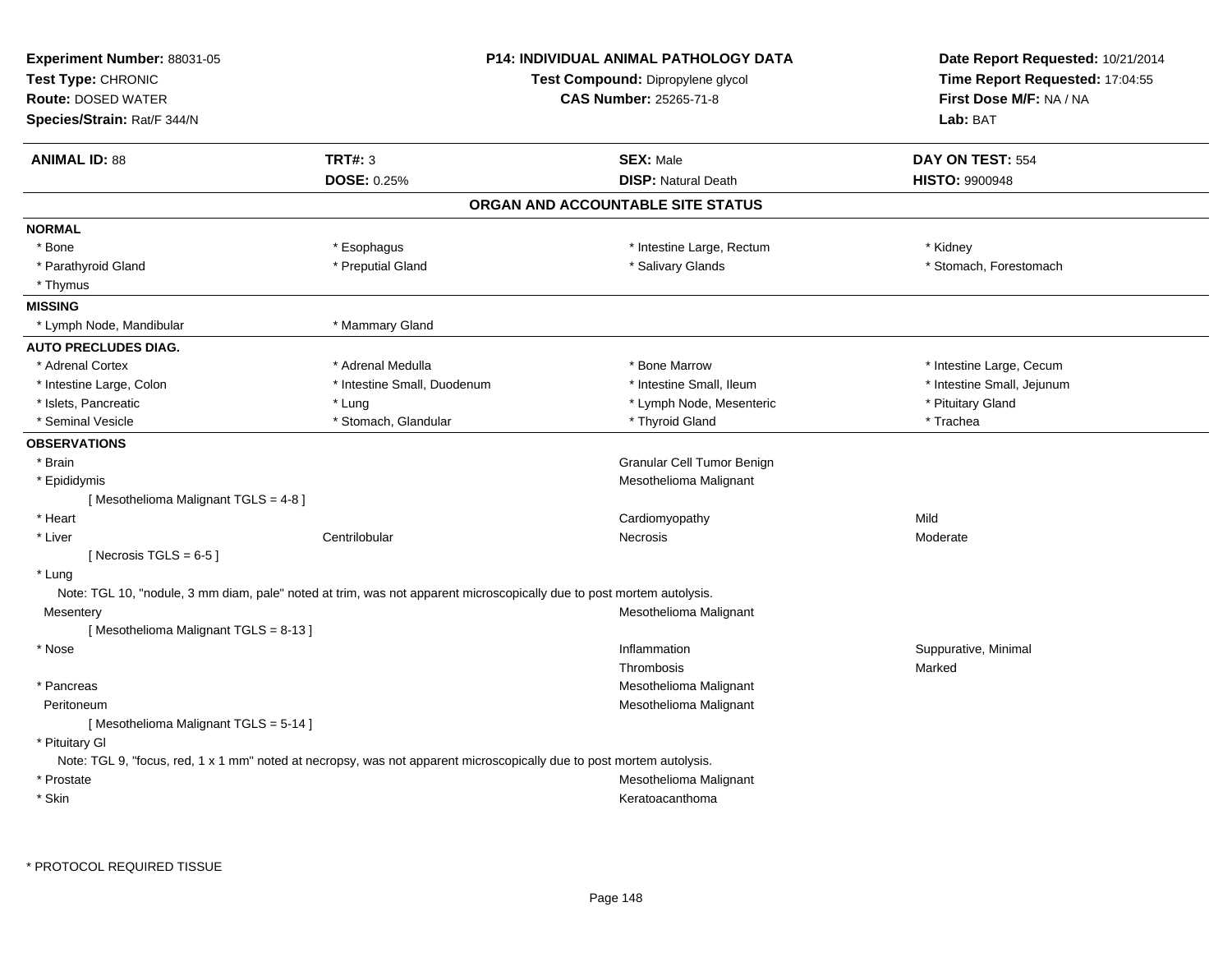| <b>Experiment Number: 88031-05</b><br><b>Test Type: CHRONIC</b><br><b>Route: DOSED WATER</b><br>Species/Strain: Rat/F 344/N |                                  | <b>P14: INDIVIDUAL ANIMAL PATHOLOGY DATA</b><br>Test Compound: Dipropylene glycol<br><b>CAS Number: 25265-71-8</b>           | Date Report Requested: 10/21/2014<br>Time Report Requested: 17:04:55<br>First Dose M/F: NA / NA<br>Lab: BAT |
|-----------------------------------------------------------------------------------------------------------------------------|----------------------------------|------------------------------------------------------------------------------------------------------------------------------|-------------------------------------------------------------------------------------------------------------|
| <b>ANIMAL ID: 88</b>                                                                                                        | TRT#: 3                          | <b>SEX: Male</b>                                                                                                             | DAY ON TEST: 554                                                                                            |
|                                                                                                                             | <b>DOSE: 0.25%</b>               | <b>DISP:</b> Natural Death                                                                                                   | <b>HISTO: 9900948</b>                                                                                       |
|                                                                                                                             |                                  | ORGAN AND ACCOUNTABLE SITE STATUS                                                                                            |                                                                                                             |
| [Keratoacanthoma TGLS = 12-15]                                                                                              |                                  |                                                                                                                              |                                                                                                             |
| * Spleen                                                                                                                    |                                  | Mesothelioma Malignant                                                                                                       |                                                                                                             |
| [Mesothelioma Malignant TGLS = 7-12]                                                                                        |                                  |                                                                                                                              |                                                                                                             |
| * Stom Gland                                                                                                                |                                  |                                                                                                                              |                                                                                                             |
|                                                                                                                             |                                  | Note: TGL 11, "lesion, 1-2 mm, dark, multiple" noted at trim, was not apparent microscopically due to post mortem autolysis. |                                                                                                             |
| * Testes                                                                                                                    | <b>Bilateral, Interstit Cell</b> | Adenoma                                                                                                                      |                                                                                                             |
|                                                                                                                             |                                  | Mesothelioma Malignant                                                                                                       |                                                                                                             |
| [Adenoma TGLS = $2-8$ ]                                                                                                     |                                  |                                                                                                                              |                                                                                                             |
| [Mesothelioma Malignant TGLS = 3-8]                                                                                         |                                  |                                                                                                                              |                                                                                                             |
| * Urinary Bladder                                                                                                           |                                  | Mesothelioma Malignant                                                                                                       |                                                                                                             |
| PRIMARY CAUSE OF DEATH                                                                                                      | - Peritoneum                     | Mesothelioma Malignant                                                                                                       |                                                                                                             |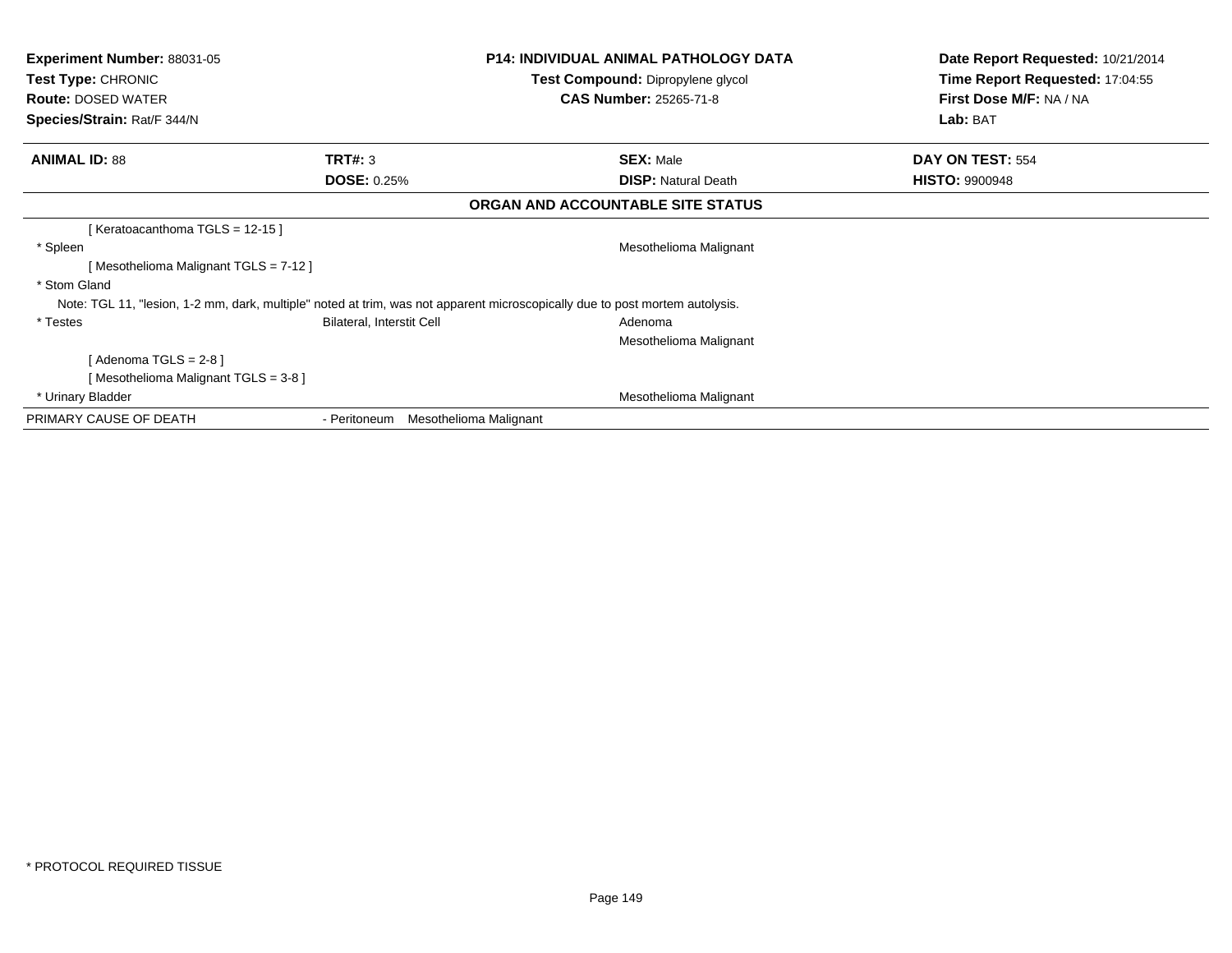| Experiment Number: 88031-05<br>Test Type: CHRONIC<br><b>Route: DOSED WATER</b><br>Species/Strain: Rat/F 344/N |                                        | <b>P14: INDIVIDUAL ANIMAL PATHOLOGY DATA</b><br>Test Compound: Dipropylene glycol<br><b>CAS Number: 25265-71-8</b> | Date Report Requested: 10/21/2014<br>Time Report Requested: 17:04:55<br>First Dose M/F: NA / NA<br>Lab: BAT |
|---------------------------------------------------------------------------------------------------------------|----------------------------------------|--------------------------------------------------------------------------------------------------------------------|-------------------------------------------------------------------------------------------------------------|
| <b>ANIMAL ID: 89</b>                                                                                          | <b>TRT#: 3</b>                         | <b>SEX: Male</b>                                                                                                   | DAY ON TEST: 586                                                                                            |
|                                                                                                               | DOSE: 0.25%                            | <b>DISP: Moribund Sacrifice</b>                                                                                    | <b>HISTO: 9900949</b>                                                                                       |
|                                                                                                               |                                        | ORGAN AND ACCOUNTABLE SITE STATUS                                                                                  |                                                                                                             |
| <b>NORMAL</b>                                                                                                 |                                        |                                                                                                                    |                                                                                                             |
| * Adrenal Medulla                                                                                             | * Bone                                 | * Bone Marrow                                                                                                      | * Brain                                                                                                     |
| * Epididymis                                                                                                  | * Esophagus                            | * Intestine Large, Cecum                                                                                           | * Intestine Large, Colon                                                                                    |
| * Intestine Large, Rectum                                                                                     | * Intestine Small, Duodenum            | * Intestine Small, Ileum                                                                                           | * Intestine Small, Jejunum                                                                                  |
| * Islets, Pancreatic                                                                                          | * Lymph Node, Mesenteric               | * Mammary Gland                                                                                                    | * Nose                                                                                                      |
| * Parathyroid Gland                                                                                           | * Prostate                             | * Seminal Vesicle                                                                                                  | * Skin                                                                                                      |
| * Stomach, Forestomach                                                                                        | * Stomach, Glandular                   | * Thymus                                                                                                           | * Thyroid Gland                                                                                             |
| * Trachea                                                                                                     | * Urinary Bladder                      |                                                                                                                    |                                                                                                             |
| <b>MISSING</b>                                                                                                |                                        |                                                                                                                    |                                                                                                             |
| * Lymph Node, Mandibular                                                                                      |                                        |                                                                                                                    |                                                                                                             |
| <b>OBSERVATIONS</b>                                                                                           |                                        |                                                                                                                    |                                                                                                             |
| * Adrenal Cortex                                                                                              |                                        | Hyperplasia                                                                                                        | Minimal                                                                                                     |
| * Heart                                                                                                       |                                        | Cardiomyopathy                                                                                                     | Mild                                                                                                        |
| * Kidney                                                                                                      |                                        | Nephropathy                                                                                                        | Minimal                                                                                                     |
| * Liver                                                                                                       |                                        | <b>Basophilic Focus</b>                                                                                            |                                                                                                             |
| * Lung                                                                                                        |                                        | Alveolar/Bronchiolar Adenoma                                                                                       |                                                                                                             |
|                                                                                                               | Alveolar Epith                         | Hyperplasia                                                                                                        | Mild                                                                                                        |
|                                                                                                               |                                        | <b>Infiltration Cellular</b>                                                                                       | Histiocyte, Minimal                                                                                         |
| [ Alveolar/Bronchiolar Adenoma TGLS = 4-4 ]                                                                   |                                        |                                                                                                                    |                                                                                                             |
| * Pancreas                                                                                                    |                                        | Atrophy                                                                                                            | Minimal                                                                                                     |
| * Pituitary Gland                                                                                             | <b>Pars Distalis</b>                   | Adenoma                                                                                                            |                                                                                                             |
| * Preputial Gland                                                                                             |                                        | Adenoma                                                                                                            |                                                                                                             |
| * Salivary Glands                                                                                             |                                        | Schwannoma Malignant                                                                                               |                                                                                                             |
| [Schwannoma Malignant TGLS = 1-12]                                                                            |                                        |                                                                                                                    |                                                                                                             |
| * Spleen                                                                                                      |                                        | Hematopoietic Cell Proliferation                                                                                   | Mild                                                                                                        |
| [ Hematopoietic Cell Proliferation TGLS = 3-5 ]                                                               |                                        |                                                                                                                    |                                                                                                             |
| * Testes                                                                                                      | Bilateral, Interstit Cell              | Adenoma                                                                                                            |                                                                                                             |
| [Adenoma TGLS = $2-8$ ]                                                                                       |                                        |                                                                                                                    |                                                                                                             |
| PRIMARY CAUSE OF DEATH                                                                                        | - Salivary Glands Schwannoma Malignant |                                                                                                                    |                                                                                                             |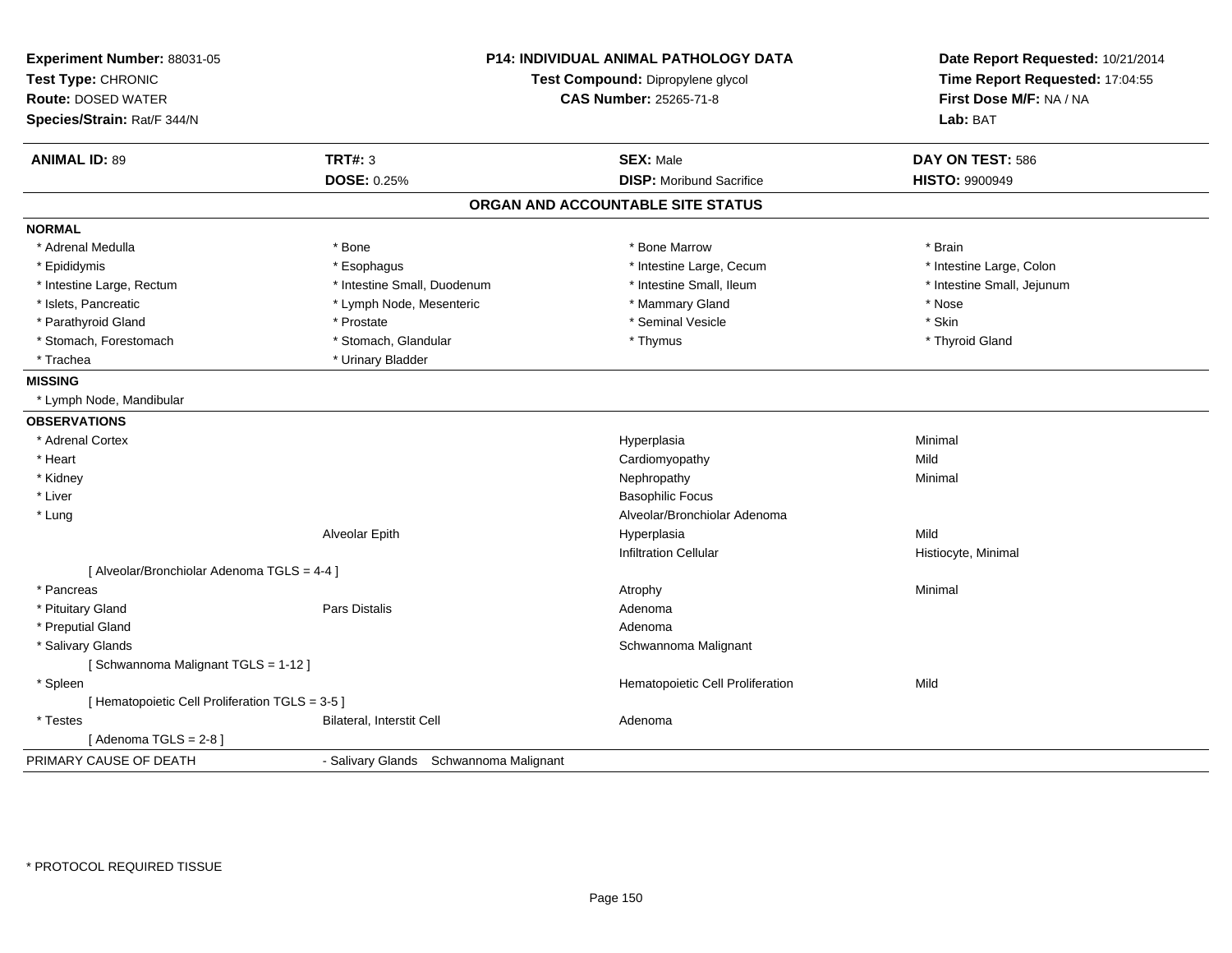| Experiment Number: 88031-05<br>Test Type: CHRONIC<br><b>Route: DOSED WATER</b> |                                                                                             | <b>P14: INDIVIDUAL ANIMAL PATHOLOGY DATA</b><br>Test Compound: Dipropylene glycol<br><b>CAS Number: 25265-71-8</b> | Date Report Requested: 10/21/2014<br>Time Report Requested: 17:04:55 |  |
|--------------------------------------------------------------------------------|---------------------------------------------------------------------------------------------|--------------------------------------------------------------------------------------------------------------------|----------------------------------------------------------------------|--|
| Species/Strain: Rat/F 344/N                                                    |                                                                                             |                                                                                                                    | First Dose M/F: NA / NA<br>Lab: BAT                                  |  |
| <b>ANIMAL ID: 90</b>                                                           | <b>TRT#: 3</b>                                                                              | <b>SEX: Male</b>                                                                                                   | DAY ON TEST: 716                                                     |  |
|                                                                                | <b>DOSE: 0.25%</b>                                                                          | <b>DISP: Natural Death</b>                                                                                         | <b>HISTO: 9900950</b>                                                |  |
|                                                                                |                                                                                             | ORGAN AND ACCOUNTABLE SITE STATUS                                                                                  |                                                                      |  |
| <b>NORMAL</b>                                                                  |                                                                                             |                                                                                                                    |                                                                      |  |
| * Bone                                                                         | * Bone Marrow                                                                               | * Brain                                                                                                            | * Epididymis                                                         |  |
| * Esophagus                                                                    | * Intestine Large, Cecum                                                                    | * Intestine Large, Rectum                                                                                          | * Intestine Small, Duodenum                                          |  |
| * Intestine Small, Jejunum                                                     | * Islets, Pancreatic                                                                        | * Lung                                                                                                             | * Lymph Node, Mandibular                                             |  |
| * Lymph Node, Mesenteric                                                       | * Nose                                                                                      | * Pancreas                                                                                                         | * Parathyroid Gland                                                  |  |
| * Preputial Gland                                                              | * Salivary Glands                                                                           | * Skin                                                                                                             | * Spleen                                                             |  |
| * Stomach, Forestomach                                                         | * Stomach, Glandular                                                                        | * Thymus                                                                                                           | * Thyroid Gland                                                      |  |
| * Trachea                                                                      | * Urinary Bladder                                                                           |                                                                                                                    |                                                                      |  |
| <b>MISSING</b>                                                                 |                                                                                             |                                                                                                                    |                                                                      |  |
| * Mammary Gland                                                                |                                                                                             |                                                                                                                    |                                                                      |  |
| <b>AUTO PRECLUDES DIAG.</b>                                                    |                                                                                             |                                                                                                                    |                                                                      |  |
| * Intestine Small, Ileum                                                       |                                                                                             |                                                                                                                    |                                                                      |  |
| <b>OBSERVATIONS</b>                                                            |                                                                                             |                                                                                                                    |                                                                      |  |
| * Adrenal Cortex                                                               |                                                                                             | Necrosis                                                                                                           | Mild                                                                 |  |
| * Adrenal Medulla                                                              |                                                                                             | Hyperplasia                                                                                                        | Mild                                                                 |  |
| * Heart                                                                        |                                                                                             | Cardiomyopathy                                                                                                     | Mild                                                                 |  |
| * Intestine Large, Colon                                                       |                                                                                             | Polyp Adenomatous                                                                                                  |                                                                      |  |
| [ Polyp Adenomatous $TGLS = 5-13$ ]                                            |                                                                                             |                                                                                                                    |                                                                      |  |
| * Kidney                                                                       |                                                                                             | Nephropathy                                                                                                        | Minimal                                                              |  |
| * Liver                                                                        |                                                                                             | <b>Basophilic Focus</b>                                                                                            |                                                                      |  |
|                                                                                | <b>Bile Duct</b>                                                                            | Hyperplasia                                                                                                        | Mild                                                                 |  |
|                                                                                |                                                                                             | Inflammation                                                                                                       | Granulomatous, Focal, Minimal                                        |  |
|                                                                                |                                                                                             | Inflammation                                                                                                       | Histiocytic, Focal, Mild                                             |  |
| [Hyperplasia TGLS = 4-5]                                                       | Note: TGL 3, "deformity, 5 x 5 x 4 mm" noted at necropsy, was not apparent microscopically. |                                                                                                                    |                                                                      |  |
| * Pituitary Gland<br>[ Hyperplasia TGLS = 2-9 ]                                | <b>Pars Distalis</b>                                                                        | Hyperplasia                                                                                                        | Mild                                                                 |  |
| * Prostate                                                                     |                                                                                             | Inflammation                                                                                                       | Chronic Active, Moderate                                             |  |
| * Seminal Vesicle                                                              |                                                                                             | Inflammation                                                                                                       | Chronic Active, Moderate                                             |  |
| * Testes                                                                       | <b>Interstit Cell</b>                                                                       | Adenoma                                                                                                            |                                                                      |  |
| [Adenoma TGLS = $1-8$ ]                                                        |                                                                                             |                                                                                                                    |                                                                      |  |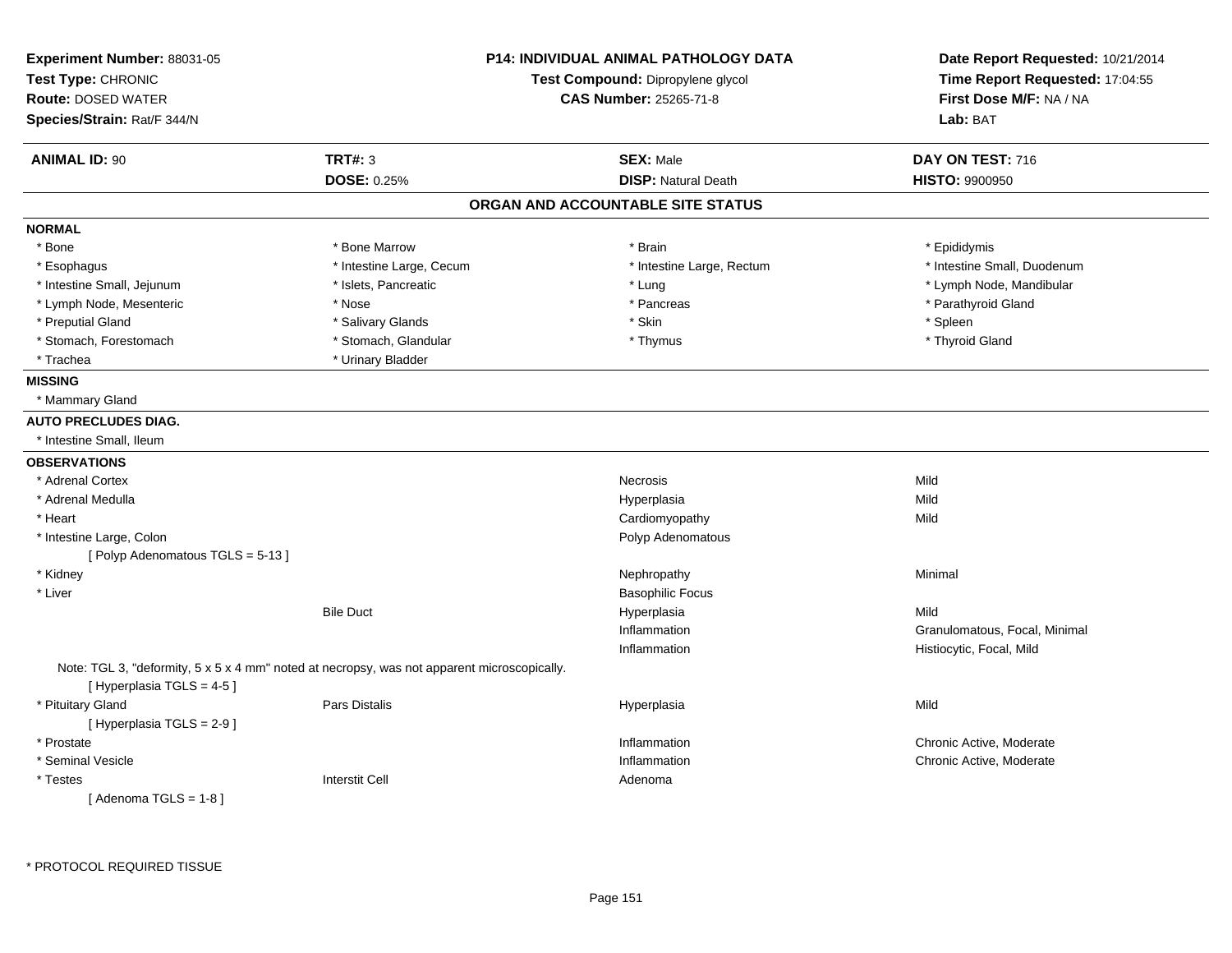| <b>Experiment Number: 88031-05</b> |                               | <b>P14: INDIVIDUAL ANIMAL PATHOLOGY DATA</b> | Date Report Requested: 10/21/2014 |
|------------------------------------|-------------------------------|----------------------------------------------|-----------------------------------|
| <b>Test Type: CHRONIC</b>          |                               | <b>Test Compound: Dipropylene glycol</b>     | Time Report Requested: 17:04:55   |
| <b>Route: DOSED WATER</b>          | <b>CAS Number: 25265-71-8</b> |                                              | First Dose M/F: NA / NA           |
| Species/Strain: Rat/F 344/N        |                               |                                              | Lab: BAT                          |
| <b>ANIMAL ID: 90</b>               | TRT#: 3                       | <b>SEX: Male</b>                             | <b>DAY ON TEST: 716</b>           |
|                                    | <b>DOSE: 0.25%</b>            | <b>DISP:</b> Natural Death                   | <b>HISTO: 9900950</b>             |
|                                    |                               | ORGAN AND ACCOUNTABLE SITE STATUS            |                                   |
| PRIMARY CAUSE OF DEATH             | - UNCERTAIN                   |                                              |                                   |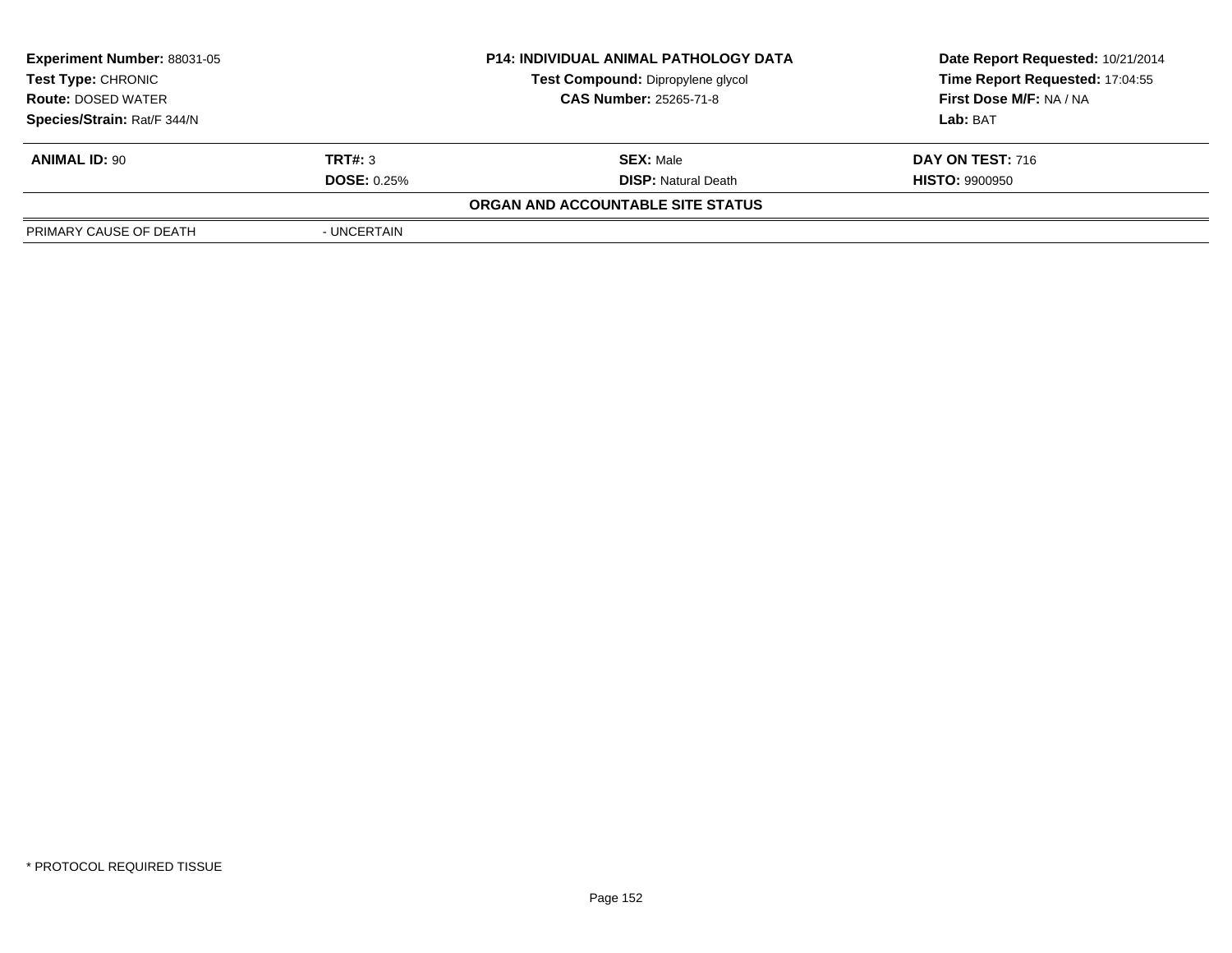| Experiment Number: 88031-05<br>Test Type: CHRONIC<br><b>Route: DOSED WATER</b><br>Species/Strain: Rat/F 344/N |                            | P14: INDIVIDUAL ANIMAL PATHOLOGY DATA<br>Test Compound: Dipropylene glycol<br><b>CAS Number: 25265-71-8</b> | Date Report Requested: 10/21/2014<br>Time Report Requested: 17:04:55<br>First Dose M/F: NA / NA<br>Lab: BAT |
|---------------------------------------------------------------------------------------------------------------|----------------------------|-------------------------------------------------------------------------------------------------------------|-------------------------------------------------------------------------------------------------------------|
| <b>ANIMAL ID: 91</b>                                                                                          | <b>TRT#: 3</b>             | <b>SEX: Male</b>                                                                                            | DAY ON TEST: 684                                                                                            |
|                                                                                                               | <b>DOSE: 0.25%</b>         | <b>DISP:</b> Moribund Sacrifice                                                                             | HISTO: 9900951                                                                                              |
|                                                                                                               |                            | ORGAN AND ACCOUNTABLE SITE STATUS                                                                           |                                                                                                             |
| <b>NORMAL</b>                                                                                                 |                            |                                                                                                             |                                                                                                             |
| * Bone                                                                                                        | * Brain                    | * Epididymis                                                                                                | * Esophagus                                                                                                 |
| * Intestine Large, Cecum                                                                                      | * Intestine Large, Colon   | * Intestine Large, Rectum                                                                                   | * Intestine Small, Duodenum                                                                                 |
| * Intestine Small, Ileum                                                                                      | * Intestine Small, Jejunum | * Islets, Pancreatic                                                                                        | * Mammary Gland                                                                                             |
| * Pancreas                                                                                                    | * Parathyroid Gland        | * Prostate                                                                                                  | * Seminal Vesicle                                                                                           |
| * Skin                                                                                                        | * Thyroid Gland            | * Trachea                                                                                                   | * Urinary Bladder                                                                                           |
| <b>MISSING</b>                                                                                                |                            |                                                                                                             |                                                                                                             |
| * Lymph Node, Mandibular                                                                                      | * Preputial Gland          | * Thymus                                                                                                    |                                                                                                             |
| <b>OBSERVATIONS</b>                                                                                           |                            |                                                                                                             |                                                                                                             |
| * Adrenal Cortex                                                                                              |                            | Leukemia Mononuclear                                                                                        |                                                                                                             |
| * Adrenal Medulla                                                                                             |                            | Leukemia Mononuclear                                                                                        |                                                                                                             |
| * Bone Marrow                                                                                                 |                            | Leukemia Mononuclear                                                                                        |                                                                                                             |
| * Heart                                                                                                       |                            | Leukemia Mononuclear                                                                                        |                                                                                                             |
| * Kidney                                                                                                      |                            | Infarct                                                                                                     | Moderate                                                                                                    |
|                                                                                                               |                            | Leukemia Mononuclear                                                                                        |                                                                                                             |
|                                                                                                               |                            | Nephropathy                                                                                                 | Mild                                                                                                        |
| [ Infarct TGLS = $8,9-6+14$ ]                                                                                 |                            |                                                                                                             |                                                                                                             |
| * Liver                                                                                                       |                            | Degeneration                                                                                                | Cystic, Mild                                                                                                |
|                                                                                                               | <b>Bile Duct</b>           | Hyperplasia                                                                                                 | Mild                                                                                                        |
|                                                                                                               |                            | Inflammation                                                                                                | Histiocytic, Focal, Mild                                                                                    |
|                                                                                                               |                            | Leukemia Mononuclear                                                                                        |                                                                                                             |
| [ Degeneration TGLS = 6-21 ]                                                                                  |                            |                                                                                                             |                                                                                                             |
| [ Leukemia Mononuclear TGLS = 4,5-13+5 ]                                                                      |                            |                                                                                                             |                                                                                                             |
| * Lung                                                                                                        |                            | <b>Infiltration Cellular</b>                                                                                | Histiocyte, Minimal                                                                                         |
|                                                                                                               |                            | Leukemia Mononuclear                                                                                        |                                                                                                             |
| Lymph Node                                                                                                    | Deep Cervical              | Leukemia Mononuclear                                                                                        |                                                                                                             |
|                                                                                                               | Mediastinal                | Leukemia Mononuclear                                                                                        |                                                                                                             |
|                                                                                                               | Pancreatic                 | Leukemia Mononuclear                                                                                        |                                                                                                             |
| [ Leukemia Mononuclear TGLS = 12-15 ]                                                                         |                            |                                                                                                             |                                                                                                             |
| [ Leukemia Mononuclear TGLS = 15-2 ]                                                                          |                            |                                                                                                             |                                                                                                             |
| [ Leukemia Mononuclear TGLS = 13,14-19+20 ]                                                                   |                            |                                                                                                             |                                                                                                             |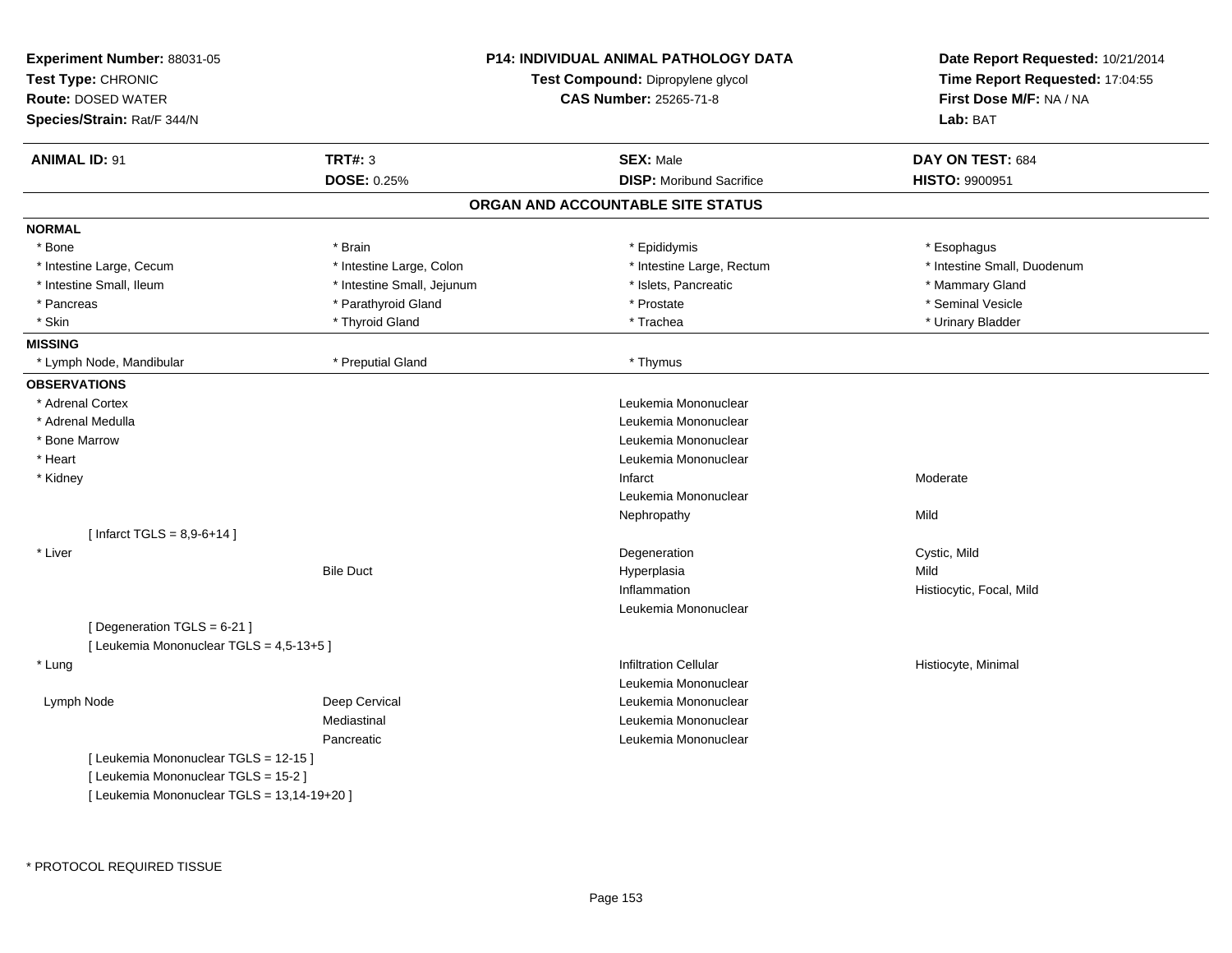| Experiment Number: 88031-05<br>Test Type: CHRONIC<br><b>Route: DOSED WATER</b><br>Species/Strain: Rat/F 344/N |                               | <b>P14: INDIVIDUAL ANIMAL PATHOLOGY DATA</b><br>Test Compound: Dipropylene glycol<br><b>CAS Number: 25265-71-8</b> | Date Report Requested: 10/21/2014<br>Time Report Requested: 17:04:55<br>First Dose M/F: NA / NA<br>Lab: BAT |
|---------------------------------------------------------------------------------------------------------------|-------------------------------|--------------------------------------------------------------------------------------------------------------------|-------------------------------------------------------------------------------------------------------------|
| <b>ANIMAL ID: 91</b>                                                                                          | <b>TRT#: 3</b>                | <b>SEX: Male</b>                                                                                                   | DAY ON TEST: 684                                                                                            |
|                                                                                                               | <b>DOSE: 0.25%</b>            | <b>DISP:</b> Moribund Sacrifice                                                                                    | <b>HISTO: 9900951</b>                                                                                       |
|                                                                                                               |                               | ORGAN AND ACCOUNTABLE SITE STATUS                                                                                  |                                                                                                             |
| * Lymph Node, Mesenteric                                                                                      |                               | Leukemia Mononuclear                                                                                               |                                                                                                             |
| [ Leukemia Mononuclear TGLS = 11-17 ]                                                                         |                               |                                                                                                                    |                                                                                                             |
| Mesentery                                                                                                     | Fat                           | Necrosis                                                                                                           | Moderate                                                                                                    |
| [Necrosis TGLS = $10-18$ ]                                                                                    |                               |                                                                                                                    |                                                                                                             |
| * Nose                                                                                                        |                               | Inflammation                                                                                                       | Suppurative, Mild                                                                                           |
| * Pituitary Gland                                                                                             | Pars Distalis                 | Adenoma                                                                                                            |                                                                                                             |
| * Salivary Glands                                                                                             |                               | Atrophy                                                                                                            | Mild                                                                                                        |
|                                                                                                               |                               | Inflammation                                                                                                       | Suppurative, Minimal                                                                                        |
| * Spleen                                                                                                      |                               | Leukemia Mononuclear                                                                                               |                                                                                                             |
|                                                                                                               |                               | Necrosis                                                                                                           | Moderate                                                                                                    |
| [ Leukemia Mononuclear TGLS = 1-12 ]                                                                          |                               |                                                                                                                    |                                                                                                             |
| [ Necrosis TGLS = $2-12$ ]                                                                                    |                               |                                                                                                                    |                                                                                                             |
| * Stomach, Forestomach                                                                                        |                               | Hyperplasia                                                                                                        | Squamous, Moderate                                                                                          |
|                                                                                                               |                               | Ulcer                                                                                                              | Moderate                                                                                                    |
| [ Ulcer TGLS = $18-16$ ]                                                                                      |                               |                                                                                                                    |                                                                                                             |
| * Stomach, Glandular                                                                                          |                               | <b>Necrosis</b>                                                                                                    | Mild                                                                                                        |
| * Testes                                                                                                      | Bilateral, Interstit Cell     | Adenoma                                                                                                            |                                                                                                             |
| [ Adenoma TGLS = 3-8 ]                                                                                        |                               |                                                                                                                    |                                                                                                             |
| PRIMARY CAUSE OF DEATH                                                                                        | - Spleen Leukemia Mononuclear |                                                                                                                    |                                                                                                             |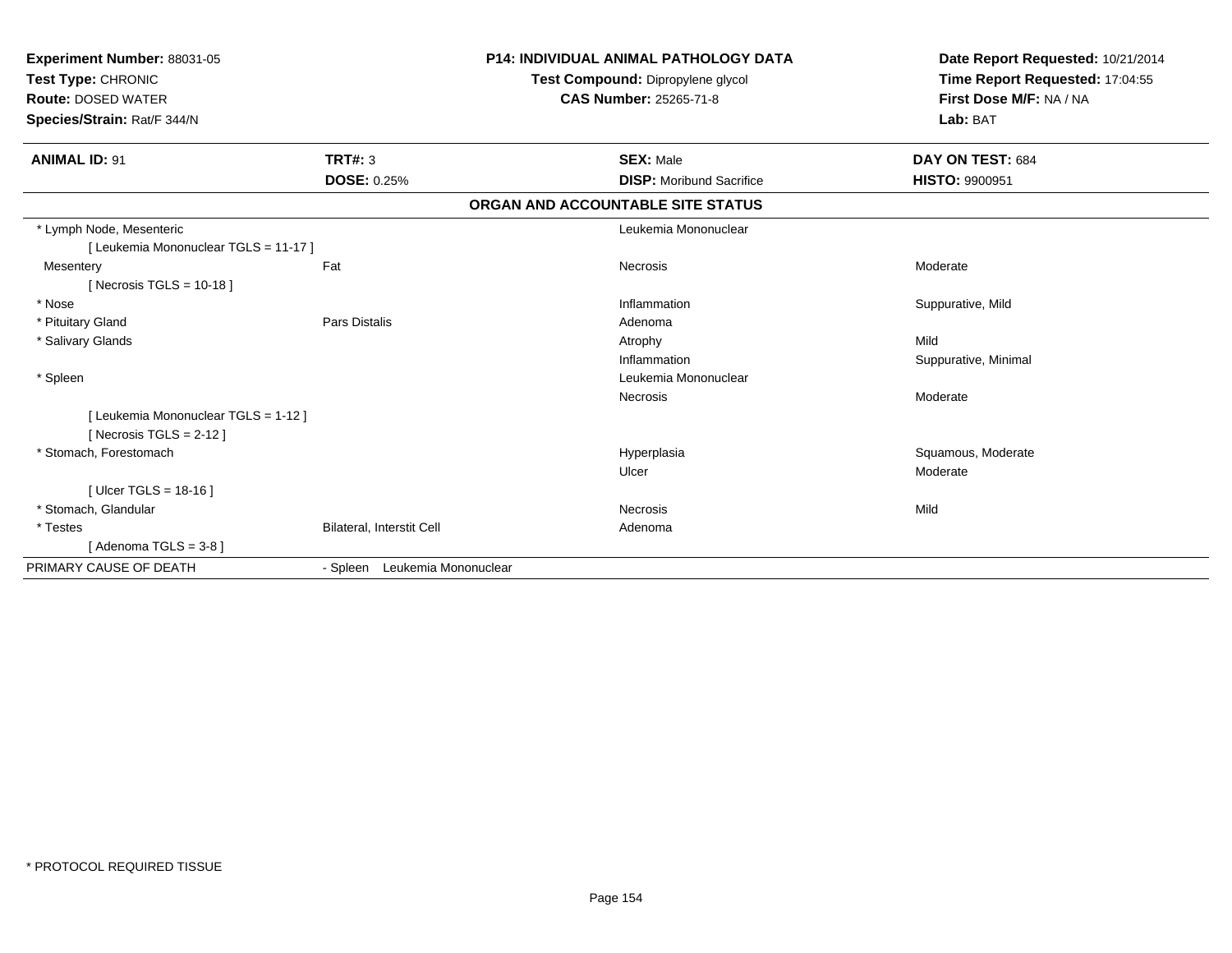| Experiment Number: 88031-05                                                                                                   | <b>P14: INDIVIDUAL ANIMAL PATHOLOGY DATA</b><br>Test Compound: Dipropylene glycol |                                   | Date Report Requested: 10/21/2014 |  |
|-------------------------------------------------------------------------------------------------------------------------------|-----------------------------------------------------------------------------------|-----------------------------------|-----------------------------------|--|
| Test Type: CHRONIC                                                                                                            |                                                                                   |                                   | Time Report Requested: 17:04:55   |  |
| <b>Route: DOSED WATER</b>                                                                                                     |                                                                                   | <b>CAS Number: 25265-71-8</b>     | First Dose M/F: NA / NA           |  |
| Species/Strain: Rat/F 344/N                                                                                                   |                                                                                   |                                   | Lab: BAT                          |  |
| <b>ANIMAL ID: 92</b>                                                                                                          | <b>TRT#: 3</b>                                                                    | <b>SEX: Male</b>                  | DAY ON TEST: 528                  |  |
|                                                                                                                               | <b>DOSE: 0.25%</b>                                                                | <b>DISP:</b> Moribund Sacrifice   | <b>HISTO: 9900952</b>             |  |
|                                                                                                                               |                                                                                   | ORGAN AND ACCOUNTABLE SITE STATUS |                                   |  |
| <b>NORMAL</b>                                                                                                                 |                                                                                   |                                   |                                   |  |
| * Adrenal Cortex                                                                                                              | * Adrenal Medulla                                                                 | * Bone                            | * Bone Marrow                     |  |
| * Brain                                                                                                                       | * Epididymis                                                                      | * Esophagus                       | * Heart                           |  |
| * Intestine Large, Cecum                                                                                                      | * Intestine Large, Colon                                                          | * Intestine Large, Rectum         | * Intestine Small, Duodenum       |  |
| * Intestine Small, Ileum                                                                                                      | * Intestine Small, Jejunum                                                        | * Islets, Pancreatic              | * Nose                            |  |
| * Parathyroid Gland                                                                                                           | * Pituitary Gland                                                                 | * Prostate                        | * Salivary Glands                 |  |
| * Seminal Vesicle                                                                                                             | * Skin                                                                            | * Stomach, Forestomach            | * Stomach, Glandular              |  |
| * Thymus                                                                                                                      | * Thyroid Gland                                                                   | * Trachea                         | * Urinary Bladder                 |  |
| <b>MISSING</b>                                                                                                                |                                                                                   |                                   |                                   |  |
| * Lymph Node, Mandibular                                                                                                      | * Lymph Node, Mesenteric                                                          | * Mammary Gland                   | * Preputial Gland                 |  |
| <b>OBSERVATIONS</b>                                                                                                           |                                                                                   |                                   |                                   |  |
| * Kidney                                                                                                                      |                                                                                   | Nephropathy                       | Mild                              |  |
| * Liver                                                                                                                       |                                                                                   | Inflammation                      | Histiocytic, Focal, Minimal       |  |
| * Lung                                                                                                                        |                                                                                   | <b>Infiltration Cellular</b>      | Histiocyte, Minimal               |  |
| * Pancreas                                                                                                                    |                                                                                   | Atrophy                           | Mild                              |  |
|                                                                                                                               |                                                                                   | Fibrosarcoma                      | Metastatic (Tissue Nos)           |  |
| [Fibrosarcoma TGLS = $4,5-12+5$ ]                                                                                             |                                                                                   |                                   |                                   |  |
| * Spleen                                                                                                                      |                                                                                   | Hematopoietic Cell Proliferation  | Moderate                          |  |
| * Testes                                                                                                                      | <b>Interstit Cell</b>                                                             | Adenoma                           |                                   |  |
| [Adenoma TGLS = $3-8$ ]                                                                                                       |                                                                                   |                                   |                                   |  |
| <b>Tissue NOS</b>                                                                                                             |                                                                                   | Fibrosarcoma                      |                                   |  |
| [Fibrosarcoma TGLS = $1,2-13+14$ ]                                                                                            |                                                                                   |                                   |                                   |  |
| PRIMARY CAUSE OF DEATH                                                                                                        | - Tissue NOS Fibrosarcoma                                                         |                                   |                                   |  |
| Animal Note: The masses (TGL 1 and TGL 2) noted as mammary and tissue NOS at necropsy were all one tumor of uncertain origin. |                                                                                   |                                   |                                   |  |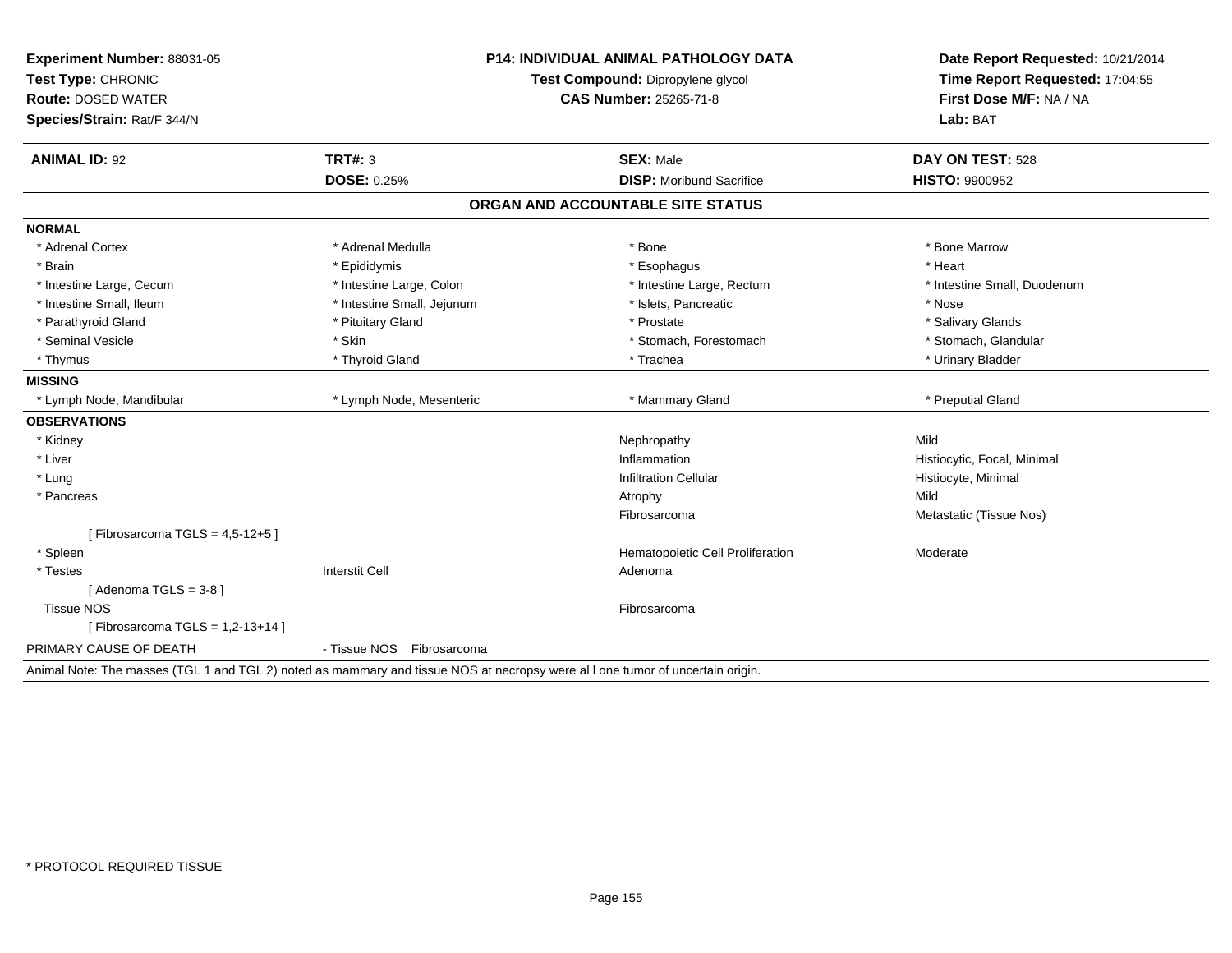| Experiment Number: 88031-05<br>Test Type: CHRONIC<br><b>Route: DOSED WATER</b><br>Species/Strain: Rat/F 344/N | <b>P14: INDIVIDUAL ANIMAL PATHOLOGY DATA</b><br>Test Compound: Dipropylene glycol<br>CAS Number: 25265-71-8 |                                   | Date Report Requested: 10/21/2014<br>Time Report Requested: 17:04:55<br>First Dose M/F: NA / NA<br>Lab: BAT |
|---------------------------------------------------------------------------------------------------------------|-------------------------------------------------------------------------------------------------------------|-----------------------------------|-------------------------------------------------------------------------------------------------------------|
| <b>ANIMAL ID: 93</b>                                                                                          | <b>TRT#: 3</b>                                                                                              | <b>SEX: Male</b>                  | DAY ON TEST: 730                                                                                            |
|                                                                                                               | DOSE: 0.25%                                                                                                 | <b>DISP: Terminal Sacrifice</b>   | HISTO: 9900953                                                                                              |
|                                                                                                               |                                                                                                             | ORGAN AND ACCOUNTABLE SITE STATUS |                                                                                                             |
| <b>NORMAL</b>                                                                                                 |                                                                                                             |                                   |                                                                                                             |
| * Adrenal Cortex                                                                                              | * Adrenal Medulla                                                                                           | * Bone                            | * Bone Marrow                                                                                               |
| * Brain                                                                                                       | * Epididymis                                                                                                | * Esophagus                       | * Intestine Large, Cecum                                                                                    |
| * Intestine Large, Rectum                                                                                     | * Intestine Small, Duodenum                                                                                 | * Intestine Small, Ileum          | * Intestine Small, Jejunum                                                                                  |
| * Islets, Pancreatic                                                                                          | * Lung                                                                                                      | * Lymph Node, Mandibular          | * Lymph Node, Mesenteric                                                                                    |
| * Mammary Gland                                                                                               | * Nose                                                                                                      | * Parathyroid Gland               | * Preputial Gland                                                                                           |
| * Salivary Glands                                                                                             | * Seminal Vesicle                                                                                           | * Skin                            | $*$ Spleen                                                                                                  |
| * Stomach, Forestomach                                                                                        | * Stomach, Glandular                                                                                        | * Thymus                          | * Trachea                                                                                                   |
| * Urinary Bladder                                                                                             |                                                                                                             |                                   |                                                                                                             |
| <b>OBSERVATIONS</b>                                                                                           |                                                                                                             |                                   |                                                                                                             |
| * Heart                                                                                                       |                                                                                                             | Cardiomyopathy                    | Mild                                                                                                        |
| * Intestine Large, Colon                                                                                      |                                                                                                             | Parasite Metazoan                 |                                                                                                             |
| * Kidney                                                                                                      |                                                                                                             | Nephropathy                       | Mild                                                                                                        |
| * Liver                                                                                                       |                                                                                                             | <b>Basophilic Focus</b>           |                                                                                                             |
|                                                                                                               |                                                                                                             | Clear Cell Focus                  |                                                                                                             |
|                                                                                                               |                                                                                                             | Inflammation                      | Granulomatous, Focal, Minimal                                                                               |
|                                                                                                               |                                                                                                             | Inflammation                      | Histiocytic, Focal, Minimal                                                                                 |
| Mesentery                                                                                                     | Fat                                                                                                         | Necrosis                          | Moderate                                                                                                    |
| [Necrosis TGLS = $3-13$ ]                                                                                     |                                                                                                             |                                   |                                                                                                             |
| * Pancreas                                                                                                    |                                                                                                             | Hyperplasia                       | Mild                                                                                                        |
| * Pituitary Gland                                                                                             |                                                                                                             | Cyst                              | Minimal                                                                                                     |
|                                                                                                               | Pars Distalis                                                                                               | Hyperplasia                       | Minimal                                                                                                     |
| * Prostate                                                                                                    |                                                                                                             | Adenoma                           |                                                                                                             |
| * Testes                                                                                                      | <b>Interstit Cell</b>                                                                                       | Adenoma                           |                                                                                                             |
|                                                                                                               |                                                                                                             | Atrophy                           | Marked                                                                                                      |
| [Adenoma TGLS = $1-8$ ]                                                                                       |                                                                                                             |                                   |                                                                                                             |
| [Atrophy TGLS = $2-8$ ]                                                                                       |                                                                                                             |                                   |                                                                                                             |
| * Thyroid Gland                                                                                               | <b>Follicular Cel</b>                                                                                       | Adenoma                           |                                                                                                             |
| [Adenoma TGLS = $4-2$ ]                                                                                       |                                                                                                             |                                   |                                                                                                             |
| PRIMARY CAUSE OF DEATH                                                                                        |                                                                                                             |                                   |                                                                                                             |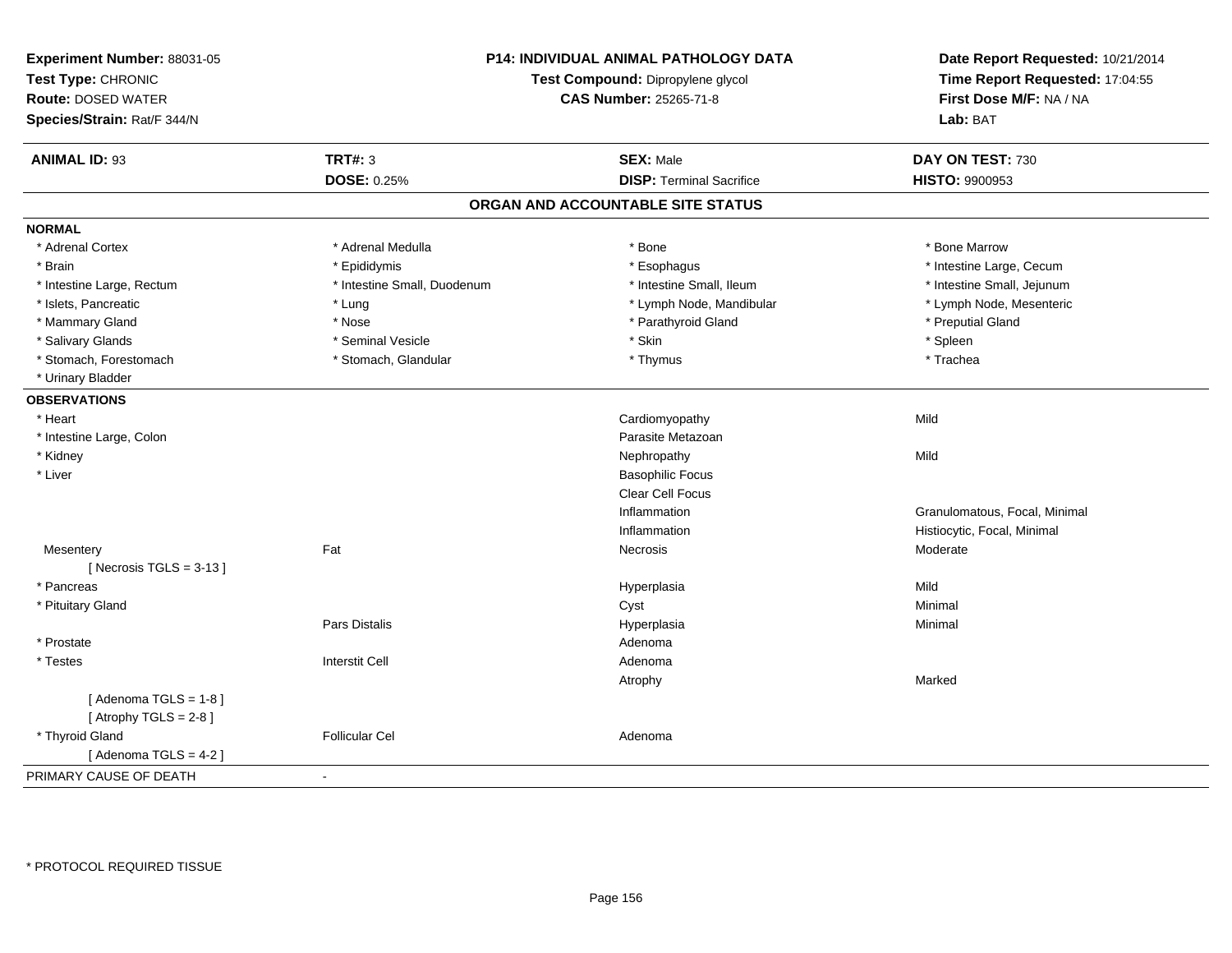| Experiment Number: 88031-05<br>Test Type: CHRONIC<br><b>Route: DOSED WATER</b><br>Species/Strain: Rat/F 344/N | <b>P14: INDIVIDUAL ANIMAL PATHOLOGY DATA</b><br>Test Compound: Dipropylene glycol<br><b>CAS Number: 25265-71-8</b><br><b>TRT#: 3</b><br><b>SEX: Male</b><br><b>DISP:</b> Moribund Sacrifice<br>DOSE: 0.25% |                                   | Date Report Requested: 10/21/2014<br>Time Report Requested: 17:04:55<br>First Dose M/F: NA / NA<br>Lab: BAT<br>DAY ON TEST: 614<br><b>HISTO: 9900954</b> |
|---------------------------------------------------------------------------------------------------------------|------------------------------------------------------------------------------------------------------------------------------------------------------------------------------------------------------------|-----------------------------------|----------------------------------------------------------------------------------------------------------------------------------------------------------|
| <b>ANIMAL ID: 94</b>                                                                                          |                                                                                                                                                                                                            |                                   |                                                                                                                                                          |
|                                                                                                               |                                                                                                                                                                                                            | ORGAN AND ACCOUNTABLE SITE STATUS |                                                                                                                                                          |
| <b>NORMAL</b>                                                                                                 |                                                                                                                                                                                                            |                                   |                                                                                                                                                          |
| * Bone                                                                                                        | * Brain                                                                                                                                                                                                    | * Epididymis                      | * Esophagus                                                                                                                                              |
| * Intestine Large, Colon                                                                                      | * Intestine Large, Rectum                                                                                                                                                                                  | * Intestine Small, Duodenum       | * Intestine Small, Ileum                                                                                                                                 |
| * Intestine Small, Jejunum                                                                                    | * Islets, Pancreatic                                                                                                                                                                                       | * Mammary Gland                   | * Parathyroid Gland                                                                                                                                      |
| * Preputial Gland                                                                                             | * Skin                                                                                                                                                                                                     | * Thymus                          | * Thyroid Gland                                                                                                                                          |
| * Trachea                                                                                                     | * Urinary Bladder                                                                                                                                                                                          |                                   |                                                                                                                                                          |
| <b>MISSING</b>                                                                                                |                                                                                                                                                                                                            |                                   |                                                                                                                                                          |
| * Lymph Node, Mandibular                                                                                      |                                                                                                                                                                                                            |                                   |                                                                                                                                                          |
| <b>OBSERVATIONS</b>                                                                                           |                                                                                                                                                                                                            |                                   |                                                                                                                                                          |
| * Adrenal Cortex                                                                                              |                                                                                                                                                                                                            | Leukemia Mononuclear              |                                                                                                                                                          |
| * Adrenal Medulla                                                                                             |                                                                                                                                                                                                            | Hyperplasia                       | Mild                                                                                                                                                     |
|                                                                                                               |                                                                                                                                                                                                            | Leukemia Mononuclear              |                                                                                                                                                          |
| * Bone Marrow                                                                                                 |                                                                                                                                                                                                            | Leukemia Mononuclear              |                                                                                                                                                          |
| * Heart                                                                                                       |                                                                                                                                                                                                            | Cardiomyopathy                    | Minimal                                                                                                                                                  |
|                                                                                                               | Atrium                                                                                                                                                                                                     | Thrombosis                        | Mild                                                                                                                                                     |
| * Intestine Large, Cecum                                                                                      |                                                                                                                                                                                                            | Leukemia Mononuclear              |                                                                                                                                                          |
|                                                                                                               |                                                                                                                                                                                                            | Ulcer                             | Marked                                                                                                                                                   |
| [ Ulcer TGLS = $9-7$ ]                                                                                        |                                                                                                                                                                                                            |                                   |                                                                                                                                                          |
| * Kidney                                                                                                      |                                                                                                                                                                                                            | Infarct                           | Minimal                                                                                                                                                  |
|                                                                                                               |                                                                                                                                                                                                            | Leukemia Mononuclear              |                                                                                                                                                          |
|                                                                                                               |                                                                                                                                                                                                            | Nephropathy                       | Mild                                                                                                                                                     |
| [ Infarct TGLS = $11-16$ ]                                                                                    |                                                                                                                                                                                                            |                                   |                                                                                                                                                          |
| * Liver                                                                                                       |                                                                                                                                                                                                            | Fatty Change                      | Moderate                                                                                                                                                 |
|                                                                                                               | <b>Bile Duct</b>                                                                                                                                                                                           | Hyperplasia                       | Mild                                                                                                                                                     |
|                                                                                                               |                                                                                                                                                                                                            | Leukemia Mononuclear              |                                                                                                                                                          |
| [ Leukemia Mononuclear TGLS = 6-5 ]                                                                           |                                                                                                                                                                                                            |                                   |                                                                                                                                                          |
| * Lung                                                                                                        |                                                                                                                                                                                                            | Leukemia Mononuclear              |                                                                                                                                                          |
|                                                                                                               |                                                                                                                                                                                                            | Sarcoma                           | Metastatic (Salivary Glands)                                                                                                                             |
| Lymph Node                                                                                                    | Mediastinal                                                                                                                                                                                                | Leukemia Mononuclear              |                                                                                                                                                          |
| [ Leukemia Mononuclear TGLS = 7-2 ]                                                                           |                                                                                                                                                                                                            |                                   |                                                                                                                                                          |
| * Lymph Node, Mesenteric                                                                                      |                                                                                                                                                                                                            | Leukemia Mononuclear              |                                                                                                                                                          |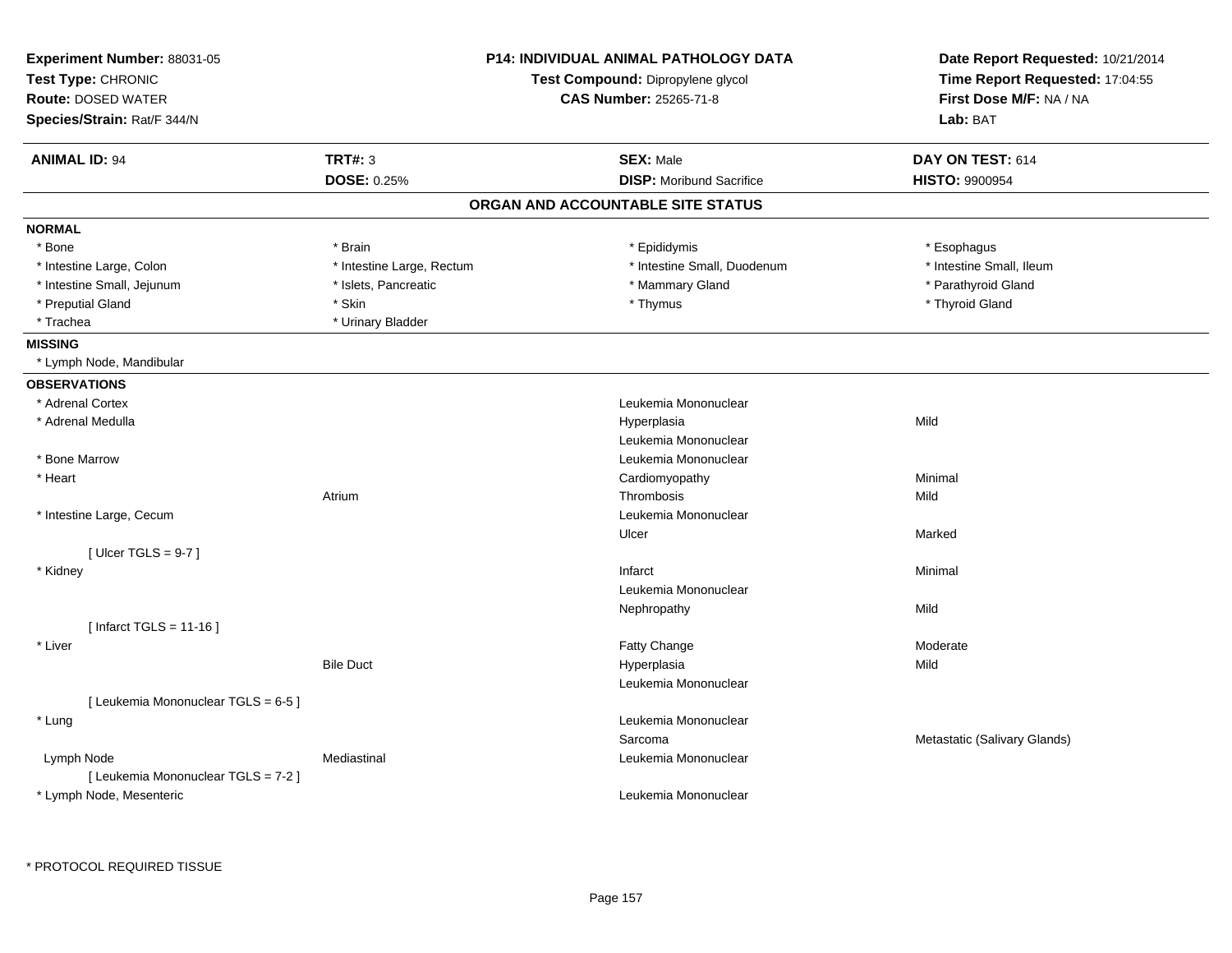| Experiment Number: 88031-05<br>Test Type: CHRONIC<br><b>Route: DOSED WATER</b><br>Species/Strain: Rat/F 344/N<br><b>ANIMAL ID: 94</b> | <b>TRT#: 3</b>                | <b>P14: INDIVIDUAL ANIMAL PATHOLOGY DATA</b><br>Test Compound: Dipropylene glycol<br><b>CAS Number: 25265-71-8</b><br><b>SEX: Male</b> | Date Report Requested: 10/21/2014<br>Time Report Requested: 17:04:55<br>First Dose M/F: NA / NA<br>Lab: BAT<br>DAY ON TEST: 614 |
|---------------------------------------------------------------------------------------------------------------------------------------|-------------------------------|----------------------------------------------------------------------------------------------------------------------------------------|---------------------------------------------------------------------------------------------------------------------------------|
|                                                                                                                                       | <b>DOSE: 0.25%</b>            | <b>DISP:</b> Moribund Sacrifice                                                                                                        | <b>HISTO: 9900954</b>                                                                                                           |
|                                                                                                                                       |                               | ORGAN AND ACCOUNTABLE SITE STATUS                                                                                                      |                                                                                                                                 |
| [ Leukemia Mononuclear TGLS = 8-7+17 ]                                                                                                |                               |                                                                                                                                        |                                                                                                                                 |
| * Nose                                                                                                                                |                               | Inflammation                                                                                                                           | Suppurative, Mild                                                                                                               |
| * Pancreas                                                                                                                            |                               | Atrophy                                                                                                                                | Marked                                                                                                                          |
|                                                                                                                                       |                               | Leukemia Mononuclear                                                                                                                   |                                                                                                                                 |
| * Pituitary Gland                                                                                                                     |                               | Leukemia Mononuclear                                                                                                                   |                                                                                                                                 |
| * Prostate                                                                                                                            |                               | Leukemia Mononuclear                                                                                                                   |                                                                                                                                 |
| * Salivary Glands                                                                                                                     |                               | Sarcoma                                                                                                                                |                                                                                                                                 |
| [Sarcoma TGLS = $1-18$ ]                                                                                                              |                               |                                                                                                                                        |                                                                                                                                 |
| * Seminal Vesicle                                                                                                                     |                               | Leukemia Mononuclear                                                                                                                   |                                                                                                                                 |
| * Spleen                                                                                                                              |                               | Leukemia Mononuclear                                                                                                                   |                                                                                                                                 |
|                                                                                                                                       |                               | Necrosis                                                                                                                               | Mild                                                                                                                            |
| [ Leukemia Mononuclear TGLS = 3,10-12+15 ]                                                                                            |                               |                                                                                                                                        |                                                                                                                                 |
| [ Necrosis TGLS = $4,5,10-13+14+15$ ]                                                                                                 |                               |                                                                                                                                        |                                                                                                                                 |
| * Stomach, Forestomach                                                                                                                |                               | Ulcer                                                                                                                                  | Mild                                                                                                                            |
| [ Ulcer TGLS = $12-9$ ]                                                                                                               |                               |                                                                                                                                        |                                                                                                                                 |
| * Stomach, Glandular                                                                                                                  |                               | Leukemia Mononuclear                                                                                                                   |                                                                                                                                 |
|                                                                                                                                       |                               | Necrosis                                                                                                                               | Mild                                                                                                                            |
| [ Necrosis TGLS = $12-9$ ]                                                                                                            |                               |                                                                                                                                        |                                                                                                                                 |
| * Testes                                                                                                                              | Bilateral, Interstit Cell     | Adenoma                                                                                                                                |                                                                                                                                 |
| [Adenoma TGLS = $2-8$ ]                                                                                                               |                               |                                                                                                                                        |                                                                                                                                 |
| PRIMARY CAUSE OF DEATH                                                                                                                | - Spleen Leukemia Mononuclear |                                                                                                                                        |                                                                                                                                 |
| <b>CONTRIBUTORY CAUSE OF DEATH</b>                                                                                                    | - Salivary Glands Sarcoma     |                                                                                                                                        |                                                                                                                                 |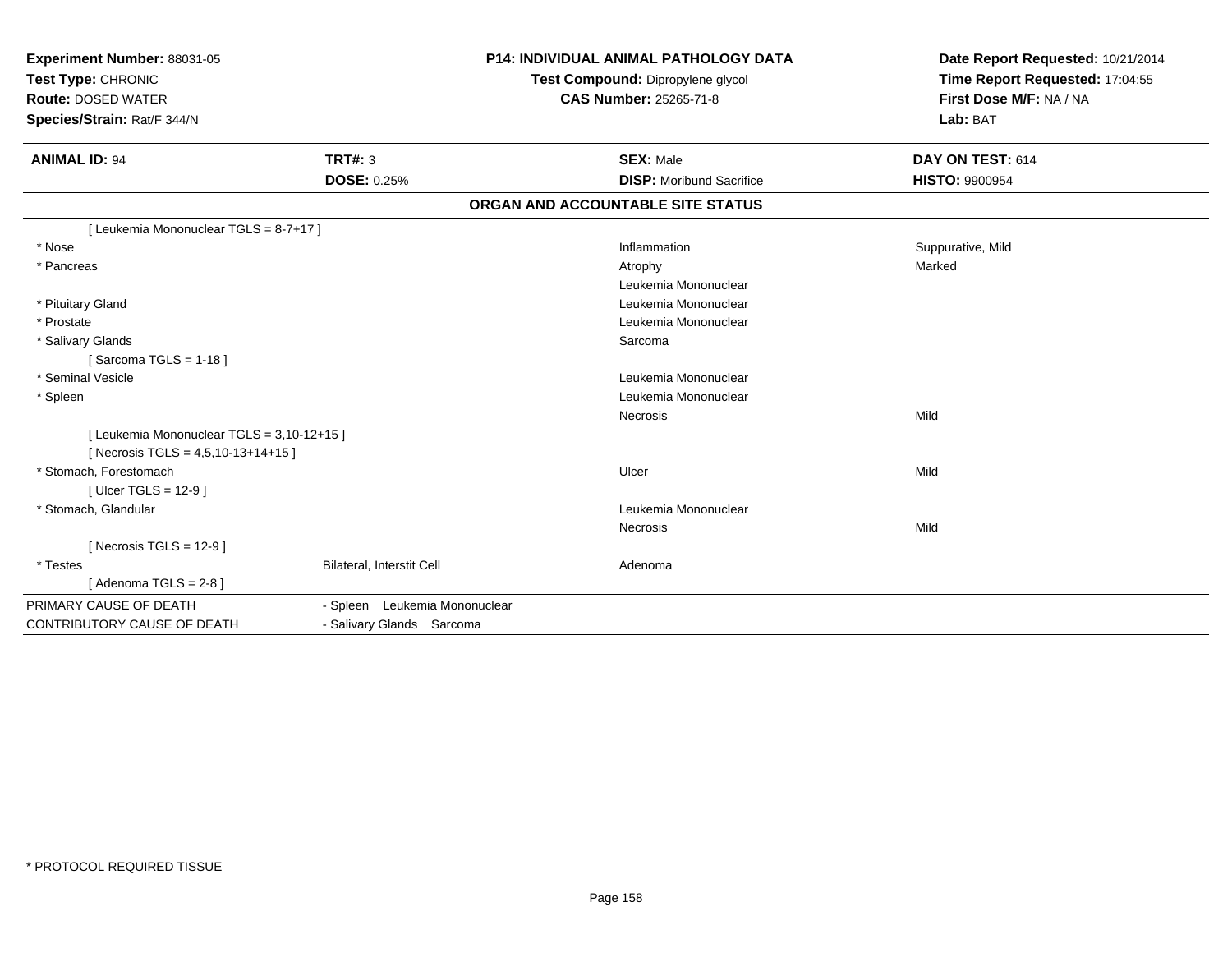| Experiment Number: 88031-05<br>Test Type: CHRONIC<br><b>Route: DOSED WATER</b><br>Species/Strain: Rat/F 344/N | <b>P14: INDIVIDUAL ANIMAL PATHOLOGY DATA</b><br>Test Compound: Dipropylene glycol<br><b>CAS Number: 25265-71-8</b> |                                   | Date Report Requested: 10/21/2014<br>Time Report Requested: 17:04:55<br>First Dose M/F: NA / NA<br>Lab: BAT |
|---------------------------------------------------------------------------------------------------------------|--------------------------------------------------------------------------------------------------------------------|-----------------------------------|-------------------------------------------------------------------------------------------------------------|
| <b>ANIMAL ID: 95</b>                                                                                          | <b>TRT#: 3</b>                                                                                                     | <b>SEX: Male</b>                  | DAY ON TEST: 730                                                                                            |
|                                                                                                               | <b>DOSE: 0.25%</b>                                                                                                 | <b>DISP: Terminal Sacrifice</b>   | <b>HISTO: 9900955</b>                                                                                       |
|                                                                                                               |                                                                                                                    | ORGAN AND ACCOUNTABLE SITE STATUS |                                                                                                             |
| <b>NORMAL</b>                                                                                                 |                                                                                                                    |                                   |                                                                                                             |
| * Adrenal Cortex                                                                                              | * Bone                                                                                                             | * Bone Marrow                     | * Brain                                                                                                     |
| * Epididymis                                                                                                  | * Esophagus                                                                                                        | * Intestine Large, Cecum          | * Intestine Large, Colon                                                                                    |
| * Intestine Large, Rectum                                                                                     | * Intestine Small, Duodenum                                                                                        | * Intestine Small, Ileum          | * Intestine Small, Jejunum                                                                                  |
| * Islets, Pancreatic                                                                                          | * Mammary Gland                                                                                                    | * Nose                            | * Parathyroid Gland                                                                                         |
| * Preputial Gland                                                                                             | * Seminal Vesicle                                                                                                  | * Stomach, Forestomach            | * Stomach, Glandular                                                                                        |
| * Thymus                                                                                                      | * Trachea                                                                                                          | * Urinary Bladder                 |                                                                                                             |
| <b>MISSING</b>                                                                                                |                                                                                                                    |                                   |                                                                                                             |
| * Lymph Node, Mandibular                                                                                      |                                                                                                                    |                                   |                                                                                                             |
| <b>OBSERVATIONS</b>                                                                                           |                                                                                                                    |                                   |                                                                                                             |
| * Adrenal Medulla                                                                                             |                                                                                                                    | Hyperplasia                       | Mild                                                                                                        |
| * Heart                                                                                                       |                                                                                                                    | Cardiomyopathy                    | Minimal                                                                                                     |
| * Kidney                                                                                                      | <b>Transit Epithe</b>                                                                                              | Hyperplasia                       | Minimal                                                                                                     |
|                                                                                                               |                                                                                                                    | Nephropathy                       | Mild                                                                                                        |
| * Liver                                                                                                       |                                                                                                                    | <b>Basophilic Focus</b>           |                                                                                                             |
|                                                                                                               |                                                                                                                    | Clear Cell Focus                  |                                                                                                             |
|                                                                                                               | <b>Bile Duct</b>                                                                                                   | Hyperplasia                       | Minimal                                                                                                     |
|                                                                                                               |                                                                                                                    | Inflammation                      | Histiocytic, Focal, Minimal                                                                                 |
|                                                                                                               |                                                                                                                    | Inflammation                      | Granulomatous, Focal, Minimal                                                                               |
|                                                                                                               |                                                                                                                    | Leukemia Mononuclear              |                                                                                                             |
| * Lung                                                                                                        | Alveolar Epith                                                                                                     | Hyperplasia                       | Minimal                                                                                                     |
|                                                                                                               |                                                                                                                    | <b>Infiltration Cellular</b>      | Histiocyte, Minimal                                                                                         |
|                                                                                                               |                                                                                                                    | Leukemia Mononuclear              |                                                                                                             |
| * Lymph Node, Mesenteric                                                                                      |                                                                                                                    | Leukemia Mononuclear              |                                                                                                             |
| * Pancreas                                                                                                    |                                                                                                                    | Leukemia Mononuclear              |                                                                                                             |
| * Pituitary Gland                                                                                             | Pars Distalis                                                                                                      | Adenoma                           |                                                                                                             |
| [Adenoma TGLS = $3-9$ ]                                                                                       |                                                                                                                    |                                   |                                                                                                             |
| * Prostate                                                                                                    |                                                                                                                    | Hyperplasia                       | Mild                                                                                                        |
| * Salivary Glands                                                                                             |                                                                                                                    | Atrophy                           | Mild                                                                                                        |
| * Skin                                                                                                        | Sebaceous GI                                                                                                       | Adenoma                           |                                                                                                             |
| [Adenoma TGLS = $1-13$ ]                                                                                      |                                                                                                                    |                                   |                                                                                                             |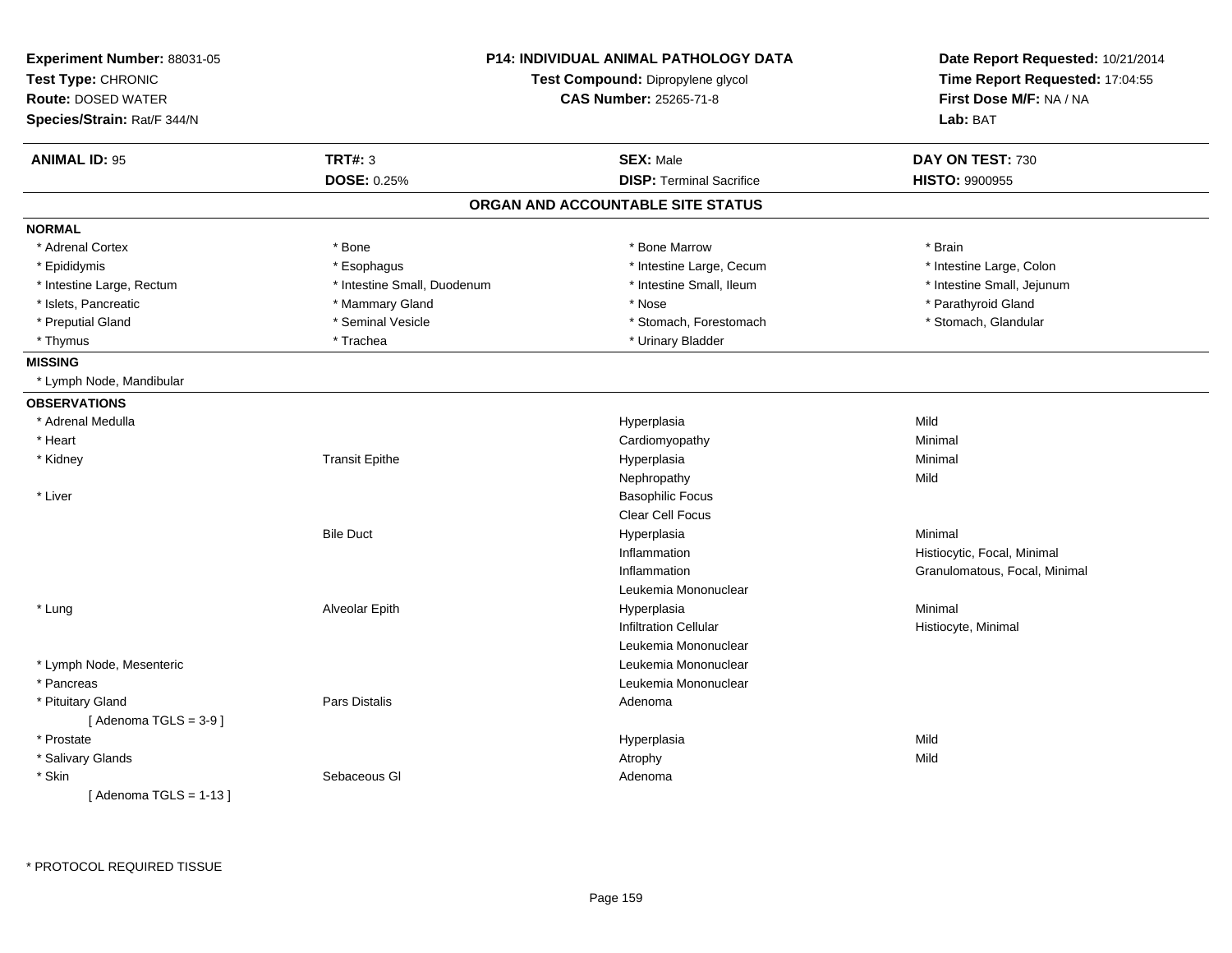| Experiment Number: 88031-05<br><b>P14: INDIVIDUAL ANIMAL PATHOLOGY DATA</b><br>Test Compound: Dipropylene glycol<br><b>Test Type: CHRONIC</b> |                                  |                                   | Date Report Requested: 10/21/2014 |
|-----------------------------------------------------------------------------------------------------------------------------------------------|----------------------------------|-----------------------------------|-----------------------------------|
|                                                                                                                                               |                                  | Time Report Requested: 17:04:55   |                                   |
| <b>Route: DOSED WATER</b>                                                                                                                     |                                  | <b>CAS Number: 25265-71-8</b>     | First Dose M/F: NA / NA           |
| Species/Strain: Rat/F 344/N                                                                                                                   |                                  |                                   | Lab: BAT                          |
| <b>ANIMAL ID: 95</b>                                                                                                                          | TRT#: 3                          | <b>SEX: Male</b>                  | DAY ON TEST: 730                  |
|                                                                                                                                               | <b>DOSE: 0.25%</b>               | <b>DISP: Terminal Sacrifice</b>   | <b>HISTO: 9900955</b>             |
|                                                                                                                                               |                                  | ORGAN AND ACCOUNTABLE SITE STATUS |                                   |
| * Spleen                                                                                                                                      |                                  | Leukemia Mononuclear              |                                   |
| * Testes                                                                                                                                      | <b>Bilateral, Interstit Cell</b> | Adenoma                           |                                   |
| [Adenoma TGLS = $2-8$ ]                                                                                                                       |                                  |                                   |                                   |
| * Thyroid Gland                                                                                                                               | C Cell                           | Hyperplasia                       | Minimal                           |
| PRIMARY CAUSE OF DEATH                                                                                                                        | $\,$                             |                                   |                                   |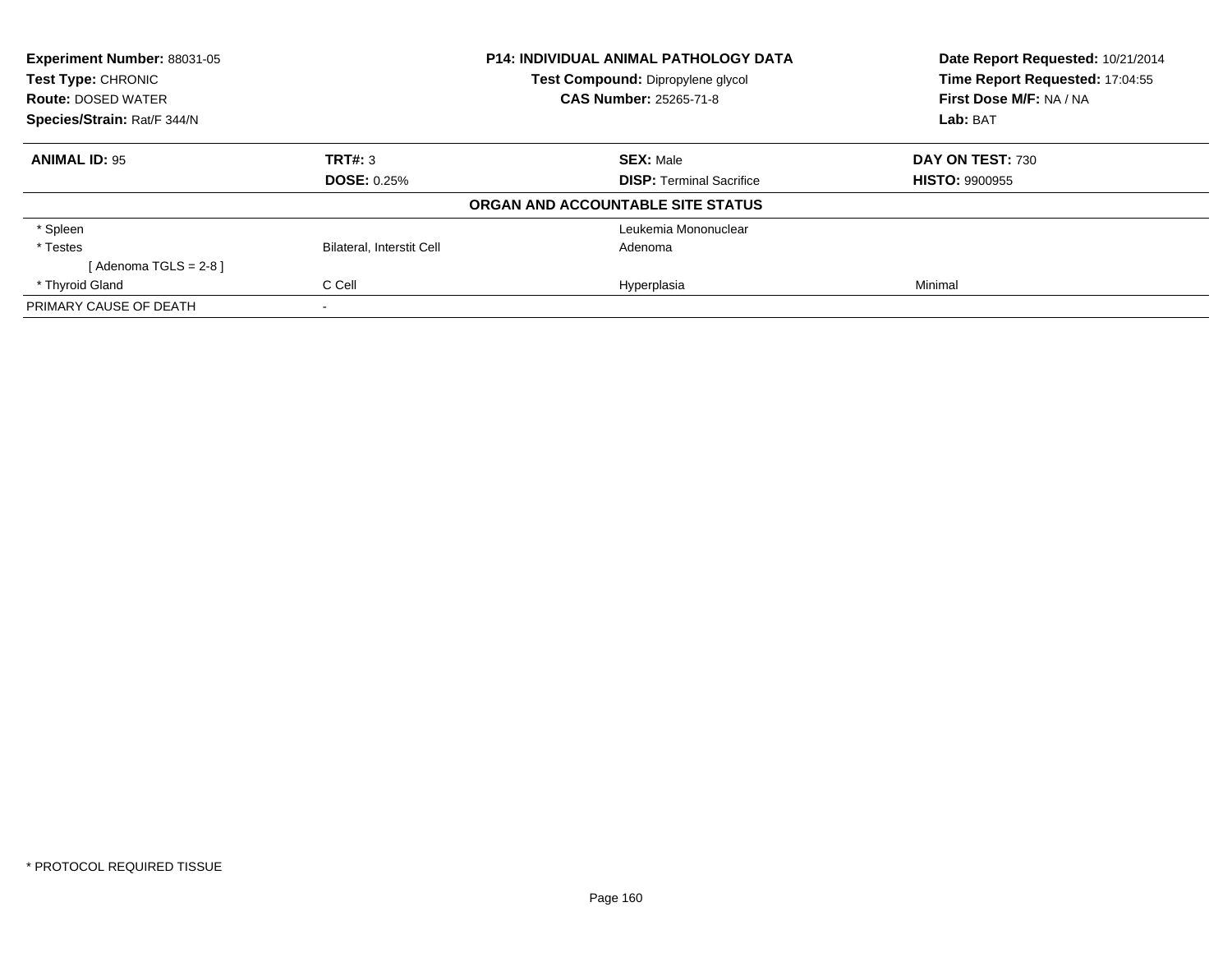| Experiment Number: 88031-05<br>Test Type: CHRONIC<br><b>Route: DOSED WATER</b><br>Species/Strain: Rat/F 344/N                     | <b>P14: INDIVIDUAL ANIMAL PATHOLOGY DATA</b><br>Test Compound: Dipropylene glycol<br><b>CAS Number: 25265-71-8</b> | Date Report Requested: 10/21/2014<br>Time Report Requested: 17:04:55<br>First Dose M/F: NA / NA<br>Lab: BAT |  |
|-----------------------------------------------------------------------------------------------------------------------------------|--------------------------------------------------------------------------------------------------------------------|-------------------------------------------------------------------------------------------------------------|--|
| <b>TRT#: 3</b><br><b>ANIMAL ID: 96</b>                                                                                            | <b>SEX: Male</b>                                                                                                   | DAY ON TEST: 717                                                                                            |  |
| DOSE: 0.25%                                                                                                                       | <b>DISP: Natural Death</b>                                                                                         | <b>HISTO: 9900956</b>                                                                                       |  |
|                                                                                                                                   | ORGAN AND ACCOUNTABLE SITE STATUS                                                                                  |                                                                                                             |  |
| <b>NORMAL</b>                                                                                                                     |                                                                                                                    |                                                                                                             |  |
| <b>Blood Vessel</b><br>* Bone                                                                                                     | * Brain                                                                                                            | * Epididymis                                                                                                |  |
| * Intestine Large, Colon<br>* Esophagus                                                                                           | * Intestine Large, Rectum                                                                                          | * Intestine Small, Duodenum                                                                                 |  |
| * Parathyroid Gland<br>* Islets, Pancreatic                                                                                       | * Preputial Gland                                                                                                  | * Prostate                                                                                                  |  |
| * Salivary Glands<br>* Thymus                                                                                                     | * Trachea                                                                                                          | * Urinary Bladder                                                                                           |  |
| <b>MISSING</b>                                                                                                                    |                                                                                                                    |                                                                                                             |  |
| * Lymph Node, Mandibular<br>* Mammary Gland                                                                                       |                                                                                                                    |                                                                                                             |  |
| <b>AUTO PRECLUDES DIAG.</b>                                                                                                       |                                                                                                                    |                                                                                                             |  |
| * Bone Marrow<br>* Intestine Large, Cecum                                                                                         | * Intestine Small, Ileum                                                                                           | * Intestine Small, Jejunum                                                                                  |  |
| * Seminal Vesicle                                                                                                                 |                                                                                                                    |                                                                                                             |  |
| <b>OBSERVATIONS</b>                                                                                                               |                                                                                                                    |                                                                                                             |  |
| * Adrenal Cortex                                                                                                                  | Hyperplasia                                                                                                        | Mild                                                                                                        |  |
|                                                                                                                                   | Leukemia Mononuclear                                                                                               |                                                                                                             |  |
|                                                                                                                                   | <b>Necrosis</b>                                                                                                    | Moderate                                                                                                    |  |
| * Adrenal Medulla                                                                                                                 | Leukemia Mononuclear                                                                                               |                                                                                                             |  |
|                                                                                                                                   | Pheochromocytoma Benign                                                                                            |                                                                                                             |  |
| * Heart                                                                                                                           | Cardiomyopathy                                                                                                     | Moderate                                                                                                    |  |
| * Kidney                                                                                                                          | Nephropathy                                                                                                        | Mild                                                                                                        |  |
| * Liver                                                                                                                           | <b>Basophilic Focus</b>                                                                                            |                                                                                                             |  |
|                                                                                                                                   | Fatty Change                                                                                                       | Mild                                                                                                        |  |
| <b>Bile Duct</b>                                                                                                                  | Hyperplasia                                                                                                        | Mild                                                                                                        |  |
|                                                                                                                                   | Inflammation                                                                                                       | Histiocytic, Focal, Mild                                                                                    |  |
|                                                                                                                                   | Leukemia Mononuclear                                                                                               |                                                                                                             |  |
| Centrilobular                                                                                                                     | Necrosis                                                                                                           | Minimal                                                                                                     |  |
| Note: TGL 5, "nodule, 3 x 3 x 0.5 mm" noted at necropsy, was not apparent microscopically.<br>[ Leukemia Mononuclear TGLS = 4-5 ] |                                                                                                                    |                                                                                                             |  |
| * Lung                                                                                                                            | Leukemia Mononuclear                                                                                               |                                                                                                             |  |
| Lymph Node<br><b>Bronchial</b>                                                                                                    | Leukemia Mononuclear                                                                                               |                                                                                                             |  |
| * Lymph Node, Mesenteric                                                                                                          | Leukemia Mononuclear                                                                                               |                                                                                                             |  |
| * Nose                                                                                                                            | Inflammation                                                                                                       | Suppurative, Mild                                                                                           |  |
| * Pancreas                                                                                                                        | Atrophy                                                                                                            | Mild                                                                                                        |  |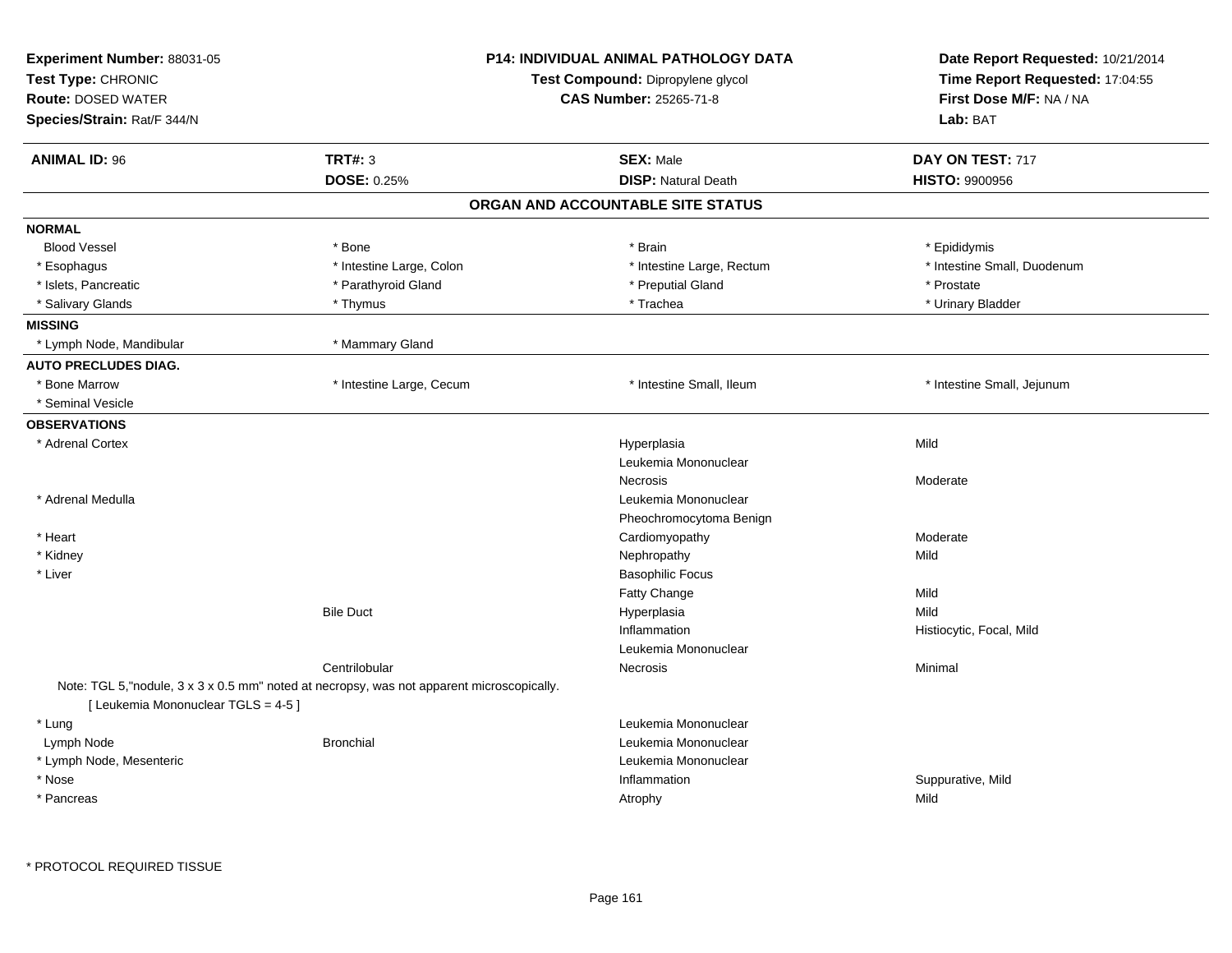| Experiment Number: 88031-05<br>Test Type: CHRONIC<br><b>Route: DOSED WATER</b><br>Species/Strain: Rat/F 344/N |                                         | <b>P14: INDIVIDUAL ANIMAL PATHOLOGY DATA</b><br>Test Compound: Dipropylene glycol<br><b>CAS Number: 25265-71-8</b> | Date Report Requested: 10/21/2014<br>Time Report Requested: 17:04:55<br>First Dose M/F: NA / NA<br>Lab: BAT |
|---------------------------------------------------------------------------------------------------------------|-----------------------------------------|--------------------------------------------------------------------------------------------------------------------|-------------------------------------------------------------------------------------------------------------|
| <b>ANIMAL ID: 96</b>                                                                                          | TRT#: 3                                 | <b>SEX: Male</b>                                                                                                   | DAY ON TEST: 717                                                                                            |
|                                                                                                               | <b>DOSE: 0.25%</b>                      | <b>DISP: Natural Death</b>                                                                                         | <b>HISTO: 9900956</b>                                                                                       |
|                                                                                                               |                                         | ORGAN AND ACCOUNTABLE SITE STATUS                                                                                  |                                                                                                             |
| * Pituitary Gland                                                                                             | Pars Distalis                           | Adenoma                                                                                                            |                                                                                                             |
| [Adenoma TGLS = $2-9$ ]                                                                                       |                                         |                                                                                                                    |                                                                                                             |
| * Skin                                                                                                        |                                         | Foreign Body                                                                                                       |                                                                                                             |
|                                                                                                               |                                         | Inflammation                                                                                                       | Chronic Active, Mild                                                                                        |
| [Inflammation TGLS = $1-13$ ]                                                                                 |                                         |                                                                                                                    |                                                                                                             |
| * Spleen                                                                                                      |                                         | Leukemia Mononuclear                                                                                               |                                                                                                             |
| * Stomach, Forestomach                                                                                        |                                         | Leukemia Mononuclear                                                                                               |                                                                                                             |
| [ Leukemia Mononuclear TGLS = 6-14 ]                                                                          |                                         |                                                                                                                    |                                                                                                             |
| * Stomach, Glandular                                                                                          |                                         | Leukemia Mononuclear                                                                                               |                                                                                                             |
| * Testes                                                                                                      | Bilateral, Interstit Cell               | Adenoma                                                                                                            |                                                                                                             |
| [Adenoma TGLS = $3-8$ ]                                                                                       |                                         |                                                                                                                    |                                                                                                             |
| * Thyroid Gland                                                                                               | C Cell                                  | Carcinoma                                                                                                          |                                                                                                             |
| PRIMARY CAUSE OF DEATH                                                                                        | - Pituitary Gland Pars Distalis Adenoma |                                                                                                                    |                                                                                                             |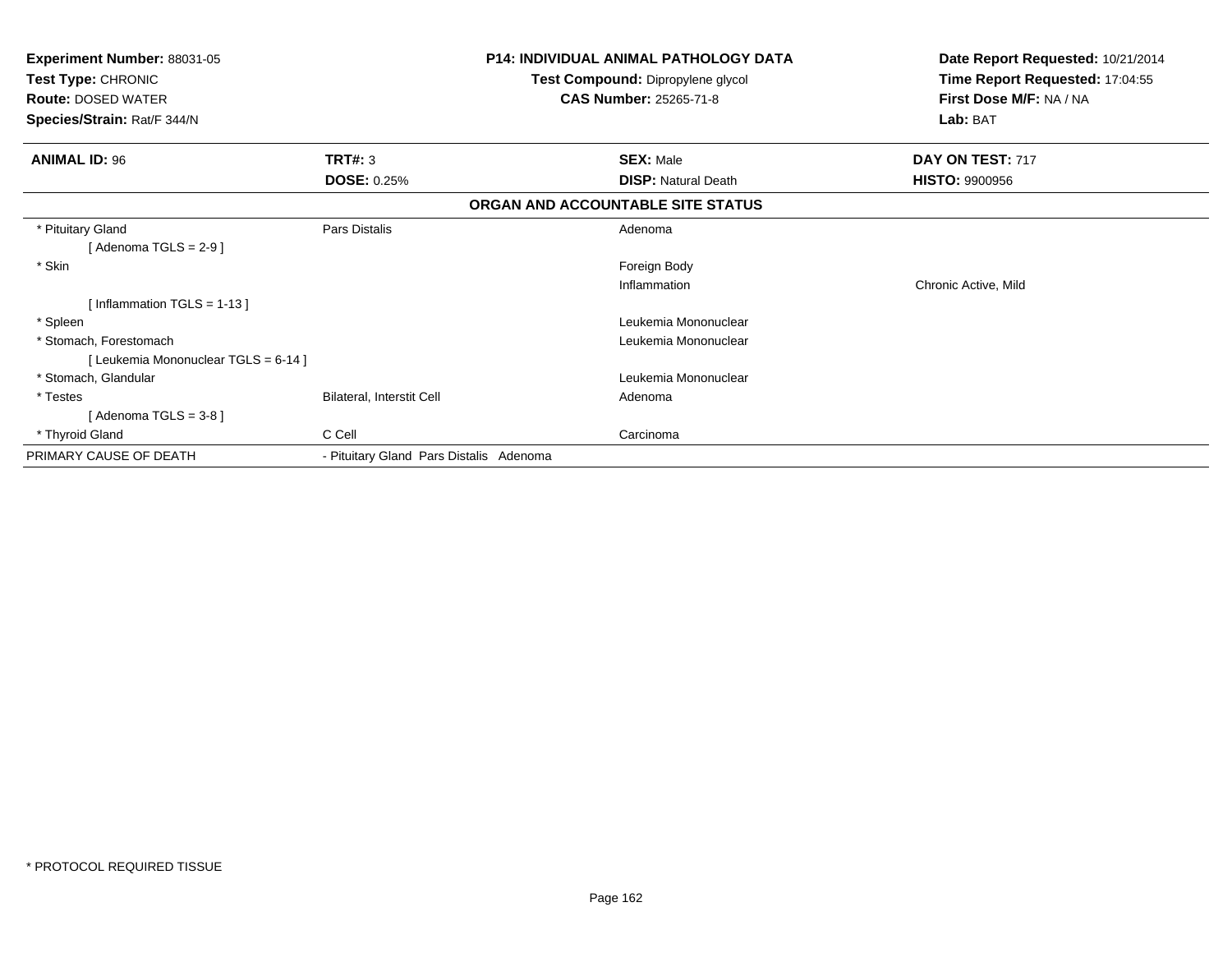| Experiment Number: 88031-05<br>Test Type: CHRONIC<br><b>Route: DOSED WATER</b><br>Species/Strain: Rat/F 344/N |                             | <b>P14: INDIVIDUAL ANIMAL PATHOLOGY DATA</b><br>Test Compound: Dipropylene glycol<br><b>CAS Number: 25265-71-8</b> | Date Report Requested: 10/21/2014<br>Time Report Requested: 17:04:55<br>First Dose M/F: NA / NA<br>Lab: BAT |
|---------------------------------------------------------------------------------------------------------------|-----------------------------|--------------------------------------------------------------------------------------------------------------------|-------------------------------------------------------------------------------------------------------------|
| <b>ANIMAL ID: 97</b>                                                                                          | <b>TRT#: 3</b>              | <b>SEX: Male</b>                                                                                                   | DAY ON TEST: 729                                                                                            |
|                                                                                                               | <b>DOSE: 0.25%</b>          | <b>DISP: Terminal Sacrifice</b>                                                                                    | <b>HISTO: 9900957</b>                                                                                       |
|                                                                                                               |                             | ORGAN AND ACCOUNTABLE SITE STATUS                                                                                  |                                                                                                             |
| <b>NORMAL</b>                                                                                                 |                             |                                                                                                                    |                                                                                                             |
| * Adrenal Medulla                                                                                             | * Bone                      | * Bone Marrow                                                                                                      | * Brain                                                                                                     |
| * Epididymis                                                                                                  | * Esophagus                 | * Intestine Large, Cecum                                                                                           | * Intestine Large, Colon                                                                                    |
| * Intestine Large, Rectum                                                                                     | * Intestine Small, Duodenum | * Intestine Small, Ileum                                                                                           | * Intestine Small, Jejunum                                                                                  |
| * Mammary Gland                                                                                               | * Nose                      | * Parathyroid Gland                                                                                                | * Preputial Gland                                                                                           |
| * Seminal Vesicle                                                                                             | * Skin                      | * Stomach, Forestomach                                                                                             | * Stomach, Glandular                                                                                        |
| * Thymus                                                                                                      | * Trachea                   | * Urinary Bladder                                                                                                  |                                                                                                             |
| <b>MISSING</b>                                                                                                |                             |                                                                                                                    |                                                                                                             |
| * Lymph Node, Mandibular                                                                                      |                             |                                                                                                                    |                                                                                                             |
| <b>OBSERVATIONS</b>                                                                                           |                             |                                                                                                                    |                                                                                                             |
| * Adrenal Cortex                                                                                              |                             | Hyperplasia                                                                                                        | Mild                                                                                                        |
| * Heart                                                                                                       |                             | Cardiomyopathy                                                                                                     | Mild                                                                                                        |
| * Islets, Pancreatic                                                                                          |                             | Carcinoma                                                                                                          |                                                                                                             |
| [Carcinoma TGLS = $5-13$ ]                                                                                    |                             |                                                                                                                    |                                                                                                             |
| * Kidney                                                                                                      |                             | Nephropathy                                                                                                        | Moderate                                                                                                    |
| * Liver                                                                                                       |                             | <b>Basophilic Focus</b>                                                                                            |                                                                                                             |
|                                                                                                               |                             | Clear Cell Focus                                                                                                   |                                                                                                             |
|                                                                                                               | <b>Bile Duct</b>            | Hyperplasia                                                                                                        | Minimal                                                                                                     |
|                                                                                                               |                             | Inflammation                                                                                                       | Histiocytic, Focal, Mild                                                                                    |
|                                                                                                               |                             | Leukemia Mononuclear                                                                                               |                                                                                                             |
| [ Leukemia Mononuclear TGLS = 4-5 ]                                                                           |                             |                                                                                                                    |                                                                                                             |
| * Lung                                                                                                        | Alveolar Epith              | Hyperplasia                                                                                                        | Minimal                                                                                                     |
|                                                                                                               |                             | <b>Infiltration Cellular</b>                                                                                       | Histiocyte, Minimal                                                                                         |
|                                                                                                               |                             | Leukemia Mononuclear                                                                                               |                                                                                                             |
| * Lymph Node, Mesenteric                                                                                      |                             | Leukemia Mononuclear                                                                                               |                                                                                                             |
| * Pancreas                                                                                                    |                             | Atrophy                                                                                                            | Moderate                                                                                                    |
| * Pituitary Gland<br>[Adenoma TGLS = $1-9$ ]                                                                  | Pars Distalis               | Adenoma                                                                                                            |                                                                                                             |
| * Prostate                                                                                                    |                             | Hyperplasia                                                                                                        | Moderate                                                                                                    |
|                                                                                                               |                             | Inflammation                                                                                                       | Chronic Active, Mild                                                                                        |
| * Salivary Glands                                                                                             |                             | Carcinoma                                                                                                          |                                                                                                             |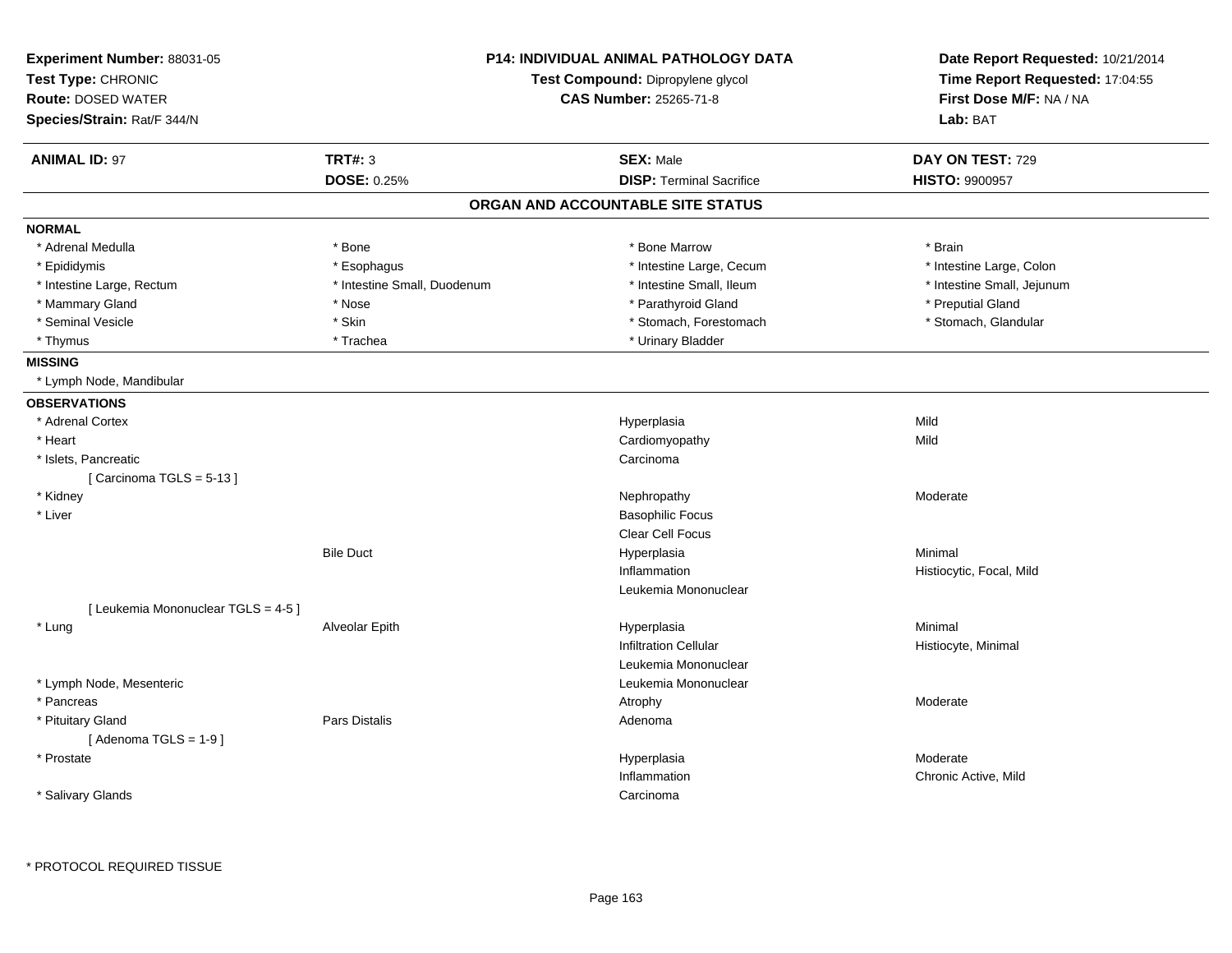| Experiment Number: 88031-05<br><b>Test Type: CHRONIC</b> |                           | P14: INDIVIDUAL ANIMAL PATHOLOGY DATA<br>Test Compound: Dipropylene glycol |                                 | Date Report Requested: 10/21/2014 |
|----------------------------------------------------------|---------------------------|----------------------------------------------------------------------------|---------------------------------|-----------------------------------|
|                                                          |                           |                                                                            |                                 | Time Report Requested: 17:04:55   |
| <b>Route: DOSED WATER</b>                                |                           | <b>CAS Number: 25265-71-8</b>                                              |                                 | First Dose M/F: NA / NA           |
| Species/Strain: Rat/F 344/N                              |                           |                                                                            | Lab: BAT                        |                                   |
| <b>ANIMAL ID: 97</b>                                     | TRT#: 3                   | <b>SEX: Male</b>                                                           |                                 | DAY ON TEST: 729                  |
|                                                          | <b>DOSE: 0.25%</b>        |                                                                            | <b>DISP:</b> Terminal Sacrifice | <b>HISTO: 9900957</b>             |
|                                                          |                           | ORGAN AND ACCOUNTABLE SITE STATUS                                          |                                 |                                   |
| * Spleen                                                 |                           |                                                                            | Leukemia Mononuclear            |                                   |
| [Leukemia Mononuclear TGLS = 3-5 ]                       |                           |                                                                            |                                 |                                   |
| * Testes                                                 | Bilateral, Interstit Cell | Adenoma                                                                    |                                 |                                   |
| [Adenoma TGLS = $2-8$ ]                                  |                           |                                                                            |                                 |                                   |
| * Thyroid Gland                                          | C Cell                    | Hyperplasia                                                                |                                 | Minimal                           |
| PRIMARY CAUSE OF DEATH                                   | $\overline{\phantom{a}}$  |                                                                            |                                 |                                   |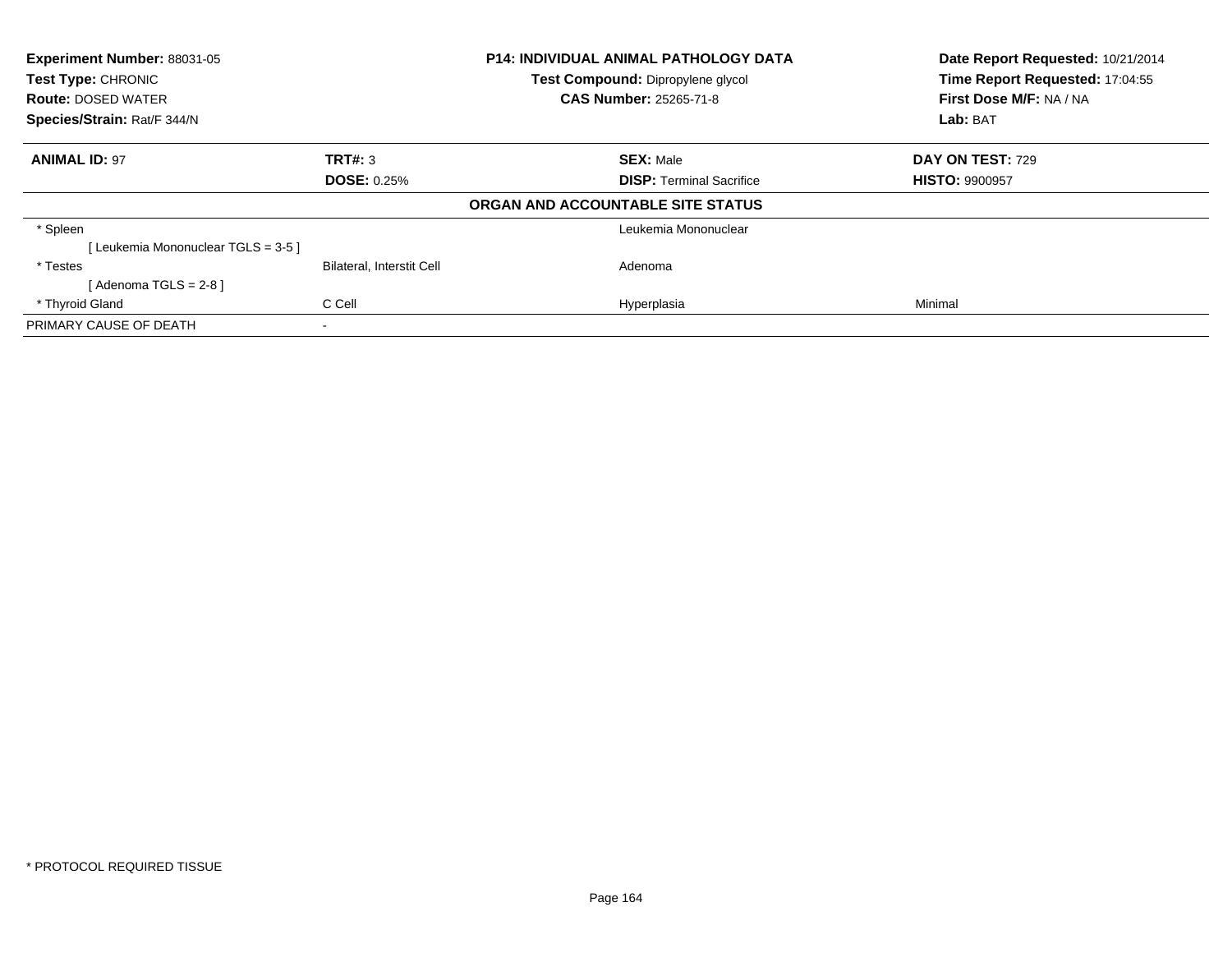| Experiment Number: 88031-05<br>Test Type: CHRONIC<br><b>Route: DOSED WATER</b><br>Species/Strain: Rat/F 344/N | <b>P14: INDIVIDUAL ANIMAL PATHOLOGY DATA</b><br>Test Compound: Dipropylene glycol<br><b>CAS Number: 25265-71-8</b> |                                   | Date Report Requested: 10/21/2014<br>Time Report Requested: 17:04:55<br>First Dose M/F: NA / NA<br>Lab: BAT |
|---------------------------------------------------------------------------------------------------------------|--------------------------------------------------------------------------------------------------------------------|-----------------------------------|-------------------------------------------------------------------------------------------------------------|
| <b>ANIMAL ID: 98</b>                                                                                          | <b>TRT#: 3</b>                                                                                                     | <b>SEX: Male</b>                  | DAY ON TEST: 728                                                                                            |
|                                                                                                               | DOSE: 0.25%                                                                                                        | <b>DISP: Natural Death</b>        | <b>HISTO: 9900958</b>                                                                                       |
|                                                                                                               |                                                                                                                    | ORGAN AND ACCOUNTABLE SITE STATUS |                                                                                                             |
| <b>NORMAL</b>                                                                                                 |                                                                                                                    |                                   |                                                                                                             |
| * Bone                                                                                                        | * Epididymis                                                                                                       | * Esophagus                       | * Intestine Large, Cecum                                                                                    |
| * Intestine Large, Colon                                                                                      | * Intestine Large, Rectum                                                                                          | * Intestine Small, Duodenum       | * Intestine Small, Jejunum                                                                                  |
| * Islets, Pancreatic                                                                                          | * Mammary Gland                                                                                                    | * Parathyroid Gland               | * Pituitary Gland                                                                                           |
| * Preputial Gland                                                                                             | * Prostate                                                                                                         | * Seminal Vesicle                 | * Skin                                                                                                      |
| * Stomach, Forestomach                                                                                        | * Stomach, Glandular                                                                                               | * Trachea                         | * Urinary Bladder                                                                                           |
| <b>MISSING</b>                                                                                                |                                                                                                                    |                                   |                                                                                                             |
| * Lymph Node, Mandibular                                                                                      | * Salivary Glands                                                                                                  |                                   |                                                                                                             |
| <b>AUTO PRECLUDES DIAG.</b>                                                                                   |                                                                                                                    |                                   |                                                                                                             |
| * Intestine Small, Ileum                                                                                      | * Thyroid Gland                                                                                                    |                                   |                                                                                                             |
| <b>OBSERVATIONS</b>                                                                                           |                                                                                                                    |                                   |                                                                                                             |
| * Adrenal Cortex                                                                                              |                                                                                                                    | Leukemia Mononuclear              |                                                                                                             |
|                                                                                                               |                                                                                                                    | Necrosis                          | Moderate                                                                                                    |
| * Adrenal Medulla                                                                                             |                                                                                                                    | Leukemia Mononuclear              |                                                                                                             |
|                                                                                                               |                                                                                                                    | Pheochromocytoma Benign           |                                                                                                             |
| * Bone Marrow                                                                                                 |                                                                                                                    | Leukemia Mononuclear              |                                                                                                             |
| * Brain                                                                                                       |                                                                                                                    | Leukemia Mononuclear              |                                                                                                             |
| * Heart                                                                                                       |                                                                                                                    | Cardiomyopathy                    | Moderate                                                                                                    |
| * Kidney                                                                                                      |                                                                                                                    | Leukemia Mononuclear              |                                                                                                             |
|                                                                                                               |                                                                                                                    | Nephropathy                       | Mild                                                                                                        |
| * Liver                                                                                                       |                                                                                                                    | <b>Basophilic Focus</b>           |                                                                                                             |
|                                                                                                               | <b>Bile Duct</b>                                                                                                   | Hyperplasia                       | Mild                                                                                                        |
|                                                                                                               |                                                                                                                    | Inflammation                      | Histiocytic, Focal, Minimal                                                                                 |
|                                                                                                               |                                                                                                                    | Leukemia Mononuclear              |                                                                                                             |
|                                                                                                               | Centrilobular                                                                                                      | Necrosis                          | Mild                                                                                                        |
| [ Leukemia Mononuclear TGLS = 3-5 ]                                                                           |                                                                                                                    |                                   |                                                                                                             |
| * Lung                                                                                                        |                                                                                                                    | <b>Infiltration Cellular</b>      | Histiocyte, Minimal                                                                                         |
|                                                                                                               |                                                                                                                    | Leukemia Mononuclear              |                                                                                                             |
| * Lymph Node, Mesenteric                                                                                      |                                                                                                                    | Inflammation                      | Granulomatous, Marked                                                                                       |
|                                                                                                               |                                                                                                                    | Leukemia Mononuclear              |                                                                                                             |
| [Inflammation TGLS = $5-7$ ]                                                                                  |                                                                                                                    |                                   |                                                                                                             |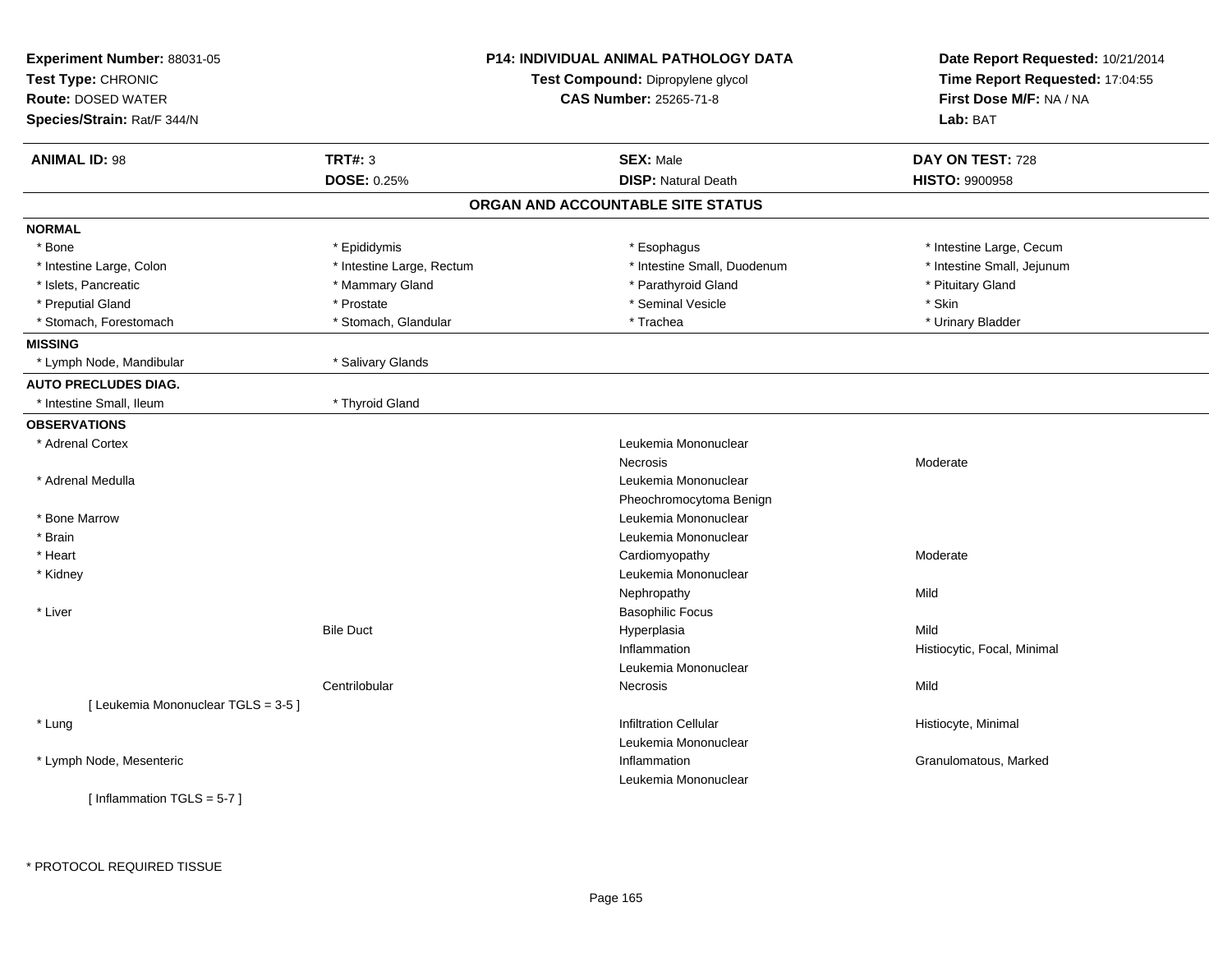| Experiment Number: 88031-05<br>Test Type: CHRONIC<br><b>Route: DOSED WATER</b><br>Species/Strain: Rat/F 344/N |                                  | <b>P14: INDIVIDUAL ANIMAL PATHOLOGY DATA</b><br>Test Compound: Dipropylene glycol<br><b>CAS Number: 25265-71-8</b> | Date Report Requested: 10/21/2014<br>Time Report Requested: 17:04:55<br>First Dose M/F: NA / NA<br>Lab: BAT |
|---------------------------------------------------------------------------------------------------------------|----------------------------------|--------------------------------------------------------------------------------------------------------------------|-------------------------------------------------------------------------------------------------------------|
| <b>ANIMAL ID: 98</b>                                                                                          | TRT#: 3                          | <b>SEX: Male</b>                                                                                                   | DAY ON TEST: 728                                                                                            |
|                                                                                                               | <b>DOSE: 0.25%</b>               | <b>DISP: Natural Death</b>                                                                                         | <b>HISTO: 9900958</b>                                                                                       |
|                                                                                                               |                                  | ORGAN AND ACCOUNTABLE SITE STATUS                                                                                  |                                                                                                             |
| Mesentery<br>[Necrosis TGLS = $4-13$ ]                                                                        | Fat                              | Necrosis                                                                                                           | Moderate                                                                                                    |
| * Nose                                                                                                        |                                  | Inflammation                                                                                                       | Suppurative, Minimal                                                                                        |
| * Pancreas                                                                                                    |                                  | Hyperplasia                                                                                                        | Mild                                                                                                        |
|                                                                                                               |                                  | Leukemia Mononuclear                                                                                               |                                                                                                             |
|                                                                                                               |                                  | Thrombosis                                                                                                         | Minimal                                                                                                     |
| * Spleen                                                                                                      |                                  | Hyperplasia                                                                                                        | Lymphoid, Focal, Mild                                                                                       |
|                                                                                                               |                                  | Leukemia Mononuclear                                                                                               |                                                                                                             |
| [Leukemia Mononuclear TGLS = 2-12]                                                                            |                                  |                                                                                                                    |                                                                                                             |
| * Testes                                                                                                      | Bilateral, Interstit Cell        | Adenoma                                                                                                            |                                                                                                             |
| [Adenoma TGLS = $1-8$ ]                                                                                       |                                  |                                                                                                                    |                                                                                                             |
| * Thymus                                                                                                      |                                  | Leukemia Mononuclear                                                                                               |                                                                                                             |
| PRIMARY CAUSE OF DEATH                                                                                        | Leukemia Mononuclear<br>- Spleen |                                                                                                                    |                                                                                                             |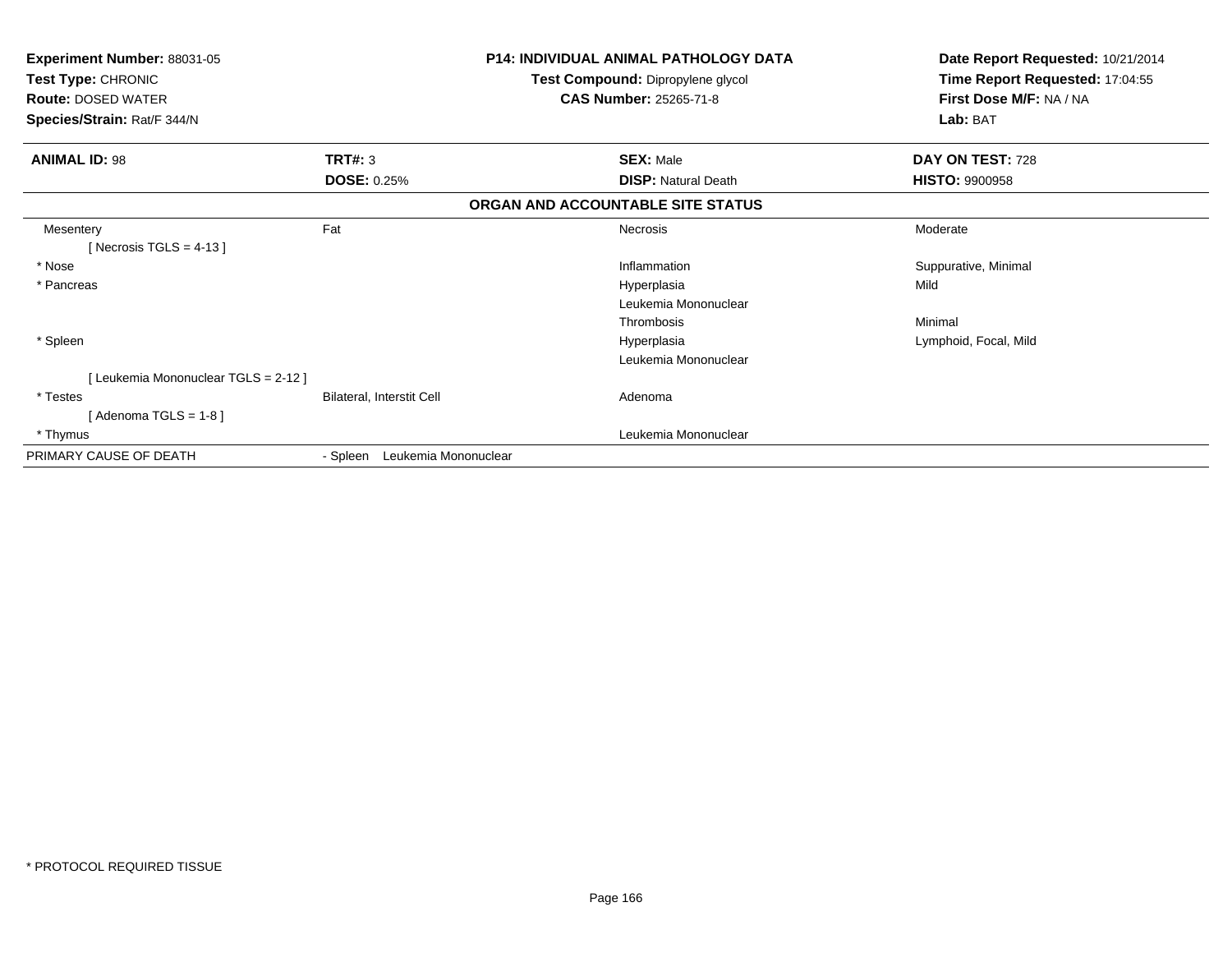| Experiment Number: 88031-05<br>Test Type: CHRONIC<br><b>Route: DOSED WATER</b>           |                          | <b>P14: INDIVIDUAL ANIMAL PATHOLOGY DATA</b><br>Test Compound: Dipropylene glycol<br><b>CAS Number: 25265-71-8</b> | Date Report Requested: 10/21/2014<br>Time Report Requested: 17:04:55<br>First Dose M/F: NA / NA |
|------------------------------------------------------------------------------------------|--------------------------|--------------------------------------------------------------------------------------------------------------------|-------------------------------------------------------------------------------------------------|
| Species/Strain: Rat/F 344/N                                                              |                          |                                                                                                                    | Lab: BAT                                                                                        |
| <b>ANIMAL ID: 99</b>                                                                     | <b>TRT#: 3</b>           | <b>SEX: Male</b>                                                                                                   | DAY ON TEST: 711                                                                                |
|                                                                                          | DOSE: 0.25%              | <b>DISP:</b> Moribund Sacrifice                                                                                    | <b>HISTO: 9900959</b>                                                                           |
|                                                                                          |                          | ORGAN AND ACCOUNTABLE SITE STATUS                                                                                  |                                                                                                 |
| <b>NORMAL</b>                                                                            |                          |                                                                                                                    |                                                                                                 |
| * Adrenal Cortex                                                                         | * Bone                   | * Bone Marrow                                                                                                      | * Brain                                                                                         |
| * Epididymis                                                                             | * Esophagus              | * Intestine Large, Cecum                                                                                           | * Intestine Large, Rectum                                                                       |
| * Intestine Small, Duodenum                                                              | * Intestine Small, Ileum | * Intestine Small, Jejunum                                                                                         | * Islets, Pancreatic                                                                            |
| * Mammary Gland                                                                          | * Pancreas               | * Preputial Gland                                                                                                  | * Prostate                                                                                      |
| * Salivary Glands                                                                        | * Seminal Vesicle        | * Skin                                                                                                             | * Stomach, Forestomach                                                                          |
| * Thymus                                                                                 | * Trachea                | * Urinary Bladder                                                                                                  |                                                                                                 |
| <b>MISSING</b>                                                                           |                          |                                                                                                                    |                                                                                                 |
| * Lymph Node, Mandibular                                                                 | * Parathyroid Gland      |                                                                                                                    |                                                                                                 |
| <b>OBSERVATIONS</b>                                                                      |                          |                                                                                                                    |                                                                                                 |
| * Adrenal Medulla                                                                        |                          | Hyperplasia                                                                                                        | Moderate                                                                                        |
|                                                                                          |                          | Pheochromocytoma Benign                                                                                            |                                                                                                 |
| * Heart                                                                                  |                          | Cardiomyopathy                                                                                                     | Minimal                                                                                         |
|                                                                                          | Atrium                   | Thrombosis                                                                                                         | Marked                                                                                          |
| Note: TGL 6, "focus, 2 x 2 mm, tan" noted at necropsy, was not apparent microscopically. |                          |                                                                                                                    |                                                                                                 |
| [Thrombosis TGLS = $4-12+13$ ]                                                           |                          |                                                                                                                    |                                                                                                 |
| * Intestine Large, Colon                                                                 |                          | Ulcer                                                                                                              | Mild                                                                                            |
| * Kidney                                                                                 |                          | Infarct                                                                                                            | Mild                                                                                            |
|                                                                                          |                          | Leukemia Mononuclear                                                                                               |                                                                                                 |
|                                                                                          |                          | Nephropathy                                                                                                        | Mild                                                                                            |
| [Infarct TGLS = $3-6$ ]                                                                  |                          |                                                                                                                    |                                                                                                 |
| * Liver                                                                                  |                          | <b>Fatty Change</b>                                                                                                | Mild                                                                                            |
|                                                                                          | <b>Bile Duct</b>         | Hyperplasia                                                                                                        | Moderate                                                                                        |
|                                                                                          |                          | Leukemia Mononuclear                                                                                               |                                                                                                 |
|                                                                                          | Centrilobular            | Necrosis                                                                                                           | Minimal                                                                                         |
| [Fatty Change TGLS = 2-5]                                                                |                          |                                                                                                                    |                                                                                                 |
| * Lung                                                                                   |                          | Alveolar/Bronchiolar Carcinoma                                                                                     |                                                                                                 |
|                                                                                          |                          | <b>Infiltration Cellular</b>                                                                                       | Histiocyte, Minimal                                                                             |
|                                                                                          |                          | Leukemia Mononuclear                                                                                               |                                                                                                 |
| Lymph Node                                                                               | Mediastinal              | Leukemia Mononuclear                                                                                               |                                                                                                 |
| [Leukemia Mononuclear TGLS = 5-3]                                                        |                          |                                                                                                                    |                                                                                                 |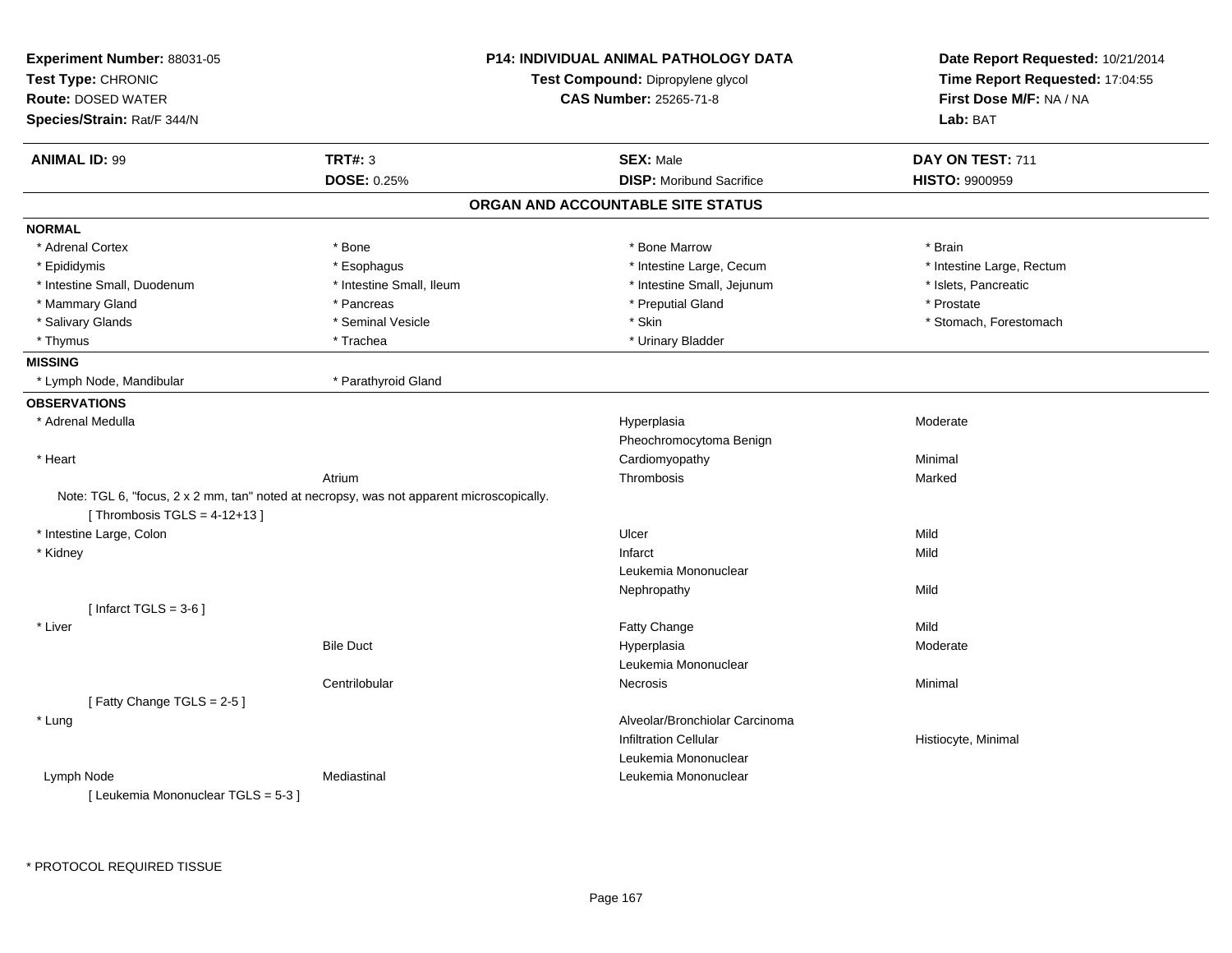| Experiment Number: 88031-05<br>Test Type: CHRONIC<br><b>Route: DOSED WATER</b><br>Species/Strain: Rat/F 344/N |                                  | <b>P14: INDIVIDUAL ANIMAL PATHOLOGY DATA</b><br>Test Compound: Dipropylene glycol<br><b>CAS Number: 25265-71-8</b> | Date Report Requested: 10/21/2014<br>Time Report Requested: 17:04:55<br>First Dose M/F: NA / NA<br>Lab: BAT |
|---------------------------------------------------------------------------------------------------------------|----------------------------------|--------------------------------------------------------------------------------------------------------------------|-------------------------------------------------------------------------------------------------------------|
|                                                                                                               |                                  |                                                                                                                    |                                                                                                             |
| <b>ANIMAL ID: 99</b>                                                                                          | <b>TRT#: 3</b>                   | <b>SEX: Male</b>                                                                                                   | DAY ON TEST: 711                                                                                            |
|                                                                                                               | <b>DOSE: 0.25%</b>               | <b>DISP:</b> Moribund Sacrifice                                                                                    | <b>HISTO: 9900959</b>                                                                                       |
|                                                                                                               |                                  | ORGAN AND ACCOUNTABLE SITE STATUS                                                                                  |                                                                                                             |
| * Lymph Node, Mesenteric                                                                                      |                                  | Leukemia Mononuclear                                                                                               |                                                                                                             |
| * Nose                                                                                                        |                                  | Thrombosis                                                                                                         | Mild                                                                                                        |
| * Pituitary Gland                                                                                             | Pars Intermed                    | Adenoma                                                                                                            |                                                                                                             |
|                                                                                                               |                                  | Cyst                                                                                                               | Minimal                                                                                                     |
|                                                                                                               | Pars Distalis                    | Hyperplasia                                                                                                        | Mild                                                                                                        |
| * Spleen                                                                                                      |                                  | Leukemia Mononuclear                                                                                               |                                                                                                             |
| * Stomach, Glandular                                                                                          |                                  | <b>Necrosis</b>                                                                                                    | Mild                                                                                                        |
| [ Necrosis TGLS = $7-14$ ]                                                                                    |                                  |                                                                                                                    |                                                                                                             |
| * Testes                                                                                                      | <b>Bilateral, Interstit Cell</b> | Adenoma                                                                                                            |                                                                                                             |
| [Adenoma TGLS = $1-8$ ]                                                                                       |                                  |                                                                                                                    |                                                                                                             |
| * Thyroid Gland                                                                                               | C Cell                           | Adenoma                                                                                                            |                                                                                                             |
| PRIMARY CAUSE OF DEATH                                                                                        | Leukemia Mononuclear<br>- Spleen |                                                                                                                    |                                                                                                             |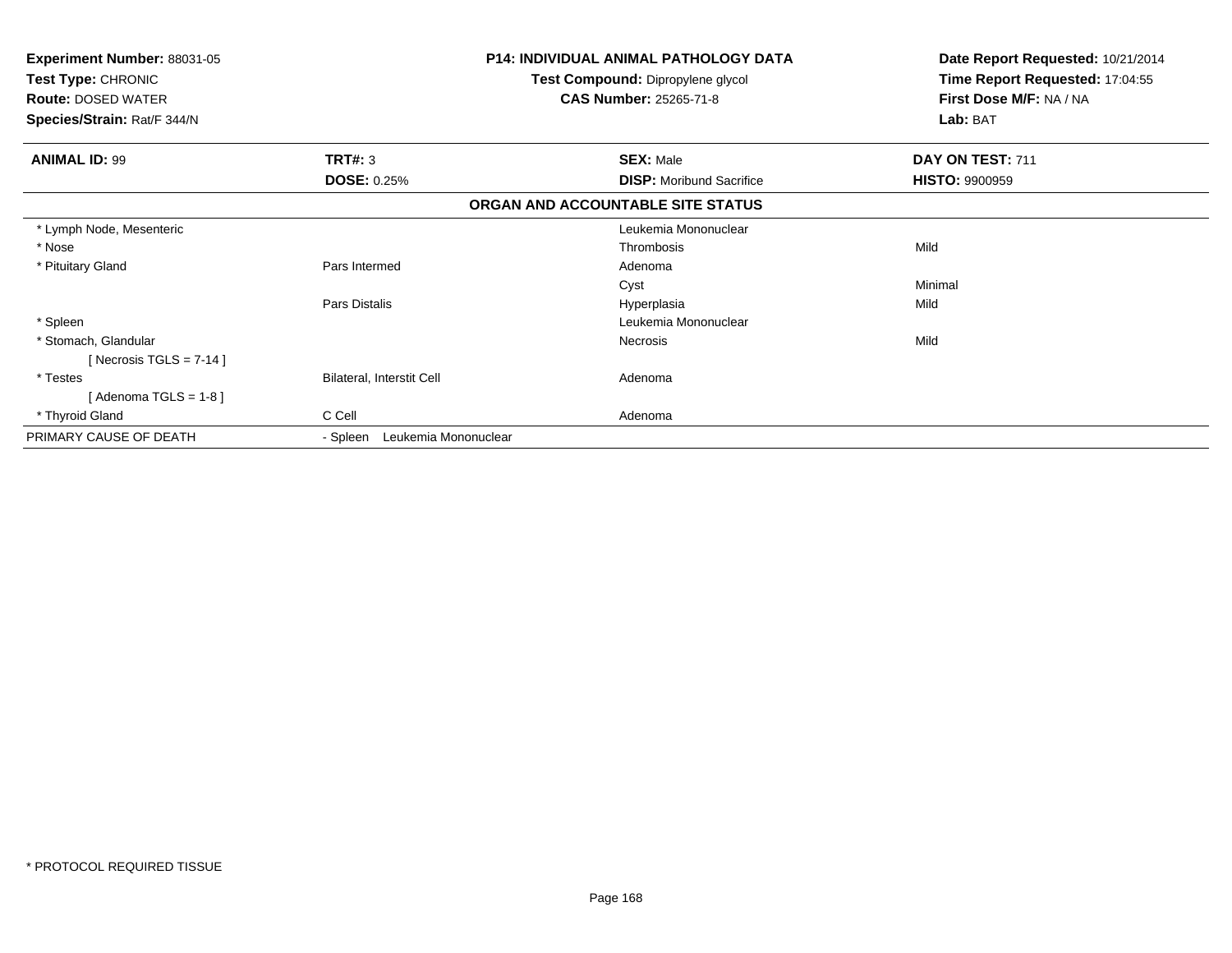| Experiment Number: 88031-05<br>Test Type: CHRONIC<br><b>Route: DOSED WATER</b><br>Species/Strain: Rat/F 344/N |                             | <b>P14: INDIVIDUAL ANIMAL PATHOLOGY DATA</b><br>Test Compound: Dipropylene glycol<br><b>CAS Number: 25265-71-8</b> | Date Report Requested: 10/21/2014<br>Time Report Requested: 17:04:55<br>First Dose M/F: NA / NA<br>Lab: BAT |
|---------------------------------------------------------------------------------------------------------------|-----------------------------|--------------------------------------------------------------------------------------------------------------------|-------------------------------------------------------------------------------------------------------------|
| <b>ANIMAL ID: 100</b>                                                                                         | <b>TRT#: 3</b>              | <b>SEX: Male</b>                                                                                                   | DAY ON TEST: 729                                                                                            |
|                                                                                                               | <b>DOSE: 0.25%</b>          | <b>DISP: Terminal Sacrifice</b>                                                                                    | <b>HISTO: 9900960</b>                                                                                       |
|                                                                                                               |                             | ORGAN AND ACCOUNTABLE SITE STATUS                                                                                  |                                                                                                             |
| <b>NORMAL</b>                                                                                                 |                             |                                                                                                                    |                                                                                                             |
| * Adrenal Medulla                                                                                             | * Bone                      | * Bone Marrow                                                                                                      | * Brain                                                                                                     |
| * Epididymis                                                                                                  | * Esophagus                 | * Intestine Large, Cecum                                                                                           | * Intestine Large, Colon                                                                                    |
| * Intestine Large, Rectum                                                                                     | * Intestine Small, Duodenum | * Intestine Small, Ileum                                                                                           | * Intestine Small, Jejunum                                                                                  |
| * Islets, Pancreatic                                                                                          | * Lymph Node, Mandibular    | * Lymph Node, Mesenteric                                                                                           | * Pancreas                                                                                                  |
| * Parathyroid Gland                                                                                           | * Pituitary Gland           | * Preputial Gland                                                                                                  | * Prostate                                                                                                  |
| * Salivary Glands                                                                                             | * Seminal Vesicle           | * Skin                                                                                                             | * Spleen                                                                                                    |
| * Stomach, Forestomach                                                                                        | * Stomach, Glandular        | * Thymus                                                                                                           | * Trachea                                                                                                   |
| * Urinary Bladder                                                                                             |                             |                                                                                                                    |                                                                                                             |
| <b>MISSING</b>                                                                                                |                             |                                                                                                                    |                                                                                                             |
| * Mammary Gland                                                                                               |                             |                                                                                                                    |                                                                                                             |
| <b>OBSERVATIONS</b>                                                                                           |                             |                                                                                                                    |                                                                                                             |
| * Adrenal Cortex                                                                                              |                             | Hyperplasia                                                                                                        | Mild                                                                                                        |
| * Heart                                                                                                       |                             | Cardiomyopathy                                                                                                     | Minimal                                                                                                     |
| * Kidney                                                                                                      |                             | Nephropathy                                                                                                        | Mild                                                                                                        |
| * Liver                                                                                                       |                             | <b>Basophilic Focus</b>                                                                                            |                                                                                                             |
|                                                                                                               |                             | Clear Cell Focus                                                                                                   |                                                                                                             |
|                                                                                                               | <b>Bile Duct</b>            | Hyperplasia                                                                                                        | Mild                                                                                                        |
|                                                                                                               |                             | Inflammation                                                                                                       | Granulomatous, Focal, Minimal                                                                               |
| * Lung                                                                                                        | Alveolar Epith              | Hyperplasia                                                                                                        | Mild                                                                                                        |
|                                                                                                               |                             | <b>Infiltration Cellular</b>                                                                                       | Histiocyte, Minimal                                                                                         |
| * Nose                                                                                                        |                             | Inflammation                                                                                                       | Suppurative, Minimal                                                                                        |
| * Testes                                                                                                      | Bilateral, Interstit Cell   | Adenoma                                                                                                            |                                                                                                             |
| [Adenoma TGLS = $1-8$ ]                                                                                       |                             |                                                                                                                    |                                                                                                             |
| * Thyroid Gland                                                                                               | C Cell                      | Hyperplasia                                                                                                        | Minimal                                                                                                     |
| PRIMARY CAUSE OF DEATH                                                                                        | $\blacksquare$              |                                                                                                                    |                                                                                                             |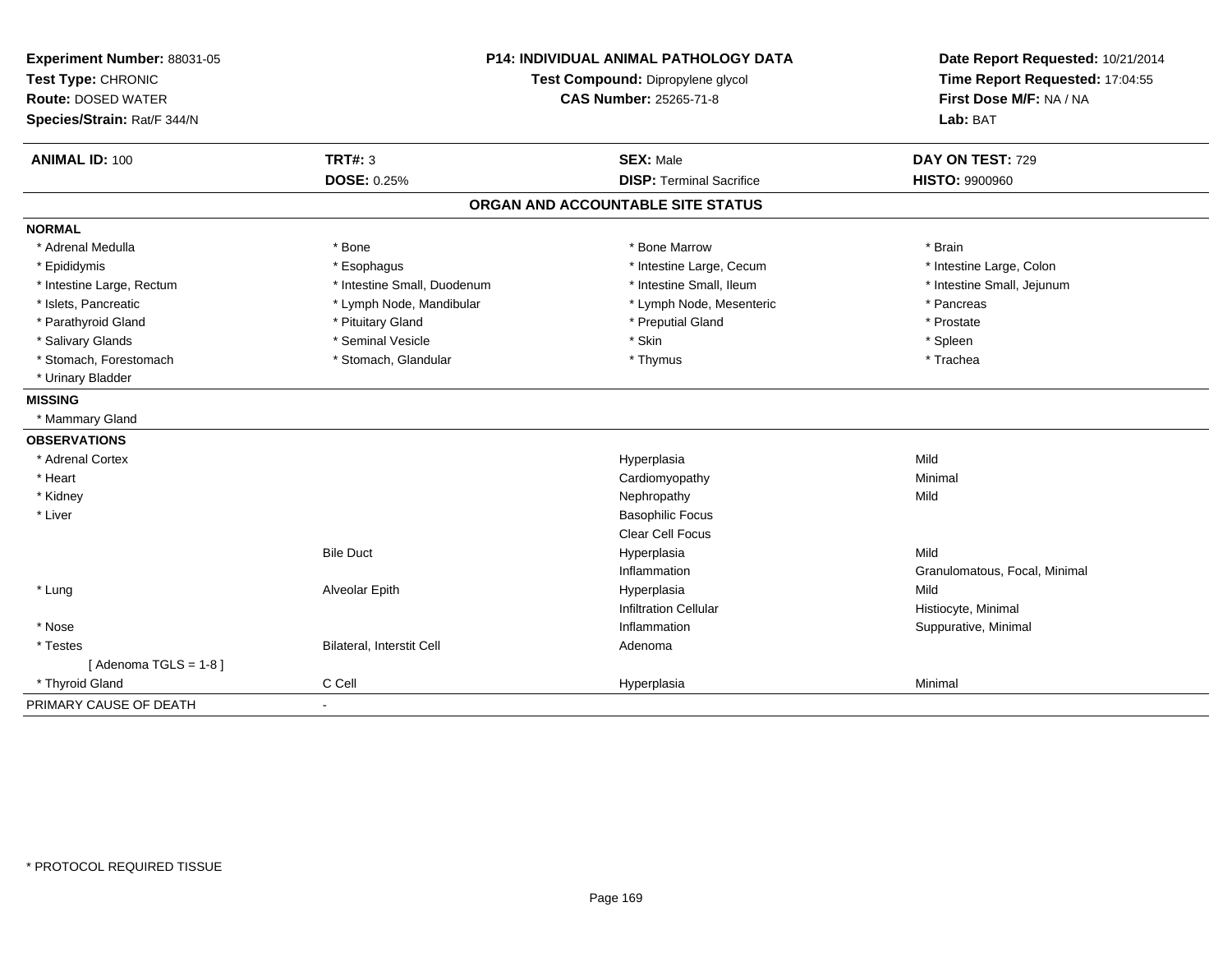| First Dose M/F: NA / NA<br><b>CAS Number: 25265-71-8</b><br>Lab: BAT<br><b>ANIMAL ID: 101</b><br><b>TRT#: 5</b><br><b>SEX: Male</b><br>DAY ON TEST: 726<br><b>DOSE: 1.0%</b><br><b>DISP:</b> Moribund Sacrifice<br>HISTO: 9900961<br>ORGAN AND ACCOUNTABLE SITE STATUS<br>* Bone<br>* Brain<br>* Epididymis<br>* Esophagus<br>* Intestine Large, Cecum<br>* Intestine Large, Colon<br>* Intestine Large, Rectum<br>* Intestine Small, Duodenum<br>* Intestine Small, Ileum<br>* Islets, Pancreatic<br>* Mammary Gland<br>* Pancreas<br>* Preputial Gland<br>* Parathyroid Gland<br>* Prostate<br>* Salivary Glands<br>* Stomach, Forestomach<br>* Stomach, Glandular<br>* Skin<br>* Trachea<br>* Adrenal Cortex<br>Leukemia Mononuclear<br>* Adrenal Medulla<br>Hyperplasia<br>Moderate<br>Leukemia Mononuclear<br>Pheochromocytoma Benign<br>* Bone Marrow<br>Leukemia Mononuclear<br>* Heart<br>Cardiomyopathy<br>Minimal<br>* Intestine Small, Jejunum<br>Carcinoma<br>[Carcinoma TGLS = $8-13$ ]<br>* Kidney<br><b>Transit Epithe</b><br>Hyperplasia<br>Mild<br>Leukemia Mononuclear<br>Marked<br>Nephropathy<br>[Nephropathy TGLS = 5-6]<br>* Liver<br><b>Basophilic Focus</b><br><b>Bile Duct</b><br>Hyperplasia<br>Moderate<br>Inflammation<br>Histiocytic, Focal, Mild<br>Leukemia Mononuclear<br>Centrilobular<br>Minimal<br>Necrosis<br>[ Leukemia Mononuclear TGLS = 4-5 ]<br>* Lung<br>Leukemia Mononuclear<br>Lymph Node<br><b>Bronchial</b><br>Leukemia Mononuclear<br>Mediastinal<br>Leukemia Mononuclear<br>[ Leukemia Mononuclear TGLS = 6-2+3 ]<br>Leukemia Mononuclear<br>* Lymph Node, Mandibular<br>Leukemia Mononuclear<br>* Lymph Node, Mesenteric | Experiment Number: 88031-05<br>Test Type: CHRONIC |  | <b>P14: INDIVIDUAL ANIMAL PATHOLOGY DATA</b><br>Test Compound: Dipropylene glycol | Date Report Requested: 10/21/2014<br>Time Report Requested: 17:04:55 |
|---------------------------------------------------------------------------------------------------------------------------------------------------------------------------------------------------------------------------------------------------------------------------------------------------------------------------------------------------------------------------------------------------------------------------------------------------------------------------------------------------------------------------------------------------------------------------------------------------------------------------------------------------------------------------------------------------------------------------------------------------------------------------------------------------------------------------------------------------------------------------------------------------------------------------------------------------------------------------------------------------------------------------------------------------------------------------------------------------------------------------------------------------------------------------------------------------------------------------------------------------------------------------------------------------------------------------------------------------------------------------------------------------------------------------------------------------------------------------------------------------------------------------------------------------------------------------------------------------------------------------------------------------------------------------|---------------------------------------------------|--|-----------------------------------------------------------------------------------|----------------------------------------------------------------------|
|                                                                                                                                                                                                                                                                                                                                                                                                                                                                                                                                                                                                                                                                                                                                                                                                                                                                                                                                                                                                                                                                                                                                                                                                                                                                                                                                                                                                                                                                                                                                                                                                                                                                           | <b>Route: DOSED WATER</b>                         |  |                                                                                   |                                                                      |
|                                                                                                                                                                                                                                                                                                                                                                                                                                                                                                                                                                                                                                                                                                                                                                                                                                                                                                                                                                                                                                                                                                                                                                                                                                                                                                                                                                                                                                                                                                                                                                                                                                                                           | Species/Strain: Rat/F 344/N                       |  |                                                                                   |                                                                      |
|                                                                                                                                                                                                                                                                                                                                                                                                                                                                                                                                                                                                                                                                                                                                                                                                                                                                                                                                                                                                                                                                                                                                                                                                                                                                                                                                                                                                                                                                                                                                                                                                                                                                           |                                                   |  |                                                                                   |                                                                      |
|                                                                                                                                                                                                                                                                                                                                                                                                                                                                                                                                                                                                                                                                                                                                                                                                                                                                                                                                                                                                                                                                                                                                                                                                                                                                                                                                                                                                                                                                                                                                                                                                                                                                           |                                                   |  |                                                                                   |                                                                      |
|                                                                                                                                                                                                                                                                                                                                                                                                                                                                                                                                                                                                                                                                                                                                                                                                                                                                                                                                                                                                                                                                                                                                                                                                                                                                                                                                                                                                                                                                                                                                                                                                                                                                           |                                                   |  |                                                                                   |                                                                      |
|                                                                                                                                                                                                                                                                                                                                                                                                                                                                                                                                                                                                                                                                                                                                                                                                                                                                                                                                                                                                                                                                                                                                                                                                                                                                                                                                                                                                                                                                                                                                                                                                                                                                           | <b>NORMAL</b>                                     |  |                                                                                   |                                                                      |
|                                                                                                                                                                                                                                                                                                                                                                                                                                                                                                                                                                                                                                                                                                                                                                                                                                                                                                                                                                                                                                                                                                                                                                                                                                                                                                                                                                                                                                                                                                                                                                                                                                                                           |                                                   |  |                                                                                   |                                                                      |
|                                                                                                                                                                                                                                                                                                                                                                                                                                                                                                                                                                                                                                                                                                                                                                                                                                                                                                                                                                                                                                                                                                                                                                                                                                                                                                                                                                                                                                                                                                                                                                                                                                                                           |                                                   |  |                                                                                   |                                                                      |
|                                                                                                                                                                                                                                                                                                                                                                                                                                                                                                                                                                                                                                                                                                                                                                                                                                                                                                                                                                                                                                                                                                                                                                                                                                                                                                                                                                                                                                                                                                                                                                                                                                                                           |                                                   |  |                                                                                   |                                                                      |
|                                                                                                                                                                                                                                                                                                                                                                                                                                                                                                                                                                                                                                                                                                                                                                                                                                                                                                                                                                                                                                                                                                                                                                                                                                                                                                                                                                                                                                                                                                                                                                                                                                                                           |                                                   |  |                                                                                   |                                                                      |
|                                                                                                                                                                                                                                                                                                                                                                                                                                                                                                                                                                                                                                                                                                                                                                                                                                                                                                                                                                                                                                                                                                                                                                                                                                                                                                                                                                                                                                                                                                                                                                                                                                                                           |                                                   |  |                                                                                   |                                                                      |
|                                                                                                                                                                                                                                                                                                                                                                                                                                                                                                                                                                                                                                                                                                                                                                                                                                                                                                                                                                                                                                                                                                                                                                                                                                                                                                                                                                                                                                                                                                                                                                                                                                                                           | <b>OBSERVATIONS</b>                               |  |                                                                                   |                                                                      |
|                                                                                                                                                                                                                                                                                                                                                                                                                                                                                                                                                                                                                                                                                                                                                                                                                                                                                                                                                                                                                                                                                                                                                                                                                                                                                                                                                                                                                                                                                                                                                                                                                                                                           |                                                   |  |                                                                                   |                                                                      |
|                                                                                                                                                                                                                                                                                                                                                                                                                                                                                                                                                                                                                                                                                                                                                                                                                                                                                                                                                                                                                                                                                                                                                                                                                                                                                                                                                                                                                                                                                                                                                                                                                                                                           |                                                   |  |                                                                                   |                                                                      |
|                                                                                                                                                                                                                                                                                                                                                                                                                                                                                                                                                                                                                                                                                                                                                                                                                                                                                                                                                                                                                                                                                                                                                                                                                                                                                                                                                                                                                                                                                                                                                                                                                                                                           |                                                   |  |                                                                                   |                                                                      |
|                                                                                                                                                                                                                                                                                                                                                                                                                                                                                                                                                                                                                                                                                                                                                                                                                                                                                                                                                                                                                                                                                                                                                                                                                                                                                                                                                                                                                                                                                                                                                                                                                                                                           |                                                   |  |                                                                                   |                                                                      |
|                                                                                                                                                                                                                                                                                                                                                                                                                                                                                                                                                                                                                                                                                                                                                                                                                                                                                                                                                                                                                                                                                                                                                                                                                                                                                                                                                                                                                                                                                                                                                                                                                                                                           |                                                   |  |                                                                                   |                                                                      |
|                                                                                                                                                                                                                                                                                                                                                                                                                                                                                                                                                                                                                                                                                                                                                                                                                                                                                                                                                                                                                                                                                                                                                                                                                                                                                                                                                                                                                                                                                                                                                                                                                                                                           |                                                   |  |                                                                                   |                                                                      |
|                                                                                                                                                                                                                                                                                                                                                                                                                                                                                                                                                                                                                                                                                                                                                                                                                                                                                                                                                                                                                                                                                                                                                                                                                                                                                                                                                                                                                                                                                                                                                                                                                                                                           |                                                   |  |                                                                                   |                                                                      |
|                                                                                                                                                                                                                                                                                                                                                                                                                                                                                                                                                                                                                                                                                                                                                                                                                                                                                                                                                                                                                                                                                                                                                                                                                                                                                                                                                                                                                                                                                                                                                                                                                                                                           |                                                   |  |                                                                                   |                                                                      |
|                                                                                                                                                                                                                                                                                                                                                                                                                                                                                                                                                                                                                                                                                                                                                                                                                                                                                                                                                                                                                                                                                                                                                                                                                                                                                                                                                                                                                                                                                                                                                                                                                                                                           |                                                   |  |                                                                                   |                                                                      |
|                                                                                                                                                                                                                                                                                                                                                                                                                                                                                                                                                                                                                                                                                                                                                                                                                                                                                                                                                                                                                                                                                                                                                                                                                                                                                                                                                                                                                                                                                                                                                                                                                                                                           |                                                   |  |                                                                                   |                                                                      |
|                                                                                                                                                                                                                                                                                                                                                                                                                                                                                                                                                                                                                                                                                                                                                                                                                                                                                                                                                                                                                                                                                                                                                                                                                                                                                                                                                                                                                                                                                                                                                                                                                                                                           |                                                   |  |                                                                                   |                                                                      |
|                                                                                                                                                                                                                                                                                                                                                                                                                                                                                                                                                                                                                                                                                                                                                                                                                                                                                                                                                                                                                                                                                                                                                                                                                                                                                                                                                                                                                                                                                                                                                                                                                                                                           |                                                   |  |                                                                                   |                                                                      |
|                                                                                                                                                                                                                                                                                                                                                                                                                                                                                                                                                                                                                                                                                                                                                                                                                                                                                                                                                                                                                                                                                                                                                                                                                                                                                                                                                                                                                                                                                                                                                                                                                                                                           |                                                   |  |                                                                                   |                                                                      |
|                                                                                                                                                                                                                                                                                                                                                                                                                                                                                                                                                                                                                                                                                                                                                                                                                                                                                                                                                                                                                                                                                                                                                                                                                                                                                                                                                                                                                                                                                                                                                                                                                                                                           |                                                   |  |                                                                                   |                                                                      |
|                                                                                                                                                                                                                                                                                                                                                                                                                                                                                                                                                                                                                                                                                                                                                                                                                                                                                                                                                                                                                                                                                                                                                                                                                                                                                                                                                                                                                                                                                                                                                                                                                                                                           |                                                   |  |                                                                                   |                                                                      |
|                                                                                                                                                                                                                                                                                                                                                                                                                                                                                                                                                                                                                                                                                                                                                                                                                                                                                                                                                                                                                                                                                                                                                                                                                                                                                                                                                                                                                                                                                                                                                                                                                                                                           |                                                   |  |                                                                                   |                                                                      |
|                                                                                                                                                                                                                                                                                                                                                                                                                                                                                                                                                                                                                                                                                                                                                                                                                                                                                                                                                                                                                                                                                                                                                                                                                                                                                                                                                                                                                                                                                                                                                                                                                                                                           |                                                   |  |                                                                                   |                                                                      |
|                                                                                                                                                                                                                                                                                                                                                                                                                                                                                                                                                                                                                                                                                                                                                                                                                                                                                                                                                                                                                                                                                                                                                                                                                                                                                                                                                                                                                                                                                                                                                                                                                                                                           |                                                   |  |                                                                                   |                                                                      |
|                                                                                                                                                                                                                                                                                                                                                                                                                                                                                                                                                                                                                                                                                                                                                                                                                                                                                                                                                                                                                                                                                                                                                                                                                                                                                                                                                                                                                                                                                                                                                                                                                                                                           |                                                   |  |                                                                                   |                                                                      |
|                                                                                                                                                                                                                                                                                                                                                                                                                                                                                                                                                                                                                                                                                                                                                                                                                                                                                                                                                                                                                                                                                                                                                                                                                                                                                                                                                                                                                                                                                                                                                                                                                                                                           |                                                   |  |                                                                                   |                                                                      |
|                                                                                                                                                                                                                                                                                                                                                                                                                                                                                                                                                                                                                                                                                                                                                                                                                                                                                                                                                                                                                                                                                                                                                                                                                                                                                                                                                                                                                                                                                                                                                                                                                                                                           |                                                   |  |                                                                                   |                                                                      |
|                                                                                                                                                                                                                                                                                                                                                                                                                                                                                                                                                                                                                                                                                                                                                                                                                                                                                                                                                                                                                                                                                                                                                                                                                                                                                                                                                                                                                                                                                                                                                                                                                                                                           |                                                   |  |                                                                                   |                                                                      |
|                                                                                                                                                                                                                                                                                                                                                                                                                                                                                                                                                                                                                                                                                                                                                                                                                                                                                                                                                                                                                                                                                                                                                                                                                                                                                                                                                                                                                                                                                                                                                                                                                                                                           |                                                   |  |                                                                                   |                                                                      |
|                                                                                                                                                                                                                                                                                                                                                                                                                                                                                                                                                                                                                                                                                                                                                                                                                                                                                                                                                                                                                                                                                                                                                                                                                                                                                                                                                                                                                                                                                                                                                                                                                                                                           |                                                   |  |                                                                                   |                                                                      |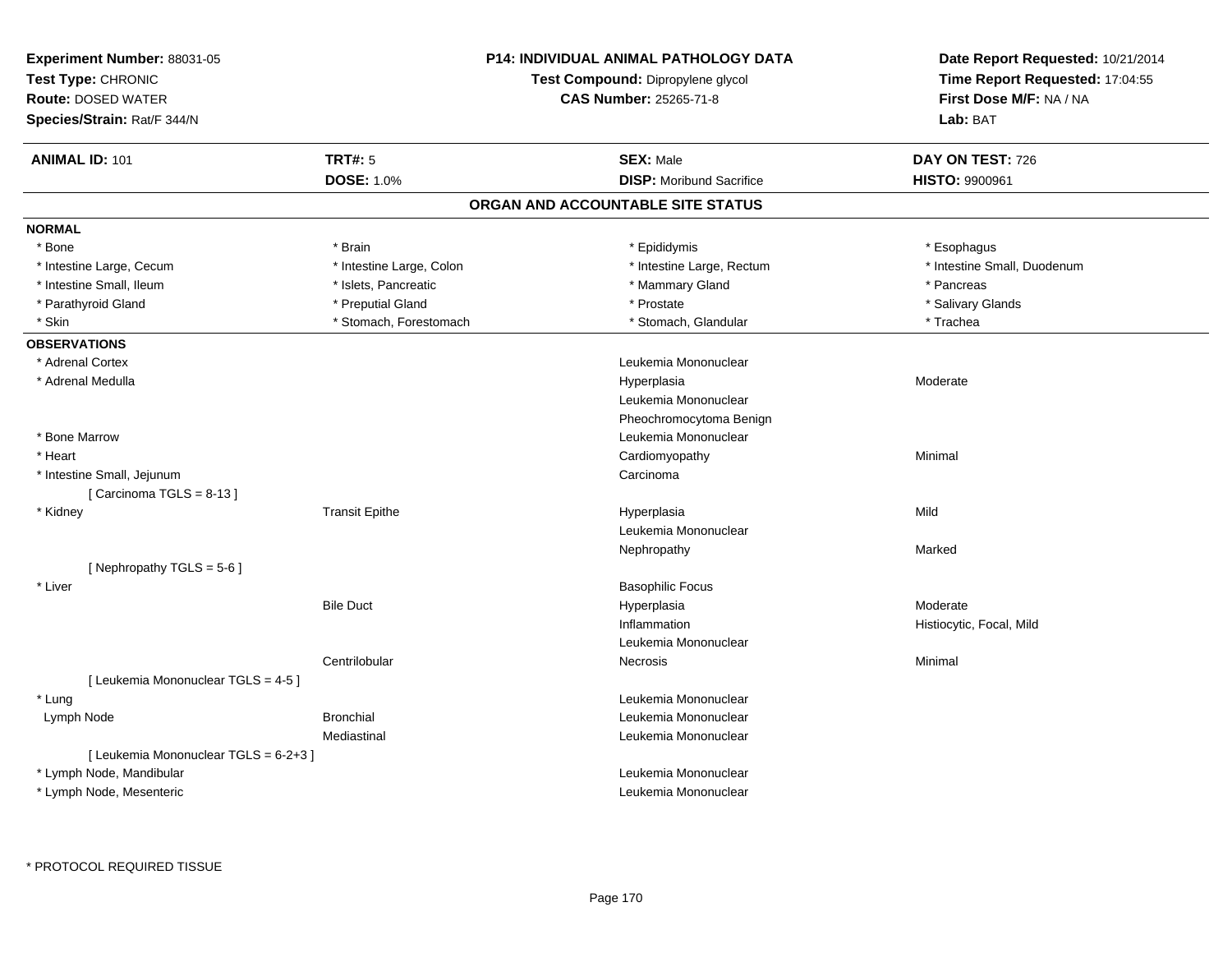| Experiment Number: 88031-05<br>Test Type: CHRONIC<br><b>Route: DOSED WATER</b><br>Species/Strain: Rat/F 344/N |                                  | <b>P14: INDIVIDUAL ANIMAL PATHOLOGY DATA</b><br>Test Compound: Dipropylene glycol<br><b>CAS Number: 25265-71-8</b> | Date Report Requested: 10/21/2014<br>Time Report Requested: 17:04:55<br>First Dose M/F: NA / NA<br>Lab: BAT |
|---------------------------------------------------------------------------------------------------------------|----------------------------------|--------------------------------------------------------------------------------------------------------------------|-------------------------------------------------------------------------------------------------------------|
| <b>ANIMAL ID: 101</b>                                                                                         | <b>TRT#: 5</b>                   | <b>SEX: Male</b>                                                                                                   | DAY ON TEST: 726                                                                                            |
|                                                                                                               | <b>DOSE: 1.0%</b>                | <b>DISP:</b> Moribund Sacrifice                                                                                    | <b>HISTO: 9900961</b>                                                                                       |
|                                                                                                               |                                  | ORGAN AND ACCOUNTABLE SITE STATUS                                                                                  |                                                                                                             |
| * Nose                                                                                                        |                                  | Inflammation                                                                                                       | Suppurative, Minimal                                                                                        |
| * Pituitary Gland                                                                                             | Pars Distalis                    | Adenoma                                                                                                            |                                                                                                             |
|                                                                                                               |                                  | Leukemia Mononuclear                                                                                               |                                                                                                             |
| [Adenoma TGLS = $1-9$ ]                                                                                       |                                  |                                                                                                                    |                                                                                                             |
| * Seminal Vesicle                                                                                             |                                  | Leukemia Mononuclear                                                                                               |                                                                                                             |
| * Spleen                                                                                                      |                                  | Leukemia Mononuclear                                                                                               |                                                                                                             |
| * Testes                                                                                                      | Bilateral, Interstit Cell        | Adenoma                                                                                                            |                                                                                                             |
| [Adenoma TGLS = $2,3-8+14$ ]                                                                                  |                                  |                                                                                                                    |                                                                                                             |
| * Thymus                                                                                                      |                                  | Leukemia Mononuclear                                                                                               |                                                                                                             |
| * Thyroid Gland                                                                                               | C Cell                           | Carcinoma                                                                                                          |                                                                                                             |
|                                                                                                               | C Cell                           | Hyperplasia                                                                                                        | Moderate                                                                                                    |
| [Carcinoma TGLS = 7-2]                                                                                        |                                  |                                                                                                                    |                                                                                                             |
| * Urinary Bladder                                                                                             |                                  | Leukemia Mononuclear                                                                                               |                                                                                                             |
| PRIMARY CAUSE OF DEATH                                                                                        | Leukemia Mononuclear<br>- Spleen |                                                                                                                    |                                                                                                             |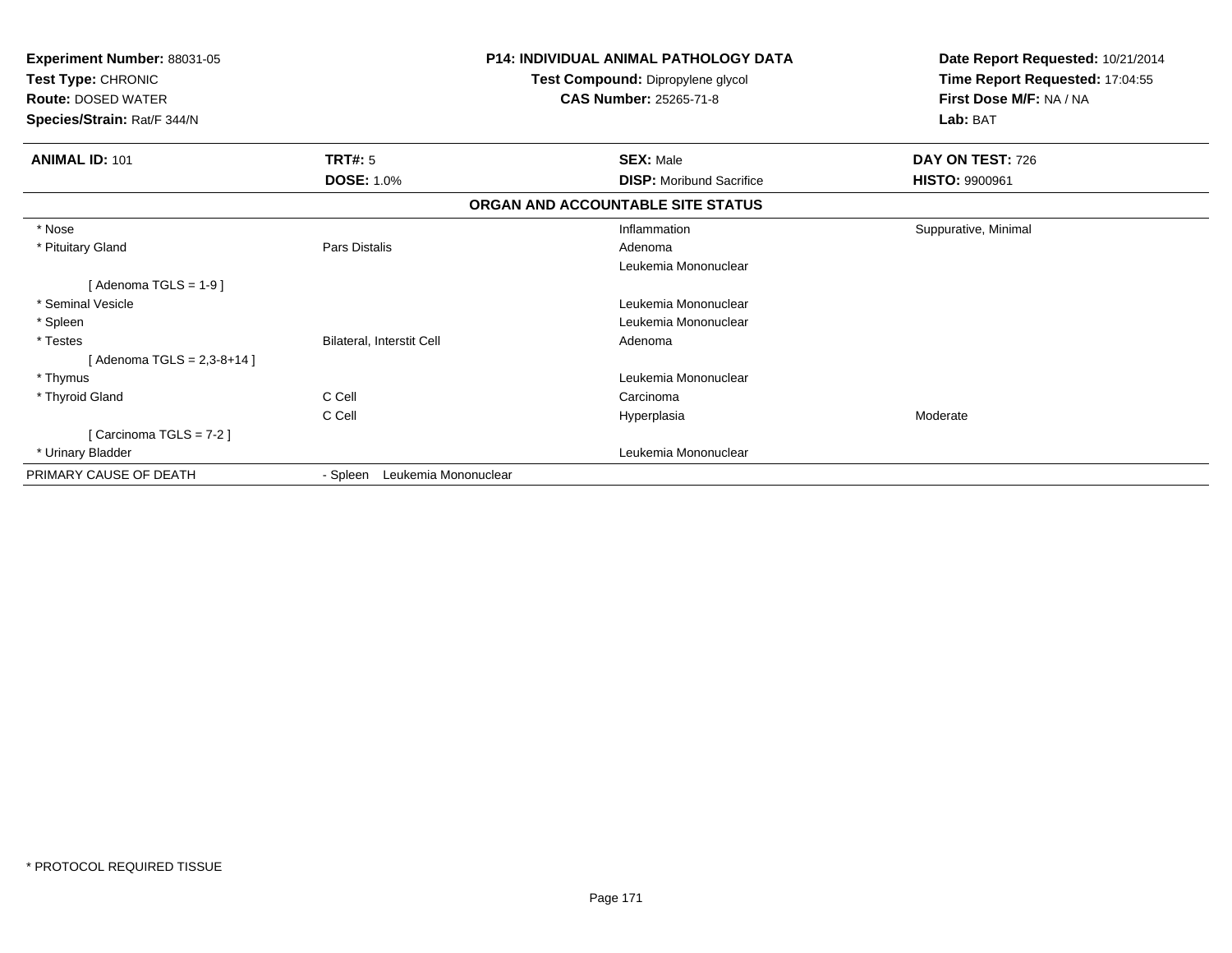| Test Compound: Dipropylene glycol<br>Time Report Requested: 17:04:55<br>First Dose M/F: NA / NA<br><b>CAS Number: 25265-71-8</b><br>Lab: BAT<br><b>TRT#: 5</b><br><b>SEX: Male</b><br>DAY ON TEST: 564<br><b>DOSE: 1.0%</b><br><b>DISP:</b> Moribund Sacrifice<br><b>HISTO: 9900962</b><br>ORGAN AND ACCOUNTABLE SITE STATUS<br>* Bone Marrow<br>* Brain<br>* Epididymis<br>* Esophagus<br>* Intestine Large, Rectum<br>* Heart<br>* Intestine Large, Cecum<br>* Intestine Large, Colon<br>* Intestine Small, Ileum<br>* Intestine Small, Jejunum<br>* Islets, Pancreatic<br>* Intestine Small, Duodenum<br>* Pancreas<br>* Lymph Node, Mesenteric<br>* Mammary Gland<br>* Nose<br>* Parathyroid Gland<br>* Pituitary Gland<br>* Preputial Gland<br>* Salivary Glands<br>* Seminal Vesicle<br>* Skin<br>* Stomach, Forestomach<br>* Stomach, Glandular<br>* Thyroid Gland<br>* Trachea<br>* Thymus<br>* Lymph Node, Mandibular<br>* Adrenal Cortex<br>Hyperplasia<br>Minimal<br>* Adrenal Medulla<br>Hyperplasia<br>Mild<br>* Bone<br>Osteosarcoma<br>[Osteosarcoma TGLS = 4-16]<br>* Kidney<br>Mild<br>Nephropathy<br>* Liver<br><b>Basophilic Focus</b><br><b>Bile Duct</b><br>Hyperplasia<br>Minimal<br>Inflammation<br>Granulomatous, Focal, Minimal<br>Inflammation<br>Histiocytic, Focal, Minimal<br>* Lung<br><b>Infiltration Cellular</b><br>Histiocyte, Minimal<br>Metastatic (Bone)<br>Osteosarcoma<br>[Osteosarcoma TGLS = 5-3+4]<br>* Prostate<br>Inflammation<br>Chronic Active, Moderate<br>Spinal Cord<br>Osteosarcoma<br>Metastatic (Bone)<br>* Spleen<br>Hematopoietic Cell Proliferation<br>Mild<br>* Testes<br><b>Bilateral, Interstit Cell</b><br>Adenoma<br>[Adenoma TGLS = $2-8$ ]<br>* Urinary Bladder<br>Inflammation<br>Suppurative, Moderate<br>[Inflammation TGLS = $3-15$ ]<br>- Bone Osteosarcoma | Experiment Number: 88031-05 | <b>P14: INDIVIDUAL ANIMAL PATHOLOGY DATA</b> | Date Report Requested: 10/21/2014 |
|--------------------------------------------------------------------------------------------------------------------------------------------------------------------------------------------------------------------------------------------------------------------------------------------------------------------------------------------------------------------------------------------------------------------------------------------------------------------------------------------------------------------------------------------------------------------------------------------------------------------------------------------------------------------------------------------------------------------------------------------------------------------------------------------------------------------------------------------------------------------------------------------------------------------------------------------------------------------------------------------------------------------------------------------------------------------------------------------------------------------------------------------------------------------------------------------------------------------------------------------------------------------------------------------------------------------------------------------------------------------------------------------------------------------------------------------------------------------------------------------------------------------------------------------------------------------------------------------------------------------------------------------------------------------------------------------------------------------------------------------------------------------------------------------------------------------------------|-----------------------------|----------------------------------------------|-----------------------------------|
|                                                                                                                                                                                                                                                                                                                                                                                                                                                                                                                                                                                                                                                                                                                                                                                                                                                                                                                                                                                                                                                                                                                                                                                                                                                                                                                                                                                                                                                                                                                                                                                                                                                                                                                                                                                                                                | Test Type: CHRONIC          |                                              |                                   |
|                                                                                                                                                                                                                                                                                                                                                                                                                                                                                                                                                                                                                                                                                                                                                                                                                                                                                                                                                                                                                                                                                                                                                                                                                                                                                                                                                                                                                                                                                                                                                                                                                                                                                                                                                                                                                                | <b>Route: DOSED WATER</b>   |                                              |                                   |
|                                                                                                                                                                                                                                                                                                                                                                                                                                                                                                                                                                                                                                                                                                                                                                                                                                                                                                                                                                                                                                                                                                                                                                                                                                                                                                                                                                                                                                                                                                                                                                                                                                                                                                                                                                                                                                | Species/Strain: Rat/F 344/N |                                              |                                   |
|                                                                                                                                                                                                                                                                                                                                                                                                                                                                                                                                                                                                                                                                                                                                                                                                                                                                                                                                                                                                                                                                                                                                                                                                                                                                                                                                                                                                                                                                                                                                                                                                                                                                                                                                                                                                                                | <b>ANIMAL ID: 102</b>       |                                              |                                   |
|                                                                                                                                                                                                                                                                                                                                                                                                                                                                                                                                                                                                                                                                                                                                                                                                                                                                                                                                                                                                                                                                                                                                                                                                                                                                                                                                                                                                                                                                                                                                                                                                                                                                                                                                                                                                                                |                             |                                              |                                   |
|                                                                                                                                                                                                                                                                                                                                                                                                                                                                                                                                                                                                                                                                                                                                                                                                                                                                                                                                                                                                                                                                                                                                                                                                                                                                                                                                                                                                                                                                                                                                                                                                                                                                                                                                                                                                                                |                             |                                              |                                   |
|                                                                                                                                                                                                                                                                                                                                                                                                                                                                                                                                                                                                                                                                                                                                                                                                                                                                                                                                                                                                                                                                                                                                                                                                                                                                                                                                                                                                                                                                                                                                                                                                                                                                                                                                                                                                                                | <b>NORMAL</b>               |                                              |                                   |
|                                                                                                                                                                                                                                                                                                                                                                                                                                                                                                                                                                                                                                                                                                                                                                                                                                                                                                                                                                                                                                                                                                                                                                                                                                                                                                                                                                                                                                                                                                                                                                                                                                                                                                                                                                                                                                |                             |                                              |                                   |
|                                                                                                                                                                                                                                                                                                                                                                                                                                                                                                                                                                                                                                                                                                                                                                                                                                                                                                                                                                                                                                                                                                                                                                                                                                                                                                                                                                                                                                                                                                                                                                                                                                                                                                                                                                                                                                |                             |                                              |                                   |
|                                                                                                                                                                                                                                                                                                                                                                                                                                                                                                                                                                                                                                                                                                                                                                                                                                                                                                                                                                                                                                                                                                                                                                                                                                                                                                                                                                                                                                                                                                                                                                                                                                                                                                                                                                                                                                |                             |                                              |                                   |
|                                                                                                                                                                                                                                                                                                                                                                                                                                                                                                                                                                                                                                                                                                                                                                                                                                                                                                                                                                                                                                                                                                                                                                                                                                                                                                                                                                                                                                                                                                                                                                                                                                                                                                                                                                                                                                |                             |                                              |                                   |
|                                                                                                                                                                                                                                                                                                                                                                                                                                                                                                                                                                                                                                                                                                                                                                                                                                                                                                                                                                                                                                                                                                                                                                                                                                                                                                                                                                                                                                                                                                                                                                                                                                                                                                                                                                                                                                |                             |                                              |                                   |
|                                                                                                                                                                                                                                                                                                                                                                                                                                                                                                                                                                                                                                                                                                                                                                                                                                                                                                                                                                                                                                                                                                                                                                                                                                                                                                                                                                                                                                                                                                                                                                                                                                                                                                                                                                                                                                |                             |                                              |                                   |
|                                                                                                                                                                                                                                                                                                                                                                                                                                                                                                                                                                                                                                                                                                                                                                                                                                                                                                                                                                                                                                                                                                                                                                                                                                                                                                                                                                                                                                                                                                                                                                                                                                                                                                                                                                                                                                |                             |                                              |                                   |
|                                                                                                                                                                                                                                                                                                                                                                                                                                                                                                                                                                                                                                                                                                                                                                                                                                                                                                                                                                                                                                                                                                                                                                                                                                                                                                                                                                                                                                                                                                                                                                                                                                                                                                                                                                                                                                | <b>MISSING</b>              |                                              |                                   |
|                                                                                                                                                                                                                                                                                                                                                                                                                                                                                                                                                                                                                                                                                                                                                                                                                                                                                                                                                                                                                                                                                                                                                                                                                                                                                                                                                                                                                                                                                                                                                                                                                                                                                                                                                                                                                                |                             |                                              |                                   |
|                                                                                                                                                                                                                                                                                                                                                                                                                                                                                                                                                                                                                                                                                                                                                                                                                                                                                                                                                                                                                                                                                                                                                                                                                                                                                                                                                                                                                                                                                                                                                                                                                                                                                                                                                                                                                                | <b>OBSERVATIONS</b>         |                                              |                                   |
|                                                                                                                                                                                                                                                                                                                                                                                                                                                                                                                                                                                                                                                                                                                                                                                                                                                                                                                                                                                                                                                                                                                                                                                                                                                                                                                                                                                                                                                                                                                                                                                                                                                                                                                                                                                                                                |                             |                                              |                                   |
|                                                                                                                                                                                                                                                                                                                                                                                                                                                                                                                                                                                                                                                                                                                                                                                                                                                                                                                                                                                                                                                                                                                                                                                                                                                                                                                                                                                                                                                                                                                                                                                                                                                                                                                                                                                                                                |                             |                                              |                                   |
|                                                                                                                                                                                                                                                                                                                                                                                                                                                                                                                                                                                                                                                                                                                                                                                                                                                                                                                                                                                                                                                                                                                                                                                                                                                                                                                                                                                                                                                                                                                                                                                                                                                                                                                                                                                                                                |                             |                                              |                                   |
|                                                                                                                                                                                                                                                                                                                                                                                                                                                                                                                                                                                                                                                                                                                                                                                                                                                                                                                                                                                                                                                                                                                                                                                                                                                                                                                                                                                                                                                                                                                                                                                                                                                                                                                                                                                                                                |                             |                                              |                                   |
|                                                                                                                                                                                                                                                                                                                                                                                                                                                                                                                                                                                                                                                                                                                                                                                                                                                                                                                                                                                                                                                                                                                                                                                                                                                                                                                                                                                                                                                                                                                                                                                                                                                                                                                                                                                                                                |                             |                                              |                                   |
|                                                                                                                                                                                                                                                                                                                                                                                                                                                                                                                                                                                                                                                                                                                                                                                                                                                                                                                                                                                                                                                                                                                                                                                                                                                                                                                                                                                                                                                                                                                                                                                                                                                                                                                                                                                                                                |                             |                                              |                                   |
|                                                                                                                                                                                                                                                                                                                                                                                                                                                                                                                                                                                                                                                                                                                                                                                                                                                                                                                                                                                                                                                                                                                                                                                                                                                                                                                                                                                                                                                                                                                                                                                                                                                                                                                                                                                                                                |                             |                                              |                                   |
|                                                                                                                                                                                                                                                                                                                                                                                                                                                                                                                                                                                                                                                                                                                                                                                                                                                                                                                                                                                                                                                                                                                                                                                                                                                                                                                                                                                                                                                                                                                                                                                                                                                                                                                                                                                                                                |                             |                                              |                                   |
|                                                                                                                                                                                                                                                                                                                                                                                                                                                                                                                                                                                                                                                                                                                                                                                                                                                                                                                                                                                                                                                                                                                                                                                                                                                                                                                                                                                                                                                                                                                                                                                                                                                                                                                                                                                                                                |                             |                                              |                                   |
|                                                                                                                                                                                                                                                                                                                                                                                                                                                                                                                                                                                                                                                                                                                                                                                                                                                                                                                                                                                                                                                                                                                                                                                                                                                                                                                                                                                                                                                                                                                                                                                                                                                                                                                                                                                                                                |                             |                                              |                                   |
|                                                                                                                                                                                                                                                                                                                                                                                                                                                                                                                                                                                                                                                                                                                                                                                                                                                                                                                                                                                                                                                                                                                                                                                                                                                                                                                                                                                                                                                                                                                                                                                                                                                                                                                                                                                                                                |                             |                                              |                                   |
|                                                                                                                                                                                                                                                                                                                                                                                                                                                                                                                                                                                                                                                                                                                                                                                                                                                                                                                                                                                                                                                                                                                                                                                                                                                                                                                                                                                                                                                                                                                                                                                                                                                                                                                                                                                                                                |                             |                                              |                                   |
|                                                                                                                                                                                                                                                                                                                                                                                                                                                                                                                                                                                                                                                                                                                                                                                                                                                                                                                                                                                                                                                                                                                                                                                                                                                                                                                                                                                                                                                                                                                                                                                                                                                                                                                                                                                                                                |                             |                                              |                                   |
|                                                                                                                                                                                                                                                                                                                                                                                                                                                                                                                                                                                                                                                                                                                                                                                                                                                                                                                                                                                                                                                                                                                                                                                                                                                                                                                                                                                                                                                                                                                                                                                                                                                                                                                                                                                                                                |                             |                                              |                                   |
|                                                                                                                                                                                                                                                                                                                                                                                                                                                                                                                                                                                                                                                                                                                                                                                                                                                                                                                                                                                                                                                                                                                                                                                                                                                                                                                                                                                                                                                                                                                                                                                                                                                                                                                                                                                                                                |                             |                                              |                                   |
|                                                                                                                                                                                                                                                                                                                                                                                                                                                                                                                                                                                                                                                                                                                                                                                                                                                                                                                                                                                                                                                                                                                                                                                                                                                                                                                                                                                                                                                                                                                                                                                                                                                                                                                                                                                                                                |                             |                                              |                                   |
|                                                                                                                                                                                                                                                                                                                                                                                                                                                                                                                                                                                                                                                                                                                                                                                                                                                                                                                                                                                                                                                                                                                                                                                                                                                                                                                                                                                                                                                                                                                                                                                                                                                                                                                                                                                                                                |                             |                                              |                                   |
|                                                                                                                                                                                                                                                                                                                                                                                                                                                                                                                                                                                                                                                                                                                                                                                                                                                                                                                                                                                                                                                                                                                                                                                                                                                                                                                                                                                                                                                                                                                                                                                                                                                                                                                                                                                                                                |                             |                                              |                                   |
|                                                                                                                                                                                                                                                                                                                                                                                                                                                                                                                                                                                                                                                                                                                                                                                                                                                                                                                                                                                                                                                                                                                                                                                                                                                                                                                                                                                                                                                                                                                                                                                                                                                                                                                                                                                                                                |                             |                                              |                                   |
|                                                                                                                                                                                                                                                                                                                                                                                                                                                                                                                                                                                                                                                                                                                                                                                                                                                                                                                                                                                                                                                                                                                                                                                                                                                                                                                                                                                                                                                                                                                                                                                                                                                                                                                                                                                                                                | PRIMARY CAUSE OF DEATH      |                                              |                                   |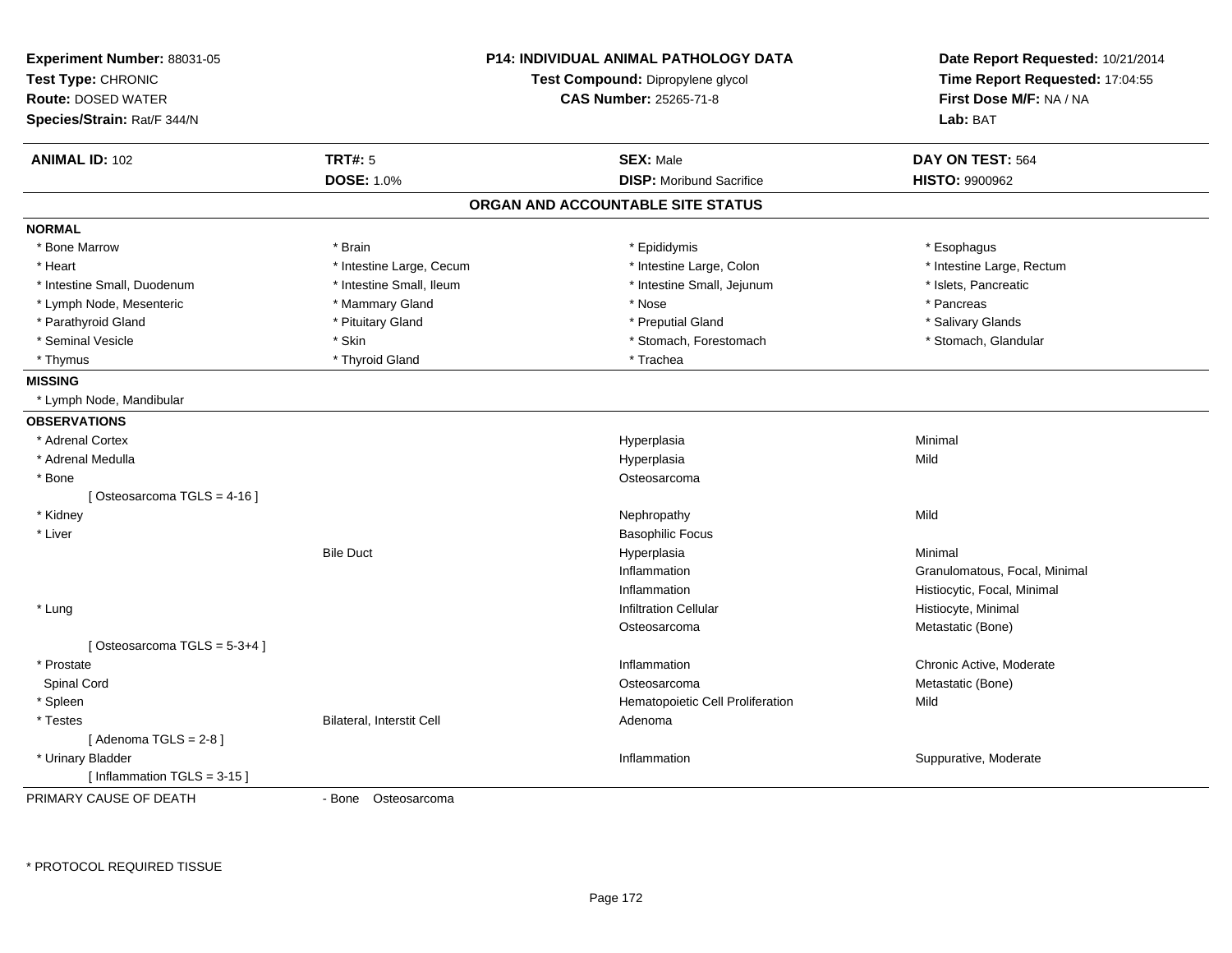| <b>Experiment Number: 88031-05</b><br><b>Test Type: CHRONIC</b><br><b>Route: DOSED WATER</b><br>Species/Strain: Rat/F 344/N |                                     | <b>P14: INDIVIDUAL ANIMAL PATHOLOGY DATA</b><br>Test Compound: Dipropylene glycol<br>CAS Number: 25265-71-8 | Date Report Requested: 10/21/2014<br>Time Report Requested: 17:04:55<br>First Dose M/F: NA / NA<br>Lab: BAT |
|-----------------------------------------------------------------------------------------------------------------------------|-------------------------------------|-------------------------------------------------------------------------------------------------------------|-------------------------------------------------------------------------------------------------------------|
| <b>ANIMAL ID: 102</b>                                                                                                       | <b>TRT#:</b> 5<br><b>DOSE: 1.0%</b> | <b>SEX: Male</b><br><b>DISP:</b> Moribund Sacrifice                                                         | DAY ON TEST: 564<br><b>HISTO: 9900962</b>                                                                   |
|                                                                                                                             |                                     | ORGAN AND ACCOUNTABLE SITE STATUS                                                                           |                                                                                                             |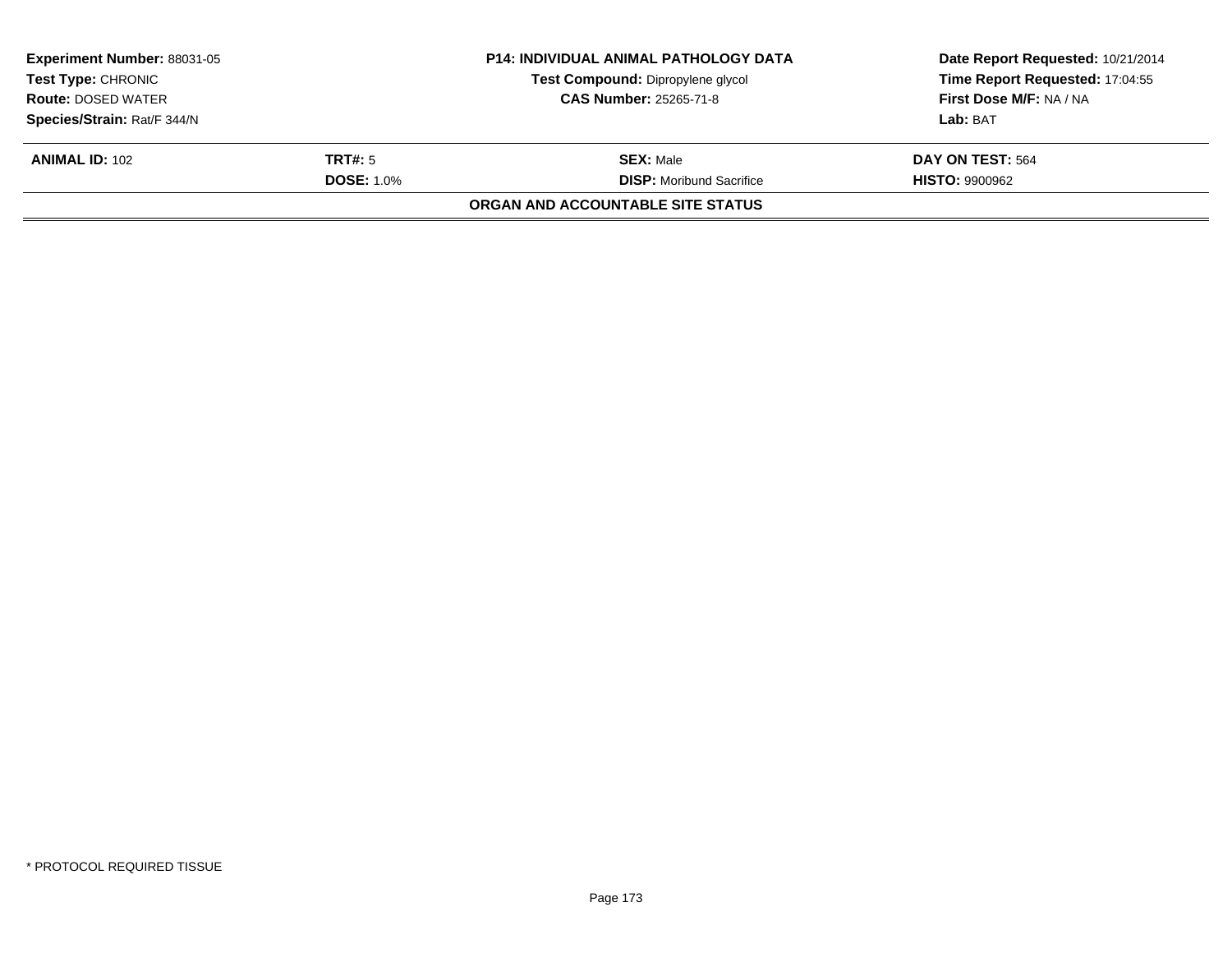| Experiment Number: 88031-05<br>Test Type: CHRONIC<br><b>Route: DOSED WATER</b><br>Species/Strain: Rat/F 344/N |                           | <b>P14: INDIVIDUAL ANIMAL PATHOLOGY DATA</b><br>Test Compound: Dipropylene glycol<br><b>CAS Number: 25265-71-8</b> | Date Report Requested: 10/21/2014<br>Time Report Requested: 17:04:55<br>First Dose M/F: NA / NA<br>Lab: BAT |
|---------------------------------------------------------------------------------------------------------------|---------------------------|--------------------------------------------------------------------------------------------------------------------|-------------------------------------------------------------------------------------------------------------|
| <b>ANIMAL ID: 103</b>                                                                                         | <b>TRT#: 5</b>            | <b>SEX: Male</b>                                                                                                   | DAY ON TEST: 729                                                                                            |
|                                                                                                               | <b>DOSE: 1.0%</b>         | <b>DISP: Terminal Sacrifice</b>                                                                                    | HISTO: 9900963                                                                                              |
|                                                                                                               |                           | ORGAN AND ACCOUNTABLE SITE STATUS                                                                                  |                                                                                                             |
| <b>NORMAL</b>                                                                                                 |                           |                                                                                                                    |                                                                                                             |
| * Bone                                                                                                        | * Brain                   | * Epididymis                                                                                                       | * Esophagus                                                                                                 |
| * Intestine Large, Colon                                                                                      | * Intestine Large, Rectum | * Intestine Small, Duodenum                                                                                        | * Intestine Small, Ileum                                                                                    |
| * Intestine Small, Jejunum                                                                                    | * Islets, Pancreatic      | * Mammary Gland                                                                                                    | * Parathyroid Gland                                                                                         |
| * Preputial Gland                                                                                             | * Seminal Vesicle         | * Skin                                                                                                             | * Stomach, Forestomach                                                                                      |
| * Stomach, Glandular                                                                                          | * Trachea                 | * Urinary Bladder                                                                                                  |                                                                                                             |
| <b>MISSING</b>                                                                                                |                           |                                                                                                                    |                                                                                                             |
| * Lymph Node, Mandibular                                                                                      |                           |                                                                                                                    |                                                                                                             |
| <b>OBSERVATIONS</b>                                                                                           |                           |                                                                                                                    |                                                                                                             |
| * Adrenal Cortex                                                                                              |                           | Hyperplasia                                                                                                        | Mild                                                                                                        |
|                                                                                                               |                           | Leukemia Mononuclear                                                                                               |                                                                                                             |
| * Adrenal Medulla                                                                                             |                           | Hyperplasia                                                                                                        | Mild                                                                                                        |
|                                                                                                               |                           | Leukemia Mononuclear                                                                                               |                                                                                                             |
| * Bone Marrow                                                                                                 |                           | Leukemia Mononuclear                                                                                               |                                                                                                             |
| * Heart                                                                                                       |                           | Cardiomyopathy                                                                                                     | Minimal                                                                                                     |
| * Intestine Large, Cecum                                                                                      |                           | Leukemia Mononuclear                                                                                               |                                                                                                             |
| * Kidney                                                                                                      |                           | Leukemia Mononuclear                                                                                               |                                                                                                             |
|                                                                                                               |                           | Nephropathy                                                                                                        | Moderate                                                                                                    |
| * Liver                                                                                                       | <b>Bile Duct</b>          | Hyperplasia                                                                                                        | Mild                                                                                                        |
|                                                                                                               |                           | Inflammation                                                                                                       | Granulomatous, Focal, Mild                                                                                  |
|                                                                                                               |                           | Inflammation                                                                                                       | Histiocytic, Focal, Mild                                                                                    |
|                                                                                                               |                           | Leukemia Mononuclear                                                                                               |                                                                                                             |
|                                                                                                               | Centrilobular             | <b>Necrosis</b>                                                                                                    | Minimal                                                                                                     |
| [ Leukemia Mononuclear TGLS = 2-5 ]                                                                           |                           |                                                                                                                    |                                                                                                             |
| * Lung                                                                                                        |                           | <b>Infiltration Cellular</b>                                                                                       | Histiocyte, Minimal                                                                                         |
|                                                                                                               |                           | Leukemia Mononuclear                                                                                               |                                                                                                             |
| Lymph Node                                                                                                    | Mediastinal               | Leukemia Mononuclear                                                                                               |                                                                                                             |
| * Lymph Node, Mesenteric                                                                                      |                           | Leukemia Mononuclear                                                                                               |                                                                                                             |
| [ Leukemia Mononuclear TGLS = 4-15 ]                                                                          |                           |                                                                                                                    |                                                                                                             |
| * Nose                                                                                                        |                           | Inflammation                                                                                                       | Suppurative, Minimal                                                                                        |
| * Pancreas                                                                                                    |                           | Atrophy                                                                                                            | Mild                                                                                                        |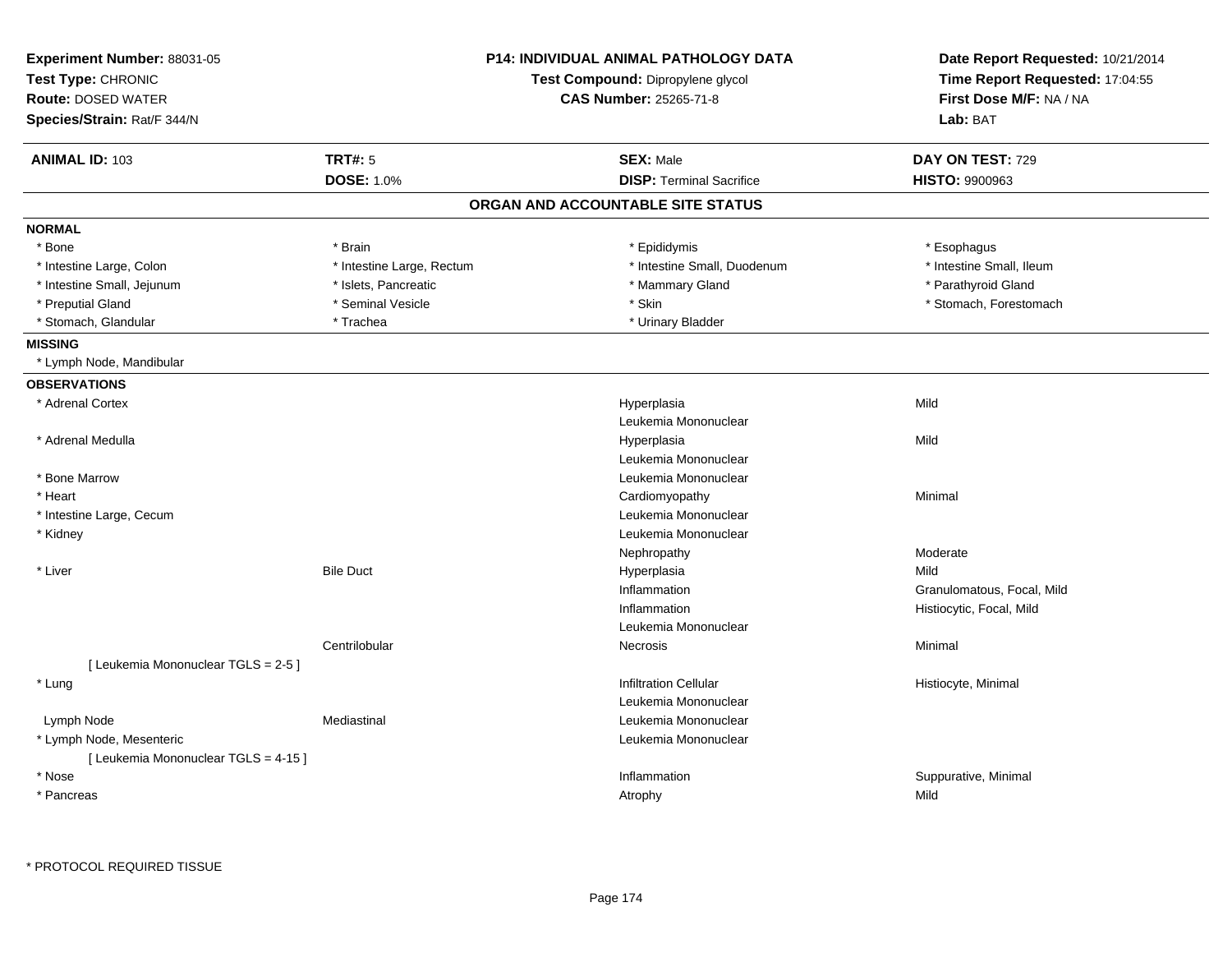| Experiment Number: 88031-05                     |                           | <b>P14: INDIVIDUAL ANIMAL PATHOLOGY DATA</b>                       | Date Report Requested: 10/21/2014                          |
|-------------------------------------------------|---------------------------|--------------------------------------------------------------------|------------------------------------------------------------|
| Test Type: CHRONIC<br><b>Route: DOSED WATER</b> |                           | Test Compound: Dipropylene glycol<br><b>CAS Number: 25265-71-8</b> | Time Report Requested: 17:04:55<br>First Dose M/F: NA / NA |
| Species/Strain: Rat/F 344/N                     |                           |                                                                    | Lab: BAT                                                   |
|                                                 |                           |                                                                    |                                                            |
| <b>ANIMAL ID: 103</b>                           | <b>TRT#:</b> 5            | <b>SEX: Male</b>                                                   | DAY ON TEST: 729                                           |
|                                                 | <b>DOSE: 1.0%</b>         | <b>DISP: Terminal Sacrifice</b>                                    | <b>HISTO: 9900963</b>                                      |
|                                                 |                           | ORGAN AND ACCOUNTABLE SITE STATUS                                  |                                                            |
|                                                 |                           | Leukemia Mononuclear                                               |                                                            |
| * Pituitary Gland                               | Pars Distalis             | Hyperplasia                                                        | Mild                                                       |
|                                                 |                           | Leukemia Mononuclear                                               |                                                            |
| * Prostate                                      |                           | Hyperplasia                                                        | Mild                                                       |
| * Salivary Glands                               |                           | <b>Basophilic Focus</b>                                            |                                                            |
| * Spleen                                        |                           | Hyperplasia                                                        | Lymphoid, Focal, Mild                                      |
|                                                 |                           | Leukemia Mononuclear                                               |                                                            |
| [Hyperplasia TGLS = 5-13]                       |                           |                                                                    |                                                            |
| [Leukemia Mononuclear TGLS = 1-12]              |                           |                                                                    |                                                            |
| * Testes                                        | Bilateral, Interstit Cell | Adenoma                                                            |                                                            |
| [Adenoma TGLS = $3-8$ ]                         |                           |                                                                    |                                                            |
| * Thymus                                        |                           | Leukemia Mononuclear                                               |                                                            |
| * Thyroid Gland                                 | C Cell                    | Hyperplasia                                                        | Mild                                                       |
| PRIMARY CAUSE OF DEATH                          |                           |                                                                    |                                                            |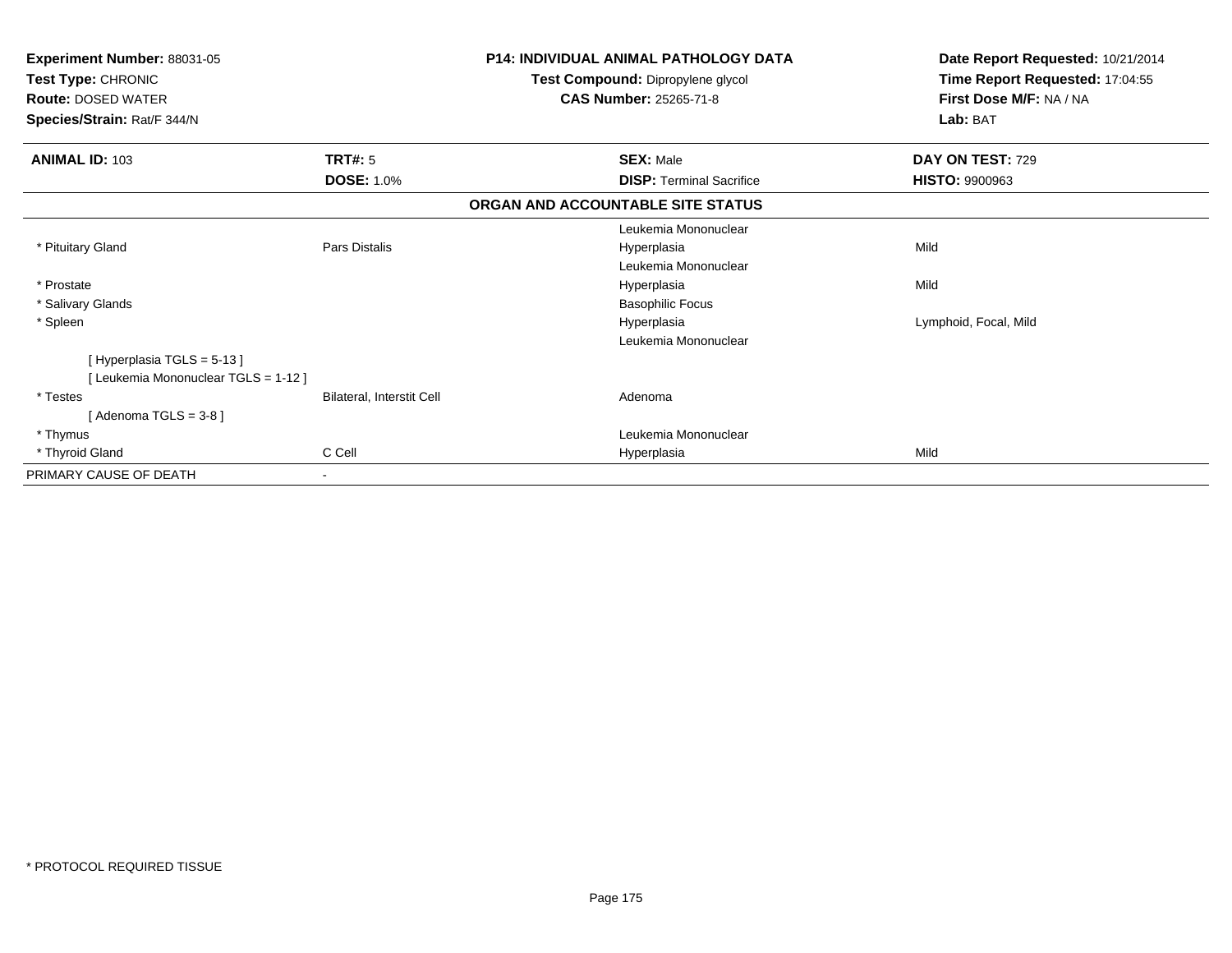| Experiment Number: 88031-05<br>Test Type: CHRONIC<br><b>Route: DOSED WATER</b><br>Species/Strain: Rat/F 344/N |                            | <b>P14: INDIVIDUAL ANIMAL PATHOLOGY DATA</b><br>Test Compound: Dipropylene glycol<br>CAS Number: 25265-71-8 | Date Report Requested: 10/21/2014<br>Time Report Requested: 17:04:55<br>First Dose M/F: NA / NA<br>Lab: BAT |
|---------------------------------------------------------------------------------------------------------------|----------------------------|-------------------------------------------------------------------------------------------------------------|-------------------------------------------------------------------------------------------------------------|
| <b>ANIMAL ID: 104</b>                                                                                         | <b>TRT#: 5</b>             | <b>SEX: Male</b>                                                                                            | DAY ON TEST: 698                                                                                            |
|                                                                                                               | <b>DOSE: 1.0%</b>          | <b>DISP:</b> Moribund Sacrifice                                                                             | <b>HISTO: 9900964</b>                                                                                       |
|                                                                                                               |                            | ORGAN AND ACCOUNTABLE SITE STATUS                                                                           |                                                                                                             |
| <b>NORMAL</b>                                                                                                 |                            |                                                                                                             |                                                                                                             |
| * Bone                                                                                                        | * Brain                    | * Epididymis                                                                                                | * Esophagus                                                                                                 |
| * Intestine Large, Cecum                                                                                      | * Intestine Large, Colon   | * Intestine Large, Rectum                                                                                   | * Intestine Small, Duodenum                                                                                 |
| * Intestine Small, Ileum                                                                                      | * Intestine Small, Jejunum | * Islets, Pancreatic                                                                                        | * Mammary Gland                                                                                             |
| * Nose                                                                                                        | * Parathyroid Gland        | * Preputial Gland                                                                                           | * Salivary Glands                                                                                           |
| * Seminal Vesicle                                                                                             | * Skin                     | * Stomach, Glandular                                                                                        | * Trachea                                                                                                   |
| * Urinary Bladder                                                                                             |                            |                                                                                                             |                                                                                                             |
| <b>MISSING</b>                                                                                                |                            |                                                                                                             |                                                                                                             |
| * Lymph Node, Mandibular                                                                                      |                            |                                                                                                             |                                                                                                             |
| <b>OBSERVATIONS</b>                                                                                           |                            |                                                                                                             |                                                                                                             |
| * Adrenal Cortex                                                                                              |                            | Leukemia Mononuclear                                                                                        |                                                                                                             |
| * Adrenal Medulla                                                                                             |                            | Hyperplasia                                                                                                 | Mild                                                                                                        |
|                                                                                                               |                            | Leukemia Mononuclear                                                                                        |                                                                                                             |
| * Bone Marrow                                                                                                 |                            | Leukemia Mononuclear                                                                                        |                                                                                                             |
| * Heart                                                                                                       |                            | Cardiomyopathy                                                                                              | Mild                                                                                                        |
| * Kidney                                                                                                      |                            | Leukemia Mononuclear                                                                                        |                                                                                                             |
|                                                                                                               |                            | Nephropathy                                                                                                 | Moderate                                                                                                    |
| [Nephropathy TGLS = 2-6]                                                                                      |                            |                                                                                                             |                                                                                                             |
| * Liver                                                                                                       | <b>Bile Duct</b>           | Hyperplasia                                                                                                 | Mild                                                                                                        |
|                                                                                                               |                            | Inflammation                                                                                                | Histiocytic, Focal, Mild                                                                                    |
|                                                                                                               |                            | Leukemia Mononuclear                                                                                        |                                                                                                             |
|                                                                                                               | Centrilobular              | Necrosis                                                                                                    | Minimal                                                                                                     |
|                                                                                                               |                            | Thrombosis                                                                                                  | Mild                                                                                                        |
| [ Leukemia Mononuclear TGLS = 4-5 ]                                                                           |                            | <b>Infiltration Cellular</b>                                                                                | Histiocyte, Minimal                                                                                         |
| * Lung                                                                                                        |                            | Leukemia Mononuclear                                                                                        |                                                                                                             |
| Lymph Node                                                                                                    | Pancreatic                 | Leukemia Mononuclear                                                                                        |                                                                                                             |
| * Lymph Node, Mesenteric                                                                                      |                            | Leukemia Mononuclear                                                                                        |                                                                                                             |
| * Pancreas                                                                                                    |                            | Atrophy                                                                                                     | Mild                                                                                                        |
| * Pituitary Gland                                                                                             | <b>Pars Distalis</b>       | Hyperplasia                                                                                                 | Mild                                                                                                        |
| * Prostate                                                                                                    |                            | Inflammation                                                                                                | Chronic Active, Minimal                                                                                     |
|                                                                                                               |                            |                                                                                                             |                                                                                                             |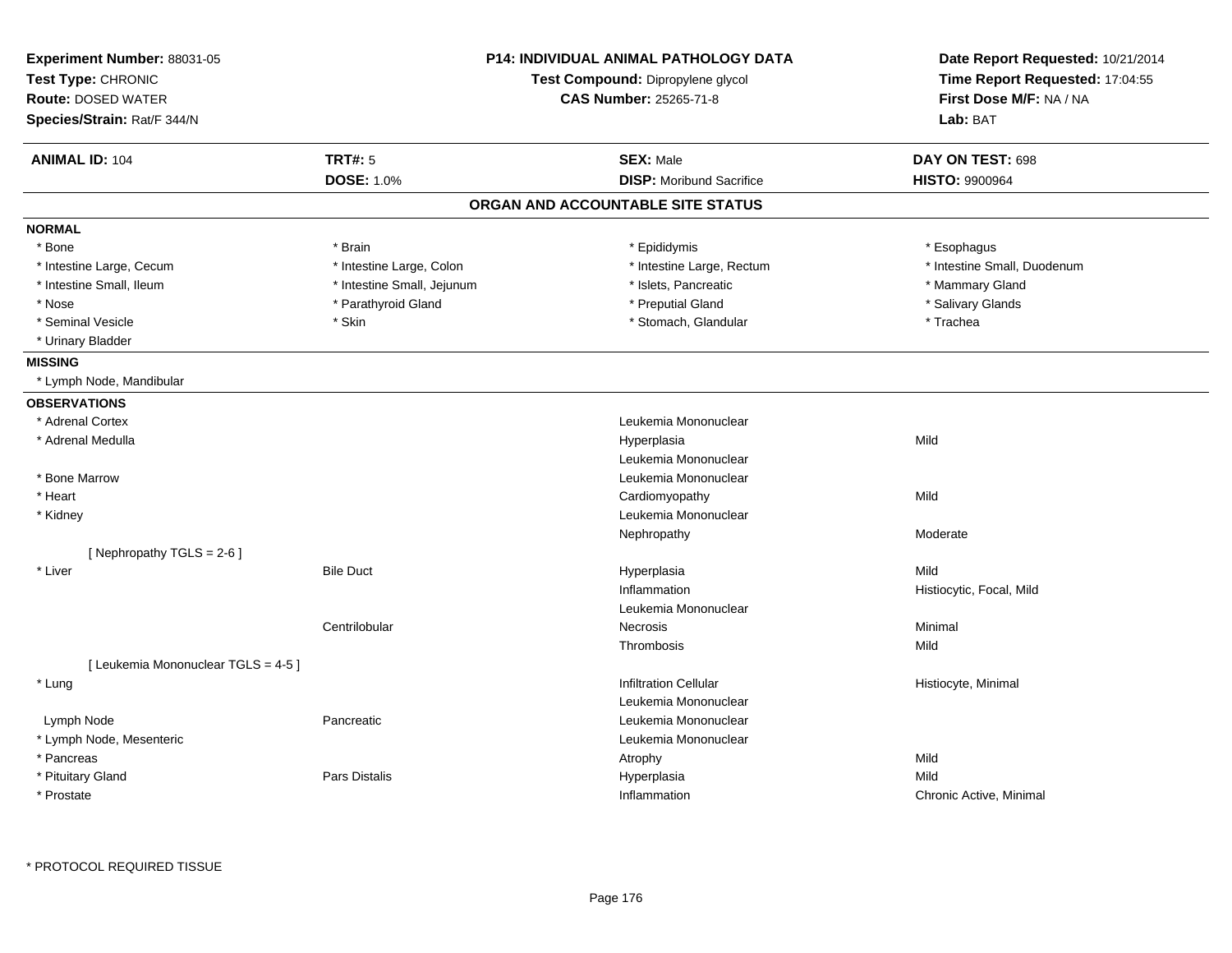| <b>Experiment Number: 88031-05</b><br><b>Test Type: CHRONIC</b><br><b>Route: DOSED WATER</b><br>Species/Strain: Rat/F 344/N |                                  | <b>P14: INDIVIDUAL ANIMAL PATHOLOGY DATA</b><br>Test Compound: Dipropylene glycol<br><b>CAS Number: 25265-71-8</b> | Date Report Requested: 10/21/2014<br>Time Report Requested: 17:04:55<br>First Dose M/F: NA / NA<br>Lab: BAT |
|-----------------------------------------------------------------------------------------------------------------------------|----------------------------------|--------------------------------------------------------------------------------------------------------------------|-------------------------------------------------------------------------------------------------------------|
| <b>ANIMAL ID: 104</b>                                                                                                       | <b>TRT#: 5</b>                   | <b>SEX: Male</b>                                                                                                   | DAY ON TEST: 698                                                                                            |
|                                                                                                                             | <b>DOSE: 1.0%</b>                | <b>DISP:</b> Moribund Sacrifice                                                                                    | <b>HISTO: 9900964</b>                                                                                       |
|                                                                                                                             |                                  | ORGAN AND ACCOUNTABLE SITE STATUS                                                                                  |                                                                                                             |
| * Spleen                                                                                                                    |                                  | Fibrosis                                                                                                           | Mild                                                                                                        |
|                                                                                                                             |                                  | Leukemia Mononuclear                                                                                               |                                                                                                             |
| [Leukemia Mononuclear TGLS = 3-12]                                                                                          |                                  |                                                                                                                    |                                                                                                             |
| * Stomach, Forestomach                                                                                                      |                                  | Hyperplasia                                                                                                        | Squamous, Moderate                                                                                          |
| [Hyperplasia TGLS = $5-13$ ]                                                                                                |                                  |                                                                                                                    |                                                                                                             |
| * Testes                                                                                                                    | Bilateral, Interstit Cell        | Adenoma                                                                                                            |                                                                                                             |
| [Adenoma TGLS = $1-8$ ]                                                                                                     |                                  |                                                                                                                    |                                                                                                             |
| * Thymus                                                                                                                    |                                  | Atrophy                                                                                                            | Marked                                                                                                      |
| * Thyroid Gland                                                                                                             | C Cell                           | Hyperplasia                                                                                                        | Minimal                                                                                                     |
| PRIMARY CAUSE OF DEATH                                                                                                      | Leukemia Mononuclear<br>- Spleen |                                                                                                                    |                                                                                                             |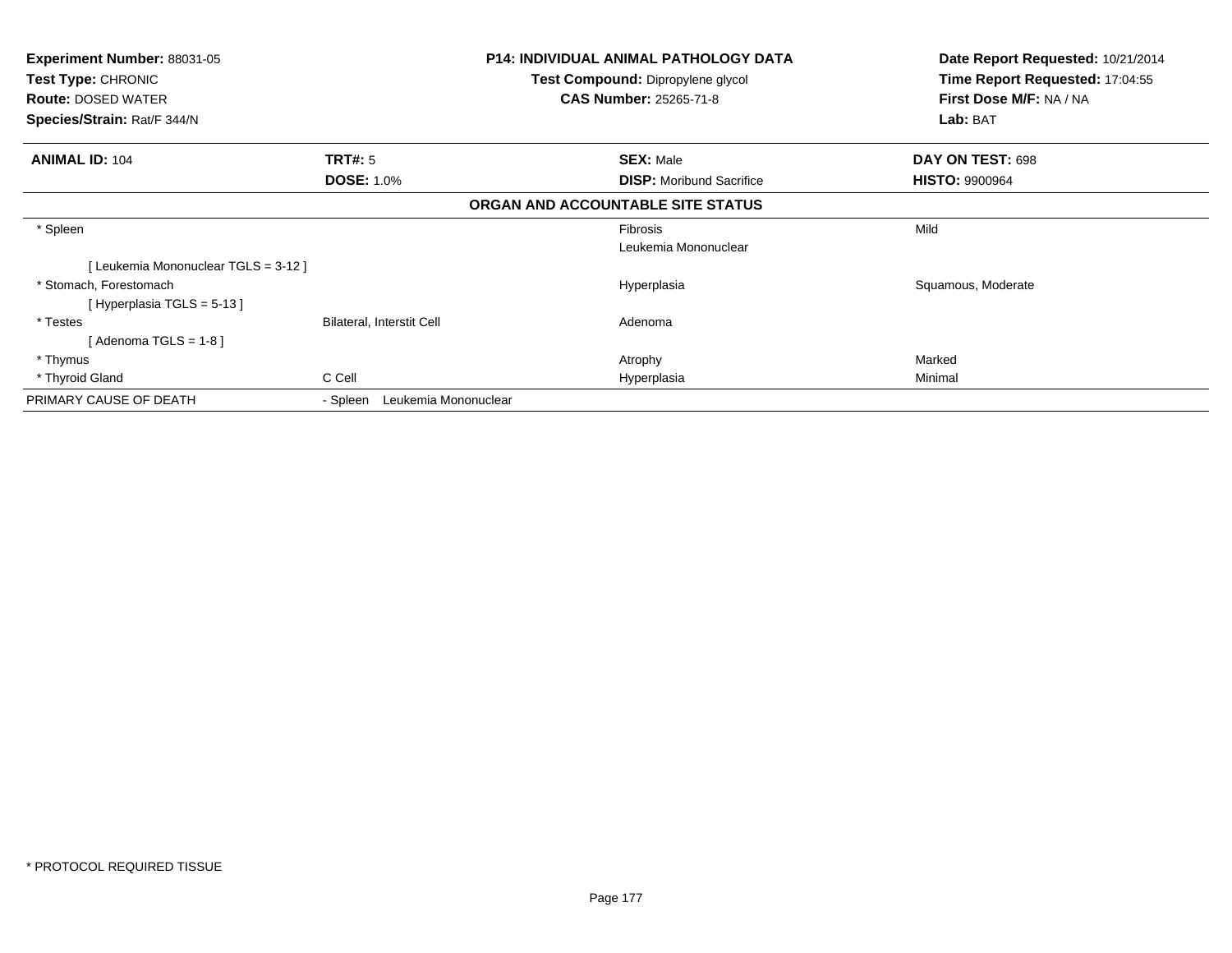| Experiment Number: 88031-05<br>Test Type: CHRONIC<br><b>Route: DOSED WATER</b><br>Species/Strain: Rat/F 344/N |                          | <b>P14: INDIVIDUAL ANIMAL PATHOLOGY DATA</b><br>Test Compound: Dipropylene glycol<br><b>CAS Number: 25265-71-8</b> | Date Report Requested: 10/21/2014<br>Time Report Requested: 17:04:55<br>First Dose M/F: NA / NA<br>Lab: BAT |
|---------------------------------------------------------------------------------------------------------------|--------------------------|--------------------------------------------------------------------------------------------------------------------|-------------------------------------------------------------------------------------------------------------|
| <b>ANIMAL ID: 105</b>                                                                                         | <b>TRT#: 5</b>           | <b>SEX: Male</b>                                                                                                   | DAY ON TEST: 730                                                                                            |
|                                                                                                               | <b>DOSE: 1.0%</b>        | <b>DISP: Terminal Sacrifice</b>                                                                                    | <b>HISTO: 9900965</b>                                                                                       |
|                                                                                                               |                          | ORGAN AND ACCOUNTABLE SITE STATUS                                                                                  |                                                                                                             |
| <b>NORMAL</b>                                                                                                 |                          |                                                                                                                    |                                                                                                             |
| * Bone                                                                                                        | * Bone Marrow            | * Brain                                                                                                            | * Epididymis                                                                                                |
| * Esophagus                                                                                                   | * Intestine Large, Cecum | * Intestine Large, Colon                                                                                           | * Intestine Large, Rectum                                                                                   |
| * Intestine Small, Duodenum                                                                                   | * Intestine Small, Ileum | * Intestine Small, Jejunum                                                                                         | * Islets, Pancreatic                                                                                        |
| * Mammary Gland                                                                                               | * Nose                   | * Parathyroid Gland                                                                                                | * Salivary Glands                                                                                           |
| * Seminal Vesicle                                                                                             | * Skin                   | * Stomach, Forestomach                                                                                             | * Stomach, Glandular                                                                                        |
| * Trachea                                                                                                     | * Urinary Bladder        |                                                                                                                    |                                                                                                             |
| <b>MISSING</b>                                                                                                |                          |                                                                                                                    |                                                                                                             |
| * Lymph Node, Mandibular                                                                                      |                          |                                                                                                                    |                                                                                                             |
| <b>OBSERVATIONS</b>                                                                                           |                          |                                                                                                                    |                                                                                                             |
| * Adrenal Cortex                                                                                              |                          | Hyperplasia                                                                                                        | Mild                                                                                                        |
| * Adrenal Medulla                                                                                             |                          | Hyperplasia                                                                                                        | Marked                                                                                                      |
|                                                                                                               |                          | Pheochromocytoma Benign                                                                                            |                                                                                                             |
| [Pheochromocytoma Benign TGLS = 7-6]                                                                          |                          |                                                                                                                    |                                                                                                             |
| * Heart                                                                                                       |                          | Cardiomyopathy                                                                                                     | Mild                                                                                                        |
| * Kidney                                                                                                      |                          | Cyst                                                                                                               | Mild                                                                                                        |
|                                                                                                               |                          | Leukemia Mononuclear                                                                                               |                                                                                                             |
|                                                                                                               |                          | Nephropathy                                                                                                        | Moderate                                                                                                    |
| [Cyst TGLS = $5-6$ ]                                                                                          |                          |                                                                                                                    |                                                                                                             |
| * Liver                                                                                                       |                          | <b>Basophilic Focus</b>                                                                                            |                                                                                                             |
|                                                                                                               |                          | Degeneration                                                                                                       | Cystic, Mild                                                                                                |
|                                                                                                               | <b>Bile Duct</b>         | Hyperplasia                                                                                                        | Mild                                                                                                        |
|                                                                                                               |                          | Inflammation                                                                                                       | Granulomatous, Focal, Minimal                                                                               |
|                                                                                                               |                          | Inflammation                                                                                                       | Histiocytic, Focal, Minimal                                                                                 |
|                                                                                                               |                          | Leukemia Mononuclear                                                                                               |                                                                                                             |
| [Leukemia Mononuclear TGLS = 2-5]                                                                             |                          |                                                                                                                    |                                                                                                             |
| * Lung                                                                                                        |                          | <b>Infiltration Cellular</b>                                                                                       | Histiocyte, Marked                                                                                          |
|                                                                                                               |                          | Leukemia Mononuclear                                                                                               |                                                                                                             |
| [ Leukemia Mononuclear TGLS = 9-3+4 ]                                                                         |                          |                                                                                                                    |                                                                                                             |
| Lymph Node                                                                                                    | Mediastinal              | Leukemia Mononuclear                                                                                               |                                                                                                             |
| * Lymph Node, Mesenteric                                                                                      |                          | Leukemia Mononuclear                                                                                               |                                                                                                             |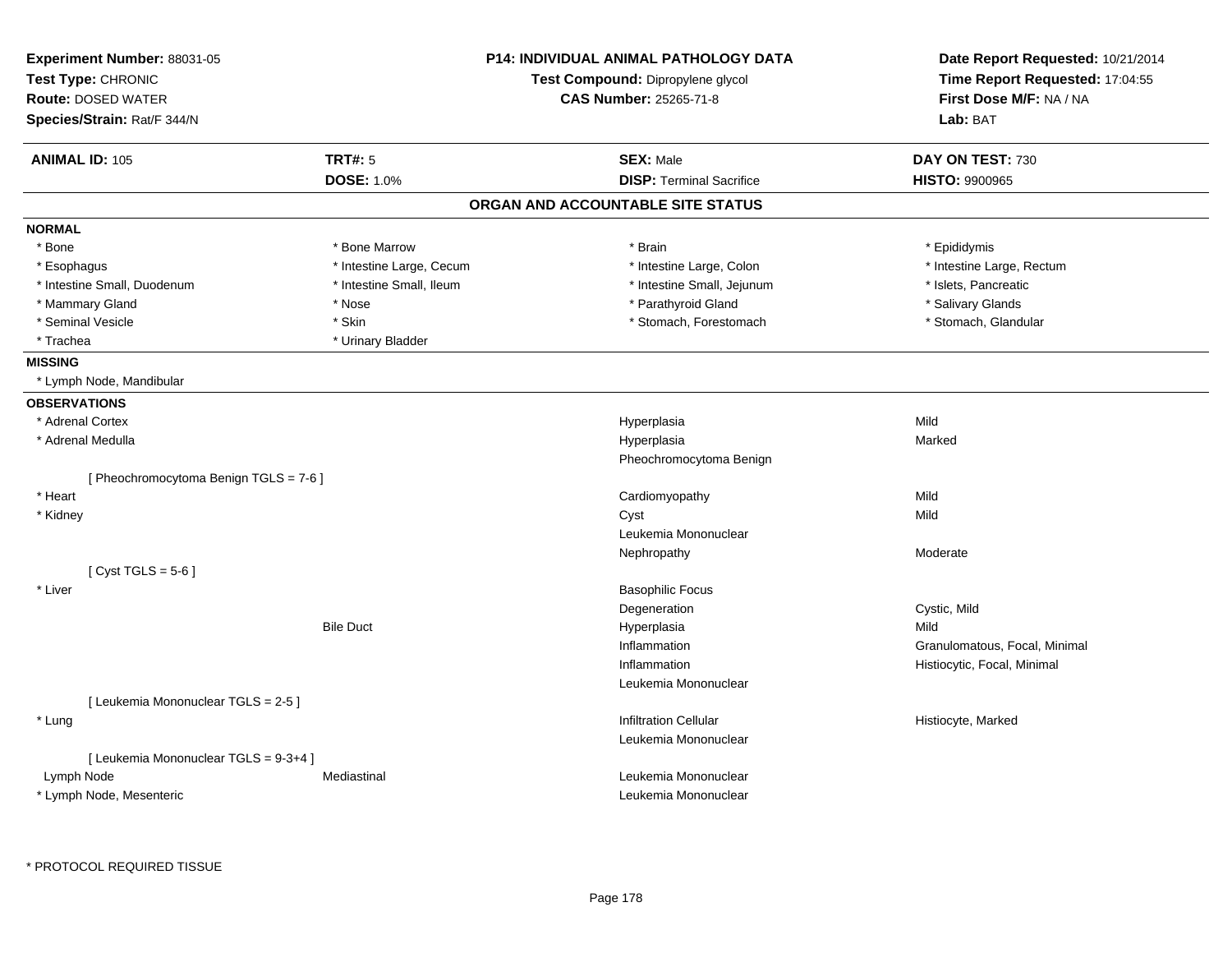| Experiment Number: 88031-05<br>Test Type: CHRONIC<br><b>Route: DOSED WATER</b><br>Species/Strain: Rat/F 344/N |                           | <b>P14: INDIVIDUAL ANIMAL PATHOLOGY DATA</b><br>Test Compound: Dipropylene glycol<br><b>CAS Number: 25265-71-8</b> | Date Report Requested: 10/21/2014<br>Time Report Requested: 17:04:55<br>First Dose M/F: NA / NA<br>Lab: BAT |
|---------------------------------------------------------------------------------------------------------------|---------------------------|--------------------------------------------------------------------------------------------------------------------|-------------------------------------------------------------------------------------------------------------|
| <b>ANIMAL ID: 105</b>                                                                                         | TRT#: 5                   | <b>SEX: Male</b>                                                                                                   | DAY ON TEST: 730                                                                                            |
|                                                                                                               | <b>DOSE: 1.0%</b>         | <b>DISP: Terminal Sacrifice</b>                                                                                    | <b>HISTO: 9900965</b>                                                                                       |
|                                                                                                               |                           | ORGAN AND ACCOUNTABLE SITE STATUS                                                                                  |                                                                                                             |
| [Leukemia Mononuclear TGLS = 8-7]                                                                             |                           |                                                                                                                    |                                                                                                             |
| * Pancreas                                                                                                    |                           | Atrophy                                                                                                            | Moderate                                                                                                    |
| * Pituitary Gland<br>[Adenoma TGLS = $6-9$ ]                                                                  | Pars Distalis             | Adenoma                                                                                                            |                                                                                                             |
| * Preputial Gland<br>[Hyperplasia TGLS = $4-8$ ]                                                              |                           | Hyperplasia                                                                                                        | Moderate                                                                                                    |
| * Prostate                                                                                                    |                           | Hyperplasia                                                                                                        | Mild                                                                                                        |
|                                                                                                               |                           | Inflammation                                                                                                       | Chronic Active, Mild                                                                                        |
| * Spleen                                                                                                      |                           | Leukemia Mononuclear                                                                                               |                                                                                                             |
| [Leukemia Mononuclear TGLS = 1-5]                                                                             |                           |                                                                                                                    |                                                                                                             |
| * Testes                                                                                                      | Bilateral, Interstit Cell | Adenoma                                                                                                            |                                                                                                             |
| [Adenoma TGLS = $3-8$ ]                                                                                       |                           |                                                                                                                    |                                                                                                             |
| * Thymus                                                                                                      |                           | Leukemia Mononuclear                                                                                               |                                                                                                             |
| * Thyroid Gland                                                                                               | C Cell                    | Hyperplasia                                                                                                        | Mild                                                                                                        |
| PRIMARY CAUSE OF DEATH                                                                                        | $\blacksquare$            |                                                                                                                    |                                                                                                             |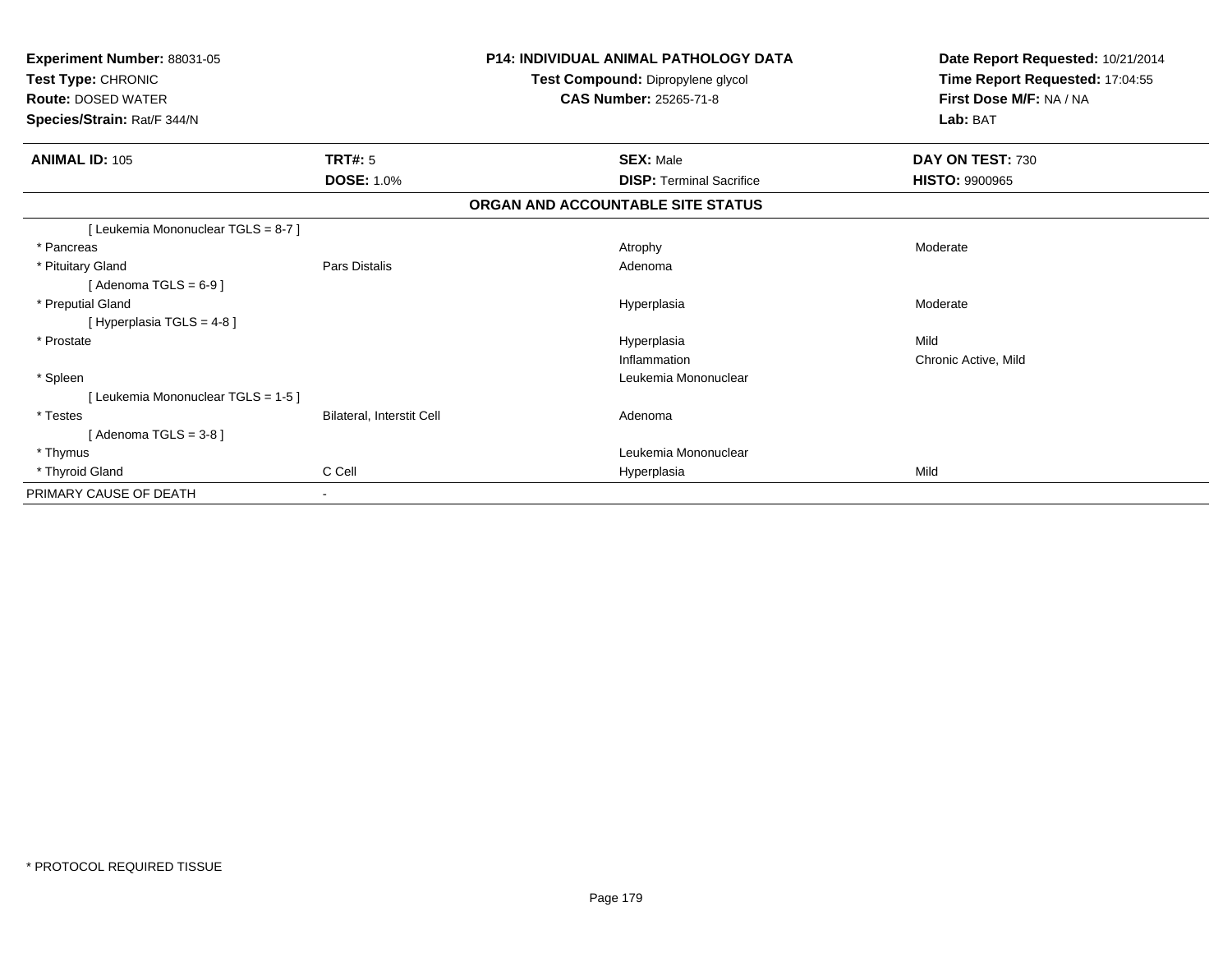| Experiment Number: 88031-05<br>Test Type: CHRONIC<br><b>Route: DOSED WATER</b><br>Species/Strain: Rat/F 344/N |                           | <b>P14: INDIVIDUAL ANIMAL PATHOLOGY DATA</b><br>Test Compound: Dipropylene glycol<br>CAS Number: 25265-71-8 | Date Report Requested: 10/21/2014<br>Time Report Requested: 17:04:55<br>First Dose M/F: NA / NA<br>Lab: BAT |
|---------------------------------------------------------------------------------------------------------------|---------------------------|-------------------------------------------------------------------------------------------------------------|-------------------------------------------------------------------------------------------------------------|
| <b>ANIMAL ID: 106</b>                                                                                         | <b>TRT#: 5</b>            | <b>SEX: Male</b>                                                                                            | DAY ON TEST: 730                                                                                            |
|                                                                                                               | <b>DOSE: 1.0%</b>         | <b>DISP: Terminal Sacrifice</b>                                                                             | <b>HISTO: 9900966</b>                                                                                       |
|                                                                                                               |                           | ORGAN AND ACCOUNTABLE SITE STATUS                                                                           |                                                                                                             |
| <b>NORMAL</b>                                                                                                 |                           |                                                                                                             |                                                                                                             |
| * Bone                                                                                                        | * Bone Marrow             | * Brain                                                                                                     | * Epididymis                                                                                                |
| * Esophagus                                                                                                   | * Intestine Large, Cecum  | * Intestine Large, Colon                                                                                    | * Intestine Large, Rectum                                                                                   |
| * Intestine Small, Duodenum                                                                                   | * Intestine Small, Ileum  | * Intestine Small, Jejunum                                                                                  | * Islets, Pancreatic                                                                                        |
| * Mammary Gland                                                                                               | * Nose                    | * Pancreas                                                                                                  | * Parathyroid Gland                                                                                         |
| * Pituitary Gland                                                                                             | * Preputial Gland         | * Salivary Glands                                                                                           | * Seminal Vesicle                                                                                           |
| * Skin                                                                                                        | * Stomach, Forestomach    | * Stomach, Glandular                                                                                        | * Trachea                                                                                                   |
| * Urinary Bladder                                                                                             |                           |                                                                                                             |                                                                                                             |
| <b>MISSING</b>                                                                                                |                           |                                                                                                             |                                                                                                             |
| * Lymph Node, Mandibular                                                                                      |                           |                                                                                                             |                                                                                                             |
| <b>OBSERVATIONS</b>                                                                                           |                           |                                                                                                             |                                                                                                             |
| * Adrenal Cortex                                                                                              |                           | Leukemia Mononuclear                                                                                        |                                                                                                             |
| * Adrenal Medulla                                                                                             |                           | Hyperplasia                                                                                                 | Mild                                                                                                        |
|                                                                                                               |                           | Leukemia Mononuclear                                                                                        |                                                                                                             |
| * Heart                                                                                                       |                           | Cardiomyopathy                                                                                              | Mild                                                                                                        |
| * Kidney                                                                                                      |                           | Nephropathy                                                                                                 | Mild                                                                                                        |
| * Liver                                                                                                       |                           | <b>Basophilic Focus</b>                                                                                     |                                                                                                             |
|                                                                                                               |                           | Clear Cell Focus                                                                                            |                                                                                                             |
|                                                                                                               |                           | Inflammation                                                                                                | Histiocytic, Focal, Mild                                                                                    |
|                                                                                                               |                           | Inflammation                                                                                                | Granulomatous, Focal, Mild                                                                                  |
|                                                                                                               |                           | Leukemia Mononuclear                                                                                        |                                                                                                             |
| [ Leukemia Mononuclear TGLS = 3-5+13 ]                                                                        |                           |                                                                                                             |                                                                                                             |
| * Lung                                                                                                        |                           | <b>Infiltration Cellular</b>                                                                                | Histiocyte, Minimal                                                                                         |
| * Lymph Node, Mesenteric                                                                                      |                           | Leukemia Mononuclear                                                                                        |                                                                                                             |
| [ Leukemia Mononuclear TGLS = 2-12 ]                                                                          |                           |                                                                                                             |                                                                                                             |
| Mesentery                                                                                                     | Fat                       | <b>Necrosis</b>                                                                                             | Mild                                                                                                        |
| [ Necrosis TGLS = $2-12$ ]                                                                                    |                           |                                                                                                             |                                                                                                             |
| * Prostate                                                                                                    |                           | Hyperplasia                                                                                                 | Mild                                                                                                        |
| * Spleen                                                                                                      |                           | Leukemia Mononuclear                                                                                        |                                                                                                             |
| * Testes                                                                                                      | Bilateral, Interstit Cell | Adenoma                                                                                                     |                                                                                                             |
| [Adenoma TGLS = $1-8$ ]                                                                                       |                           |                                                                                                             |                                                                                                             |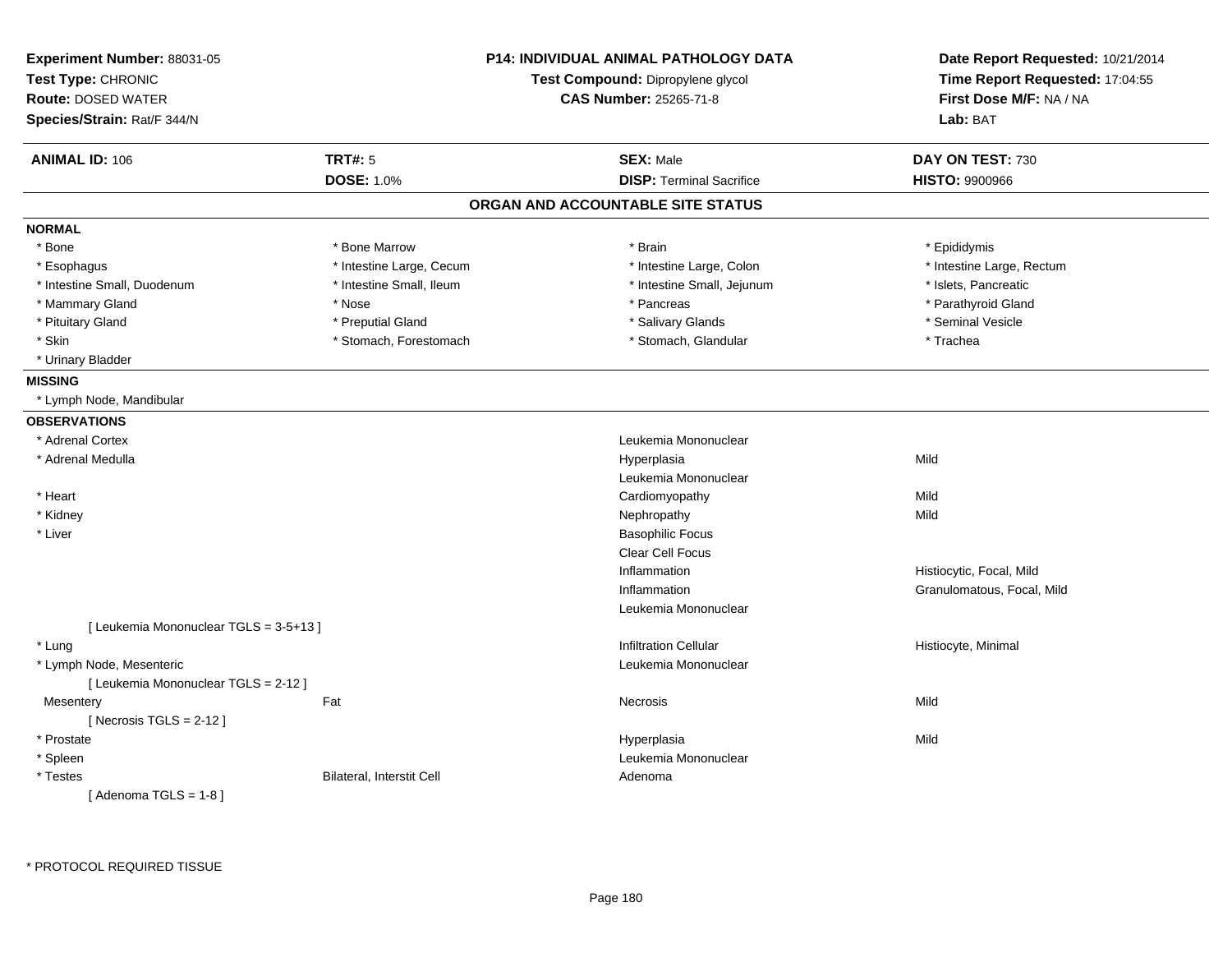| Experiment Number: 88031-05<br><b>Test Type: CHRONIC</b> |                   | <b>P14: INDIVIDUAL ANIMAL PATHOLOGY DATA</b> | Date Report Requested: 10/21/2014 |
|----------------------------------------------------------|-------------------|----------------------------------------------|-----------------------------------|
|                                                          |                   | Test Compound: Dipropylene glycol            | Time Report Requested: 17:04:55   |
| <b>Route: DOSED WATER</b>                                |                   | <b>CAS Number: 25265-71-8</b>                | First Dose M/F: NA / NA           |
| Species/Strain: Rat/F 344/N                              |                   |                                              | Lab: BAT                          |
| <b>ANIMAL ID: 106</b>                                    | TRT#: 5           | <b>SEX: Male</b>                             | DAY ON TEST: 730                  |
|                                                          | <b>DOSE: 1.0%</b> | <b>DISP: Terminal Sacrifice</b>              | <b>HISTO: 9900966</b>             |
|                                                          |                   | ORGAN AND ACCOUNTABLE SITE STATUS            |                                   |
| * Thymus                                                 |                   | Thymoma Benign                               |                                   |
| * Thyroid Gland                                          | C Cell            | Hyperplasia                                  | Minimal                           |
| PRIMARY CAUSE OF DEATH                                   |                   |                                              |                                   |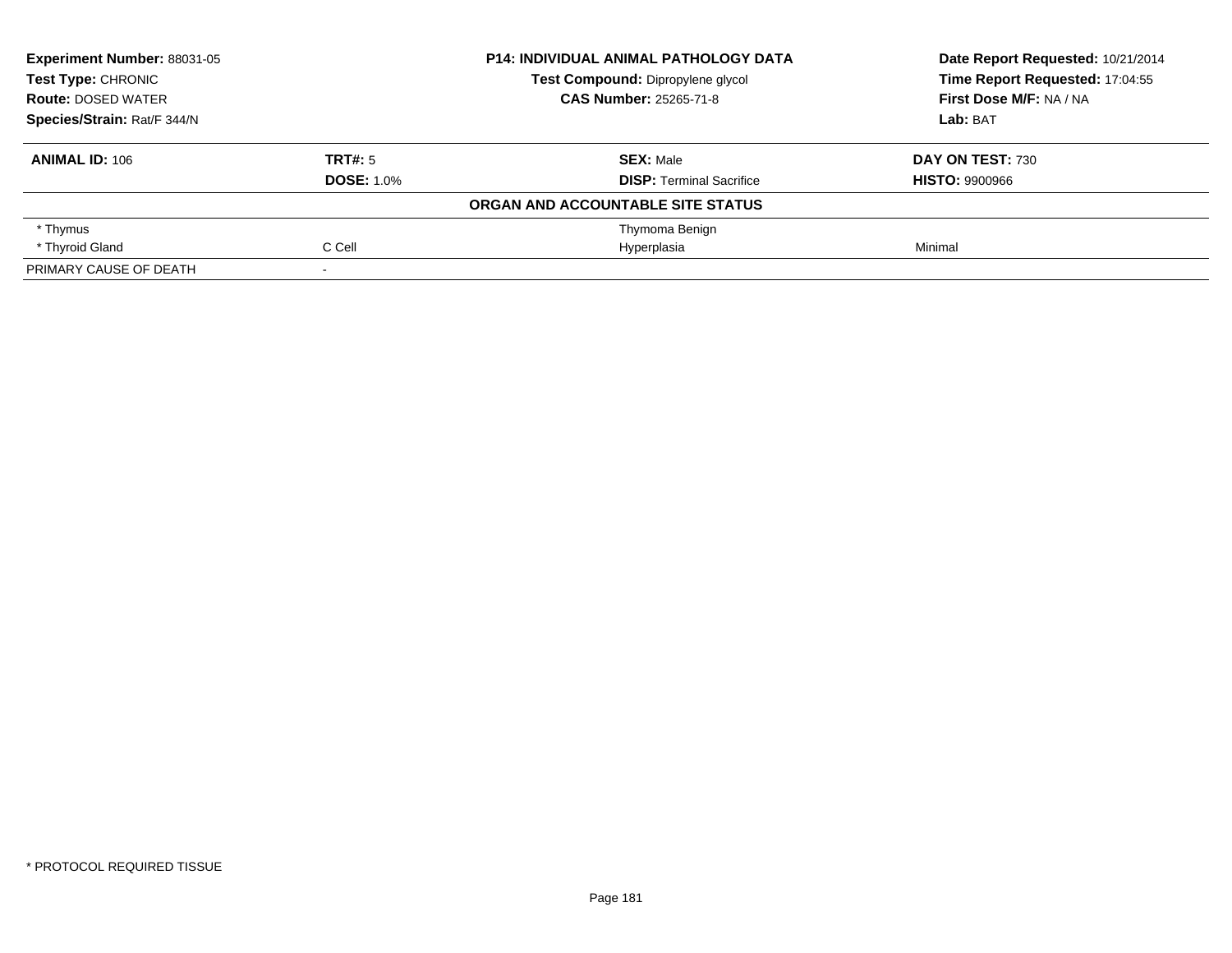| <b>TRT#: 5</b><br><b>SEX: Male</b><br><b>ANIMAL ID: 107</b><br>DAY ON TEST: 725<br><b>DOSE: 1.0%</b><br><b>DISP: Natural Death</b><br><b>HISTO: 9900967</b><br>ORGAN AND ACCOUNTABLE SITE STATUS<br><b>NORMAL</b><br>* Bone Marrow<br>* Bone<br>* Brain<br>* Epididymis<br>* Intestine Large, Colon<br>* Intestine Large, Rectum<br>* Intestine Small, Duodenum<br>* Esophagus<br>* Intestine Small, Jejunum<br>* Islets, Pancreatic<br>* Lymph Node, Mandibular<br>* Intestine Small, Ileum<br>* Pancreas<br>* Parathyroid Gland<br>* Lymph Node, Mesenteric<br>* Nose<br>* Preputial Gland<br>* Seminal Vesicle<br>* Skin<br>* Prostate<br>* Stomach, Glandular<br>* Thyroid Gland<br>* Spleen<br>* Thymus<br>* Trachea<br>* Urinary Bladder<br><b>OBSERVATIONS</b><br>Minimal<br>* Adrenal Cortex<br>Hyperplasia<br>* Adrenal Medulla<br>Hyperplasia<br>Marked<br>Mild<br>* Heart<br>Cardiomyopathy<br>* Intestine Large, Cecum<br>Inflammation<br>Acute, Mild<br>Marked<br>* Kidney<br>Nephropathy<br>[Nephropathy TGLS = 3-6]<br>* Liver<br><b>Bile Duct</b><br>Minimal<br>Hyperplasia<br>Histiocytic, Focal, Mild<br>Inflammation<br>Inflammation<br>Granulomatous, Focal, Moderate<br>Moderate<br>* Lung<br>Alveolar Epith<br>Hyperplasia<br><b>Infiltration Cellular</b><br>Histiocyte, Minimal<br>* Mammary Gland<br>Galactocele<br>Mild<br>* Pituitary Gland<br>Pars Distalis<br>Adenoma<br>[Adenoma TGLS = $2-9$ ]<br>* Salivary Glands<br>Sarcoma<br>[Sarcoma TGLS = $4-12$ ]<br>* Stomach, Forestomach<br>Ulcer<br>Moderate<br>[ Ulcer TGLS = $5-13$ ]<br><b>Bilateral, Interstit Cell</b><br>* Testes<br>Adenoma<br>[Adenoma TGLS = $1-8$ ]<br>PRIMARY CAUSE OF DEATH<br>- Pituitary Gland Pars Distalis Adenoma | Experiment Number: 88031-05<br>Test Type: CHRONIC<br><b>Route: DOSED WATER</b><br>Species/Strain: Rat/F 344/N | <b>P14: INDIVIDUAL ANIMAL PATHOLOGY DATA</b><br>Test Compound: Dipropylene glycol<br><b>CAS Number: 25265-71-8</b> | Date Report Requested: 10/21/2014<br>Time Report Requested: 17:04:55<br>First Dose M/F: NA / NA<br>Lab: BAT |
|--------------------------------------------------------------------------------------------------------------------------------------------------------------------------------------------------------------------------------------------------------------------------------------------------------------------------------------------------------------------------------------------------------------------------------------------------------------------------------------------------------------------------------------------------------------------------------------------------------------------------------------------------------------------------------------------------------------------------------------------------------------------------------------------------------------------------------------------------------------------------------------------------------------------------------------------------------------------------------------------------------------------------------------------------------------------------------------------------------------------------------------------------------------------------------------------------------------------------------------------------------------------------------------------------------------------------------------------------------------------------------------------------------------------------------------------------------------------------------------------------------------------------------------------------------------------------------------------------------------------------------------------------------------------------------------------------------------------------------|---------------------------------------------------------------------------------------------------------------|--------------------------------------------------------------------------------------------------------------------|-------------------------------------------------------------------------------------------------------------|
|                                                                                                                                                                                                                                                                                                                                                                                                                                                                                                                                                                                                                                                                                                                                                                                                                                                                                                                                                                                                                                                                                                                                                                                                                                                                                                                                                                                                                                                                                                                                                                                                                                                                                                                                |                                                                                                               |                                                                                                                    |                                                                                                             |
|                                                                                                                                                                                                                                                                                                                                                                                                                                                                                                                                                                                                                                                                                                                                                                                                                                                                                                                                                                                                                                                                                                                                                                                                                                                                                                                                                                                                                                                                                                                                                                                                                                                                                                                                |                                                                                                               |                                                                                                                    |                                                                                                             |
|                                                                                                                                                                                                                                                                                                                                                                                                                                                                                                                                                                                                                                                                                                                                                                                                                                                                                                                                                                                                                                                                                                                                                                                                                                                                                                                                                                                                                                                                                                                                                                                                                                                                                                                                |                                                                                                               |                                                                                                                    |                                                                                                             |
|                                                                                                                                                                                                                                                                                                                                                                                                                                                                                                                                                                                                                                                                                                                                                                                                                                                                                                                                                                                                                                                                                                                                                                                                                                                                                                                                                                                                                                                                                                                                                                                                                                                                                                                                |                                                                                                               |                                                                                                                    |                                                                                                             |
|                                                                                                                                                                                                                                                                                                                                                                                                                                                                                                                                                                                                                                                                                                                                                                                                                                                                                                                                                                                                                                                                                                                                                                                                                                                                                                                                                                                                                                                                                                                                                                                                                                                                                                                                |                                                                                                               |                                                                                                                    |                                                                                                             |
|                                                                                                                                                                                                                                                                                                                                                                                                                                                                                                                                                                                                                                                                                                                                                                                                                                                                                                                                                                                                                                                                                                                                                                                                                                                                                                                                                                                                                                                                                                                                                                                                                                                                                                                                |                                                                                                               |                                                                                                                    |                                                                                                             |
|                                                                                                                                                                                                                                                                                                                                                                                                                                                                                                                                                                                                                                                                                                                                                                                                                                                                                                                                                                                                                                                                                                                                                                                                                                                                                                                                                                                                                                                                                                                                                                                                                                                                                                                                |                                                                                                               |                                                                                                                    |                                                                                                             |
|                                                                                                                                                                                                                                                                                                                                                                                                                                                                                                                                                                                                                                                                                                                                                                                                                                                                                                                                                                                                                                                                                                                                                                                                                                                                                                                                                                                                                                                                                                                                                                                                                                                                                                                                |                                                                                                               |                                                                                                                    |                                                                                                             |
|                                                                                                                                                                                                                                                                                                                                                                                                                                                                                                                                                                                                                                                                                                                                                                                                                                                                                                                                                                                                                                                                                                                                                                                                                                                                                                                                                                                                                                                                                                                                                                                                                                                                                                                                |                                                                                                               |                                                                                                                    |                                                                                                             |
|                                                                                                                                                                                                                                                                                                                                                                                                                                                                                                                                                                                                                                                                                                                                                                                                                                                                                                                                                                                                                                                                                                                                                                                                                                                                                                                                                                                                                                                                                                                                                                                                                                                                                                                                |                                                                                                               |                                                                                                                    |                                                                                                             |
|                                                                                                                                                                                                                                                                                                                                                                                                                                                                                                                                                                                                                                                                                                                                                                                                                                                                                                                                                                                                                                                                                                                                                                                                                                                                                                                                                                                                                                                                                                                                                                                                                                                                                                                                |                                                                                                               |                                                                                                                    |                                                                                                             |
|                                                                                                                                                                                                                                                                                                                                                                                                                                                                                                                                                                                                                                                                                                                                                                                                                                                                                                                                                                                                                                                                                                                                                                                                                                                                                                                                                                                                                                                                                                                                                                                                                                                                                                                                |                                                                                                               |                                                                                                                    |                                                                                                             |
|                                                                                                                                                                                                                                                                                                                                                                                                                                                                                                                                                                                                                                                                                                                                                                                                                                                                                                                                                                                                                                                                                                                                                                                                                                                                                                                                                                                                                                                                                                                                                                                                                                                                                                                                |                                                                                                               |                                                                                                                    |                                                                                                             |
|                                                                                                                                                                                                                                                                                                                                                                                                                                                                                                                                                                                                                                                                                                                                                                                                                                                                                                                                                                                                                                                                                                                                                                                                                                                                                                                                                                                                                                                                                                                                                                                                                                                                                                                                |                                                                                                               |                                                                                                                    |                                                                                                             |
|                                                                                                                                                                                                                                                                                                                                                                                                                                                                                                                                                                                                                                                                                                                                                                                                                                                                                                                                                                                                                                                                                                                                                                                                                                                                                                                                                                                                                                                                                                                                                                                                                                                                                                                                |                                                                                                               |                                                                                                                    |                                                                                                             |
|                                                                                                                                                                                                                                                                                                                                                                                                                                                                                                                                                                                                                                                                                                                                                                                                                                                                                                                                                                                                                                                                                                                                                                                                                                                                                                                                                                                                                                                                                                                                                                                                                                                                                                                                |                                                                                                               |                                                                                                                    |                                                                                                             |
|                                                                                                                                                                                                                                                                                                                                                                                                                                                                                                                                                                                                                                                                                                                                                                                                                                                                                                                                                                                                                                                                                                                                                                                                                                                                                                                                                                                                                                                                                                                                                                                                                                                                                                                                |                                                                                                               |                                                                                                                    |                                                                                                             |
|                                                                                                                                                                                                                                                                                                                                                                                                                                                                                                                                                                                                                                                                                                                                                                                                                                                                                                                                                                                                                                                                                                                                                                                                                                                                                                                                                                                                                                                                                                                                                                                                                                                                                                                                |                                                                                                               |                                                                                                                    |                                                                                                             |
|                                                                                                                                                                                                                                                                                                                                                                                                                                                                                                                                                                                                                                                                                                                                                                                                                                                                                                                                                                                                                                                                                                                                                                                                                                                                                                                                                                                                                                                                                                                                                                                                                                                                                                                                |                                                                                                               |                                                                                                                    |                                                                                                             |
|                                                                                                                                                                                                                                                                                                                                                                                                                                                                                                                                                                                                                                                                                                                                                                                                                                                                                                                                                                                                                                                                                                                                                                                                                                                                                                                                                                                                                                                                                                                                                                                                                                                                                                                                |                                                                                                               |                                                                                                                    |                                                                                                             |
|                                                                                                                                                                                                                                                                                                                                                                                                                                                                                                                                                                                                                                                                                                                                                                                                                                                                                                                                                                                                                                                                                                                                                                                                                                                                                                                                                                                                                                                                                                                                                                                                                                                                                                                                |                                                                                                               |                                                                                                                    |                                                                                                             |
|                                                                                                                                                                                                                                                                                                                                                                                                                                                                                                                                                                                                                                                                                                                                                                                                                                                                                                                                                                                                                                                                                                                                                                                                                                                                                                                                                                                                                                                                                                                                                                                                                                                                                                                                |                                                                                                               |                                                                                                                    |                                                                                                             |
|                                                                                                                                                                                                                                                                                                                                                                                                                                                                                                                                                                                                                                                                                                                                                                                                                                                                                                                                                                                                                                                                                                                                                                                                                                                                                                                                                                                                                                                                                                                                                                                                                                                                                                                                |                                                                                                               |                                                                                                                    |                                                                                                             |
|                                                                                                                                                                                                                                                                                                                                                                                                                                                                                                                                                                                                                                                                                                                                                                                                                                                                                                                                                                                                                                                                                                                                                                                                                                                                                                                                                                                                                                                                                                                                                                                                                                                                                                                                |                                                                                                               |                                                                                                                    |                                                                                                             |
|                                                                                                                                                                                                                                                                                                                                                                                                                                                                                                                                                                                                                                                                                                                                                                                                                                                                                                                                                                                                                                                                                                                                                                                                                                                                                                                                                                                                                                                                                                                                                                                                                                                                                                                                |                                                                                                               |                                                                                                                    |                                                                                                             |
|                                                                                                                                                                                                                                                                                                                                                                                                                                                                                                                                                                                                                                                                                                                                                                                                                                                                                                                                                                                                                                                                                                                                                                                                                                                                                                                                                                                                                                                                                                                                                                                                                                                                                                                                |                                                                                                               |                                                                                                                    |                                                                                                             |
|                                                                                                                                                                                                                                                                                                                                                                                                                                                                                                                                                                                                                                                                                                                                                                                                                                                                                                                                                                                                                                                                                                                                                                                                                                                                                                                                                                                                                                                                                                                                                                                                                                                                                                                                |                                                                                                               |                                                                                                                    |                                                                                                             |
|                                                                                                                                                                                                                                                                                                                                                                                                                                                                                                                                                                                                                                                                                                                                                                                                                                                                                                                                                                                                                                                                                                                                                                                                                                                                                                                                                                                                                                                                                                                                                                                                                                                                                                                                |                                                                                                               |                                                                                                                    |                                                                                                             |
|                                                                                                                                                                                                                                                                                                                                                                                                                                                                                                                                                                                                                                                                                                                                                                                                                                                                                                                                                                                                                                                                                                                                                                                                                                                                                                                                                                                                                                                                                                                                                                                                                                                                                                                                |                                                                                                               |                                                                                                                    |                                                                                                             |
|                                                                                                                                                                                                                                                                                                                                                                                                                                                                                                                                                                                                                                                                                                                                                                                                                                                                                                                                                                                                                                                                                                                                                                                                                                                                                                                                                                                                                                                                                                                                                                                                                                                                                                                                |                                                                                                               |                                                                                                                    |                                                                                                             |
|                                                                                                                                                                                                                                                                                                                                                                                                                                                                                                                                                                                                                                                                                                                                                                                                                                                                                                                                                                                                                                                                                                                                                                                                                                                                                                                                                                                                                                                                                                                                                                                                                                                                                                                                |                                                                                                               |                                                                                                                    |                                                                                                             |
|                                                                                                                                                                                                                                                                                                                                                                                                                                                                                                                                                                                                                                                                                                                                                                                                                                                                                                                                                                                                                                                                                                                                                                                                                                                                                                                                                                                                                                                                                                                                                                                                                                                                                                                                |                                                                                                               |                                                                                                                    |                                                                                                             |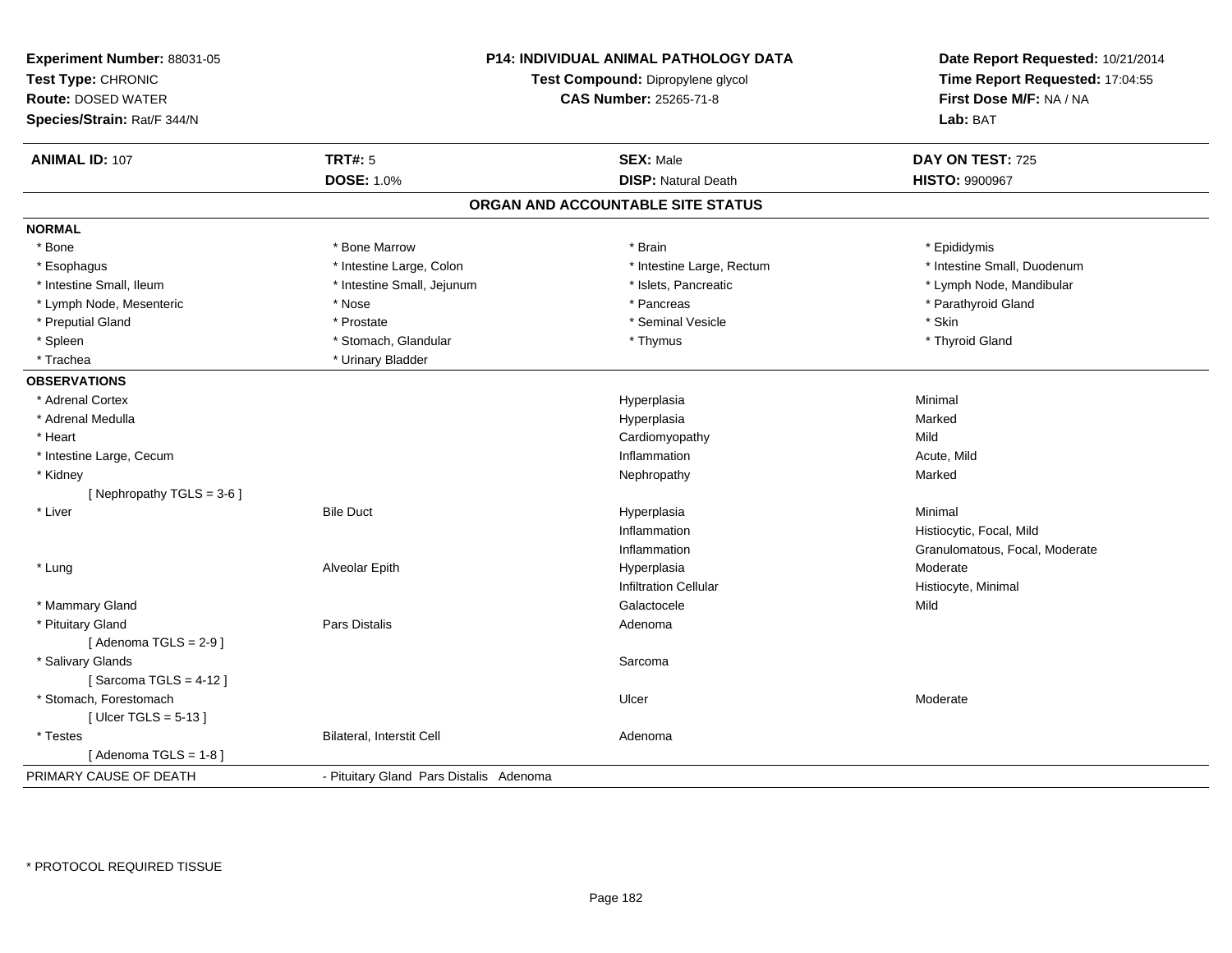| Experiment Number: 88031-05              | <b>P14: INDIVIDUAL ANIMAL PATHOLOGY DATA</b>                                                 |                                   | Date Report Requested: 10/21/2014                          |  |
|------------------------------------------|----------------------------------------------------------------------------------------------|-----------------------------------|------------------------------------------------------------|--|
| Test Type: CHRONIC                       |                                                                                              | Test Compound: Dipropylene glycol | Time Report Requested: 17:04:55<br>First Dose M/F: NA / NA |  |
| <b>Route: DOSED WATER</b>                |                                                                                              | CAS Number: 25265-71-8            |                                                            |  |
| Species/Strain: Rat/F 344/N              |                                                                                              |                                   | Lab: BAT                                                   |  |
| <b>ANIMAL ID: 108</b>                    | <b>TRT#: 5</b>                                                                               | <b>SEX: Male</b>                  | DAY ON TEST: 730                                           |  |
|                                          | <b>DOSE: 1.0%</b>                                                                            | <b>DISP: Terminal Sacrifice</b>   | <b>HISTO: 9900968</b>                                      |  |
|                                          |                                                                                              | ORGAN AND ACCOUNTABLE SITE STATUS |                                                            |  |
| <b>NORMAL</b>                            |                                                                                              |                                   |                                                            |  |
| * Bone                                   | * Bone Marrow                                                                                | * Brain                           | * Epididymis                                               |  |
| * Esophagus                              | * Intestine Large, Cecum                                                                     | * Intestine Large, Colon          | * Intestine Small, Duodenum                                |  |
| * Intestine Small, Ileum                 | * Intestine Small, Jejunum                                                                   | * Islets, Pancreatic              | * Lymph Node, Mesenteric                                   |  |
| * Mammary Gland                          | * Nose                                                                                       | * Pancreas                        | * Parathyroid Gland                                        |  |
| * Pituitary Gland                        | * Preputial Gland                                                                            | * Salivary Glands                 | * Seminal Vesicle                                          |  |
| * Stomach, Forestomach                   | * Stomach, Glandular                                                                         | * Trachea                         | * Urinary Bladder                                          |  |
| <b>MISSING</b>                           |                                                                                              |                                   |                                                            |  |
| * Lymph Node, Mandibular                 | * Thymus                                                                                     |                                   |                                                            |  |
| <b>OBSERVATIONS</b>                      |                                                                                              |                                   |                                                            |  |
| * Adrenal Cortex                         |                                                                                              | Hyperplasia                       | Mild                                                       |  |
| * Adrenal Medulla                        |                                                                                              | Hyperplasia                       | Moderate                                                   |  |
| * Heart                                  |                                                                                              | Cardiomyopathy                    | Minimal                                                    |  |
| * Intestine Large, Rectum                |                                                                                              | Parasite Metazoan                 |                                                            |  |
| * Kidney                                 |                                                                                              | Nephropathy                       | Moderate                                                   |  |
| * Liver                                  |                                                                                              | <b>Clear Cell Focus</b>           |                                                            |  |
|                                          |                                                                                              | Hepatodiaphragmatic Nodule        |                                                            |  |
|                                          | <b>Bile Duct</b>                                                                             | Hyperplasia                       | Minimal                                                    |  |
|                                          |                                                                                              | Inflammation                      | Granulomatous, Focal, Mild                                 |  |
|                                          |                                                                                              | Inflammation                      | Histiocytic, Focal, Mild                                   |  |
| [Clear Cell Focus TGLS = 4-5]            |                                                                                              |                                   |                                                            |  |
| [Hepatodiaphragmatic Nodule TGLS = 3-5 ] |                                                                                              |                                   |                                                            |  |
| * Lung                                   |                                                                                              | <b>Infiltration Cellular</b>      | Histiocyte, Minimal                                        |  |
|                                          |                                                                                              | Inflammation                      | Chronic Active, Minimal                                    |  |
| * Prostate                               |                                                                                              | Inflammation                      | Chronic Active, Minimal                                    |  |
| * Skin                                   | <b>Subcut Tiss</b>                                                                           | Fibroma                           |                                                            |  |
| [Fibroma TGLS = $6-13$ ]                 |                                                                                              |                                   |                                                            |  |
| * Spleen                                 |                                                                                              | Leukemia Mononuclear              |                                                            |  |
|                                          | Note: TGL 5, "nodule, 2-3 mm dia, multiple" noted at trim, was not apparent microscopically. |                                   |                                                            |  |
| [ Leukemia Mononuclear TGLS = 1-5 ]      |                                                                                              |                                   |                                                            |  |
| * Testes                                 | Bilateral, Interstit Cell                                                                    | Adenoma                           |                                                            |  |

\* PROTOCOL REQUIRED TISSUE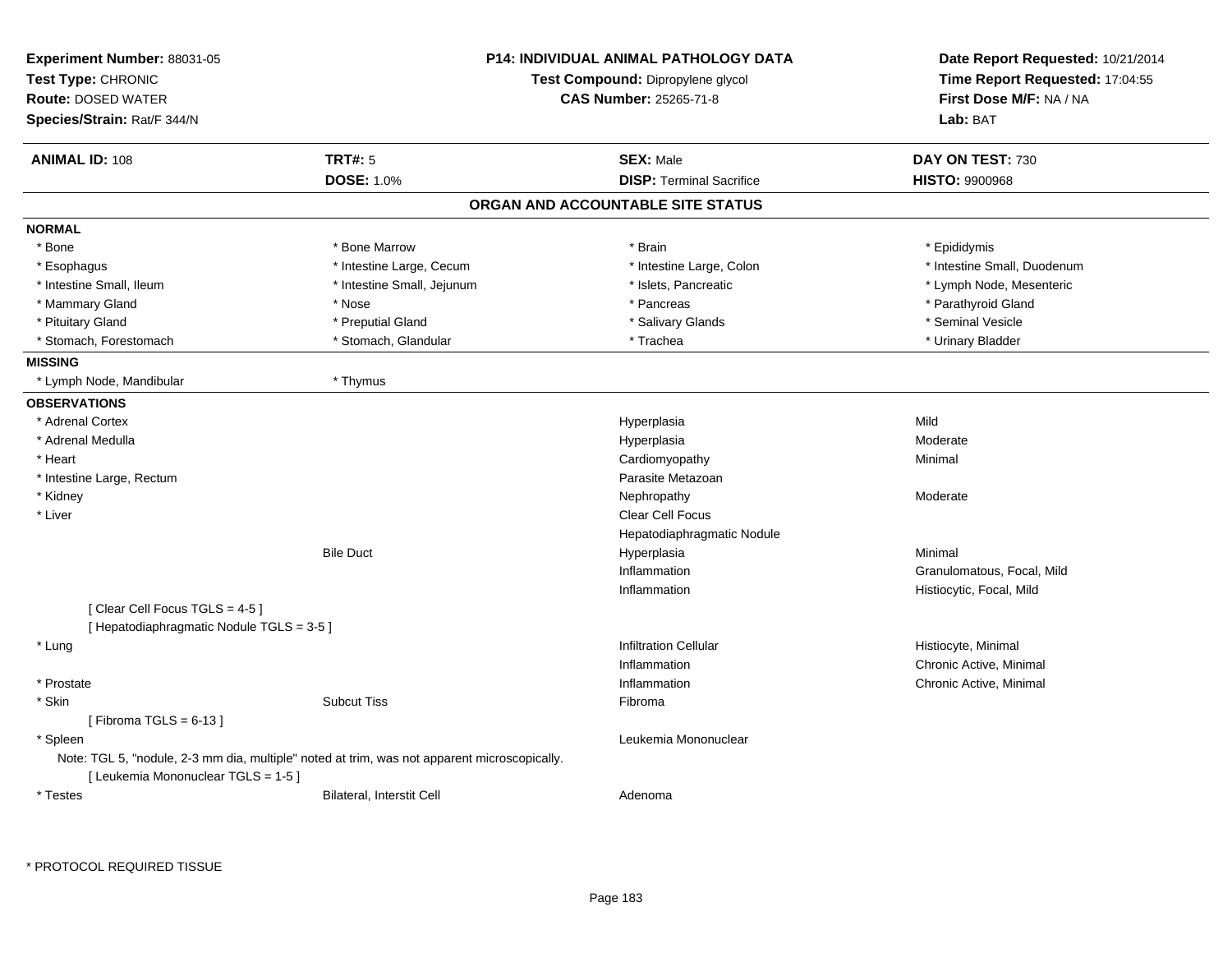| Experiment Number: 88031-05<br>Test Type: CHRONIC |                   | <b>P14: INDIVIDUAL ANIMAL PATHOLOGY DATA</b> | Date Report Requested: 10/21/2014 |
|---------------------------------------------------|-------------------|----------------------------------------------|-----------------------------------|
|                                                   |                   | Test Compound: Dipropylene glycol            | Time Report Requested: 17:04:55   |
| <b>Route: DOSED WATER</b>                         |                   | <b>CAS Number: 25265-71-8</b>                | First Dose M/F: NA / NA           |
| Species/Strain: Rat/F 344/N                       |                   |                                              | Lab: BAT                          |
| <b>ANIMAL ID: 108</b>                             | TRT#: 5           | <b>SEX: Male</b>                             | DAY ON TEST: 730                  |
|                                                   | <b>DOSE: 1.0%</b> | <b>DISP:</b> Terminal Sacrifice              | <b>HISTO: 9900968</b>             |
|                                                   |                   | ORGAN AND ACCOUNTABLE SITE STATUS            |                                   |
| [ Adenoma TGLS = 2-8 ]                            |                   |                                              |                                   |
| * Thyroid Gland                                   | C Cell            | Hyperplasia                                  | Minimal                           |
|                                                   | Follicular Cel    | Hyperplasia                                  | Mild                              |
| PRIMARY CAUSE OF DEATH                            |                   |                                              |                                   |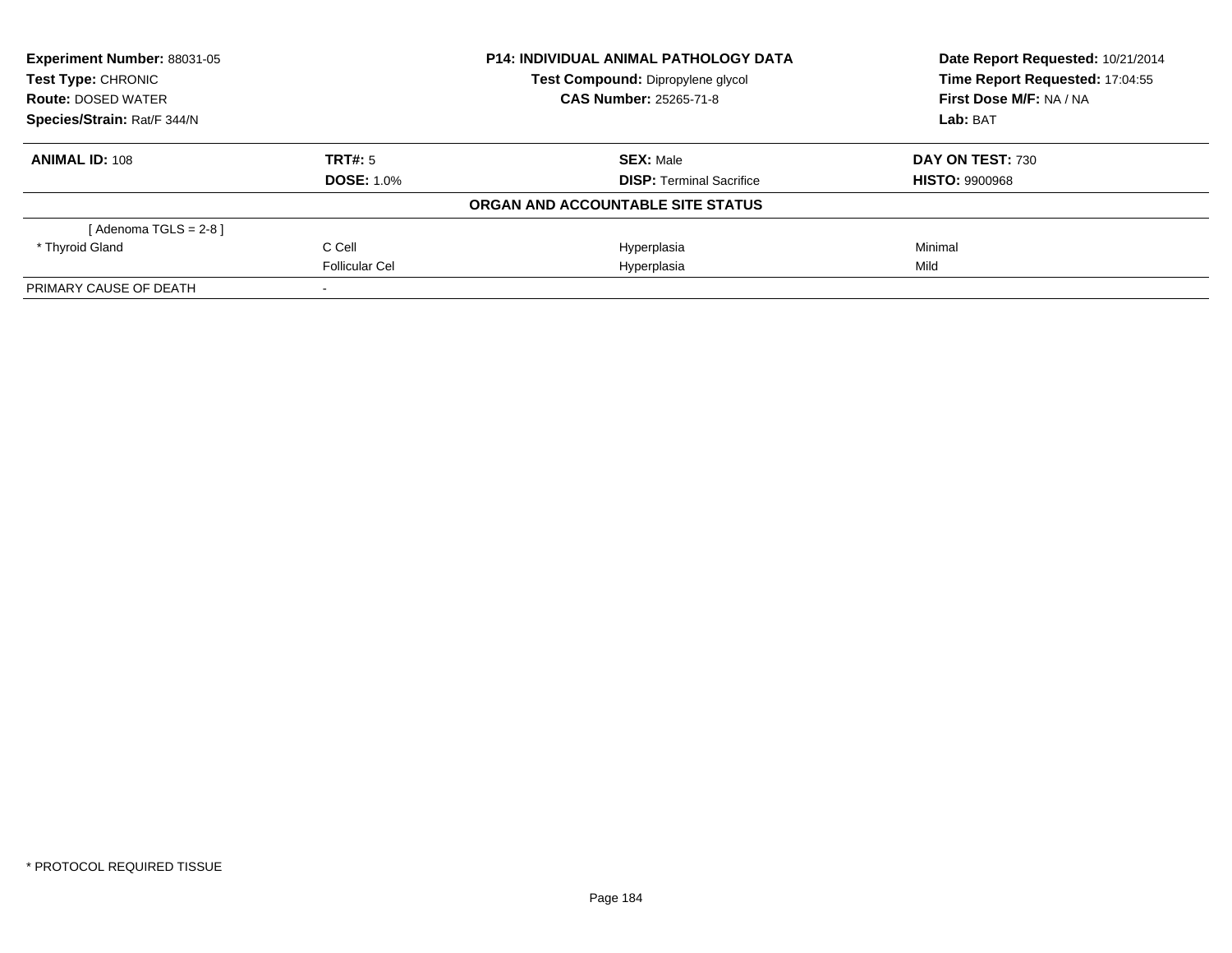| Experiment Number: 88031-05<br>Test Type: CHRONIC<br><b>Route: DOSED WATER</b><br>Species/Strain: Rat/F 344/N |                                  | <b>P14: INDIVIDUAL ANIMAL PATHOLOGY DATA</b><br>Test Compound: Dipropylene glycol<br>CAS Number: 25265-71-8 |                               |
|---------------------------------------------------------------------------------------------------------------|----------------------------------|-------------------------------------------------------------------------------------------------------------|-------------------------------|
| <b>ANIMAL ID: 109</b>                                                                                         | <b>TRT#: 5</b>                   | <b>SEX: Male</b>                                                                                            | DAY ON TEST: 627              |
|                                                                                                               | <b>DOSE: 1.0%</b>                | <b>DISP: Moribund Sacrifice</b>                                                                             | <b>HISTO: 9900969</b>         |
|                                                                                                               |                                  | ORGAN AND ACCOUNTABLE SITE STATUS                                                                           |                               |
| <b>NORMAL</b>                                                                                                 |                                  |                                                                                                             |                               |
| * Adrenal Cortex                                                                                              | * Adrenal Medulla                | * Bone                                                                                                      | * Bone Marrow                 |
| * Brain                                                                                                       | * Epididymis                     | * Esophagus                                                                                                 | * Intestine Large, Cecum      |
| * Intestine Large, Colon                                                                                      | * Intestine Large, Rectum        | * Intestine Small, Duodenum                                                                                 | * Intestine Small, Ileum      |
| * Intestine Small, Jejunum                                                                                    | * Islets, Pancreatic             | * Lymph Node, Mesenteric                                                                                    | * Pancreas                    |
| * Parathyroid Gland                                                                                           | * Preputial Gland                | * Prostate                                                                                                  | * Seminal Vesicle             |
| * Skin                                                                                                        | * Stomach, Forestomach           | * Stomach, Glandular                                                                                        | * Trachea                     |
| * Urinary Bladder                                                                                             |                                  |                                                                                                             |                               |
| <b>MISSING</b>                                                                                                |                                  |                                                                                                             |                               |
| * Lymph Node, Mandibular                                                                                      | * Mammary Gland                  | * Thymus                                                                                                    |                               |
| <b>OBSERVATIONS</b>                                                                                           |                                  |                                                                                                             |                               |
| * Heart                                                                                                       |                                  | Cardiomyopathy                                                                                              | Minimal                       |
| * Kidney                                                                                                      |                                  | Nephropathy                                                                                                 | Mild                          |
| * Liver                                                                                                       |                                  | Hepatodiaphragmatic Nodule                                                                                  |                               |
|                                                                                                               | <b>Bile Duct</b>                 | Hyperplasia                                                                                                 | Minimal                       |
|                                                                                                               |                                  | Inflammation                                                                                                | Granulomatous, Focal, Minimal |
|                                                                                                               |                                  | Inflammation                                                                                                | Histiocytic, Focal, Mild      |
| [ Hepatodiaphragmatic Nodule TGLS = 2-5 ]                                                                     |                                  |                                                                                                             |                               |
| * Lung                                                                                                        |                                  | Sarcoma                                                                                                     | Metastatic (Salivary Glands)  |
| * Nose                                                                                                        | Olfactory Epi                    | Atrophy                                                                                                     | Minimal                       |
| * Pituitary Gland                                                                                             | <b>Pars Distalis</b>             | Hyperplasia                                                                                                 | Minimal                       |
| * Salivary Glands                                                                                             |                                  | Sarcoma                                                                                                     |                               |
| [Sarcoma TGLS = $4-12$ ]                                                                                      |                                  |                                                                                                             |                               |
| * Spleen                                                                                                      |                                  | Hematopoietic Cell Proliferation                                                                            | Mild                          |
| [ Hematopoietic Cell Proliferation TGLS = 3-5 ]                                                               |                                  |                                                                                                             |                               |
| * Testes                                                                                                      | <b>Bilateral, Interstit Cell</b> | Adenoma                                                                                                     |                               |
| [Adenoma TGLS = $1-8$ ]                                                                                       |                                  |                                                                                                             |                               |
| * Thyroid Gland                                                                                               | C Cell                           | Hyperplasia                                                                                                 | Minimal                       |
| PRIMARY CAUSE OF DEATH                                                                                        | - Salivary Glands Sarcoma        |                                                                                                             |                               |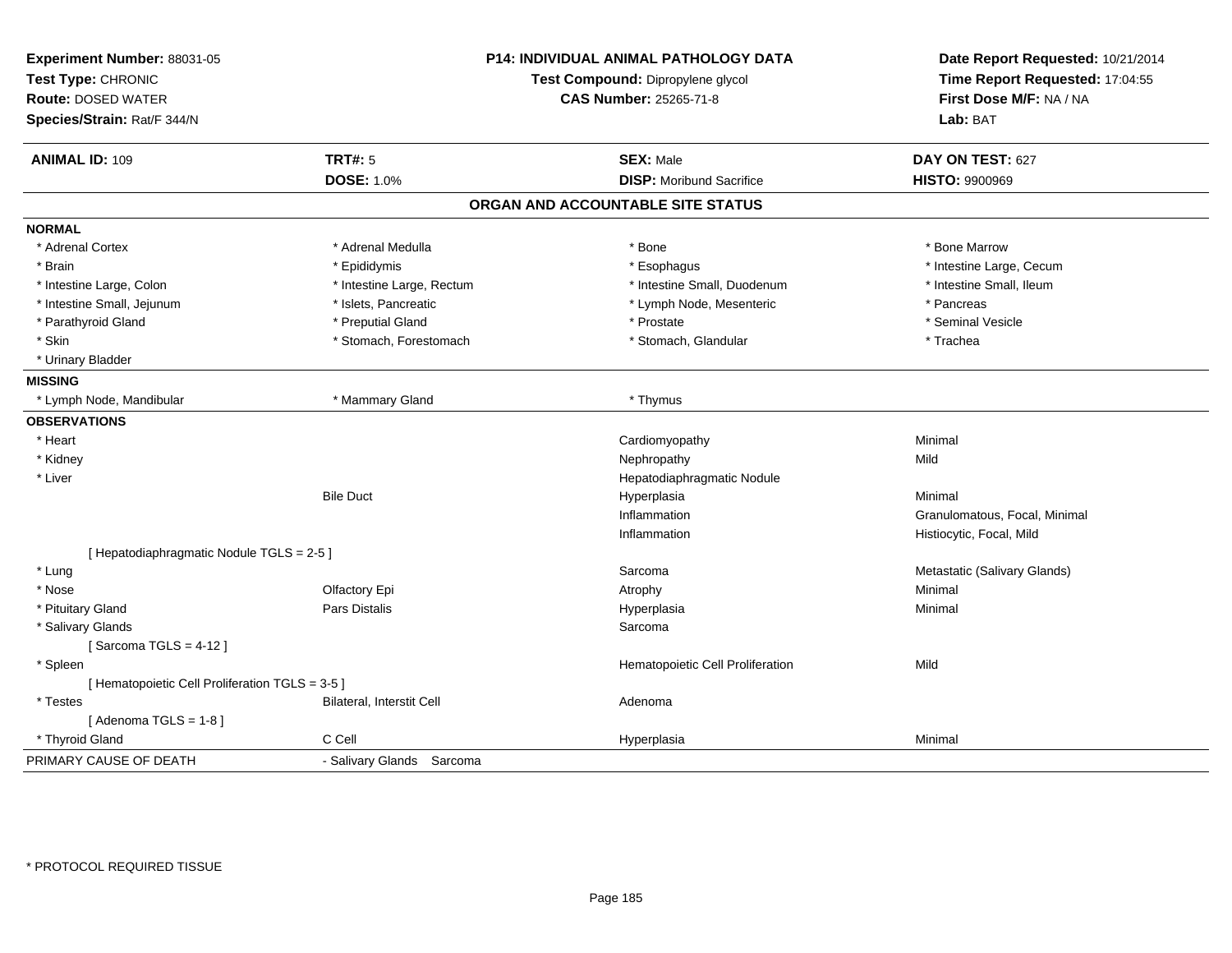| Experiment Number: 88031-05<br>Test Type: CHRONIC<br><b>Route: DOSED WATER</b><br>Species/Strain: Rat/F 344/N | <b>P14: INDIVIDUAL ANIMAL PATHOLOGY DATA</b><br>Test Compound: Dipropylene glycol<br><b>CAS Number: 25265-71-8</b> |                                   | Date Report Requested: 10/21/2014<br>Time Report Requested: 17:04:55<br>First Dose M/F: NA / NA<br>Lab: BAT |
|---------------------------------------------------------------------------------------------------------------|--------------------------------------------------------------------------------------------------------------------|-----------------------------------|-------------------------------------------------------------------------------------------------------------|
| <b>ANIMAL ID: 110</b>                                                                                         | <b>TRT#: 5</b>                                                                                                     | <b>SEX: Male</b>                  | DAY ON TEST: 730                                                                                            |
|                                                                                                               | <b>DOSE: 1.0%</b>                                                                                                  | <b>DISP:</b> Terminal Sacrifice   | <b>HISTO: 9900970</b>                                                                                       |
|                                                                                                               |                                                                                                                    | ORGAN AND ACCOUNTABLE SITE STATUS |                                                                                                             |
| <b>NORMAL</b>                                                                                                 |                                                                                                                    |                                   |                                                                                                             |
| * Bone                                                                                                        | * Bone Marrow                                                                                                      | * Brain                           | * Epididymis                                                                                                |
| * Esophagus                                                                                                   | * Intestine Large, Colon                                                                                           | * Intestine Large, Rectum         | * Intestine Small, Duodenum                                                                                 |
| * Intestine Small, Ileum                                                                                      | * Intestine Small, Jejunum                                                                                         | * Islets, Pancreatic              | * Mammary Gland                                                                                             |
| * Parathyroid Gland                                                                                           | * Preputial Gland                                                                                                  | * Salivary Glands                 | * Seminal Vesicle                                                                                           |
| * Skin                                                                                                        | * Stomach, Forestomach                                                                                             | * Stomach, Glandular              | * Urinary Bladder                                                                                           |
| <b>MISSING</b>                                                                                                |                                                                                                                    |                                   |                                                                                                             |
| * Lymph Node, Mandibular                                                                                      |                                                                                                                    |                                   |                                                                                                             |
| <b>OBSERVATIONS</b>                                                                                           |                                                                                                                    |                                   |                                                                                                             |
| * Adrenal Cortex                                                                                              |                                                                                                                    | Lymphoma Malignant                |                                                                                                             |
| * Adrenal Medulla                                                                                             |                                                                                                                    | Hyperplasia                       | Mild                                                                                                        |
|                                                                                                               |                                                                                                                    | Lymphoma Malignant                |                                                                                                             |
| * Heart                                                                                                       |                                                                                                                    | Cardiomyopathy                    | Mild                                                                                                        |
| * Intestine Large, Cecum                                                                                      |                                                                                                                    | Lymphoma Malignant                |                                                                                                             |
| * Kidney                                                                                                      |                                                                                                                    | Lymphoma Malignant                |                                                                                                             |
|                                                                                                               |                                                                                                                    | Nephropathy                       | Moderate                                                                                                    |
| * Liver                                                                                                       |                                                                                                                    | <b>Basophilic Focus</b>           |                                                                                                             |
|                                                                                                               |                                                                                                                    | Clear Cell Focus                  |                                                                                                             |
|                                                                                                               |                                                                                                                    | Degeneration                      | Cystic, Minimal                                                                                             |
|                                                                                                               | <b>Bile Duct</b>                                                                                                   | Hyperplasia                       | Minimal                                                                                                     |
|                                                                                                               |                                                                                                                    | Inflammation                      | Granulomatous, Focal, Mild                                                                                  |
|                                                                                                               |                                                                                                                    | Inflammation                      | Histiocytic, Focal, Mild                                                                                    |
|                                                                                                               |                                                                                                                    | Lymphoma Malignant                |                                                                                                             |
| [Basophilic Focus TGLS = 6-5]                                                                                 |                                                                                                                    |                                   |                                                                                                             |
| * Lung                                                                                                        | Alveolar Epith                                                                                                     | Hyperplasia                       | Marked                                                                                                      |
|                                                                                                               |                                                                                                                    | Lymphoma Malignant                |                                                                                                             |
| [Hyperplasia TGLS = 5-3]                                                                                      |                                                                                                                    |                                   |                                                                                                             |
| * Lymph Node, Mesenteric                                                                                      |                                                                                                                    | Lymphoma Malignant                |                                                                                                             |
| [ Lymphoma Malignant TGLS = 4-7+13 ]                                                                          |                                                                                                                    |                                   |                                                                                                             |
| * Nose                                                                                                        |                                                                                                                    | Lymphoma Malignant                |                                                                                                             |
| * Pancreas                                                                                                    |                                                                                                                    | Atrophy                           | Moderate                                                                                                    |
|                                                                                                               |                                                                                                                    |                                   |                                                                                                             |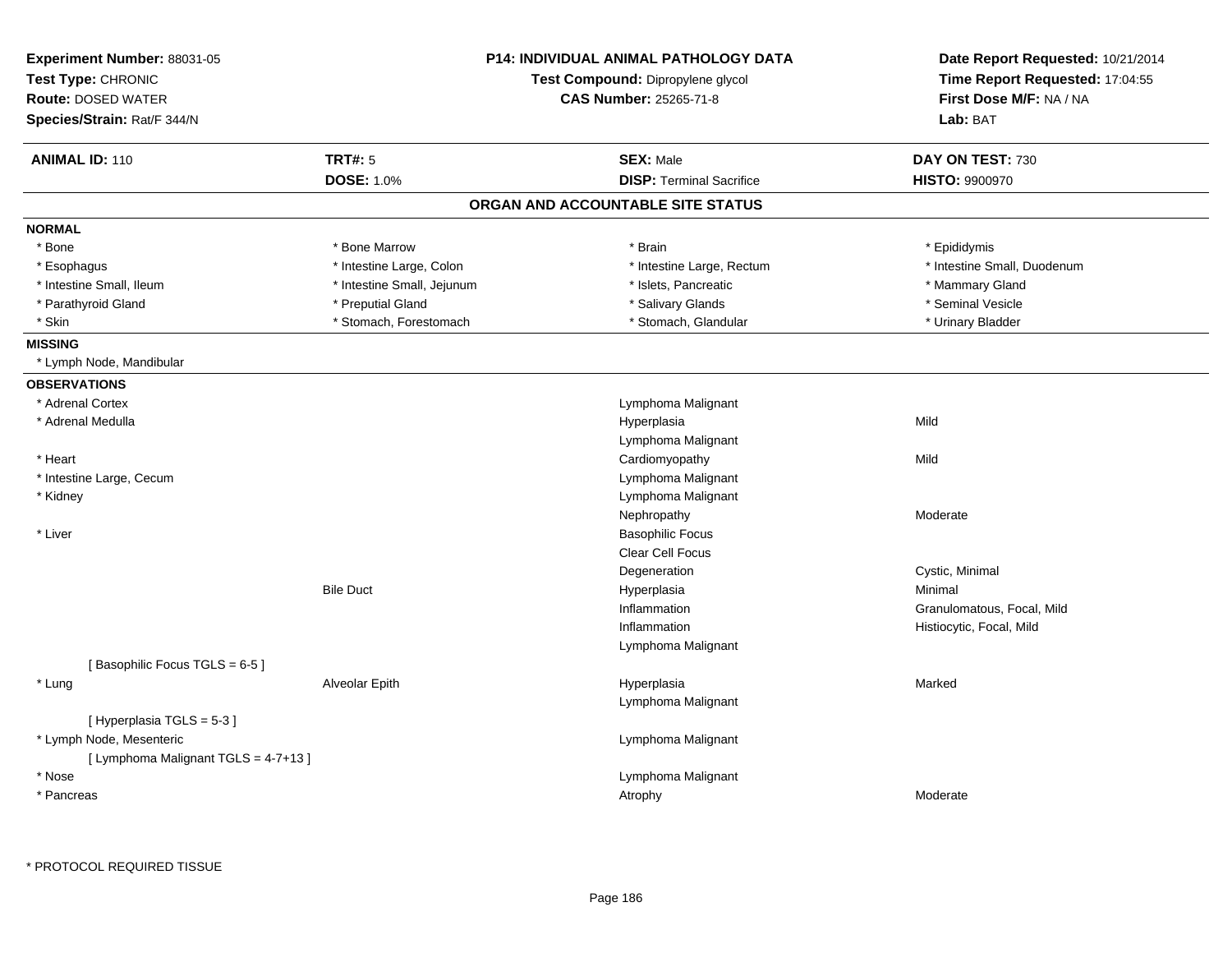| <b>Experiment Number: 88031-05</b><br>Test Type: CHRONIC<br><b>Route: DOSED WATER</b> |                                  | <b>P14: INDIVIDUAL ANIMAL PATHOLOGY DATA</b><br>Test Compound: Dipropylene glycol<br><b>CAS Number: 25265-71-8</b> | Date Report Requested: 10/21/2014<br>Time Report Requested: 17:04:55<br>First Dose M/F: NA / NA |
|---------------------------------------------------------------------------------------|----------------------------------|--------------------------------------------------------------------------------------------------------------------|-------------------------------------------------------------------------------------------------|
| Species/Strain: Rat/F 344/N                                                           |                                  |                                                                                                                    | Lab: BAT                                                                                        |
| <b>ANIMAL ID: 110</b>                                                                 | <b>TRT#:</b> 5                   | <b>SEX: Male</b>                                                                                                   | DAY ON TEST: 730                                                                                |
|                                                                                       | <b>DOSE: 1.0%</b>                | <b>DISP:</b> Terminal Sacrifice                                                                                    | <b>HISTO: 9900970</b>                                                                           |
|                                                                                       |                                  | ORGAN AND ACCOUNTABLE SITE STATUS                                                                                  |                                                                                                 |
| * Pituitary Gland                                                                     | Pars Distalis                    | Hyperplasia                                                                                                        | Mild                                                                                            |
| * Prostate                                                                            |                                  | Hyperplasia                                                                                                        | Mild                                                                                            |
| * Spleen                                                                              |                                  | Lymphoma Malignant                                                                                                 |                                                                                                 |
| [ Lymphoma Malignant TGLS = 2,3-12+5 ]                                                |                                  |                                                                                                                    |                                                                                                 |
| * Testes                                                                              | <b>Bilateral, Interstit Cell</b> | Adenoma                                                                                                            |                                                                                                 |
| [Adenoma TGLS = $1-8$ ]                                                               |                                  |                                                                                                                    |                                                                                                 |
| * Thymus                                                                              |                                  | Lymphoma Malignant                                                                                                 |                                                                                                 |
| * Thyroid Gland                                                                       | C Cell                           | Adenoma                                                                                                            |                                                                                                 |
| Tongue                                                                                |                                  | Squamous Cell Papilloma                                                                                            |                                                                                                 |
| [Squamous Cell Papilloma TGLS = 7-14]                                                 |                                  |                                                                                                                    |                                                                                                 |
| * Trachea                                                                             |                                  | Lymphoma Malignant                                                                                                 |                                                                                                 |
| PRIMARY CAUSE OF DEATH                                                                |                                  |                                                                                                                    |                                                                                                 |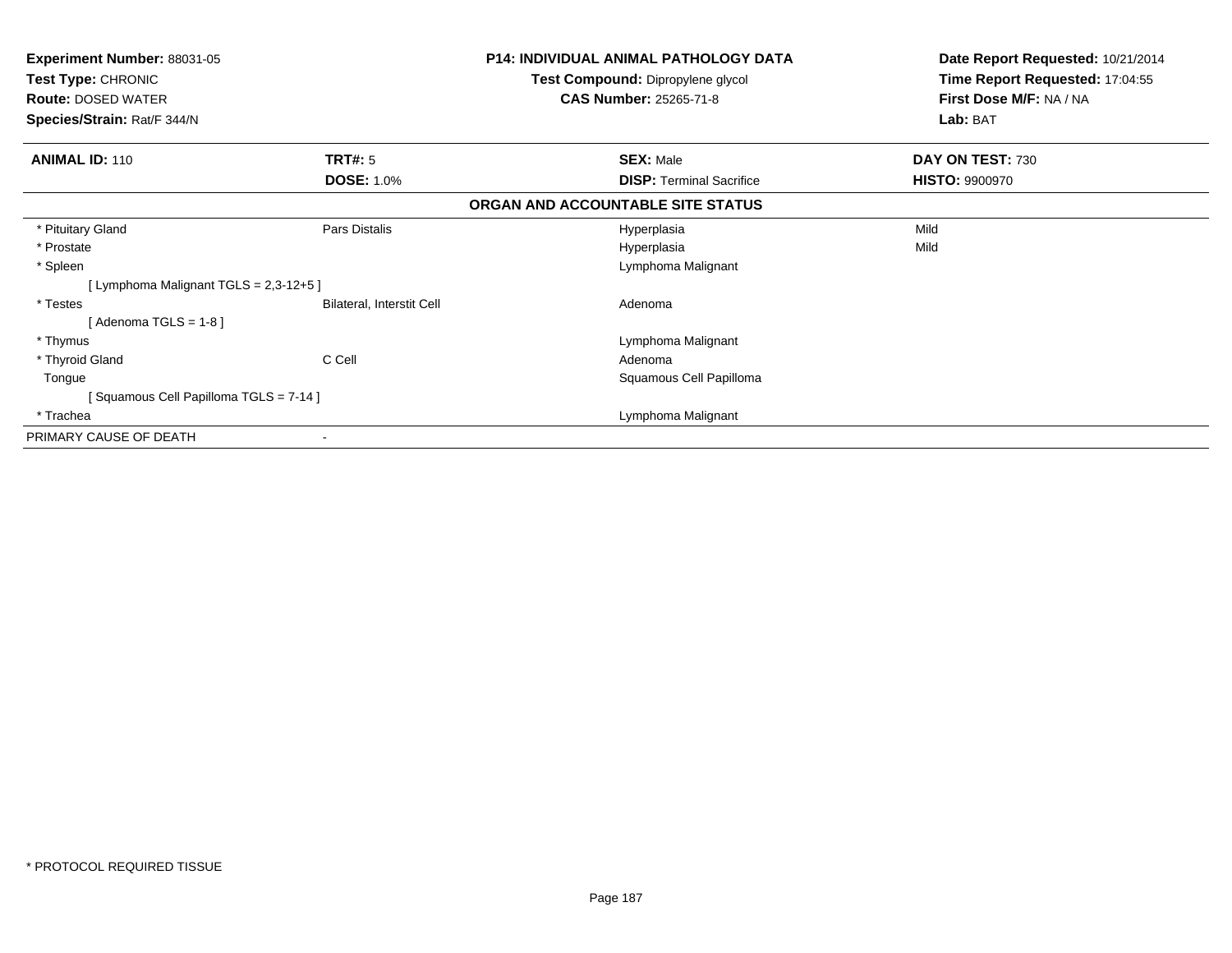| Experiment Number: 88031-05<br>Test Type: CHRONIC<br><b>Route: DOSED WATER</b><br>Species/Strain: Rat/F 344/N | P14: INDIVIDUAL ANIMAL PATHOLOGY DATA<br>Test Compound: Dipropylene glycol<br><b>CAS Number: 25265-71-8</b> |                                   | Date Report Requested: 10/21/2014<br>Time Report Requested: 17:04:55<br>First Dose M/F: NA / NA<br>Lab: BAT |
|---------------------------------------------------------------------------------------------------------------|-------------------------------------------------------------------------------------------------------------|-----------------------------------|-------------------------------------------------------------------------------------------------------------|
| <b>ANIMAL ID: 111</b>                                                                                         | <b>TRT#: 5</b>                                                                                              | <b>SEX: Male</b>                  | DAY ON TEST: 584                                                                                            |
|                                                                                                               | <b>DOSE: 1.0%</b>                                                                                           | <b>DISP:</b> Moribund Sacrifice   | <b>HISTO: 9900971</b>                                                                                       |
|                                                                                                               |                                                                                                             | ORGAN AND ACCOUNTABLE SITE STATUS |                                                                                                             |
| <b>NORMAL</b>                                                                                                 |                                                                                                             |                                   |                                                                                                             |
| * Adrenal Cortex                                                                                              | * Bone                                                                                                      | * Bone Marrow                     | * Brain                                                                                                     |
| * Epididymis                                                                                                  | * Esophagus                                                                                                 | * Intestine Large, Cecum          | * Intestine Large, Colon                                                                                    |
| * Intestine Large, Rectum                                                                                     | * Intestine Small, Duodenum                                                                                 | * Intestine Small, Ileum          | * Intestine Small, Jejunum                                                                                  |
| * Islets, Pancreatic                                                                                          | * Mammary Gland                                                                                             | * Pancreas                        | * Parathyroid Gland                                                                                         |
| * Preputial Gland                                                                                             | * Salivary Glands                                                                                           | * Seminal Vesicle                 | * Skin                                                                                                      |
| * Trachea                                                                                                     | * Urinary Bladder                                                                                           |                                   |                                                                                                             |
| <b>MISSING</b>                                                                                                |                                                                                                             |                                   |                                                                                                             |
| * Lymph Node, Mandibular                                                                                      |                                                                                                             |                                   |                                                                                                             |
| <b>OBSERVATIONS</b>                                                                                           |                                                                                                             |                                   |                                                                                                             |
| * Adrenal Medulla                                                                                             |                                                                                                             | Hyperplasia                       | Marked                                                                                                      |
| Eye                                                                                                           | Retina                                                                                                      | Atrophy                           | Marked                                                                                                      |
|                                                                                                               |                                                                                                             | Cataract                          | Marked                                                                                                      |
| [Cataract TGLS = $1-14$ ]                                                                                     |                                                                                                             |                                   |                                                                                                             |
| * Heart                                                                                                       | Atrium                                                                                                      | Thrombosis                        | Marked                                                                                                      |
| [Thrombosis TGLS = 3-12]                                                                                      |                                                                                                             |                                   |                                                                                                             |
| * Kidney                                                                                                      |                                                                                                             | Leukemia Mononuclear              |                                                                                                             |
|                                                                                                               |                                                                                                             | Nephropathy                       | Mild                                                                                                        |
| [Nephropathy TGLS = 7-6]                                                                                      |                                                                                                             |                                   |                                                                                                             |
| * Liver                                                                                                       |                                                                                                             | Fatty Change                      | Moderate                                                                                                    |
|                                                                                                               | <b>Bile Duct</b>                                                                                            | Hyperplasia                       | Mild                                                                                                        |
|                                                                                                               |                                                                                                             | Inflammation                      | Granulomatous, Focal, Minimal                                                                               |
|                                                                                                               |                                                                                                             | Leukemia Mononuclear              |                                                                                                             |
|                                                                                                               | Centrilobular                                                                                               | Necrosis                          | Moderate                                                                                                    |
| [ Leukemia Mononuclear TGLS = 6-5 ]                                                                           |                                                                                                             |                                   |                                                                                                             |
| * Lung                                                                                                        |                                                                                                             | <b>Infiltration Cellular</b>      | Histiocyte, Minimal                                                                                         |
|                                                                                                               |                                                                                                             | Leukemia Mononuclear              |                                                                                                             |
| Lymph Node                                                                                                    | Pancreatic                                                                                                  | Leukemia Mononuclear              |                                                                                                             |
| [ Leukemia Mononuclear TGLS = 8-13 ]                                                                          |                                                                                                             |                                   |                                                                                                             |
| * Lymph Node, Mesenteric                                                                                      |                                                                                                             | Leukemia Mononuclear              |                                                                                                             |
| [ Leukemia Mononuclear TGLS = 9-7 ]                                                                           |                                                                                                             |                                   |                                                                                                             |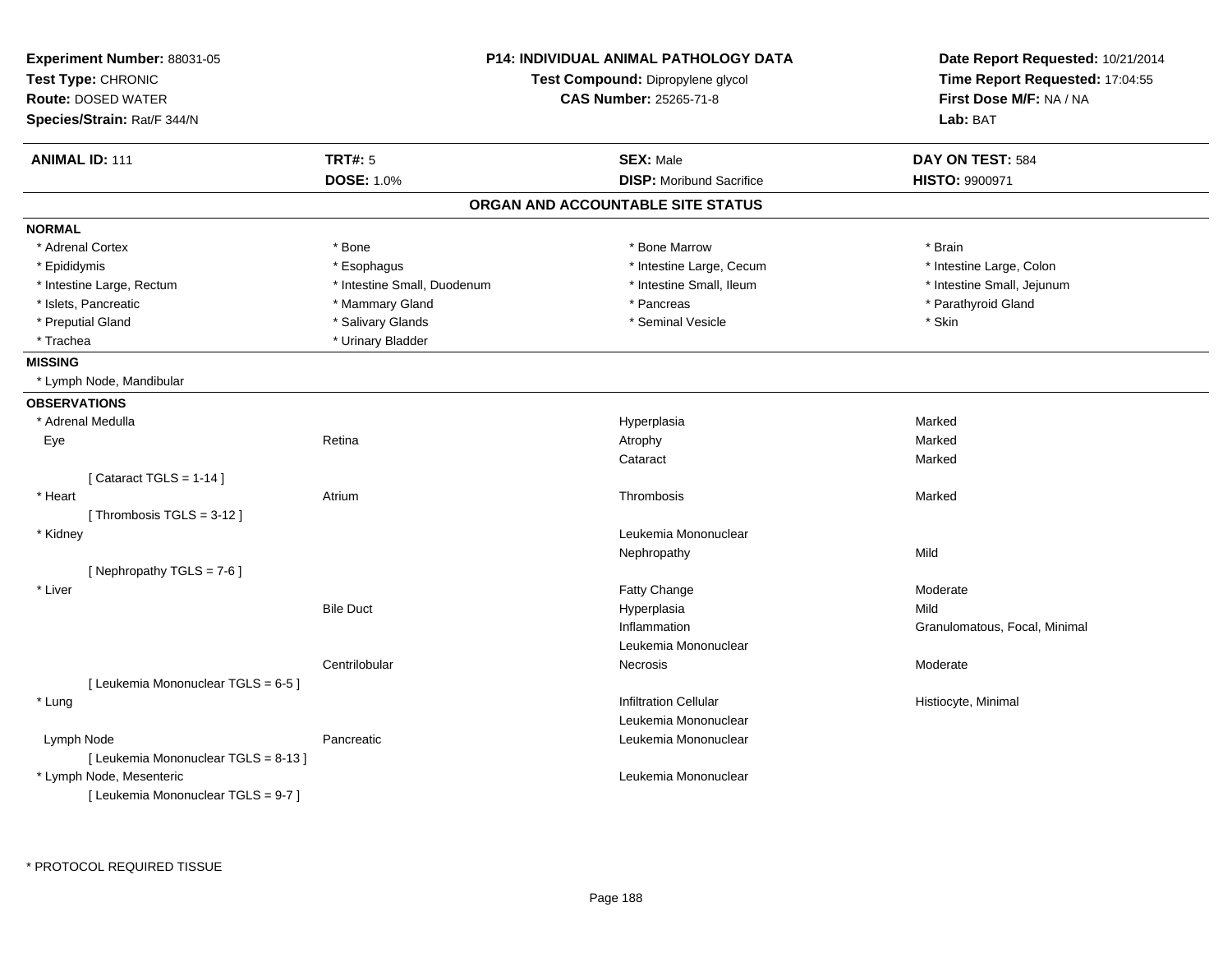| Experiment Number: 88031-05<br>Test Type: CHRONIC<br><b>Route: DOSED WATER</b><br>Species/Strain: Rat/F 344/N |                                  | <b>P14: INDIVIDUAL ANIMAL PATHOLOGY DATA</b><br>Test Compound: Dipropylene glycol<br><b>CAS Number: 25265-71-8</b> | Date Report Requested: 10/21/2014<br>Time Report Requested: 17:04:55<br>First Dose M/F: NA / NA<br>Lab: BAT |
|---------------------------------------------------------------------------------------------------------------|----------------------------------|--------------------------------------------------------------------------------------------------------------------|-------------------------------------------------------------------------------------------------------------|
| <b>ANIMAL ID: 111</b>                                                                                         | <b>TRT#: 5</b>                   | <b>SEX: Male</b>                                                                                                   | DAY ON TEST: 584                                                                                            |
|                                                                                                               | <b>DOSE: 1.0%</b>                | <b>DISP:</b> Moribund Sacrifice                                                                                    | <b>HISTO: 9900971</b>                                                                                       |
|                                                                                                               |                                  | ORGAN AND ACCOUNTABLE SITE STATUS                                                                                  |                                                                                                             |
| * Nose                                                                                                        |                                  | Thrombosis                                                                                                         | Moderate                                                                                                    |
| * Pituitary Gland                                                                                             | Pars Distalis                    | Adenoma                                                                                                            |                                                                                                             |
| [Adenoma TGLS = $2-9$ ]                                                                                       |                                  |                                                                                                                    |                                                                                                             |
| * Prostate                                                                                                    |                                  | Inflammation                                                                                                       | Chronic Active, Moderate                                                                                    |
| * Spleen                                                                                                      |                                  | Leukemia Mononuclear                                                                                               |                                                                                                             |
| [Leukemia Mononuclear TGLS = 5-5]                                                                             |                                  |                                                                                                                    |                                                                                                             |
| * Stomach, Forestomach                                                                                        |                                  | Ulcer                                                                                                              | Moderate                                                                                                    |
| * Stomach, Glandular                                                                                          |                                  | <b>Necrosis</b>                                                                                                    | Mild                                                                                                        |
| * Testes                                                                                                      | <b>Interstit Cell</b>            | Adenoma                                                                                                            |                                                                                                             |
| [Adenoma TGLS = $4-8$ ]                                                                                       |                                  |                                                                                                                    |                                                                                                             |
| * Thymus                                                                                                      |                                  | Leukemia Mononuclear                                                                                               |                                                                                                             |
| * Thyroid Gland                                                                                               | C Cell                           | Hyperplasia                                                                                                        | Minimal                                                                                                     |
| PRIMARY CAUSE OF DEATH                                                                                        | Leukemia Mononuclear<br>- Spleen |                                                                                                                    |                                                                                                             |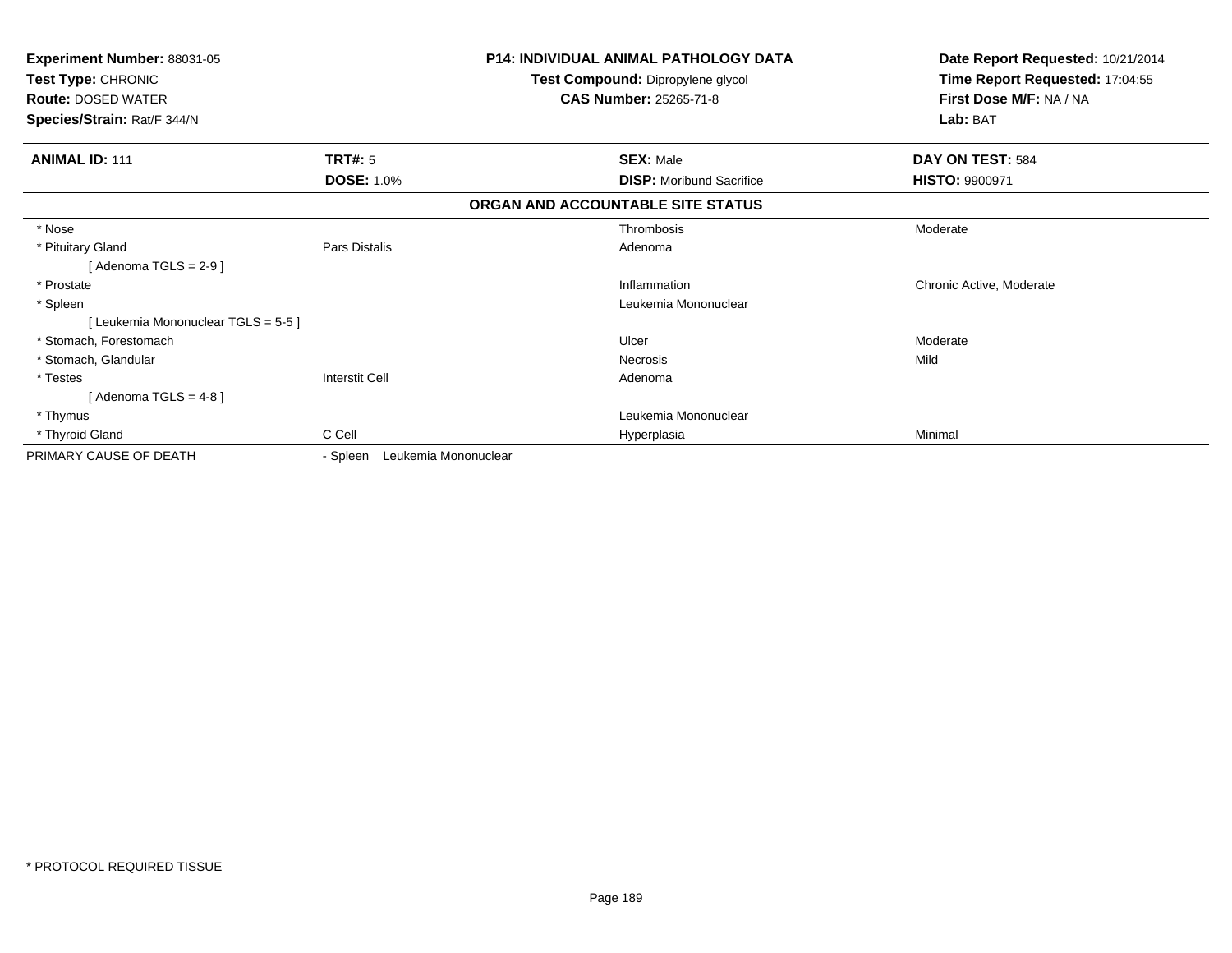| Experiment Number: 88031-05<br>Test Type: CHRONIC<br><b>Route: DOSED WATER</b><br>Species/Strain: Rat/F 344/N | <b>P14: INDIVIDUAL ANIMAL PATHOLOGY DATA</b><br>Test Compound: Dipropylene glycol<br><b>CAS Number: 25265-71-8</b> |                                   | Date Report Requested: 10/21/2014<br>Time Report Requested: 17:04:55<br>First Dose M/F: NA / NA<br>Lab: BAT |
|---------------------------------------------------------------------------------------------------------------|--------------------------------------------------------------------------------------------------------------------|-----------------------------------|-------------------------------------------------------------------------------------------------------------|
| <b>ANIMAL ID: 112</b>                                                                                         | <b>TRT#: 5</b>                                                                                                     | <b>SEX: Male</b>                  | DAY ON TEST: 729                                                                                            |
|                                                                                                               | <b>DOSE: 1.0%</b>                                                                                                  | <b>DISP: Terminal Sacrifice</b>   | <b>HISTO: 9900972</b>                                                                                       |
|                                                                                                               |                                                                                                                    | ORGAN AND ACCOUNTABLE SITE STATUS |                                                                                                             |
| <b>NORMAL</b>                                                                                                 |                                                                                                                    |                                   |                                                                                                             |
| * Adrenal Medulla                                                                                             | * Bone                                                                                                             | * Bone Marrow                     | * Brain                                                                                                     |
| * Epididymis                                                                                                  | * Esophagus                                                                                                        | * Intestine Large, Cecum          | * Intestine Large, Colon                                                                                    |
| * Intestine Large, Rectum                                                                                     | * Intestine Small, Duodenum                                                                                        | * Intestine Small, Ileum          | * Intestine Small, Jejunum                                                                                  |
| * Islets, Pancreatic                                                                                          | * Lymph Node, Mesenteric                                                                                           | * Mammary Gland                   | * Nose                                                                                                      |
| * Parathyroid Gland                                                                                           | * Pituitary Gland                                                                                                  | * Prostate                        | * Salivary Glands                                                                                           |
| * Seminal Vesicle                                                                                             | * Spleen                                                                                                           | * Stomach, Forestomach            | * Stomach, Glandular                                                                                        |
| * Thymus                                                                                                      | * Trachea                                                                                                          | * Urinary Bladder                 |                                                                                                             |
| <b>MISSING</b>                                                                                                |                                                                                                                    |                                   |                                                                                                             |
| * Lymph Node, Mandibular                                                                                      |                                                                                                                    |                                   |                                                                                                             |
| <b>OBSERVATIONS</b>                                                                                           |                                                                                                                    |                                   |                                                                                                             |
| * Adrenal Cortex                                                                                              |                                                                                                                    | Hyperplasia                       | Mild                                                                                                        |
| Eye                                                                                                           |                                                                                                                    | Degeneration                      | Moderate                                                                                                    |
| [Degeneration TGLS = 1-15]                                                                                    |                                                                                                                    |                                   |                                                                                                             |
| * Heart                                                                                                       |                                                                                                                    | Cardiomyopathy                    | Mild                                                                                                        |
| * Kidney                                                                                                      |                                                                                                                    | Nephropathy                       | Mild                                                                                                        |
| * Liver                                                                                                       |                                                                                                                    | <b>Basophilic Focus</b>           |                                                                                                             |
|                                                                                                               |                                                                                                                    | <b>Clear Cell Focus</b>           |                                                                                                             |
|                                                                                                               | <b>Bile Duct</b>                                                                                                   | Hyperplasia                       | Minimal                                                                                                     |
|                                                                                                               |                                                                                                                    | Inflammation                      | Histiocytic, Focal, Mild                                                                                    |
|                                                                                                               |                                                                                                                    | Inflammation                      | Granulomatous, Focal, Minimal                                                                               |
| [Clear Cell Focus TGLS = 6-14+5]                                                                              |                                                                                                                    |                                   |                                                                                                             |
| * Lung                                                                                                        | Alveolar Epith                                                                                                     | Hyperplasia                       | Minimal                                                                                                     |
|                                                                                                               |                                                                                                                    | <b>Infiltration Cellular</b>      | Histiocyte, Minimal                                                                                         |
| Lymph Node                                                                                                    | Mediastinal                                                                                                        | Hyperplasia                       | Mild                                                                                                        |
| [Hyperplasia TGLS = $5-2$ ]                                                                                   |                                                                                                                    |                                   |                                                                                                             |
| * Pancreas                                                                                                    |                                                                                                                    | Hyperplasia                       | Moderate                                                                                                    |
| * Preputial Gland                                                                                             |                                                                                                                    | Adenoma                           |                                                                                                             |
| [Adenoma TGLS = $4-8$ ]                                                                                       |                                                                                                                    |                                   |                                                                                                             |
| * Skin                                                                                                        | <b>Subcut Tiss</b>                                                                                                 | Sarcoma                           |                                                                                                             |
| [Sarcoma TGLS = $2-13$ ]                                                                                      |                                                                                                                    |                                   |                                                                                                             |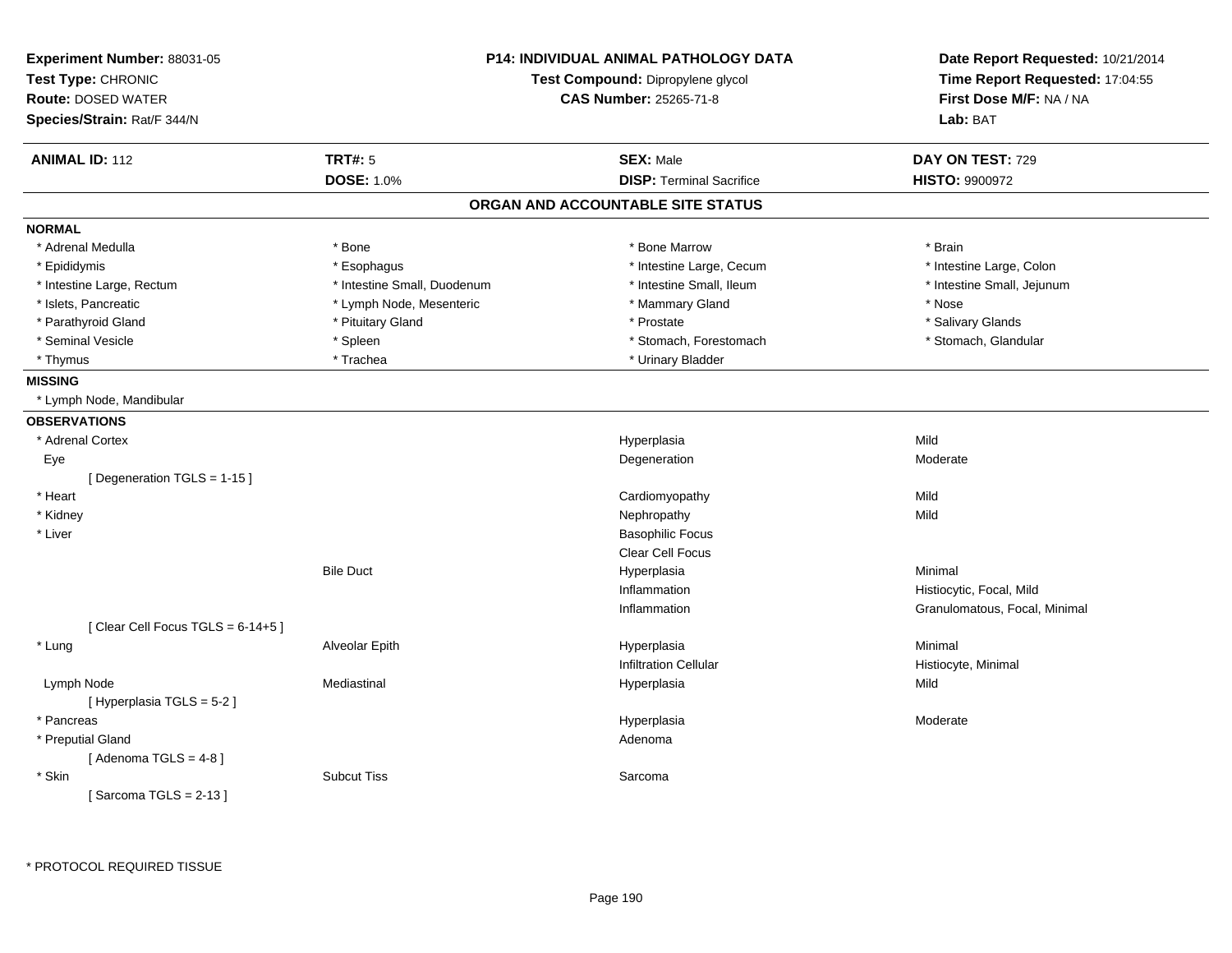| Experiment Number: 88031-05 | <b>P14: INDIVIDUAL ANIMAL PATHOLOGY DATA</b> |                                   | Date Report Requested: 10/21/2014 |
|-----------------------------|----------------------------------------------|-----------------------------------|-----------------------------------|
| <b>Test Type: CHRONIC</b>   |                                              | Test Compound: Dipropylene glycol | Time Report Requested: 17:04:55   |
| <b>Route: DOSED WATER</b>   |                                              | <b>CAS Number: 25265-71-8</b>     | First Dose M/F: NA / NA           |
| Species/Strain: Rat/F 344/N |                                              |                                   | Lab: BAT                          |
| <b>ANIMAL ID: 112</b>       | TRT#: 5                                      | <b>SEX: Male</b>                  | DAY ON TEST: 729                  |
|                             | <b>DOSE: 1.0%</b>                            | <b>DISP: Terminal Sacrifice</b>   | <b>HISTO: 9900972</b>             |
|                             |                                              | ORGAN AND ACCOUNTABLE SITE STATUS |                                   |
| * Testes                    | <b>Bilateral, Interstit Cell</b>             | Adenoma                           |                                   |
| [Adenoma TGLS = 3-12 ]      |                                              |                                   |                                   |
| * Thyroid Gland             | C Cell                                       | Hyperplasia                       | Mild                              |
| PRIMARY CAUSE OF DEATH      |                                              |                                   |                                   |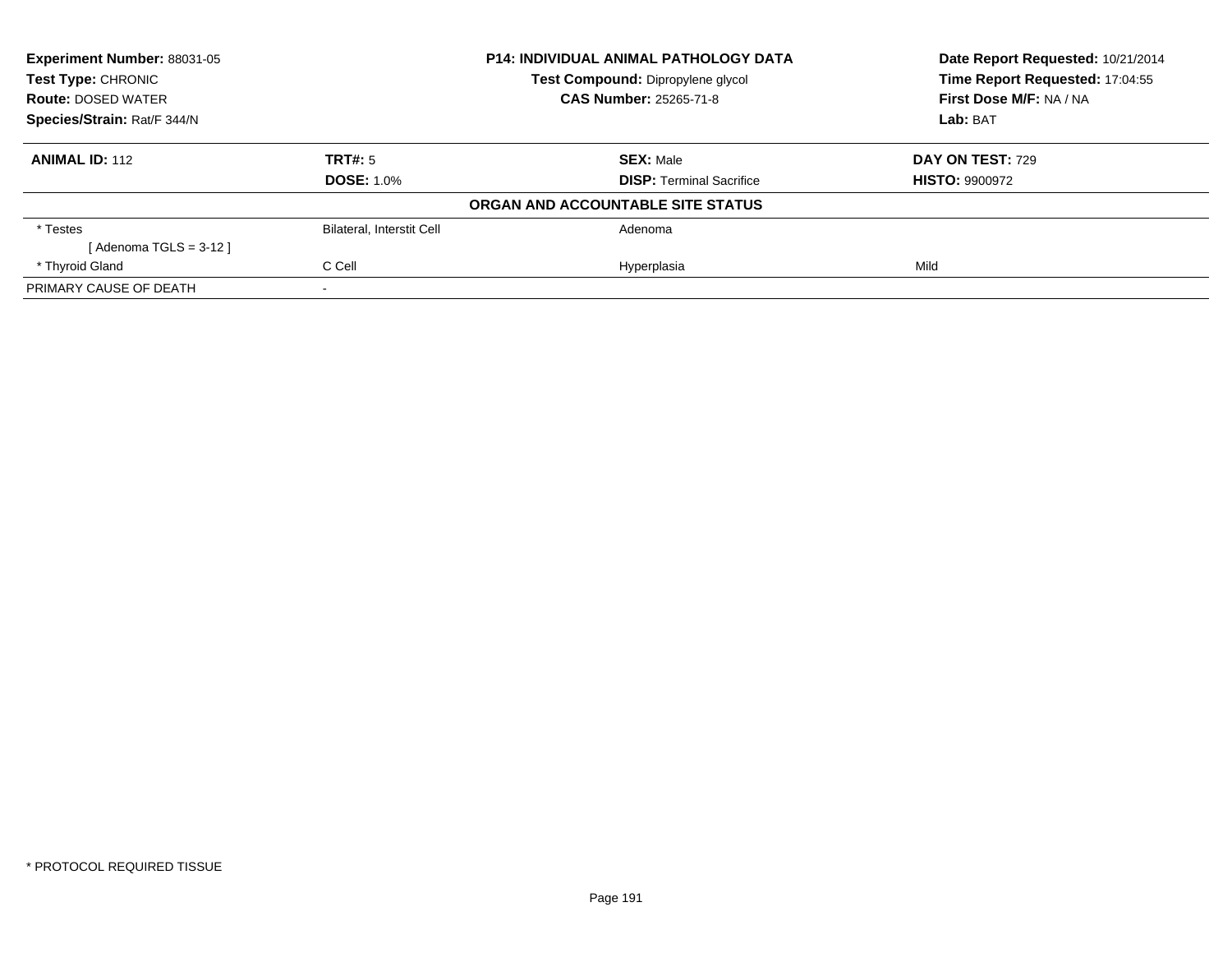| Experiment Number: 88031-05<br>Test Type: CHRONIC<br><b>Route: DOSED WATER</b><br>Species/Strain: Rat/F 344/N | <b>P14: INDIVIDUAL ANIMAL PATHOLOGY DATA</b><br>Test Compound: Dipropylene glycol<br>CAS Number: 25265-71-8 |                                   | Date Report Requested: 10/21/2014<br>Time Report Requested: 17:04:55<br>First Dose M/F: NA / NA<br>Lab: BAT |
|---------------------------------------------------------------------------------------------------------------|-------------------------------------------------------------------------------------------------------------|-----------------------------------|-------------------------------------------------------------------------------------------------------------|
|                                                                                                               |                                                                                                             |                                   |                                                                                                             |
| <b>ANIMAL ID: 113</b>                                                                                         | <b>TRT#: 5</b>                                                                                              | <b>SEX: Male</b>                  | DAY ON TEST: 712                                                                                            |
|                                                                                                               | <b>DOSE: 1.0%</b>                                                                                           | <b>DISP:</b> Moribund Sacrifice   | HISTO: 9900973                                                                                              |
|                                                                                                               |                                                                                                             | ORGAN AND ACCOUNTABLE SITE STATUS |                                                                                                             |
| <b>NORMAL</b>                                                                                                 |                                                                                                             |                                   |                                                                                                             |
| * Adrenal Medulla                                                                                             | * Bone                                                                                                      | * Bone Marrow                     | * Epididymis                                                                                                |
| * Esophagus                                                                                                   | * Intestine Large, Cecum                                                                                    | * Intestine Large, Colon          | * Intestine Small, Duodenum                                                                                 |
| * Intestine Small, Ileum                                                                                      | * Intestine Small, Jejunum                                                                                  | * Islets, Pancreatic              | * Lymph Node, Mesenteric                                                                                    |
| * Mammary Gland                                                                                               | * Nose                                                                                                      | * Pancreas                        | * Parathyroid Gland                                                                                         |
| * Pituitary Gland                                                                                             | * Preputial Gland                                                                                           | * Salivary Glands                 | * Seminal Vesicle                                                                                           |
| * Skin                                                                                                        | * Spleen                                                                                                    | * Stomach, Forestomach            | * Stomach, Glandular                                                                                        |
| * Thymus                                                                                                      | * Trachea                                                                                                   | * Urinary Bladder                 |                                                                                                             |
| <b>MISSING</b>                                                                                                |                                                                                                             |                                   |                                                                                                             |
| * Lymph Node, Mandibular                                                                                      |                                                                                                             |                                   |                                                                                                             |
| <b>OBSERVATIONS</b>                                                                                           |                                                                                                             |                                   |                                                                                                             |
| * Adrenal Cortex                                                                                              |                                                                                                             | Hyperplasia                       | Minimal                                                                                                     |
| * Brain                                                                                                       |                                                                                                             | Necrosis                          | Mild                                                                                                        |
| * Heart                                                                                                       |                                                                                                             | Cardiomyopathy                    | Mild                                                                                                        |
|                                                                                                               |                                                                                                             | Schwannoma Benign                 |                                                                                                             |
| [Schwannoma Benign TGLS = 5-14]                                                                               |                                                                                                             |                                   |                                                                                                             |
| * Intestine Large, Rectum                                                                                     |                                                                                                             | Parasite Metazoan                 |                                                                                                             |
| * Kidney                                                                                                      |                                                                                                             | Nephropathy                       | Mild                                                                                                        |
| * Liver                                                                                                       |                                                                                                             | <b>Basophilic Focus</b>           |                                                                                                             |
|                                                                                                               |                                                                                                             | <b>Clear Cell Focus</b>           |                                                                                                             |
|                                                                                                               | <b>Bile Duct</b>                                                                                            | Hyperplasia                       | Minimal                                                                                                     |
|                                                                                                               |                                                                                                             | Inflammation                      | Histiocytic, Focal, Mild                                                                                    |
|                                                                                                               |                                                                                                             | Inflammation                      | Granulomatous, Focal, Mild                                                                                  |
| * Lung                                                                                                        |                                                                                                             | <b>Infiltration Cellular</b>      | Histiocyte, Minimal                                                                                         |
| Lymph Node                                                                                                    | Mediastinal                                                                                                 | Ectasia                           | Marked                                                                                                      |
| [Ectasia TGLS = $2-13$ ]                                                                                      |                                                                                                             |                                   |                                                                                                             |
| Mesentery                                                                                                     | Fat                                                                                                         | Necrosis                          | Mild                                                                                                        |
| [Necrosis TGLS = $4-15$ ]                                                                                     |                                                                                                             |                                   |                                                                                                             |
| * Prostate                                                                                                    |                                                                                                             | Hyperplasia                       | Minimal                                                                                                     |
| * Testes                                                                                                      | <b>Bilateral, Interstit Cell</b>                                                                            | Adenoma                           |                                                                                                             |
| [Adenoma TGLS = $1-8$ ]                                                                                       |                                                                                                             |                                   |                                                                                                             |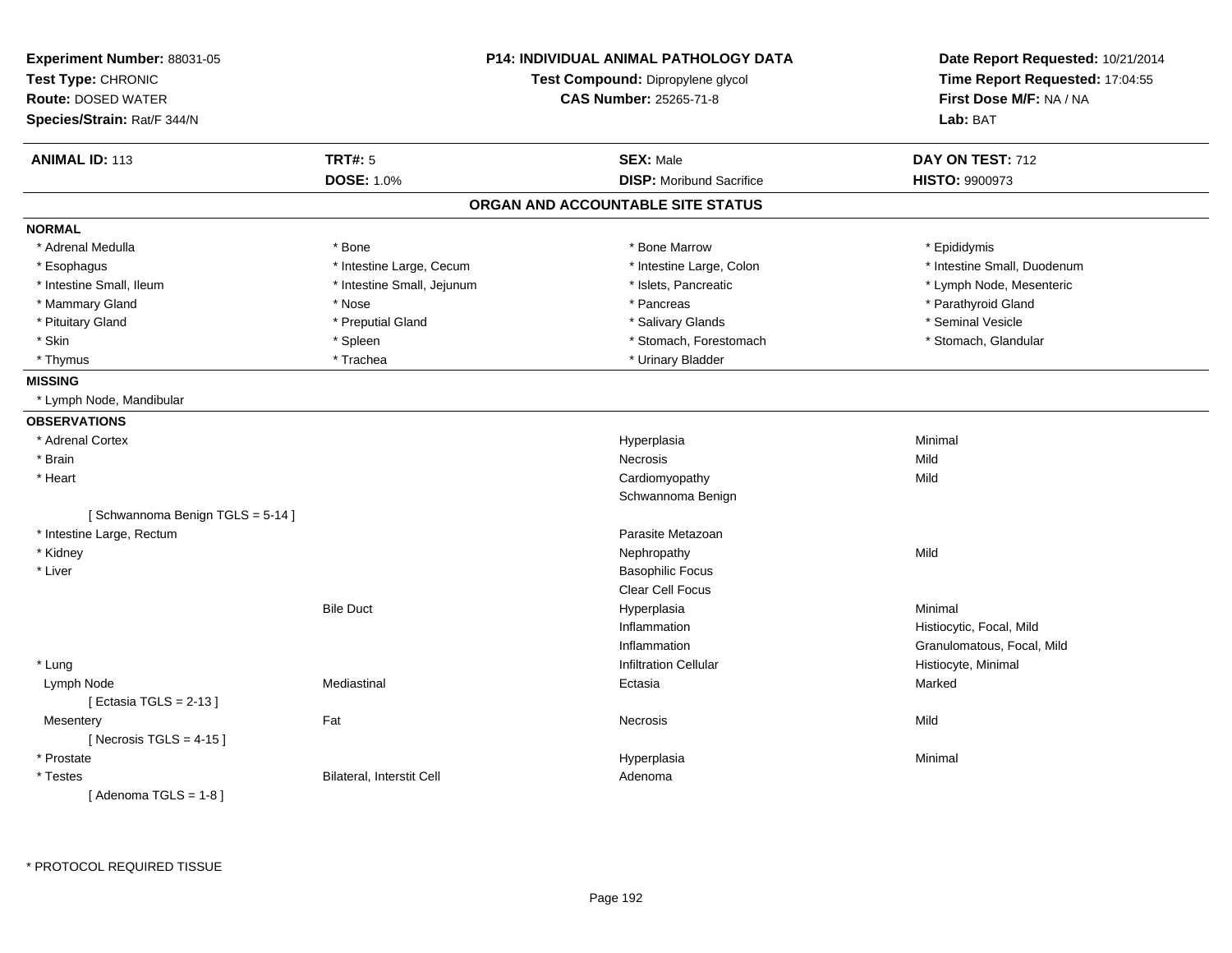| Experiment Number: 88031-05 |                               | <b>P14: INDIVIDUAL ANIMAL PATHOLOGY DATA</b> | Date Report Requested: 10/21/2014<br>Time Report Requested: 17:04:55 |
|-----------------------------|-------------------------------|----------------------------------------------|----------------------------------------------------------------------|
| <b>Test Type: CHRONIC</b>   |                               | Test Compound: Dipropylene glycol            |                                                                      |
| <b>Route: DOSED WATER</b>   |                               | <b>CAS Number: 25265-71-8</b>                | First Dose M/F: NA / NA                                              |
| Species/Strain: Rat/F 344/N |                               |                                              | Lab: BAT                                                             |
| <b>ANIMAL ID: 113</b>       | TRT#: 5                       | <b>SEX: Male</b>                             | DAY ON TEST: 712                                                     |
|                             | <b>DOSE: 1.0%</b>             | <b>DISP:</b> Moribund Sacrifice              | <b>HISTO: 9900973</b>                                                |
|                             |                               | ORGAN AND ACCOUNTABLE SITE STATUS            |                                                                      |
| * Thyroid Gland             | C Cell                        | Hyperplasia                                  | Minimal                                                              |
| Zymbal's Gland              |                               | Carcinoma                                    |                                                                      |
| [Carcinoma TGLS = $3-12$ ]  |                               |                                              |                                                                      |
| PRIMARY CAUSE OF DEATH      | - Zvmbal's Gland<br>Carcinoma |                                              |                                                                      |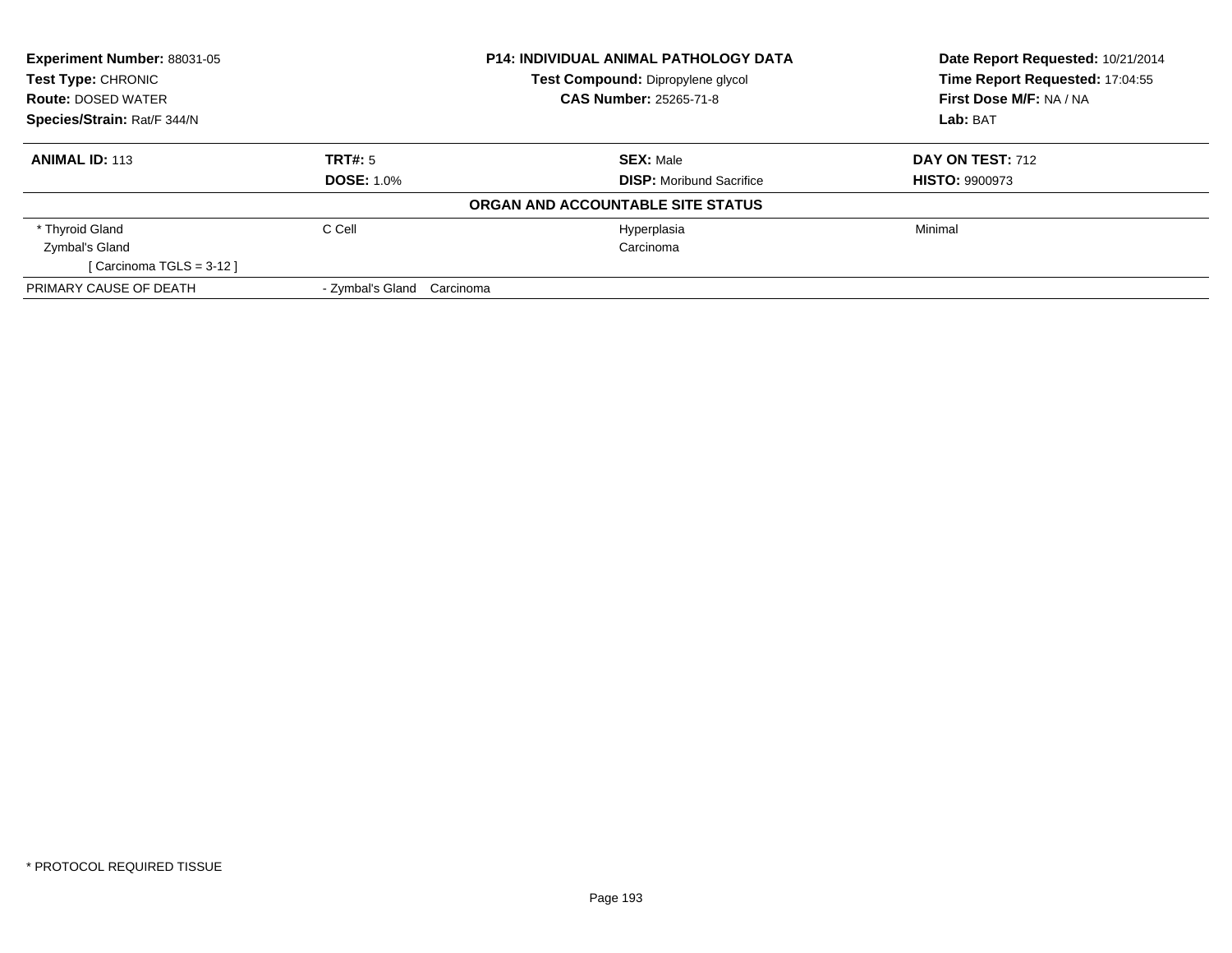| Experiment Number: 88031-05<br>Test Type: CHRONIC<br><b>Route: DOSED WATER</b><br>Species/Strain: Rat/F 344/N | <b>P14: INDIVIDUAL ANIMAL PATHOLOGY DATA</b><br>Test Compound: Dipropylene glycol<br><b>CAS Number: 25265-71-8</b> |                                   | Date Report Requested: 10/21/2014<br>Time Report Requested: 17:04:55<br>First Dose M/F: NA / NA<br>Lab: BAT |
|---------------------------------------------------------------------------------------------------------------|--------------------------------------------------------------------------------------------------------------------|-----------------------------------|-------------------------------------------------------------------------------------------------------------|
| <b>ANIMAL ID: 114</b>                                                                                         | <b>TRT#: 5</b>                                                                                                     | <b>SEX: Male</b>                  | DAY ON TEST: 682                                                                                            |
|                                                                                                               | <b>DOSE: 1.0%</b>                                                                                                  | <b>DISP:</b> Moribund Sacrifice   | <b>HISTO: 9900974</b>                                                                                       |
|                                                                                                               |                                                                                                                    | ORGAN AND ACCOUNTABLE SITE STATUS |                                                                                                             |
| <b>NORMAL</b>                                                                                                 |                                                                                                                    |                                   |                                                                                                             |
| * Adrenal Medulla                                                                                             | * Bone                                                                                                             | * Brain                           | * Epididymis                                                                                                |
| * Esophagus                                                                                                   | * Intestine Large, Rectum                                                                                          | * Intestine Small, Duodenum       | * Intestine Small, Ileum                                                                                    |
| * Intestine Small, Jejunum                                                                                    | * Islets, Pancreatic                                                                                               | * Mammary Gland                   | * Pancreas                                                                                                  |
| * Parathyroid Gland                                                                                           | * Preputial Gland                                                                                                  | * Prostate                        | * Salivary Glands                                                                                           |
| * Seminal Vesicle                                                                                             | * Skin                                                                                                             | * Trachea                         | * Urinary Bladder                                                                                           |
| <b>MISSING</b>                                                                                                |                                                                                                                    |                                   |                                                                                                             |
| * Thymus                                                                                                      |                                                                                                                    |                                   |                                                                                                             |
| <b>OBSERVATIONS</b>                                                                                           |                                                                                                                    |                                   |                                                                                                             |
| * Adrenal Cortex                                                                                              |                                                                                                                    | Hyperplasia                       | Mild                                                                                                        |
| * Bone Marrow                                                                                                 |                                                                                                                    | Leukemia Mononuclear              |                                                                                                             |
| * Heart                                                                                                       |                                                                                                                    | Cardiomyopathy                    | Minimal                                                                                                     |
|                                                                                                               | Atrium                                                                                                             | Thrombosis                        | Moderate                                                                                                    |
| * Intestine Large, Cecum                                                                                      |                                                                                                                    | Ulcer                             | Moderate                                                                                                    |
| [ Ulcer TGLS = $7-7$ ]                                                                                        |                                                                                                                    |                                   |                                                                                                             |
| * Intestine Large, Colon                                                                                      |                                                                                                                    | Parasite Metazoan                 |                                                                                                             |
| * Kidney                                                                                                      |                                                                                                                    | Infarct                           | Mild                                                                                                        |
|                                                                                                               |                                                                                                                    | Leukemia Mononuclear              |                                                                                                             |
|                                                                                                               |                                                                                                                    | Nephropathy                       | Moderate                                                                                                    |
|                                                                                                               |                                                                                                                    | Pigmentation                      | Moderate                                                                                                    |
| [Infarct TGLS = $5-6$ ]                                                                                       |                                                                                                                    |                                   |                                                                                                             |
| * Liver                                                                                                       | <b>Bile Duct</b>                                                                                                   | Hyperplasia                       | Mild                                                                                                        |
|                                                                                                               |                                                                                                                    | Inflammation                      | Histiocytic, Focal, Minimal                                                                                 |
|                                                                                                               |                                                                                                                    | Inflammation                      | Granulomatous, Focal, Minimal                                                                               |
|                                                                                                               |                                                                                                                    | Leukemia Mononuclear              |                                                                                                             |
|                                                                                                               | Centrilobular                                                                                                      | Necrosis                          | Mild                                                                                                        |
| [ Leukemia Mononuclear TGLS = 4-5 ]                                                                           |                                                                                                                    |                                   |                                                                                                             |
| * Lung                                                                                                        |                                                                                                                    | <b>Infiltration Cellular</b>      | Histiocyte, Minimal                                                                                         |
|                                                                                                               |                                                                                                                    | Leukemia Mononuclear              |                                                                                                             |
|                                                                                                               |                                                                                                                    | Thrombosis                        | Minimal                                                                                                     |
| Lymph Node                                                                                                    | Mediastinal                                                                                                        | Leukemia Mononuclear              |                                                                                                             |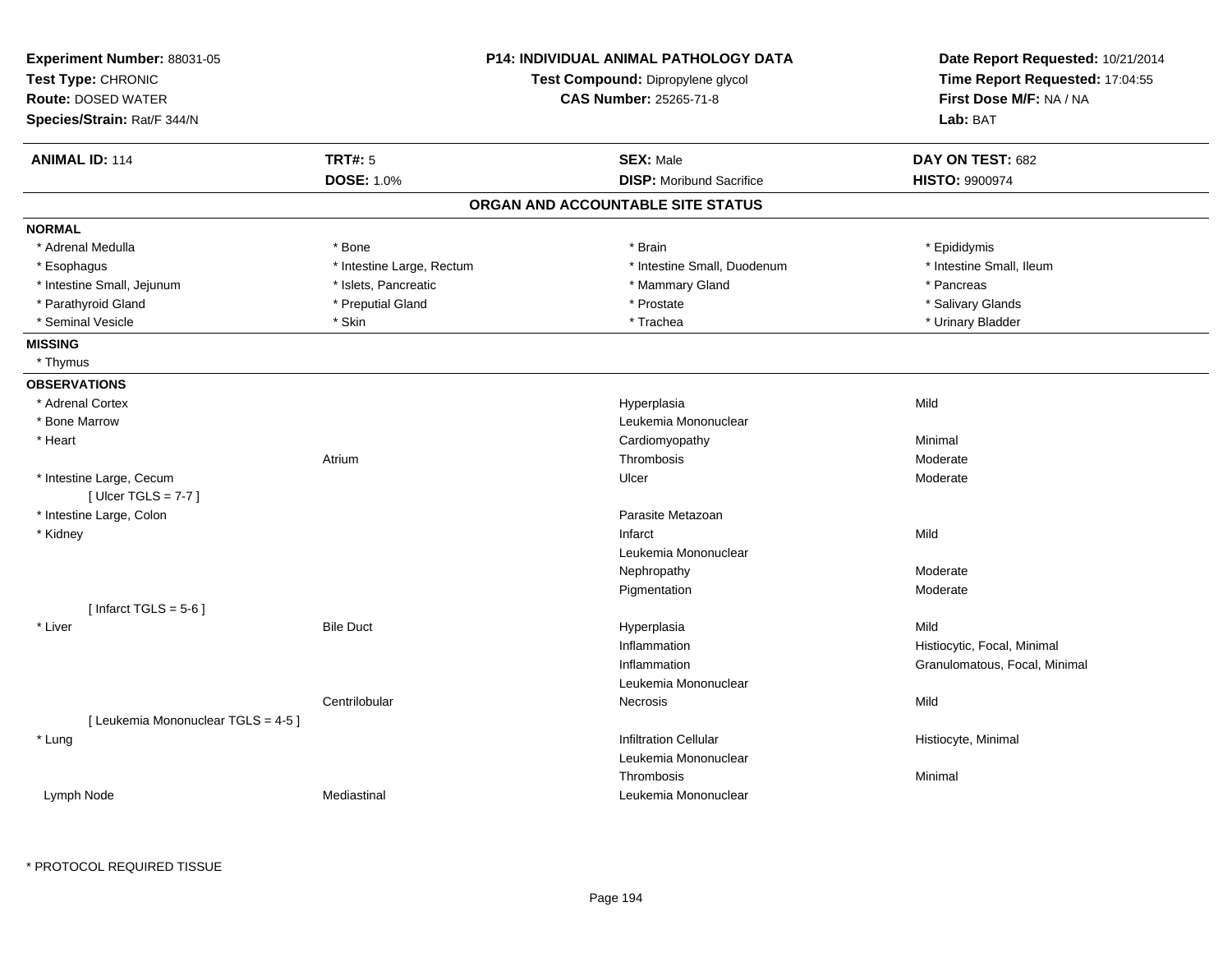| Experiment Number: 88031-05<br>Test Type: CHRONIC<br><b>Route: DOSED WATER</b><br>Species/Strain: Rat/F 344/N |                                  | <b>P14: INDIVIDUAL ANIMAL PATHOLOGY DATA</b><br>Test Compound: Dipropylene glycol<br><b>CAS Number: 25265-71-8</b> | Date Report Requested: 10/21/2014<br>Time Report Requested: 17:04:55<br>First Dose M/F: NA / NA<br>Lab: BAT |  |
|---------------------------------------------------------------------------------------------------------------|----------------------------------|--------------------------------------------------------------------------------------------------------------------|-------------------------------------------------------------------------------------------------------------|--|
| <b>ANIMAL ID: 114</b>                                                                                         | <b>TRT#: 5</b>                   | <b>SEX: Male</b>                                                                                                   | DAY ON TEST: 682                                                                                            |  |
|                                                                                                               | <b>DOSE: 1.0%</b>                | <b>DISP:</b> Moribund Sacrifice                                                                                    | <b>HISTO: 9900974</b>                                                                                       |  |
|                                                                                                               |                                  | ORGAN AND ACCOUNTABLE SITE STATUS                                                                                  |                                                                                                             |  |
|                                                                                                               | Pancreatic                       | Leukemia Mononuclear                                                                                               |                                                                                                             |  |
| [ Leukemia Mononuclear TGLS = 6-2 ]                                                                           |                                  |                                                                                                                    |                                                                                                             |  |
| * Lymph Node, Mandibular                                                                                      |                                  | Leukemia Mononuclear                                                                                               |                                                                                                             |  |
| * Lymph Node, Mesenteric                                                                                      |                                  | Leukemia Mononuclear                                                                                               |                                                                                                             |  |
| * Nose                                                                                                        | Olfactory Epi                    | Atrophy                                                                                                            | Minimal                                                                                                     |  |
|                                                                                                               |                                  | Inflammation                                                                                                       | Suppurative, Mild                                                                                           |  |
|                                                                                                               |                                  | Thrombosis                                                                                                         | Minimal                                                                                                     |  |
| * Pituitary Gland                                                                                             | <b>Pars Distalis</b>             | Hyperplasia                                                                                                        | Mild                                                                                                        |  |
| * Spleen                                                                                                      |                                  | Leukemia Mononuclear                                                                                               |                                                                                                             |  |
|                                                                                                               |                                  | Necrosis                                                                                                           | Moderate                                                                                                    |  |
| [ Leukemia Mononuclear TGLS = 2-12 ]<br>[ Necrosis TGLS = $3-13$ ]                                            |                                  |                                                                                                                    |                                                                                                             |  |
| * Stomach, Forestomach                                                                                        |                                  | Hyperplasia                                                                                                        | Basal Cell, Minimal                                                                                         |  |
| * Stomach, Glandular                                                                                          |                                  | Necrosis                                                                                                           | Mild                                                                                                        |  |
| [ Necrosis TGLS = $8-14$ ]                                                                                    |                                  |                                                                                                                    |                                                                                                             |  |
| * Testes                                                                                                      | Bilateral, Interstit Cell        | Adenoma                                                                                                            |                                                                                                             |  |
| [Adenoma TGLS = $1-8$ ]                                                                                       |                                  |                                                                                                                    |                                                                                                             |  |
| * Thyroid Gland                                                                                               | C Cell                           | Hyperplasia                                                                                                        | Mild                                                                                                        |  |
| PRIMARY CAUSE OF DEATH                                                                                        | Leukemia Mononuclear<br>- Spleen |                                                                                                                    |                                                                                                             |  |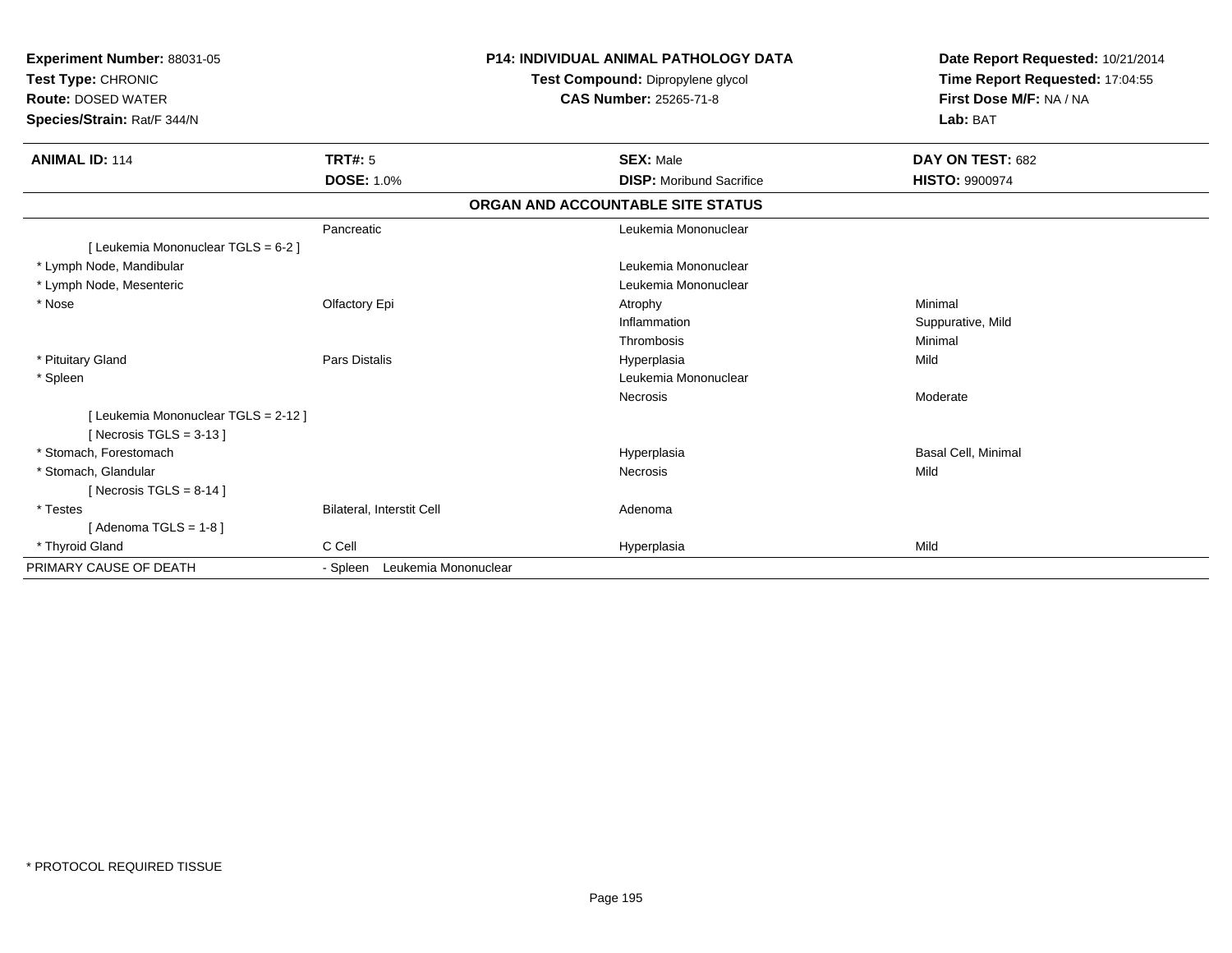| Experiment Number: 88031-05<br>Test Type: CHRONIC<br><b>Route: DOSED WATER</b><br>Species/Strain: Rat/F 344/N |                             | P14: INDIVIDUAL ANIMAL PATHOLOGY DATA<br>Test Compound: Dipropylene glycol<br><b>CAS Number: 25265-71-8</b> |                               |
|---------------------------------------------------------------------------------------------------------------|-----------------------------|-------------------------------------------------------------------------------------------------------------|-------------------------------|
| <b>ANIMAL ID: 115</b>                                                                                         | <b>TRT#: 5</b>              | <b>SEX: Male</b>                                                                                            | DAY ON TEST: 598              |
|                                                                                                               | <b>DOSE: 1.0%</b>           | <b>DISP:</b> Moribund Sacrifice                                                                             | <b>HISTO: 9900975</b>         |
|                                                                                                               |                             | ORGAN AND ACCOUNTABLE SITE STATUS                                                                           |                               |
| <b>NORMAL</b>                                                                                                 |                             |                                                                                                             |                               |
| * Adrenal Medulla                                                                                             | * Bone                      | * Bone Marrow                                                                                               | * Brain                       |
| * Epididymis                                                                                                  | * Esophagus                 | * Intestine Large, Cecum                                                                                    | * Intestine Large, Colon      |
| * Intestine Large, Rectum                                                                                     | * Intestine Small, Duodenum | * Intestine Small, Ileum                                                                                    | * Intestine Small, Jejunum    |
| * Islets, Pancreatic                                                                                          | * Lymph Node, Mesenteric    | * Mammary Gland                                                                                             | * Pancreas                    |
| * Preputial Gland                                                                                             | * Salivary Glands           | * Seminal Vesicle                                                                                           | * Skin                        |
| * Spleen                                                                                                      | * Stomach, Glandular        | * Thymus                                                                                                    | * Thyroid Gland               |
| * Trachea                                                                                                     | * Urinary Bladder           |                                                                                                             |                               |
| <b>MISSING</b>                                                                                                |                             |                                                                                                             |                               |
| * Lymph Node, Mandibular                                                                                      |                             |                                                                                                             |                               |
| <b>OBSERVATIONS</b>                                                                                           |                             |                                                                                                             |                               |
| * Adrenal Cortex                                                                                              |                             | Hyperplasia                                                                                                 | Mild                          |
| * Heart                                                                                                       |                             | Cardiomyopathy                                                                                              | Mild                          |
| * Kidney                                                                                                      | <b>Transit Epithe</b>       | Hyperplasia                                                                                                 | Mild                          |
|                                                                                                               |                             | Mineralization                                                                                              | Mild                          |
|                                                                                                               |                             | Nephropathy                                                                                                 | Marked                        |
| [Nephropathy TGLS = 1-6]                                                                                      |                             |                                                                                                             |                               |
| * Liver                                                                                                       |                             | <b>Basophilic Focus</b>                                                                                     |                               |
|                                                                                                               |                             | Inflammation                                                                                                | Granulomatous, Focal, Minimal |
| * Lung                                                                                                        |                             | <b>Infiltration Cellular</b>                                                                                | Histiocyte, Minimal           |
| * Nose                                                                                                        |                             | Inflammation                                                                                                | Suppurative, Mild             |
| * Parathyroid Gland                                                                                           |                             | Hyperplasia                                                                                                 | Mild                          |
| * Pituitary Gland                                                                                             | <b>Pars Distalis</b>        | Hyperplasia                                                                                                 | Mild                          |
| * Prostate                                                                                                    |                             | Inflammation                                                                                                | Chronic Active, Mild          |
| * Stomach, Forestomach                                                                                        |                             | Ulcer                                                                                                       | Mild                          |
| [ $Uicer TGLS = 3-9+12$ ]                                                                                     |                             |                                                                                                             |                               |
| * Testes                                                                                                      | Bilateral, Interstit Cell   | Adenoma                                                                                                     |                               |
| [Adenoma TGLS = $2-8$ ]                                                                                       |                             |                                                                                                             |                               |
| PRIMARY CAUSE OF DEATH                                                                                        | - Kidney Nephropathy        |                                                                                                             |                               |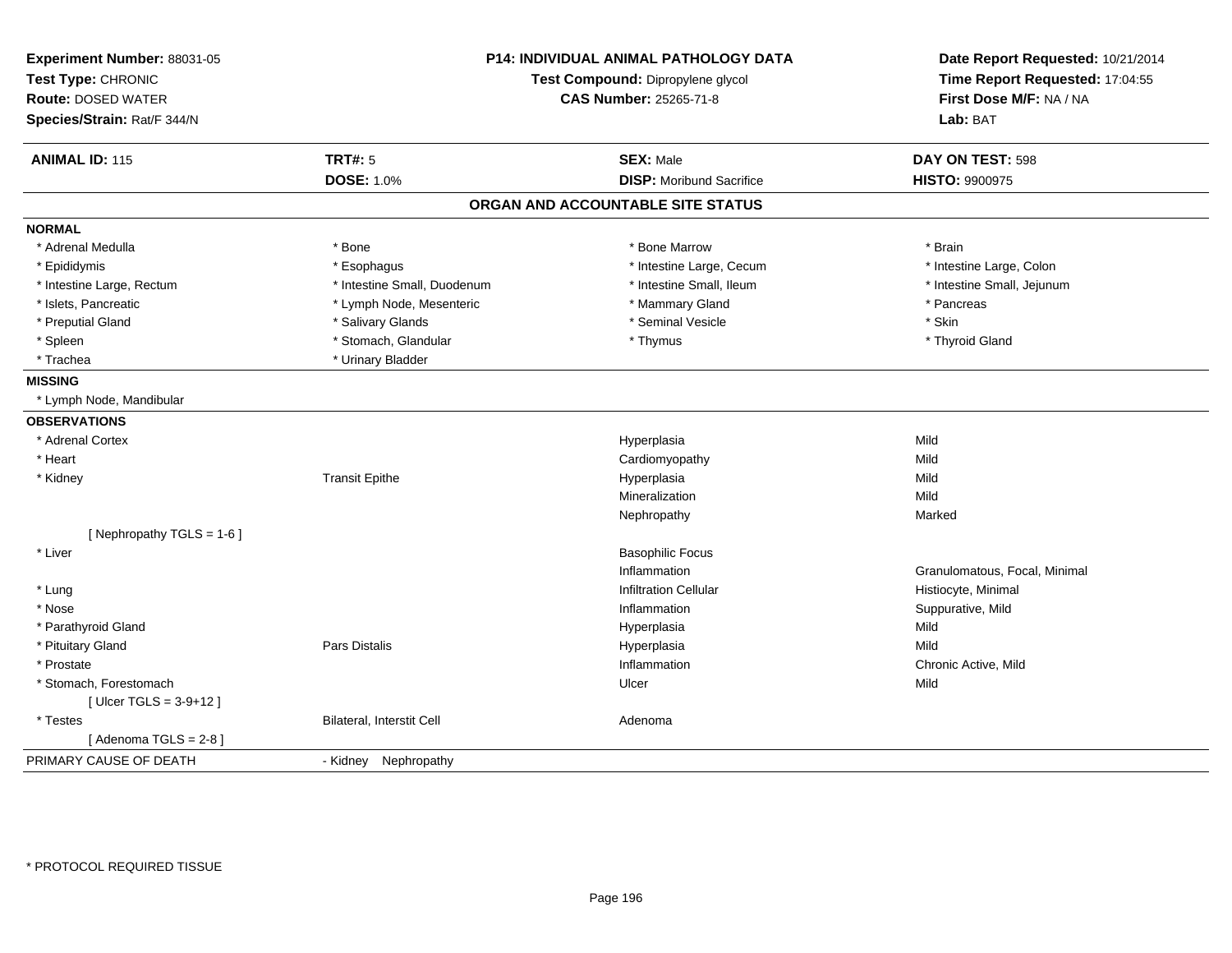| Experiment Number: 88031-05<br>Test Type: CHRONIC<br><b>Route: DOSED WATER</b><br>Species/Strain: Rat/F 344/N |                            | <b>P14: INDIVIDUAL ANIMAL PATHOLOGY DATA</b><br>Test Compound: Dipropylene glycol<br>CAS Number: 25265-71-8 | Date Report Requested: 10/21/2014<br>Time Report Requested: 17:04:55<br>First Dose M/F: NA / NA<br>Lab: BAT |
|---------------------------------------------------------------------------------------------------------------|----------------------------|-------------------------------------------------------------------------------------------------------------|-------------------------------------------------------------------------------------------------------------|
| <b>ANIMAL ID: 116</b>                                                                                         | TRT#: 5                    | <b>SEX: Male</b>                                                                                            | DAY ON TEST: 730                                                                                            |
|                                                                                                               | <b>DOSE: 1.0%</b>          | <b>DISP: Terminal Sacrifice</b>                                                                             | <b>HISTO: 9900976</b>                                                                                       |
|                                                                                                               |                            | ORGAN AND ACCOUNTABLE SITE STATUS                                                                           |                                                                                                             |
| <b>NORMAL</b>                                                                                                 |                            |                                                                                                             |                                                                                                             |
| * Adrenal Cortex                                                                                              | * Bone                     | * Brain                                                                                                     | * Esophagus                                                                                                 |
| * Intestine Large, Cecum                                                                                      | * Intestine Large, Colon   | * Intestine Large, Rectum                                                                                   | * Intestine Small, Duodenum                                                                                 |
| * Intestine Small, Ileum                                                                                      | * Intestine Small, Jejunum | * Islets, Pancreatic                                                                                        | * Mammary Gland                                                                                             |
| * Nose                                                                                                        | * Parathyroid Gland        | * Preputial Gland                                                                                           | * Prostate                                                                                                  |
| * Salivary Glands                                                                                             | * Seminal Vesicle          | * Skin                                                                                                      | * Stomach, Forestomach                                                                                      |
| * Stomach, Glandular                                                                                          | * Trachea                  | * Urinary Bladder                                                                                           |                                                                                                             |
| <b>MISSING</b>                                                                                                |                            |                                                                                                             |                                                                                                             |
| * Lymph Node, Mandibular                                                                                      | * Thymus                   |                                                                                                             |                                                                                                             |
| <b>OBSERVATIONS</b>                                                                                           |                            |                                                                                                             |                                                                                                             |
| * Adrenal Medulla                                                                                             |                            | Hyperplasia                                                                                                 | Marked                                                                                                      |
| * Bone Marrow                                                                                                 |                            | Inflammation                                                                                                | Granulomatous, Minimal                                                                                      |
| * Epididymis                                                                                                  |                            | Mesothelioma Malignant                                                                                      |                                                                                                             |
| [Mesothelioma Malignant TGLS = 2-8+13]                                                                        |                            |                                                                                                             |                                                                                                             |
| * Heart                                                                                                       |                            | Cardiomyopathy                                                                                              | Mild                                                                                                        |
| * Kidney                                                                                                      |                            | Cyst                                                                                                        | Moderate                                                                                                    |
|                                                                                                               |                            | Leukemia Mononuclear                                                                                        |                                                                                                             |
|                                                                                                               |                            | Nephropathy                                                                                                 | Moderate                                                                                                    |
| [Cyst TGLS = $6-6$ ]                                                                                          |                            |                                                                                                             |                                                                                                             |
| * Liver                                                                                                       |                            | <b>Basophilic Focus</b>                                                                                     |                                                                                                             |
|                                                                                                               |                            | Clear Cell Focus                                                                                            |                                                                                                             |
|                                                                                                               | <b>Bile Duct</b>           | Hyperplasia                                                                                                 | Minimal                                                                                                     |
|                                                                                                               |                            | Inflammation                                                                                                | Histiocytic, Focal, Mild                                                                                    |
|                                                                                                               |                            | Inflammation                                                                                                | Granulomatous, Focal, Mild                                                                                  |
|                                                                                                               |                            | Leukemia Mononuclear                                                                                        |                                                                                                             |
|                                                                                                               |                            | <b>Mixed Cell Focus</b>                                                                                     |                                                                                                             |
| [Mixed Cell Focus TGLS = 8-5]                                                                                 |                            |                                                                                                             |                                                                                                             |
| * Lung                                                                                                        | Alveolar Epith             | Hyperplasia                                                                                                 | Minimal                                                                                                     |
|                                                                                                               |                            | <b>Infiltration Cellular</b>                                                                                | Histiocyte, Minimal                                                                                         |
|                                                                                                               |                            | Inflammation                                                                                                | Chronic Active, Minimal                                                                                     |
|                                                                                                               |                            | Leukemia Mononuclear                                                                                        |                                                                                                             |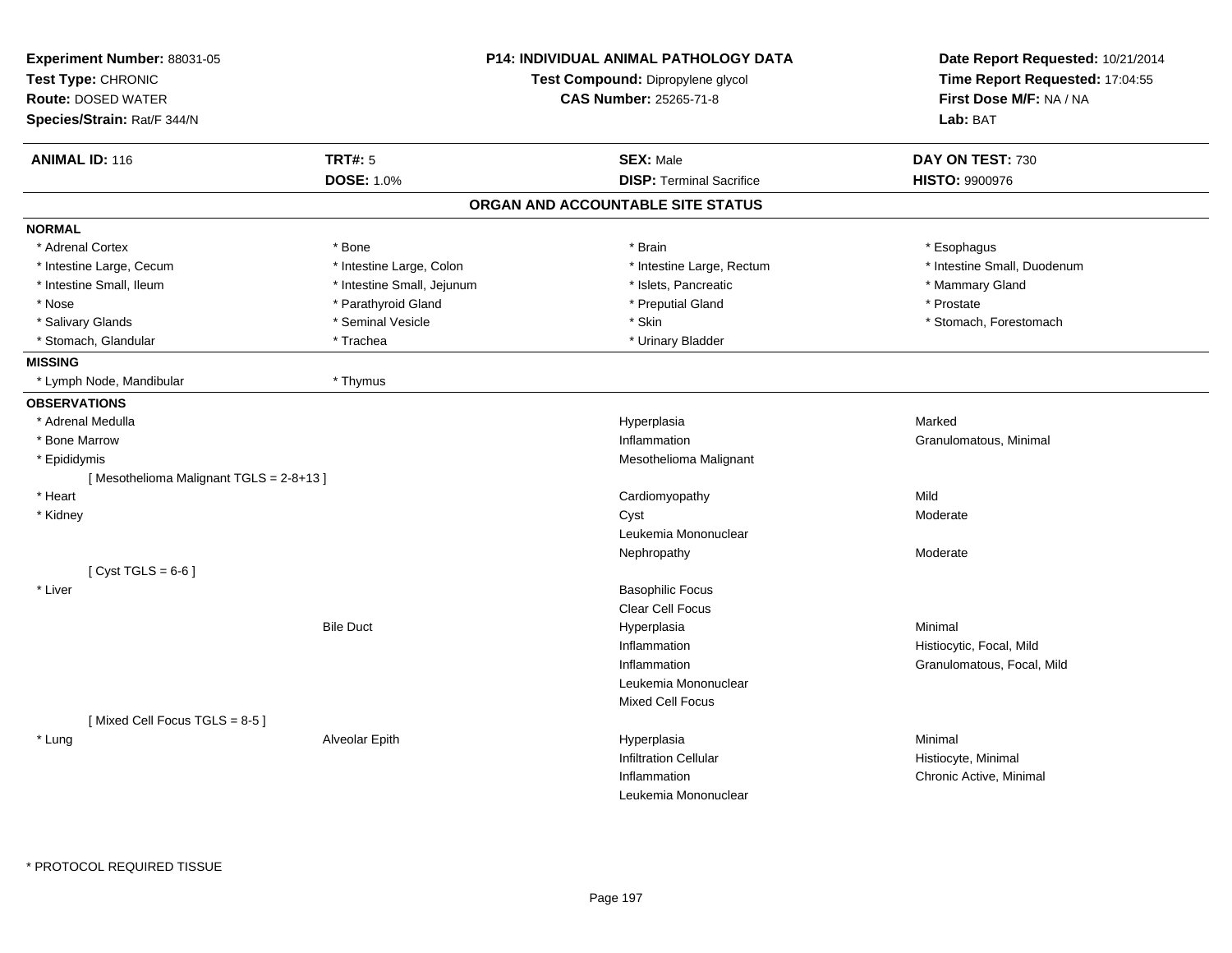| Experiment Number: 88031-05<br>Test Type: CHRONIC<br><b>Route: DOSED WATER</b><br>Species/Strain: Rat/F 344/N |                                  | <b>P14: INDIVIDUAL ANIMAL PATHOLOGY DATA</b><br>Test Compound: Dipropylene glycol<br><b>CAS Number: 25265-71-8</b> |                                   | Date Report Requested: 10/21/2014<br>Time Report Requested: 17:04:55<br>First Dose M/F: NA / NA<br>Lab: BAT |  |
|---------------------------------------------------------------------------------------------------------------|----------------------------------|--------------------------------------------------------------------------------------------------------------------|-----------------------------------|-------------------------------------------------------------------------------------------------------------|--|
| <b>ANIMAL ID: 116</b>                                                                                         | <b>TRT#: 5</b>                   |                                                                                                                    | <b>SEX: Male</b>                  | DAY ON TEST: 730                                                                                            |  |
|                                                                                                               | <b>DOSE: 1.0%</b>                |                                                                                                                    | <b>DISP: Terminal Sacrifice</b>   | <b>HISTO: 9900976</b>                                                                                       |  |
|                                                                                                               |                                  |                                                                                                                    | ORGAN AND ACCOUNTABLE SITE STATUS |                                                                                                             |  |
|                                                                                                               |                                  |                                                                                                                    | Metaplasia                        | Squamous, Minimal                                                                                           |  |
| * Lymph Node, Mesenteric                                                                                      |                                  |                                                                                                                    | Leukemia Mononuclear              |                                                                                                             |  |
| Mesentery                                                                                                     |                                  |                                                                                                                    | Mesothelioma Malignant            |                                                                                                             |  |
|                                                                                                               | Fat                              |                                                                                                                    | <b>Necrosis</b>                   | Moderate                                                                                                    |  |
| [ Necrosis $TGLS = 3-14$ ]                                                                                    |                                  |                                                                                                                    |                                   |                                                                                                             |  |
| * Pancreas                                                                                                    |                                  |                                                                                                                    | Mesothelioma Malignant            |                                                                                                             |  |
| Peritoneum                                                                                                    |                                  |                                                                                                                    | Mesothelioma Malignant            |                                                                                                             |  |
| * Pituitary Gland                                                                                             | <b>Pars Distalis</b>             |                                                                                                                    | Adenoma                           |                                                                                                             |  |
| [Adenoma TGLS = $7-9$ ]                                                                                       |                                  |                                                                                                                    |                                   |                                                                                                             |  |
| * Spleen                                                                                                      |                                  |                                                                                                                    | Hyperplasia                       | Lymphoid, Focal, Moderate                                                                                   |  |
|                                                                                                               |                                  |                                                                                                                    | Leukemia Mononuclear              |                                                                                                             |  |
|                                                                                                               |                                  |                                                                                                                    | Mesothelioma Malignant            |                                                                                                             |  |
| [ Hyperplasia TGLS = 5-5 ]                                                                                    |                                  |                                                                                                                    |                                   |                                                                                                             |  |
| [ Leukemia Mononuclear TGLS = 4-12 ]                                                                          |                                  |                                                                                                                    |                                   |                                                                                                             |  |
| * Testes                                                                                                      | <b>Bilateral, Interstit Cell</b> |                                                                                                                    | Adenoma                           |                                                                                                             |  |
|                                                                                                               |                                  |                                                                                                                    | Mesothelioma Malignant            |                                                                                                             |  |
| [Adenoma TGLS = $1-8$ ]                                                                                       |                                  |                                                                                                                    |                                   |                                                                                                             |  |
| * Thyroid Gland                                                                                               | C Cell                           |                                                                                                                    | Hyperplasia                       | Minimal                                                                                                     |  |
| PRIMARY CAUSE OF DEATH                                                                                        |                                  |                                                                                                                    |                                   |                                                                                                             |  |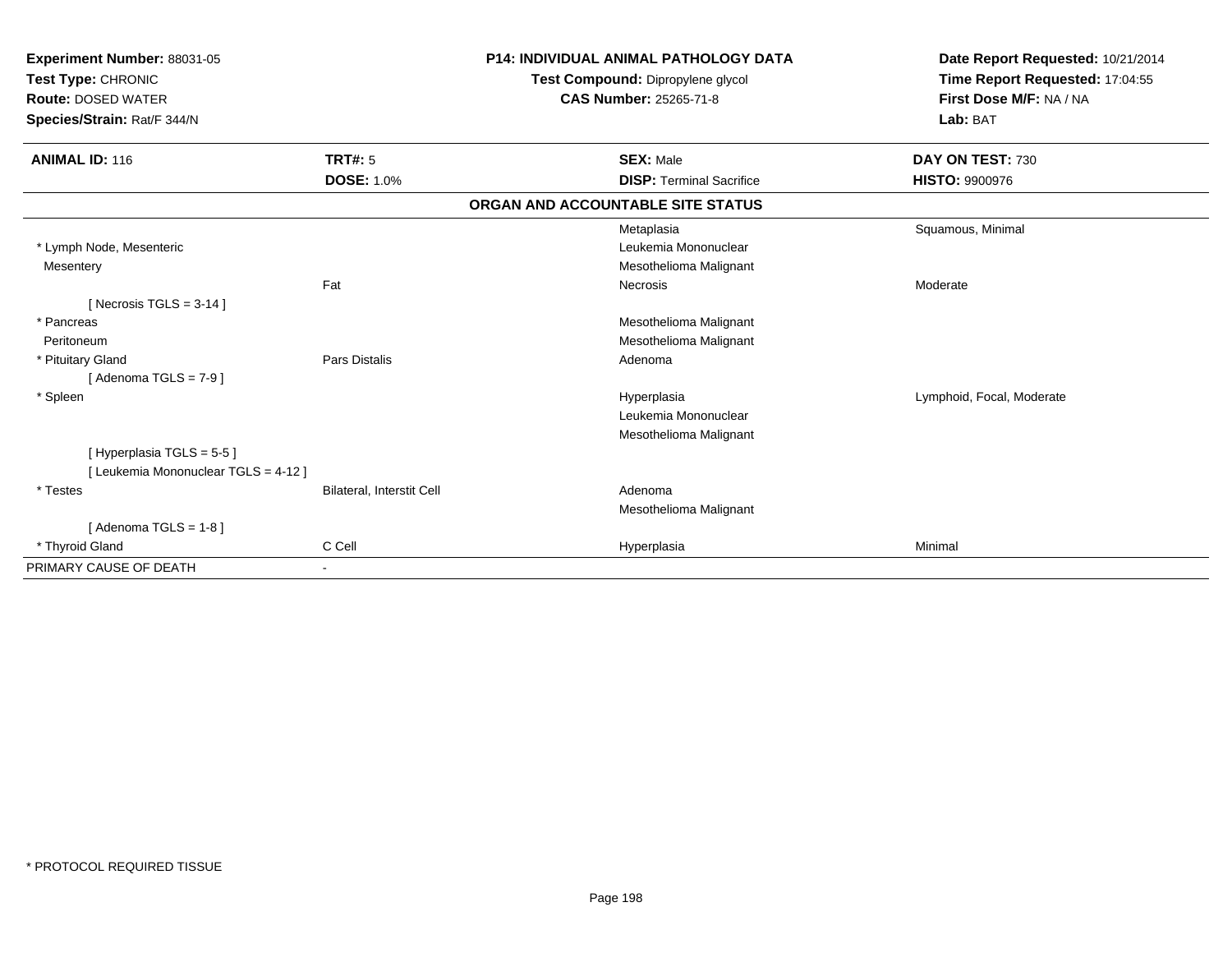| Experiment Number: 88031-05 |                                                                                                | <b>P14: INDIVIDUAL ANIMAL PATHOLOGY DATA</b> | Date Report Requested: 10/21/2014                          |
|-----------------------------|------------------------------------------------------------------------------------------------|----------------------------------------------|------------------------------------------------------------|
| Test Type: CHRONIC          |                                                                                                | Test Compound: Dipropylene glycol            | Time Report Requested: 17:04:55<br>First Dose M/F: NA / NA |
| <b>Route: DOSED WATER</b>   |                                                                                                | CAS Number: 25265-71-8                       |                                                            |
| Species/Strain: Rat/F 344/N |                                                                                                |                                              | Lab: BAT                                                   |
| <b>ANIMAL ID: 117</b>       | <b>TRT#: 5</b>                                                                                 | <b>SEX: Male</b>                             | DAY ON TEST: 647                                           |
|                             | DOSE: 1.0%                                                                                     | <b>DISP: Natural Death</b>                   | <b>HISTO: 9900977</b>                                      |
|                             |                                                                                                | ORGAN AND ACCOUNTABLE SITE STATUS            |                                                            |
| <b>NORMAL</b>               |                                                                                                |                                              |                                                            |
| * Adrenal Cortex            | * Adrenal Medulla                                                                              | * Bone                                       | * Bone Marrow                                              |
| * Brain                     | * Epididymis                                                                                   | * Esophagus                                  | * Intestine Large, Rectum                                  |
| * Intestine Small, Duodenum | * Islets, Pancreatic                                                                           | * Lung                                       | * Lymph Node, Mesenteric                                   |
| * Mammary Gland             | * Pancreas                                                                                     | * Parathyroid Gland                          | * Preputial Gland                                          |
| * Prostate                  | * Salivary Glands                                                                              | * Seminal Vesicle                            | * Skin                                                     |
| * Spleen                    | * Stomach, Forestomach                                                                         | * Stomach, Glandular                         | * Testes                                                   |
| * Thymus                    | * Thyroid Gland                                                                                | * Trachea                                    | * Urinary Bladder                                          |
| <b>MISSING</b>              |                                                                                                |                                              |                                                            |
| * Lymph Node, Mandibular    |                                                                                                |                                              |                                                            |
| <b>AUTO PRECLUDES DIAG.</b> |                                                                                                |                                              |                                                            |
| * Intestine Large, Cecum    | * Intestine Large, Colon                                                                       | * Intestine Small, Ileum                     | * Intestine Small, Jejunum                                 |
| <b>OBSERVATIONS</b>         |                                                                                                |                                              |                                                            |
| * Heart                     |                                                                                                | Cardiomyopathy                               | Mild                                                       |
| * Kidney                    |                                                                                                | Nephropathy                                  | Mild                                                       |
| * Liver                     |                                                                                                | <b>Basophilic Focus</b>                      |                                                            |
|                             | <b>Bile Duct</b>                                                                               | Hyperplasia                                  | Mild                                                       |
|                             |                                                                                                | Inflammation                                 | Granulomatous, Focal, Minimal                              |
|                             |                                                                                                | Inflammation                                 | Histiocytic, Focal, Mild                                   |
| * Lung                      |                                                                                                |                                              |                                                            |
|                             | Note: TGL 2, "discoloration, dark" noted at necropsy, was due to post mortem pooling of blood. |                                              |                                                            |
| * Nose                      |                                                                                                | Inflammation                                 | Suppurative, Mild                                          |
| * Pituitary Gland           | <b>Pars Distalis</b>                                                                           | Adenoma                                      |                                                            |
| [Adenoma TGLS = $1-9$ ]     |                                                                                                |                                              |                                                            |
| PRIMARY CAUSE OF DEATH      | - Pituitary Gland Pars Distalis Adenoma                                                        |                                              |                                                            |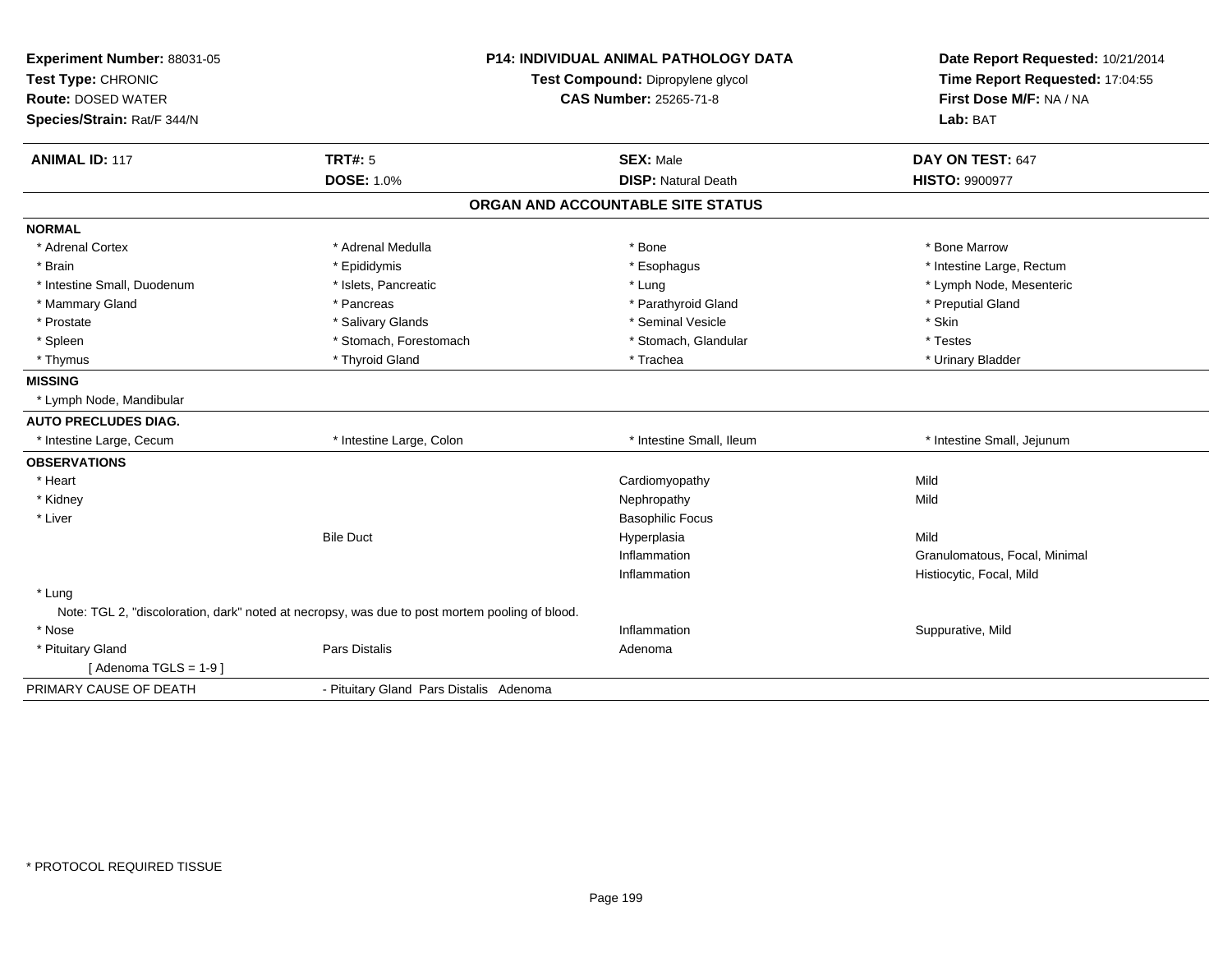| Experiment Number: 88031-05<br>Test Type: CHRONIC |                                                                                          | <b>P14: INDIVIDUAL ANIMAL PATHOLOGY DATA</b> | Date Report Requested: 10/21/2014<br>Time Report Requested: 17:04:55 |
|---------------------------------------------------|------------------------------------------------------------------------------------------|----------------------------------------------|----------------------------------------------------------------------|
|                                                   |                                                                                          | Test Compound: Dipropylene glycol            |                                                                      |
| <b>Route: DOSED WATER</b>                         |                                                                                          | CAS Number: 25265-71-8                       | First Dose M/F: NA / NA                                              |
| Species/Strain: Rat/F 344/N                       |                                                                                          |                                              | Lab: BAT                                                             |
| <b>ANIMAL ID: 118</b>                             | <b>TRT#: 5</b>                                                                           | <b>SEX: Male</b>                             | DAY ON TEST: 729                                                     |
|                                                   | <b>DOSE: 1.0%</b>                                                                        | <b>DISP: Terminal Sacrifice</b>              | <b>HISTO: 9900978</b>                                                |
|                                                   |                                                                                          | ORGAN AND ACCOUNTABLE SITE STATUS            |                                                                      |
| <b>NORMAL</b>                                     |                                                                                          |                                              |                                                                      |
| * Bone                                            | * Bone Marrow                                                                            | * Brain                                      | * Esophagus                                                          |
| * Intestine Large, Cecum                          | * Intestine Large, Colon                                                                 | * Intestine Large, Rectum                    | * Intestine Small, Duodenum                                          |
| * Intestine Small, Ileum                          | * Intestine Small, Jejunum                                                               | * Islets, Pancreatic                         | Lymph Node                                                           |
| * Lymph Node, Mesenteric                          | * Mammary Gland                                                                          | * Parathyroid Gland                          | * Pituitary Gland                                                    |
| * Preputial Gland                                 | * Salivary Glands                                                                        | * Skin                                       | * Stomach, Forestomach                                               |
| * Stomach, Glandular                              | * Thymus                                                                                 | * Trachea                                    | * Urinary Bladder                                                    |
| <b>MISSING</b>                                    |                                                                                          |                                              |                                                                      |
| * Lymph Node, Mandibular                          |                                                                                          |                                              |                                                                      |
| <b>OBSERVATIONS</b>                               |                                                                                          |                                              |                                                                      |
| * Adrenal Cortex                                  |                                                                                          | Hyperplasia                                  | Minimal                                                              |
| * Adrenal Medulla                                 |                                                                                          | Hyperplasia                                  | Mild                                                                 |
| * Epididymis                                      |                                                                                          | Mesothelioma Malignant                       |                                                                      |
| * Heart                                           |                                                                                          | Cardiomyopathy                               | Mild                                                                 |
| * Kidney                                          |                                                                                          | Nephropathy                                  | Mild                                                                 |
| * Liver                                           |                                                                                          | <b>Basophilic Focus</b>                      |                                                                      |
|                                                   |                                                                                          | Clear Cell Focus                             |                                                                      |
|                                                   | <b>Bile Duct</b>                                                                         | Hyperplasia                                  | Minimal                                                              |
|                                                   |                                                                                          | Inflammation                                 | Granulomatous, Focal, Mild                                           |
|                                                   |                                                                                          | Inflammation                                 | Histiocytic, Focal, Mild                                             |
| * Lung                                            |                                                                                          | <b>Infiltration Cellular</b>                 | Histiocyte, Minimal                                                  |
| Lymph Node                                        |                                                                                          |                                              |                                                                      |
|                                                   | Note: TGL 3, "enlarged, 3x" noted at necropsy, was within normal limits microscopically. |                                              |                                                                      |
| Mesentery                                         |                                                                                          | Mesothelioma Malignant                       |                                                                      |
| [Mesothelioma Malignant TGLS = 5-13]              |                                                                                          |                                              |                                                                      |
| * Nose                                            |                                                                                          | Inflammation                                 | Suppurative, Minimal                                                 |
| * Pancreas                                        |                                                                                          | Atrophy                                      | Mild                                                                 |
|                                                   |                                                                                          | Mesothelioma Malignant                       |                                                                      |
| Peritoneum                                        |                                                                                          | Mesothelioma Malignant                       |                                                                      |
| * Prostate                                        |                                                                                          | Mesothelioma Malignant                       |                                                                      |
| * Seminal Vesicle                                 |                                                                                          | Mesothelioma Malignant                       |                                                                      |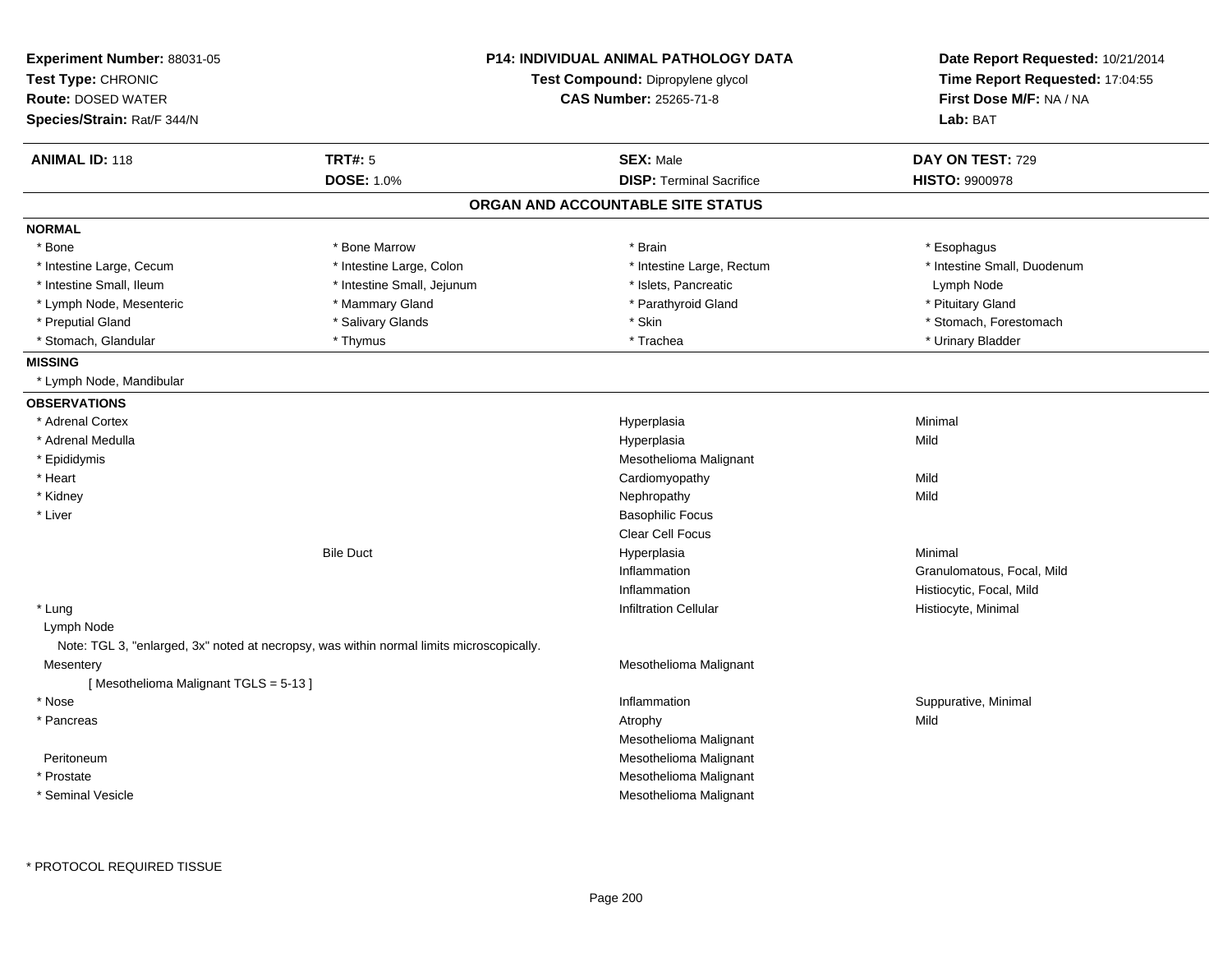| Experiment Number: 88031-05<br>Test Type: CHRONIC<br><b>Route: DOSED WATER</b><br>Species/Strain: Rat/F 344/N |                              | <b>P14: INDIVIDUAL ANIMAL PATHOLOGY DATA</b><br>Test Compound: Dipropylene glycol<br><b>CAS Number: 25265-71-8</b> | Date Report Requested: 10/21/2014<br>Time Report Requested: 17:04:55<br>First Dose M/F: NA / NA<br>Lab: BAT |  |
|---------------------------------------------------------------------------------------------------------------|------------------------------|--------------------------------------------------------------------------------------------------------------------|-------------------------------------------------------------------------------------------------------------|--|
| <b>ANIMAL ID: 118</b>                                                                                         | TRT#: 5<br><b>DOSE: 1.0%</b> | <b>SEX: Male</b><br><b>DISP: Terminal Sacrifice</b>                                                                | DAY ON TEST: 729<br><b>HISTO: 9900978</b>                                                                   |  |
|                                                                                                               |                              | ORGAN AND ACCOUNTABLE SITE STATUS                                                                                  |                                                                                                             |  |
| * Spleen<br>[Hyperplasia TGLS = $2,4-12+5$ ]                                                                  |                              | Hyperplasia                                                                                                        | Lymphoid, Focal, Marked                                                                                     |  |
| * Testes                                                                                                      | Bilateral, Interstit Cell    | Adenoma<br>Mesothelioma Malignant                                                                                  |                                                                                                             |  |
| [Adenoma TGLS = $1-8$ ]                                                                                       |                              |                                                                                                                    |                                                                                                             |  |
| * Thyroid Gland                                                                                               | C Cell                       | Hyperplasia                                                                                                        | Mild                                                                                                        |  |
| PRIMARY CAUSE OF DEATH                                                                                        |                              |                                                                                                                    |                                                                                                             |  |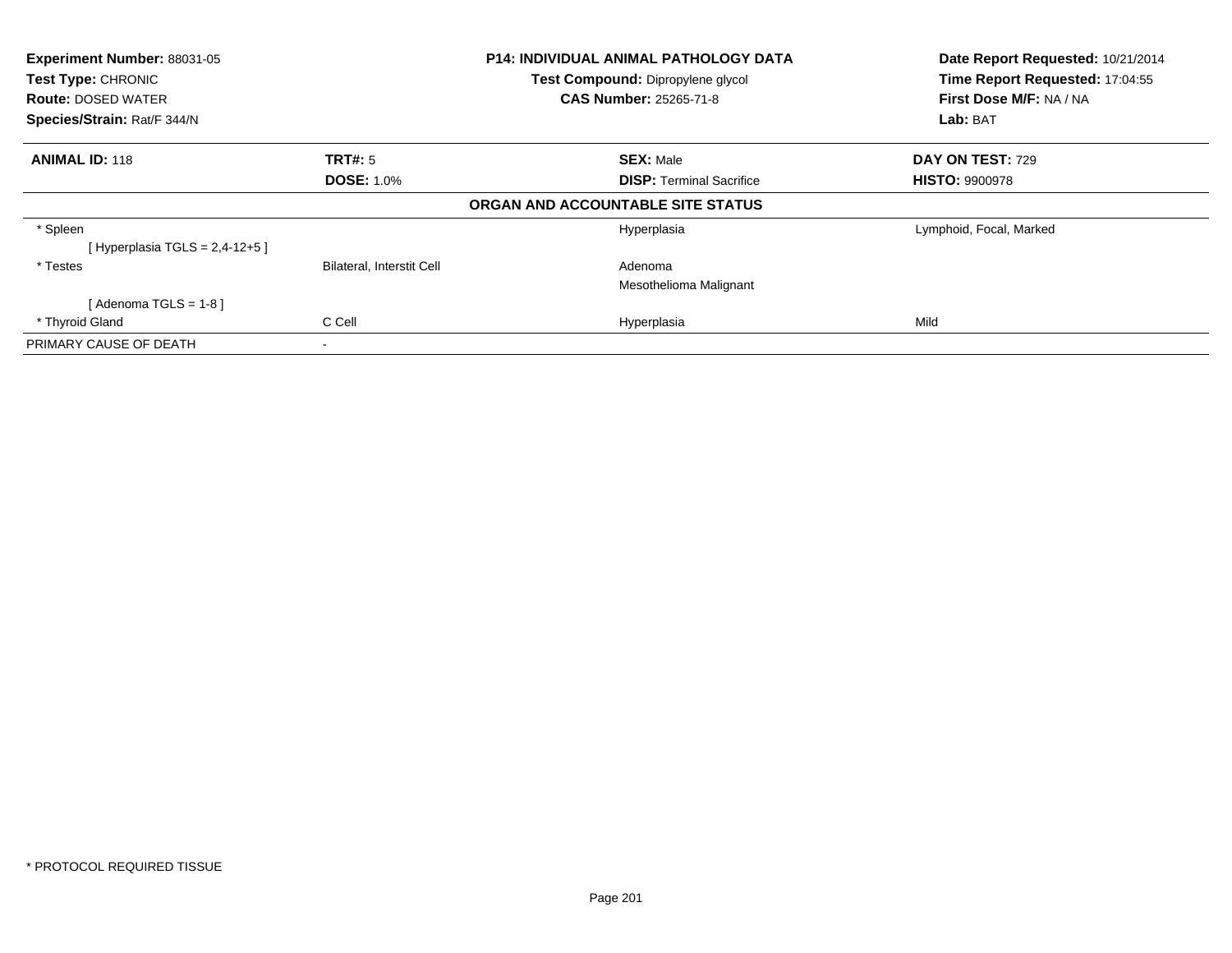| Experiment Number: 88031-05<br>Test Type: CHRONIC<br><b>Route: DOSED WATER</b><br>Species/Strain: Rat/F 344/N | <b>P14: INDIVIDUAL ANIMAL PATHOLOGY DATA</b><br>Test Compound: Dipropylene glycol<br><b>CAS Number: 25265-71-8</b> |                                   | Date Report Requested: 10/21/2014<br>Time Report Requested: 17:04:55<br>First Dose M/F: NA / NA<br>Lab: BAT |  |
|---------------------------------------------------------------------------------------------------------------|--------------------------------------------------------------------------------------------------------------------|-----------------------------------|-------------------------------------------------------------------------------------------------------------|--|
| <b>ANIMAL ID: 119</b>                                                                                         | <b>TRT#: 5</b>                                                                                                     | <b>SEX: Male</b>                  | DAY ON TEST: 627                                                                                            |  |
|                                                                                                               | <b>DOSE: 1.0%</b>                                                                                                  | <b>DISP:</b> Moribund Sacrifice   | <b>HISTO: 9900979</b>                                                                                       |  |
|                                                                                                               |                                                                                                                    | ORGAN AND ACCOUNTABLE SITE STATUS |                                                                                                             |  |
| <b>NORMAL</b>                                                                                                 |                                                                                                                    |                                   |                                                                                                             |  |
| * Bone                                                                                                        | * Bone Marrow                                                                                                      | * Brain                           | * Epididymis                                                                                                |  |
| * Esophagus                                                                                                   | * Intestine Large, Cecum                                                                                           | * Intestine Large, Colon          | * Intestine Large, Rectum                                                                                   |  |
| * Intestine Small, Duodenum                                                                                   | * Intestine Small, Ileum                                                                                           | * Intestine Small, Jejunum        | * Islets, Pancreatic                                                                                        |  |
| * Nose                                                                                                        | * Pancreas                                                                                                         | * Parathyroid Gland               | * Prostate                                                                                                  |  |
| * Salivary Glands                                                                                             | * Seminal Vesicle                                                                                                  | * Skin                            | * Stomach, Forestomach                                                                                      |  |
| * Stomach, Glandular                                                                                          | * Thymus                                                                                                           | * Trachea                         | * Urinary Bladder                                                                                           |  |
| <b>MISSING</b>                                                                                                |                                                                                                                    |                                   |                                                                                                             |  |
| * Lymph Node, Mandibular                                                                                      | * Mammary Gland                                                                                                    |                                   |                                                                                                             |  |
| <b>OBSERVATIONS</b>                                                                                           |                                                                                                                    |                                   |                                                                                                             |  |
| * Adrenal Cortex                                                                                              |                                                                                                                    | Hypertrophy                       | Mild                                                                                                        |  |
| * Adrenal Medulla                                                                                             |                                                                                                                    | Hyperplasia                       | Moderate                                                                                                    |  |
| * Heart                                                                                                       |                                                                                                                    | Cardiomyopathy                    | Minimal                                                                                                     |  |
| * Kidney                                                                                                      | <b>Renal Tubule</b>                                                                                                | Accumulation, Hyaline Droplet     | Marked                                                                                                      |  |
|                                                                                                               |                                                                                                                    | Leukemia Mononuclear              |                                                                                                             |  |
|                                                                                                               |                                                                                                                    | Nephropathy                       | Mild                                                                                                        |  |
| * Liver                                                                                                       |                                                                                                                    | <b>Basophilic Focus</b>           |                                                                                                             |  |
|                                                                                                               | <b>Bile Duct</b>                                                                                                   | Hyperplasia                       | Minimal                                                                                                     |  |
|                                                                                                               |                                                                                                                    | Inflammation                      | Histiocytic, Focal, Minimal                                                                                 |  |
|                                                                                                               |                                                                                                                    | Inflammation                      | Granulomatous, Focal, Minimal                                                                               |  |
|                                                                                                               |                                                                                                                    | Leukemia Mononuclear              |                                                                                                             |  |
| [ Leukemia Mononuclear TGLS = 6-5 ]                                                                           |                                                                                                                    |                                   |                                                                                                             |  |
| * Lung                                                                                                        |                                                                                                                    | <b>Infiltration Cellular</b>      | Histiocyte, Minimal                                                                                         |  |
|                                                                                                               |                                                                                                                    | Leukemia Mononuclear              |                                                                                                             |  |
| Lymph Node                                                                                                    | Mediastinal                                                                                                        | Leukemia Mononuclear              |                                                                                                             |  |
| [ Leukemia Mononuclear TGLS = 9-12 ]                                                                          |                                                                                                                    |                                   |                                                                                                             |  |
| * Lymph Node, Mesenteric                                                                                      |                                                                                                                    | Leukemia Mononuclear              |                                                                                                             |  |
| [ Leukemia Mononuclear TGLS = 7-7 ]                                                                           |                                                                                                                    |                                   |                                                                                                             |  |
| * Pituitary Gland                                                                                             | Pars Distalis                                                                                                      | Adenoma                           |                                                                                                             |  |
| [Adenoma TGLS = $2-9$ ]                                                                                       |                                                                                                                    |                                   |                                                                                                             |  |
| * Preputial Gland                                                                                             | <b>Bilateral</b>                                                                                                   | Carcinoma                         |                                                                                                             |  |
|                                                                                                               |                                                                                                                    |                                   |                                                                                                             |  |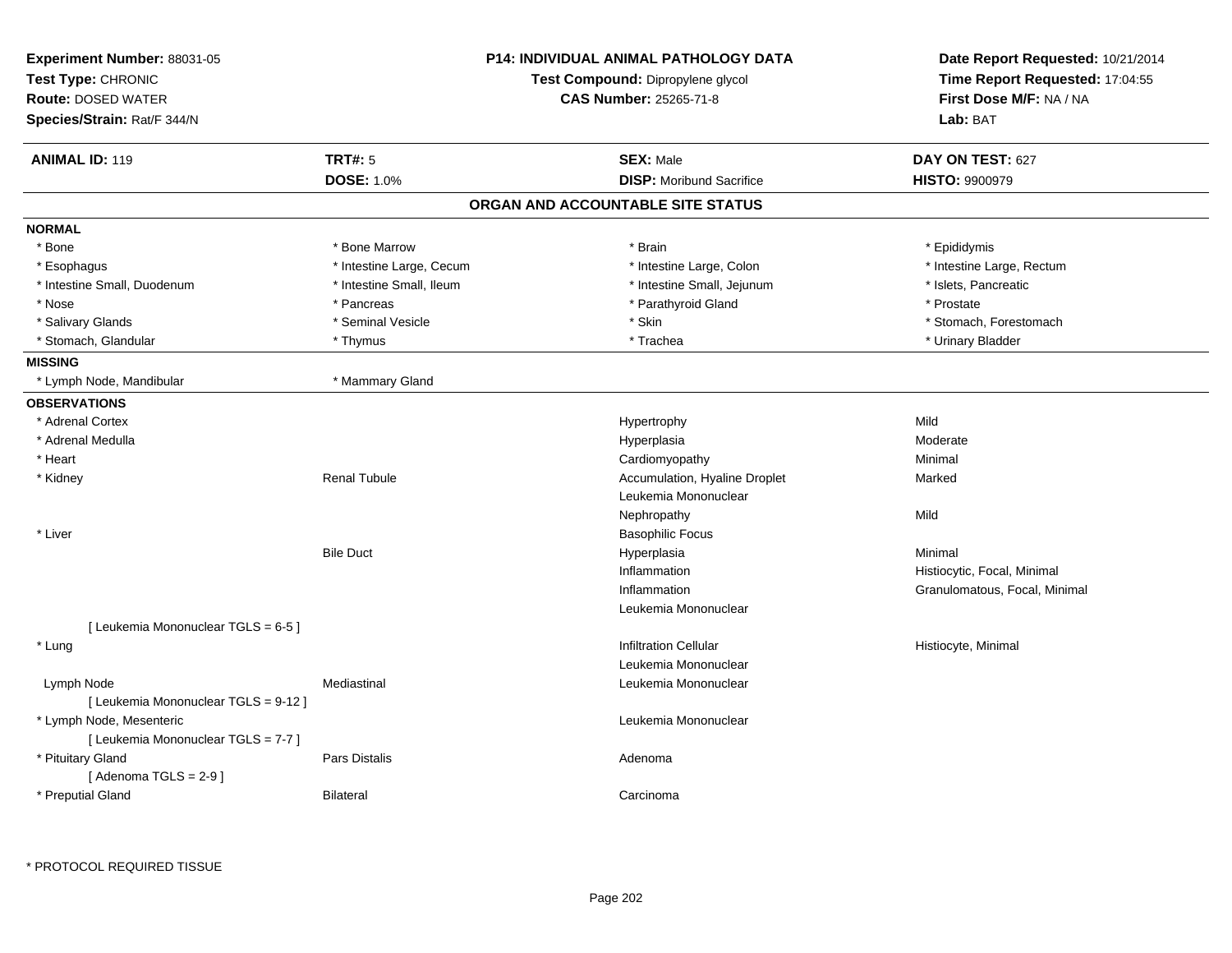| <b>Experiment Number: 88031-05</b>              |                                       | <b>P14: INDIVIDUAL ANIMAL PATHOLOGY DATA</b>                       | Date Report Requested: 10/21/2014<br>Time Report Requested: 17:04:55 |  |
|-------------------------------------------------|---------------------------------------|--------------------------------------------------------------------|----------------------------------------------------------------------|--|
| Test Type: CHRONIC<br><b>Route: DOSED WATER</b> |                                       | Test Compound: Dipropylene glycol<br><b>CAS Number: 25265-71-8</b> | First Dose M/F: NA / NA                                              |  |
| Species/Strain: Rat/F 344/N                     |                                       |                                                                    | Lab: BAT                                                             |  |
| <b>ANIMAL ID: 119</b>                           | <b>TRT#:</b> 5                        | <b>SEX: Male</b>                                                   | DAY ON TEST: 627                                                     |  |
|                                                 | <b>DOSE: 1.0%</b>                     | <b>DISP:</b> Moribund Sacrifice                                    | <b>HISTO: 9900979</b>                                                |  |
|                                                 |                                       | ORGAN AND ACCOUNTABLE SITE STATUS                                  |                                                                      |  |
| [Carcinoma TGLS = $1-8+14$ ]                    |                                       |                                                                    |                                                                      |  |
| * Spleen                                        |                                       | Fibrosis                                                           | Mild                                                                 |  |
|                                                 |                                       | Leukemia Mononuclear                                               |                                                                      |  |
| [Fibrosis TGLS = $5-5$ ]                        |                                       |                                                                    |                                                                      |  |
| [Leukemia Mononuclear TGLS = 4-5]               |                                       |                                                                    |                                                                      |  |
| * Testes                                        |                                       | Atrophy                                                            | Moderate                                                             |  |
|                                                 | <b>Interstit Cell</b>                 | Hyperplasia                                                        | Mild                                                                 |  |
| [Atrophy TGLS = $3-8$ ]                         |                                       |                                                                    |                                                                      |  |
| * Thyroid Gland                                 | C Cell                                | Hyperplasia                                                        | Minimal                                                              |  |
| PRIMARY CAUSE OF DEATH                          | - Preputial Gland Bilateral Carcinoma |                                                                    |                                                                      |  |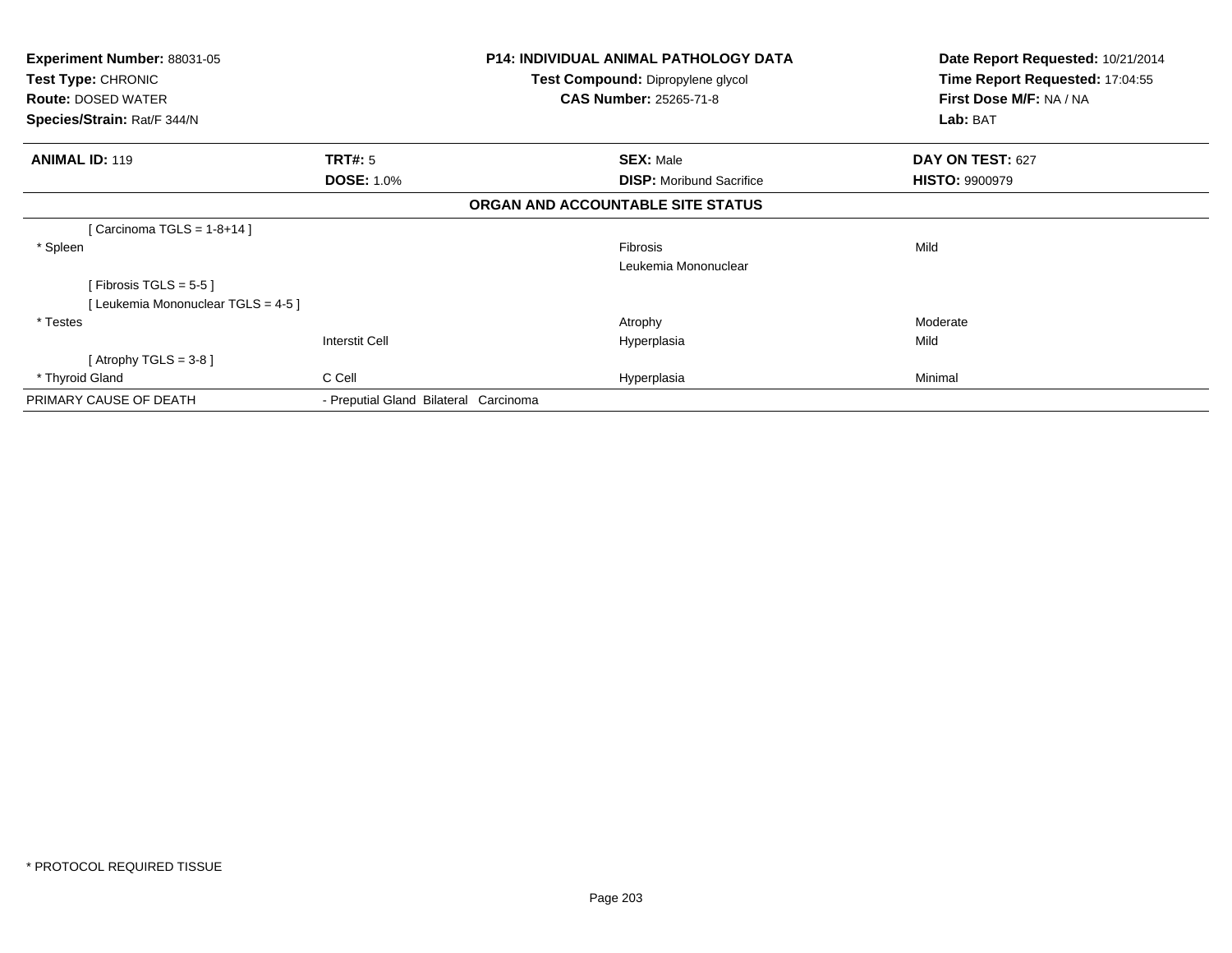| Experiment Number: 88031-05 | <b>P14: INDIVIDUAL ANIMAL PATHOLOGY DATA</b><br>Test Compound: Dipropylene glycol |                                   | Date Report Requested: 10/21/2014 |
|-----------------------------|-----------------------------------------------------------------------------------|-----------------------------------|-----------------------------------|
| Test Type: CHRONIC          |                                                                                   |                                   | Time Report Requested: 17:04:55   |
| <b>Route: DOSED WATER</b>   |                                                                                   | <b>CAS Number: 25265-71-8</b>     | First Dose M/F: NA / NA           |
| Species/Strain: Rat/F 344/N |                                                                                   |                                   | Lab: BAT                          |
| <b>ANIMAL ID: 120</b>       | <b>TRT#: 5</b>                                                                    | <b>SEX: Male</b>                  | DAY ON TEST: 729                  |
|                             | <b>DOSE: 1.0%</b>                                                                 | <b>DISP: Terminal Sacrifice</b>   | <b>HISTO: 9900980</b>             |
|                             |                                                                                   | ORGAN AND ACCOUNTABLE SITE STATUS |                                   |
| <b>NORMAL</b>               |                                                                                   |                                   |                                   |
| * Adrenal Medulla           | * Bone                                                                            | * Bone Marrow                     | * Brain                           |
| * Epididymis                | * Esophagus                                                                       | * Intestine Large, Cecum          | * Intestine Large, Colon          |
| * Intestine Large, Rectum   | * Intestine Small. Duodenum                                                       | * Intestine Small, Ileum          | * Intestine Small, Jejunum        |
| * Islets, Pancreatic        | * Lymph Node, Mesenteric                                                          | * Mammary Gland                   | * Nose                            |
| * Pancreas                  | * Parathyroid Gland                                                               | * Preputial Gland                 | * Salivary Glands                 |
| * Seminal Vesicle           | * Skin                                                                            | * Spleen                          | * Stomach, Forestomach            |
| * Stomach, Glandular        | * Thymus                                                                          | * Trachea                         | * Urinary Bladder                 |
| <b>MISSING</b>              |                                                                                   |                                   |                                   |
| * Lymph Node, Mandibular    |                                                                                   |                                   |                                   |
| <b>OBSERVATIONS</b>         |                                                                                   |                                   |                                   |
| * Adrenal Cortex            |                                                                                   | Hyperplasia                       | Mild                              |
| * Heart                     |                                                                                   | Cardiomyopathy                    | Mild                              |
| * Kidney                    |                                                                                   | Nephropathy                       | Moderate                          |
| * Liver                     |                                                                                   | <b>Basophilic Focus</b>           |                                   |
|                             |                                                                                   | <b>Clear Cell Focus</b>           |                                   |
|                             | <b>Bile Duct</b>                                                                  | Hyperplasia                       | Minimal                           |
|                             |                                                                                   | Inflammation                      | Histiocytic, Focal, Minimal       |
|                             |                                                                                   | Inflammation                      | Granulomatous, Focal, Minimal     |
| * Lung                      | Alveolar Epith                                                                    | Hyperplasia                       | Moderate                          |
|                             |                                                                                   | <b>Infiltration Cellular</b>      | Histiocyte, Minimal               |
| * Pituitary Gland           | Pars Distalis                                                                     | Hyperplasia                       | Mild                              |
| * Prostate                  |                                                                                   | Adenoma                           |                                   |
| * Testes                    | <b>Interstit Cell</b>                                                             | Adenoma                           |                                   |
|                             | <b>Interstit Cell</b>                                                             | Hyperplasia                       | Mild                              |
| [Adenoma TGLS = $1-8$ ]     |                                                                                   |                                   |                                   |
| * Thyroid Gland             | C Cell                                                                            | Hyperplasia                       | Mild                              |
| PRIMARY CAUSE OF DEATH      | $\blacksquare$                                                                    |                                   |                                   |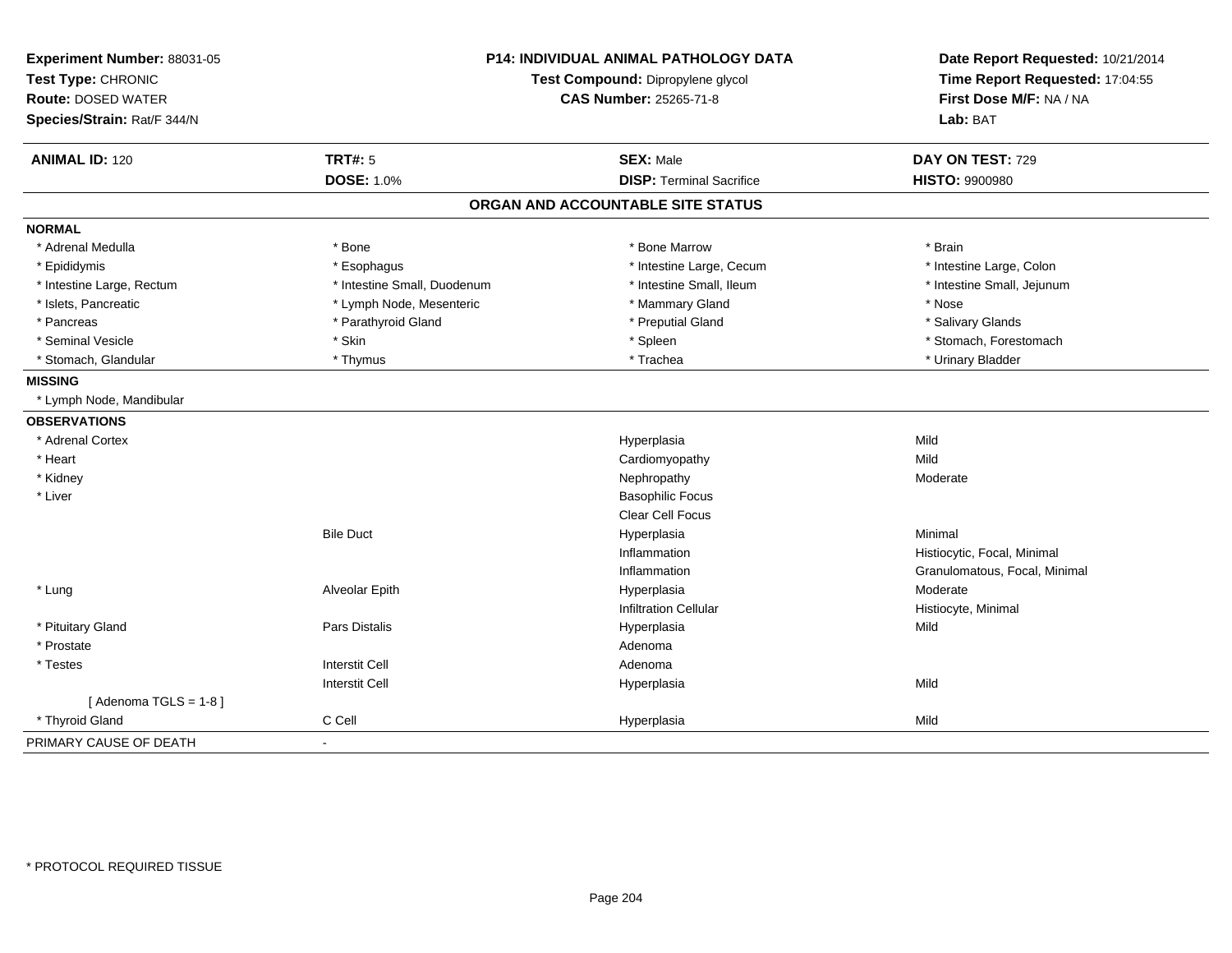| Experiment Number: 88031-05<br>Test Type: CHRONIC<br><b>Route: DOSED WATER</b><br>Species/Strain: Rat/F 344/N<br><b>ANIMAL ID: 121</b> | TRT#: 5<br><b>DOSE: 1.0%</b> | <b>P14: INDIVIDUAL ANIMAL PATHOLOGY DATA</b><br>Test Compound: Dipropylene glycol<br><b>CAS Number: 25265-71-8</b><br><b>SEX: Male</b><br><b>DISP: Natural Death</b> | Date Report Requested: 10/21/2014<br>Time Report Requested: 17:04:55<br>First Dose M/F: NA / NA<br>Lab: BAT<br>DAY ON TEST: 340<br><b>HISTO: 9900981</b> |
|----------------------------------------------------------------------------------------------------------------------------------------|------------------------------|----------------------------------------------------------------------------------------------------------------------------------------------------------------------|----------------------------------------------------------------------------------------------------------------------------------------------------------|
|                                                                                                                                        |                              | ORGAN AND ACCOUNTABLE SITE STATUS                                                                                                                                    |                                                                                                                                                          |
| <b>NORMAL</b>                                                                                                                          |                              |                                                                                                                                                                      |                                                                                                                                                          |
| * Adrenal Cortex                                                                                                                       | * Bone                       | * Bone Marrow                                                                                                                                                        | * Brain                                                                                                                                                  |
| * Epididymis                                                                                                                           | * Esophagus                  | * Islets. Pancreatic                                                                                                                                                 | * Lung                                                                                                                                                   |
| * Mammary Gland                                                                                                                        | * Nose                       | * Pancreas                                                                                                                                                           | * Parathyroid Gland                                                                                                                                      |
| * Pituitary Gland                                                                                                                      | * Preputial Gland            | * Prostate                                                                                                                                                           | * Salivary Glands                                                                                                                                        |
| * Skin                                                                                                                                 | * Stomach, Forestomach       | * Stomach, Glandular                                                                                                                                                 | * Testes                                                                                                                                                 |
| <b>MISSING</b>                                                                                                                         |                              |                                                                                                                                                                      |                                                                                                                                                          |
| * Lymph Node, Mandibular                                                                                                               |                              |                                                                                                                                                                      |                                                                                                                                                          |
| <b>AUTO PRECLUDES DIAG.</b>                                                                                                            |                              |                                                                                                                                                                      |                                                                                                                                                          |
| * Intestine Large, Cecum                                                                                                               | * Intestine Large, Colon     | * Intestine Large, Rectum                                                                                                                                            | * Intestine Small, Duodenum                                                                                                                              |
| * Intestine Small, Ileum                                                                                                               | * Intestine Small, Jejunum   | * Liver                                                                                                                                                              | * Lymph Node, Mesenteric                                                                                                                                 |
| * Seminal Vesicle                                                                                                                      | * Spleen                     | * Thymus                                                                                                                                                             | * Thyroid Gland                                                                                                                                          |
| * Trachea                                                                                                                              | * Urinary Bladder            |                                                                                                                                                                      |                                                                                                                                                          |
| <b>OBSERVATIONS</b>                                                                                                                    |                              |                                                                                                                                                                      |                                                                                                                                                          |
| * Adrenal Medulla                                                                                                                      |                              | Pheochromocytoma Benign                                                                                                                                              |                                                                                                                                                          |
|                                                                                                                                        |                              | Pheochromocytoma Malignant                                                                                                                                           |                                                                                                                                                          |
| * Heart                                                                                                                                |                              | Cardiomyopathy                                                                                                                                                       | Moderate                                                                                                                                                 |
| * Kidney                                                                                                                               |                              | Nephropathy                                                                                                                                                          | Mild                                                                                                                                                     |
| Mesentery                                                                                                                              | Fat                          | Necrosis                                                                                                                                                             | Moderate                                                                                                                                                 |
| [ Necrosis TGLS = $1-13$ ]                                                                                                             |                              |                                                                                                                                                                      |                                                                                                                                                          |
| PRIMARY CAUSE OF DEATH                                                                                                                 | - UNCERTAIN                  |                                                                                                                                                                      |                                                                                                                                                          |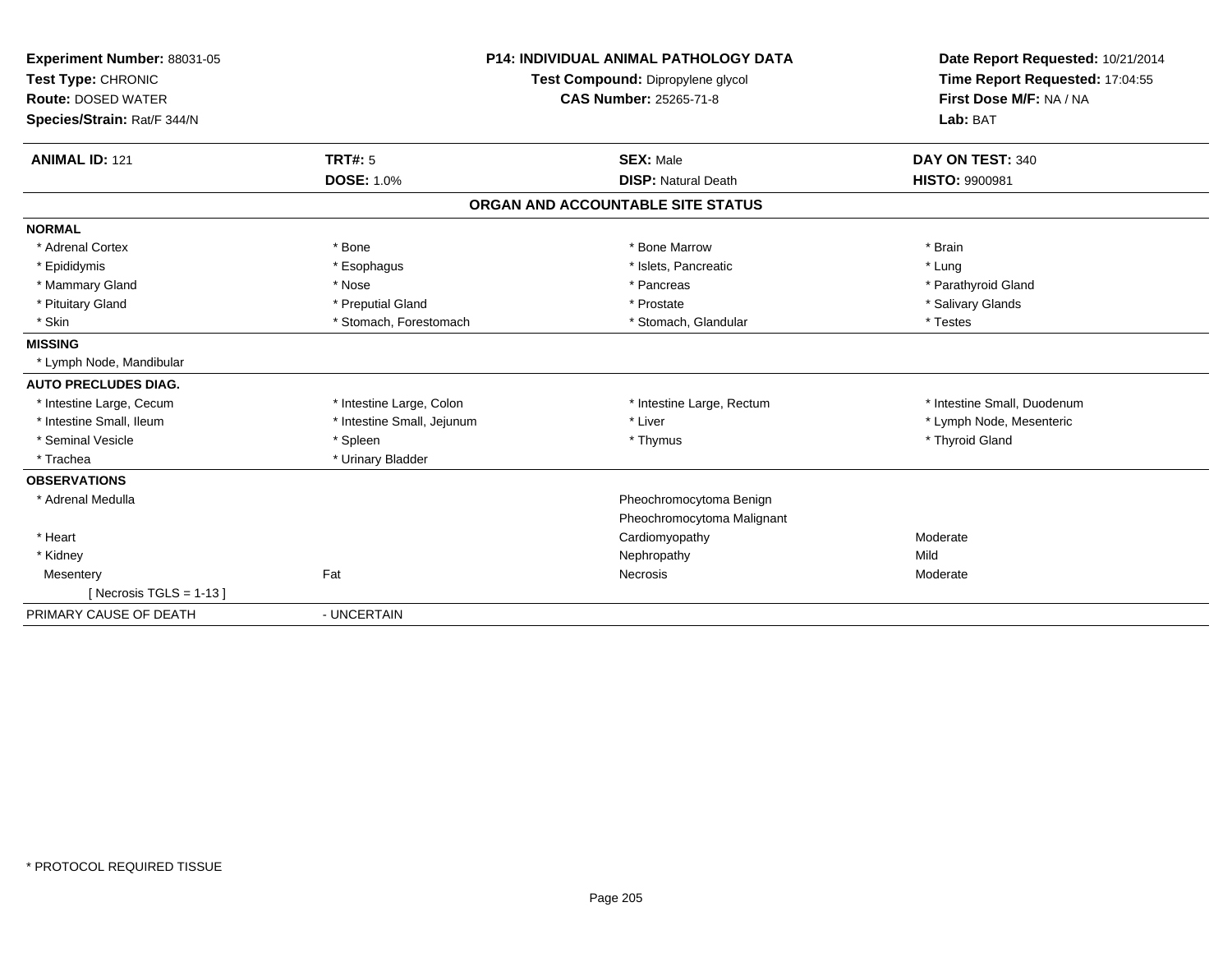| Experiment Number: 88031-05<br>Test Type: CHRONIC<br><b>Route: DOSED WATER</b><br>Species/Strain: Rat/F 344/N |                                         | <b>P14: INDIVIDUAL ANIMAL PATHOLOGY DATA</b><br>Test Compound: Dipropylene glycol<br>CAS Number: 25265-71-8 |                            |
|---------------------------------------------------------------------------------------------------------------|-----------------------------------------|-------------------------------------------------------------------------------------------------------------|----------------------------|
| <b>ANIMAL ID: 122</b>                                                                                         | <b>TRT#: 5</b>                          | <b>SEX: Male</b>                                                                                            | DAY ON TEST: 583           |
|                                                                                                               | <b>DOSE: 1.0%</b>                       | <b>DISP:</b> Moribund Sacrifice                                                                             | <b>HISTO: 9900982</b>      |
|                                                                                                               |                                         | ORGAN AND ACCOUNTABLE SITE STATUS                                                                           |                            |
| <b>NORMAL</b>                                                                                                 |                                         |                                                                                                             |                            |
| * Bone                                                                                                        | * Bone Marrow                           | * Brain                                                                                                     | * Epididymis               |
| * Esophagus                                                                                                   | * Heart                                 | * Intestine Large, Cecum                                                                                    | * Intestine Large, Colon   |
| * Intestine Large, Rectum                                                                                     | * Intestine Small, Duodenum             | * Intestine Small, Ileum                                                                                    | * Intestine Small, Jejunum |
| * Islets, Pancreatic                                                                                          | * Lymph Node, Mesenteric                | * Mammary Gland                                                                                             | * Pancreas                 |
| * Parathyroid Gland                                                                                           | * Prostate                              | * Salivary Glands                                                                                           | * Seminal Vesicle          |
| * Skin                                                                                                        | * Spleen                                | * Stomach, Glandular                                                                                        | * Testes                   |
| * Thymus                                                                                                      | * Trachea                               | * Urinary Bladder                                                                                           |                            |
| <b>MISSING</b>                                                                                                |                                         |                                                                                                             |                            |
| * Lymph Node, Mandibular                                                                                      |                                         |                                                                                                             |                            |
| <b>OBSERVATIONS</b>                                                                                           |                                         |                                                                                                             |                            |
| * Adrenal Cortex                                                                                              |                                         | Hyperplasia                                                                                                 | Mild                       |
| * Adrenal Medulla                                                                                             |                                         | Pheochromocytoma Benign                                                                                     |                            |
| * Kidney                                                                                                      |                                         | Nephropathy                                                                                                 | Mild                       |
| * Liver                                                                                                       |                                         | Fatty Change                                                                                                | Minimal                    |
|                                                                                                               | <b>Bile Duct</b>                        | Hyperplasia                                                                                                 | Minimal                    |
|                                                                                                               |                                         | Inflammation                                                                                                | Histiocytic, Focal, Mild   |
|                                                                                                               |                                         | Inflammation                                                                                                | Granulomatous, Focal, Mild |
| * Lung                                                                                                        |                                         | Alveolar/Bronchiolar Carcinoma                                                                              |                            |
|                                                                                                               |                                         | <b>Infiltration Cellular</b>                                                                                | Histiocyte, Minimal        |
| [ Alveolar/Bronchiolar Carcinoma TGLS = 2-12 ]                                                                |                                         |                                                                                                             |                            |
| * Nose                                                                                                        |                                         | Inflammation                                                                                                | Suppurative, Minimal       |
| * Pituitary Gland                                                                                             | <b>Pars Distalis</b>                    | Adenoma                                                                                                     |                            |
| [Adenoma TGLS = $1-9$ ]                                                                                       |                                         |                                                                                                             |                            |
| * Preputial Gland                                                                                             |                                         | Hyperplasia                                                                                                 | Mild                       |
| * Stomach, Forestomach                                                                                        |                                         | Ulcer                                                                                                       | Moderate                   |
| [Ulcer TGLS = $3-14$ ]                                                                                        |                                         |                                                                                                             |                            |
| * Thyroid Gland                                                                                               | C Cell                                  | Hyperplasia                                                                                                 | Minimal                    |
| PRIMARY CAUSE OF DEATH                                                                                        | - Pituitary Gland Pars Distalis Adenoma |                                                                                                             |                            |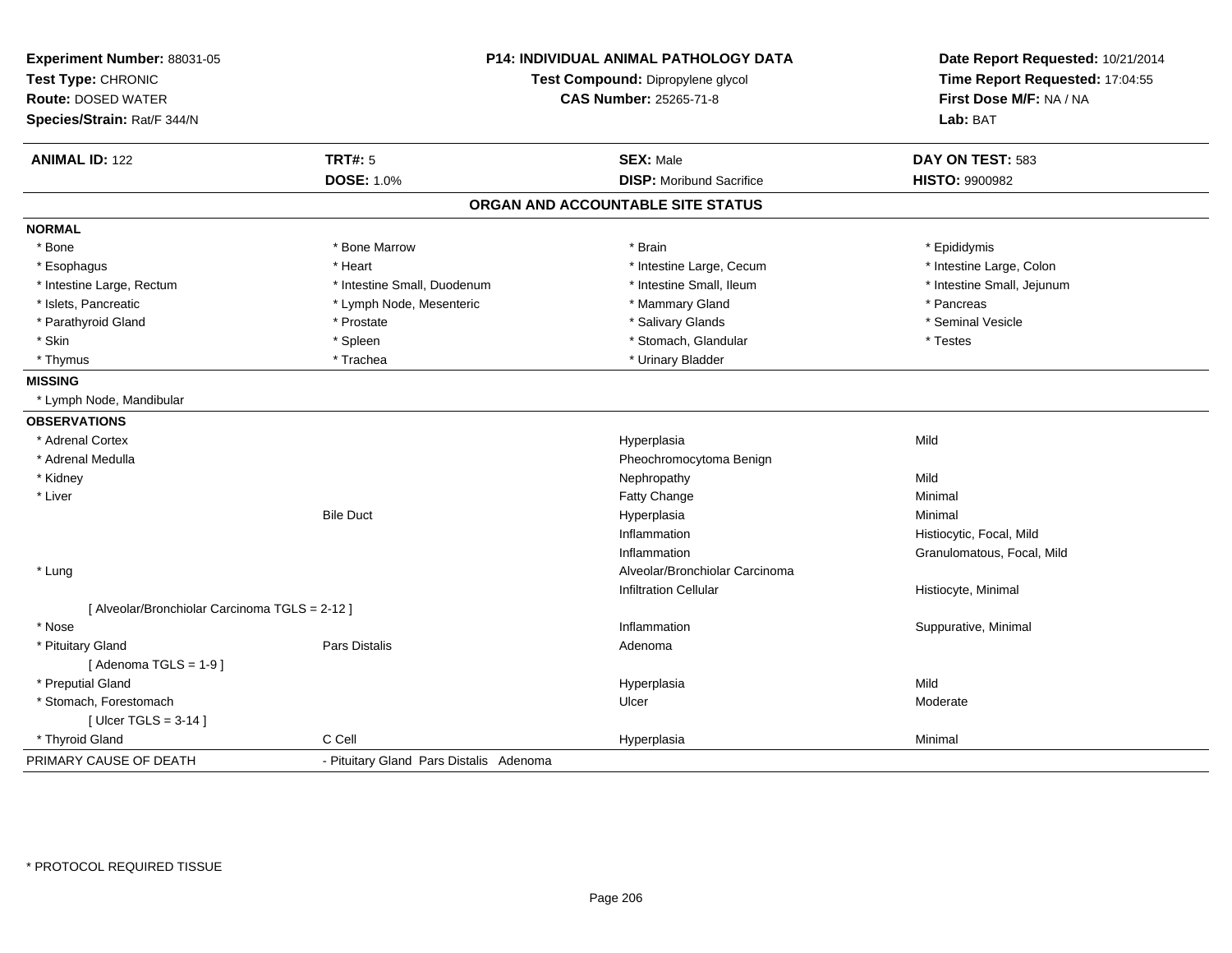| Experiment Number: 88031-05<br>Test Type: CHRONIC<br><b>Route: DOSED WATER</b><br>Species/Strain: Rat/F 344/N |                          | <b>P14: INDIVIDUAL ANIMAL PATHOLOGY DATA</b><br>Test Compound: Dipropylene glycol<br><b>CAS Number: 25265-71-8</b> | Date Report Requested: 10/21/2014<br>Time Report Requested: 17:04:55<br>First Dose M/F: NA / NA<br>Lab: BAT |
|---------------------------------------------------------------------------------------------------------------|--------------------------|--------------------------------------------------------------------------------------------------------------------|-------------------------------------------------------------------------------------------------------------|
| <b>ANIMAL ID: 123</b>                                                                                         | <b>TRT#: 5</b>           | <b>SEX: Male</b>                                                                                                   | DAY ON TEST: 729                                                                                            |
|                                                                                                               | <b>DOSE: 1.0%</b>        | <b>DISP: Terminal Sacrifice</b>                                                                                    | <b>HISTO: 9900983</b>                                                                                       |
|                                                                                                               |                          | ORGAN AND ACCOUNTABLE SITE STATUS                                                                                  |                                                                                                             |
| <b>NORMAL</b>                                                                                                 |                          |                                                                                                                    |                                                                                                             |
| * Bone                                                                                                        | * Bone Marrow            | * Brain                                                                                                            | * Epididymis                                                                                                |
| * Esophagus                                                                                                   | * Intestine Large, Cecum | * Intestine Large, Colon                                                                                           | * Intestine Large, Rectum                                                                                   |
| * Intestine Small, Duodenum                                                                                   | * Intestine Small, Ileum | * Intestine Small, Jejunum                                                                                         | * Islets, Pancreatic                                                                                        |
| * Mammary Gland                                                                                               | * Parathyroid Gland      | * Preputial Gland                                                                                                  | * Salivary Glands                                                                                           |
| * Seminal Vesicle                                                                                             | * Skin                   | * Stomach, Forestomach                                                                                             | * Stomach, Glandular                                                                                        |
| * Thymus                                                                                                      | * Trachea                | * Urinary Bladder                                                                                                  |                                                                                                             |
| <b>MISSING</b>                                                                                                |                          |                                                                                                                    |                                                                                                             |
| * Lymph Node, Mandibular                                                                                      |                          |                                                                                                                    |                                                                                                             |
| <b>OBSERVATIONS</b>                                                                                           |                          |                                                                                                                    |                                                                                                             |
| * Adrenal Cortex                                                                                              |                          | Hypertrophy                                                                                                        | Mild                                                                                                        |
| * Adrenal Medulla                                                                                             |                          | Hyperplasia                                                                                                        | Marked                                                                                                      |
| * Heart                                                                                                       |                          | Cardiomyopathy                                                                                                     | Mild                                                                                                        |
| * Kidney                                                                                                      | <b>Transit Epithe</b>    | Hyperplasia                                                                                                        | Minimal                                                                                                     |
|                                                                                                               |                          | Leukemia Mononuclear                                                                                               |                                                                                                             |
|                                                                                                               |                          | Nephropathy                                                                                                        | Marked                                                                                                      |
| * Liver                                                                                                       |                          | <b>Basophilic Focus</b>                                                                                            |                                                                                                             |
|                                                                                                               |                          | Clear Cell Focus                                                                                                   |                                                                                                             |
|                                                                                                               | <b>Bile Duct</b>         | Hyperplasia                                                                                                        | Minimal                                                                                                     |
|                                                                                                               |                          | Inflammation                                                                                                       | Granulomatous, Focal, Minimal                                                                               |
|                                                                                                               |                          | Inflammation                                                                                                       | Histiocytic, Focal, Minimal                                                                                 |
|                                                                                                               |                          | Leukemia Mononuclear                                                                                               |                                                                                                             |
| * Lung                                                                                                        |                          | <b>Infiltration Cellular</b>                                                                                       | Histiocyte, Minimal                                                                                         |
|                                                                                                               |                          | Inflammation                                                                                                       | Chronic Active, Mild                                                                                        |
|                                                                                                               |                          | Metaplasia                                                                                                         | Squamous, Mild                                                                                              |
| [Inflammation TGLS = 3-4]                                                                                     |                          |                                                                                                                    |                                                                                                             |
| Lymph Node<br>[Ectasia TGLS = $4-12$ ]                                                                        | <b>Bronchial</b>         | Ectasia                                                                                                            | Moderate                                                                                                    |
| * Lymph Node, Mesenteric                                                                                      |                          | Leukemia Mononuclear                                                                                               |                                                                                                             |
| * Nose                                                                                                        |                          | Inflammation                                                                                                       | Suppurative, Minimal                                                                                        |
| * Pancreas                                                                                                    |                          | Atrophy                                                                                                            | Minimal                                                                                                     |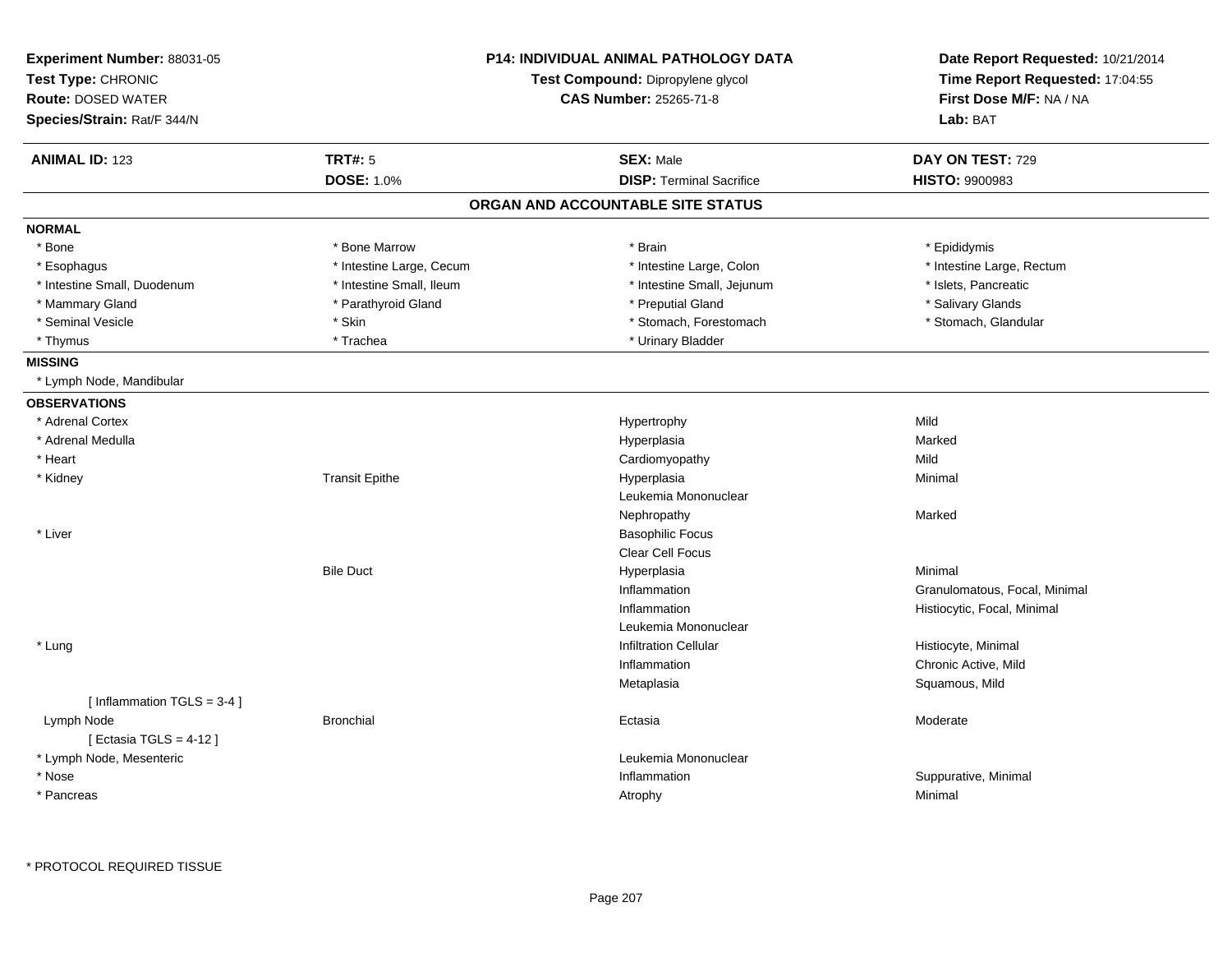| <b>Experiment Number: 88031-05</b><br><b>Test Type: CHRONIC</b><br><b>Route: DOSED WATER</b><br>Species/Strain: Rat/F 344/N |                           | <b>P14: INDIVIDUAL ANIMAL PATHOLOGY DATA</b><br>Test Compound: Dipropylene glycol<br><b>CAS Number: 25265-71-8</b> | Date Report Requested: 10/21/2014<br>Time Report Requested: 17:04:55<br>First Dose M/F: NA / NA<br>Lab: BAT |
|-----------------------------------------------------------------------------------------------------------------------------|---------------------------|--------------------------------------------------------------------------------------------------------------------|-------------------------------------------------------------------------------------------------------------|
| <b>ANIMAL ID: 123</b>                                                                                                       | <b>TRT#:</b> 5            | <b>SEX: Male</b>                                                                                                   | DAY ON TEST: 729                                                                                            |
|                                                                                                                             | <b>DOSE: 1.0%</b>         | <b>DISP:</b> Terminal Sacrifice                                                                                    | <b>HISTO: 9900983</b>                                                                                       |
|                                                                                                                             |                           | ORGAN AND ACCOUNTABLE SITE STATUS                                                                                  |                                                                                                             |
| * Pituitary Gland                                                                                                           | Pars Distalis             | Adenoma                                                                                                            |                                                                                                             |
| [Adenoma TGLS = $2-9$ ]                                                                                                     |                           |                                                                                                                    |                                                                                                             |
| * Prostate                                                                                                                  |                           | Inflammation                                                                                                       | Chronic Active, Mild                                                                                        |
| * Spleen                                                                                                                    |                           | Hyperplasia                                                                                                        | Lymphoid, Focal, Moderate                                                                                   |
|                                                                                                                             |                           | Leukemia Mononuclear                                                                                               |                                                                                                             |
| [Hyperplasia TGLS = 5-5]                                                                                                    |                           |                                                                                                                    |                                                                                                             |
| * Testes                                                                                                                    | Bilateral, Interstit Cell | Adenoma                                                                                                            |                                                                                                             |
| [ Adenoma TGLS = 1-8 ]                                                                                                      |                           |                                                                                                                    |                                                                                                             |
| * Thyroid Gland                                                                                                             | C Cell                    | Hyperplasia                                                                                                        | Minimal                                                                                                     |
| PRIMARY CAUSE OF DEATH                                                                                                      | $\blacksquare$            |                                                                                                                    |                                                                                                             |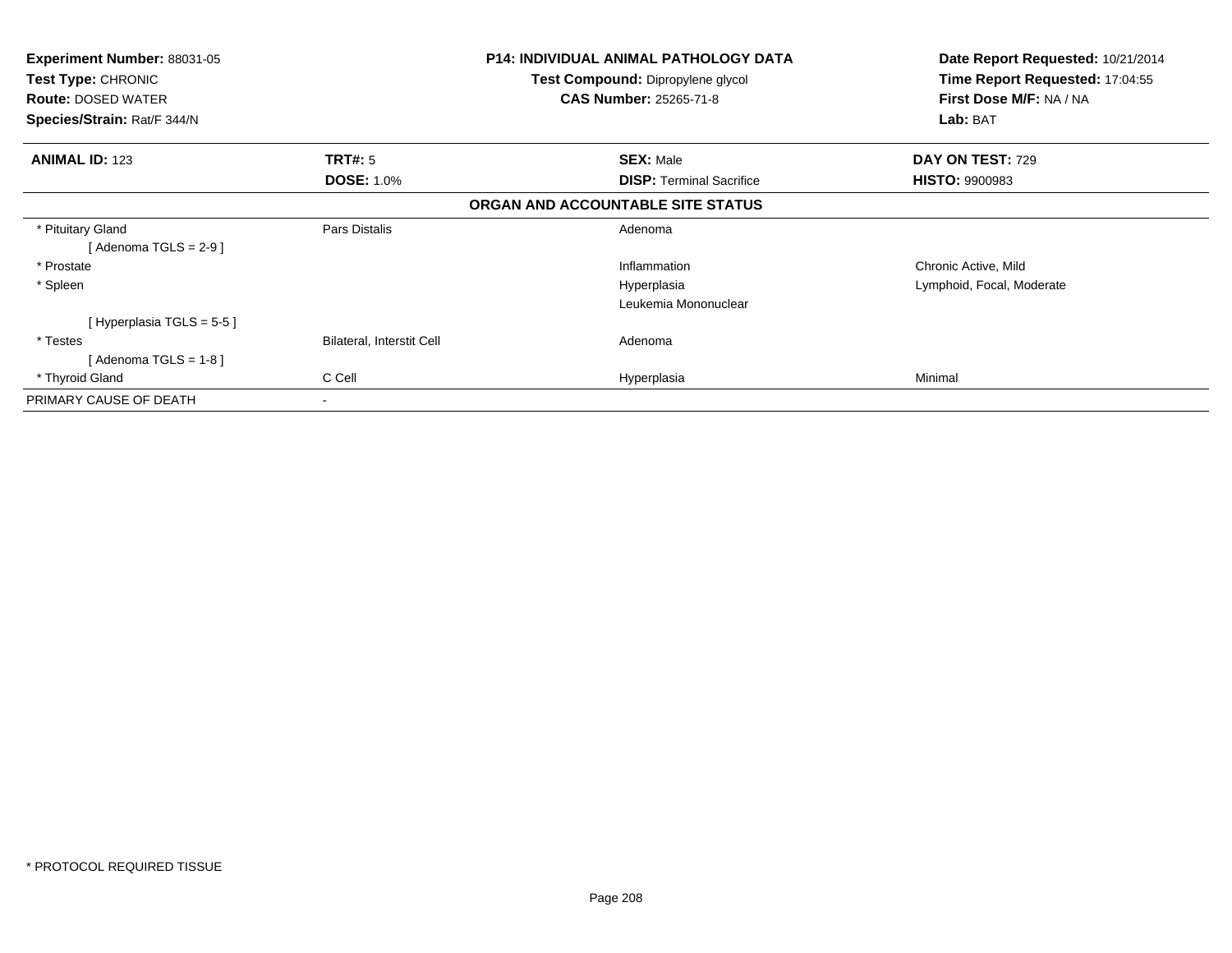| Experiment Number: 88031-05<br>Test Type: CHRONIC<br><b>Route: DOSED WATER</b><br>Species/Strain: Rat/F 344/N |                                  | <b>P14: INDIVIDUAL ANIMAL PATHOLOGY DATA</b><br>Test Compound: Dipropylene glycol<br><b>CAS Number: 25265-71-8</b> | Date Report Requested: 10/21/2014<br>Time Report Requested: 17:04:55<br>First Dose M/F: NA / NA<br>Lab: BAT |
|---------------------------------------------------------------------------------------------------------------|----------------------------------|--------------------------------------------------------------------------------------------------------------------|-------------------------------------------------------------------------------------------------------------|
| <b>ANIMAL ID: 124</b>                                                                                         | TRT#: 5                          | <b>SEX: Male</b>                                                                                                   | DAY ON TEST: 729                                                                                            |
|                                                                                                               | <b>DOSE: 1.0%</b>                | <b>DISP: Terminal Sacrifice</b>                                                                                    | <b>HISTO: 9900984</b>                                                                                       |
|                                                                                                               |                                  | ORGAN AND ACCOUNTABLE SITE STATUS                                                                                  |                                                                                                             |
| <b>NORMAL</b>                                                                                                 |                                  |                                                                                                                    |                                                                                                             |
| * Bone                                                                                                        | * Bone Marrow                    | * Brain                                                                                                            | * Epididymis                                                                                                |
| * Esophagus                                                                                                   | * Intestine Large, Cecum         | * Intestine Large, Colon                                                                                           | * Intestine Large, Rectum                                                                                   |
| * Intestine Small, Duodenum                                                                                   | * Intestine Small, Ileum         | * Intestine Small, Jejunum                                                                                         | * Islets, Pancreatic                                                                                        |
| * Mammary Gland                                                                                               | * Nose                           | * Pancreas                                                                                                         | * Parathyroid Gland                                                                                         |
| * Pituitary Gland                                                                                             | * Preputial Gland                | * Prostate                                                                                                         | * Salivary Glands                                                                                           |
| * Seminal Vesicle                                                                                             | * Skin                           | * Stomach, Forestomach                                                                                             | * Stomach, Glandular                                                                                        |
| * Thymus                                                                                                      | * Trachea                        | * Urinary Bladder                                                                                                  |                                                                                                             |
| <b>MISSING</b>                                                                                                |                                  |                                                                                                                    |                                                                                                             |
| * Lymph Node, Mandibular                                                                                      |                                  |                                                                                                                    |                                                                                                             |
| <b>OBSERVATIONS</b>                                                                                           |                                  |                                                                                                                    |                                                                                                             |
| * Adrenal Cortex                                                                                              |                                  | Hyperplasia                                                                                                        | Mild                                                                                                        |
| * Adrenal Medulla                                                                                             |                                  | Hyperplasia                                                                                                        | Mild                                                                                                        |
|                                                                                                               |                                  | Pheochromocytoma Benign                                                                                            |                                                                                                             |
| * Heart                                                                                                       |                                  | Cardiomyopathy                                                                                                     | Moderate                                                                                                    |
| * Kidney                                                                                                      | <b>Transit Epithe</b>            | Hyperplasia                                                                                                        | Minimal                                                                                                     |
|                                                                                                               |                                  | Leukemia Mononuclear                                                                                               |                                                                                                             |
|                                                                                                               |                                  | Nephropathy                                                                                                        | Marked                                                                                                      |
| * Liver                                                                                                       |                                  | <b>Basophilic Focus</b>                                                                                            |                                                                                                             |
|                                                                                                               |                                  | Clear Cell Focus                                                                                                   |                                                                                                             |
|                                                                                                               | <b>Bile Duct</b>                 | Hyperplasia                                                                                                        | Mild                                                                                                        |
|                                                                                                               |                                  | Inflammation                                                                                                       | Granulomatous, Focal, Mild                                                                                  |
|                                                                                                               |                                  | Inflammation                                                                                                       | Histiocytic, Focal, Mild                                                                                    |
|                                                                                                               |                                  | Leukemia Mononuclear                                                                                               |                                                                                                             |
| * Lung                                                                                                        | Alveolar Epith                   | Hyperplasia                                                                                                        | Mild                                                                                                        |
|                                                                                                               |                                  | Infiltration Cellular                                                                                              | Histiocyte, Minimal                                                                                         |
|                                                                                                               |                                  | Leukemia Mononuclear                                                                                               |                                                                                                             |
|                                                                                                               |                                  | Metaplasia                                                                                                         | Squamous, Mild                                                                                              |
| * Lymph Node, Mesenteric                                                                                      |                                  | Leukemia Mononuclear                                                                                               |                                                                                                             |
| * Spleen                                                                                                      |                                  | Leukemia Mononuclear                                                                                               |                                                                                                             |
| * Testes                                                                                                      | <b>Bilateral, Interstit Cell</b> | Adenoma                                                                                                            |                                                                                                             |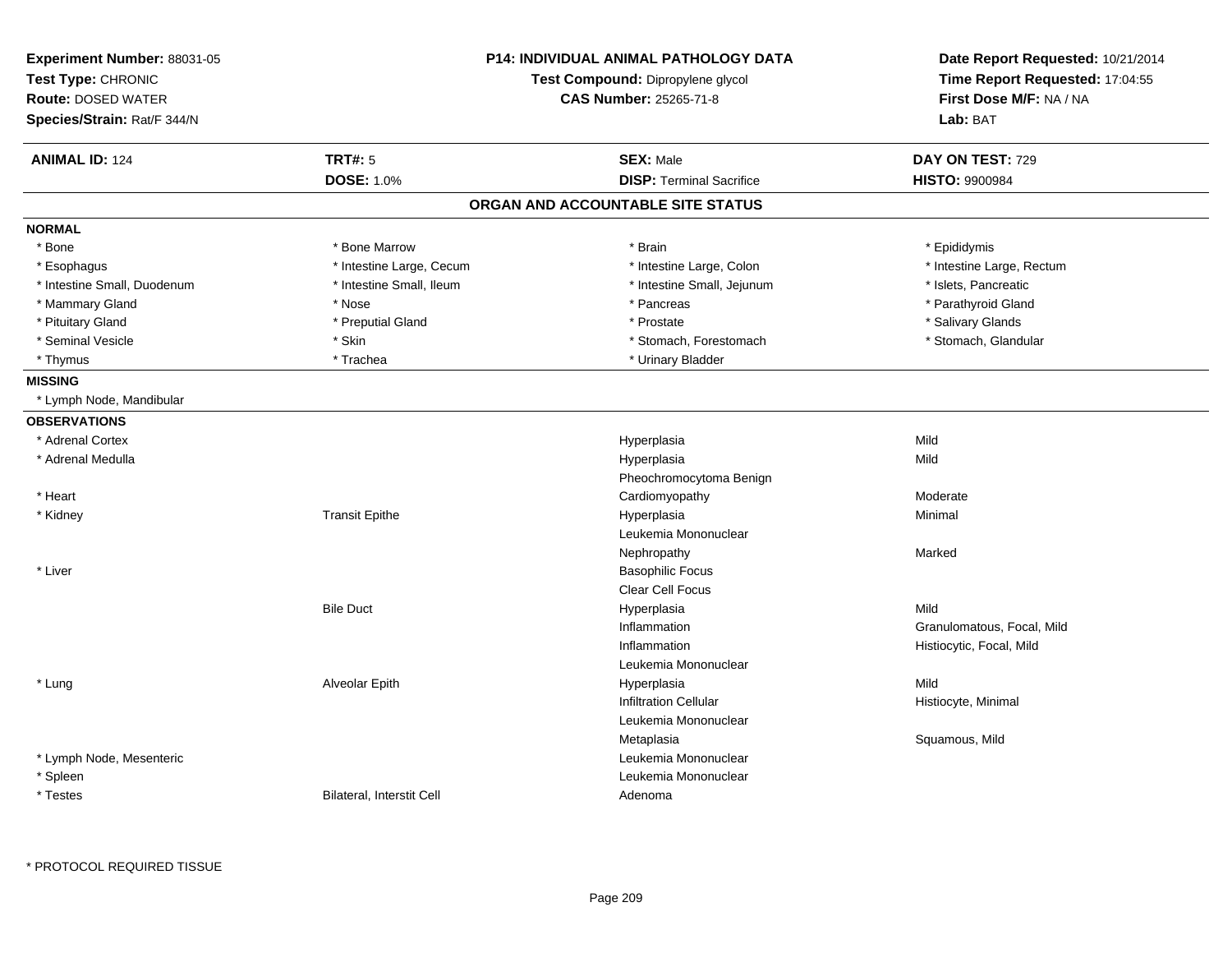| <b>Experiment Number: 88031-05</b><br>Test Type: CHRONIC<br><b>Route: DOSED WATER</b> |                   | <b>P14: INDIVIDUAL ANIMAL PATHOLOGY DATA</b> | Date Report Requested: 10/21/2014 |  |
|---------------------------------------------------------------------------------------|-------------------|----------------------------------------------|-----------------------------------|--|
|                                                                                       |                   | Test Compound: Dipropylene glycol            | Time Report Requested: 17:04:55   |  |
|                                                                                       |                   | <b>CAS Number: 25265-71-8</b>                | First Dose M/F: NA / NA           |  |
| Species/Strain: Rat/F 344/N                                                           |                   |                                              | Lab: BAT                          |  |
| <b>ANIMAL ID: 124</b>                                                                 | TRT#: 5           | <b>SEX: Male</b>                             | DAY ON TEST: 729                  |  |
|                                                                                       | <b>DOSE: 1.0%</b> | <b>DISP: Terminal Sacrifice</b>              | <b>HISTO: 9900984</b>             |  |
|                                                                                       |                   | ORGAN AND ACCOUNTABLE SITE STATUS            |                                   |  |
| [Adenoma TGLS = $1-8$ ]                                                               |                   |                                              |                                   |  |
| * Thyroid Gland                                                                       | C Cell            | Adenoma                                      |                                   |  |
| PRIMARY CAUSE OF DEATH                                                                |                   |                                              |                                   |  |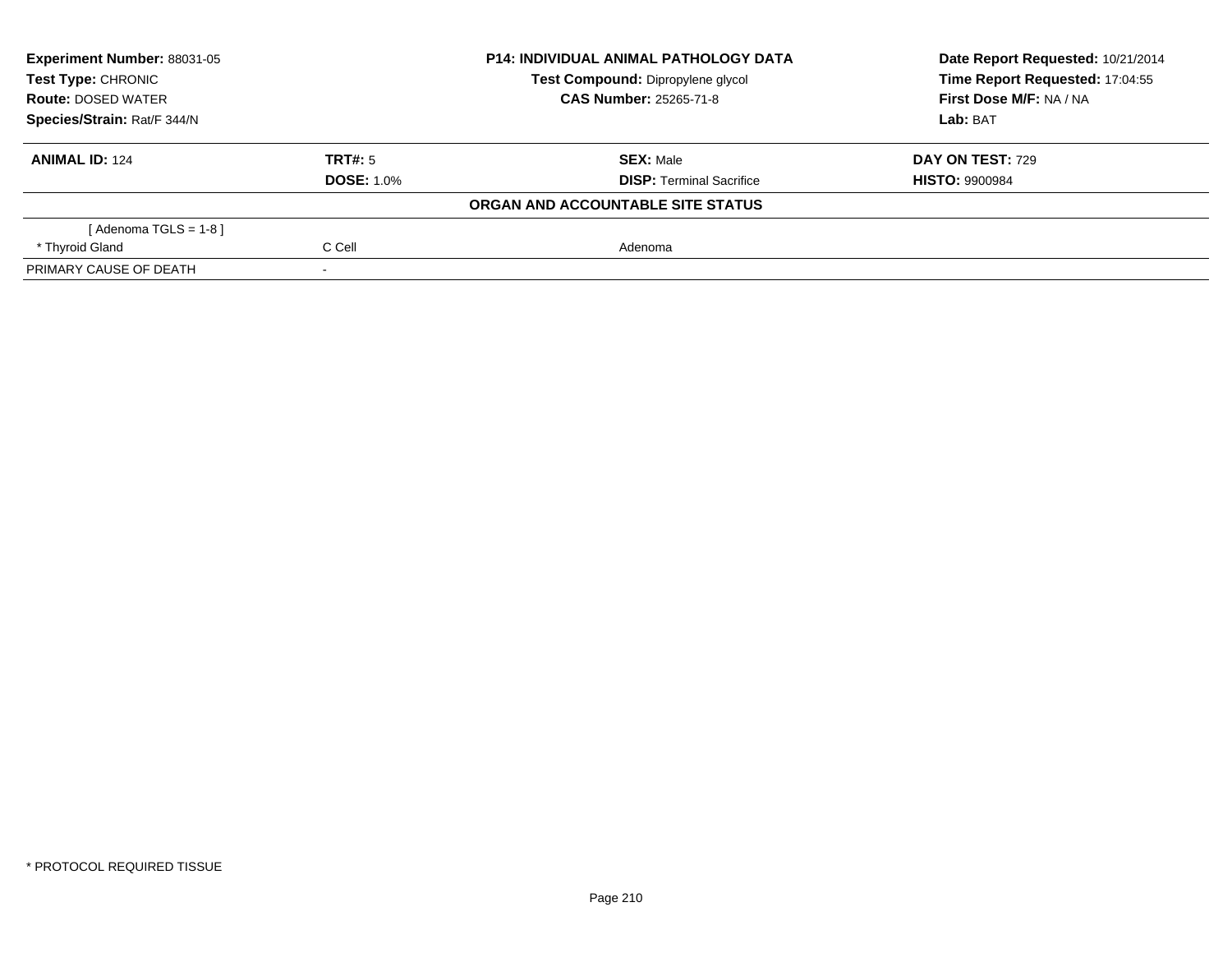| Experiment Number: 88031-05<br>Test Type: CHRONIC<br><b>Route: DOSED WATER</b><br>Species/Strain: Rat/F 344/N |                            | P14: INDIVIDUAL ANIMAL PATHOLOGY DATA<br>Test Compound: Dipropylene glycol<br><b>CAS Number: 25265-71-8</b> | Date Report Requested: 10/21/2014<br>Time Report Requested: 17:04:55<br>First Dose M/F: NA / NA<br>Lab: BAT |
|---------------------------------------------------------------------------------------------------------------|----------------------------|-------------------------------------------------------------------------------------------------------------|-------------------------------------------------------------------------------------------------------------|
| <b>ANIMAL ID: 125</b>                                                                                         | <b>TRT#: 5</b>             | <b>SEX: Male</b>                                                                                            | DAY ON TEST: 729                                                                                            |
|                                                                                                               | <b>DOSE: 1.0%</b>          | <b>DISP: Terminal Sacrifice</b>                                                                             | <b>HISTO: 9900985</b>                                                                                       |
|                                                                                                               |                            | ORGAN AND ACCOUNTABLE SITE STATUS                                                                           |                                                                                                             |
| <b>NORMAL</b>                                                                                                 |                            |                                                                                                             |                                                                                                             |
| * Bone                                                                                                        | * Brain                    | * Epididymis                                                                                                | * Esophagus                                                                                                 |
| * Intestine Large, Cecum                                                                                      | * Intestine Large, Colon   | * Intestine Large, Rectum                                                                                   | * Intestine Small, Duodenum                                                                                 |
| * Intestine Small, Ileum                                                                                      | * Intestine Small, Jejunum | * Islets, Pancreatic                                                                                        | * Mammary Gland                                                                                             |
| * Parathyroid Gland                                                                                           | * Preputial Gland          | * Salivary Glands                                                                                           | * Seminal Vesicle                                                                                           |
| * Stomach, Forestomach                                                                                        | * Stomach, Glandular       | * Thymus                                                                                                    | * Thyroid Gland                                                                                             |
| * Trachea                                                                                                     |                            |                                                                                                             |                                                                                                             |
| <b>OBSERVATIONS</b>                                                                                           |                            |                                                                                                             |                                                                                                             |
| * Adrenal Cortex                                                                                              |                            | Hypertrophy                                                                                                 | Mild                                                                                                        |
|                                                                                                               |                            | Leukemia Mononuclear                                                                                        |                                                                                                             |
| * Adrenal Medulla                                                                                             |                            | Hyperplasia                                                                                                 | Moderate                                                                                                    |
|                                                                                                               |                            | Leukemia Mononuclear                                                                                        |                                                                                                             |
|                                                                                                               |                            | Pheochromocytoma Benign                                                                                     |                                                                                                             |
| * Bone Marrow                                                                                                 |                            | Leukemia Mononuclear                                                                                        |                                                                                                             |
| * Heart                                                                                                       |                            | Leukemia Mononuclear                                                                                        |                                                                                                             |
| * Kidney                                                                                                      |                            | Leukemia Mononuclear                                                                                        |                                                                                                             |
|                                                                                                               |                            | Nephropathy                                                                                                 | Moderate                                                                                                    |
| * Liver                                                                                                       | <b>Bile Duct</b>           | Hyperplasia                                                                                                 | Moderate                                                                                                    |
|                                                                                                               |                            | Inflammation                                                                                                | Histiocytic, Focal, Mild                                                                                    |
|                                                                                                               |                            | Leukemia Mononuclear                                                                                        |                                                                                                             |
|                                                                                                               | Centrilobular              | Necrosis                                                                                                    | Minimal                                                                                                     |
| [ Leukemia Mononuclear TGLS = 3-5 ]                                                                           |                            |                                                                                                             |                                                                                                             |
| * Lung                                                                                                        |                            | Leukemia Mononuclear                                                                                        |                                                                                                             |
| Lymph Node                                                                                                    | <b>Bronchial</b>           | Leukemia Mononuclear                                                                                        |                                                                                                             |
|                                                                                                               | Mediastinal                | Leukemia Mononuclear                                                                                        |                                                                                                             |
| [ Leukemia Mononuclear TGLS = 6-2 ]                                                                           |                            |                                                                                                             |                                                                                                             |
| * Lymph Node, Mandibular                                                                                      |                            | Leukemia Mononuclear                                                                                        |                                                                                                             |
| [ Leukemia Mononuclear TGLS = 2-8 ]                                                                           |                            |                                                                                                             |                                                                                                             |
| * Lymph Node, Mesenteric                                                                                      |                            | Leukemia Mononuclear                                                                                        |                                                                                                             |
| * Mammary GI                                                                                                  |                            |                                                                                                             |                                                                                                             |
| Note: TGL 1, "mass, 80 x 60 x 40 mm, tan" noted at necropsy, involved subcutaneous tissue (skin).             |                            |                                                                                                             |                                                                                                             |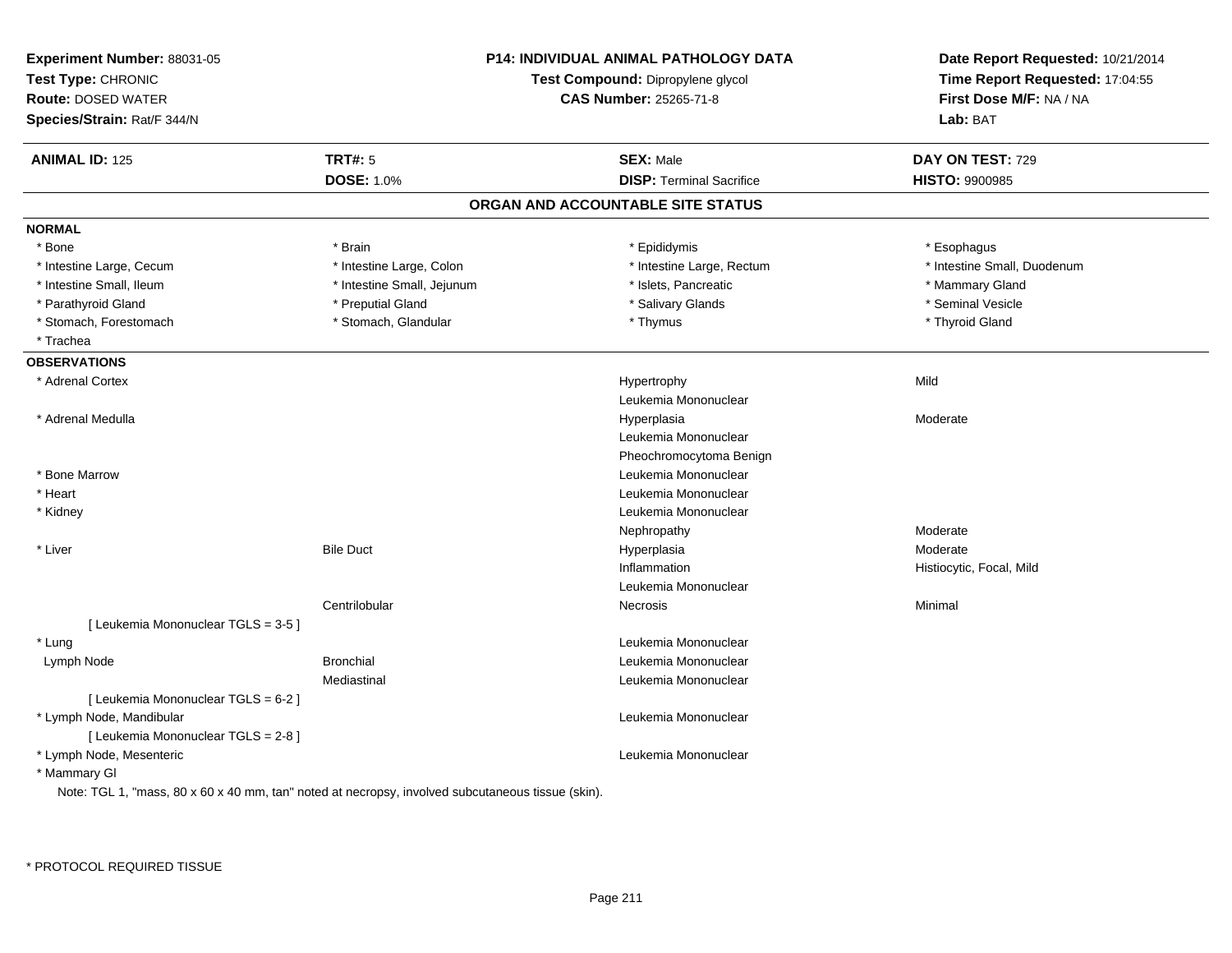| Experiment Number: 88031-05<br>Test Type: CHRONIC<br><b>Route: DOSED WATER</b><br>Species/Strain: Rat/F 344/N |                           | <b>P14: INDIVIDUAL ANIMAL PATHOLOGY DATA</b><br>Test Compound: Dipropylene glycol<br><b>CAS Number: 25265-71-8</b> | Date Report Requested: 10/21/2014<br>Time Report Requested: 17:04:55<br>First Dose M/F: NA / NA<br>Lab: BAT |
|---------------------------------------------------------------------------------------------------------------|---------------------------|--------------------------------------------------------------------------------------------------------------------|-------------------------------------------------------------------------------------------------------------|
| <b>ANIMAL ID: 125</b>                                                                                         | <b>TRT#: 5</b>            | <b>SEX: Male</b>                                                                                                   | DAY ON TEST: 729                                                                                            |
|                                                                                                               | <b>DOSE: 1.0%</b>         | <b>DISP: Terminal Sacrifice</b>                                                                                    | <b>HISTO: 9900985</b>                                                                                       |
|                                                                                                               |                           | ORGAN AND ACCOUNTABLE SITE STATUS                                                                                  |                                                                                                             |
| * Nose                                                                                                        |                           | Leukemia Mononuclear                                                                                               |                                                                                                             |
| * Pancreas                                                                                                    |                           | Atrophy                                                                                                            | Mild                                                                                                        |
|                                                                                                               |                           | Hyperplasia                                                                                                        | Mild                                                                                                        |
| * Pituitary Gland                                                                                             |                           | Leukemia Mononuclear                                                                                               |                                                                                                             |
| * Prostate                                                                                                    |                           | Adenoma                                                                                                            |                                                                                                             |
|                                                                                                               |                           | Hyperplasia                                                                                                        | Mild                                                                                                        |
|                                                                                                               |                           | Leukemia Mononuclear                                                                                               |                                                                                                             |
| * Skin                                                                                                        | <b>Subcut Tiss</b>        | Fibroma                                                                                                            |                                                                                                             |
| [Fibroma TGLS = $1-13$ ]                                                                                      |                           |                                                                                                                    |                                                                                                             |
| * Spleen                                                                                                      |                           | Fibrosis                                                                                                           | Moderate                                                                                                    |
|                                                                                                               |                           | Leukemia Mononuclear                                                                                               |                                                                                                             |
| [Fibrosis TGLS = $7-12$ ]                                                                                     |                           |                                                                                                                    |                                                                                                             |
| [ Leukemia Mononuclear TGLS = 5-12 ]                                                                          |                           |                                                                                                                    |                                                                                                             |
| * Testes                                                                                                      | Bilateral, Interstit Cell | Adenoma                                                                                                            |                                                                                                             |
| [Adenoma TGLS = $4-8$ ]                                                                                       |                           |                                                                                                                    |                                                                                                             |
| Tooth                                                                                                         |                           | Inflammation                                                                                                       | Chronic Active, Mild                                                                                        |
| * Urinary Bladder                                                                                             |                           | Leukemia Mononuclear                                                                                               |                                                                                                             |
| PRIMARY CAUSE OF DEATH                                                                                        |                           |                                                                                                                    |                                                                                                             |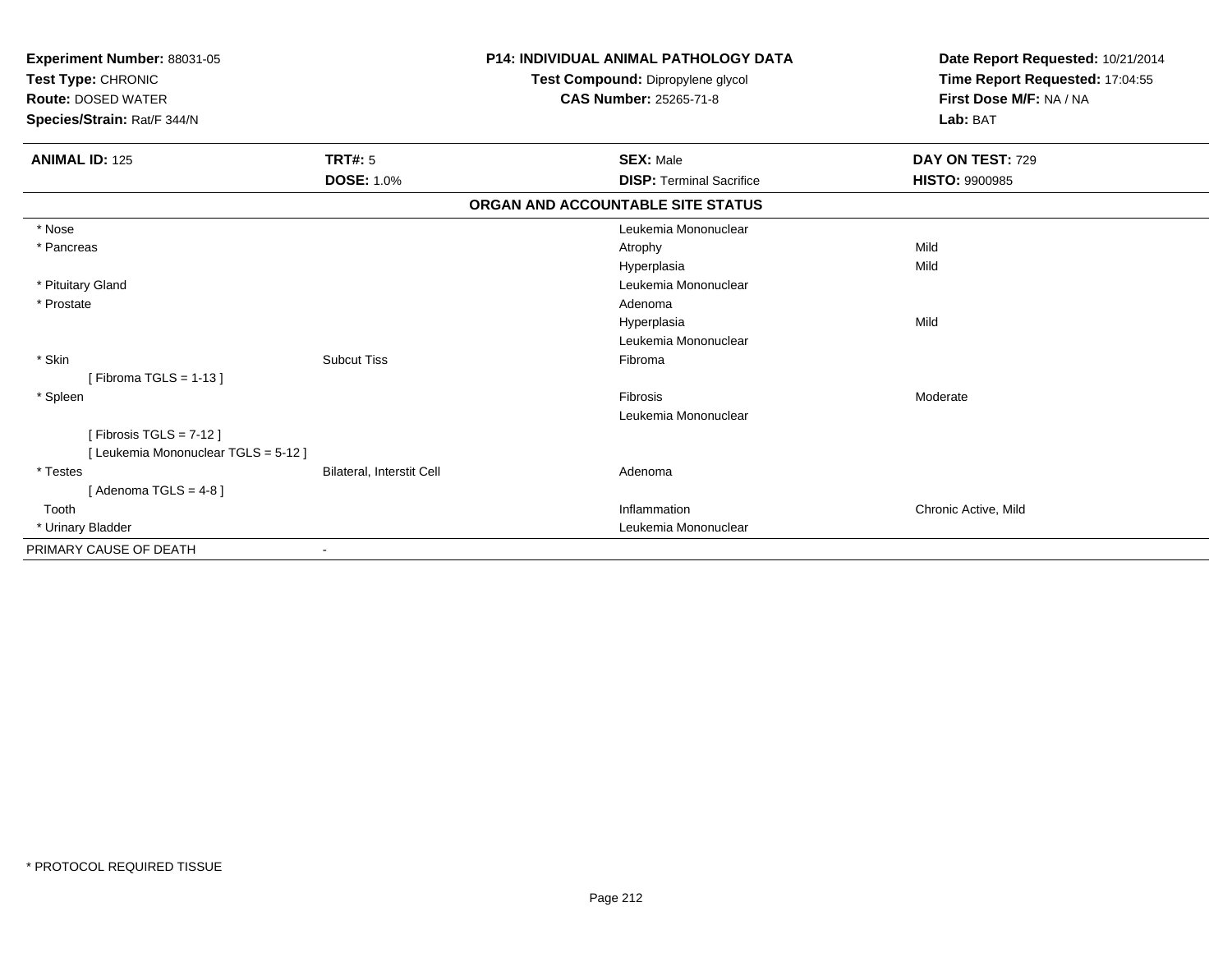| Experiment Number: 88031-05<br>Test Type: CHRONIC |                                           | <b>P14: INDIVIDUAL ANIMAL PATHOLOGY DATA</b><br>Test Compound: Dipropylene glycol | Date Report Requested: 10/21/2014<br>Time Report Requested: 17:04:55 |
|---------------------------------------------------|-------------------------------------------|-----------------------------------------------------------------------------------|----------------------------------------------------------------------|
| <b>Route: DOSED WATER</b>                         |                                           | CAS Number: 25265-71-8                                                            | First Dose M/F: NA / NA                                              |
| Species/Strain: Rat/F 344/N                       |                                           |                                                                                   | Lab: BAT                                                             |
| <b>ANIMAL ID: 126</b>                             | <b>TRT#: 5</b>                            | <b>SEX: Male</b>                                                                  | DAY ON TEST: 543                                                     |
|                                                   | <b>DOSE: 1.0%</b>                         | <b>DISP:</b> Moribund Sacrifice                                                   | <b>HISTO: 9900986</b>                                                |
|                                                   |                                           | ORGAN AND ACCOUNTABLE SITE STATUS                                                 |                                                                      |
| <b>NORMAL</b>                                     |                                           |                                                                                   |                                                                      |
| * Adrenal Medulla                                 | * Bone                                    | * Bone Marrow                                                                     | * Brain                                                              |
| * Epididymis                                      | * Esophagus                               | * Intestine Large, Cecum                                                          | * Intestine Large, Colon                                             |
| * Intestine Large, Rectum                         | * Intestine Small, Duodenum               | * Intestine Small, Ileum                                                          | * Intestine Small, Jejunum                                           |
| * Islets, Pancreatic                              | * Lymph Node, Mesenteric                  | * Nose                                                                            | * Pancreas                                                           |
| * Parathyroid Gland                               | * Preputial Gland                         | * Prostate                                                                        | * Salivary Glands                                                    |
| * Seminal Vesicle                                 | * Skin                                    | * Spleen                                                                          | * Stomach, Forestomach                                               |
| * Stomach, Glandular                              | * Testes                                  | * Thymus                                                                          | * Trachea                                                            |
| * Urinary Bladder                                 |                                           |                                                                                   |                                                                      |
| <b>MISSING</b>                                    |                                           |                                                                                   |                                                                      |
| * Lymph Node, Mandibular                          |                                           |                                                                                   |                                                                      |
| <b>OBSERVATIONS</b>                               |                                           |                                                                                   |                                                                      |
| * Adrenal Cortex                                  |                                           | Hyperplasia                                                                       | Minimal                                                              |
| * Heart                                           |                                           | Cardiomyopathy                                                                    | Mild                                                                 |
| * Kidney                                          |                                           | Nephropathy                                                                       | Mild                                                                 |
| * Liver                                           |                                           | <b>Basophilic Focus</b>                                                           |                                                                      |
|                                                   | <b>Bile Duct</b>                          | Hyperplasia                                                                       | Minimal                                                              |
|                                                   |                                           | Inflammation                                                                      | Histiocytic, Focal, Mild                                             |
|                                                   |                                           | Inflammation                                                                      | Granulomatous, Focal, Mild                                           |
| * Lung                                            |                                           | Carcinoma                                                                         | Metastatic (Pituitary Gland)                                         |
|                                                   |                                           | <b>Infiltration Cellular</b>                                                      | Histiocyte, Minimal                                                  |
| * Mammary Gland                                   |                                           | Fibroadenoma                                                                      |                                                                      |
| [Fibroadenoma TGLS = 2-12]                        |                                           |                                                                                   |                                                                      |
| * Pituitary Gland                                 | Pars Distalis                             | Carcinoma                                                                         |                                                                      |
| [Carcinoma TGLS = 1-9]                            |                                           |                                                                                   |                                                                      |
| * Thyroid Gland                                   | C Cell                                    | Hyperplasia                                                                       | Minimal                                                              |
| PRIMARY CAUSE OF DEATH                            | - Pituitary Gland Pars Distalis Carcinoma |                                                                                   |                                                                      |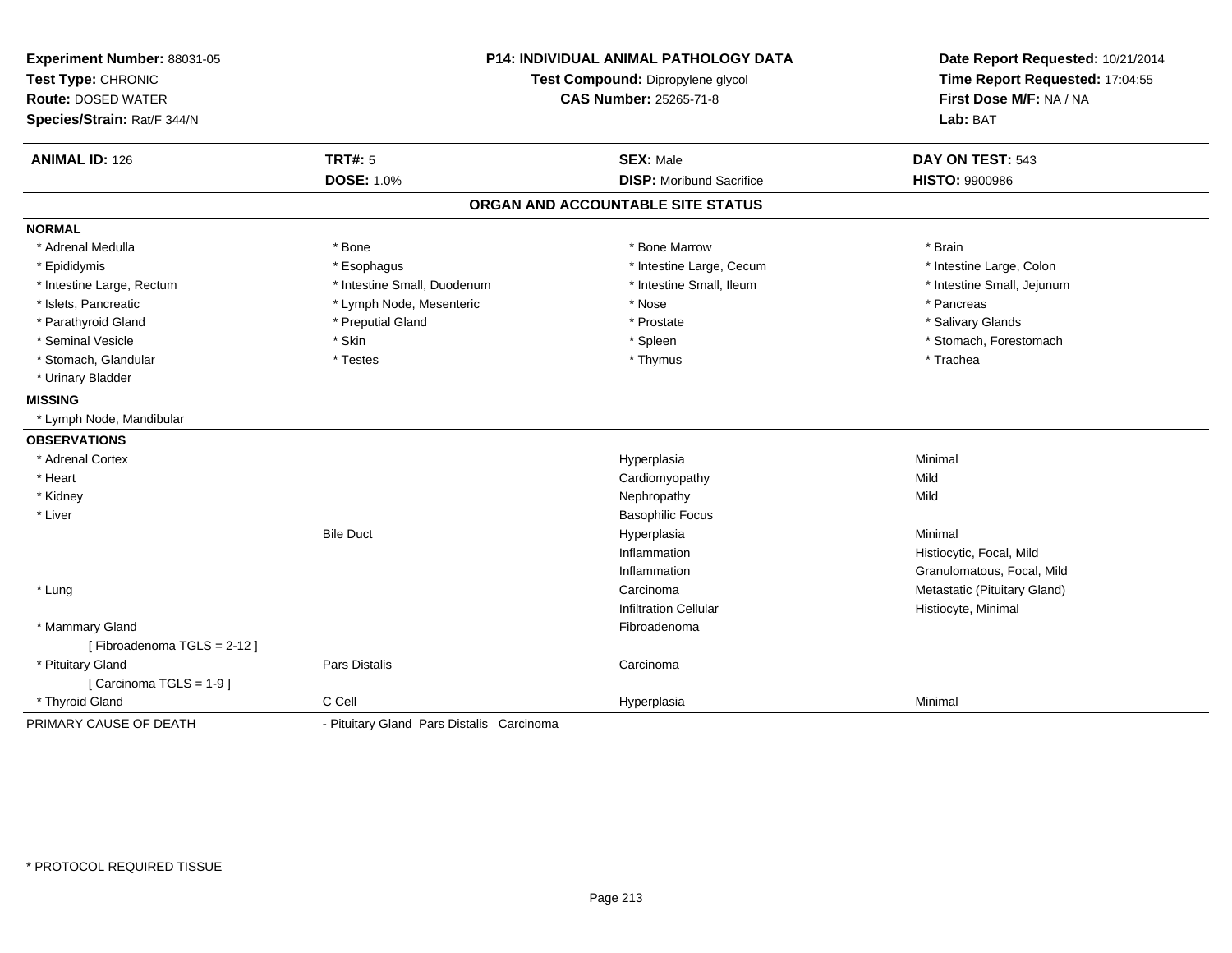| Experiment Number: 88031-05<br>Test Type: CHRONIC |                           | <b>P14: INDIVIDUAL ANIMAL PATHOLOGY DATA</b> | Date Report Requested: 10/21/2014<br>Time Report Requested: 17:04:55 |
|---------------------------------------------------|---------------------------|----------------------------------------------|----------------------------------------------------------------------|
|                                                   |                           | Test Compound: Dipropylene glycol            |                                                                      |
| <b>Route: DOSED WATER</b>                         |                           | <b>CAS Number: 25265-71-8</b>                | First Dose M/F: NA / NA                                              |
| Species/Strain: Rat/F 344/N                       |                           |                                              | Lab: BAT                                                             |
| <b>ANIMAL ID: 127</b>                             | <b>TRT#: 5</b>            | <b>SEX: Male</b>                             | DAY ON TEST: 623                                                     |
|                                                   | <b>DOSE: 1.0%</b>         | <b>DISP: Natural Death</b>                   | <b>HISTO: 9900987</b>                                                |
|                                                   |                           | ORGAN AND ACCOUNTABLE SITE STATUS            |                                                                      |
| <b>NORMAL</b>                                     |                           |                                              |                                                                      |
| * Adrenal Cortex                                  | * Adrenal Medulla         | * Bone                                       | * Bone Marrow                                                        |
| * Brain                                           | * Epididymis              | * Esophagus                                  | * Intestine Large, Colon                                             |
| * Intestine Small, Duodenum                       | * Intestine Small, Ileum  | * Intestine Small, Jejunum                   | * Islets, Pancreatic                                                 |
| * Lymph Node, Mesenteric                          | * Mammary Gland           | * Pancreas                                   | * Parathyroid Gland                                                  |
| * Preputial Gland                                 | * Prostate                | * Salivary Glands                            | * Seminal Vesicle                                                    |
| * Skin                                            | * Spleen                  | * Stomach, Glandular                         | * Testes                                                             |
| * Thymus                                          | * Trachea                 | * Urinary Bladder                            |                                                                      |
| <b>MISSING</b>                                    |                           |                                              |                                                                      |
| * Lymph Node, Mandibular                          |                           |                                              |                                                                      |
| <b>AUTO PRECLUDES DIAG.</b>                       |                           |                                              |                                                                      |
| * Intestine Large, Cecum                          | * Intestine Large, Rectum | * Thyroid Gland                              |                                                                      |
| <b>OBSERVATIONS</b>                               |                           |                                              |                                                                      |
| * Heart                                           |                           | Cardiomyopathy                               | Mild                                                                 |
| * Kidney                                          |                           | Nephropathy                                  | Marked                                                               |
| [Nephropathy TGLS = 1-6]                          |                           |                                              |                                                                      |
| * Liver                                           |                           | Fatty Change                                 | Marked                                                               |
|                                                   |                           | Hepatodiaphragmatic Nodule                   |                                                                      |
|                                                   | <b>Bile Duct</b>          | Hyperplasia                                  | Minimal                                                              |
|                                                   |                           | Inflammation                                 | Granulomatous, Focal, Minimal                                        |
|                                                   |                           | Inflammation                                 | Histiocytic, Focal, Mild                                             |
|                                                   | Centrilobular             | Necrosis                                     | Minimal                                                              |
| [ Hepatodiaphragmatic Nodule TGLS = 3-5 ]         |                           |                                              |                                                                      |
| * Lung                                            |                           | <b>Infiltration Cellular</b>                 | Histiocyte, Minimal                                                  |
|                                                   |                           | Inflammation                                 | Suppurative, Mild                                                    |
| * Nose                                            |                           | Inflammation                                 | Suppurative, Mild                                                    |
| * Pituitary Gland                                 | Pars Distalis             | Adenoma                                      |                                                                      |
| [Adenoma TGLS = $4-9$ ]                           |                           |                                              |                                                                      |
| Pleura                                            |                           | Inflammation                                 | Suppurative, Marked                                                  |
| * Stomach, Forestomach                            |                           | Ulcer                                        | Moderate                                                             |
| [ Ulcer TGLS = $5-13$ ]                           |                           |                                              |                                                                      |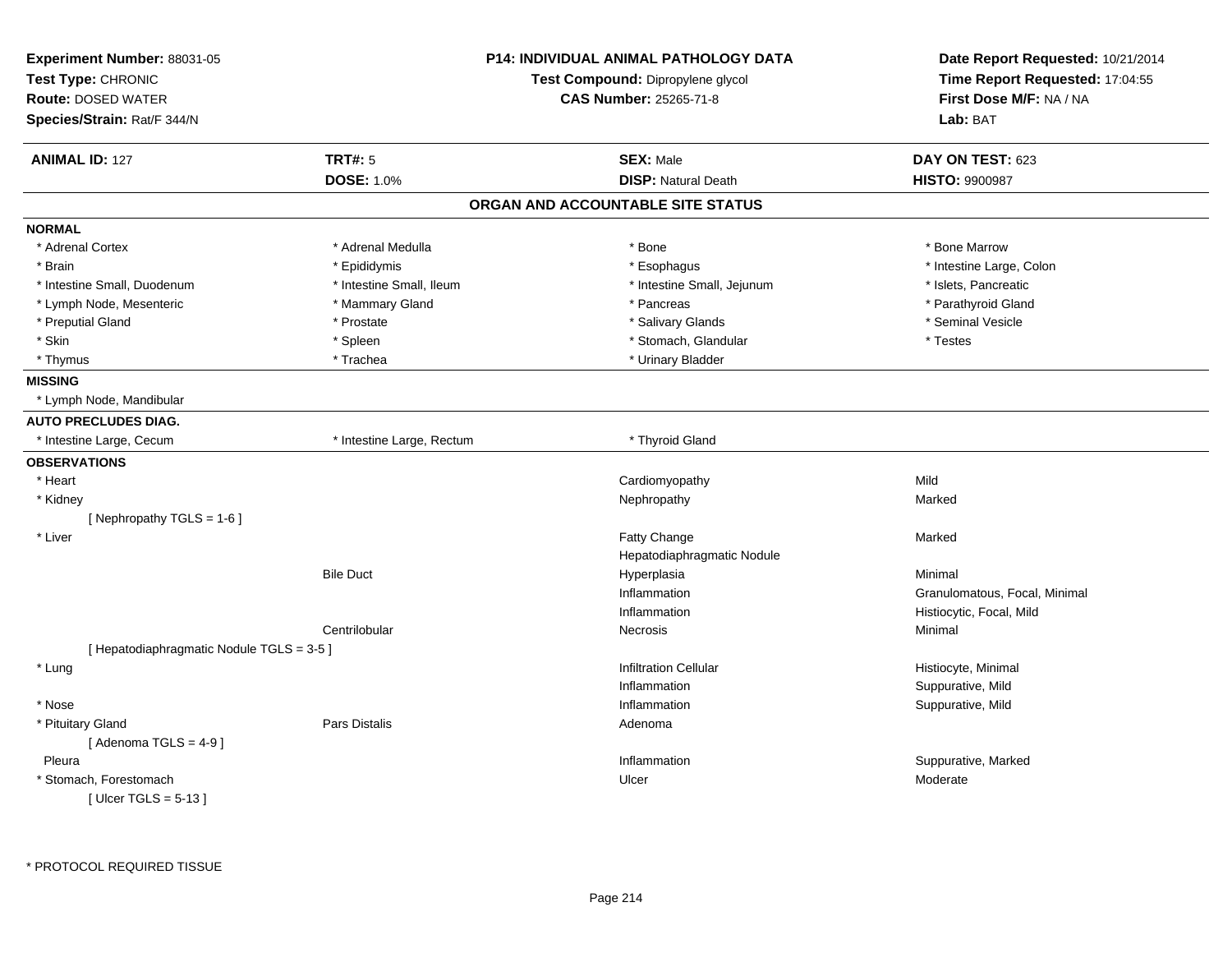| Experiment Number: 88031-05<br><b>Test Type: CHRONIC</b><br><b>Route: DOSED WATER</b> |                                         | <b>P14: INDIVIDUAL ANIMAL PATHOLOGY DATA</b> | Date Report Requested: 10/21/2014 |
|---------------------------------------------------------------------------------------|-----------------------------------------|----------------------------------------------|-----------------------------------|
|                                                                                       |                                         | Test Compound: Dipropylene glycol            | Time Report Requested: 17:04:55   |
|                                                                                       |                                         | <b>CAS Number: 25265-71-8</b>                | First Dose M/F: NA / NA           |
| Species/Strain: Rat/F 344/N                                                           |                                         |                                              | Lab: BAT                          |
| <b>ANIMAL ID: 127</b>                                                                 | TRT#: 5                                 | <b>SEX: Male</b>                             | <b>DAY ON TEST: 623</b>           |
|                                                                                       | <b>DOSE: 1.0%</b>                       | <b>DISP:</b> Natural Death                   | <b>HISTO: 9900987</b>             |
|                                                                                       |                                         | ORGAN AND ACCOUNTABLE SITE STATUS            |                                   |
| PRIMARY CAUSE OF DEATH                                                                | - Pituitary Gland Pars Distalis Adenoma |                                              |                                   |
| CONTRIBUTORY CAUSE OF DEATH                                                           | - Pleura Inflammation                   |                                              |                                   |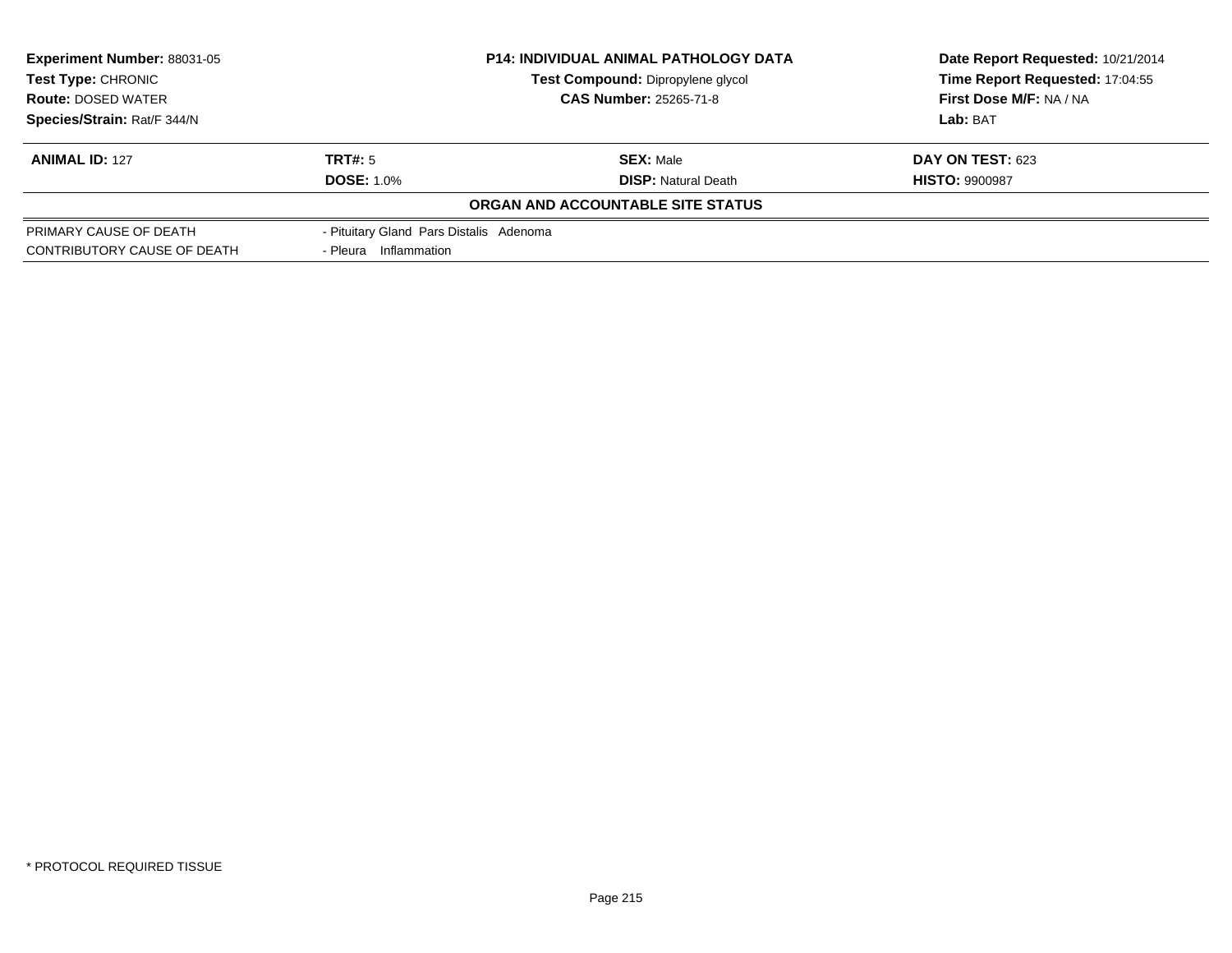| Experiment Number: 88031-05<br>Test Type: CHRONIC<br><b>Route: DOSED WATER</b><br>Species/Strain: Rat/F 344/N | <b>P14: INDIVIDUAL ANIMAL PATHOLOGY DATA</b><br>Test Compound: Dipropylene glycol<br><b>CAS Number: 25265-71-8</b> |                                   | Date Report Requested: 10/21/2014<br>Time Report Requested: 17:04:55<br>First Dose M/F: NA / NA<br>Lab: BAT |
|---------------------------------------------------------------------------------------------------------------|--------------------------------------------------------------------------------------------------------------------|-----------------------------------|-------------------------------------------------------------------------------------------------------------|
| <b>ANIMAL ID: 128</b>                                                                                         | <b>TRT#: 5</b>                                                                                                     | <b>SEX: Male</b>                  | DAY ON TEST: 729                                                                                            |
|                                                                                                               | <b>DOSE: 1.0%</b>                                                                                                  | <b>DISP: Terminal Sacrifice</b>   | <b>HISTO: 9900988</b>                                                                                       |
|                                                                                                               |                                                                                                                    | ORGAN AND ACCOUNTABLE SITE STATUS |                                                                                                             |
| <b>NORMAL</b>                                                                                                 |                                                                                                                    |                                   |                                                                                                             |
| * Adrenal Cortex                                                                                              | * Bone                                                                                                             | * Bone Marrow                     | * Brain                                                                                                     |
| * Epididymis                                                                                                  | * Esophagus                                                                                                        | * Intestine Large, Cecum          | * Intestine Large, Colon                                                                                    |
| * Intestine Small, Duodenum                                                                                   | * Intestine Small, Ileum                                                                                           | * Intestine Small, Jejunum        | * Islets, Pancreatic                                                                                        |
| * Lymph Node, Mesenteric                                                                                      | * Nose                                                                                                             | * Pancreas                        | * Parathyroid Gland                                                                                         |
| * Preputial Gland                                                                                             | * Prostate                                                                                                         | * Salivary Glands                 | * Seminal Vesicle                                                                                           |
| * Stomach, Forestomach                                                                                        | * Stomach, Glandular                                                                                               | * Thymus                          | * Trachea                                                                                                   |
| * Urinary Bladder                                                                                             |                                                                                                                    |                                   |                                                                                                             |
| <b>MISSING</b>                                                                                                |                                                                                                                    |                                   |                                                                                                             |
| * Lymph Node, Mandibular                                                                                      | * Mammary Gland                                                                                                    |                                   |                                                                                                             |
| <b>OBSERVATIONS</b>                                                                                           |                                                                                                                    |                                   |                                                                                                             |
| * Adrenal Medulla                                                                                             | Bilateral                                                                                                          | Pheochromocytoma Benign           |                                                                                                             |
| * Heart                                                                                                       |                                                                                                                    | Cardiomyopathy                    | Mild                                                                                                        |
| * Intestine Large, Rectum                                                                                     |                                                                                                                    | Parasite Metazoan                 |                                                                                                             |
| * Kidney                                                                                                      |                                                                                                                    | Nephropathy                       | Marked                                                                                                      |
| * Liver                                                                                                       |                                                                                                                    | <b>Basophilic Focus</b>           |                                                                                                             |
|                                                                                                               |                                                                                                                    | Clear Cell Focus                  |                                                                                                             |
|                                                                                                               |                                                                                                                    | Inflammation                      | Granulomatous, Focal, Mild                                                                                  |
|                                                                                                               |                                                                                                                    | Inflammation                      | Histiocytic, Focal, Minimal                                                                                 |
| * Lung                                                                                                        |                                                                                                                    | <b>Infiltration Cellular</b>      | Histiocyte, Minimal                                                                                         |
| Lymph Node                                                                                                    | Mediastinal                                                                                                        | <b>Infiltration Cellular</b>      | Plasma Cell, Moderate                                                                                       |
| * Pituitary Gland                                                                                             | <b>Pars Distalis</b>                                                                                               | Hyperplasia                       | Minimal                                                                                                     |
| * Skin                                                                                                        |                                                                                                                    | Keratoacanthoma                   |                                                                                                             |
| [Keratoacanthoma TGLS = 1-14]                                                                                 |                                                                                                                    |                                   |                                                                                                             |
| * Spleen                                                                                                      |                                                                                                                    | Hyperplasia                       | Lymphoid, Focal, Moderate                                                                                   |
| [Hyperplasia TGLS = 3-12]                                                                                     |                                                                                                                    |                                   |                                                                                                             |
| * Testes                                                                                                      | Bilateral, Interstit Cell                                                                                          | Adenoma                           |                                                                                                             |
| [Adenoma TGLS = $2-8$ ]                                                                                       |                                                                                                                    |                                   |                                                                                                             |
| * Thyroid Gland                                                                                               | C Cell                                                                                                             | Hyperplasia                       | Minimal                                                                                                     |
| Tooth                                                                                                         |                                                                                                                    | Inflammation                      | Chronic Active, Mild                                                                                        |

PRIMARY CAUSE OF DEATH-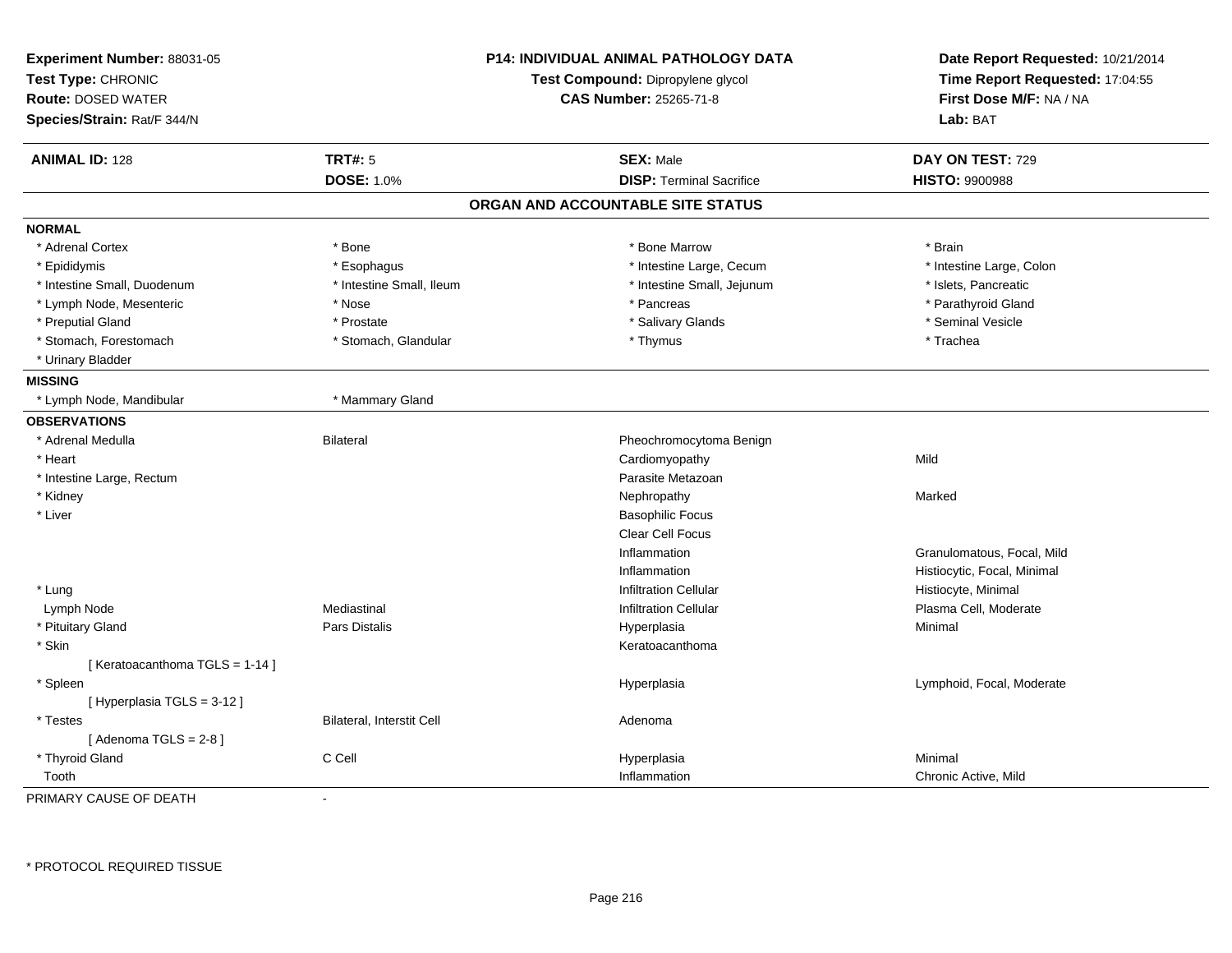| <b>Experiment Number: 88031-05</b><br><b>Test Type: CHRONIC</b><br><b>Route: DOSED WATER</b><br>Species/Strain: Rat/F 344/N |                                     | <b>P14: INDIVIDUAL ANIMAL PATHOLOGY DATA</b><br>Test Compound: Dipropylene glycol<br><b>CAS Number: 25265-71-8</b> | Date Report Requested: 10/21/2014<br>Time Report Requested: 17:04:55<br>First Dose M/F: NA / NA<br>Lab: BAT |
|-----------------------------------------------------------------------------------------------------------------------------|-------------------------------------|--------------------------------------------------------------------------------------------------------------------|-------------------------------------------------------------------------------------------------------------|
| <b>ANIMAL ID: 128</b>                                                                                                       | <b>TRT#:</b> 5<br><b>DOSE: 1.0%</b> | <b>SEX: Male</b><br><b>DISP: Terminal Sacrifice</b>                                                                | DAY ON TEST: 729<br><b>HISTO: 9900988</b>                                                                   |
|                                                                                                                             |                                     | ORGAN AND ACCOUNTABLE SITE STATUS                                                                                  |                                                                                                             |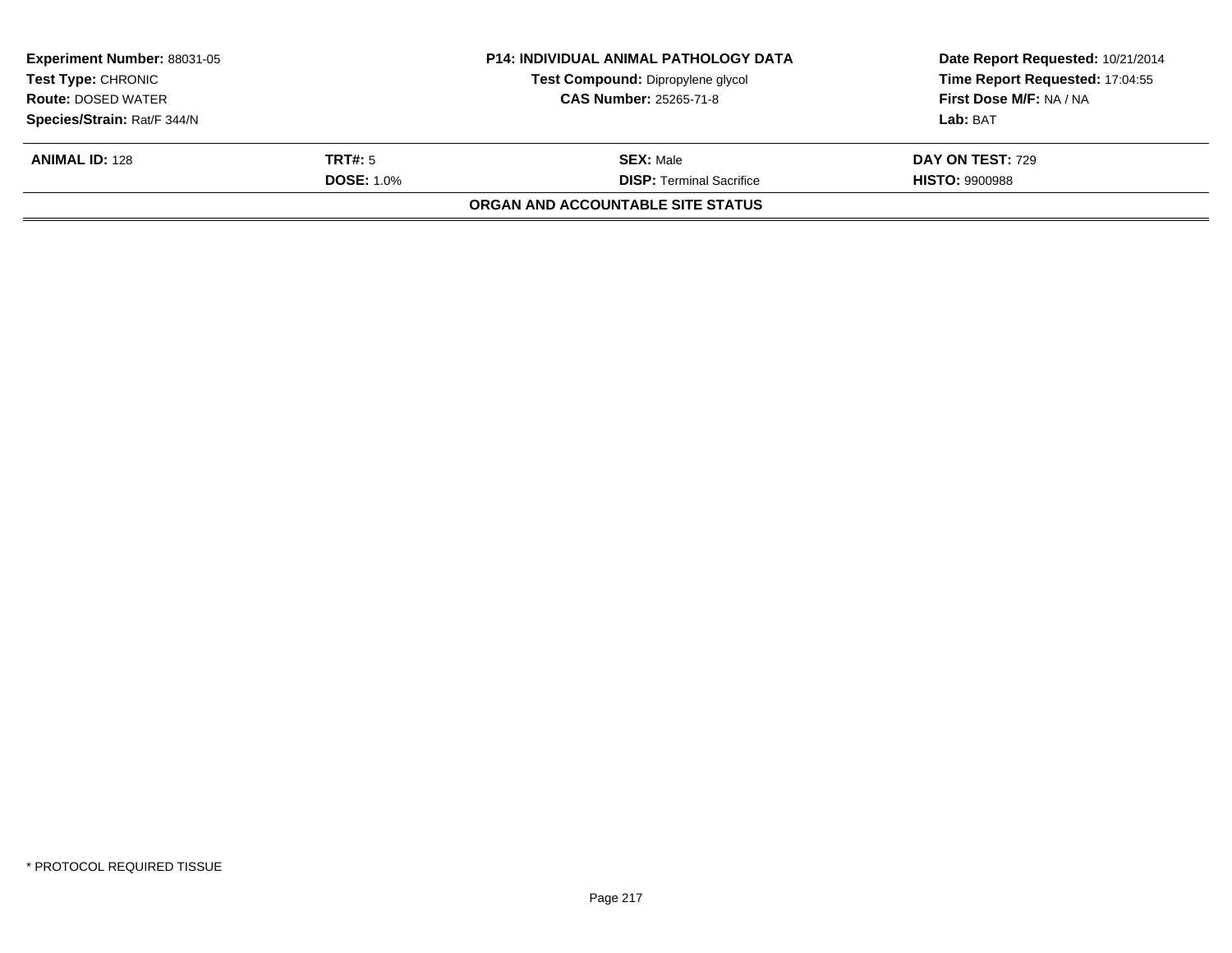| Experiment Number: 88031-05 | <b>P14: INDIVIDUAL ANIMAL PATHOLOGY DATA</b> |                                   | Date Report Requested: 10/21/2014 |
|-----------------------------|----------------------------------------------|-----------------------------------|-----------------------------------|
| Test Type: CHRONIC          |                                              | Test Compound: Dipropylene glycol | Time Report Requested: 17:04:55   |
| <b>Route: DOSED WATER</b>   | <b>CAS Number: 25265-71-8</b>                |                                   | First Dose M/F: NA / NA           |
| Species/Strain: Rat/F 344/N |                                              |                                   | Lab: BAT                          |
|                             |                                              |                                   |                                   |
| <b>ANIMAL ID: 129</b>       | <b>TRT#: 5</b>                               | <b>SEX: Male</b>                  | DAY ON TEST: 617                  |
|                             | <b>DOSE: 1.0%</b>                            | <b>DISP:</b> Moribund Sacrifice   | <b>HISTO: 9900989</b>             |
|                             |                                              | ORGAN AND ACCOUNTABLE SITE STATUS |                                   |
| <b>NORMAL</b>               |                                              |                                   |                                   |
| * Adrenal Cortex            | * Adrenal Medulla                            | * Bone                            | * Bone Marrow                     |
| * Brain                     | * Epididymis                                 | * Esophagus                       | * Intestine Large, Cecum          |
| * Intestine Large, Colon    | * Intestine Large, Rectum                    | * Intestine Small, Duodenum       | * Intestine Small, Ileum          |
| * Intestine Small, Jejunum  | * Islets, Pancreatic                         | * Lymph Node, Mesenteric          | * Mammary Gland                   |
| * Nose                      | * Parathyroid Gland                          | * Preputial Gland                 | * Prostate                        |
| * Salivary Glands           | * Seminal Vesicle                            | * Skin                            | * Spleen                          |
| * Stomach, Forestomach      | * Stomach, Glandular                         | * Testes                          | * Thymus                          |
| * Trachea                   | * Urinary Bladder                            |                                   |                                   |
| <b>MISSING</b>              |                                              |                                   |                                   |
| * Lymph Node, Mandibular    |                                              |                                   |                                   |
| <b>OBSERVATIONS</b>         |                                              |                                   |                                   |
| * Heart                     |                                              | Cardiomyopathy                    | Mild                              |
| * Kidney                    |                                              | Nephropathy                       | Moderate                          |
| * Liver                     |                                              | Inflammation                      | Granulomatous, Focal, Mild        |
|                             |                                              | Inflammation                      | Histiocytic, Focal, Minimal       |
| * Lung                      |                                              | <b>Infiltration Cellular</b>      | Histiocyte, Minimal               |
| * Pancreas                  |                                              | <b>Basophilic Focus</b>           |                                   |
| * Pituitary Gland           | Pars Distalis                                | Adenoma                           |                                   |
| [Adenoma TGLS = $1-9$ ]     |                                              |                                   |                                   |
| * Thyroid Gland             | C Cell                                       | Adenoma                           |                                   |
| PRIMARY CAUSE OF DEATH      | - Pituitary Gland Pars Distalis Adenoma      |                                   |                                   |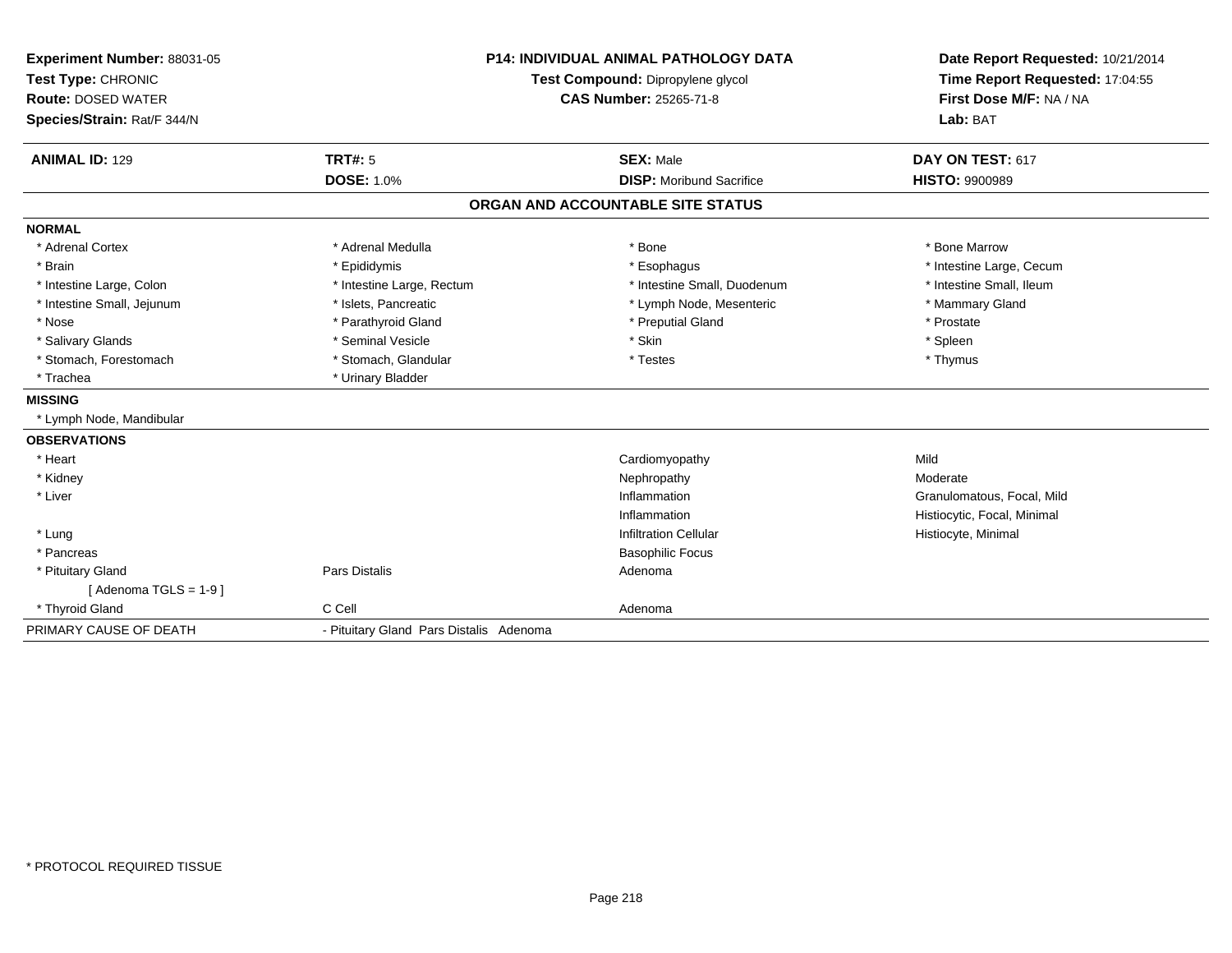| Experiment Number: 88031-05<br>Test Type: CHRONIC<br><b>Route: DOSED WATER</b><br>Species/Strain: Rat/F 344/N |                           | <b>P14: INDIVIDUAL ANIMAL PATHOLOGY DATA</b><br>Test Compound: Dipropylene glycol<br><b>CAS Number: 25265-71-8</b> | Date Report Requested: 10/21/2014<br>Time Report Requested: 17:04:55<br>First Dose M/F: NA / NA<br>Lab: BAT |
|---------------------------------------------------------------------------------------------------------------|---------------------------|--------------------------------------------------------------------------------------------------------------------|-------------------------------------------------------------------------------------------------------------|
| <b>ANIMAL ID: 130</b>                                                                                         | <b>TRT#: 5</b>            | <b>SEX: Male</b>                                                                                                   | DAY ON TEST: 586                                                                                            |
|                                                                                                               | <b>DOSE: 1.0%</b>         | <b>DISP:</b> Moribund Sacrifice                                                                                    | <b>HISTO: 9900990</b>                                                                                       |
|                                                                                                               |                           | ORGAN AND ACCOUNTABLE SITE STATUS                                                                                  |                                                                                                             |
| <b>NORMAL</b>                                                                                                 |                           |                                                                                                                    |                                                                                                             |
| * Bone                                                                                                        | * Brain                   | * Epididymis                                                                                                       | * Esophagus                                                                                                 |
| * Intestine Large, Cecum                                                                                      | * Intestine Large, Rectum | * Intestine Small, Duodenum                                                                                        | * Intestine Small, Ileum                                                                                    |
| * Intestine Small, Jejunum                                                                                    | * Islets, Pancreatic      | * Mammary Gland                                                                                                    | * Pancreas                                                                                                  |
| * Parathyroid Gland                                                                                           | * Preputial Gland         | * Prostate                                                                                                         | * Salivary Glands                                                                                           |
| * Seminal Vesicle                                                                                             | * Skin                    | * Stomach, Forestomach                                                                                             | * Stomach, Glandular                                                                                        |
| * Trachea                                                                                                     | * Urinary Bladder         |                                                                                                                    |                                                                                                             |
| <b>MISSING</b>                                                                                                |                           |                                                                                                                    |                                                                                                             |
| * Thymus                                                                                                      |                           |                                                                                                                    |                                                                                                             |
| <b>OBSERVATIONS</b>                                                                                           |                           |                                                                                                                    |                                                                                                             |
| * Adrenal Cortex                                                                                              |                           | Leukemia Mononuclear                                                                                               |                                                                                                             |
| * Adrenal Medulla                                                                                             |                           | Hyperplasia                                                                                                        | Marked                                                                                                      |
|                                                                                                               |                           | Leukemia Mononuclear                                                                                               |                                                                                                             |
| * Bone Marrow                                                                                                 |                           | Leukemia Mononuclear                                                                                               |                                                                                                             |
| * Heart                                                                                                       |                           | Cardiomyopathy                                                                                                     | Minimal                                                                                                     |
|                                                                                                               |                           | Leukemia Mononuclear                                                                                               |                                                                                                             |
| * Intestine Large, Colon                                                                                      |                           | Parasite Metazoan                                                                                                  |                                                                                                             |
| * Kidney                                                                                                      | <b>Renal Tubule</b>       | Accumulation, Hyaline Droplet                                                                                      | Minimal                                                                                                     |
|                                                                                                               |                           | Infarct                                                                                                            | Mild                                                                                                        |
|                                                                                                               |                           | Leukemia Mononuclear                                                                                               |                                                                                                             |
|                                                                                                               |                           | Nephropathy                                                                                                        | Mild                                                                                                        |
| * Liver                                                                                                       | <b>Bile Duct</b>          | Hyperplasia                                                                                                        | Minimal                                                                                                     |
|                                                                                                               |                           | Leukemia Mononuclear                                                                                               |                                                                                                             |
|                                                                                                               | Centrilobular             | <b>Necrosis</b>                                                                                                    | Minimal                                                                                                     |
| [ Leukemia Mononuclear TGLS = 3-5 ]                                                                           |                           |                                                                                                                    |                                                                                                             |
| * Lung                                                                                                        |                           | Inflammation                                                                                                       | Chronic Active, Minimal                                                                                     |
|                                                                                                               |                           | Leukemia Mononuclear                                                                                               |                                                                                                             |
| Lymph Node                                                                                                    | Mediastinal               | Leukemia Mononuclear                                                                                               |                                                                                                             |
| * Lymph Node, Mandibular                                                                                      |                           | Leukemia Mononuclear                                                                                               |                                                                                                             |
| * Lymph Node, Mesenteric                                                                                      |                           | Leukemia Mononuclear                                                                                               |                                                                                                             |
| * Nose                                                                                                        |                           | Inflammation                                                                                                       | Suppurative, Minimal                                                                                        |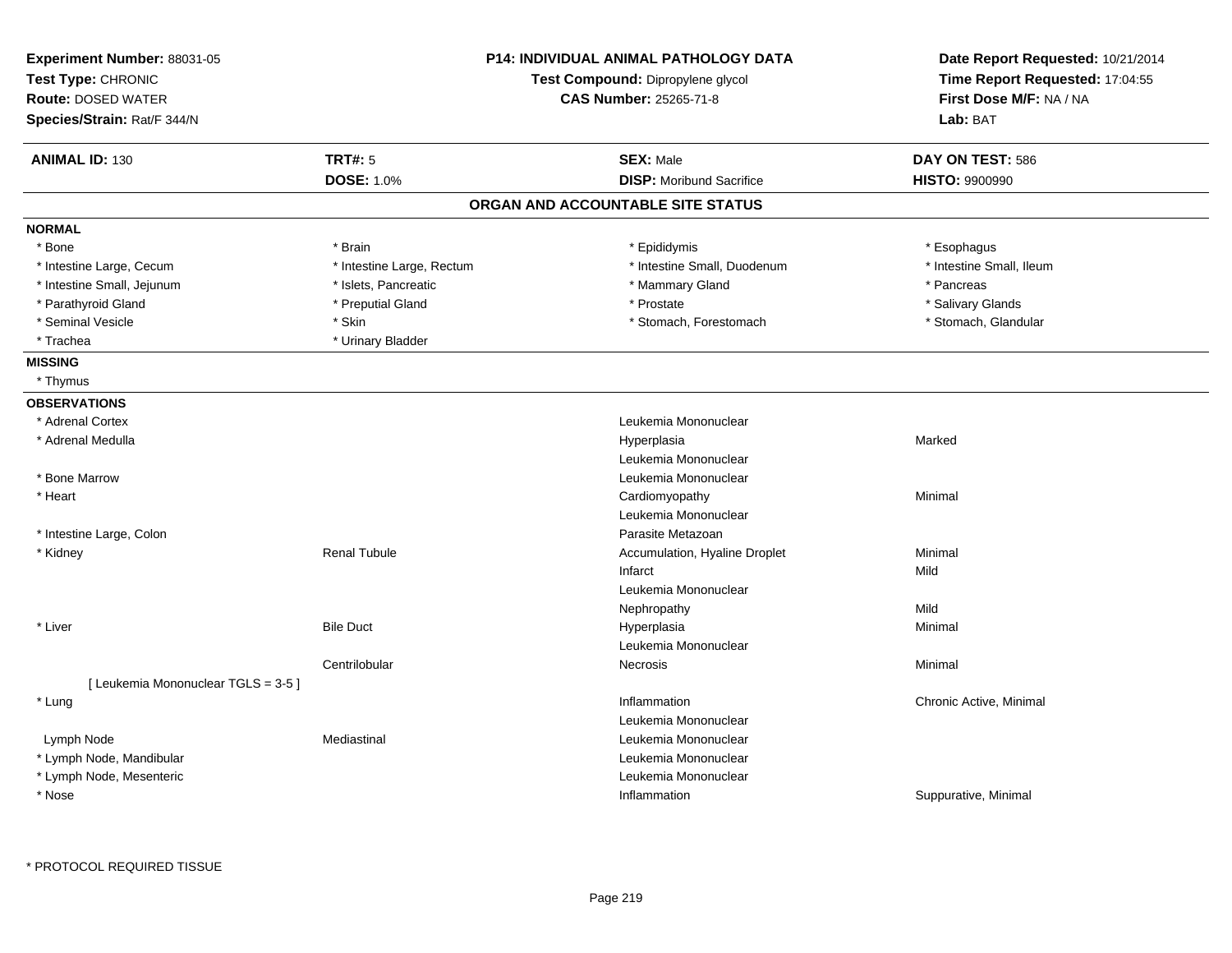| <b>Experiment Number: 88031-05</b><br><b>Test Type: CHRONIC</b><br><b>Route: DOSED WATER</b><br>Species/Strain: Rat/F 344/N | P14: INDIVIDUAL ANIMAL PATHOLOGY DATA<br>Test Compound: Dipropylene glycol<br><b>CAS Number: 25265-71-8</b> |                                   | Date Report Requested: 10/21/2014<br>Time Report Requested: 17:04:55<br>First Dose M/F: NA / NA<br>Lab: BAT |  |
|-----------------------------------------------------------------------------------------------------------------------------|-------------------------------------------------------------------------------------------------------------|-----------------------------------|-------------------------------------------------------------------------------------------------------------|--|
| <b>ANIMAL ID: 130</b>                                                                                                       | <b>TRT#: 5</b>                                                                                              | <b>SEX: Male</b>                  | DAY ON TEST: 586                                                                                            |  |
|                                                                                                                             | <b>DOSE: 1.0%</b>                                                                                           | <b>DISP:</b> Moribund Sacrifice   | <b>HISTO: 9900990</b>                                                                                       |  |
|                                                                                                                             |                                                                                                             | ORGAN AND ACCOUNTABLE SITE STATUS |                                                                                                             |  |
| * Pituitary Gland                                                                                                           | Pars Distalis                                                                                               | Hyperplasia                       | Moderate                                                                                                    |  |
|                                                                                                                             |                                                                                                             | Leukemia Mononuclear              |                                                                                                             |  |
| * Spleen                                                                                                                    |                                                                                                             | Fibrosis                          | Mild                                                                                                        |  |
|                                                                                                                             |                                                                                                             | Leukemia Mononuclear              |                                                                                                             |  |
| [Leukemia Mononuclear TGLS = 2-12]                                                                                          |                                                                                                             |                                   |                                                                                                             |  |
| * Stom Gland                                                                                                                |                                                                                                             |                                   |                                                                                                             |  |
| Note: TGL 4, "lesion, 2 mm diam" noted at trim, was not apparent microscopically.                                           |                                                                                                             |                                   |                                                                                                             |  |
| * Testes                                                                                                                    | Bilateral, Interstit Cell                                                                                   | Adenoma                           |                                                                                                             |  |
| [Adenoma TGLS = $1-8$ ]                                                                                                     |                                                                                                             |                                   |                                                                                                             |  |
| * Thyroid Gland                                                                                                             | C Cell                                                                                                      | Hyperplasia                       | Minimal                                                                                                     |  |
| PRIMARY CAUSE OF DEATH                                                                                                      | Leukemia Mononuclear<br>- Spleen                                                                            |                                   |                                                                                                             |  |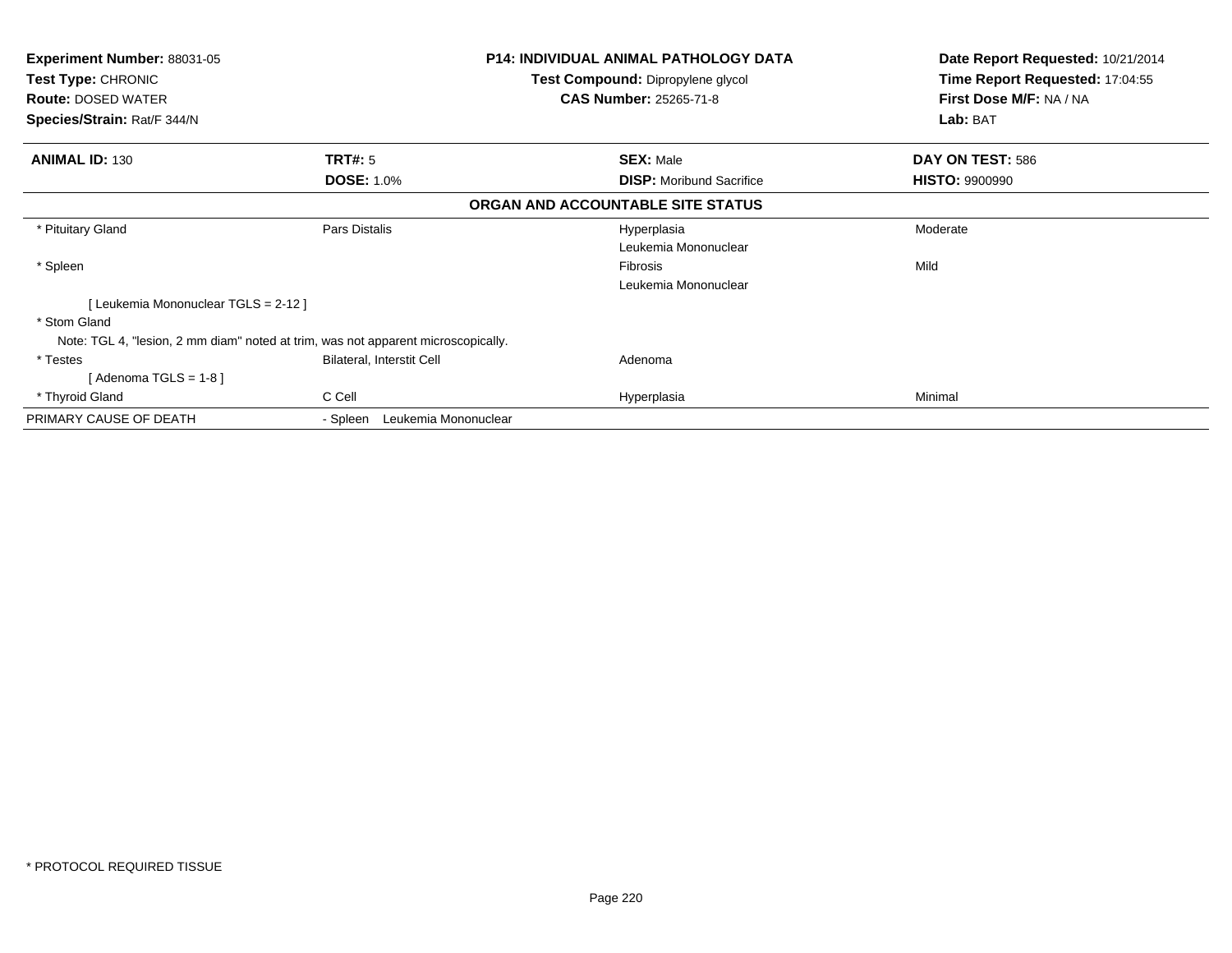| Experiment Number: 88031-05    |                                   | <b>P14: INDIVIDUAL ANIMAL PATHOLOGY DATA</b> | Date Report Requested: 10/21/2014 |
|--------------------------------|-----------------------------------|----------------------------------------------|-----------------------------------|
| Test Type: CHRONIC             | Test Compound: Dipropylene glycol |                                              | Time Report Requested: 17:04:55   |
| <b>Route: DOSED WATER</b>      |                                   | <b>CAS Number: 25265-71-8</b>                | First Dose M/F: NA / NA           |
| Species/Strain: Rat/F 344/N    |                                   |                                              | Lab: BAT                          |
| <b>ANIMAL ID: 131</b>          | <b>TRT#: 5</b>                    | <b>SEX: Male</b>                             | DAY ON TEST: 619                  |
|                                | <b>DOSE: 1.0%</b>                 | <b>DISP: Natural Death</b>                   | <b>HISTO: 9900991</b>             |
|                                |                                   | ORGAN AND ACCOUNTABLE SITE STATUS            |                                   |
| <b>NORMAL</b>                  |                                   |                                              |                                   |
| * Adrenal Cortex               | * Bone                            | * Bone Marrow                                | * Brain                           |
| * Epididymis                   | * Esophagus                       | * Intestine Large, Cecum                     | * Intestine Large, Colon          |
| * Intestine Large, Rectum      | * Intestine Small, Duodenum       | * Intestine Small, Jejunum                   | * Islets, Pancreatic              |
| * Lung                         | * Lymph Node, Mandibular          | * Lymph Node, Mesenteric                     | * Mammary Gland                   |
| * Nose                         | * Pancreas                        | * Parathyroid Gland                          | * Pituitary Gland                 |
| * Preputial Gland              | * Prostate                        | * Salivary Glands                            | * Seminal Vesicle                 |
| * Skin                         | * Spleen                          | * Stomach, Forestomach                       | * Stomach, Glandular              |
| * Thymus                       | * Thyroid Gland                   | * Trachea                                    | * Urinary Bladder                 |
| <b>AUTO PRECLUDES DIAG.</b>    |                                   |                                              |                                   |
| * Intestine Small, Ileum       |                                   |                                              |                                   |
| <b>OBSERVATIONS</b>            |                                   |                                              |                                   |
| * Adrenal Medulla              |                                   | Hyperplasia                                  | Mild                              |
|                                |                                   | Pheochromocytoma Benign                      |                                   |
| * Heart                        |                                   | Cardiomyopathy                               | Mild                              |
| * Kidney                       |                                   | Nephropathy                                  | Minimal                           |
| * Liver                        | <b>Bile Duct</b>                  | Hyperplasia                                  | Minimal                           |
|                                |                                   | Inflammation                                 | Histiocytic, Focal, Minimal       |
|                                | Centrilobular                     | <b>Necrosis</b>                              | Moderate                          |
| Pleura                         |                                   | Inflammation                                 | Chronic, Moderate                 |
| [Inflammation TGLS = $3-2+3$ ] |                                   |                                              |                                   |
| * Testes                       | Bilateral, Interstit Cell         | Adenoma                                      |                                   |
| [Adenoma TGLS = $1-8$ ]        |                                   |                                              |                                   |
| PRIMARY CAUSE OF DEATH         | - Pleura Inflammation             |                                              |                                   |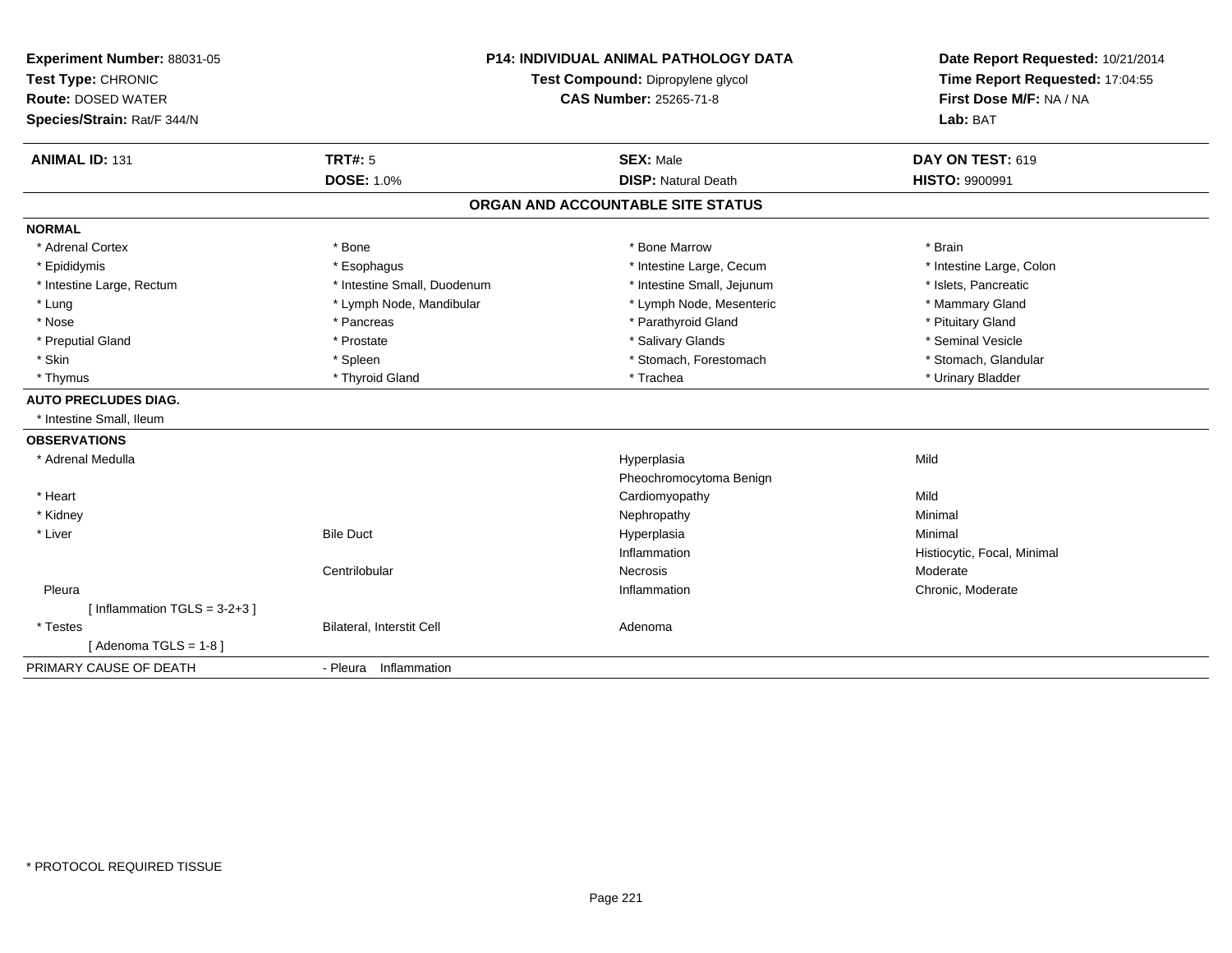| Experiment Number: 88031-05<br>Test Type: CHRONIC<br><b>Route: DOSED WATER</b><br>Species/Strain: Rat/F 344/N | P14: INDIVIDUAL ANIMAL PATHOLOGY DATA<br>Test Compound: Dipropylene glycol<br><b>CAS Number: 25265-71-8</b> |                                   | Date Report Requested: 10/21/2014<br>Time Report Requested: 17:04:55<br>First Dose M/F: NA / NA<br>Lab: BAT |
|---------------------------------------------------------------------------------------------------------------|-------------------------------------------------------------------------------------------------------------|-----------------------------------|-------------------------------------------------------------------------------------------------------------|
| <b>ANIMAL ID: 132</b>                                                                                         | <b>TRT#: 5</b>                                                                                              | <b>SEX: Male</b>                  | DAY ON TEST: 729                                                                                            |
|                                                                                                               | DOSE: 1.0%                                                                                                  | <b>DISP: Terminal Sacrifice</b>   | <b>HISTO: 9900992</b>                                                                                       |
|                                                                                                               |                                                                                                             | ORGAN AND ACCOUNTABLE SITE STATUS |                                                                                                             |
| <b>NORMAL</b>                                                                                                 |                                                                                                             |                                   |                                                                                                             |
| * Bone                                                                                                        | * Bone Marrow                                                                                               | * Brain                           | * Epididymis                                                                                                |
| * Esophagus                                                                                                   | * Intestine Large, Cecum                                                                                    | * Intestine Large, Colon          | * Intestine Large, Rectum                                                                                   |
| * Intestine Small, Duodenum                                                                                   | * Intestine Small, Ileum                                                                                    | * Intestine Small, Jejunum        | * Islets, Pancreatic                                                                                        |
| * Lymph Node, Mesenteric                                                                                      | * Mammary Gland                                                                                             | * Pancreas                        | * Parathyroid Gland                                                                                         |
| * Pituitary Gland                                                                                             | * Prostate                                                                                                  | * Salivary Glands                 | * Seminal Vesicle                                                                                           |
| * Skin                                                                                                        | * Spleen                                                                                                    | * Stomach, Glandular              | * Thymus                                                                                                    |
| * Trachea                                                                                                     | * Urinary Bladder                                                                                           |                                   |                                                                                                             |
| <b>MISSING</b>                                                                                                |                                                                                                             |                                   |                                                                                                             |
| * Lymph Node, Mandibular                                                                                      |                                                                                                             |                                   |                                                                                                             |
| <b>OBSERVATIONS</b>                                                                                           |                                                                                                             |                                   |                                                                                                             |
| * Adrenal Cortex                                                                                              |                                                                                                             | Hyperplasia                       | Minimal                                                                                                     |
| * Adrenal Medulla                                                                                             |                                                                                                             | Pheochromocytoma Benign           |                                                                                                             |
| * Heart                                                                                                       |                                                                                                             | Cardiomyopathy                    | Mild                                                                                                        |
| * Kidney                                                                                                      |                                                                                                             | Nephropathy                       | Moderate                                                                                                    |
| [Nephropathy TGLS = $2-6$ ]                                                                                   |                                                                                                             |                                   |                                                                                                             |
| * Liver                                                                                                       |                                                                                                             | <b>Basophilic Focus</b>           |                                                                                                             |
|                                                                                                               |                                                                                                             | <b>Clear Cell Focus</b>           |                                                                                                             |
|                                                                                                               | <b>Bile Duct</b>                                                                                            | Hyperplasia                       | Minimal                                                                                                     |
|                                                                                                               |                                                                                                             | Inflammation                      | Histiocytic, Focal, Minimal                                                                                 |
|                                                                                                               |                                                                                                             | Inflammation                      | Granulomatous, Focal, Mild                                                                                  |
|                                                                                                               | Note: TGL 3, "deformity, diffuse" noted at necropsy, was not apparent microscopically.                      |                                   |                                                                                                             |
| * Lung                                                                                                        |                                                                                                             | <b>Infiltration Cellular</b>      | Histiocyte, Minimal                                                                                         |
| * Nose                                                                                                        | Olfactory Epi                                                                                               | Atrophy                           | Minimal                                                                                                     |
| * Preputial Gland                                                                                             |                                                                                                             | Adenoma                           |                                                                                                             |
| [Adenoma TGLS = $4-12$ ]                                                                                      |                                                                                                             |                                   |                                                                                                             |
| * Stomach, Forestomach                                                                                        |                                                                                                             | Hyperplasia                       | Squamous, Minimal                                                                                           |
|                                                                                                               |                                                                                                             | Inflammation                      | Chronic, Mild                                                                                               |
| * Testes                                                                                                      | Bilateral, Interstit Cell                                                                                   | Adenoma                           |                                                                                                             |
| [Adenoma TGLS = $1-8$ ]                                                                                       |                                                                                                             |                                   |                                                                                                             |
| * Thyroid Gland                                                                                               | C Cell                                                                                                      | Hyperplasia                       | Minimal                                                                                                     |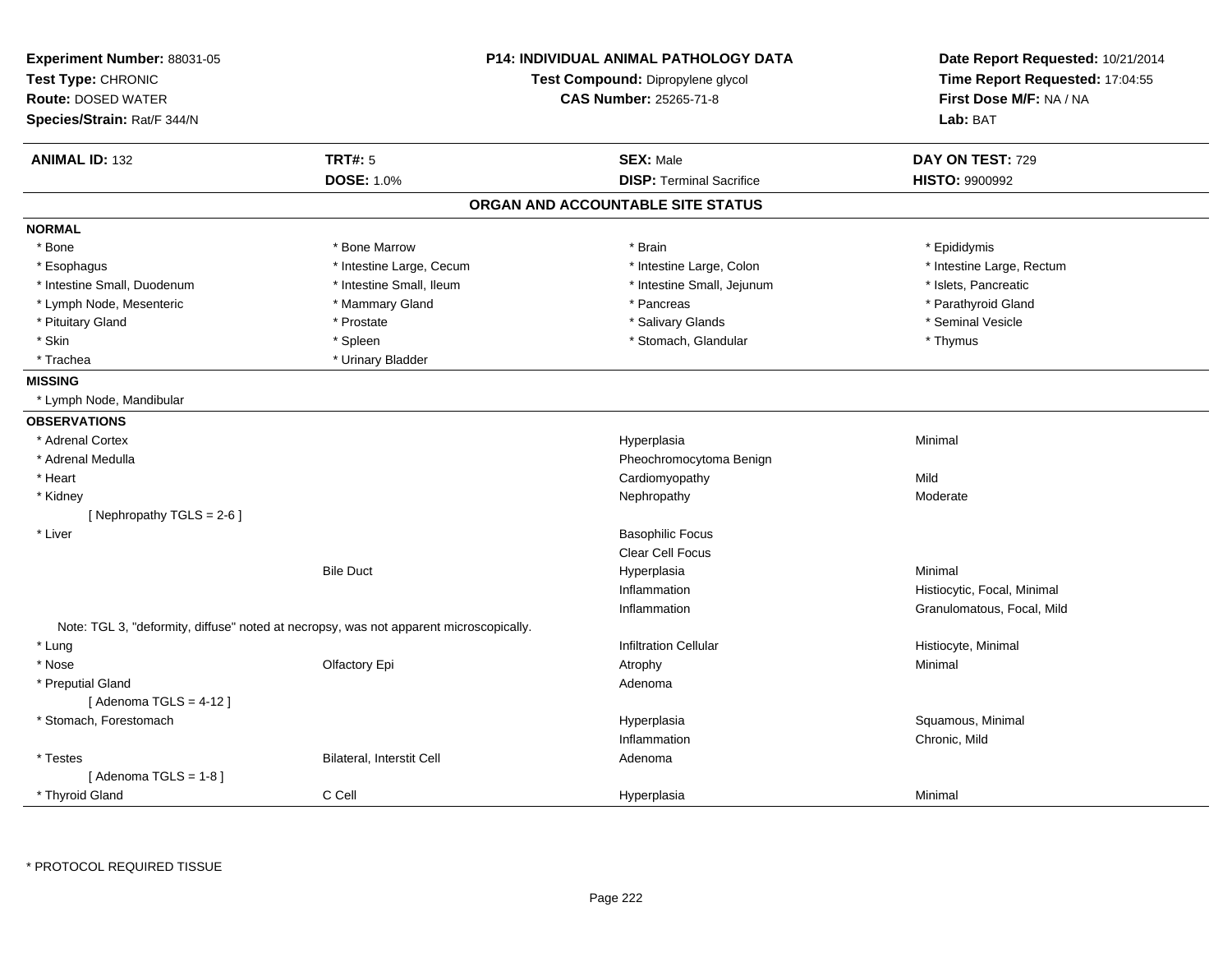| <b>Experiment Number: 88031-05</b><br><b>P14: INDIVIDUAL ANIMAL PATHOLOGY DATA</b><br>Test Compound: Dipropylene glycol<br>Test Type: CHRONIC<br><b>CAS Number: 25265-71-8</b><br><b>Route: DOSED WATER</b> |                   |                                   | Date Report Requested: 10/21/2014 |
|-------------------------------------------------------------------------------------------------------------------------------------------------------------------------------------------------------------|-------------------|-----------------------------------|-----------------------------------|
|                                                                                                                                                                                                             |                   |                                   | Time Report Requested: 17:04:55   |
|                                                                                                                                                                                                             |                   |                                   | First Dose M/F: NA / NA           |
| Species/Strain: Rat/F 344/N                                                                                                                                                                                 |                   |                                   | Lab: BAT                          |
| <b>ANIMAL ID: 132</b>                                                                                                                                                                                       | <b>TRT#:</b> 5    | <b>SEX: Male</b>                  | <b>DAY ON TEST: 729</b>           |
|                                                                                                                                                                                                             | <b>DOSE: 1.0%</b> | <b>DISP: Terminal Sacrifice</b>   | <b>HISTO: 9900992</b>             |
|                                                                                                                                                                                                             |                   | ORGAN AND ACCOUNTABLE SITE STATUS |                                   |
| PRIMARY CAUSE OF DEATH                                                                                                                                                                                      |                   |                                   |                                   |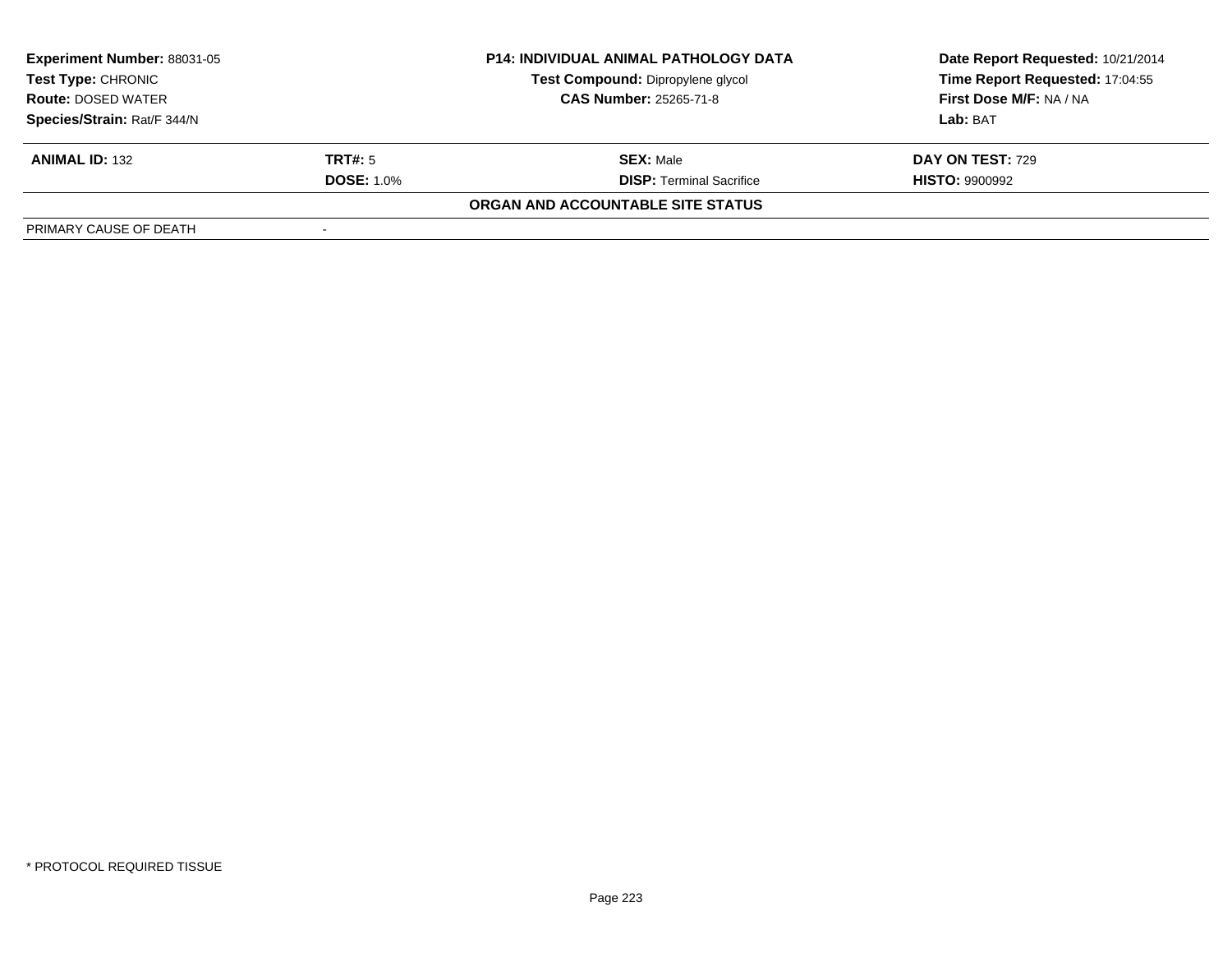| Experiment Number: 88031-05<br>Test Type: CHRONIC<br><b>Route: DOSED WATER</b><br>Species/Strain: Rat/F 344/N | <b>P14: INDIVIDUAL ANIMAL PATHOLOGY DATA</b><br>Test Compound: Dipropylene glycol<br><b>CAS Number: 25265-71-8</b> |                                   | Date Report Requested: 10/21/2014<br>Time Report Requested: 17:04:55<br>First Dose M/F: NA / NA<br>Lab: BAT |
|---------------------------------------------------------------------------------------------------------------|--------------------------------------------------------------------------------------------------------------------|-----------------------------------|-------------------------------------------------------------------------------------------------------------|
| <b>ANIMAL ID: 133</b>                                                                                         | <b>TRT#: 5</b>                                                                                                     | <b>SEX: Male</b>                  | DAY ON TEST: 730                                                                                            |
|                                                                                                               | <b>DOSE: 1.0%</b>                                                                                                  | <b>DISP: Terminal Sacrifice</b>   | <b>HISTO: 9900993</b>                                                                                       |
|                                                                                                               |                                                                                                                    | ORGAN AND ACCOUNTABLE SITE STATUS |                                                                                                             |
| <b>NORMAL</b>                                                                                                 |                                                                                                                    |                                   |                                                                                                             |
| * Adrenal Cortex                                                                                              | * Bone                                                                                                             | * Bone Marrow                     | * Brain                                                                                                     |
| * Epididymis                                                                                                  | * Esophagus                                                                                                        | * Intestine Large, Cecum          | * Intestine Large, Colon                                                                                    |
| * Intestine Large, Rectum                                                                                     | * Intestine Small, Duodenum                                                                                        | * Intestine Small, Ileum          | * Intestine Small, Jejunum                                                                                  |
| * Islets, Pancreatic                                                                                          | * Lymph Node, Mandibular                                                                                           | * Lymph Node, Mesenteric          | * Mammary Gland                                                                                             |
| * Nose                                                                                                        | * Parathyroid Gland                                                                                                | * Preputial Gland                 | * Prostate                                                                                                  |
| * Seminal Vesicle                                                                                             | * Skin                                                                                                             | * Stomach, Forestomach            | * Stomach, Glandular                                                                                        |
| * Thymus                                                                                                      | * Trachea                                                                                                          | * Urinary Bladder                 |                                                                                                             |
| <b>OBSERVATIONS</b>                                                                                           |                                                                                                                    |                                   |                                                                                                             |
| * Adrenal Medulla                                                                                             |                                                                                                                    | Pheochromocytoma Benign           |                                                                                                             |
| * Heart                                                                                                       |                                                                                                                    | Cardiomyopathy                    | Mild                                                                                                        |
| * Kidney                                                                                                      | <b>Transit Epithe</b>                                                                                              | Hyperplasia                       | Minimal                                                                                                     |
|                                                                                                               |                                                                                                                    | Nephropathy                       | Marked                                                                                                      |
| [Nephropathy TGLS = 5-6]                                                                                      |                                                                                                                    |                                   |                                                                                                             |
| * Liver                                                                                                       |                                                                                                                    | <b>Clear Cell Focus</b>           |                                                                                                             |
|                                                                                                               | <b>Bile Duct</b>                                                                                                   | Hyperplasia                       | Minimal                                                                                                     |
|                                                                                                               |                                                                                                                    | Inflammation                      | Granulomatous, Focal, Minimal                                                                               |
|                                                                                                               |                                                                                                                    | Inflammation                      | Histiocytic, Focal, Mild                                                                                    |
|                                                                                                               |                                                                                                                    | Mixed Cell Focus                  |                                                                                                             |
| [Mixed Cell Focus TGLS = 6-5]                                                                                 |                                                                                                                    |                                   |                                                                                                             |
| * Lung                                                                                                        |                                                                                                                    | <b>Infiltration Cellular</b>      | Histiocyte, Minimal                                                                                         |
| * Lym Node Mand                                                                                               |                                                                                                                    |                                   |                                                                                                             |
| Note: TGL 3, "enlarged, 8x" noted at necropsy, actually involved salivary gland.                              |                                                                                                                    |                                   |                                                                                                             |
| * Pancreas                                                                                                    |                                                                                                                    | Atrophy                           | Minimal                                                                                                     |
| * Pituitary Gland                                                                                             | Pars Distalis                                                                                                      | Adenoma                           |                                                                                                             |
| [Adenoma TGLS = $7-9$ ]                                                                                       |                                                                                                                    |                                   |                                                                                                             |
| * Salivary Glands                                                                                             |                                                                                                                    | Sarcoma                           |                                                                                                             |
| [Sarcoma TGLS = 1,3-14+12]                                                                                    |                                                                                                                    |                                   |                                                                                                             |
| * Spleen                                                                                                      |                                                                                                                    | Leukemia Mononuclear              |                                                                                                             |
| [Leukemia Mononuclear TGLS = 4-5]                                                                             |                                                                                                                    |                                   |                                                                                                             |
| * Testes                                                                                                      | Bilateral, Interstit Cell                                                                                          | Adenoma                           |                                                                                                             |
|                                                                                                               |                                                                                                                    |                                   |                                                                                                             |

\* PROTOCOL REQUIRED TISSUE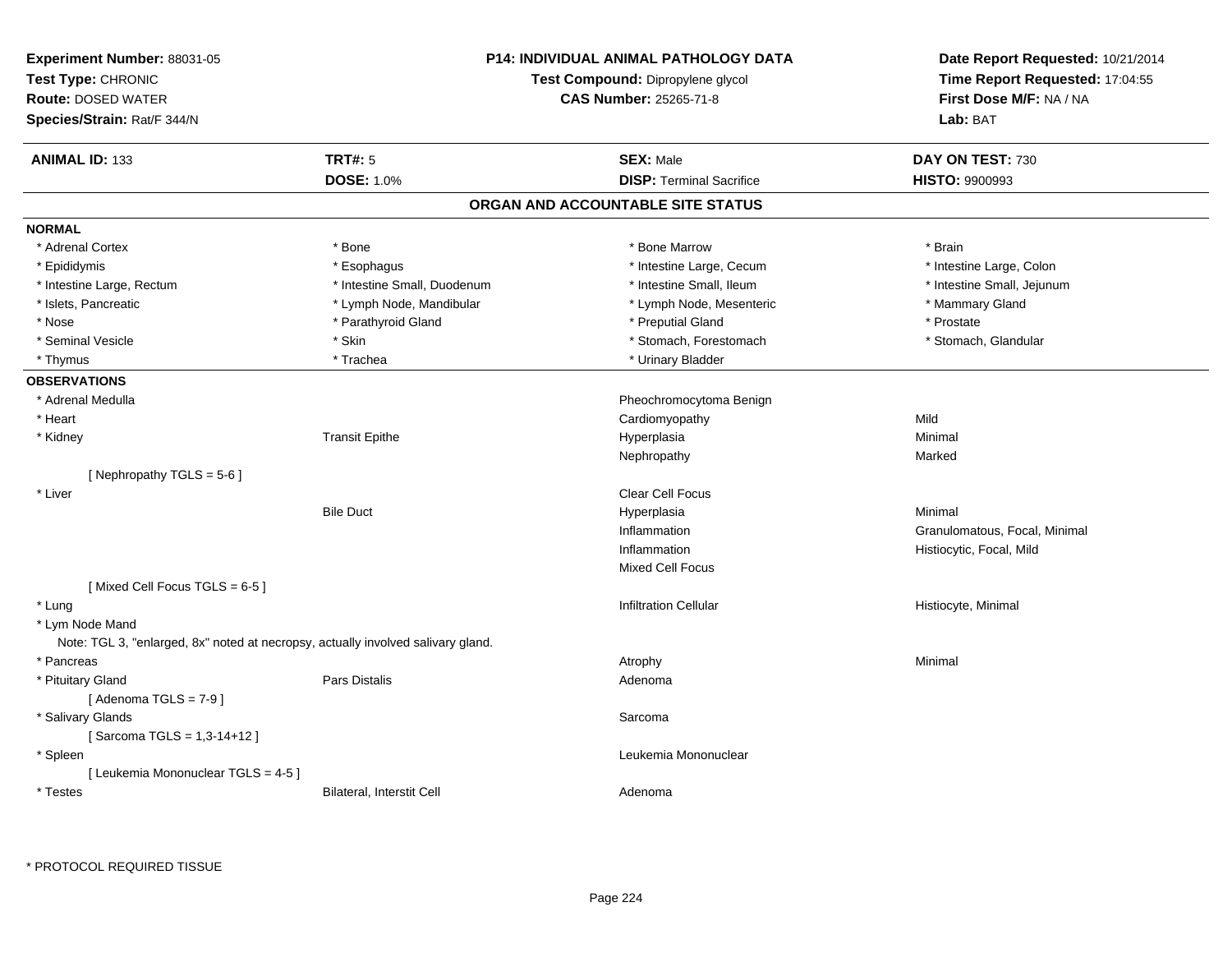| Experiment Number: 88031-05<br><b>Test Type: CHRONIC</b> |                                                                                           | <b>P14: INDIVIDUAL ANIMAL PATHOLOGY DATA</b> | Date Report Requested: 10/21/2014<br>Time Report Requested: 17:04:55 |  |
|----------------------------------------------------------|-------------------------------------------------------------------------------------------|----------------------------------------------|----------------------------------------------------------------------|--|
|                                                          |                                                                                           | <b>Test Compound: Dipropylene glycol</b>     |                                                                      |  |
| <b>Route: DOSED WATER</b>                                |                                                                                           | <b>CAS Number: 25265-71-8</b>                | First Dose M/F: NA / NA                                              |  |
| Species/Strain: Rat/F 344/N                              |                                                                                           |                                              | Lab: BAT                                                             |  |
| <b>ANIMAL ID: 133</b>                                    | TRT#: 5                                                                                   | <b>SEX: Male</b>                             | DAY ON TEST: 730                                                     |  |
|                                                          | <b>DOSE: 1.0%</b>                                                                         | <b>DISP:</b> Terminal Sacrifice              | <b>HISTO: 9900993</b>                                                |  |
|                                                          |                                                                                           | ORGAN AND ACCOUNTABLE SITE STATUS            |                                                                      |  |
| [ Adenoma TGLS = 2-8 ]                                   |                                                                                           |                                              |                                                                      |  |
| * Thyroid Gland                                          | C Cell                                                                                    | Hyperplasia                                  | Minimal                                                              |  |
| Zymbals GI                                               |                                                                                           |                                              |                                                                      |  |
|                                                          | Note: TGL 1, "mass, 20 x 20 x 15 mm" noted at necropsy, actually involved salivary gland. |                                              |                                                                      |  |
| PRIMARY CAUSE OF DEATH                                   |                                                                                           |                                              |                                                                      |  |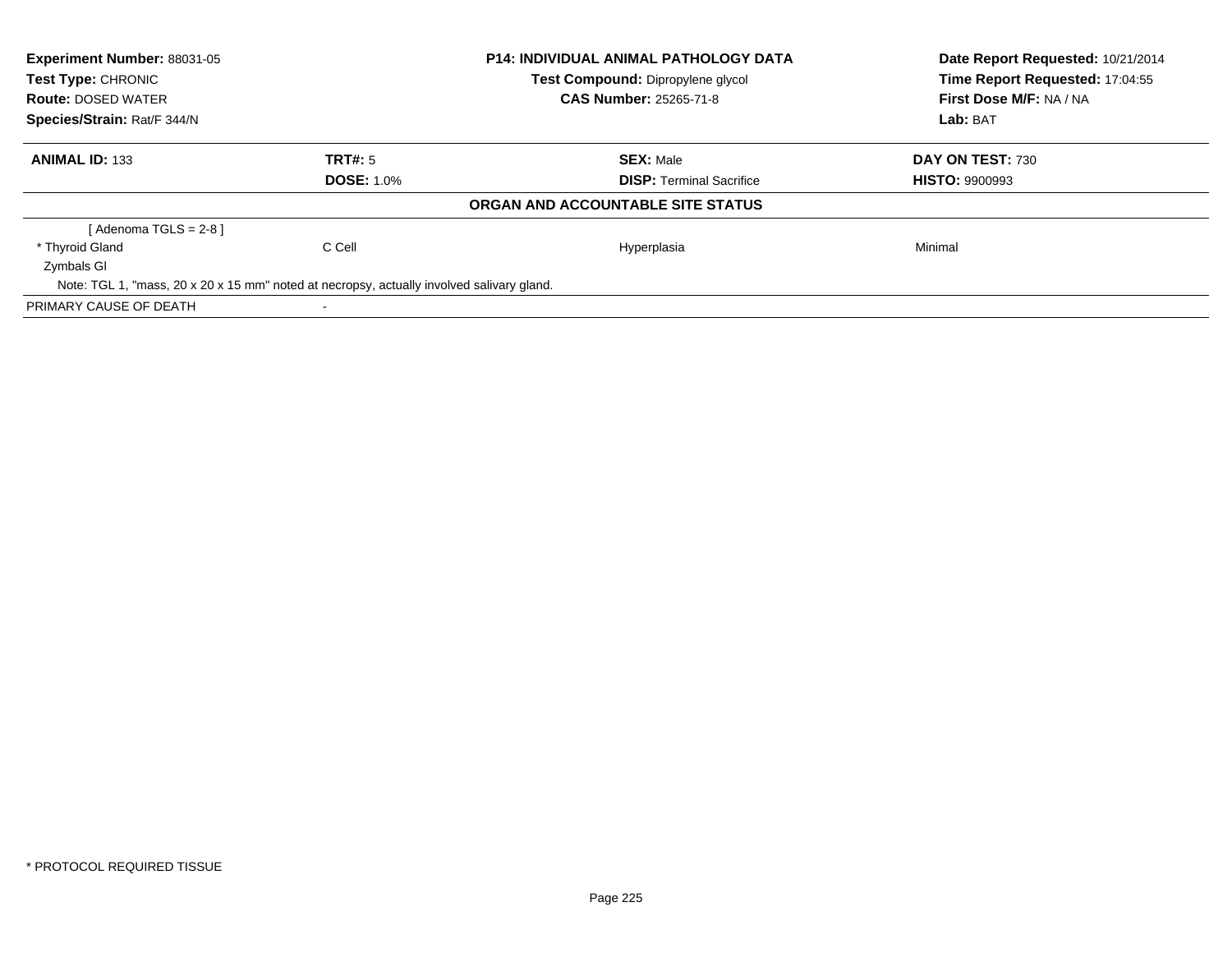| Experiment Number: 88031-05<br>Test Type: CHRONIC |                           | <b>P14: INDIVIDUAL ANIMAL PATHOLOGY DATA</b><br>Test Compound: Dipropylene glycol | Date Report Requested: 10/21/2014<br>Time Report Requested: 17:04:55<br>First Dose M/F: NA / NA |
|---------------------------------------------------|---------------------------|-----------------------------------------------------------------------------------|-------------------------------------------------------------------------------------------------|
| <b>Route: DOSED WATER</b>                         |                           | <b>CAS Number: 25265-71-8</b>                                                     |                                                                                                 |
| Species/Strain: Rat/F 344/N                       |                           |                                                                                   | Lab: BAT                                                                                        |
| <b>ANIMAL ID: 134</b>                             | <b>TRT#: 5</b>            | <b>SEX: Male</b>                                                                  | DAY ON TEST: 729                                                                                |
|                                                   | <b>DOSE: 1.0%</b>         | <b>DISP: Terminal Sacrifice</b>                                                   | <b>HISTO: 9900994</b>                                                                           |
|                                                   |                           | ORGAN AND ACCOUNTABLE SITE STATUS                                                 |                                                                                                 |
| <b>NORMAL</b>                                     |                           |                                                                                   |                                                                                                 |
| * Adrenal Cortex                                  | * Adrenal Medulla         | * Bone                                                                            | * Bone Marrow                                                                                   |
| * Brain                                           | * Epididymis              | * Esophagus                                                                       | * Intestine Large, Cecum                                                                        |
| * Intestine Large, Colon                          | * Intestine Large, Rectum | * Intestine Small, Duodenum                                                       | * Intestine Small, Ileum                                                                        |
| * Intestine Small, Jejunum                        | * Islets, Pancreatic      | * Lymph Node, Mandibular                                                          | * Lymph Node, Mesenteric                                                                        |
| * Mammary Gland                                   | * Nose                    | * Pancreas                                                                        | * Parathyroid Gland                                                                             |
| * Pituitary Gland                                 | * Prostate                | * Salivary Glands                                                                 | * Seminal Vesicle                                                                               |
| * Skin                                            | * Spleen                  | * Stomach, Forestomach                                                            | * Stomach, Glandular                                                                            |
| * Thymus                                          | * Trachea                 | * Urinary Bladder                                                                 |                                                                                                 |
| <b>OBSERVATIONS</b>                               |                           |                                                                                   |                                                                                                 |
| * Heart                                           |                           | Cardiomyopathy                                                                    | Mild                                                                                            |
| * Kidney                                          |                           | Nephropathy                                                                       | Moderate                                                                                        |
| * Liver                                           |                           | <b>Basophilic Focus</b>                                                           |                                                                                                 |
|                                                   |                           | <b>Clear Cell Focus</b>                                                           |                                                                                                 |
|                                                   | <b>Bile Duct</b>          | Hyperplasia                                                                       | Minimal                                                                                         |
|                                                   |                           | Inflammation                                                                      | Histiocytic, Focal, Mild                                                                        |
|                                                   |                           | Inflammation                                                                      | Granulomatous, Focal, Mild                                                                      |
| [Clear Cell Focus TGLS = 3-5]                     |                           |                                                                                   |                                                                                                 |
| * Lung                                            |                           | <b>Infiltration Cellular</b>                                                      | Histiocyte, Minimal                                                                             |
| * Preputial Gland                                 |                           | Adenoma                                                                           |                                                                                                 |
| [Adenoma TGLS = $2-8$ ]                           |                           |                                                                                   |                                                                                                 |
| * Testes                                          | Bilateral, Interstit Cell | Adenoma                                                                           |                                                                                                 |
| [Adenoma TGLS = $1-8$ ]                           |                           |                                                                                   |                                                                                                 |
| * Thyroid Gland                                   | C Cell                    | Hyperplasia                                                                       | Minimal                                                                                         |
| PRIMARY CAUSE OF DEATH                            | $\sim$                    |                                                                                   |                                                                                                 |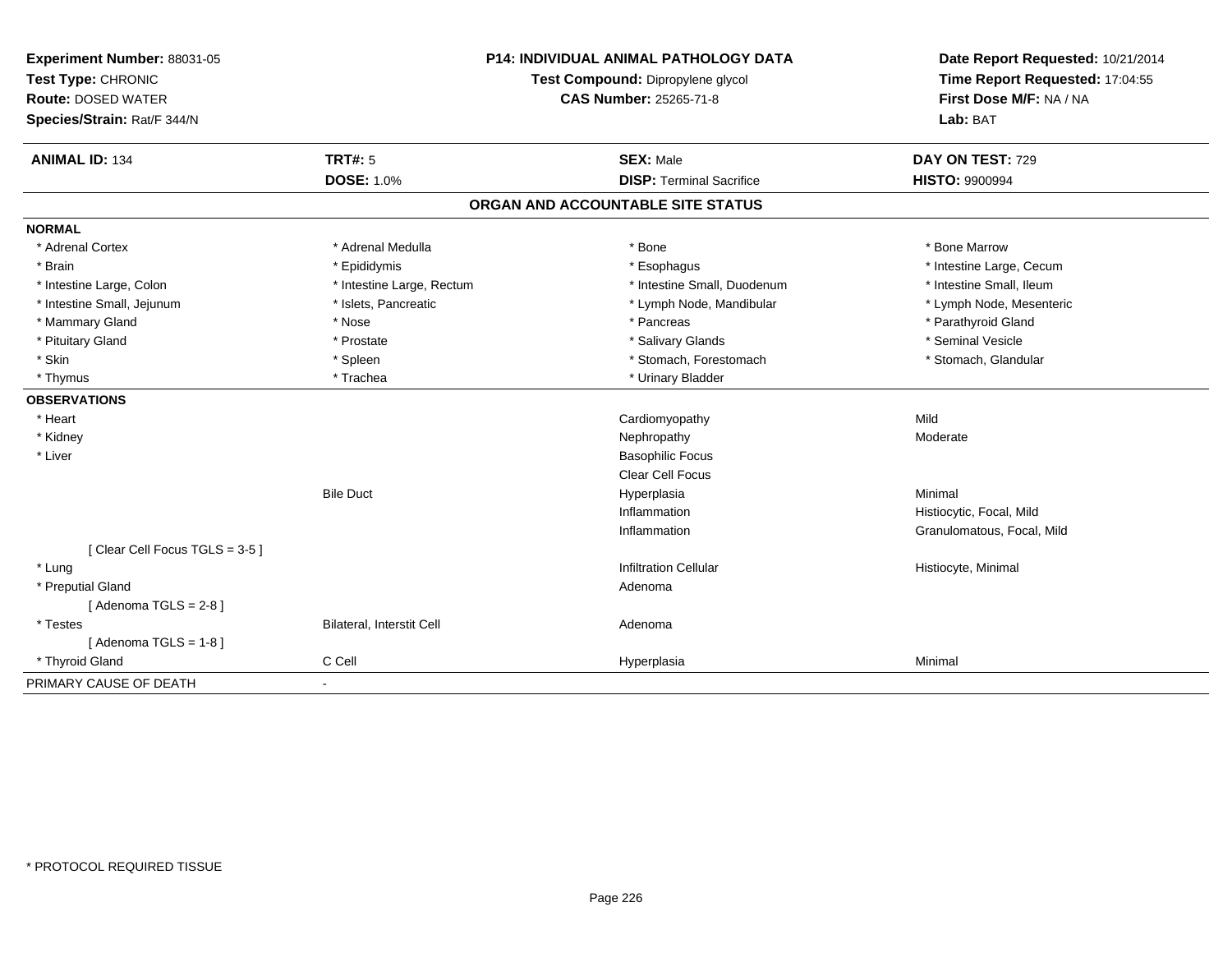| Experiment Number: 88031-05<br>Test Type: CHRONIC<br><b>Route: DOSED WATER</b><br>Species/Strain: Rat/F 344/N | <b>P14: INDIVIDUAL ANIMAL PATHOLOGY DATA</b><br>Test Compound: Dipropylene glycol<br><b>CAS Number: 25265-71-8</b> |                                   | Date Report Requested: 10/21/2014<br>Time Report Requested: 17:04:55<br>First Dose M/F: NA / NA<br>Lab: BAT |
|---------------------------------------------------------------------------------------------------------------|--------------------------------------------------------------------------------------------------------------------|-----------------------------------|-------------------------------------------------------------------------------------------------------------|
| <b>ANIMAL ID: 135</b>                                                                                         | <b>TRT#: 5</b>                                                                                                     | <b>SEX: Male</b>                  | DAY ON TEST: 729                                                                                            |
|                                                                                                               | <b>DOSE: 1.0%</b>                                                                                                  | <b>DISP: Terminal Sacrifice</b>   | <b>HISTO: 9900995</b>                                                                                       |
|                                                                                                               |                                                                                                                    | ORGAN AND ACCOUNTABLE SITE STATUS |                                                                                                             |
| <b>NORMAL</b>                                                                                                 |                                                                                                                    |                                   |                                                                                                             |
| * Bone                                                                                                        | * Bone Marrow                                                                                                      | * Brain                           | * Epididymis                                                                                                |
| * Esophagus                                                                                                   | * Intestine Large, Cecum                                                                                           | * Intestine Large, Rectum         | * Intestine Small, Duodenum                                                                                 |
| * Intestine Small. Ileum                                                                                      | * Intestine Small, Jejunum                                                                                         | * Islets, Pancreatic              | * Lymph Node, Mesenteric                                                                                    |
| * Mammary Gland                                                                                               | * Nose                                                                                                             | * Parathyroid Gland               | * Pituitary Gland                                                                                           |
| * Preputial Gland                                                                                             | * Prostate                                                                                                         | * Salivary Glands                 | * Seminal Vesicle                                                                                           |
| * Skin                                                                                                        | * Stomach, Forestomach                                                                                             | * Stomach, Glandular              | * Thymus                                                                                                    |
| * Trachea                                                                                                     | * Urinary Bladder                                                                                                  |                                   |                                                                                                             |
| <b>MISSING</b>                                                                                                |                                                                                                                    |                                   |                                                                                                             |
| * Lymph Node, Mandibular                                                                                      |                                                                                                                    |                                   |                                                                                                             |
| <b>OBSERVATIONS</b>                                                                                           |                                                                                                                    |                                   |                                                                                                             |
| * Adrenal Cortex                                                                                              |                                                                                                                    | Hyperplasia                       | Mild                                                                                                        |
| * Adrenal Medulla                                                                                             |                                                                                                                    | Hyperplasia                       | Moderate                                                                                                    |
|                                                                                                               |                                                                                                                    | Pheochromocytoma Benign           |                                                                                                             |
| * Heart                                                                                                       |                                                                                                                    | Cardiomyopathy                    | Mild                                                                                                        |
| * Intestine Large, Colon                                                                                      |                                                                                                                    | Parasite Metazoan                 |                                                                                                             |
| * Kidney                                                                                                      |                                                                                                                    | Nephropathy                       | Mild                                                                                                        |
| [Nephropathy TGLS = 3-6]                                                                                      |                                                                                                                    |                                   |                                                                                                             |
| * Liver                                                                                                       |                                                                                                                    | <b>Basophilic Focus</b>           |                                                                                                             |
|                                                                                                               |                                                                                                                    | Clear Cell Focus                  |                                                                                                             |
|                                                                                                               | <b>Bile Duct</b>                                                                                                   | Hyperplasia                       | Mild                                                                                                        |
|                                                                                                               |                                                                                                                    | Inflammation                      | Granulomatous, Focal, Mild                                                                                  |
|                                                                                                               |                                                                                                                    | Inflammation                      | Histiocytic, Focal, Mild                                                                                    |
| * Lung                                                                                                        | Alveolar Epith                                                                                                     | Hyperplasia                       | Minimal                                                                                                     |
|                                                                                                               |                                                                                                                    | <b>Infiltration Cellular</b>      | Histiocyte, Minimal                                                                                         |
| Mesentery                                                                                                     | Fat                                                                                                                | Necrosis                          | Mild                                                                                                        |
| [Necrosis TGLS = $4-13$ ]                                                                                     |                                                                                                                    |                                   |                                                                                                             |
| * Pancreas                                                                                                    |                                                                                                                    | <b>Basophilic Focus</b>           |                                                                                                             |
| * Spleen                                                                                                      |                                                                                                                    | Hyperplasia                       | Lymphoid, Focal, Moderate                                                                                   |
| [Hyperplasia TGLS = 2-5]                                                                                      |                                                                                                                    |                                   |                                                                                                             |
| * Testes                                                                                                      | <b>Bilateral, Interstit Cell</b>                                                                                   | Adenoma                           |                                                                                                             |
|                                                                                                               |                                                                                                                    |                                   |                                                                                                             |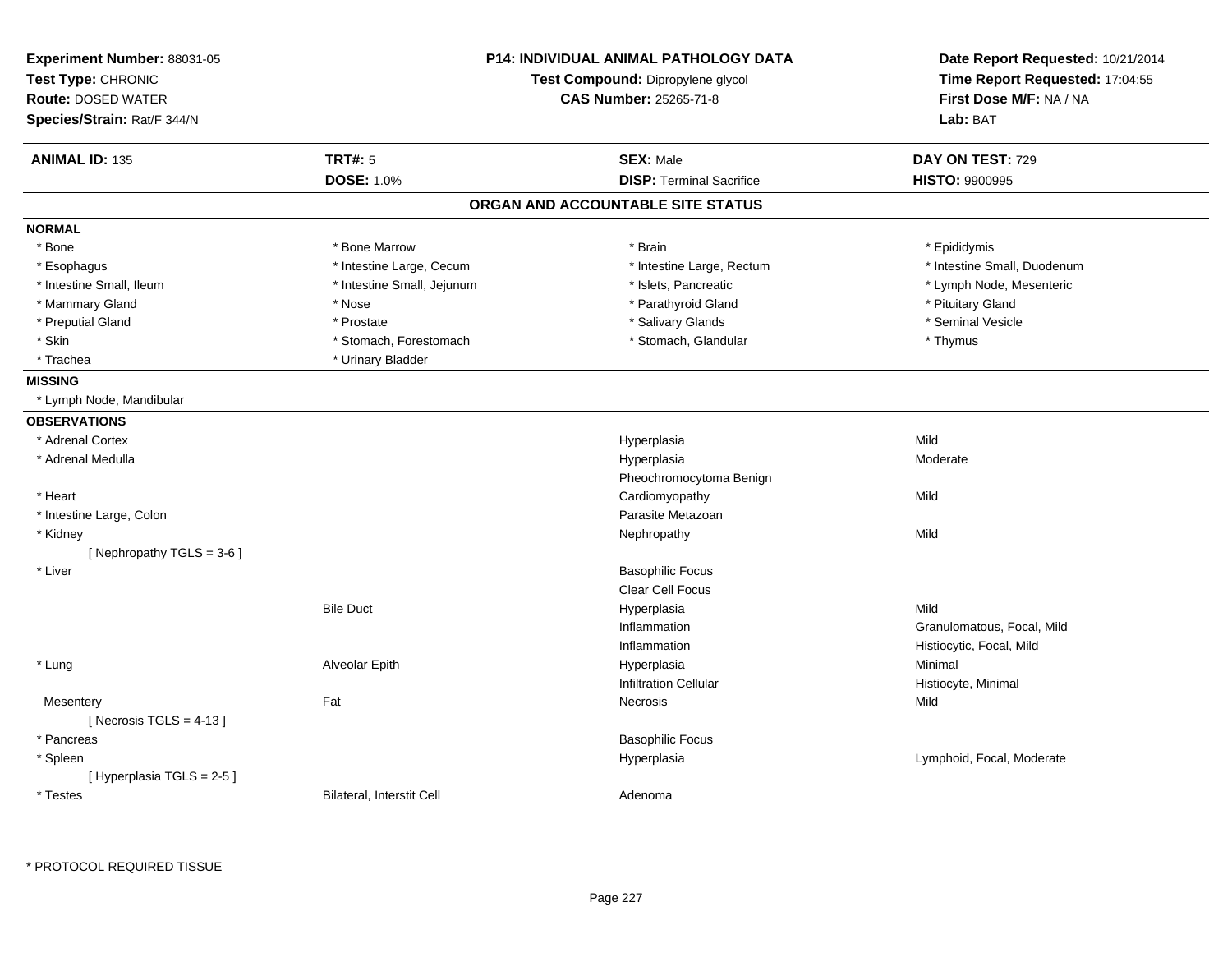| Experiment Number: 88031-05<br><b>Test Type: CHRONIC</b><br><b>Route: DOSED WATER</b><br>Species/Strain: Rat/F 344/N |                   | <b>P14: INDIVIDUAL ANIMAL PATHOLOGY DATA</b> | Date Report Requested: 10/21/2014 |
|----------------------------------------------------------------------------------------------------------------------|-------------------|----------------------------------------------|-----------------------------------|
|                                                                                                                      |                   | Test Compound: Dipropylene glycol            | Time Report Requested: 17:04:55   |
|                                                                                                                      |                   | <b>CAS Number: 25265-71-8</b>                | First Dose M/F: NA / NA           |
|                                                                                                                      |                   |                                              | Lab: BAT                          |
| <b>ANIMAL ID: 135</b>                                                                                                | TRT#: 5           | <b>SEX: Male</b>                             | <b>DAY ON TEST: 729</b>           |
|                                                                                                                      | <b>DOSE: 1.0%</b> | <b>DISP:</b> Terminal Sacrifice              | <b>HISTO: 9900995</b>             |
|                                                                                                                      |                   | ORGAN AND ACCOUNTABLE SITE STATUS            |                                   |
| [Adenoma TGLS = $1-8$ ]                                                                                              |                   |                                              |                                   |
| * Thyroid Gland                                                                                                      | C Cell            | Hyperplasia                                  | Minimal                           |
| PRIMARY CAUSE OF DEATH                                                                                               |                   |                                              |                                   |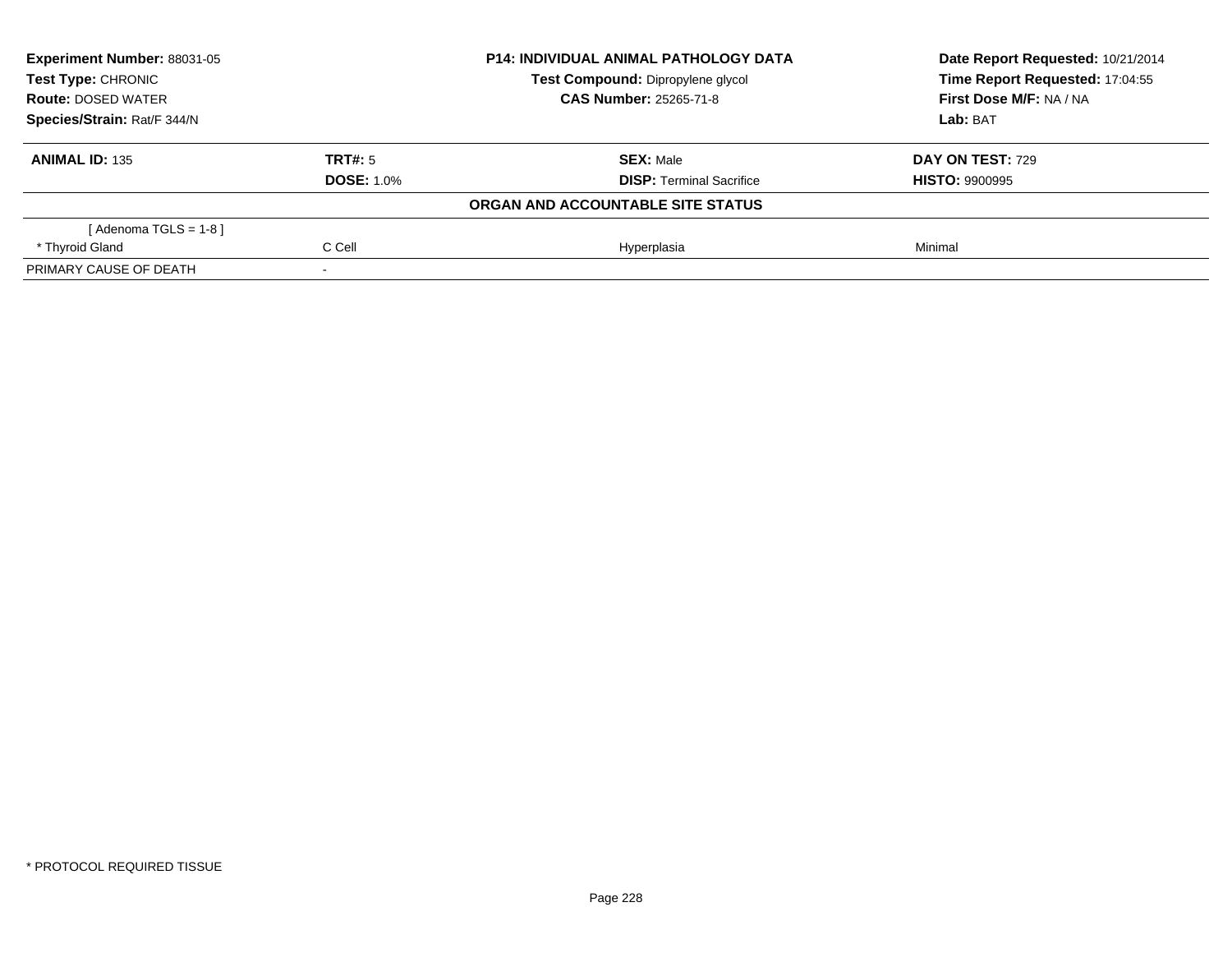| Experiment Number: 88031-05<br>Test Type: CHRONIC<br><b>Route: DOSED WATER</b><br>Species/Strain: Rat/F 344/N | <b>P14: INDIVIDUAL ANIMAL PATHOLOGY DATA</b><br>Test Compound: Dipropylene glycol<br><b>CAS Number: 25265-71-8</b> |                                   | Date Report Requested: 10/21/2014<br>Time Report Requested: 17:04:55<br>First Dose M/F: NA / NA<br>Lab: BAT |
|---------------------------------------------------------------------------------------------------------------|--------------------------------------------------------------------------------------------------------------------|-----------------------------------|-------------------------------------------------------------------------------------------------------------|
| <b>ANIMAL ID: 136</b>                                                                                         | <b>TRT#: 5</b>                                                                                                     | <b>SEX: Male</b>                  | DAY ON TEST: 730                                                                                            |
|                                                                                                               | <b>DOSE: 1.0%</b>                                                                                                  | <b>DISP: Terminal Sacrifice</b>   | <b>HISTO: 9900996</b>                                                                                       |
|                                                                                                               |                                                                                                                    | ORGAN AND ACCOUNTABLE SITE STATUS |                                                                                                             |
| <b>NORMAL</b>                                                                                                 |                                                                                                                    |                                   |                                                                                                             |
| * Bone                                                                                                        | * Bone Marrow                                                                                                      | * Brain                           | * Epididymis                                                                                                |
| * Esophagus                                                                                                   | * Intestine Large, Cecum                                                                                           | * Intestine Large, Colon          | * Intestine Large, Rectum                                                                                   |
| * Intestine Small, Duodenum                                                                                   | * Intestine Small, Ileum                                                                                           | * Intestine Small, Jejunum        | * Lymph Node, Mesenteric                                                                                    |
| * Mammary Gland                                                                                               | * Nose                                                                                                             | * Parathyroid Gland               | * Preputial Gland                                                                                           |
| * Prostate                                                                                                    | * Salivary Glands                                                                                                  | * Seminal Vesicle                 | * Spleen                                                                                                    |
| * Stomach, Glandular                                                                                          | * Thymus                                                                                                           | * Thyroid Gland                   | * Trachea                                                                                                   |
| * Urinary Bladder                                                                                             |                                                                                                                    |                                   |                                                                                                             |
| <b>MISSING</b>                                                                                                |                                                                                                                    |                                   |                                                                                                             |
| * Lymph Node, Mandibular                                                                                      |                                                                                                                    |                                   |                                                                                                             |
| <b>OBSERVATIONS</b>                                                                                           |                                                                                                                    |                                   |                                                                                                             |
| * Adrenal Cortex                                                                                              |                                                                                                                    | Hyperplasia                       | Minimal                                                                                                     |
|                                                                                                               |                                                                                                                    | Vacuolization Cytoplasmic         | Mild                                                                                                        |
| * Adrenal Medulla                                                                                             |                                                                                                                    | Hyperplasia                       | Mild                                                                                                        |
| * Heart                                                                                                       |                                                                                                                    | Cardiomyopathy                    | Mild                                                                                                        |
| * Islets, Pancreatic                                                                                          |                                                                                                                    | Hyperplasia                       | Minimal                                                                                                     |
| * Kidney                                                                                                      |                                                                                                                    | Nephropathy                       | Marked                                                                                                      |
| [ Nephropathy TGLS = $3-6$ ]                                                                                  |                                                                                                                    |                                   |                                                                                                             |
| * Liver                                                                                                       |                                                                                                                    | Inflammation                      | Histiocytic, Focal, Mild                                                                                    |
|                                                                                                               |                                                                                                                    | Inflammation                      | Granulomatous, Focal, Minimal                                                                               |
| * Lung                                                                                                        |                                                                                                                    | <b>Infiltration Cellular</b>      | Histiocyte, Minimal                                                                                         |
| * Pancreas                                                                                                    |                                                                                                                    | Atrophy                           | Mild                                                                                                        |
| * Pituitary Gland                                                                                             | Pars Distalis                                                                                                      | Hyperplasia                       | Minimal                                                                                                     |
| * Skin                                                                                                        | <b>Subcut Tiss</b>                                                                                                 | Sarcoma                           |                                                                                                             |
| [Sarcoma TGLS = $1-12$ ]                                                                                      |                                                                                                                    |                                   |                                                                                                             |
| * Stomach, Forestomach                                                                                        |                                                                                                                    | Ulcer                             | Marked                                                                                                      |
| * Testes                                                                                                      | Bilateral, Interstit Cell                                                                                          | Adenoma                           |                                                                                                             |
| [Adenoma TGLS = $2-8$ ]                                                                                       |                                                                                                                    |                                   |                                                                                                             |
| PRIMARY CAUSE OF DEATH                                                                                        | $\blacksquare$                                                                                                     |                                   |                                                                                                             |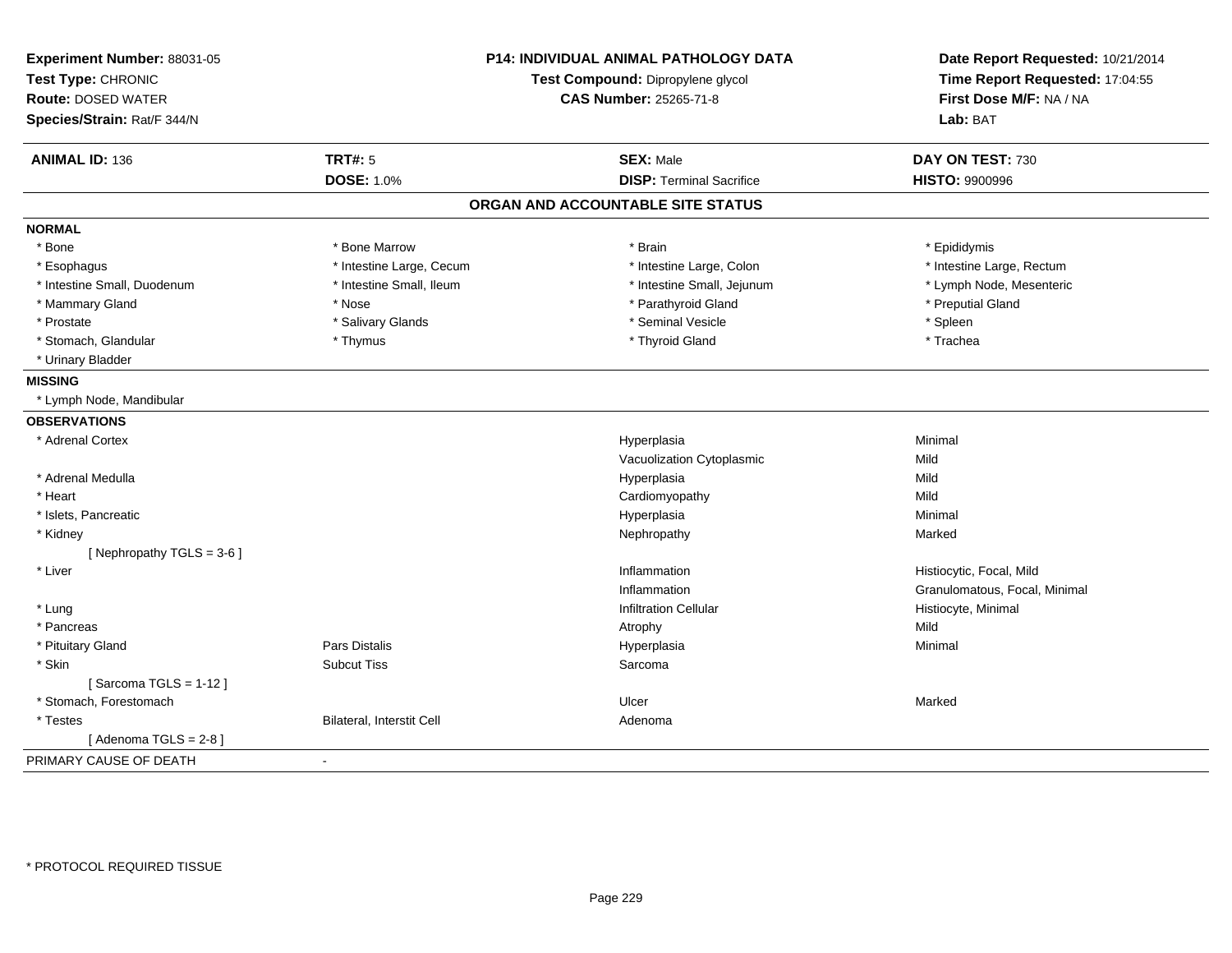| Experiment Number: 88031-05<br>Test Type: CHRONIC |                          | <b>P14: INDIVIDUAL ANIMAL PATHOLOGY DATA</b><br>Test Compound: Dipropylene glycol | Date Report Requested: 10/21/2014<br>Time Report Requested: 17:04:55 |
|---------------------------------------------------|--------------------------|-----------------------------------------------------------------------------------|----------------------------------------------------------------------|
| <b>Route: DOSED WATER</b>                         |                          | CAS Number: 25265-71-8                                                            | First Dose M/F: NA / NA                                              |
| Species/Strain: Rat/F 344/N                       |                          |                                                                                   | Lab: BAT                                                             |
| <b>ANIMAL ID: 137</b>                             | <b>TRT#: 5</b>           | <b>SEX: Male</b>                                                                  | DAY ON TEST: 729                                                     |
|                                                   | <b>DOSE: 1.0%</b>        | <b>DISP: Terminal Sacrifice</b>                                                   | <b>HISTO: 9900997</b>                                                |
|                                                   |                          | ORGAN AND ACCOUNTABLE SITE STATUS                                                 |                                                                      |
| <b>NORMAL</b>                                     |                          |                                                                                   |                                                                      |
| * Bone                                            | * Bone Marrow            | * Brain                                                                           | * Epididymis                                                         |
| * Esophagus                                       | * Intestine Large, Cecum | * Intestine Large, Colon                                                          | * Intestine Large, Rectum                                            |
| * Intestine Small, Duodenum                       | * Intestine Small, Ileum | * Intestine Small, Jejunum                                                        | * Islets, Pancreatic                                                 |
| * Mammary Gland                                   | * Nose                   | * Parathyroid Gland                                                               | * Preputial Gland                                                    |
| * Prostate                                        | * Salivary Glands        | * Seminal Vesicle                                                                 | * Stomach, Forestomach                                               |
| * Stomach, Glandular                              | * Thyroid Gland          | * Trachea                                                                         | * Urinary Bladder                                                    |
| <b>MISSING</b>                                    |                          |                                                                                   |                                                                      |
| * Lymph Node, Mandibular                          |                          |                                                                                   |                                                                      |
| <b>OBSERVATIONS</b>                               |                          |                                                                                   |                                                                      |
| * Adrenal Cortex                                  |                          | Hyperplasia                                                                       | Mild                                                                 |
| * Adrenal Medulla                                 |                          | Pheochromocytoma Malignant                                                        |                                                                      |
| [ Pheochromocytoma Malignant TGLS = 9-6 ]         |                          |                                                                                   |                                                                      |
| * Heart                                           |                          | Cardiomyopathy                                                                    | Mild                                                                 |
| * Kidney                                          | <b>Transit Epithe</b>    | Hyperplasia                                                                       | Minimal                                                              |
|                                                   |                          | Leukemia Mononuclear                                                              |                                                                      |
|                                                   |                          | Nephropathy                                                                       | Marked                                                               |
| [Nephropathy TGLS = $5-6$ ]                       |                          |                                                                                   |                                                                      |
| * Liver                                           | <b>Bile Duct</b>         | Hyperplasia                                                                       | Mild                                                                 |
|                                                   |                          | Inflammation                                                                      | Granulomatous, Focal, Minimal                                        |
|                                                   |                          | Inflammation                                                                      | Histiocytic, Focal, Mild                                             |
|                                                   |                          | Leukemia Mononuclear                                                              |                                                                      |
| [ Leukemia Mononuclear TGLS = 4-5 ]               |                          |                                                                                   |                                                                      |
| * Lung                                            |                          | <b>Infiltration Cellular</b>                                                      | Histiocyte, Minimal                                                  |
|                                                   |                          | Leukemia Mononuclear                                                              |                                                                      |
| Lymph Node                                        | Mediastinal              | Leukemia Mononuclear                                                              |                                                                      |
|                                                   | Pancreatic               | Leukemia Mononuclear                                                              |                                                                      |
| [ Leukemia Mononuclear TGLS = 3-12 ]              |                          |                                                                                   |                                                                      |
| [ Leukemia Mononuclear TGLS = 6-2 ]               |                          |                                                                                   |                                                                      |
| * Lymph Node, Mesenteric                          |                          | Leukemia Mononuclear                                                              |                                                                      |
| * Mammary GI                                      |                          |                                                                                   |                                                                      |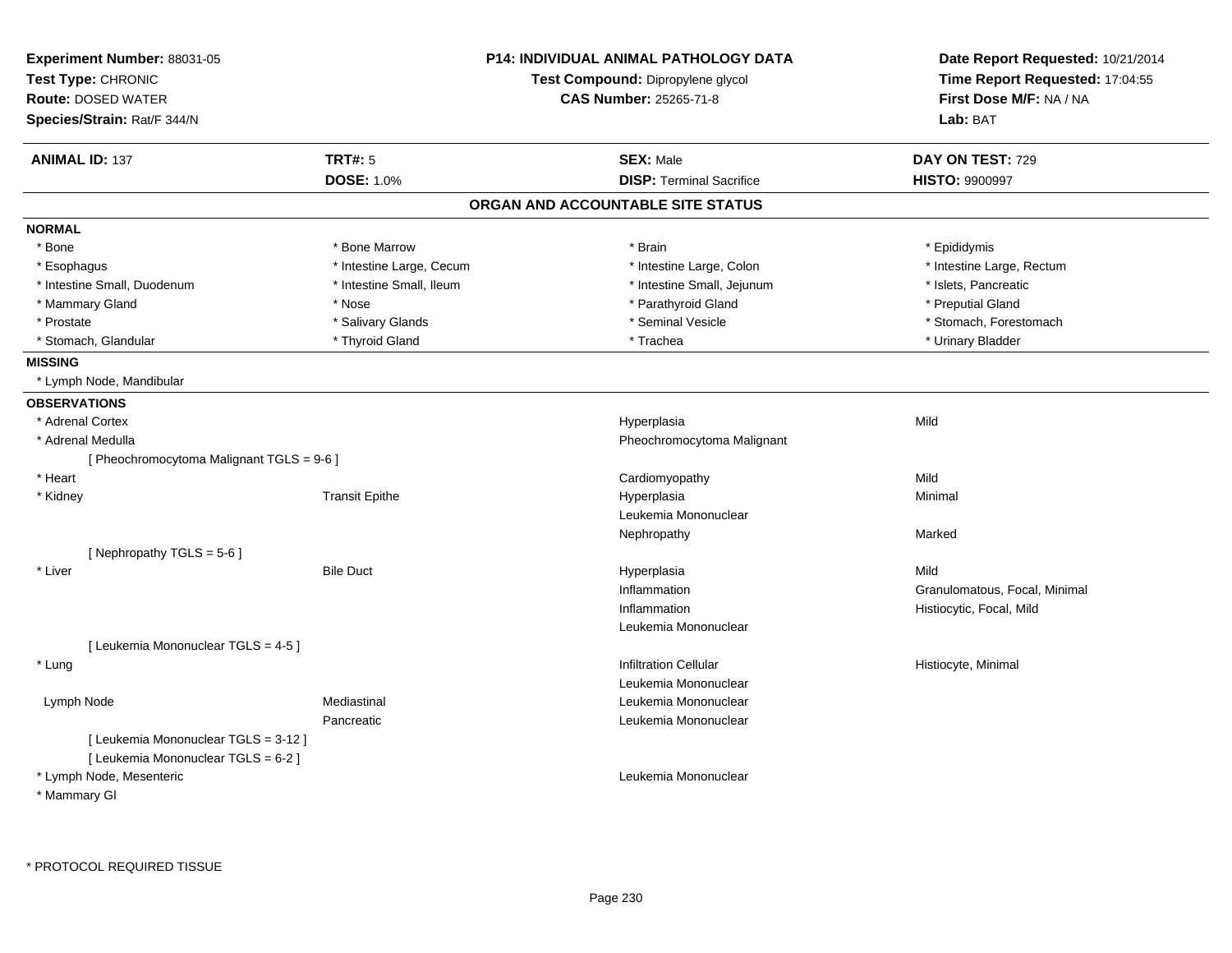| Experiment Number: 88031-05                                                                   |                                  | <b>P14: INDIVIDUAL ANIMAL PATHOLOGY DATA</b> | Date Report Requested: 10/21/2014 |
|-----------------------------------------------------------------------------------------------|----------------------------------|----------------------------------------------|-----------------------------------|
| Test Type: CHRONIC                                                                            |                                  | Test Compound: Dipropylene glycol            | Time Report Requested: 17:04:55   |
| <b>Route: DOSED WATER</b>                                                                     |                                  | <b>CAS Number: 25265-71-8</b>                | First Dose M/F: NA / NA           |
| Species/Strain: Rat/F 344/N                                                                   |                                  |                                              | Lab: BAT                          |
| <b>ANIMAL ID: 137</b>                                                                         | TRT#: 5                          | <b>SEX: Male</b>                             | DAY ON TEST: 729                  |
|                                                                                               | <b>DOSE: 1.0%</b>                | <b>DISP: Terminal Sacrifice</b>              | <b>HISTO: 9900997</b>             |
|                                                                                               |                                  | ORGAN AND ACCOUNTABLE SITE STATUS            |                                   |
| Note: TGL 7, "mass, 38 x 25 x 20 mm" noted at necropsy, involved subcutaneous tissues (skin). |                                  |                                              |                                   |
| * Pancreas                                                                                    |                                  | Atrophy                                      | Minimal                           |
| * Pituitary Gland                                                                             | Pars Distalis                    | Hyperplasia                                  | Mild                              |
| * Skin                                                                                        |                                  | Keratoacanthoma                              |                                   |
|                                                                                               | <b>Subcut Tiss</b>               | Sarcoma                                      |                                   |
| [Keratoacanthoma TGLS = 8-14]                                                                 |                                  |                                              |                                   |
| [Sarcoma TGLS = $7-15$ ]                                                                      |                                  |                                              |                                   |
| * Spleen                                                                                      |                                  | Hyperplasia                                  | Lymphoid, Focal, Moderate         |
|                                                                                               |                                  | Leukemia Mononuclear                         |                                   |
| [Leukemia Mononuclear TGLS = 2-12]                                                            |                                  |                                              |                                   |
| * Testes                                                                                      | <b>Bilateral, Interstit Cell</b> | Adenoma                                      |                                   |
| [Adenoma TGLS = $1-8$ ]                                                                       |                                  |                                              |                                   |
| * Thymus                                                                                      |                                  | Leukemia Mononuclear                         |                                   |
| PRIMARY CAUSE OF DEATH                                                                        |                                  |                                              |                                   |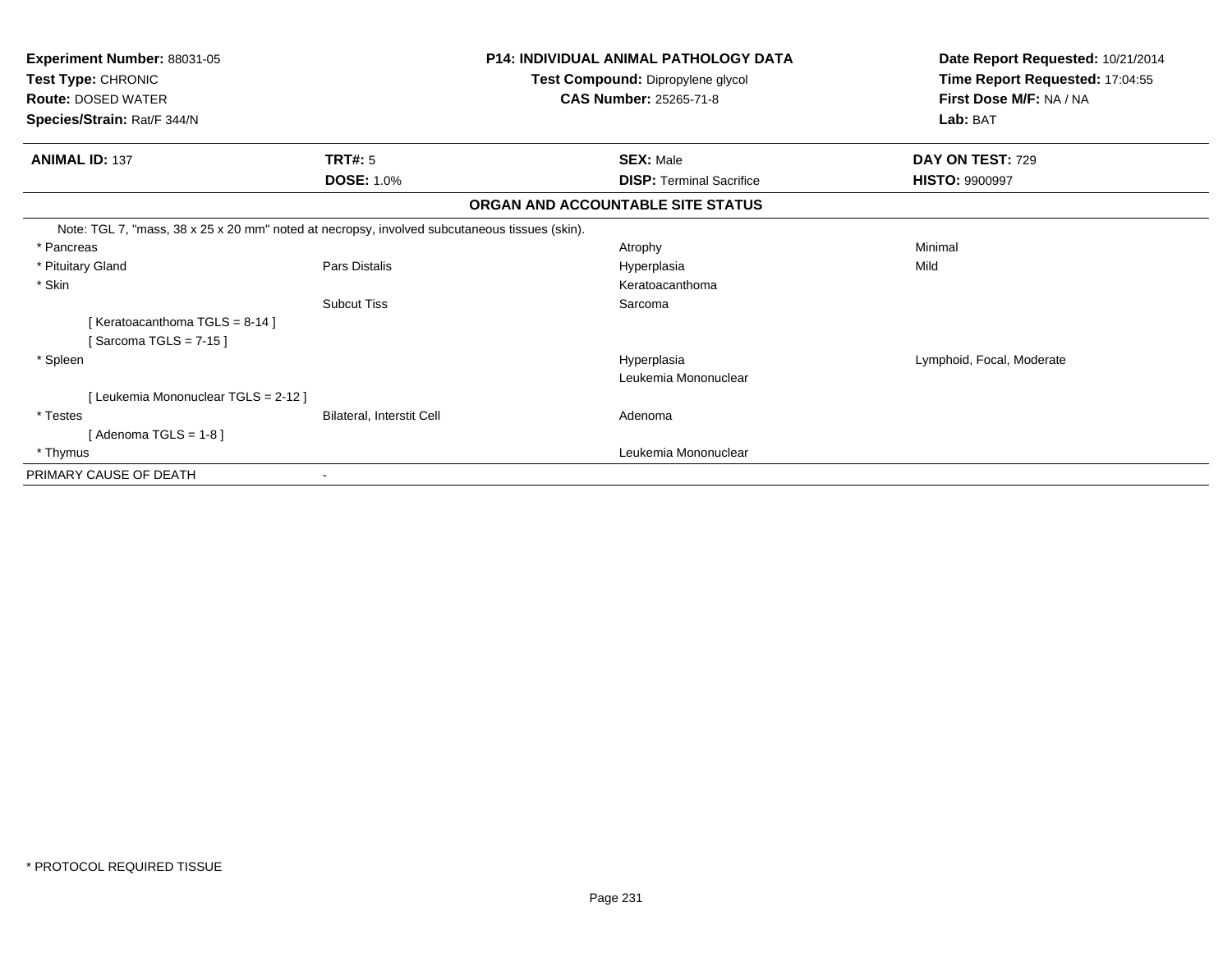| Experiment Number: 88031-05<br>Test Type: CHRONIC |                             | <b>P14: INDIVIDUAL ANIMAL PATHOLOGY DATA</b><br>Test Compound: Dipropylene glycol | Date Report Requested: 10/21/2014<br>Time Report Requested: 17:04:55 |
|---------------------------------------------------|-----------------------------|-----------------------------------------------------------------------------------|----------------------------------------------------------------------|
| <b>Route: DOSED WATER</b>                         |                             | <b>CAS Number: 25265-71-8</b>                                                     | First Dose M/F: NA / NA                                              |
| Species/Strain: Rat/F 344/N                       |                             |                                                                                   | Lab: BAT                                                             |
| <b>ANIMAL ID: 138</b>                             | <b>TRT#: 5</b>              | <b>SEX: Male</b>                                                                  | DAY ON TEST: 730                                                     |
|                                                   | <b>DOSE: 1.0%</b>           | <b>DISP: Terminal Sacrifice</b>                                                   | <b>HISTO: 9900998</b>                                                |
|                                                   |                             | ORGAN AND ACCOUNTABLE SITE STATUS                                                 |                                                                      |
| <b>NORMAL</b>                                     |                             |                                                                                   |                                                                      |
| * Adrenal Medulla                                 | * Bone                      | * Bone Marrow                                                                     | * Brain                                                              |
| * Epididymis                                      | * Esophagus                 | * Intestine Large, Cecum                                                          | * Intestine Large, Colon                                             |
| * Intestine Large, Rectum                         | * Intestine Small, Duodenum | * Intestine Small, Ileum                                                          | * Intestine Small, Jejunum                                           |
| * Islets, Pancreatic                              | * Lung                      | * Lymph Node, Mesenteric                                                          | * Mammary Gland                                                      |
| * Preputial Gland                                 | * Salivary Glands           | * Seminal Vesicle                                                                 | * Skin                                                               |
| * Stomach, Forestomach                            | * Stomach, Glandular        | * Thymus                                                                          | * Trachea                                                            |
| * Urinary Bladder                                 |                             |                                                                                   |                                                                      |
| <b>MISSING</b>                                    |                             |                                                                                   |                                                                      |
| * Lymph Node, Mandibular                          | * Parathyroid Gland         |                                                                                   |                                                                      |
| <b>OBSERVATIONS</b>                               |                             |                                                                                   |                                                                      |
| * Adrenal Cortex                                  |                             | Hyperplasia                                                                       | Mild                                                                 |
| * Heart                                           |                             | Cardiomyopathy                                                                    | Mild                                                                 |
| * Kidney                                          |                             | Nephropathy                                                                       | Moderate                                                             |
| * Liver                                           |                             | <b>Basophilic Focus</b>                                                           |                                                                      |
|                                                   |                             | Clear Cell Focus                                                                  |                                                                      |
|                                                   |                             | Degeneration                                                                      | Cystic, Mild                                                         |
|                                                   | <b>Bile Duct</b>            | Hyperplasia                                                                       | Minimal                                                              |
|                                                   |                             | Inflammation                                                                      | Granulomatous, Focal, Mild                                           |
|                                                   |                             | Inflammation                                                                      | Histiocytic, Focal, Mild                                             |
| * Nose                                            |                             | Inflammation                                                                      | Suppurative, Mild                                                    |
| * Pancreas                                        |                             | Hyperplasia                                                                       | Moderate                                                             |
| * Pituitary Gland                                 | Pars Distalis               | Adenoma                                                                           |                                                                      |
| * Prostate                                        |                             | Inflammation                                                                      | Chronic Active, Mild                                                 |
| * Spleen                                          |                             | Hyperplasia                                                                       | Lymphoid, Focal, Mild                                                |
| [Hyperplasia TGLS = 2-5]                          |                             |                                                                                   |                                                                      |
| * Testes                                          | Bilateral, Interstit Cell   | Adenoma                                                                           |                                                                      |
| [Adenoma TGLS = $1-8$ ]                           |                             |                                                                                   |                                                                      |
| * Thyroid Gland                                   | C Cell                      | Carcinoma                                                                         |                                                                      |
| PRIMARY CAUSE OF DEATH                            |                             |                                                                                   |                                                                      |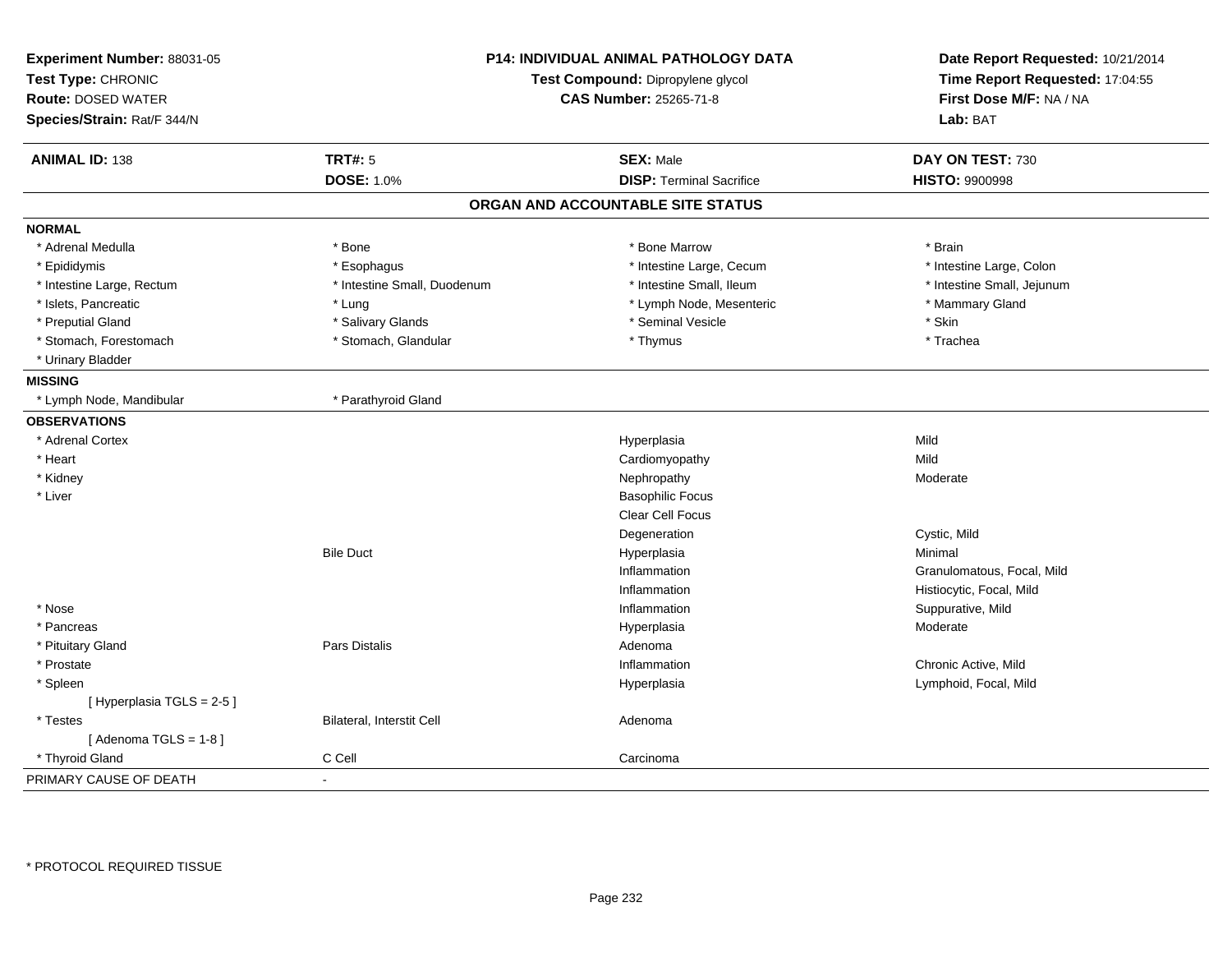| Experiment Number: 88031-05<br>Test Type: CHRONIC<br><b>Route: DOSED WATER</b><br>Species/Strain: Rat/F 344/N |                          | <b>P14: INDIVIDUAL ANIMAL PATHOLOGY DATA</b><br>Test Compound: Dipropylene glycol<br><b>CAS Number: 25265-71-8</b> | Date Report Requested: 10/21/2014<br>Time Report Requested: 17:04:55<br>First Dose M/F: NA / NA<br>Lab: BAT |
|---------------------------------------------------------------------------------------------------------------|--------------------------|--------------------------------------------------------------------------------------------------------------------|-------------------------------------------------------------------------------------------------------------|
| <b>ANIMAL ID: 139</b>                                                                                         | TRT#: 5                  | <b>SEX: Male</b>                                                                                                   | DAY ON TEST: 718                                                                                            |
|                                                                                                               | <b>DOSE: 1.0%</b>        | <b>DISP:</b> Moribund Sacrifice                                                                                    | <b>HISTO: 9900999</b>                                                                                       |
|                                                                                                               |                          | ORGAN AND ACCOUNTABLE SITE STATUS                                                                                  |                                                                                                             |
| <b>NORMAL</b>                                                                                                 |                          |                                                                                                                    |                                                                                                             |
| * Adrenal Medulla                                                                                             | * Bone                   | * Bone Marrow                                                                                                      | * Brain                                                                                                     |
| * Epididymis                                                                                                  | * Esophagus              | * Intestine Large, Cecum                                                                                           | * Intestine Large, Colon                                                                                    |
| * Intestine Small, Duodenum                                                                                   | * Intestine Small, Ileum | * Intestine Small, Jejunum                                                                                         | * Islets, Pancreatic                                                                                        |
| * Mammary Gland                                                                                               | * Pancreas               | * Parathyroid Gland                                                                                                | * Prostate                                                                                                  |
| * Salivary Glands                                                                                             | * Seminal Vesicle        | * Stomach, Forestomach                                                                                             | * Stomach, Glandular                                                                                        |
| * Thymus                                                                                                      | * Thyroid Gland          | * Trachea                                                                                                          | * Urinary Bladder                                                                                           |
| <b>MISSING</b>                                                                                                |                          |                                                                                                                    |                                                                                                             |
| * Lymph Node, Mandibular                                                                                      |                          |                                                                                                                    |                                                                                                             |
| <b>OBSERVATIONS</b>                                                                                           |                          |                                                                                                                    |                                                                                                             |
| * Adrenal Cortex                                                                                              |                          | Hyperplasia                                                                                                        | Mild                                                                                                        |
| * Heart                                                                                                       |                          | Sarcoma                                                                                                            | Metastatic (Skin)                                                                                           |
| * Intestine Large, Rectum                                                                                     |                          | Parasite Metazoan                                                                                                  |                                                                                                             |
| * Kidney                                                                                                      |                          | Leukemia Mononuclear                                                                                               |                                                                                                             |
|                                                                                                               |                          | Nephropathy                                                                                                        | Mild                                                                                                        |
| * Liver                                                                                                       |                          | <b>Basophilic Focus</b>                                                                                            |                                                                                                             |
|                                                                                                               |                          | Clear Cell Focus                                                                                                   |                                                                                                             |
|                                                                                                               |                          | <b>Eosinophilic Focus</b>                                                                                          |                                                                                                             |
|                                                                                                               |                          | Inflammation                                                                                                       | Granulomatous, Focal, Minimal                                                                               |
|                                                                                                               |                          | Inflammation                                                                                                       | Histiocytic, Focal, Mild                                                                                    |
|                                                                                                               |                          | Leukemia Mononuclear                                                                                               |                                                                                                             |
|                                                                                                               |                          | Sarcoma                                                                                                            | Metastatic (Skin)                                                                                           |
| [ Leukemia Mononuclear TGLS = 3-5 ]                                                                           |                          |                                                                                                                    |                                                                                                             |
| * Lung                                                                                                        |                          | Leukemia Mononuclear                                                                                               |                                                                                                             |
|                                                                                                               |                          | Sarcoma                                                                                                            | Metastatic (Skin)                                                                                           |
| [Sarcoma TGLS = $5-4$ ]                                                                                       |                          |                                                                                                                    |                                                                                                             |
| Lymph Node                                                                                                    | Mediastinal              | Leukemia Mononuclear                                                                                               |                                                                                                             |
| * Lymph Node, Mesenteric                                                                                      |                          | Leukemia Mononuclear                                                                                               |                                                                                                             |
| * Mammary GI                                                                                                  |                          |                                                                                                                    |                                                                                                             |
| Note: TGL 7, "mass, 75 x 60 x 48 mm" noted at necropsy, actually involved skin (subcutaneous).                |                          |                                                                                                                    |                                                                                                             |
| * Nose                                                                                                        |                          | Inflammation                                                                                                       | Suppurative, Minimal                                                                                        |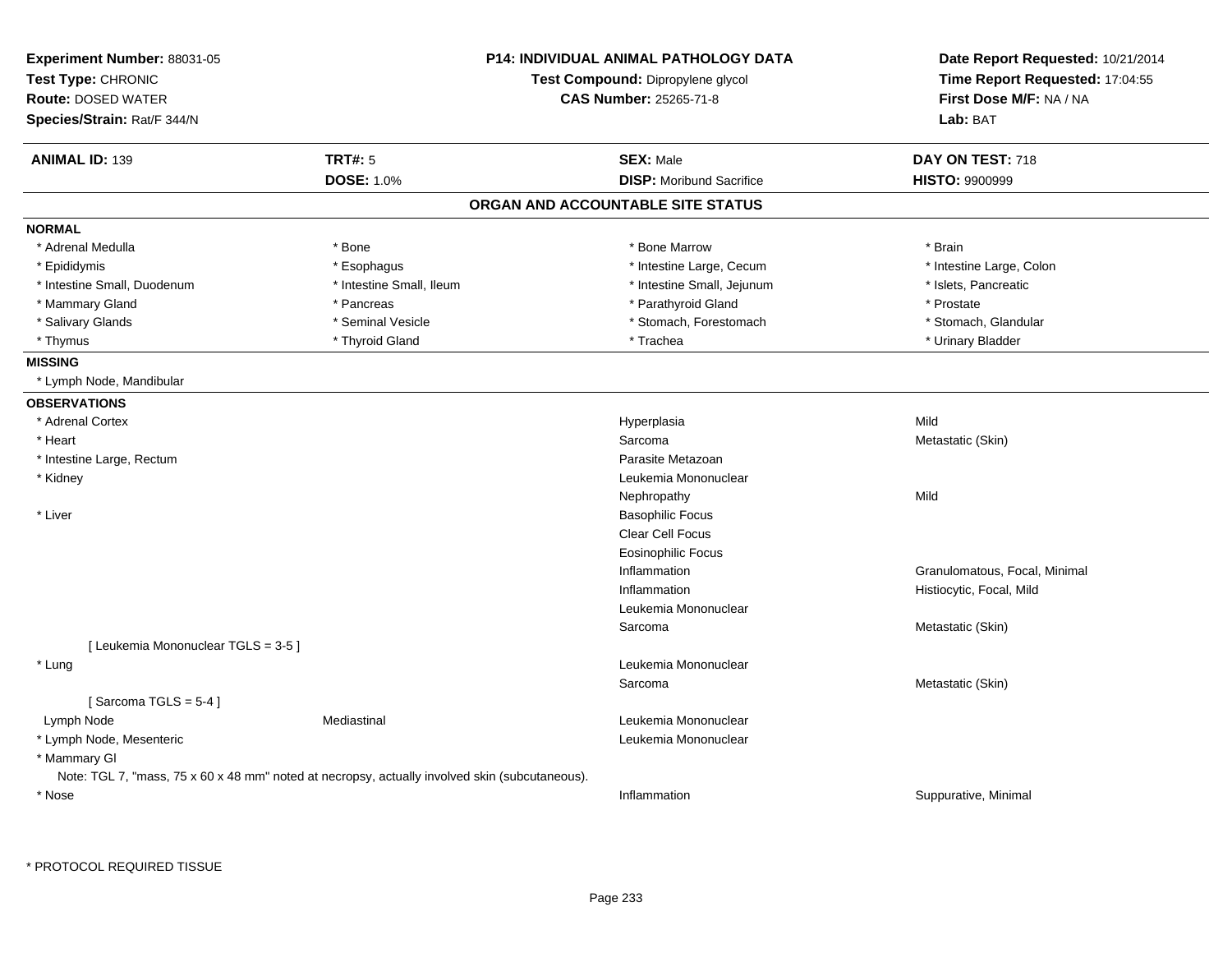| Experiment Number: 88031-05<br>Test Type: CHRONIC<br><b>Route: DOSED WATER</b> |                            | <b>P14: INDIVIDUAL ANIMAL PATHOLOGY DATA</b><br>Test Compound: Dipropylene glycol<br><b>CAS Number: 25265-71-8</b> | Date Report Requested: 10/21/2014<br>Time Report Requested: 17:04:55<br>First Dose M/F: NA / NA<br>Lab: BAT |
|--------------------------------------------------------------------------------|----------------------------|--------------------------------------------------------------------------------------------------------------------|-------------------------------------------------------------------------------------------------------------|
| Species/Strain: Rat/F 344/N                                                    |                            |                                                                                                                    |                                                                                                             |
| <b>ANIMAL ID: 139</b>                                                          | <b>TRT#: 5</b>             | <b>SEX: Male</b>                                                                                                   | DAY ON TEST: 718                                                                                            |
|                                                                                | <b>DOSE: 1.0%</b>          | <b>DISP:</b> Moribund Sacrifice                                                                                    | <b>HISTO: 9900999</b>                                                                                       |
|                                                                                |                            | ORGAN AND ACCOUNTABLE SITE STATUS                                                                                  |                                                                                                             |
| * Pituitary Gland                                                              | Pars Distalis              | Hyperplasia                                                                                                        | Mild                                                                                                        |
| * Preputial Gland                                                              |                            | Carcinoma                                                                                                          |                                                                                                             |
| [Carcinoma TGLS = $6-13$ ]                                                     |                            |                                                                                                                    |                                                                                                             |
| * Skin                                                                         | <b>Subcut Tiss</b>         | Fibroma                                                                                                            |                                                                                                             |
|                                                                                |                            | Keratoacanthoma                                                                                                    |                                                                                                             |
|                                                                                | <b>Subcut Tiss</b>         | Sarcoma                                                                                                            |                                                                                                             |
| [Fibroma TGLS = $7-15+16$ ]                                                    |                            |                                                                                                                    |                                                                                                             |
| [Keratoacanthoma TGLS = 1-12]                                                  |                            |                                                                                                                    |                                                                                                             |
| [Sarcoma TGLS = $6-13+14$ ]                                                    |                            |                                                                                                                    |                                                                                                             |
| * Spleen                                                                       |                            | Leukemia Mononuclear                                                                                               |                                                                                                             |
| [Leukemia Mononuclear TGLS = 2-5]                                              |                            |                                                                                                                    |                                                                                                             |
| * Testes                                                                       | Bilateral, Interstit Cell  | Adenoma                                                                                                            |                                                                                                             |
| [Adenoma TGLS = $4-8$ ]                                                        |                            |                                                                                                                    |                                                                                                             |
| PRIMARY CAUSE OF DEATH                                                         | - Skin Subcut Tiss Sarcoma |                                                                                                                    |                                                                                                             |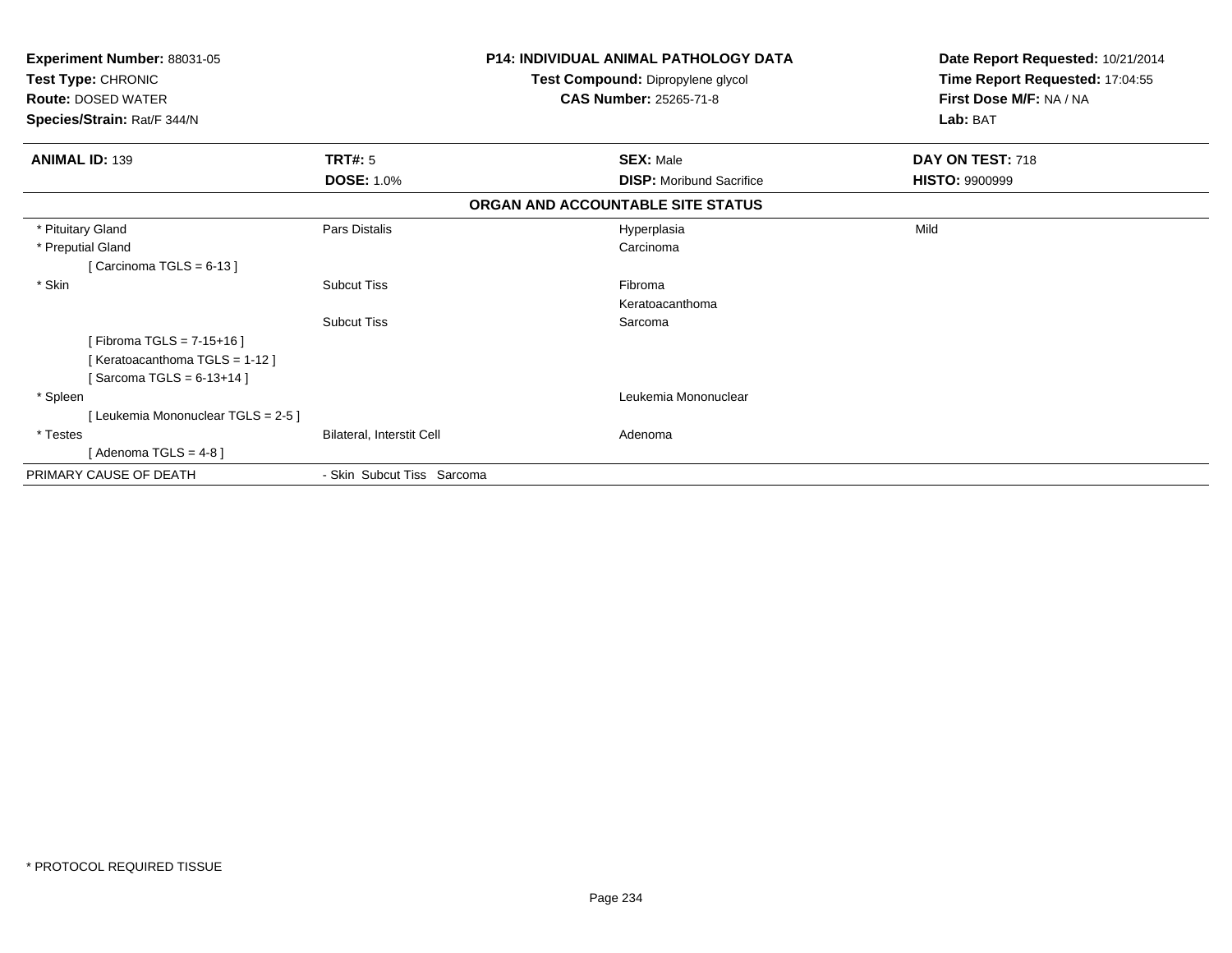| <b>ANIMAL ID: 140</b><br><b>TRT#: 5</b><br><b>SEX: Male</b><br>DAY ON TEST: 729<br><b>DOSE: 1.0%</b><br><b>DISP: Terminal Sacrifice</b><br><b>HISTO: 9901000</b><br>ORGAN AND ACCOUNTABLE SITE STATUS<br><b>NORMAL</b><br>* Bone Marrow<br>* Bone<br>* Brain<br>* Epididymis<br>* Intestine Large, Cecum<br>* Intestine Large, Colon<br>* Intestine Large, Rectum<br>* Esophagus<br>* Intestine Small, Duodenum<br>* Intestine Small, Ileum<br>* Intestine Small, Jejunum<br>* Islets, Pancreatic<br>* Lymph Node, Mesenteric<br>* Mammary Gland<br>* Nose<br>* Lymph Node, Mandibular<br>* Parathyroid Gland<br>* Preputial Gland<br>* Pancreas<br>* Salivary Glands<br>* Seminal Vesicle<br>* Stomach, Forestomach<br>* Stomach, Glandular<br>* Spleen<br>* Trachea<br>* Urinary Bladder<br>* Thymus<br><b>INSUFFICIENT TISSUE</b><br>* Skin<br><b>OBSERVATIONS</b><br>* Adrenal Cortex<br>Hyperplasia<br>Minimal<br>* Adrenal Medulla<br>Hyperplasia<br>Moderate<br>* Heart<br>Cardiomyopathy<br>Mild<br>* Kidney<br>Nephropathy<br>Moderate<br>Clear Cell Focus<br>* Liver<br><b>Eosinophilic Focus</b><br><b>Bile Duct</b><br>Hyperplasia<br>Minimal<br>Inflammation<br>Histiocytic, Focal, Mild<br>Inflammation<br>Granulomatous, Focal, Mild<br>[Clear Cell Focus TGLS = 3-5]<br>[ Eosinophilic Focus TGLS = 4-5 ]<br>Moderate<br>* Lung<br>Alveolar Epith<br>Hyperplasia<br><b>Infiltration Cellular</b><br>Histiocyte, Minimal<br>* Pituitary Gland<br>Pars Distalis<br>Adenoma<br>[Adenoma TGLS = $1-9$ ]<br>* Prostate<br>Chronic Active, Mild<br>Inflammation<br>Bilateral, Interstit Cell<br>* Testes<br>Adenoma<br>[Adenoma TGLS = $2-8$ ]<br>* Thyroid Gland<br>C Cell<br>Hyperplasia<br>Minimal | Experiment Number: 88031-05<br>Test Type: CHRONIC<br><b>Route: DOSED WATER</b><br>Species/Strain: Rat/F 344/N |    | <b>P14: INDIVIDUAL ANIMAL PATHOLOGY DATA</b><br>Test Compound: Dipropylene glycol<br><b>CAS Number: 25265-71-8</b> | Date Report Requested: 10/21/2014<br>Time Report Requested: 17:04:55<br>First Dose M/F: NA / NA<br>Lab: BAT |
|-----------------------------------------------------------------------------------------------------------------------------------------------------------------------------------------------------------------------------------------------------------------------------------------------------------------------------------------------------------------------------------------------------------------------------------------------------------------------------------------------------------------------------------------------------------------------------------------------------------------------------------------------------------------------------------------------------------------------------------------------------------------------------------------------------------------------------------------------------------------------------------------------------------------------------------------------------------------------------------------------------------------------------------------------------------------------------------------------------------------------------------------------------------------------------------------------------------------------------------------------------------------------------------------------------------------------------------------------------------------------------------------------------------------------------------------------------------------------------------------------------------------------------------------------------------------------------------------------------------------------------------------------------------------------------------------------------------------|---------------------------------------------------------------------------------------------------------------|----|--------------------------------------------------------------------------------------------------------------------|-------------------------------------------------------------------------------------------------------------|
|                                                                                                                                                                                                                                                                                                                                                                                                                                                                                                                                                                                                                                                                                                                                                                                                                                                                                                                                                                                                                                                                                                                                                                                                                                                                                                                                                                                                                                                                                                                                                                                                                                                                                                                 |                                                                                                               |    |                                                                                                                    |                                                                                                             |
|                                                                                                                                                                                                                                                                                                                                                                                                                                                                                                                                                                                                                                                                                                                                                                                                                                                                                                                                                                                                                                                                                                                                                                                                                                                                                                                                                                                                                                                                                                                                                                                                                                                                                                                 |                                                                                                               |    |                                                                                                                    |                                                                                                             |
|                                                                                                                                                                                                                                                                                                                                                                                                                                                                                                                                                                                                                                                                                                                                                                                                                                                                                                                                                                                                                                                                                                                                                                                                                                                                                                                                                                                                                                                                                                                                                                                                                                                                                                                 |                                                                                                               |    |                                                                                                                    |                                                                                                             |
|                                                                                                                                                                                                                                                                                                                                                                                                                                                                                                                                                                                                                                                                                                                                                                                                                                                                                                                                                                                                                                                                                                                                                                                                                                                                                                                                                                                                                                                                                                                                                                                                                                                                                                                 |                                                                                                               |    |                                                                                                                    |                                                                                                             |
|                                                                                                                                                                                                                                                                                                                                                                                                                                                                                                                                                                                                                                                                                                                                                                                                                                                                                                                                                                                                                                                                                                                                                                                                                                                                                                                                                                                                                                                                                                                                                                                                                                                                                                                 |                                                                                                               |    |                                                                                                                    |                                                                                                             |
|                                                                                                                                                                                                                                                                                                                                                                                                                                                                                                                                                                                                                                                                                                                                                                                                                                                                                                                                                                                                                                                                                                                                                                                                                                                                                                                                                                                                                                                                                                                                                                                                                                                                                                                 |                                                                                                               |    |                                                                                                                    |                                                                                                             |
|                                                                                                                                                                                                                                                                                                                                                                                                                                                                                                                                                                                                                                                                                                                                                                                                                                                                                                                                                                                                                                                                                                                                                                                                                                                                                                                                                                                                                                                                                                                                                                                                                                                                                                                 |                                                                                                               |    |                                                                                                                    |                                                                                                             |
|                                                                                                                                                                                                                                                                                                                                                                                                                                                                                                                                                                                                                                                                                                                                                                                                                                                                                                                                                                                                                                                                                                                                                                                                                                                                                                                                                                                                                                                                                                                                                                                                                                                                                                                 |                                                                                                               |    |                                                                                                                    |                                                                                                             |
|                                                                                                                                                                                                                                                                                                                                                                                                                                                                                                                                                                                                                                                                                                                                                                                                                                                                                                                                                                                                                                                                                                                                                                                                                                                                                                                                                                                                                                                                                                                                                                                                                                                                                                                 |                                                                                                               |    |                                                                                                                    |                                                                                                             |
|                                                                                                                                                                                                                                                                                                                                                                                                                                                                                                                                                                                                                                                                                                                                                                                                                                                                                                                                                                                                                                                                                                                                                                                                                                                                                                                                                                                                                                                                                                                                                                                                                                                                                                                 |                                                                                                               |    |                                                                                                                    |                                                                                                             |
|                                                                                                                                                                                                                                                                                                                                                                                                                                                                                                                                                                                                                                                                                                                                                                                                                                                                                                                                                                                                                                                                                                                                                                                                                                                                                                                                                                                                                                                                                                                                                                                                                                                                                                                 |                                                                                                               |    |                                                                                                                    |                                                                                                             |
|                                                                                                                                                                                                                                                                                                                                                                                                                                                                                                                                                                                                                                                                                                                                                                                                                                                                                                                                                                                                                                                                                                                                                                                                                                                                                                                                                                                                                                                                                                                                                                                                                                                                                                                 |                                                                                                               |    |                                                                                                                    |                                                                                                             |
|                                                                                                                                                                                                                                                                                                                                                                                                                                                                                                                                                                                                                                                                                                                                                                                                                                                                                                                                                                                                                                                                                                                                                                                                                                                                                                                                                                                                                                                                                                                                                                                                                                                                                                                 |                                                                                                               |    |                                                                                                                    |                                                                                                             |
|                                                                                                                                                                                                                                                                                                                                                                                                                                                                                                                                                                                                                                                                                                                                                                                                                                                                                                                                                                                                                                                                                                                                                                                                                                                                                                                                                                                                                                                                                                                                                                                                                                                                                                                 |                                                                                                               |    |                                                                                                                    |                                                                                                             |
|                                                                                                                                                                                                                                                                                                                                                                                                                                                                                                                                                                                                                                                                                                                                                                                                                                                                                                                                                                                                                                                                                                                                                                                                                                                                                                                                                                                                                                                                                                                                                                                                                                                                                                                 |                                                                                                               |    |                                                                                                                    |                                                                                                             |
|                                                                                                                                                                                                                                                                                                                                                                                                                                                                                                                                                                                                                                                                                                                                                                                                                                                                                                                                                                                                                                                                                                                                                                                                                                                                                                                                                                                                                                                                                                                                                                                                                                                                                                                 |                                                                                                               |    |                                                                                                                    |                                                                                                             |
|                                                                                                                                                                                                                                                                                                                                                                                                                                                                                                                                                                                                                                                                                                                                                                                                                                                                                                                                                                                                                                                                                                                                                                                                                                                                                                                                                                                                                                                                                                                                                                                                                                                                                                                 |                                                                                                               |    |                                                                                                                    |                                                                                                             |
|                                                                                                                                                                                                                                                                                                                                                                                                                                                                                                                                                                                                                                                                                                                                                                                                                                                                                                                                                                                                                                                                                                                                                                                                                                                                                                                                                                                                                                                                                                                                                                                                                                                                                                                 |                                                                                                               |    |                                                                                                                    |                                                                                                             |
|                                                                                                                                                                                                                                                                                                                                                                                                                                                                                                                                                                                                                                                                                                                                                                                                                                                                                                                                                                                                                                                                                                                                                                                                                                                                                                                                                                                                                                                                                                                                                                                                                                                                                                                 |                                                                                                               |    |                                                                                                                    |                                                                                                             |
|                                                                                                                                                                                                                                                                                                                                                                                                                                                                                                                                                                                                                                                                                                                                                                                                                                                                                                                                                                                                                                                                                                                                                                                                                                                                                                                                                                                                                                                                                                                                                                                                                                                                                                                 |                                                                                                               |    |                                                                                                                    |                                                                                                             |
|                                                                                                                                                                                                                                                                                                                                                                                                                                                                                                                                                                                                                                                                                                                                                                                                                                                                                                                                                                                                                                                                                                                                                                                                                                                                                                                                                                                                                                                                                                                                                                                                                                                                                                                 |                                                                                                               |    |                                                                                                                    |                                                                                                             |
|                                                                                                                                                                                                                                                                                                                                                                                                                                                                                                                                                                                                                                                                                                                                                                                                                                                                                                                                                                                                                                                                                                                                                                                                                                                                                                                                                                                                                                                                                                                                                                                                                                                                                                                 |                                                                                                               |    |                                                                                                                    |                                                                                                             |
|                                                                                                                                                                                                                                                                                                                                                                                                                                                                                                                                                                                                                                                                                                                                                                                                                                                                                                                                                                                                                                                                                                                                                                                                                                                                                                                                                                                                                                                                                                                                                                                                                                                                                                                 |                                                                                                               |    |                                                                                                                    |                                                                                                             |
|                                                                                                                                                                                                                                                                                                                                                                                                                                                                                                                                                                                                                                                                                                                                                                                                                                                                                                                                                                                                                                                                                                                                                                                                                                                                                                                                                                                                                                                                                                                                                                                                                                                                                                                 |                                                                                                               |    |                                                                                                                    |                                                                                                             |
|                                                                                                                                                                                                                                                                                                                                                                                                                                                                                                                                                                                                                                                                                                                                                                                                                                                                                                                                                                                                                                                                                                                                                                                                                                                                                                                                                                                                                                                                                                                                                                                                                                                                                                                 |                                                                                                               |    |                                                                                                                    |                                                                                                             |
|                                                                                                                                                                                                                                                                                                                                                                                                                                                                                                                                                                                                                                                                                                                                                                                                                                                                                                                                                                                                                                                                                                                                                                                                                                                                                                                                                                                                                                                                                                                                                                                                                                                                                                                 |                                                                                                               |    |                                                                                                                    |                                                                                                             |
|                                                                                                                                                                                                                                                                                                                                                                                                                                                                                                                                                                                                                                                                                                                                                                                                                                                                                                                                                                                                                                                                                                                                                                                                                                                                                                                                                                                                                                                                                                                                                                                                                                                                                                                 |                                                                                                               |    |                                                                                                                    |                                                                                                             |
|                                                                                                                                                                                                                                                                                                                                                                                                                                                                                                                                                                                                                                                                                                                                                                                                                                                                                                                                                                                                                                                                                                                                                                                                                                                                                                                                                                                                                                                                                                                                                                                                                                                                                                                 |                                                                                                               |    |                                                                                                                    |                                                                                                             |
|                                                                                                                                                                                                                                                                                                                                                                                                                                                                                                                                                                                                                                                                                                                                                                                                                                                                                                                                                                                                                                                                                                                                                                                                                                                                                                                                                                                                                                                                                                                                                                                                                                                                                                                 |                                                                                                               |    |                                                                                                                    |                                                                                                             |
|                                                                                                                                                                                                                                                                                                                                                                                                                                                                                                                                                                                                                                                                                                                                                                                                                                                                                                                                                                                                                                                                                                                                                                                                                                                                                                                                                                                                                                                                                                                                                                                                                                                                                                                 |                                                                                                               |    |                                                                                                                    |                                                                                                             |
|                                                                                                                                                                                                                                                                                                                                                                                                                                                                                                                                                                                                                                                                                                                                                                                                                                                                                                                                                                                                                                                                                                                                                                                                                                                                                                                                                                                                                                                                                                                                                                                                                                                                                                                 |                                                                                                               |    |                                                                                                                    |                                                                                                             |
|                                                                                                                                                                                                                                                                                                                                                                                                                                                                                                                                                                                                                                                                                                                                                                                                                                                                                                                                                                                                                                                                                                                                                                                                                                                                                                                                                                                                                                                                                                                                                                                                                                                                                                                 |                                                                                                               |    |                                                                                                                    |                                                                                                             |
|                                                                                                                                                                                                                                                                                                                                                                                                                                                                                                                                                                                                                                                                                                                                                                                                                                                                                                                                                                                                                                                                                                                                                                                                                                                                                                                                                                                                                                                                                                                                                                                                                                                                                                                 |                                                                                                               |    |                                                                                                                    |                                                                                                             |
|                                                                                                                                                                                                                                                                                                                                                                                                                                                                                                                                                                                                                                                                                                                                                                                                                                                                                                                                                                                                                                                                                                                                                                                                                                                                                                                                                                                                                                                                                                                                                                                                                                                                                                                 | PRIMARY CAUSE OF DEATH                                                                                        | ÷, |                                                                                                                    |                                                                                                             |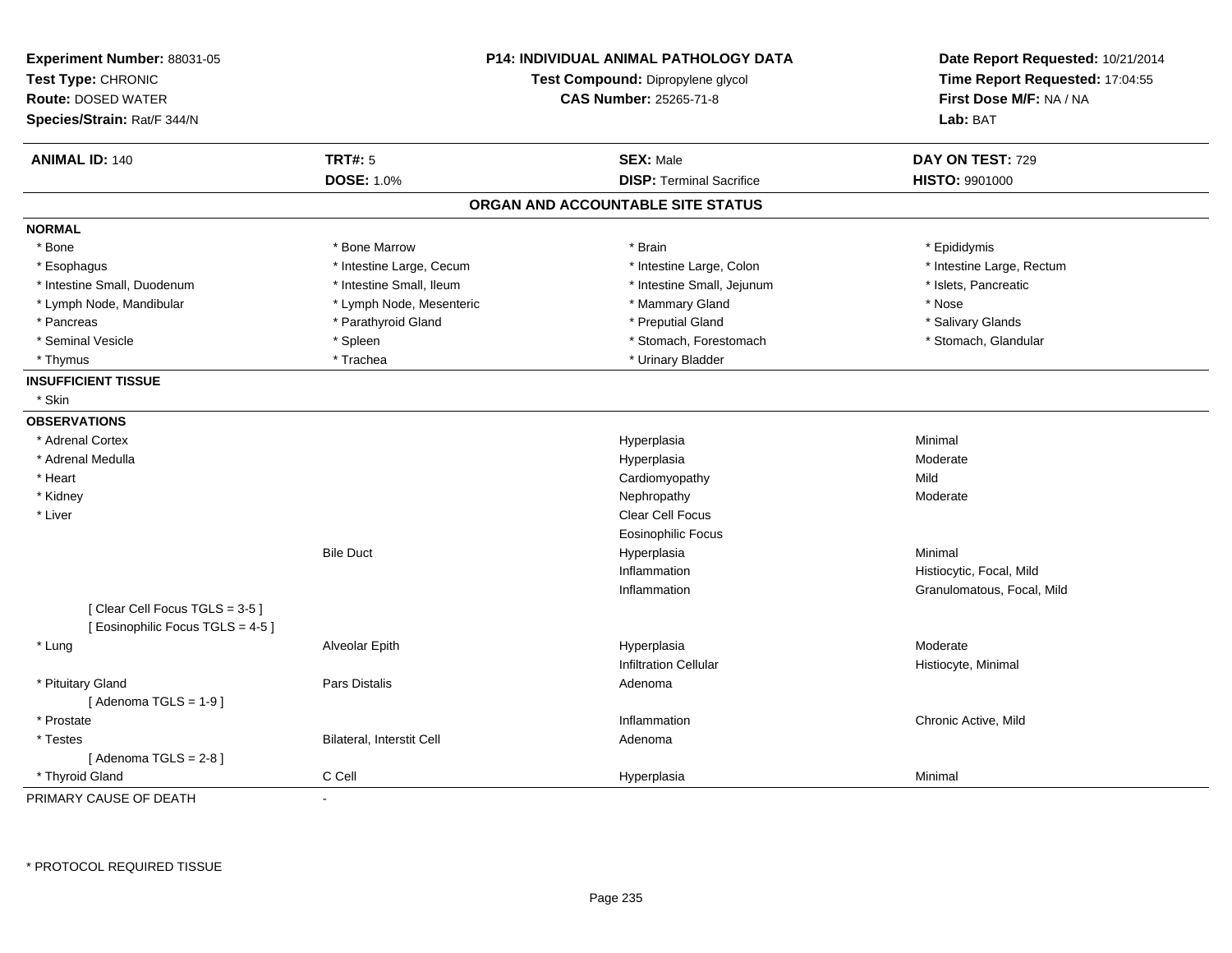| <b>Experiment Number: 88031-05</b><br><b>Test Type: CHRONIC</b> |                               | <b>P14: INDIVIDUAL ANIMAL PATHOLOGY DATA</b> | Date Report Requested: 10/21/2014 |  |
|-----------------------------------------------------------------|-------------------------------|----------------------------------------------|-----------------------------------|--|
|                                                                 |                               | Test Compound: Dipropylene glycol            | Time Report Requested: 17:04:55   |  |
| <b>Route: DOSED WATER</b>                                       | <b>CAS Number: 25265-71-8</b> |                                              | First Dose M/F: NA / NA           |  |
| Species/Strain: Rat/F 344/N                                     |                               |                                              | Lab: BAT                          |  |
| <b>ANIMAL ID: 140</b>                                           | <b>TRT#:</b> 5                | <b>SEX: Male</b>                             | <b>DAY ON TEST: 729</b>           |  |
|                                                                 | <b>DOSE: 1.0%</b>             | <b>DISP:</b> Terminal Sacrifice              | <b>HISTO: 9901000</b>             |  |
|                                                                 |                               | ORGAN AND ACCOUNTABLE SITE STATUS            |                                   |  |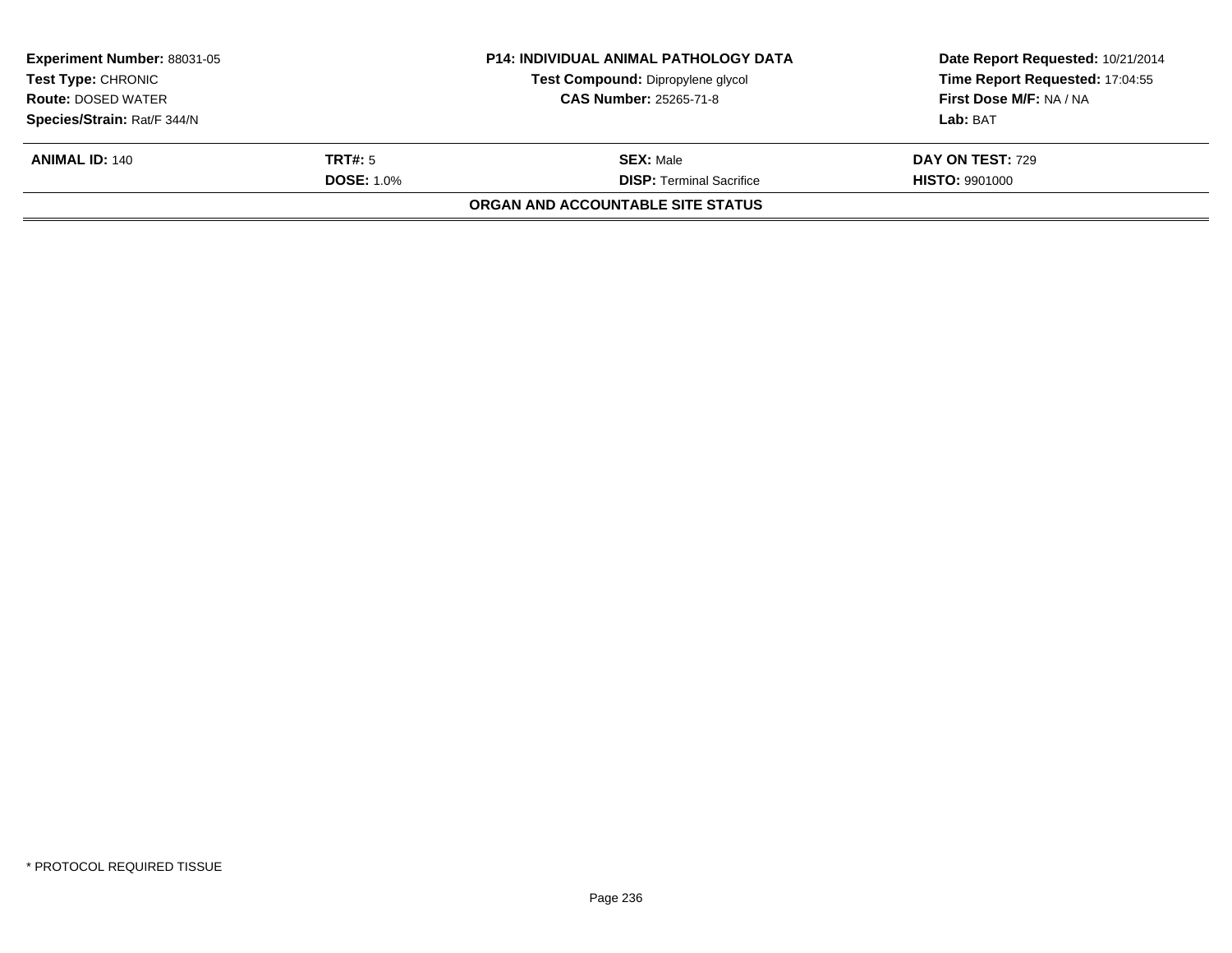| Experiment Number: 88031-05<br>Test Type: CHRONIC<br><b>Route: DOSED WATER</b><br>Species/Strain: Rat/F 344/N |                            | <b>P14: INDIVIDUAL ANIMAL PATHOLOGY DATA</b><br>Test Compound: Dipropylene glycol<br>CAS Number: 25265-71-8 | Date Report Requested: 10/21/2014<br>Time Report Requested: 17:04:55<br>First Dose M/F: NA / NA<br>Lab: BAT |
|---------------------------------------------------------------------------------------------------------------|----------------------------|-------------------------------------------------------------------------------------------------------------|-------------------------------------------------------------------------------------------------------------|
| <b>ANIMAL ID: 141</b>                                                                                         | <b>TRT#: 5</b>             | <b>SEX: Male</b>                                                                                            | DAY ON TEST: 674                                                                                            |
|                                                                                                               | <b>DOSE: 1.0%</b>          | <b>DISP:</b> Moribund Sacrifice                                                                             | <b>HISTO: 9901001</b>                                                                                       |
|                                                                                                               |                            | ORGAN AND ACCOUNTABLE SITE STATUS                                                                           |                                                                                                             |
| <b>NORMAL</b>                                                                                                 |                            |                                                                                                             |                                                                                                             |
| * Bone                                                                                                        | * Brain                    | * Epididymis                                                                                                | * Esophagus                                                                                                 |
| * Intestine Large, Cecum                                                                                      | * Intestine Large, Colon   | * Intestine Large, Rectum                                                                                   | * Intestine Small, Duodenum                                                                                 |
| * Intestine Small, Ileum                                                                                      | * Intestine Small, Jejunum | * Islets, Pancreatic                                                                                        | * Mammary Gland                                                                                             |
| * Pancreas                                                                                                    | * Parathyroid Gland        | * Preputial Gland                                                                                           | * Prostate                                                                                                  |
| * Salivary Glands                                                                                             | * Stomach, Glandular       | * Trachea                                                                                                   | * Urinary Bladder                                                                                           |
| <b>MISSING</b>                                                                                                |                            |                                                                                                             |                                                                                                             |
| * Lymph Node, Mandibular                                                                                      | * Thymus                   |                                                                                                             |                                                                                                             |
| <b>OBSERVATIONS</b>                                                                                           |                            |                                                                                                             |                                                                                                             |
| * Adrenal Cortex                                                                                              |                            | Leukemia Mononuclear                                                                                        |                                                                                                             |
|                                                                                                               |                            | <b>Necrosis</b>                                                                                             | Mild                                                                                                        |
| * Adrenal Medulla                                                                                             |                            | Leukemia Mononuclear                                                                                        |                                                                                                             |
| * Bone Marrow                                                                                                 |                            | Leukemia Mononuclear                                                                                        |                                                                                                             |
| * Heart                                                                                                       |                            | Leukemia Mononuclear                                                                                        |                                                                                                             |
|                                                                                                               |                            | Necrosis                                                                                                    | Mild                                                                                                        |
| * Kidney                                                                                                      |                            | Infarct                                                                                                     | Mild                                                                                                        |
|                                                                                                               |                            | Leukemia Mononuclear                                                                                        |                                                                                                             |
|                                                                                                               |                            | Lipoma                                                                                                      |                                                                                                             |
|                                                                                                               |                            | Nephropathy                                                                                                 | Moderate                                                                                                    |
| [ Lipoma TGLS = $4-13$ ]                                                                                      |                            |                                                                                                             |                                                                                                             |
| * Liver                                                                                                       | <b>Bile Duct</b>           | Hyperplasia                                                                                                 | Minimal                                                                                                     |
|                                                                                                               |                            | Inflammation                                                                                                | Granulomatous, Focal, Minimal                                                                               |
|                                                                                                               |                            | Inflammation                                                                                                | Histiocytic, Focal, Mild                                                                                    |
|                                                                                                               |                            | Leukemia Mononuclear                                                                                        |                                                                                                             |
|                                                                                                               | Centrilobular              | Necrosis                                                                                                    | Mild                                                                                                        |
| [ Leukemia Mononuclear TGLS = 3-5 ]                                                                           |                            |                                                                                                             |                                                                                                             |
| * Lung                                                                                                        |                            | <b>Infiltration Cellular</b>                                                                                | Histiocyte, Minimal                                                                                         |
|                                                                                                               |                            | Leukemia Mononuclear                                                                                        |                                                                                                             |
| Lymph Node                                                                                                    | Mediastinal                | Leukemia Mononuclear                                                                                        |                                                                                                             |
| * Lymph Node, Mesenteric                                                                                      |                            | Leukemia Mononuclear                                                                                        |                                                                                                             |
| * Nose                                                                                                        |                            | Thrombosis                                                                                                  | Moderate                                                                                                    |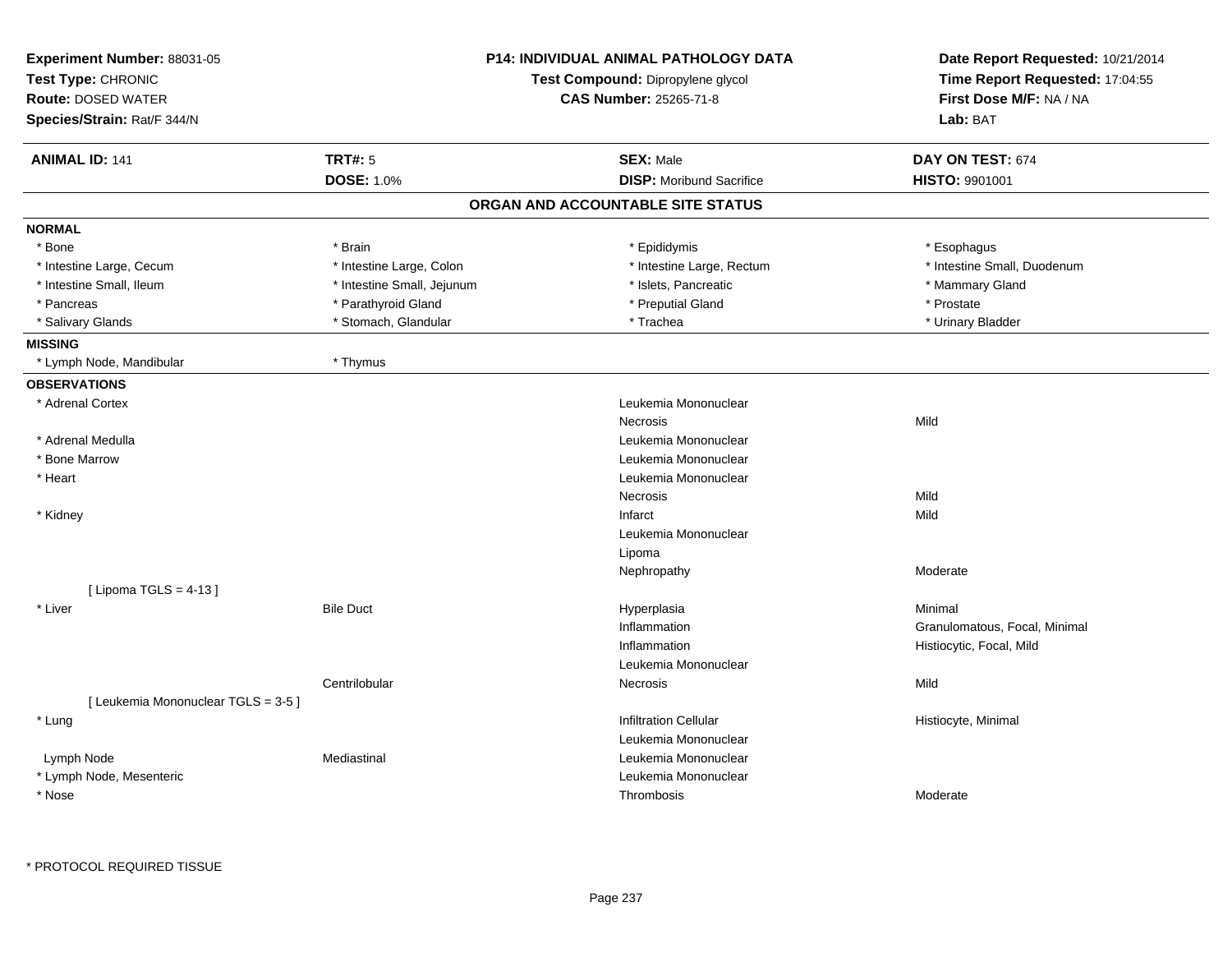| <b>Experiment Number: 88031-05</b><br><b>Test Type: CHRONIC</b><br><b>Route: DOSED WATER</b><br>Species/Strain: Rat/F 344/N |                                  | <b>P14: INDIVIDUAL ANIMAL PATHOLOGY DATA</b><br>Test Compound: Dipropylene glycol<br><b>CAS Number: 25265-71-8</b> | Date Report Requested: 10/21/2014<br>Time Report Requested: 17:04:55<br>First Dose M/F: NA / NA<br>Lab: BAT |
|-----------------------------------------------------------------------------------------------------------------------------|----------------------------------|--------------------------------------------------------------------------------------------------------------------|-------------------------------------------------------------------------------------------------------------|
|                                                                                                                             |                                  |                                                                                                                    |                                                                                                             |
| <b>ANIMAL ID: 141</b>                                                                                                       | TRT#: 5                          | <b>SEX: Male</b>                                                                                                   | DAY ON TEST: 674                                                                                            |
|                                                                                                                             | <b>DOSE: 1.0%</b>                | <b>DISP:</b> Moribund Sacrifice                                                                                    | <b>HISTO: 9901001</b>                                                                                       |
|                                                                                                                             |                                  | ORGAN AND ACCOUNTABLE SITE STATUS                                                                                  |                                                                                                             |
| * Pituitary Gland                                                                                                           |                                  | Leukemia Mononuclear                                                                                               |                                                                                                             |
| * Seminal Vesicle                                                                                                           |                                  | Leukemia Mononuclear                                                                                               |                                                                                                             |
| * Skin                                                                                                                      |                                  | Keratoacanthoma                                                                                                    |                                                                                                             |
| [Keratoacanthoma TGLS = 6-14]                                                                                               |                                  |                                                                                                                    |                                                                                                             |
| * Spleen                                                                                                                    |                                  | Leukemia Mononuclear                                                                                               |                                                                                                             |
| [Leukemia Mononuclear TGLS = 2-5]                                                                                           |                                  |                                                                                                                    |                                                                                                             |
| * Stomach, Forestomach                                                                                                      |                                  | Ulcer                                                                                                              | Mild                                                                                                        |
| [ Ulcer TGLS = $5-9$ ]                                                                                                      |                                  |                                                                                                                    |                                                                                                             |
| * Testes                                                                                                                    | <b>Bilateral, Interstit Cell</b> | Adenoma                                                                                                            |                                                                                                             |
| [Adenoma TGLS = $1-8$ ]                                                                                                     |                                  |                                                                                                                    |                                                                                                             |
| * Thyroid Gland                                                                                                             | C Cell                           | Hyperplasia                                                                                                        | Minimal                                                                                                     |
| PRIMARY CAUSE OF DEATH                                                                                                      | Leukemia Mononuclear<br>- Spleen |                                                                                                                    |                                                                                                             |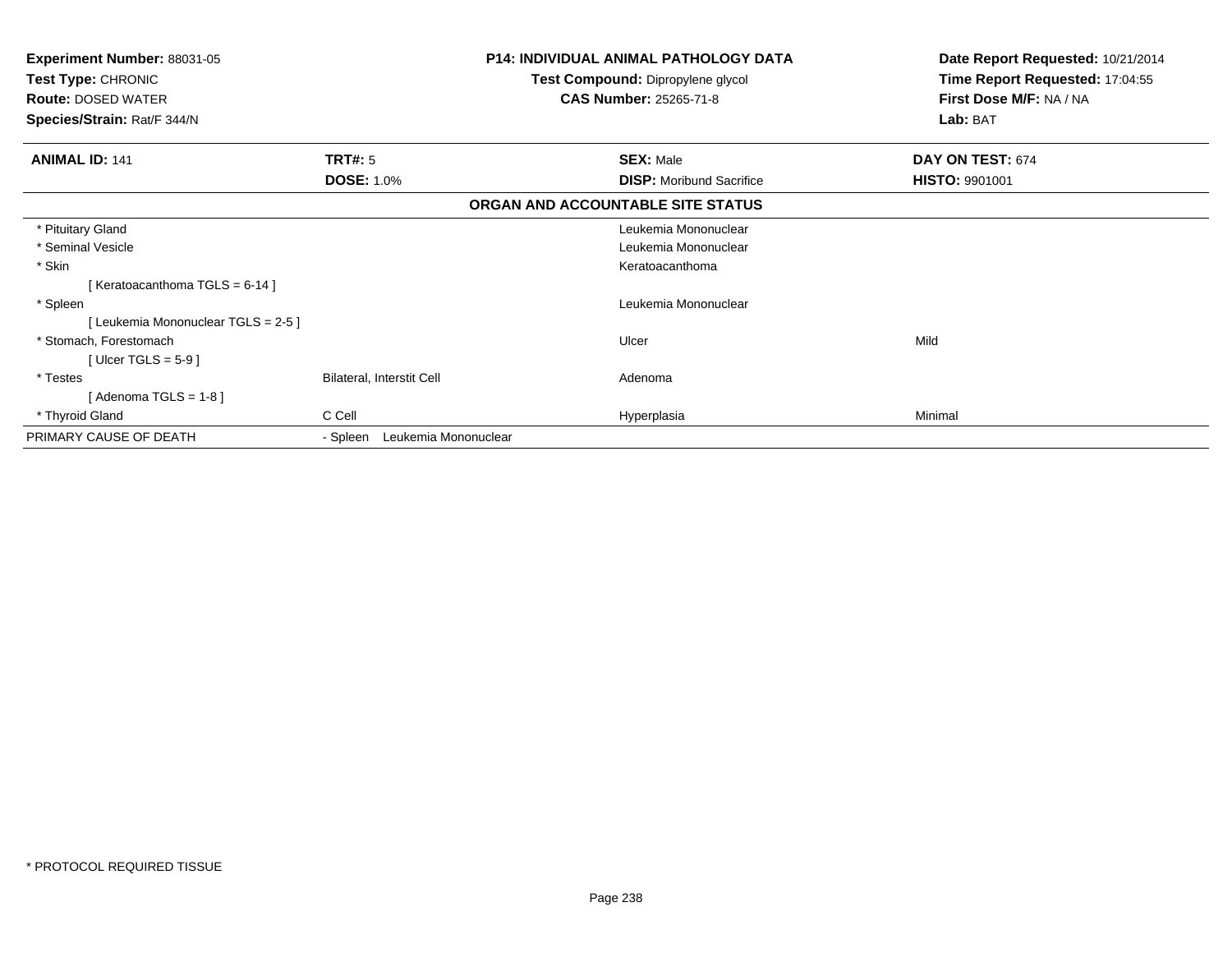| Experiment Number: 88031-05<br>Test Type: CHRONIC<br><b>Route: DOSED WATER</b><br>Species/Strain: Rat/F 344/N |                           | <b>P14: INDIVIDUAL ANIMAL PATHOLOGY DATA</b><br>Test Compound: Dipropylene glycol<br><b>CAS Number: 25265-71-8</b> | Date Report Requested: 10/21/2014<br>Time Report Requested: 17:04:55<br>First Dose M/F: NA / NA<br>Lab: BAT |
|---------------------------------------------------------------------------------------------------------------|---------------------------|--------------------------------------------------------------------------------------------------------------------|-------------------------------------------------------------------------------------------------------------|
| <b>ANIMAL ID: 142</b>                                                                                         | <b>TRT#: 5</b>            | <b>SEX: Male</b>                                                                                                   | DAY ON TEST: 729                                                                                            |
|                                                                                                               | <b>DOSE: 1.0%</b>         | <b>DISP: Terminal Sacrifice</b>                                                                                    | <b>HISTO: 9901002</b>                                                                                       |
|                                                                                                               |                           | ORGAN AND ACCOUNTABLE SITE STATUS                                                                                  |                                                                                                             |
| <b>NORMAL</b>                                                                                                 |                           |                                                                                                                    |                                                                                                             |
| * Bone                                                                                                        | * Epididymis              | * Esophagus                                                                                                        | * Intestine Large, Cecum                                                                                    |
| * Intestine Large, Colon                                                                                      | * Intestine Large, Rectum | * Intestine Small, Duodenum                                                                                        | * Intestine Small, Ileum                                                                                    |
| * Intestine Small, Jejunum                                                                                    | * Islets, Pancreatic      | * Mammary Gland                                                                                                    | * Parathyroid Gland                                                                                         |
| * Preputial Gland                                                                                             | * Salivary Glands         | * Seminal Vesicle                                                                                                  | * Skin                                                                                                      |
| * Stomach, Forestomach                                                                                        | * Stomach, Glandular      | * Trachea                                                                                                          | * Urinary Bladder                                                                                           |
| <b>OBSERVATIONS</b>                                                                                           |                           |                                                                                                                    |                                                                                                             |
| * Adrenal Cortex                                                                                              |                           | Hyperplasia                                                                                                        | Mild                                                                                                        |
|                                                                                                               |                           | Hypertrophy                                                                                                        | Mild                                                                                                        |
|                                                                                                               |                           | Leukemia Mononuclear                                                                                               |                                                                                                             |
| * Adrenal Medulla                                                                                             |                           | Hyperplasia                                                                                                        | Mild                                                                                                        |
|                                                                                                               |                           | Leukemia Mononuclear                                                                                               |                                                                                                             |
|                                                                                                               |                           | Pheochromocytoma Benign                                                                                            |                                                                                                             |
| * Bone Marrow                                                                                                 |                           | Leukemia Mononuclear                                                                                               |                                                                                                             |
| * Brain                                                                                                       |                           | Gliosis                                                                                                            | Mild                                                                                                        |
|                                                                                                               |                           | Leukemia Mononuclear                                                                                               |                                                                                                             |
| * Heart                                                                                                       |                           | Leukemia Mononuclear                                                                                               |                                                                                                             |
| * Kidney                                                                                                      | <b>Transit Epithe</b>     | Hyperplasia                                                                                                        | Minimal                                                                                                     |
|                                                                                                               |                           | Leukemia Mononuclear                                                                                               |                                                                                                             |
|                                                                                                               |                           | Nephropathy                                                                                                        | Marked                                                                                                      |
| $*$ Liver                                                                                                     | <b>Bile Duct</b>          | Hyperplasia                                                                                                        | Mild                                                                                                        |
|                                                                                                               |                           | Inflammation                                                                                                       | Histiocytic, Focal, Minimal                                                                                 |
|                                                                                                               |                           | Leukemia Mononuclear                                                                                               |                                                                                                             |
|                                                                                                               | Centrilobular             | Necrosis                                                                                                           | Moderate                                                                                                    |
| [ Leukemia Mononuclear TGLS = 4-5 ]                                                                           |                           |                                                                                                                    |                                                                                                             |
| * Lung                                                                                                        |                           | Alveolar/Bronchiolar Carcinoma                                                                                     |                                                                                                             |
|                                                                                                               |                           | Leukemia Mononuclear                                                                                               |                                                                                                             |
| [ Alveolar/Bronchiolar Carcinoma TGLS = 5-3 ]                                                                 |                           |                                                                                                                    |                                                                                                             |
| Lymph Node                                                                                                    | <b>Bronchial</b>          | Leukemia Mononuclear                                                                                               |                                                                                                             |
|                                                                                                               | Mediastinal               | Leukemia Mononuclear                                                                                               |                                                                                                             |
|                                                                                                               | Pancreatic                | Leukemia Mononuclear                                                                                               |                                                                                                             |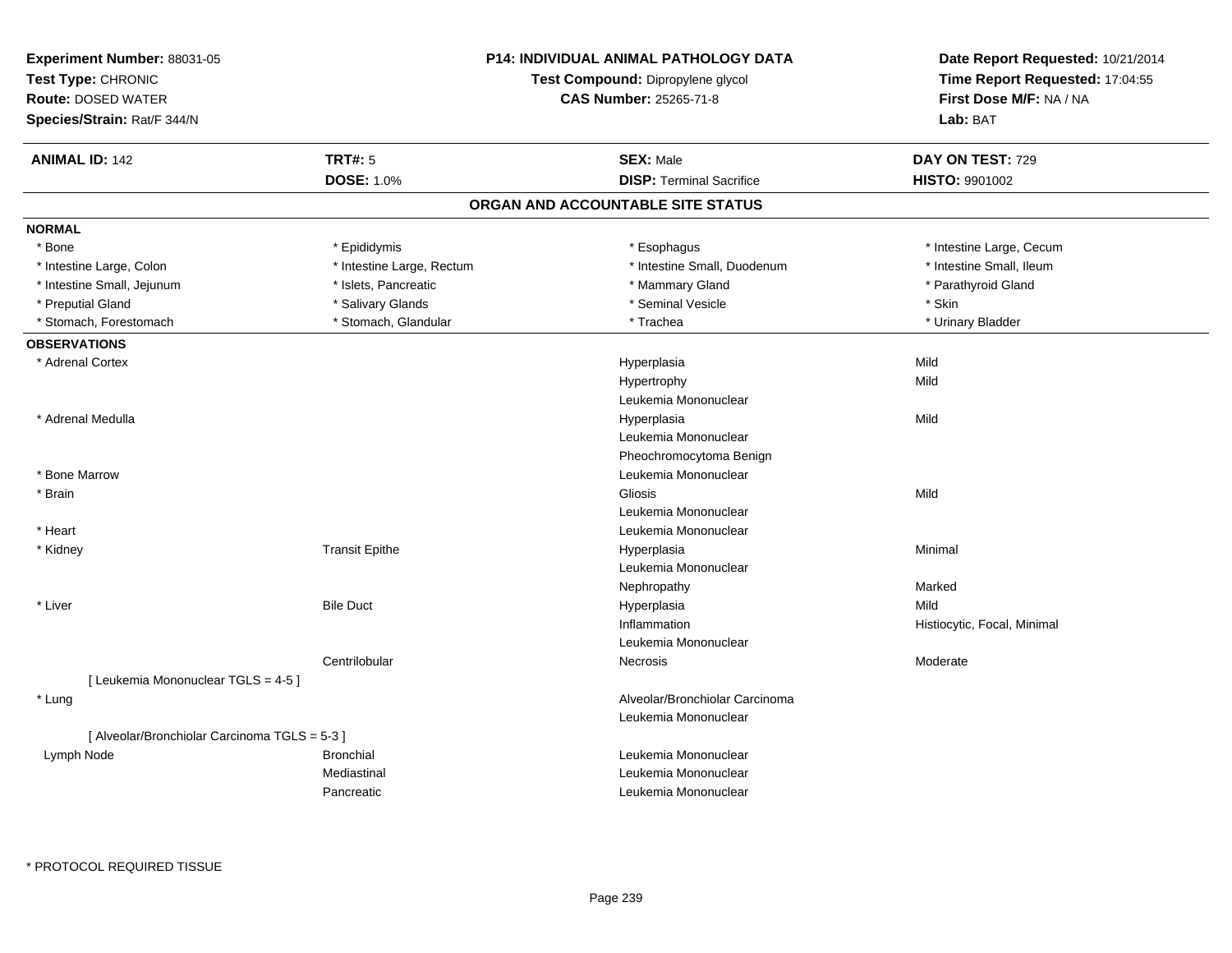| Experiment Number: 88031-05<br>Test Type: CHRONIC<br><b>Route: DOSED WATER</b><br>Species/Strain: Rat/F 344/N |                           | <b>P14: INDIVIDUAL ANIMAL PATHOLOGY DATA</b><br>Test Compound: Dipropylene glycol<br>CAS Number: 25265-71-8 | Date Report Requested: 10/21/2014<br>Time Report Requested: 17:04:55<br>First Dose M/F: NA / NA<br>Lab: BAT |
|---------------------------------------------------------------------------------------------------------------|---------------------------|-------------------------------------------------------------------------------------------------------------|-------------------------------------------------------------------------------------------------------------|
| <b>ANIMAL ID: 142</b>                                                                                         | <b>TRT#: 5</b>            | <b>SEX: Male</b>                                                                                            | DAY ON TEST: 729                                                                                            |
|                                                                                                               | <b>DOSE: 1.0%</b>         | <b>DISP: Terminal Sacrifice</b>                                                                             | <b>HISTO: 9901002</b>                                                                                       |
|                                                                                                               |                           | ORGAN AND ACCOUNTABLE SITE STATUS                                                                           |                                                                                                             |
| * Lymph Node, Mandibular                                                                                      |                           | Leukemia Mononuclear                                                                                        |                                                                                                             |
| * Lymph Node, Mesenteric                                                                                      |                           | Leukemia Mononuclear                                                                                        |                                                                                                             |
| * Nose                                                                                                        |                           | Inflammation                                                                                                | Suppurative, Mild                                                                                           |
| * Pancreas                                                                                                    |                           | Atrophy                                                                                                     | Mild                                                                                                        |
|                                                                                                               |                           | Leukemia Mononuclear                                                                                        |                                                                                                             |
| * Pituitary Gland                                                                                             | <b>Pars Distalis</b>      | Hyperplasia                                                                                                 | Mild                                                                                                        |
|                                                                                                               |                           | Leukemia Mononuclear                                                                                        |                                                                                                             |
| * Prostate                                                                                                    |                           | Hyperplasia                                                                                                 | Moderate                                                                                                    |
| * Spleen                                                                                                      |                           | Leukemia Mononuclear                                                                                        |                                                                                                             |
|                                                                                                               |                           | Necrosis                                                                                                    | Moderate                                                                                                    |
| [Leukemia Mononuclear TGLS = 2-12]                                                                            |                           |                                                                                                             |                                                                                                             |
| [Necrosis TGLS = $3-12$ ]                                                                                     |                           |                                                                                                             |                                                                                                             |
| * Testes                                                                                                      | Bilateral, Interstit Cell | Adenoma                                                                                                     |                                                                                                             |
| [Adenoma TGLS = $1-8$ ]                                                                                       |                           |                                                                                                             |                                                                                                             |
| * Thymus                                                                                                      |                           | Leukemia Mononuclear                                                                                        |                                                                                                             |
| * Thyroid Gland                                                                                               | C Cell                    | Hyperplasia                                                                                                 | Minimal                                                                                                     |
| PRIMARY CAUSE OF DEATH                                                                                        |                           |                                                                                                             |                                                                                                             |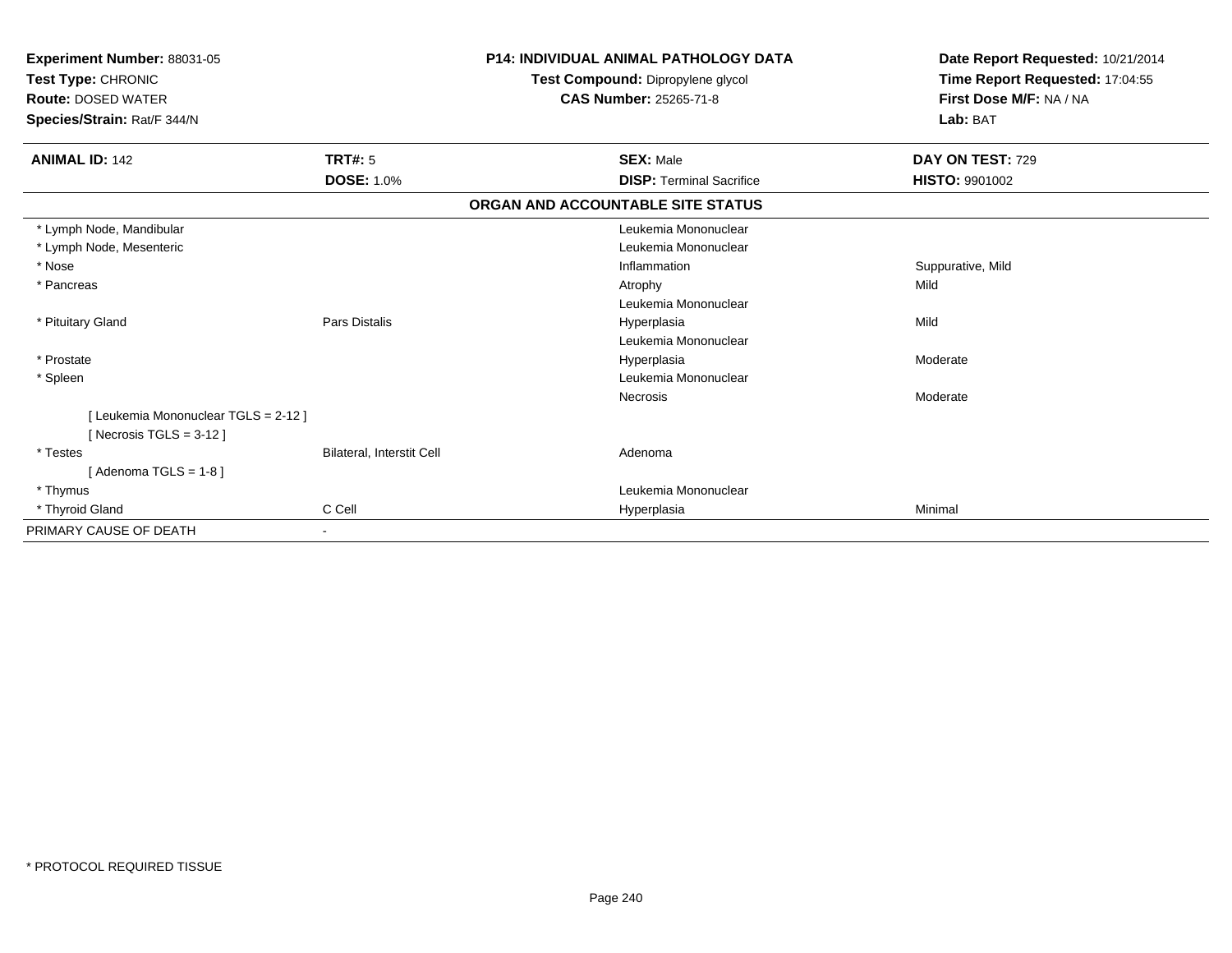| Experiment Number: 88031-05<br>Test Type: CHRONIC<br><b>Route: DOSED WATER</b><br>Species/Strain: Rat/F 344/N |                                         | P14: INDIVIDUAL ANIMAL PATHOLOGY DATA<br>Test Compound: Dipropylene glycol<br><b>CAS Number: 25265-71-8</b> | Date Report Requested: 10/21/2014<br>Time Report Requested: 17:04:55<br>First Dose M/F: NA / NA<br>Lab: BAT |  |
|---------------------------------------------------------------------------------------------------------------|-----------------------------------------|-------------------------------------------------------------------------------------------------------------|-------------------------------------------------------------------------------------------------------------|--|
| <b>ANIMAL ID: 143</b>                                                                                         | <b>TRT#: 5</b>                          | <b>SEX: Male</b>                                                                                            | DAY ON TEST: 562                                                                                            |  |
|                                                                                                               | <b>DOSE: 1.0%</b>                       | <b>DISP:</b> Moribund Sacrifice                                                                             | HISTO: 9901003                                                                                              |  |
|                                                                                                               |                                         | ORGAN AND ACCOUNTABLE SITE STATUS                                                                           |                                                                                                             |  |
| <b>NORMAL</b>                                                                                                 |                                         |                                                                                                             |                                                                                                             |  |
| * Adrenal Medulla                                                                                             | * Bone                                  | * Bone Marrow                                                                                               | * Brain                                                                                                     |  |
| * Epididymis                                                                                                  | * Esophagus                             | * Intestine Large, Cecum                                                                                    | * Intestine Large, Colon                                                                                    |  |
| * Intestine Large, Rectum                                                                                     | * Intestine Small, Duodenum             | * Intestine Small, Ileum                                                                                    | * Intestine Small, Jejunum                                                                                  |  |
| * Islets, Pancreatic                                                                                          | * Lymph Node, Mandibular                | * Lymph Node, Mesenteric                                                                                    | * Mammary Gland                                                                                             |  |
| * Pancreas                                                                                                    | * Parathyroid Gland                     | * Preputial Gland                                                                                           | * Prostate                                                                                                  |  |
| * Salivary Glands                                                                                             | * Seminal Vesicle                       | * Skin                                                                                                      | * Spleen                                                                                                    |  |
| * Stomach, Glandular                                                                                          | * Thymus                                | * Trachea                                                                                                   | * Urinary Bladder                                                                                           |  |
| <b>OBSERVATIONS</b>                                                                                           |                                         |                                                                                                             |                                                                                                             |  |
| * Adrenal Cortex                                                                                              |                                         | Hypertrophy                                                                                                 | Mild                                                                                                        |  |
| * Heart                                                                                                       |                                         | Cardiomyopathy                                                                                              | Minimal                                                                                                     |  |
| * Kidney                                                                                                      |                                         | Nephropathy                                                                                                 | Mild                                                                                                        |  |
| * Liver                                                                                                       |                                         | Hepatodiaphragmatic Nodule                                                                                  |                                                                                                             |  |
|                                                                                                               | <b>Bile Duct</b>                        | Hyperplasia                                                                                                 | Minimal                                                                                                     |  |
|                                                                                                               |                                         | Inflammation                                                                                                | Granulomatous, Focal, Minimal                                                                               |  |
|                                                                                                               |                                         | Inflammation                                                                                                | Histiocytic, Focal, Mild                                                                                    |  |
| [ Hepatodiaphragmatic Nodule TGLS = 2-5 ]                                                                     |                                         |                                                                                                             |                                                                                                             |  |
| * Lung                                                                                                        |                                         | <b>Infiltration Cellular</b>                                                                                | Histiocyte, Minimal                                                                                         |  |
| * Nose                                                                                                        |                                         | Inflammation                                                                                                | Suppurative, Minimal                                                                                        |  |
| * Pituitary Gland                                                                                             | Pars Distalis                           | Adenoma                                                                                                     |                                                                                                             |  |
| [Adenoma TGLS = $3-9$ ]                                                                                       |                                         |                                                                                                             |                                                                                                             |  |
| * Stomach, Forestomach                                                                                        |                                         | Hyperplasia                                                                                                 | Squamous, Diffuse, Mild                                                                                     |  |
|                                                                                                               |                                         | Ulcer                                                                                                       | Minimal                                                                                                     |  |
| * Testes                                                                                                      | Bilateral, Interstit Cell               | Adenoma                                                                                                     |                                                                                                             |  |
| [Adenoma TGLS = $1-8$ ]                                                                                       |                                         |                                                                                                             |                                                                                                             |  |
| * Thyroid Gland                                                                                               | C Cell                                  | Adenoma                                                                                                     |                                                                                                             |  |
| PRIMARY CAUSE OF DEATH                                                                                        | - Pituitary Gland Pars Distalis Adenoma |                                                                                                             |                                                                                                             |  |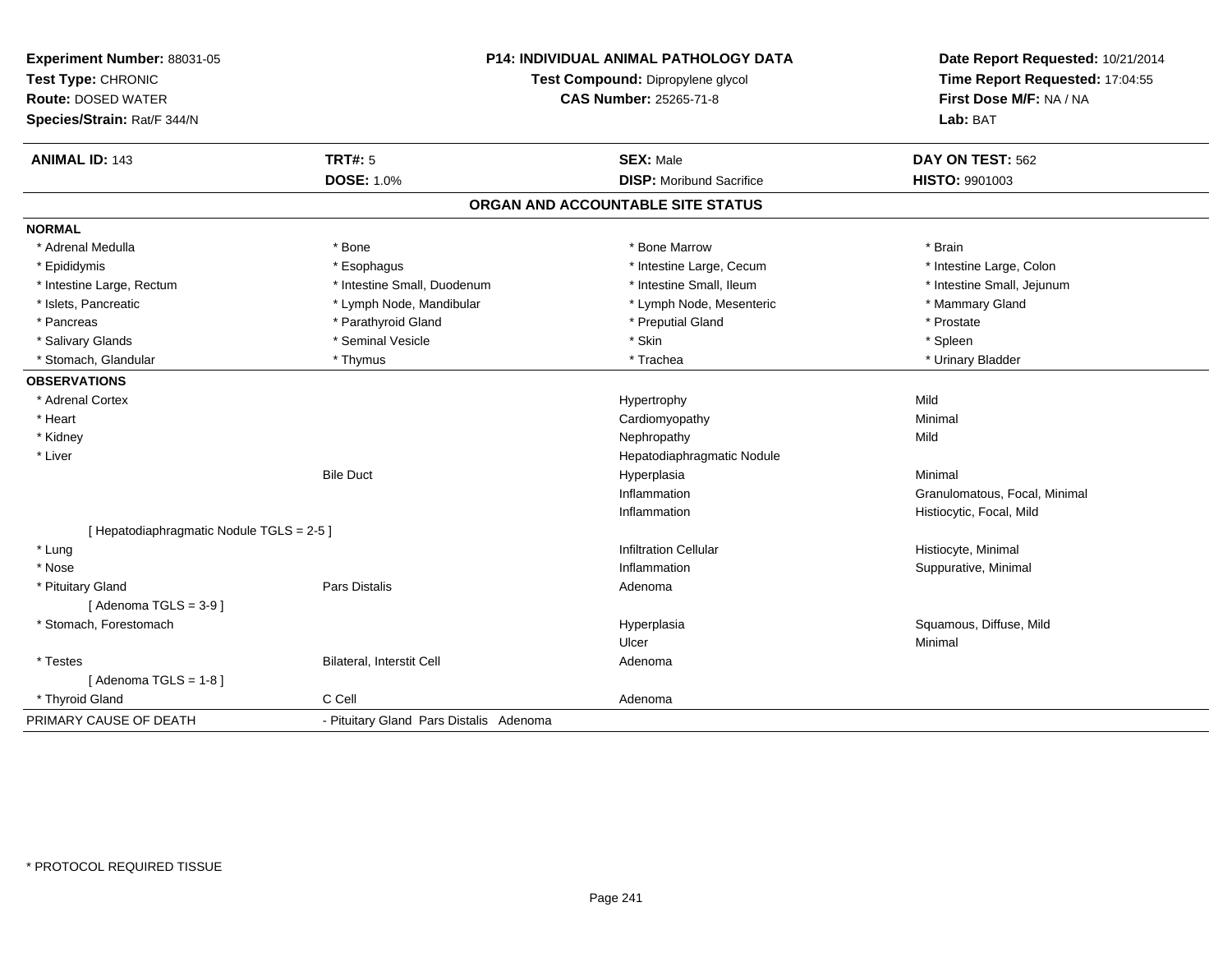| Experiment Number: 88031-05                     |                                   | P14: INDIVIDUAL ANIMAL PATHOLOGY DATA | Date Report Requested: 10/21/2014                          |
|-------------------------------------------------|-----------------------------------|---------------------------------------|------------------------------------------------------------|
| Test Type: CHRONIC<br><b>Route: DOSED WATER</b> | Test Compound: Dipropylene glycol |                                       | Time Report Requested: 17:04:55<br>First Dose M/F: NA / NA |
| Species/Strain: Rat/F 344/N                     |                                   | <b>CAS Number: 25265-71-8</b>         | Lab: BAT                                                   |
|                                                 |                                   |                                       |                                                            |
| <b>ANIMAL ID: 144</b>                           | <b>TRT#: 5</b>                    | <b>SEX: Male</b>                      | DAY ON TEST: 729                                           |
|                                                 | DOSE: 1.0%                        | <b>DISP: Terminal Sacrifice</b>       | <b>HISTO: 9901004</b>                                      |
|                                                 |                                   | ORGAN AND ACCOUNTABLE SITE STATUS     |                                                            |
| <b>NORMAL</b>                                   |                                   |                                       |                                                            |
| * Adrenal Medulla                               | * Bone                            | * Bone Marrow                         | * Brain                                                    |
| * Epididymis                                    | * Esophagus                       | * Intestine Large, Cecum              | * Intestine Large, Colon                                   |
| * Intestine Large, Rectum                       | * Intestine Small, Duodenum       | * Intestine Small, Ileum              | * Intestine Small, Jejunum                                 |
| * Islets, Pancreatic                            | * Lymph Node, Mesenteric          | * Mammary Gland                       | * Nose                                                     |
| * Pancreas                                      | * Parathyroid Gland               | * Preputial Gland                     | * Salivary Glands                                          |
| * Seminal Vesicle                               | * Skin                            | * Spleen                              | * Stomach, Forestomach                                     |
| * Stomach, Glandular                            | * Thymus                          | * Trachea                             | * Urinary Bladder                                          |
| <b>MISSING</b>                                  |                                   |                                       |                                                            |
| * Lymph Node, Mandibular                        |                                   |                                       |                                                            |
| <b>OBSERVATIONS</b>                             |                                   |                                       |                                                            |
| * Adrenal Cortex                                |                                   | Hyperplasia                           | Mild                                                       |
| * Heart                                         |                                   | Cardiomyopathy                        | Mild                                                       |
| * Kidney                                        |                                   | Nephropathy                           | Moderate                                                   |
| * Liver                                         |                                   | <b>Basophilic Focus</b>               |                                                            |
|                                                 |                                   | Clear Cell Focus                      |                                                            |
|                                                 | <b>Bile Duct</b>                  | Hyperplasia                           | Minimal                                                    |
|                                                 |                                   | Inflammation                          | Granulomatous, Focal, Mild                                 |
|                                                 |                                   | Inflammation                          | Histiocytic, Focal, Mild                                   |
| [Clear Cell Focus TGLS = 2-5]                   |                                   |                                       |                                                            |
| * Lung                                          |                                   | <b>Infiltration Cellular</b>          | Histiocyte, Minimal                                        |
| * Pituitary Gland                               | Pars Distalis                     | Hyperplasia                           | Minimal                                                    |
| * Prostate                                      |                                   | Hyperplasia                           | Minimal                                                    |
| * Testes                                        | <b>Bilateral, Interstit Cell</b>  | Adenoma                               |                                                            |
| [Adenoma TGLS = $1-8$ ]                         |                                   |                                       |                                                            |
| * Thyroid Gland                                 | C Cell                            | Adenoma                               |                                                            |
| PRIMARY CAUSE OF DEATH                          |                                   |                                       |                                                            |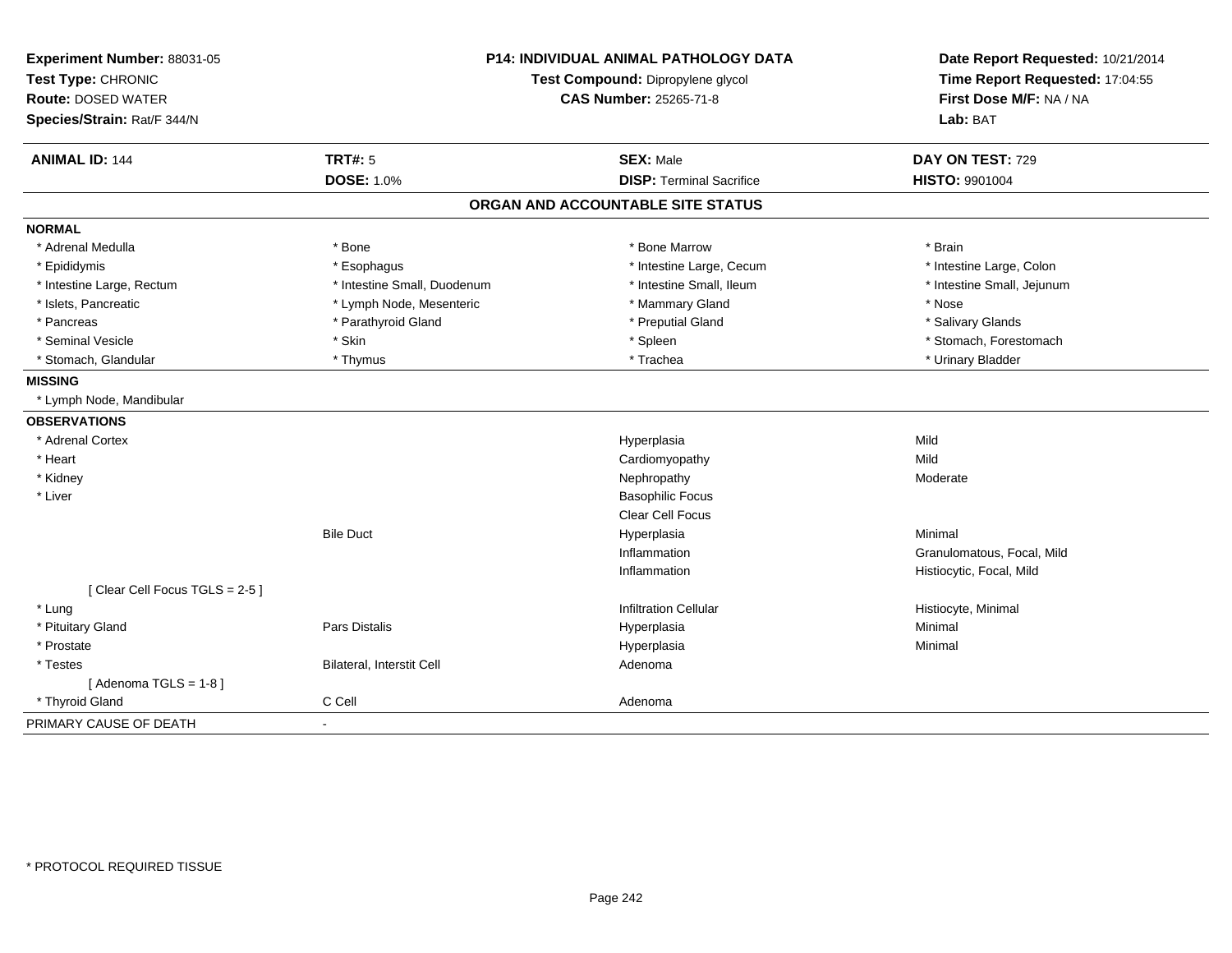| <b>TRT#: 5</b><br><b>ANIMAL ID: 145</b><br><b>SEX: Male</b><br>DAY ON TEST: 729<br><b>DOSE: 1.0%</b><br><b>DISP: Terminal Sacrifice</b><br>HISTO: 9901005<br>ORGAN AND ACCOUNTABLE SITE STATUS<br><b>NORMAL</b><br>* Bone Marrow<br>* Bone<br>* Brain<br>* Epididymis<br>* Intestine Large, Cecum<br>* Intestine Large, Colon<br>* Intestine Small, Duodenum<br>* Esophagus<br>* Intestine Small, Ileum<br>* Intestine Small, Jejunum<br>* Islets, Pancreatic<br>* Lymph Node, Mandibular<br>* Pancreas<br>* Lymph Node, Mesenteric<br>* Mammary Gland<br>* Nose<br>* Seminal Vesicle<br>* Parathyroid Gland<br>* Preputial Gland<br>* Salivary Glands<br>* Spleen<br>* Stomach, Forestomach<br>* Stomach, Glandular<br>* Thymus<br>* Urinary Bladder<br>* Trachea<br><b>OBSERVATIONS</b><br>Mild<br>* Adrenal Cortex<br>Hyperplasia<br>* Adrenal Medulla<br>Moderate<br>Hyperplasia<br>* Heart<br>Mild<br>Cardiomyopathy<br>* Intestine Large, Rectum<br>Parasite Metazoan<br>* Kidney<br>Cyst<br>Moderate<br>Lipoma<br>Mild<br>Nephropathy<br>* Liver<br><b>Basophilic Focus</b><br><b>Clear Cell Focus</b><br><b>Bile Duct</b><br>Hyperplasia<br>Minimal<br>Inflammation<br>Granulomatous, Focal, Minimal<br>Inflammation<br>Histiocytic, Focal, Minimal<br>Minimal<br>* Lung<br>Alveolar Epith<br>Hyperplasia<br><b>Infiltration Cellular</b><br>Histiocyte, Minimal<br>* Pituitary Gland<br>Pars Distalis<br>Adenoma<br>[Adenoma TGLS = $1-9$ ]<br>* Prostate<br>Inflammation<br>Chronic Active, Mild<br>* Skin<br><b>Subcut Tiss</b><br>Sarcoma<br>[Sarcoma TGLS = $3-14$ ]<br>Bilateral, Interstit Cell<br>* Testes<br>Adenoma<br>[Adenoma TGLS = $2-8$ ]<br>C Cell<br>* Thyroid Gland<br>Hyperplasia<br>Minimal | Experiment Number: 88031-05<br>Test Type: CHRONIC<br><b>Route: DOSED WATER</b><br>Species/Strain: Rat/F 344/N | <b>P14: INDIVIDUAL ANIMAL PATHOLOGY DATA</b><br>Test Compound: Dipropylene glycol<br><b>CAS Number: 25265-71-8</b> | Date Report Requested: 10/21/2014<br>Time Report Requested: 17:04:55<br>First Dose M/F: NA / NA<br>Lab: BAT |
|-------------------------------------------------------------------------------------------------------------------------------------------------------------------------------------------------------------------------------------------------------------------------------------------------------------------------------------------------------------------------------------------------------------------------------------------------------------------------------------------------------------------------------------------------------------------------------------------------------------------------------------------------------------------------------------------------------------------------------------------------------------------------------------------------------------------------------------------------------------------------------------------------------------------------------------------------------------------------------------------------------------------------------------------------------------------------------------------------------------------------------------------------------------------------------------------------------------------------------------------------------------------------------------------------------------------------------------------------------------------------------------------------------------------------------------------------------------------------------------------------------------------------------------------------------------------------------------------------------------------------------------------------------------------------------------------------------------------------|---------------------------------------------------------------------------------------------------------------|--------------------------------------------------------------------------------------------------------------------|-------------------------------------------------------------------------------------------------------------|
|                                                                                                                                                                                                                                                                                                                                                                                                                                                                                                                                                                                                                                                                                                                                                                                                                                                                                                                                                                                                                                                                                                                                                                                                                                                                                                                                                                                                                                                                                                                                                                                                                                                                                                                         |                                                                                                               |                                                                                                                    |                                                                                                             |
|                                                                                                                                                                                                                                                                                                                                                                                                                                                                                                                                                                                                                                                                                                                                                                                                                                                                                                                                                                                                                                                                                                                                                                                                                                                                                                                                                                                                                                                                                                                                                                                                                                                                                                                         |                                                                                                               |                                                                                                                    |                                                                                                             |
|                                                                                                                                                                                                                                                                                                                                                                                                                                                                                                                                                                                                                                                                                                                                                                                                                                                                                                                                                                                                                                                                                                                                                                                                                                                                                                                                                                                                                                                                                                                                                                                                                                                                                                                         |                                                                                                               |                                                                                                                    |                                                                                                             |
|                                                                                                                                                                                                                                                                                                                                                                                                                                                                                                                                                                                                                                                                                                                                                                                                                                                                                                                                                                                                                                                                                                                                                                                                                                                                                                                                                                                                                                                                                                                                                                                                                                                                                                                         |                                                                                                               |                                                                                                                    |                                                                                                             |
|                                                                                                                                                                                                                                                                                                                                                                                                                                                                                                                                                                                                                                                                                                                                                                                                                                                                                                                                                                                                                                                                                                                                                                                                                                                                                                                                                                                                                                                                                                                                                                                                                                                                                                                         |                                                                                                               |                                                                                                                    |                                                                                                             |
|                                                                                                                                                                                                                                                                                                                                                                                                                                                                                                                                                                                                                                                                                                                                                                                                                                                                                                                                                                                                                                                                                                                                                                                                                                                                                                                                                                                                                                                                                                                                                                                                                                                                                                                         |                                                                                                               |                                                                                                                    |                                                                                                             |
|                                                                                                                                                                                                                                                                                                                                                                                                                                                                                                                                                                                                                                                                                                                                                                                                                                                                                                                                                                                                                                                                                                                                                                                                                                                                                                                                                                                                                                                                                                                                                                                                                                                                                                                         |                                                                                                               |                                                                                                                    |                                                                                                             |
|                                                                                                                                                                                                                                                                                                                                                                                                                                                                                                                                                                                                                                                                                                                                                                                                                                                                                                                                                                                                                                                                                                                                                                                                                                                                                                                                                                                                                                                                                                                                                                                                                                                                                                                         |                                                                                                               |                                                                                                                    |                                                                                                             |
|                                                                                                                                                                                                                                                                                                                                                                                                                                                                                                                                                                                                                                                                                                                                                                                                                                                                                                                                                                                                                                                                                                                                                                                                                                                                                                                                                                                                                                                                                                                                                                                                                                                                                                                         |                                                                                                               |                                                                                                                    |                                                                                                             |
|                                                                                                                                                                                                                                                                                                                                                                                                                                                                                                                                                                                                                                                                                                                                                                                                                                                                                                                                                                                                                                                                                                                                                                                                                                                                                                                                                                                                                                                                                                                                                                                                                                                                                                                         |                                                                                                               |                                                                                                                    |                                                                                                             |
|                                                                                                                                                                                                                                                                                                                                                                                                                                                                                                                                                                                                                                                                                                                                                                                                                                                                                                                                                                                                                                                                                                                                                                                                                                                                                                                                                                                                                                                                                                                                                                                                                                                                                                                         |                                                                                                               |                                                                                                                    |                                                                                                             |
|                                                                                                                                                                                                                                                                                                                                                                                                                                                                                                                                                                                                                                                                                                                                                                                                                                                                                                                                                                                                                                                                                                                                                                                                                                                                                                                                                                                                                                                                                                                                                                                                                                                                                                                         |                                                                                                               |                                                                                                                    |                                                                                                             |
|                                                                                                                                                                                                                                                                                                                                                                                                                                                                                                                                                                                                                                                                                                                                                                                                                                                                                                                                                                                                                                                                                                                                                                                                                                                                                                                                                                                                                                                                                                                                                                                                                                                                                                                         |                                                                                                               |                                                                                                                    |                                                                                                             |
|                                                                                                                                                                                                                                                                                                                                                                                                                                                                                                                                                                                                                                                                                                                                                                                                                                                                                                                                                                                                                                                                                                                                                                                                                                                                                                                                                                                                                                                                                                                                                                                                                                                                                                                         |                                                                                                               |                                                                                                                    |                                                                                                             |
|                                                                                                                                                                                                                                                                                                                                                                                                                                                                                                                                                                                                                                                                                                                                                                                                                                                                                                                                                                                                                                                                                                                                                                                                                                                                                                                                                                                                                                                                                                                                                                                                                                                                                                                         |                                                                                                               |                                                                                                                    |                                                                                                             |
|                                                                                                                                                                                                                                                                                                                                                                                                                                                                                                                                                                                                                                                                                                                                                                                                                                                                                                                                                                                                                                                                                                                                                                                                                                                                                                                                                                                                                                                                                                                                                                                                                                                                                                                         |                                                                                                               |                                                                                                                    |                                                                                                             |
|                                                                                                                                                                                                                                                                                                                                                                                                                                                                                                                                                                                                                                                                                                                                                                                                                                                                                                                                                                                                                                                                                                                                                                                                                                                                                                                                                                                                                                                                                                                                                                                                                                                                                                                         |                                                                                                               |                                                                                                                    |                                                                                                             |
|                                                                                                                                                                                                                                                                                                                                                                                                                                                                                                                                                                                                                                                                                                                                                                                                                                                                                                                                                                                                                                                                                                                                                                                                                                                                                                                                                                                                                                                                                                                                                                                                                                                                                                                         |                                                                                                               |                                                                                                                    |                                                                                                             |
|                                                                                                                                                                                                                                                                                                                                                                                                                                                                                                                                                                                                                                                                                                                                                                                                                                                                                                                                                                                                                                                                                                                                                                                                                                                                                                                                                                                                                                                                                                                                                                                                                                                                                                                         |                                                                                                               |                                                                                                                    |                                                                                                             |
|                                                                                                                                                                                                                                                                                                                                                                                                                                                                                                                                                                                                                                                                                                                                                                                                                                                                                                                                                                                                                                                                                                                                                                                                                                                                                                                                                                                                                                                                                                                                                                                                                                                                                                                         |                                                                                                               |                                                                                                                    |                                                                                                             |
|                                                                                                                                                                                                                                                                                                                                                                                                                                                                                                                                                                                                                                                                                                                                                                                                                                                                                                                                                                                                                                                                                                                                                                                                                                                                                                                                                                                                                                                                                                                                                                                                                                                                                                                         |                                                                                                               |                                                                                                                    |                                                                                                             |
|                                                                                                                                                                                                                                                                                                                                                                                                                                                                                                                                                                                                                                                                                                                                                                                                                                                                                                                                                                                                                                                                                                                                                                                                                                                                                                                                                                                                                                                                                                                                                                                                                                                                                                                         |                                                                                                               |                                                                                                                    |                                                                                                             |
|                                                                                                                                                                                                                                                                                                                                                                                                                                                                                                                                                                                                                                                                                                                                                                                                                                                                                                                                                                                                                                                                                                                                                                                                                                                                                                                                                                                                                                                                                                                                                                                                                                                                                                                         |                                                                                                               |                                                                                                                    |                                                                                                             |
|                                                                                                                                                                                                                                                                                                                                                                                                                                                                                                                                                                                                                                                                                                                                                                                                                                                                                                                                                                                                                                                                                                                                                                                                                                                                                                                                                                                                                                                                                                                                                                                                                                                                                                                         |                                                                                                               |                                                                                                                    |                                                                                                             |
|                                                                                                                                                                                                                                                                                                                                                                                                                                                                                                                                                                                                                                                                                                                                                                                                                                                                                                                                                                                                                                                                                                                                                                                                                                                                                                                                                                                                                                                                                                                                                                                                                                                                                                                         |                                                                                                               |                                                                                                                    |                                                                                                             |
|                                                                                                                                                                                                                                                                                                                                                                                                                                                                                                                                                                                                                                                                                                                                                                                                                                                                                                                                                                                                                                                                                                                                                                                                                                                                                                                                                                                                                                                                                                                                                                                                                                                                                                                         |                                                                                                               |                                                                                                                    |                                                                                                             |
|                                                                                                                                                                                                                                                                                                                                                                                                                                                                                                                                                                                                                                                                                                                                                                                                                                                                                                                                                                                                                                                                                                                                                                                                                                                                                                                                                                                                                                                                                                                                                                                                                                                                                                                         |                                                                                                               |                                                                                                                    |                                                                                                             |
|                                                                                                                                                                                                                                                                                                                                                                                                                                                                                                                                                                                                                                                                                                                                                                                                                                                                                                                                                                                                                                                                                                                                                                                                                                                                                                                                                                                                                                                                                                                                                                                                                                                                                                                         |                                                                                                               |                                                                                                                    |                                                                                                             |
|                                                                                                                                                                                                                                                                                                                                                                                                                                                                                                                                                                                                                                                                                                                                                                                                                                                                                                                                                                                                                                                                                                                                                                                                                                                                                                                                                                                                                                                                                                                                                                                                                                                                                                                         |                                                                                                               |                                                                                                                    |                                                                                                             |
|                                                                                                                                                                                                                                                                                                                                                                                                                                                                                                                                                                                                                                                                                                                                                                                                                                                                                                                                                                                                                                                                                                                                                                                                                                                                                                                                                                                                                                                                                                                                                                                                                                                                                                                         |                                                                                                               |                                                                                                                    |                                                                                                             |
|                                                                                                                                                                                                                                                                                                                                                                                                                                                                                                                                                                                                                                                                                                                                                                                                                                                                                                                                                                                                                                                                                                                                                                                                                                                                                                                                                                                                                                                                                                                                                                                                                                                                                                                         |                                                                                                               |                                                                                                                    |                                                                                                             |
|                                                                                                                                                                                                                                                                                                                                                                                                                                                                                                                                                                                                                                                                                                                                                                                                                                                                                                                                                                                                                                                                                                                                                                                                                                                                                                                                                                                                                                                                                                                                                                                                                                                                                                                         |                                                                                                               |                                                                                                                    |                                                                                                             |
|                                                                                                                                                                                                                                                                                                                                                                                                                                                                                                                                                                                                                                                                                                                                                                                                                                                                                                                                                                                                                                                                                                                                                                                                                                                                                                                                                                                                                                                                                                                                                                                                                                                                                                                         |                                                                                                               |                                                                                                                    |                                                                                                             |
|                                                                                                                                                                                                                                                                                                                                                                                                                                                                                                                                                                                                                                                                                                                                                                                                                                                                                                                                                                                                                                                                                                                                                                                                                                                                                                                                                                                                                                                                                                                                                                                                                                                                                                                         |                                                                                                               |                                                                                                                    |                                                                                                             |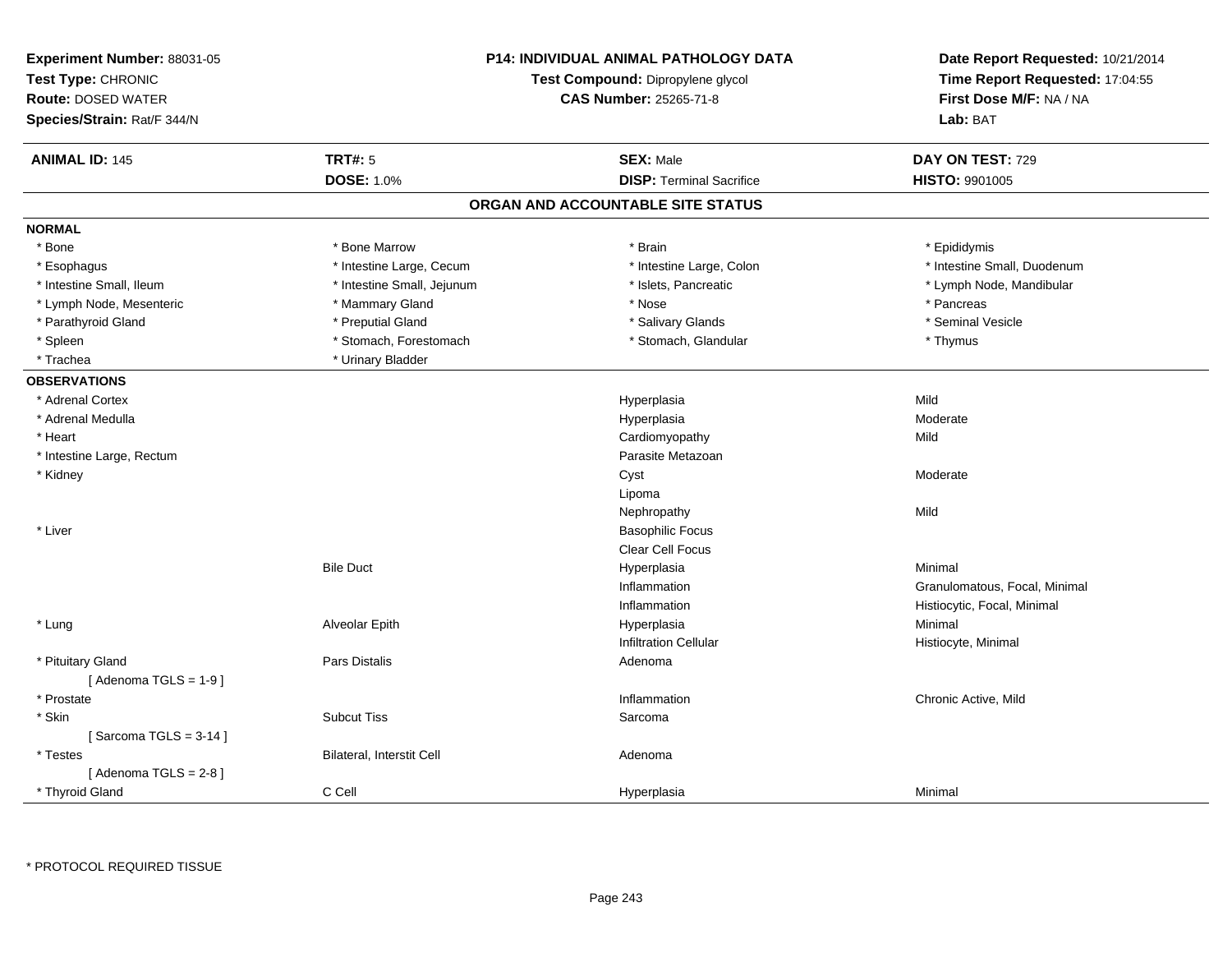| <b>Experiment Number: 88031-05</b><br>Test Type: CHRONIC<br><b>Route: DOSED WATER</b> |                   | <b>P14: INDIVIDUAL ANIMAL PATHOLOGY DATA</b> | Date Report Requested: 10/21/2014 |  |
|---------------------------------------------------------------------------------------|-------------------|----------------------------------------------|-----------------------------------|--|
|                                                                                       |                   | Test Compound: Dipropylene glycol            | Time Report Requested: 17:04:55   |  |
|                                                                                       |                   | <b>CAS Number: 25265-71-8</b>                | First Dose M/F: NA / NA           |  |
| Species/Strain: Rat/F 344/N                                                           |                   |                                              | Lab: BAT                          |  |
| <b>ANIMAL ID: 145</b>                                                                 | <b>TRT#:</b> 5    | <b>SEX: Male</b>                             | <b>DAY ON TEST: 729</b>           |  |
|                                                                                       | <b>DOSE: 1.0%</b> | <b>DISP: Terminal Sacrifice</b>              | <b>HISTO: 9901005</b>             |  |
|                                                                                       |                   | ORGAN AND ACCOUNTABLE SITE STATUS            |                                   |  |
| PRIMARY CAUSE OF DEATH                                                                |                   |                                              |                                   |  |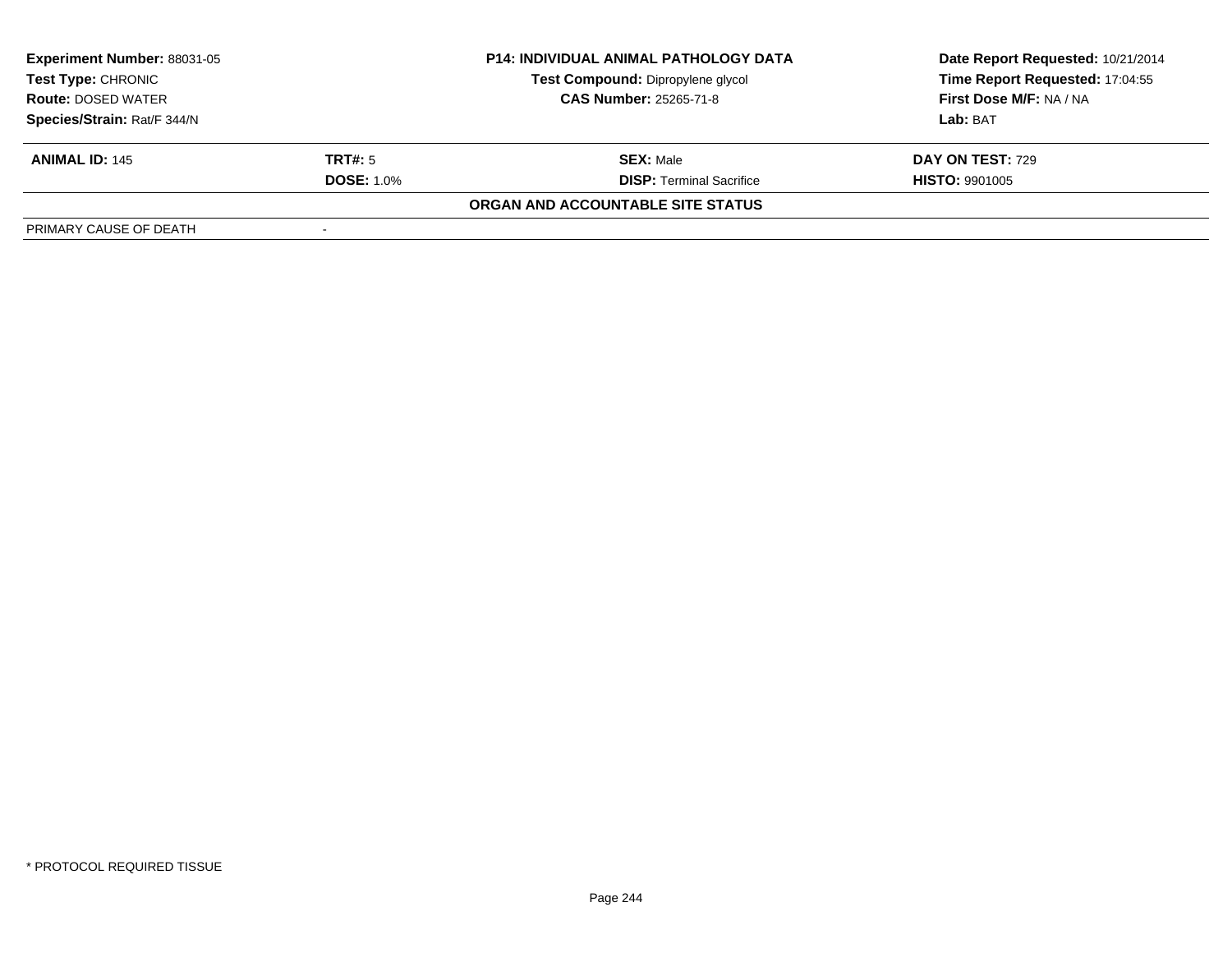| Experiment Number: 88031-05<br>Test Type: CHRONIC<br><b>Route: DOSED WATER</b> |                           | <b>P14: INDIVIDUAL ANIMAL PATHOLOGY DATA</b><br>Test Compound: Dipropylene glycol<br><b>CAS Number: 25265-71-8</b> | Date Report Requested: 10/21/2014<br>Time Report Requested: 17:04:55<br>First Dose M/F: NA / NA |
|--------------------------------------------------------------------------------|---------------------------|--------------------------------------------------------------------------------------------------------------------|-------------------------------------------------------------------------------------------------|
| Species/Strain: Rat/F 344/N                                                    |                           |                                                                                                                    | Lab: BAT                                                                                        |
| <b>ANIMAL ID: 146</b>                                                          | <b>TRT#: 5</b>            | <b>SEX: Male</b>                                                                                                   | DAY ON TEST: 730                                                                                |
|                                                                                | <b>DOSE: 1.0%</b>         | <b>DISP: Terminal Sacrifice</b>                                                                                    | HISTO: 9901006                                                                                  |
|                                                                                |                           | ORGAN AND ACCOUNTABLE SITE STATUS                                                                                  |                                                                                                 |
| <b>NORMAL</b>                                                                  |                           |                                                                                                                    |                                                                                                 |
| * Bone                                                                         | * Bone Marrow             | * Brain                                                                                                            | * Epididymis                                                                                    |
| * Esophagus                                                                    | * Intestine Large, Cecum  | * Intestine Large, Colon                                                                                           | * Intestine Large, Rectum                                                                       |
| * Intestine Small, Duodenum                                                    | * Intestine Small, Ileum  | * Intestine Small, Jejunum                                                                                         | * Lymph Node, Mesenteric                                                                        |
| * Mammary Gland                                                                | * Nose                    | * Parathyroid Gland                                                                                                | * Preputial Gland                                                                               |
| * Salivary Glands                                                              | * Seminal Vesicle         | * Skin                                                                                                             | * Stomach, Forestomach                                                                          |
| * Stomach, Glandular                                                           | * Thymus                  | * Trachea                                                                                                          | * Urinary Bladder                                                                               |
| <b>MISSING</b>                                                                 |                           |                                                                                                                    |                                                                                                 |
| * Lymph Node, Mandibular                                                       |                           |                                                                                                                    |                                                                                                 |
| <b>OBSERVATIONS</b>                                                            |                           |                                                                                                                    |                                                                                                 |
| * Adrenal Cortex                                                               |                           | Hyperplasia                                                                                                        | Mild                                                                                            |
| * Adrenal Medulla                                                              |                           | Hyperplasia                                                                                                        | Minimal                                                                                         |
| * Heart                                                                        |                           | Cardiomyopathy                                                                                                     | Minimal                                                                                         |
| * Islets, Pancreatic                                                           |                           | Hyperplasia                                                                                                        | Marked                                                                                          |
| * Kidney                                                                       |                           | Nephropathy                                                                                                        | Mild                                                                                            |
| * Liver                                                                        |                           | <b>Basophilic Focus</b>                                                                                            |                                                                                                 |
|                                                                                |                           | Clear Cell Focus                                                                                                   |                                                                                                 |
|                                                                                |                           | Degeneration                                                                                                       | Cystic, Minimal                                                                                 |
|                                                                                | <b>Bile Duct</b>          | Hyperplasia                                                                                                        | Minimal                                                                                         |
|                                                                                |                           | Inflammation                                                                                                       | Histiocytic, Focal, Minimal                                                                     |
|                                                                                |                           | Inflammation                                                                                                       | Granulomatous, Focal, Minimal                                                                   |
| * Lung                                                                         |                           | <b>Infiltration Cellular</b>                                                                                       | Histiocyte, Minimal                                                                             |
| * Pancreas                                                                     |                           | Atrophy                                                                                                            | Mild                                                                                            |
| * Pituitary Gland                                                              | Pars Distalis             | Hyperplasia                                                                                                        | Mild                                                                                            |
| * Prostate                                                                     |                           | Hyperplasia                                                                                                        | Mild                                                                                            |
| <b>Skeletal Muscle</b>                                                         |                           | Cyst                                                                                                               | Squamous, Marked                                                                                |
| [ Cyst TGLS = 2-12 ]                                                           |                           |                                                                                                                    |                                                                                                 |
| * Spleen                                                                       |                           | Hyperplasia                                                                                                        | Lymphoid, Focal, Mild                                                                           |
| * Testes                                                                       | Bilateral, Interstit Cell | Adenoma                                                                                                            |                                                                                                 |
| [Adenoma TGLS = $1-8$ ]                                                        |                           |                                                                                                                    |                                                                                                 |
| * Thyroid Gland                                                                | C Cell                    | Hyperplasia                                                                                                        | Minimal                                                                                         |
|                                                                                |                           |                                                                                                                    |                                                                                                 |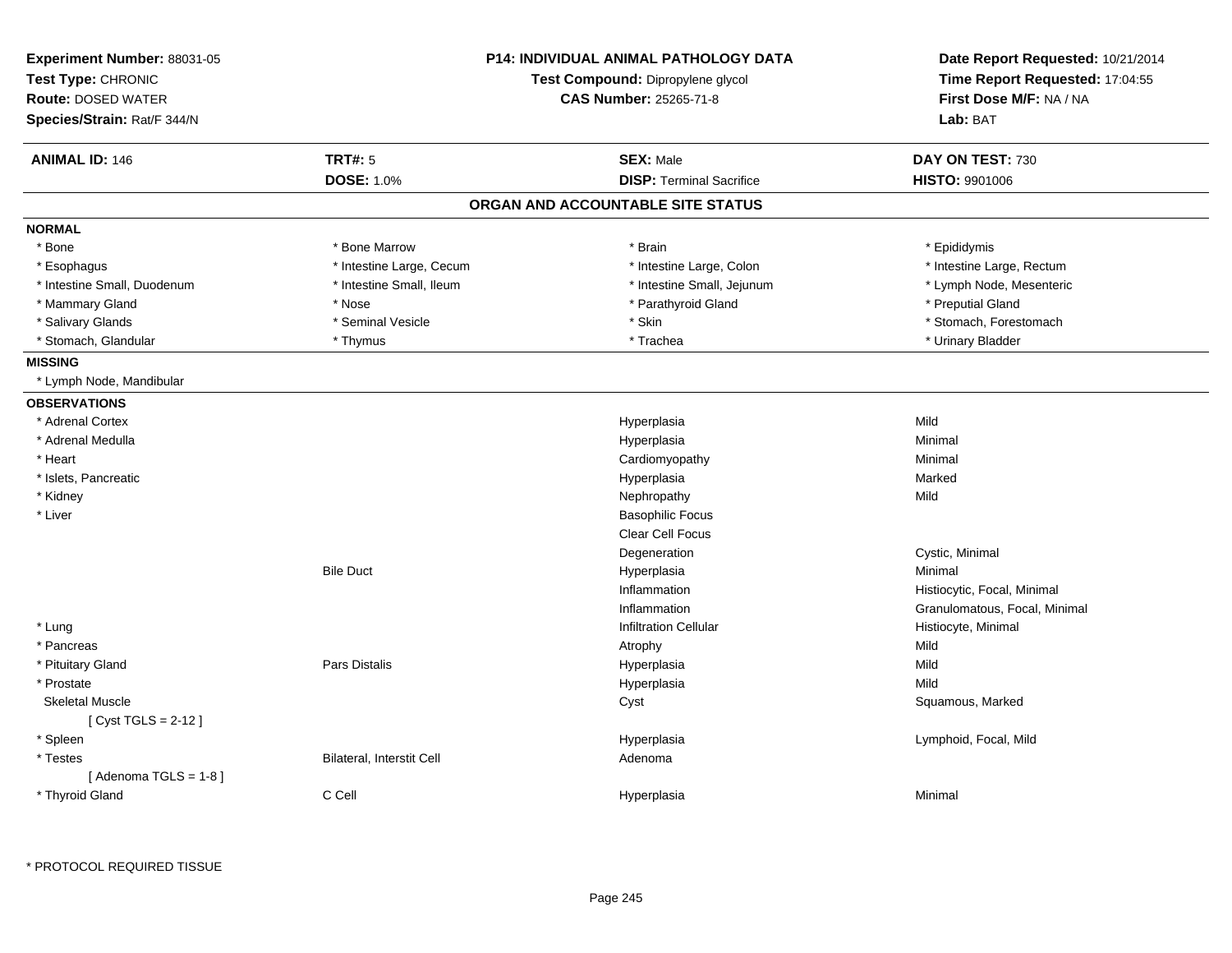| <b>Experiment Number: 88031-05</b><br>Test Type: CHRONIC<br><b>Route: DOSED WATER</b> |                   | <b>P14: INDIVIDUAL ANIMAL PATHOLOGY DATA</b> | Date Report Requested: 10/21/2014 |
|---------------------------------------------------------------------------------------|-------------------|----------------------------------------------|-----------------------------------|
|                                                                                       |                   | Test Compound: Dipropylene glycol            | Time Report Requested: 17:04:55   |
|                                                                                       |                   | <b>CAS Number: 25265-71-8</b>                | First Dose M/F: NA / NA           |
| Species/Strain: Rat/F 344/N                                                           |                   |                                              | Lab: BAT                          |
| <b>ANIMAL ID: 146</b>                                                                 | TRT#: 5           | <b>SEX: Male</b>                             | DAY ON TEST: 730                  |
|                                                                                       | <b>DOSE: 1.0%</b> | <b>DISP:</b> Terminal Sacrifice              | <b>HISTO: 9901006</b>             |
|                                                                                       |                   | ORGAN AND ACCOUNTABLE SITE STATUS            |                                   |
| Tooth                                                                                 |                   | Inflammation                                 | Chronic Active, Minimal           |
| PRIMARY CAUSE OF DEATH                                                                |                   |                                              |                                   |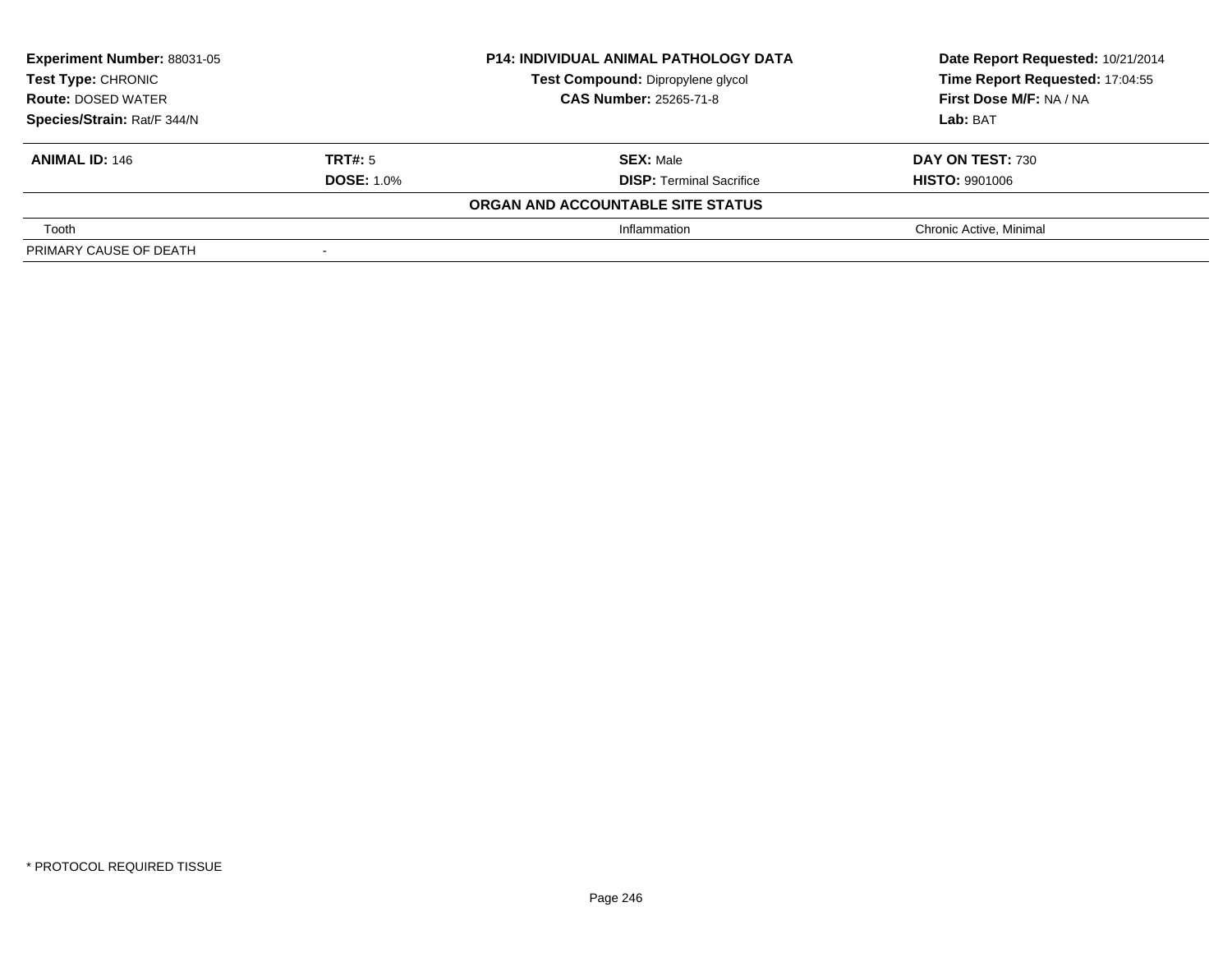| Experiment Number: 88031-05<br>Test Type: CHRONIC<br><b>Route: DOSED WATER</b><br>Species/Strain: Rat/F 344/N |                            | <b>P14: INDIVIDUAL ANIMAL PATHOLOGY DATA</b><br>Test Compound: Dipropylene glycol<br><b>CAS Number: 25265-71-8</b> | Date Report Requested: 10/21/2014<br>Time Report Requested: 17:04:55<br>First Dose M/F: NA / NA<br>Lab: BAT |
|---------------------------------------------------------------------------------------------------------------|----------------------------|--------------------------------------------------------------------------------------------------------------------|-------------------------------------------------------------------------------------------------------------|
| <b>ANIMAL ID: 147</b>                                                                                         | <b>TRT#: 5</b>             | <b>SEX: Male</b>                                                                                                   | DAY ON TEST: 649                                                                                            |
|                                                                                                               | <b>DOSE: 1.0%</b>          | <b>DISP:</b> Moribund Sacrifice                                                                                    | HISTO: 9901007                                                                                              |
|                                                                                                               |                            | ORGAN AND ACCOUNTABLE SITE STATUS                                                                                  |                                                                                                             |
| <b>NORMAL</b>                                                                                                 |                            |                                                                                                                    |                                                                                                             |
| * Bone                                                                                                        | * Brain                    | * Epididymis                                                                                                       | * Esophagus                                                                                                 |
| * Intestine Large, Cecum                                                                                      | * Intestine Large, Colon   | * Intestine Large, Rectum                                                                                          | * Intestine Small, Duodenum                                                                                 |
| * Intestine Small, Ileum                                                                                      | * Intestine Small, Jejunum | * Islets, Pancreatic                                                                                               | * Mammary Gland                                                                                             |
| * Parathyroid Gland                                                                                           | * Preputial Gland          | * Prostate                                                                                                         | * Salivary Glands                                                                                           |
| * Seminal Vesicle                                                                                             | * Skin                     | * Stomach, Forestomach                                                                                             | * Stomach, Glandular                                                                                        |
| * Thymus                                                                                                      | * Trachea                  | * Urinary Bladder                                                                                                  |                                                                                                             |
| <b>OBSERVATIONS</b>                                                                                           |                            |                                                                                                                    |                                                                                                             |
| * Adrenal Cortex                                                                                              |                            | Hyperplasia                                                                                                        | Minimal                                                                                                     |
|                                                                                                               |                            | Leukemia Mononuclear                                                                                               |                                                                                                             |
| * Adrenal Medulla                                                                                             |                            | Leukemia Mononuclear                                                                                               |                                                                                                             |
| * Bone Marrow                                                                                                 |                            | Leukemia Mononuclear                                                                                               |                                                                                                             |
| * Heart                                                                                                       |                            | Cardiomyopathy                                                                                                     | Moderate                                                                                                    |
| * Kidney                                                                                                      |                            | Leukemia Mononuclear                                                                                               |                                                                                                             |
|                                                                                                               |                            | Nephropathy                                                                                                        | Mild                                                                                                        |
| * Liver                                                                                                       |                            | Degeneration                                                                                                       | Cystic, Mild                                                                                                |
|                                                                                                               | <b>Bile Duct</b>           | Hyperplasia                                                                                                        | Moderate                                                                                                    |
|                                                                                                               |                            | Inflammation                                                                                                       | Histiocytic, Focal, Mild                                                                                    |
|                                                                                                               |                            | Leukemia Mononuclear                                                                                               |                                                                                                             |
|                                                                                                               | Centrilobular              | Necrosis                                                                                                           | Moderate                                                                                                    |
| [ Leukemia Mononuclear TGLS = 3,4-5+12 ]                                                                      |                            |                                                                                                                    |                                                                                                             |
| * Lung                                                                                                        |                            | <b>Infiltration Cellular</b>                                                                                       | Histiocyte, Minimal                                                                                         |
|                                                                                                               |                            | Leukemia Mononuclear                                                                                               |                                                                                                             |
| Lymph Node                                                                                                    | <b>Bronchial</b>           | Leukemia Mononuclear                                                                                               |                                                                                                             |
|                                                                                                               | Mediastinal                | Leukemia Mononuclear                                                                                               |                                                                                                             |
|                                                                                                               | Renal                      | Leukemia Mononuclear                                                                                               |                                                                                                             |
| [ Leukemia Mononuclear TGLS = 5-15 ]                                                                          |                            |                                                                                                                    |                                                                                                             |
| * Lymph Node, Mandibular                                                                                      |                            | Leukemia Mononuclear                                                                                               |                                                                                                             |
| * Lymph Node, Mesenteric                                                                                      |                            | Leukemia Mononuclear                                                                                               |                                                                                                             |
| * Nose                                                                                                        |                            | Inflammation                                                                                                       | Suppurative, Mild                                                                                           |
|                                                                                                               |                            | Thrombosis                                                                                                         | Minimal                                                                                                     |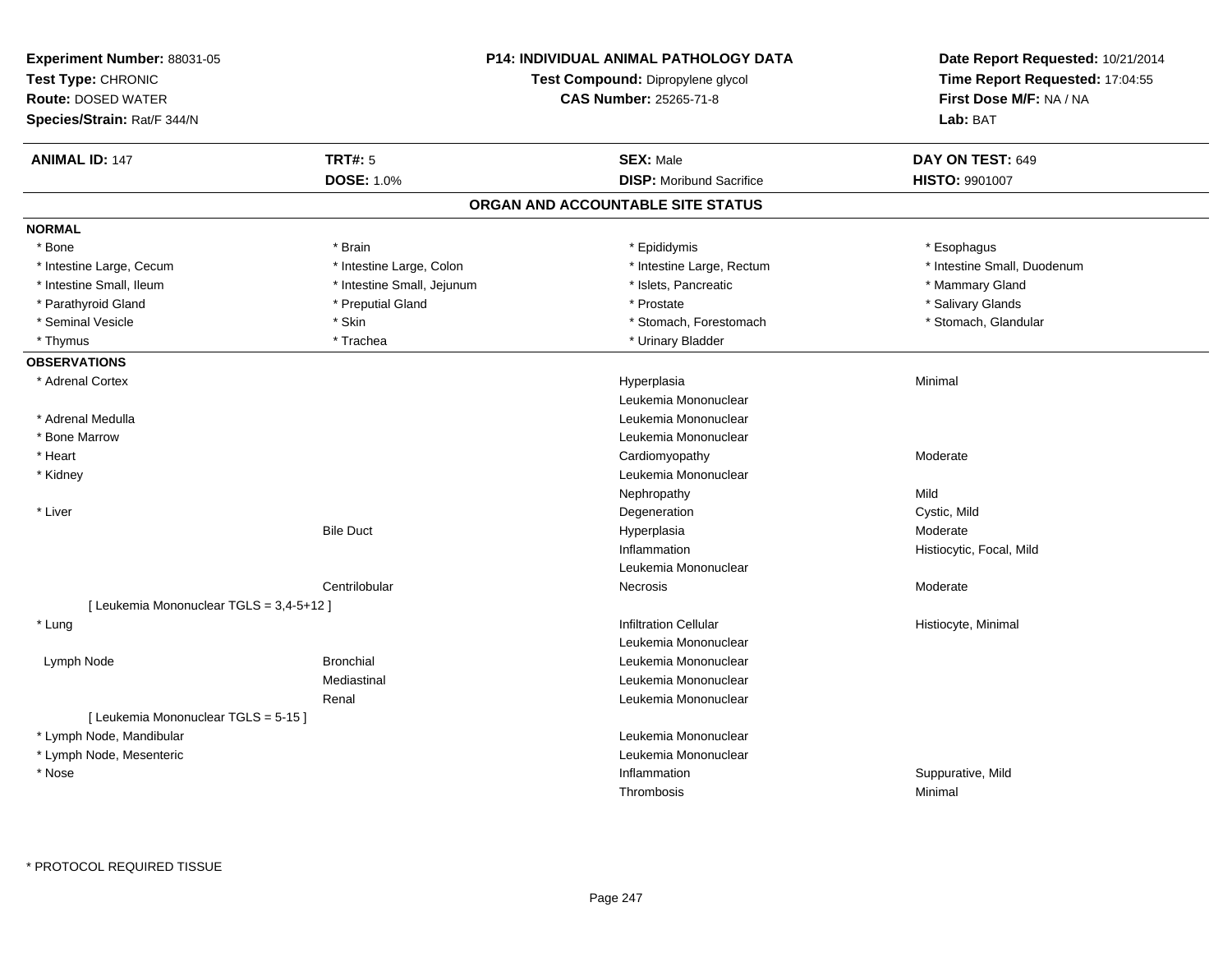| <b>Experiment Number: 88031-05</b><br>Test Type: CHRONIC<br><b>Route: DOSED WATER</b> |                                  | <b>P14: INDIVIDUAL ANIMAL PATHOLOGY DATA</b><br><b>Test Compound: Dipropylene glycol</b><br><b>CAS Number: 25265-71-8</b> | Date Report Requested: 10/21/2014<br>Time Report Requested: 17:04:55<br>First Dose M/F: NA / NA |
|---------------------------------------------------------------------------------------|----------------------------------|---------------------------------------------------------------------------------------------------------------------------|-------------------------------------------------------------------------------------------------|
| Species/Strain: Rat/F 344/N                                                           |                                  |                                                                                                                           | Lab: BAT                                                                                        |
| <b>ANIMAL ID: 147</b>                                                                 | TRT#: 5                          | <b>SEX: Male</b>                                                                                                          | DAY ON TEST: 649                                                                                |
|                                                                                       | <b>DOSE: 1.0%</b>                | <b>DISP:</b> Moribund Sacrifice                                                                                           | <b>HISTO: 9901007</b>                                                                           |
|                                                                                       |                                  | ORGAN AND ACCOUNTABLE SITE STATUS                                                                                         |                                                                                                 |
| * Pancreas                                                                            |                                  | Hyperplasia                                                                                                               | Mild                                                                                            |
| * Pituitary Gland                                                                     | Pars Distalis                    | Hyperplasia                                                                                                               | Minimal                                                                                         |
|                                                                                       |                                  | Leukemia Mononuclear                                                                                                      |                                                                                                 |
| * Spleen                                                                              |                                  | Leukemia Mononuclear                                                                                                      |                                                                                                 |
| [Leukemia Mononuclear TGLS = 1-13]                                                    |                                  |                                                                                                                           |                                                                                                 |
| * Stom Forestom                                                                       |                                  |                                                                                                                           |                                                                                                 |
| Note: TGL 6, "focus, 2 mm dia, dark" noted at trim, was not apparent microscopically. |                                  |                                                                                                                           |                                                                                                 |
| * Testes                                                                              | Bilateral, Interstit Cell        | Adenoma                                                                                                                   |                                                                                                 |
| [Adenoma TGLS = $2-8$ ]                                                               |                                  |                                                                                                                           |                                                                                                 |
| * Thyroid Gland                                                                       | C Cell                           | Adenoma                                                                                                                   |                                                                                                 |
|                                                                                       | C Cell                           | Hyperplasia                                                                                                               | Mild                                                                                            |
| PRIMARY CAUSE OF DEATH                                                                | Leukemia Mononuclear<br>- Spleen |                                                                                                                           |                                                                                                 |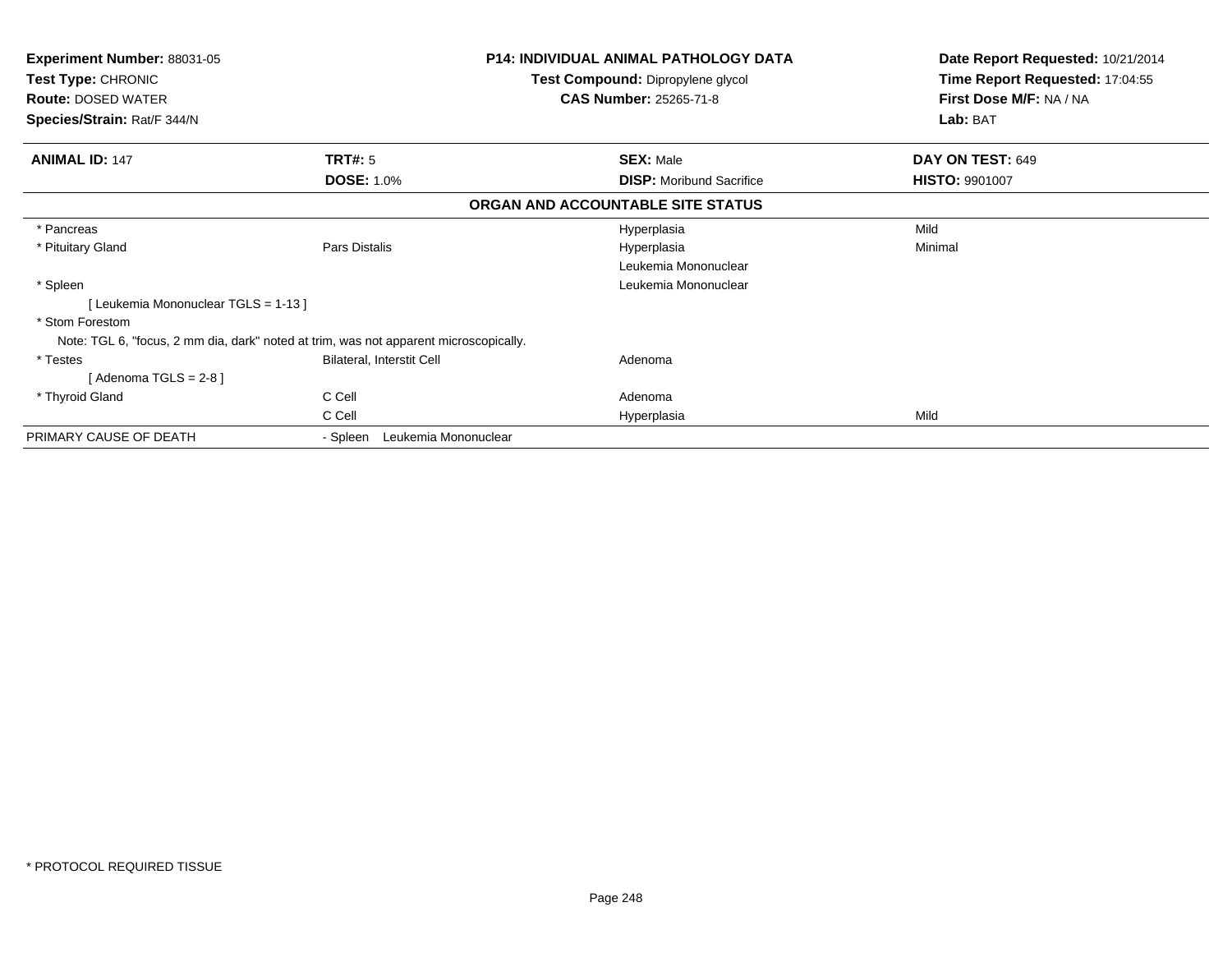| Experiment Number: 88031-05<br>Test Type: CHRONIC<br><b>Route: DOSED WATER</b><br>Species/Strain: Rat/F 344/N | P14: INDIVIDUAL ANIMAL PATHOLOGY DATA<br>Test Compound: Dipropylene glycol<br><b>CAS Number: 25265-71-8</b> |                                   | Date Report Requested: 10/21/2014<br>Time Report Requested: 17:04:55<br>First Dose M/F: NA / NA<br>Lab: BAT |
|---------------------------------------------------------------------------------------------------------------|-------------------------------------------------------------------------------------------------------------|-----------------------------------|-------------------------------------------------------------------------------------------------------------|
| <b>ANIMAL ID: 148</b>                                                                                         | <b>TRT#: 5</b>                                                                                              | <b>SEX: Male</b>                  | DAY ON TEST: 730                                                                                            |
|                                                                                                               | <b>DOSE: 1.0%</b>                                                                                           | <b>DISP: Terminal Sacrifice</b>   | HISTO: 9901008                                                                                              |
|                                                                                                               |                                                                                                             | ORGAN AND ACCOUNTABLE SITE STATUS |                                                                                                             |
| <b>NORMAL</b>                                                                                                 |                                                                                                             |                                   |                                                                                                             |
| * Adrenal Cortex                                                                                              | * Adrenal Medulla                                                                                           | * Bone                            | * Bone Marrow                                                                                               |
| * Brain                                                                                                       | * Epididymis                                                                                                | * Esophagus                       | * Intestine Large, Cecum                                                                                    |
| * Intestine Large, Colon                                                                                      | * Intestine Large, Rectum                                                                                   | * Intestine Small, Duodenum       | * Intestine Small, Ileum                                                                                    |
| * Intestine Small, Jejunum                                                                                    | * Islets, Pancreatic                                                                                        | * Lymph Node, Mesenteric          | * Mammary Gland                                                                                             |
| * Nose                                                                                                        | * Pancreas                                                                                                  | * Parathyroid Gland               | * Salivary Glands                                                                                           |
| * Seminal Vesicle                                                                                             | * Skin                                                                                                      | * Spleen                          | * Stomach, Forestomach                                                                                      |
| * Stomach, Glandular                                                                                          | * Thymus                                                                                                    | * Trachea                         | * Urinary Bladder                                                                                           |
| <b>MISSING</b>                                                                                                |                                                                                                             |                                   |                                                                                                             |
| * Lymph Node, Mandibular                                                                                      |                                                                                                             |                                   |                                                                                                             |
| <b>OBSERVATIONS</b>                                                                                           |                                                                                                             |                                   |                                                                                                             |
| Eye                                                                                                           | Retina                                                                                                      | Atrophy                           | Marked                                                                                                      |
|                                                                                                               |                                                                                                             | Cataract                          | Marked                                                                                                      |
| [Cataract TGLS = $1-13$ ]                                                                                     |                                                                                                             |                                   |                                                                                                             |
| * Heart                                                                                                       |                                                                                                             | Cardiomyopathy                    | Mild                                                                                                        |
| * Kidney                                                                                                      |                                                                                                             | Nephropathy                       | Mild                                                                                                        |
| * Liver                                                                                                       |                                                                                                             | Clear Cell Focus                  |                                                                                                             |
|                                                                                                               | <b>Bile Duct</b>                                                                                            | Hyperplasia                       | Minimal                                                                                                     |
|                                                                                                               |                                                                                                             | Inflammation                      | Granulomatous, Focal, Mild                                                                                  |
|                                                                                                               |                                                                                                             | Inflammation                      | Histiocytic, Focal, Mild                                                                                    |
| * Lung                                                                                                        |                                                                                                             | <b>Infiltration Cellular</b>      | Histiocyte, Minimal                                                                                         |
| * Pituitary Gland                                                                                             | Pars Distalis                                                                                               | Adenoma                           |                                                                                                             |
|                                                                                                               |                                                                                                             | Cyst                              | Minimal                                                                                                     |
| * Preputial Gland<br>[ Hyperplasia TGLS = 3-8]                                                                |                                                                                                             | Hyperplasia                       | Marked                                                                                                      |
| * Prostate                                                                                                    |                                                                                                             | Hyperplasia                       | Moderate                                                                                                    |
| * Testes                                                                                                      | Bilateral, Interstit Cell                                                                                   | Adenoma                           |                                                                                                             |
| [Adenoma TGLS = $2,4-8$ ]                                                                                     |                                                                                                             |                                   |                                                                                                             |
| * Thyroid Gland                                                                                               | C Cell                                                                                                      | Hyperplasia                       | Minimal                                                                                                     |
| PRIMARY CAUSE OF DEATH                                                                                        |                                                                                                             |                                   |                                                                                                             |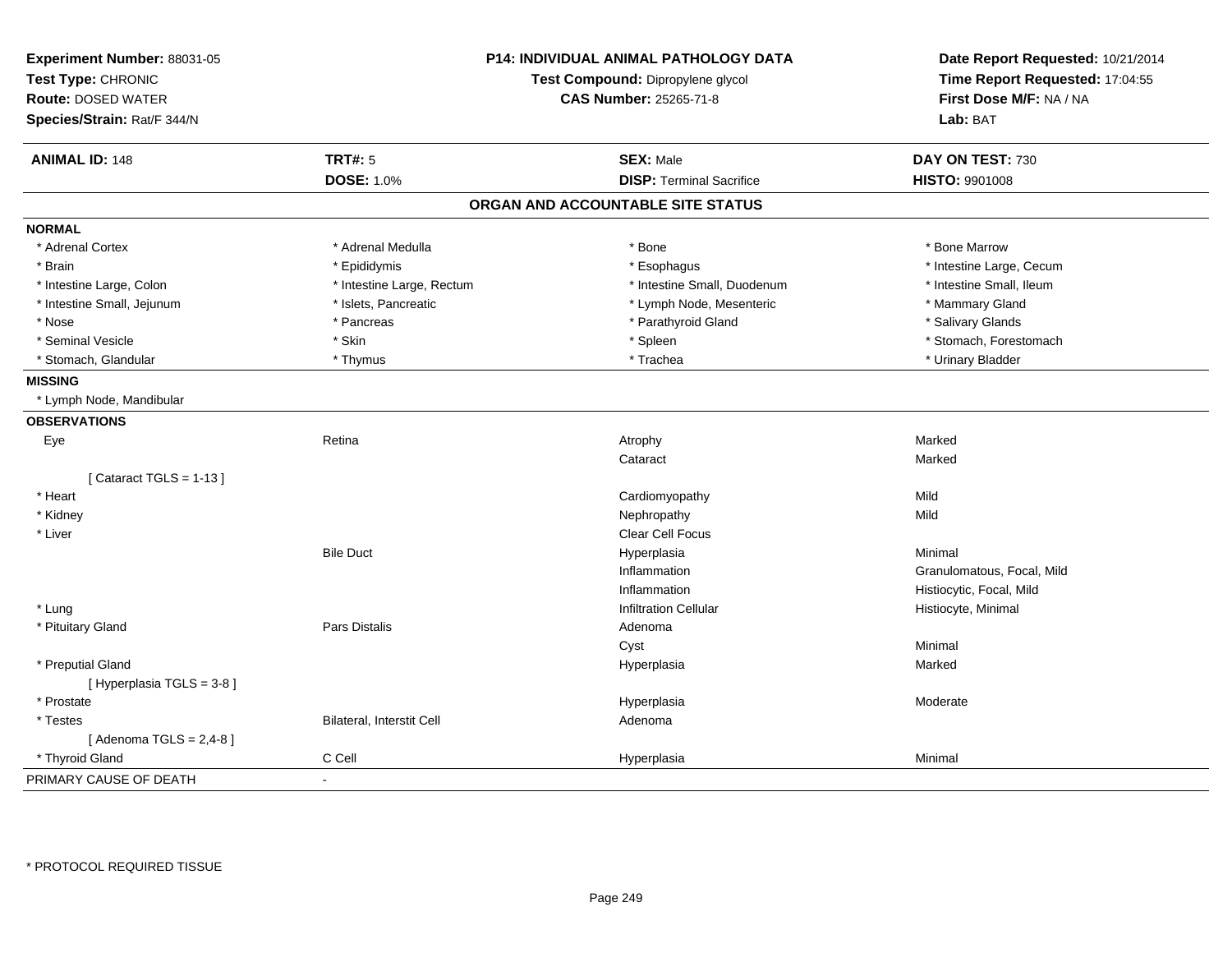| Experiment Number: 88031-05<br>Test Type: CHRONIC |                            | <b>P14: INDIVIDUAL ANIMAL PATHOLOGY DATA</b><br>Test Compound: Dipropylene glycol | Date Report Requested: 10/21/2014<br>Time Report Requested: 17:04:55 |
|---------------------------------------------------|----------------------------|-----------------------------------------------------------------------------------|----------------------------------------------------------------------|
| <b>Route: DOSED WATER</b>                         |                            | <b>CAS Number: 25265-71-8</b>                                                     | First Dose M/F: NA / NA                                              |
| Species/Strain: Rat/F 344/N                       |                            |                                                                                   | Lab: BAT                                                             |
| <b>ANIMAL ID: 149</b>                             | <b>TRT#: 5</b>             | <b>SEX: Male</b>                                                                  | DAY ON TEST: 649                                                     |
|                                                   | <b>DOSE: 1.0%</b>          | <b>DISP:</b> Moribund Sacrifice                                                   | <b>HISTO: 9901009</b>                                                |
|                                                   |                            | ORGAN AND ACCOUNTABLE SITE STATUS                                                 |                                                                      |
| <b>NORMAL</b>                                     |                            |                                                                                   |                                                                      |
| * Bone                                            | * Brain                    | * Epididymis                                                                      | * Esophagus                                                          |
| * Intestine Large, Cecum                          | * Intestine Large, Colon   | * Intestine Large, Rectum                                                         | * Intestine Small, Duodenum                                          |
| * Intestine Small, Ileum                          | * Intestine Small, Jejunum | * Islets, Pancreatic                                                              | * Mammary Gland                                                      |
| * Nose                                            | * Parathyroid Gland        | * Preputial Gland                                                                 | * Salivary Glands                                                    |
| * Skin                                            | * Thyroid Gland            | * Trachea                                                                         | * Urinary Bladder                                                    |
| <b>MISSING</b>                                    |                            |                                                                                   |                                                                      |
| * Lymph Node, Mandibular                          |                            |                                                                                   |                                                                      |
| <b>OBSERVATIONS</b>                               |                            |                                                                                   |                                                                      |
| * Adrenal Cortex                                  |                            | Hypertrophy                                                                       | Mild                                                                 |
|                                                   |                            | Leukemia Mononuclear                                                              |                                                                      |
| * Adrenal Medulla                                 |                            | Leukemia Mononuclear                                                              |                                                                      |
| * Bone Marrow                                     |                            | Leukemia Mononuclear                                                              |                                                                      |
| * Heart                                           |                            | Cardiomyopathy                                                                    | Mild                                                                 |
|                                                   |                            | Leukemia Mononuclear                                                              |                                                                      |
| * Kidney                                          |                            | Leukemia Mononuclear                                                              |                                                                      |
|                                                   |                            | Nephropathy                                                                       | Moderate                                                             |
| * Liver                                           |                            | Degeneration                                                                      | Cystic, Mild                                                         |
|                                                   | <b>Bile Duct</b>           | Hyperplasia                                                                       | Mild                                                                 |
|                                                   |                            | Inflammation                                                                      | Granulomatous, Focal, Minimal                                        |
|                                                   |                            | Inflammation                                                                      | Histiocytic, Focal, Mild                                             |
|                                                   |                            | Leukemia Mononuclear                                                              |                                                                      |
| [Degeneration TGLS = 5-5]                         |                            |                                                                                   |                                                                      |
| * Lung                                            |                            | <b>Infiltration Cellular</b>                                                      | Histiocyte, Minimal                                                  |
|                                                   |                            | Leukemia Mononuclear                                                              |                                                                      |
| Lymph Node                                        | <b>Bronchial</b>           | Leukemia Mononuclear                                                              |                                                                      |
|                                                   | Deep Cervical              | Leukemia Mononuclear                                                              |                                                                      |
|                                                   | Mediastinal                | Leukemia Mononuclear                                                              |                                                                      |
|                                                   | Pancreatic                 | Leukemia Mononuclear                                                              |                                                                      |
| [ Leukemia Mononuclear TGLS = 6-14 ]              |                            |                                                                                   |                                                                      |
| * Lymph Node, Mesenteric                          |                            | Leukemia Mononuclear                                                              |                                                                      |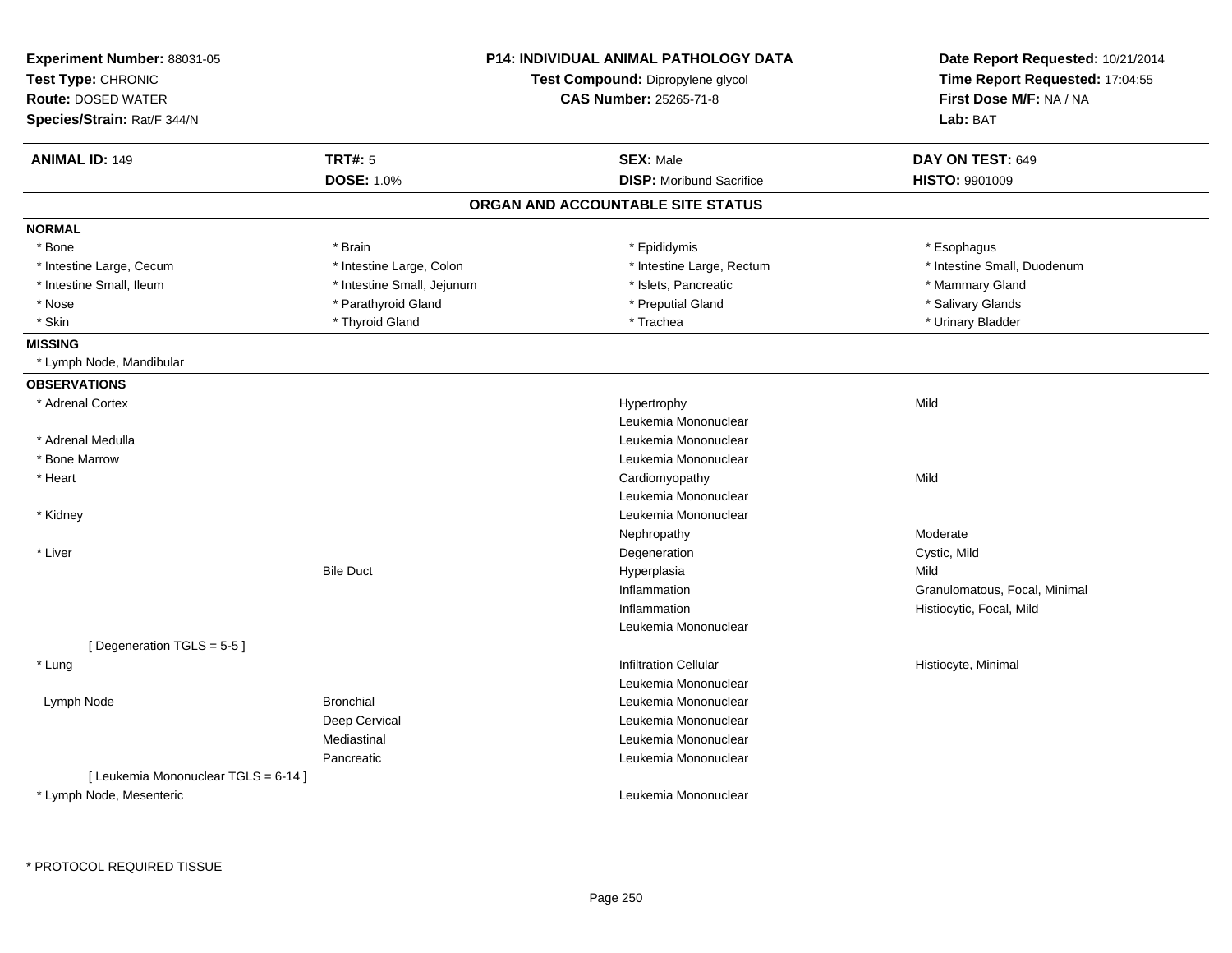| Experiment Number: 88031-05<br>Test Type: CHRONIC<br><b>Route: DOSED WATER</b><br>Species/Strain: Rat/F 344/N |                                  | P14: INDIVIDUAL ANIMAL PATHOLOGY DATA<br>Test Compound: Dipropylene glycol<br><b>CAS Number: 25265-71-8</b> | Date Report Requested: 10/21/2014<br>Time Report Requested: 17:04:55<br>First Dose M/F: NA / NA<br>Lab: BAT |
|---------------------------------------------------------------------------------------------------------------|----------------------------------|-------------------------------------------------------------------------------------------------------------|-------------------------------------------------------------------------------------------------------------|
| <b>ANIMAL ID: 149</b>                                                                                         | <b>TRT#: 5</b>                   | <b>SEX: Male</b>                                                                                            | DAY ON TEST: 649                                                                                            |
|                                                                                                               | <b>DOSE: 1.0%</b>                | <b>DISP:</b> Moribund Sacrifice                                                                             | <b>HISTO: 9901009</b>                                                                                       |
|                                                                                                               |                                  | ORGAN AND ACCOUNTABLE SITE STATUS                                                                           |                                                                                                             |
| [ Leukemia Mononuclear TGLS = 2-13 ]                                                                          |                                  |                                                                                                             |                                                                                                             |
| * Pancreas                                                                                                    |                                  | Leukemia Mononuclear                                                                                        |                                                                                                             |
| * Pituitary Gland                                                                                             |                                  | Leukemia Mononuclear                                                                                        |                                                                                                             |
| * Prostate                                                                                                    |                                  | Inflammation                                                                                                | Chronic Active, Moderate                                                                                    |
| * Seminal Vesicle                                                                                             |                                  | Leukemia Mononuclear                                                                                        |                                                                                                             |
| * Spleen                                                                                                      |                                  | Leukemia Mononuclear                                                                                        |                                                                                                             |
| [Leukemia Mononuclear TGLS = 1-12]                                                                            |                                  |                                                                                                             |                                                                                                             |
| * Stomach. Forestomach                                                                                        |                                  | Hyperplasia                                                                                                 | Squamous, Mild                                                                                              |
| [Hyperplasia TGLS = $7-9$ ]                                                                                   |                                  |                                                                                                             |                                                                                                             |
| * Stomach, Glandular                                                                                          |                                  | Leukemia Mononuclear                                                                                        |                                                                                                             |
| * Testes                                                                                                      | <b>Bilateral, Interstit Cell</b> | Adenoma                                                                                                     |                                                                                                             |
| [Adenoma TGLS = $3-8$ ]                                                                                       |                                  |                                                                                                             |                                                                                                             |
| * Thymus                                                                                                      |                                  | Leukemia Mononuclear                                                                                        |                                                                                                             |
| [Leukemia Mononuclear TGLS = 4-2]                                                                             |                                  |                                                                                                             |                                                                                                             |
| PRIMARY CAUSE OF DEATH                                                                                        | Leukemia Mononuclear<br>- Spleen |                                                                                                             |                                                                                                             |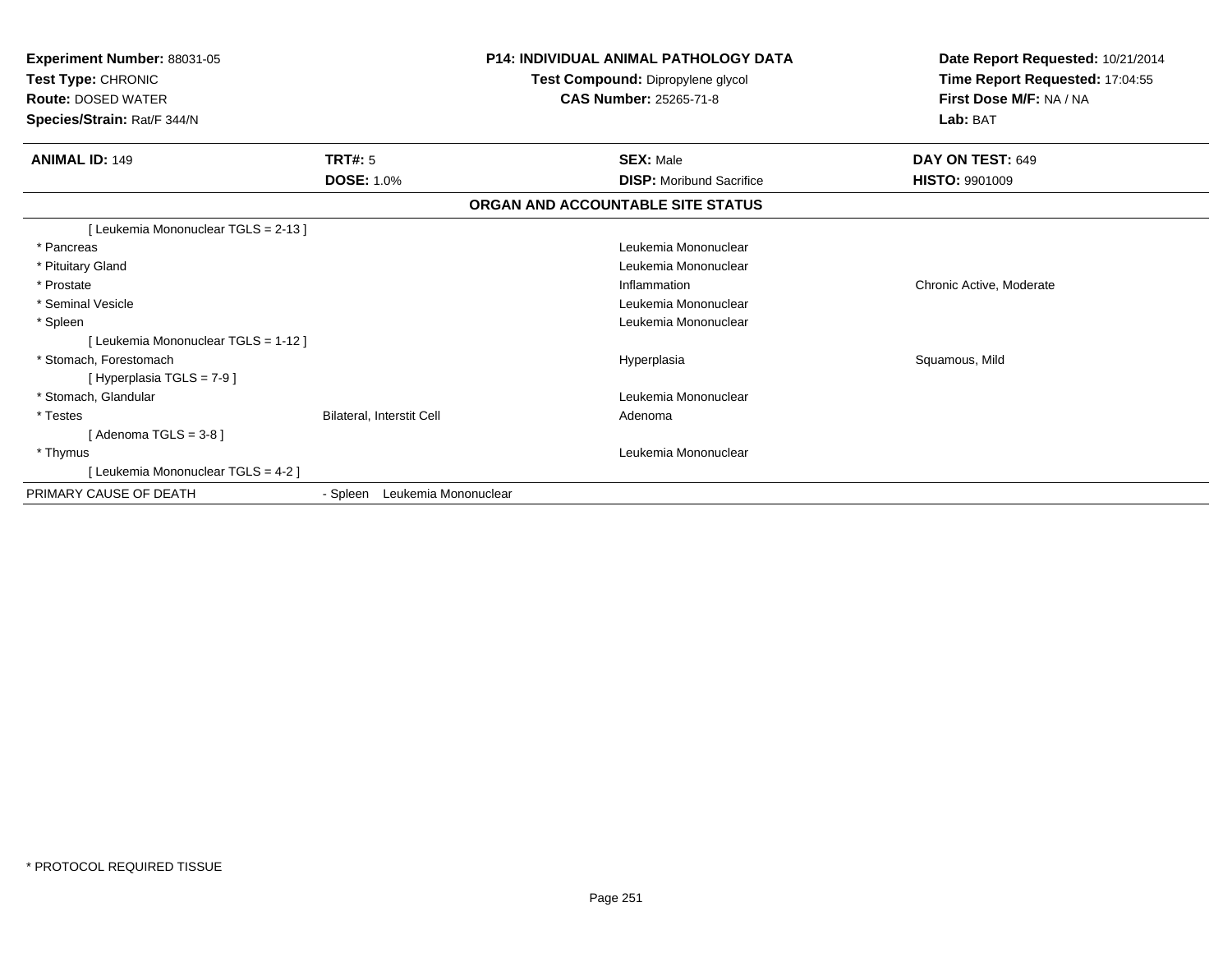| Experiment Number: 88031-05<br>Test Type: CHRONIC<br><b>Route: DOSED WATER</b><br>Species/Strain: Rat/F 344/N | <b>P14: INDIVIDUAL ANIMAL PATHOLOGY DATA</b><br>Test Compound: Dipropylene glycol<br><b>CAS Number: 25265-71-8</b> |                                   | Date Report Requested: 10/21/2014<br>Time Report Requested: 17:04:55<br>First Dose M/F: NA / NA<br>Lab: BAT |
|---------------------------------------------------------------------------------------------------------------|--------------------------------------------------------------------------------------------------------------------|-----------------------------------|-------------------------------------------------------------------------------------------------------------|
| <b>ANIMAL ID: 150</b>                                                                                         | <b>TRT#: 5</b>                                                                                                     | <b>SEX: Male</b>                  | DAY ON TEST: 730                                                                                            |
|                                                                                                               | <b>DOSE: 1.0%</b>                                                                                                  | <b>DISP: Terminal Sacrifice</b>   | HISTO: 9901010                                                                                              |
|                                                                                                               |                                                                                                                    | ORGAN AND ACCOUNTABLE SITE STATUS |                                                                                                             |
| <b>NORMAL</b>                                                                                                 |                                                                                                                    |                                   |                                                                                                             |
| * Adrenal Cortex                                                                                              | * Adrenal Medulla                                                                                                  | * Bone                            | * Bone Marrow                                                                                               |
| * Brain                                                                                                       | * Epididymis                                                                                                       | * Esophagus                       | * Intestine Large, Cecum                                                                                    |
| * Intestine Large, Colon                                                                                      | * Intestine Small, Duodenum                                                                                        | * Intestine Small, Ileum          | * Intestine Small, Jejunum                                                                                  |
| * Islets, Pancreatic                                                                                          | * Mammary Gland                                                                                                    | * Nose                            | * Pancreas                                                                                                  |
| * Parathyroid Gland                                                                                           | * Preputial Gland                                                                                                  | * Salivary Glands                 | * Seminal Vesicle                                                                                           |
| * Skin                                                                                                        | * Stomach, Forestomach                                                                                             | * Stomach, Glandular              | * Thymus                                                                                                    |
| * Thyroid Gland                                                                                               | * Trachea                                                                                                          | * Urinary Bladder                 |                                                                                                             |
| <b>OBSERVATIONS</b>                                                                                           |                                                                                                                    |                                   |                                                                                                             |
| * Heart                                                                                                       |                                                                                                                    | Cardiomyopathy                    | Mild                                                                                                        |
| * Intestine Large, Rectum                                                                                     |                                                                                                                    | Parasite Metazoan                 |                                                                                                             |
| * Kidney                                                                                                      |                                                                                                                    | Leukemia Mononuclear              |                                                                                                             |
|                                                                                                               |                                                                                                                    | Nephropathy                       | Moderate                                                                                                    |
| * Liver                                                                                                       |                                                                                                                    | <b>Basophilic Focus</b>           |                                                                                                             |
|                                                                                                               |                                                                                                                    | <b>Clear Cell Focus</b>           |                                                                                                             |
|                                                                                                               | <b>Bile Duct</b>                                                                                                   | Hyperplasia                       | Mild                                                                                                        |
|                                                                                                               |                                                                                                                    | Inflammation                      | Granulomatous, Focal, Minimal                                                                               |
|                                                                                                               |                                                                                                                    | Inflammation                      | Histiocytic, Focal, Minimal                                                                                 |
|                                                                                                               |                                                                                                                    | Leukemia Mononuclear              |                                                                                                             |
| [ Leukemia Mononuclear TGLS = 2-5 ]                                                                           |                                                                                                                    |                                   |                                                                                                             |
| * Lung                                                                                                        | Alveolar Epith                                                                                                     | Hyperplasia                       | Minimal                                                                                                     |
|                                                                                                               |                                                                                                                    | <b>Infiltration Cellular</b>      | Histiocyte, Minimal                                                                                         |
|                                                                                                               |                                                                                                                    | Leukemia Mononuclear              |                                                                                                             |
| Lymph Node                                                                                                    | Mediastinal                                                                                                        | Leukemia Mononuclear              |                                                                                                             |
| * Lymph Node, Mandibular                                                                                      |                                                                                                                    | Leukemia Mononuclear              |                                                                                                             |
| * Lymph Node, Mesenteric                                                                                      |                                                                                                                    | Leukemia Mononuclear              |                                                                                                             |
| * Pituitary Gland                                                                                             | Pars Distalis                                                                                                      | Adenoma                           |                                                                                                             |
| [Adenoma TGLS = $4-9$ ]                                                                                       |                                                                                                                    |                                   |                                                                                                             |
| * Prostate                                                                                                    |                                                                                                                    | Inflammation                      | Chronic Active, Mild                                                                                        |
| * Spleen                                                                                                      |                                                                                                                    | Leukemia Mononuclear              |                                                                                                             |
| [ Leukemia Mononuclear TGLS = 3-12 ]                                                                          |                                                                                                                    |                                   |                                                                                                             |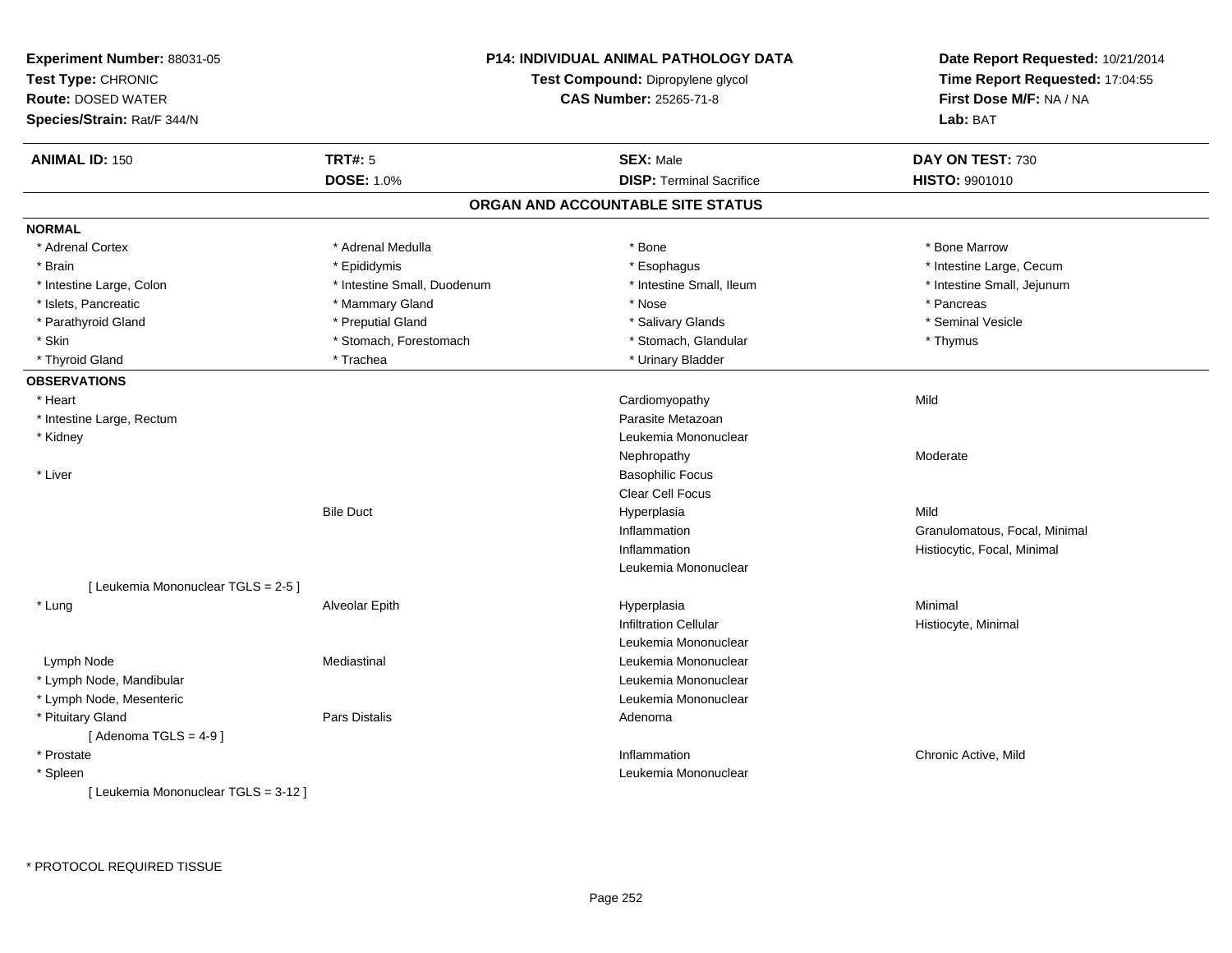| Experiment Number: 88031-05 |                                  | <b>P14: INDIVIDUAL ANIMAL PATHOLOGY DATA</b> | Date Report Requested: 10/21/2014 |
|-----------------------------|----------------------------------|----------------------------------------------|-----------------------------------|
| <b>Test Type: CHRONIC</b>   |                                  | Test Compound: Dipropylene glycol            | Time Report Requested: 17:04:55   |
| <b>Route: DOSED WATER</b>   |                                  | <b>CAS Number: 25265-71-8</b>                | First Dose M/F: NA / NA           |
| Species/Strain: Rat/F 344/N |                                  |                                              | Lab: BAT                          |
| <b>ANIMAL ID: 150</b>       | TRT#: 5                          | <b>SEX: Male</b>                             | DAY ON TEST: 730                  |
|                             | <b>DOSE: 1.0%</b>                | <b>DISP:</b> Terminal Sacrifice              | <b>HISTO: 9901010</b>             |
|                             |                                  | ORGAN AND ACCOUNTABLE SITE STATUS            |                                   |
| * Testes                    | <b>Bilateral, Interstit Cell</b> | Adenoma                                      |                                   |
| [Adenoma TGLS = $1-8$ ]     |                                  |                                              |                                   |
| PRIMARY CAUSE OF DEATH      |                                  |                                              |                                   |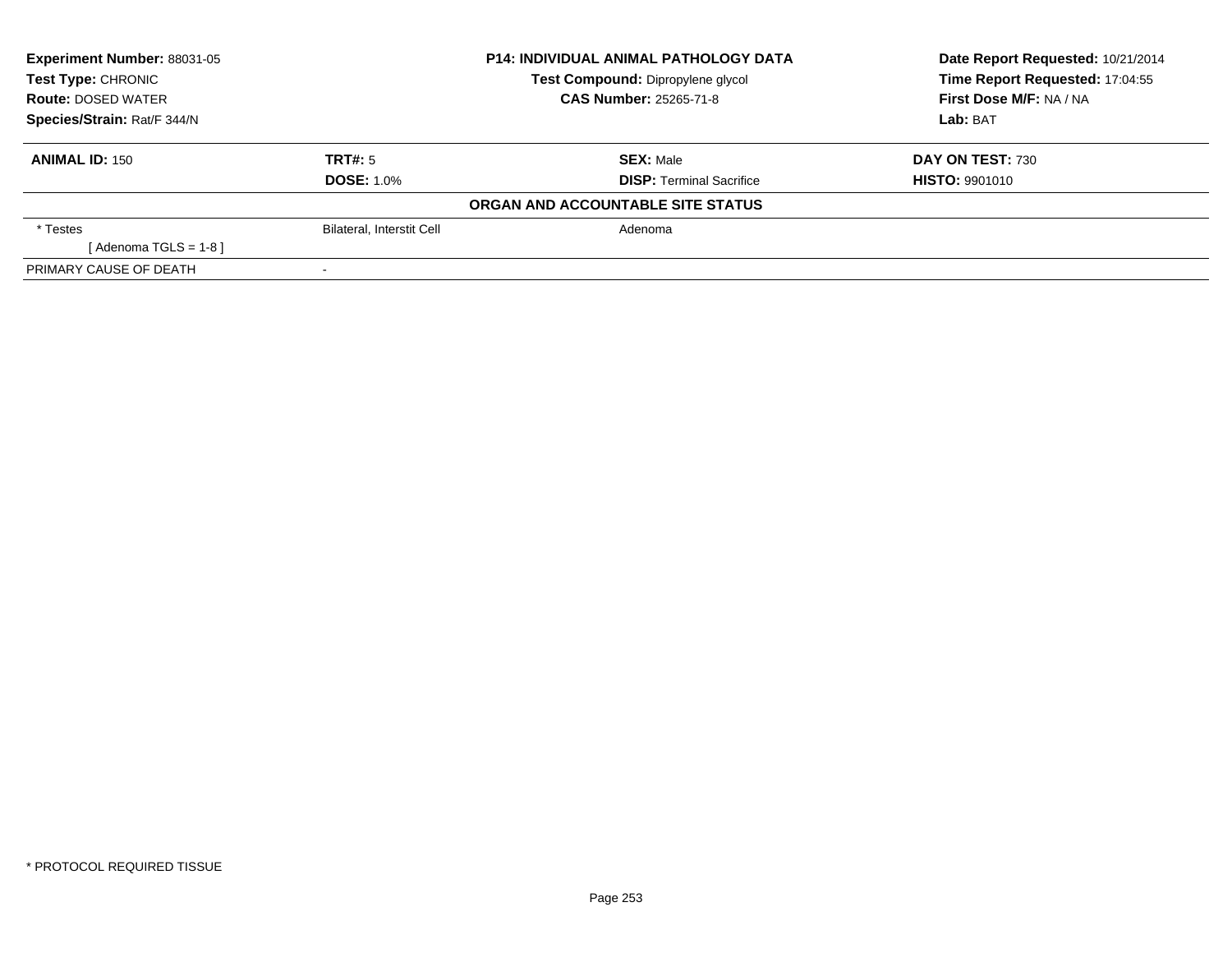| Experiment Number: 88031-05<br>Test Type: CHRONIC<br><b>Route: DOSED WATER</b><br>Species/Strain: Rat/F 344/N |                           | P14: INDIVIDUAL ANIMAL PATHOLOGY DATA<br>Test Compound: Dipropylene glycol<br><b>CAS Number: 25265-71-8</b> | Date Report Requested: 10/21/2014<br>Time Report Requested: 17:04:55<br>First Dose M/F: NA / NA<br>Lab: BAT |
|---------------------------------------------------------------------------------------------------------------|---------------------------|-------------------------------------------------------------------------------------------------------------|-------------------------------------------------------------------------------------------------------------|
| <b>ANIMAL ID: 151</b>                                                                                         | <b>TRT#: 7</b>            | <b>SEX: Male</b>                                                                                            | DAY ON TEST: 484                                                                                            |
|                                                                                                               | <b>DOSE: 4.0%</b>         | <b>DISP: Natural Death</b>                                                                                  | HISTO: 9901011                                                                                              |
|                                                                                                               |                           | ORGAN AND ACCOUNTABLE SITE STATUS                                                                           |                                                                                                             |
| <b>NORMAL</b>                                                                                                 |                           |                                                                                                             |                                                                                                             |
| * Adrenal Cortex                                                                                              | * Adrenal Medulla         | * Bone                                                                                                      | * Bone Marrow                                                                                               |
| * Brain                                                                                                       | * Epididymis              | * Esophagus                                                                                                 | * Heart                                                                                                     |
| * Intestine Large, Rectum                                                                                     | * Islets, Pancreatic      | * Lymph Node, Mesenteric                                                                                    | * Mammary Gland                                                                                             |
| * Parathyroid Gland                                                                                           | * Pituitary Gland         | * Preputial Gland                                                                                           | * Prostate                                                                                                  |
| * Skin                                                                                                        | * Spleen                  | * Stomach, Forestomach                                                                                      | * Stomach, Glandular                                                                                        |
| * Thymus                                                                                                      | * Thyroid Gland           | * Trachea                                                                                                   | * Urinary Bladder                                                                                           |
| <b>MISSING</b>                                                                                                |                           |                                                                                                             |                                                                                                             |
| * Lymph Node, Mandibular                                                                                      |                           |                                                                                                             |                                                                                                             |
| <b>AUTO PRECLUDES DIAG.</b>                                                                                   |                           |                                                                                                             |                                                                                                             |
| * Intestine Large, Cecum                                                                                      | * Intestine Large, Colon  | * Intestine Small, Duodenum                                                                                 | * Intestine Small, Ileum                                                                                    |
| * Intestine Small, Jejunum                                                                                    | * Seminal Vesicle         |                                                                                                             |                                                                                                             |
| <b>OBSERVATIONS</b>                                                                                           |                           |                                                                                                             |                                                                                                             |
| * Kidney                                                                                                      |                           | Nephropathy                                                                                                 | Marked                                                                                                      |
| [Nephropathy TGLS = $3-6$ ]                                                                                   |                           |                                                                                                             |                                                                                                             |
| * Liver                                                                                                       |                           | <b>Basophilic Focus</b>                                                                                     |                                                                                                             |
|                                                                                                               |                           | Hepatodiaphragmatic Nodule                                                                                  |                                                                                                             |
|                                                                                                               | <b>Bile Duct</b>          | Hyperplasia                                                                                                 | Mild                                                                                                        |
|                                                                                                               |                           | Inflammation                                                                                                | Granulomatous, Focal, Minimal                                                                               |
|                                                                                                               |                           | Inflammation                                                                                                | Histiocytic, Focal, Moderate                                                                                |
| [ Hepatodiaphragmatic Nodule TGLS = 2-5 ]                                                                     |                           |                                                                                                             |                                                                                                             |
| * Lung                                                                                                        |                           | <b>Infiltration Cellular</b>                                                                                | Histiocyte, Minimal                                                                                         |
| * Nose                                                                                                        | Olfactory Epi             | Atrophy                                                                                                     | Minimal                                                                                                     |
| * Pancreas                                                                                                    |                           | Atrophy                                                                                                     | Minimal                                                                                                     |
| * Salivary Glands                                                                                             |                           | Inflammation                                                                                                | Suppurative, Moderate                                                                                       |
| * Testes                                                                                                      | Bilateral, Interstit Cell | Adenoma                                                                                                     |                                                                                                             |
| [Adenoma TGLS = $1-8$ ]                                                                                       |                           |                                                                                                             |                                                                                                             |
| PRIMARY CAUSE OF DEATH                                                                                        | - Kidney Nephropathy      |                                                                                                             |                                                                                                             |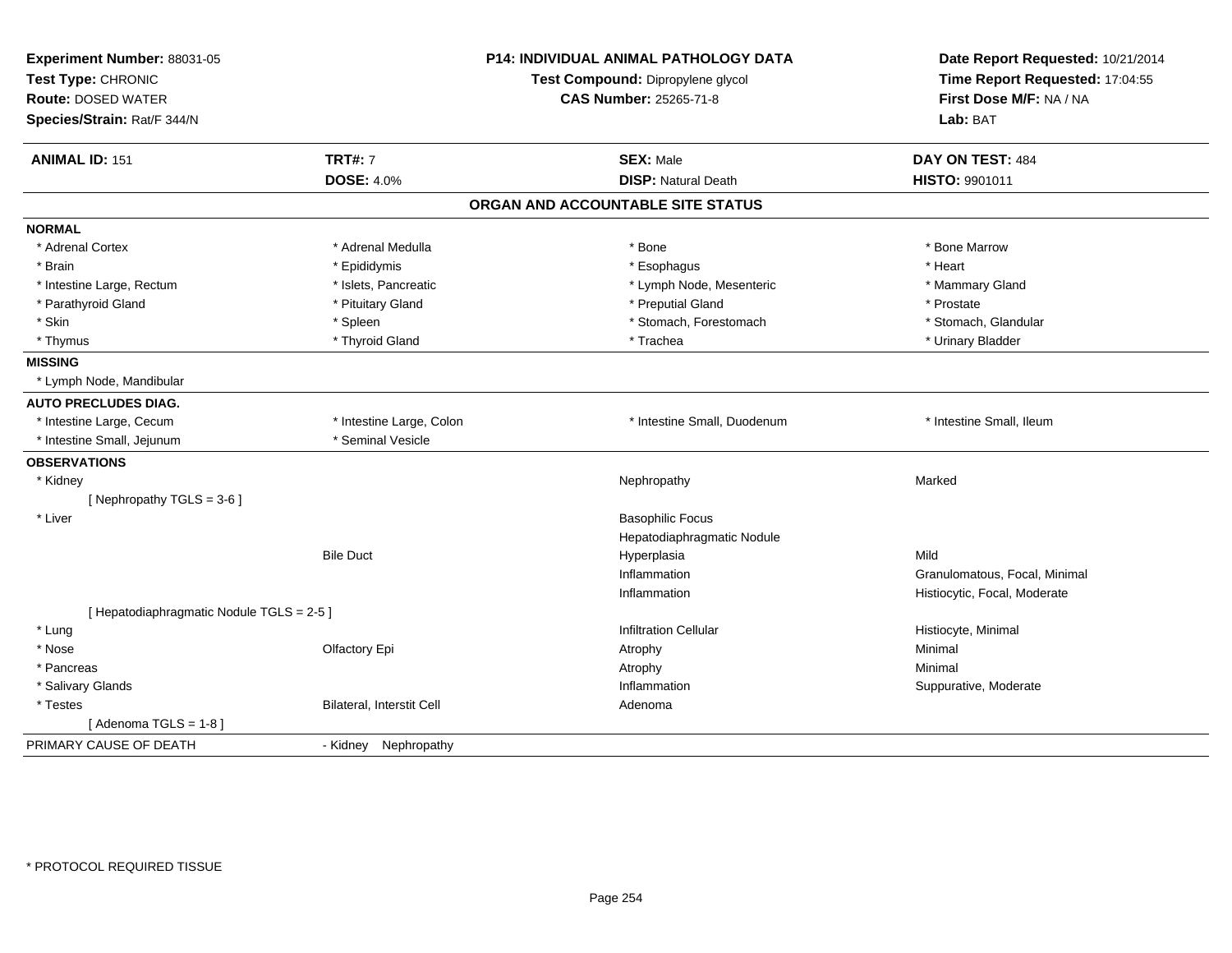| Experiment Number: 88031-05<br>Test Type: CHRONIC |                          | <b>P14: INDIVIDUAL ANIMAL PATHOLOGY DATA</b><br>Test Compound: Dipropylene glycol | Date Report Requested: 10/21/2014<br>Time Report Requested: 17:04:55 |
|---------------------------------------------------|--------------------------|-----------------------------------------------------------------------------------|----------------------------------------------------------------------|
| <b>Route: DOSED WATER</b>                         |                          | <b>CAS Number: 25265-71-8</b>                                                     | First Dose M/F: NA / NA<br>Lab: BAT                                  |
| Species/Strain: Rat/F 344/N                       |                          |                                                                                   |                                                                      |
| <b>ANIMAL ID: 152</b>                             | <b>TRT#: 7</b>           | <b>SEX: Male</b>                                                                  | DAY ON TEST: 598                                                     |
|                                                   | <b>DOSE: 4.0%</b>        | <b>DISP:</b> Moribund Sacrifice                                                   | <b>HISTO: 9901012</b>                                                |
|                                                   |                          | ORGAN AND ACCOUNTABLE SITE STATUS                                                 |                                                                      |
| <b>NORMAL</b>                                     |                          |                                                                                   |                                                                      |
| * Bone                                            | * Brain                  | * Epididymis                                                                      | * Esophagus                                                          |
| * Heart                                           | * Intestine Large, Cecum | * Intestine Large, Colon                                                          | * Intestine Large, Rectum                                            |
| * Intestine Small, Duodenum                       | * Intestine Small, Ileum | * Intestine Small, Jejunum                                                        | * Islets, Pancreatic                                                 |
| * Mammary Gland                                   | * Preputial Gland        | * Prostate                                                                        | * Salivary Glands                                                    |
| * Seminal Vesicle                                 | * Skin                   | * Stomach, Glandular                                                              | * Thyroid Gland                                                      |
| * Trachea                                         |                          |                                                                                   |                                                                      |
| <b>MISSING</b>                                    |                          |                                                                                   |                                                                      |
| * Lymph Node, Mandibular                          | * Thymus                 |                                                                                   |                                                                      |
| <b>OBSERVATIONS</b>                               |                          |                                                                                   |                                                                      |
| * Adrenal Cortex                                  |                          | Leukemia Mononuclear                                                              |                                                                      |
| * Adrenal Medulla                                 |                          | Leukemia Mononuclear                                                              |                                                                      |
| * Bone Marrow                                     |                          | Leukemia Mononuclear                                                              |                                                                      |
| * Kidney                                          |                          | Leukemia Mononuclear                                                              |                                                                      |
|                                                   |                          | Nephropathy                                                                       | Marked                                                               |
| [ Nephropathy $TGLS = 2-6$ ]                      |                          |                                                                                   |                                                                      |
| * Liver                                           |                          | <b>Basophilic Focus</b>                                                           |                                                                      |
|                                                   | <b>Bile Duct</b>         | Hyperplasia                                                                       | Minimal                                                              |
|                                                   |                          | Inflammation                                                                      | Histiocytic, Focal, Moderate                                         |
|                                                   |                          | Leukemia Mononuclear                                                              |                                                                      |
| [ Leukemia Mononuclear TGLS = 1-5 ]               |                          |                                                                                   |                                                                      |
| * Lung                                            |                          | <b>Infiltration Cellular</b>                                                      | Histiocyte, Minimal                                                  |
|                                                   |                          | Leukemia Mononuclear                                                              |                                                                      |
| Lymph Node                                        | Mediastinal              | Leukemia Mononuclear                                                              |                                                                      |
|                                                   | Pancreatic               | Leukemia Mononuclear                                                              |                                                                      |
| [ Leukemia Mononuclear TGLS = 5-15 ]              |                          |                                                                                   |                                                                      |
| [ Leukemia Mononuclear TGLS = 7-2 ]               |                          |                                                                                   |                                                                      |
| * Lymph Node, Mesenteric                          |                          | Leukemia Mononuclear                                                              |                                                                      |
| [ Leukemia Mononuclear TGLS = 6-14 ]              |                          |                                                                                   |                                                                      |
| * Nose                                            | Olfactory Epi            | Degeneration                                                                      | Moderate                                                             |
|                                                   |                          | Inflammation                                                                      | Suppurative, Minimal                                                 |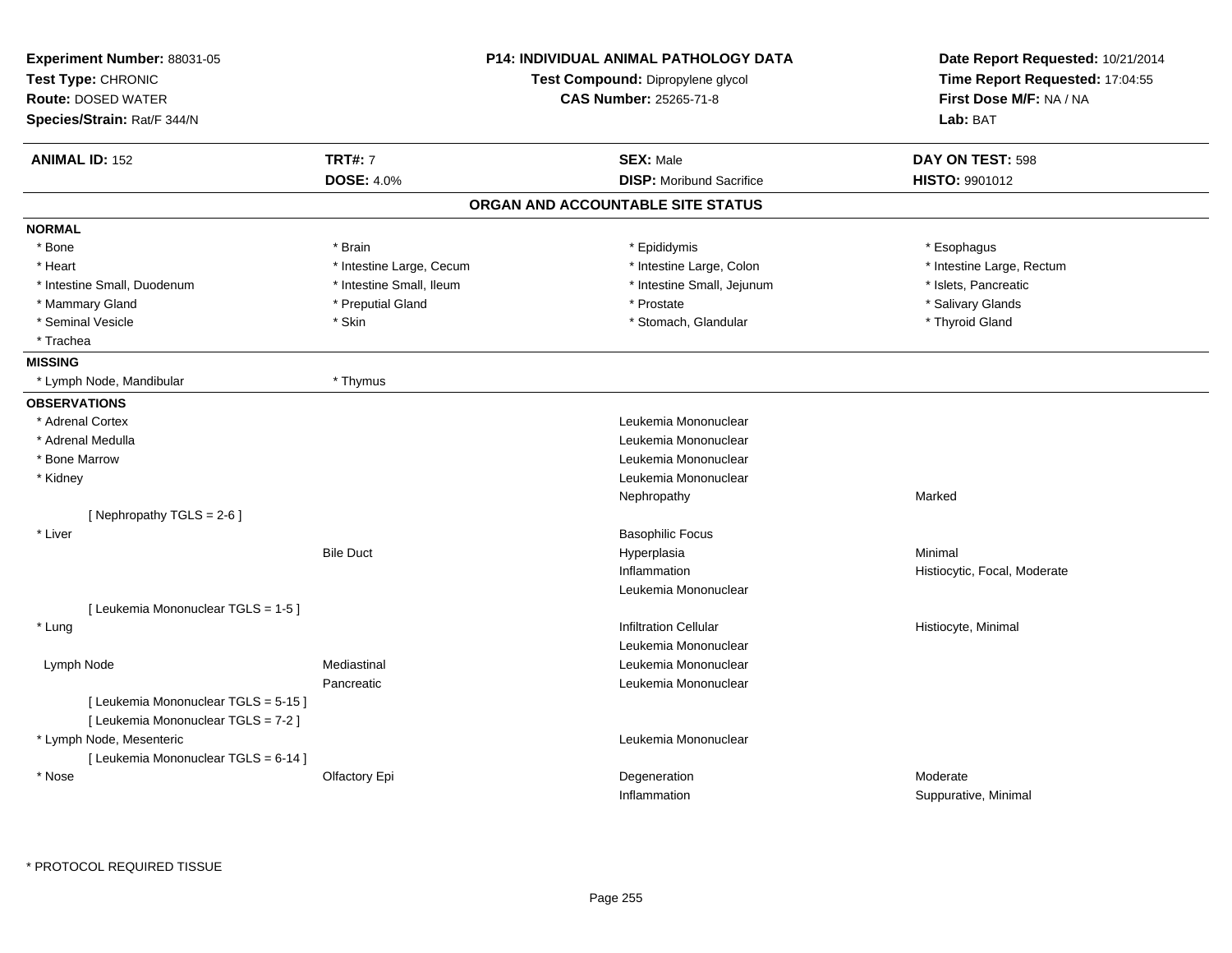| Experiment Number: 88031-05<br>Test Type: CHRONIC<br><b>Route: DOSED WATER</b> |                                  | <b>P14: INDIVIDUAL ANIMAL PATHOLOGY DATA</b><br>Test Compound: Dipropylene glycol<br><b>CAS Number: 25265-71-8</b> | Date Report Requested: 10/21/2014<br>Time Report Requested: 17:04:55<br>First Dose M/F: NA / NA<br>Lab: BAT |
|--------------------------------------------------------------------------------|----------------------------------|--------------------------------------------------------------------------------------------------------------------|-------------------------------------------------------------------------------------------------------------|
| Species/Strain: Rat/F 344/N                                                    |                                  |                                                                                                                    |                                                                                                             |
| <b>ANIMAL ID: 152</b>                                                          | <b>TRT#: 7</b>                   | <b>SEX: Male</b>                                                                                                   | DAY ON TEST: 598                                                                                            |
|                                                                                | <b>DOSE: 4.0%</b>                | <b>DISP:</b> Moribund Sacrifice                                                                                    | <b>HISTO: 9901012</b>                                                                                       |
|                                                                                |                                  | ORGAN AND ACCOUNTABLE SITE STATUS                                                                                  |                                                                                                             |
| * Pancreas                                                                     |                                  | Leukemia Mononuclear                                                                                               |                                                                                                             |
| * Parathyroid Gland                                                            |                                  | Hyperplasia                                                                                                        | Minimal                                                                                                     |
| * Pituitary Gland                                                              |                                  | Leukemia Mononuclear                                                                                               |                                                                                                             |
| * Spleen                                                                       |                                  | Leukemia Mononuclear                                                                                               |                                                                                                             |
| [Leukemia Mononuclear TGLS = 4,8-12+13]                                        |                                  |                                                                                                                    |                                                                                                             |
| * Stomach, Forestomach                                                         |                                  | Hyperplasia                                                                                                        | Squamous, Mild                                                                                              |
| [Hyperplasia TGLS = $9-16$ ]                                                   |                                  |                                                                                                                    |                                                                                                             |
| * Testes                                                                       | <b>Bilateral, Interstit Cell</b> | Adenoma                                                                                                            |                                                                                                             |
| [ Adenoma TGLS = 3-8 ]                                                         |                                  |                                                                                                                    |                                                                                                             |
| * Urinary Bladder                                                              |                                  | Leukemia Mononuclear                                                                                               |                                                                                                             |
| PRIMARY CAUSE OF DEATH                                                         | Leukemia Mononuclear<br>- Spleen |                                                                                                                    |                                                                                                             |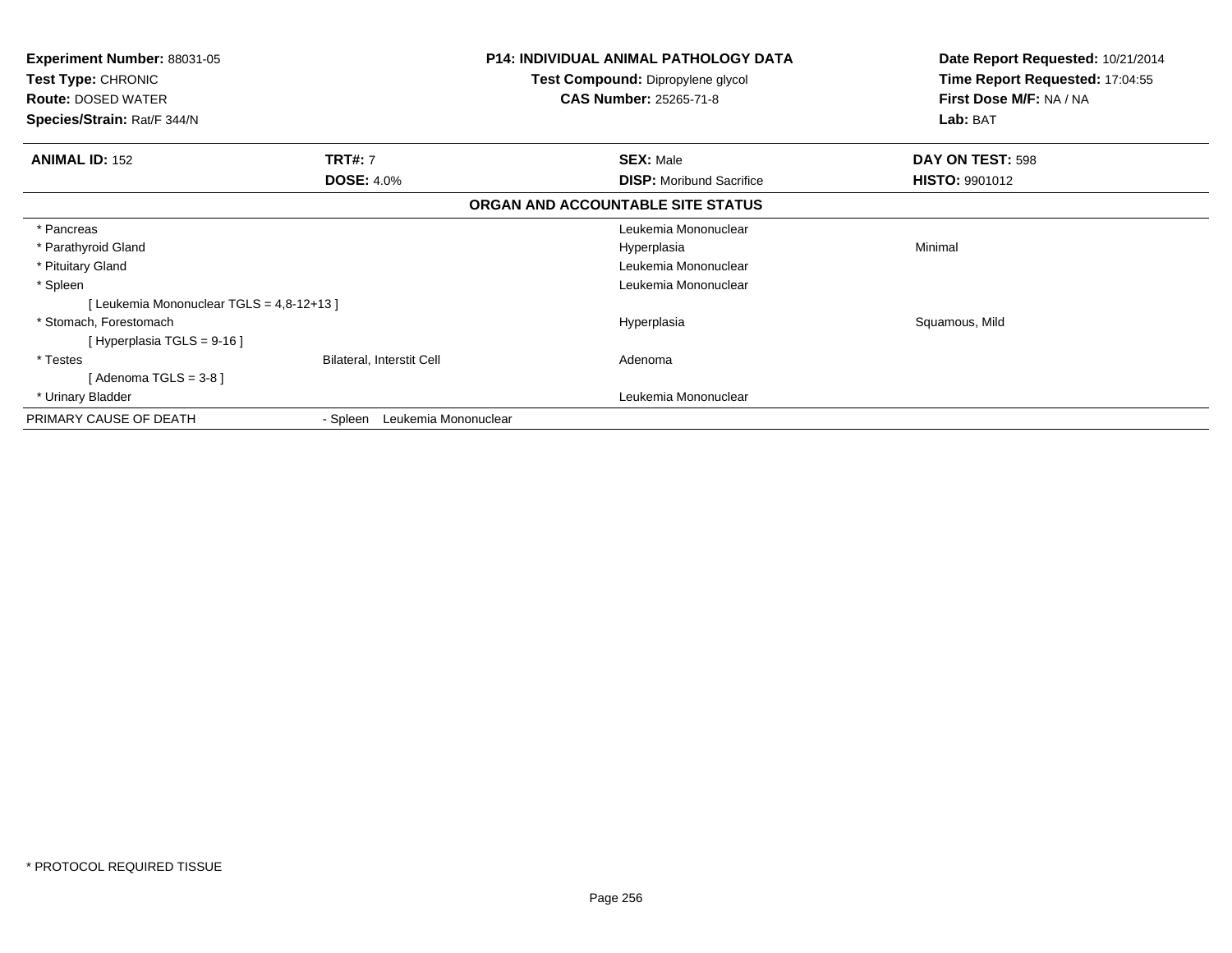| Experiment Number: 88031-05<br>Test Type: CHRONIC<br><b>Route: DOSED WATER</b><br>Species/Strain: Rat/F 344/N | <b>P14: INDIVIDUAL ANIMAL PATHOLOGY DATA</b><br>Test Compound: Dipropylene glycol<br><b>CAS Number: 25265-71-8</b> |                                   | Date Report Requested: 10/21/2014<br>Time Report Requested: 17:04:55<br>First Dose M/F: NA / NA<br>Lab: BAT |
|---------------------------------------------------------------------------------------------------------------|--------------------------------------------------------------------------------------------------------------------|-----------------------------------|-------------------------------------------------------------------------------------------------------------|
| <b>ANIMAL ID: 153</b>                                                                                         | <b>TRT#: 7</b>                                                                                                     | <b>SEX: Male</b>                  | DAY ON TEST: 586                                                                                            |
|                                                                                                               | <b>DOSE: 4.0%</b>                                                                                                  | <b>DISP:</b> Moribund Sacrifice   | <b>HISTO: 9901013</b>                                                                                       |
|                                                                                                               |                                                                                                                    | ORGAN AND ACCOUNTABLE SITE STATUS |                                                                                                             |
| <b>NORMAL</b>                                                                                                 |                                                                                                                    |                                   |                                                                                                             |
| * Adrenal Cortex                                                                                              | * Adrenal Medulla                                                                                                  | $*$ Bone                          | * Bone Marrow                                                                                               |
| * Brain                                                                                                       | * Epididymis                                                                                                       | * Esophagus                       | * Heart                                                                                                     |
| * Intestine Large, Cecum                                                                                      | * Intestine Large, Colon                                                                                           | * Intestine Large, Rectum         | * Intestine Small, Jejunum                                                                                  |
| * Islets, Pancreatic                                                                                          | * Lymph Node, Mesenteric                                                                                           | * Mammary Gland                   | * Pancreas                                                                                                  |
| * Parathyroid Gland                                                                                           | * Pituitary Gland                                                                                                  | * Salivary Glands                 | * Seminal Vesicle                                                                                           |
| * Spleen                                                                                                      | * Stomach, Glandular                                                                                               | * Thymus                          | * Thyroid Gland                                                                                             |
| * Trachea                                                                                                     | * Urinary Bladder                                                                                                  |                                   |                                                                                                             |
| <b>MISSING</b>                                                                                                |                                                                                                                    |                                   |                                                                                                             |
| * Lymph Node, Mandibular                                                                                      |                                                                                                                    |                                   |                                                                                                             |
| <b>INSUFFICIENT TISSUE</b>                                                                                    |                                                                                                                    |                                   |                                                                                                             |
| * Skin                                                                                                        |                                                                                                                    |                                   |                                                                                                             |
| <b>OBSERVATIONS</b>                                                                                           |                                                                                                                    |                                   |                                                                                                             |
| * Intestine Small, Duodenum                                                                                   |                                                                                                                    | <b>Necrosis</b>                   | Mild                                                                                                        |
| * Intestine Small, Ileum                                                                                      |                                                                                                                    | Necrosis                          | Mild                                                                                                        |
| * Kidney                                                                                                      | <b>Transit Epithe</b>                                                                                              | Hyperplasia                       | Minimal                                                                                                     |
|                                                                                                               |                                                                                                                    | Nephropathy                       | Marked                                                                                                      |
| [ Nephropathy TGLS = $2-6$ ]                                                                                  |                                                                                                                    |                                   |                                                                                                             |
| * Liver                                                                                                       |                                                                                                                    | <b>Basophilic Focus</b>           |                                                                                                             |
|                                                                                                               | <b>Bile Duct</b>                                                                                                   | Hyperplasia                       | Minimal                                                                                                     |
|                                                                                                               |                                                                                                                    | Inflammation                      | Granulomatous, Focal, Minimal                                                                               |
|                                                                                                               |                                                                                                                    | Inflammation                      | Histiocytic, Focal, Moderate                                                                                |
| * Lung                                                                                                        | Alveolar Epith                                                                                                     | Hyperplasia                       | Minimal                                                                                                     |
|                                                                                                               |                                                                                                                    | <b>Infiltration Cellular</b>      | Histiocyte, Minimal                                                                                         |
| * Nose                                                                                                        |                                                                                                                    | Thrombosis                        | Moderate                                                                                                    |
| * Preputial Gland                                                                                             |                                                                                                                    | Inflammation                      | Chronic Active, Mild                                                                                        |
| * Prostate                                                                                                    |                                                                                                                    | Hyperplasia                       | Minimal                                                                                                     |
| * Stomach, Forestomach                                                                                        |                                                                                                                    | Ulcer                             | Mild                                                                                                        |
| [ $Ulcer TGLS = 3-12$ ]                                                                                       |                                                                                                                    |                                   |                                                                                                             |
| * Testes                                                                                                      | Bilateral, Interstit Cell                                                                                          | Adenoma                           |                                                                                                             |
| [Adenoma TGLS = $1-8$ ]                                                                                       |                                                                                                                    |                                   |                                                                                                             |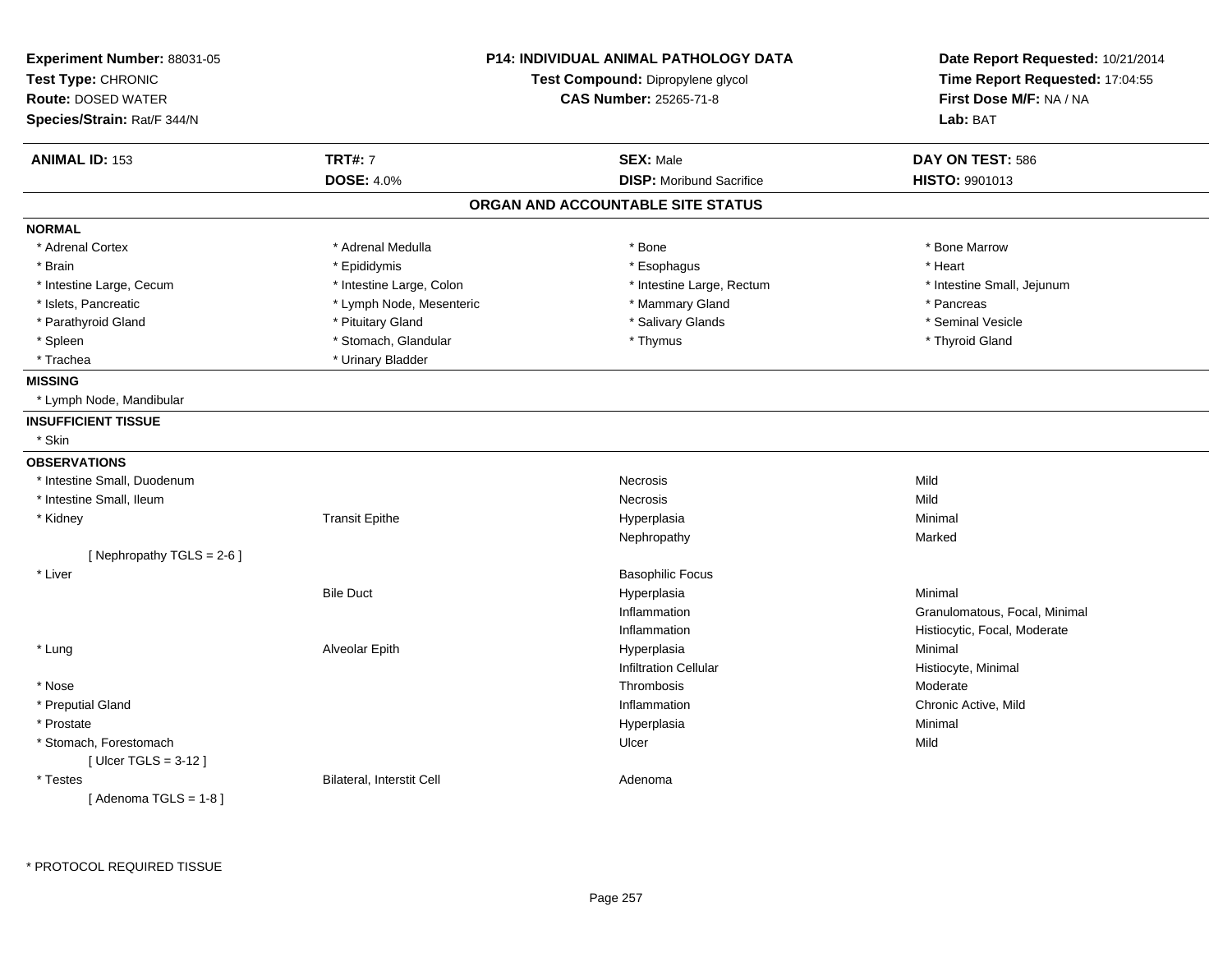| <b>Experiment Number: 88031-05</b>                                                                                                  |                         | <b>P14: INDIVIDUAL ANIMAL PATHOLOGY DATA</b> | Date Report Requested: 10/21/2014 |
|-------------------------------------------------------------------------------------------------------------------------------------|-------------------------|----------------------------------------------|-----------------------------------|
| <b>Test Type: CHRONIC</b><br><b>Test Compound: Dipropylene glycol</b><br><b>CAS Number: 25265-71-8</b><br><b>Route: DOSED WATER</b> |                         |                                              | Time Report Requested: 17:04:55   |
|                                                                                                                                     |                         |                                              | First Dose M/F: NA / NA           |
| Species/Strain: Rat/F 344/N                                                                                                         |                         |                                              | Lab: BAT                          |
| <b>ANIMAL ID: 153</b>                                                                                                               | <b>TRT#:</b> 7          | <b>SEX: Male</b>                             | DAY ON TEST: 586                  |
|                                                                                                                                     | <b>DOSE: 4.0%</b>       | <b>DISP:</b> Moribund Sacrifice              | <b>HISTO: 9901013</b>             |
|                                                                                                                                     |                         | ORGAN AND ACCOUNTABLE SITE STATUS            |                                   |
| PRIMARY CAUSE OF DEATH                                                                                                              | Nephropathy<br>- Kidnev |                                              |                                   |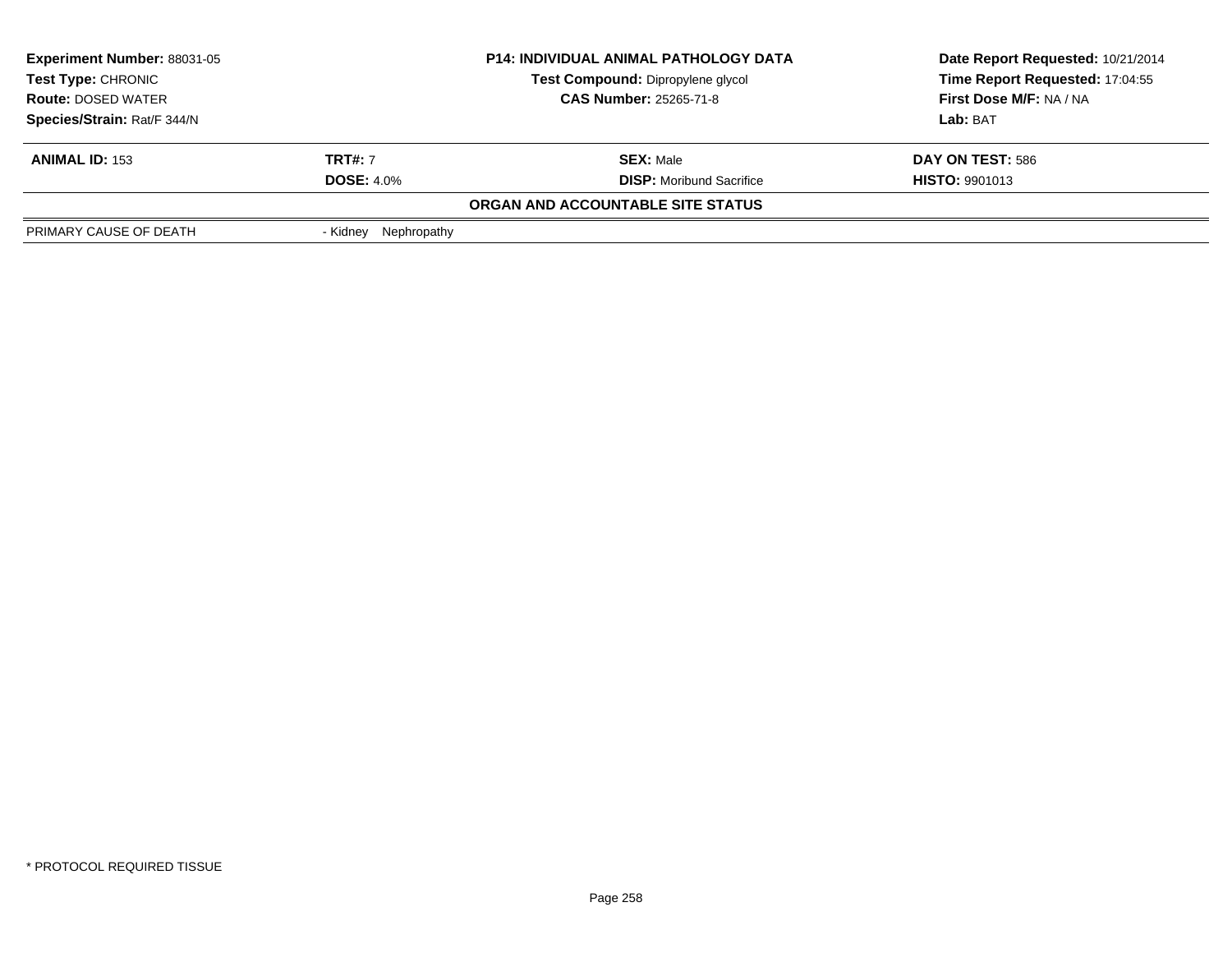| Experiment Number: 88031-05<br>Test Type: CHRONIC<br><b>Route: DOSED WATER</b><br>Species/Strain: Rat/F 344/N | P14: INDIVIDUAL ANIMAL PATHOLOGY DATA<br>Test Compound: Dipropylene glycol<br><b>CAS Number: 25265-71-8</b> |                                   | Date Report Requested: 10/21/2014<br>Time Report Requested: 17:04:55<br>First Dose M/F: NA / NA<br>Lab: BAT |
|---------------------------------------------------------------------------------------------------------------|-------------------------------------------------------------------------------------------------------------|-----------------------------------|-------------------------------------------------------------------------------------------------------------|
| <b>ANIMAL ID: 154</b>                                                                                         | <b>TRT#: 7</b><br><b>DOSE: 4.0%</b>                                                                         | <b>SEX: Male</b>                  | DAY ON TEST: 645                                                                                            |
|                                                                                                               |                                                                                                             | <b>DISP:</b> Moribund Sacrifice   | HISTO: 9901014                                                                                              |
|                                                                                                               |                                                                                                             | ORGAN AND ACCOUNTABLE SITE STATUS |                                                                                                             |
| <b>NORMAL</b>                                                                                                 |                                                                                                             |                                   |                                                                                                             |
| * Adrenal Cortex                                                                                              | * Adrenal Medulla                                                                                           | * Bone Marrow                     | * Brain                                                                                                     |
| * Epididymis                                                                                                  | * Esophagus                                                                                                 | * Intestine Large, Cecum          | * Intestine Large, Colon                                                                                    |
| * Intestine Large, Rectum                                                                                     | * Intestine Small, Duodenum                                                                                 | * Intestine Small, Ileum          | * Intestine Small, Jejunum                                                                                  |
| * Islets, Pancreatic                                                                                          | * Lymph Node, Mesenteric                                                                                    | * Mammary Gland                   | * Pancreas                                                                                                  |
| * Parathyroid Gland                                                                                           | * Pituitary Gland                                                                                           | * Preputial Gland                 | * Prostate                                                                                                  |
| * Seminal Vesicle                                                                                             | * Skin                                                                                                      | * Spleen                          | * Stomach, Forestomach                                                                                      |
| * Stomach, Glandular                                                                                          | * Thymus                                                                                                    | * Thyroid Gland                   | * Trachea                                                                                                   |
| * Urinary Bladder                                                                                             |                                                                                                             |                                   |                                                                                                             |
| <b>MISSING</b>                                                                                                |                                                                                                             |                                   |                                                                                                             |
| * Lymph Node, Mandibular                                                                                      |                                                                                                             |                                   |                                                                                                             |
| <b>OBSERVATIONS</b>                                                                                           |                                                                                                             |                                   |                                                                                                             |
| * Bone                                                                                                        |                                                                                                             | Osteosarcoma                      |                                                                                                             |
| [Osteosarcoma TGLS = 3-12]                                                                                    |                                                                                                             |                                   |                                                                                                             |
| * Heart                                                                                                       |                                                                                                             | Mineralization                    | Minimal                                                                                                     |
| * Kidney                                                                                                      | <b>Transit Epithe</b>                                                                                       | Hyperplasia                       | Minimal                                                                                                     |
|                                                                                                               |                                                                                                             | Nephropathy                       | Marked                                                                                                      |
| [ Nephropathy TGLS = $2,4-6+13$ ]                                                                             |                                                                                                             |                                   |                                                                                                             |
| * Liver                                                                                                       |                                                                                                             | <b>Basophilic Focus</b>           |                                                                                                             |
|                                                                                                               | <b>Bile Duct</b>                                                                                            | Hyperplasia                       | Minimal                                                                                                     |
|                                                                                                               |                                                                                                             | Inflammation                      | Histiocytic, Focal, Moderate                                                                                |
| * Lung                                                                                                        |                                                                                                             | Osteosarcoma                      | Metastatic (Bone)                                                                                           |
| * Nose                                                                                                        | Olfactory Epi                                                                                               | Atrophy                           | Minimal                                                                                                     |
| * Salivary Glands                                                                                             |                                                                                                             | Inflammation                      | Suppurative, Minimal                                                                                        |
| <b>Skeletal Muscle</b>                                                                                        |                                                                                                             | Mineralization                    | Moderate                                                                                                    |
| * Testes                                                                                                      | Bilateral, Interstit Cell                                                                                   | Adenoma                           |                                                                                                             |
| [Adenoma TGLS = $1-8$ ]                                                                                       |                                                                                                             |                                   |                                                                                                             |
| PRIMARY CAUSE OF DEATH                                                                                        | - Bone Osteosarcoma                                                                                         |                                   |                                                                                                             |
| <b>CONTRIBUTORY CAUSE OF DEATH</b>                                                                            | - Kidney Nephropathy                                                                                        |                                   |                                                                                                             |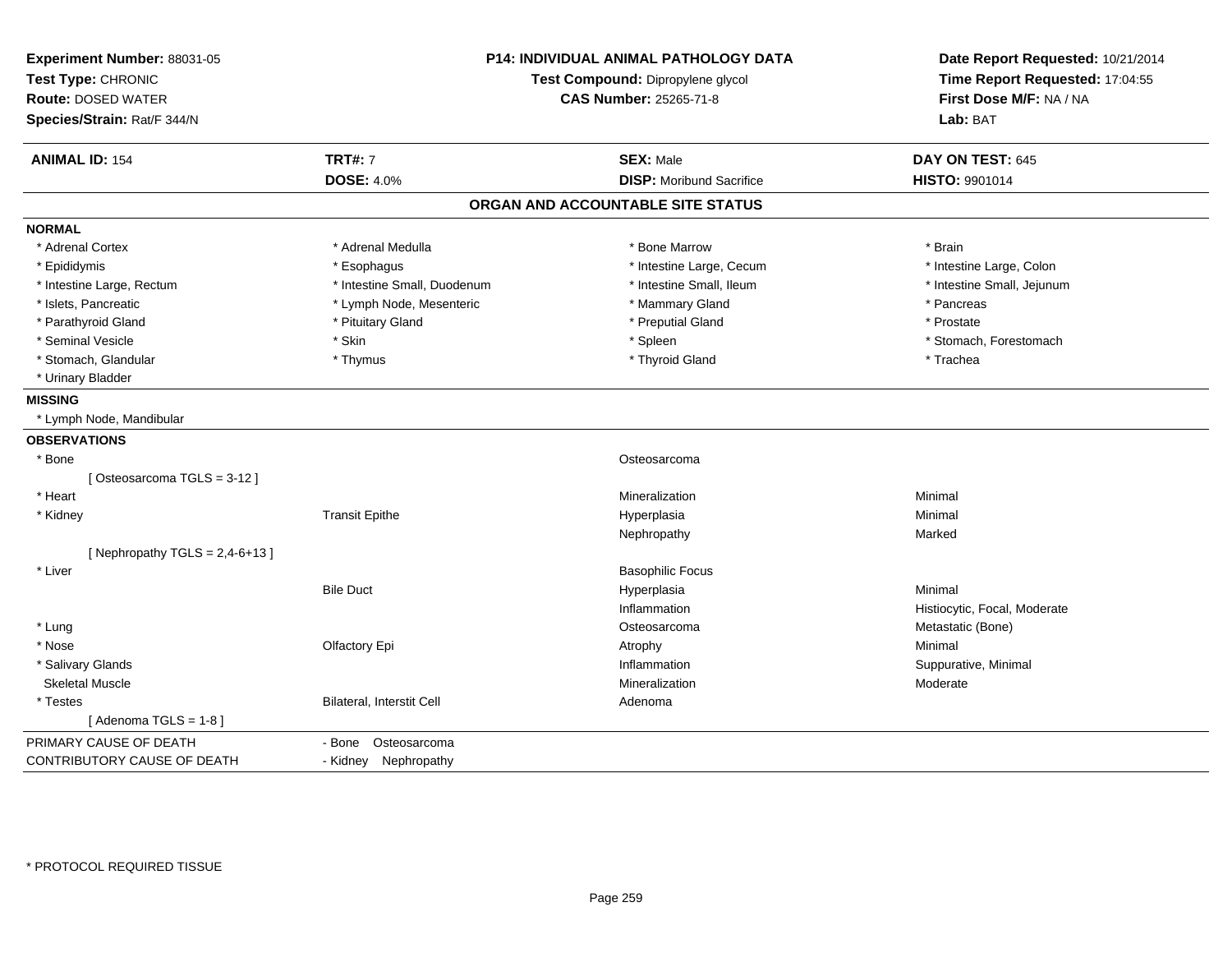| Experiment Number: 88031-05<br>Test Type: CHRONIC<br><b>Route: DOSED WATER</b><br>Species/Strain: Rat/F 344/N | <b>P14: INDIVIDUAL ANIMAL PATHOLOGY DATA</b><br>Test Compound: Dipropylene glycol<br><b>CAS Number: 25265-71-8</b> |                                   | Date Report Requested: 10/21/2014<br>Time Report Requested: 17:04:55<br>First Dose M/F: NA / NA<br>Lab: BAT |
|---------------------------------------------------------------------------------------------------------------|--------------------------------------------------------------------------------------------------------------------|-----------------------------------|-------------------------------------------------------------------------------------------------------------|
| <b>ANIMAL ID: 155</b>                                                                                         | <b>TRT#: 7</b>                                                                                                     | <b>SEX: Male</b>                  | DAY ON TEST: 619                                                                                            |
|                                                                                                               | <b>DOSE: 4.0%</b>                                                                                                  | <b>DISP: Natural Death</b>        | HISTO: 9901015                                                                                              |
|                                                                                                               |                                                                                                                    | ORGAN AND ACCOUNTABLE SITE STATUS |                                                                                                             |
| <b>NORMAL</b>                                                                                                 |                                                                                                                    |                                   |                                                                                                             |
| * Adrenal Medulla                                                                                             | * Bone                                                                                                             | * Bone Marrow                     | * Brain                                                                                                     |
| * Epididymis                                                                                                  | * Esophagus                                                                                                        | * Heart                           | * Intestine Large, Colon                                                                                    |
| * Intestine Large, Rectum                                                                                     | * Intestine Small, Duodenum                                                                                        | * Intestine Small, Jejunum        | * Islets, Pancreatic                                                                                        |
| * Lymph Node, Mesenteric                                                                                      | * Mammary Gland                                                                                                    | * Pancreas                        | * Parathyroid Gland                                                                                         |
| * Pituitary Gland                                                                                             | * Preputial Gland                                                                                                  | * Prostate                        | * Salivary Glands                                                                                           |
| * Seminal Vesicle                                                                                             | * Skin                                                                                                             | * Spleen                          | * Stomach, Glandular                                                                                        |
| * Thyroid Gland                                                                                               | * Trachea                                                                                                          | * Urinary Bladder                 |                                                                                                             |
| <b>MISSING</b>                                                                                                |                                                                                                                    |                                   |                                                                                                             |
| * Lymph Node, Mandibular                                                                                      | * Thymus                                                                                                           |                                   |                                                                                                             |
| <b>AUTO PRECLUDES DIAG.</b>                                                                                   |                                                                                                                    |                                   |                                                                                                             |
| * Intestine Large, Cecum                                                                                      | * Intestine Small, Ileum                                                                                           |                                   |                                                                                                             |
| <b>OBSERVATIONS</b>                                                                                           |                                                                                                                    |                                   |                                                                                                             |
| * Adrenal Cortex                                                                                              |                                                                                                                    | Hypertrophy                       | Minimal                                                                                                     |
| * Kidney                                                                                                      |                                                                                                                    | Nephropathy                       | Marked                                                                                                      |
| [Nephropathy TGLS = 2-6]                                                                                      |                                                                                                                    |                                   |                                                                                                             |
| * Liver                                                                                                       |                                                                                                                    | <b>Basophilic Focus</b>           |                                                                                                             |
|                                                                                                               | <b>Bile Duct</b>                                                                                                   | Hyperplasia                       | Mild                                                                                                        |
|                                                                                                               |                                                                                                                    | Inflammation                      | Histiocytic, Focal, Moderate                                                                                |
| * Lung                                                                                                        | Alveolar Epith                                                                                                     | Hyperplasia                       | Minimal                                                                                                     |
|                                                                                                               |                                                                                                                    | <b>Infiltration Cellular</b>      | Histiocyte, Minimal                                                                                         |
| * Nose                                                                                                        | Olfactory Epi                                                                                                      | Atrophy                           | Minimal                                                                                                     |
|                                                                                                               | <b>Respirat Epith</b>                                                                                              | Hyperplasia                       | Minimal                                                                                                     |
| * Parathyroid Gl                                                                                              |                                                                                                                    |                                   |                                                                                                             |
|                                                                                                               | Note: TGL 4, "enlarged, 3x" noted at necropsy, was not apparent microscopically.                                   |                                   |                                                                                                             |
| * Stomach, Forestomach                                                                                        |                                                                                                                    | Ulcer                             | Mild                                                                                                        |
| [Ulcer TGLS = $5-9$ ]                                                                                         |                                                                                                                    |                                   |                                                                                                             |
| * Testes                                                                                                      | Bilateral, Interstit Cell                                                                                          | Adenoma                           |                                                                                                             |
| [Adenoma TGLS = $1-8$ ]                                                                                       |                                                                                                                    |                                   |                                                                                                             |
| * Thyroid GI                                                                                                  |                                                                                                                    |                                   |                                                                                                             |
|                                                                                                               | Note: TGL 3, "enlarged, 2x" noted at necropsy, was not apparent microscopically.                                   |                                   |                                                                                                             |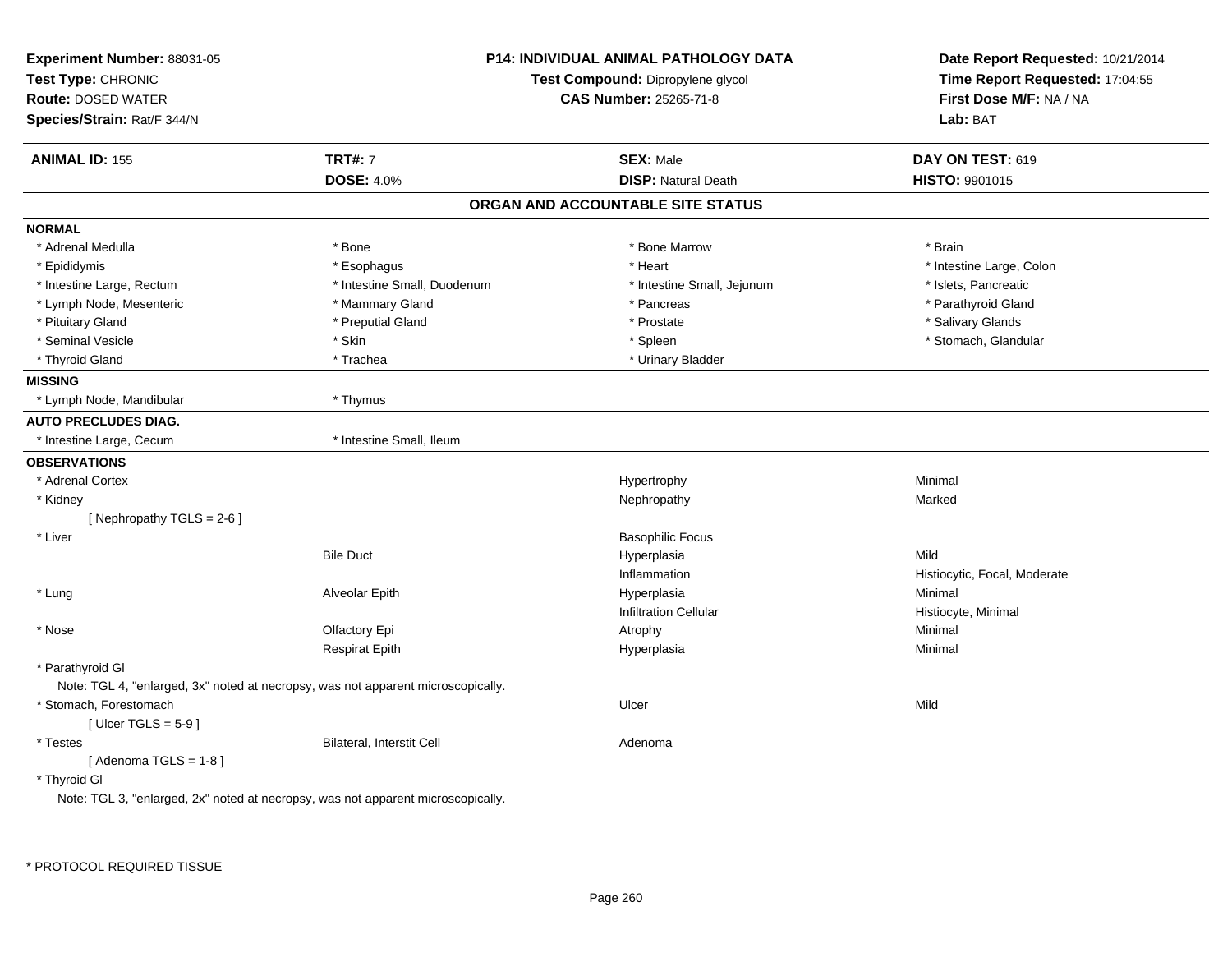| <b>Experiment Number: 88031-05</b>                                                                                    |                         | <b>P14: INDIVIDUAL ANIMAL PATHOLOGY DATA</b> | Date Report Requested: 10/21/2014 |
|-----------------------------------------------------------------------------------------------------------------------|-------------------------|----------------------------------------------|-----------------------------------|
| Test Type: CHRONIC<br>Test Compound: Dipropylene glycol<br><b>CAS Number: 25265-71-8</b><br><b>Route: DOSED WATER</b> |                         |                                              | Time Report Requested: 17:04:55   |
|                                                                                                                       |                         |                                              | <b>First Dose M/F: NA / NA</b>    |
| Species/Strain: Rat/F 344/N                                                                                           |                         |                                              | Lab: BAT                          |
| <b>ANIMAL ID: 155</b>                                                                                                 | <b>TRT#: 7</b>          | <b>SEX: Male</b>                             | <b>DAY ON TEST: 619</b>           |
|                                                                                                                       | <b>DOSE: 4.0%</b>       | <b>DISP:</b> Natural Death                   | <b>HISTO: 9901015</b>             |
|                                                                                                                       |                         | ORGAN AND ACCOUNTABLE SITE STATUS            |                                   |
| PRIMARY CAUSE OF DEATH                                                                                                | Nephropathy<br>- Kidnev |                                              |                                   |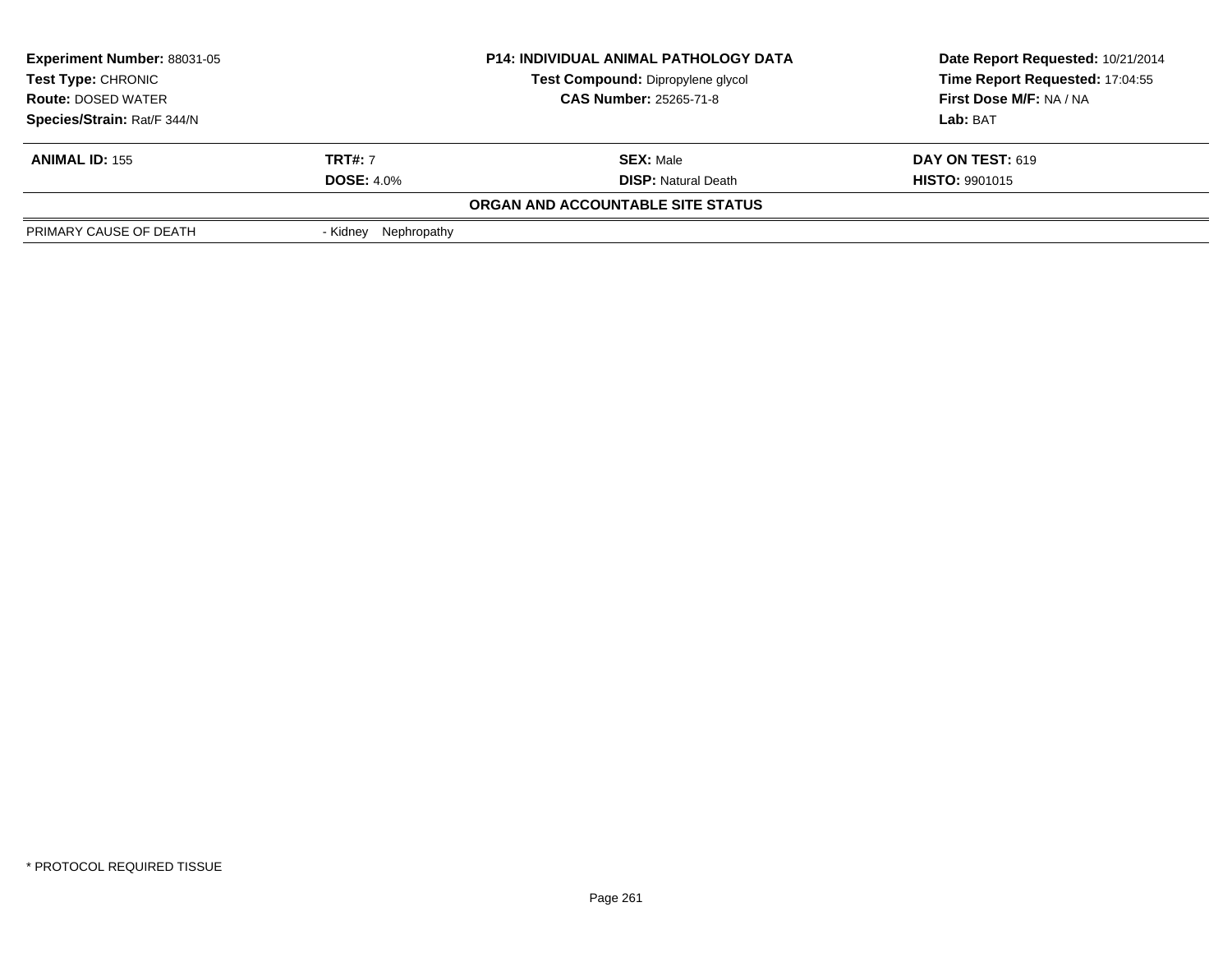| Experiment Number: 88031-05<br>Test Type: CHRONIC<br><b>Route: DOSED WATER</b><br>Species/Strain: Rat/F 344/N |                            | <b>P14: INDIVIDUAL ANIMAL PATHOLOGY DATA</b><br>Test Compound: Dipropylene glycol<br>CAS Number: 25265-71-8 | Date Report Requested: 10/21/2014<br>Time Report Requested: 17:04:55<br>First Dose M/F: NA / NA<br>Lab: BAT |
|---------------------------------------------------------------------------------------------------------------|----------------------------|-------------------------------------------------------------------------------------------------------------|-------------------------------------------------------------------------------------------------------------|
| <b>ANIMAL ID: 156</b>                                                                                         | <b>TRT#: 7</b>             | <b>SEX: Male</b>                                                                                            | DAY ON TEST: 614                                                                                            |
|                                                                                                               | <b>DOSE: 4.0%</b>          | <b>DISP:</b> Moribund Sacrifice                                                                             | <b>HISTO: 9901016</b>                                                                                       |
|                                                                                                               |                            | ORGAN AND ACCOUNTABLE SITE STATUS                                                                           |                                                                                                             |
| <b>NORMAL</b>                                                                                                 |                            |                                                                                                             |                                                                                                             |
| * Adrenal Cortex                                                                                              | * Adrenal Medulla          | * Bone                                                                                                      | * Bone Marrow                                                                                               |
| * Brain                                                                                                       | * Epididymis               | * Esophagus                                                                                                 | * Heart                                                                                                     |
| * Intestine Large, Cecum                                                                                      | * Intestine Large, Colon   | * Intestine Large, Rectum                                                                                   | * Intestine Small, Duodenum                                                                                 |
| * Intestine Small, Ileum                                                                                      | * Intestine Small, Jejunum | * Islets, Pancreatic                                                                                        | * Lymph Node, Mesenteric                                                                                    |
| * Mammary Gland                                                                                               | * Pancreas                 | * Parathyroid Gland                                                                                         | * Prostate                                                                                                  |
| * Seminal Vesicle                                                                                             | * Skin                     | * Spleen                                                                                                    | * Stomach, Glandular                                                                                        |
| * Thymus                                                                                                      | * Trachea                  | * Urinary Bladder                                                                                           |                                                                                                             |
| <b>MISSING</b>                                                                                                |                            |                                                                                                             |                                                                                                             |
| * Lymph Node, Mandibular                                                                                      |                            |                                                                                                             |                                                                                                             |
| <b>OBSERVATIONS</b>                                                                                           |                            |                                                                                                             |                                                                                                             |
| * Kidney                                                                                                      | <b>Transit Epithe</b>      | Hyperplasia                                                                                                 | Minimal                                                                                                     |
|                                                                                                               |                            | Nephropathy                                                                                                 | Marked                                                                                                      |
| [Nephropathy TGLS = 3-6]                                                                                      |                            |                                                                                                             |                                                                                                             |
| * Liver                                                                                                       |                            | <b>Basophilic Focus</b>                                                                                     |                                                                                                             |
|                                                                                                               |                            | Inflammation                                                                                                | Histiocytic, Focal, Moderate                                                                                |
| * Lung                                                                                                        |                            | <b>Infiltration Cellular</b>                                                                                | Histiocyte, Minimal                                                                                         |
| * Nose                                                                                                        | Olfactory Epi              | Atrophy                                                                                                     | Minimal                                                                                                     |
|                                                                                                               |                            | Inflammation                                                                                                | Suppurative, Mild                                                                                           |
| * Pituitary Gland                                                                                             | <b>Pars Distalis</b>       | Adenoma                                                                                                     |                                                                                                             |
| [Adenoma TGLS = $2-9$ ]                                                                                       |                            |                                                                                                             |                                                                                                             |
| * Preputial Gland                                                                                             |                            | Hyperplasia                                                                                                 | Mild                                                                                                        |
| [ Hyperplasia TGLS = 4-8 ]                                                                                    |                            |                                                                                                             |                                                                                                             |
| * Salivary Glands                                                                                             |                            | Inflammation                                                                                                | Suppurative, Mild                                                                                           |
| * Stomach, Forestomach                                                                                        |                            | Hyperplasia                                                                                                 | Squamous, Mild                                                                                              |
| * Testes                                                                                                      | <b>Interstit Cell</b>      | Adenoma                                                                                                     |                                                                                                             |
|                                                                                                               |                            | Atrophy                                                                                                     | Mild                                                                                                        |
| [Adenoma TGLS = $1-8$ ]                                                                                       |                            |                                                                                                             |                                                                                                             |
| [Atrophy TGLS = $1-8$ ]                                                                                       |                            |                                                                                                             |                                                                                                             |
| * Thyroid Gland                                                                                               | C Cell                     | Hyperplasia                                                                                                 | Mild                                                                                                        |
| PRIMARY CAUSE OF DEATH                                                                                        | - Kidney Nephropathy       |                                                                                                             |                                                                                                             |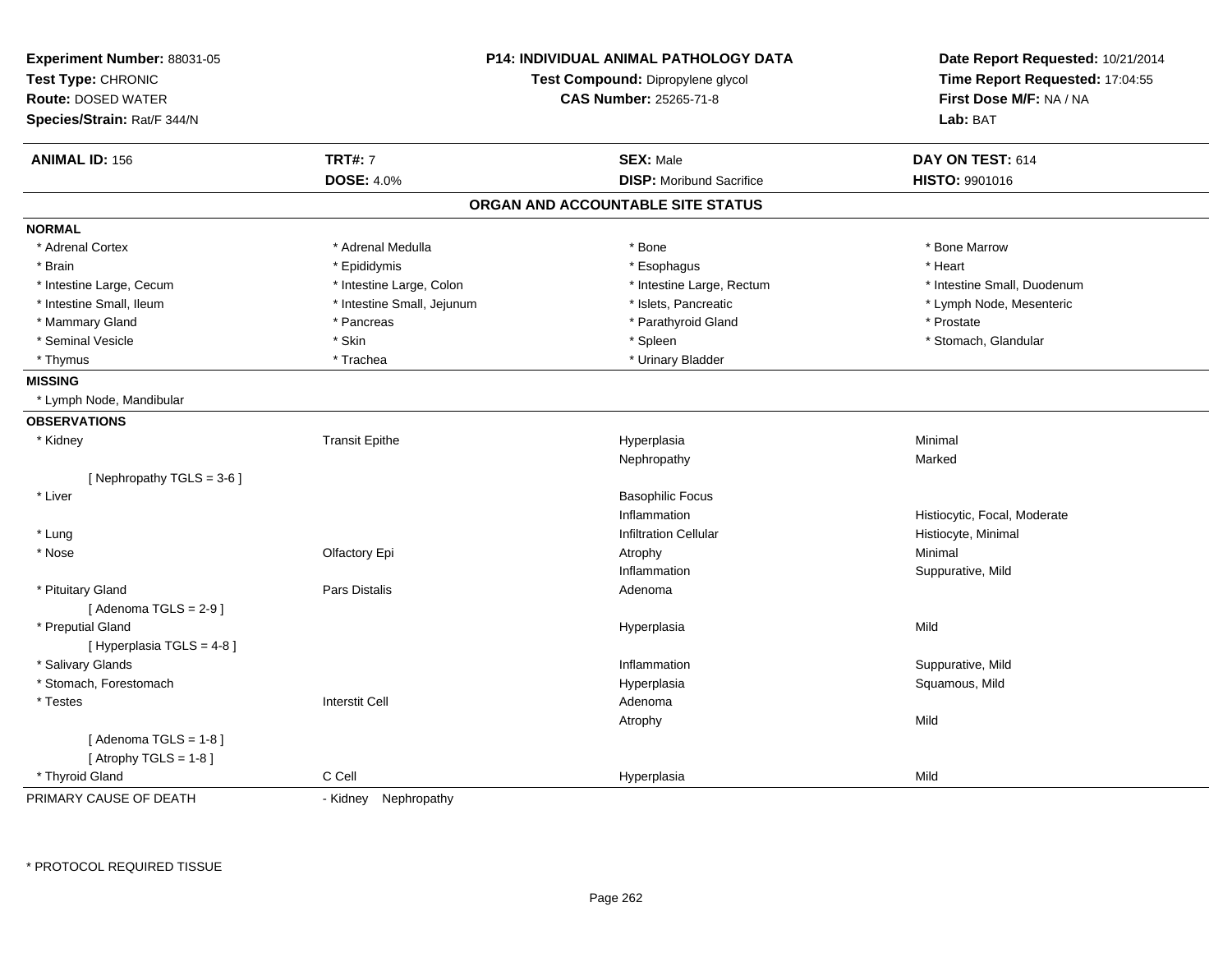|                   | <b>P14: INDIVIDUAL ANIMAL PATHOLOGY DATA</b> | Date Report Requested: 10/21/2014 |
|-------------------|----------------------------------------------|-----------------------------------|
|                   | Test Compound: Dipropylene glycol            | Time Report Requested: 17:04:55   |
|                   | <b>CAS Number: 25265-71-8</b>                | First Dose M/F: NA / NA           |
|                   |                                              | Lab: BAT                          |
| <b>TRT#: 7</b>    | <b>SEX:</b> Male                             | DAY ON TEST: 614                  |
| <b>DOSE: 4.0%</b> | <b>DISP:</b> Moribund Sacrifice              | <b>HISTO: 9901016</b>             |
|                   | ORGAN AND ACCOUNTABLE SITE STATUS            |                                   |
|                   |                                              |                                   |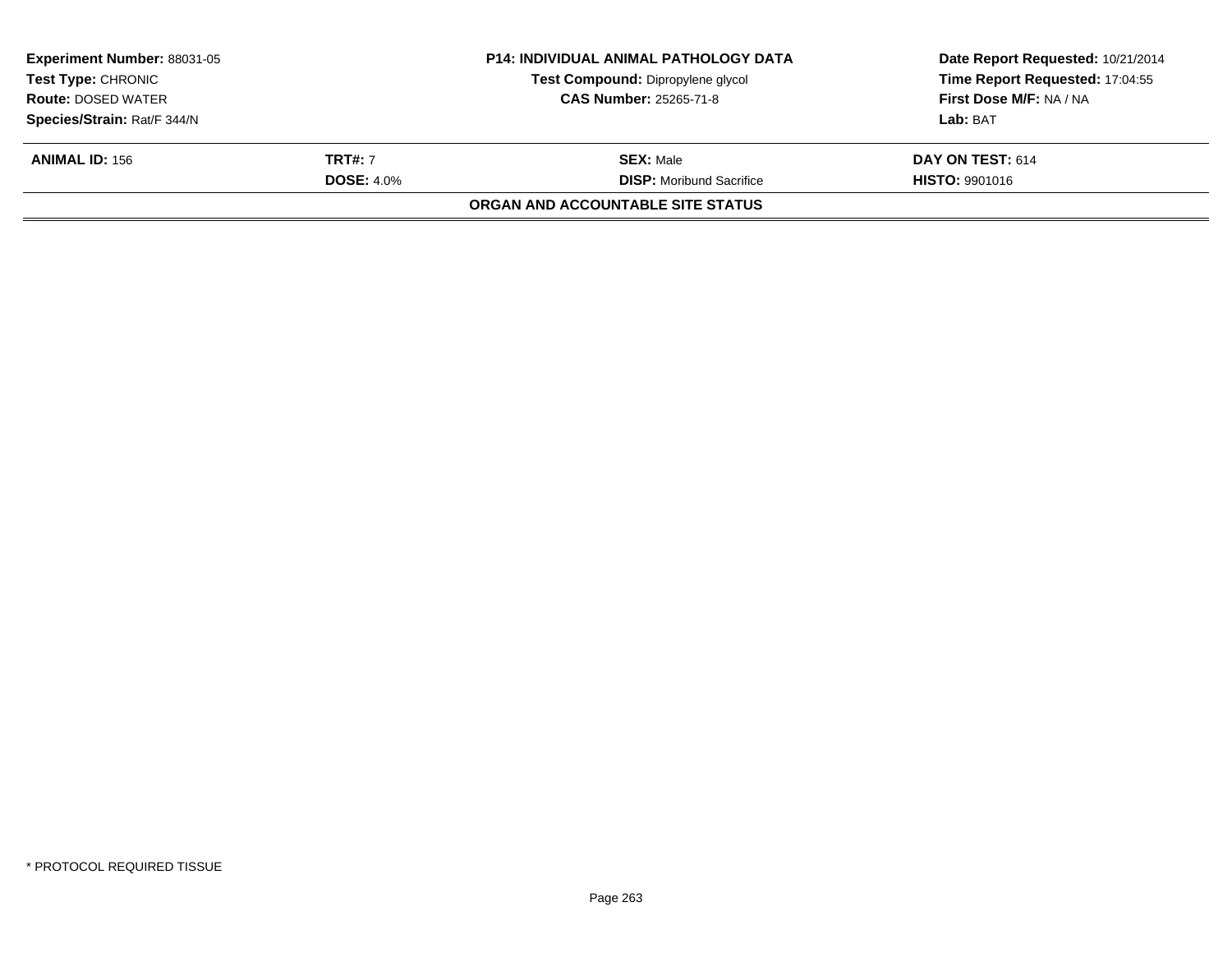| Experiment Number: 88031-05<br>Test Type: CHRONIC<br><b>Route: DOSED WATER</b><br>Species/Strain: Rat/F 344/N<br><b>ANIMAL ID: 157</b> | <b>TRT#: 7</b><br><b>DOSE: 4.0%</b> | <b>P14: INDIVIDUAL ANIMAL PATHOLOGY DATA</b><br>Test Compound: Dipropylene glycol<br><b>CAS Number: 25265-71-8</b><br><b>SEX: Male</b><br><b>DISP: Natural Death</b> | Date Report Requested: 10/21/2014<br>Time Report Requested: 17:04:55<br>First Dose M/F: NA / NA<br>Lab: BAT<br>DAY ON TEST: 610<br><b>HISTO: 9901017</b> |
|----------------------------------------------------------------------------------------------------------------------------------------|-------------------------------------|----------------------------------------------------------------------------------------------------------------------------------------------------------------------|----------------------------------------------------------------------------------------------------------------------------------------------------------|
|                                                                                                                                        |                                     | ORGAN AND ACCOUNTABLE SITE STATUS                                                                                                                                    |                                                                                                                                                          |
| <b>NORMAL</b>                                                                                                                          |                                     |                                                                                                                                                                      |                                                                                                                                                          |
| * Bone                                                                                                                                 | * Bone Marrow                       | * Brain                                                                                                                                                              | * Epididymis                                                                                                                                             |
| * Esophagus                                                                                                                            | * Intestine Large, Colon            | * Intestine Large, Rectum                                                                                                                                            | * Lymph Node, Mandibular                                                                                                                                 |
| * Lymph Node, Mesenteric                                                                                                               | * Mammary Gland                     | * Parathyroid Gland                                                                                                                                                  | * Pituitary Gland                                                                                                                                        |
| * Prostate                                                                                                                             | * Skin                              | * Stomach, Forestomach                                                                                                                                               | * Stomach, Glandular                                                                                                                                     |
| * Trachea                                                                                                                              | * Urinary Bladder                   |                                                                                                                                                                      |                                                                                                                                                          |
| <b>MISSING</b>                                                                                                                         |                                     |                                                                                                                                                                      |                                                                                                                                                          |
| * Adrenal Cortex                                                                                                                       | * Adrenal Medulla                   | * Heart                                                                                                                                                              | * Intestine Small, Duodenum                                                                                                                              |
| * Islets. Pancreatic                                                                                                                   | * Kidney                            | * Liver                                                                                                                                                              | * Pancreas                                                                                                                                               |
| * Seminal Vesicle                                                                                                                      | * Spleen                            | * Thymus                                                                                                                                                             |                                                                                                                                                          |
| <b>AUTO PRECLUDES DIAG.</b>                                                                                                            |                                     |                                                                                                                                                                      |                                                                                                                                                          |
| * Intestine Large, Cecum                                                                                                               | * Intestine Small, Ileum            | * Intestine Small, Jejunum                                                                                                                                           | * Lung                                                                                                                                                   |
| <b>OBSERVATIONS</b>                                                                                                                    |                                     |                                                                                                                                                                      |                                                                                                                                                          |
| * Nose                                                                                                                                 | Olfactory Epi                       | Atrophy                                                                                                                                                              | Minimal                                                                                                                                                  |
| * Preputial Gland                                                                                                                      |                                     | Cyst                                                                                                                                                                 | Moderate                                                                                                                                                 |
| * Salivary Glands                                                                                                                      |                                     | Inflammation                                                                                                                                                         | Suppurative, Minimal                                                                                                                                     |
| * Testes                                                                                                                               | <b>Bilateral, Interstit Cell</b>    | Adenoma                                                                                                                                                              |                                                                                                                                                          |
| [Adenoma TGLS = $1-8$ ]                                                                                                                |                                     |                                                                                                                                                                      |                                                                                                                                                          |
| * Thyroid Gland                                                                                                                        | C Cell                              | Hyperplasia                                                                                                                                                          | Mild                                                                                                                                                     |
| PRIMARY CAUSE OF DEATH                                                                                                                 | - UNCERTAIN                         |                                                                                                                                                                      |                                                                                                                                                          |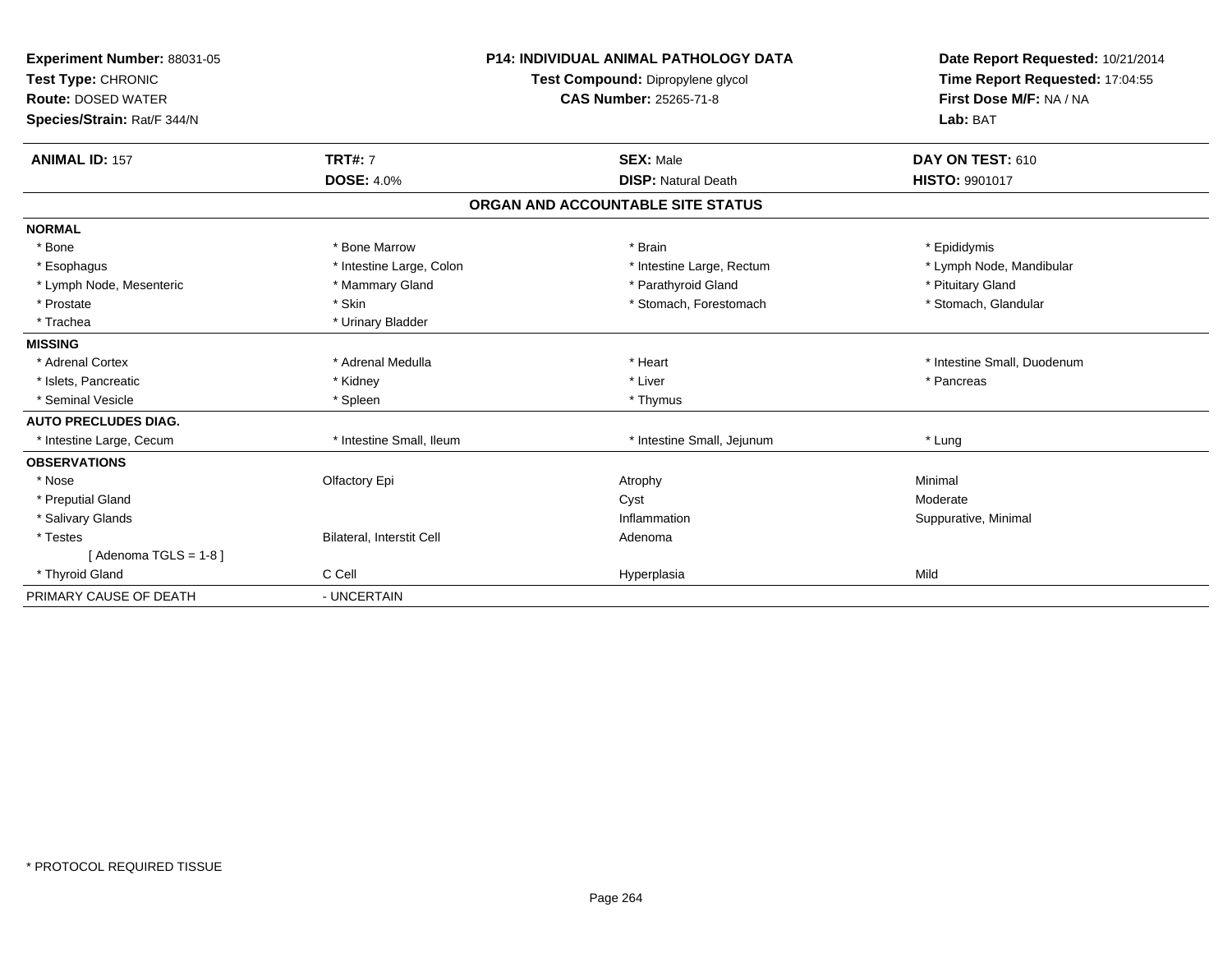| Experiment Number: 88031-05<br>Test Type: CHRONIC<br><b>Route: DOSED WATER</b><br>Species/Strain: Rat/F 344/N | P14: INDIVIDUAL ANIMAL PATHOLOGY DATA<br>Test Compound: Dipropylene glycol<br><b>CAS Number: 25265-71-8</b> |                                   | Date Report Requested: 10/21/2014<br>Time Report Requested: 17:04:55<br>First Dose M/F: NA / NA<br>Lab: BAT |  |
|---------------------------------------------------------------------------------------------------------------|-------------------------------------------------------------------------------------------------------------|-----------------------------------|-------------------------------------------------------------------------------------------------------------|--|
| <b>ANIMAL ID: 158</b>                                                                                         | <b>TRT#: 7</b>                                                                                              | <b>SEX: Male</b>                  | DAY ON TEST: 629                                                                                            |  |
|                                                                                                               | <b>DOSE: 4.0%</b>                                                                                           | <b>DISP: Natural Death</b>        | HISTO: 9901018                                                                                              |  |
|                                                                                                               |                                                                                                             | ORGAN AND ACCOUNTABLE SITE STATUS |                                                                                                             |  |
| <b>NORMAL</b>                                                                                                 |                                                                                                             |                                   |                                                                                                             |  |
| * Adrenal Cortex                                                                                              | * Adrenal Medulla                                                                                           | * Bone                            | * Bone Marrow                                                                                               |  |
| * Brain                                                                                                       | * Epididymis                                                                                                | * Esophagus                       | * Intestine Large, Cecum                                                                                    |  |
| * Intestine Large, Colon                                                                                      | * Intestine Large, Rectum                                                                                   | * Intestine Small, Duodenum       | * Intestine Small, Ileum                                                                                    |  |
| * Intestine Small, Jejunum                                                                                    | * Islets, Pancreatic                                                                                        | * Lung                            | * Lymph Node, Mesenteric                                                                                    |  |
| * Mammary Gland                                                                                               | * Parathyroid Gland                                                                                         | * Pituitary Gland                 | * Preputial Gland                                                                                           |  |
| * Prostate                                                                                                    | * Salivary Glands                                                                                           | * Seminal Vesicle                 | * Skin                                                                                                      |  |
| * Stomach, Glandular                                                                                          | * Thymus                                                                                                    | * Thyroid Gland                   | * Trachea                                                                                                   |  |
| * Urinary Bladder                                                                                             |                                                                                                             |                                   |                                                                                                             |  |
| <b>MISSING</b>                                                                                                |                                                                                                             |                                   |                                                                                                             |  |
| * Lymph Node, Mandibular                                                                                      |                                                                                                             |                                   |                                                                                                             |  |
| <b>OBSERVATIONS</b>                                                                                           |                                                                                                             |                                   |                                                                                                             |  |
| * Heart                                                                                                       |                                                                                                             | Cardiomyopathy                    | Minimal                                                                                                     |  |
| * Kidney                                                                                                      |                                                                                                             | Nephropathy                       | Marked                                                                                                      |  |
| [Nephropathy TGLS = 2-6]                                                                                      |                                                                                                             |                                   |                                                                                                             |  |
| * Liver                                                                                                       |                                                                                                             | <b>Basophilic Focus</b>           |                                                                                                             |  |
|                                                                                                               | <b>Bile Duct</b>                                                                                            | Hyperplasia                       | Minimal                                                                                                     |  |
|                                                                                                               |                                                                                                             | Inflammation                      | Histiocytic, Focal, Moderate                                                                                |  |
|                                                                                                               |                                                                                                             | Inflammation                      | Granulomatous, Focal, Minimal                                                                               |  |
| * Nose                                                                                                        | Olfactory Epi                                                                                               | Atrophy                           | Minimal                                                                                                     |  |
| * Pancreas                                                                                                    |                                                                                                             | Atrophy                           | Mild                                                                                                        |  |
|                                                                                                               |                                                                                                             | Hyperplasia                       | Mild                                                                                                        |  |
| * Spleen                                                                                                      |                                                                                                             | Fibrosis                          | Mild                                                                                                        |  |
| * Stomach, Forestomach                                                                                        |                                                                                                             | Ulcer                             | Moderate                                                                                                    |  |
| [Ulcer TGLS = $3-13$ ]                                                                                        |                                                                                                             |                                   |                                                                                                             |  |
| * Testes                                                                                                      | <b>Bilateral, Interstit Cell</b>                                                                            | Adenoma                           |                                                                                                             |  |
| [Adenoma TGLS = $1-8$ ]                                                                                       |                                                                                                             |                                   |                                                                                                             |  |
| PRIMARY CAUSE OF DEATH                                                                                        | - Kidney Nephropathy                                                                                        |                                   |                                                                                                             |  |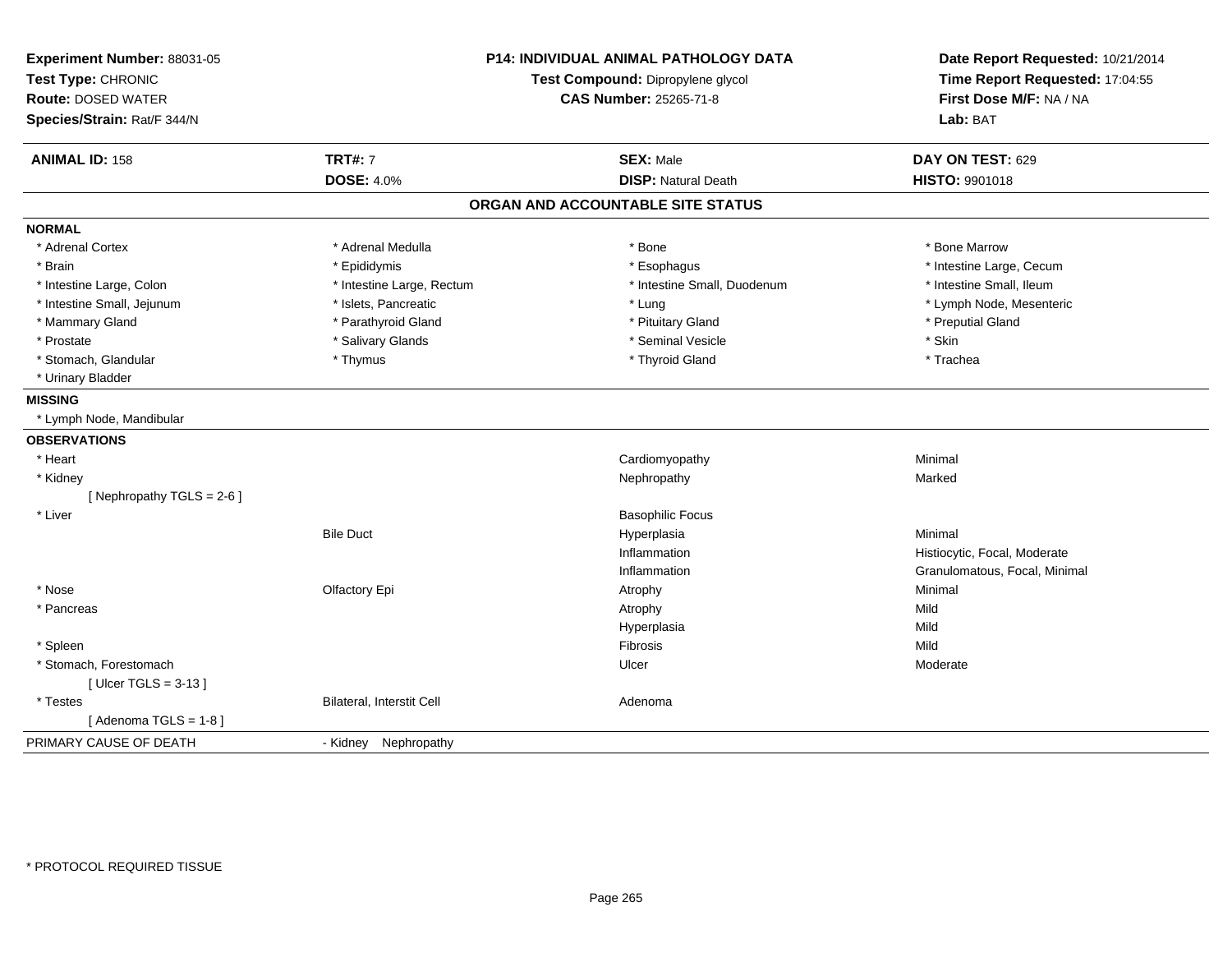| Experiment Number: 88031-05  | <b>P14: INDIVIDUAL ANIMAL PATHOLOGY DATA</b>     |                                   | Date Report Requested: 10/21/2014 |
|------------------------------|--------------------------------------------------|-----------------------------------|-----------------------------------|
| Test Type: CHRONIC           |                                                  | Test Compound: Dipropylene glycol | Time Report Requested: 17:04:55   |
| <b>Route: DOSED WATER</b>    | CAS Number: 25265-71-8                           |                                   | First Dose M/F: NA / NA           |
| Species/Strain: Rat/F 344/N  |                                                  |                                   | Lab: BAT                          |
| <b>ANIMAL ID: 159</b>        | <b>TRT#: 7</b>                                   | <b>SEX: Male</b>                  | DAY ON TEST: 596                  |
|                              | <b>DOSE: 4.0%</b>                                | <b>DISP: Natural Death</b>        | HISTO: 9901019                    |
|                              |                                                  | ORGAN AND ACCOUNTABLE SITE STATUS |                                   |
| <b>NORMAL</b>                |                                                  |                                   |                                   |
| * Adrenal Cortex             | * Adrenal Medulla                                | * Bone                            | * Bone Marrow                     |
| * Brain                      | * Esophagus                                      | * Heart                           | * Lung                            |
| * Parathyroid Gland          | * Pituitary Gland                                | * Preputial Gland                 | * Prostate                        |
| * Salivary Glands            | * Seminal Vesicle                                | * Skin                            | * Thymus                          |
| * Thyroid Gland              | * Urinary Bladder                                |                                   |                                   |
| <b>MISSING</b>               |                                                  |                                   |                                   |
| * Islets, Pancreatic         | * Lymph Node, Mandibular                         | * Mammary Gland                   | * Pancreas                        |
| * Spleen                     |                                                  |                                   |                                   |
| <b>AUTO PRECLUDES DIAG.</b>  |                                                  |                                   |                                   |
| * Intestine Large, Cecum     | * Intestine Large, Colon                         | * Intestine Large, Rectum         | * Intestine Small. Duodenum       |
| * Intestine Small, Ileum     | * Intestine Small, Jejunum                       | * Lymph Node, Mesenteric          | * Stomach, Forestomach            |
| * Stomach, Glandular         | * Trachea                                        |                                   |                                   |
| <b>OBSERVATIONS</b>          |                                                  |                                   |                                   |
| * Epididymis                 |                                                  | Granuloma Sperm                   | Mild                              |
| * Kidney                     |                                                  | Nephropathy                       | Marked                            |
| * Liver                      |                                                  | <b>Basophilic Focus</b>           |                                   |
|                              | <b>Bile Duct</b>                                 | Hyperplasia                       | Mild                              |
|                              |                                                  | Inflammation                      | Histiocytic, Focal, Moderate      |
| [Inflammation TGLS = $2-5$ ] |                                                  |                                   |                                   |
| * Nose                       |                                                  | Inflammation                      | Suppurative, Moderate             |
| Oral Mucosa                  | Pharyngeal                                       | Squamous Cell Papilloma           |                                   |
| * Testes                     | <b>Interstit Cell</b>                            | Adenoma                           |                                   |
| [Adenoma TGLS = 1-8]         |                                                  |                                   |                                   |
| PRIMARY CAUSE OF DEATH       | - Oral Mucosa Pharyngeal Squamous Cell Papilloma |                                   |                                   |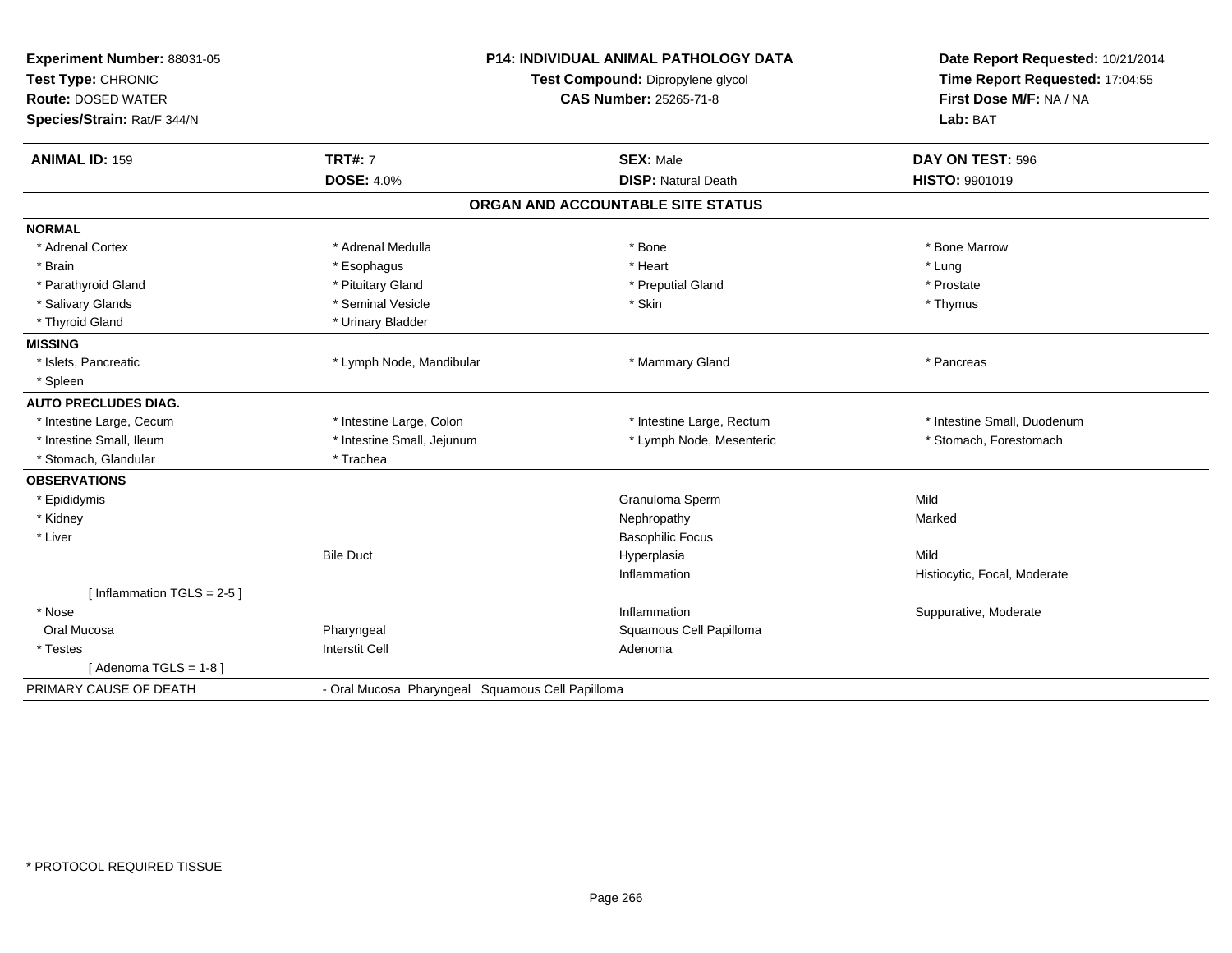| Experiment Number: 88031-05<br>Test Type: CHRONIC<br><b>Route: DOSED WATER</b><br>Species/Strain: Rat/F 344/N | <b>P14: INDIVIDUAL ANIMAL PATHOLOGY DATA</b><br>Test Compound: Dipropylene glycol<br>CAS Number: 25265-71-8 |                                   | Date Report Requested: 10/21/2014<br>Time Report Requested: 17:04:55<br>First Dose M/F: NA / NA<br>Lab: BAT |  |
|---------------------------------------------------------------------------------------------------------------|-------------------------------------------------------------------------------------------------------------|-----------------------------------|-------------------------------------------------------------------------------------------------------------|--|
| <b>ANIMAL ID: 160</b>                                                                                         | <b>TRT#: 7</b>                                                                                              | <b>SEX: Male</b>                  | DAY ON TEST: 564                                                                                            |  |
|                                                                                                               | <b>DOSE: 4.0%</b>                                                                                           | <b>DISP:</b> Moribund Sacrifice   | HISTO: 9901020                                                                                              |  |
|                                                                                                               |                                                                                                             | ORGAN AND ACCOUNTABLE SITE STATUS |                                                                                                             |  |
| <b>NORMAL</b>                                                                                                 |                                                                                                             |                                   |                                                                                                             |  |
| * Bone                                                                                                        | * Bone Marrow                                                                                               | * Brain                           | * Epididymis                                                                                                |  |
| * Esophagus                                                                                                   | * Intestine Large, Cecum                                                                                    | * Intestine Large, Colon          | * Intestine Large, Rectum                                                                                   |  |
| * Intestine Small, Duodenum                                                                                   | * Intestine Small, Ileum                                                                                    | * Intestine Small, Jejunum        | * Islets, Pancreatic                                                                                        |  |
| * Lung                                                                                                        | * Lymph Node, Mandibular                                                                                    | * Lymph Node, Mesenteric          | * Mammary Gland                                                                                             |  |
| * Pancreas                                                                                                    | * Parathyroid Gland                                                                                         | * Preputial Gland                 | * Prostate                                                                                                  |  |
| * Salivary Glands                                                                                             | * Seminal Vesicle                                                                                           | * Skin                            | * Spleen                                                                                                    |  |
| * Stomach, Forestomach                                                                                        | * Stomach, Glandular                                                                                        | * Thymus                          | * Thyroid Gland                                                                                             |  |
| * Trachea                                                                                                     | * Urinary Bladder                                                                                           |                                   |                                                                                                             |  |
| <b>OBSERVATIONS</b>                                                                                           |                                                                                                             |                                   |                                                                                                             |  |
| * Adrenal Cortex                                                                                              |                                                                                                             | Hyperplasia                       | Minimal                                                                                                     |  |
| * Adrenal Medulla                                                                                             |                                                                                                             | Hyperplasia                       | Mild                                                                                                        |  |
| * Heart                                                                                                       |                                                                                                             | Mineralization                    | Minimal                                                                                                     |  |
| * Kidney                                                                                                      | <b>Transit Epithe</b>                                                                                       | Hyperplasia                       | Minimal                                                                                                     |  |
|                                                                                                               |                                                                                                             | Nephropathy                       | Marked                                                                                                      |  |
| [ Nephropathy $TGLS = 2-6$ ]                                                                                  |                                                                                                             |                                   |                                                                                                             |  |
| * Liver                                                                                                       |                                                                                                             | <b>Basophilic Focus</b>           |                                                                                                             |  |
|                                                                                                               | <b>Bile Duct</b>                                                                                            | Hyperplasia                       | Mild                                                                                                        |  |
|                                                                                                               |                                                                                                             | Inflammation                      | Histiocytic, Focal, Moderate                                                                                |  |
|                                                                                                               |                                                                                                             | Inflammation                      | Granulomatous, Focal, Minimal                                                                               |  |
| * Nose                                                                                                        | Olfactory Epi                                                                                               | Atrophy                           | Minimal                                                                                                     |  |
| * Pituitary Gland                                                                                             | Pars Distalis                                                                                               | Hyperplasia                       | Minimal                                                                                                     |  |
| * Testes                                                                                                      | Bilateral, Interstit Cell                                                                                   | Adenoma                           |                                                                                                             |  |
| [Adenoma TGLS = $1-8$ ]                                                                                       |                                                                                                             |                                   |                                                                                                             |  |
| PRIMARY CAUSE OF DEATH                                                                                        | - Kidney Nephropathy                                                                                        |                                   |                                                                                                             |  |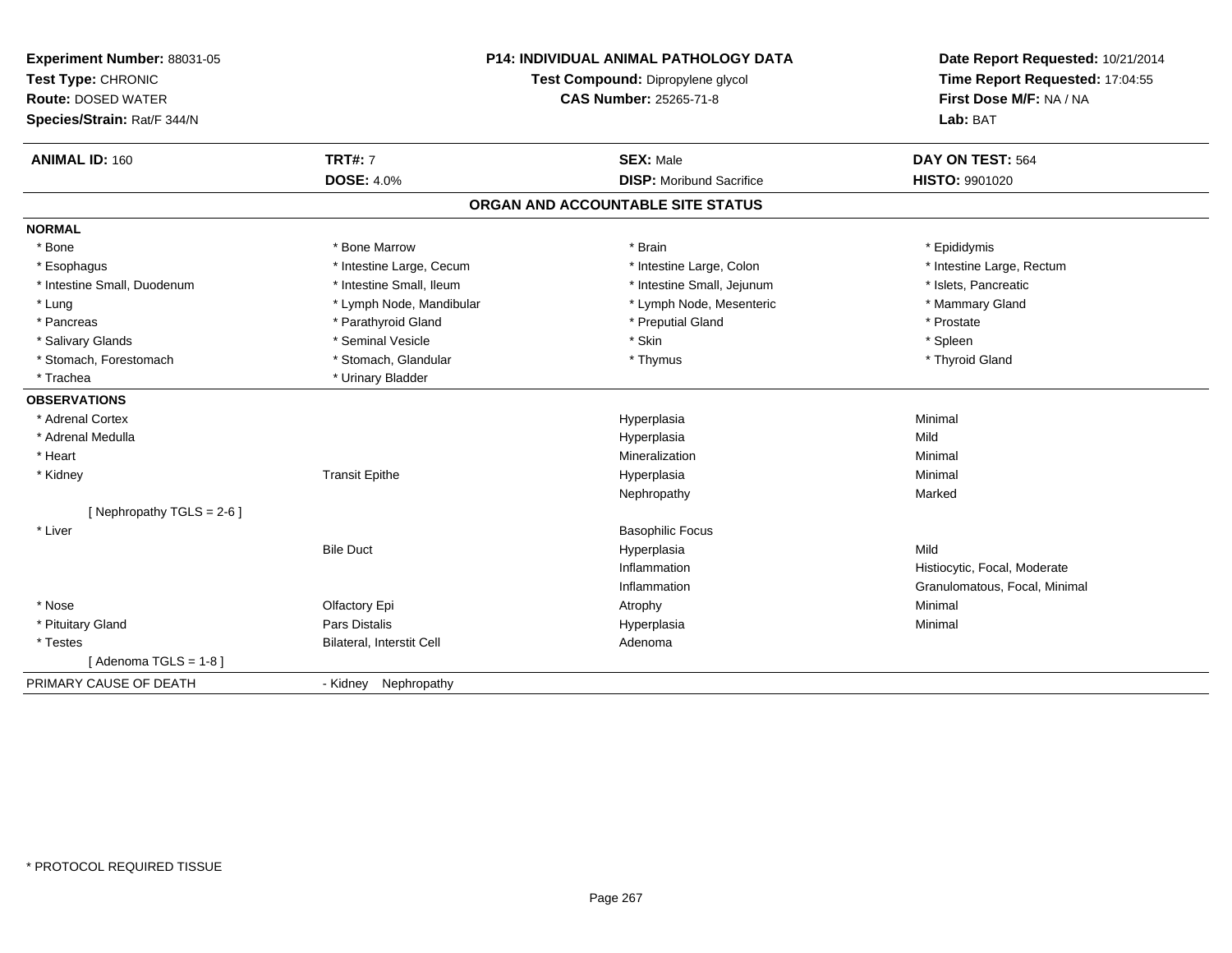| Experiment Number: 88031-05<br>Test Type: CHRONIC                                                           |                           | <b>P14: INDIVIDUAL ANIMAL PATHOLOGY DATA</b> | Date Report Requested: 10/21/2014<br>Time Report Requested: 17:04:55 |
|-------------------------------------------------------------------------------------------------------------|---------------------------|----------------------------------------------|----------------------------------------------------------------------|
|                                                                                                             |                           | Test Compound: Dipropylene glycol            |                                                                      |
| <b>Route: DOSED WATER</b>                                                                                   |                           | <b>CAS Number: 25265-71-8</b>                | First Dose M/F: NA / NA                                              |
| Species/Strain: Rat/F 344/N                                                                                 |                           |                                              | Lab: BAT                                                             |
| <b>ANIMAL ID: 161</b>                                                                                       | <b>TRT#: 7</b>            | <b>SEX: Male</b>                             | DAY ON TEST: 613                                                     |
|                                                                                                             | <b>DOSE: 4.0%</b>         | <b>DISP:</b> Moribund Sacrifice              | <b>HISTO: 9901021</b>                                                |
|                                                                                                             |                           | ORGAN AND ACCOUNTABLE SITE STATUS            |                                                                      |
| <b>NORMAL</b>                                                                                               |                           |                                              |                                                                      |
| * Adrenal Medulla                                                                                           | * Bone                    | * Bone Marrow                                | * Brain                                                              |
| * Epididymis                                                                                                | * Esophagus               | * Heart                                      | * Intestine Large, Cecum                                             |
| * Intestine Large, Colon                                                                                    | * Intestine Large, Rectum | * Intestine Small, Duodenum                  | * Intestine Small, Ileum                                             |
| * Intestine Small, Jejunum                                                                                  | * Islets, Pancreatic      | * Lymph Node, Mesenteric                     | * Mammary Gland                                                      |
| * Pancreas                                                                                                  | * Parathyroid Gland       | * Pituitary Gland                            | * Preputial Gland                                                    |
| * Prostate                                                                                                  | * Seminal Vesicle         | * Skin                                       | * Spleen                                                             |
| * Stomach, Forestomach                                                                                      | * Thymus                  | * Thyroid Gland                              | * Trachea                                                            |
| * Urinary Bladder                                                                                           |                           |                                              |                                                                      |
| <b>MISSING</b>                                                                                              |                           |                                              |                                                                      |
| * Lymph Node, Mandibular                                                                                    |                           |                                              |                                                                      |
| <b>OBSERVATIONS</b>                                                                                         |                           |                                              |                                                                      |
| * Adrenal Cortex                                                                                            |                           | Hyperplasia                                  | Minimal                                                              |
| * Kidney                                                                                                    |                           | Nephropathy                                  | Marked                                                               |
| [Nephropathy TGLS = 2-6]                                                                                    |                           |                                              |                                                                      |
| * Liver                                                                                                     |                           | <b>Basophilic Focus</b>                      |                                                                      |
|                                                                                                             | <b>Bile Duct</b>          | Hyperplasia                                  | Minimal                                                              |
|                                                                                                             |                           | Inflammation                                 | Histiocytic, Focal, Moderate                                         |
| [Basophilic Focus TGLS = 3-12]                                                                              |                           |                                              |                                                                      |
| * Lung                                                                                                      |                           | <b>Infiltration Cellular</b>                 | Histiocyte, Minimal                                                  |
| * Nose                                                                                                      | Olfactory Epi             | Atrophy                                      | Minimal                                                              |
| * Salivary Glands                                                                                           |                           | Inflammation                                 | Suppurative, Moderate                                                |
| * Stomach, Glandular                                                                                        |                           | Cyst                                         | Squamous, Moderate                                                   |
|                                                                                                             |                           | Necrosis                                     | Minimal                                                              |
| Note: TGL 5, "discoloration, dark" noted at trim, was not apparent microscopically.<br>[Cyst TGLS = $4-9$ ] |                           |                                              |                                                                      |
| * Testes                                                                                                    | <b>Interstit Cell</b>     | Adenoma                                      |                                                                      |
|                                                                                                             |                           | Atrophy                                      | Moderate                                                             |
| [Adenoma TGLS = 1-8]<br>[Atrophy TGLS = $1-8$ ]                                                             |                           |                                              |                                                                      |
| PRIMARY CAUSE OF DEATH                                                                                      | - Kidney Nephropathy      |                                              |                                                                      |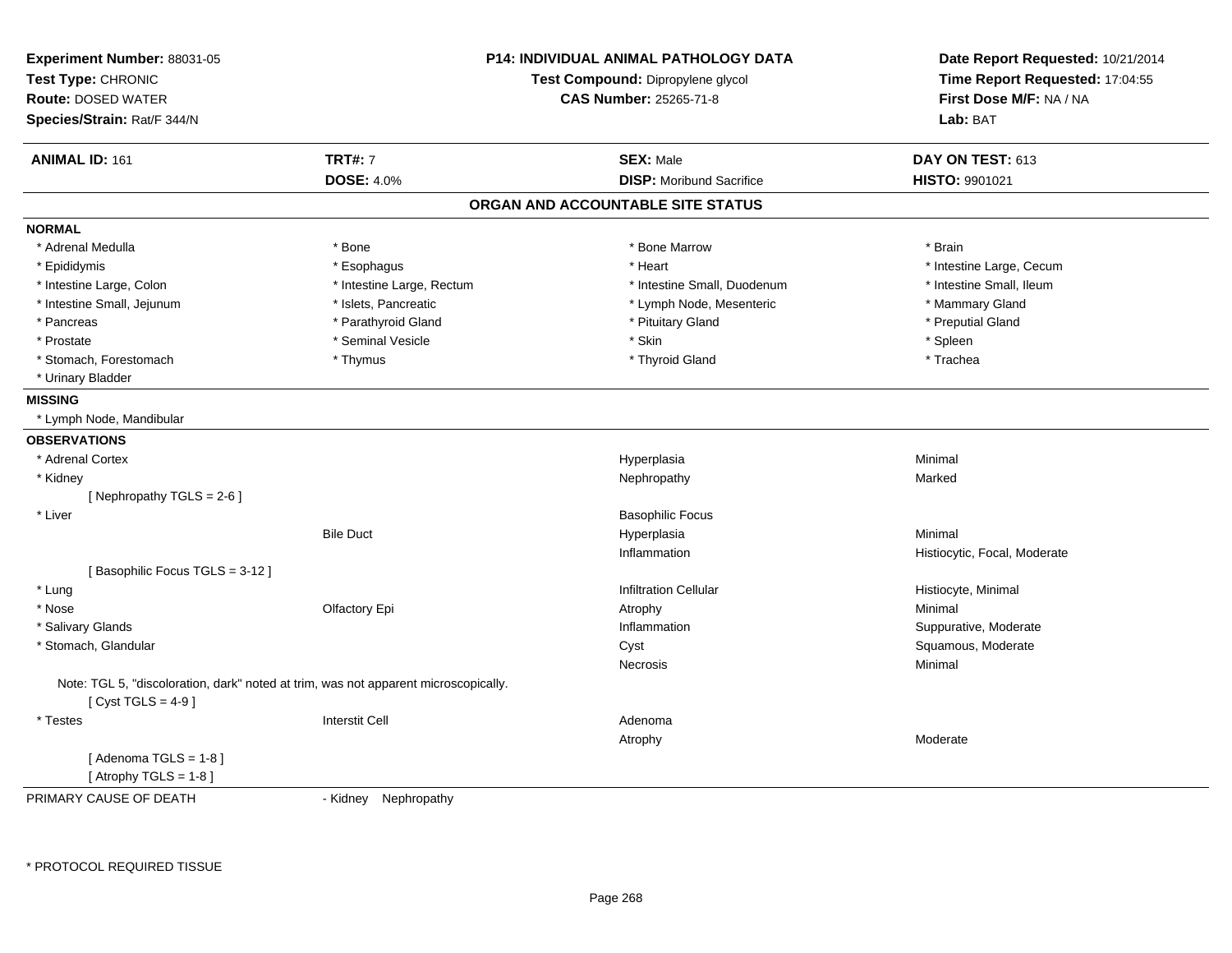| <b>Experiment Number: 88031-05</b><br><b>Test Type: CHRONIC</b> |                   | <b>P14: INDIVIDUAL ANIMAL PATHOLOGY DATA</b><br>Test Compound: Dipropylene glycol | Date Report Requested: 10/21/2014<br>Time Report Requested: 17:04:55 |
|-----------------------------------------------------------------|-------------------|-----------------------------------------------------------------------------------|----------------------------------------------------------------------|
| <b>Route: DOSED WATER</b>                                       |                   | <b>CAS Number: 25265-71-8</b>                                                     | First Dose M/F: NA / NA                                              |
| Species/Strain: Rat/F 344/N                                     |                   |                                                                                   | Lab: BAT                                                             |
| <b>ANIMAL ID: 161</b>                                           | <b>TRT#:</b> 7    | <b>SEX:</b> Male                                                                  | <b>DAY ON TEST: 613</b>                                              |
|                                                                 | <b>DOSE: 4.0%</b> | <b>DISP:</b> Moribund Sacrifice                                                   | <b>HISTO: 9901021</b>                                                |
|                                                                 |                   | <b>ORGAN AND ACCOUNTABLE SITE STATUS</b>                                          |                                                                      |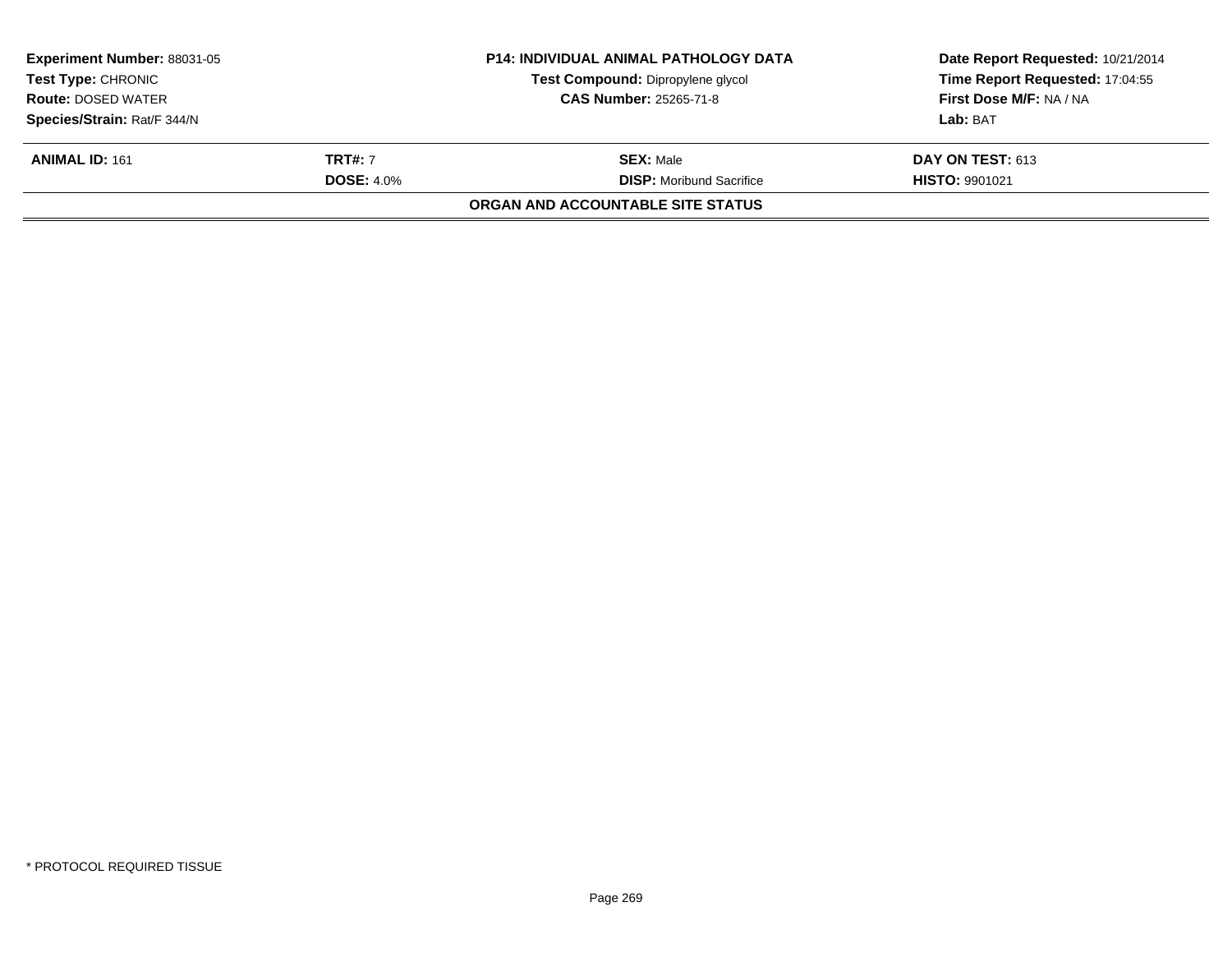| Experiment Number: 88031-05<br>Test Type: CHRONIC<br><b>Route: DOSED WATER</b><br>Species/Strain: Rat/F 344/N | P14: INDIVIDUAL ANIMAL PATHOLOGY DATA<br>Test Compound: Dipropylene glycol<br><b>CAS Number: 25265-71-8</b> |                                   | Date Report Requested: 10/21/2014<br>Time Report Requested: 17:04:55<br>First Dose M/F: NA / NA<br>Lab: BAT |  |
|---------------------------------------------------------------------------------------------------------------|-------------------------------------------------------------------------------------------------------------|-----------------------------------|-------------------------------------------------------------------------------------------------------------|--|
| <b>ANIMAL ID: 162</b>                                                                                         | <b>TRT#: 7</b>                                                                                              | <b>SEX: Male</b>                  | DAY ON TEST: 525                                                                                            |  |
|                                                                                                               | <b>DOSE: 4.0%</b>                                                                                           | <b>DISP: Natural Death</b>        | HISTO: 9901022                                                                                              |  |
|                                                                                                               |                                                                                                             | ORGAN AND ACCOUNTABLE SITE STATUS |                                                                                                             |  |
| <b>NORMAL</b>                                                                                                 |                                                                                                             |                                   |                                                                                                             |  |
| * Adrenal Cortex                                                                                              | * Adrenal Medulla                                                                                           | * Bone                            | * Brain                                                                                                     |  |
| * Epididymis                                                                                                  | * Esophagus                                                                                                 | * Intestine Large, Colon          | * Intestine Large, Rectum                                                                                   |  |
| * Islets, Pancreatic                                                                                          | * Lymph Node, Mesenteric                                                                                    | * Mammary Gland                   | * Pancreas                                                                                                  |  |
| * Parathyroid Gland                                                                                           | * Pituitary Gland                                                                                           | * Preputial Gland                 | * Prostate                                                                                                  |  |
| * Skin                                                                                                        | * Spleen                                                                                                    | * Stomach, Glandular              | * Thymus                                                                                                    |  |
| * Thyroid Gland                                                                                               | * Urinary Bladder                                                                                           |                                   |                                                                                                             |  |
| <b>MISSING</b>                                                                                                |                                                                                                             |                                   |                                                                                                             |  |
| * Lymph Node, Mandibular                                                                                      |                                                                                                             |                                   |                                                                                                             |  |
| <b>AUTO PRECLUDES DIAG.</b>                                                                                   |                                                                                                             |                                   |                                                                                                             |  |
| * Bone Marrow                                                                                                 | * Intestine Large, Cecum                                                                                    | * Intestine Small, Duodenum       | * Intestine Small, Ileum                                                                                    |  |
| * Intestine Small, Jejunum                                                                                    | * Seminal Vesicle                                                                                           | * Trachea                         |                                                                                                             |  |
| <b>OBSERVATIONS</b>                                                                                           |                                                                                                             |                                   |                                                                                                             |  |
| * Heart                                                                                                       |                                                                                                             | Cardiomyopathy                    | Mild                                                                                                        |  |
| * Kidney                                                                                                      |                                                                                                             | Nephropathy                       | Marked                                                                                                      |  |
| [Nephropathy TGLS = 3-6]                                                                                      |                                                                                                             |                                   |                                                                                                             |  |
| * Liver                                                                                                       |                                                                                                             | <b>Basophilic Focus</b>           |                                                                                                             |  |
|                                                                                                               |                                                                                                             | Hepatocellular Adenoma            |                                                                                                             |  |
|                                                                                                               | <b>Bile Duct</b>                                                                                            | Hyperplasia                       | Mild                                                                                                        |  |
|                                                                                                               |                                                                                                             | Inflammation                      | Histiocytic, Focal, Moderate                                                                                |  |
| [ Hepatocellular Adenoma TGLS = 2-5 ]                                                                         |                                                                                                             |                                   |                                                                                                             |  |
| * Lung                                                                                                        |                                                                                                             | <b>Infiltration Cellular</b>      | Histiocyte, Minimal                                                                                         |  |
| * Nose                                                                                                        | Olfactory Epi                                                                                               | Atrophy                           | Minimal                                                                                                     |  |
| * Salivary Glands                                                                                             |                                                                                                             | Inflammation                      | Suppurative, Moderate                                                                                       |  |
| * Stomach, Forestomach                                                                                        |                                                                                                             | Inflammation                      | Suppurative, Mild                                                                                           |  |
| * Testes                                                                                                      | Bilateral, Interstit Cell                                                                                   | Adenoma                           |                                                                                                             |  |
| [Adenoma TGLS = $1-8$ ]                                                                                       |                                                                                                             |                                   |                                                                                                             |  |
| PRIMARY CAUSE OF DEATH                                                                                        | - Kidney Nephropathy                                                                                        |                                   |                                                                                                             |  |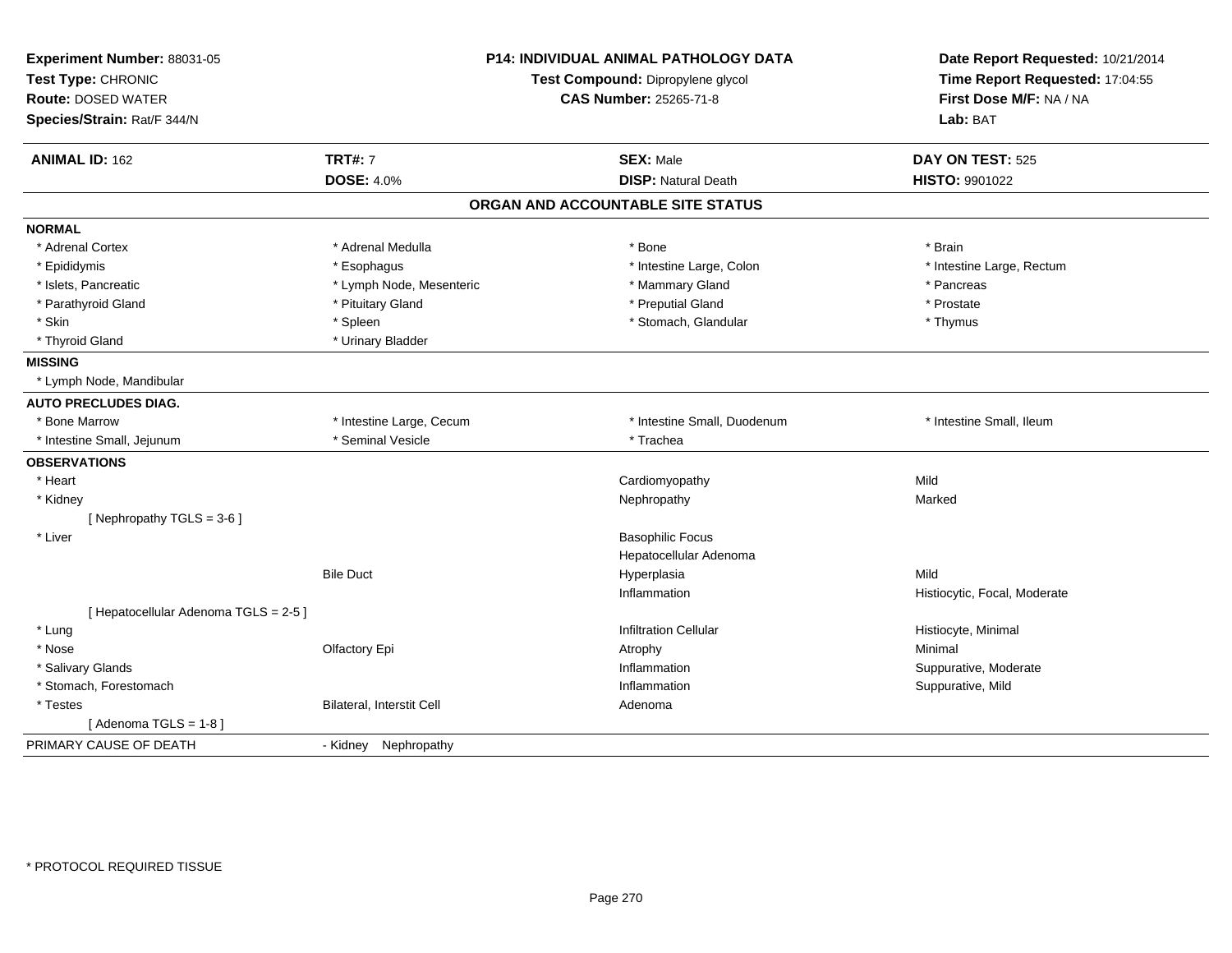| Experiment Number: 88031-05<br>Test Type: CHRONIC<br><b>Route: DOSED WATER</b><br>Species/Strain: Rat/F 344/N |                           | <b>P14: INDIVIDUAL ANIMAL PATHOLOGY DATA</b><br>Test Compound: Dipropylene glycol<br><b>CAS Number: 25265-71-8</b> | Date Report Requested: 10/21/2014<br>Time Report Requested: 17:04:55<br>First Dose M/F: NA / NA<br>Lab: BAT |  |
|---------------------------------------------------------------------------------------------------------------|---------------------------|--------------------------------------------------------------------------------------------------------------------|-------------------------------------------------------------------------------------------------------------|--|
| <b>ANIMAL ID: 163</b>                                                                                         | <b>TRT#: 7</b>            | <b>SEX: Male</b>                                                                                                   | DAY ON TEST: 614                                                                                            |  |
|                                                                                                               | <b>DOSE: 4.0%</b>         | <b>DISP:</b> Moribund Sacrifice                                                                                    | HISTO: 9901023                                                                                              |  |
|                                                                                                               |                           | ORGAN AND ACCOUNTABLE SITE STATUS                                                                                  |                                                                                                             |  |
| <b>NORMAL</b>                                                                                                 |                           |                                                                                                                    |                                                                                                             |  |
| * Adrenal Cortex                                                                                              | * Bone                    | * Bone Marrow                                                                                                      | * Brain                                                                                                     |  |
| * Epididymis                                                                                                  | * Esophagus               | * Heart                                                                                                            | * Intestine Large, Cecum                                                                                    |  |
| * Intestine Large, Colon                                                                                      | * Intestine Large, Rectum | * Intestine Small, Duodenum                                                                                        | * Intestine Small, Ileum                                                                                    |  |
| * Intestine Small, Jejunum                                                                                    | * Islets, Pancreatic      | * Lymph Node, Mesenteric                                                                                           | * Mammary Gland                                                                                             |  |
| * Pancreas                                                                                                    | * Parathyroid Gland       | * Pituitary Gland                                                                                                  | * Preputial Gland                                                                                           |  |
| * Prostate                                                                                                    | * Seminal Vesicle         | * Skin                                                                                                             | * Spleen                                                                                                    |  |
| * Stomach, Glandular                                                                                          | * Thymus                  | * Thyroid Gland                                                                                                    | * Trachea                                                                                                   |  |
| * Urinary Bladder                                                                                             |                           |                                                                                                                    |                                                                                                             |  |
| <b>MISSING</b>                                                                                                |                           |                                                                                                                    |                                                                                                             |  |
| * Lymph Node, Mandibular                                                                                      |                           |                                                                                                                    |                                                                                                             |  |
| <b>OBSERVATIONS</b>                                                                                           |                           |                                                                                                                    |                                                                                                             |  |
| * Adrenal Medulla                                                                                             |                           | Pheochromocytoma Benign                                                                                            |                                                                                                             |  |
| * Kidney                                                                                                      |                           | Nephropathy                                                                                                        | Marked                                                                                                      |  |
| [Nephropathy TGLS = 1-6]                                                                                      |                           |                                                                                                                    |                                                                                                             |  |
| * Liver                                                                                                       |                           | <b>Basophilic Focus</b>                                                                                            |                                                                                                             |  |
|                                                                                                               | <b>Bile Duct</b>          | Hyperplasia                                                                                                        | Minimal                                                                                                     |  |
|                                                                                                               |                           | Inflammation                                                                                                       | Granulomatous, Focal, Minimal                                                                               |  |
|                                                                                                               |                           | Inflammation                                                                                                       | Histiocytic, Focal, Moderate                                                                                |  |
| * Lung                                                                                                        |                           | <b>Infiltration Cellular</b>                                                                                       | Histiocyte, Minimal                                                                                         |  |
|                                                                                                               |                           | Squamous Cell Carcinoma                                                                                            | Metastatic (Oral Mucosa)                                                                                    |  |
| * Nose                                                                                                        | Olfactory Epi             | Atrophy                                                                                                            | Minimal                                                                                                     |  |
| Oral Mucosa                                                                                                   | Pharyngeal                | Hyperplasia                                                                                                        | Marked                                                                                                      |  |
| [ Hyperplasia TGLS = 3-12 ]                                                                                   |                           |                                                                                                                    |                                                                                                             |  |
| * Salivary Glands                                                                                             |                           | Inflammation                                                                                                       | Suppurative, Mild                                                                                           |  |
| * Stomach, Forestomach                                                                                        |                           | Hyperplasia                                                                                                        | Basal Cell, Minimal                                                                                         |  |
|                                                                                                               |                           | Ulcer                                                                                                              | Moderate                                                                                                    |  |
| * Testes                                                                                                      | Bilateral, Interstit Cell | Adenoma                                                                                                            |                                                                                                             |  |
| [Adenoma TGLS = $2-8$ ]                                                                                       |                           |                                                                                                                    |                                                                                                             |  |
| PRIMARY CAUSE OF DEATH                                                                                        | - Kidney Nephropathy      |                                                                                                                    |                                                                                                             |  |
|                                                                                                               |                           |                                                                                                                    |                                                                                                             |  |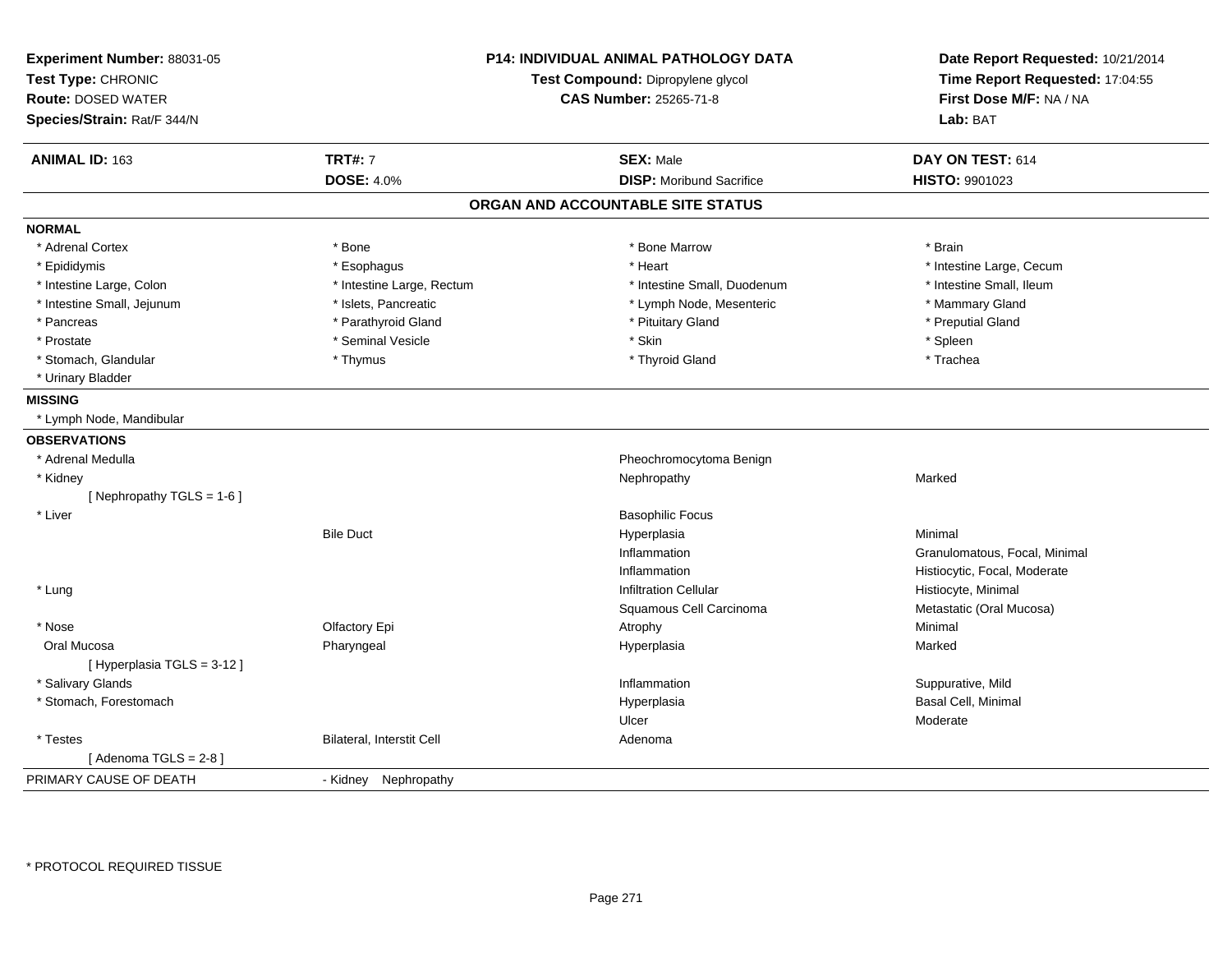| Experiment Number: 88031-05<br>Test Type: CHRONIC<br><b>Route: DOSED WATER</b><br>Species/Strain: Rat/F 344/N | <b>P14: INDIVIDUAL ANIMAL PATHOLOGY DATA</b><br>Test Compound: Dipropylene glycol<br>CAS Number: 25265-71-8 |                                   | Date Report Requested: 10/21/2014<br>Time Report Requested: 17:04:55<br>First Dose M/F: NA / NA<br>Lab: BAT |
|---------------------------------------------------------------------------------------------------------------|-------------------------------------------------------------------------------------------------------------|-----------------------------------|-------------------------------------------------------------------------------------------------------------|
| <b>ANIMAL ID: 164</b>                                                                                         | <b>TRT#: 7</b>                                                                                              | <b>SEX: Male</b>                  | DAY ON TEST: 610                                                                                            |
|                                                                                                               | <b>DOSE: 4.0%</b>                                                                                           | <b>DISP:</b> Moribund Sacrifice   | HISTO: 9901024                                                                                              |
|                                                                                                               |                                                                                                             | ORGAN AND ACCOUNTABLE SITE STATUS |                                                                                                             |
| <b>NORMAL</b>                                                                                                 |                                                                                                             |                                   |                                                                                                             |
| * Adrenal Cortex                                                                                              | * Adrenal Medulla                                                                                           | * Bone                            | * Bone Marrow                                                                                               |
| * Brain                                                                                                       | * Esophagus                                                                                                 | * Intestine Large, Cecum          | * Intestine Large, Colon                                                                                    |
| * Intestine Large, Rectum                                                                                     | * Intestine Small, Duodenum                                                                                 | * Intestine Small, Ileum          | * Intestine Small, Jejunum                                                                                  |
| * Islets, Pancreatic                                                                                          | * Lymph Node, Mesenteric                                                                                    | * Mammary Gland                   | * Pancreas                                                                                                  |
| * Parathyroid Gland                                                                                           | * Pituitary Gland                                                                                           | * Preputial Gland                 | * Prostate                                                                                                  |
| * Seminal Vesicle                                                                                             | * Skin                                                                                                      | * Spleen                          | * Stomach, Forestomach                                                                                      |
| * Stomach, Glandular                                                                                          | * Thymus                                                                                                    | * Thyroid Gland                   | * Trachea                                                                                                   |
| * Urinary Bladder                                                                                             |                                                                                                             |                                   |                                                                                                             |
| <b>MISSING</b>                                                                                                |                                                                                                             |                                   |                                                                                                             |
| * Lymph Node, Mandibular                                                                                      |                                                                                                             |                                   |                                                                                                             |
| <b>OBSERVATIONS</b>                                                                                           |                                                                                                             |                                   |                                                                                                             |
| * Epididymis                                                                                                  |                                                                                                             | Mesothelioma Malignant            |                                                                                                             |
| * Heart                                                                                                       |                                                                                                             | Cardiomyopathy                    | Minimal                                                                                                     |
| * Kidney                                                                                                      |                                                                                                             | Nephropathy                       | Marked                                                                                                      |
| [Nephropathy TGLS = $2-6$ ]                                                                                   |                                                                                                             |                                   |                                                                                                             |
| * Liver                                                                                                       |                                                                                                             | <b>Basophilic Focus</b>           |                                                                                                             |
|                                                                                                               | <b>Bile Duct</b>                                                                                            | Hyperplasia                       | Minimal                                                                                                     |
|                                                                                                               |                                                                                                             | Inflammation                      | Histiocytic, Focal, Moderate                                                                                |
| * Lung                                                                                                        |                                                                                                             | <b>Infiltration Cellular</b>      | Histiocyte, Minimal                                                                                         |
| * Nose                                                                                                        | Olfactory Epi                                                                                               | Atrophy                           | Minimal                                                                                                     |
|                                                                                                               |                                                                                                             | Thrombosis                        | Moderate                                                                                                    |
| * Salivary Glands                                                                                             |                                                                                                             | Inflammation                      | Suppurative, Moderate                                                                                       |
| * Testes                                                                                                      | Bilateral, Interstit Cell                                                                                   | Adenoma                           |                                                                                                             |
| [Adenoma TGLS = $1-8$ ]                                                                                       |                                                                                                             |                                   |                                                                                                             |
| PRIMARY CAUSE OF DEATH                                                                                        | - Kidney Nephropathy                                                                                        |                                   |                                                                                                             |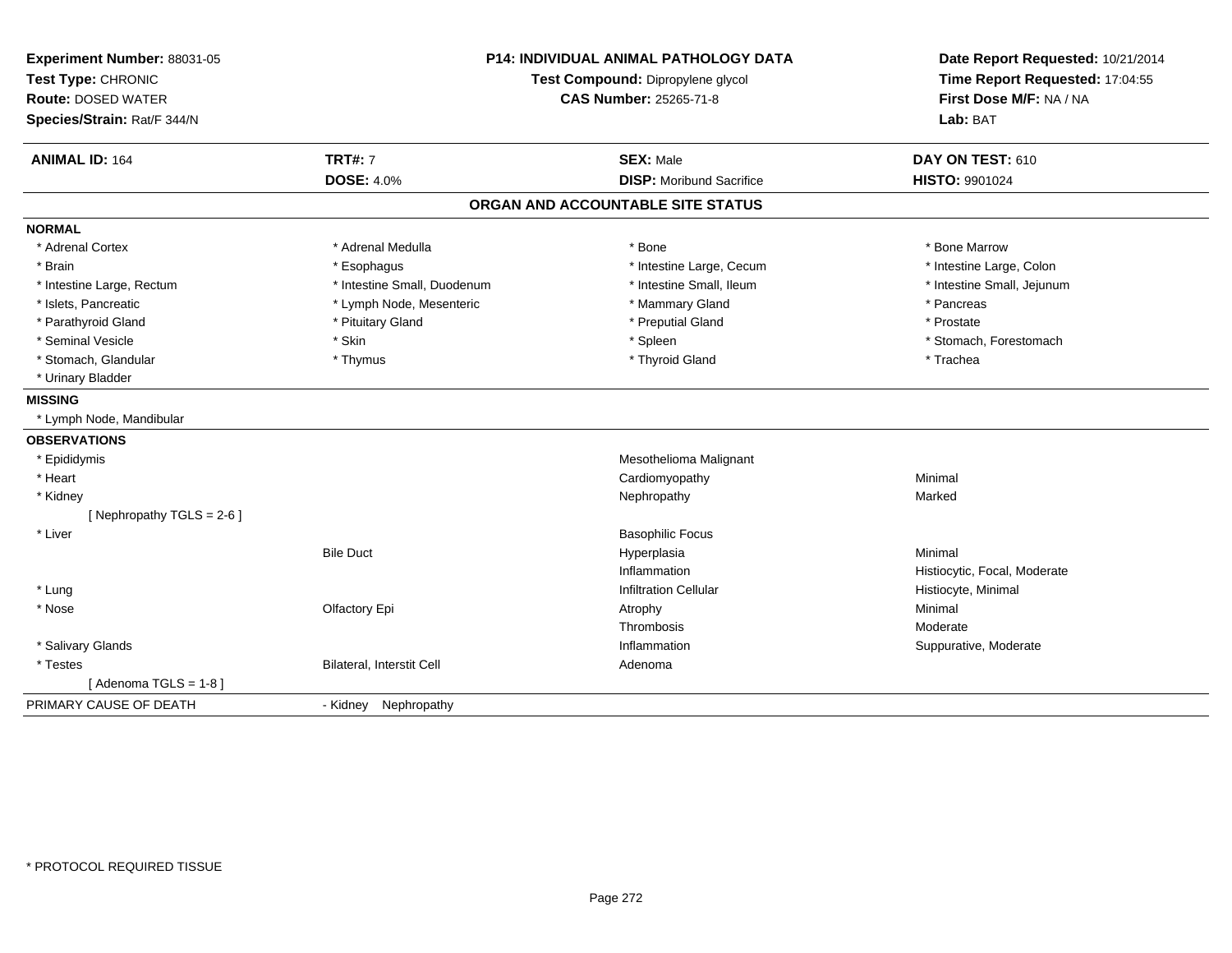| Experiment Number: 88031-05<br>Test Type: CHRONIC<br><b>Route: DOSED WATER</b><br>Species/Strain: Rat/F 344/N | <b>P14: INDIVIDUAL ANIMAL PATHOLOGY DATA</b><br>Test Compound: Dipropylene glycol<br><b>CAS Number: 25265-71-8</b> |                                                     | Date Report Requested: 10/21/2014<br>Time Report Requested: 17:04:55<br>First Dose M/F: NA / NA<br>Lab: BAT |  |
|---------------------------------------------------------------------------------------------------------------|--------------------------------------------------------------------------------------------------------------------|-----------------------------------------------------|-------------------------------------------------------------------------------------------------------------|--|
| <b>ANIMAL ID: 165</b>                                                                                         | <b>TRT#: 7</b><br><b>DOSE: 4.0%</b>                                                                                | <b>SEX: Male</b><br><b>DISP:</b> Moribund Sacrifice | DAY ON TEST: 690<br><b>HISTO: 9901025</b>                                                                   |  |
|                                                                                                               |                                                                                                                    | ORGAN AND ACCOUNTABLE SITE STATUS                   |                                                                                                             |  |
| <b>NORMAL</b>                                                                                                 |                                                                                                                    |                                                     |                                                                                                             |  |
| * Adrenal Medulla                                                                                             | * Bone                                                                                                             | * Bone Marrow                                       | * Brain                                                                                                     |  |
| * Epididymis                                                                                                  | * Esophagus                                                                                                        | * Intestine Large, Cecum                            | * Intestine Large, Colon                                                                                    |  |
| * Intestine Large, Rectum                                                                                     | * Intestine Small, Duodenum                                                                                        | * Intestine Small, Ileum                            | * Intestine Small, Jejunum                                                                                  |  |
| * Islets, Pancreatic                                                                                          | * Lymph Node, Mesenteric                                                                                           | * Mammary Gland                                     | * Nose                                                                                                      |  |
| * Pancreas                                                                                                    | * Parathyroid Gland                                                                                                | * Pituitary Gland                                   | * Preputial Gland                                                                                           |  |
| * Prostate                                                                                                    | * Salivary Glands                                                                                                  | * Seminal Vesicle                                   | * Stomach, Forestomach                                                                                      |  |
| * Stomach, Glandular                                                                                          | * Trachea                                                                                                          | * Urinary Bladder                                   |                                                                                                             |  |
| <b>MISSING</b>                                                                                                |                                                                                                                    |                                                     |                                                                                                             |  |
| * Lymph Node, Mandibular                                                                                      | * Thymus                                                                                                           |                                                     |                                                                                                             |  |
| <b>OBSERVATIONS</b>                                                                                           |                                                                                                                    |                                                     |                                                                                                             |  |
| * Adrenal Cortex                                                                                              |                                                                                                                    | Hyperplasia                                         | Mild                                                                                                        |  |
|                                                                                                               |                                                                                                                    | Hypertrophy                                         | Mild                                                                                                        |  |
| * Heart                                                                                                       |                                                                                                                    | Cardiomyopathy                                      | Minimal                                                                                                     |  |
| * Kidney                                                                                                      |                                                                                                                    | Nephropathy                                         | Marked                                                                                                      |  |
| [Nephropathy TGLS = 4-6]                                                                                      |                                                                                                                    |                                                     |                                                                                                             |  |
| * Liver                                                                                                       |                                                                                                                    | <b>Basophilic Focus</b>                             |                                                                                                             |  |
|                                                                                                               |                                                                                                                    | Fatty Change                                        | Mild                                                                                                        |  |
|                                                                                                               | <b>Bile Duct</b>                                                                                                   | Hyperplasia                                         | Minimal                                                                                                     |  |
|                                                                                                               |                                                                                                                    | Inflammation                                        | Histiocytic, Focal, Moderate                                                                                |  |
|                                                                                                               |                                                                                                                    | Inflammation                                        | Granulomatous, Focal, Minimal                                                                               |  |
| [Fatty Change TGLS = $5-12$ ]                                                                                 |                                                                                                                    |                                                     |                                                                                                             |  |
| * Lung                                                                                                        |                                                                                                                    | <b>Infiltration Cellular</b>                        | Histiocyte, Minimal                                                                                         |  |
|                                                                                                               |                                                                                                                    | Inflammation                                        | Chronic Active, Minimal                                                                                     |  |
| * Mammary GI                                                                                                  |                                                                                                                    |                                                     |                                                                                                             |  |
| Note: TGL 1, "mass, 60 x 60 x 25 mm" noted at necropsy, actually involved skin (subcutis).                    |                                                                                                                    |                                                     |                                                                                                             |  |
| * Skin                                                                                                        | <b>Subcut Tiss</b>                                                                                                 | Fibroma                                             |                                                                                                             |  |
| [Fibroma TGLS = $1-14$ ]                                                                                      |                                                                                                                    | Fibrosis                                            | Moderate                                                                                                    |  |
| * Spleen<br>[Fibrosis TGLS = $3-13$ ]                                                                         |                                                                                                                    |                                                     |                                                                                                             |  |
| * Testes                                                                                                      | Bilateral, Interstit Cell                                                                                          | Adenoma                                             |                                                                                                             |  |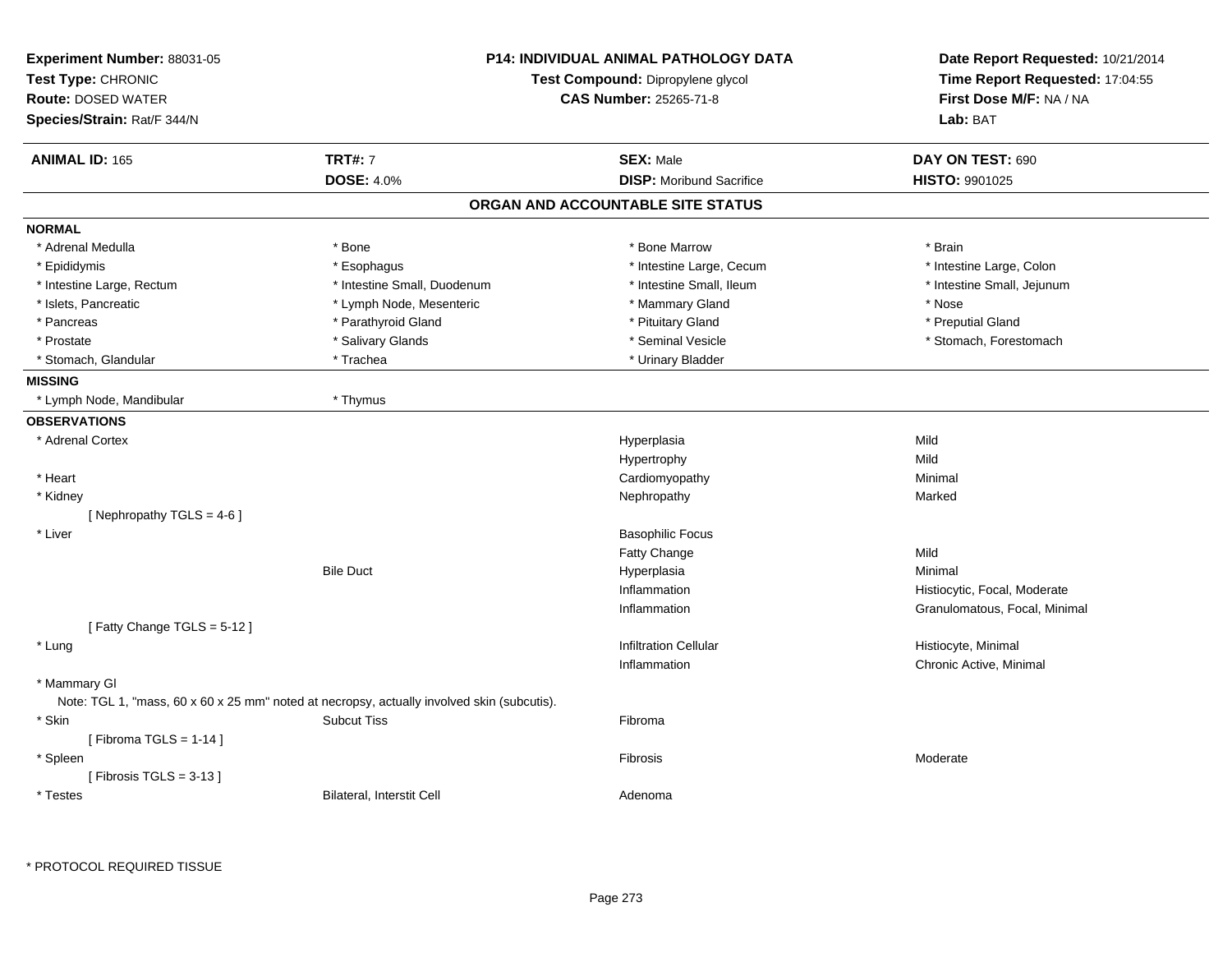| Experiment Number: 88031-05<br>Test Type: CHRONIC |                         | <b>P14: INDIVIDUAL ANIMAL PATHOLOGY DATA</b> | Date Report Requested: 10/21/2014<br>Time Report Requested: 17:04:55 |  |
|---------------------------------------------------|-------------------------|----------------------------------------------|----------------------------------------------------------------------|--|
|                                                   |                         | Test Compound: Dipropylene glycol            |                                                                      |  |
| <b>Route: DOSED WATER</b>                         |                         | <b>CAS Number: 25265-71-8</b>                | First Dose M/F: NA / NA                                              |  |
| Species/Strain: Rat/F 344/N                       |                         |                                              | Lab: BAT                                                             |  |
| <b>ANIMAL ID: 165</b>                             | <b>TRT#: 7</b>          | <b>SEX: Male</b>                             | <b>DAY ON TEST: 690</b>                                              |  |
|                                                   | <b>DOSE: 4.0%</b>       | <b>DISP:</b> Moribund Sacrifice              | <b>HISTO: 9901025</b>                                                |  |
|                                                   |                         | ORGAN AND ACCOUNTABLE SITE STATUS            |                                                                      |  |
| [Adenoma TGLS = $2-8$ ]                           |                         |                                              |                                                                      |  |
| * Thyroid Gland                                   | C Cell                  | Hyperplasia                                  | Minimal                                                              |  |
| PRIMARY CAUSE OF DEATH                            | Nephropathy<br>- Kidney |                                              |                                                                      |  |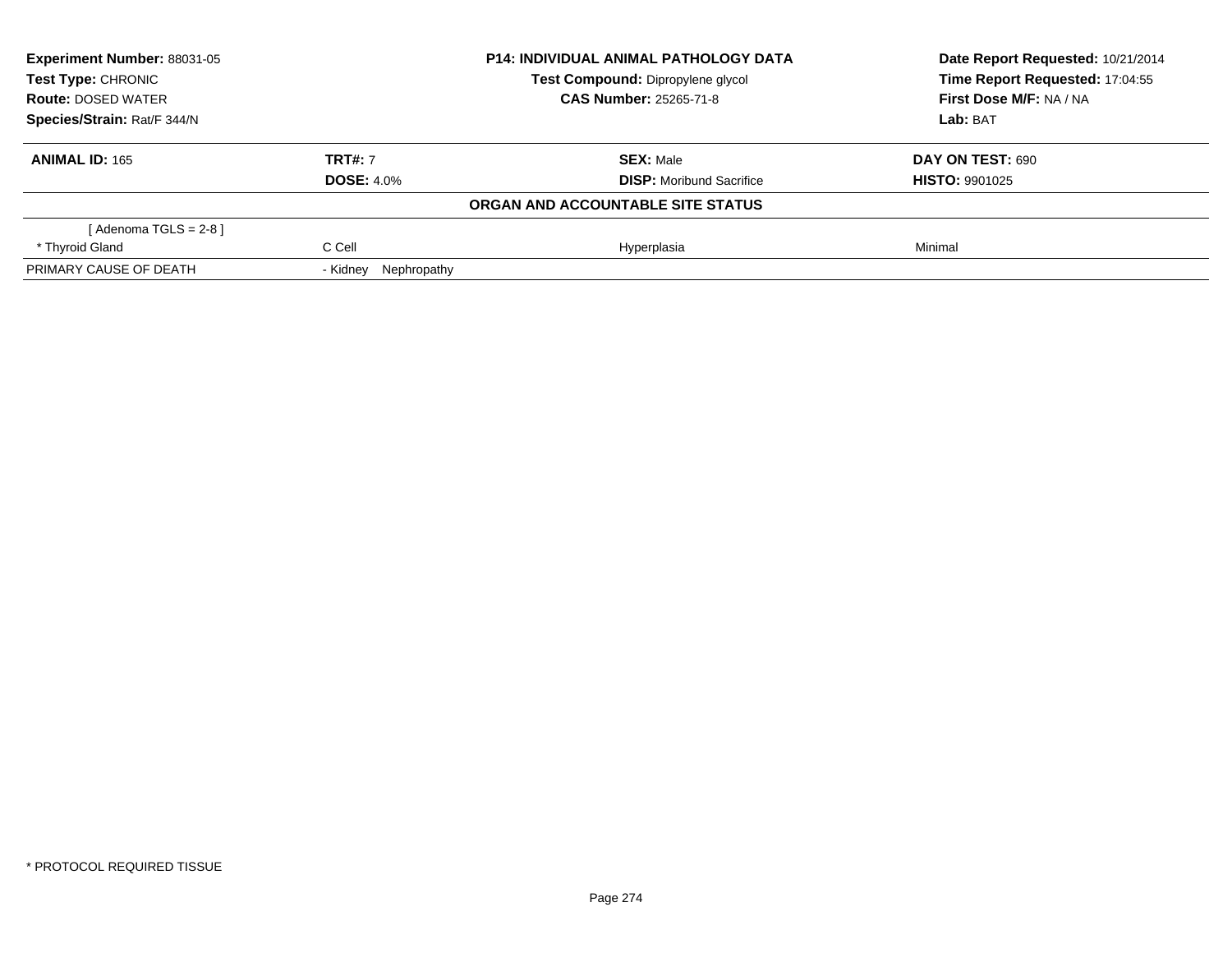| Experiment Number: 88031-05<br>Test Type: CHRONIC<br><b>Route: DOSED WATER</b><br>Species/Strain: Rat/F 344/N |                                  | <b>P14: INDIVIDUAL ANIMAL PATHOLOGY DATA</b><br>Test Compound: Dipropylene glycol<br><b>CAS Number: 25265-71-8</b> | Date Report Requested: 10/21/2014<br>Time Report Requested: 17:04:55<br>First Dose M/F: NA / NA<br>Lab: BAT |  |
|---------------------------------------------------------------------------------------------------------------|----------------------------------|--------------------------------------------------------------------------------------------------------------------|-------------------------------------------------------------------------------------------------------------|--|
| <b>ANIMAL ID: 166</b>                                                                                         | <b>TRT#: 7</b>                   | <b>SEX: Male</b>                                                                                                   | DAY ON TEST: 598                                                                                            |  |
|                                                                                                               | <b>DOSE: 4.0%</b>                | <b>DISP: Moribund Sacrifice</b>                                                                                    | HISTO: 9901026                                                                                              |  |
|                                                                                                               |                                  | ORGAN AND ACCOUNTABLE SITE STATUS                                                                                  |                                                                                                             |  |
| <b>NORMAL</b>                                                                                                 |                                  |                                                                                                                    |                                                                                                             |  |
| * Adrenal Cortex                                                                                              | * Adrenal Medulla                | * Bone                                                                                                             | * Bone Marrow                                                                                               |  |
| * Brain                                                                                                       | * Epididymis                     | * Esophagus                                                                                                        | * Intestine Large, Cecum                                                                                    |  |
| * Intestine Large, Colon                                                                                      | * Intestine Large, Rectum        | * Intestine Small, Duodenum                                                                                        | * Intestine Small, Ileum                                                                                    |  |
| * Intestine Small, Jejunum                                                                                    | * Islets, Pancreatic             | * Lymph Node, Mesenteric                                                                                           | * Pancreas                                                                                                  |  |
| * Parathyroid Gland                                                                                           | * Pituitary Gland                | * Preputial Gland                                                                                                  | * Salivary Glands                                                                                           |  |
| * Seminal Vesicle                                                                                             | * Skin                           | * Spleen                                                                                                           | * Stomach, Forestomach                                                                                      |  |
| * Stomach, Glandular                                                                                          | * Thymus                         | * Thyroid Gland                                                                                                    | * Trachea                                                                                                   |  |
| * Urinary Bladder                                                                                             |                                  |                                                                                                                    |                                                                                                             |  |
| <b>MISSING</b>                                                                                                |                                  |                                                                                                                    |                                                                                                             |  |
| * Lymph Node, Mandibular                                                                                      | * Mammary Gland                  |                                                                                                                    |                                                                                                             |  |
| <b>OBSERVATIONS</b>                                                                                           |                                  |                                                                                                                    |                                                                                                             |  |
| * Heart                                                                                                       |                                  | Cardiomyopathy                                                                                                     | Minimal                                                                                                     |  |
| * Kidney                                                                                                      |                                  | Nephropathy                                                                                                        | Marked                                                                                                      |  |
| [Nephropathy TGLS = 1-6]                                                                                      |                                  |                                                                                                                    |                                                                                                             |  |
| * Liver                                                                                                       |                                  | <b>Basophilic Focus</b>                                                                                            |                                                                                                             |  |
|                                                                                                               | <b>Bile Duct</b>                 | Hyperplasia                                                                                                        | Minimal                                                                                                     |  |
|                                                                                                               |                                  | Inflammation                                                                                                       | Granulomatous, Focal, Minimal                                                                               |  |
|                                                                                                               |                                  | Inflammation                                                                                                       | Histiocytic, Focal, Moderate                                                                                |  |
| * Lung                                                                                                        |                                  | <b>Infiltration Cellular</b>                                                                                       | Histiocyte, Minimal                                                                                         |  |
| Mesentery                                                                                                     | Fat                              | <b>Necrosis</b>                                                                                                    | Mild                                                                                                        |  |
| [ Necrosis $TGLS = 4-12$ ]                                                                                    |                                  |                                                                                                                    |                                                                                                             |  |
| * Nose                                                                                                        | Olfactory Epi                    | Atrophy                                                                                                            | Minimal                                                                                                     |  |
| * Prostate                                                                                                    |                                  | Hyperplasia                                                                                                        | Moderate                                                                                                    |  |
| * Testes                                                                                                      | <b>Bilateral, Interstit Cell</b> | Adenoma                                                                                                            |                                                                                                             |  |
| [Adenoma TGLS = $2,3-8$ ]                                                                                     |                                  |                                                                                                                    |                                                                                                             |  |
| PRIMARY CAUSE OF DEATH                                                                                        | - Kidney Nephropathy             |                                                                                                                    |                                                                                                             |  |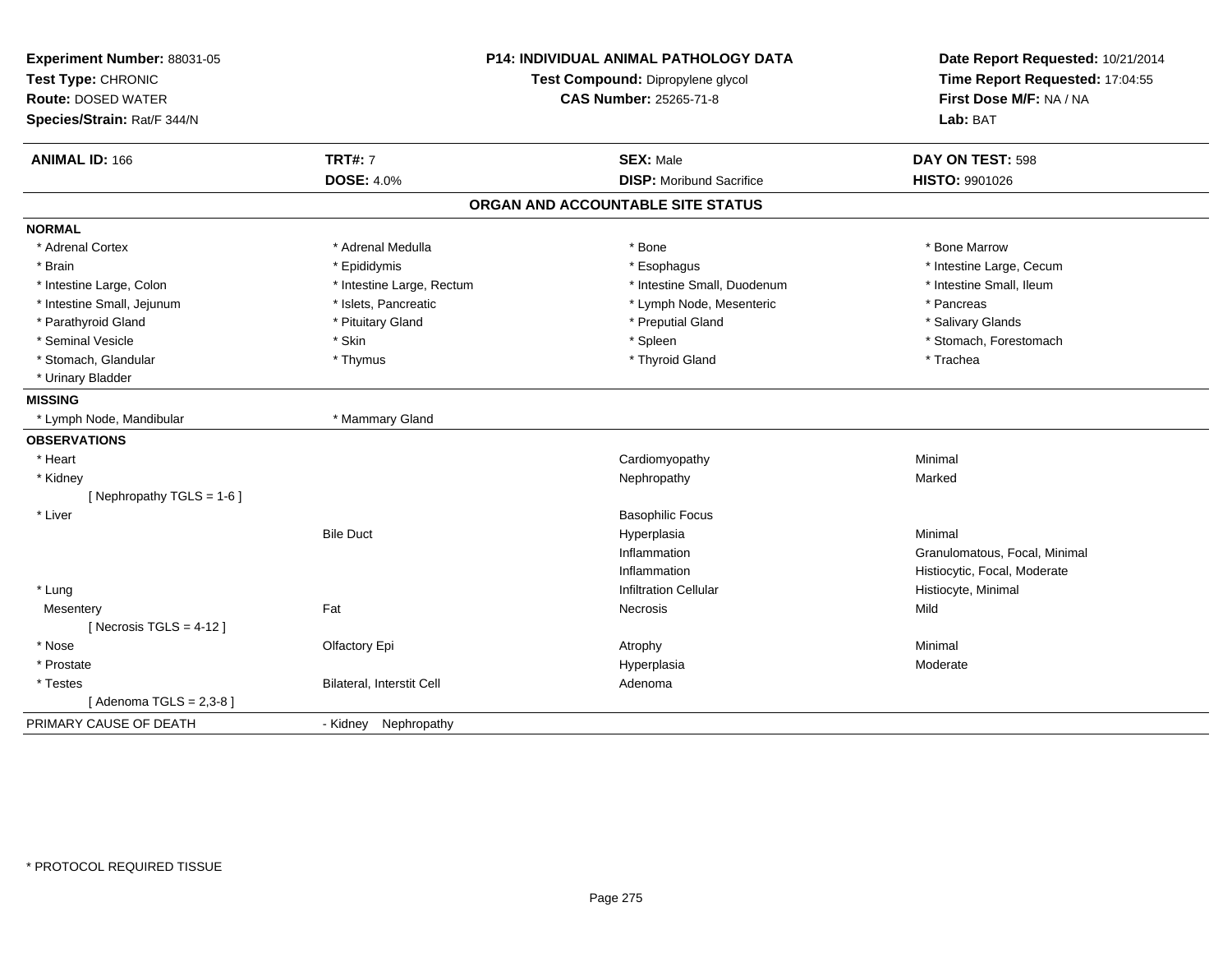| Experiment Number: 88031-05<br>Test Type: CHRONIC<br><b>Route: DOSED WATER</b><br>Species/Strain: Rat/F 344/N | <b>P14: INDIVIDUAL ANIMAL PATHOLOGY DATA</b><br>Test Compound: Dipropylene glycol<br><b>CAS Number: 25265-71-8</b> |                                   | Date Report Requested: 10/21/2014<br>Time Report Requested: 17:04:55<br>First Dose M/F: NA / NA<br>Lab: BAT |  |
|---------------------------------------------------------------------------------------------------------------|--------------------------------------------------------------------------------------------------------------------|-----------------------------------|-------------------------------------------------------------------------------------------------------------|--|
| <b>ANIMAL ID: 167</b>                                                                                         | <b>TRT#: 7</b>                                                                                                     | <b>SEX: Male</b>                  | DAY ON TEST: 502                                                                                            |  |
|                                                                                                               | <b>DOSE: 4.0%</b>                                                                                                  | <b>DISP: Natural Death</b>        | <b>HISTO: 9901027</b>                                                                                       |  |
|                                                                                                               |                                                                                                                    | ORGAN AND ACCOUNTABLE SITE STATUS |                                                                                                             |  |
| <b>NORMAL</b>                                                                                                 |                                                                                                                    |                                   |                                                                                                             |  |
| * Adrenal Cortex                                                                                              | * Adrenal Medulla                                                                                                  | * Bone                            | * Bone Marrow                                                                                               |  |
| * Brain                                                                                                       | * Epididymis                                                                                                       | * Esophagus                       | * Heart                                                                                                     |  |
| * Intestine Large, Cecum                                                                                      | * Intestine Large, Colon                                                                                           | * Intestine Large, Rectum         | * Intestine Small, Duodenum                                                                                 |  |
| * Intestine Small, Ileum                                                                                      | * Intestine Small, Jejunum                                                                                         | * Islets, Pancreatic              | * Lymph Node, Mandibular                                                                                    |  |
| * Lymph Node, Mesenteric                                                                                      | * Mammary Gland                                                                                                    | * Pancreas                        | * Parathyroid Gland                                                                                         |  |
| * Pituitary Gland                                                                                             | * Preputial Gland                                                                                                  | * Prostate                        | * Salivary Glands                                                                                           |  |
| * Seminal Vesicle                                                                                             | * Skin                                                                                                             | * Spleen                          | * Stomach, Forestomach                                                                                      |  |
| * Stomach, Glandular                                                                                          | * Thymus                                                                                                           | * Thyroid Gland                   | * Trachea                                                                                                   |  |
| * Urinary Bladder                                                                                             |                                                                                                                    |                                   |                                                                                                             |  |
| <b>OBSERVATIONS</b>                                                                                           |                                                                                                                    |                                   |                                                                                                             |  |
| * Kidney                                                                                                      |                                                                                                                    | Nephropathy                       | Marked                                                                                                      |  |
| [Nephropathy TGLS = 3-6]                                                                                      |                                                                                                                    |                                   |                                                                                                             |  |
| * Liver                                                                                                       |                                                                                                                    | <b>Basophilic Focus</b>           |                                                                                                             |  |
|                                                                                                               |                                                                                                                    | <b>Fatty Change</b>               | Minimal                                                                                                     |  |
|                                                                                                               | <b>Bile Duct</b>                                                                                                   | Hyperplasia                       | Minimal                                                                                                     |  |
|                                                                                                               |                                                                                                                    | Inflammation                      | Histiocytic, Focal, Moderate                                                                                |  |
| * Lung                                                                                                        |                                                                                                                    | Thrombosis                        | Mild                                                                                                        |  |
| * Nose                                                                                                        | Olfactory Epi                                                                                                      | Atrophy                           | Minimal                                                                                                     |  |
| * Testes                                                                                                      | Bilateral, Interstit Cell                                                                                          | Adenoma                           |                                                                                                             |  |
| [Adenoma TGLS = $1-8$ ]                                                                                       |                                                                                                                    |                                   |                                                                                                             |  |
| * Urin Bladder                                                                                                |                                                                                                                    |                                   |                                                                                                             |  |
|                                                                                                               | Note: TGL 2, "dilatation, red/brown" noted at necropsy, was not apparent microscopically.                          |                                   |                                                                                                             |  |
| PRIMARY CAUSE OF DEATH                                                                                        | - Kidney Nephropathy                                                                                               |                                   |                                                                                                             |  |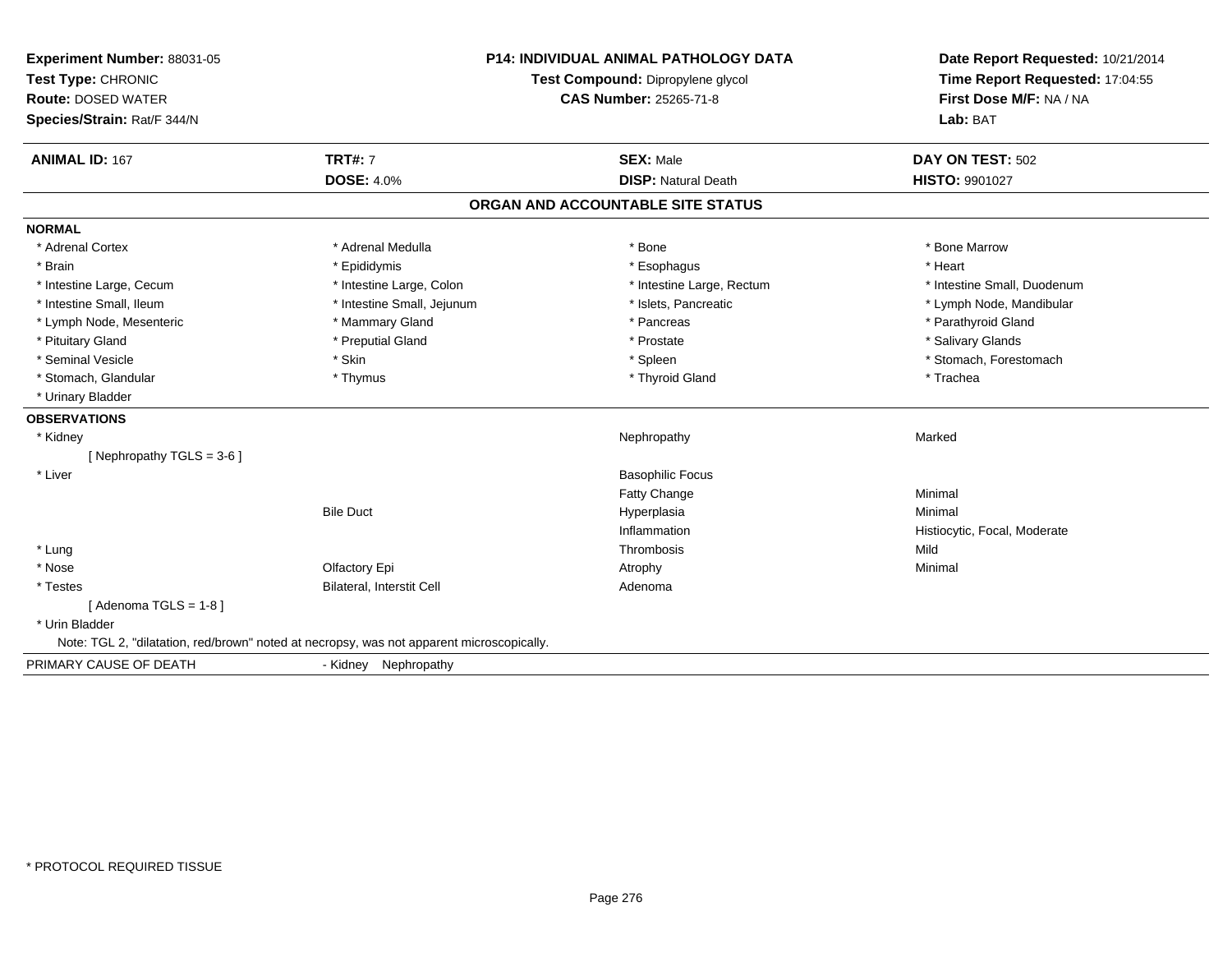| Experiment Number: 88031-05<br>Test Type: CHRONIC<br><b>Route: DOSED WATER</b><br>Species/Strain: Rat/F 344/N | P14: INDIVIDUAL ANIMAL PATHOLOGY DATA<br>Test Compound: Dipropylene glycol<br><b>CAS Number: 25265-71-8</b> |                                   | Date Report Requested: 10/21/2014<br>Time Report Requested: 17:04:55<br>First Dose M/F: NA / NA<br>Lab: BAT |
|---------------------------------------------------------------------------------------------------------------|-------------------------------------------------------------------------------------------------------------|-----------------------------------|-------------------------------------------------------------------------------------------------------------|
| <b>ANIMAL ID: 168</b>                                                                                         | <b>TRT#: 7</b>                                                                                              | <b>SEX: Male</b>                  | DAY ON TEST: 484                                                                                            |
|                                                                                                               | <b>DOSE: 4.0%</b>                                                                                           | <b>DISP: Natural Death</b>        | <b>HISTO: 9901028</b>                                                                                       |
|                                                                                                               |                                                                                                             | ORGAN AND ACCOUNTABLE SITE STATUS |                                                                                                             |
| <b>NORMAL</b>                                                                                                 |                                                                                                             |                                   |                                                                                                             |
| * Bone                                                                                                        | * Bone Marrow                                                                                               | * Brain                           | * Epididymis                                                                                                |
| * Esophagus                                                                                                   | * Intestine Large, Colon                                                                                    | * Intestine Large, Rectum         | * Islets, Pancreatic                                                                                        |
| * Lung                                                                                                        | * Lymph Node, Mesenteric                                                                                    | * Parathyroid Gland               | * Pituitary Gland                                                                                           |
| * Preputial Gland                                                                                             | * Prostate                                                                                                  | * Salivary Glands                 | * Seminal Vesicle                                                                                           |
| * Skin                                                                                                        | * Spleen                                                                                                    | * Stomach, Forestomach            | * Stomach, Glandular                                                                                        |
| * Thymus                                                                                                      | * Trachea                                                                                                   | * Urinary Bladder                 |                                                                                                             |
| <b>MISSING</b>                                                                                                |                                                                                                             |                                   |                                                                                                             |
| * Intestine Small, Duodenum                                                                                   | * Intestine Small, Jejunum                                                                                  | * Lymph Node, Mandibular          | * Mammary Gland                                                                                             |
| <b>AUTO PRECLUDES DIAG.</b>                                                                                   |                                                                                                             |                                   |                                                                                                             |
| * Adrenal Cortex                                                                                              | * Adrenal Medulla                                                                                           | * Intestine Large, Cecum          | * Intestine Small, Ileum                                                                                    |
| * Thyroid Gland                                                                                               |                                                                                                             |                                   |                                                                                                             |
| <b>OBSERVATIONS</b>                                                                                           |                                                                                                             |                                   |                                                                                                             |
| * Heart                                                                                                       |                                                                                                             | Cardiomyopathy                    | Minimal                                                                                                     |
| * Kidney                                                                                                      |                                                                                                             | Nephropathy                       | Marked                                                                                                      |
| * Liver                                                                                                       |                                                                                                             | <b>Basophilic Focus</b>           |                                                                                                             |
|                                                                                                               | <b>Bile Duct</b>                                                                                            | Hyperplasia                       | Minimal                                                                                                     |
|                                                                                                               |                                                                                                             | Inflammation                      | Histiocytic, Focal, Moderate                                                                                |
| Lymph Node                                                                                                    | Mediastinal                                                                                                 | Ectasia                           | Mild                                                                                                        |
| [Ectasia TGLS = $2-2$ ]                                                                                       |                                                                                                             |                                   |                                                                                                             |
| * Nose                                                                                                        | Olfactory Epi                                                                                               | Atrophy                           | Minimal                                                                                                     |
|                                                                                                               |                                                                                                             | Thrombosis                        | Moderate                                                                                                    |
| * Pancreas                                                                                                    |                                                                                                             | Atrophy                           | Minimal                                                                                                     |
| * Stom Gland                                                                                                  |                                                                                                             |                                   |                                                                                                             |
|                                                                                                               | Note: TGL 3, "lesion, 1 mm dia, dark" noted at trim, was not apparent microscopically.                      |                                   |                                                                                                             |
| * Testes                                                                                                      | Bilateral, Interstit Cell                                                                                   | Adenoma                           |                                                                                                             |
| [Adenoma TGLS = $1-8$ ]                                                                                       |                                                                                                             |                                   |                                                                                                             |
| PRIMARY CAUSE OF DEATH                                                                                        | - Kidney<br>Nephropathy                                                                                     |                                   |                                                                                                             |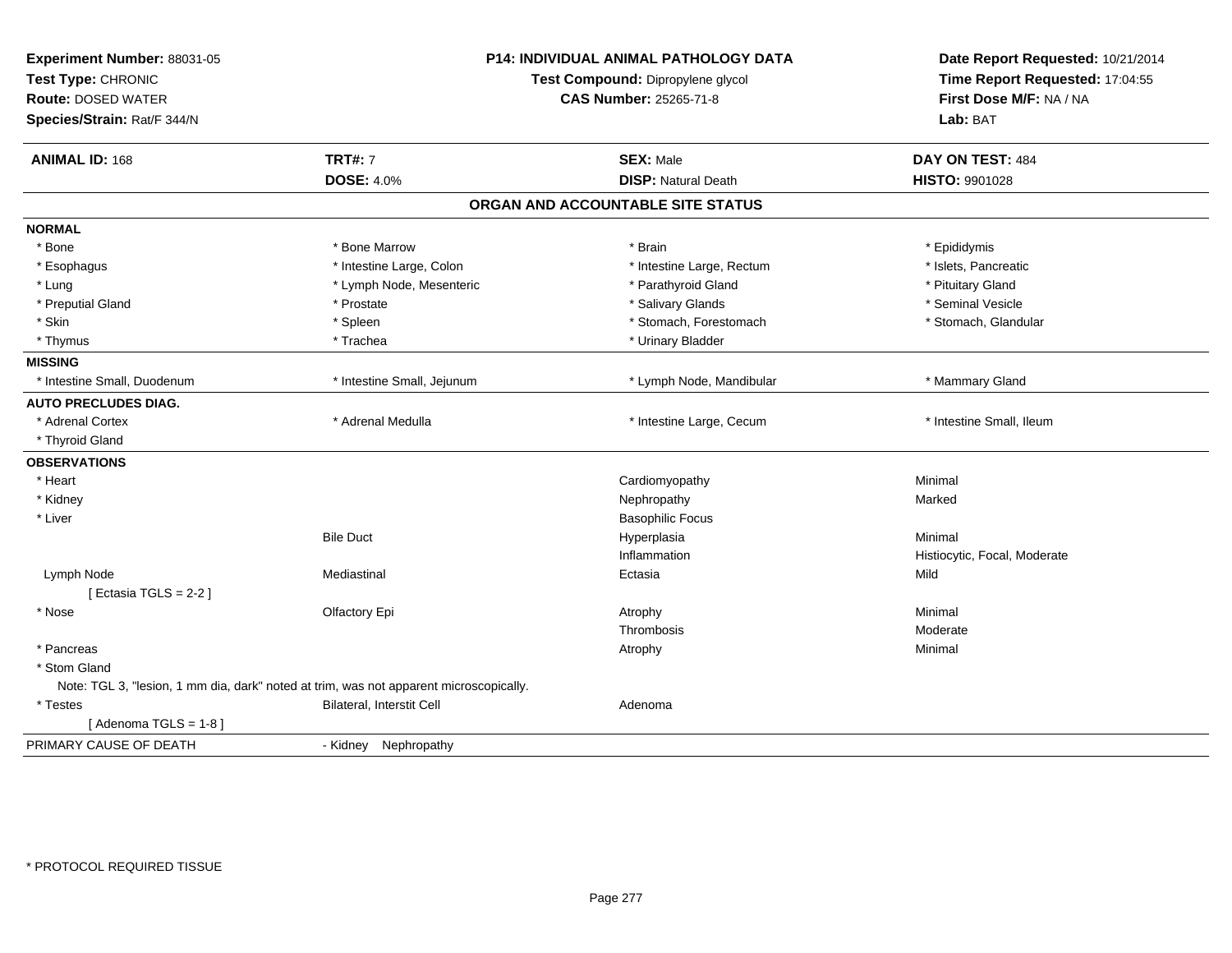| Experiment Number: 88031-05<br>Test Type: CHRONIC<br><b>Route: DOSED WATER</b><br>Species/Strain: Rat/F 344/N |                           | <b>P14: INDIVIDUAL ANIMAL PATHOLOGY DATA</b><br>Test Compound: Dipropylene glycol<br>CAS Number: 25265-71-8 | Date Report Requested: 10/21/2014<br>Time Report Requested: 17:04:55<br>First Dose M/F: NA / NA<br>Lab: BAT |
|---------------------------------------------------------------------------------------------------------------|---------------------------|-------------------------------------------------------------------------------------------------------------|-------------------------------------------------------------------------------------------------------------|
| <b>ANIMAL ID: 169</b>                                                                                         | <b>TRT#: 7</b>            | <b>SEX: Male</b>                                                                                            | DAY ON TEST: 613                                                                                            |
|                                                                                                               | <b>DOSE: 4.0%</b>         | <b>DISP:</b> Moribund Sacrifice                                                                             | HISTO: 9901029                                                                                              |
|                                                                                                               |                           | ORGAN AND ACCOUNTABLE SITE STATUS                                                                           |                                                                                                             |
| <b>NORMAL</b>                                                                                                 |                           |                                                                                                             |                                                                                                             |
| * Bone                                                                                                        | * Brain                   | * Esophagus                                                                                                 | * Intestine Large, Cecum                                                                                    |
| * Intestine Large, Colon                                                                                      | * Intestine Large, Rectum | * Intestine Small, Duodenum                                                                                 | * Intestine Small, Ileum                                                                                    |
| * Intestine Small, Jejunum                                                                                    | * Islets, Pancreatic      | * Mammary Gland                                                                                             | * Pancreas                                                                                                  |
| * Pituitary Gland                                                                                             | * Preputial Gland         | * Prostate                                                                                                  | * Salivary Glands                                                                                           |
| * Seminal Vesicle                                                                                             | * Skin                    | * Stomach, Forestomach                                                                                      | * Stomach, Glandular                                                                                        |
| * Thymus                                                                                                      | * Thyroid Gland           | * Trachea                                                                                                   | * Urinary Bladder                                                                                           |
| <b>OBSERVATIONS</b>                                                                                           |                           |                                                                                                             |                                                                                                             |
| * Adrenal Cortex                                                                                              |                           | Leukemia Mononuclear                                                                                        |                                                                                                             |
| * Adrenal Medulla                                                                                             |                           | Hyperplasia                                                                                                 | Mild                                                                                                        |
|                                                                                                               |                           | Leukemia Mononuclear                                                                                        |                                                                                                             |
| * Bone Marrow                                                                                                 |                           | Leukemia Mononuclear                                                                                        |                                                                                                             |
| * Epididymis                                                                                                  |                           | Mesothelioma Malignant                                                                                      |                                                                                                             |
| * Heart                                                                                                       |                           | Cardiomyopathy                                                                                              | Minimal                                                                                                     |
| * Kidney                                                                                                      |                           | Nephropathy                                                                                                 | Marked                                                                                                      |
| [Nephropathy TGLS = $4-6$ ]                                                                                   |                           |                                                                                                             |                                                                                                             |
| * Liver                                                                                                       |                           | <b>Basophilic Focus</b>                                                                                     |                                                                                                             |
|                                                                                                               | <b>Bile Duct</b>          | Hyperplasia                                                                                                 | Minimal                                                                                                     |
|                                                                                                               |                           | Inflammation                                                                                                | Histiocytic, Focal, Moderate                                                                                |
|                                                                                                               |                           | Leukemia Mononuclear                                                                                        |                                                                                                             |
| [ Leukemia Mononuclear TGLS = 5-5 ]                                                                           |                           |                                                                                                             |                                                                                                             |
| * Lung                                                                                                        |                           | <b>Infiltration Cellular</b>                                                                                | Histiocyte, Minimal                                                                                         |
|                                                                                                               |                           | Leukemia Mononuclear                                                                                        |                                                                                                             |
| Lymph Node                                                                                                    | <b>Bronchial</b>          | Leukemia Mononuclear                                                                                        |                                                                                                             |
|                                                                                                               | Mediastinal               | Leukemia Mononuclear                                                                                        |                                                                                                             |
| * Lymph Node, Mandibular                                                                                      |                           | Leukemia Mononuclear                                                                                        |                                                                                                             |
| * Lymph Node, Mesenteric                                                                                      |                           | Leukemia Mononuclear                                                                                        |                                                                                                             |
| Mesentery<br>[Necrosis TGLS = $2-13$ ]                                                                        | Fat                       | Necrosis                                                                                                    | Mild                                                                                                        |
| * Nose                                                                                                        |                           | Thrombosis                                                                                                  | Marked                                                                                                      |
| * Parathyroid Gland                                                                                           |                           | Hyperplasia                                                                                                 | Mild                                                                                                        |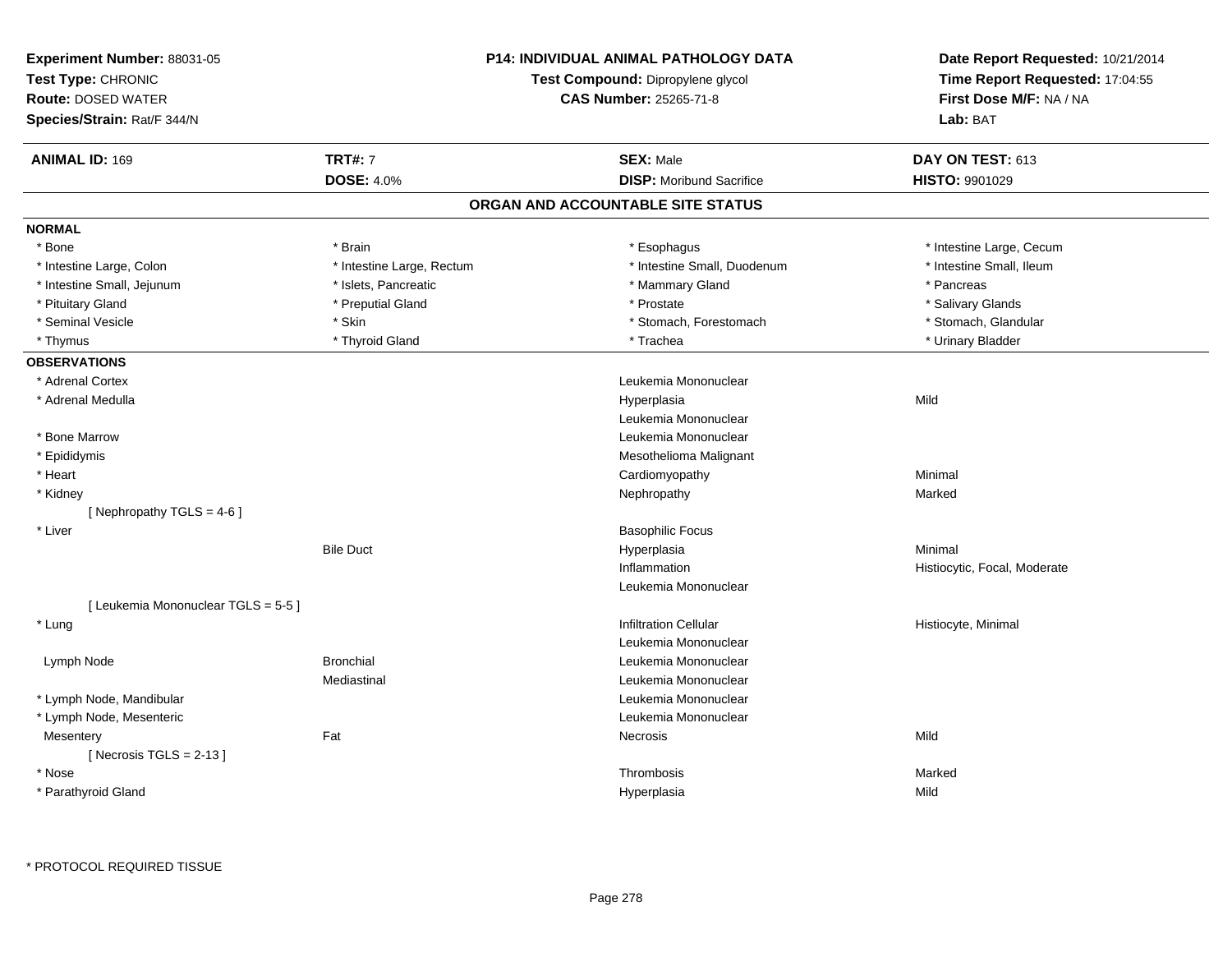| Experiment Number: 88031-05<br>Test Type: CHRONIC<br><b>Route: DOSED WATER</b><br>Species/Strain: Rat/F 344/N |                                  | <b>P14: INDIVIDUAL ANIMAL PATHOLOGY DATA</b><br>Test Compound: Dipropylene glycol<br><b>CAS Number: 25265-71-8</b> | Date Report Requested: 10/21/2014<br>Time Report Requested: 17:04:55<br>First Dose M/F: NA / NA<br>Lab: BAT |
|---------------------------------------------------------------------------------------------------------------|----------------------------------|--------------------------------------------------------------------------------------------------------------------|-------------------------------------------------------------------------------------------------------------|
| <b>ANIMAL ID: 169</b>                                                                                         | <b>TRT#: 7</b>                   | <b>SEX: Male</b>                                                                                                   | <b>DAY ON TEST: 613</b>                                                                                     |
|                                                                                                               | <b>DOSE: 4.0%</b>                | <b>DISP:</b> Moribund Sacrifice                                                                                    | <b>HISTO: 9901029</b>                                                                                       |
|                                                                                                               |                                  | ORGAN AND ACCOUNTABLE SITE STATUS                                                                                  |                                                                                                             |
| [Hyperplasia TGLS = $6-2$ ]                                                                                   |                                  |                                                                                                                    |                                                                                                             |
| * Spleen                                                                                                      |                                  | Leukemia Mononuclear                                                                                               |                                                                                                             |
| [Leukemia Mononuclear TGLS = 3-5 ]                                                                            |                                  |                                                                                                                    |                                                                                                             |
| * Testes                                                                                                      | Bilateral, Interstit Cell        | Adenoma                                                                                                            |                                                                                                             |
|                                                                                                               |                                  | Mesothelioma Malignant                                                                                             |                                                                                                             |
| [Adenoma TGLS = $1-8$ ]                                                                                       |                                  |                                                                                                                    |                                                                                                             |
| PRIMARY CAUSE OF DEATH                                                                                        | Leukemia Mononuclear<br>- Spleen |                                                                                                                    |                                                                                                             |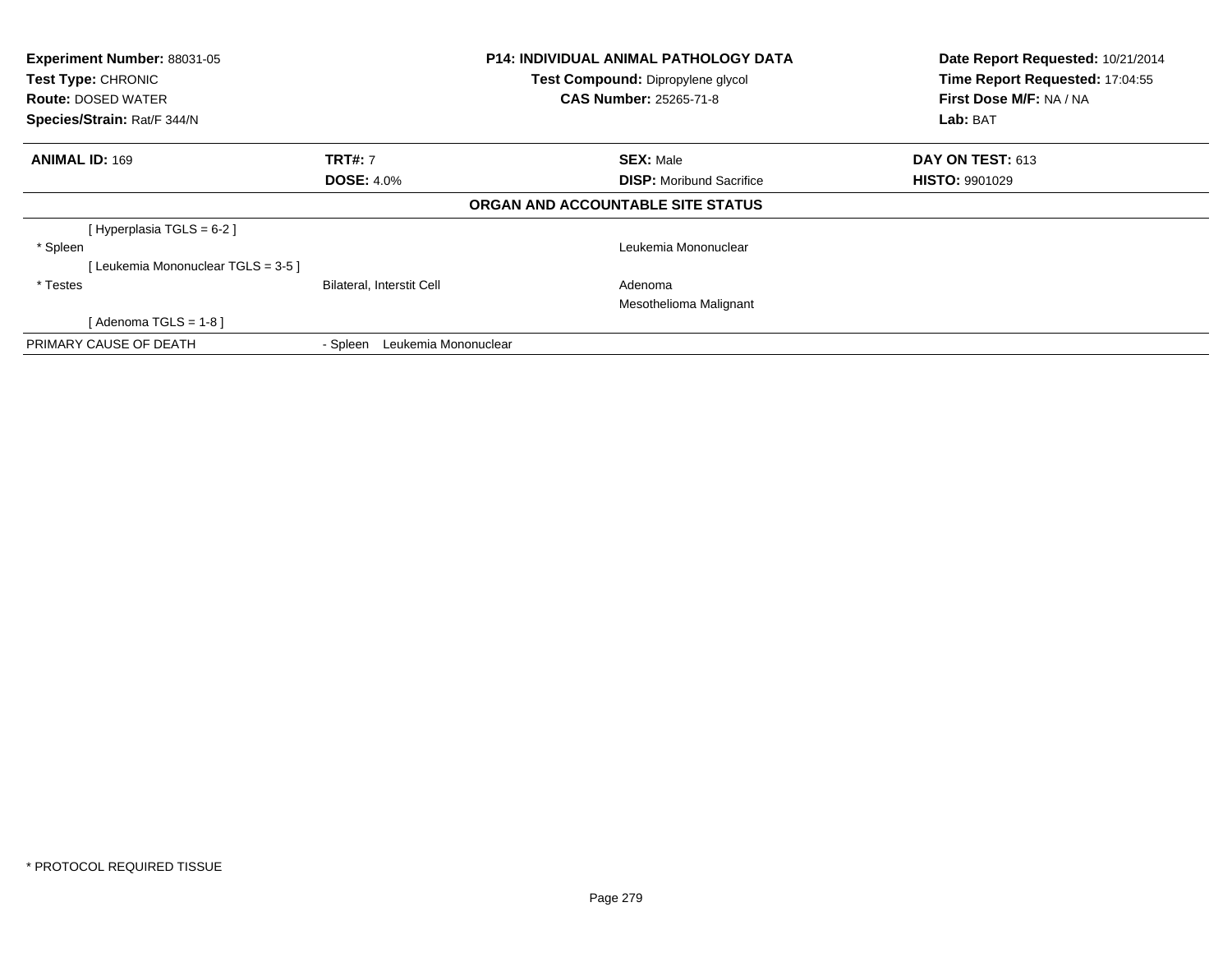| Experiment Number: 88031-05<br>Test Type: CHRONIC<br><b>Route: DOSED WATER</b><br>Species/Strain: Rat/F 344/N | <b>P14: INDIVIDUAL ANIMAL PATHOLOGY DATA</b><br>Test Compound: Dipropylene glycol<br><b>CAS Number: 25265-71-8</b> |                                                | Date Report Requested: 10/21/2014<br>Time Report Requested: 17:04:55<br>First Dose M/F: NA / NA<br>Lab: BAT |  |
|---------------------------------------------------------------------------------------------------------------|--------------------------------------------------------------------------------------------------------------------|------------------------------------------------|-------------------------------------------------------------------------------------------------------------|--|
| <b>ANIMAL ID: 170</b>                                                                                         | <b>TRT#: 7</b><br><b>DOSE: 4.0%</b>                                                                                | <b>SEX: Male</b><br><b>DISP: Natural Death</b> | DAY ON TEST: 532<br>HISTO: 9901030                                                                          |  |
|                                                                                                               |                                                                                                                    |                                                |                                                                                                             |  |
|                                                                                                               |                                                                                                                    | ORGAN AND ACCOUNTABLE SITE STATUS              |                                                                                                             |  |
| <b>NORMAL</b>                                                                                                 |                                                                                                                    |                                                |                                                                                                             |  |
| * Bone                                                                                                        | * Brain                                                                                                            | * Esophagus                                    | * Heart                                                                                                     |  |
| * Lung                                                                                                        | * Mammary Gland                                                                                                    | * Parathyroid Gland                            | * Preputial Gland                                                                                           |  |
| * Prostate                                                                                                    | * Salivary Glands                                                                                                  | * Skin                                         | * Stomach, Forestomach                                                                                      |  |
| * Thymus                                                                                                      |                                                                                                                    |                                                |                                                                                                             |  |
| <b>MISSING</b>                                                                                                |                                                                                                                    |                                                |                                                                                                             |  |
| * Lymph Node, Mandibular                                                                                      |                                                                                                                    |                                                |                                                                                                             |  |
| <b>AUTO PRECLUDES DIAG.</b>                                                                                   |                                                                                                                    |                                                |                                                                                                             |  |
| * Adrenal Medulla                                                                                             | * Bone Marrow                                                                                                      | * Epididymis                                   | * Intestine Large, Cecum                                                                                    |  |
| * Intestine Large, Colon                                                                                      | * Intestine Large, Rectum                                                                                          | * Intestine Small, Duodenum                    | * Intestine Small, Ileum                                                                                    |  |
| * Intestine Small, Jejunum                                                                                    | * Islets, Pancreatic                                                                                               | * Kidney                                       | * Liver                                                                                                     |  |
| * Lymph Node, Mesenteric                                                                                      | * Nose                                                                                                             | * Pancreas                                     | * Pituitary Gland                                                                                           |  |
| * Seminal Vesicle                                                                                             | * Spleen                                                                                                           | * Stomach, Glandular                           | * Thyroid Gland                                                                                             |  |
| * Trachea                                                                                                     | * Urinary Bladder                                                                                                  |                                                |                                                                                                             |  |
| <b>OBSERVATIONS</b>                                                                                           |                                                                                                                    |                                                |                                                                                                             |  |
| * Adrenal Cortex                                                                                              |                                                                                                                    | Carcinoma                                      |                                                                                                             |  |
| [Carcinoma TGLS = $4-12$ ]                                                                                    |                                                                                                                    |                                                |                                                                                                             |  |
| * Testes                                                                                                      | Bilateral, Interstit Cell                                                                                          | Adenoma                                        |                                                                                                             |  |
| $Adenoma TGLS = 1-8$                                                                                          |                                                                                                                    |                                                |                                                                                                             |  |
| PRIMARY CAUSE OF DEATH                                                                                        | - Adrenal Cortex Carcinoma                                                                                         |                                                |                                                                                                             |  |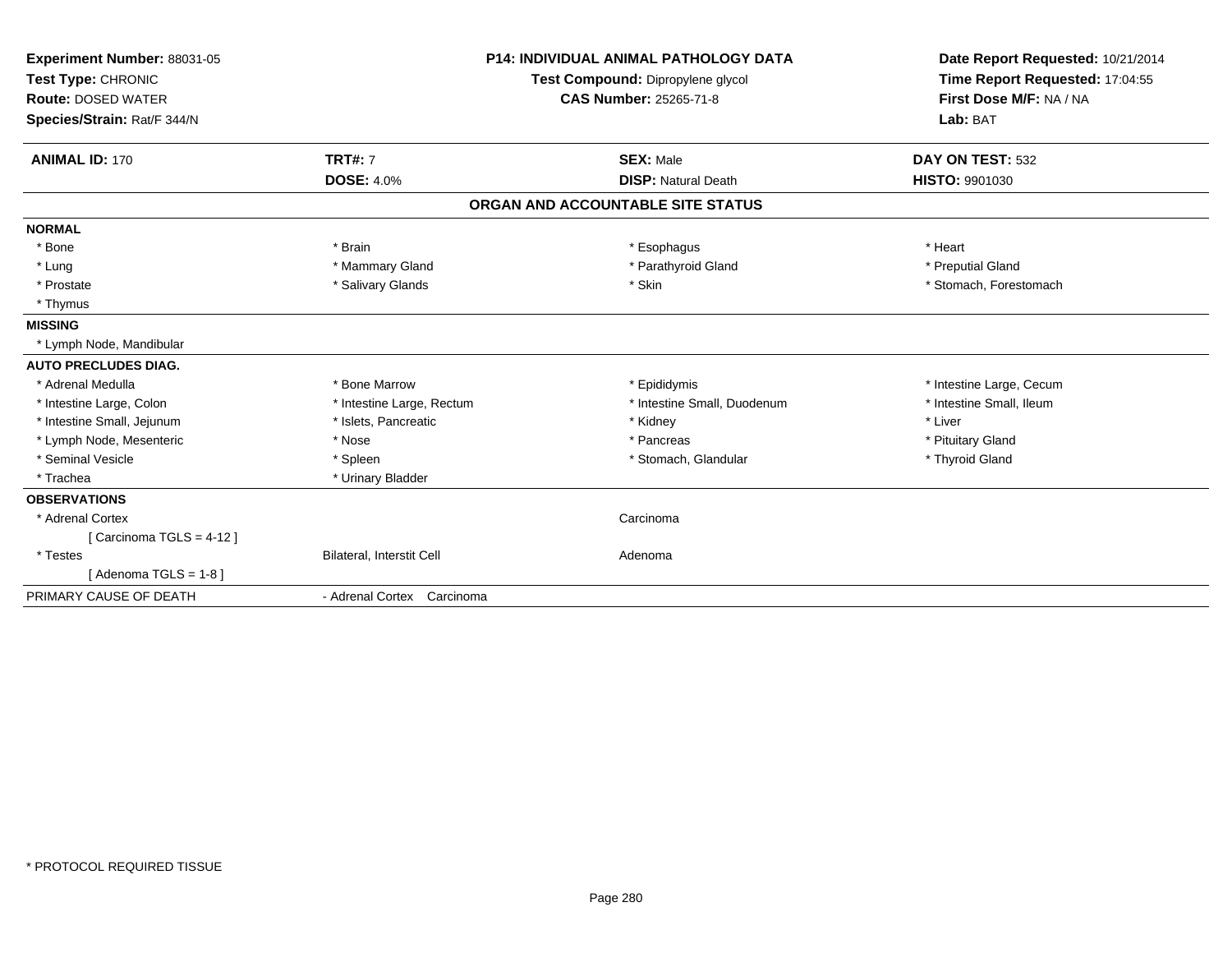| First Dose M/F: NA / NA<br><b>CAS Number: 25265-71-8</b><br>Lab: BAT<br><b>TRT#: 7</b><br><b>SEX: Male</b><br>DAY ON TEST: 564<br><b>DISP: Natural Death</b><br><b>DOSE: 4.0%</b><br>HISTO: 9901031<br>ORGAN AND ACCOUNTABLE SITE STATUS<br>* Adrenal Cortex<br>* Bone<br>* Bone Marrow<br>* Brain<br>* Heart<br>* Intestine Large, Colon<br>* Epididymis<br>* Esophagus<br>* Intestine Large, Rectum<br>* Intestine Small, Duodenum<br>* Intestine Small, Jejunum<br>* Islets, Pancreatic<br>* Mammary Gland<br>* Pancreas<br>* Parathyroid Gland<br>* Lymph Node, Mesenteric<br>* Preputial Gland<br>* Seminal Vesicle<br>* Skin<br>* Prostate<br>* Thyroid Gland<br>* Trachea<br>* Urinary Bladder<br>* Lymph Node, Mandibular<br>* Thymus<br>* Intestine Small, Ileum<br>* Intestine Large, Cecum<br>Mild<br>* Adrenal Medulla<br>Hyperplasia<br>* Kidney<br>Marked<br>Nephropathy<br>[Nephropathy TGLS = 2-6]<br><b>Basophilic Focus</b><br>* Liver<br>Hepatodiaphragmatic Nodule<br><b>Bile Duct</b><br>Hyperplasia<br>Mild<br>Inflammation<br>Histiocytic, Focal, Moderate<br>[ Hepatodiaphragmatic Nodule TGLS = 3-12 ]<br>* Lung<br><b>Infiltration Cellular</b><br>Histiocyte, Minimal<br>* Nose<br>Olfactory Epi<br>Minimal<br>Atrophy<br>Pars Distalis<br>* Pituitary Gland<br>Adenoma<br>[Adenoma TGLS = $4-9$ ]<br>* Salivary Glands<br>Inflammation<br>Suppurative, Minimal<br>* Spleen<br>Lymphoid, Focal, Mild<br>Hyperplasia<br>* Stomach, Forestomach<br>Ulcer<br>Moderate<br>[Ulcer TGLS = $5-13$ ]<br>* Stomach, Glandular<br><b>Necrosis</b><br>Moderate<br>[Necrosis TGLS = $5-13$ ]<br><b>Bilateral, Interstit Cell</b><br>* Testes<br>Adenoma | Experiment Number: 88031-05<br>Test Type: CHRONIC |  | <b>P14: INDIVIDUAL ANIMAL PATHOLOGY DATA</b><br>Test Compound: Dipropylene glycol | Date Report Requested: 10/21/2014<br>Time Report Requested: 17:04:55 |
|------------------------------------------------------------------------------------------------------------------------------------------------------------------------------------------------------------------------------------------------------------------------------------------------------------------------------------------------------------------------------------------------------------------------------------------------------------------------------------------------------------------------------------------------------------------------------------------------------------------------------------------------------------------------------------------------------------------------------------------------------------------------------------------------------------------------------------------------------------------------------------------------------------------------------------------------------------------------------------------------------------------------------------------------------------------------------------------------------------------------------------------------------------------------------------------------------------------------------------------------------------------------------------------------------------------------------------------------------------------------------------------------------------------------------------------------------------------------------------------------------------------------------------------------------------------------------------------------------------------------------------------------------------------------|---------------------------------------------------|--|-----------------------------------------------------------------------------------|----------------------------------------------------------------------|
|                                                                                                                                                                                                                                                                                                                                                                                                                                                                                                                                                                                                                                                                                                                                                                                                                                                                                                                                                                                                                                                                                                                                                                                                                                                                                                                                                                                                                                                                                                                                                                                                                                                                        | <b>Route: DOSED WATER</b>                         |  |                                                                                   |                                                                      |
|                                                                                                                                                                                                                                                                                                                                                                                                                                                                                                                                                                                                                                                                                                                                                                                                                                                                                                                                                                                                                                                                                                                                                                                                                                                                                                                                                                                                                                                                                                                                                                                                                                                                        | Species/Strain: Rat/F 344/N                       |  |                                                                                   |                                                                      |
|                                                                                                                                                                                                                                                                                                                                                                                                                                                                                                                                                                                                                                                                                                                                                                                                                                                                                                                                                                                                                                                                                                                                                                                                                                                                                                                                                                                                                                                                                                                                                                                                                                                                        | <b>ANIMAL ID: 171</b>                             |  |                                                                                   |                                                                      |
|                                                                                                                                                                                                                                                                                                                                                                                                                                                                                                                                                                                                                                                                                                                                                                                                                                                                                                                                                                                                                                                                                                                                                                                                                                                                                                                                                                                                                                                                                                                                                                                                                                                                        |                                                   |  |                                                                                   |                                                                      |
|                                                                                                                                                                                                                                                                                                                                                                                                                                                                                                                                                                                                                                                                                                                                                                                                                                                                                                                                                                                                                                                                                                                                                                                                                                                                                                                                                                                                                                                                                                                                                                                                                                                                        |                                                   |  |                                                                                   |                                                                      |
|                                                                                                                                                                                                                                                                                                                                                                                                                                                                                                                                                                                                                                                                                                                                                                                                                                                                                                                                                                                                                                                                                                                                                                                                                                                                                                                                                                                                                                                                                                                                                                                                                                                                        | <b>NORMAL</b>                                     |  |                                                                                   |                                                                      |
|                                                                                                                                                                                                                                                                                                                                                                                                                                                                                                                                                                                                                                                                                                                                                                                                                                                                                                                                                                                                                                                                                                                                                                                                                                                                                                                                                                                                                                                                                                                                                                                                                                                                        |                                                   |  |                                                                                   |                                                                      |
|                                                                                                                                                                                                                                                                                                                                                                                                                                                                                                                                                                                                                                                                                                                                                                                                                                                                                                                                                                                                                                                                                                                                                                                                                                                                                                                                                                                                                                                                                                                                                                                                                                                                        |                                                   |  |                                                                                   |                                                                      |
|                                                                                                                                                                                                                                                                                                                                                                                                                                                                                                                                                                                                                                                                                                                                                                                                                                                                                                                                                                                                                                                                                                                                                                                                                                                                                                                                                                                                                                                                                                                                                                                                                                                                        |                                                   |  |                                                                                   |                                                                      |
|                                                                                                                                                                                                                                                                                                                                                                                                                                                                                                                                                                                                                                                                                                                                                                                                                                                                                                                                                                                                                                                                                                                                                                                                                                                                                                                                                                                                                                                                                                                                                                                                                                                                        |                                                   |  |                                                                                   |                                                                      |
|                                                                                                                                                                                                                                                                                                                                                                                                                                                                                                                                                                                                                                                                                                                                                                                                                                                                                                                                                                                                                                                                                                                                                                                                                                                                                                                                                                                                                                                                                                                                                                                                                                                                        |                                                   |  |                                                                                   |                                                                      |
|                                                                                                                                                                                                                                                                                                                                                                                                                                                                                                                                                                                                                                                                                                                                                                                                                                                                                                                                                                                                                                                                                                                                                                                                                                                                                                                                                                                                                                                                                                                                                                                                                                                                        |                                                   |  |                                                                                   |                                                                      |
|                                                                                                                                                                                                                                                                                                                                                                                                                                                                                                                                                                                                                                                                                                                                                                                                                                                                                                                                                                                                                                                                                                                                                                                                                                                                                                                                                                                                                                                                                                                                                                                                                                                                        | <b>MISSING</b>                                    |  |                                                                                   |                                                                      |
|                                                                                                                                                                                                                                                                                                                                                                                                                                                                                                                                                                                                                                                                                                                                                                                                                                                                                                                                                                                                                                                                                                                                                                                                                                                                                                                                                                                                                                                                                                                                                                                                                                                                        |                                                   |  |                                                                                   |                                                                      |
|                                                                                                                                                                                                                                                                                                                                                                                                                                                                                                                                                                                                                                                                                                                                                                                                                                                                                                                                                                                                                                                                                                                                                                                                                                                                                                                                                                                                                                                                                                                                                                                                                                                                        | <b>AUTO PRECLUDES DIAG.</b>                       |  |                                                                                   |                                                                      |
|                                                                                                                                                                                                                                                                                                                                                                                                                                                                                                                                                                                                                                                                                                                                                                                                                                                                                                                                                                                                                                                                                                                                                                                                                                                                                                                                                                                                                                                                                                                                                                                                                                                                        |                                                   |  |                                                                                   |                                                                      |
|                                                                                                                                                                                                                                                                                                                                                                                                                                                                                                                                                                                                                                                                                                                                                                                                                                                                                                                                                                                                                                                                                                                                                                                                                                                                                                                                                                                                                                                                                                                                                                                                                                                                        | <b>OBSERVATIONS</b>                               |  |                                                                                   |                                                                      |
|                                                                                                                                                                                                                                                                                                                                                                                                                                                                                                                                                                                                                                                                                                                                                                                                                                                                                                                                                                                                                                                                                                                                                                                                                                                                                                                                                                                                                                                                                                                                                                                                                                                                        |                                                   |  |                                                                                   |                                                                      |
|                                                                                                                                                                                                                                                                                                                                                                                                                                                                                                                                                                                                                                                                                                                                                                                                                                                                                                                                                                                                                                                                                                                                                                                                                                                                                                                                                                                                                                                                                                                                                                                                                                                                        |                                                   |  |                                                                                   |                                                                      |
|                                                                                                                                                                                                                                                                                                                                                                                                                                                                                                                                                                                                                                                                                                                                                                                                                                                                                                                                                                                                                                                                                                                                                                                                                                                                                                                                                                                                                                                                                                                                                                                                                                                                        |                                                   |  |                                                                                   |                                                                      |
|                                                                                                                                                                                                                                                                                                                                                                                                                                                                                                                                                                                                                                                                                                                                                                                                                                                                                                                                                                                                                                                                                                                                                                                                                                                                                                                                                                                                                                                                                                                                                                                                                                                                        |                                                   |  |                                                                                   |                                                                      |
|                                                                                                                                                                                                                                                                                                                                                                                                                                                                                                                                                                                                                                                                                                                                                                                                                                                                                                                                                                                                                                                                                                                                                                                                                                                                                                                                                                                                                                                                                                                                                                                                                                                                        |                                                   |  |                                                                                   |                                                                      |
|                                                                                                                                                                                                                                                                                                                                                                                                                                                                                                                                                                                                                                                                                                                                                                                                                                                                                                                                                                                                                                                                                                                                                                                                                                                                                                                                                                                                                                                                                                                                                                                                                                                                        |                                                   |  |                                                                                   |                                                                      |
|                                                                                                                                                                                                                                                                                                                                                                                                                                                                                                                                                                                                                                                                                                                                                                                                                                                                                                                                                                                                                                                                                                                                                                                                                                                                                                                                                                                                                                                                                                                                                                                                                                                                        |                                                   |  |                                                                                   |                                                                      |
|                                                                                                                                                                                                                                                                                                                                                                                                                                                                                                                                                                                                                                                                                                                                                                                                                                                                                                                                                                                                                                                                                                                                                                                                                                                                                                                                                                                                                                                                                                                                                                                                                                                                        |                                                   |  |                                                                                   |                                                                      |
|                                                                                                                                                                                                                                                                                                                                                                                                                                                                                                                                                                                                                                                                                                                                                                                                                                                                                                                                                                                                                                                                                                                                                                                                                                                                                                                                                                                                                                                                                                                                                                                                                                                                        |                                                   |  |                                                                                   |                                                                      |
|                                                                                                                                                                                                                                                                                                                                                                                                                                                                                                                                                                                                                                                                                                                                                                                                                                                                                                                                                                                                                                                                                                                                                                                                                                                                                                                                                                                                                                                                                                                                                                                                                                                                        |                                                   |  |                                                                                   |                                                                      |
|                                                                                                                                                                                                                                                                                                                                                                                                                                                                                                                                                                                                                                                                                                                                                                                                                                                                                                                                                                                                                                                                                                                                                                                                                                                                                                                                                                                                                                                                                                                                                                                                                                                                        |                                                   |  |                                                                                   |                                                                      |
|                                                                                                                                                                                                                                                                                                                                                                                                                                                                                                                                                                                                                                                                                                                                                                                                                                                                                                                                                                                                                                                                                                                                                                                                                                                                                                                                                                                                                                                                                                                                                                                                                                                                        |                                                   |  |                                                                                   |                                                                      |
|                                                                                                                                                                                                                                                                                                                                                                                                                                                                                                                                                                                                                                                                                                                                                                                                                                                                                                                                                                                                                                                                                                                                                                                                                                                                                                                                                                                                                                                                                                                                                                                                                                                                        |                                                   |  |                                                                                   |                                                                      |
|                                                                                                                                                                                                                                                                                                                                                                                                                                                                                                                                                                                                                                                                                                                                                                                                                                                                                                                                                                                                                                                                                                                                                                                                                                                                                                                                                                                                                                                                                                                                                                                                                                                                        |                                                   |  |                                                                                   |                                                                      |
|                                                                                                                                                                                                                                                                                                                                                                                                                                                                                                                                                                                                                                                                                                                                                                                                                                                                                                                                                                                                                                                                                                                                                                                                                                                                                                                                                                                                                                                                                                                                                                                                                                                                        |                                                   |  |                                                                                   |                                                                      |
|                                                                                                                                                                                                                                                                                                                                                                                                                                                                                                                                                                                                                                                                                                                                                                                                                                                                                                                                                                                                                                                                                                                                                                                                                                                                                                                                                                                                                                                                                                                                                                                                                                                                        |                                                   |  |                                                                                   |                                                                      |
|                                                                                                                                                                                                                                                                                                                                                                                                                                                                                                                                                                                                                                                                                                                                                                                                                                                                                                                                                                                                                                                                                                                                                                                                                                                                                                                                                                                                                                                                                                                                                                                                                                                                        |                                                   |  |                                                                                   |                                                                      |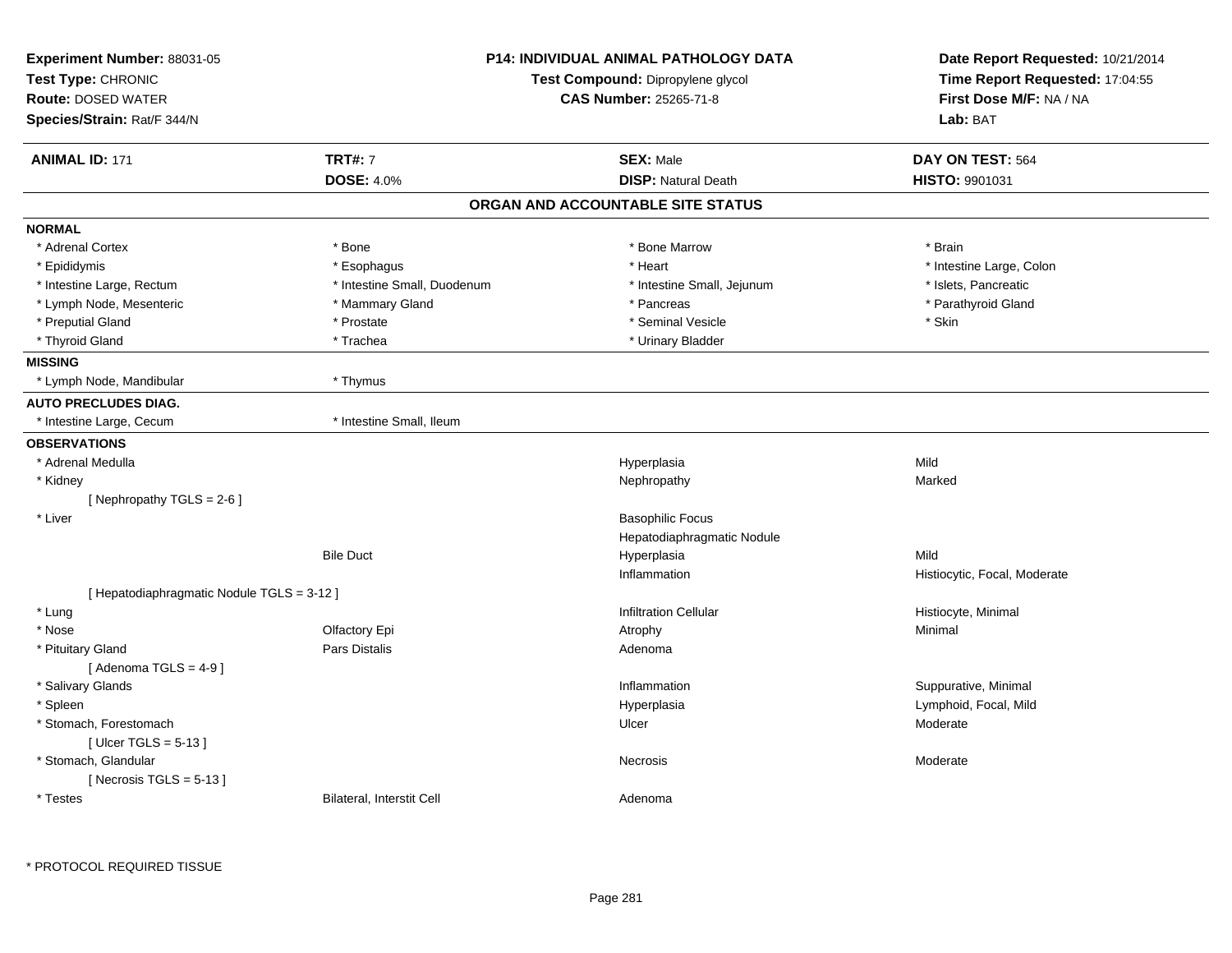| <b>Experiment Number: 88031-05</b><br>Test Type: CHRONIC<br><b>Route: DOSED WATER</b> |                         | <b>P14: INDIVIDUAL ANIMAL PATHOLOGY DATA</b> | Date Report Requested: 10/21/2014 |
|---------------------------------------------------------------------------------------|-------------------------|----------------------------------------------|-----------------------------------|
|                                                                                       |                         | Test Compound: Dipropylene glycol            | Time Report Requested: 17:04:55   |
|                                                                                       |                         | <b>CAS Number: 25265-71-8</b>                | First Dose M/F: NA / NA           |
| Species/Strain: Rat/F 344/N                                                           |                         |                                              | Lab: BAT                          |
| <b>ANIMAL ID: 171</b>                                                                 | <b>TRT#: 7</b>          | <b>SEX: Male</b>                             | <b>DAY ON TEST: 564</b>           |
|                                                                                       | <b>DOSE: 4.0%</b>       | <b>DISP:</b> Natural Death                   | <b>HISTO: 9901031</b>             |
|                                                                                       |                         | ORGAN AND ACCOUNTABLE SITE STATUS            |                                   |
| [Adenoma TGLS = $1-8$ ]                                                               |                         |                                              |                                   |
| PRIMARY CAUSE OF DEATH                                                                | Nephropathy<br>- Kidnev |                                              |                                   |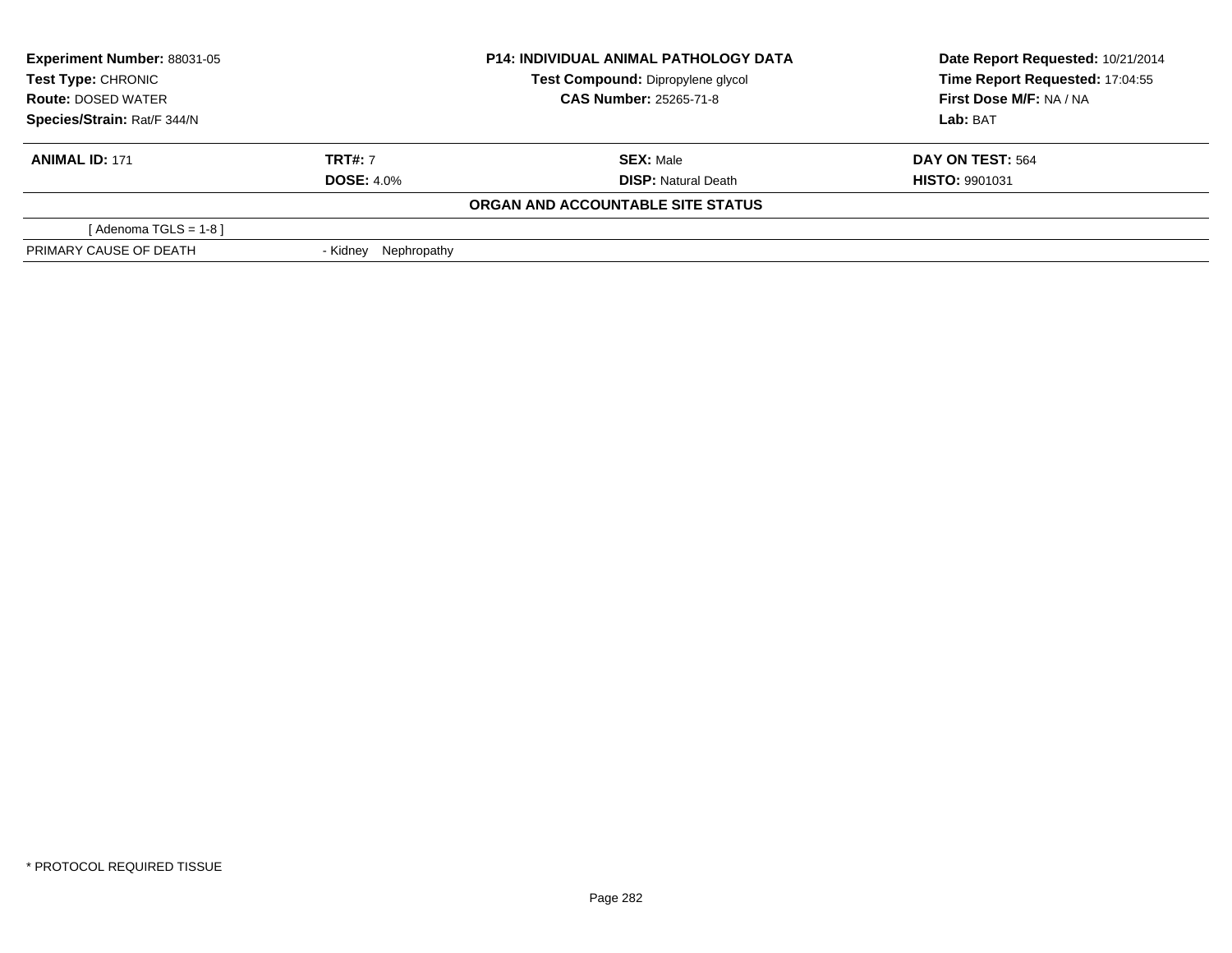| Experiment Number: 88031-05<br>Test Type: CHRONIC<br><b>Route: DOSED WATER</b><br>Species/Strain: Rat/F 344/N |                            | <b>P14: INDIVIDUAL ANIMAL PATHOLOGY DATA</b><br>Test Compound: Dipropylene glycol<br><b>CAS Number: 25265-71-8</b> |                              |
|---------------------------------------------------------------------------------------------------------------|----------------------------|--------------------------------------------------------------------------------------------------------------------|------------------------------|
| <b>ANIMAL ID: 172</b>                                                                                         | <b>TRT#: 7</b>             | <b>SEX: Male</b>                                                                                                   | DAY ON TEST: 682             |
|                                                                                                               | <b>DOSE: 4.0%</b>          | <b>DISP:</b> Moribund Sacrifice                                                                                    | HISTO: 9901032               |
|                                                                                                               |                            | ORGAN AND ACCOUNTABLE SITE STATUS                                                                                  |                              |
| <b>NORMAL</b>                                                                                                 |                            |                                                                                                                    |                              |
| * Adrenal Cortex                                                                                              | * Adrenal Medulla          | * Bone                                                                                                             | * Bone Marrow                |
| * Brain                                                                                                       | * Epididymis               | * Esophagus                                                                                                        | * Heart                      |
| * Intestine Large, Cecum                                                                                      | * Intestine Large, Colon   | * Intestine Large, Rectum                                                                                          | * Intestine Small, Duodenum  |
| * Intestine Small, Ileum                                                                                      | * Intestine Small, Jejunum | * Lymph Node, Mesenteric                                                                                           | * Mammary Gland              |
| * Parathyroid Gland                                                                                           | * Pituitary Gland          | * Preputial Gland                                                                                                  | * Prostate                   |
| * Salivary Glands                                                                                             | * Seminal Vesicle          | * Skin                                                                                                             | * Spleen                     |
| * Stomach, Forestomach                                                                                        | * Stomach, Glandular       | * Thymus                                                                                                           | * Thyroid Gland              |
| * Trachea                                                                                                     | * Urinary Bladder          |                                                                                                                    |                              |
| <b>MISSING</b>                                                                                                |                            |                                                                                                                    |                              |
| * Lymph Node, Mandibular                                                                                      |                            |                                                                                                                    |                              |
| <b>OBSERVATIONS</b>                                                                                           |                            |                                                                                                                    |                              |
| * Islets, Pancreatic                                                                                          |                            | Carcinoma                                                                                                          |                              |
| * Kidney                                                                                                      | <b>Transit Epithe</b>      | Hyperplasia                                                                                                        | Minimal                      |
|                                                                                                               |                            | Nephropathy                                                                                                        | Marked                       |
| [Nephropathy TGLS = 2-6]                                                                                      |                            |                                                                                                                    |                              |
| * Liver                                                                                                       |                            | <b>Basophilic Focus</b>                                                                                            |                              |
|                                                                                                               |                            | Hepatodiaphragmatic Nodule                                                                                         |                              |
|                                                                                                               | <b>Bile Duct</b>           | Hyperplasia                                                                                                        | Minimal                      |
|                                                                                                               |                            | Inflammation                                                                                                       | Histiocytic, Focal, Moderate |
| [ Hepatodiaphragmatic Nodule TGLS = 3-5 ]                                                                     |                            |                                                                                                                    |                              |
| * Lung                                                                                                        |                            | <b>Infiltration Cellular</b>                                                                                       | Histiocyte, Minimal          |
| * Nose                                                                                                        | Olfactory Epi              | Atrophy                                                                                                            | Minimal                      |
| * Pancreas                                                                                                    |                            | Atrophy                                                                                                            | Minimal                      |
| * Testes                                                                                                      | Bilateral, Interstit Cell  | Adenoma                                                                                                            |                              |
| [Adenoma TGLS = $1-8$ ]                                                                                       |                            |                                                                                                                    |                              |
| PRIMARY CAUSE OF DEATH                                                                                        | Nephropathy<br>- Kidney    |                                                                                                                    |                              |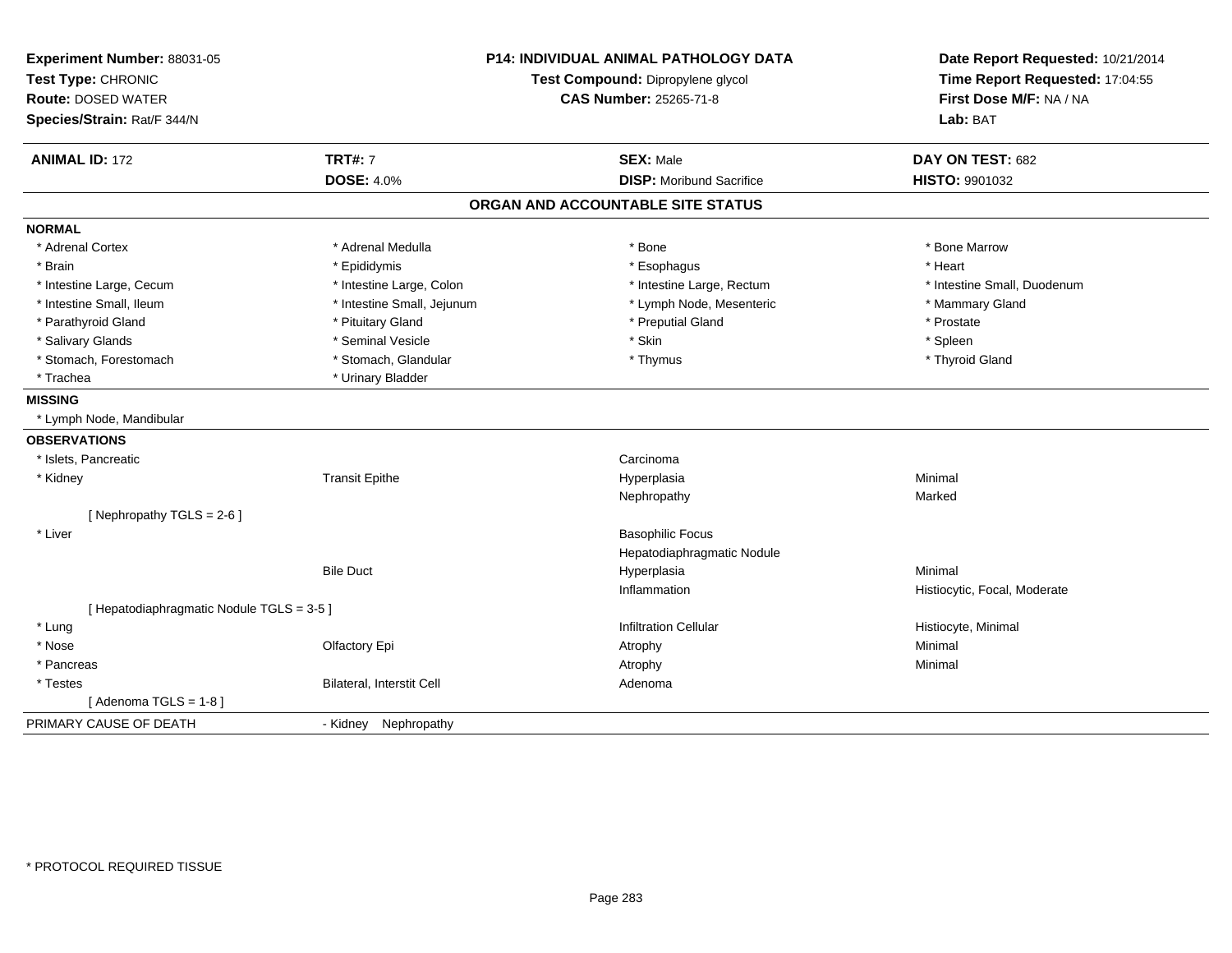| Experiment Number: 88031-05<br>Test Type: CHRONIC<br><b>Route: DOSED WATER</b><br>Species/Strain: Rat/F 344/N |                                                                                               | <b>P14: INDIVIDUAL ANIMAL PATHOLOGY DATA</b><br>Test Compound: Dipropylene glycol<br><b>CAS Number: 25265-71-8</b> | Date Report Requested: 10/21/2014<br>Time Report Requested: 17:04:55<br>First Dose M/F: NA / NA<br>Lab: BAT |
|---------------------------------------------------------------------------------------------------------------|-----------------------------------------------------------------------------------------------|--------------------------------------------------------------------------------------------------------------------|-------------------------------------------------------------------------------------------------------------|
| <b>ANIMAL ID: 173</b>                                                                                         | <b>TRT#: 7</b>                                                                                | <b>SEX: Male</b>                                                                                                   | DAY ON TEST: 640                                                                                            |
|                                                                                                               | <b>DOSE: 4.0%</b>                                                                             | <b>DISP: Natural Death</b>                                                                                         | HISTO: 9901033                                                                                              |
|                                                                                                               |                                                                                               | ORGAN AND ACCOUNTABLE SITE STATUS                                                                                  |                                                                                                             |
| <b>NORMAL</b>                                                                                                 |                                                                                               |                                                                                                                    |                                                                                                             |
| * Bone                                                                                                        | * Brain                                                                                       | * Epididymis                                                                                                       | * Esophagus                                                                                                 |
| * Islets, Pancreatic                                                                                          | * Mammary Gland                                                                               | * Parathyroid Gland                                                                                                | * Preputial Gland                                                                                           |
| * Prostate                                                                                                    | * Salivary Glands                                                                             | * Seminal Vesicle                                                                                                  | * Skin                                                                                                      |
| * Stomach, Forestomach                                                                                        | * Stomach, Glandular                                                                          | * Trachea                                                                                                          | * Urinary Bladder                                                                                           |
| <b>AUTO PRECLUDES DIAG.</b>                                                                                   |                                                                                               |                                                                                                                    |                                                                                                             |
| * Intestine Large, Cecum                                                                                      | * Intestine Large, Colon                                                                      | * Intestine Large, Rectum                                                                                          | * Intestine Small, Duodenum                                                                                 |
| * Intestine Small, Ileum                                                                                      | * Intestine Small, Jejunum                                                                    | * Lymph Node, Mesenteric                                                                                           | * Thyroid Gland                                                                                             |
| <b>OBSERVATIONS</b>                                                                                           |                                                                                               |                                                                                                                    |                                                                                                             |
| * Adrenal Cortex                                                                                              |                                                                                               | Leukemia Mononuclear                                                                                               |                                                                                                             |
| * Adrenal Medulla                                                                                             |                                                                                               | Leukemia Mononuclear                                                                                               |                                                                                                             |
| * Bone Marrow                                                                                                 |                                                                                               | Leukemia Mononuclear                                                                                               |                                                                                                             |
| * Heart                                                                                                       |                                                                                               | Cardiomyopathy                                                                                                     | Mild                                                                                                        |
| * Kidney                                                                                                      |                                                                                               | Infarct                                                                                                            | Mild                                                                                                        |
|                                                                                                               |                                                                                               | Leukemia Mononuclear                                                                                               |                                                                                                             |
|                                                                                                               |                                                                                               | Nephropathy                                                                                                        | Moderate                                                                                                    |
| * Liver                                                                                                       | <b>Bile Duct</b>                                                                              | Hyperplasia                                                                                                        | Moderate                                                                                                    |
|                                                                                                               |                                                                                               | Inflammation                                                                                                       | Histiocytic, Focal, Moderate                                                                                |
|                                                                                                               |                                                                                               | Leukemia Mononuclear                                                                                               |                                                                                                             |
|                                                                                                               | Centrilobular                                                                                 | Necrosis                                                                                                           | Mild                                                                                                        |
| * Lung                                                                                                        |                                                                                               | Leukemia Mononuclear                                                                                               |                                                                                                             |
| Lymph Node                                                                                                    | Mediastinal                                                                                   | Leukemia Mononuclear                                                                                               |                                                                                                             |
| * Lymph Node, Mandibular                                                                                      |                                                                                               | Leukemia Mononuclear                                                                                               |                                                                                                             |
| * Nose                                                                                                        | Olfactory Epi                                                                                 | Degeneration                                                                                                       | Moderate                                                                                                    |
| * Pancreas                                                                                                    |                                                                                               | Leukemia Mononuclear                                                                                               |                                                                                                             |
| * Pituitary Gland                                                                                             |                                                                                               | Angiectasis                                                                                                        | Mild                                                                                                        |
| [Angiectasis TGLS = 3-9]                                                                                      |                                                                                               |                                                                                                                    |                                                                                                             |
| * Spleen                                                                                                      |                                                                                               | Leukemia Mononuclear                                                                                               |                                                                                                             |
| [ Leukemia Mononuclear TGLS = 1-12 ]                                                                          |                                                                                               |                                                                                                                    |                                                                                                             |
| * Stom Gland                                                                                                  |                                                                                               |                                                                                                                    |                                                                                                             |
|                                                                                                               | Note: TGL 4, "focus, 1-2 mm, dark, multiple" noted at trim, was not apparent microscopically. |                                                                                                                    |                                                                                                             |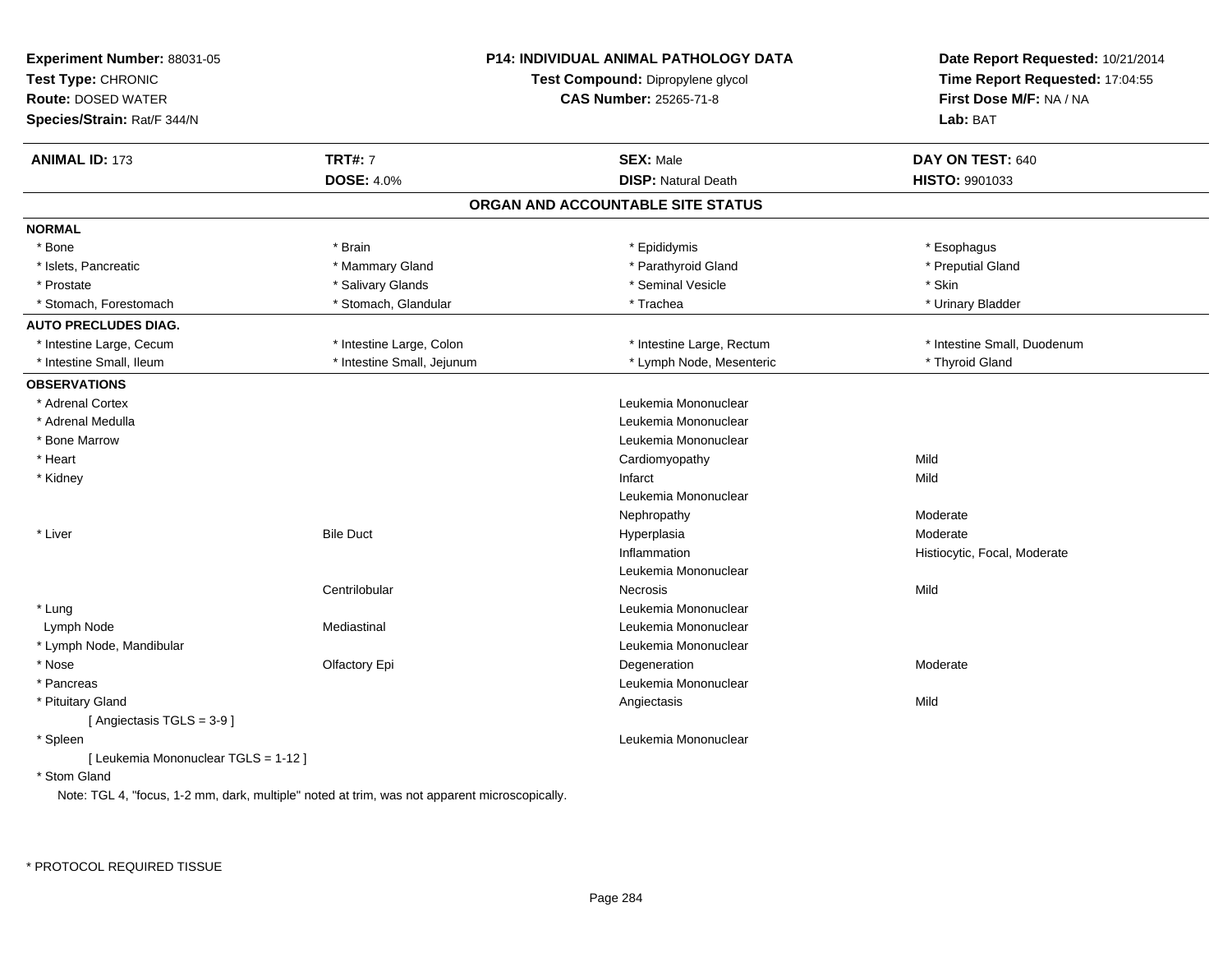| Experiment Number: 88031-05 | <b>P14: INDIVIDUAL ANIMAL PATHOLOGY DATA</b> |                                   | Date Report Requested: 10/21/2014 |
|-----------------------------|----------------------------------------------|-----------------------------------|-----------------------------------|
| Test Type: CHRONIC          |                                              | Test Compound: Dipropylene glycol | Time Report Requested: 17:04:55   |
| <b>Route: DOSED WATER</b>   |                                              | <b>CAS Number: 25265-71-8</b>     | First Dose M/F: NA / NA           |
| Species/Strain: Rat/F 344/N |                                              |                                   | Lab: BAT                          |
| <b>ANIMAL ID: 173</b>       | <b>TRT#: 7</b>                               | <b>SEX: Male</b>                  | DAY ON TEST: 640                  |
|                             | <b>DOSE: 4.0%</b>                            | <b>DISP: Natural Death</b>        | <b>HISTO: 9901033</b>             |
|                             |                                              | ORGAN AND ACCOUNTABLE SITE STATUS |                                   |
| * Testes                    | <b>Bilateral, Interstit Cell</b>             | Adenoma                           |                                   |
| [ Adenoma TGLS = 2-8 ]      |                                              |                                   |                                   |
| * Thymus                    |                                              | Leukemia Mononuclear              |                                   |
| PRIMARY CAUSE OF DEATH      | Leukemia Mononuclear<br>- Spleen             |                                   |                                   |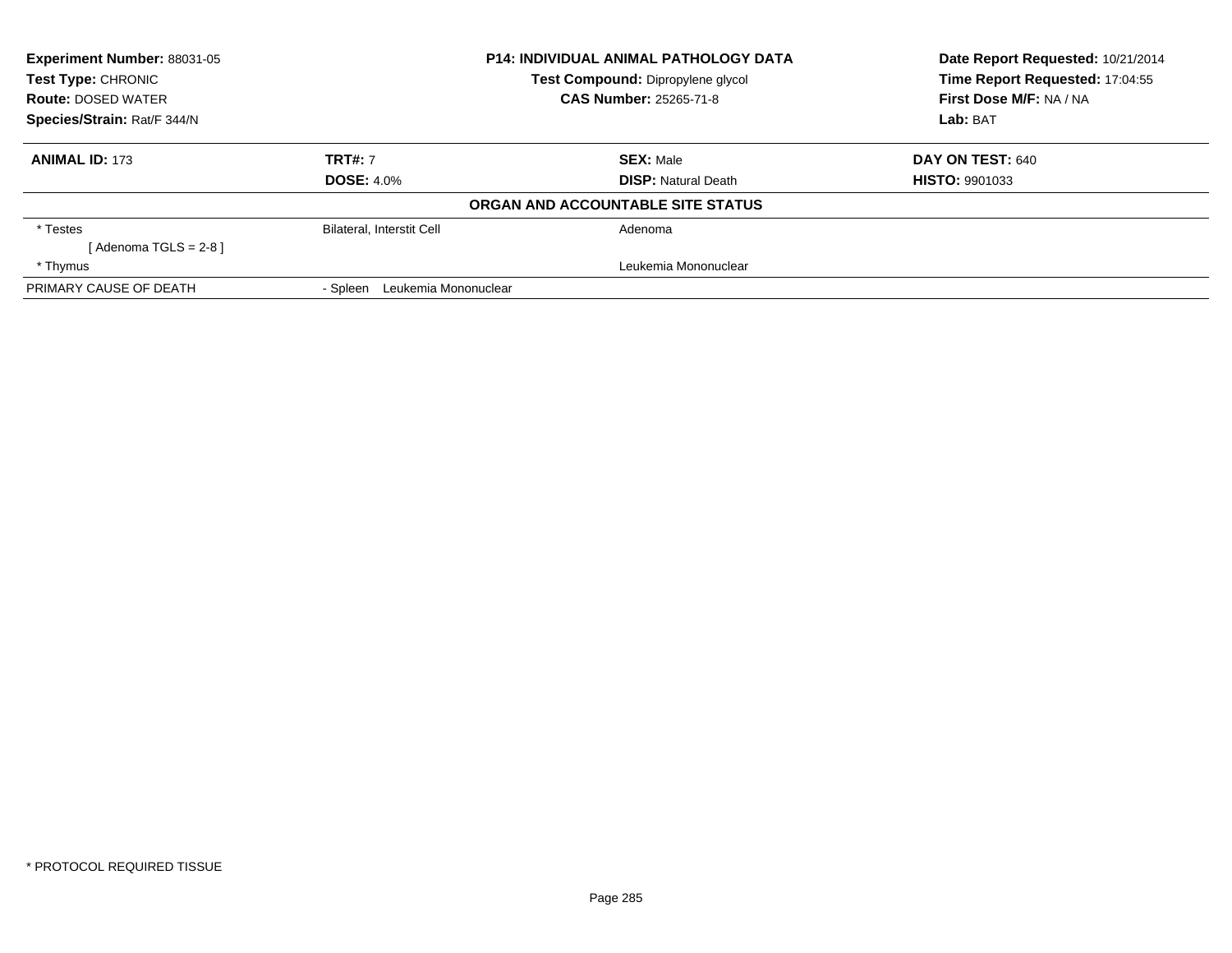| Experiment Number: 88031-05  | <b>P14: INDIVIDUAL ANIMAL PATHOLOGY DATA</b> |                                   | Date Report Requested: 10/21/2014 |
|------------------------------|----------------------------------------------|-----------------------------------|-----------------------------------|
| Test Type: CHRONIC           |                                              | Test Compound: Dipropylene glycol | Time Report Requested: 17:04:55   |
| <b>Route: DOSED WATER</b>    |                                              | <b>CAS Number: 25265-71-8</b>     | First Dose M/F: NA / NA           |
| Species/Strain: Rat/F 344/N  |                                              |                                   | Lab: BAT                          |
| <b>ANIMAL ID: 174</b>        | <b>TRT#: 7</b>                               | <b>SEX: Male</b>                  | DAY ON TEST: 449                  |
|                              | <b>DOSE: 4.0%</b>                            | <b>DISP:</b> Moribund Sacrifice   | HISTO: 9901034                    |
|                              |                                              | ORGAN AND ACCOUNTABLE SITE STATUS |                                   |
| <b>NORMAL</b>                |                                              |                                   |                                   |
| * Adrenal Cortex             | * Adrenal Medulla                            | * Bone                            | * Bone Marrow                     |
| * Brain                      | * Epididymis                                 | * Esophagus                       | * Heart                           |
| * Intestine Large, Cecum     | * Intestine Large, Colon                     | * Intestine Large, Rectum         | * Intestine Small. Duodenum       |
| * Intestine Small, Ileum     | * Intestine Small, Jejunum                   | * Islets, Pancreatic              | * Lung                            |
| * Lymph Node, Mesenteric     | * Mammary Gland                              | * Pancreas                        | * Parathyroid Gland               |
| * Pituitary Gland            | * Preputial Gland                            | * Prostate                        | * Seminal Vesicle                 |
| * Skin                       | * Spleen                                     | * Stomach, Forestomach            | * Stomach, Glandular              |
| * Thymus                     | * Thyroid Gland                              | * Trachea                         | * Urinary Bladder                 |
| <b>MISSING</b>               |                                              |                                   |                                   |
| * Lymph Node, Mandibular     |                                              |                                   |                                   |
| <b>OBSERVATIONS</b>          |                                              |                                   |                                   |
| * Kidney                     |                                              | Nephropathy                       | Marked                            |
| [Nephropathy TGLS = 1-6]     |                                              |                                   |                                   |
| * Liver                      |                                              | Angiectasis                       | Minimal                           |
|                              |                                              | <b>Basophilic Focus</b>           |                                   |
|                              | <b>Bile Duct</b>                             | Hyperplasia                       | Minimal                           |
|                              |                                              | Inflammation                      | Histiocytic, Focal, Moderate      |
| [Angiectasis TGLS = 2-5]     |                                              |                                   |                                   |
| [Inflammation TGLS = $3-5$ ] |                                              |                                   |                                   |
| * Nose                       | Olfactory Epi                                | Atrophy                           | Minimal                           |
| * Salivary Glands            |                                              | Inflammation                      | Suppurative, Minimal              |
| * Testes                     | Bilateral, Interstit Cell                    | Adenoma                           |                                   |
| PRIMARY CAUSE OF DEATH       | - Kidney Nephropathy                         |                                   |                                   |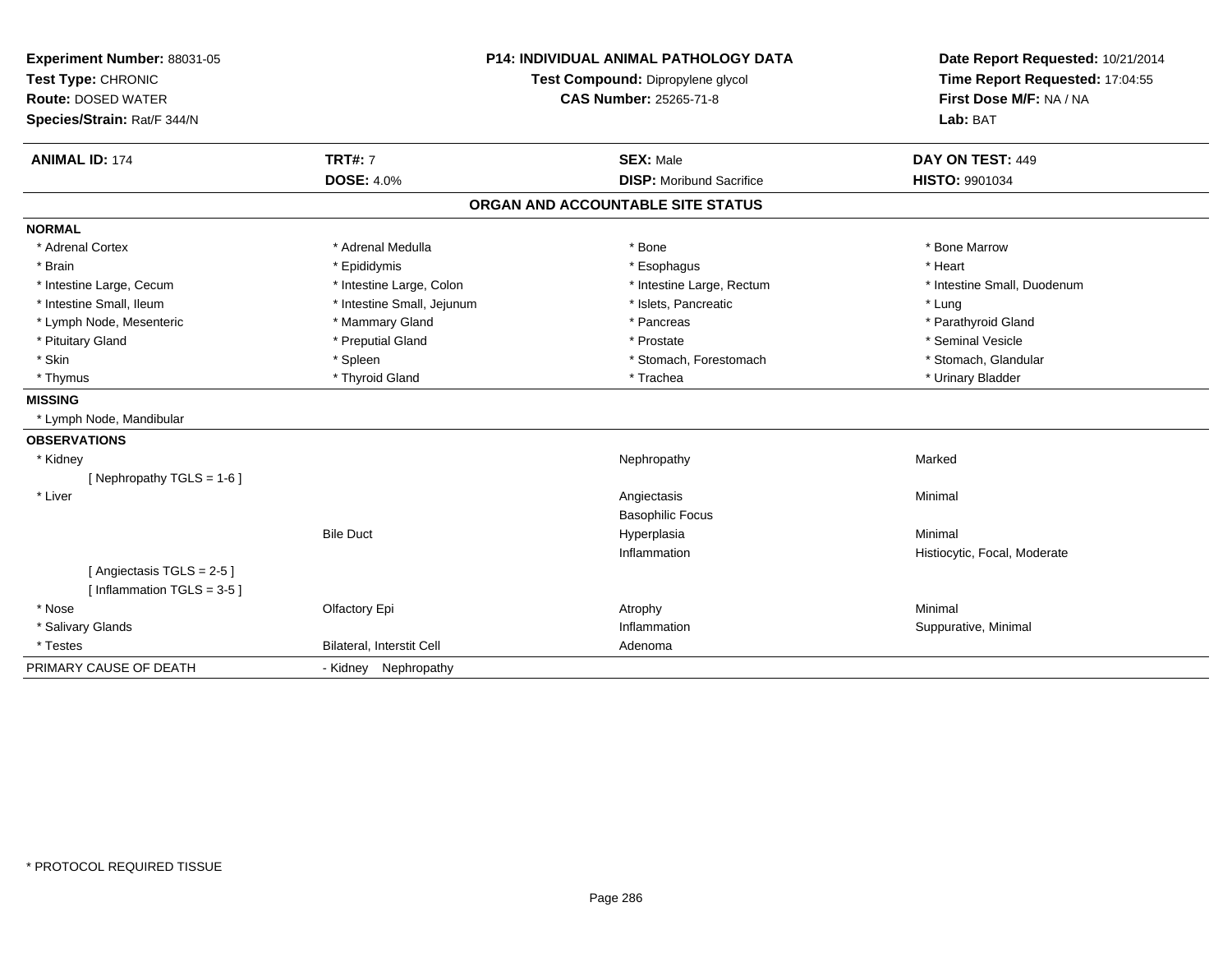| Experiment Number: 88031-05<br>Test Type: CHRONIC<br><b>Route: DOSED WATER</b><br>Species/Strain: Rat/F 344/N |                          | <b>P14: INDIVIDUAL ANIMAL PATHOLOGY DATA</b><br>Test Compound: Dipropylene glycol<br><b>CAS Number: 25265-71-8</b> | Date Report Requested: 10/21/2014<br>Time Report Requested: 17:04:55<br>First Dose M/F: NA / NA<br>Lab: BAT |
|---------------------------------------------------------------------------------------------------------------|--------------------------|--------------------------------------------------------------------------------------------------------------------|-------------------------------------------------------------------------------------------------------------|
| <b>ANIMAL ID: 175</b>                                                                                         | <b>TRT#: 7</b>           | <b>SEX: Male</b>                                                                                                   | DAY ON TEST: 653                                                                                            |
|                                                                                                               | <b>DOSE: 4.0%</b>        | <b>DISP:</b> Moribund Sacrifice                                                                                    | HISTO: 9901035                                                                                              |
|                                                                                                               |                          | ORGAN AND ACCOUNTABLE SITE STATUS                                                                                  |                                                                                                             |
| <b>NORMAL</b>                                                                                                 |                          |                                                                                                                    |                                                                                                             |
| * Adrenal Medulla                                                                                             | * Bone                   | * Brain                                                                                                            | * Epididymis                                                                                                |
| * Esophagus                                                                                                   | * Intestine Large, Cecum | * Intestine Large, Colon                                                                                           | * Intestine Large, Rectum                                                                                   |
| * Intestine Small, Duodenum                                                                                   | * Intestine Small, Ileum | * Intestine Small, Jejunum                                                                                         | * Islets, Pancreatic                                                                                        |
| * Mammary Gland                                                                                               | * Pituitary Gland        | * Prostate                                                                                                         | * Salivary Glands                                                                                           |
| * Seminal Vesicle                                                                                             | * Skin                   | * Stomach, Forestomach                                                                                             | * Stomach, Glandular                                                                                        |
| * Thyroid Gland                                                                                               | * Trachea                | * Urinary Bladder                                                                                                  |                                                                                                             |
| <b>MISSING</b>                                                                                                |                          |                                                                                                                    |                                                                                                             |
| * Lymph Node, Mandibular                                                                                      | * Thymus                 |                                                                                                                    |                                                                                                             |
| <b>OBSERVATIONS</b>                                                                                           |                          |                                                                                                                    |                                                                                                             |
| * Adrenal Cortex                                                                                              |                          | Hyperplasia                                                                                                        | Moderate                                                                                                    |
|                                                                                                               |                          | Hypertrophy                                                                                                        | Minimal                                                                                                     |
| * Bone Marrow                                                                                                 |                          | Leukemia Mononuclear                                                                                               |                                                                                                             |
| * Heart                                                                                                       |                          | Cardiomyopathy                                                                                                     | Moderate                                                                                                    |
| * Kidney                                                                                                      |                          | Infarct                                                                                                            | Mild                                                                                                        |
|                                                                                                               |                          | Leukemia Mononuclear                                                                                               |                                                                                                             |
|                                                                                                               |                          | Nephropathy                                                                                                        | Moderate                                                                                                    |
| [Infarct TGLS = $8-6$ ]<br>[Nephropathy TGLS = 6-6]                                                           |                          |                                                                                                                    |                                                                                                             |
| * Liver                                                                                                       | <b>Bile Duct</b>         | Hyperplasia                                                                                                        | Mild                                                                                                        |
|                                                                                                               |                          | Inflammation                                                                                                       | Histiocytic, Focal, Mild                                                                                    |
|                                                                                                               |                          | Leukemia Mononuclear                                                                                               |                                                                                                             |
|                                                                                                               | Centrilobular            | Necrosis                                                                                                           | Mild                                                                                                        |
| [ Leukemia Mononuclear TGLS = 5-5 ]                                                                           |                          |                                                                                                                    |                                                                                                             |
| * Lung                                                                                                        |                          | <b>Infiltration Cellular</b>                                                                                       | Histiocyte, Minimal                                                                                         |
|                                                                                                               |                          | Leukemia Mononuclear                                                                                               |                                                                                                             |
| Lymph Node                                                                                                    | Mediastinal              | Leukemia Mononuclear                                                                                               |                                                                                                             |
| [ Leukemia Mononuclear TGLS = 7-2 ]                                                                           |                          |                                                                                                                    |                                                                                                             |
| * Lymph Node, Mesenteric                                                                                      |                          | Leukemia Mononuclear                                                                                               |                                                                                                             |
| Mesentery                                                                                                     | Fat                      | Necrosis                                                                                                           | Mild                                                                                                        |
| [ Necrosis TGLS = $9-14$ ]                                                                                    |                          |                                                                                                                    |                                                                                                             |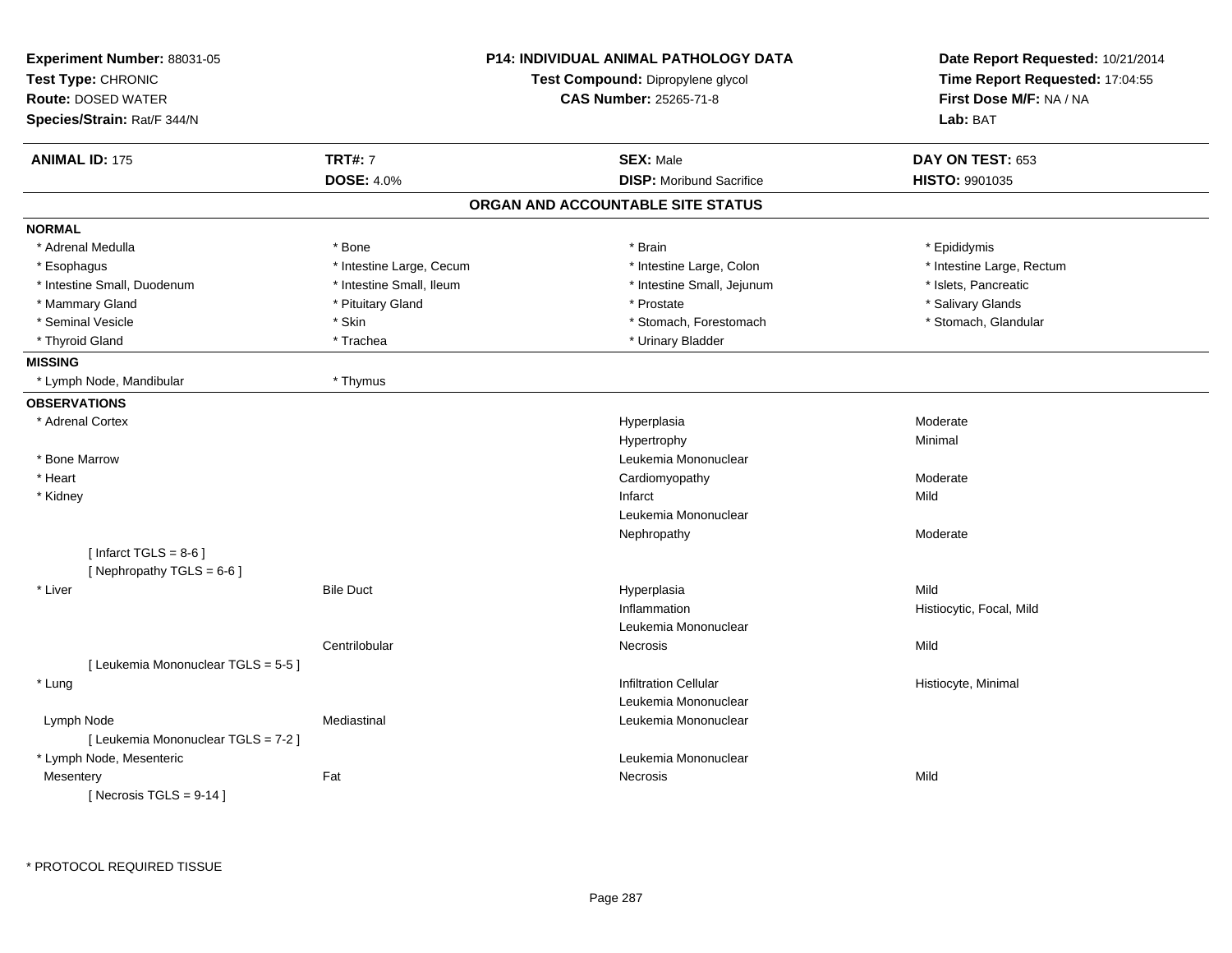| <b>Experiment Number: 88031-05</b><br>Test Type: CHRONIC<br><b>Route: DOSED WATER</b> | <b>P14: INDIVIDUAL ANIMAL PATHOLOGY DATA</b><br>Test Compound: Dipropylene glycol<br><b>CAS Number: 25265-71-8</b> |                                   | Date Report Requested: 10/21/2014<br>Time Report Requested: 17:04:55<br>First Dose M/F: NA / NA |  |
|---------------------------------------------------------------------------------------|--------------------------------------------------------------------------------------------------------------------|-----------------------------------|-------------------------------------------------------------------------------------------------|--|
| Species/Strain: Rat/F 344/N                                                           |                                                                                                                    |                                   | Lab: BAT                                                                                        |  |
| <b>ANIMAL ID: 175</b>                                                                 | <b>TRT#: 7</b>                                                                                                     | <b>SEX: Male</b>                  | DAY ON TEST: 653                                                                                |  |
|                                                                                       | <b>DOSE: 4.0%</b>                                                                                                  | <b>DISP: Moribund Sacrifice</b>   | <b>HISTO: 9901035</b>                                                                           |  |
|                                                                                       |                                                                                                                    | ORGAN AND ACCOUNTABLE SITE STATUS |                                                                                                 |  |
| * Nose                                                                                | Olfactory Epi                                                                                                      | Degeneration                      | Moderate                                                                                        |  |
|                                                                                       |                                                                                                                    | Inflammation                      | Suppurative, Minimal                                                                            |  |
| * Pancreas                                                                            |                                                                                                                    | Hyperplasia                       | Mild                                                                                            |  |
| * Parathyroid Gland                                                                   |                                                                                                                    | Hyperplasia                       | Minimal                                                                                         |  |
| * Preputial Gland                                                                     |                                                                                                                    | Cyst                              | Moderate                                                                                        |  |
| [ $Cyst TGLS = 1-13$ ]                                                                |                                                                                                                    |                                   |                                                                                                 |  |
| * Sem Ves                                                                             |                                                                                                                    |                                   |                                                                                                 |  |
|                                                                                       | Note: TGL 4, "small" seminal vesicles noted at necropsy, were within normal limits microscopically.                |                                   |                                                                                                 |  |
| * Spleen                                                                              |                                                                                                                    | Hyperplasia                       | Lymphoid, Focal, Mild                                                                           |  |
|                                                                                       |                                                                                                                    | Leukemia Mononuclear              |                                                                                                 |  |
| [Leukemia Mononuclear TGLS = 3-12]                                                    |                                                                                                                    |                                   |                                                                                                 |  |
| * Testes                                                                              | Bilateral, Interstit Cell                                                                                          | Adenoma                           |                                                                                                 |  |
| [Adenoma TGLS = $2-8$ ]                                                               |                                                                                                                    |                                   |                                                                                                 |  |
| PRIMARY CAUSE OF DEATH                                                                | Leukemia Mononuclear<br>- Spleen                                                                                   |                                   |                                                                                                 |  |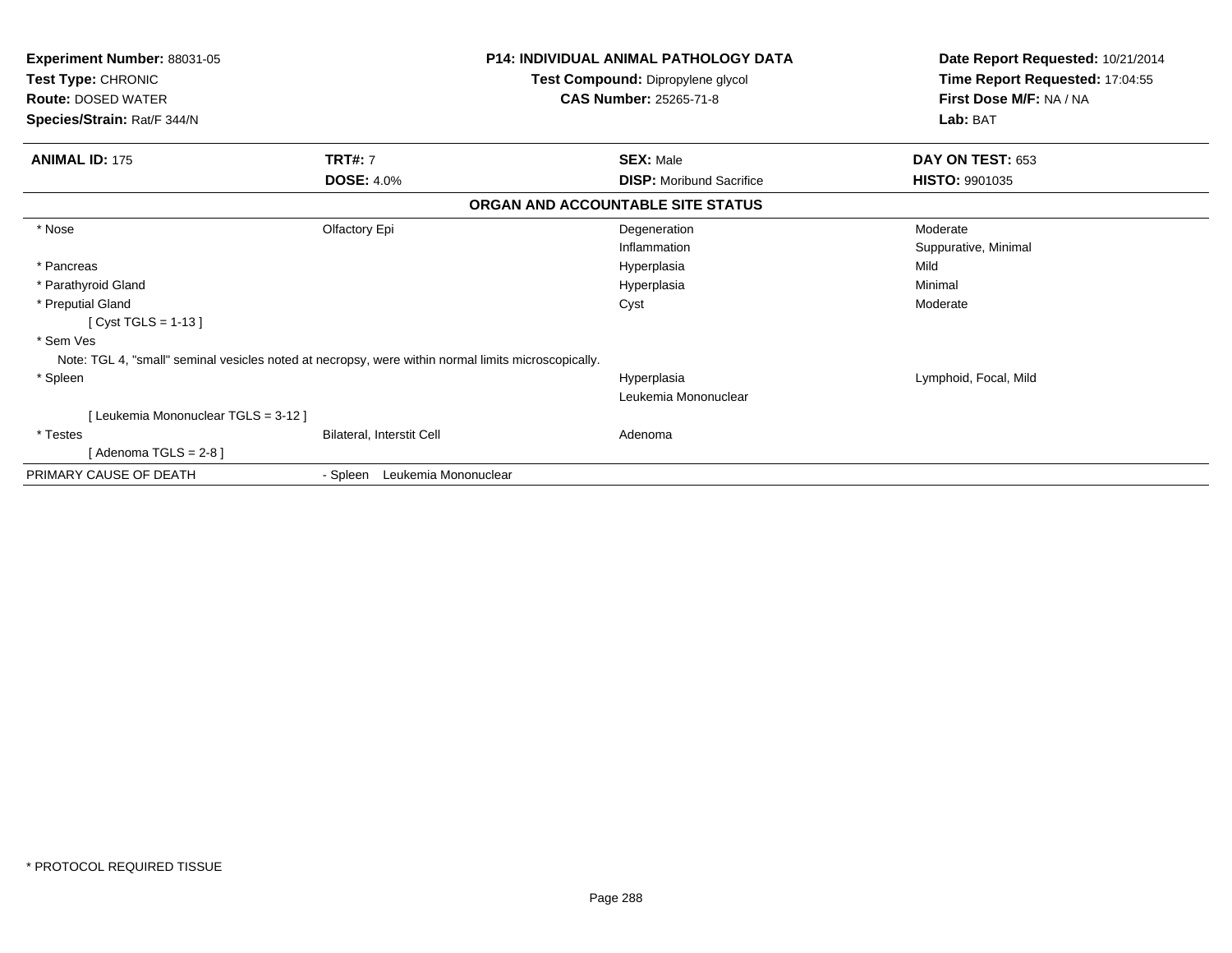| Experiment Number: 88031-05  | <b>P14: INDIVIDUAL ANIMAL PATHOLOGY DATA</b> |                                   | Date Report Requested: 10/21/2014                          |
|------------------------------|----------------------------------------------|-----------------------------------|------------------------------------------------------------|
| Test Type: CHRONIC           |                                              | Test Compound: Dipropylene glycol | Time Report Requested: 17:04:55<br>First Dose M/F: NA / NA |
| <b>Route: DOSED WATER</b>    |                                              | <b>CAS Number: 25265-71-8</b>     |                                                            |
| Species/Strain: Rat/F 344/N  |                                              |                                   | Lab: BAT                                                   |
| <b>ANIMAL ID: 176</b>        | <b>TRT#: 7</b>                               | <b>SEX: Male</b>                  | DAY ON TEST: 529                                           |
|                              | <b>DOSE: 4.0%</b>                            | <b>DISP: Natural Death</b>        | HISTO: 9901036                                             |
|                              |                                              | ORGAN AND ACCOUNTABLE SITE STATUS |                                                            |
| <b>NORMAL</b>                |                                              |                                   |                                                            |
| * Adrenal Cortex             | * Adrenal Medulla                            | * Bone                            | * Bone Marrow                                              |
| * Brain                      | * Epididymis                                 | * Esophagus                       | * Intestine Large, Cecum                                   |
| * Intestine Large, Colon     | * Intestine Large, Rectum                    | * Intestine Small, Duodenum       | * Intestine Small, Ileum                                   |
| * Intestine Small, Jejunum   | * Islets, Pancreatic                         | * Lymph Node, Mesenteric          | * Mammary Gland                                            |
| * Parathyroid Gland          | * Pituitary Gland                            | * Preputial Gland                 | * Prostate                                                 |
| * Seminal Vesicle            | * Skin                                       | * Spleen                          | * Stomach, Forestomach                                     |
| * Stomach, Glandular         | * Thymus                                     | * Thyroid Gland                   | * Trachea                                                  |
| * Urinary Bladder            |                                              |                                   |                                                            |
| <b>MISSING</b>               |                                              |                                   |                                                            |
| * Lymph Node, Mandibular     |                                              |                                   |                                                            |
| <b>OBSERVATIONS</b>          |                                              |                                   |                                                            |
| * Heart                      |                                              | Cardiomyopathy                    | Minimal                                                    |
| * Kidney                     |                                              | Nephropathy                       | Marked                                                     |
| [ Nephropathy TGLS = $2-6$ ] |                                              |                                   |                                                            |
| * Liver                      |                                              | <b>Basophilic Focus</b>           |                                                            |
|                              | <b>Bile Duct</b>                             | Hyperplasia                       | Mild                                                       |
|                              |                                              | Inflammation                      | Histiocytic, Focal, Moderate                               |
| * Lung                       |                                              | <b>Infiltration Cellular</b>      | Histiocyte, Minimal                                        |
| * Nose                       | Olfactory Epi                                | Atrophy                           | Minimal                                                    |
| * Pancreas                   |                                              | Atrophy                           | Mild                                                       |
| * Salivary Glands            |                                              | Inflammation                      | Suppurative, Minimal                                       |
| * Testes                     | Bilateral, Interstit Cell                    | Adenoma                           |                                                            |
| [Adenoma TGLS = $1-8$ ]      |                                              |                                   |                                                            |
| PRIMARY CAUSE OF DEATH       | - Kidney Nephropathy                         |                                   |                                                            |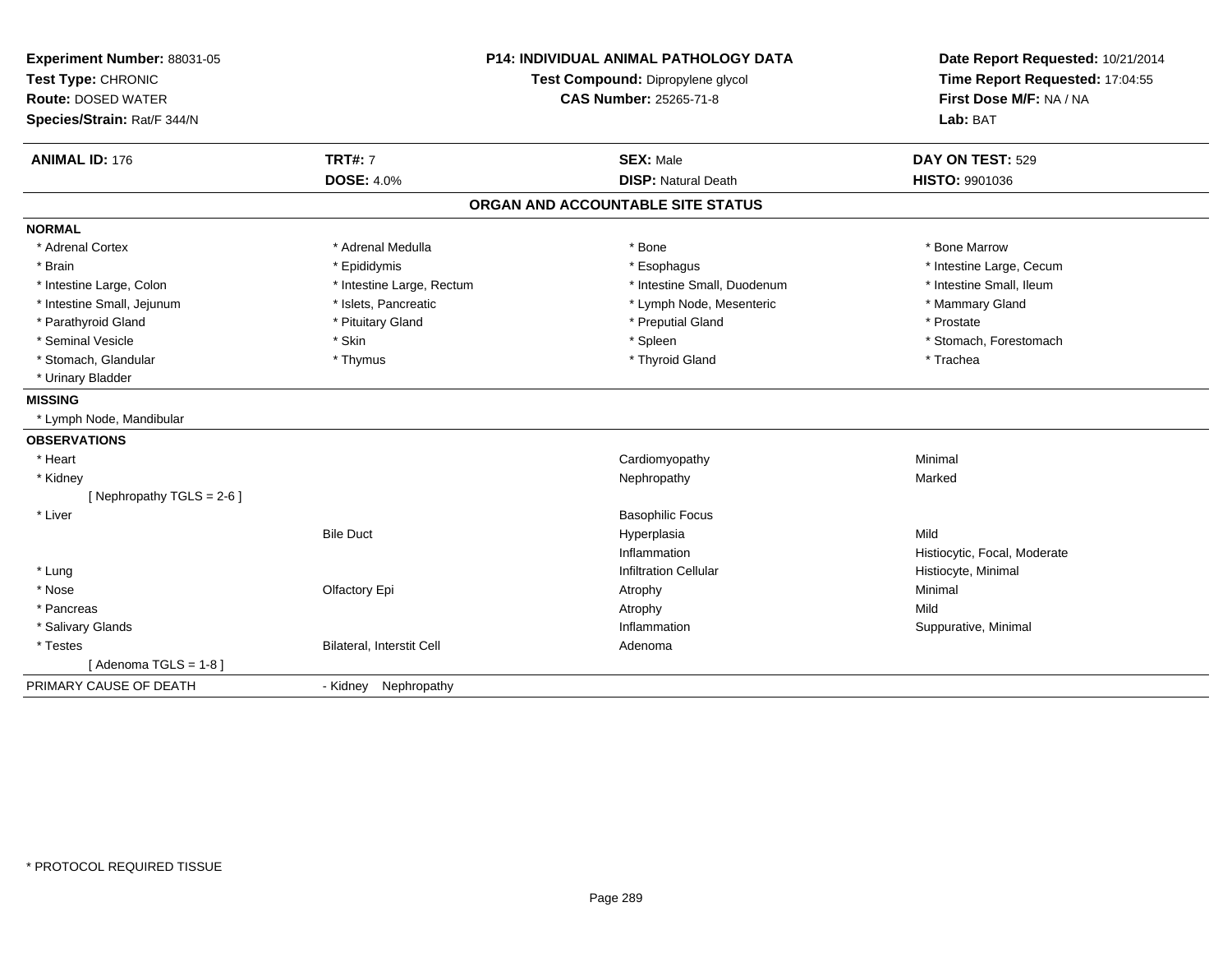| Experiment Number: 88031-05<br>Test Type: CHRONIC<br><b>Route: DOSED WATER</b><br>Species/Strain: Rat/F 344/N |                                  | <b>P14: INDIVIDUAL ANIMAL PATHOLOGY DATA</b><br>Test Compound: Dipropylene glycol<br><b>CAS Number: 25265-71-8</b> | Date Report Requested: 10/21/2014<br>Time Report Requested: 17:04:55<br>First Dose M/F: NA / NA<br>Lab: BAT |  |
|---------------------------------------------------------------------------------------------------------------|----------------------------------|--------------------------------------------------------------------------------------------------------------------|-------------------------------------------------------------------------------------------------------------|--|
| <b>ANIMAL ID: 177</b>                                                                                         | <b>TRT#: 7</b>                   | <b>SEX: Male</b>                                                                                                   | DAY ON TEST: 627                                                                                            |  |
|                                                                                                               | <b>DOSE: 4.0%</b>                | <b>DISP:</b> Moribund Sacrifice                                                                                    | <b>HISTO: 9901037</b>                                                                                       |  |
|                                                                                                               |                                  | ORGAN AND ACCOUNTABLE SITE STATUS                                                                                  |                                                                                                             |  |
| <b>NORMAL</b>                                                                                                 |                                  |                                                                                                                    |                                                                                                             |  |
| * Adrenal Cortex                                                                                              | * Adrenal Medulla                | * Bone                                                                                                             | * Bone Marrow                                                                                               |  |
| * Brain                                                                                                       | * Epididymis                     | * Esophagus                                                                                                        | * Heart                                                                                                     |  |
| * Intestine Large, Cecum                                                                                      | * Intestine Large, Colon         | * Intestine Large, Rectum                                                                                          | * Intestine Small, Duodenum                                                                                 |  |
| * Intestine Small, Ileum                                                                                      | * Intestine Small, Jejunum       | * Islets, Pancreatic                                                                                               | * Lung                                                                                                      |  |
| * Lymph Node, Mandibular                                                                                      | * Lymph Node, Mesenteric         | * Mammary Gland                                                                                                    | * Nose                                                                                                      |  |
| * Parathyroid Gland                                                                                           | * Pituitary Gland                | * Preputial Gland                                                                                                  | * Prostate                                                                                                  |  |
| * Seminal Vesicle                                                                                             | * Skin                           | * Spleen                                                                                                           | * Stomach, Forestomach                                                                                      |  |
| * Stomach, Glandular                                                                                          | * Thymus                         | * Thyroid Gland                                                                                                    | * Trachea                                                                                                   |  |
| * Urinary Bladder                                                                                             |                                  |                                                                                                                    |                                                                                                             |  |
| <b>OBSERVATIONS</b>                                                                                           |                                  |                                                                                                                    |                                                                                                             |  |
| * Kidney                                                                                                      |                                  | Nephropathy                                                                                                        | Marked                                                                                                      |  |
| [Nephropathy TGLS = $2-6$ ]                                                                                   |                                  |                                                                                                                    |                                                                                                             |  |
| * Liver                                                                                                       |                                  | <b>Basophilic Focus</b>                                                                                            |                                                                                                             |  |
|                                                                                                               | <b>Bile Duct</b>                 | Hyperplasia                                                                                                        | Minimal                                                                                                     |  |
|                                                                                                               |                                  | Inflammation                                                                                                       | Histiocytic, Focal, Moderate                                                                                |  |
|                                                                                                               |                                  | Inflammation                                                                                                       | Granulomatous, Focal, Mild                                                                                  |  |
| * Pancreas                                                                                                    |                                  | Hyperplasia                                                                                                        | Mild                                                                                                        |  |
| * Salivary Glands                                                                                             |                                  | Inflammation                                                                                                       | Suppurative, Mild                                                                                           |  |
| * Testes                                                                                                      | <b>Bilateral, Interstit Cell</b> | Adenoma                                                                                                            |                                                                                                             |  |
| [Adenoma TGLS = $1-8$ ]                                                                                       |                                  |                                                                                                                    |                                                                                                             |  |
| PRIMARY CAUSE OF DEATH                                                                                        | - Kidney<br>Nephropathy          |                                                                                                                    |                                                                                                             |  |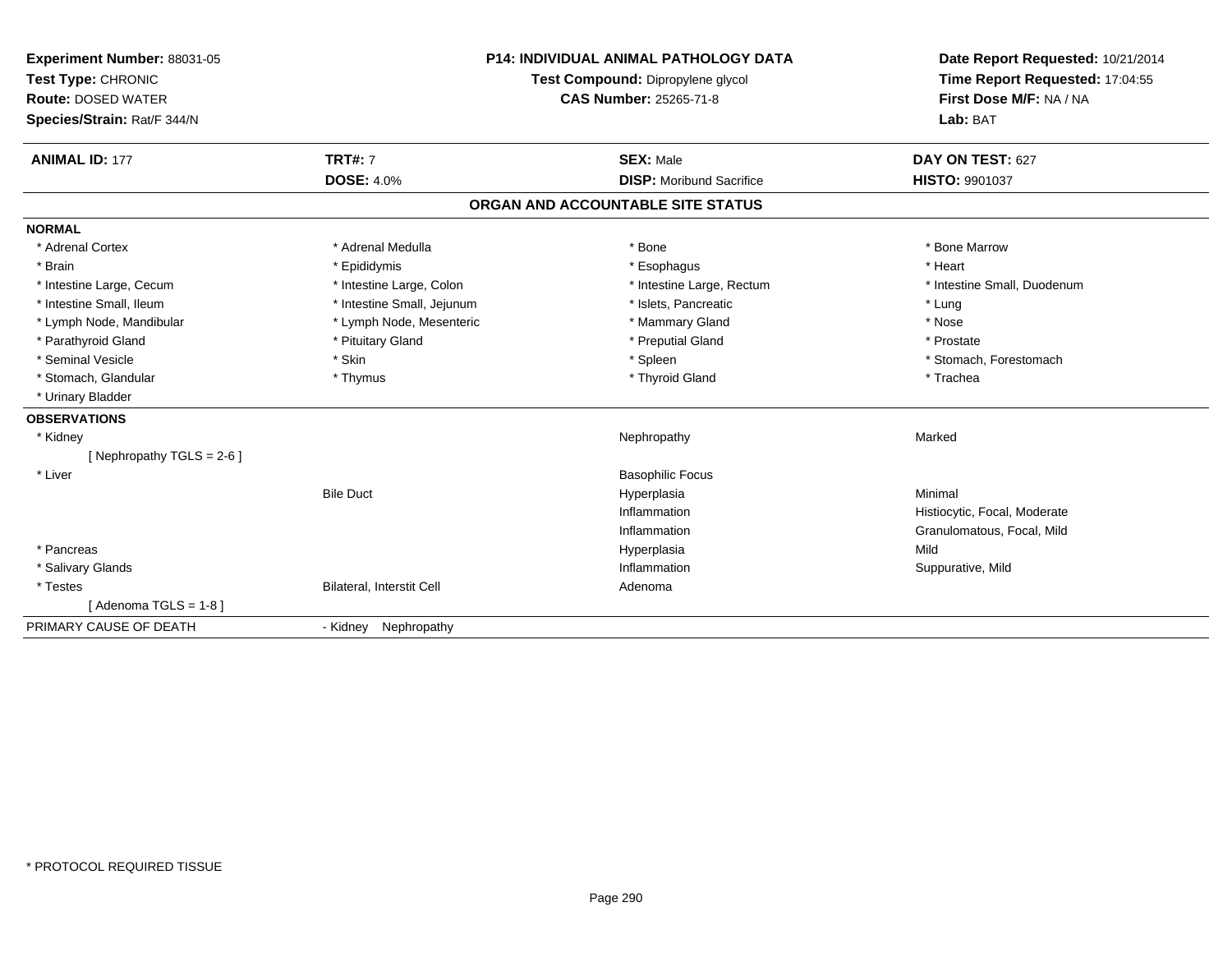| Experiment Number: 88031-05<br>Test Type: CHRONIC<br><b>Route: DOSED WATER</b><br>Species/Strain: Rat/F 344/N | <b>P14: INDIVIDUAL ANIMAL PATHOLOGY DATA</b><br>Test Compound: Dipropylene glycol<br><b>CAS Number: 25265-71-8</b> |                                   | Date Report Requested: 10/21/2014<br>Time Report Requested: 17:04:55<br>First Dose M/F: NA / NA<br>Lab: BAT |  |
|---------------------------------------------------------------------------------------------------------------|--------------------------------------------------------------------------------------------------------------------|-----------------------------------|-------------------------------------------------------------------------------------------------------------|--|
| <b>ANIMAL ID: 178</b>                                                                                         | <b>TRT#: 7</b>                                                                                                     | <b>SEX: Male</b>                  | DAY ON TEST: 565                                                                                            |  |
|                                                                                                               | <b>DOSE: 4.0%</b>                                                                                                  | <b>DISP: Moribund Sacrifice</b>   | HISTO: 9901038                                                                                              |  |
|                                                                                                               |                                                                                                                    | ORGAN AND ACCOUNTABLE SITE STATUS |                                                                                                             |  |
| <b>NORMAL</b>                                                                                                 |                                                                                                                    |                                   |                                                                                                             |  |
| * Adrenal Cortex                                                                                              | * Adrenal Medulla                                                                                                  | * Bone                            | * Bone Marrow                                                                                               |  |
| * Brain                                                                                                       | * Epididymis                                                                                                       | * Esophagus                       | * Heart                                                                                                     |  |
| * Intestine Large, Cecum                                                                                      | * Intestine Large, Colon                                                                                           | * Intestine Large, Rectum         | * Intestine Small, Duodenum                                                                                 |  |
| * Intestine Small, Ileum                                                                                      | * Intestine Small, Jejunum                                                                                         | * Islets, Pancreatic              | * Lymph Node, Mesenteric                                                                                    |  |
| * Mammary Gland                                                                                               | * Parathyroid Gland                                                                                                | * Preputial Gland                 | * Prostate                                                                                                  |  |
| * Salivary Glands                                                                                             | * Seminal Vesicle                                                                                                  | * Skin                            | * Spleen                                                                                                    |  |
| * Stomach, Forestomach                                                                                        | * Stomach, Glandular                                                                                               | * Thyroid Gland                   | * Trachea                                                                                                   |  |
| * Urinary Bladder                                                                                             |                                                                                                                    |                                   |                                                                                                             |  |
| <b>MISSING</b>                                                                                                |                                                                                                                    |                                   |                                                                                                             |  |
| * Lymph Node, Mandibular                                                                                      | * Thymus                                                                                                           |                                   |                                                                                                             |  |
| <b>OBSERVATIONS</b>                                                                                           |                                                                                                                    |                                   |                                                                                                             |  |
| * Kidney                                                                                                      |                                                                                                                    | Nephropathy                       | Marked                                                                                                      |  |
| [ Nephropathy TGLS = $2-6$ ]                                                                                  |                                                                                                                    |                                   |                                                                                                             |  |
| * Liver                                                                                                       |                                                                                                                    | <b>Basophilic Focus</b>           |                                                                                                             |  |
|                                                                                                               | <b>Bile Duct</b>                                                                                                   | Hyperplasia                       | Minimal                                                                                                     |  |
|                                                                                                               |                                                                                                                    | Inflammation                      | Granulomatous, Focal, Mild                                                                                  |  |
|                                                                                                               |                                                                                                                    | Inflammation                      | Histiocytic, Focal, Moderate                                                                                |  |
| * Lung                                                                                                        |                                                                                                                    | <b>Infiltration Cellular</b>      | Histiocyte, Minimal                                                                                         |  |
| * Nose                                                                                                        | Olfactory Epi                                                                                                      | Atrophy                           | Minimal                                                                                                     |  |
|                                                                                                               | Olfactory Epi                                                                                                      | Degeneration                      | Minimal                                                                                                     |  |
| * Pancreas                                                                                                    |                                                                                                                    | Atrophy                           | Mild                                                                                                        |  |
|                                                                                                               |                                                                                                                    | Hyperplasia                       | Mild                                                                                                        |  |
| * Pituitary Gland                                                                                             | <b>Pars Distalis</b>                                                                                               | Hyperplasia                       | Minimal                                                                                                     |  |
| * Testes                                                                                                      | <b>Bilateral, Interstit Cell</b>                                                                                   | Adenoma                           |                                                                                                             |  |
| [Adenoma TGLS = $1-8$ ]                                                                                       |                                                                                                                    |                                   |                                                                                                             |  |
| PRIMARY CAUSE OF DEATH                                                                                        | - Kidney Nephropathy                                                                                               |                                   |                                                                                                             |  |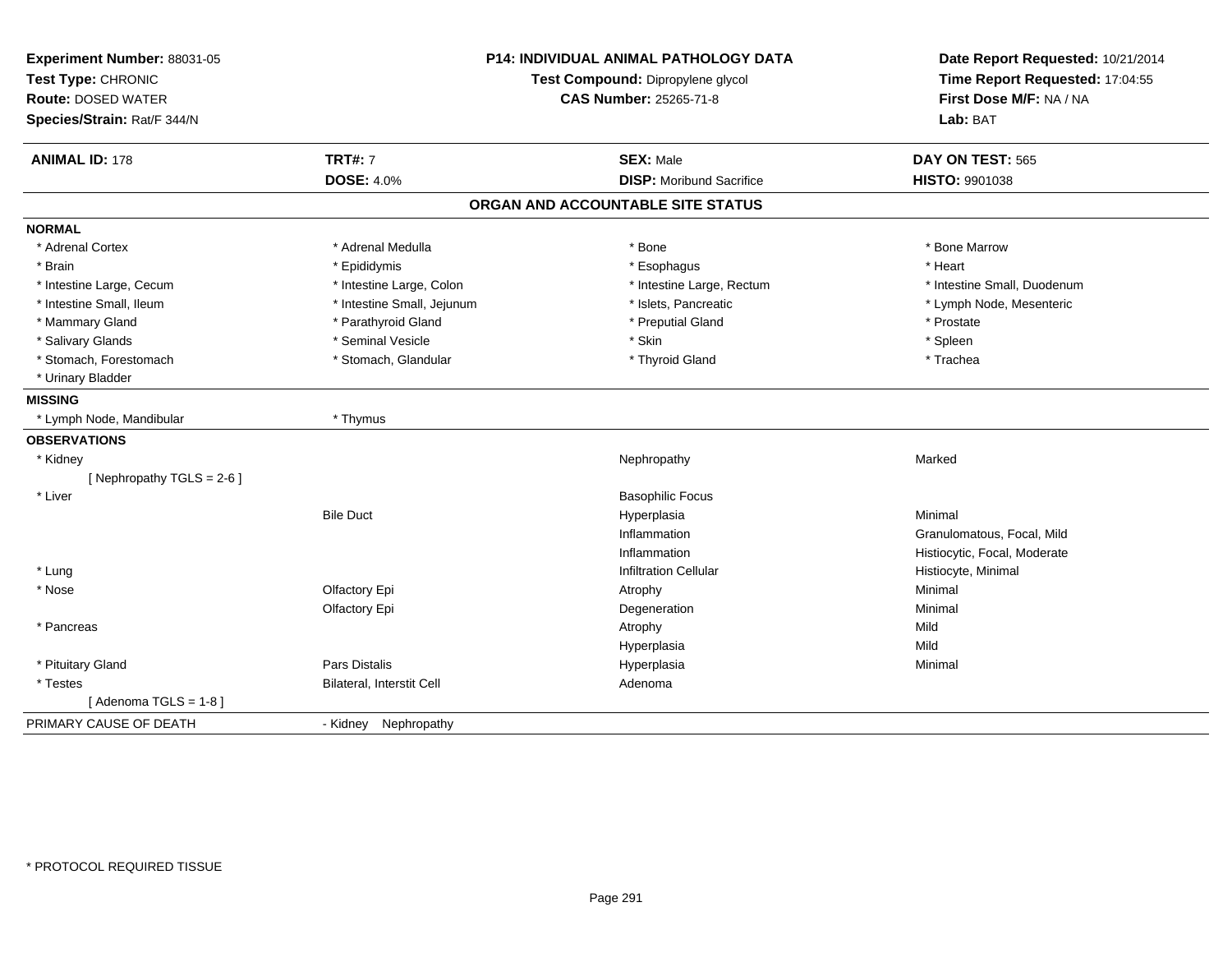| Experiment Number: 88031-05 | <b>P14: INDIVIDUAL ANIMAL PATHOLOGY DATA</b> |                                   | Date Report Requested: 10/21/2014 |  |
|-----------------------------|----------------------------------------------|-----------------------------------|-----------------------------------|--|
| Test Type: CHRONIC          |                                              | Test Compound: Dipropylene glycol | Time Report Requested: 17:04:55   |  |
| <b>Route: DOSED WATER</b>   |                                              | <b>CAS Number: 25265-71-8</b>     | First Dose M/F: NA / NA           |  |
| Species/Strain: Rat/F 344/N |                                              |                                   | Lab: BAT                          |  |
| <b>ANIMAL ID: 179</b>       | <b>TRT#: 7</b>                               | <b>SEX: Male</b>                  | DAY ON TEST: 589                  |  |
|                             | <b>DOSE: 4.0%</b>                            | <b>DISP:</b> Moribund Sacrifice   | <b>HISTO: 9901039</b>             |  |
|                             |                                              | ORGAN AND ACCOUNTABLE SITE STATUS |                                   |  |
| <b>NORMAL</b>               |                                              |                                   |                                   |  |
| * Adrenal Medulla           | * Bone                                       | * Bone Marrow                     | * Brain                           |  |
| * Epididymis                | * Esophagus                                  | * Intestine Large, Cecum          | * Intestine Large, Colon          |  |
| * Intestine Large, Rectum   | * Intestine Small, Duodenum                  | * Intestine Small, Ileum          | * Intestine Small, Jejunum        |  |
| * Islets, Pancreatic        | * Lymph Node, Mesenteric                     | * Mammary Gland                   | * Pancreas                        |  |
| * Parathyroid Gland         | * Pituitary Gland                            | * Preputial Gland                 | * Prostate                        |  |
| * Salivary Glands           | * Seminal Vesicle                            | * Skin                            | * Spleen                          |  |
| * Stomach, Glandular        | * Thyroid Gland                              | * Trachea                         | * Urinary Bladder                 |  |
| <b>MISSING</b>              |                                              |                                   |                                   |  |
| * Lymph Node, Mandibular    | * Thymus                                     |                                   |                                   |  |
| <b>OBSERVATIONS</b>         |                                              |                                   |                                   |  |
| * Adrenal Cortex            |                                              | Hyperplasia                       | Mild                              |  |
| * Heart                     |                                              | Cardiomyopathy                    | Minimal                           |  |
|                             |                                              | Mineralization                    | Minimal                           |  |
| * Kidney                    |                                              | Nephropathy                       | Marked                            |  |
| [Nephropathy TGLS = 1-6]    |                                              |                                   |                                   |  |
| * Liver                     |                                              | <b>Basophilic Focus</b>           |                                   |  |
|                             | <b>Bile Duct</b>                             | Hyperplasia                       | Minimal                           |  |
|                             |                                              | Inflammation                      | Histiocytic, Focal, Moderate      |  |
| * Lung                      |                                              | <b>Infiltration Cellular</b>      | Histiocyte, Minimal               |  |
| * Nose                      | Olfactory Epi                                | Atrophy                           | Minimal                           |  |
| * Stomach, Forestomach      |                                              | Hyperplasia                       | Squamous, Diffuse, Minimal        |  |
|                             |                                              | Ulcer                             | Mild                              |  |
| [ Ulcer TGLS = $3-12$ ]     |                                              |                                   |                                   |  |
| * Testes                    | Bilateral, Interstit Cell                    | Adenoma                           |                                   |  |
| [Adenoma TGLS = 2-8]        |                                              |                                   |                                   |  |
| PRIMARY CAUSE OF DEATH      | - Kidney Nephropathy                         |                                   |                                   |  |
|                             |                                              |                                   |                                   |  |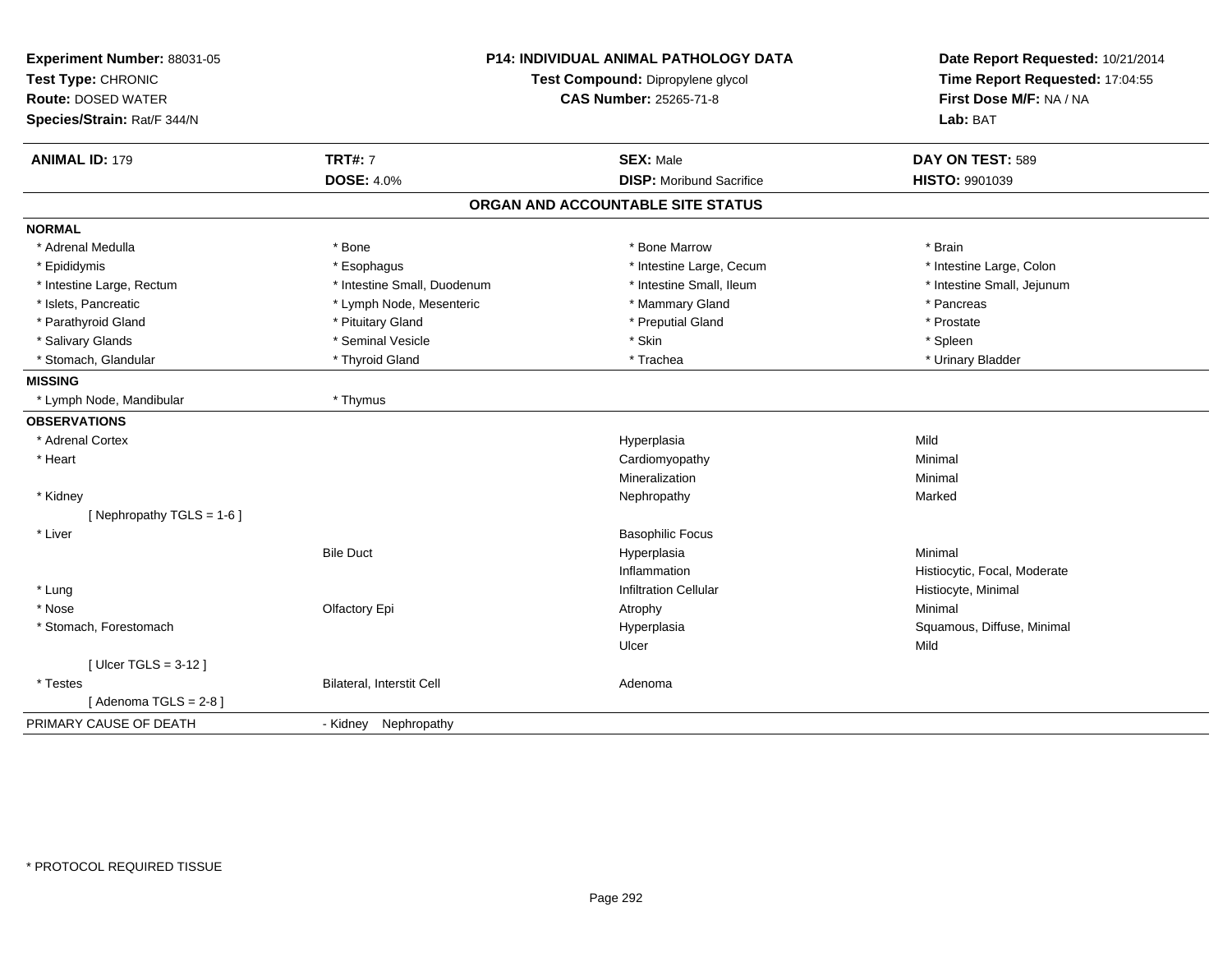| Experiment Number: 88031-05<br>Test Type: CHRONIC<br><b>Route: DOSED WATER</b><br>Species/Strain: Rat/F 344/N |                                                                                                   | <b>P14: INDIVIDUAL ANIMAL PATHOLOGY DATA</b><br>Test Compound: Dipropylene glycol<br><b>CAS Number: 25265-71-8</b> | Date Report Requested: 10/21/2014<br>Time Report Requested: 17:04:55<br>First Dose M/F: NA / NA<br>Lab: BAT |
|---------------------------------------------------------------------------------------------------------------|---------------------------------------------------------------------------------------------------|--------------------------------------------------------------------------------------------------------------------|-------------------------------------------------------------------------------------------------------------|
| <b>ANIMAL ID: 180</b>                                                                                         | <b>TRT#: 7</b>                                                                                    | <b>SEX: Male</b>                                                                                                   | DAY ON TEST: 431                                                                                            |
|                                                                                                               | <b>DOSE: 4.0%</b>                                                                                 | <b>DISP:</b> Moribund Sacrifice                                                                                    | HISTO: 9901040                                                                                              |
|                                                                                                               |                                                                                                   | ORGAN AND ACCOUNTABLE SITE STATUS                                                                                  |                                                                                                             |
| <b>NORMAL</b>                                                                                                 |                                                                                                   |                                                                                                                    |                                                                                                             |
| * Adrenal Cortex                                                                                              | * Adrenal Medulla                                                                                 | * Bone                                                                                                             | * Bone Marrow                                                                                               |
| * Brain                                                                                                       | * Epididymis                                                                                      | * Esophagus                                                                                                        | * Intestine Large, Cecum                                                                                    |
| * Intestine Large, Colon                                                                                      | * Intestine Large, Rectum                                                                         | * Intestine Small, Duodenum                                                                                        | * Intestine Small, Ileum                                                                                    |
| * Intestine Small, Jejunum                                                                                    | * Islets, Pancreatic                                                                              | * Lung                                                                                                             | * Lymph Node, Mandibular                                                                                    |
| * Lymph Node, Mesenteric                                                                                      | * Mammary Gland                                                                                   | * Nose                                                                                                             | * Pancreas                                                                                                  |
| * Preputial Gland                                                                                             | * Prostate                                                                                        | * Seminal Vesicle                                                                                                  | * Skin                                                                                                      |
| * Spleen                                                                                                      | * Thymus                                                                                          | * Thyroid Gland                                                                                                    | * Trachea                                                                                                   |
| * Urinary Bladder                                                                                             |                                                                                                   |                                                                                                                    |                                                                                                             |
| <b>OBSERVATIONS</b>                                                                                           |                                                                                                   |                                                                                                                    |                                                                                                             |
| * Heart                                                                                                       |                                                                                                   | Cardiomyopathy                                                                                                     | Mild                                                                                                        |
|                                                                                                               |                                                                                                   | Mineralization                                                                                                     | Mild                                                                                                        |
| * Kidney                                                                                                      |                                                                                                   | Mineralization                                                                                                     | Moderate                                                                                                    |
|                                                                                                               |                                                                                                   | Nephropathy                                                                                                        | Marked                                                                                                      |
| [Nephropathy TGLS = 2-6]                                                                                      |                                                                                                   |                                                                                                                    |                                                                                                             |
| * Liver                                                                                                       |                                                                                                   | <b>Basophilic Focus</b>                                                                                            |                                                                                                             |
|                                                                                                               | <b>Bile Duct</b>                                                                                  | Hyperplasia                                                                                                        | Mild                                                                                                        |
|                                                                                                               |                                                                                                   | Inflammation                                                                                                       | Granulomatous, Focal, Mild                                                                                  |
|                                                                                                               |                                                                                                   | Inflammation                                                                                                       | Histiocytic, Focal, Mild                                                                                    |
| * Parathyroid Gland                                                                                           |                                                                                                   | Hyperplasia                                                                                                        | Minimal                                                                                                     |
| * Pituitary Gland                                                                                             | <b>Pars Distalis</b>                                                                              | Adenoma                                                                                                            |                                                                                                             |
| [Adenoma TGLS = $3-9$ ]                                                                                       |                                                                                                   |                                                                                                                    |                                                                                                             |
| * Salivary Glands                                                                                             |                                                                                                   | Inflammation                                                                                                       | Suppurative, Minimal                                                                                        |
| * Stomach, Forestomach                                                                                        |                                                                                                   | Hyperplasia                                                                                                        | Squamous, Minimal                                                                                           |
| * Stomach, Glandular                                                                                          |                                                                                                   | Mineralization                                                                                                     | Mild                                                                                                        |
|                                                                                                               |                                                                                                   | <b>Necrosis</b>                                                                                                    | Mild                                                                                                        |
| * Testes                                                                                                      |                                                                                                   | Atrophy                                                                                                            | Mild                                                                                                        |
| [Atrophy TGLS = 1-8]                                                                                          |                                                                                                   |                                                                                                                    |                                                                                                             |
| <b>Tissue NOS</b>                                                                                             |                                                                                                   |                                                                                                                    |                                                                                                             |
|                                                                                                               | Note: TGL 4, "tissue NOS, nodule, 1 cm x .8 cm, dark" noted at trim, was a rounded lobe of liver. |                                                                                                                    |                                                                                                             |
| PRIMARY CAUSE OF DEATH                                                                                        | - Kidney Nephropathy                                                                              |                                                                                                                    |                                                                                                             |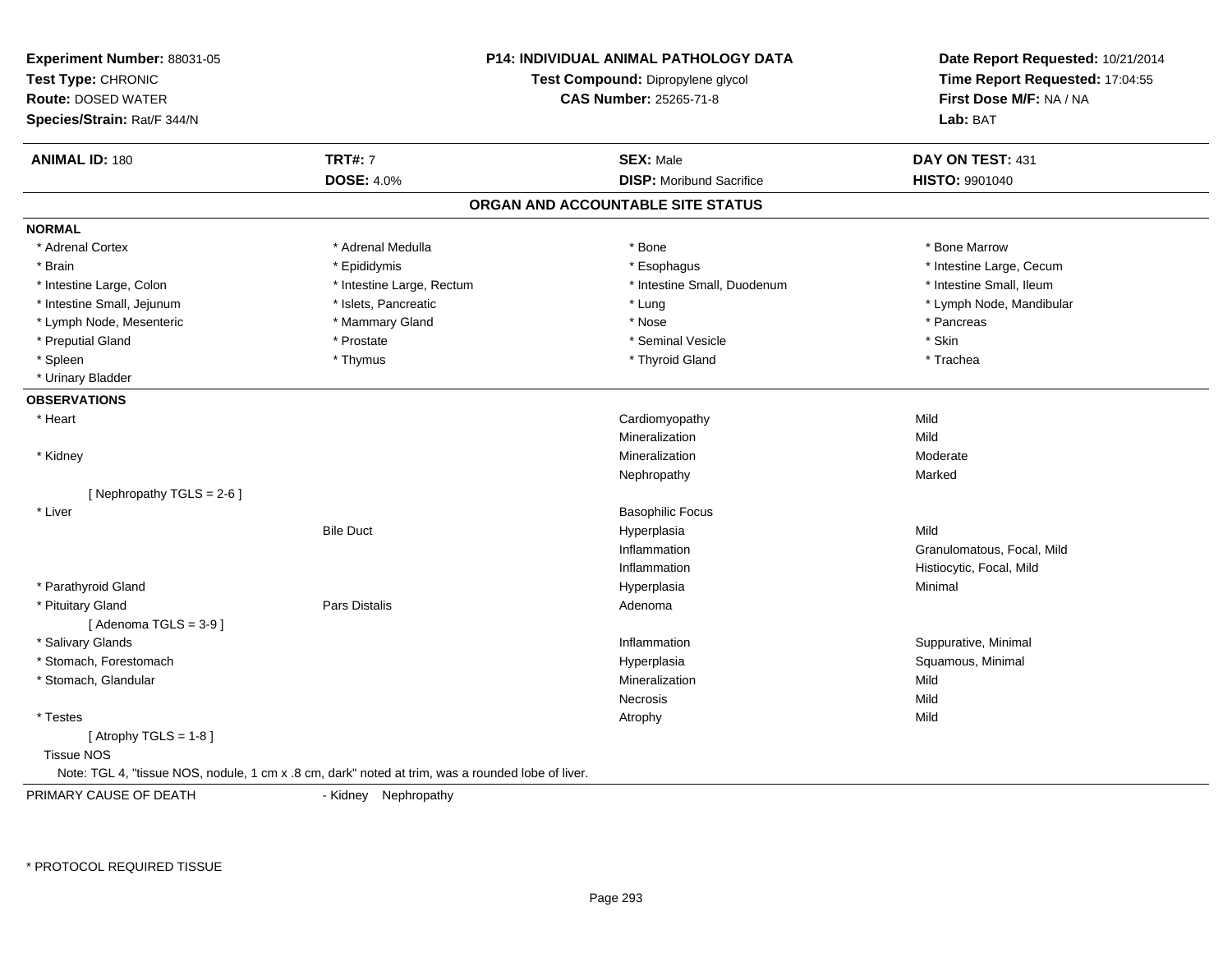| <b>Experiment Number: 88031-05</b><br><b>Test Type: CHRONIC</b><br><b>Route: DOSED WATER</b> |                                         | <b>P14: INDIVIDUAL ANIMAL PATHOLOGY DATA</b><br>Test Compound: Dipropylene glycol<br><b>CAS Number: 25265-71-8</b> | Date Report Requested: 10/21/2014<br>Time Report Requested: 17:04:55<br>First Dose M/F: NA / NA |
|----------------------------------------------------------------------------------------------|-----------------------------------------|--------------------------------------------------------------------------------------------------------------------|-------------------------------------------------------------------------------------------------|
| Species/Strain: Rat/F 344/N                                                                  |                                         |                                                                                                                    | Lab: BAT                                                                                        |
| <b>ANIMAL ID: 180</b>                                                                        | <b>TRT#:</b> 7                          | <b>SEX: Male</b>                                                                                                   | DAY ON TEST: 431                                                                                |
|                                                                                              | <b>DOSE: 4.0%</b>                       | <b>DISP:</b> Moribund Sacrifice                                                                                    | <b>HISTO: 9901040</b>                                                                           |
|                                                                                              |                                         | ORGAN AND ACCOUNTABLE SITE STATUS                                                                                  |                                                                                                 |
| CONTRIBUTORY CAUSE OF DEATH                                                                  | - Pituitary Gland Pars Distalis Adenoma |                                                                                                                    |                                                                                                 |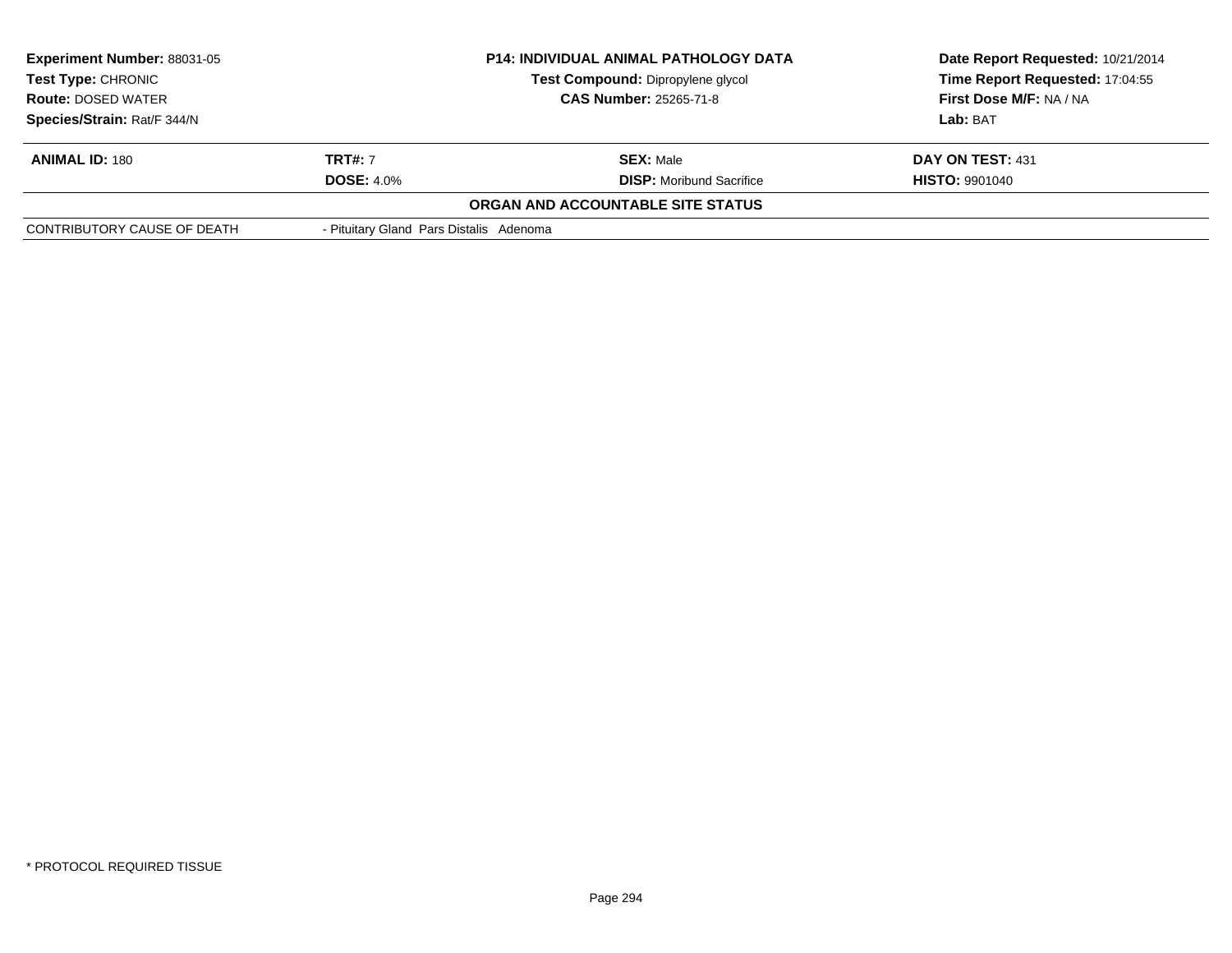| Experiment Number: 88031-05<br>Test Type: CHRONIC<br><b>Route: DOSED WATER</b><br>Species/Strain: Rat/F 344/N |                           | <b>P14: INDIVIDUAL ANIMAL PATHOLOGY DATA</b><br>Test Compound: Dipropylene glycol<br><b>CAS Number: 25265-71-8</b> | Date Report Requested: 10/21/2014<br>Time Report Requested: 17:04:55<br>First Dose M/F: NA / NA<br>Lab: BAT |
|---------------------------------------------------------------------------------------------------------------|---------------------------|--------------------------------------------------------------------------------------------------------------------|-------------------------------------------------------------------------------------------------------------|
| <b>ANIMAL ID: 181</b>                                                                                         | <b>TRT#: 7</b>            | <b>SEX: Male</b>                                                                                                   | DAY ON TEST: 627                                                                                            |
|                                                                                                               | <b>DOSE: 4.0%</b>         | <b>DISP:</b> Moribund Sacrifice                                                                                    | HISTO: 9901041                                                                                              |
|                                                                                                               |                           | ORGAN AND ACCOUNTABLE SITE STATUS                                                                                  |                                                                                                             |
| <b>NORMAL</b>                                                                                                 |                           |                                                                                                                    |                                                                                                             |
| * Adrenal Cortex                                                                                              | * Adrenal Medulla         | * Bone                                                                                                             | * Bone Marrow                                                                                               |
| * Brain                                                                                                       | * Epididymis              | * Esophagus                                                                                                        | * Intestine Large, Cecum                                                                                    |
| * Intestine Large, Colon                                                                                      | * Intestine Large, Rectum | * Intestine Small, Duodenum                                                                                        | * Intestine Small, Ileum                                                                                    |
| * Intestine Small, Jejunum                                                                                    | * Islets, Pancreatic      | * Lymph Node, Mesenteric                                                                                           | * Mammary Gland                                                                                             |
| * Pancreas                                                                                                    | * Parathyroid Gland       | * Preputial Gland                                                                                                  | * Prostate                                                                                                  |
| * Salivary Glands                                                                                             | * Seminal Vesicle         | * Skin                                                                                                             | * Spleen                                                                                                    |
| * Thymus                                                                                                      | * Thyroid Gland           | * Trachea                                                                                                          | * Urinary Bladder                                                                                           |
| <b>MISSING</b>                                                                                                |                           |                                                                                                                    |                                                                                                             |
| * Lymph Node, Mandibular                                                                                      |                           |                                                                                                                    |                                                                                                             |
| <b>OBSERVATIONS</b>                                                                                           |                           |                                                                                                                    |                                                                                                             |
| Eye                                                                                                           | Retina                    | Atrophy                                                                                                            | Moderate                                                                                                    |
|                                                                                                               |                           | Cataract                                                                                                           | Mild                                                                                                        |
| [Cataract TGLS = $5-12$ ]                                                                                     |                           |                                                                                                                    |                                                                                                             |
| * Heart                                                                                                       |                           | Cardiomyopathy                                                                                                     | Minimal                                                                                                     |
| * Kidney                                                                                                      | <b>Transit Epithe</b>     | Hyperplasia                                                                                                        | Minimal                                                                                                     |
|                                                                                                               |                           | Nephropathy                                                                                                        | Marked                                                                                                      |
| [ Nephropathy $TGLS = 2-6$ ]                                                                                  |                           |                                                                                                                    |                                                                                                             |
| * Liver                                                                                                       |                           | <b>Basophilic Focus</b>                                                                                            |                                                                                                             |
|                                                                                                               |                           | Clear Cell Focus                                                                                                   |                                                                                                             |
|                                                                                                               | <b>Bile Duct</b>          | Hyperplasia                                                                                                        | Minimal                                                                                                     |
|                                                                                                               |                           | Inflammation                                                                                                       | Granulomatous, Focal, Minimal                                                                               |
|                                                                                                               |                           | Inflammation                                                                                                       | Histiocytic, Focal, Moderate                                                                                |
| [Basophilic Focus TGLS = 4-5]                                                                                 |                           |                                                                                                                    |                                                                                                             |
| * Lung                                                                                                        | Alveolar Epith            | Hyperplasia                                                                                                        | Mild                                                                                                        |
| * Nose                                                                                                        | Olfactory Epi             | Degeneration                                                                                                       | Moderate                                                                                                    |
| * Pituitary Gland                                                                                             | <b>Pars Distalis</b>      | Adenoma                                                                                                            |                                                                                                             |
| [Adenoma TGLS = $3-9$ ]                                                                                       |                           |                                                                                                                    |                                                                                                             |
| * Stomach, Forestomach                                                                                        |                           | Ulcer                                                                                                              | Marked                                                                                                      |
| [Ulcer TGLS = $6-13$ ]                                                                                        |                           |                                                                                                                    |                                                                                                             |
| * Stomach, Glandular                                                                                          |                           | Necrosis                                                                                                           | Minimal                                                                                                     |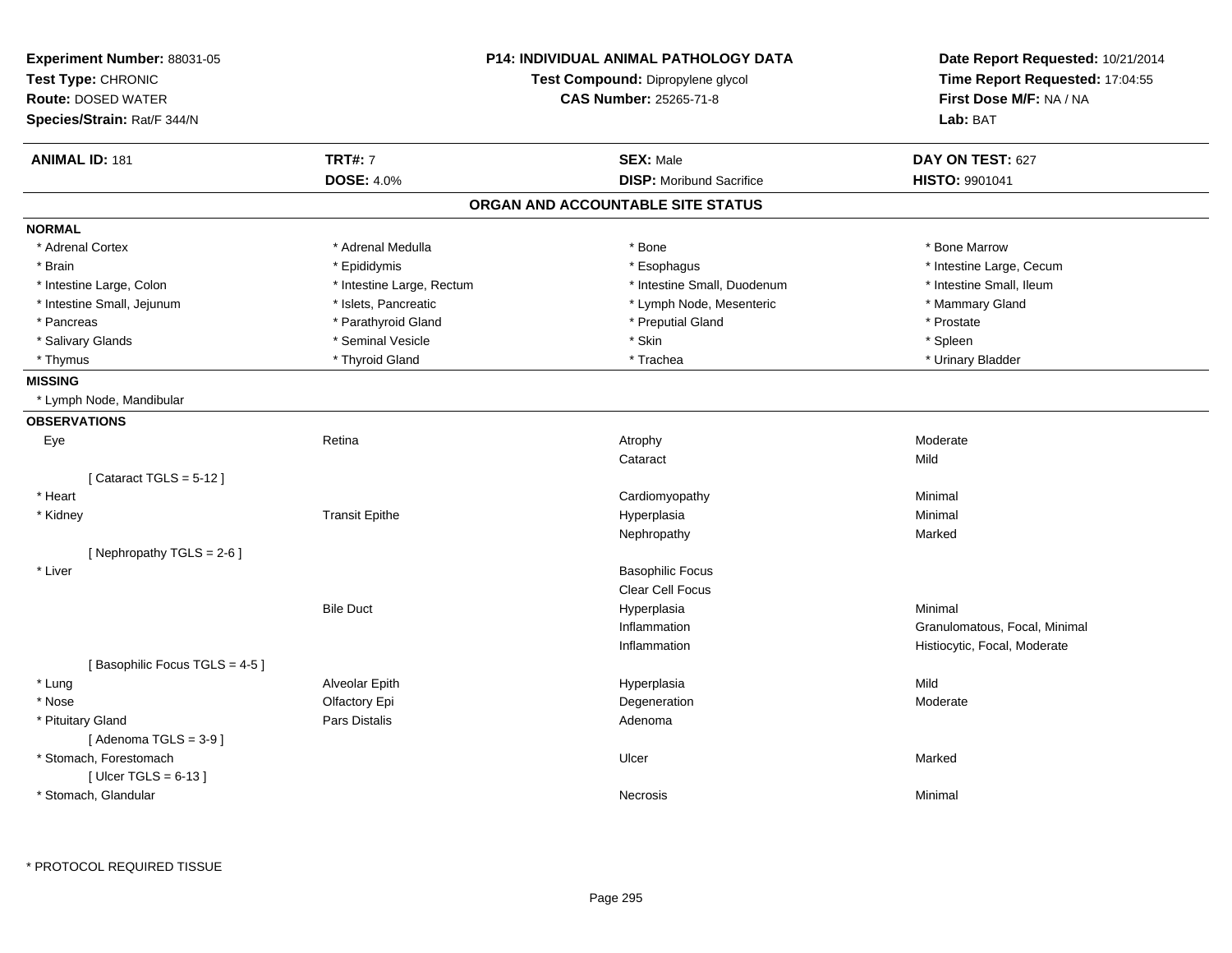|                              |                                 | Date Report Requested: 10/21/2014<br>Time Report Requested: 17:04:55                                                   |
|------------------------------|---------------------------------|------------------------------------------------------------------------------------------------------------------------|
|                              | <b>CAS Number: 25265-71-8</b>   | First Dose M/F: NA / NA                                                                                                |
|                              |                                 | Lab: BAT                                                                                                               |
| <b>TRT#: 7</b>               | <b>SEX: Male</b>                | DAY ON TEST: 627                                                                                                       |
| <b>DOSE: 4.0%</b>            | <b>DISP:</b> Moribund Sacrifice | <b>HISTO: 9901041</b>                                                                                                  |
|                              |                                 |                                                                                                                        |
| Bilateral, Interstit Cell    | Adenoma                         |                                                                                                                        |
|                              |                                 |                                                                                                                        |
| - Kidney Nephropathy         |                                 |                                                                                                                        |
| - Stomach: Forestomach Ulcer |                                 |                                                                                                                        |
|                              |                                 | <b>P14: INDIVIDUAL ANIMAL PATHOLOGY DATA</b><br>Test Compound: Dipropylene glycol<br>ORGAN AND ACCOUNTABLE SITE STATUS |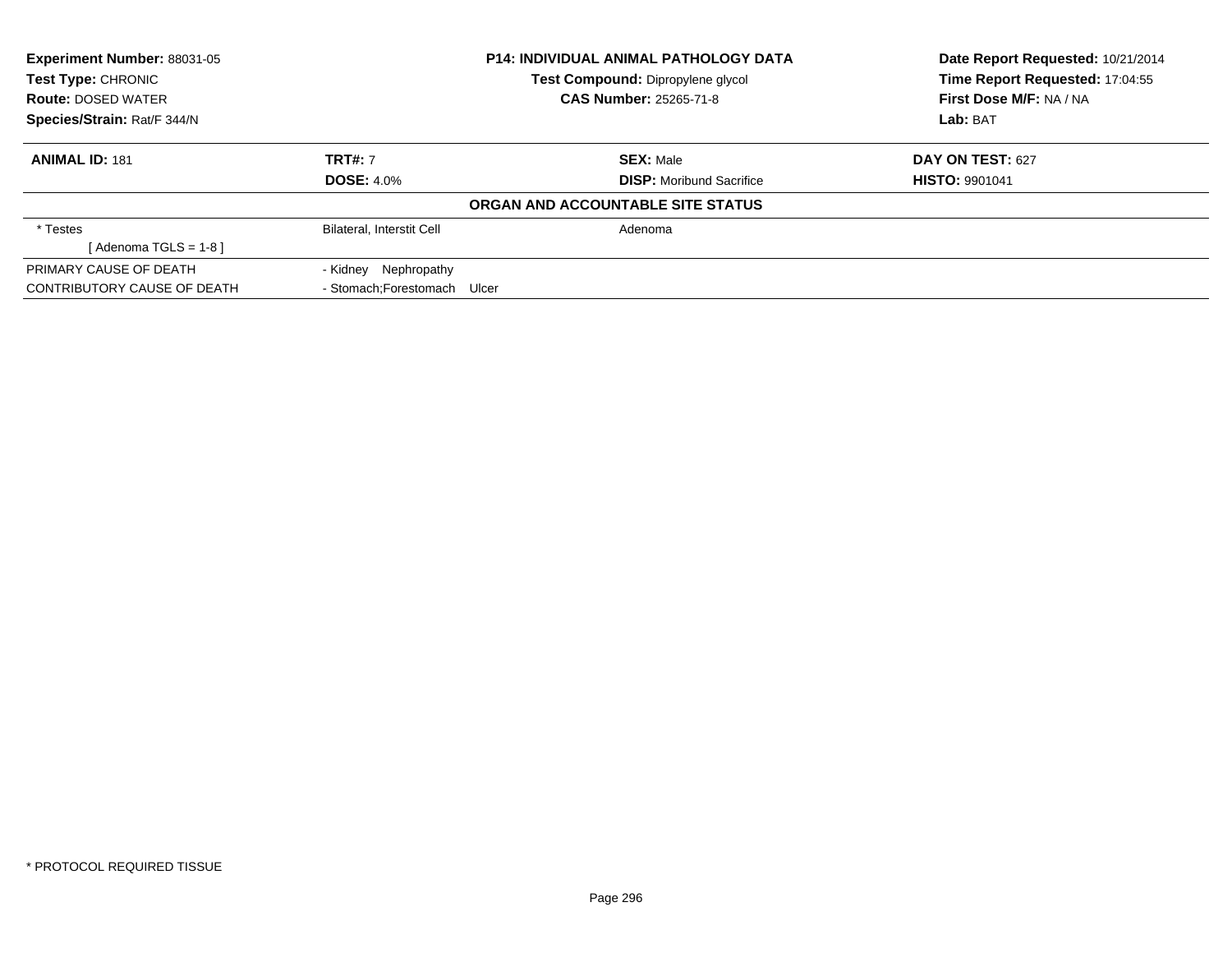| Experiment Number: 88031-05<br>Test Type: CHRONIC<br><b>Route: DOSED WATER</b><br>Species/Strain: Rat/F 344/N | <b>P14: INDIVIDUAL ANIMAL PATHOLOGY DATA</b><br>Test Compound: Dipropylene glycol<br><b>CAS Number: 25265-71-8</b> |                                   | Date Report Requested: 10/21/2014<br>Time Report Requested: 17:04:55<br>First Dose M/F: NA / NA<br>Lab: BAT |  |
|---------------------------------------------------------------------------------------------------------------|--------------------------------------------------------------------------------------------------------------------|-----------------------------------|-------------------------------------------------------------------------------------------------------------|--|
| <b>ANIMAL ID: 182</b>                                                                                         | <b>TRT#: 7</b>                                                                                                     | <b>SEX: Male</b>                  | DAY ON TEST: 438                                                                                            |  |
|                                                                                                               | <b>DOSE: 4.0%</b>                                                                                                  | <b>DISP:</b> Moribund Sacrifice   | <b>HISTO: 9901042</b>                                                                                       |  |
|                                                                                                               |                                                                                                                    | ORGAN AND ACCOUNTABLE SITE STATUS |                                                                                                             |  |
| <b>NORMAL</b>                                                                                                 |                                                                                                                    |                                   |                                                                                                             |  |
| * Adrenal Cortex                                                                                              | * Adrenal Medulla                                                                                                  | * Bone                            | * Bone Marrow                                                                                               |  |
| * Brain                                                                                                       | * Epididymis                                                                                                       | * Esophagus                       | * Intestine Large, Cecum                                                                                    |  |
| * Intestine Large, Colon                                                                                      | * Intestine Large, Rectum                                                                                          | * Intestine Small, Duodenum       | * Intestine Small, Ileum                                                                                    |  |
| * Intestine Small, Jejunum                                                                                    | * Islets, Pancreatic                                                                                               | * Lymph Node, Mesenteric          | * Mammary Gland                                                                                             |  |
| * Parathyroid Gland                                                                                           | * Pituitary Gland                                                                                                  | * Preputial Gland                 | * Prostate                                                                                                  |  |
| * Salivary Glands                                                                                             | * Seminal Vesicle                                                                                                  | * Skin                            | * Spleen                                                                                                    |  |
| * Stomach, Forestomach                                                                                        | * Stomach, Glandular                                                                                               | * Thymus                          | * Thyroid Gland                                                                                             |  |
| * Trachea                                                                                                     | * Urinary Bladder                                                                                                  |                                   |                                                                                                             |  |
| <b>MISSING</b>                                                                                                |                                                                                                                    |                                   |                                                                                                             |  |
| * Lymph Node, Mandibular                                                                                      |                                                                                                                    |                                   |                                                                                                             |  |
| <b>OBSERVATIONS</b>                                                                                           |                                                                                                                    |                                   |                                                                                                             |  |
| * Heart                                                                                                       |                                                                                                                    | Cardiomyopathy                    | Mild                                                                                                        |  |
| * Kidney                                                                                                      |                                                                                                                    | Nephropathy                       | Mild                                                                                                        |  |
| * Liver                                                                                                       |                                                                                                                    | <b>Basophilic Focus</b>           |                                                                                                             |  |
|                                                                                                               |                                                                                                                    | <b>Clear Cell Focus</b>           |                                                                                                             |  |
|                                                                                                               | <b>Bile Duct</b>                                                                                                   | Hyperplasia                       | Minimal                                                                                                     |  |
|                                                                                                               |                                                                                                                    | Inflammation                      | Granulomatous, Focal, Mild                                                                                  |  |
|                                                                                                               |                                                                                                                    | Inflammation                      | Histiocytic, Focal, Mild                                                                                    |  |
| * Lung                                                                                                        |                                                                                                                    | Alveolar/Bronchiolar Adenoma      |                                                                                                             |  |
|                                                                                                               |                                                                                                                    | <b>Infiltration Cellular</b>      | Histiocyte, Minimal                                                                                         |  |
| Lymph Node                                                                                                    | Mediastinal                                                                                                        | Ectasia                           | Marked                                                                                                      |  |
| [ Ectasia TGLS = $2-14$ ]                                                                                     |                                                                                                                    |                                   |                                                                                                             |  |
| * Nose                                                                                                        | Olfactory Epi                                                                                                      | Degeneration                      | Mild                                                                                                        |  |
| * Pancreas                                                                                                    |                                                                                                                    | Atrophy                           | Mild                                                                                                        |  |
| * Testes                                                                                                      | Bilateral, Interstit Cell                                                                                          | Adenoma                           |                                                                                                             |  |
| Zymbal's Gland                                                                                                |                                                                                                                    | Carcinoma                         |                                                                                                             |  |
| [ Carcinoma TGLS = 1-12+13 ]                                                                                  |                                                                                                                    |                                   |                                                                                                             |  |
| PRIMARY CAUSE OF DEATH                                                                                        | - Zymbal's Gland Carcinoma                                                                                         |                                   |                                                                                                             |  |
|                                                                                                               |                                                                                                                    |                                   |                                                                                                             |  |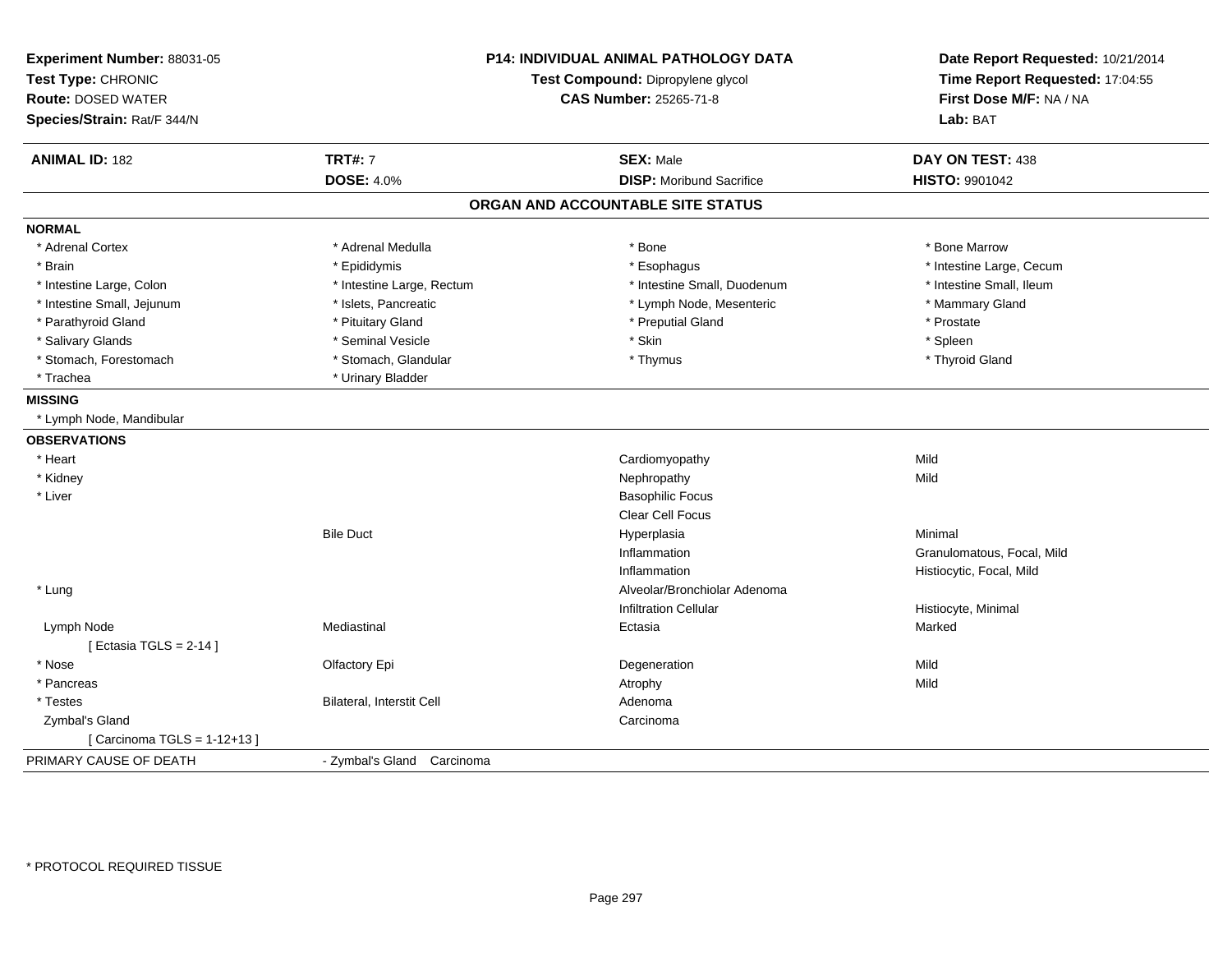| Experiment Number: 88031-05<br>Test Type: CHRONIC<br><b>Route: DOSED WATER</b><br>Species/Strain: Rat/F 344/N |                           | P14: INDIVIDUAL ANIMAL PATHOLOGY DATA<br>Test Compound: Dipropylene glycol<br><b>CAS Number: 25265-71-8</b> | Date Report Requested: 10/21/2014<br>Time Report Requested: 17:04:55<br>First Dose M/F: NA / NA<br>Lab: BAT |
|---------------------------------------------------------------------------------------------------------------|---------------------------|-------------------------------------------------------------------------------------------------------------|-------------------------------------------------------------------------------------------------------------|
| <b>ANIMAL ID: 183</b>                                                                                         | <b>TRT#: 7</b>            | <b>SEX: Male</b>                                                                                            | DAY ON TEST: 631                                                                                            |
|                                                                                                               | <b>DOSE: 4.0%</b>         | <b>DISP: Natural Death</b>                                                                                  | <b>HISTO: 9901043</b>                                                                                       |
|                                                                                                               |                           | ORGAN AND ACCOUNTABLE SITE STATUS                                                                           |                                                                                                             |
| <b>NORMAL</b>                                                                                                 |                           |                                                                                                             |                                                                                                             |
| * Adrenal Medulla                                                                                             | * Bone                    | * Bone Marrow                                                                                               | * Brain                                                                                                     |
| * Epididymis                                                                                                  | * Esophagus               | * Intestine Small, Duodenum                                                                                 | * Islets, Pancreatic                                                                                        |
| * Lung                                                                                                        | * Lymph Node, Mesenteric  | * Mammary Gland                                                                                             | * Pancreas                                                                                                  |
| * Parathyroid Gland                                                                                           | * Pituitary Gland         | * Preputial Gland                                                                                           | * Prostate                                                                                                  |
| * Salivary Glands                                                                                             | * Seminal Vesicle         | * Skin                                                                                                      | * Spleen                                                                                                    |
| * Stomach, Forestomach                                                                                        | * Stomach, Glandular      | * Thymus                                                                                                    | * Trachea                                                                                                   |
| * Urinary Bladder                                                                                             |                           |                                                                                                             |                                                                                                             |
| <b>MISSING</b>                                                                                                |                           |                                                                                                             |                                                                                                             |
| * Lymph Node, Mandibular                                                                                      |                           |                                                                                                             |                                                                                                             |
| <b>AUTO PRECLUDES DIAG.</b>                                                                                   |                           |                                                                                                             |                                                                                                             |
| * Intestine Large, Cecum                                                                                      | * Intestine Large, Colon  | * Intestine Large, Rectum                                                                                   | * Intestine Small, Ileum                                                                                    |
| * Intestine Small, Jejunum                                                                                    |                           |                                                                                                             |                                                                                                             |
| <b>OBSERVATIONS</b>                                                                                           |                           |                                                                                                             |                                                                                                             |
| * Adrenal Cortex                                                                                              |                           | Hypertrophy                                                                                                 | Mild                                                                                                        |
| * Heart                                                                                                       |                           | Cardiomyopathy                                                                                              | Mild                                                                                                        |
| * Kidney                                                                                                      | <b>Transit Epithe</b>     | Hyperplasia                                                                                                 | Minimal                                                                                                     |
|                                                                                                               |                           | Nephropathy                                                                                                 | Marked                                                                                                      |
| [Nephropathy TGLS = 2-6]                                                                                      |                           |                                                                                                             |                                                                                                             |
| * Liver                                                                                                       |                           | <b>Basophilic Focus</b>                                                                                     |                                                                                                             |
|                                                                                                               | <b>Bile Duct</b>          | Hyperplasia                                                                                                 | Minimal                                                                                                     |
|                                                                                                               |                           | Inflammation                                                                                                | Granulomatous, Focal, Minimal                                                                               |
|                                                                                                               |                           | Inflammation                                                                                                | Histiocytic, Focal, Moderate                                                                                |
| * Nose                                                                                                        | Olfactory Epi             | Atrophy                                                                                                     | Minimal                                                                                                     |
| * Testes                                                                                                      | Bilateral, Interstit Cell | Adenoma                                                                                                     |                                                                                                             |
| [Adenoma TGLS = $1-8$ ]                                                                                       |                           |                                                                                                             |                                                                                                             |
| * Thyroid Gland                                                                                               | <b>Follicular Cel</b>     | Hyperplasia                                                                                                 | Minimal                                                                                                     |
| PRIMARY CAUSE OF DEATH                                                                                        | - Kidney Nephropathy      |                                                                                                             |                                                                                                             |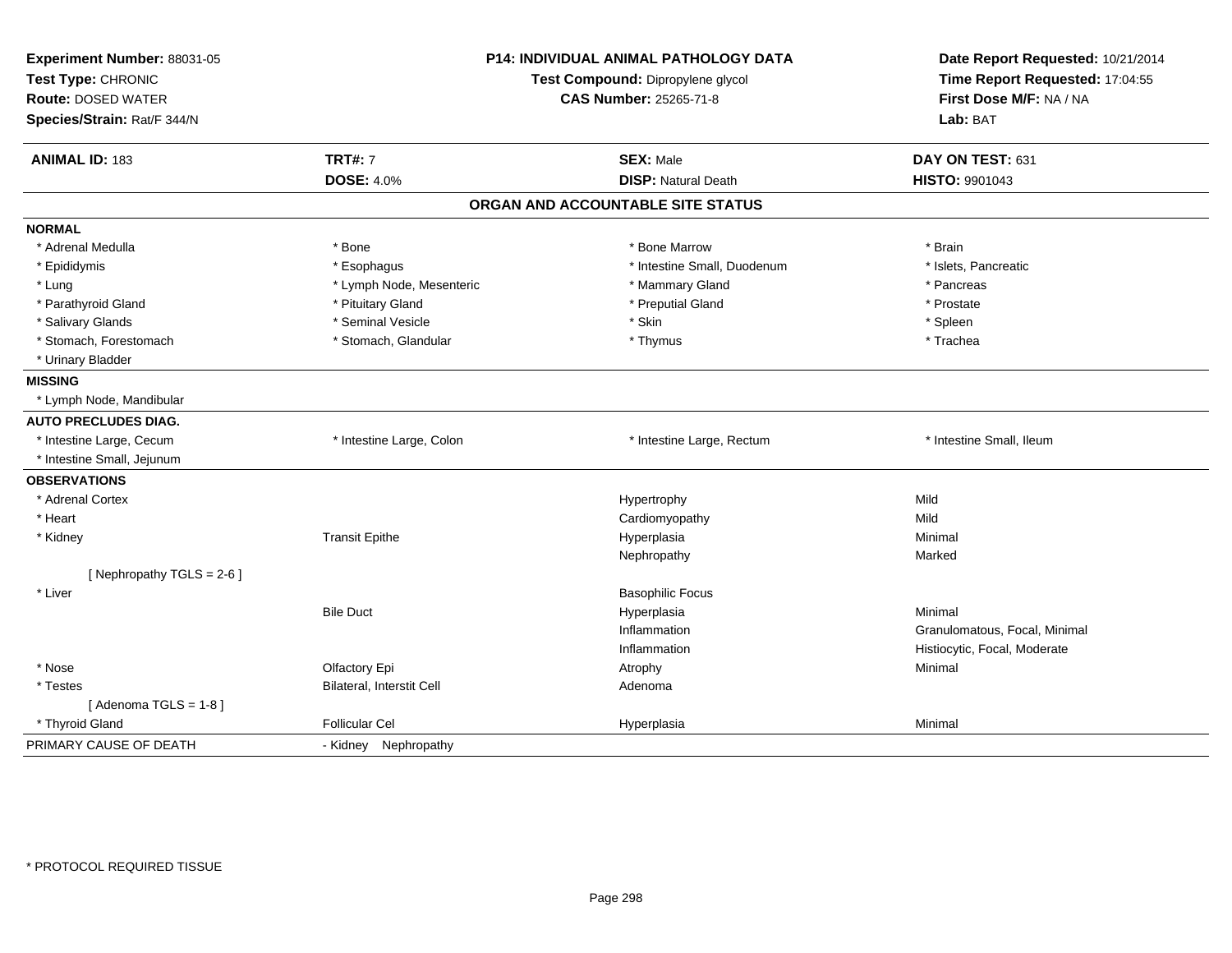| Experiment Number: 88031-05 |                                                                                          | P14: INDIVIDUAL ANIMAL PATHOLOGY DATA | Date Report Requested: 10/21/2014 |
|-----------------------------|------------------------------------------------------------------------------------------|---------------------------------------|-----------------------------------|
| Test Type: CHRONIC          | Test Compound: Dipropylene glycol                                                        |                                       | Time Report Requested: 17:04:55   |
| <b>Route: DOSED WATER</b>   |                                                                                          | <b>CAS Number: 25265-71-8</b>         | First Dose M/F: NA / NA           |
| Species/Strain: Rat/F 344/N |                                                                                          |                                       | Lab: BAT                          |
| <b>ANIMAL ID: 184</b>       | <b>TRT#: 7</b>                                                                           | <b>SEX: Male</b>                      | DAY ON TEST: 564                  |
|                             | <b>DOSE: 4.0%</b>                                                                        | <b>DISP:</b> Moribund Sacrifice       | HISTO: 9901044                    |
|                             |                                                                                          | ORGAN AND ACCOUNTABLE SITE STATUS     |                                   |
| <b>NORMAL</b>               |                                                                                          |                                       |                                   |
| * Adrenal Cortex            | * Adrenal Medulla                                                                        | * Bone                                | * Bone Marrow                     |
| * Brain                     | * Epididymis                                                                             | * Esophagus                           | * Intestine Large, Cecum          |
| * Intestine Large, Colon    | * Intestine Large, Rectum                                                                | * Intestine Small, Duodenum           | * Intestine Small, Ileum          |
| * Intestine Small, Jejunum  | * Lymph Node, Mesenteric                                                                 | * Nose                                | * Pancreas                        |
| Peripheral Nerve            | * Pituitary Gland                                                                        | * Preputial Gland                     | * Prostate                        |
| * Salivary Glands           | * Seminal Vesicle                                                                        | * Skin                                | Spinal Cord                       |
| * Spleen                    | * Stomach, Forestomach                                                                   | * Stomach, Glandular                  | * Thymus                          |
| * Thyroid Gland             | * Trachea                                                                                | * Urinary Bladder                     |                                   |
| <b>MISSING</b>              |                                                                                          |                                       |                                   |
| * Lymph Node, Mandibular    | * Mammary Gland                                                                          |                                       |                                   |
| <b>OBSERVATIONS</b>         |                                                                                          |                                       |                                   |
| * Heart                     |                                                                                          | Cardiomyopathy                        | Mild                              |
| [Cardiomyopathy TGLS = 3-5] |                                                                                          |                                       |                                   |
| * Islets, Pancreatic        |                                                                                          | Carcinoma                             |                                   |
| [Carcinoma TGLS = 5-5]      |                                                                                          |                                       |                                   |
| * Kidney                    |                                                                                          | Nephropathy                           | Marked                            |
| [Nephropathy TGLS = 2-6]    |                                                                                          |                                       |                                   |
| * Liver                     |                                                                                          | <b>Basophilic Focus</b>               |                                   |
|                             | <b>Bile Duct</b>                                                                         | Hyperplasia                           | Minimal                           |
|                             |                                                                                          | Inflammation                          | Histiocytic, Focal, Moderate      |
|                             |                                                                                          | Inflammation                          | Granulomatous, Focal, Mild        |
|                             | Note: TGL 4, "nodule, 3 mm dia" noted at trim, was variation in normal lobar morphology. |                                       |                                   |
| * Lung                      |                                                                                          | <b>Infiltration Cellular</b>          | Histiocyte, Minimal               |
| * Parathyroid Gland         |                                                                                          | Hyperplasia                           | Minimal                           |
| * Testes                    | Bilateral, Interstit Cell                                                                | Adenoma                               |                                   |
| [Adenoma TGLS = 1-8]        |                                                                                          |                                       |                                   |
| PRIMARY CAUSE OF DEATH      | - Kidney Nephropathy                                                                     |                                       |                                   |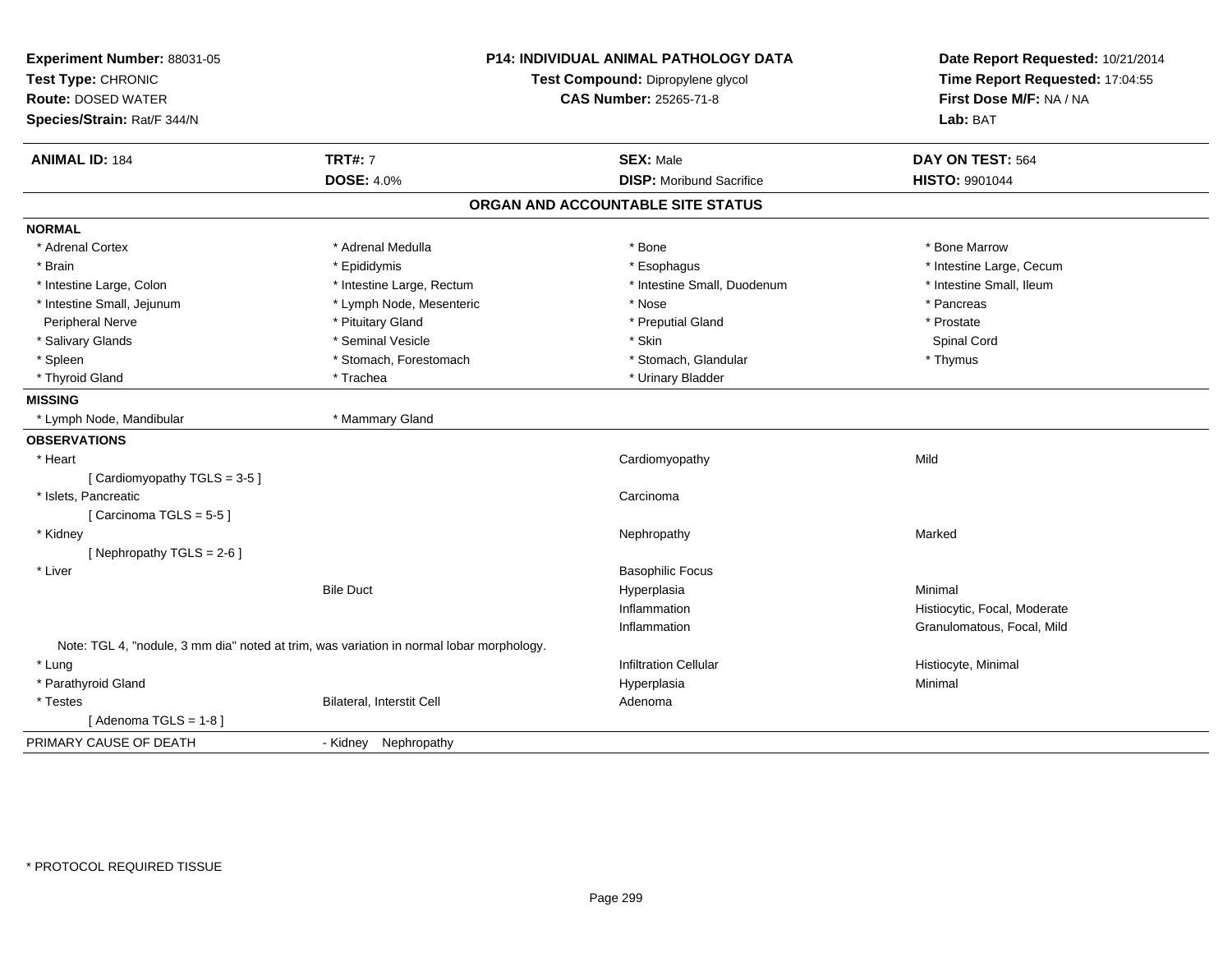| Experiment Number: 88031-05<br>Test Type: CHRONIC<br><b>Route: DOSED WATER</b><br>Species/Strain: Rat/F 344/N |                                                                                                | <b>P14: INDIVIDUAL ANIMAL PATHOLOGY DATA</b><br>Test Compound: Dipropylene glycol<br><b>CAS Number: 25265-71-8</b> |                              |
|---------------------------------------------------------------------------------------------------------------|------------------------------------------------------------------------------------------------|--------------------------------------------------------------------------------------------------------------------|------------------------------|
| <b>ANIMAL ID: 185</b>                                                                                         | <b>TRT#: 7</b>                                                                                 | <b>SEX: Male</b>                                                                                                   | DAY ON TEST: 578             |
|                                                                                                               | <b>DOSE: 4.0%</b>                                                                              | <b>DISP: Natural Death</b>                                                                                         | <b>HISTO: 9901045</b>        |
|                                                                                                               |                                                                                                | ORGAN AND ACCOUNTABLE SITE STATUS                                                                                  |                              |
| <b>NORMAL</b>                                                                                                 |                                                                                                |                                                                                                                    |                              |
| * Adrenal Medulla                                                                                             | * Bone                                                                                         | * Bone Marrow                                                                                                      | * Brain                      |
| * Epididymis                                                                                                  | * Esophagus                                                                                    | * Intestine Small, Duodenum                                                                                        | * Islets, Pancreatic         |
| * Lymph Node, Mandibular                                                                                      | * Lymph Node, Mesenteric                                                                       | * Mammary Gland                                                                                                    | * Pancreas                   |
| * Parathyroid Gland                                                                                           | * Preputial Gland                                                                              | * Prostate                                                                                                         | * Seminal Vesicle            |
| * Skin                                                                                                        | * Spleen                                                                                       | * Stomach, Glandular                                                                                               | * Thymus                     |
| * Thyroid Gland                                                                                               | * Trachea                                                                                      | * Urinary Bladder                                                                                                  |                              |
| <b>AUTO PRECLUDES DIAG.</b>                                                                                   |                                                                                                |                                                                                                                    |                              |
| * Intestine Large, Cecum                                                                                      | * Intestine Large, Colon                                                                       | * Intestine Large, Rectum                                                                                          | * Intestine Small, Ileum     |
| * Intestine Small, Jejunum                                                                                    |                                                                                                |                                                                                                                    |                              |
| <b>OBSERVATIONS</b>                                                                                           |                                                                                                |                                                                                                                    |                              |
| * Adrenal Cortex                                                                                              |                                                                                                | Hyperplasia                                                                                                        | Minimal                      |
| * Heart                                                                                                       |                                                                                                | Cardiomyopathy                                                                                                     | Mild                         |
| * Kidney                                                                                                      |                                                                                                | Nephropathy                                                                                                        | Marked                       |
| [Nephropathy TGLS = 5-6]                                                                                      |                                                                                                |                                                                                                                    |                              |
| * Liver                                                                                                       |                                                                                                | <b>Basophilic Focus</b>                                                                                            |                              |
|                                                                                                               |                                                                                                | Inflammation                                                                                                       | Histiocytic, Focal, Moderate |
|                                                                                                               |                                                                                                | Inflammation                                                                                                       | Granulomatous, Focal, Mild   |
| [Inflammation TGLS = $4-12$ ]                                                                                 | Note: TGL 3, "deformity, 2 x 2 x 1 mm" noted at necropsy, was not apparent microscopically.    |                                                                                                                    |                              |
| * Lung                                                                                                        |                                                                                                | <b>Infiltration Cellular</b>                                                                                       | Histiocyte, Minimal          |
|                                                                                                               |                                                                                                | Thrombosis                                                                                                         | Minimal                      |
| * Nose                                                                                                        | Olfactory Epi                                                                                  | Atrophy                                                                                                            | Minimal                      |
| * Pituitary Gland                                                                                             | <b>Pars Distalis</b>                                                                           | Hyperplasia                                                                                                        | Moderate                     |
| * Salivary Glands                                                                                             |                                                                                                | Inflammation                                                                                                       | Suppurative, Mild            |
| * Stomach, Forestomach                                                                                        |                                                                                                | Ulcer                                                                                                              | Minimal                      |
| * Testes                                                                                                      | Bilateral, Interstit Cell                                                                      | Adenoma                                                                                                            |                              |
| [Adenoma TGLS = $2-8$ ]                                                                                       |                                                                                                |                                                                                                                    |                              |
| * Urin Bladder                                                                                                |                                                                                                |                                                                                                                    |                              |
|                                                                                                               | Note: TGL 1, "dilatation, 15 mm dia, red" noted at necropsy, was not apparent microscopically. |                                                                                                                    |                              |
| PRIMARY CAUSE OF DEATH                                                                                        | - Kidney Nephropathy                                                                           |                                                                                                                    |                              |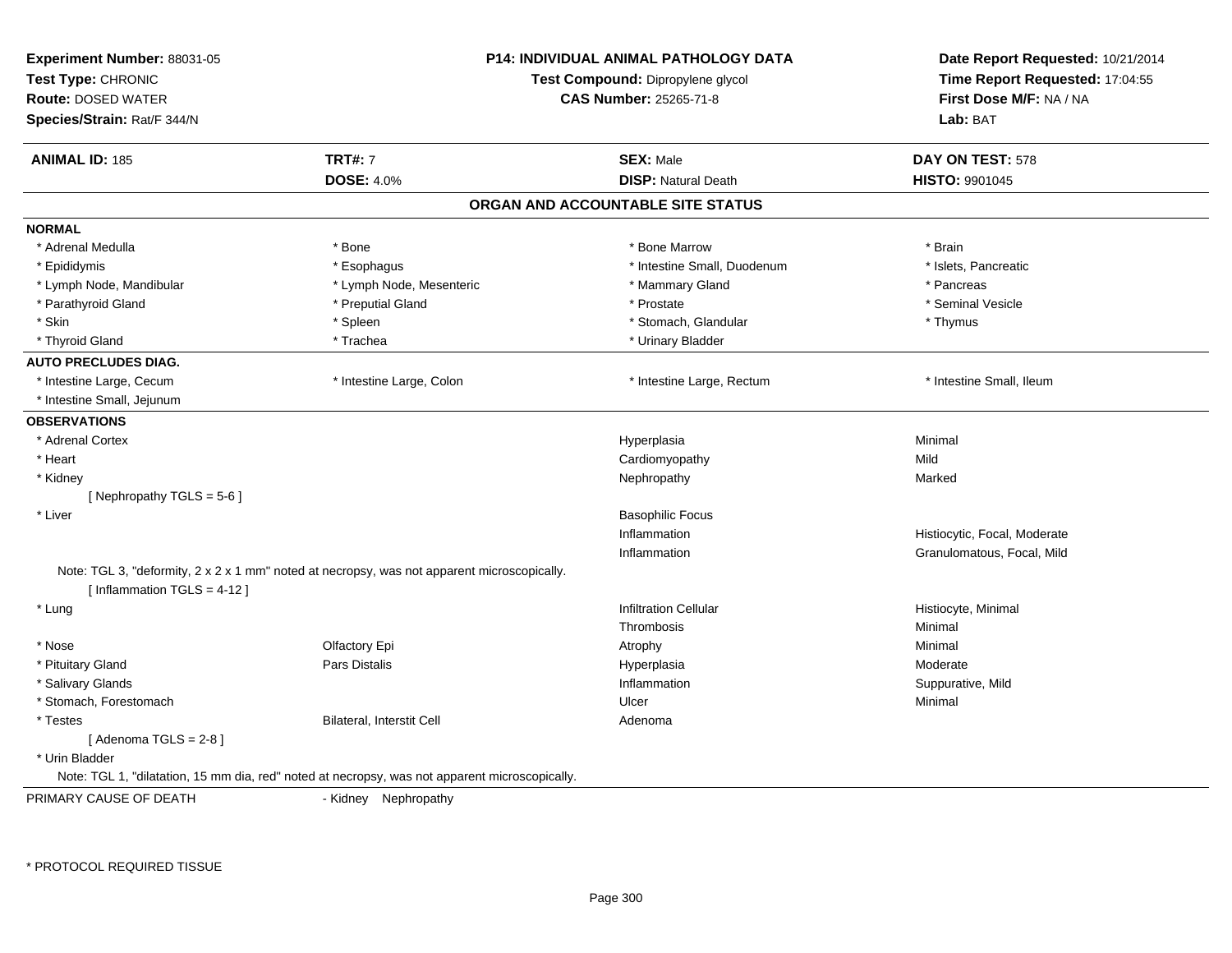|                   | <b>P14: INDIVIDUAL ANIMAL PATHOLOGY DATA</b><br>Test Compound: Dipropylene glycol | Date Report Requested: 10/21/2014<br>Time Report Requested: 17:04:55 |
|-------------------|-----------------------------------------------------------------------------------|----------------------------------------------------------------------|
|                   | <b>CAS Number: 25265-71-8</b>                                                     | First Dose M/F: NA / NA                                              |
|                   |                                                                                   | Lab: BAT                                                             |
| <b>TRT#: 7</b>    | <b>SEX:</b> Male                                                                  | DAY ON TEST: 578                                                     |
| <b>DOSE: 4.0%</b> | <b>DISP:</b> Natural Death                                                        | <b>HISTO: 9901045</b>                                                |
|                   | <b>ORGAN AND ACCOUNTABLE SITE STATUS</b>                                          |                                                                      |
|                   |                                                                                   |                                                                      |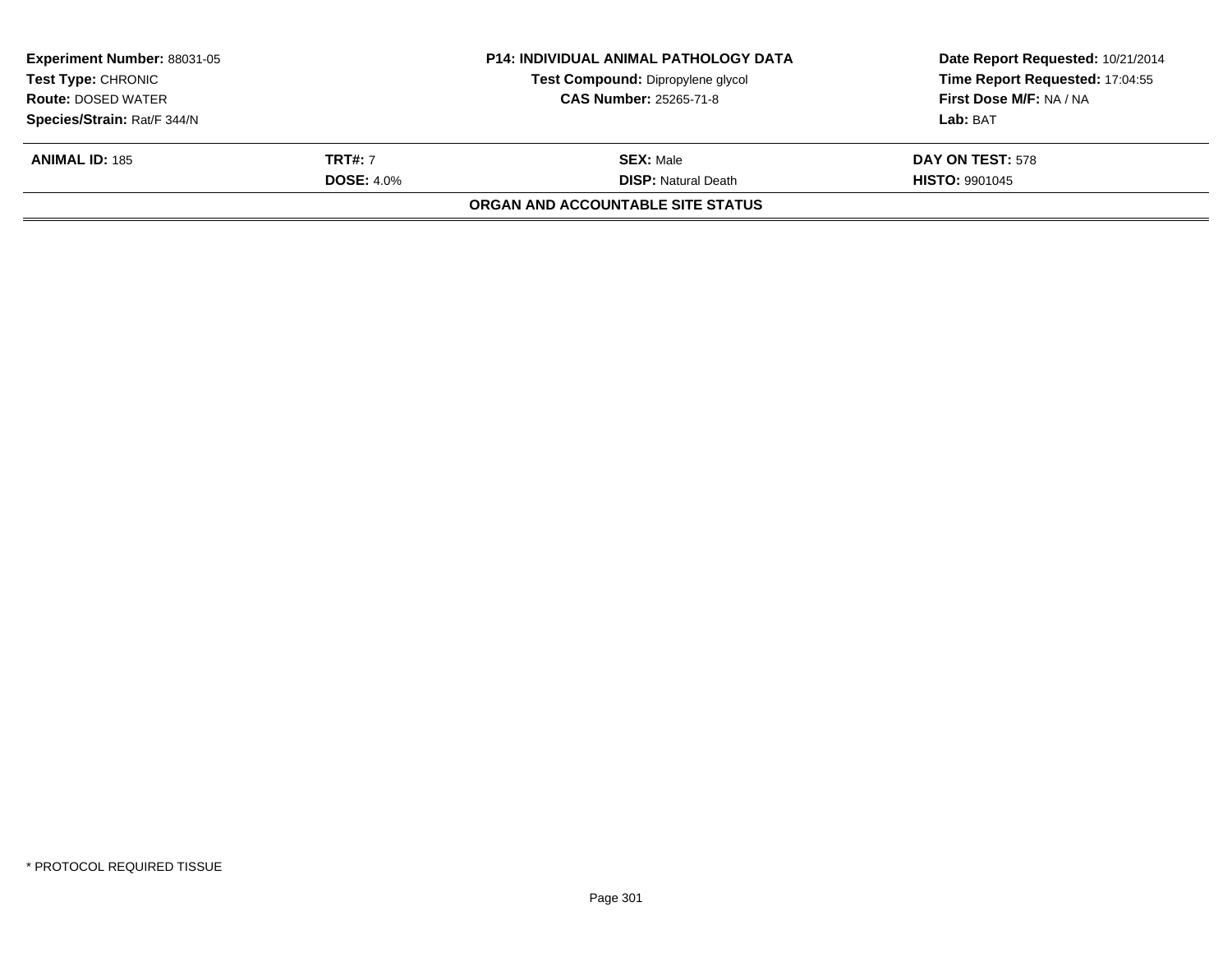| Experiment Number: 88031-05<br>Test Type: CHRONIC<br><b>Route: DOSED WATER</b><br>Species/Strain: Rat/F 344/N | <b>P14: INDIVIDUAL ANIMAL PATHOLOGY DATA</b><br>Test Compound: Dipropylene glycol<br>CAS Number: 25265-71-8 |                                   | Date Report Requested: 10/21/2014<br>Time Report Requested: 17:04:55<br>First Dose M/F: NA / NA<br>Lab: BAT |  |
|---------------------------------------------------------------------------------------------------------------|-------------------------------------------------------------------------------------------------------------|-----------------------------------|-------------------------------------------------------------------------------------------------------------|--|
| <b>ANIMAL ID: 186</b>                                                                                         | <b>TRT#: 7</b>                                                                                              | <b>SEX: Male</b>                  | DAY ON TEST: 647                                                                                            |  |
|                                                                                                               | <b>DOSE: 4.0%</b>                                                                                           | <b>DISP: Moribund Sacrifice</b>   | HISTO: 9901046                                                                                              |  |
|                                                                                                               |                                                                                                             | ORGAN AND ACCOUNTABLE SITE STATUS |                                                                                                             |  |
| <b>NORMAL</b>                                                                                                 |                                                                                                             |                                   |                                                                                                             |  |
| * Adrenal Cortex                                                                                              | * Adrenal Medulla                                                                                           | * Bone                            | * Bone Marrow                                                                                               |  |
| * Brain                                                                                                       | * Epididymis                                                                                                | * Esophagus                       | * Intestine Large, Cecum                                                                                    |  |
| * Intestine Large, Rectum                                                                                     | * Intestine Small, Duodenum                                                                                 | * Intestine Small. Ileum          | * Intestine Small, Jejunum                                                                                  |  |
| * Islets, Pancreatic                                                                                          | * Lymph Node, Mesenteric                                                                                    | * Mammary Gland                   | * Nose                                                                                                      |  |
| * Pancreas                                                                                                    | * Parathyroid Gland                                                                                         | * Preputial Gland                 | * Seminal Vesicle                                                                                           |  |
| * Skin                                                                                                        | * Spleen                                                                                                    | * Stomach, Forestomach            | * Stomach, Glandular                                                                                        |  |
| * Thymus                                                                                                      | * Thyroid Gland                                                                                             | * Trachea                         | * Urinary Bladder                                                                                           |  |
| <b>MISSING</b>                                                                                                |                                                                                                             |                                   |                                                                                                             |  |
| * Lymph Node, Mandibular                                                                                      |                                                                                                             |                                   |                                                                                                             |  |
| <b>OBSERVATIONS</b>                                                                                           |                                                                                                             |                                   |                                                                                                             |  |
| * Heart                                                                                                       |                                                                                                             | Cardiomyopathy                    | Minimal                                                                                                     |  |
| * Intestine Large, Colon                                                                                      |                                                                                                             | Ulcer                             | Mild                                                                                                        |  |
| * Kidney                                                                                                      |                                                                                                             | Nephropathy                       | Marked                                                                                                      |  |
| [Nephropathy TGLS = 2-6]                                                                                      |                                                                                                             |                                   |                                                                                                             |  |
| * Liver                                                                                                       |                                                                                                             | <b>Basophilic Focus</b>           |                                                                                                             |  |
|                                                                                                               |                                                                                                             | Inflammation                      | Granulomatous, Focal, Mild                                                                                  |  |
|                                                                                                               |                                                                                                             | Inflammation                      | Histiocytic, Focal, Moderate                                                                                |  |
| * Lung                                                                                                        |                                                                                                             | <b>Infiltration Cellular</b>      | Histiocyte, Minimal                                                                                         |  |
| * Pituitary Gland                                                                                             | <b>Pars Distalis</b>                                                                                        | Hyperplasia                       | Mild                                                                                                        |  |
| * Prostate                                                                                                    |                                                                                                             | Hyperplasia                       | Mild                                                                                                        |  |
| * Salivary Glands                                                                                             |                                                                                                             | Inflammation                      | Suppurative, Mild                                                                                           |  |
| * Testes                                                                                                      | Bilateral, Interstit Cell                                                                                   | Adenoma                           |                                                                                                             |  |
| [Adenoma TGLS = $1-8$ ]                                                                                       |                                                                                                             |                                   |                                                                                                             |  |
| PRIMARY CAUSE OF DEATH                                                                                        | - Kidney Nephropathy                                                                                        |                                   |                                                                                                             |  |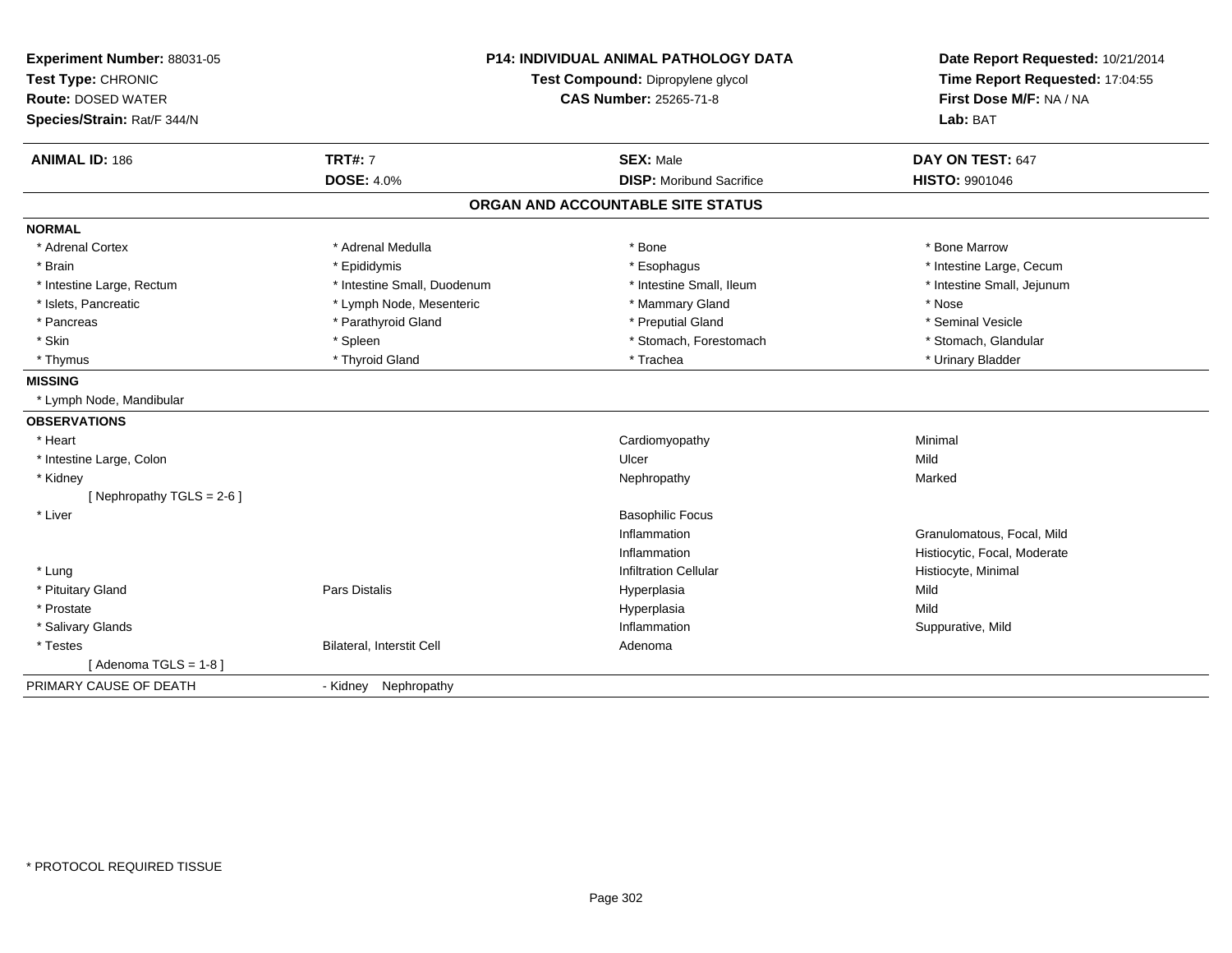| Experiment Number: 88031-05<br>Test Type: CHRONIC<br><b>Route: DOSED WATER</b><br>Species/Strain: Rat/F 344/N | <b>P14: INDIVIDUAL ANIMAL PATHOLOGY DATA</b><br>Test Compound: Dipropylene glycol<br><b>CAS Number: 25265-71-8</b> |                                   | Date Report Requested: 10/21/2014<br>Time Report Requested: 17:04:55<br>First Dose M/F: NA / NA<br>Lab: BAT |
|---------------------------------------------------------------------------------------------------------------|--------------------------------------------------------------------------------------------------------------------|-----------------------------------|-------------------------------------------------------------------------------------------------------------|
| <b>ANIMAL ID: 187</b>                                                                                         | <b>TRT#: 7</b>                                                                                                     | <b>SEX: Male</b>                  | DAY ON TEST: 398                                                                                            |
|                                                                                                               | <b>DOSE: 4.0%</b>                                                                                                  | <b>DISP: Natural Death</b>        | HISTO: 9901047                                                                                              |
|                                                                                                               |                                                                                                                    | ORGAN AND ACCOUNTABLE SITE STATUS |                                                                                                             |
| <b>NORMAL</b>                                                                                                 |                                                                                                                    |                                   |                                                                                                             |
| * Adrenal Cortex                                                                                              | * Adrenal Medulla                                                                                                  | * Bone                            | * Bone Marrow                                                                                               |
| * Brain                                                                                                       | * Epididymis                                                                                                       | * Esophagus                       | * Intestine Large, Colon                                                                                    |
| * Intestine Large, Rectum                                                                                     | * Islets, Pancreatic                                                                                               | * Lymph Node, Mesenteric          | * Mammary Gland                                                                                             |
| * Pancreas                                                                                                    | * Parathyroid Gland                                                                                                | * Pituitary Gland                 | * Preputial Gland                                                                                           |
| * Prostate                                                                                                    | * Salivary Glands                                                                                                  | * Seminal Vesicle                 | * Skin                                                                                                      |
| * Spleen                                                                                                      | * Stomach, Forestomach                                                                                             | * Thymus                          | * Thyroid Gland                                                                                             |
| * Trachea                                                                                                     |                                                                                                                    |                                   |                                                                                                             |
| <b>MISSING</b>                                                                                                |                                                                                                                    |                                   |                                                                                                             |
| * Lymph Node, Mandibular                                                                                      |                                                                                                                    |                                   |                                                                                                             |
| <b>AUTO PRECLUDES DIAG.</b>                                                                                   |                                                                                                                    |                                   |                                                                                                             |
| * Intestine Large, Cecum                                                                                      | * Intestine Small, Duodenum                                                                                        | * Intestine Small. Ileum          | * Intestine Small, Jejunum                                                                                  |
| <b>OBSERVATIONS</b>                                                                                           |                                                                                                                    |                                   |                                                                                                             |
| <b>Blood Vessel</b>                                                                                           | Aorta                                                                                                              | Mineralization                    | Marked                                                                                                      |
| * Heart                                                                                                       |                                                                                                                    | Mineralization                    | Mild                                                                                                        |
| * Kidney                                                                                                      |                                                                                                                    | Hydronephrosis                    | Mild                                                                                                        |
|                                                                                                               |                                                                                                                    | Mineralization                    | Moderate                                                                                                    |
|                                                                                                               |                                                                                                                    | Nephropathy                       | Marked                                                                                                      |
| [Hydronephrosis TGLS = 4-6]<br>[Nephropathy TGLS = 3-6]                                                       |                                                                                                                    |                                   |                                                                                                             |
| * Liver                                                                                                       |                                                                                                                    | <b>Basophilic Focus</b>           |                                                                                                             |
|                                                                                                               |                                                                                                                    | Fatty Change                      | Mild                                                                                                        |
|                                                                                                               | <b>Bile Duct</b>                                                                                                   | Hyperplasia                       | Minimal                                                                                                     |
|                                                                                                               |                                                                                                                    | Inflammation                      | Granulomatous, Focal, Mild                                                                                  |
|                                                                                                               |                                                                                                                    | Inflammation                      | Histiocytic, Focal, Moderate                                                                                |
|                                                                                                               |                                                                                                                    | Mixed Cell Focus                  |                                                                                                             |
| [Fatty Change TGLS = 1-5]                                                                                     |                                                                                                                    |                                   |                                                                                                             |
| * Lung                                                                                                        |                                                                                                                    | Mineralization                    | Moderate                                                                                                    |
|                                                                                                               |                                                                                                                    | Thrombosis                        | Mild                                                                                                        |
| * Nose                                                                                                        | Olfactory Epi                                                                                                      | Atrophy                           | Minimal                                                                                                     |
|                                                                                                               |                                                                                                                    |                                   |                                                                                                             |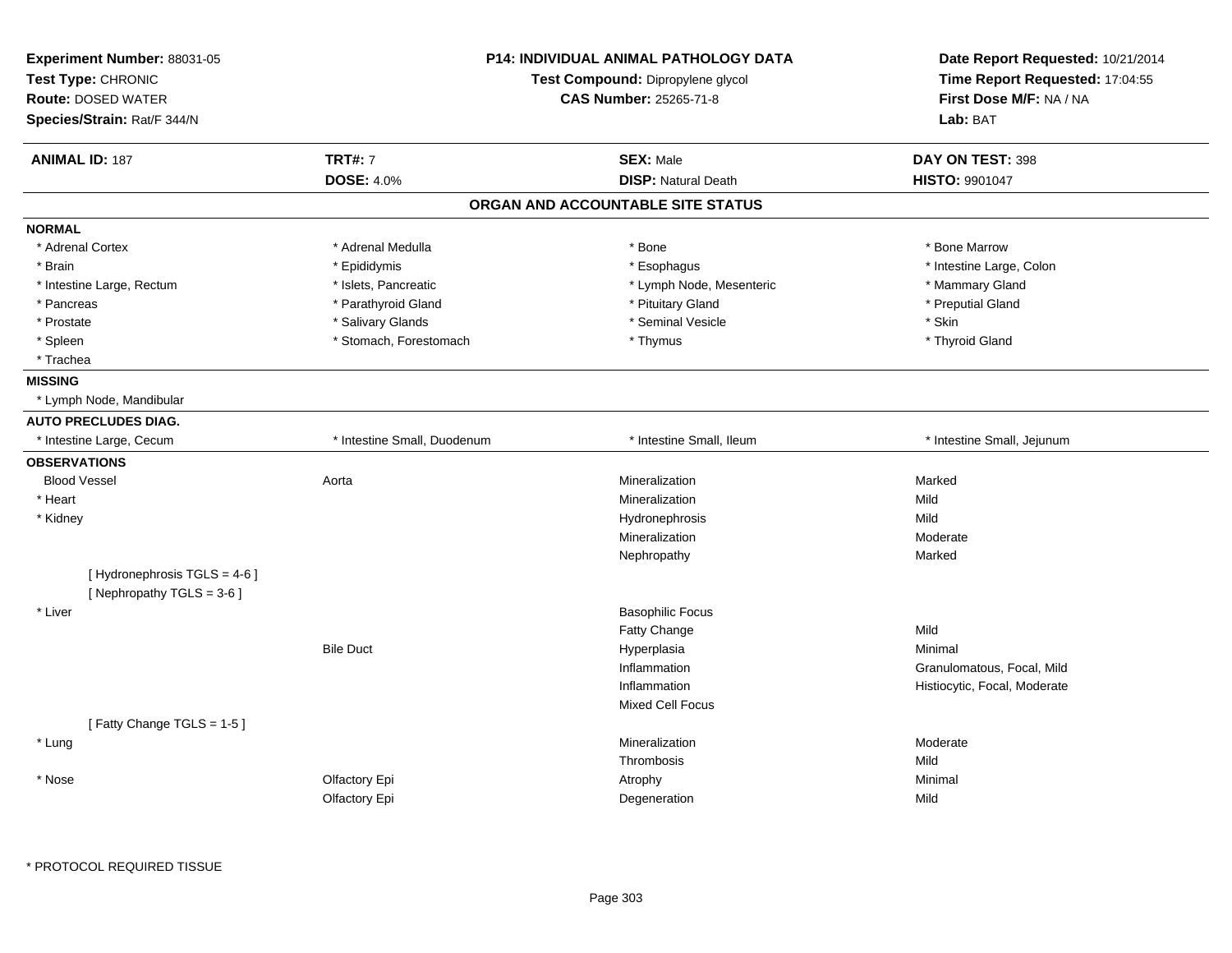| <b>Experiment Number: 88031-05</b><br>Test Type: CHRONIC<br><b>Route: DOSED WATER</b> |                                  | <b>P14: INDIVIDUAL ANIMAL PATHOLOGY DATA</b><br>Test Compound: Dipropylene glycol<br><b>CAS Number: 25265-71-8</b> | Date Report Requested: 10/21/2014<br>Time Report Requested: 17:04:55<br>First Dose M/F: NA / NA |
|---------------------------------------------------------------------------------------|----------------------------------|--------------------------------------------------------------------------------------------------------------------|-------------------------------------------------------------------------------------------------|
| Species/Strain: Rat/F 344/N                                                           |                                  |                                                                                                                    | Lab: BAT                                                                                        |
| <b>ANIMAL ID: 187</b>                                                                 | <b>TRT#: 7</b>                   | <b>SEX: Male</b>                                                                                                   | DAY ON TEST: 398                                                                                |
|                                                                                       | <b>DOSE: 4.0%</b>                | <b>DISP: Natural Death</b>                                                                                         | <b>HISTO: 9901047</b>                                                                           |
|                                                                                       |                                  | ORGAN AND ACCOUNTABLE SITE STATUS                                                                                  |                                                                                                 |
| * Stomach, Glandular                                                                  |                                  | Mineralization                                                                                                     | Moderate                                                                                        |
| * Testes                                                                              | <b>Bilateral, Interstit Cell</b> | Adenoma                                                                                                            |                                                                                                 |
| * Urinary Bladder                                                                     |                                  | Mineralization                                                                                                     | Moderate                                                                                        |
|                                                                                       |                                  | <b>Necrosis</b>                                                                                                    | Mild                                                                                            |
| [Necrosis TGLS = $2-9$ ]                                                              |                                  |                                                                                                                    |                                                                                                 |
| PRIMARY CAUSE OF DEATH                                                                | Nephropathy<br>- Kidnev          |                                                                                                                    |                                                                                                 |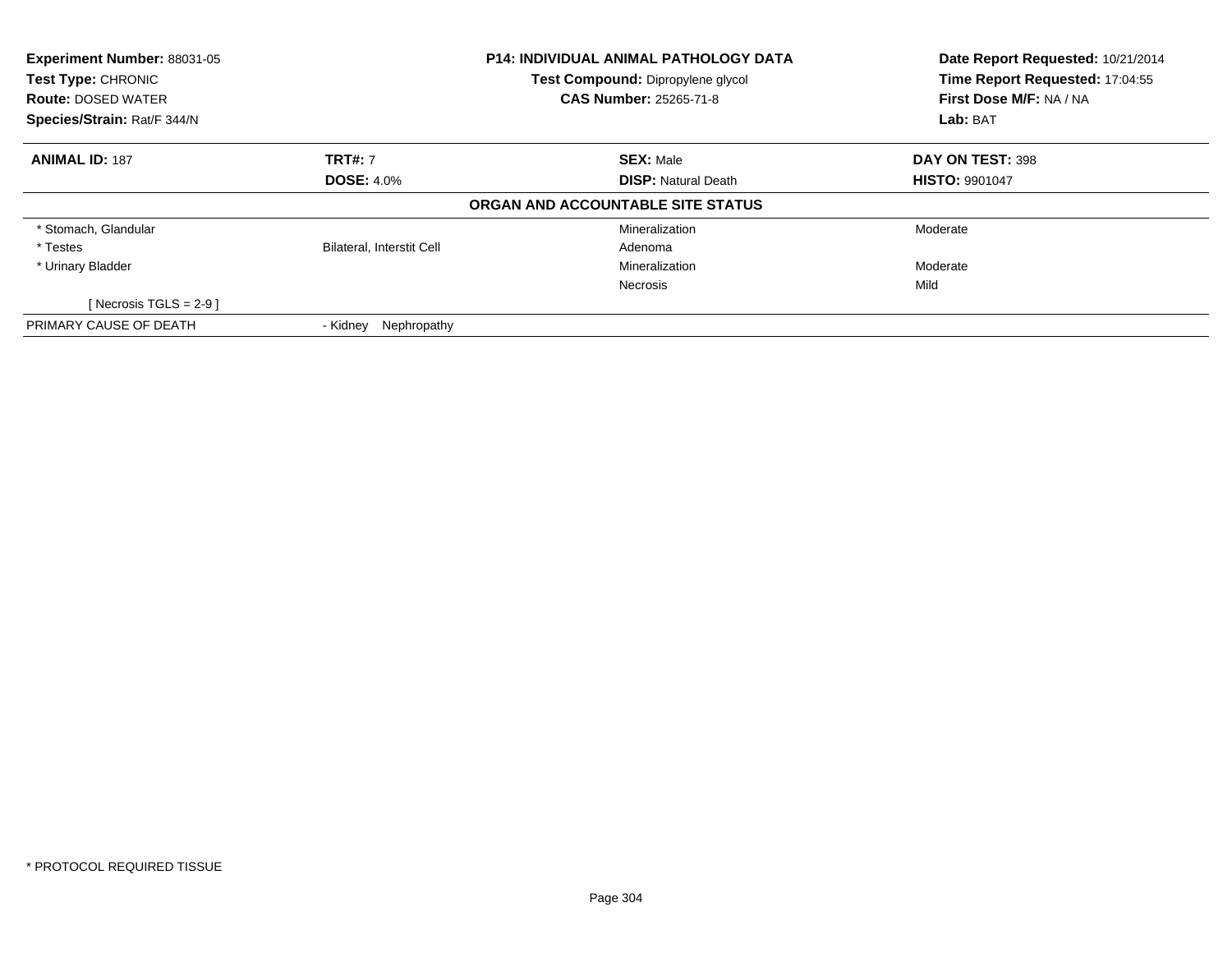| Experiment Number: 88031-05<br>Test Type: CHRONIC<br><b>Route: DOSED WATER</b><br>Species/Strain: Rat/F 344/N | <b>P14: INDIVIDUAL ANIMAL PATHOLOGY DATA</b><br>Test Compound: Dipropylene glycol<br><b>CAS Number: 25265-71-8</b> |                                   | Date Report Requested: 10/21/2014<br>Time Report Requested: 17:04:55<br>First Dose M/F: NA / NA<br>Lab: BAT |
|---------------------------------------------------------------------------------------------------------------|--------------------------------------------------------------------------------------------------------------------|-----------------------------------|-------------------------------------------------------------------------------------------------------------|
| <b>ANIMAL ID: 188</b>                                                                                         | <b>TRT#: 7</b>                                                                                                     | <b>SEX: Male</b>                  | DAY ON TEST: 554                                                                                            |
|                                                                                                               | <b>DOSE: 4.0%</b>                                                                                                  | <b>DISP: Natural Death</b>        | HISTO: 9901048                                                                                              |
|                                                                                                               |                                                                                                                    | ORGAN AND ACCOUNTABLE SITE STATUS |                                                                                                             |
| <b>NORMAL</b>                                                                                                 |                                                                                                                    |                                   |                                                                                                             |
| * Adrenal Cortex                                                                                              | * Adrenal Medulla                                                                                                  | * Bone                            | * Bone Marrow                                                                                               |
| * Brain                                                                                                       | * Epididymis                                                                                                       | * Esophagus                       | * Intestine Large, Colon                                                                                    |
| * Intestine Large, Rectum                                                                                     | * Intestine Small, Duodenum                                                                                        | * Intestine Small, Jejunum        | * Islets, Pancreatic                                                                                        |
| * Lymph Node, Mesenteric                                                                                      | * Mammary Gland                                                                                                    | * Pancreas                        | * Parathyroid Gland                                                                                         |
| * Pituitary Gland                                                                                             | * Preputial Gland                                                                                                  | * Prostate                        | * Salivary Glands                                                                                           |
| * Seminal Vesicle                                                                                             | <b>Skeletal Muscle</b>                                                                                             | * Skin                            | * Spleen                                                                                                    |
| * Stomach, Glandular                                                                                          | * Thymus                                                                                                           | * Thyroid Gland                   | * Trachea                                                                                                   |
| * Urinary Bladder                                                                                             |                                                                                                                    |                                   |                                                                                                             |
| <b>MISSING</b>                                                                                                |                                                                                                                    |                                   |                                                                                                             |
| * Lymph Node, Mandibular                                                                                      |                                                                                                                    |                                   |                                                                                                             |
| <b>AUTO PRECLUDES DIAG.</b>                                                                                   |                                                                                                                    |                                   |                                                                                                             |
| * Intestine Large, Cecum                                                                                      | * Intestine Small, Ileum                                                                                           |                                   |                                                                                                             |
| <b>OBSERVATIONS</b>                                                                                           |                                                                                                                    |                                   |                                                                                                             |
| * Heart                                                                                                       |                                                                                                                    | Cardiomyopathy                    | Mild                                                                                                        |
| * Kidney                                                                                                      |                                                                                                                    | Nephropathy                       | Marked                                                                                                      |
| [Nephropathy TGLS = 1-6]                                                                                      |                                                                                                                    |                                   |                                                                                                             |
| * Liver                                                                                                       |                                                                                                                    | <b>Basophilic Focus</b>           |                                                                                                             |
|                                                                                                               |                                                                                                                    | Hepatodiaphragmatic Nodule        |                                                                                                             |
|                                                                                                               | <b>Bile Duct</b>                                                                                                   | Hyperplasia                       | Minimal                                                                                                     |
|                                                                                                               |                                                                                                                    | Inflammation                      | Granulomatous, Focal, Moderate                                                                              |
|                                                                                                               |                                                                                                                    | Inflammation                      | Histiocytic, Focal, Moderate                                                                                |
| [ Hepatodiaphragmatic Nodule TGLS = 3-12 ]                                                                    |                                                                                                                    |                                   |                                                                                                             |
| * Lung                                                                                                        |                                                                                                                    | <b>Infiltration Cellular</b>      | Histiocyte, Minimal                                                                                         |
| * Nose                                                                                                        | Olfactory Epi                                                                                                      | Atrophy                           | Minimal                                                                                                     |
|                                                                                                               |                                                                                                                    | Thrombosis                        | Mild                                                                                                        |
| * Stomach, Forestomach                                                                                        |                                                                                                                    | Cyst                              | Minimal                                                                                                     |
| * Testes                                                                                                      | Bilateral, Interstit Cell                                                                                          | Adenoma                           |                                                                                                             |
| [Adenoma TGLS = $2-8$ ]                                                                                       |                                                                                                                    |                                   |                                                                                                             |
| PRIMARY CAUSE OF DEATH                                                                                        | - Kidney Nephropathy                                                                                               |                                   |                                                                                                             |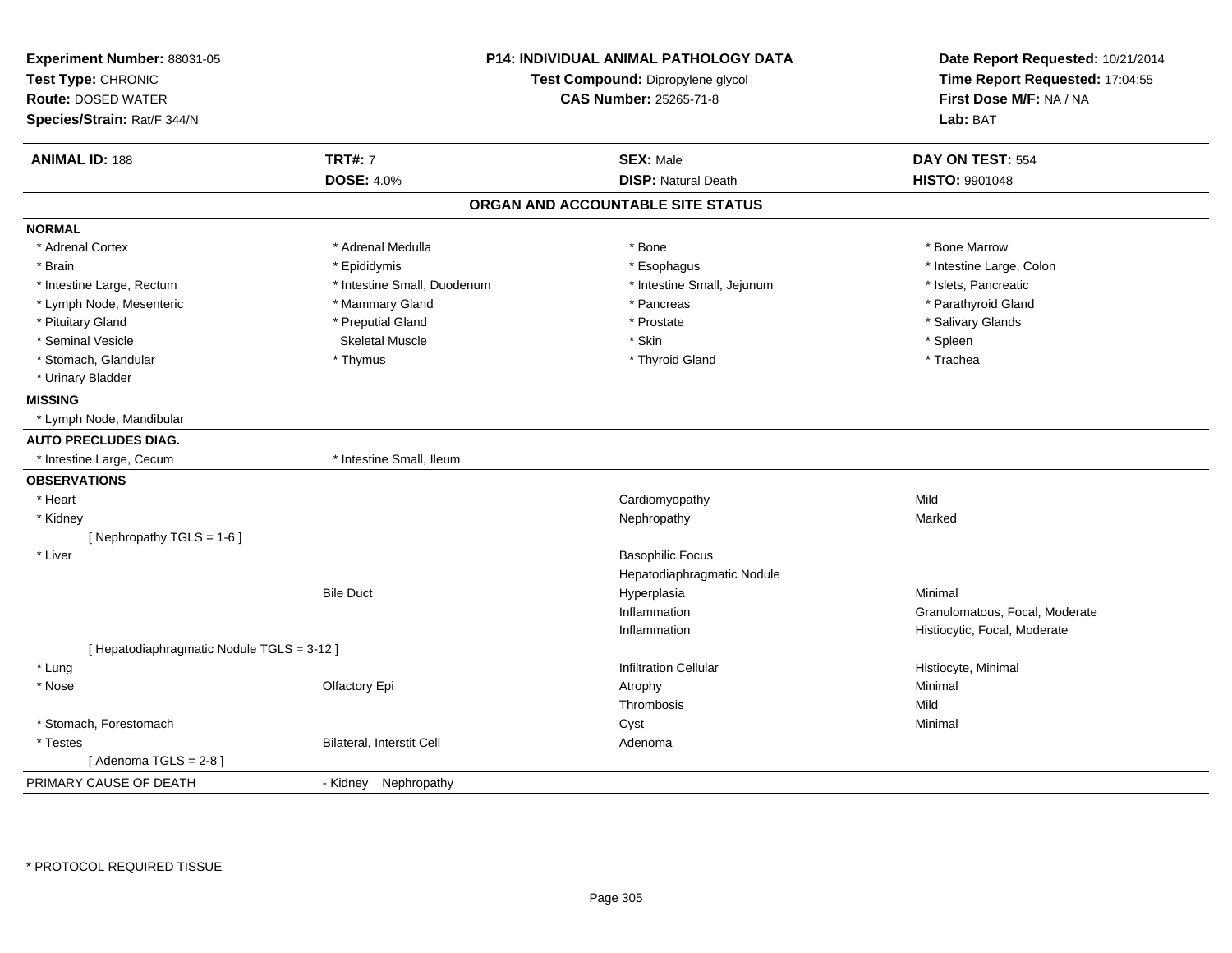| Experiment Number: 88031-05  | <b>P14: INDIVIDUAL ANIMAL PATHOLOGY DATA</b> |                                   | Date Report Requested: 10/21/2014                          |
|------------------------------|----------------------------------------------|-----------------------------------|------------------------------------------------------------|
| Test Type: CHRONIC           |                                              | Test Compound: Dipropylene glycol | Time Report Requested: 17:04:55<br>First Dose M/F: NA / NA |
| <b>Route: DOSED WATER</b>    |                                              | CAS Number: 25265-71-8            |                                                            |
| Species/Strain: Rat/F 344/N  |                                              |                                   | Lab: BAT                                                   |
| <b>ANIMAL ID: 189</b>        | <b>TRT#: 7</b>                               | <b>SEX: Male</b>                  | DAY ON TEST: 543                                           |
|                              | <b>DOSE: 4.0%</b>                            | <b>DISP: Moribund Sacrifice</b>   | HISTO: 9901049                                             |
|                              |                                              | ORGAN AND ACCOUNTABLE SITE STATUS |                                                            |
| <b>NORMAL</b>                |                                              |                                   |                                                            |
| * Adrenal Cortex             | * Adrenal Medulla                            | * Bone                            | * Bone Marrow                                              |
| * Brain                      | * Epididymis                                 | * Esophagus                       | * Heart                                                    |
| * Intestine Large, Cecum     | * Intestine Large, Colon                     | * Intestine Large, Rectum         | * Intestine Small, Duodenum                                |
| * Intestine Small. Ileum     | * Intestine Small, Jejunum                   | * Islets, Pancreatic              | * Lymph Node, Mesenteric                                   |
| * Mammary Gland              | * Pancreas                                   | * Parathyroid Gland               | * Pituitary Gland                                          |
| * Preputial Gland            | * Prostate                                   | * Seminal Vesicle                 | * Skin                                                     |
| * Spleen                     | * Stomach, Forestomach                       | * Stomach, Glandular              | * Thymus                                                   |
| * Thyroid Gland              | * Trachea                                    | * Urinary Bladder                 |                                                            |
| <b>MISSING</b>               |                                              |                                   |                                                            |
| * Lymph Node, Mandibular     |                                              |                                   |                                                            |
| <b>OBSERVATIONS</b>          |                                              |                                   |                                                            |
| * Kidney                     |                                              | Nephropathy                       | Marked                                                     |
| [Nephropathy TGLS = 3-6]     |                                              |                                   |                                                            |
| * Liver                      |                                              | <b>Basophilic Focus</b>           |                                                            |
|                              | <b>Bile Duct</b>                             | Hyperplasia                       | Minimal                                                    |
|                              |                                              | Inflammation                      | Histiocytic, Focal, Moderate                               |
|                              |                                              | Inflammation                      | Granulomatous, Focal, Minimal                              |
| [Inflammation TGLS = $2-5$ ] |                                              |                                   |                                                            |
| * Lung                       |                                              | <b>Infiltration Cellular</b>      | Histiocyte, Minimal                                        |
| * Nose                       | Olfactory Epi                                | Atrophy                           | Minimal                                                    |
| * Salivary Glands            |                                              | Inflammation                      | Suppurative, Minimal                                       |
| * Testes                     | Bilateral, Interstit Cell                    | Adenoma                           |                                                            |
| [Adenoma TGLS = $1-8$ ]      |                                              |                                   |                                                            |
| PRIMARY CAUSE OF DEATH       | Nephropathy<br>- Kidney                      |                                   |                                                            |
|                              |                                              |                                   |                                                            |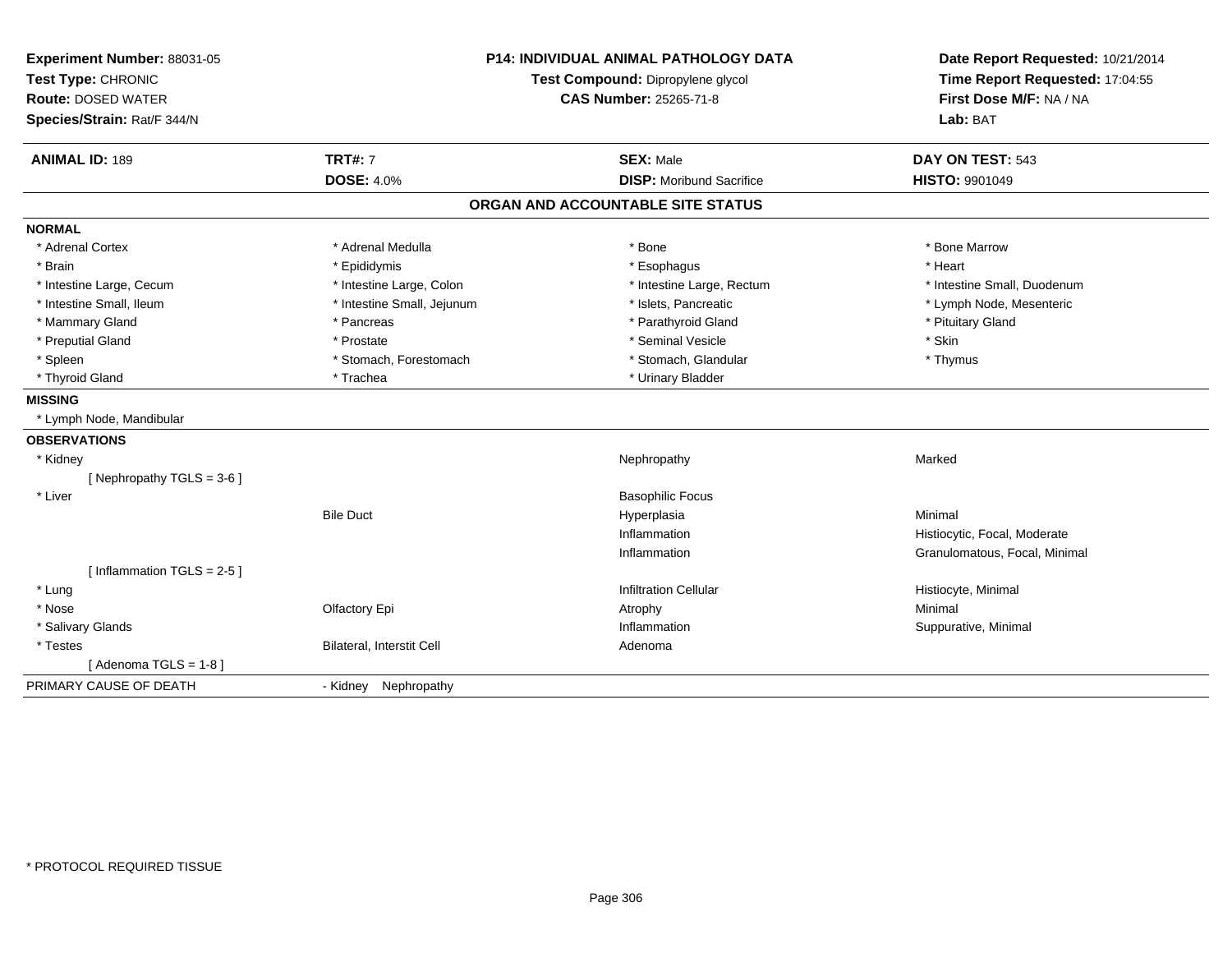| Experiment Number: 88031-05   | <b>P14: INDIVIDUAL ANIMAL PATHOLOGY DATA</b> |                                   | Date Report Requested: 10/21/2014                          |
|-------------------------------|----------------------------------------------|-----------------------------------|------------------------------------------------------------|
| Test Type: CHRONIC            |                                              | Test Compound: Dipropylene glycol | Time Report Requested: 17:04:55<br>First Dose M/F: NA / NA |
| <b>Route: DOSED WATER</b>     |                                              | CAS Number: 25265-71-8            |                                                            |
| Species/Strain: Rat/F 344/N   |                                              |                                   | Lab: BAT                                                   |
| <b>ANIMAL ID: 190</b>         | <b>TRT#: 7</b>                               | <b>SEX: Male</b>                  | DAY ON TEST: 507                                           |
|                               | <b>DOSE: 4.0%</b>                            | <b>DISP: Moribund Sacrifice</b>   | <b>HISTO: 9901050</b>                                      |
|                               |                                              | ORGAN AND ACCOUNTABLE SITE STATUS |                                                            |
| <b>NORMAL</b>                 |                                              |                                   |                                                            |
| * Adrenal Cortex              | * Adrenal Medulla                            | * Bone                            | * Bone Marrow                                              |
| * Brain                       | * Epididymis                                 | * Esophagus                       | * Heart                                                    |
| * Intestine Large, Cecum      | * Intestine Large, Colon                     | * Intestine Large, Rectum         | * Intestine Small, Duodenum                                |
| * Intestine Small. Ileum      | * Intestine Small, Jejunum                   | * Islets, Pancreatic              | * Lymph Node, Mesenteric                                   |
| * Mammary Gland               | * Parathyroid Gland                          | * Pituitary Gland                 | * Preputial Gland                                          |
| * Prostate                    | * Salivary Glands                            | * Seminal Vesicle                 | * Skin                                                     |
| * Spleen                      | * Stomach, Forestomach                       | * Stomach, Glandular              | * Thymus                                                   |
| * Thyroid Gland               | * Trachea                                    | * Urinary Bladder                 |                                                            |
| <b>MISSING</b>                |                                              |                                   |                                                            |
| * Lymph Node, Mandibular      |                                              |                                   |                                                            |
| <b>OBSERVATIONS</b>           |                                              |                                   |                                                            |
| * Kidney                      |                                              | Nephropathy                       | Marked                                                     |
| [ Nephropathy TGLS = $3-6$ ]  |                                              |                                   |                                                            |
| * Liver                       |                                              | <b>Basophilic Focus</b>           |                                                            |
|                               | <b>Bile Duct</b>                             | Hyperplasia                       | Minimal                                                    |
|                               |                                              | Inflammation                      | Granulomatous, Focal, Minimal                              |
|                               |                                              | Inflammation                      | Histiocytic, Focal, Moderate                               |
| [Basophilic Focus TGLS = 2-5] |                                              |                                   |                                                            |
| * Lung                        |                                              | <b>Infiltration Cellular</b>      | Histiocyte, Minimal                                        |
| * Nose                        | Olfactory Epi                                | Atrophy                           | Minimal                                                    |
| * Pancreas                    |                                              | Atrophy                           | Minimal                                                    |
| * Testes                      | Bilateral, Interstit Cell                    | Adenoma                           |                                                            |
| [Adenoma TGLS = $1-8$ ]       |                                              |                                   |                                                            |
| PRIMARY CAUSE OF DEATH        | Nephropathy<br>- Kidney                      |                                   |                                                            |
|                               |                                              |                                   |                                                            |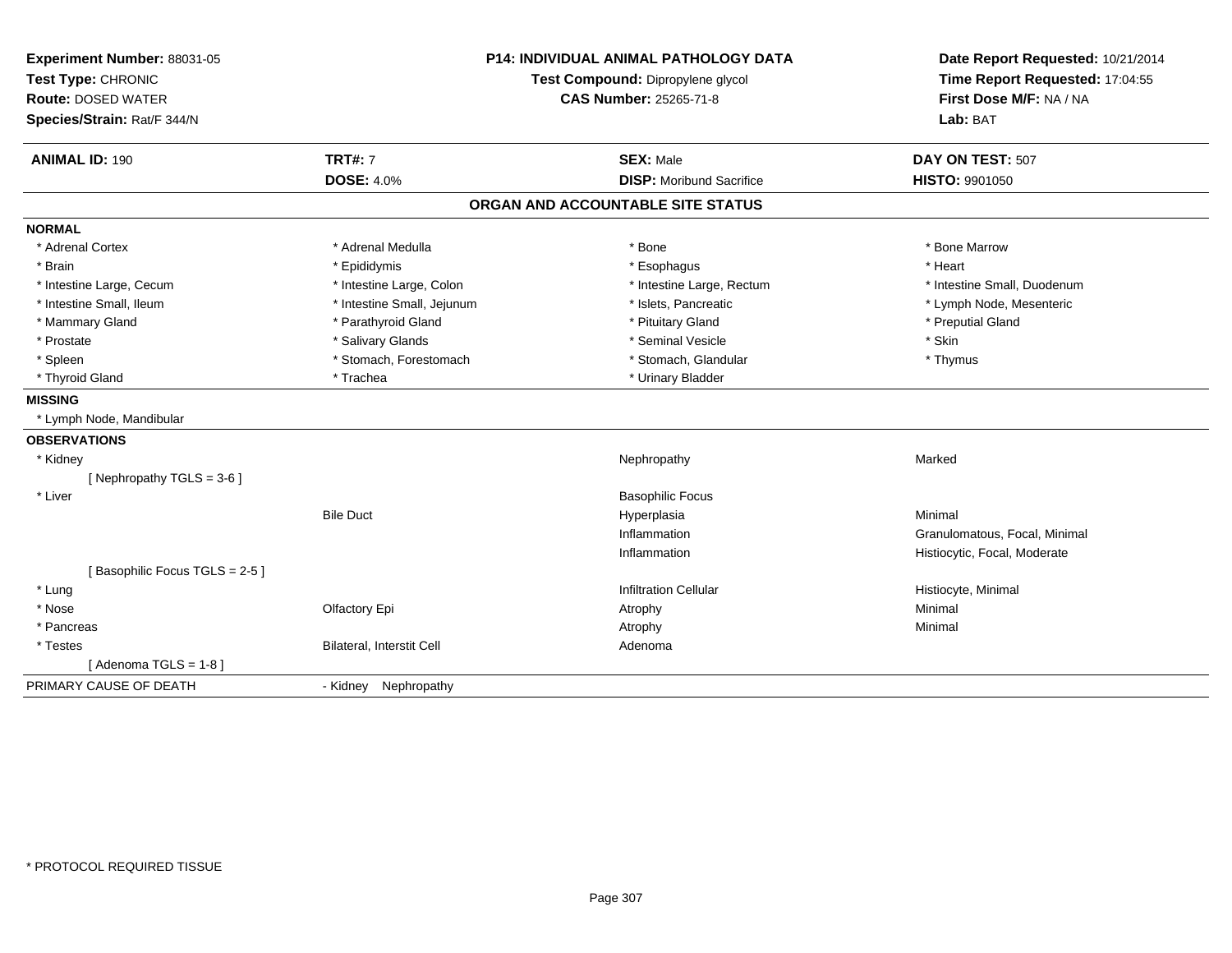| Experiment Number: 88031-05<br>Test Type: CHRONIC<br><b>Route: DOSED WATER</b><br>Species/Strain: Rat/F 344/N |                             | <b>P14: INDIVIDUAL ANIMAL PATHOLOGY DATA</b><br>Test Compound: Dipropylene glycol<br>CAS Number: 25265-71-8 | Date Report Requested: 10/21/2014<br>Time Report Requested: 17:04:55<br>First Dose M/F: NA / NA<br>Lab: BAT |
|---------------------------------------------------------------------------------------------------------------|-----------------------------|-------------------------------------------------------------------------------------------------------------|-------------------------------------------------------------------------------------------------------------|
| <b>ANIMAL ID: 191</b>                                                                                         | <b>TRT#: 7</b>              | <b>SEX: Male</b>                                                                                            | DAY ON TEST: 627                                                                                            |
|                                                                                                               | <b>DOSE: 4.0%</b>           | <b>DISP:</b> Moribund Sacrifice                                                                             | HISTO: 9901051                                                                                              |
|                                                                                                               |                             | ORGAN AND ACCOUNTABLE SITE STATUS                                                                           |                                                                                                             |
| <b>NORMAL</b>                                                                                                 |                             |                                                                                                             |                                                                                                             |
| * Adrenal Medulla                                                                                             | * Bone                      | * Bone Marrow                                                                                               | * Brain                                                                                                     |
| * Epididymis                                                                                                  | * Esophagus                 | * Intestine Large, Cecum                                                                                    | * Intestine Large, Colon                                                                                    |
| * Intestine Large, Rectum                                                                                     | * Intestine Small, Duodenum | * Intestine Small, Ileum                                                                                    | * Intestine Small, Jejunum                                                                                  |
| * Islets, Pancreatic                                                                                          | * Lymph Node, Mesenteric    | * Mammary Gland                                                                                             | * Pancreas                                                                                                  |
| * Parathyroid Gland                                                                                           | * Preputial Gland           | * Prostate                                                                                                  | * Seminal Vesicle                                                                                           |
| * Spleen                                                                                                      | * Stomach, Glandular        | * Thyroid Gland                                                                                             | * Trachea                                                                                                   |
| * Urinary Bladder                                                                                             |                             |                                                                                                             |                                                                                                             |
| <b>MISSING</b>                                                                                                |                             |                                                                                                             |                                                                                                             |
| * Lymph Node, Mandibular                                                                                      | * Thymus                    |                                                                                                             |                                                                                                             |
| <b>OBSERVATIONS</b>                                                                                           |                             |                                                                                                             |                                                                                                             |
| * Adrenal Cortex                                                                                              |                             | Hyperplasia                                                                                                 | Minimal                                                                                                     |
| * Heart                                                                                                       |                             | Cardiomyopathy                                                                                              | Minimal                                                                                                     |
| * Kidney                                                                                                      | <b>Transit Epithe</b>       | Hyperplasia                                                                                                 | Minimal                                                                                                     |
|                                                                                                               |                             | Nephropathy                                                                                                 | Marked                                                                                                      |
| * Liver                                                                                                       |                             | <b>Basophilic Focus</b>                                                                                     |                                                                                                             |
|                                                                                                               | <b>Bile Duct</b>            | Hyperplasia                                                                                                 | Minimal                                                                                                     |
|                                                                                                               |                             | Inflammation                                                                                                | Granulomatous, Focal, Minimal                                                                               |
|                                                                                                               |                             | Inflammation                                                                                                | Histiocytic, Focal, Mild                                                                                    |
| * Lung                                                                                                        |                             | <b>Infiltration Cellular</b>                                                                                | Histiocyte, Minimal                                                                                         |
| Mesentery                                                                                                     | Fat                         | Necrosis                                                                                                    | Moderate                                                                                                    |
| [ Necrosis TGLS = $2-12$ ]                                                                                    |                             |                                                                                                             |                                                                                                             |
| * Nose                                                                                                        | Olfactory Epi               | Atrophy                                                                                                     | Minimal                                                                                                     |
| * Pituitary Gland                                                                                             | Pars Distalis               | Adenoma                                                                                                     |                                                                                                             |
| * Salivary Glands                                                                                             |                             | Inflammation                                                                                                | Suppurative, Minimal                                                                                        |
| * Skin                                                                                                        | <b>Subcut Tiss</b>          | Hemorrhage                                                                                                  | Moderate                                                                                                    |
| Note: TGL 3, "nodule, 3 x 5 mm, black" seen at trim, was a hematoma.<br>[Hemorrhage TGLS = 3-13]              |                             |                                                                                                             |                                                                                                             |
| * Stomach, Forestomach<br>[ Ulcer TGLS = $4-14$ ]                                                             |                             | Ulcer                                                                                                       | Mild                                                                                                        |
| * Testes                                                                                                      | <b>Interstit Cell</b>       | Adenoma                                                                                                     |                                                                                                             |

\* PROTOCOL REQUIRED TISSUE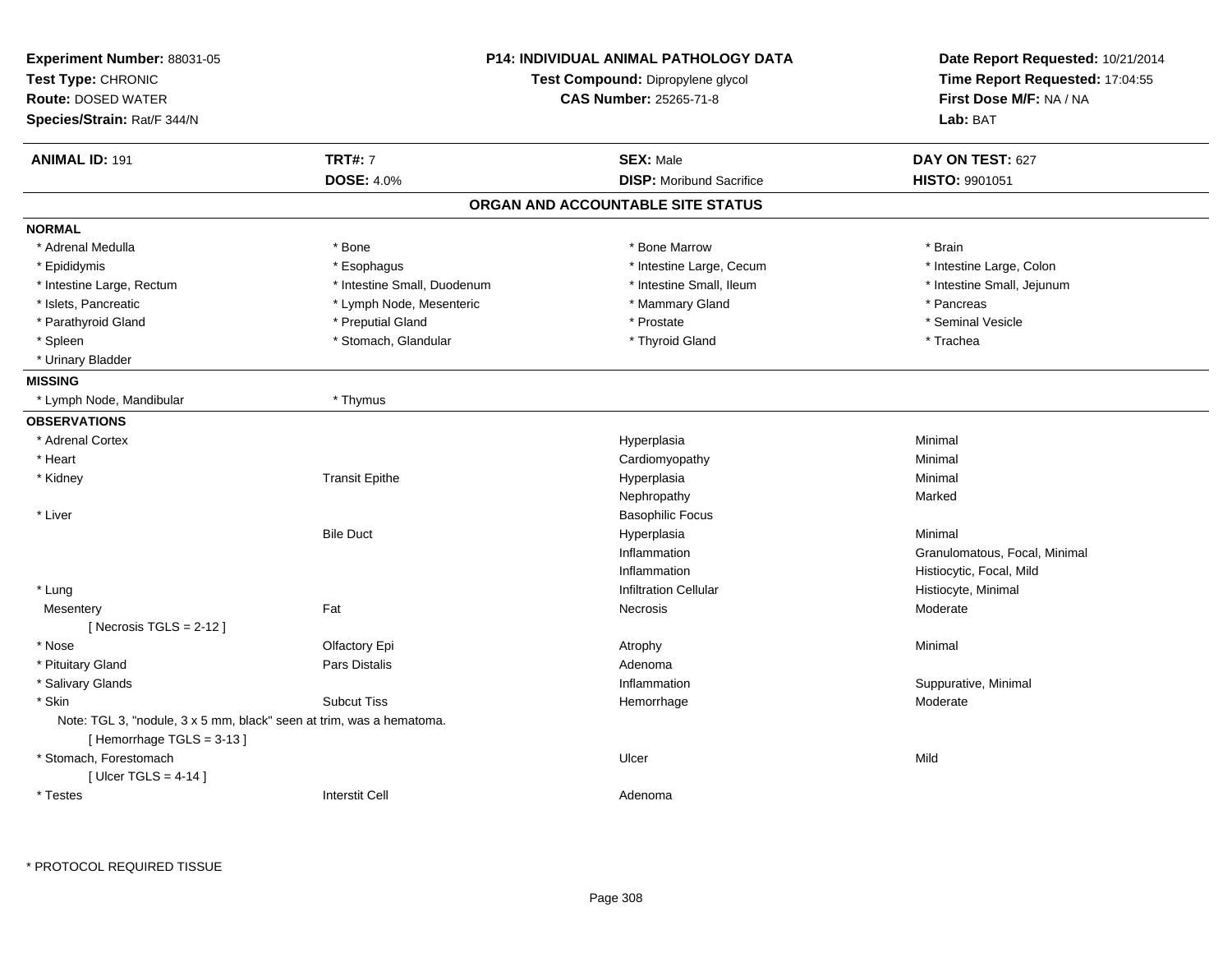| Experiment Number: 88031-05                                                               |                         | <b>P14: INDIVIDUAL ANIMAL PATHOLOGY DATA</b> | Date Report Requested: 10/21/2014 |  |
|-------------------------------------------------------------------------------------------|-------------------------|----------------------------------------------|-----------------------------------|--|
| <b>Test Type: CHRONIC</b>                                                                 |                         | Test Compound: Dipropylene glycol            | Time Report Requested: 17:04:55   |  |
| <b>CAS Number: 25265-71-8</b><br><b>Route: DOSED WATER</b><br>Species/Strain: Rat/F 344/N |                         |                                              | First Dose M/F: NA / NA           |  |
|                                                                                           |                         |                                              | Lab: BAT                          |  |
| <b>ANIMAL ID: 191</b>                                                                     | <b>TRT#: 7</b>          | <b>SEX:</b> Male                             | <b>DAY ON TEST: 627</b>           |  |
|                                                                                           | <b>DOSE: 4.0%</b>       | <b>DISP:</b> Moribund Sacrifice              | <b>HISTO: 9901051</b>             |  |
|                                                                                           |                         | ORGAN AND ACCOUNTABLE SITE STATUS            |                                   |  |
|                                                                                           | Interstit Cell          | Hyperplasia                                  | Mild                              |  |
| [Adenoma TGLS = $1-8$ ]                                                                   |                         |                                              |                                   |  |
| PRIMARY CAUSE OF DEATH                                                                    | Nephropathy<br>- Kidnev |                                              |                                   |  |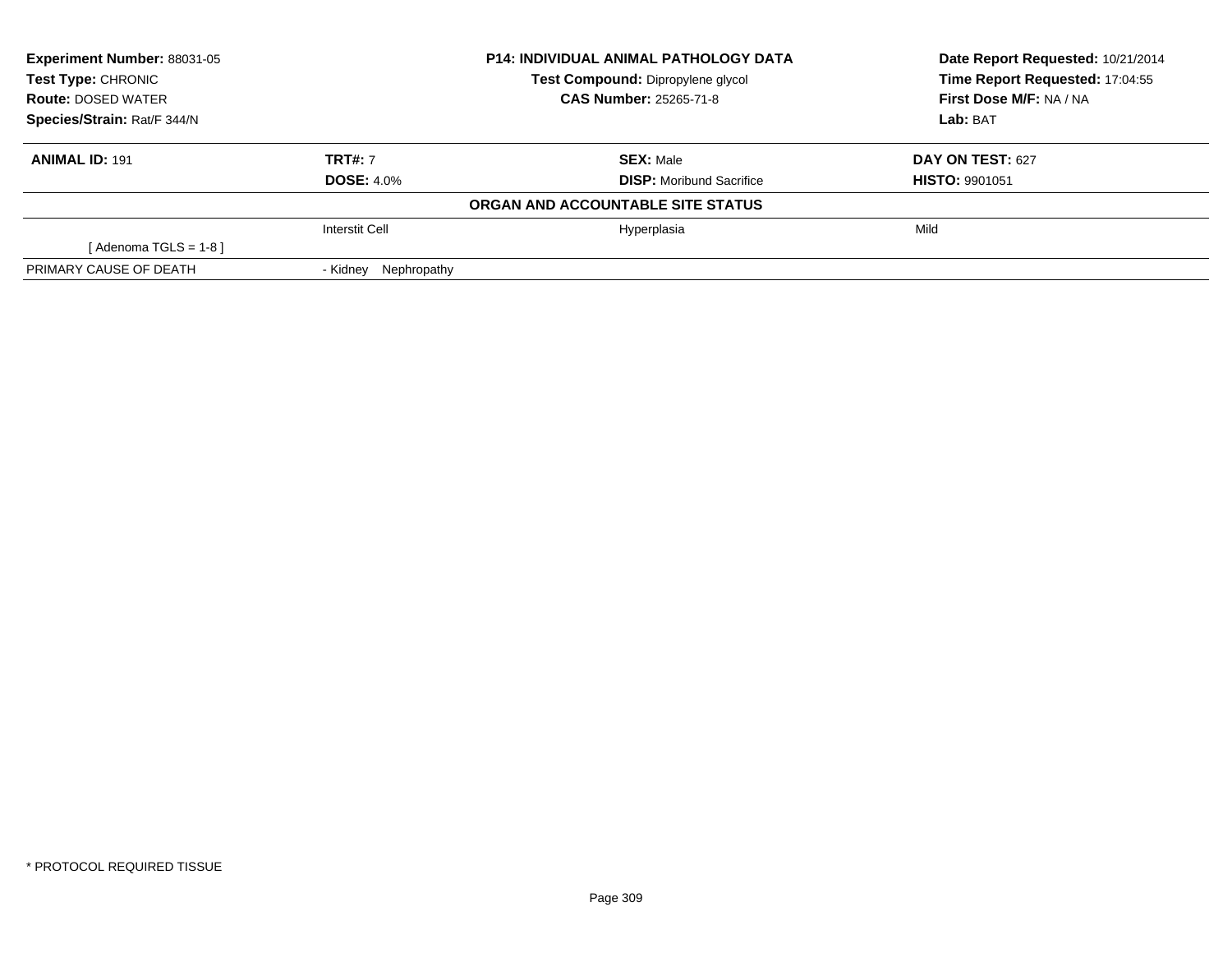| Experiment Number: 88031-05<br>Test Type: CHRONIC<br><b>Route: DOSED WATER</b><br>Species/Strain: Rat/F 344/N |                          | <b>P14: INDIVIDUAL ANIMAL PATHOLOGY DATA</b><br>Test Compound: Dipropylene glycol<br><b>CAS Number: 25265-71-8</b> | Date Report Requested: 10/21/2014<br>Time Report Requested: 17:04:55<br>First Dose M/F: NA / NA<br>Lab: BAT |
|---------------------------------------------------------------------------------------------------------------|--------------------------|--------------------------------------------------------------------------------------------------------------------|-------------------------------------------------------------------------------------------------------------|
| <b>ANIMAL ID: 192</b>                                                                                         | <b>TRT#: 7</b>           | <b>SEX: Male</b>                                                                                                   | DAY ON TEST: 617                                                                                            |
|                                                                                                               | <b>DOSE: 4.0%</b>        | <b>DISP:</b> Moribund Sacrifice                                                                                    | <b>HISTO: 9901052</b>                                                                                       |
|                                                                                                               |                          | ORGAN AND ACCOUNTABLE SITE STATUS                                                                                  |                                                                                                             |
| <b>NORMAL</b>                                                                                                 |                          |                                                                                                                    |                                                                                                             |
| * Bone                                                                                                        | * Bone Marrow            | * Brain                                                                                                            | * Epididymis                                                                                                |
| * Esophagus                                                                                                   | * Intestine Large, Cecum | * Intestine Large, Colon                                                                                           | * Intestine Large, Rectum                                                                                   |
| * Intestine Small, Duodenum                                                                                   | * Intestine Small. Ileum | * Intestine Small, Jejunum                                                                                         | * Islets, Pancreatic                                                                                        |
| * Lymph Node, Mesenteric                                                                                      | * Parathyroid Gland      | * Preputial Gland                                                                                                  | * Prostate                                                                                                  |
| * Seminal Vesicle                                                                                             | * Skin                   | * Spleen                                                                                                           | * Stomach, Forestomach                                                                                      |
| * Stomach, Glandular                                                                                          | * Thymus                 | * Thyroid Gland                                                                                                    | * Trachea                                                                                                   |
| * Urinary Bladder                                                                                             |                          |                                                                                                                    |                                                                                                             |
| <b>MISSING</b>                                                                                                |                          |                                                                                                                    |                                                                                                             |
| * Lymph Node, Mandibular                                                                                      | * Mammary Gland          |                                                                                                                    |                                                                                                             |
| <b>OBSERVATIONS</b>                                                                                           |                          |                                                                                                                    |                                                                                                             |
| * Adrenal Cortex                                                                                              |                          | Hypertrophy                                                                                                        | Mild                                                                                                        |
| * Adrenal Medulla                                                                                             |                          | Hyperplasia                                                                                                        | Minimal                                                                                                     |
| * Heart                                                                                                       |                          | Cardiomyopathy                                                                                                     | Minimal                                                                                                     |
| * Kidney                                                                                                      | <b>Transit Epithe</b>    | Hyperplasia                                                                                                        | Minimal                                                                                                     |
|                                                                                                               |                          | Nephropathy                                                                                                        | Marked                                                                                                      |
| [Nephropathy TGLS = 2-6]                                                                                      |                          |                                                                                                                    |                                                                                                             |
| * Liver                                                                                                       |                          | <b>Basophilic Focus</b>                                                                                            |                                                                                                             |
|                                                                                                               | <b>Bile Duct</b>         | Hyperplasia                                                                                                        | Mild                                                                                                        |
|                                                                                                               |                          | Inflammation                                                                                                       | Histiocytic, Focal, Moderate                                                                                |
|                                                                                                               |                          | Inflammation                                                                                                       | Granulomatous, Focal, Minimal                                                                               |
| * Lung                                                                                                        |                          | Alveolar/Bronchiolar Carcinoma                                                                                     |                                                                                                             |
|                                                                                                               | Alveolar Epith           | Hyperplasia                                                                                                        | Moderate                                                                                                    |
|                                                                                                               |                          | <b>Infiltration Cellular</b>                                                                                       | Histiocyte, Minimal                                                                                         |
| [ Alveolar/Bronchiolar Carcinoma TGLS = 3-12 ]                                                                |                          |                                                                                                                    |                                                                                                             |
| * Nose                                                                                                        | Olfactory Epi            | Atrophy                                                                                                            | Mild                                                                                                        |
|                                                                                                               |                          | Inflammation                                                                                                       | Suppurative, Minimal                                                                                        |
|                                                                                                               | Olfactory Epi            | Metaplasia                                                                                                         | Mild                                                                                                        |
|                                                                                                               |                          | Thrombosis                                                                                                         | Mild                                                                                                        |
| * Pancreas                                                                                                    |                          | Atrophy                                                                                                            | Minimal                                                                                                     |
| * Pituitary Gland                                                                                             | Pars Distalis            | Hyperplasia                                                                                                        | Mild                                                                                                        |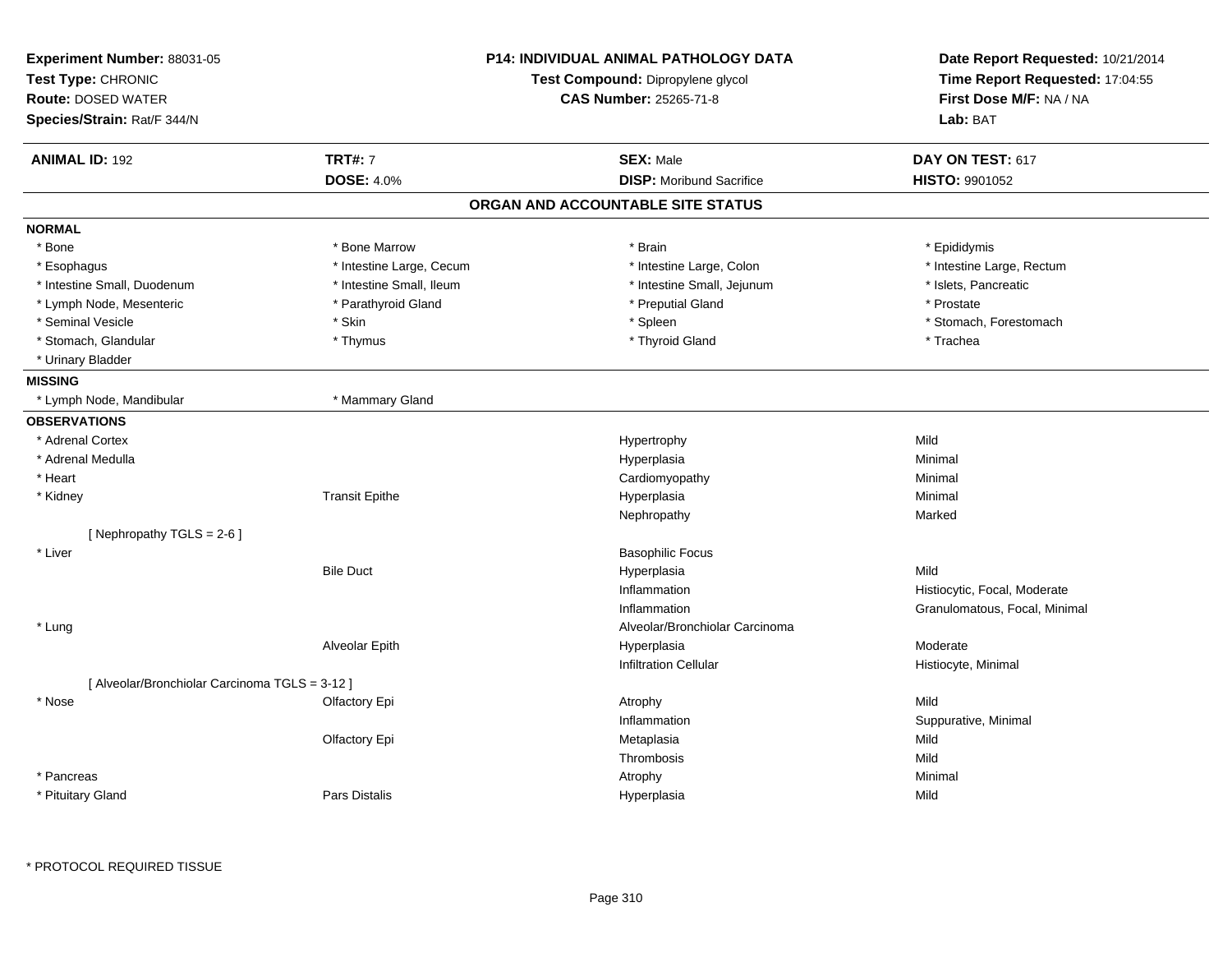| Experiment Number: 88031-05 |                                  | P14: INDIVIDUAL ANIMAL PATHOLOGY DATA | Date Report Requested: 10/21/2014<br>Time Report Requested: 17:04:55 |
|-----------------------------|----------------------------------|---------------------------------------|----------------------------------------------------------------------|
| Test Type: CHRONIC          |                                  | Test Compound: Dipropylene glycol     |                                                                      |
| <b>Route: DOSED WATER</b>   |                                  | <b>CAS Number: 25265-71-8</b>         | First Dose M/F: NA / NA                                              |
| Species/Strain: Rat/F 344/N |                                  |                                       | Lab: BAT                                                             |
| <b>ANIMAL ID: 192</b>       | <b>TRT#: 7</b>                   | <b>SEX: Male</b>                      | <b>DAY ON TEST: 617</b>                                              |
|                             | <b>DOSE: 4.0%</b>                | <b>DISP:</b> Moribund Sacrifice       | <b>HISTO: 9901052</b>                                                |
|                             |                                  | ORGAN AND ACCOUNTABLE SITE STATUS     |                                                                      |
| * Salivary Glands           |                                  | Inflammation                          | Suppurative, Minimal                                                 |
| * Testes                    | <b>Bilateral, Interstit Cell</b> | Adenoma                               |                                                                      |
| $Adenoma TGLS = 1-8$        |                                  |                                       |                                                                      |
| PRIMARY CAUSE OF DEATH      | Nephropathy<br>- Kidney          |                                       |                                                                      |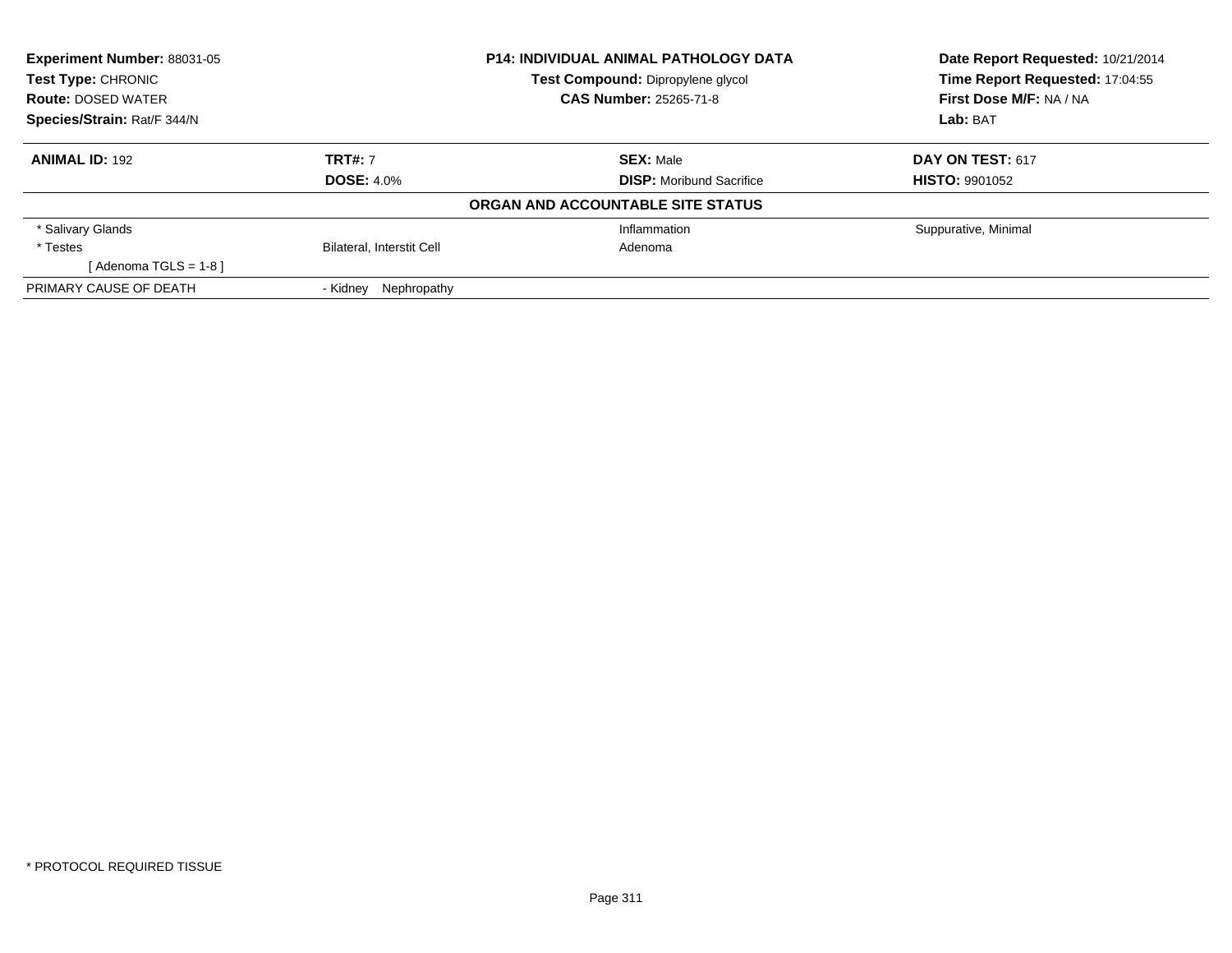| <b>TRT#: 7</b><br><b>ANIMAL ID: 193</b><br><b>SEX: Male</b><br>DAY ON TEST: 624<br><b>DOSE: 4.0%</b><br><b>DISP: Natural Death</b><br>HISTO: 9901053<br>ORGAN AND ACCOUNTABLE SITE STATUS<br><b>NORMAL</b><br>* Adrenal Cortex<br>* Bone Marrow<br>* Adrenal Medulla<br>* Bone<br>* Heart<br>* Epididymis<br>* Esophagus<br>* Brain<br>* Intestine Large, Cecum<br>* Intestine Large, Colon<br>* Intestine Large, Rectum<br>* Intestine Small, Duodenum<br>* Islets, Pancreatic<br>* Intestine Small, Ileum<br>* Intestine Small, Jejunum<br>* Lymph Node, Mandibular<br>* Parathyroid Gland<br>* Preputial Gland<br>* Lymph Node, Mesenteric<br>* Mammary Gland<br>* Seminal Vesicle<br>* Prostate<br>* Skin<br>* Spleen<br>* Stomach, Forestomach<br>* Stomach, Glandular<br>* Thyroid Gland<br>* Thymus<br>* Urinary Bladder<br>* Trachea<br><b>OBSERVATIONS</b><br>* Kidney<br>Nephropathy<br>Marked<br>[Nephropathy TGLS = 1-6]<br>* Liver<br><b>Basophilic Focus</b><br><b>Bile Duct</b><br>Hyperplasia<br>Minimal<br>Inflammation<br>Granulomatous, Focal, Minimal<br>Inflammation<br>Histiocytic, Focal, Mild<br>[Basophilic Focus TGLS = 4-12]<br>Alveolar Epith<br>Hyperplasia<br>Minimal<br>* Lung<br><b>Infiltration Cellular</b><br>Histiocyte, Minimal<br>Minimal<br>* Nose<br>Olfactory Epi<br>Atrophy<br>Hyperplasia<br>* Pancreas<br>Mild<br>* Pituitary Gland<br><b>Pars Distalis</b><br>Adenoma<br>[Adenoma TGLS = $2-9$ ]<br>* Salivary Glands<br>Inflammation<br>Suppurative, Mild<br>Bilateral, Interstit Cell<br>* Testes<br>Adenoma<br>[Adenoma TGLS = $3-8$ ]<br>PRIMARY CAUSE OF DEATH | Experiment Number: 88031-05<br>Test Type: CHRONIC<br><b>Route: DOSED WATER</b><br>Species/Strain: Rat/F 344/N | P14: INDIVIDUAL ANIMAL PATHOLOGY DATA<br>Test Compound: Dipropylene glycol<br>CAS Number: 25265-71-8 |  | Date Report Requested: 10/21/2014<br>Time Report Requested: 17:04:55<br>First Dose M/F: NA / NA<br>Lab: BAT |  |
|------------------------------------------------------------------------------------------------------------------------------------------------------------------------------------------------------------------------------------------------------------------------------------------------------------------------------------------------------------------------------------------------------------------------------------------------------------------------------------------------------------------------------------------------------------------------------------------------------------------------------------------------------------------------------------------------------------------------------------------------------------------------------------------------------------------------------------------------------------------------------------------------------------------------------------------------------------------------------------------------------------------------------------------------------------------------------------------------------------------------------------------------------------------------------------------------------------------------------------------------------------------------------------------------------------------------------------------------------------------------------------------------------------------------------------------------------------------------------------------------------------------------------------------------------------------------------------------------------------------|---------------------------------------------------------------------------------------------------------------|------------------------------------------------------------------------------------------------------|--|-------------------------------------------------------------------------------------------------------------|--|
|                                                                                                                                                                                                                                                                                                                                                                                                                                                                                                                                                                                                                                                                                                                                                                                                                                                                                                                                                                                                                                                                                                                                                                                                                                                                                                                                                                                                                                                                                                                                                                                                                  |                                                                                                               |                                                                                                      |  |                                                                                                             |  |
|                                                                                                                                                                                                                                                                                                                                                                                                                                                                                                                                                                                                                                                                                                                                                                                                                                                                                                                                                                                                                                                                                                                                                                                                                                                                                                                                                                                                                                                                                                                                                                                                                  |                                                                                                               |                                                                                                      |  |                                                                                                             |  |
|                                                                                                                                                                                                                                                                                                                                                                                                                                                                                                                                                                                                                                                                                                                                                                                                                                                                                                                                                                                                                                                                                                                                                                                                                                                                                                                                                                                                                                                                                                                                                                                                                  |                                                                                                               |                                                                                                      |  |                                                                                                             |  |
|                                                                                                                                                                                                                                                                                                                                                                                                                                                                                                                                                                                                                                                                                                                                                                                                                                                                                                                                                                                                                                                                                                                                                                                                                                                                                                                                                                                                                                                                                                                                                                                                                  |                                                                                                               |                                                                                                      |  |                                                                                                             |  |
|                                                                                                                                                                                                                                                                                                                                                                                                                                                                                                                                                                                                                                                                                                                                                                                                                                                                                                                                                                                                                                                                                                                                                                                                                                                                                                                                                                                                                                                                                                                                                                                                                  |                                                                                                               |                                                                                                      |  |                                                                                                             |  |
|                                                                                                                                                                                                                                                                                                                                                                                                                                                                                                                                                                                                                                                                                                                                                                                                                                                                                                                                                                                                                                                                                                                                                                                                                                                                                                                                                                                                                                                                                                                                                                                                                  |                                                                                                               |                                                                                                      |  |                                                                                                             |  |
|                                                                                                                                                                                                                                                                                                                                                                                                                                                                                                                                                                                                                                                                                                                                                                                                                                                                                                                                                                                                                                                                                                                                                                                                                                                                                                                                                                                                                                                                                                                                                                                                                  |                                                                                                               |                                                                                                      |  |                                                                                                             |  |
|                                                                                                                                                                                                                                                                                                                                                                                                                                                                                                                                                                                                                                                                                                                                                                                                                                                                                                                                                                                                                                                                                                                                                                                                                                                                                                                                                                                                                                                                                                                                                                                                                  |                                                                                                               |                                                                                                      |  |                                                                                                             |  |
|                                                                                                                                                                                                                                                                                                                                                                                                                                                                                                                                                                                                                                                                                                                                                                                                                                                                                                                                                                                                                                                                                                                                                                                                                                                                                                                                                                                                                                                                                                                                                                                                                  |                                                                                                               |                                                                                                      |  |                                                                                                             |  |
|                                                                                                                                                                                                                                                                                                                                                                                                                                                                                                                                                                                                                                                                                                                                                                                                                                                                                                                                                                                                                                                                                                                                                                                                                                                                                                                                                                                                                                                                                                                                                                                                                  |                                                                                                               |                                                                                                      |  |                                                                                                             |  |
|                                                                                                                                                                                                                                                                                                                                                                                                                                                                                                                                                                                                                                                                                                                                                                                                                                                                                                                                                                                                                                                                                                                                                                                                                                                                                                                                                                                                                                                                                                                                                                                                                  |                                                                                                               |                                                                                                      |  |                                                                                                             |  |
|                                                                                                                                                                                                                                                                                                                                                                                                                                                                                                                                                                                                                                                                                                                                                                                                                                                                                                                                                                                                                                                                                                                                                                                                                                                                                                                                                                                                                                                                                                                                                                                                                  |                                                                                                               |                                                                                                      |  |                                                                                                             |  |
|                                                                                                                                                                                                                                                                                                                                                                                                                                                                                                                                                                                                                                                                                                                                                                                                                                                                                                                                                                                                                                                                                                                                                                                                                                                                                                                                                                                                                                                                                                                                                                                                                  |                                                                                                               |                                                                                                      |  |                                                                                                             |  |
|                                                                                                                                                                                                                                                                                                                                                                                                                                                                                                                                                                                                                                                                                                                                                                                                                                                                                                                                                                                                                                                                                                                                                                                                                                                                                                                                                                                                                                                                                                                                                                                                                  |                                                                                                               |                                                                                                      |  |                                                                                                             |  |
|                                                                                                                                                                                                                                                                                                                                                                                                                                                                                                                                                                                                                                                                                                                                                                                                                                                                                                                                                                                                                                                                                                                                                                                                                                                                                                                                                                                                                                                                                                                                                                                                                  |                                                                                                               |                                                                                                      |  |                                                                                                             |  |
|                                                                                                                                                                                                                                                                                                                                                                                                                                                                                                                                                                                                                                                                                                                                                                                                                                                                                                                                                                                                                                                                                                                                                                                                                                                                                                                                                                                                                                                                                                                                                                                                                  |                                                                                                               |                                                                                                      |  |                                                                                                             |  |
|                                                                                                                                                                                                                                                                                                                                                                                                                                                                                                                                                                                                                                                                                                                                                                                                                                                                                                                                                                                                                                                                                                                                                                                                                                                                                                                                                                                                                                                                                                                                                                                                                  |                                                                                                               |                                                                                                      |  |                                                                                                             |  |
|                                                                                                                                                                                                                                                                                                                                                                                                                                                                                                                                                                                                                                                                                                                                                                                                                                                                                                                                                                                                                                                                                                                                                                                                                                                                                                                                                                                                                                                                                                                                                                                                                  |                                                                                                               |                                                                                                      |  |                                                                                                             |  |
|                                                                                                                                                                                                                                                                                                                                                                                                                                                                                                                                                                                                                                                                                                                                                                                                                                                                                                                                                                                                                                                                                                                                                                                                                                                                                                                                                                                                                                                                                                                                                                                                                  |                                                                                                               |                                                                                                      |  |                                                                                                             |  |
|                                                                                                                                                                                                                                                                                                                                                                                                                                                                                                                                                                                                                                                                                                                                                                                                                                                                                                                                                                                                                                                                                                                                                                                                                                                                                                                                                                                                                                                                                                                                                                                                                  |                                                                                                               |                                                                                                      |  |                                                                                                             |  |
|                                                                                                                                                                                                                                                                                                                                                                                                                                                                                                                                                                                                                                                                                                                                                                                                                                                                                                                                                                                                                                                                                                                                                                                                                                                                                                                                                                                                                                                                                                                                                                                                                  |                                                                                                               |                                                                                                      |  |                                                                                                             |  |
|                                                                                                                                                                                                                                                                                                                                                                                                                                                                                                                                                                                                                                                                                                                                                                                                                                                                                                                                                                                                                                                                                                                                                                                                                                                                                                                                                                                                                                                                                                                                                                                                                  |                                                                                                               |                                                                                                      |  |                                                                                                             |  |
|                                                                                                                                                                                                                                                                                                                                                                                                                                                                                                                                                                                                                                                                                                                                                                                                                                                                                                                                                                                                                                                                                                                                                                                                                                                                                                                                                                                                                                                                                                                                                                                                                  |                                                                                                               |                                                                                                      |  |                                                                                                             |  |
|                                                                                                                                                                                                                                                                                                                                                                                                                                                                                                                                                                                                                                                                                                                                                                                                                                                                                                                                                                                                                                                                                                                                                                                                                                                                                                                                                                                                                                                                                                                                                                                                                  |                                                                                                               |                                                                                                      |  |                                                                                                             |  |
|                                                                                                                                                                                                                                                                                                                                                                                                                                                                                                                                                                                                                                                                                                                                                                                                                                                                                                                                                                                                                                                                                                                                                                                                                                                                                                                                                                                                                                                                                                                                                                                                                  |                                                                                                               |                                                                                                      |  |                                                                                                             |  |
|                                                                                                                                                                                                                                                                                                                                                                                                                                                                                                                                                                                                                                                                                                                                                                                                                                                                                                                                                                                                                                                                                                                                                                                                                                                                                                                                                                                                                                                                                                                                                                                                                  |                                                                                                               |                                                                                                      |  |                                                                                                             |  |
|                                                                                                                                                                                                                                                                                                                                                                                                                                                                                                                                                                                                                                                                                                                                                                                                                                                                                                                                                                                                                                                                                                                                                                                                                                                                                                                                                                                                                                                                                                                                                                                                                  |                                                                                                               |                                                                                                      |  |                                                                                                             |  |
|                                                                                                                                                                                                                                                                                                                                                                                                                                                                                                                                                                                                                                                                                                                                                                                                                                                                                                                                                                                                                                                                                                                                                                                                                                                                                                                                                                                                                                                                                                                                                                                                                  |                                                                                                               |                                                                                                      |  |                                                                                                             |  |
|                                                                                                                                                                                                                                                                                                                                                                                                                                                                                                                                                                                                                                                                                                                                                                                                                                                                                                                                                                                                                                                                                                                                                                                                                                                                                                                                                                                                                                                                                                                                                                                                                  |                                                                                                               |                                                                                                      |  |                                                                                                             |  |
|                                                                                                                                                                                                                                                                                                                                                                                                                                                                                                                                                                                                                                                                                                                                                                                                                                                                                                                                                                                                                                                                                                                                                                                                                                                                                                                                                                                                                                                                                                                                                                                                                  |                                                                                                               | - Kidney Nephropathy                                                                                 |  |                                                                                                             |  |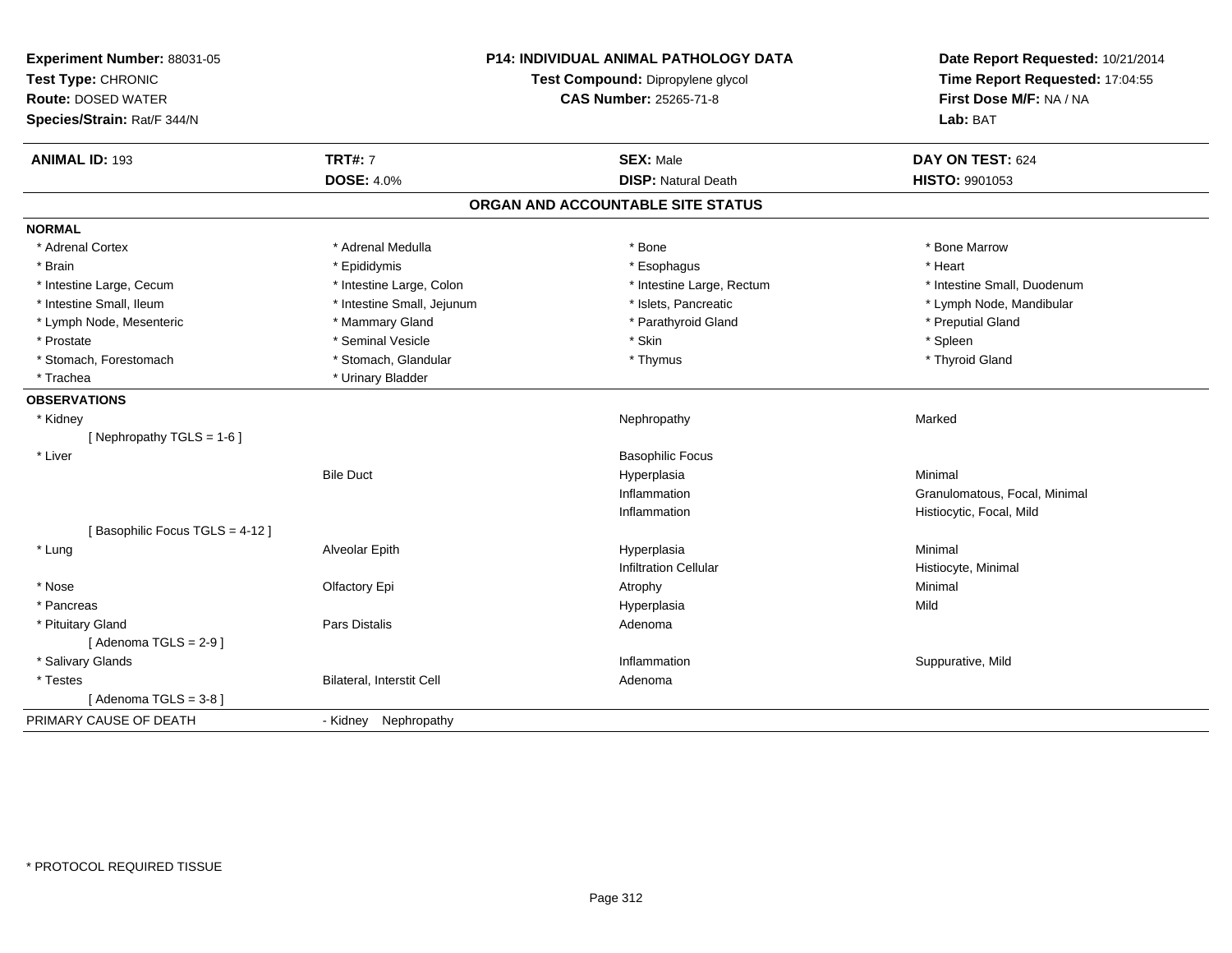| Experiment Number: 88031-05<br>Test Type: CHRONIC<br><b>Route: DOSED WATER</b> |                            | <b>P14: INDIVIDUAL ANIMAL PATHOLOGY DATA</b><br>Test Compound: Dipropylene glycol<br><b>CAS Number: 25265-71-8</b> | Date Report Requested: 10/21/2014<br>Time Report Requested: 17:04:55<br>First Dose M/F: NA / NA |
|--------------------------------------------------------------------------------|----------------------------|--------------------------------------------------------------------------------------------------------------------|-------------------------------------------------------------------------------------------------|
| Species/Strain: Rat/F 344/N                                                    |                            |                                                                                                                    | Lab: BAT                                                                                        |
| <b>ANIMAL ID: 194</b>                                                          | <b>TRT#: 7</b>             | <b>SEX: Male</b>                                                                                                   | DAY ON TEST: 673                                                                                |
|                                                                                | <b>DOSE: 4.0%</b>          | <b>DISP:</b> Moribund Sacrifice                                                                                    | HISTO: 9901054                                                                                  |
|                                                                                |                            | ORGAN AND ACCOUNTABLE SITE STATUS                                                                                  |                                                                                                 |
| <b>NORMAL</b>                                                                  |                            |                                                                                                                    |                                                                                                 |
| * Adrenal Cortex                                                               | * Adrenal Medulla          | <b>Blood Vessel</b>                                                                                                | * Bone                                                                                          |
| * Bone Marrow                                                                  | * Brain                    | * Epididymis                                                                                                       | * Esophagus                                                                                     |
| * Intestine Large, Cecum                                                       | * Intestine Large, Colon   | * Intestine Large, Rectum                                                                                          | * Intestine Small, Duodenum                                                                     |
| * Intestine Small, Ileum                                                       | * Intestine Small, Jejunum | * Islets, Pancreatic                                                                                               | * Lymph Node, Mesenteric                                                                        |
| * Mammary Gland                                                                | * Parathyroid Gland        | * Preputial Gland                                                                                                  | * Prostate                                                                                      |
| * Seminal Vesicle                                                              | * Skin                     | * Spleen                                                                                                           | * Thymus                                                                                        |
| * Thyroid Gland                                                                | * Trachea                  | * Urinary Bladder                                                                                                  |                                                                                                 |
| <b>MISSING</b>                                                                 |                            |                                                                                                                    |                                                                                                 |
| * Lymph Node, Mandibular                                                       |                            |                                                                                                                    |                                                                                                 |
| <b>OBSERVATIONS</b>                                                            |                            |                                                                                                                    |                                                                                                 |
| * Heart                                                                        |                            | Cardiomyopathy                                                                                                     | Minimal                                                                                         |
| * Kidney                                                                       |                            | Nephropathy                                                                                                        | Marked                                                                                          |
| [ Nephropathy TGLS = $1-6$ ]                                                   |                            |                                                                                                                    |                                                                                                 |
| * Liver                                                                        |                            | Angiectasis                                                                                                        | Mild                                                                                            |
|                                                                                |                            | <b>Basophilic Focus</b>                                                                                            |                                                                                                 |
|                                                                                |                            | Degeneration                                                                                                       | Cystic, Mild                                                                                    |
|                                                                                |                            | Inflammation                                                                                                       | Histiocytic, Focal, Mild                                                                        |
|                                                                                |                            | <b>Mixed Cell Focus</b>                                                                                            |                                                                                                 |
| [ Angiectasis TGLS = 4-12 ]                                                    |                            |                                                                                                                    |                                                                                                 |
| [Mixed Cell Focus TGLS = 4-12]                                                 |                            |                                                                                                                    |                                                                                                 |
| * Lung                                                                         |                            | <b>Infiltration Cellular</b>                                                                                       | Histiocyte, Minimal                                                                             |
| Lymph Node                                                                     | Mediastinal                | Hemorrhage                                                                                                         | Minimal                                                                                         |
| [Hemorrhage TGLS = 2-2]                                                        |                            |                                                                                                                    |                                                                                                 |
| * Nose                                                                         | Olfactory Epi              | Atrophy                                                                                                            | Minimal                                                                                         |
| * Pancreas                                                                     |                            | Adenoma                                                                                                            |                                                                                                 |
| * Pituitary Gland                                                              | Pars Distalis              | Adenoma                                                                                                            |                                                                                                 |
| [Adenoma TGLS = $3-9$ ]                                                        |                            |                                                                                                                    |                                                                                                 |
| * Salivary Glands                                                              |                            | Inflammation                                                                                                       | Suppurative, Mild                                                                               |
| * Stomach, Forestomach                                                         |                            | Hyperplasia                                                                                                        | Basal Cell, Mild                                                                                |
|                                                                                |                            | Ulcer                                                                                                              | Mild                                                                                            |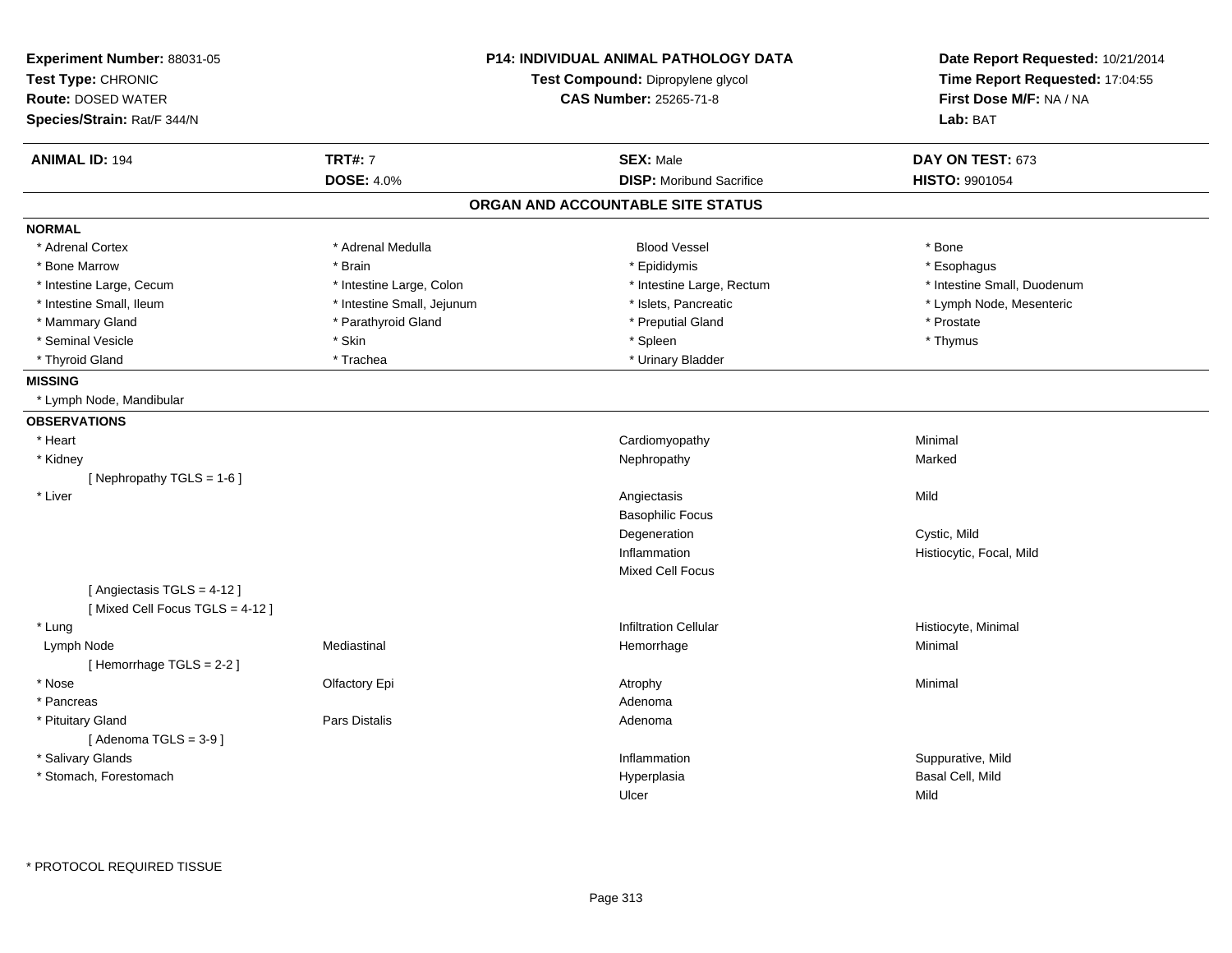| <b>Experiment Number: 88031-05</b><br><b>Test Type: CHRONIC</b><br><b>Route: DOSED WATER</b> |                                                      | <b>P14: INDIVIDUAL ANIMAL PATHOLOGY DATA</b><br>Test Compound: Dipropylene glycol<br><b>CAS Number: 25265-71-8</b> | Date Report Requested: 10/21/2014<br>Time Report Requested: 17:04:55<br>First Dose M/F: NA / NA |
|----------------------------------------------------------------------------------------------|------------------------------------------------------|--------------------------------------------------------------------------------------------------------------------|-------------------------------------------------------------------------------------------------|
| Species/Strain: Rat/F 344/N                                                                  |                                                      |                                                                                                                    | Lab: BAT                                                                                        |
| <b>ANIMAL ID: 194</b>                                                                        | <b>TRT#: 7</b>                                       | <b>SEX: Male</b>                                                                                                   | DAY ON TEST: 673                                                                                |
|                                                                                              | <b>DOSE: 4.0%</b><br><b>DISP:</b> Moribund Sacrifice |                                                                                                                    | <b>HISTO: 9901054</b>                                                                           |
|                                                                                              |                                                      | ORGAN AND ACCOUNTABLE SITE STATUS                                                                                  |                                                                                                 |
| [Ulcer TGLS = $5-13$ ]                                                                       |                                                      |                                                                                                                    |                                                                                                 |
| * Stomach, Glandular                                                                         |                                                      | <b>Necrosis</b>                                                                                                    | Moderate                                                                                        |
| [ Necrosis TGLS = $5-13$ ]                                                                   |                                                      |                                                                                                                    |                                                                                                 |
| * Testes                                                                                     | <b>Bilateral, Interstit Cell</b>                     | Adenoma                                                                                                            |                                                                                                 |
| PRIMARY CAUSE OF DEATH                                                                       | - Kidney Nephropathy                                 |                                                                                                                    |                                                                                                 |
| CONTRIBUTORY CAUSE OF DEATH                                                                  | - Pituitary Gland Pars Distalis Adenoma              |                                                                                                                    |                                                                                                 |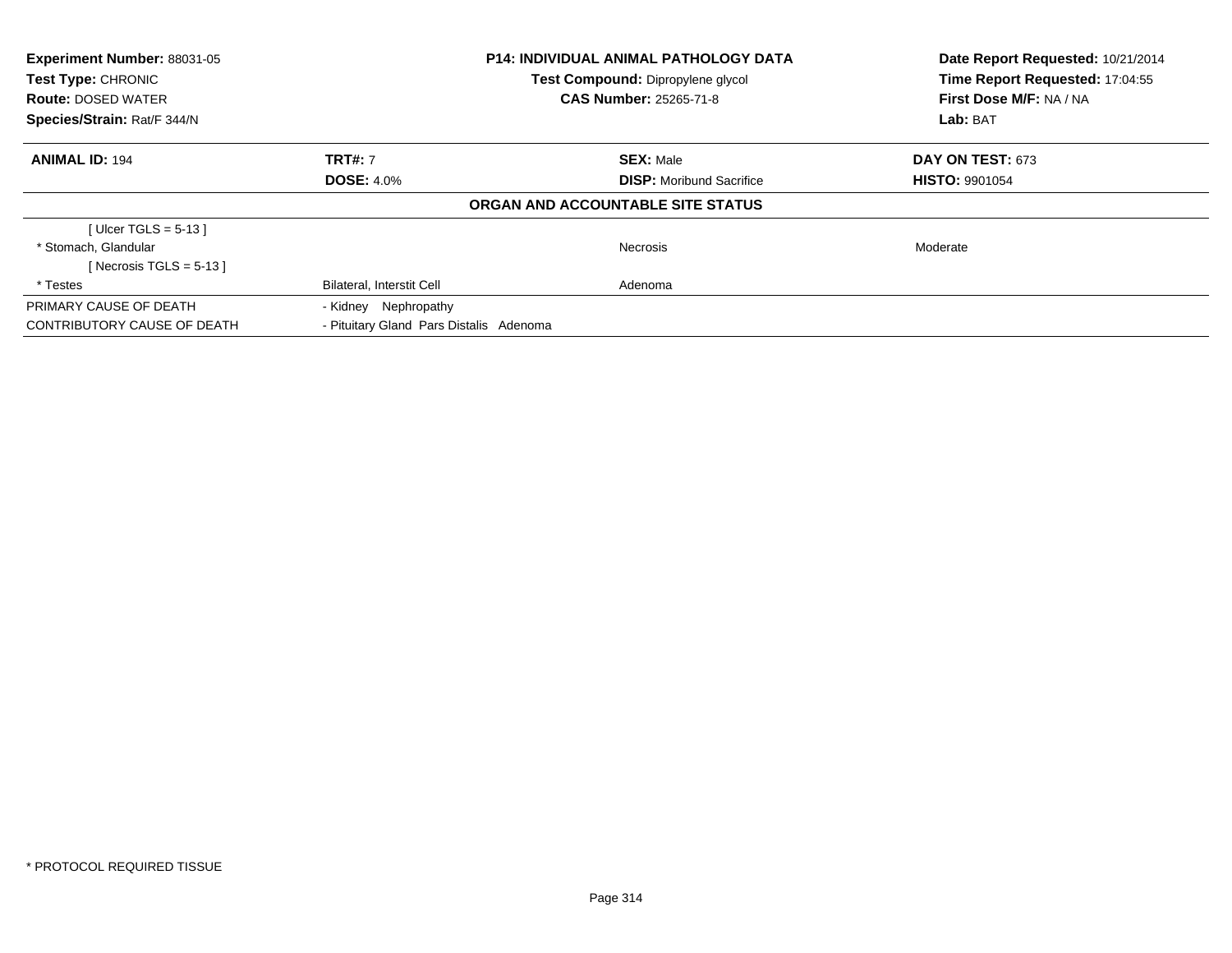| Experiment Number: 88031-05<br>Test Type: CHRONIC<br><b>Route: DOSED WATER</b><br>Species/Strain: Rat/F 344/N |                                     | <b>P14: INDIVIDUAL ANIMAL PATHOLOGY DATA</b><br>Test Compound: Dipropylene glycol<br>CAS Number: 25265-71-8 | Date Report Requested: 10/21/2014<br>Time Report Requested: 17:04:56<br>First Dose M/F: NA / NA<br>Lab: BAT |
|---------------------------------------------------------------------------------------------------------------|-------------------------------------|-------------------------------------------------------------------------------------------------------------|-------------------------------------------------------------------------------------------------------------|
|                                                                                                               |                                     |                                                                                                             |                                                                                                             |
| <b>ANIMAL ID: 195</b>                                                                                         | <b>TRT#: 7</b><br><b>DOSE: 4.0%</b> | <b>SEX: Male</b><br><b>DISP:</b> Moribund Sacrifice                                                         | DAY ON TEST: 484<br><b>HISTO: 9901055</b>                                                                   |
|                                                                                                               |                                     |                                                                                                             |                                                                                                             |
|                                                                                                               |                                     | ORGAN AND ACCOUNTABLE SITE STATUS                                                                           |                                                                                                             |
| <b>NORMAL</b>                                                                                                 |                                     |                                                                                                             |                                                                                                             |
| * Adrenal Cortex                                                                                              | * Adrenal Medulla                   | * Bone                                                                                                      | * Bone Marrow                                                                                               |
| * Brain                                                                                                       | * Epididymis                        | * Esophagus                                                                                                 | * Intestine Large, Rectum                                                                                   |
| * Intestine Small, Duodenum                                                                                   | * Intestine Small, Ileum            | * Intestine Small, Jejunum                                                                                  | * Islets, Pancreatic                                                                                        |
| * Lymph Node, Mesenteric                                                                                      | * Mammary Gland                     | * Pancreas                                                                                                  | * Parathyroid Gland                                                                                         |
| * Pituitary Gland                                                                                             | * Prostate                          | * Salivary Glands                                                                                           | * Seminal Vesicle                                                                                           |
| * Skin                                                                                                        | * Spleen                            | * Stomach, Forestomach                                                                                      | * Stomach, Glandular                                                                                        |
| * Thymus                                                                                                      | * Thyroid Gland                     | * Trachea                                                                                                   | * Urinary Bladder                                                                                           |
| <b>MISSING</b>                                                                                                |                                     |                                                                                                             |                                                                                                             |
| * Lymph Node, Mandibular                                                                                      |                                     |                                                                                                             |                                                                                                             |
| <b>AUTO PRECLUDES DIAG.</b>                                                                                   |                                     |                                                                                                             |                                                                                                             |
| * Intestine Large, Cecum                                                                                      | * Intestine Large, Colon            |                                                                                                             |                                                                                                             |
| <b>OBSERVATIONS</b>                                                                                           |                                     |                                                                                                             |                                                                                                             |
| * Heart                                                                                                       |                                     | Mineralization                                                                                              | Minimal                                                                                                     |
| * Kidney                                                                                                      |                                     | Nephropathy                                                                                                 | Marked                                                                                                      |
| [Nephropathy TGLS = $4-6$ ]                                                                                   |                                     |                                                                                                             |                                                                                                             |
| * Liver                                                                                                       |                                     | <b>Basophilic Focus</b>                                                                                     |                                                                                                             |
|                                                                                                               | <b>Bile Duct</b>                    | Hyperplasia                                                                                                 | Minimal                                                                                                     |
|                                                                                                               |                                     | Inflammation                                                                                                | Histiocytic, Focal, Moderate                                                                                |
| [Inflammation TGLS = $3-5$ ]                                                                                  |                                     |                                                                                                             |                                                                                                             |
| * Lung                                                                                                        |                                     | <b>Infiltration Cellular</b>                                                                                | Histiocyte, Minimal                                                                                         |
| * Nose                                                                                                        | Olfactory Epi                       | Atrophy                                                                                                     | Minimal                                                                                                     |
| * Preputial Gland                                                                                             |                                     | Adenoma                                                                                                     |                                                                                                             |
| [Adenoma TGLS = $1-13$ ]                                                                                      |                                     |                                                                                                             |                                                                                                             |
| * Testes                                                                                                      | Bilateral, Interstit Cell           | Adenoma                                                                                                     |                                                                                                             |
| [Adenoma TGLS = $2-8$ ]                                                                                       |                                     |                                                                                                             |                                                                                                             |
| PRIMARY CAUSE OF DEATH                                                                                        | - Kidney Nephropathy                |                                                                                                             |                                                                                                             |
|                                                                                                               |                                     |                                                                                                             |                                                                                                             |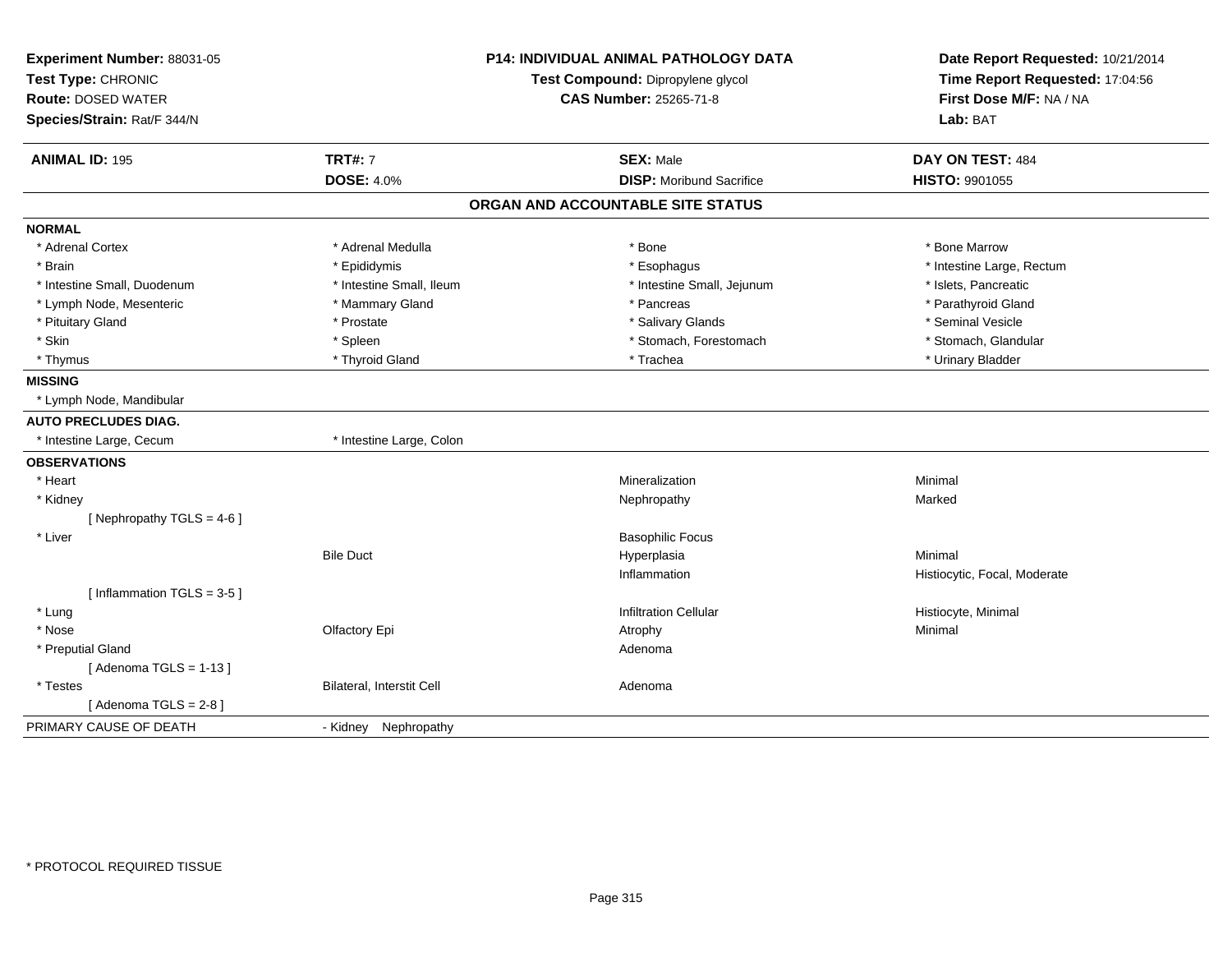| Experiment Number: 88031-05 | <b>P14: INDIVIDUAL ANIMAL PATHOLOGY DATA</b> |                                   | Date Report Requested: 10/21/2014                          |
|-----------------------------|----------------------------------------------|-----------------------------------|------------------------------------------------------------|
| Test Type: CHRONIC          |                                              | Test Compound: Dipropylene glycol | Time Report Requested: 17:04:56<br>First Dose M/F: NA / NA |
| <b>Route: DOSED WATER</b>   |                                              | <b>CAS Number: 25265-71-8</b>     |                                                            |
| Species/Strain: Rat/F 344/N |                                              |                                   | Lab: BAT                                                   |
| <b>ANIMAL ID: 196</b>       | <b>TRT#: 7</b>                               | <b>SEX: Male</b>                  | DAY ON TEST: 574                                           |
|                             | <b>DOSE: 4.0%</b>                            | <b>DISP:</b> Moribund Sacrifice   | HISTO: 9901056                                             |
|                             |                                              | ORGAN AND ACCOUNTABLE SITE STATUS |                                                            |
| <b>NORMAL</b>               |                                              |                                   |                                                            |
| * Adrenal Cortex            | * Adrenal Medulla                            | * Bone                            | * Bone Marrow                                              |
| * Brain                     | * Epididymis                                 | * Esophagus                       | * Heart                                                    |
| * Intestine Large, Cecum    | * Intestine Large, Colon                     | * Intestine Large, Rectum         | * Intestine Small, Duodenum                                |
| * Intestine Small, Ileum    | * Intestine Small, Jejunum                   | * Islets, Pancreatic              | * Lymph Node, Mandibular                                   |
| * Lymph Node, Mesenteric    | * Mammary Gland                              | * Pancreas                        | * Parathyroid Gland                                        |
| * Preputial Gland           | * Prostate                                   | * Salivary Glands                 | * Seminal Vesicle                                          |
| * Skin                      | * Spleen                                     | * Stomach, Forestomach            | * Stomach, Glandular                                       |
| * Thymus                    | * Trachea                                    | * Urinary Bladder                 |                                                            |
| <b>OBSERVATIONS</b>         |                                              |                                   |                                                            |
| * Kidney                    |                                              | Nephropathy                       | Marked                                                     |
| [Nephropathy TGLS = $2-6$ ] |                                              |                                   |                                                            |
| * Liver                     |                                              | <b>Basophilic Focus</b>           |                                                            |
|                             |                                              | Fatty Change                      | Mild                                                       |
|                             | <b>Bile Duct</b>                             | Hyperplasia                       | Mild                                                       |
|                             |                                              | Inflammation                      | Histiocytic, Focal, Moderate                               |
|                             |                                              | Inflammation                      | Granulomatous, Focal, Minimal                              |
| [Fatty Change TGLS = 3-5]   |                                              |                                   |                                                            |
| * Lung                      |                                              | <b>Infiltration Cellular</b>      | Histiocyte, Minimal                                        |
| * Nose                      | Olfactory Epi                                | Atrophy                           | Minimal                                                    |
|                             |                                              | Thrombosis                        | Mild                                                       |
| * Pituitary Gland           | <b>Pars Distalis</b>                         | Hyperplasia                       | Minimal                                                    |
| $*$ Testes                  | Bilateral, Interstit Cell                    | Adenoma                           |                                                            |
| [Adenoma TGLS = $1-8$ ]     |                                              |                                   |                                                            |
| * Thyroid Gland             | <b>Follicular Cel</b>                        | Hyperplasia                       | Moderate                                                   |
| PRIMARY CAUSE OF DEATH      | - Kidney Nephropathy                         |                                   |                                                            |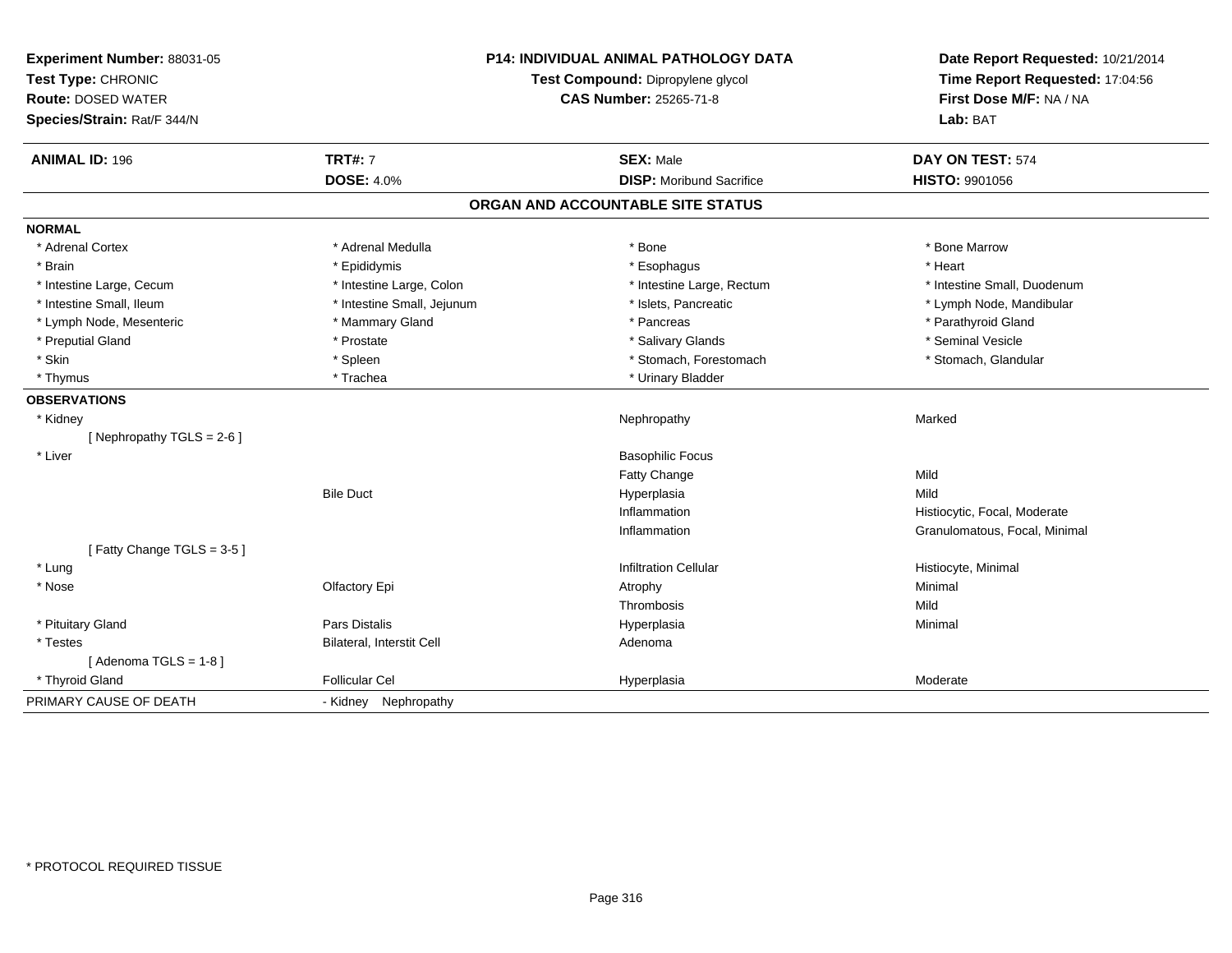| Experiment Number: 88031-05<br>Test Type: CHRONIC<br><b>Route: DOSED WATER</b> |                            | <b>P14: INDIVIDUAL ANIMAL PATHOLOGY DATA</b><br>Test Compound: Dipropylene glycol<br>CAS Number: 25265-71-8 | Date Report Requested: 10/21/2014<br>Time Report Requested: 17:04:56<br>First Dose M/F: NA / NA |
|--------------------------------------------------------------------------------|----------------------------|-------------------------------------------------------------------------------------------------------------|-------------------------------------------------------------------------------------------------|
| Species/Strain: Rat/F 344/N                                                    |                            |                                                                                                             | Lab: BAT                                                                                        |
| <b>ANIMAL ID: 197</b>                                                          | <b>TRT#: 7</b>             | <b>SEX: Male</b>                                                                                            | DAY ON TEST: 584                                                                                |
|                                                                                | <b>DOSE: 4.0%</b>          | <b>DISP: Moribund Sacrifice</b>                                                                             | <b>HISTO: 9901057</b>                                                                           |
|                                                                                |                            | ORGAN AND ACCOUNTABLE SITE STATUS                                                                           |                                                                                                 |
| <b>NORMAL</b>                                                                  |                            |                                                                                                             |                                                                                                 |
| * Adrenal Cortex                                                               | * Adrenal Medulla          | * Bone                                                                                                      | * Bone Marrow                                                                                   |
| * Brain                                                                        | * Epididymis               | * Esophagus                                                                                                 | * Heart                                                                                         |
| * Intestine Large, Cecum                                                       | * Intestine Large, Colon   | * Intestine Large, Rectum                                                                                   | * Intestine Small, Duodenum                                                                     |
| * Intestine Small, Ileum                                                       | * Intestine Small, Jejunum | * Islets, Pancreatic                                                                                        | * Lymph Node, Mandibular                                                                        |
| * Lymph Node, Mesenteric                                                       | * Mammary Gland            | * Pancreas                                                                                                  | * Parathyroid Gland                                                                             |
| * Pituitary Gland                                                              | * Preputial Gland          | * Seminal Vesicle                                                                                           | * Skin                                                                                          |
| * Spleen                                                                       | * Stomach, Glandular       | * Thymus                                                                                                    | * Thyroid Gland                                                                                 |
| * Trachea                                                                      | * Urinary Bladder          |                                                                                                             |                                                                                                 |
| <b>OBSERVATIONS</b>                                                            |                            |                                                                                                             |                                                                                                 |
| * Kidney                                                                       |                            | Nephropathy                                                                                                 | Marked                                                                                          |
| [Nephropathy TGLS = 2-6]                                                       |                            |                                                                                                             |                                                                                                 |
| * Liver                                                                        |                            | <b>Basophilic Focus</b>                                                                                     |                                                                                                 |
|                                                                                | <b>Bile Duct</b>           | Hyperplasia                                                                                                 | Minimal                                                                                         |
|                                                                                |                            | Inflammation                                                                                                | Histiocytic, Focal, Moderate                                                                    |
|                                                                                |                            | Inflammation                                                                                                | Granulomatous, Focal, Minimal                                                                   |
| * Lung                                                                         |                            | <b>Infiltration Cellular</b>                                                                                | Histiocyte, Minimal                                                                             |
| Lymph Node                                                                     | Mediastinal                | Inflammation                                                                                                | Granulomatous, Moderate                                                                         |
| * Nose                                                                         | Olfactory Epi              | Atrophy                                                                                                     | Minimal                                                                                         |
| * Prostate                                                                     |                            | Hyperplasia                                                                                                 | Minimal                                                                                         |
| * Salivary Glands                                                              |                            | Inflammation                                                                                                | Suppurative, Minimal                                                                            |
| * Stomach, Forestomach                                                         |                            | Hyperplasia                                                                                                 | Squamous, Minimal                                                                               |
| * Testes                                                                       | Bilateral, Interstit Cell  | Adenoma                                                                                                     |                                                                                                 |
| [Adenoma TGLS = $1-8$ ]                                                        |                            |                                                                                                             |                                                                                                 |
| PRIMARY CAUSE OF DEATH                                                         | - Kidney Nephropathy       |                                                                                                             |                                                                                                 |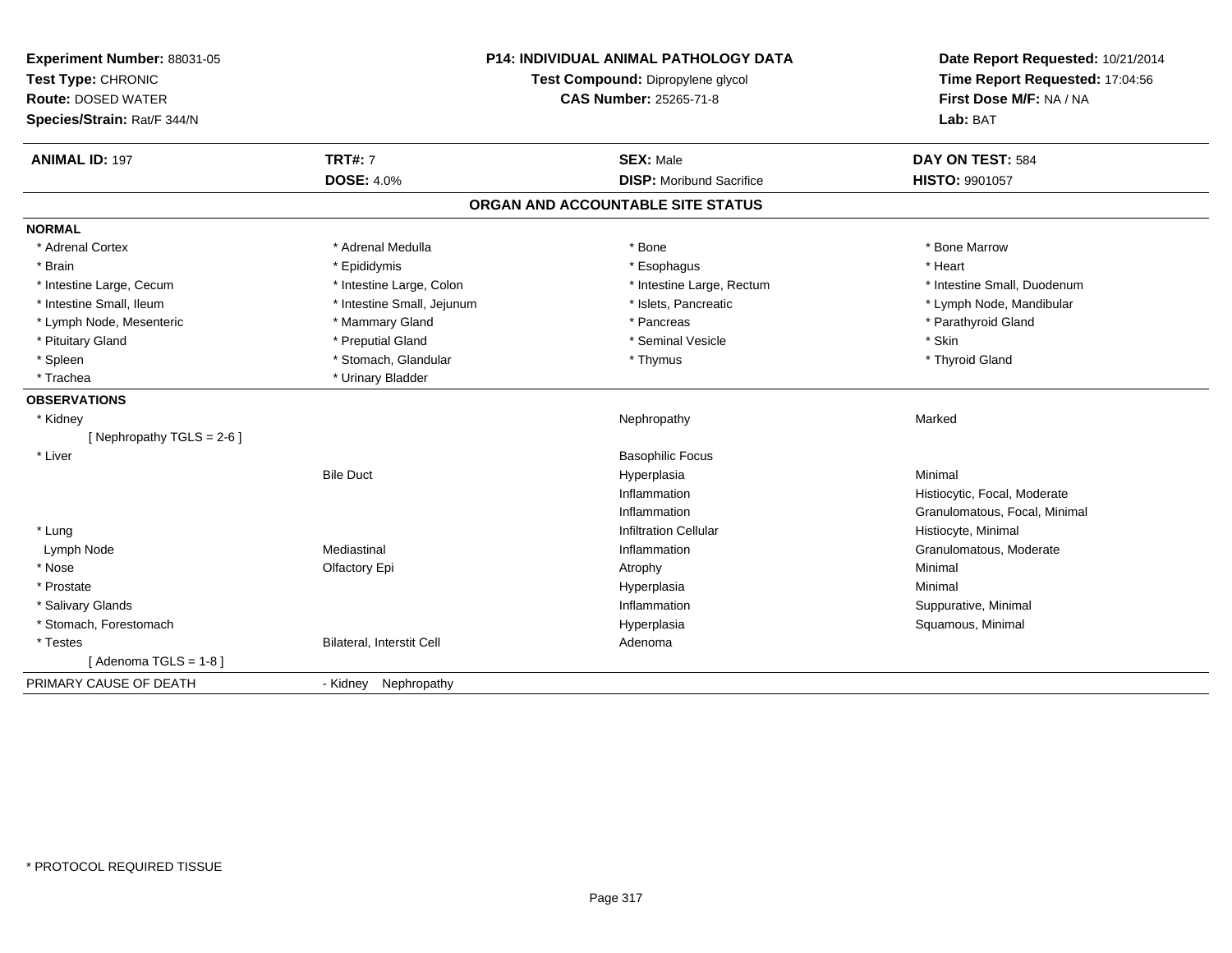| Experiment Number: 88031-05<br>Test Type: CHRONIC            |                   | <b>P14: INDIVIDUAL ANIMAL PATHOLOGY DATA</b><br>Test Compound: Dipropylene glycol | Date Report Requested: 10/21/2014<br>Time Report Requested: 17:04:56 |
|--------------------------------------------------------------|-------------------|-----------------------------------------------------------------------------------|----------------------------------------------------------------------|
| <b>Route: DOSED WATER</b>                                    |                   | <b>CAS Number: 25265-71-8</b>                                                     | First Dose M/F: NA / NA                                              |
| Species/Strain: Rat/F 344/N                                  |                   |                                                                                   | Lab: BAT                                                             |
| <b>ANIMAL ID: 198</b>                                        | <b>TRT#: 7</b>    | <b>SEX: Male</b>                                                                  | DAY ON TEST: 408                                                     |
|                                                              | <b>DOSE: 4.0%</b> | <b>DISP: Natural Death</b>                                                        | HISTO: 9901058                                                       |
|                                                              |                   | ORGAN AND ACCOUNTABLE SITE STATUS                                                 |                                                                      |
| <b>NORMAL</b>                                                |                   |                                                                                   |                                                                      |
| * Bone                                                       | * Epididymis      | * Esophagus                                                                       | * Islets, Pancreatic                                                 |
| * Parathyroid Gland                                          | * Preputial Gland | * Prostate                                                                        | * Skin                                                               |
| * Thyroid Gland                                              | * Trachea         |                                                                                   |                                                                      |
| <b>MISSING</b>                                               |                   |                                                                                   |                                                                      |
| * Lymph Node, Mandibular                                     | * Mammary Gland   |                                                                                   |                                                                      |
| <b>INSUFFICIENT TISSUE</b>                                   |                   |                                                                                   |                                                                      |
| * Intestine Large, Rectum                                    |                   |                                                                                   |                                                                      |
| <b>OBSERVATIONS</b>                                          |                   |                                                                                   |                                                                      |
| * Adrenal Cortex                                             |                   | Leukemia Mononuclear                                                              |                                                                      |
| * Adrenal Medulla                                            |                   | Leukemia Mononuclear                                                              |                                                                      |
|                                                              |                   | Necrosis                                                                          | Marked                                                               |
| * Bone Marrow                                                |                   | Leukemia Mononuclear                                                              |                                                                      |
| * Brain                                                      |                   | Leukemia Mononuclear                                                              |                                                                      |
| * Heart                                                      | Valve             | Inflammation                                                                      | Acute, Mild                                                          |
|                                                              |                   | Leukemia Mononuclear                                                              |                                                                      |
| Note: There were bacteria in the inflammatory foci.          |                   |                                                                                   |                                                                      |
| * Intestine Large, Cecum                                     |                   | Leukemia Mononuclear                                                              |                                                                      |
| [ Leukemia Mononuclear TGLS = 6-7 ]                          |                   |                                                                                   |                                                                      |
| * Intestine Large, Colon                                     |                   | Leukemia Mononuclear                                                              |                                                                      |
| * Intestine Small, Duodenum                                  |                   | Leukemia Mononuclear                                                              |                                                                      |
| * Intestine Small, Ileum                                     |                   | Leukemia Mononuclear                                                              |                                                                      |
| * Intestine Small, Jejunum                                   |                   | Leukemia Mononuclear                                                              |                                                                      |
| * Kidney                                                     |                   | Leukemia Mononuclear                                                              |                                                                      |
|                                                              |                   | Nephropathy                                                                       | Moderate                                                             |
| Note: Bacterial emboli were in several glomeruli.<br>* Liver |                   | Hepatodiaphragmatic Nodule                                                        |                                                                      |
|                                                              | <b>Bile Duct</b>  | Hyperplasia                                                                       | Moderate                                                             |
|                                                              |                   | Inflammation                                                                      | Histiocytic, Focal, Moderate                                         |
|                                                              |                   | Leukemia Mononuclear                                                              |                                                                      |
|                                                              | Centrilobular     | Necrosis                                                                          | Marked                                                               |
|                                                              |                   |                                                                                   |                                                                      |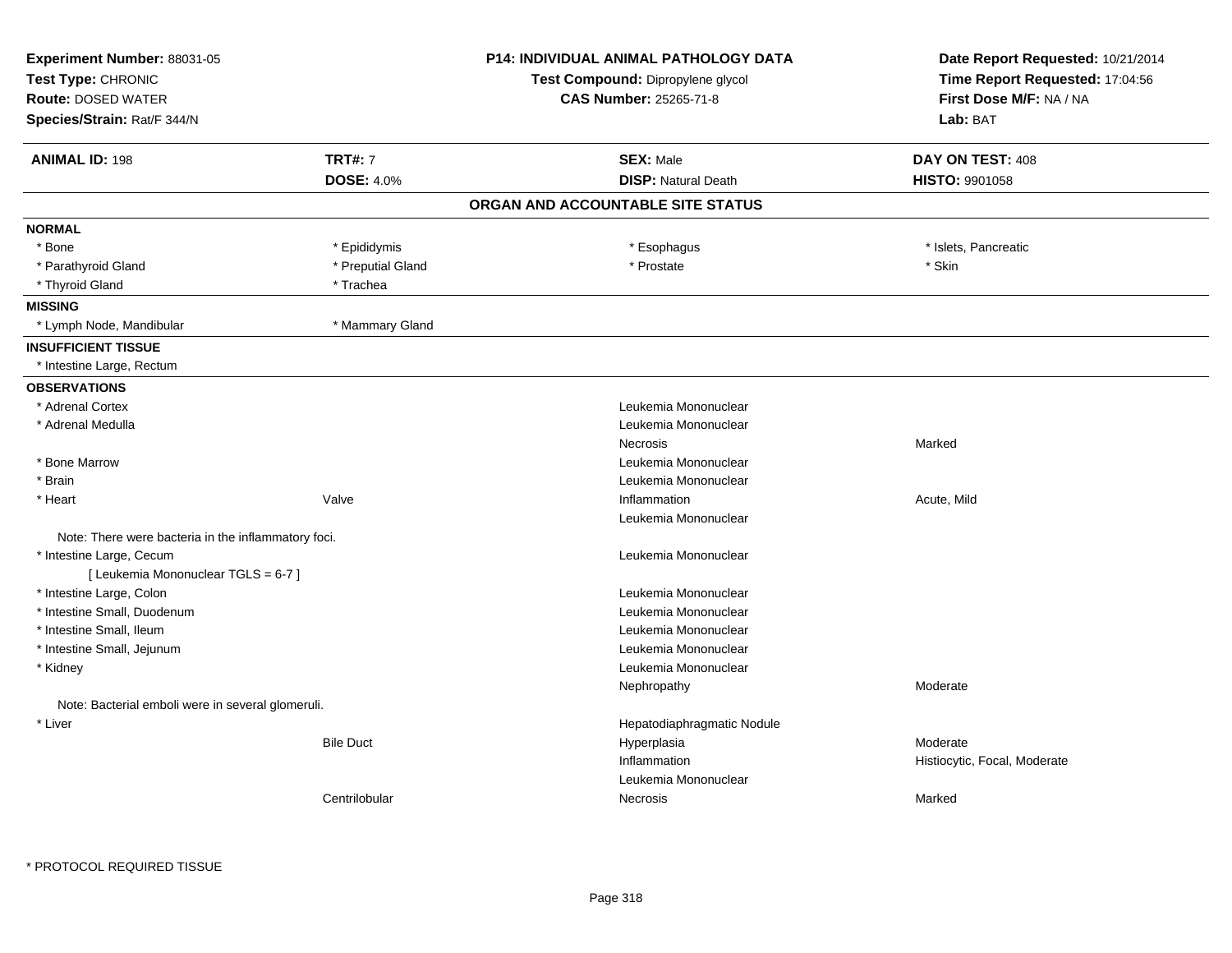| Experiment Number: 88031-05<br>Test Type: CHRONIC<br><b>Route: DOSED WATER</b><br>Species/Strain: Rat/F 344/N |                                     | <b>P14: INDIVIDUAL ANIMAL PATHOLOGY DATA</b><br>Test Compound: Dipropylene glycol<br><b>CAS Number: 25265-71-8</b> | Date Report Requested: 10/21/2014<br>Time Report Requested: 17:04:56<br>First Dose M/F: NA / NA<br>Lab: BAT |
|---------------------------------------------------------------------------------------------------------------|-------------------------------------|--------------------------------------------------------------------------------------------------------------------|-------------------------------------------------------------------------------------------------------------|
| <b>ANIMAL ID: 198</b>                                                                                         | <b>TRT#: 7</b><br><b>DOSE: 4.0%</b> | <b>SEX: Male</b><br><b>DISP: Natural Death</b>                                                                     | DAY ON TEST: 408<br>HISTO: 9901058                                                                          |
|                                                                                                               |                                     | ORGAN AND ACCOUNTABLE SITE STATUS                                                                                  |                                                                                                             |
|                                                                                                               |                                     |                                                                                                                    |                                                                                                             |
| [ Hepatodiaphragmatic Nodule TGLS = 3-5 ]                                                                     |                                     |                                                                                                                    |                                                                                                             |
| * Lung                                                                                                        |                                     | Leukemia Mononuclear                                                                                               |                                                                                                             |
| Lymph Node                                                                                                    | Pancreatic                          | Leukemia Mononuclear                                                                                               |                                                                                                             |
| [ Leukemia Mononuclear TGLS = 4-14 ]                                                                          |                                     |                                                                                                                    |                                                                                                             |
| * Lymph Node, Mesenteric                                                                                      |                                     | Leukemia Mononuclear                                                                                               |                                                                                                             |
| [ Leukemia Mononuclear TGLS = 5-13 ]                                                                          |                                     |                                                                                                                    |                                                                                                             |
| * Nose                                                                                                        |                                     | Thrombosis                                                                                                         | Moderate                                                                                                    |
| * Pancreas                                                                                                    |                                     | Leukemia Mononuclear                                                                                               |                                                                                                             |
| * Pituitary Gland                                                                                             |                                     | Leukemia Mononuclear                                                                                               |                                                                                                             |
| * Salivary Glands                                                                                             |                                     | Leukemia Mononuclear                                                                                               |                                                                                                             |
| * Seminal Vesicle                                                                                             |                                     | Leukemia Mononuclear                                                                                               |                                                                                                             |
| * Spleen                                                                                                      |                                     | Leukemia Mononuclear                                                                                               |                                                                                                             |
| [ Leukemia Mononuclear TGLS = 1-5 ]                                                                           |                                     |                                                                                                                    |                                                                                                             |
| * Stomach, Forestomach                                                                                        |                                     | Leukemia Mononuclear                                                                                               |                                                                                                             |
| * Stomach, Glandular                                                                                          |                                     | Leukemia Mononuclear                                                                                               |                                                                                                             |
| [ Leukemia Mononuclear TGLS = 7-9 ]                                                                           |                                     |                                                                                                                    |                                                                                                             |
| * Testes                                                                                                      |                                     | Leukemia Mononuclear                                                                                               |                                                                                                             |
| Note: Clumps of bacteria were present in the testes.                                                          |                                     |                                                                                                                    |                                                                                                             |
| [ Leukemia Mononuclear TGLS = 2-8 ]                                                                           |                                     |                                                                                                                    |                                                                                                             |
| * Thymus                                                                                                      |                                     | Leukemia Mononuclear                                                                                               |                                                                                                             |
| * Urinary Bladder                                                                                             |                                     | Leukemia Mononuclear                                                                                               |                                                                                                             |
| PRIMARY CAUSE OF DEATH                                                                                        | - Spleen Leukemia Mononuclear       |                                                                                                                    |                                                                                                             |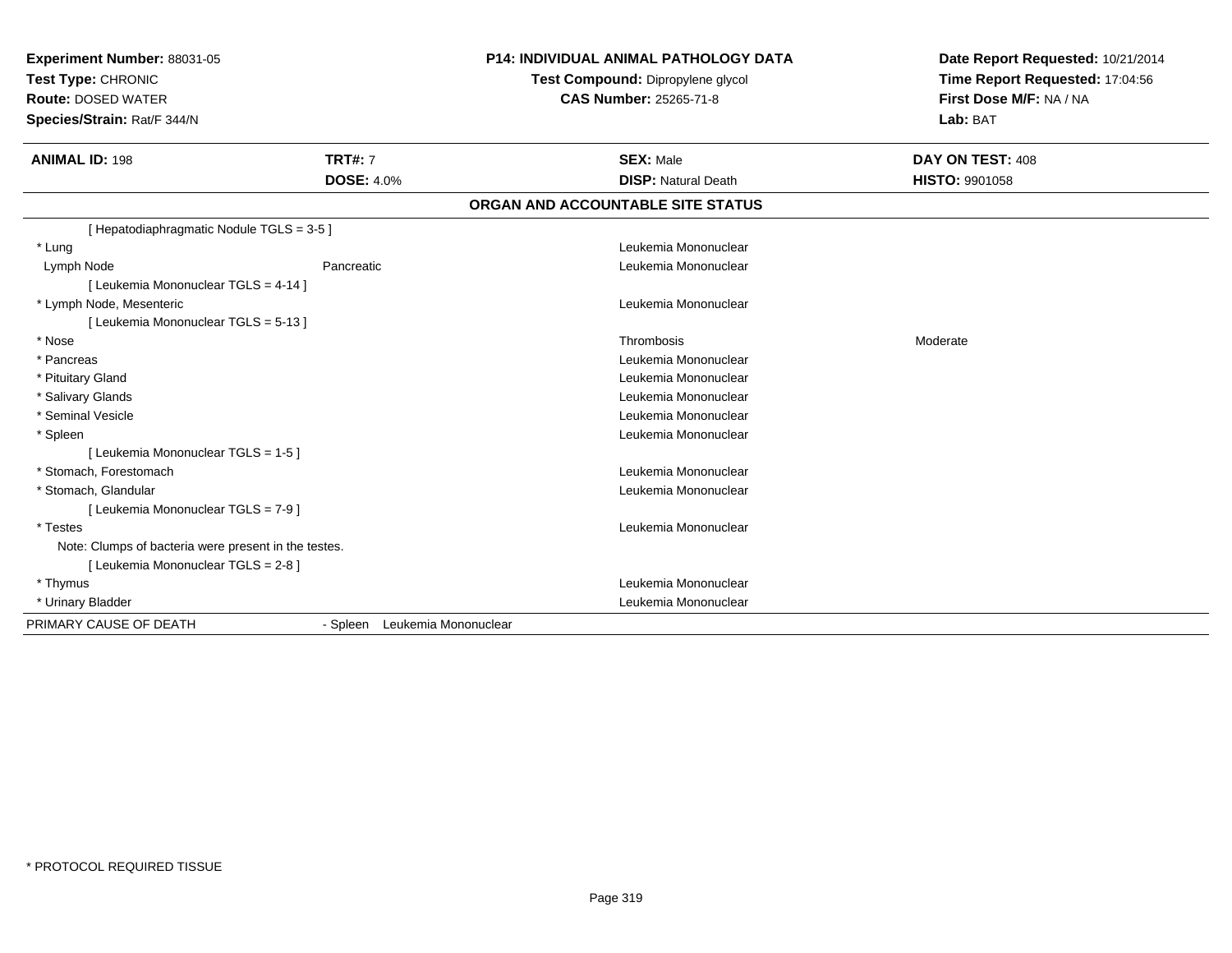| Experiment Number: 88031-05 |                                                                                                                 | <b>P14: INDIVIDUAL ANIMAL PATHOLOGY DATA</b> | Date Report Requested: 10/21/2014<br>Time Report Requested: 17:04:56 |
|-----------------------------|-----------------------------------------------------------------------------------------------------------------|----------------------------------------------|----------------------------------------------------------------------|
| Test Type: CHRONIC          |                                                                                                                 | Test Compound: Dipropylene glycol            |                                                                      |
| <b>Route: DOSED WATER</b>   |                                                                                                                 | CAS Number: 25265-71-8                       | First Dose M/F: NA / NA                                              |
| Species/Strain: Rat/F 344/N |                                                                                                                 |                                              | Lab: BAT                                                             |
| <b>ANIMAL ID: 199</b>       | <b>TRT#: 7</b>                                                                                                  | <b>SEX: Male</b>                             | DAY ON TEST: 561                                                     |
|                             | <b>DOSE: 4.0%</b>                                                                                               | <b>DISP:</b> Moribund Sacrifice              | HISTO: 9901059                                                       |
|                             |                                                                                                                 | ORGAN AND ACCOUNTABLE SITE STATUS            |                                                                      |
| <b>NORMAL</b>               |                                                                                                                 |                                              |                                                                      |
| * Adrenal Cortex            | * Adrenal Medulla                                                                                               | * Bone                                       | * Bone Marrow                                                        |
| * Brain                     | * Epididymis                                                                                                    | * Esophagus                                  | * Heart                                                              |
| * Intestine Large, Cecum    | * Intestine Large, Colon                                                                                        | * Intestine Large, Rectum                    | * Intestine Small, Duodenum                                          |
| * Intestine Small, Ileum    | * Intestine Small, Jejunum                                                                                      | * Islets, Pancreatic                         | * Lymph Node, Mesenteric                                             |
| * Mammary Gland             | * Pancreas                                                                                                      | * Parathyroid Gland                          | * Pituitary Gland                                                    |
| * Preputial Gland           | * Seminal Vesicle                                                                                               | * Skin                                       | * Spleen                                                             |
| * Stomach, Glandular        | * Thymus                                                                                                        | * Thyroid Gland                              | <b>Tissue NOS</b>                                                    |
| * Trachea                   | * Urinary Bladder                                                                                               |                                              |                                                                      |
| <b>MISSING</b>              |                                                                                                                 |                                              |                                                                      |
| * Lymph Node, Mandibular    |                                                                                                                 |                                              |                                                                      |
| <b>OBSERVATIONS</b>         |                                                                                                                 |                                              |                                                                      |
| * Kidney                    |                                                                                                                 | Nephropathy                                  | Marked                                                               |
| [Nephropathy TGLS = $2-6$ ] |                                                                                                                 |                                              |                                                                      |
| * Liver                     |                                                                                                                 | <b>Basophilic Focus</b>                      |                                                                      |
|                             |                                                                                                                 | Degeneration                                 | Cystic, Mild                                                         |
|                             | <b>Bile Duct</b>                                                                                                | Hyperplasia                                  | Mild                                                                 |
|                             |                                                                                                                 | Inflammation                                 | Granulomatous, Focal, Minimal                                        |
|                             |                                                                                                                 | Inflammation                                 | Histiocytic, Focal, Moderate                                         |
| * Lung                      |                                                                                                                 | <b>Infiltration Cellular</b>                 | Histiocyte, Minimal                                                  |
| * Nose                      | Olfactory Epi                                                                                                   | Atrophy                                      | Minimal                                                              |
|                             |                                                                                                                 | Inflammation                                 | Suppurative, Mild                                                    |
|                             | Olfactory Epi                                                                                                   | Metaplasia                                   | Mild                                                                 |
| * Prostate                  |                                                                                                                 | Hyperplasia                                  | Minimal                                                              |
| * Salivary Glands           |                                                                                                                 | Inflammation                                 | Suppurative, Moderate                                                |
| * Stomach, Forestomach      |                                                                                                                 | Hyperplasia                                  | Squamous, Minimal                                                    |
| * Testes                    | Bilateral, Interstit Cell                                                                                       | Adenoma                                      |                                                                      |
| [Adenoma TGLS = $1-8$ ]     |                                                                                                                 |                                              |                                                                      |
| <b>Tissue NOS</b>           |                                                                                                                 |                                              |                                                                      |
|                             | Note: TGL 3, "mass, 9 x 7 x 5 mm, dark red" noted at necropsy, was a lymph node with some blood in the sinuses. |                                              |                                                                      |
| PRIMARY CALISE OF DEATH     | - Kidney Nenhronathy                                                                                            |                                              |                                                                      |

PRIMARY CAUSE OF DEATH

- Kidney Nephropathy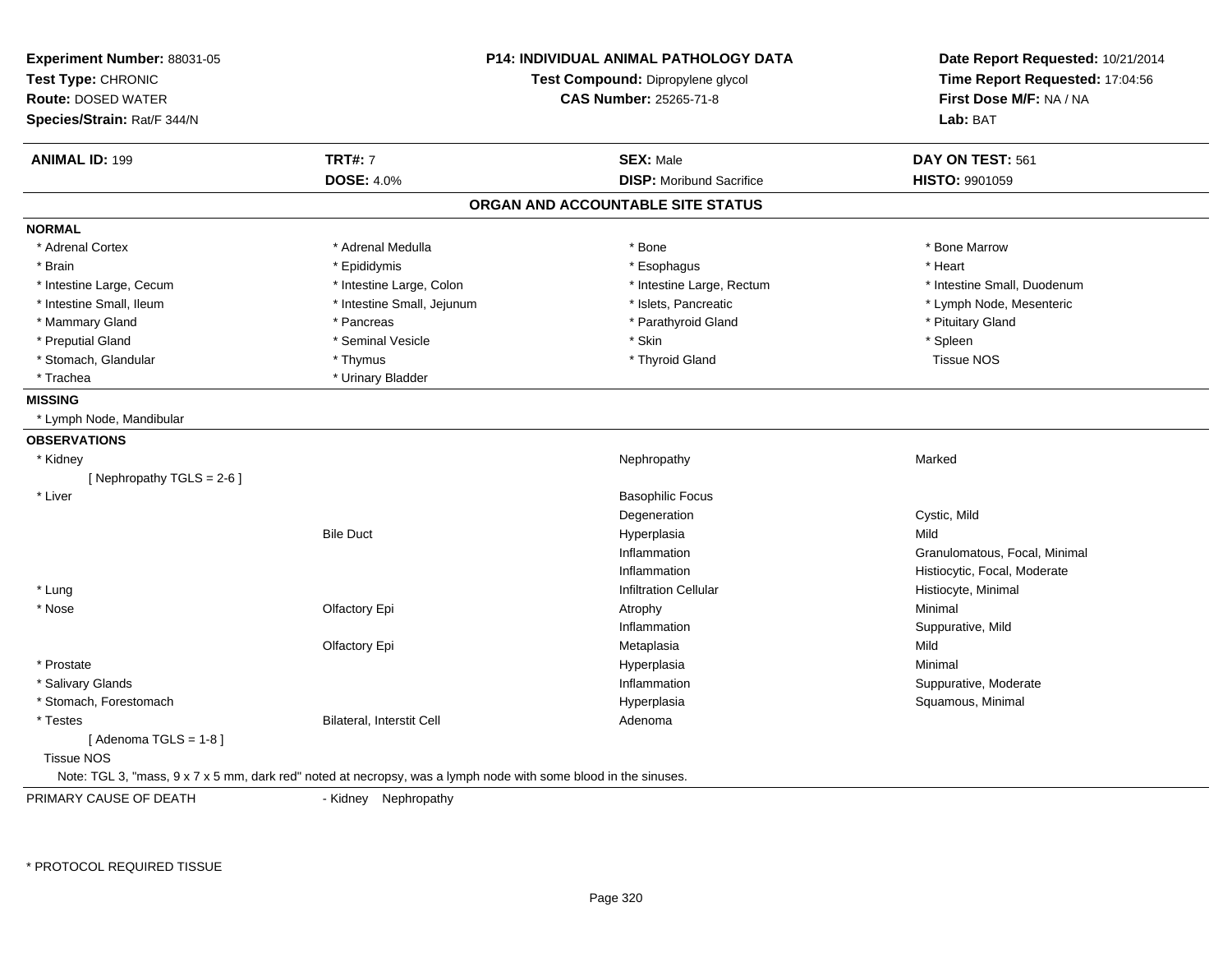| <b>Experiment Number: 88031-05</b> |                   | <b>P14: INDIVIDUAL ANIMAL PATHOLOGY DATA</b> | Date Report Requested: 10/21/2014 |  |
|------------------------------------|-------------------|----------------------------------------------|-----------------------------------|--|
| <b>Test Type: CHRONIC</b>          |                   | Test Compound: Dipropylene glycol            | Time Report Requested: 17:04:56   |  |
| <b>Route: DOSED WATER</b>          |                   | <b>CAS Number: 25265-71-8</b>                | First Dose M/F: NA / NA           |  |
| Species/Strain: Rat/F 344/N        |                   |                                              | Lab: BAT                          |  |
| <b>ANIMAL ID: 199</b>              | <b>TRT#:</b> 7    | <b>SEX:</b> Male                             | <b>DAY ON TEST: 561</b>           |  |
|                                    | <b>DOSE: 4.0%</b> | <b>DISP:</b> Moribund Sacrifice              | <b>HISTO: 9901059</b>             |  |
|                                    |                   | ORGAN AND ACCOUNTABLE SITE STATUS            |                                   |  |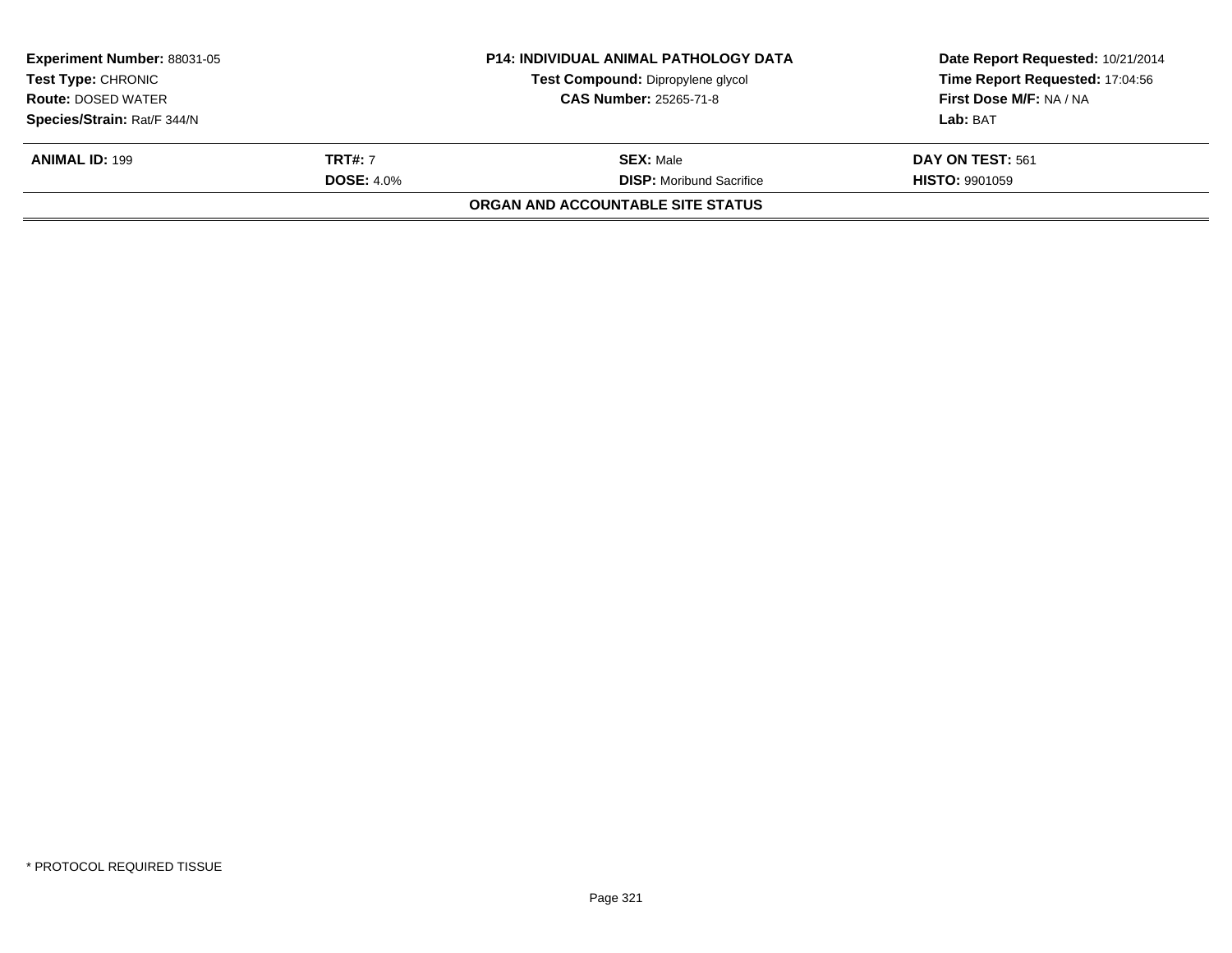| Experiment Number: 88031-05<br>Test Type: CHRONIC        |                           | P14: INDIVIDUAL ANIMAL PATHOLOGY DATA | Date Report Requested: 10/21/2014<br>Time Report Requested: 17:04:56 |
|----------------------------------------------------------|---------------------------|---------------------------------------|----------------------------------------------------------------------|
|                                                          |                           | Test Compound: Dipropylene glycol     | First Dose M/F: NA / NA                                              |
| <b>Route: DOSED WATER</b><br>Species/Strain: Rat/F 344/N |                           | <b>CAS Number: 25265-71-8</b>         | Lab: BAT                                                             |
|                                                          |                           |                                       |                                                                      |
| <b>ANIMAL ID: 200</b>                                    | <b>TRT#: 7</b>            | <b>SEX: Male</b>                      | DAY ON TEST: 483                                                     |
|                                                          | <b>DOSE: 4.0%</b>         | <b>DISP: Natural Death</b>            | <b>HISTO: 9901060</b>                                                |
|                                                          |                           | ORGAN AND ACCOUNTABLE SITE STATUS     |                                                                      |
| <b>NORMAL</b>                                            |                           |                                       |                                                                      |
| * Adrenal Medulla                                        | * Bone                    | * Bone Marrow                         | * Brain                                                              |
| * Epididymis                                             | * Esophagus               | * Intestine Large, Colon              | * Intestine Large, Rectum                                            |
| * Intestine Small, Duodenum                              | * Islets, Pancreatic      | * Lymph Node, Mesenteric              | * Mammary Gland                                                      |
| * Pancreas                                               | * Parathyroid Gland       | * Pituitary Gland                     | * Preputial Gland                                                    |
| * Prostate                                               | * Salivary Glands         | * Seminal Vesicle                     | * Skin                                                               |
| * Spleen                                                 | * Stomach, Forestomach    | * Stomach, Glandular                  | * Thymus                                                             |
| * Thyroid Gland                                          | * Trachea                 | * Urinary Bladder                     |                                                                      |
| <b>MISSING</b>                                           |                           |                                       |                                                                      |
| * Lymph Node, Mandibular                                 |                           |                                       |                                                                      |
| <b>AUTO PRECLUDES DIAG.</b>                              |                           |                                       |                                                                      |
| * Intestine Large, Cecum                                 | * Intestine Small, Ileum  | * Intestine Small, Jejunum            |                                                                      |
| <b>OBSERVATIONS</b>                                      |                           |                                       |                                                                      |
| * Adrenal Cortex                                         |                           | Hyperplasia                           | Moderate                                                             |
| * Heart                                                  |                           | Mineralization                        | Minimal                                                              |
| * Kidney                                                 |                           | Nephropathy                           | Marked                                                               |
| [Nephropathy TGLS = $3-6$ ]                              |                           |                                       |                                                                      |
| * Liver                                                  |                           | <b>Basophilic Focus</b>               |                                                                      |
|                                                          |                           | Fatty Change                          | Minimal                                                              |
|                                                          | <b>Bile Duct</b>          | Hyperplasia                           | Minimal                                                              |
|                                                          |                           | Inflammation                          | Histiocytic, Focal, Moderate                                         |
|                                                          |                           | Inflammation                          | Granulomatous, Focal, Minimal                                        |
| [Inflammation TGLS = $2-5$ ]                             |                           |                                       |                                                                      |
| * Lung                                                   |                           | <b>Infiltration Cellular</b>          | Histiocyte, Minimal                                                  |
| * Nose                                                   |                           | Thrombosis                            | Marked                                                               |
| * Testes                                                 | Bilateral, Interstit Cell | Adenoma                               |                                                                      |
| [Adenoma TGLS = $1-8$ ]                                  |                           |                                       |                                                                      |
| PRIMARY CAUSE OF DEATH                                   | - Kidney Nephropathy      |                                       |                                                                      |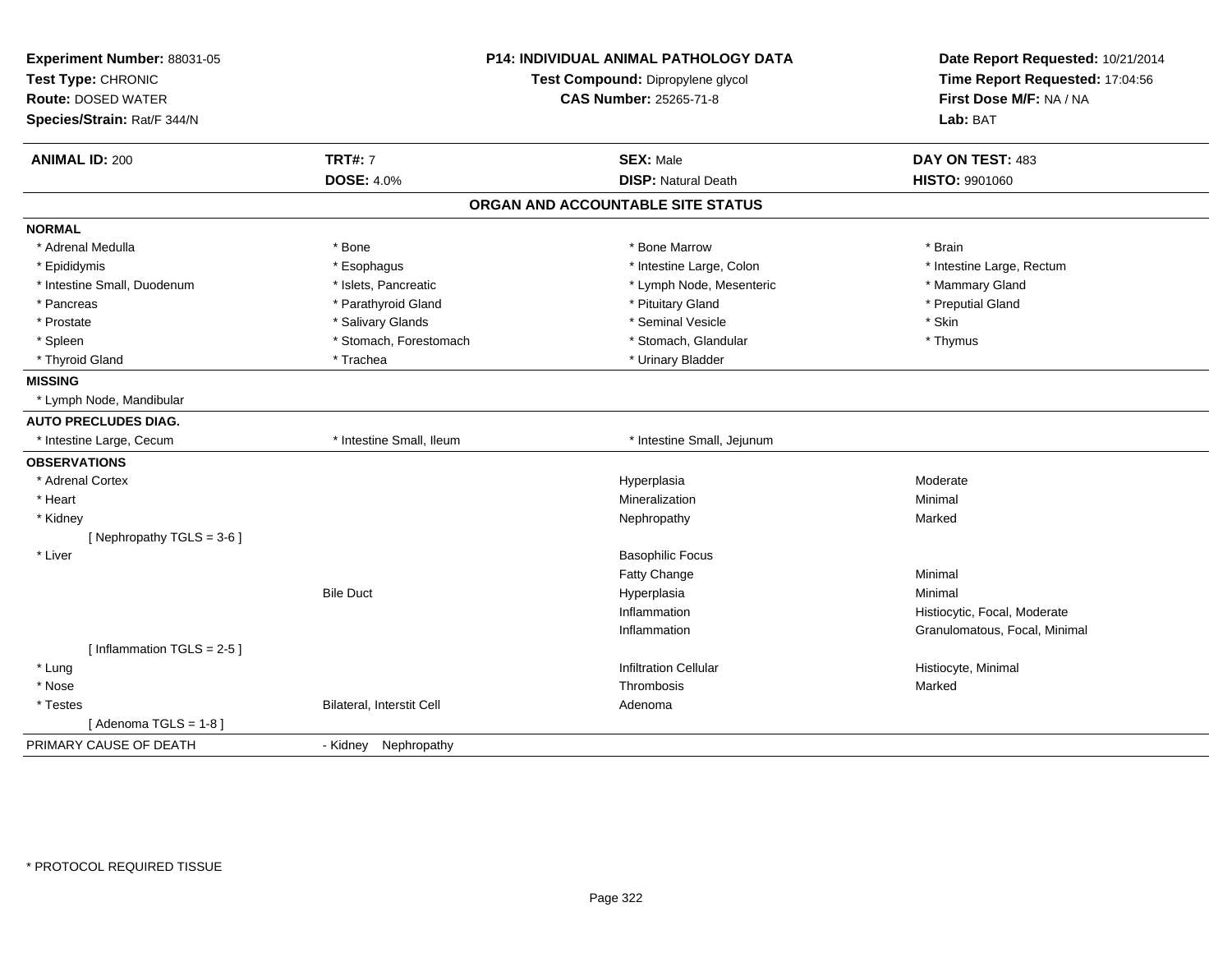| Experiment Number: 88031-05   | <b>P14: INDIVIDUAL ANIMAL PATHOLOGY DATA</b> |                                   | Date Report Requested: 10/21/2014 |
|-------------------------------|----------------------------------------------|-----------------------------------|-----------------------------------|
| Test Type: CHRONIC            |                                              | Test Compound: Dipropylene glycol | Time Report Requested: 17:04:56   |
| <b>Route: DOSED WATER</b>     |                                              | <b>CAS Number: 25265-71-8</b>     | First Dose M/F: NA / NA           |
| Species/Strain: Rat/F 344/N   |                                              |                                   | Lab: BAT                          |
| <b>ANIMAL ID: 201</b>         | <b>TRT#: 2</b>                               | <b>SEX: Female</b>                | DAY ON TEST: 729                  |
|                               | <b>DOSE: 0.0%</b>                            | <b>DISP: Terminal Sacrifice</b>   | HISTO: 9901061                    |
|                               |                                              | ORGAN AND ACCOUNTABLE SITE STATUS |                                   |
| <b>NORMAL</b>                 |                                              |                                   |                                   |
| * Adrenal Medulla             | * Bone                                       | * Bone Marrow                     | * Brain                           |
| * Clitoral Gland              | * Esophagus                                  | * Intestine Large, Cecum          | * Intestine Small, Duodenum       |
| * Intestine Small, Ileum      | * Intestine Small, Jejunum                   | * Islets, Pancreatic              | * Lymph Node, Mesenteric          |
| * Mammary Gland               | * Ovary                                      | * Pancreas                        | * Parathyroid Gland               |
| * Salivary Glands             | * Skin                                       | * Spleen                          | * Stomach, Forestomach            |
| * Stomach, Glandular          | * Thymus                                     | * Trachea                         | * Urinary Bladder                 |
| * Uterus                      |                                              |                                   |                                   |
| <b>MISSING</b>                |                                              |                                   |                                   |
| * Lymph Node, Mandibular      |                                              |                                   |                                   |
| <b>OBSERVATIONS</b>           |                                              |                                   |                                   |
| * Adrenal Cortex              |                                              | Hyperplasia                       | Mild                              |
|                               |                                              | Hypertrophy                       | Mild                              |
| * Heart                       |                                              | Cardiomyopathy                    | Minimal                           |
| * Intestine Large, Colon      |                                              | Parasite Metazoan                 |                                   |
| * Intestine Large, Rectum     |                                              | Parasite Metazoan                 |                                   |
| * Kidney                      |                                              | Infarct                           | Mild                              |
|                               |                                              | Nephropathy                       | Mild                              |
| * Liver                       |                                              | <b>Basophilic Focus</b>           |                                   |
|                               |                                              | Inflammation                      | Histiocytic, Focal, Minimal       |
| [Basophilic Focus TGLS = 1-5] |                                              |                                   |                                   |
| * Lung                        |                                              | <b>Infiltration Cellular</b>      | Histiocyte, Minimal               |
|                               |                                              | Inflammation                      | Chronic Active, Minimal           |
| * Nose                        | <b>Respirat Epith</b>                        | Accumulation, Hyaline Droplet     | Mild                              |
| * Pituitary Gland             | Pars Distalis                                | Adenoma                           |                                   |
| [Adenoma TGLS = $2-9$ ]       |                                              |                                   |                                   |
| * Thyroid Gland               | C Cell                                       | Hyperplasia                       | Mild                              |
| Tooth                         |                                              | Inflammation                      | Chronic Active, Mild              |
| PRIMARY CAUSE OF DEATH        | $\sim$                                       |                                   |                                   |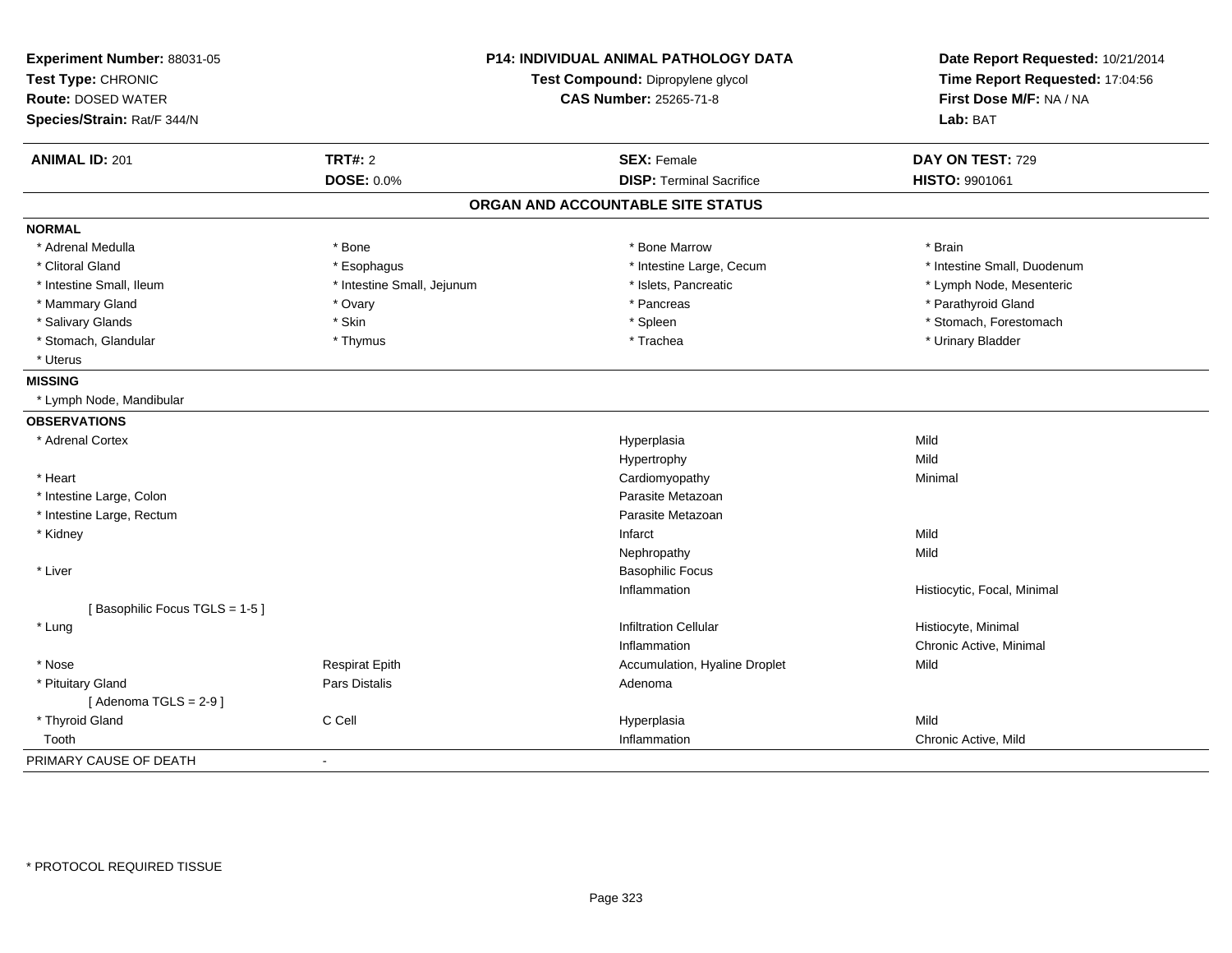| Experiment Number: 88031-05   |                          | P14: INDIVIDUAL ANIMAL PATHOLOGY DATA | Date Report Requested: 10/21/2014 |
|-------------------------------|--------------------------|---------------------------------------|-----------------------------------|
| Test Type: CHRONIC            |                          | Test Compound: Dipropylene glycol     | Time Report Requested: 17:04:56   |
| <b>Route: DOSED WATER</b>     |                          | <b>CAS Number: 25265-71-8</b>         | First Dose M/F: NA / NA           |
| Species/Strain: Rat/F 344/N   |                          |                                       | Lab: BAT                          |
| <b>ANIMAL ID: 202</b>         | <b>TRT#: 2</b>           | <b>SEX: Female</b>                    | DAY ON TEST: 730                  |
|                               | DOSE: 0.0%               | <b>DISP: Terminal Sacrifice</b>       | HISTO: 9901062                    |
|                               |                          | ORGAN AND ACCOUNTABLE SITE STATUS     |                                   |
| <b>NORMAL</b>                 |                          |                                       |                                   |
| * Adrenal Medulla             | * Bone                   | * Bone Marrow                         | * Brain                           |
| * Esophagus                   | * Intestine Large, Cecum | * Intestine Large, Colon              | * Intestine Large, Rectum         |
| * Intestine Small, Duodenum   | * Intestine Small, Ileum | * Intestine Small, Jejunum            | * Islets, Pancreatic              |
| * Lymph Node, Mesenteric      | * Ovary                  | * Parathyroid Gland                   | * Salivary Glands                 |
| * Skin                        | * Spleen                 | * Stomach, Forestomach                | * Stomach, Glandular              |
| * Thymus                      | * Trachea                | * Urinary Bladder                     | * Uterus                          |
| <b>MISSING</b>                |                          |                                       |                                   |
| * Lymph Node, Mandibular      |                          |                                       |                                   |
| <b>OBSERVATIONS</b>           |                          |                                       |                                   |
| * Adrenal Cortex              |                          | Hyperplasia                           | Minimal                           |
| * Clitoral Gland              |                          | Hyperplasia                           | Minimal                           |
| * Heart                       |                          | Cardiomyopathy                        | Minimal                           |
| * Kidney                      |                          | Nephropathy                           | Mild                              |
| * Liver                       |                          | <b>Basophilic Focus</b>               |                                   |
|                               |                          | Inflammation                          | Histiocytic, Focal, Minimal       |
|                               |                          | Inflammation                          | Granulomatous, Focal, Minimal     |
| [Basophilic Focus TGLS = 2-5] |                          |                                       |                                   |
| * Lung                        |                          | <b>Infiltration Cellular</b>          | Histiocyte, Minimal               |
| * Mammary Gland               |                          | Carcinoma                             |                                   |
|                               |                          | Fibroadenoma                          |                                   |
|                               |                          | Galactocele                           | Mild                              |
| [Carcinoma TGLS = 1-12]       |                          |                                       |                                   |
| [Galactocele TGLS = $4-13$ ]  |                          |                                       |                                   |
| * Nose                        | <b>Respirat Epith</b>    | Accumulation, Hyaline Droplet         | Mild                              |
| * Pancreas                    |                          | Atrophy                               | Minimal                           |
|                               |                          | Hyperplasia                           | Minimal                           |
| * Pituitary Gland             | <b>Pars Distalis</b>     | Adenoma                               |                                   |
| [Adenoma TGLS = $3-9$ ]       |                          |                                       |                                   |
| * Thyroid Gland               | C Cell                   | Hyperplasia                           | Mild                              |
| PRIMARY CAUSE OF DEATH        |                          |                                       |                                   |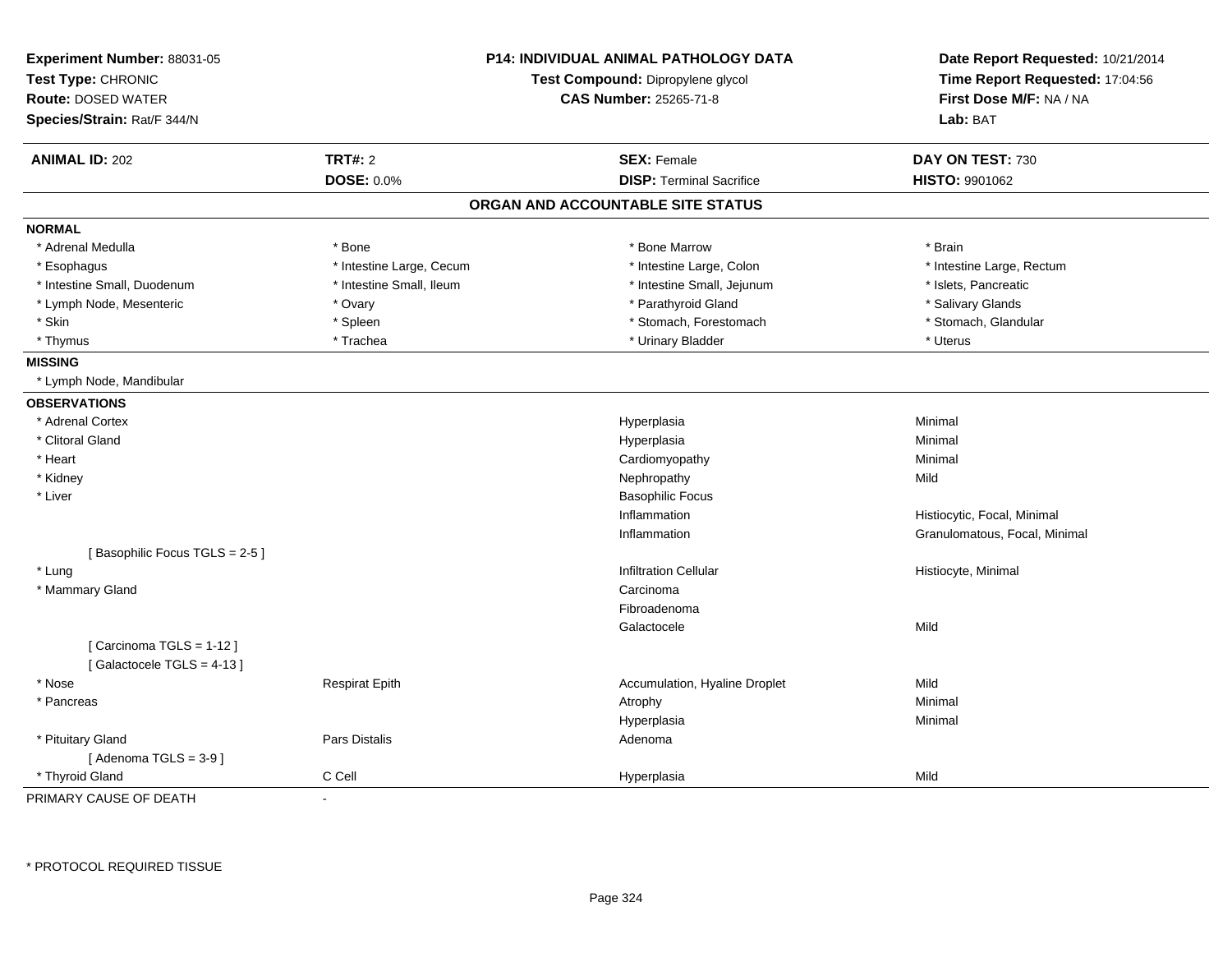| <b>P14: INDIVIDUAL ANIMAL PATHOLOGY DATA</b><br><b>Experiment Number: 88031-05</b><br>Test Compound: Dipropylene glycol<br><b>Test Type: CHRONIC</b><br><b>CAS Number: 25265-71-8</b><br><b>Route: DOSED WATER</b> |                   |                                          | Date Report Requested: 10/21/2014<br>Time Report Requested: 17:04:56 |  |
|--------------------------------------------------------------------------------------------------------------------------------------------------------------------------------------------------------------------|-------------------|------------------------------------------|----------------------------------------------------------------------|--|
|                                                                                                                                                                                                                    |                   | First Dose M/F: NA / NA                  |                                                                      |  |
| Species/Strain: Rat/F 344/N                                                                                                                                                                                        |                   |                                          | Lab: BAT                                                             |  |
| <b>ANIMAL ID: 202</b>                                                                                                                                                                                              | <b>TRT#:</b> 2    | <b>SEX: Female</b>                       | DAY ON TEST: 730                                                     |  |
|                                                                                                                                                                                                                    | <b>DOSE: 0.0%</b> | <b>DISP:</b> Terminal Sacrifice          | <b>HISTO: 9901062</b>                                                |  |
|                                                                                                                                                                                                                    |                   | <b>ORGAN AND ACCOUNTABLE SITE STATUS</b> |                                                                      |  |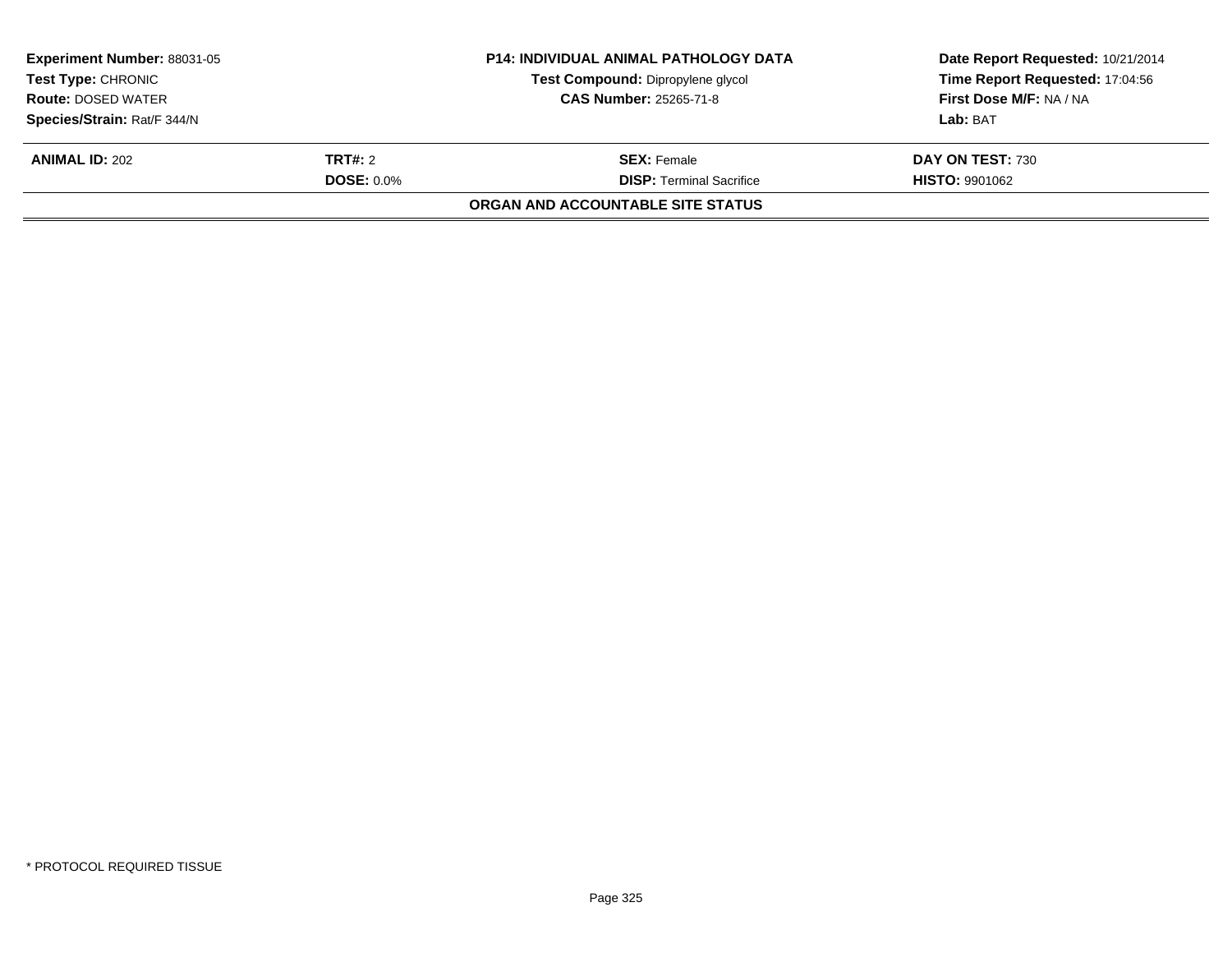| Experiment Number: 88031-05                      |                                                                                               | <b>P14: INDIVIDUAL ANIMAL PATHOLOGY DATA</b> | Date Report Requested: 10/21/2014 |
|--------------------------------------------------|-----------------------------------------------------------------------------------------------|----------------------------------------------|-----------------------------------|
| Test Type: CHRONIC                               |                                                                                               | Test Compound: Dipropylene glycol            | Time Report Requested: 17:04:56   |
| <b>Route: DOSED WATER</b>                        |                                                                                               | <b>CAS Number: 25265-71-8</b>                | First Dose M/F: NA / NA           |
| Species/Strain: Rat/F 344/N                      |                                                                                               |                                              | Lab: BAT                          |
| <b>ANIMAL ID: 203</b>                            | <b>TRT#: 2</b>                                                                                | <b>SEX: Female</b>                           | DAY ON TEST: 731                  |
|                                                  | <b>DOSE: 0.0%</b>                                                                             | <b>DISP: Terminal Sacrifice</b>              | <b>HISTO: 9901063</b>             |
|                                                  |                                                                                               | ORGAN AND ACCOUNTABLE SITE STATUS            |                                   |
| <b>NORMAL</b>                                    |                                                                                               |                                              |                                   |
| * Bone                                           | * Brain                                                                                       | * Clitoral Gland                             | * Esophagus                       |
| * Intestine Large, Cecum                         | * Intestine Large, Rectum                                                                     | * Intestine Small, Duodenum                  | * Intestine Small, Ileum          |
| * Intestine Small, Jejunum                       | * Islets, Pancreatic                                                                          | * Ovary                                      | * Parathyroid Gland               |
| * Salivary Glands                                | * Skin                                                                                        | * Stomach, Forestomach                       | * Stomach, Glandular              |
| * Trachea                                        | * Urinary Bladder                                                                             |                                              |                                   |
| <b>MISSING</b>                                   |                                                                                               |                                              |                                   |
| * Thymus                                         |                                                                                               |                                              |                                   |
| <b>OBSERVATIONS</b>                              |                                                                                               |                                              |                                   |
| * Adrenal Cortex                                 |                                                                                               | Leukemia Mononuclear                         |                                   |
| * Adrenal Medulla                                |                                                                                               | Hyperplasia                                  | Mild                              |
|                                                  |                                                                                               | Leukemia Mononuclear                         |                                   |
| * Bone Marrow                                    |                                                                                               | Leukemia Mononuclear                         |                                   |
| * Clitoral GI                                    |                                                                                               |                                              |                                   |
|                                                  | Note: TGL 2, "enlarged, 2x, yellow" noted at necropsy, was normal duct filled with secretion. |                                              |                                   |
| * Heart                                          |                                                                                               | Leukemia Mononuclear                         |                                   |
| * Intestine Large, Colon                         |                                                                                               | Leukemia Mononuclear                         |                                   |
| * Kidney                                         |                                                                                               | Leukemia Mononuclear                         |                                   |
|                                                  |                                                                                               | Nephropathy                                  | Minimal                           |
| * Liver                                          |                                                                                               | <b>Basophilic Focus</b>                      |                                   |
|                                                  | <b>Bile Duct</b>                                                                              | Hyperplasia                                  | Mild                              |
|                                                  |                                                                                               | Inflammation                                 | Granulomatous, Focal, Minimal     |
|                                                  |                                                                                               | Inflammation                                 | Histiocytic, Focal, Minimal       |
|                                                  |                                                                                               | Leukemia Mononuclear                         |                                   |
| [Basophilic Focus TGLS = 4-5]                    |                                                                                               |                                              |                                   |
| [ Leukemia Mononuclear TGLS = 5-5 ]              |                                                                                               |                                              |                                   |
| * Lung                                           |                                                                                               | <b>Infiltration Cellular</b>                 | Histiocyte, Minimal               |
|                                                  |                                                                                               | Leukemia Mononuclear                         |                                   |
| [ Leukemia Mononuclear TGLS = $8,9,10-13+12+4$ ] |                                                                                               |                                              |                                   |
| Lymph Node                                       | <b>Bronchial</b>                                                                              | Leukemia Mononuclear                         |                                   |
|                                                  | Mediastinal                                                                                   | Leukemia Mononuclear                         |                                   |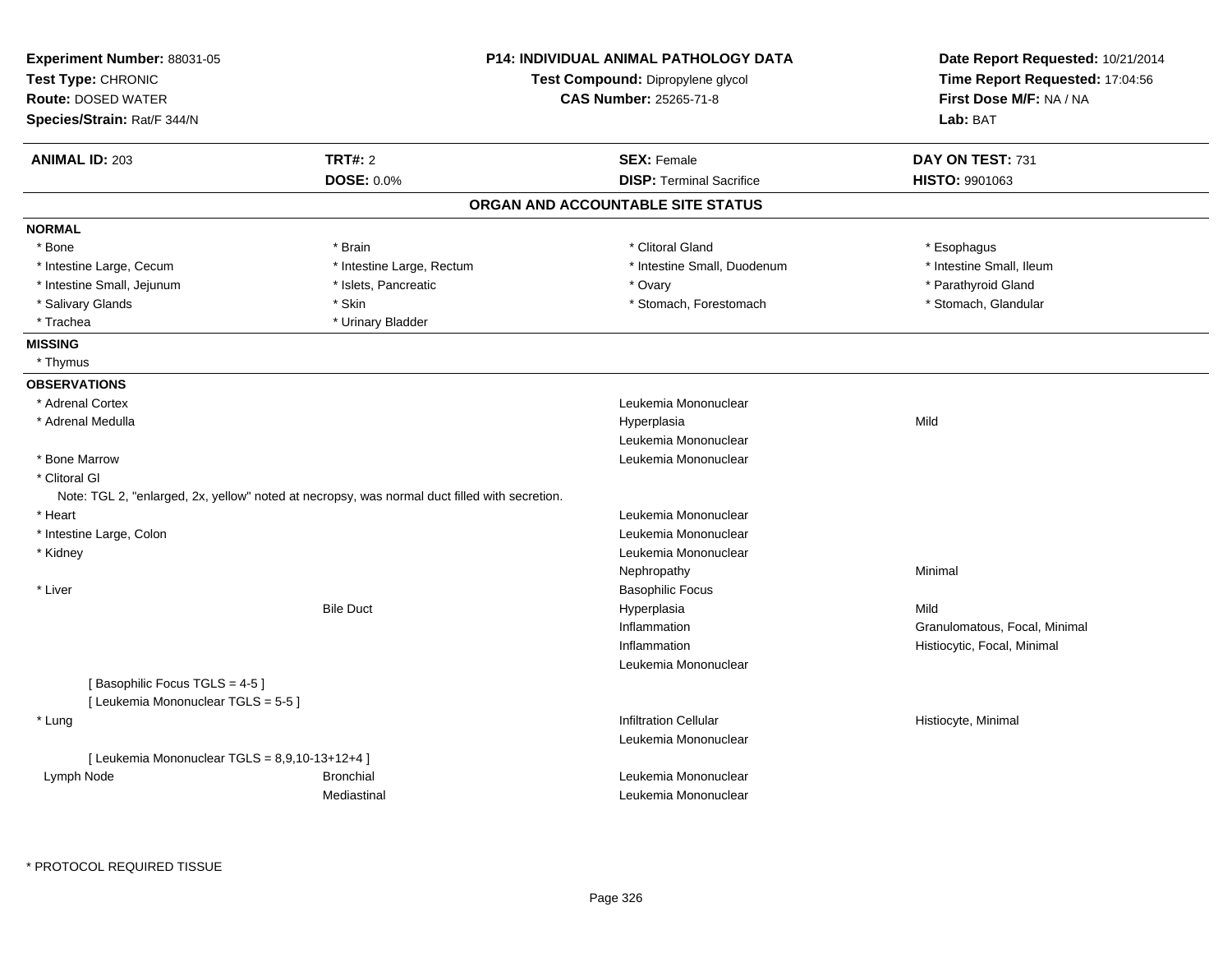| Experiment Number: 88031-05<br>Test Type: CHRONIC<br><b>Route: DOSED WATER</b><br>Species/Strain: Rat/F 344/N |                       | <b>P14: INDIVIDUAL ANIMAL PATHOLOGY DATA</b><br>Test Compound: Dipropylene glycol<br><b>CAS Number: 25265-71-8</b> | Date Report Requested: 10/21/2014<br>Time Report Requested: 17:04:56<br>First Dose M/F: NA / NA<br>Lab: BAT |
|---------------------------------------------------------------------------------------------------------------|-----------------------|--------------------------------------------------------------------------------------------------------------------|-------------------------------------------------------------------------------------------------------------|
| <b>ANIMAL ID: 203</b>                                                                                         | <b>TRT#: 2</b>        | <b>SEX: Female</b>                                                                                                 | DAY ON TEST: 731                                                                                            |
|                                                                                                               | <b>DOSE: 0.0%</b>     | <b>DISP: Terminal Sacrifice</b>                                                                                    | <b>HISTO: 9901063</b>                                                                                       |
|                                                                                                               |                       | ORGAN AND ACCOUNTABLE SITE STATUS                                                                                  |                                                                                                             |
| * Lymph Node, Mandibular                                                                                      |                       | Leukemia Mononuclear                                                                                               |                                                                                                             |
| * Lymph Node, Mesenteric                                                                                      |                       | Leukemia Mononuclear                                                                                               |                                                                                                             |
| [ Leukemia Mononuclear TGLS = 11-7 ]                                                                          |                       |                                                                                                                    |                                                                                                             |
| * Mammary Gland                                                                                               |                       | Fibroadenoma                                                                                                       | Multiple                                                                                                    |
| [Fibroadenoma TGLS = 1,12,13,14-16+15+18+17]                                                                  |                       |                                                                                                                    |                                                                                                             |
| * Nose                                                                                                        | <b>Respirat Epith</b> | Accumulation, Hyaline Droplet                                                                                      | Moderate                                                                                                    |
| * Pancreas                                                                                                    |                       | Leukemia Mononuclear                                                                                               |                                                                                                             |
| * Pituitary Gland                                                                                             | <b>Pars Distalis</b>  | Hyperplasia                                                                                                        | Marked                                                                                                      |
|                                                                                                               |                       | Leukemia Mononuclear                                                                                               |                                                                                                             |
| [Hyperplasia TGLS = $6-9$ ]                                                                                   |                       |                                                                                                                    |                                                                                                             |
| [ Leukemia Mononuclear TGLS = 7-9 ]                                                                           |                       |                                                                                                                    |                                                                                                             |
| * Spleen                                                                                                      |                       | Leukemia Mononuclear                                                                                               |                                                                                                             |
| [ Leukemia Mononuclear TGLS = 3-14 ]                                                                          |                       |                                                                                                                    |                                                                                                             |
| * Thyroid Gland                                                                                               | C Cell                | Adenoma                                                                                                            |                                                                                                             |
|                                                                                                               | C Cell                | Hyperplasia                                                                                                        | Mild                                                                                                        |
| Tooth                                                                                                         |                       | Inflammation                                                                                                       | Chronic Active, Moderate                                                                                    |
| * Uterus                                                                                                      |                       | Polyp Stromal                                                                                                      |                                                                                                             |
| PRIMARY CAUSE OF DEATH                                                                                        |                       |                                                                                                                    |                                                                                                             |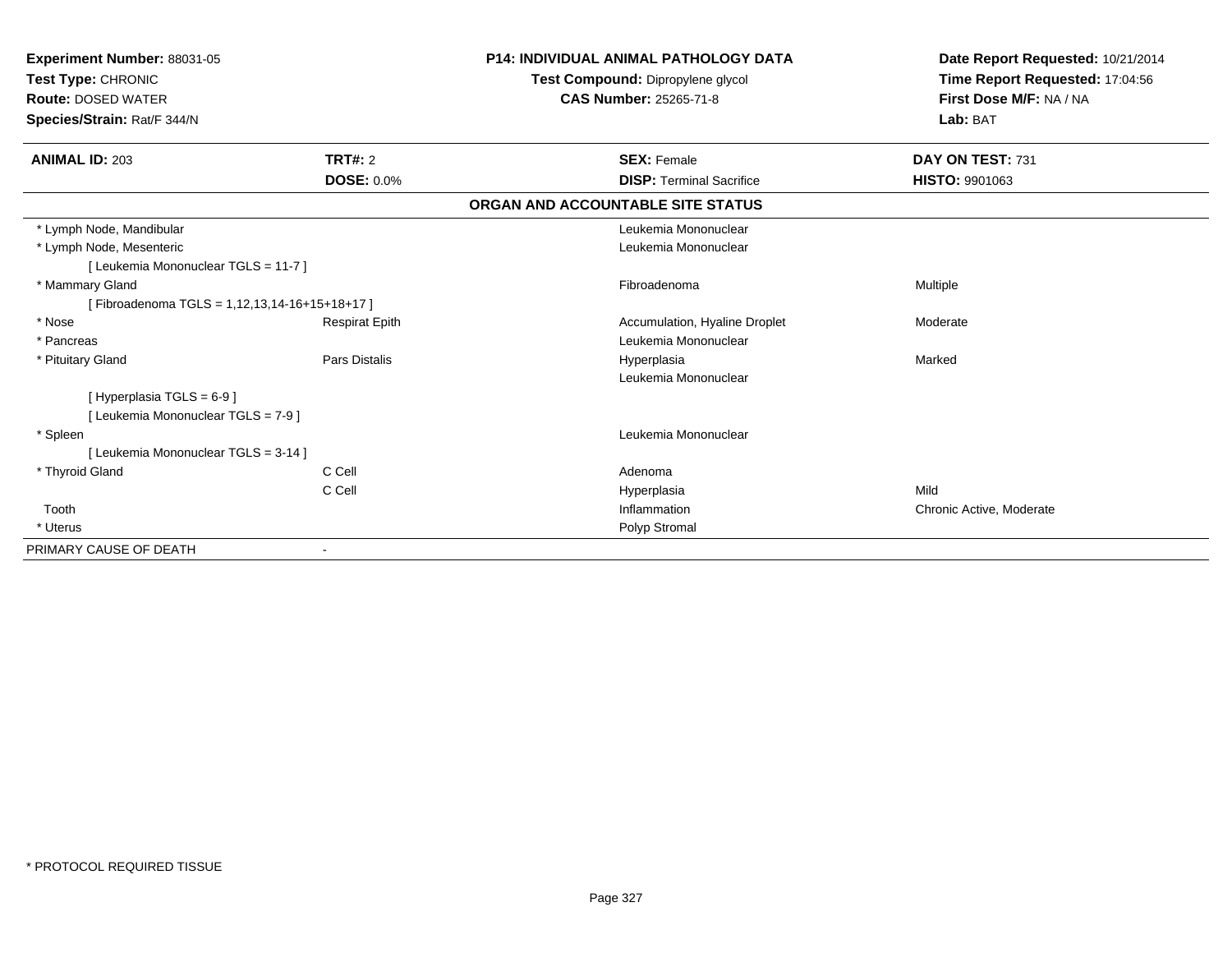| Experiment Number: 88031-05   | <b>P14: INDIVIDUAL ANIMAL PATHOLOGY DATA</b>                                                   |                                   | Date Report Requested: 10/21/2014 |
|-------------------------------|------------------------------------------------------------------------------------------------|-----------------------------------|-----------------------------------|
| Test Type: CHRONIC            |                                                                                                | Test Compound: Dipropylene glycol | Time Report Requested: 17:04:56   |
| <b>Route: DOSED WATER</b>     | <b>CAS Number: 25265-71-8</b>                                                                  |                                   | First Dose M/F: NA / NA           |
| Species/Strain: Rat/F 344/N   |                                                                                                |                                   | Lab: BAT                          |
| <b>ANIMAL ID: 204</b>         | <b>TRT#: 2</b>                                                                                 | <b>SEX: Female</b>                | DAY ON TEST: 729                  |
|                               | <b>DOSE: 0.0%</b>                                                                              | <b>DISP: Terminal Sacrifice</b>   | <b>HISTO: 9901064</b>             |
|                               |                                                                                                | ORGAN AND ACCOUNTABLE SITE STATUS |                                   |
| <b>NORMAL</b>                 |                                                                                                |                                   |                                   |
| * Adrenal Medulla             | * Bone                                                                                         | * Bone Marrow                     | * Brain                           |
| * Clitoral Gland              | * Esophagus                                                                                    | * Intestine Large, Cecum          | * Intestine Large, Colon          |
| * Intestine Large, Rectum     | * Intestine Small, Duodenum                                                                    | * Intestine Small, Ileum          | * Intestine Small, Jejunum        |
| * Islets, Pancreatic          | <b>Lacrimal Gland</b>                                                                          | * Lymph Node, Mesenteric          | * Mammary Gland                   |
| * Ovary                       | * Parathyroid Gland                                                                            | * Salivary Glands                 | * Skin                            |
| * Spleen                      | * Stomach, Forestomach                                                                         | * Stomach, Glandular              | * Trachea                         |
| * Urinary Bladder             | * Uterus                                                                                       |                                   |                                   |
| <b>MISSING</b>                |                                                                                                |                                   |                                   |
| * Lymph Node, Mandibular      |                                                                                                |                                   |                                   |
| <b>OBSERVATIONS</b>           |                                                                                                |                                   |                                   |
| * Adrenal Cortex              |                                                                                                | Hypertrophy                       | Moderate                          |
| * Heart                       |                                                                                                | Cardiomyopathy                    | Minimal                           |
| * Kidney                      |                                                                                                | Nephropathy                       | Mild                              |
| Lacrimal GI                   |                                                                                                |                                   |                                   |
|                               | Note: TGL 3, "enlarged, 2x, dark" noted at necropsy, was within normal limits microscopically. |                                   |                                   |
| * Liver                       |                                                                                                | <b>Basophilic Focus</b>           |                                   |
| [Basophilic Focus TGLS = 1-5] |                                                                                                |                                   |                                   |
| * Lung                        |                                                                                                | <b>Infiltration Cellular</b>      | Histiocyte, Minimal               |
| * Nose                        | <b>Respirat Epith</b>                                                                          | Accumulation, Hyaline Droplet     | Mild                              |
| * Pancreas                    |                                                                                                | Adenoma                           |                                   |
| * Pituitary Gland             | Pars Distalis                                                                                  | Adenoma                           |                                   |
| [Adenoma TGLS = $2-9$ ]       |                                                                                                |                                   |                                   |
| * Thymus                      |                                                                                                | Thymoma Benign                    |                                   |
| * Thyroid Gland               | C Cell                                                                                         | Hyperplasia                       | Mild                              |
| PRIMARY CAUSE OF DEATH        | $\blacksquare$                                                                                 |                                   |                                   |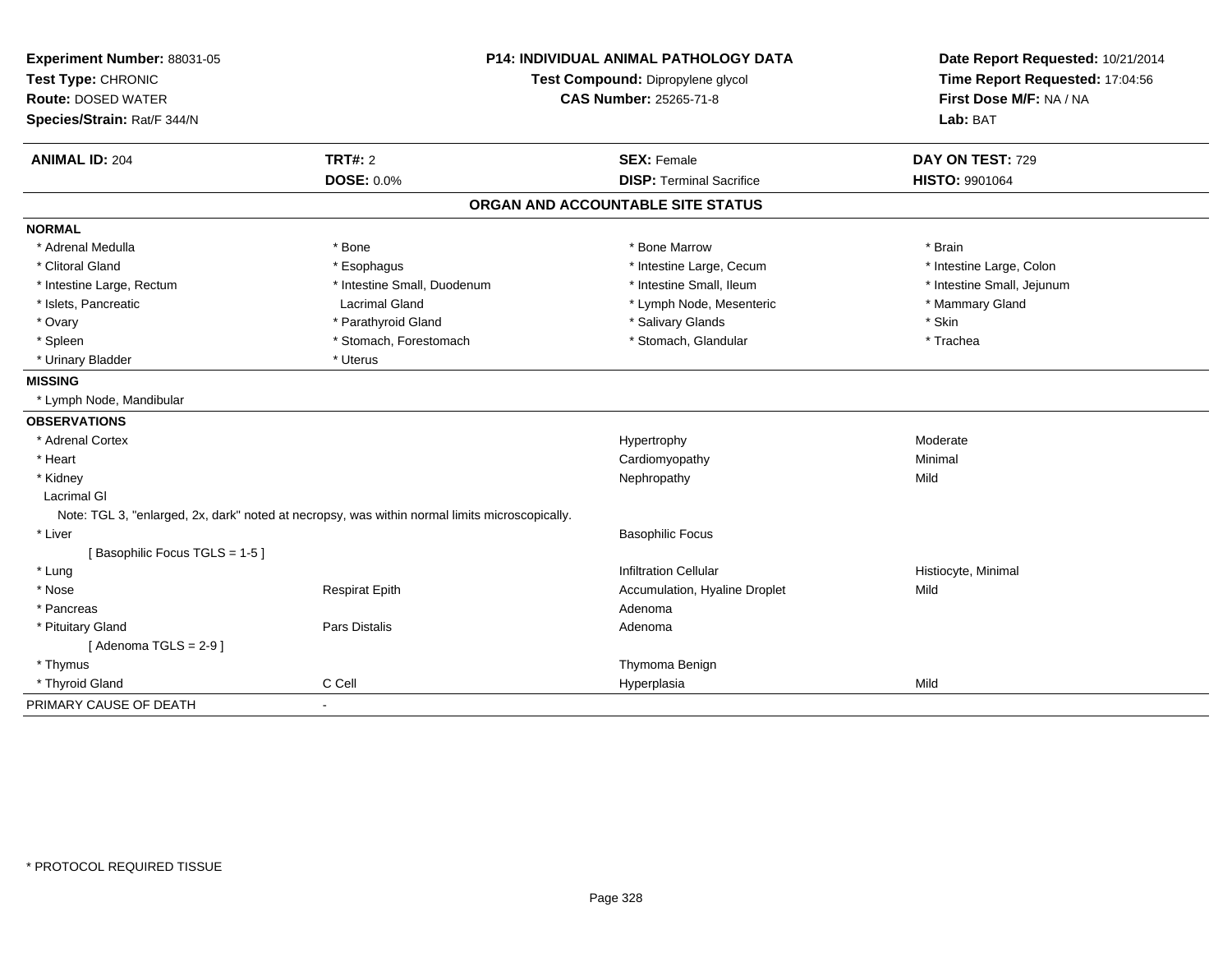| <b>TRT#: 2</b><br><b>ANIMAL ID: 205</b><br><b>SEX: Female</b><br>DAY ON TEST: 731<br>DOSE: 0.0%<br><b>DISP: Terminal Sacrifice</b><br>HISTO: 9901065<br>ORGAN AND ACCOUNTABLE SITE STATUS<br><b>NORMAL</b><br>* Bone<br>* Brain<br>* Clitoral Gland<br>* Esophagus<br>* Intestine Large, Colon<br>* Intestine Large, Rectum<br>* Intestine Small, Duodenum<br>* Intestine Large, Cecum<br>* Intestine Small, Ileum<br>* Intestine Small, Jejunum<br>* Islets, Pancreatic<br>* Ovary<br>* Skin<br>* Parathyroid Gland<br>* Salivary Glands<br>* Stomach, Forestomach<br>* Trachea<br>* Uterus<br>* Thymus<br><b>MISSING</b><br>* Lymph Node, Mandibular<br><b>OBSERVATIONS</b><br>* Adrenal Cortex<br>Leukemia Mononuclear<br>Thrombosis<br>Mild<br>* Adrenal Medulla<br>Leukemia Mononuclear<br>* Bone Marrow<br>Leukemia Mononuclear<br>* Heart<br>Cardiomyopathy<br>Minimal<br>* Kidney<br>Leukemia Mononuclear |  |
|-------------------------------------------------------------------------------------------------------------------------------------------------------------------------------------------------------------------------------------------------------------------------------------------------------------------------------------------------------------------------------------------------------------------------------------------------------------------------------------------------------------------------------------------------------------------------------------------------------------------------------------------------------------------------------------------------------------------------------------------------------------------------------------------------------------------------------------------------------------------------------------------------------------------|--|
|                                                                                                                                                                                                                                                                                                                                                                                                                                                                                                                                                                                                                                                                                                                                                                                                                                                                                                                   |  |
|                                                                                                                                                                                                                                                                                                                                                                                                                                                                                                                                                                                                                                                                                                                                                                                                                                                                                                                   |  |
|                                                                                                                                                                                                                                                                                                                                                                                                                                                                                                                                                                                                                                                                                                                                                                                                                                                                                                                   |  |
|                                                                                                                                                                                                                                                                                                                                                                                                                                                                                                                                                                                                                                                                                                                                                                                                                                                                                                                   |  |
|                                                                                                                                                                                                                                                                                                                                                                                                                                                                                                                                                                                                                                                                                                                                                                                                                                                                                                                   |  |
|                                                                                                                                                                                                                                                                                                                                                                                                                                                                                                                                                                                                                                                                                                                                                                                                                                                                                                                   |  |
|                                                                                                                                                                                                                                                                                                                                                                                                                                                                                                                                                                                                                                                                                                                                                                                                                                                                                                                   |  |
|                                                                                                                                                                                                                                                                                                                                                                                                                                                                                                                                                                                                                                                                                                                                                                                                                                                                                                                   |  |
|                                                                                                                                                                                                                                                                                                                                                                                                                                                                                                                                                                                                                                                                                                                                                                                                                                                                                                                   |  |
|                                                                                                                                                                                                                                                                                                                                                                                                                                                                                                                                                                                                                                                                                                                                                                                                                                                                                                                   |  |
|                                                                                                                                                                                                                                                                                                                                                                                                                                                                                                                                                                                                                                                                                                                                                                                                                                                                                                                   |  |
|                                                                                                                                                                                                                                                                                                                                                                                                                                                                                                                                                                                                                                                                                                                                                                                                                                                                                                                   |  |
|                                                                                                                                                                                                                                                                                                                                                                                                                                                                                                                                                                                                                                                                                                                                                                                                                                                                                                                   |  |
|                                                                                                                                                                                                                                                                                                                                                                                                                                                                                                                                                                                                                                                                                                                                                                                                                                                                                                                   |  |
|                                                                                                                                                                                                                                                                                                                                                                                                                                                                                                                                                                                                                                                                                                                                                                                                                                                                                                                   |  |
|                                                                                                                                                                                                                                                                                                                                                                                                                                                                                                                                                                                                                                                                                                                                                                                                                                                                                                                   |  |
|                                                                                                                                                                                                                                                                                                                                                                                                                                                                                                                                                                                                                                                                                                                                                                                                                                                                                                                   |  |
|                                                                                                                                                                                                                                                                                                                                                                                                                                                                                                                                                                                                                                                                                                                                                                                                                                                                                                                   |  |
| Nephropathy<br>Minimal                                                                                                                                                                                                                                                                                                                                                                                                                                                                                                                                                                                                                                                                                                                                                                                                                                                                                            |  |
| * Liver<br><b>Basophilic Focus</b>                                                                                                                                                                                                                                                                                                                                                                                                                                                                                                                                                                                                                                                                                                                                                                                                                                                                                |  |
| Fatty Change<br>Mild                                                                                                                                                                                                                                                                                                                                                                                                                                                                                                                                                                                                                                                                                                                                                                                                                                                                                              |  |
| Inflammation<br>Histiocytic, Focal, Minimal                                                                                                                                                                                                                                                                                                                                                                                                                                                                                                                                                                                                                                                                                                                                                                                                                                                                       |  |
| Leukemia Mononuclear                                                                                                                                                                                                                                                                                                                                                                                                                                                                                                                                                                                                                                                                                                                                                                                                                                                                                              |  |
| Centrilobular<br>Minimal<br>Necrosis                                                                                                                                                                                                                                                                                                                                                                                                                                                                                                                                                                                                                                                                                                                                                                                                                                                                              |  |
| [ Leukemia Mononuclear TGLS = 4-5 ]                                                                                                                                                                                                                                                                                                                                                                                                                                                                                                                                                                                                                                                                                                                                                                                                                                                                               |  |
| <b>Infiltration Cellular</b><br>* Lung<br>Histiocyte, Minimal                                                                                                                                                                                                                                                                                                                                                                                                                                                                                                                                                                                                                                                                                                                                                                                                                                                     |  |
| Leukemia Mononuclear                                                                                                                                                                                                                                                                                                                                                                                                                                                                                                                                                                                                                                                                                                                                                                                                                                                                                              |  |
| * Lymph Node, Mesenteric<br>Leukemia Mononuclear                                                                                                                                                                                                                                                                                                                                                                                                                                                                                                                                                                                                                                                                                                                                                                                                                                                                  |  |
| * Mammary Gland<br>Multiple<br>Fibroadenoma                                                                                                                                                                                                                                                                                                                                                                                                                                                                                                                                                                                                                                                                                                                                                                                                                                                                       |  |
| [Fibroadenoma TGLS = 1,5-13+12]                                                                                                                                                                                                                                                                                                                                                                                                                                                                                                                                                                                                                                                                                                                                                                                                                                                                                   |  |
| Fat<br>Mild<br>Mesentery<br>Necrosis                                                                                                                                                                                                                                                                                                                                                                                                                                                                                                                                                                                                                                                                                                                                                                                                                                                                              |  |
| [ Necrosis TGLS = $2-14$ ]                                                                                                                                                                                                                                                                                                                                                                                                                                                                                                                                                                                                                                                                                                                                                                                                                                                                                        |  |
| * Nose<br><b>Respirat Epith</b><br>Accumulation, Hyaline Droplet<br>Minimal                                                                                                                                                                                                                                                                                                                                                                                                                                                                                                                                                                                                                                                                                                                                                                                                                                       |  |
| Mild<br>* Pancreas<br>Atrophy                                                                                                                                                                                                                                                                                                                                                                                                                                                                                                                                                                                                                                                                                                                                                                                                                                                                                     |  |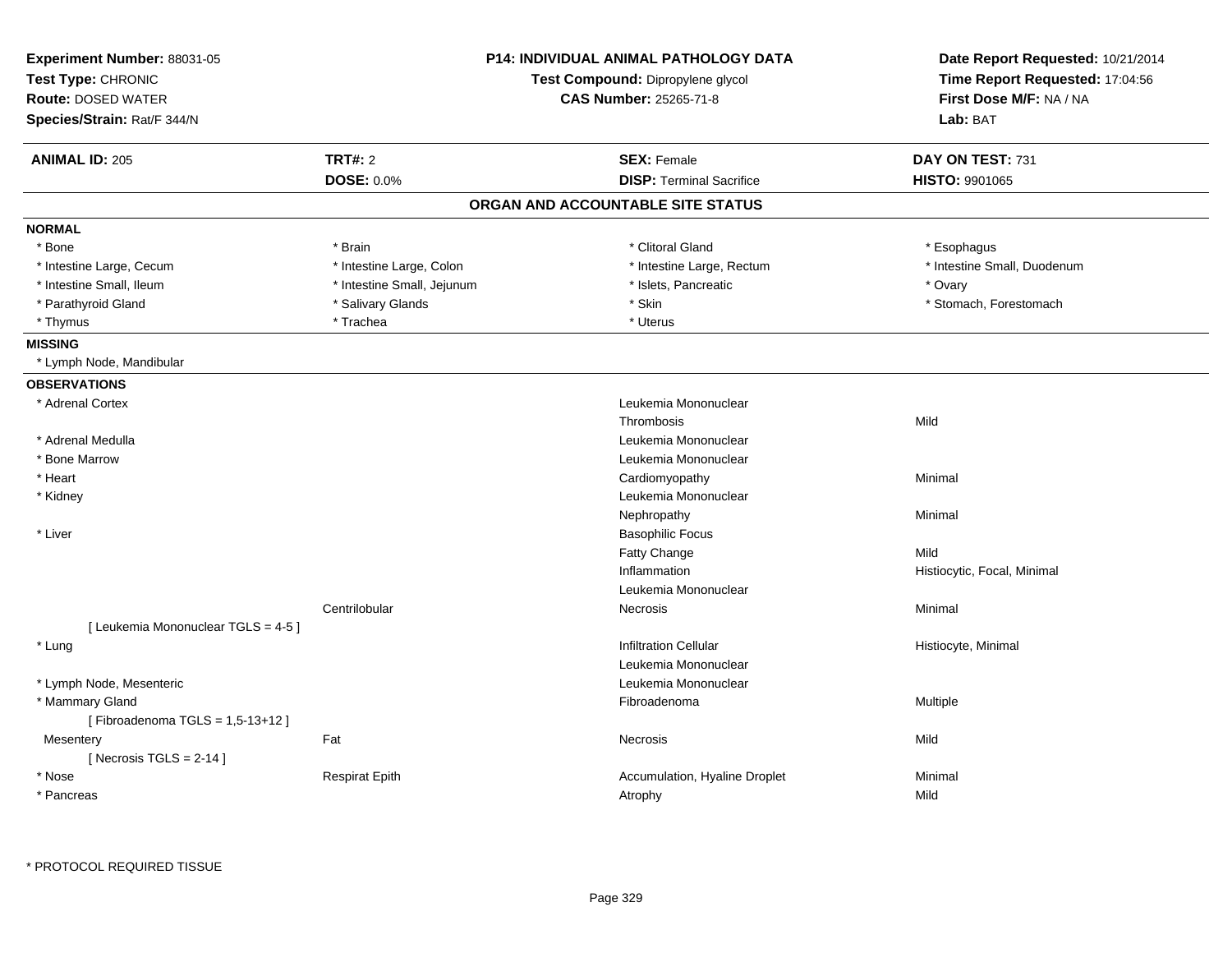| <b>Experiment Number: 88031-05</b><br><b>Test Type: CHRONIC</b><br><b>Route: DOSED WATER</b><br>Species/Strain: Rat/F 344/N |                   | <b>P14: INDIVIDUAL ANIMAL PATHOLOGY DATA</b><br>Test Compound: Dipropylene glycol<br><b>CAS Number: 25265-71-8</b> | Date Report Requested: 10/21/2014<br>Time Report Requested: 17:04:56<br>First Dose M/F: NA / NA<br>Lab: BAT |
|-----------------------------------------------------------------------------------------------------------------------------|-------------------|--------------------------------------------------------------------------------------------------------------------|-------------------------------------------------------------------------------------------------------------|
| <b>ANIMAL ID: 205</b>                                                                                                       | <b>TRT#: 2</b>    | <b>SEX: Female</b>                                                                                                 | DAY ON TEST: 731                                                                                            |
|                                                                                                                             | <b>DOSE: 0.0%</b> | <b>DISP:</b> Terminal Sacrifice                                                                                    | <b>HISTO: 9901065</b>                                                                                       |
|                                                                                                                             |                   | ORGAN AND ACCOUNTABLE SITE STATUS                                                                                  |                                                                                                             |
|                                                                                                                             |                   | Leukemia Mononuclear                                                                                               |                                                                                                             |
| * Pituitary Gland                                                                                                           | Pars Distalis     | Adenoma                                                                                                            |                                                                                                             |
|                                                                                                                             |                   | Leukemia Mononuclear                                                                                               |                                                                                                             |
| * Spleen                                                                                                                    |                   | Leukemia Mononuclear                                                                                               |                                                                                                             |
| [Leukemia Mononuclear TGLS = 3-5]                                                                                           |                   |                                                                                                                    |                                                                                                             |
| * Stomach, Glandular                                                                                                        |                   | Leukemia Mononuclear                                                                                               |                                                                                                             |
| * Thyroid Gland                                                                                                             | Bilateral, C Cell | Adenoma                                                                                                            |                                                                                                             |
| Tooth                                                                                                                       |                   | Inflammation                                                                                                       | Chronic Active, Mild                                                                                        |
| * Urinary Bladder                                                                                                           |                   | Leukemia Mononuclear                                                                                               |                                                                                                             |
| PRIMARY CAUSE OF DEATH                                                                                                      | ۰                 |                                                                                                                    |                                                                                                             |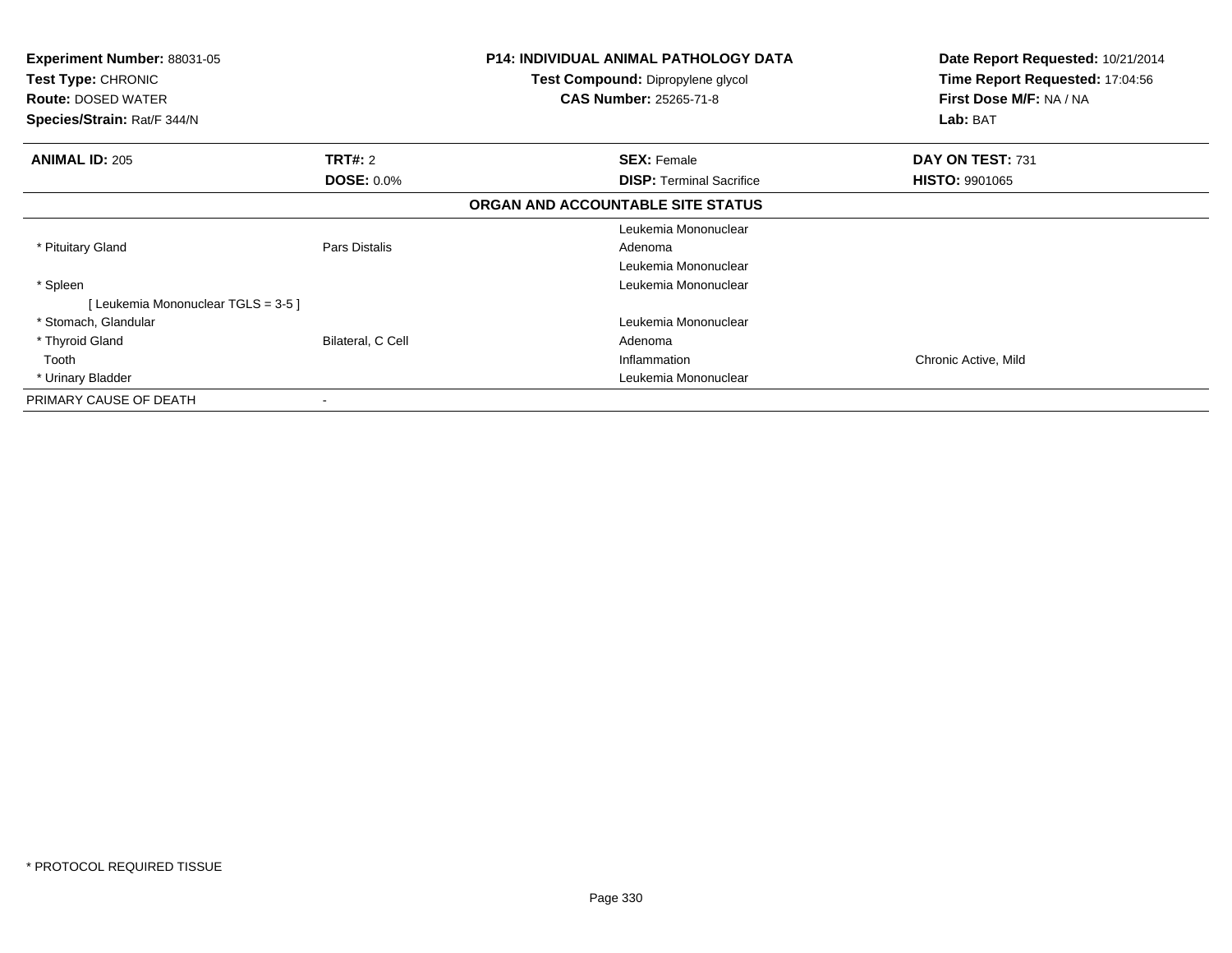| Experiment Number: 88031-05<br>Test Type: CHRONIC        |                               | P14: INDIVIDUAL ANIMAL PATHOLOGY DATA<br>Test Compound: Dipropylene glycol | Date Report Requested: 10/21/2014<br>Time Report Requested: 17:04:56 |
|----------------------------------------------------------|-------------------------------|----------------------------------------------------------------------------|----------------------------------------------------------------------|
| <b>Route: DOSED WATER</b><br>Species/Strain: Rat/F 344/N | <b>CAS Number: 25265-71-8</b> |                                                                            | First Dose M/F: NA / NA<br>Lab: BAT                                  |
|                                                          |                               |                                                                            |                                                                      |
| <b>ANIMAL ID: 206</b>                                    | <b>TRT#: 2</b>                | <b>SEX: Female</b>                                                         | DAY ON TEST: 729                                                     |
|                                                          | <b>DOSE: 0.0%</b>             | <b>DISP: Terminal Sacrifice</b>                                            | <b>HISTO: 9901066</b>                                                |
|                                                          |                               | ORGAN AND ACCOUNTABLE SITE STATUS                                          |                                                                      |
| <b>NORMAL</b>                                            |                               |                                                                            |                                                                      |
| * Adrenal Medulla                                        | * Bone                        | * Bone Marrow                                                              | * Brain                                                              |
| * Esophagus                                              | * Intestine Large, Cecum      | * Intestine Large, Colon                                                   | * Intestine Large, Rectum                                            |
| * Intestine Small, Duodenum                              | * Intestine Small, Ileum      | * Intestine Small, Jejunum                                                 | * Islets, Pancreatic                                                 |
| * Lymph Node, Mandibular                                 | * Lymph Node, Mesenteric      | * Nose                                                                     | * Ovary                                                              |
| * Pancreas                                               | * Parathyroid Gland           | * Salivary Glands                                                          | * Skin                                                               |
| * Spleen                                                 | * Stomach, Forestomach        | * Stomach, Glandular                                                       | * Thymus                                                             |
| * Trachea                                                | * Urinary Bladder             | * Uterus                                                                   |                                                                      |
| <b>OBSERVATIONS</b>                                      |                               |                                                                            |                                                                      |
| * Adrenal Cortex                                         |                               | Hyperplasia                                                                | Minimal                                                              |
| * Clitoral Gland                                         |                               | Adenoma                                                                    |                                                                      |
| * Heart                                                  |                               | Cardiomyopathy                                                             | Minimal                                                              |
| * Kidney                                                 |                               | Nephropathy                                                                | Minimal                                                              |
| * Liver                                                  |                               | <b>Basophilic Focus</b>                                                    |                                                                      |
|                                                          |                               | <b>Clear Cell Focus</b>                                                    |                                                                      |
|                                                          |                               | Inflammation                                                               | Granulomatous, Focal, Minimal                                        |
|                                                          |                               | Inflammation                                                               | Histiocytic, Focal, Minimal                                          |
| [Basophilic Focus TGLS = 5-5]                            |                               |                                                                            |                                                                      |
| * Lung                                                   |                               | <b>Infiltration Cellular</b>                                               | Histiocyte, Minimal                                                  |
| * Mammary Gland                                          |                               | Carcinoma                                                                  |                                                                      |
|                                                          |                               | Fibroadenoma                                                               | Multiple                                                             |
| [Carcinoma TGLS = $4-15$ ]                               |                               |                                                                            |                                                                      |
| [Fibroadenoma TGLS = 1,2,6-12+13+16]                     |                               |                                                                            |                                                                      |
| Mesentery                                                | Fat                           | Necrosis                                                                   | Mild                                                                 |
| [Necrosis $TGLS = 3-14$ ]                                |                               |                                                                            |                                                                      |
| * Pituitary Gland                                        | Pars Distalis                 | Hyperplasia                                                                | Moderate                                                             |
| * Thyroid Gland                                          | C Cell                        | Hyperplasia                                                                | Minimal                                                              |
| PRIMARY CAUSE OF DEATH                                   | $\blacksquare$                |                                                                            |                                                                      |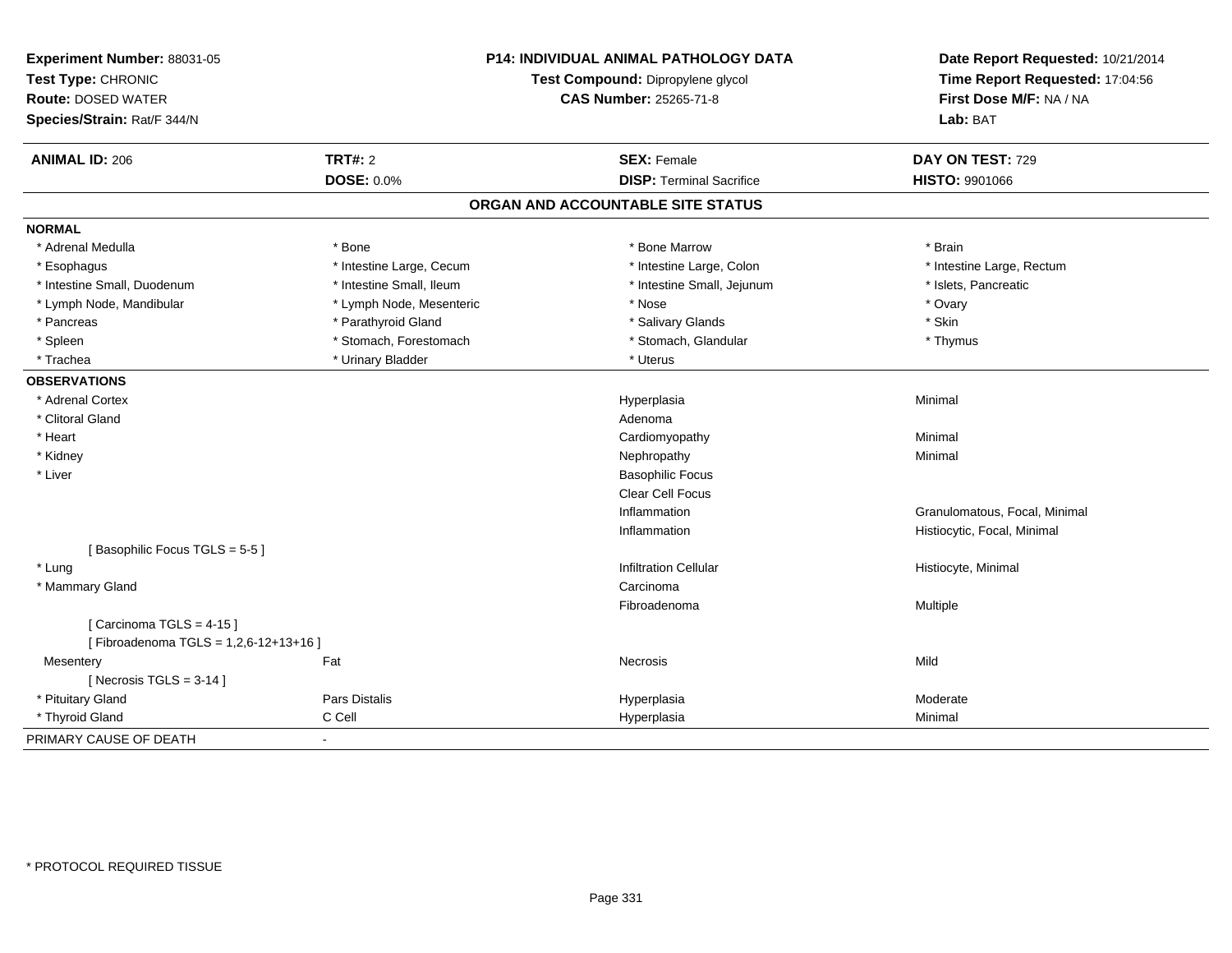| Experiment Number: 88031-05<br>Test Type: CHRONIC<br><b>Route: DOSED WATER</b><br>Species/Strain: Rat/F 344/N |                             | <b>P14: INDIVIDUAL ANIMAL PATHOLOGY DATA</b><br>Test Compound: Dipropylene glycol<br><b>CAS Number: 25265-71-8</b> | Date Report Requested: 10/21/2014<br>Time Report Requested: 17:04:56<br>First Dose M/F: NA / NA<br>Lab: BAT |
|---------------------------------------------------------------------------------------------------------------|-----------------------------|--------------------------------------------------------------------------------------------------------------------|-------------------------------------------------------------------------------------------------------------|
| <b>ANIMAL ID: 207</b>                                                                                         | <b>TRT#: 2</b>              | <b>SEX: Female</b>                                                                                                 | DAY ON TEST: 731                                                                                            |
|                                                                                                               | <b>DOSE: 0.0%</b>           | <b>DISP: Terminal Sacrifice</b>                                                                                    | HISTO: 9901067                                                                                              |
|                                                                                                               |                             | ORGAN AND ACCOUNTABLE SITE STATUS                                                                                  |                                                                                                             |
| <b>NORMAL</b>                                                                                                 |                             |                                                                                                                    |                                                                                                             |
| * Adrenal Cortex                                                                                              | * Adrenal Medulla           | $*$ Bone                                                                                                           | * Bone Marrow                                                                                               |
| * Brain                                                                                                       | * Esophagus                 | * Intestine Large, Cecum                                                                                           | * Intestine Large, Colon                                                                                    |
| * Intestine Large, Rectum                                                                                     | * Intestine Small, Duodenum | * Intestine Small, Ileum                                                                                           | * Intestine Small, Jejunum                                                                                  |
| * Islets, Pancreatic                                                                                          | Lymph Node                  | * Lymph Node, Mandibular                                                                                           | * Lymph Node, Mesenteric                                                                                    |
| * Ovary                                                                                                       | * Pancreas                  | * Parathyroid Gland                                                                                                | * Skin                                                                                                      |
| * Spleen                                                                                                      | * Stomach, Forestomach      | * Stomach, Glandular                                                                                               | * Thymus                                                                                                    |
| * Trachea                                                                                                     | * Urinary Bladder           | * Uterus                                                                                                           |                                                                                                             |
| <b>OBSERVATIONS</b>                                                                                           |                             |                                                                                                                    |                                                                                                             |
| * Clitoral Gland                                                                                              |                             | Carcinoma                                                                                                          |                                                                                                             |
| [Carcinoma TGLS = 1-8]                                                                                        |                             |                                                                                                                    |                                                                                                             |
| * Heart                                                                                                       |                             | Cardiomyopathy                                                                                                     | Minimal                                                                                                     |
| * Kidney                                                                                                      |                             | Infarct                                                                                                            | Moderate                                                                                                    |
|                                                                                                               |                             | Nephropathy                                                                                                        | Mild                                                                                                        |
| [Infarct TGLS = $3-6$ ]                                                                                       |                             |                                                                                                                    |                                                                                                             |
| * Liver                                                                                                       |                             | <b>Basophilic Focus</b>                                                                                            |                                                                                                             |
|                                                                                                               |                             | Clear Cell Focus                                                                                                   |                                                                                                             |
|                                                                                                               |                             | Inflammation                                                                                                       | Granulomatous, Focal, Minimal                                                                               |
|                                                                                                               |                             | Inflammation                                                                                                       | Histiocytic, Focal, Minimal                                                                                 |
| * Lung                                                                                                        |                             | <b>Infiltration Cellular</b>                                                                                       | Histiocyte, Minimal                                                                                         |
| Lymph Node                                                                                                    |                             |                                                                                                                    |                                                                                                             |
| Note: TGL 4, "mediastinal, enlarged, 3x, dark" noted at necropsy, was not apparent microscopically.           |                             |                                                                                                                    |                                                                                                             |
| * Mammary Gland                                                                                               |                             | Fibroadenoma                                                                                                       | Multiple                                                                                                    |
| [Fibroadenoma TGLS = $2,6-12+13$ ]                                                                            |                             |                                                                                                                    |                                                                                                             |
| * Nose                                                                                                        | <b>Respirat Epith</b>       | Accumulation, Hyaline Droplet                                                                                      | Mild                                                                                                        |
|                                                                                                               |                             | Inflammation                                                                                                       | Suppurative, Minimal                                                                                        |
| * Pituitary Gland                                                                                             | Pars Distalis               | Hyperplasia                                                                                                        | Mild                                                                                                        |
| [Hyperplasia TGLS = 5-9]                                                                                      |                             |                                                                                                                    |                                                                                                             |
| * Salivary Glands                                                                                             |                             | Atrophy                                                                                                            | Minimal                                                                                                     |
| * Thyroid Gland                                                                                               | C Cell                      | Hyperplasia                                                                                                        | Minimal                                                                                                     |
| PRIMARY CAUSE OF DEATH                                                                                        | $\blacksquare$              |                                                                                                                    |                                                                                                             |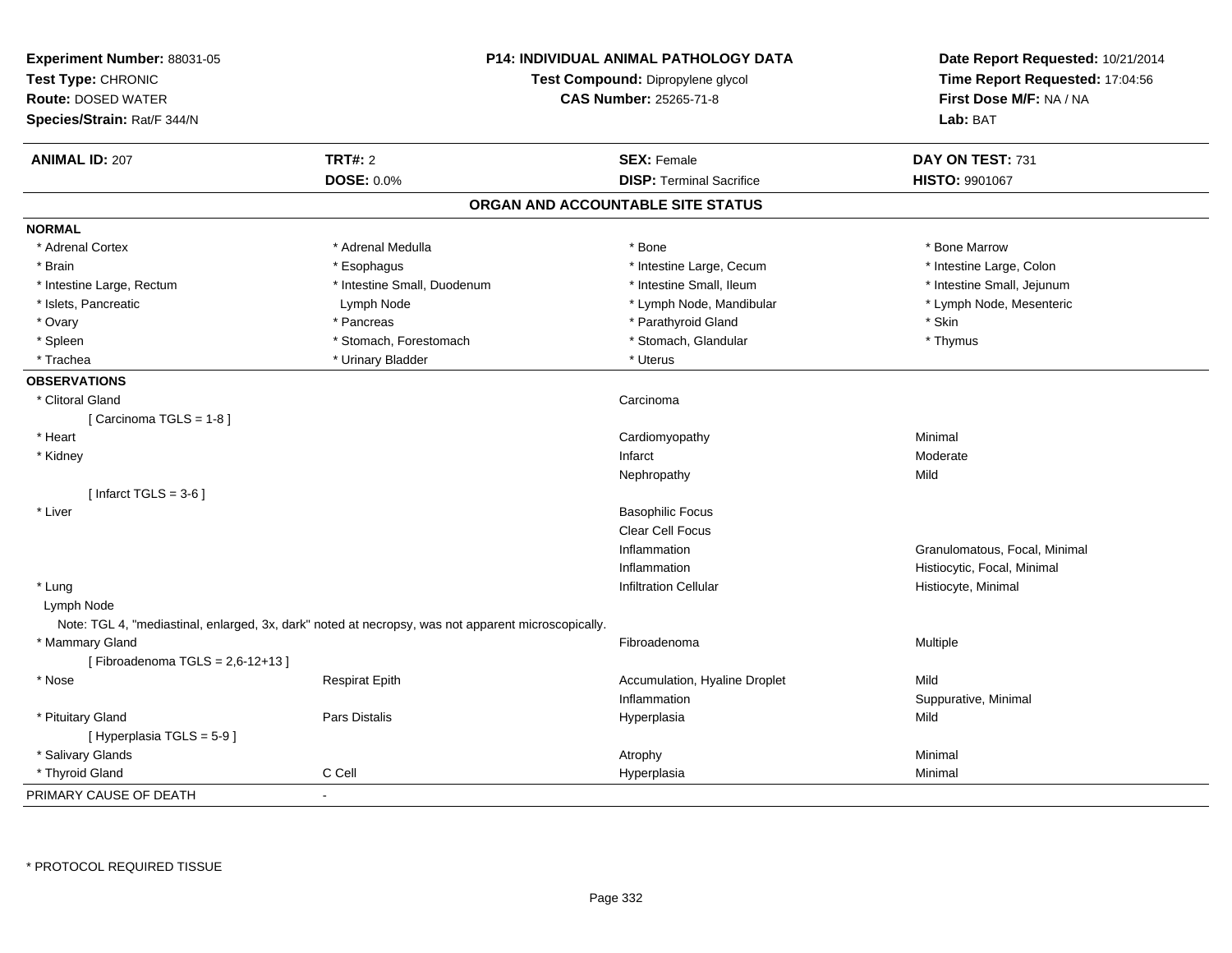| Experiment Number: 88031-05<br>Test Type: CHRONIC<br><b>Route: DOSED WATER</b><br>Species/Strain: Rat/F 344/N |                                                                                               | P14: INDIVIDUAL ANIMAL PATHOLOGY DATA<br>Test Compound: Dipropylene glycol<br><b>CAS Number: 25265-71-8</b> | Date Report Requested: 10/21/2014<br>Time Report Requested: 17:04:56<br>First Dose M/F: NA / NA<br>Lab: BAT |
|---------------------------------------------------------------------------------------------------------------|-----------------------------------------------------------------------------------------------|-------------------------------------------------------------------------------------------------------------|-------------------------------------------------------------------------------------------------------------|
|                                                                                                               |                                                                                               |                                                                                                             |                                                                                                             |
| <b>ANIMAL ID: 208</b>                                                                                         | <b>TRT#: 2</b>                                                                                | <b>SEX: Female</b>                                                                                          | DAY ON TEST: 540                                                                                            |
|                                                                                                               | <b>DOSE: 0.0%</b>                                                                             | <b>DISP: Natural Death</b>                                                                                  | <b>HISTO: 9901068</b>                                                                                       |
|                                                                                                               |                                                                                               | ORGAN AND ACCOUNTABLE SITE STATUS                                                                           |                                                                                                             |
| <b>NORMAL</b>                                                                                                 |                                                                                               |                                                                                                             |                                                                                                             |
| * Adrenal Cortex                                                                                              | * Adrenal Medulla                                                                             | * Bone                                                                                                      | * Bone Marrow                                                                                               |
| * Brain                                                                                                       | * Clitoral Gland                                                                              | * Esophagus                                                                                                 | * Heart                                                                                                     |
| * Intestine Large, Cecum                                                                                      | * Intestine Large, Colon                                                                      | * Intestine Large, Rectum                                                                                   | * Intestine Small, Duodenum                                                                                 |
| * Islets, Pancreatic                                                                                          | * Mammary Gland                                                                               | * Nose                                                                                                      | * Parathyroid Gland                                                                                         |
| * Pituitary Gland                                                                                             | * Salivary Glands                                                                             | * Skin                                                                                                      | * Stomach, Forestomach                                                                                      |
| * Stomach, Glandular                                                                                          | * Thymus                                                                                      | * Thyroid Gland                                                                                             | * Trachea                                                                                                   |
| * Urinary Bladder                                                                                             |                                                                                               |                                                                                                             |                                                                                                             |
| <b>MISSING</b>                                                                                                |                                                                                               |                                                                                                             |                                                                                                             |
| * Lymph Node, Mandibular                                                                                      |                                                                                               |                                                                                                             |                                                                                                             |
| <b>AUTO PRECLUDES DIAG.</b>                                                                                   |                                                                                               |                                                                                                             |                                                                                                             |
| * Intestine Small, Ileum                                                                                      | * Intestine Small, Jejunum                                                                    |                                                                                                             |                                                                                                             |
| <b>OBSERVATIONS</b>                                                                                           |                                                                                               |                                                                                                             |                                                                                                             |
| * Kidney                                                                                                      |                                                                                               | Nephropathy                                                                                                 | Minimal                                                                                                     |
| * Liver                                                                                                       |                                                                                               | <b>Basophilic Focus</b>                                                                                     |                                                                                                             |
|                                                                                                               |                                                                                               | Inflammation                                                                                                | Histiocytic, Focal, Minimal                                                                                 |
|                                                                                                               | Centrilobular                                                                                 | Necrosis                                                                                                    | Minimal                                                                                                     |
| [Basophilic Focus TGLS = 2-5]                                                                                 | Note: TGL 3, "mass, 7 x 5 x 5 mm, white" noted at necropsy, was not apparent microscopically. |                                                                                                             |                                                                                                             |
| * Lung                                                                                                        |                                                                                               | <b>Infiltration Cellular</b>                                                                                | Histiocyte, Minimal                                                                                         |
| * Lymph Node, Mesenteric                                                                                      |                                                                                               | Sarcoma                                                                                                     | Metastatic (Ovary)                                                                                          |
| Mesentery                                                                                                     |                                                                                               | Sarcoma                                                                                                     | Metastatic (Ovary)                                                                                          |
| [Sarcoma TGLS = 5,7-12+13]                                                                                    |                                                                                               |                                                                                                             |                                                                                                             |
| * Ovary                                                                                                       |                                                                                               | Sarcoma                                                                                                     |                                                                                                             |
| [Sarcoma TGLS = 4-15+16]                                                                                      |                                                                                               |                                                                                                             |                                                                                                             |
| * Pancreas                                                                                                    |                                                                                               | Sarcoma                                                                                                     | Metastatic (Ovary)                                                                                          |
| [Sarcoma TGLS = $6-14$ ]                                                                                      |                                                                                               |                                                                                                             |                                                                                                             |
| * Saliv Glands                                                                                                |                                                                                               |                                                                                                             |                                                                                                             |
| Note: TGL 8, "small" noted at necropsy, was not apparent microscopically.                                     |                                                                                               |                                                                                                             |                                                                                                             |
| * Spleen                                                                                                      |                                                                                               | Hematopoietic Cell Proliferation                                                                            | Marked                                                                                                      |
|                                                                                                               |                                                                                               | Sarcoma                                                                                                     | Metastatic (Ovary)                                                                                          |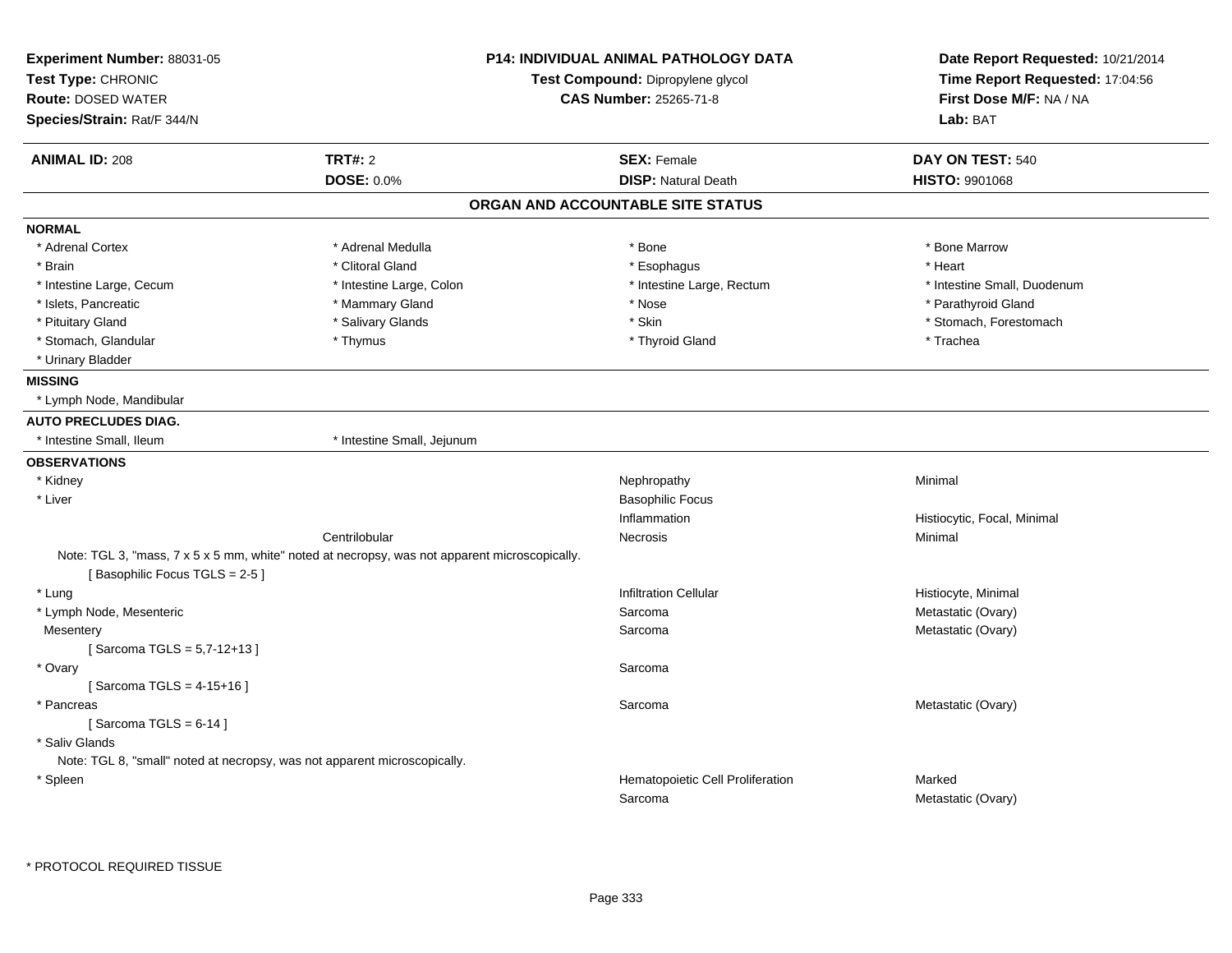| <b>Experiment Number: 88031-05</b><br>Test Type: CHRONIC<br><b>Route: DOSED WATER</b><br>Species/Strain: Rat/F 344/N |                   | <b>P14: INDIVIDUAL ANIMAL PATHOLOGY DATA</b> | Date Report Requested: 10/21/2014<br>Time Report Requested: 17:04:56 |
|----------------------------------------------------------------------------------------------------------------------|-------------------|----------------------------------------------|----------------------------------------------------------------------|
|                                                                                                                      |                   | Test Compound: Dipropylene glycol            |                                                                      |
|                                                                                                                      |                   | <b>CAS Number: 25265-71-8</b>                | First Dose M/F: NA / NA                                              |
|                                                                                                                      |                   |                                              | Lab: BAT                                                             |
| <b>ANIMAL ID: 208</b>                                                                                                | TRT#: 2           | <b>SEX: Female</b>                           | DAY ON TEST: 540                                                     |
|                                                                                                                      | <b>DOSE: 0.0%</b> | <b>DISP: Natural Death</b>                   | <b>HISTO: 9901068</b>                                                |
|                                                                                                                      |                   | ORGAN AND ACCOUNTABLE SITE STATUS            |                                                                      |
| [ Hematopoietic Cell Proliferation TGLS = 1-5 ]                                                                      |                   |                                              |                                                                      |
| * Uterus                                                                                                             |                   | Sarcoma                                      | Metastatic (Ovary)                                                   |
| PRIMARY CAUSE OF DEATH                                                                                               | - Ovary Sarcoma   |                                              |                                                                      |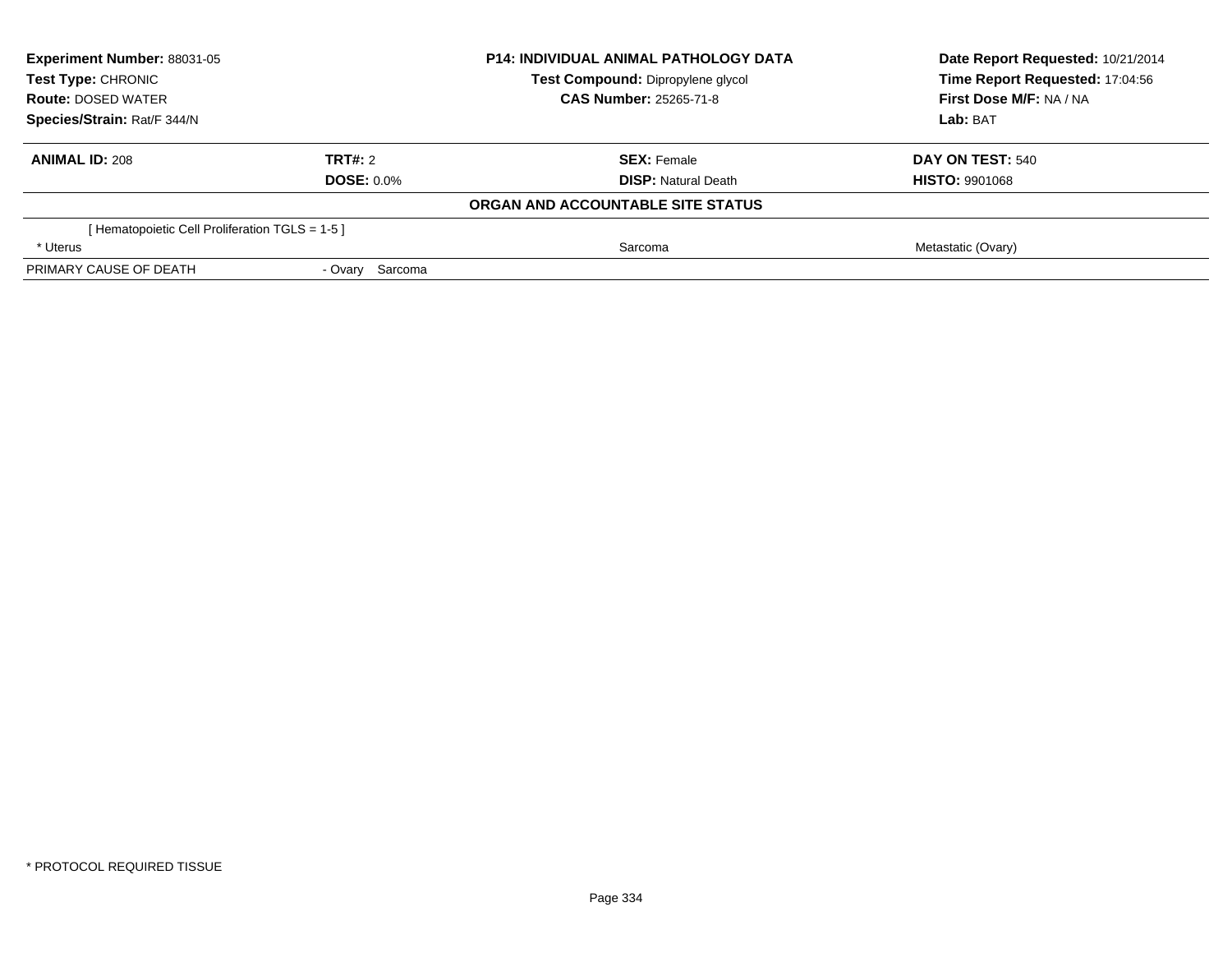| Experiment Number: 88031-05<br>Test Type: CHRONIC |                           | <b>P14: INDIVIDUAL ANIMAL PATHOLOGY DATA</b><br>Test Compound: Dipropylene glycol | Date Report Requested: 10/21/2014<br>Time Report Requested: 17:04:56 |
|---------------------------------------------------|---------------------------|-----------------------------------------------------------------------------------|----------------------------------------------------------------------|
| <b>Route: DOSED WATER</b>                         |                           | <b>CAS Number: 25265-71-8</b>                                                     | First Dose M/F: NA / NA<br>Lab: BAT                                  |
| Species/Strain: Rat/F 344/N                       |                           |                                                                                   |                                                                      |
| <b>ANIMAL ID: 209</b>                             | <b>TRT#: 2</b>            | <b>SEX: Female</b>                                                                | DAY ON TEST: 697                                                     |
|                                                   | <b>DOSE: 0.0%</b>         | <b>DISP:</b> Moribund Sacrifice                                                   | <b>HISTO: 9901069</b>                                                |
|                                                   |                           | ORGAN AND ACCOUNTABLE SITE STATUS                                                 |                                                                      |
| <b>NORMAL</b>                                     |                           |                                                                                   |                                                                      |
| * Adrenal Cortex                                  | * Bone                    | * Bone Marrow                                                                     | * Brain                                                              |
| * Clitoral Gland                                  | * Esophagus               | * Heart                                                                           | * Intestine Large, Cecum                                             |
| * Intestine Large, Colon                          | * Intestine Large, Rectum | * Intestine Small, Duodenum                                                       | * Intestine Small, Ileum                                             |
| * Intestine Small, Jejunum                        | * Islets, Pancreatic      | * Lymph Node, Mesenteric                                                          | * Ovary                                                              |
| * Pancreas                                        | * Parathyroid Gland       | * Salivary Glands                                                                 | * Skin                                                               |
| * Spleen                                          | * Stomach, Glandular      | * Thymus                                                                          | * Trachea                                                            |
| * Urinary Bladder                                 | * Uterus                  |                                                                                   |                                                                      |
| <b>MISSING</b>                                    |                           |                                                                                   |                                                                      |
| * Lymph Node, Mandibular                          |                           |                                                                                   |                                                                      |
| <b>OBSERVATIONS</b>                               |                           |                                                                                   |                                                                      |
| * Adrenal Medulla                                 |                           | Hyperplasia                                                                       | Minimal                                                              |
| * Kidney                                          |                           | Nephropathy                                                                       | Mild                                                                 |
| * Liver                                           |                           | <b>Basophilic Focus</b>                                                           |                                                                      |
|                                                   |                           | Hepatodiaphragmatic Nodule                                                        |                                                                      |
|                                                   |                           | Inflammation                                                                      | Granulomatous, Focal, Minimal                                        |
|                                                   |                           | Inflammation                                                                      | Histiocytic, Focal, Minimal                                          |
| [Basophilic Focus TGLS = 3-5]                     |                           |                                                                                   |                                                                      |
| [ Hepatodiaphragmatic Nodule TGLS = 4-15 ]        |                           |                                                                                   |                                                                      |
| * Lung                                            |                           | <b>Infiltration Cellular</b>                                                      | Histiocyte, Minimal                                                  |
| * Mammary Gland                                   |                           | Fibroadenoma                                                                      | Multiple                                                             |
| [Fibroadenoma TGLS = 1,2-13+16+17]                |                           |                                                                                   |                                                                      |
| Mesentery                                         | Fat                       | Necrosis                                                                          | Mild                                                                 |
| [ Necrosis TGLS = $6-12$ ]                        |                           |                                                                                   |                                                                      |
| * Nose                                            | <b>Respirat Epith</b>     | Accumulation, Hyaline Droplet                                                     | Moderate                                                             |
| * Pituitary Gland                                 | <b>Pars Distalis</b>      | Adenoma                                                                           |                                                                      |
| [Adenoma TGLS = $5-9$ ]                           |                           |                                                                                   |                                                                      |
| * Stomach, Forestomach                            |                           | Foreign Body                                                                      |                                                                      |
|                                                   |                           | Inflammation                                                                      | Granulomatous, Minimal                                               |
| [ Inflammation TGLS = $7-14$ ]<br>* Thyroid Gland | C Cell                    | Hyperplasia                                                                       | Mild                                                                 |
|                                                   |                           |                                                                                   |                                                                      |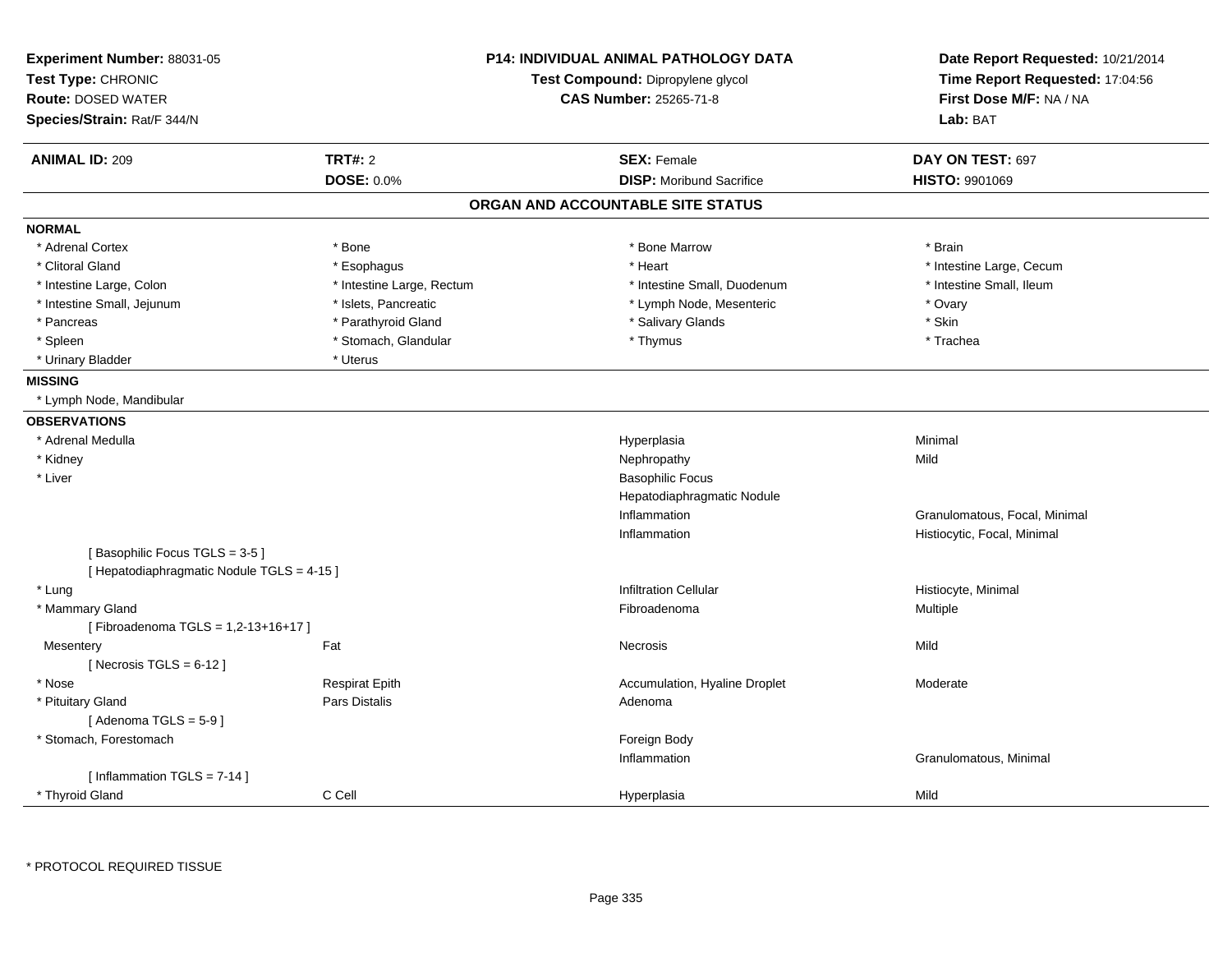|                                                                                           | <b>P14: INDIVIDUAL ANIMAL PATHOLOGY DATA</b> | Date Report Requested: 10/21/2014<br>Time Report Requested: 17:04:56 |
|-------------------------------------------------------------------------------------------|----------------------------------------------|----------------------------------------------------------------------|
|                                                                                           | Test Compound: Dipropylene glycol            |                                                                      |
| <b>CAS Number: 25265-71-8</b><br><b>Route: DOSED WATER</b><br>Species/Strain: Rat/F 344/N |                                              | First Dose M/F: NA / NA                                              |
|                                                                                           |                                              | <b>Lab: BAT</b>                                                      |
| TRT#: 2                                                                                   | <b>SEX:</b> Female                           | DAY ON TEST: 697                                                     |
| <b>DOSE: 0.0%</b>                                                                         | <b>DISP:</b> Moribund Sacrifice              | <b>HISTO: 9901069</b>                                                |
|                                                                                           | ORGAN AND ACCOUNTABLE SITE STATUS            |                                                                      |
|                                                                                           |                                              |                                                                      |
|                                                                                           |                                              | - Pituitary Gland Pars Distalis Adenoma                              |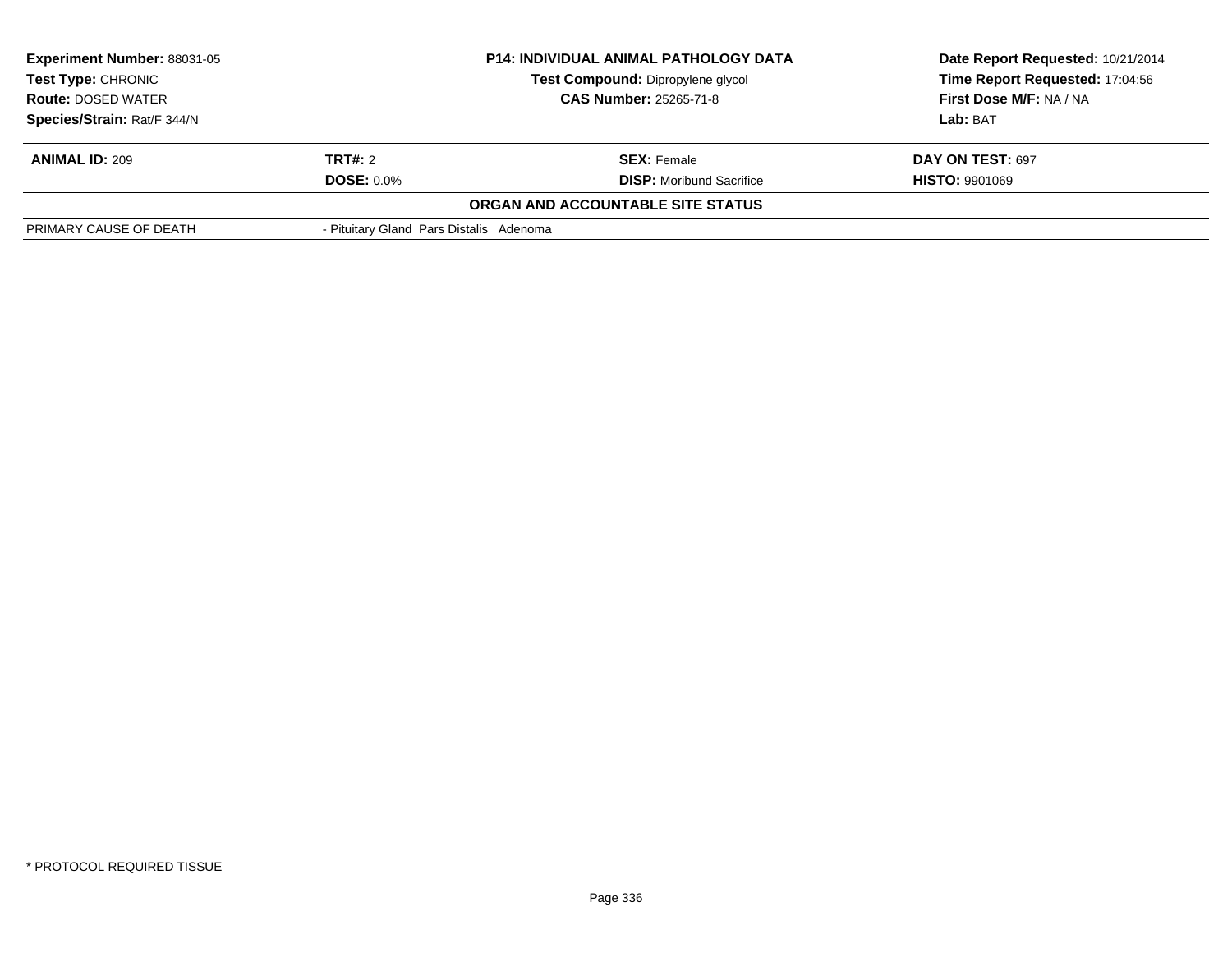| Experiment Number: 88031-05<br>Test Type: CHRONIC<br><b>Route: DOSED WATER</b><br>Species/Strain: Rat/F 344/N |                          | P14: INDIVIDUAL ANIMAL PATHOLOGY DATA<br>Test Compound: Dipropylene glycol<br><b>CAS Number: 25265-71-8</b> | Date Report Requested: 10/21/2014<br>Time Report Requested: 17:04:56<br>First Dose M/F: NA / NA<br>Lab: BAT |
|---------------------------------------------------------------------------------------------------------------|--------------------------|-------------------------------------------------------------------------------------------------------------|-------------------------------------------------------------------------------------------------------------|
| <b>ANIMAL ID: 210</b>                                                                                         | <b>TRT#: 2</b>           | <b>SEX: Female</b>                                                                                          | DAY ON TEST: 724                                                                                            |
|                                                                                                               | DOSE: 0.0%               | <b>DISP: Natural Death</b>                                                                                  | HISTO: 9901070                                                                                              |
|                                                                                                               |                          | ORGAN AND ACCOUNTABLE SITE STATUS                                                                           |                                                                                                             |
| <b>NORMAL</b>                                                                                                 |                          |                                                                                                             |                                                                                                             |
| * Adrenal Cortex                                                                                              | * Adrenal Medulla        | * Bone                                                                                                      | * Brain                                                                                                     |
| * Clitoral Gland                                                                                              | * Esophagus              | * Ovary                                                                                                     | * Parathyroid Gland                                                                                         |
| * Salivary Glands                                                                                             | * Skin                   | * Thymus                                                                                                    | * Urinary Bladder                                                                                           |
| <b>MISSING</b>                                                                                                |                          |                                                                                                             |                                                                                                             |
| * Lymph Node, Mandibular                                                                                      |                          |                                                                                                             |                                                                                                             |
| <b>AUTO PRECLUDES DIAG.</b>                                                                                   |                          |                                                                                                             |                                                                                                             |
| * Bone Marrow                                                                                                 | * Intestine Large, Cecum | * Intestine Large, Colon                                                                                    | * Intestine Large, Rectum                                                                                   |
| * Intestine Small, Duodenum                                                                                   | * Intestine Small, Ileum | * Intestine Small, Jejunum                                                                                  | * Islets, Pancreatic                                                                                        |
| * Lymph Node, Mesenteric                                                                                      | * Pancreas               | * Pituitary Gland                                                                                           | * Spleen                                                                                                    |
| * Thyroid Gland                                                                                               | * Trachea                |                                                                                                             |                                                                                                             |
| <b>OBSERVATIONS</b>                                                                                           |                          |                                                                                                             |                                                                                                             |
| * Heart                                                                                                       |                          | Cardiomyopathy                                                                                              | Mild                                                                                                        |
| * Kidney                                                                                                      |                          | Infarct                                                                                                     | Mild                                                                                                        |
| [Infarct TGLS = $7-6$ ]                                                                                       |                          |                                                                                                             |                                                                                                             |
| * Liver                                                                                                       |                          | <b>Basophilic Focus</b>                                                                                     |                                                                                                             |
|                                                                                                               |                          | Fatty Change                                                                                                | Moderate                                                                                                    |
|                                                                                                               | Centrilobular            | Necrosis                                                                                                    | Moderate                                                                                                    |
| [Necrosis TGLS = $4-5$ ]                                                                                      |                          |                                                                                                             |                                                                                                             |
| * Lung                                                                                                        |                          | <b>Infiltration Cellular</b>                                                                                | Histiocyte, Minimal                                                                                         |
| Lymph Node                                                                                                    | Mediastinal              | Hemorrhage                                                                                                  | Mild                                                                                                        |
| [Hemorrhage TGLS = 6-2]                                                                                       |                          |                                                                                                             |                                                                                                             |
| * Mammary Gland                                                                                               |                          | Fibroadenoma                                                                                                | Multiple                                                                                                    |
| [Fibroadenoma TGLS = 2,3,12-14+15+12+19]                                                                      |                          |                                                                                                             |                                                                                                             |
| Mesentery                                                                                                     | Fat                      | <b>Necrosis</b>                                                                                             | Mild                                                                                                        |
| [Necrosis TGLS = $5-13$ ]                                                                                     |                          |                                                                                                             |                                                                                                             |
| * Nose                                                                                                        | <b>Respirat Epith</b>    | Accumulation, Hyaline Droplet                                                                               | Mild                                                                                                        |
|                                                                                                               |                          | Inflammation                                                                                                | Suppurative, Minimal                                                                                        |
| * Pituitary Gl                                                                                                |                          |                                                                                                             |                                                                                                             |

Note: TGL 1, "enlarged, 4x" noted at necropsy, was not apparent microscopically, and may have been obscured by post mortem autolysis.

\* Spleen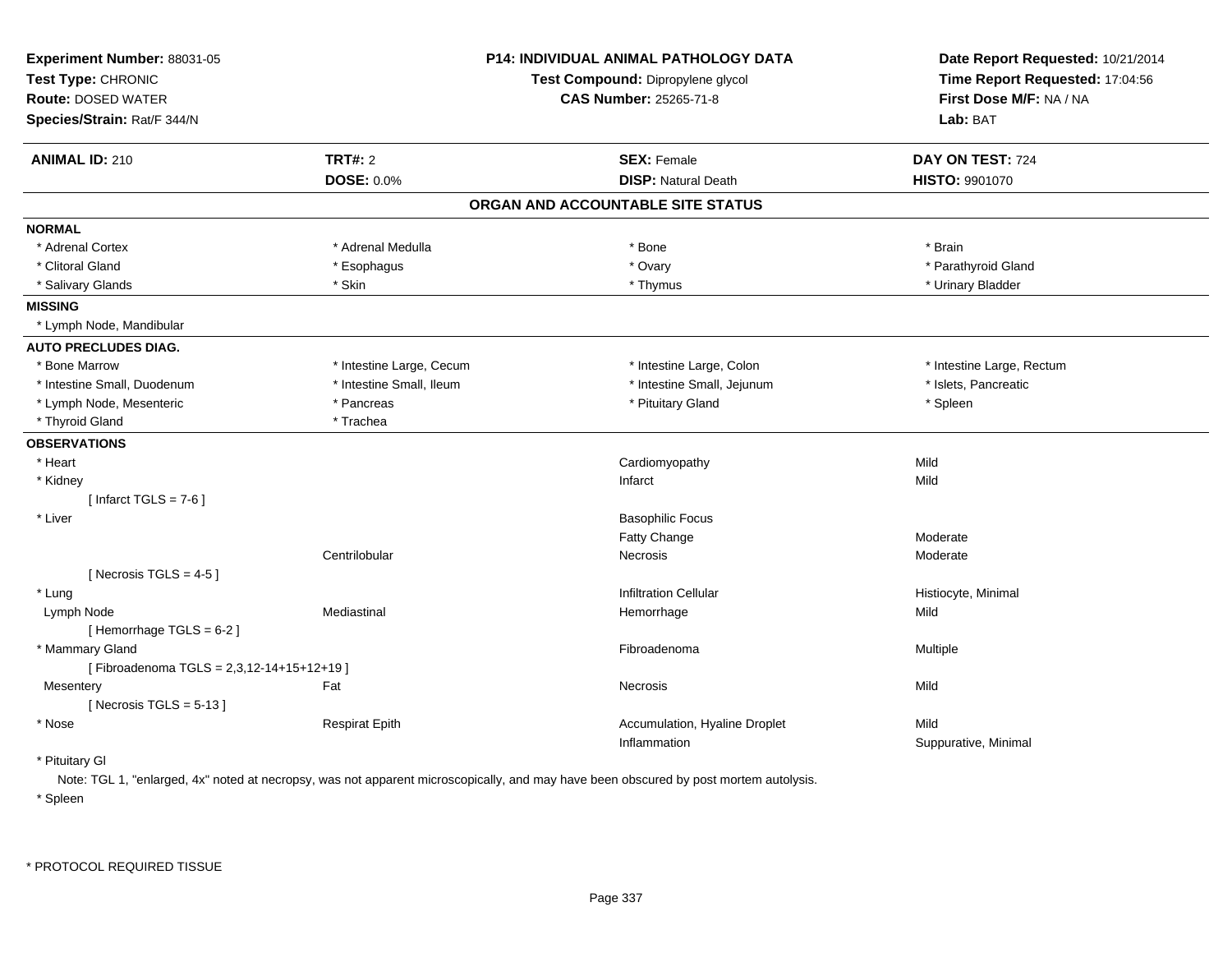| Experiment Number: 88031-05<br>Test Type: CHRONIC<br><b>Route: DOSED WATER</b><br>Species/Strain: Rat/F 344/N |                                     | <b>P14: INDIVIDUAL ANIMAL PATHOLOGY DATA</b><br>Test Compound: Dipropylene glycol<br><b>CAS Number: 25265-71-8</b> | Date Report Requested: 10/21/2014<br>Time Report Requested: 17:04:56<br>First Dose M/F: NA / NA<br>Lab: BAT |
|---------------------------------------------------------------------------------------------------------------|-------------------------------------|--------------------------------------------------------------------------------------------------------------------|-------------------------------------------------------------------------------------------------------------|
| <b>ANIMAL ID: 210</b>                                                                                         | <b>TRT#: 2</b><br><b>DOSE: 0.0%</b> | <b>SEX: Female</b><br><b>DISP:</b> Natural Death                                                                   | DAY ON TEST: 724<br><b>HISTO: 9901070</b>                                                                   |
|                                                                                                               |                                     | ORGAN AND ACCOUNTABLE SITE STATUS                                                                                  |                                                                                                             |
| Note: TGL 8, "nodule, 3 x 2 mm, dark" noted at trim, was not apparent microscopically.                        |                                     |                                                                                                                    |                                                                                                             |
| * Stomach, Forestomach<br>[Hyperplasia TGLS = 10-17 ]                                                         |                                     | Hyperplasia                                                                                                        | Squamous, Mild                                                                                              |
| * Stomach, Glandular<br>Necrosis TGLS = 11-18 ]                                                               |                                     | Necrosis                                                                                                           | Mild                                                                                                        |
| * Uterus<br>[Polyp Stromal TGLS = 9-9 ]                                                                       |                                     | Polyp Stromal                                                                                                      |                                                                                                             |
| PRIMARY CAUSE OF DEATH                                                                                        | - Liver Centrilobular Necrosis      |                                                                                                                    |                                                                                                             |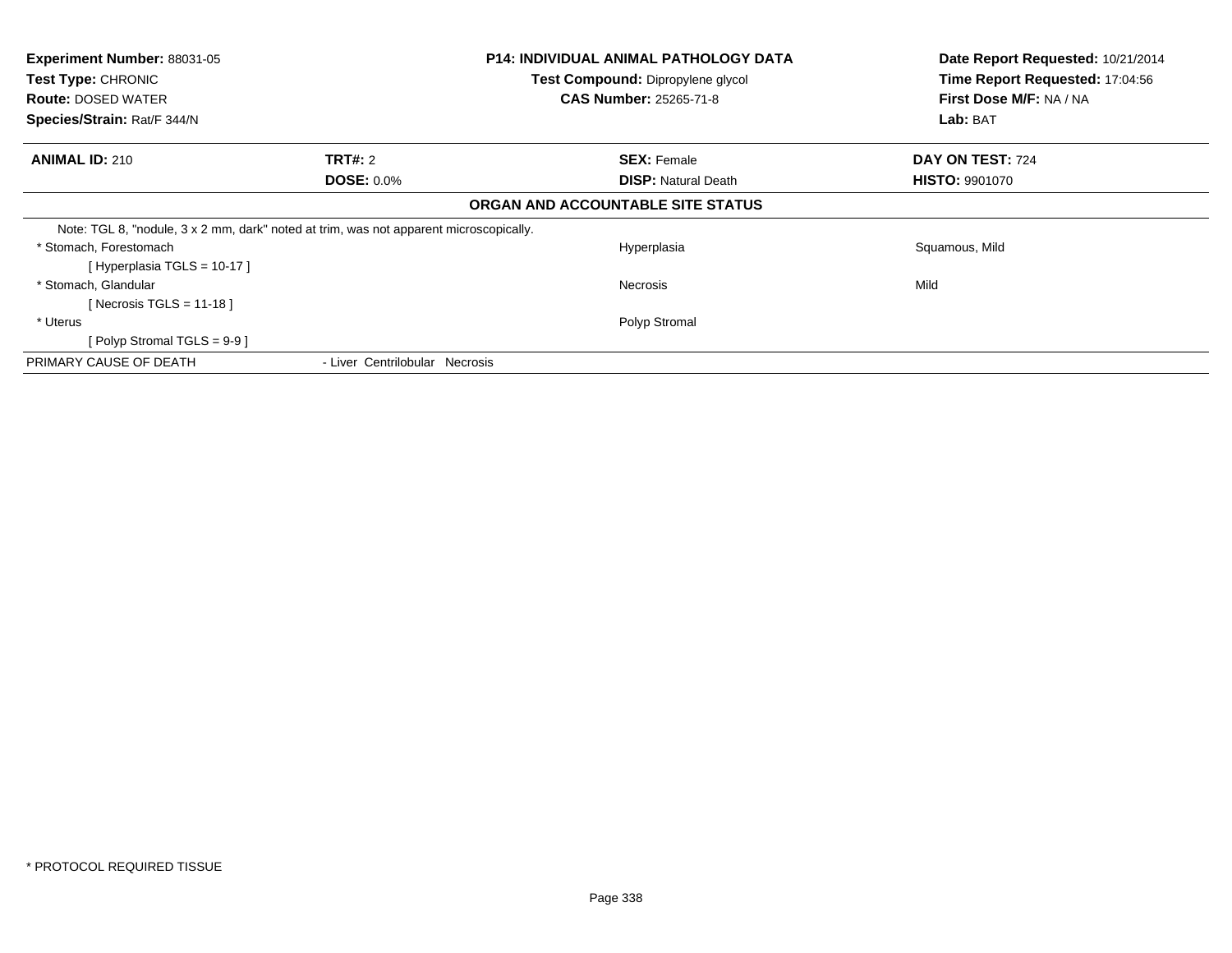| <b>TRT#: 2</b><br><b>ANIMAL ID: 211</b><br><b>DOSE: 0.0%</b><br><b>NORMAL</b><br>* Adrenal Medulla<br>* Bone<br>* Intestine Large, Colon<br>* Esophagus | <b>SEX: Female</b><br><b>DISP: Natural Death</b><br>ORGAN AND ACCOUNTABLE SITE STATUS<br>* Bone Marrow<br>* Intestine Large, Rectum<br>* Stomach, Forestomach<br>* Uterus | DAY ON TEST: 659<br>HISTO: 9901071<br>* Brain<br>* Lymph Node, Mesenteric<br>* Thymus |
|---------------------------------------------------------------------------------------------------------------------------------------------------------|---------------------------------------------------------------------------------------------------------------------------------------------------------------------------|---------------------------------------------------------------------------------------|
|                                                                                                                                                         |                                                                                                                                                                           |                                                                                       |
|                                                                                                                                                         |                                                                                                                                                                           |                                                                                       |
|                                                                                                                                                         |                                                                                                                                                                           |                                                                                       |
|                                                                                                                                                         |                                                                                                                                                                           |                                                                                       |
|                                                                                                                                                         |                                                                                                                                                                           |                                                                                       |
|                                                                                                                                                         |                                                                                                                                                                           |                                                                                       |
| * Ovary<br>* Skin                                                                                                                                       |                                                                                                                                                                           |                                                                                       |
| * Trachea<br>* Urinary Bladder                                                                                                                          |                                                                                                                                                                           |                                                                                       |
| <b>MISSING</b>                                                                                                                                          |                                                                                                                                                                           |                                                                                       |
| * Clitoral Gland<br>* Lymph Node, Mandibular                                                                                                            | * Parathyroid Gland                                                                                                                                                       | * Salivary Glands                                                                     |
| * Thyroid Gland                                                                                                                                         |                                                                                                                                                                           |                                                                                       |
| <b>AUTO PRECLUDES DIAG.</b>                                                                                                                             |                                                                                                                                                                           |                                                                                       |
| * Intestine Large, Cecum<br>* Intestine Small, Duodenum                                                                                                 | * Intestine Small, Ileum                                                                                                                                                  | * Intestine Small, Jejunum                                                            |
| * Islets, Pancreatic<br>* Kidney                                                                                                                        | * Nose                                                                                                                                                                    | * Pancreas                                                                            |
| * Stomach, Glandular<br>* Spleen                                                                                                                        |                                                                                                                                                                           |                                                                                       |
| <b>OBSERVATIONS</b>                                                                                                                                     |                                                                                                                                                                           |                                                                                       |
| * Adrenal Cortex                                                                                                                                        | Hypertrophy                                                                                                                                                               | Moderate                                                                              |
| * Heart                                                                                                                                                 | Cardiomyopathy                                                                                                                                                            | Mild                                                                                  |
| * Liver                                                                                                                                                 | <b>Basophilic Focus</b>                                                                                                                                                   |                                                                                       |
|                                                                                                                                                         | Inflammation                                                                                                                                                              | Histiocytic, Focal, Minimal                                                           |
|                                                                                                                                                         | Inflammation                                                                                                                                                              | Granulomatous, Focal, Minimal                                                         |
| * Lung                                                                                                                                                  | <b>Infiltration Cellular</b>                                                                                                                                              | Histiocyte, Minimal                                                                   |
| * Mammary Gland                                                                                                                                         | Fibroadenoma                                                                                                                                                              |                                                                                       |
|                                                                                                                                                         | Galactocele                                                                                                                                                               | Marked                                                                                |
| [Fibroadenoma TGLS = 2-13]<br>[Galactocele TGLS = 1-12]                                                                                                 |                                                                                                                                                                           |                                                                                       |
| Fat<br>Mesentery                                                                                                                                        | <b>Necrosis</b>                                                                                                                                                           | Mild                                                                                  |
| [Necrosis TGLS = $4-14$ ]                                                                                                                               |                                                                                                                                                                           |                                                                                       |
| * Pituitary Gland<br>Pars Distalis                                                                                                                      | Adenoma                                                                                                                                                                   |                                                                                       |
| [Adenoma $TGLS = 3-9$ ]                                                                                                                                 |                                                                                                                                                                           |                                                                                       |
| PRIMARY CAUSE OF DEATH<br>- Pituitary Gland Pars Distalis Adenoma                                                                                       |                                                                                                                                                                           |                                                                                       |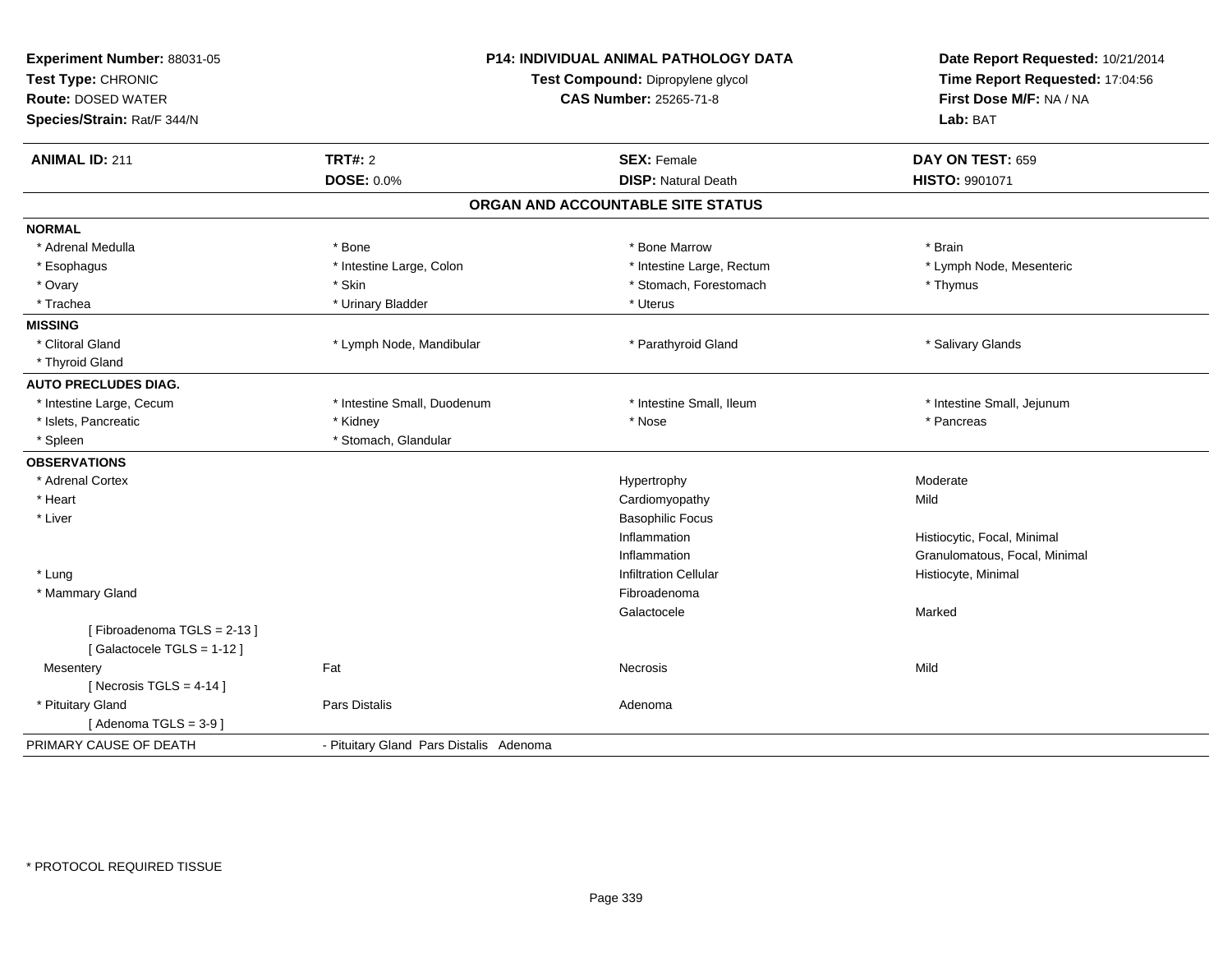| Experiment Number: 88031-05<br>Test Type: CHRONIC<br><b>Route: DOSED WATER</b> |                          | <b>P14: INDIVIDUAL ANIMAL PATHOLOGY DATA</b><br>Test Compound: Dipropylene glycol<br><b>CAS Number: 25265-71-8</b> | Date Report Requested: 10/21/2014<br>Time Report Requested: 17:04:56<br>First Dose M/F: NA / NA |
|--------------------------------------------------------------------------------|--------------------------|--------------------------------------------------------------------------------------------------------------------|-------------------------------------------------------------------------------------------------|
| Species/Strain: Rat/F 344/N                                                    |                          |                                                                                                                    | Lab: BAT                                                                                        |
| <b>ANIMAL ID: 212</b>                                                          | <b>TRT#: 2</b>           | <b>SEX: Female</b>                                                                                                 | DAY ON TEST: 731                                                                                |
|                                                                                | <b>DOSE: 0.0%</b>        | <b>DISP: Terminal Sacrifice</b>                                                                                    | <b>HISTO: 9901072</b>                                                                           |
|                                                                                |                          | ORGAN AND ACCOUNTABLE SITE STATUS                                                                                  |                                                                                                 |
| <b>NORMAL</b>                                                                  |                          |                                                                                                                    |                                                                                                 |
| * Bone                                                                         | * Brain                  | * Esophagus                                                                                                        | * Heart                                                                                         |
| * Intestine Large, Cecum                                                       | * Intestine Large, Colon | * Intestine Small, Duodenum                                                                                        | * Intestine Small, Ileum                                                                        |
| * Intestine Small, Jejunum                                                     | * Islets, Pancreatic     | * Ovary                                                                                                            | * Parathyroid Gland                                                                             |
| * Salivary Glands                                                              | * Skin                   | * Stomach, Forestomach                                                                                             | * Stomach, Glandular                                                                            |
| * Thymus                                                                       | * Trachea                | * Urinary Bladder                                                                                                  | * Uterus                                                                                        |
| <b>MISSING</b>                                                                 |                          |                                                                                                                    |                                                                                                 |
| * Clitoral Gland                                                               |                          |                                                                                                                    |                                                                                                 |
| <b>OBSERVATIONS</b>                                                            |                          |                                                                                                                    |                                                                                                 |
| * Adrenal Cortex                                                               |                          | Hyperplasia                                                                                                        | Mild                                                                                            |
|                                                                                |                          | Hypertrophy                                                                                                        | Minimal                                                                                         |
|                                                                                |                          | Leukemia Mononuclear                                                                                               |                                                                                                 |
| * Adrenal Medulla                                                              |                          | Hyperplasia                                                                                                        | Minimal                                                                                         |
|                                                                                |                          | Leukemia Mononuclear                                                                                               |                                                                                                 |
| * Bone Marrow                                                                  |                          | Leukemia Mononuclear                                                                                               |                                                                                                 |
| * Intestine Large, Rectum                                                      |                          | Parasite Metazoan                                                                                                  |                                                                                                 |
| * Kidney                                                                       |                          | Leukemia Mononuclear                                                                                               |                                                                                                 |
|                                                                                |                          | Nephropathy                                                                                                        | Minimal                                                                                         |
| * Liver                                                                        |                          | <b>Basophilic Focus</b>                                                                                            |                                                                                                 |
|                                                                                |                          | Inflammation                                                                                                       | Histiocytic, Focal, Minimal                                                                     |
|                                                                                |                          | Inflammation                                                                                                       | Granulomatous, Focal, Minimal                                                                   |
|                                                                                |                          | Leukemia Mononuclear                                                                                               |                                                                                                 |
| [ Leukemia Mononuclear TGLS = 1-5 ]                                            |                          |                                                                                                                    |                                                                                                 |
| * Lung                                                                         |                          | Infiltration Cellular                                                                                              | Histiocyte, Minimal                                                                             |
|                                                                                |                          | Leukemia Mononuclear                                                                                               |                                                                                                 |
| Lymph Node                                                                     | <b>Bronchial</b>         | Leukemia Mononuclear                                                                                               |                                                                                                 |
|                                                                                | Mediastinal              | Leukemia Mononuclear                                                                                               |                                                                                                 |
| * Lymph Node, Mandibular                                                       |                          | Leukemia Mononuclear                                                                                               |                                                                                                 |
| * Lymph Node, Mesenteric                                                       |                          | Leukemia Mononuclear                                                                                               |                                                                                                 |
| * Mammary Gland                                                                |                          | Fibroadenoma                                                                                                       |                                                                                                 |
| [Fibroadenoma TGLS = 4-13]                                                     |                          |                                                                                                                    |                                                                                                 |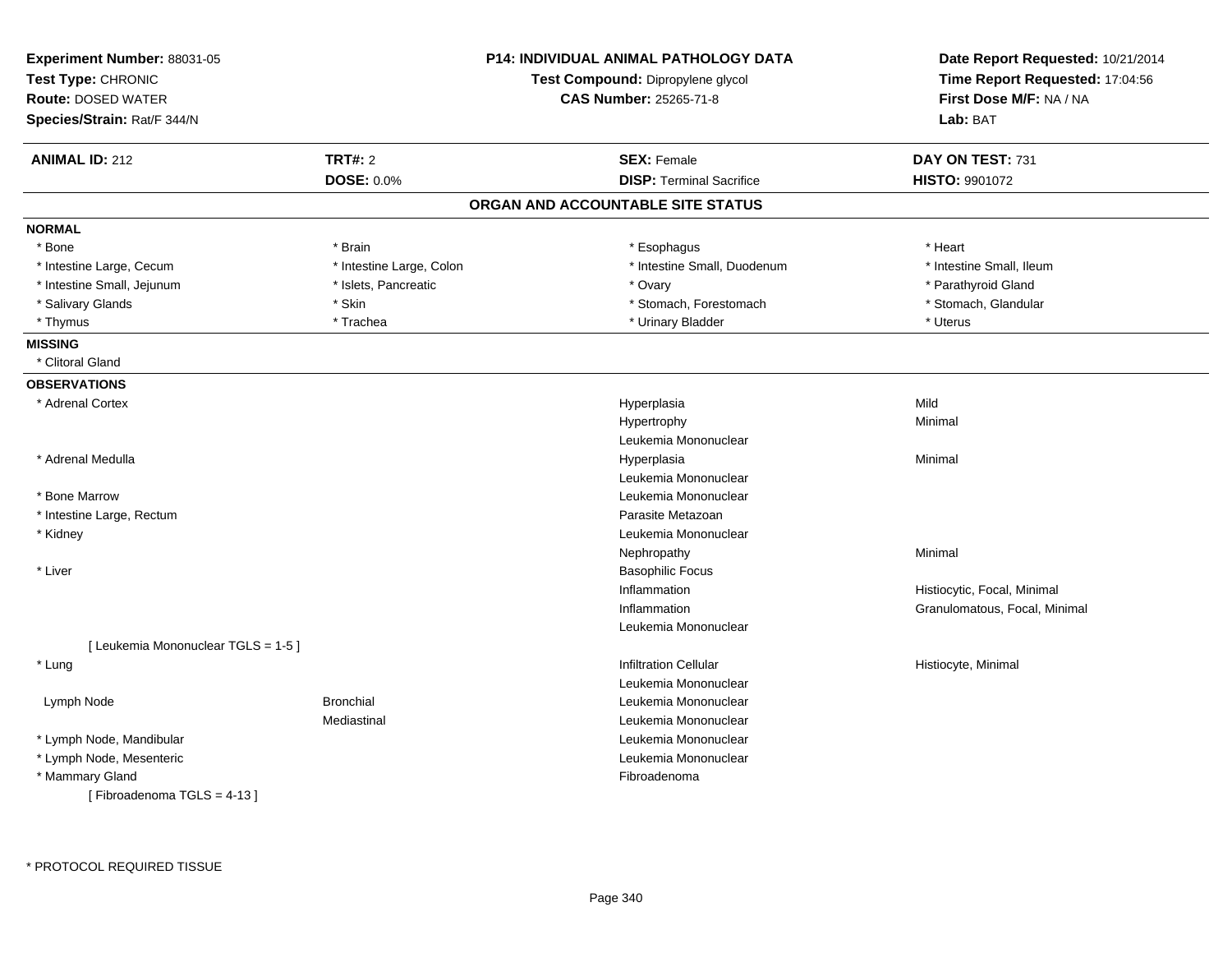| <b>Experiment Number: 88031-05</b><br>Test Type: CHRONIC |                       | <b>P14: INDIVIDUAL ANIMAL PATHOLOGY DATA</b> | Date Report Requested: 10/21/2014 |
|----------------------------------------------------------|-----------------------|----------------------------------------------|-----------------------------------|
|                                                          |                       | Test Compound: Dipropylene glycol            | Time Report Requested: 17:04:56   |
| <b>Route: DOSED WATER</b>                                |                       | <b>CAS Number: 25265-71-8</b>                | First Dose M/F: NA / NA           |
| Species/Strain: Rat/F 344/N                              |                       |                                              | Lab: BAT                          |
| <b>ANIMAL ID: 212</b>                                    | TRT#: 2               | <b>SEX: Female</b>                           | DAY ON TEST: 731                  |
|                                                          | <b>DOSE: 0.0%</b>     | <b>DISP:</b> Terminal Sacrifice              | <b>HISTO: 9901072</b>             |
|                                                          |                       | ORGAN AND ACCOUNTABLE SITE STATUS            |                                   |
| * Nose                                                   | <b>Respirat Epith</b> | Accumulation, Hyaline Droplet                | Moderate                          |
| * Pancreas                                               |                       | <b>Basophilic Focus</b>                      |                                   |
| * Pituitary Gland                                        | Pars Distalis         | Adenoma                                      |                                   |
| [ Adenoma TGLS = 2-9 ]                                   |                       |                                              |                                   |
| * Spleen                                                 |                       | Hemorrhage                                   | Mild                              |
|                                                          |                       | Leukemia Mononuclear                         |                                   |
| [ Leukemia Mononuclear TGLS = 3-12 ]                     |                       |                                              |                                   |
| * Thyroid Gland                                          | C Cell                | Hyperplasia                                  | Moderate                          |
| PRIMARY CAUSE OF DEATH                                   |                       |                                              |                                   |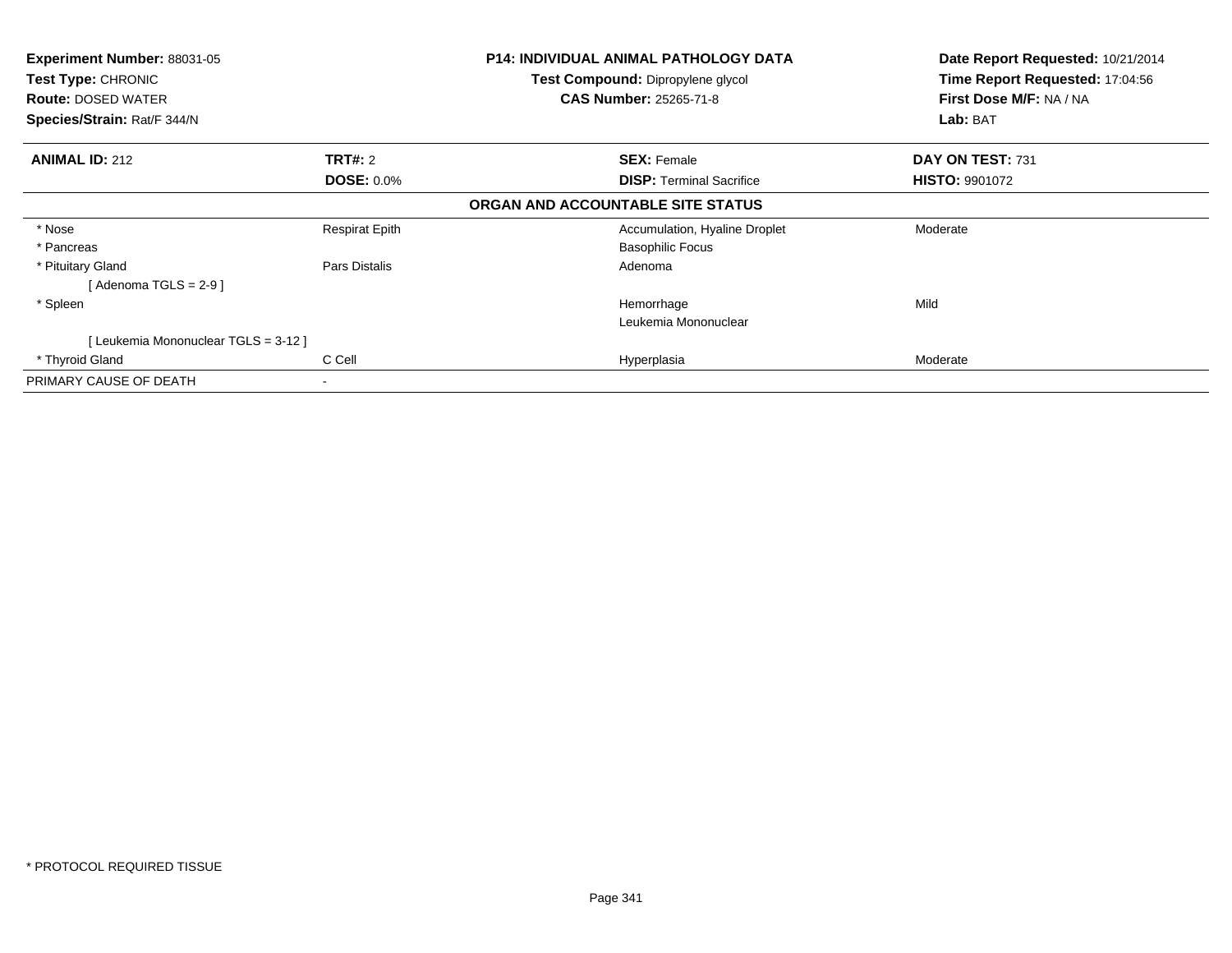| Experiment Number: 88031-05<br>Test Type: CHRONIC<br><b>Route: DOSED WATER</b><br>Species/Strain: Rat/F 344/N |                                                                                                               | P14: INDIVIDUAL ANIMAL PATHOLOGY DATA<br>Test Compound: Dipropylene glycol<br><b>CAS Number: 25265-71-8</b> | Date Report Requested: 10/21/2014<br>Time Report Requested: 17:04:56<br>First Dose M/F: NA / NA<br>Lab: BAT |
|---------------------------------------------------------------------------------------------------------------|---------------------------------------------------------------------------------------------------------------|-------------------------------------------------------------------------------------------------------------|-------------------------------------------------------------------------------------------------------------|
| <b>ANIMAL ID: 213</b>                                                                                         | <b>TRT#: 2</b>                                                                                                | <b>SEX: Female</b>                                                                                          | DAY ON TEST: 731                                                                                            |
|                                                                                                               | <b>DOSE: 0.0%</b>                                                                                             | <b>DISP: Terminal Sacrifice</b>                                                                             | HISTO: 9901073                                                                                              |
|                                                                                                               |                                                                                                               | ORGAN AND ACCOUNTABLE SITE STATUS                                                                           |                                                                                                             |
| <b>NORMAL</b>                                                                                                 |                                                                                                               |                                                                                                             |                                                                                                             |
| * Adrenal Cortex                                                                                              | * Bone                                                                                                        | * Bone Marrow                                                                                               | * Brain                                                                                                     |
| * Clitoral Gland                                                                                              | * Esophagus                                                                                                   | * Intestine Large, Cecum                                                                                    | * Intestine Large, Colon                                                                                    |
| * Intestine Large, Rectum                                                                                     | * Intestine Small, Duodenum                                                                                   | * Intestine Small, Ileum                                                                                    | * Intestine Small, Jejunum                                                                                  |
| * Islets, Pancreatic                                                                                          | Lymph Node                                                                                                    | * Lymph Node, Mesenteric                                                                                    | * Mammary Gland                                                                                             |
| * Ovary                                                                                                       | * Pancreas                                                                                                    | * Parathyroid Gland                                                                                         | * Skin                                                                                                      |
| * Spleen                                                                                                      | * Stomach, Forestomach                                                                                        | * Stomach, Glandular                                                                                        | * Thymus                                                                                                    |
| * Trachea                                                                                                     | * Urinary Bladder                                                                                             |                                                                                                             |                                                                                                             |
| <b>MISSING</b>                                                                                                |                                                                                                               |                                                                                                             |                                                                                                             |
| * Lymph Node, Mandibular                                                                                      |                                                                                                               |                                                                                                             |                                                                                                             |
| <b>OBSERVATIONS</b>                                                                                           |                                                                                                               |                                                                                                             |                                                                                                             |
| * Adrenal Medulla                                                                                             |                                                                                                               | Hyperplasia                                                                                                 | Mild                                                                                                        |
| * Heart                                                                                                       |                                                                                                               | Cardiomyopathy                                                                                              | Minimal                                                                                                     |
| * Kidney                                                                                                      |                                                                                                               | Nephropathy                                                                                                 | Minimal                                                                                                     |
| * Liver                                                                                                       |                                                                                                               | <b>Basophilic Focus</b>                                                                                     |                                                                                                             |
|                                                                                                               |                                                                                                               | Clear Cell Focus                                                                                            |                                                                                                             |
|                                                                                                               |                                                                                                               | Inflammation                                                                                                | Histiocytic, Focal, Minimal                                                                                 |
|                                                                                                               |                                                                                                               | Inflammation                                                                                                | Granulomatous, Focal, Mild                                                                                  |
| [Basophilic Focus TGLS = 1-5+12]                                                                              |                                                                                                               |                                                                                                             |                                                                                                             |
| * Lung                                                                                                        |                                                                                                               | <b>Infiltration Cellular</b>                                                                                | Histiocyte, Minimal                                                                                         |
| Lymph Node                                                                                                    |                                                                                                               |                                                                                                             |                                                                                                             |
|                                                                                                               | Note: TGL 2, "mediastinal, enlarged, 3 x 5 mm, dark" noted at trim, was within normal limits microscopically. |                                                                                                             |                                                                                                             |
| * Nose                                                                                                        | <b>Respirat Epith</b>                                                                                         | Accumulation, Hyaline Droplet                                                                               | Mild                                                                                                        |
| * Pituitary Gland                                                                                             | Pars Distalis                                                                                                 | Hyperplasia                                                                                                 | Minimal                                                                                                     |
| * Salivary Glands                                                                                             |                                                                                                               | <b>Basophilic Focus</b>                                                                                     |                                                                                                             |
| * Thyroid Gland                                                                                               | C Cell                                                                                                        | Hyperplasia                                                                                                 | Mild                                                                                                        |
| * Uterus                                                                                                      |                                                                                                               | Polyp Stromal                                                                                               |                                                                                                             |
| PRIMARY CAUSE OF DEATH                                                                                        |                                                                                                               |                                                                                                             |                                                                                                             |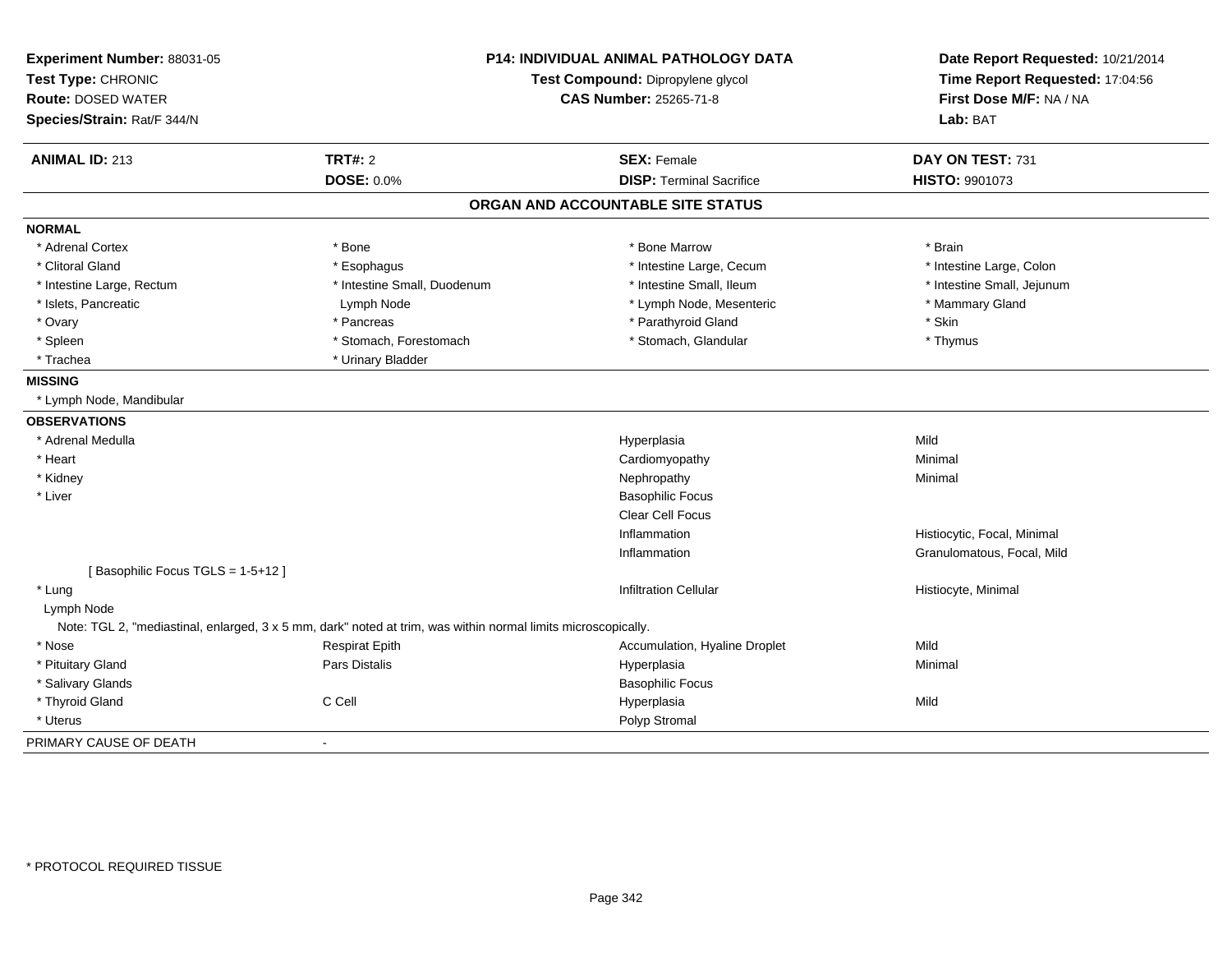| Experiment Number: 88031-05<br>Test Type: CHRONIC<br><b>Route: DOSED WATER</b><br>Species/Strain: Rat/F 344/N | <b>P14: INDIVIDUAL ANIMAL PATHOLOGY DATA</b><br>Test Compound: Dipropylene glycol<br><b>CAS Number: 25265-71-8</b> |                                   | Date Report Requested: 10/21/2014<br>Time Report Requested: 17:04:56<br>First Dose M/F: NA / NA<br>Lab: BAT |
|---------------------------------------------------------------------------------------------------------------|--------------------------------------------------------------------------------------------------------------------|-----------------------------------|-------------------------------------------------------------------------------------------------------------|
| <b>ANIMAL ID: 214</b>                                                                                         | <b>TRT#: 2</b>                                                                                                     | <b>SEX: Female</b>                | DAY ON TEST: 731                                                                                            |
|                                                                                                               | <b>DOSE: 0.0%</b>                                                                                                  | <b>DISP: Terminal Sacrifice</b>   | <b>HISTO: 9901074</b>                                                                                       |
|                                                                                                               |                                                                                                                    | ORGAN AND ACCOUNTABLE SITE STATUS |                                                                                                             |
| <b>NORMAL</b>                                                                                                 |                                                                                                                    |                                   |                                                                                                             |
| * Bone                                                                                                        | * Bone Marrow                                                                                                      | * Brain                           | * Clitoral Gland                                                                                            |
| * Esophagus                                                                                                   | * Intestine Large, Cecum                                                                                           | * Intestine Large, Rectum         | * Intestine Small, Duodenum                                                                                 |
| * Intestine Small, Ileum                                                                                      | * Intestine Small, Jejunum                                                                                         | * Islets, Pancreatic              | * Lymph Node, Mesenteric                                                                                    |
| * Ovary                                                                                                       | * Pancreas                                                                                                         | * Parathyroid Gland               | * Salivary Glands                                                                                           |
| * Skin                                                                                                        | * Spleen                                                                                                           | * Stomach, Glandular              | * Thymus                                                                                                    |
| * Trachea                                                                                                     | * Urinary Bladder                                                                                                  | * Uterus                          |                                                                                                             |
| <b>MISSING</b>                                                                                                |                                                                                                                    |                                   |                                                                                                             |
| * Lymph Node, Mandibular                                                                                      |                                                                                                                    |                                   |                                                                                                             |
| <b>OBSERVATIONS</b>                                                                                           |                                                                                                                    |                                   |                                                                                                             |
| * Adrenal Cortex                                                                                              |                                                                                                                    | Hyperplasia                       | Mild                                                                                                        |
| * Adrenal Medulla                                                                                             |                                                                                                                    | Hyperplasia                       | Minimal                                                                                                     |
| * Heart                                                                                                       |                                                                                                                    | Cardiomyopathy                    | Minimal                                                                                                     |
| * Intestine Large, Colon                                                                                      |                                                                                                                    | Parasite Metazoan                 |                                                                                                             |
| * Kidney                                                                                                      |                                                                                                                    | Nephropathy                       | Minimal                                                                                                     |
| * Liver                                                                                                       |                                                                                                                    | <b>Basophilic Focus</b>           |                                                                                                             |
|                                                                                                               |                                                                                                                    | Inflammation                      | Histiocytic, Focal, Minimal                                                                                 |
|                                                                                                               |                                                                                                                    | Inflammation                      | Granulomatous, Focal, Minimal                                                                               |
| [Basophilic Focus TGLS = 4-5+12]                                                                              |                                                                                                                    |                                   |                                                                                                             |
| * Lung                                                                                                        | <b>Alveolar Epith</b>                                                                                              | Hyperplasia                       | Minimal                                                                                                     |
|                                                                                                               |                                                                                                                    | <b>Infiltration Cellular</b>      | Histiocyte, Minimal                                                                                         |
|                                                                                                               |                                                                                                                    | Inflammation                      | Chronic Active, Minimal                                                                                     |
| * Mammary Gland<br>[Fibroadenoma TGLS = $1,2-13+14$ ]                                                         |                                                                                                                    | Fibroadenoma                      | Multiple                                                                                                    |
| Mesentery<br>[ Necrosis TGLS = $5-15$ ]                                                                       | Fat                                                                                                                | Necrosis                          | Mild                                                                                                        |
| * Nose                                                                                                        | <b>Respirat Epith</b>                                                                                              | Accumulation, Hyaline Droplet     | Minimal                                                                                                     |
| * Pituitary Gland                                                                                             | <b>Pars Distalis</b>                                                                                               | Hyperplasia                       | Mild                                                                                                        |
| [ Hyperplasia TGLS = 3-9 ]                                                                                    |                                                                                                                    |                                   |                                                                                                             |
| * Stomach, Forestomach<br>[ Hyperplasia TGLS = $6-16$ ]                                                       |                                                                                                                    | Hyperplasia                       | Squamous, Minimal                                                                                           |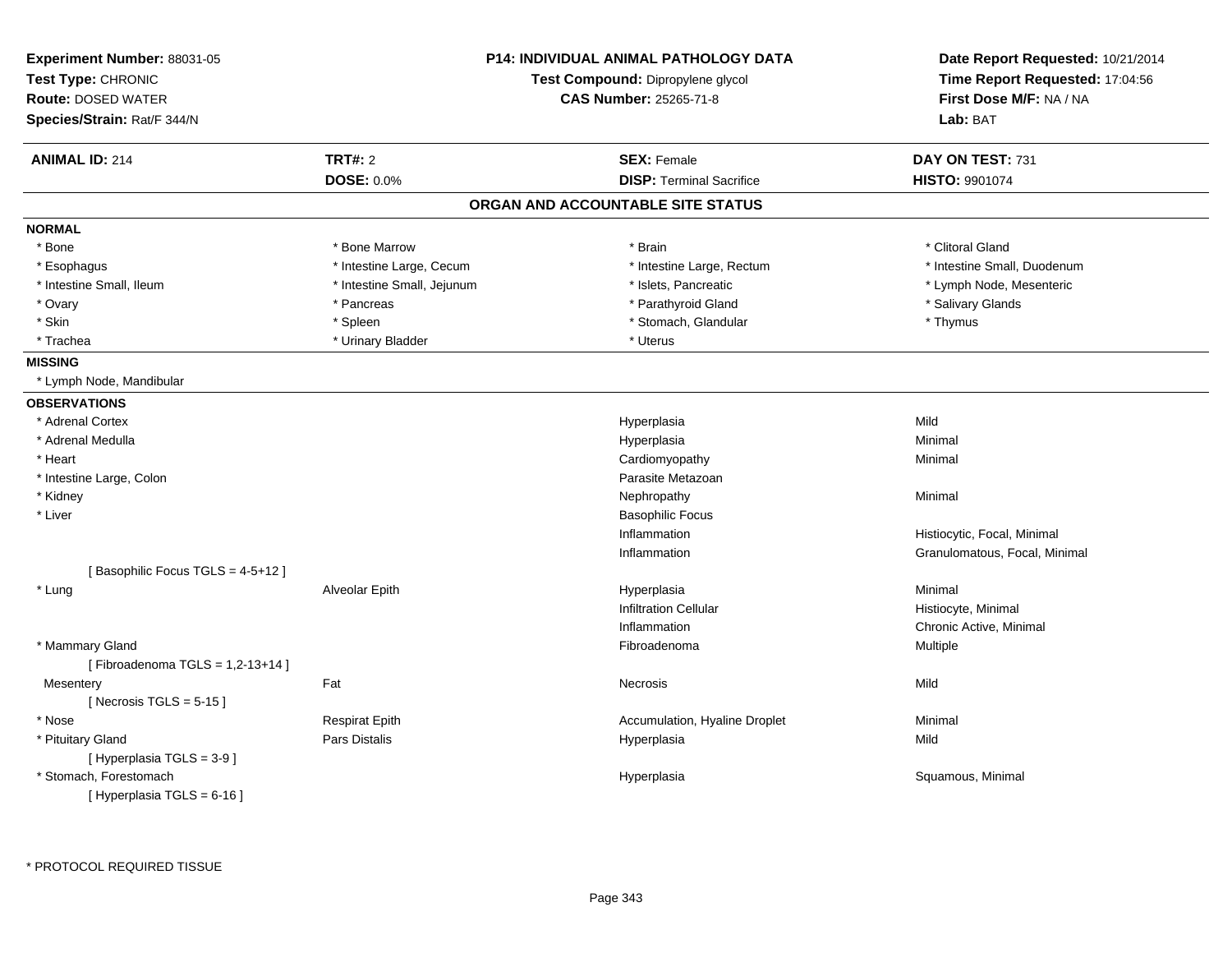| <b>Experiment Number: 88031-05</b><br><b>Test Type: CHRONIC</b><br><b>Route: DOSED WATER</b><br>Species/Strain: Rat/F 344/N |                   | <b>P14: INDIVIDUAL ANIMAL PATHOLOGY DATA</b> | Date Report Requested: 10/21/2014<br>Time Report Requested: 17:04:56<br>First Dose M/F: NA / NA |
|-----------------------------------------------------------------------------------------------------------------------------|-------------------|----------------------------------------------|-------------------------------------------------------------------------------------------------|
|                                                                                                                             |                   | Test Compound: Dipropylene glycol            |                                                                                                 |
|                                                                                                                             |                   | <b>CAS Number: 25265-71-8</b>                |                                                                                                 |
|                                                                                                                             |                   |                                              | Lab: BAT                                                                                        |
| <b>ANIMAL ID: 214</b>                                                                                                       | TRT#: 2           | <b>SEX: Female</b>                           | DAY ON TEST: 731                                                                                |
|                                                                                                                             | <b>DOSE: 0.0%</b> | <b>DISP:</b> Terminal Sacrifice              | <b>HISTO: 9901074</b>                                                                           |
|                                                                                                                             |                   | ORGAN AND ACCOUNTABLE SITE STATUS            |                                                                                                 |
| * Thyroid Gland                                                                                                             | C Cell            | Hvperplasia                                  | Mild                                                                                            |
| PRIMARY CAUSE OF DEATH                                                                                                      |                   |                                              |                                                                                                 |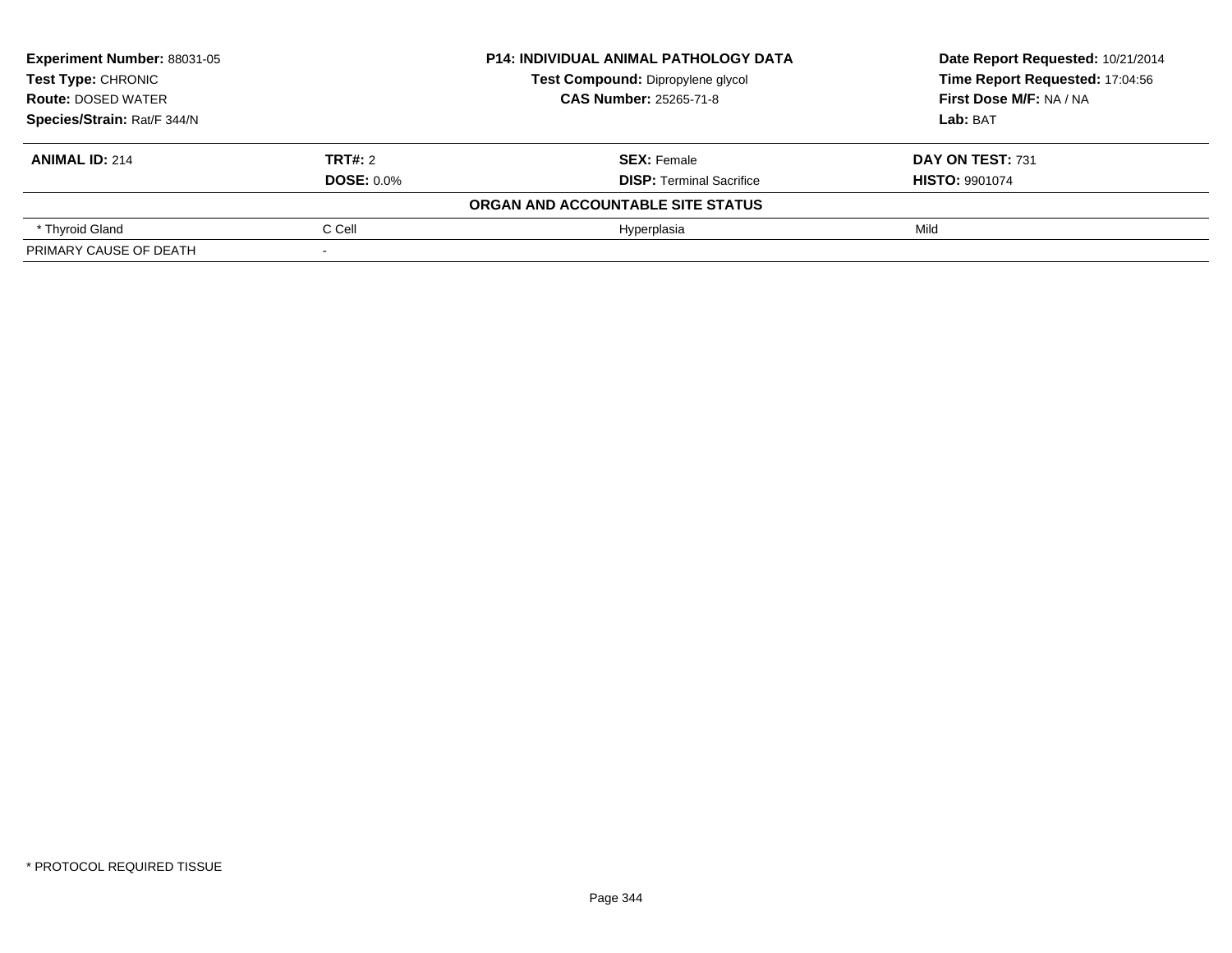| Experiment Number: 88031-05 | <b>P14: INDIVIDUAL ANIMAL PATHOLOGY DATA</b> |                                   | Date Report Requested: 10/21/2014                          |
|-----------------------------|----------------------------------------------|-----------------------------------|------------------------------------------------------------|
| Test Type: CHRONIC          |                                              | Test Compound: Dipropylene glycol | Time Report Requested: 17:04:56<br>First Dose M/F: NA / NA |
| <b>Route: DOSED WATER</b>   |                                              | <b>CAS Number: 25265-71-8</b>     |                                                            |
| Species/Strain: Rat/F 344/N |                                              |                                   | Lab: BAT                                                   |
| <b>ANIMAL ID: 215</b>       | <b>TRT#: 2</b>                               | <b>SEX: Female</b>                | DAY ON TEST: 413                                           |
|                             | DOSE: 0.0%                                   | <b>DISP: Moribund Sacrifice</b>   | HISTO: 9901075                                             |
|                             |                                              | ORGAN AND ACCOUNTABLE SITE STATUS |                                                            |
| <b>NORMAL</b>               |                                              |                                   |                                                            |
| * Adrenal Cortex            | * Adrenal Medulla                            | * Bone                            | * Bone Marrow                                              |
| * Brain                     | * Clitoral Gland                             | * Esophagus                       | * Heart                                                    |
| * Intestine Large, Cecum    | * Intestine Large, Colon                     | * Intestine Large, Rectum         | * Intestine Small. Duodenum                                |
| * Intestine Small, Ileum    | * Intestine Small, Jejunum                   | * Islets. Pancreatic              | * Kidney                                                   |
| * Lymph Node, Mesenteric    | * Mammary Gland                              | * Ovary                           | * Pancreas                                                 |
| * Parathyroid Gland         | * Salivary Glands                            | * Skin                            | * Spleen                                                   |
| * Stomach, Glandular        | * Thymus                                     | * Trachea                         | * Urinary Bladder                                          |
| * Uterus                    |                                              |                                   |                                                            |
| <b>MISSING</b>              |                                              |                                   |                                                            |
| * Lymph Node, Mandibular    |                                              |                                   |                                                            |
| <b>OBSERVATIONS</b>         |                                              |                                   |                                                            |
| * Liver                     |                                              | <b>Basophilic Focus</b>           |                                                            |
|                             |                                              | Inflammation                      | Histiocytic, Focal, Minimal                                |
|                             |                                              | Inflammation                      | Granulomatous, Focal, Minimal                              |
| * Lung                      | Alveolar Epith                               | Hyperplasia                       | Minimal                                                    |
|                             |                                              | <b>Infiltration Cellular</b>      | Histiocyte, Minimal                                        |
| * Nose                      | <b>Respirat Epith</b>                        | Accumulation, Hyaline Droplet     | Minimal                                                    |
|                             |                                              | Inflammation                      | Suppurative, Minimal                                       |
| * Pituitary Gland           | <b>Pars Distalis</b>                         | Adenoma                           |                                                            |
| [Adenoma TGLS = 1-9]        |                                              |                                   |                                                            |
| * Stomach, Forestomach      |                                              | Hyperplasia                       | Squamous, Mild                                             |
| [Hyperplasia TGLS = 2-12]   |                                              |                                   |                                                            |
| * Thyroid Gland             | C Cell                                       | Hyperplasia                       | Minimal                                                    |
| PRIMARY CAUSE OF DEATH      | - Pituitary Gland Pars Distalis Adenoma      |                                   |                                                            |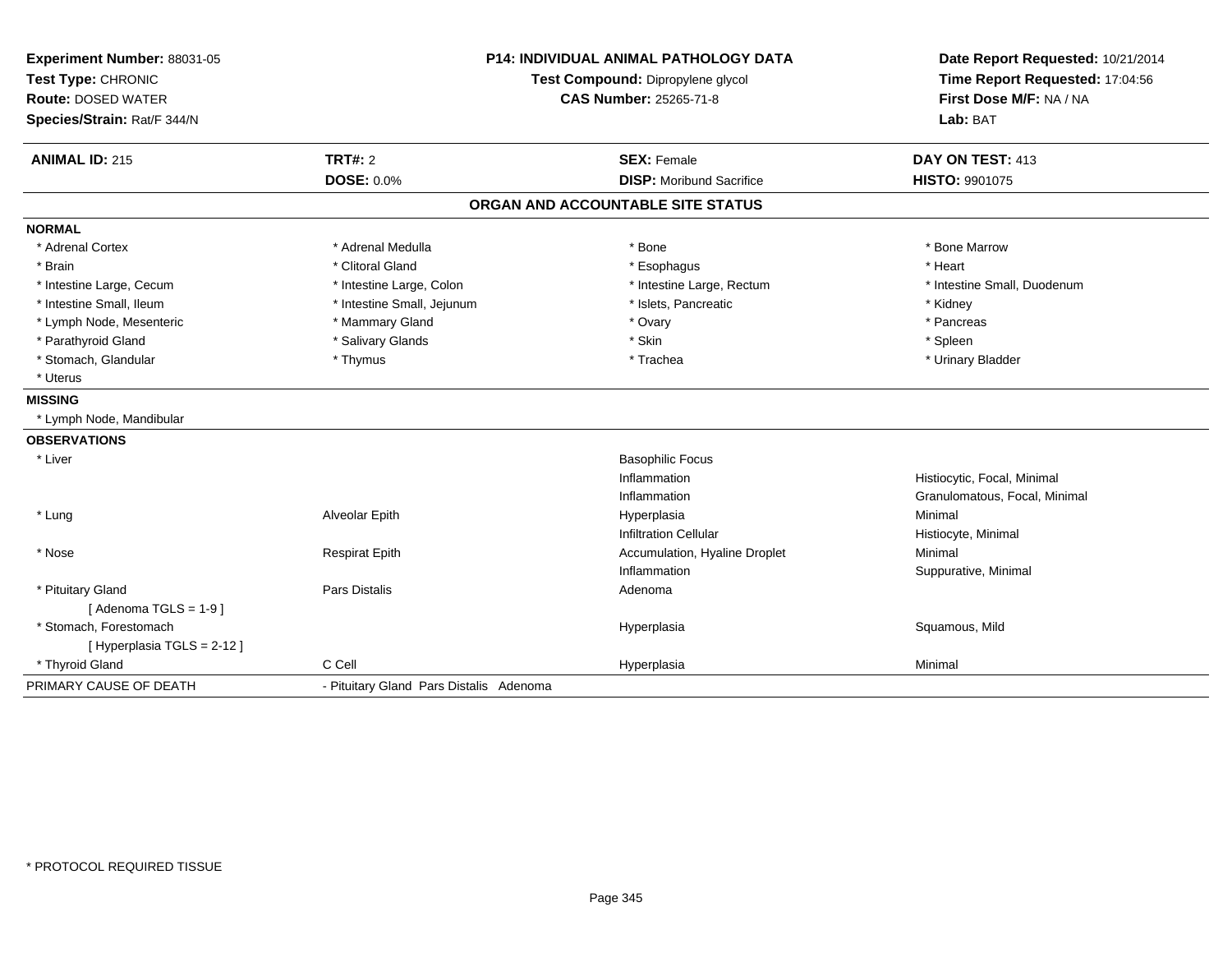| Experiment Number: 88031-05   |                          | <b>P14: INDIVIDUAL ANIMAL PATHOLOGY DATA</b> | Date Report Requested: 10/21/2014 |  |
|-------------------------------|--------------------------|----------------------------------------------|-----------------------------------|--|
| Test Type: CHRONIC            |                          | Test Compound: Dipropylene glycol            | Time Report Requested: 17:04:56   |  |
| <b>Route: DOSED WATER</b>     |                          | <b>CAS Number: 25265-71-8</b>                | First Dose M/F: NA / NA           |  |
| Species/Strain: Rat/F 344/N   |                          |                                              | Lab: BAT                          |  |
| <b>ANIMAL ID: 216</b>         | <b>TRT#: 2</b>           | <b>SEX: Female</b>                           | DAY ON TEST: 730                  |  |
|                               | <b>DOSE: 0.0%</b>        | <b>DISP: Terminal Sacrifice</b>              | <b>HISTO: 9901076</b>             |  |
|                               |                          | ORGAN AND ACCOUNTABLE SITE STATUS            |                                   |  |
| <b>NORMAL</b>                 |                          |                                              |                                   |  |
| * Adrenal Medulla             | * Bone                   | * Bone Marrow                                | * Brain                           |  |
| * Esophagus                   | * Intestine Large, Cecum | * Intestine Large, Colon                     | * Intestine Large, Rectum         |  |
| * Intestine Small, Duodenum   | * Intestine Small, Ileum | * Intestine Small, Jejunum                   | * Islets, Pancreatic              |  |
| * Lymph Node, Mesenteric      | * Ovary                  | * Parathyroid Gland                          | * Salivary Glands                 |  |
| * Skin                        | * Stomach, Forestomach   | * Stomach, Glandular                         | * Thymus                          |  |
| * Trachea                     | * Urinary Bladder        | * Uterus                                     |                                   |  |
| <b>MISSING</b>                |                          |                                              |                                   |  |
| * Lymph Node, Mandibular      |                          |                                              |                                   |  |
| <b>OBSERVATIONS</b>           |                          |                                              |                                   |  |
| * Adrenal Cortex              |                          | Adenoma                                      |                                   |  |
|                               |                          | Degeneration                                 | Cystic, Mild                      |  |
| * Clitoral Gland              |                          | Adenoma                                      |                                   |  |
|                               |                          | Carcinoma                                    |                                   |  |
| [Carcinoma TGLS = 1-8]        |                          |                                              |                                   |  |
| * Heart                       |                          | Cardiomyopathy                               | Mild                              |  |
| * Kidney                      |                          | Nephropathy                                  | Minimal                           |  |
| * Liver                       |                          | <b>Basophilic Focus</b>                      |                                   |  |
|                               |                          | Inflammation                                 | Histiocytic, Focal, Minimal       |  |
|                               |                          | Inflammation                                 | Granulomatous, Focal, Minimal     |  |
| [Basophilic Focus TGLS = 3-5] |                          |                                              |                                   |  |
| * Lung                        |                          | <b>Infiltration Cellular</b>                 | Histiocyte, Minimal               |  |
| * Mammary Gland               |                          | Fibroadenoma                                 |                                   |  |
| [Fibroadenoma TGLS = 2-12]    |                          |                                              |                                   |  |
| * Nose                        | <b>Respirat Epith</b>    | Accumulation, Hyaline Droplet                | Mild                              |  |
| * Pancreas                    |                          | Atrophy                                      | Mild                              |  |
|                               |                          | <b>Basophilic Focus</b>                      |                                   |  |
| * Pituitary Gland             | Pars Distalis            | Adenoma                                      |                                   |  |
| [Adenoma TGLS = $4-9$ ]       |                          |                                              |                                   |  |
| * Spleen                      |                          | Hematopoietic Cell Proliferation             | Moderate                          |  |
| * Thyroid Gland               | C Cell                   | Hyperplasia                                  | Minimal                           |  |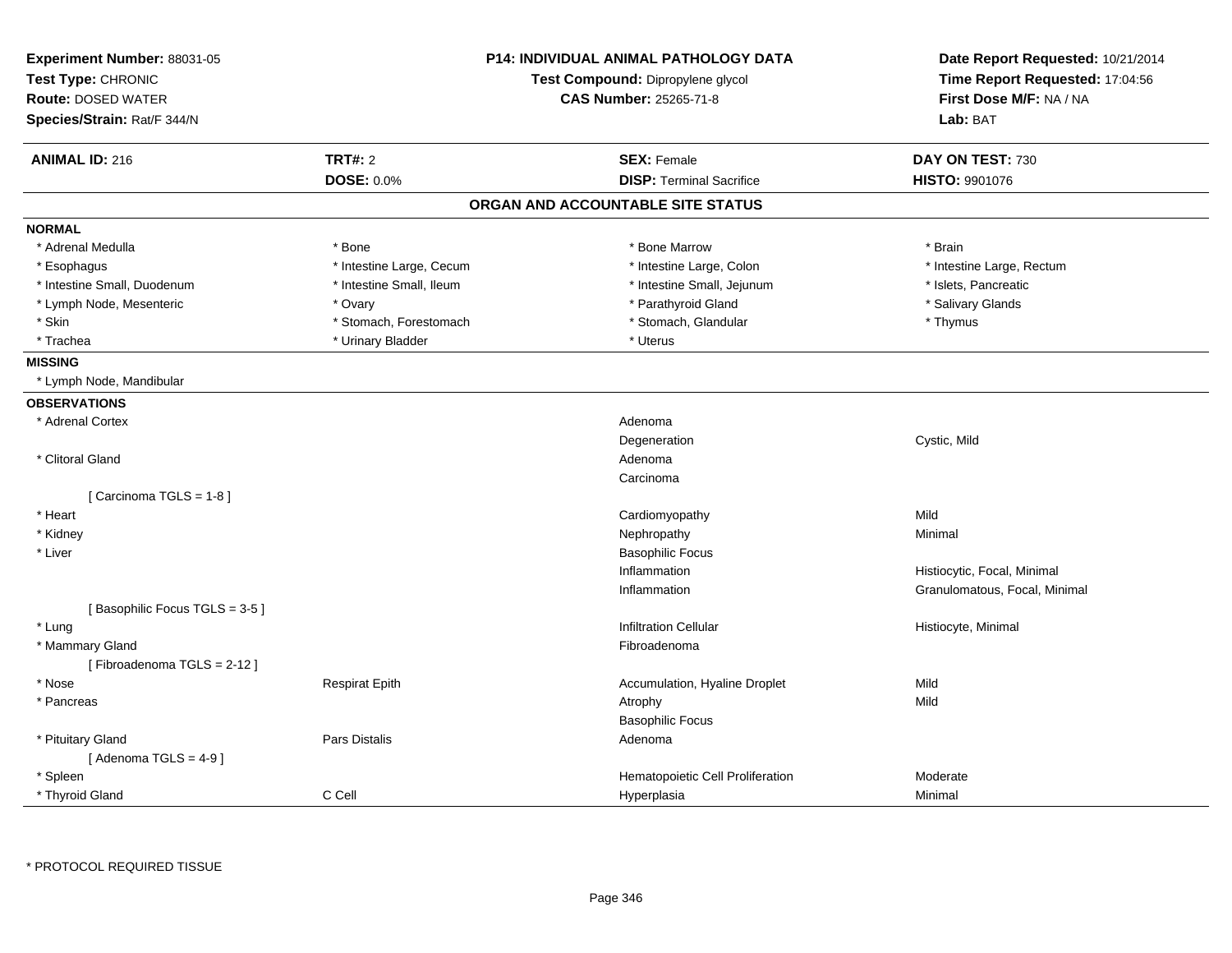| <b>Experiment Number: 88031-05</b><br>Test Type: CHRONIC<br><b>Route: DOSED WATER</b> |                   | <b>P14: INDIVIDUAL ANIMAL PATHOLOGY DATA</b> | Date Report Requested: 10/21/2014 |
|---------------------------------------------------------------------------------------|-------------------|----------------------------------------------|-----------------------------------|
|                                                                                       |                   | Test Compound: Dipropylene glycol            | Time Report Requested: 17:04:56   |
|                                                                                       |                   | <b>CAS Number: 25265-71-8</b>                | <b>First Dose M/F: NA / NA</b>    |
| Species/Strain: Rat/F 344/N                                                           |                   |                                              | Lab: BAT                          |
| <b>ANIMAL ID: 216</b>                                                                 | <b>TRT#:</b> 2    | <b>SEX:</b> Female                           | DAY ON TEST: 730                  |
|                                                                                       | <b>DOSE: 0.0%</b> | <b>DISP:</b> Terminal Sacrifice              | <b>HISTO: 9901076</b>             |
|                                                                                       |                   | ORGAN AND ACCOUNTABLE SITE STATUS            |                                   |
| PRIMARY CAUSE OF DEATH                                                                |                   |                                              |                                   |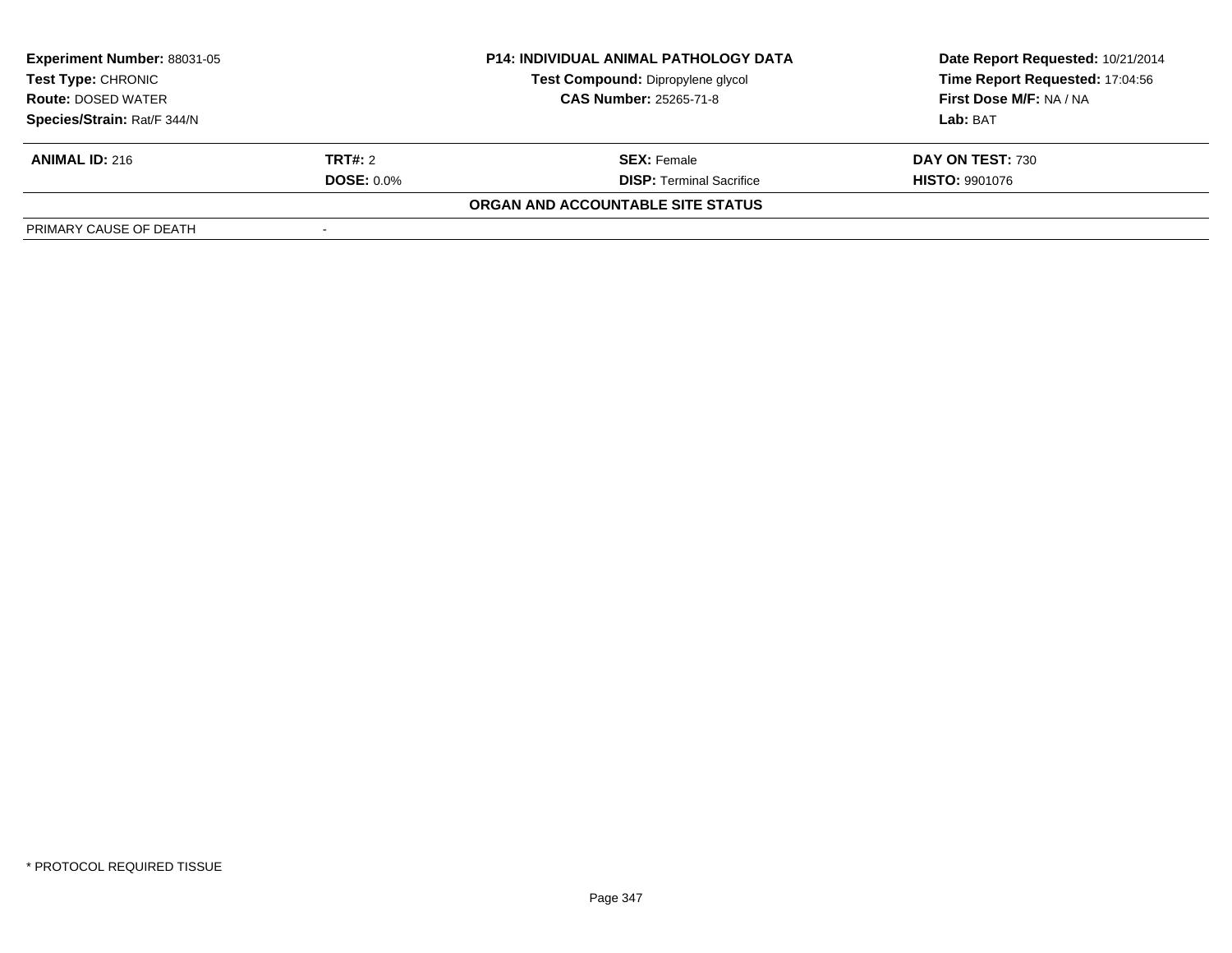| Experiment Number: 88031-05<br>Test Type: CHRONIC<br><b>Route: DOSED WATER</b><br>Species/Strain: Rat/F 344/N |                            | <b>P14: INDIVIDUAL ANIMAL PATHOLOGY DATA</b><br>Test Compound: Dipropylene glycol<br><b>CAS Number: 25265-71-8</b> | Date Report Requested: 10/21/2014<br>Time Report Requested: 17:04:56<br>First Dose M/F: NA / NA<br>Lab: BAT |
|---------------------------------------------------------------------------------------------------------------|----------------------------|--------------------------------------------------------------------------------------------------------------------|-------------------------------------------------------------------------------------------------------------|
| <b>ANIMAL ID: 217</b>                                                                                         | <b>TRT#: 2</b>             | <b>SEX: Female</b>                                                                                                 | DAY ON TEST: 247                                                                                            |
|                                                                                                               | <b>DOSE: 0.0%</b>          | <b>DISP:</b> Moribund Sacrifice                                                                                    | HISTO: 9901077                                                                                              |
|                                                                                                               |                            | ORGAN AND ACCOUNTABLE SITE STATUS                                                                                  |                                                                                                             |
| <b>NORMAL</b>                                                                                                 |                            |                                                                                                                    |                                                                                                             |
| * Adrenal Cortex                                                                                              | * Adrenal Medulla          | * Bone                                                                                                             | * Bone Marrow                                                                                               |
| * Brain                                                                                                       | * Clitoral Gland           | * Esophagus                                                                                                        | * Heart                                                                                                     |
| * Intestine Large, Cecum                                                                                      | * Intestine Large, Colon   | * Intestine Large, Rectum                                                                                          | * Intestine Small, Duodenum                                                                                 |
| * Intestine Small, Ileum                                                                                      | * Intestine Small, Jejunum | * Islets, Pancreatic                                                                                               | * Lymph Node, Mesenteric                                                                                    |
| * Nose                                                                                                        | * Ovary                    | * Pancreas                                                                                                         | * Parathyroid Gland                                                                                         |
| * Pituitary Gland                                                                                             | * Salivary Glands          | * Skin                                                                                                             | * Stomach, Glandular                                                                                        |
| * Thymus                                                                                                      | * Thyroid Gland            | * Trachea                                                                                                          | * Urinary Bladder                                                                                           |
| * Uterus                                                                                                      |                            |                                                                                                                    |                                                                                                             |
| <b>MISSING</b>                                                                                                |                            |                                                                                                                    |                                                                                                             |
| * Lymph Node, Mandibular                                                                                      |                            |                                                                                                                    |                                                                                                             |
| <b>OBSERVATIONS</b>                                                                                           |                            |                                                                                                                    |                                                                                                             |
| * Kidney                                                                                                      |                            | Inflammation                                                                                                       | Suppurative, Marked                                                                                         |
|                                                                                                               |                            | Nephropathy                                                                                                        | Moderate                                                                                                    |
| [Inflammation TGLS = $2-13+15$ ]                                                                              |                            |                                                                                                                    |                                                                                                             |
| * Liver                                                                                                       |                            | Inflammation                                                                                                       | Histiocytic, Focal, Minimal                                                                                 |
| * Lung                                                                                                        |                            | <b>Infiltration Cellular</b>                                                                                       | Histiocyte, Minimal                                                                                         |
|                                                                                                               |                            | Thrombosis                                                                                                         | Mild                                                                                                        |
| Lymph Node                                                                                                    | <b>Iliac</b>               | Inflammation                                                                                                       | Suppurative, Marked                                                                                         |
| [Inflammation TGLS = 1-12]                                                                                    |                            |                                                                                                                    |                                                                                                             |
| * Mammary Gland                                                                                               |                            | Fibroadenoma                                                                                                       |                                                                                                             |
| * Spleen                                                                                                      |                            | Hematopoietic Cell Proliferation                                                                                   | Marked                                                                                                      |
| * Stomach, Forestomach                                                                                        |                            | Squamous Cell Papilloma                                                                                            |                                                                                                             |
| [Squamous Cell Papilloma TGLS = 3-14]                                                                         |                            |                                                                                                                    |                                                                                                             |
| Tooth                                                                                                         |                            | Inflammation                                                                                                       | Chronic Active, Moderate                                                                                    |
| Ureter                                                                                                        |                            | Inflammation                                                                                                       | Suppurative, Marked                                                                                         |
| [Inflammation TGLS = $1-12$ ]                                                                                 |                            |                                                                                                                    |                                                                                                             |
| PRIMARY CAUSE OF DEATH                                                                                        | - Kidney Inflammation      |                                                                                                                    |                                                                                                             |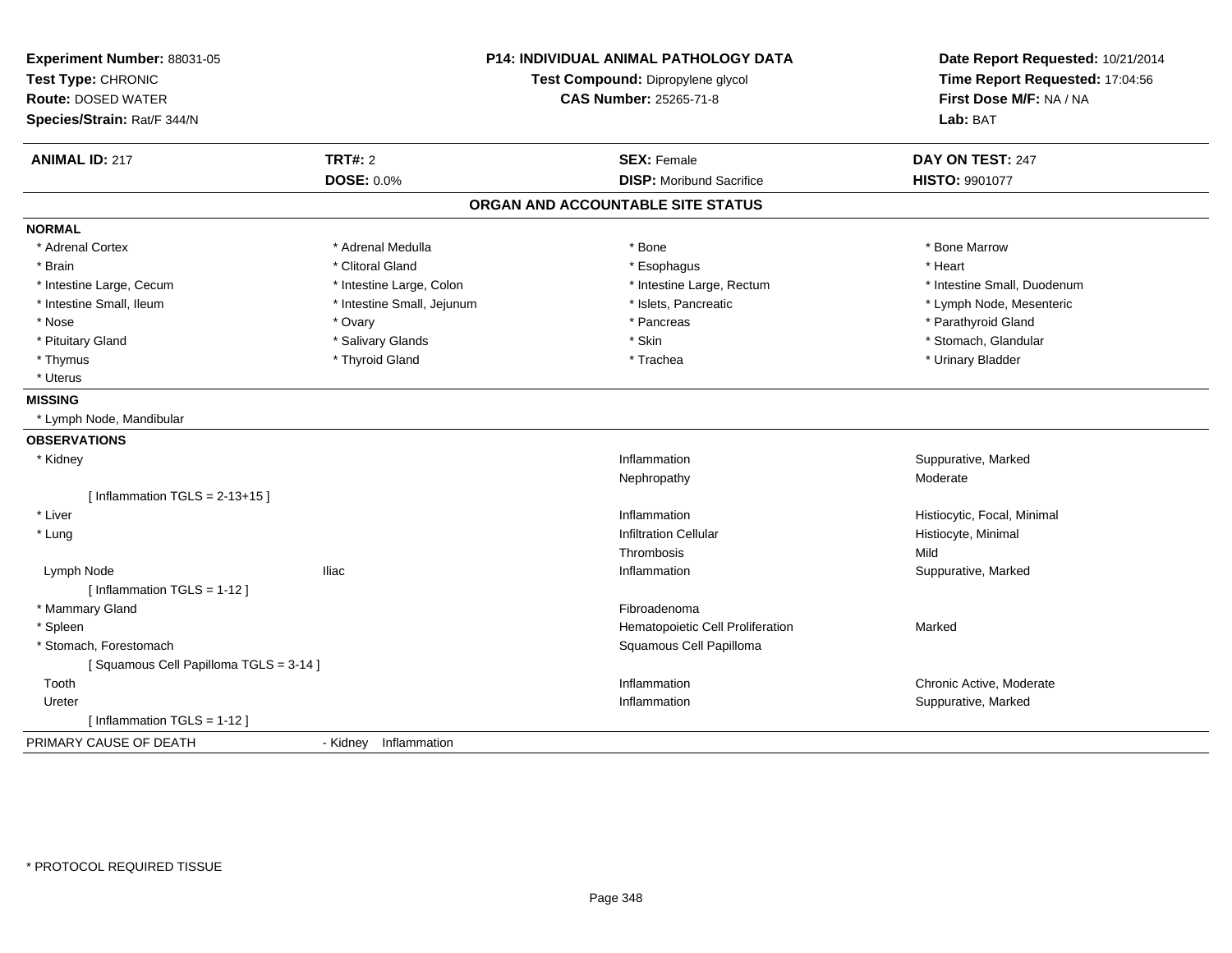| Experiment Number: 88031-05<br>Test Type: CHRONIC |                             | <b>P14: INDIVIDUAL ANIMAL PATHOLOGY DATA</b><br>Test Compound: Dipropylene glycol | Date Report Requested: 10/21/2014<br>Time Report Requested: 17:04:56 |
|---------------------------------------------------|-----------------------------|-----------------------------------------------------------------------------------|----------------------------------------------------------------------|
| <b>Route: DOSED WATER</b>                         |                             | <b>CAS Number: 25265-71-8</b>                                                     | First Dose M/F: NA / NA                                              |
| Species/Strain: Rat/F 344/N                       |                             |                                                                                   | Lab: BAT                                                             |
| <b>ANIMAL ID: 218</b>                             | <b>TRT#: 2</b>              | <b>SEX: Female</b>                                                                | DAY ON TEST: 730                                                     |
|                                                   | DOSE: 0.0%                  | <b>DISP: Terminal Sacrifice</b>                                                   | HISTO: 9901078                                                       |
|                                                   |                             | ORGAN AND ACCOUNTABLE SITE STATUS                                                 |                                                                      |
| <b>NORMAL</b>                                     |                             |                                                                                   |                                                                      |
| * Adrenal Medulla                                 | * Bone                      | * Bone Marrow                                                                     | * Brain                                                              |
| * Clitoral Gland                                  | * Esophagus                 | * Intestine Large, Cecum                                                          | * Intestine Large, Colon                                             |
| * Intestine Large, Rectum                         | * Intestine Small, Duodenum | * Intestine Small, Ileum                                                          | * Intestine Small, Jejunum                                           |
| * Islets, Pancreatic                              | * Lymph Node, Mandibular    | * Lymph Node, Mesenteric                                                          | * Ovary                                                              |
| * Pancreas                                        | * Parathyroid Gland         | * Salivary Glands                                                                 | * Skin                                                               |
| * Spleen                                          | * Stomach, Forestomach      | * Stomach, Glandular                                                              | * Thymus                                                             |
| * Thyroid Gland                                   | * Trachea                   | * Urinary Bladder                                                                 | * Uterus                                                             |
| <b>OBSERVATIONS</b>                               |                             |                                                                                   |                                                                      |
| * Adrenal Cortex                                  |                             | Hyperplasia                                                                       | Mild                                                                 |
| * Heart                                           |                             | Cardiomyopathy                                                                    | Minimal                                                              |
| * Kidney                                          |                             | Nephropathy                                                                       | Minimal                                                              |
| * Liver                                           |                             | <b>Basophilic Focus</b>                                                           |                                                                      |
|                                                   |                             | <b>Clear Cell Focus</b>                                                           |                                                                      |
|                                                   |                             | Inflammation                                                                      | Histiocytic, Focal, Minimal                                          |
|                                                   |                             | Inflammation                                                                      | Granulomatous, Focal, Minimal                                        |
| [Basophilic Focus TGLS = 2-5]                     |                             |                                                                                   |                                                                      |
| * Lung                                            |                             | <b>Infiltration Cellular</b>                                                      | Histiocyte, Minimal                                                  |
| * Mammary Gland                                   |                             | Fibroadenoma                                                                      |                                                                      |
| [Fibroadenoma TGLS = 3-12]                        |                             |                                                                                   |                                                                      |
| * Nose                                            | <b>Respirat Epith</b>       | Accumulation, Hyaline Droplet                                                     | Mild                                                                 |
|                                                   |                             | Inflammation                                                                      | Suppurative, Mild                                                    |
| * Pituitary Gland                                 | <b>Pars Distalis</b>        | Hyperplasia                                                                       | Mild                                                                 |
| [Hyperplasia TGLS = 1-9]                          |                             |                                                                                   |                                                                      |
| PRIMARY CAUSE OF DEATH                            | $\blacksquare$              |                                                                                   |                                                                      |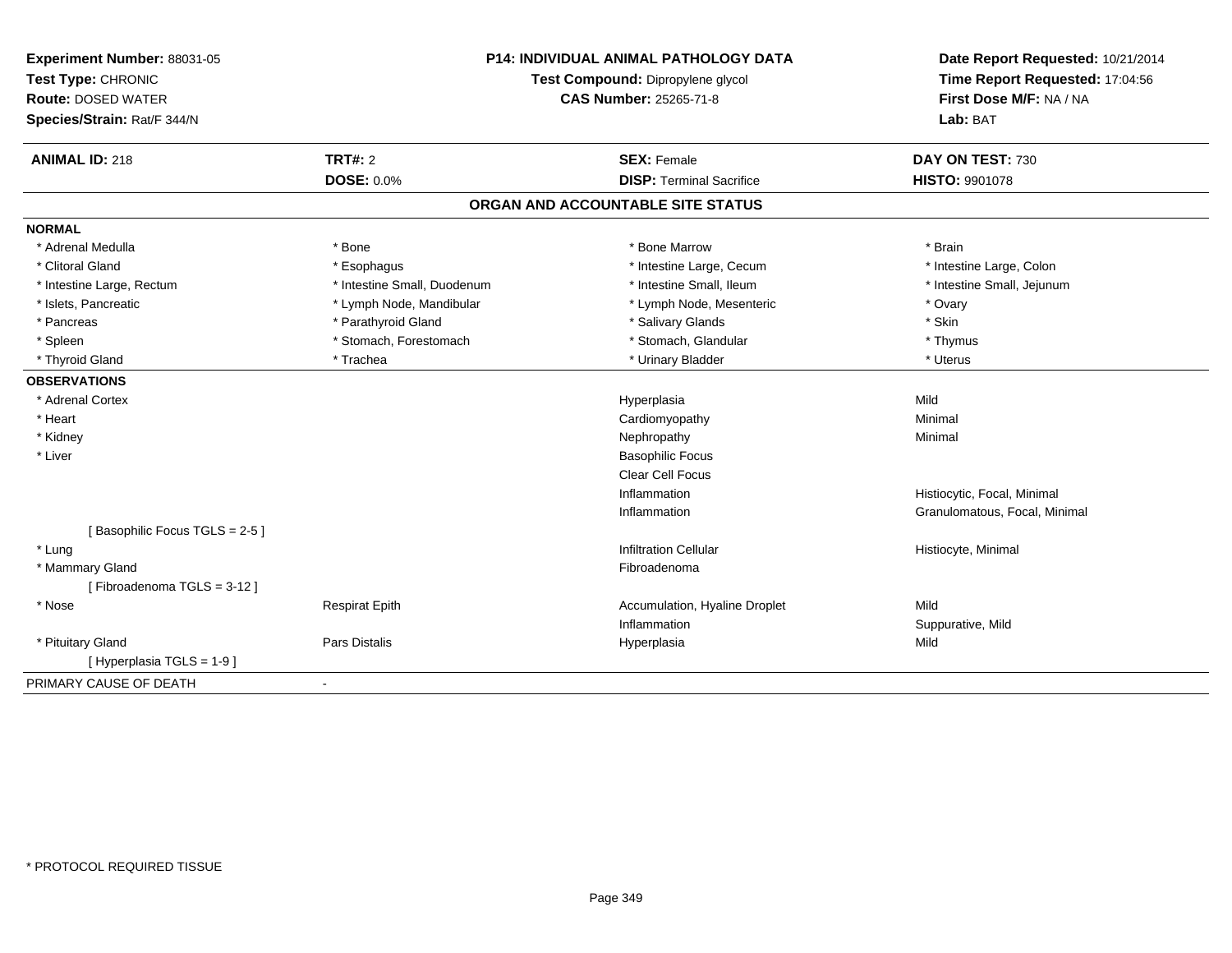| Experiment Number: 88031-05<br>Test Type: CHRONIC        | <b>P14: INDIVIDUAL ANIMAL PATHOLOGY DATA</b><br>Test Compound: Dipropylene glycol |                                   | Date Report Requested: 10/21/2014<br>Time Report Requested: 17:04:56 |
|----------------------------------------------------------|-----------------------------------------------------------------------------------|-----------------------------------|----------------------------------------------------------------------|
| <b>Route: DOSED WATER</b><br>Species/Strain: Rat/F 344/N |                                                                                   | CAS Number: 25265-71-8            | First Dose M/F: NA / NA<br>Lab: BAT                                  |
| <b>ANIMAL ID: 219</b>                                    | <b>TRT#: 2</b>                                                                    | <b>SEX: Female</b>                | DAY ON TEST: 697                                                     |
|                                                          | <b>DOSE: 0.0%</b>                                                                 | <b>DISP:</b> Moribund Sacrifice   | HISTO: 9901079                                                       |
|                                                          |                                                                                   | ORGAN AND ACCOUNTABLE SITE STATUS |                                                                      |
| <b>NORMAL</b>                                            |                                                                                   |                                   |                                                                      |
| * Adrenal Medulla                                        | * Bone                                                                            | * Bone Marrow                     | * Brain                                                              |
| * Clitoral Gland                                         | * Esophagus                                                                       | * Intestine Large, Cecum          | * Intestine Large, Colon                                             |
| * Intestine Small, Duodenum                              | * Intestine Small, Ileum                                                          | * Intestine Small, Jejunum        | * Islets, Pancreatic                                                 |
| * Lymph Node, Mesenteric                                 | * Ovary                                                                           | * Pancreas                        | * Parathyroid Gland                                                  |
| * Salivary Glands                                        | * Skin                                                                            | * Spleen                          | * Stomach, Forestomach                                               |
| * Stomach, Glandular                                     | * Thymus                                                                          | * Trachea                         | * Urinary Bladder                                                    |
| * Uterus                                                 |                                                                                   |                                   |                                                                      |
| <b>MISSING</b>                                           |                                                                                   |                                   |                                                                      |
| * Lymph Node, Mandibular                                 |                                                                                   |                                   |                                                                      |
| <b>OBSERVATIONS</b>                                      |                                                                                   |                                   |                                                                      |
| * Adrenal Cortex                                         |                                                                                   | Hyperplasia                       | Mild                                                                 |
| * Heart                                                  |                                                                                   | Cardiomyopathy                    | Minimal                                                              |
| * Intestine Large, Rectum                                |                                                                                   | Parasite Metazoan                 |                                                                      |
| * Kidney                                                 |                                                                                   | Nephropathy                       | Minimal                                                              |
| * Liver                                                  |                                                                                   | <b>Basophilic Focus</b>           |                                                                      |
|                                                          |                                                                                   | Inflammation                      | Histiocytic, Focal, Minimal                                          |
|                                                          |                                                                                   | Inflammation                      | Granulomatous, Focal, Minimal                                        |
| [Basophilic Focus TGLS = 3-5]                            |                                                                                   |                                   |                                                                      |
| * Lung                                                   | Alveolar Epith                                                                    | Hyperplasia                       | Minimal                                                              |
|                                                          |                                                                                   | <b>Infiltration Cellular</b>      | Histiocyte, Minimal                                                  |
| * Mammary Gland                                          |                                                                                   | Fibroadenoma                      |                                                                      |
| [Fibroadenoma TGLS = $1-12+13$ ]                         |                                                                                   |                                   |                                                                      |
| * Nose                                                   | <b>Respirat Epith</b>                                                             | Accumulation, Hyaline Droplet     | Mild                                                                 |
| * Pituitary Gland                                        | Pars Distalis                                                                     | Hyperplasia                       | Marked                                                               |
| [ Hyperplasia TGLS = 2-9]                                |                                                                                   |                                   |                                                                      |
| * Thyroid Gland                                          | C Cell                                                                            | Hyperplasia                       | Minimal                                                              |
| PRIMARY CAUSE OF DEATH                                   | - Mammary Gland Fibroadenoma                                                      |                                   |                                                                      |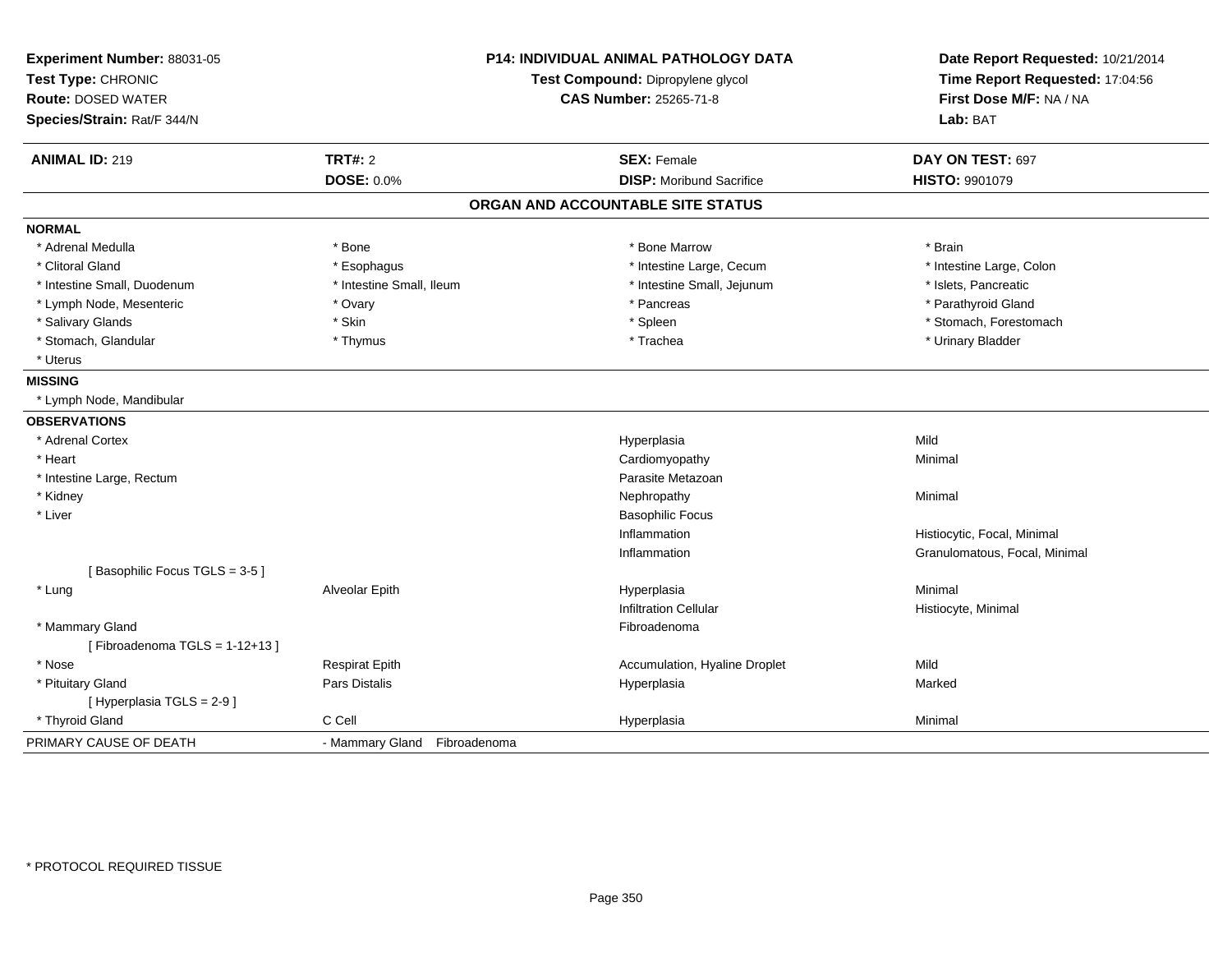| Experiment Number: 88031-05   |                          | <b>P14: INDIVIDUAL ANIMAL PATHOLOGY DATA</b> | Date Report Requested: 10/21/2014 |  |
|-------------------------------|--------------------------|----------------------------------------------|-----------------------------------|--|
| Test Type: CHRONIC            |                          | Test Compound: Dipropylene glycol            | Time Report Requested: 17:04:56   |  |
| <b>Route: DOSED WATER</b>     |                          | CAS Number: 25265-71-8                       | First Dose M/F: NA / NA           |  |
| Species/Strain: Rat/F 344/N   |                          |                                              | Lab: BAT                          |  |
| <b>ANIMAL ID: 220</b>         | <b>TRT#: 2</b>           | <b>SEX: Female</b>                           | DAY ON TEST: 731                  |  |
|                               | DOSE: 0.0%               | <b>DISP: Terminal Sacrifice</b>              | <b>HISTO: 9901080</b>             |  |
|                               |                          | ORGAN AND ACCOUNTABLE SITE STATUS            |                                   |  |
| <b>NORMAL</b>                 |                          |                                              |                                   |  |
| * Adrenal Medulla             | * Bone                   | * Bone Marrow                                | * Brain                           |  |
| * Esophagus                   | * Intestine Large, Cecum | * Intestine Large, Colon                     | * Intestine Large, Rectum         |  |
| * Intestine Small, Duodenum   | * Intestine Small, Ileum | * Intestine Small, Jejunum                   | * Islets, Pancreatic              |  |
| * Lymph Node, Mesenteric      | * Pancreas               | * Parathyroid Gland                          | * Salivary Glands                 |  |
| * Skin                        | * Spleen                 | * Stomach, Forestomach                       | * Stomach, Glandular              |  |
| * Trachea                     | * Urinary Bladder        | * Uterus                                     |                                   |  |
| <b>MISSING</b>                |                          |                                              |                                   |  |
| * Lymph Node, Mandibular      | * Thymus                 |                                              |                                   |  |
| <b>OBSERVATIONS</b>           |                          |                                              |                                   |  |
| * Adrenal Cortex              |                          | Degeneration                                 | Cystic, Mild                      |  |
| * Clitoral Gland              |                          | Adenoma                                      |                                   |  |
| * Heart                       |                          | Cardiomyopathy                               | Mild                              |  |
| * Kidney                      |                          | Nephropathy                                  | Minimal                           |  |
| * Liver                       |                          | <b>Basophilic Focus</b>                      |                                   |  |
|                               |                          | Inflammation                                 | Granulomatous, Focal, Mild        |  |
|                               |                          | Inflammation                                 | Histiocytic, Focal, Minimal       |  |
| [Basophilic Focus TGLS = 3-5] |                          |                                              |                                   |  |
| * Lung                        |                          | <b>Infiltration Cellular</b>                 | Histiocyte, Minimal               |  |
| * Mammary Gland               |                          | Fibroadenoma                                 |                                   |  |
| [Fibroadenoma TGLS = 1-13]    |                          |                                              |                                   |  |
| * Nose                        | <b>Respirat Epith</b>    | Accumulation, Hyaline Droplet                | Mild                              |  |
| * Ovary                       |                          | Cyst                                         | Marked                            |  |
| [ Cyst TGLS = 2-12 ]          |                          |                                              |                                   |  |
| * Pituitary Gland             | Pars Distalis            | Hyperplasia                                  | Moderate                          |  |
| * Thyroid Gland               | C Cell                   | Hyperplasia                                  | Mild                              |  |
| PRIMARY CAUSE OF DEATH        |                          |                                              |                                   |  |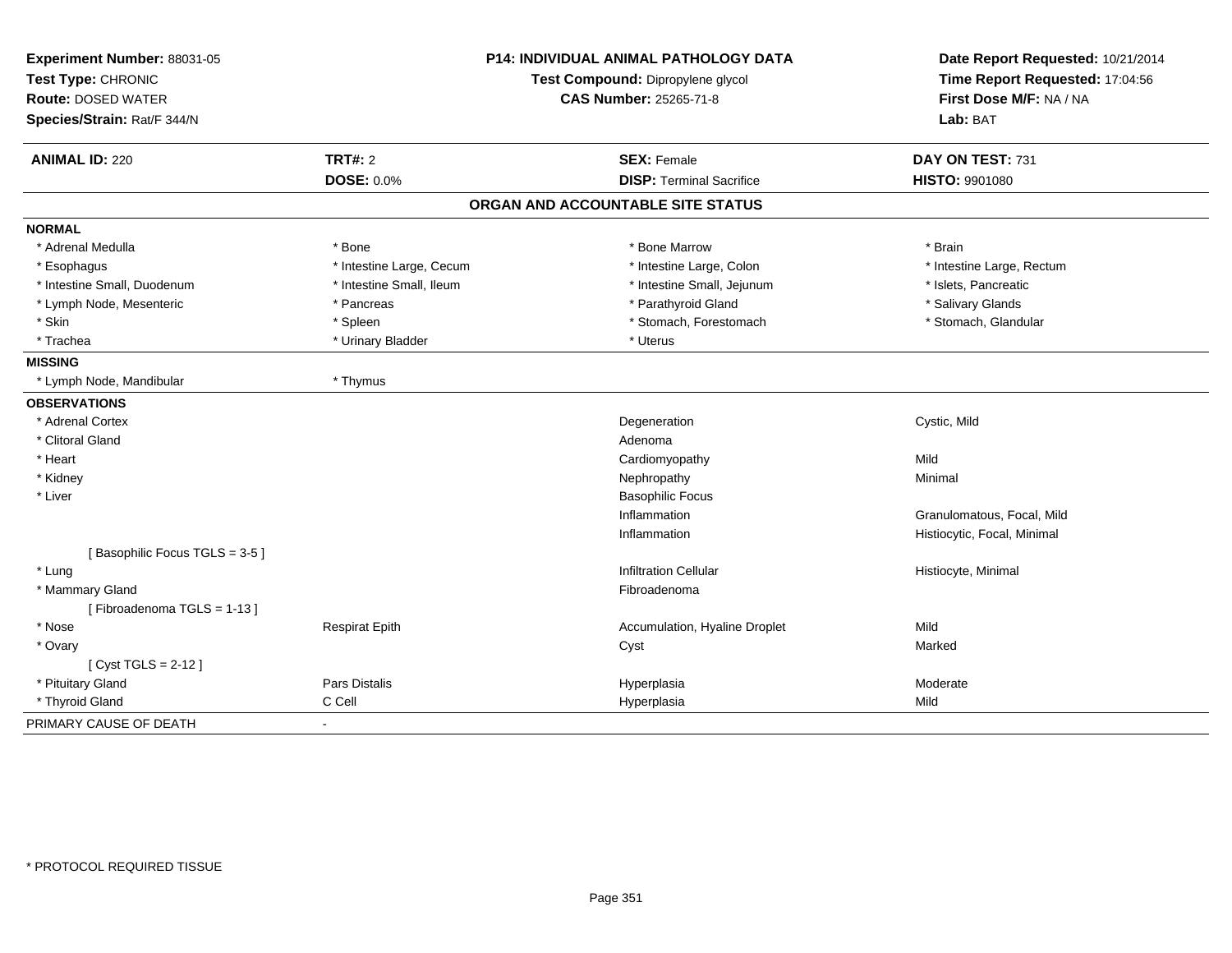| Experiment Number: 88031-05          | <b>P14: INDIVIDUAL ANIMAL PATHOLOGY DATA</b> |                                   | Date Report Requested: 10/21/2014                          |
|--------------------------------------|----------------------------------------------|-----------------------------------|------------------------------------------------------------|
| Test Type: CHRONIC                   |                                              | Test Compound: Dipropylene glycol | Time Report Requested: 17:04:56<br>First Dose M/F: NA / NA |
| <b>Route: DOSED WATER</b>            |                                              | <b>CAS Number: 25265-71-8</b>     |                                                            |
| Species/Strain: Rat/F 344/N          |                                              |                                   | Lab: BAT                                                   |
| <b>ANIMAL ID: 221</b>                | <b>TRT#: 2</b>                               | <b>SEX: Female</b>                | DAY ON TEST: 729                                           |
|                                      | <b>DOSE: 0.0%</b>                            | <b>DISP: Terminal Sacrifice</b>   | <b>HISTO: 9901081</b>                                      |
|                                      |                                              | ORGAN AND ACCOUNTABLE SITE STATUS |                                                            |
| <b>NORMAL</b>                        |                                              |                                   |                                                            |
| * Adrenal Medulla                    | * Bone                                       | * Bone Marrow                     | * Brain                                                    |
| * Clitoral Gland                     | * Esophagus                                  | * Intestine Large, Cecum          | * Intestine Large, Colon                                   |
| * Intestine Large, Rectum            | * Intestine Small, Duodenum                  | * Intestine Small, Ileum          | * Intestine Small, Jejunum                                 |
| * Islets, Pancreatic                 | * Lymph Node, Mandibular                     | * Lymph Node, Mesenteric          | * Ovary                                                    |
| * Pancreas                           | * Parathyroid Gland                          | * Salivary Glands                 | * Skin                                                     |
| * Spleen                             | * Stomach, Forestomach                       | * Stomach, Glandular              | * Thymus                                                   |
| * Trachea                            | * Urinary Bladder                            | * Uterus                          |                                                            |
| <b>OBSERVATIONS</b>                  |                                              |                                   |                                                            |
| * Adrenal Cortex                     |                                              | Hyperplasia                       | Minimal                                                    |
| * Heart                              |                                              | Cardiomyopathy                    | Minimal                                                    |
| * Kidney                             |                                              | Nephropathy                       | Minimal                                                    |
| * Liver                              |                                              | <b>Basophilic Focus</b>           |                                                            |
|                                      |                                              | Inflammation                      | Histiocytic, Focal, Minimal                                |
| [Basophilic Focus TGLS = 1-5]        |                                              |                                   |                                                            |
| * Lung                               |                                              | <b>Infiltration Cellular</b>      | Histiocyte, Minimal                                        |
| * Mammary Gland                      |                                              | Fibroadenoma                      | Multiple                                                   |
| [Fibroadenoma TGLS = 2,3,6-12+13+15] |                                              |                                   |                                                            |
| Mesentery                            | Fat                                          | Necrosis                          | Mild                                                       |
| [Necrosis TGLS = $5-14$ ]            |                                              |                                   |                                                            |
| * Nose                               | <b>Respirat Epith</b>                        | Accumulation, Hyaline Droplet     | Mild                                                       |
| * Pituitary Gland                    | Pars Distalis                                | Adenoma                           |                                                            |
| [Adenoma TGLS = $4-9$ ]              |                                              |                                   |                                                            |
| * Thyroid Gland                      | C Cell                                       | Hyperplasia                       | Moderate                                                   |
| PRIMARY CAUSE OF DEATH               | $\blacksquare$                               |                                   |                                                            |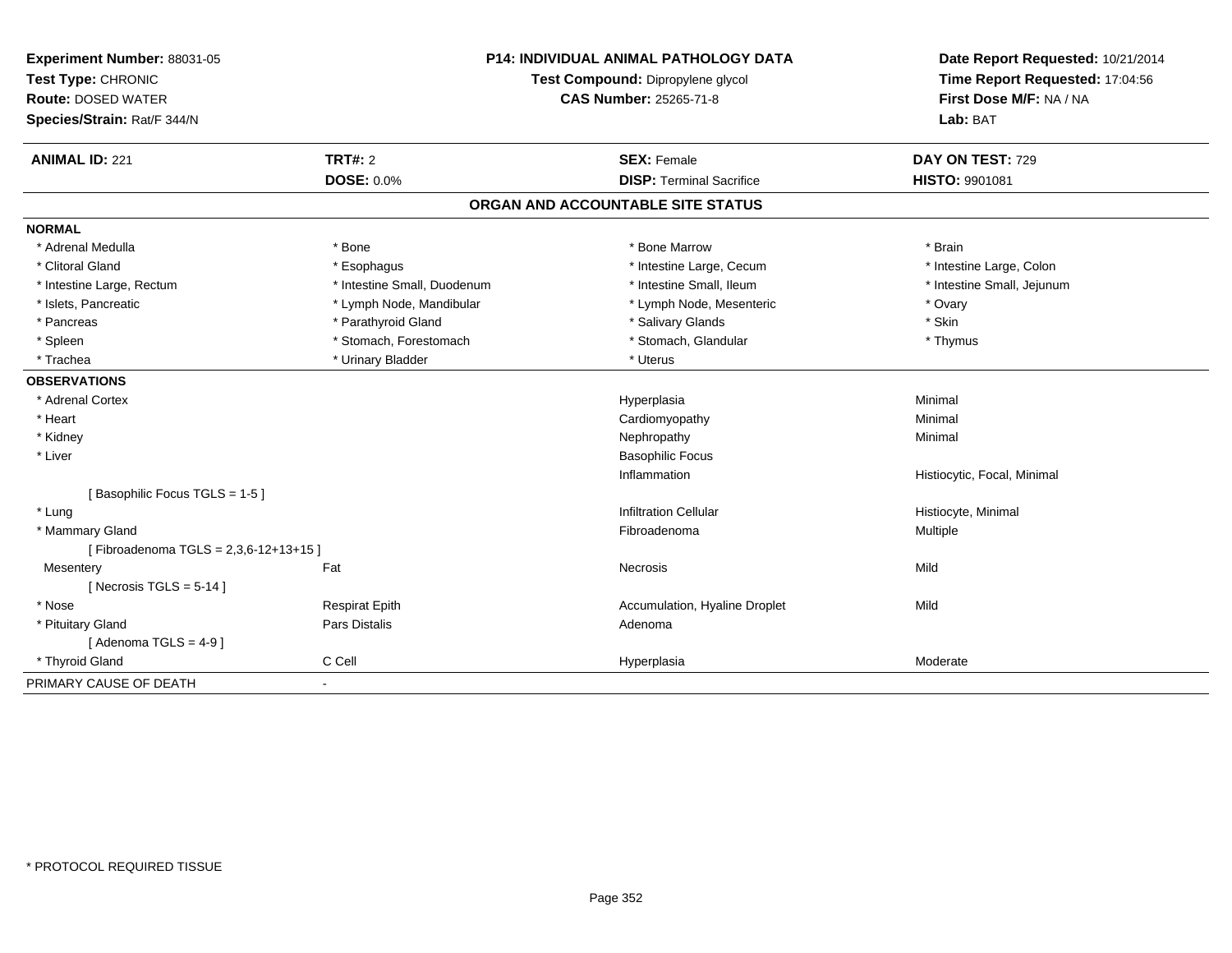| Experiment Number: 88031-05<br>Test Type: CHRONIC<br><b>Route: DOSED WATER</b><br>Species/Strain: Rat/F 344/N | <b>P14: INDIVIDUAL ANIMAL PATHOLOGY DATA</b><br>Test Compound: Dipropylene glycol<br><b>CAS Number: 25265-71-8</b> |                                   | Date Report Requested: 10/21/2014<br>Time Report Requested: 17:04:56<br>First Dose M/F: NA / NA<br>Lab: BAT |
|---------------------------------------------------------------------------------------------------------------|--------------------------------------------------------------------------------------------------------------------|-----------------------------------|-------------------------------------------------------------------------------------------------------------|
|                                                                                                               |                                                                                                                    |                                   |                                                                                                             |
| <b>ANIMAL ID: 222</b>                                                                                         | TRT#: 2                                                                                                            | <b>SEX: Female</b>                | DAY ON TEST: 731                                                                                            |
|                                                                                                               | <b>DOSE: 0.0%</b>                                                                                                  | <b>DISP: Terminal Sacrifice</b>   | HISTO: 9901082                                                                                              |
|                                                                                                               |                                                                                                                    | ORGAN AND ACCOUNTABLE SITE STATUS |                                                                                                             |
| <b>NORMAL</b>                                                                                                 |                                                                                                                    |                                   |                                                                                                             |
| * Adrenal Medulla                                                                                             | * Bone                                                                                                             | * Bone Marrow                     | * Brain                                                                                                     |
| * Esophagus                                                                                                   | * Heart                                                                                                            | * Intestine Large, Cecum          | * Intestine Large, Colon                                                                                    |
| * Intestine Large, Rectum                                                                                     | * Intestine Small, Duodenum                                                                                        | * Intestine Small, Ileum          | * Intestine Small, Jejunum                                                                                  |
| * Islets, Pancreatic                                                                                          | * Lymph Node, Mesenteric                                                                                           | * Ovary                           | * Parathyroid Gland                                                                                         |
| * Salivary Glands                                                                                             | * Skin                                                                                                             | * Spleen                          | * Stomach, Forestomach                                                                                      |
| * Stomach, Glandular                                                                                          | * Thymus                                                                                                           | * Trachea                         | * Urinary Bladder                                                                                           |
| <b>MISSING</b>                                                                                                |                                                                                                                    |                                   |                                                                                                             |
| * Lymph Node, Mandibular                                                                                      |                                                                                                                    |                                   |                                                                                                             |
| <b>OBSERVATIONS</b>                                                                                           |                                                                                                                    |                                   |                                                                                                             |
| * Adrenal Cortex                                                                                              |                                                                                                                    | Hyperplasia                       | Mild                                                                                                        |
| * Clitoral Gland                                                                                              |                                                                                                                    | Carcinoma                         |                                                                                                             |
| [Carcinoma TGLS = 3-12]                                                                                       |                                                                                                                    |                                   |                                                                                                             |
| * Kidney                                                                                                      | <b>Renal Tubule</b>                                                                                                | Hypertrophy                       | Mild                                                                                                        |
|                                                                                                               |                                                                                                                    | Nephropathy                       | Minimal                                                                                                     |
| * Liver                                                                                                       |                                                                                                                    | <b>Basophilic Focus</b>           |                                                                                                             |
|                                                                                                               |                                                                                                                    | Inflammation                      | Histiocytic, Focal, Minimal                                                                                 |
|                                                                                                               |                                                                                                                    | Inflammation                      | Granulomatous, Focal, Mild                                                                                  |
| [Basophilic Focus TGLS = 5-5]                                                                                 |                                                                                                                    |                                   |                                                                                                             |
| * Lung                                                                                                        |                                                                                                                    | <b>Infiltration Cellular</b>      | Histiocyte, Minimal                                                                                         |
| * Mammary Gland                                                                                               |                                                                                                                    | Carcinoma                         |                                                                                                             |
|                                                                                                               |                                                                                                                    | Fibroadenoma                      | Multiple                                                                                                    |
| [ Carcinoma TGLS = 2-17+18 ]                                                                                  |                                                                                                                    |                                   |                                                                                                             |
| [Fibroadenoma TGLS = 1,8-15+16+19]                                                                            |                                                                                                                    |                                   |                                                                                                             |
| Mesentery                                                                                                     | Fat                                                                                                                | Necrosis                          | Moderate                                                                                                    |
| [ Necrosis TGLS = $4,7-13+14$ ]                                                                               |                                                                                                                    |                                   |                                                                                                             |
| * Nose                                                                                                        | <b>Respirat Epith</b>                                                                                              | Accumulation, Hyaline Droplet     | Minimal                                                                                                     |
| * Pancreas                                                                                                    |                                                                                                                    | Atrophy                           | Minimal                                                                                                     |
| * Pituitary Gland                                                                                             | Pars Distalis                                                                                                      | Adenoma                           |                                                                                                             |
| [Adenoma TGLS = $6-9$ ]                                                                                       |                                                                                                                    |                                   |                                                                                                             |
| * Thyroid Gland                                                                                               | C Cell                                                                                                             | Hyperplasia                       | Minimal                                                                                                     |
|                                                                                                               |                                                                                                                    |                                   |                                                                                                             |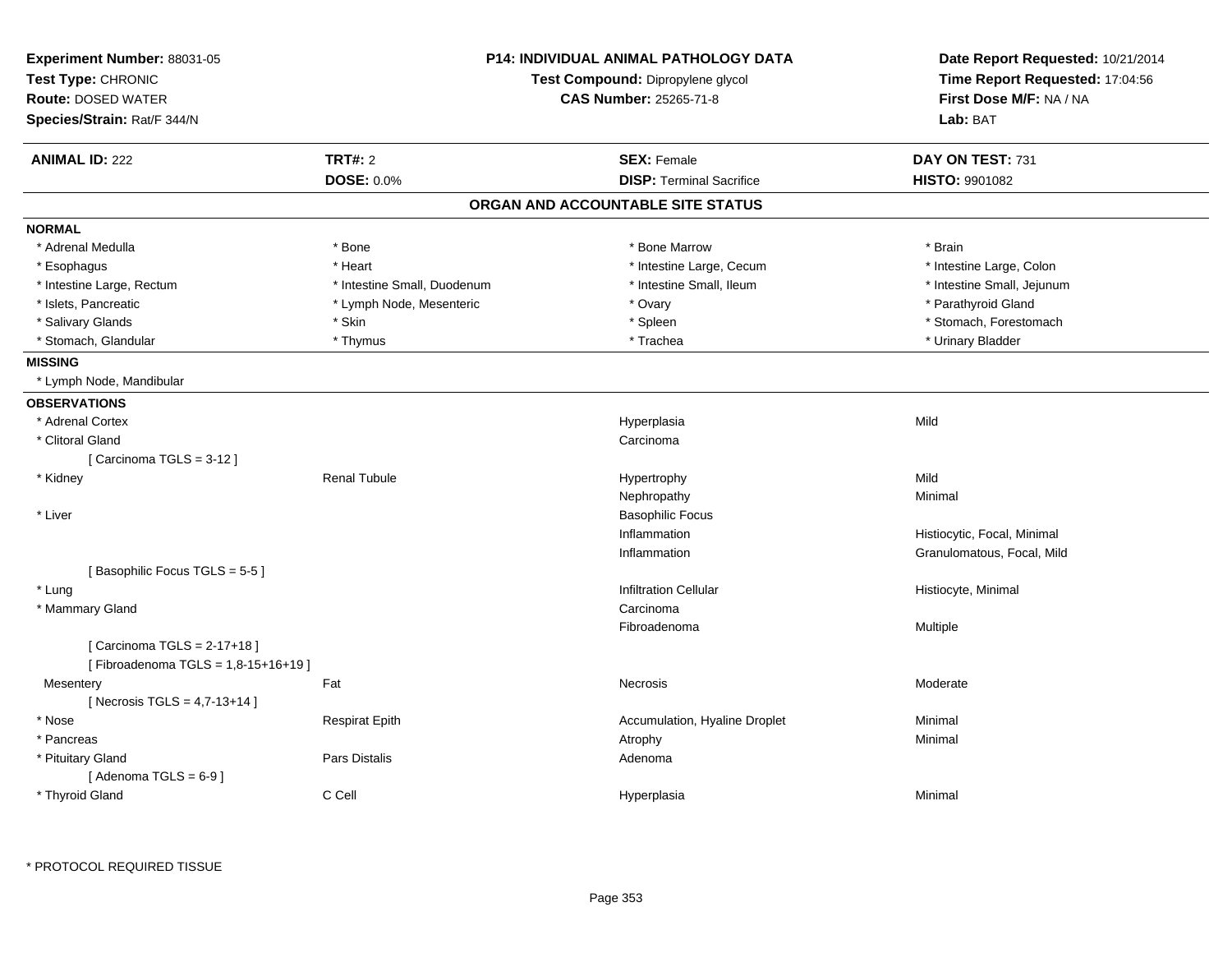| Experiment Number: 88031-05<br><b>Test Type: CHRONIC</b><br><b>Route: DOSED WATER</b> |                   | <b>P14: INDIVIDUAL ANIMAL PATHOLOGY DATA</b> | Date Report Requested: 10/21/2014 |
|---------------------------------------------------------------------------------------|-------------------|----------------------------------------------|-----------------------------------|
|                                                                                       |                   | Test Compound: Dipropylene glycol            | Time Report Requested: 17:04:56   |
|                                                                                       |                   | <b>CAS Number: 25265-71-8</b>                | First Dose M/F: NA / NA           |
| Species/Strain: Rat/F 344/N                                                           |                   |                                              | Lab: BAT                          |
| <b>ANIMAL ID: 222</b>                                                                 | TRT#: 2           | <b>SEX: Female</b>                           | DAY ON TEST: 731                  |
|                                                                                       | <b>DOSE: 0.0%</b> | <b>DISP: Terminal Sacrifice</b>              | <b>HISTO: 9901082</b>             |
|                                                                                       |                   | ORGAN AND ACCOUNTABLE SITE STATUS            |                                   |
| * Uterus                                                                              |                   | Adenoma                                      |                                   |
| PRIMARY CAUSE OF DEATH                                                                |                   |                                              |                                   |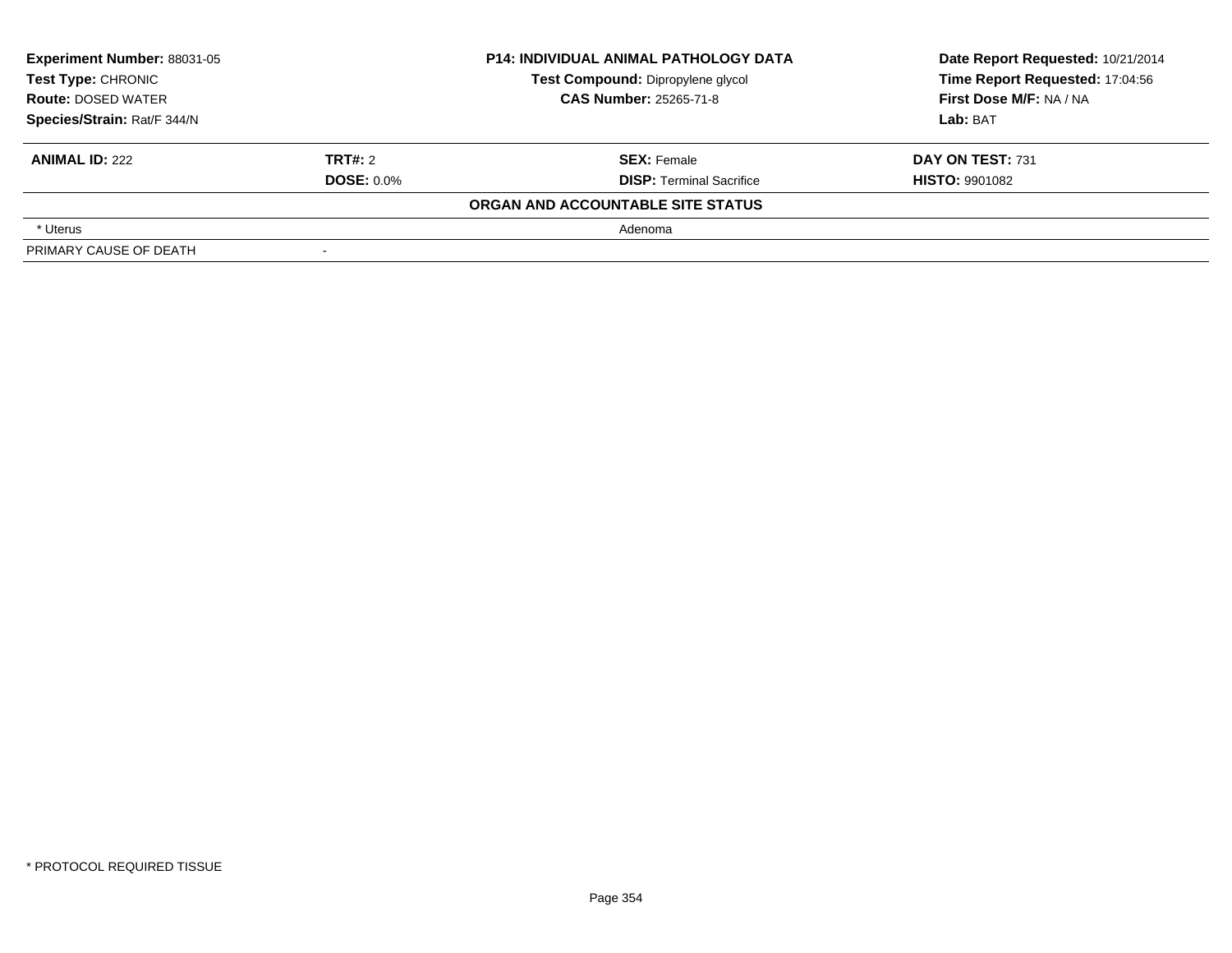| Experiment Number: 88031-05<br>Test Type: CHRONIC<br><b>Route: DOSED WATER</b><br>Species/Strain: Rat/F 344/N |                            | <b>P14: INDIVIDUAL ANIMAL PATHOLOGY DATA</b><br>Test Compound: Dipropylene glycol<br><b>CAS Number: 25265-71-8</b> | Date Report Requested: 10/21/2014<br>Time Report Requested: 17:04:56<br>First Dose M/F: NA / NA<br>Lab: BAT |
|---------------------------------------------------------------------------------------------------------------|----------------------------|--------------------------------------------------------------------------------------------------------------------|-------------------------------------------------------------------------------------------------------------|
| <b>ANIMAL ID: 223</b>                                                                                         | <b>TRT#: 2</b>             | <b>SEX: Female</b>                                                                                                 | DAY ON TEST: 729                                                                                            |
|                                                                                                               | <b>DOSE: 0.0%</b>          | <b>DISP: Terminal Sacrifice</b>                                                                                    | HISTO: 9901083                                                                                              |
|                                                                                                               |                            | ORGAN AND ACCOUNTABLE SITE STATUS                                                                                  |                                                                                                             |
| <b>NORMAL</b>                                                                                                 |                            |                                                                                                                    |                                                                                                             |
| * Bone                                                                                                        | * Brain                    | * Clitoral Gland                                                                                                   | * Esophagus                                                                                                 |
| * Intestine Large, Cecum                                                                                      | * Intestine Large, Colon   | * Intestine Large, Rectum                                                                                          | * Intestine Small, Duodenum                                                                                 |
| * Intestine Small, Ileum                                                                                      | * Intestine Small, Jejunum | * Islets, Pancreatic                                                                                               | * Nose                                                                                                      |
| * Parathyroid Gland                                                                                           | * Skin                     | * Stomach, Forestomach                                                                                             | * Stomach, Glandular                                                                                        |
| * Thymus                                                                                                      | * Trachea                  | * Urinary Bladder                                                                                                  | * Uterus                                                                                                    |
| <b>MISSING</b>                                                                                                |                            |                                                                                                                    |                                                                                                             |
| * Lymph Node, Mandibular                                                                                      |                            |                                                                                                                    |                                                                                                             |
| <b>OBSERVATIONS</b>                                                                                           |                            |                                                                                                                    |                                                                                                             |
| * Adrenal Cortex                                                                                              |                            | Leukemia Mononuclear                                                                                               |                                                                                                             |
| * Adrenal Medulla                                                                                             |                            | Leukemia Mononuclear                                                                                               |                                                                                                             |
| * Bone Marrow                                                                                                 |                            | Leukemia Mononuclear                                                                                               |                                                                                                             |
| * Heart                                                                                                       |                            | Leukemia Mononuclear                                                                                               |                                                                                                             |
| * Kidney                                                                                                      |                            | Leukemia Mononuclear                                                                                               |                                                                                                             |
|                                                                                                               |                            | Nephropathy                                                                                                        | Minimal                                                                                                     |
| * Liver                                                                                                       |                            | <b>Basophilic Focus</b>                                                                                            |                                                                                                             |
|                                                                                                               |                            | Leukemia Mononuclear                                                                                               |                                                                                                             |
| * Lung                                                                                                        |                            | <b>Infiltration Cellular</b>                                                                                       | Histiocyte, Minimal                                                                                         |
|                                                                                                               |                            | Leukemia Mononuclear                                                                                               |                                                                                                             |
| * Lymph Node, Mesenteric                                                                                      |                            | Leukemia Mononuclear                                                                                               |                                                                                                             |
| * Mammary Gland                                                                                               |                            | Fibroadenoma                                                                                                       |                                                                                                             |
| [Fibroadenoma TGLS = 2-12]                                                                                    |                            |                                                                                                                    |                                                                                                             |
| * Ovary                                                                                                       |                            | Leukemia Mononuclear                                                                                               |                                                                                                             |
| * Pancreas                                                                                                    |                            | Leukemia Mononuclear                                                                                               |                                                                                                             |
| * Pituitary Gland                                                                                             | <b>Pars Distalis</b>       | Hyperplasia                                                                                                        | Mild                                                                                                        |
|                                                                                                               |                            | Leukemia Mononuclear                                                                                               |                                                                                                             |
| * Salivary Glands                                                                                             |                            | Atrophy                                                                                                            | Mild                                                                                                        |
| * Spleen                                                                                                      |                            | Leukemia Mononuclear                                                                                               |                                                                                                             |
| [ Leukemia Mononuclear TGLS = 1-5 ]                                                                           |                            |                                                                                                                    |                                                                                                             |
| * Thyroid Gland                                                                                               | C Cell                     | Hyperplasia                                                                                                        | Moderate                                                                                                    |

PRIMARY CAUSE OF DEATH-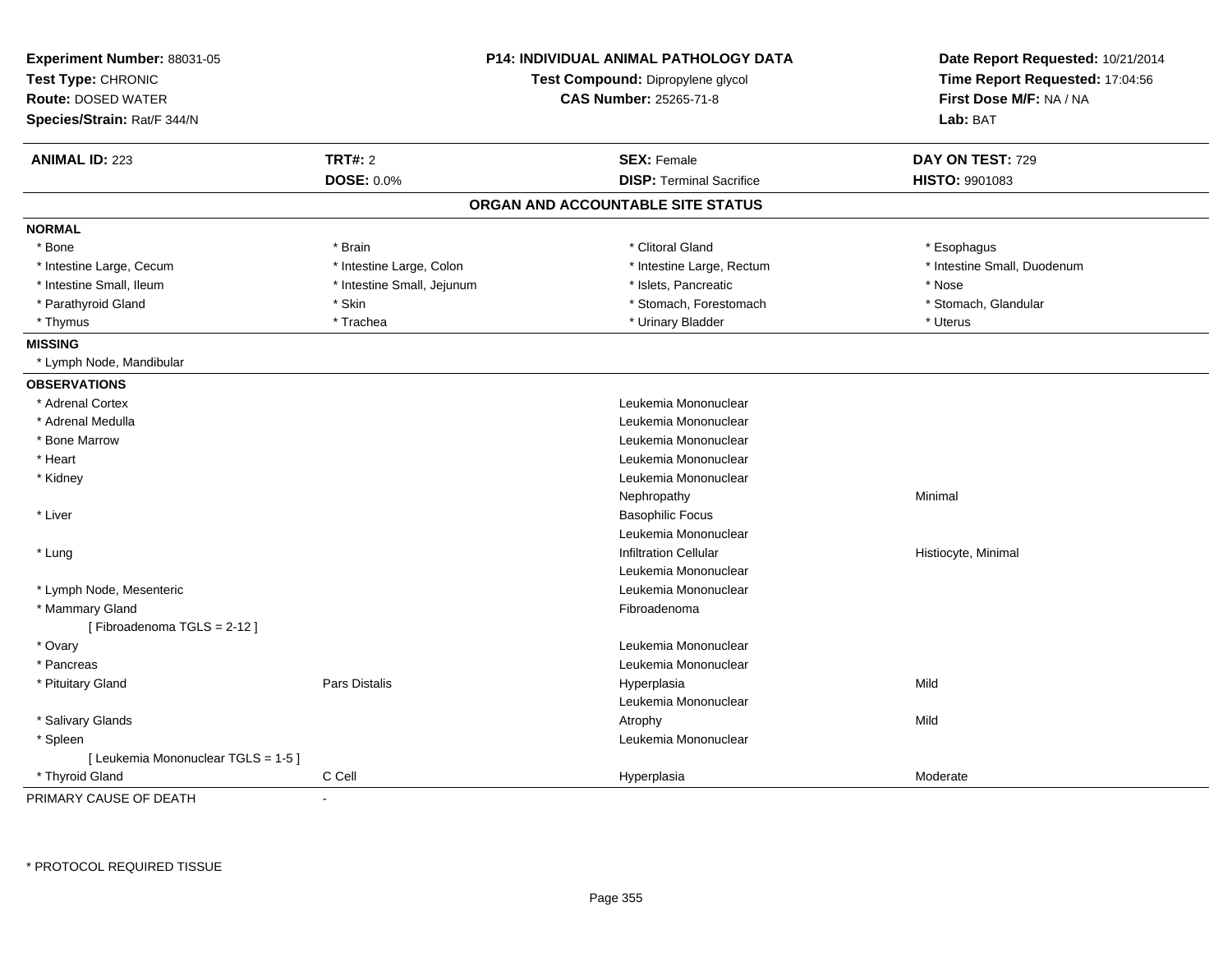| <b>Experiment Number: 88031-05</b><br><b>Test Type: CHRONIC</b> |                   | <b>P14: INDIVIDUAL ANIMAL PATHOLOGY DATA</b><br>Test Compound: Dipropylene glycol | Date Report Requested: 10/21/2014<br>Time Report Requested: 17:04:56 |
|-----------------------------------------------------------------|-------------------|-----------------------------------------------------------------------------------|----------------------------------------------------------------------|
| <b>Route: DOSED WATER</b>                                       |                   | <b>CAS Number: 25265-71-8</b>                                                     | First Dose M/F: NA / NA                                              |
| Species/Strain: Rat/F 344/N                                     |                   |                                                                                   | Lab: BAT                                                             |
| <b>ANIMAL ID: 223</b>                                           | <b>TRT#:</b> 2    | <b>SEX: Female</b>                                                                | <b>DAY ON TEST: 729</b>                                              |
|                                                                 | <b>DOSE: 0.0%</b> | <b>DISP:</b> Terminal Sacrifice                                                   | <b>HISTO: 9901083</b>                                                |
|                                                                 |                   | <b>ORGAN AND ACCOUNTABLE SITE STATUS</b>                                          |                                                                      |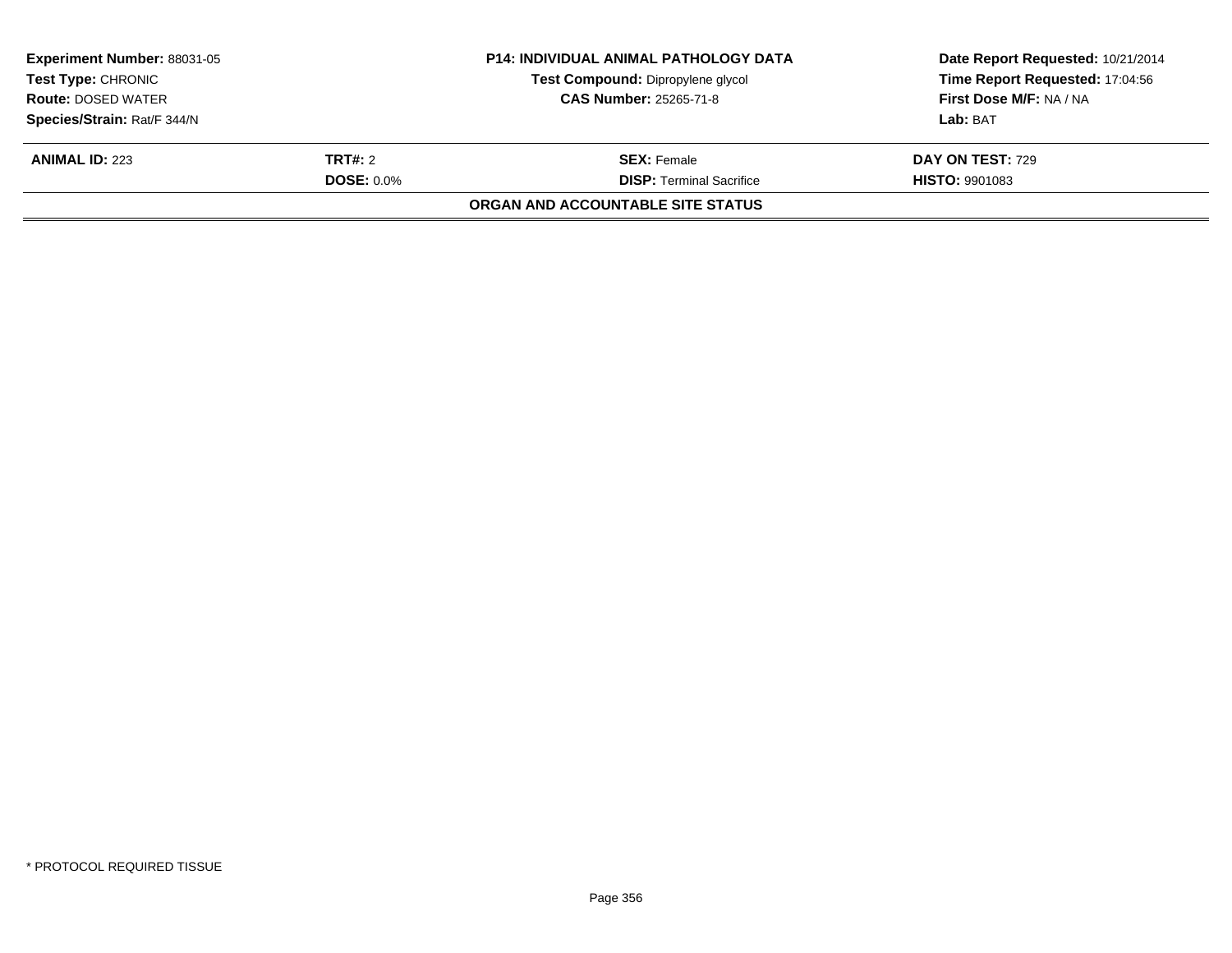| Experiment Number: 88031-05<br>Test Type: CHRONIC<br><b>Route: DOSED WATER</b><br>Species/Strain: Rat/F 344/N |                           | <b>P14: INDIVIDUAL ANIMAL PATHOLOGY DATA</b><br>Test Compound: Dipropylene glycol<br><b>CAS Number: 25265-71-8</b> | Date Report Requested: 10/21/2014<br>Time Report Requested: 17:04:56<br>First Dose M/F: NA / NA<br>Lab: BAT |
|---------------------------------------------------------------------------------------------------------------|---------------------------|--------------------------------------------------------------------------------------------------------------------|-------------------------------------------------------------------------------------------------------------|
| <b>ANIMAL ID: 224</b>                                                                                         | <b>TRT#: 2</b>            | <b>SEX: Female</b>                                                                                                 | DAY ON TEST: 596                                                                                            |
|                                                                                                               | <b>DOSE: 0.0%</b>         | <b>DISP:</b> Moribund Sacrifice                                                                                    | <b>HISTO: 9901084</b>                                                                                       |
|                                                                                                               |                           | ORGAN AND ACCOUNTABLE SITE STATUS                                                                                  |                                                                                                             |
| <b>NORMAL</b>                                                                                                 |                           |                                                                                                                    |                                                                                                             |
| * Bone                                                                                                        | * Clitoral Gland          | * Esophagus                                                                                                        | * Intestine Large, Cecum                                                                                    |
| * Intestine Large, Colon                                                                                      | * Intestine Large, Rectum | * Intestine Small, Duodenum                                                                                        | * Intestine Small, Ileum                                                                                    |
| * Intestine Small, Jejunum                                                                                    | * Islets, Pancreatic      | * Mammary Gland                                                                                                    | * Nose                                                                                                      |
| * Pancreas                                                                                                    | * Parathyroid Gland       | * Salivary Glands                                                                                                  | * Skin                                                                                                      |
| * Stomach, Forestomach                                                                                        | * Trachea                 | * Urinary Bladder                                                                                                  |                                                                                                             |
| <b>MISSING</b>                                                                                                |                           |                                                                                                                    |                                                                                                             |
| * Lymph Node, Mandibular                                                                                      |                           |                                                                                                                    |                                                                                                             |
| <b>OBSERVATIONS</b>                                                                                           |                           |                                                                                                                    |                                                                                                             |
| * Adrenal Cortex                                                                                              |                           | Leukemia Mononuclear                                                                                               |                                                                                                             |
| * Adrenal Medulla                                                                                             |                           | Leukemia Mononuclear                                                                                               |                                                                                                             |
| * Bone Marrow                                                                                                 |                           | Leukemia Mononuclear                                                                                               |                                                                                                             |
| * Brain                                                                                                       |                           | Leukemia Mononuclear                                                                                               |                                                                                                             |
| * Heart                                                                                                       |                           | Leukemia Mononuclear                                                                                               |                                                                                                             |
| * Kidney                                                                                                      |                           | Leukemia Mononuclear                                                                                               |                                                                                                             |
|                                                                                                               |                           | Nephropathy                                                                                                        | Minimal                                                                                                     |
| * Liver                                                                                                       |                           | Fatty Change                                                                                                       | Mild                                                                                                        |
|                                                                                                               |                           | Leukemia Mononuclear                                                                                               |                                                                                                             |
|                                                                                                               | Centrilobular             | Necrosis                                                                                                           | Minimal                                                                                                     |
| [ Leukemia Mononuclear TGLS = 3-5 ]                                                                           |                           |                                                                                                                    |                                                                                                             |
| * Lung                                                                                                        |                           | Leukemia Mononuclear                                                                                               |                                                                                                             |
| Lymph Node                                                                                                    | Mediastinal               | Leukemia Mononuclear                                                                                               |                                                                                                             |
| * Lymph Node, Mesenteric                                                                                      |                           | Leukemia Mononuclear                                                                                               |                                                                                                             |
| * Ovary                                                                                                       |                           | Leukemia Mononuclear                                                                                               |                                                                                                             |
| * Pituitary Gland                                                                                             |                           | Leukemia Mononuclear                                                                                               |                                                                                                             |
| * Spleen                                                                                                      |                           | Leukemia Mononuclear                                                                                               |                                                                                                             |
|                                                                                                               |                           | Necrosis                                                                                                           | Mild                                                                                                        |
| [ Leukemia Mononuclear TGLS = 1-12 ]<br>[Necrosis $TGLS = 2-12$ ]                                             |                           |                                                                                                                    |                                                                                                             |
| * Stomach, Glandular                                                                                          |                           | Mineralization                                                                                                     | Minimal                                                                                                     |
|                                                                                                               |                           | Necrosis                                                                                                           | Moderate                                                                                                    |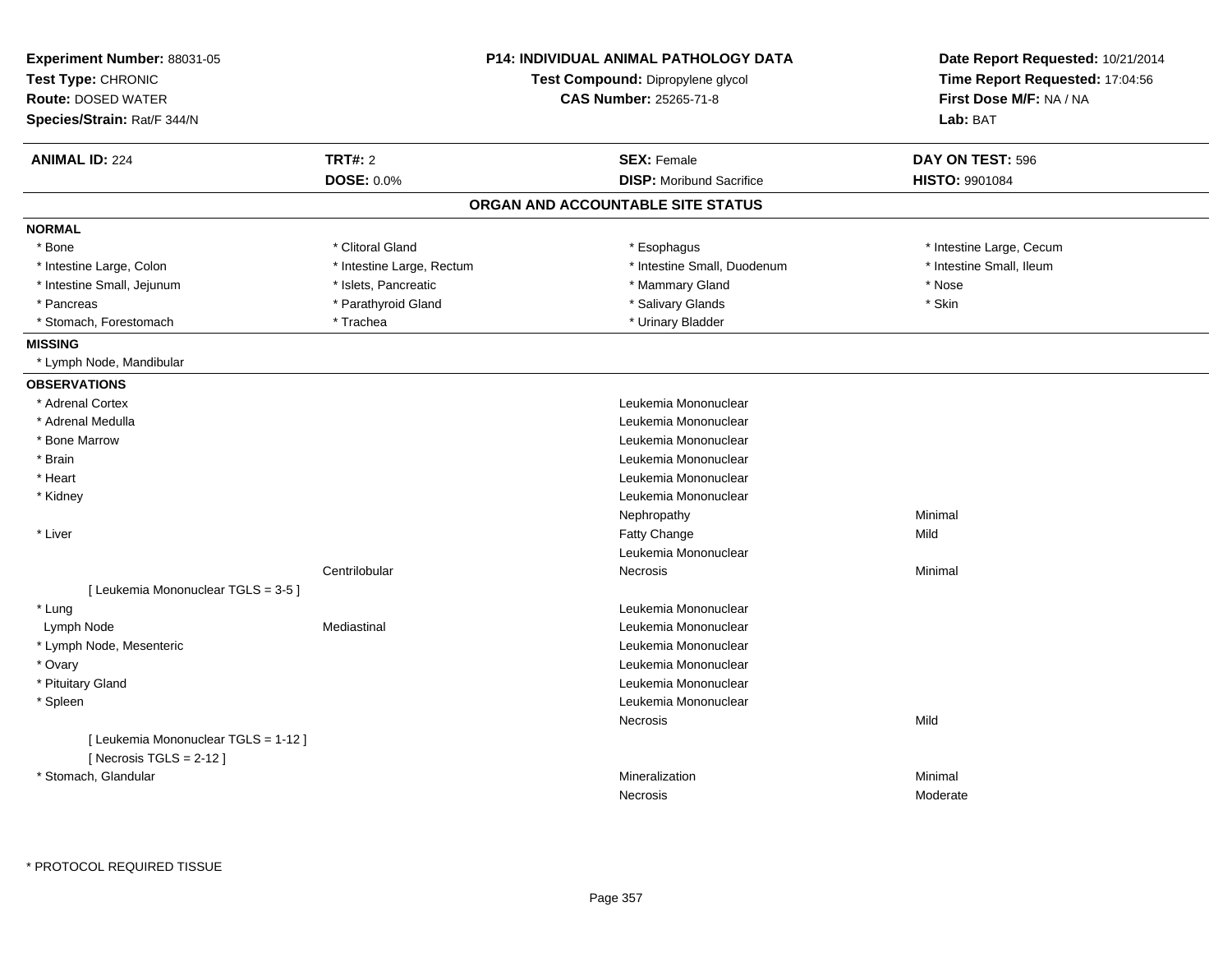| Experiment Number: 88031-05<br>Test Type: CHRONIC |                                  | <b>P14: INDIVIDUAL ANIMAL PATHOLOGY DATA</b><br>Test Compound: Dipropylene glycol | Date Report Requested: 10/21/2014<br>Time Report Requested: 17:04:56 |
|---------------------------------------------------|----------------------------------|-----------------------------------------------------------------------------------|----------------------------------------------------------------------|
| <b>Route: DOSED WATER</b>                         |                                  | <b>CAS Number: 25265-71-8</b>                                                     | First Dose M/F: NA / NA                                              |
| Species/Strain: Rat/F 344/N                       |                                  |                                                                                   | Lab: BAT                                                             |
| <b>ANIMAL ID: 224</b>                             | TRT#: 2                          | <b>SEX: Female</b>                                                                | DAY ON TEST: 596                                                     |
|                                                   | <b>DOSE: 0.0%</b>                | <b>DISP:</b> Moribund Sacrifice                                                   | <b>HISTO: 9901084</b>                                                |
|                                                   |                                  | ORGAN AND ACCOUNTABLE SITE STATUS                                                 |                                                                      |
| [Necrosis TGLS = $4-9+13$ ]                       |                                  |                                                                                   |                                                                      |
| * Thymus                                          |                                  | Leukemia Mononuclear                                                              |                                                                      |
| * Thyroid Gland                                   | C Cell                           | Hyperplasia                                                                       | Mild                                                                 |
| * Uterus                                          |                                  | Leukemia Mononuclear                                                              |                                                                      |
| PRIMARY CAUSE OF DEATH                            | Leukemia Mononuclear<br>- Spleen |                                                                                   |                                                                      |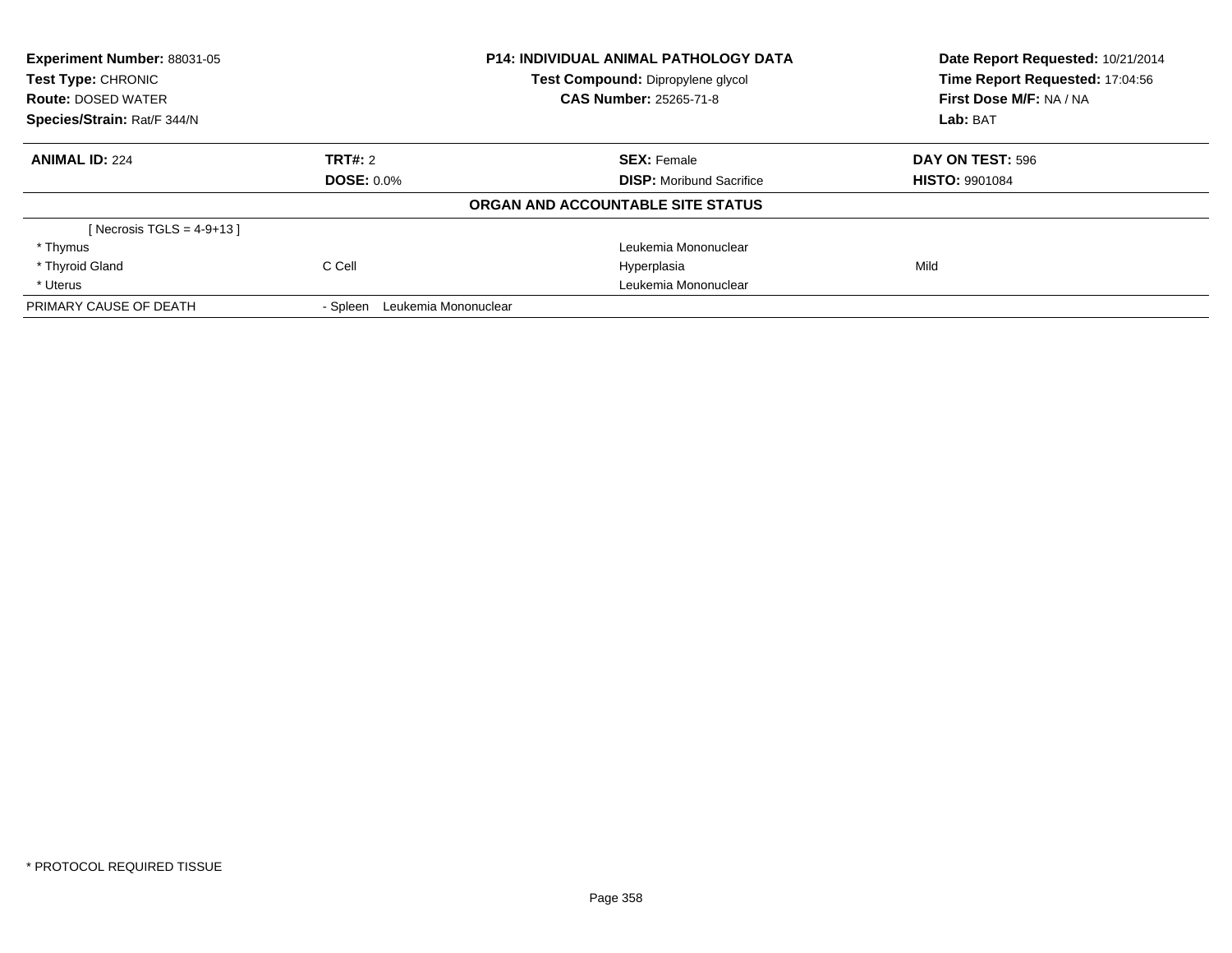| Experiment Number: 88031-05<br>Test Type: CHRONIC<br><b>Route: DOSED WATER</b><br>Species/Strain: Rat/F 344/N |                           | <b>P14: INDIVIDUAL ANIMAL PATHOLOGY DATA</b><br>Test Compound: Dipropylene glycol<br>CAS Number: 25265-71-8 | Date Report Requested: 10/21/2014<br>Time Report Requested: 17:04:56<br>First Dose M/F: NA / NA<br>Lab: BAT |
|---------------------------------------------------------------------------------------------------------------|---------------------------|-------------------------------------------------------------------------------------------------------------|-------------------------------------------------------------------------------------------------------------|
| <b>ANIMAL ID: 225</b>                                                                                         | <b>TRT#: 2</b>            | <b>SEX: Female</b>                                                                                          | DAY ON TEST: 730                                                                                            |
|                                                                                                               | <b>DOSE: 0.0%</b>         | <b>DISP: Terminal Sacrifice</b>                                                                             | HISTO: 9901085                                                                                              |
|                                                                                                               |                           | ORGAN AND ACCOUNTABLE SITE STATUS                                                                           |                                                                                                             |
| <b>NORMAL</b>                                                                                                 |                           |                                                                                                             |                                                                                                             |
| * Adrenal Cortex                                                                                              | * Adrenal Medulla         | * Bone                                                                                                      | * Bone Marrow                                                                                               |
| * Brain                                                                                                       | * Clitoral Gland          | * Esophagus                                                                                                 | * Intestine Large, Cecum                                                                                    |
| * Intestine Large, Colon                                                                                      | * Intestine Large, Rectum | * Intestine Small, Duodenum                                                                                 | * Intestine Small, Ileum                                                                                    |
| * Intestine Small, Jejunum                                                                                    | * Islets, Pancreatic      | * Lymph Node, Mandibular                                                                                    | * Lymph Node, Mesenteric                                                                                    |
| * Pancreas                                                                                                    | * Parathyroid Gland       | * Salivary Glands                                                                                           | * Skin                                                                                                      |
| * Spleen                                                                                                      | * Stomach, Forestomach    | * Stomach, Glandular                                                                                        | * Thymus                                                                                                    |
| * Trachea                                                                                                     | * Urinary Bladder         |                                                                                                             |                                                                                                             |
| <b>OBSERVATIONS</b>                                                                                           |                           |                                                                                                             |                                                                                                             |
| * Heart                                                                                                       |                           | Cardiomyopathy                                                                                              | Mild                                                                                                        |
| * Kidney                                                                                                      |                           | Nephropathy                                                                                                 | Minimal                                                                                                     |
| * Liver                                                                                                       |                           | <b>Basophilic Focus</b>                                                                                     |                                                                                                             |
|                                                                                                               |                           | Clear Cell Focus                                                                                            |                                                                                                             |
|                                                                                                               | <b>Bile Duct</b>          | Hyperplasia                                                                                                 | Minimal                                                                                                     |
|                                                                                                               |                           | Inflammation                                                                                                | Histiocytic, Focal, Minimal                                                                                 |
|                                                                                                               |                           | Inflammation                                                                                                | Granulomatous, Focal, Minimal                                                                               |
| [Basophilic Focus TGLS = 3-5]                                                                                 |                           |                                                                                                             |                                                                                                             |
| * Lung                                                                                                        | Alveolar Epith            | Hyperplasia                                                                                                 | Mild                                                                                                        |
|                                                                                                               |                           | <b>Infiltration Cellular</b>                                                                                | Histiocyte, Minimal                                                                                         |
|                                                                                                               |                           | Inflammation                                                                                                | Chronic Active, Minimal                                                                                     |
| * Mammary Gland                                                                                               |                           | Fibroadenoma                                                                                                |                                                                                                             |
| [Fibroadenoma TGLS = 1-12]                                                                                    |                           |                                                                                                             |                                                                                                             |
| * Nose                                                                                                        | <b>Respirat Epith</b>     | Accumulation, Hyaline Droplet                                                                               | Mild                                                                                                        |
| * Ovary                                                                                                       |                           | Cyst                                                                                                        | Mild                                                                                                        |
| [Cyst TGLS = $2-8$ ]                                                                                          |                           |                                                                                                             |                                                                                                             |
| * Pituitary Gland                                                                                             | Pars Distalis             | Hyperplasia                                                                                                 | Mild                                                                                                        |
| [ Hyperplasia TGLS = 4-9]                                                                                     |                           |                                                                                                             |                                                                                                             |
| * Thyroid Gland                                                                                               | C Cell                    | Hyperplasia                                                                                                 | Mild                                                                                                        |
| * Uterus                                                                                                      |                           | Thrombosis                                                                                                  | Moderate                                                                                                    |
| [Thrombosis TGLS = 5-9]                                                                                       |                           |                                                                                                             |                                                                                                             |
| PRIMARY CAUSE OF DEATH                                                                                        |                           |                                                                                                             |                                                                                                             |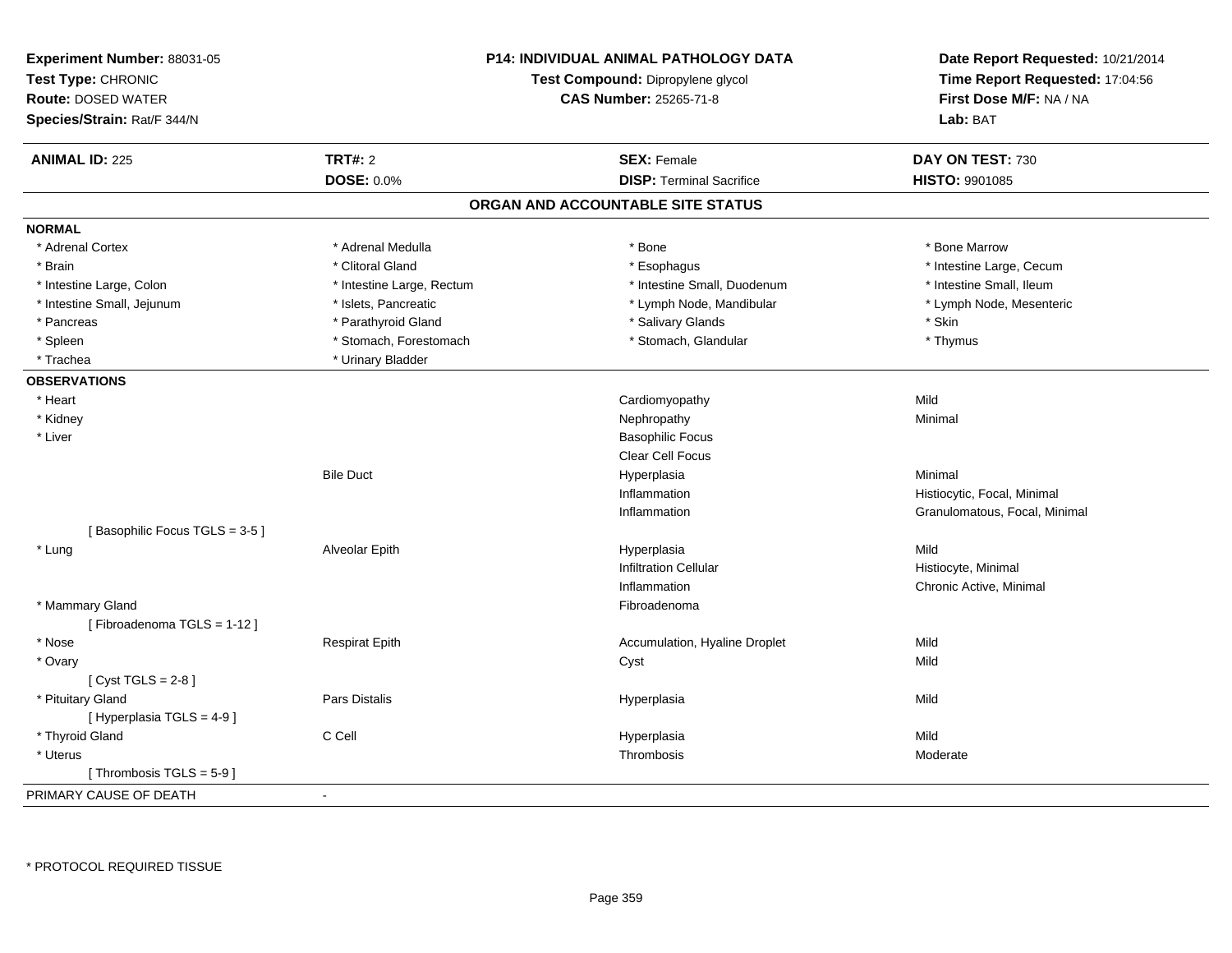| Experiment Number: 88031-05<br>Test Type: CHRONIC<br><b>Route: DOSED WATER</b><br>Species/Strain: Rat/F 344/N | <b>P14: INDIVIDUAL ANIMAL PATHOLOGY DATA</b><br>Test Compound: Dipropylene glycol<br><b>CAS Number: 25265-71-8</b> |                                   | Date Report Requested: 10/21/2014<br>Time Report Requested: 17:04:56<br>First Dose M/F: NA / NA<br>Lab: BAT |  |
|---------------------------------------------------------------------------------------------------------------|--------------------------------------------------------------------------------------------------------------------|-----------------------------------|-------------------------------------------------------------------------------------------------------------|--|
| <b>ANIMAL ID: 226</b>                                                                                         | <b>TRT#: 2</b>                                                                                                     | <b>SEX: Female</b>                | DAY ON TEST: 730                                                                                            |  |
|                                                                                                               | <b>DOSE: 0.0%</b>                                                                                                  | <b>DISP: Terminal Sacrifice</b>   | HISTO: 9901086                                                                                              |  |
|                                                                                                               |                                                                                                                    | ORGAN AND ACCOUNTABLE SITE STATUS |                                                                                                             |  |
| <b>NORMAL</b>                                                                                                 |                                                                                                                    |                                   |                                                                                                             |  |
| * Bone                                                                                                        | * Bone Marrow                                                                                                      | * Brain                           | * Clitoral Gland                                                                                            |  |
| * Esophagus                                                                                                   | * Intestine Large, Cecum                                                                                           | * Intestine Large, Colon          | * Intestine Large, Rectum                                                                                   |  |
| * Intestine Small, Duodenum                                                                                   | * Intestine Small, Ileum                                                                                           | * Intestine Small, Jejunum        | * Islets, Pancreatic                                                                                        |  |
| * Lymph Node, Mandibular                                                                                      | * Lymph Node, Mesenteric                                                                                           | * Ovary                           | * Pancreas                                                                                                  |  |
| * Parathyroid Gland                                                                                           | * Salivary Glands                                                                                                  | * Skin                            | * Spleen                                                                                                    |  |
| * Stomach, Forestomach                                                                                        | * Stomach, Glandular                                                                                               | * Thymus                          | * Trachea                                                                                                   |  |
| * Urinary Bladder                                                                                             |                                                                                                                    |                                   |                                                                                                             |  |
| <b>OBSERVATIONS</b>                                                                                           |                                                                                                                    |                                   |                                                                                                             |  |
| * Adrenal Cortex                                                                                              |                                                                                                                    | Hypertrophy                       | Minimal                                                                                                     |  |
| * Adrenal Medulla                                                                                             |                                                                                                                    | Hyperplasia                       | Minimal                                                                                                     |  |
| * Heart                                                                                                       |                                                                                                                    | Cardiomyopathy                    | Minimal                                                                                                     |  |
| * Kidney                                                                                                      |                                                                                                                    | Nephropathy                       | Mild                                                                                                        |  |
| * Liver                                                                                                       |                                                                                                                    | <b>Basophilic Focus</b>           |                                                                                                             |  |
|                                                                                                               |                                                                                                                    | Clear Cell Focus                  |                                                                                                             |  |
| * Lung                                                                                                        | Alveolar Epith                                                                                                     | Hyperplasia                       | Minimal                                                                                                     |  |
|                                                                                                               |                                                                                                                    | <b>Infiltration Cellular</b>      | Histiocyte, Minimal                                                                                         |  |
| * Mammary Gland                                                                                               |                                                                                                                    | Fibroadenoma                      | Multiple                                                                                                    |  |
| [Fibroadenoma TGLS = $2,4-12+13$ ]                                                                            |                                                                                                                    |                                   |                                                                                                             |  |
| * Nose                                                                                                        | <b>Respirat Epith</b>                                                                                              | Accumulation, Hyaline Droplet     | Mild                                                                                                        |  |
| * Pituitary Gland                                                                                             | Pars Distalis                                                                                                      | Adenoma                           |                                                                                                             |  |
| [Adenoma TGLS = $1-9$ ]                                                                                       |                                                                                                                    |                                   |                                                                                                             |  |
| * Thyroid Gland                                                                                               | C Cell                                                                                                             | Hyperplasia                       | Moderate                                                                                                    |  |
| * Uterus                                                                                                      |                                                                                                                    | Polyp Stromal                     |                                                                                                             |  |
| [Polyp Stromal TGLS = 3-9 ]                                                                                   |                                                                                                                    |                                   |                                                                                                             |  |
| PRIMARY CAUSE OF DEATH                                                                                        | $\mathbf{r}$                                                                                                       |                                   |                                                                                                             |  |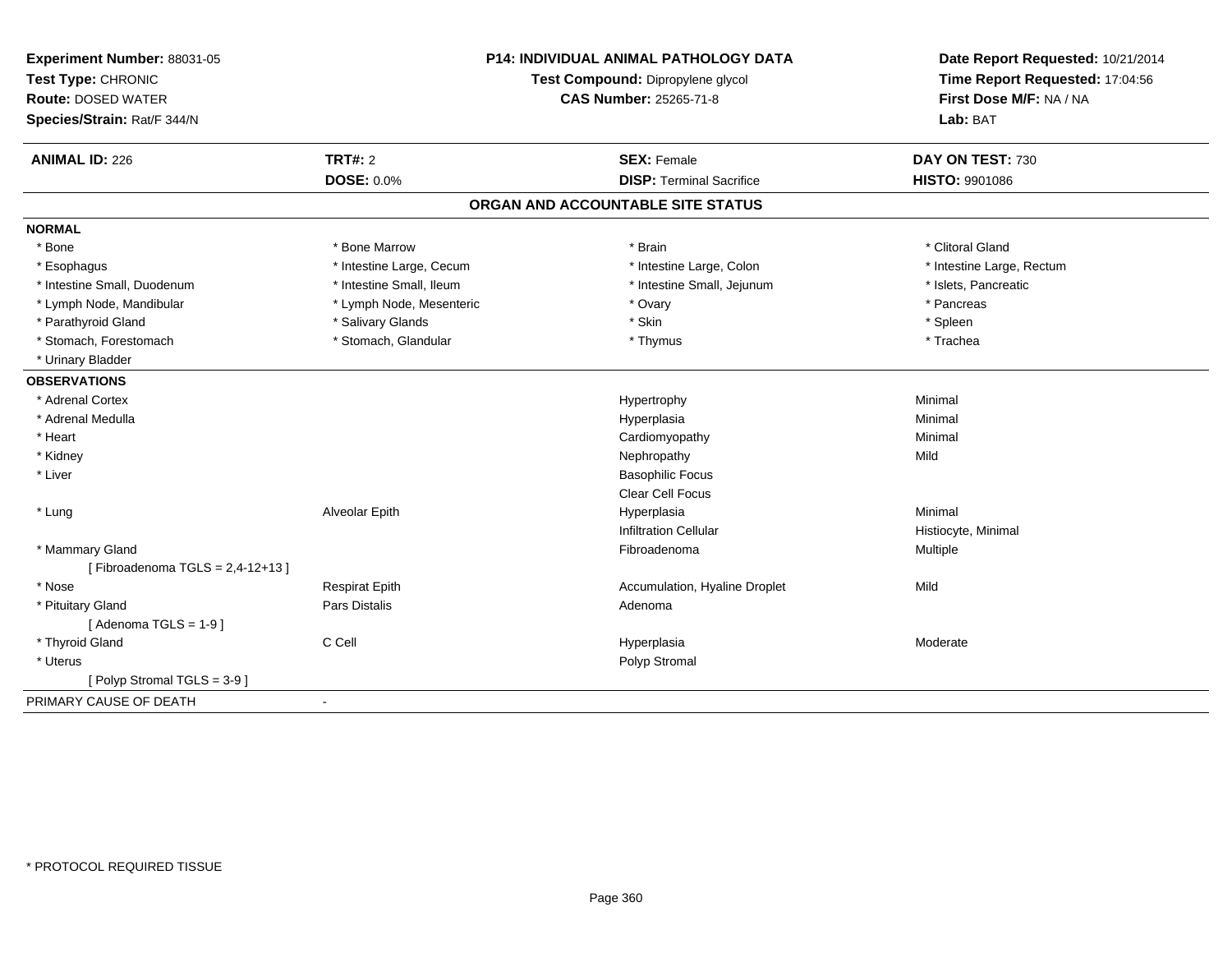| Experiment Number: 88031-05<br>Test Type: CHRONIC<br><b>Route: DOSED WATER</b><br>Species/Strain: Rat/F 344/N |                                                                                               | <b>P14: INDIVIDUAL ANIMAL PATHOLOGY DATA</b><br>Test Compound: Dipropylene glycol<br><b>CAS Number: 25265-71-8</b> | Date Report Requested: 10/21/2014<br>Time Report Requested: 17:04:56<br>First Dose M/F: NA / NA<br>Lab: BAT |
|---------------------------------------------------------------------------------------------------------------|-----------------------------------------------------------------------------------------------|--------------------------------------------------------------------------------------------------------------------|-------------------------------------------------------------------------------------------------------------|
| <b>ANIMAL ID: 227</b>                                                                                         | <b>TRT#: 2</b>                                                                                | <b>SEX: Female</b>                                                                                                 | DAY ON TEST: 624                                                                                            |
|                                                                                                               | <b>DOSE: 0.0%</b>                                                                             | <b>DISP: Natural Death</b>                                                                                         | <b>HISTO: 9901087</b>                                                                                       |
|                                                                                                               |                                                                                               | ORGAN AND ACCOUNTABLE SITE STATUS                                                                                  |                                                                                                             |
| <b>NORMAL</b>                                                                                                 |                                                                                               |                                                                                                                    |                                                                                                             |
| * Adrenal Cortex                                                                                              | * Adrenal Medulla                                                                             | * Bone Marrow                                                                                                      | * Clitoral Gland                                                                                            |
| * Esophagus                                                                                                   | * Heart                                                                                       | * Intestine Large, Cecum                                                                                           | * Intestine Large, Colon                                                                                    |
| * Intestine Large, Rectum                                                                                     | * Intestine Small, Duodenum                                                                   | * Intestine Small, Jejunum                                                                                         | * Islets, Pancreatic                                                                                        |
| * Kidney                                                                                                      | * Lymph Node, Mandibular                                                                      | * Lymph Node, Mesenteric                                                                                           | * Ovary                                                                                                     |
| * Pancreas                                                                                                    | * Parathyroid Gland                                                                           | * Pituitary Gland                                                                                                  | * Salivary Glands                                                                                           |
| * Skin                                                                                                        | * Stomach, Glandular                                                                          | * Thymus                                                                                                           | * Trachea                                                                                                   |
| * Urinary Bladder                                                                                             | * Uterus                                                                                      |                                                                                                                    |                                                                                                             |
| <b>AUTO PRECLUDES DIAG.</b>                                                                                   |                                                                                               |                                                                                                                    |                                                                                                             |
| * Intestine Small, Ileum                                                                                      | * Thyroid Gland                                                                               |                                                                                                                    |                                                                                                             |
| <b>OBSERVATIONS</b>                                                                                           |                                                                                               |                                                                                                                    |                                                                                                             |
| * Bone                                                                                                        |                                                                                               | Inflammation                                                                                                       | Chronic Active, Marked                                                                                      |
| [Inflammation TGLS = $5-11$ ]                                                                                 |                                                                                               |                                                                                                                    |                                                                                                             |
| * Brain                                                                                                       |                                                                                               | Inflammation                                                                                                       | Suppurative, Mild                                                                                           |
| [Inflammation $TGLS = 4-1$ ]                                                                                  |                                                                                               |                                                                                                                    |                                                                                                             |
| Eye                                                                                                           | Retina                                                                                        | Atrophy                                                                                                            | Marked                                                                                                      |
|                                                                                                               |                                                                                               | Cataract                                                                                                           | Moderate                                                                                                    |
|                                                                                                               | Cornea                                                                                        | Inflammation                                                                                                       | Suppurative, Marked                                                                                         |
| [Inflammation TGLS = $1-13$ ]                                                                                 |                                                                                               |                                                                                                                    |                                                                                                             |
| <b>Harderian Gland</b>                                                                                        |                                                                                               | Inflammation                                                                                                       | Suppurative, Moderate                                                                                       |
| * Liver                                                                                                       |                                                                                               | <b>Basophilic Focus</b>                                                                                            |                                                                                                             |
| * Lung                                                                                                        |                                                                                               | <b>Infiltration Cellular</b>                                                                                       | Histiocyte, Minimal                                                                                         |
| * Mammary Gland                                                                                               |                                                                                               | Fibroadenoma                                                                                                       |                                                                                                             |
| [Fibroadenoma TGLS = $2-12$ ]                                                                                 |                                                                                               |                                                                                                                    |                                                                                                             |
| * Nose                                                                                                        |                                                                                               | Inflammation                                                                                                       | Suppurative, Mild                                                                                           |
| <b>Skeletal Muscle</b>                                                                                        |                                                                                               | Inflammation                                                                                                       | Suppurative, Marked                                                                                         |
| [Inflammation $TGLS = 3-14$ ]                                                                                 |                                                                                               |                                                                                                                    |                                                                                                             |
| * Spleen                                                                                                      |                                                                                               | Hematopoietic Cell Proliferation                                                                                   | Moderate                                                                                                    |
| * Stom Gland                                                                                                  |                                                                                               |                                                                                                                    |                                                                                                             |
|                                                                                                               | Note: TGL 6, "focus, 1-2 mm, dark, multiple" noted at trim, was not apparent microscopically. |                                                                                                                    |                                                                                                             |
| * Stomach, Forestomach                                                                                        |                                                                                               | Ulcer                                                                                                              | Moderate                                                                                                    |
|                                                                                                               |                                                                                               |                                                                                                                    |                                                                                                             |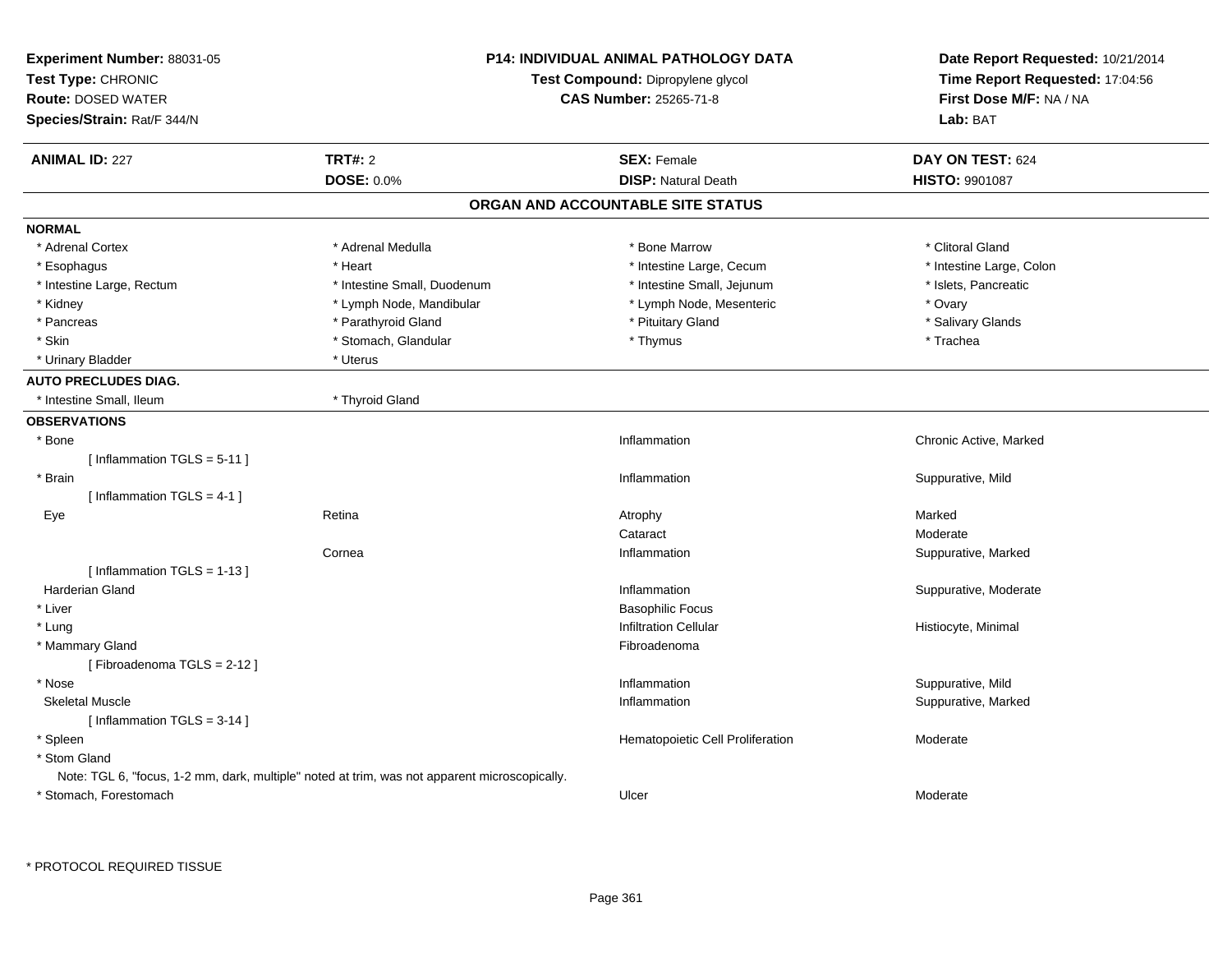| Experiment Number: 88031-05<br>Test Compound: Dipropylene glycol<br><b>Test Type: CHRONIC</b> |                           | <b>P14: INDIVIDUAL ANIMAL PATHOLOGY DATA</b> | Date Report Requested: 10/21/2014 |  |
|-----------------------------------------------------------------------------------------------|---------------------------|----------------------------------------------|-----------------------------------|--|
|                                                                                               |                           |                                              | Time Report Requested: 17:04:56   |  |
| <b>CAS Number: 25265-71-8</b><br><b>Route: DOSED WATER</b>                                    |                           | First Dose M/F: NA / NA                      |                                   |  |
| Species/Strain: Rat/F 344/N                                                                   |                           |                                              | Lab: BAT                          |  |
| <b>ANIMAL ID: 227</b>                                                                         | <b>TRT#: 2</b>            | <b>SEX: Female</b>                           | DAY ON TEST: 624                  |  |
|                                                                                               | <b>DOSE: 0.0%</b>         | <b>DISP:</b> Natural Death                   | <b>HISTO: 9901087</b>             |  |
|                                                                                               |                           | ORGAN AND ACCOUNTABLE SITE STATUS            |                                   |  |
| Tooth                                                                                         |                           | Inflammation                                 | Chronic Active, Mild              |  |
| PRIMARY CAUSE OF DEATH                                                                        | - Eve Cornea Inflammation |                                              |                                   |  |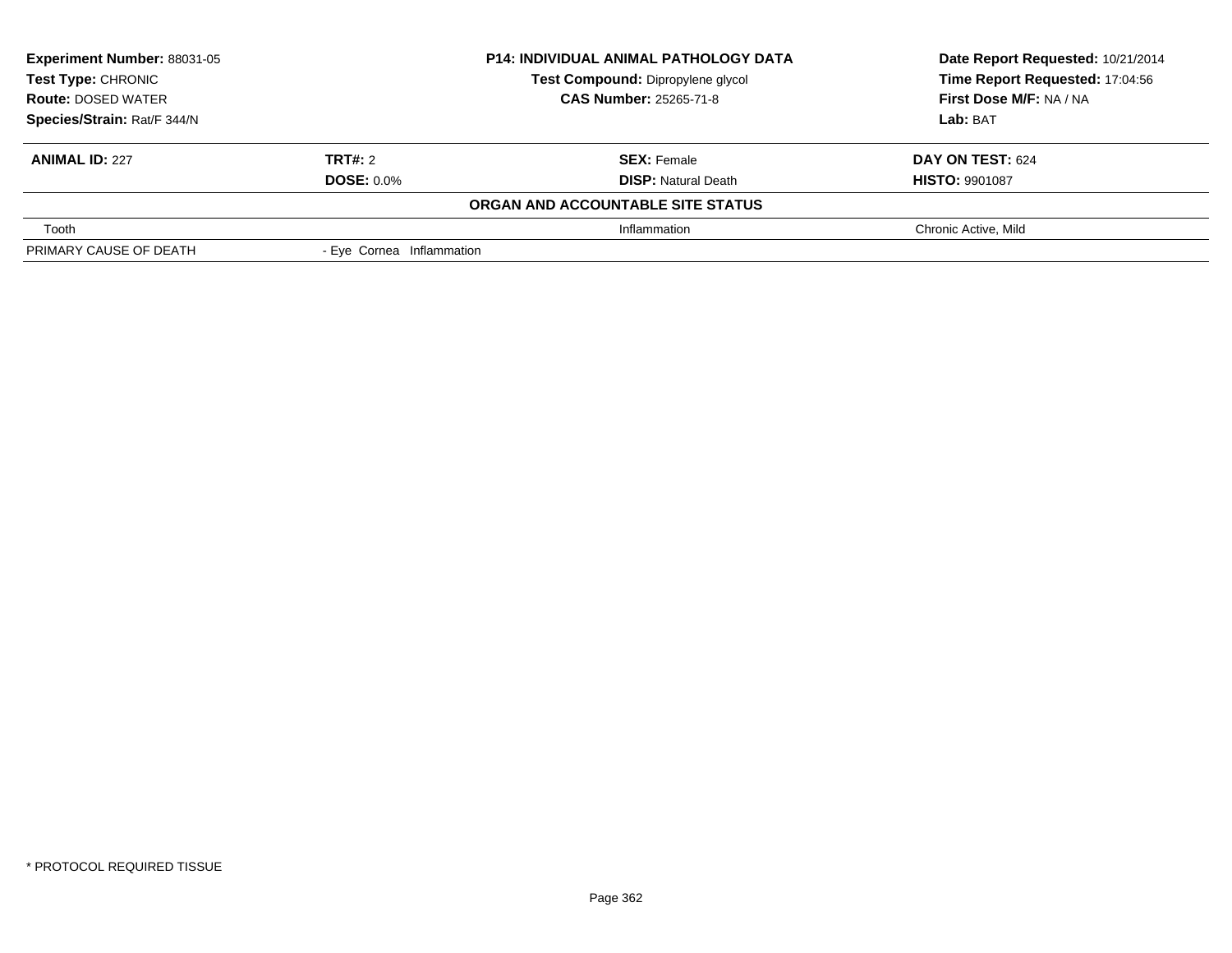| Experiment Number: 88031-05   | P14: INDIVIDUAL ANIMAL PATHOLOGY DATA<br>Test Compound: Dipropylene glycol |                                   | Date Report Requested: 10/21/2014 |
|-------------------------------|----------------------------------------------------------------------------|-----------------------------------|-----------------------------------|
| Test Type: CHRONIC            |                                                                            |                                   | Time Report Requested: 17:04:56   |
| <b>Route: DOSED WATER</b>     |                                                                            | <b>CAS Number: 25265-71-8</b>     | First Dose M/F: NA / NA           |
| Species/Strain: Rat/F 344/N   |                                                                            |                                   | Lab: BAT                          |
| <b>ANIMAL ID: 228</b>         | <b>TRT#: 2</b>                                                             | <b>SEX: Female</b>                | DAY ON TEST: 731                  |
|                               | <b>DOSE: 0.0%</b>                                                          | <b>DISP: Terminal Sacrifice</b>   | HISTO: 9901088                    |
|                               |                                                                            | ORGAN AND ACCOUNTABLE SITE STATUS |                                   |
| <b>NORMAL</b>                 |                                                                            |                                   |                                   |
| * Adrenal Medulla             | * Bone                                                                     | * Bone Marrow                     | * Brain                           |
| * Esophagus                   | * Intestine Large, Cecum                                                   | * Intestine Large, Colon          | * Intestine Large, Rectum         |
| * Intestine Small, Duodenum   | * Intestine Small, Ileum                                                   | * Intestine Small, Jejunum        | * Islets, Pancreatic              |
| * Lymph Node, Mesenteric      | * Ovary                                                                    | * Parathyroid Gland               | * Salivary Glands                 |
| * Skin                        | $*$ Spleen                                                                 | * Stomach, Forestomach            | * Stomach, Glandular              |
| * Thymus                      | * Trachea                                                                  | * Urinary Bladder                 | * Uterus                          |
| <b>MISSING</b>                |                                                                            |                                   |                                   |
| * Lymph Node, Mandibular      |                                                                            |                                   |                                   |
| <b>OBSERVATIONS</b>           |                                                                            |                                   |                                   |
| * Adrenal Cortex              |                                                                            | Hypertrophy                       | Minimal                           |
| * Clitoral Gland              |                                                                            | Hyperplasia                       | Minimal                           |
| * Heart                       |                                                                            | Cardiomyopathy                    | Mild                              |
| * Kidney                      |                                                                            | Nephropathy                       | Minimal                           |
| * Liver                       |                                                                            | <b>Basophilic Focus</b>           |                                   |
|                               |                                                                            | Inflammation                      | Granulomatous, Focal, Minimal     |
|                               |                                                                            | Inflammation                      | Histiocytic, Focal, Minimal       |
| [Basophilic Focus TGLS = 2-5] |                                                                            |                                   |                                   |
| * Lung                        |                                                                            | <b>Infiltration Cellular</b>      | Histiocyte, Minimal               |
| * Mammary Gland               |                                                                            | Fibroadenoma                      |                                   |
| [Fibroadenoma TGLS = 1-12]    |                                                                            |                                   |                                   |
| Mesentery                     | Fat                                                                        | Necrosis                          | Mild                              |
| [Necrosis $TGLS = 3-13$ ]     |                                                                            |                                   |                                   |
| * Nose                        | <b>Respirat Epith</b>                                                      | Accumulation, Hyaline Droplet     | Mild                              |
| * Pancreas                    |                                                                            | Atrophy                           | Mild                              |
|                               |                                                                            | <b>Basophilic Focus</b>           |                                   |
| * Pituitary Gland             | Pars Distalis                                                              | Hyperplasia                       | Minimal                           |
| * Thyroid Gland               | C Cell                                                                     | Hyperplasia                       | Minimal                           |
| PRIMARY CAUSE OF DEATH        |                                                                            |                                   |                                   |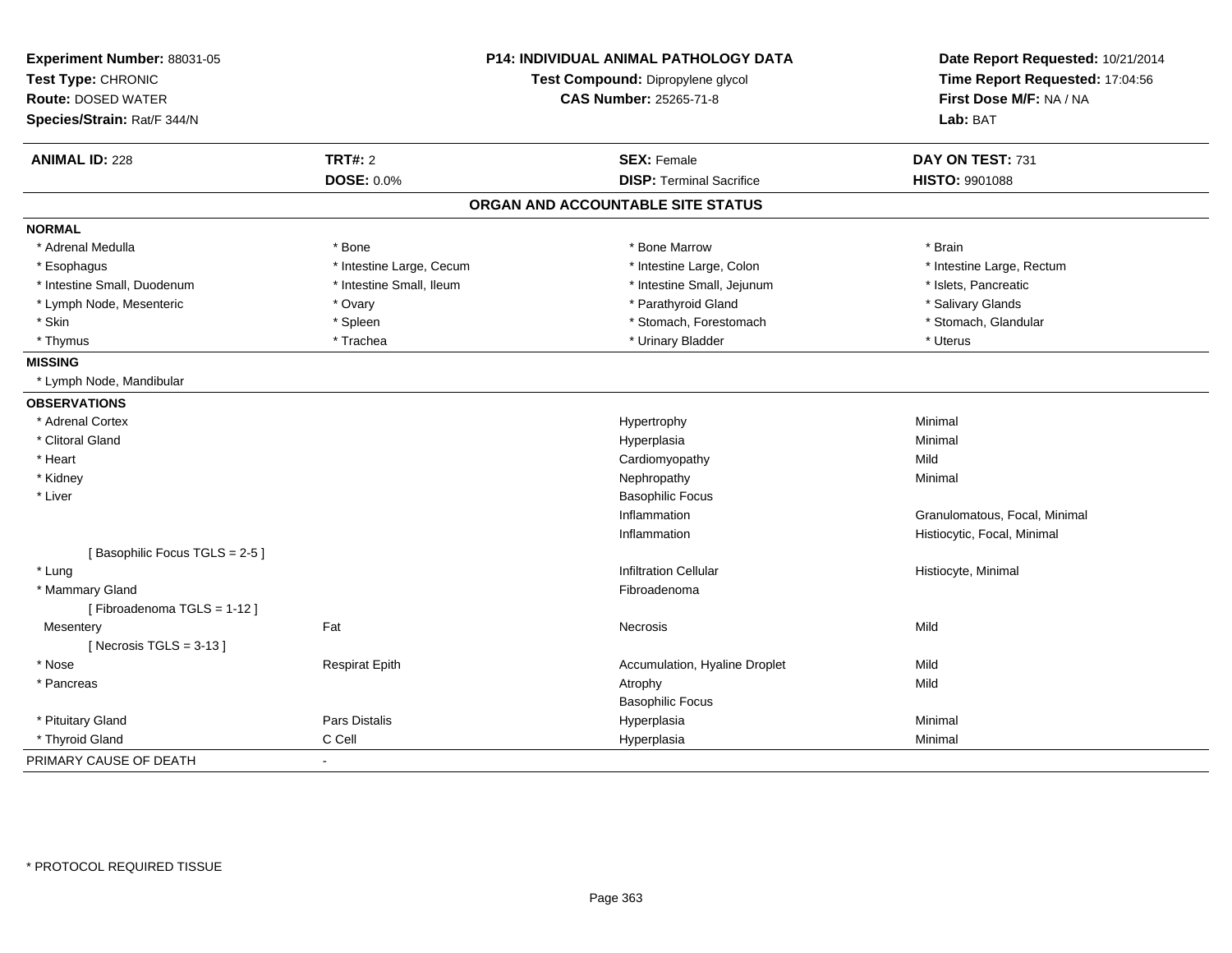| Experiment Number: 88031-05<br>Test Type: CHRONIC<br><b>Route: DOSED WATER</b><br>Species/Strain: Rat/F 344/N |                                      | <b>P14: INDIVIDUAL ANIMAL PATHOLOGY DATA</b><br>Test Compound: Dipropylene glycol<br><b>CAS Number: 25265-71-8</b> | Date Report Requested: 10/21/2014<br>Time Report Requested: 17:04:56<br>First Dose M/F: NA / NA<br>Lab: BAT |
|---------------------------------------------------------------------------------------------------------------|--------------------------------------|--------------------------------------------------------------------------------------------------------------------|-------------------------------------------------------------------------------------------------------------|
| <b>ANIMAL ID: 229</b>                                                                                         | <b>TRT#: 2</b>                       | <b>SEX: Female</b>                                                                                                 | DAY ON TEST: 626                                                                                            |
|                                                                                                               | <b>DOSE: 0.0%</b>                    | <b>DISP:</b> Moribund Sacrifice                                                                                    | <b>HISTO: 9901089</b>                                                                                       |
|                                                                                                               |                                      | ORGAN AND ACCOUNTABLE SITE STATUS                                                                                  |                                                                                                             |
| <b>NORMAL</b>                                                                                                 |                                      |                                                                                                                    |                                                                                                             |
| * Bone                                                                                                        | * Bone Marrow                        | * Brain                                                                                                            | * Esophagus                                                                                                 |
| * Intestine Large, Cecum                                                                                      | * Intestine Large, Colon             | * Intestine Large, Rectum                                                                                          | * Intestine Small, Duodenum                                                                                 |
| * Intestine Small, Ileum                                                                                      | * Intestine Small, Jejunum           | * Islets, Pancreatic                                                                                               | * Lymph Node, Mandibular                                                                                    |
| * Lymph Node, Mesenteric                                                                                      | * Mammary Gland                      | * Ovary                                                                                                            | * Pancreas                                                                                                  |
| * Parathyroid Gland                                                                                           | * Pituitary Gland                    | * Salivary Glands                                                                                                  | * Skin                                                                                                      |
| * Stomach, Forestomach                                                                                        | * Stomach, Glandular                 | * Thymus                                                                                                           | * Trachea                                                                                                   |
| * Urinary Bladder                                                                                             | * Uterus                             |                                                                                                                    |                                                                                                             |
| <b>OBSERVATIONS</b>                                                                                           |                                      |                                                                                                                    |                                                                                                             |
| * Adrenal Cortex                                                                                              |                                      | Hyperplasia                                                                                                        | Mild                                                                                                        |
| * Adrenal Medulla                                                                                             |                                      | Hyperplasia                                                                                                        | Mild                                                                                                        |
| * Clitoral Gland                                                                                              | <b>Bilateral</b>                     | Carcinoma                                                                                                          |                                                                                                             |
| [Carcinoma TGLS = 1-12]                                                                                       |                                      |                                                                                                                    |                                                                                                             |
| * Heart                                                                                                       |                                      | Cardiomyopathy                                                                                                     | Minimal                                                                                                     |
| * Kidney                                                                                                      |                                      | Nephropathy                                                                                                        | Minimal                                                                                                     |
| * Liver                                                                                                       |                                      | <b>Basophilic Focus</b>                                                                                            |                                                                                                             |
|                                                                                                               |                                      | Inflammation                                                                                                       | Histiocytic, Focal, Minimal                                                                                 |
|                                                                                                               | Centrilobular                        | Necrosis                                                                                                           | Minimal                                                                                                     |
| [Basophilic Focus TGLS = 4-5]<br>[Necrosis $TGLS = 3-5$ ]                                                     |                                      |                                                                                                                    |                                                                                                             |
| * Lung                                                                                                        |                                      | <b>Infiltration Cellular</b>                                                                                       | Histiocyte, Minimal                                                                                         |
| * Nose                                                                                                        | <b>Respirat Epith</b>                | Accumulation, Hyaline Droplet                                                                                      | Moderate                                                                                                    |
|                                                                                                               |                                      | Inflammation                                                                                                       | Suppurative, Minimal                                                                                        |
|                                                                                                               | <b>Respirat Epith</b>                | Metaplasia                                                                                                         | Squamous, Minimal                                                                                           |
| * Spleen                                                                                                      |                                      | Hematopoietic Cell Proliferation                                                                                   | Marked                                                                                                      |
| [ Hematopoietic Cell Proliferation TGLS = 2-5 ]                                                               |                                      |                                                                                                                    |                                                                                                             |
| * Thyroid Gland                                                                                               | C Cell                               | Adenoma                                                                                                            |                                                                                                             |
| Tooth                                                                                                         |                                      | Inflammation                                                                                                       | Chronic Active, Moderate                                                                                    |
| PRIMARY CAUSE OF DEATH                                                                                        | - Clitoral Gland Bilateral Carcinoma |                                                                                                                    |                                                                                                             |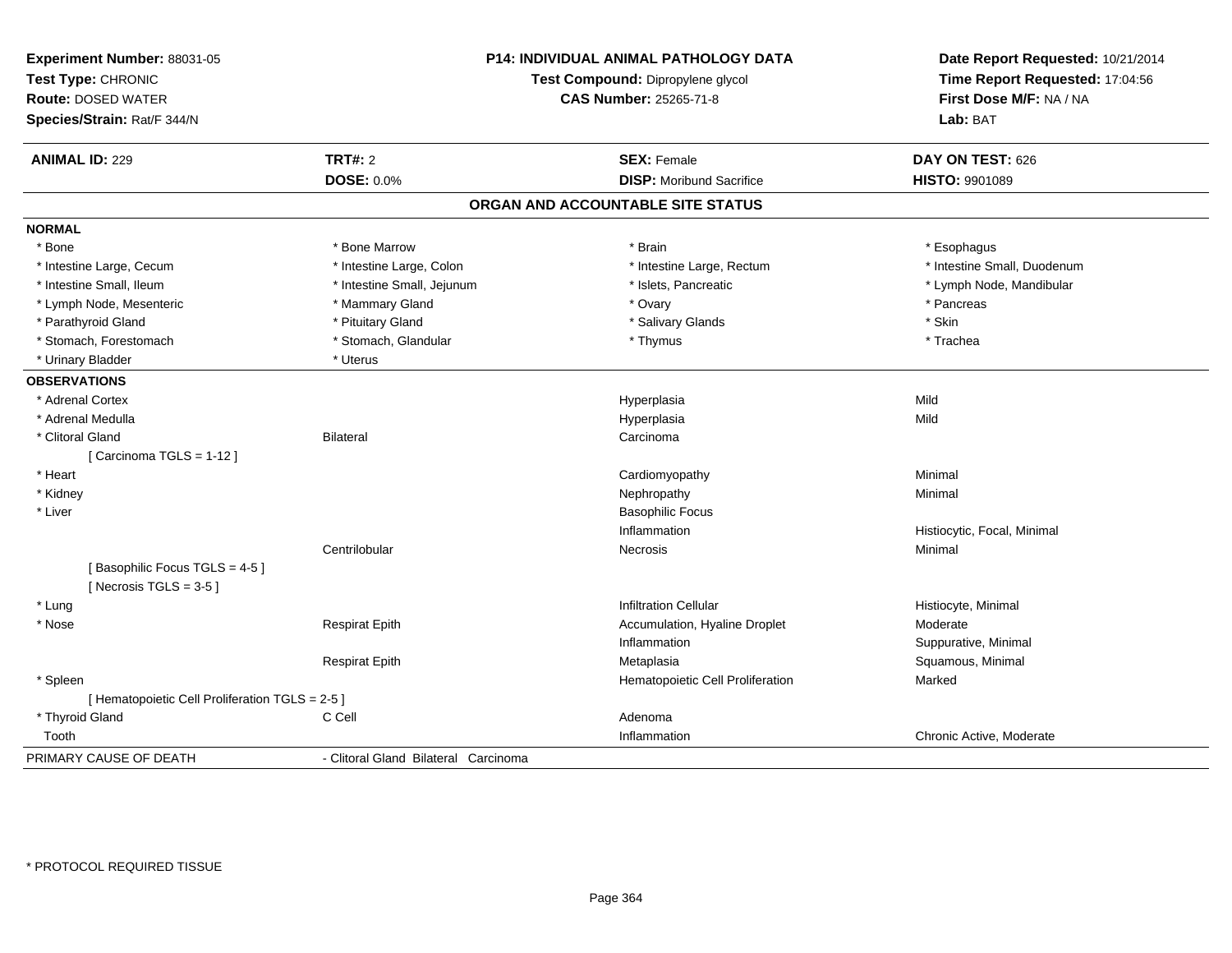| <b>TRT#: 2</b><br><b>SEX: Female</b><br>DAY ON TEST: 729<br><b>ANIMAL ID: 230</b><br><b>DOSE: 0.0%</b><br><b>DISP: Terminal Sacrifice</b><br>HISTO: 9901090<br>ORGAN AND ACCOUNTABLE SITE STATUS<br><b>NORMAL</b><br>* Bone Marrow<br>* Clitoral Gland<br>* Bone<br>* Brain<br>* Intestine Large, Cecum<br>* Intestine Large, Rectum<br>* Intestine Small, Duodenum<br>* Esophagus<br>* Intestine Small, Ileum<br>* Intestine Small, Jejunum<br>* Islets, Pancreatic<br>* Ovary<br>* Pancreas<br>* Parathyroid Gland<br>* Salivary Glands<br>* Skin<br>* Stomach, Forestomach<br>* Stomach, Glandular<br>* Thyroid Gland<br>* Thymus<br>* Urinary Bladder<br>* Trachea<br><b>MISSING</b><br>* Lymph Node, Mandibular<br><b>OBSERVATIONS</b><br>* Adrenal Cortex<br>Hyperplasia<br>Minimal<br>Hypertrophy<br>Mild<br>Leukemia Mononuclear<br>* Adrenal Medulla<br>Leukemia Mononuclear<br>Marked<br>Eye<br>Retina<br>Atrophy<br>Marked<br>Cataract<br>[Cataract TGLS = $1-14$ ]<br>* Heart<br>Cardiomyopathy<br>Minimal<br>Parasite Metazoan<br>* Intestine Large, Colon<br>* Kidney<br>Mineralization<br>Mild<br>Mild<br>Nephropathy<br>* Liver<br><b>Basophilic Focus</b><br>Hepatodiaphragmatic Nodule<br>Inflammation<br>Granulomatous, Focal, Mild<br>Inflammation<br>Histiocytic, Focal, Mild | Experiment Number: 88031-05<br>Test Type: CHRONIC<br><b>Route: DOSED WATER</b><br>Species/Strain: Rat/F 344/N | <b>P14: INDIVIDUAL ANIMAL PATHOLOGY DATA</b><br>Test Compound: Dipropylene glycol<br><b>CAS Number: 25265-71-8</b> | Date Report Requested: 10/21/2014<br>Time Report Requested: 17:04:56<br>First Dose M/F: NA / NA<br>Lab: BAT |
|----------------------------------------------------------------------------------------------------------------------------------------------------------------------------------------------------------------------------------------------------------------------------------------------------------------------------------------------------------------------------------------------------------------------------------------------------------------------------------------------------------------------------------------------------------------------------------------------------------------------------------------------------------------------------------------------------------------------------------------------------------------------------------------------------------------------------------------------------------------------------------------------------------------------------------------------------------------------------------------------------------------------------------------------------------------------------------------------------------------------------------------------------------------------------------------------------------------------------------------------------------------------------------------------------|---------------------------------------------------------------------------------------------------------------|--------------------------------------------------------------------------------------------------------------------|-------------------------------------------------------------------------------------------------------------|
|                                                                                                                                                                                                                                                                                                                                                                                                                                                                                                                                                                                                                                                                                                                                                                                                                                                                                                                                                                                                                                                                                                                                                                                                                                                                                                    |                                                                                                               |                                                                                                                    |                                                                                                             |
|                                                                                                                                                                                                                                                                                                                                                                                                                                                                                                                                                                                                                                                                                                                                                                                                                                                                                                                                                                                                                                                                                                                                                                                                                                                                                                    |                                                                                                               |                                                                                                                    |                                                                                                             |
|                                                                                                                                                                                                                                                                                                                                                                                                                                                                                                                                                                                                                                                                                                                                                                                                                                                                                                                                                                                                                                                                                                                                                                                                                                                                                                    |                                                                                                               |                                                                                                                    |                                                                                                             |
|                                                                                                                                                                                                                                                                                                                                                                                                                                                                                                                                                                                                                                                                                                                                                                                                                                                                                                                                                                                                                                                                                                                                                                                                                                                                                                    |                                                                                                               |                                                                                                                    |                                                                                                             |
|                                                                                                                                                                                                                                                                                                                                                                                                                                                                                                                                                                                                                                                                                                                                                                                                                                                                                                                                                                                                                                                                                                                                                                                                                                                                                                    |                                                                                                               |                                                                                                                    |                                                                                                             |
|                                                                                                                                                                                                                                                                                                                                                                                                                                                                                                                                                                                                                                                                                                                                                                                                                                                                                                                                                                                                                                                                                                                                                                                                                                                                                                    |                                                                                                               |                                                                                                                    |                                                                                                             |
|                                                                                                                                                                                                                                                                                                                                                                                                                                                                                                                                                                                                                                                                                                                                                                                                                                                                                                                                                                                                                                                                                                                                                                                                                                                                                                    |                                                                                                               |                                                                                                                    |                                                                                                             |
|                                                                                                                                                                                                                                                                                                                                                                                                                                                                                                                                                                                                                                                                                                                                                                                                                                                                                                                                                                                                                                                                                                                                                                                                                                                                                                    |                                                                                                               |                                                                                                                    |                                                                                                             |
|                                                                                                                                                                                                                                                                                                                                                                                                                                                                                                                                                                                                                                                                                                                                                                                                                                                                                                                                                                                                                                                                                                                                                                                                                                                                                                    |                                                                                                               |                                                                                                                    |                                                                                                             |
|                                                                                                                                                                                                                                                                                                                                                                                                                                                                                                                                                                                                                                                                                                                                                                                                                                                                                                                                                                                                                                                                                                                                                                                                                                                                                                    |                                                                                                               |                                                                                                                    |                                                                                                             |
|                                                                                                                                                                                                                                                                                                                                                                                                                                                                                                                                                                                                                                                                                                                                                                                                                                                                                                                                                                                                                                                                                                                                                                                                                                                                                                    |                                                                                                               |                                                                                                                    |                                                                                                             |
|                                                                                                                                                                                                                                                                                                                                                                                                                                                                                                                                                                                                                                                                                                                                                                                                                                                                                                                                                                                                                                                                                                                                                                                                                                                                                                    |                                                                                                               |                                                                                                                    |                                                                                                             |
|                                                                                                                                                                                                                                                                                                                                                                                                                                                                                                                                                                                                                                                                                                                                                                                                                                                                                                                                                                                                                                                                                                                                                                                                                                                                                                    |                                                                                                               |                                                                                                                    |                                                                                                             |
|                                                                                                                                                                                                                                                                                                                                                                                                                                                                                                                                                                                                                                                                                                                                                                                                                                                                                                                                                                                                                                                                                                                                                                                                                                                                                                    |                                                                                                               |                                                                                                                    |                                                                                                             |
|                                                                                                                                                                                                                                                                                                                                                                                                                                                                                                                                                                                                                                                                                                                                                                                                                                                                                                                                                                                                                                                                                                                                                                                                                                                                                                    |                                                                                                               |                                                                                                                    |                                                                                                             |
|                                                                                                                                                                                                                                                                                                                                                                                                                                                                                                                                                                                                                                                                                                                                                                                                                                                                                                                                                                                                                                                                                                                                                                                                                                                                                                    |                                                                                                               |                                                                                                                    |                                                                                                             |
|                                                                                                                                                                                                                                                                                                                                                                                                                                                                                                                                                                                                                                                                                                                                                                                                                                                                                                                                                                                                                                                                                                                                                                                                                                                                                                    |                                                                                                               |                                                                                                                    |                                                                                                             |
|                                                                                                                                                                                                                                                                                                                                                                                                                                                                                                                                                                                                                                                                                                                                                                                                                                                                                                                                                                                                                                                                                                                                                                                                                                                                                                    |                                                                                                               |                                                                                                                    |                                                                                                             |
|                                                                                                                                                                                                                                                                                                                                                                                                                                                                                                                                                                                                                                                                                                                                                                                                                                                                                                                                                                                                                                                                                                                                                                                                                                                                                                    |                                                                                                               |                                                                                                                    |                                                                                                             |
|                                                                                                                                                                                                                                                                                                                                                                                                                                                                                                                                                                                                                                                                                                                                                                                                                                                                                                                                                                                                                                                                                                                                                                                                                                                                                                    |                                                                                                               |                                                                                                                    |                                                                                                             |
|                                                                                                                                                                                                                                                                                                                                                                                                                                                                                                                                                                                                                                                                                                                                                                                                                                                                                                                                                                                                                                                                                                                                                                                                                                                                                                    |                                                                                                               |                                                                                                                    |                                                                                                             |
|                                                                                                                                                                                                                                                                                                                                                                                                                                                                                                                                                                                                                                                                                                                                                                                                                                                                                                                                                                                                                                                                                                                                                                                                                                                                                                    |                                                                                                               |                                                                                                                    |                                                                                                             |
|                                                                                                                                                                                                                                                                                                                                                                                                                                                                                                                                                                                                                                                                                                                                                                                                                                                                                                                                                                                                                                                                                                                                                                                                                                                                                                    |                                                                                                               |                                                                                                                    |                                                                                                             |
|                                                                                                                                                                                                                                                                                                                                                                                                                                                                                                                                                                                                                                                                                                                                                                                                                                                                                                                                                                                                                                                                                                                                                                                                                                                                                                    |                                                                                                               |                                                                                                                    |                                                                                                             |
|                                                                                                                                                                                                                                                                                                                                                                                                                                                                                                                                                                                                                                                                                                                                                                                                                                                                                                                                                                                                                                                                                                                                                                                                                                                                                                    |                                                                                                               |                                                                                                                    |                                                                                                             |
|                                                                                                                                                                                                                                                                                                                                                                                                                                                                                                                                                                                                                                                                                                                                                                                                                                                                                                                                                                                                                                                                                                                                                                                                                                                                                                    |                                                                                                               |                                                                                                                    |                                                                                                             |
|                                                                                                                                                                                                                                                                                                                                                                                                                                                                                                                                                                                                                                                                                                                                                                                                                                                                                                                                                                                                                                                                                                                                                                                                                                                                                                    |                                                                                                               |                                                                                                                    |                                                                                                             |
|                                                                                                                                                                                                                                                                                                                                                                                                                                                                                                                                                                                                                                                                                                                                                                                                                                                                                                                                                                                                                                                                                                                                                                                                                                                                                                    |                                                                                                               |                                                                                                                    |                                                                                                             |
| Leukemia Mononuclear                                                                                                                                                                                                                                                                                                                                                                                                                                                                                                                                                                                                                                                                                                                                                                                                                                                                                                                                                                                                                                                                                                                                                                                                                                                                               |                                                                                                               |                                                                                                                    |                                                                                                             |
| [Basophilic Focus TGLS = 5-5]                                                                                                                                                                                                                                                                                                                                                                                                                                                                                                                                                                                                                                                                                                                                                                                                                                                                                                                                                                                                                                                                                                                                                                                                                                                                      |                                                                                                               |                                                                                                                    |                                                                                                             |
| [ Hepatodiaphragmatic Nodule TGLS = 8-5 ]                                                                                                                                                                                                                                                                                                                                                                                                                                                                                                                                                                                                                                                                                                                                                                                                                                                                                                                                                                                                                                                                                                                                                                                                                                                          |                                                                                                               |                                                                                                                    |                                                                                                             |
| * Lung<br>Alveolar Epith<br>Hyperplasia<br>Marked                                                                                                                                                                                                                                                                                                                                                                                                                                                                                                                                                                                                                                                                                                                                                                                                                                                                                                                                                                                                                                                                                                                                                                                                                                                  |                                                                                                               |                                                                                                                    |                                                                                                             |
| <b>Infiltration Cellular</b><br>Histiocyte, Minimal                                                                                                                                                                                                                                                                                                                                                                                                                                                                                                                                                                                                                                                                                                                                                                                                                                                                                                                                                                                                                                                                                                                                                                                                                                                |                                                                                                               |                                                                                                                    |                                                                                                             |
| Leukemia Mononuclear                                                                                                                                                                                                                                                                                                                                                                                                                                                                                                                                                                                                                                                                                                                                                                                                                                                                                                                                                                                                                                                                                                                                                                                                                                                                               |                                                                                                               |                                                                                                                    |                                                                                                             |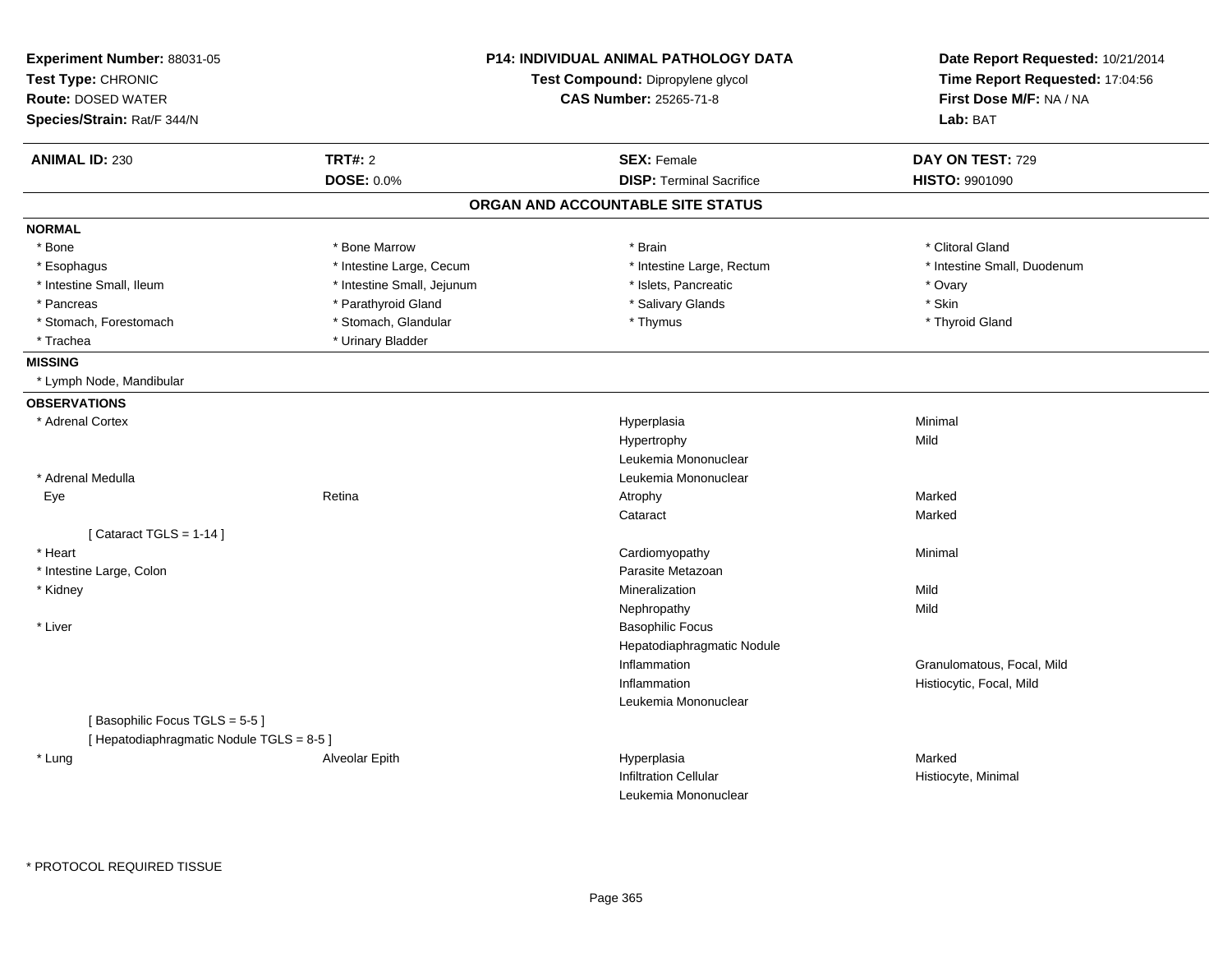| <b>Experiment Number: 88031-05</b><br><b>Test Type: CHRONIC</b><br><b>Route: DOSED WATER</b><br>Species/Strain: Rat/F 344/N |                       | <b>P14: INDIVIDUAL ANIMAL PATHOLOGY DATA</b><br>Test Compound: Dipropylene glycol<br><b>CAS Number: 25265-71-8</b> | Date Report Requested: 10/21/2014<br>Time Report Requested: 17:04:56<br>First Dose M/F: NA / NA<br>Lab: BAT |
|-----------------------------------------------------------------------------------------------------------------------------|-----------------------|--------------------------------------------------------------------------------------------------------------------|-------------------------------------------------------------------------------------------------------------|
| <b>ANIMAL ID: 230</b>                                                                                                       | <b>TRT#: 2</b>        | <b>SEX: Female</b>                                                                                                 | DAY ON TEST: 729                                                                                            |
|                                                                                                                             | <b>DOSE: 0.0%</b>     | <b>DISP:</b> Terminal Sacrifice                                                                                    | <b>HISTO: 9901090</b>                                                                                       |
|                                                                                                                             |                       | ORGAN AND ACCOUNTABLE SITE STATUS                                                                                  |                                                                                                             |
| Lymph Node<br>[ Leukemia Mononuclear TGLS = 6-12 ]                                                                          | Deep Cervical         | Leukemia Mononuclear                                                                                               |                                                                                                             |
| * Lymph Node, Mesenteric                                                                                                    |                       | Leukemia Mononuclear                                                                                               |                                                                                                             |
| * Mammary Gland<br>[Fibroadenoma TGLS = 2-13]                                                                               |                       | Fibroadenoma                                                                                                       |                                                                                                             |
| * Nose                                                                                                                      | <b>Respirat Epith</b> | Accumulation, Hyaline Droplet                                                                                      | Mild                                                                                                        |
| * Pituitary Gland<br>[Hyperplasia TGLS = $7-9$ ]                                                                            | Pars Distalis         | Hyperplasia                                                                                                        | Moderate                                                                                                    |
| * Spleen                                                                                                                    |                       | Leukemia Mononuclear                                                                                               |                                                                                                             |
| [Leukemia Mononuclear TGLS = 4-5]                                                                                           |                       |                                                                                                                    |                                                                                                             |
| * Uterus                                                                                                                    |                       | Hyperplasia                                                                                                        | Cystic, Marked                                                                                              |
| [Hyperplasia TGLS = $3-9$ ]                                                                                                 |                       |                                                                                                                    |                                                                                                             |
| PRIMARY CAUSE OF DEATH                                                                                                      |                       |                                                                                                                    |                                                                                                             |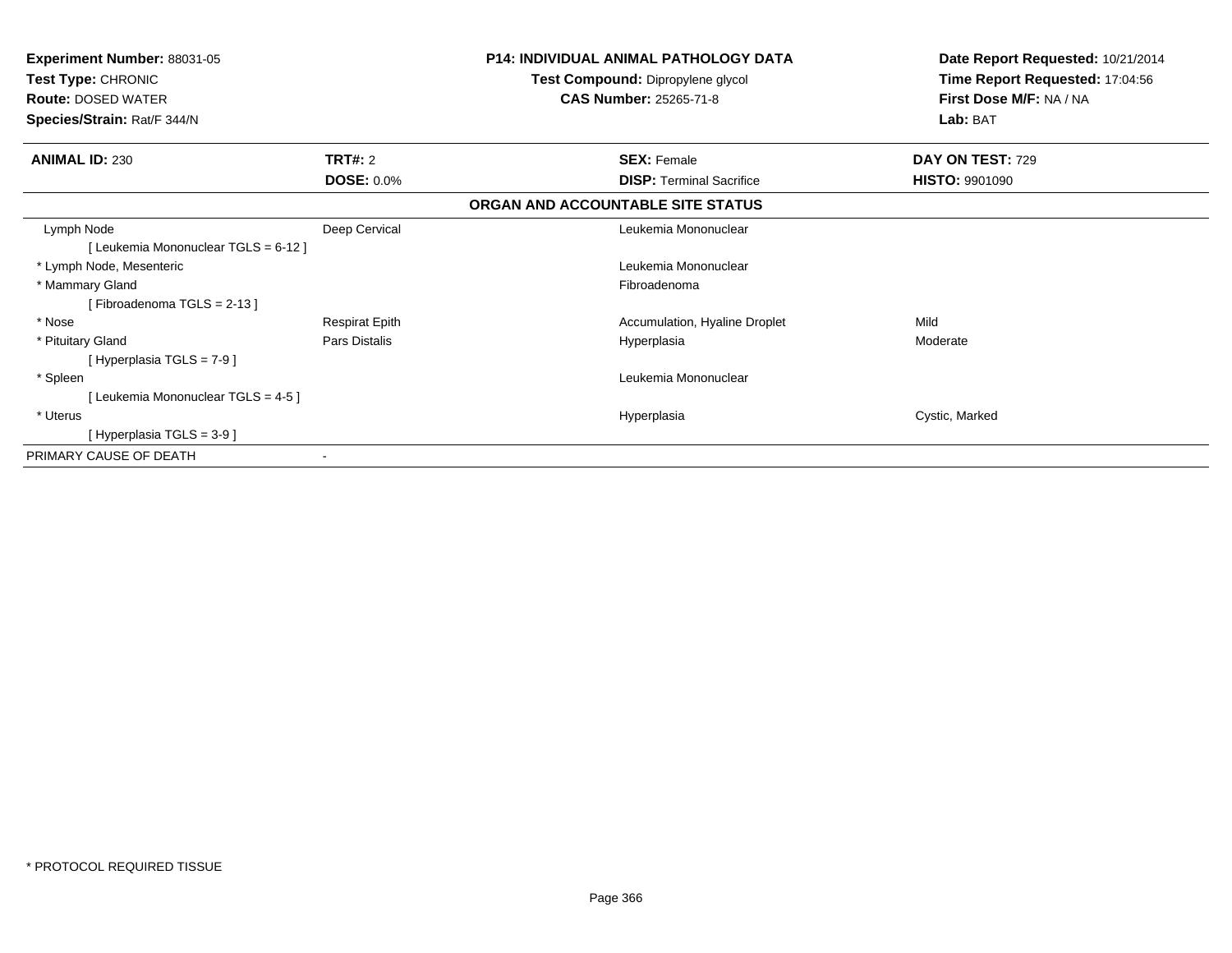| Experiment Number: 88031-05                | <b>P14: INDIVIDUAL ANIMAL PATHOLOGY DATA</b><br>Test Compound: Dipropylene glycol |                                   | Date Report Requested: 10/21/2014<br>Time Report Requested: 17:04:56 |
|--------------------------------------------|-----------------------------------------------------------------------------------|-----------------------------------|----------------------------------------------------------------------|
| Test Type: CHRONIC                         |                                                                                   |                                   |                                                                      |
| <b>Route: DOSED WATER</b>                  |                                                                                   | <b>CAS Number: 25265-71-8</b>     | First Dose M/F: NA / NA                                              |
| Species/Strain: Rat/F 344/N                |                                                                                   |                                   | Lab: BAT                                                             |
| <b>ANIMAL ID: 231</b>                      | <b>TRT#: 2</b>                                                                    | <b>SEX: Female</b>                | DAY ON TEST: 702                                                     |
|                                            | <b>DOSE: 0.0%</b>                                                                 | <b>DISP: Natural Death</b>        | HISTO: 9901091                                                       |
|                                            |                                                                                   | ORGAN AND ACCOUNTABLE SITE STATUS |                                                                      |
| <b>NORMAL</b>                              |                                                                                   |                                   |                                                                      |
| * Adrenal Cortex                           | * Bone                                                                            | * Bone Marrow                     | * Brain                                                              |
| * Clitoral Gland                           | * Esophagus                                                                       | * Intestine Large, Cecum          | * Intestine Large, Colon                                             |
| * Intestine Large, Rectum                  | * Intestine Small, Duodenum                                                       | * Intestine Small, Ileum          | * Intestine Small, Jejunum                                           |
| * Islets, Pancreatic                       | * Lymph Node, Mesenteric                                                          | * Mammary Gland                   | * Ovary                                                              |
| * Pancreas                                 | * Parathyroid Gland                                                               | * Pituitary Gland                 | * Salivary Glands                                                    |
| * Skin                                     | * Spleen                                                                          | * Stomach, Forestomach            | * Stomach, Glandular                                                 |
| * Thymus                                   | * Trachea                                                                         | * Urinary Bladder                 | * Uterus                                                             |
| <b>MISSING</b>                             |                                                                                   |                                   |                                                                      |
| * Lymph Node, Mandibular                   |                                                                                   |                                   |                                                                      |
| <b>OBSERVATIONS</b>                        |                                                                                   |                                   |                                                                      |
| * Adrenal Medulla                          |                                                                                   | Pheochromocytoma Malignant        |                                                                      |
| [ Pheochromocytoma Malignant TGLS = 2-13 ] |                                                                                   |                                   |                                                                      |
| * Heart                                    |                                                                                   | Cardiomyopathy                    | Mild                                                                 |
| * Kidney                                   |                                                                                   | Nephropathy                       | Mild                                                                 |
| * Liver                                    |                                                                                   | <b>Basophilic Focus</b>           |                                                                      |
|                                            |                                                                                   | Inflammation                      | Granulomatous, Focal, Minimal                                        |
|                                            |                                                                                   | Inflammation                      | Histiocytic, Focal, Mild                                             |
| * Lung                                     | Alveolar Epith                                                                    | Hyperplasia                       | Minimal                                                              |
|                                            | <b>Bronchiole</b>                                                                 | Hyperplasia                       | Mild                                                                 |
|                                            |                                                                                   | <b>Infiltration Cellular</b>      | Histiocyte, Minimal                                                  |
| Lymph Node                                 | Pancreatic                                                                        | Inflammation                      | Granulomatous, Moderate                                              |
| [Inflammation TGLS = 1-12]                 |                                                                                   |                                   |                                                                      |
| * Nose                                     | <b>Respirat Epith</b>                                                             | Accumulation, Hyaline Droplet     | Mild                                                                 |
| * Thyroid Gland                            | C Cell                                                                            | Hyperplasia                       | Minimal                                                              |
| PRIMARY CAUSE OF DEATH                     | - Adrenal Medulla Pheochromocytoma Malignant                                      |                                   |                                                                      |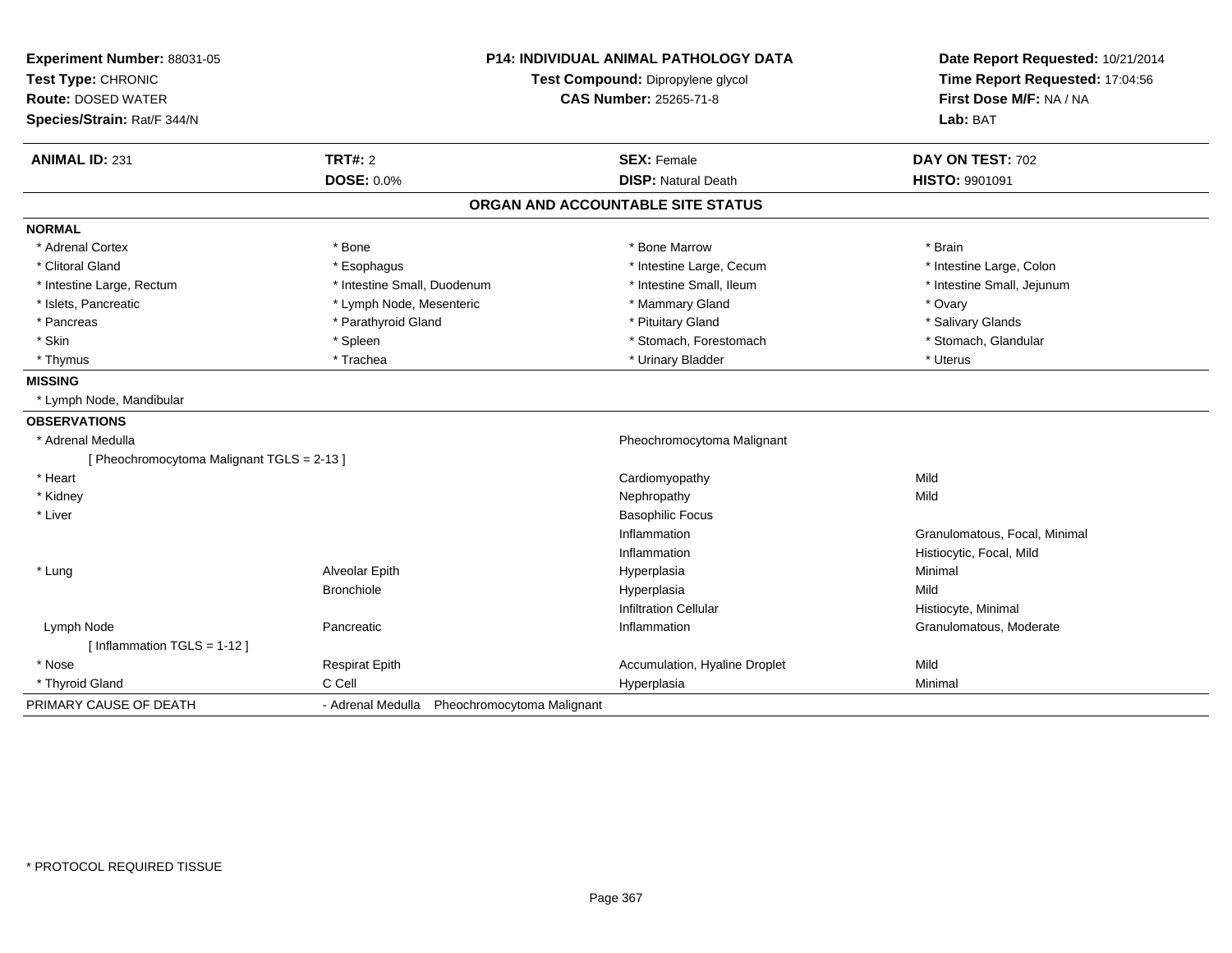| Experiment Number: 88031-05   |                                   | <b>P14: INDIVIDUAL ANIMAL PATHOLOGY DATA</b> | Date Report Requested: 10/21/2014 |
|-------------------------------|-----------------------------------|----------------------------------------------|-----------------------------------|
| Test Type: CHRONIC            | Test Compound: Dipropylene glycol |                                              | Time Report Requested: 17:04:56   |
| <b>Route: DOSED WATER</b>     |                                   | <b>CAS Number: 25265-71-8</b>                | First Dose M/F: NA / NA           |
| Species/Strain: Rat/F 344/N   |                                   |                                              | Lab: BAT                          |
| <b>ANIMAL ID: 232</b>         | <b>TRT#: 2</b>                    | <b>SEX: Female</b>                           | DAY ON TEST: 731                  |
|                               | <b>DOSE: 0.0%</b>                 | <b>DISP: Terminal Sacrifice</b>              | HISTO: 9901092                    |
|                               |                                   | ORGAN AND ACCOUNTABLE SITE STATUS            |                                   |
| <b>NORMAL</b>                 |                                   |                                              |                                   |
| * Adrenal Medulla             | * Bone                            | * Bone Marrow                                | * Brain                           |
| * Esophagus                   | * Intestine Large, Cecum          | * Intestine Large, Colon                     | * Intestine Small, Duodenum       |
| * Intestine Small, Ileum      | * Intestine Small, Jejunum        | * Islets, Pancreatic                         | * Lymph Node, Mesenteric          |
| * Ovary                       | * Parathyroid Gland               | * Salivary Glands                            | * Skin                            |
| * Spleen                      | * Stomach, Forestomach            | * Stomach, Glandular                         | * Thymus                          |
| * Trachea                     | * Urinary Bladder                 | * Uterus                                     |                                   |
| <b>MISSING</b>                |                                   |                                              |                                   |
| * Lymph Node, Mandibular      |                                   |                                              |                                   |
| <b>OBSERVATIONS</b>           |                                   |                                              |                                   |
| * Adrenal Cortex              |                                   | Hyperplasia                                  | Mild                              |
| * Clitoral Gland              |                                   | Adenoma                                      |                                   |
| [Adenoma TGLS = $2-12$ ]      |                                   |                                              |                                   |
| * Heart                       |                                   | Cardiomyopathy                               | Minimal                           |
| * Intestine Large, Rectum     |                                   | Parasite Metazoan                            |                                   |
| * Kidney                      |                                   | Nephropathy                                  | Minimal                           |
| * Liver                       |                                   | <b>Basophilic Focus</b>                      |                                   |
|                               |                                   | Clear Cell Focus                             |                                   |
|                               |                                   | Inflammation                                 | Histiocytic, Focal, Minimal       |
|                               |                                   | Inflammation                                 | Granulomatous, Focal, Minimal     |
| [Basophilic Focus TGLS = 3-5] |                                   |                                              |                                   |
| * Lung                        | Alveolar Epith                    | Hyperplasia                                  | Minimal                           |
|                               |                                   | <b>Infiltration Cellular</b>                 | Histiocyte, Minimal               |
| * Mammary Gland               |                                   | Fibroadenoma                                 |                                   |
| [Fibroadenoma TGLS = 4-13]    |                                   |                                              |                                   |
| * Nose                        | <b>Respirat Epith</b>             | Accumulation, Hyaline Droplet                | Moderate                          |
| * Pancreas                    |                                   | Atrophy                                      | Minimal                           |
| * Pituitary Gland             | <b>Pars Distalis</b>              | Adenoma                                      |                                   |
| [Adenoma TGLS = $1-9$ ]       |                                   |                                              |                                   |
| * Thyroid Gland               | C Cell                            | Adenoma                                      |                                   |
|                               | C Cell                            | Hyperplasia                                  | Mild                              |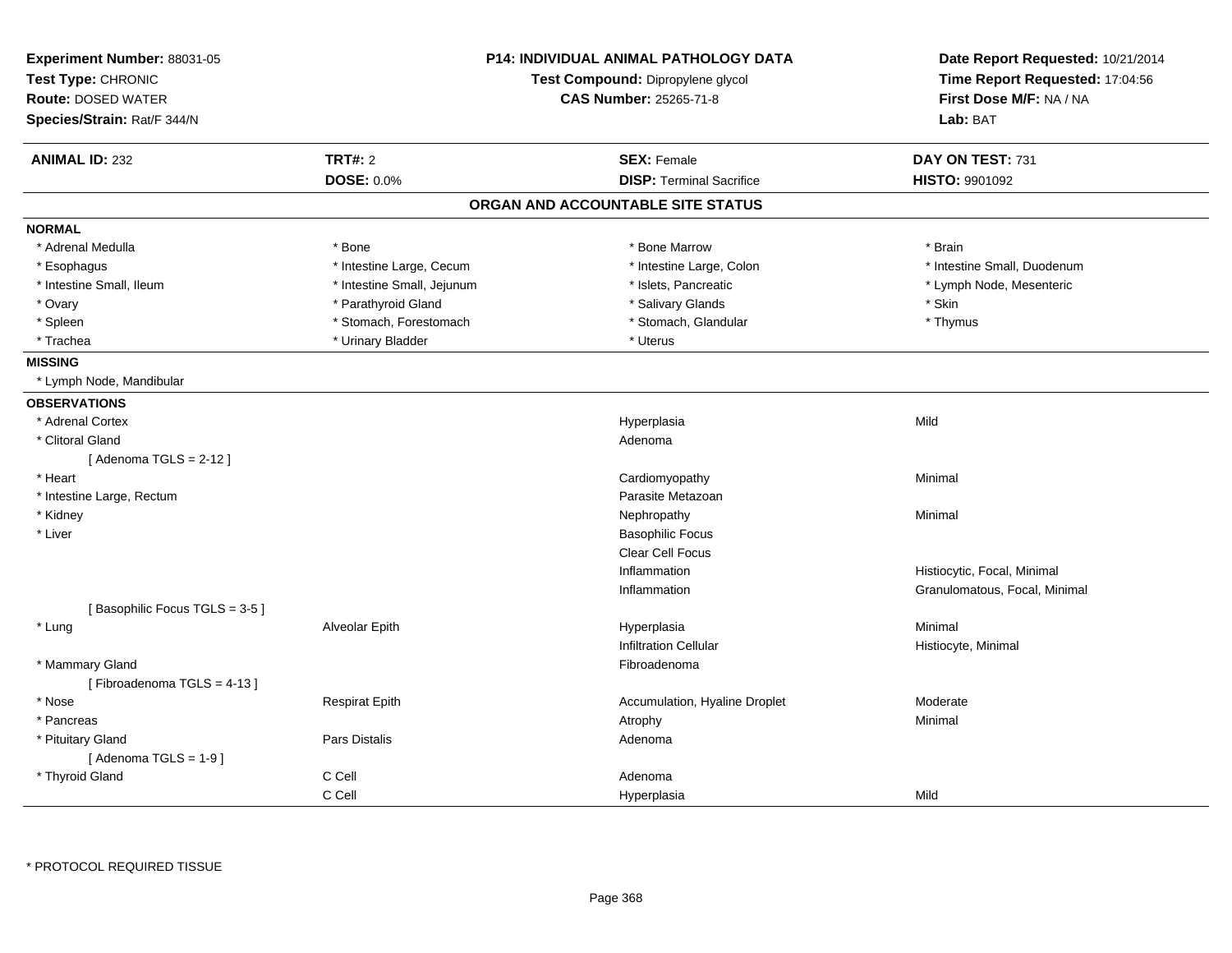| <b>Experiment Number: 88031-05</b><br><b>P14: INDIVIDUAL ANIMAL PATHOLOGY DATA</b><br>Test Compound: Dipropylene glycol<br>Test Type: CHRONIC<br><b>CAS Number: 25265-71-8</b><br><b>Route: DOSED WATER</b> |                   |                                   | Date Report Requested: 10/21/2014 |
|-------------------------------------------------------------------------------------------------------------------------------------------------------------------------------------------------------------|-------------------|-----------------------------------|-----------------------------------|
|                                                                                                                                                                                                             |                   |                                   | Time Report Requested: 17:04:56   |
|                                                                                                                                                                                                             |                   | First Dose M/F: NA / NA           |                                   |
| Species/Strain: Rat/F 344/N                                                                                                                                                                                 |                   |                                   | Lab: BAT                          |
| <b>ANIMAL ID: 232</b>                                                                                                                                                                                       | <b>TRT#: 2</b>    | <b>SEX: Female</b>                | DAY ON TEST: 731                  |
|                                                                                                                                                                                                             | <b>DOSE: 0.0%</b> | <b>DISP: Terminal Sacrifice</b>   | <b>HISTO: 9901092</b>             |
|                                                                                                                                                                                                             |                   | ORGAN AND ACCOUNTABLE SITE STATUS |                                   |
| PRIMARY CAUSE OF DEATH                                                                                                                                                                                      |                   |                                   |                                   |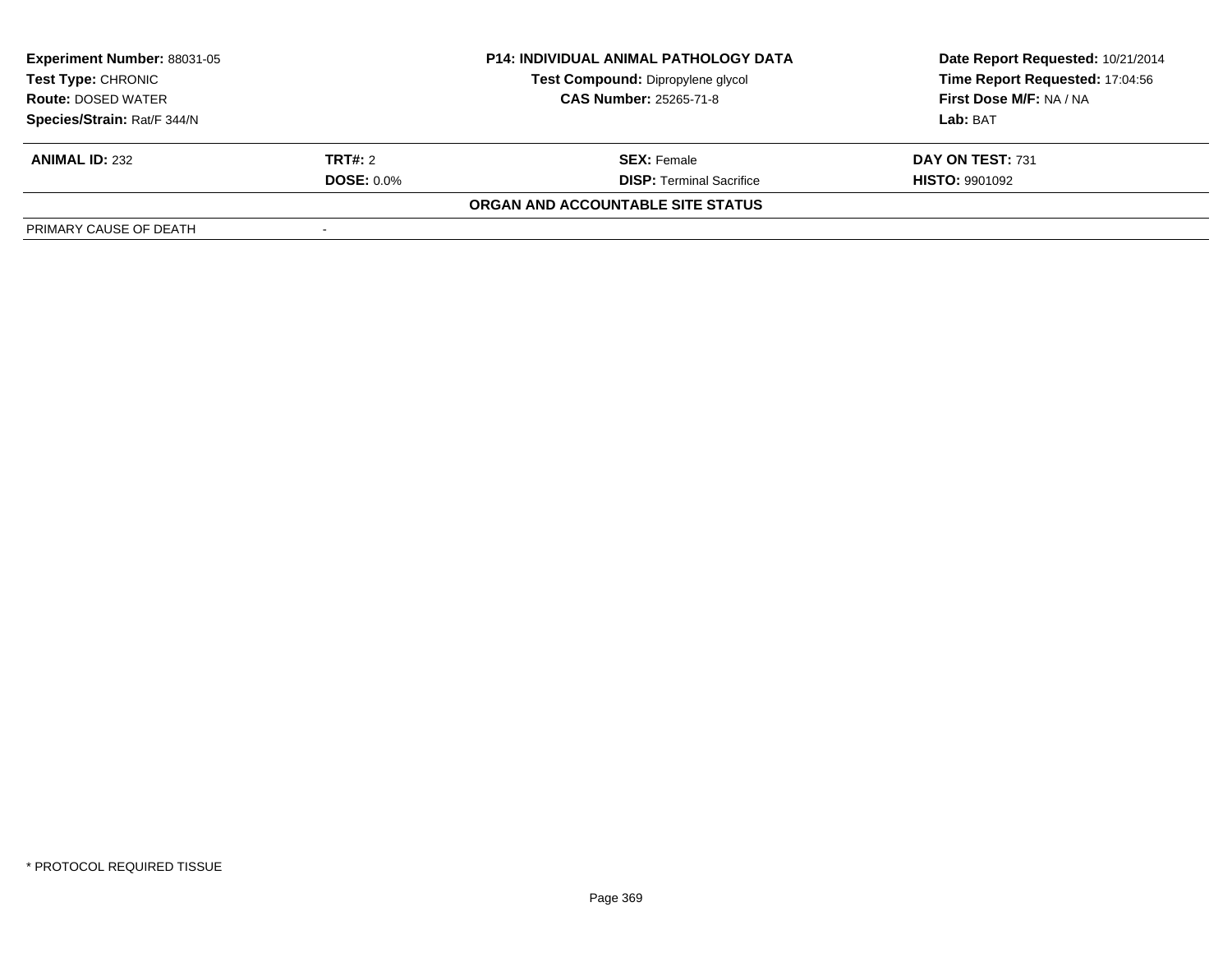| Experiment Number: 88031-05<br>Test Type: CHRONIC<br><b>Route: DOSED WATER</b> | <b>P14: INDIVIDUAL ANIMAL PATHOLOGY DATA</b><br>Test Compound: Dipropylene glycol<br><b>CAS Number: 25265-71-8</b> |                                   | Date Report Requested: 10/21/2014<br>Time Report Requested: 17:04:56<br>First Dose M/F: NA / NA |
|--------------------------------------------------------------------------------|--------------------------------------------------------------------------------------------------------------------|-----------------------------------|-------------------------------------------------------------------------------------------------|
| Species/Strain: Rat/F 344/N                                                    |                                                                                                                    |                                   | Lab: BAT                                                                                        |
| <b>ANIMAL ID: 233</b>                                                          | <b>TRT#: 2</b>                                                                                                     | <b>SEX: Female</b>                | DAY ON TEST: 729                                                                                |
|                                                                                | <b>DOSE: 0.0%</b>                                                                                                  | <b>DISP: Terminal Sacrifice</b>   | <b>HISTO: 9901093</b>                                                                           |
|                                                                                |                                                                                                                    | ORGAN AND ACCOUNTABLE SITE STATUS |                                                                                                 |
| <b>NORMAL</b>                                                                  |                                                                                                                    |                                   |                                                                                                 |
| * Bone                                                                         | * Bone Marrow                                                                                                      | * Brain                           | * Esophagus                                                                                     |
| * Heart                                                                        | * Intestine Large, Cecum                                                                                           | * Intestine Large, Colon          | * Intestine Large, Rectum                                                                       |
| * Intestine Small, Duodenum                                                    | * Intestine Small, Ileum                                                                                           | * Intestine Small, Jejunum        | * Islets, Pancreatic                                                                            |
| * Lymph Node, Mesenteric                                                       | * Nose                                                                                                             | * Ovary                           | * Pancreas                                                                                      |
| * Parathyroid Gland                                                            | * Salivary Glands                                                                                                  | * Skin                            | * Spleen                                                                                        |
| * Stomach, Forestomach                                                         | * Stomach, Glandular                                                                                               | * Thymus                          | * Trachea                                                                                       |
| * Urinary Bladder                                                              | * Uterus                                                                                                           |                                   |                                                                                                 |
| <b>MISSING</b>                                                                 |                                                                                                                    |                                   |                                                                                                 |
| * Lymph Node, Mandibular                                                       |                                                                                                                    |                                   |                                                                                                 |
| <b>OBSERVATIONS</b>                                                            |                                                                                                                    |                                   |                                                                                                 |
| * Adrenal Cortex                                                               |                                                                                                                    | Degeneration                      | Cystic, Mild                                                                                    |
|                                                                                |                                                                                                                    | Hypertrophy                       | Minimal                                                                                         |
| * Adrenal Medulla                                                              |                                                                                                                    | Hyperplasia                       | Minimal                                                                                         |
| * Clitoral Gland                                                               |                                                                                                                    | Adenoma                           |                                                                                                 |
| * Kidney                                                                       |                                                                                                                    | Nephropathy                       | Minimal                                                                                         |
| * Liver                                                                        |                                                                                                                    | <b>Basophilic Focus</b>           |                                                                                                 |
|                                                                                |                                                                                                                    | Inflammation                      | Granulomatous, Focal, Minimal                                                                   |
|                                                                                |                                                                                                                    | Inflammation                      | Histiocytic, Focal, Minimal                                                                     |
| [Basophilic Focus TGLS = 2-5]                                                  |                                                                                                                    |                                   |                                                                                                 |
| * Lung                                                                         |                                                                                                                    | <b>Infiltration Cellular</b>      | Histiocyte, Minimal                                                                             |
| * Mammary Gland                                                                |                                                                                                                    | Fibroadenoma                      |                                                                                                 |
| [Fibroadenoma TGLS = 1-12]                                                     |                                                                                                                    |                                   |                                                                                                 |
| * Pituitary Gland                                                              | <b>Pars Distalis</b>                                                                                               | Hyperplasia                       | Moderate                                                                                        |
| * Thyroid Gland                                                                | C Cell                                                                                                             | Hyperplasia                       | Minimal                                                                                         |
| PRIMARY CAUSE OF DEATH                                                         |                                                                                                                    |                                   |                                                                                                 |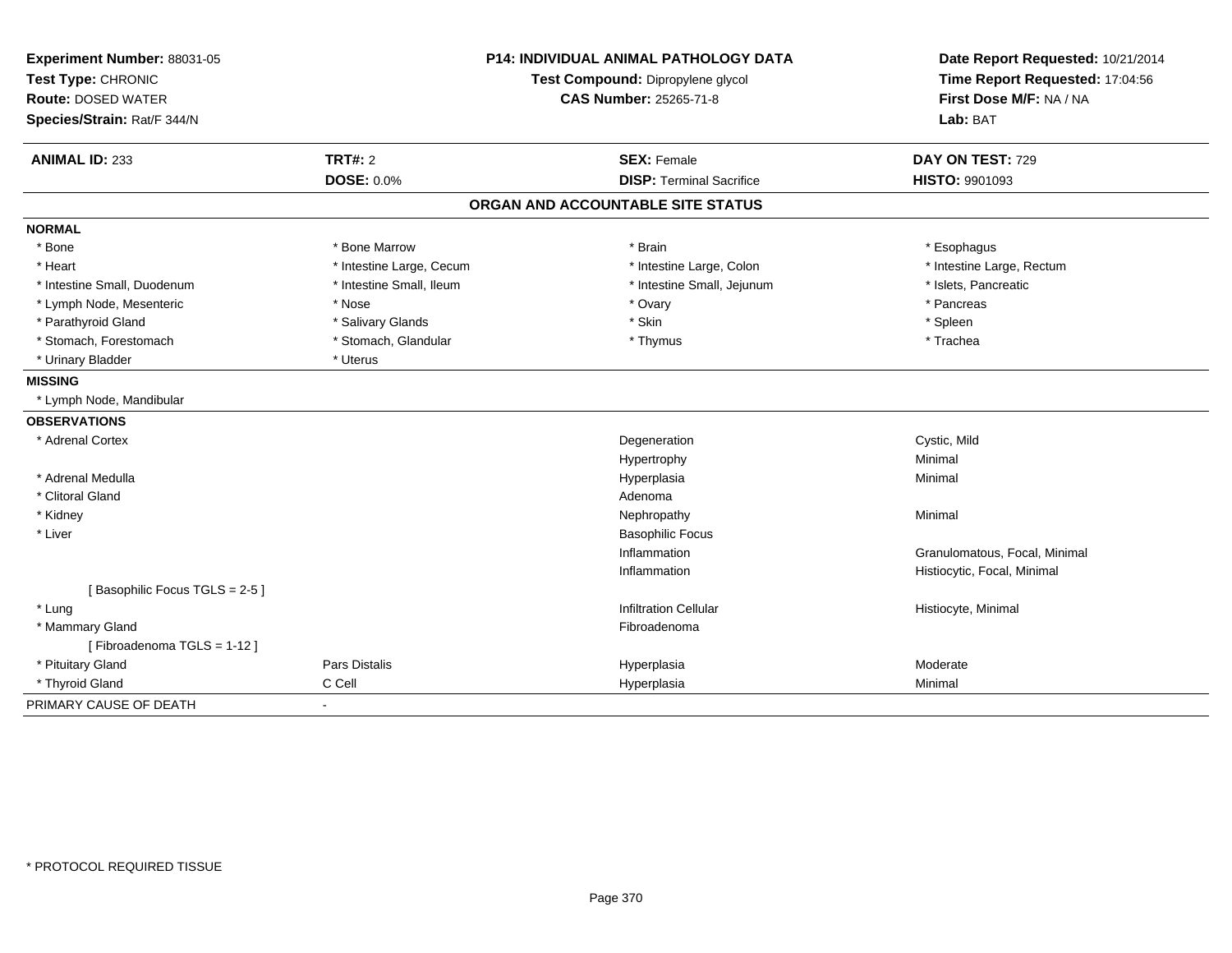| Experiment Number: 88031-05                   | <b>P14: INDIVIDUAL ANIMAL PATHOLOGY DATA</b><br>Test Compound: Dipropylene glycol                   |                                   | Date Report Requested: 10/21/2014 |
|-----------------------------------------------|-----------------------------------------------------------------------------------------------------|-----------------------------------|-----------------------------------|
| Test Type: CHRONIC                            |                                                                                                     |                                   | Time Report Requested: 17:04:56   |
| Route: DOSED WATER                            |                                                                                                     | <b>CAS Number: 25265-71-8</b>     | First Dose M/F: NA / NA           |
| Species/Strain: Rat/F 344/N                   |                                                                                                     |                                   | Lab: BAT                          |
| <b>ANIMAL ID: 234</b>                         | <b>TRT#: 2</b>                                                                                      | <b>SEX: Female</b>                | DAY ON TEST: 730                  |
|                                               | <b>DOSE: 0.0%</b>                                                                                   | <b>DISP: Terminal Sacrifice</b>   | <b>HISTO: 9901094</b>             |
|                                               |                                                                                                     | ORGAN AND ACCOUNTABLE SITE STATUS |                                   |
| <b>NORMAL</b>                                 |                                                                                                     |                                   |                                   |
| * Adrenal Cortex                              | * Adrenal Medulla                                                                                   | * Bone                            | * Bone Marrow                     |
| * Brain                                       | * Clitoral Gland                                                                                    | * Esophagus                       | * Intestine Large, Cecum          |
| * Intestine Large, Colon                      | * Intestine Large, Rectum                                                                           | * Intestine Small, Duodenum       | * Intestine Small, Ileum          |
| * Intestine Small, Jejunum                    | * Islets, Pancreatic                                                                                | * Lymph Node, Mesenteric          | * Mammary Gland                   |
| * Ovary                                       | * Pancreas                                                                                          | * Parathyroid Gland               | * Salivary Glands                 |
| * Spleen                                      | * Stomach, Forestomach                                                                              | * Stomach, Glandular              | * Thymus                          |
| * Trachea                                     | * Urinary Bladder                                                                                   | * Uterus                          |                                   |
| <b>MISSING</b>                                |                                                                                                     |                                   |                                   |
| * Lymph Node, Mandibular                      |                                                                                                     |                                   |                                   |
| <b>OBSERVATIONS</b>                           |                                                                                                     |                                   |                                   |
| * Heart                                       |                                                                                                     | Cardiomyopathy                    | Minimal                           |
| * Kidney                                      |                                                                                                     | Nephropathy                       | Minimal                           |
| * Liver                                       |                                                                                                     | <b>Basophilic Focus</b>           |                                   |
|                                               |                                                                                                     | <b>Clear Cell Focus</b>           |                                   |
|                                               |                                                                                                     | Inflammation                      | Histiocytic, Focal, Minimal       |
| [Basophilic Focus TGLS = 3-5]                 |                                                                                                     |                                   |                                   |
| [Clear Cell Focus TGLS = 3-5]                 |                                                                                                     |                                   |                                   |
| * Lung                                        |                                                                                                     | Alveolar/Bronchiolar Carcinoma    |                                   |
|                                               |                                                                                                     | <b>Infiltration Cellular</b>      | Histiocyte, Minimal               |
|                                               |                                                                                                     | Inflammation                      | Chronic Active, Minimal           |
| [ Alveolar/Bronchiolar Carcinoma TGLS = 2-4 ] |                                                                                                     |                                   |                                   |
| * Mammary GI                                  | Note: TGL 1, "mass, 5- x 35 x 30 mm, white" noted at necropsy, involved subcutaneous tissue (skin). |                                   |                                   |
| * Nose                                        |                                                                                                     |                                   |                                   |
|                                               | <b>Respirat Epith</b>                                                                               | Accumulation, Hyaline Droplet     | Minimal                           |
| * Pituitary Gland<br>[Adenoma TGLS = $4-9$ ]  | Pars Distalis                                                                                       | Adenoma                           |                                   |
| * Skin                                        | <b>Subcut Tiss</b>                                                                                  | Fibroma                           |                                   |
|                                               |                                                                                                     |                                   |                                   |
| [Fibroma TGLS = $1-12$ ]<br>* Thyroid Gland   | C Cell                                                                                              |                                   | Moderate                          |
| PRIMARY CAUSE OF DEATH                        |                                                                                                     | Hyperplasia                       |                                   |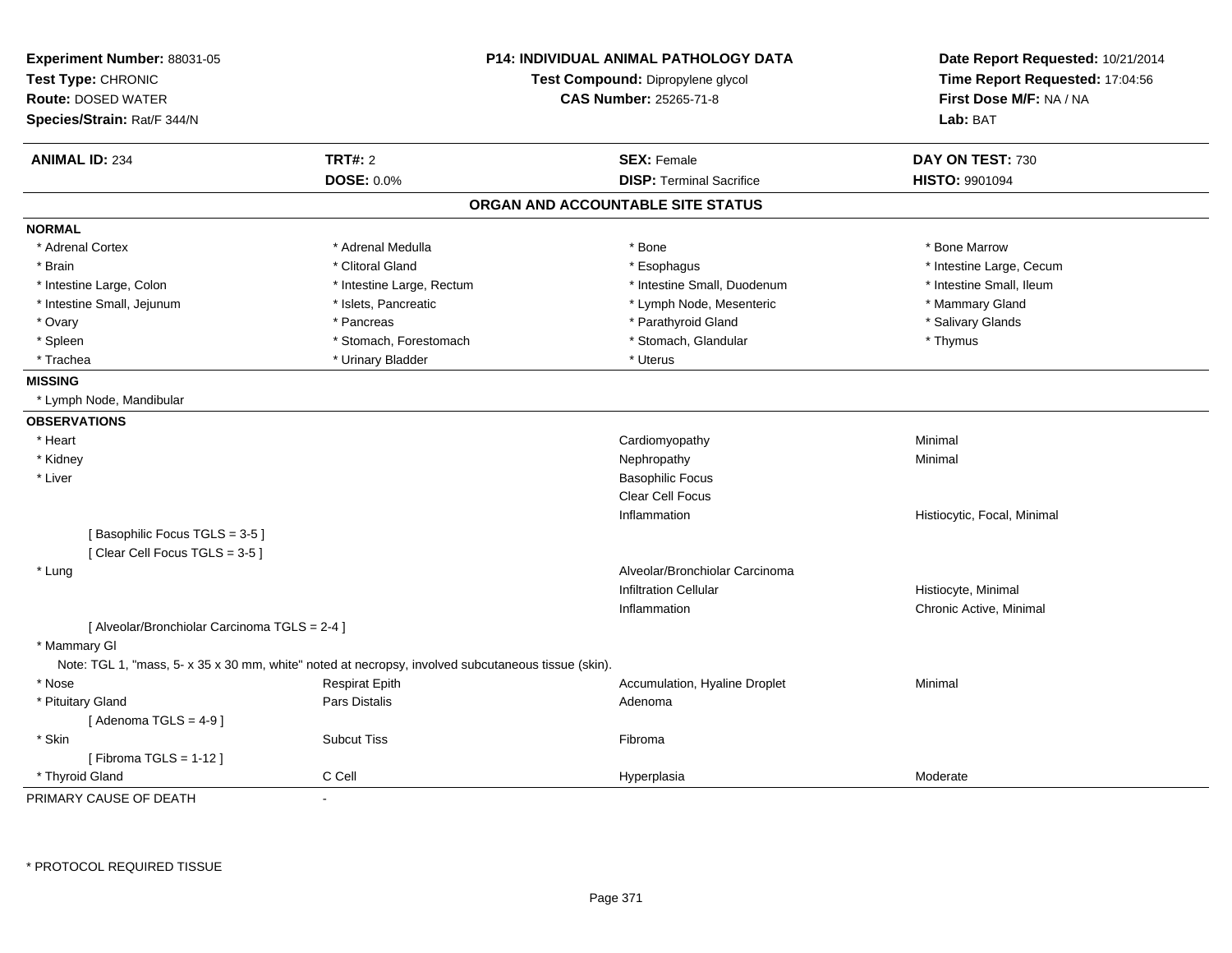| <b>Experiment Number: 88031-05</b><br><b>Test Type: CHRONIC</b> |                                                            | <b>P14: INDIVIDUAL ANIMAL PATHOLOGY DATA</b><br>Test Compound: Dipropylene glycol | Date Report Requested: 10/21/2014<br>Time Report Requested: 17:04:56 |
|-----------------------------------------------------------------|------------------------------------------------------------|-----------------------------------------------------------------------------------|----------------------------------------------------------------------|
|                                                                 | <b>CAS Number: 25265-71-8</b><br><b>Route: DOSED WATER</b> |                                                                                   | First Dose M/F: NA / NA                                              |
| Species/Strain: Rat/F 344/N                                     |                                                            |                                                                                   | Lab: BAT                                                             |
| <b>ANIMAL ID: 234</b>                                           | <b>TRT#:</b> 2                                             | <b>SEX: Female</b>                                                                | DAY ON TEST: 730                                                     |
|                                                                 | <b>DOSE: 0.0%</b>                                          | <b>DISP:</b> Terminal Sacrifice                                                   | <b>HISTO: 9901094</b>                                                |
|                                                                 |                                                            | <b>ORGAN AND ACCOUNTABLE SITE STATUS</b>                                          |                                                                      |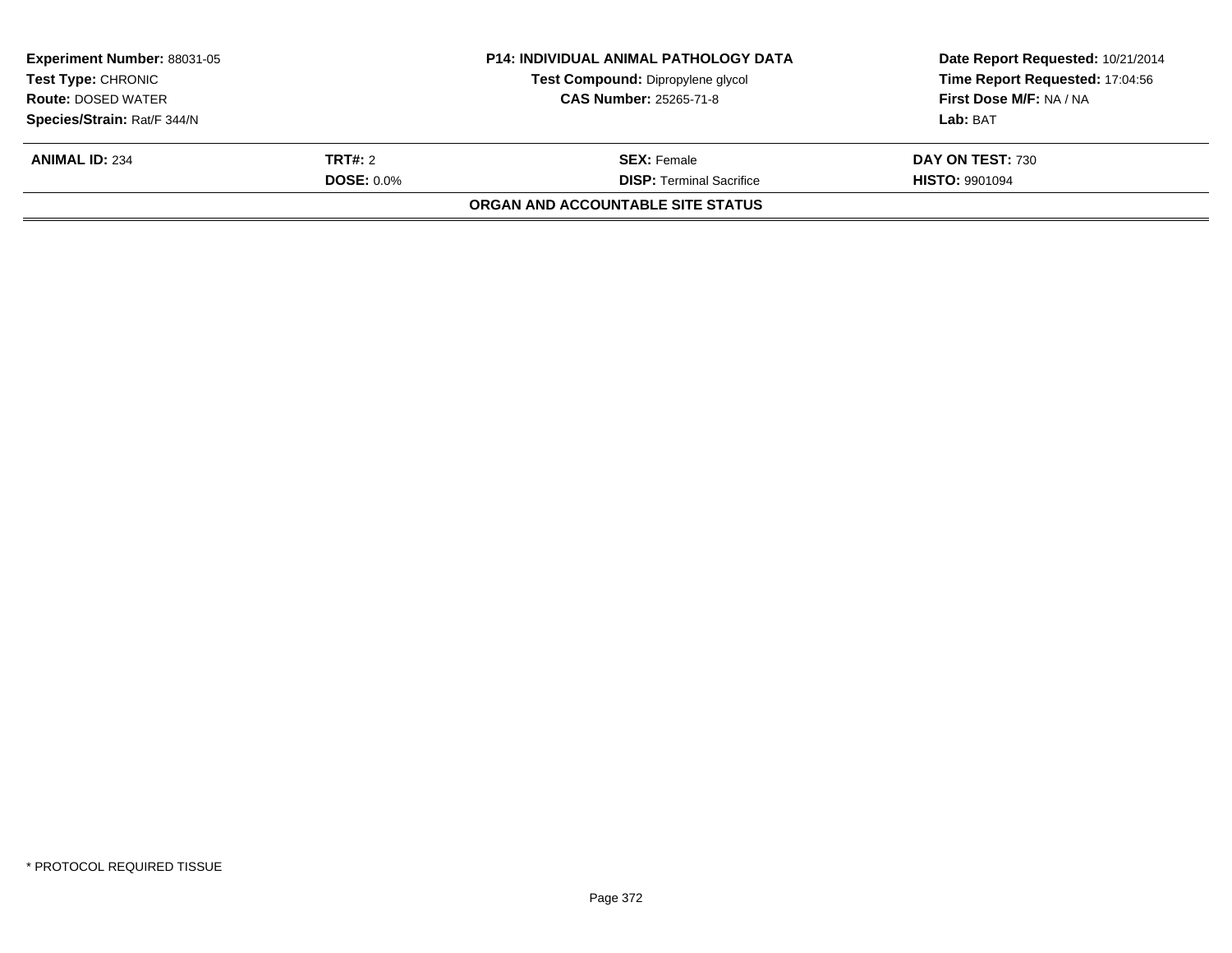| Experiment Number: 88031-05<br>Test Type: CHRONIC<br><b>Route: DOSED WATER</b><br>Species/Strain: Rat/F 344/N |                               | <b>P14: INDIVIDUAL ANIMAL PATHOLOGY DATA</b><br>Test Compound: Dipropylene glycol<br><b>CAS Number: 25265-71-8</b> | Date Report Requested: 10/21/2014<br>Time Report Requested: 17:04:56<br>First Dose M/F: NA / NA<br>Lab: BAT |
|---------------------------------------------------------------------------------------------------------------|-------------------------------|--------------------------------------------------------------------------------------------------------------------|-------------------------------------------------------------------------------------------------------------|
| <b>ANIMAL ID: 235</b>                                                                                         | <b>TRT#: 2</b>                | <b>SEX: Female</b>                                                                                                 | DAY ON TEST: 543                                                                                            |
|                                                                                                               | <b>DOSE: 0.0%</b>             | <b>DISP: Natural Death</b>                                                                                         | <b>HISTO: 9901095</b>                                                                                       |
|                                                                                                               |                               | ORGAN AND ACCOUNTABLE SITE STATUS                                                                                  |                                                                                                             |
| <b>NORMAL</b>                                                                                                 |                               |                                                                                                                    |                                                                                                             |
| * Bone                                                                                                        | * Brain                       | * Esophagus                                                                                                        | * Intestine Large, Colon                                                                                    |
| * Intestine Large, Rectum                                                                                     | * Mammary Gland               | * Parathyroid Gland                                                                                                | * Salivary Glands                                                                                           |
| * Skin                                                                                                        | * Stomach, Forestomach        | * Stomach, Glandular                                                                                               | * Urinary Bladder                                                                                           |
| * Uterus                                                                                                      |                               |                                                                                                                    |                                                                                                             |
| <b>AUTO PRECLUDES DIAG.</b>                                                                                   |                               |                                                                                                                    |                                                                                                             |
| * Adrenal Cortex                                                                                              | * Adrenal Medulla             | * Bone Marrow                                                                                                      | * Intestine Large, Cecum                                                                                    |
| * Intestine Small, Duodenum                                                                                   | * Intestine Small, Ileum      | * Intestine Small, Jejunum                                                                                         | * Islets. Pancreatic                                                                                        |
| * Nose                                                                                                        | * Pancreas                    | * Pituitary Gland                                                                                                  | * Thyroid Gland                                                                                             |
| * Trachea                                                                                                     |                               |                                                                                                                    |                                                                                                             |
| <b>OBSERVATIONS</b>                                                                                           |                               |                                                                                                                    |                                                                                                             |
| * Clitoral Gland                                                                                              |                               | Hyperplasia                                                                                                        | Moderate                                                                                                    |
| * Heart                                                                                                       |                               | Cardiomyopathy                                                                                                     | Minimal                                                                                                     |
| * Kidney                                                                                                      |                               | Leukemia Mononuclear                                                                                               |                                                                                                             |
| * Liver                                                                                                       |                               | Leukemia Mononuclear                                                                                               |                                                                                                             |
| * Lung                                                                                                        |                               | Leukemia Mononuclear                                                                                               |                                                                                                             |
| Lymph Node                                                                                                    | <b>Bronchial</b>              | Leukemia Mononuclear                                                                                               |                                                                                                             |
|                                                                                                               | Pancreatic                    | Leukemia Mononuclear                                                                                               |                                                                                                             |
| * Lymph Node, Mandibular                                                                                      |                               | Leukemia Mononuclear                                                                                               |                                                                                                             |
| * Lymph Node, Mesenteric                                                                                      |                               | Leukemia Mononuclear                                                                                               |                                                                                                             |
| * Ovary                                                                                                       |                               | Leukemia Mononuclear                                                                                               |                                                                                                             |
| * Spleen                                                                                                      |                               | Leukemia Mononuclear                                                                                               |                                                                                                             |
| * Thymus                                                                                                      |                               | Leukemia Mononuclear                                                                                               |                                                                                                             |
| PRIMARY CAUSE OF DEATH                                                                                        | - Spleen Leukemia Mononuclear |                                                                                                                    |                                                                                                             |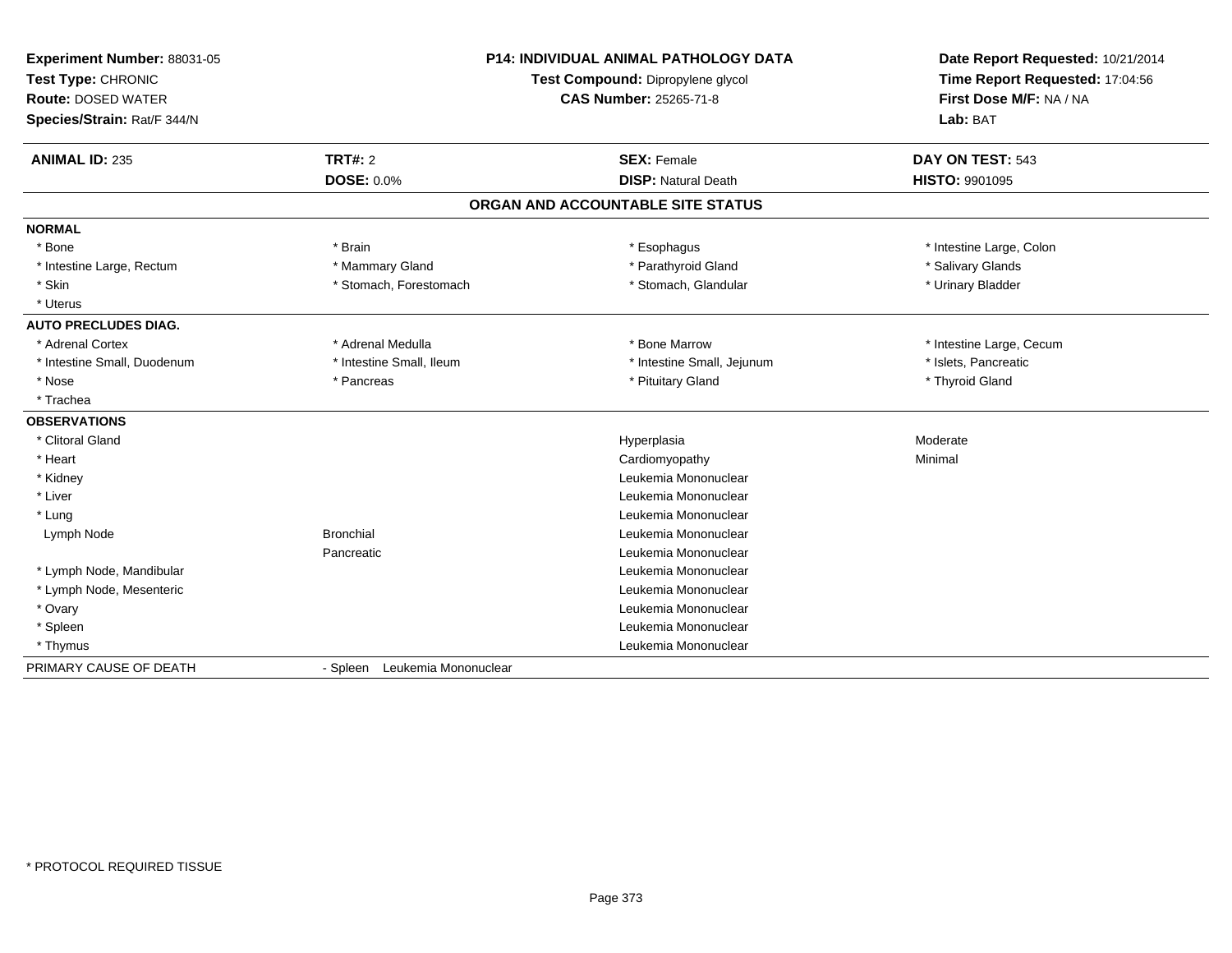| Experiment Number: 88031-05<br>Test Type: CHRONIC<br><b>Route: DOSED WATER</b><br>Species/Strain: Rat/F 344/N | P14: INDIVIDUAL ANIMAL PATHOLOGY DATA<br>Test Compound: Dipropylene glycol<br><b>CAS Number: 25265-71-8</b> |                                   | Date Report Requested: 10/21/2014<br>Time Report Requested: 17:04:56<br>First Dose M/F: NA / NA<br>Lab: BAT |
|---------------------------------------------------------------------------------------------------------------|-------------------------------------------------------------------------------------------------------------|-----------------------------------|-------------------------------------------------------------------------------------------------------------|
| <b>ANIMAL ID: 236</b>                                                                                         | <b>TRT#: 2</b>                                                                                              | <b>SEX: Female</b>                | DAY ON TEST: 731                                                                                            |
|                                                                                                               | <b>DOSE: 0.0%</b>                                                                                           | <b>DISP: Terminal Sacrifice</b>   | HISTO: 9901096                                                                                              |
|                                                                                                               |                                                                                                             | ORGAN AND ACCOUNTABLE SITE STATUS |                                                                                                             |
| <b>NORMAL</b>                                                                                                 |                                                                                                             |                                   |                                                                                                             |
| * Adrenal Cortex                                                                                              | * Bone                                                                                                      | * Bone Marrow                     | * Brain                                                                                                     |
| * Clitoral Gland                                                                                              | * Esophagus                                                                                                 | * Intestine Large, Cecum          | * Intestine Large, Colon                                                                                    |
| * Intestine Large, Rectum                                                                                     | * Intestine Small, Duodenum                                                                                 | * Intestine Small, Ileum          | * Intestine Small, Jejunum                                                                                  |
| * Islets, Pancreatic                                                                                          | * Lymph Node, Mesenteric                                                                                    | * Ovary                           | * Pancreas                                                                                                  |
| * Parathyroid Gland                                                                                           | * Salivary Glands                                                                                           | * Skin                            | * Spleen                                                                                                    |
| * Stomach, Forestomach                                                                                        | * Stomach, Glandular                                                                                        | * Thymus                          | * Trachea                                                                                                   |
| * Urinary Bladder                                                                                             |                                                                                                             |                                   |                                                                                                             |
| <b>MISSING</b>                                                                                                |                                                                                                             |                                   |                                                                                                             |
| * Lymph Node, Mandibular                                                                                      |                                                                                                             |                                   |                                                                                                             |
| <b>OBSERVATIONS</b>                                                                                           |                                                                                                             |                                   |                                                                                                             |
| * Adrenal Medulla                                                                                             |                                                                                                             | Hyperplasia                       | Mild                                                                                                        |
| * Heart                                                                                                       |                                                                                                             | Cardiomyopathy                    | Minimal                                                                                                     |
| * Kidney                                                                                                      |                                                                                                             | Nephropathy                       | Minimal                                                                                                     |
| * Liver                                                                                                       |                                                                                                             | <b>Basophilic Focus</b>           |                                                                                                             |
|                                                                                                               |                                                                                                             | Inflammation                      | Histiocytic, Focal, Minimal                                                                                 |
|                                                                                                               |                                                                                                             | Inflammation                      | Granulomatous, Focal, Minimal                                                                               |
| [Basophilic Focus TGLS = 3-5]                                                                                 |                                                                                                             |                                   |                                                                                                             |
| * Lung                                                                                                        |                                                                                                             | <b>Infiltration Cellular</b>      | Histiocyte, Minimal                                                                                         |
| * Mammary Gland                                                                                               |                                                                                                             | Fibroadenoma                      |                                                                                                             |
| [Fibroadenoma TGLS = 4-8]                                                                                     |                                                                                                             |                                   |                                                                                                             |
| * Nose                                                                                                        | <b>Respirat Epith</b>                                                                                       | Accumulation, Hyaline Droplet     | Minimal                                                                                                     |
| * Pituitary Gland                                                                                             | <b>Pars Distalis</b>                                                                                        | Hyperplasia                       | Moderate                                                                                                    |
| * Thyroid Gland                                                                                               | C Cell                                                                                                      | Adenoma                           |                                                                                                             |
|                                                                                                               | C Cell                                                                                                      | Hyperplasia                       | Mild                                                                                                        |
| * Uterus                                                                                                      |                                                                                                             | Hydrometra                        | Marked                                                                                                      |
|                                                                                                               |                                                                                                             | Sarcoma Stromal                   |                                                                                                             |
| [Hydrometra TGLS = 2-12]<br>[Sarcoma Stromal TGLS = 1-13]                                                     |                                                                                                             |                                   |                                                                                                             |
| PRIMARY CAUSE OF DEATH                                                                                        |                                                                                                             |                                   |                                                                                                             |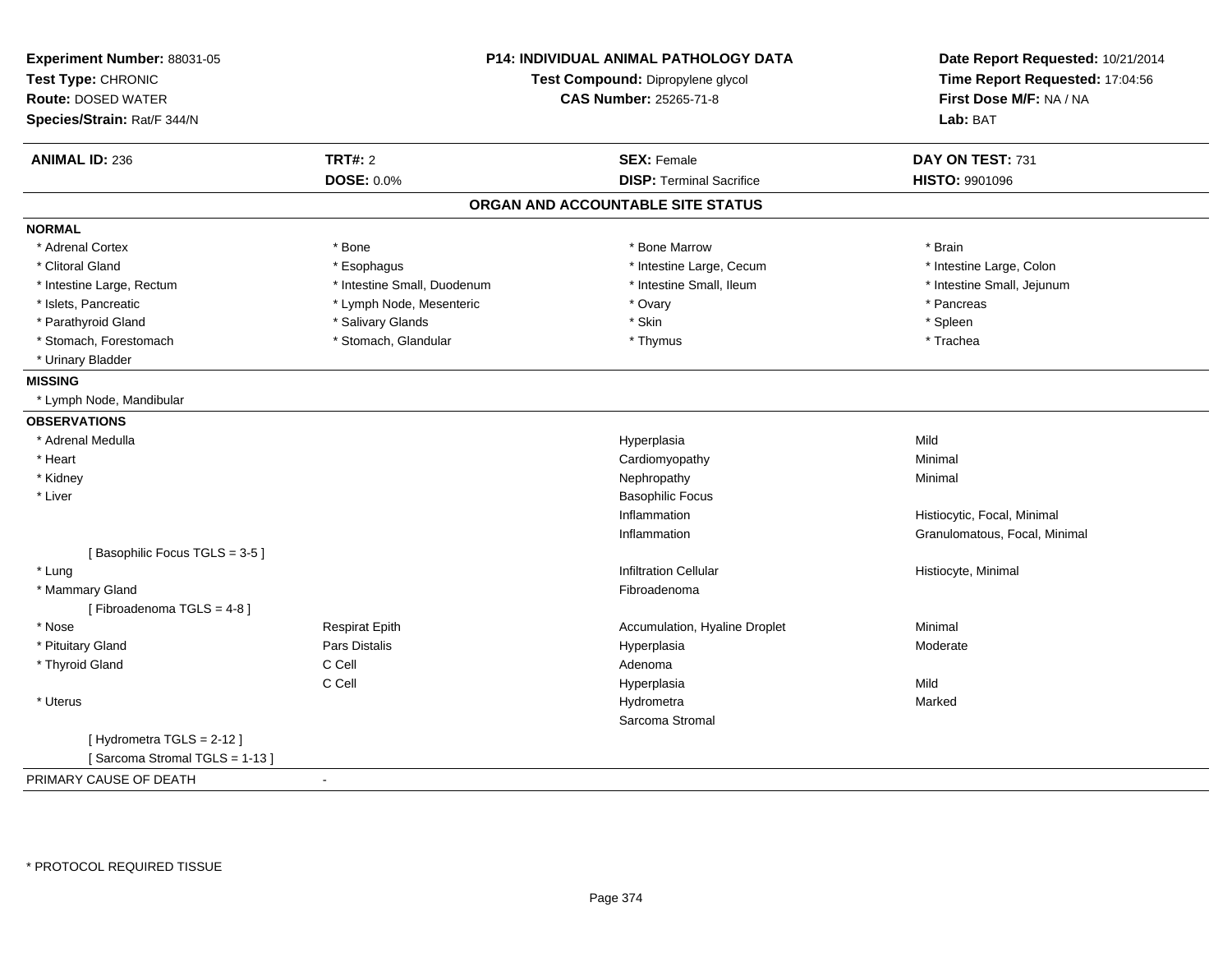| Experiment Number: 88031-05<br>Test Type: CHRONIC<br><b>Route: DOSED WATER</b><br>Species/Strain: Rat/F 344/N | P14: INDIVIDUAL ANIMAL PATHOLOGY DATA<br>Test Compound: Dipropylene glycol<br><b>CAS Number: 25265-71-8</b> | Date Report Requested: 10/21/2014<br>Time Report Requested: 17:04:56<br>First Dose M/F: NA / NA<br>Lab: BAT |
|---------------------------------------------------------------------------------------------------------------|-------------------------------------------------------------------------------------------------------------|-------------------------------------------------------------------------------------------------------------|
|                                                                                                               |                                                                                                             |                                                                                                             |
| <b>TRT#: 2</b><br><b>ANIMAL ID: 237</b><br><b>DOSE: 0.0%</b>                                                  | <b>SEX: Female</b><br><b>DISP:</b> Moribund Sacrifice                                                       | DAY ON TEST: 697<br><b>HISTO: 991097</b>                                                                    |
|                                                                                                               |                                                                                                             |                                                                                                             |
|                                                                                                               | ORGAN AND ACCOUNTABLE SITE STATUS                                                                           |                                                                                                             |
| <b>NORMAL</b>                                                                                                 |                                                                                                             |                                                                                                             |
| * Adrenal Medulla<br>* Bone                                                                                   | * Bone Marrow                                                                                               | * Brain                                                                                                     |
| * Clitoral Gland<br>* Esophagus                                                                               | * Heart                                                                                                     | * Intestine Large, Cecum                                                                                    |
| * Intestine Large, Colon<br>* Intestine Large, Rectum                                                         | * Intestine Small, Duodenum                                                                                 | * Intestine Small, Ileum                                                                                    |
| * Intestine Small, Jejunum<br>* Islets, Pancreatic                                                            | Lymph Node                                                                                                  | * Lymph Node, Mesenteric                                                                                    |
| * Parathyroid Gland<br>* Ovary                                                                                | * Salivary Glands                                                                                           | * Skin                                                                                                      |
| * Spleen<br>* Stomach, Forestomach                                                                            | * Stomach, Glandular                                                                                        | * Thymus                                                                                                    |
| * Urinary Bladder<br>* Trachea                                                                                | * Uterus                                                                                                    |                                                                                                             |
| <b>MISSING</b>                                                                                                |                                                                                                             |                                                                                                             |
| * Lymph Node, Mandibular                                                                                      |                                                                                                             |                                                                                                             |
| <b>OBSERVATIONS</b>                                                                                           |                                                                                                             |                                                                                                             |
| * Adrenal Cortex                                                                                              | Hypertrophy                                                                                                 | Minimal                                                                                                     |
| * Kidney                                                                                                      | Nephropathy                                                                                                 | Minimal                                                                                                     |
| $^{\star}$ Liver                                                                                              | <b>Basophilic Focus</b>                                                                                     |                                                                                                             |
|                                                                                                               | <b>Clear Cell Focus</b>                                                                                     |                                                                                                             |
|                                                                                                               | Inflammation                                                                                                | Histiocytic, Focal, Minimal                                                                                 |
|                                                                                                               | Mixed Cell Focus                                                                                            |                                                                                                             |
| [Mixed Cell Focus TGLS = 4-14]                                                                                |                                                                                                             |                                                                                                             |
| * Lung                                                                                                        | <b>Infiltration Cellular</b>                                                                                | Histiocyte, Minimal                                                                                         |
| Lymph Node                                                                                                    |                                                                                                             |                                                                                                             |
| Note: TGL 2, "enlarged, 4x" noted at necropsy, was within normal limits microscopically.                      |                                                                                                             |                                                                                                             |
| * Mammary Gland                                                                                               | Fibroadenoma                                                                                                |                                                                                                             |
| [Fibroadenoma TGLS = 1-12+13]                                                                                 |                                                                                                             |                                                                                                             |
| * Nose<br><b>Respirat Epith</b>                                                                               | Accumulation, Hyaline Droplet                                                                               | Mild                                                                                                        |
| * Pancreas                                                                                                    | Atrophy                                                                                                     | Mild                                                                                                        |
| * Pituitary Gland<br>Pars Distalis                                                                            | Hyperplasia                                                                                                 | Minimal                                                                                                     |
| [ Hyperplasia TGLS = 3-9 ]                                                                                    |                                                                                                             |                                                                                                             |
| * Thyroid Gland<br>C Cell                                                                                     | Hyperplasia                                                                                                 | Minimal                                                                                                     |
| PRIMARY CAUSE OF DEATH<br>- Mammary Gland Fibroadenoma                                                        |                                                                                                             |                                                                                                             |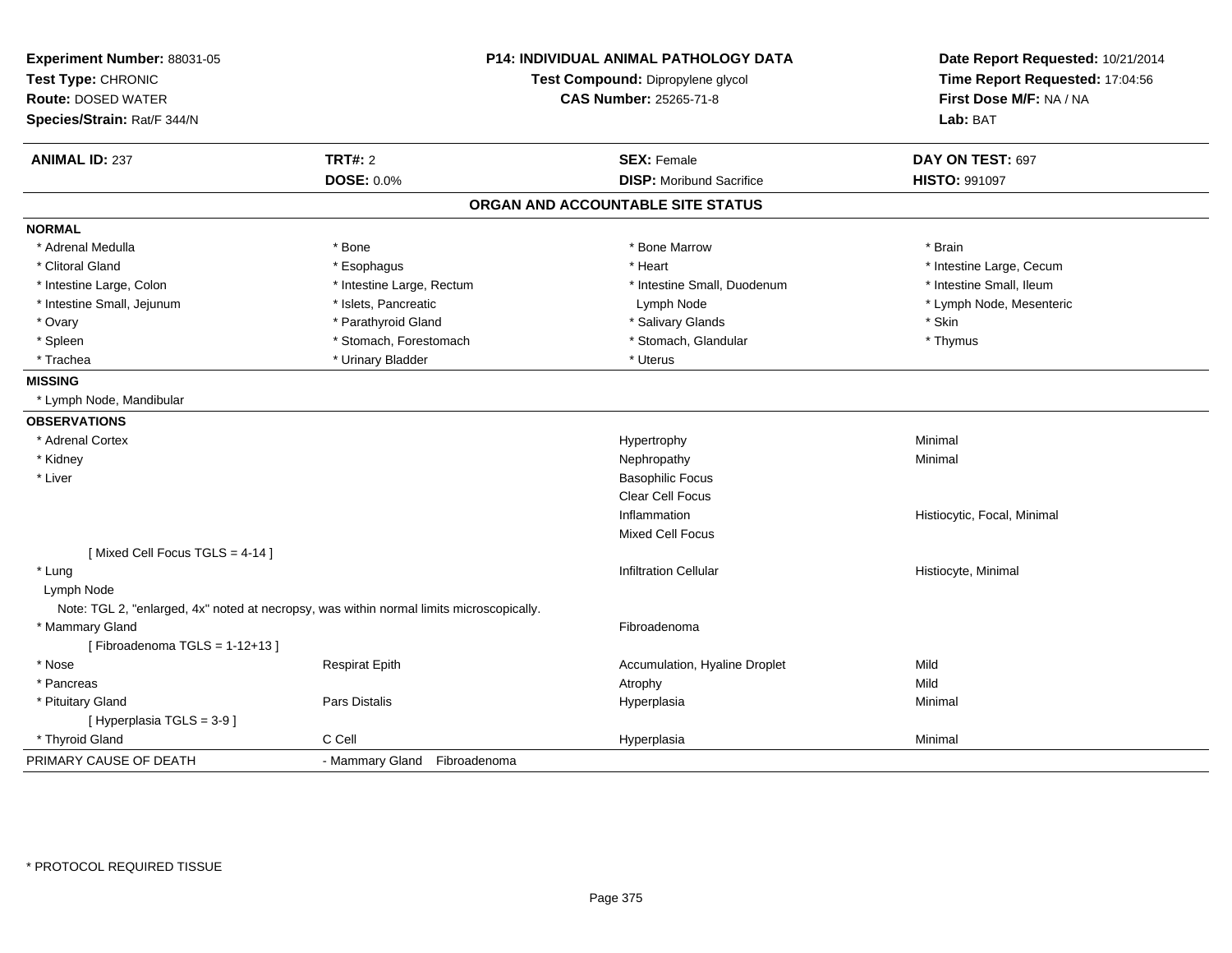| Experiment Number: 88031-05<br>Test Type: CHRONIC<br><b>Route: DOSED WATER</b><br>Species/Strain: Rat/F 344/N<br><b>ANIMAL ID: 238</b> | TRT#: 2<br><b>DOSE: 0.0%</b> | <b>P14: INDIVIDUAL ANIMAL PATHOLOGY DATA</b><br>Test Compound: Dipropylene glycol<br><b>CAS Number: 25265-71-8</b><br><b>SEX: Female</b><br><b>DISP:</b> Moribund Sacrifice | Date Report Requested: 10/21/2014<br>Time Report Requested: 17:04:56<br>First Dose M/F: NA / NA<br>Lab: BAT<br>DAY ON TEST: 527<br><b>HISTO: 9901098</b> |
|----------------------------------------------------------------------------------------------------------------------------------------|------------------------------|-----------------------------------------------------------------------------------------------------------------------------------------------------------------------------|----------------------------------------------------------------------------------------------------------------------------------------------------------|
|                                                                                                                                        |                              | ORGAN AND ACCOUNTABLE SITE STATUS                                                                                                                                           |                                                                                                                                                          |
|                                                                                                                                        |                              |                                                                                                                                                                             |                                                                                                                                                          |
| <b>NORMAL</b><br>* Adrenal Cortex                                                                                                      | * Adrenal Medulla            | * Bone                                                                                                                                                                      | * Bone Marrow                                                                                                                                            |
| * Brain                                                                                                                                | * Clitoral Gland             |                                                                                                                                                                             | * Heart                                                                                                                                                  |
|                                                                                                                                        |                              | * Esophagus                                                                                                                                                                 | * Intestine Small, Duodenum                                                                                                                              |
| * Intestine Large, Cecum<br>* Intestine Small, Ileum                                                                                   | * Intestine Large, Colon     | * Intestine Large, Rectum<br>* Islets, Pancreatic                                                                                                                           |                                                                                                                                                          |
|                                                                                                                                        | * Intestine Small, Jejunum   | * Pancreas                                                                                                                                                                  | * Lymph Node, Mandibular                                                                                                                                 |
| * Lymph Node, Mesenteric                                                                                                               | * Ovary                      | * Skin                                                                                                                                                                      | * Parathyroid Gland<br>* Stomach, Forestomach                                                                                                            |
| * Pituitary Gland                                                                                                                      | * Salivary Glands            | * Trachea                                                                                                                                                                   |                                                                                                                                                          |
| * Stomach, Glandular<br>* Uterus                                                                                                       | * Thymus                     |                                                                                                                                                                             | * Urinary Bladder                                                                                                                                        |
|                                                                                                                                        |                              |                                                                                                                                                                             |                                                                                                                                                          |
| <b>OBSERVATIONS</b>                                                                                                                    |                              |                                                                                                                                                                             |                                                                                                                                                          |
| * Kidney                                                                                                                               |                              | Nephropathy                                                                                                                                                                 | Minimal                                                                                                                                                  |
| * Liver                                                                                                                                |                              | <b>Basophilic Focus</b>                                                                                                                                                     |                                                                                                                                                          |
| * Lung                                                                                                                                 |                              | <b>Infiltration Cellular</b>                                                                                                                                                | Histiocyte, Minimal                                                                                                                                      |
|                                                                                                                                        |                              | Inflammation                                                                                                                                                                | Chronic Active, Minimal                                                                                                                                  |
| [ Inflammation TGLS = 2-4 ]                                                                                                            |                              |                                                                                                                                                                             |                                                                                                                                                          |
| * Mammary Gland                                                                                                                        |                              | Fibroadenoma                                                                                                                                                                | Multiple                                                                                                                                                 |
| [Fibroadenoma TGLS = 1-12]                                                                                                             |                              |                                                                                                                                                                             |                                                                                                                                                          |
| * Nose                                                                                                                                 | <b>Respirat Epith</b>        | Accumulation, Hyaline Droplet                                                                                                                                               | Moderate                                                                                                                                                 |
| * Spleen                                                                                                                               |                              | Hematopoietic Cell Proliferation                                                                                                                                            | Moderate                                                                                                                                                 |
| * Thyroid Gland                                                                                                                        | C Cell                       | Hyperplasia                                                                                                                                                                 | Minimal                                                                                                                                                  |
| PRIMARY CAUSE OF DEATH                                                                                                                 | - Mammary Gland Fibroadenoma |                                                                                                                                                                             |                                                                                                                                                          |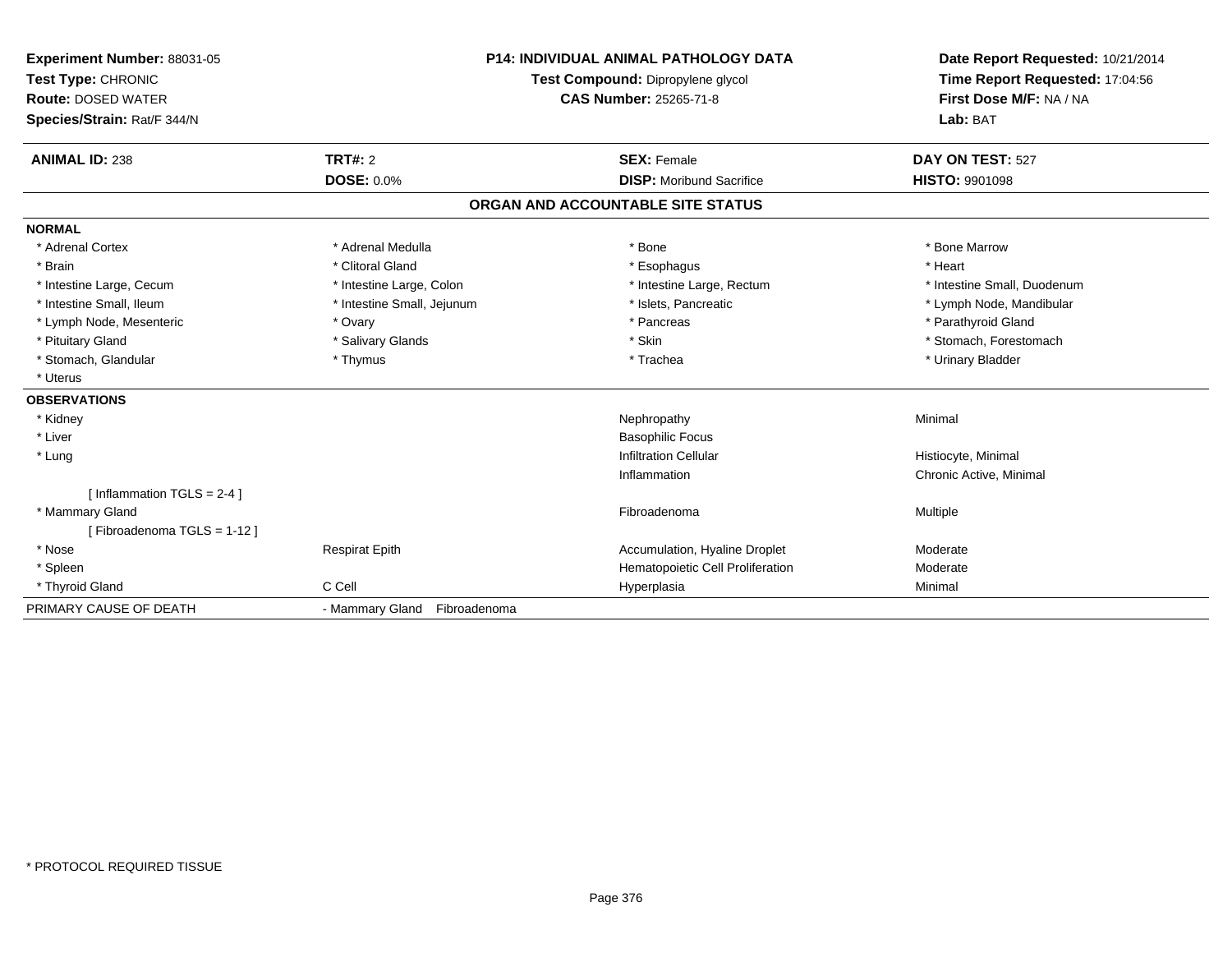| Experiment Number: 88031-05<br>Test Type: CHRONIC<br><b>Route: DOSED WATER</b><br>Species/Strain: Rat/F 344/N |                          | <b>P14: INDIVIDUAL ANIMAL PATHOLOGY DATA</b><br>Test Compound: Dipropylene glycol<br>CAS Number: 25265-71-8 | Date Report Requested: 10/21/2014<br>Time Report Requested: 17:04:56<br>First Dose M/F: NA / NA<br>Lab: BAT |
|---------------------------------------------------------------------------------------------------------------|--------------------------|-------------------------------------------------------------------------------------------------------------|-------------------------------------------------------------------------------------------------------------|
| <b>ANIMAL ID: 239</b>                                                                                         | <b>TRT#: 2</b>           | <b>SEX: Female</b>                                                                                          | DAY ON TEST: 731                                                                                            |
|                                                                                                               | <b>DOSE: 0.0%</b>        | <b>DISP: Terminal Sacrifice</b>                                                                             | <b>HISTO: 9901099</b>                                                                                       |
|                                                                                                               |                          | ORGAN AND ACCOUNTABLE SITE STATUS                                                                           |                                                                                                             |
| <b>NORMAL</b>                                                                                                 |                          |                                                                                                             |                                                                                                             |
| * Adrenal Medulla                                                                                             | * Bone                   | * Bone Marrow                                                                                               | * Brain                                                                                                     |
| * Clitoral Gland                                                                                              | * Esophagus              | * Intestine Large, Cecum                                                                                    | * Intestine Large, Colon                                                                                    |
| * Intestine Small, Duodenum                                                                                   | * Intestine Small, Ileum | * Intestine Small, Jejunum                                                                                  | * Islets, Pancreatic                                                                                        |
| * Lymph Node, Mesenteric                                                                                      | * Ovary                  | * Pancreas                                                                                                  | * Parathyroid Gland                                                                                         |
| * Salivary Glands                                                                                             | * Skin                   | * Spleen                                                                                                    | * Stomach, Glandular                                                                                        |
| * Thymus                                                                                                      | * Trachea                | * Urinary Bladder                                                                                           | * Uterus                                                                                                    |
| <b>MISSING</b>                                                                                                |                          |                                                                                                             |                                                                                                             |
| * Lymph Node, Mandibular                                                                                      |                          |                                                                                                             |                                                                                                             |
| <b>OBSERVATIONS</b>                                                                                           |                          |                                                                                                             |                                                                                                             |
| * Adrenal Cortex                                                                                              |                          | Degeneration                                                                                                | Cystic, Mild                                                                                                |
|                                                                                                               |                          | Hyperplasia                                                                                                 | Mild                                                                                                        |
| * Heart                                                                                                       |                          | Cardiomyopathy                                                                                              | Minimal                                                                                                     |
| * Intestine Large, Rectum                                                                                     |                          | Parasite Metazoan                                                                                           |                                                                                                             |
| * Kidney                                                                                                      |                          | Nephropathy                                                                                                 | Minimal                                                                                                     |
| * Liver                                                                                                       |                          | <b>Basophilic Focus</b>                                                                                     |                                                                                                             |
|                                                                                                               |                          | Inflammation                                                                                                | Granulomatous, Focal, Mild                                                                                  |
|                                                                                                               |                          | Inflammation                                                                                                | Histiocytic, Focal, Minimal                                                                                 |
| * Lung                                                                                                        | Alveolar Epith           | Hyperplasia                                                                                                 | Minimal                                                                                                     |
|                                                                                                               |                          | <b>Infiltration Cellular</b>                                                                                | Histiocyte, Minimal                                                                                         |
|                                                                                                               |                          | Inflammation                                                                                                | Chronic Active, Minimal                                                                                     |
| [ Inflammation TGLS = 2-4 ]                                                                                   |                          |                                                                                                             |                                                                                                             |
| Lymph Node                                                                                                    | Mediastinal              | Hyperplasia                                                                                                 | Mild                                                                                                        |
| [ Hyperplasia TGLS = 3-2 ]                                                                                    |                          |                                                                                                             |                                                                                                             |
| * Mammary Gland                                                                                               |                          | Fibroadenoma                                                                                                | Multiple                                                                                                    |
| [Fibroadenoma TGLS = $1,5-14+15$ ]                                                                            |                          |                                                                                                             |                                                                                                             |
| Mesentery                                                                                                     | Fat                      | Necrosis                                                                                                    | Mild                                                                                                        |
| [Necrosis TGLS = $7-16$ ]                                                                                     |                          |                                                                                                             |                                                                                                             |
| * Nose                                                                                                        | <b>Respirat Epith</b>    | Accumulation, Hyaline Droplet                                                                               | Minimal                                                                                                     |
| * Pituitary Gland                                                                                             | Pars Distalis            | Adenoma                                                                                                     |                                                                                                             |
| * Stomach, Forestomach                                                                                        |                          | Squamous Cell Papilloma                                                                                     |                                                                                                             |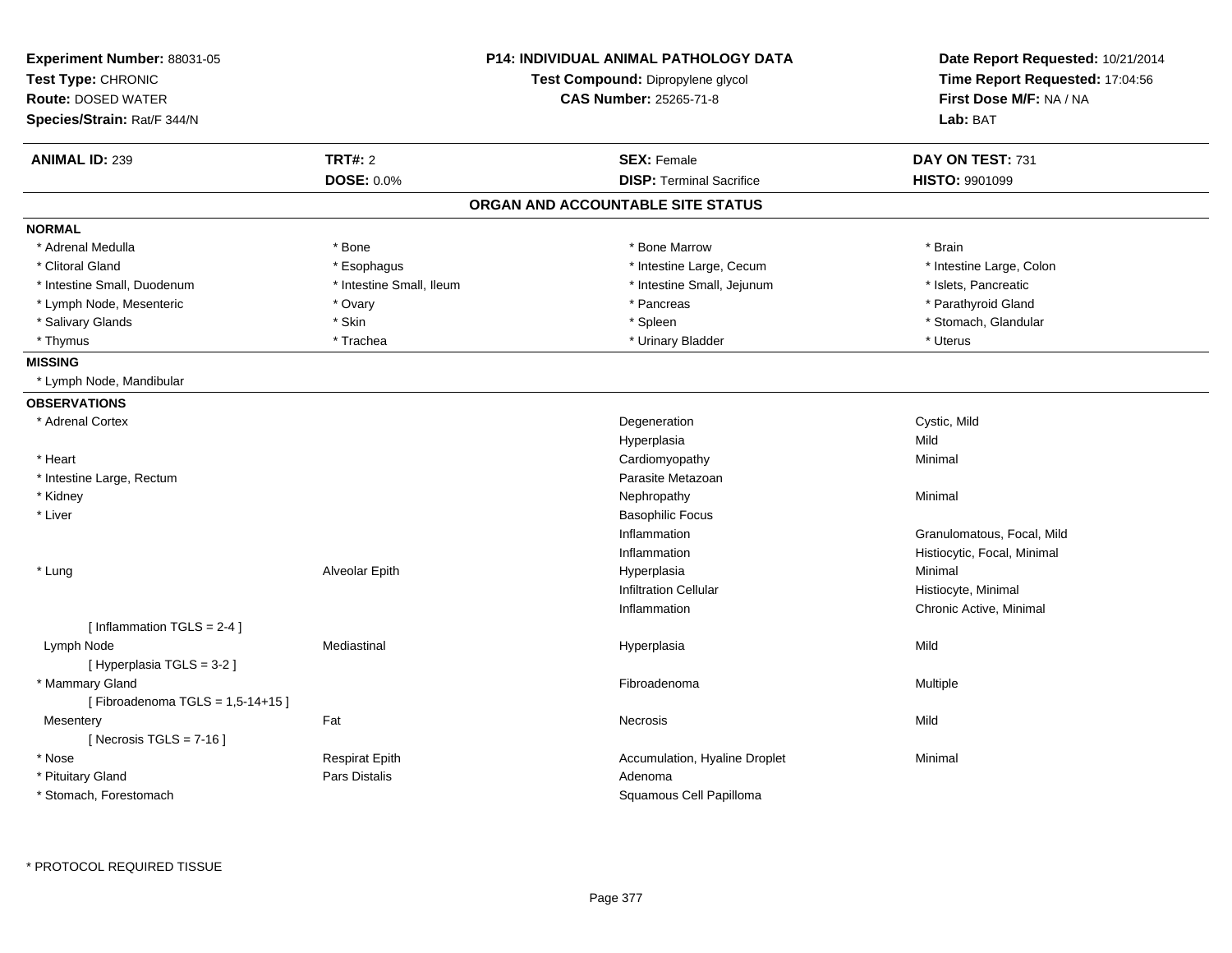| Experiment Number: 88031-05<br><b>Test Type: CHRONIC</b> |                   | <b>P14: INDIVIDUAL ANIMAL PATHOLOGY DATA</b> | Date Report Requested: 10/21/2014<br>Time Report Requested: 17:04:56 |
|----------------------------------------------------------|-------------------|----------------------------------------------|----------------------------------------------------------------------|
|                                                          |                   | Test Compound: Dipropylene glycol            |                                                                      |
| <b>Route: DOSED WATER</b>                                |                   | <b>CAS Number: 25265-71-8</b>                | First Dose M/F: NA / NA                                              |
| Species/Strain: Rat/F 344/N                              |                   |                                              | Lab: BAT                                                             |
| <b>ANIMAL ID: 239</b>                                    | TRT#: 2           | <b>SEX: Female</b>                           | DAY ON TEST: 731                                                     |
|                                                          | <b>DOSE: 0.0%</b> | <b>DISP:</b> Terminal Sacrifice              | <b>HISTO: 9901099</b>                                                |
|                                                          |                   | ORGAN AND ACCOUNTABLE SITE STATUS            |                                                                      |
| [Squamous Cell Papilloma TGLS = 6-13]                    |                   |                                              |                                                                      |
| * Thyroid Gland                                          | C Cell            | Hyperplasia                                  | Mild                                                                 |
| Tongue                                                   |                   | Squamous Cell Carcinoma                      |                                                                      |
| [Squamous Cell Carcinoma TGLS = 4-12]                    |                   |                                              |                                                                      |
| PRIMARY CAUSE OF DEATH                                   |                   |                                              |                                                                      |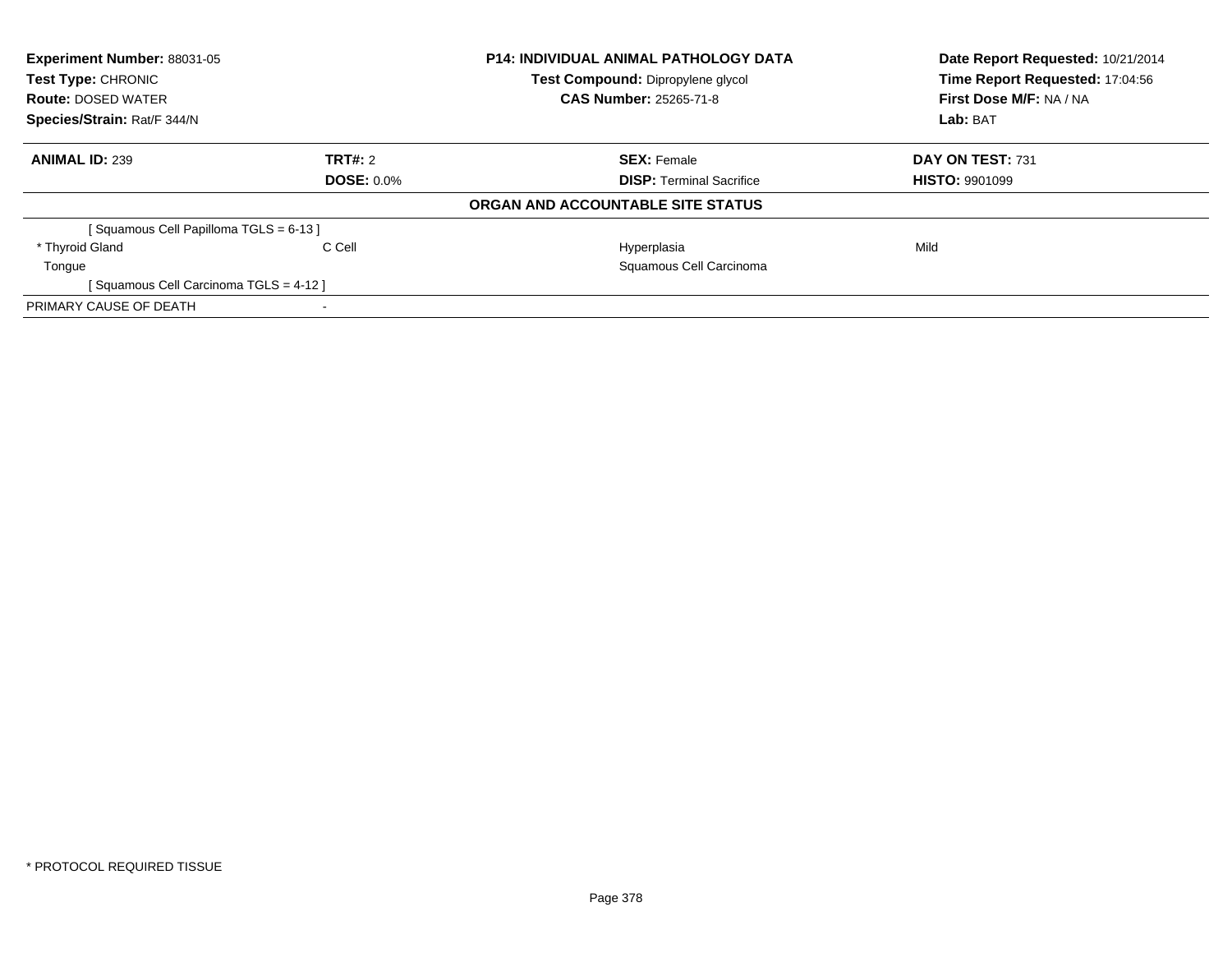| Experiment Number: 88031-05<br>Test Type: CHRONIC<br><b>Route: DOSED WATER</b><br>Species/Strain: Rat/F 344/N | <b>P14: INDIVIDUAL ANIMAL PATHOLOGY DATA</b><br>Test Compound: Dipropylene glycol<br><b>CAS Number: 25265-71-8</b> |                                   | Date Report Requested: 10/21/2014<br>Time Report Requested: 17:04:56<br>First Dose M/F: NA / NA<br>Lab: BAT |
|---------------------------------------------------------------------------------------------------------------|--------------------------------------------------------------------------------------------------------------------|-----------------------------------|-------------------------------------------------------------------------------------------------------------|
| <b>ANIMAL ID: 240</b>                                                                                         | <b>TRT#: 2</b>                                                                                                     | <b>SEX: Female</b>                | DAY ON TEST: 697                                                                                            |
|                                                                                                               | <b>DOSE: 0.0%</b>                                                                                                  | <b>DISP:</b> Moribund Sacrifice   | HISTO: 9901100                                                                                              |
|                                                                                                               |                                                                                                                    | ORGAN AND ACCOUNTABLE SITE STATUS |                                                                                                             |
| <b>NORMAL</b>                                                                                                 |                                                                                                                    |                                   |                                                                                                             |
| * Brain                                                                                                       | * Esophagus                                                                                                        | * Intestine Large, Cecum          | * Intestine Large, Colon                                                                                    |
| * Intestine Large, Rectum                                                                                     | * Intestine Small, Duodenum                                                                                        | * Intestine Small, Ileum          | * Intestine Small, Jejunum                                                                                  |
| * Islets, Pancreatic                                                                                          | * Ovary                                                                                                            | * Pancreas                        | * Parathyroid Gland                                                                                         |
| * Salivary Glands                                                                                             | * Skin                                                                                                             | * Stomach, Glandular              | * Trachea                                                                                                   |
| * Uterus                                                                                                      |                                                                                                                    |                                   |                                                                                                             |
| <b>MISSING</b>                                                                                                |                                                                                                                    |                                   |                                                                                                             |
| * Lymph Node, Mandibular                                                                                      |                                                                                                                    |                                   |                                                                                                             |
| <b>OBSERVATIONS</b>                                                                                           |                                                                                                                    |                                   |                                                                                                             |
| * Adrenal Cortex                                                                                              |                                                                                                                    | Hypertrophy                       | Minimal                                                                                                     |
|                                                                                                               |                                                                                                                    | Leukemia Mononuclear              |                                                                                                             |
| * Adrenal Medulla                                                                                             |                                                                                                                    | Leukemia Mononuclear              |                                                                                                             |
| $*$ Bone                                                                                                      |                                                                                                                    | Osteopetrosis                     | Mild                                                                                                        |
| * Bone Marrow                                                                                                 |                                                                                                                    | Leukemia Mononuclear              |                                                                                                             |
| * Clitoral Gland                                                                                              |                                                                                                                    | Inflammation                      | Chronic Active, Moderate                                                                                    |
| * Heart                                                                                                       |                                                                                                                    | Cardiomyopathy                    | Minimal                                                                                                     |
| * Kidney                                                                                                      |                                                                                                                    | Leukemia Mononuclear              |                                                                                                             |
|                                                                                                               |                                                                                                                    | Nephropathy                       | Minimal                                                                                                     |
| [ Leukemia Mononuclear TGLS = 6-6 ]                                                                           |                                                                                                                    |                                   |                                                                                                             |
| * Liver                                                                                                       |                                                                                                                    | <b>Basophilic Focus</b>           |                                                                                                             |
|                                                                                                               |                                                                                                                    | Fatty Change                      | Mild                                                                                                        |
|                                                                                                               |                                                                                                                    | Inflammation                      | Histiocytic, Focal, Minimal                                                                                 |
|                                                                                                               |                                                                                                                    | Inflammation                      | Granulomatous, Focal, Minimal                                                                               |
|                                                                                                               |                                                                                                                    | Leukemia Mononuclear              |                                                                                                             |
| [Fatty Change TGLS = $4-16+5$ ]                                                                               |                                                                                                                    |                                   |                                                                                                             |
| * Lung                                                                                                        |                                                                                                                    | <b>Infiltration Cellular</b>      | Histiocyte, Minimal                                                                                         |
|                                                                                                               |                                                                                                                    | Leukemia Mononuclear              |                                                                                                             |
| Lymph Node                                                                                                    | Deep Cervical                                                                                                      | Leukemia Mononuclear              |                                                                                                             |
|                                                                                                               | Mediastinal                                                                                                        | Leukemia Mononuclear              |                                                                                                             |
| [ Leukemia Mononuclear TGLS = 3-2 ]<br>[ Leukemia Mononuclear TGLS = 8-13 ]                                   |                                                                                                                    |                                   |                                                                                                             |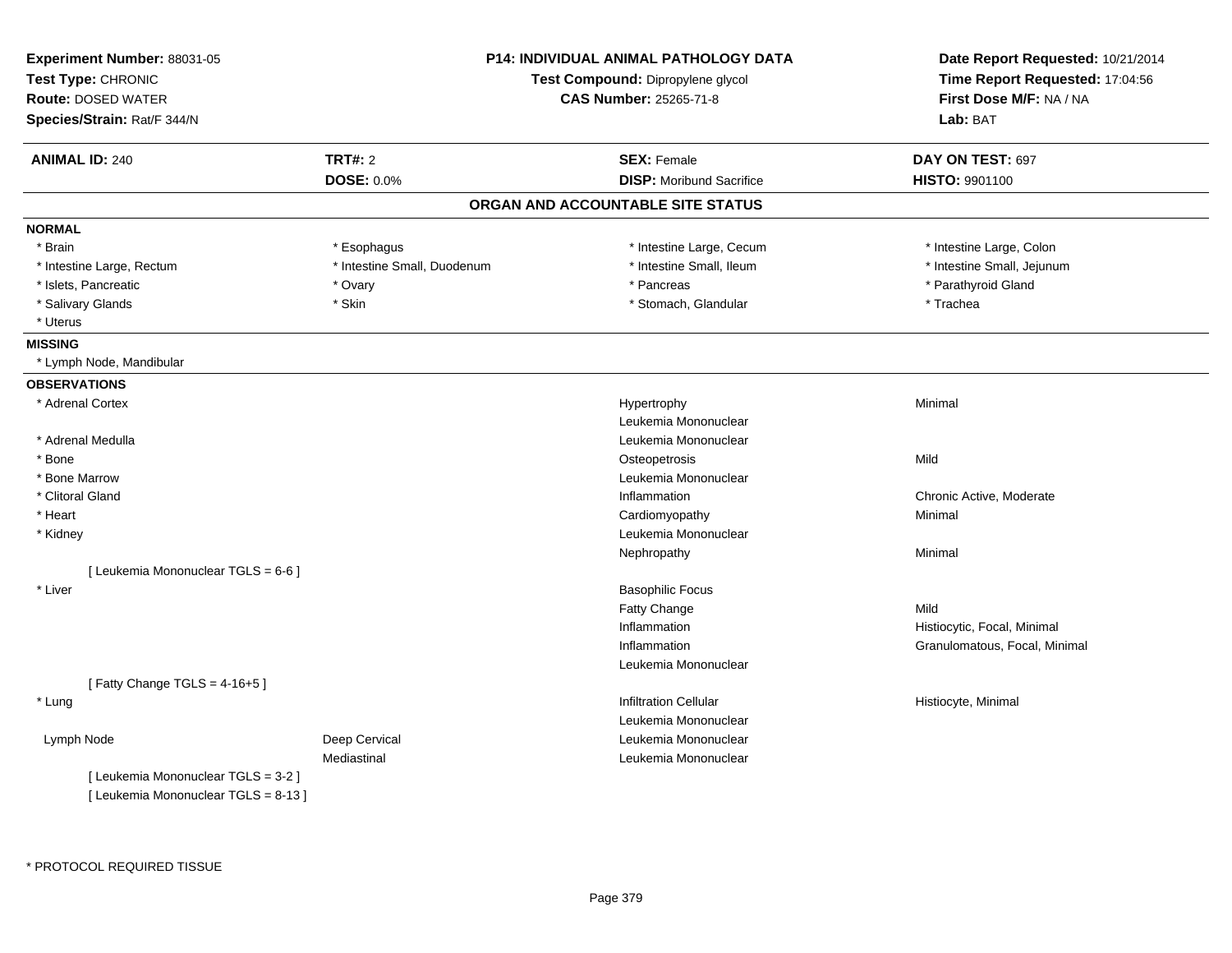| Experiment Number: 88031-05<br>Test Type: CHRONIC<br><b>Route: DOSED WATER</b><br>Species/Strain: Rat/F 344/N |                               | <b>P14: INDIVIDUAL ANIMAL PATHOLOGY DATA</b><br>Test Compound: Dipropylene glycol<br><b>CAS Number: 25265-71-8</b> | Date Report Requested: 10/21/2014<br>Time Report Requested: 17:04:56<br>First Dose M/F: NA / NA<br>Lab: BAT |  |
|---------------------------------------------------------------------------------------------------------------|-------------------------------|--------------------------------------------------------------------------------------------------------------------|-------------------------------------------------------------------------------------------------------------|--|
| <b>ANIMAL ID: 240</b>                                                                                         | TRT#: 2                       | <b>SEX: Female</b>                                                                                                 | DAY ON TEST: 697                                                                                            |  |
|                                                                                                               | <b>DOSE: 0.0%</b>             | <b>DISP: Moribund Sacrifice</b>                                                                                    | <b>HISTO: 9901100</b>                                                                                       |  |
|                                                                                                               |                               | ORGAN AND ACCOUNTABLE SITE STATUS                                                                                  |                                                                                                             |  |
| * Lymph Node, Mesenteric                                                                                      |                               | Leukemia Mononuclear                                                                                               |                                                                                                             |  |
| [ Leukemia Mononuclear TGLS = 7-18+7 ]                                                                        |                               |                                                                                                                    |                                                                                                             |  |
| * Mammary Gland                                                                                               |                               | Fibroadenoma                                                                                                       |                                                                                                             |  |
| [Fibroadenoma TGLS = $1-14+15$ ]                                                                              |                               |                                                                                                                    |                                                                                                             |  |
| Mesentery                                                                                                     | Fat                           | <b>Necrosis</b>                                                                                                    | Mild                                                                                                        |  |
| [Necrosis TGLS = $5-12$ ]                                                                                     |                               |                                                                                                                    |                                                                                                             |  |
| * Nose                                                                                                        | <b>Respirat Epith</b>         | Accumulation, Hyaline Droplet                                                                                      | Minimal                                                                                                     |  |
|                                                                                                               |                               | Inflammation                                                                                                       | Suppurative, Mild                                                                                           |  |
| * Pituitary Gland                                                                                             | <b>Pars Distalis</b>          | Adenoma                                                                                                            |                                                                                                             |  |
|                                                                                                               |                               | Leukemia Mononuclear                                                                                               |                                                                                                             |  |
| [Adenoma TGLS = $9-9$ ]                                                                                       |                               |                                                                                                                    |                                                                                                             |  |
| * Spleen                                                                                                      |                               | Leukemia Mononuclear                                                                                               |                                                                                                             |  |
| [ Leukemia Mononuclear TGLS = 2-17 ]                                                                          |                               |                                                                                                                    |                                                                                                             |  |
| * Stomach, Forestomach                                                                                        |                               | Leukemia Mononuclear                                                                                               |                                                                                                             |  |
| * Thymus                                                                                                      |                               | Leukemia Mononuclear                                                                                               |                                                                                                             |  |
| * Thyroid Gland                                                                                               | C Cell                        | Hyperplasia                                                                                                        | Moderate                                                                                                    |  |
| * Urinary Bladder                                                                                             |                               | Leukemia Mononuclear                                                                                               |                                                                                                             |  |
| PRIMARY CAUSE OF DEATH                                                                                        | - Spleen Leukemia Mononuclear |                                                                                                                    |                                                                                                             |  |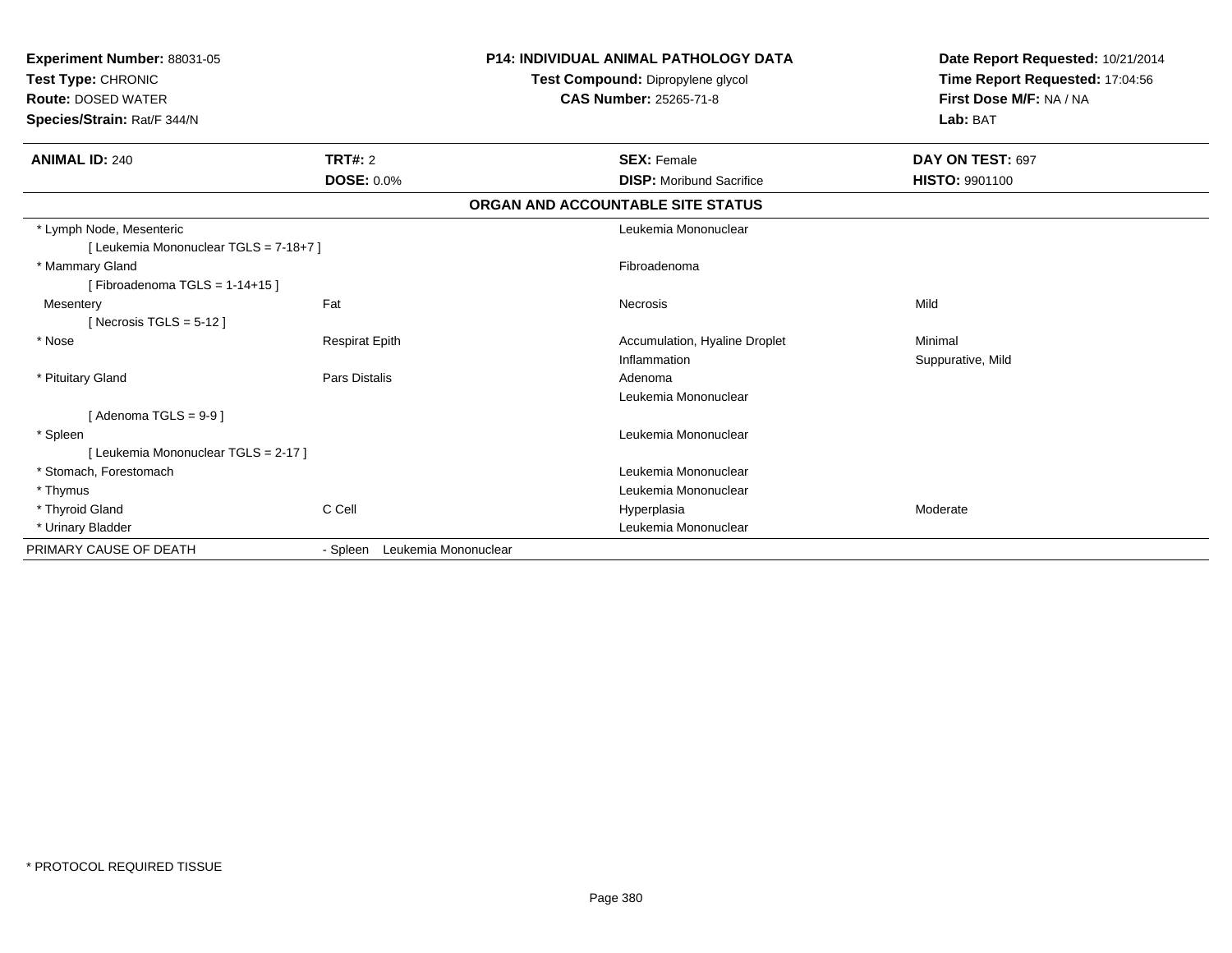| Experiment Number: 88031-05<br>Test Type: CHRONIC<br><b>Route: DOSED WATER</b> |                          | <b>P14: INDIVIDUAL ANIMAL PATHOLOGY DATA</b><br>Test Compound: Dipropylene glycol<br><b>CAS Number: 25265-71-8</b> | Date Report Requested: 10/21/2014<br>Time Report Requested: 17:04:56<br>First Dose M/F: NA / NA |  |
|--------------------------------------------------------------------------------|--------------------------|--------------------------------------------------------------------------------------------------------------------|-------------------------------------------------------------------------------------------------|--|
| Species/Strain: Rat/F 344/N                                                    |                          |                                                                                                                    | Lab: BAT                                                                                        |  |
| <b>ANIMAL ID: 241</b>                                                          | <b>TRT#: 2</b>           | <b>SEX: Female</b>                                                                                                 | DAY ON TEST: 731                                                                                |  |
|                                                                                | <b>DOSE: 0.0%</b>        | <b>DISP: Terminal Sacrifice</b>                                                                                    | HISTO: 9901101                                                                                  |  |
|                                                                                |                          | ORGAN AND ACCOUNTABLE SITE STATUS                                                                                  |                                                                                                 |  |
| <b>NORMAL</b>                                                                  |                          |                                                                                                                    |                                                                                                 |  |
| * Bone                                                                         | * Bone Marrow            | * Brain                                                                                                            | * Clitoral Gland                                                                                |  |
| * Esophagus                                                                    | * Intestine Large, Cecum | * Intestine Large, Colon                                                                                           | * Intestine Large, Rectum                                                                       |  |
| * Intestine Small, Duodenum                                                    | * Intestine Small, Ileum | * Intestine Small, Jejunum                                                                                         | * Islets, Pancreatic                                                                            |  |
| * Lymph Node, Mesenteric                                                       | * Ovary                  | * Pancreas                                                                                                         | * Parathyroid Gland                                                                             |  |
| * Skin                                                                         | * Spleen                 | * Stomach, Forestomach                                                                                             | * Stomach, Glandular                                                                            |  |
| * Thymus                                                                       | * Trachea                | * Urinary Bladder                                                                                                  |                                                                                                 |  |
| <b>MISSING</b>                                                                 |                          |                                                                                                                    |                                                                                                 |  |
| * Lymph Node, Mandibular                                                       |                          |                                                                                                                    |                                                                                                 |  |
| <b>OBSERVATIONS</b>                                                            |                          |                                                                                                                    |                                                                                                 |  |
| * Adrenal Cortex                                                               |                          | Degeneration                                                                                                       | Cystic, Marked                                                                                  |  |
| [Degeneration TGLS = 3-6]                                                      |                          |                                                                                                                    |                                                                                                 |  |
| * Adrenal Medulla                                                              |                          | Hyperplasia                                                                                                        | Mild                                                                                            |  |
| * Heart                                                                        |                          | Cardiomyopathy                                                                                                     | Mild                                                                                            |  |
| * Kidney                                                                       |                          | Nephropathy                                                                                                        | Moderate                                                                                        |  |
| [Nephropathy TGLS = $2-6$ ]                                                    |                          |                                                                                                                    |                                                                                                 |  |
| * Liver                                                                        |                          | <b>Basophilic Focus</b>                                                                                            |                                                                                                 |  |
|                                                                                |                          | Inflammation                                                                                                       | Granulomatous, Focal, Mild                                                                      |  |
|                                                                                |                          | Inflammation                                                                                                       | Histiocytic, Focal, Mild                                                                        |  |
| [Basophilic Focus TGLS = 5-5]                                                  |                          |                                                                                                                    |                                                                                                 |  |
| * Lung                                                                         |                          | <b>Infiltration Cellular</b>                                                                                       | Histiocyte, Minimal                                                                             |  |
| * Mammary Gland                                                                |                          | Fibroadenoma                                                                                                       |                                                                                                 |  |
|                                                                                |                          | Galactocele                                                                                                        | Moderate                                                                                        |  |
| [Fibroadenoma TGLS = 1-13]<br>[Galactocele TGLS = 7-12]                        |                          |                                                                                                                    |                                                                                                 |  |
| * Nose                                                                         | <b>Respirat Epith</b>    | Accumulation, Hyaline Droplet                                                                                      | Moderate                                                                                        |  |
| * Pituitary Gland                                                              | Pars Distalis            | Adenoma                                                                                                            |                                                                                                 |  |
| [Adenoma TGLS = $6-9$ ]                                                        |                          |                                                                                                                    |                                                                                                 |  |
| * Salivary Glands                                                              |                          | Atrophy                                                                                                            | Mild                                                                                            |  |
| * Thyroid Gland                                                                | C Cell                   | Adenoma                                                                                                            |                                                                                                 |  |
|                                                                                | <b>Follicular Cel</b>    | Carcinoma                                                                                                          |                                                                                                 |  |
|                                                                                |                          |                                                                                                                    |                                                                                                 |  |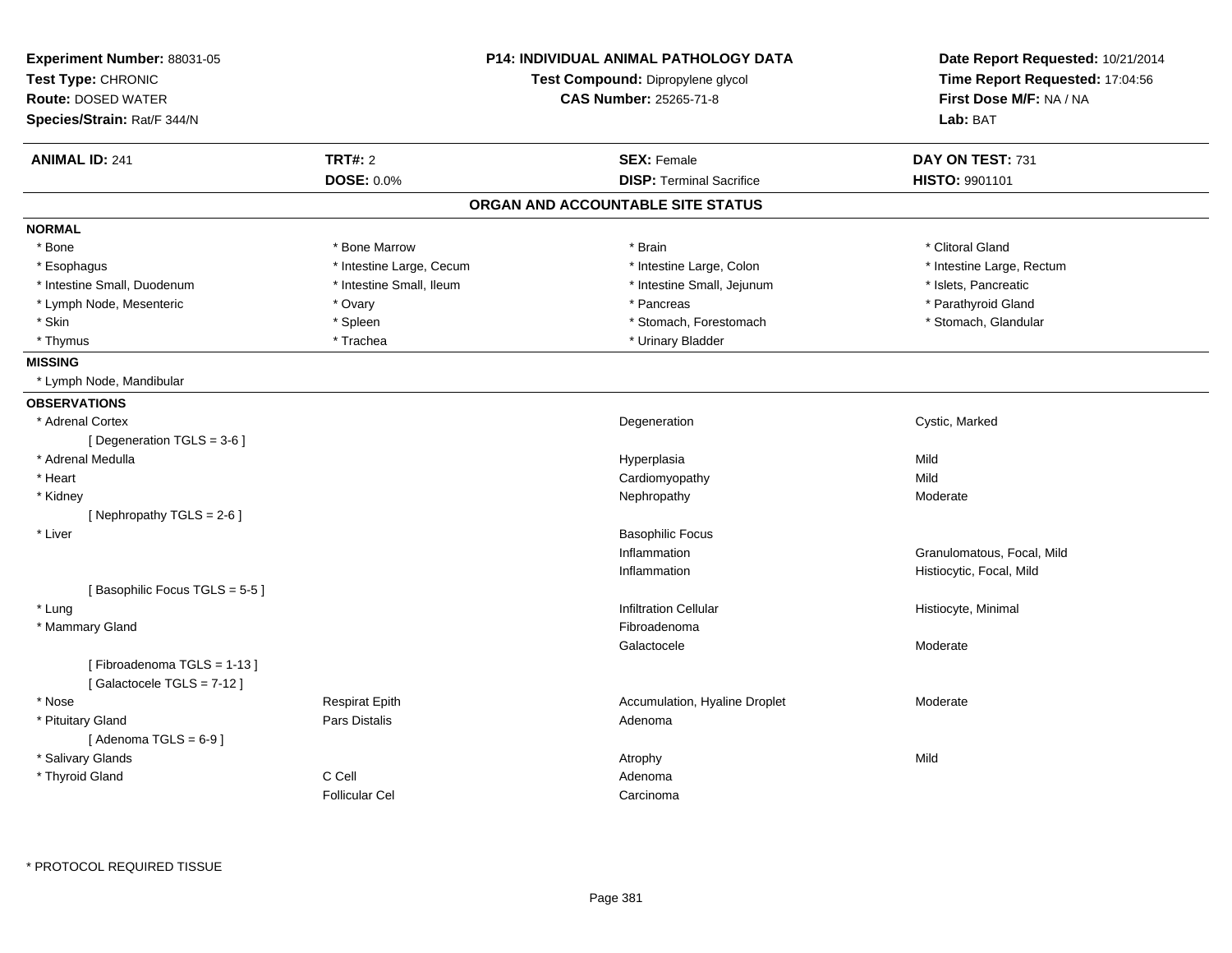| <b>Experiment Number: 88031-05</b><br>Test Type: CHRONIC<br><b>Route: DOSED WATER</b><br>Species/Strain: Rat/F 344/N |                   | <b>P14: INDIVIDUAL ANIMAL PATHOLOGY DATA</b> | Date Report Requested: 10/21/2014 |
|----------------------------------------------------------------------------------------------------------------------|-------------------|----------------------------------------------|-----------------------------------|
|                                                                                                                      |                   | Test Compound: Dipropylene glycol            | Time Report Requested: 17:04:56   |
|                                                                                                                      |                   | <b>CAS Number: 25265-71-8</b>                | First Dose M/F: NA / NA           |
|                                                                                                                      |                   |                                              | Lab: BAT                          |
| <b>ANIMAL ID: 241</b>                                                                                                | TRT#: 2           | <b>SEX: Female</b>                           | <b>DAY ON TEST: 731</b>           |
|                                                                                                                      | <b>DOSE: 0.0%</b> | <b>DISP: Terminal Sacrifice</b>              | <b>HISTO: 9901101</b>             |
|                                                                                                                      |                   | ORGAN AND ACCOUNTABLE SITE STATUS            |                                   |
| [ Carcinoma TGLS = 4-2 ]                                                                                             |                   |                                              |                                   |
| * Uterus                                                                                                             |                   | Polyp Stromal                                |                                   |
| PRIMARY CAUSE OF DEATH                                                                                               |                   |                                              |                                   |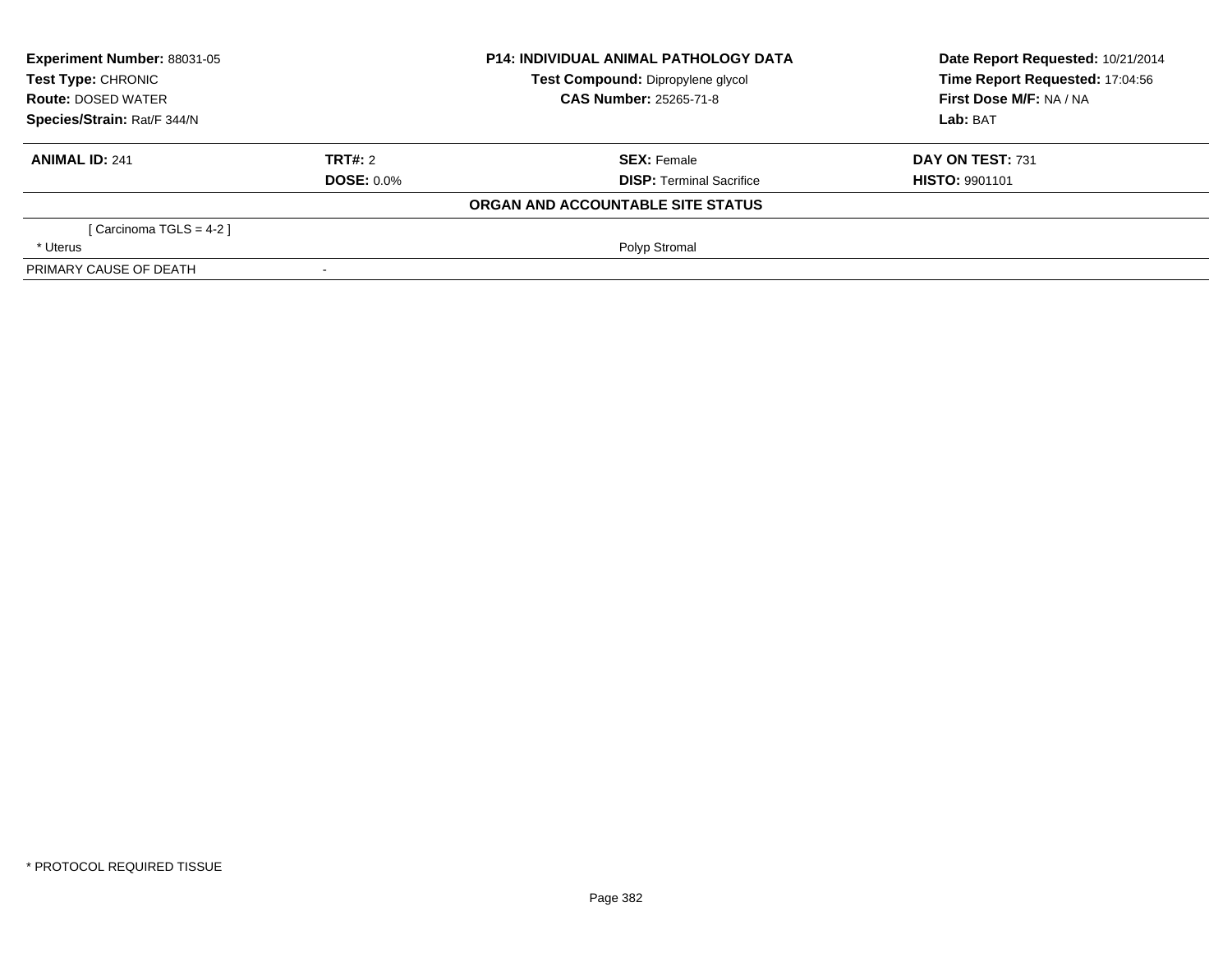| Experiment Number: 88031-05        |                               | P14: INDIVIDUAL ANIMAL PATHOLOGY DATA | Date Report Requested: 10/21/2014<br>Time Report Requested: 17:04:56 |
|------------------------------------|-------------------------------|---------------------------------------|----------------------------------------------------------------------|
| Test Type: CHRONIC                 |                               | Test Compound: Dipropylene glycol     |                                                                      |
| <b>Route: DOSED WATER</b>          | <b>CAS Number: 25265-71-8</b> |                                       | First Dose M/F: NA / NA                                              |
| Species/Strain: Rat/F 344/N        |                               |                                       | Lab: BAT                                                             |
| <b>ANIMAL ID: 242</b>              | <b>TRT#: 2</b>                | <b>SEX: Female</b>                    | DAY ON TEST: 731                                                     |
|                                    | <b>DOSE: 0.0%</b>             | <b>DISP: Terminal Sacrifice</b>       | HISTO: 9901102                                                       |
|                                    |                               | ORGAN AND ACCOUNTABLE SITE STATUS     |                                                                      |
| <b>NORMAL</b>                      |                               |                                       |                                                                      |
| * Adrenal Medulla                  | * Bone                        | * Bone Marrow                         | * Brain                                                              |
| * Esophagus                        | * Intestine Large, Cecum      | * Intestine Large, Colon              | * Intestine Large, Rectum                                            |
| * Intestine Small, Duodenum        | * Intestine Small, Ileum      | * Intestine Small, Jejunum            | * Islets, Pancreatic                                                 |
| * Lymph Node, Mesenteric           | * Pancreas                    | * Parathyroid Gland                   | * Salivary Glands                                                    |
| * Skin                             | * Spleen                      | * Stomach, Forestomach                | * Stomach, Glandular                                                 |
| * Thymus                           | * Trachea                     | * Urinary Bladder                     | * Uterus                                                             |
| <b>MISSING</b>                     |                               |                                       |                                                                      |
| * Lymph Node, Mandibular           |                               |                                       |                                                                      |
| <b>OBSERVATIONS</b>                |                               |                                       |                                                                      |
| * Adrenal Cortex                   |                               | Hyperplasia                           | Minimal                                                              |
| * Clitoral Gland                   |                               | Inflammation                          | Chronic Active, Moderate                                             |
| * Heart                            |                               | Cardiomyopathy                        | Minimal                                                              |
| * Kidney                           |                               | Nephropathy                           | Mild                                                                 |
| * Liver                            |                               | <b>Basophilic Focus</b>               |                                                                      |
|                                    |                               | Inflammation                          | Granulomatous, Focal, Minimal                                        |
|                                    |                               | Inflammation                          | Histiocytic, Focal, Minimal                                          |
| [Basophilic Focus TGLS = 3-5]      |                               |                                       |                                                                      |
| * Lung                             |                               | <b>Infiltration Cellular</b>          | Histiocyte, Minimal                                                  |
| * Mammary Gland                    |                               | Fibroadenoma                          | Multiple                                                             |
| [Fibroadenoma TGLS = $1,4-12+13$ ] |                               |                                       |                                                                      |
| * Nose                             | <b>Respirat Epith</b>         | Accumulation, Hyaline Droplet         | Minimal                                                              |
|                                    |                               | Inflammation                          | Suppurative, Mild                                                    |
| * Ovary                            |                               | Cyst                                  | Mild                                                                 |
| [Cyst TGLS = $2-8$ ]               |                               |                                       |                                                                      |
| * Pituitary Gland                  | Pars Distalis                 | Adenoma                               |                                                                      |
| * Thyroid Gland                    | C Cell                        | Hyperplasia                           | Mild                                                                 |
| PRIMARY CAUSE OF DEATH             |                               |                                       |                                                                      |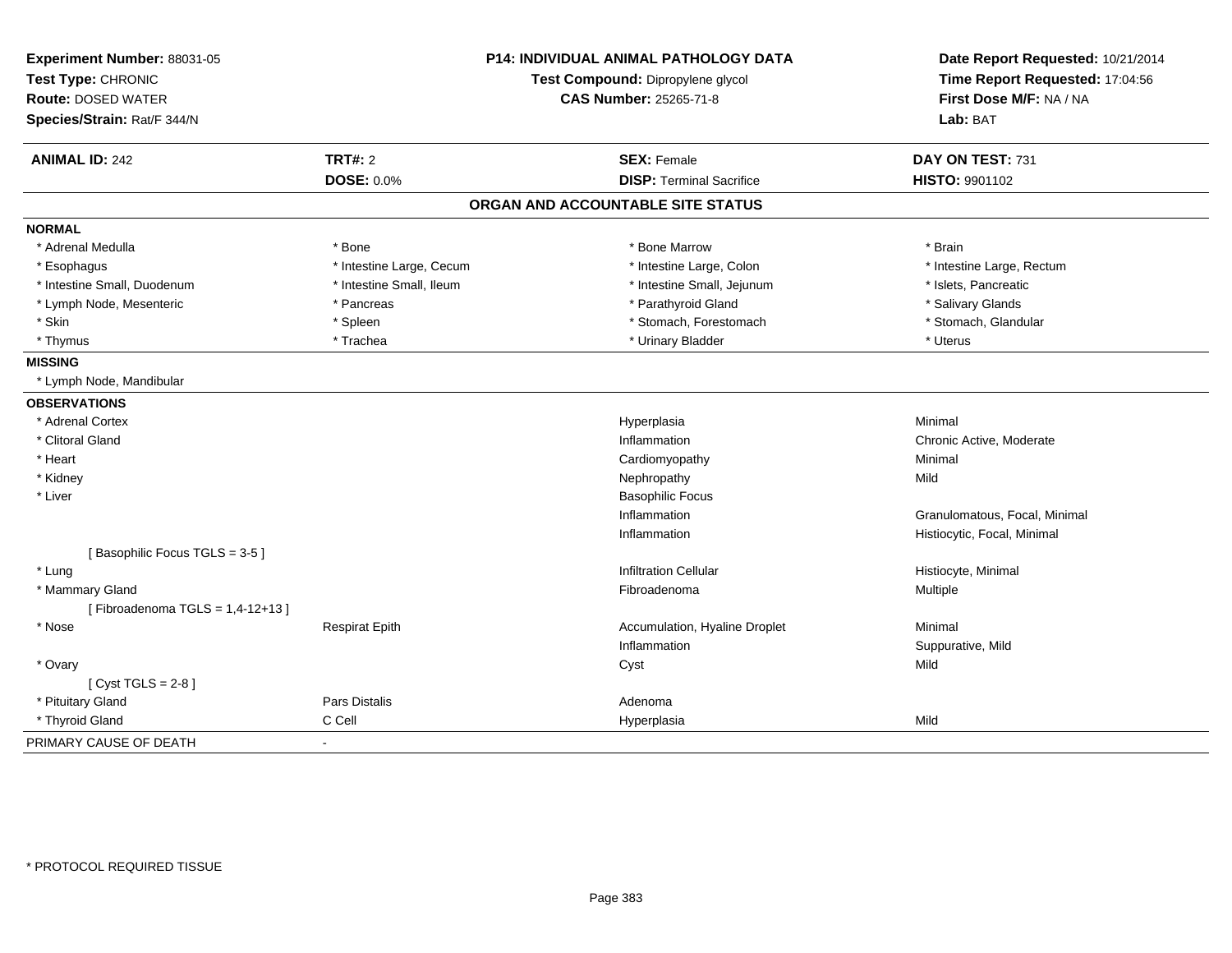| Experiment Number: 88031-05     |                              | <b>P14: INDIVIDUAL ANIMAL PATHOLOGY DATA</b> | Date Report Requested: 10/21/2014 |
|---------------------------------|------------------------------|----------------------------------------------|-----------------------------------|
| Test Type: CHRONIC              |                              | Test Compound: Dipropylene glycol            | Time Report Requested: 17:04:56   |
| <b>Route: DOSED WATER</b>       | CAS Number: 25265-71-8       |                                              | First Dose M/F: NA / NA           |
| Species/Strain: Rat/F 344/N     |                              |                                              | Lab: BAT                          |
| <b>ANIMAL ID: 243</b>           | <b>TRT#: 2</b>               | <b>SEX: Female</b>                           | DAY ON TEST: 626                  |
|                                 | <b>DOSE: 0.0%</b>            | <b>DISP:</b> Moribund Sacrifice              | HISTO: 9901103                    |
|                                 |                              | ORGAN AND ACCOUNTABLE SITE STATUS            |                                   |
| <b>NORMAL</b>                   |                              |                                              |                                   |
| * Adrenal Cortex                | * Adrenal Medulla            | * Bone                                       | * Bone Marrow                     |
| * Brain                         | * Esophagus                  | * Heart                                      | * Intestine Large, Cecum          |
| * Intestine Small, Duodenum     | * Intestine Small, Ileum     | * Intestine Small, Jejunum                   | * Islets, Pancreatic              |
| * Lymph Node, Mesenteric        | * Ovary                      | * Pancreas                                   | * Parathyroid Gland               |
| * Salivary Glands               | * Skin                       | * Stomach, Forestomach                       | * Stomach, Glandular              |
| * Thymus                        | * Trachea                    | * Urinary Bladder                            | * Uterus                          |
| <b>MISSING</b>                  |                              |                                              |                                   |
| * Lymph Node, Mandibular        |                              |                                              |                                   |
| <b>OBSERVATIONS</b>             |                              |                                              |                                   |
| * Clitoral Gland                |                              | Hyperplasia                                  | Moderate                          |
| * Intestine Large, Colon        |                              | Parasite Metazoan                            |                                   |
| * Intestine Large, Rectum       |                              | Parasite Metazoan                            |                                   |
| * Kidney                        |                              | Nephropathy                                  | Minimal                           |
| * Liver                         |                              | <b>Basophilic Focus</b>                      |                                   |
|                                 |                              | Inflammation                                 | Histiocytic, Focal, Minimal       |
| [Basophilic Focus TGLS = 4-14]  |                              |                                              |                                   |
| * Lung                          | Alveolar Epith               | Hyperplasia                                  | Mild                              |
|                                 |                              | <b>Infiltration Cellular</b>                 | Histiocyte, Minimal               |
| [ Hyperplasia TGLS = 3-4 ]      |                              |                                              |                                   |
| * Mammary Gland                 |                              | Fibroadenoma                                 | Multiple                          |
| [Fibroadenoma TGLS = 1,2-12+13] |                              |                                              |                                   |
| * Nose                          | <b>Respirat Epith</b>        | Accumulation, Hyaline Droplet                | Minimal                           |
| * Pituitary Gland               | Pars Distalis                | Hyperplasia                                  | Minimal                           |
| * Spleen                        |                              | Hematopoietic Cell Proliferation             | Mild                              |
| * Thyroid Gland                 | C Cell                       | Hyperplasia                                  | Minimal                           |
| PRIMARY CAUSE OF DEATH          | - Mammary Gland Fibroadenoma |                                              |                                   |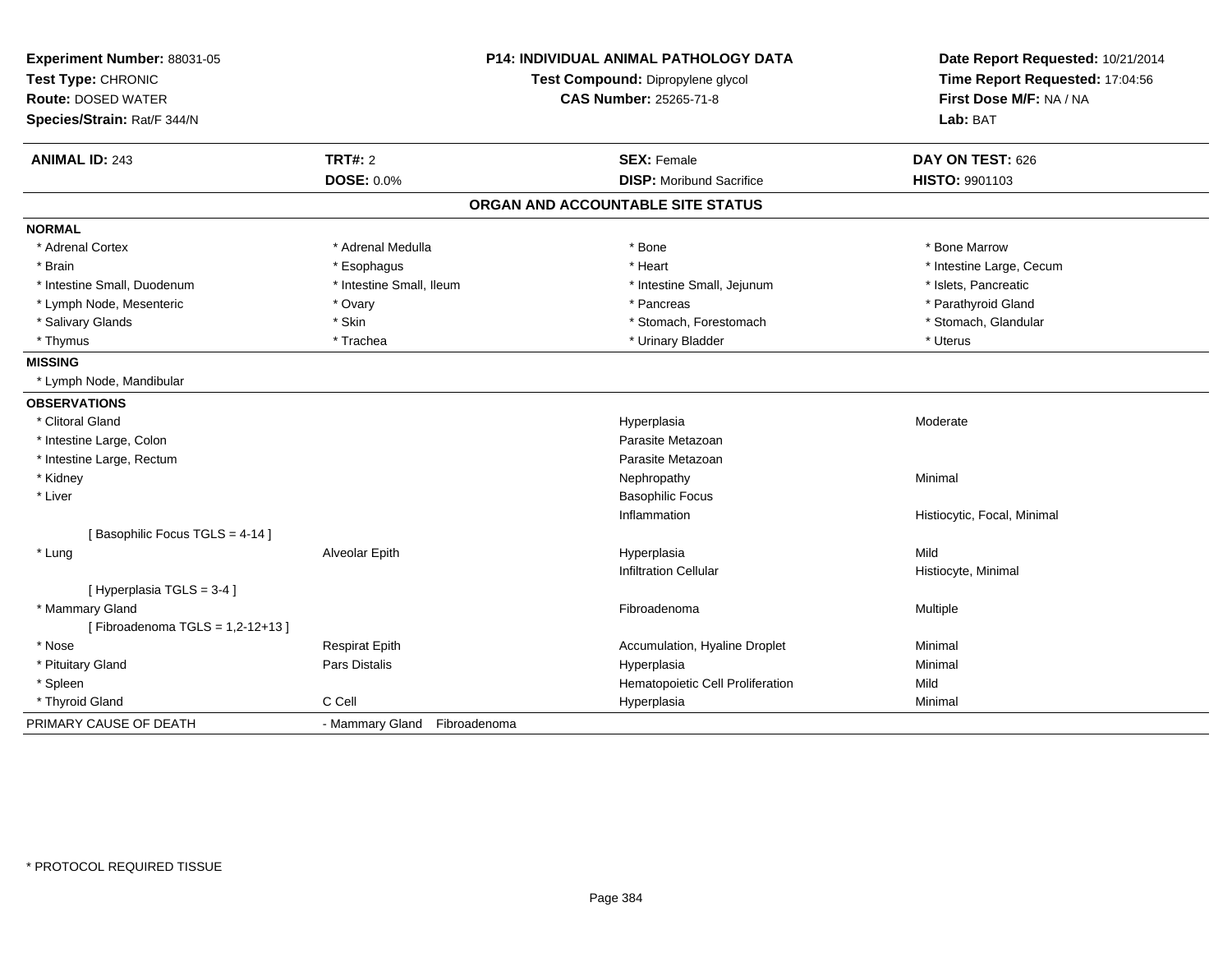| Experiment Number: 88031-05<br>Test Type: CHRONIC<br><b>Route: DOSED WATER</b><br>Species/Strain: Rat/F 344/N |                          | <b>P14: INDIVIDUAL ANIMAL PATHOLOGY DATA</b><br>Test Compound: Dipropylene glycol<br><b>CAS Number: 25265-71-8</b> | Date Report Requested: 10/21/2014<br>Time Report Requested: 17:04:56<br>First Dose M/F: NA / NA<br>Lab: BAT |
|---------------------------------------------------------------------------------------------------------------|--------------------------|--------------------------------------------------------------------------------------------------------------------|-------------------------------------------------------------------------------------------------------------|
| <b>ANIMAL ID: 244</b>                                                                                         | <b>TRT#: 2</b>           | <b>SEX: Female</b>                                                                                                 | DAY ON TEST: 696                                                                                            |
|                                                                                                               | <b>DOSE: 0.0%</b>        | <b>DISP: Natural Death</b>                                                                                         | HISTO: 9901104                                                                                              |
|                                                                                                               |                          | ORGAN AND ACCOUNTABLE SITE STATUS                                                                                  |                                                                                                             |
| <b>NORMAL</b>                                                                                                 |                          |                                                                                                                    |                                                                                                             |
| * Bone                                                                                                        | * Bone Marrow            | * Brain                                                                                                            | * Clitoral Gland                                                                                            |
| * Esophagus                                                                                                   | * Intestine Large, Cecum | * Intestine Large, Colon                                                                                           | * Intestine Large, Rectum                                                                                   |
| * Intestine Small, Duodenum                                                                                   | * Intestine Small, Ileum | * Intestine Small, Jejunum                                                                                         | * Islets, Pancreatic                                                                                        |
| * Mammary Gland                                                                                               | * Parathyroid Gland      | * Salivary Glands                                                                                                  | * Skin                                                                                                      |
| * Stomach, Forestomach                                                                                        | * Stomach, Glandular     | * Thyroid Gland                                                                                                    | * Trachea                                                                                                   |
| * Urinary Bladder                                                                                             | * Uterus                 |                                                                                                                    |                                                                                                             |
| <b>OBSERVATIONS</b>                                                                                           |                          |                                                                                                                    |                                                                                                             |
| * Adrenal Cortex                                                                                              |                          | Leukemia Mononuclear                                                                                               |                                                                                                             |
| * Adrenal Medulla                                                                                             |                          | Leukemia Mononuclear                                                                                               |                                                                                                             |
| * Heart                                                                                                       |                          | Cardiomyopathy                                                                                                     | Moderate                                                                                                    |
|                                                                                                               |                          | Leukemia Mononuclear                                                                                               |                                                                                                             |
| * Kidney                                                                                                      |                          | Leukemia Mononuclear                                                                                               |                                                                                                             |
|                                                                                                               |                          | Nephropathy                                                                                                        | Minimal                                                                                                     |
| * Liver                                                                                                       |                          | <b>Basophilic Focus</b>                                                                                            |                                                                                                             |
|                                                                                                               |                          | <b>Fatty Change</b>                                                                                                | Mild                                                                                                        |
|                                                                                                               |                          | Inflammation                                                                                                       | Histiocytic, Focal, Minimal                                                                                 |
|                                                                                                               |                          | Leukemia Mononuclear                                                                                               |                                                                                                             |
| [ Leukemia Mononuclear TGLS = 1-5 ]                                                                           |                          |                                                                                                                    |                                                                                                             |
| * Lung                                                                                                        |                          | Leukemia Mononuclear                                                                                               |                                                                                                             |
| Lymph Node                                                                                                    | <b>Bronchial</b>         | Leukemia Mononuclear                                                                                               |                                                                                                             |
|                                                                                                               | Mediastinal              | Leukemia Mononuclear                                                                                               |                                                                                                             |
| * Lymph Node, Mandibular                                                                                      |                          | Leukemia Mononuclear                                                                                               |                                                                                                             |
| * Lymph Node, Mesenteric                                                                                      |                          | Leukemia Mononuclear                                                                                               |                                                                                                             |
| * Nose                                                                                                        | <b>Respirat Epith</b>    | Accumulation, Hyaline Droplet                                                                                      | Minimal                                                                                                     |
|                                                                                                               |                          | Inflammation                                                                                                       | Suppurative, Mild                                                                                           |
| * Ovary                                                                                                       |                          | Leukemia Mononuclear                                                                                               |                                                                                                             |
| * Pancreas                                                                                                    |                          | Leukemia Mononuclear                                                                                               |                                                                                                             |
| * Pituitary Gland                                                                                             | <b>Pars Distalis</b>     | Hyperplasia                                                                                                        | Mild                                                                                                        |
|                                                                                                               |                          | Leukemia Mononuclear                                                                                               |                                                                                                             |
| * Spleen                                                                                                      |                          | Leukemia Mononuclear                                                                                               |                                                                                                             |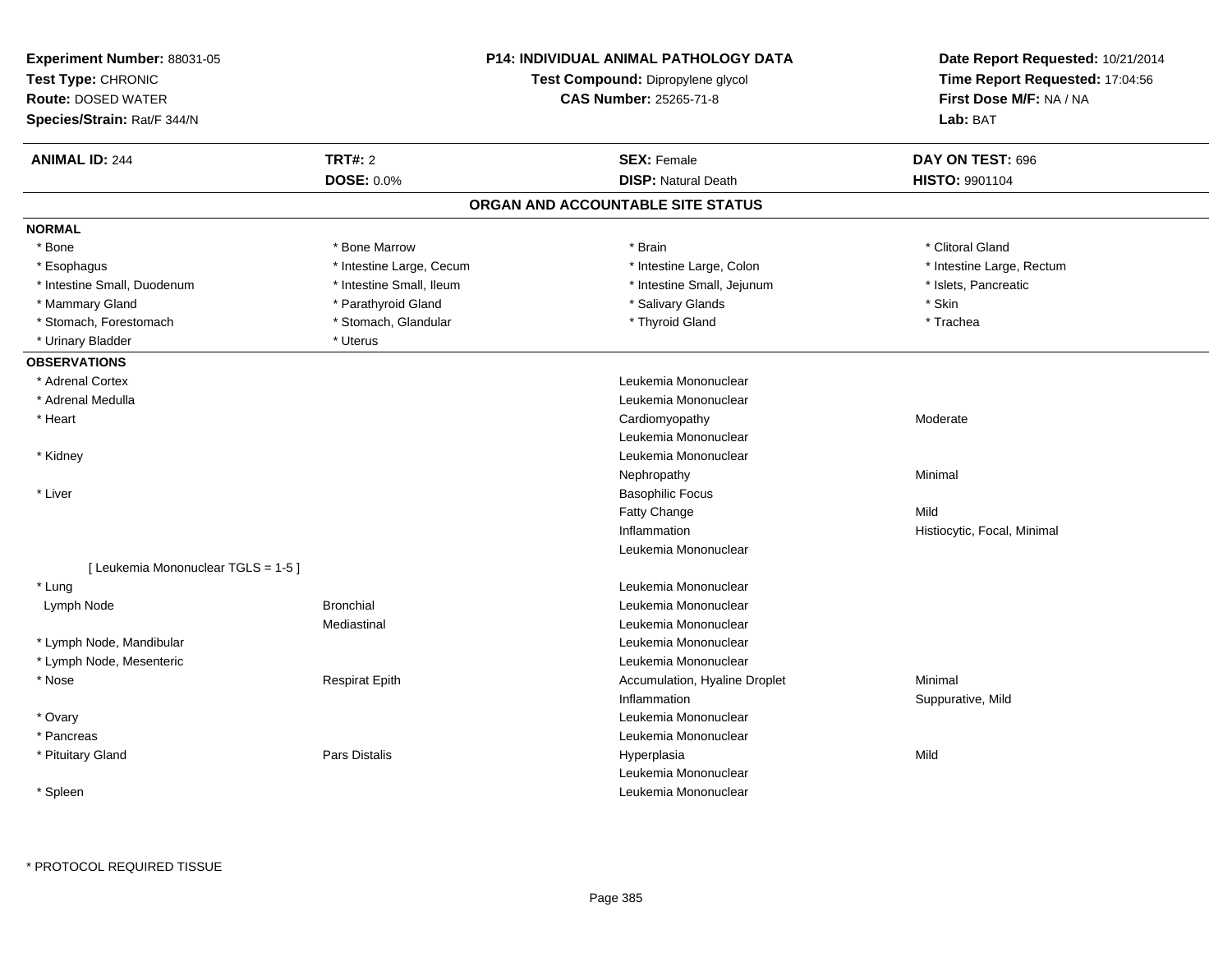| <b>Experiment Number: 88031-05</b>   |                               | <b>P14: INDIVIDUAL ANIMAL PATHOLOGY DATA</b> | Date Report Requested: 10/21/2014 |  |
|--------------------------------------|-------------------------------|----------------------------------------------|-----------------------------------|--|
| <b>Test Type: CHRONIC</b>            |                               | Test Compound: Dipropylene glycol            | Time Report Requested: 17:04:56   |  |
| <b>Route: DOSED WATER</b>            |                               | <b>CAS Number: 25265-71-8</b>                | First Dose M/F: NA / NA           |  |
| Species/Strain: Rat/F 344/N          |                               |                                              | Lab: BAT                          |  |
| <b>ANIMAL ID: 244</b>                | TRT#: 2                       | <b>SEX:</b> Female                           | DAY ON TEST: 696                  |  |
|                                      | <b>DOSE: 0.0%</b>             | <b>DISP:</b> Natural Death                   | <b>HISTO: 9901104</b>             |  |
|                                      |                               | <b>ORGAN AND ACCOUNTABLE SITE STATUS</b>     |                                   |  |
| [ Leukemia Mononuclear TGLS = 2-12 ] |                               |                                              |                                   |  |
| * Thymus                             |                               | Leukemia Mononuclear                         |                                   |  |
| PRIMARY CAUSE OF DEATH               | - Spleen Leukemia Mononuclear |                                              |                                   |  |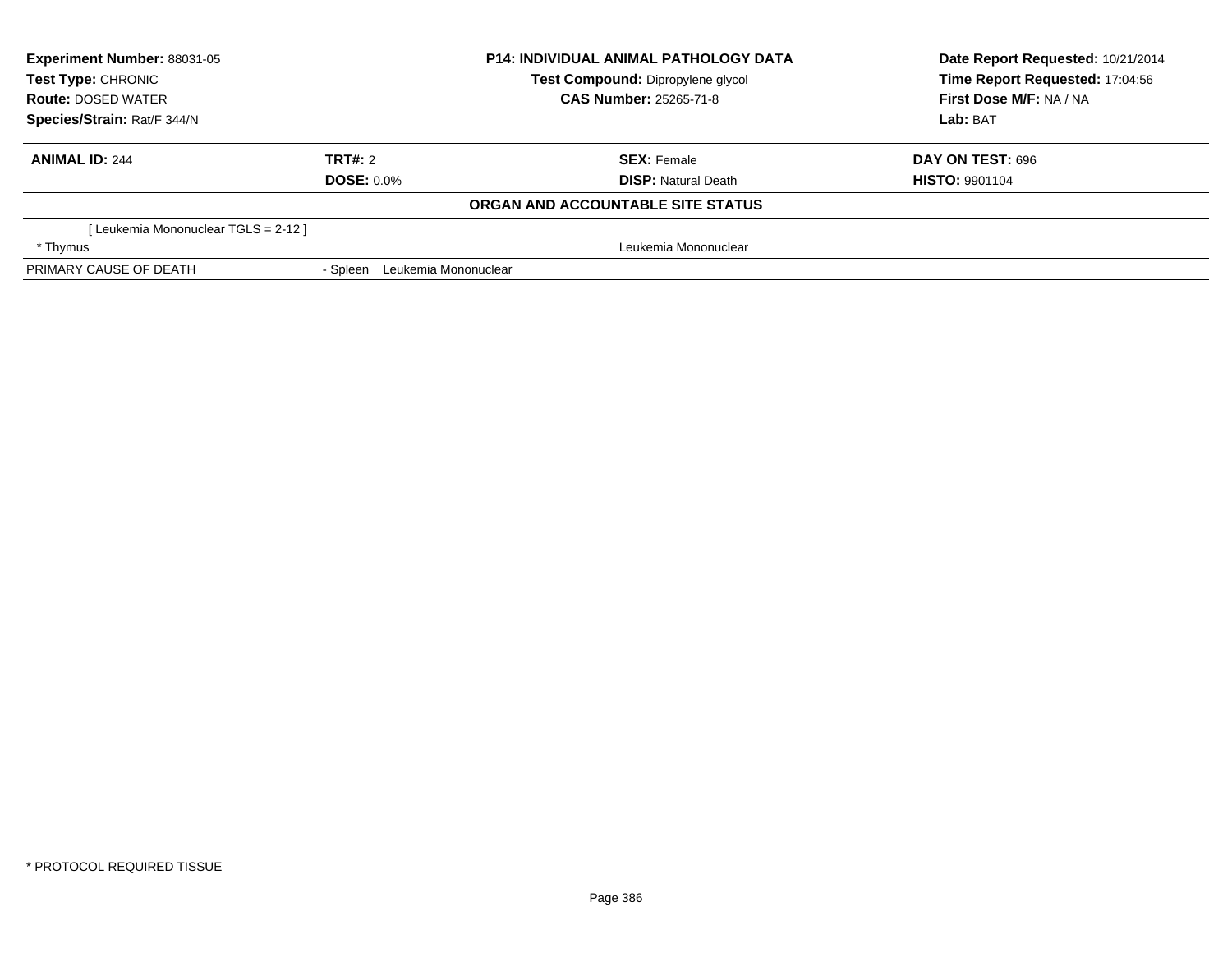| Experiment Number: 88031-05               | <b>P14: INDIVIDUAL ANIMAL PATHOLOGY DATA</b> |                                   | Date Report Requested: 10/21/2014                          |
|-------------------------------------------|----------------------------------------------|-----------------------------------|------------------------------------------------------------|
| Test Type: CHRONIC                        |                                              | Test Compound: Dipropylene glycol | Time Report Requested: 17:04:56<br>First Dose M/F: NA / NA |
| <b>Route: DOSED WATER</b>                 |                                              | <b>CAS Number: 25265-71-8</b>     |                                                            |
| Species/Strain: Rat/F 344/N               |                                              |                                   | Lab: BAT                                                   |
| <b>ANIMAL ID: 245</b>                     | <b>TRT#: 2</b>                               | <b>SEX: Female</b>                | DAY ON TEST: 728                                           |
|                                           | DOSE: 0.0%                                   | <b>DISP: Natural Death</b>        | HISTO: 9901105                                             |
|                                           |                                              | ORGAN AND ACCOUNTABLE SITE STATUS |                                                            |
| <b>NORMAL</b>                             |                                              |                                   |                                                            |
| * Adrenal Cortex                          | * Bone                                       | * Bone Marrow                     | * Brain                                                    |
| * Clitoral Gland                          | * Esophagus                                  | * Heart                           | * Intestine Large, Cecum                                   |
| * Intestine Large, Colon                  | * Intestine Large, Rectum                    | * Intestine Small, Duodenum       | * Intestine Small, Ileum                                   |
| * Intestine Small, Jejunum                | * Islets, Pancreatic                         | * Kidney                          | * Lymph Node, Mandibular                                   |
| * Lymph Node, Mesenteric                  | * Mammary Gland                              | * Ovary                           | * Pancreas                                                 |
| * Parathyroid Gland                       | * Salivary Glands                            | * Skin                            | * Spleen                                                   |
| * Stomach, Forestomach                    | * Stomach, Glandular                         | * Thymus                          | * Trachea                                                  |
| * Urinary Bladder                         |                                              |                                   |                                                            |
| <b>OBSERVATIONS</b>                       |                                              |                                   |                                                            |
| * Adrenal Medulla                         |                                              | Pheochromocytoma Malignant        |                                                            |
| [ Pheochromocytoma Malignant TGLS = 1-6 ] |                                              |                                   |                                                            |
| * Liver                                   |                                              | <b>Basophilic Focus</b>           |                                                            |
|                                           |                                              | Hepatodiaphragmatic Nodule        |                                                            |
|                                           |                                              | Inflammation                      | Granulomatous, Focal, Minimal                              |
| [ Hepatodiaphragmatic Nodule TGLS = 2-5 ] |                                              |                                   |                                                            |
| * Lung                                    |                                              | <b>Infiltration Cellular</b>      | Histiocyte, Minimal                                        |
| Mesentery                                 | Fat                                          | Necrosis                          | Mild                                                       |
| [Necrosis $TGLS = 3-12$ ]                 |                                              |                                   |                                                            |
| * Nose                                    | <b>Respirat Epith</b>                        | Accumulation, Hyaline Droplet     | Minimal                                                    |
| * Pituitary Gland                         | <b>Pars Distalis</b>                         | Adenoma                           |                                                            |
| [Adenoma TGLS = $4-9$ ]                   |                                              |                                   |                                                            |
| * Thyroid Gland                           | C Cell                                       | Hyperplasia                       | Minimal                                                    |
| * Uterus                                  |                                              | Polyp Stromal                     |                                                            |
| PRIMARY CAUSE OF DEATH                    | - Pituitary Gland Pars Distalis Adenoma      |                                   |                                                            |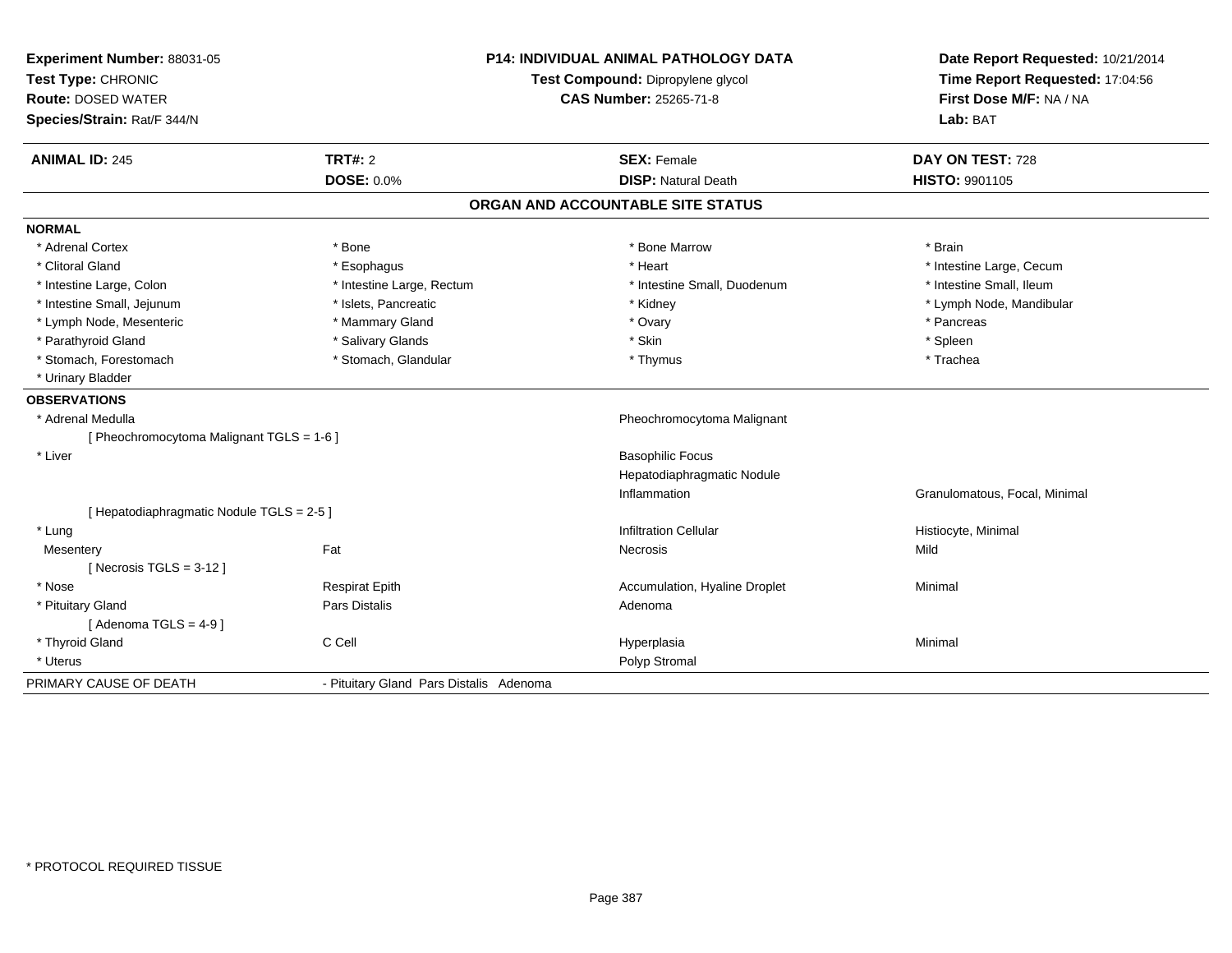| Experiment Number: 88031-05<br>Test Type: CHRONIC<br><b>Route: DOSED WATER</b><br>Species/Strain: Rat/F 344/N |                            | <b>P14: INDIVIDUAL ANIMAL PATHOLOGY DATA</b><br>Test Compound: Dipropylene glycol<br><b>CAS Number: 25265-71-8</b> | Date Report Requested: 10/21/2014<br>Time Report Requested: 17:04:56<br>First Dose M/F: NA / NA<br>Lab: BAT |
|---------------------------------------------------------------------------------------------------------------|----------------------------|--------------------------------------------------------------------------------------------------------------------|-------------------------------------------------------------------------------------------------------------|
| <b>ANIMAL ID: 246</b>                                                                                         | <b>TRT#: 2</b>             | <b>SEX: Female</b>                                                                                                 | DAY ON TEST: 731                                                                                            |
|                                                                                                               | <b>DOSE: 0.0%</b>          | <b>DISP: Terminal Sacrifice</b>                                                                                    | <b>HISTO: 9901106</b>                                                                                       |
|                                                                                                               |                            | ORGAN AND ACCOUNTABLE SITE STATUS                                                                                  |                                                                                                             |
| <b>NORMAL</b>                                                                                                 |                            |                                                                                                                    |                                                                                                             |
| * Bone                                                                                                        | * Bone Marrow              | * Brain                                                                                                            | * Esophagus                                                                                                 |
| * Intestine Large, Cecum                                                                                      | * Intestine Large, Colon   | * Intestine Large, Rectum                                                                                          | * Intestine Small, Duodenum                                                                                 |
| * Intestine Small, Ileum                                                                                      | * Intestine Small, Jejunum | * Islets, Pancreatic                                                                                               | * Lymph Node, Mandibular                                                                                    |
| * Lymph Node, Mesenteric                                                                                      | * Ovary                    | * Parathyroid Gland                                                                                                | * Salivary Glands                                                                                           |
| * Skin                                                                                                        | * Spleen                   | * Stomach, Forestomach                                                                                             | * Stomach, Glandular                                                                                        |
| * Thymus                                                                                                      | * Trachea                  | * Urinary Bladder                                                                                                  |                                                                                                             |
| <b>OBSERVATIONS</b>                                                                                           |                            |                                                                                                                    |                                                                                                             |
| * Adrenal Cortex                                                                                              |                            | Hyperplasia                                                                                                        | Mild                                                                                                        |
| * Adrenal Medulla                                                                                             |                            | Hyperplasia                                                                                                        | Minimal                                                                                                     |
| * Clitoral Gland                                                                                              |                            | Carcinoma                                                                                                          |                                                                                                             |
| [Carcinoma TGLS = $1-12$ ]                                                                                    |                            |                                                                                                                    |                                                                                                             |
| * Heart                                                                                                       |                            | Cardiomyopathy                                                                                                     | Minimal                                                                                                     |
| * Kidney                                                                                                      |                            | Nephropathy                                                                                                        | Minimal                                                                                                     |
| * Liver                                                                                                       |                            | <b>Basophilic Focus</b>                                                                                            |                                                                                                             |
|                                                                                                               |                            | Inflammation                                                                                                       | Histiocytic, Focal, Minimal                                                                                 |
| * Lung                                                                                                        |                            | <b>Infiltration Cellular</b>                                                                                       | Histiocyte, Minimal                                                                                         |
|                                                                                                               |                            | Inflammation                                                                                                       | Chronic Active, Minimal                                                                                     |
| * Mammary Gland                                                                                               |                            | Fibroadenoma                                                                                                       | Multiple                                                                                                    |
| [Fibroadenoma TGLS = 2,3,4-13+14+15]                                                                          |                            |                                                                                                                    |                                                                                                             |
| * Nose                                                                                                        | <b>Respirat Epith</b>      | Accumulation, Hyaline Droplet                                                                                      | Moderate                                                                                                    |
| * Pancreas                                                                                                    |                            | Hyperplasia                                                                                                        | Mild                                                                                                        |
| * Pituitary Gland                                                                                             | Pars Distalis              | Hyperplasia                                                                                                        | Minimal                                                                                                     |
| * Thyroid Gland                                                                                               | C Cell                     | Carcinoma                                                                                                          |                                                                                                             |
| * Uterus                                                                                                      |                            | Polyp Stromal                                                                                                      |                                                                                                             |
| [Polyp Stromal TGLS = 5-9]                                                                                    |                            |                                                                                                                    |                                                                                                             |
| PRIMARY CAUSE OF DEATH                                                                                        | $\blacksquare$             |                                                                                                                    |                                                                                                             |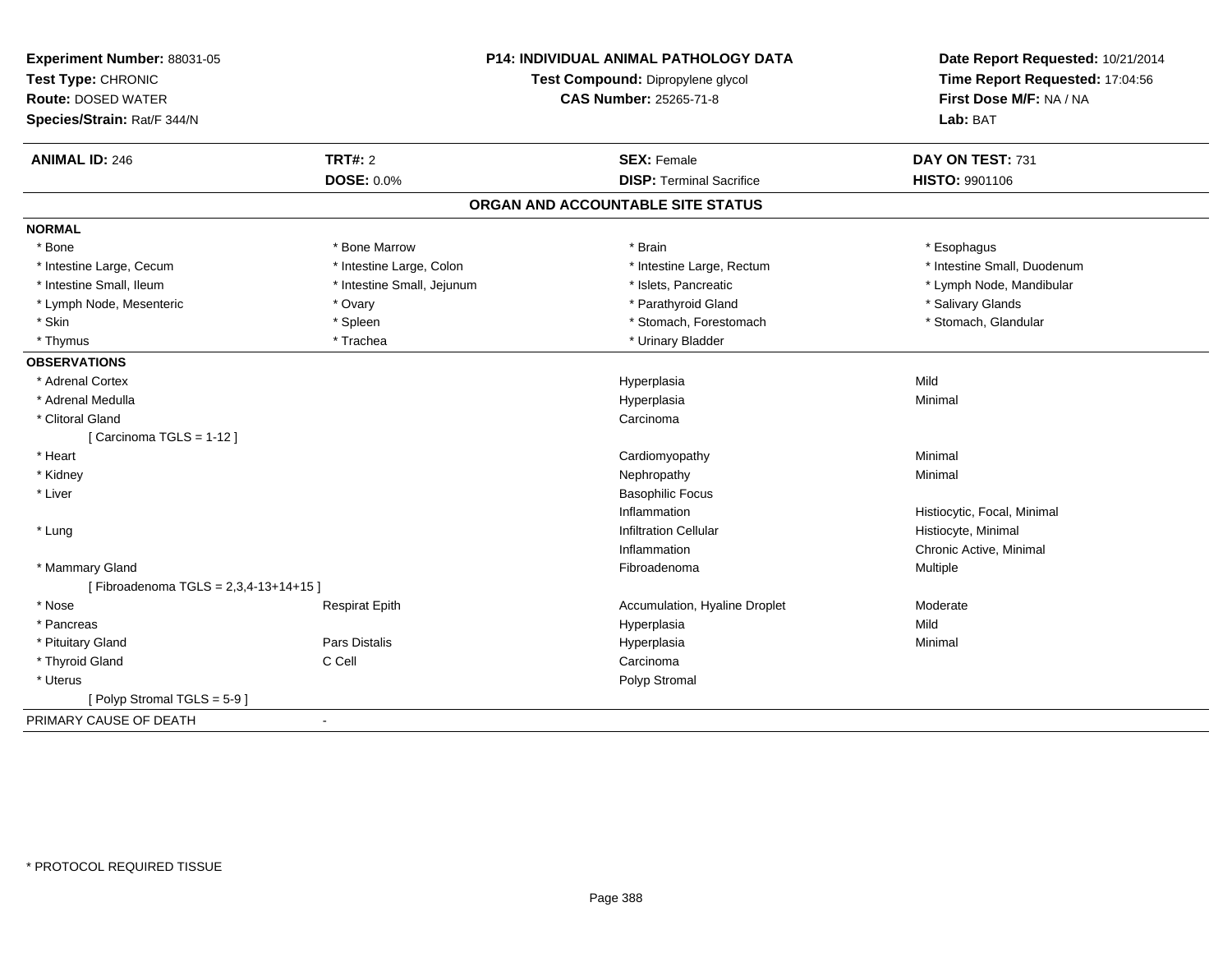| Experiment Number: 88031-05<br>Test Type: CHRONIC                              |                                           | <b>P14: INDIVIDUAL ANIMAL PATHOLOGY DATA</b><br>Test Compound: Dipropylene glycol | Date Report Requested: 10/21/2014<br>Time Report Requested: 17:04:56 |
|--------------------------------------------------------------------------------|-------------------------------------------|-----------------------------------------------------------------------------------|----------------------------------------------------------------------|
| <b>Route: DOSED WATER</b><br>Species/Strain: Rat/F 344/N                       |                                           | <b>CAS Number: 25265-71-8</b>                                                     | First Dose M/F: NA / NA<br>Lab: BAT                                  |
| <b>ANIMAL ID: 247</b>                                                          | <b>TRT#: 2</b>                            | <b>SEX: Female</b>                                                                | DAY ON TEST: 542                                                     |
|                                                                                | DOSE: 0.0%                                | <b>DISP: Moribund Sacrifice</b>                                                   | HISTO: 9901107                                                       |
|                                                                                |                                           | ORGAN AND ACCOUNTABLE SITE STATUS                                                 |                                                                      |
| <b>NORMAL</b>                                                                  |                                           |                                                                                   |                                                                      |
| * Adrenal Medulla                                                              | * Bone                                    | * Bone Marrow                                                                     | * Brain                                                              |
| * Clitoral Gland                                                               | * Esophagus                               | * Heart                                                                           | * Intestine Large, Cecum                                             |
| * Intestine Large, Colon                                                       | * Intestine Large, Rectum                 | * Intestine Small, Duodenum                                                       | * Intestine Small, Ileum                                             |
| * Intestine Small, Jejunum                                                     | * Islets, Pancreatic                      | * Lymph Node, Mandibular                                                          | * Lymph Node, Mesenteric                                             |
| * Pancreas                                                                     | * Parathyroid Gland                       | * Salivary Glands                                                                 | * Skin                                                               |
| * Spleen                                                                       | * Stomach, Glandular                      | * Thymus                                                                          | * Trachea                                                            |
| * Urinary Bladder                                                              | * Uterus                                  |                                                                                   |                                                                      |
| <b>OBSERVATIONS</b>                                                            |                                           |                                                                                   |                                                                      |
| * Adrenal Cortex                                                               |                                           | Hyperplasia                                                                       | Minimal                                                              |
| * Int Lg Cecum                                                                 |                                           |                                                                                   |                                                                      |
| Note: TGL 3, "lesion, 2 x 4 mm, pink" noted at trim, was normal Peyer's patch. |                                           |                                                                                   |                                                                      |
| * Kidney                                                                       |                                           | Nephropathy                                                                       | Minimal                                                              |
| * Liver                                                                        |                                           | <b>Basophilic Focus</b>                                                           |                                                                      |
|                                                                                |                                           | Inflammation                                                                      | Histiocytic, Focal, Mild                                             |
|                                                                                |                                           | Inflammation                                                                      | Granulomatous, Focal, Minimal                                        |
| * Lung                                                                         |                                           | <b>Infiltration Cellular</b>                                                      | Histiocyte, Mild                                                     |
| * Mammary Gland                                                                |                                           | Carcinoma                                                                         |                                                                      |
| * Nose                                                                         | <b>Respirat Epith</b>                     | Accumulation, Hyaline Droplet                                                     | Mild                                                                 |
| * Ovary                                                                        |                                           | Cyst                                                                              | Moderate                                                             |
| [ Cyst TGLS = 1-12 ]                                                           |                                           |                                                                                   |                                                                      |
| * Pituitary Gland                                                              | <b>Pars Distalis</b>                      | Carcinoma                                                                         |                                                                      |
| [Carcinoma TGLS = 2-9]                                                         |                                           |                                                                                   |                                                                      |
| * Stomach. Forestomach                                                         |                                           | Hyperplasia                                                                       | Squamous, Minimal                                                    |
| [ Hyperplasia TGLS = 4-14 ]                                                    |                                           |                                                                                   |                                                                      |
| * Thyroid Gland                                                                | C Cell                                    | Hyperplasia                                                                       | Mild                                                                 |
| PRIMARY CAUSE OF DEATH                                                         | - Pituitary Gland Pars Distalis Carcinoma |                                                                                   |                                                                      |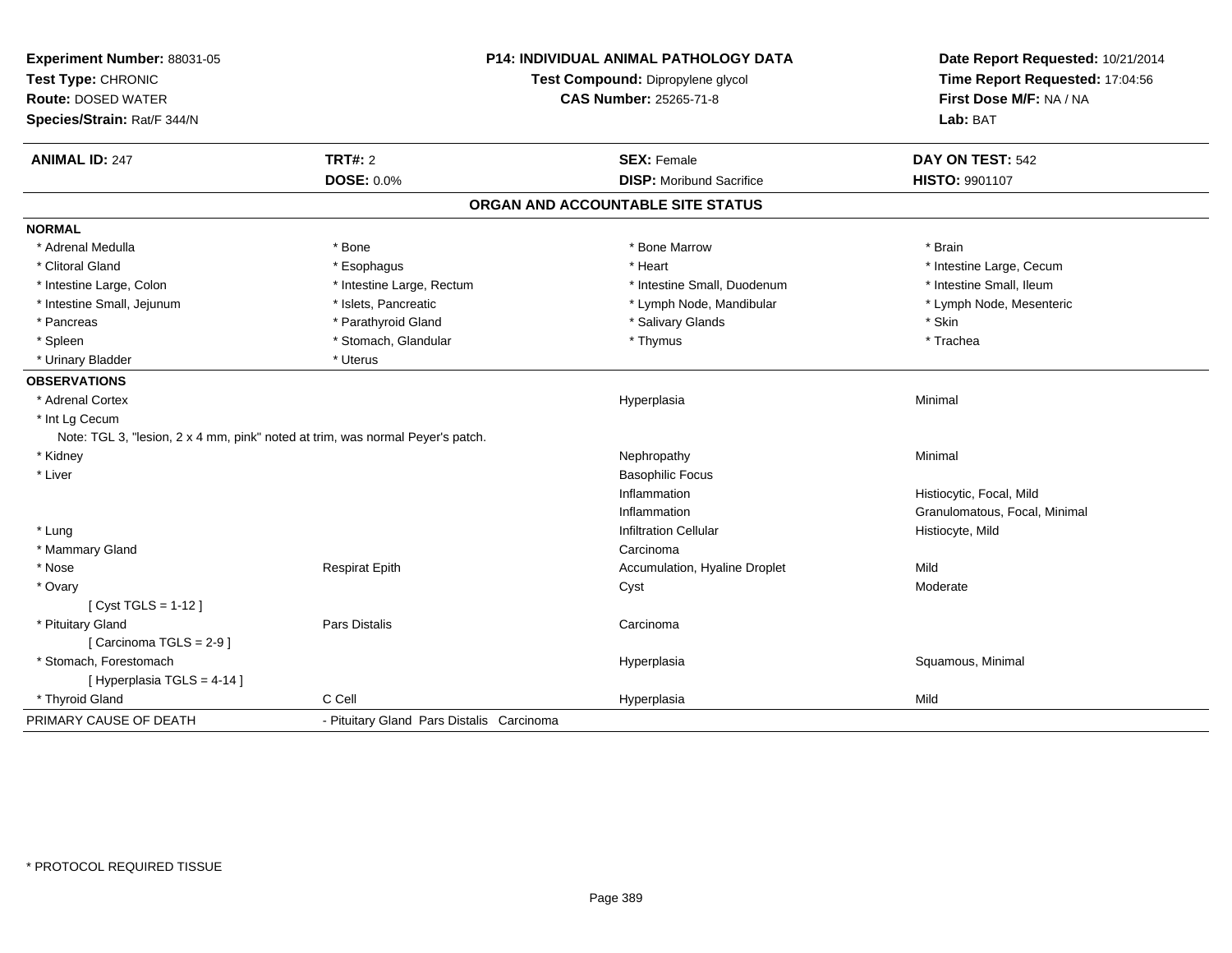| Experiment Number: 88031-05<br>Test Type: CHRONIC        |                                                                                                | P14: INDIVIDUAL ANIMAL PATHOLOGY DATA<br>Test Compound: Dipropylene glycol | Date Report Requested: 10/21/2014<br>Time Report Requested: 17:04:56<br>First Dose M/F: NA / NA |  |  |
|----------------------------------------------------------|------------------------------------------------------------------------------------------------|----------------------------------------------------------------------------|-------------------------------------------------------------------------------------------------|--|--|
| <b>Route: DOSED WATER</b><br>Species/Strain: Rat/F 344/N |                                                                                                | <b>CAS Number: 25265-71-8</b>                                              | Lab: BAT                                                                                        |  |  |
|                                                          |                                                                                                |                                                                            |                                                                                                 |  |  |
| <b>ANIMAL ID: 248</b>                                    | <b>TRT#: 2</b>                                                                                 | <b>SEX: Female</b>                                                         | DAY ON TEST: 730                                                                                |  |  |
|                                                          | <b>DOSE: 0.0%</b>                                                                              | <b>DISP: Terminal Sacrifice</b>                                            | HISTO: 9901108                                                                                  |  |  |
|                                                          |                                                                                                | ORGAN AND ACCOUNTABLE SITE STATUS                                          |                                                                                                 |  |  |
| <b>NORMAL</b>                                            |                                                                                                |                                                                            |                                                                                                 |  |  |
| * Bone                                                   | * Bone Marrow                                                                                  | * Brain                                                                    | * Clitoral Gland                                                                                |  |  |
| * Esophagus                                              | * Intestine Large, Cecum                                                                       | * Intestine Large, Colon                                                   | * Intestine Large, Rectum                                                                       |  |  |
| * Intestine Small, Duodenum                              | * Intestine Small, Ileum                                                                       | * Intestine Small, Jejunum                                                 | * Islets, Pancreatic                                                                            |  |  |
| * Lymph Node, Mandibular                                 | * Lymph Node, Mesenteric                                                                       | * Mammary Gland                                                            | * Ovary                                                                                         |  |  |
| * Pancreas                                               | * Parathyroid Gland                                                                            | * Salivary Glands                                                          | * Skin                                                                                          |  |  |
| * Spleen                                                 | * Stomach, Forestomach                                                                         | * Stomach, Glandular                                                       | * Thymus                                                                                        |  |  |
| * Trachea                                                | * Urinary Bladder                                                                              |                                                                            |                                                                                                 |  |  |
| <b>OBSERVATIONS</b>                                      |                                                                                                |                                                                            |                                                                                                 |  |  |
| * Adrenal Cortex                                         |                                                                                                | Hyperplasia                                                                | Mild                                                                                            |  |  |
|                                                          |                                                                                                | Hypertrophy                                                                | Mild                                                                                            |  |  |
| * Adrenal Medulla                                        |                                                                                                | Hyperplasia                                                                | Minimal                                                                                         |  |  |
| * Clitoral GI                                            |                                                                                                |                                                                            |                                                                                                 |  |  |
|                                                          | Note: TGL 2, "focus, 2 x 2 mm, dark" noted at necropsy, was normal duct filled with secretion. |                                                                            |                                                                                                 |  |  |
| * Heart                                                  |                                                                                                | Cardiomyopathy                                                             | Minimal                                                                                         |  |  |
| * Kidney                                                 |                                                                                                | Nephropathy                                                                | Mild                                                                                            |  |  |
| * Liver                                                  |                                                                                                | <b>Basophilic Focus</b>                                                    |                                                                                                 |  |  |
|                                                          |                                                                                                | <b>Clear Cell Focus</b>                                                    |                                                                                                 |  |  |
|                                                          |                                                                                                | Hepatodiaphragmatic Nodule                                                 |                                                                                                 |  |  |
|                                                          |                                                                                                | Inflammation                                                               | Granulomatous, Focal, Minimal                                                                   |  |  |
| [ Hepatodiaphragmatic Nodule TGLS = 3,4-5 ]              |                                                                                                |                                                                            |                                                                                                 |  |  |
| * Lung                                                   |                                                                                                | <b>Infiltration Cellular</b>                                               | Histiocyte, Minimal                                                                             |  |  |
|                                                          | Note: TGL 6, "focus, 3 mm dia, dark" noted at trim, was not apparent microscopically.          |                                                                            |                                                                                                 |  |  |
| Mesentery                                                | Fat                                                                                            | Necrosis                                                                   | Mild                                                                                            |  |  |
| [Necrosis TGLS = $5-12$ ]                                |                                                                                                |                                                                            |                                                                                                 |  |  |
| * Nose                                                   | <b>Respirat Epith</b>                                                                          | Accumulation, Hyaline Droplet                                              | Marked                                                                                          |  |  |
| * Pituitary Gland                                        | Pars Distalis                                                                                  | Adenoma                                                                    |                                                                                                 |  |  |
| [Adenoma TGLS = $1-9$ ]                                  |                                                                                                |                                                                            |                                                                                                 |  |  |
| * Thyroid Gland                                          | C Cell                                                                                         | Hyperplasia                                                                | Moderate                                                                                        |  |  |
| * Uterus                                                 |                                                                                                | Polyp Stromal                                                              |                                                                                                 |  |  |
| PRIMARY CAUSE OF DEATH                                   | $\blacksquare$                                                                                 |                                                                            |                                                                                                 |  |  |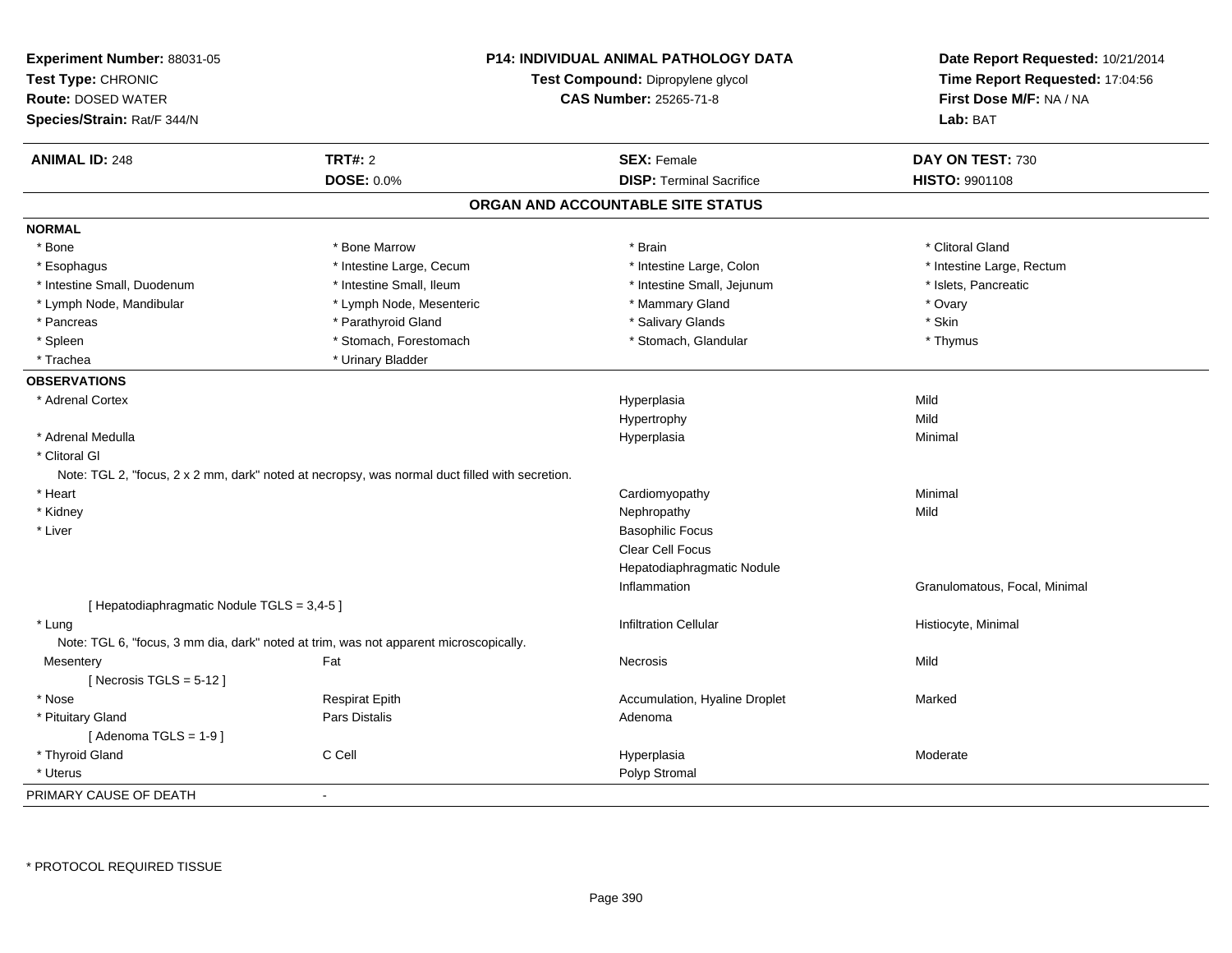| Experiment Number: 88031-05<br>Test Type: CHRONIC<br><b>Route: DOSED WATER</b><br>Species/Strain: Rat/F 344/N                        |                          | <b>P14: INDIVIDUAL ANIMAL PATHOLOGY DATA</b><br>Test Compound: Dipropylene glycol<br><b>CAS Number: 25265-71-8</b> | Date Report Requested: 10/21/2014<br>Time Report Requested: 17:04:56<br>First Dose M/F: NA / NA<br>Lab: BAT |
|--------------------------------------------------------------------------------------------------------------------------------------|--------------------------|--------------------------------------------------------------------------------------------------------------------|-------------------------------------------------------------------------------------------------------------|
| <b>ANIMAL ID: 249</b>                                                                                                                | TRT#: 2                  | <b>SEX: Female</b>                                                                                                 | DAY ON TEST: 730                                                                                            |
|                                                                                                                                      | <b>DOSE: 0.0%</b>        | <b>DISP: Terminal Sacrifice</b>                                                                                    | <b>HISTO: 9901109</b>                                                                                       |
|                                                                                                                                      |                          | ORGAN AND ACCOUNTABLE SITE STATUS                                                                                  |                                                                                                             |
| <b>NORMAL</b>                                                                                                                        |                          |                                                                                                                    |                                                                                                             |
| * Adrenal Medulla                                                                                                                    | * Bone                   | * Bone Marrow                                                                                                      | * Brain                                                                                                     |
| * Esophagus                                                                                                                          | * Heart                  | * Intestine Large, Cecum                                                                                           | * Intestine Large, Colon                                                                                    |
| * Intestine Small, Duodenum                                                                                                          | * Intestine Small, Ileum | * Intestine Small, Jejunum                                                                                         | * Islets, Pancreatic                                                                                        |
| * Lymph Node, Mandibular                                                                                                             | * Lymph Node, Mesenteric | * Ovary                                                                                                            | * Pancreas                                                                                                  |
| * Parathyroid Gland                                                                                                                  | * Salivary Glands        | * Skin                                                                                                             | * Spleen                                                                                                    |
| * Stomach, Forestomach                                                                                                               | * Stomach, Glandular     | * Thymus                                                                                                           | * Trachea                                                                                                   |
| * Urinary Bladder                                                                                                                    | * Uterus                 |                                                                                                                    |                                                                                                             |
| <b>OBSERVATIONS</b>                                                                                                                  |                          |                                                                                                                    |                                                                                                             |
| * Adrenal Cortex                                                                                                                     |                          | Hyperplasia                                                                                                        | Minimal                                                                                                     |
| * Clitoral Gland                                                                                                                     |                          | Adenoma                                                                                                            |                                                                                                             |
|                                                                                                                                      |                          | Hyperplasia                                                                                                        | Mild                                                                                                        |
| * Intestine Large, Rectum                                                                                                            |                          | Parasite Metazoan                                                                                                  |                                                                                                             |
| * Kidney                                                                                                                             |                          | Nephropathy                                                                                                        | Minimal                                                                                                     |
| * Liver                                                                                                                              |                          | <b>Basophilic Focus</b>                                                                                            |                                                                                                             |
|                                                                                                                                      |                          | Inflammation                                                                                                       | Granulomatous, Focal, Minimal                                                                               |
|                                                                                                                                      |                          | Inflammation                                                                                                       | Histiocytic, Focal, Minimal                                                                                 |
| Note: TGL 4, "deformity, 6 x 5 x 4 mm" noted at necropsy, was variation in normal lobar morphology.<br>[Basophilic Focus TGLS = 3-5] |                          |                                                                                                                    |                                                                                                             |
| * Lung                                                                                                                               | Alveolar Epith           | Hyperplasia                                                                                                        | Minimal                                                                                                     |
|                                                                                                                                      |                          | <b>Infiltration Cellular</b>                                                                                       | Histiocyte, Minimal                                                                                         |
|                                                                                                                                      |                          | Inflammation                                                                                                       | Chronic Active, Minimal                                                                                     |
| * Mammary Gland                                                                                                                      |                          | Fibroadenoma                                                                                                       |                                                                                                             |
| [Fibroadenoma TGLS = $1-13+14$ ]                                                                                                     |                          |                                                                                                                    |                                                                                                             |
| Mesentery                                                                                                                            | Fat                      | Necrosis                                                                                                           | Moderate                                                                                                    |
| [Necrosis TGLS = $2-15$ ]                                                                                                            |                          |                                                                                                                    |                                                                                                             |
| * Nose                                                                                                                               | <b>Respirat Epith</b>    | Accumulation, Hyaline Droplet                                                                                      | Mild                                                                                                        |
| * Pituitary Gland                                                                                                                    | Pars Distalis            | Hyperplasia                                                                                                        | Moderate                                                                                                    |
| [Hyperplasia TGLS = $5-9$ ]                                                                                                          |                          |                                                                                                                    |                                                                                                             |
| * Thyroid Gland                                                                                                                      | C Cell                   | Hyperplasia                                                                                                        | Mild                                                                                                        |
| PRIMARY CAUSE OF DEATH                                                                                                               | $\sim$                   |                                                                                                                    |                                                                                                             |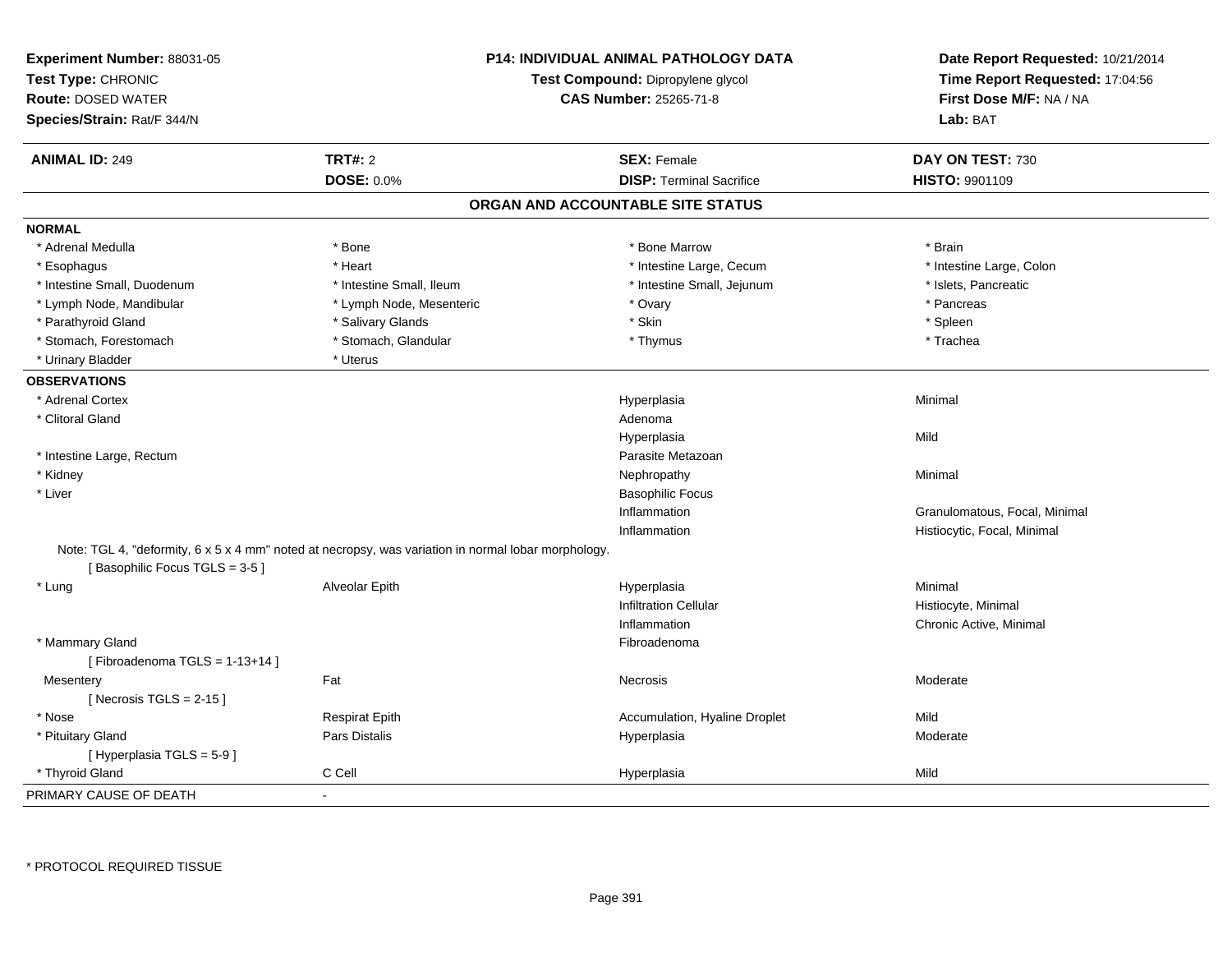| Experiment Number: 88031-05<br>Test Type: CHRONIC<br><b>Route: DOSED WATER</b><br>Species/Strain: Rat/F 344/N |                          | <b>P14: INDIVIDUAL ANIMAL PATHOLOGY DATA</b><br>Test Compound: Dipropylene glycol<br><b>CAS Number: 25265-71-8</b> | Date Report Requested: 10/21/2014<br>Time Report Requested: 17:04:56<br>First Dose M/F: NA / NA<br>Lab: BAT |
|---------------------------------------------------------------------------------------------------------------|--------------------------|--------------------------------------------------------------------------------------------------------------------|-------------------------------------------------------------------------------------------------------------|
| <b>ANIMAL ID: 250</b>                                                                                         | <b>TRT#: 2</b>           | <b>SEX: Female</b>                                                                                                 | DAY ON TEST: 709                                                                                            |
|                                                                                                               | <b>DOSE: 0.0%</b>        | <b>DISP: Natural Death</b>                                                                                         | HISTO: 9901110                                                                                              |
|                                                                                                               |                          | ORGAN AND ACCOUNTABLE SITE STATUS                                                                                  |                                                                                                             |
| <b>NORMAL</b>                                                                                                 |                          |                                                                                                                    |                                                                                                             |
| * Bone                                                                                                        | * Brain                  | * Clitoral Gland                                                                                                   | * Esophagus                                                                                                 |
| * Intestine Small, Duodenum                                                                                   | * Islets, Pancreatic     | * Pancreas                                                                                                         | * Parathyroid Gland                                                                                         |
| * Salivary Glands                                                                                             | * Skin                   | * Trachea                                                                                                          | * Urinary Bladder                                                                                           |
| * Uterus                                                                                                      |                          |                                                                                                                    |                                                                                                             |
| <b>MISSING</b>                                                                                                |                          |                                                                                                                    |                                                                                                             |
| * Lymph Node, Mandibular                                                                                      |                          |                                                                                                                    |                                                                                                             |
| <b>AUTO PRECLUDES DIAG.</b>                                                                                   |                          |                                                                                                                    |                                                                                                             |
| * Intestine Large, Cecum                                                                                      | * Intestine Large, Colon | * Intestine Large, Rectum                                                                                          | * Intestine Small, Ileum                                                                                    |
| * Intestine Small, Jejunum                                                                                    | * Thyroid Gland          |                                                                                                                    |                                                                                                             |
| <b>OBSERVATIONS</b>                                                                                           |                          |                                                                                                                    |                                                                                                             |
| * Adrenal Cortex                                                                                              |                          | Leukemia Mononuclear                                                                                               |                                                                                                             |
|                                                                                                               |                          | Necrosis                                                                                                           | Moderate                                                                                                    |
| * Adrenal Medulla                                                                                             |                          | Leukemia Mononuclear                                                                                               |                                                                                                             |
| * Bone Marrow                                                                                                 |                          | Leukemia Mononuclear                                                                                               |                                                                                                             |
| * Heart                                                                                                       |                          | Cardiomyopathy                                                                                                     | Mild                                                                                                        |
| * Kidney                                                                                                      |                          | Leukemia Mononuclear                                                                                               |                                                                                                             |
| * Liver                                                                                                       |                          | Fatty Change                                                                                                       | Mild                                                                                                        |
|                                                                                                               |                          | Leukemia Mononuclear                                                                                               |                                                                                                             |
|                                                                                                               | Centrilobular            | Necrosis                                                                                                           | Moderate                                                                                                    |
| [ Leukemia Mononuclear TGLS = 5-5 ]                                                                           |                          |                                                                                                                    |                                                                                                             |
| * Lung                                                                                                        |                          | Leukemia Mononuclear                                                                                               |                                                                                                             |
| Lymph Node                                                                                                    | Mediastinal              | Leukemia Mononuclear                                                                                               |                                                                                                             |
| [ Leukemia Mononuclear TGLS = 7-2 ]                                                                           |                          |                                                                                                                    |                                                                                                             |
| * Lymph Node, Mesenteric                                                                                      |                          | Leukemia Mononuclear                                                                                               |                                                                                                             |
| * Mammary Gland                                                                                               |                          | Fibroadenoma                                                                                                       | Multiple                                                                                                    |
| [Fibroadenoma TGLS = 1,2,3-12+13+14]                                                                          |                          |                                                                                                                    |                                                                                                             |
| * Nose                                                                                                        |                          | Inflammation                                                                                                       | Suppurative, Mild                                                                                           |
|                                                                                                               |                          | Thrombosis<br>Leukemia Mononuclear                                                                                 | Minimal                                                                                                     |
| * Ovary<br>* Pituitary Gland                                                                                  |                          | Leukemia Mononuclear                                                                                               |                                                                                                             |
|                                                                                                               |                          |                                                                                                                    |                                                                                                             |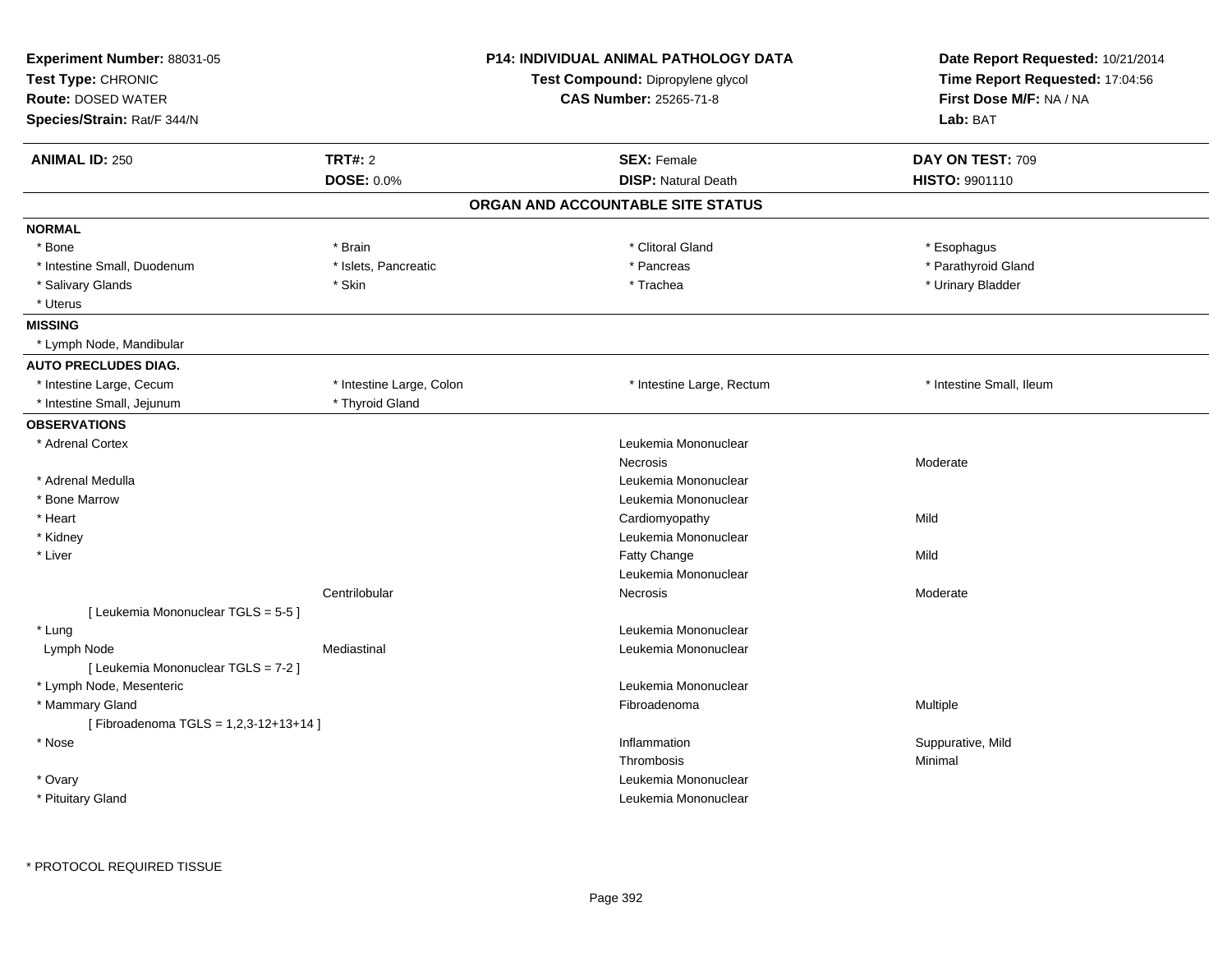| Experiment Number: 88031-05<br>Test Type: CHRONIC<br><b>Route: DOSED WATER</b><br>Species/Strain: Rat/F 344/N |                                  | <b>P14: INDIVIDUAL ANIMAL PATHOLOGY DATA</b><br><b>Test Compound: Dipropylene glycol</b><br><b>CAS Number: 25265-71-8</b> | Date Report Requested: 10/21/2014<br>Time Report Requested: 17:04:56<br>First Dose M/F: NA / NA<br>Lab: BAT |
|---------------------------------------------------------------------------------------------------------------|----------------------------------|---------------------------------------------------------------------------------------------------------------------------|-------------------------------------------------------------------------------------------------------------|
| <b>ANIMAL ID: 250</b>                                                                                         | <b>TRT#: 2</b>                   | <b>SEX: Female</b>                                                                                                        | DAY ON TEST: 709                                                                                            |
|                                                                                                               | <b>DOSE: 0.0%</b>                | <b>DISP: Natural Death</b>                                                                                                | <b>HISTO: 9901110</b>                                                                                       |
|                                                                                                               |                                  | ORGAN AND ACCOUNTABLE SITE STATUS                                                                                         |                                                                                                             |
| * Spleen                                                                                                      |                                  | Leukemia Mononuclear                                                                                                      |                                                                                                             |
| [Leukemia Mononuclear TGLS = 4,8-15]                                                                          |                                  |                                                                                                                           |                                                                                                             |
| * Stomach, Forestomach                                                                                        |                                  | Ulcer                                                                                                                     | Moderate                                                                                                    |
| [ Ulcer TGLS = $10-16$ ]                                                                                      |                                  |                                                                                                                           |                                                                                                             |
| * Stomach. Glandular                                                                                          |                                  | Necrosis                                                                                                                  | Moderate                                                                                                    |
| [Necrosis TGLS = $9-17$ ]                                                                                     |                                  |                                                                                                                           |                                                                                                             |
| * Thymus                                                                                                      |                                  | Leukemia Mononuclear                                                                                                      |                                                                                                             |
| PRIMARY CAUSE OF DEATH                                                                                        | Leukemia Mononuclear<br>- Spleen |                                                                                                                           |                                                                                                             |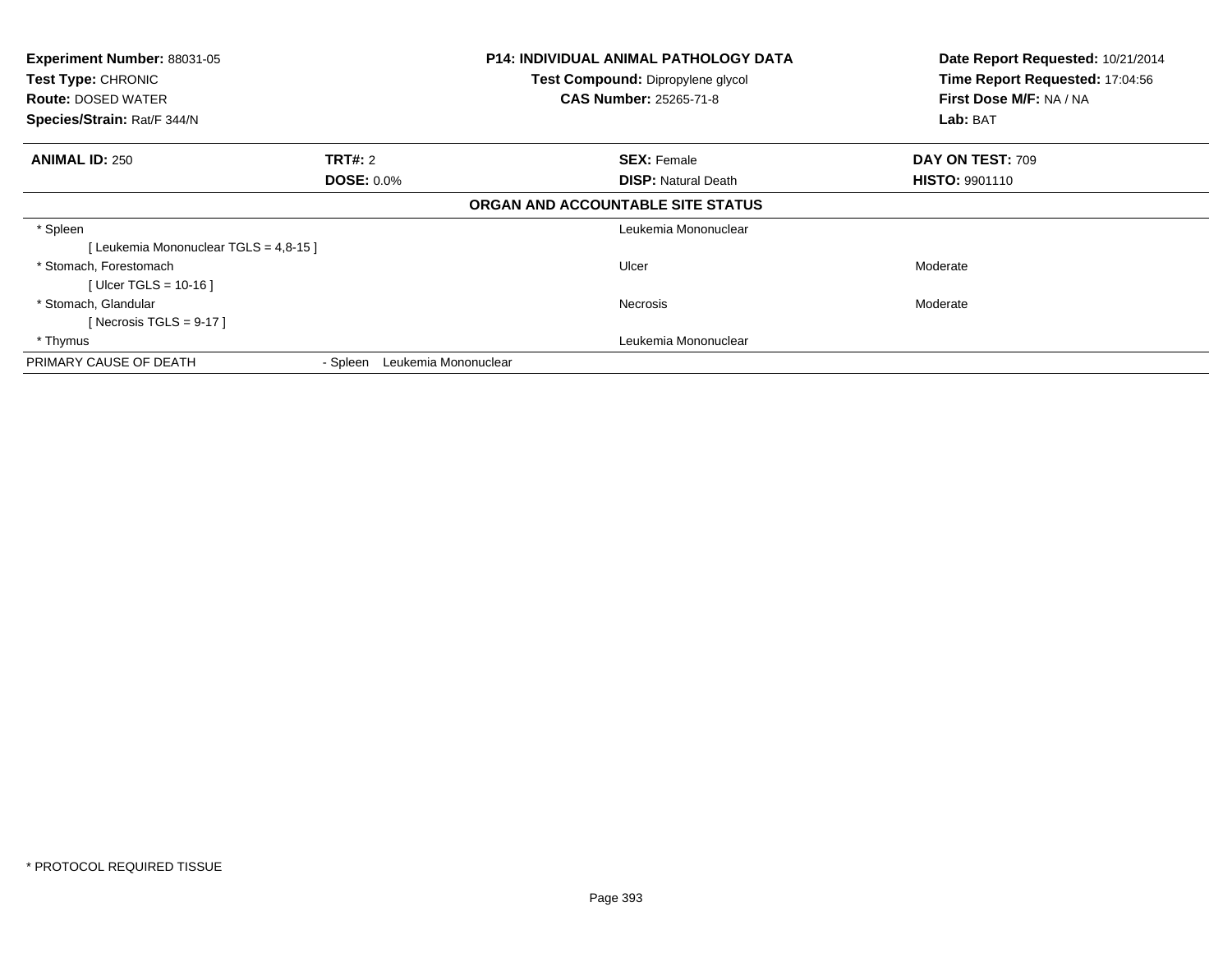| Experiment Number: 88031-05<br>Test Type: CHRONIC<br><b>Route: DOSED WATER</b><br>Species/Strain: Rat/F 344/N |                             | <b>P14: INDIVIDUAL ANIMAL PATHOLOGY DATA</b><br>Test Compound: Dipropylene glycol<br><b>CAS Number: 25265-71-8</b> | Date Report Requested: 10/21/2014<br>Time Report Requested: 17:04:56<br>First Dose M/F: NA / NA<br>Lab: BAT |
|---------------------------------------------------------------------------------------------------------------|-----------------------------|--------------------------------------------------------------------------------------------------------------------|-------------------------------------------------------------------------------------------------------------|
|                                                                                                               |                             |                                                                                                                    |                                                                                                             |
| <b>ANIMAL ID: 251</b>                                                                                         | <b>TRT#: 4</b>              | <b>SEX: Female</b>                                                                                                 | DAY ON TEST: 730                                                                                            |
|                                                                                                               | DOSE: 0.25%                 | <b>DISP: Terminal Sacrifice</b>                                                                                    | <b>HISTO: 9901111</b>                                                                                       |
|                                                                                                               |                             | ORGAN AND ACCOUNTABLE SITE STATUS                                                                                  |                                                                                                             |
| <b>NORMAL</b>                                                                                                 |                             |                                                                                                                    |                                                                                                             |
| * Adrenal Medulla                                                                                             | * Bone                      | * Bone Marrow                                                                                                      | * Brain                                                                                                     |
| * Clitoral Gland                                                                                              | * Esophagus                 | * Intestine Large, Cecum                                                                                           | * Intestine Large, Colon                                                                                    |
| * Intestine Large, Rectum                                                                                     | * Intestine Small, Duodenum | * Intestine Small, Ileum                                                                                           | * Intestine Small, Jejunum                                                                                  |
| * Islets, Pancreatic                                                                                          | * Lymph Node, Mesenteric    | $*$ Nose                                                                                                           | * Pancreas                                                                                                  |
| * Parathyroid Gland                                                                                           | * Salivary Glands           | * Skin                                                                                                             | * Spleen                                                                                                    |
| * Stomach, Forestomach                                                                                        | * Stomach, Glandular        | * Thymus                                                                                                           | * Trachea                                                                                                   |
| * Urinary Bladder                                                                                             | * Uterus                    |                                                                                                                    |                                                                                                             |
| <b>MISSING</b>                                                                                                |                             |                                                                                                                    |                                                                                                             |
| * Lymph Node, Mandibular                                                                                      |                             |                                                                                                                    |                                                                                                             |
| <b>OBSERVATIONS</b>                                                                                           |                             |                                                                                                                    |                                                                                                             |
| * Adrenal Cortex                                                                                              |                             | Hyperplasia                                                                                                        | Mild                                                                                                        |
|                                                                                                               |                             | Hypertrophy                                                                                                        | Mild                                                                                                        |
| * Heart                                                                                                       |                             | Cardiomyopathy                                                                                                     | Mild                                                                                                        |
| * Kidney                                                                                                      |                             | Nephropathy                                                                                                        | Minimal                                                                                                     |
| * Liver                                                                                                       |                             | <b>Basophilic Focus</b>                                                                                            |                                                                                                             |
|                                                                                                               |                             | Clear Cell Focus                                                                                                   |                                                                                                             |
|                                                                                                               |                             | Inflammation                                                                                                       | Granulomatous, Focal, Minimal                                                                               |
|                                                                                                               |                             | Inflammation                                                                                                       | Histiocytic, Focal, Minimal                                                                                 |
|                                                                                                               |                             | <b>Mixed Cell Focus</b>                                                                                            |                                                                                                             |
| [Basophilic Focus TGLS = 2-5]                                                                                 |                             |                                                                                                                    |                                                                                                             |
| * Lung                                                                                                        | Alveolar Epith              | Hyperplasia                                                                                                        | Minimal                                                                                                     |
|                                                                                                               |                             | <b>Infiltration Cellular</b>                                                                                       | Histiocyte, Minimal                                                                                         |
| * Mammary Gland                                                                                               |                             | Carcinoma                                                                                                          |                                                                                                             |
| [ Carcinoma TGLS = $3-14$ ]                                                                                   |                             |                                                                                                                    |                                                                                                             |
| Mesentery                                                                                                     | Fat                         | Necrosis                                                                                                           | Mild                                                                                                        |
| [Necrosis TGLS = $4-13$ ]                                                                                     |                             |                                                                                                                    |                                                                                                             |
| * Ovary                                                                                                       |                             | Cyst                                                                                                               | Marked                                                                                                      |
| [ Cyst TGLS = 1-12 ]                                                                                          |                             |                                                                                                                    |                                                                                                             |
| * Pituitary Gland                                                                                             | <b>Pars Distalis</b>        | Hyperplasia                                                                                                        | Moderate                                                                                                    |
| * Thyroid Gland                                                                                               | C Cell                      | Hyperplasia                                                                                                        | Minimal                                                                                                     |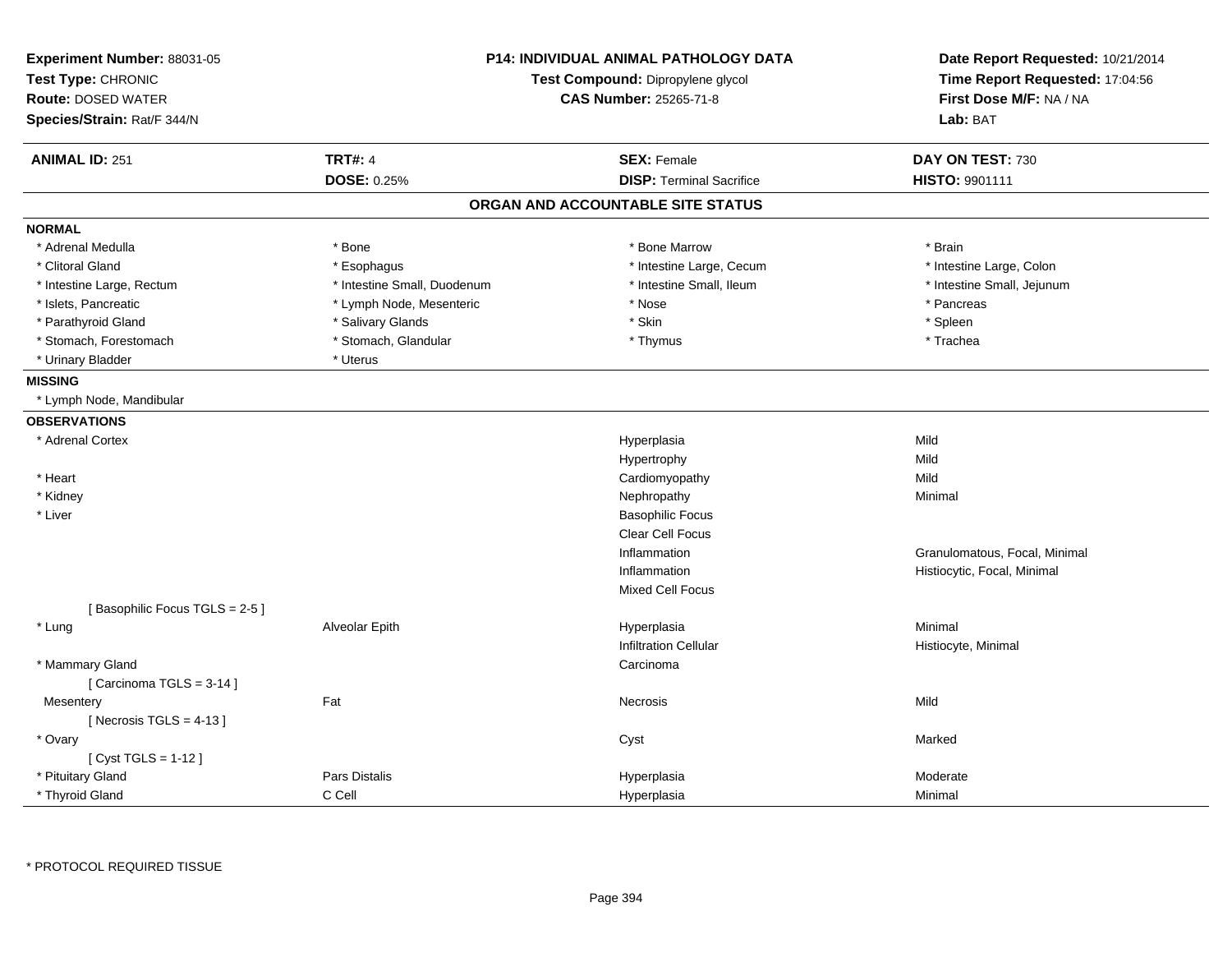| <b>Experiment Number: 88031-05</b> |                          | <b>P14: INDIVIDUAL ANIMAL PATHOLOGY DATA</b> | Date Report Requested: 10/21/2014 |
|------------------------------------|--------------------------|----------------------------------------------|-----------------------------------|
| Test Type: CHRONIC                 |                          | Test Compound: Dipropylene glycol            | Time Report Requested: 17:04:56   |
| <b>Route: DOSED WATER</b>          |                          | <b>CAS Number: 25265-71-8</b>                | First Dose M/F: NA / NA           |
| Species/Strain: Rat/F 344/N        |                          |                                              | Lab: BAT                          |
| <b>ANIMAL ID: 251</b>              | <b>TRT#: 4</b>           | <b>SEX:</b> Female                           | DAY ON TEST: 730                  |
|                                    | <b>DOSE: 0.25%</b>       | <b>DISP:</b> Terminal Sacrifice              | <b>HISTO: 9901111</b>             |
|                                    |                          | ORGAN AND ACCOUNTABLE SITE STATUS            |                                   |
| PRIMARY CAUSE OF DEATH             | $\overline{\phantom{a}}$ |                                              |                                   |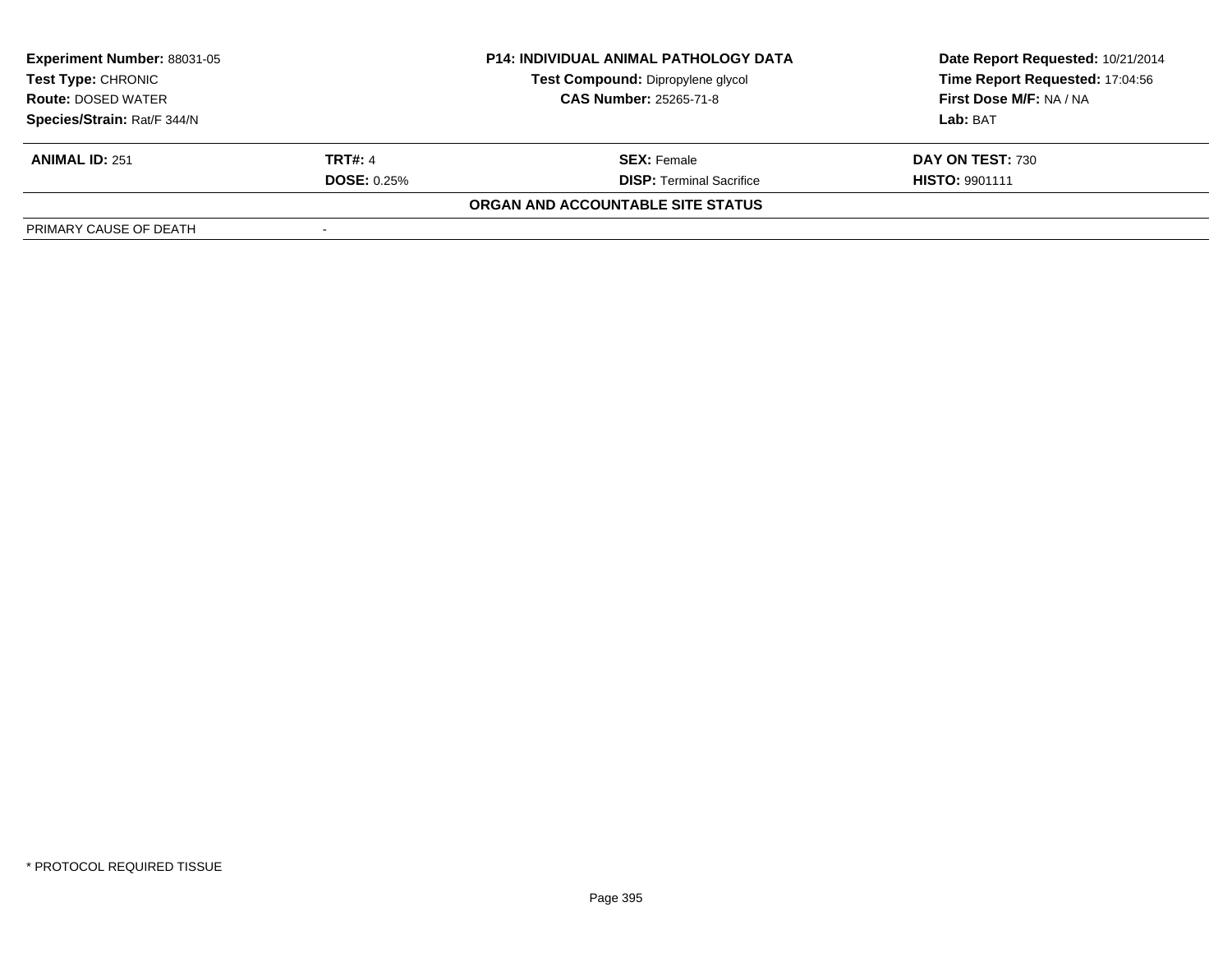| Experiment Number: 88031-05          |                          | <b>P14: INDIVIDUAL ANIMAL PATHOLOGY DATA</b> | Date Report Requested: 10/21/2014 |  |
|--------------------------------------|--------------------------|----------------------------------------------|-----------------------------------|--|
| Test Type: CHRONIC                   |                          | Test Compound: Dipropylene glycol            | Time Report Requested: 17:04:56   |  |
| <b>Route: DOSED WATER</b>            |                          | <b>CAS Number: 25265-71-8</b>                | First Dose M/F: NA / NA           |  |
| Species/Strain: Rat/F 344/N          |                          |                                              | Lab: BAT                          |  |
| <b>ANIMAL ID: 252</b>                | <b>TRT#: 4</b>           | <b>SEX: Female</b>                           | DAY ON TEST: 435                  |  |
|                                      | <b>DOSE: 0.25%</b>       | <b>DISP: Natural Death</b>                   | <b>HISTO: 9901112</b>             |  |
|                                      |                          | ORGAN AND ACCOUNTABLE SITE STATUS            |                                   |  |
| <b>NORMAL</b>                        |                          |                                              |                                   |  |
| * Bone                               | * Brain                  | * Esophagus                                  | * Heart                           |  |
| * Intestine Large, Rectum            | * Islets, Pancreatic     | * Mammary Gland                              | * Parathyroid Gland               |  |
| * Salivary Glands                    | * Skin                   | * Stomach, Glandular                         | * Thyroid Gland                   |  |
| * Trachea                            | * Urinary Bladder        |                                              |                                   |  |
| <b>MISSING</b>                       |                          |                                              |                                   |  |
| * Clitoral Gland                     | * Lymph Node, Mandibular |                                              |                                   |  |
| <b>AUTO PRECLUDES DIAG.</b>          |                          |                                              |                                   |  |
| * Intestine Small, Ileum             |                          |                                              |                                   |  |
| <b>OBSERVATIONS</b>                  |                          |                                              |                                   |  |
| * Adrenal Cortex                     |                          | Leukemia Mononuclear                         |                                   |  |
| * Adrenal Medulla                    |                          | Leukemia Mononuclear                         |                                   |  |
| * Bone Marrow                        |                          | Leukemia Mononuclear                         |                                   |  |
| * Intestine Large, Cecum             |                          | Leukemia Mononuclear                         |                                   |  |
| * Intestine Large, Colon             |                          | Leukemia Mononuclear                         |                                   |  |
| * Intestine Small, Duodenum          |                          | Leukemia Mononuclear                         |                                   |  |
| * Intestine Small, Jejunum           |                          | Leukemia Mononuclear                         |                                   |  |
| * Kidney                             |                          | Infarct                                      | Mild                              |  |
|                                      |                          | Leukemia Mononuclear                         |                                   |  |
|                                      |                          | Nephropathy                                  | Mild                              |  |
| * Liver                              |                          | <b>Basophilic Focus</b>                      |                                   |  |
|                                      |                          | <b>Fatty Change</b>                          | Moderate                          |  |
|                                      |                          | Leukemia Mononuclear                         |                                   |  |
|                                      | Centrilobular            | Necrosis                                     | Minimal                           |  |
| [ Leukemia Mononuclear TGLS = 2-5 ]  |                          |                                              |                                   |  |
| * Lung                               |                          | <b>Infiltration Cellular</b>                 | Histiocyte, Minimal               |  |
|                                      |                          | Leukemia Mononuclear                         |                                   |  |
| Lymph Node                           | Mediastinal              | Leukemia Mononuclear                         |                                   |  |
| * Lymph Node, Mesenteric             |                          | Leukemia Mononuclear                         |                                   |  |
| [ Leukemia Mononuclear TGLS = 5-13 ] |                          |                                              |                                   |  |
| * Nose                               |                          | Thrombosis                                   | Mild                              |  |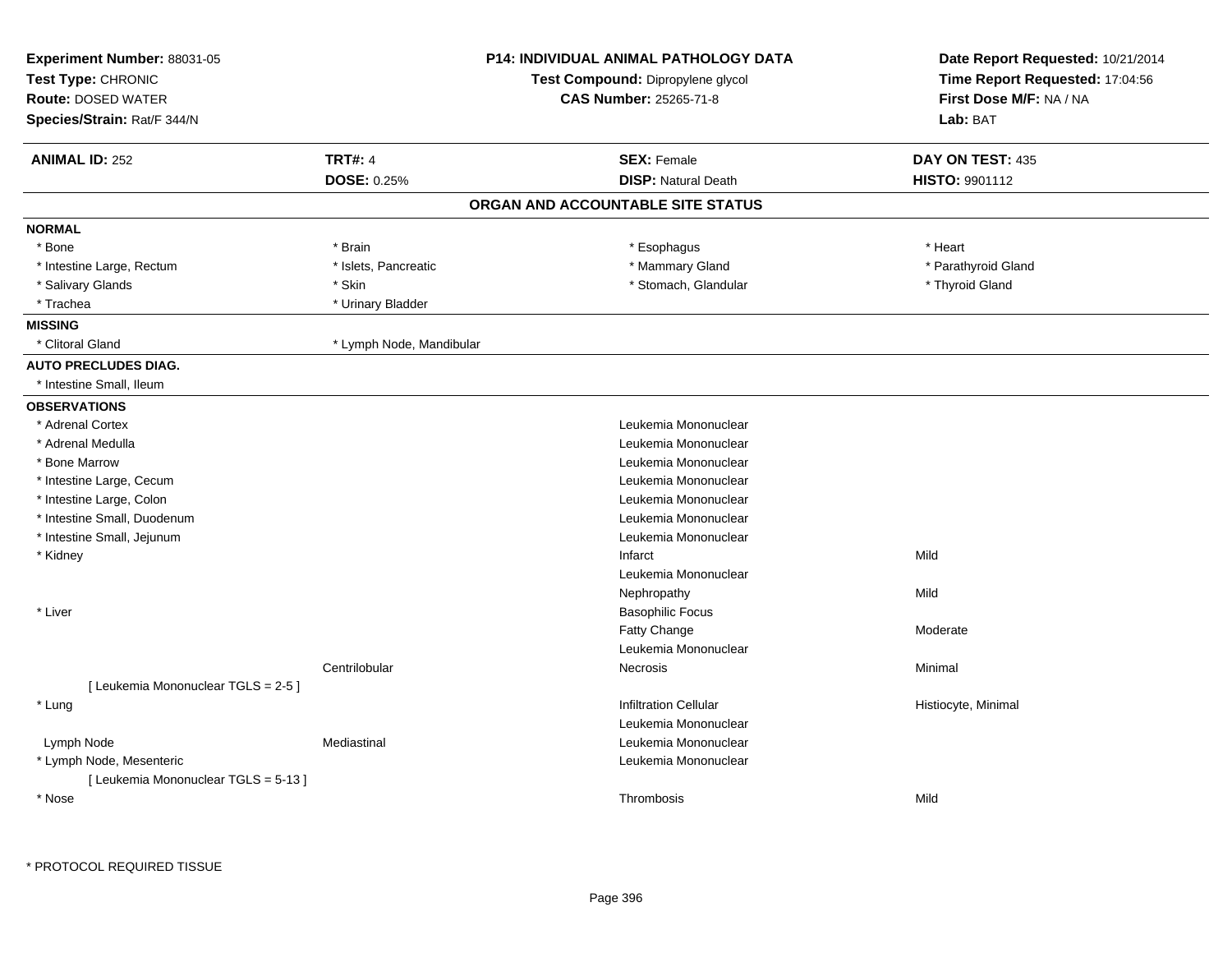| <b>Experiment Number: 88031-05</b><br>Test Type: CHRONIC<br><b>Route: DOSED WATER</b><br>Species/Strain: Rat/F 344/N |                                  | <b>P14: INDIVIDUAL ANIMAL PATHOLOGY DATA</b><br>Test Compound: Dipropylene glycol<br><b>CAS Number: 25265-71-8</b> | Date Report Requested: 10/21/2014<br>Time Report Requested: 17:04:56<br>First Dose M/F: NA / NA<br>Lab: BAT |
|----------------------------------------------------------------------------------------------------------------------|----------------------------------|--------------------------------------------------------------------------------------------------------------------|-------------------------------------------------------------------------------------------------------------|
| <b>ANIMAL ID: 252</b>                                                                                                | <b>TRT#: 4</b>                   | <b>SEX: Female</b>                                                                                                 | DAY ON TEST: 435                                                                                            |
|                                                                                                                      | <b>DOSE: 0.25%</b>               | <b>DISP:</b> Natural Death                                                                                         | <b>HISTO: 9901112</b>                                                                                       |
|                                                                                                                      |                                  | ORGAN AND ACCOUNTABLE SITE STATUS                                                                                  |                                                                                                             |
| * Ovary                                                                                                              |                                  | Leukemia Mononuclear                                                                                               |                                                                                                             |
| * Pancreas                                                                                                           |                                  | Leukemia Mononuclear                                                                                               |                                                                                                             |
| * Pituitary Gland                                                                                                    |                                  | Leukemia Mononuclear                                                                                               |                                                                                                             |
| * Spleen                                                                                                             |                                  | Leukemia Mononuclear                                                                                               |                                                                                                             |
| [Leukemia Mononuclear TGLS = 1-12]                                                                                   |                                  |                                                                                                                    |                                                                                                             |
| * Stomach, Forestomach                                                                                               |                                  | Ulcer                                                                                                              | Marked                                                                                                      |
| [Ulcer TGLS = $6-14$ ]                                                                                               |                                  |                                                                                                                    |                                                                                                             |
| * Thymus                                                                                                             |                                  | Leukemia Mononuclear                                                                                               |                                                                                                             |
| [Leukemia Mononuclear TGLS = 4-2]                                                                                    |                                  |                                                                                                                    |                                                                                                             |
| * Uterus                                                                                                             |                                  | Leukemia Mononuclear                                                                                               |                                                                                                             |
| [Leukemia Mononuclear TGLS = 3-9]                                                                                    |                                  |                                                                                                                    |                                                                                                             |
| PRIMARY CAUSE OF DEATH                                                                                               | Leukemia Mononuclear<br>- Spleen |                                                                                                                    |                                                                                                             |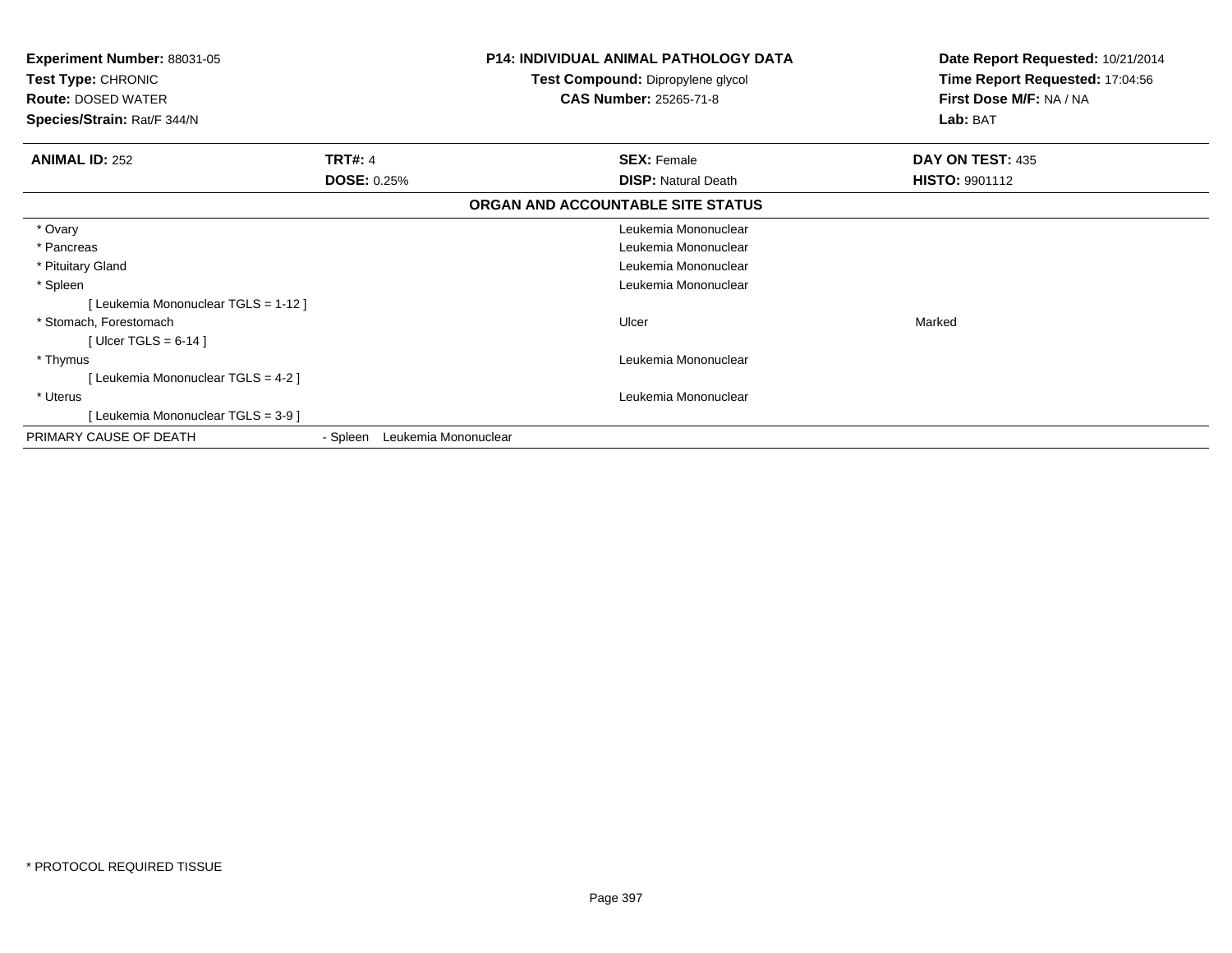| Experiment Number: 88031-05<br>Test Type: CHRONIC |                             | P14: INDIVIDUAL ANIMAL PATHOLOGY DATA<br>Test Compound: Dipropylene glycol | Date Report Requested: 10/21/2014<br>Time Report Requested: 17:04:56 |  |
|---------------------------------------------------|-----------------------------|----------------------------------------------------------------------------|----------------------------------------------------------------------|--|
| <b>Route: DOSED WATER</b>                         |                             | CAS Number: 25265-71-8                                                     | First Dose M/F: NA / NA                                              |  |
| Species/Strain: Rat/F 344/N                       |                             |                                                                            | Lab: BAT                                                             |  |
|                                                   |                             |                                                                            |                                                                      |  |
| <b>ANIMAL ID: 253</b>                             | <b>TRT#: 4</b>              | <b>SEX: Female</b>                                                         | DAY ON TEST: 729                                                     |  |
|                                                   | <b>DOSE: 0.25%</b>          | <b>DISP: Terminal Sacrifice</b>                                            | HISTO: 9901113                                                       |  |
|                                                   |                             | ORGAN AND ACCOUNTABLE SITE STATUS                                          |                                                                      |  |
| <b>NORMAL</b>                                     |                             |                                                                            |                                                                      |  |
| * Adrenal Medulla                                 | * Bone                      | * Bone Marrow                                                              | * Brain                                                              |  |
| * Clitoral Gland                                  | * Esophagus                 | * Intestine Large, Cecum                                                   | * Intestine Large, Colon                                             |  |
| * Intestine Large, Rectum                         | * Intestine Small, Duodenum | * Intestine Small, Ileum                                                   | * Intestine Small, Jejunum                                           |  |
| * Islets, Pancreatic                              | * Lymph Node, Mesenteric    | * Ovary                                                                    | * Parathyroid Gland                                                  |  |
| * Skin                                            | * Spleen                    | * Stomach, Forestomach                                                     | * Stomach, Glandular                                                 |  |
| * Thymus                                          | * Trachea                   | * Urinary Bladder                                                          | * Uterus                                                             |  |
| <b>MISSING</b>                                    |                             |                                                                            |                                                                      |  |
| * Lymph Node, Mandibular                          |                             |                                                                            |                                                                      |  |
| <b>OBSERVATIONS</b>                               |                             |                                                                            |                                                                      |  |
| * Adrenal Cortex                                  |                             | Hypertrophy                                                                | Mild                                                                 |  |
| * Heart                                           |                             | Cardiomyopathy                                                             | Minimal                                                              |  |
| * Kidney                                          |                             | Nephropathy                                                                | Minimal                                                              |  |
| * Liver                                           |                             | <b>Basophilic Focus</b>                                                    |                                                                      |  |
|                                                   |                             | Clear Cell Focus                                                           |                                                                      |  |
|                                                   |                             | Inflammation                                                               | Granulomatous, Focal, Mild                                           |  |
|                                                   |                             | Inflammation                                                               | Histiocytic, Focal, Mild                                             |  |
| * Lung                                            |                             | <b>Infiltration Cellular</b>                                               | Histiocyte, Minimal                                                  |  |
| * Mammary Gland                                   |                             | Fibroadenoma                                                               |                                                                      |  |
| [Fibroadenoma TGLS = $1-12+13+14$ ]               |                             |                                                                            |                                                                      |  |
| * Nose                                            | <b>Respirat Epith</b>       | Accumulation, Hyaline Droplet                                              | Minimal                                                              |  |
| * Pancreas                                        |                             | Atrophy                                                                    | Minimal                                                              |  |
| * Pituitary Gland                                 | Pars Distalis               | Hyperplasia                                                                | Mild                                                                 |  |
| * Salivary Glands                                 |                             | Atrophy                                                                    | Minimal                                                              |  |
|                                                   |                             | <b>Basophilic Focus</b>                                                    |                                                                      |  |
| * Thyroid Gland                                   | C Cell                      | Hyperplasia                                                                | Minimal                                                              |  |
| PRIMARY CAUSE OF DEATH                            | $\blacksquare$              |                                                                            |                                                                      |  |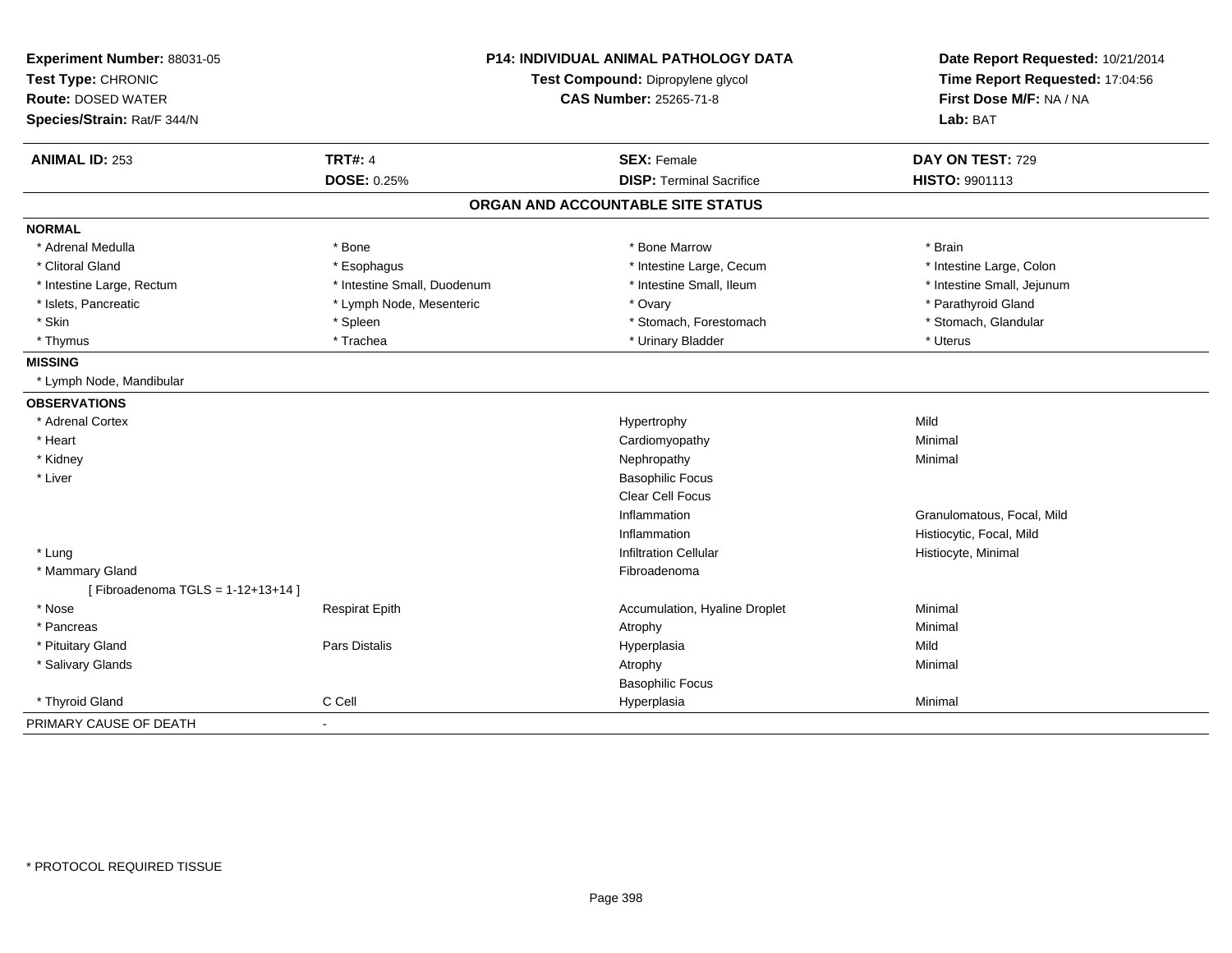| Experiment Number: 88031-05<br>Test Type: CHRONIC |                          | <b>P14: INDIVIDUAL ANIMAL PATHOLOGY DATA</b><br>Test Compound: Dipropylene glycol | Date Report Requested: 10/21/2014<br>Time Report Requested: 17:04:56 |  |
|---------------------------------------------------|--------------------------|-----------------------------------------------------------------------------------|----------------------------------------------------------------------|--|
| <b>Route: DOSED WATER</b>                         |                          | CAS Number: 25265-71-8                                                            | First Dose M/F: NA / NA                                              |  |
| Species/Strain: Rat/F 344/N                       |                          |                                                                                   | Lab: BAT                                                             |  |
| <b>ANIMAL ID: 254</b>                             | <b>TRT#: 4</b>           | <b>SEX: Female</b>                                                                | DAY ON TEST: 731                                                     |  |
|                                                   | <b>DOSE: 0.25%</b>       | <b>DISP: Terminal Sacrifice</b>                                                   | HISTO: 9901114                                                       |  |
|                                                   |                          | ORGAN AND ACCOUNTABLE SITE STATUS                                                 |                                                                      |  |
| <b>NORMAL</b>                                     |                          |                                                                                   |                                                                      |  |
| * Adrenal Medulla                                 | * Bone                   | * Brain                                                                           | * Esophagus                                                          |  |
| * Intestine Large, Cecum                          | * Intestine Large, Colon | * Intestine Large, Rectum                                                         | * Intestine Small, Duodenum                                          |  |
| * Intestine Small, Ileum                          | * Islets, Pancreatic     | * Ovary                                                                           | * Parathyroid Gland                                                  |  |
| * Salivary Glands                                 | * Skin                   | * Stomach, Forestomach                                                            | * Stomach, Glandular                                                 |  |
| * Thymus                                          | * Trachea                | * Urinary Bladder                                                                 |                                                                      |  |
| <b>MISSING</b>                                    |                          |                                                                                   |                                                                      |  |
| * Lymph Node, Mandibular                          |                          |                                                                                   |                                                                      |  |
| <b>OBSERVATIONS</b>                               |                          |                                                                                   |                                                                      |  |
| * Adrenal Cortex                                  |                          | Hyperplasia                                                                       | Mild                                                                 |  |
| * Bone Marrow                                     |                          | Leukemia Mononuclear                                                              |                                                                      |  |
| * Clitoral Gland                                  |                          | Adenoma                                                                           |                                                                      |  |
| [Adenoma TGLS = $3-8$ ]                           |                          |                                                                                   |                                                                      |  |
| * Heart                                           |                          | Cardiomyopathy                                                                    | Mild                                                                 |  |
| * Intestine Small, Jejunum                        |                          | Leiomyoma                                                                         |                                                                      |  |
| [ Leiomyoma TGLS = 5-14 ]                         |                          |                                                                                   |                                                                      |  |
| * Kidney                                          |                          | Nephropathy                                                                       | Minimal                                                              |  |
| * Liver                                           |                          | <b>Basophilic Focus</b>                                                           |                                                                      |  |
|                                                   |                          | Inflammation                                                                      | Granulomatous, Focal, Minimal                                        |  |
|                                                   |                          | Inflammation                                                                      | Histiocytic, Focal, Minimal                                          |  |
|                                                   |                          | Leukemia Mononuclear                                                              |                                                                      |  |
|                                                   |                          | <b>Mixed Cell Focus</b>                                                           |                                                                      |  |
| [Basophilic Focus TGLS = 4-5]                     |                          |                                                                                   |                                                                      |  |
| * Lung                                            | <b>Bronchiole</b>        | Hyperplasia                                                                       | Moderate                                                             |  |
|                                                   |                          | <b>Infiltration Cellular</b>                                                      | Histiocyte, Minimal                                                  |  |
|                                                   |                          | Leukemia Mononuclear                                                              |                                                                      |  |
| * Lymph Node, Mesenteric                          |                          | Leukemia Mononuclear                                                              |                                                                      |  |
| * Mammary Gland                                   |                          | Fibroadenoma                                                                      |                                                                      |  |
| [Fibroadenoma TGLS = $1-12+13$ ]                  |                          |                                                                                   |                                                                      |  |
| * Nose                                            | <b>Respirat Epith</b>    | Accumulation, Hyaline Droplet                                                     | Moderate                                                             |  |
| * Pancreas                                        |                          | <b>Basophilic Focus</b>                                                           |                                                                      |  |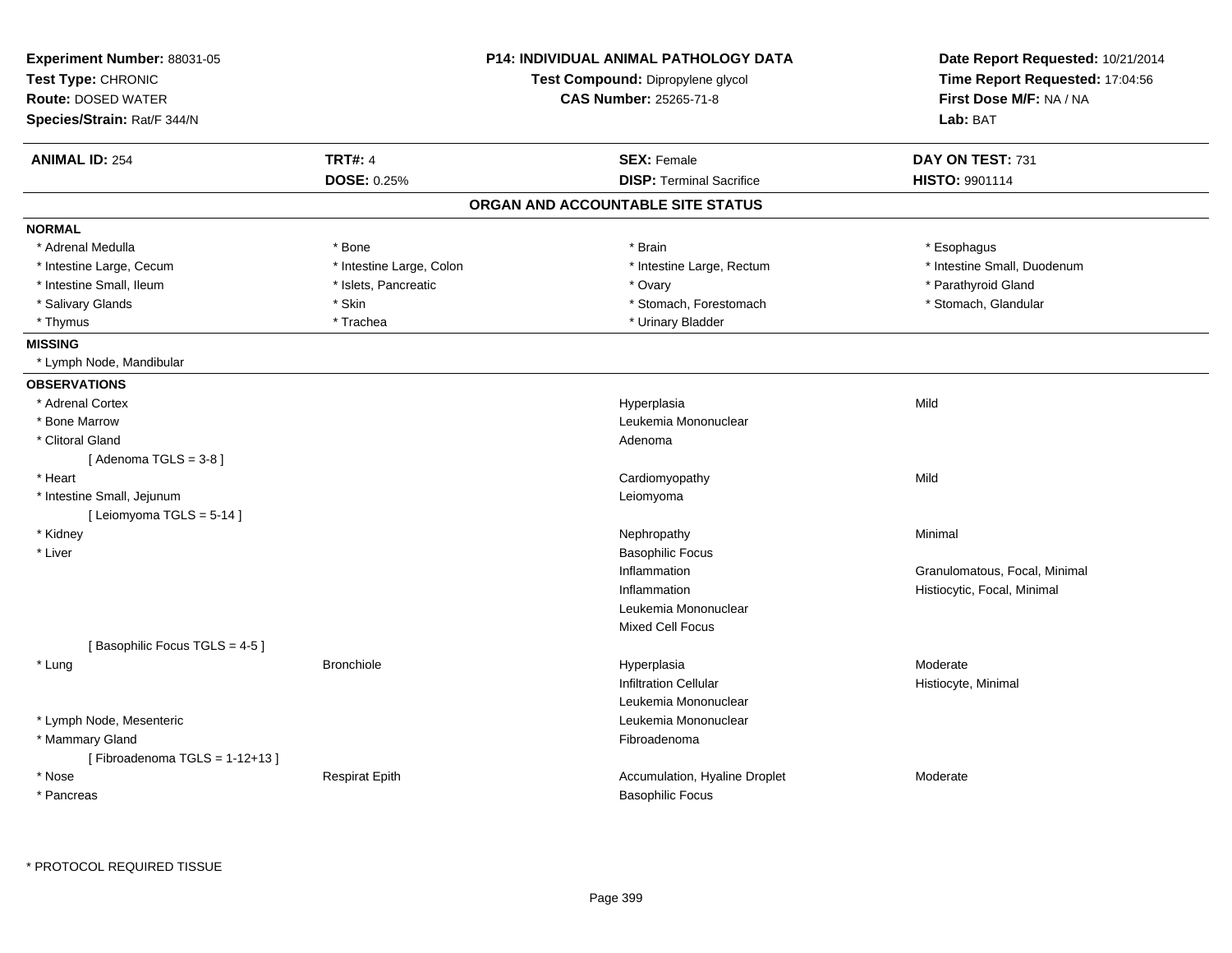| Experiment Number: 88031-05<br>Test Type: CHRONIC<br><b>Route: DOSED WATER</b> |                    | P14: INDIVIDUAL ANIMAL PATHOLOGY DATA<br>Test Compound: Dipropylene glycol<br><b>CAS Number: 25265-71-8</b> | Date Report Requested: 10/21/2014<br>Time Report Requested: 17:04:56<br>First Dose M/F: NA / NA |
|--------------------------------------------------------------------------------|--------------------|-------------------------------------------------------------------------------------------------------------|-------------------------------------------------------------------------------------------------|
| Species/Strain: Rat/F 344/N                                                    |                    |                                                                                                             | Lab: BAT                                                                                        |
| <b>ANIMAL ID: 254</b>                                                          | <b>TRT#: 4</b>     | <b>SEX: Female</b>                                                                                          | DAY ON TEST: 731                                                                                |
|                                                                                | <b>DOSE: 0.25%</b> | <b>DISP: Terminal Sacrifice</b>                                                                             | <b>HISTO: 9901114</b>                                                                           |
|                                                                                |                    | ORGAN AND ACCOUNTABLE SITE STATUS                                                                           |                                                                                                 |
| * Pituitary Gland                                                              | Pars Distalis      | Hyperplasia                                                                                                 | Moderate                                                                                        |
| * Spleen                                                                       |                    | Leukemia Mononuclear                                                                                        |                                                                                                 |
| * Thyroid Gland                                                                | C Cell             | Hyperplasia                                                                                                 | Minimal                                                                                         |
| * Uterus                                                                       |                    | Polyp Stromal                                                                                               |                                                                                                 |
| [ Polyp Stromal TGLS = $2-9$ ]                                                 |                    |                                                                                                             |                                                                                                 |
| PRIMARY CAUSE OF DEATH                                                         |                    |                                                                                                             |                                                                                                 |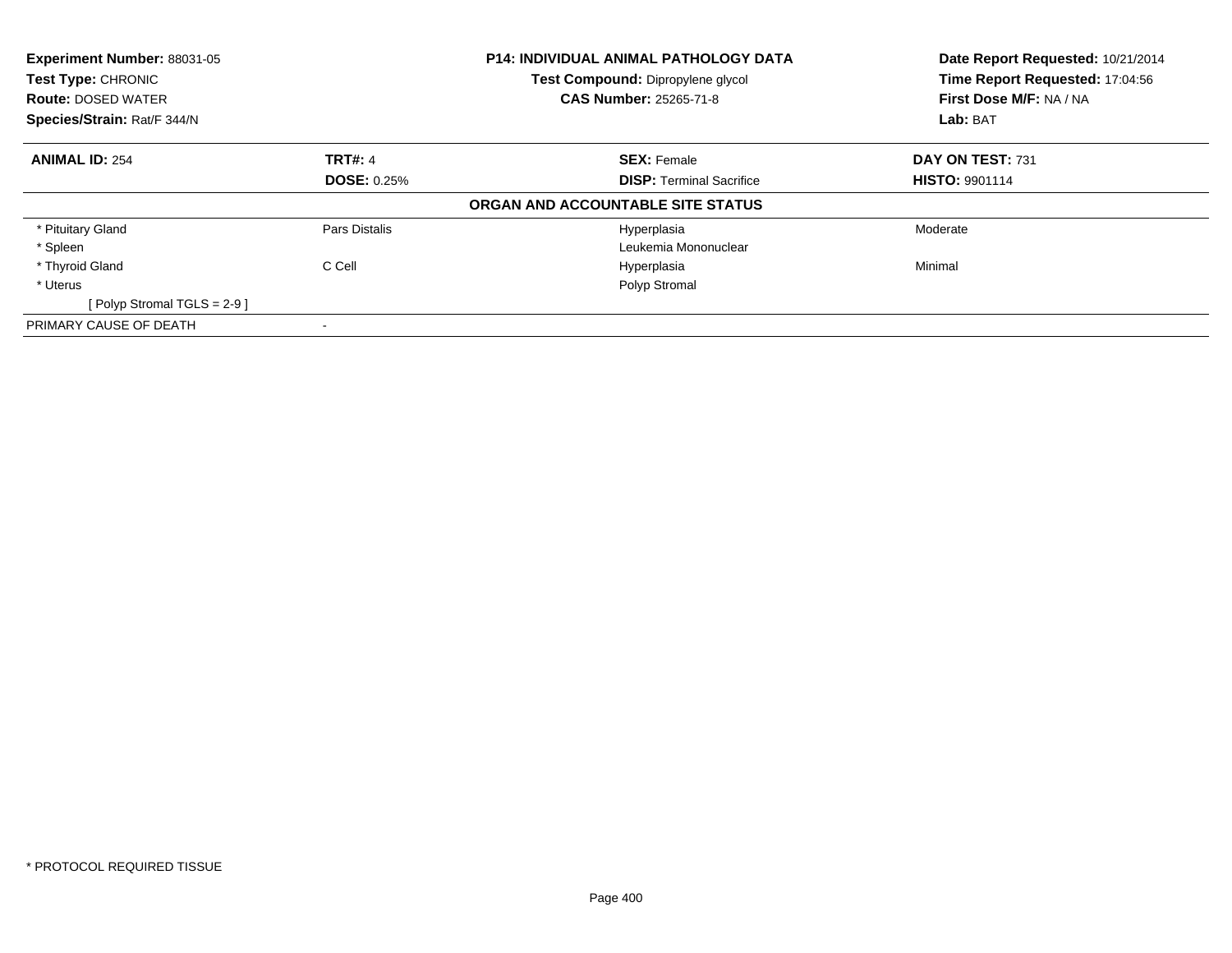| <b>Route: DOSED WATER</b><br>Species/Strain: Rat/F 344/N | <b>P14: INDIVIDUAL ANIMAL PATHOLOGY DATA</b><br>Test Compound: Dipropylene glycol<br><b>CAS Number: 25265-71-8</b> |                                   | Date Report Requested: 10/21/2014<br>Time Report Requested: 17:04:56<br>First Dose M/F: NA / NA<br>Lab: BAT |  |
|----------------------------------------------------------|--------------------------------------------------------------------------------------------------------------------|-----------------------------------|-------------------------------------------------------------------------------------------------------------|--|
| <b>ANIMAL ID: 255</b>                                    | <b>TRT#: 4</b>                                                                                                     | <b>SEX: Female</b>                | DAY ON TEST: 585                                                                                            |  |
|                                                          | DOSE: 0.25%                                                                                                        | <b>DISP:</b> Moribund Sacrifice   | HISTO: 9901115                                                                                              |  |
|                                                          |                                                                                                                    | ORGAN AND ACCOUNTABLE SITE STATUS |                                                                                                             |  |
| <b>NORMAL</b>                                            |                                                                                                                    |                                   |                                                                                                             |  |
| * Adrenal Cortex                                         | * Adrenal Medulla                                                                                                  | * Bone                            | * Brain                                                                                                     |  |
| * Clitoral Gland                                         | * Esophagus                                                                                                        | * Intestine Large, Cecum          | * Intestine Large, Colon                                                                                    |  |
| * Intestine Large, Rectum                                | * Intestine Small, Duodenum                                                                                        | * Intestine Small, Ileum          | * Intestine Small, Jejunum                                                                                  |  |
| * Islets, Pancreatic                                     | * Mammary Gland                                                                                                    | * Pancreas                        | * Parathyroid Gland                                                                                         |  |
| * Salivary Glands                                        | * Skin                                                                                                             | * Stomach, Forestomach            | * Stomach, Glandular                                                                                        |  |
| * Thyroid Gland                                          | * Trachea                                                                                                          | * Urinary Bladder                 |                                                                                                             |  |
| <b>OBSERVATIONS</b>                                      |                                                                                                                    |                                   |                                                                                                             |  |
| * Bone Marrow                                            |                                                                                                                    | Leukemia Mononuclear              |                                                                                                             |  |
| * Heart                                                  |                                                                                                                    | Cardiomyopathy                    | Minimal                                                                                                     |  |
|                                                          |                                                                                                                    | Leukemia Mononuclear              |                                                                                                             |  |
| * Kidney                                                 |                                                                                                                    | Leukemia Mononuclear              |                                                                                                             |  |
| * Liver                                                  |                                                                                                                    | <b>Basophilic Focus</b>           |                                                                                                             |  |
|                                                          |                                                                                                                    | Leukemia Mononuclear              |                                                                                                             |  |
|                                                          | Centrilobular                                                                                                      | Necrosis                          | Minimal                                                                                                     |  |
| [ Leukemia Mononuclear TGLS = 2-5 ]                      |                                                                                                                    |                                   |                                                                                                             |  |
| * Lung                                                   |                                                                                                                    | <b>Infiltration Cellular</b>      | Histiocyte, Minimal                                                                                         |  |
|                                                          |                                                                                                                    | Leukemia Mononuclear              |                                                                                                             |  |
| Lymph Node                                               | <b>Bronchial</b>                                                                                                   | Leukemia Mononuclear              |                                                                                                             |  |
|                                                          | Mediastinal                                                                                                        | Leukemia Mononuclear              |                                                                                                             |  |
| * Lymph Node, Mandibular                                 |                                                                                                                    | Leukemia Mononuclear              |                                                                                                             |  |
| * Lymph Node, Mesenteric                                 |                                                                                                                    | Leukemia Mononuclear              |                                                                                                             |  |
| Mesentery                                                | Fat                                                                                                                | Necrosis                          | Mild                                                                                                        |  |
| [Necrosis $TGLS = 3-12$ ]                                |                                                                                                                    |                                   |                                                                                                             |  |
| * Nose                                                   | <b>Respirat Epith</b>                                                                                              | Accumulation, Hyaline Droplet     | Mild                                                                                                        |  |
|                                                          |                                                                                                                    | Thrombosis                        | Moderate                                                                                                    |  |
| * Ovary                                                  |                                                                                                                    | Leukemia Mononuclear              |                                                                                                             |  |
| * Pituitary Gland                                        | Pars Distalis                                                                                                      | Hyperplasia                       | Mild                                                                                                        |  |
| * Spleen                                                 |                                                                                                                    | Leukemia Mononuclear              |                                                                                                             |  |
| [ Leukemia Mononuclear TGLS = 1-5 ]                      |                                                                                                                    |                                   |                                                                                                             |  |
| * Thymus                                                 |                                                                                                                    | Leukemia Mononuclear              |                                                                                                             |  |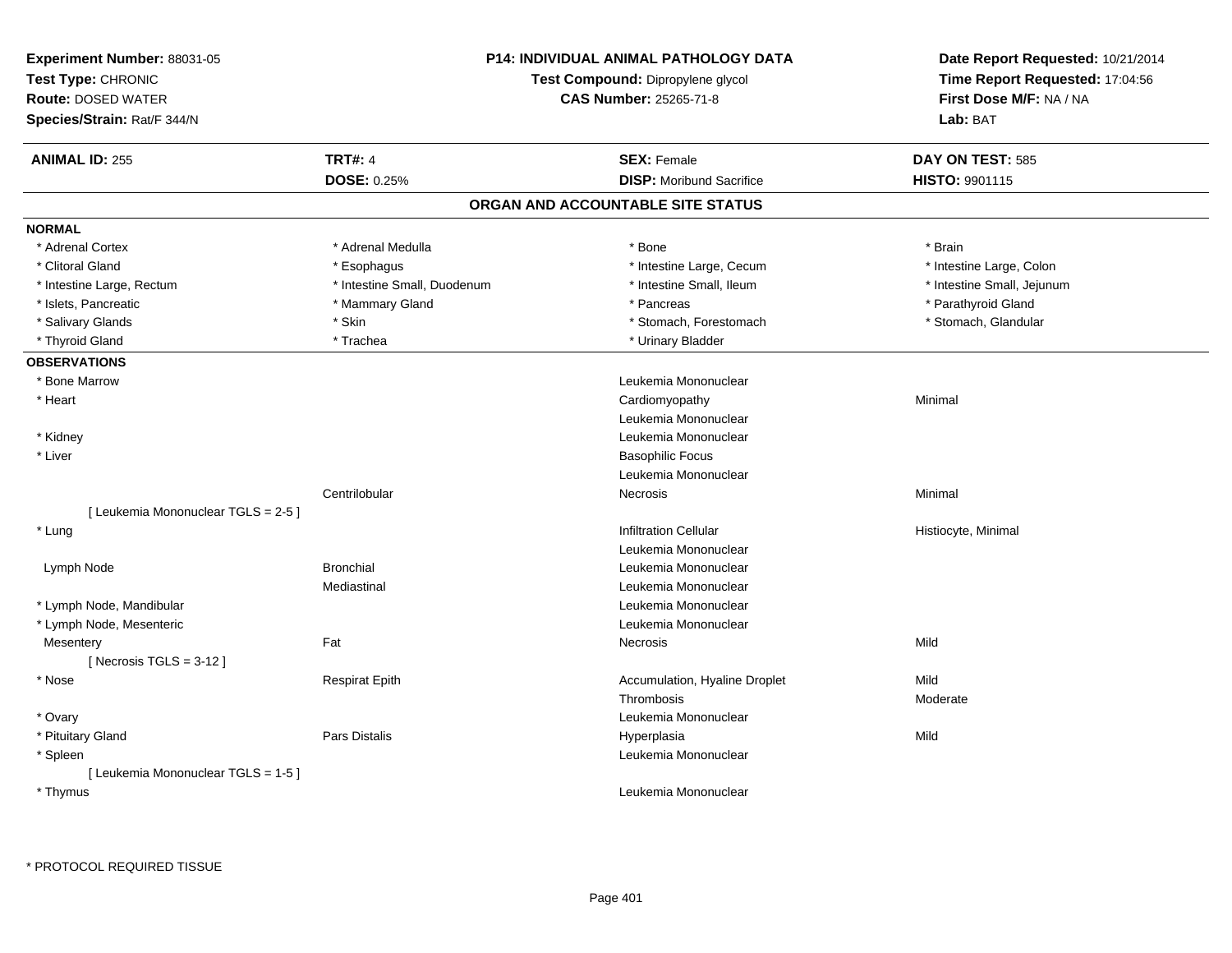| <b>Experiment Number: 88031-05</b><br><b>P14: INDIVIDUAL ANIMAL PATHOLOGY DATA</b><br>Test Type: CHRONIC<br>Test Compound: Dipropylene glycol |                                  |                                   | Date Report Requested: 10/21/2014 |  |
|-----------------------------------------------------------------------------------------------------------------------------------------------|----------------------------------|-----------------------------------|-----------------------------------|--|
|                                                                                                                                               |                                  | Time Report Requested: 17:04:56   |                                   |  |
| <b>Route: DOSED WATER</b>                                                                                                                     |                                  | <b>CAS Number: 25265-71-8</b>     | First Dose M/F: NA / NA           |  |
| Species/Strain: Rat/F 344/N                                                                                                                   |                                  |                                   | Lab: BAT                          |  |
| <b>ANIMAL ID: 255</b>                                                                                                                         | <b>TRT#: 4</b>                   | <b>SEX: Female</b>                | <b>DAY ON TEST: 585</b>           |  |
|                                                                                                                                               | <b>DOSE: 0.25%</b>               | <b>DISP:</b> Moribund Sacrifice   | <b>HISTO: 9901115</b>             |  |
|                                                                                                                                               |                                  | ORGAN AND ACCOUNTABLE SITE STATUS |                                   |  |
| * Uterus                                                                                                                                      |                                  | Polyp Stromal                     |                                   |  |
| [ Polyp Stromal TGLS = $4-9$ ]                                                                                                                |                                  |                                   |                                   |  |
| PRIMARY CAUSE OF DEATH                                                                                                                        | Leukemia Mononuclear<br>- Spleen |                                   |                                   |  |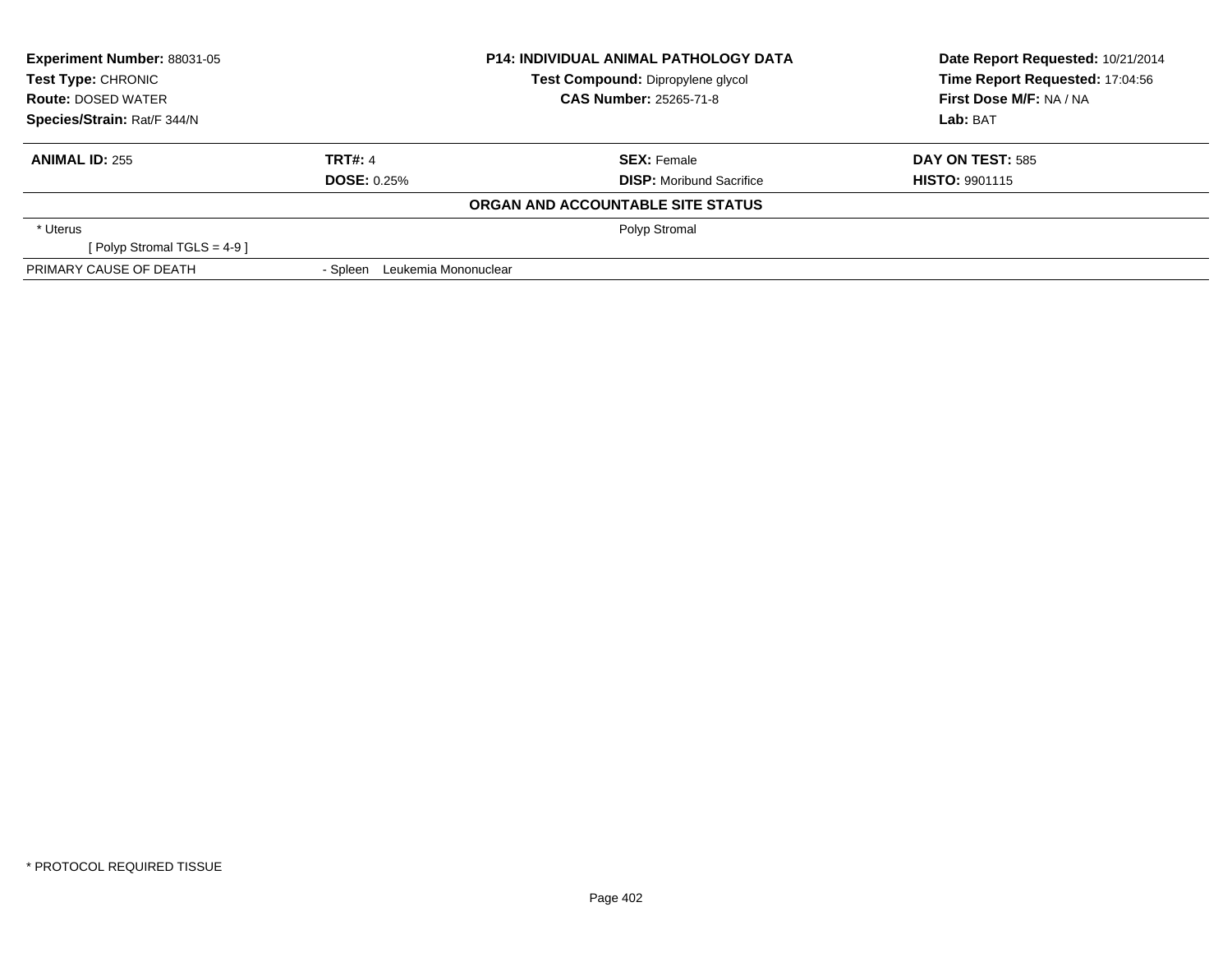| Experiment Number: 88031-05<br>Test Type: CHRONIC |                            | <b>P14: INDIVIDUAL ANIMAL PATHOLOGY DATA</b><br>Test Compound: Dipropylene glycol | Date Report Requested: 10/21/2014<br>Time Report Requested: 17:04:56 |
|---------------------------------------------------|----------------------------|-----------------------------------------------------------------------------------|----------------------------------------------------------------------|
| <b>Route: DOSED WATER</b>                         |                            | <b>CAS Number: 25265-71-8</b>                                                     | First Dose M/F: NA / NA                                              |
| Species/Strain: Rat/F 344/N                       |                            |                                                                                   | Lab: BAT                                                             |
| <b>ANIMAL ID: 256</b>                             | <b>TRT#: 4</b>             | <b>SEX: Female</b>                                                                | DAY ON TEST: 730                                                     |
|                                                   | <b>DOSE: 0.25%</b>         | <b>DISP: Terminal Sacrifice</b>                                                   | HISTO: 9901116                                                       |
|                                                   |                            | ORGAN AND ACCOUNTABLE SITE STATUS                                                 |                                                                      |
| <b>NORMAL</b>                                     |                            |                                                                                   |                                                                      |
| * Bone                                            | * Bone Marrow              | * Brain                                                                           | * Esophagus                                                          |
| * Intestine Large, Cecum                          | * Intestine Large, Colon   | * Intestine Large, Rectum                                                         | * Intestine Small, Duodenum                                          |
| * Intestine Small, Ileum                          | * Intestine Small, Jejunum | * Islets, Pancreatic                                                              | * Ovary                                                              |
| * Pancreas                                        | * Parathyroid Gland        | * Pituitary Gland                                                                 | * Salivary Glands                                                    |
| * Skin                                            | * Stomach, Forestomach     | * Stomach, Glandular                                                              | * Trachea                                                            |
| * Urinary Bladder                                 | * Uterus                   |                                                                                   |                                                                      |
| <b>MISSING</b>                                    |                            |                                                                                   |                                                                      |
| * Lymph Node, Mandibular                          |                            |                                                                                   |                                                                      |
| <b>OBSERVATIONS</b>                               |                            |                                                                                   |                                                                      |
| * Adrenal Cortex                                  |                            | Hyperplasia                                                                       | Mild                                                                 |
|                                                   |                            | Hypertrophy                                                                       | Minimal                                                              |
|                                                   |                            | Leukemia Mononuclear                                                              |                                                                      |
| * Adrenal Medulla                                 |                            | Hyperplasia                                                                       | Mild                                                                 |
| * Clitoral Gland                                  |                            | Carcinoma                                                                         |                                                                      |
| [ Carcinoma TGLS = 2,3-16 ]                       |                            |                                                                                   |                                                                      |
| * Heart                                           |                            | Cardiomyopathy                                                                    | Minimal                                                              |
| * Kidney                                          |                            | Leukemia Mononuclear                                                              |                                                                      |
|                                                   |                            | Nephropathy                                                                       | Mild                                                                 |
| * Liver                                           |                            | <b>Basophilic Focus</b>                                                           |                                                                      |
|                                                   |                            | Inflammation                                                                      | Granulomatous, Focal, Moderate                                       |
|                                                   |                            | Leukemia Mononuclear                                                              |                                                                      |
| [ Leukemia Mononuclear TGLS = 6-5 ]               |                            |                                                                                   |                                                                      |
| * Lung                                            |                            | <b>Infiltration Cellular</b>                                                      | Histiocyte, Minimal                                                  |
|                                                   |                            | Leukemia Mononuclear                                                              |                                                                      |
| * Lymph Node, Mesenteric                          |                            | Leukemia Mononuclear                                                              |                                                                      |
| * Mammary Gland                                   |                            | Fibroadenoma                                                                      |                                                                      |
| [Fibroadenoma TGLS = 1-14+15]                     |                            |                                                                                   |                                                                      |
| Mesentery                                         | Fat                        | Necrosis                                                                          | Mild                                                                 |
| [ Necrosis TGLS = $5-13$ ]                        |                            |                                                                                   |                                                                      |
| * Nose                                            | <b>Respirat Epith</b>      | Accumulation, Hyaline Droplet                                                     | Minimal                                                              |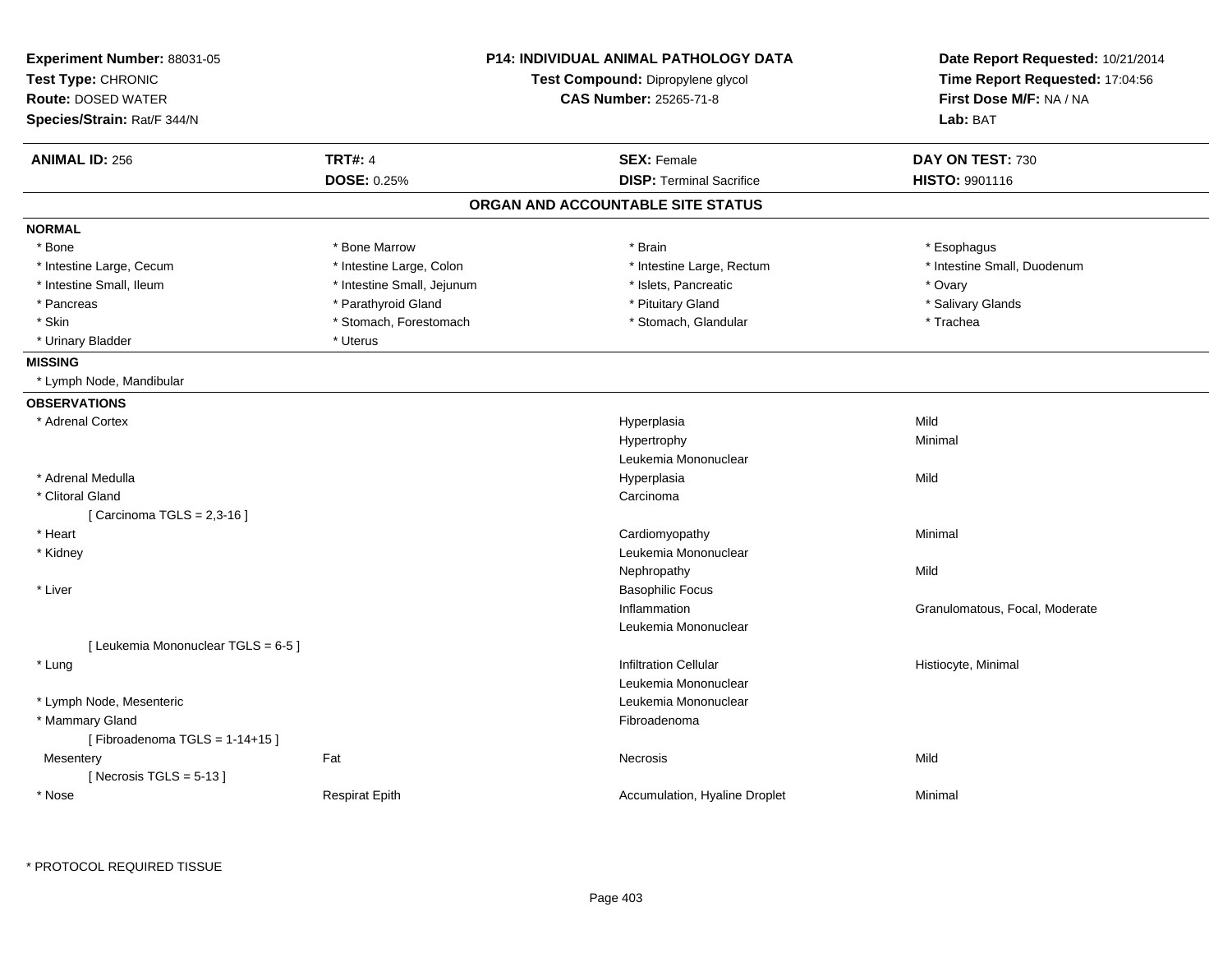| Experiment Number: 88031-05<br>Test Type: CHRONIC<br><b>Route: DOSED WATER</b><br>Species/Strain: Rat/F 344/N |                                      | <b>P14: INDIVIDUAL ANIMAL PATHOLOGY DATA</b><br>Test Compound: Dipropylene glycol<br><b>CAS Number: 25265-71-8</b> | Date Report Requested: 10/21/2014<br>Time Report Requested: 17:04:56<br>First Dose M/F: NA / NA<br>Lab: BAT |
|---------------------------------------------------------------------------------------------------------------|--------------------------------------|--------------------------------------------------------------------------------------------------------------------|-------------------------------------------------------------------------------------------------------------|
| <b>ANIMAL ID: 256</b>                                                                                         | <b>TRT#: 4</b><br><b>DOSE: 0.25%</b> | <b>SEX: Female</b><br><b>DISP: Terminal Sacrifice</b>                                                              | <b>DAY ON TEST: 730</b><br><b>HISTO: 9901116</b>                                                            |
|                                                                                                               |                                      | ORGAN AND ACCOUNTABLE SITE STATUS                                                                                  |                                                                                                             |
| * Spleen                                                                                                      |                                      | Inflammation<br>Leukemia Mononuclear                                                                               | Granulomatous, Moderate                                                                                     |
| [Inflammation TGLS = $4-12$ ]                                                                                 |                                      |                                                                                                                    |                                                                                                             |
| * Thymus                                                                                                      |                                      | Leukemia Mononuclear                                                                                               |                                                                                                             |
| * Thyroid Gland                                                                                               | C Cell                               | Hyperplasia                                                                                                        | Minimal                                                                                                     |
| PRIMARY CAUSE OF DEATH                                                                                        | $\blacksquare$                       |                                                                                                                    |                                                                                                             |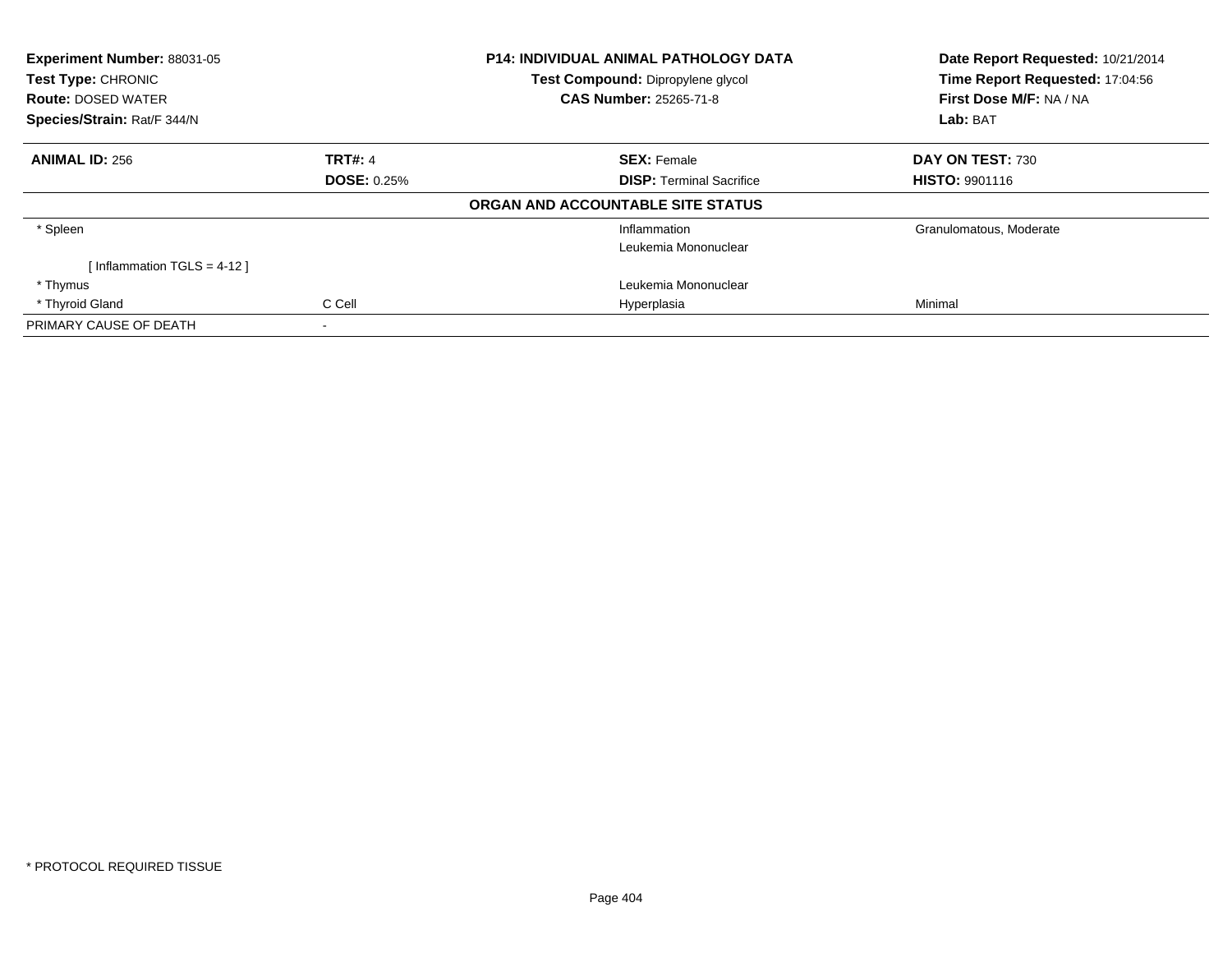| Experiment Number: 88031-05<br>Test Type: CHRONIC<br><b>Route: DOSED WATER</b><br>Species/Strain: Rat/F 344/N | <b>P14: INDIVIDUAL ANIMAL PATHOLOGY DATA</b><br>Test Compound: Dipropylene glycol<br>CAS Number: 25265-71-8 |                                   | Date Report Requested: 10/21/2014<br>Time Report Requested: 17:04:56<br>First Dose M/F: NA / NA<br>Lab: BAT |
|---------------------------------------------------------------------------------------------------------------|-------------------------------------------------------------------------------------------------------------|-----------------------------------|-------------------------------------------------------------------------------------------------------------|
|                                                                                                               |                                                                                                             |                                   |                                                                                                             |
| <b>ANIMAL ID: 257</b>                                                                                         | <b>TRT#: 4</b>                                                                                              | <b>SEX: Female</b>                | DAY ON TEST: 717                                                                                            |
|                                                                                                               | DOSE: 0.25%                                                                                                 | <b>DISP:</b> Moribund Sacrifice   | HISTO: 9901117                                                                                              |
|                                                                                                               |                                                                                                             | ORGAN AND ACCOUNTABLE SITE STATUS |                                                                                                             |
| <b>NORMAL</b>                                                                                                 |                                                                                                             |                                   |                                                                                                             |
| * Bone                                                                                                        | * Bone Marrow                                                                                               | * Brain                           | * Esophagus                                                                                                 |
| * Intestine Large, Cecum                                                                                      | * Intestine Large, Rectum                                                                                   | * Intestine Small, Duodenum       | * Intestine Small, Ileum                                                                                    |
| * Intestine Small, Jejunum                                                                                    | * Islets, Pancreatic                                                                                        | * Lymph Node, Mandibular          | * Lymph Node, Mesenteric                                                                                    |
| * Pancreas                                                                                                    | * Parathyroid Gland                                                                                         | * Salivary Glands                 | * Stomach, Forestomach                                                                                      |
| * Stomach, Glandular                                                                                          | * Thymus                                                                                                    | * Trachea                         | * Urinary Bladder                                                                                           |
| * Uterus                                                                                                      |                                                                                                             |                                   |                                                                                                             |
| <b>MISSING</b>                                                                                                |                                                                                                             |                                   |                                                                                                             |
| * Clitoral Gland                                                                                              |                                                                                                             |                                   |                                                                                                             |
| <b>OBSERVATIONS</b>                                                                                           |                                                                                                             |                                   |                                                                                                             |
| * Adrenal Cortex                                                                                              |                                                                                                             | Degeneration                      | Cystic, Mild                                                                                                |
|                                                                                                               |                                                                                                             | Hyperplasia                       | Mild                                                                                                        |
| * Adrenal Medulla                                                                                             |                                                                                                             | Hyperplasia                       | Minimal                                                                                                     |
| Eye                                                                                                           |                                                                                                             | Inflammation                      | Chronic Active, Marked                                                                                      |
| [Inflammation $TGLS = 1-12$ ]                                                                                 |                                                                                                             |                                   |                                                                                                             |
| * Heart                                                                                                       |                                                                                                             | Cardiomyopathy                    | Mild                                                                                                        |
| * Intestine Large, Colon                                                                                      |                                                                                                             | Parasite Metazoan                 |                                                                                                             |
| * Kidney                                                                                                      |                                                                                                             | Nephropathy                       | Moderate                                                                                                    |
| * Liver                                                                                                       |                                                                                                             | <b>Basophilic Focus</b>           |                                                                                                             |
|                                                                                                               |                                                                                                             | Hepatodiaphragmatic Nodule        |                                                                                                             |
|                                                                                                               |                                                                                                             | Inflammation                      | Histiocytic, Focal, Minimal                                                                                 |
|                                                                                                               |                                                                                                             | Inflammation                      | Granulomatous, Focal, Minimal                                                                               |
|                                                                                                               |                                                                                                             | Necrosis                          | Moderate                                                                                                    |
| [Hepatodiaphragmatic Nodule TGLS = 5-15]                                                                      |                                                                                                             |                                   |                                                                                                             |
| [Necrosis TGLS = $4-5+15$ ]                                                                                   |                                                                                                             |                                   |                                                                                                             |
| * Lung                                                                                                        |                                                                                                             | <b>Infiltration Cellular</b>      | Histiocyte, Minimal                                                                                         |
| * Mammary Gland                                                                                               |                                                                                                             | Fibroadenoma                      |                                                                                                             |
| [Fibroadenoma TGLS = 3-14]                                                                                    |                                                                                                             |                                   |                                                                                                             |
| * Nose                                                                                                        | <b>Respirat Epith</b>                                                                                       | Accumulation, Hyaline Droplet     | Mild                                                                                                        |
| * Ovary                                                                                                       |                                                                                                             | Cyst                              | Moderate                                                                                                    |
| [Cyst TGLS = $6-8$ ]                                                                                          |                                                                                                             |                                   |                                                                                                             |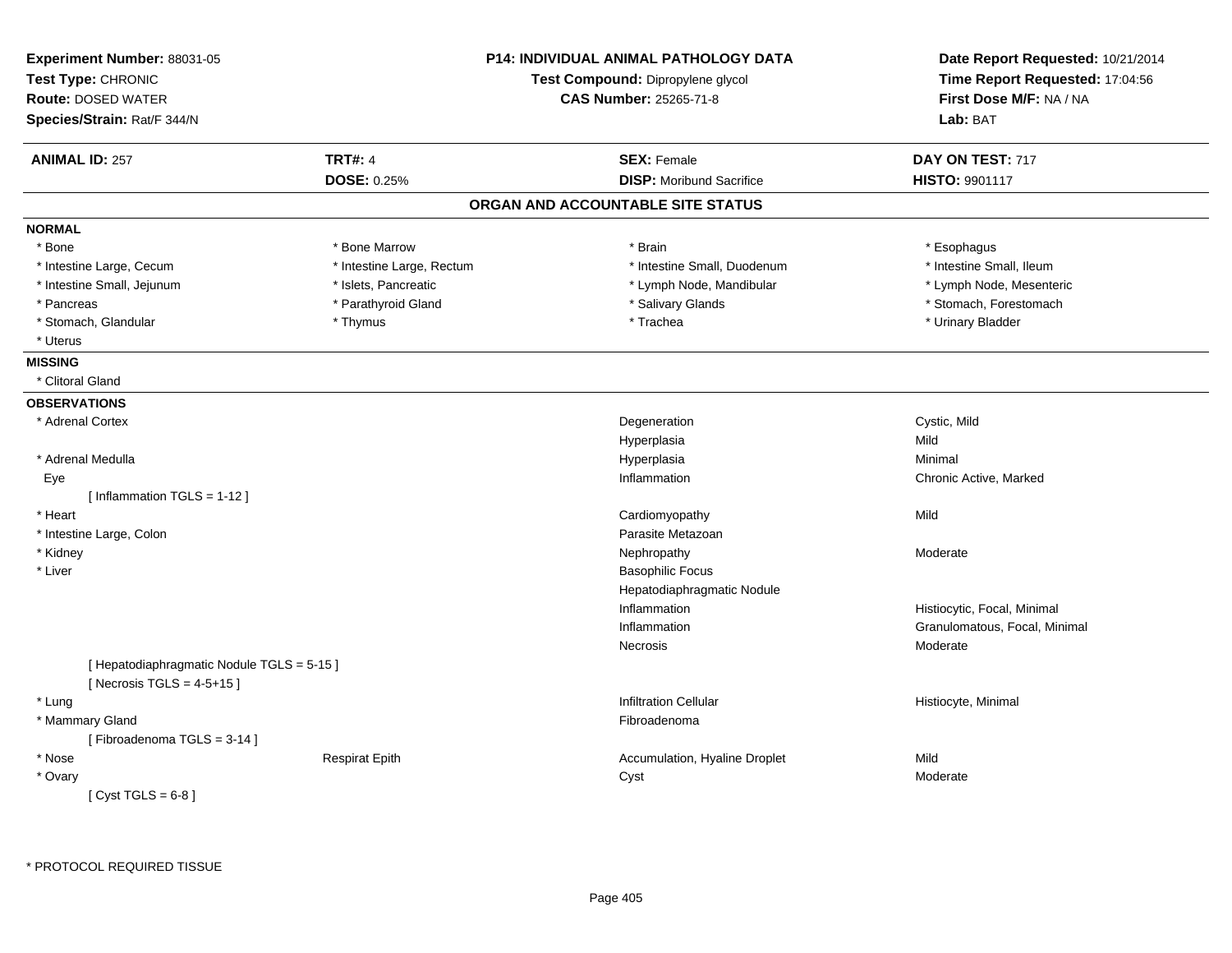| Experiment Number: 88031-05<br>Test Type: CHRONIC<br><b>Route: DOSED WATER</b><br>Species/Strain: Rat/F 344/N | <b>P14: INDIVIDUAL ANIMAL PATHOLOGY DATA</b><br>Test Compound: Dipropylene glycol<br><b>CAS Number: 25265-71-8</b> |                                                       | Date Report Requested: 10/21/2014<br>Time Report Requested: 17:04:56<br>First Dose M/F: NA / NA<br>Lab: BAT |
|---------------------------------------------------------------------------------------------------------------|--------------------------------------------------------------------------------------------------------------------|-------------------------------------------------------|-------------------------------------------------------------------------------------------------------------|
| <b>ANIMAL ID: 257</b>                                                                                         | <b>TRT#: 4</b><br><b>DOSE: 0.25%</b>                                                                               | <b>SEX: Female</b><br><b>DISP:</b> Moribund Sacrifice | DAY ON TEST: 717<br><b>HISTO: 9901117</b>                                                                   |
|                                                                                                               |                                                                                                                    | ORGAN AND ACCOUNTABLE SITE STATUS                     |                                                                                                             |
| * Pituitary Gland<br>[Adenoma TGLS = 7-9 ]                                                                    | Pars Distalis                                                                                                      | Adenoma                                               |                                                                                                             |
| * Skin<br>[Schwannoma Malignant TGLS = 2-13]                                                                  | Subcut Tiss                                                                                                        | Schwannoma Malignant                                  |                                                                                                             |
| * Spleen                                                                                                      |                                                                                                                    | Hematopoietic Cell Proliferation                      | Marked                                                                                                      |
| * Thyroid Gland                                                                                               | C Cell                                                                                                             | Hyperplasia                                           | Marked                                                                                                      |
| PRIMARY CAUSE OF DEATH                                                                                        | - Skin Subcut Tiss Schwannoma Malignant                                                                            |                                                       |                                                                                                             |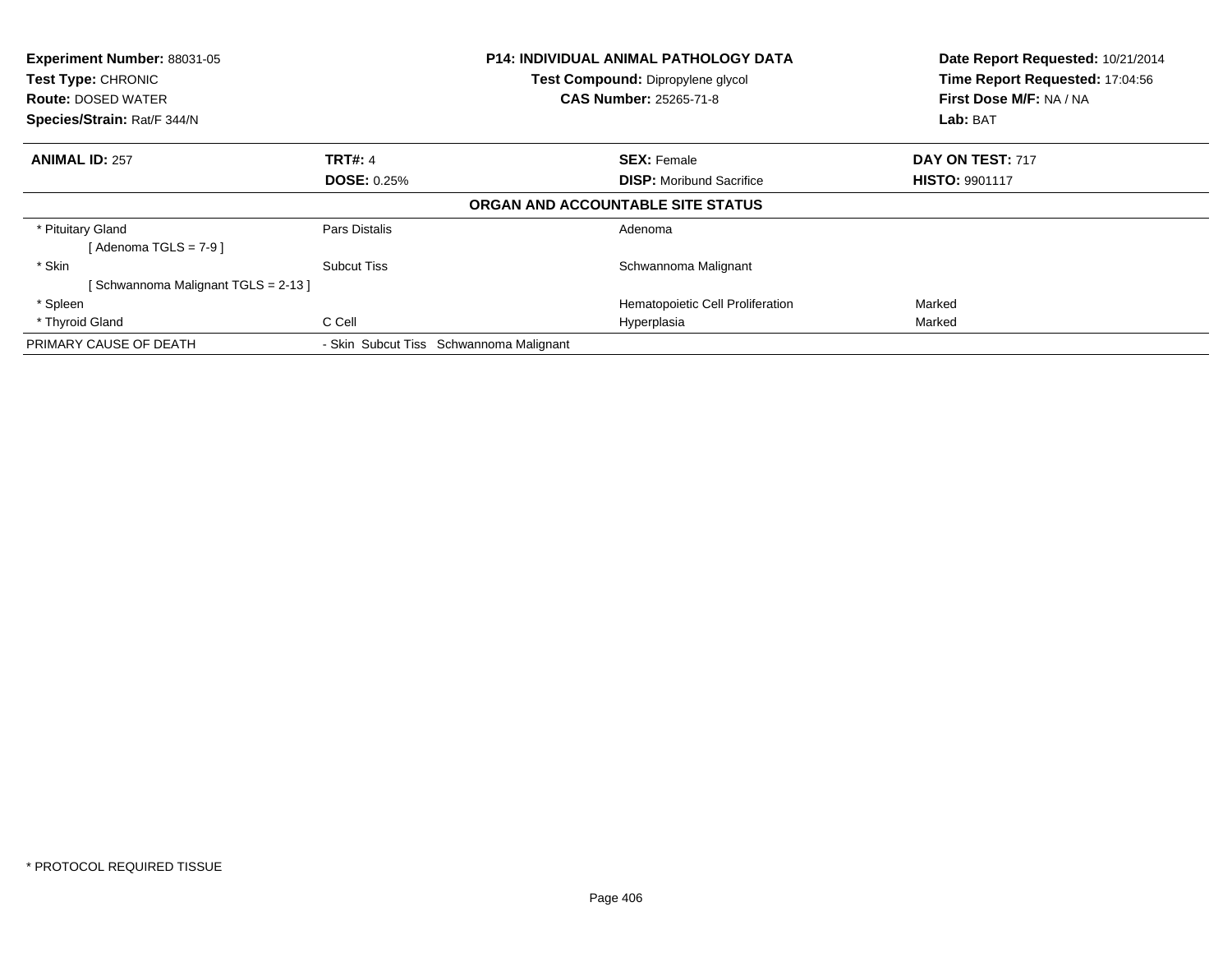| Experiment Number: 88031-05<br>Test Type: CHRONIC |                               | <b>P14: INDIVIDUAL ANIMAL PATHOLOGY DATA</b><br>Test Compound: Dipropylene glycol | Date Report Requested: 10/21/2014<br>Time Report Requested: 17:04:56 |
|---------------------------------------------------|-------------------------------|-----------------------------------------------------------------------------------|----------------------------------------------------------------------|
| <b>Route: DOSED WATER</b>                         | <b>CAS Number: 25265-71-8</b> |                                                                                   | First Dose M/F: NA / NA                                              |
| Species/Strain: Rat/F 344/N                       |                               |                                                                                   | Lab: BAT                                                             |
| <b>ANIMAL ID: 258</b>                             | <b>TRT#: 4</b>                | <b>SEX: Female</b>                                                                | DAY ON TEST: 730                                                     |
|                                                   | DOSE: 0.25%                   | <b>DISP: Terminal Sacrifice</b>                                                   | <b>HISTO: 9901118</b>                                                |
|                                                   |                               | ORGAN AND ACCOUNTABLE SITE STATUS                                                 |                                                                      |
| <b>NORMAL</b>                                     |                               |                                                                                   |                                                                      |
| * Bone                                            | * Bone Marrow                 | * Brain                                                                           | * Esophagus                                                          |
| * Intestine Large, Cecum                          | * Intestine Large, Colon      | * Intestine Large, Rectum                                                         | * Intestine Small, Duodenum                                          |
| * Intestine Small, Ileum                          | * Intestine Small, Jejunum    | * Islets, Pancreatic                                                              | * Lymph Node, Mesenteric                                             |
| * Pancreas                                        | * Parathyroid Gland           | * Skin                                                                            | * Spleen                                                             |
| * Stomach, Forestomach                            | * Stomach, Glandular          | * Thymus                                                                          | * Trachea                                                            |
| * Urinary Bladder                                 | * Uterus                      |                                                                                   |                                                                      |
| <b>MISSING</b>                                    |                               |                                                                                   |                                                                      |
| * Lymph Node, Mandibular                          |                               |                                                                                   |                                                                      |
| <b>OBSERVATIONS</b>                               |                               |                                                                                   |                                                                      |
| * Adrenal Cortex                                  |                               | Hyperplasia                                                                       | Minimal                                                              |
| * Adrenal Medulla                                 |                               | Pheochromocytoma Benign                                                           |                                                                      |
| * Clitoral Gland                                  |                               | Adenoma                                                                           |                                                                      |
| [Adenoma TGLS = $1-12$ ]                          |                               |                                                                                   |                                                                      |
| * Heart                                           |                               | Cardiomyopathy                                                                    | Minimal                                                              |
| * Kidney                                          |                               | Nephropathy                                                                       | Minimal                                                              |
| * Liver                                           |                               | <b>Basophilic Focus</b>                                                           |                                                                      |
|                                                   |                               | Clear Cell Focus                                                                  |                                                                      |
|                                                   |                               | Inflammation                                                                      | Granulomatous, Focal, Minimal                                        |
|                                                   |                               | <b>Mixed Cell Focus</b>                                                           |                                                                      |
| [Basophilic Focus TGLS = 3-5]                     |                               |                                                                                   |                                                                      |
| * Lung                                            | Alveolar Epith                | Hyperplasia                                                                       | Minimal                                                              |
|                                                   |                               | <b>Infiltration Cellular</b>                                                      | Histiocyte, Minimal                                                  |
| * Mammary Gland                                   |                               | Fibroadenoma                                                                      |                                                                      |
| [Fibroadenoma TGLS = 4-13]                        |                               |                                                                                   |                                                                      |
| * Nose                                            | <b>Respirat Epith</b>         | Accumulation, Hyaline Droplet                                                     | Minimal                                                              |
| * Ovary                                           |                               | Cyst                                                                              | Mild                                                                 |
| [Cyst TGLS = $2-8$ ]                              |                               |                                                                                   |                                                                      |
| * Pituitary Gland                                 | Pars Distalis                 | Hyperplasia                                                                       | Moderate                                                             |
| * Salivary Glands                                 |                               | Atrophy                                                                           | Minimal                                                              |
| * Thyroid Gland                                   | C Cell                        | Hyperplasia                                                                       | Minimal                                                              |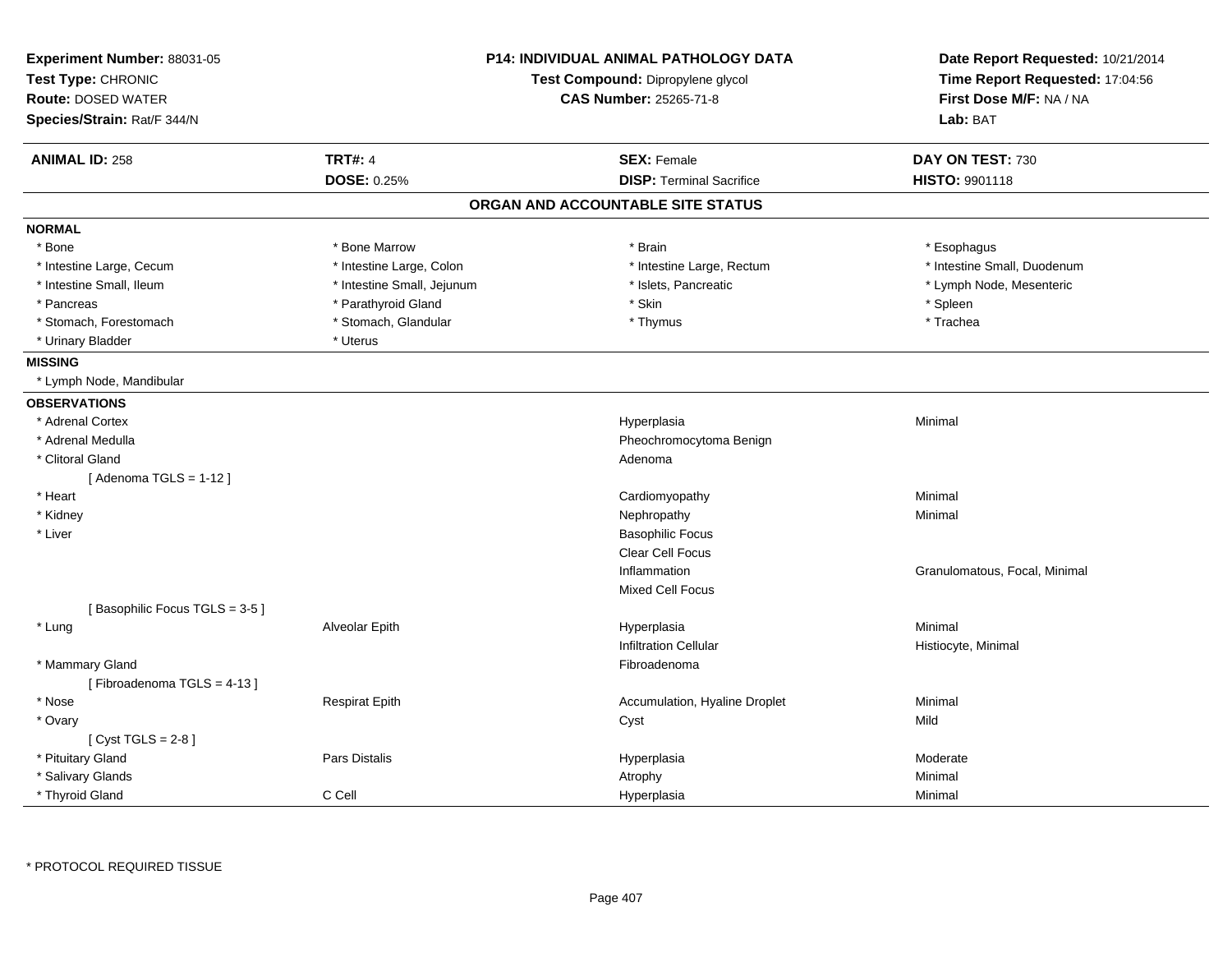| <b>Experiment Number: 88031-05</b><br>Test Type: CHRONIC |                               | <b>P14: INDIVIDUAL ANIMAL PATHOLOGY DATA</b> | Date Report Requested: 10/21/2014 |
|----------------------------------------------------------|-------------------------------|----------------------------------------------|-----------------------------------|
|                                                          |                               | Test Compound: Dipropylene glycol            | Time Report Requested: 17:04:56   |
| <b>Route: DOSED WATER</b>                                | <b>CAS Number: 25265-71-8</b> |                                              | <b>First Dose M/F: NA / NA</b>    |
| Species/Strain: Rat/F 344/N                              |                               |                                              | Lab: BAT                          |
| <b>ANIMAL ID: 258</b>                                    | <b>TRT#: 4</b>                | <b>SEX:</b> Female                           | DAY ON TEST: 730                  |
|                                                          | <b>DOSE: 0.25%</b>            | <b>DISP: Terminal Sacrifice</b>              | <b>HISTO: 9901118</b>             |
|                                                          |                               | ORGAN AND ACCOUNTABLE SITE STATUS            |                                   |
| PRIMARY CAUSE OF DEATH                                   |                               |                                              |                                   |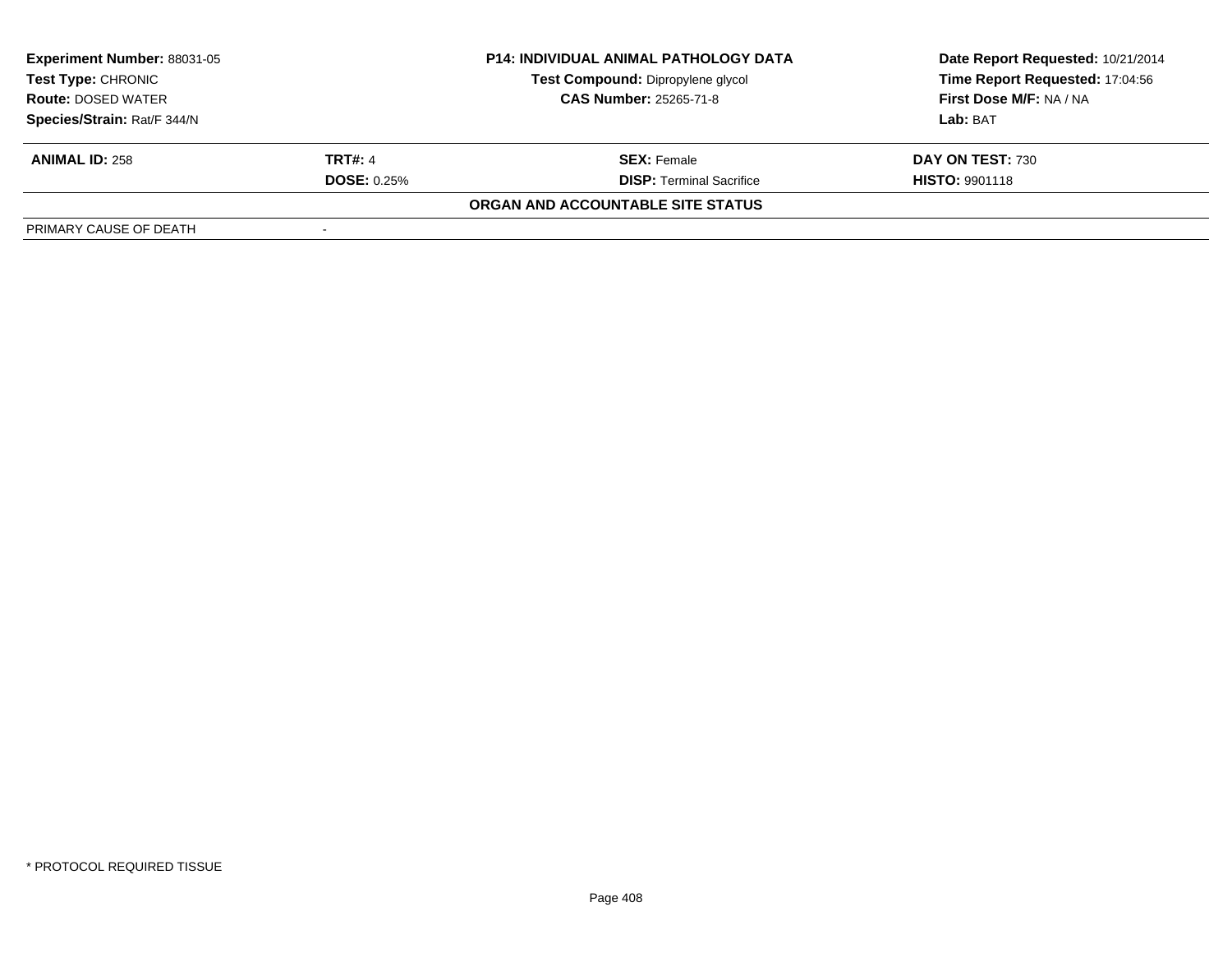| Experiment Number: 88031-05<br>Test Type: CHRONIC<br><b>Route: DOSED WATER</b><br>Species/Strain: Rat/F 344/N<br><b>ANIMAL ID: 259</b> | <b>TRT#: 4</b><br><b>DOSE: 0.25%</b>    | <b>P14: INDIVIDUAL ANIMAL PATHOLOGY DATA</b><br>Test Compound: Dipropylene glycol<br><b>CAS Number: 25265-71-8</b><br><b>SEX: Female</b><br><b>DISP: Natural Death</b> | Date Report Requested: 10/21/2014<br>Time Report Requested: 17:04:56<br>First Dose M/F: NA / NA<br>Lab: BAT<br>DAY ON TEST: 668<br><b>HISTO: 9901119</b> |
|----------------------------------------------------------------------------------------------------------------------------------------|-----------------------------------------|------------------------------------------------------------------------------------------------------------------------------------------------------------------------|----------------------------------------------------------------------------------------------------------------------------------------------------------|
|                                                                                                                                        |                                         | ORGAN AND ACCOUNTABLE SITE STATUS                                                                                                                                      |                                                                                                                                                          |
| <b>NORMAL</b>                                                                                                                          |                                         |                                                                                                                                                                        |                                                                                                                                                          |
| * Adrenal Cortex                                                                                                                       | * Adrenal Medulla                       | * Bone                                                                                                                                                                 | * Bone Marrow                                                                                                                                            |
| * Brain                                                                                                                                | * Clitoral Gland                        | * Esophagus                                                                                                                                                            | * Heart                                                                                                                                                  |
| * Intestine Large, Cecum                                                                                                               | * Intestine Large, Colon                | * Intestine Large, Rectum                                                                                                                                              | * Intestine Small, Duodenum                                                                                                                              |
| * Intestine Small, Ileum                                                                                                               | * Intestine Small, Jejunum              | * Islets, Pancreatic                                                                                                                                                   | * Lymph Node, Mesenteric                                                                                                                                 |
| * Mammary Gland                                                                                                                        | * Ovary                                 | * Parathyroid Gland                                                                                                                                                    | * Salivary Glands                                                                                                                                        |
| * Skin                                                                                                                                 | * Spleen                                | * Stomach, Forestomach                                                                                                                                                 | * Stomach, Glandular                                                                                                                                     |
| * Thymus                                                                                                                               | * Thyroid Gland                         | * Trachea                                                                                                                                                              | * Urinary Bladder                                                                                                                                        |
| * Uterus                                                                                                                               |                                         |                                                                                                                                                                        |                                                                                                                                                          |
| <b>MISSING</b>                                                                                                                         |                                         |                                                                                                                                                                        |                                                                                                                                                          |
| * Lymph Node, Mandibular                                                                                                               |                                         |                                                                                                                                                                        |                                                                                                                                                          |
| <b>OBSERVATIONS</b>                                                                                                                    |                                         |                                                                                                                                                                        |                                                                                                                                                          |
| * Kidney                                                                                                                               |                                         | Nephropathy                                                                                                                                                            | Minimal                                                                                                                                                  |
| * Liver                                                                                                                                |                                         | <b>Basophilic Focus</b>                                                                                                                                                |                                                                                                                                                          |
|                                                                                                                                        |                                         | Inflammation                                                                                                                                                           | Granulomatous, Focal, Minimal                                                                                                                            |
| * Lung                                                                                                                                 |                                         | <b>Infiltration Cellular</b>                                                                                                                                           | Histiocyte, Minimal                                                                                                                                      |
| * Nose                                                                                                                                 | <b>Respirat Epith</b>                   | Accumulation, Hyaline Droplet                                                                                                                                          | Minimal                                                                                                                                                  |
| * Pancreas                                                                                                                             |                                         | Atrophy                                                                                                                                                                | Minimal                                                                                                                                                  |
| * Pituitary Gland                                                                                                                      | <b>Pars Distalis</b>                    | Adenoma                                                                                                                                                                |                                                                                                                                                          |
| [Adenoma TGLS = $1-9$ ]                                                                                                                |                                         |                                                                                                                                                                        |                                                                                                                                                          |
| PRIMARY CAUSE OF DEATH                                                                                                                 | - Pituitary Gland Pars Distalis Adenoma |                                                                                                                                                                        |                                                                                                                                                          |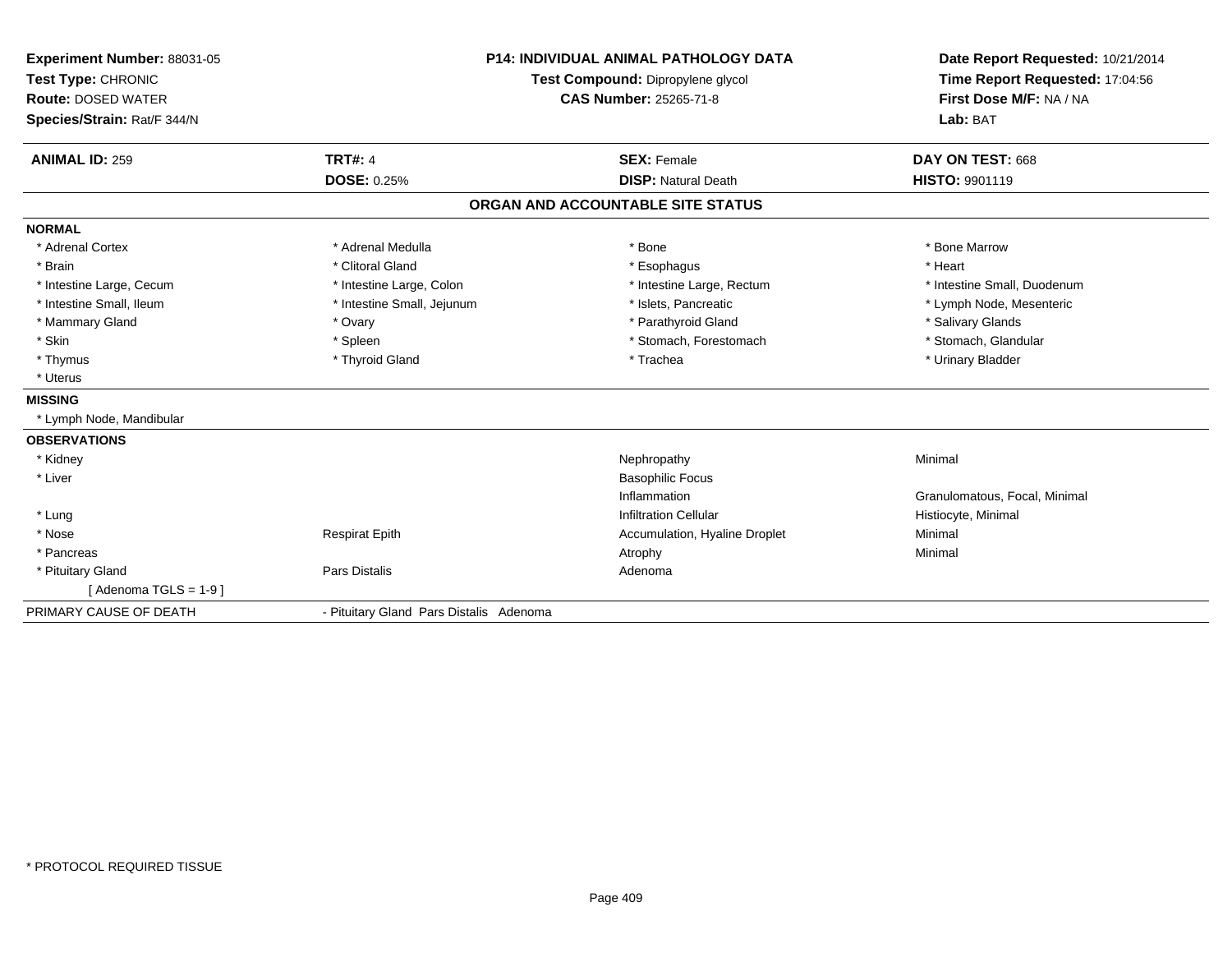| Experiment Number: 88031-05<br>Test Type: CHRONIC<br><b>Route: DOSED WATER</b><br>Species/Strain: Rat/F 344/N |                           | <b>P14: INDIVIDUAL ANIMAL PATHOLOGY DATA</b><br>Test Compound: Dipropylene glycol<br>CAS Number: 25265-71-8 | Date Report Requested: 10/21/2014<br>Time Report Requested: 17:04:56<br>First Dose M/F: NA / NA<br>Lab: BAT |
|---------------------------------------------------------------------------------------------------------------|---------------------------|-------------------------------------------------------------------------------------------------------------|-------------------------------------------------------------------------------------------------------------|
| <b>ANIMAL ID: 260</b>                                                                                         | <b>TRT#: 4</b>            | <b>SEX: Female</b>                                                                                          | DAY ON TEST: 585                                                                                            |
|                                                                                                               | DOSE: 0.25%               | <b>DISP:</b> Moribund Sacrifice                                                                             | HISTO: 9901120                                                                                              |
|                                                                                                               |                           | ORGAN AND ACCOUNTABLE SITE STATUS                                                                           |                                                                                                             |
| <b>NORMAL</b>                                                                                                 |                           |                                                                                                             |                                                                                                             |
| * Bone                                                                                                        | * Clitoral Gland          | * Esophagus                                                                                                 | * Intestine Large, Cecum                                                                                    |
| * Intestine Large, Colon                                                                                      | * Intestine Large, Rectum | * Intestine Small, Duodenum                                                                                 | * Intestine Small, Ileum                                                                                    |
| * Intestine Small, Jejunum                                                                                    | * Islets, Pancreatic      | * Mammary Gland                                                                                             | * Nose                                                                                                      |
| * Parathyroid Gland                                                                                           | * Salivary Glands         | * Skin                                                                                                      | * Stomach, Glandular                                                                                        |
| * Trachea                                                                                                     | * Urinary Bladder         | * Uterus                                                                                                    |                                                                                                             |
| <b>MISSING</b>                                                                                                |                           |                                                                                                             |                                                                                                             |
| * Lymph Node, Mandibular                                                                                      |                           |                                                                                                             |                                                                                                             |
| <b>OBSERVATIONS</b>                                                                                           |                           |                                                                                                             |                                                                                                             |
| * Adrenal Cortex                                                                                              |                           | Leukemia Mononuclear                                                                                        |                                                                                                             |
| * Adrenal Medulla                                                                                             |                           | Hyperplasia                                                                                                 | Minimal                                                                                                     |
|                                                                                                               |                           | Leukemia Mononuclear                                                                                        |                                                                                                             |
| * Bone Marrow                                                                                                 |                           | Leukemia Mononuclear                                                                                        |                                                                                                             |
| * Brain                                                                                                       |                           | Gliosis                                                                                                     | Mild                                                                                                        |
| * Heart                                                                                                       |                           | Cardiomyopathy                                                                                              | Mild                                                                                                        |
| * Kidney                                                                                                      | <b>Transit Epithe</b>     | Hyperplasia                                                                                                 | Minimal                                                                                                     |
|                                                                                                               |                           | Leukemia Mononuclear                                                                                        |                                                                                                             |
|                                                                                                               |                           | Nephropathy                                                                                                 | Mild                                                                                                        |
| * Liver                                                                                                       |                           | <b>Basophilic Focus</b>                                                                                     |                                                                                                             |
|                                                                                                               |                           | Fatty Change                                                                                                | Mild                                                                                                        |
|                                                                                                               | <b>Bile Duct</b>          | Hyperplasia                                                                                                 | Minimal                                                                                                     |
|                                                                                                               |                           | Leukemia Mononuclear                                                                                        |                                                                                                             |
| [ Leukemia Mononuclear TGLS = 2-5 ]                                                                           |                           |                                                                                                             |                                                                                                             |
| * Lung                                                                                                        |                           | <b>Infiltration Cellular</b>                                                                                | Histiocyte, Minimal                                                                                         |
|                                                                                                               |                           | Leukemia Mononuclear                                                                                        |                                                                                                             |
| Lymph Node                                                                                                    | Pancreatic                | Leukemia Mononuclear                                                                                        |                                                                                                             |
| * Lymph Node, Mesenteric                                                                                      |                           | Leukemia Mononuclear                                                                                        |                                                                                                             |
| * Ovary                                                                                                       |                           | Leukemia Mononuclear                                                                                        |                                                                                                             |
| * Pancreas                                                                                                    |                           | Atrophy                                                                                                     | Minimal                                                                                                     |
| * Pituitary Gland                                                                                             |                           | Leukemia Mononuclear                                                                                        |                                                                                                             |
| * Spleen                                                                                                      |                           | Leukemia Mononuclear                                                                                        |                                                                                                             |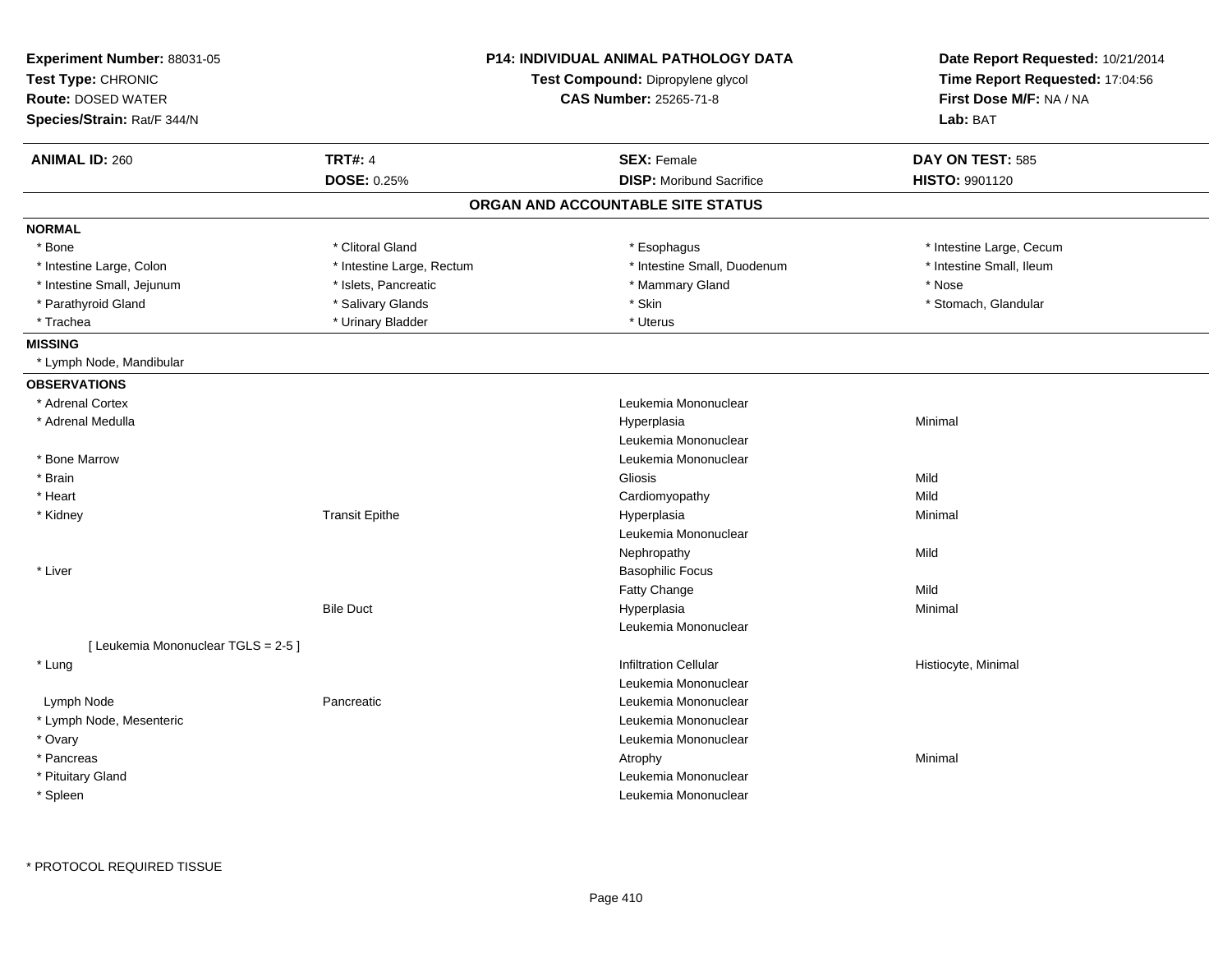| Experiment Number: 88031-05<br><b>Test Type: CHRONIC</b><br><b>Route: DOSED WATER</b><br>Species/Strain: Rat/F 344/N |                                  | <b>P14: INDIVIDUAL ANIMAL PATHOLOGY DATA</b><br>Test Compound: Dipropylene glycol<br><b>CAS Number: 25265-71-8</b> | Date Report Requested: 10/21/2014<br>Time Report Requested: 17:04:56<br>First Dose M/F: NA / NA<br>Lab: BAT |
|----------------------------------------------------------------------------------------------------------------------|----------------------------------|--------------------------------------------------------------------------------------------------------------------|-------------------------------------------------------------------------------------------------------------|
| <b>ANIMAL ID: 260</b>                                                                                                | <b>TRT#: 4</b>                   | <b>SEX: Female</b>                                                                                                 | DAY ON TEST: 585                                                                                            |
|                                                                                                                      | <b>DOSE: 0.25%</b>               | <b>DISP:</b> Moribund Sacrifice                                                                                    | <b>HISTO: 9901120</b>                                                                                       |
|                                                                                                                      |                                  | ORGAN AND ACCOUNTABLE SITE STATUS                                                                                  |                                                                                                             |
| [Leukemia Mononuclear TGLS = 1-12]                                                                                   |                                  |                                                                                                                    |                                                                                                             |
| * Stomach, Forestomach                                                                                               |                                  | Hyperplasia                                                                                                        | Squamous, Mild                                                                                              |
| [Hyperplasia TGLS = $3-13$ ]                                                                                         |                                  |                                                                                                                    |                                                                                                             |
| * Thymus                                                                                                             |                                  | Leukemia Mononuclear                                                                                               |                                                                                                             |
| * Thyroid Gland                                                                                                      | C Cell                           | Hyperplasia                                                                                                        | Mild                                                                                                        |
| PRIMARY CAUSE OF DEATH                                                                                               | Leukemia Mononuclear<br>- Spleen |                                                                                                                    |                                                                                                             |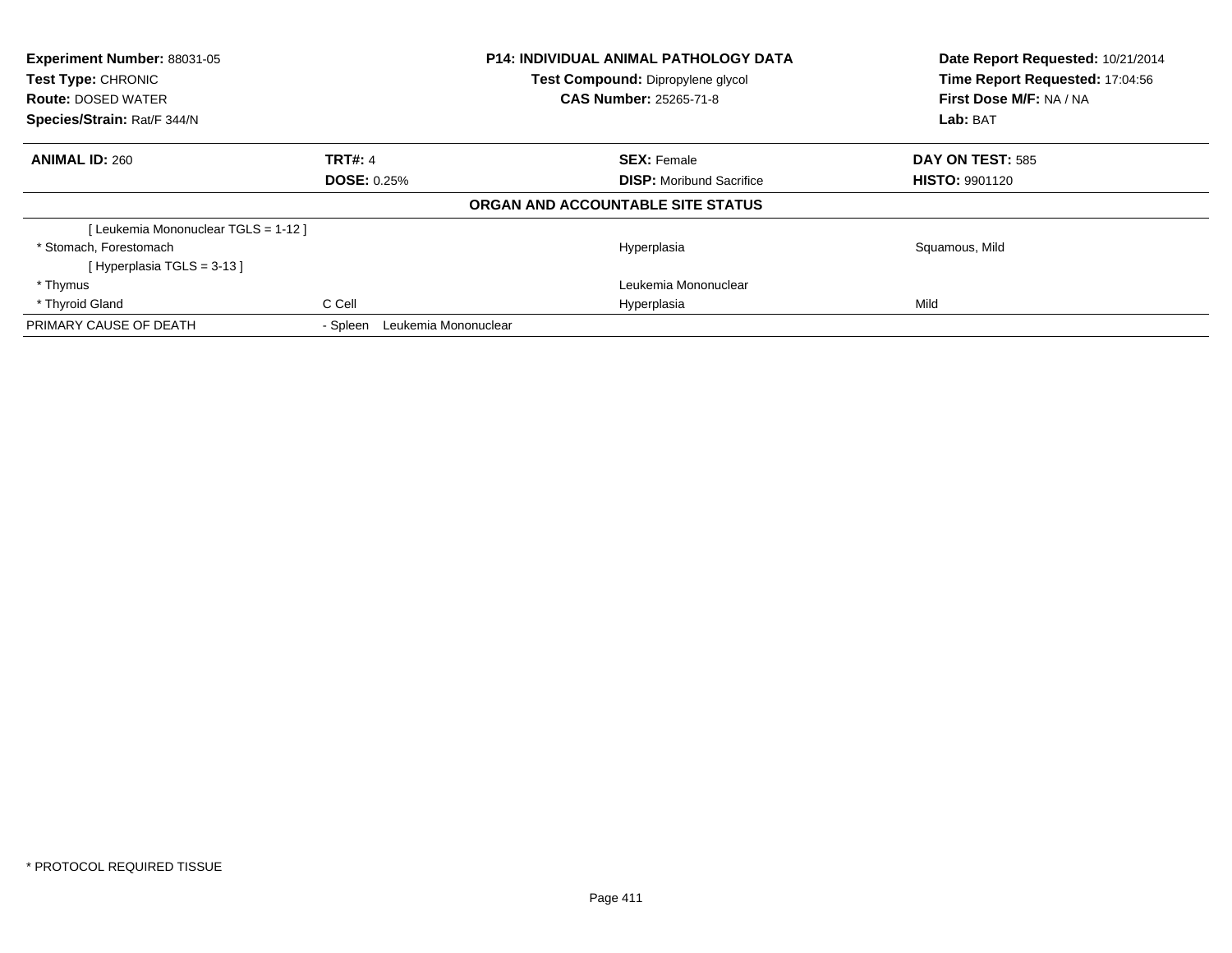| Experiment Number: 88031-05<br>Test Type: CHRONIC<br><b>Route: DOSED WATER</b><br>Species/Strain: Rat/F 344/N |                             | <b>P14: INDIVIDUAL ANIMAL PATHOLOGY DATA</b><br>Test Compound: Dipropylene glycol<br><b>CAS Number: 25265-71-8</b> | Date Report Requested: 10/21/2014<br>Time Report Requested: 17:04:56<br>First Dose M/F: NA / NA<br>Lab: BAT |
|---------------------------------------------------------------------------------------------------------------|-----------------------------|--------------------------------------------------------------------------------------------------------------------|-------------------------------------------------------------------------------------------------------------|
| <b>ANIMAL ID: 261</b>                                                                                         | <b>TRT#: 4</b>              | <b>SEX: Female</b>                                                                                                 | DAY ON TEST: 731                                                                                            |
|                                                                                                               | <b>DOSE: 0.25%</b>          | <b>DISP: Terminal Sacrifice</b>                                                                                    | <b>HISTO: 9901121</b>                                                                                       |
|                                                                                                               |                             | ORGAN AND ACCOUNTABLE SITE STATUS                                                                                  |                                                                                                             |
| <b>NORMAL</b>                                                                                                 |                             |                                                                                                                    |                                                                                                             |
| * Adrenal Medulla                                                                                             | * Bone                      | * Bone Marrow                                                                                                      | * Brain                                                                                                     |
| * Clitoral Gland                                                                                              | * Esophagus                 | * Intestine Large, Cecum                                                                                           | * Intestine Large, Colon                                                                                    |
| * Intestine Large, Rectum                                                                                     | * Intestine Small, Duodenum | * Intestine Small. Ileum                                                                                           | * Intestine Small, Jejunum                                                                                  |
| * Islets, Pancreatic                                                                                          | * Lymph Node, Mandibular    | * Lymph Node, Mesenteric                                                                                           | * Ovary                                                                                                     |
| * Pancreas                                                                                                    | * Parathyroid Gland         | * Skin                                                                                                             | * Spleen                                                                                                    |
| * Stomach, Forestomach                                                                                        | * Stomach, Glandular        | * Thymus                                                                                                           | * Trachea                                                                                                   |
| * Urinary Bladder                                                                                             |                             |                                                                                                                    |                                                                                                             |
| <b>OBSERVATIONS</b>                                                                                           |                             |                                                                                                                    |                                                                                                             |
| * Adrenal Cortex                                                                                              |                             | Hyperplasia                                                                                                        | Mild                                                                                                        |
| * Heart                                                                                                       |                             | Cardiomyopathy                                                                                                     | Minimal                                                                                                     |
| * Kidney                                                                                                      |                             | Nephropathy                                                                                                        | Mild                                                                                                        |
| * Liver                                                                                                       |                             | <b>Basophilic Focus</b>                                                                                            |                                                                                                             |
|                                                                                                               |                             | Clear Cell Focus                                                                                                   |                                                                                                             |
|                                                                                                               |                             | Inflammation                                                                                                       | Granulomatous, Focal, Mild                                                                                  |
|                                                                                                               |                             | Inflammation                                                                                                       | Histiocytic, Focal, Mild                                                                                    |
| [Basophilic Focus TGLS = 1-5]                                                                                 |                             |                                                                                                                    |                                                                                                             |
| * Lung                                                                                                        |                             | <b>Infiltration Cellular</b>                                                                                       | Histiocyte, Minimal                                                                                         |
| * Mammary Gland                                                                                               |                             | Fibroadenoma                                                                                                       |                                                                                                             |
| [Fibroadenoma TGLS = 3-12]                                                                                    |                             |                                                                                                                    |                                                                                                             |
| * Nose                                                                                                        | <b>Respirat Epith</b>       | Accumulation, Hyaline Droplet                                                                                      | Moderate                                                                                                    |
|                                                                                                               |                             | Inflammation                                                                                                       | Suppurative, Minimal                                                                                        |
| * Pituitary Gland                                                                                             | Pars Distalis               | Hyperplasia                                                                                                        | Minimal                                                                                                     |
| * Salivary Glands                                                                                             |                             | <b>Basophilic Focus</b>                                                                                            |                                                                                                             |
| * Thyroid Gland                                                                                               | C Cell                      | Hyperplasia                                                                                                        | Mild                                                                                                        |
| * Uterus                                                                                                      |                             | Polyp Stromal                                                                                                      |                                                                                                             |
| [Polyp Stromal TGLS = 2-9]                                                                                    |                             |                                                                                                                    |                                                                                                             |
| PRIMARY CAUSE OF DEATH                                                                                        | $\overline{\phantom{a}}$    |                                                                                                                    |                                                                                                             |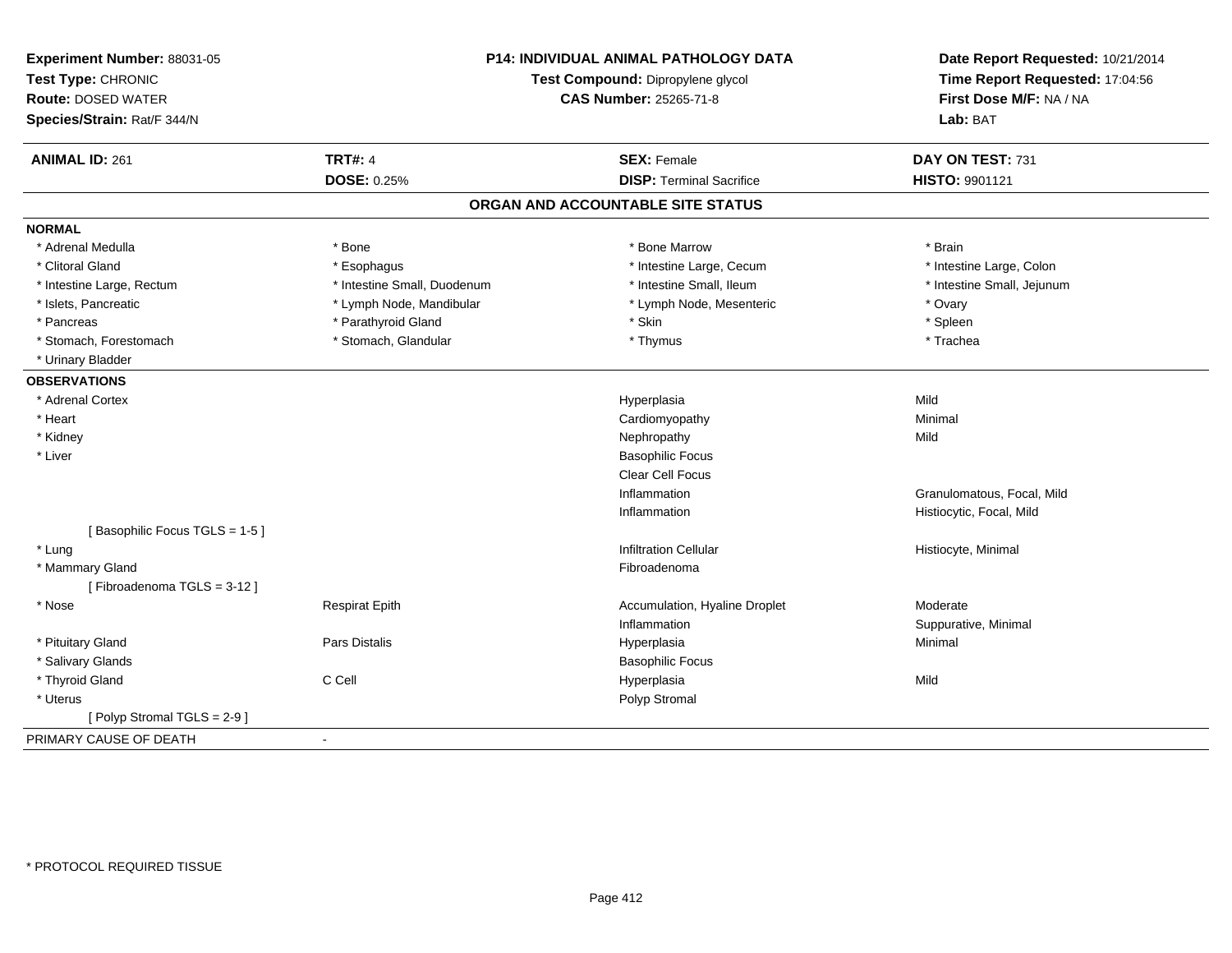| Experiment Number: 88031-05<br>Test Type: CHRONIC<br><b>Route: DOSED WATER</b><br>Species/Strain: Rat/F 344/N |                          | <b>P14: INDIVIDUAL ANIMAL PATHOLOGY DATA</b><br>Test Compound: Dipropylene glycol<br><b>CAS Number: 25265-71-8</b> | Date Report Requested: 10/21/2014<br>Time Report Requested: 17:04:56<br>First Dose M/F: NA / NA<br>Lab: BAT |
|---------------------------------------------------------------------------------------------------------------|--------------------------|--------------------------------------------------------------------------------------------------------------------|-------------------------------------------------------------------------------------------------------------|
| <b>ANIMAL ID: 262</b>                                                                                         | <b>TRT#: 4</b>           | <b>SEX: Female</b>                                                                                                 | DAY ON TEST: 731                                                                                            |
|                                                                                                               | <b>DOSE: 0.25%</b>       | <b>DISP: Terminal Sacrifice</b>                                                                                    | HISTO: 9901122                                                                                              |
|                                                                                                               |                          | ORGAN AND ACCOUNTABLE SITE STATUS                                                                                  |                                                                                                             |
| <b>NORMAL</b>                                                                                                 |                          |                                                                                                                    |                                                                                                             |
| * Bone                                                                                                        | * Bone Marrow            | * Brain                                                                                                            | * Esophagus                                                                                                 |
| * Intestine Large, Cecum                                                                                      | * Intestine Large, Colon | * Intestine Small, Duodenum                                                                                        | * Intestine Small, Ileum                                                                                    |
| * Intestine Small, Jejunum                                                                                    | * Islets, Pancreatic     | * Lymph Node, Mandibular                                                                                           | * Lymph Node, Mesenteric                                                                                    |
| * Ovary                                                                                                       | * Parathyroid Gland      | * Salivary Glands                                                                                                  | * Skin                                                                                                      |
| * Stomach, Forestomach                                                                                        | * Stomach, Glandular     | * Thymus                                                                                                           | * Trachea                                                                                                   |
| * Urinary Bladder                                                                                             | * Uterus                 |                                                                                                                    |                                                                                                             |
| <b>OBSERVATIONS</b>                                                                                           |                          |                                                                                                                    |                                                                                                             |
| * Adrenal Cortex                                                                                              |                          | Hyperplasia                                                                                                        | Mild                                                                                                        |
| * Adrenal Medulla                                                                                             |                          | Hyperplasia                                                                                                        | Minimal                                                                                                     |
| * Clitoral Gland                                                                                              |                          | Carcinoma                                                                                                          |                                                                                                             |
| [Carcinoma TGLS = 1-12]                                                                                       |                          |                                                                                                                    |                                                                                                             |
| * Heart                                                                                                       |                          | Cardiomyopathy                                                                                                     | Mild                                                                                                        |
| * Intestine Large, Rectum                                                                                     |                          | Parasite Metazoan                                                                                                  |                                                                                                             |
| * Kidney                                                                                                      |                          | Nephropathy                                                                                                        | Mild                                                                                                        |
| * Liver                                                                                                       |                          | <b>Basophilic Focus</b>                                                                                            |                                                                                                             |
|                                                                                                               |                          | Inflammation                                                                                                       | Granulomatous, Focal, Minimal                                                                               |
|                                                                                                               |                          | Inflammation                                                                                                       | Histiocytic, Focal, Minimal                                                                                 |
| * Lung                                                                                                        |                          | Alveolar/Bronchiolar Adenoma                                                                                       |                                                                                                             |
|                                                                                                               |                          | <b>Infiltration Cellular</b>                                                                                       | Histiocyte, Minimal                                                                                         |
| [ Alveolar/Bronchiolar Adenoma TGLS = 2-13 ]                                                                  |                          |                                                                                                                    |                                                                                                             |
| * Mammary Gland                                                                                               |                          | Fibroadenoma                                                                                                       |                                                                                                             |
| [Fibroadenoma TGLS = 3-14]                                                                                    |                          |                                                                                                                    |                                                                                                             |
| * Nose                                                                                                        | <b>Respirat Epith</b>    | Accumulation, Hyaline Droplet                                                                                      | Moderate                                                                                                    |
| * Pancreas                                                                                                    |                          | Atrophy                                                                                                            | Minimal                                                                                                     |
| * Pituitary Gland                                                                                             | Pars Distalis            | Hyperplasia                                                                                                        | Minimal                                                                                                     |
| * Spleen                                                                                                      |                          | Hematopoietic Cell Proliferation                                                                                   | Mild                                                                                                        |
| * Thyroid Gland                                                                                               | C Cell                   | Hyperplasia                                                                                                        | Mild                                                                                                        |
| PRIMARY CAUSE OF DEATH                                                                                        |                          |                                                                                                                    |                                                                                                             |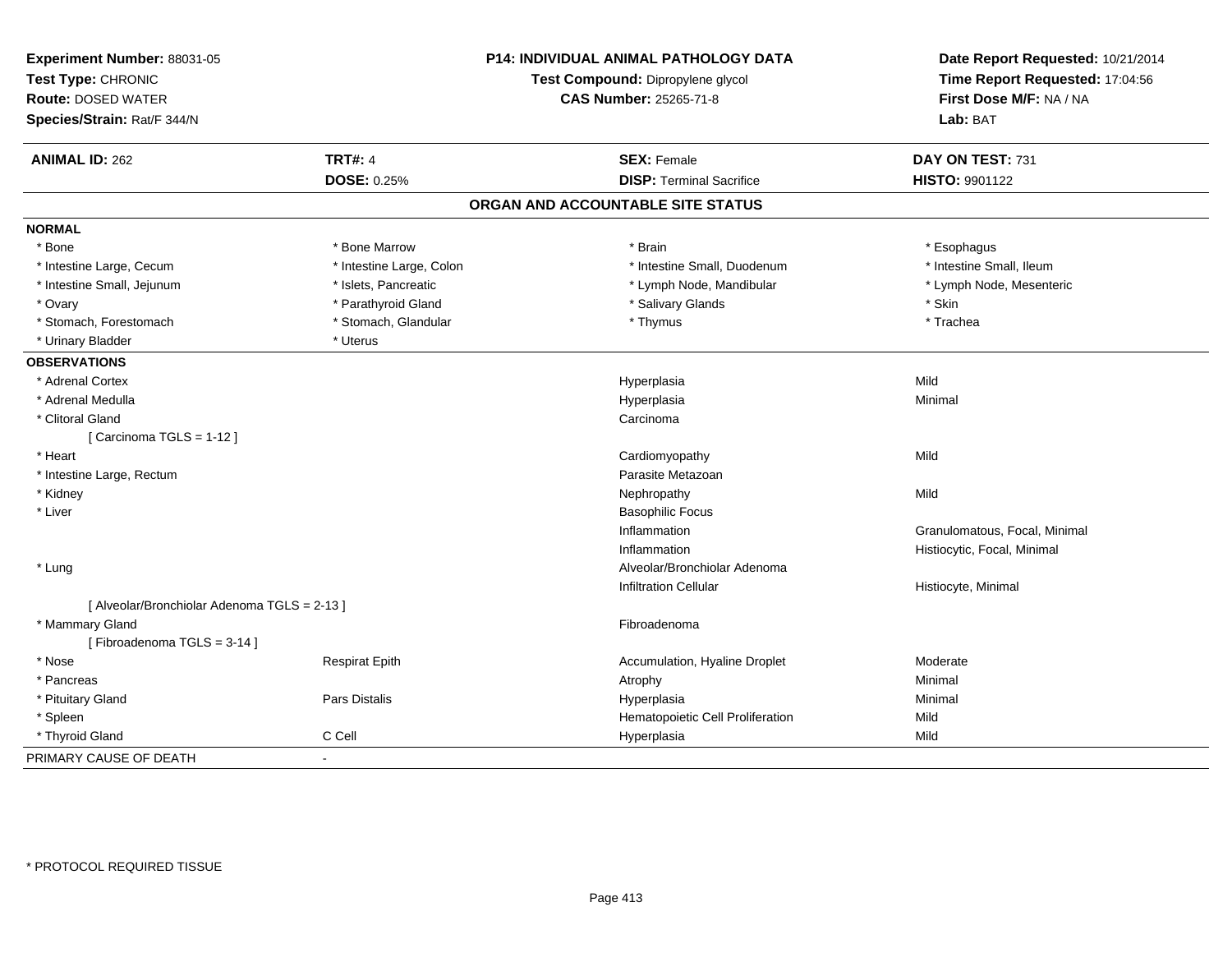| Experiment Number: 88031-05<br>Test Type: CHRONIC<br><b>Route: DOSED WATER</b><br>Species/Strain: Rat/F 344/N |                                                                                       | <b>P14: INDIVIDUAL ANIMAL PATHOLOGY DATA</b><br>Test Compound: Dipropylene glycol<br><b>CAS Number: 25265-71-8</b> | Date Report Requested: 10/21/2014<br>Time Report Requested: 17:04:56<br>First Dose M/F: NA / NA<br>Lab: BAT |
|---------------------------------------------------------------------------------------------------------------|---------------------------------------------------------------------------------------|--------------------------------------------------------------------------------------------------------------------|-------------------------------------------------------------------------------------------------------------|
| <b>ANIMAL ID: 263</b>                                                                                         | <b>TRT#: 4</b>                                                                        | <b>SEX: Female</b>                                                                                                 | DAY ON TEST: 680                                                                                            |
|                                                                                                               | <b>DOSE: 0.25%</b>                                                                    | <b>DISP: Natural Death</b>                                                                                         | HISTO: 9901123                                                                                              |
|                                                                                                               |                                                                                       | ORGAN AND ACCOUNTABLE SITE STATUS                                                                                  |                                                                                                             |
| <b>NORMAL</b>                                                                                                 |                                                                                       |                                                                                                                    |                                                                                                             |
| * Adrenal Medulla                                                                                             | * Bone                                                                                | * Bone Marrow                                                                                                      | * Brain                                                                                                     |
| * Clitoral Gland                                                                                              | * Esophagus                                                                           | * Intestine Large, Colon                                                                                           | * Intestine Large, Rectum                                                                                   |
| * Intestine Small, Duodenum                                                                                   | * Islets, Pancreatic                                                                  | * Lymph Node, Mesenteric                                                                                           | * Ovary                                                                                                     |
| * Pancreas                                                                                                    | * Parathyroid Gland                                                                   | * Salivary Glands                                                                                                  | * Skin                                                                                                      |
| * Stomach, Forestomach                                                                                        | * Thymus                                                                              | * Trachea                                                                                                          | * Urinary Bladder                                                                                           |
| * Uterus                                                                                                      |                                                                                       |                                                                                                                    |                                                                                                             |
| <b>MISSING</b>                                                                                                |                                                                                       |                                                                                                                    |                                                                                                             |
| * Lymph Node, Mandibular                                                                                      |                                                                                       |                                                                                                                    |                                                                                                             |
| <b>AUTO PRECLUDES DIAG.</b>                                                                                   |                                                                                       |                                                                                                                    |                                                                                                             |
| * Intestine Large, Cecum                                                                                      | * Intestine Small, Ileum                                                              | * Intestine Small, Jejunum                                                                                         | * Pituitary Gland                                                                                           |
| * Thyroid Gland                                                                                               |                                                                                       |                                                                                                                    |                                                                                                             |
| <b>OBSERVATIONS</b>                                                                                           |                                                                                       |                                                                                                                    |                                                                                                             |
| * Adrenal Cortex                                                                                              |                                                                                       | Necrosis                                                                                                           | Moderate                                                                                                    |
| * Heart                                                                                                       |                                                                                       | Cardiomyopathy                                                                                                     | Mild                                                                                                        |
|                                                                                                               | Atrium                                                                                | Thrombosis                                                                                                         | Minimal                                                                                                     |
| * Kidney                                                                                                      |                                                                                       | Nephropathy                                                                                                        | Minimal                                                                                                     |
| * Liver                                                                                                       |                                                                                       | Fatty Change                                                                                                       | Marked                                                                                                      |
|                                                                                                               |                                                                                       | Inflammation                                                                                                       | Granulomatous, Focal, Minimal                                                                               |
|                                                                                                               | Centrilobular                                                                         | <b>Necrosis</b>                                                                                                    | Mild                                                                                                        |
| [Fatty Change TGLS = 2-5]                                                                                     |                                                                                       |                                                                                                                    |                                                                                                             |
| * Lung                                                                                                        |                                                                                       | <b>Infiltration Cellular</b>                                                                                       | Histiocyte, Minimal                                                                                         |
|                                                                                                               | Note: TGL 4, "focus, 2 mm dia, dark" noted at trim, was not apparent microscopically. |                                                                                                                    |                                                                                                             |
| * Mammary Gland                                                                                               |                                                                                       | Fibroadenoma                                                                                                       |                                                                                                             |
| [Fibroadenoma TGLS = $1-12+13$ ]                                                                              |                                                                                       |                                                                                                                    |                                                                                                             |
| $^{\star}$ Nose                                                                                               | <b>Respirat Epith</b>                                                                 | Accumulation, Hyaline Droplet                                                                                      | Minimal                                                                                                     |
|                                                                                                               |                                                                                       | Thrombosis                                                                                                         | Mild                                                                                                        |
| * Spleen                                                                                                      |                                                                                       | Hematopoietic Cell Proliferation                                                                                   | Marked                                                                                                      |
| [ Hematopoietic Cell Proliferation TGLS = 3-15 ]                                                              |                                                                                       |                                                                                                                    |                                                                                                             |
| * Stomach, Glandular                                                                                          |                                                                                       | Necrosis                                                                                                           | Minimal                                                                                                     |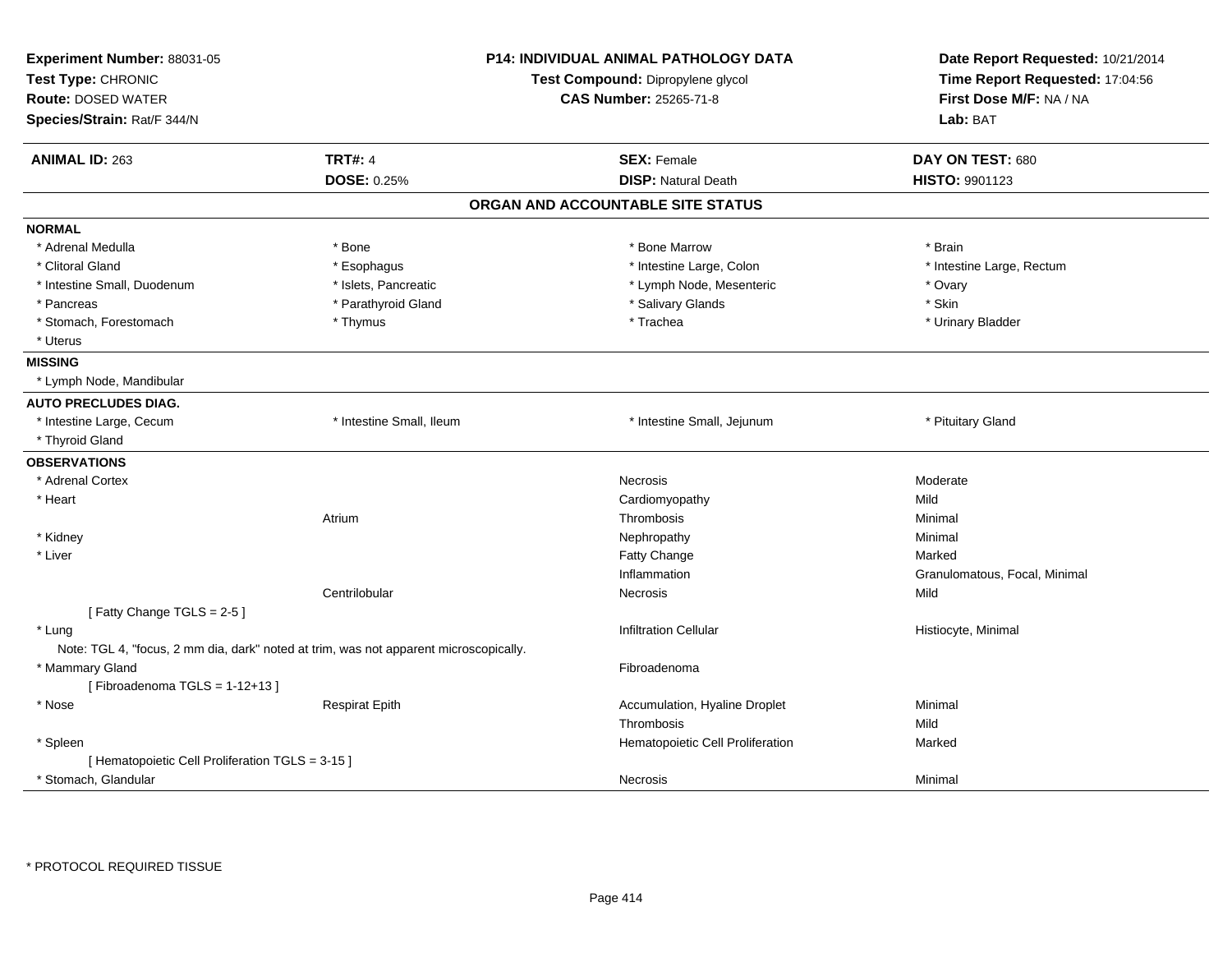| <b>P14: INDIVIDUAL ANIMAL PATHOLOGY DATA</b><br><b>Experiment Number: 88031-05</b><br>Test Compound: Dipropylene glycol<br><b>Test Type: CHRONIC</b> |                               |                                          | Date Report Requested: 10/21/2014 |  |
|------------------------------------------------------------------------------------------------------------------------------------------------------|-------------------------------|------------------------------------------|-----------------------------------|--|
|                                                                                                                                                      |                               | Time Report Requested: 17:04:56          |                                   |  |
| <b>Route: DOSED WATER</b>                                                                                                                            | <b>CAS Number: 25265-71-8</b> |                                          | <b>First Dose M/F: NA / NA</b>    |  |
| Species/Strain: Rat/F 344/N                                                                                                                          |                               |                                          | Lab: BAT                          |  |
| <b>ANIMAL ID: 263</b>                                                                                                                                | <b>TRT#: 4</b>                | <b>SEX: Female</b>                       | DAY ON TEST: 680                  |  |
|                                                                                                                                                      | <b>DOSE: 0.25%</b>            | <b>DISP:</b> Natural Death               | <b>HISTO: 9901123</b>             |  |
|                                                                                                                                                      |                               | <b>ORGAN AND ACCOUNTABLE SITE STATUS</b> |                                   |  |
| PRIMARY CAUSE OF DEATH                                                                                                                               | - Liver Fatty Change          |                                          |                                   |  |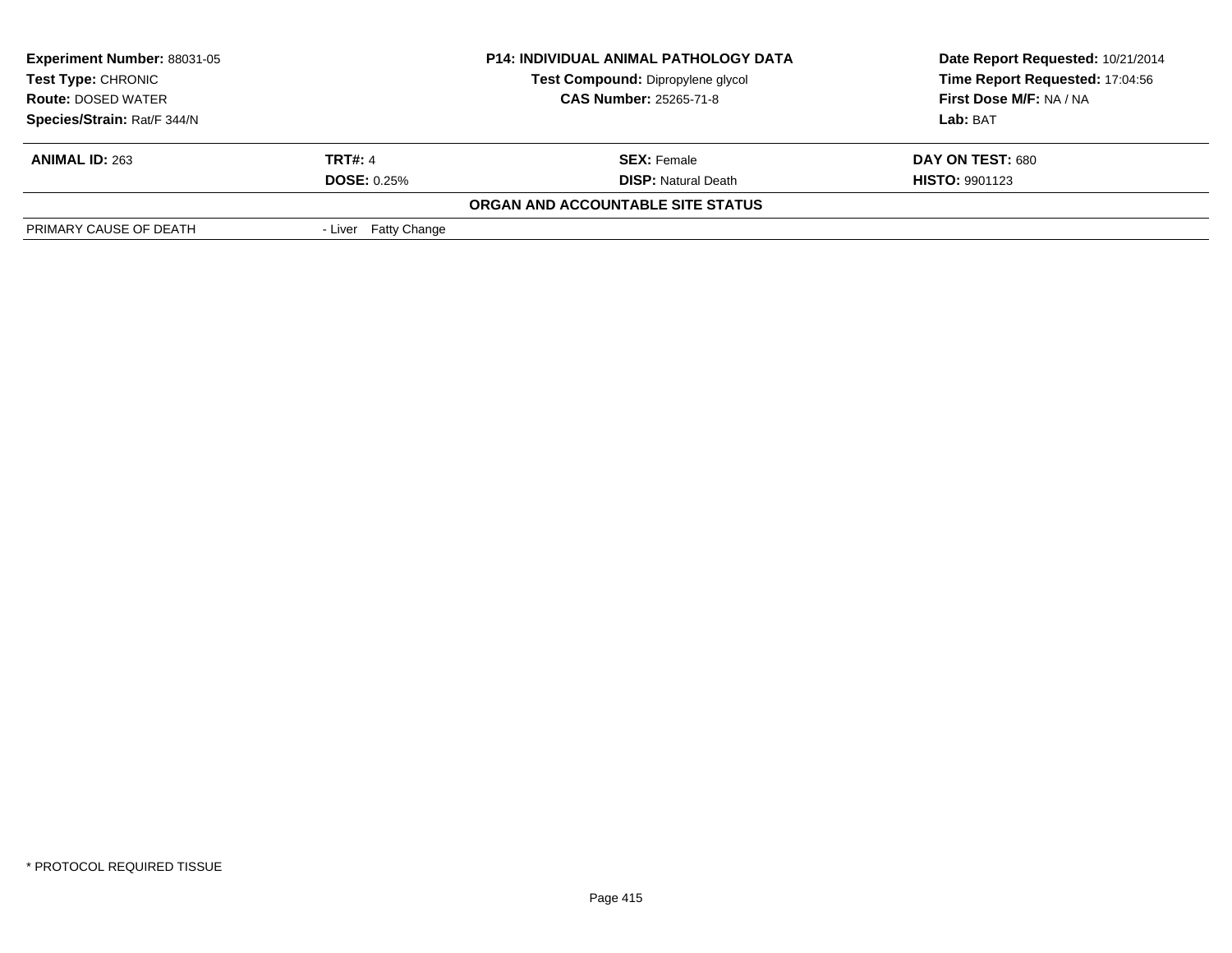| Experiment Number: 88031-05<br>Test Type: CHRONIC<br><b>Route: DOSED WATER</b> | <b>P14: INDIVIDUAL ANIMAL PATHOLOGY DATA</b><br>Test Compound: Dipropylene glycol<br><b>CAS Number: 25265-71-8</b> |                                   | Date Report Requested: 10/21/2014<br>Time Report Requested: 17:04:56<br>First Dose M/F: NA / NA |
|--------------------------------------------------------------------------------|--------------------------------------------------------------------------------------------------------------------|-----------------------------------|-------------------------------------------------------------------------------------------------|
| Species/Strain: Rat/F 344/N                                                    |                                                                                                                    |                                   | Lab: BAT                                                                                        |
| <b>ANIMAL ID: 264</b>                                                          | <b>TRT#: 4</b>                                                                                                     | <b>SEX: Female</b>                | DAY ON TEST: 729                                                                                |
|                                                                                | DOSE: 0.25%                                                                                                        | <b>DISP: Terminal Sacrifice</b>   | HISTO: 9901124                                                                                  |
|                                                                                |                                                                                                                    | ORGAN AND ACCOUNTABLE SITE STATUS |                                                                                                 |
| <b>NORMAL</b>                                                                  |                                                                                                                    |                                   |                                                                                                 |
| * Adrenal Medulla                                                              | * Bone                                                                                                             | * Brain                           | * Esophagus                                                                                     |
| * Intestine Large, Cecum                                                       | * Intestine Small, Duodenum                                                                                        | * Intestine Small, Ileum          | * Intestine Small, Jejunum                                                                      |
| * Islets, Pancreatic                                                           | * Ovary                                                                                                            | * Pancreas                        | * Parathyroid Gland                                                                             |
| * Skin                                                                         | * Stomach, Forestomach                                                                                             | * Stomach, Glandular              | * Thymus                                                                                        |
| * Trachea                                                                      | * Urinary Bladder                                                                                                  |                                   |                                                                                                 |
| <b>MISSING</b>                                                                 |                                                                                                                    |                                   |                                                                                                 |
| * Lymph Node, Mandibular                                                       |                                                                                                                    |                                   |                                                                                                 |
| <b>OBSERVATIONS</b>                                                            |                                                                                                                    |                                   |                                                                                                 |
| * Adrenal Cortex                                                               |                                                                                                                    | Atrophy                           | Marked                                                                                          |
|                                                                                |                                                                                                                    | Hypertrophy                       | Mild                                                                                            |
| [Atrophy TGLS = $8-6$ ]                                                        |                                                                                                                    |                                   |                                                                                                 |
| [Hypertrophy TGLS = 6-6]                                                       |                                                                                                                    |                                   |                                                                                                 |
| * Bone Marrow                                                                  |                                                                                                                    | Leukemia Mononuclear              |                                                                                                 |
| * Clitoral Gland                                                               |                                                                                                                    | Carcinoma                         |                                                                                                 |
| [ Carcinoma TGLS = 1-13+14 ]                                                   |                                                                                                                    |                                   |                                                                                                 |
| * Heart                                                                        |                                                                                                                    | Cardiomyopathy                    | Minimal                                                                                         |
|                                                                                | Atrium                                                                                                             | Thrombosis                        | Minimal                                                                                         |
| * Intestine Large, Colon                                                       |                                                                                                                    | Parasite Metazoan                 |                                                                                                 |
| * Intestine Large, Rectum                                                      |                                                                                                                    | Parasite Metazoan                 |                                                                                                 |
| * Kidney                                                                       |                                                                                                                    | Nephropathy                       | Minimal                                                                                         |
| * Liver                                                                        |                                                                                                                    | <b>Basophilic Focus</b>           |                                                                                                 |
|                                                                                |                                                                                                                    | Clear Cell Focus                  |                                                                                                 |
|                                                                                |                                                                                                                    | Hepatodiaphragmatic Nodule        |                                                                                                 |
|                                                                                |                                                                                                                    | Inflammation                      | Histiocytic, Focal, Minimal                                                                     |
|                                                                                |                                                                                                                    | Leukemia Mononuclear              |                                                                                                 |
| [ Hepatodiaphragmatic Nodule TGLS = 4-15 ]                                     |                                                                                                                    |                                   |                                                                                                 |
| * Lung                                                                         |                                                                                                                    | <b>Infiltration Cellular</b>      | Histiocyte, Minimal                                                                             |
|                                                                                |                                                                                                                    | Leukemia Mononuclear              |                                                                                                 |
| Lymph Node                                                                     | Mediastinal                                                                                                        | Infiltration Cellular             | Plasma Cell, Moderate                                                                           |
| [Infiltration Cellular TGLS = 7-2]                                             |                                                                                                                    |                                   |                                                                                                 |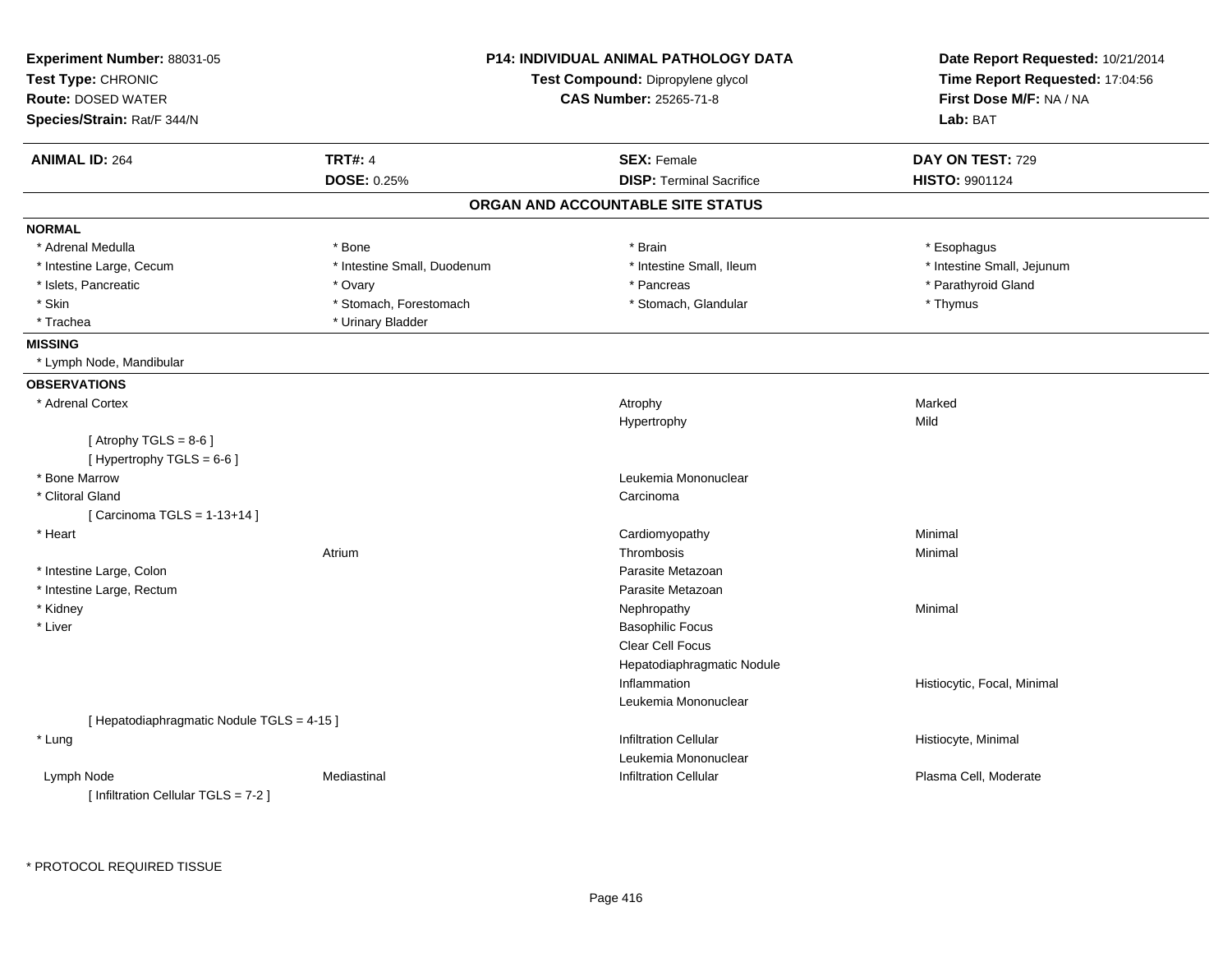| Experiment Number: 88031-05<br>Test Type: CHRONIC<br><b>Route: DOSED WATER</b><br>Species/Strain: Rat/F 344/N |                          | <b>P14: INDIVIDUAL ANIMAL PATHOLOGY DATA</b><br>Test Compound: Dipropylene glycol<br><b>CAS Number: 25265-71-8</b> | Date Report Requested: 10/21/2014<br>Time Report Requested: 17:04:56<br>First Dose M/F: NA / NA<br>Lab: BAT |
|---------------------------------------------------------------------------------------------------------------|--------------------------|--------------------------------------------------------------------------------------------------------------------|-------------------------------------------------------------------------------------------------------------|
| <b>ANIMAL ID: 264</b>                                                                                         | <b>TRT#: 4</b>           | <b>SEX: Female</b>                                                                                                 | DAY ON TEST: 729                                                                                            |
|                                                                                                               | <b>DOSE: 0.25%</b>       | <b>DISP: Terminal Sacrifice</b>                                                                                    | <b>HISTO: 9901124</b>                                                                                       |
|                                                                                                               |                          | ORGAN AND ACCOUNTABLE SITE STATUS                                                                                  |                                                                                                             |
| * Lymph Node, Mesenteric                                                                                      |                          | Leukemia Mononuclear                                                                                               |                                                                                                             |
| * Mammary Gland                                                                                               |                          | Galactocele                                                                                                        | Mild                                                                                                        |
| [Galactocele TGLS = $9-16$ ]                                                                                  |                          |                                                                                                                    |                                                                                                             |
| Mesentery                                                                                                     | Fat                      | Necrosis                                                                                                           | Mild                                                                                                        |
| [ Necrosis TGLS = $3-12$ ]                                                                                    |                          |                                                                                                                    |                                                                                                             |
| * Nose                                                                                                        | <b>Respirat Epith</b>    | Accumulation, Hyaline Droplet                                                                                      | Mild                                                                                                        |
|                                                                                                               |                          | Inflammation                                                                                                       | Suppurative, Minimal                                                                                        |
| * Pituitary Gland                                                                                             | <b>Pars Distalis</b>     | Adenoma                                                                                                            |                                                                                                             |
| [Adenoma TGLS = $5-9$ ]                                                                                       |                          |                                                                                                                    |                                                                                                             |
| * Salivary Glands                                                                                             |                          | Atrophy                                                                                                            | Moderate                                                                                                    |
| * Spleen                                                                                                      |                          | Leukemia Mononuclear                                                                                               |                                                                                                             |
| * Thyroid Gland                                                                                               | C Cell                   | Adenoma                                                                                                            |                                                                                                             |
| * Uterus                                                                                                      |                          | Polyp Stromal                                                                                                      |                                                                                                             |
| [ Polyp Stromal TGLS = $2-9$ ]                                                                                |                          |                                                                                                                    |                                                                                                             |
| PRIMARY CAUSE OF DEATH                                                                                        | $\overline{\phantom{a}}$ |                                                                                                                    |                                                                                                             |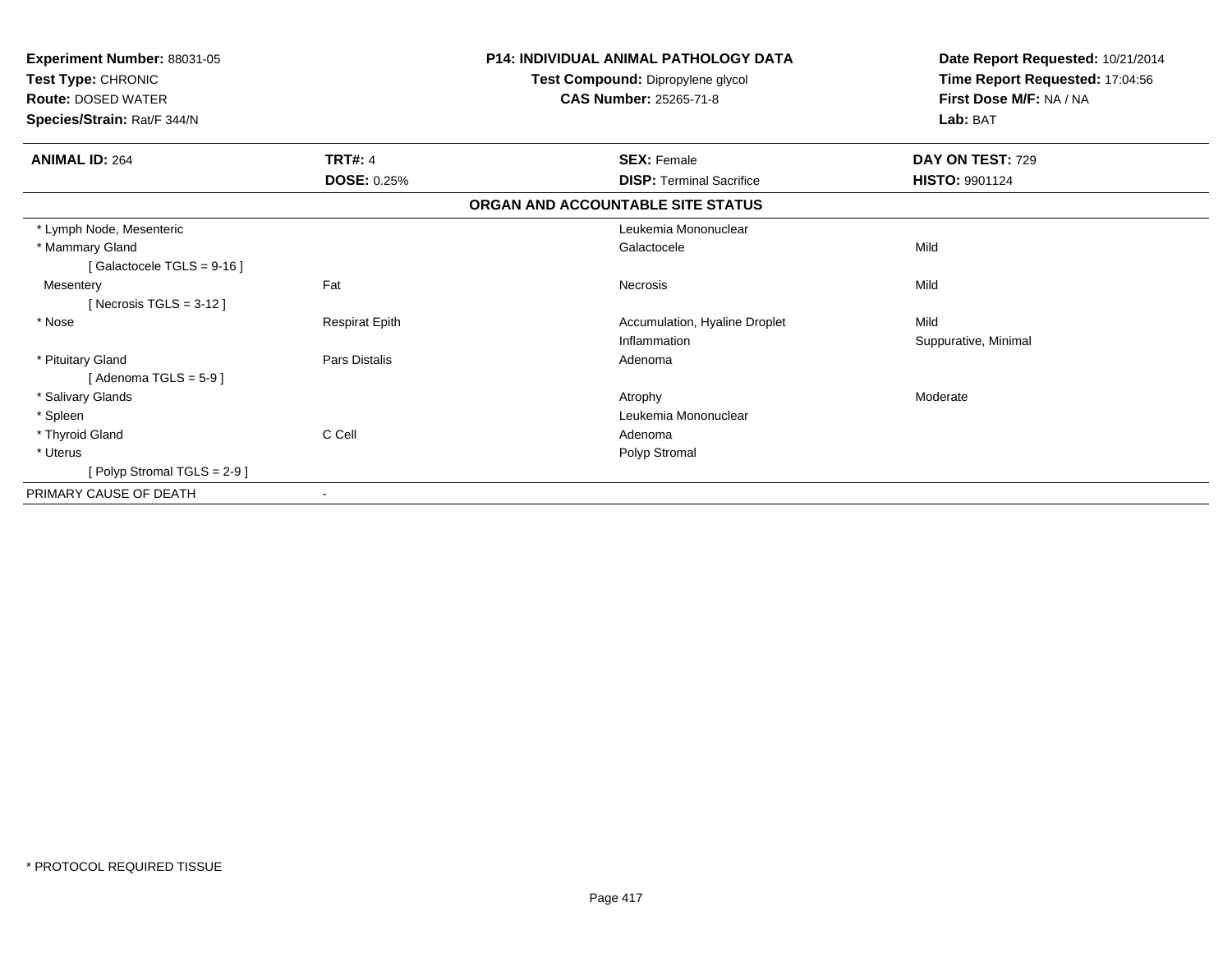| Experiment Number: 88031-05<br>Test Type: CHRONIC<br><b>Route: DOSED WATER</b><br>Species/Strain: Rat/F 344/N |                               | <b>P14: INDIVIDUAL ANIMAL PATHOLOGY DATA</b><br>Test Compound: Dipropylene glycol<br><b>CAS Number: 25265-71-8</b> | Date Report Requested: 10/21/2014<br>Time Report Requested: 17:04:56<br>First Dose M/F: NA / NA<br>Lab: BAT |
|---------------------------------------------------------------------------------------------------------------|-------------------------------|--------------------------------------------------------------------------------------------------------------------|-------------------------------------------------------------------------------------------------------------|
| <b>ANIMAL ID: 265</b>                                                                                         | <b>TRT#: 4</b><br>DOSE: 0.25% | <b>SEX: Female</b><br><b>DISP: Natural Death</b>                                                                   | DAY ON TEST: 634<br>HISTO: 9901125                                                                          |
|                                                                                                               |                               | ORGAN AND ACCOUNTABLE SITE STATUS                                                                                  |                                                                                                             |
| <b>NORMAL</b>                                                                                                 |                               |                                                                                                                    |                                                                                                             |
| * Bone                                                                                                        | * Clitoral Gland              | * Esophagus                                                                                                        | * Intestine Large, Colon                                                                                    |
| * Islets, Pancreatic                                                                                          | * Mammary Gland               | * Salivary Glands                                                                                                  | * Skin                                                                                                      |
| * Stomach, Glandular                                                                                          | * Trachea                     |                                                                                                                    |                                                                                                             |
| <b>MISSING</b>                                                                                                |                               |                                                                                                                    |                                                                                                             |
| * Parathyroid Gland                                                                                           |                               |                                                                                                                    |                                                                                                             |
| <b>AUTO PRECLUDES DIAG.</b>                                                                                   |                               |                                                                                                                    |                                                                                                             |
| * Intestine Large, Cecum                                                                                      | * Intestine Large, Rectum     | * Intestine Small, Duodenum                                                                                        | * Intestine Small, Ileum                                                                                    |
| * Intestine Small, Jejunum                                                                                    | * Thyroid Gland               |                                                                                                                    |                                                                                                             |
| <b>OBSERVATIONS</b>                                                                                           |                               |                                                                                                                    |                                                                                                             |
| * Adrenal Cortex                                                                                              |                               | Leukemia Mononuclear                                                                                               |                                                                                                             |
|                                                                                                               |                               | <b>Necrosis</b>                                                                                                    | Mild                                                                                                        |
| * Adrenal Medulla                                                                                             |                               | Leukemia Mononuclear                                                                                               |                                                                                                             |
| * Bone Marrow                                                                                                 |                               | Leukemia Mononuclear                                                                                               |                                                                                                             |
| * Brain                                                                                                       |                               | Leukemia Mononuclear                                                                                               |                                                                                                             |
| * Heart                                                                                                       |                               | Leukemia Mononuclear                                                                                               |                                                                                                             |
|                                                                                                               |                               | Schwannoma Benign                                                                                                  |                                                                                                             |
| * Kidney                                                                                                      |                               | Leukemia Mononuclear                                                                                               |                                                                                                             |
|                                                                                                               |                               | Nephropathy                                                                                                        | Minimal                                                                                                     |
| * Liver                                                                                                       |                               | <b>Fatty Change</b>                                                                                                | Moderate                                                                                                    |
|                                                                                                               |                               | Leukemia Mononuclear                                                                                               |                                                                                                             |
|                                                                                                               | Centrilobular                 | Necrosis                                                                                                           | Mild                                                                                                        |
| [ Leukemia Mononuclear TGLS = 4-5 ]                                                                           |                               |                                                                                                                    |                                                                                                             |
| * Lung                                                                                                        |                               | <b>Infiltration Cellular</b>                                                                                       | Histiocyte, Minimal                                                                                         |
|                                                                                                               |                               | Leukemia Mononuclear                                                                                               |                                                                                                             |
| [ Leukemia Mononuclear TGLS = 5-3+4+12 ]                                                                      |                               |                                                                                                                    |                                                                                                             |
| Lymph Node                                                                                                    | <b>Bronchial</b>              | Leukemia Mononuclear                                                                                               |                                                                                                             |
|                                                                                                               | Mediastinal                   | Leukemia Mononuclear                                                                                               |                                                                                                             |
| [ Leukemia Mononuclear TGLS = 6-2 ]                                                                           |                               |                                                                                                                    |                                                                                                             |
| * Lymph Node, Mandibular<br>[ Leukemia Mononuclear TGLS = 7-8 ]                                               |                               | Leukemia Mononuclear                                                                                               |                                                                                                             |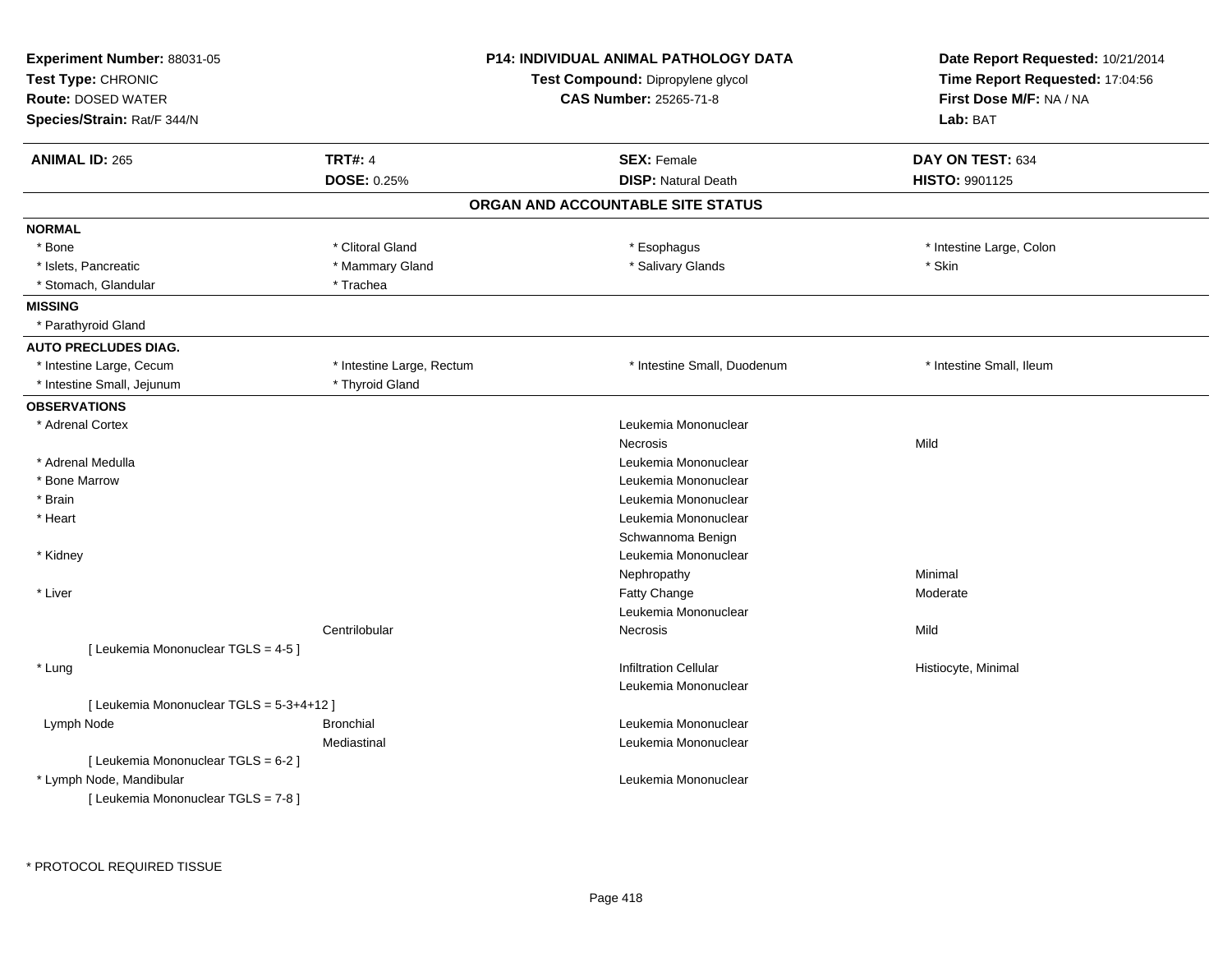| Experiment Number: 88031-05<br>Test Type: CHRONIC<br><b>Route: DOSED WATER</b><br>Species/Strain: Rat/F 344/N |                                  | <b>P14: INDIVIDUAL ANIMAL PATHOLOGY DATA</b><br>Test Compound: Dipropylene glycol<br><b>CAS Number: 25265-71-8</b> | Date Report Requested: 10/21/2014<br>Time Report Requested: 17:04:56<br>First Dose M/F: NA / NA<br>Lab: BAT |
|---------------------------------------------------------------------------------------------------------------|----------------------------------|--------------------------------------------------------------------------------------------------------------------|-------------------------------------------------------------------------------------------------------------|
| <b>ANIMAL ID: 265</b>                                                                                         | <b>TRT#: 4</b>                   | <b>SEX: Female</b>                                                                                                 | DAY ON TEST: 634                                                                                            |
|                                                                                                               | <b>DOSE: 0.25%</b>               | <b>DISP: Natural Death</b>                                                                                         | <b>HISTO: 9901125</b>                                                                                       |
|                                                                                                               |                                  | ORGAN AND ACCOUNTABLE SITE STATUS                                                                                  |                                                                                                             |
| * Lymph Node, Mesenteric                                                                                      |                                  | Leukemia Mononuclear                                                                                               |                                                                                                             |
| [Leukemia Mononuclear TGLS = 9-7]                                                                             |                                  |                                                                                                                    |                                                                                                             |
| * Nose                                                                                                        | <b>Respirat Epith</b>            | Accumulation, Hyaline Droplet                                                                                      | Minimal                                                                                                     |
| * Ovary                                                                                                       |                                  | Leukemia Mononuclear                                                                                               |                                                                                                             |
| * Pancreas                                                                                                    |                                  | Leukemia Mononuclear                                                                                               |                                                                                                             |
| * Pituitary Gland                                                                                             |                                  | Leukemia Mononuclear                                                                                               |                                                                                                             |
| * Spleen                                                                                                      |                                  | Leukemia Mononuclear                                                                                               |                                                                                                             |
|                                                                                                               |                                  | Necrosis                                                                                                           | Mild                                                                                                        |
| [Leukemia Mononuclear TGLS = 2-13]<br>[ Necrosis TGLS = $3-13$ ]                                              |                                  |                                                                                                                    |                                                                                                             |
| * Stomach, Forestomach                                                                                        |                                  | Leukemia Mononuclear                                                                                               |                                                                                                             |
|                                                                                                               |                                  | Ulcer                                                                                                              | Moderate                                                                                                    |
| [ Ulcer TGLS = $8-15$ ]                                                                                       |                                  |                                                                                                                    |                                                                                                             |
| * Thymus                                                                                                      |                                  | Leukemia Mononuclear                                                                                               |                                                                                                             |
| * Urinary Bladder                                                                                             |                                  | Leukemia Mononuclear                                                                                               |                                                                                                             |
| * Uterus                                                                                                      |                                  | Leukemia Mononuclear                                                                                               |                                                                                                             |
|                                                                                                               |                                  | Polyp Stromal                                                                                                      |                                                                                                             |
| [Polyp Stromal TGLS = 1-14]                                                                                   |                                  |                                                                                                                    |                                                                                                             |
| PRIMARY CAUSE OF DEATH                                                                                        | Leukemia Mononuclear<br>- Spleen |                                                                                                                    |                                                                                                             |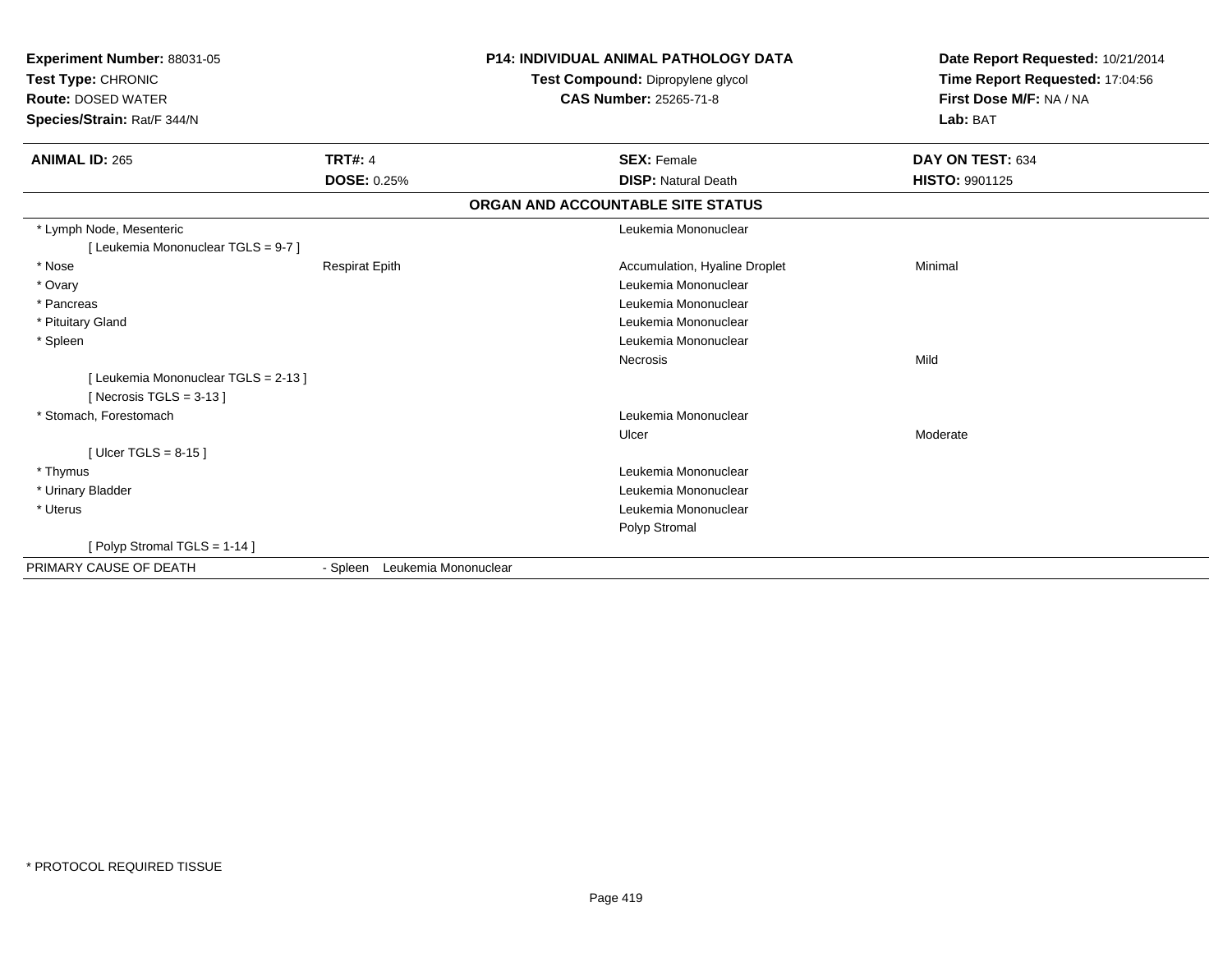| Experiment Number: 88031-05<br>Test Type: CHRONIC<br><b>Route: DOSED WATER</b> |                                                                                             | <b>P14: INDIVIDUAL ANIMAL PATHOLOGY DATA</b><br>Test Compound: Dipropylene glycol<br><b>CAS Number: 25265-71-8</b> | Date Report Requested: 10/21/2014<br>Time Report Requested: 17:04:56<br>First Dose M/F: NA / NA |
|--------------------------------------------------------------------------------|---------------------------------------------------------------------------------------------|--------------------------------------------------------------------------------------------------------------------|-------------------------------------------------------------------------------------------------|
| Species/Strain: Rat/F 344/N                                                    |                                                                                             |                                                                                                                    | Lab: BAT                                                                                        |
| <b>ANIMAL ID: 266</b>                                                          | <b>TRT#: 4</b>                                                                              | <b>SEX: Female</b>                                                                                                 | DAY ON TEST: 725                                                                                |
|                                                                                | <b>DOSE: 0.25%</b>                                                                          | <b>DISP:</b> Moribund Sacrifice                                                                                    | HISTO: 9901126                                                                                  |
|                                                                                |                                                                                             | ORGAN AND ACCOUNTABLE SITE STATUS                                                                                  |                                                                                                 |
| <b>NORMAL</b>                                                                  |                                                                                             |                                                                                                                    |                                                                                                 |
| * Bone                                                                         | * Bone Marrow                                                                               | * Brain                                                                                                            | * Esophagus                                                                                     |
| * Intestine Large, Cecum                                                       | * Intestine Large, Colon                                                                    | * Intestine Large, Rectum                                                                                          | * Intestine Small, Duodenum                                                                     |
| * Intestine Small, Ileum                                                       | * Intestine Small, Jejunum                                                                  | * Islets, Pancreatic                                                                                               | * Lymph Node, Mesenteric                                                                        |
| * Ovary                                                                        | * Pancreas                                                                                  | * Parathyroid Gland                                                                                                | * Salivary Glands                                                                               |
| * Skin                                                                         | * Stomach, Forestomach                                                                      | * Stomach, Glandular                                                                                               | * Thymus                                                                                        |
| * Trachea                                                                      | * Urinary Bladder                                                                           |                                                                                                                    |                                                                                                 |
| <b>MISSING</b>                                                                 |                                                                                             |                                                                                                                    |                                                                                                 |
| * Lymph Node, Mandibular                                                       |                                                                                             |                                                                                                                    |                                                                                                 |
| <b>OBSERVATIONS</b>                                                            |                                                                                             |                                                                                                                    |                                                                                                 |
| * Adrenal Cortex                                                               |                                                                                             | Hypertrophy                                                                                                        | Moderate                                                                                        |
| * Adrenal Medulla                                                              |                                                                                             | Hyperplasia                                                                                                        | Minimal                                                                                         |
| * Clitoral Gland                                                               |                                                                                             | Carcinoma                                                                                                          |                                                                                                 |
| [Carcinoma TGLS = 1-8]                                                         |                                                                                             |                                                                                                                    |                                                                                                 |
| * Heart                                                                        |                                                                                             | Cardiomyopathy                                                                                                     | Mild                                                                                            |
| * Kidney                                                                       |                                                                                             | Nephropathy                                                                                                        | Minimal                                                                                         |
| * Liver                                                                        |                                                                                             | <b>Basophilic Focus</b>                                                                                            |                                                                                                 |
|                                                                                |                                                                                             | Inflammation                                                                                                       | Histiocytic, Focal, Minimal                                                                     |
|                                                                                | Note: TGL 5, "deformity, 5 x 3 x 3 mm" noted at necropsy, was not apparent microscopically. |                                                                                                                    |                                                                                                 |
| * Lung                                                                         |                                                                                             | <b>Infiltration Cellular</b>                                                                                       | Histiocyte, Minimal                                                                             |
| * Mammary Gland                                                                |                                                                                             | Fibroadenoma                                                                                                       | Multiple                                                                                        |
| [Fibroadenoma TGLS = 2,3-12+13+14]                                             |                                                                                             |                                                                                                                    |                                                                                                 |
| Mesentery                                                                      | Fat                                                                                         | Necrosis                                                                                                           | Mild                                                                                            |
| [Necrosis TGLS = $6-15$ ]                                                      |                                                                                             |                                                                                                                    |                                                                                                 |
| * Nose                                                                         | <b>Respirat Epith</b>                                                                       | Accumulation, Hyaline Droplet                                                                                      | Mild                                                                                            |
| * Pituitary Gland                                                              | Pars Distalis                                                                               | Adenoma                                                                                                            |                                                                                                 |
| [Adenoma TGLS = $7-9$ ]                                                        |                                                                                             |                                                                                                                    |                                                                                                 |
| * Spleen                                                                       |                                                                                             | Hematopoietic Cell Proliferation                                                                                   | Mild                                                                                            |
| * Thyroid Gland                                                                | C Cell                                                                                      | Adenoma                                                                                                            |                                                                                                 |
| * Uterus                                                                       |                                                                                             | Polyp Stromal                                                                                                      |                                                                                                 |
| [ Polyp Stromal TGLS = $4-9$ ]                                                 |                                                                                             |                                                                                                                    |                                                                                                 |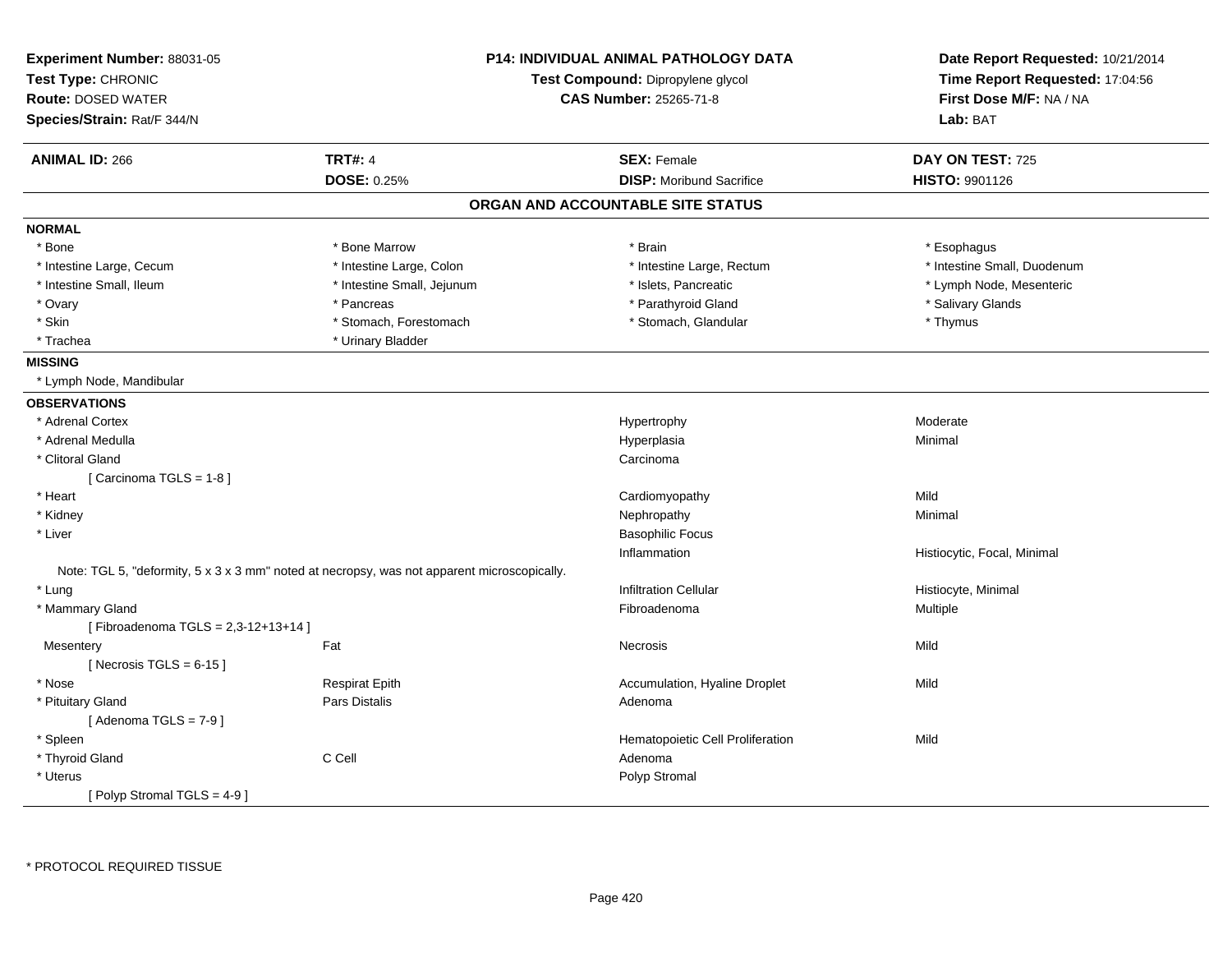| <b>Experiment Number: 88031-05</b><br>Test Type: CHRONIC<br><b>Route: DOSED WATER</b><br>Species/Strain: Rat/F 344/N | <b>P14: INDIVIDUAL ANIMAL PATHOLOGY DATA</b><br>Test Compound: Dipropylene glycol<br><b>CAS Number: 25265-71-8</b> |                                                       | Date Report Requested: 10/21/2014<br>Time Report Requested: 17:04:56<br>First Dose M/F: NA / NA<br>Lab: BAT |
|----------------------------------------------------------------------------------------------------------------------|--------------------------------------------------------------------------------------------------------------------|-------------------------------------------------------|-------------------------------------------------------------------------------------------------------------|
| <b>ANIMAL ID: 266</b>                                                                                                | <b>TRT#: 4</b><br><b>DOSE: 0.25%</b>                                                                               | <b>SEX:</b> Female<br><b>DISP:</b> Moribund Sacrifice | <b>DAY ON TEST: 725</b><br><b>HISTO: 9901126</b>                                                            |
|                                                                                                                      |                                                                                                                    | <b>ORGAN AND ACCOUNTABLE SITE STATUS</b>              |                                                                                                             |
| PRIMARY CAUSE OF DEATH                                                                                               | - Pituitary Gland Pars Distalis Adenoma                                                                            |                                                       |                                                                                                             |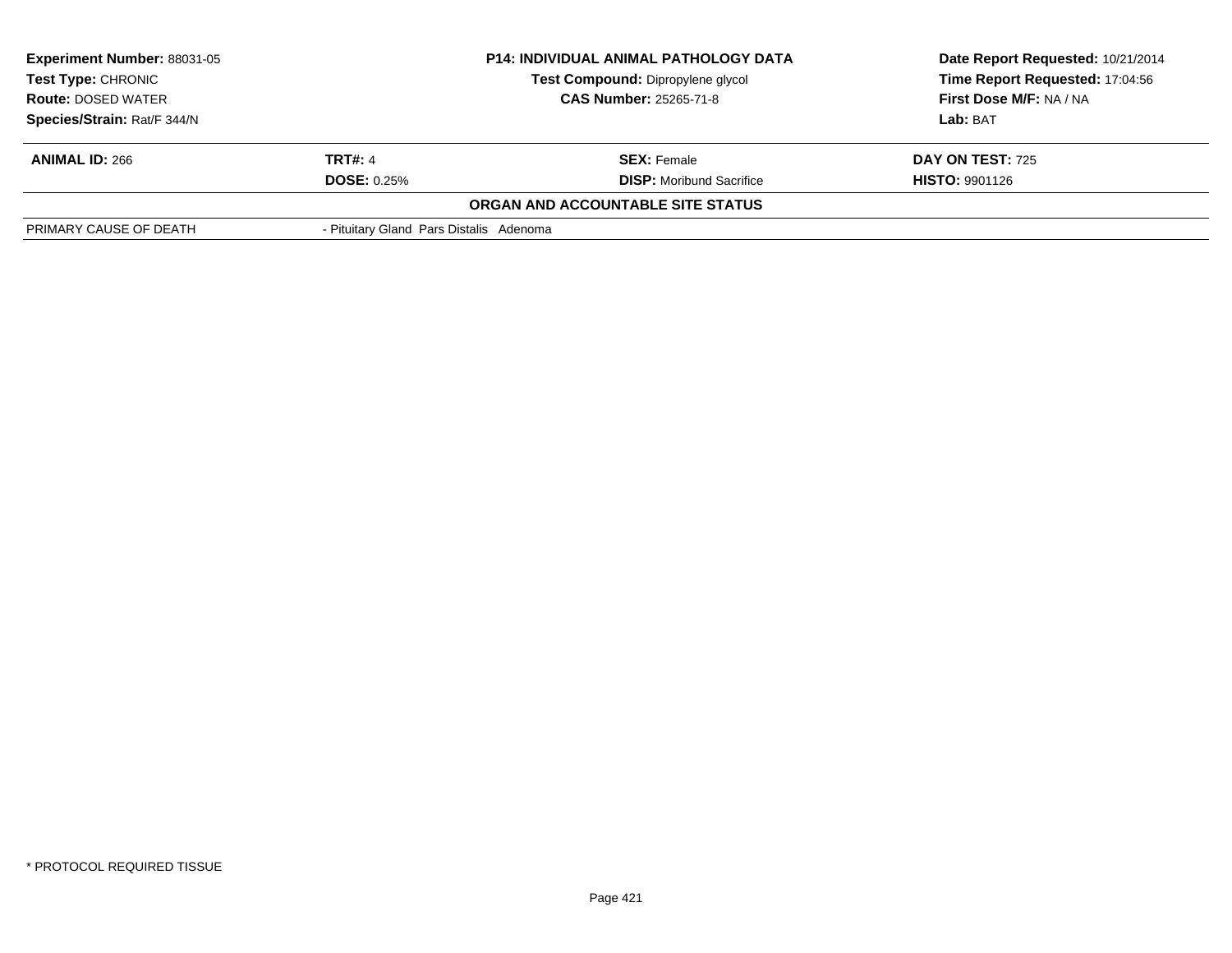| Experiment Number: 88031-05<br>Test Type: CHRONIC |                          | <b>P14: INDIVIDUAL ANIMAL PATHOLOGY DATA</b><br>Test Compound: Dipropylene glycol | Date Report Requested: 10/21/2014<br>Time Report Requested: 17:04:56 |
|---------------------------------------------------|--------------------------|-----------------------------------------------------------------------------------|----------------------------------------------------------------------|
| <b>Route: DOSED WATER</b>                         |                          | <b>CAS Number: 25265-71-8</b>                                                     | First Dose M/F: NA / NA                                              |
| Species/Strain: Rat/F 344/N                       |                          |                                                                                   | Lab: BAT                                                             |
| <b>ANIMAL ID: 267</b>                             | <b>TRT#: 4</b>           | <b>SEX: Female</b>                                                                | DAY ON TEST: 729                                                     |
|                                                   | <b>DOSE: 0.25%</b>       | <b>DISP: Terminal Sacrifice</b>                                                   | HISTO: 9901127                                                       |
|                                                   |                          | ORGAN AND ACCOUNTABLE SITE STATUS                                                 |                                                                      |
| <b>NORMAL</b>                                     |                          |                                                                                   |                                                                      |
| * Adrenal Medulla                                 | * Bone                   | * Bone Marrow                                                                     | * Brain                                                              |
| * Esophagus                                       | * Intestine Large, Cecum | * Intestine Large, Colon                                                          | * Intestine Large, Rectum                                            |
| * Intestine Small, Duodenum                       | * Intestine Small, Ileum | * Intestine Small, Jejunum                                                        | * Islets, Pancreatic                                                 |
| * Lymph Node, Mesenteric                          | * Ovary                  | * Pancreas                                                                        | * Parathyroid Gland                                                  |
| * Salivary Glands                                 | * Skin                   | * Spleen                                                                          | * Stomach, Forestomach                                               |
| * Stomach, Glandular                              | * Thymus                 | * Trachea                                                                         | * Urinary Bladder                                                    |
| * Uterus                                          |                          |                                                                                   |                                                                      |
| <b>MISSING</b>                                    |                          |                                                                                   |                                                                      |
| * Clitoral Gland                                  | * Lymph Node, Mandibular |                                                                                   |                                                                      |
| <b>OBSERVATIONS</b>                               |                          |                                                                                   |                                                                      |
| * Adrenal Cortex                                  |                          | Hyperplasia                                                                       | Minimal                                                              |
| * Heart                                           |                          | Cardiomyopathy                                                                    | Minimal                                                              |
| * Kidney                                          |                          | Nephropathy                                                                       | Minimal                                                              |
| * Liver                                           |                          | <b>Basophilic Focus</b>                                                           |                                                                      |
|                                                   |                          | Inflammation                                                                      | Histiocytic, Focal, Mild                                             |
|                                                   |                          | Inflammation                                                                      | Granulomatous, Focal, Minimal                                        |
|                                                   |                          | Mixed Cell Focus                                                                  |                                                                      |
| [Basophilic Focus TGLS = 2-5+14]                  |                          |                                                                                   |                                                                      |
| * Lung                                            |                          | <b>Infiltration Cellular</b>                                                      | Histiocyte, Minimal                                                  |
| * Mammary Gland                                   |                          | Fibroadenoma                                                                      |                                                                      |
| [Fibroadenoma TGLS = $1-12+13$ ]                  |                          |                                                                                   |                                                                      |
| * Nose                                            | <b>Respirat Epith</b>    | Accumulation, Hyaline Droplet                                                     | Mild                                                                 |
| * Pituitary Gland                                 | Pars Distalis            | Hyperplasia                                                                       | Mild                                                                 |
| [Hyperplasia TGLS = 3-9]                          |                          |                                                                                   |                                                                      |
| * Thyroid Gland                                   | C Cell                   | Hyperplasia                                                                       | Mild                                                                 |
| PRIMARY CAUSE OF DEATH                            | ÷.                       |                                                                                   |                                                                      |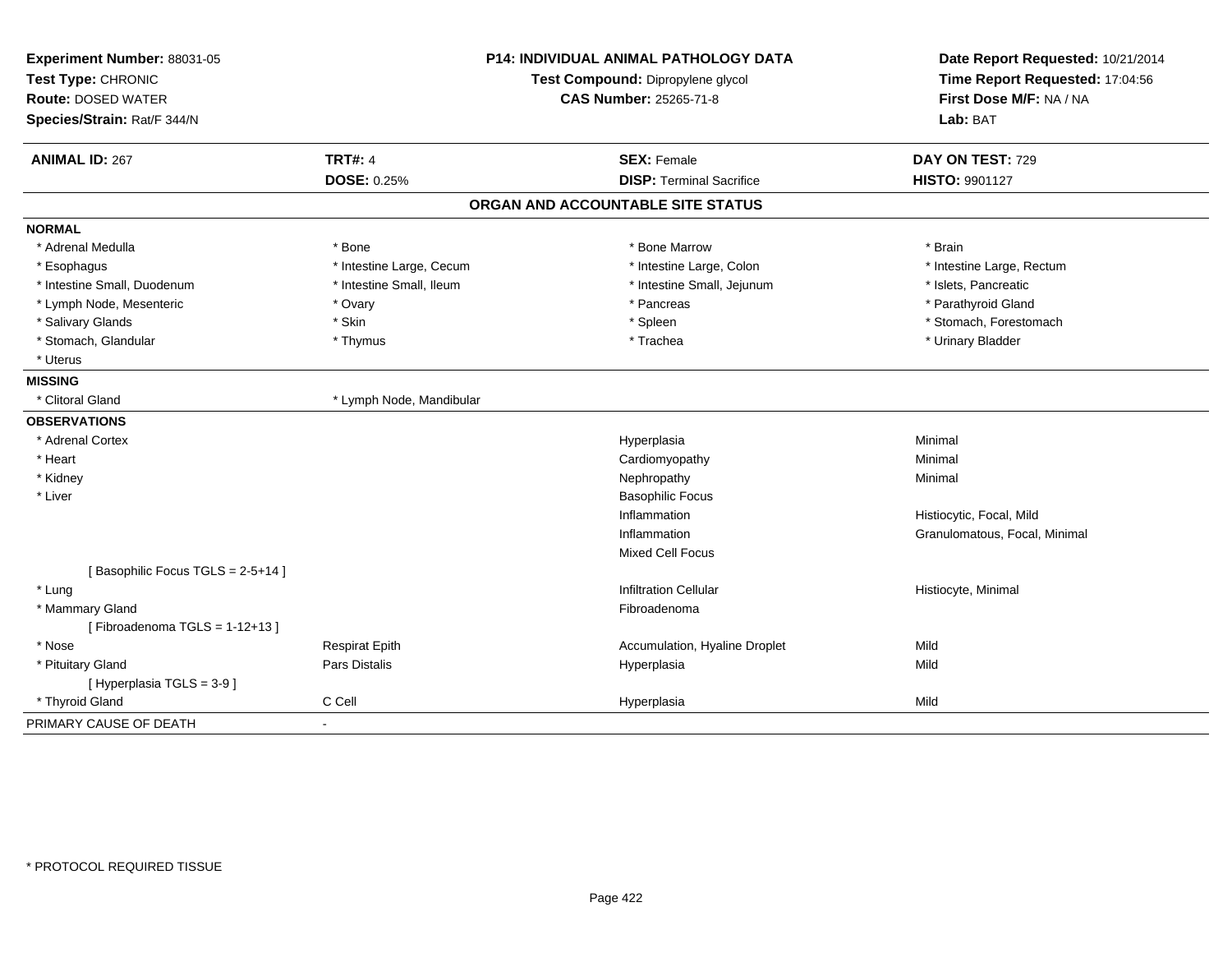| Experiment Number: 88031-05<br>Test Type: CHRONIC<br><b>Route: DOSED WATER</b><br>Species/Strain: Rat/F 344/N<br><b>ANIMAL ID: 268</b> | <b>P14: INDIVIDUAL ANIMAL PATHOLOGY DATA</b><br>Test Compound: Dipropylene glycol<br><b>CAS Number: 25265-71-8</b><br><b>TRT#: 4</b><br><b>SEX: Female</b><br><b>DOSE: 0.25%</b><br><b>DISP: Natural Death</b> |                                   | Date Report Requested: 10/21/2014<br>Time Report Requested: 17:04:56<br>First Dose M/F: NA / NA<br>Lab: BAT<br>DAY ON TEST: 717<br><b>HISTO: 9901128</b> |
|----------------------------------------------------------------------------------------------------------------------------------------|----------------------------------------------------------------------------------------------------------------------------------------------------------------------------------------------------------------|-----------------------------------|----------------------------------------------------------------------------------------------------------------------------------------------------------|
|                                                                                                                                        |                                                                                                                                                                                                                | ORGAN AND ACCOUNTABLE SITE STATUS |                                                                                                                                                          |
| <b>NORMAL</b>                                                                                                                          |                                                                                                                                                                                                                |                                   |                                                                                                                                                          |
| * Adrenal Cortex                                                                                                                       | * Adrenal Medulla                                                                                                                                                                                              | * Bone                            | * Bone Marrow                                                                                                                                            |
| * Brain                                                                                                                                | * Esophagus                                                                                                                                                                                                    | * Heart                           | * Intestine Large, Colon                                                                                                                                 |
| * Intestine Large, Rectum                                                                                                              | * Kidney                                                                                                                                                                                                       | * Lung                            | * Lymph Node, Mesenteric                                                                                                                                 |
| * Ovary                                                                                                                                | * Pancreas                                                                                                                                                                                                     | * Parathyroid Gland               | * Salivary Glands                                                                                                                                        |
| * Skin                                                                                                                                 | * Stomach, Forestomach                                                                                                                                                                                         | * Thymus                          | * Urinary Bladder                                                                                                                                        |
| * Uterus                                                                                                                               |                                                                                                                                                                                                                |                                   |                                                                                                                                                          |
| <b>MISSING</b>                                                                                                                         |                                                                                                                                                                                                                |                                   |                                                                                                                                                          |
| * Clitoral Gland                                                                                                                       | * Lymph Node, Mandibular                                                                                                                                                                                       |                                   |                                                                                                                                                          |
| <b>AUTO PRECLUDES DIAG.</b>                                                                                                            |                                                                                                                                                                                                                |                                   |                                                                                                                                                          |
| * Intestine Large, Cecum                                                                                                               | * Intestine Small, Duodenum                                                                                                                                                                                    | * Intestine Small, Ileum          | * Intestine Small, Jejunum                                                                                                                               |
| * Pituitary Gland                                                                                                                      | * Spleen                                                                                                                                                                                                       | * Stomach, Glandular              | * Thyroid Gland                                                                                                                                          |
| * Trachea                                                                                                                              |                                                                                                                                                                                                                |                                   |                                                                                                                                                          |
| <b>OBSERVATIONS</b>                                                                                                                    |                                                                                                                                                                                                                |                                   |                                                                                                                                                          |
| * Islets, Pancreatic                                                                                                                   |                                                                                                                                                                                                                | Adenoma                           |                                                                                                                                                          |
| * Liver                                                                                                                                |                                                                                                                                                                                                                | <b>Basophilic Focus</b>           |                                                                                                                                                          |
|                                                                                                                                        | Centrilobular                                                                                                                                                                                                  | Necrosis                          | Mild                                                                                                                                                     |
| [Necrosis TGLS = $2-5$ ]                                                                                                               |                                                                                                                                                                                                                |                                   |                                                                                                                                                          |
| * Mammary Gland                                                                                                                        |                                                                                                                                                                                                                | Fibroadenoma                      |                                                                                                                                                          |
| [Fibroadenoma TGLS = $1-12+13$ ]                                                                                                       |                                                                                                                                                                                                                |                                   |                                                                                                                                                          |
| * Nose                                                                                                                                 |                                                                                                                                                                                                                | Inflammation                      | Suppurative, Mild                                                                                                                                        |
| PRIMARY CAUSE OF DEATH                                                                                                                 | - Mammary Gland Fibroadenoma                                                                                                                                                                                   |                                   |                                                                                                                                                          |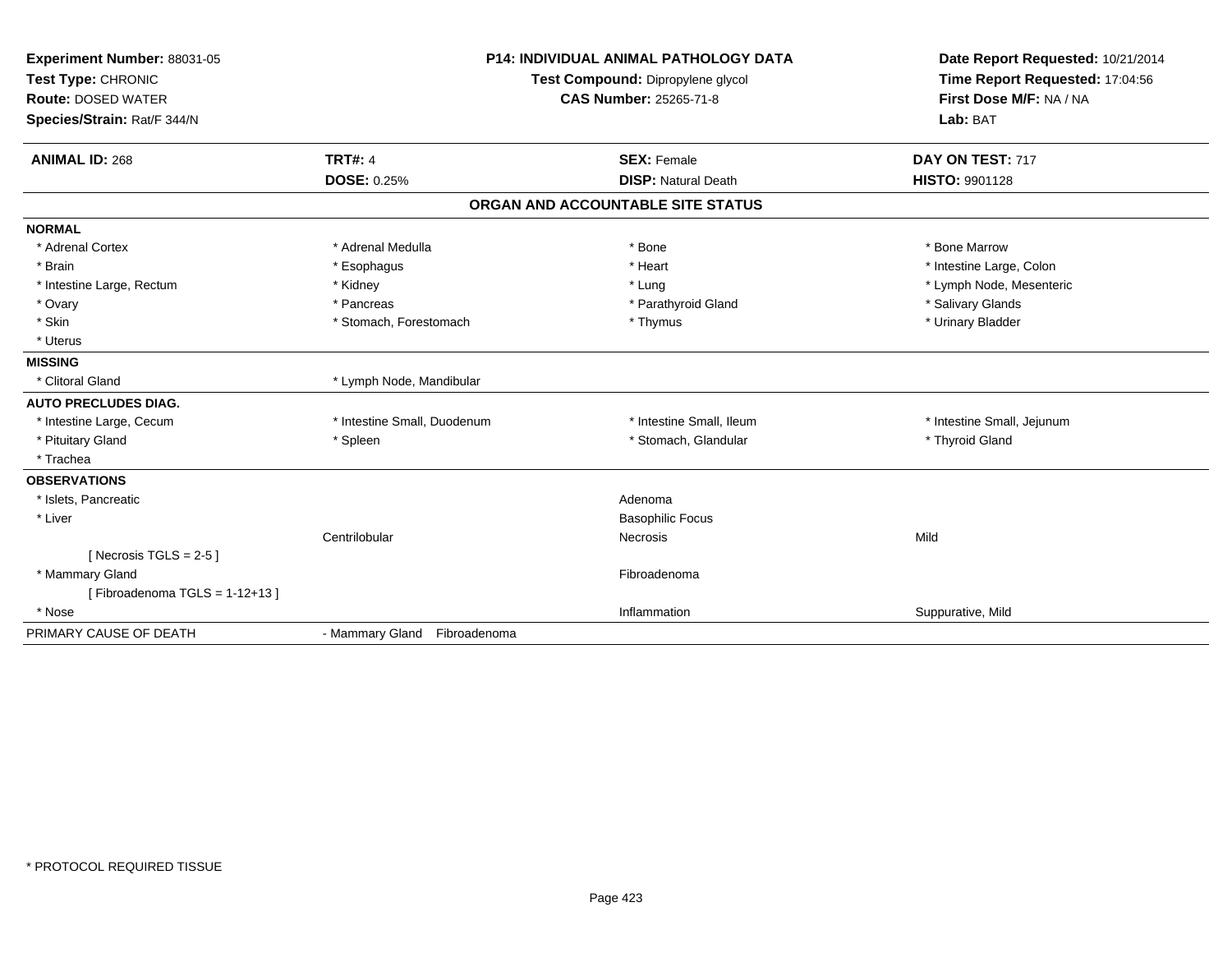| Experiment Number: 88031-05<br>Test Type: CHRONIC<br><b>Route: DOSED WATER</b><br>Species/Strain: Rat/F 344/N |                          | <b>P14: INDIVIDUAL ANIMAL PATHOLOGY DATA</b><br>Test Compound: Dipropylene glycol<br><b>CAS Number: 25265-71-8</b> | Date Report Requested: 10/21/2014<br>Time Report Requested: 17:04:56<br>First Dose M/F: NA / NA<br>Lab: BAT |
|---------------------------------------------------------------------------------------------------------------|--------------------------|--------------------------------------------------------------------------------------------------------------------|-------------------------------------------------------------------------------------------------------------|
| <b>ANIMAL ID: 269</b>                                                                                         | <b>TRT#: 4</b>           | <b>SEX: Female</b>                                                                                                 | DAY ON TEST: 731                                                                                            |
|                                                                                                               | <b>DOSE: 0.25%</b>       | <b>DISP: Terminal Sacrifice</b>                                                                                    | HISTO: 9901129                                                                                              |
|                                                                                                               |                          | ORGAN AND ACCOUNTABLE SITE STATUS                                                                                  |                                                                                                             |
| <b>NORMAL</b>                                                                                                 |                          |                                                                                                                    |                                                                                                             |
| * Adrenal Medulla                                                                                             | * Bone                   | * Bone Marrow                                                                                                      | * Brain                                                                                                     |
| * Esophagus                                                                                                   | * Intestine Large, Cecum | * Intestine Large, Colon                                                                                           | * Intestine Large, Rectum                                                                                   |
| * Intestine Small, Duodenum                                                                                   | * Intestine Small, Ileum | * Intestine Small, Jejunum                                                                                         | * Islets, Pancreatic                                                                                        |
| * Lymph Node, Mesenteric                                                                                      | * Ovary                  | * Pancreas                                                                                                         | * Parathyroid Gland                                                                                         |
| * Salivary Glands                                                                                             | * Skin                   | * Spleen                                                                                                           | * Stomach, Glandular                                                                                        |
| * Thymus                                                                                                      | * Trachea                | * Urinary Bladder                                                                                                  | * Uterus                                                                                                    |
| <b>MISSING</b>                                                                                                |                          |                                                                                                                    |                                                                                                             |
| * Lymph Node, Mandibular                                                                                      |                          |                                                                                                                    |                                                                                                             |
| <b>OBSERVATIONS</b>                                                                                           |                          |                                                                                                                    |                                                                                                             |
| * Adrenal Cortex                                                                                              |                          | Hypertrophy                                                                                                        | Mild                                                                                                        |
| * Clitoral Gland                                                                                              |                          | Carcinoma                                                                                                          |                                                                                                             |
| [Carcinoma TGLS = 1-12]                                                                                       |                          |                                                                                                                    |                                                                                                             |
| * Heart                                                                                                       |                          | Cardiomyopathy                                                                                                     | Mild                                                                                                        |
|                                                                                                               |                          | Schwannoma Benign                                                                                                  |                                                                                                             |
| * Kidney                                                                                                      |                          | Nephropathy                                                                                                        | Minimal                                                                                                     |
| * Liver                                                                                                       |                          | <b>Basophilic Focus</b>                                                                                            |                                                                                                             |
|                                                                                                               |                          | Inflammation                                                                                                       | Histiocytic, Focal, Minimal                                                                                 |
|                                                                                                               |                          | Inflammation                                                                                                       | Granulomatous, Focal, Minimal                                                                               |
| [Basophilic Focus TGLS = 6-5+16]                                                                              |                          |                                                                                                                    |                                                                                                             |
| * Lung                                                                                                        |                          | Alveolar/Bronchiolar Adenoma                                                                                       |                                                                                                             |
|                                                                                                               |                          | <b>Infiltration Cellular</b>                                                                                       | Histiocyte, Minimal                                                                                         |
| [Alveolar/Bronchiolar Adenoma TGLS = 5-3+15]                                                                  |                          |                                                                                                                    |                                                                                                             |
| * Mammary Gland                                                                                               |                          | Carcinoma                                                                                                          |                                                                                                             |
| [Carcinoma TGLS = 2-13]                                                                                       |                          |                                                                                                                    |                                                                                                             |
| Mesentery                                                                                                     | Fat                      | Necrosis                                                                                                           | Mild                                                                                                        |
| [ Necrosis TGLS = $4-14$ ]                                                                                    |                          |                                                                                                                    |                                                                                                             |
| * Nose                                                                                                        | <b>Respirat Epith</b>    | Accumulation, Hyaline Droplet                                                                                      | Mild                                                                                                        |
| * Pituitary Gland                                                                                             | Pars Distalis            | Adenoma                                                                                                            |                                                                                                             |
| [Adenoma TGLS = $3-9$ ]                                                                                       |                          |                                                                                                                    |                                                                                                             |
| * Stomach, Forestomach                                                                                        |                          | Hyperplasia                                                                                                        | Squamous, Moderate                                                                                          |
|                                                                                                               |                          |                                                                                                                    |                                                                                                             |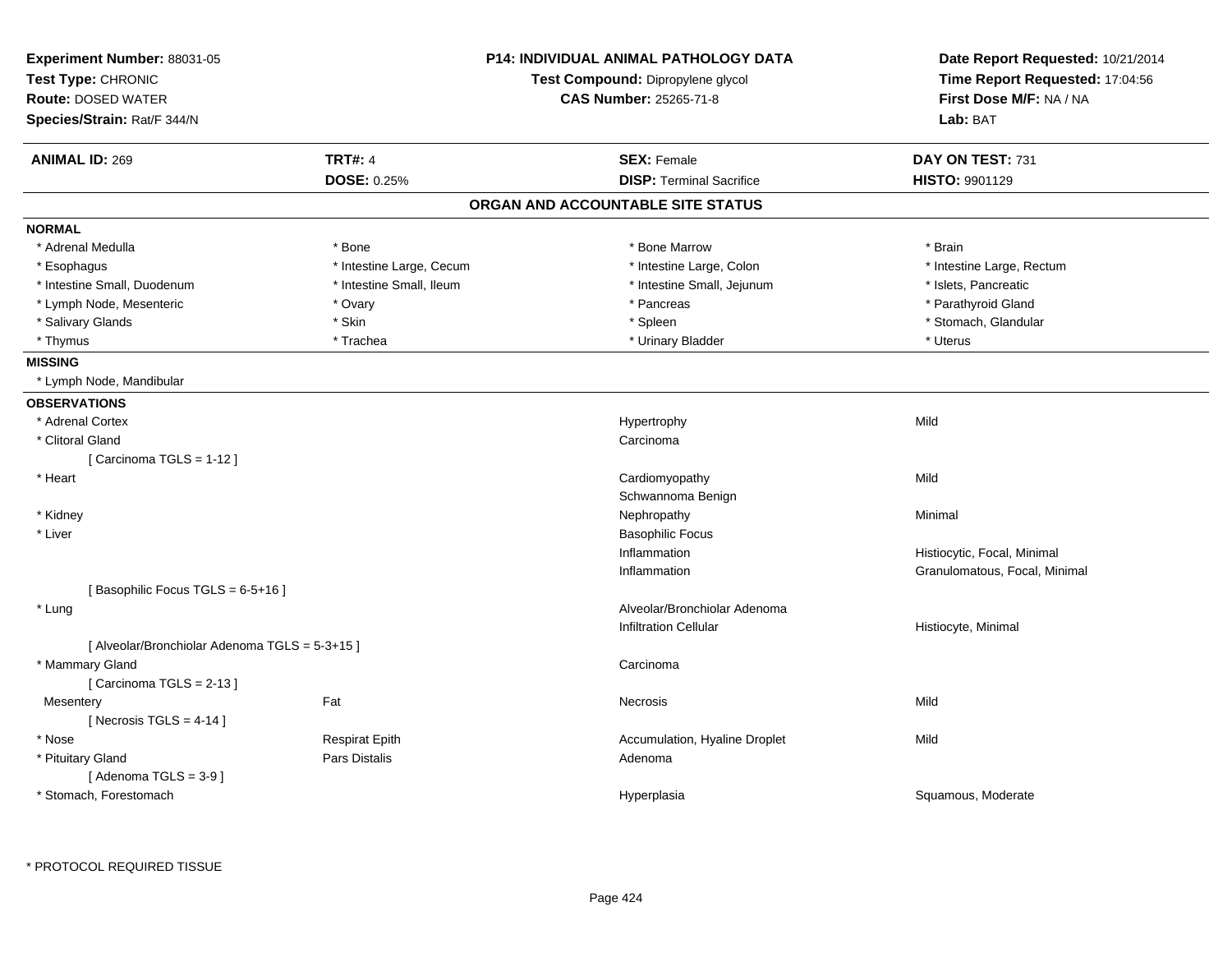| <b>Experiment Number: 88031-05</b><br><b>Test Type: CHRONIC</b> |                    | <b>P14: INDIVIDUAL ANIMAL PATHOLOGY DATA</b> | Date Report Requested: 10/21/2014 |
|-----------------------------------------------------------------|--------------------|----------------------------------------------|-----------------------------------|
|                                                                 |                    | Test Compound: Dipropylene glycol            | Time Report Requested: 17:04:56   |
| <b>Route: DOSED WATER</b>                                       |                    | <b>CAS Number: 25265-71-8</b>                | <b>First Dose M/F: NA / NA</b>    |
| Species/Strain: Rat/F 344/N                                     |                    |                                              | Lab: BAT                          |
| <b>ANIMAL ID: 269</b>                                           | <b>TRT#: 4</b>     | <b>SEX: Female</b>                           | DAY ON TEST: 731                  |
|                                                                 | <b>DOSE: 0.25%</b> | <b>DISP: Terminal Sacrifice</b>              | <b>HISTO: 9901129</b>             |
|                                                                 |                    | ORGAN AND ACCOUNTABLE SITE STATUS            |                                   |
| * Thyroid Gland                                                 | C Cell             | Hyperplasia                                  | Minimal                           |
| PRIMARY CAUSE OF DEATH                                          |                    |                                              |                                   |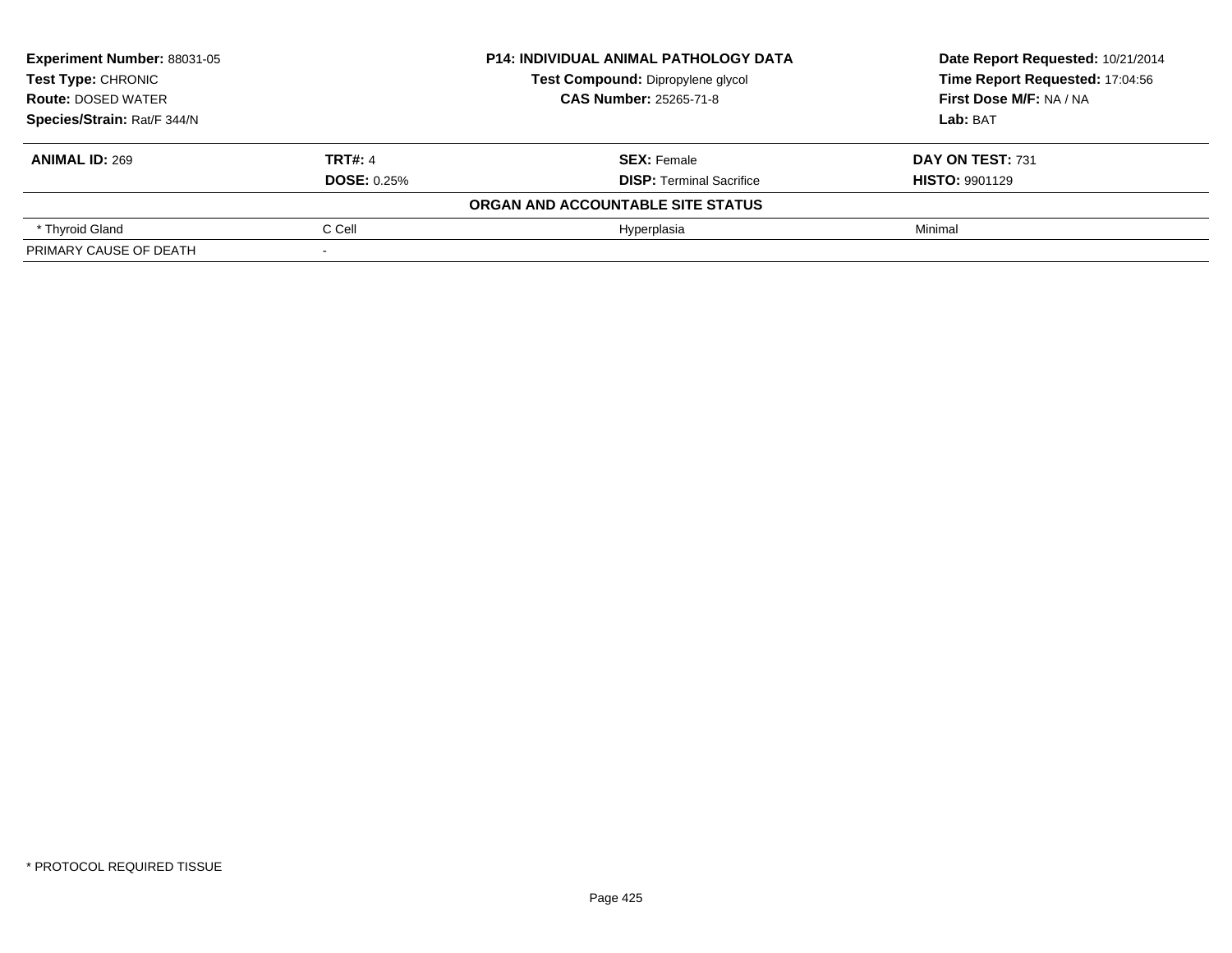| Experiment Number: 88031-05<br>Test Type: CHRONIC                |                             | P14: INDIVIDUAL ANIMAL PATHOLOGY DATA<br>Test Compound: Dipropylene glycol | Date Report Requested: 10/21/2014<br>Time Report Requested: 17:04:56 |
|------------------------------------------------------------------|-----------------------------|----------------------------------------------------------------------------|----------------------------------------------------------------------|
| <b>Route: DOSED WATER</b><br>Species/Strain: Rat/F 344/N         |                             | CAS Number: 25265-71-8                                                     | First Dose M/F: NA / NA<br>Lab: BAT                                  |
| <b>ANIMAL ID: 270</b>                                            | <b>TRT#: 4</b>              | <b>SEX: Female</b>                                                         | DAY ON TEST: 730                                                     |
|                                                                  | DOSE: 0.25%                 | <b>DISP: Terminal Sacrifice</b>                                            | HISTO: 9901130                                                       |
|                                                                  |                             | ORGAN AND ACCOUNTABLE SITE STATUS                                          |                                                                      |
| <b>NORMAL</b>                                                    |                             |                                                                            |                                                                      |
| * Adrenal Medulla                                                | * Bone                      | * Bone Marrow                                                              | * Brain                                                              |
| * Clitoral Gland                                                 | * Esophagus                 | * Intestine Large, Cecum                                                   | * Intestine Large, Colon                                             |
| * Intestine Large, Rectum                                        | * Intestine Small, Duodenum | * Intestine Small, Ileum                                                   | * Intestine Small, Jejunum                                           |
| * Islets, Pancreatic                                             | * Lymph Node, Mesenteric    | * Nose                                                                     | * Ovary                                                              |
| * Pancreas                                                       | * Parathyroid Gland         | * Salivary Glands                                                          | * Skin                                                               |
| * Spleen                                                         | * Stomach, Forestomach      | * Stomach, Glandular                                                       | * Thymus                                                             |
| * Trachea                                                        | * Urinary Bladder           | * Uterus                                                                   |                                                                      |
| <b>MISSING</b>                                                   |                             |                                                                            |                                                                      |
| * Lymph Node, Mandibular                                         |                             |                                                                            |                                                                      |
| <b>OBSERVATIONS</b>                                              |                             |                                                                            |                                                                      |
| * Adrenal Cortex                                                 |                             | Hyperplasia                                                                | Mild                                                                 |
|                                                                  |                             | Hypertrophy                                                                | Mild                                                                 |
| * Heart                                                          |                             | Cardiomyopathy                                                             | Minimal                                                              |
| * Kidney                                                         |                             | Nephropathy                                                                | Minimal                                                              |
| * Liver                                                          |                             | <b>Basophilic Focus</b>                                                    |                                                                      |
|                                                                  |                             | Inflammation                                                               | Histiocytic, Focal, Minimal                                          |
|                                                                  |                             | Inflammation                                                               | Granulomatous, Focal, Minimal                                        |
| [Basophilic Focus TGLS = 4-5+16]                                 |                             |                                                                            |                                                                      |
| * Lung                                                           |                             | <b>Infiltration Cellular</b>                                               | Histiocyte, Minimal                                                  |
| * Mammary Gland                                                  |                             | Carcinoma                                                                  |                                                                      |
|                                                                  |                             | Fibroadenoma                                                               |                                                                      |
| [ Carcinoma TGLS = 2-12+13 ]<br>[Fibroadenoma TGLS = $3-14+15$ ] |                             |                                                                            |                                                                      |
| * Pituitary Gland                                                | Pars Distalis               | Hyperplasia                                                                | Moderate                                                             |
| [ Hyperplasia TGLS = 1-9 ]                                       |                             |                                                                            |                                                                      |
| * Thyroid Gland                                                  | C Cell                      | Hyperplasia                                                                | Minimal                                                              |
| PRIMARY CAUSE OF DEATH                                           | $\sim$                      |                                                                            |                                                                      |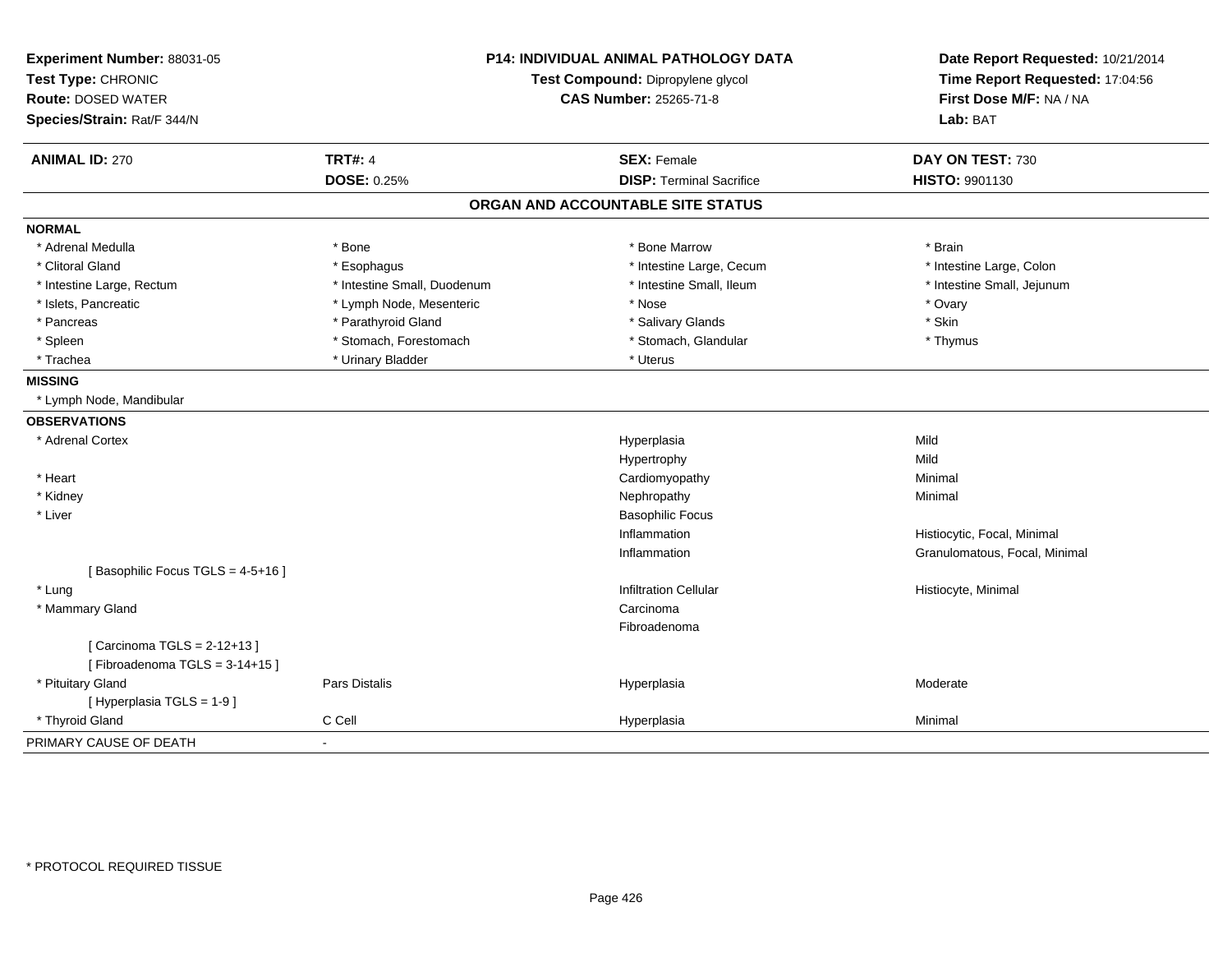| <b>TRT#: 4</b><br><b>SEX: Female</b><br>DAY ON TEST: 731<br><b>DISP: Terminal Sacrifice</b><br>DOSE: 0.25%<br>HISTO: 9901131<br>ORGAN AND ACCOUNTABLE SITE STATUS<br>* Bone Marrow<br>* Bone<br>* Brain<br>* Esophagus<br>* Intestine Large, Colon<br>* Intestine Small, Duodenum<br>* Intestine Large, Cecum<br>* Intestine Large, Rectum<br>* Intestine Small, Ileum<br>* Intestine Small, Jejunum<br>* Islets, Pancreatic<br>* Lymph Node, Mandibular<br>* Parathyroid Gland<br>* Skin<br>* Lymph Node, Mesenteric<br>* Ovary<br>* Stomach, Forestomach<br>* Stomach, Glandular<br>* Thymus<br>* Spleen<br>* Trachea<br>* Urinary Bladder<br>* Uterus<br>Mild<br>* Adrenal Cortex<br>Hypertrophy<br>* Adrenal Medulla<br>Hyperplasia<br>Minimal<br>* Clitoral Gland<br>Adenoma<br>* Heart<br>Cardiomyopathy<br>Minimal<br>* Kidney<br>Nephropathy<br>Minimal<br>* Liver<br><b>Basophilic Focus</b><br>Clear Cell Focus<br>Inflammation<br>Granulomatous, Focal, Minimal<br>Inflammation<br>Histiocytic, Focal, Minimal<br><b>Mixed Cell Focus</b><br>[Basophilic Focus TGLS = 1-5+12]<br>[Clear Cell Focus TGLS = 2-13]<br>* Lung<br>Alveolar Epith<br>Minimal<br>Hyperplasia<br><b>Infiltration Cellular</b><br>Histiocyte, Minimal<br>* Mammary Gland<br>Fibroadenoma<br>[Fibroadenoma TGLS = $3-15+16$ ]<br>Fat<br>Moderate<br>Mesentery<br>Necrosis<br>[Necrosis TGLS = $4-14$ ]<br>* Nose<br><b>Respirat Epith</b><br>Accumulation, Hyaline Droplet<br>Mild<br>* Pancreas<br>Atrophy<br>Minimal<br>Pars Distalis<br>* Pituitary Gland<br>Adenoma<br>[Adenoma TGLS = $5-9$ ] | Experiment Number: 88031-05<br>Test Type: CHRONIC<br><b>Route: DOSED WATER</b><br>Species/Strain: Rat/F 344/N |  | <b>P14: INDIVIDUAL ANIMAL PATHOLOGY DATA</b><br>Test Compound: Dipropylene glycol<br><b>CAS Number: 25265-71-8</b> | Date Report Requested: 10/21/2014<br>Time Report Requested: 17:04:56<br>First Dose M/F: NA / NA<br>Lab: BAT |
|-------------------------------------------------------------------------------------------------------------------------------------------------------------------------------------------------------------------------------------------------------------------------------------------------------------------------------------------------------------------------------------------------------------------------------------------------------------------------------------------------------------------------------------------------------------------------------------------------------------------------------------------------------------------------------------------------------------------------------------------------------------------------------------------------------------------------------------------------------------------------------------------------------------------------------------------------------------------------------------------------------------------------------------------------------------------------------------------------------------------------------------------------------------------------------------------------------------------------------------------------------------------------------------------------------------------------------------------------------------------------------------------------------------------------------------------------------------------------------------------------------------------------------------------------------------------------------------|---------------------------------------------------------------------------------------------------------------|--|--------------------------------------------------------------------------------------------------------------------|-------------------------------------------------------------------------------------------------------------|
|                                                                                                                                                                                                                                                                                                                                                                                                                                                                                                                                                                                                                                                                                                                                                                                                                                                                                                                                                                                                                                                                                                                                                                                                                                                                                                                                                                                                                                                                                                                                                                                     | <b>ANIMAL ID: 271</b>                                                                                         |  |                                                                                                                    |                                                                                                             |
|                                                                                                                                                                                                                                                                                                                                                                                                                                                                                                                                                                                                                                                                                                                                                                                                                                                                                                                                                                                                                                                                                                                                                                                                                                                                                                                                                                                                                                                                                                                                                                                     |                                                                                                               |  |                                                                                                                    |                                                                                                             |
|                                                                                                                                                                                                                                                                                                                                                                                                                                                                                                                                                                                                                                                                                                                                                                                                                                                                                                                                                                                                                                                                                                                                                                                                                                                                                                                                                                                                                                                                                                                                                                                     |                                                                                                               |  |                                                                                                                    |                                                                                                             |
|                                                                                                                                                                                                                                                                                                                                                                                                                                                                                                                                                                                                                                                                                                                                                                                                                                                                                                                                                                                                                                                                                                                                                                                                                                                                                                                                                                                                                                                                                                                                                                                     | <b>NORMAL</b>                                                                                                 |  |                                                                                                                    |                                                                                                             |
|                                                                                                                                                                                                                                                                                                                                                                                                                                                                                                                                                                                                                                                                                                                                                                                                                                                                                                                                                                                                                                                                                                                                                                                                                                                                                                                                                                                                                                                                                                                                                                                     |                                                                                                               |  |                                                                                                                    |                                                                                                             |
|                                                                                                                                                                                                                                                                                                                                                                                                                                                                                                                                                                                                                                                                                                                                                                                                                                                                                                                                                                                                                                                                                                                                                                                                                                                                                                                                                                                                                                                                                                                                                                                     |                                                                                                               |  |                                                                                                                    |                                                                                                             |
|                                                                                                                                                                                                                                                                                                                                                                                                                                                                                                                                                                                                                                                                                                                                                                                                                                                                                                                                                                                                                                                                                                                                                                                                                                                                                                                                                                                                                                                                                                                                                                                     |                                                                                                               |  |                                                                                                                    |                                                                                                             |
|                                                                                                                                                                                                                                                                                                                                                                                                                                                                                                                                                                                                                                                                                                                                                                                                                                                                                                                                                                                                                                                                                                                                                                                                                                                                                                                                                                                                                                                                                                                                                                                     |                                                                                                               |  |                                                                                                                    |                                                                                                             |
|                                                                                                                                                                                                                                                                                                                                                                                                                                                                                                                                                                                                                                                                                                                                                                                                                                                                                                                                                                                                                                                                                                                                                                                                                                                                                                                                                                                                                                                                                                                                                                                     |                                                                                                               |  |                                                                                                                    |                                                                                                             |
|                                                                                                                                                                                                                                                                                                                                                                                                                                                                                                                                                                                                                                                                                                                                                                                                                                                                                                                                                                                                                                                                                                                                                                                                                                                                                                                                                                                                                                                                                                                                                                                     |                                                                                                               |  |                                                                                                                    |                                                                                                             |
|                                                                                                                                                                                                                                                                                                                                                                                                                                                                                                                                                                                                                                                                                                                                                                                                                                                                                                                                                                                                                                                                                                                                                                                                                                                                                                                                                                                                                                                                                                                                                                                     | <b>OBSERVATIONS</b>                                                                                           |  |                                                                                                                    |                                                                                                             |
|                                                                                                                                                                                                                                                                                                                                                                                                                                                                                                                                                                                                                                                                                                                                                                                                                                                                                                                                                                                                                                                                                                                                                                                                                                                                                                                                                                                                                                                                                                                                                                                     |                                                                                                               |  |                                                                                                                    |                                                                                                             |
|                                                                                                                                                                                                                                                                                                                                                                                                                                                                                                                                                                                                                                                                                                                                                                                                                                                                                                                                                                                                                                                                                                                                                                                                                                                                                                                                                                                                                                                                                                                                                                                     |                                                                                                               |  |                                                                                                                    |                                                                                                             |
|                                                                                                                                                                                                                                                                                                                                                                                                                                                                                                                                                                                                                                                                                                                                                                                                                                                                                                                                                                                                                                                                                                                                                                                                                                                                                                                                                                                                                                                                                                                                                                                     |                                                                                                               |  |                                                                                                                    |                                                                                                             |
|                                                                                                                                                                                                                                                                                                                                                                                                                                                                                                                                                                                                                                                                                                                                                                                                                                                                                                                                                                                                                                                                                                                                                                                                                                                                                                                                                                                                                                                                                                                                                                                     |                                                                                                               |  |                                                                                                                    |                                                                                                             |
|                                                                                                                                                                                                                                                                                                                                                                                                                                                                                                                                                                                                                                                                                                                                                                                                                                                                                                                                                                                                                                                                                                                                                                                                                                                                                                                                                                                                                                                                                                                                                                                     |                                                                                                               |  |                                                                                                                    |                                                                                                             |
|                                                                                                                                                                                                                                                                                                                                                                                                                                                                                                                                                                                                                                                                                                                                                                                                                                                                                                                                                                                                                                                                                                                                                                                                                                                                                                                                                                                                                                                                                                                                                                                     |                                                                                                               |  |                                                                                                                    |                                                                                                             |
|                                                                                                                                                                                                                                                                                                                                                                                                                                                                                                                                                                                                                                                                                                                                                                                                                                                                                                                                                                                                                                                                                                                                                                                                                                                                                                                                                                                                                                                                                                                                                                                     |                                                                                                               |  |                                                                                                                    |                                                                                                             |
|                                                                                                                                                                                                                                                                                                                                                                                                                                                                                                                                                                                                                                                                                                                                                                                                                                                                                                                                                                                                                                                                                                                                                                                                                                                                                                                                                                                                                                                                                                                                                                                     |                                                                                                               |  |                                                                                                                    |                                                                                                             |
|                                                                                                                                                                                                                                                                                                                                                                                                                                                                                                                                                                                                                                                                                                                                                                                                                                                                                                                                                                                                                                                                                                                                                                                                                                                                                                                                                                                                                                                                                                                                                                                     |                                                                                                               |  |                                                                                                                    |                                                                                                             |
|                                                                                                                                                                                                                                                                                                                                                                                                                                                                                                                                                                                                                                                                                                                                                                                                                                                                                                                                                                                                                                                                                                                                                                                                                                                                                                                                                                                                                                                                                                                                                                                     |                                                                                                               |  |                                                                                                                    |                                                                                                             |
|                                                                                                                                                                                                                                                                                                                                                                                                                                                                                                                                                                                                                                                                                                                                                                                                                                                                                                                                                                                                                                                                                                                                                                                                                                                                                                                                                                                                                                                                                                                                                                                     |                                                                                                               |  |                                                                                                                    |                                                                                                             |
|                                                                                                                                                                                                                                                                                                                                                                                                                                                                                                                                                                                                                                                                                                                                                                                                                                                                                                                                                                                                                                                                                                                                                                                                                                                                                                                                                                                                                                                                                                                                                                                     |                                                                                                               |  |                                                                                                                    |                                                                                                             |
|                                                                                                                                                                                                                                                                                                                                                                                                                                                                                                                                                                                                                                                                                                                                                                                                                                                                                                                                                                                                                                                                                                                                                                                                                                                                                                                                                                                                                                                                                                                                                                                     |                                                                                                               |  |                                                                                                                    |                                                                                                             |
|                                                                                                                                                                                                                                                                                                                                                                                                                                                                                                                                                                                                                                                                                                                                                                                                                                                                                                                                                                                                                                                                                                                                                                                                                                                                                                                                                                                                                                                                                                                                                                                     |                                                                                                               |  |                                                                                                                    |                                                                                                             |
|                                                                                                                                                                                                                                                                                                                                                                                                                                                                                                                                                                                                                                                                                                                                                                                                                                                                                                                                                                                                                                                                                                                                                                                                                                                                                                                                                                                                                                                                                                                                                                                     |                                                                                                               |  |                                                                                                                    |                                                                                                             |
|                                                                                                                                                                                                                                                                                                                                                                                                                                                                                                                                                                                                                                                                                                                                                                                                                                                                                                                                                                                                                                                                                                                                                                                                                                                                                                                                                                                                                                                                                                                                                                                     |                                                                                                               |  |                                                                                                                    |                                                                                                             |
|                                                                                                                                                                                                                                                                                                                                                                                                                                                                                                                                                                                                                                                                                                                                                                                                                                                                                                                                                                                                                                                                                                                                                                                                                                                                                                                                                                                                                                                                                                                                                                                     |                                                                                                               |  |                                                                                                                    |                                                                                                             |
|                                                                                                                                                                                                                                                                                                                                                                                                                                                                                                                                                                                                                                                                                                                                                                                                                                                                                                                                                                                                                                                                                                                                                                                                                                                                                                                                                                                                                                                                                                                                                                                     |                                                                                                               |  |                                                                                                                    |                                                                                                             |
|                                                                                                                                                                                                                                                                                                                                                                                                                                                                                                                                                                                                                                                                                                                                                                                                                                                                                                                                                                                                                                                                                                                                                                                                                                                                                                                                                                                                                                                                                                                                                                                     |                                                                                                               |  |                                                                                                                    |                                                                                                             |
|                                                                                                                                                                                                                                                                                                                                                                                                                                                                                                                                                                                                                                                                                                                                                                                                                                                                                                                                                                                                                                                                                                                                                                                                                                                                                                                                                                                                                                                                                                                                                                                     |                                                                                                               |  |                                                                                                                    |                                                                                                             |
|                                                                                                                                                                                                                                                                                                                                                                                                                                                                                                                                                                                                                                                                                                                                                                                                                                                                                                                                                                                                                                                                                                                                                                                                                                                                                                                                                                                                                                                                                                                                                                                     |                                                                                                               |  |                                                                                                                    |                                                                                                             |
|                                                                                                                                                                                                                                                                                                                                                                                                                                                                                                                                                                                                                                                                                                                                                                                                                                                                                                                                                                                                                                                                                                                                                                                                                                                                                                                                                                                                                                                                                                                                                                                     | * Salivary Glands                                                                                             |  | <b>Basophilic Focus</b>                                                                                            |                                                                                                             |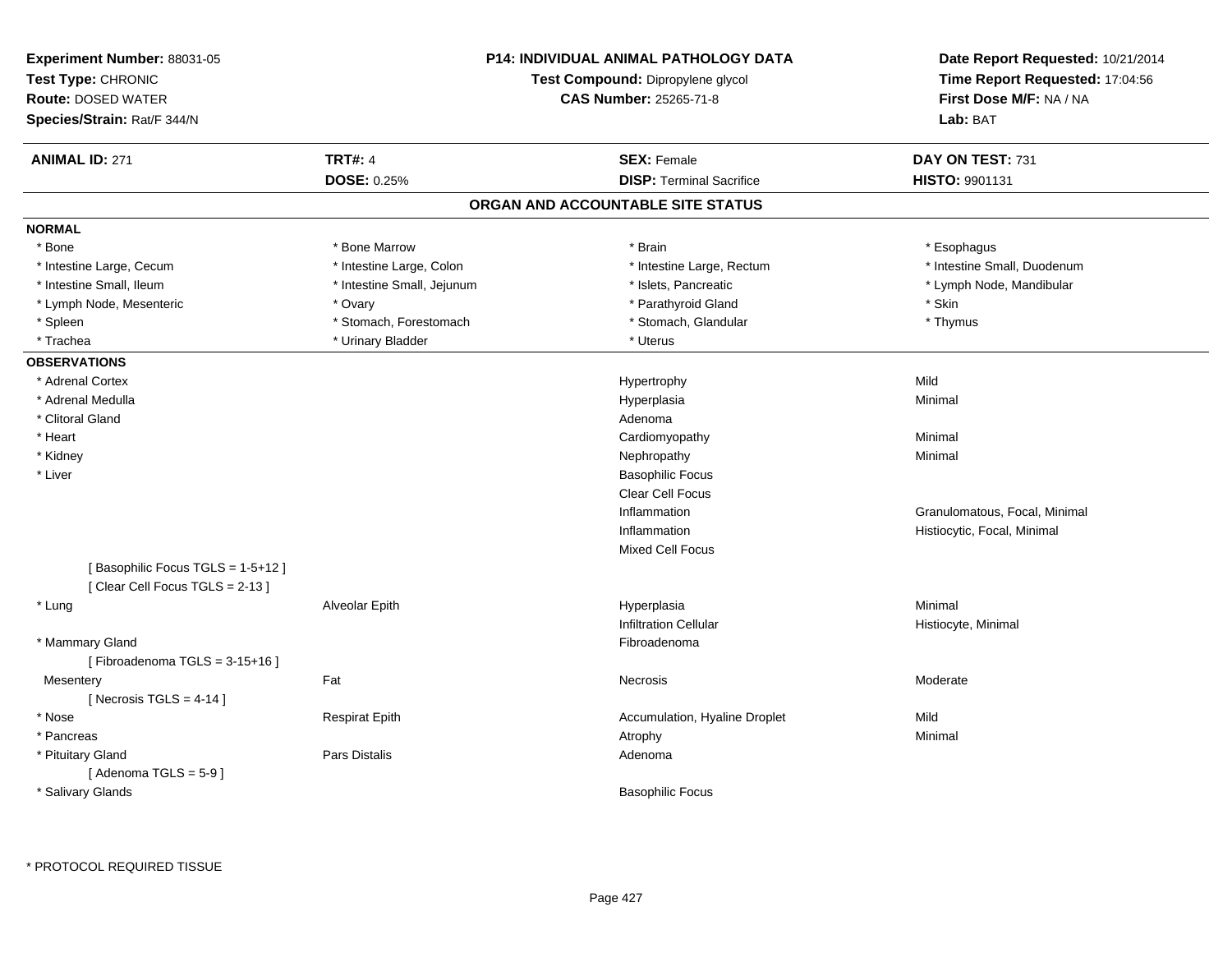| <b>Experiment Number: 88031-05</b><br><b>Test Type: CHRONIC</b> |                    | <b>P14: INDIVIDUAL ANIMAL PATHOLOGY DATA</b> | Date Report Requested: 10/21/2014 |
|-----------------------------------------------------------------|--------------------|----------------------------------------------|-----------------------------------|
|                                                                 |                    | <b>Test Compound: Dipropylene glycol</b>     | Time Report Requested: 17:04:56   |
| <b>Route: DOSED WATER</b>                                       |                    | <b>CAS Number: 25265-71-8</b>                | First Dose M/F: NA / NA           |
| Species/Strain: Rat/F 344/N                                     |                    |                                              | Lab: BAT                          |
| <b>ANIMAL ID: 271</b>                                           | <b>TRT#: 4</b>     | <b>SEX: Female</b>                           | DAY ON TEST: 731                  |
|                                                                 | <b>DOSE: 0.25%</b> | <b>DISP: Terminal Sacrifice</b>              | <b>HISTO: 9901131</b>             |
|                                                                 |                    | ORGAN AND ACCOUNTABLE SITE STATUS            |                                   |
| * Thyroid Gland                                                 | C Cell             | Hvperplasia                                  | Minimal                           |
| PRIMARY CAUSE OF DEATH                                          |                    |                                              |                                   |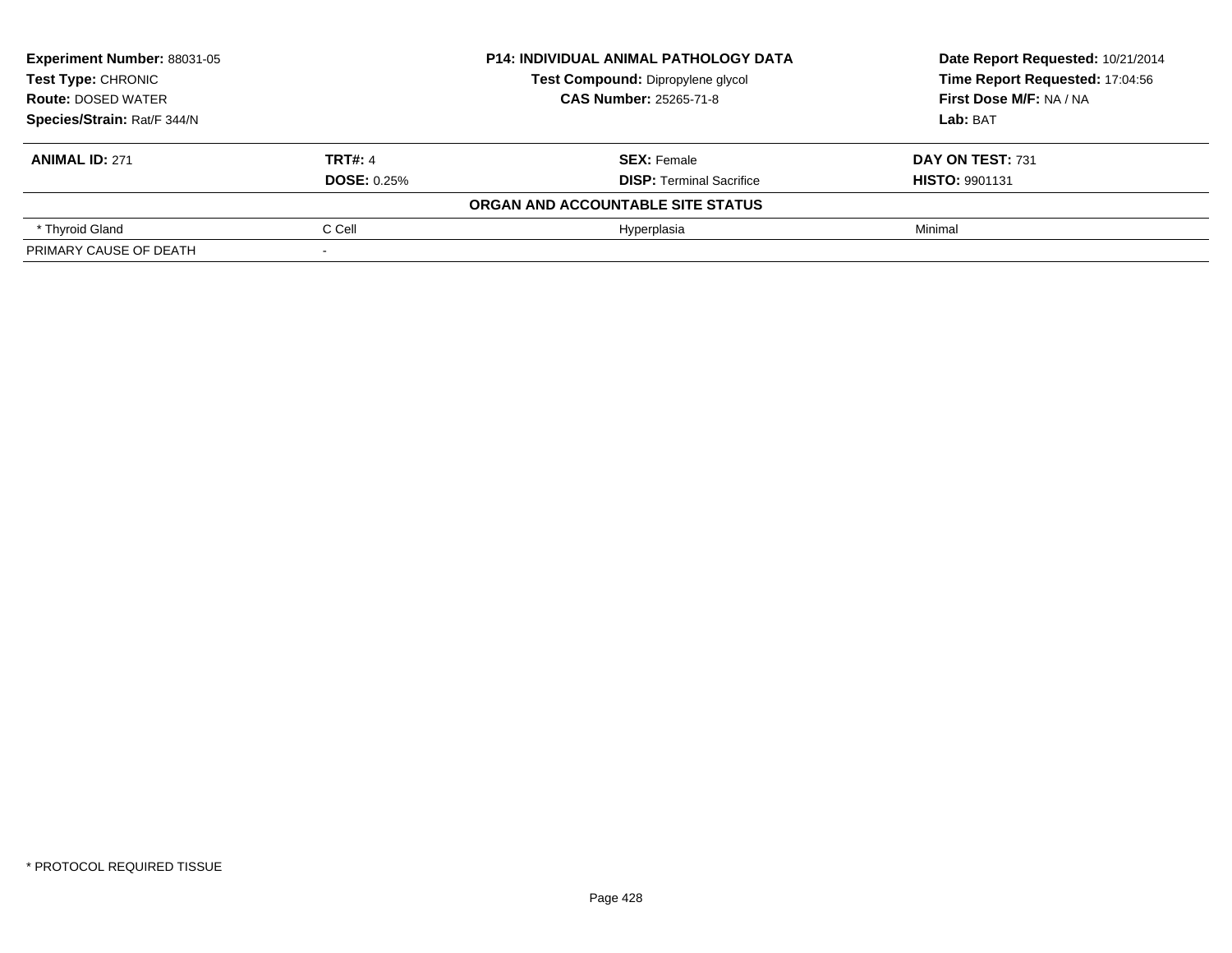| Experiment Number: 88031-05      | <b>P14: INDIVIDUAL ANIMAL PATHOLOGY DATA</b> |                                   | Date Report Requested: 10/21/2014 |
|----------------------------------|----------------------------------------------|-----------------------------------|-----------------------------------|
| Test Type: CHRONIC               |                                              | Test Compound: Dipropylene glycol | Time Report Requested: 17:04:56   |
| <b>Route: DOSED WATER</b>        |                                              | CAS Number: 25265-71-8            | First Dose M/F: NA / NA           |
| Species/Strain: Rat/F 344/N      |                                              |                                   | Lab: BAT                          |
| <b>ANIMAL ID: 272</b>            | <b>TRT#: 4</b>                               | <b>SEX: Female</b>                | DAY ON TEST: 730                  |
|                                  | <b>DOSE: 0.25%</b>                           | <b>DISP: Terminal Sacrifice</b>   | HISTO: 9901132                    |
|                                  |                                              | ORGAN AND ACCOUNTABLE SITE STATUS |                                   |
| <b>NORMAL</b>                    |                                              |                                   |                                   |
| * Adrenal Cortex                 | * Bone                                       | * Bone Marrow                     | * Brain                           |
| * Clitoral Gland                 | * Esophagus                                  | * Intestine Large, Cecum          | * Intestine Large, Colon          |
| * Intestine Large, Rectum        | * Intestine Small, Duodenum                  | * Intestine Small. Ileum          | * Intestine Small, Jejunum        |
| * Islets, Pancreatic             | * Lymph Node, Mandibular                     | * Lymph Node, Mesenteric          | * Nose                            |
| * Ovary                          | * Parathyroid Gland                          | * Salivary Glands                 | * Skin                            |
| * Spleen                         | * Stomach, Forestomach                       | * Stomach, Glandular              | * Thymus                          |
| * Trachea                        | * Urinary Bladder                            | * Uterus                          |                                   |
| <b>OBSERVATIONS</b>              |                                              |                                   |                                   |
| * Adrenal Medulla                |                                              | Pheochromocytoma Benign           |                                   |
| * Heart                          |                                              | Cardiomyopathy                    | Minimal                           |
| * Kidney                         |                                              | Nephropathy                       | Minimal                           |
| * Liver                          |                                              | <b>Basophilic Focus</b>           |                                   |
|                                  |                                              | <b>Clear Cell Focus</b>           |                                   |
|                                  |                                              | Inflammation                      | Granulomatous, Focal, Minimal     |
|                                  |                                              | Inflammation                      | Histiocytic, Focal, Minimal       |
| [Basophilic Focus TGLS = 2-5]    |                                              |                                   |                                   |
| * Lung                           | Alveolar Epith                               | Hyperplasia                       | Moderate                          |
|                                  |                                              | <b>Infiltration Cellular</b>      | Histiocyte, Minimal               |
| * Mammary Gland                  |                                              | Fibroadenoma                      |                                   |
| [Fibroadenoma TGLS = $1-12+13$ ] |                                              |                                   |                                   |
| * Pancreas                       |                                              | Atrophy                           | Minimal                           |
| * Pituitary Gland                | Pars Distalis                                | Hyperplasia                       | Minimal                           |
| * Thyroid Gland                  | C Cell                                       | Hyperplasia                       | Mild                              |
| PRIMARY CAUSE OF DEATH           | $\blacksquare$                               |                                   |                                   |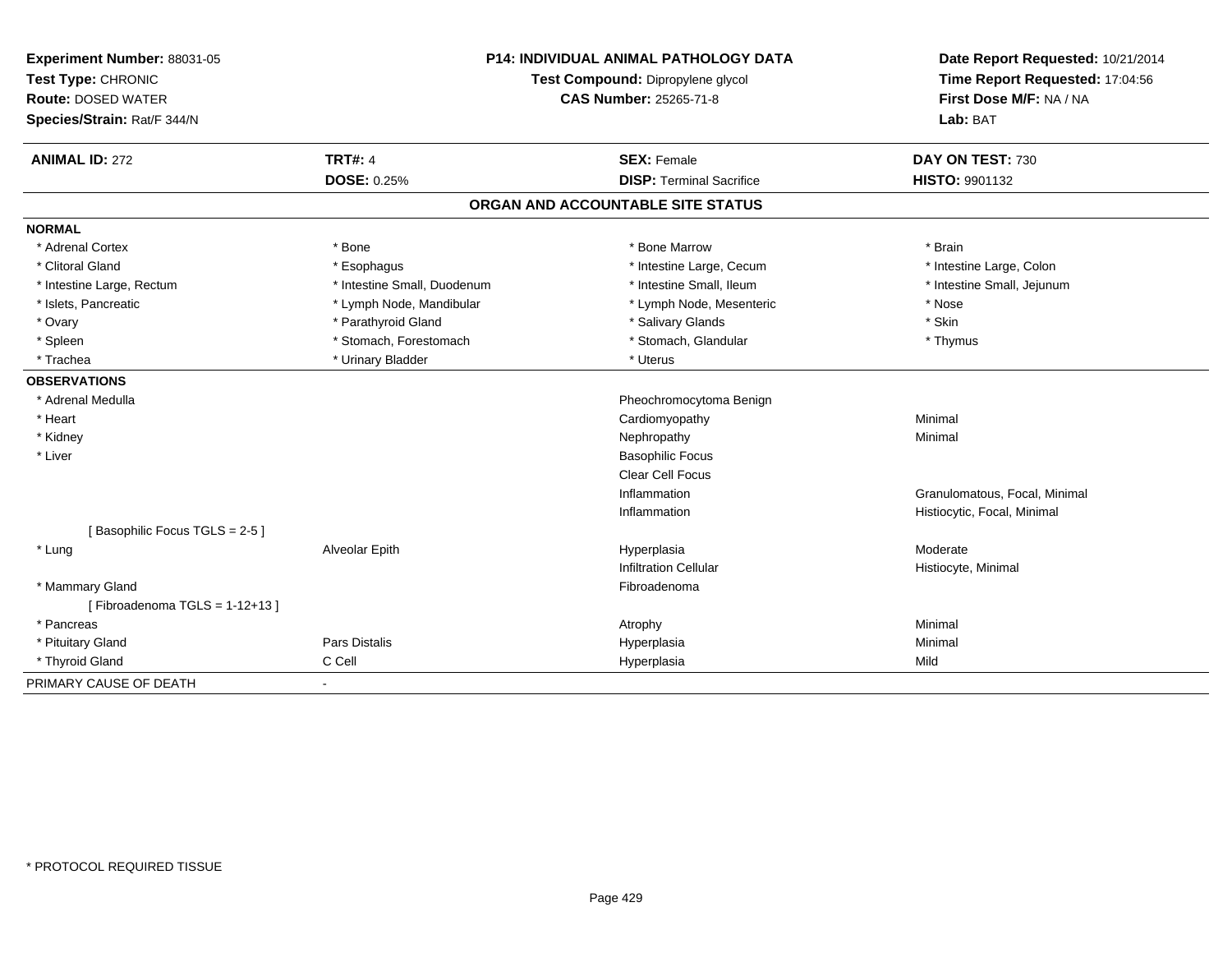| Experiment Number: 88031-05<br>Test Type: CHRONIC<br><b>Route: DOSED WATER</b><br>Species/Strain: Rat/F 344/N | <b>P14: INDIVIDUAL ANIMAL PATHOLOGY DATA</b><br>Test Compound: Dipropylene glycol<br><b>CAS Number: 25265-71-8</b> |                                                       | Date Report Requested: 10/21/2014<br>Time Report Requested: 17:04:56<br>First Dose M/F: NA / NA<br>Lab: BAT |  |
|---------------------------------------------------------------------------------------------------------------|--------------------------------------------------------------------------------------------------------------------|-------------------------------------------------------|-------------------------------------------------------------------------------------------------------------|--|
| <b>ANIMAL ID: 273</b>                                                                                         | <b>TRT#: 4</b><br><b>DOSE: 0.25%</b>                                                                               | <b>SEX: Female</b><br><b>DISP:</b> Moribund Sacrifice | DAY ON TEST: 622<br><b>HISTO: 9901133</b>                                                                   |  |
|                                                                                                               |                                                                                                                    | ORGAN AND ACCOUNTABLE SITE STATUS                     |                                                                                                             |  |
| <b>NORMAL</b>                                                                                                 |                                                                                                                    |                                                       |                                                                                                             |  |
| * Adrenal Cortex                                                                                              | * Bone                                                                                                             | * Bone Marrow                                         | * Brain                                                                                                     |  |
| * Clitoral Gland                                                                                              | * Esophagus                                                                                                        | * Intestine Large, Cecum                              | * Intestine Large, Colon                                                                                    |  |
| * Intestine Large, Rectum                                                                                     | * Intestine Small, Duodenum                                                                                        | * Intestine Small, Ileum                              | * Intestine Small, Jejunum                                                                                  |  |
| * Islets, Pancreatic                                                                                          | * Lymph Node, Mesenteric                                                                                           | * Ovary                                               | * Pancreas                                                                                                  |  |
| * Parathyroid Gland                                                                                           | * Salivary Glands                                                                                                  | * Skin                                                | * Spleen                                                                                                    |  |
| * Stomach, Glandular                                                                                          | * Thymus                                                                                                           | * Trachea                                             | * Urinary Bladder                                                                                           |  |
| * Uterus                                                                                                      |                                                                                                                    |                                                       |                                                                                                             |  |
| <b>MISSING</b>                                                                                                |                                                                                                                    |                                                       |                                                                                                             |  |
| * Lymph Node, Mandibular                                                                                      |                                                                                                                    |                                                       |                                                                                                             |  |
| <b>OBSERVATIONS</b>                                                                                           |                                                                                                                    |                                                       |                                                                                                             |  |
| * Adrenal Medulla                                                                                             |                                                                                                                    | Pheochromocytoma Benign                               |                                                                                                             |  |
| * Heart                                                                                                       |                                                                                                                    | Cardiomyopathy                                        | Minimal                                                                                                     |  |
| * Kidney                                                                                                      |                                                                                                                    | Nephropathy                                           | Minimal                                                                                                     |  |
| * Liver                                                                                                       |                                                                                                                    | <b>Basophilic Focus</b>                               |                                                                                                             |  |
|                                                                                                               |                                                                                                                    | <b>Fatty Change</b>                                   | Moderate                                                                                                    |  |
|                                                                                                               |                                                                                                                    | Inflammation                                          | Histiocytic, Focal, Minimal                                                                                 |  |
| * Lung                                                                                                        | Alveolar Epith                                                                                                     | Hyperplasia                                           | Minimal                                                                                                     |  |
|                                                                                                               |                                                                                                                    | <b>Infiltration Cellular</b>                          | Histiocyte, Minimal                                                                                         |  |
|                                                                                                               |                                                                                                                    | Metaplasia                                            | Osseous, Minimal                                                                                            |  |
| [Metaplasia TGLS = 2-12]                                                                                      |                                                                                                                    |                                                       |                                                                                                             |  |
| * Mammary Gland                                                                                               |                                                                                                                    | Galactocele                                           | Moderate                                                                                                    |  |
| [Galactocele TGLS = $4-14$ ]                                                                                  |                                                                                                                    |                                                       |                                                                                                             |  |
| * Nose                                                                                                        | <b>Respirat Epith</b>                                                                                              | Accumulation, Hyaline Droplet                         | Minimal                                                                                                     |  |
| * Pituitary Gland                                                                                             | <b>Pars Distalis</b>                                                                                               | Adenoma                                               |                                                                                                             |  |
| [Adenoma TGLS = $1-9$ ]                                                                                       |                                                                                                                    |                                                       |                                                                                                             |  |
| * Stomach, Forestomach                                                                                        |                                                                                                                    | Ulcer                                                 | Moderate                                                                                                    |  |
| [Ulcer TGLS = $3-13$ ]                                                                                        |                                                                                                                    |                                                       |                                                                                                             |  |
| * Thyroid Gland                                                                                               | C Cell                                                                                                             | Hyperplasia                                           | Minimal                                                                                                     |  |
| PRIMARY CAUSE OF DEATH                                                                                        | - Pituitary Gland Pars Distalis Adenoma                                                                            |                                                       |                                                                                                             |  |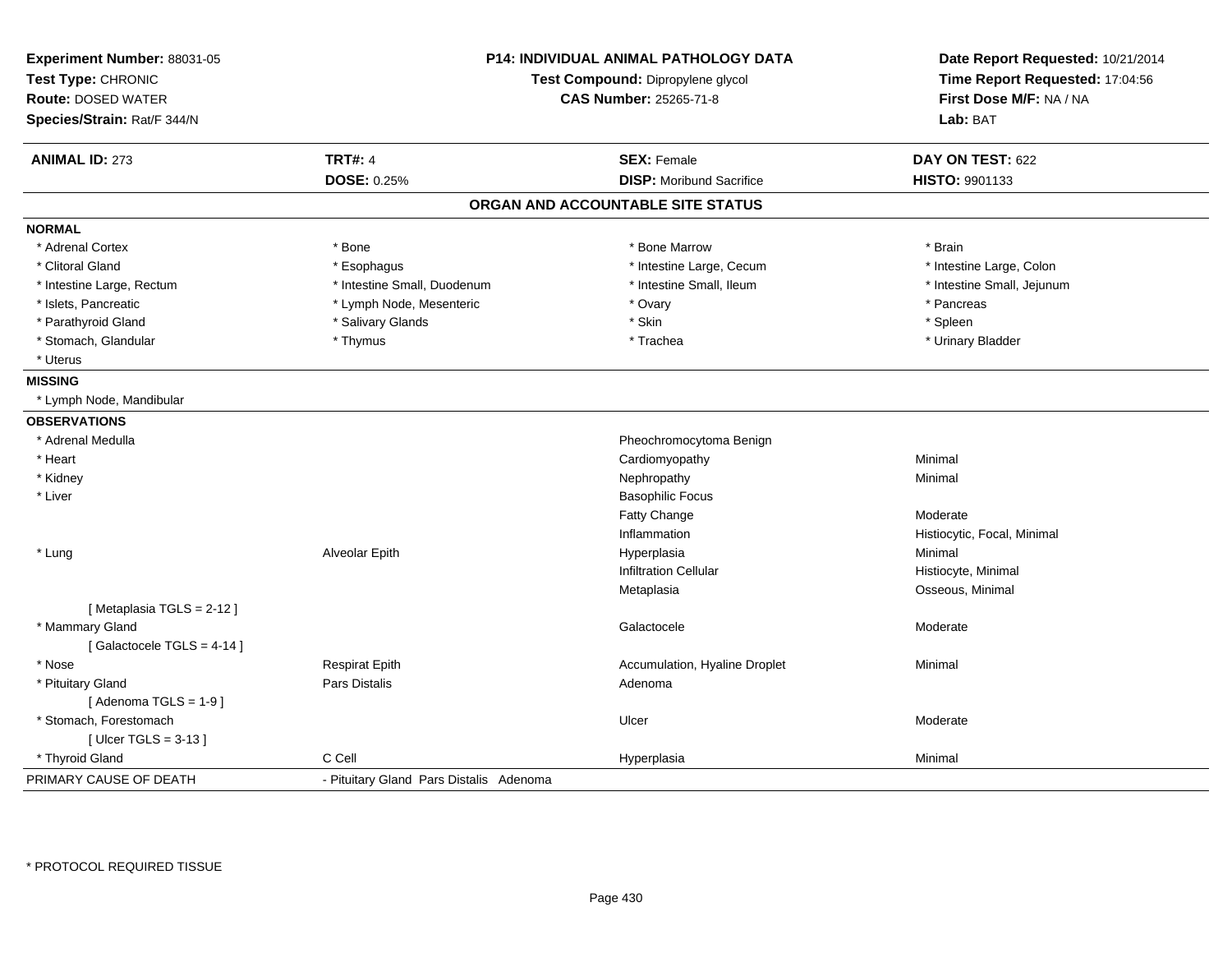| Experiment Number: 88031-05<br>Test Type: CHRONIC<br><b>Route: DOSED WATER</b> |                                                                                                         | <b>P14: INDIVIDUAL ANIMAL PATHOLOGY DATA</b><br>Test Compound: Dipropylene glycol<br><b>CAS Number: 25265-71-8</b> | Date Report Requested: 10/21/2014<br>Time Report Requested: 17:04:56<br>First Dose M/F: NA / NA |  |
|--------------------------------------------------------------------------------|---------------------------------------------------------------------------------------------------------|--------------------------------------------------------------------------------------------------------------------|-------------------------------------------------------------------------------------------------|--|
| Species/Strain: Rat/F 344/N                                                    |                                                                                                         |                                                                                                                    | Lab: BAT                                                                                        |  |
| <b>ANIMAL ID: 274</b>                                                          | <b>TRT#: 4</b>                                                                                          | <b>SEX: Female</b>                                                                                                 | DAY ON TEST: 731                                                                                |  |
|                                                                                | DOSE: 0.25%                                                                                             | <b>DISP: Terminal Sacrifice</b>                                                                                    | HISTO: 9901134                                                                                  |  |
|                                                                                |                                                                                                         | ORGAN AND ACCOUNTABLE SITE STATUS                                                                                  |                                                                                                 |  |
| <b>NORMAL</b>                                                                  |                                                                                                         |                                                                                                                    |                                                                                                 |  |
| * Adrenal Medulla                                                              | * Bone Marrow                                                                                           | * Brain                                                                                                            | * Esophagus                                                                                     |  |
| * Intestine Large, Cecum                                                       | * Intestine Large, Colon                                                                                | * Intestine Large, Rectum                                                                                          | * Intestine Small, Duodenum                                                                     |  |
| * Intestine Small, Ileum                                                       | * Intestine Small, Jejunum                                                                              | * Islets, Pancreatic                                                                                               | Lymph Node                                                                                      |  |
| * Lymph Node, Mesenteric                                                       | * Pancreas                                                                                              | * Parathyroid Gland                                                                                                | * Pituitary Gland                                                                               |  |
| * Salivary Glands                                                              | * Skin                                                                                                  | * Spleen                                                                                                           | * Stomach, Forestomach                                                                          |  |
| * Stomach, Glandular                                                           | * Thymus                                                                                                | * Trachea                                                                                                          | * Urinary Bladder                                                                               |  |
| * Uterus                                                                       |                                                                                                         |                                                                                                                    |                                                                                                 |  |
| <b>MISSING</b>                                                                 |                                                                                                         |                                                                                                                    |                                                                                                 |  |
| * Lymph Node, Mandibular                                                       |                                                                                                         |                                                                                                                    |                                                                                                 |  |
| <b>OBSERVATIONS</b>                                                            |                                                                                                         |                                                                                                                    |                                                                                                 |  |
| * Adrenal Cortex                                                               |                                                                                                         | Hyperplasia                                                                                                        | Mild                                                                                            |  |
| * Bone                                                                         |                                                                                                         | Osteopetrosis                                                                                                      | Mild                                                                                            |  |
| * Clitoral Gland                                                               | Bilateral                                                                                               | Adenoma                                                                                                            |                                                                                                 |  |
| [Adenoma TGLS = $2-14$ ]                                                       |                                                                                                         |                                                                                                                    |                                                                                                 |  |
| * Heart                                                                        |                                                                                                         | Cardiomyopathy                                                                                                     | Minimal                                                                                         |  |
| * Kidney                                                                       |                                                                                                         | Nephropathy                                                                                                        | Minimal                                                                                         |  |
| * Liver                                                                        |                                                                                                         | <b>Basophilic Focus</b>                                                                                            |                                                                                                 |  |
|                                                                                |                                                                                                         | Inflammation                                                                                                       | Granulomatous, Focal, Minimal                                                                   |  |
|                                                                                |                                                                                                         | Inflammation                                                                                                       | Histiocytic, Focal, Mild                                                                        |  |
| [Basophilic Focus TGLS = 5-5]                                                  | Note: TGL 6, "nodule, 2 mm3" noted at necropsy, was not apparent microscopically.                       |                                                                                                                    |                                                                                                 |  |
| * Lung                                                                         | Alveolar Epith                                                                                          | Hyperplasia                                                                                                        | Minimal                                                                                         |  |
|                                                                                |                                                                                                         | <b>Infiltration Cellular</b>                                                                                       | Histiocyte, Minimal                                                                             |  |
|                                                                                |                                                                                                         | Inflammation                                                                                                       | Chronic Active, Minimal                                                                         |  |
| Lymph Node                                                                     |                                                                                                         |                                                                                                                    |                                                                                                 |  |
|                                                                                | Note: TGL 4, "deep cervical, enlarged, 4x" noted at necropsy, was within normal limits microscopically. |                                                                                                                    |                                                                                                 |  |
| * Mammary Gland<br>[Fibroadenoma TGLS = 1,7-15+17]                             |                                                                                                         | Fibroadenoma                                                                                                       | Multiple                                                                                        |  |
| * Nose                                                                         | <b>Respirat Epith</b>                                                                                   | Accumulation, Hyaline Droplet                                                                                      | Mild                                                                                            |  |
| * Ovary                                                                        |                                                                                                         | Cyst                                                                                                               | Moderate                                                                                        |  |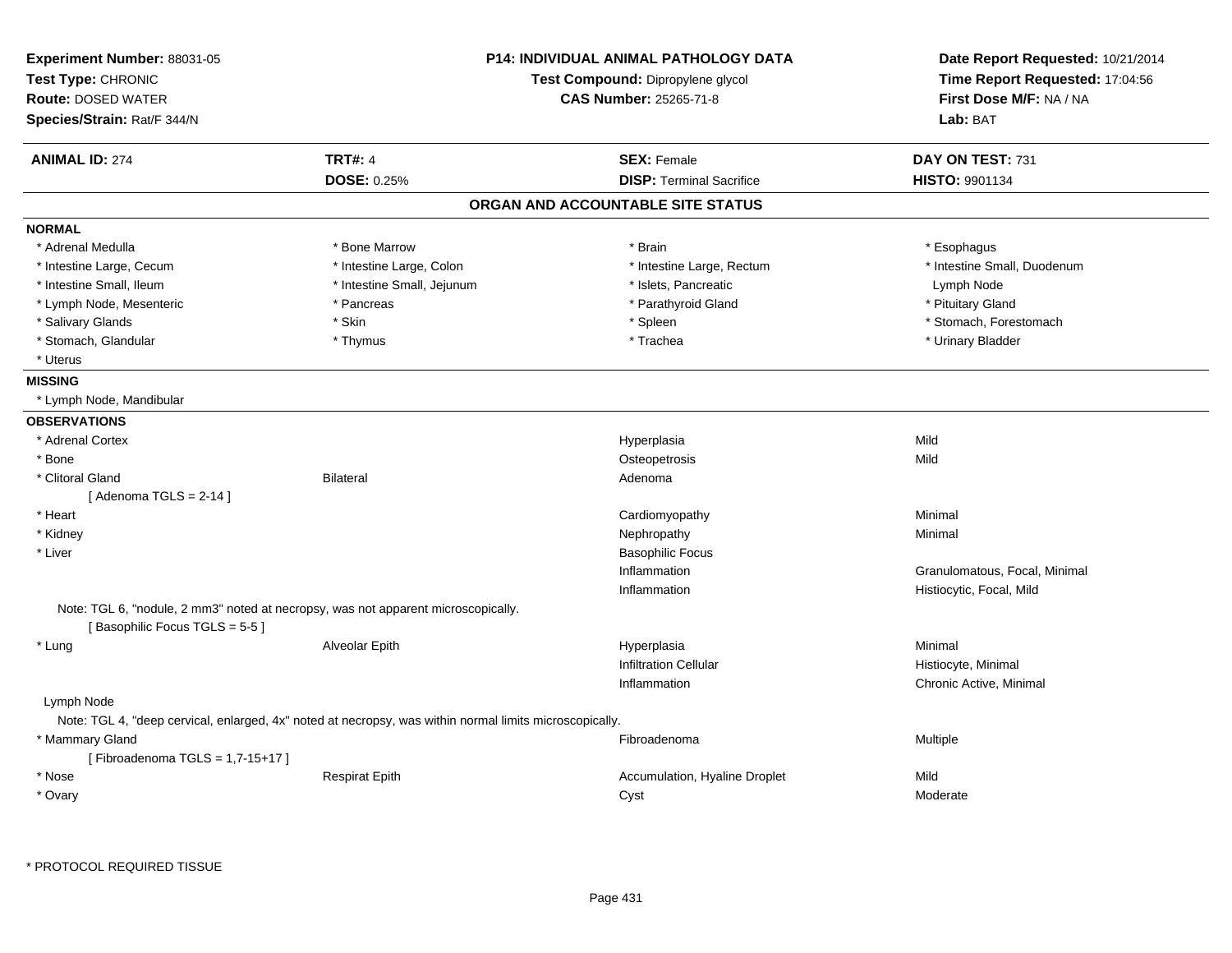| Experiment Number: 88031-05<br>Test Type: CHRONIC |                    | <b>P14: INDIVIDUAL ANIMAL PATHOLOGY DATA</b> | Date Report Requested: 10/21/2014<br>Time Report Requested: 17:04:56 |
|---------------------------------------------------|--------------------|----------------------------------------------|----------------------------------------------------------------------|
|                                                   |                    | Test Compound: Dipropylene glycol            |                                                                      |
| <b>Route: DOSED WATER</b>                         |                    | <b>CAS Number: 25265-71-8</b>                | First Dose M/F: NA / NA                                              |
| Species/Strain: Rat/F 344/N                       |                    |                                              | Lab: BAT                                                             |
| <b>ANIMAL ID: 274</b>                             | <b>TRT#: 4</b>     | <b>SEX: Female</b>                           | DAY ON TEST: 731                                                     |
|                                                   | <b>DOSE: 0.25%</b> | <b>DISP:</b> Terminal Sacrifice              | <b>HISTO: 9901134</b>                                                |
|                                                   |                    | ORGAN AND ACCOUNTABLE SITE STATUS            |                                                                      |
| [ Cyst TGLS = $3-16$ ]                            |                    |                                              |                                                                      |
| * Thyroid Gland                                   | C Cell             | Hyperplasia                                  | Mild                                                                 |
| Tooth                                             |                    | Inflammation                                 | Chronic Active, Mild                                                 |
| PRIMARY CAUSE OF DEATH                            |                    |                                              |                                                                      |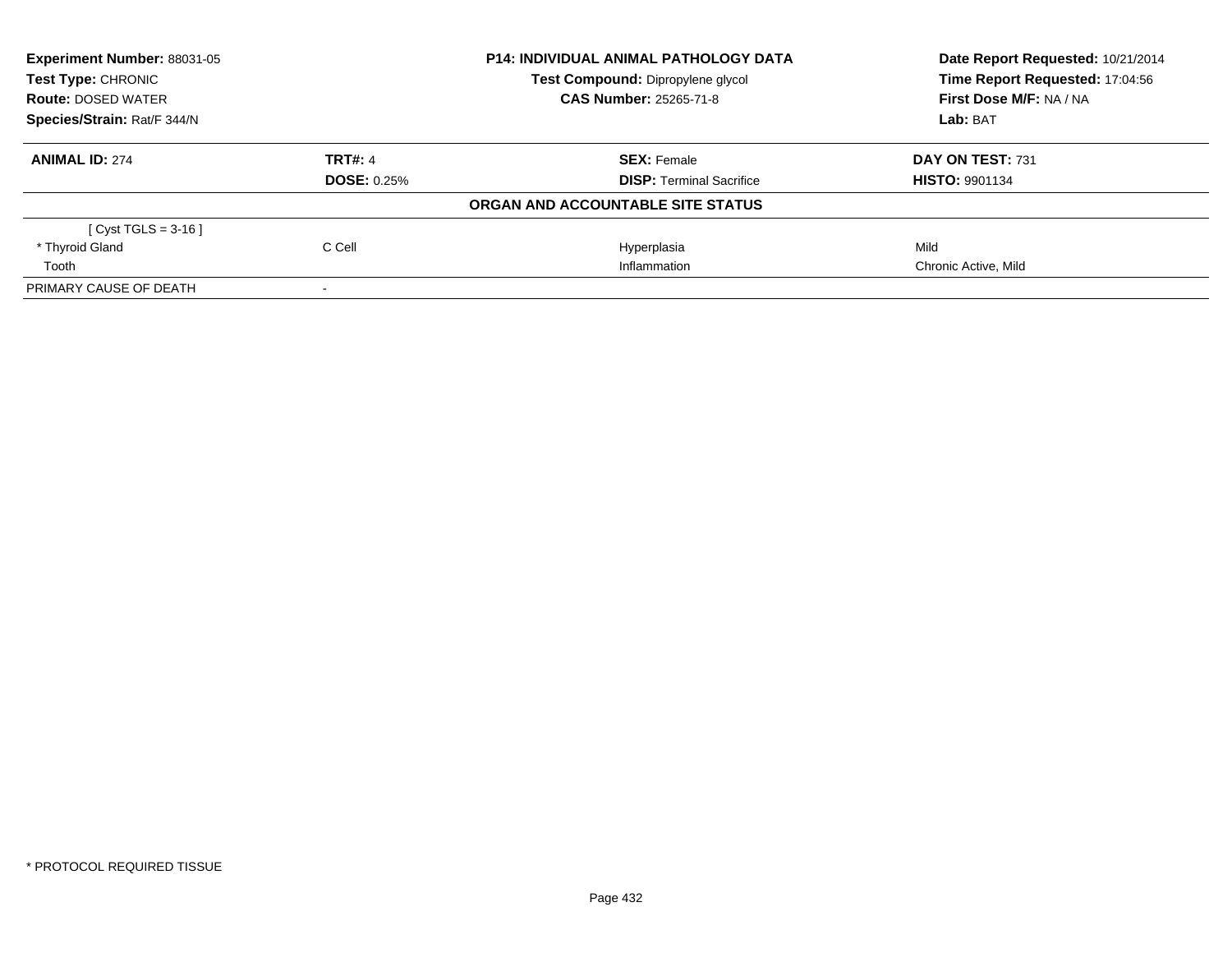| Species/Strain: Rat/F 344/N                             | <b>CAS Number: 25265-71-8</b>     | First Dose M/F: NA / NA<br>Lab: BAT |
|---------------------------------------------------------|-----------------------------------|-------------------------------------|
| <b>TRT#: 4</b><br><b>ANIMAL ID: 275</b>                 | <b>SEX: Female</b>                | DAY ON TEST: 731                    |
| <b>DOSE: 0.25%</b>                                      | <b>DISP: Terminal Sacrifice</b>   | <b>HISTO: 9901135</b>               |
|                                                         | ORGAN AND ACCOUNTABLE SITE STATUS |                                     |
| <b>NORMAL</b>                                           |                                   |                                     |
| * Adrenal Medulla<br>* Bone                             | * Bone Marrow                     | * Brain                             |
| * Esophagus<br>* Clitoral Gland                         | * Intestine Large, Cecum          | * Intestine Large, Rectum           |
| * Intestine Small, Duodenum<br>* Intestine Small, Ileum | * Intestine Small, Jejunum        | * Islets, Pancreatic                |
| * Ovary<br>* Lymph Node, Mesenteric                     | * Pancreas                        | * Parathyroid Gland                 |
| * Skin<br>* Spleen                                      | * Stomach, Forestomach            | * Stomach, Glandular                |
| * Trachea<br>* Thymus                                   | * Urinary Bladder                 | * Uterus                            |
| <b>MISSING</b>                                          |                                   |                                     |
| * Lymph Node, Mandibular                                |                                   |                                     |
| <b>OBSERVATIONS</b>                                     |                                   |                                     |
| * Adrenal Cortex                                        | Hyperplasia                       | Mild                                |
|                                                         | Hypertrophy                       | Mild                                |
| * Heart                                                 | Cardiomyopathy                    | Minimal                             |
| * Intestine Large, Colon                                | Parasite Metazoan                 |                                     |
| * Kidney                                                | Nephropathy                       | Mild                                |
| * Liver                                                 | <b>Basophilic Focus</b>           |                                     |
|                                                         | <b>Clear Cell Focus</b>           |                                     |
|                                                         | Inflammation                      | Histiocytic, Focal, Minimal         |
|                                                         | Inflammation                      | Granulomatous, Focal, Minimal       |
|                                                         | Mixed Cell Focus                  |                                     |
| [Basophilic Focus TGLS = 4-5]                           |                                   |                                     |
| [Mixed Cell Focus TGLS = 5-5]                           |                                   |                                     |
| * Lung                                                  | Alveolar/Bronchiolar Carcinoma    |                                     |
|                                                         | <b>Infiltration Cellular</b>      | Histiocyte, Minimal                 |
| [ Alveolar/Bronchiolar Carcinoma TGLS = 7-4 ]           |                                   |                                     |
| * Mammary Gland                                         | Fibroadenoma                      |                                     |
| [Fibroadenoma TGLS = 2-13]                              |                                   |                                     |
| Fat<br>Mesentery                                        | Necrosis                          | Mild                                |
| [Necrosis $TGLS = 3-14$ ]                               |                                   |                                     |
| * Nose<br><b>Respirat Epith</b>                         | Accumulation, Hyaline Droplet     | Minimal                             |
| * Pituitary Gland<br>Pars Distalis                      | Hyperplasia                       | Moderate                            |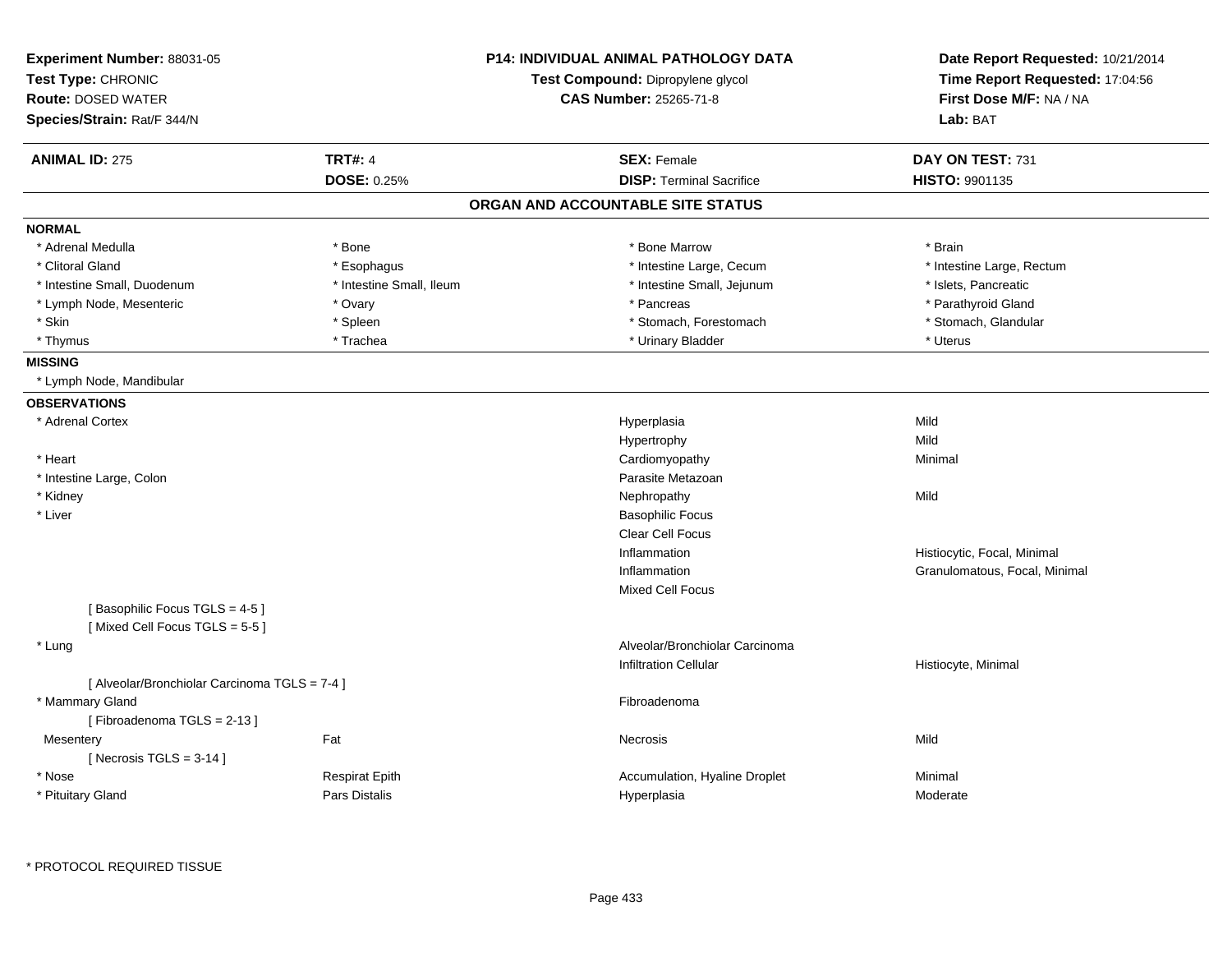| Experiment Number: 88031-05<br>Test Type: CHRONIC |                    | <b>P14: INDIVIDUAL ANIMAL PATHOLOGY DATA</b> | Date Report Requested: 10/21/2014<br>Time Report Requested: 17:04:56 |
|---------------------------------------------------|--------------------|----------------------------------------------|----------------------------------------------------------------------|
|                                                   |                    | Test Compound: Dipropylene glycol            |                                                                      |
| <b>Route: DOSED WATER</b>                         |                    | <b>CAS Number: 25265-71-8</b>                | First Dose M/F: NA / NA                                              |
| Species/Strain: Rat/F 344/N                       |                    |                                              | Lab: BAT                                                             |
| <b>ANIMAL ID: 275</b>                             | <b>TRT#: 4</b>     | <b>SEX: Female</b>                           | DAY ON TEST: 731                                                     |
|                                                   | <b>DOSE: 0.25%</b> | <b>DISP:</b> Terminal Sacrifice              | <b>HISTO: 9901135</b>                                                |
|                                                   |                    | ORGAN AND ACCOUNTABLE SITE STATUS            |                                                                      |
| [Hyperplasia TGLS = $6-9$ ]                       |                    |                                              |                                                                      |
| * Salivary Glands                                 |                    | Sarcoma                                      |                                                                      |
| [Sarcoma TGLS = 1-12 ]                            |                    |                                              |                                                                      |
| * Thyroid Gland                                   | C Cell             | Hyperplasia                                  | Minimal                                                              |
| PRIMARY CAUSE OF DEATH                            |                    |                                              |                                                                      |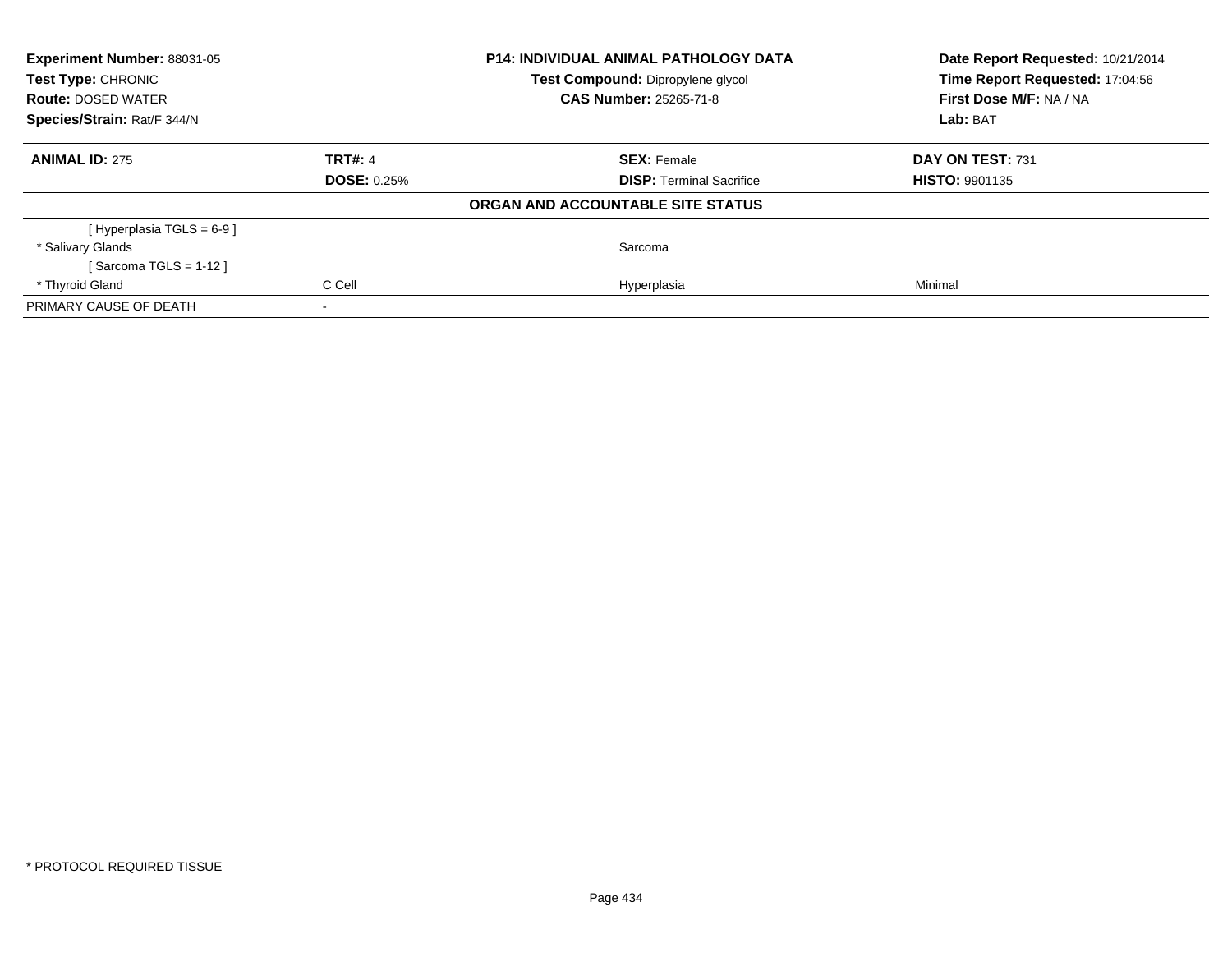| Experiment Number: 88031-05<br>Test Type: CHRONIC<br><b>Route: DOSED WATER</b><br>Species/Strain: Rat/F 344/N |                                                                                  | <b>P14: INDIVIDUAL ANIMAL PATHOLOGY DATA</b><br>Test Compound: Dipropylene glycol<br><b>CAS Number: 25265-71-8</b> | Date Report Requested: 10/21/2014<br>Time Report Requested: 17:04:56<br>First Dose M/F: NA / NA<br>Lab: BAT |
|---------------------------------------------------------------------------------------------------------------|----------------------------------------------------------------------------------|--------------------------------------------------------------------------------------------------------------------|-------------------------------------------------------------------------------------------------------------|
| <b>ANIMAL ID: 276</b>                                                                                         | <b>TRT#: 4</b>                                                                   | <b>SEX: Female</b>                                                                                                 | DAY ON TEST: 683                                                                                            |
|                                                                                                               | <b>DOSE: 0.25%</b>                                                               | <b>DISP:</b> Moribund Sacrifice                                                                                    | HISTO: 9901136                                                                                              |
|                                                                                                               |                                                                                  | ORGAN AND ACCOUNTABLE SITE STATUS                                                                                  |                                                                                                             |
| <b>NORMAL</b>                                                                                                 |                                                                                  |                                                                                                                    |                                                                                                             |
| * Bone                                                                                                        | * Bone Marrow                                                                    | * Brain                                                                                                            | * Esophagus                                                                                                 |
| * Intestine Large, Cecum                                                                                      | * Intestine Large, Colon                                                         | * Intestine Small, Duodenum                                                                                        | * Intestine Small, Ileum                                                                                    |
| * Intestine Small, Jejunum                                                                                    | * Islets, Pancreatic                                                             | * Lymph Node, Mesenteric                                                                                           | * Ovary                                                                                                     |
| * Pancreas                                                                                                    | * Parathyroid Gland                                                              | * Salivary Glands                                                                                                  | * Thymus                                                                                                    |
| * Trachea                                                                                                     | * Uterus                                                                         |                                                                                                                    |                                                                                                             |
| <b>MISSING</b>                                                                                                |                                                                                  |                                                                                                                    |                                                                                                             |
| * Clitoral Gland                                                                                              | * Lymph Node, Mandibular                                                         |                                                                                                                    |                                                                                                             |
| <b>OBSERVATIONS</b>                                                                                           |                                                                                  |                                                                                                                    |                                                                                                             |
| * Adrenal Cortex                                                                                              |                                                                                  | Hypertrophy                                                                                                        | Mild                                                                                                        |
|                                                                                                               | Note: TGL 2, "enlarged, 3x" noted at necropsy, was not apparent microscopically. |                                                                                                                    |                                                                                                             |
| * Adrenal Medulla                                                                                             |                                                                                  | Hyperplasia                                                                                                        | Mild                                                                                                        |
| * Heart                                                                                                       |                                                                                  | Cardiomyopathy                                                                                                     | Minimal                                                                                                     |
| * Intestine Large, Rectum                                                                                     |                                                                                  | Sarcoma                                                                                                            | Metastatic (Skin)                                                                                           |
| * Kidney                                                                                                      |                                                                                  | Nephropathy                                                                                                        | Mild                                                                                                        |
| * Liver                                                                                                       |                                                                                  | <b>Basophilic Focus</b>                                                                                            |                                                                                                             |
|                                                                                                               |                                                                                  | Clear Cell Focus                                                                                                   |                                                                                                             |
|                                                                                                               |                                                                                  | Hepatodiaphragmatic Nodule                                                                                         |                                                                                                             |
|                                                                                                               |                                                                                  | Inflammation                                                                                                       | Histiocytic, Focal, Minimal                                                                                 |
|                                                                                                               |                                                                                  | Sarcoma                                                                                                            | Metastatic (Skin)                                                                                           |
| [ Hepatodiaphragmatic Nodule TGLS = 4-17 ]                                                                    |                                                                                  |                                                                                                                    |                                                                                                             |
| [Sarcoma TGLS = $3-16$ ]                                                                                      |                                                                                  |                                                                                                                    |                                                                                                             |
| * Lung                                                                                                        |                                                                                  | <b>Infiltration Cellular</b>                                                                                       | Histiocyte, Minimal                                                                                         |
|                                                                                                               |                                                                                  | Sarcoma                                                                                                            | Metastatic (Skin)                                                                                           |
| [Sarcoma TGLS = 6,7-14+15]                                                                                    |                                                                                  |                                                                                                                    |                                                                                                             |
| * Mammary Gland                                                                                               |                                                                                  | Fibroadenoma                                                                                                       | Multiple                                                                                                    |
| * Nose                                                                                                        |                                                                                  | Inflammation                                                                                                       | Suppurative, Marked                                                                                         |
| * Pituitary Gland                                                                                             | Pars Distalis                                                                    | Adenoma                                                                                                            |                                                                                                             |
| [Adenoma TGLS = $5-9$ ]                                                                                       |                                                                                  |                                                                                                                    |                                                                                                             |
| * Skin                                                                                                        | <b>Subcut Tiss</b>                                                               | Sarcoma                                                                                                            |                                                                                                             |
| [Sarcoma TGLS = $1-12+13$ ]                                                                                   |                                                                                  |                                                                                                                    |                                                                                                             |
|                                                                                                               |                                                                                  |                                                                                                                    |                                                                                                             |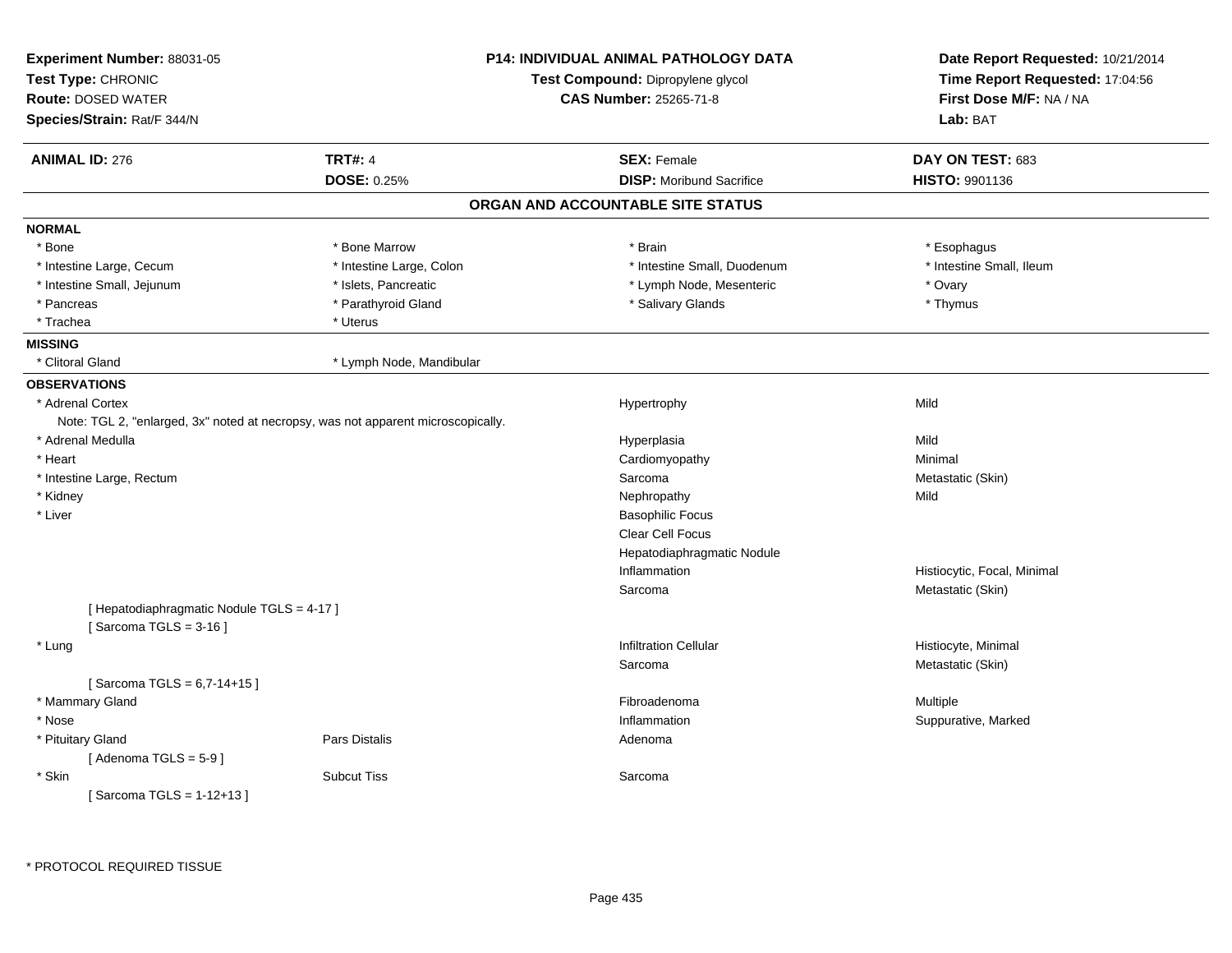| Experiment Number: 88031-05<br>Test Type: CHRONIC<br><b>Route: DOSED WATER</b><br>Species/Strain: Rat/F 344/N |                            | <b>P14: INDIVIDUAL ANIMAL PATHOLOGY DATA</b><br><b>Test Compound: Dipropylene glycol</b><br><b>CAS Number: 25265-71-8</b> | Date Report Requested: 10/21/2014<br>Time Report Requested: 17:04:56<br>First Dose M/F: NA / NA<br>Lab: BAT |
|---------------------------------------------------------------------------------------------------------------|----------------------------|---------------------------------------------------------------------------------------------------------------------------|-------------------------------------------------------------------------------------------------------------|
|                                                                                                               |                            |                                                                                                                           |                                                                                                             |
| <b>ANIMAL ID: 276</b>                                                                                         | <b>TRT#: 4</b>             | <b>SEX: Female</b>                                                                                                        | DAY ON TEST: 683                                                                                            |
|                                                                                                               | <b>DOSE: 0.25%</b>         | <b>DISP:</b> Moribund Sacrifice                                                                                           | <b>HISTO: 9901136</b>                                                                                       |
|                                                                                                               |                            | ORGAN AND ACCOUNTABLE SITE STATUS                                                                                         |                                                                                                             |
| * Spleen                                                                                                      |                            | Sarcoma                                                                                                                   | Metastatic (Skin)                                                                                           |
| * Stomach, Forestomach                                                                                        |                            | Ulcer                                                                                                                     | Mild                                                                                                        |
| * Stomach, Glandular                                                                                          |                            | <b>Necrosis</b>                                                                                                           | Minimal                                                                                                     |
| [Necrosis TGLS = $8-18$ ]                                                                                     |                            |                                                                                                                           |                                                                                                             |
| * Thyroid Gland                                                                                               | C Cell                     | Hyperplasia                                                                                                               | Mild                                                                                                        |
| Tooth                                                                                                         |                            | Inflammation                                                                                                              | Chronic Active, Marked                                                                                      |
| * Urinary Bladder                                                                                             |                            | Sarcoma                                                                                                                   | Metastatic (Skin)                                                                                           |
| PRIMARY CAUSE OF DEATH                                                                                        | - Skin Subcut Tiss Sarcoma |                                                                                                                           |                                                                                                             |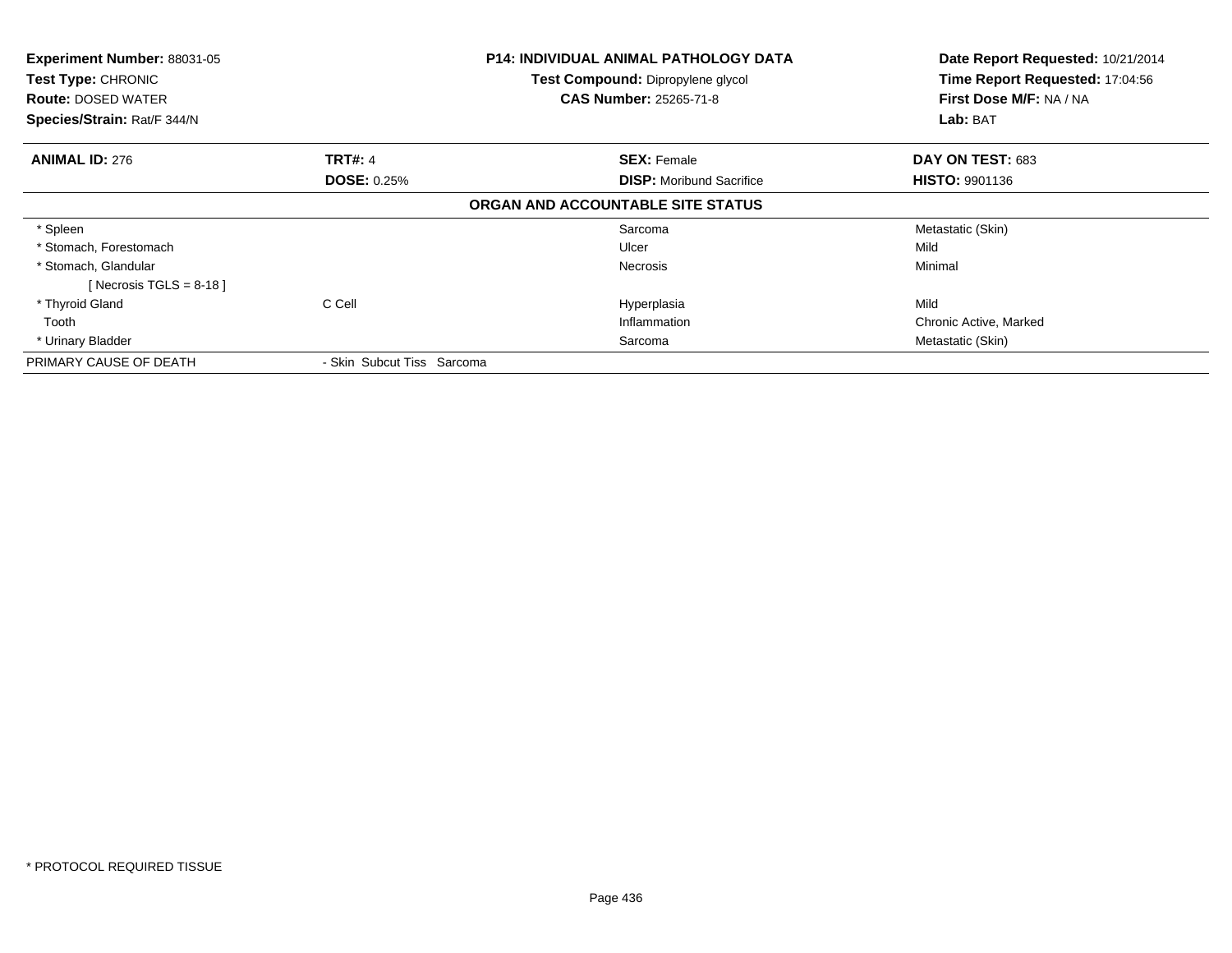| Experiment Number: 88031-05<br>Test Type: CHRONIC<br><b>Route: DOSED WATER</b><br>Species/Strain: Rat/F 344/N |                              | <b>P14: INDIVIDUAL ANIMAL PATHOLOGY DATA</b><br>Test Compound: Dipropylene glycol<br><b>CAS Number: 25265-71-8</b> | Date Report Requested: 10/21/2014<br>Time Report Requested: 17:04:56<br>First Dose M/F: NA / NA<br>Lab: BAT |  |
|---------------------------------------------------------------------------------------------------------------|------------------------------|--------------------------------------------------------------------------------------------------------------------|-------------------------------------------------------------------------------------------------------------|--|
| <b>ANIMAL ID: 277</b>                                                                                         | <b>TRT#: 4</b>               | <b>SEX: Female</b>                                                                                                 | DAY ON TEST: 721                                                                                            |  |
|                                                                                                               | <b>DOSE: 0.25%</b>           | <b>DISP: Natural Death</b>                                                                                         | HISTO: 9901137                                                                                              |  |
|                                                                                                               |                              | ORGAN AND ACCOUNTABLE SITE STATUS                                                                                  |                                                                                                             |  |
| <b>NORMAL</b>                                                                                                 |                              |                                                                                                                    |                                                                                                             |  |
| * Bone                                                                                                        | * Brain                      | * Clitoral Gland                                                                                                   | * Esophagus                                                                                                 |  |
| * Ovary                                                                                                       | * Parathyroid Gland          | * Salivary Glands                                                                                                  | * Skin                                                                                                      |  |
| * Thymus                                                                                                      | * Trachea                    |                                                                                                                    |                                                                                                             |  |
| <b>MISSING</b>                                                                                                |                              |                                                                                                                    |                                                                                                             |  |
| * Lymph Node, Mandibular                                                                                      |                              |                                                                                                                    |                                                                                                             |  |
| <b>AUTO PRECLUDES DIAG.</b>                                                                                   |                              |                                                                                                                    |                                                                                                             |  |
| * Adrenal Cortex                                                                                              | * Adrenal Medulla            | * Bone Marrow                                                                                                      | * Intestine Large, Cecum                                                                                    |  |
| * Intestine Large, Colon                                                                                      | * Intestine Large, Rectum    | * Intestine Small, Duodenum                                                                                        | * Intestine Small, Ileum                                                                                    |  |
| * Intestine Small, Jejunum                                                                                    | * Islets, Pancreatic         | * Kidney                                                                                                           | * Lymph Node, Mesenteric                                                                                    |  |
| * Nose                                                                                                        | * Pancreas                   | * Pituitary Gland                                                                                                  | * Spleen                                                                                                    |  |
| * Stomach, Forestomach                                                                                        | * Stomach, Glandular         | * Urinary Bladder                                                                                                  | * Uterus                                                                                                    |  |
| <b>OBSERVATIONS</b>                                                                                           |                              |                                                                                                                    |                                                                                                             |  |
| * Heart                                                                                                       |                              | Cardiomyopathy                                                                                                     | Mild                                                                                                        |  |
| * Liver                                                                                                       |                              | <b>Basophilic Focus</b>                                                                                            |                                                                                                             |  |
|                                                                                                               |                              | Hepatodiaphragmatic Nodule                                                                                         |                                                                                                             |  |
|                                                                                                               |                              | Inflammation                                                                                                       | Granulomatous, Focal, Minimal                                                                               |  |
|                                                                                                               |                              | Inflammation                                                                                                       | Histiocytic, Focal, Minimal                                                                                 |  |
|                                                                                                               | Centrilobular                | Necrosis                                                                                                           | Mild                                                                                                        |  |
| [ Hepatodiaphragmatic Nodule TGLS = 4-12 ]<br>[Necrosis TGLS = $5-5$ ]                                        |                              |                                                                                                                    |                                                                                                             |  |
| * Lung                                                                                                        |                              | <b>Infiltration Cellular</b>                                                                                       | Histiocyte, Minimal                                                                                         |  |
| * Mammary Gland                                                                                               |                              | Fibroadenoma                                                                                                       | Multiple                                                                                                    |  |
| [Fibroadenoma TGLS = 1,2,3-13+15+14]                                                                          |                              |                                                                                                                    |                                                                                                             |  |
| * Thyroid Gland                                                                                               | C Cell                       | Adenoma                                                                                                            |                                                                                                             |  |
| PRIMARY CAUSE OF DEATH                                                                                        | - Mammary Gland Fibroadenoma |                                                                                                                    |                                                                                                             |  |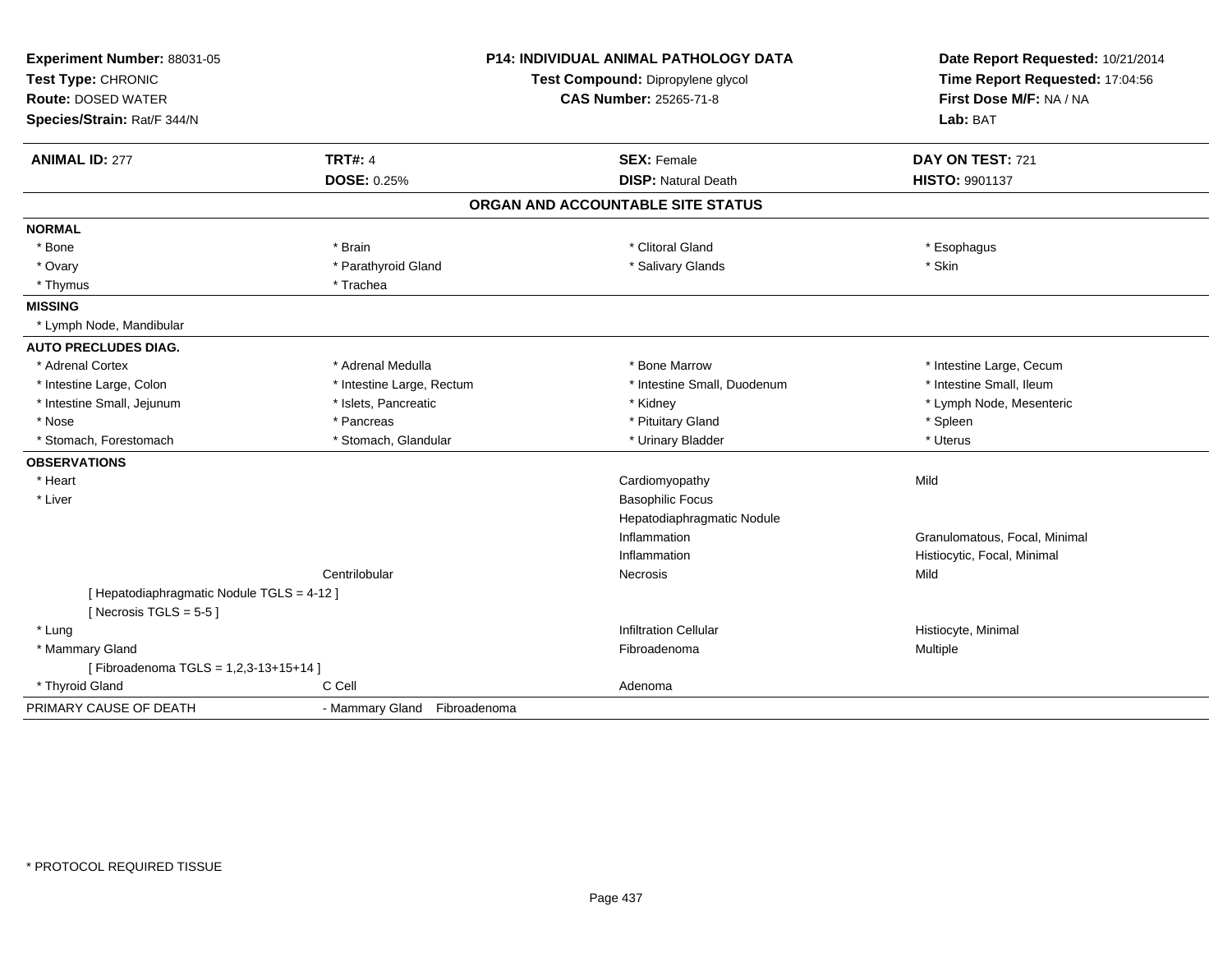| Experiment Number: 88031-05<br>Test Type: CHRONIC<br><b>Route: DOSED WATER</b><br>Species/Strain: Rat/F 344/N | <b>P14: INDIVIDUAL ANIMAL PATHOLOGY DATA</b><br>Test Compound: Dipropylene glycol<br><b>CAS Number: 25265-71-8</b> |                                   | Date Report Requested: 10/21/2014<br>Time Report Requested: 17:04:56<br>First Dose M/F: NA / NA<br>Lab: BAT |
|---------------------------------------------------------------------------------------------------------------|--------------------------------------------------------------------------------------------------------------------|-----------------------------------|-------------------------------------------------------------------------------------------------------------|
| <b>ANIMAL ID: 278</b>                                                                                         | <b>TRT#: 4</b>                                                                                                     | <b>SEX: Female</b>                | DAY ON TEST: 729                                                                                            |
|                                                                                                               | <b>DOSE: 0.25%</b>                                                                                                 | <b>DISP: Terminal Sacrifice</b>   | <b>HISTO: 9901138</b>                                                                                       |
|                                                                                                               |                                                                                                                    | ORGAN AND ACCOUNTABLE SITE STATUS |                                                                                                             |
| <b>NORMAL</b>                                                                                                 |                                                                                                                    |                                   |                                                                                                             |
| * Adrenal Cortex                                                                                              | * Adrenal Medulla                                                                                                  | * Bone                            | * Bone Marrow                                                                                               |
| * Brain                                                                                                       | * Esophagus                                                                                                        | * Intestine Large, Cecum          | * Intestine Large, Colon                                                                                    |
| * Intestine Large, Rectum                                                                                     | * Intestine Small, Duodenum                                                                                        | * Intestine Small, Ileum          | * Intestine Small, Jejunum                                                                                  |
| * Islets, Pancreatic                                                                                          | * Lymph Node, Mesenteric                                                                                           | * Ovary                           | * Parathyroid Gland                                                                                         |
| * Pituitary Gland                                                                                             | * Salivary Glands                                                                                                  | * Skin                            | * Spleen                                                                                                    |
| * Stomach, Forestomach                                                                                        | * Stomach, Glandular                                                                                               | * Thymus                          | * Trachea                                                                                                   |
| * Urinary Bladder                                                                                             |                                                                                                                    |                                   |                                                                                                             |
| <b>MISSING</b>                                                                                                |                                                                                                                    |                                   |                                                                                                             |
| * Lymph Node, Mandibular                                                                                      |                                                                                                                    |                                   |                                                                                                             |
| <b>OBSERVATIONS</b>                                                                                           |                                                                                                                    |                                   |                                                                                                             |
| * Clitoral Gland                                                                                              |                                                                                                                    | Adenoma                           |                                                                                                             |
| [Adenoma TGLS = $1-8$ ]                                                                                       |                                                                                                                    |                                   |                                                                                                             |
| * Heart                                                                                                       |                                                                                                                    | Cardiomyopathy                    | Minimal                                                                                                     |
| * Kidney                                                                                                      |                                                                                                                    | Nephropathy                       | Mild                                                                                                        |
| * Liver                                                                                                       |                                                                                                                    | <b>Basophilic Focus</b>           |                                                                                                             |
|                                                                                                               |                                                                                                                    | Hepatodiaphragmatic Nodule        |                                                                                                             |
|                                                                                                               |                                                                                                                    | Inflammation                      | Granulomatous, Focal, Mild                                                                                  |
|                                                                                                               |                                                                                                                    | Inflammation                      | Histiocytic, Focal, Mild                                                                                    |
| [ Hepatodiaphragmatic Nodule TGLS = 4-14 ]                                                                    |                                                                                                                    |                                   |                                                                                                             |
| * Lung                                                                                                        |                                                                                                                    | <b>Infiltration Cellular</b>      | Histiocyte, Minimal                                                                                         |
| * Mammary Gland                                                                                               |                                                                                                                    | Fibroadenoma                      |                                                                                                             |
| [Fibroadenoma TGLS = $2-13$ ]                                                                                 |                                                                                                                    |                                   |                                                                                                             |
| Mesentery                                                                                                     | Fat                                                                                                                | Necrosis                          | Mild                                                                                                        |
| [Necrosis TGLS = $5-12$ ]                                                                                     |                                                                                                                    |                                   |                                                                                                             |
| * Nose                                                                                                        | <b>Respirat Epith</b>                                                                                              | Accumulation, Hyaline Droplet     | Marked                                                                                                      |
|                                                                                                               |                                                                                                                    | Inflammation                      | Suppurative, Mild                                                                                           |
| * Pancreas                                                                                                    |                                                                                                                    | Atrophy                           | Minimal                                                                                                     |
| * Thyroid Gland                                                                                               | C Cell                                                                                                             | Hyperplasia                       | Mild                                                                                                        |
| * Uterus                                                                                                      |                                                                                                                    | Polyp Stromal                     |                                                                                                             |
| [Polyp Stromal TGLS = 3-9]                                                                                    |                                                                                                                    |                                   |                                                                                                             |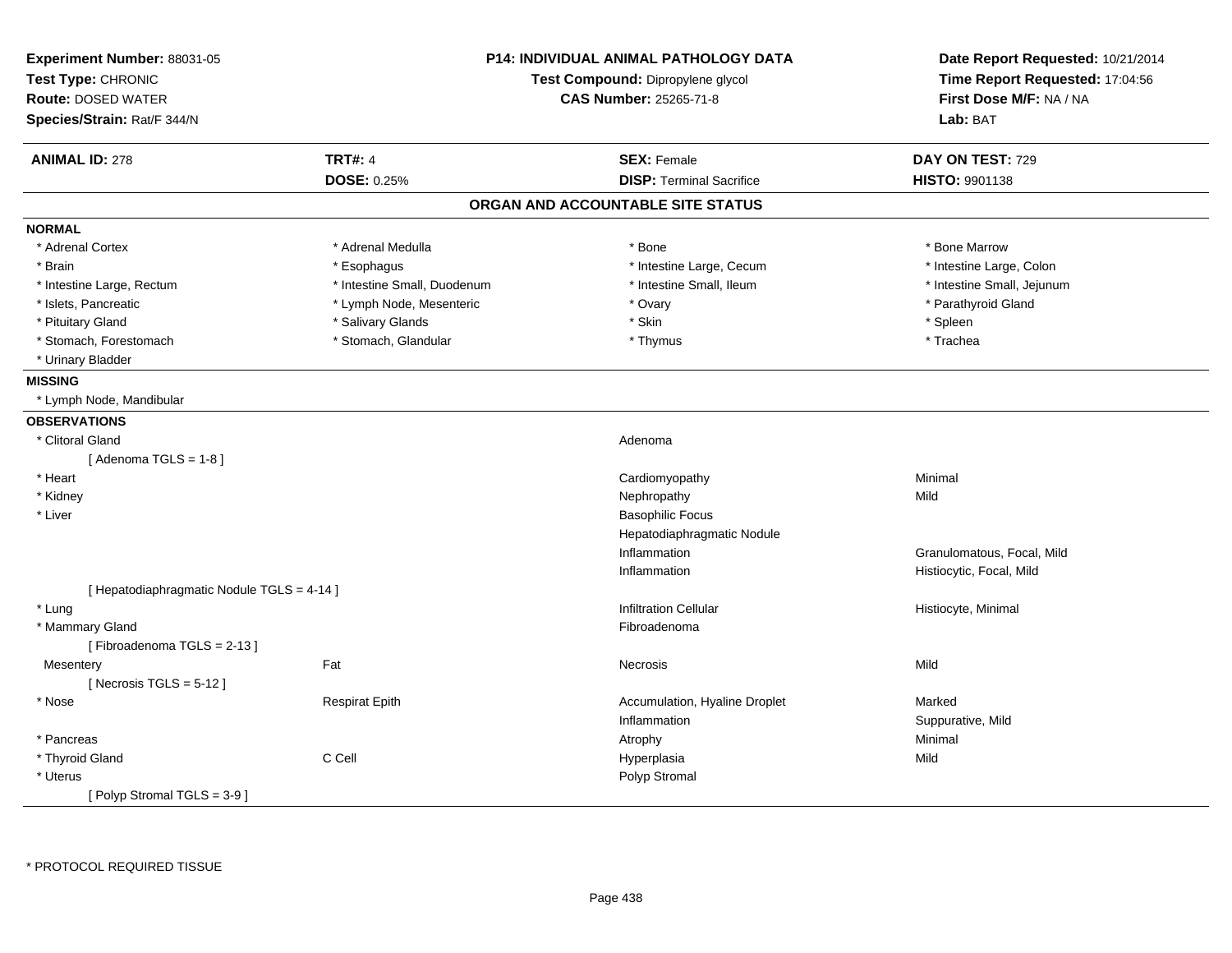| <b>Experiment Number: 88031-05</b><br><b>Test Type: CHRONIC</b> |                               | <b>P14: INDIVIDUAL ANIMAL PATHOLOGY DATA</b> | Date Report Requested: 10/21/2014 |  |
|-----------------------------------------------------------------|-------------------------------|----------------------------------------------|-----------------------------------|--|
|                                                                 |                               | Test Compound: Dipropylene glycol            | Time Report Requested: 17:04:56   |  |
| <b>Route: DOSED WATER</b>                                       | <b>CAS Number: 25265-71-8</b> |                                              | First Dose M/F: NA / NA           |  |
| Species/Strain: Rat/F 344/N                                     |                               |                                              | Lab: BAT                          |  |
| <b>ANIMAL ID: 278</b>                                           | <b>TRT#: 4</b>                | <b>SEX: Female</b>                           | <b>DAY ON TEST: 729</b>           |  |
|                                                                 | <b>DOSE:</b> $0.25%$          | <b>DISP:</b> Terminal Sacrifice              | <b>HISTO: 9901138</b>             |  |
|                                                                 |                               | ORGAN AND ACCOUNTABLE SITE STATUS            |                                   |  |
| PRIMARY CAUSE OF DEATH                                          |                               |                                              |                                   |  |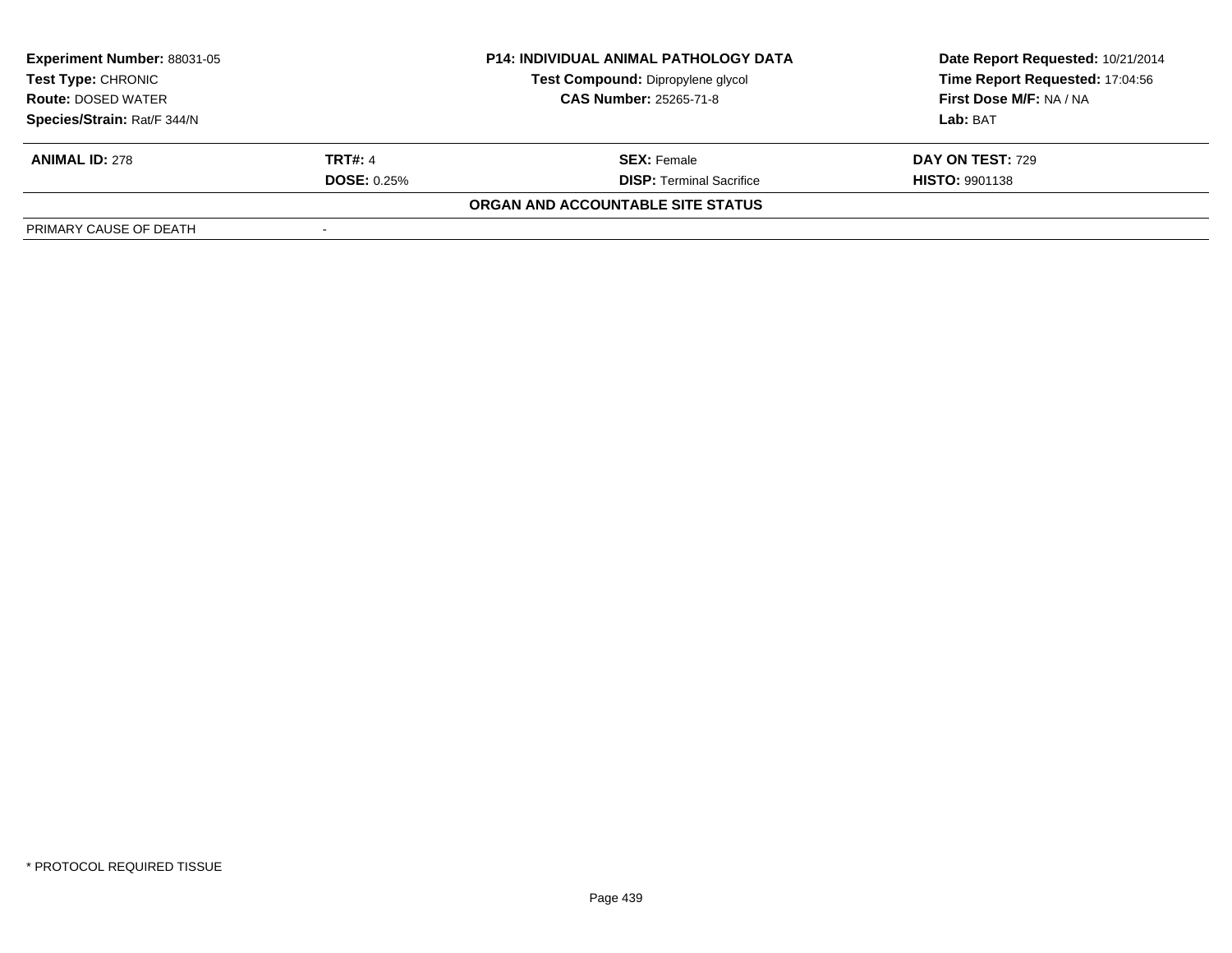| <b>TRT#: 4</b><br><b>ANIMAL ID: 279</b><br><b>SEX: Female</b><br>DAY ON TEST: 417<br><b>DOSE: 0.25%</b><br><b>DISP: Natural Death</b><br>HISTO: 9901139<br>ORGAN AND ACCOUNTABLE SITE STATUS<br><b>NORMAL</b><br>* Clitoral Gland<br>* Bone<br>* Brain<br>* Esophagus<br>* Intestine Large, Rectum<br>* Intestine Small, Jejunum<br>* Intestine Large, Colon<br>* Intestine Small, Duodenum<br>* Islets, Pancreatic<br>* Mammary Gland<br>* Ovary<br>* Pancreas<br>* Skin<br>* Parathyroid Gland<br>* Salivary Glands<br>* Stomach, Forestomach<br>* Stomach, Glandular<br>* Trachea<br>* Urinary Bladder<br>* Uterus<br><b>MISSING</b><br>* Lymph Node, Mandibular<br>* Thymus<br><b>AUTO PRECLUDES DIAG.</b><br>* Adrenal Medulla<br>* Adrenal Cortex<br>* Bone Marrow<br>* Intestine Large, Cecum<br>* Thyroid Gland<br>* Intestine Small, Ileum<br>* Lymph Node, Mesenteric<br>* Pituitary Gland<br><b>OBSERVATIONS</b><br>* Heart<br>Cardiomyopathy<br>Moderate<br>* Kidney<br>Inflammation<br>Suppurative, Mild<br>* Liver<br>Fatty Change<br>Moderate<br>Leukemia Mononuclear<br>Centrilobular<br>Mild<br>Necrosis<br>[ Leukemia Mononuclear TGLS = 3-5 ]<br>Leukemia Mononuclear<br>* Lung<br>[ Leukemia Mononuclear TGLS = 4-3+4 ]<br>Mild<br>Fat<br>Mesentery<br>Necrosis<br>[Necrosis TGLS = $5-12$ ]<br>* Nose<br><b>Respirat Epith</b><br>Accumulation, Hyaline Droplet<br>Minimal<br>Mild<br>Thrombosis<br>Leukemia Mononuclear<br>* Spleen<br>[ Leukemia Mononuclear TGLS = 2-5 ] | Experiment Number: 88031-05<br>Test Type: CHRONIC<br><b>Route: DOSED WATER</b><br>Species/Strain: Rat/F 344/N | <b>P14: INDIVIDUAL ANIMAL PATHOLOGY DATA</b><br>Test Compound: Dipropylene glycol<br><b>CAS Number: 25265-71-8</b> |  | Date Report Requested: 10/21/2014<br>Time Report Requested: 17:04:56<br>First Dose M/F: NA / NA<br>Lab: BAT |  |
|--------------------------------------------------------------------------------------------------------------------------------------------------------------------------------------------------------------------------------------------------------------------------------------------------------------------------------------------------------------------------------------------------------------------------------------------------------------------------------------------------------------------------------------------------------------------------------------------------------------------------------------------------------------------------------------------------------------------------------------------------------------------------------------------------------------------------------------------------------------------------------------------------------------------------------------------------------------------------------------------------------------------------------------------------------------------------------------------------------------------------------------------------------------------------------------------------------------------------------------------------------------------------------------------------------------------------------------------------------------------------------------------------------------------------------------------------------------------------------------------------|---------------------------------------------------------------------------------------------------------------|--------------------------------------------------------------------------------------------------------------------|--|-------------------------------------------------------------------------------------------------------------|--|
|                                                                                                                                                                                                                                                                                                                                                                                                                                                                                                                                                                                                                                                                                                                                                                                                                                                                                                                                                                                                                                                                                                                                                                                                                                                                                                                                                                                                                                                                                                  |                                                                                                               |                                                                                                                    |  |                                                                                                             |  |
|                                                                                                                                                                                                                                                                                                                                                                                                                                                                                                                                                                                                                                                                                                                                                                                                                                                                                                                                                                                                                                                                                                                                                                                                                                                                                                                                                                                                                                                                                                  |                                                                                                               |                                                                                                                    |  |                                                                                                             |  |
|                                                                                                                                                                                                                                                                                                                                                                                                                                                                                                                                                                                                                                                                                                                                                                                                                                                                                                                                                                                                                                                                                                                                                                                                                                                                                                                                                                                                                                                                                                  |                                                                                                               |                                                                                                                    |  |                                                                                                             |  |
|                                                                                                                                                                                                                                                                                                                                                                                                                                                                                                                                                                                                                                                                                                                                                                                                                                                                                                                                                                                                                                                                                                                                                                                                                                                                                                                                                                                                                                                                                                  |                                                                                                               |                                                                                                                    |  |                                                                                                             |  |
|                                                                                                                                                                                                                                                                                                                                                                                                                                                                                                                                                                                                                                                                                                                                                                                                                                                                                                                                                                                                                                                                                                                                                                                                                                                                                                                                                                                                                                                                                                  |                                                                                                               |                                                                                                                    |  |                                                                                                             |  |
|                                                                                                                                                                                                                                                                                                                                                                                                                                                                                                                                                                                                                                                                                                                                                                                                                                                                                                                                                                                                                                                                                                                                                                                                                                                                                                                                                                                                                                                                                                  |                                                                                                               |                                                                                                                    |  |                                                                                                             |  |
|                                                                                                                                                                                                                                                                                                                                                                                                                                                                                                                                                                                                                                                                                                                                                                                                                                                                                                                                                                                                                                                                                                                                                                                                                                                                                                                                                                                                                                                                                                  |                                                                                                               |                                                                                                                    |  |                                                                                                             |  |
|                                                                                                                                                                                                                                                                                                                                                                                                                                                                                                                                                                                                                                                                                                                                                                                                                                                                                                                                                                                                                                                                                                                                                                                                                                                                                                                                                                                                                                                                                                  |                                                                                                               |                                                                                                                    |  |                                                                                                             |  |
|                                                                                                                                                                                                                                                                                                                                                                                                                                                                                                                                                                                                                                                                                                                                                                                                                                                                                                                                                                                                                                                                                                                                                                                                                                                                                                                                                                                                                                                                                                  |                                                                                                               |                                                                                                                    |  |                                                                                                             |  |
|                                                                                                                                                                                                                                                                                                                                                                                                                                                                                                                                                                                                                                                                                                                                                                                                                                                                                                                                                                                                                                                                                                                                                                                                                                                                                                                                                                                                                                                                                                  |                                                                                                               |                                                                                                                    |  |                                                                                                             |  |
|                                                                                                                                                                                                                                                                                                                                                                                                                                                                                                                                                                                                                                                                                                                                                                                                                                                                                                                                                                                                                                                                                                                                                                                                                                                                                                                                                                                                                                                                                                  |                                                                                                               |                                                                                                                    |  |                                                                                                             |  |
|                                                                                                                                                                                                                                                                                                                                                                                                                                                                                                                                                                                                                                                                                                                                                                                                                                                                                                                                                                                                                                                                                                                                                                                                                                                                                                                                                                                                                                                                                                  |                                                                                                               |                                                                                                                    |  |                                                                                                             |  |
|                                                                                                                                                                                                                                                                                                                                                                                                                                                                                                                                                                                                                                                                                                                                                                                                                                                                                                                                                                                                                                                                                                                                                                                                                                                                                                                                                                                                                                                                                                  |                                                                                                               |                                                                                                                    |  |                                                                                                             |  |
|                                                                                                                                                                                                                                                                                                                                                                                                                                                                                                                                                                                                                                                                                                                                                                                                                                                                                                                                                                                                                                                                                                                                                                                                                                                                                                                                                                                                                                                                                                  |                                                                                                               |                                                                                                                    |  |                                                                                                             |  |
|                                                                                                                                                                                                                                                                                                                                                                                                                                                                                                                                                                                                                                                                                                                                                                                                                                                                                                                                                                                                                                                                                                                                                                                                                                                                                                                                                                                                                                                                                                  |                                                                                                               |                                                                                                                    |  |                                                                                                             |  |
|                                                                                                                                                                                                                                                                                                                                                                                                                                                                                                                                                                                                                                                                                                                                                                                                                                                                                                                                                                                                                                                                                                                                                                                                                                                                                                                                                                                                                                                                                                  |                                                                                                               |                                                                                                                    |  |                                                                                                             |  |
|                                                                                                                                                                                                                                                                                                                                                                                                                                                                                                                                                                                                                                                                                                                                                                                                                                                                                                                                                                                                                                                                                                                                                                                                                                                                                                                                                                                                                                                                                                  |                                                                                                               |                                                                                                                    |  |                                                                                                             |  |
|                                                                                                                                                                                                                                                                                                                                                                                                                                                                                                                                                                                                                                                                                                                                                                                                                                                                                                                                                                                                                                                                                                                                                                                                                                                                                                                                                                                                                                                                                                  |                                                                                                               |                                                                                                                    |  |                                                                                                             |  |
|                                                                                                                                                                                                                                                                                                                                                                                                                                                                                                                                                                                                                                                                                                                                                                                                                                                                                                                                                                                                                                                                                                                                                                                                                                                                                                                                                                                                                                                                                                  |                                                                                                               |                                                                                                                    |  |                                                                                                             |  |
|                                                                                                                                                                                                                                                                                                                                                                                                                                                                                                                                                                                                                                                                                                                                                                                                                                                                                                                                                                                                                                                                                                                                                                                                                                                                                                                                                                                                                                                                                                  |                                                                                                               |                                                                                                                    |  |                                                                                                             |  |
|                                                                                                                                                                                                                                                                                                                                                                                                                                                                                                                                                                                                                                                                                                                                                                                                                                                                                                                                                                                                                                                                                                                                                                                                                                                                                                                                                                                                                                                                                                  |                                                                                                               |                                                                                                                    |  |                                                                                                             |  |
|                                                                                                                                                                                                                                                                                                                                                                                                                                                                                                                                                                                                                                                                                                                                                                                                                                                                                                                                                                                                                                                                                                                                                                                                                                                                                                                                                                                                                                                                                                  |                                                                                                               |                                                                                                                    |  |                                                                                                             |  |
|                                                                                                                                                                                                                                                                                                                                                                                                                                                                                                                                                                                                                                                                                                                                                                                                                                                                                                                                                                                                                                                                                                                                                                                                                                                                                                                                                                                                                                                                                                  |                                                                                                               |                                                                                                                    |  |                                                                                                             |  |
|                                                                                                                                                                                                                                                                                                                                                                                                                                                                                                                                                                                                                                                                                                                                                                                                                                                                                                                                                                                                                                                                                                                                                                                                                                                                                                                                                                                                                                                                                                  |                                                                                                               |                                                                                                                    |  |                                                                                                             |  |
|                                                                                                                                                                                                                                                                                                                                                                                                                                                                                                                                                                                                                                                                                                                                                                                                                                                                                                                                                                                                                                                                                                                                                                                                                                                                                                                                                                                                                                                                                                  |                                                                                                               |                                                                                                                    |  |                                                                                                             |  |
|                                                                                                                                                                                                                                                                                                                                                                                                                                                                                                                                                                                                                                                                                                                                                                                                                                                                                                                                                                                                                                                                                                                                                                                                                                                                                                                                                                                                                                                                                                  |                                                                                                               |                                                                                                                    |  |                                                                                                             |  |
|                                                                                                                                                                                                                                                                                                                                                                                                                                                                                                                                                                                                                                                                                                                                                                                                                                                                                                                                                                                                                                                                                                                                                                                                                                                                                                                                                                                                                                                                                                  |                                                                                                               |                                                                                                                    |  |                                                                                                             |  |
|                                                                                                                                                                                                                                                                                                                                                                                                                                                                                                                                                                                                                                                                                                                                                                                                                                                                                                                                                                                                                                                                                                                                                                                                                                                                                                                                                                                                                                                                                                  |                                                                                                               |                                                                                                                    |  |                                                                                                             |  |
|                                                                                                                                                                                                                                                                                                                                                                                                                                                                                                                                                                                                                                                                                                                                                                                                                                                                                                                                                                                                                                                                                                                                                                                                                                                                                                                                                                                                                                                                                                  |                                                                                                               |                                                                                                                    |  |                                                                                                             |  |
| PRIMARY CAUSE OF DEATH<br>- Spleen Leukemia Mononuclear                                                                                                                                                                                                                                                                                                                                                                                                                                                                                                                                                                                                                                                                                                                                                                                                                                                                                                                                                                                                                                                                                                                                                                                                                                                                                                                                                                                                                                          |                                                                                                               |                                                                                                                    |  |                                                                                                             |  |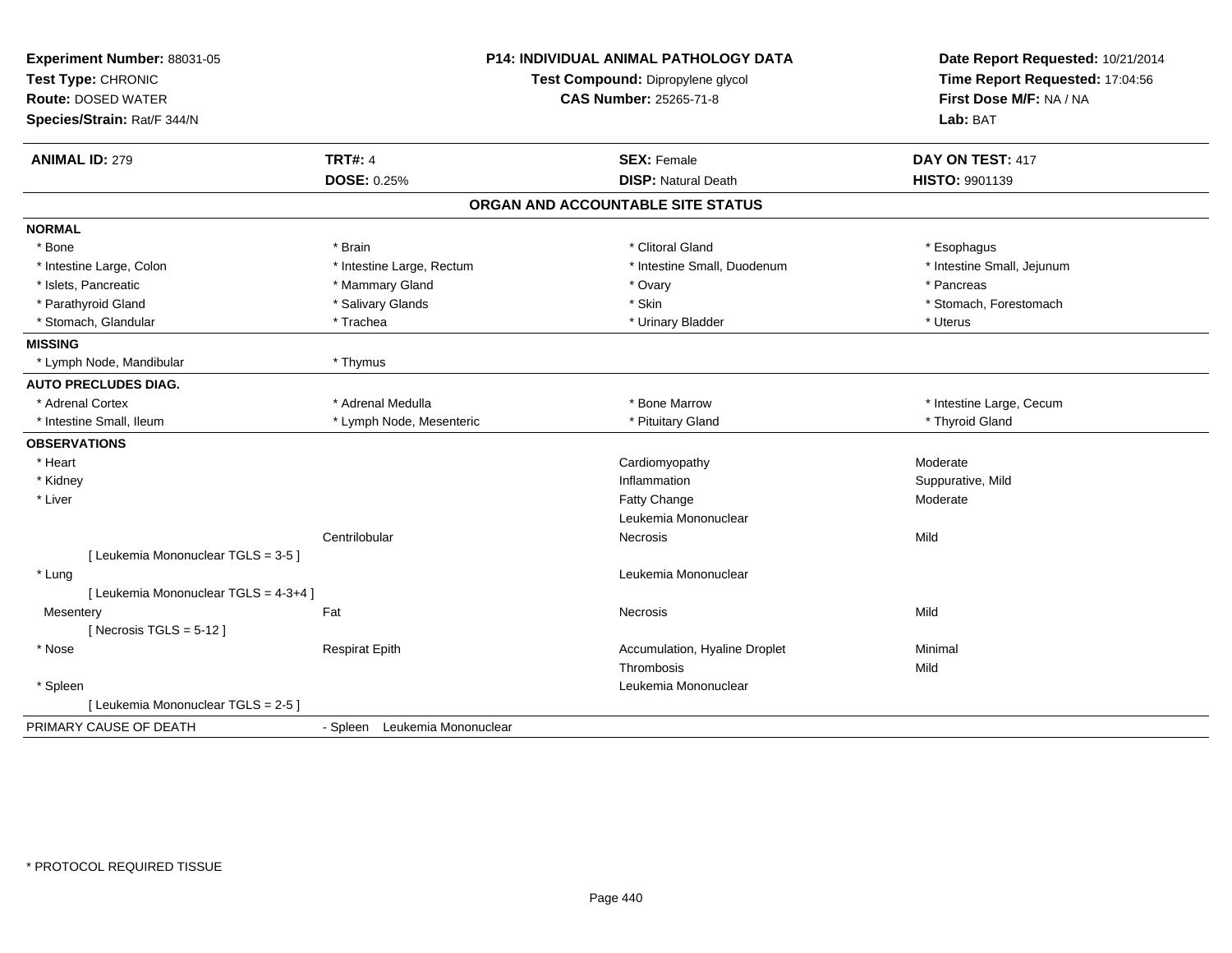| Experiment Number: 88031-05<br>Test Type: CHRONIC<br><b>Route: DOSED WATER</b><br>Species/Strain: Rat/F 344/N | <b>P14: INDIVIDUAL ANIMAL PATHOLOGY DATA</b><br>Test Compound: Dipropylene glycol<br><b>CAS Number: 25265-71-8</b> |                                   | Date Report Requested: 10/21/2014<br>Time Report Requested: 17:04:56<br>First Dose M/F: NA / NA<br>Lab: BAT |
|---------------------------------------------------------------------------------------------------------------|--------------------------------------------------------------------------------------------------------------------|-----------------------------------|-------------------------------------------------------------------------------------------------------------|
|                                                                                                               | <b>TRT#: 4</b>                                                                                                     | <b>SEX: Female</b>                | DAY ON TEST: 730                                                                                            |
| <b>ANIMAL ID: 280</b>                                                                                         | DOSE: 0.25%                                                                                                        | <b>DISP: Terminal Sacrifice</b>   | <b>HISTO: 9901140</b>                                                                                       |
|                                                                                                               |                                                                                                                    |                                   |                                                                                                             |
|                                                                                                               |                                                                                                                    | ORGAN AND ACCOUNTABLE SITE STATUS |                                                                                                             |
| <b>NORMAL</b>                                                                                                 |                                                                                                                    |                                   |                                                                                                             |
| * Adrenal Medulla                                                                                             | * Bone                                                                                                             | * Bone Marrow                     | * Brain                                                                                                     |
| * Clitoral Gland                                                                                              | * Esophagus                                                                                                        | * Intestine Large, Cecum          | * Intestine Large, Colon                                                                                    |
| * Intestine Large, Rectum                                                                                     | * Intestine Small, Duodenum                                                                                        | * Intestine Small, Ileum          | * Intestine Small, Jejunum                                                                                  |
| * Islets, Pancreatic                                                                                          | Lymph Node                                                                                                         | * Lymph Node, Mesenteric          | * Parathyroid Gland                                                                                         |
| * Salivary Glands                                                                                             | * Skin                                                                                                             | * Spleen                          | * Stomach, Forestomach                                                                                      |
| * Stomach, Glandular                                                                                          | * Thymus                                                                                                           | * Trachea                         | * Urinary Bladder                                                                                           |
| * Uterus                                                                                                      |                                                                                                                    |                                   |                                                                                                             |
| <b>MISSING</b>                                                                                                |                                                                                                                    |                                   |                                                                                                             |
| * Lymph Node, Mandibular                                                                                      |                                                                                                                    |                                   |                                                                                                             |
| <b>OBSERVATIONS</b>                                                                                           |                                                                                                                    |                                   |                                                                                                             |
| * Adrenal Cortex                                                                                              |                                                                                                                    | Hyperplasia                       | Mild                                                                                                        |
| * Heart                                                                                                       |                                                                                                                    | Cardiomyopathy                    | Minimal                                                                                                     |
| * Kidney                                                                                                      |                                                                                                                    | Nephropathy                       | Mild                                                                                                        |
| * Liver                                                                                                       |                                                                                                                    | <b>Basophilic Focus</b>           |                                                                                                             |
|                                                                                                               |                                                                                                                    | Inflammation                      | Histiocytic, Focal, Minimal                                                                                 |
|                                                                                                               |                                                                                                                    | Inflammation                      | Granulomatous, Focal, Minimal                                                                               |
| [Basophilic Focus TGLS = $2-5$ ]                                                                              |                                                                                                                    |                                   |                                                                                                             |
| * Lung                                                                                                        | <b>Bronchiole</b>                                                                                                  | Hyperplasia                       | Minimal                                                                                                     |
|                                                                                                               |                                                                                                                    | <b>Infiltration Cellular</b>      | Histiocyte, Minimal                                                                                         |
| Lymph Node                                                                                                    |                                                                                                                    |                                   |                                                                                                             |
|                                                                                                               | Note: TGL 4, "mediastinal, enlarged, 4x, tan" noted at necropsy, was within normal limits microscopically.         |                                   |                                                                                                             |
| * Mammary Gland                                                                                               |                                                                                                                    | Fibroadenoma                      |                                                                                                             |
| [Fibroadenoma TGLS = 1-12]                                                                                    |                                                                                                                    |                                   |                                                                                                             |
| * Nose                                                                                                        | <b>Respirat Epith</b>                                                                                              | Accumulation, Hyaline Droplet     | Mild                                                                                                        |
| * Ovary                                                                                                       |                                                                                                                    | Cyst                              | Mild                                                                                                        |
| * Pancreas                                                                                                    |                                                                                                                    | Atrophy                           | Marked                                                                                                      |
| * Pituitary Gland                                                                                             | <b>Pars Distalis</b>                                                                                               | Adenoma                           |                                                                                                             |
| [Adenoma TGLS = $3+5-9$ ]                                                                                     |                                                                                                                    |                                   |                                                                                                             |
| * Thyroid Gland                                                                                               | C Cell                                                                                                             | Adenoma                           |                                                                                                             |
|                                                                                                               | C Cell                                                                                                             | Hyperplasia                       | Moderate                                                                                                    |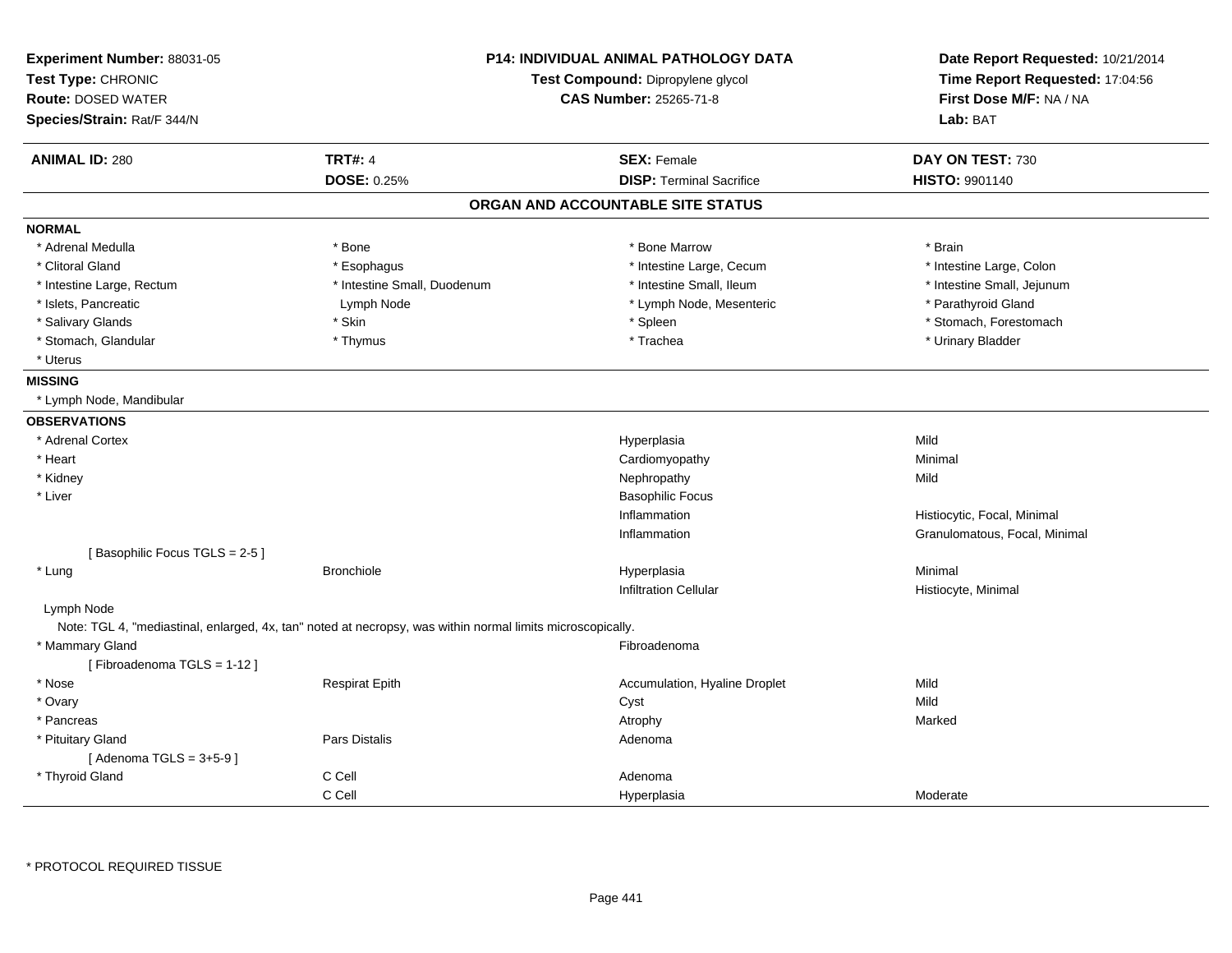| <b>Experiment Number: 88031-05</b><br><b>P14: INDIVIDUAL ANIMAL PATHOLOGY DATA</b><br>Test Compound: Dipropylene glycol<br>Test Type: CHRONIC<br><b>CAS Number: 25265-71-8</b><br><b>Route: DOSED WATER</b> |                    |                                   | Date Report Requested: 10/21/2014 |  |
|-------------------------------------------------------------------------------------------------------------------------------------------------------------------------------------------------------------|--------------------|-----------------------------------|-----------------------------------|--|
|                                                                                                                                                                                                             |                    |                                   | Time Report Requested: 17:04:56   |  |
|                                                                                                                                                                                                             |                    |                                   | First Dose M/F: NA / NA           |  |
| Species/Strain: Rat/F 344/N                                                                                                                                                                                 |                    |                                   | Lab: BAT                          |  |
| <b>ANIMAL ID: 280</b>                                                                                                                                                                                       | <b>TRT#: 4</b>     | <b>SEX:</b> Female                | DAY ON TEST: 730                  |  |
|                                                                                                                                                                                                             | <b>DOSE: 0.25%</b> | <b>DISP: Terminal Sacrifice</b>   | <b>HISTO: 9901140</b>             |  |
|                                                                                                                                                                                                             |                    | ORGAN AND ACCOUNTABLE SITE STATUS |                                   |  |
| PRIMARY CAUSE OF DEATH                                                                                                                                                                                      |                    |                                   |                                   |  |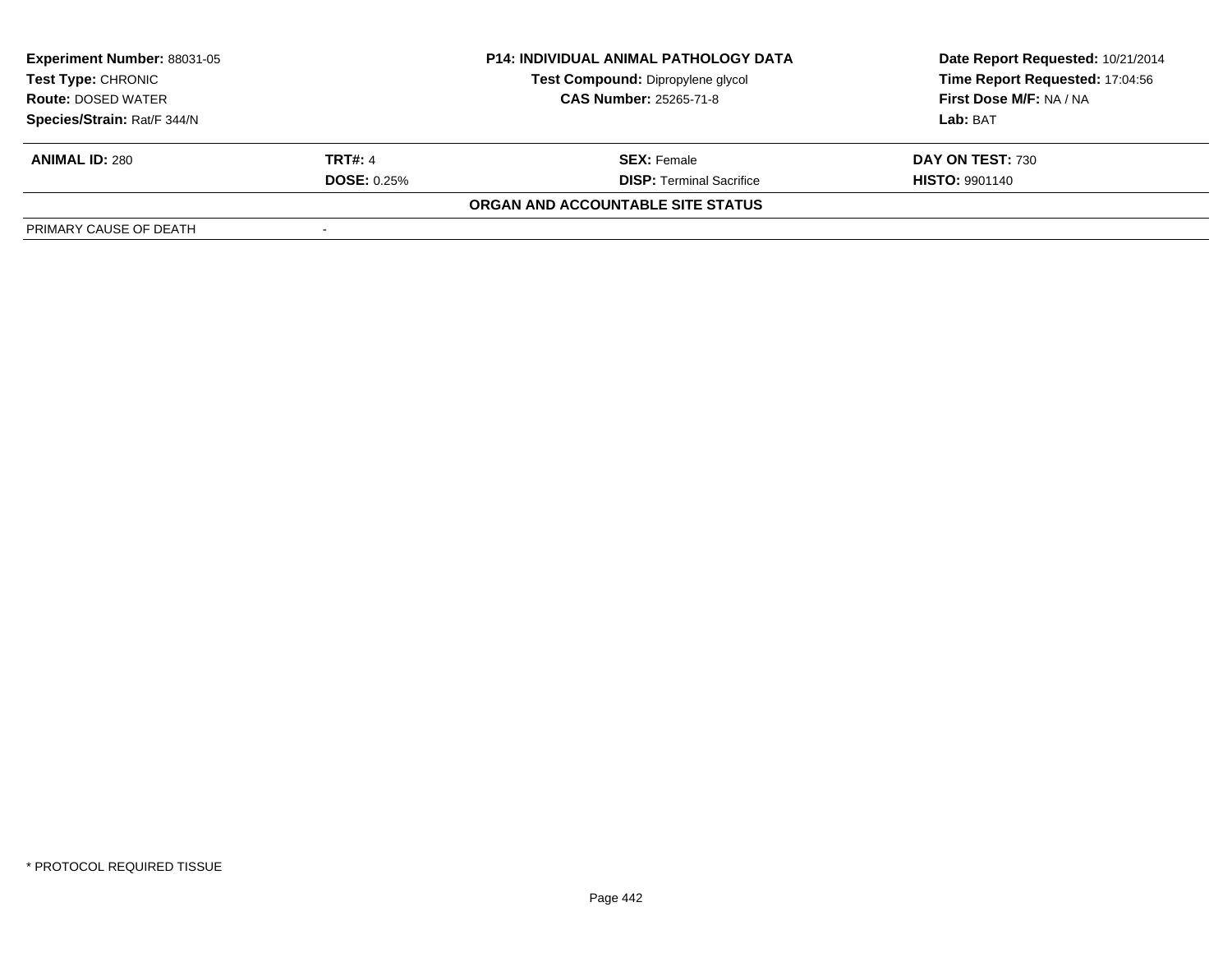| Experiment Number: 88031-05<br>Test Type: CHRONIC<br><b>Route: DOSED WATER</b><br>Species/Strain: Rat/F 344/N |                             | <b>P14: INDIVIDUAL ANIMAL PATHOLOGY DATA</b><br>Test Compound: Dipropylene glycol<br><b>CAS Number: 25265-71-8</b> | Date Report Requested: 10/21/2014<br>Time Report Requested: 17:04:56<br>First Dose M/F: NA / NA<br>Lab: BAT |
|---------------------------------------------------------------------------------------------------------------|-----------------------------|--------------------------------------------------------------------------------------------------------------------|-------------------------------------------------------------------------------------------------------------|
| <b>ANIMAL ID: 281</b>                                                                                         | <b>TRT#: 4</b>              | <b>SEX: Female</b>                                                                                                 | DAY ON TEST: 731                                                                                            |
|                                                                                                               | <b>DOSE: 0.25%</b>          | <b>DISP: Terminal Sacrifice</b>                                                                                    | HISTO: 9901141                                                                                              |
|                                                                                                               |                             | ORGAN AND ACCOUNTABLE SITE STATUS                                                                                  |                                                                                                             |
| <b>NORMAL</b>                                                                                                 |                             |                                                                                                                    |                                                                                                             |
| * Adrenal Medulla                                                                                             | * Bone                      | * Bone Marrow                                                                                                      | * Brain                                                                                                     |
| * Clitoral Gland                                                                                              | * Esophagus                 | * Intestine Large, Cecum                                                                                           | * Intestine Large, Colon                                                                                    |
| * Intestine Large, Rectum                                                                                     | * Intestine Small, Duodenum | * Intestine Small, Ileum                                                                                           | * Intestine Small, Jejunum                                                                                  |
| * Islets, Pancreatic                                                                                          | * Lymph Node, Mesenteric    | * Ovary                                                                                                            | * Pancreas                                                                                                  |
| * Parathyroid Gland                                                                                           | * Salivary Glands           | * Skin                                                                                                             | * Spleen                                                                                                    |
| * Stomach, Forestomach                                                                                        | * Stomach, Glandular        | * Thymus                                                                                                           | * Trachea                                                                                                   |
| * Urinary Bladder                                                                                             | * Uterus                    |                                                                                                                    |                                                                                                             |
| <b>MISSING</b>                                                                                                |                             |                                                                                                                    |                                                                                                             |
| * Lymph Node, Mandibular                                                                                      |                             |                                                                                                                    |                                                                                                             |
| <b>OBSERVATIONS</b>                                                                                           |                             |                                                                                                                    |                                                                                                             |
| * Adrenal Cortex                                                                                              |                             | Hyperplasia                                                                                                        | Mild                                                                                                        |
|                                                                                                               |                             | Hypertrophy                                                                                                        | Mild                                                                                                        |
| * Heart                                                                                                       |                             | Cardiomyopathy                                                                                                     | Minimal                                                                                                     |
| * Kidney                                                                                                      |                             | Nephropathy                                                                                                        | Minimal                                                                                                     |
| * Liver                                                                                                       |                             | <b>Basophilic Focus</b>                                                                                            |                                                                                                             |
|                                                                                                               |                             | Inflammation                                                                                                       | Granulomatous, Focal, Minimal                                                                               |
|                                                                                                               |                             | Inflammation                                                                                                       | Histiocytic, Focal, Minimal                                                                                 |
| [Basophilic Focus TGLS = 3-5]                                                                                 |                             |                                                                                                                    |                                                                                                             |
| * Lung                                                                                                        |                             | <b>Infiltration Cellular</b>                                                                                       | Histiocyte, Minimal                                                                                         |
|                                                                                                               |                             | Inflammation                                                                                                       | Chronic Active, Minimal                                                                                     |
| * Mammary Gland                                                                                               |                             | Fibroadenoma                                                                                                       | Multiple                                                                                                    |
|                                                                                                               |                             | Sarcoma                                                                                                            |                                                                                                             |
| [Fibroadenoma TGLS = $1,2-12+13$ ]                                                                            |                             |                                                                                                                    |                                                                                                             |
| * Nose                                                                                                        | <b>Respirat Epith</b>       | Accumulation, Hyaline Droplet                                                                                      | Marked                                                                                                      |
| * Pituitary Gland                                                                                             | <b>Pars Distalis</b>        | Adenoma                                                                                                            |                                                                                                             |
| [Adenoma TGLS = $4-9$ ]                                                                                       |                             |                                                                                                                    |                                                                                                             |
| * Thyroid Gland                                                                                               | C Cell                      | Hyperplasia                                                                                                        | Mild                                                                                                        |
| PRIMARY CAUSE OF DEATH                                                                                        |                             |                                                                                                                    |                                                                                                             |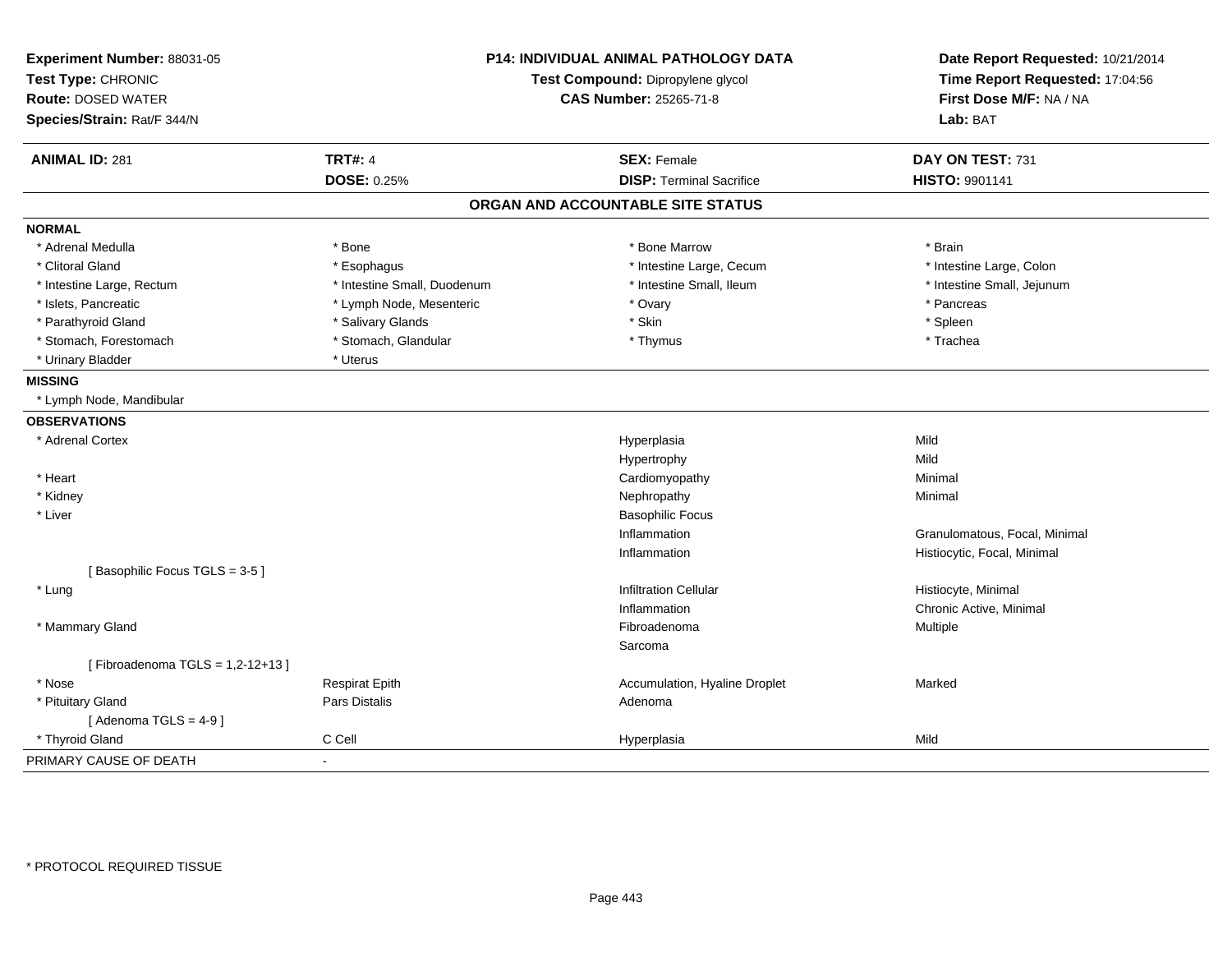| Experiment Number: 88031-05<br>Test Type: CHRONIC<br><b>Route: DOSED WATER</b><br>Species/Strain: Rat/F 344/N | <b>P14: INDIVIDUAL ANIMAL PATHOLOGY DATA</b><br>Test Compound: Dipropylene glycol<br><b>CAS Number: 25265-71-8</b> |                                   | Date Report Requested: 10/21/2014<br>Time Report Requested: 17:04:56<br>First Dose M/F: NA / NA<br>Lab: BAT |
|---------------------------------------------------------------------------------------------------------------|--------------------------------------------------------------------------------------------------------------------|-----------------------------------|-------------------------------------------------------------------------------------------------------------|
| <b>ANIMAL ID: 282</b>                                                                                         | <b>TRT#: 4</b>                                                                                                     | <b>SEX: Female</b>                | DAY ON TEST: 730                                                                                            |
|                                                                                                               | <b>DOSE: 0.25%</b>                                                                                                 | <b>DISP: Terminal Sacrifice</b>   | <b>HISTO: 9901142</b>                                                                                       |
|                                                                                                               |                                                                                                                    | ORGAN AND ACCOUNTABLE SITE STATUS |                                                                                                             |
| <b>NORMAL</b>                                                                                                 |                                                                                                                    |                                   |                                                                                                             |
| * Adrenal Medulla                                                                                             | * Bone                                                                                                             | * Bone Marrow                     | * Brain                                                                                                     |
| * Clitoral Gland                                                                                              | * Esophagus                                                                                                        | * Intestine Large, Cecum          | * Intestine Large, Colon                                                                                    |
| * Intestine Large, Rectum                                                                                     | * Intestine Small, Duodenum                                                                                        | * Intestine Small, Ileum          | * Intestine Small, Jejunum                                                                                  |
| * Islets, Pancreatic                                                                                          | * Lymph Node, Mesenteric                                                                                           | * Ovary                           | * Parathyroid Gland                                                                                         |
| * Salivary Glands                                                                                             | * Skin                                                                                                             | * Spleen                          | * Stomach, Forestomach                                                                                      |
| * Stomach, Glandular                                                                                          | * Thymus                                                                                                           | * Trachea                         | * Urinary Bladder                                                                                           |
| * Uterus                                                                                                      |                                                                                                                    |                                   |                                                                                                             |
| <b>MISSING</b>                                                                                                |                                                                                                                    |                                   |                                                                                                             |
| * Lymph Node, Mandibular                                                                                      |                                                                                                                    |                                   |                                                                                                             |
| <b>OBSERVATIONS</b>                                                                                           |                                                                                                                    |                                   |                                                                                                             |
| * Adrenal Cortex                                                                                              |                                                                                                                    | Hyperplasia                       | Mild                                                                                                        |
| * Heart                                                                                                       |                                                                                                                    | Cardiomyopathy                    | Minimal                                                                                                     |
| * Kidney                                                                                                      |                                                                                                                    | Nephropathy                       | Mild                                                                                                        |
| * Liver                                                                                                       |                                                                                                                    | <b>Basophilic Focus</b>           |                                                                                                             |
|                                                                                                               |                                                                                                                    | Inflammation                      | Histiocytic, Focal, Minimal                                                                                 |
|                                                                                                               |                                                                                                                    | Mixed Cell Focus                  |                                                                                                             |
| [Basophilic Focus TGLS = 2-5]                                                                                 |                                                                                                                    |                                   |                                                                                                             |
| * Lung                                                                                                        | Alveolar Epith                                                                                                     | Hyperplasia                       | Minimal                                                                                                     |
|                                                                                                               |                                                                                                                    | <b>Infiltration Cellular</b>      | Histiocyte, Minimal                                                                                         |
| * Mammary Gland                                                                                               |                                                                                                                    | Carcinoma                         |                                                                                                             |
|                                                                                                               |                                                                                                                    | Fibroadenoma                      |                                                                                                             |
| [ Carcinoma TGLS = 1-12+13 ]                                                                                  |                                                                                                                    |                                   |                                                                                                             |
| [Fibroadenoma TGLS = 3-14]                                                                                    |                                                                                                                    |                                   |                                                                                                             |
| * Nose                                                                                                        | <b>Respirat Epith</b>                                                                                              | Accumulation, Hyaline Droplet     | Marked                                                                                                      |
| * Pancreas                                                                                                    |                                                                                                                    | Hyperplasia                       | Mild                                                                                                        |
| * Pituitary Gland                                                                                             | Pars Distalis                                                                                                      | Adenoma                           |                                                                                                             |
| [Adenoma TGLS = $4-9$ ]                                                                                       |                                                                                                                    |                                   |                                                                                                             |
| * Thyroid Gland                                                                                               | C Cell                                                                                                             | Hyperplasia                       | Mild                                                                                                        |
| PRIMARY CAUSE OF DEATH                                                                                        | ä,                                                                                                                 |                                   |                                                                                                             |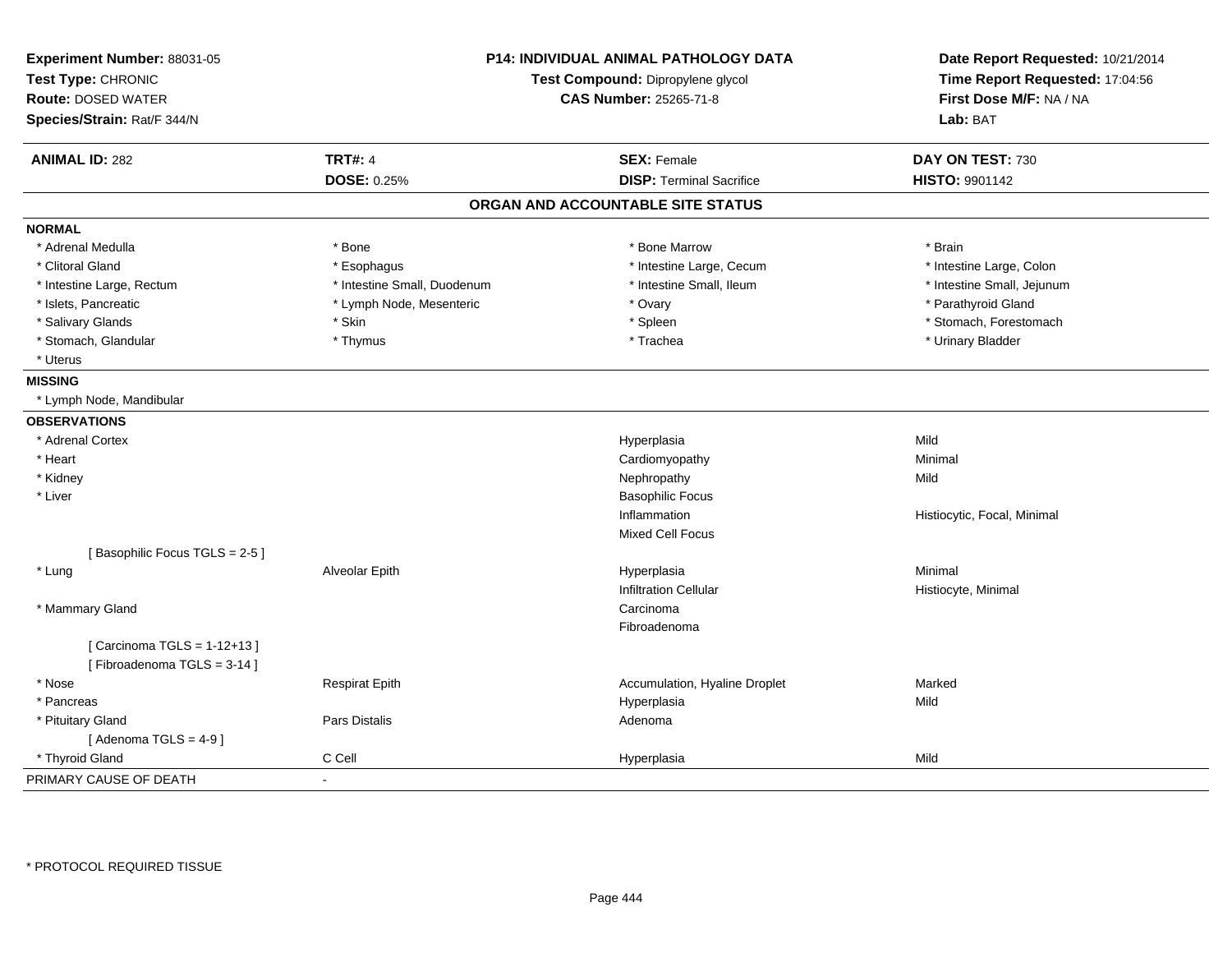| Experiment Number: 88031-05<br>Test Type: CHRONIC |                             | <b>P14: INDIVIDUAL ANIMAL PATHOLOGY DATA</b><br>Test Compound: Dipropylene glycol | Date Report Requested: 10/21/2014<br>Time Report Requested: 17:04:56 |
|---------------------------------------------------|-----------------------------|-----------------------------------------------------------------------------------|----------------------------------------------------------------------|
| <b>Route: DOSED WATER</b>                         |                             | CAS Number: 25265-71-8                                                            | First Dose M/F: NA / NA                                              |
| Species/Strain: Rat/F 344/N                       |                             |                                                                                   | Lab: BAT                                                             |
| <b>ANIMAL ID: 283</b>                             | <b>TRT#: 4</b>              | <b>SEX: Female</b>                                                                | DAY ON TEST: 542                                                     |
|                                                   | <b>DOSE: 0.25%</b>          | <b>DISP:</b> Moribund Sacrifice                                                   | HISTO: 9901143                                                       |
|                                                   |                             | ORGAN AND ACCOUNTABLE SITE STATUS                                                 |                                                                      |
| <b>NORMAL</b>                                     |                             |                                                                                   |                                                                      |
| * Bone                                            | * Bone Marrow               | * Brain                                                                           | * Clitoral Gland                                                     |
| * Esophagus                                       | * Heart                     | * Intestine Large, Cecum                                                          | * Intestine Large, Colon                                             |
| * Intestine Large, Rectum                         | * Intestine Small, Duodenum | * Intestine Small, Jejunum                                                        | * Islets, Pancreatic                                                 |
| * Mammary Gland                                   | * Ovary                     | * Pancreas                                                                        | * Parathyroid Gland                                                  |
| * Salivary Glands                                 | * Skin                      | * Stomach, Forestomach                                                            | * Stomach, Glandular                                                 |
| * Thymus                                          | * Trachea                   | * Urinary Bladder                                                                 | * Uterus                                                             |
| <b>AUTO PRECLUDES DIAG.</b>                       |                             |                                                                                   |                                                                      |
| * Intestine Small, Ileum                          |                             |                                                                                   |                                                                      |
| <b>OBSERVATIONS</b>                               |                             |                                                                                   |                                                                      |
| * Adrenal Cortex                                  |                             | Hyperplasia                                                                       | Minimal                                                              |
| * Adrenal Medulla                                 |                             | Hyperplasia                                                                       | Mild                                                                 |
| * Kidney                                          |                             | Hydronephrosis                                                                    | Mild                                                                 |
|                                                   |                             | Leukemia Mononuclear                                                              |                                                                      |
|                                                   |                             | Nephropathy                                                                       | Mild                                                                 |
| [Hydronephrosis TGLS = 4-6]                       |                             |                                                                                   |                                                                      |
| * Liver                                           |                             | <b>Basophilic Focus</b>                                                           |                                                                      |
|                                                   |                             | Inflammation                                                                      | Histiocytic, Focal, Minimal                                          |
|                                                   |                             | Leukemia Mononuclear                                                              |                                                                      |
| [ Leukemia Mononuclear TGLS = 3-5 ]               |                             |                                                                                   |                                                                      |
| * Lung                                            |                             | <b>Infiltration Cellular</b>                                                      | Histiocyte, Minimal                                                  |
|                                                   |                             | Leukemia Mononuclear                                                              |                                                                      |
| Lymph Node                                        | Mediastinal                 | Leukemia Mononuclear                                                              |                                                                      |
| * Lymph Node, Mandibular                          |                             | Leukemia Mononuclear                                                              |                                                                      |
| * Lymph Node, Mesenteric                          |                             | Leukemia Mononuclear                                                              |                                                                      |
| Mesentery                                         | Fat                         | Hemorrhage                                                                        | Moderate                                                             |
|                                                   | Fat                         | Necrosis                                                                          | Mild                                                                 |
| [Hemorrhage TGLS = 5-15]                          |                             |                                                                                   |                                                                      |
| [ Necrosis TGLS = $7-14$ ]                        |                             |                                                                                   |                                                                      |
| * Nose                                            | <b>Respirat Epith</b>       | Accumulation, Hyaline Droplet                                                     | Mild                                                                 |
| * Pituitary Gland                                 | Pars Distalis               | Adenoma                                                                           |                                                                      |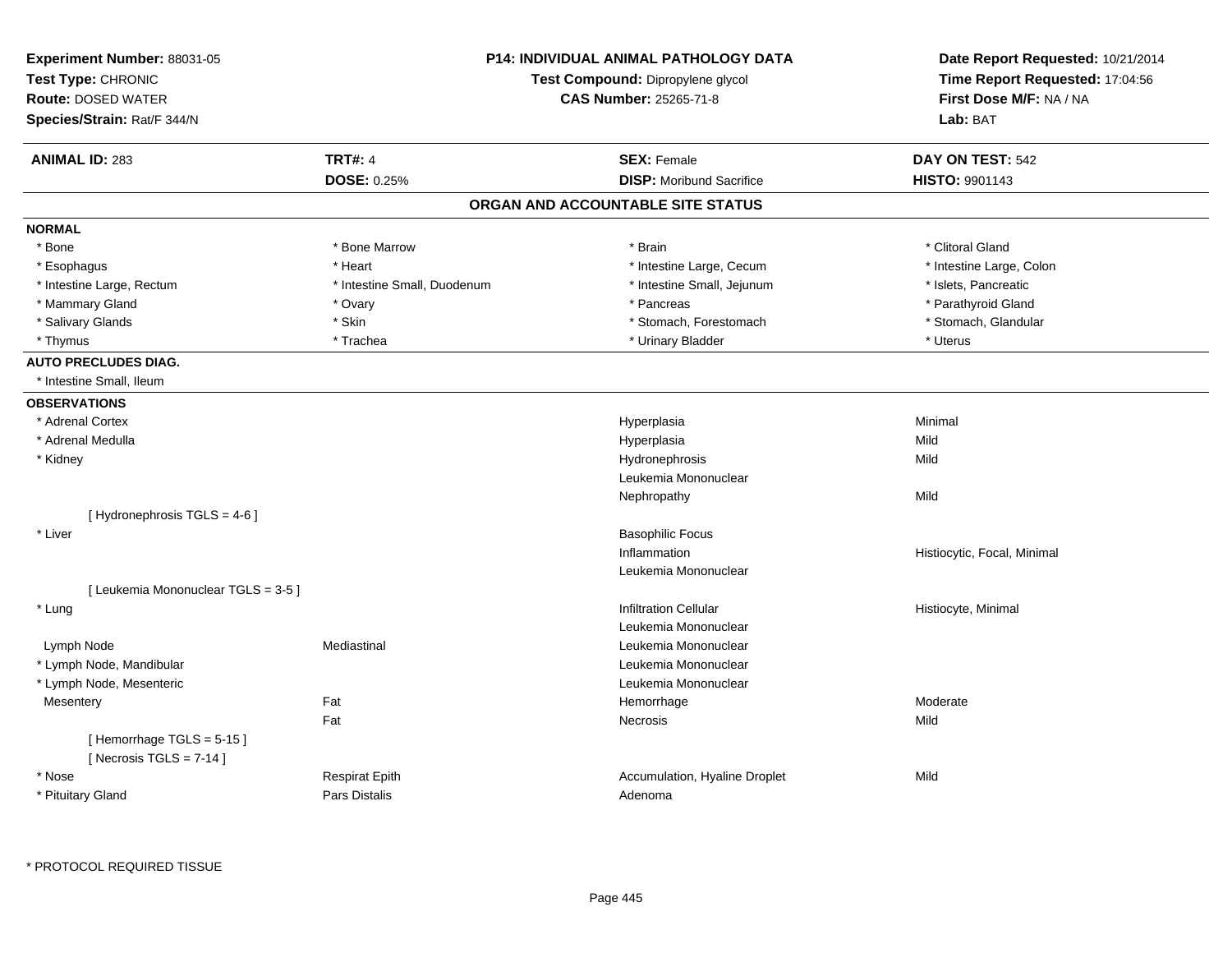| Experiment Number: 88031-05<br><b>Test Type: CHRONIC</b><br><b>Route: DOSED WATER</b><br>Species/Strain: Rat/F 344/N |                                  | <b>P14: INDIVIDUAL ANIMAL PATHOLOGY DATA</b><br>Test Compound: Dipropylene glycol<br><b>CAS Number: 25265-71-8</b> | Date Report Requested: 10/21/2014<br>Time Report Requested: 17:04:56<br>First Dose M/F: NA / NA<br>Lab: BAT |
|----------------------------------------------------------------------------------------------------------------------|----------------------------------|--------------------------------------------------------------------------------------------------------------------|-------------------------------------------------------------------------------------------------------------|
| <b>ANIMAL ID: 283</b>                                                                                                | <b>TRT#: 4</b>                   | <b>SEX: Female</b>                                                                                                 | DAY ON TEST: 542                                                                                            |
|                                                                                                                      | <b>DOSE: 0.25%</b>               | <b>DISP:</b> Moribund Sacrifice                                                                                    | <b>HISTO: 9901143</b>                                                                                       |
|                                                                                                                      |                                  | ORGAN AND ACCOUNTABLE SITE STATUS                                                                                  |                                                                                                             |
| [ Adenoma TGLS = 6-9 ]                                                                                               |                                  |                                                                                                                    |                                                                                                             |
| * Spleen                                                                                                             |                                  | Leukemia Mononuclear                                                                                               |                                                                                                             |
| [ Leukemia Mononuclear TGLS = 1-12 ]                                                                                 |                                  |                                                                                                                    |                                                                                                             |
| * Thyroid Gland                                                                                                      | C Cell                           | Hyperplasia                                                                                                        | Minimal                                                                                                     |
| * Urin Bladder                                                                                                       |                                  |                                                                                                                    |                                                                                                             |
| Note: Bladder was within normal limits microscopically.                                                              |                                  |                                                                                                                    |                                                                                                             |
| PRIMARY CAUSE OF DEATH                                                                                               | Leukemia Mononuclear<br>- Spleen |                                                                                                                    |                                                                                                             |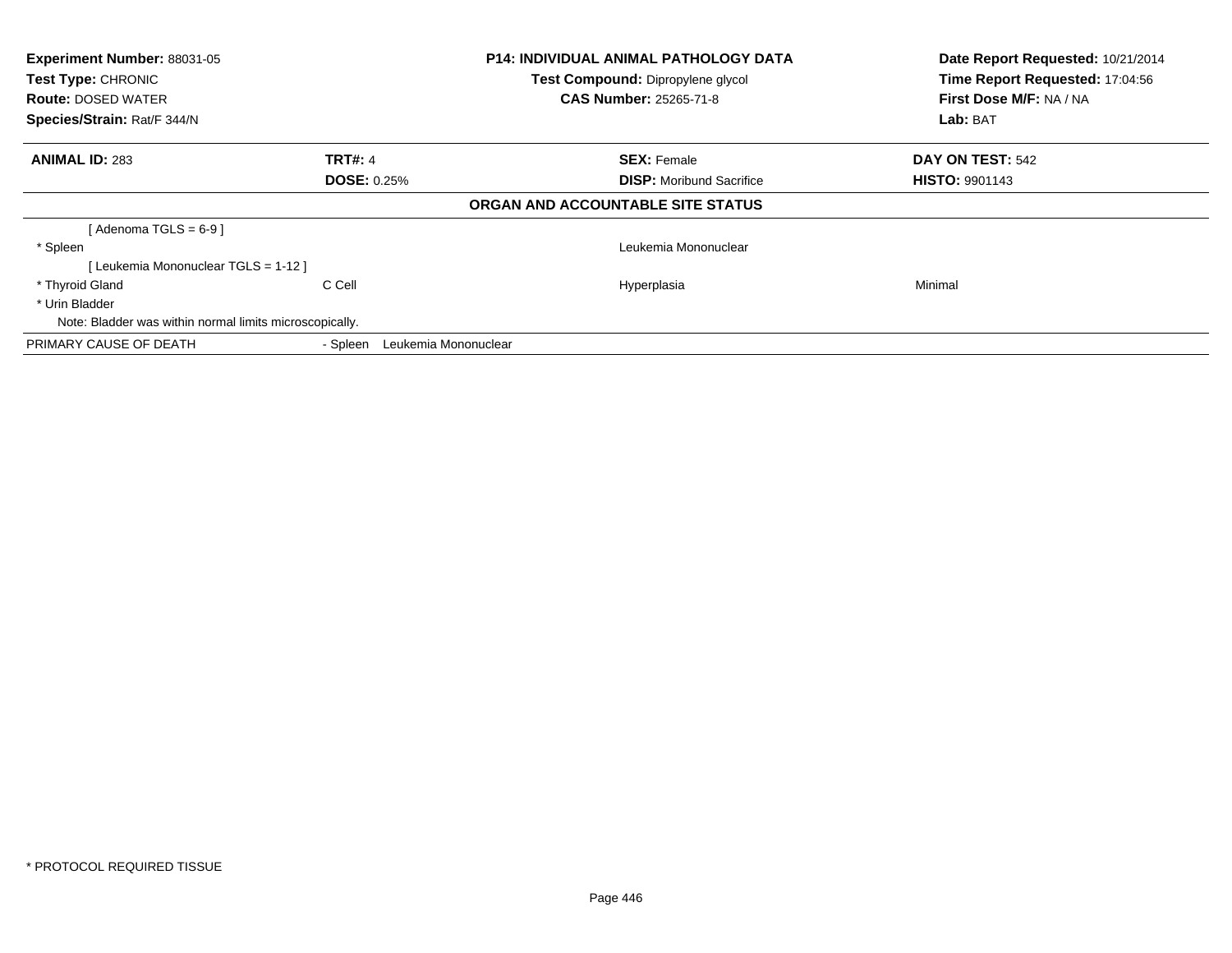| Experiment Number: 88031-05<br>Test Type: CHRONIC<br><b>Route: DOSED WATER</b><br>Species/Strain: Rat/F 344/N |                                                                                                    | <b>P14: INDIVIDUAL ANIMAL PATHOLOGY DATA</b><br>Test Compound: Dipropylene glycol<br><b>CAS Number: 25265-71-8</b> | Date Report Requested: 10/21/2014<br>Time Report Requested: 17:04:56<br>First Dose M/F: NA / NA<br>Lab: BAT |
|---------------------------------------------------------------------------------------------------------------|----------------------------------------------------------------------------------------------------|--------------------------------------------------------------------------------------------------------------------|-------------------------------------------------------------------------------------------------------------|
| <b>ANIMAL ID: 284</b>                                                                                         | <b>TRT#: 4</b>                                                                                     | <b>SEX: Female</b>                                                                                                 | DAY ON TEST: 425                                                                                            |
|                                                                                                               | <b>DOSE: 0.25%</b>                                                                                 | <b>DISP: Natural Death</b>                                                                                         | <b>HISTO: 9901144</b>                                                                                       |
|                                                                                                               |                                                                                                    | ORGAN AND ACCOUNTABLE SITE STATUS                                                                                  |                                                                                                             |
| <b>NORMAL</b>                                                                                                 |                                                                                                    |                                                                                                                    |                                                                                                             |
| * Adrenal Cortex                                                                                              | * Adrenal Medulla                                                                                  | * Bone                                                                                                             | * Bone Marrow                                                                                               |
| * Brain                                                                                                       | * Clitoral Gland                                                                                   | * Esophagus                                                                                                        | * Intestine Large, Colon                                                                                    |
| * Intestine Large, Rectum                                                                                     | * Intestine Small, Duodenum                                                                        | * Islets, Pancreatic                                                                                               | * Lymph Node, Mandibular                                                                                    |
| * Lymph Node, Mesenteric                                                                                      | * Mammary Gland                                                                                    | * Ovary                                                                                                            | * Pancreas                                                                                                  |
| * Parathyroid Gland                                                                                           | * Pituitary Gland                                                                                  | * Salivary Glands                                                                                                  | * Skin                                                                                                      |
| * Spleen                                                                                                      | * Stomach, Forestomach                                                                             | * Stomach, Glandular                                                                                               | * Thymus                                                                                                    |
| * Thyroid Gland                                                                                               | * Trachea                                                                                          | * Urinary Bladder                                                                                                  | * Uterus                                                                                                    |
| <b>AUTO PRECLUDES DIAG.</b>                                                                                   |                                                                                                    |                                                                                                                    |                                                                                                             |
| * Intestine Large, Cecum                                                                                      | * Intestine Small, Ileum                                                                           | * Intestine Small, Jejunum                                                                                         |                                                                                                             |
| <b>OBSERVATIONS</b>                                                                                           |                                                                                                    |                                                                                                                    |                                                                                                             |
| * Heart                                                                                                       |                                                                                                    | Cardiomyopathy                                                                                                     | Minimal                                                                                                     |
| * Kidney                                                                                                      |                                                                                                    | Nephropathy                                                                                                        | Minimal                                                                                                     |
| * Liver                                                                                                       |                                                                                                    | <b>Basophilic Focus</b>                                                                                            |                                                                                                             |
|                                                                                                               |                                                                                                    | Inflammation                                                                                                       | Histiocytic, Focal, Minimal                                                                                 |
|                                                                                                               |                                                                                                    | Inflammation                                                                                                       | Granulomatous, Focal, Minimal                                                                               |
| * Lung                                                                                                        |                                                                                                    | <b>Infiltration Cellular</b>                                                                                       | Histiocyte, Minimal                                                                                         |
|                                                                                                               | Note: TGL 1, "discoloration, dark red" noted at necropsy, was due to post mortem pooling of blood. |                                                                                                                    |                                                                                                             |
| * Nose                                                                                                        | <b>Respirat Epith</b>                                                                              | Accumulation, Hyaline Droplet                                                                                      | Mild                                                                                                        |
| PRIMARY CAUSE OF DEATH                                                                                        | - UNCERTAIN                                                                                        |                                                                                                                    |                                                                                                             |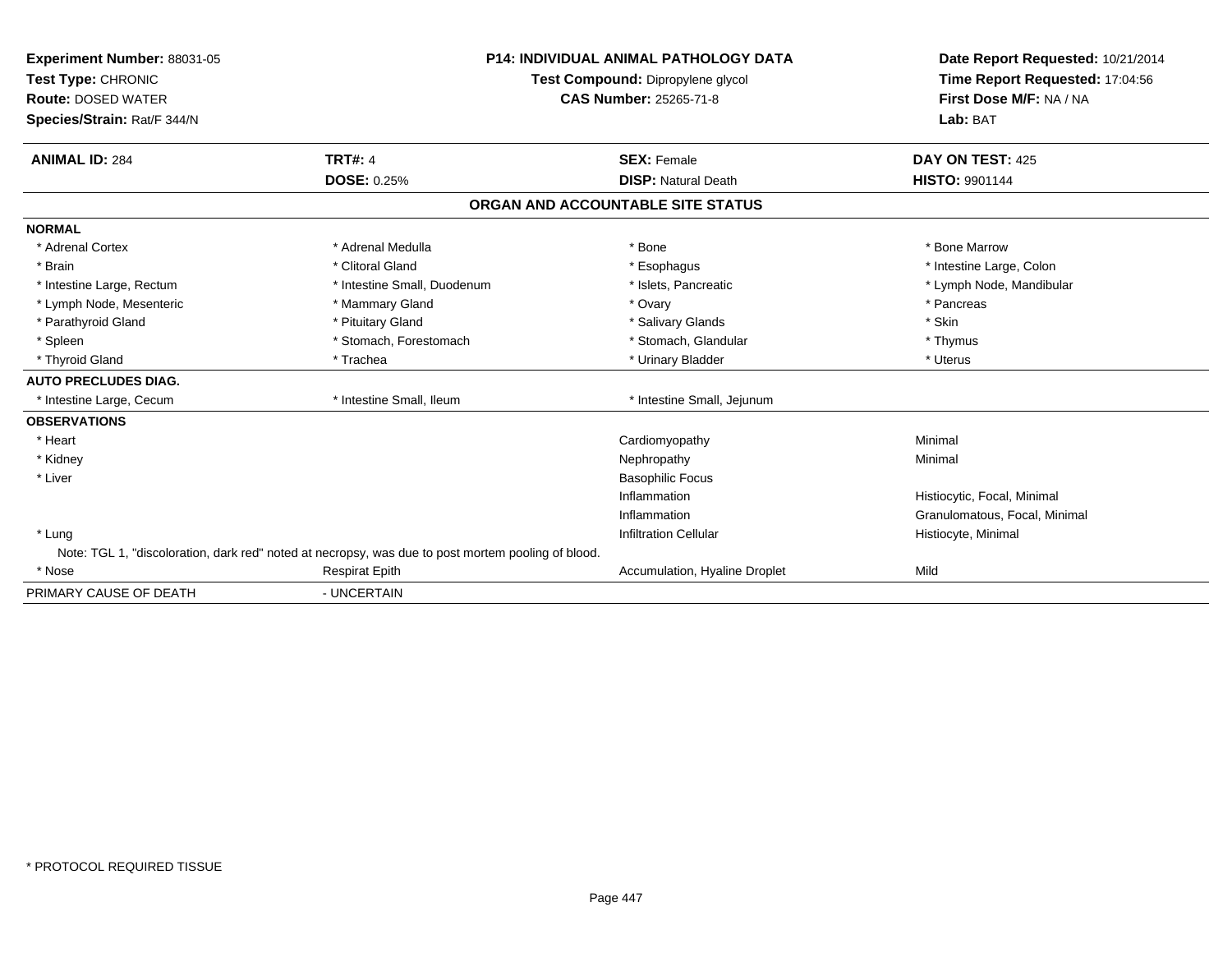| Experiment Number: 88031-05   | <b>P14: INDIVIDUAL ANIMAL PATHOLOGY DATA</b><br>Test Compound: Dipropylene glycol |                                   | Date Report Requested: 10/21/2014 |
|-------------------------------|-----------------------------------------------------------------------------------|-----------------------------------|-----------------------------------|
| Test Type: CHRONIC            |                                                                                   |                                   | Time Report Requested: 17:04:56   |
| <b>Route: DOSED WATER</b>     |                                                                                   | <b>CAS Number: 25265-71-8</b>     | First Dose M/F: NA / NA           |
| Species/Strain: Rat/F 344/N   |                                                                                   |                                   | Lab: BAT                          |
| <b>ANIMAL ID: 285</b>         | <b>TRT#: 4</b>                                                                    | <b>SEX: Female</b>                | DAY ON TEST: 730                  |
|                               | DOSE: 0.25%                                                                       | <b>DISP: Terminal Sacrifice</b>   | HISTO: 9901145                    |
|                               |                                                                                   | ORGAN AND ACCOUNTABLE SITE STATUS |                                   |
| <b>NORMAL</b>                 |                                                                                   |                                   |                                   |
| * Adrenal Medulla             | * Bone                                                                            | * Bone Marrow                     | * Brain                           |
| * Esophagus                   | * Intestine Large, Cecum                                                          | * Intestine Large, Colon          | * Intestine Large, Rectum         |
| * Intestine Small, Duodenum   | * Intestine Small, Ileum                                                          | * Intestine Small, Jejunum        | * Islets, Pancreatic              |
| * Lymph Node, Mesenteric      | * Mammary Gland                                                                   | * Ovary                           | * Pancreas                        |
| * Parathyroid Gland           | * Pituitary Gland                                                                 | * Salivary Glands                 | * Skin                            |
| * Spleen                      | * Stomach, Forestomach                                                            | * Stomach, Glandular              | * Thymus                          |
| * Trachea                     | * Urinary Bladder                                                                 | * Uterus                          |                                   |
| <b>MISSING</b>                |                                                                                   |                                   |                                   |
| * Lymph Node, Mandibular      |                                                                                   |                                   |                                   |
| <b>OBSERVATIONS</b>           |                                                                                   |                                   |                                   |
| * Adrenal Cortex              |                                                                                   | Hyperplasia                       | Minimal                           |
| * Clitoral Gland              |                                                                                   | Adenoma                           |                                   |
| * Heart                       |                                                                                   | Cardiomyopathy                    | Minimal                           |
| * Kidney                      |                                                                                   | Nephropathy                       | Minimal                           |
| * Liver                       |                                                                                   | <b>Basophilic Focus</b>           |                                   |
|                               |                                                                                   | Clear Cell Focus                  |                                   |
|                               |                                                                                   | Inflammation                      | Granulomatous, Focal, Minimal     |
|                               |                                                                                   | Inflammation                      | Histiocytic, Focal, Minimal       |
| [Basophilic Focus TGLS = 1-5] |                                                                                   |                                   |                                   |
| * Lung                        | Alveolar Epith                                                                    | Hyperplasia                       | Minimal                           |
|                               |                                                                                   | <b>Infiltration Cellular</b>      | Histiocyte, Minimal               |
|                               |                                                                                   | Inflammation                      | Chronic Active, Minimal           |
| * Nose                        | <b>Respirat Epith</b>                                                             | Accumulation, Hyaline Droplet     | Marked                            |
| * Thyroid Gland               | C Cell                                                                            | Hyperplasia                       | Mild                              |
| PRIMARY CAUSE OF DEATH        | $\blacksquare$                                                                    |                                   |                                   |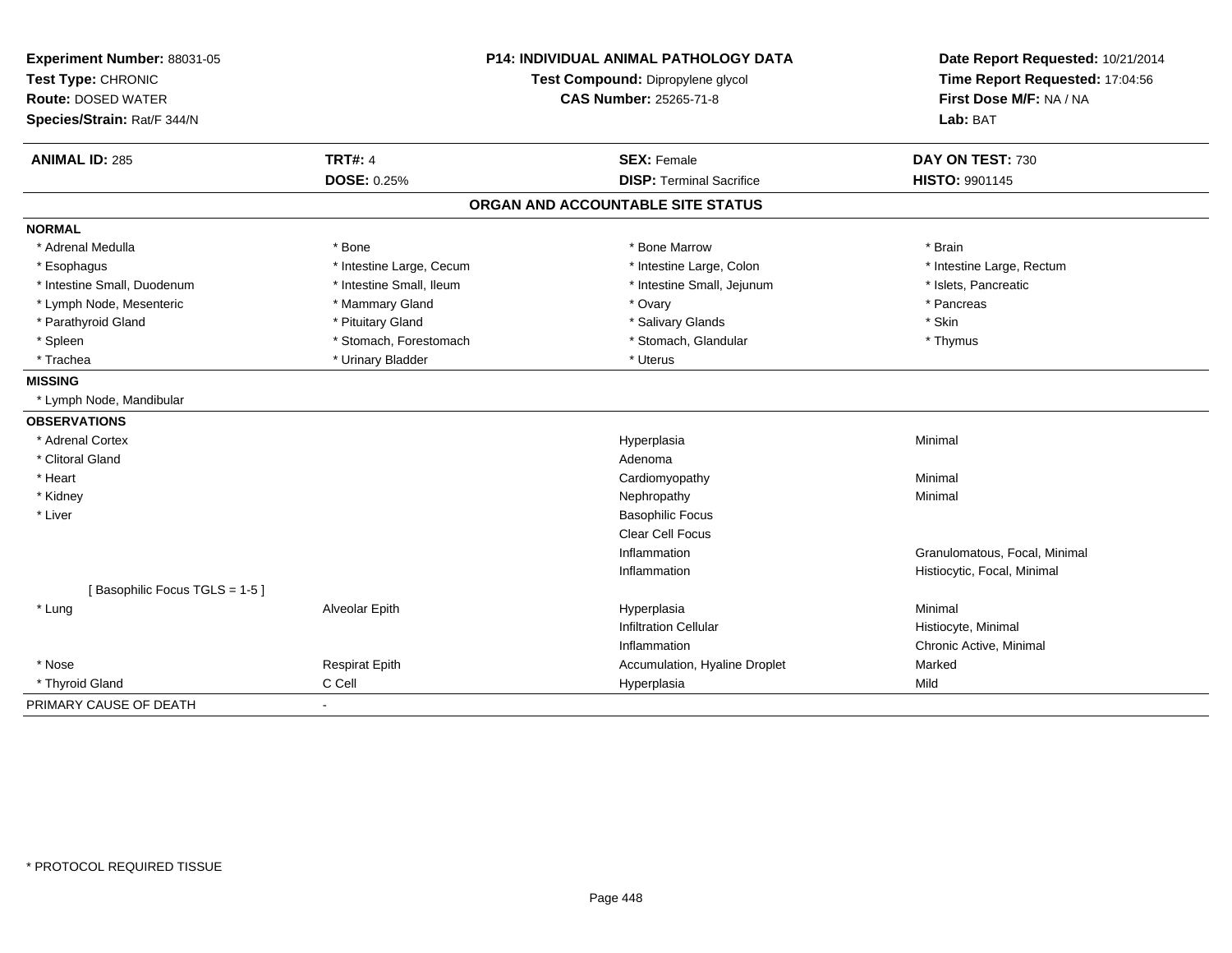| Experiment Number: 88031-05<br>Test Type: CHRONIC<br><b>Route: DOSED WATER</b><br>Species/Strain: Rat/F 344/N |                             | <b>P14: INDIVIDUAL ANIMAL PATHOLOGY DATA</b><br>Test Compound: Dipropylene glycol<br><b>CAS Number: 25265-71-8</b> | Date Report Requested: 10/21/2014<br>Time Report Requested: 17:04:56<br>First Dose M/F: NA / NA<br>Lab: BAT |
|---------------------------------------------------------------------------------------------------------------|-----------------------------|--------------------------------------------------------------------------------------------------------------------|-------------------------------------------------------------------------------------------------------------|
| <b>ANIMAL ID: 286</b>                                                                                         | <b>TRT#: 4</b>              | <b>SEX: Female</b>                                                                                                 | DAY ON TEST: 731                                                                                            |
|                                                                                                               | <b>DOSE: 0.25%</b>          | <b>DISP: Terminal Sacrifice</b>                                                                                    | HISTO: 9901146                                                                                              |
|                                                                                                               |                             | ORGAN AND ACCOUNTABLE SITE STATUS                                                                                  |                                                                                                             |
| <b>NORMAL</b>                                                                                                 |                             |                                                                                                                    |                                                                                                             |
| * Adrenal Medulla                                                                                             | * Bone                      | * Bone Marrow                                                                                                      | * Brain                                                                                                     |
| * Clitoral Gland                                                                                              | * Esophagus                 | * Intestine Large, Cecum                                                                                           | * Intestine Large, Colon                                                                                    |
| * Intestine Large, Rectum                                                                                     | * Intestine Small, Duodenum | * Intestine Small, Ileum                                                                                           | * Intestine Small, Jejunum                                                                                  |
| * Islets, Pancreatic                                                                                          | * Lymph Node, Mesenteric    | * Nose                                                                                                             | * Ovary                                                                                                     |
| * Pancreas                                                                                                    | * Parathyroid Gland         | * Spleen                                                                                                           | * Stomach, Forestomach                                                                                      |
| * Stomach, Glandular                                                                                          | * Thymus                    | * Trachea                                                                                                          | * Urinary Bladder                                                                                           |
| * Uterus                                                                                                      |                             |                                                                                                                    |                                                                                                             |
| <b>MISSING</b>                                                                                                |                             |                                                                                                                    |                                                                                                             |
| * Lymph Node, Mandibular                                                                                      |                             |                                                                                                                    |                                                                                                             |
| <b>OBSERVATIONS</b>                                                                                           |                             |                                                                                                                    |                                                                                                             |
| * Adrenal Cortex                                                                                              |                             | Hyperplasia                                                                                                        | Moderate                                                                                                    |
| * Heart                                                                                                       |                             | Cardiomyopathy                                                                                                     | Minimal                                                                                                     |
| * Kidney                                                                                                      |                             | Nephropathy                                                                                                        | Minimal                                                                                                     |
| * Liver                                                                                                       |                             | <b>Basophilic Focus</b>                                                                                            |                                                                                                             |
|                                                                                                               |                             | <b>Clear Cell Focus</b>                                                                                            |                                                                                                             |
|                                                                                                               |                             | Inflammation                                                                                                       | Granulomatous, Focal, Minimal                                                                               |
|                                                                                                               |                             | Inflammation                                                                                                       | Histiocytic, Focal, Minimal                                                                                 |
| [Basophilic Focus TGLS = 3-5]                                                                                 |                             |                                                                                                                    |                                                                                                             |
| * Lung                                                                                                        |                             | <b>Infiltration Cellular</b>                                                                                       | Histiocyte, Minimal                                                                                         |
| Lymph Node                                                                                                    | Mediastinal                 | Ectasia                                                                                                            | Mild                                                                                                        |
| [ Ectasia TGLS = $4-2$ ]                                                                                      |                             |                                                                                                                    |                                                                                                             |
| * Mammary Gland                                                                                               |                             | Fibroadenoma                                                                                                       | Multiple                                                                                                    |
| [Fibroadenoma TGLS = 2,5-13+14+15]                                                                            |                             |                                                                                                                    |                                                                                                             |
| * Pituitary Gland                                                                                             | Pars Distalis               | Hyperplasia                                                                                                        | Mild                                                                                                        |
| * Salivary Glands                                                                                             |                             | Atrophy                                                                                                            | Minimal                                                                                                     |
| * Skin                                                                                                        |                             | Trichoepithelioma                                                                                                  |                                                                                                             |
| [ Trichoepithelioma TGLS = 1-12 ]                                                                             |                             |                                                                                                                    |                                                                                                             |
| * Thyroid Gland                                                                                               | C Cell                      | Hyperplasia                                                                                                        | Minimal                                                                                                     |
| PRIMARY CAUSE OF DEATH                                                                                        |                             |                                                                                                                    |                                                                                                             |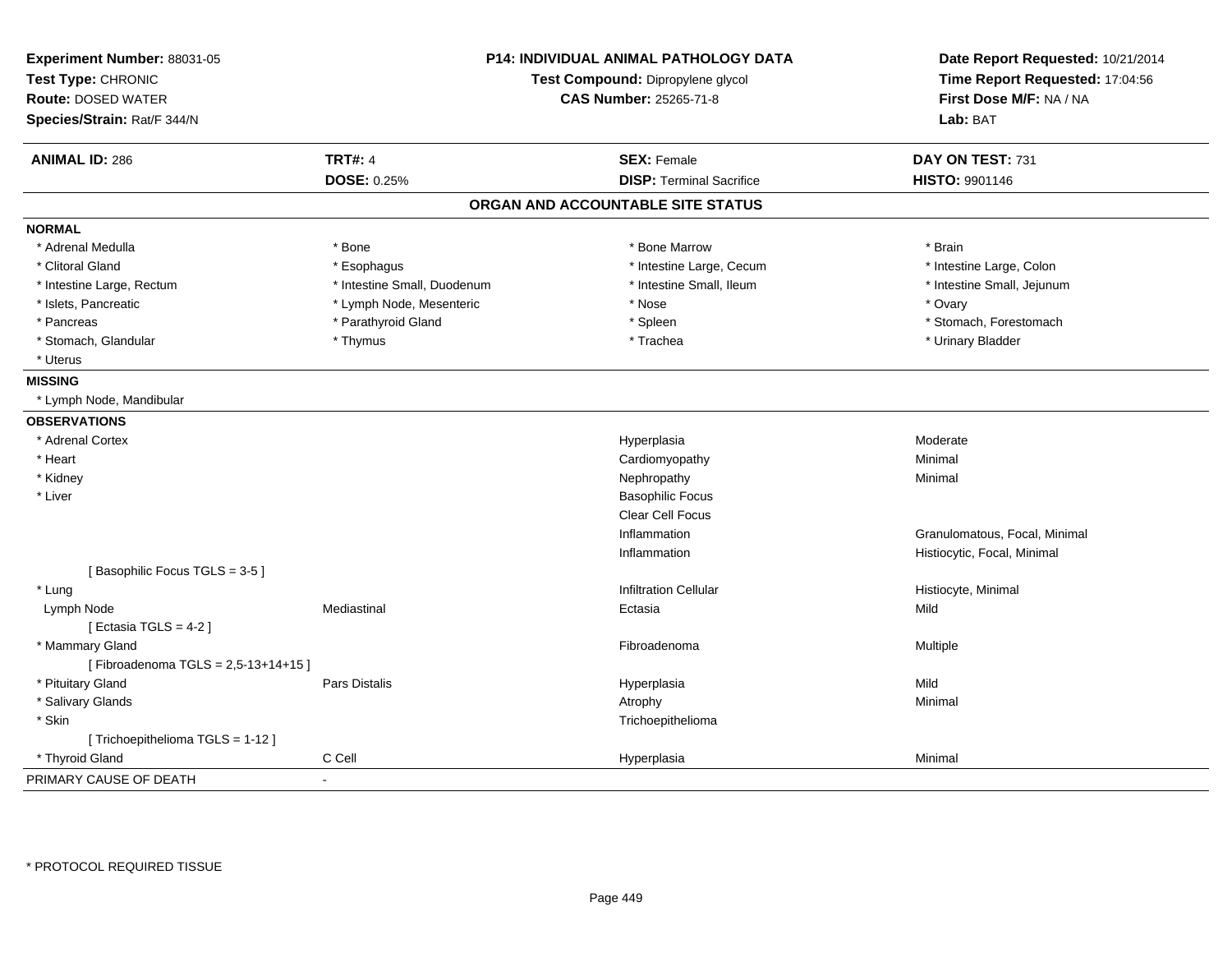| Experiment Number: 88031-05 | <b>P14: INDIVIDUAL ANIMAL PATHOLOGY DATA</b><br>Test Compound: Dipropylene glycol |                                   | Date Report Requested: 10/21/2014 |
|-----------------------------|-----------------------------------------------------------------------------------|-----------------------------------|-----------------------------------|
| Test Type: CHRONIC          |                                                                                   |                                   | Time Report Requested: 17:04:56   |
| <b>Route: DOSED WATER</b>   |                                                                                   | <b>CAS Number: 25265-71-8</b>     | First Dose M/F: NA / NA           |
| Species/Strain: Rat/F 344/N |                                                                                   |                                   | Lab: BAT                          |
| <b>ANIMAL ID: 287</b>       | <b>TRT#: 4</b>                                                                    | <b>SEX: Female</b>                | DAY ON TEST: 585                  |
|                             | <b>DOSE: 0.25%</b>                                                                | <b>DISP:</b> Moribund Sacrifice   | <b>HISTO: 9901147</b>             |
|                             |                                                                                   | ORGAN AND ACCOUNTABLE SITE STATUS |                                   |
| <b>NORMAL</b>               |                                                                                   |                                   |                                   |
| * Adrenal Cortex            | * Adrenal Medulla                                                                 | * Bone                            | * Bone Marrow                     |
| * Brain                     | * Esophagus                                                                       | * Heart                           | * Intestine Large, Cecum          |
| * Intestine Large, Colon    | * Intestine Large, Rectum                                                         | * Intestine Small, Duodenum       | * Intestine Small, Ileum          |
| * Intestine Small, Jejunum  | * Islets, Pancreatic                                                              | * Lymph Node, Mesenteric          | * Ovary                           |
| * Pancreas                  | * Parathyroid Gland                                                               | * Skin                            | * Spleen                          |
| * Stomach, Glandular        | * Thymus                                                                          | * Trachea                         | * Urinary Bladder                 |
| <b>MISSING</b>              |                                                                                   |                                   |                                   |
| * Lymph Node, Mandibular    |                                                                                   |                                   |                                   |
| <b>OBSERVATIONS</b>         |                                                                                   |                                   |                                   |
| * Clitoral Gland            |                                                                                   | Adenoma                           |                                   |
| * Kidney                    |                                                                                   | Nephropathy                       | Mild                              |
| * Liver                     |                                                                                   | <b>Basophilic Focus</b>           |                                   |
|                             |                                                                                   | <b>Fatty Change</b>               | Mild                              |
| * Lung                      | Alveolar Epith                                                                    | Hyperplasia                       | Minimal                           |
|                             |                                                                                   | <b>Infiltration Cellular</b>      | Histiocyte, Minimal               |
| * Mammary Gland             |                                                                                   | Fibroadenoma                      |                                   |
| [Fibroadenoma TGLS = 2-12]  |                                                                                   |                                   |                                   |
| * Nose                      | <b>Respirat Epith</b>                                                             | Accumulation, Hyaline Droplet     | Moderate                          |
| * Pituitary Gland           | <b>Pars Distalis</b>                                                              | Adenoma                           |                                   |
| [Adenoma TGLS = $1-9$ ]     |                                                                                   |                                   |                                   |
| * Salivary Glands           |                                                                                   | Inflammation                      | Suppurative, Minimal              |
| * Stomach, Forestomach      |                                                                                   | Hyperplasia                       | Squamous, Mild                    |
| * Thyroid Gland             | C Cell                                                                            | Hyperplasia                       | Minimal                           |
| * Uterus                    |                                                                                   | Polyp Stromal                     |                                   |
| PRIMARY CAUSE OF DEATH      | - Pituitary Gland Pars Distalis Adenoma                                           |                                   |                                   |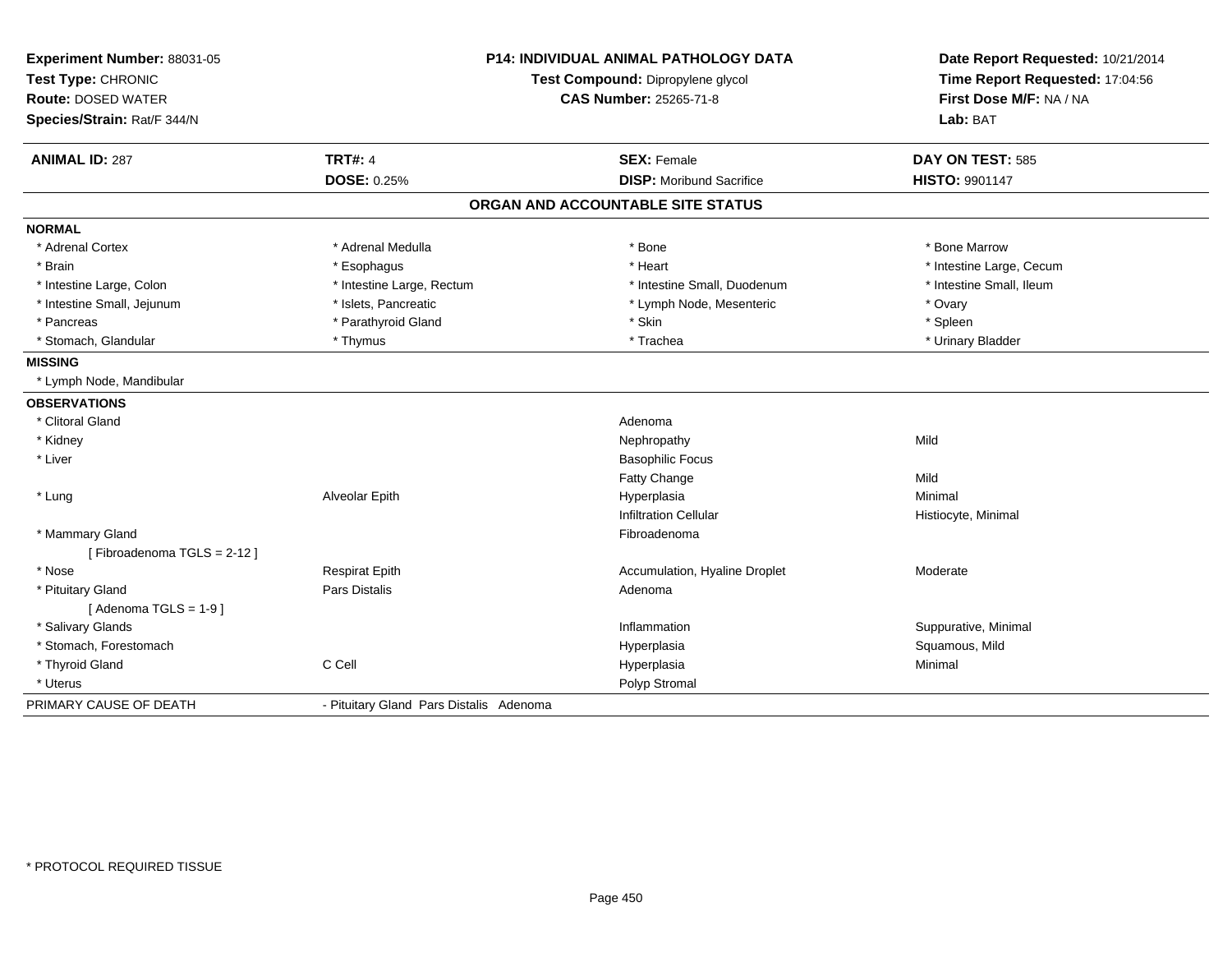| Experiment Number: 88031-05<br>Test Type: CHRONIC<br><b>Route: DOSED WATER</b><br>Species/Strain: Rat/F 344/N |                             | <b>P14: INDIVIDUAL ANIMAL PATHOLOGY DATA</b><br>Test Compound: Dipropylene glycol<br><b>CAS Number: 25265-71-8</b> | Date Report Requested: 10/21/2014<br>Time Report Requested: 17:04:56<br>First Dose M/F: NA / NA<br>Lab: BAT |
|---------------------------------------------------------------------------------------------------------------|-----------------------------|--------------------------------------------------------------------------------------------------------------------|-------------------------------------------------------------------------------------------------------------|
| <b>ANIMAL ID: 288</b>                                                                                         | <b>TRT#: 4</b>              | <b>SEX: Female</b>                                                                                                 | DAY ON TEST: 641                                                                                            |
|                                                                                                               | DOSE: 0.25%                 | <b>DISP: Natural Death</b>                                                                                         | HISTO: 9901148                                                                                              |
|                                                                                                               |                             | ORGAN AND ACCOUNTABLE SITE STATUS                                                                                  |                                                                                                             |
| <b>NORMAL</b>                                                                                                 |                             |                                                                                                                    |                                                                                                             |
| * Adrenal Medulla                                                                                             | * Bone                      | * Bone Marrow                                                                                                      | * Brain                                                                                                     |
| * Clitoral Gland                                                                                              | * Esophagus                 | * Intestine Large, Cecum                                                                                           | * Intestine Large, Colon                                                                                    |
| * Intestine Large, Rectum                                                                                     | * Intestine Small, Duodenum | * Intestine Small, Ileum                                                                                           | * Intestine Small, Jejunum                                                                                  |
| * Islets, Pancreatic                                                                                          | * Mammary Gland             | * Ovary                                                                                                            | * Pancreas                                                                                                  |
| * Parathyroid Gland                                                                                           | * Salivary Glands           | * Skin                                                                                                             | * Stomach, Forestomach                                                                                      |
| * Thymus                                                                                                      | * Thyroid Gland             | * Trachea                                                                                                          | * Urinary Bladder                                                                                           |
| <b>MISSING</b>                                                                                                |                             |                                                                                                                    |                                                                                                             |
| * Lymph Node, Mandibular                                                                                      |                             |                                                                                                                    |                                                                                                             |
| <b>INSUFFICIENT TISSUE</b>                                                                                    |                             |                                                                                                                    |                                                                                                             |
| * Pituitary Gland                                                                                             |                             |                                                                                                                    |                                                                                                             |
| <b>OBSERVATIONS</b>                                                                                           |                             |                                                                                                                    |                                                                                                             |
| * Adrenal Cortex                                                                                              |                             | Hyperplasia                                                                                                        | Mild                                                                                                        |
| * Heart                                                                                                       |                             | Schwannoma Malignant                                                                                               |                                                                                                             |
| * Kidney                                                                                                      |                             | Nephropathy                                                                                                        | Minimal                                                                                                     |
| * Liver                                                                                                       |                             | <b>Basophilic Focus</b>                                                                                            |                                                                                                             |
|                                                                                                               |                             | Fatty Change                                                                                                       | Minimal                                                                                                     |
|                                                                                                               | <b>Bile Duct</b>            | Hyperplasia                                                                                                        | Minimal                                                                                                     |
|                                                                                                               |                             | Schwannoma Malignant                                                                                               | Metastatic (Heart)                                                                                          |
| [Schwannoma Malignant TGLS = 2-5]                                                                             |                             |                                                                                                                    |                                                                                                             |
| * Lung                                                                                                        |                             | <b>Infiltration Cellular</b>                                                                                       | Histiocyte, Minimal                                                                                         |
|                                                                                                               | Mediastinum                 | Schwannoma Malignant                                                                                               | Metastatic (Heart)                                                                                          |
| [Schwannoma Malignant TGLS = 3-2]                                                                             |                             |                                                                                                                    |                                                                                                             |
| * Lymph Node, Mesenteric                                                                                      |                             | Ectasia                                                                                                            | Mild                                                                                                        |
| * Nose                                                                                                        | <b>Respirat Epith</b>       | Accumulation, Hyaline Droplet                                                                                      | Mild                                                                                                        |
| * Spleen                                                                                                      |                             | Hematopoietic Cell Proliferation                                                                                   | Moderate                                                                                                    |
| * Stomach, Glandular                                                                                          |                             | Inflammation                                                                                                       | Chronic, Mild                                                                                               |
| [Inflammation TGLS = 5-13]                                                                                    |                             |                                                                                                                    |                                                                                                             |
| * Uterus                                                                                                      |                             | Polyp Stromal                                                                                                      | Multiple                                                                                                    |
| [Polyp Stromal TGLS = 4-12]                                                                                   |                             |                                                                                                                    |                                                                                                             |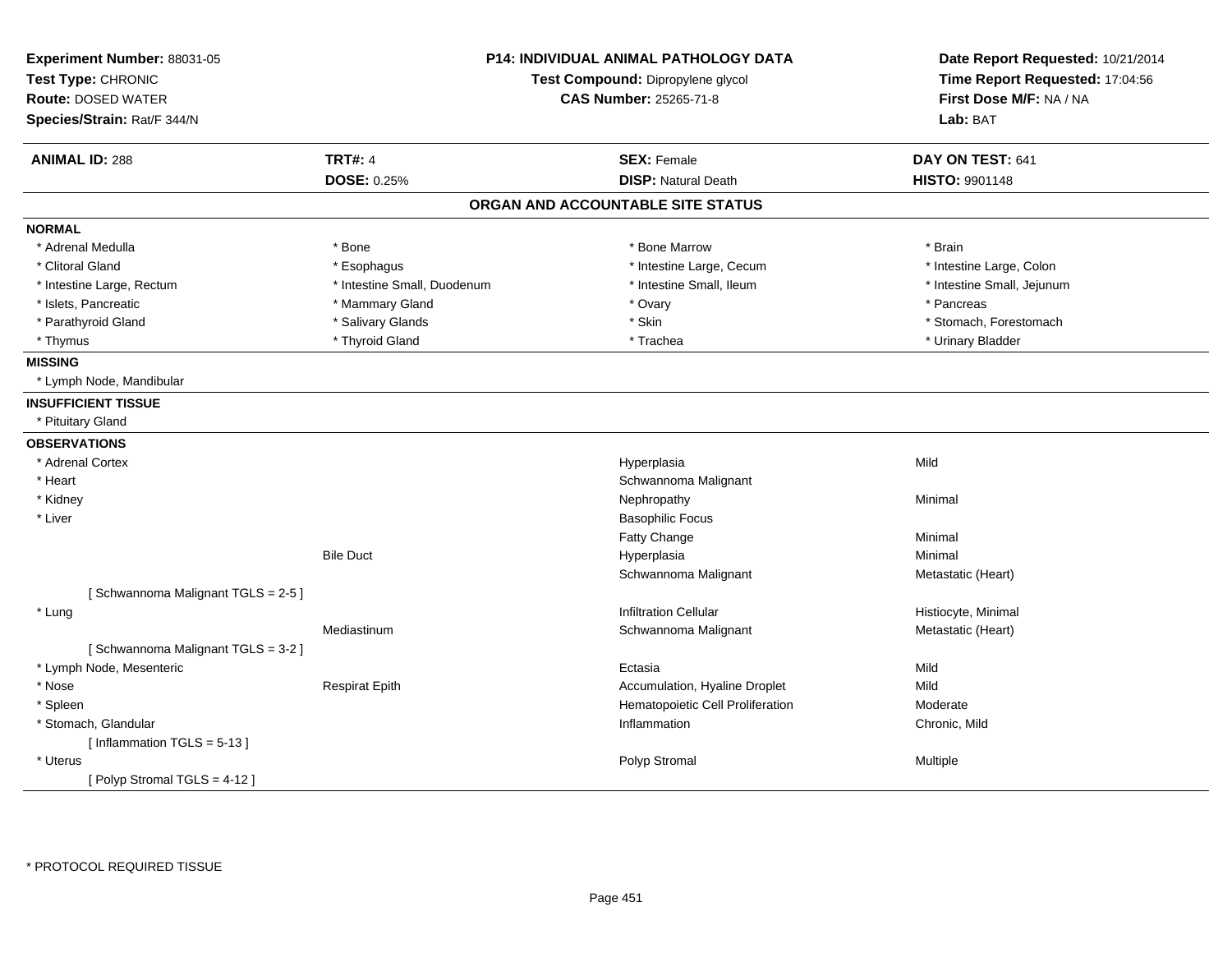| <b>Experiment Number: 88031-05</b><br><b>Test Type: CHRONIC</b><br><b>Route: DOSED WATER</b> |                              | <b>P14: INDIVIDUAL ANIMAL PATHOLOGY DATA</b><br>Test Compound: Dipropylene glycol<br><b>CAS Number: 25265-71-8</b> | Date Report Requested: 10/21/2014<br>Time Report Requested: 17:04:56<br>First Dose M/F: NA / NA |
|----------------------------------------------------------------------------------------------|------------------------------|--------------------------------------------------------------------------------------------------------------------|-------------------------------------------------------------------------------------------------|
| Species/Strain: Rat/F 344/N                                                                  |                              |                                                                                                                    | Lab: BAT                                                                                        |
| <b>ANIMAL ID: 288</b>                                                                        | <b>TRT#: 4</b>               | <b>SEX:</b> Female                                                                                                 | DAY ON TEST: 641                                                                                |
|                                                                                              | <b>DOSE: 0.25%</b>           | <b>DISP:</b> Natural Death                                                                                         | <b>HISTO: 9901148</b>                                                                           |
|                                                                                              |                              | ORGAN AND ACCOUNTABLE SITE STATUS                                                                                  |                                                                                                 |
| PRIMARY CAUSE OF DEATH                                                                       | - Heart Schwannoma Malignant |                                                                                                                    |                                                                                                 |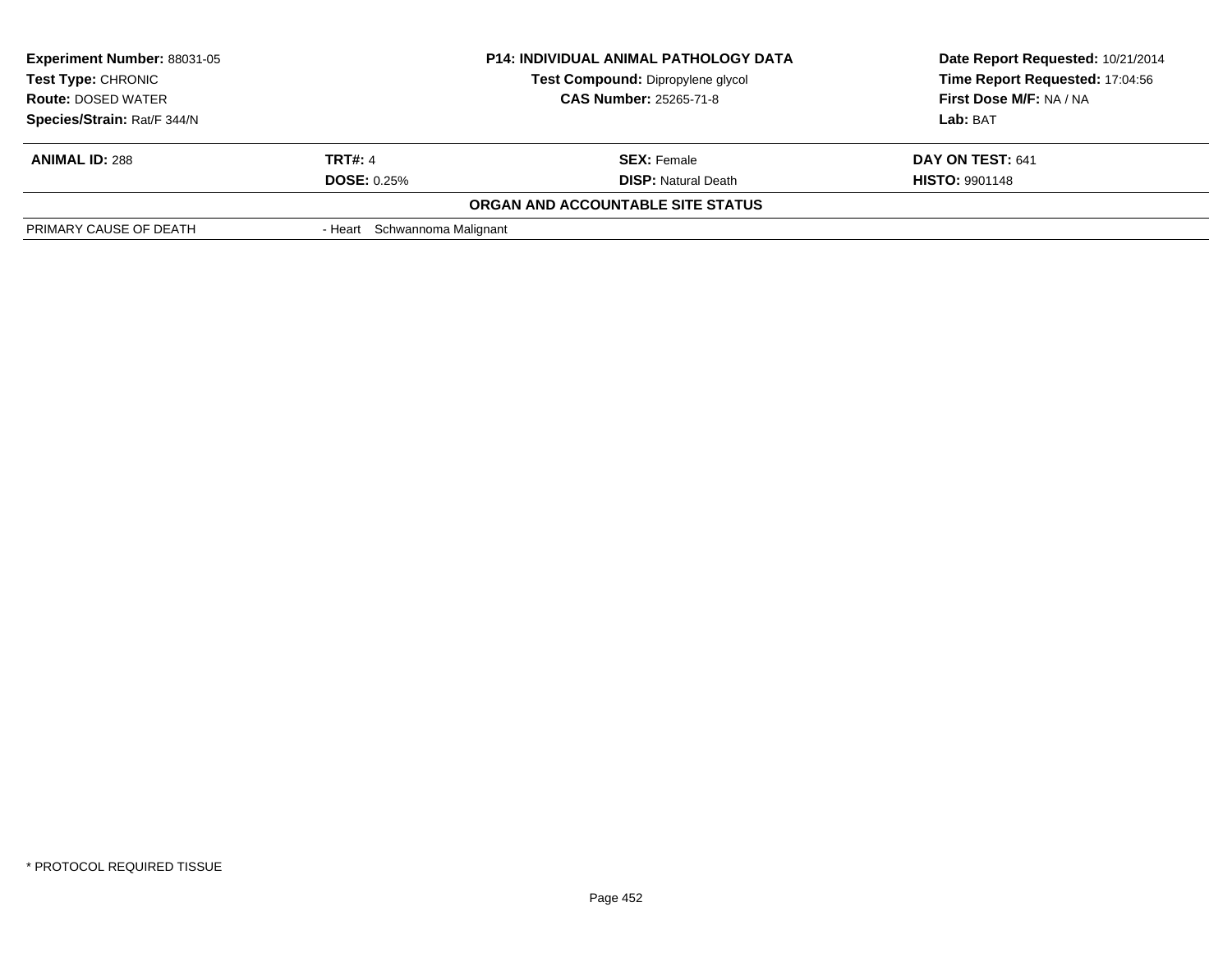| Experiment Number: 88031-05<br>Test Type: CHRONIC<br><b>Route: DOSED WATER</b><br>Species/Strain: Rat/F 344/N                                                                       | <b>P14: INDIVIDUAL ANIMAL PATHOLOGY DATA</b><br>Test Compound: Dipropylene glycol<br><b>CAS Number: 25265-71-8</b> |                                   | Date Report Requested: 10/21/2014<br>Time Report Requested: 17:04:56<br>First Dose M/F: NA / NA<br>Lab: BAT |
|-------------------------------------------------------------------------------------------------------------------------------------------------------------------------------------|--------------------------------------------------------------------------------------------------------------------|-----------------------------------|-------------------------------------------------------------------------------------------------------------|
| <b>ANIMAL ID: 289</b>                                                                                                                                                               | <b>TRT#: 4</b>                                                                                                     | <b>SEX: Female</b>                | DAY ON TEST: 731                                                                                            |
|                                                                                                                                                                                     | DOSE: 0.25%                                                                                                        | <b>DISP: Terminal Sacrifice</b>   | <b>HISTO: 9901149</b>                                                                                       |
|                                                                                                                                                                                     |                                                                                                                    | ORGAN AND ACCOUNTABLE SITE STATUS |                                                                                                             |
| <b>NORMAL</b>                                                                                                                                                                       |                                                                                                                    |                                   |                                                                                                             |
| * Adrenal Medulla                                                                                                                                                                   | * Bone                                                                                                             | * Bone Marrow                     | * Brain                                                                                                     |
| * Clitoral Gland                                                                                                                                                                    | * Esophagus                                                                                                        | * Intestine Large, Cecum          | * Intestine Large, Colon                                                                                    |
| * Intestine Large, Rectum                                                                                                                                                           | * Intestine Small, Duodenum                                                                                        | * Intestine Small, Ileum          | * Intestine Small, Jejunum                                                                                  |
| * Islets, Pancreatic                                                                                                                                                                | * Lymph Node, Mesenteric                                                                                           | * Nose                            | * Ovary                                                                                                     |
| * Parathyroid Gland                                                                                                                                                                 | * Salivary Glands                                                                                                  | * Skin                            | * Spleen                                                                                                    |
| * Stomach, Forestomach                                                                                                                                                              | * Stomach, Glandular                                                                                               | * Thymus                          | * Trachea                                                                                                   |
| * Urinary Bladder                                                                                                                                                                   |                                                                                                                    |                                   |                                                                                                             |
| <b>MISSING</b>                                                                                                                                                                      |                                                                                                                    |                                   |                                                                                                             |
| * Lymph Node, Mandibular                                                                                                                                                            |                                                                                                                    |                                   |                                                                                                             |
| <b>OBSERVATIONS</b>                                                                                                                                                                 |                                                                                                                    |                                   |                                                                                                             |
| * Adrenal Cortex                                                                                                                                                                    |                                                                                                                    | Hyperplasia                       | Mild                                                                                                        |
| * Heart                                                                                                                                                                             |                                                                                                                    | Cardiomyopathy                    | Minimal                                                                                                     |
| * Kidney                                                                                                                                                                            |                                                                                                                    | Nephropathy                       | Minimal                                                                                                     |
| * Liver                                                                                                                                                                             |                                                                                                                    | <b>Basophilic Focus</b>           |                                                                                                             |
|                                                                                                                                                                                     |                                                                                                                    | Inflammation                      | Histiocytic, Focal, Minimal                                                                                 |
|                                                                                                                                                                                     |                                                                                                                    | Inflammation                      | Granulomatous, Focal, Minimal                                                                               |
|                                                                                                                                                                                     |                                                                                                                    | <b>Tension Lipidosis</b>          |                                                                                                             |
| Note: TGL 5, "deformity, $9 \times 6 \times 3$ mm" noted at necropsy, was variation in normal lobar morphology.<br>[Basophilic Focus TGLS = 4-5]<br>[Tension Lipidosis TGLS = 6-12] |                                                                                                                    |                                   |                                                                                                             |
| * Lung                                                                                                                                                                              |                                                                                                                    | <b>Infiltration Cellular</b>      | Histiocyte, Minimal                                                                                         |
| * Mammary Gland                                                                                                                                                                     |                                                                                                                    | Fibroadenoma                      | Multiple                                                                                                    |
| [Fibroadenoma TGLS = 2,3-14+15+16]                                                                                                                                                  |                                                                                                                    |                                   |                                                                                                             |
| * Pancreas                                                                                                                                                                          |                                                                                                                    | Atrophy                           | Minimal                                                                                                     |
| * Pituitary Gland                                                                                                                                                                   | <b>Pars Distalis</b>                                                                                               | Adenoma                           |                                                                                                             |
| [Adenoma TGLS = $1-9$ ]                                                                                                                                                             |                                                                                                                    |                                   |                                                                                                             |
| * Thyroid Gland                                                                                                                                                                     | C Cell                                                                                                             | Adenoma                           |                                                                                                             |
|                                                                                                                                                                                     | C Cell                                                                                                             | Hyperplasia                       | Minimal                                                                                                     |
| * Uterus                                                                                                                                                                            |                                                                                                                    | Polyp Stromal                     |                                                                                                             |
| PRIMARY CAUSE OF DEATH                                                                                                                                                              | $\blacksquare$                                                                                                     |                                   |                                                                                                             |

\* PROTOCOL REQUIRED TISSUE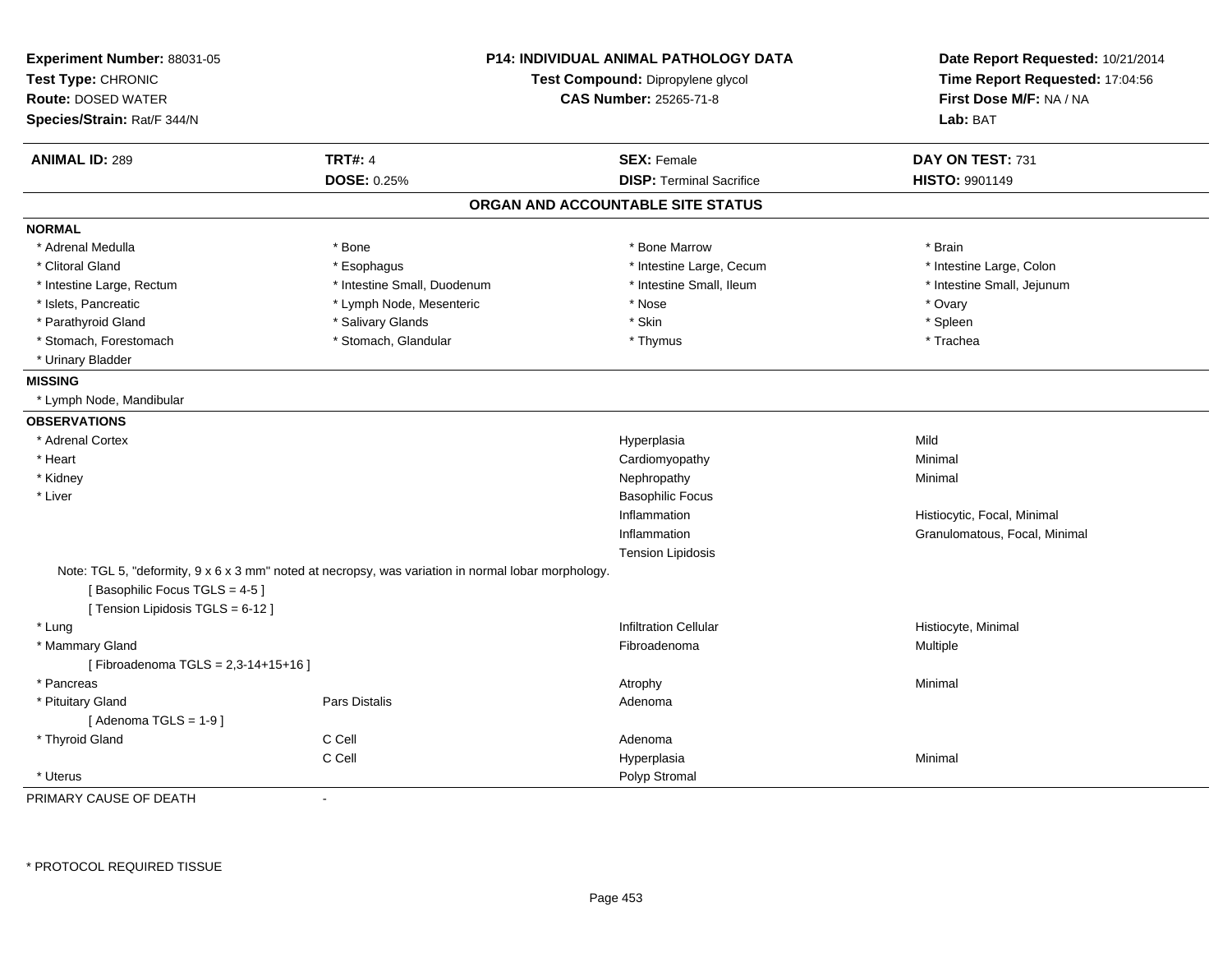| <b>Experiment Number: 88031-05</b><br><b>Test Type: CHRONIC</b><br><b>Route: DOSED WATER</b> |                    | <b>P14: INDIVIDUAL ANIMAL PATHOLOGY DATA</b><br>Test Compound: Dipropylene glycol<br><b>CAS Number: 25265-71-8</b> | Date Report Requested: 10/21/2014<br>Time Report Requested: 17:04:56<br>First Dose M/F: NA / NA |
|----------------------------------------------------------------------------------------------|--------------------|--------------------------------------------------------------------------------------------------------------------|-------------------------------------------------------------------------------------------------|
| Species/Strain: Rat/F 344/N                                                                  |                    |                                                                                                                    | Lab: BAT                                                                                        |
| <b>ANIMAL ID: 289</b>                                                                        | <b>TRT#: 4</b>     | <b>SEX:</b> Female                                                                                                 | DAY ON TEST: 731                                                                                |
|                                                                                              | <b>DOSE: 0.25%</b> | <b>DISP: Terminal Sacrifice</b>                                                                                    | <b>HISTO: 9901149</b>                                                                           |
|                                                                                              |                    | ORGAN AND ACCOUNTABLE SITE STATUS                                                                                  |                                                                                                 |
|                                                                                              |                    |                                                                                                                    |                                                                                                 |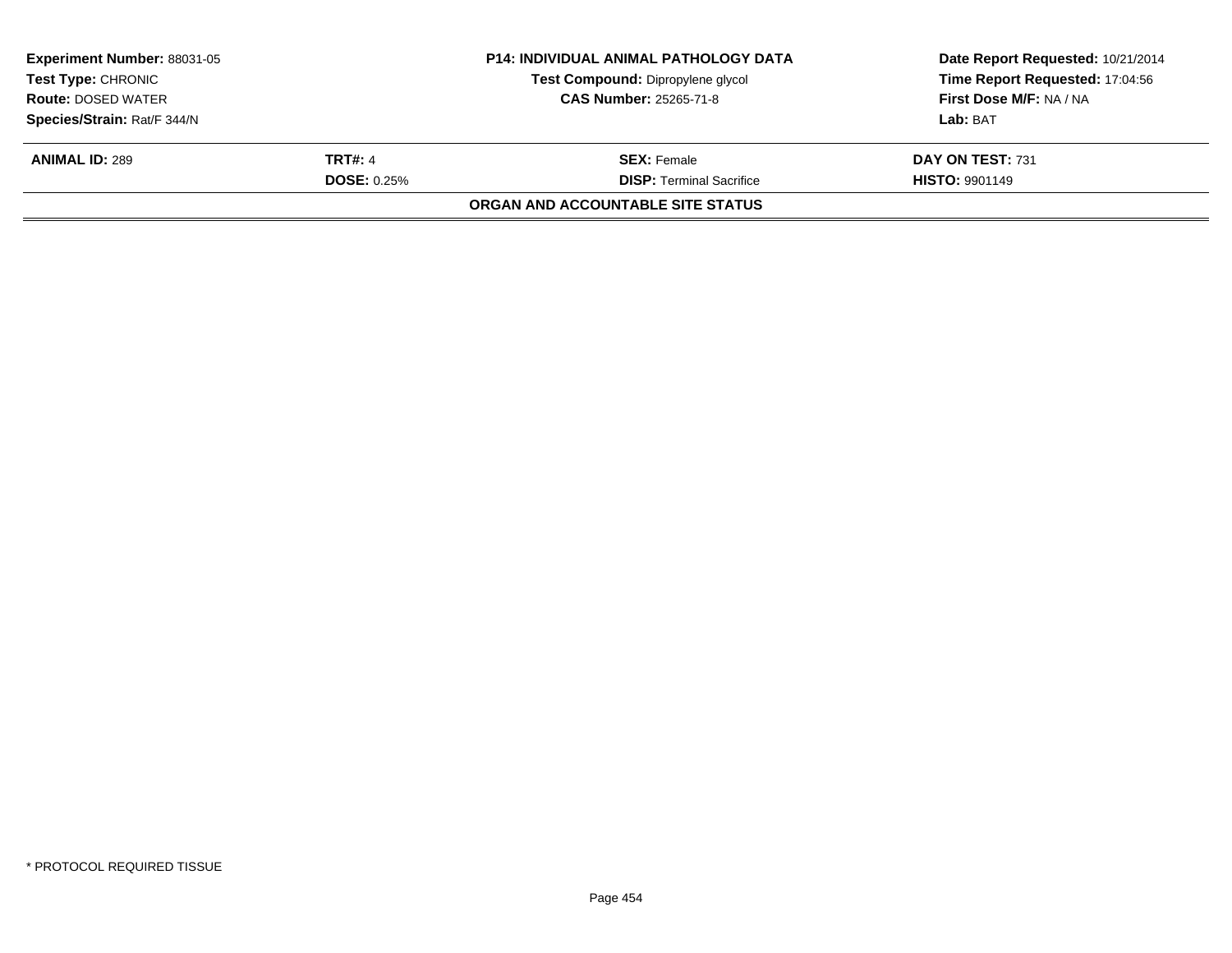| Experiment Number: 88031-05<br>Test Type: CHRONIC<br><b>Route: DOSED WATER</b><br>Species/Strain: Rat/F 344/N | P14: INDIVIDUAL ANIMAL PATHOLOGY DATA<br>Test Compound: Dipropylene glycol<br><b>CAS Number: 25265-71-8</b> |                                   | Date Report Requested: 10/21/2014<br>Time Report Requested: 17:04:56<br>First Dose M/F: NA / NA<br>Lab: BAT |
|---------------------------------------------------------------------------------------------------------------|-------------------------------------------------------------------------------------------------------------|-----------------------------------|-------------------------------------------------------------------------------------------------------------|
| <b>ANIMAL ID: 290</b>                                                                                         | <b>TRT#: 4</b>                                                                                              | <b>SEX: Female</b>                | DAY ON TEST: 730                                                                                            |
|                                                                                                               | <b>DOSE: 0.25%</b>                                                                                          | <b>DISP: Terminal Sacrifice</b>   | HISTO: 9901150                                                                                              |
|                                                                                                               |                                                                                                             | ORGAN AND ACCOUNTABLE SITE STATUS |                                                                                                             |
| <b>NORMAL</b>                                                                                                 |                                                                                                             |                                   |                                                                                                             |
| * Adrenal Cortex                                                                                              | * Adrenal Medulla                                                                                           | * Bone                            | * Bone Marrow                                                                                               |
| * Brain                                                                                                       | * Esophagus                                                                                                 | * Intestine Large, Cecum          | * Intestine Large, Colon                                                                                    |
| * Intestine Large, Rectum                                                                                     | * Intestine Small, Duodenum                                                                                 | * Intestine Small, Ileum          | * Intestine Small, Jejunum                                                                                  |
| * Islets, Pancreatic                                                                                          | * Lymph Node, Mandibular                                                                                    | * Lymph Node, Mesenteric          | * Ovary                                                                                                     |
| * Pancreas                                                                                                    | * Parathyroid Gland                                                                                         | * Salivary Glands                 | * Skin                                                                                                      |
| * Spleen                                                                                                      | * Stomach, Forestomach                                                                                      | * Stomach, Glandular              | * Thymus                                                                                                    |
| * Trachea                                                                                                     | * Urinary Bladder                                                                                           |                                   |                                                                                                             |
| <b>OBSERVATIONS</b>                                                                                           |                                                                                                             |                                   |                                                                                                             |
| * Clitoral Gland                                                                                              |                                                                                                             | Hyperplasia                       | Moderate                                                                                                    |
| * Heart                                                                                                       |                                                                                                             | Cardiomyopathy                    | Minimal                                                                                                     |
| * Kidney                                                                                                      |                                                                                                             | Nephropathy                       | Minimal                                                                                                     |
| * Liver                                                                                                       |                                                                                                             | <b>Basophilic Focus</b>           |                                                                                                             |
|                                                                                                               |                                                                                                             | Inflammation                      | Granulomatous, Focal, Minimal                                                                               |
|                                                                                                               |                                                                                                             | Inflammation                      | Histiocytic, Focal, Minimal                                                                                 |
| [Basophilic Focus TGLS = 3-5]                                                                                 |                                                                                                             |                                   |                                                                                                             |
| * Lung                                                                                                        | Alveolar Epith                                                                                              | Hyperplasia                       | Minimal                                                                                                     |
|                                                                                                               |                                                                                                             | <b>Infiltration Cellular</b>      | Histiocyte, Minimal                                                                                         |
| * Mammary Gland                                                                                               |                                                                                                             | Fibroadenoma                      |                                                                                                             |
| [Fibroadenoma TGLS = 1-13]                                                                                    |                                                                                                             |                                   |                                                                                                             |
| * Nose                                                                                                        | <b>Respirat Epith</b>                                                                                       | Accumulation, Hyaline Droplet     | Minimal                                                                                                     |
| * Pituitary Gland                                                                                             | Pars Distalis                                                                                               | Adenoma                           |                                                                                                             |
| [Adenoma TGLS = $2-9$ ]                                                                                       |                                                                                                             |                                   |                                                                                                             |
| * Thyroid Gland                                                                                               | C Cell                                                                                                      | Hyperplasia                       | Minimal                                                                                                     |
| * Uterus                                                                                                      |                                                                                                             | Polyp Stromal                     | Multiple                                                                                                    |
| [ Polyp Stromal TGLS = $4,5-12+9$ ]                                                                           |                                                                                                             |                                   |                                                                                                             |
| PRIMARY CAUSE OF DEATH                                                                                        | $\blacksquare$                                                                                              |                                   |                                                                                                             |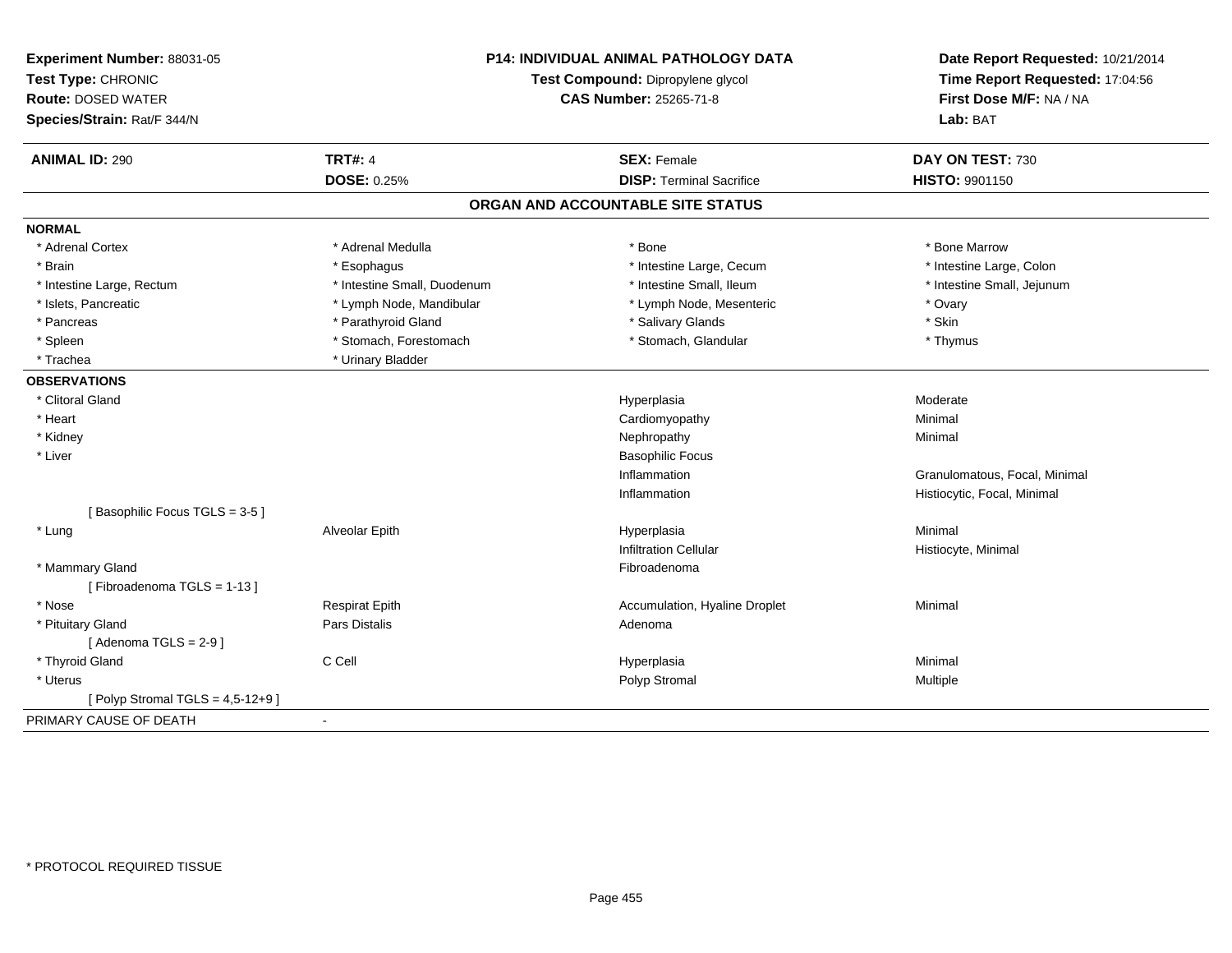| Experiment Number: 88031-05<br>Test Type: CHRONIC<br><b>Route: DOSED WATER</b> |                          | <b>P14: INDIVIDUAL ANIMAL PATHOLOGY DATA</b><br>Test Compound: Dipropylene glycol<br>CAS Number: 25265-71-8 | Date Report Requested: 10/21/2014<br>Time Report Requested: 17:04:56<br>First Dose M/F: NA / NA |
|--------------------------------------------------------------------------------|--------------------------|-------------------------------------------------------------------------------------------------------------|-------------------------------------------------------------------------------------------------|
| Species/Strain: Rat/F 344/N                                                    |                          |                                                                                                             | Lab: BAT                                                                                        |
| <b>ANIMAL ID: 291</b>                                                          | <b>TRT#: 4</b>           | <b>SEX: Female</b>                                                                                          | DAY ON TEST: 729                                                                                |
|                                                                                | DOSE: 0.25%              | <b>DISP: Terminal Sacrifice</b>                                                                             | HISTO: 9901151                                                                                  |
|                                                                                |                          | ORGAN AND ACCOUNTABLE SITE STATUS                                                                           |                                                                                                 |
| <b>NORMAL</b>                                                                  |                          |                                                                                                             |                                                                                                 |
| * Adrenal Medulla                                                              | * Bone                   | * Bone Marrow                                                                                               | * Brain                                                                                         |
| * Clitoral Gland                                                               | * Esophagus              | * Intestine Large, Cecum                                                                                    | * Intestine Large, Rectum                                                                       |
| * Intestine Small, Duodenum                                                    | * Intestine Small, Ileum | * Intestine Small, Jejunum                                                                                  | * Islets, Pancreatic                                                                            |
| * Lymph Node, Mesenteric                                                       | * Ovary                  | * Parathyroid Gland                                                                                         | * Salivary Glands                                                                               |
| * Skin                                                                         | * Spleen                 | * Stomach, Forestomach                                                                                      | * Thymus                                                                                        |
| * Trachea                                                                      | * Urinary Bladder        | * Uterus                                                                                                    |                                                                                                 |
| <b>MISSING</b>                                                                 |                          |                                                                                                             |                                                                                                 |
| * Intestine Large, Colon                                                       | * Lymph Node, Mandibular |                                                                                                             |                                                                                                 |
| <b>OBSERVATIONS</b>                                                            |                          |                                                                                                             |                                                                                                 |
| * Adrenal Cortex                                                               |                          | Hyperplasia                                                                                                 | Mild                                                                                            |
| * Heart                                                                        |                          | Cardiomyopathy                                                                                              | Minimal                                                                                         |
| * Kidney                                                                       |                          | Nephropathy                                                                                                 | Minimal                                                                                         |
| * Liver                                                                        |                          | <b>Basophilic Focus</b>                                                                                     |                                                                                                 |
|                                                                                |                          | Clear Cell Focus                                                                                            |                                                                                                 |
|                                                                                |                          | Hepatodiaphragmatic Nodule                                                                                  |                                                                                                 |
|                                                                                |                          | Inflammation                                                                                                | Granulomatous, Focal, Minimal                                                                   |
|                                                                                |                          | Inflammation                                                                                                | Histiocytic, Focal, Minimal                                                                     |
| [ Hepatodiaphragmatic Nodule TGLS = 4-12 ]                                     |                          |                                                                                                             |                                                                                                 |
| * Lung                                                                         | Alveolar Epith           | Hyperplasia                                                                                                 | Minimal                                                                                         |
|                                                                                |                          | <b>Infiltration Cellular</b>                                                                                | Histiocyte, Minimal                                                                             |
| * Mammary Gland                                                                |                          | Fibroadenoma                                                                                                | Multiple                                                                                        |
| [Fibroadenoma TGLS = 1,2-13+14+15]                                             |                          |                                                                                                             |                                                                                                 |
| * Nose                                                                         | <b>Respirat Epith</b>    | Accumulation, Hyaline Droplet                                                                               | Mild                                                                                            |
| * Pancreas                                                                     |                          | <b>Basophilic Focus</b>                                                                                     |                                                                                                 |
| * Pituitary Gland                                                              |                          | Cyst                                                                                                        | Minimal                                                                                         |
| [Cyst TGLS = $3-9$ ]                                                           |                          |                                                                                                             |                                                                                                 |
| * Stomach, Glandular                                                           |                          | Hypertrophy                                                                                                 | Focal, Mild                                                                                     |
|                                                                                |                          | Mineralization                                                                                              | Minimal                                                                                         |
| [Hypertrophy TGLS = 5-16]                                                      |                          |                                                                                                             |                                                                                                 |
| * Thyroid Gland                                                                | C Cell                   | Carcinoma                                                                                                   |                                                                                                 |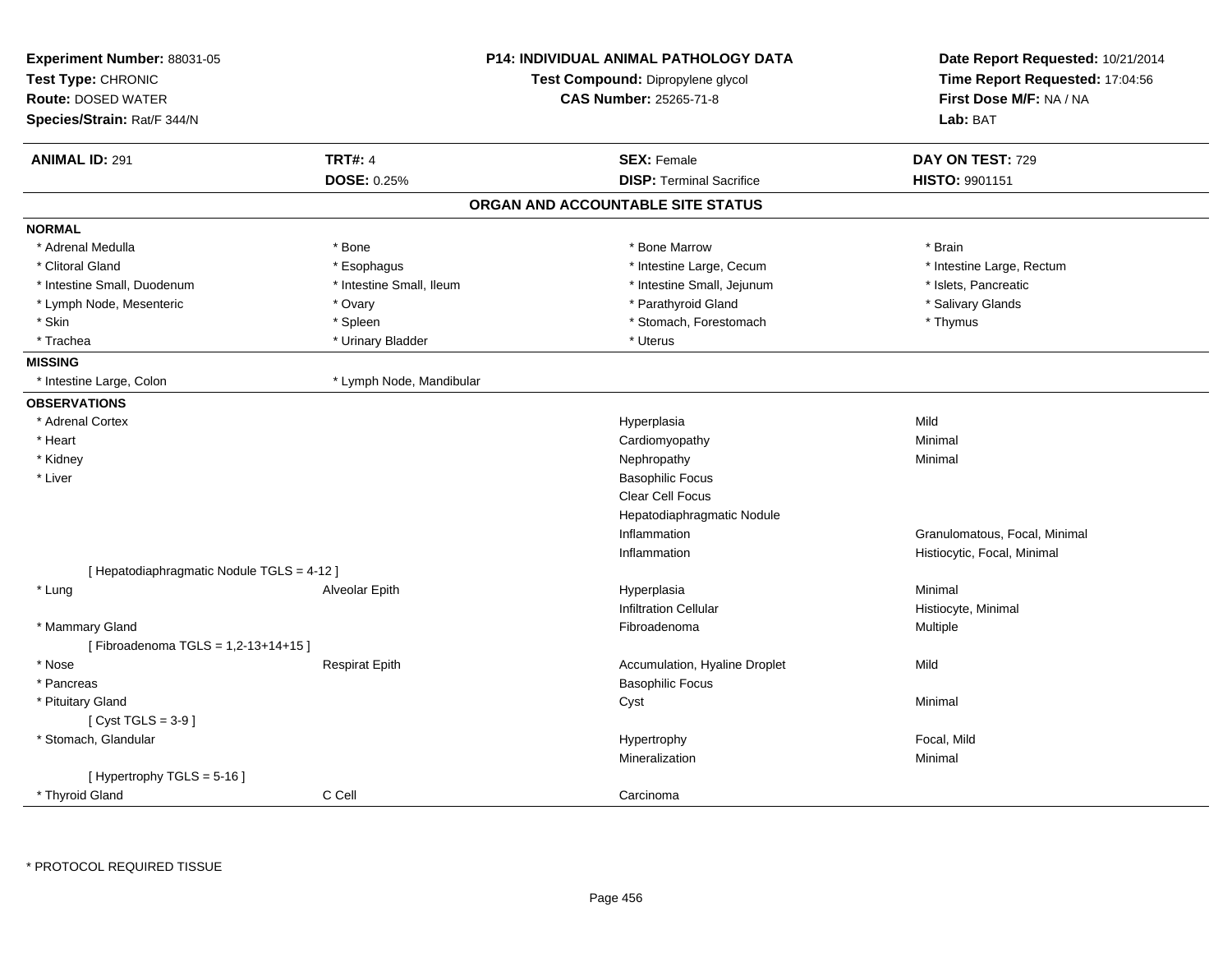| <b>Experiment Number: 88031-05</b>              |                    | <b>P14: INDIVIDUAL ANIMAL PATHOLOGY DATA</b> | Date Report Requested: 10/21/2014 |
|-------------------------------------------------|--------------------|----------------------------------------------|-----------------------------------|
| Test Type: CHRONIC<br><b>Route: DOSED WATER</b> |                    | Test Compound: Dipropylene glycol            | Time Report Requested: 17:04:56   |
|                                                 |                    | <b>CAS Number: 25265-71-8</b>                | <b>First Dose M/F: NA / NA</b>    |
| Species/Strain: Rat/F 344/N                     |                    |                                              | Lab: BAT                          |
| <b>ANIMAL ID: 291</b>                           | <b>TRT#: 4</b>     | <b>SEX:</b> Female                           | <b>DAY ON TEST: 729</b>           |
|                                                 | <b>DOSE: 0.25%</b> | <b>DISP: Terminal Sacrifice</b>              | <b>HISTO: 9901151</b>             |
|                                                 |                    | ORGAN AND ACCOUNTABLE SITE STATUS            |                                   |
| PRIMARY CAUSE OF DEATH                          |                    |                                              |                                   |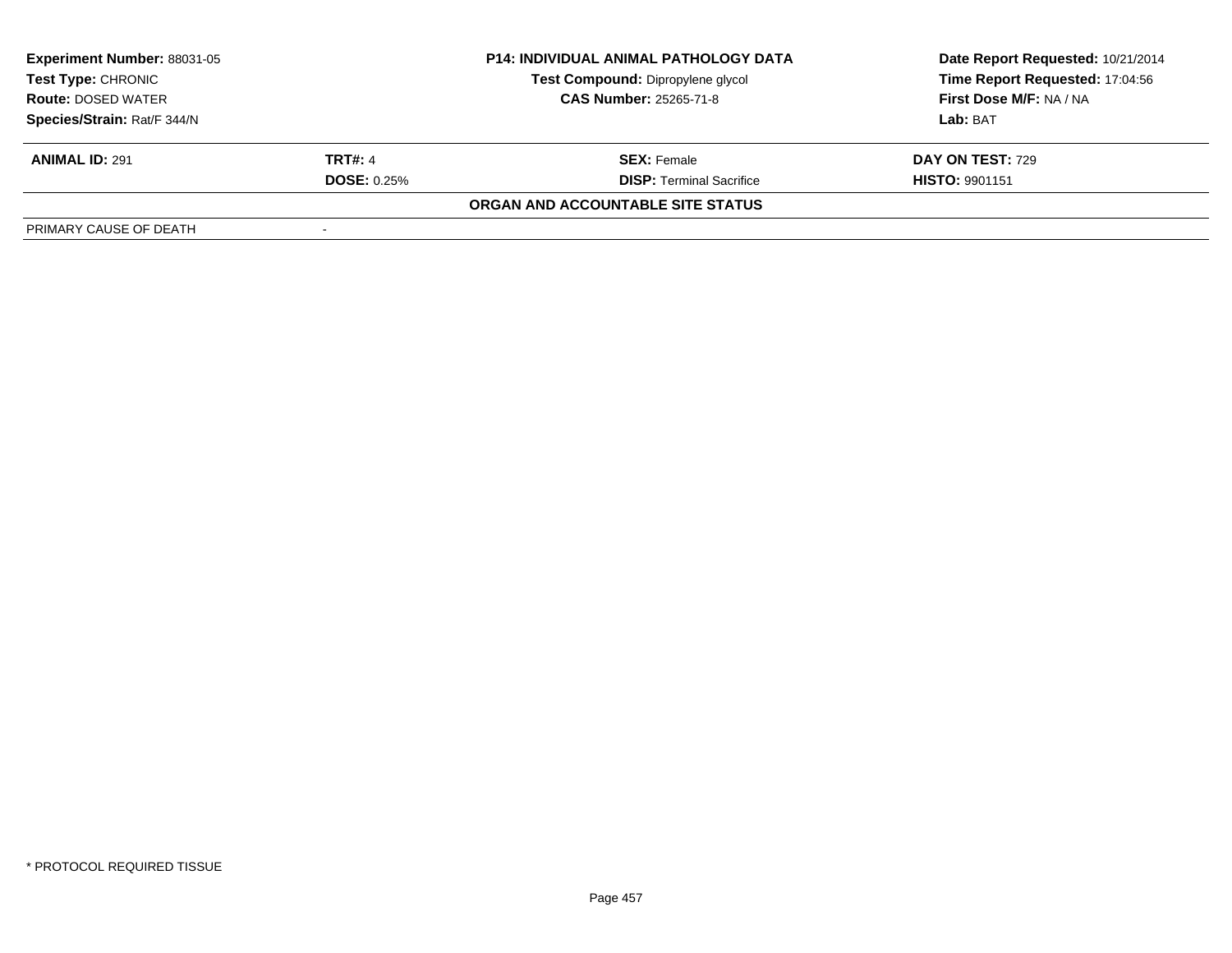| Experiment Number: 88031-05<br>Test Type: CHRONIC<br><b>Route: DOSED WATER</b><br>Species/Strain: Rat/F 344/N |                          | <b>P14: INDIVIDUAL ANIMAL PATHOLOGY DATA</b><br>Test Compound: Dipropylene glycol<br>CAS Number: 25265-71-8 | Date Report Requested: 10/21/2014<br>Time Report Requested: 17:04:56<br>First Dose M/F: NA / NA<br>Lab: BAT |
|---------------------------------------------------------------------------------------------------------------|--------------------------|-------------------------------------------------------------------------------------------------------------|-------------------------------------------------------------------------------------------------------------|
| <b>ANIMAL ID: 292</b>                                                                                         | <b>TRT#: 4</b>           | <b>SEX: Female</b>                                                                                          | DAY ON TEST: 624                                                                                            |
|                                                                                                               | <b>DOSE: 0.25%</b>       | <b>DISP: Natural Death</b>                                                                                  | HISTO: 9901152                                                                                              |
|                                                                                                               |                          | ORGAN AND ACCOUNTABLE SITE STATUS                                                                           |                                                                                                             |
| <b>NORMAL</b>                                                                                                 |                          |                                                                                                             |                                                                                                             |
| * Bone                                                                                                        | * Brain                  | * Heart                                                                                                     | * Salivary Glands                                                                                           |
| * Skin                                                                                                        | * Thymus                 |                                                                                                             |                                                                                                             |
| <b>MISSING</b>                                                                                                |                          |                                                                                                             |                                                                                                             |
| * Lymph Node, Mandibular                                                                                      |                          |                                                                                                             |                                                                                                             |
| <b>AUTO PRECLUDES DIAG.</b>                                                                                   |                          |                                                                                                             |                                                                                                             |
| * Adrenal Cortex                                                                                              | * Adrenal Medulla        | * Bone Marrow                                                                                               | * Clitoral Gland                                                                                            |
| * Esophagus                                                                                                   | * Intestine Large, Cecum | * Intestine Large, Colon                                                                                    | * Intestine Large, Rectum                                                                                   |
| * Intestine Small, Duodenum                                                                                   | * Intestine Small, Ileum | * Intestine Small, Jejunum                                                                                  | * Islets, Pancreatic                                                                                        |
| * Lymph Node, Mesenteric                                                                                      | * Mammary Gland          | $^*$ Nose                                                                                                   | * Pancreas                                                                                                  |
| * Parathyroid Gland                                                                                           | * Stomach, Glandular     | * Thyroid Gland                                                                                             | * Trachea                                                                                                   |
| * Urinary Bladder                                                                                             | * Uterus                 |                                                                                                             |                                                                                                             |
| <b>OBSERVATIONS</b>                                                                                           |                          |                                                                                                             |                                                                                                             |
| * Kidney                                                                                                      |                          | Sarcoma                                                                                                     | Metastatic (Skeletal Muscle)                                                                                |
| [Sarcoma TGLS = $6,14-6+21$ ]                                                                                 |                          |                                                                                                             |                                                                                                             |
| * Liver                                                                                                       |                          | Sarcoma                                                                                                     | Metastatic (Skeletal Muscle)                                                                                |
| [Sarcoma TGLS = $5-13$ ]                                                                                      |                          |                                                                                                             |                                                                                                             |
| * Lung                                                                                                        | Mediastinum              | Sarcoma                                                                                                     | Metastatic (Skeletal Muscle)                                                                                |
|                                                                                                               |                          | Sarcoma                                                                                                     | Metastatic (Skeletal Muscle)                                                                                |
| [Sarcoma TGLS = $8-3$ ]                                                                                       |                          |                                                                                                             |                                                                                                             |
| Mesentery                                                                                                     | Fat                      | <b>Necrosis</b>                                                                                             | Mild                                                                                                        |
|                                                                                                               |                          | Sarcoma                                                                                                     | Metastatic (Skeletal Muscle)                                                                                |
| [Necrosis $TGLS = 9-20$ ]                                                                                     |                          |                                                                                                             |                                                                                                             |
| [Sarcoma TGLS = 9,10-20+14]                                                                                   |                          |                                                                                                             |                                                                                                             |
| * Ovary                                                                                                       |                          | Cyst                                                                                                        | Moderate                                                                                                    |
|                                                                                                               |                          | Sarcoma                                                                                                     | Metastatic (Skeletal Muscle)                                                                                |
| [Cyst TGLS = 13-16]                                                                                           | <b>Pars Distalis</b>     |                                                                                                             |                                                                                                             |
| * Pituitary Gland                                                                                             |                          | Adenoma                                                                                                     |                                                                                                             |
| [Adenoma TGLS = $7-9$ ]<br><b>Skeletal Muscle</b>                                                             |                          |                                                                                                             |                                                                                                             |
| [Sarcoma TGLS = $1-17$ ]                                                                                      |                          | Sarcoma                                                                                                     |                                                                                                             |
|                                                                                                               |                          |                                                                                                             |                                                                                                             |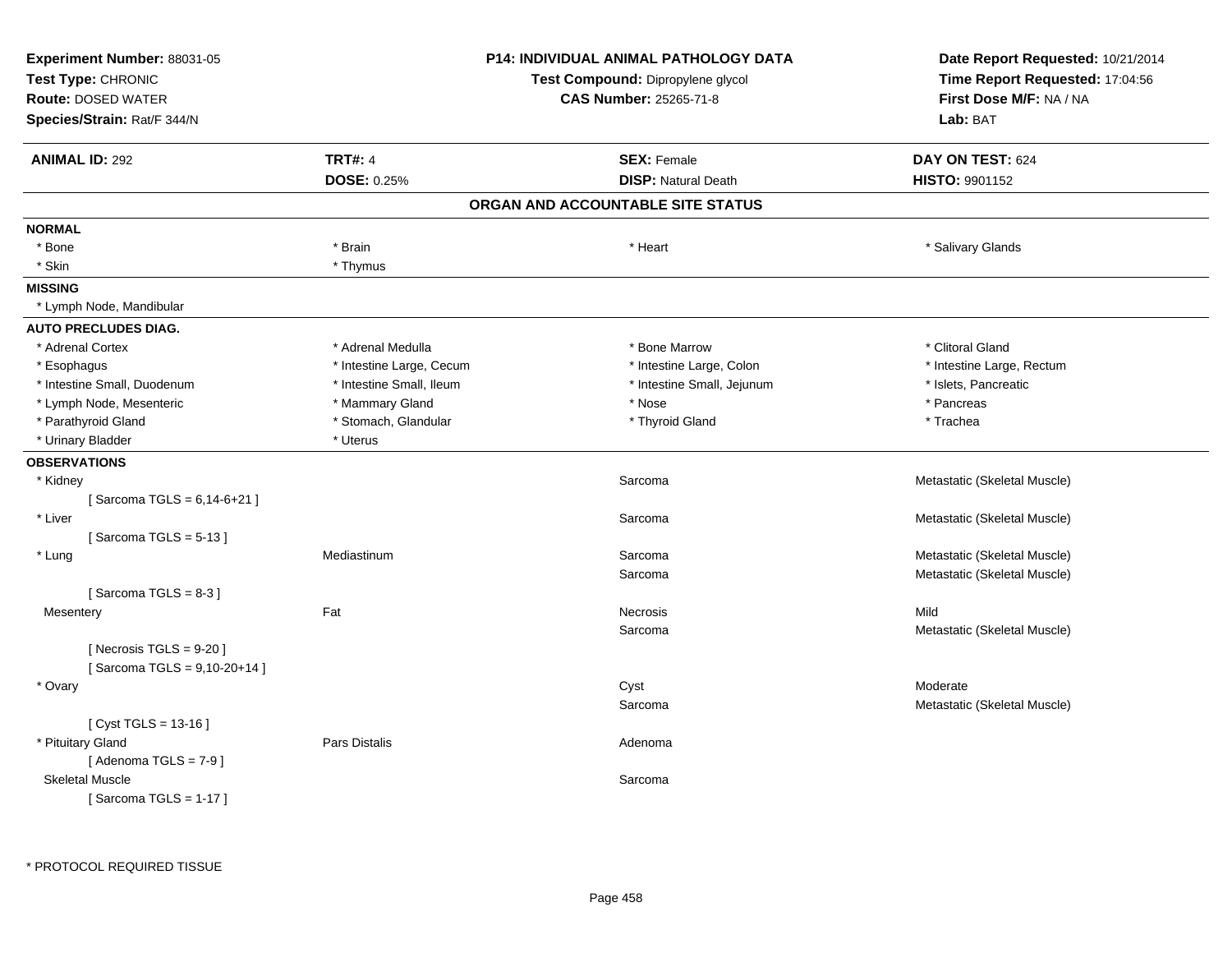| <b>Experiment Number: 88031-05</b><br><b>Test Type: CHRONIC</b>                |                              | <b>P14: INDIVIDUAL ANIMAL PATHOLOGY DATA</b>                                                                                                       | Date Report Requested: 10/21/2014 |
|--------------------------------------------------------------------------------|------------------------------|----------------------------------------------------------------------------------------------------------------------------------------------------|-----------------------------------|
|                                                                                |                              | Test Compound: Dipropylene glycol                                                                                                                  | Time Report Requested: 17:04:56   |
| <b>Route: DOSED WATER</b>                                                      |                              | <b>CAS Number: 25265-71-8</b>                                                                                                                      | First Dose M/F: NA / NA           |
| Species/Strain: Rat/F 344/N                                                    |                              |                                                                                                                                                    | Lab: BAT                          |
| <b>ANIMAL ID: 292</b>                                                          | <b>TRT#: 4</b>               | <b>SEX: Female</b>                                                                                                                                 | DAY ON TEST: 624                  |
|                                                                                | <b>DOSE: 0.25%</b>           | <b>DISP:</b> Natural Death                                                                                                                         | <b>HISTO: 9901152</b>             |
|                                                                                |                              | ORGAN AND ACCOUNTABLE SITE STATUS                                                                                                                  |                                   |
| * Spleen                                                                       |                              | Sarcoma                                                                                                                                            | Metastatic (Skeletal Muscle)      |
| Sarcoma TGLS = $4-12$ ]                                                        |                              |                                                                                                                                                    |                                   |
| * Stom Gland                                                                   |                              |                                                                                                                                                    |                                   |
|                                                                                |                              | Note: TGL 11, "lesions, 1 x 1 mm, dark" noted at trim, were not apparent microscopically and may have been obscured by post mortem autolysis.      |                                   |
| * Stomach, Forestomach                                                         |                              | Ulcer                                                                                                                                              | Moderate                          |
| [Ulcer TGLS = $12-15$ ]                                                        |                              |                                                                                                                                                    |                                   |
| * Urin Bladder                                                                 |                              |                                                                                                                                                    |                                   |
| Note: TGL 14, "enlarged, 1.5 cm dia, dark" noted at trim, was actually kidney. |                              |                                                                                                                                                    |                                   |
| * Uterus                                                                       |                              |                                                                                                                                                    |                                   |
|                                                                                |                              | Note: TGL 2, "mass, 6 x 5 x 4 mm, mottled" noted at necropsy was not apparent microscopically and may have been obscured by post mortem autolysis. |                                   |
| Vagina                                                                         |                              | Sarcoma                                                                                                                                            | Metastatic (Skeletal Muscle)      |
| Sarcoma TGLS = 3-18 ]                                                          |                              |                                                                                                                                                    |                                   |
| PRIMARY CAUSE OF DEATH                                                         | - Skeletal Muscle<br>Sarcoma |                                                                                                                                                    |                                   |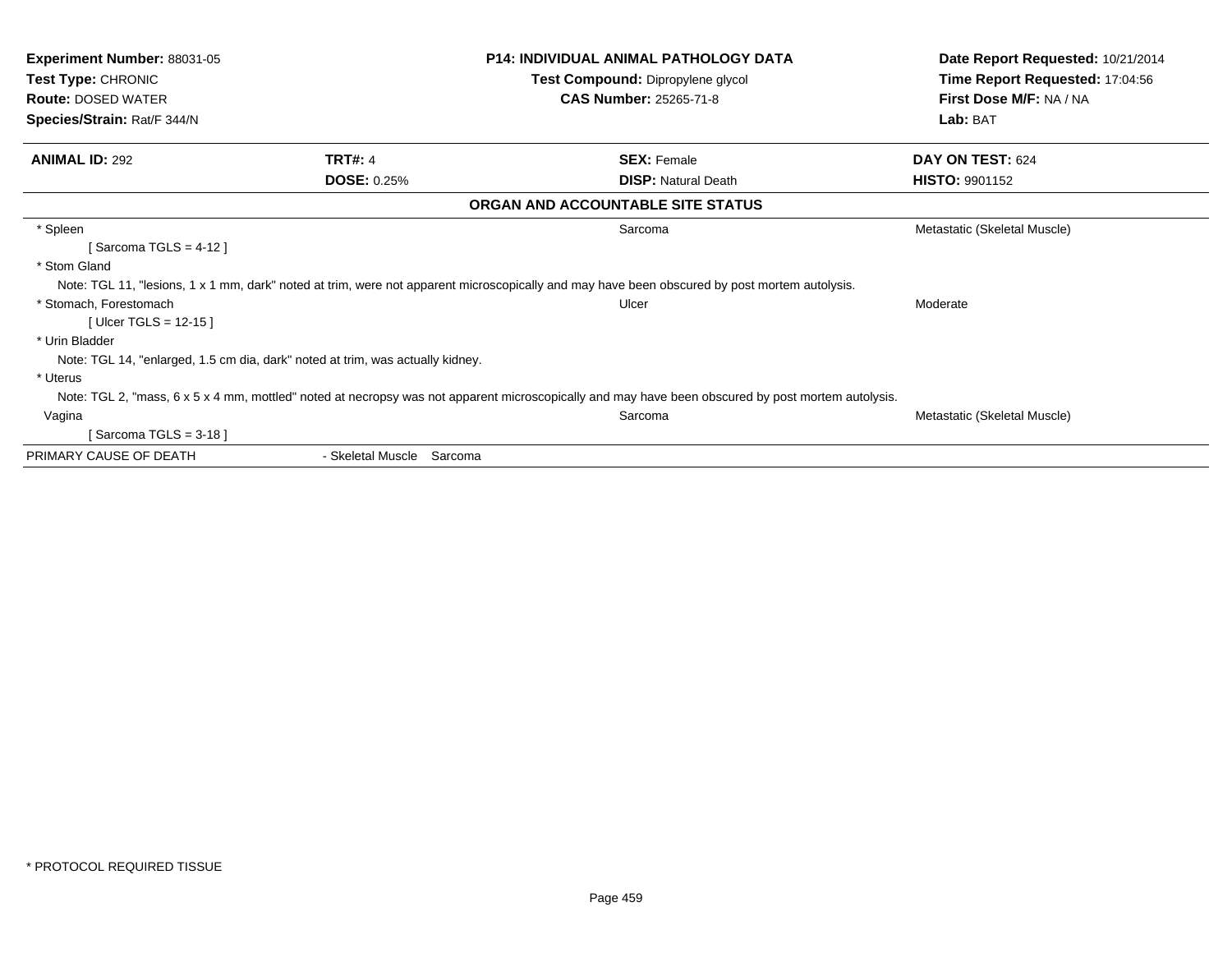| Experiment Number: 88031-05<br>Test Type: CHRONIC<br><b>Route: DOSED WATER</b> |                                                                                       | <b>P14: INDIVIDUAL ANIMAL PATHOLOGY DATA</b><br>Test Compound: Dipropylene glycol<br><b>CAS Number: 25265-71-8</b> | Date Report Requested: 10/21/2014<br>Time Report Requested: 17:04:56<br>First Dose M/F: NA / NA |
|--------------------------------------------------------------------------------|---------------------------------------------------------------------------------------|--------------------------------------------------------------------------------------------------------------------|-------------------------------------------------------------------------------------------------|
| Species/Strain: Rat/F 344/N                                                    |                                                                                       |                                                                                                                    | Lab: BAT                                                                                        |
| <b>ANIMAL ID: 293</b>                                                          | <b>TRT#: 4</b>                                                                        | <b>SEX: Female</b>                                                                                                 | DAY ON TEST: 730                                                                                |
|                                                                                | DOSE: 0.25%                                                                           | <b>DISP: Terminal Sacrifice</b>                                                                                    | HISTO: 9901153                                                                                  |
|                                                                                |                                                                                       | ORGAN AND ACCOUNTABLE SITE STATUS                                                                                  |                                                                                                 |
| <b>NORMAL</b>                                                                  |                                                                                       |                                                                                                                    |                                                                                                 |
| * Adrenal Medulla                                                              | * Bone                                                                                | * Bone Marrow                                                                                                      | * Brain                                                                                         |
| * Esophagus                                                                    | * Intestine Large, Cecum                                                              | * Intestine Large, Rectum                                                                                          | * Intestine Small, Duodenum                                                                     |
| * Intestine Small, Ileum                                                       | * Intestine Small, Jejunum                                                            | * Islets, Pancreatic                                                                                               | * Lymph Node, Mesenteric                                                                        |
| * Nose                                                                         | * Ovary                                                                               | * Parathyroid Gland                                                                                                | * Pituitary Gland                                                                               |
| * Salivary Glands                                                              | * Skin                                                                                | * Spleen                                                                                                           | * Stomach, Forestomach                                                                          |
| * Stomach, Glandular                                                           | * Thymus                                                                              | * Trachea                                                                                                          | * Urinary Bladder                                                                               |
| * Uterus                                                                       |                                                                                       |                                                                                                                    |                                                                                                 |
| <b>MISSING</b>                                                                 |                                                                                       |                                                                                                                    |                                                                                                 |
| * Lymph Node, Mandibular                                                       |                                                                                       |                                                                                                                    |                                                                                                 |
| <b>OBSERVATIONS</b>                                                            |                                                                                       |                                                                                                                    |                                                                                                 |
| * Adrenal Cortex                                                               |                                                                                       | Hypertrophy                                                                                                        | Minimal                                                                                         |
| * Clitoral Gland                                                               |                                                                                       | Hyperplasia                                                                                                        | Minimal                                                                                         |
| * Heart                                                                        |                                                                                       | Cardiomyopathy                                                                                                     | Minimal                                                                                         |
| * Intestine Large, Colon                                                       |                                                                                       | Parasite Metazoan                                                                                                  |                                                                                                 |
| * Kidney                                                                       |                                                                                       | Infarct                                                                                                            | Mild                                                                                            |
|                                                                                | Pelvis                                                                                | Inflammation                                                                                                       | Acute, Mild                                                                                     |
|                                                                                |                                                                                       | Nephropathy                                                                                                        | Mild                                                                                            |
| [Infarct TGLS = $3-6$ ]                                                        |                                                                                       |                                                                                                                    |                                                                                                 |
| * Liver                                                                        |                                                                                       | Angiectasis                                                                                                        | Minimal                                                                                         |
|                                                                                |                                                                                       | <b>Basophilic Focus</b>                                                                                            |                                                                                                 |
|                                                                                |                                                                                       | Clear Cell Focus                                                                                                   |                                                                                                 |
|                                                                                |                                                                                       | Inflammation                                                                                                       | Histiocytic, Focal, Minimal                                                                     |
|                                                                                |                                                                                       | Inflammation                                                                                                       | Granulomatous, Focal, Minimal                                                                   |
| [Basophilic Focus TGLS = 2-5]                                                  |                                                                                       |                                                                                                                    |                                                                                                 |
| * Lung                                                                         |                                                                                       | <b>Infiltration Cellular</b>                                                                                       | Histiocyte, Minimal                                                                             |
|                                                                                | Note: TGL 4, "focus, 4 x 1 mm, pale" noted at trim, was not apparent microscopically. |                                                                                                                    |                                                                                                 |
| * Mammary Gland                                                                |                                                                                       | Fibroadenoma                                                                                                       |                                                                                                 |
| [Fibroadenoma TGLS = $1-13+14$ ]                                               |                                                                                       |                                                                                                                    |                                                                                                 |
| Mesentery                                                                      | Fat                                                                                   | Necrosis                                                                                                           | Mild                                                                                            |
| [ Necrosis TGLS = $5-12$ ]                                                     |                                                                                       |                                                                                                                    |                                                                                                 |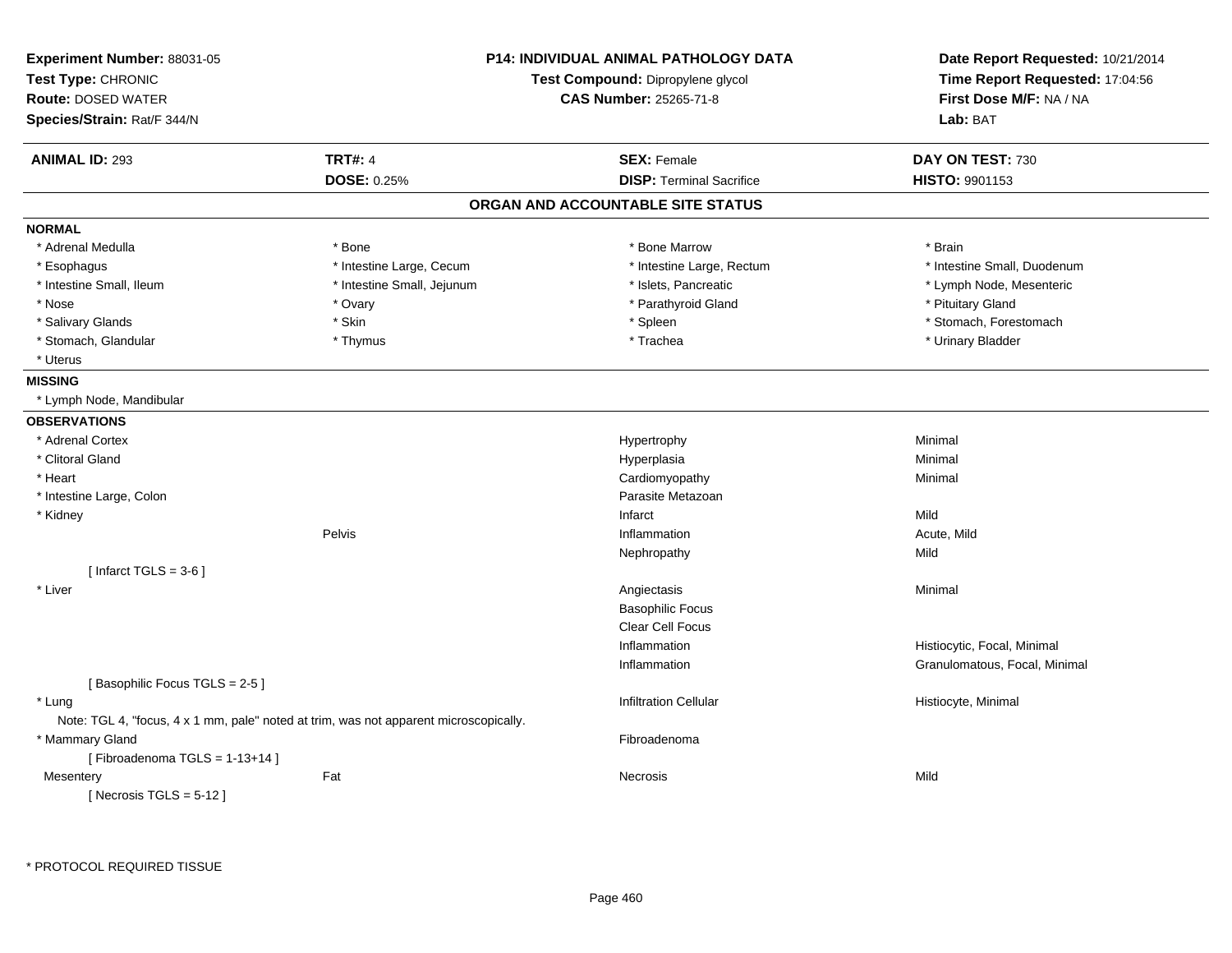| Experiment Number: 88031-05<br><b>Test Type: CHRONIC</b><br><b>Route: DOSED WATER</b><br>Species/Strain: Rat/F 344/N |                    | <b>P14: INDIVIDUAL ANIMAL PATHOLOGY DATA</b> | Date Report Requested: 10/21/2014<br>Time Report Requested: 17:04:56 |
|----------------------------------------------------------------------------------------------------------------------|--------------------|----------------------------------------------|----------------------------------------------------------------------|
|                                                                                                                      |                    | Test Compound: Dipropylene glycol            |                                                                      |
|                                                                                                                      |                    | <b>CAS Number: 25265-71-8</b>                | First Dose M/F: NA / NA                                              |
|                                                                                                                      |                    |                                              | Lab: BAT                                                             |
| <b>ANIMAL ID: 293</b>                                                                                                | <b>TRT#: 4</b>     | <b>SEX: Female</b>                           | DAY ON TEST: 730                                                     |
|                                                                                                                      | <b>DOSE: 0.25%</b> | <b>DISP:</b> Terminal Sacrifice              | <b>HISTO: 9901153</b>                                                |
|                                                                                                                      |                    | ORGAN AND ACCOUNTABLE SITE STATUS            |                                                                      |
| * Pancreas                                                                                                           |                    | Atrophy                                      | Minimal                                                              |
| * Thyroid Gland                                                                                                      | C Cell             | Adenoma                                      |                                                                      |
|                                                                                                                      | C Cell             | Hyperplasia                                  | Mild                                                                 |
| PRIMARY CAUSE OF DEATH                                                                                               |                    |                                              |                                                                      |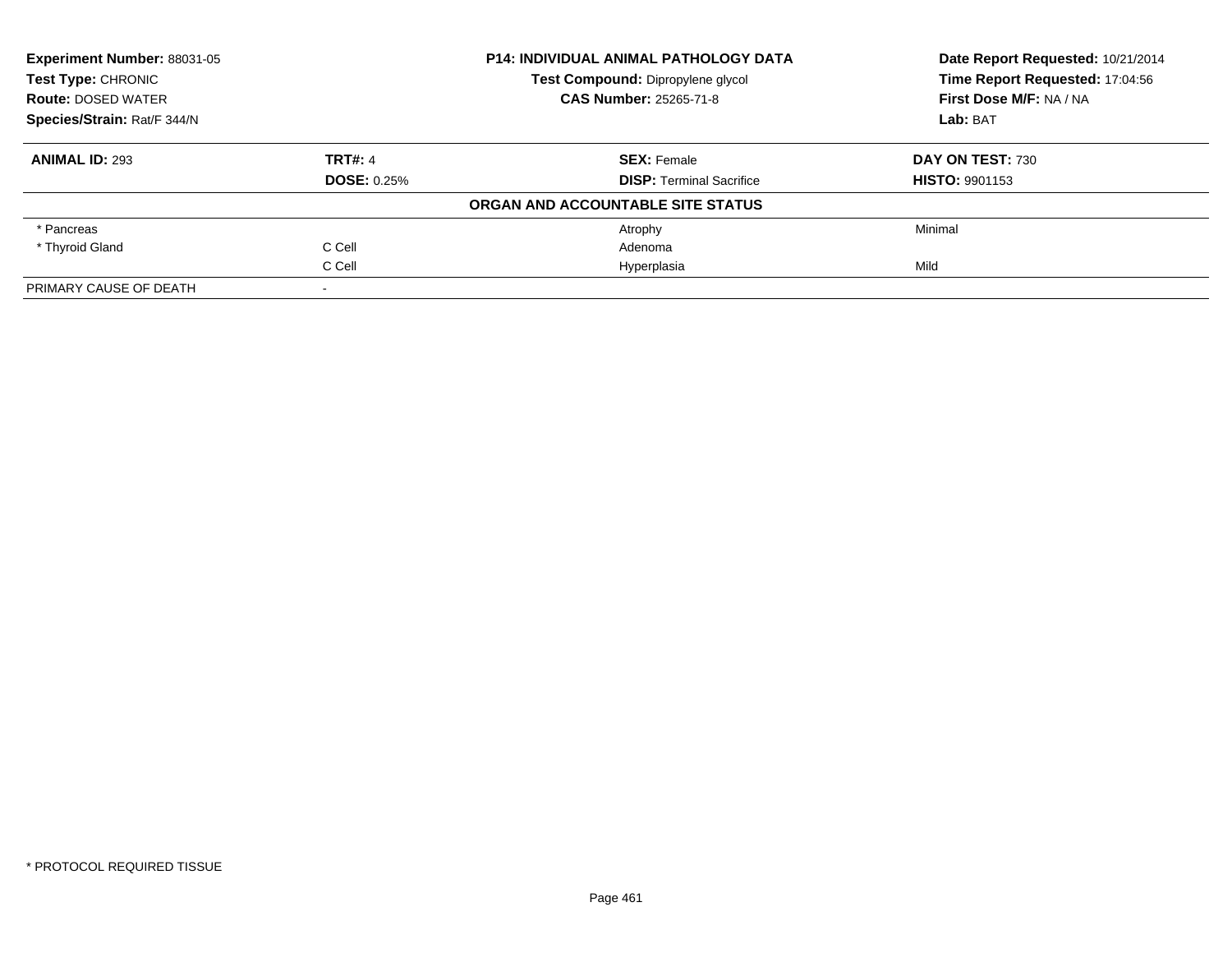| Experiment Number: 88031-05<br>Test Type: CHRONIC<br><b>Route: DOSED WATER</b><br>Species/Strain: Rat/F 344/N |                            | <b>P14: INDIVIDUAL ANIMAL PATHOLOGY DATA</b><br>Test Compound: Dipropylene glycol<br>CAS Number: 25265-71-8 | Date Report Requested: 10/21/2014<br>Time Report Requested: 17:04:56<br>First Dose M/F: NA / NA<br>Lab: BAT |
|---------------------------------------------------------------------------------------------------------------|----------------------------|-------------------------------------------------------------------------------------------------------------|-------------------------------------------------------------------------------------------------------------|
| <b>ANIMAL ID: 294</b>                                                                                         | <b>TRT#: 4</b>             | <b>SEX: Female</b>                                                                                          | DAY ON TEST: 731                                                                                            |
|                                                                                                               | <b>DOSE: 0.25%</b>         | <b>DISP: Terminal Sacrifice</b>                                                                             | <b>HISTO: 9901154</b>                                                                                       |
|                                                                                                               |                            | ORGAN AND ACCOUNTABLE SITE STATUS                                                                           |                                                                                                             |
| <b>NORMAL</b>                                                                                                 |                            |                                                                                                             |                                                                                                             |
| * Bone Marrow                                                                                                 | * Brain                    | * Clitoral Gland                                                                                            | * Esophagus                                                                                                 |
| * Intestine Large, Cecum                                                                                      | * Intestine Large, Colon   | * Intestine Large, Rectum                                                                                   | * Intestine Small, Duodenum                                                                                 |
| * Intestine Small, Ileum                                                                                      | * Intestine Small, Jejunum | * Islets, Pancreatic                                                                                        | * Ovary                                                                                                     |
| * Pancreas                                                                                                    | * Salivary Glands          | * Skin                                                                                                      | * Stomach, Forestomach                                                                                      |
| * Stomach, Glandular                                                                                          | * Thymus                   | * Trachea                                                                                                   | * Urinary Bladder                                                                                           |
| <b>MISSING</b>                                                                                                |                            |                                                                                                             |                                                                                                             |
| * Parathyroid Gland                                                                                           |                            |                                                                                                             |                                                                                                             |
| <b>OBSERVATIONS</b>                                                                                           |                            |                                                                                                             |                                                                                                             |
| * Adrenal Cortex                                                                                              |                            | Leukemia Mononuclear                                                                                        |                                                                                                             |
| * Adrenal Medulla                                                                                             |                            | Leukemia Mononuclear                                                                                        |                                                                                                             |
| * Bone                                                                                                        |                            | Osteopetrosis                                                                                               | Moderate                                                                                                    |
| * Heart                                                                                                       |                            | Cardiomyopathy                                                                                              | Minimal                                                                                                     |
| * Kidney                                                                                                      |                            | Nephropathy                                                                                                 | Mild                                                                                                        |
| * Liver                                                                                                       |                            | <b>Basophilic Focus</b>                                                                                     |                                                                                                             |
|                                                                                                               |                            | Inflammation                                                                                                | Histiocytic, Focal, Minimal                                                                                 |
|                                                                                                               |                            | Inflammation                                                                                                | Granulomatous, Focal, Minimal                                                                               |
|                                                                                                               |                            | Leukemia Mononuclear                                                                                        |                                                                                                             |
| [ Leukemia Mononuclear TGLS = 2-5 ]                                                                           |                            |                                                                                                             |                                                                                                             |
| * Lung                                                                                                        |                            | <b>Infiltration Cellular</b>                                                                                | Histiocyte, Minimal                                                                                         |
|                                                                                                               |                            | Inflammation                                                                                                | Chronic Active, Minimal                                                                                     |
|                                                                                                               |                            | Leukemia Mononuclear                                                                                        |                                                                                                             |
| Lymph Node                                                                                                    | <b>Bronchial</b>           | Leukemia Mononuclear                                                                                        |                                                                                                             |
| * Lymph Node, Mandibular                                                                                      |                            | Leukemia Mononuclear                                                                                        |                                                                                                             |
| * Lymph Node, Mesenteric                                                                                      |                            | Leukemia Mononuclear                                                                                        |                                                                                                             |
| * Mammary Gland<br>[Fibroadenoma TGLS = 1-14]                                                                 |                            | Fibroadenoma                                                                                                |                                                                                                             |
| * Nose                                                                                                        | <b>Respirat Epith</b>      | Accumulation, Hyaline Droplet                                                                               | Moderate                                                                                                    |
| * Pituitary Gland                                                                                             | <b>Pars Distalis</b>       | Hyperplasia                                                                                                 | Marked                                                                                                      |
| * Spleen                                                                                                      |                            | Leukemia Mononuclear                                                                                        |                                                                                                             |
| [ Leukemia Mononuclear TGLS = 3-12 ]                                                                          |                            |                                                                                                             |                                                                                                             |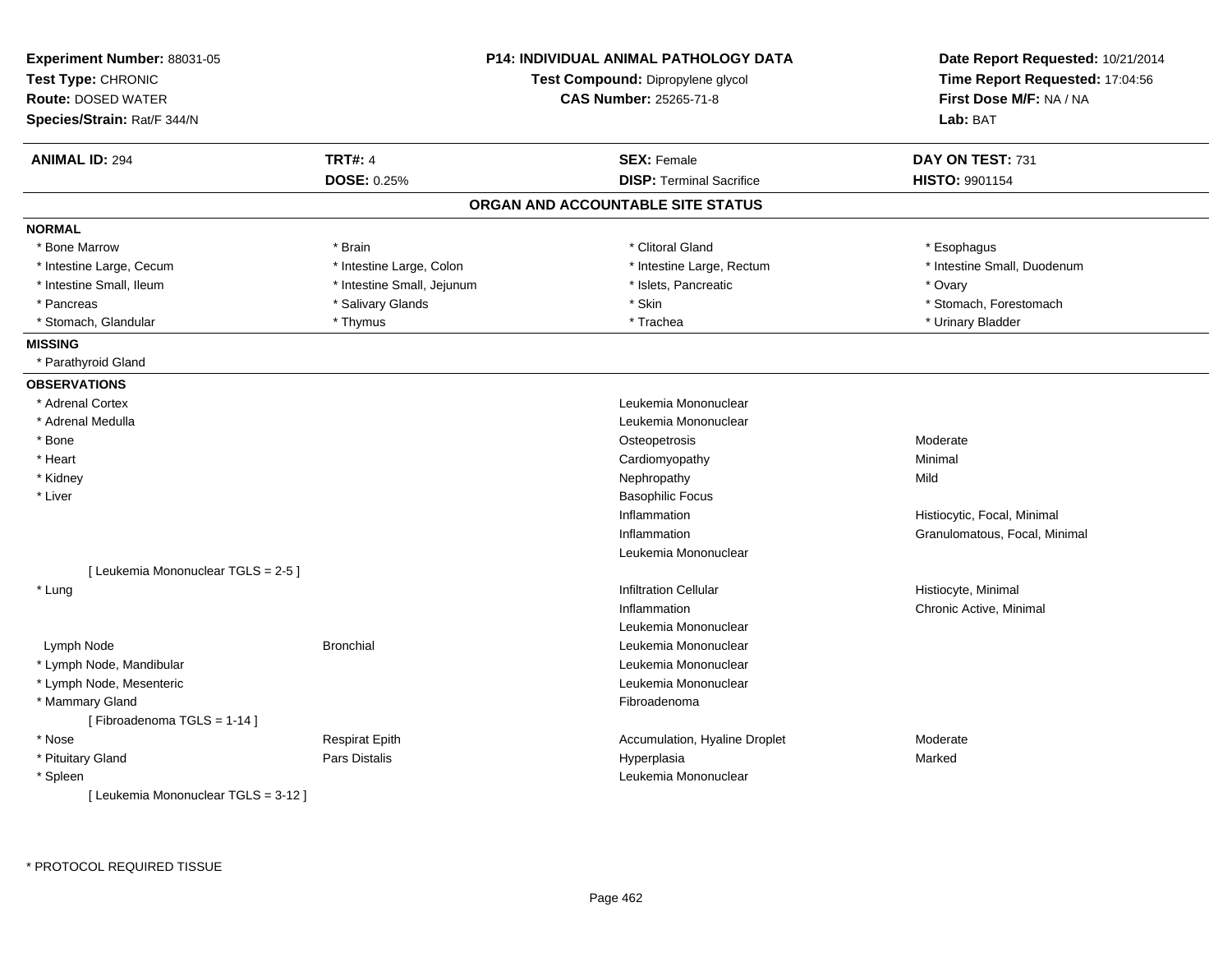| <b>Experiment Number: 88031-05</b><br><b>Test Type: CHRONIC</b><br><b>Route: DOSED WATER</b><br>Species/Strain: Rat/F 344/N |                    | P14: INDIVIDUAL ANIMAL PATHOLOGY DATA<br>Test Compound: Dipropylene glycol | Date Report Requested: 10/21/2014<br>Time Report Requested: 17:04:56<br>First Dose M/F: NA / NA<br>Lab: BAT |
|-----------------------------------------------------------------------------------------------------------------------------|--------------------|----------------------------------------------------------------------------|-------------------------------------------------------------------------------------------------------------|
|                                                                                                                             |                    | <b>CAS Number: 25265-71-8</b>                                              |                                                                                                             |
|                                                                                                                             |                    |                                                                            |                                                                                                             |
| <b>ANIMAL ID: 294</b>                                                                                                       | <b>TRT#: 4</b>     | <b>SEX: Female</b>                                                         | DAY ON TEST: 731                                                                                            |
|                                                                                                                             | <b>DOSE: 0.25%</b> | <b>DISP:</b> Terminal Sacrifice                                            | <b>HISTO: 9901154</b>                                                                                       |
|                                                                                                                             |                    | ORGAN AND ACCOUNTABLE SITE STATUS                                          |                                                                                                             |
| * Thyroid Gland                                                                                                             | C Cell             | Adenoma                                                                    |                                                                                                             |
|                                                                                                                             | C Cell             | Hyperplasia                                                                | Mild                                                                                                        |
| * Uterus                                                                                                                    |                    | Polyp Stromal                                                              |                                                                                                             |
| [Polyp Stromal TGLS = 4-13]                                                                                                 |                    |                                                                            |                                                                                                             |
| PRIMARY CAUSE OF DEATH                                                                                                      |                    |                                                                            |                                                                                                             |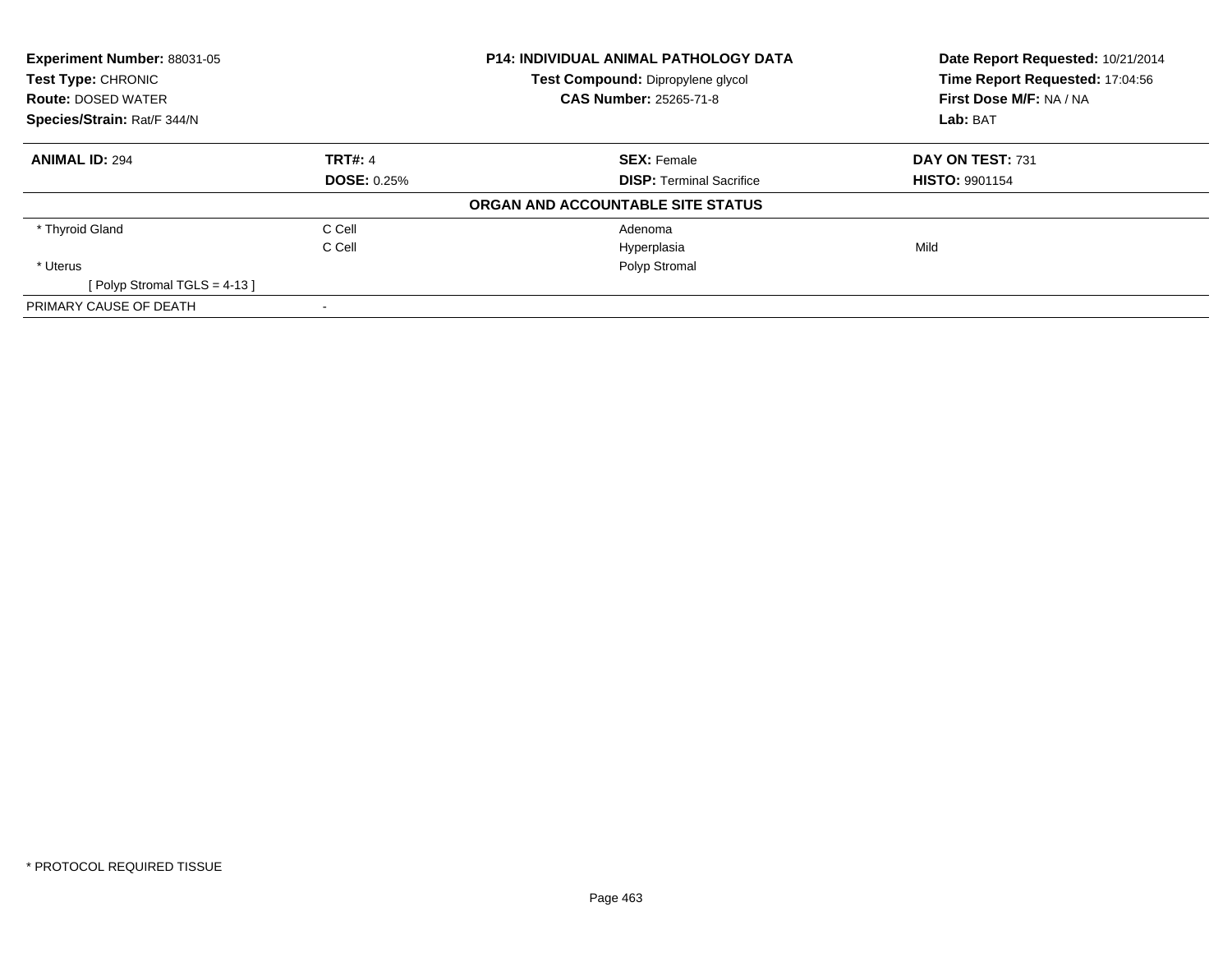| Experiment Number: 88031-05          |                                   | <b>P14: INDIVIDUAL ANIMAL PATHOLOGY DATA</b> | Date Report Requested: 10/21/2014 |
|--------------------------------------|-----------------------------------|----------------------------------------------|-----------------------------------|
| Test Type: CHRONIC                   | Test Compound: Dipropylene glycol |                                              | Time Report Requested: 17:04:56   |
| <b>Route: DOSED WATER</b>            |                                   | <b>CAS Number: 25265-71-8</b>                | First Dose M/F: NA / NA           |
| Species/Strain: Rat/F 344/N          |                                   |                                              | Lab: BAT                          |
| <b>ANIMAL ID: 295</b>                | <b>TRT#: 4</b>                    | <b>SEX: Female</b>                           | DAY ON TEST: 731                  |
|                                      | <b>DOSE: 0.25%</b>                | <b>DISP: Terminal Sacrifice</b>              | HISTO: 9901155                    |
|                                      |                                   | ORGAN AND ACCOUNTABLE SITE STATUS            |                                   |
| <b>NORMAL</b>                        |                                   |                                              |                                   |
| * Adrenal Medulla                    | * Bone Marrow                     | * Brain                                      | * Clitoral Gland                  |
| * Esophagus                          | * Intestine Large, Cecum          | * Intestine Large, Colon                     | * Intestine Small, Duodenum       |
| * Intestine Small, Ileum             | * Intestine Small, Jejunum        | * Islets, Pancreatic                         | * Lymph Node, Mandibular          |
| * Lymph Node, Mesenteric             | * Ovary                           | * Pancreas                                   | * Parathyroid Gland               |
| * Pituitary Gland                    | * Salivary Glands                 | * Skin                                       | * Spleen                          |
| * Stomach, Forestomach               | * Stomach, Glandular              | * Thymus                                     | * Trachea                         |
| * Urinary Bladder                    | * Uterus                          |                                              |                                   |
| <b>OBSERVATIONS</b>                  |                                   |                                              |                                   |
| * Adrenal Cortex                     |                                   | Hypertrophy                                  | Minimal                           |
| * Bone                               |                                   | Osteopetrosis                                | Moderate                          |
| * Heart                              |                                   | Cardiomyopathy                               | Mild                              |
| * Intestine Large, Rectum            |                                   | Parasite Metazoan                            |                                   |
| * Kidney                             |                                   | Nephropathy                                  | Mild                              |
| * Liver                              |                                   | <b>Basophilic Focus</b>                      |                                   |
|                                      |                                   | Inflammation                                 | Histiocytic, Focal, Minimal       |
| [Basophilic Focus TGLS = 1-5]        |                                   |                                              |                                   |
| * Lung                               | Alveolar Epith                    | Hyperplasia                                  | Minimal                           |
|                                      |                                   | <b>Infiltration Cellular</b>                 | Histiocyte, Minimal               |
| * Mammary Gland                      |                                   | Fibroadenoma                                 | Multiple                          |
| [Fibroadenoma TGLS = 2,3,4-12+13+14] |                                   |                                              |                                   |
| * Nose                               | <b>Respirat Epith</b>             | Accumulation, Hyaline Droplet                | Moderate                          |
| * Thyroid Gland                      | C Cell                            | Adenoma                                      |                                   |
|                                      | C Cell                            | Hyperplasia                                  | Moderate                          |
| PRIMARY CAUSE OF DEATH               | $\blacksquare$                    |                                              |                                   |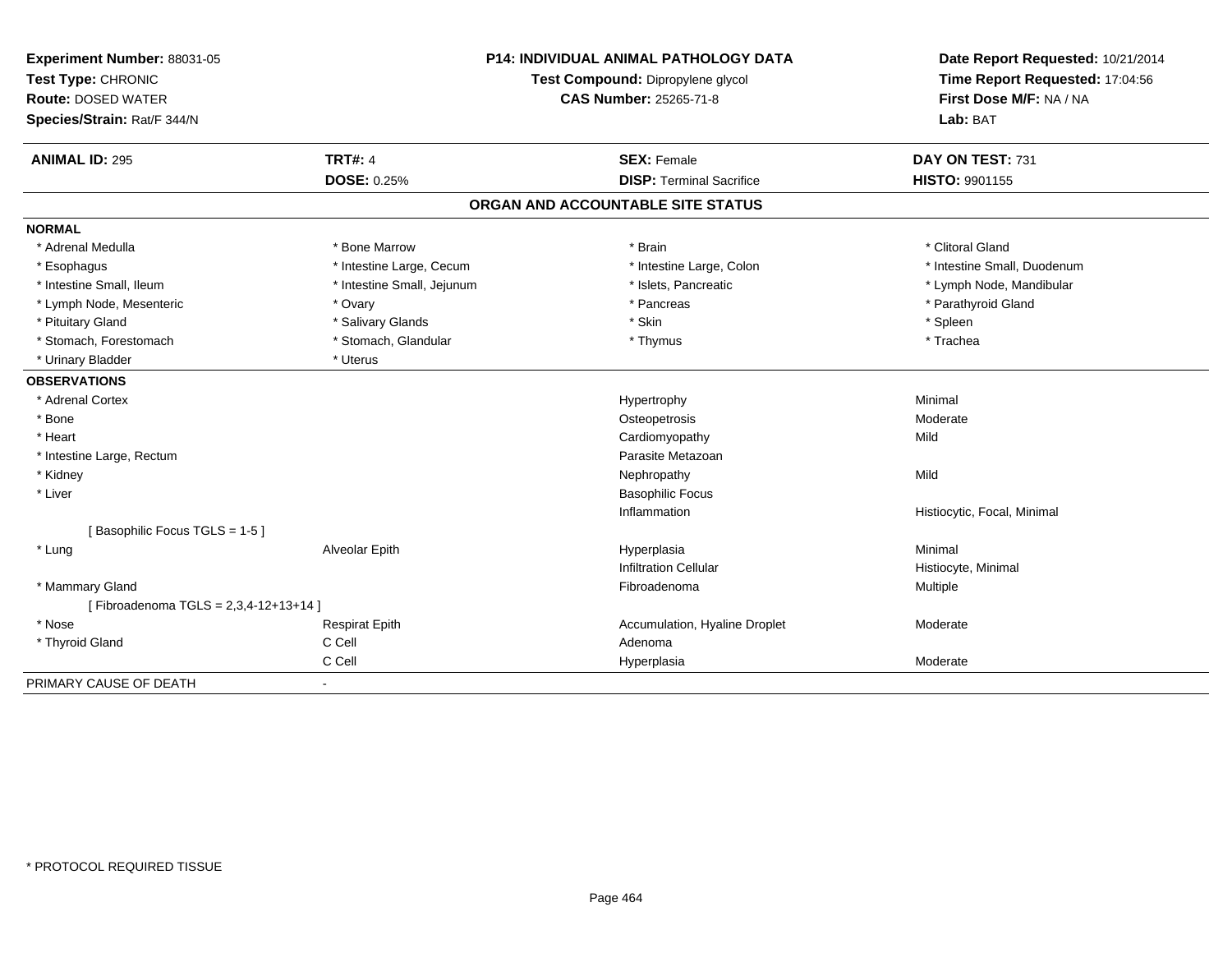| Experiment Number: 88031-05<br>Test Type: CHRONIC<br><b>Route: DOSED WATER</b><br>Species/Strain: Rat/F 344/N |                             | <b>P14: INDIVIDUAL ANIMAL PATHOLOGY DATA</b><br>Test Compound: Dipropylene glycol<br><b>CAS Number: 25265-71-8</b> | Date Report Requested: 10/21/2014<br>Time Report Requested: 17:04:56<br>First Dose M/F: NA / NA<br>Lab: BAT |
|---------------------------------------------------------------------------------------------------------------|-----------------------------|--------------------------------------------------------------------------------------------------------------------|-------------------------------------------------------------------------------------------------------------|
| <b>ANIMAL ID: 296</b>                                                                                         | <b>TRT#: 4</b>              | <b>SEX: Female</b>                                                                                                 | DAY ON TEST: 729                                                                                            |
|                                                                                                               | DOSE: 0.25%                 | <b>DISP: Terminal Sacrifice</b>                                                                                    | <b>HISTO: 9901156</b>                                                                                       |
|                                                                                                               |                             | ORGAN AND ACCOUNTABLE SITE STATUS                                                                                  |                                                                                                             |
| <b>NORMAL</b>                                                                                                 |                             |                                                                                                                    |                                                                                                             |
| * Adrenal Medulla                                                                                             | * Bone                      | * Bone Marrow                                                                                                      | * Brain                                                                                                     |
| * Clitoral Gland                                                                                              | * Esophagus                 | * Intestine Large, Cecum                                                                                           | * Intestine Large, Colon                                                                                    |
| * Intestine Large, Rectum                                                                                     | * Intestine Small, Duodenum | * Intestine Small, Ileum                                                                                           | * Intestine Small, Jejunum                                                                                  |
| * Islets, Pancreatic                                                                                          | * Lymph Node, Mesenteric    | * Ovary                                                                                                            | * Pancreas                                                                                                  |
| * Parathyroid Gland                                                                                           | * Salivary Glands           | * Stomach, Glandular                                                                                               | * Thymus                                                                                                    |
| * Trachea                                                                                                     | * Urinary Bladder           | * Uterus                                                                                                           |                                                                                                             |
| <b>MISSING</b>                                                                                                |                             |                                                                                                                    |                                                                                                             |
| * Lymph Node, Mandibular                                                                                      |                             |                                                                                                                    |                                                                                                             |
| <b>OBSERVATIONS</b>                                                                                           |                             |                                                                                                                    |                                                                                                             |
| * Adrenal Cortex                                                                                              |                             | Angiectasis                                                                                                        | Moderate                                                                                                    |
|                                                                                                               |                             | Hyperplasia                                                                                                        | Mild                                                                                                        |
| * Heart                                                                                                       |                             | Cardiomyopathy                                                                                                     | Minimal                                                                                                     |
| * Kidney                                                                                                      |                             | Nephropathy                                                                                                        | Minimal                                                                                                     |
| * Liver                                                                                                       |                             | Angiectasis                                                                                                        | Minimal                                                                                                     |
|                                                                                                               |                             | <b>Basophilic Focus</b>                                                                                            |                                                                                                             |
|                                                                                                               |                             | Hepatodiaphragmatic Nodule                                                                                         |                                                                                                             |
|                                                                                                               |                             | Inflammation                                                                                                       | Histiocytic, Focal, Minimal                                                                                 |
|                                                                                                               | Centrilobular               | Necrosis                                                                                                           | Mild                                                                                                        |
| [Basophilic Focus TGLS = 2-5]                                                                                 |                             |                                                                                                                    |                                                                                                             |
| [ Hepatodiaphragmatic Nodule TGLS = 3-14 ]                                                                    |                             |                                                                                                                    |                                                                                                             |
| * Lung                                                                                                        |                             | <b>Infiltration Cellular</b>                                                                                       | Histiocyte, Minimal                                                                                         |
| * Mammary Gland                                                                                               |                             | Fibroadenoma                                                                                                       |                                                                                                             |
| [Fibroadenoma TGLS = $1-12+13$ ]                                                                              |                             |                                                                                                                    |                                                                                                             |
| * Nose                                                                                                        | <b>Respirat Epith</b>       | Accumulation, Hyaline Droplet                                                                                      | Moderate                                                                                                    |
| * Pituitary Gland                                                                                             | Pars Distalis               | Hyperplasia                                                                                                        | Mild                                                                                                        |
| * Skin                                                                                                        | <b>Subcut Tiss</b>          | Sarcoma                                                                                                            |                                                                                                             |
| [Sarcoma TGLS = $1-13$ ]                                                                                      |                             |                                                                                                                    |                                                                                                             |
| * Spleen                                                                                                      |                             | Hematopoietic Cell Proliferation                                                                                   | Moderate                                                                                                    |
| * Stomach, Forestomach                                                                                        |                             | Squamous Cell Papilloma                                                                                            |                                                                                                             |
| * Thyroid Gland                                                                                               | C Cell                      | Hyperplasia                                                                                                        | Minimal                                                                                                     |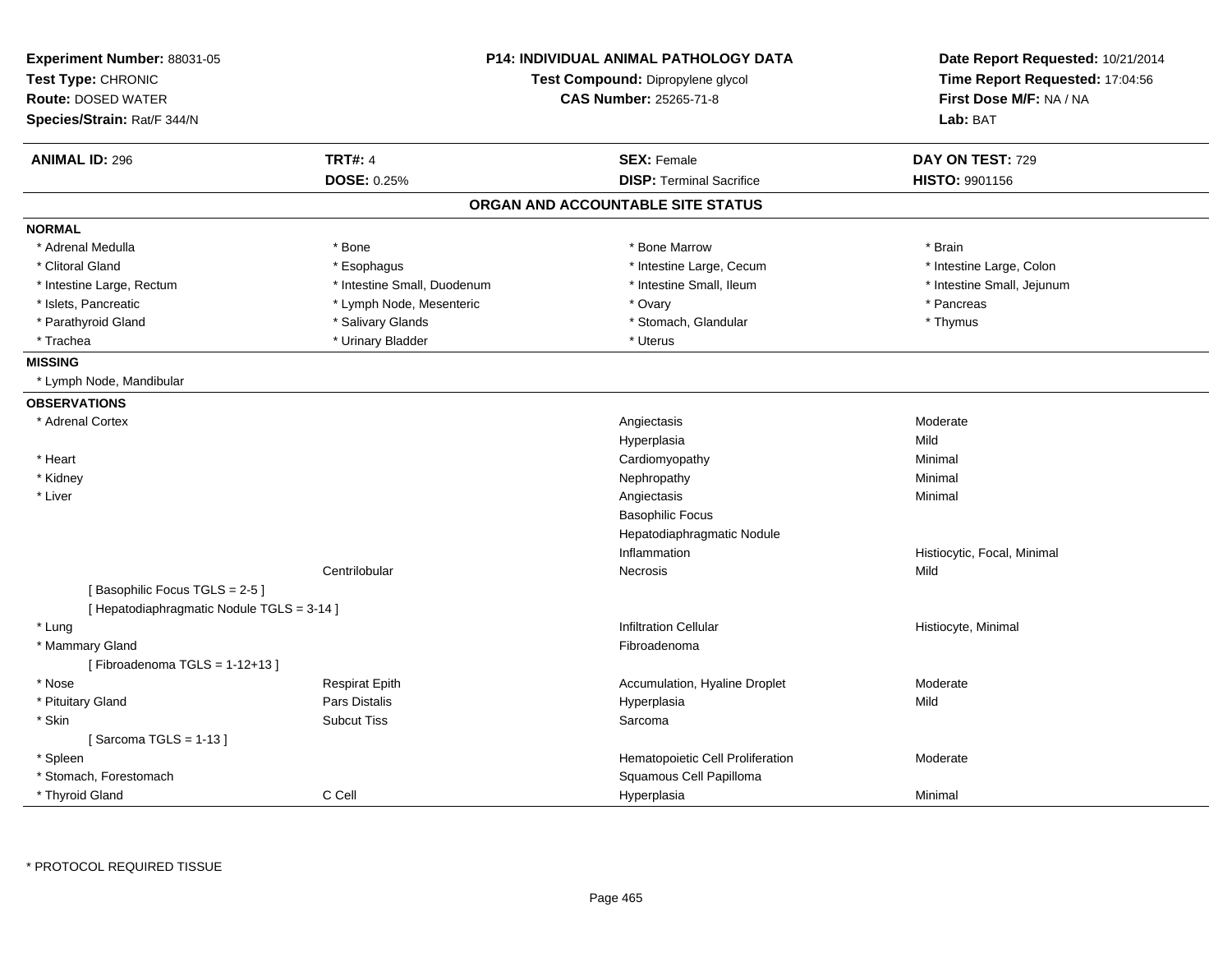| <b>Experiment Number: 88031-05</b><br>Test Type: CHRONIC<br><b>Route: DOSED WATER</b> |                    | <b>P14: INDIVIDUAL ANIMAL PATHOLOGY DATA</b> | Date Report Requested: 10/21/2014 |
|---------------------------------------------------------------------------------------|--------------------|----------------------------------------------|-----------------------------------|
|                                                                                       |                    | Test Compound: Dipropylene glycol            | Time Report Requested: 17:04:56   |
|                                                                                       |                    | <b>CAS Number: 25265-71-8</b>                | First Dose M/F: NA / NA           |
| Species/Strain: Rat/F 344/N                                                           |                    |                                              | Lab: BAT                          |
| <b>ANIMAL ID: 296</b>                                                                 | <b>TRT#: 4</b>     | <b>SEX:</b> Female                           | <b>DAY ON TEST: 729</b>           |
|                                                                                       | <b>DOSE: 0.25%</b> | <b>DISP: Terminal Sacrifice</b>              | <b>HISTO: 9901156</b>             |
|                                                                                       |                    | ORGAN AND ACCOUNTABLE SITE STATUS            |                                   |
| PRIMARY CAUSE OF DEATH                                                                |                    |                                              |                                   |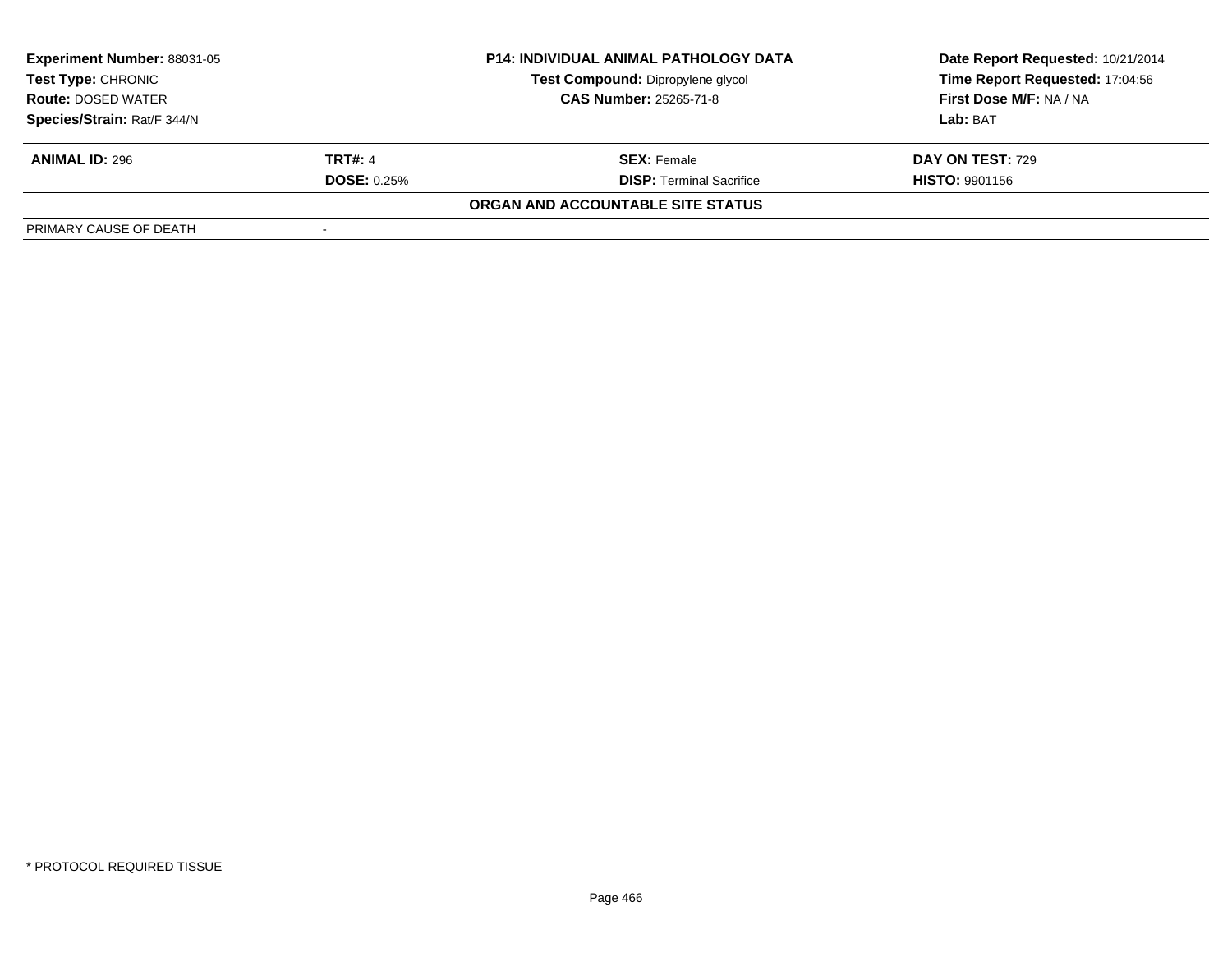| Experiment Number: 88031-05<br>Test Type: CHRONIC<br><b>Route: DOSED WATER</b><br>Species/Strain: Rat/F 344/N |                                                                                                            | <b>P14: INDIVIDUAL ANIMAL PATHOLOGY DATA</b><br>Test Compound: Dipropylene glycol<br><b>CAS Number: 25265-71-8</b> | Date Report Requested: 10/21/2014<br>Time Report Requested: 17:04:56<br>First Dose M/F: NA / NA<br>Lab: BAT |
|---------------------------------------------------------------------------------------------------------------|------------------------------------------------------------------------------------------------------------|--------------------------------------------------------------------------------------------------------------------|-------------------------------------------------------------------------------------------------------------|
| <b>ANIMAL ID: 297</b>                                                                                         | <b>TRT#: 4</b>                                                                                             | <b>SEX: Female</b>                                                                                                 | DAY ON TEST: 730                                                                                            |
|                                                                                                               | DOSE: 0.25%                                                                                                | <b>DISP: Terminal Sacrifice</b>                                                                                    | <b>HISTO: 9901157</b>                                                                                       |
|                                                                                                               |                                                                                                            | ORGAN AND ACCOUNTABLE SITE STATUS                                                                                  |                                                                                                             |
| <b>NORMAL</b>                                                                                                 |                                                                                                            |                                                                                                                    |                                                                                                             |
| * Adrenal Medulla                                                                                             | * Bone                                                                                                     | * Bone Marrow                                                                                                      | * Brain                                                                                                     |
| * Esophagus                                                                                                   | * Intestine Large, Cecum                                                                                   | * Intestine Large, Colon                                                                                           | * Intestine Small, Duodenum                                                                                 |
| * Intestine Small, Ileum                                                                                      | * Intestine Small, Jejunum                                                                                 | * Islets, Pancreatic                                                                                               | Lymph Node                                                                                                  |
| * Lymph Node, Mesenteric                                                                                      | * Ovary                                                                                                    | * Pancreas                                                                                                         | * Parathyroid Gland                                                                                         |
| * Salivary Glands                                                                                             | * Skin                                                                                                     | * Spleen                                                                                                           | * Stomach, Forestomach                                                                                      |
| * Stomach, Glandular                                                                                          | * Thymus                                                                                                   | * Trachea                                                                                                          | * Urinary Bladder                                                                                           |
| * Uterus                                                                                                      |                                                                                                            |                                                                                                                    |                                                                                                             |
| <b>MISSING</b>                                                                                                |                                                                                                            |                                                                                                                    |                                                                                                             |
| * Lymph Node, Mandibular                                                                                      |                                                                                                            |                                                                                                                    |                                                                                                             |
| <b>OBSERVATIONS</b>                                                                                           |                                                                                                            |                                                                                                                    |                                                                                                             |
| * Adrenal Cortex                                                                                              |                                                                                                            | Hyperplasia                                                                                                        | Mild                                                                                                        |
| * Clitoral Gland                                                                                              |                                                                                                            | Adenoma                                                                                                            |                                                                                                             |
| * Heart                                                                                                       |                                                                                                            | Cardiomyopathy                                                                                                     | Minimal                                                                                                     |
| * Intestine Large, Rectum                                                                                     |                                                                                                            | Parasite Metazoan                                                                                                  |                                                                                                             |
| * Kidney                                                                                                      |                                                                                                            | Nephropathy                                                                                                        | Minimal                                                                                                     |
| * Liver                                                                                                       |                                                                                                            | <b>Basophilic Focus</b>                                                                                            |                                                                                                             |
|                                                                                                               |                                                                                                            | <b>Clear Cell Focus</b>                                                                                            |                                                                                                             |
|                                                                                                               | <b>Bile Duct</b>                                                                                           | Hyperplasia                                                                                                        | Minimal                                                                                                     |
|                                                                                                               |                                                                                                            | Inflammation                                                                                                       | Granulomatous, Focal, Minimal                                                                               |
|                                                                                                               |                                                                                                            | Inflammation                                                                                                       | Histiocytic, Focal, Minimal                                                                                 |
| [Basophilic Focus TGLS = 1-5]                                                                                 |                                                                                                            |                                                                                                                    |                                                                                                             |
| * Lung                                                                                                        |                                                                                                            | <b>Infiltration Cellular</b>                                                                                       | Histiocyte, Minimal                                                                                         |
| Lymph Node                                                                                                    |                                                                                                            |                                                                                                                    |                                                                                                             |
|                                                                                                               | Note: TGL 3, "cervical, enlarged, 6 x 3 mm, dark" noted at trim, was within normal limits microscopically. |                                                                                                                    |                                                                                                             |
| * Mammary Gland                                                                                               |                                                                                                            | Fibroadenoma                                                                                                       |                                                                                                             |
| [Fibroadenoma TGLS = 4-13]                                                                                    |                                                                                                            |                                                                                                                    |                                                                                                             |
| * Nose                                                                                                        | <b>Respirat Epith</b>                                                                                      | Accumulation, Hyaline Droplet                                                                                      | Mild                                                                                                        |
| * Pituitary Gland                                                                                             | Pars Distalis                                                                                              | Adenoma                                                                                                            |                                                                                                             |
| [Adenoma TGLS = $2-9$ ]                                                                                       |                                                                                                            |                                                                                                                    |                                                                                                             |
| * Thyroid Gland                                                                                               | C Cell                                                                                                     | Hyperplasia                                                                                                        | Minimal                                                                                                     |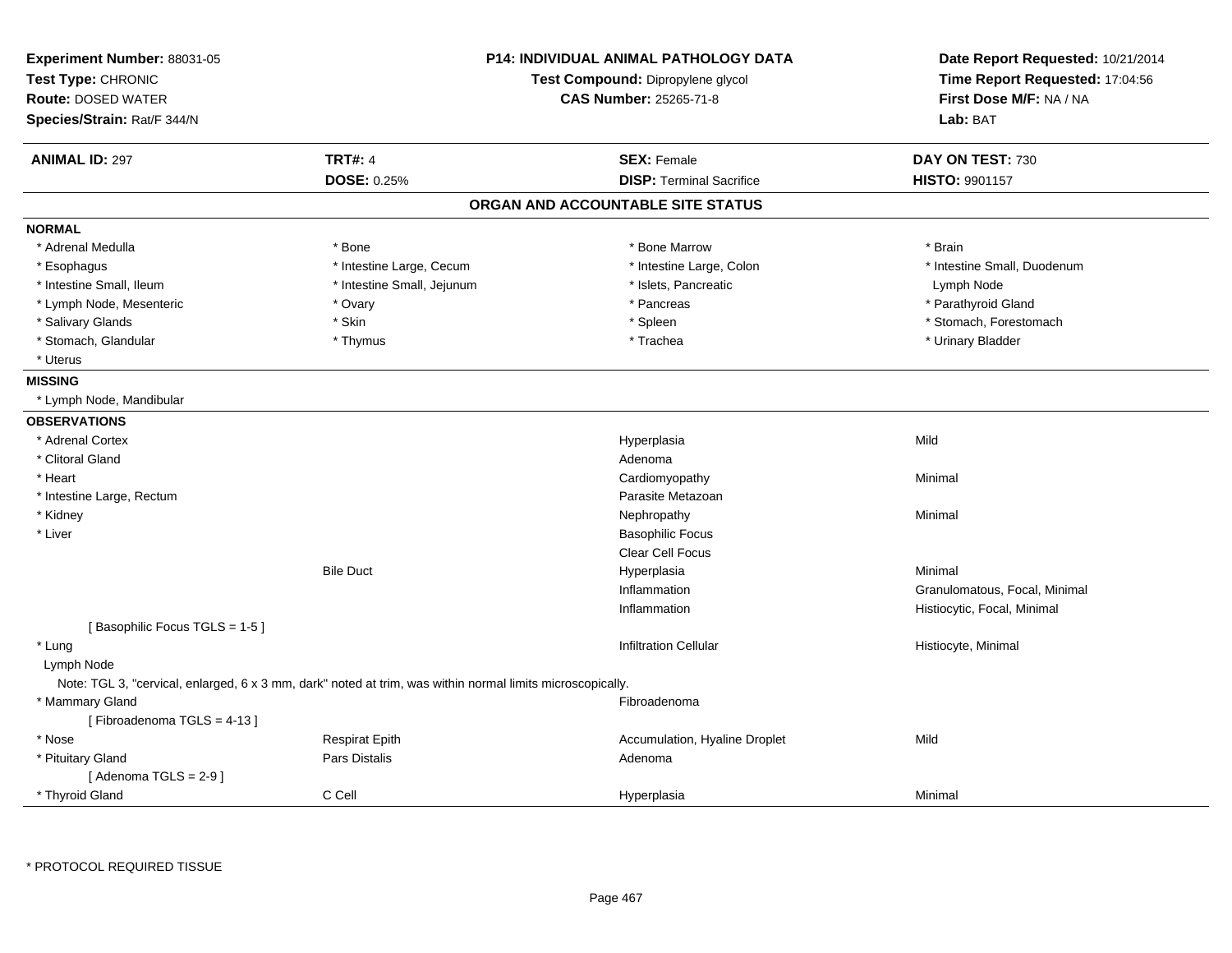| <b>Experiment Number: 88031-05</b>              |                    | <b>P14: INDIVIDUAL ANIMAL PATHOLOGY DATA</b> | Date Report Requested: 10/21/2014 |
|-------------------------------------------------|--------------------|----------------------------------------------|-----------------------------------|
| Test Type: CHRONIC<br><b>Route: DOSED WATER</b> |                    | Test Compound: Dipropylene glycol            | Time Report Requested: 17:04:56   |
|                                                 |                    | <b>CAS Number: 25265-71-8</b>                | <b>First Dose M/F: NA / NA</b>    |
| Species/Strain: Rat/F 344/N                     |                    |                                              | Lab: BAT                          |
| <b>ANIMAL ID: 297</b>                           | <b>TRT#: 4</b>     | <b>SEX:</b> Female                           | DAY ON TEST: 730                  |
|                                                 | <b>DOSE: 0.25%</b> | <b>DISP: Terminal Sacrifice</b>              | <b>HISTO: 9901157</b>             |
|                                                 |                    | ORGAN AND ACCOUNTABLE SITE STATUS            |                                   |
| PRIMARY CAUSE OF DEATH                          |                    |                                              |                                   |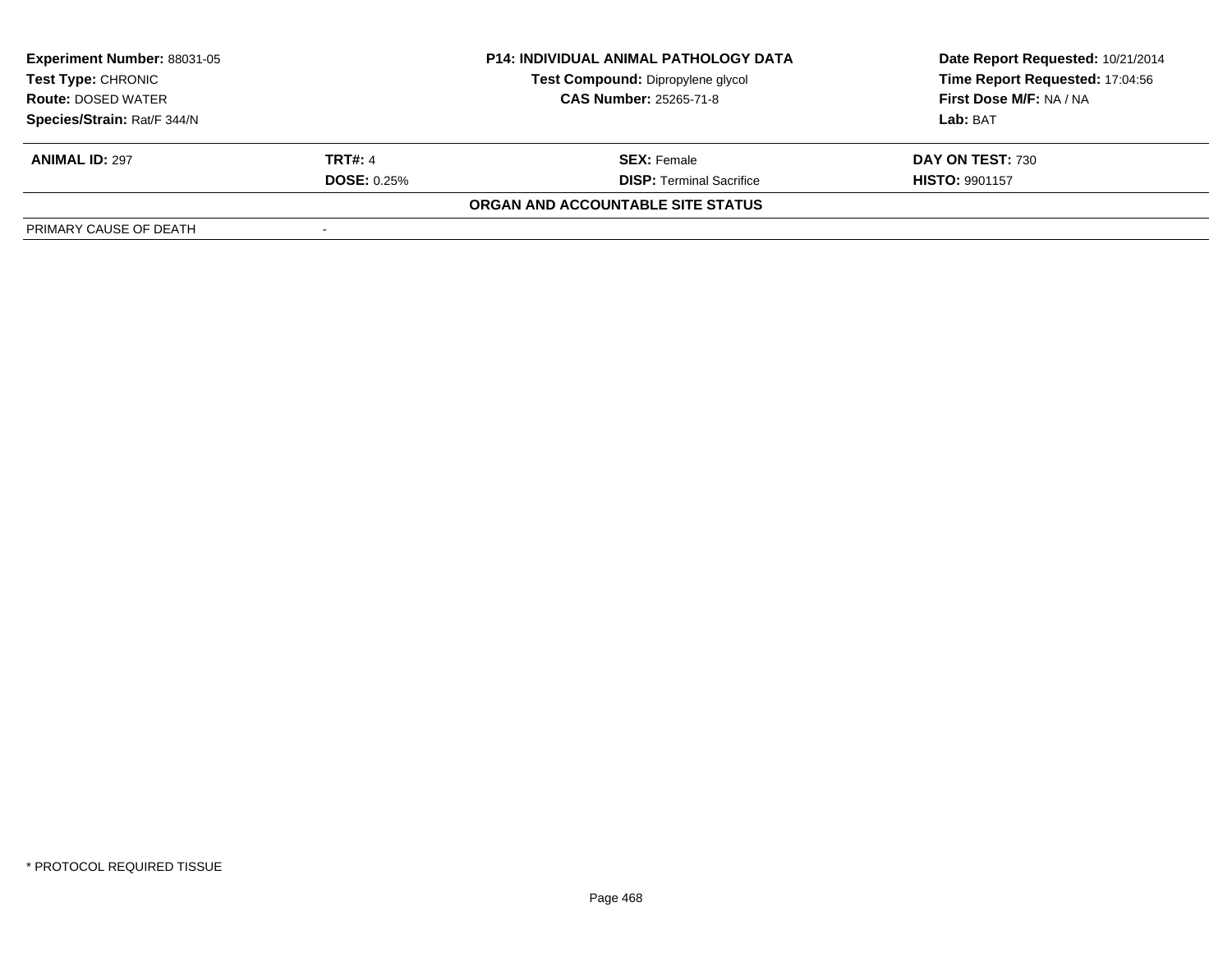| Experiment Number: 88031-05<br>Test Type: CHRONIC<br><b>Route: DOSED WATER</b><br>Species/Strain: Rat/F 344/N | <b>P14: INDIVIDUAL ANIMAL PATHOLOGY DATA</b><br>Test Compound: Dipropylene glycol<br><b>CAS Number: 25265-71-8</b> |                                   | Date Report Requested: 10/21/2014<br>Time Report Requested: 17:04:56<br>First Dose M/F: NA / NA<br>Lab: BAT |
|---------------------------------------------------------------------------------------------------------------|--------------------------------------------------------------------------------------------------------------------|-----------------------------------|-------------------------------------------------------------------------------------------------------------|
| <b>ANIMAL ID: 298</b>                                                                                         | <b>TRT#: 4</b>                                                                                                     | <b>SEX: Female</b>                | DAY ON TEST: 729                                                                                            |
|                                                                                                               | <b>DOSE: 0.25%</b>                                                                                                 | <b>DISP: Terminal Sacrifice</b>   | <b>HISTO: 9901158</b>                                                                                       |
|                                                                                                               |                                                                                                                    | ORGAN AND ACCOUNTABLE SITE STATUS |                                                                                                             |
| <b>NORMAL</b>                                                                                                 |                                                                                                                    |                                   |                                                                                                             |
| * Adrenal Medulla                                                                                             | * Bone                                                                                                             | * Bone Marrow                     | * Brain                                                                                                     |
| * Clitoral Gland                                                                                              | * Esophagus                                                                                                        | * Intestine Large, Cecum          | * Intestine Large, Colon                                                                                    |
| * Intestine Large, Rectum                                                                                     | * Intestine Small, Duodenum                                                                                        | * Intestine Small, Ileum          | * Intestine Small, Jejunum                                                                                  |
| * Islets, Pancreatic                                                                                          | * Lymph Node, Mesenteric                                                                                           | * Nose                            | * Ovary                                                                                                     |
| * Pancreas                                                                                                    | * Parathyroid Gland                                                                                                | * Salivary Glands                 | * Skin                                                                                                      |
| * Spleen                                                                                                      | * Stomach, Forestomach                                                                                             | * Thymus                          | * Trachea                                                                                                   |
| * Urinary Bladder                                                                                             | * Uterus                                                                                                           |                                   |                                                                                                             |
| <b>MISSING</b>                                                                                                |                                                                                                                    |                                   |                                                                                                             |
| * Lymph Node, Mandibular                                                                                      |                                                                                                                    |                                   |                                                                                                             |
| <b>OBSERVATIONS</b>                                                                                           |                                                                                                                    |                                   |                                                                                                             |
| * Adrenal Cortex                                                                                              |                                                                                                                    | Degeneration                      | Cystic, Mild                                                                                                |
|                                                                                                               |                                                                                                                    | Hyperplasia                       | Mild                                                                                                        |
|                                                                                                               |                                                                                                                    | Hypertrophy                       | Mild                                                                                                        |
| * Heart                                                                                                       |                                                                                                                    | Cardiomyopathy                    | Minimal                                                                                                     |
| * Kidney                                                                                                      |                                                                                                                    | Nephropathy                       | Minimal                                                                                                     |
| * Liver                                                                                                       |                                                                                                                    | <b>Basophilic Focus</b>           |                                                                                                             |
|                                                                                                               |                                                                                                                    | Clear Cell Focus                  |                                                                                                             |
|                                                                                                               |                                                                                                                    | Inflammation                      | Granulomatous, Focal, Minimal                                                                               |
|                                                                                                               |                                                                                                                    | Inflammation                      | Histiocytic, Focal, Minimal                                                                                 |
| [Basophilic Focus TGLS = 2-5]                                                                                 |                                                                                                                    |                                   |                                                                                                             |
| * Lung                                                                                                        | Alveolar Epith                                                                                                     | Hyperplasia                       | Minimal                                                                                                     |
|                                                                                                               |                                                                                                                    | <b>Infiltration Cellular</b>      | Histiocyte, Minimal                                                                                         |
| * Mammary Gland                                                                                               |                                                                                                                    | Fibroadenoma                      | Multiple                                                                                                    |
|                                                                                                               |                                                                                                                    | Galactocele                       | Mild                                                                                                        |
| [Fibroadenoma TGLS = $4,5-13+14$ ]<br>[Galactocele TGLS = 1-12]                                               |                                                                                                                    |                                   |                                                                                                             |
| * Pituitary Gland                                                                                             | Pars Distalis                                                                                                      | Hyperplasia                       | Mild                                                                                                        |
| * Stomach, Glandular                                                                                          | Neurondo Cell                                                                                                      | Hyperplasia                       | Marked                                                                                                      |
| [Hyperplasia TGLS = 6-15]                                                                                     |                                                                                                                    |                                   |                                                                                                             |
| * Thyroid Gland                                                                                               | C Cell                                                                                                             | Hyperplasia                       | Moderate                                                                                                    |
|                                                                                                               |                                                                                                                    |                                   |                                                                                                             |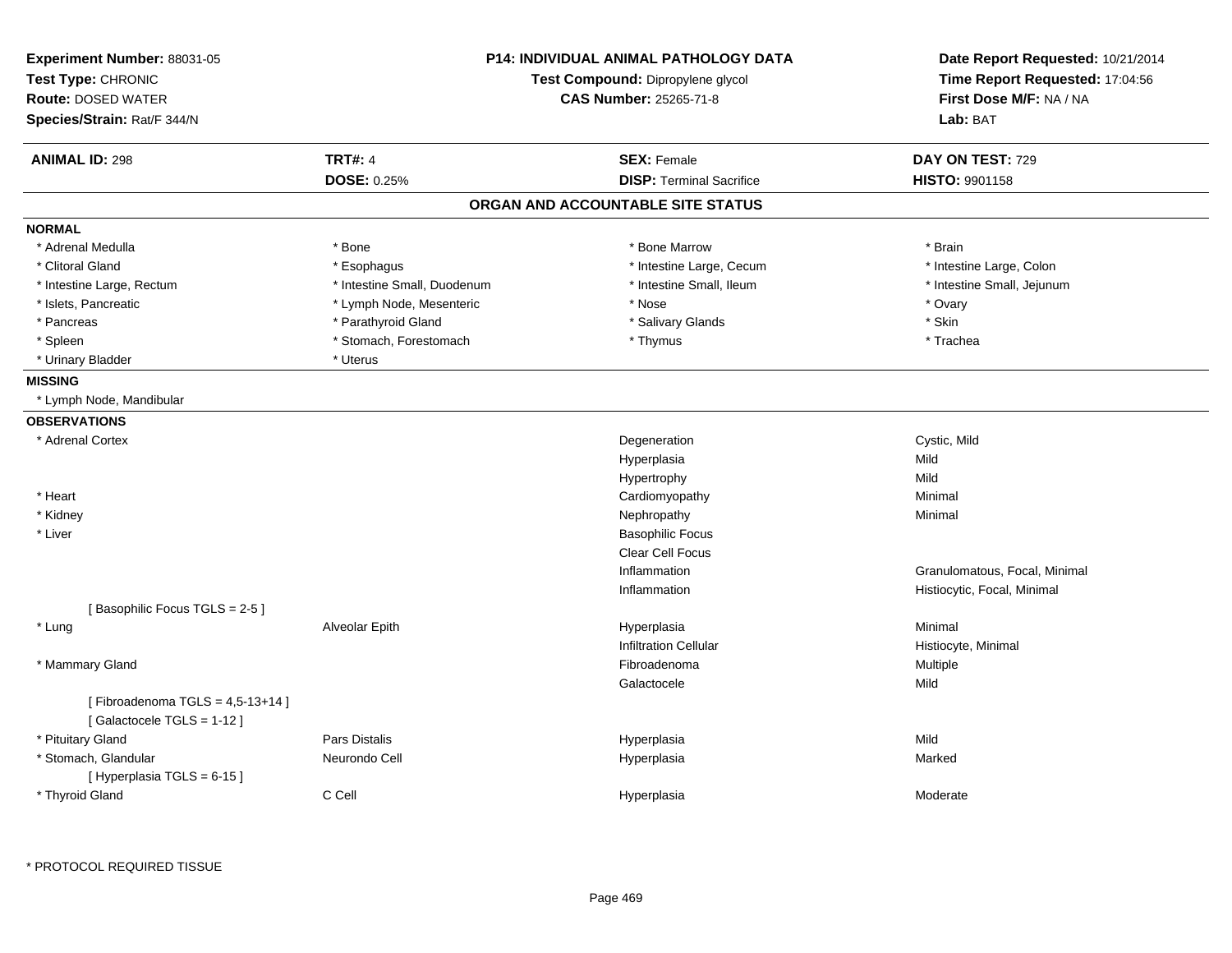| <b>Experiment Number: 88031-05</b><br><b>Test Type: CHRONIC</b><br><b>Route: DOSED WATER</b><br>Species/Strain: Rat/F 344/N |                      | <b>P14: INDIVIDUAL ANIMAL PATHOLOGY DATA</b><br>Test Compound: Dipropylene glycol<br><b>CAS Number: 25265-71-8</b> | Date Report Requested: 10/21/2014<br>Time Report Requested: 17:04:56<br>First Dose M/F: NA / NA<br>Lab: BAT |
|-----------------------------------------------------------------------------------------------------------------------------|----------------------|--------------------------------------------------------------------------------------------------------------------|-------------------------------------------------------------------------------------------------------------|
| <b>ANIMAL ID: 298</b>                                                                                                       | TRT#: 4              | <b>SEX: Female</b>                                                                                                 | <b>DAY ON TEST: 729</b>                                                                                     |
|                                                                                                                             | <b>DOSE:</b> $0.25%$ | <b>DISP:</b> Terminal Sacrifice                                                                                    | <b>HISTO: 9901158</b>                                                                                       |
|                                                                                                                             |                      | ORGAN AND ACCOUNTABLE SITE STATUS                                                                                  |                                                                                                             |
| * Uterus<br>Note: TGL 3, "dilation, 5 x 6 mm, clear" noted at trim, was within normal limits microscopically.               |                      |                                                                                                                    |                                                                                                             |

PRIMARY CAUSE OF DEATH

-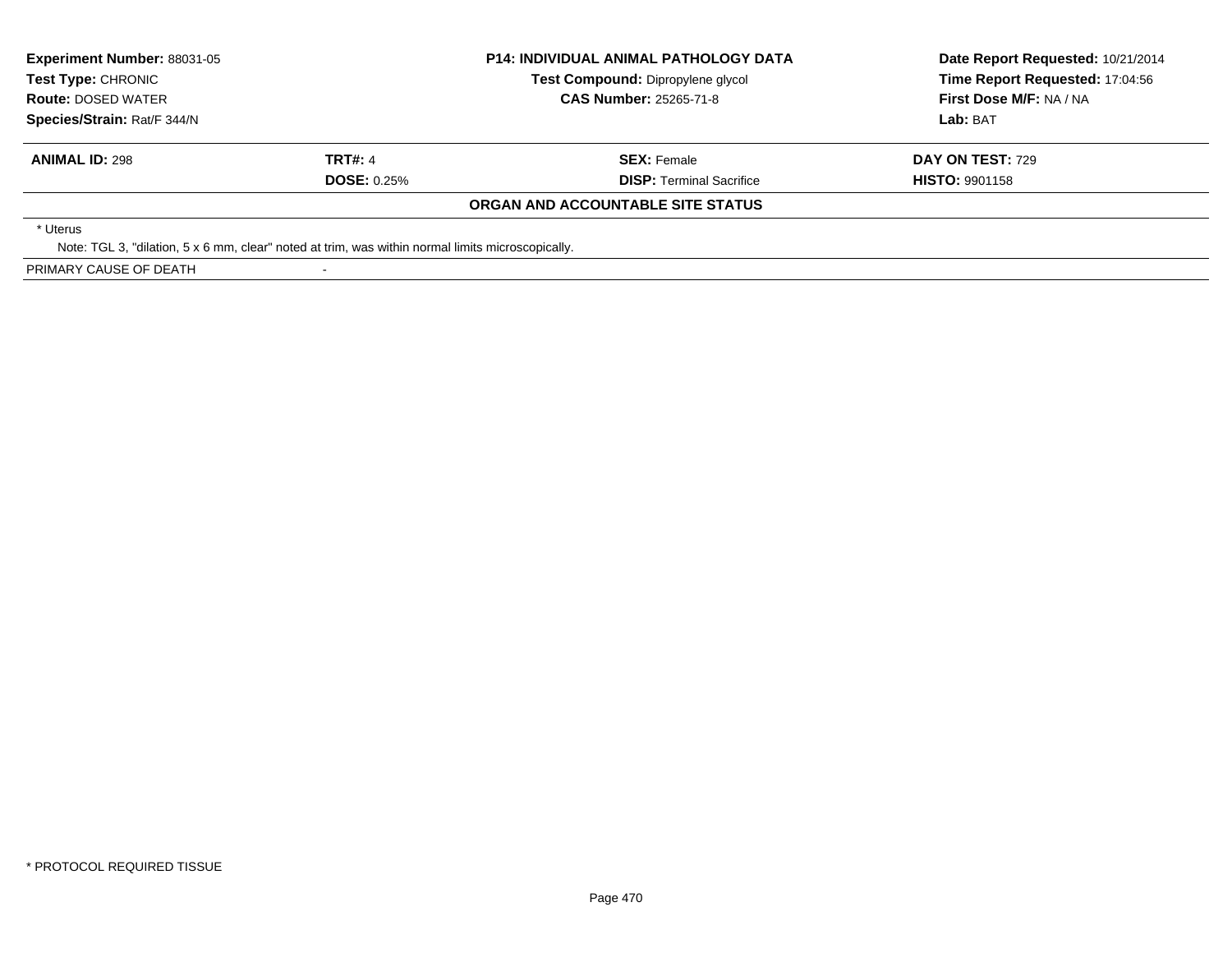| Experiment Number: 88031-05<br>Test Type: CHRONIC<br><b>Route: DOSED WATER</b><br>Species/Strain: Rat/F 344/N |                               | <b>P14: INDIVIDUAL ANIMAL PATHOLOGY DATA</b><br>Test Compound: Dipropylene glycol<br><b>CAS Number: 25265-71-8</b> | Date Report Requested: 10/21/2014<br>Time Report Requested: 17:04:56<br>First Dose M/F: NA / NA<br>Lab: BAT |
|---------------------------------------------------------------------------------------------------------------|-------------------------------|--------------------------------------------------------------------------------------------------------------------|-------------------------------------------------------------------------------------------------------------|
| <b>ANIMAL ID: 299</b>                                                                                         | <b>TRT#: 4</b><br>DOSE: 0.25% | <b>SEX: Female</b><br><b>DISP: Terminal Sacrifice</b>                                                              | DAY ON TEST: 730<br><b>HISTO: 9901159</b>                                                                   |
|                                                                                                               |                               | ORGAN AND ACCOUNTABLE SITE STATUS                                                                                  |                                                                                                             |
| <b>NORMAL</b>                                                                                                 |                               |                                                                                                                    |                                                                                                             |
| * Adrenal Medulla                                                                                             | * Bone                        | * Bone Marrow                                                                                                      | * Brain                                                                                                     |
| * Esophagus                                                                                                   | * Intestine Large, Cecum      | * Intestine Large, Colon                                                                                           | * Intestine Small, Duodenum                                                                                 |
| * Intestine Small, Ileum                                                                                      | * Intestine Small, Jejunum    | * Islets, Pancreatic                                                                                               | * Lymph Node, Mesenteric                                                                                    |
| * Ovary                                                                                                       | * Pancreas                    | * Parathyroid Gland                                                                                                | * Salivary Glands                                                                                           |
| * Skin                                                                                                        | * Spleen                      | * Stomach, Glandular                                                                                               | * Thymus                                                                                                    |
| * Trachea                                                                                                     | * Urinary Bladder             | * Uterus                                                                                                           |                                                                                                             |
| <b>MISSING</b>                                                                                                |                               |                                                                                                                    |                                                                                                             |
| * Lymph Node, Mandibular                                                                                      |                               |                                                                                                                    |                                                                                                             |
| <b>OBSERVATIONS</b>                                                                                           |                               |                                                                                                                    |                                                                                                             |
| * Adrenal Cortex                                                                                              |                               | Hyperplasia                                                                                                        | Mild                                                                                                        |
| * Clitoral Gland                                                                                              |                               | Adenoma                                                                                                            |                                                                                                             |
| [Adenoma TGLS = $3-8$ ]                                                                                       |                               |                                                                                                                    |                                                                                                             |
| * Heart                                                                                                       |                               | Cardiomyopathy                                                                                                     | Minimal                                                                                                     |
| * Intestine Large, Rectum                                                                                     |                               | Parasite Metazoan                                                                                                  |                                                                                                             |
| * Kidney                                                                                                      |                               | Nephropathy                                                                                                        | Minimal                                                                                                     |
| * Liver                                                                                                       |                               | <b>Basophilic Focus</b>                                                                                            |                                                                                                             |
|                                                                                                               |                               | Fatty Change                                                                                                       | Mild                                                                                                        |
|                                                                                                               |                               | Inflammation                                                                                                       | Granulomatous, Focal, Minimal                                                                               |
|                                                                                                               |                               | Inflammation                                                                                                       | Histiocytic, Focal, Minimal                                                                                 |
| * Lung                                                                                                        | Alveolar Epith                | Hyperplasia                                                                                                        | Minimal                                                                                                     |
|                                                                                                               |                               | <b>Infiltration Cellular</b>                                                                                       | Histiocyte, Minimal                                                                                         |
| * Mammary Gland                                                                                               |                               | Fibroadenoma                                                                                                       |                                                                                                             |
|                                                                                                               |                               | Inflammation                                                                                                       | Chronic, Marked                                                                                             |
| [Fibroadenoma TGLS = 2-14]<br>[Inflammation TGLS = $1-13$ ]                                                   |                               |                                                                                                                    |                                                                                                             |
| * Nose                                                                                                        | <b>Respirat Epith</b>         | Accumulation, Hyaline Droplet                                                                                      | Minimal                                                                                                     |
| * Pituitary Gland<br>[Adenoma TGLS = $4-9$ ]                                                                  | Pars Distalis                 | Adenoma                                                                                                            |                                                                                                             |
| * Stomach, Forestomach<br>[ Ulcer TGLS = $5-12$ ]                                                             |                               | Ulcer                                                                                                              | Moderate                                                                                                    |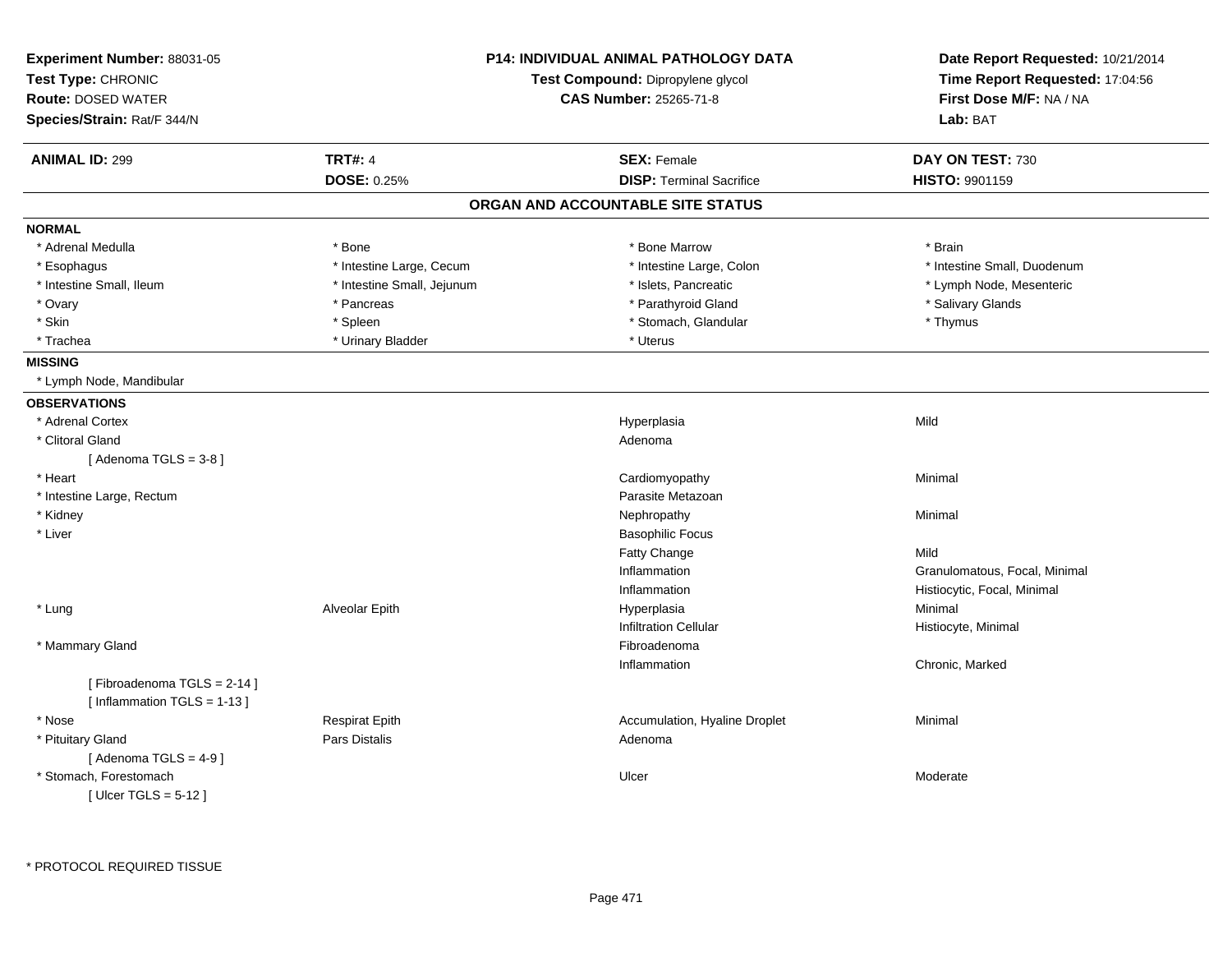| Experiment Number: 88031-05 |                       | <b>P14: INDIVIDUAL ANIMAL PATHOLOGY DATA</b> | Date Report Requested: 10/21/2014 |
|-----------------------------|-----------------------|----------------------------------------------|-----------------------------------|
| <b>Test Type: CHRONIC</b>   |                       | Test Compound: Dipropylene glycol            | Time Report Requested: 17:04:56   |
| <b>Route: DOSED WATER</b>   |                       | <b>CAS Number: 25265-71-8</b>                | First Dose M/F: NA / NA           |
| Species/Strain: Rat/F 344/N |                       |                                              | Lab: BAT                          |
| <b>ANIMAL ID: 299</b>       | <b>TRT#: 4</b>        | <b>SEX: Female</b>                           | DAY ON TEST: 730                  |
|                             | <b>DOSE: 0.25%</b>    | <b>DISP:</b> Terminal Sacrifice              | <b>HISTO: 9901159</b>             |
|                             |                       | ORGAN AND ACCOUNTABLE SITE STATUS            |                                   |
| * Thyroid Gland             | C Cell                | Hyperplasia                                  | Moderate                          |
|                             | <b>Follicular Cel</b> | Hyperplasia                                  | Mild                              |
| PRIMARY CAUSE OF DEATH      |                       |                                              |                                   |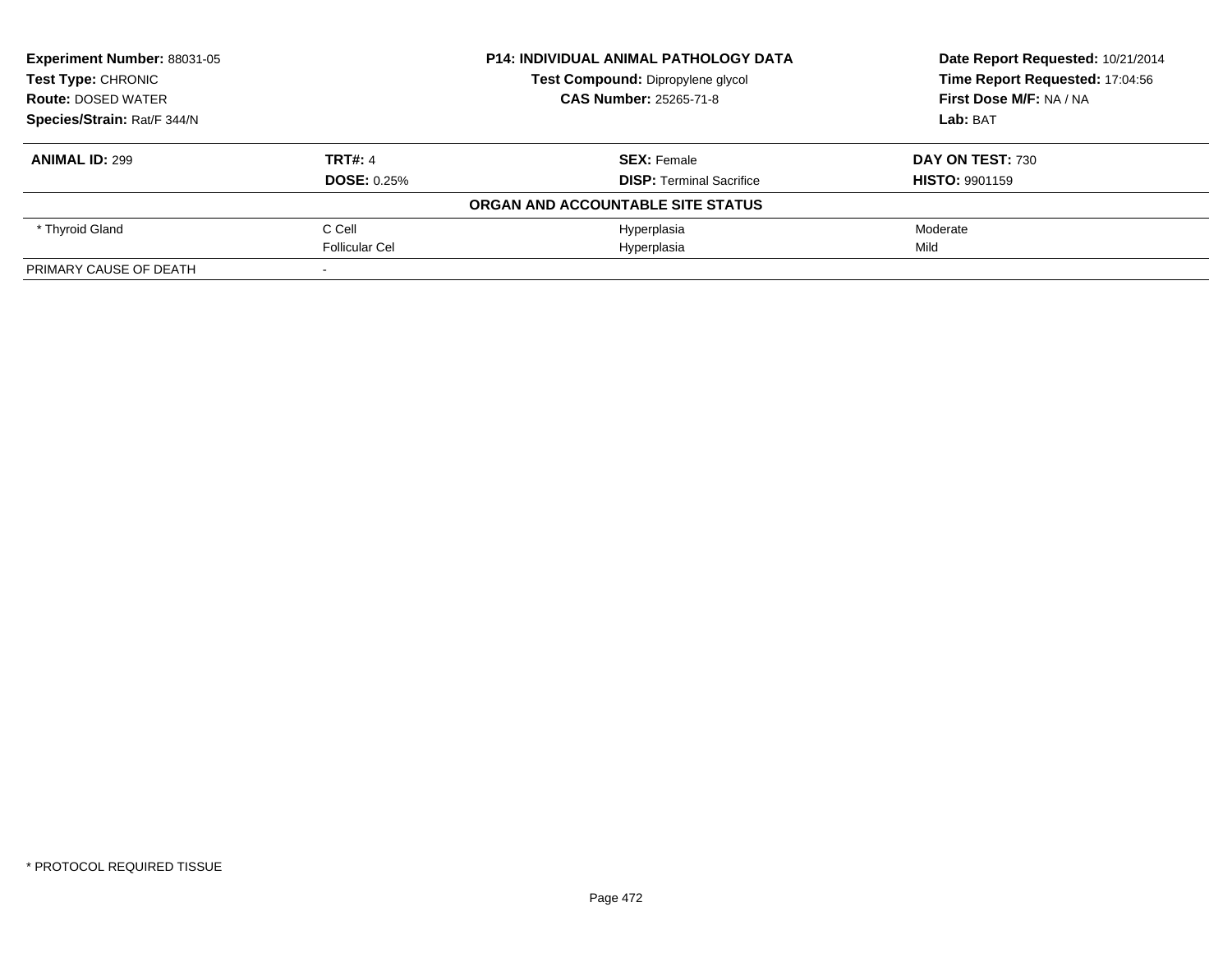| Experiment Number: 88031-05     | P14: INDIVIDUAL ANIMAL PATHOLOGY DATA<br>Test Compound: Dipropylene glycol |                                   | Date Report Requested: 10/21/2014 |
|---------------------------------|----------------------------------------------------------------------------|-----------------------------------|-----------------------------------|
| Test Type: CHRONIC              |                                                                            |                                   | Time Report Requested: 17:04:56   |
| <b>Route: DOSED WATER</b>       |                                                                            | <b>CAS Number: 25265-71-8</b>     | First Dose M/F: NA / NA           |
| Species/Strain: Rat/F 344/N     |                                                                            |                                   | Lab: BAT                          |
| <b>ANIMAL ID: 300</b>           | <b>TRT#: 4</b>                                                             | <b>SEX: Female</b>                | DAY ON TEST: 626                  |
|                                 | DOSE: 0.25%                                                                | <b>DISP:</b> Moribund Sacrifice   | HISTO: 9901160                    |
|                                 |                                                                            | ORGAN AND ACCOUNTABLE SITE STATUS |                                   |
| <b>NORMAL</b>                   |                                                                            |                                   |                                   |
| * Adrenal Cortex                | * Adrenal Medulla                                                          | * Bone                            | * Bone Marrow                     |
| * Brain                         | * Clitoral Gland                                                           | * Esophagus                       | * Intestine Large, Cecum          |
| * Intestine Large, Colon        | * Intestine Large, Rectum                                                  | * Intestine Small, Duodenum       | * Intestine Small, Ileum          |
| * Intestine Small, Jejunum      | * Islets, Pancreatic                                                       | * Lymph Node, Mesenteric          | * Nose                            |
| * Ovary                         | * Pancreas                                                                 | * Parathyroid Gland               | * Pituitary Gland                 |
| * Salivary Glands               | * Skin                                                                     | * Stomach, Forestomach            | * Stomach, Glandular              |
| * Thymus                        | * Trachea                                                                  | * Urinary Bladder                 | * Uterus                          |
| <b>MISSING</b>                  |                                                                            |                                   |                                   |
| * Lymph Node, Mandibular        |                                                                            |                                   |                                   |
| <b>OBSERVATIONS</b>             |                                                                            |                                   |                                   |
| * Heart                         |                                                                            | Cardiomyopathy                    | Minimal                           |
| * Kidney                        |                                                                            | Nephropathy                       | Minimal                           |
| * Liver                         |                                                                            | <b>Basophilic Focus</b>           |                                   |
|                                 |                                                                            | Clear Cell Focus                  |                                   |
|                                 |                                                                            | Inflammation                      | Histiocytic, Focal, Minimal       |
|                                 |                                                                            | Inflammation                      | Granulomatous, Focal, Minimal     |
| [Clear Cell Focus TGLS = 2-12]  |                                                                            |                                   |                                   |
| * Lung                          | Alveolar Epith                                                             | Hyperplasia                       | Minimal                           |
|                                 |                                                                            | <b>Infiltration Cellular</b>      | Histiocyte, Minimal               |
| * Mammary Gland                 |                                                                            | Fibroadenoma                      | Multiple                          |
| [Fibroadenoma TGLS = 1,3-13+14] |                                                                            |                                   |                                   |
| * Spleen                        |                                                                            | Hematopoietic Cell Proliferation  | Mild                              |
| * Thyroid Gland                 | C Cell                                                                     | Hyperplasia                       | Minimal                           |
| PRIMARY CAUSE OF DEATH          | - Mammary Gland Fibroadenoma                                               |                                   |                                   |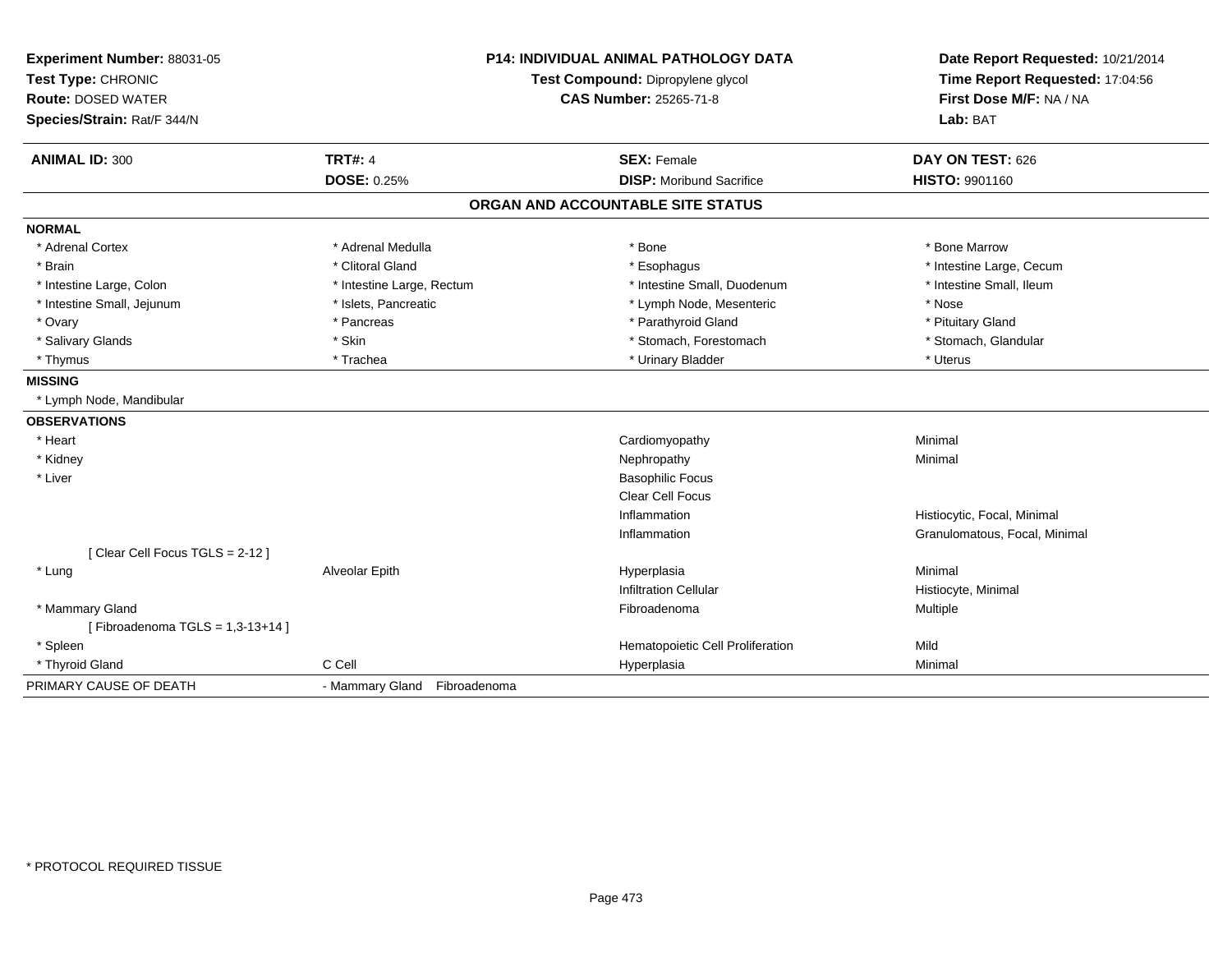| Experiment Number: 88031-05<br>Test Type: CHRONIC<br><b>Route: DOSED WATER</b><br>Species/Strain: Rat/F 344/N |                                                                                          | <b>P14: INDIVIDUAL ANIMAL PATHOLOGY DATA</b><br>Test Compound: Dipropylene glycol<br><b>CAS Number: 25265-71-8</b> | Date Report Requested: 10/21/2014<br>Time Report Requested: 17:04:56<br>First Dose M/F: NA / NA<br>Lab: BAT |
|---------------------------------------------------------------------------------------------------------------|------------------------------------------------------------------------------------------|--------------------------------------------------------------------------------------------------------------------|-------------------------------------------------------------------------------------------------------------|
| <b>ANIMAL ID: 301</b>                                                                                         | <b>TRT#: 6</b>                                                                           | <b>SEX: Female</b>                                                                                                 | DAY ON TEST: 730                                                                                            |
|                                                                                                               | <b>DOSE: 1.0%</b>                                                                        | <b>DISP: Terminal Sacrifice</b>                                                                                    | HISTO: 9901161                                                                                              |
|                                                                                                               |                                                                                          | ORGAN AND ACCOUNTABLE SITE STATUS                                                                                  |                                                                                                             |
| <b>NORMAL</b>                                                                                                 |                                                                                          |                                                                                                                    |                                                                                                             |
| * Adrenal Cortex                                                                                              | * Adrenal Medulla                                                                        | * Bone                                                                                                             | * Bone Marrow                                                                                               |
| * Brain                                                                                                       | * Clitoral Gland                                                                         | * Esophagus                                                                                                        | * Intestine Large, Cecum                                                                                    |
| * Intestine Large, Colon                                                                                      | * Intestine Small, Duodenum                                                              | * Intestine Small, Ileum                                                                                           | * Intestine Small, Jejunum                                                                                  |
| * Islets, Pancreatic                                                                                          | * Lymph Node, Mandibular                                                                 | * Lymph Node, Mesenteric                                                                                           | * Pancreas                                                                                                  |
| * Parathyroid Gland                                                                                           | * Salivary Glands                                                                        | * Skin                                                                                                             | * Spleen                                                                                                    |
| * Stomach, Forestomach                                                                                        | * Stomach, Glandular                                                                     | * Thymus                                                                                                           | * Trachea                                                                                                   |
| * Urinary Bladder                                                                                             | * Uterus                                                                                 |                                                                                                                    |                                                                                                             |
| <b>OBSERVATIONS</b>                                                                                           |                                                                                          |                                                                                                                    |                                                                                                             |
| * Clitoral Gl                                                                                                 |                                                                                          |                                                                                                                    |                                                                                                             |
| Note: NO CORRELATING LESIONS FOR TGLS 3-8.                                                                    |                                                                                          |                                                                                                                    |                                                                                                             |
| * Heart                                                                                                       |                                                                                          | Cardiomyopathy                                                                                                     | Mild                                                                                                        |
| * Intestine Large, Rectum                                                                                     |                                                                                          | Parasite Metazoan                                                                                                  |                                                                                                             |
| * Kidney                                                                                                      |                                                                                          | Nephropathy                                                                                                        | Minimal                                                                                                     |
| * Liver                                                                                                       |                                                                                          | <b>Basophilic Focus</b>                                                                                            |                                                                                                             |
|                                                                                                               |                                                                                          | Clear Cell Focus                                                                                                   |                                                                                                             |
|                                                                                                               |                                                                                          | Inflammation                                                                                                       | Granulomatous, Focal, Mild                                                                                  |
|                                                                                                               |                                                                                          | Inflammation                                                                                                       | Histiocytic, Focal, Minimal                                                                                 |
|                                                                                                               |                                                                                          | <b>Mixed Cell Focus</b>                                                                                            |                                                                                                             |
|                                                                                                               | Note: TGL 7. "nodule, 7 x 5 mm" noted at trim, was variation in normal lobar morphology. |                                                                                                                    |                                                                                                             |
| [Basophilic Focus TGLS = 6-13]                                                                                |                                                                                          |                                                                                                                    |                                                                                                             |
| * Lung                                                                                                        |                                                                                          | <b>Infiltration Cellular</b>                                                                                       | Histiocyte, Minimal                                                                                         |
| * Mammary Gland                                                                                               |                                                                                          | Fibroadenoma                                                                                                       | Multiple                                                                                                    |
| [Fibroadenoma TGLS = 1,2,5-14+15+16+17+18+19+20]                                                              |                                                                                          |                                                                                                                    |                                                                                                             |
| * Nose                                                                                                        | <b>Respirat Epith</b>                                                                    | Accumulation, Hyaline Droplet                                                                                      | Mild                                                                                                        |
| * Ovary                                                                                                       |                                                                                          | Cyst                                                                                                               | Mild                                                                                                        |
| * Pituitary Gland                                                                                             | Pars Distalis                                                                            | Adenoma                                                                                                            |                                                                                                             |
| [Adenoma TGLS = $4-9$ ]                                                                                       |                                                                                          |                                                                                                                    |                                                                                                             |
| * Thyroid Gland                                                                                               | C Cell                                                                                   | Hyperplasia                                                                                                        | Mild                                                                                                        |
| PRIMARY CAUSE OF DEATH                                                                                        | $\mathbf{r}$                                                                             |                                                                                                                    |                                                                                                             |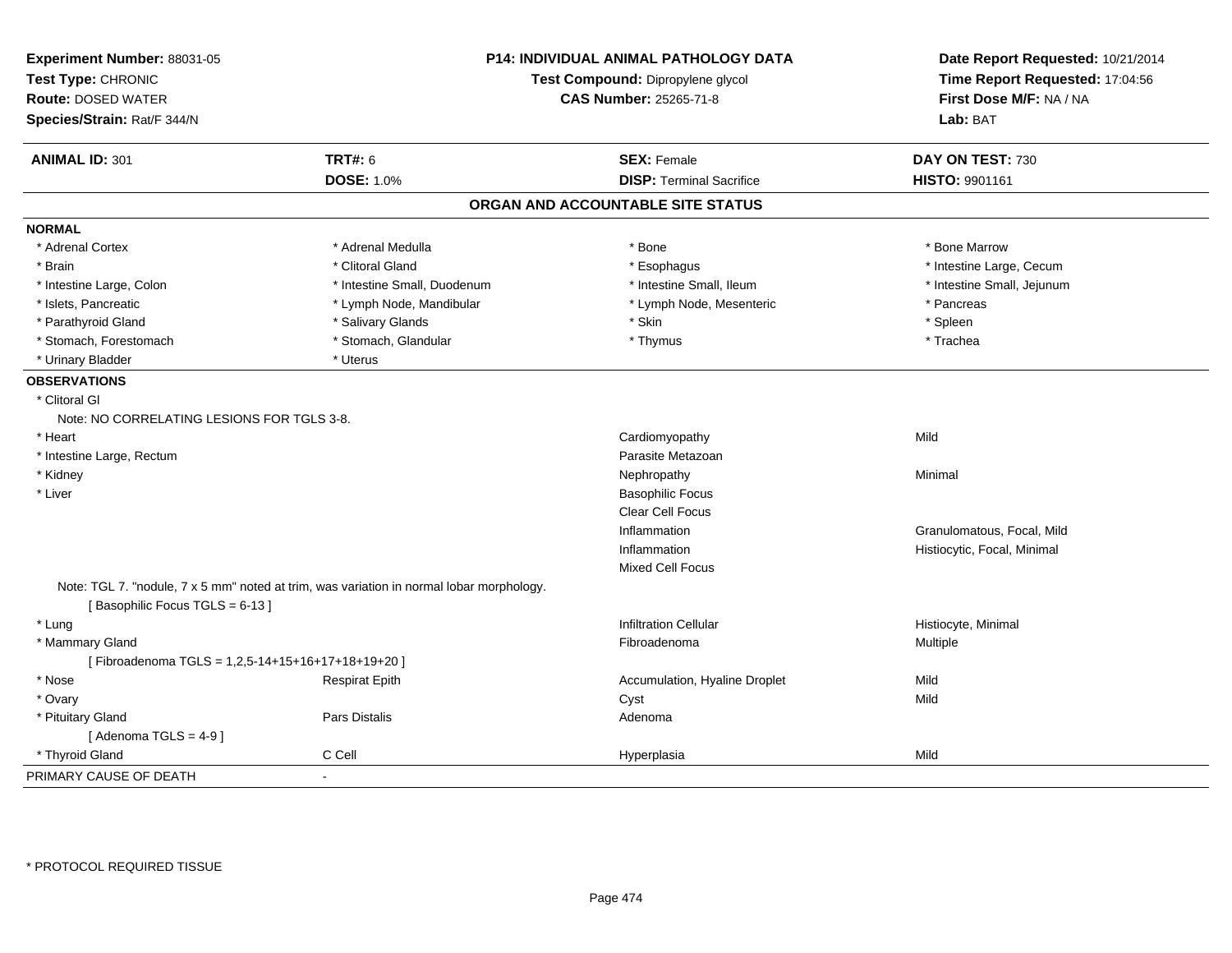| Experiment Number: 88031-05<br>Test Type: CHRONIC<br><b>Route: DOSED WATER</b><br>Species/Strain: Rat/F 344/N |                          | <b>P14: INDIVIDUAL ANIMAL PATHOLOGY DATA</b><br>Test Compound: Dipropylene glycol<br><b>CAS Number: 25265-71-8</b> | Date Report Requested: 10/21/2014<br>Time Report Requested: 17:04:56<br>First Dose M/F: NA / NA<br>Lab: BAT |
|---------------------------------------------------------------------------------------------------------------|--------------------------|--------------------------------------------------------------------------------------------------------------------|-------------------------------------------------------------------------------------------------------------|
| <b>ANIMAL ID: 302</b>                                                                                         | <b>TRT#: 6</b>           | <b>SEX: Female</b>                                                                                                 | DAY ON TEST: 731                                                                                            |
|                                                                                                               | <b>DOSE: 1.0%</b>        | <b>DISP: Terminal Sacrifice</b>                                                                                    | HISTO: 9901162                                                                                              |
|                                                                                                               |                          | ORGAN AND ACCOUNTABLE SITE STATUS                                                                                  |                                                                                                             |
| <b>NORMAL</b>                                                                                                 |                          |                                                                                                                    |                                                                                                             |
| * Bone                                                                                                        | * Bone Marrow            | * Brain                                                                                                            | * Esophagus                                                                                                 |
| * Intestine Large, Cecum                                                                                      | * Intestine Large, Colon | * Intestine Small, Duodenum                                                                                        | * Intestine Small, Ileum                                                                                    |
| * Intestine Small, Jejunum                                                                                    | * Islets, Pancreatic     | * Lymph Node, Mesenteric                                                                                           | * Ovary                                                                                                     |
| * Skin                                                                                                        | * Spleen                 | * Stomach, Forestomach                                                                                             | * Stomach, Glandular                                                                                        |
| * Thymus                                                                                                      | * Trachea                | * Urinary Bladder                                                                                                  | * Uterus                                                                                                    |
| <b>MISSING</b>                                                                                                |                          |                                                                                                                    |                                                                                                             |
| * Lymph Node, Mandibular                                                                                      | * Parathyroid Gland      |                                                                                                                    |                                                                                                             |
| <b>OBSERVATIONS</b>                                                                                           |                          |                                                                                                                    |                                                                                                             |
| * Adrenal Cortex                                                                                              |                          | Hyperplasia                                                                                                        | Mild                                                                                                        |
| * Adrenal Medulla                                                                                             |                          | Hyperplasia                                                                                                        | Mild                                                                                                        |
| * Clitoral Gland                                                                                              |                          | Sarcoma                                                                                                            |                                                                                                             |
| [Sarcoma TGLS = $4-8$ ]                                                                                       |                          |                                                                                                                    |                                                                                                             |
| * Heart                                                                                                       |                          | Cardiomyopathy                                                                                                     | Minimal                                                                                                     |
|                                                                                                               |                          | Schwannoma Benign                                                                                                  |                                                                                                             |
| * Intestine Large, Rectum                                                                                     |                          | Parasite Metazoan                                                                                                  |                                                                                                             |
| * Kidney                                                                                                      |                          | Nephropathy                                                                                                        | Mild                                                                                                        |
| * Liver                                                                                                       |                          | <b>Basophilic Focus</b>                                                                                            |                                                                                                             |
|                                                                                                               |                          | <b>Clear Cell Focus</b>                                                                                            |                                                                                                             |
|                                                                                                               |                          | Inflammation                                                                                                       | Granulomatous, Focal, Minimal                                                                               |
|                                                                                                               |                          | Inflammation                                                                                                       | Histiocytic, Focal, Minimal                                                                                 |
| [Basophilic Focus TGLS = 2-5]                                                                                 |                          |                                                                                                                    |                                                                                                             |
| * Lung                                                                                                        | Alveolar Epith           | Hyperplasia                                                                                                        | Mild                                                                                                        |
|                                                                                                               |                          | <b>Infiltration Cellular</b>                                                                                       | Histiocyte, Minimal                                                                                         |
|                                                                                                               |                          | Inflammation                                                                                                       | Chronic Active, Minimal                                                                                     |
| Lymph Node<br>[Ectasia TGLS = $3-12$ ]                                                                        | Deep Cervical            | Ectasia                                                                                                            | Mild                                                                                                        |
| * Mammary Gland<br>[Fibroadenoma TGLS = 1-13+14]                                                              |                          | Fibroadenoma                                                                                                       |                                                                                                             |
| * Nose                                                                                                        | <b>Respirat Epith</b>    | Accumulation, Hyaline Droplet                                                                                      | Minimal                                                                                                     |
| * Pancreas                                                                                                    |                          | Atrophy                                                                                                            | Minimal                                                                                                     |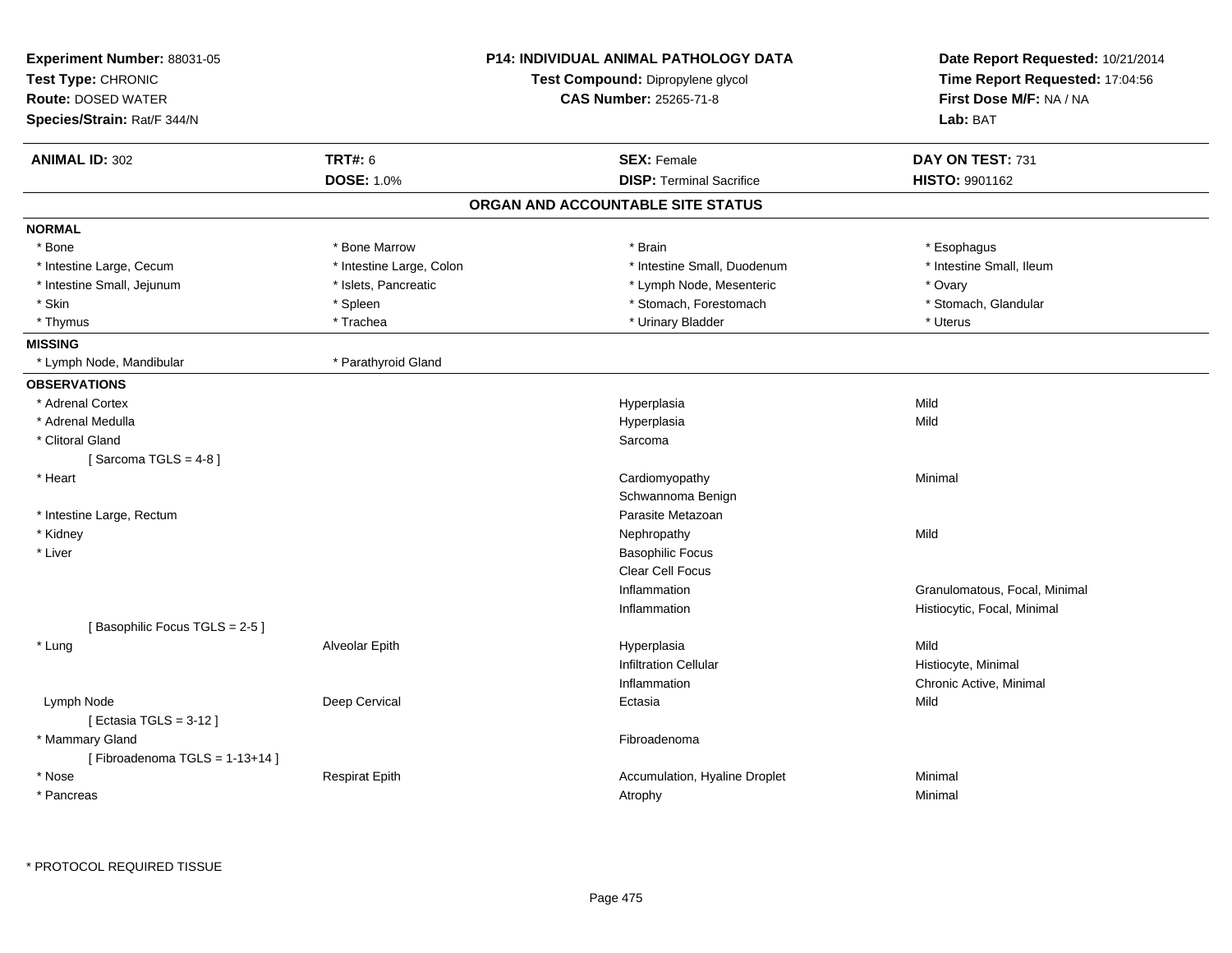| <b>Experiment Number: 88031-05</b><br><b>Test Type: CHRONIC</b> |                   | <b>P14: INDIVIDUAL ANIMAL PATHOLOGY DATA</b> | Date Report Requested: 10/21/2014<br>Time Report Requested: 17:04:56 |
|-----------------------------------------------------------------|-------------------|----------------------------------------------|----------------------------------------------------------------------|
|                                                                 |                   | Test Compound: Dipropylene glycol            |                                                                      |
| <b>Route: DOSED WATER</b>                                       |                   | <b>CAS Number: 25265-71-8</b>                | First Dose M/F: NA / NA                                              |
| Species/Strain: Rat/F 344/N                                     |                   |                                              | Lab: BAT                                                             |
| <b>ANIMAL ID: 302</b>                                           | TRT#: 6           | <b>SEX: Female</b>                           | DAY ON TEST: 731                                                     |
|                                                                 | <b>DOSE: 1.0%</b> | <b>DISP:</b> Terminal Sacrifice              | <b>HISTO: 9901162</b>                                                |
|                                                                 |                   | ORGAN AND ACCOUNTABLE SITE STATUS            |                                                                      |
| * Pituitary Gland                                               | Pars Distalis     | Hyperplasia                                  | Marked                                                               |
| * Salivary Glands                                               |                   | <b>Basophilic Focus</b>                      |                                                                      |
| * Thyroid Gland                                                 | C Cell            | Hyperplasia                                  | Mild                                                                 |
| PRIMARY CAUSE OF DEATH                                          |                   |                                              |                                                                      |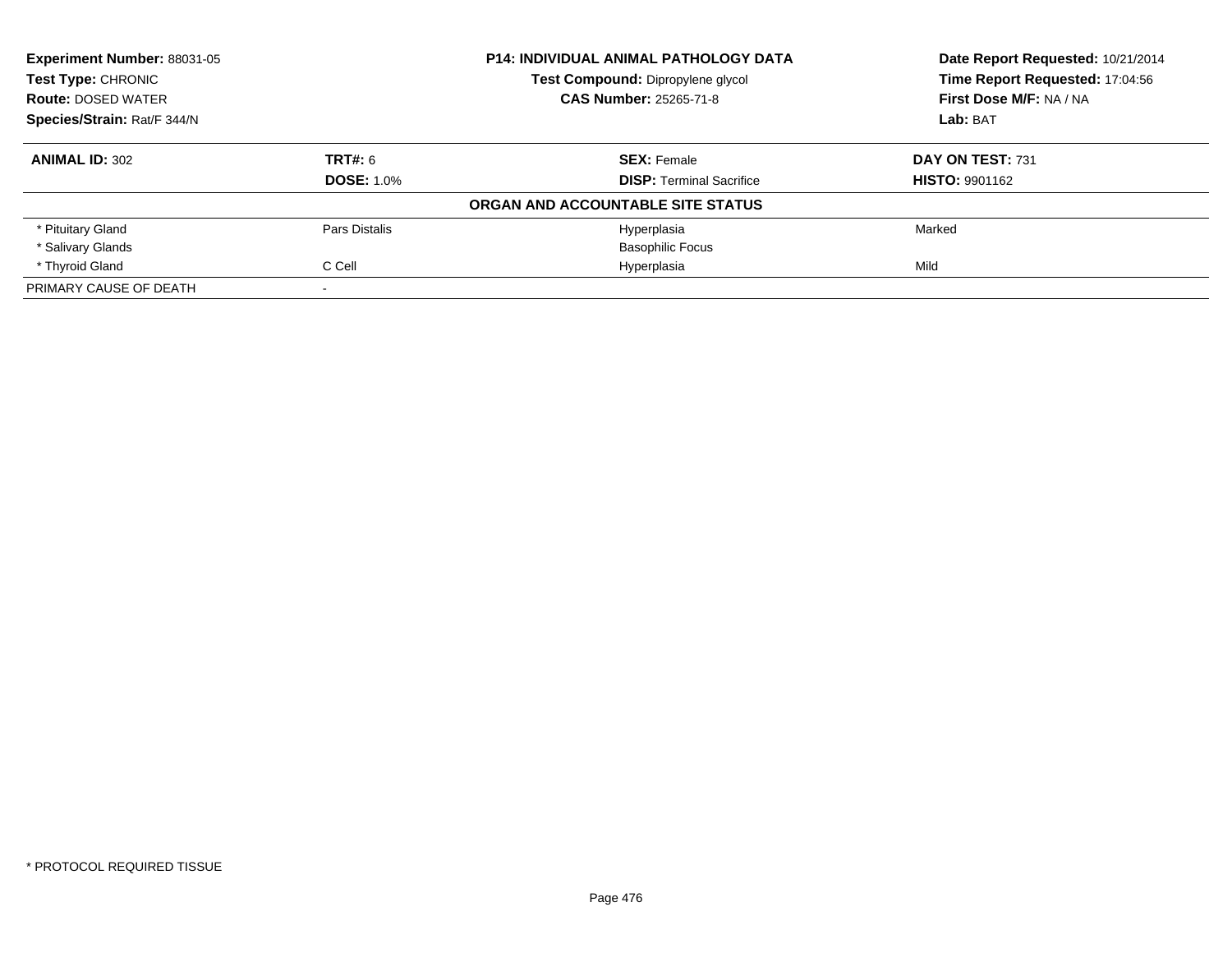| Experiment Number: 88031-05<br>Test Type: CHRONIC<br><b>Route: DOSED WATER</b><br>Species/Strain: Rat/F 344/N |                             | <b>P14: INDIVIDUAL ANIMAL PATHOLOGY DATA</b><br>Test Compound: Dipropylene glycol<br><b>CAS Number: 25265-71-8</b> | Date Report Requested: 10/21/2014<br>Time Report Requested: 17:04:56<br>First Dose M/F: NA / NA<br>Lab: BAT |
|---------------------------------------------------------------------------------------------------------------|-----------------------------|--------------------------------------------------------------------------------------------------------------------|-------------------------------------------------------------------------------------------------------------|
| <b>ANIMAL ID: 303</b>                                                                                         | <b>TRT#: 6</b>              | <b>SEX: Female</b>                                                                                                 | DAY ON TEST: 730                                                                                            |
|                                                                                                               | <b>DOSE: 1.0%</b>           | <b>DISP: Terminal Sacrifice</b>                                                                                    | <b>HISTO: 9901163</b>                                                                                       |
|                                                                                                               |                             | ORGAN AND ACCOUNTABLE SITE STATUS                                                                                  |                                                                                                             |
| <b>NORMAL</b>                                                                                                 |                             |                                                                                                                    |                                                                                                             |
| * Adrenal Medulla                                                                                             | * Bone                      | * Bone Marrow                                                                                                      | * Brain                                                                                                     |
| * Clitoral Gland                                                                                              | * Esophagus                 | * Intestine Large, Cecum                                                                                           | * Intestine Large, Colon                                                                                    |
| * Intestine Large, Rectum                                                                                     | * Intestine Small, Duodenum | * Intestine Small, Ileum                                                                                           | * Intestine Small, Jejunum                                                                                  |
| * Islets, Pancreatic                                                                                          | * Lymph Node, Mesenteric    | * Ovary                                                                                                            | * Pancreas                                                                                                  |
| * Parathyroid Gland                                                                                           | * Skin                      | * Spleen                                                                                                           | * Stomach, Forestomach                                                                                      |
| * Stomach, Glandular                                                                                          | * Thymus                    | * Trachea                                                                                                          | * Urinary Bladder                                                                                           |
| <b>MISSING</b>                                                                                                |                             |                                                                                                                    |                                                                                                             |
| * Lymph Node, Mandibular                                                                                      |                             |                                                                                                                    |                                                                                                             |
| <b>OBSERVATIONS</b>                                                                                           |                             |                                                                                                                    |                                                                                                             |
| * Adrenal Cortex                                                                                              |                             | Hyperplasia                                                                                                        | Moderate                                                                                                    |
| * Heart                                                                                                       |                             | Cardiomyopathy                                                                                                     | Mild                                                                                                        |
| * Kidney                                                                                                      | <b>Transit Epithe</b>       | Hyperplasia                                                                                                        | Minimal                                                                                                     |
|                                                                                                               | Pelvis                      | Inflammation                                                                                                       | Acute, Moderate                                                                                             |
|                                                                                                               |                             | Nephropathy                                                                                                        | Mild                                                                                                        |
| * Liver                                                                                                       |                             | <b>Basophilic Focus</b>                                                                                            |                                                                                                             |
|                                                                                                               |                             | <b>Clear Cell Focus</b>                                                                                            |                                                                                                             |
|                                                                                                               |                             | Inflammation                                                                                                       | Histiocytic, Focal, Minimal                                                                                 |
|                                                                                                               |                             | Inflammation                                                                                                       | Granulomatous, Focal, Minimal                                                                               |
| [Basophilic Focus TGLS = 2-5]                                                                                 |                             |                                                                                                                    |                                                                                                             |
| * Lung                                                                                                        |                             | <b>Infiltration Cellular</b>                                                                                       | Histiocyte, Minimal                                                                                         |
| * Mammary Gland                                                                                               |                             | Fibroadenoma                                                                                                       | Multiple                                                                                                    |
| [Fibroadenoma TGLS = $1,5-13+12$ ]                                                                            |                             |                                                                                                                    |                                                                                                             |
| * Nose                                                                                                        | <b>Respirat Epith</b>       | Accumulation, Hyaline Droplet                                                                                      | Minimal                                                                                                     |
| * Pituitary Gland                                                                                             | Pars Distalis               | Adenoma                                                                                                            |                                                                                                             |
| [Adenoma TGLS = $3-9$ ]                                                                                       |                             |                                                                                                                    |                                                                                                             |
| * Salivary Glands                                                                                             |                             | Atrophy                                                                                                            | Minimal                                                                                                     |
| * Thyroid Gland                                                                                               | <b>Follicular Cel</b>       | Carcinoma                                                                                                          |                                                                                                             |
|                                                                                                               | C Cell                      | Hyperplasia                                                                                                        | Mild                                                                                                        |
| * Uterus                                                                                                      |                             | Sarcoma Stromal                                                                                                    |                                                                                                             |
| [Sarcoma Stromal TGLS = 4-9 ]                                                                                 |                             |                                                                                                                    |                                                                                                             |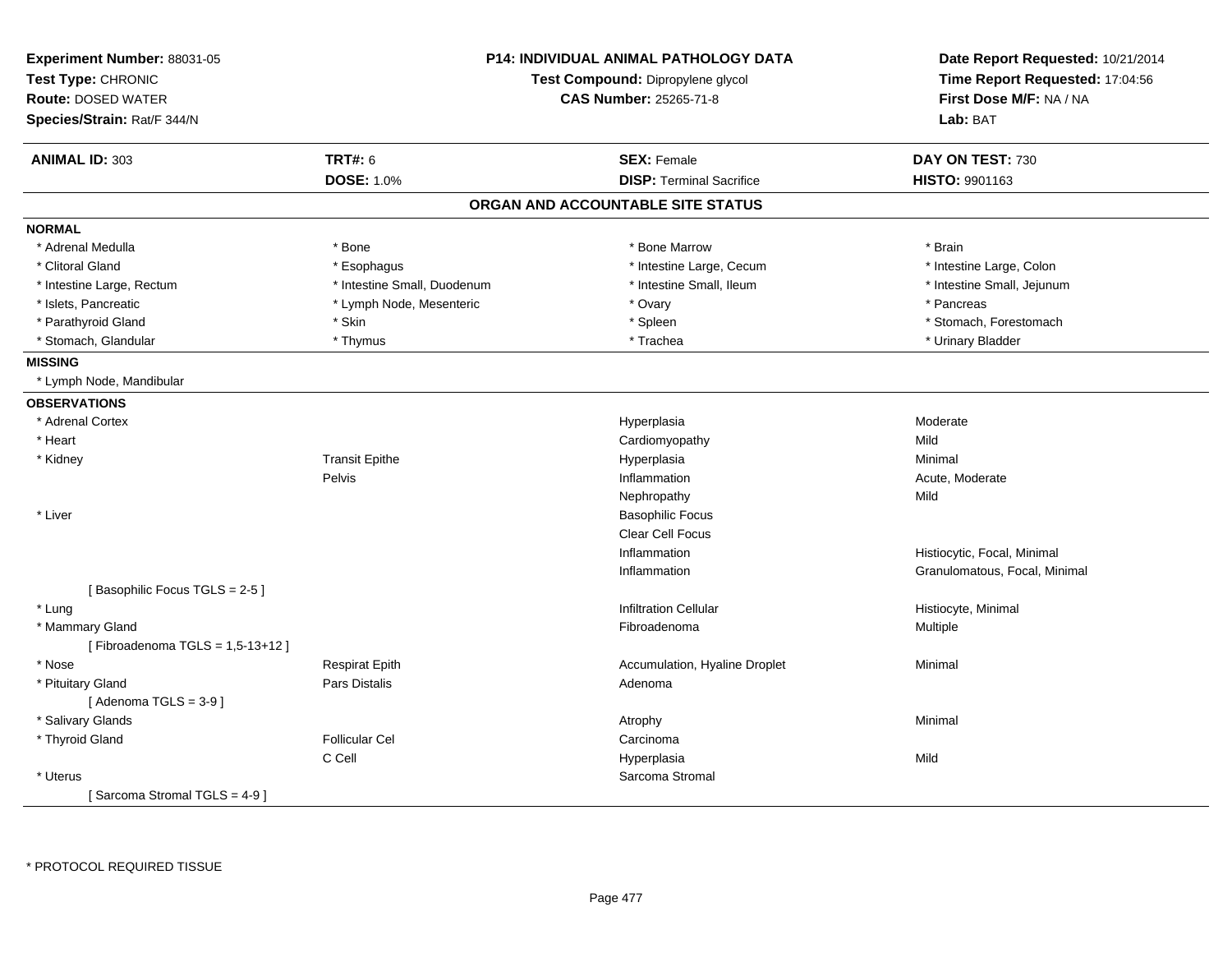| <b>Experiment Number: 88031-05</b><br>Test Type: CHRONIC |                   | <b>P14: INDIVIDUAL ANIMAL PATHOLOGY DATA</b> | Date Report Requested: 10/21/2014 |  |
|----------------------------------------------------------|-------------------|----------------------------------------------|-----------------------------------|--|
|                                                          |                   | Test Compound: Dipropylene glycol            | Time Report Requested: 17:04:56   |  |
| <b>Route: DOSED WATER</b>                                |                   | <b>CAS Number: 25265-71-8</b>                | <b>First Dose M/F: NA / NA</b>    |  |
| Species/Strain: Rat/F 344/N                              |                   |                                              | Lab: BAT                          |  |
| <b>ANIMAL ID: 303</b>                                    | <b>TRT#:</b> 6    | <b>SEX:</b> Female                           | DAY ON TEST: 730                  |  |
|                                                          | <b>DOSE: 1.0%</b> | <b>DISP: Terminal Sacrifice</b>              | <b>HISTO: 9901163</b>             |  |
|                                                          |                   | ORGAN AND ACCOUNTABLE SITE STATUS            |                                   |  |
| PRIMARY CAUSE OF DEATH                                   |                   |                                              |                                   |  |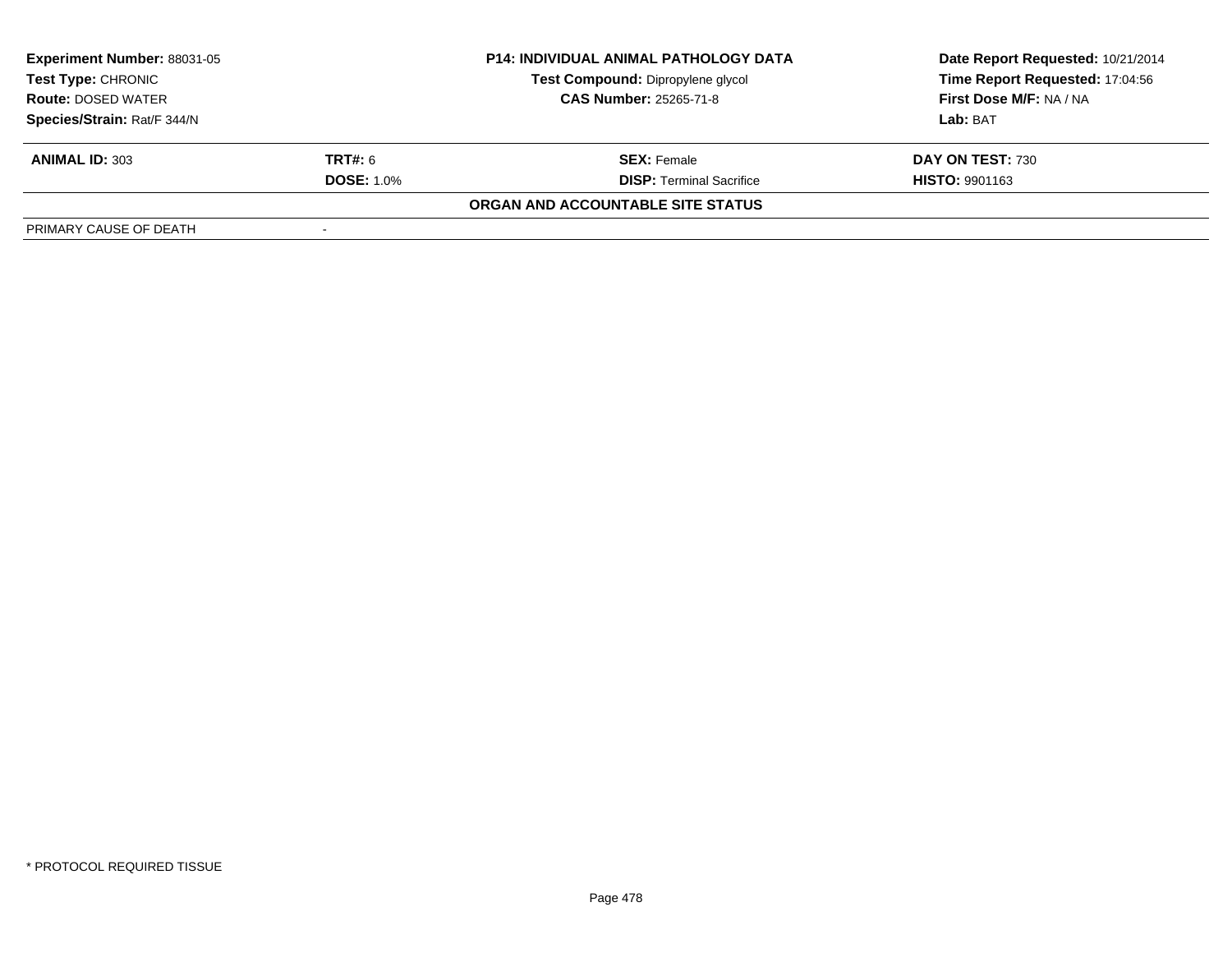| Experiment Number: 88031-05<br>Test Type: CHRONIC<br><b>Route: DOSED WATER</b><br>Species/Strain: Rat/F 344/N | <b>P14: INDIVIDUAL ANIMAL PATHOLOGY DATA</b><br>Test Compound: Dipropylene glycol<br><b>CAS Number: 25265-71-8</b> |                                   | Date Report Requested: 10/21/2014<br>Time Report Requested: 17:04:56<br>First Dose M/F: NA / NA<br>Lab: BAT |  |
|---------------------------------------------------------------------------------------------------------------|--------------------------------------------------------------------------------------------------------------------|-----------------------------------|-------------------------------------------------------------------------------------------------------------|--|
| <b>ANIMAL ID: 304</b>                                                                                         | <b>TRT#: 6</b>                                                                                                     | <b>SEX: Female</b>                | DAY ON TEST: 729                                                                                            |  |
|                                                                                                               | <b>DOSE: 1.0%</b>                                                                                                  | <b>DISP: Terminal Sacrifice</b>   | <b>HISTO: 9901164</b>                                                                                       |  |
|                                                                                                               |                                                                                                                    | ORGAN AND ACCOUNTABLE SITE STATUS |                                                                                                             |  |
| <b>NORMAL</b>                                                                                                 |                                                                                                                    |                                   |                                                                                                             |  |
| * Adrenal Cortex                                                                                              | * Adrenal Medulla                                                                                                  | * Bone                            | * Bone Marrow                                                                                               |  |
| * Brain                                                                                                       | * Clitoral Gland                                                                                                   | * Esophagus                       | * Intestine Large, Cecum                                                                                    |  |
| * Intestine Large, Colon                                                                                      | * Intestine Small, Duodenum                                                                                        | * Intestine Small, Ileum          | * Intestine Small, Jejunum                                                                                  |  |
| * Islets, Pancreatic                                                                                          | * Lymph Node, Mesenteric                                                                                           | * Mammary Gland                   | * Ovary                                                                                                     |  |
| * Parathyroid Gland                                                                                           | * Salivary Glands                                                                                                  | * Skin                            | * Spleen                                                                                                    |  |
| * Stomach, Forestomach                                                                                        | * Stomach, Glandular                                                                                               | * Thymus                          | * Trachea                                                                                                   |  |
| * Urinary Bladder                                                                                             | * Uterus                                                                                                           |                                   |                                                                                                             |  |
| <b>MISSING</b>                                                                                                |                                                                                                                    |                                   |                                                                                                             |  |
| * Lymph Node, Mandibular                                                                                      |                                                                                                                    |                                   |                                                                                                             |  |
| <b>OBSERVATIONS</b>                                                                                           |                                                                                                                    |                                   |                                                                                                             |  |
| * Heart                                                                                                       |                                                                                                                    | Cardiomyopathy                    | Minimal                                                                                                     |  |
| * Intestine Large, Rectum                                                                                     |                                                                                                                    | Parasite Metazoan                 |                                                                                                             |  |
| * Kidney                                                                                                      |                                                                                                                    | Nephropathy                       | Minimal                                                                                                     |  |
| * Liver                                                                                                       |                                                                                                                    | <b>Basophilic Focus</b>           |                                                                                                             |  |
|                                                                                                               |                                                                                                                    | Clear Cell Focus                  |                                                                                                             |  |
|                                                                                                               |                                                                                                                    | Inflammation                      | Histiocytic, Focal, Minimal                                                                                 |  |
|                                                                                                               |                                                                                                                    | Inflammation                      | Granulomatous, Focal, Minimal                                                                               |  |
| [Basophilic Focus TGLS = 1-5]                                                                                 |                                                                                                                    |                                   |                                                                                                             |  |
| * Lung                                                                                                        | <b>Bronchiole</b>                                                                                                  | Hyperplasia                       | Minimal                                                                                                     |  |
|                                                                                                               |                                                                                                                    | <b>Infiltration Cellular</b>      | Histiocyte, Minimal                                                                                         |  |
| * Nose                                                                                                        | <b>Respirat Epith</b>                                                                                              | Accumulation, Hyaline Droplet     | Mild                                                                                                        |  |
| * Pancreas                                                                                                    |                                                                                                                    | <b>Basophilic Focus</b>           |                                                                                                             |  |
| * Pituitary Gland                                                                                             | <b>Pars Distalis</b>                                                                                               | Hyperplasia                       | Minimal                                                                                                     |  |
| * Thyroid Gland                                                                                               | C Cell                                                                                                             | Hyperplasia                       | Mild                                                                                                        |  |
| PRIMARY CAUSE OF DEATH                                                                                        |                                                                                                                    |                                   |                                                                                                             |  |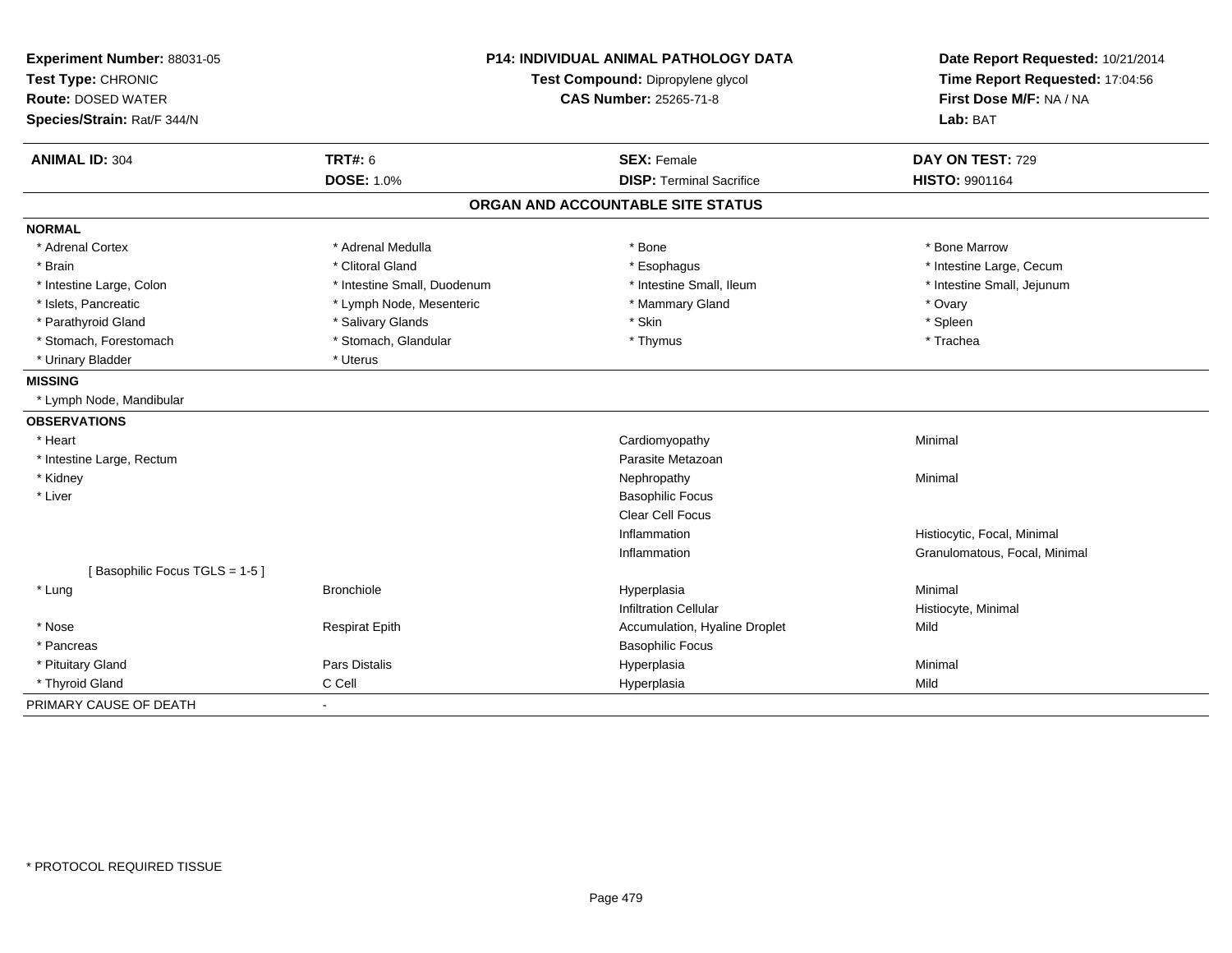| Experiment Number: 88031-05<br>Test Type: CHRONIC<br><b>Route: DOSED WATER</b> |                             | <b>P14: INDIVIDUAL ANIMAL PATHOLOGY DATA</b><br>Test Compound: Dipropylene glycol<br><b>CAS Number: 25265-71-8</b> | Date Report Requested: 10/21/2014<br>Time Report Requested: 17:04:56<br>First Dose M/F: NA / NA |
|--------------------------------------------------------------------------------|-----------------------------|--------------------------------------------------------------------------------------------------------------------|-------------------------------------------------------------------------------------------------|
| Species/Strain: Rat/F 344/N                                                    |                             |                                                                                                                    | Lab: BAT                                                                                        |
| <b>ANIMAL ID: 305</b>                                                          | <b>TRT#: 6</b>              | <b>SEX: Female</b>                                                                                                 | DAY ON TEST: 731                                                                                |
|                                                                                | <b>DOSE: 1.0%</b>           | <b>DISP: Terminal Sacrifice</b>                                                                                    | HISTO: 9901165                                                                                  |
|                                                                                |                             | ORGAN AND ACCOUNTABLE SITE STATUS                                                                                  |                                                                                                 |
| <b>NORMAL</b>                                                                  |                             |                                                                                                                    |                                                                                                 |
| * Adrenal Medulla                                                              | * Bone                      | * Bone Marrow                                                                                                      | * Brain                                                                                         |
| * Clitoral Gland                                                               | * Esophagus                 | * Intestine Large, Cecum                                                                                           | * Intestine Large, Colon                                                                        |
| * Intestine Large, Rectum                                                      | * Intestine Small, Duodenum | * Intestine Small, Ileum                                                                                           | * Intestine Small, Jejunum                                                                      |
| * Islets, Pancreatic                                                           | * Lymph Node, Mandibular    | * Lymph Node, Mesenteric                                                                                           | * Ovary                                                                                         |
| * Parathyroid Gland                                                            | * Salivary Glands           | * Skin                                                                                                             | * Spleen                                                                                        |
| * Stomach, Forestomach                                                         | * Stomach, Glandular        | * Thymus                                                                                                           | * Trachea                                                                                       |
| * Urinary Bladder                                                              | * Uterus                    |                                                                                                                    |                                                                                                 |
| <b>OBSERVATIONS</b>                                                            |                             |                                                                                                                    |                                                                                                 |
| * Adrenal Cortex                                                               |                             | Hyperplasia                                                                                                        | Mild                                                                                            |
| * Heart                                                                        |                             | Cardiomyopathy                                                                                                     | Minimal                                                                                         |
| * Kidney                                                                       |                             | Nephropathy                                                                                                        | Minimal                                                                                         |
| * Liver                                                                        |                             | <b>Basophilic Focus</b>                                                                                            |                                                                                                 |
|                                                                                |                             | Inflammation                                                                                                       | Granulomatous, Focal, Minimal                                                                   |
|                                                                                |                             | Inflammation                                                                                                       | Histiocytic, Focal, Minimal                                                                     |
| [Basophilic Focus TGLS = 1-5]                                                  |                             |                                                                                                                    |                                                                                                 |
| * Lung                                                                         | <b>Bronchiole</b>           | Hyperplasia                                                                                                        | Minimal                                                                                         |
|                                                                                |                             | <b>Infiltration Cellular</b>                                                                                       | Histiocyte, Minimal                                                                             |
| * Mammary Gland                                                                |                             | Fibroadenoma                                                                                                       | <b>Multiple</b>                                                                                 |
| [Fibroadenoma TGLS = 2,3,4-12+13+14]                                           |                             |                                                                                                                    |                                                                                                 |
| * Nose                                                                         | <b>Respirat Epith</b>       | Accumulation, Hyaline Droplet                                                                                      | Mild                                                                                            |
| * Pancreas                                                                     |                             | Hyperplasia                                                                                                        | Minimal                                                                                         |
| * Pituitary Gland                                                              | Pars Distalis               | Hyperplasia                                                                                                        | Mild                                                                                            |
| * Thyroid Gland                                                                | C Cell                      | Hyperplasia                                                                                                        | Mild                                                                                            |
| PRIMARY CAUSE OF DEATH                                                         | $\blacksquare$              |                                                                                                                    |                                                                                                 |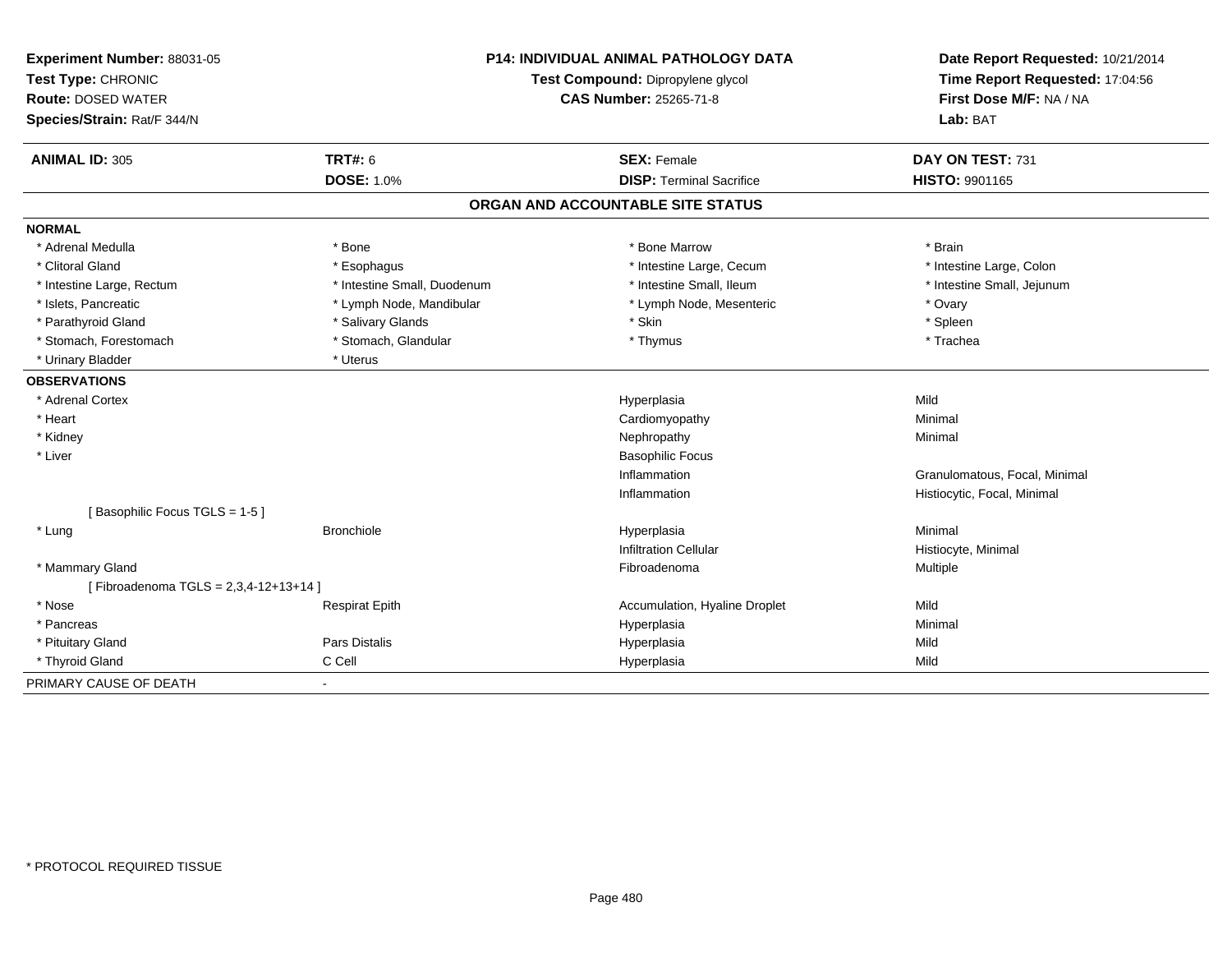| Experiment Number: 88031-05                                                   |                            | P14: INDIVIDUAL ANIMAL PATHOLOGY DATA | Date Report Requested: 10/21/2014                          |  |
|-------------------------------------------------------------------------------|----------------------------|---------------------------------------|------------------------------------------------------------|--|
| Test Type: CHRONIC                                                            |                            | Test Compound: Dipropylene glycol     | Time Report Requested: 17:04:56<br>First Dose M/F: NA / NA |  |
| <b>Route: DOSED WATER</b>                                                     |                            | <b>CAS Number: 25265-71-8</b>         |                                                            |  |
| Species/Strain: Rat/F 344/N                                                   |                            |                                       | Lab: BAT                                                   |  |
| <b>ANIMAL ID: 306</b>                                                         | <b>TRT#: 6</b>             | <b>SEX: Female</b>                    | DAY ON TEST: 729                                           |  |
|                                                                               | <b>DOSE: 1.0%</b>          | <b>DISP: Terminal Sacrifice</b>       | HISTO: 9901166                                             |  |
|                                                                               |                            | ORGAN AND ACCOUNTABLE SITE STATUS     |                                                            |  |
| <b>NORMAL</b>                                                                 |                            |                                       |                                                            |  |
| * Adrenal Medulla                                                             | * Bone                     | * Bone Marrow                         | * Brain                                                    |  |
| * Esophagus                                                                   | * Intestine Large, Cecum   | * Intestine Large, Colon              | * Intestine Small, Duodenum                                |  |
| * Intestine Small, Ileum                                                      | * Intestine Small, Jejunum | * Islets, Pancreatic                  | * Lymph Node, Mesenteric                                   |  |
| * Ovary                                                                       | * Pancreas                 | * Parathyroid Gland                   | * Salivary Glands                                          |  |
| * Skin                                                                        | * Spleen                   | * Stomach, Forestomach                | * Stomach, Glandular                                       |  |
| * Thymus                                                                      | * Trachea                  | * Urinary Bladder                     | * Uterus                                                   |  |
| <b>MISSING</b>                                                                |                            |                                       |                                                            |  |
| * Lymph Node, Mandibular                                                      |                            |                                       |                                                            |  |
| <b>OBSERVATIONS</b>                                                           |                            |                                       |                                                            |  |
| * Adrenal Cortex                                                              |                            | Hyperplasia                           | Mild                                                       |  |
| * Clitoral Gland                                                              |                            | Carcinoma                             |                                                            |  |
| [Carcinoma TGLS = 1-12]                                                       |                            |                                       |                                                            |  |
| * Heart                                                                       |                            | Cardiomyopathy                        | Minimal                                                    |  |
| * Intestine Large, Rectum                                                     |                            | Parasite Metazoan                     |                                                            |  |
| * Kidney                                                                      |                            | Nephropathy                           | Minimal                                                    |  |
| * Liver                                                                       |                            | <b>Basophilic Focus</b>               |                                                            |  |
|                                                                               |                            | Clear Cell Focus                      |                                                            |  |
|                                                                               |                            | Inflammation                          | Granulomatous, Focal, Mild                                 |  |
| Note: TGL 4, "deformity" noted at necropsy, was not apparent microscopically. |                            |                                       |                                                            |  |
| * Lung                                                                        |                            | <b>Infiltration Cellular</b>          | Histiocyte, Minimal                                        |  |
| * Mammary Gland                                                               |                            | Fibroadenoma                          |                                                            |  |
| [Fibroadenoma TGLS = 2,3-13+14+15]                                            |                            |                                       |                                                            |  |
| * Nose                                                                        | <b>Respirat Epith</b>      | Accumulation, Hyaline Droplet         | Mild                                                       |  |
|                                                                               |                            | Inflammation                          | Suppurative, Minimal                                       |  |
| * Pituitary Gland                                                             | Pars Distalis              | Hyperplasia                           | Mild                                                       |  |
| * Thyroid Gland                                                               | C Cell                     | Hyperplasia                           | Minimal                                                    |  |
| PRIMARY CAUSE OF DEATH                                                        |                            |                                       |                                                            |  |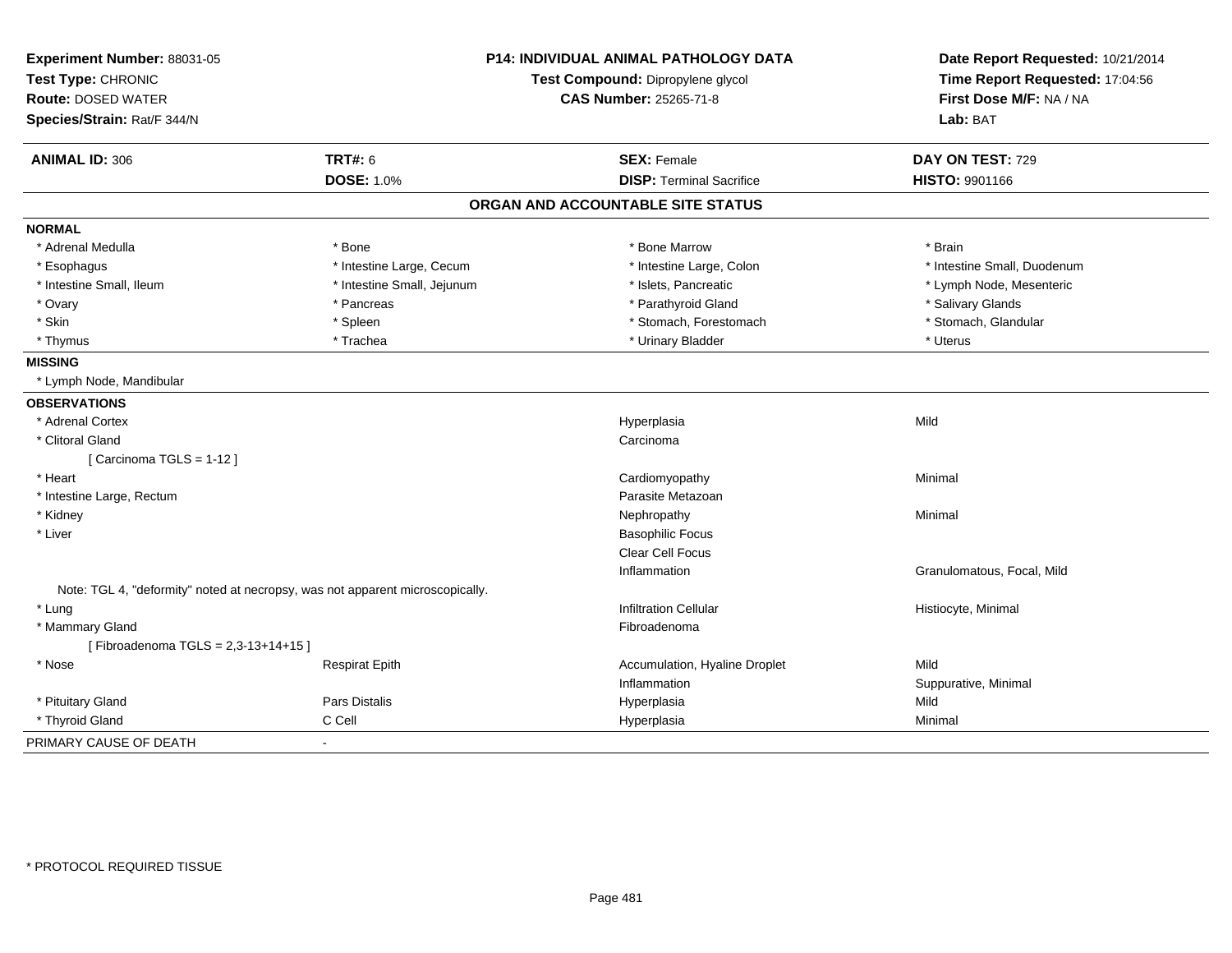| Experiment Number: 88031-05<br>Test Type: CHRONIC        |                             | <b>P14: INDIVIDUAL ANIMAL PATHOLOGY DATA</b><br>Test Compound: Dipropylene glycol | Date Report Requested: 10/21/2014<br>Time Report Requested: 17:04:56 |  |
|----------------------------------------------------------|-----------------------------|-----------------------------------------------------------------------------------|----------------------------------------------------------------------|--|
| <b>Route: DOSED WATER</b><br>Species/Strain: Rat/F 344/N |                             | <b>CAS Number: 25265-71-8</b>                                                     | First Dose M/F: NA / NA<br>Lab: BAT                                  |  |
| <b>ANIMAL ID: 307</b>                                    | <b>TRT#: 6</b>              | <b>SEX: Female</b>                                                                | DAY ON TEST: 730                                                     |  |
|                                                          | <b>DOSE: 1.0%</b>           | <b>DISP: Terminal Sacrifice</b>                                                   | HISTO: 9901167                                                       |  |
|                                                          |                             | ORGAN AND ACCOUNTABLE SITE STATUS                                                 |                                                                      |  |
| <b>NORMAL</b>                                            |                             |                                                                                   |                                                                      |  |
| * Adrenal Medulla                                        | * Bone                      | * Bone Marrow                                                                     | * Brain                                                              |  |
| * Clitoral Gland                                         | * Esophagus                 | * Intestine Large, Cecum                                                          | * Intestine Large, Colon                                             |  |
| * Intestine Large, Rectum                                | * Intestine Small, Duodenum | * Intestine Small, Ileum                                                          | * Intestine Small, Jejunum                                           |  |
| * Islets, Pancreatic                                     | * Lymph Node, Mandibular    | * Lymph Node, Mesenteric                                                          | * Parathyroid Gland                                                  |  |
| * Salivary Glands                                        | * Skin                      | * Spleen                                                                          | * Stomach, Forestomach                                               |  |
| * Stomach, Glandular                                     | * Thymus                    | * Trachea                                                                         | * Urinary Bladder                                                    |  |
| * Uterus                                                 |                             |                                                                                   |                                                                      |  |
| <b>OBSERVATIONS</b>                                      |                             |                                                                                   |                                                                      |  |
| * Adrenal Cortex                                         |                             | Hyperplasia                                                                       | Mild                                                                 |  |
| * Heart                                                  |                             | Cardiomyopathy                                                                    | Minimal                                                              |  |
| * Kidney                                                 |                             | Nephropathy                                                                       | Minimal                                                              |  |
| * Liver                                                  |                             | <b>Basophilic Focus</b>                                                           |                                                                      |  |
|                                                          |                             | Inflammation                                                                      | Histiocytic, Focal, Minimal                                          |  |
|                                                          |                             | Inflammation                                                                      | Granulomatous, Focal, Minimal                                        |  |
|                                                          |                             | <b>Mixed Cell Focus</b>                                                           |                                                                      |  |
| [Basophilic Focus TGLS = 2-5]                            |                             |                                                                                   |                                                                      |  |
| * Lung                                                   |                             | <b>Infiltration Cellular</b>                                                      | Histiocyte, Minimal                                                  |  |
| * Mammary Gland                                          |                             | Fibroadenoma                                                                      |                                                                      |  |
| [Fibroadenoma TGLS = 1-12]                               |                             |                                                                                   |                                                                      |  |
| * Nose                                                   | <b>Respirat Epith</b>       | Accumulation, Hyaline Droplet                                                     | Mild                                                                 |  |
| * Ovary                                                  | <b>Interstit Cell</b>       | Hyperplasia                                                                       | Moderate                                                             |  |
| * Pancreas                                               |                             | Hyperplasia                                                                       | Mild                                                                 |  |
| * Pituitary Gland                                        | Pars Distalis               | Hyperplasia                                                                       | Mild                                                                 |  |
| * Thyroid Gland                                          | C Cell                      | Adenoma                                                                           |                                                                      |  |
|                                                          | C Cell                      | Hyperplasia                                                                       | Mild                                                                 |  |
| Tooth                                                    |                             | Inflammation                                                                      | Chronic Active, Mild                                                 |  |
| PRIMARY CAUSE OF DEATH                                   | $\sim$                      |                                                                                   |                                                                      |  |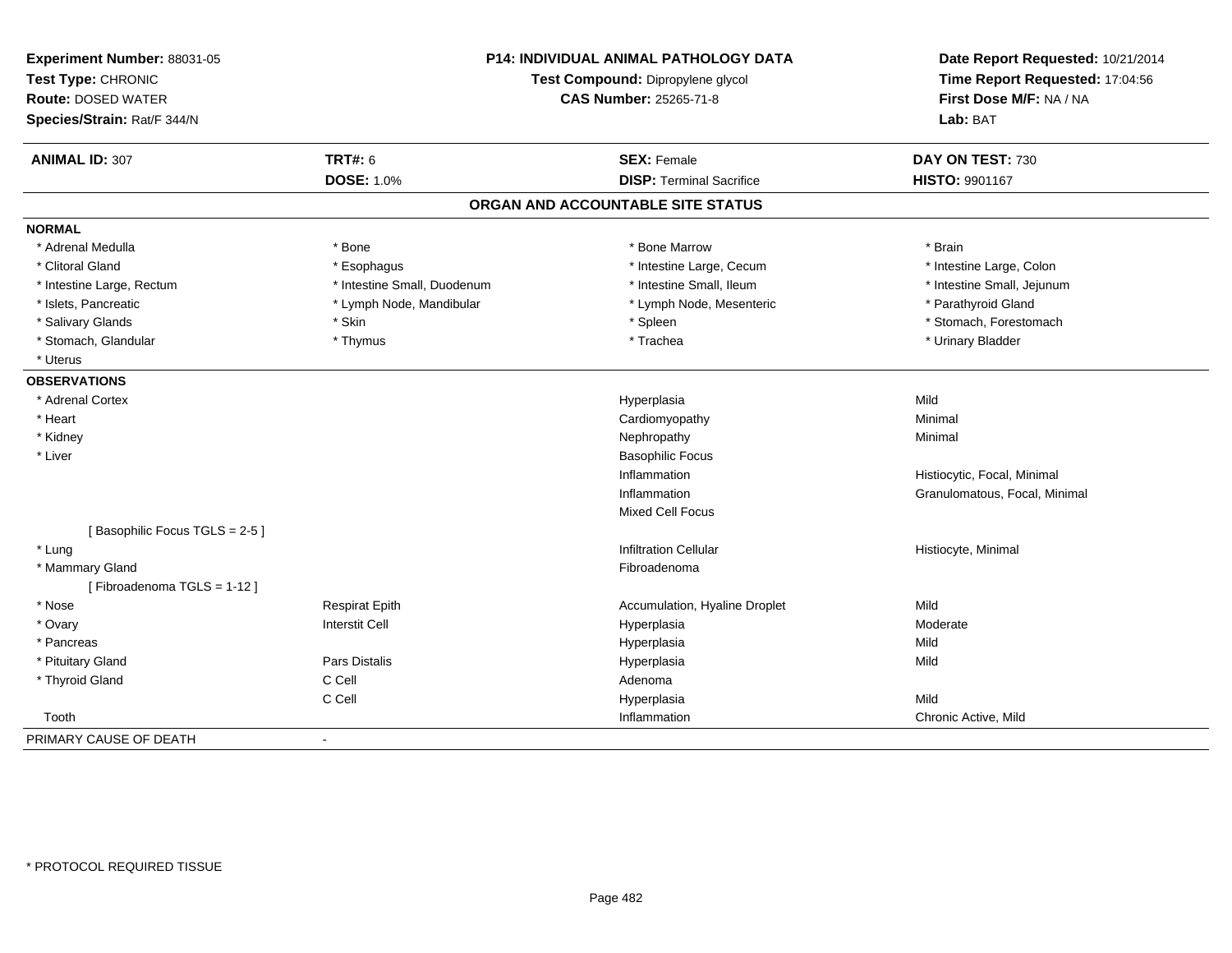| Experiment Number: 88031-05   | <b>P14: INDIVIDUAL ANIMAL PATHOLOGY DATA</b><br>Test Compound: Dipropylene glycol |                                   | Date Report Requested: 10/21/2014 |
|-------------------------------|-----------------------------------------------------------------------------------|-----------------------------------|-----------------------------------|
| Test Type: CHRONIC            |                                                                                   |                                   | Time Report Requested: 17:04:56   |
| <b>Route: DOSED WATER</b>     |                                                                                   | <b>CAS Number: 25265-71-8</b>     | First Dose M/F: NA / NA           |
| Species/Strain: Rat/F 344/N   |                                                                                   |                                   | Lab: BAT                          |
| <b>ANIMAL ID: 308</b>         | <b>TRT#: 6</b>                                                                    | <b>SEX: Female</b>                | DAY ON TEST: 731                  |
|                               | <b>DOSE: 1.0%</b>                                                                 | <b>DISP: Terminal Sacrifice</b>   | <b>HISTO: 9901168</b>             |
|                               |                                                                                   | ORGAN AND ACCOUNTABLE SITE STATUS |                                   |
| <b>NORMAL</b>                 |                                                                                   |                                   |                                   |
| * Adrenal Medulla             | * Bone                                                                            | * Bone Marrow                     | * Brain                           |
| * Clitoral Gland              | * Esophagus                                                                       | * Intestine Large, Cecum          | * Intestine Large, Colon          |
| * Intestine Large, Rectum     | * Intestine Small, Duodenum                                                       | * Intestine Small, Ileum          | * Intestine Small, Jejunum        |
| * Islets, Pancreatic          | * Lymph Node, Mesenteric                                                          | * Mammary Gland                   | * Nose                            |
| * Ovary                       | * Pancreas                                                                        | * Parathyroid Gland               | * Skin                            |
| * Spleen                      | * Stomach, Forestomach                                                            | * Stomach, Glandular              | * Thymus                          |
| * Trachea                     | * Urinary Bladder                                                                 | * Uterus                          |                                   |
| <b>MISSING</b>                |                                                                                   |                                   |                                   |
| * Lymph Node, Mandibular      |                                                                                   |                                   |                                   |
| <b>OBSERVATIONS</b>           |                                                                                   |                                   |                                   |
| * Adrenal Cortex              |                                                                                   | Hyperplasia                       | Mild                              |
| * Heart                       |                                                                                   | Cardiomyopathy                    | Minimal                           |
| * Kidney                      |                                                                                   | Nephropathy                       | Mild                              |
| * Liver                       |                                                                                   | <b>Basophilic Focus</b>           |                                   |
|                               |                                                                                   | Inflammation                      | Granulomatous, Focal, Mild        |
|                               |                                                                                   | Inflammation                      | Histiocytic, Focal, Minimal       |
| [Basophilic Focus TGLS = 2-5] |                                                                                   |                                   |                                   |
| * Lung                        | Alveolar Epith                                                                    | Hyperplasia                       | Minimal                           |
|                               |                                                                                   | <b>Infiltration Cellular</b>      | Histiocyte, Minimal               |
| * Pituitary Gland             | <b>Pars Distalis</b>                                                              | Adenoma                           |                                   |
| [Adenoma TGLS = $1-9$ ]       |                                                                                   |                                   |                                   |
| * Salivary Glands             |                                                                                   | <b>Basophilic Focus</b>           |                                   |
| * Thyroid Gland               | C Cell                                                                            | Hyperplasia                       | Mild                              |
| PRIMARY CAUSE OF DEATH        | $\blacksquare$                                                                    |                                   |                                   |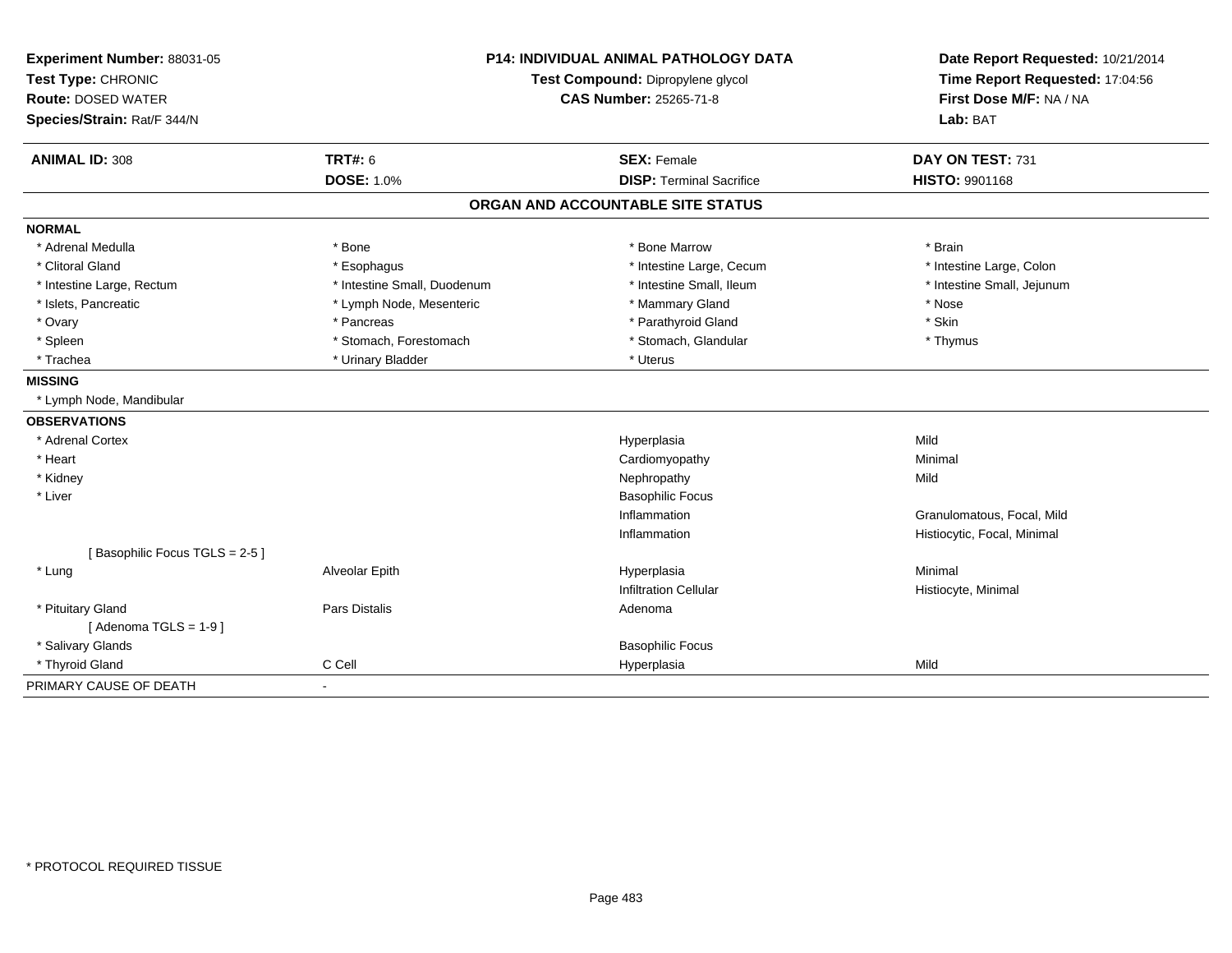| Experiment Number: 88031-05   | <b>P14: INDIVIDUAL ANIMAL PATHOLOGY DATA</b>                                              |                                   | Date Report Requested: 10/21/2014                          |
|-------------------------------|-------------------------------------------------------------------------------------------|-----------------------------------|------------------------------------------------------------|
| Test Type: CHRONIC            |                                                                                           | Test Compound: Dipropylene glycol | Time Report Requested: 17:04:56<br>First Dose M/F: NA / NA |
| <b>Route: DOSED WATER</b>     |                                                                                           | <b>CAS Number: 25265-71-8</b>     |                                                            |
| Species/Strain: Rat/F 344/N   |                                                                                           |                                   | Lab: BAT                                                   |
| <b>ANIMAL ID: 309</b>         | <b>TRT#: 6</b>                                                                            | <b>SEX: Female</b>                | DAY ON TEST: 731                                           |
|                               | <b>DOSE: 1.0%</b>                                                                         | <b>DISP: Terminal Sacrifice</b>   | HISTO: 9901169                                             |
|                               |                                                                                           | ORGAN AND ACCOUNTABLE SITE STATUS |                                                            |
| <b>NORMAL</b>                 |                                                                                           |                                   |                                                            |
| * Adrenal Medulla             | * Bone                                                                                    | * Bone Marrow                     | * Brain                                                    |
| * Clitoral Gland              | * Esophagus                                                                               | * Heart                           | * Intestine Large, Cecum                                   |
| * Intestine Large, Colon      | * Intestine Large, Rectum                                                                 | * Intestine Small, Duodenum       | * Intestine Small, Ileum                                   |
| * Intestine Small, Jejunum    | * Islets, Pancreatic                                                                      | * Lymph Node, Mesenteric          | * Mammary Gland                                            |
| * Pancreas                    | * Parathyroid Gland                                                                       | * Pituitary Gland                 | * Skin                                                     |
| * Spleen                      | * Stomach, Forestomach                                                                    | * Stomach, Glandular              | * Thymus                                                   |
| * Trachea                     | * Urinary Bladder                                                                         | * Uterus                          |                                                            |
| <b>MISSING</b>                |                                                                                           |                                   |                                                            |
| * Lymph Node, Mandibular      |                                                                                           |                                   |                                                            |
| <b>OBSERVATIONS</b>           |                                                                                           |                                   |                                                            |
| * Adrenal Cortex              |                                                                                           | Hyperplasia                       | Mild                                                       |
| * Kidney                      |                                                                                           | Nephropathy                       | Minimal                                                    |
| * Liver                       |                                                                                           | <b>Basophilic Focus</b>           |                                                            |
|                               |                                                                                           | Inflammation                      | Granulomatous, Focal, Minimal                              |
|                               |                                                                                           | Inflammation                      | Histiocytic, Focal, Minimal                                |
| [Basophilic Focus TGLS = 1-5] |                                                                                           |                                   |                                                            |
| * Lung                        |                                                                                           | <b>Infiltration Cellular</b>      | Histiocyte, Minimal                                        |
| * Nose                        | <b>Respirat Epith</b>                                                                     | Accumulation, Hyaline Droplet     | Mild                                                       |
| * Ovary                       |                                                                                           | Cyst                              | Moderate                                                   |
| [Cyst TGLS = $2-8$ ]          |                                                                                           |                                   |                                                            |
| * Pituitary Gl                |                                                                                           |                                   |                                                            |
|                               | Note: TGL 3, "focus, 2 x 1 mm, dark" noted at necropsy, was not apparent microscopically. |                                   |                                                            |
| * Salivary Glands             |                                                                                           | Atrophy                           | Minimal                                                    |
| * Thyroid Gland               | C Cell                                                                                    | Carcinoma                         |                                                            |
| PRIMARY CAUSE OF DEATH        | $\blacksquare$                                                                            |                                   |                                                            |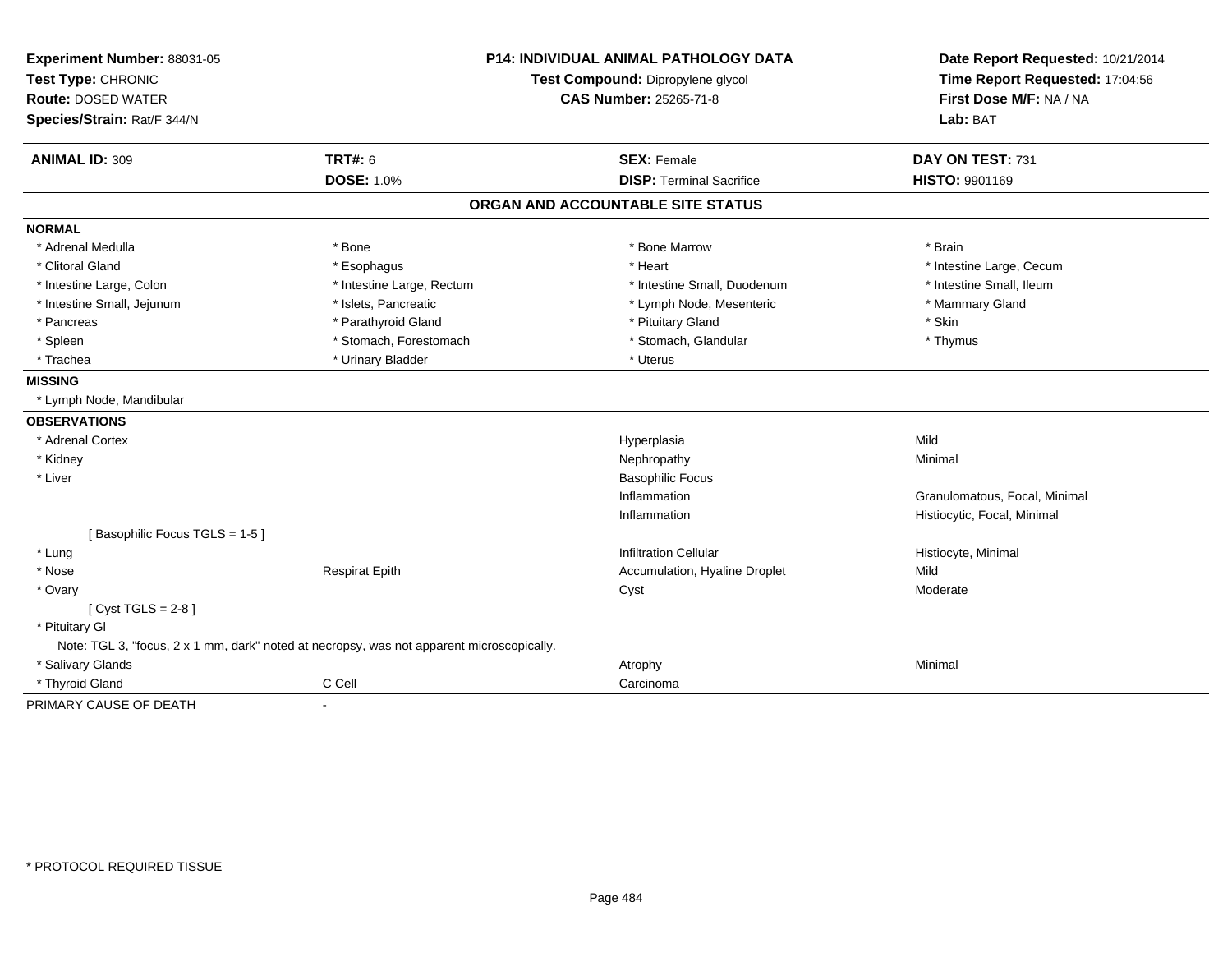| Experiment Number: 88031-05<br>Test Type: CHRONIC |                          | <b>P14: INDIVIDUAL ANIMAL PATHOLOGY DATA</b><br>Test Compound: Dipropylene glycol | Date Report Requested: 10/21/2014<br>Time Report Requested: 17:04:56 |
|---------------------------------------------------|--------------------------|-----------------------------------------------------------------------------------|----------------------------------------------------------------------|
| <b>Route: DOSED WATER</b>                         |                          | <b>CAS Number: 25265-71-8</b>                                                     | First Dose M/F: NA / NA                                              |
| Species/Strain: Rat/F 344/N                       |                          |                                                                                   | Lab: BAT                                                             |
| <b>ANIMAL ID: 310</b>                             | <b>TRT#: 6</b>           | <b>SEX: Female</b>                                                                | DAY ON TEST: 729                                                     |
|                                                   | <b>DOSE: 1.0%</b>        | <b>DISP: Terminal Sacrifice</b>                                                   | <b>HISTO: 9901170</b>                                                |
|                                                   |                          | ORGAN AND ACCOUNTABLE SITE STATUS                                                 |                                                                      |
| <b>NORMAL</b>                                     |                          |                                                                                   |                                                                      |
| * Adrenal Medulla                                 | * Bone                   | * Bone Marrow                                                                     | * Brain                                                              |
| * Clitoral Gland                                  | * Esophagus              | * Intestine Large, Cecum                                                          | * Intestine Large, Colon                                             |
| * Intestine Small, Duodenum                       | * Intestine Small, Ileum | * Intestine Small, Jejunum                                                        | * Islets, Pancreatic                                                 |
| * Lymph Node, Mesenteric                          | * Ovary                  | * Parathyroid Gland                                                               | * Salivary Glands                                                    |
| * Skin                                            | * Stomach, Forestomach   | * Stomach, Glandular                                                              | * Thymus                                                             |
| * Trachea                                         | * Urinary Bladder        |                                                                                   |                                                                      |
| <b>MISSING</b>                                    |                          |                                                                                   |                                                                      |
| * Lymph Node, Mandibular                          |                          |                                                                                   |                                                                      |
| <b>OBSERVATIONS</b>                               |                          |                                                                                   |                                                                      |
| * Adrenal Cortex                                  |                          | Hyperplasia                                                                       | Minimal                                                              |
| * Heart                                           |                          | Cardiomyopathy                                                                    | Minimal                                                              |
| * Intestine Large, Rectum                         |                          | Parasite Metazoan                                                                 |                                                                      |
| * Kidney                                          |                          | Nephropathy                                                                       | Minimal                                                              |
| * Liver                                           |                          | <b>Basophilic Focus</b>                                                           |                                                                      |
|                                                   |                          | <b>Clear Cell Focus</b>                                                           |                                                                      |
|                                                   |                          | Inflammation                                                                      | Granulomatous, Focal, Minimal                                        |
|                                                   |                          | Inflammation                                                                      | Histiocytic, Focal, Minimal                                          |
|                                                   |                          | <b>Mixed Cell Focus</b>                                                           |                                                                      |
| * Lung                                            |                          | Carcinoma                                                                         | Metastatic (Mammary Gland)                                           |
|                                                   |                          | <b>Infiltration Cellular</b>                                                      | Histiocyte, Minimal                                                  |
|                                                   |                          | Inflammation                                                                      | Chronic Active, Minimal                                              |
| * Mammary Gland                                   |                          | Carcinoma                                                                         |                                                                      |
|                                                   |                          | Fibroadenoma                                                                      | Multiple                                                             |
| [ Carcinoma TGLS = 1-12+13 ]                      |                          |                                                                                   |                                                                      |
| [Fibroadenoma TGLS = 1,3-12+13+14]                |                          |                                                                                   |                                                                      |
| * Nose                                            | <b>Respirat Epith</b>    | Accumulation, Hyaline Droplet                                                     | Minimal                                                              |
|                                                   |                          | Inflammation                                                                      | Suppurative, Minimal                                                 |
| * Pancreas                                        |                          | Atrophy                                                                           | Minimal                                                              |
| * Pituitary Gland                                 | Pars Distalis            | Hyperplasia                                                                       | Minimal                                                              |
| * Spleen                                          |                          | Hematopoietic Cell Proliferation                                                  | Mild                                                                 |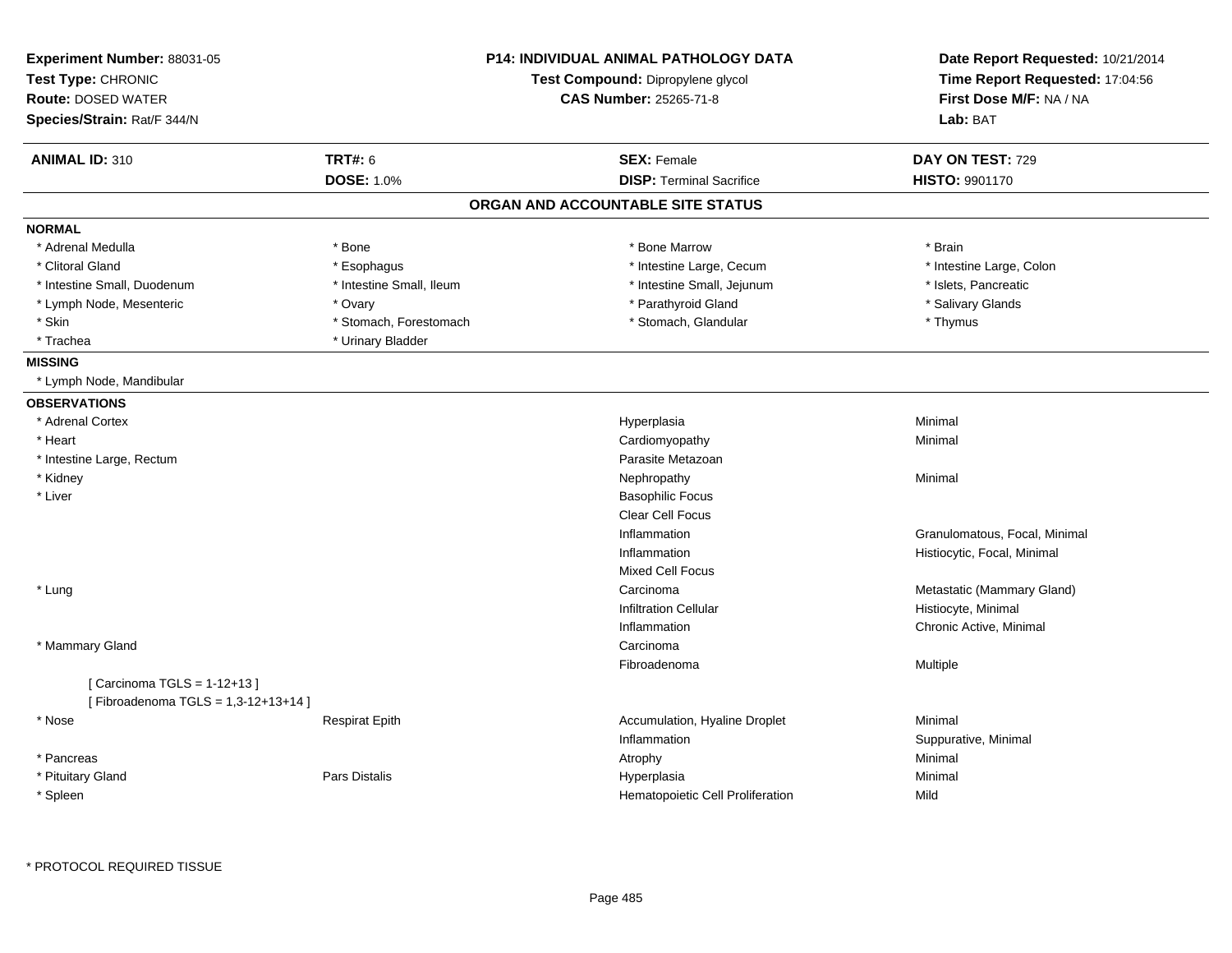| Experiment Number: 88031-05<br>Test Type: CHRONIC<br><b>Route: DOSED WATER</b><br>Species/Strain: Rat/F 344/N |                   | <b>P14: INDIVIDUAL ANIMAL PATHOLOGY DATA</b> | Date Report Requested: 10/21/2014<br>Time Report Requested: 17:04:56 |
|---------------------------------------------------------------------------------------------------------------|-------------------|----------------------------------------------|----------------------------------------------------------------------|
|                                                                                                               |                   | Test Compound: Dipropylene glycol            |                                                                      |
|                                                                                                               |                   | <b>CAS Number: 25265-71-8</b>                | First Dose M/F: NA / NA                                              |
|                                                                                                               |                   |                                              | Lab: BAT                                                             |
| <b>ANIMAL ID: 310</b>                                                                                         | <b>TRT#: 6</b>    | <b>SEX: Female</b>                           | <b>DAY ON TEST: 729</b>                                              |
|                                                                                                               | <b>DOSE: 1.0%</b> | <b>DISP: Terminal Sacrifice</b>              | <b>HISTO: 9901170</b>                                                |
|                                                                                                               |                   | ORGAN AND ACCOUNTABLE SITE STATUS            |                                                                      |
| * Thyroid Gland                                                                                               | C Cell            | Hyperplasia                                  | Minimal                                                              |
| * Uterus                                                                                                      |                   | Carcinoma                                    |                                                                      |
| [Carcinoma TGLS = 2-9 ]                                                                                       |                   |                                              |                                                                      |
| PRIMARY CAUSE OF DEATH                                                                                        |                   |                                              |                                                                      |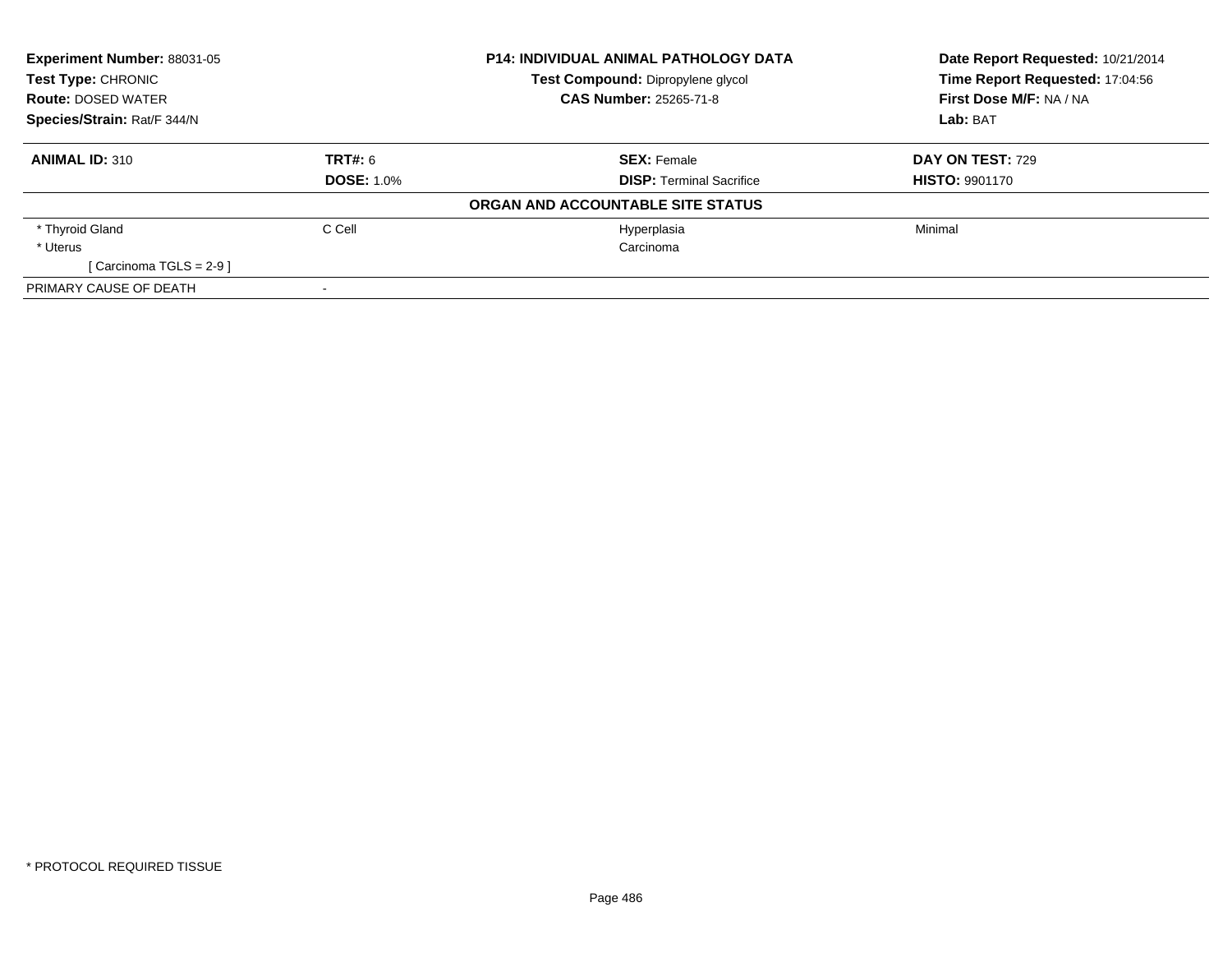| Experiment Number: 88031-05<br>Test Type: CHRONIC |                          | P14: INDIVIDUAL ANIMAL PATHOLOGY DATA<br>Test Compound: Dipropylene glycol | Date Report Requested: 10/21/2014<br>Time Report Requested: 17:04:56 |  |
|---------------------------------------------------|--------------------------|----------------------------------------------------------------------------|----------------------------------------------------------------------|--|
| <b>Route: DOSED WATER</b>                         |                          | <b>CAS Number: 25265-71-8</b>                                              | First Dose M/F: NA / NA                                              |  |
| Species/Strain: Rat/F 344/N                       |                          |                                                                            | Lab: BAT                                                             |  |
| <b>ANIMAL ID: 311</b>                             | <b>TRT#: 6</b>           | <b>SEX: Female</b>                                                         | DAY ON TEST: 731                                                     |  |
|                                                   | <b>DOSE: 1.0%</b>        | <b>DISP: Terminal Sacrifice</b>                                            | HISTO: 9901171                                                       |  |
|                                                   |                          | ORGAN AND ACCOUNTABLE SITE STATUS                                          |                                                                      |  |
| <b>NORMAL</b>                                     |                          |                                                                            |                                                                      |  |
| * Adrenal Cortex                                  | * Bone                   | * Bone Marrow                                                              | * Brain                                                              |  |
| * Clitoral Gland                                  | * Esophagus              | * Intestine Large, Cecum                                                   | * Intestine Large, Colon                                             |  |
| * Intestine Small, Duodenum                       | * Intestine Small, Ileum | * Intestine Small, Jejunum                                                 | * Islets, Pancreatic                                                 |  |
| * Lymph Node, Mesenteric                          | * Ovary                  | * Pancreas                                                                 | * Parathyroid Gland                                                  |  |
| * Skin                                            | * Spleen                 | * Stomach, Forestomach                                                     | * Stomach, Glandular                                                 |  |
| * Thymus                                          | * Trachea                | * Urinary Bladder                                                          | * Uterus                                                             |  |
| <b>MISSING</b>                                    |                          |                                                                            |                                                                      |  |
| * Lymph Node, Mandibular                          |                          |                                                                            |                                                                      |  |
| <b>OBSERVATIONS</b>                               |                          |                                                                            |                                                                      |  |
| * Adrenal Medulla                                 |                          | Hyperplasia                                                                | Moderate                                                             |  |
| * Heart                                           |                          | Cardiomyopathy                                                             | Minimal                                                              |  |
| * Intestine Large, Rectum                         |                          | Parasite Metazoan                                                          |                                                                      |  |
| * Kidney                                          |                          | Nephropathy                                                                | Mild                                                                 |  |
| * Liver                                           |                          | <b>Basophilic Focus</b>                                                    |                                                                      |  |
|                                                   |                          | Clear Cell Focus                                                           |                                                                      |  |
|                                                   |                          | Inflammation                                                               | Granulomatous, Focal, Minimal                                        |  |
|                                                   |                          | Inflammation                                                               | Histiocytic, Focal, Minimal                                          |  |
| [Basophilic Focus TGLS = 3-5]                     |                          |                                                                            |                                                                      |  |
| * Lung                                            | Alveolar Epith           | Hyperplasia                                                                | Marked                                                               |  |
|                                                   | <b>Bronchiole</b>        | Hyperplasia                                                                | Minimal                                                              |  |
|                                                   |                          | <b>Infiltration Cellular</b>                                               | Histiocyte, Minimal                                                  |  |
| * Mammary Gland                                   |                          | Fibroadenoma                                                               |                                                                      |  |
| [Fibroadenoma TGLS = 1-12]                        |                          |                                                                            |                                                                      |  |
| Mesentery                                         | Fat                      | <b>Necrosis</b>                                                            | Moderate                                                             |  |
| [Necrosis $TGLS = 2-13$ ]                         |                          |                                                                            |                                                                      |  |
| * Nose                                            | <b>Respirat Epith</b>    | Accumulation, Hyaline Droplet                                              | Mild                                                                 |  |
| * Pituitary Gland                                 | Pars Distalis            | Hyperplasia                                                                | Mild                                                                 |  |
| * Salivary Glands                                 |                          | <b>Basophilic Focus</b>                                                    |                                                                      |  |
| * Thyroid Gland                                   | C Cell                   | Hyperplasia                                                                | Minimal                                                              |  |

PRIMARY CAUSE OF DEATH-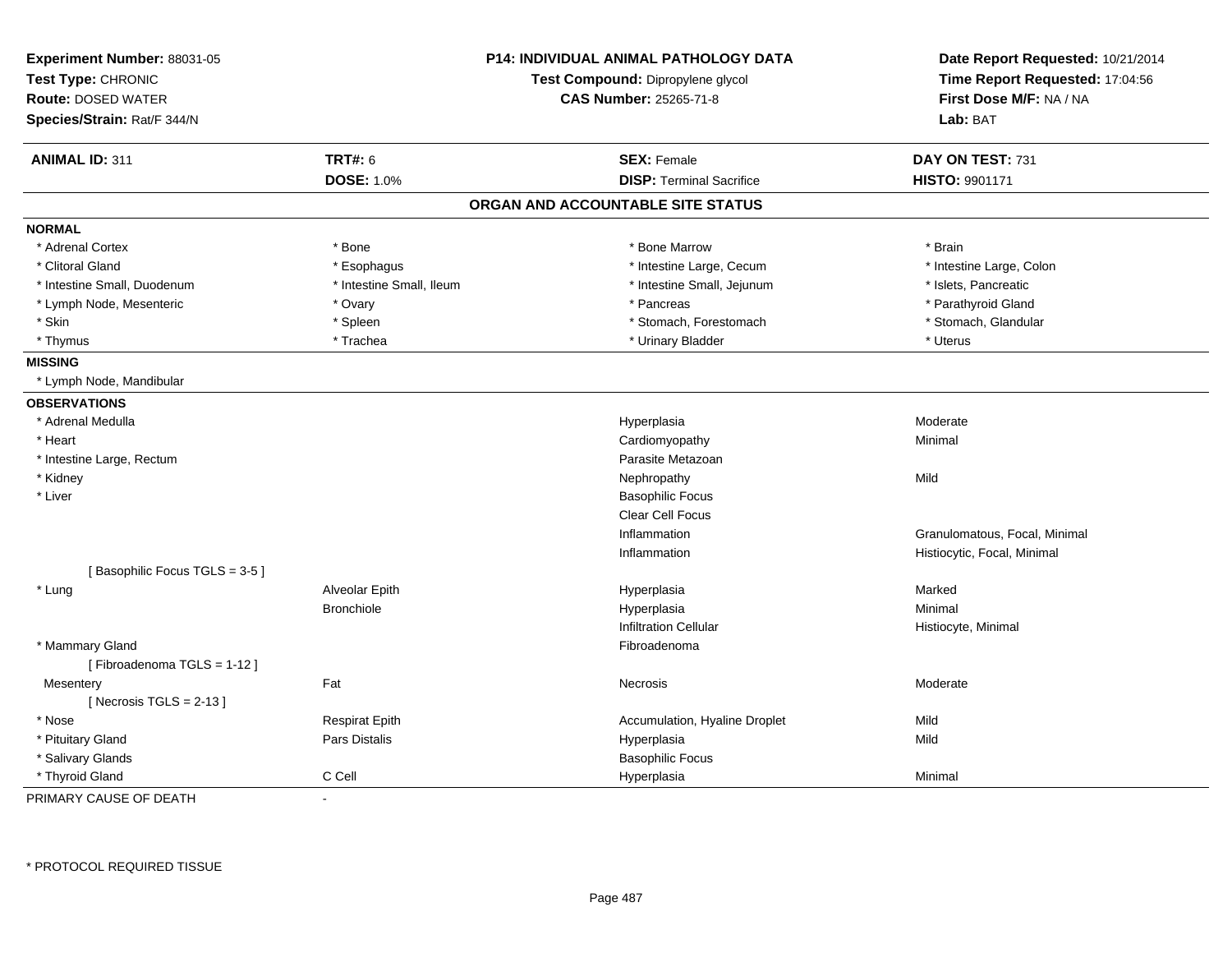| <b>Experiment Number: 88031-05</b><br><b>Test Type: CHRONIC</b> |                   | <b>P14: INDIVIDUAL ANIMAL PATHOLOGY DATA</b> | Date Report Requested: 10/21/2014 |  |
|-----------------------------------------------------------------|-------------------|----------------------------------------------|-----------------------------------|--|
|                                                                 |                   | Test Compound: Dipropylene glycol            | Time Report Requested: 17:04:56   |  |
| <b>Route: DOSED WATER</b>                                       |                   | <b>CAS Number: 25265-71-8</b>                | First Dose M/F: NA / NA           |  |
| Species/Strain: Rat/F 344/N                                     |                   |                                              | Lab: BAT                          |  |
| <b>ANIMAL ID: 311</b>                                           | <b>TRT#: 6</b>    | <b>SEX: Female</b>                           | DAY ON TEST: 731                  |  |
|                                                                 | <b>DOSE: 1.0%</b> | <b>DISP:</b> Terminal Sacrifice              | <b>HISTO: 9901171</b>             |  |
|                                                                 |                   | ORGAN AND ACCOUNTABLE SITE STATUS            |                                   |  |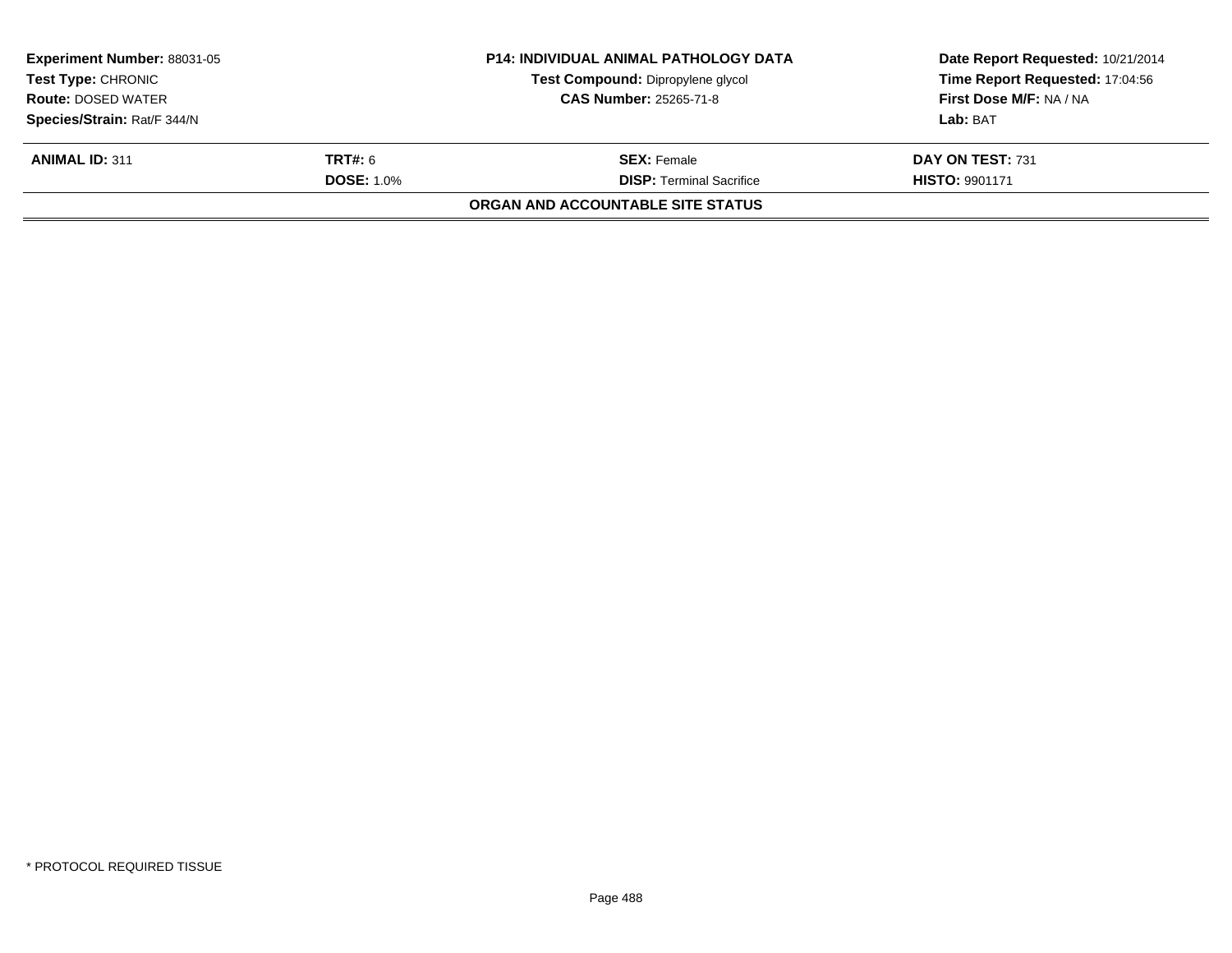| Experiment Number: 88031-05<br>Test Type: CHRONIC<br><b>Route: DOSED WATER</b><br>Species/Strain: Rat/F 344/N | <b>P14: INDIVIDUAL ANIMAL PATHOLOGY DATA</b><br>Test Compound: Dipropylene glycol<br><b>CAS Number: 25265-71-8</b> |                                   | Date Report Requested: 10/21/2014<br>Time Report Requested: 17:04:56<br>First Dose M/F: NA / NA<br>Lab: BAT |
|---------------------------------------------------------------------------------------------------------------|--------------------------------------------------------------------------------------------------------------------|-----------------------------------|-------------------------------------------------------------------------------------------------------------|
| <b>ANIMAL ID: 312</b>                                                                                         | <b>TRT#: 6</b>                                                                                                     | <b>SEX: Female</b>                | DAY ON TEST: 731                                                                                            |
|                                                                                                               | <b>DOSE: 1.0%</b>                                                                                                  | <b>DISP: Terminal Sacrifice</b>   | HISTO: 9901172                                                                                              |
|                                                                                                               |                                                                                                                    | ORGAN AND ACCOUNTABLE SITE STATUS |                                                                                                             |
| <b>NORMAL</b>                                                                                                 |                                                                                                                    |                                   |                                                                                                             |
| * Adrenal Cortex                                                                                              | * Adrenal Medulla                                                                                                  | * Bone                            | * Bone Marrow                                                                                               |
| * Brain                                                                                                       | * Clitoral Gland                                                                                                   | * Esophagus                       | * Heart                                                                                                     |
| * Intestine Large, Cecum                                                                                      | * Intestine Large, Colon                                                                                           | * Intestine Small, Duodenum       | * Intestine Small, Ileum                                                                                    |
| * Intestine Small, Jejunum                                                                                    | * Islets, Pancreatic                                                                                               | * Lymph Node, Mesenteric          | * Ovary                                                                                                     |
| * Pancreas                                                                                                    | * Parathyroid Gland                                                                                                | * Salivary Glands                 | * Skin                                                                                                      |
| * Spleen                                                                                                      | * Stomach, Forestomach                                                                                             | * Stomach, Glandular              | * Thymus                                                                                                    |
| * Trachea                                                                                                     | * Urinary Bladder                                                                                                  | * Uterus                          |                                                                                                             |
| <b>MISSING</b>                                                                                                |                                                                                                                    |                                   |                                                                                                             |
| * Lymph Node, Mandibular                                                                                      |                                                                                                                    |                                   |                                                                                                             |
| <b>OBSERVATIONS</b>                                                                                           |                                                                                                                    |                                   |                                                                                                             |
| * Intestine Large, Rectum                                                                                     |                                                                                                                    | Parasite Metazoan                 |                                                                                                             |
| * Kidney                                                                                                      |                                                                                                                    | Nephropathy                       | Minimal                                                                                                     |
| * Liver                                                                                                       |                                                                                                                    | <b>Basophilic Focus</b>           |                                                                                                             |
|                                                                                                               |                                                                                                                    | Clear Cell Focus                  |                                                                                                             |
|                                                                                                               |                                                                                                                    | Inflammation                      | Histiocytic, Focal, Minimal                                                                                 |
|                                                                                                               |                                                                                                                    | Inflammation                      | Granulomatous, Focal, Minimal                                                                               |
|                                                                                                               |                                                                                                                    | Mixed Cell Focus                  |                                                                                                             |
| [Basophilic Focus TGLS = 3-5]<br>[Mixed Cell Focus TGLS = 4-13]                                               |                                                                                                                    |                                   |                                                                                                             |
| * Lung                                                                                                        |                                                                                                                    | <b>Infiltration Cellular</b>      | Histiocyte, Minimal                                                                                         |
| * Mammary Gland                                                                                               |                                                                                                                    | Fibroadenoma                      | Multiple                                                                                                    |
| [Fibroadenoma TGLS = $1,2-12+14$ ]                                                                            |                                                                                                                    |                                   |                                                                                                             |
| * Nose                                                                                                        | <b>Respirat Epith</b>                                                                                              | Accumulation, Hyaline Droplet     | Minimal                                                                                                     |
| * Pituitary Gland                                                                                             |                                                                                                                    | Angiectasis                       | Moderate                                                                                                    |
|                                                                                                               | Pars Distalis                                                                                                      | Hyperplasia                       | Mild                                                                                                        |
| [Angiectasis TGLS = 5-9]                                                                                      |                                                                                                                    |                                   |                                                                                                             |
| * Thyroid Gland                                                                                               | C Cell                                                                                                             | Hyperplasia                       | Mild                                                                                                        |
| PRIMARY CAUSE OF DEATH                                                                                        |                                                                                                                    |                                   |                                                                                                             |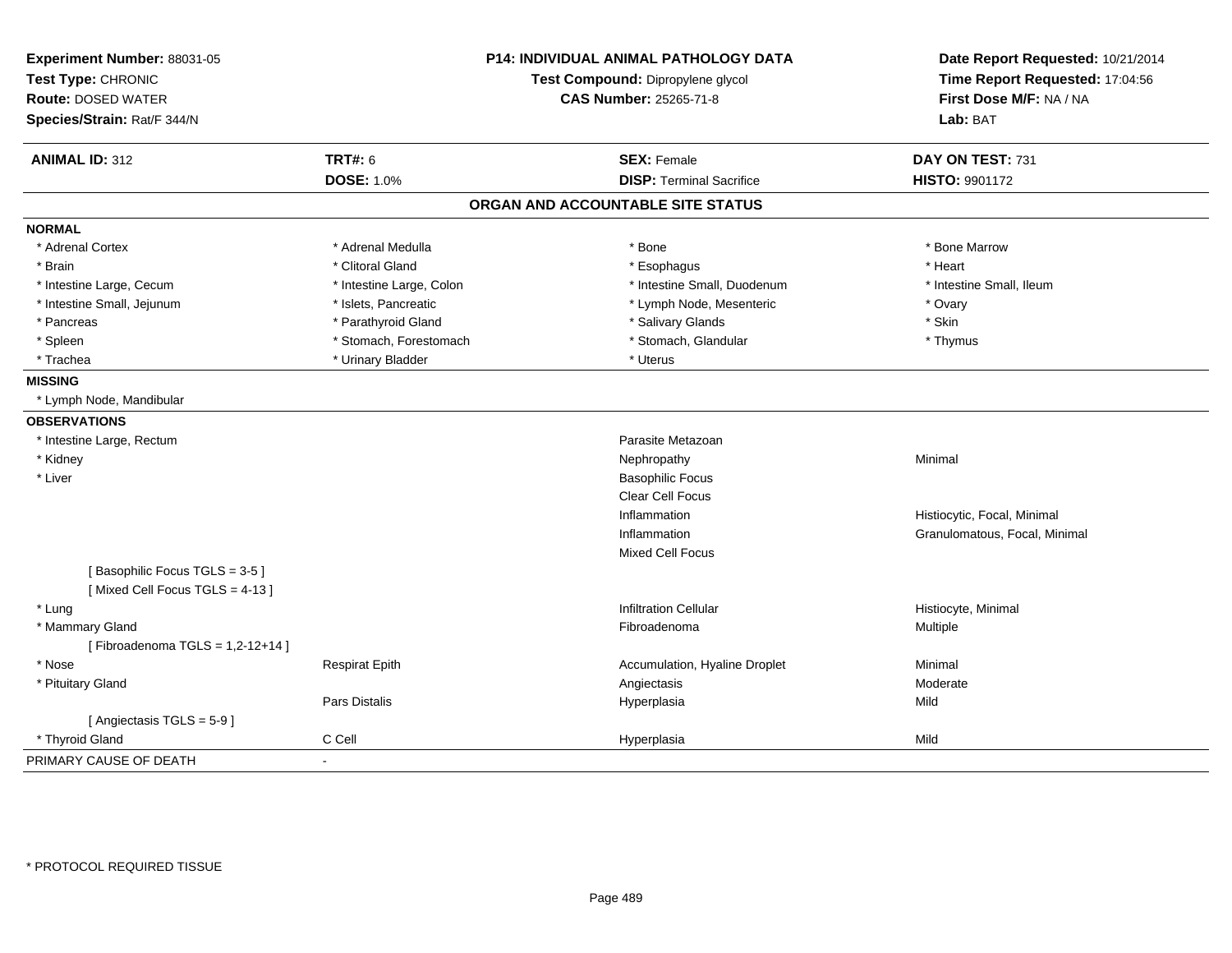| Experiment Number: 88031-05 |                                         | <b>P14: INDIVIDUAL ANIMAL PATHOLOGY DATA</b> | Date Report Requested: 10/21/2014 |
|-----------------------------|-----------------------------------------|----------------------------------------------|-----------------------------------|
| Test Type: CHRONIC          |                                         | Test Compound: Dipropylene glycol            | Time Report Requested: 17:04:56   |
| <b>Route: DOSED WATER</b>   | <b>CAS Number: 25265-71-8</b>           |                                              | First Dose M/F: NA / NA           |
| Species/Strain: Rat/F 344/N |                                         |                                              | Lab: BAT                          |
| <b>ANIMAL ID: 313</b>       | <b>TRT#: 6</b>                          | <b>SEX: Female</b>                           | DAY ON TEST: 598                  |
|                             | <b>DOSE: 1.0%</b>                       | <b>DISP: Natural Death</b>                   | <b>HISTO: 9901173</b>             |
|                             |                                         | ORGAN AND ACCOUNTABLE SITE STATUS            |                                   |
| <b>NORMAL</b>               |                                         |                                              |                                   |
| * Adrenal Cortex            | * Adrenal Medulla                       | * Bone                                       | * Bone Marrow                     |
| * Brain                     | * Clitoral Gland                        | * Esophagus                                  | * Heart                           |
| * Intestine Large, Cecum    | * Intestine Large, Colon                | * Intestine Large, Rectum                    | * Intestine Small, Duodenum       |
| * Intestine Small. Ileum    | * Intestine Small, Jejunum              | * Islets, Pancreatic                         | * Lymph Node, Mesenteric          |
| * Mammary Gland             | * Ovary                                 | * Pancreas                                   | * Parathyroid Gland               |
| * Salivary Glands           | * Skin                                  | * Spleen                                     | * Stomach, Forestomach            |
| * Stomach, Glandular        | * Thymus                                | * Trachea                                    | * Urinary Bladder                 |
| * Uterus                    |                                         |                                              |                                   |
| <b>MISSING</b>              |                                         |                                              |                                   |
| * Lymph Node, Mandibular    |                                         |                                              |                                   |
| <b>OBSERVATIONS</b>         |                                         |                                              |                                   |
| Eye                         |                                         | Cataract                                     | Mild                              |
| [Cataract TGLS = $1-12$ ]   |                                         |                                              |                                   |
| * Kidney                    |                                         | Nephropathy                                  | Minimal                           |
| * Liver                     |                                         | <b>Basophilic Focus</b>                      |                                   |
|                             |                                         | Inflammation                                 | Granulomatous, Focal, Minimal     |
| * Lung                      |                                         | <b>Infiltration Cellular</b>                 | Histiocyte, Minimal               |
| * Nose                      | <b>Respirat Epith</b>                   | Accumulation, Hyaline Droplet                | Mild                              |
| * Pituitary Gland           | Pars Distalis                           | Adenoma                                      |                                   |
| [Adenoma TGLS = $2-9$ ]     |                                         |                                              |                                   |
| * Thyroid Gland             | C Cell                                  | Adenoma                                      |                                   |
| PRIMARY CAUSE OF DEATH      | - Pituitary Gland Pars Distalis Adenoma |                                              |                                   |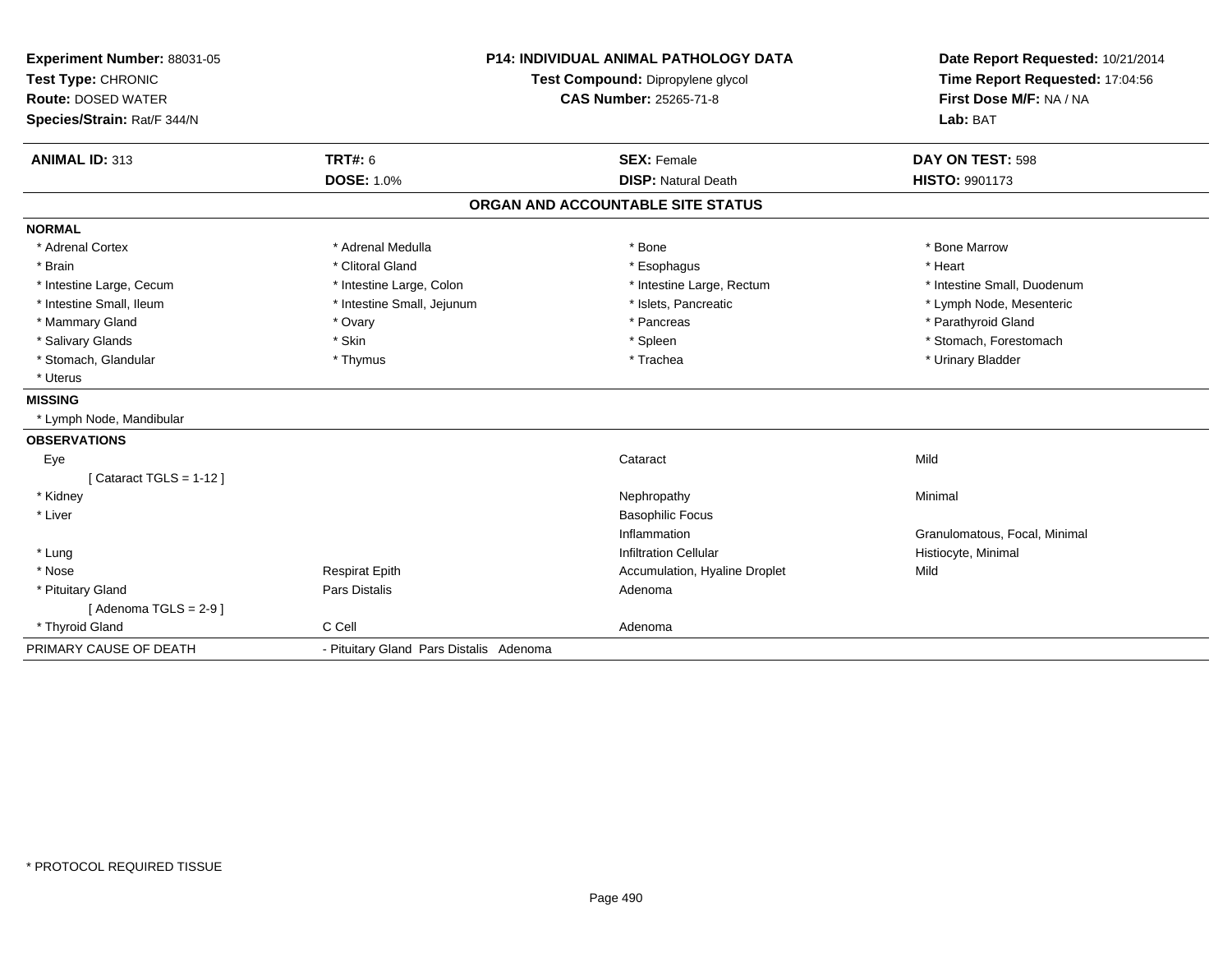| Experiment Number: 88031-05<br>Test Type: CHRONIC<br><b>Route: DOSED WATER</b><br>Species/Strain: Rat/F 344/N |                             | <b>P14: INDIVIDUAL ANIMAL PATHOLOGY DATA</b><br>Test Compound: Dipropylene glycol<br><b>CAS Number: 25265-71-8</b> |                               |
|---------------------------------------------------------------------------------------------------------------|-----------------------------|--------------------------------------------------------------------------------------------------------------------|-------------------------------|
| <b>ANIMAL ID: 314</b>                                                                                         | <b>TRT#: 6</b>              | <b>SEX: Female</b>                                                                                                 | DAY ON TEST: 730              |
|                                                                                                               | <b>DOSE: 1.0%</b>           | <b>DISP: Terminal Sacrifice</b>                                                                                    | HISTO: 9901174                |
|                                                                                                               |                             | ORGAN AND ACCOUNTABLE SITE STATUS                                                                                  |                               |
| <b>NORMAL</b>                                                                                                 |                             |                                                                                                                    |                               |
| * Adrenal Medulla                                                                                             | * Bone                      | * Bone Marrow                                                                                                      | * Brain                       |
| * Clitoral Gland                                                                                              | * Esophagus                 | * Intestine Large, Cecum                                                                                           | * Intestine Large, Colon      |
| * Intestine Large, Rectum                                                                                     | * Intestine Small, Duodenum | * Intestine Small, Ileum                                                                                           | * Intestine Small, Jejunum    |
| * Islets, Pancreatic                                                                                          | * Lymph Node, Mandibular    | * Lymph Node, Mesenteric                                                                                           | * Pancreas                    |
| * Parathyroid Gland                                                                                           | * Salivary Glands           | * Skin                                                                                                             | * Spleen                      |
| * Stomach, Forestomach                                                                                        | * Stomach, Glandular        | * Thymus                                                                                                           | * Trachea                     |
| * Urinary Bladder                                                                                             |                             |                                                                                                                    |                               |
| <b>OBSERVATIONS</b>                                                                                           |                             |                                                                                                                    |                               |
| * Adrenal Cortex                                                                                              |                             | Hyperplasia                                                                                                        | Mild                          |
| * Heart                                                                                                       |                             | Cardiomyopathy                                                                                                     | Minimal                       |
| * Kidney                                                                                                      |                             | Nephropathy                                                                                                        | Mild                          |
| * Liver                                                                                                       |                             | <b>Basophilic Focus</b>                                                                                            |                               |
|                                                                                                               |                             | Hepatodiaphragmatic Nodule                                                                                         |                               |
|                                                                                                               |                             | Inflammation                                                                                                       | Histiocytic, Focal, Minimal   |
|                                                                                                               |                             | Inflammation                                                                                                       | Granulomatous, Focal, Minimal |
| [Basophilic Focus TGLS = 2-5]                                                                                 |                             |                                                                                                                    |                               |
| [ Hepatodiaphragmatic Nodule TGLS = 3-12 ]                                                                    |                             |                                                                                                                    |                               |
| * Lung                                                                                                        | Alveolar Epith              | Hyperplasia                                                                                                        | Minimal                       |
|                                                                                                               |                             | <b>Infiltration Cellular</b>                                                                                       | Histiocyte, Minimal           |
| * Mammary Gland                                                                                               |                             | Fibroadenoma                                                                                                       |                               |
| [Fibroadenoma TGLS = 4-14]                                                                                    |                             |                                                                                                                    |                               |
| * Nose                                                                                                        | <b>Respirat Epith</b>       | Accumulation, Hyaline Droplet                                                                                      | Moderate                      |
| * Ovary                                                                                                       |                             | Cyst                                                                                                               | Moderate                      |
| [ $Cyst TGLS = 1-13$ ]                                                                                        |                             |                                                                                                                    |                               |
| * Pituitary Gland                                                                                             | <b>Pars Distalis</b>        | Hyperplasia                                                                                                        | Minimal                       |
| * Thyroid Gland                                                                                               | C Cell                      | Hyperplasia                                                                                                        | Minimal                       |
| * Uterus                                                                                                      |                             | Polyp Stromal                                                                                                      |                               |
| PRIMARY CAUSE OF DEATH                                                                                        | $\sim$                      |                                                                                                                    |                               |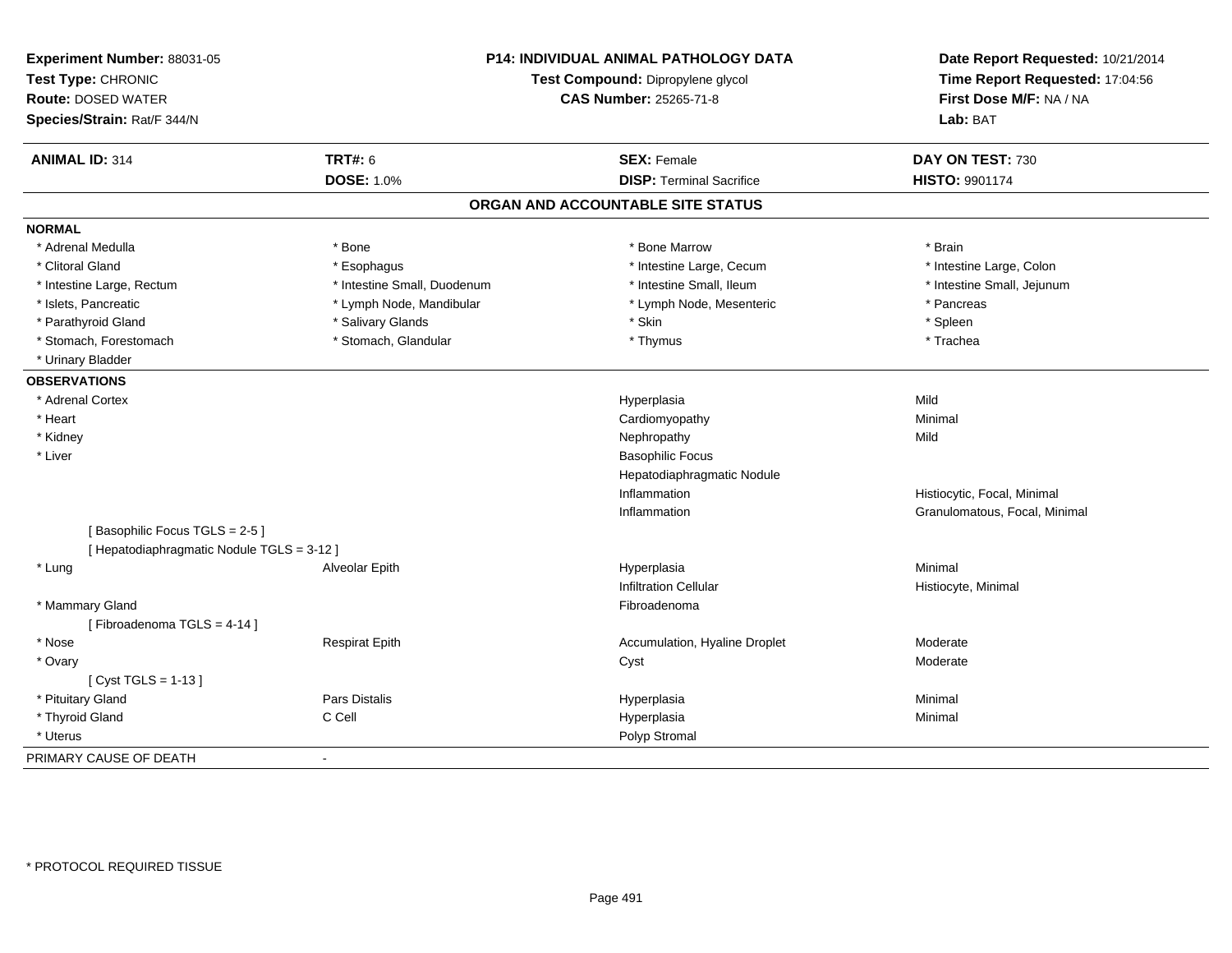| Experiment Number: 88031-05<br>Test Type: CHRONIC<br><b>Route: DOSED WATER</b><br>Species/Strain: Rat/F 344/N | <b>P14: INDIVIDUAL ANIMAL PATHOLOGY DATA</b><br>Test Compound: Dipropylene glycol<br><b>CAS Number: 25265-71-8</b> |                                   | Date Report Requested: 10/21/2014<br>Time Report Requested: 17:04:56<br>First Dose M/F: NA / NA<br>Lab: BAT |
|---------------------------------------------------------------------------------------------------------------|--------------------------------------------------------------------------------------------------------------------|-----------------------------------|-------------------------------------------------------------------------------------------------------------|
| <b>ANIMAL ID: 315</b>                                                                                         | <b>TRT#: 6</b>                                                                                                     | <b>SEX: Female</b>                | DAY ON TEST: 731                                                                                            |
|                                                                                                               | <b>DOSE: 1.0%</b>                                                                                                  | <b>DISP: Terminal Sacrifice</b>   | HISTO: 9901175                                                                                              |
|                                                                                                               |                                                                                                                    | ORGAN AND ACCOUNTABLE SITE STATUS |                                                                                                             |
| <b>NORMAL</b>                                                                                                 |                                                                                                                    |                                   |                                                                                                             |
| * Adrenal Medulla                                                                                             | * Bone                                                                                                             | * Bone Marrow                     | * Brain                                                                                                     |
| * Clitoral Gland                                                                                              | * Esophagus                                                                                                        | * Intestine Large, Cecum          | * Intestine Large, Colon                                                                                    |
| * Intestine Large, Rectum                                                                                     | * Intestine Small, Duodenum                                                                                        | * Intestine Small, Ileum          | * Intestine Small, Jejunum                                                                                  |
| * Islets, Pancreatic                                                                                          | * Lymph Node, Mesenteric                                                                                           | * Mammary Gland                   | * Ovary                                                                                                     |
| * Pancreas                                                                                                    | * Parathyroid Gland                                                                                                | * Pituitary Gland                 | * Salivary Glands                                                                                           |
| * Skin                                                                                                        | * Spleen                                                                                                           | * Stomach, Forestomach            | * Stomach, Glandular                                                                                        |
| * Thymus                                                                                                      | * Trachea                                                                                                          | * Urinary Bladder                 | * Uterus                                                                                                    |
| <b>MISSING</b>                                                                                                |                                                                                                                    |                                   |                                                                                                             |
| * Lymph Node, Mandibular                                                                                      |                                                                                                                    |                                   |                                                                                                             |
| <b>OBSERVATIONS</b>                                                                                           |                                                                                                                    |                                   |                                                                                                             |
| * Adrenal Cortex                                                                                              |                                                                                                                    | Hyperplasia                       | Mild                                                                                                        |
| Eye                                                                                                           | Retina                                                                                                             | Atrophy                           | Marked                                                                                                      |
|                                                                                                               |                                                                                                                    | Cataract                          | Marked                                                                                                      |
| [Cataract TGLS = $1-12$ ]                                                                                     |                                                                                                                    |                                   |                                                                                                             |
| * Heart                                                                                                       |                                                                                                                    | Cardiomyopathy                    | Mild                                                                                                        |
|                                                                                                               |                                                                                                                    | Schwannoma Benign                 |                                                                                                             |
| * Kidney                                                                                                      |                                                                                                                    | Nephropathy                       | Minimal                                                                                                     |
| * Liver                                                                                                       |                                                                                                                    | <b>Basophilic Focus</b>           |                                                                                                             |
|                                                                                                               |                                                                                                                    | Clear Cell Focus                  |                                                                                                             |
|                                                                                                               |                                                                                                                    | Inflammation                      | Histiocytic, Focal, Mild                                                                                    |
|                                                                                                               |                                                                                                                    | Inflammation                      | Granulomatous, Focal, Minimal                                                                               |
| [Basophilic Focus TGLS = 3-5+14]                                                                              |                                                                                                                    |                                   |                                                                                                             |
| * Lung                                                                                                        | Alveolar Epith                                                                                                     | Hyperplasia                       | Minimal                                                                                                     |
|                                                                                                               |                                                                                                                    | <b>Infiltration Cellular</b>      | Histiocyte, Minimal                                                                                         |
| Mesentery                                                                                                     | Fat                                                                                                                | <b>Necrosis</b>                   | Mild                                                                                                        |
| [Necrosis $TGLS = 2-13$ ]                                                                                     |                                                                                                                    |                                   |                                                                                                             |
| * Nose                                                                                                        |                                                                                                                    | Inflammation                      | Suppurative, Minimal                                                                                        |
| * Thyroid Gland                                                                                               | C Cell                                                                                                             | Hyperplasia                       | Minimal                                                                                                     |
| PRIMARY CAUSE OF DEATH                                                                                        | $\sim$                                                                                                             |                                   |                                                                                                             |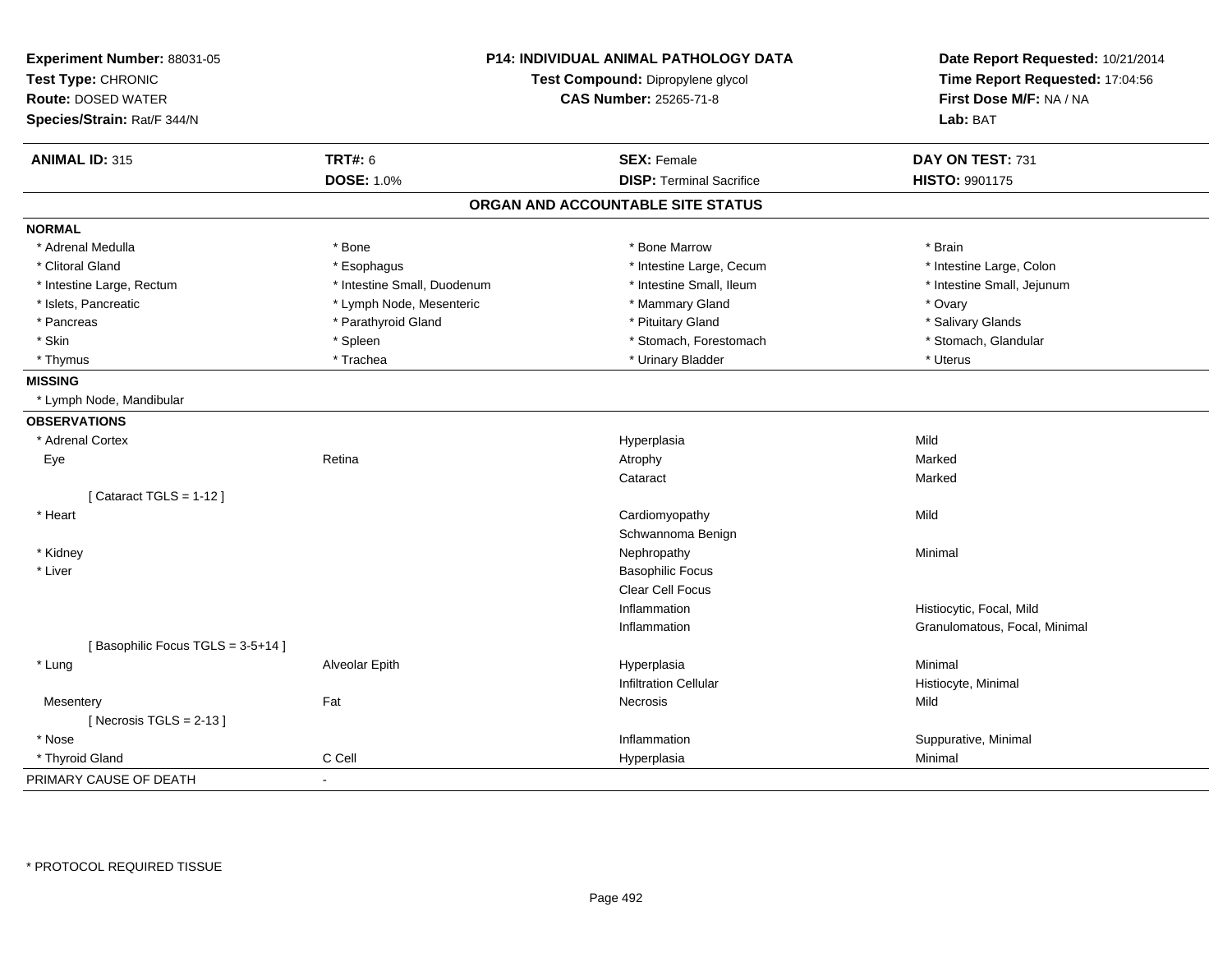| Experiment Number: 88031-05      | <b>P14: INDIVIDUAL ANIMAL PATHOLOGY DATA</b><br>Test Compound: Dipropylene glycol |                                   | Date Report Requested: 10/21/2014 |
|----------------------------------|-----------------------------------------------------------------------------------|-----------------------------------|-----------------------------------|
| Test Type: CHRONIC               |                                                                                   |                                   | Time Report Requested: 17:04:56   |
| <b>Route: DOSED WATER</b>        |                                                                                   | CAS Number: 25265-71-8            | First Dose M/F: NA / NA           |
| Species/Strain: Rat/F 344/N      |                                                                                   |                                   | Lab: BAT                          |
| <b>ANIMAL ID: 316</b>            | <b>TRT#: 6</b>                                                                    | <b>SEX: Female</b>                | DAY ON TEST: 730                  |
|                                  | <b>DOSE: 1.0%</b>                                                                 | <b>DISP: Terminal Sacrifice</b>   | <b>HISTO: 9901176</b>             |
|                                  |                                                                                   | ORGAN AND ACCOUNTABLE SITE STATUS |                                   |
| <b>NORMAL</b>                    |                                                                                   |                                   |                                   |
| * Adrenal Medulla                | * Bone                                                                            | * Bone Marrow                     | * Brain                           |
| * Clitoral Gland                 | * Esophagus                                                                       | * Intestine Large, Cecum          | * Intestine Large, Colon          |
| * Intestine Large, Rectum        | * Intestine Small, Duodenum                                                       | * Intestine Small, Ileum          | * Intestine Small, Jejunum        |
| * Islets, Pancreatic             | * Lymph Node, Mesenteric                                                          | * Nose                            | * Ovary                           |
| * Pancreas                       | * Parathyroid Gland                                                               | * Salivary Glands                 | * Skin                            |
| * Spleen                         | * Stomach, Forestomach                                                            | * Stomach, Glandular              | * Thymus                          |
| * Trachea                        | * Urinary Bladder                                                                 | * Uterus                          |                                   |
| <b>MISSING</b>                   |                                                                                   |                                   |                                   |
| * Lymph Node, Mandibular         |                                                                                   |                                   |                                   |
| <b>OBSERVATIONS</b>              |                                                                                   |                                   |                                   |
| * Adrenal Cortex                 |                                                                                   | Hypertrophy                       | Mild                              |
| * Heart                          |                                                                                   | Cardiomyopathy                    | Mild                              |
| * Kidney                         |                                                                                   | Nephropathy                       | Minimal                           |
| * Liver                          |                                                                                   | <b>Basophilic Focus</b>           |                                   |
|                                  |                                                                                   | Inflammation                      | Histiocytic, Focal, Minimal       |
|                                  |                                                                                   | Inflammation                      | Granulomatous, Focal, Minimal     |
| * Lung                           | Alveolar Epith                                                                    | Hyperplasia                       | Minimal                           |
|                                  |                                                                                   | <b>Infiltration Cellular</b>      | Histiocyte, Minimal               |
| * Mammary Gland                  |                                                                                   | Fibroadenoma                      |                                   |
| [Fibroadenoma TGLS = $1-12+13$ ] |                                                                                   |                                   |                                   |
| * Pituitary Gland                | Pars Distalis                                                                     | Adenoma                           |                                   |
| [Adenoma TGLS = $2-9$ ]          |                                                                                   |                                   |                                   |
| * Thyroid Gland                  | C Cell                                                                            | Hyperplasia                       | Minimal                           |
| PRIMARY CAUSE OF DEATH           | $\blacksquare$                                                                    |                                   |                                   |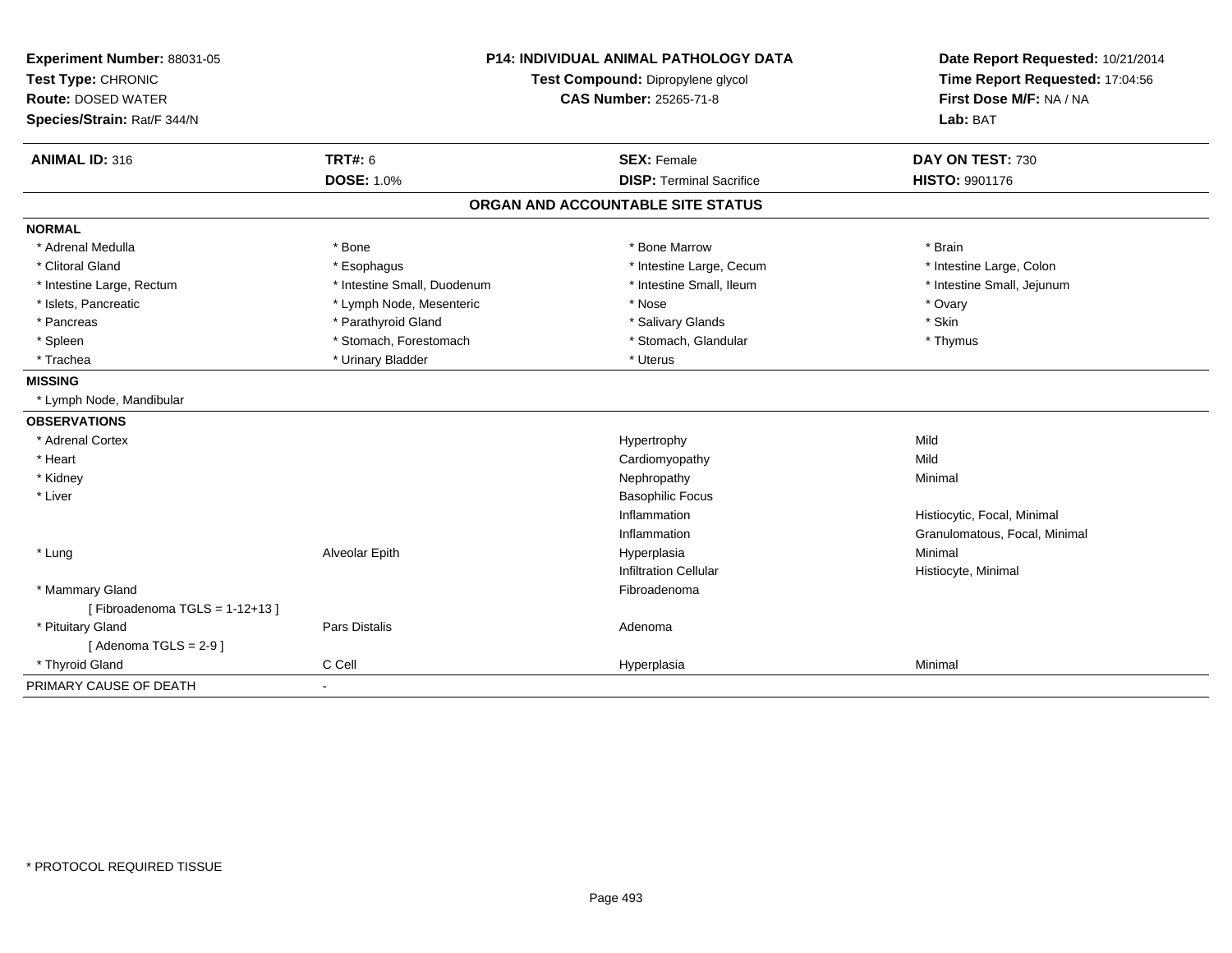| Experiment Number: 88031-05<br>Test Type: CHRONIC<br><b>Route: DOSED WATER</b><br>Species/Strain: Rat/F 344/N | <b>P14: INDIVIDUAL ANIMAL PATHOLOGY DATA</b><br>Test Compound: Dipropylene glycol<br>CAS Number: 25265-71-8 |                                   | Date Report Requested: 10/21/2014<br>Time Report Requested: 17:04:56<br>First Dose M/F: NA / NA<br>Lab: BAT |
|---------------------------------------------------------------------------------------------------------------|-------------------------------------------------------------------------------------------------------------|-----------------------------------|-------------------------------------------------------------------------------------------------------------|
| <b>ANIMAL ID: 317</b>                                                                                         | <b>TRT#: 6</b>                                                                                              | <b>SEX: Female</b>                | DAY ON TEST: 730                                                                                            |
|                                                                                                               | <b>DOSE: 1.0%</b>                                                                                           | <b>DISP: Terminal Sacrifice</b>   | <b>HISTO: 9901177</b>                                                                                       |
|                                                                                                               |                                                                                                             | ORGAN AND ACCOUNTABLE SITE STATUS |                                                                                                             |
| <b>NORMAL</b>                                                                                                 |                                                                                                             |                                   |                                                                                                             |
| * Adrenal Medulla                                                                                             | * Bone                                                                                                      | * Bone Marrow                     | * Brain                                                                                                     |
| * Esophagus                                                                                                   | * Heart                                                                                                     | * Intestine Large, Cecum          | * Intestine Large, Colon                                                                                    |
| * Intestine Large, Rectum                                                                                     | * Intestine Small, Duodenum                                                                                 | * Intestine Small, Ileum          | * Intestine Small, Jejunum                                                                                  |
| * Islets, Pancreatic                                                                                          | * Lymph Node, Mesenteric                                                                                    | * Nose                            | * Ovary                                                                                                     |
| * Parathyroid Gland                                                                                           | * Salivary Glands                                                                                           | * Skin                            | * Spleen                                                                                                    |
| * Stomach, Forestomach                                                                                        | * Stomach, Glandular                                                                                        | * Thymus                          | * Trachea                                                                                                   |
| * Urinary Bladder                                                                                             |                                                                                                             |                                   |                                                                                                             |
| <b>MISSING</b>                                                                                                |                                                                                                             |                                   |                                                                                                             |
| * Lymph Node, Mandibular                                                                                      |                                                                                                             |                                   |                                                                                                             |
| <b>OBSERVATIONS</b>                                                                                           |                                                                                                             |                                   |                                                                                                             |
| * Adrenal Cortex                                                                                              |                                                                                                             | Hyperplasia                       | Mild                                                                                                        |
|                                                                                                               |                                                                                                             | Hypertrophy                       | Mild                                                                                                        |
| * Clitoral Gland                                                                                              |                                                                                                             | Adenoma                           |                                                                                                             |
| [Adenoma TGLS = $2-13+14$ ]                                                                                   |                                                                                                             |                                   |                                                                                                             |
| * Kidney                                                                                                      |                                                                                                             | Nephropathy                       | Minimal                                                                                                     |
| * Liver                                                                                                       |                                                                                                             | <b>Basophilic Focus</b>           |                                                                                                             |
|                                                                                                               |                                                                                                             | Inflammation                      | Granulomatous, Focal, Minimal                                                                               |
|                                                                                                               |                                                                                                             | Inflammation                      | Histiocytic, Focal, Minimal                                                                                 |
| [Basophilic Focus TGLS = 3-5]                                                                                 |                                                                                                             |                                   |                                                                                                             |
| * Lung                                                                                                        | Alveolar Epith                                                                                              | Hyperplasia                       | Minimal                                                                                                     |
|                                                                                                               |                                                                                                             | <b>Infiltration Cellular</b>      | Histiocyte, Minimal                                                                                         |
|                                                                                                               |                                                                                                             | Inflammation                      | Chronic Active, Minimal                                                                                     |
| Lymph Node<br>[Ectasia TGLS = $6-12$ ]                                                                        | Deep Cervical                                                                                               | Ectasia                           | Minimal                                                                                                     |
| * Mammary Gland<br>[Fibroadenoma TGLS = $1-15+16$ ]                                                           |                                                                                                             | Fibroadenoma                      |                                                                                                             |
| * Pancreas                                                                                                    |                                                                                                             | Atrophy                           | Mild                                                                                                        |
| * Pituitary Gland                                                                                             | Pars Distalis                                                                                               | Adenoma                           |                                                                                                             |
| [Adenoma TGLS = $5-9$ ]                                                                                       |                                                                                                             |                                   |                                                                                                             |
| * Thyroid Gland                                                                                               | C Cell                                                                                                      | Hyperplasia                       | Minimal                                                                                                     |
|                                                                                                               |                                                                                                             |                                   |                                                                                                             |

\* PROTOCOL REQUIRED TISSUE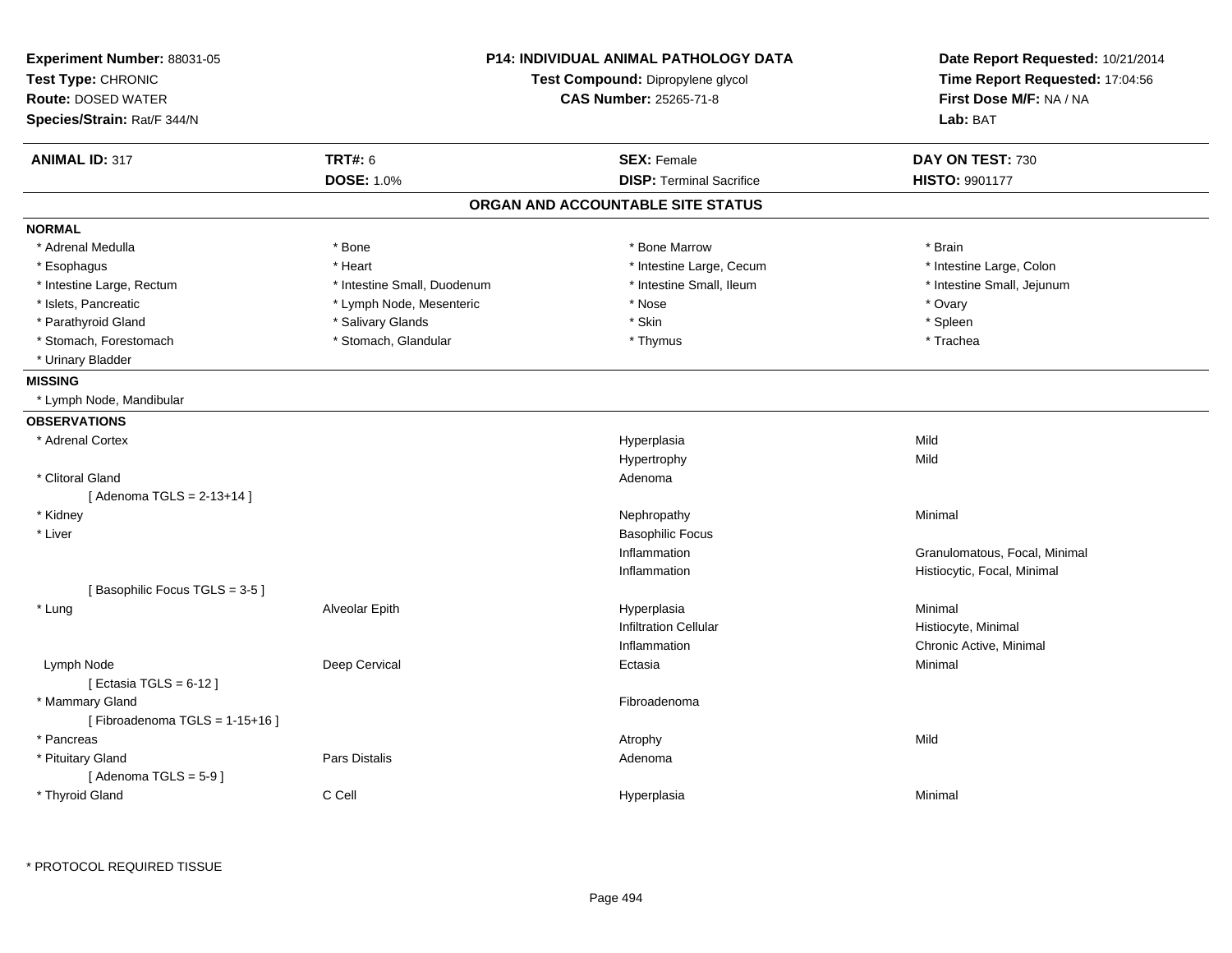| <b>Experiment Number: 88031-05</b><br>Test Type: CHRONIC |                   | <b>P14: INDIVIDUAL ANIMAL PATHOLOGY DATA</b> | Date Report Requested: 10/21/2014 |  |
|----------------------------------------------------------|-------------------|----------------------------------------------|-----------------------------------|--|
|                                                          |                   | Test Compound: Dipropylene glycol            | Time Report Requested: 17:04:56   |  |
| <b>Route: DOSED WATER</b>                                |                   | <b>CAS Number: 25265-71-8</b>                | First Dose M/F: NA / NA           |  |
| Species/Strain: Rat/F 344/N                              |                   |                                              | Lab: BAT                          |  |
| <b>ANIMAL ID: 317</b>                                    | TRT#: 6           | <b>SEX: Female</b>                           | <b>DAY ON TEST: 730</b>           |  |
|                                                          | <b>DOSE: 1.0%</b> | <b>DISP: Terminal Sacrifice</b>              | <b>HISTO: 9901177</b>             |  |
|                                                          |                   | ORGAN AND ACCOUNTABLE SITE STATUS            |                                   |  |
| * Uterus                                                 |                   | Polyp Stromal                                |                                   |  |
| [Polyp Stromal TGLS = 4-17]                              |                   |                                              |                                   |  |
| PRIMARY CAUSE OF DEATH                                   |                   |                                              |                                   |  |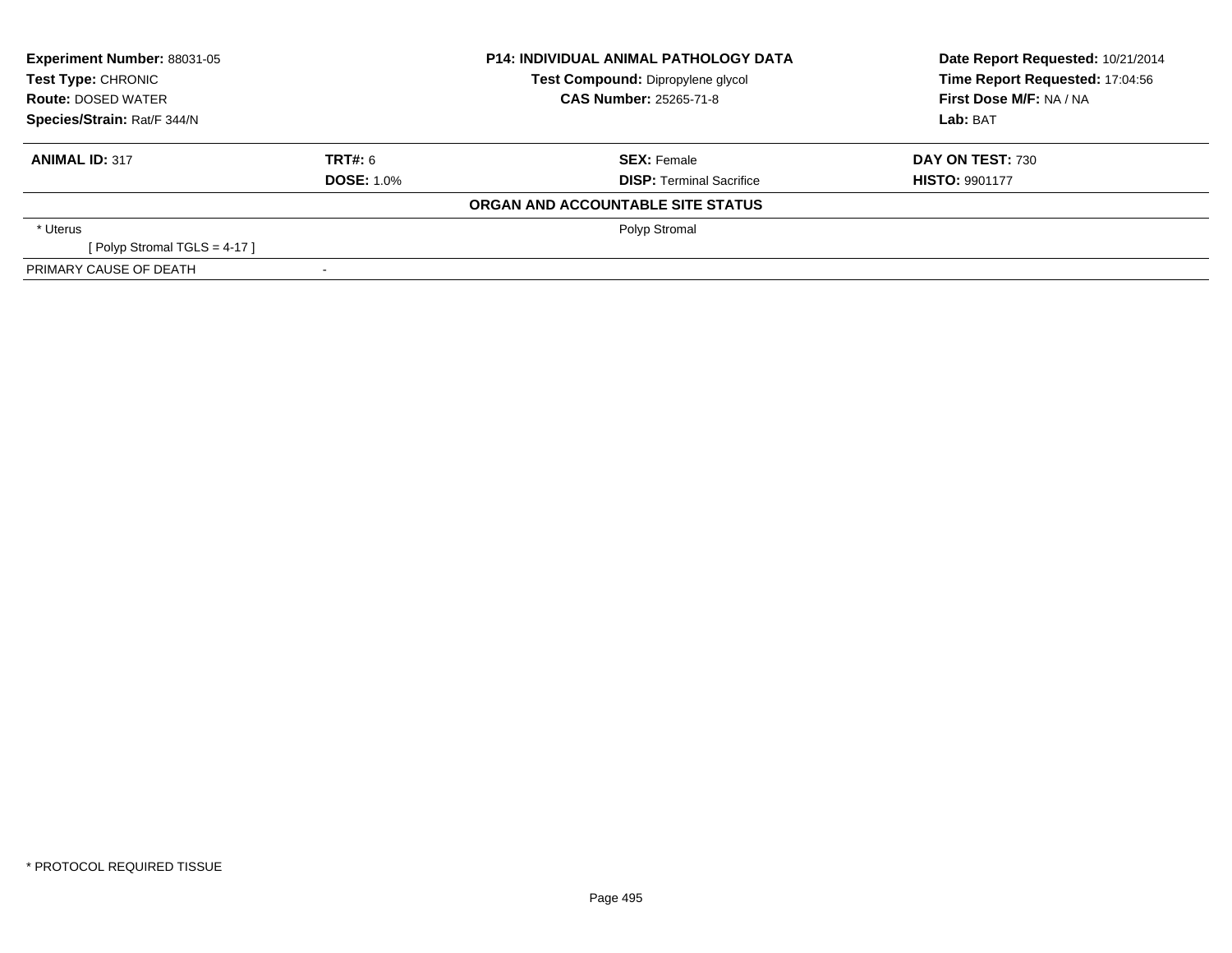| Experiment Number: 88031-05<br>Test Type: CHRONIC<br><b>Route: DOSED WATER</b><br>Species/Strain: Rat/F 344/N | <b>P14: INDIVIDUAL ANIMAL PATHOLOGY DATA</b><br>Test Compound: Dipropylene glycol<br><b>CAS Number: 25265-71-8</b> |                                   | Date Report Requested: 10/21/2014<br>Time Report Requested: 17:04:56<br>First Dose M/F: NA / NA<br>Lab: BAT |
|---------------------------------------------------------------------------------------------------------------|--------------------------------------------------------------------------------------------------------------------|-----------------------------------|-------------------------------------------------------------------------------------------------------------|
| <b>ANIMAL ID: 318</b>                                                                                         | <b>TRT#: 6</b>                                                                                                     | <b>SEX: Female</b>                | DAY ON TEST: 730                                                                                            |
|                                                                                                               | <b>DOSE: 1.0%</b>                                                                                                  | <b>DISP: Terminal Sacrifice</b>   | HISTO: 9901178                                                                                              |
|                                                                                                               |                                                                                                                    | ORGAN AND ACCOUNTABLE SITE STATUS |                                                                                                             |
| <b>NORMAL</b>                                                                                                 |                                                                                                                    |                                   |                                                                                                             |
| * Adrenal Medulla                                                                                             | * Bone                                                                                                             | * Bone Marrow                     | * Brain                                                                                                     |
| * Clitoral Gland                                                                                              | * Esophagus                                                                                                        | * Intestine Large, Cecum          | * Intestine Large, Colon                                                                                    |
| * Intestine Large, Rectum                                                                                     | * Intestine Small, Duodenum                                                                                        | * Intestine Small, Ileum          | * Intestine Small, Jejunum                                                                                  |
| * Islets, Pancreatic                                                                                          | * Lymph Node, Mandibular                                                                                           | * Lymph Node, Mesenteric          | * Ovary                                                                                                     |
| * Pancreas                                                                                                    | * Parathyroid Gland                                                                                                | * Salivary Glands                 | * Skin                                                                                                      |
| * Spleen                                                                                                      | * Stomach, Forestomach                                                                                             | * Stomach, Glandular              | * Thymus                                                                                                    |
| * Trachea                                                                                                     | * Urinary Bladder                                                                                                  |                                   |                                                                                                             |
| <b>OBSERVATIONS</b>                                                                                           |                                                                                                                    |                                   |                                                                                                             |
| * Adrenal Cortex                                                                                              |                                                                                                                    | Hyperplasia                       | Mild                                                                                                        |
| * Heart                                                                                                       |                                                                                                                    | Cardiomyopathy                    | Minimal                                                                                                     |
| * Kidney                                                                                                      |                                                                                                                    | Nephropathy                       | Minimal                                                                                                     |
| * Liver                                                                                                       |                                                                                                                    | <b>Basophilic Focus</b>           |                                                                                                             |
|                                                                                                               | <b>Bile Duct</b>                                                                                                   | Hyperplasia                       | Minimal                                                                                                     |
|                                                                                                               |                                                                                                                    | Inflammation                      | Granulomatous, Focal, Minimal                                                                               |
|                                                                                                               |                                                                                                                    | Inflammation                      | Histiocytic, Focal, Minimal                                                                                 |
|                                                                                                               | Note: TGL 3, "deformity, diffuse" noted at necropsy, was not apparent microscopically.                             |                                   |                                                                                                             |
| * Lung                                                                                                        | Alveolar Epith                                                                                                     | Hyperplasia                       | Minimal                                                                                                     |
|                                                                                                               |                                                                                                                    | <b>Infiltration Cellular</b>      | Histiocyte, Minimal                                                                                         |
| * Mammary Gland                                                                                               |                                                                                                                    | Fibroadenoma                      |                                                                                                             |
| [Fibroadenoma TGLS = 1-12+13]                                                                                 |                                                                                                                    |                                   |                                                                                                             |
| Mesentery                                                                                                     | Fat                                                                                                                | Necrosis                          | Mild                                                                                                        |
| [Necrosis TGLS = $4-14$ ]                                                                                     |                                                                                                                    |                                   |                                                                                                             |
| * Nose                                                                                                        | <b>Respirat Epith</b>                                                                                              | Accumulation, Hyaline Droplet     | Mild                                                                                                        |
|                                                                                                               | Olfactory Epi                                                                                                      | Metaplasia                        | Squamous, Marked                                                                                            |
| * Pituitary Gland                                                                                             | Pars Distalis                                                                                                      | Hyperplasia                       | Mild                                                                                                        |
| [ Hyperplasia TGLS = 2-9 ]                                                                                    |                                                                                                                    |                                   |                                                                                                             |
| * Thyroid Gland                                                                                               | C Cell                                                                                                             | Hyperplasia                       | Minimal                                                                                                     |
| * Uterus                                                                                                      |                                                                                                                    | Polyp Stromal                     |                                                                                                             |
| PRIMARY CAUSE OF DEATH                                                                                        | $\blacksquare$                                                                                                     |                                   |                                                                                                             |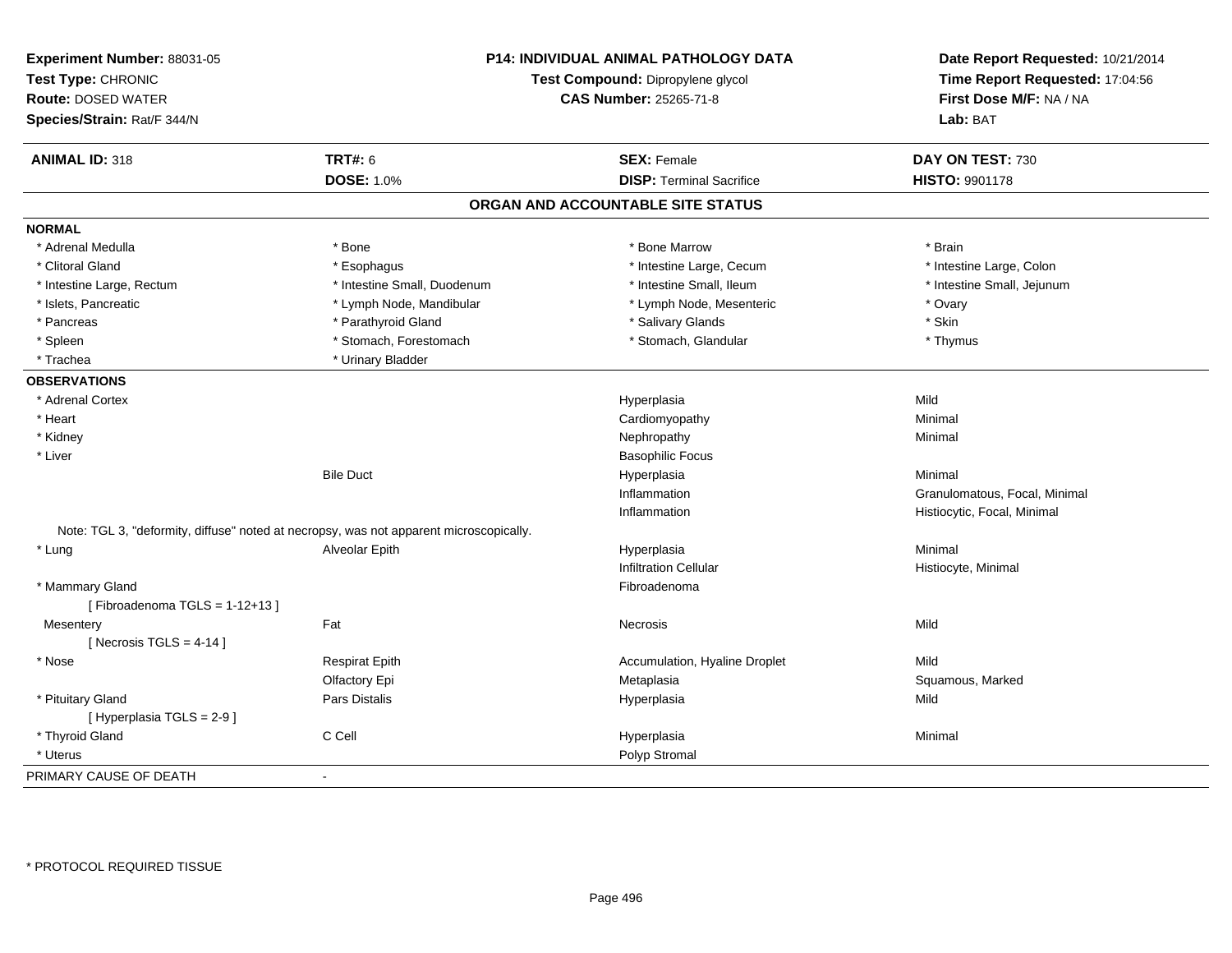| Experiment Number: 88031-05<br>Test Type: CHRONIC<br><b>Route: DOSED WATER</b><br>Species/Strain: Rat/F 344/N |                           | <b>P14: INDIVIDUAL ANIMAL PATHOLOGY DATA</b><br>Test Compound: Dipropylene glycol<br><b>CAS Number: 25265-71-8</b> | Date Report Requested: 10/21/2014<br>Time Report Requested: 17:04:56<br>First Dose M/F: NA / NA<br>Lab: BAT |
|---------------------------------------------------------------------------------------------------------------|---------------------------|--------------------------------------------------------------------------------------------------------------------|-------------------------------------------------------------------------------------------------------------|
| <b>ANIMAL ID: 319</b>                                                                                         | <b>TRT#: 6</b>            | <b>SEX: Female</b>                                                                                                 | DAY ON TEST: 730                                                                                            |
|                                                                                                               | <b>DOSE: 1.0%</b>         | <b>DISP: Terminal Sacrifice</b>                                                                                    | HISTO: 9901179                                                                                              |
|                                                                                                               |                           | ORGAN AND ACCOUNTABLE SITE STATUS                                                                                  |                                                                                                             |
| <b>NORMAL</b>                                                                                                 |                           |                                                                                                                    |                                                                                                             |
| * Adrenal Cortex                                                                                              | * Adrenal Medulla         | * Bone                                                                                                             | * Bone Marrow                                                                                               |
| * Brain                                                                                                       | * Clitoral Gland          | * Esophagus                                                                                                        | * Intestine Large, Cecum                                                                                    |
| * Intestine Large, Colon                                                                                      | * Intestine Large, Rectum | * Intestine Small, Duodenum                                                                                        | * Intestine Small, Ileum                                                                                    |
| * Intestine Small, Jejunum                                                                                    | * Islets, Pancreatic      | * Lymph Node, Mesenteric                                                                                           | * Ovary                                                                                                     |
| * Parathyroid Gland                                                                                           | * Salivary Glands         | * Skin                                                                                                             | * Stomach, Forestomach                                                                                      |
| * Stomach, Glandular                                                                                          | * Thymus                  | * Trachea                                                                                                          | * Urinary Bladder                                                                                           |
| * Uterus                                                                                                      |                           |                                                                                                                    |                                                                                                             |
| <b>MISSING</b>                                                                                                |                           |                                                                                                                    |                                                                                                             |
| * Lymph Node, Mandibular                                                                                      |                           |                                                                                                                    |                                                                                                             |
| <b>OBSERVATIONS</b>                                                                                           |                           |                                                                                                                    |                                                                                                             |
| * Heart                                                                                                       |                           | Cardiomyopathy                                                                                                     | Minimal                                                                                                     |
| * Kidney                                                                                                      |                           | Nephropathy                                                                                                        | Minimal                                                                                                     |
| * Liver                                                                                                       |                           | <b>Basophilic Focus</b>                                                                                            |                                                                                                             |
|                                                                                                               |                           | <b>Clear Cell Focus</b>                                                                                            |                                                                                                             |
|                                                                                                               |                           | Inflammation                                                                                                       | Granulomatous, Focal, Mild                                                                                  |
|                                                                                                               |                           | Inflammation                                                                                                       | Histiocytic, Focal, Mild                                                                                    |
| [Basophilic Focus TGLS = 3-5]                                                                                 |                           |                                                                                                                    |                                                                                                             |
| * Lung                                                                                                        | Alveolar Epith            | Hyperplasia                                                                                                        | Minimal                                                                                                     |
|                                                                                                               |                           | <b>Infiltration Cellular</b>                                                                                       | Histiocyte, Minimal                                                                                         |
| * Mammary Gland                                                                                               |                           | Fibroadenoma                                                                                                       | <b>Multiple</b>                                                                                             |
| [Fibroadenoma TGLS = 1,5-12+13+15]                                                                            |                           |                                                                                                                    |                                                                                                             |
| * Nose                                                                                                        | <b>Respirat Epith</b>     | Accumulation, Hyaline Droplet                                                                                      | Minimal                                                                                                     |
| * Pancreas                                                                                                    |                           | Hyperplasia                                                                                                        | Mild                                                                                                        |
| * Pituitary Gland                                                                                             | Pars Distalis             | Adenoma                                                                                                            |                                                                                                             |
| [Adenoma TGLS = $2-9$ ]                                                                                       |                           |                                                                                                                    |                                                                                                             |
| * Spleen                                                                                                      |                           | Inflammation                                                                                                       | Granulomatous, Marked                                                                                       |
| [Inflammation TGLS = $4-14$ ]                                                                                 |                           |                                                                                                                    |                                                                                                             |
| * Thyroid Gland                                                                                               | C Cell                    | Adenoma                                                                                                            |                                                                                                             |
| PRIMARY CAUSE OF DEATH                                                                                        | ÷,                        |                                                                                                                    |                                                                                                             |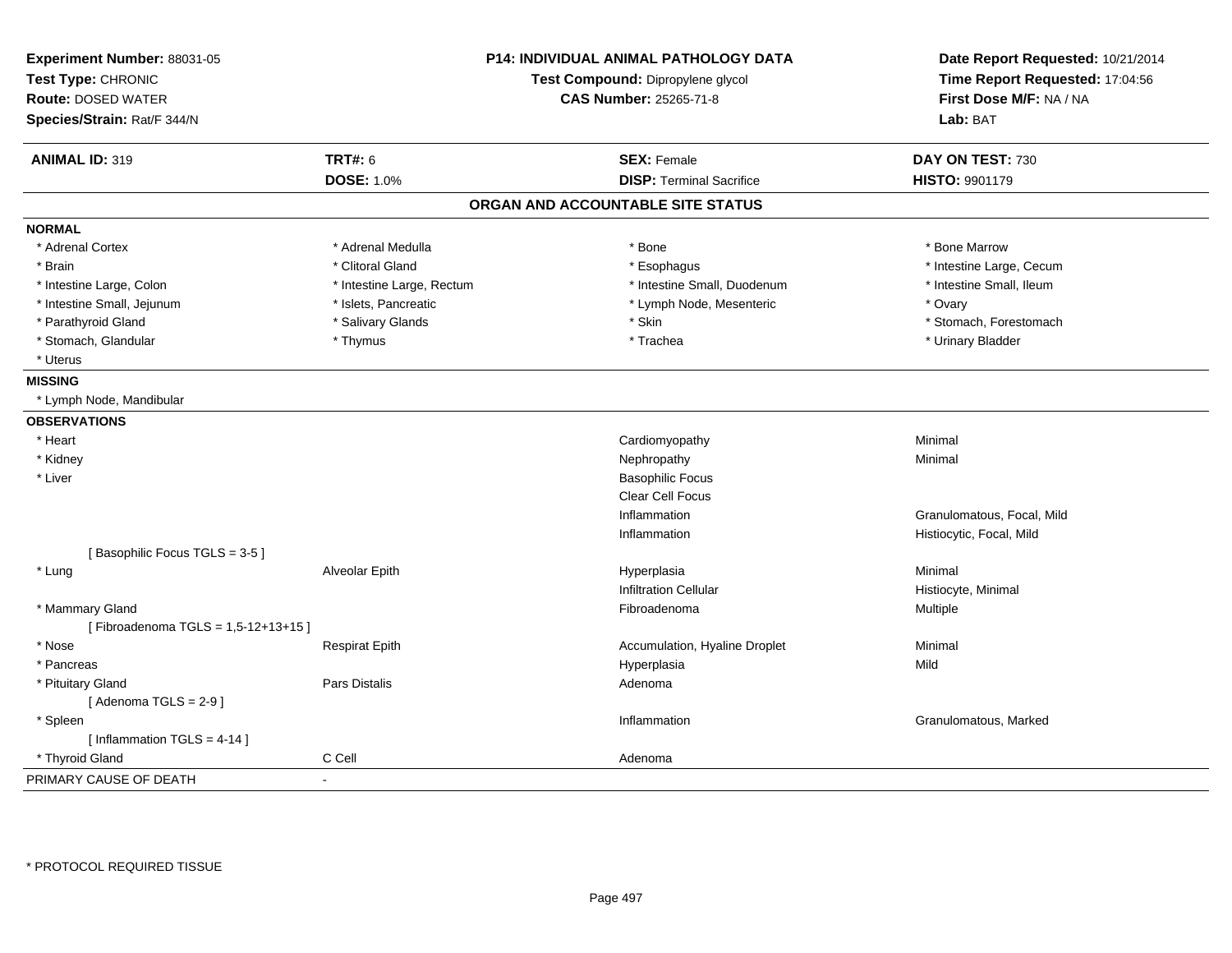| Experiment Number: 88031-05<br>Test Type: CHRONIC<br><b>Route: DOSED WATER</b><br>Species/Strain: Rat/F 344/N |                                     | <b>P14: INDIVIDUAL ANIMAL PATHOLOGY DATA</b><br>Test Compound: Dipropylene glycol<br><b>CAS Number: 25265-71-8</b> | Date Report Requested: 10/21/2014<br>Time Report Requested: 17:04:57<br>First Dose M/F: NA / NA<br>Lab: BAT |
|---------------------------------------------------------------------------------------------------------------|-------------------------------------|--------------------------------------------------------------------------------------------------------------------|-------------------------------------------------------------------------------------------------------------|
|                                                                                                               |                                     |                                                                                                                    |                                                                                                             |
| <b>ANIMAL ID: 320</b>                                                                                         | <b>TRT#: 6</b><br><b>DOSE: 1.0%</b> | <b>SEX: Female</b><br><b>DISP: Natural Death</b>                                                                   | DAY ON TEST: 600<br><b>HISTO: 9901180</b>                                                                   |
|                                                                                                               |                                     |                                                                                                                    |                                                                                                             |
|                                                                                                               |                                     | ORGAN AND ACCOUNTABLE SITE STATUS                                                                                  |                                                                                                             |
| <b>NORMAL</b>                                                                                                 |                                     |                                                                                                                    |                                                                                                             |
| * Bone                                                                                                        | * Bone Marrow                       | * Brain                                                                                                            | * Clitoral Gland                                                                                            |
| * Esophagus                                                                                                   | * Intestine Large, Cecum            | * Intestine Large, Colon                                                                                           | * Intestine Large, Rectum                                                                                   |
| * Intestine Small, Duodenum                                                                                   | * Intestine Small, Ileum            | * Intestine Small, Jejunum                                                                                         | * Islets, Pancreatic                                                                                        |
| * Mammary Gland                                                                                               | * Parathyroid Gland                 | * Salivary Glands                                                                                                  | * Thymus                                                                                                    |
| * Urinary Bladder                                                                                             |                                     |                                                                                                                    |                                                                                                             |
| <b>MISSING</b>                                                                                                |                                     |                                                                                                                    |                                                                                                             |
| * Lymph Node, Mandibular                                                                                      |                                     |                                                                                                                    |                                                                                                             |
| <b>AUTO PRECLUDES DIAG.</b>                                                                                   |                                     |                                                                                                                    |                                                                                                             |
| * Adrenal Cortex                                                                                              | * Adrenal Medulla                   | * Nose                                                                                                             | * Stomach, Glandular                                                                                        |
| * Thyroid Gland                                                                                               | * Trachea                           |                                                                                                                    |                                                                                                             |
| <b>OBSERVATIONS</b>                                                                                           |                                     |                                                                                                                    |                                                                                                             |
| * Heart                                                                                                       |                                     | Cardiomyopathy                                                                                                     | Minimal                                                                                                     |
| * Kidney                                                                                                      |                                     | Histiocytic Sarcoma                                                                                                |                                                                                                             |
| [Histiocytic Sarcoma TGLS = 4-6]                                                                              |                                     |                                                                                                                    |                                                                                                             |
| * Liver                                                                                                       |                                     | <b>Basophilic Focus</b>                                                                                            |                                                                                                             |
|                                                                                                               |                                     | Fatty Change                                                                                                       | Mild                                                                                                        |
|                                                                                                               |                                     | Histiocytic Sarcoma                                                                                                |                                                                                                             |
| [Histiocytic Sarcoma TGLS = 3-5]                                                                              |                                     |                                                                                                                    |                                                                                                             |
| * Lung                                                                                                        |                                     | Histiocytic Sarcoma                                                                                                |                                                                                                             |
| Lymph Node                                                                                                    | Mediastinal                         | Histiocytic Sarcoma                                                                                                |                                                                                                             |
| [Histiocytic Sarcoma TGLS = 2-2]                                                                              |                                     |                                                                                                                    |                                                                                                             |
| * Lymph Node, Mesenteric                                                                                      |                                     | Histiocytic Sarcoma                                                                                                |                                                                                                             |
| Mesentery                                                                                                     |                                     | Histiocytic Sarcoma                                                                                                |                                                                                                             |
| [Histiocytic Sarcoma TGLS = 5,6-12+13]                                                                        |                                     |                                                                                                                    |                                                                                                             |
| * Ovary                                                                                                       |                                     | Histiocytic Sarcoma                                                                                                |                                                                                                             |
| * Pancreas                                                                                                    |                                     | Histiocytic Sarcoma                                                                                                |                                                                                                             |
| * Pituitary Gland                                                                                             | <b>Pars Distalis</b>                | Adenoma                                                                                                            |                                                                                                             |
| * Skin                                                                                                        | <b>Subcut Tiss</b>                  | Histiocytic Sarcoma                                                                                                |                                                                                                             |
| * Spleen                                                                                                      |                                     | Histiocytic Sarcoma                                                                                                |                                                                                                             |
| * Stomach, Forestomach                                                                                        |                                     | Histiocytic Sarcoma                                                                                                |                                                                                                             |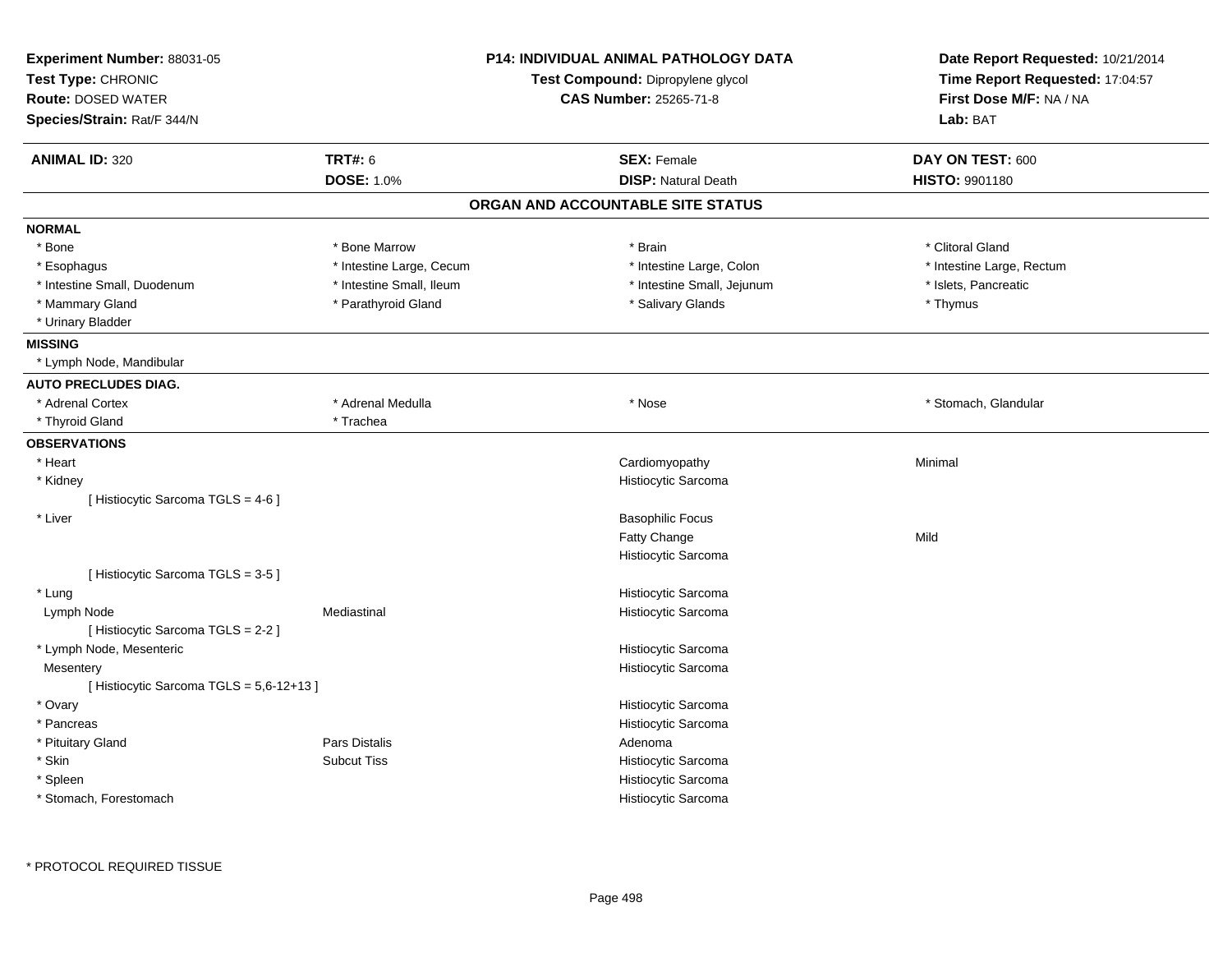| Experiment Number: 88031-05 |                            | <b>P14: INDIVIDUAL ANIMAL PATHOLOGY DATA</b> | Date Report Requested: 10/21/2014 |
|-----------------------------|----------------------------|----------------------------------------------|-----------------------------------|
| <b>Test Type: CHRONIC</b>   |                            | Test Compound: Dipropylene glycol            | Time Report Requested: 17:04:57   |
| <b>Route: DOSED WATER</b>   |                            | <b>CAS Number: 25265-71-8</b>                | First Dose M/F: NA / NA           |
| Species/Strain: Rat/F 344/N |                            |                                              | Lab: BAT                          |
| <b>ANIMAL ID: 320</b>       | TRT#: 6                    | <b>SEX: Female</b>                           | DAY ON TEST: 600                  |
|                             | <b>DOSE: 1.0%</b>          | <b>DISP: Natural Death</b>                   | <b>HISTO: 9901180</b>             |
|                             |                            | ORGAN AND ACCOUNTABLE SITE STATUS            |                                   |
| * Uterus                    |                            | Polyp Stromal                                |                                   |
| PRIMARY CAUSE OF DEATH      | - Lung Histiocytic Sarcoma |                                              |                                   |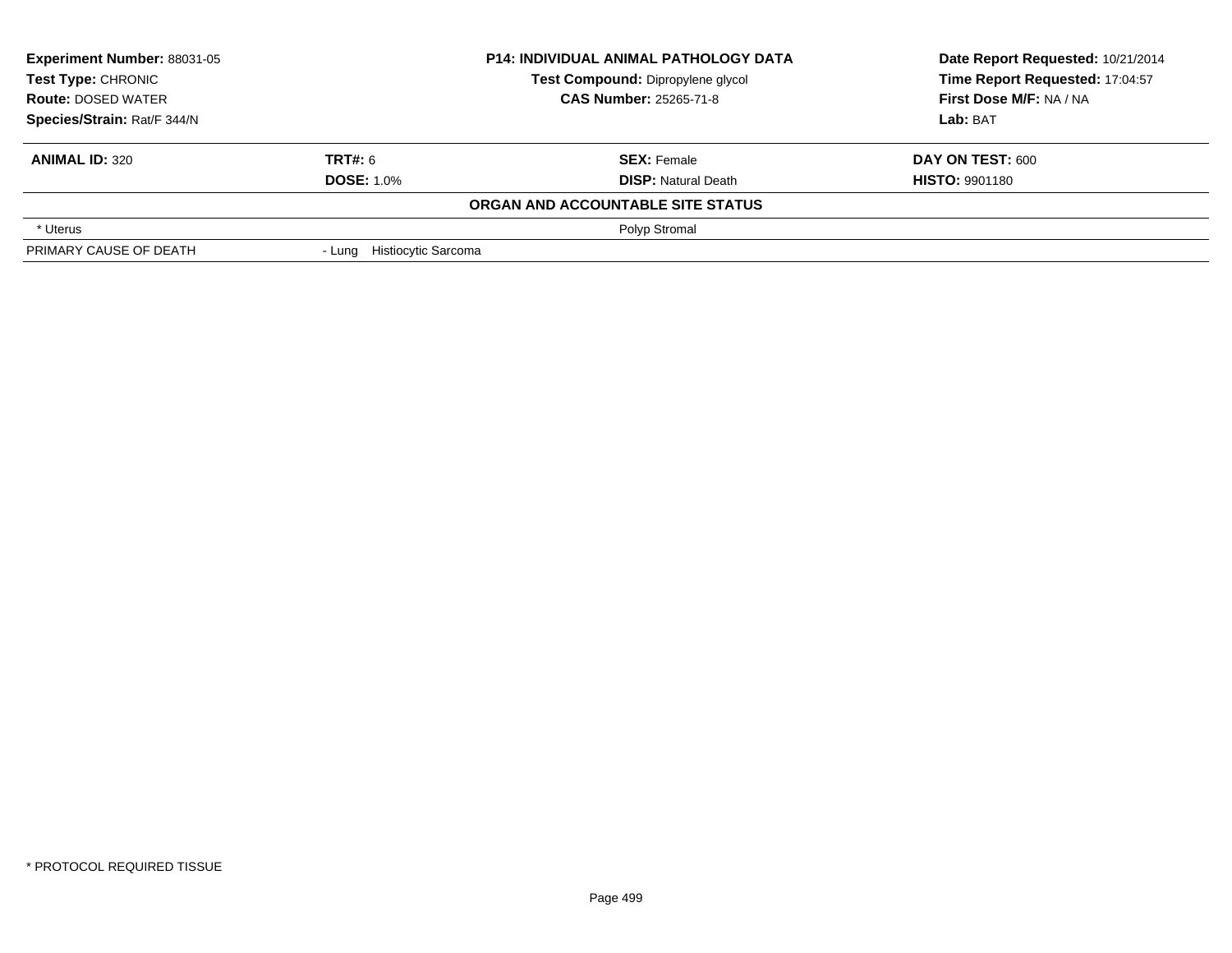| Experiment Number: 88031-05<br>Test Type: CHRONIC |                             | <b>P14: INDIVIDUAL ANIMAL PATHOLOGY DATA</b><br>Test Compound: Dipropylene glycol | Date Report Requested: 10/21/2014<br>Time Report Requested: 17:04:57 |
|---------------------------------------------------|-----------------------------|-----------------------------------------------------------------------------------|----------------------------------------------------------------------|
| <b>Route: DOSED WATER</b>                         |                             |                                                                                   | First Dose M/F: NA / NA                                              |
| Species/Strain: Rat/F 344/N                       |                             | CAS Number: 25265-71-8                                                            | Lab: BAT                                                             |
|                                                   |                             |                                                                                   |                                                                      |
| <b>ANIMAL ID: 321</b>                             | <b>TRT#: 6</b>              | <b>SEX: Female</b>                                                                | DAY ON TEST: 731                                                     |
|                                                   | <b>DOSE: 1.0%</b>           | <b>DISP: Terminal Sacrifice</b>                                                   | <b>HISTO: 9901181</b>                                                |
|                                                   |                             | ORGAN AND ACCOUNTABLE SITE STATUS                                                 |                                                                      |
| <b>NORMAL</b>                                     |                             |                                                                                   |                                                                      |
| * Adrenal Medulla                                 | * Bone                      | * Bone Marrow                                                                     | * Brain                                                              |
| * Clitoral Gland                                  | * Esophagus                 | * Intestine Large, Cecum                                                          | * Intestine Large, Colon                                             |
| * Intestine Large, Rectum                         | * Intestine Small, Duodenum | * Intestine Small, Ileum                                                          | * Intestine Small, Jejunum                                           |
| * Islets, Pancreatic                              | * Lymph Node, Mesenteric    | * Ovary                                                                           | * Pancreas                                                           |
| * Parathyroid Gland                               | * Salivary Glands           | * Skin                                                                            | * Spleen                                                             |
| * Stomach, Forestomach                            | * Stomach, Glandular        | * Thymus                                                                          | * Trachea                                                            |
| * Urinary Bladder                                 | * Uterus                    |                                                                                   |                                                                      |
| <b>MISSING</b>                                    |                             |                                                                                   |                                                                      |
| * Lymph Node, Mandibular                          |                             |                                                                                   |                                                                      |
| <b>OBSERVATIONS</b>                               |                             |                                                                                   |                                                                      |
| * Adrenal Cortex                                  |                             | Hyperplasia                                                                       | Moderate                                                             |
| * Heart                                           |                             | Cardiomyopathy                                                                    | Minimal                                                              |
| * Kidney                                          |                             | Nephropathy                                                                       | Mild                                                                 |
| * Liver                                           |                             | <b>Basophilic Focus</b>                                                           |                                                                      |
|                                                   |                             | Inflammation                                                                      | Histiocytic, Focal, Minimal                                          |
|                                                   |                             | Inflammation                                                                      | Granulomatous, Focal, Minimal                                        |
| [Basophilic Focus TGLS = 1-5]                     |                             |                                                                                   |                                                                      |
| * Lung                                            |                             | Alveolar/Bronchiolar Carcinoma                                                    |                                                                      |
|                                                   |                             | <b>Infiltration Cellular</b>                                                      | Histiocyte, Minimal                                                  |
| [ Alveolar/Bronchiolar Carcinoma TGLS = 2-4 ]     |                             |                                                                                   |                                                                      |
| * Mammary Gland                                   |                             | Fibroadenoma                                                                      |                                                                      |
| [Fibroadenoma TGLS = 3-12]                        |                             |                                                                                   |                                                                      |
| * Nose                                            | <b>Respirat Epith</b>       | Accumulation, Hyaline Droplet                                                     | Mild                                                                 |
| * Pituitary Gland                                 | Pars Distalis               | Hyperplasia                                                                       | Marked                                                               |
| * Thyroid Gland                                   | C Cell                      | Hyperplasia                                                                       | Mild                                                                 |
| PRIMARY CAUSE OF DEATH                            | $\sim$                      |                                                                                   |                                                                      |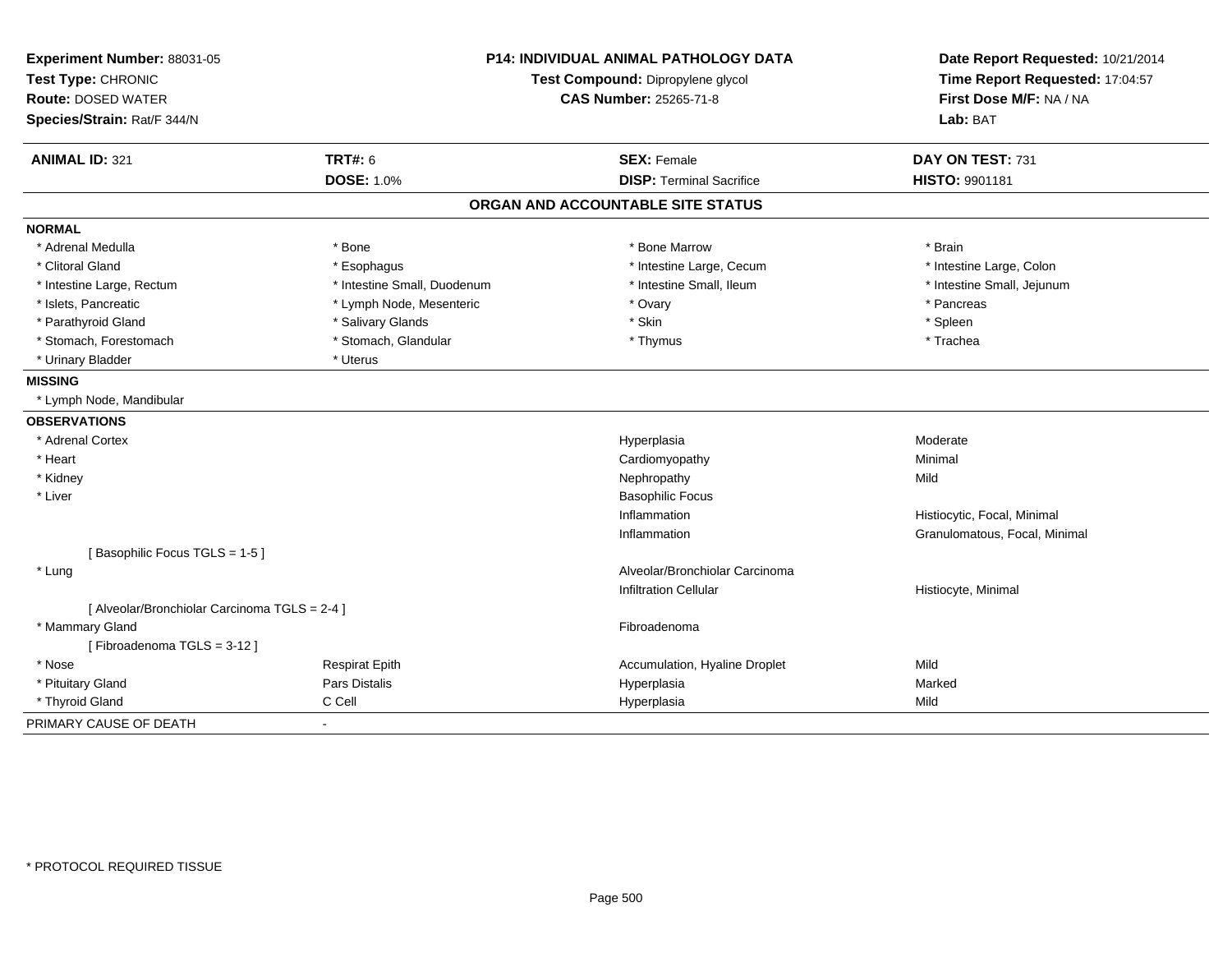| Experiment Number: 88031-05        | <b>P14: INDIVIDUAL ANIMAL PATHOLOGY DATA</b><br>Test Compound: Dipropylene glycol |                                   | Date Report Requested: 10/21/2014 |
|------------------------------------|-----------------------------------------------------------------------------------|-----------------------------------|-----------------------------------|
| Test Type: CHRONIC                 |                                                                                   |                                   | Time Report Requested: 17:04:57   |
| <b>Route: DOSED WATER</b>          |                                                                                   | <b>CAS Number: 25265-71-8</b>     | First Dose M/F: NA / NA           |
| Species/Strain: Rat/F 344/N        |                                                                                   |                                   | Lab: BAT                          |
| <b>ANIMAL ID: 322</b>              | <b>TRT#: 6</b>                                                                    | <b>SEX: Female</b>                | DAY ON TEST: 731                  |
|                                    | <b>DOSE: 1.0%</b>                                                                 | <b>DISP: Terminal Sacrifice</b>   | <b>HISTO: 9901182</b>             |
|                                    |                                                                                   | ORGAN AND ACCOUNTABLE SITE STATUS |                                   |
| <b>NORMAL</b>                      |                                                                                   |                                   |                                   |
| * Adrenal Cortex                   | * Adrenal Medulla                                                                 | * Bone                            | * Bone Marrow                     |
| * Brain                            | * Clitoral Gland                                                                  | * Esophagus                       | * Heart                           |
| * Intestine Large, Cecum           | * Intestine Large, Colon                                                          | * Intestine Large, Rectum         | * Intestine Small, Duodenum       |
| * Intestine Small, Ileum           | * Intestine Small, Jejunum                                                        | * Islets, Pancreatic              | * Lymph Node, Mesenteric          |
| * Nose                             | * Ovary                                                                           | * Parathyroid Gland               | * Salivary Glands                 |
| * Skin                             | * Spleen                                                                          | * Stomach, Forestomach            | * Stomach, Glandular              |
| * Thymus                           | * Trachea                                                                         | * Urinary Bladder                 | * Uterus                          |
| <b>MISSING</b>                     |                                                                                   |                                   |                                   |
| * Lymph Node, Mandibular           |                                                                                   |                                   |                                   |
| <b>OBSERVATIONS</b>                |                                                                                   |                                   |                                   |
| * Kidney                           |                                                                                   | Nephropathy                       | Minimal                           |
| * Liver                            |                                                                                   | <b>Basophilic Focus</b>           |                                   |
|                                    |                                                                                   | <b>Clear Cell Focus</b>           |                                   |
|                                    |                                                                                   | Inflammation                      | Granulomatous, Focal, Minimal     |
|                                    |                                                                                   | Inflammation                      | Histiocytic, Focal, Minimal       |
| [Basophilic Focus TGLS = 2-5]      |                                                                                   |                                   |                                   |
| * Lung                             |                                                                                   | <b>Infiltration Cellular</b>      | Histiocyte, Minimal               |
| * Mammary Gland                    |                                                                                   | Fibroadenoma                      | Multiple                          |
| [Fibroadenoma TGLS = 1,4-12+13+14] |                                                                                   |                                   |                                   |
| * Pancreas                         |                                                                                   | <b>Basophilic Focus</b>           |                                   |
| * Pituitary Gland                  | Pars Distalis                                                                     | Adenoma                           |                                   |
| [Adenoma TGLS = $3-9$ ]            |                                                                                   |                                   |                                   |
| * Thyroid Gland                    | C Cell                                                                            | Hyperplasia                       | Minimal                           |
| PRIMARY CAUSE OF DEATH             | $\blacksquare$                                                                    |                                   |                                   |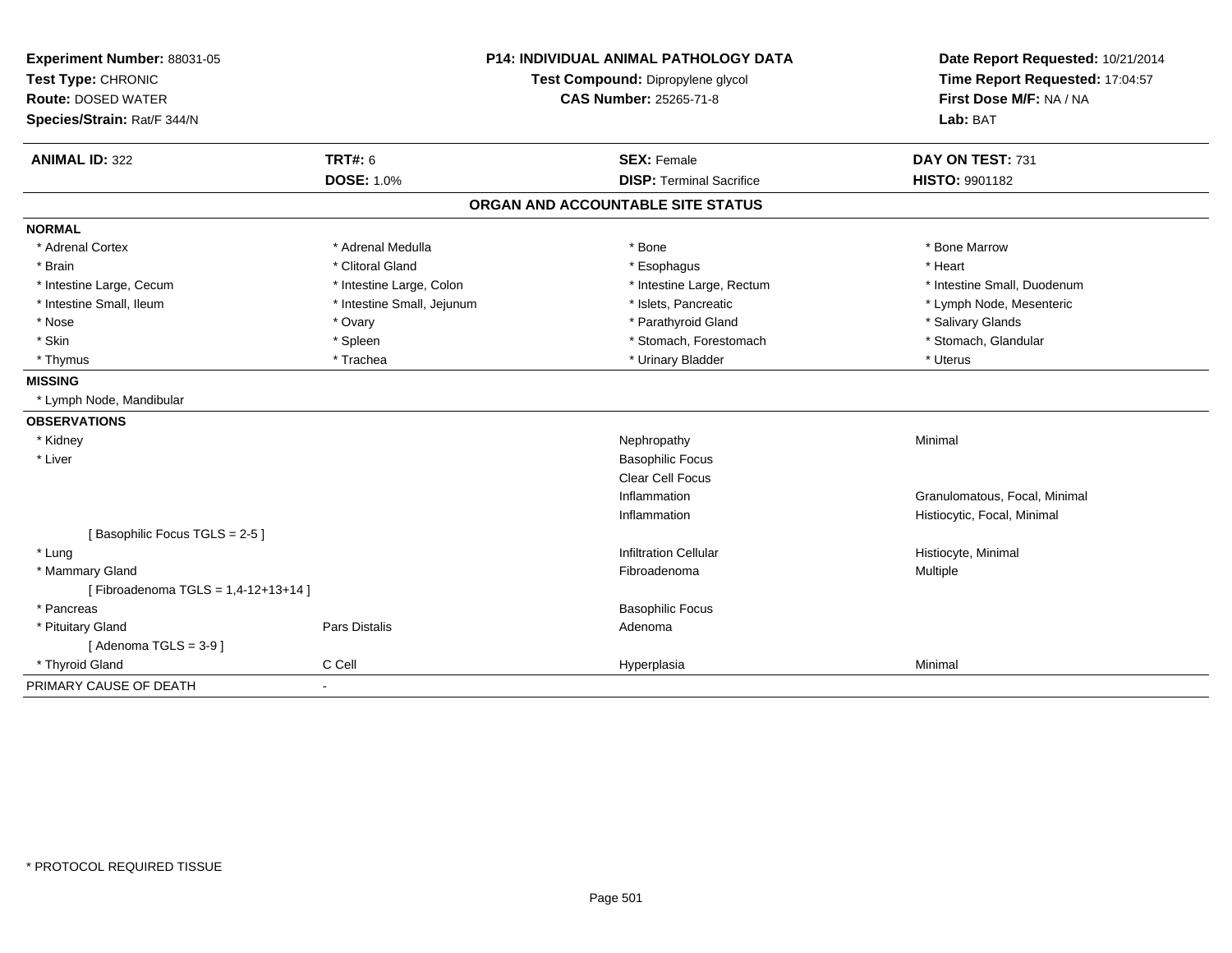| Experiment Number: 88031-05<br>Test Type: CHRONIC<br><b>Route: DOSED WATER</b><br>Species/Strain: Rat/F 344/N |                             | <b>P14: INDIVIDUAL ANIMAL PATHOLOGY DATA</b><br>Test Compound: Dipropylene glycol<br><b>CAS Number: 25265-71-8</b> | Date Report Requested: 10/21/2014<br>Time Report Requested: 17:04:57<br>First Dose M/F: NA / NA<br>Lab: BAT |
|---------------------------------------------------------------------------------------------------------------|-----------------------------|--------------------------------------------------------------------------------------------------------------------|-------------------------------------------------------------------------------------------------------------|
| <b>ANIMAL ID: 323</b>                                                                                         | <b>TRT#: 6</b>              | <b>SEX: Female</b>                                                                                                 | DAY ON TEST: 731                                                                                            |
|                                                                                                               | <b>DOSE: 1.0%</b>           | <b>DISP: Terminal Sacrifice</b>                                                                                    | HISTO: 9901183                                                                                              |
|                                                                                                               |                             | ORGAN AND ACCOUNTABLE SITE STATUS                                                                                  |                                                                                                             |
| <b>NORMAL</b>                                                                                                 |                             |                                                                                                                    |                                                                                                             |
| * Bone                                                                                                        | * Bone Marrow               | * Brain                                                                                                            | * Clitoral Gland                                                                                            |
| * Esophagus                                                                                                   | * Heart                     | * Intestine Large, Cecum                                                                                           | * Intestine Large, Colon                                                                                    |
| * Intestine Large, Rectum                                                                                     | * Intestine Small, Duodenum | * Intestine Small, Ileum                                                                                           | * Intestine Small, Jejunum                                                                                  |
| * Islets, Pancreatic                                                                                          | * Lymph Node, Mesenteric    | * Pancreas                                                                                                         | * Parathyroid Gland                                                                                         |
| * Salivary Glands                                                                                             | * Skin                      | * Spleen                                                                                                           | * Stomach, Forestomach                                                                                      |
| * Stomach, Glandular                                                                                          | * Thymus                    | * Trachea                                                                                                          | * Urinary Bladder                                                                                           |
| * Uterus                                                                                                      |                             |                                                                                                                    |                                                                                                             |
| <b>MISSING</b>                                                                                                |                             |                                                                                                                    |                                                                                                             |
| * Lymph Node, Mandibular                                                                                      |                             |                                                                                                                    |                                                                                                             |
| <b>OBSERVATIONS</b>                                                                                           |                             |                                                                                                                    |                                                                                                             |
| * Adrenal Cortex                                                                                              |                             | Hypertrophy                                                                                                        | Mild                                                                                                        |
| * Adrenal Medulla                                                                                             |                             | Hyperplasia                                                                                                        | Minimal                                                                                                     |
| * Kidney                                                                                                      |                             | Nephropathy                                                                                                        | Mild                                                                                                        |
| * Liver                                                                                                       |                             | <b>Basophilic Focus</b>                                                                                            |                                                                                                             |
|                                                                                                               |                             | Clear Cell Focus                                                                                                   |                                                                                                             |
|                                                                                                               |                             | Histiocytic Sarcoma                                                                                                |                                                                                                             |
|                                                                                                               |                             | Inflammation                                                                                                       | Granulomatous, Focal, Minimal                                                                               |
|                                                                                                               |                             | Inflammation                                                                                                       | Histiocytic, Focal, Minimal                                                                                 |
| [Basophilic Focus TGLS = 4-5]                                                                                 |                             |                                                                                                                    |                                                                                                             |
| * Lung                                                                                                        |                             | <b>Infiltration Cellular</b>                                                                                       |                                                                                                             |
| * Mammary Gland                                                                                               |                             | Fibroadenoma                                                                                                       | Histiocyte, Minimal<br>Multiple                                                                             |
|                                                                                                               |                             |                                                                                                                    |                                                                                                             |
| [Fibroadenoma TGLS = $1-13+14$ ]                                                                              |                             |                                                                                                                    |                                                                                                             |
| Mesentery                                                                                                     | Fat                         | Necrosis                                                                                                           | Moderate                                                                                                    |
| [Necrosis TGLS = $5-12$ ]                                                                                     |                             |                                                                                                                    |                                                                                                             |
| * Nose                                                                                                        | <b>Respirat Epith</b>       | Accumulation, Hyaline Droplet                                                                                      | Mild                                                                                                        |
| * Ovary                                                                                                       |                             | Cyst                                                                                                               | Moderate                                                                                                    |
| [ $Cyst TGLS = 2-15$ ]                                                                                        |                             |                                                                                                                    |                                                                                                             |
| * Pituitary Gland                                                                                             | Pars Distalis               | Adenoma                                                                                                            |                                                                                                             |
| [Adenoma TGLS = $6-9$ ]                                                                                       |                             |                                                                                                                    |                                                                                                             |
| * Thyroid Gland                                                                                               | C Cell                      | Hyperplasia                                                                                                        | Minimal                                                                                                     |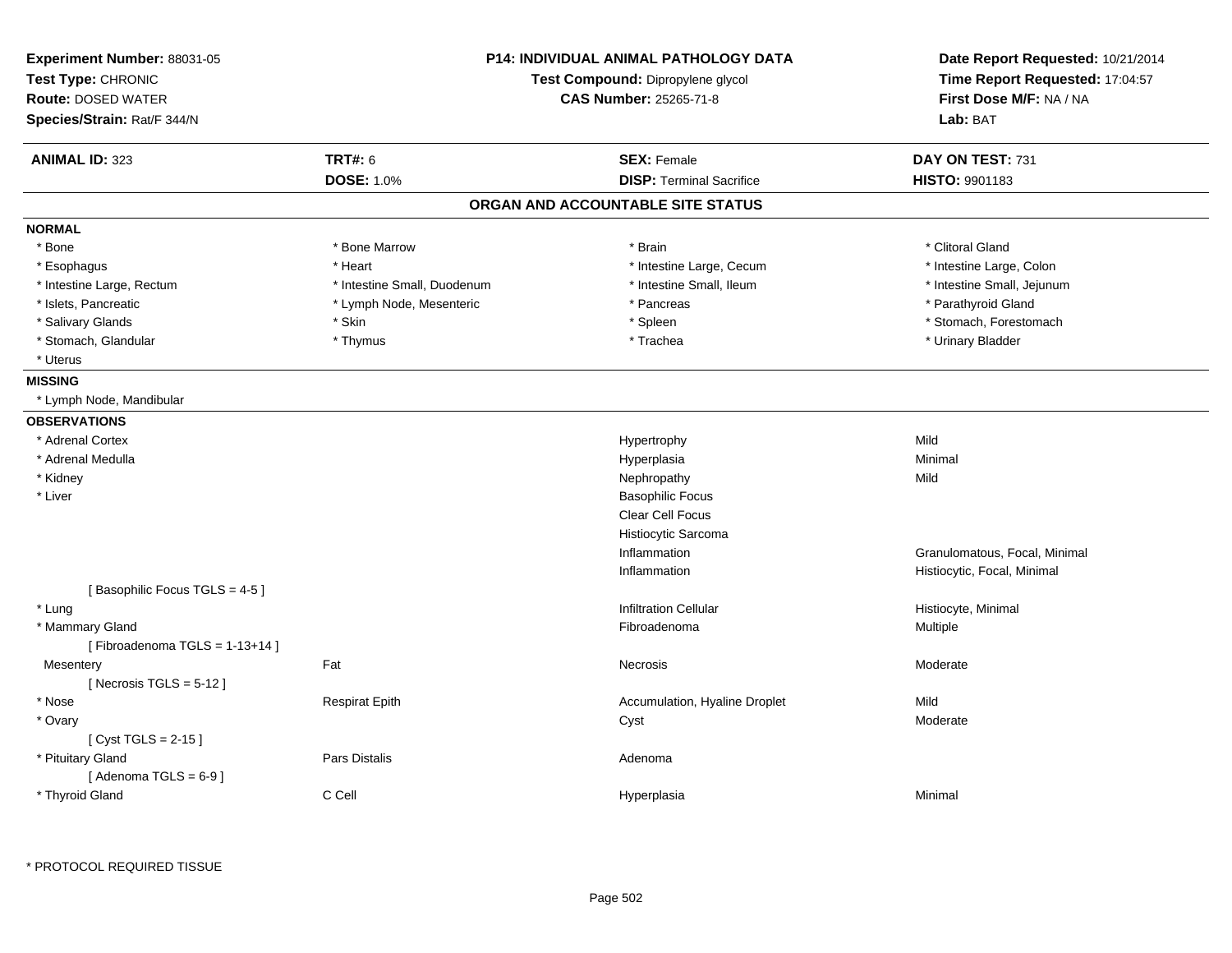| <b>Experiment Number: 88031-05</b>                                                                 |                                   | <b>P14: INDIVIDUAL ANIMAL PATHOLOGY DATA</b> | Date Report Requested: 10/21/2014 |
|----------------------------------------------------------------------------------------------------|-----------------------------------|----------------------------------------------|-----------------------------------|
| <b>Test Type: CHRONIC</b>                                                                          | Test Compound: Dipropylene glycol |                                              | Time Report Requested: 17:04:57   |
| <b>Route: DOSED WATER</b>                                                                          |                                   | <b>CAS Number: 25265-71-8</b>                | First Dose M/F: NA / NA           |
| Species/Strain: Rat/F 344/N                                                                        |                                   |                                              | Lab: BAT                          |
| <b>ANIMAL ID: 323</b>                                                                              | TRT#: 6                           | <b>SEX: Female</b>                           | DAY ON TEST: 731                  |
|                                                                                                    | <b>DOSE: 1.0%</b>                 | <b>DISP:</b> Terminal Sacrifice              | <b>HISTO: 9901183</b>             |
|                                                                                                    |                                   | ORGAN AND ACCOUNTABLE SITE STATUS            |                                   |
| * Uterus                                                                                           |                                   |                                              |                                   |
| Note: TGL 3, "dilatation, 4 x 3 x 3 mm, dark" noted at necropsy, was not apparent microscopically. |                                   |                                              |                                   |
| PRIMARY CAUSE OF DEATH                                                                             |                                   |                                              |                                   |

-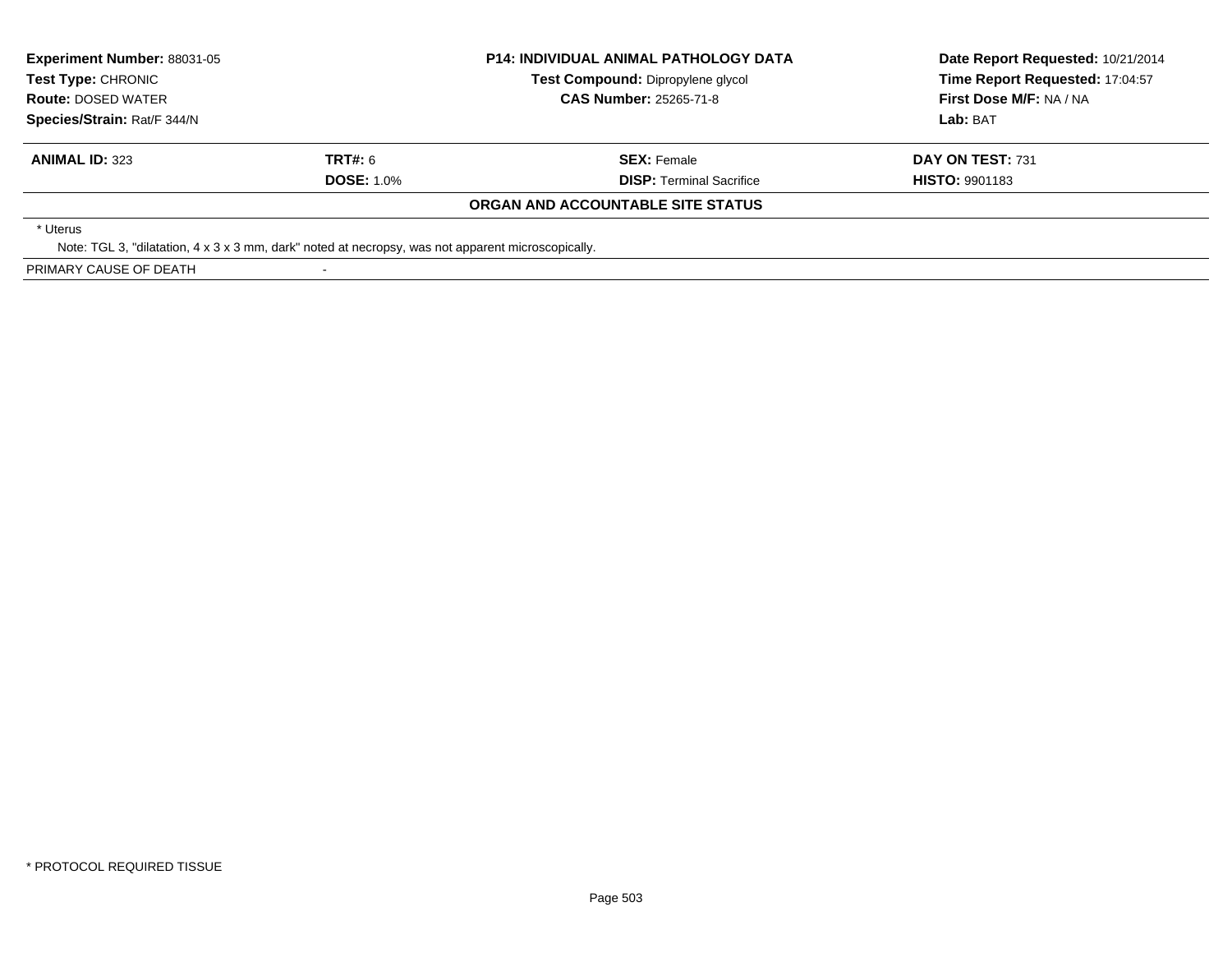| Experiment Number: 88031-05<br>Test Type: CHRONIC<br><b>Route: DOSED WATER</b><br>Species/Strain: Rat/F 344/N |                          | <b>P14: INDIVIDUAL ANIMAL PATHOLOGY DATA</b><br>Test Compound: Dipropylene glycol<br><b>CAS Number: 25265-71-8</b> | Date Report Requested: 10/21/2014<br>Time Report Requested: 17:04:57<br>First Dose M/F: NA / NA<br>Lab: BAT |
|---------------------------------------------------------------------------------------------------------------|--------------------------|--------------------------------------------------------------------------------------------------------------------|-------------------------------------------------------------------------------------------------------------|
| <b>ANIMAL ID: 324</b>                                                                                         | <b>TRT#: 6</b>           | <b>SEX: Female</b>                                                                                                 | DAY ON TEST: 731                                                                                            |
|                                                                                                               | <b>DOSE: 1.0%</b>        | <b>DISP: Terminal Sacrifice</b>                                                                                    | <b>HISTO: 9901184</b>                                                                                       |
|                                                                                                               |                          | ORGAN AND ACCOUNTABLE SITE STATUS                                                                                  |                                                                                                             |
| <b>NORMAL</b>                                                                                                 |                          |                                                                                                                    |                                                                                                             |
| * Bone                                                                                                        | * Bone Marrow            | * Brain                                                                                                            | * Clitoral Gland                                                                                            |
| * Esophagus                                                                                                   | * Intestine Large, Cecum | * Intestine Large, Colon                                                                                           | * Intestine Large, Rectum                                                                                   |
| * Intestine Small, Duodenum                                                                                   | * Intestine Small, Ileum | * Intestine Small, Jejunum                                                                                         | * Islets, Pancreatic                                                                                        |
| * Lymph Node, Mesenteric                                                                                      | * Mammary Gland          | * Ovary                                                                                                            | * Parathyroid Gland                                                                                         |
| * Salivary Glands                                                                                             | * Skin                   | * Spleen                                                                                                           | * Stomach, Forestomach                                                                                      |
| * Stomach, Glandular                                                                                          | * Thymus                 | * Trachea                                                                                                          | * Urinary Bladder                                                                                           |
| * Uterus                                                                                                      |                          |                                                                                                                    |                                                                                                             |
| <b>MISSING</b>                                                                                                |                          |                                                                                                                    |                                                                                                             |
| * Lymph Node, Mandibular                                                                                      |                          |                                                                                                                    |                                                                                                             |
| <b>OBSERVATIONS</b>                                                                                           |                          |                                                                                                                    |                                                                                                             |
| * Adrenal Cortex                                                                                              |                          | Hyperplasia                                                                                                        | Mild                                                                                                        |
|                                                                                                               |                          | Hypertrophy                                                                                                        | Mild                                                                                                        |
| * Adrenal Medulla                                                                                             |                          | Hyperplasia                                                                                                        | Mild                                                                                                        |
| * Heart                                                                                                       |                          | Cardiomyopathy                                                                                                     | Minimal                                                                                                     |
| * Kidney                                                                                                      |                          | Nephropathy                                                                                                        | Minimal                                                                                                     |
| * Liver                                                                                                       |                          | <b>Basophilic Focus</b>                                                                                            |                                                                                                             |
|                                                                                                               |                          | <b>Clear Cell Focus</b>                                                                                            |                                                                                                             |
|                                                                                                               |                          | Hepatodiaphragmatic Nodule                                                                                         |                                                                                                             |
|                                                                                                               |                          | Inflammation                                                                                                       | Granulomatous, Focal, Minimal                                                                               |
| [Basophilic Focus TGLS = 1-5]                                                                                 |                          |                                                                                                                    |                                                                                                             |
| [ Hepatodiaphragmatic Nodule TGLS = 2-13 ]                                                                    |                          |                                                                                                                    |                                                                                                             |
| * Lung                                                                                                        | Alveolar Epith           | Hyperplasia                                                                                                        | Minimal                                                                                                     |
|                                                                                                               |                          | <b>Infiltration Cellular</b>                                                                                       | Histiocyte, Minimal                                                                                         |
|                                                                                                               |                          | Metaplasia                                                                                                         | Squamous, Mild                                                                                              |
| [Metaplasia TGLS = 4-12]                                                                                      |                          |                                                                                                                    |                                                                                                             |
| * Nose                                                                                                        | <b>Respirat Epith</b>    | Accumulation, Hyaline Droplet                                                                                      | Mild                                                                                                        |
| * Pancreas                                                                                                    |                          | Atrophy                                                                                                            | Minimal                                                                                                     |
|                                                                                                               |                          | <b>Basophilic Focus</b>                                                                                            |                                                                                                             |
| * Pituitary Gland                                                                                             | Pars Distalis            | Hyperplasia                                                                                                        | Marked                                                                                                      |
| [Hyperplasia TGLS = $3-9$ ]                                                                                   |                          |                                                                                                                    |                                                                                                             |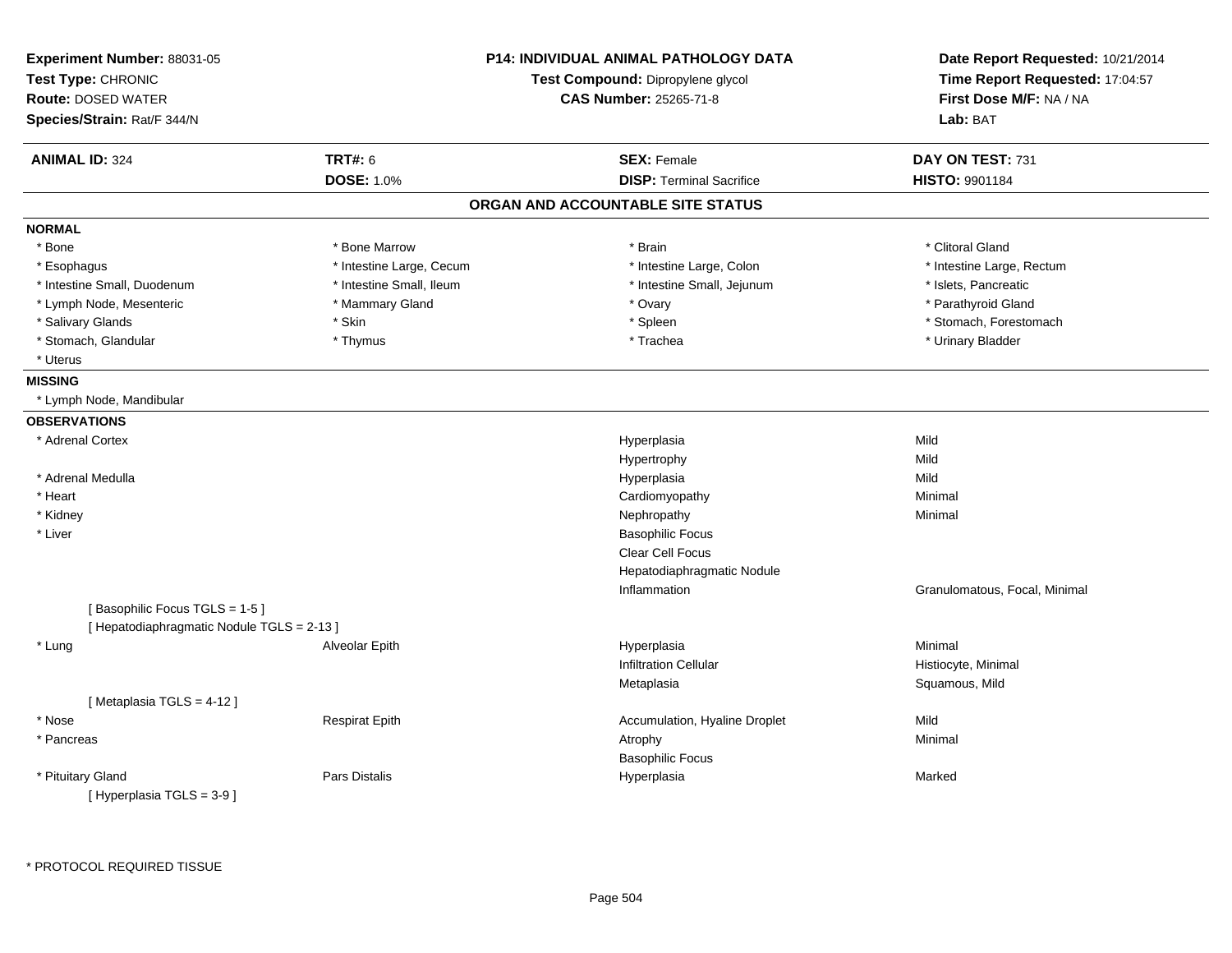| <b>Experiment Number: 88031-05</b><br><b>Test Type: CHRONIC</b><br><b>Route: DOSED WATER</b> |                   | <b>P14: INDIVIDUAL ANIMAL PATHOLOGY DATA</b> | Date Report Requested: 10/21/2014<br>Time Report Requested: 17:04:57 |  |
|----------------------------------------------------------------------------------------------|-------------------|----------------------------------------------|----------------------------------------------------------------------|--|
|                                                                                              |                   | Test Compound: Dipropylene glycol            |                                                                      |  |
|                                                                                              |                   | <b>CAS Number: 25265-71-8</b>                | First Dose M/F: NA / NA                                              |  |
| Species/Strain: Rat/F 344/N                                                                  |                   |                                              | Lab: BAT                                                             |  |
| <b>ANIMAL ID: 324</b>                                                                        | TRT#: 6           | <b>SEX: Female</b>                           | DAY ON TEST: 731                                                     |  |
|                                                                                              | <b>DOSE: 1.0%</b> | <b>DISP:</b> Terminal Sacrifice              | <b>HISTO: 9901184</b>                                                |  |
|                                                                                              |                   | ORGAN AND ACCOUNTABLE SITE STATUS            |                                                                      |  |
| * Thyroid Gland                                                                              | C Cell            | Hvperplasia                                  | Minimal                                                              |  |
| PRIMARY CAUSE OF DEATH                                                                       |                   |                                              |                                                                      |  |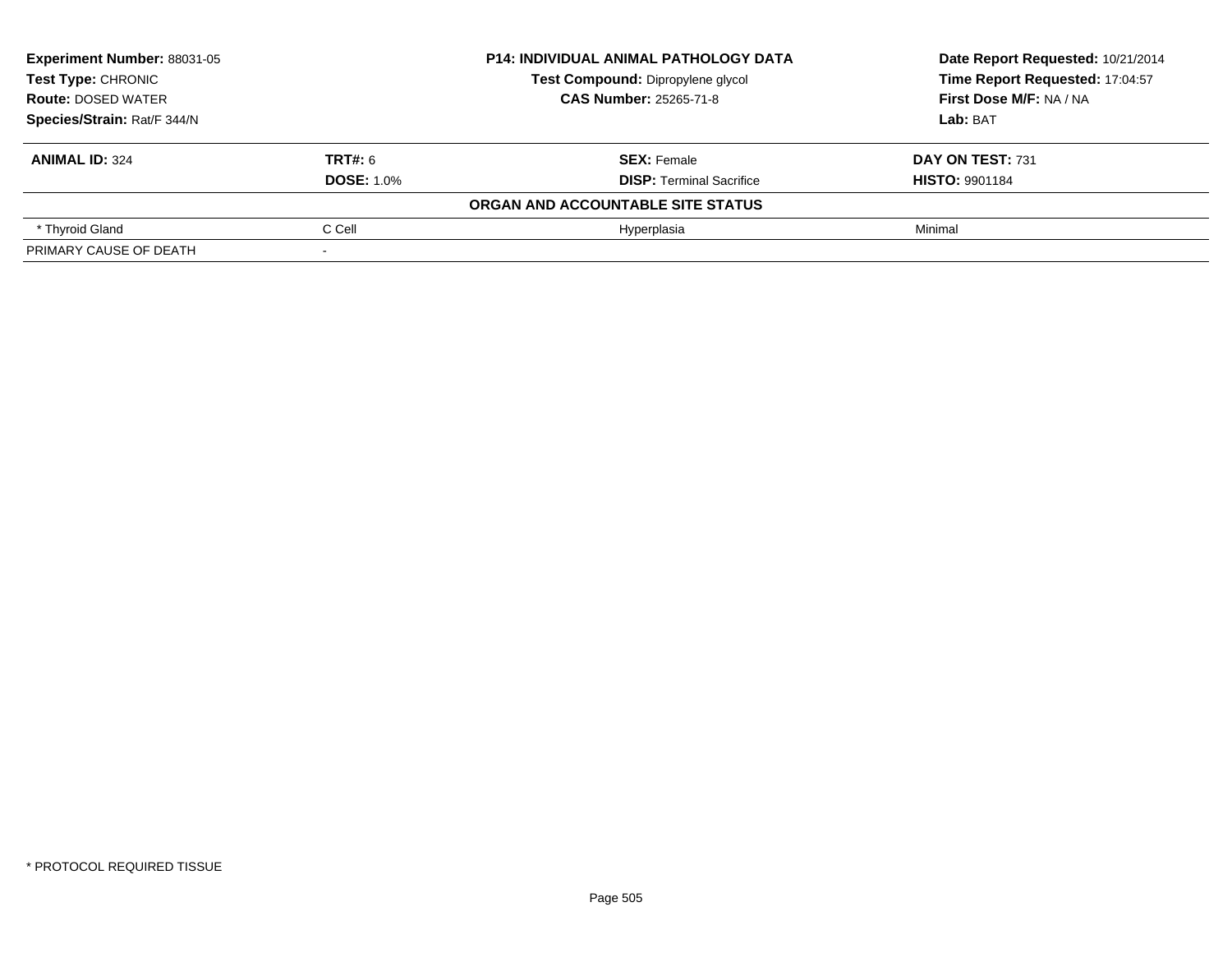| Experiment Number: 88031-05<br>Test Type: CHRONIC<br><b>Route: DOSED WATER</b><br>Species/Strain: Rat/F 344/N |                            | P14: INDIVIDUAL ANIMAL PATHOLOGY DATA<br>Test Compound: Dipropylene glycol<br><b>CAS Number: 25265-71-8</b> | Date Report Requested: 10/21/2014<br>Time Report Requested: 17:04:57<br>First Dose M/F: NA / NA<br>Lab: BAT |
|---------------------------------------------------------------------------------------------------------------|----------------------------|-------------------------------------------------------------------------------------------------------------|-------------------------------------------------------------------------------------------------------------|
| <b>ANIMAL ID: 325</b>                                                                                         | <b>TRT#: 6</b>             | <b>SEX: Female</b>                                                                                          | DAY ON TEST: 730                                                                                            |
|                                                                                                               | <b>DOSE: 1.0%</b>          | <b>DISP: Terminal Sacrifice</b>                                                                             | HISTO: 9901185                                                                                              |
|                                                                                                               |                            | ORGAN AND ACCOUNTABLE SITE STATUS                                                                           |                                                                                                             |
| <b>NORMAL</b>                                                                                                 |                            |                                                                                                             |                                                                                                             |
| * Bone                                                                                                        | * Brain                    | * Clitoral Gland                                                                                            | * Esophagus                                                                                                 |
| * Intestine Large, Cecum                                                                                      | * Intestine Large, Colon   | * Intestine Large, Rectum                                                                                   | * Intestine Small, Duodenum                                                                                 |
| * Intestine Small, Ileum                                                                                      | * Intestine Small, Jejunum | * Islets, Pancreatic                                                                                        | * Pancreas                                                                                                  |
| * Parathyroid Gland                                                                                           | * Salivary Glands          | * Skin                                                                                                      | * Stomach, Forestomach                                                                                      |
| * Stomach, Glandular                                                                                          | * Trachea                  | * Urinary Bladder                                                                                           | * Uterus                                                                                                    |
| <b>MISSING</b>                                                                                                |                            |                                                                                                             |                                                                                                             |
| * Lymph Node, Mandibular                                                                                      |                            |                                                                                                             |                                                                                                             |
| <b>OBSERVATIONS</b>                                                                                           |                            |                                                                                                             |                                                                                                             |
| * Adrenal Cortex                                                                                              |                            | Hyperplasia                                                                                                 | Mild                                                                                                        |
|                                                                                                               |                            | Hypertrophy                                                                                                 | Mild                                                                                                        |
|                                                                                                               |                            | Leukemia Mononuclear                                                                                        |                                                                                                             |
| * Adrenal Medulla                                                                                             |                            | Leukemia Mononuclear                                                                                        |                                                                                                             |
| * Bone Marrow                                                                                                 |                            | Leukemia Mononuclear                                                                                        |                                                                                                             |
| * Heart                                                                                                       |                            | Cardiomyopathy                                                                                              | Mild                                                                                                        |
| * Kidney                                                                                                      |                            | Leukemia Mononuclear                                                                                        |                                                                                                             |
|                                                                                                               |                            | Nephropathy                                                                                                 | Minimal                                                                                                     |
| * Liver                                                                                                       |                            | <b>Basophilic Focus</b>                                                                                     |                                                                                                             |
|                                                                                                               |                            | <b>Eosinophilic Focus</b>                                                                                   |                                                                                                             |
|                                                                                                               | <b>Bile Duct</b>           | Hyperplasia                                                                                                 | Mild                                                                                                        |
|                                                                                                               |                            | Leukemia Mononuclear                                                                                        |                                                                                                             |
|                                                                                                               | Centrilobular              | Necrosis                                                                                                    | Minimal                                                                                                     |
| [Basophilic Focus TGLS = 9-5]                                                                                 |                            |                                                                                                             |                                                                                                             |
| [Leukemia Mononuclear TGLS = 8-5]                                                                             |                            |                                                                                                             |                                                                                                             |
| * Lung                                                                                                        | Alveolar Epith             | Hyperplasia                                                                                                 | Mild                                                                                                        |
|                                                                                                               |                            | <b>Infiltration Cellular</b>                                                                                | Histiocyte, Minimal                                                                                         |
|                                                                                                               |                            | Inflammation                                                                                                | Chronic Active, Minimal                                                                                     |
|                                                                                                               |                            | Leukemia Mononuclear                                                                                        |                                                                                                             |
| [Inflammation TGLS = 12-18]                                                                                   |                            |                                                                                                             |                                                                                                             |
| Lymph Node                                                                                                    | Mediastinal                | Leukemia Mononuclear                                                                                        |                                                                                                             |
| [ Leukemia Mononuclear TGLS = 10-2 ]                                                                          |                            |                                                                                                             |                                                                                                             |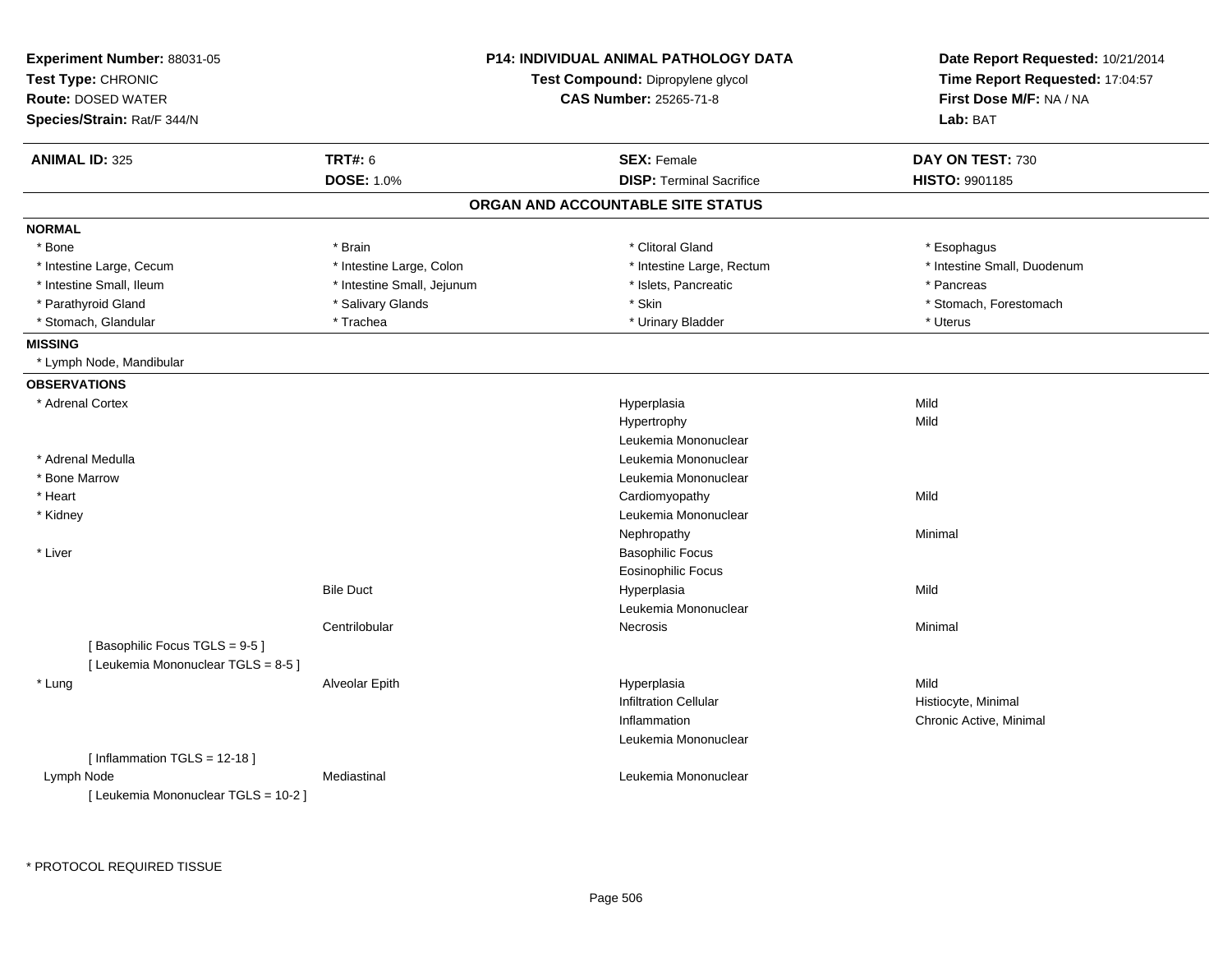| Experiment Number: 88031-05<br>Test Type: CHRONIC<br><b>Route: DOSED WATER</b><br>Species/Strain: Rat/F 344/N |                   | <b>P14: INDIVIDUAL ANIMAL PATHOLOGY DATA</b><br>Test Compound: Dipropylene glycol<br><b>CAS Number: 25265-71-8</b> | Date Report Requested: 10/21/2014<br>Time Report Requested: 17:04:57<br>First Dose M/F: NA / NA<br>Lab: BAT |  |
|---------------------------------------------------------------------------------------------------------------|-------------------|--------------------------------------------------------------------------------------------------------------------|-------------------------------------------------------------------------------------------------------------|--|
| <b>ANIMAL ID: 325</b>                                                                                         | <b>TRT#: 6</b>    | <b>SEX: Female</b>                                                                                                 | DAY ON TEST: 730                                                                                            |  |
|                                                                                                               | <b>DOSE: 1.0%</b> | <b>DISP: Terminal Sacrifice</b>                                                                                    | <b>HISTO: 9901185</b>                                                                                       |  |
|                                                                                                               |                   | ORGAN AND ACCOUNTABLE SITE STATUS                                                                                  |                                                                                                             |  |
| * Lymph Node, Mesenteric                                                                                      |                   | Leukemia Mononuclear                                                                                               |                                                                                                             |  |
| [ Leukemia Mononuclear TGLS = 11-7 ]                                                                          |                   |                                                                                                                    |                                                                                                             |  |
| * Mammary Gland                                                                                               |                   | Carcinoma                                                                                                          |                                                                                                             |  |
|                                                                                                               |                   | Fibroadenoma                                                                                                       | Multiple                                                                                                    |  |
| [ Carcinoma TGLS = 3-15+16 ]                                                                                  |                   |                                                                                                                    |                                                                                                             |  |
| [Fibroadenoma TGLS = 1,2,3,4-12+13+14+15+16+17]                                                               |                   |                                                                                                                    |                                                                                                             |  |
| * Nose                                                                                                        | Olfactory Epi     | Atrophy                                                                                                            | Minimal                                                                                                     |  |
|                                                                                                               |                   | Inflammation                                                                                                       | Suppurative, Minimal                                                                                        |  |
| * Ovary                                                                                                       |                   | Cyst                                                                                                               | Marked                                                                                                      |  |
| [ Cyst TGLS = $7-20$ ]                                                                                        |                   |                                                                                                                    |                                                                                                             |  |
| * Pituitary Gland                                                                                             | Pars Distalis     | Adenoma                                                                                                            |                                                                                                             |  |
|                                                                                                               |                   | Leukemia Mononuclear                                                                                               |                                                                                                             |  |
| [Adenoma TGLS = $6-9$ ]                                                                                       |                   |                                                                                                                    |                                                                                                             |  |
| * Spleen                                                                                                      |                   | Leukemia Mononuclear                                                                                               |                                                                                                             |  |
| [Leukemia Mononuclear TGLS = 5-19]                                                                            |                   |                                                                                                                    |                                                                                                             |  |
| * Thymus                                                                                                      |                   | Leukemia Mononuclear                                                                                               |                                                                                                             |  |
| * Thyroid Gland                                                                                               | C Cell            | Hyperplasia                                                                                                        | Mild                                                                                                        |  |
| PRIMARY CAUSE OF DEATH                                                                                        |                   |                                                                                                                    |                                                                                                             |  |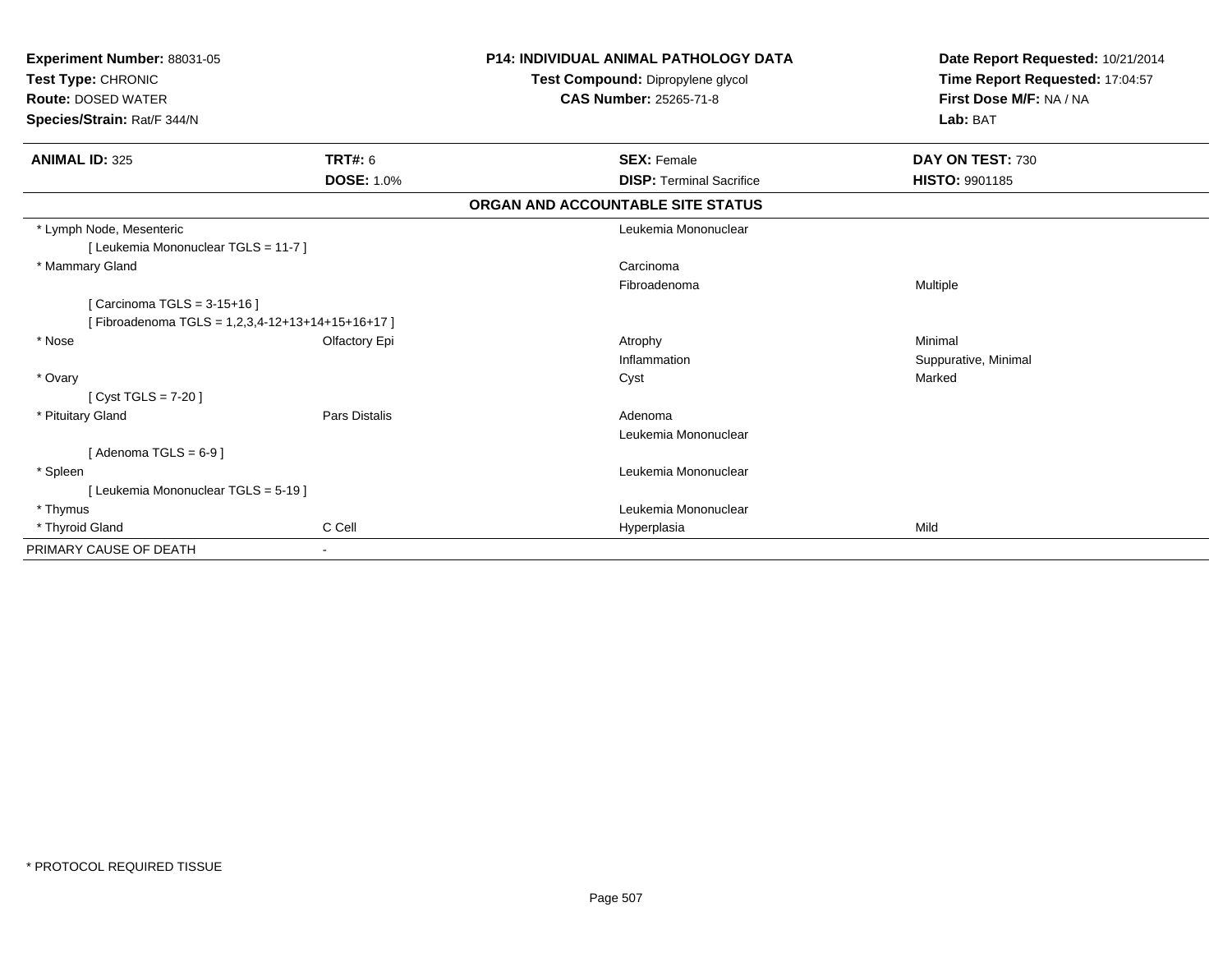| Experiment Number: 88031-05<br>Test Type: CHRONIC<br><b>Route: DOSED WATER</b><br>Species/Strain: Rat/F 344/N | P14: INDIVIDUAL ANIMAL PATHOLOGY DATA<br>Test Compound: Dipropylene glycol<br><b>CAS Number: 25265-71-8</b> |                                   | Date Report Requested: 10/21/2014<br>Time Report Requested: 17:04:57<br>First Dose M/F: NA / NA<br>Lab: BAT |
|---------------------------------------------------------------------------------------------------------------|-------------------------------------------------------------------------------------------------------------|-----------------------------------|-------------------------------------------------------------------------------------------------------------|
| <b>ANIMAL ID: 326</b>                                                                                         | <b>TRT#: 6</b>                                                                                              | <b>SEX: Female</b>                | DAY ON TEST: 667                                                                                            |
|                                                                                                               | <b>DOSE: 1.0%</b>                                                                                           | <b>DISP:</b> Moribund Sacrifice   | <b>HISTO: 9901186</b>                                                                                       |
|                                                                                                               |                                                                                                             | ORGAN AND ACCOUNTABLE SITE STATUS |                                                                                                             |
| <b>NORMAL</b>                                                                                                 |                                                                                                             |                                   |                                                                                                             |
| * Adrenal Medulla                                                                                             | * Bone Marrow                                                                                               | * Esophagus                       | * Intestine Large, Cecum                                                                                    |
| * Intestine Large, Colon                                                                                      | * Intestine Large, Rectum                                                                                   | * Intestine Small, Duodenum       | * Intestine Small, Ileum                                                                                    |
| * Intestine Small, Jejunum                                                                                    | * Islets, Pancreatic                                                                                        | * Lymph Node, Mesenteric          | * Mammary Gland                                                                                             |
| * Ovary                                                                                                       | * Pancreas                                                                                                  | * Parathyroid Gland               | * Skin                                                                                                      |
| * Spleen                                                                                                      | * Stomach, Forestomach                                                                                      | * Stomach, Glandular              | * Thymus                                                                                                    |
| * Trachea                                                                                                     | * Urinary Bladder                                                                                           | * Uterus                          |                                                                                                             |
| <b>MISSING</b>                                                                                                |                                                                                                             |                                   |                                                                                                             |
| * Lymph Node, Mandibular                                                                                      |                                                                                                             |                                   |                                                                                                             |
| <b>OBSERVATIONS</b>                                                                                           |                                                                                                             |                                   |                                                                                                             |
| * Adrenal Cortex                                                                                              |                                                                                                             | Hypertrophy                       | Minimal                                                                                                     |
| * Bone                                                                                                        |                                                                                                             | Osteosarcoma                      |                                                                                                             |
| * Brain                                                                                                       |                                                                                                             | Osteosarcoma                      | Metastatic (Bone)                                                                                           |
| [Osteosarcoma TGLS = 1-1]                                                                                     |                                                                                                             |                                   |                                                                                                             |
| * Clitoral Gland                                                                                              |                                                                                                             | Hyperplasia                       | Moderate                                                                                                    |
| * Heart                                                                                                       |                                                                                                             | Cardiomyopathy                    | Minimal                                                                                                     |
| * Kidney                                                                                                      |                                                                                                             | Nephropathy                       | Minimal                                                                                                     |
| * Liver                                                                                                       |                                                                                                             | <b>Basophilic Focus</b>           |                                                                                                             |
|                                                                                                               |                                                                                                             | Fatty Change                      | Mild                                                                                                        |
|                                                                                                               |                                                                                                             | Inflammation                      | Granulomatous, Focal, Minimal                                                                               |
|                                                                                                               |                                                                                                             | Inflammation                      | Histiocytic, Focal, Minimal                                                                                 |
|                                                                                                               |                                                                                                             | <b>Mixed Cell Focus</b>           |                                                                                                             |
| [Fatty Change TGLS = 4-14]                                                                                    |                                                                                                             |                                   |                                                                                                             |
| [Mixed Cell Focus TGLS = 2-12]                                                                                |                                                                                                             |                                   |                                                                                                             |
| * Lung                                                                                                        |                                                                                                             | <b>Infiltration Cellular</b>      | Histiocyte, Minimal                                                                                         |
| Mesentery                                                                                                     | Fat                                                                                                         | Necrosis                          | Mild                                                                                                        |
| [Necrosis TGLS = $3-13$ ]                                                                                     |                                                                                                             |                                   |                                                                                                             |
| * Nose                                                                                                        | <b>Respirat Epith</b>                                                                                       | Accumulation, Hyaline Droplet     | Mild                                                                                                        |
| * Pituitary Gland                                                                                             | Pars Distalis                                                                                               | Hyperplasia                       | Mild                                                                                                        |
| * Salivary Glands                                                                                             |                                                                                                             | Inflammation                      | Suppurative, Minimal                                                                                        |
| * Stom Forestom                                                                                               |                                                                                                             |                                   |                                                                                                             |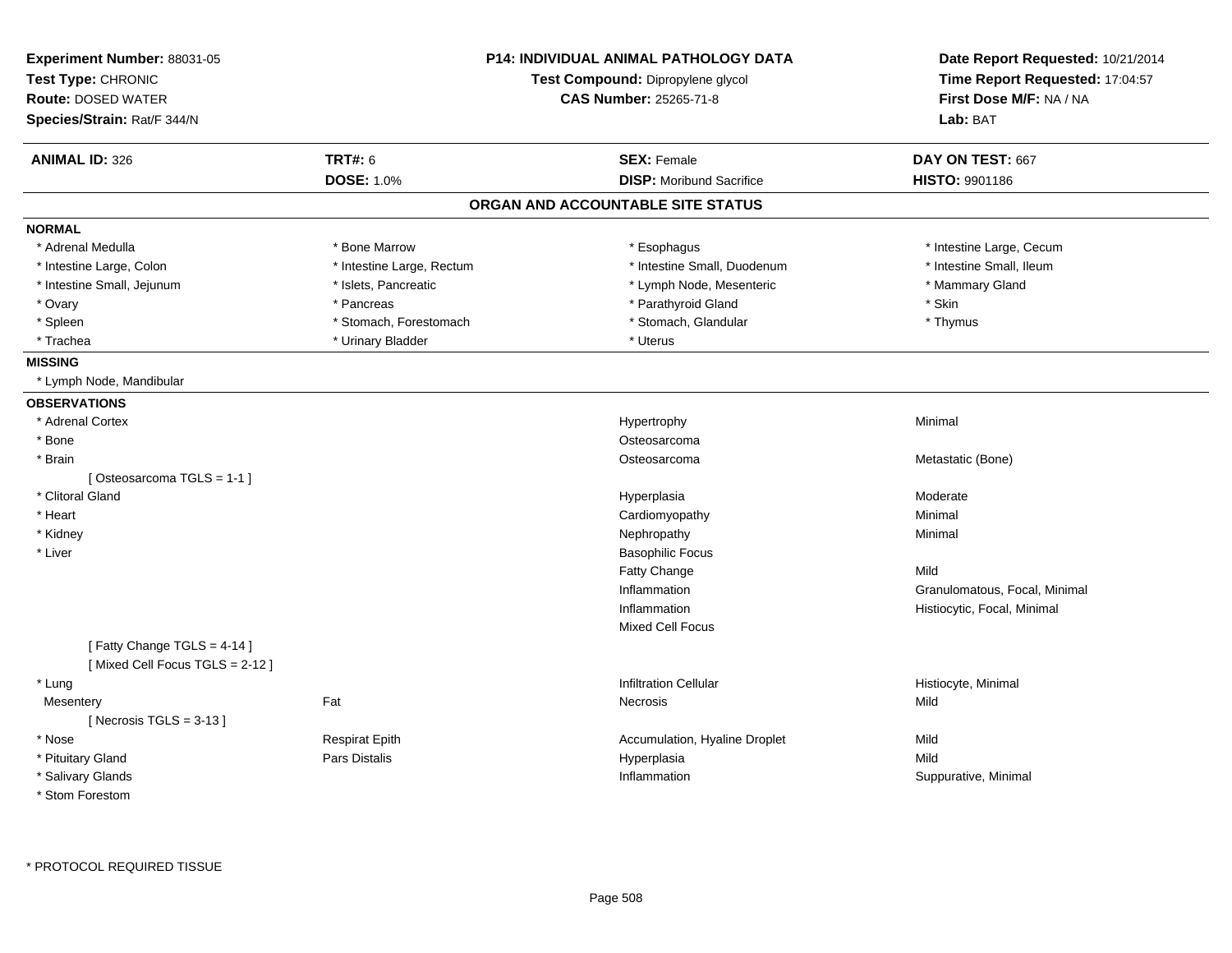| <b>Experiment Number: 88031-05</b><br><b>Test Type: CHRONIC</b><br><b>Route: DOSED WATER</b> |                                                                                           | <b>P14: INDIVIDUAL ANIMAL PATHOLOGY DATA</b><br>Test Compound: Dipropylene glycol<br><b>CAS Number: 25265-71-8</b> | Date Report Requested: 10/21/2014<br>Time Report Requested: 17:04:57<br>First Dose M/F: NA / NA<br>Lab: BAT |
|----------------------------------------------------------------------------------------------|-------------------------------------------------------------------------------------------|--------------------------------------------------------------------------------------------------------------------|-------------------------------------------------------------------------------------------------------------|
| Species/Strain: Rat/F 344/N                                                                  |                                                                                           |                                                                                                                    |                                                                                                             |
| <b>ANIMAL ID: 326</b>                                                                        | TRT#: 6                                                                                   | <b>SEX: Female</b>                                                                                                 | DAY ON TEST: 667                                                                                            |
|                                                                                              | <b>DOSE: 1.0%</b>                                                                         | <b>DISP:</b> Moribund Sacrifice                                                                                    | <b>HISTO: 9901186</b>                                                                                       |
|                                                                                              |                                                                                           | ORGAN AND ACCOUNTABLE SITE STATUS                                                                                  |                                                                                                             |
|                                                                                              | Note: TGL 5, "lesion, 2 mm dia, pale" noted at trim, was not apparent microscopically.    |                                                                                                                    |                                                                                                             |
| * Stom Gland                                                                                 |                                                                                           |                                                                                                                    |                                                                                                             |
|                                                                                              | Note: TGL 6, "nodule, 1 mm dia, pale" noted at trim, was normal fold in glandular mucosa. |                                                                                                                    |                                                                                                             |
| * Thyroid Gland                                                                              | C Cell                                                                                    | Hyperplasia                                                                                                        | Minimal                                                                                                     |
| PRIMARY CAUSE OF DEATH                                                                       | - Bone Osteosarcoma                                                                       |                                                                                                                    |                                                                                                             |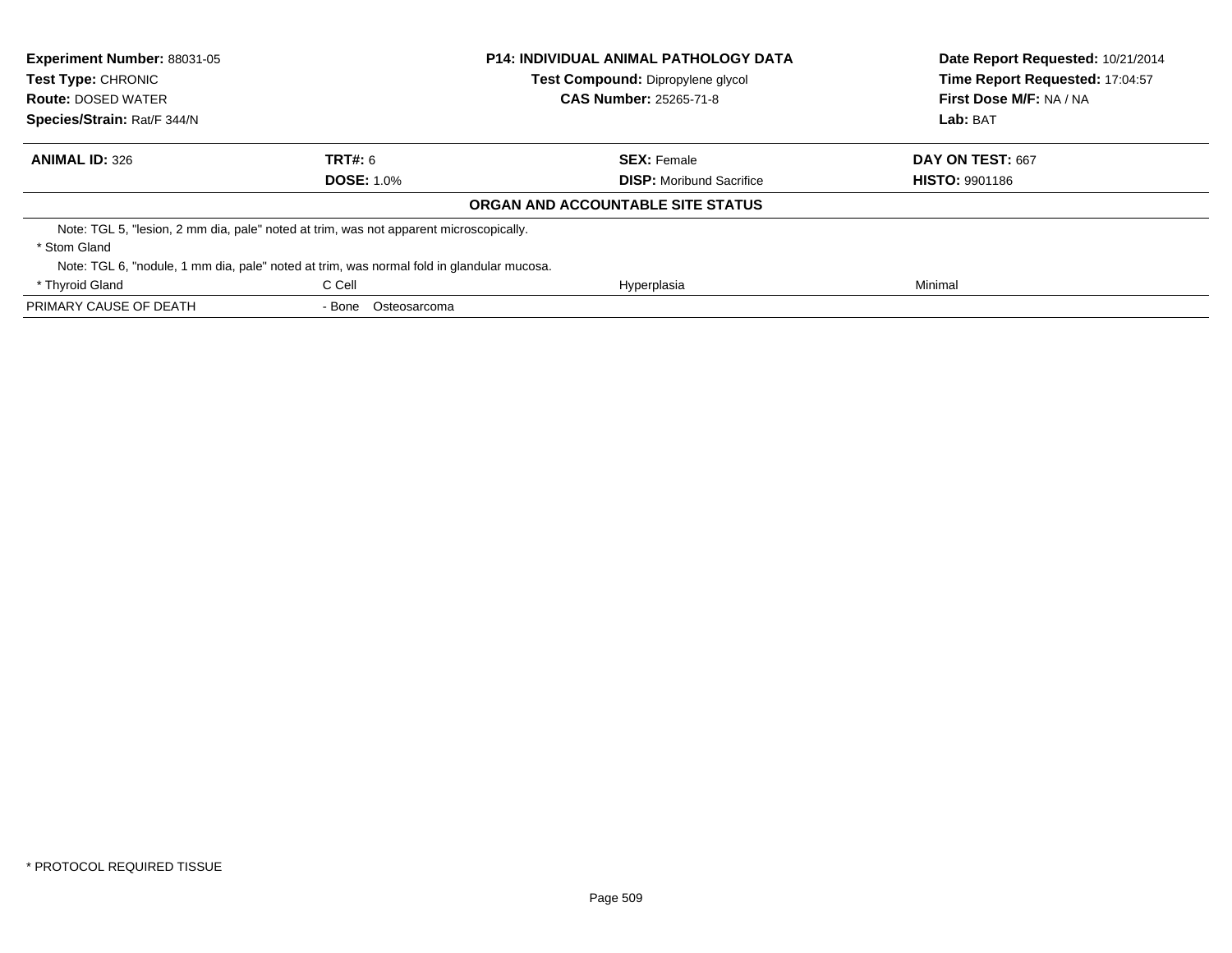| Experiment Number: 88031-05<br>Test Type: CHRONIC<br><b>Route: DOSED WATER</b><br>Species/Strain: Rat/F 344/N |                          | <b>P14: INDIVIDUAL ANIMAL PATHOLOGY DATA</b><br>Test Compound: Dipropylene glycol<br><b>CAS Number: 25265-71-8</b> | Date Report Requested: 10/21/2014<br>Time Report Requested: 17:04:57<br>First Dose M/F: NA / NA<br>Lab: BAT |
|---------------------------------------------------------------------------------------------------------------|--------------------------|--------------------------------------------------------------------------------------------------------------------|-------------------------------------------------------------------------------------------------------------|
| <b>ANIMAL ID: 327</b>                                                                                         | TRT#: 6                  | <b>SEX: Female</b>                                                                                                 | DAY ON TEST: 730                                                                                            |
|                                                                                                               | <b>DOSE: 1.0%</b>        | <b>DISP: Terminal Sacrifice</b>                                                                                    | HISTO: 9901187                                                                                              |
|                                                                                                               |                          | ORGAN AND ACCOUNTABLE SITE STATUS                                                                                  |                                                                                                             |
| <b>NORMAL</b>                                                                                                 |                          |                                                                                                                    |                                                                                                             |
| * Adrenal Medulla                                                                                             | * Bone                   | * Bone Marrow                                                                                                      | * Brain                                                                                                     |
| * Clitoral Gland                                                                                              | * Esophagus              | * Intestine Large, Cecum                                                                                           | * Intestine Large, Rectum                                                                                   |
| * Intestine Small, Duodenum                                                                                   | * Intestine Small, Ileum | * Intestine Small, Jejunum                                                                                         | * Islets, Pancreatic                                                                                        |
| * Lymph Node, Mesenteric                                                                                      | * Ovary                  | * Pancreas                                                                                                         | * Parathyroid Gland                                                                                         |
| * Salivary Glands                                                                                             | * Skin                   | * Spleen                                                                                                           | * Stomach, Forestomach                                                                                      |
| * Stomach, Glandular                                                                                          | * Thymus                 | * Trachea                                                                                                          | * Urinary Bladder                                                                                           |
| * Uterus                                                                                                      |                          |                                                                                                                    |                                                                                                             |
| <b>MISSING</b>                                                                                                |                          |                                                                                                                    |                                                                                                             |
| * Lymph Node, Mandibular                                                                                      |                          |                                                                                                                    |                                                                                                             |
| <b>OBSERVATIONS</b>                                                                                           |                          |                                                                                                                    |                                                                                                             |
| * Adrenal Cortex                                                                                              |                          | Hyperplasia                                                                                                        | Minimal                                                                                                     |
| * Heart                                                                                                       |                          | Cardiomyopathy                                                                                                     | Mild                                                                                                        |
| * Intestine Large, Colon                                                                                      |                          | Parasite Metazoan                                                                                                  |                                                                                                             |
| * Kidney                                                                                                      |                          | Nephropathy                                                                                                        | Mild                                                                                                        |
| * Liver                                                                                                       |                          | <b>Basophilic Focus</b>                                                                                            |                                                                                                             |
|                                                                                                               |                          | Clear Cell Focus                                                                                                   |                                                                                                             |
|                                                                                                               |                          | Inflammation                                                                                                       | Histiocytic, Focal, Minimal                                                                                 |
|                                                                                                               |                          | Inflammation                                                                                                       | Granulomatous, Focal, Minimal                                                                               |
|                                                                                                               |                          | Mixed Cell Focus                                                                                                   |                                                                                                             |
| [Basophilic Focus TGLS = 1-5]                                                                                 |                          |                                                                                                                    |                                                                                                             |
| * Lung                                                                                                        |                          | <b>Infiltration Cellular</b>                                                                                       | Histiocyte, Minimal                                                                                         |
| * Mammary Gland                                                                                               |                          | Fibroadenoma                                                                                                       | Multiple                                                                                                    |
| [Fibroadenoma TGLS = 3,4,5-12+13+14]                                                                          |                          |                                                                                                                    |                                                                                                             |
| * Nose                                                                                                        | <b>Respirat Epith</b>    | Accumulation, Hyaline Droplet                                                                                      | Minimal                                                                                                     |
|                                                                                                               | <b>Respirat Epith</b>    | Hyperplasia                                                                                                        | Marked                                                                                                      |
| * Pituitary Gland                                                                                             | Pars Distalis            | Hyperplasia                                                                                                        | Mild                                                                                                        |
| [Hyperplasia TGLS = 2-9]                                                                                      |                          |                                                                                                                    |                                                                                                             |
| * Thyroid Gland                                                                                               | C Cell                   | Hyperplasia                                                                                                        | Minimal                                                                                                     |
| PRIMARY CAUSE OF DEATH                                                                                        |                          |                                                                                                                    |                                                                                                             |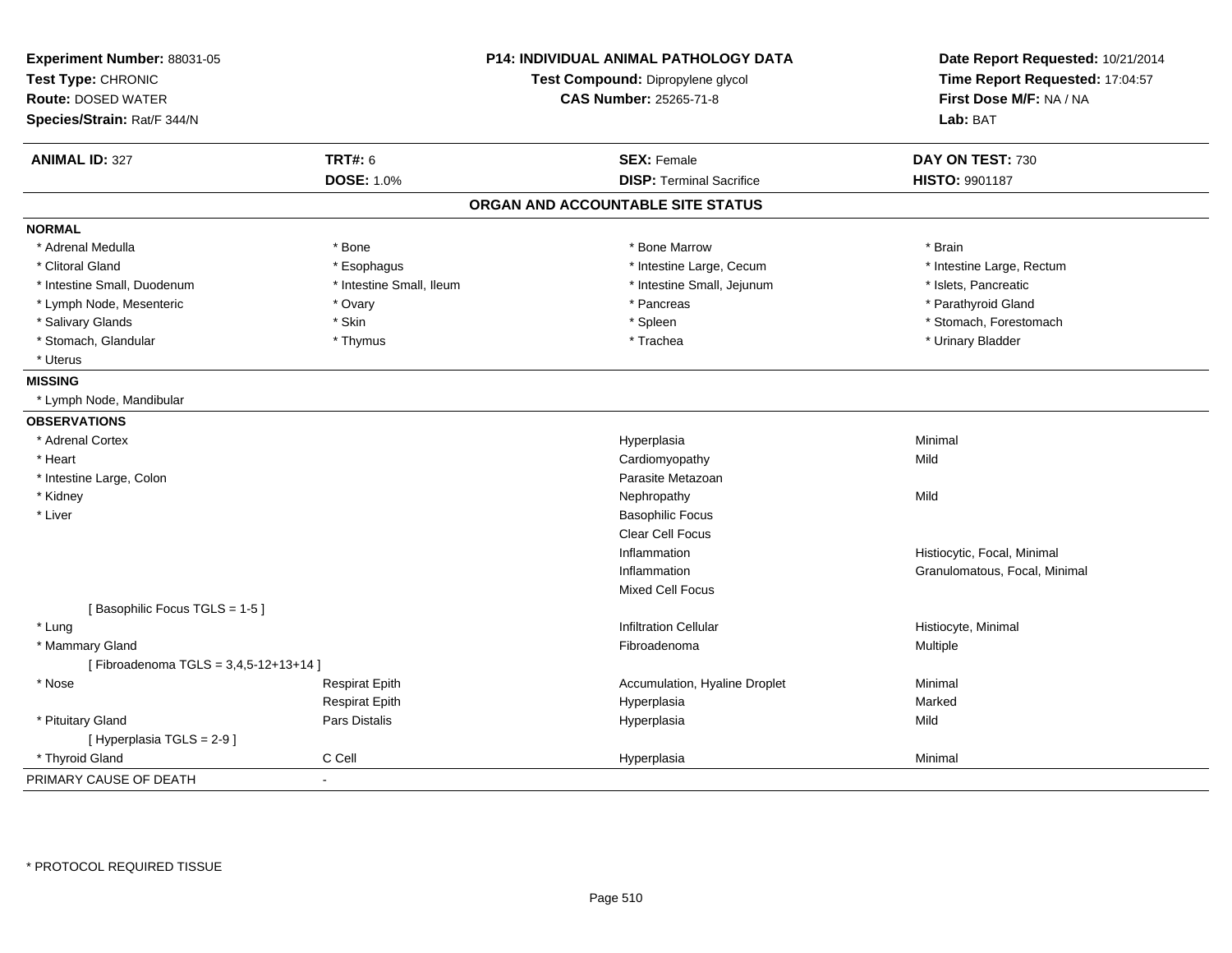| Experiment Number: 88031-05<br>Test Type: CHRONIC<br><b>Route: DOSED WATER</b><br>Species/Strain: Rat/F 344/N | <b>P14: INDIVIDUAL ANIMAL PATHOLOGY DATA</b><br>Test Compound: Dipropylene glycol<br><b>CAS Number: 25265-71-8</b> |                                   | Date Report Requested: 10/21/2014<br>Time Report Requested: 17:04:57<br>First Dose M/F: NA / NA<br>Lab: BAT |
|---------------------------------------------------------------------------------------------------------------|--------------------------------------------------------------------------------------------------------------------|-----------------------------------|-------------------------------------------------------------------------------------------------------------|
| <b>ANIMAL ID: 328</b>                                                                                         | <b>TRT#: 6</b>                                                                                                     | <b>SEX: Female</b>                | DAY ON TEST: 597                                                                                            |
|                                                                                                               | <b>DOSE: 1.0%</b>                                                                                                  | <b>DISP:</b> Moribund Sacrifice   | HISTO: 9901188                                                                                              |
|                                                                                                               |                                                                                                                    | ORGAN AND ACCOUNTABLE SITE STATUS |                                                                                                             |
| <b>NORMAL</b>                                                                                                 |                                                                                                                    |                                   |                                                                                                             |
| * Adrenal Cortex                                                                                              | * Adrenal Medulla                                                                                                  | * Bone                            | * Bone Marrow                                                                                               |
| * Clitoral Gland                                                                                              | * Esophagus                                                                                                        | * Intestine Large, Cecum          | * Intestine Large, Colon                                                                                    |
| * Intestine Large, Rectum                                                                                     | * Intestine Small, Duodenum                                                                                        | * Intestine Small, Ileum          | * Intestine Small, Jejunum                                                                                  |
| * Islets, Pancreatic                                                                                          | * Lymph Node, Mandibular                                                                                           | * Lymph Node, Mesenteric          | * Nose                                                                                                      |
| * Pancreas                                                                                                    | * Parathyroid Gland                                                                                                | * Salivary Glands                 | * Skin                                                                                                      |
| * Spleen                                                                                                      | * Stomach, Glandular                                                                                               | * Thymus                          | * Trachea                                                                                                   |
| * Urinary Bladder                                                                                             | * Uterus                                                                                                           |                                   |                                                                                                             |
| <b>OBSERVATIONS</b>                                                                                           |                                                                                                                    |                                   |                                                                                                             |
| * Brain                                                                                                       | Meninges                                                                                                           | Fibrosis                          | Moderate                                                                                                    |
| [Fibrosis TGLS = $1-14$ ]                                                                                     |                                                                                                                    |                                   |                                                                                                             |
| * Heart                                                                                                       |                                                                                                                    | Cardiomyopathy                    | Minimal                                                                                                     |
| * Kidney                                                                                                      |                                                                                                                    | Nephropathy                       | Minimal                                                                                                     |
| * Liver                                                                                                       |                                                                                                                    | <b>Basophilic Focus</b>           |                                                                                                             |
|                                                                                                               |                                                                                                                    | Fatty Change                      | Minimal                                                                                                     |
|                                                                                                               |                                                                                                                    | Inflammation                      | Granulomatous, Focal, Minimal                                                                               |
|                                                                                                               |                                                                                                                    | Inflammation                      | Histiocytic, Focal, Minimal                                                                                 |
| * Lung                                                                                                        |                                                                                                                    | <b>Infiltration Cellular</b>      | Histiocyte, Minimal                                                                                         |
| * Mammary Gland                                                                                               |                                                                                                                    | Fibroadenoma                      | Multiple                                                                                                    |
| [Fibroadenoma TGLS = $2,3-12+13$ ]                                                                            |                                                                                                                    |                                   |                                                                                                             |
| Mesentery                                                                                                     | Fat                                                                                                                | Necrosis                          | Mild                                                                                                        |
| [Necrosis TGLS = $6-15$ ]                                                                                     |                                                                                                                    |                                   |                                                                                                             |
| * Ovary                                                                                                       |                                                                                                                    | Cyst                              | Moderate                                                                                                    |
| [ $Cyst TGLS = 4-8$ ]                                                                                         |                                                                                                                    |                                   |                                                                                                             |
| * Pituitary Gland                                                                                             | <b>Pars Distalis</b>                                                                                               | Carcinoma                         |                                                                                                             |
| * Spleen                                                                                                      |                                                                                                                    |                                   |                                                                                                             |
| Note: TGL 5, "small, 0.3x" noted at necropsy was within normal limits microscopically.                        |                                                                                                                    |                                   |                                                                                                             |
| * Stomach, Forestomach                                                                                        |                                                                                                                    | Ulcer                             | Moderate                                                                                                    |
| * Thyroid Gland                                                                                               | C Cell                                                                                                             | Hyperplasia                       | Mild                                                                                                        |
| PRIMARY CAUSE OF DEATH                                                                                        | - Pituitary Gland Pars Distalis Carcinoma                                                                          |                                   |                                                                                                             |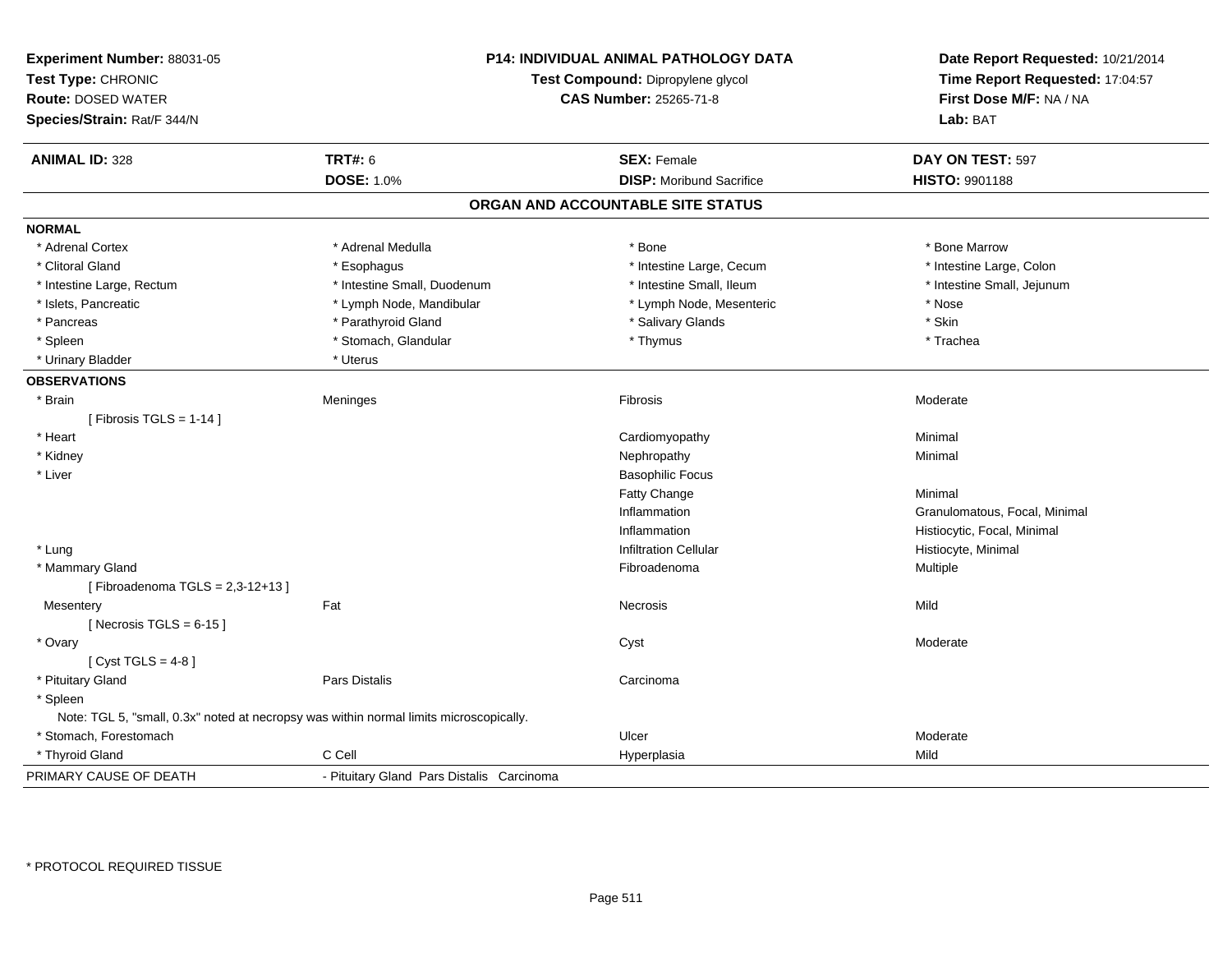| Experiment Number: 88031-05<br>Test Type: CHRONIC<br><b>Route: DOSED WATER</b><br>Species/Strain: Rat/F 344/N |                               | <b>P14: INDIVIDUAL ANIMAL PATHOLOGY DATA</b><br>Test Compound: Dipropylene glycol<br><b>CAS Number: 25265-71-8</b> | Date Report Requested: 10/21/2014<br>Time Report Requested: 17:04:57<br>First Dose M/F: NA / NA<br>Lab: BAT |
|---------------------------------------------------------------------------------------------------------------|-------------------------------|--------------------------------------------------------------------------------------------------------------------|-------------------------------------------------------------------------------------------------------------|
| <b>ANIMAL ID: 329</b>                                                                                         | <b>TRT#: 6</b>                | <b>SEX: Female</b>                                                                                                 | DAY ON TEST: 295                                                                                            |
|                                                                                                               | <b>DOSE: 1.0%</b>             | <b>DISP: Natural Death</b>                                                                                         | HISTO: 9901189                                                                                              |
|                                                                                                               |                               | ORGAN AND ACCOUNTABLE SITE STATUS                                                                                  |                                                                                                             |
| <b>NORMAL</b>                                                                                                 |                               |                                                                                                                    |                                                                                                             |
| * Bone                                                                                                        | * Clitoral Gland              | * Esophagus                                                                                                        | * Heart                                                                                                     |
| * Intestine Large, Colon                                                                                      | * Intestine Large, Rectum     | * Mammary Gland                                                                                                    | * Ovary                                                                                                     |
| * Pituitary Gland                                                                                             | * Salivary Glands             | * Skin                                                                                                             | * Stomach, Forestomach                                                                                      |
| * Stomach, Glandular                                                                                          | * Uterus                      |                                                                                                                    |                                                                                                             |
| <b>MISSING</b>                                                                                                |                               |                                                                                                                    |                                                                                                             |
| * Lymph Node, Mandibular                                                                                      |                               |                                                                                                                    |                                                                                                             |
| <b>AUTO PRECLUDES DIAG.</b>                                                                                   |                               |                                                                                                                    |                                                                                                             |
| * Adrenal Cortex                                                                                              | * Adrenal Medulla             | * Bone Marrow                                                                                                      | * Intestine Large, Cecum                                                                                    |
| * Intestine Small, Duodenum                                                                                   | * Intestine Small, Ileum      | * Intestine Small, Jejunum                                                                                         | * Islets, Pancreatic                                                                                        |
| * Nose                                                                                                        | * Pancreas                    | * Parathyroid Gland                                                                                                | * Thyroid Gland                                                                                             |
| * Trachea                                                                                                     | * Urinary Bladder             |                                                                                                                    |                                                                                                             |
| <b>OBSERVATIONS</b>                                                                                           |                               |                                                                                                                    |                                                                                                             |
| * Brain                                                                                                       |                               | Leukemia Mononuclear                                                                                               |                                                                                                             |
| [ Leukemia Mononuclear TGLS = 5-1 ]                                                                           |                               |                                                                                                                    |                                                                                                             |
| * Kidney                                                                                                      |                               | Leukemia Mononuclear                                                                                               |                                                                                                             |
| * Liver                                                                                                       |                               | Hepatodiaphragmatic Nodule                                                                                         |                                                                                                             |
|                                                                                                               |                               | Leukemia Mononuclear                                                                                               |                                                                                                             |
| [ Hepatodiaphragmatic Nodule TGLS = 3-5 ]                                                                     |                               |                                                                                                                    |                                                                                                             |
| [ Leukemia Mononuclear TGLS = 4-5 ]                                                                           |                               |                                                                                                                    |                                                                                                             |
| * Lung                                                                                                        |                               | Leukemia Mononuclear                                                                                               |                                                                                                             |
| Lymph Node                                                                                                    | Mediastinal                   | Leukemia Mononuclear                                                                                               |                                                                                                             |
| * Lymph Node, Mesenteric                                                                                      |                               | Leukemia Mononuclear                                                                                               |                                                                                                             |
| Mesentery                                                                                                     | Fat                           | Necrosis                                                                                                           | Mild                                                                                                        |
| [Necrosis $TGLS = 2-12$ ]                                                                                     |                               |                                                                                                                    |                                                                                                             |
| * Spleen                                                                                                      |                               | Leukemia Mononuclear                                                                                               |                                                                                                             |
| [ Leukemia Mononuclear TGLS = 1-5 ]                                                                           |                               |                                                                                                                    |                                                                                                             |
| * Thymus                                                                                                      |                               | Leukemia Mononuclear                                                                                               |                                                                                                             |
| PRIMARY CAUSE OF DEATH                                                                                        | - Spleen Leukemia Mononuclear |                                                                                                                    |                                                                                                             |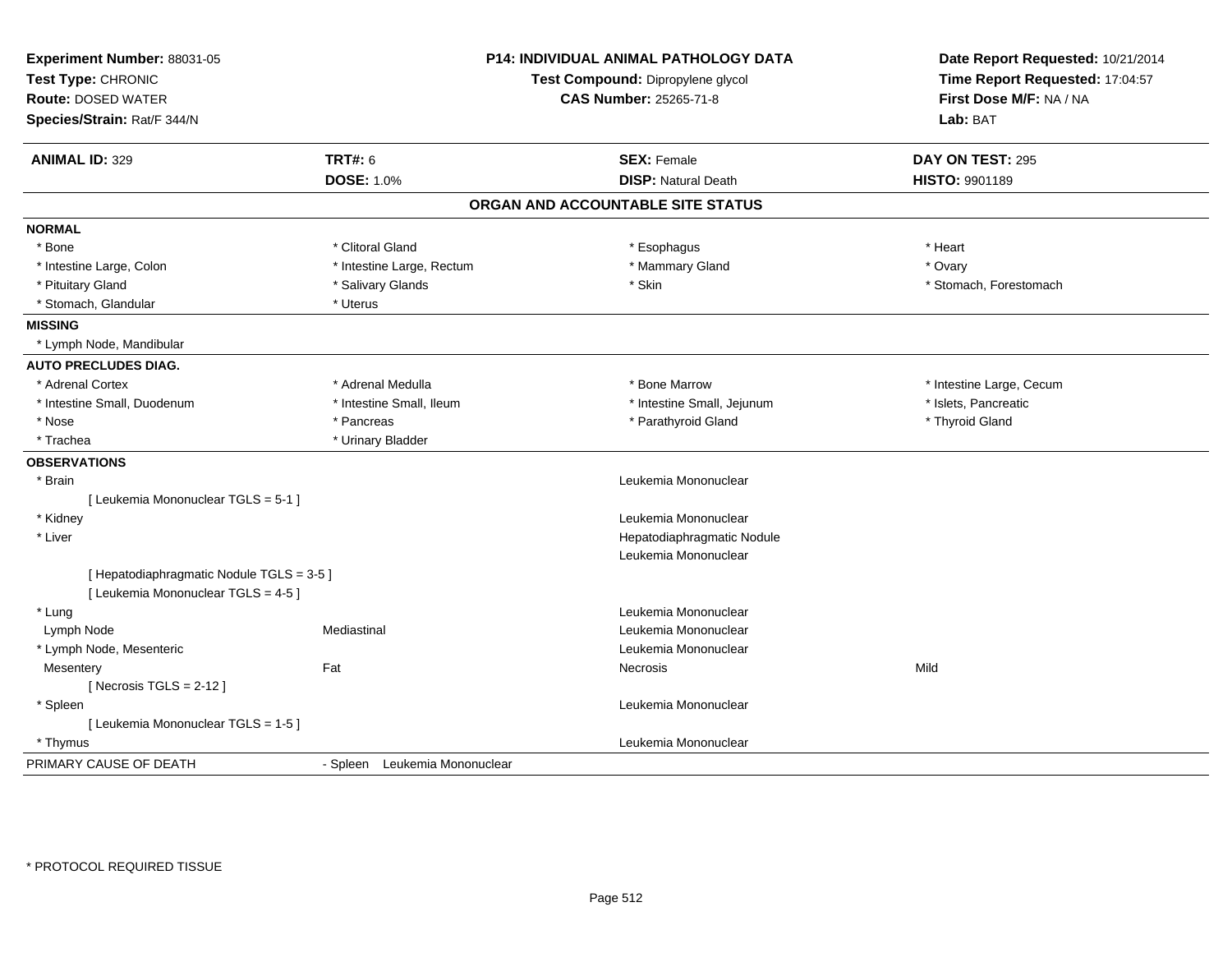| Experiment Number: 88031-05     | <b>P14: INDIVIDUAL ANIMAL PATHOLOGY DATA</b><br>Test Compound: Dipropylene glycol |                                   | Date Report Requested: 10/21/2014 |
|---------------------------------|-----------------------------------------------------------------------------------|-----------------------------------|-----------------------------------|
| Test Type: CHRONIC              |                                                                                   |                                   | Time Report Requested: 17:04:57   |
| <b>Route: DOSED WATER</b>       |                                                                                   | <b>CAS Number: 25265-71-8</b>     | First Dose M/F: NA / NA           |
| Species/Strain: Rat/F 344/N     |                                                                                   |                                   | Lab: BAT                          |
| <b>ANIMAL ID: 330</b>           | TRT#: 6                                                                           | <b>SEX: Female</b>                | DAY ON TEST: 731                  |
|                                 | <b>DOSE: 1.0%</b>                                                                 | <b>DISP: Terminal Sacrifice</b>   | <b>HISTO: 9901190</b>             |
|                                 |                                                                                   | ORGAN AND ACCOUNTABLE SITE STATUS |                                   |
| <b>NORMAL</b>                   |                                                                                   |                                   |                                   |
| * Adrenal Medulla               | * Bone                                                                            | * Bone Marrow                     | * Brain                           |
| * Clitoral Gland                | * Esophagus                                                                       | * Intestine Large, Cecum          | * Intestine Large, Colon          |
| * Intestine Small, Duodenum     | * Intestine Small, Ileum                                                          | * Intestine Small, Jejunum        | * Islets, Pancreatic              |
| * Lymph Node, Mandibular        | * Lymph Node, Mesenteric                                                          | * Ovary                           | * Pancreas                        |
| * Parathyroid Gland             | * Skin                                                                            | * Spleen                          | * Stomach, Forestomach            |
| * Stomach, Glandular            | * Thymus                                                                          | * Trachea                         | * Urinary Bladder                 |
| * Uterus                        |                                                                                   |                                   |                                   |
| <b>OBSERVATIONS</b>             |                                                                                   |                                   |                                   |
| * Adrenal Cortex                |                                                                                   | Hyperplasia                       | Mild                              |
| * Heart                         |                                                                                   | Cardiomyopathy                    | Minimal                           |
| * Intestine Large, Rectum       |                                                                                   | Parasite Metazoan                 |                                   |
| * Kidney                        |                                                                                   | Nephropathy                       | Minimal                           |
| * Liver                         |                                                                                   | <b>Basophilic Focus</b>           |                                   |
|                                 |                                                                                   | <b>Clear Cell Focus</b>           |                                   |
|                                 |                                                                                   | Inflammation                      | Histiocytic, Focal, Minimal       |
| [Basophilic Focus TGLS = 3-5]   |                                                                                   |                                   |                                   |
| * Lung                          |                                                                                   | <b>Infiltration Cellular</b>      | Histiocyte, Minimal               |
| * Mammary Gland                 |                                                                                   | Fibroadenoma                      | Multiple                          |
| [Fibroadenoma TGLS = 1,2-12+13] |                                                                                   |                                   |                                   |
| * Nose                          | <b>Respirat Epith</b>                                                             | Accumulation, Hyaline Droplet     | Minimal                           |
| * Pituitary Gland               | Pars Distalis                                                                     | Hyperplasia                       | Minimal                           |
| * Salivary Glands               |                                                                                   | Atrophy                           | Minimal                           |
| * Thyroid Gland                 | C Cell                                                                            | Hyperplasia                       | Minimal                           |
| PRIMARY CAUSE OF DEATH          | $\blacksquare$                                                                    |                                   |                                   |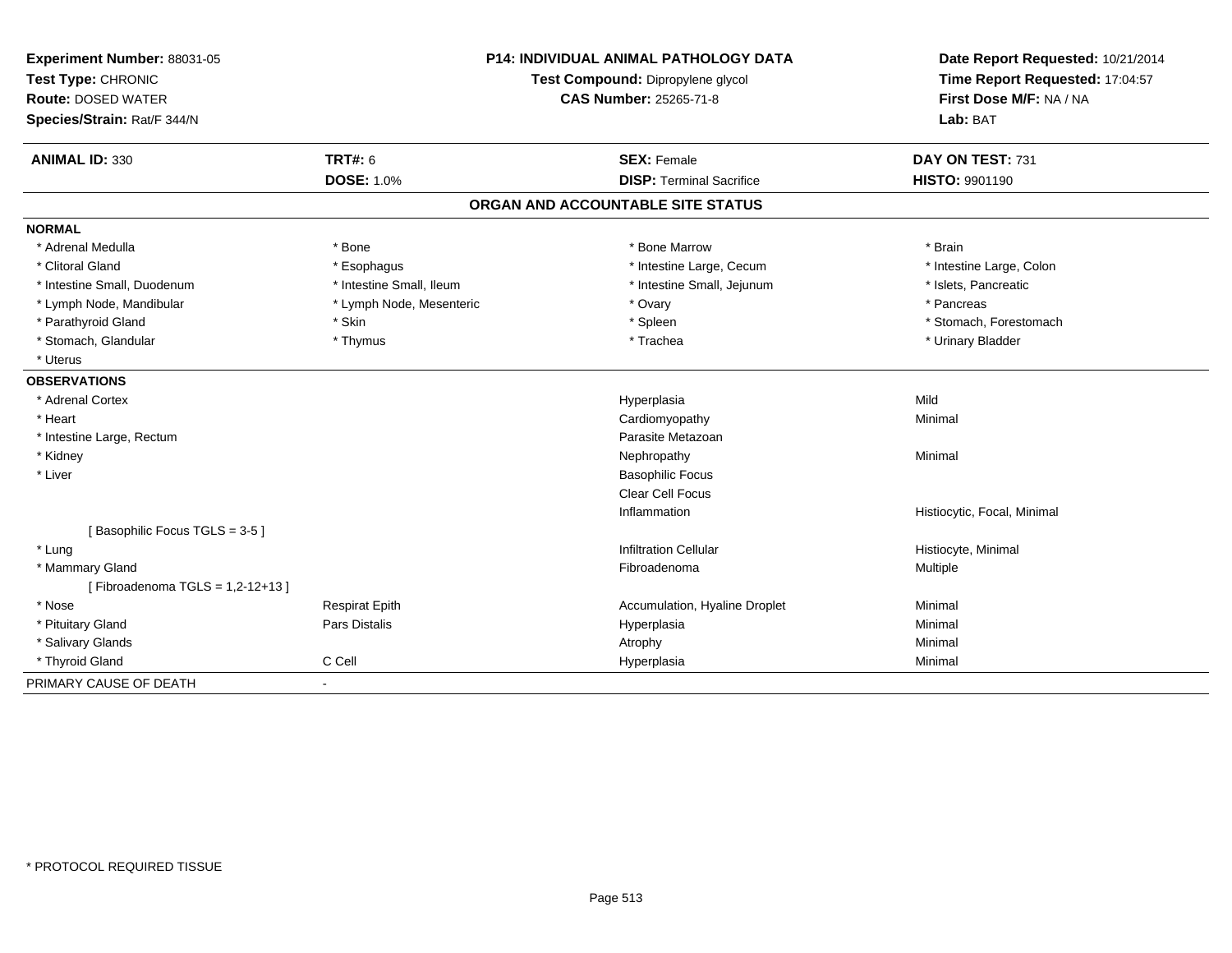| Experiment Number: 88031-05<br>Test Type: CHRONIC<br><b>Route: DOSED WATER</b><br>Species/Strain: Rat/F 344/N |                            | <b>P14: INDIVIDUAL ANIMAL PATHOLOGY DATA</b><br>Test Compound: Dipropylene glycol<br><b>CAS Number: 25265-71-8</b> | Date Report Requested: 10/21/2014<br>Time Report Requested: 17:04:57<br>First Dose M/F: NA / NA<br>Lab: BAT |
|---------------------------------------------------------------------------------------------------------------|----------------------------|--------------------------------------------------------------------------------------------------------------------|-------------------------------------------------------------------------------------------------------------|
| <b>ANIMAL ID: 331</b>                                                                                         | <b>TRT#: 6</b>             | <b>SEX: Female</b>                                                                                                 | DAY ON TEST: 604                                                                                            |
|                                                                                                               | <b>DOSE: 1.0%</b>          | <b>DISP: Natural Death</b>                                                                                         | <b>HISTO: 9901191</b>                                                                                       |
|                                                                                                               |                            | ORGAN AND ACCOUNTABLE SITE STATUS                                                                                  |                                                                                                             |
| <b>NORMAL</b>                                                                                                 |                            |                                                                                                                    |                                                                                                             |
| * Adrenal Cortex                                                                                              | * Adrenal Medulla          | * Bone                                                                                                             | * Bone Marrow                                                                                               |
| * Brain                                                                                                       | * Clitoral Gland           | * Esophagus                                                                                                        | * Heart                                                                                                     |
| * Intestine Large, Cecum                                                                                      | * Intestine Large, Colon   | * Intestine Large, Rectum                                                                                          | * Intestine Small. Duodenum                                                                                 |
| * Intestine Small, Ileum                                                                                      | * Intestine Small, Jejunum | * Islets, Pancreatic                                                                                               | * Lymph Node, Mandibular                                                                                    |
| * Lymph Node, Mesenteric                                                                                      | * Mammary Gland            | * Ovary                                                                                                            | * Pancreas                                                                                                  |
| * Parathyroid Gland                                                                                           | * Pituitary Gland          | * Salivary Glands                                                                                                  | * Skin                                                                                                      |
| * Stomach, Forestomach                                                                                        | * Stomach, Glandular       | * Thymus                                                                                                           | * Thyroid Gland                                                                                             |
| * Trachea                                                                                                     | * Urinary Bladder          |                                                                                                                    |                                                                                                             |
| <b>OBSERVATIONS</b>                                                                                           |                            |                                                                                                                    |                                                                                                             |
| * Kidney                                                                                                      |                            | Infarct                                                                                                            | Mild                                                                                                        |
|                                                                                                               |                            | Nephropathy                                                                                                        | Minimal                                                                                                     |
| * Liver                                                                                                       |                            | <b>Basophilic Focus</b>                                                                                            |                                                                                                             |
|                                                                                                               |                            | Fatty Change                                                                                                       | Minimal                                                                                                     |
|                                                                                                               |                            | Hepatodiaphragmatic Nodule                                                                                         |                                                                                                             |
|                                                                                                               |                            | Inflammation                                                                                                       | Histiocytic, Focal, Minimal                                                                                 |
| [Basophilic Focus TGLS = 4-5]                                                                                 |                            |                                                                                                                    |                                                                                                             |
| [ Hepatodiaphragmatic Nodule TGLS = 3-12 ]                                                                    |                            |                                                                                                                    |                                                                                                             |
| * Lung                                                                                                        |                            | <b>Infiltration Cellular</b>                                                                                       | Histiocyte, Minimal                                                                                         |
| * Nose                                                                                                        | <b>Respirat Epith</b>      | Accumulation, Hyaline Droplet                                                                                      | Mild                                                                                                        |
| * Spleen                                                                                                      |                            | Hematopoietic Cell Proliferation                                                                                   | Moderate                                                                                                    |
| * Uterus                                                                                                      |                            | Sarcoma Stromal                                                                                                    |                                                                                                             |
| [Sarcoma Stromal TGLS = 1,2-13+14]                                                                            |                            |                                                                                                                    |                                                                                                             |
| PRIMARY CAUSE OF DEATH                                                                                        | - Uterus Sarcoma Stromal   |                                                                                                                    |                                                                                                             |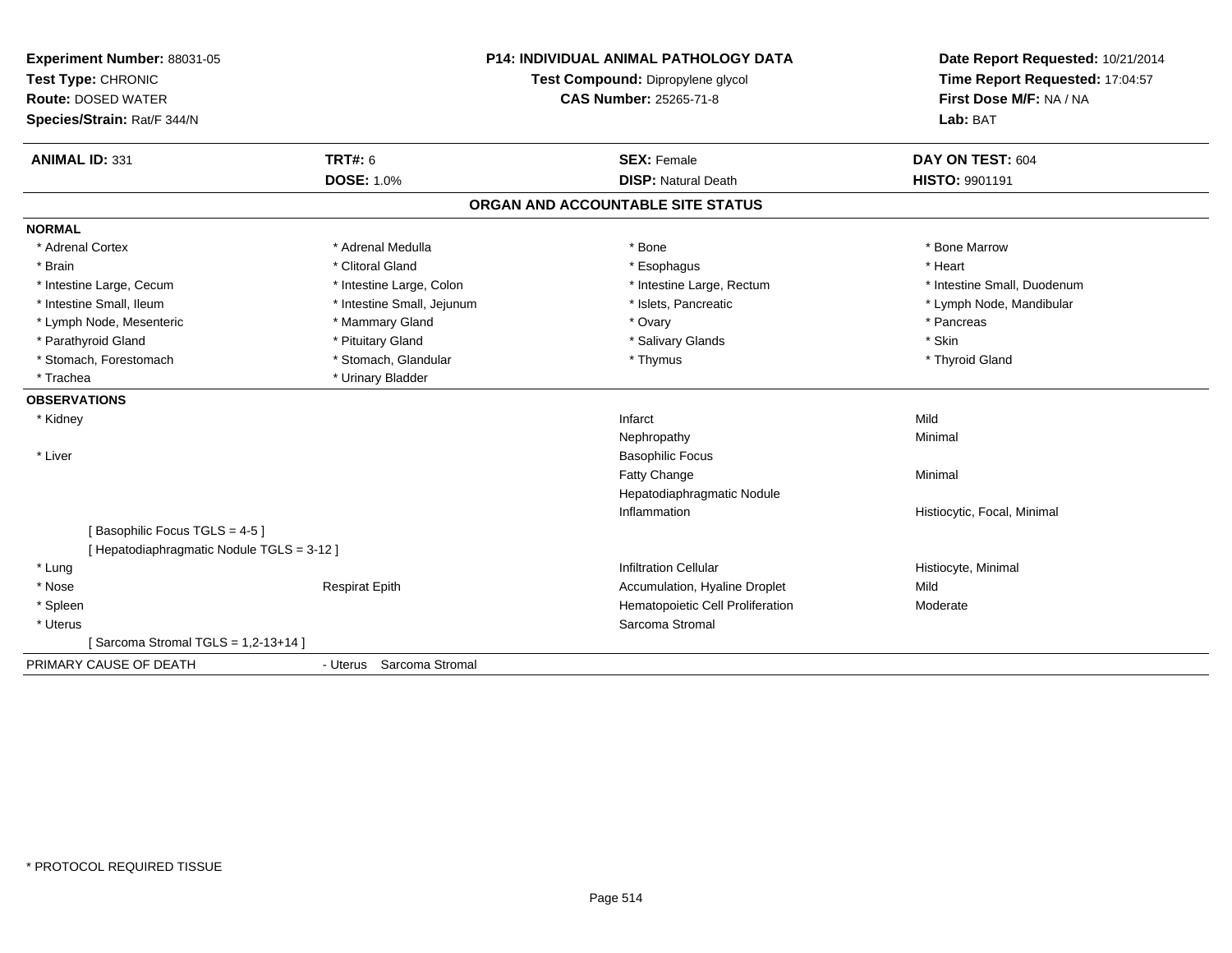| Experiment Number: 88031-05<br>Test Type: CHRONIC<br><b>Route: DOSED WATER</b><br>Species/Strain: Rat/F 344/N | P14: INDIVIDUAL ANIMAL PATHOLOGY DATA<br>Test Compound: Dipropylene glycol<br><b>CAS Number: 25265-71-8</b> |                                   | Date Report Requested: 10/21/2014<br>Time Report Requested: 17:04:57<br>First Dose M/F: NA / NA<br>Lab: BAT |
|---------------------------------------------------------------------------------------------------------------|-------------------------------------------------------------------------------------------------------------|-----------------------------------|-------------------------------------------------------------------------------------------------------------|
| <b>ANIMAL ID: 332</b>                                                                                         | <b>TRT#: 6</b>                                                                                              | <b>SEX: Female</b>                | DAY ON TEST: 731                                                                                            |
|                                                                                                               | <b>DOSE: 1.0%</b>                                                                                           | <b>DISP: Terminal Sacrifice</b>   | <b>HISTO: 9901192</b>                                                                                       |
|                                                                                                               |                                                                                                             | ORGAN AND ACCOUNTABLE SITE STATUS |                                                                                                             |
| <b>NORMAL</b>                                                                                                 |                                                                                                             |                                   |                                                                                                             |
| * Bone                                                                                                        | * Bone Marrow                                                                                               | * Brain                           | * Esophagus                                                                                                 |
| * Intestine Large, Cecum                                                                                      | * Intestine Large, Colon                                                                                    | * Intestine Large, Rectum         | * Intestine Small, Duodenum                                                                                 |
| * Intestine Small, Ileum                                                                                      | * Intestine Small, Jejunum                                                                                  | * Islets, Pancreatic              | * Lymph Node, Mandibular                                                                                    |
| * Lymph Node, Mesenteric                                                                                      | * Mammary Gland                                                                                             | * Ovary                           | * Pancreas                                                                                                  |
| * Parathyroid Gland                                                                                           | * Salivary Glands                                                                                           | * Skin                            | * Spleen                                                                                                    |
| * Stomach, Forestomach                                                                                        | * Stomach, Glandular                                                                                        | * Thymus                          | * Trachea                                                                                                   |
| * Urinary Bladder                                                                                             | * Uterus                                                                                                    |                                   |                                                                                                             |
| <b>OBSERVATIONS</b>                                                                                           |                                                                                                             |                                   |                                                                                                             |
| * Adrenal Cortex                                                                                              |                                                                                                             | Hyperplasia                       | Mild                                                                                                        |
|                                                                                                               |                                                                                                             | Hypertrophy                       | Mild                                                                                                        |
| * Adrenal Medulla                                                                                             |                                                                                                             | Hyperplasia                       | Mild                                                                                                        |
| * Clitoral Gland                                                                                              |                                                                                                             | Adenoma                           |                                                                                                             |
| [Adenoma TGLS = $2-8$ ]                                                                                       |                                                                                                             |                                   |                                                                                                             |
| * Heart                                                                                                       |                                                                                                             | Cardiomyopathy                    | Minimal                                                                                                     |
| * Kidney                                                                                                      |                                                                                                             | Cyst                              | Mild                                                                                                        |
|                                                                                                               |                                                                                                             | Nephropathy                       | Mild                                                                                                        |
| [ $Cyst TGLS = 3-12$ ]                                                                                        |                                                                                                             |                                   |                                                                                                             |
| * Liver                                                                                                       |                                                                                                             | <b>Basophilic Focus</b>           |                                                                                                             |
| [Basophilic Focus TGLS = 1-5]                                                                                 |                                                                                                             |                                   |                                                                                                             |
| * Lung                                                                                                        | Alveolar Epith                                                                                              | Hyperplasia                       | Minimal                                                                                                     |
|                                                                                                               |                                                                                                             | <b>Infiltration Cellular</b>      | Histiocyte, Minimal                                                                                         |
|                                                                                                               |                                                                                                             | Inflammation                      | Chronic Active, Minimal                                                                                     |
| * Nose                                                                                                        | <b>Respirat Epith</b>                                                                                       | Accumulation, Hyaline Droplet     | Mild                                                                                                        |
| * Pituitary Gland                                                                                             | Pars Distalis                                                                                               | Adenoma                           |                                                                                                             |
| * Thyroid Gland                                                                                               | C Cell                                                                                                      | Hyperplasia                       | Mild                                                                                                        |
| PRIMARY CAUSE OF DEATH                                                                                        | $\blacksquare$                                                                                              |                                   |                                                                                                             |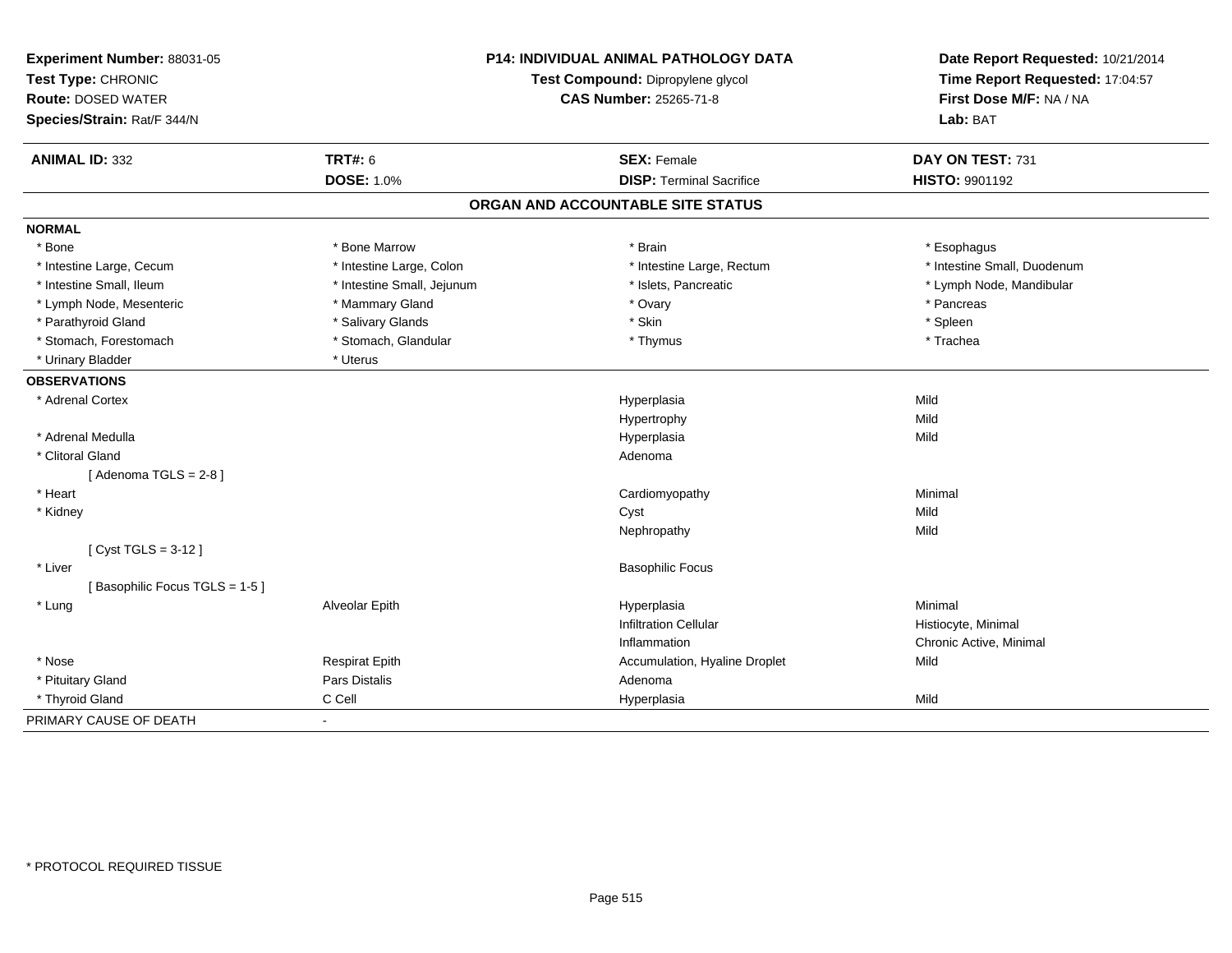| Experiment Number: 88031-05   | P14: INDIVIDUAL ANIMAL PATHOLOGY DATA<br>Test Compound: Dipropylene glycol |                                   | Date Report Requested: 10/21/2014 |
|-------------------------------|----------------------------------------------------------------------------|-----------------------------------|-----------------------------------|
| Test Type: CHRONIC            |                                                                            |                                   | Time Report Requested: 17:04:57   |
| <b>Route: DOSED WATER</b>     |                                                                            | CAS Number: 25265-71-8            | First Dose M/F: NA / NA           |
| Species/Strain: Rat/F 344/N   |                                                                            |                                   | Lab: BAT                          |
| <b>ANIMAL ID: 333</b>         | <b>TRT#: 6</b>                                                             | <b>SEX: Female</b>                | DAY ON TEST: 730                  |
|                               | <b>DOSE: 1.0%</b>                                                          | <b>DISP: Terminal Sacrifice</b>   | HISTO: 9901193                    |
|                               |                                                                            | ORGAN AND ACCOUNTABLE SITE STATUS |                                   |
| <b>NORMAL</b>                 |                                                                            |                                   |                                   |
| * Adrenal Medulla             | * Bone                                                                     | * Bone Marrow                     | * Brain                           |
| * Clitoral Gland              | * Esophagus                                                                | * Heart                           | * Intestine Large, Cecum          |
| * Intestine Large, Colon      | * Intestine Large, Rectum                                                  | * Intestine Small, Duodenum       | * Intestine Small, Ileum          |
| * Intestine Small, Jejunum    | * Islets, Pancreatic                                                       | * Lymph Node, Mesenteric          | * Mammary Gland                   |
| * Ovary                       | * Pancreas                                                                 | * Parathyroid Gland               | * Skin                            |
| * Spleen                      | * Stomach, Forestomach                                                     | * Stomach, Glandular              | * Thymus                          |
| * Trachea                     | * Urinary Bladder                                                          | * Uterus                          |                                   |
| <b>MISSING</b>                |                                                                            |                                   |                                   |
| * Lymph Node, Mandibular      |                                                                            |                                   |                                   |
| <b>OBSERVATIONS</b>           |                                                                            |                                   |                                   |
| * Adrenal Cortex              |                                                                            | Adenoma                           |                                   |
| * Kidney                      |                                                                            | Nephropathy                       | Mild                              |
| * Liver                       |                                                                            | <b>Basophilic Focus</b>           |                                   |
|                               |                                                                            | Clear Cell Focus                  |                                   |
|                               | <b>Bile Duct</b>                                                           | Hyperplasia                       | Minimal                           |
|                               |                                                                            | Inflammation                      | Histiocytic, Focal, Minimal       |
| [Basophilic Focus TGLS = 2-5] |                                                                            |                                   |                                   |
| * Lung                        |                                                                            | <b>Infiltration Cellular</b>      | Histiocyte, Minimal               |
| * Nose                        | <b>Respirat Epith</b>                                                      | Accumulation, Hyaline Droplet     | Mild                              |
| * Pituitary Gland             | <b>Pars Distalis</b>                                                       | Adenoma                           |                                   |
| [Adenoma TGLS = $1-9$ ]       |                                                                            |                                   |                                   |
| * Salivary Glands             |                                                                            | <b>Basophilic Focus</b>           |                                   |
| * Thyroid Gland               | C Cell                                                                     | Hyperplasia                       | Mild                              |
| PRIMARY CAUSE OF DEATH        | $\blacksquare$                                                             |                                   |                                   |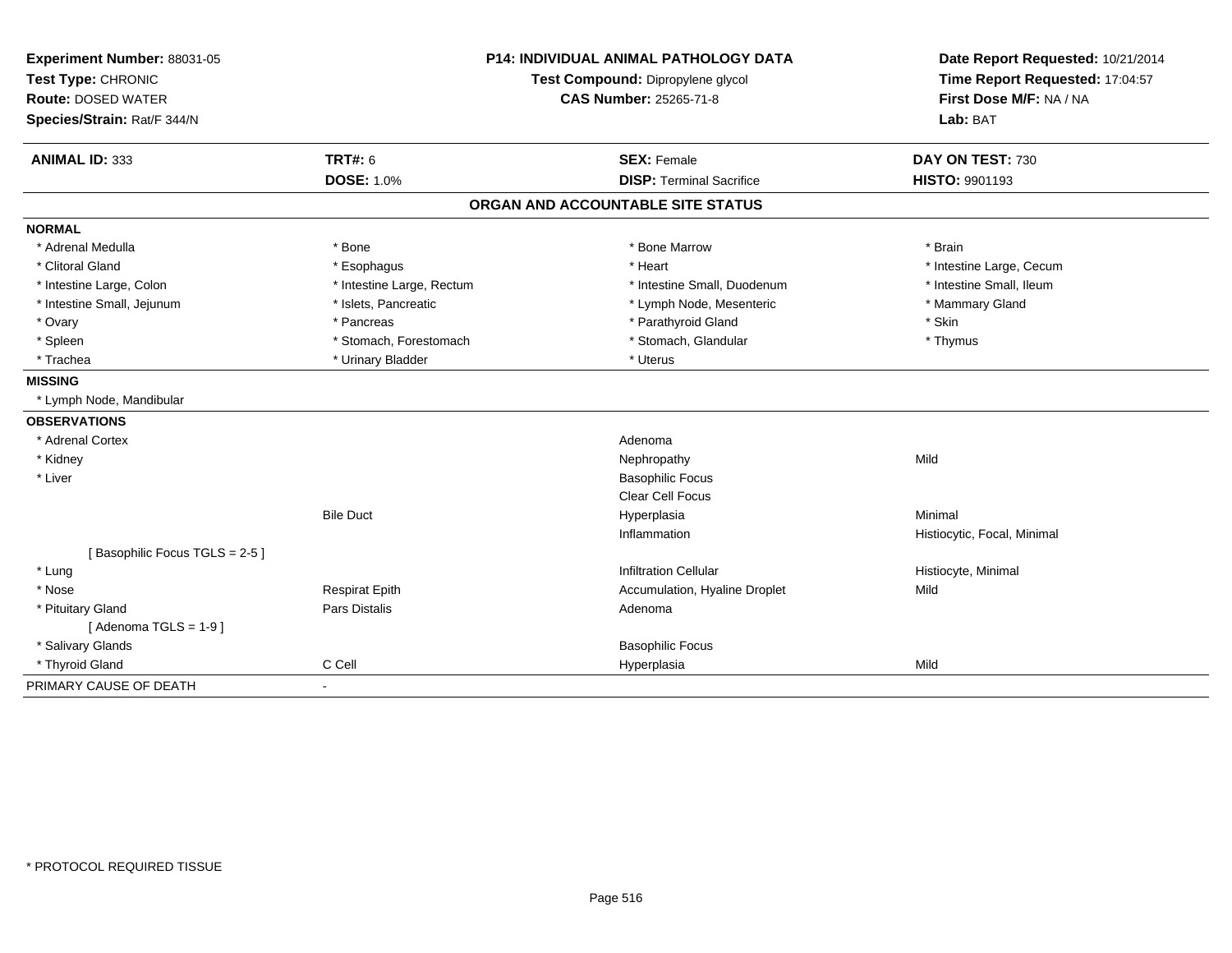| Experiment Number: 88031-05                     | <b>P14: INDIVIDUAL ANIMAL PATHOLOGY DATA</b> |                                   | Date Report Requested: 10/21/2014                          |
|-------------------------------------------------|----------------------------------------------|-----------------------------------|------------------------------------------------------------|
| Test Type: CHRONIC<br><b>Route: DOSED WATER</b> |                                              | Test Compound: Dipropylene glycol | Time Report Requested: 17:04:57<br>First Dose M/F: NA / NA |
|                                                 |                                              | <b>CAS Number: 25265-71-8</b>     |                                                            |
| Species/Strain: Rat/F 344/N                     |                                              |                                   | Lab: BAT                                                   |
|                                                 |                                              |                                   |                                                            |
| <b>ANIMAL ID: 334</b>                           | <b>TRT#: 6</b>                               | <b>SEX: Female</b>                | DAY ON TEST: 729                                           |
|                                                 | <b>DOSE: 1.0%</b>                            | <b>DISP: Terminal Sacrifice</b>   | HISTO: 9901194                                             |
|                                                 |                                              | ORGAN AND ACCOUNTABLE SITE STATUS |                                                            |
| <b>NORMAL</b>                                   |                                              |                                   |                                                            |
| * Adrenal Medulla                               | * Bone                                       | * Bone Marrow                     | * Brain                                                    |
| * Clitoral Gland                                | * Esophagus                                  | * Heart                           | * Intestine Large, Cecum                                   |
| * Intestine Large, Colon                        | * Intestine Large, Rectum                    | * Intestine Small, Duodenum       | * Intestine Small, Ileum                                   |
| * Intestine Small, Jejunum                      | * Islets, Pancreatic                         | * Lymph Node, Mesenteric          | * Mammary Gland                                            |
| * Ovary                                         | * Pancreas                                   | * Parathyroid Gland               | * Pituitary Gland                                          |
| * Salivary Glands                               | * Skin                                       | * Spleen                          | * Stomach, Forestomach                                     |
| * Stomach, Glandular                            | * Thymus                                     | * Thyroid Gland                   | * Trachea                                                  |
| * Urinary Bladder                               | * Uterus                                     |                                   |                                                            |
| <b>MISSING</b>                                  |                                              |                                   |                                                            |
| * Lymph Node, Mandibular                        |                                              |                                   |                                                            |
| <b>OBSERVATIONS</b>                             |                                              |                                   |                                                            |
| * Adrenal Cortex                                |                                              | Hypertrophy                       | Minimal                                                    |
| * Kidney                                        |                                              | Nephropathy                       | Minimal                                                    |
| * Liver                                         |                                              | <b>Basophilic Focus</b>           |                                                            |
|                                                 |                                              | <b>Clear Cell Focus</b>           |                                                            |
|                                                 | <b>Bile Duct</b>                             | Hyperplasia                       | Minimal                                                    |
|                                                 |                                              | Inflammation                      | Histiocytic, Focal, Minimal                                |
| [Basophilic Focus TGLS = 1-5]                   |                                              |                                   |                                                            |
| * Lung                                          | Alveolar Epith                               | Hyperplasia                       | Minimal                                                    |
| * Nose                                          | <b>Respirat Epith</b>                        | Accumulation, Hyaline Droplet     | Minimal                                                    |
| PRIMARY CAUSE OF DEATH                          |                                              |                                   |                                                            |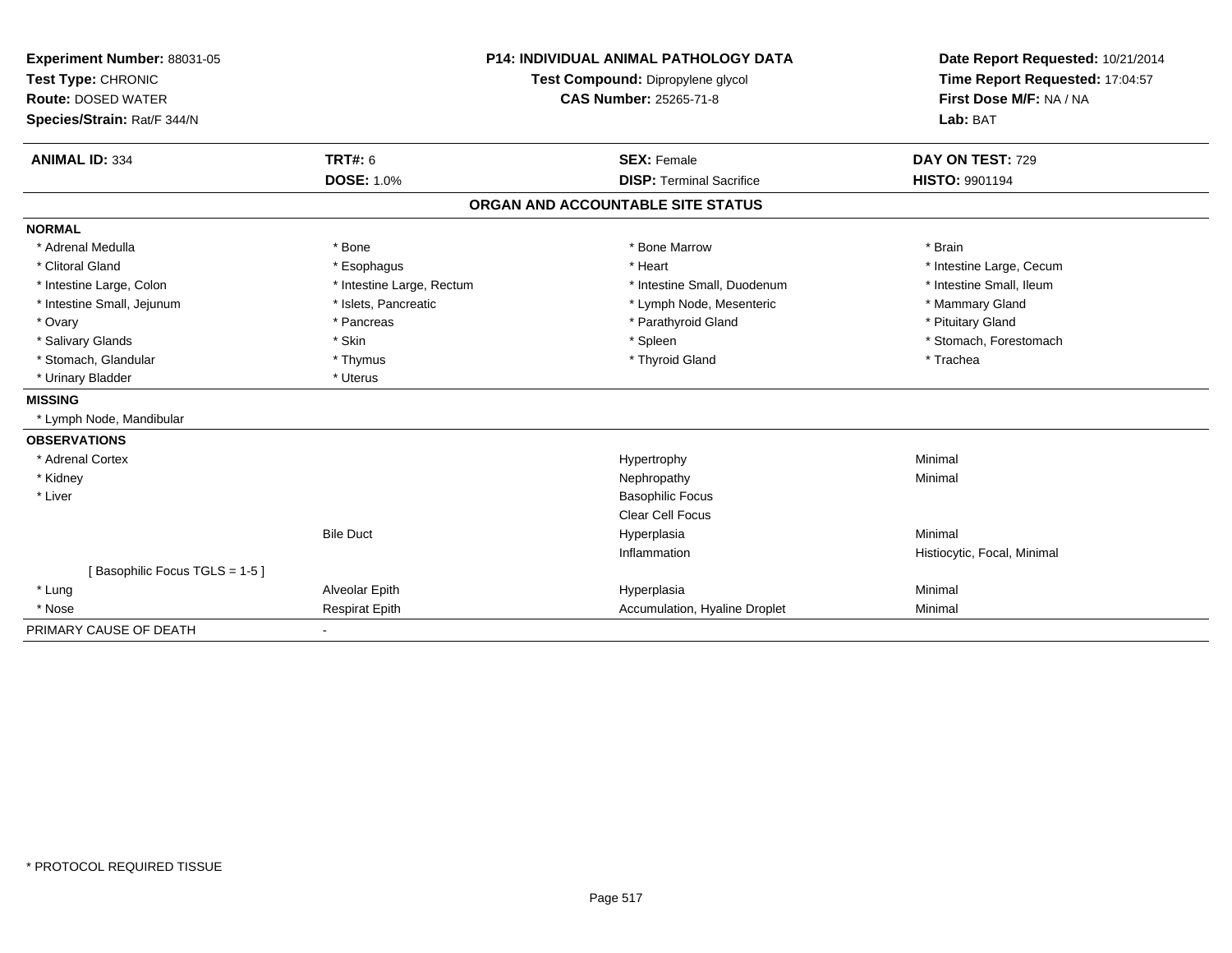| Experiment Number: 88031-05<br>Test Type: CHRONIC<br><b>Route: DOSED WATER</b><br>Species/Strain: Rat/F 344/N | <b>P14: INDIVIDUAL ANIMAL PATHOLOGY DATA</b><br>Test Compound: Dipropylene glycol<br><b>CAS Number: 25265-71-8</b> |                                   | Date Report Requested: 10/21/2014<br>Time Report Requested: 17:04:57<br>First Dose M/F: NA / NA<br>Lab: BAT |
|---------------------------------------------------------------------------------------------------------------|--------------------------------------------------------------------------------------------------------------------|-----------------------------------|-------------------------------------------------------------------------------------------------------------|
| <b>ANIMAL ID: 335</b>                                                                                         | <b>TRT#: 6</b>                                                                                                     | <b>SEX: Female</b>                | DAY ON TEST: 730                                                                                            |
|                                                                                                               | <b>DOSE: 1.0%</b>                                                                                                  | <b>DISP: Terminal Sacrifice</b>   | <b>HISTO: 9901195</b>                                                                                       |
|                                                                                                               |                                                                                                                    | ORGAN AND ACCOUNTABLE SITE STATUS |                                                                                                             |
| <b>NORMAL</b>                                                                                                 |                                                                                                                    |                                   |                                                                                                             |
| * Adrenal Medulla                                                                                             | * Bone                                                                                                             | * Bone Marrow                     | * Brain                                                                                                     |
| * Clitoral Gland                                                                                              | * Esophagus                                                                                                        | * Intestine Large, Cecum          | * Intestine Large, Colon                                                                                    |
| * Intestine Small, Duodenum                                                                                   | * Intestine Small, Ileum                                                                                           | * Intestine Small, Jejunum        | * Islets, Pancreatic                                                                                        |
| * Lymph Node, Mandibular                                                                                      | * Lymph Node, Mesenteric                                                                                           | * Mammary Gland                   | * Pancreas                                                                                                  |
| * Parathyroid Gland                                                                                           | * Salivary Glands                                                                                                  | * Skin                            | * Spleen                                                                                                    |
| * Stomach, Forestomach                                                                                        | * Stomach, Glandular                                                                                               | * Trachea                         | * Urinary Bladder                                                                                           |
| <b>INSUFFICIENT TISSUE</b>                                                                                    |                                                                                                                    |                                   |                                                                                                             |
| * Thymus                                                                                                      |                                                                                                                    |                                   |                                                                                                             |
| <b>OBSERVATIONS</b>                                                                                           |                                                                                                                    |                                   |                                                                                                             |
| * Adrenal Cortex                                                                                              |                                                                                                                    | Hyperplasia                       | Mild                                                                                                        |
|                                                                                                               |                                                                                                                    | Hypertrophy                       | Moderate                                                                                                    |
| * Heart                                                                                                       |                                                                                                                    | Cardiomyopathy                    | Minimal                                                                                                     |
| * Intestine Large, Rectum                                                                                     |                                                                                                                    | Parasite Metazoan                 |                                                                                                             |
| * Kidney                                                                                                      |                                                                                                                    | Nephropathy                       | Mild                                                                                                        |
| * Liver                                                                                                       |                                                                                                                    | <b>Basophilic Focus</b>           |                                                                                                             |
|                                                                                                               |                                                                                                                    | <b>Clear Cell Focus</b>           |                                                                                                             |
|                                                                                                               |                                                                                                                    | Inflammation                      | Granulomatous, Focal, Minimal                                                                               |
|                                                                                                               |                                                                                                                    | Inflammation                      | Histiocytic, Focal, Minimal                                                                                 |
| [Basophilic Focus TGLS = 3-5]                                                                                 | Note: TGL 4, "deformity, 8 x 3 x 5 mm" noted at necropsy, was variation in normal lobar morphology.                |                                   |                                                                                                             |
| * Lung                                                                                                        | Alveolar Epith                                                                                                     | Hyperplasia                       | Minimal                                                                                                     |
|                                                                                                               |                                                                                                                    | <b>Infiltration Cellular</b>      | Histiocyte, Minimal                                                                                         |
| * Nose                                                                                                        | <b>Respirat Epith</b>                                                                                              | Accumulation, Hyaline Droplet     | Mild                                                                                                        |
| * Ovary                                                                                                       |                                                                                                                    | Cyst                              | Marked                                                                                                      |
| [ $Cyst TGLS = 1-13$ ]                                                                                        |                                                                                                                    |                                   |                                                                                                             |
| * Pituitary Gland                                                                                             | Pars Distalis                                                                                                      | Hyperplasia                       | Mild                                                                                                        |
| * Thyroid Gland                                                                                               | C Cell                                                                                                             | Hyperplasia                       | Mild                                                                                                        |
| * Uterus                                                                                                      |                                                                                                                    | Hyperplasia                       | Cystic, Mild                                                                                                |
| [Hyperplasia TGLS = 2-9]                                                                                      |                                                                                                                    |                                   |                                                                                                             |
| PRIMARY CAUSE OF DEATH                                                                                        | $\blacksquare$                                                                                                     |                                   |                                                                                                             |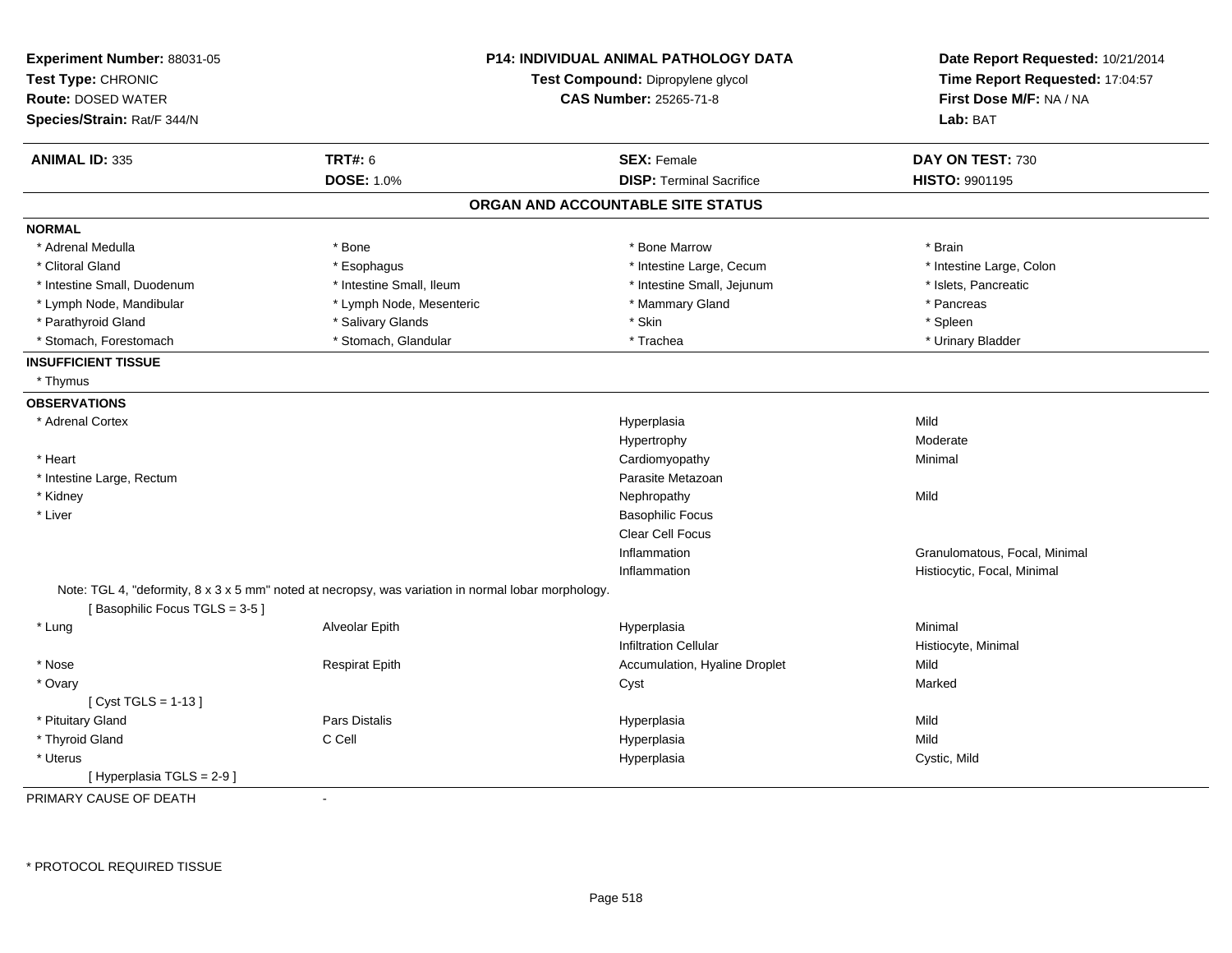| <b>Experiment Number: 88031-05</b><br><b>Test Type: CHRONIC</b> |                               | <b>P14: INDIVIDUAL ANIMAL PATHOLOGY DATA</b> | Date Report Requested: 10/21/2014 |  |
|-----------------------------------------------------------------|-------------------------------|----------------------------------------------|-----------------------------------|--|
|                                                                 |                               | Test Compound: Dipropylene glycol            | Time Report Requested: 17:04:57   |  |
| <b>Route: DOSED WATER</b>                                       | <b>CAS Number: 25265-71-8</b> |                                              | First Dose M/F: NA / NA           |  |
| Species/Strain: Rat/F 344/N                                     |                               |                                              | Lab: BAT                          |  |
| <b>ANIMAL ID: 335</b>                                           | <b>TRT#: 6</b>                | <b>SEX: Female</b>                           | DAY ON TEST: 730                  |  |
|                                                                 | <b>DOSE: 1.0%</b>             | <b>DISP: Terminal Sacrifice</b>              | <b>HISTO: 9901195</b>             |  |
|                                                                 |                               | ORGAN AND ACCOUNTABLE SITE STATUS            |                                   |  |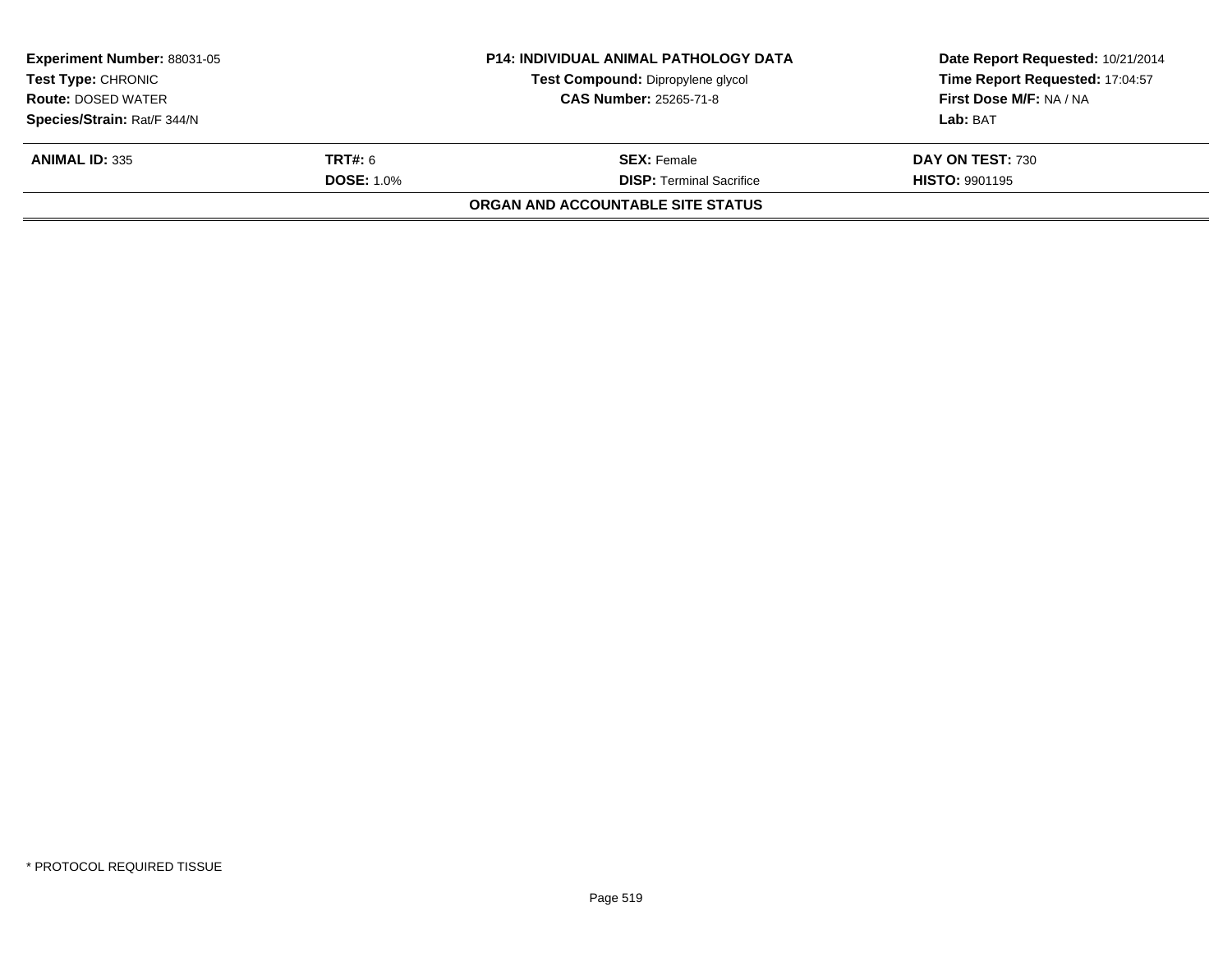| Experiment Number: 88031-05<br>Test Type: CHRONIC<br><b>Route: DOSED WATER</b><br>Species/Strain: Rat/F 344/N | <b>P14: INDIVIDUAL ANIMAL PATHOLOGY DATA</b><br>Test Compound: Dipropylene glycol<br><b>CAS Number: 25265-71-8</b> |                                   | Date Report Requested: 10/21/2014<br>Time Report Requested: 17:04:57<br>First Dose M/F: NA / NA<br>Lab: BAT |
|---------------------------------------------------------------------------------------------------------------|--------------------------------------------------------------------------------------------------------------------|-----------------------------------|-------------------------------------------------------------------------------------------------------------|
| <b>ANIMAL ID: 336</b>                                                                                         | <b>TRT#: 6</b>                                                                                                     | <b>SEX: Female</b>                | DAY ON TEST: 730                                                                                            |
|                                                                                                               | <b>DOSE: 1.0%</b>                                                                                                  | <b>DISP: Terminal Sacrifice</b>   | <b>HISTO: 9901196</b>                                                                                       |
|                                                                                                               |                                                                                                                    | ORGAN AND ACCOUNTABLE SITE STATUS |                                                                                                             |
| <b>NORMAL</b>                                                                                                 |                                                                                                                    |                                   |                                                                                                             |
| * Adrenal Cortex                                                                                              | * Bone Marrow                                                                                                      | * Brain                           | * Clitoral Gland                                                                                            |
| * Esophagus                                                                                                   | * Intestine Large, Cecum                                                                                           | * Intestine Large, Colon          | * Intestine Small, Duodenum                                                                                 |
| * Intestine Small, Ileum                                                                                      | * Intestine Small, Jejunum                                                                                         | * Islets, Pancreatic              | * Lymph Node, Mandibular                                                                                    |
| * Lymph Node, Mesenteric                                                                                      | * Ovary                                                                                                            | * Pancreas                        | * Parathyroid Gland                                                                                         |
| * Salivary Glands                                                                                             | * Skin                                                                                                             | * Spleen                          | * Stomach, Glandular                                                                                        |
| * Thymus                                                                                                      | * Trachea                                                                                                          | * Urinary Bladder                 | * Uterus                                                                                                    |
| <b>OBSERVATIONS</b>                                                                                           |                                                                                                                    |                                   |                                                                                                             |
| * Adrenal Medulla                                                                                             |                                                                                                                    | Hyperplasia                       | Mild                                                                                                        |
| * Bone                                                                                                        |                                                                                                                    | Osteopetrosis                     | Moderate                                                                                                    |
| * Heart                                                                                                       |                                                                                                                    | Cardiomyopathy                    | Mild                                                                                                        |
|                                                                                                               |                                                                                                                    | Schwannoma Benign                 |                                                                                                             |
| * Intestine Large, Rectum                                                                                     |                                                                                                                    | Parasite Metazoan                 |                                                                                                             |
| * Kidney                                                                                                      |                                                                                                                    | Nephropathy                       | Mild                                                                                                        |
| * Liver                                                                                                       |                                                                                                                    | <b>Basophilic Focus</b>           |                                                                                                             |
|                                                                                                               |                                                                                                                    | Clear Cell Focus                  |                                                                                                             |
|                                                                                                               |                                                                                                                    | Inflammation                      | Histiocytic, Focal, Minimal                                                                                 |
| [Basophilic Focus TGLS = 1-5]                                                                                 |                                                                                                                    |                                   |                                                                                                             |
| * Lung                                                                                                        | Alveolar Epith                                                                                                     | Hyperplasia                       | Minimal                                                                                                     |
|                                                                                                               |                                                                                                                    | <b>Infiltration Cellular</b>      | Histiocyte, Minimal                                                                                         |
| * Mammary Gland                                                                                               |                                                                                                                    | Fibroadenoma                      |                                                                                                             |
|                                                                                                               |                                                                                                                    | Galactocele                       | Moderate                                                                                                    |
| [Fibroadenoma TGLS = 2-12+13]<br>[Galactocele TGLS = 3-14]                                                    |                                                                                                                    |                                   |                                                                                                             |
| * Nose                                                                                                        | <b>Respirat Epith</b>                                                                                              | Accumulation, Hyaline Droplet     | Moderate                                                                                                    |
| * Pituitary Gland                                                                                             | Pars Distalis                                                                                                      | Hyperplasia                       | Mild                                                                                                        |
| * Stomach, Forestomach                                                                                        |                                                                                                                    | Hyperplasia                       | Squamous, Minimal                                                                                           |
| * Thyroid Gland                                                                                               | C Cell                                                                                                             | Hyperplasia                       | Mild                                                                                                        |
| PRIMARY CAUSE OF DEATH                                                                                        | $\blacksquare$                                                                                                     |                                   |                                                                                                             |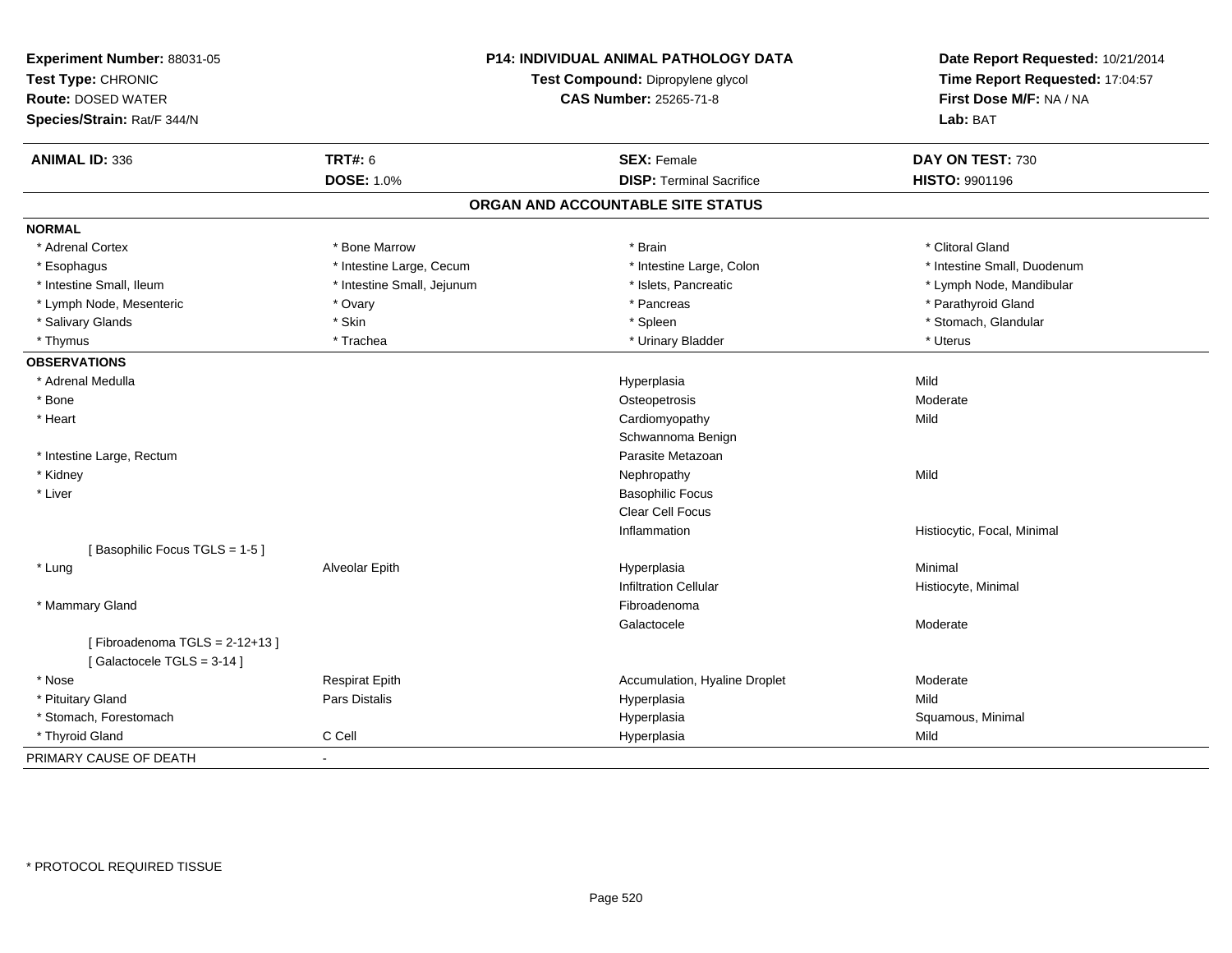| Experiment Number: 88031-05<br>Test Type: CHRONIC<br><b>Route: DOSED WATER</b><br>Species/Strain: Rat/F 344/N |                            | <b>P14: INDIVIDUAL ANIMAL PATHOLOGY DATA</b><br>Test Compound: Dipropylene glycol<br><b>CAS Number: 25265-71-8</b> | Date Report Requested: 10/21/2014<br>Time Report Requested: 17:04:57<br>First Dose M/F: NA / NA<br>Lab: BAT |
|---------------------------------------------------------------------------------------------------------------|----------------------------|--------------------------------------------------------------------------------------------------------------------|-------------------------------------------------------------------------------------------------------------|
| <b>ANIMAL ID: 337</b>                                                                                         | <b>TRT#: 6</b>             | <b>SEX: Female</b>                                                                                                 | DAY ON TEST: 730                                                                                            |
|                                                                                                               | <b>DOSE: 1.0%</b>          | <b>DISP: Terminal Sacrifice</b>                                                                                    | <b>HISTO: 9901197</b>                                                                                       |
|                                                                                                               |                            | ORGAN AND ACCOUNTABLE SITE STATUS                                                                                  |                                                                                                             |
| <b>NORMAL</b>                                                                                                 |                            |                                                                                                                    |                                                                                                             |
| * Bone                                                                                                        | * Bone Marrow              | * Brain                                                                                                            | * Esophagus                                                                                                 |
| * Heart                                                                                                       | * Intestine Large, Cecum   | * Intestine Large, Colon                                                                                           | * Intestine Large, Rectum                                                                                   |
| * Intestine Small, Duodenum                                                                                   | * Intestine Small, Jejunum | * Islets, Pancreatic                                                                                               | * Ovary                                                                                                     |
| * Pancreas                                                                                                    | * Parathyroid Gland        | * Salivary Glands                                                                                                  | * Skin                                                                                                      |
| * Stomach, Forestomach                                                                                        | * Stomach, Glandular       | * Thymus                                                                                                           | * Trachea                                                                                                   |
| * Urinary Bladder                                                                                             | * Uterus                   |                                                                                                                    |                                                                                                             |
| <b>MISSING</b>                                                                                                |                            |                                                                                                                    |                                                                                                             |
| * Lymph Node, Mandibular                                                                                      |                            |                                                                                                                    |                                                                                                             |
| <b>OBSERVATIONS</b>                                                                                           |                            |                                                                                                                    |                                                                                                             |
| * Adrenal Cortex                                                                                              |                            | Leukemia Mononuclear                                                                                               |                                                                                                             |
| * Adrenal Medulla                                                                                             |                            | Leukemia Mononuclear                                                                                               |                                                                                                             |
| * Clitoral Gland                                                                                              |                            | Adenoma                                                                                                            |                                                                                                             |
| [Adenoma TGLS = $1,4-13$ ]                                                                                    |                            |                                                                                                                    |                                                                                                             |
| * Intestine Small. Ileum                                                                                      |                            | Leukemia Mononuclear                                                                                               |                                                                                                             |
| * Kidney                                                                                                      |                            | Leukemia Mononuclear                                                                                               |                                                                                                             |
|                                                                                                               |                            | Nephropathy                                                                                                        | Minimal                                                                                                     |
| * Liver                                                                                                       |                            | <b>Basophilic Focus</b>                                                                                            |                                                                                                             |
|                                                                                                               |                            | Inflammation                                                                                                       | Granulomatous, Focal, Minimal                                                                               |
|                                                                                                               |                            | Leukemia Mononuclear                                                                                               |                                                                                                             |
| * Lung                                                                                                        |                            | <b>Infiltration Cellular</b>                                                                                       | Histiocyte, Minimal                                                                                         |
|                                                                                                               |                            | Inflammation                                                                                                       | Chronic Active, Minimal                                                                                     |
|                                                                                                               |                            | Leukemia Mononuclear                                                                                               |                                                                                                             |
| Lymph Node                                                                                                    | Mediastinal                | Leukemia Mononuclear                                                                                               |                                                                                                             |
| * Lymph Node, Mesenteric                                                                                      |                            | Leukemia Mononuclear                                                                                               |                                                                                                             |
| * Mammary Gland<br>[Fibroadenoma TGLS = 2-14]                                                                 |                            | Fibroadenoma                                                                                                       |                                                                                                             |
| * Nose                                                                                                        | <b>Respirat Epith</b>      | Accumulation, Hyaline Droplet                                                                                      | Mild                                                                                                        |
| * Pituitary Gland                                                                                             | Pars Distalis              | Hyperplasia                                                                                                        | Mild                                                                                                        |
| * Spleen                                                                                                      |                            | Leukemia Mononuclear                                                                                               |                                                                                                             |
| [ Leukemia Mononuclear TGLS = 3-12 ]                                                                          |                            |                                                                                                                    |                                                                                                             |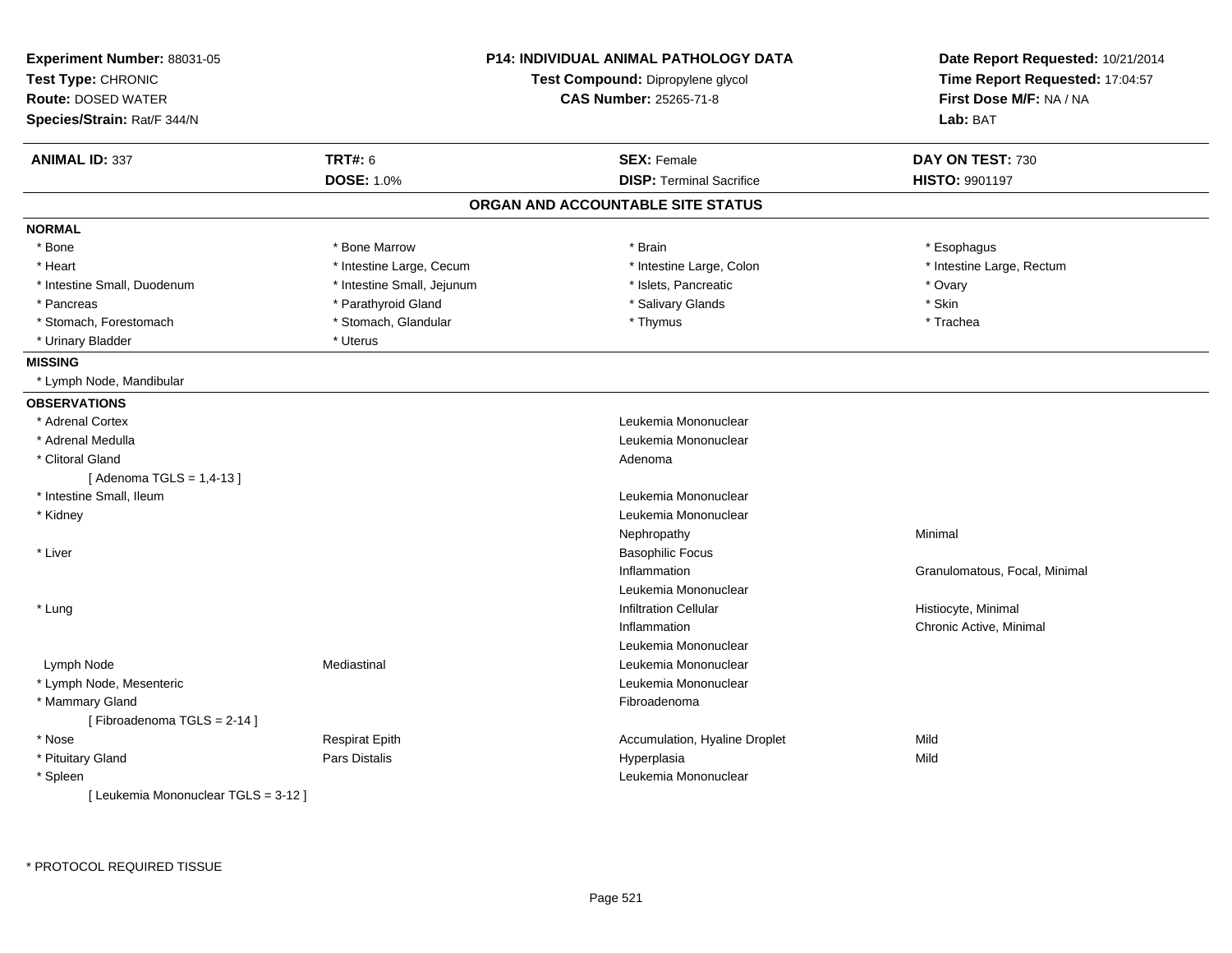| <b>Experiment Number: 88031-05</b><br><b>Test Type: CHRONIC</b><br><b>Route: DOSED WATER</b><br>Species/Strain: Rat/F 344/N |                   | <b>P14: INDIVIDUAL ANIMAL PATHOLOGY DATA</b> | Date Report Requested: 10/21/2014<br>Time Report Requested: 17:04:57 |
|-----------------------------------------------------------------------------------------------------------------------------|-------------------|----------------------------------------------|----------------------------------------------------------------------|
|                                                                                                                             |                   | Test Compound: Dipropylene glycol            |                                                                      |
|                                                                                                                             |                   | <b>CAS Number: 25265-71-8</b>                | First Dose M/F: NA / NA                                              |
|                                                                                                                             |                   |                                              | Lab: BAT                                                             |
| <b>ANIMAL ID: 337</b>                                                                                                       | TRT#: 6           | <b>SEX: Female</b>                           | DAY ON TEST: 730                                                     |
|                                                                                                                             | <b>DOSE: 1.0%</b> | <b>DISP:</b> Terminal Sacrifice              | <b>HISTO: 9901197</b>                                                |
|                                                                                                                             |                   | ORGAN AND ACCOUNTABLE SITE STATUS            |                                                                      |
| * Thyroid Gland                                                                                                             | C Cell            | Hvperplasia                                  | Minimal                                                              |
| PRIMARY CAUSE OF DEATH                                                                                                      |                   |                                              |                                                                      |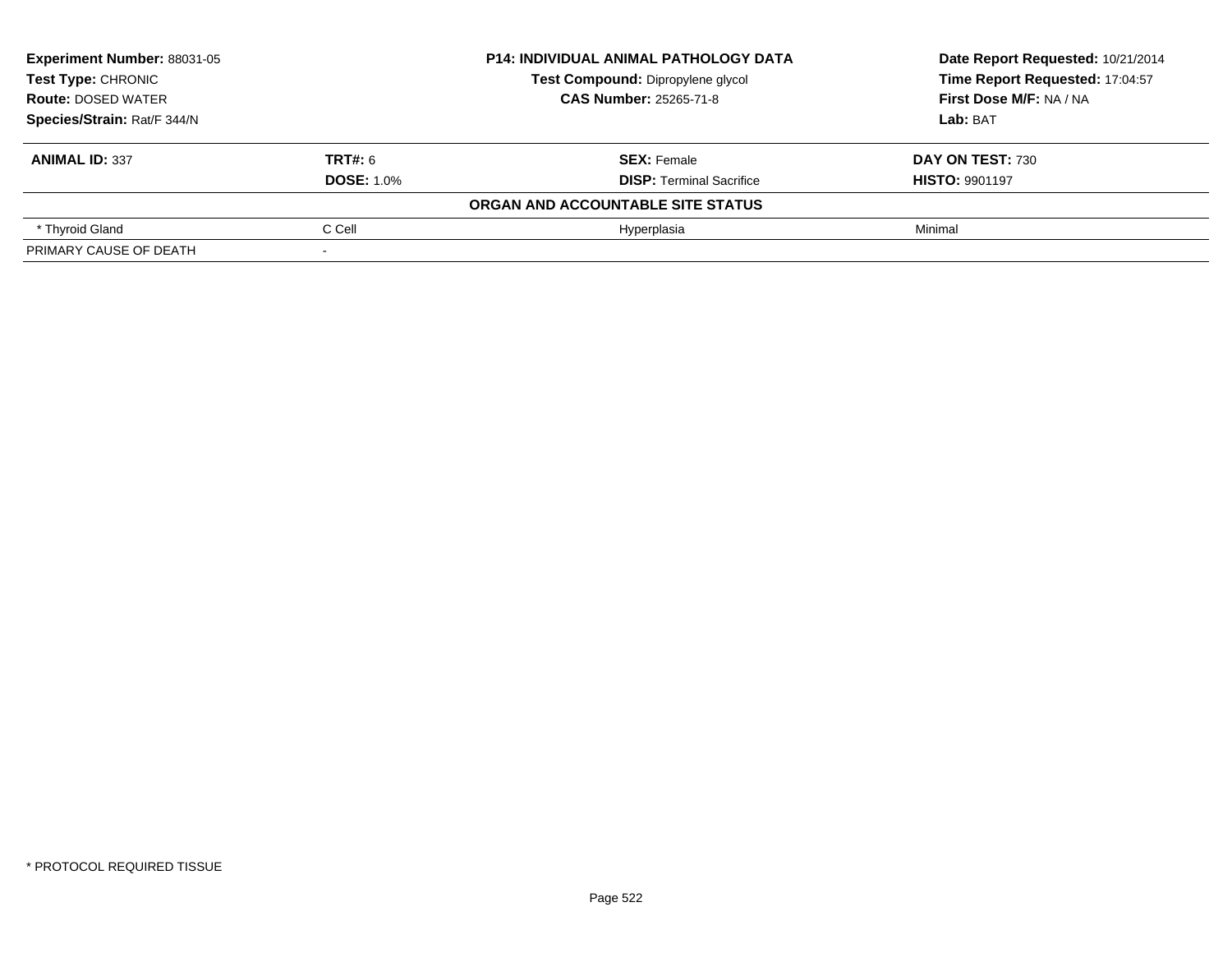| <b>TRT#: 6</b><br><b>ANIMAL ID: 338</b><br><b>DOSE: 1.0%</b><br><b>NORMAL</b><br>* Bone Marrow<br>$^{\star}$ Bone<br>* Heart<br>* Esophagus<br>* Lymph Node, Mesenteric<br>* Mammary Gland | <b>SEX: Female</b><br><b>DISP: Natural Death</b><br>ORGAN AND ACCOUNTABLE SITE STATUS | DAY ON TEST: 638<br><b>HISTO: 9901198</b> |
|--------------------------------------------------------------------------------------------------------------------------------------------------------------------------------------------|---------------------------------------------------------------------------------------|-------------------------------------------|
|                                                                                                                                                                                            |                                                                                       |                                           |
|                                                                                                                                                                                            |                                                                                       |                                           |
|                                                                                                                                                                                            |                                                                                       |                                           |
|                                                                                                                                                                                            |                                                                                       |                                           |
|                                                                                                                                                                                            | * Brain                                                                               | * Clitoral Gland                          |
|                                                                                                                                                                                            | * Islets, Pancreatic                                                                  | Lymph Node                                |
|                                                                                                                                                                                            | * Ovary                                                                               | * Parathyroid Gland                       |
| * Salivary Glands<br>* Skin                                                                                                                                                                | * Stomach, Forestomach                                                                | * Thymus                                  |
| * Uterus<br>* Urinary Bladder                                                                                                                                                              |                                                                                       |                                           |
| <b>MISSING</b>                                                                                                                                                                             |                                                                                       |                                           |
| * Adrenal Medulla<br>* Lymph Node, Mandibular                                                                                                                                              |                                                                                       |                                           |
| <b>AUTO PRECLUDES DIAG.</b>                                                                                                                                                                |                                                                                       |                                           |
| * Intestine Large, Cecum<br>* Intestine Large, Colon                                                                                                                                       | * Intestine Small, Duodenum                                                           | * Intestine Small, Ileum                  |
| * Intestine Small, Jejunum<br>* Nose                                                                                                                                                       | * Thyroid Gland                                                                       | * Trachea                                 |
| <b>OBSERVATIONS</b>                                                                                                                                                                        |                                                                                       |                                           |
| * Adrenal Cortex                                                                                                                                                                           | Angiectasis                                                                           | Moderate                                  |
|                                                                                                                                                                                            | Hyperplasia                                                                           | Mild                                      |
| [Angiectasis TGLS = 1-6]                                                                                                                                                                   |                                                                                       |                                           |
| * Intestine Large, Rectum                                                                                                                                                                  | Sarcoma                                                                               | Metastatic (Mesentery)                    |
| [Sarcoma TGLS = $5-13$ ]                                                                                                                                                                   |                                                                                       |                                           |
| * Kidney                                                                                                                                                                                   | Nephropathy                                                                           | Minimal                                   |
| * Liver                                                                                                                                                                                    | <b>Basophilic Focus</b>                                                               |                                           |
|                                                                                                                                                                                            | <b>Fatty Change</b>                                                                   | Mild                                      |
| Centrilobular                                                                                                                                                                              | Necrosis                                                                              | Minimal                                   |
| * Lung                                                                                                                                                                                     | <b>Infiltration Cellular</b>                                                          | Histiocyte, Minimal                       |
| Lymph Node                                                                                                                                                                                 |                                                                                       |                                           |
| Note: TGL 2, "mediastinal, enlarged, 3x, dark red" noted at necropsy, was not apparent microscopically.                                                                                    | Sarcoma                                                                               |                                           |
| Mesentery<br>[Sarcoma TGLS = $4-12$ ]                                                                                                                                                      |                                                                                       |                                           |
| * Pancreas                                                                                                                                                                                 | Atrophy                                                                               | Marked                                    |
| * Pituitary Gland                                                                                                                                                                          | Angiectasis                                                                           | Mild                                      |
| [Angiectasis TGLS = 3-9]                                                                                                                                                                   |                                                                                       |                                           |
| * Spleen                                                                                                                                                                                   | Hematopoietic Cell Proliferation                                                      | Moderate                                  |
| * Stomach, Glandular                                                                                                                                                                       | Necrosis                                                                              | Mild                                      |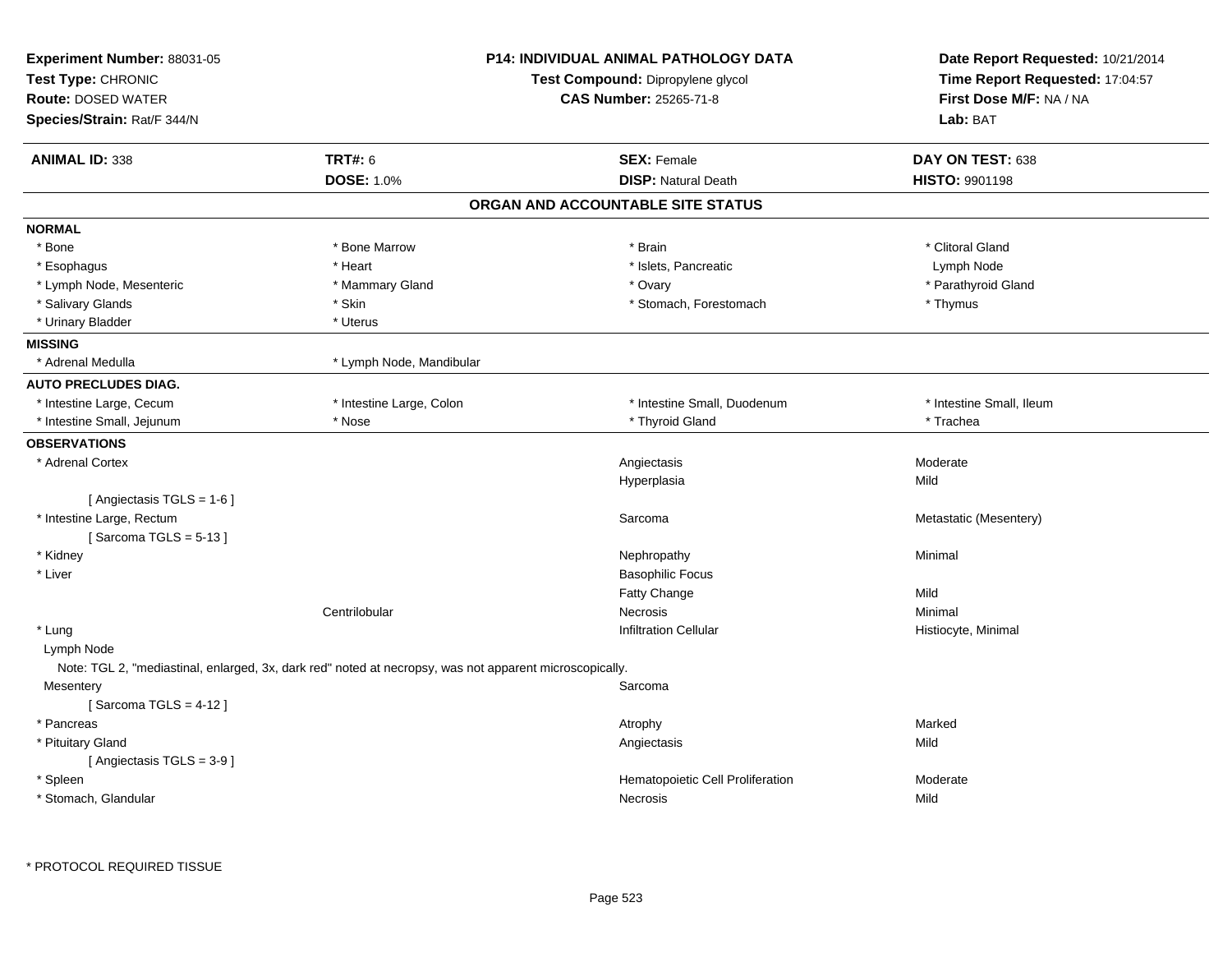| <b>Experiment Number: 88031-05</b><br>Test Type: CHRONIC<br><b>Route: DOSED WATER</b><br>Species/Strain: Rat/F 344/N |                     | <b>P14: INDIVIDUAL ANIMAL PATHOLOGY DATA</b> | Date Report Requested: 10/21/2014<br>Time Report Requested: 17:04:57<br>First Dose M/F: NA / NA |
|----------------------------------------------------------------------------------------------------------------------|---------------------|----------------------------------------------|-------------------------------------------------------------------------------------------------|
|                                                                                                                      |                     | Test Compound: Dipropylene glycol            |                                                                                                 |
|                                                                                                                      |                     | <b>CAS Number: 25265-71-8</b>                |                                                                                                 |
|                                                                                                                      |                     |                                              | Lab: BAT                                                                                        |
| <b>ANIMAL ID: 338</b>                                                                                                | <b>TRT#: 6</b>      | <b>SEX: Female</b>                           | DAY ON TEST: 638                                                                                |
|                                                                                                                      | <b>DOSE: 1.0%</b>   | <b>DISP:</b> Natural Death                   | <b>HISTO: 9901198</b>                                                                           |
|                                                                                                                      |                     | ORGAN AND ACCOUNTABLE SITE STATUS            |                                                                                                 |
| [Necrosis TGLS = $6-9+14$ ]                                                                                          |                     |                                              |                                                                                                 |
| PRIMARY CAUSE OF DEATH                                                                                               | - Mesentery Sarcoma |                                              |                                                                                                 |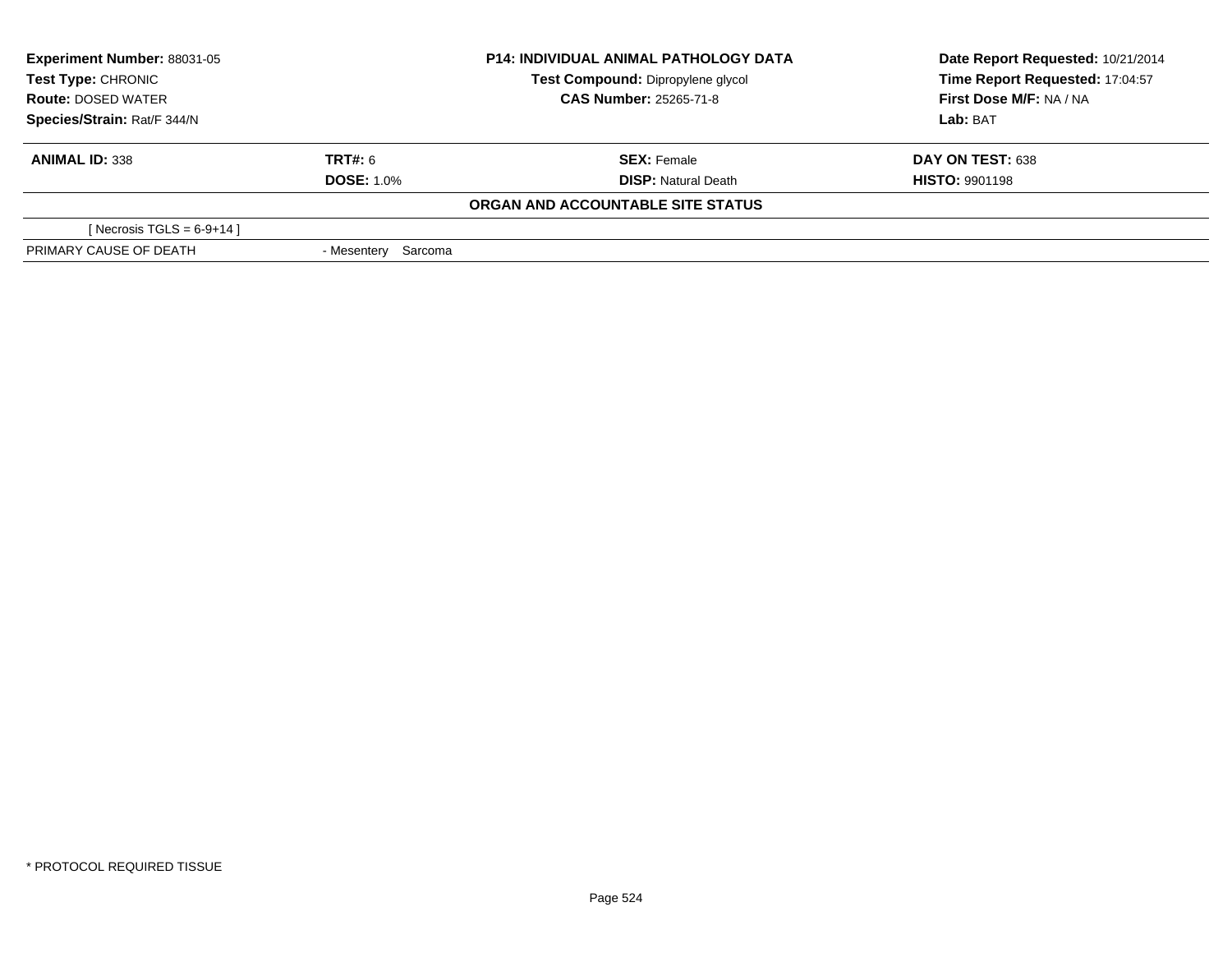| Experiment Number: 88031-05<br>Test Type: CHRONIC<br><b>Route: DOSED WATER</b><br>Species/Strain: Rat/F 344/N |                                                                                          | <b>P14: INDIVIDUAL ANIMAL PATHOLOGY DATA</b><br>Test Compound: Dipropylene glycol<br><b>CAS Number: 25265-71-8</b> |                               |
|---------------------------------------------------------------------------------------------------------------|------------------------------------------------------------------------------------------|--------------------------------------------------------------------------------------------------------------------|-------------------------------|
|                                                                                                               |                                                                                          |                                                                                                                    | Lab: BAT                      |
| <b>ANIMAL ID: 339</b>                                                                                         | <b>TRT#: 6</b>                                                                           | <b>SEX: Female</b>                                                                                                 | DAY ON TEST: 730              |
|                                                                                                               | <b>DOSE: 1.0%</b>                                                                        | <b>DISP: Terminal Sacrifice</b>                                                                                    | HISTO: 9901199                |
|                                                                                                               |                                                                                          | ORGAN AND ACCOUNTABLE SITE STATUS                                                                                  |                               |
| <b>NORMAL</b>                                                                                                 |                                                                                          |                                                                                                                    |                               |
| * Adrenal Cortex                                                                                              | * Adrenal Medulla                                                                        | * Bone                                                                                                             | * Bone Marrow                 |
| * Brain                                                                                                       | * Esophagus                                                                              | * Intestine Large, Cecum                                                                                           | * Intestine Large, Colon      |
| * Intestine Small, Duodenum                                                                                   | * Intestine Small, Ileum                                                                 | * Intestine Small, Jejunum                                                                                         | * Islets, Pancreatic          |
| * Lymph Node, Mesenteric                                                                                      | * Ovary                                                                                  | * Pancreas                                                                                                         | * Parathyroid Gland           |
| * Salivary Glands                                                                                             | * Spleen                                                                                 | * Stomach, Forestomach                                                                                             | * Stomach, Glandular          |
| * Thymus                                                                                                      | * Trachea                                                                                | * Urinary Bladder                                                                                                  | * Uterus                      |
| <b>MISSING</b>                                                                                                |                                                                                          |                                                                                                                    |                               |
| * Lymph Node, Mandibular                                                                                      |                                                                                          |                                                                                                                    |                               |
| <b>OBSERVATIONS</b>                                                                                           |                                                                                          |                                                                                                                    |                               |
| * Clitoral Gland                                                                                              |                                                                                          | Adenoma                                                                                                            |                               |
| [Adenoma TGLS = $2-8$ ]                                                                                       |                                                                                          |                                                                                                                    |                               |
| * Heart                                                                                                       |                                                                                          | Cardiomyopathy                                                                                                     | Minimal                       |
| * Intestine Large, Rectum                                                                                     |                                                                                          | Parasite Metazoan                                                                                                  |                               |
| * Kidney                                                                                                      |                                                                                          | Nephropathy                                                                                                        | Minimal                       |
| * Liver                                                                                                       |                                                                                          | <b>Basophilic Focus</b>                                                                                            |                               |
|                                                                                                               |                                                                                          | Hepatodiaphragmatic Nodule                                                                                         |                               |
|                                                                                                               |                                                                                          | Inflammation                                                                                                       | Granulomatous, Focal, Minimal |
| [Basophilic Focus TGLS = 3-5]<br>[ Hepatodiaphragmatic Nodule TGLS = 4-5 ]                                    | Note: TGL 5, "nodule, 5 x 3 x 2 mm" noted at necropsy, was not apparent microscopically. |                                                                                                                    |                               |
| * Lung                                                                                                        |                                                                                          | <b>Infiltration Cellular</b>                                                                                       | Histiocyte, Minimal           |
| * Mammary Gland                                                                                               |                                                                                          | Fibroadenoma                                                                                                       |                               |
| [Fibroadenoma TGLS = 6-14]                                                                                    |                                                                                          |                                                                                                                    |                               |
| * Nose                                                                                                        | Respirat Epith                                                                           | Accumulation, Hyaline Droplet                                                                                      | Moderate                      |
|                                                                                                               |                                                                                          | Inflammation                                                                                                       | Suppurative, Minimal          |
| * Pituitary Gland                                                                                             | <b>Pars Distalis</b>                                                                     | Hyperplasia                                                                                                        | Moderate                      |
| * Skin                                                                                                        | <b>Subcut Tiss</b>                                                                       | Sarcoma                                                                                                            |                               |
| [Sarcoma TGLS = $1-13$ ]                                                                                      |                                                                                          |                                                                                                                    |                               |
| * Thyroid Gland                                                                                               | C Cell                                                                                   | Hyperplasia                                                                                                        | Minimal                       |
| PRIMARY CAUSE OF DEATH                                                                                        | $\blacksquare$                                                                           |                                                                                                                    |                               |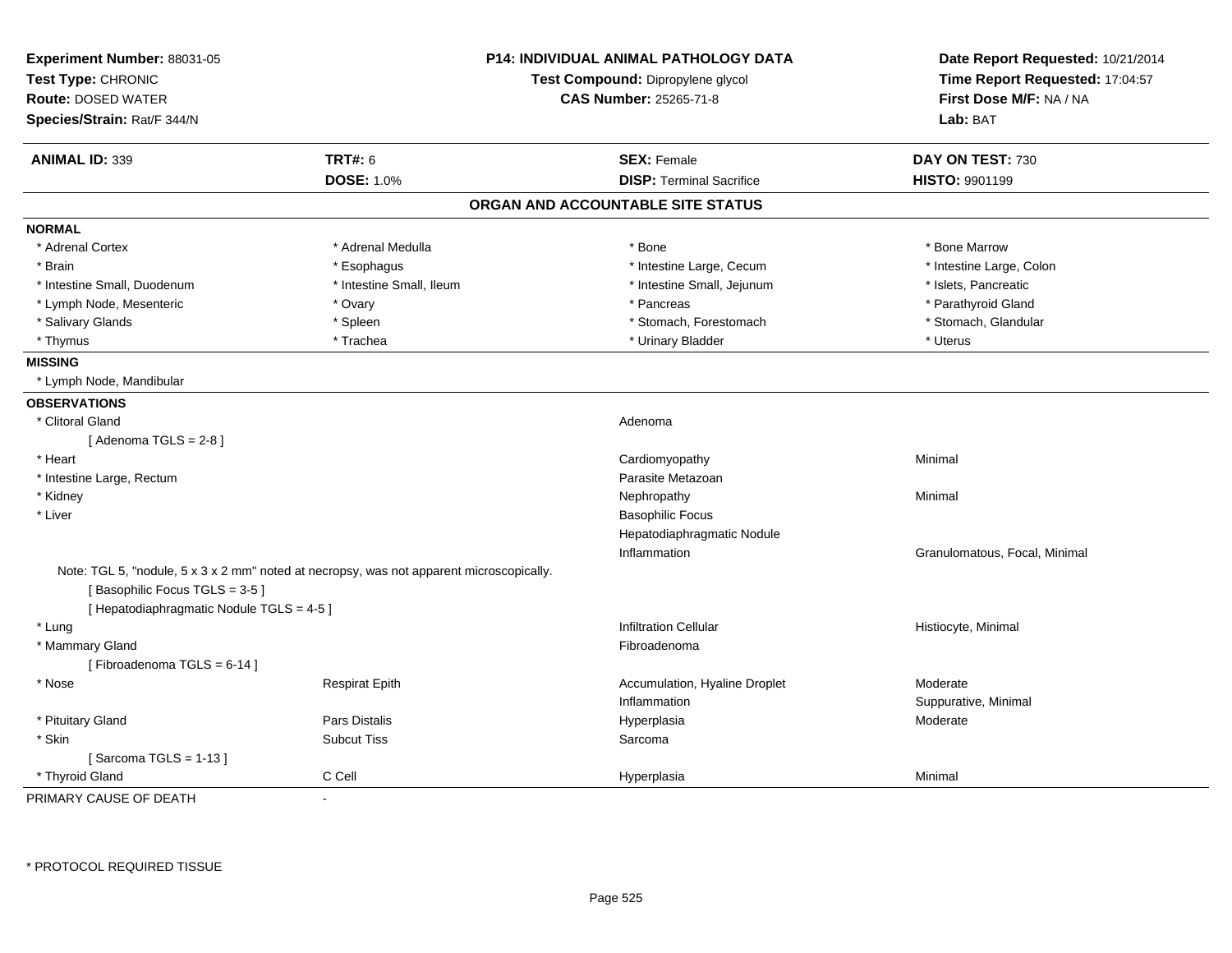| <b>Experiment Number: 88031-05</b><br><b>Test Type: CHRONIC</b> |                   | <b>P14: INDIVIDUAL ANIMAL PATHOLOGY DATA</b> | Date Report Requested: 10/21/2014 |  |
|-----------------------------------------------------------------|-------------------|----------------------------------------------|-----------------------------------|--|
|                                                                 |                   | Test Compound: Dipropylene glycol            | Time Report Requested: 17:04:57   |  |
| <b>CAS Number: 25265-71-8</b><br><b>Route: DOSED WATER</b>      |                   |                                              | First Dose M/F: NA / NA           |  |
| Species/Strain: Rat/F 344/N                                     |                   |                                              | Lab: BAT                          |  |
| <b>ANIMAL ID: 339</b>                                           | <b>TRT#: 6</b>    | <b>SEX: Female</b>                           | DAY ON TEST: 730                  |  |
|                                                                 | <b>DOSE: 1.0%</b> | <b>DISP: Terminal Sacrifice</b>              | <b>HISTO: 9901199</b>             |  |
|                                                                 |                   | ORGAN AND ACCOUNTABLE SITE STATUS            |                                   |  |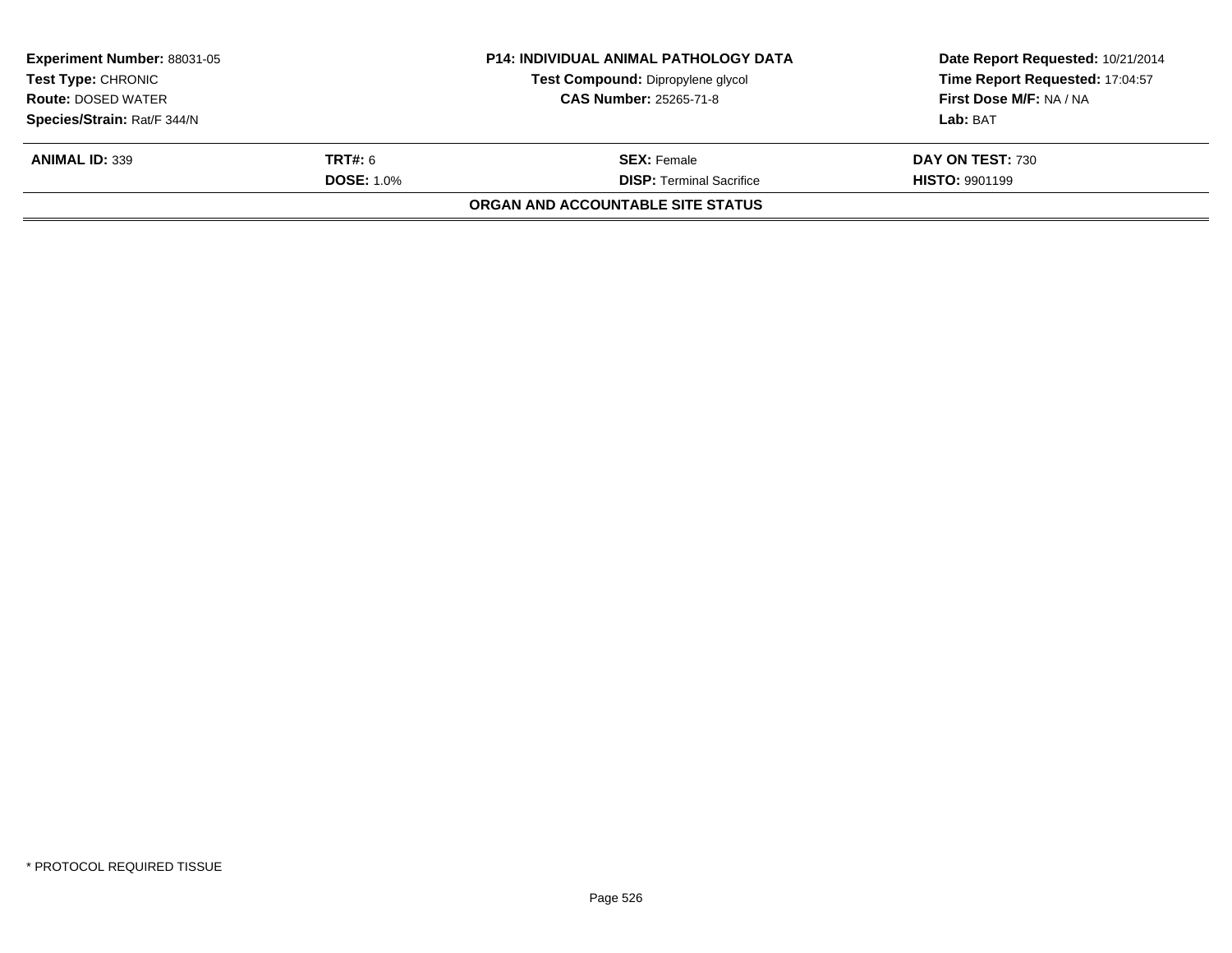| Experiment Number: 88031-05<br>Test Type: CHRONIC<br><b>Route: DOSED WATER</b><br>Species/Strain: Rat/F 344/N |                              | P14: INDIVIDUAL ANIMAL PATHOLOGY DATA<br>Test Compound: Dipropylene glycol<br><b>CAS Number: 25265-71-8</b> | Date Report Requested: 10/21/2014<br>Time Report Requested: 17:04:57<br>First Dose M/F: NA / NA<br>Lab: BAT |
|---------------------------------------------------------------------------------------------------------------|------------------------------|-------------------------------------------------------------------------------------------------------------|-------------------------------------------------------------------------------------------------------------|
| <b>ANIMAL ID: 340</b>                                                                                         | <b>TRT#: 6</b>               | <b>SEX: Female</b>                                                                                          | DAY ON TEST: 717                                                                                            |
|                                                                                                               | <b>DOSE: 1.0%</b>            | <b>DISP:</b> Moribund Sacrifice                                                                             | HISTO: 9901200                                                                                              |
|                                                                                                               |                              | ORGAN AND ACCOUNTABLE SITE STATUS                                                                           |                                                                                                             |
| <b>NORMAL</b>                                                                                                 |                              |                                                                                                             |                                                                                                             |
| * Adrenal Cortex                                                                                              | * Bone                       | * Bone Marrow                                                                                               | * Brain                                                                                                     |
| * Clitoral Gland                                                                                              | * Esophagus                  | * Intestine Large, Cecum                                                                                    | * Intestine Large, Colon                                                                                    |
| * Intestine Large, Rectum                                                                                     | * Intestine Small, Duodenum  | * Intestine Small, Ileum                                                                                    | * Intestine Small, Jejunum                                                                                  |
| * Islets, Pancreatic                                                                                          | * Lymph Node, Mesenteric     | * Ovary                                                                                                     | * Pancreas                                                                                                  |
| * Parathyroid Gland                                                                                           | * Salivary Glands            | * Skin                                                                                                      | * Stomach, Forestomach                                                                                      |
| * Stomach, Glandular                                                                                          | * Thymus                     | * Trachea                                                                                                   | * Urinary Bladder                                                                                           |
| * Uterus                                                                                                      |                              |                                                                                                             |                                                                                                             |
| <b>MISSING</b>                                                                                                |                              |                                                                                                             |                                                                                                             |
| * Lymph Node, Mandibular                                                                                      |                              |                                                                                                             |                                                                                                             |
| <b>OBSERVATIONS</b>                                                                                           |                              |                                                                                                             |                                                                                                             |
| * Adrenal Medulla                                                                                             |                              | Hyperplasia                                                                                                 | Minimal                                                                                                     |
| * Heart                                                                                                       |                              | Cardiomyopathy                                                                                              | Mild                                                                                                        |
| * Kidney                                                                                                      |                              | Nephropathy                                                                                                 | Minimal                                                                                                     |
| * Liver                                                                                                       |                              | <b>Basophilic Focus</b>                                                                                     |                                                                                                             |
|                                                                                                               |                              | Hepatodiaphragmatic Nodule                                                                                  |                                                                                                             |
|                                                                                                               | <b>Bile Duct</b>             | Hyperplasia                                                                                                 | Minimal                                                                                                     |
| [ Hepatodiaphragmatic Nodule TGLS = 2-14 ]                                                                    |                              |                                                                                                             |                                                                                                             |
| * Lung                                                                                                        | Alveolar Epith               | Hyperplasia                                                                                                 | Marked                                                                                                      |
|                                                                                                               |                              | <b>Infiltration Cellular</b>                                                                                | Histiocyte, Minimal                                                                                         |
| * Mammary Gland                                                                                               |                              | Fibroadenoma                                                                                                |                                                                                                             |
| [Fibroadenoma TGLS = $1-12+13$ ]                                                                              |                              |                                                                                                             |                                                                                                             |
| * Nose                                                                                                        | <b>Respirat Epith</b>        | Accumulation, Hyaline Droplet                                                                               | Mild                                                                                                        |
| * Pituitary Gland                                                                                             | Pars Distalis                | Hyperplasia                                                                                                 | Mild                                                                                                        |
| * Spleen                                                                                                      |                              | Hematopoietic Cell Proliferation                                                                            | Mild                                                                                                        |
| * Thyroid Gland                                                                                               | C Cell                       | Hyperplasia                                                                                                 | Mild                                                                                                        |
| PRIMARY CAUSE OF DEATH                                                                                        | - Mammary Gland Fibroadenoma |                                                                                                             |                                                                                                             |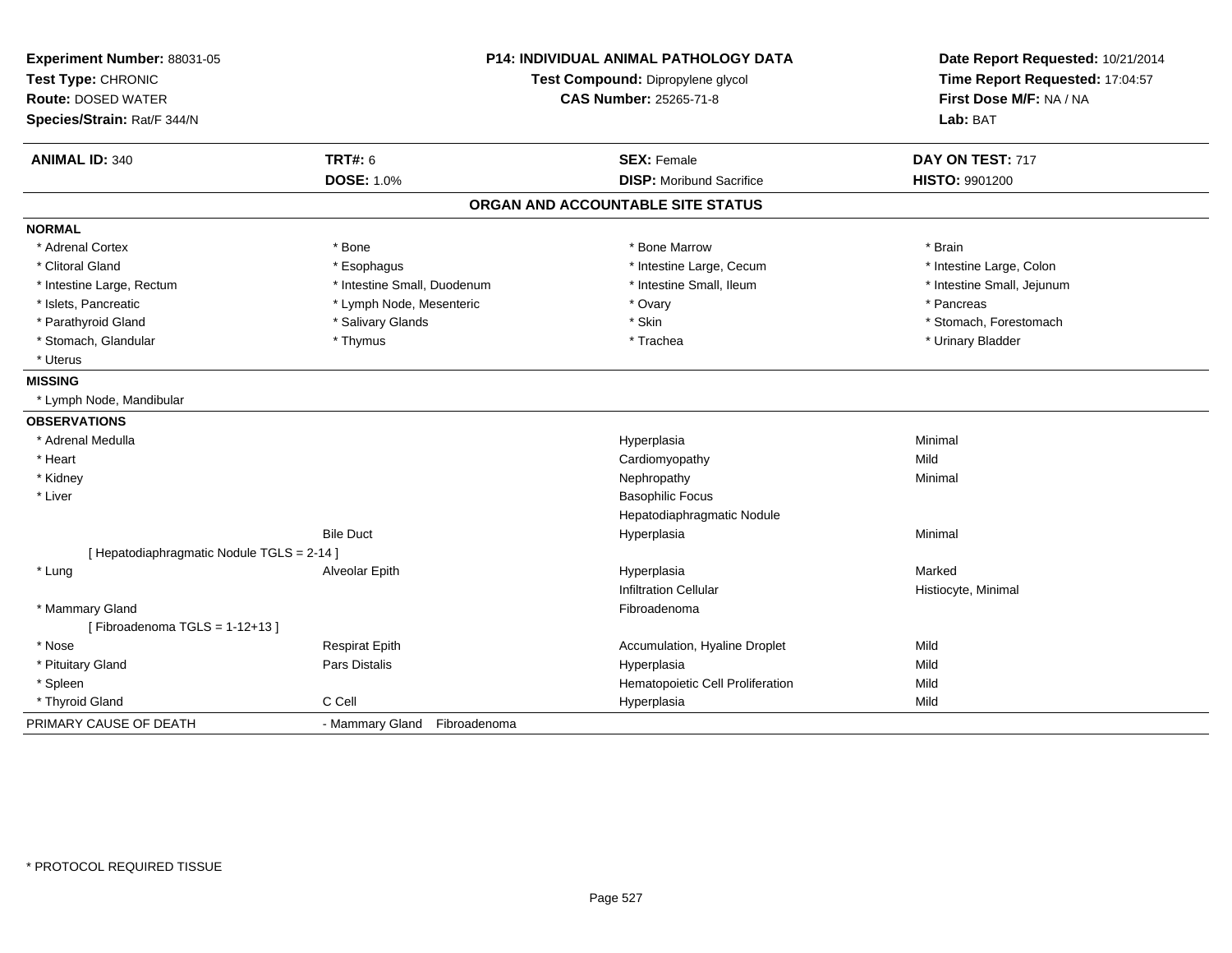| Experiment Number: 88031-05<br>Test Type: CHRONIC<br><b>Route: DOSED WATER</b><br>Species/Strain: Rat/F 344/N<br><b>ANIMAL ID: 341</b> | <b>TRT#: 6</b>             | <b>P14: INDIVIDUAL ANIMAL PATHOLOGY DATA</b><br>Test Compound: Dipropylene glycol<br><b>CAS Number: 25265-71-8</b><br><b>SEX: Female</b> | Date Report Requested: 10/21/2014<br>Time Report Requested: 17:04:57<br>First Dose M/F: NA / NA<br>Lab: BAT<br>DAY ON TEST: 665 |
|----------------------------------------------------------------------------------------------------------------------------------------|----------------------------|------------------------------------------------------------------------------------------------------------------------------------------|---------------------------------------------------------------------------------------------------------------------------------|
|                                                                                                                                        | DOSE: 1.0%                 | <b>DISP: Natural Death</b>                                                                                                               | HISTO: 9901201                                                                                                                  |
|                                                                                                                                        |                            | ORGAN AND ACCOUNTABLE SITE STATUS                                                                                                        |                                                                                                                                 |
| <b>NORMAL</b>                                                                                                                          |                            |                                                                                                                                          |                                                                                                                                 |
| * Bone                                                                                                                                 | * Brain                    | * Esophagus                                                                                                                              | * Parathyroid Gland                                                                                                             |
| * Salivary Glands                                                                                                                      | * Stomach, Forestomach     | * Uterus                                                                                                                                 |                                                                                                                                 |
| <b>MISSING</b>                                                                                                                         |                            |                                                                                                                                          |                                                                                                                                 |
| * Clitoral Gland                                                                                                                       | * Lymph Node, Mandibular   | * Thymus                                                                                                                                 |                                                                                                                                 |
| <b>AUTO PRECLUDES DIAG.</b>                                                                                                            |                            |                                                                                                                                          |                                                                                                                                 |
| * Adrenal Cortex                                                                                                                       | * Adrenal Medulla          | * Bone Marrow                                                                                                                            | * Intestine Large, Cecum                                                                                                        |
| * Intestine Large, Colon                                                                                                               | * Intestine Large, Rectum  | * Intestine Small, Duodenum                                                                                                              | * Intestine Small, Ileum                                                                                                        |
| * Intestine Small, Jejunum                                                                                                             | * Islets, Pancreatic       | * Kidney                                                                                                                                 | * Lymph Node, Mesenteric                                                                                                        |
| * Nose                                                                                                                                 | * Ovary                    | * Pancreas                                                                                                                               | * Spleen                                                                                                                        |
| * Thyroid Gland                                                                                                                        | * Trachea                  | * Urinary Bladder                                                                                                                        |                                                                                                                                 |
| <b>OBSERVATIONS</b>                                                                                                                    |                            |                                                                                                                                          |                                                                                                                                 |
| * Heart                                                                                                                                |                            | Cardiomyopathy                                                                                                                           | Minimal                                                                                                                         |
| * Liver                                                                                                                                |                            | <b>Basophilic Focus</b>                                                                                                                  |                                                                                                                                 |
|                                                                                                                                        |                            | Sarcoma                                                                                                                                  | Metastatic (Skin)                                                                                                               |
| * Lung                                                                                                                                 |                            | Sarcoma                                                                                                                                  | Metastatic (Skin)                                                                                                               |
| [Sarcoma TGLS = 3,4,5,6,8-12+13+14+3+4+16+15]                                                                                          |                            |                                                                                                                                          |                                                                                                                                 |
| * Mammary Gland                                                                                                                        |                            | Fibroadenoma                                                                                                                             | Multiple                                                                                                                        |
| [Fibroadenoma TGLS = 7-19]                                                                                                             |                            |                                                                                                                                          |                                                                                                                                 |
| * Pituitary Gland                                                                                                                      |                            | Angiectasis                                                                                                                              | Mild                                                                                                                            |
| [Angiectasis TGLS = 2-9]                                                                                                               |                            |                                                                                                                                          |                                                                                                                                 |
| * Skin                                                                                                                                 | <b>Subcut Tiss</b>         | Sarcoma                                                                                                                                  |                                                                                                                                 |
| [Sarcoma TGLS = 1,9-17+18+20]                                                                                                          |                            |                                                                                                                                          |                                                                                                                                 |
| * Stomach, Glandular                                                                                                                   |                            | Necrosis                                                                                                                                 | Minimal                                                                                                                         |
| [Necrosis TGLS = $10-21$ ]                                                                                                             |                            |                                                                                                                                          |                                                                                                                                 |
| PRIMARY CAUSE OF DEATH                                                                                                                 | - Skin Subcut Tiss Sarcoma |                                                                                                                                          |                                                                                                                                 |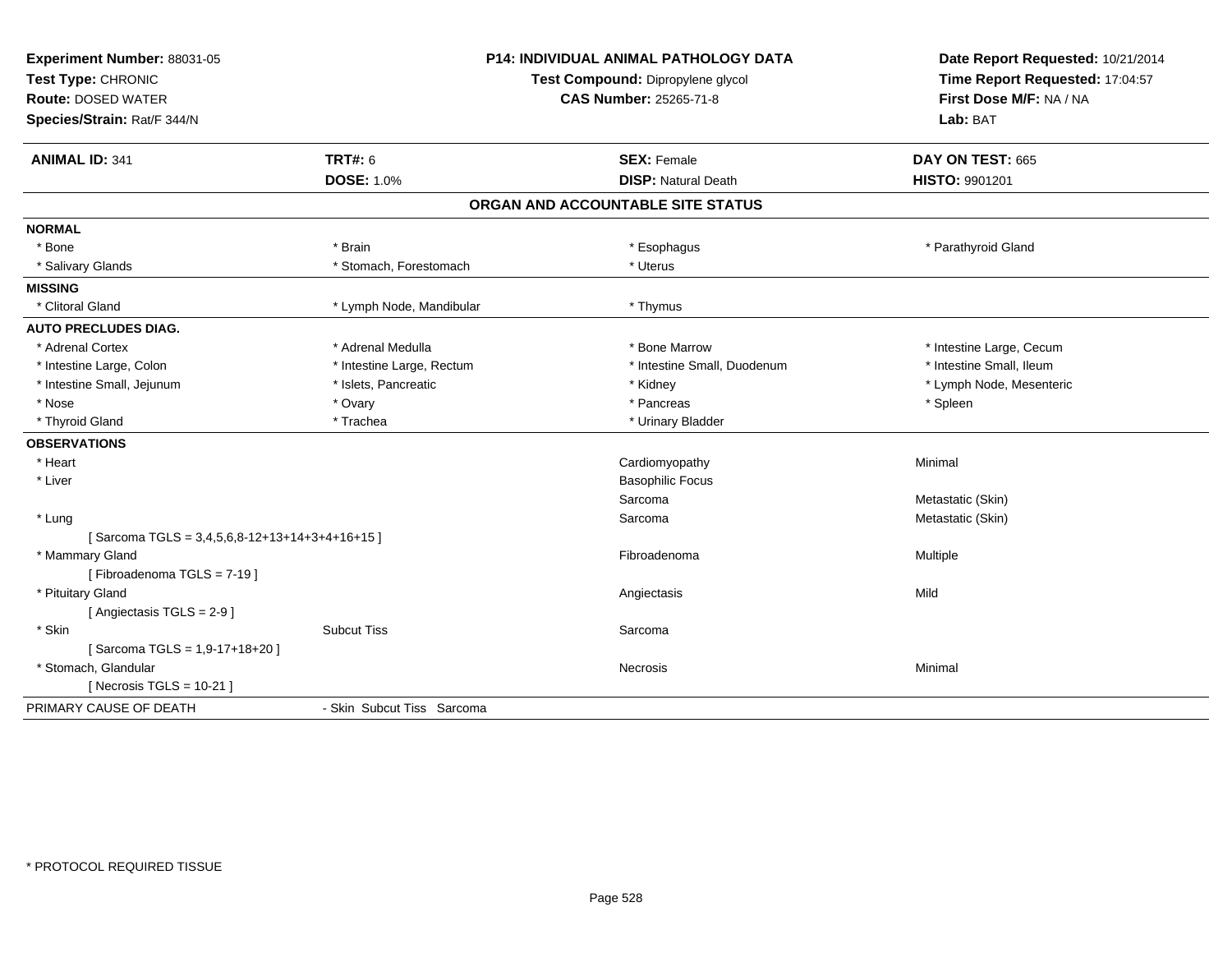| Experiment Number: 88031-05<br>Test Type: CHRONIC<br><b>Route: DOSED WATER</b><br>Species/Strain: Rat/F 344/N |                                                                                               | <b>P14: INDIVIDUAL ANIMAL PATHOLOGY DATA</b><br>Test Compound: Dipropylene glycol<br><b>CAS Number: 25265-71-8</b> | Date Report Requested: 10/21/2014<br>Time Report Requested: 17:04:57<br>First Dose M/F: NA / NA<br>Lab: BAT |
|---------------------------------------------------------------------------------------------------------------|-----------------------------------------------------------------------------------------------|--------------------------------------------------------------------------------------------------------------------|-------------------------------------------------------------------------------------------------------------|
| <b>ANIMAL ID: 342</b>                                                                                         | <b>TRT#: 6</b>                                                                                | <b>SEX: Female</b>                                                                                                 | DAY ON TEST: 681                                                                                            |
|                                                                                                               | <b>DOSE: 1.0%</b>                                                                             | <b>DISP:</b> Moribund Sacrifice                                                                                    | <b>HISTO: 9901202</b>                                                                                       |
|                                                                                                               |                                                                                               | ORGAN AND ACCOUNTABLE SITE STATUS                                                                                  |                                                                                                             |
| <b>NORMAL</b>                                                                                                 |                                                                                               |                                                                                                                    |                                                                                                             |
| * Adrenal Cortex                                                                                              | * Adrenal Medulla                                                                             | * Bone                                                                                                             | * Bone Marrow                                                                                               |
| * Brain                                                                                                       | * Clitoral Gland                                                                              | * Esophagus                                                                                                        | * Intestine Large, Cecum                                                                                    |
| * Intestine Large, Colon                                                                                      | * Intestine Large, Rectum                                                                     | * Intestine Small, Duodenum                                                                                        | * Intestine Small, Ileum                                                                                    |
| * Intestine Small, Jejunum                                                                                    | * Islets, Pancreatic                                                                          | * Lymph Node, Mandibular                                                                                           | * Lymph Node, Mesenteric                                                                                    |
| * Mammary Gland                                                                                               | * Ovary                                                                                       | * Pancreas                                                                                                         | * Parathyroid Gland                                                                                         |
| * Salivary Glands                                                                                             | * Skin                                                                                        | * Stomach, Glandular                                                                                               | * Thymus                                                                                                    |
| * Trachea                                                                                                     | * Urinary Bladder                                                                             |                                                                                                                    |                                                                                                             |
| <b>OBSERVATIONS</b>                                                                                           |                                                                                               |                                                                                                                    |                                                                                                             |
| * Clitoral Gl                                                                                                 | Note: TGL 1, "cyst, 2 x 1 x 1 mm, clear" noted at necropsy, was not apparent microscopically. |                                                                                                                    |                                                                                                             |
| * Heart                                                                                                       |                                                                                               | Cardiomyopathy                                                                                                     | Minimal                                                                                                     |
| * Kidney                                                                                                      |                                                                                               | Nephropathy                                                                                                        | Minimal                                                                                                     |
| * Liver                                                                                                       |                                                                                               | <b>Basophilic Focus</b>                                                                                            |                                                                                                             |
|                                                                                                               | <b>Bile Duct</b>                                                                              | Hyperplasia                                                                                                        | Minimal                                                                                                     |
|                                                                                                               |                                                                                               | Inflammation                                                                                                       | Granulomatous, Focal, Minimal                                                                               |
|                                                                                                               |                                                                                               | Inflammation                                                                                                       | Histiocytic, Focal, Minimal                                                                                 |
| [Basophilic Focus TGLS = 8-14]                                                                                |                                                                                               |                                                                                                                    |                                                                                                             |
| * Lung                                                                                                        |                                                                                               | <b>Infiltration Cellular</b>                                                                                       | Histiocyte, Minimal                                                                                         |
| Mesentery                                                                                                     | Fat                                                                                           | Necrosis                                                                                                           | Mild                                                                                                        |
| [ Necrosis TGLS = $3-12$ ]                                                                                    |                                                                                               |                                                                                                                    |                                                                                                             |
| * Nose                                                                                                        | <b>Respirat Epith</b>                                                                         | Accumulation, Hyaline Droplet                                                                                      | Mild                                                                                                        |
| * Parathyroid Gl                                                                                              | Note: TGL 4, "enlarged, 2x" noted at necropsy, was not apparent microscopically.              |                                                                                                                    |                                                                                                             |
| * Pituitary Gland                                                                                             | <b>Pars Distalis</b>                                                                          | Adenoma                                                                                                            |                                                                                                             |
| [Adenoma TGLS = $5,6-9+1$ ]                                                                                   |                                                                                               |                                                                                                                    |                                                                                                             |
| * Spleen                                                                                                      |                                                                                               | <b>Accessory Spleen</b>                                                                                            |                                                                                                             |
| [Accessory Spleen TGLS = 2-5]                                                                                 |                                                                                               |                                                                                                                    |                                                                                                             |
| * Stomach, Forestomach                                                                                        |                                                                                               | Hyperplasia                                                                                                        | Squamous, Minimal                                                                                           |
| [Hyperplasia TGLS = 7-13]                                                                                     |                                                                                               |                                                                                                                    |                                                                                                             |
| * Thyroid Gland                                                                                               | C Cell                                                                                        | Hyperplasia                                                                                                        | Minimal                                                                                                     |
|                                                                                                               |                                                                                               |                                                                                                                    |                                                                                                             |

\* PROTOCOL REQUIRED TISSUE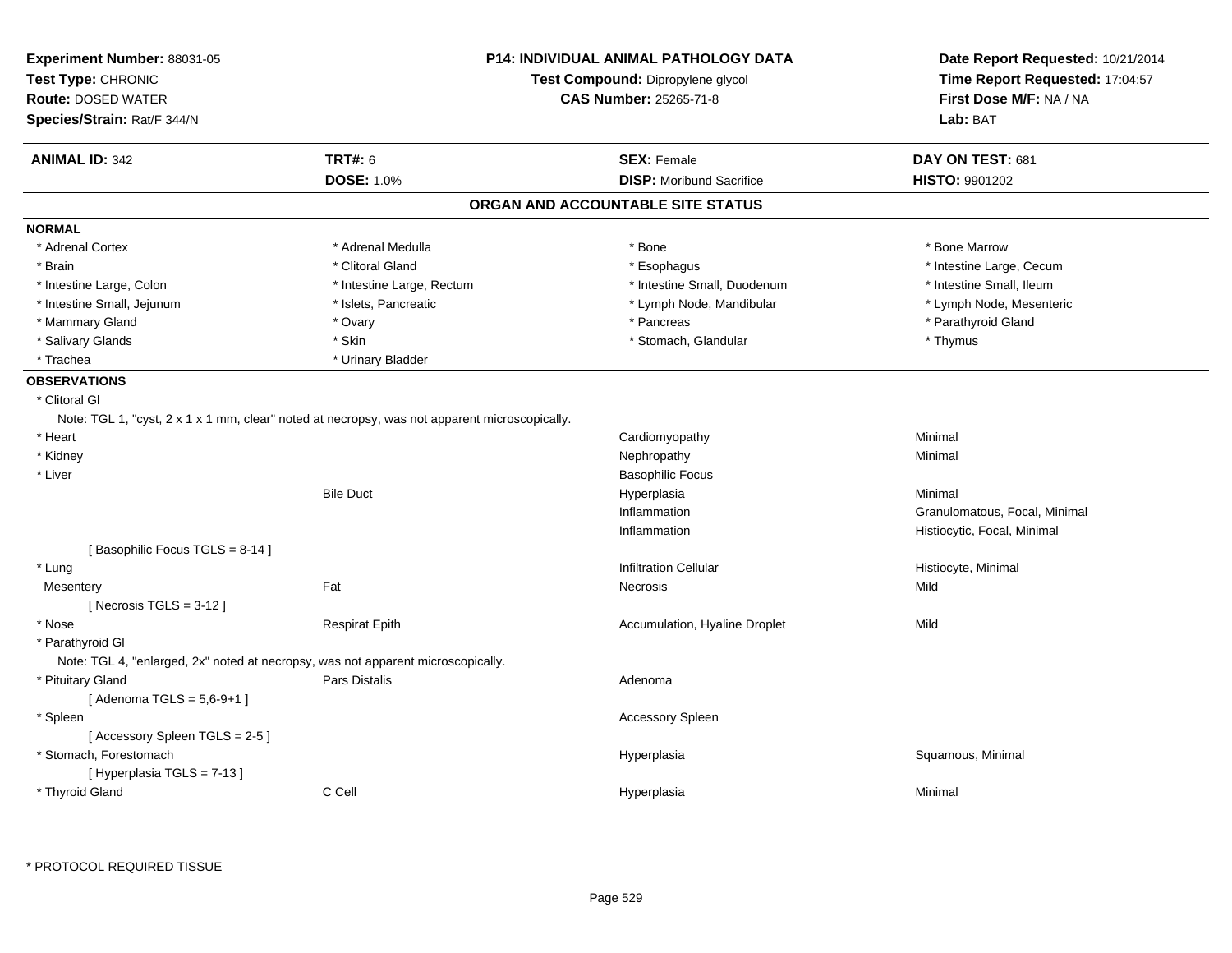| <b>Experiment Number: 88031-05</b><br><b>Test Type: CHRONIC</b> |                                         | <b>P14: INDIVIDUAL ANIMAL PATHOLOGY DATA</b> | Date Report Requested: 10/21/2014 |  |
|-----------------------------------------------------------------|-----------------------------------------|----------------------------------------------|-----------------------------------|--|
|                                                                 |                                         | Test Compound: Dipropylene glycol            | Time Report Requested: 17:04:57   |  |
| <b>Route: DOSED WATER</b>                                       |                                         | <b>CAS Number: 25265-71-8</b>                | First Dose M/F: NA / NA           |  |
| Species/Strain: Rat/F 344/N                                     |                                         |                                              | Lab: BAT                          |  |
| <b>ANIMAL ID: 342</b>                                           | TRT#: 6                                 | <b>SEX: Female</b>                           | DAY ON TEST: 681                  |  |
|                                                                 | <b>DOSE: 1.0%</b>                       | <b>DISP:</b> Moribund Sacrifice              | <b>HISTO: 9901202</b>             |  |
|                                                                 |                                         | ORGAN AND ACCOUNTABLE SITE STATUS            |                                   |  |
| * Uterus                                                        |                                         | Polyp Stromal                                |                                   |  |
| PRIMARY CAUSE OF DEATH                                          | - Pituitary Gland Pars Distalis Adenoma |                                              |                                   |  |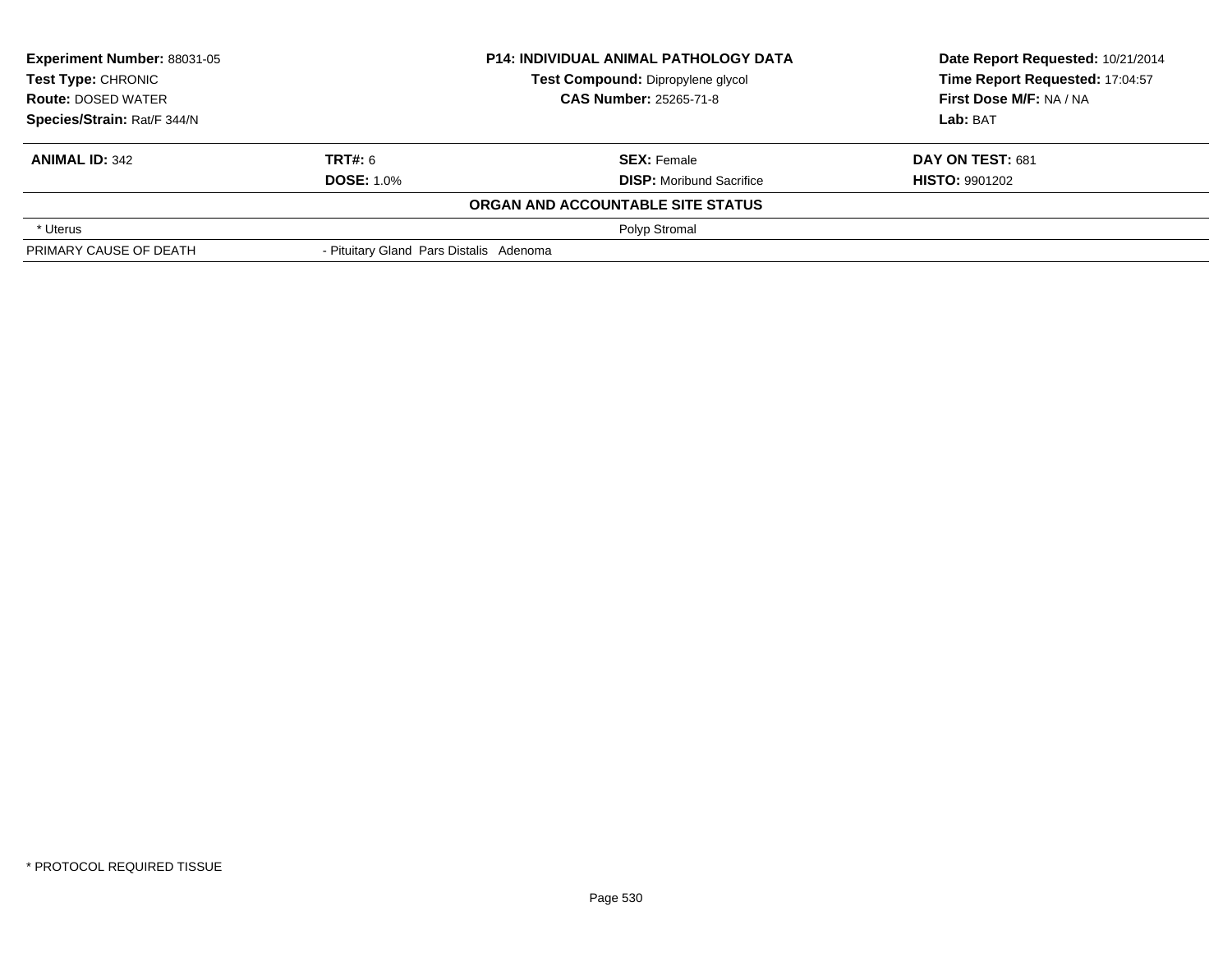| Experiment Number: 88031-05<br>Test Type: CHRONIC<br><b>Route: DOSED WATER</b><br>Species/Strain: Rat/F 344/N | P14: INDIVIDUAL ANIMAL PATHOLOGY DATA<br>Test Compound: Dipropylene glycol<br><b>CAS Number: 25265-71-8</b> |                                   | Date Report Requested: 10/21/2014<br>Time Report Requested: 17:04:57<br>First Dose M/F: NA / NA<br>Lab: BAT |  |
|---------------------------------------------------------------------------------------------------------------|-------------------------------------------------------------------------------------------------------------|-----------------------------------|-------------------------------------------------------------------------------------------------------------|--|
| <b>ANIMAL ID: 343</b>                                                                                         | <b>TRT#: 6</b>                                                                                              | <b>SEX: Female</b>                | DAY ON TEST: 730                                                                                            |  |
|                                                                                                               | <b>DOSE: 1.0%</b>                                                                                           | <b>DISP: Terminal Sacrifice</b>   | <b>HISTO: 9901203</b>                                                                                       |  |
|                                                                                                               |                                                                                                             | ORGAN AND ACCOUNTABLE SITE STATUS |                                                                                                             |  |
| <b>NORMAL</b>                                                                                                 |                                                                                                             |                                   |                                                                                                             |  |
| * Bone                                                                                                        | * Bone Marrow                                                                                               | * Brain                           | * Clitoral Gland                                                                                            |  |
| * Esophagus                                                                                                   | * Intestine Large, Cecum                                                                                    | * Intestine Large, Colon          | * Intestine Small, Duodenum                                                                                 |  |
| * Intestine Small, Ileum                                                                                      | * Intestine Small, Jejunum                                                                                  | * Islets, Pancreatic              | * Lymph Node, Mandibular                                                                                    |  |
| * Lymph Node, Mesenteric                                                                                      | * Ovary                                                                                                     | * Pancreas                        | * Parathyroid Gland                                                                                         |  |
| * Salivary Glands                                                                                             | * Skin                                                                                                      | * Spleen                          | * Stomach, Forestomach                                                                                      |  |
| * Stomach, Glandular                                                                                          | * Thymus                                                                                                    | * Trachea                         | * Urinary Bladder                                                                                           |  |
| * Uterus                                                                                                      |                                                                                                             |                                   |                                                                                                             |  |
| <b>OBSERVATIONS</b>                                                                                           |                                                                                                             |                                   |                                                                                                             |  |
| * Adrenal Cortex                                                                                              |                                                                                                             | Hyperplasia                       | Moderate                                                                                                    |  |
|                                                                                                               |                                                                                                             | Hypertrophy                       | Mild                                                                                                        |  |
| * Adrenal Medulla                                                                                             |                                                                                                             | Hyperplasia                       | Mild                                                                                                        |  |
| * Heart                                                                                                       |                                                                                                             | Cardiomyopathy                    | Minimal                                                                                                     |  |
|                                                                                                               |                                                                                                             | Schwannoma Benign                 |                                                                                                             |  |
| * Intestine Large, Rectum                                                                                     |                                                                                                             | Parasite Metazoan                 |                                                                                                             |  |
| * Kidney                                                                                                      |                                                                                                             | Nephropathy                       | Minimal                                                                                                     |  |
| * Liver                                                                                                       |                                                                                                             | <b>Basophilic Focus</b>           |                                                                                                             |  |
|                                                                                                               |                                                                                                             | Inflammation                      | Granulomatous, Focal, Minimal                                                                               |  |
| [Basophilic Focus TGLS = 2-5]                                                                                 |                                                                                                             |                                   |                                                                                                             |  |
| * Lung                                                                                                        |                                                                                                             | <b>Infiltration Cellular</b>      | Histiocyte, Minimal                                                                                         |  |
| * Mammary Gland                                                                                               |                                                                                                             | Fibroadenoma                      |                                                                                                             |  |
| [Fibroadenoma TGLS = 1-12]                                                                                    |                                                                                                             |                                   |                                                                                                             |  |
| * Nose                                                                                                        | <b>Respirat Epith</b>                                                                                       | Accumulation, Hyaline Droplet     | Moderate                                                                                                    |  |
| * Pituitary Gland                                                                                             | Pars Distalis                                                                                               | Hyperplasia                       | Mild                                                                                                        |  |
| [Hyperplasia TGLS = 3-9]                                                                                      |                                                                                                             |                                   |                                                                                                             |  |
| * Thyroid Gland                                                                                               | C Cell                                                                                                      | Carcinoma                         |                                                                                                             |  |
| PRIMARY CAUSE OF DEATH                                                                                        | $\blacksquare$                                                                                              |                                   |                                                                                                             |  |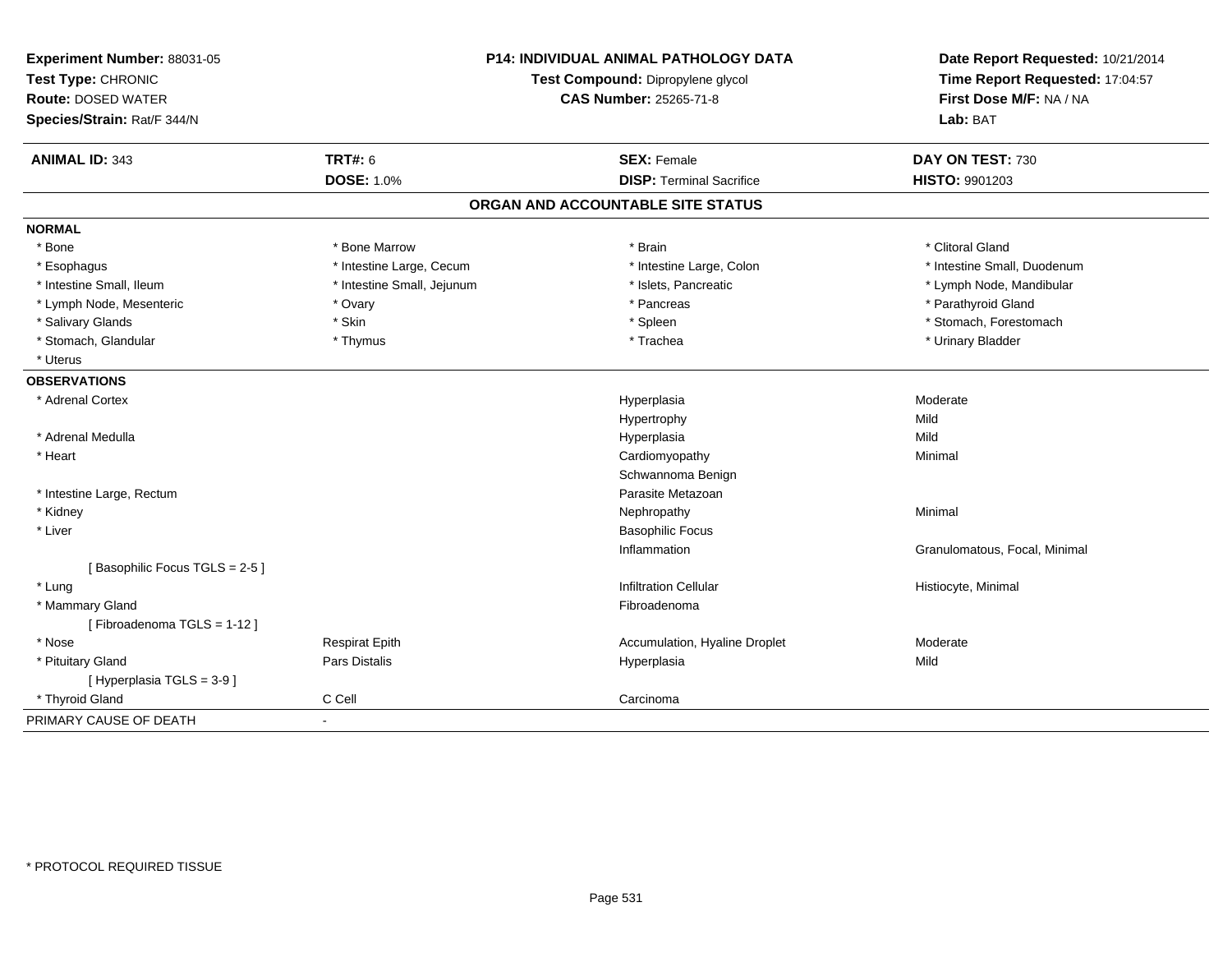| Experiment Number: 88031-05<br>Test Type: CHRONIC                                                                   |                          | <b>P14: INDIVIDUAL ANIMAL PATHOLOGY DATA</b> | Date Report Requested: 10/21/2014<br>Time Report Requested: 17:04:57 |
|---------------------------------------------------------------------------------------------------------------------|--------------------------|----------------------------------------------|----------------------------------------------------------------------|
|                                                                                                                     |                          | Test Compound: Dipropylene glycol            |                                                                      |
| <b>Route: DOSED WATER</b>                                                                                           |                          | <b>CAS Number: 25265-71-8</b>                | First Dose M/F: NA / NA                                              |
| Species/Strain: Rat/F 344/N                                                                                         |                          |                                              | Lab: BAT                                                             |
| <b>ANIMAL ID: 344</b>                                                                                               | <b>TRT#: 6</b>           | <b>SEX: Female</b>                           | DAY ON TEST: 731                                                     |
|                                                                                                                     | <b>DOSE: 1.0%</b>        | <b>DISP: Terminal Sacrifice</b>              | <b>HISTO: 9901204</b>                                                |
|                                                                                                                     |                          | ORGAN AND ACCOUNTABLE SITE STATUS            |                                                                      |
| <b>NORMAL</b>                                                                                                       |                          |                                              |                                                                      |
| * Adrenal Medulla                                                                                                   | * Bone                   | * Bone Marrow                                | * Brain                                                              |
| * Esophagus                                                                                                         | * Heart                  | * Intestine Large, Cecum                     | * Intestine Large, Colon                                             |
| * Intestine Small, Duodenum                                                                                         | * Intestine Small, Ileum | * Intestine Small, Jejunum                   | * Islets, Pancreatic                                                 |
| * Lymph Node, Mesenteric                                                                                            | * Ovary                  | * Skin                                       | * Spleen                                                             |
| * Stomach, Forestomach                                                                                              | * Stomach, Glandular     | * Thymus                                     | * Trachea                                                            |
| * Urinary Bladder                                                                                                   | * Uterus                 |                                              |                                                                      |
| <b>MISSING</b>                                                                                                      |                          |                                              |                                                                      |
| * Lymph Node, Mandibular                                                                                            | * Parathyroid Gland      |                                              |                                                                      |
| <b>OBSERVATIONS</b>                                                                                                 |                          |                                              |                                                                      |
| * Adrenal Cortex                                                                                                    |                          | Hyperplasia                                  | Mild                                                                 |
| * Clitoral Gland                                                                                                    |                          | Hyperplasia                                  | Mild                                                                 |
| Note: TGL 5, "mass, 1.5 cm dia x 1 cm, mottled, pale" noted at trim, actually involved mammary gland, not clitoral. |                          |                                              |                                                                      |
| * Intestine Large, Rectum                                                                                           |                          | Parasite Metazoan                            |                                                                      |
| * Kidney                                                                                                            |                          | Nephropathy                                  | Minimal                                                              |
| * Liver                                                                                                             |                          | <b>Basophilic Focus</b>                      |                                                                      |
|                                                                                                                     |                          | Clear Cell Focus                             |                                                                      |
|                                                                                                                     |                          | Inflammation                                 | Histiocytic, Focal, Minimal                                          |
|                                                                                                                     |                          | Inflammation                                 | Granulomatous, Focal, Minimal                                        |
| [Basophilic Focus TGLS = 4-5]                                                                                       |                          |                                              |                                                                      |
| * Lung                                                                                                              |                          | <b>Infiltration Cellular</b>                 | Histiocyte, Minimal                                                  |
| * Mammary Gland                                                                                                     |                          | Fibroadenoma                                 | Multiple                                                             |
| [Fibroadenoma TGLS = 2,3,5-12+13+8]                                                                                 |                          |                                              |                                                                      |
| * Nose                                                                                                              | <b>Respirat Epith</b>    | Accumulation, Hyaline Droplet                | Mild                                                                 |
| * Pancreas                                                                                                          |                          | Atrophy                                      | Minimal                                                              |
| * Pituitary Gland                                                                                                   | Pars Distalis            | Adenoma                                      |                                                                      |
| [Adenoma TGLS = $1-9$ ]                                                                                             |                          |                                              |                                                                      |
| * Salivary Glands                                                                                                   |                          | <b>Basophilic Focus</b>                      |                                                                      |
| * Thyroid Gland                                                                                                     | C Cell                   | Hyperplasia                                  | Minimal                                                              |
| PRIMARY CAUSE OF DEATH                                                                                              | $\blacksquare$           |                                              |                                                                      |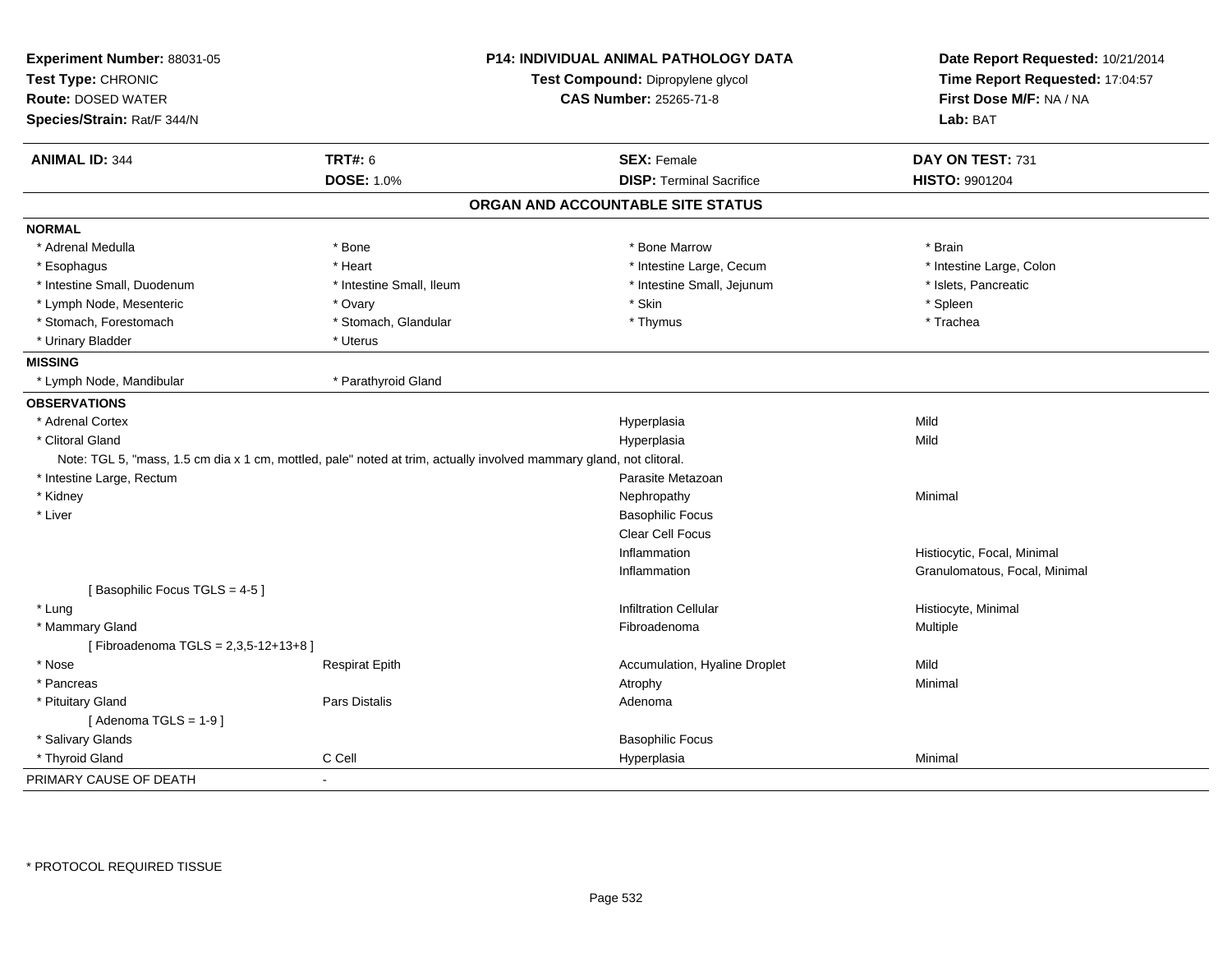| Experiment Number: 88031-05<br>Test Type: CHRONIC<br><b>Route: DOSED WATER</b><br>Species/Strain: Rat/F 344/N | P14: INDIVIDUAL ANIMAL PATHOLOGY DATA<br>Test Compound: Dipropylene glycol<br><b>CAS Number: 25265-71-8</b> |                                   | Date Report Requested: 10/21/2014<br>Time Report Requested: 17:04:57<br>First Dose M/F: NA / NA<br>Lab: BAT |
|---------------------------------------------------------------------------------------------------------------|-------------------------------------------------------------------------------------------------------------|-----------------------------------|-------------------------------------------------------------------------------------------------------------|
| <b>ANIMAL ID: 345</b>                                                                                         | <b>TRT#: 6</b>                                                                                              | <b>SEX: Female</b>                | DAY ON TEST: 731                                                                                            |
|                                                                                                               | <b>DOSE: 1.0%</b>                                                                                           | <b>DISP: Terminal Sacrifice</b>   | <b>HISTO: 9901205</b>                                                                                       |
|                                                                                                               |                                                                                                             | ORGAN AND ACCOUNTABLE SITE STATUS |                                                                                                             |
| <b>NORMAL</b>                                                                                                 |                                                                                                             |                                   |                                                                                                             |
| * Bone                                                                                                        | * Bone Marrow                                                                                               | * Brain                           | * Clitoral Gland                                                                                            |
| * Esophagus                                                                                                   | * Heart                                                                                                     | * Intestine Large, Cecum          | * Intestine Large, Colon                                                                                    |
| * Intestine Large, Rectum                                                                                     | * Intestine Small, Duodenum                                                                                 | * Intestine Small, Ileum          | * Intestine Small, Jejunum                                                                                  |
| * Islets, Pancreatic                                                                                          | * Lymph Node, Mesenteric                                                                                    | * Mammary Gland                   | * Nose                                                                                                      |
| * Ovary                                                                                                       | * Pancreas                                                                                                  | * Parathyroid Gland               | * Salivary Glands                                                                                           |
| * Skin                                                                                                        | * Spleen                                                                                                    | * Stomach, Forestomach            | * Stomach, Glandular                                                                                        |
| * Thymus                                                                                                      | * Trachea                                                                                                   | * Urinary Bladder                 |                                                                                                             |
| <b>MISSING</b>                                                                                                |                                                                                                             |                                   |                                                                                                             |
| * Lymph Node, Mandibular                                                                                      |                                                                                                             |                                   |                                                                                                             |
| <b>OBSERVATIONS</b>                                                                                           |                                                                                                             |                                   |                                                                                                             |
| * Adrenal Cortex                                                                                              |                                                                                                             | Hyperplasia                       | Minimal                                                                                                     |
| * Adrenal Medulla                                                                                             |                                                                                                             | Hyperplasia                       | Minimal                                                                                                     |
| * Kidney                                                                                                      |                                                                                                             | Nephropathy                       | Minimal                                                                                                     |
| * Liver                                                                                                       |                                                                                                             | <b>Basophilic Focus</b>           |                                                                                                             |
|                                                                                                               |                                                                                                             | Inflammation                      | Granulomatous, Focal, Mild                                                                                  |
|                                                                                                               |                                                                                                             | Inflammation                      | Histiocytic, Focal, Mild                                                                                    |
| [Basophilic Focus TGLS = 2-5]                                                                                 |                                                                                                             |                                   |                                                                                                             |
| * Lung                                                                                                        | Alveolar Epith                                                                                              | Hyperplasia                       | Minimal                                                                                                     |
|                                                                                                               |                                                                                                             | <b>Infiltration Cellular</b>      | Histiocyte, Minimal                                                                                         |
| Mesentery                                                                                                     | Fat                                                                                                         | Necrosis                          | Mild                                                                                                        |
| [Necrosis $TGLS = 1-12$ ]                                                                                     |                                                                                                             |                                   |                                                                                                             |
| * Pituitary Gland                                                                                             | Pars Distalis                                                                                               | Adenoma                           |                                                                                                             |
| [Adenoma TGLS = 3-9]                                                                                          |                                                                                                             |                                   |                                                                                                             |
| * Thyroid Gland                                                                                               | C Cell                                                                                                      | Hyperplasia                       | Minimal                                                                                                     |
| * Uterus                                                                                                      |                                                                                                             | Polyp Stromal                     |                                                                                                             |
| [Polyp Stromal TGLS = 4-9]                                                                                    |                                                                                                             |                                   |                                                                                                             |
| PRIMARY CAUSE OF DEATH                                                                                        | $\overline{\phantom{a}}$                                                                                    |                                   |                                                                                                             |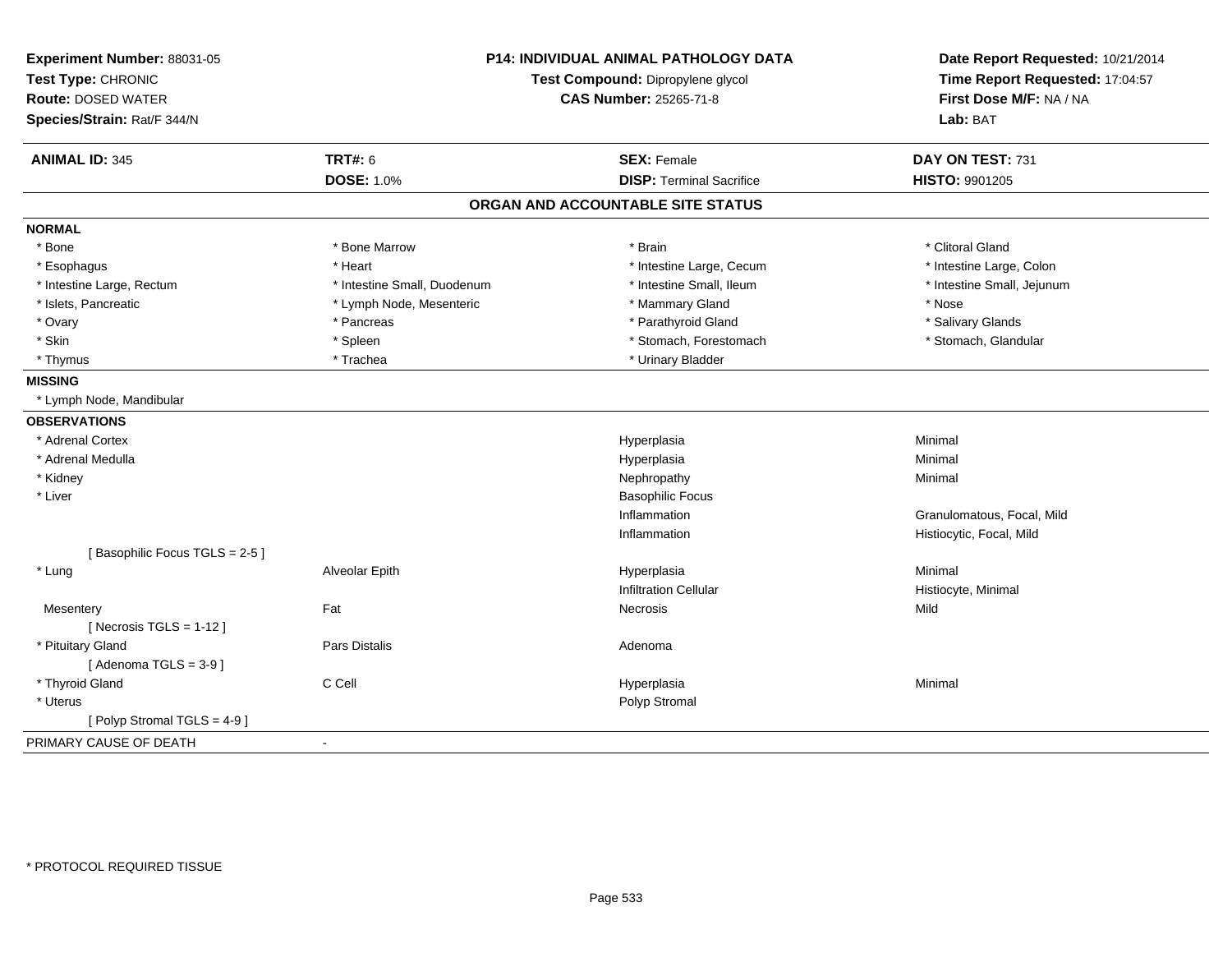| Experiment Number: 88031-05        | <b>P14: INDIVIDUAL ANIMAL PATHOLOGY DATA</b> |                                   | Date Report Requested: 10/21/2014 |  |
|------------------------------------|----------------------------------------------|-----------------------------------|-----------------------------------|--|
| Test Type: CHRONIC                 |                                              | Test Compound: Dipropylene glycol | Time Report Requested: 17:04:57   |  |
| <b>Route: DOSED WATER</b>          |                                              | CAS Number: 25265-71-8            | First Dose M/F: NA / NA           |  |
| Species/Strain: Rat/F 344/N        |                                              |                                   | Lab: BAT                          |  |
| <b>ANIMAL ID: 346</b>              | <b>TRT#: 6</b>                               | <b>SEX: Female</b>                | DAY ON TEST: 729                  |  |
|                                    | <b>DOSE: 1.0%</b>                            | <b>DISP: Natural Death</b>        | <b>HISTO: 9901206</b>             |  |
|                                    |                                              | ORGAN AND ACCOUNTABLE SITE STATUS |                                   |  |
| <b>NORMAL</b>                      |                                              |                                   |                                   |  |
| * Adrenal Medulla                  | * Bone                                       | * Bone Marrow                     | * Brain                           |  |
| * Esophagus                        | * Heart                                      | * Intestine Large, Cecum          | * Intestine Large, Colon          |  |
| * Intestine Large, Rectum          | * Intestine Small, Duodenum                  | * Intestine Small, Ileum          | * Intestine Small, Jejunum        |  |
| * Islets, Pancreatic               | * Lymph Node, Mesenteric                     | * Nose                            | * Ovary                           |  |
| * Pancreas                         | * Parathyroid Gland                          | * Salivary Glands                 | * Skin                            |  |
| * Spleen                           | * Stomach, Forestomach                       | * Stomach, Glandular              | * Thymus                          |  |
| * Thyroid Gland                    | * Trachea                                    | * Urinary Bladder                 | * Uterus                          |  |
| <b>MISSING</b>                     |                                              |                                   |                                   |  |
| * Clitoral Gland                   | * Lymph Node, Mandibular                     |                                   |                                   |  |
| <b>OBSERVATIONS</b>                |                                              |                                   |                                   |  |
| * Adrenal Cortex                   |                                              | Hyperplasia                       | Mild                              |  |
| * Kidney                           |                                              | Nephropathy                       | Minimal                           |  |
| * Liver                            |                                              | <b>Basophilic Focus</b>           |                                   |  |
|                                    |                                              | Inflammation                      | Histiocytic, Focal, Minimal       |  |
|                                    |                                              | Inflammation                      | Granulomatous, Focal, Minimal     |  |
|                                    |                                              | Mixed Cell Focus                  |                                   |  |
| [Mixed Cell Focus TGLS = 2,5-5]    |                                              |                                   |                                   |  |
| * Lung                             |                                              | <b>Infiltration Cellular</b>      | Histiocyte, Minimal               |  |
| * Mammary Gland                    |                                              | Fibroadenoma                      | Multiple                          |  |
| [Fibroadenoma TGLS = $1,6-12+14$ ] |                                              |                                   |                                   |  |
| Fat<br>Mesentery                   |                                              | <b>Necrosis</b>                   | Mild                              |  |
| [Necrosis TGLS = $4-13$ ]          |                                              |                                   |                                   |  |
| * Pituitary Gland                  | Pars Distalis                                | Adenoma                           |                                   |  |
| [Adenoma TGLS = $3-9$ ]            |                                              |                                   |                                   |  |
| PRIMARY CAUSE OF DEATH             | - Pituitary Gland Pars Distalis Adenoma      |                                   |                                   |  |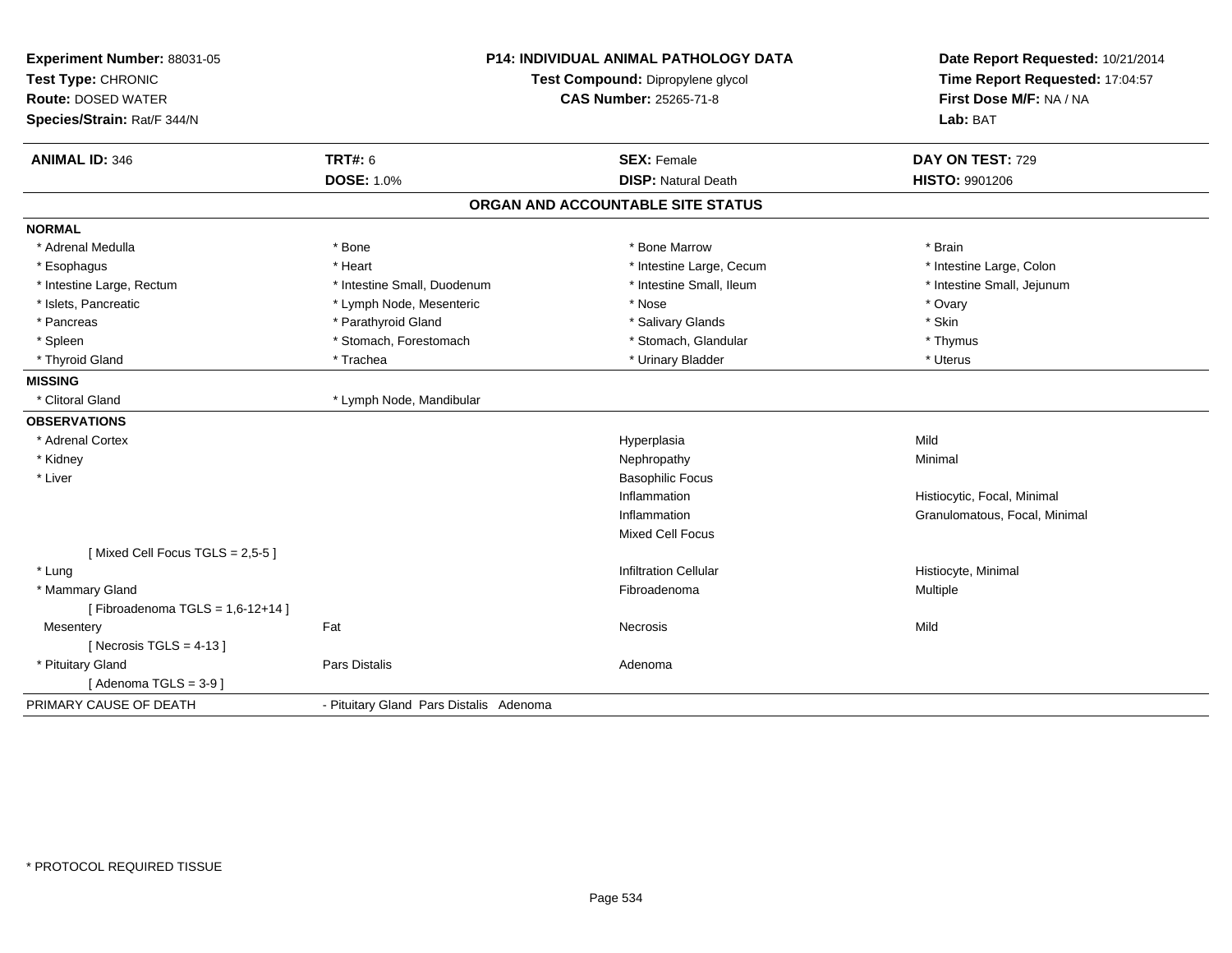| Experiment Number: 88031-05<br>Test Type: CHRONIC<br><b>Route: DOSED WATER</b><br>Species/Strain: Rat/F 344/N |                             | <b>P14: INDIVIDUAL ANIMAL PATHOLOGY DATA</b><br>Test Compound: Dipropylene glycol<br><b>CAS Number: 25265-71-8</b> | Date Report Requested: 10/21/2014<br>Time Report Requested: 17:04:57<br>First Dose M/F: NA / NA<br>Lab: BAT |
|---------------------------------------------------------------------------------------------------------------|-----------------------------|--------------------------------------------------------------------------------------------------------------------|-------------------------------------------------------------------------------------------------------------|
| <b>ANIMAL ID: 347</b>                                                                                         | <b>TRT#: 6</b>              | <b>SEX: Female</b>                                                                                                 | DAY ON TEST: 730                                                                                            |
|                                                                                                               | DOSE: 1.0%                  | <b>DISP: Terminal Sacrifice</b>                                                                                    | <b>HISTO: 9901207</b>                                                                                       |
|                                                                                                               |                             | ORGAN AND ACCOUNTABLE SITE STATUS                                                                                  |                                                                                                             |
| <b>NORMAL</b>                                                                                                 |                             |                                                                                                                    |                                                                                                             |
| * Adrenal Medulla                                                                                             | * Bone                      | * Bone Marrow                                                                                                      | * Brain                                                                                                     |
| * Esophagus                                                                                                   | * Heart                     | * Intestine Large, Cecum                                                                                           | * Intestine Large, Colon                                                                                    |
| * Intestine Large, Rectum                                                                                     | * Intestine Small, Duodenum | * Intestine Small, Ileum                                                                                           | * Intestine Small, Jejunum                                                                                  |
| * Islets, Pancreatic                                                                                          | * Lymph Node, Mesenteric    | * Mammary Gland                                                                                                    | * Ovary                                                                                                     |
| * Pancreas                                                                                                    | * Parathyroid Gland         | * Salivary Glands                                                                                                  | * Skin                                                                                                      |
| * Spleen                                                                                                      | * Stomach, Forestomach      | * Stomach, Glandular                                                                                               | * Thymus                                                                                                    |
| * Thyroid Gland                                                                                               | * Trachea                   | * Urinary Bladder                                                                                                  | * Uterus                                                                                                    |
| <b>MISSING</b>                                                                                                |                             |                                                                                                                    |                                                                                                             |
| * Lymph Node, Mandibular                                                                                      |                             |                                                                                                                    |                                                                                                             |
| <b>OBSERVATIONS</b>                                                                                           |                             |                                                                                                                    |                                                                                                             |
| * Adrenal Cortex                                                                                              |                             | Hyperplasia                                                                                                        | Mild                                                                                                        |
| * Clitoral Gland                                                                                              |                             | Hyperplasia                                                                                                        | Minimal                                                                                                     |
| * Kidney                                                                                                      |                             | Nephropathy                                                                                                        | Mild                                                                                                        |
| * Liver                                                                                                       |                             | <b>Basophilic Focus</b>                                                                                            |                                                                                                             |
|                                                                                                               |                             | Inflammation                                                                                                       | Histiocytic, Focal, Minimal                                                                                 |
|                                                                                                               |                             | Inflammation                                                                                                       | Granulomatous, Focal, Minimal                                                                               |
| [Basophilic Focus TGLS = 3-5]                                                                                 |                             |                                                                                                                    |                                                                                                             |
| * Lung                                                                                                        |                             | <b>Infiltration Cellular</b>                                                                                       | Histiocyte, Minimal                                                                                         |
|                                                                                                               |                             | Inflammation                                                                                                       | Chronic Active, Minimal                                                                                     |
| [Inflammation TGLS = $2-4$ ]                                                                                  |                             |                                                                                                                    |                                                                                                             |
| * Nose                                                                                                        | <b>Respirat Epith</b>       | Accumulation, Hyaline Droplet                                                                                      | Mild                                                                                                        |
|                                                                                                               |                             | Inflammation                                                                                                       | Suppurative, Mild                                                                                           |
|                                                                                                               | Olfactory Epi               | Metaplasia                                                                                                         | Mild                                                                                                        |
| * Pituitary Gland                                                                                             | Pars Distalis               | Adenoma                                                                                                            |                                                                                                             |
| [Adenoma TGLS = 1-9]                                                                                          |                             |                                                                                                                    |                                                                                                             |
| PRIMARY CAUSE OF DEATH                                                                                        | $\sim$                      |                                                                                                                    |                                                                                                             |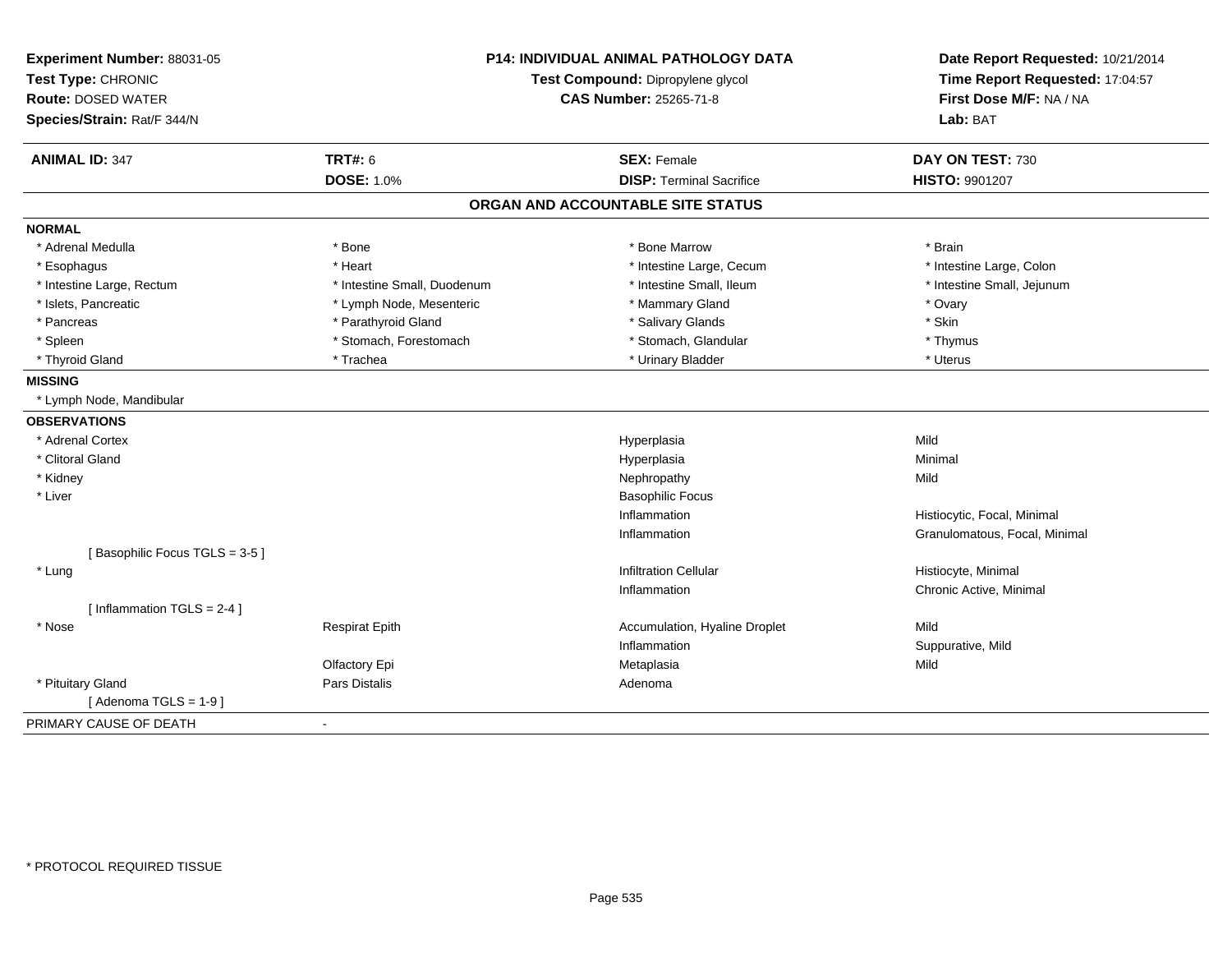| Experiment Number: 88031-05<br>Test Type: CHRONIC<br><b>Route: DOSED WATER</b><br>Species/Strain: Rat/F 344/N |                             | <b>P14: INDIVIDUAL ANIMAL PATHOLOGY DATA</b><br>Test Compound: Dipropylene glycol<br><b>CAS Number: 25265-71-8</b> | Date Report Requested: 10/21/2014<br>Time Report Requested: 17:04:57<br>First Dose M/F: NA / NA<br>Lab: BAT |
|---------------------------------------------------------------------------------------------------------------|-----------------------------|--------------------------------------------------------------------------------------------------------------------|-------------------------------------------------------------------------------------------------------------|
| <b>ANIMAL ID: 348</b>                                                                                         | <b>TRT#: 6</b>              | <b>SEX: Female</b>                                                                                                 | DAY ON TEST: 725                                                                                            |
|                                                                                                               | <b>DOSE: 1.0%</b>           | <b>DISP:</b> Moribund Sacrifice                                                                                    | <b>HISTO: 9901208</b>                                                                                       |
|                                                                                                               |                             | ORGAN AND ACCOUNTABLE SITE STATUS                                                                                  |                                                                                                             |
| <b>NORMAL</b>                                                                                                 |                             |                                                                                                                    |                                                                                                             |
| * Bone                                                                                                        | * Bone Marrow               | * Brain                                                                                                            | * Clitoral Gland                                                                                            |
| * Esophagus                                                                                                   | * Heart                     | * Intestine Large, Cecum                                                                                           | * Intestine Large, Colon                                                                                    |
| * Intestine Large, Rectum                                                                                     | * Intestine Small, Duodenum | * Intestine Small, Ileum                                                                                           | * Intestine Small, Jejunum                                                                                  |
| * Islets, Pancreatic                                                                                          | * Lymph Node, Mesenteric    | * Ovary                                                                                                            | * Pancreas                                                                                                  |
| * Parathyroid Gland                                                                                           | * Salivary Glands           | * Skin                                                                                                             | * Spleen                                                                                                    |
| * Stomach, Forestomach                                                                                        | * Stomach, Glandular        | * Thymus                                                                                                           | * Trachea                                                                                                   |
| * Urinary Bladder                                                                                             | * Uterus                    |                                                                                                                    |                                                                                                             |
| <b>MISSING</b>                                                                                                |                             |                                                                                                                    |                                                                                                             |
| * Lymph Node, Mandibular                                                                                      |                             |                                                                                                                    |                                                                                                             |
| <b>OBSERVATIONS</b>                                                                                           |                             |                                                                                                                    |                                                                                                             |
| * Adrenal Cortex                                                                                              |                             | Hypertrophy                                                                                                        | Moderate                                                                                                    |
| * Adrenal Medulla                                                                                             |                             | Hyperplasia                                                                                                        | Mild                                                                                                        |
|                                                                                                               |                             | Pheochromocytoma Benign                                                                                            |                                                                                                             |
| [Pheochromocytoma Benign TGLS = 8-6]                                                                          |                             |                                                                                                                    |                                                                                                             |
| * Kidney                                                                                                      |                             | Nephropathy                                                                                                        | Minimal                                                                                                     |
| * Liver                                                                                                       |                             | <b>Basophilic Focus</b>                                                                                            |                                                                                                             |
|                                                                                                               |                             | Inflammation                                                                                                       | Histiocytic, Focal, Minimal                                                                                 |
|                                                                                                               |                             | Inflammation                                                                                                       | Granulomatous, Focal, Minimal                                                                               |
| [Basophilic Focus TGLS = 7-20]                                                                                |                             |                                                                                                                    |                                                                                                             |
| * Lung                                                                                                        |                             | Cyst                                                                                                               | Squamous, Moderate                                                                                          |
|                                                                                                               |                             | <b>Infiltration Cellular</b>                                                                                       | Histiocyte, Minimal                                                                                         |
|                                                                                                               |                             | Inflammation                                                                                                       | Chronic Active, Minimal                                                                                     |
| [ $Cyst TGLS = 2-19$ ]                                                                                        |                             |                                                                                                                    |                                                                                                             |
| * Mammary Gland                                                                                               |                             | Fibroadenoma                                                                                                       | Multiple                                                                                                    |
| [Fibroadenoma TGLS = 3,4,5-13+14+15+16+17+18]                                                                 |                             |                                                                                                                    |                                                                                                             |
| Mesentery                                                                                                     | Fat                         | Necrosis                                                                                                           | Mild                                                                                                        |
| [Necrosis TGLS = $6-12$ ]                                                                                     |                             |                                                                                                                    |                                                                                                             |
| * Nose                                                                                                        | <b>Respirat Epith</b>       | Accumulation, Hyaline Droplet                                                                                      | Mild                                                                                                        |
| * Pituitary Gland                                                                                             | Pars Distalis               | Adenoma                                                                                                            |                                                                                                             |
| [Adenoma TGLS = $1-9$ ]                                                                                       |                             |                                                                                                                    |                                                                                                             |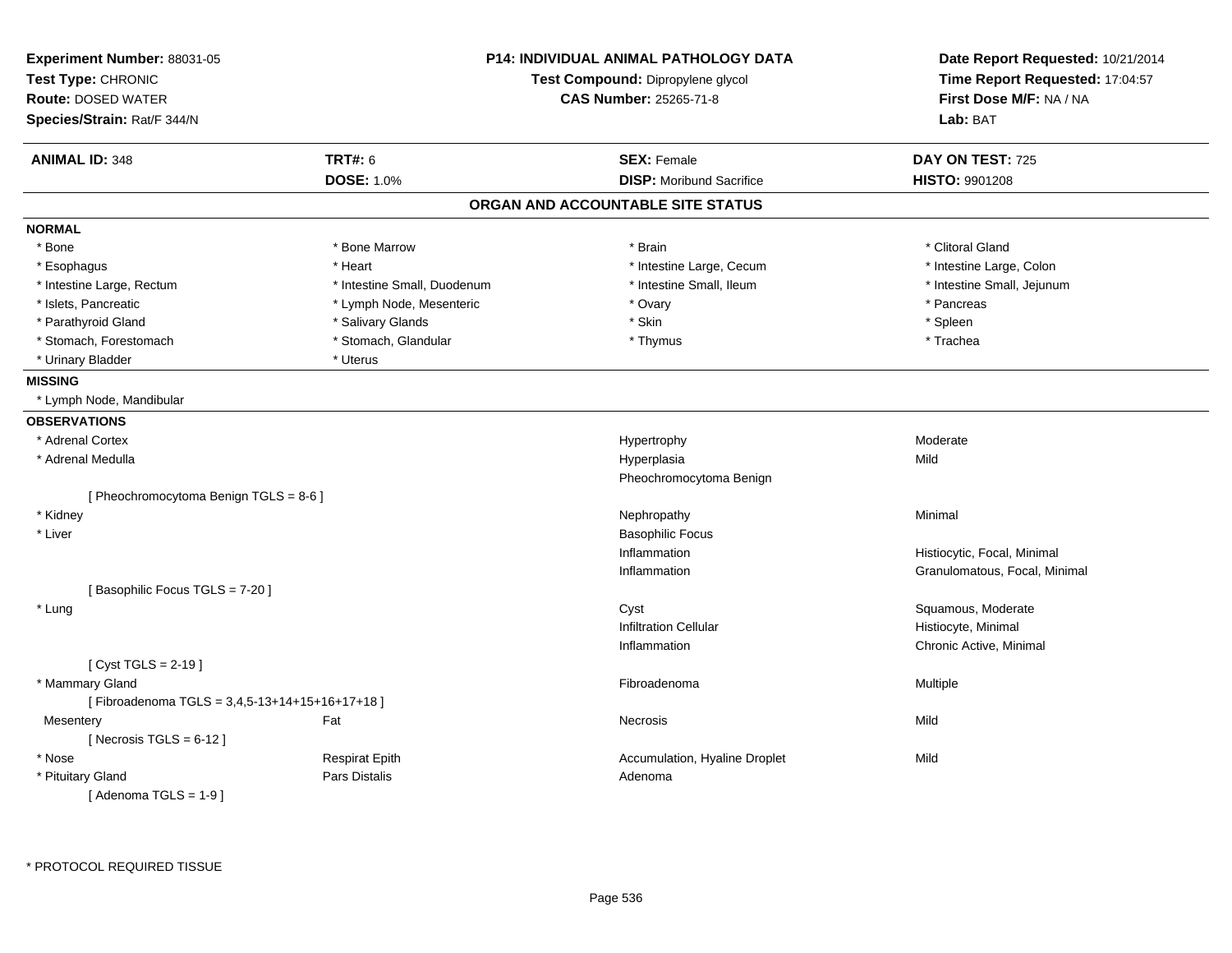| Experiment Number: 88031-05 |                              | <b>P14: INDIVIDUAL ANIMAL PATHOLOGY DATA</b> | Date Report Requested: 10/21/2014 |  |
|-----------------------------|------------------------------|----------------------------------------------|-----------------------------------|--|
| <b>Test Type: CHRONIC</b>   |                              | <b>Test Compound: Dipropylene glycol</b>     | Time Report Requested: 17:04:57   |  |
| <b>Route: DOSED WATER</b>   |                              | <b>CAS Number: 25265-71-8</b>                | First Dose M/F: NA / NA           |  |
| Species/Strain: Rat/F 344/N |                              |                                              | Lab: BAT                          |  |
| <b>ANIMAL ID: 348</b>       | <b>TRT#: 6</b>               | <b>SEX: Female</b>                           | DAY ON TEST: 725                  |  |
|                             | <b>DOSE: 1.0%</b>            | <b>DISP:</b> Moribund Sacrifice              | <b>HISTO: 9901208</b>             |  |
|                             |                              | ORGAN AND ACCOUNTABLE SITE STATUS            |                                   |  |
| * Thyroid Gland             | C Cell                       | Hyperplasia                                  | Minimal                           |  |
| PRIMARY CAUSE OF DEATH      | - Mammary Gland Fibroadenoma |                                              |                                   |  |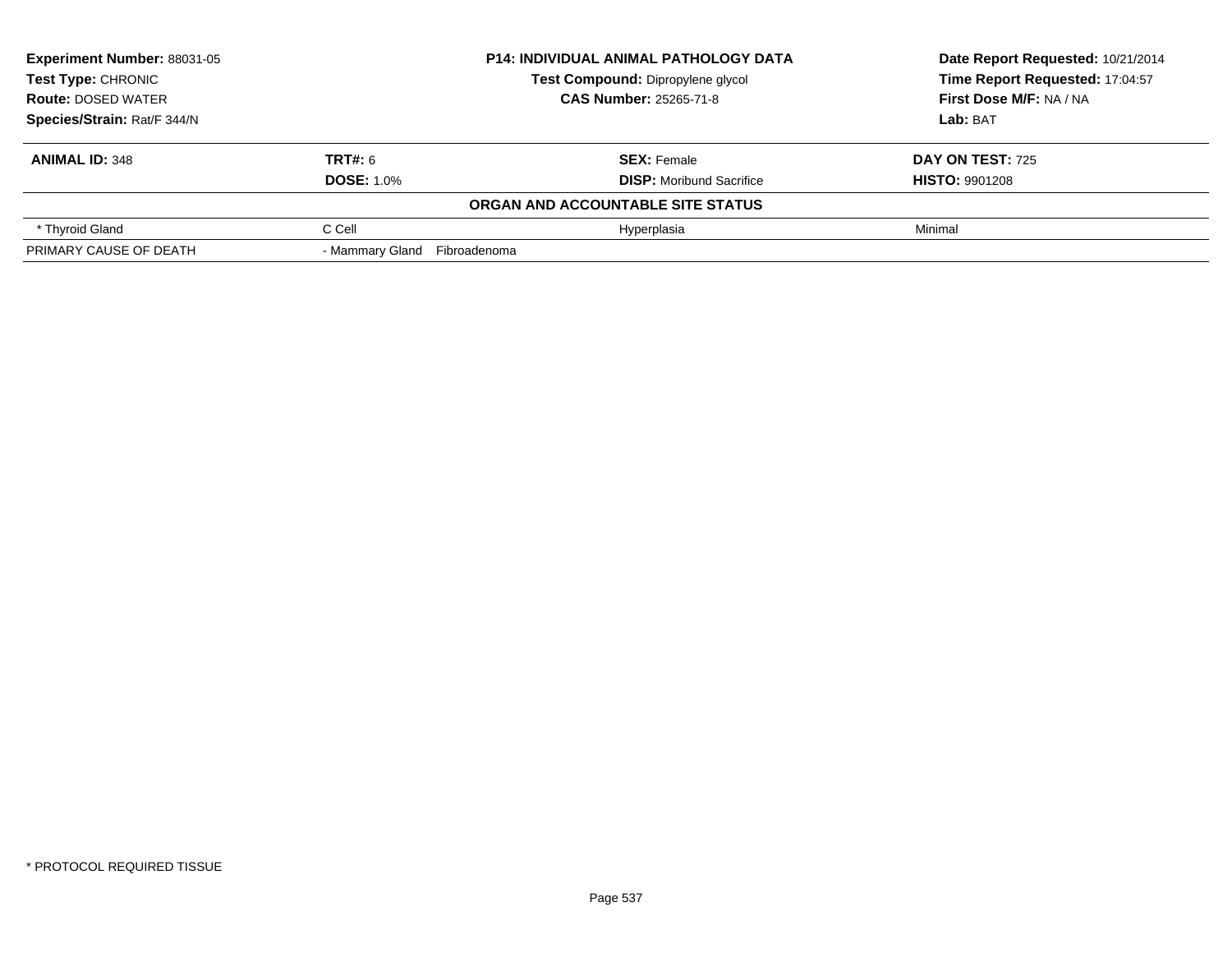| Experiment Number: 88031-05<br>Test Type: CHRONIC<br><b>Route: DOSED WATER</b><br>Species/Strain: Rat/F 344/N | <b>P14: INDIVIDUAL ANIMAL PATHOLOGY DATA</b><br>Test Compound: Dipropylene glycol<br><b>CAS Number: 25265-71-8</b> |                                   | Date Report Requested: 10/21/2014<br>Time Report Requested: 17:04:57<br>First Dose M/F: NA / NA<br>Lab: BAT |
|---------------------------------------------------------------------------------------------------------------|--------------------------------------------------------------------------------------------------------------------|-----------------------------------|-------------------------------------------------------------------------------------------------------------|
| <b>ANIMAL ID: 349</b>                                                                                         | <b>TRT#: 6</b>                                                                                                     | <b>SEX: Female</b>                | DAY ON TEST: 729                                                                                            |
|                                                                                                               | <b>DOSE: 1.0%</b>                                                                                                  | <b>DISP: Terminal Sacrifice</b>   | HISTO: 9901209                                                                                              |
|                                                                                                               |                                                                                                                    | ORGAN AND ACCOUNTABLE SITE STATUS |                                                                                                             |
| <b>NORMAL</b>                                                                                                 |                                                                                                                    |                                   |                                                                                                             |
| * Adrenal Medulla                                                                                             | * Bone                                                                                                             | * Bone Marrow                     | * Brain                                                                                                     |
| * Esophagus                                                                                                   | * Intestine Large, Cecum                                                                                           | * Intestine Large, Colon          | * Intestine Large, Rectum                                                                                   |
| * Intestine Small, Duodenum                                                                                   | * Intestine Small, Ileum                                                                                           | * Intestine Small, Jejunum        | * Islets, Pancreatic                                                                                        |
| * Lymph Node, Mandibular                                                                                      | * Lymph Node, Mesenteric                                                                                           | * Mammary Gland                   | * Ovary                                                                                                     |
| * Parathyroid Gland                                                                                           | * Salivary Glands                                                                                                  | * Skin                            | * Spleen                                                                                                    |
| * Stomach, Glandular                                                                                          | * Thymus                                                                                                           | * Trachea                         | * Urinary Bladder                                                                                           |
| * Uterus                                                                                                      |                                                                                                                    |                                   |                                                                                                             |
| <b>OBSERVATIONS</b>                                                                                           |                                                                                                                    |                                   |                                                                                                             |
| * Adrenal Cortex                                                                                              |                                                                                                                    | Hypertrophy                       | Minimal                                                                                                     |
| * Clitoral Gland                                                                                              |                                                                                                                    | Carcinoma                         |                                                                                                             |
| [ Carcinoma TGLS = 1-12+13 ]                                                                                  |                                                                                                                    |                                   |                                                                                                             |
| * Heart                                                                                                       |                                                                                                                    | Cardiomyopathy                    | Minimal                                                                                                     |
| * Kidney                                                                                                      |                                                                                                                    | Nephropathy                       | Mild                                                                                                        |
| * Liver                                                                                                       |                                                                                                                    | <b>Basophilic Focus</b>           |                                                                                                             |
|                                                                                                               | <b>Bile Duct</b>                                                                                                   | Hyperplasia                       | Minimal                                                                                                     |
|                                                                                                               |                                                                                                                    | Inflammation                      | Histiocytic, Focal, Minimal                                                                                 |
|                                                                                                               |                                                                                                                    | Inflammation                      | Granulomatous, Focal, Minimal                                                                               |
| [Basophilic Focus TGLS = 4-5]                                                                                 |                                                                                                                    |                                   |                                                                                                             |
| * Lung                                                                                                        |                                                                                                                    | <b>Infiltration Cellular</b>      | Histiocyte, Minimal                                                                                         |
| * Mammary GI                                                                                                  |                                                                                                                    |                                   |                                                                                                             |
|                                                                                                               | Note: TGL 1, "mass, 35 x 15 x 15 mm, brown" noted at necropsy, involved clitoral gland, not mammary.               |                                   |                                                                                                             |
| * Nose                                                                                                        | <b>Respirat Epith</b>                                                                                              | Accumulation, Hyaline Droplet     | Moderate                                                                                                    |
|                                                                                                               |                                                                                                                    | Inflammation                      | Suppurative, Minimal                                                                                        |
| * Pancreas                                                                                                    |                                                                                                                    | Hyperplasia                       | Mild                                                                                                        |
| * Pituitary Gland                                                                                             | Pars Distalis                                                                                                      | Adenoma                           |                                                                                                             |
| [Adenoma TGLS = $3-9$ ]                                                                                       |                                                                                                                    |                                   |                                                                                                             |
| * Stomach, Forestomach                                                                                        |                                                                                                                    | Hyperplasia                       | Squamous, Minimal                                                                                           |
| * Thyroid Gland                                                                                               | C Cell                                                                                                             | Hyperplasia                       | Minimal                                                                                                     |
| Tongue                                                                                                        |                                                                                                                    | Squamous Cell Papilloma           |                                                                                                             |
| [Squamous Cell Papilloma TGLS = 2-14]                                                                         |                                                                                                                    |                                   |                                                                                                             |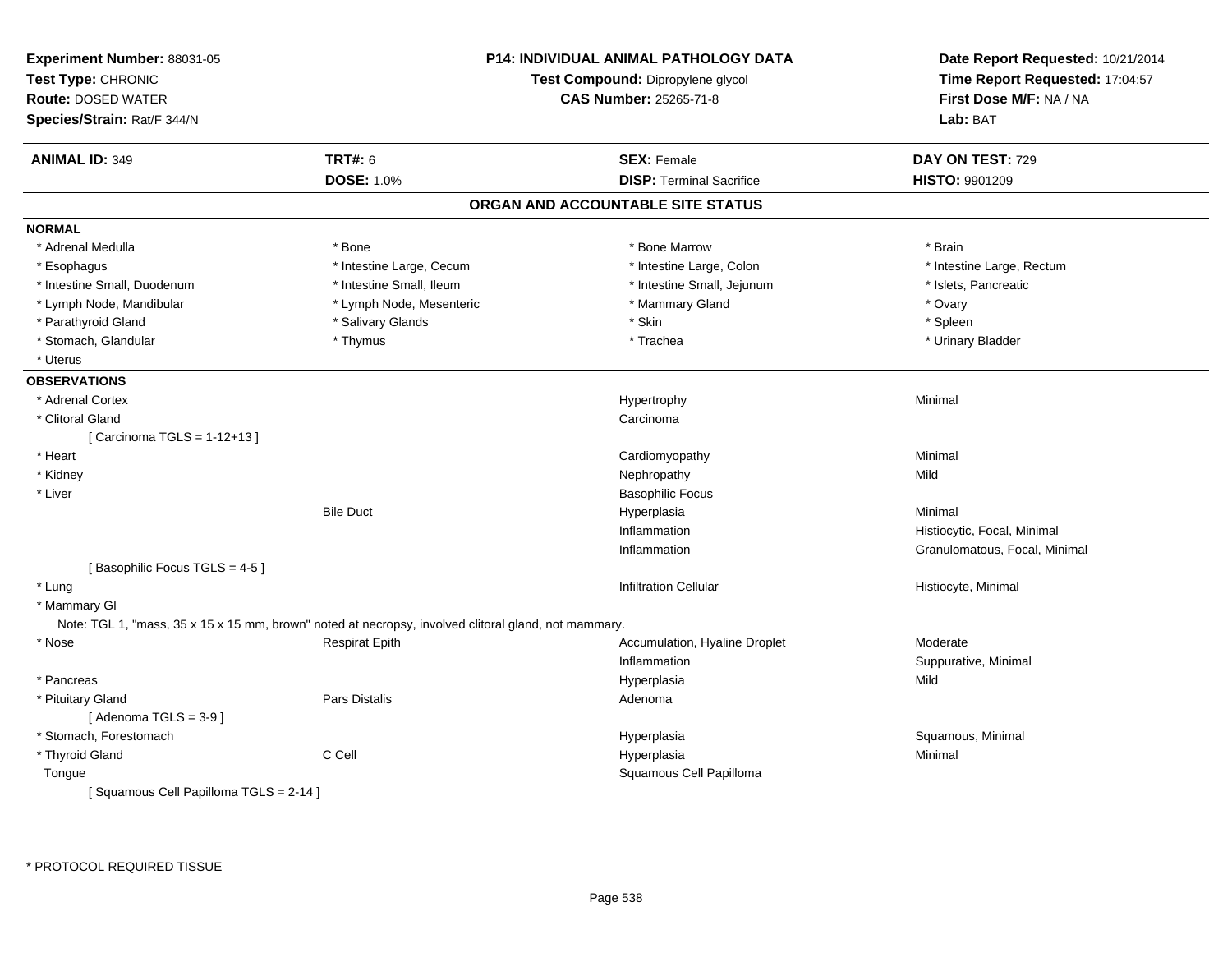| <b>Experiment Number: 88031-05</b><br>Test Type: CHRONIC |                   | <b>P14: INDIVIDUAL ANIMAL PATHOLOGY DATA</b> | Date Report Requested: 10/21/2014 |  |
|----------------------------------------------------------|-------------------|----------------------------------------------|-----------------------------------|--|
|                                                          |                   | Test Compound: Dipropylene glycol            | Time Report Requested: 17:04:57   |  |
| <b>Route: DOSED WATER</b>                                |                   | <b>CAS Number: 25265-71-8</b>                | <b>First Dose M/F: NA / NA</b>    |  |
| Species/Strain: Rat/F 344/N                              |                   |                                              | Lab: BAT                          |  |
| <b>ANIMAL ID: 349</b>                                    | <b>TRT#:</b> 6    | <b>SEX:</b> Female                           | DAY ON TEST: 729                  |  |
|                                                          | <b>DOSE: 1.0%</b> | <b>DISP:</b> Terminal Sacrifice              | <b>HISTO: 9901209</b>             |  |
|                                                          |                   | ORGAN AND ACCOUNTABLE SITE STATUS            |                                   |  |
| PRIMARY CAUSE OF DEATH                                   |                   |                                              |                                   |  |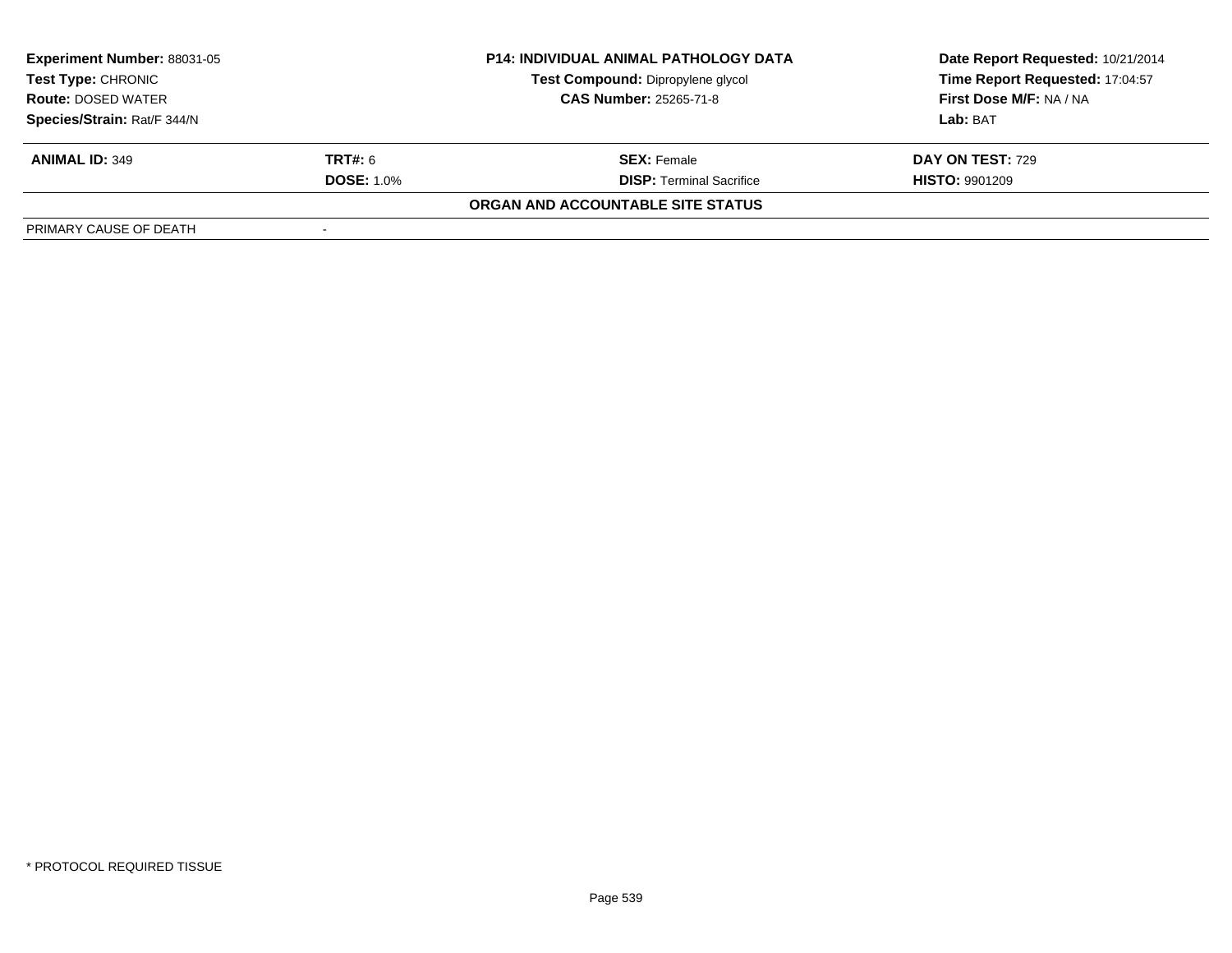| Experiment Number: 88031-05<br>Test Type: CHRONIC<br><b>Route: DOSED WATER</b><br>Species/Strain: Rat/F 344/N | <b>P14: INDIVIDUAL ANIMAL PATHOLOGY DATA</b><br>Test Compound: Dipropylene glycol<br><b>CAS Number: 25265-71-8</b> |                                   | Date Report Requested: 10/21/2014<br>Time Report Requested: 17:04:57<br>First Dose M/F: NA / NA<br>Lab: BAT |  |
|---------------------------------------------------------------------------------------------------------------|--------------------------------------------------------------------------------------------------------------------|-----------------------------------|-------------------------------------------------------------------------------------------------------------|--|
| <b>ANIMAL ID: 350</b>                                                                                         | <b>TRT#: 6</b>                                                                                                     | <b>SEX: Female</b>                | DAY ON TEST: 627                                                                                            |  |
|                                                                                                               | <b>DOSE: 1.0%</b>                                                                                                  | <b>DISP:</b> Moribund Sacrifice   | HISTO: 9901210                                                                                              |  |
|                                                                                                               |                                                                                                                    | ORGAN AND ACCOUNTABLE SITE STATUS |                                                                                                             |  |
| <b>NORMAL</b>                                                                                                 |                                                                                                                    |                                   |                                                                                                             |  |
| * Bone                                                                                                        | * Clitoral Gland                                                                                                   | * Esophagus                       | * Intestine Large, Cecum                                                                                    |  |
| * Intestine Large, Colon                                                                                      | * Intestine Large, Rectum                                                                                          | * Intestine Small, Duodenum       | * Islets, Pancreatic                                                                                        |  |
| * Mammary Gland                                                                                               | * Parathyroid Gland                                                                                                | * Salivary Glands                 | * Skin                                                                                                      |  |
| * Trachea                                                                                                     | * Urinary Bladder                                                                                                  |                                   |                                                                                                             |  |
| <b>MISSING</b>                                                                                                |                                                                                                                    |                                   |                                                                                                             |  |
| * Lymph Node, Mandibular                                                                                      |                                                                                                                    |                                   |                                                                                                             |  |
| <b>OBSERVATIONS</b>                                                                                           |                                                                                                                    |                                   |                                                                                                             |  |
| * Adrenal Cortex                                                                                              |                                                                                                                    | Leukemia Mononuclear              |                                                                                                             |  |
| * Adrenal Medulla                                                                                             |                                                                                                                    | Leukemia Mononuclear              |                                                                                                             |  |
| * Bone Marrow                                                                                                 |                                                                                                                    | Leukemia Mononuclear              |                                                                                                             |  |
| * Brain                                                                                                       |                                                                                                                    | Leukemia Mononuclear              |                                                                                                             |  |
| [ Leukemia Mononuclear TGLS = 6-1 ]                                                                           |                                                                                                                    |                                   |                                                                                                             |  |
| * Heart                                                                                                       |                                                                                                                    | Leukemia Mononuclear              |                                                                                                             |  |
| * Intestine Small, Ileum                                                                                      |                                                                                                                    | Leukemia Mononuclear              |                                                                                                             |  |
| * Intestine Small, Jejunum                                                                                    |                                                                                                                    | Leukemia Mononuclear              |                                                                                                             |  |
| * Kidney                                                                                                      |                                                                                                                    | Leukemia Mononuclear              |                                                                                                             |  |
|                                                                                                               |                                                                                                                    | Nephropathy                       | Minimal                                                                                                     |  |
| * Liver                                                                                                       |                                                                                                                    | <b>Basophilic Focus</b>           |                                                                                                             |  |
|                                                                                                               |                                                                                                                    | <b>Fatty Change</b>               | Mild                                                                                                        |  |
|                                                                                                               |                                                                                                                    | Leukemia Mononuclear              |                                                                                                             |  |
| [ Leukemia Mononuclear TGLS = 3-5 ]                                                                           |                                                                                                                    |                                   |                                                                                                             |  |
| * Lung                                                                                                        |                                                                                                                    | <b>Infiltration Cellular</b>      | Histiocyte, Minimal                                                                                         |  |
|                                                                                                               |                                                                                                                    | Leukemia Mononuclear              |                                                                                                             |  |
| Lymph Node                                                                                                    | Mediastinal                                                                                                        | Leukemia Mononuclear              |                                                                                                             |  |
| [ Leukemia Mononuclear TGLS = 4-2 ]                                                                           |                                                                                                                    |                                   |                                                                                                             |  |
| * Lymph Node, Mesenteric                                                                                      |                                                                                                                    | Leukemia Mononuclear              |                                                                                                             |  |
| [ Leukemia Mononuclear TGLS = 5-13 ]                                                                          |                                                                                                                    |                                   |                                                                                                             |  |
| * Nose                                                                                                        | <b>Respirat Epith</b>                                                                                              | Accumulation, Hyaline Droplet     | Mild                                                                                                        |  |
| * Ovary                                                                                                       |                                                                                                                    | Leukemia Mononuclear              |                                                                                                             |  |
| * Pancreas                                                                                                    |                                                                                                                    | Leukemia Mononuclear              |                                                                                                             |  |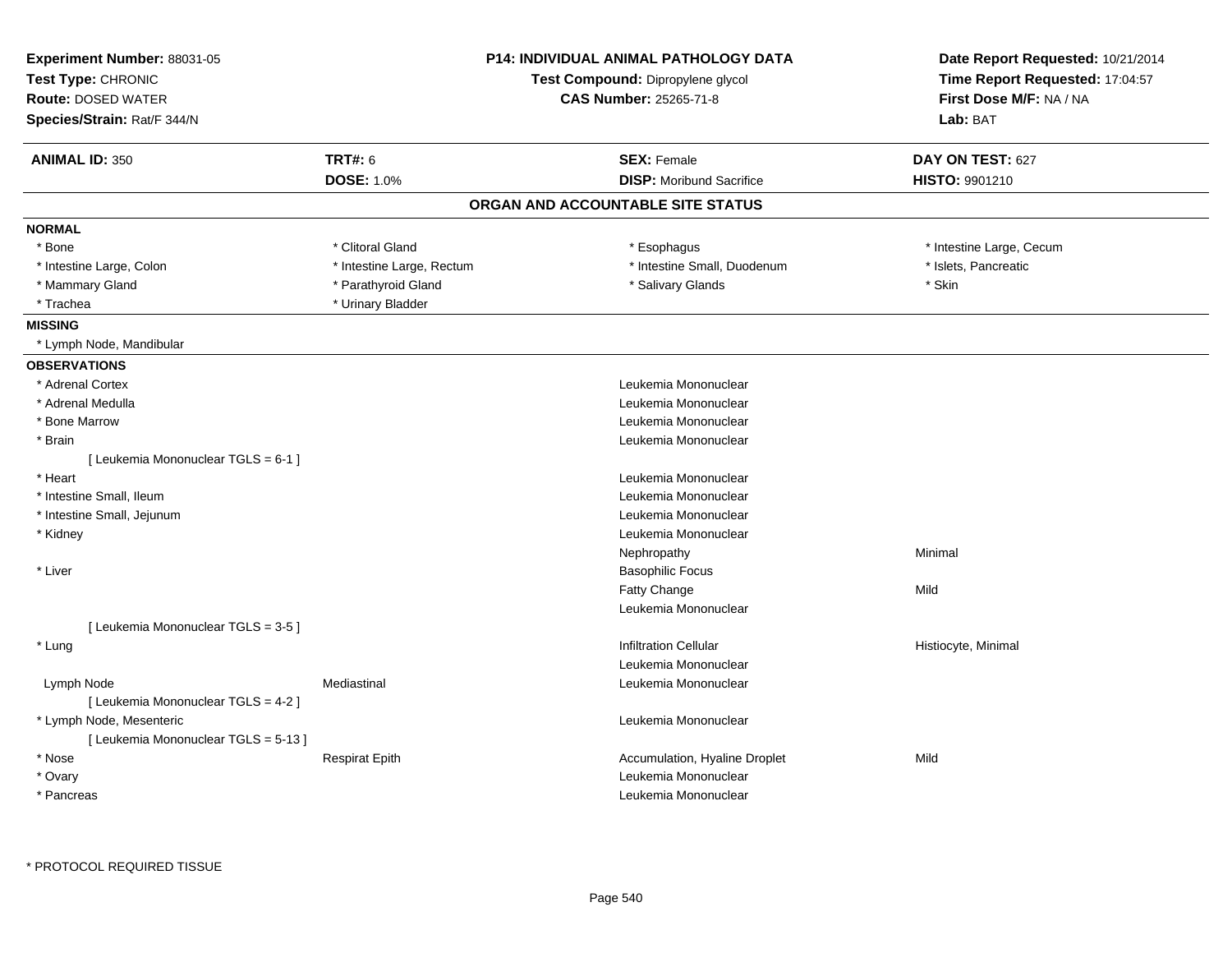| <b>Experiment Number: 88031-05</b><br>Test Type: CHRONIC<br><b>Route: DOSED WATER</b><br>Species/Strain: Rat/F 344/N |                   | <b>P14: INDIVIDUAL ANIMAL PATHOLOGY DATA</b><br>Test Compound: Dipropylene glycol<br><b>CAS Number: 25265-71-8</b> | Date Report Requested: 10/21/2014<br>Time Report Requested: 17:04:57<br>First Dose M/F: NA / NA<br>Lab: BAT |
|----------------------------------------------------------------------------------------------------------------------|-------------------|--------------------------------------------------------------------------------------------------------------------|-------------------------------------------------------------------------------------------------------------|
| <b>ANIMAL ID: 350</b>                                                                                                | <b>TRT#: 6</b>    | <b>SEX: Female</b>                                                                                                 | DAY ON TEST: 627                                                                                            |
|                                                                                                                      | <b>DOSE: 1.0%</b> | <b>DISP:</b> Moribund Sacrifice                                                                                    | HISTO: 9901210                                                                                              |
|                                                                                                                      |                   | ORGAN AND ACCOUNTABLE SITE STATUS                                                                                  |                                                                                                             |
| [ Leukemia Mononuclear TGLS = 2-12 ]                                                                                 |                   |                                                                                                                    |                                                                                                             |
| * Pituitary Gland                                                                                                    | Pars Distalis     | Hyperplasia                                                                                                        | Mild                                                                                                        |
|                                                                                                                      |                   | Leukemia Mononuclear                                                                                               |                                                                                                             |
| * Spleen                                                                                                             |                   | Leukemia Mononuclear                                                                                               |                                                                                                             |
|                                                                                                                      |                   | <b>Necrosis</b>                                                                                                    | Mild                                                                                                        |
| [Leukemia Mononuclear TGLS = 1,8-12+15]                                                                              |                   |                                                                                                                    |                                                                                                             |
| * Stomach, Forestomach                                                                                               |                   | Ulcer                                                                                                              | Moderate                                                                                                    |
| [ Ulcer TGLS = $7-14$ ]                                                                                              |                   |                                                                                                                    |                                                                                                             |
| * Stomach, Glandular                                                                                                 |                   | Leukemia Mononuclear                                                                                               |                                                                                                             |
| * Thymus                                                                                                             |                   | Leukemia Mononuclear                                                                                               |                                                                                                             |
| * Thyroid Gland                                                                                                      | C Cell            | Hyperplasia                                                                                                        | Minimal                                                                                                     |
| * Uterus                                                                                                             |                   | Leukemia Mononuclear                                                                                               |                                                                                                             |
| PRIMARY CAUSE OF DEATH                                                                                               | - Spleen          | Leukemia Mononuclear                                                                                               |                                                                                                             |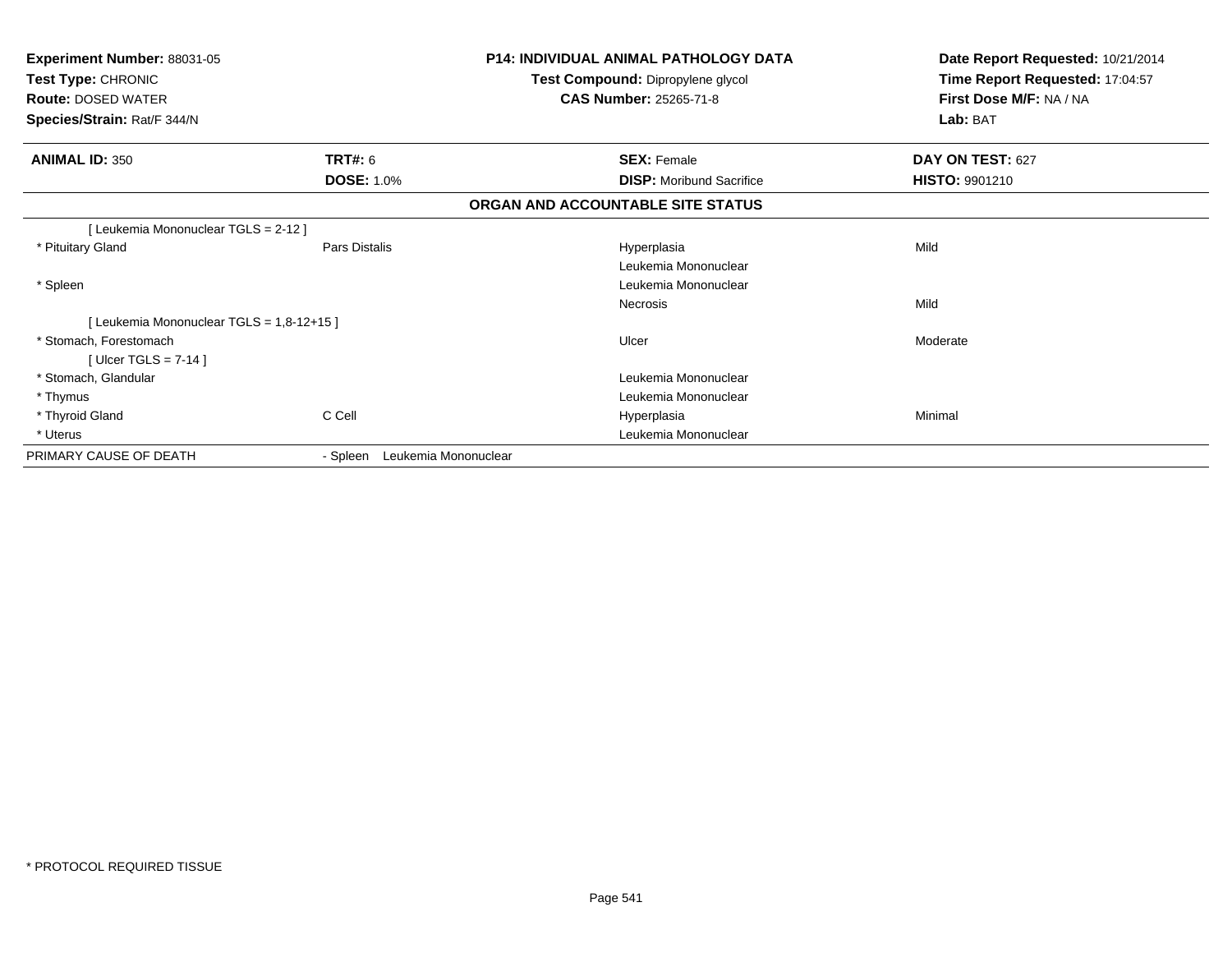| Experiment Number: 88031-05<br>Test Type: CHRONIC<br><b>Route: DOSED WATER</b><br>Species/Strain: Rat/F 344/N |                             | <b>P14: INDIVIDUAL ANIMAL PATHOLOGY DATA</b><br>Test Compound: Dipropylene glycol<br><b>CAS Number: 25265-71-8</b> | Date Report Requested: 10/21/2014<br>Time Report Requested: 17:04:57<br>First Dose M/F: NA / NA<br>Lab: BAT |
|---------------------------------------------------------------------------------------------------------------|-----------------------------|--------------------------------------------------------------------------------------------------------------------|-------------------------------------------------------------------------------------------------------------|
| <b>ANIMAL ID: 351</b>                                                                                         | <b>TRT#: 8</b>              | <b>SEX: Female</b>                                                                                                 | DAY ON TEST: 729                                                                                            |
|                                                                                                               | <b>DOSE: 4.0%</b>           | <b>DISP: Terminal Sacrifice</b>                                                                                    | HISTO: 9901211                                                                                              |
|                                                                                                               |                             | ORGAN AND ACCOUNTABLE SITE STATUS                                                                                  |                                                                                                             |
| <b>NORMAL</b>                                                                                                 |                             |                                                                                                                    |                                                                                                             |
| * Adrenal Cortex                                                                                              | * Bone                      | * Bone Marrow                                                                                                      | * Brain                                                                                                     |
| * Clitoral Gland                                                                                              | * Esophagus                 | * Heart                                                                                                            | * Intestine Large, Cecum                                                                                    |
| * Intestine Large, Rectum                                                                                     | * Intestine Small, Duodenum | * Intestine Small, Ileum                                                                                           | * Intestine Small, Jejunum                                                                                  |
| * Islets, Pancreatic                                                                                          | * Lymph Node, Mesenteric    | * Ovary                                                                                                            | * Pancreas                                                                                                  |
| * Parathyroid Gland                                                                                           | * Pituitary Gland           | * Salivary Glands                                                                                                  | * Skin                                                                                                      |
| * Spleen                                                                                                      | * Stomach, Forestomach      | * Stomach, Glandular                                                                                               | * Thymus                                                                                                    |
| * Thyroid Gland                                                                                               | * Trachea                   | * Urinary Bladder                                                                                                  |                                                                                                             |
| <b>MISSING</b>                                                                                                |                             |                                                                                                                    |                                                                                                             |
| * Lymph Node, Mandibular                                                                                      |                             |                                                                                                                    |                                                                                                             |
| <b>OBSERVATIONS</b>                                                                                           |                             |                                                                                                                    |                                                                                                             |
| * Adrenal Medulla                                                                                             |                             | Hyperplasia                                                                                                        | Moderate                                                                                                    |
| Eye                                                                                                           |                             | Degeneration                                                                                                       | Marked                                                                                                      |
| [ Degeneration TGLS = 2-14 ]                                                                                  |                             |                                                                                                                    |                                                                                                             |
| * Intestine Large, Colon                                                                                      |                             | Parasite Metazoan                                                                                                  |                                                                                                             |
| * Kidney                                                                                                      | <b>Transit Epithe</b>       | Hyperplasia                                                                                                        | Minimal                                                                                                     |
|                                                                                                               |                             | Infarct                                                                                                            | Mild                                                                                                        |
|                                                                                                               |                             | Nephropathy                                                                                                        | Moderate                                                                                                    |
| * Liver                                                                                                       |                             | <b>Basophilic Focus</b>                                                                                            |                                                                                                             |
|                                                                                                               |                             | <b>Clear Cell Focus</b>                                                                                            |                                                                                                             |
|                                                                                                               |                             | Inflammation                                                                                                       | Histiocytic, Focal, Minimal                                                                                 |
|                                                                                                               |                             | Inflammation                                                                                                       | Granulomatous, Focal, Minimal                                                                               |
| [Basophilic Focus TGLS = 3-5+12]                                                                              |                             |                                                                                                                    |                                                                                                             |
| * Lung                                                                                                        | Alveolar Epith              | Hyperplasia                                                                                                        | Mild                                                                                                        |
|                                                                                                               |                             | <b>Infiltration Cellular</b>                                                                                       | Histiocyte, Minimal                                                                                         |
|                                                                                                               |                             | Inflammation                                                                                                       | Chronic Active, Minimal                                                                                     |
| * Mammary Gland<br>[Fibroadenoma TGLS = 1-13]                                                                 |                             | Fibroadenoma                                                                                                       |                                                                                                             |
| * Nose                                                                                                        | <b>Respirat Epith</b>       | Accumulation, Hyaline Droplet                                                                                      | Marked                                                                                                      |
|                                                                                                               | Olfactory Epi               | Degeneration                                                                                                       | Minimal                                                                                                     |
| * Uterus                                                                                                      |                             | Polyp Stromal                                                                                                      |                                                                                                             |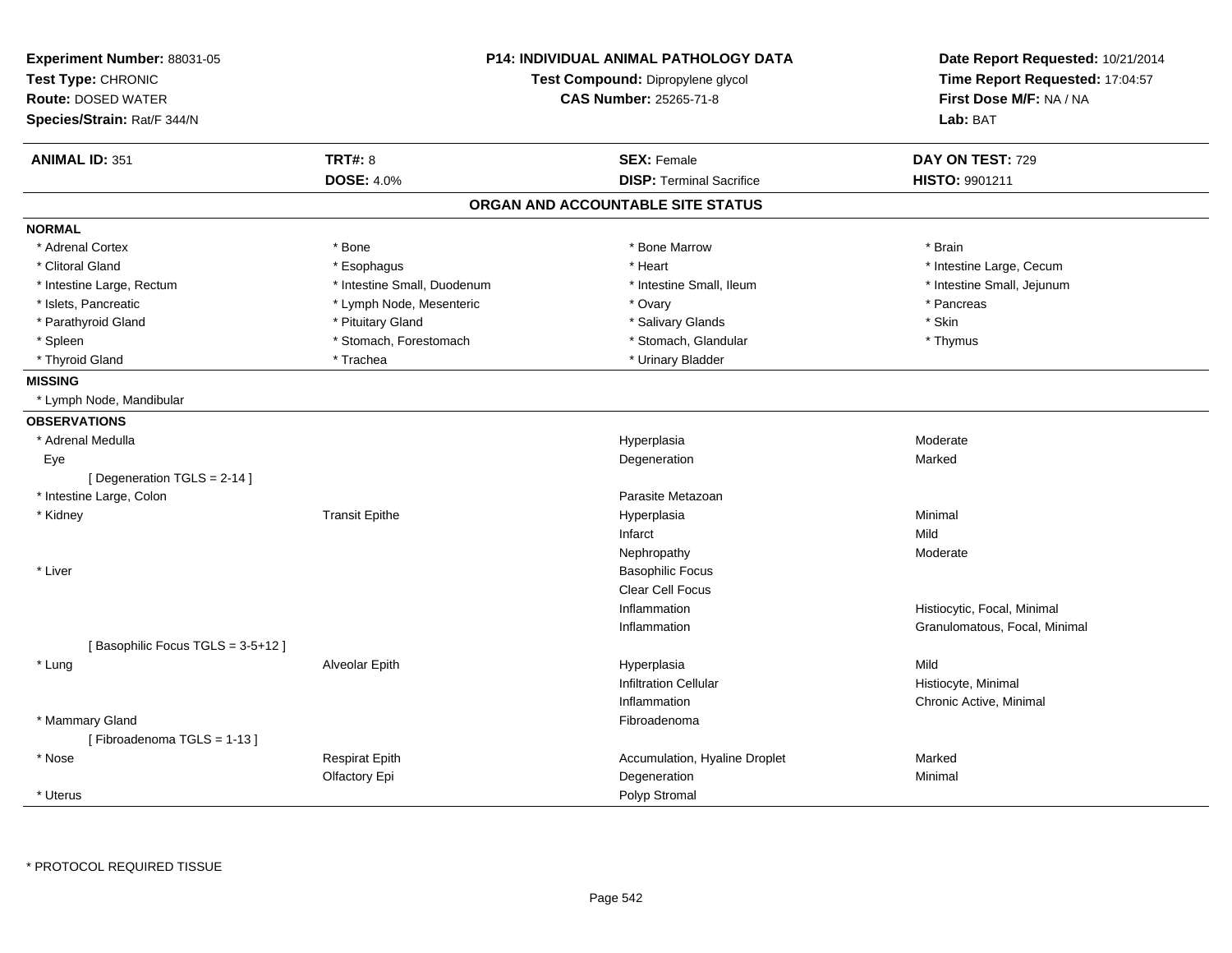| <b>Experiment Number: 88031-05</b><br>Test Type: CHRONIC<br><b>Route: DOSED WATER</b> |                   | <b>P14: INDIVIDUAL ANIMAL PATHOLOGY DATA</b> | Date Report Requested: 10/21/2014 |
|---------------------------------------------------------------------------------------|-------------------|----------------------------------------------|-----------------------------------|
|                                                                                       |                   | Test Compound: Dipropylene glycol            | Time Report Requested: 17:04:57   |
|                                                                                       |                   | <b>CAS Number: 25265-71-8</b>                | <b>First Dose M/F: NA / NA</b>    |
| Species/Strain: Rat/F 344/N                                                           |                   |                                              | Lab: BAT                          |
| <b>ANIMAL ID: 351</b>                                                                 | <b>TRT#: 8</b>    | <b>SEX:</b> Female                           | DAY ON TEST: 729                  |
|                                                                                       | <b>DOSE: 4.0%</b> | <b>DISP:</b> Terminal Sacrifice              | <b>HISTO: 9901211</b>             |
|                                                                                       |                   | ORGAN AND ACCOUNTABLE SITE STATUS            |                                   |
| PRIMARY CAUSE OF DEATH                                                                |                   |                                              |                                   |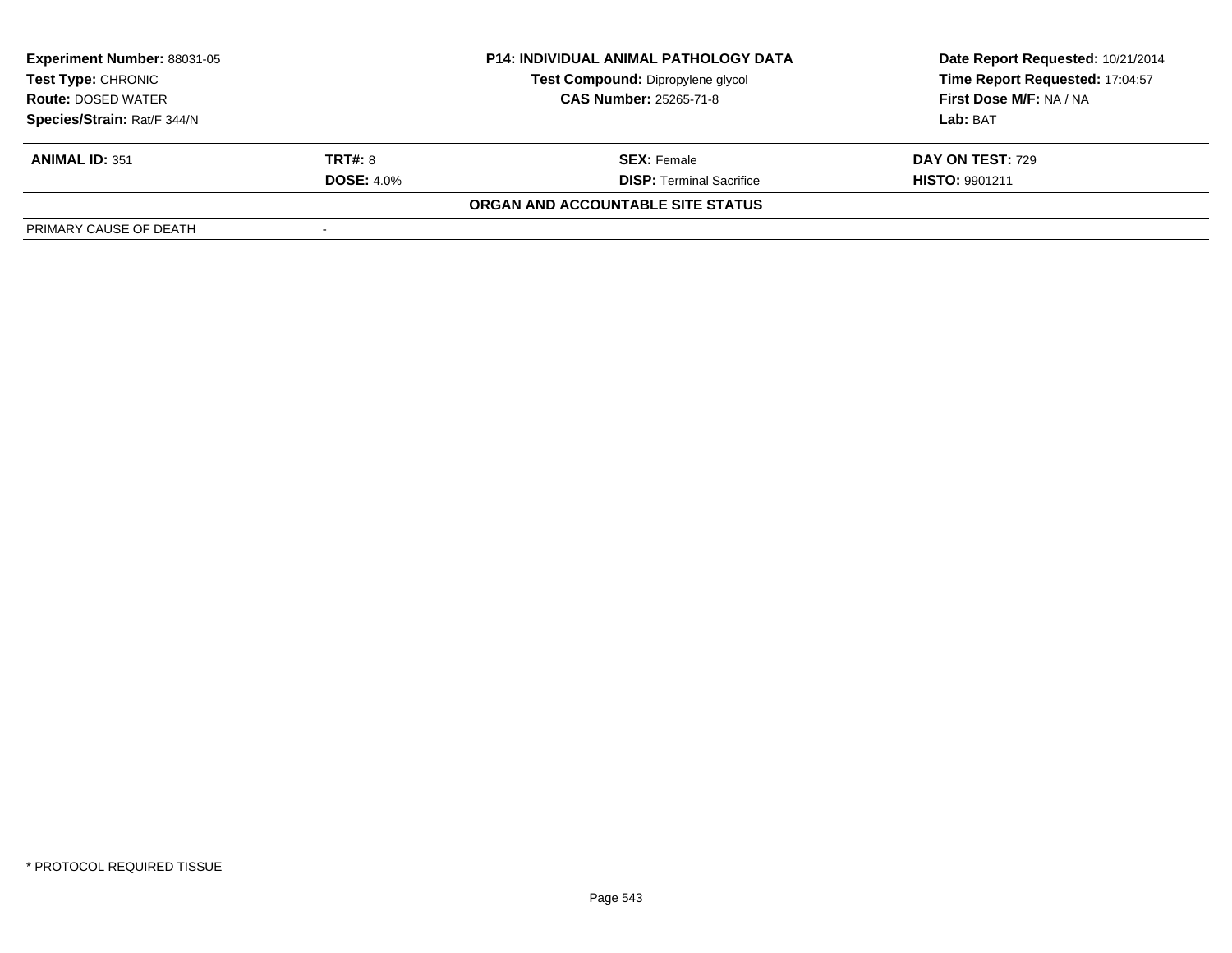| Experiment Number: 88031-05<br>Test Type: CHRONIC<br><b>Route: DOSED WATER</b><br>Species/Strain: Rat/F 344/N | <b>P14: INDIVIDUAL ANIMAL PATHOLOGY DATA</b><br>Test Compound: Dipropylene glycol<br>CAS Number: 25265-71-8 |                                   | Date Report Requested: 10/21/2014<br>Time Report Requested: 17:04:57<br>First Dose M/F: NA / NA<br>Lab: BAT |
|---------------------------------------------------------------------------------------------------------------|-------------------------------------------------------------------------------------------------------------|-----------------------------------|-------------------------------------------------------------------------------------------------------------|
| <b>ANIMAL ID: 352</b>                                                                                         | <b>TRT#: 8</b>                                                                                              | <b>SEX: Female</b>                | DAY ON TEST: 731                                                                                            |
|                                                                                                               | <b>DOSE: 4.0%</b>                                                                                           | <b>DISP: Terminal Sacrifice</b>   | <b>HISTO: 9901212</b>                                                                                       |
|                                                                                                               |                                                                                                             | ORGAN AND ACCOUNTABLE SITE STATUS |                                                                                                             |
| <b>NORMAL</b>                                                                                                 |                                                                                                             |                                   |                                                                                                             |
| * Adrenal Medulla                                                                                             | * Bone                                                                                                      | * Bone Marrow                     | * Brain                                                                                                     |
| * Clitoral Gland                                                                                              | * Esophagus                                                                                                 | * Intestine Large, Cecum          | * Intestine Large, Colon                                                                                    |
| * Intestine Large, Rectum                                                                                     | * Intestine Small, Duodenum                                                                                 | * Intestine Small, Ileum          | * Intestine Small, Jejunum                                                                                  |
| * Islets, Pancreatic                                                                                          | * Lymph Node, Mandibular                                                                                    | * Lymph Node, Mesenteric          | * Ovary                                                                                                     |
| * Pancreas                                                                                                    | * Pituitary Gland                                                                                           | * Salivary Glands                 | * Spleen                                                                                                    |
| * Stomach, Forestomach                                                                                        | * Stomach, Glandular                                                                                        | * Thymus                          | * Thyroid Gland                                                                                             |
| * Trachea                                                                                                     | * Urinary Bladder                                                                                           |                                   |                                                                                                             |
| <b>OBSERVATIONS</b>                                                                                           |                                                                                                             |                                   |                                                                                                             |
| * Adrenal Cortex                                                                                              |                                                                                                             | Hypertrophy                       | Mild                                                                                                        |
| * Heart                                                                                                       |                                                                                                             | Cardiomyopathy                    | Mild                                                                                                        |
| * Kidney                                                                                                      |                                                                                                             | Nephropathy                       | Mild                                                                                                        |
| * Liver                                                                                                       |                                                                                                             | <b>Basophilic Focus</b>           |                                                                                                             |
|                                                                                                               |                                                                                                             | Clear Cell Focus                  |                                                                                                             |
|                                                                                                               | <b>Bile Duct</b>                                                                                            | Hyperplasia                       | Minimal                                                                                                     |
|                                                                                                               |                                                                                                             | Inflammation                      | Histiocytic, Focal, Minimal                                                                                 |
|                                                                                                               |                                                                                                             | Inflammation                      | Granulomatous, Focal, Minimal                                                                               |
| [Basophilic Focus TGLS = 3-5+12]                                                                              |                                                                                                             |                                   |                                                                                                             |
| * Lung                                                                                                        |                                                                                                             | <b>Infiltration Cellular</b>      | Histiocyte, Minimal                                                                                         |
|                                                                                                               |                                                                                                             | Inflammation                      | Chronic Active, Minimal                                                                                     |
| Lymph Node                                                                                                    | Mediastinal                                                                                                 | <b>Infiltration Cellular</b>      | Plasma Cell, Moderate                                                                                       |
| [ Infiltration Cellular TGLS = 2-14 ]                                                                         |                                                                                                             |                                   |                                                                                                             |
| * Mammary Gland                                                                                               |                                                                                                             | Galactocele                       | Mild                                                                                                        |
| [Galactocele TGLS = 5-8]                                                                                      |                                                                                                             |                                   |                                                                                                             |
| * Nose                                                                                                        | <b>Respirat Epith</b>                                                                                       | Accumulation, Hyaline Droplet     | Moderate                                                                                                    |
|                                                                                                               | Olfactory Epi                                                                                               | Degeneration                      | Mild                                                                                                        |
| * Parathyroid Gland                                                                                           |                                                                                                             | Hyperplasia                       | Mild                                                                                                        |
| * Skin                                                                                                        |                                                                                                             | Inflammation                      | Chronic Active, Moderate                                                                                    |
| [Inflammation TGLS = $1-13$ ]                                                                                 |                                                                                                             |                                   |                                                                                                             |
| * Uterus                                                                                                      |                                                                                                             | Polyp Stromal                     |                                                                                                             |
| [ Polyp Stromal TGLS = $4-9$ ]                                                                                |                                                                                                             |                                   |                                                                                                             |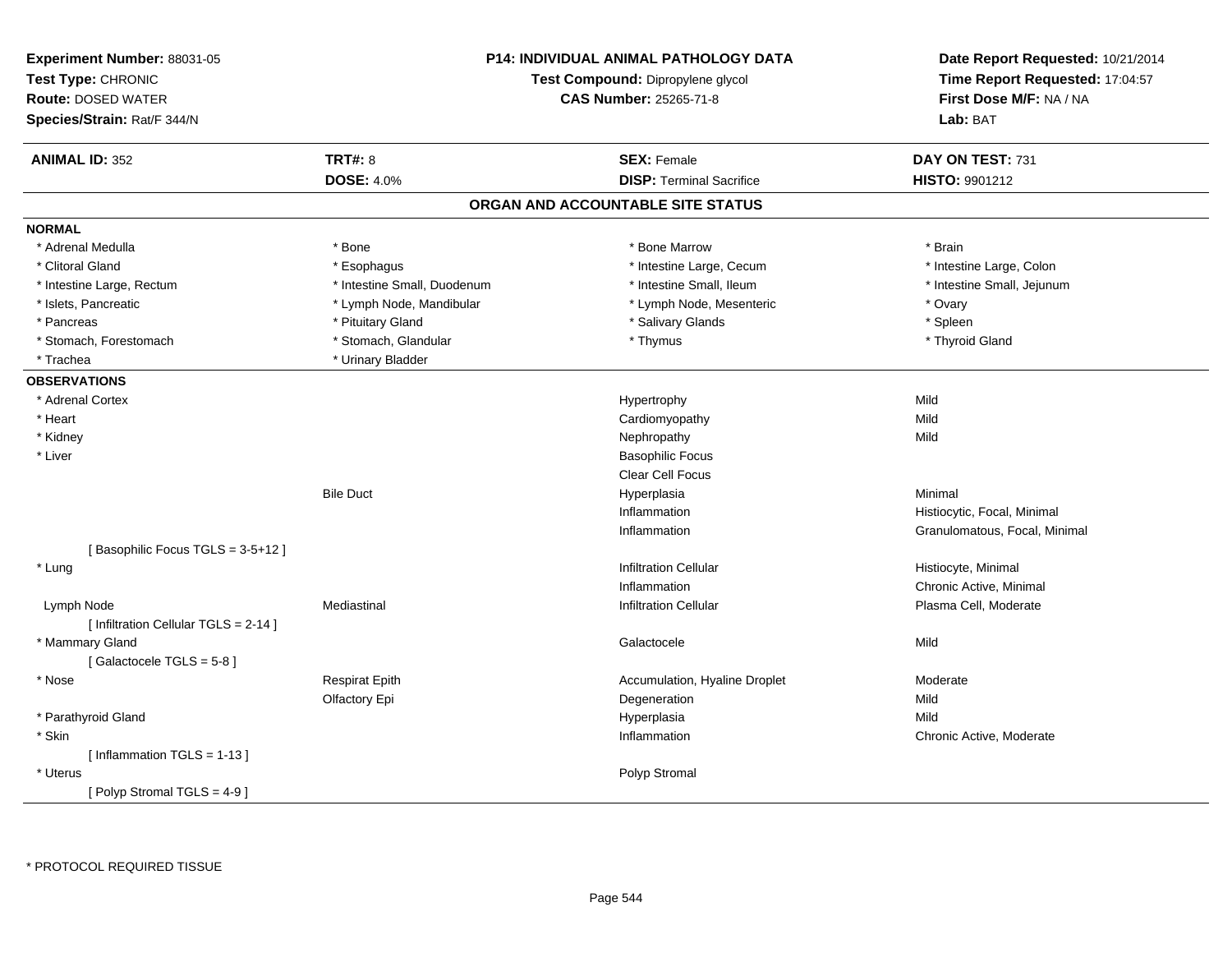| <b>Experiment Number: 88031-05</b><br>Test Type: CHRONIC<br><b>Route: DOSED WATER</b> |                   | <b>P14: INDIVIDUAL ANIMAL PATHOLOGY DATA</b> | Date Report Requested: 10/21/2014 |  |
|---------------------------------------------------------------------------------------|-------------------|----------------------------------------------|-----------------------------------|--|
|                                                                                       |                   | Test Compound: Dipropylene glycol            | Time Report Requested: 17:04:57   |  |
|                                                                                       |                   | <b>CAS Number: 25265-71-8</b>                | <b>First Dose M/F: NA / NA</b>    |  |
| Species/Strain: Rat/F 344/N                                                           |                   |                                              | Lab: BAT                          |  |
| <b>ANIMAL ID: 352</b>                                                                 | <b>TRT#: 8</b>    | <b>SEX:</b> Female                           | DAY ON TEST: 731                  |  |
|                                                                                       | <b>DOSE: 4.0%</b> | <b>DISP: Terminal Sacrifice</b>              | <b>HISTO: 9901212</b>             |  |
|                                                                                       |                   | ORGAN AND ACCOUNTABLE SITE STATUS            |                                   |  |
| PRIMARY CAUSE OF DEATH                                                                |                   |                                              |                                   |  |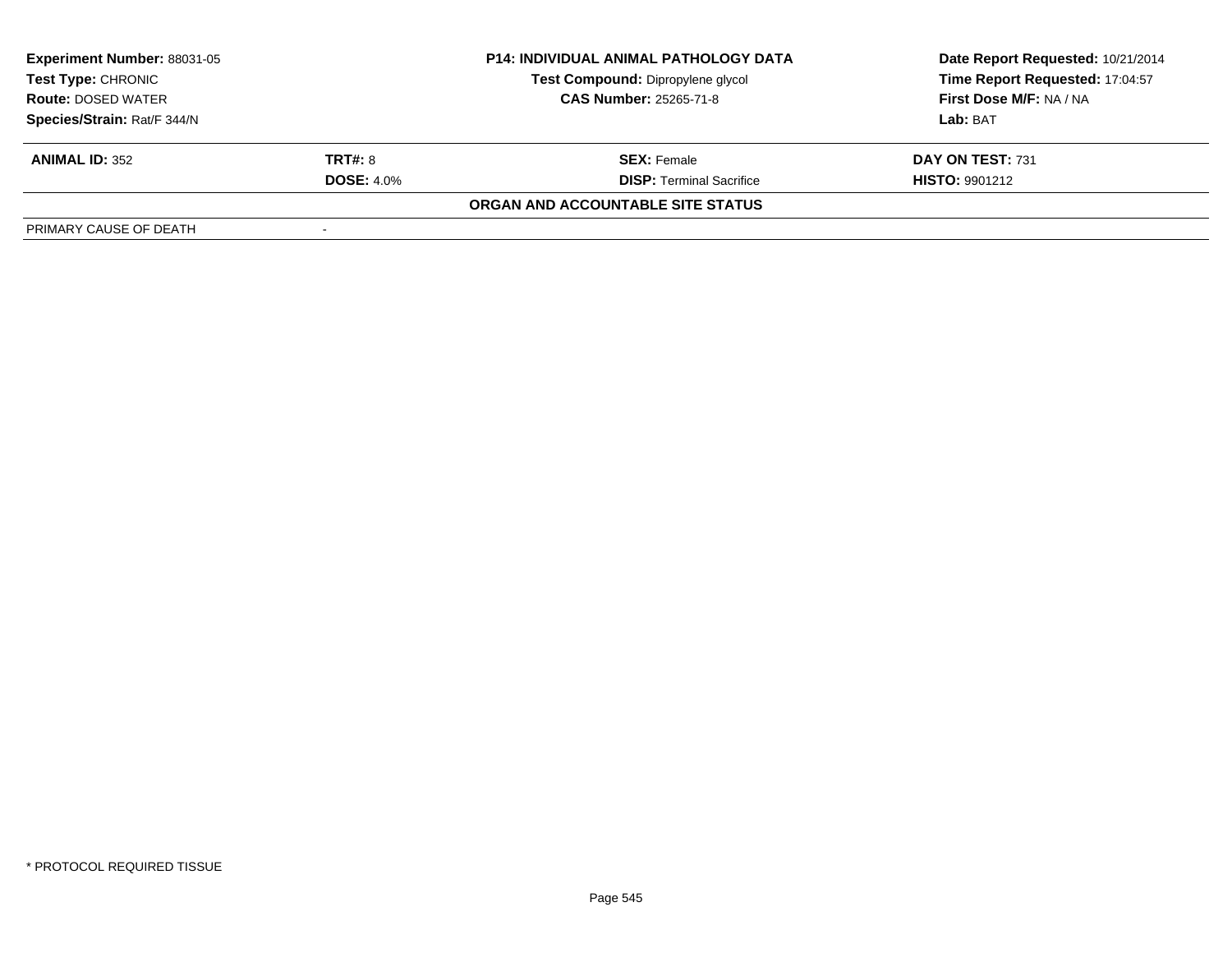| Experiment Number: 88031-05<br>Test Type: CHRONIC<br><b>Route: DOSED WATER</b><br>Species/Strain: Rat/F 344/N | P14: INDIVIDUAL ANIMAL PATHOLOGY DATA<br>Test Compound: Dipropylene glycol<br><b>CAS Number: 25265-71-8</b> |                                   | Date Report Requested: 10/21/2014<br>Time Report Requested: 17:04:57<br>First Dose M/F: NA / NA<br>Lab: BAT |
|---------------------------------------------------------------------------------------------------------------|-------------------------------------------------------------------------------------------------------------|-----------------------------------|-------------------------------------------------------------------------------------------------------------|
| <b>ANIMAL ID: 353</b>                                                                                         | <b>TRT#: 8</b>                                                                                              | <b>SEX: Female</b>                | DAY ON TEST: 731                                                                                            |
|                                                                                                               | <b>DOSE: 4.0%</b>                                                                                           | <b>DISP: Terminal Sacrifice</b>   | <b>HISTO: 9901213</b>                                                                                       |
|                                                                                                               |                                                                                                             | ORGAN AND ACCOUNTABLE SITE STATUS |                                                                                                             |
| <b>NORMAL</b>                                                                                                 |                                                                                                             |                                   |                                                                                                             |
| * Adrenal Cortex                                                                                              | * Bone                                                                                                      | * Bone Marrow                     | * Brain                                                                                                     |
| * Clitoral Gland                                                                                              | * Esophagus                                                                                                 | * Intestine Large, Cecum          | * Intestine Large, Colon                                                                                    |
| * Intestine Small, Duodenum                                                                                   | * Intestine Small, Ileum                                                                                    | * Intestine Small, Jejunum        | * Islets, Pancreatic                                                                                        |
| * Lymph Node, Mandibular                                                                                      | * Lymph Node, Mesenteric                                                                                    | * Ovary                           | * Pancreas                                                                                                  |
| * Parathyroid Gland                                                                                           | * Salivary Glands                                                                                           | * Skin                            | * Spleen                                                                                                    |
| * Stomach, Forestomach                                                                                        | * Stomach, Glandular                                                                                        | * Thymus                          | * Thyroid Gland                                                                                             |
| * Trachea                                                                                                     | * Urinary Bladder                                                                                           | * Uterus                          |                                                                                                             |
| <b>OBSERVATIONS</b>                                                                                           |                                                                                                             |                                   |                                                                                                             |
| * Adrenal Medulla                                                                                             |                                                                                                             | Hyperplasia                       | Mild                                                                                                        |
| * Heart                                                                                                       |                                                                                                             | Cardiomyopathy                    | Minimal                                                                                                     |
| * Intestine Large, Rectum                                                                                     |                                                                                                             | Parasite Metazoan                 |                                                                                                             |
| * Kidney                                                                                                      |                                                                                                             | Nephropathy                       | Minimal                                                                                                     |
| * Liver                                                                                                       |                                                                                                             | <b>Basophilic Focus</b>           |                                                                                                             |
|                                                                                                               |                                                                                                             | Inflammation                      | Histiocytic, Focal, Minimal                                                                                 |
|                                                                                                               |                                                                                                             | Inflammation                      | Granulomatous, Focal, Minimal                                                                               |
| [Basophilic Focus TGLS = 1-5]                                                                                 |                                                                                                             |                                   |                                                                                                             |
| * Lung                                                                                                        |                                                                                                             | <b>Infiltration Cellular</b>      | Histiocyte, Minimal                                                                                         |
|                                                                                                               |                                                                                                             | Inflammation                      | Chronic Active, Minimal                                                                                     |
| Lymph Node                                                                                                    | Mediastinal                                                                                                 | Ectasia                           | Mild                                                                                                        |
| [ Ectasia TGLS = $4-2$ ]                                                                                      |                                                                                                             |                                   |                                                                                                             |
| * Mammary Gland                                                                                               |                                                                                                             | Fibroadenoma                      | Multiple                                                                                                    |
| [Fibroadenoma TGLS = $2,3-12+13$ ]                                                                            |                                                                                                             |                                   |                                                                                                             |
| * Nose                                                                                                        | <b>Respirat Epith</b>                                                                                       | Accumulation, Hyaline Droplet     | Mild                                                                                                        |
| * Pituitary Gland                                                                                             |                                                                                                             | Angiectasis                       | Minimal                                                                                                     |
| [Angiectasis TGLS = 5-9]                                                                                      |                                                                                                             |                                   |                                                                                                             |
| PRIMARY CAUSE OF DEATH                                                                                        | $\blacksquare$                                                                                              |                                   |                                                                                                             |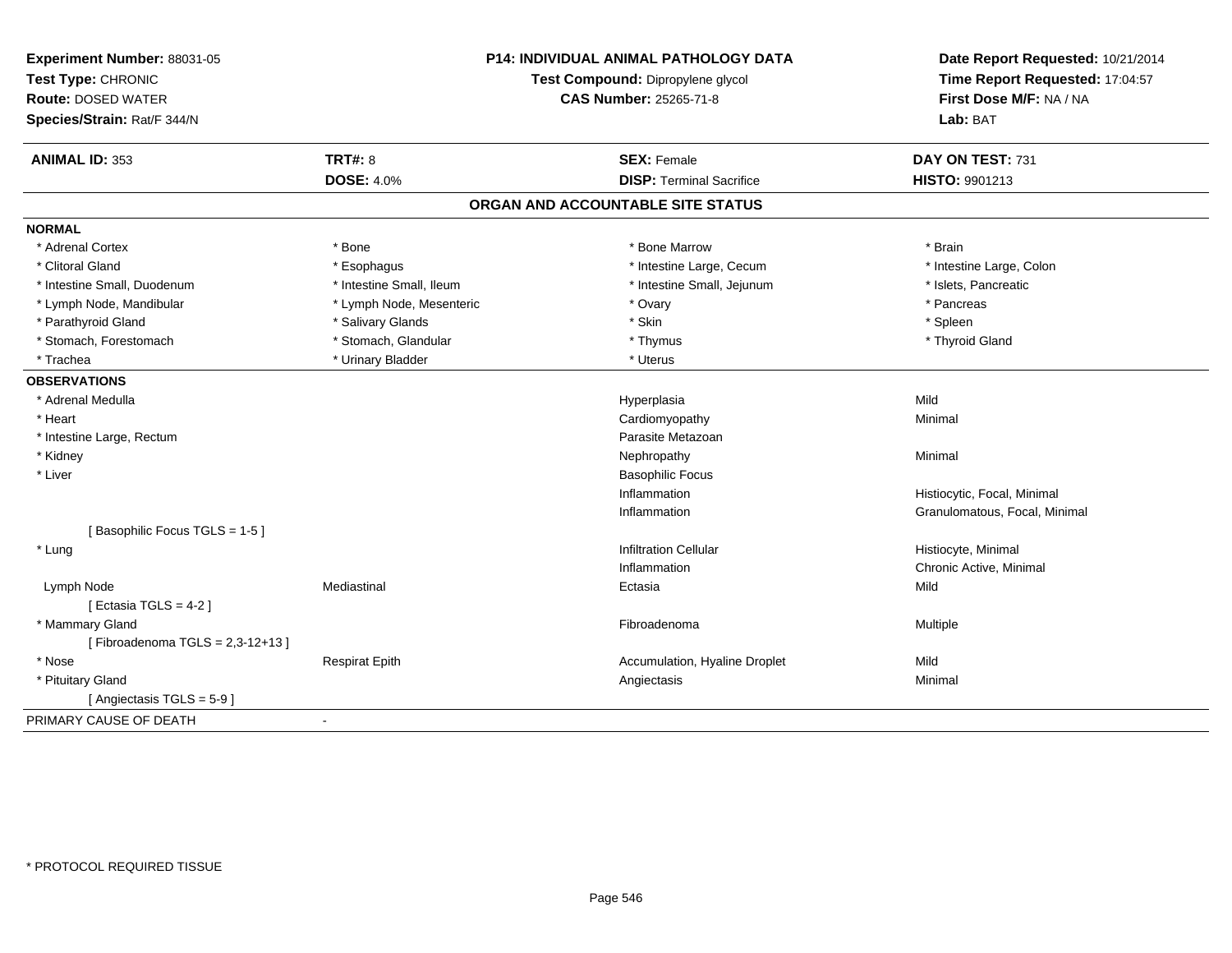| Experiment Number: 88031-05<br>Test Type: CHRONIC<br><b>Route: DOSED WATER</b><br>Species/Strain: Rat/F 344/N |                                     | <b>P14: INDIVIDUAL ANIMAL PATHOLOGY DATA</b><br>Test Compound: Dipropylene glycol<br><b>CAS Number: 25265-71-8</b> | Date Report Requested: 10/21/2014<br>Time Report Requested: 17:04:57<br>First Dose M/F: NA / NA<br>Lab: BAT |
|---------------------------------------------------------------------------------------------------------------|-------------------------------------|--------------------------------------------------------------------------------------------------------------------|-------------------------------------------------------------------------------------------------------------|
| <b>ANIMAL ID: 354</b>                                                                                         | <b>TRT#: 8</b><br><b>DOSE: 4.0%</b> | <b>SEX: Female</b><br><b>DISP:</b> Moribund Sacrifice                                                              | DAY ON TEST: 668<br>HISTO: 9901214                                                                          |
|                                                                                                               |                                     |                                                                                                                    |                                                                                                             |
|                                                                                                               |                                     | ORGAN AND ACCOUNTABLE SITE STATUS                                                                                  |                                                                                                             |
| <b>NORMAL</b>                                                                                                 |                                     |                                                                                                                    |                                                                                                             |
| * Bone                                                                                                        | * Clitoral Gland                    | * Esophagus                                                                                                        | * Intestine Large, Colon                                                                                    |
| * Islets, Pancreatic                                                                                          | * Mammary Gland                     | * Parathyroid Gland                                                                                                | * Skin                                                                                                      |
| * Trachea                                                                                                     |                                     |                                                                                                                    |                                                                                                             |
| <b>MISSING</b>                                                                                                |                                     |                                                                                                                    |                                                                                                             |
| * Lymph Node, Mandibular                                                                                      |                                     |                                                                                                                    |                                                                                                             |
| <b>OBSERVATIONS</b>                                                                                           |                                     |                                                                                                                    |                                                                                                             |
| * Adrenal Cortex                                                                                              |                                     | Leukemia Mononuclear                                                                                               |                                                                                                             |
|                                                                                                               |                                     | <b>Necrosis</b>                                                                                                    | Mild                                                                                                        |
| * Adrenal Medulla                                                                                             |                                     | Leukemia Mononuclear                                                                                               |                                                                                                             |
| * Bone Marrow                                                                                                 |                                     | Leukemia Mononuclear                                                                                               |                                                                                                             |
| * Brain                                                                                                       |                                     | Necrosis                                                                                                           | Mild                                                                                                        |
| * Heart                                                                                                       |                                     | Cardiomyopathy                                                                                                     | Mild                                                                                                        |
|                                                                                                               |                                     | Leukemia Mononuclear                                                                                               |                                                                                                             |
| * Intestine Large, Cecum                                                                                      |                                     | Leukemia Mononuclear                                                                                               |                                                                                                             |
| * Intestine Large, Rectum                                                                                     |                                     | Leukemia Mononuclear                                                                                               |                                                                                                             |
| * Intestine Small, Duodenum                                                                                   |                                     | Leukemia Mononuclear                                                                                               |                                                                                                             |
| * Intestine Small, Ileum                                                                                      |                                     | Leukemia Mononuclear                                                                                               |                                                                                                             |
| * Intestine Small, Jejunum                                                                                    |                                     | Leukemia Mononuclear                                                                                               |                                                                                                             |
| * Kidney                                                                                                      |                                     | Infarct                                                                                                            | Moderate                                                                                                    |
|                                                                                                               |                                     | Leukemia Mononuclear                                                                                               |                                                                                                             |
|                                                                                                               |                                     | Nephropathy                                                                                                        | Minimal                                                                                                     |
| [Infarct TGLS = $2,9-6$ ]                                                                                     |                                     |                                                                                                                    |                                                                                                             |
| * Liver                                                                                                       |                                     | <b>Basophilic Focus</b>                                                                                            |                                                                                                             |
|                                                                                                               |                                     | Fatty Change                                                                                                       | Mild                                                                                                        |
|                                                                                                               |                                     | Inflammation                                                                                                       | Granulomatous, Focal, Minimal                                                                               |
|                                                                                                               |                                     | Leukemia Mononuclear                                                                                               |                                                                                                             |
| [ Leukemia Mononuclear TGLS = 3-5 ]                                                                           |                                     |                                                                                                                    |                                                                                                             |
| * Lung                                                                                                        |                                     | Leukemia Mononuclear                                                                                               |                                                                                                             |
| [ Leukemia Mononuclear TGLS = 7-3+4 ]                                                                         |                                     |                                                                                                                    |                                                                                                             |
| Lymph Node                                                                                                    | <b>Bronchial</b>                    | Leukemia Mononuclear                                                                                               |                                                                                                             |
|                                                                                                               |                                     |                                                                                                                    |                                                                                                             |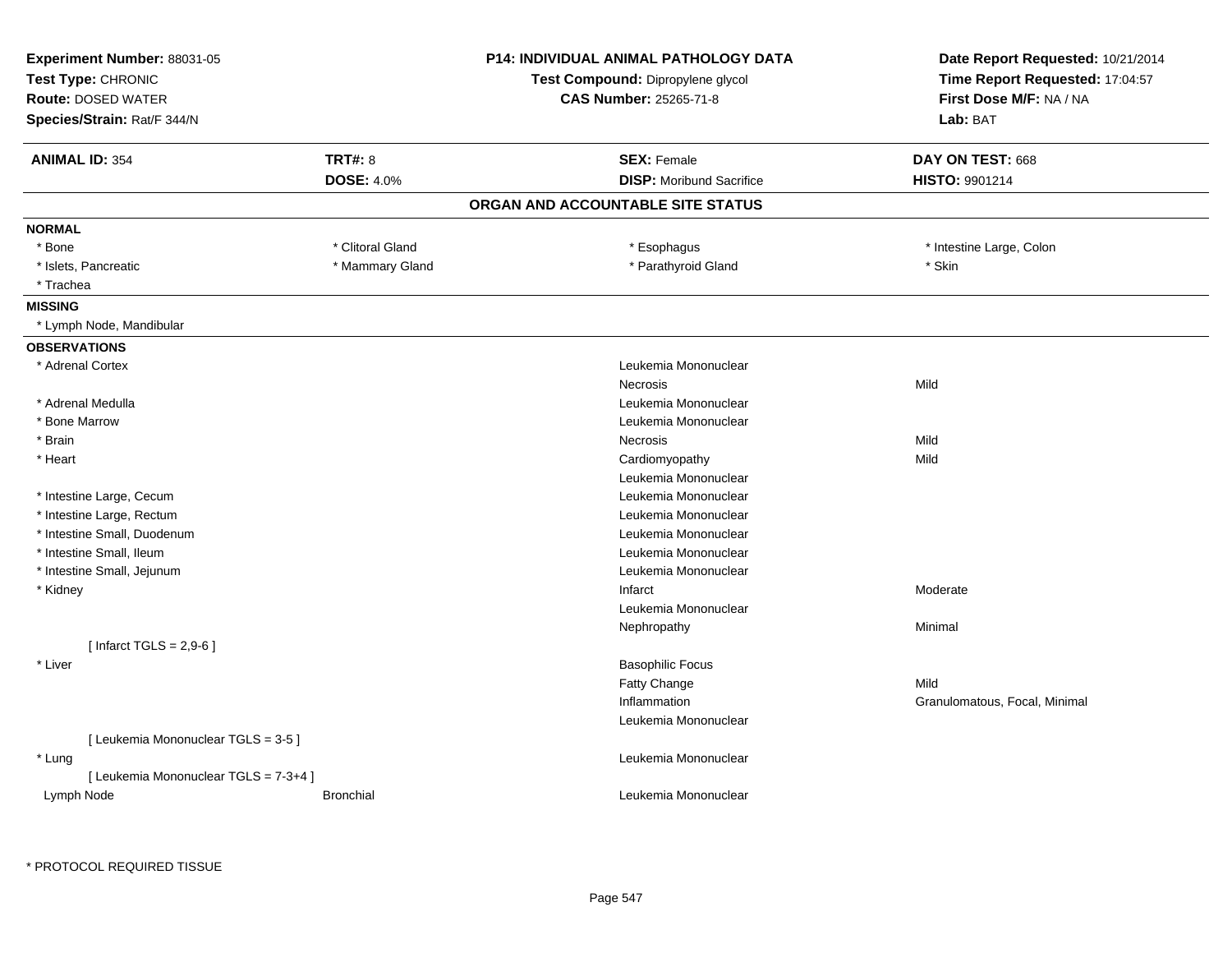| Experiment Number: 88031-05<br>Test Type: CHRONIC<br><b>Route: DOSED WATER</b><br>Species/Strain: Rat/F 344/N        | <b>P14: INDIVIDUAL ANIMAL PATHOLOGY DATA</b><br>Test Compound: Dipropylene glycol<br><b>CAS Number: 25265-71-8</b> |                                                       | Date Report Requested: 10/21/2014<br>Time Report Requested: 17:04:57<br>First Dose M/F: NA / NA<br>Lab: BAT |
|----------------------------------------------------------------------------------------------------------------------|--------------------------------------------------------------------------------------------------------------------|-------------------------------------------------------|-------------------------------------------------------------------------------------------------------------|
| <b>ANIMAL ID: 354</b>                                                                                                | <b>TRT#: 8</b><br><b>DOSE: 4.0%</b>                                                                                | <b>SEX: Female</b><br><b>DISP:</b> Moribund Sacrifice | DAY ON TEST: 668<br><b>HISTO: 9901214</b>                                                                   |
|                                                                                                                      |                                                                                                                    | ORGAN AND ACCOUNTABLE SITE STATUS                     |                                                                                                             |
| [ Leukemia Mononuclear TGLS = 5-2 ]<br>[ Leukemia Mononuclear TGLS = 6-3 ]                                           | Mediastinal                                                                                                        | Leukemia Mononuclear                                  |                                                                                                             |
| * Lymph Node, Mesenteric<br>[ Leukemia Mononuclear TGLS = 8-13 ]                                                     |                                                                                                                    | Leukemia Mononuclear                                  |                                                                                                             |
| Mesentery<br>[ Leukemia Mononuclear TGLS = 10-14 ]                                                                   |                                                                                                                    | Leukemia Mononuclear                                  |                                                                                                             |
| * Nose                                                                                                               | <b>Respirat Epith</b>                                                                                              | Accumulation, Hyaline Droplet<br>Leukemia Mononuclear | Mild                                                                                                        |
| * Ovary<br>[ Leukemia Mononuclear TGLS = 11-15 ]                                                                     |                                                                                                                    | Leukemia Mononuclear                                  |                                                                                                             |
| * Pancreas<br>Note: TGL 11, "mass, 2 mm dia, brown" noted at trim, was actually ovary infiltrated by leukemia cells. |                                                                                                                    | Leukemia Mononuclear                                  |                                                                                                             |
| * Pituitary Gland                                                                                                    |                                                                                                                    | Leukemia Mononuclear                                  |                                                                                                             |
| * Salivary Glands                                                                                                    |                                                                                                                    | Atrophy<br>Leukemia Mononuclear                       | Mild                                                                                                        |
| [ Leukemia Mononuclear TGLS = 12-16 ]                                                                                |                                                                                                                    |                                                       |                                                                                                             |
| * Spleen<br>[ Leukemia Mononuclear TGLS = 1-12 ]                                                                     |                                                                                                                    | Leukemia Mononuclear                                  |                                                                                                             |
| * Stomach, Forestomach                                                                                               |                                                                                                                    | Leukemia Mononuclear                                  |                                                                                                             |
| * Stomach, Glandular                                                                                                 |                                                                                                                    | Leukemia Mononuclear                                  |                                                                                                             |
| * Thymus                                                                                                             |                                                                                                                    | Leukemia Mononuclear                                  |                                                                                                             |
| * Thyroid Gland                                                                                                      | C Cell                                                                                                             | Hyperplasia                                           | Minimal                                                                                                     |
| * Urinary Bladder                                                                                                    |                                                                                                                    | Leukemia Mononuclear                                  |                                                                                                             |
| * Uterus                                                                                                             |                                                                                                                    | Leukemia Mononuclear                                  |                                                                                                             |
| PRIMARY CAUSE OF DEATH                                                                                               | Leukemia Mononuclear<br>- Spleen                                                                                   |                                                       |                                                                                                             |
| Animal Note: TGL 12, tissue NOS at trim, was salivary gland.                                                         |                                                                                                                    |                                                       |                                                                                                             |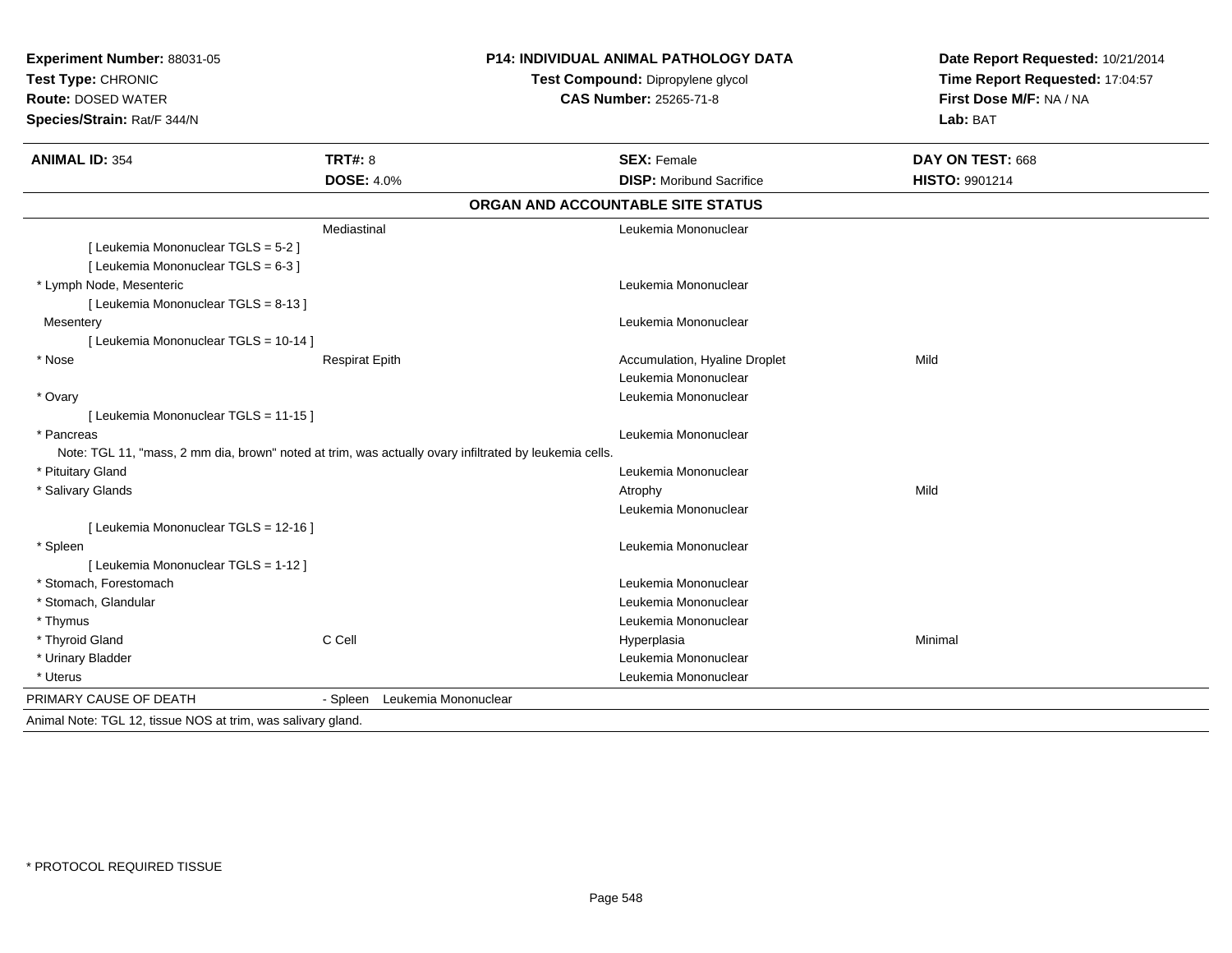| Experiment Number: 88031-05               |                           | P14: INDIVIDUAL ANIMAL PATHOLOGY DATA | Date Report Requested: 10/21/2014<br>Time Report Requested: 17:04:57 |
|-------------------------------------------|---------------------------|---------------------------------------|----------------------------------------------------------------------|
| Test Type: CHRONIC                        |                           | Test Compound: Dipropylene glycol     |                                                                      |
| <b>Route: DOSED WATER</b>                 |                           | <b>CAS Number: 25265-71-8</b>         | First Dose M/F: NA / NA                                              |
| Species/Strain: Rat/F 344/N               |                           |                                       | Lab: BAT                                                             |
| <b>ANIMAL ID: 355</b>                     | <b>TRT#: 8</b>            | <b>SEX: Female</b>                    | DAY ON TEST: 730                                                     |
|                                           | <b>DOSE: 4.0%</b>         | <b>DISP: Terminal Sacrifice</b>       | HISTO: 9901215                                                       |
|                                           |                           | ORGAN AND ACCOUNTABLE SITE STATUS     |                                                                      |
| <b>NORMAL</b>                             |                           |                                       |                                                                      |
| * Adrenal Cortex                          | * Adrenal Medulla         | * Bone                                | * Bone Marrow                                                        |
| * Brain                                   | * Clitoral Gland          | * Esophagus                           | * Intestine Large, Cecum                                             |
| * Intestine Large, Colon                  | * Intestine Large, Rectum | * Intestine Small, Duodenum           | * Intestine Small, Ileum                                             |
| * Intestine Small, Jejunum                | * Islets, Pancreatic      | * Lymph Node, Mesenteric              | * Mammary Gland                                                      |
| * Ovary                                   | * Pancreas                | * Parathyroid Gland                   | * Salivary Glands                                                    |
| * Skin                                    | * Spleen                  | * Stomach, Forestomach                | * Stomach, Glandular                                                 |
| * Thymus                                  | * Trachea                 | * Uterus                              |                                                                      |
| <b>MISSING</b>                            |                           |                                       |                                                                      |
| * Lymph Node, Mandibular                  |                           |                                       |                                                                      |
| <b>OBSERVATIONS</b>                       |                           |                                       |                                                                      |
| * Heart                                   |                           | Hemangiosarcoma                       |                                                                      |
| * Kidney                                  |                           | Mesenchymal Tumor Malignant           |                                                                      |
|                                           |                           | Nephropathy                           | Mild                                                                 |
| [Mesenchymal Tumor Malignant TGLS = 2-6]  |                           |                                       |                                                                      |
| * Liver                                   |                           | <b>Basophilic Focus</b>               |                                                                      |
|                                           |                           | Clear Cell Focus                      |                                                                      |
|                                           |                           | Hepatodiaphragmatic Nodule            |                                                                      |
|                                           |                           | Inflammation                          | Histiocytic, Focal, Minimal                                          |
|                                           |                           | Inflammation                          | Granulomatous, Focal, Mild                                           |
| [ Hepatodiaphragmatic Nodule TGLS = 1-5 ] |                           |                                       |                                                                      |
| * Lung                                    | Alveolar Epith            | Hyperplasia                           | Minimal                                                              |
|                                           |                           | <b>Infiltration Cellular</b>          | Histiocyte, Minimal                                                  |
| * Nose                                    | <b>Respirat Epith</b>     | Accumulation, Hyaline Droplet         | Moderate                                                             |
|                                           | Olfactory Epi             | Degeneration                          | Mild                                                                 |
| * Pituitary Gland                         | Pars Distalis             | Adenoma                               |                                                                      |
| * Thyroid Gland                           | C Cell                    | Hyperplasia                           | Minimal                                                              |
| * Urinary Bladder                         | <b>Transit Epithe</b>     | Hyperplasia                           | Minimal                                                              |
| PRIMARY CAUSE OF DEATH                    |                           |                                       |                                                                      |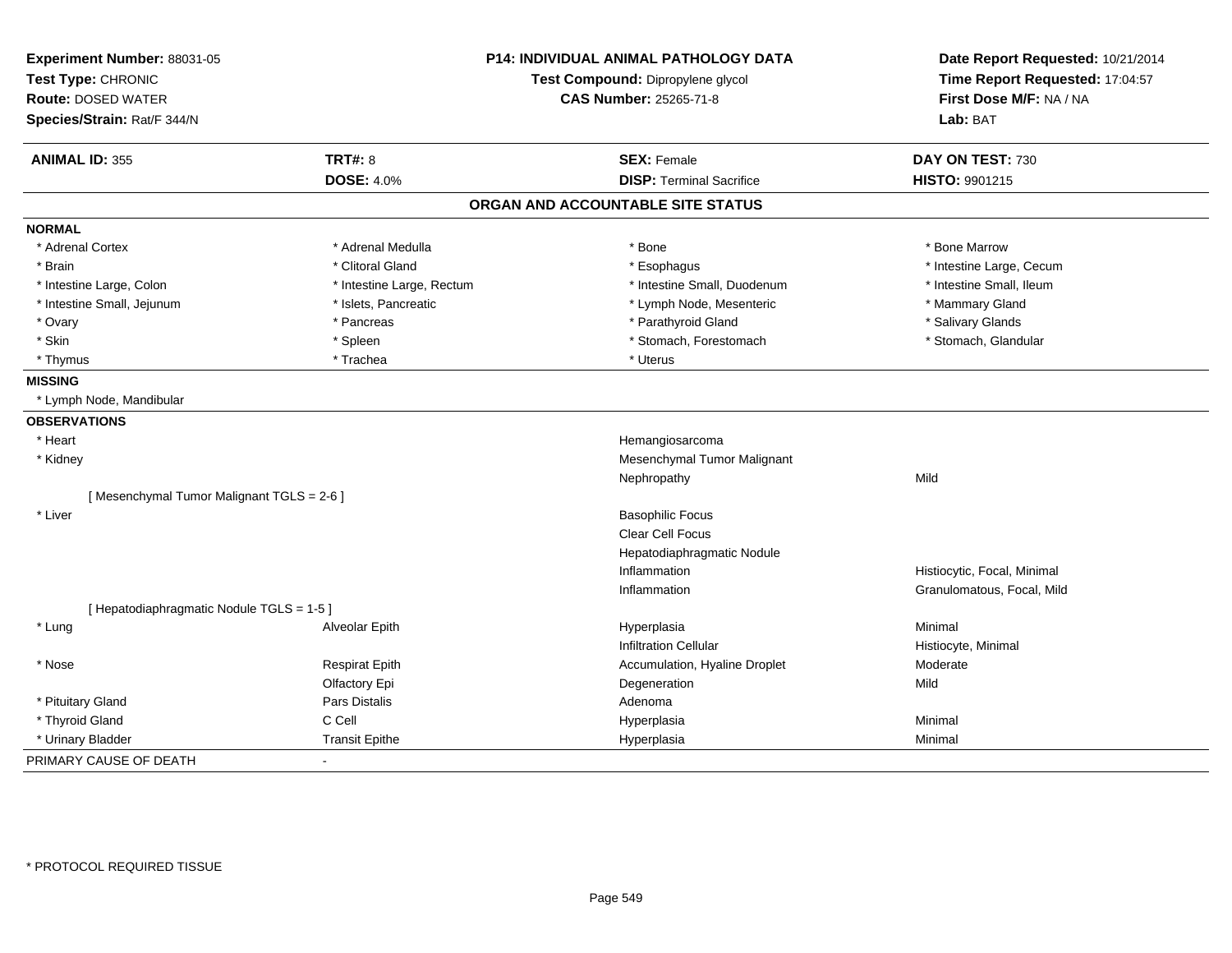| Experiment Number: 88031-05   | <b>P14: INDIVIDUAL ANIMAL PATHOLOGY DATA</b><br>Test Compound: Dipropylene glycol |                                   | Date Report Requested: 10/21/2014 |  |
|-------------------------------|-----------------------------------------------------------------------------------|-----------------------------------|-----------------------------------|--|
| Test Type: CHRONIC            |                                                                                   |                                   | Time Report Requested: 17:04:57   |  |
| <b>Route: DOSED WATER</b>     |                                                                                   | <b>CAS Number: 25265-71-8</b>     | First Dose M/F: NA / NA           |  |
| Species/Strain: Rat/F 344/N   |                                                                                   |                                   | Lab: BAT                          |  |
| <b>ANIMAL ID: 356</b>         | <b>TRT#: 8</b>                                                                    | <b>SEX: Female</b>                | DAY ON TEST: 730                  |  |
|                               | <b>DOSE: 4.0%</b>                                                                 | <b>DISP: Terminal Sacrifice</b>   | <b>HISTO: 9901216</b>             |  |
|                               |                                                                                   | ORGAN AND ACCOUNTABLE SITE STATUS |                                   |  |
| <b>NORMAL</b>                 |                                                                                   |                                   |                                   |  |
| * Adrenal Medulla             | * Bone                                                                            | * Bone Marrow                     | * Brain                           |  |
| * Clitoral Gland              | * Esophagus                                                                       | * Heart                           | * Intestine Large, Cecum          |  |
| * Intestine Large, Colon      | * Intestine Large, Rectum                                                         | * Intestine Small, Duodenum       | * Intestine Small, Ileum          |  |
| * Intestine Small, Jejunum    | * Islets, Pancreatic                                                              | * Lymph Node, Mesenteric          | * Ovary                           |  |
| * Pancreas                    | * Parathyroid Gland                                                               | * Salivary Glands                 | * Skin                            |  |
| * Spleen                      | * Stomach, Forestomach                                                            | * Stomach, Glandular              | * Thymus                          |  |
| * Thyroid Gland               | * Trachea                                                                         | * Urinary Bladder                 | * Uterus                          |  |
| <b>MISSING</b>                |                                                                                   |                                   |                                   |  |
| * Lymph Node, Mandibular      |                                                                                   |                                   |                                   |  |
| <b>OBSERVATIONS</b>           |                                                                                   |                                   |                                   |  |
| * Adrenal Cortex              |                                                                                   | Hyperplasia                       | Minimal                           |  |
| * Kidney                      |                                                                                   | Nephropathy                       | Minimal                           |  |
| * Liver                       |                                                                                   | <b>Basophilic Focus</b>           |                                   |  |
|                               | <b>Bile Duct</b>                                                                  | Hyperplasia                       | Minimal                           |  |
| [Basophilic Focus TGLS = 2-5] |                                                                                   |                                   |                                   |  |
| * Lung                        |                                                                                   | <b>Infiltration Cellular</b>      | Histiocyte, Minimal               |  |
| * Mammary Gland               |                                                                                   | Fibroadenoma                      |                                   |  |
| [Fibroadenoma TGLS = 1-12]    |                                                                                   |                                   |                                   |  |
| * Nose                        | <b>Respirat Epith</b>                                                             | Accumulation, Hyaline Droplet     | Moderate                          |  |
| * Pituitary Gland             | <b>Pars Distalis</b>                                                              | Adenoma                           |                                   |  |
| [Adenoma TGLS = $3-9$ ]       |                                                                                   |                                   |                                   |  |
| PRIMARY CAUSE OF DEATH        |                                                                                   |                                   |                                   |  |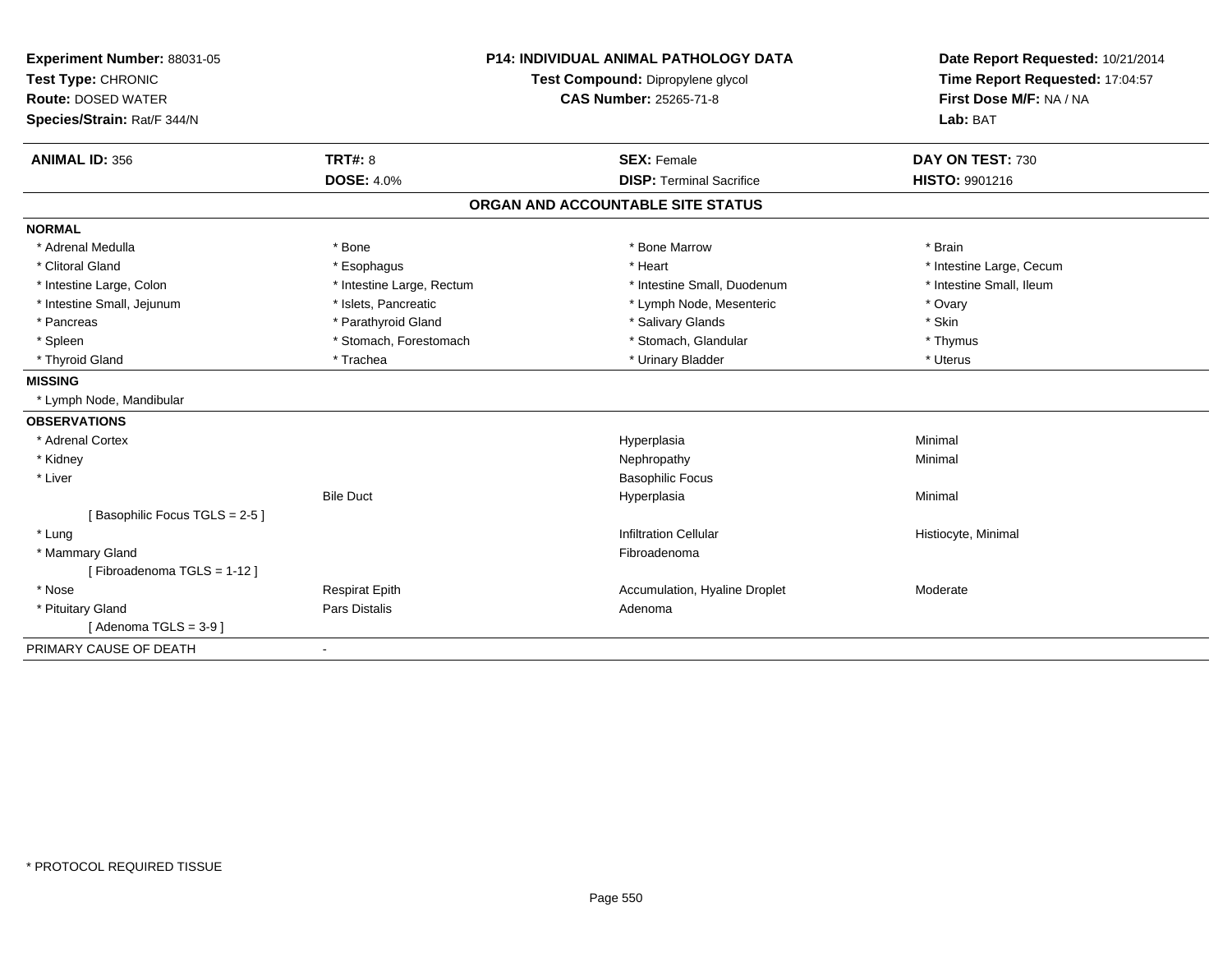| Experiment Number: 88031-05      |                                   | <b>P14: INDIVIDUAL ANIMAL PATHOLOGY DATA</b> | Date Report Requested: 10/21/2014 |  |
|----------------------------------|-----------------------------------|----------------------------------------------|-----------------------------------|--|
| Test Type: CHRONIC               | Test Compound: Dipropylene glycol |                                              | Time Report Requested: 17:04:57   |  |
| <b>Route: DOSED WATER</b>        |                                   | <b>CAS Number: 25265-71-8</b>                | First Dose M/F: NA / NA           |  |
| Species/Strain: Rat/F 344/N      |                                   |                                              | Lab: BAT                          |  |
| <b>ANIMAL ID: 357</b>            | <b>TRT#: 8</b>                    | <b>SEX: Female</b>                           | DAY ON TEST: 718                  |  |
|                                  | <b>DOSE: 4.0%</b>                 | <b>DISP:</b> Moribund Sacrifice              | <b>HISTO: 9901217</b>             |  |
|                                  |                                   | ORGAN AND ACCOUNTABLE SITE STATUS            |                                   |  |
| <b>NORMAL</b>                    |                                   |                                              |                                   |  |
| * Adrenal Medulla                | * Bone                            | * Bone Marrow                                | * Brain                           |  |
| * Clitoral Gland                 | * Esophagus                       | * Intestine Large, Cecum                     | * Intestine Large, Colon          |  |
| * Intestine Large, Rectum        | * Intestine Small, Duodenum       | * Intestine Small, Jejunum                   | * Islets, Pancreatic              |  |
| * Lymph Node, Mandibular         | * Lymph Node, Mesenteric          | * Ovary                                      | * Parathyroid Gland               |  |
| * Skin                           | * Spleen                          | * Stomach, Forestomach                       | * Stomach, Glandular              |  |
| * Thymus                         | * Thyroid Gland                   | * Trachea                                    | * Urinary Bladder                 |  |
| * Uterus                         |                                   |                                              |                                   |  |
| <b>OBSERVATIONS</b>              |                                   |                                              |                                   |  |
| * Adrenal Cortex                 |                                   | Hyperplasia                                  | Mild                              |  |
| * Heart                          |                                   | Cardiomyopathy                               | Minimal                           |  |
| * Intestine Small, Ileum         |                                   | Necrosis                                     | Minimal                           |  |
| * Kidney                         |                                   | Nephropathy                                  | Marked                            |  |
| [Nephropathy TGLS = $2-6$ ]      |                                   |                                              |                                   |  |
| * Liver                          |                                   | <b>Basophilic Focus</b>                      |                                   |  |
|                                  |                                   | Inflammation                                 | Histiocytic, Focal, Mild          |  |
| [Basophilic Focus TGLS = 1-5+12] |                                   |                                              |                                   |  |
| * Lung                           |                                   | <b>Infiltration Cellular</b>                 | Histiocyte, Minimal               |  |
| * Mammary Gland                  |                                   | Fibroadenoma                                 |                                   |  |
| [Fibroadenoma TGLS = 3-13]       |                                   |                                              |                                   |  |
| * Nose                           | <b>Respirat Epith</b>             | Accumulation, Hyaline Droplet                | Moderate                          |  |
| * Pancreas                       |                                   | Atrophy                                      | Minimal                           |  |
| * Pituitary Gland                | Pars Distalis                     | Hyperplasia                                  | Mild                              |  |
| * Salivary Glands                |                                   | Inflammation                                 | Suppurative, Mild                 |  |
| PRIMARY CAUSE OF DEATH           | - Kidney Nephropathy              |                                              |                                   |  |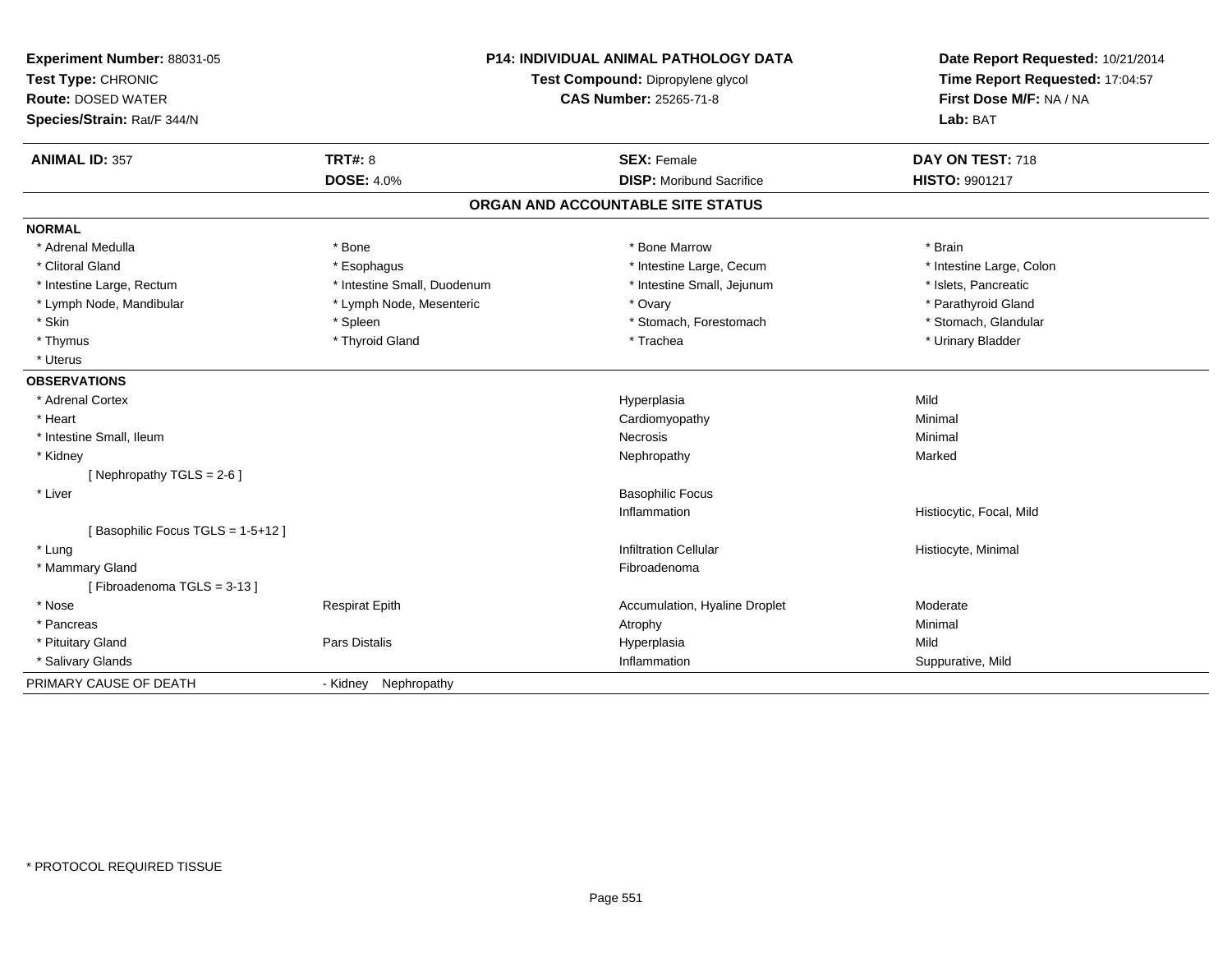| Experiment Number: 88031-05<br>Test Type: CHRONIC<br><b>Route: DOSED WATER</b><br>Species/Strain: Rat/F 344/N | P14: INDIVIDUAL ANIMAL PATHOLOGY DATA<br>Test Compound: Dipropylene glycol<br><b>CAS Number: 25265-71-8</b> |                                   | Date Report Requested: 10/21/2014<br>Time Report Requested: 17:04:57<br>First Dose M/F: NA / NA<br>Lab: BAT |
|---------------------------------------------------------------------------------------------------------------|-------------------------------------------------------------------------------------------------------------|-----------------------------------|-------------------------------------------------------------------------------------------------------------|
| <b>ANIMAL ID: 358</b>                                                                                         | <b>TRT#: 8</b>                                                                                              | <b>SEX: Female</b>                | DAY ON TEST: 731                                                                                            |
|                                                                                                               | <b>DOSE: 4.0%</b>                                                                                           | <b>DISP: Terminal Sacrifice</b>   | HISTO: 9901218                                                                                              |
|                                                                                                               |                                                                                                             | ORGAN AND ACCOUNTABLE SITE STATUS |                                                                                                             |
| <b>NORMAL</b>                                                                                                 |                                                                                                             |                                   |                                                                                                             |
| * Adrenal Cortex                                                                                              | * Adrenal Medulla                                                                                           | * Bone                            | * Bone Marrow                                                                                               |
| * Brain                                                                                                       | * Clitoral Gland                                                                                            | * Esophagus                       | * Heart                                                                                                     |
| * Intestine Large, Cecum                                                                                      | * Intestine Large, Colon                                                                                    | * Intestine Large, Rectum         | * Intestine Small, Duodenum                                                                                 |
| * Intestine Small, Ileum                                                                                      | * Intestine Small, Jejunum                                                                                  | * Islets, Pancreatic              | * Lymph Node, Mesenteric                                                                                    |
| * Mammary Gland                                                                                               | * Pancreas                                                                                                  | * Parathyroid Gland               | * Salivary Glands                                                                                           |
| * Skin                                                                                                        | * Spleen                                                                                                    | * Stomach, Forestomach            | * Stomach, Glandular                                                                                        |
| * Thyroid Gland                                                                                               | * Trachea                                                                                                   | * Urinary Bladder                 | * Uterus                                                                                                    |
| <b>MISSING</b>                                                                                                |                                                                                                             |                                   |                                                                                                             |
| * Lymph Node, Mandibular                                                                                      | * Thymus                                                                                                    |                                   |                                                                                                             |
| <b>OBSERVATIONS</b>                                                                                           |                                                                                                             |                                   |                                                                                                             |
| Eye                                                                                                           | Retina                                                                                                      | Atrophy                           | Marked                                                                                                      |
|                                                                                                               |                                                                                                             | Degeneration                      | Marked                                                                                                      |
| [Degeneration TGLS = 1-12]                                                                                    |                                                                                                             |                                   |                                                                                                             |
| * Kidney                                                                                                      |                                                                                                             | Nephropathy                       | Minimal                                                                                                     |
| * Liver                                                                                                       |                                                                                                             | <b>Basophilic Focus</b>           |                                                                                                             |
|                                                                                                               |                                                                                                             | Clear Cell Focus                  |                                                                                                             |
|                                                                                                               | <b>Bile Duct</b>                                                                                            | Hyperplasia                       | Minimal                                                                                                     |
|                                                                                                               |                                                                                                             | Inflammation                      | Granulomatous, Focal, Minimal                                                                               |
|                                                                                                               |                                                                                                             | Inflammation                      | Histiocytic, Focal, Minimal                                                                                 |
| [Basophilic Focus TGLS = 4-5]                                                                                 |                                                                                                             |                                   |                                                                                                             |
| * Lung                                                                                                        |                                                                                                             | <b>Infiltration Cellular</b>      | Histiocyte, Minimal                                                                                         |
| Lymph Node                                                                                                    | Deep Cervical                                                                                               | Hyperplasia                       | Mild                                                                                                        |
| [Hyperplasia TGLS = 3-13]                                                                                     |                                                                                                             |                                   |                                                                                                             |
| * Nose                                                                                                        | <b>Respirat Epith</b>                                                                                       | Accumulation, Hyaline Droplet     | Moderate                                                                                                    |
| * Ovary                                                                                                       |                                                                                                             | Cyst                              | Mild                                                                                                        |
| [Cyst TGLS = $5-8$ ]                                                                                          |                                                                                                             |                                   |                                                                                                             |
| * Pituitary Gland                                                                                             | Pars Distalis                                                                                               | Hyperplasia                       | Moderate                                                                                                    |
| [ Hyperplasia TGLS = 2-9]                                                                                     |                                                                                                             |                                   |                                                                                                             |
| PRIMARY CAUSE OF DEATH                                                                                        |                                                                                                             |                                   |                                                                                                             |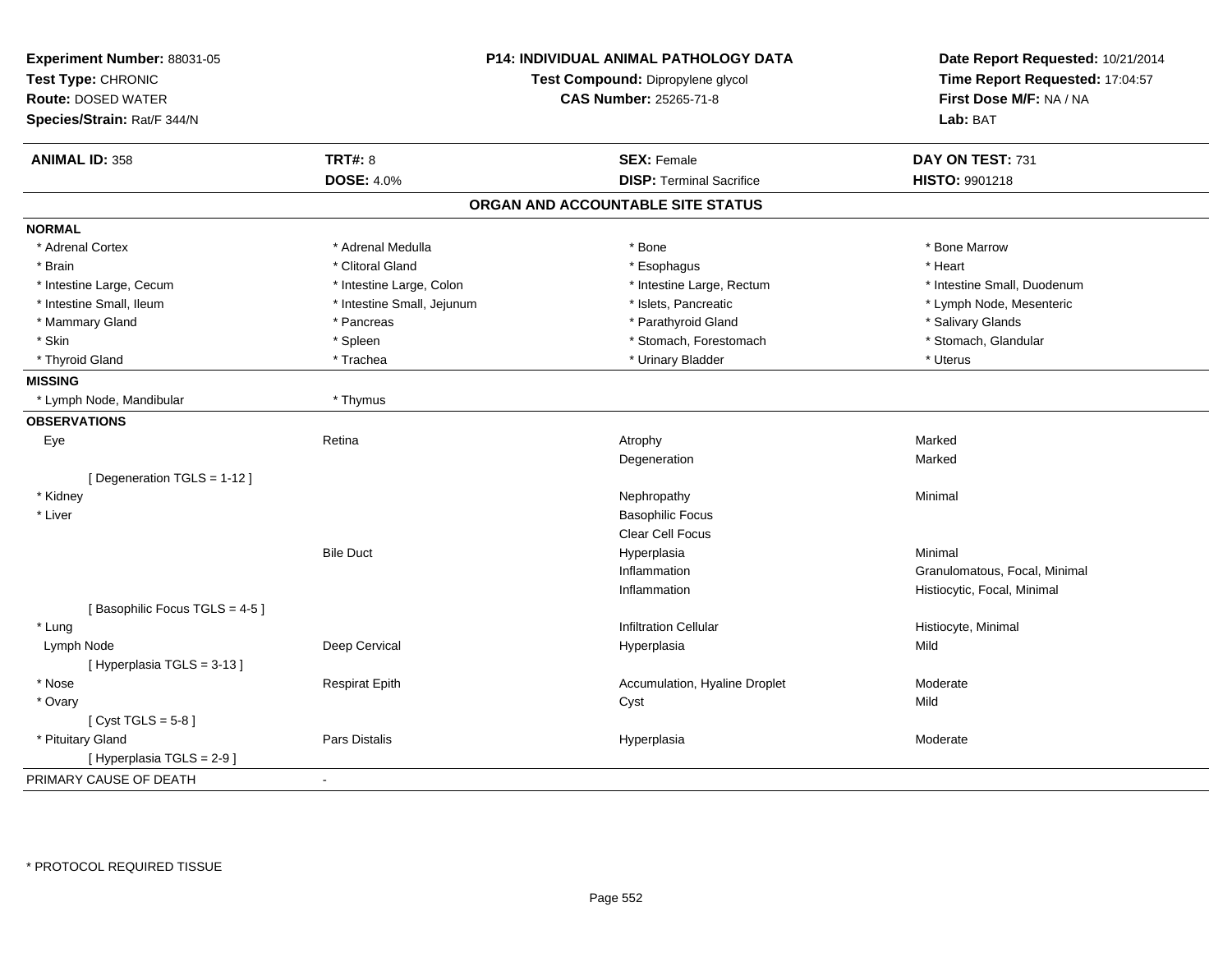| Experiment Number: 88031-05            | <b>P14: INDIVIDUAL ANIMAL PATHOLOGY DATA</b><br>Test Compound: Dipropylene glycol |                                   | Date Report Requested: 10/21/2014 |  |
|----------------------------------------|-----------------------------------------------------------------------------------|-----------------------------------|-----------------------------------|--|
| Test Type: CHRONIC                     |                                                                                   |                                   | Time Report Requested: 17:04:57   |  |
| <b>Route: DOSED WATER</b>              |                                                                                   | CAS Number: 25265-71-8            | First Dose M/F: NA / NA           |  |
| Species/Strain: Rat/F 344/N            |                                                                                   |                                   | Lab: BAT                          |  |
| <b>ANIMAL ID: 359</b>                  | <b>TRT#: 8</b>                                                                    | <b>SEX: Female</b>                | DAY ON TEST: 694                  |  |
|                                        | <b>DOSE: 4.0%</b>                                                                 | <b>DISP:</b> Moribund Sacrifice   | <b>HISTO: 9901219</b>             |  |
|                                        |                                                                                   | ORGAN AND ACCOUNTABLE SITE STATUS |                                   |  |
| <b>NORMAL</b>                          |                                                                                   |                                   |                                   |  |
| * Bone                                 | * Clitoral Gland                                                                  | * Esophagus                       | * Intestine Large, Cecum          |  |
| * Intestine Large, Colon               | * Intestine Large, Rectum                                                         | * Intestine Small, Duodenum       | * Intestine Small, Ileum          |  |
| * Intestine Small, Jejunum             | * Islets, Pancreatic                                                              | * Parathyroid Gland               | * Salivary Glands                 |  |
| * Skin                                 | * Stomach, Forestomach                                                            | * Thyroid Gland                   | * Trachea                         |  |
| * Urinary Bladder                      | * Uterus                                                                          |                                   |                                   |  |
| <b>MISSING</b>                         |                                                                                   |                                   |                                   |  |
| * Lymph Node, Mandibular               |                                                                                   |                                   |                                   |  |
| <b>OBSERVATIONS</b>                    |                                                                                   |                                   |                                   |  |
| * Adrenal Cortex                       |                                                                                   | Hyperplasia                       | Mild                              |  |
|                                        |                                                                                   | Leukemia Mononuclear              |                                   |  |
|                                        |                                                                                   | <b>Necrosis</b>                   | Moderate                          |  |
| * Adrenal Medulla                      |                                                                                   | Leukemia Mononuclear              |                                   |  |
|                                        |                                                                                   | Necrosis                          | Marked                            |  |
| * Bone Marrow                          |                                                                                   | Leukemia Mononuclear              |                                   |  |
| * Brain                                |                                                                                   | Leukemia Mononuclear              |                                   |  |
| * Heart                                |                                                                                   | Leukemia Mononuclear              |                                   |  |
| * Kidney                               |                                                                                   | Infarct                           | Moderate                          |  |
|                                        |                                                                                   | Leukemia Mononuclear              |                                   |  |
|                                        |                                                                                   | Nephropathy                       | Mild                              |  |
| [Infarct TGLS = $7-6$ ]                |                                                                                   |                                   |                                   |  |
| * Liver                                |                                                                                   | <b>Basophilic Focus</b>           |                                   |  |
|                                        |                                                                                   | Leukemia Mononuclear              |                                   |  |
|                                        | Centrilobular                                                                     | Necrosis                          | Mild                              |  |
| [ Leukemia Mononuclear TGLS = 3-5 ]    |                                                                                   |                                   |                                   |  |
| * Lung                                 |                                                                                   | Inflammation                      | Chronic Active, Minimal           |  |
|                                        |                                                                                   | Leukemia Mononuclear              |                                   |  |
| Lymph Node                             | Mediastinal                                                                       | Leukemia Mononuclear              |                                   |  |
| * Lymph Node, Mesenteric               |                                                                                   | Leukemia Mononuclear              |                                   |  |
| [ Leukemia Mononuclear TGLS = 1-7+12 ] |                                                                                   |                                   |                                   |  |
| * Mammary Gland                        |                                                                                   | Fibroadenoma                      |                                   |  |
|                                        |                                                                                   |                                   |                                   |  |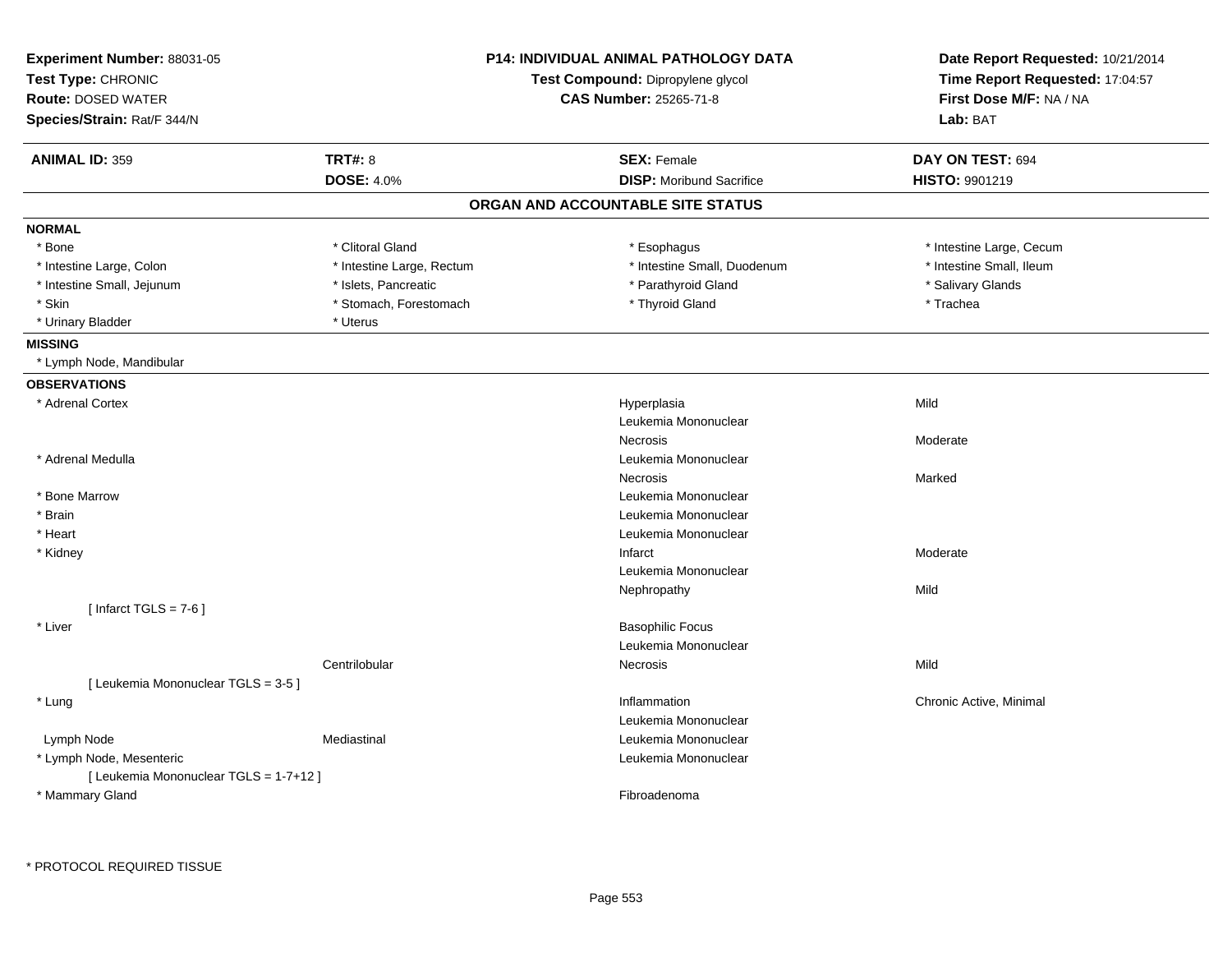| <b>Experiment Number: 88031-05</b><br>Test Type: CHRONIC<br><b>Route: DOSED WATER</b><br>Species/Strain: Rat/F 344/N |                                  | <b>P14: INDIVIDUAL ANIMAL PATHOLOGY DATA</b><br>Test Compound: Dipropylene glycol<br>CAS Number: 25265-71-8 | Date Report Requested: 10/21/2014<br>Time Report Requested: 17:04:57<br>First Dose M/F: NA / NA<br>Lab: BAT |
|----------------------------------------------------------------------------------------------------------------------|----------------------------------|-------------------------------------------------------------------------------------------------------------|-------------------------------------------------------------------------------------------------------------|
| <b>ANIMAL ID: 359</b>                                                                                                | TRT#: 8                          | <b>SEX: Female</b>                                                                                          | DAY ON TEST: 694                                                                                            |
|                                                                                                                      | <b>DOSE: 4.0%</b>                | <b>DISP:</b> Moribund Sacrifice                                                                             | <b>HISTO: 9901219</b>                                                                                       |
|                                                                                                                      |                                  | ORGAN AND ACCOUNTABLE SITE STATUS                                                                           |                                                                                                             |
| [Fibroadenoma TGLS = 4-14]                                                                                           |                                  |                                                                                                             |                                                                                                             |
| * Nose                                                                                                               | <b>Respirat Epith</b>            | Accumulation, Hyaline Droplet                                                                               | Moderate                                                                                                    |
| * Ovary                                                                                                              |                                  | Leukemia Mononuclear                                                                                        |                                                                                                             |
| * Pancreas                                                                                                           |                                  | Atrophy                                                                                                     | Minimal                                                                                                     |
| * Pituitary Gland                                                                                                    | Pars Distalis                    | Hyperplasia                                                                                                 | Mild                                                                                                        |
|                                                                                                                      |                                  | Leukemia Mononuclear                                                                                        |                                                                                                             |
| [Leukemia Mononuclear TGLS = 6-9]                                                                                    |                                  |                                                                                                             |                                                                                                             |
| * Spleen                                                                                                             |                                  | Leukemia Mononuclear                                                                                        |                                                                                                             |
| [Leukemia Mononuclear TGLS = 2-5]                                                                                    |                                  |                                                                                                             |                                                                                                             |
| * Stomach, Glandular                                                                                                 |                                  | Necrosis                                                                                                    | Moderate                                                                                                    |
| [Necrosis TGLS = $8-13$ ]                                                                                            |                                  |                                                                                                             |                                                                                                             |
| * Thymus                                                                                                             |                                  | Leukemia Mononuclear                                                                                        |                                                                                                             |
| [Leukemia Mononuclear TGLS = 5-2]                                                                                    |                                  |                                                                                                             |                                                                                                             |
| PRIMARY CAUSE OF DEATH                                                                                               | Leukemia Mononuclear<br>- Spleen |                                                                                                             |                                                                                                             |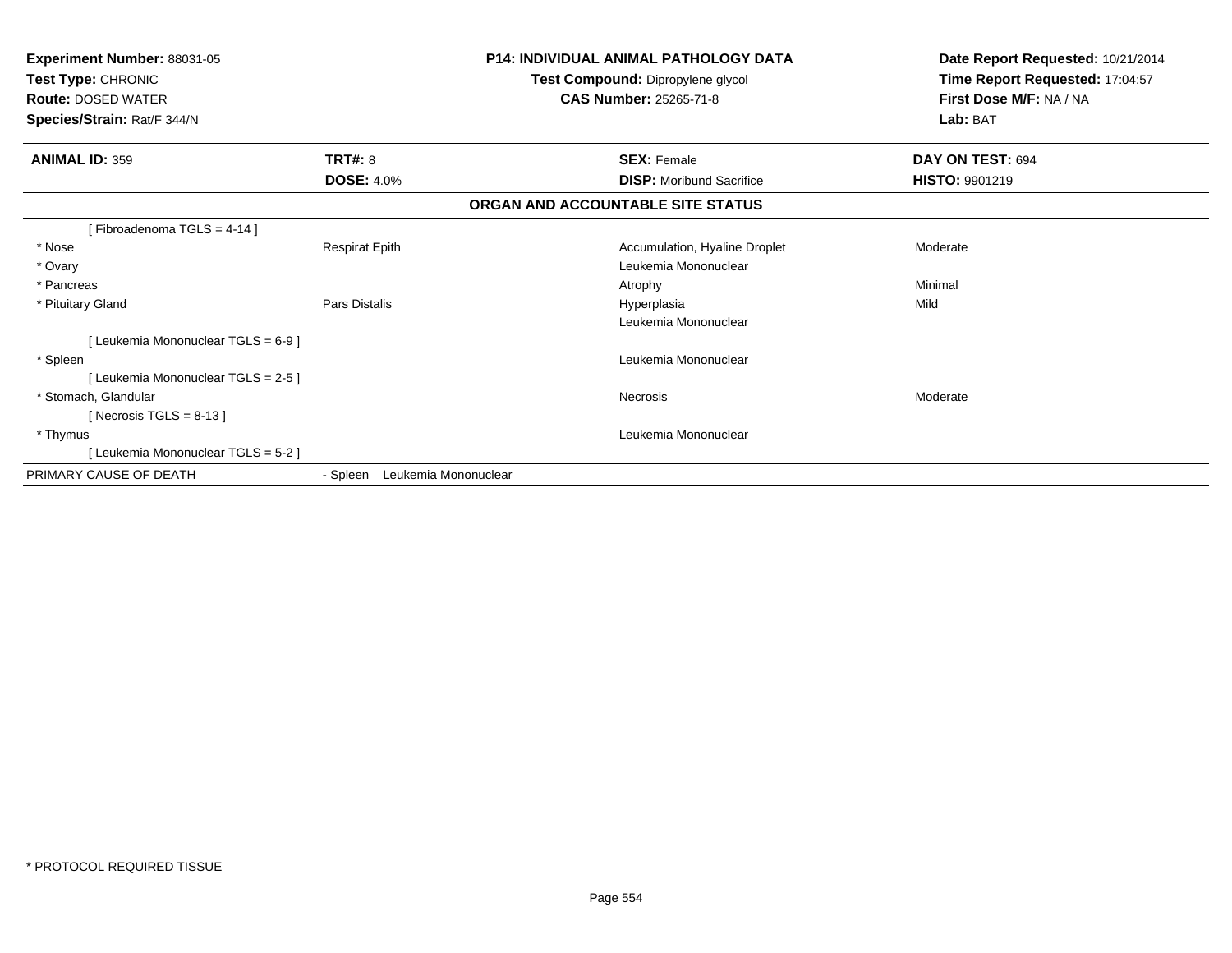| Experiment Number: 88031-05<br>Test Type: CHRONIC<br><b>Route: DOSED WATER</b><br>Species/Strain: Rat/F 344/N | <b>P14: INDIVIDUAL ANIMAL PATHOLOGY DATA</b><br>Test Compound: Dipropylene glycol<br><b>CAS Number: 25265-71-8</b> |                                   | Date Report Requested: 10/21/2014<br>Time Report Requested: 17:04:57<br>First Dose M/F: NA / NA<br>Lab: BAT |  |
|---------------------------------------------------------------------------------------------------------------|--------------------------------------------------------------------------------------------------------------------|-----------------------------------|-------------------------------------------------------------------------------------------------------------|--|
| <b>ANIMAL ID: 360</b>                                                                                         | <b>TRT#: 8</b>                                                                                                     | <b>SEX: Female</b>                | DAY ON TEST: 731                                                                                            |  |
|                                                                                                               | <b>DOSE: 4.0%</b>                                                                                                  | <b>DISP: Terminal Sacrifice</b>   | HISTO: 9901220                                                                                              |  |
|                                                                                                               |                                                                                                                    | ORGAN AND ACCOUNTABLE SITE STATUS |                                                                                                             |  |
| <b>NORMAL</b>                                                                                                 |                                                                                                                    |                                   |                                                                                                             |  |
| * Adrenal Cortex                                                                                              | * Adrenal Medulla                                                                                                  | * Bone                            | * Bone Marrow                                                                                               |  |
| * Brain                                                                                                       | * Clitoral Gland                                                                                                   | * Esophagus                       | * Intestine Large, Cecum                                                                                    |  |
| * Intestine Large, Colon                                                                                      | * Intestine Large, Rectum                                                                                          | * Intestine Small, Duodenum       | * Intestine Small, Ileum                                                                                    |  |
| * Intestine Small, Jejunum                                                                                    | * Islets, Pancreatic                                                                                               | * Lymph Node, Mesenteric          | * Ovary                                                                                                     |  |
| * Parathyroid Gland                                                                                           | * Salivary Glands                                                                                                  | * Spleen                          | * Stomach, Forestomach                                                                                      |  |
| * Stomach, Glandular                                                                                          | * Thymus                                                                                                           | * Trachea                         | * Urinary Bladder                                                                                           |  |
| * Uterus                                                                                                      |                                                                                                                    |                                   |                                                                                                             |  |
| <b>MISSING</b>                                                                                                |                                                                                                                    |                                   |                                                                                                             |  |
| * Lymph Node, Mandibular                                                                                      |                                                                                                                    |                                   |                                                                                                             |  |
| <b>OBSERVATIONS</b>                                                                                           |                                                                                                                    |                                   |                                                                                                             |  |
| * Heart                                                                                                       |                                                                                                                    | Cardiomyopathy                    | Minimal                                                                                                     |  |
| * Kidney                                                                                                      |                                                                                                                    | Nephropathy                       | Mild                                                                                                        |  |
| * Liver                                                                                                       |                                                                                                                    | <b>Basophilic Focus</b>           |                                                                                                             |  |
|                                                                                                               |                                                                                                                    | Inflammation                      | Granulomatous, Focal, Minimal                                                                               |  |
|                                                                                                               |                                                                                                                    | Inflammation                      | Histiocytic, Focal, Minimal                                                                                 |  |
|                                                                                                               |                                                                                                                    | <b>Mixed Cell Focus</b>           |                                                                                                             |  |
| [Basophilic Focus TGLS = 3,5-5]<br>[Mixed Cell Focus TGLS = 4-5]                                              |                                                                                                                    |                                   |                                                                                                             |  |
| * Lung                                                                                                        |                                                                                                                    | <b>Infiltration Cellular</b>      | Histiocyte, Minimal                                                                                         |  |
| * Mammary Gland                                                                                               |                                                                                                                    | Fibroadenoma                      |                                                                                                             |  |
| [Fibroadenoma TGLS = 1-12]                                                                                    |                                                                                                                    |                                   |                                                                                                             |  |
| * Nose                                                                                                        | <b>Respirat Epith</b>                                                                                              | Accumulation, Hyaline Droplet     | Mild                                                                                                        |  |
| * Pancreas                                                                                                    |                                                                                                                    | Hyperplasia                       | Mild                                                                                                        |  |
| * Pituitary Gland                                                                                             | <b>Pars Distalis</b>                                                                                               | Hyperplasia                       | Mild                                                                                                        |  |
| * Skin                                                                                                        |                                                                                                                    | Inflammation                      | Chronic Active, Moderate                                                                                    |  |
| [Inflammation $TGLS = 2-13$ ]                                                                                 |                                                                                                                    |                                   |                                                                                                             |  |
| * Thyroid Gland                                                                                               | C Cell                                                                                                             | Hyperplasia                       | Minimal                                                                                                     |  |
| PRIMARY CAUSE OF DEATH                                                                                        | $\blacksquare$                                                                                                     |                                   |                                                                                                             |  |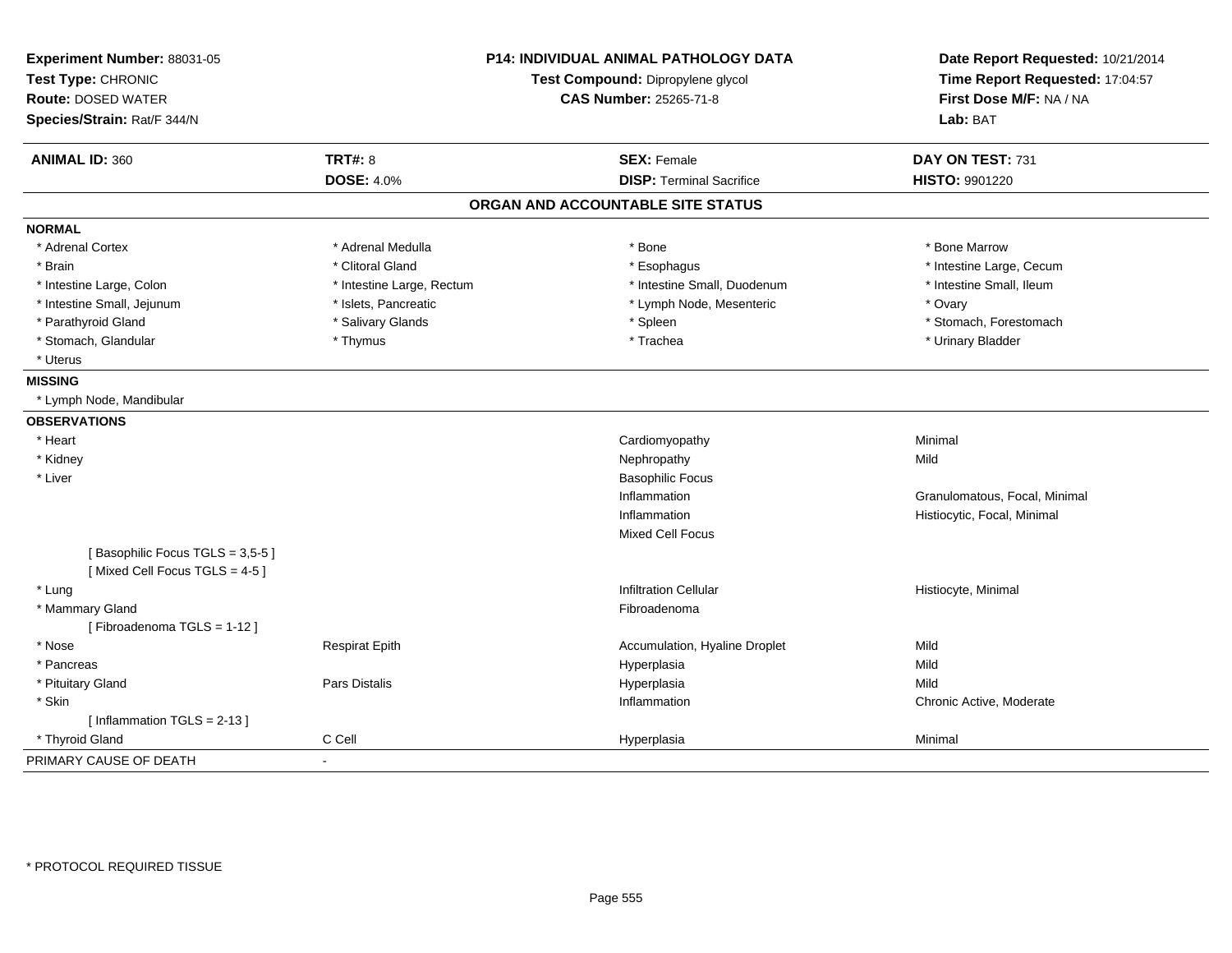| Experiment Number: 88031-05<br>Test Type: CHRONIC<br><b>Route: DOSED WATER</b><br>Species/Strain: Rat/F 344/N | P14: INDIVIDUAL ANIMAL PATHOLOGY DATA<br>Test Compound: Dipropylene glycol<br><b>CAS Number: 25265-71-8</b> |                                   | Date Report Requested: 10/21/2014<br>Time Report Requested: 17:04:57<br>First Dose M/F: NA / NA<br>Lab: BAT |  |
|---------------------------------------------------------------------------------------------------------------|-------------------------------------------------------------------------------------------------------------|-----------------------------------|-------------------------------------------------------------------------------------------------------------|--|
| <b>ANIMAL ID: 361</b>                                                                                         | <b>TRT#: 8</b>                                                                                              | <b>SEX: Female</b>                | DAY ON TEST: 730                                                                                            |  |
|                                                                                                               | <b>DOSE: 4.0%</b>                                                                                           | <b>DISP: Terminal Sacrifice</b>   | HISTO: 9901221                                                                                              |  |
|                                                                                                               |                                                                                                             | ORGAN AND ACCOUNTABLE SITE STATUS |                                                                                                             |  |
| <b>NORMAL</b>                                                                                                 |                                                                                                             |                                   |                                                                                                             |  |
| * Adrenal Cortex                                                                                              | * Adrenal Medulla                                                                                           | * Bone                            | * Bone Marrow                                                                                               |  |
| * Brain                                                                                                       | * Clitoral Gland                                                                                            | * Esophagus                       | * Heart                                                                                                     |  |
| * Intestine Large, Cecum                                                                                      | * Intestine Large, Colon                                                                                    | * Intestine Large, Rectum         | * Intestine Small, Duodenum                                                                                 |  |
| * Intestine Small, Ileum                                                                                      | * Intestine Small, Jejunum                                                                                  | * Islets, Pancreatic              | * Lymph Node, Mesenteric                                                                                    |  |
| * Parathyroid Gland                                                                                           | * Salivary Glands                                                                                           | * Skin                            | * Stomach, Forestomach                                                                                      |  |
| * Stomach, Glandular                                                                                          | * Thyroid Gland                                                                                             | * Trachea                         | * Urinary Bladder                                                                                           |  |
| * Uterus                                                                                                      |                                                                                                             |                                   |                                                                                                             |  |
| <b>MISSING</b>                                                                                                |                                                                                                             |                                   |                                                                                                             |  |
| * Lymph Node, Mandibular                                                                                      | * Thymus                                                                                                    |                                   |                                                                                                             |  |
| <b>OBSERVATIONS</b>                                                                                           |                                                                                                             |                                   |                                                                                                             |  |
| * Kidney                                                                                                      |                                                                                                             | Nephropathy                       | Minimal                                                                                                     |  |
| * Liver                                                                                                       |                                                                                                             | <b>Basophilic Focus</b>           |                                                                                                             |  |
|                                                                                                               |                                                                                                             | Clear Cell Focus                  |                                                                                                             |  |
|                                                                                                               |                                                                                                             | Inflammation                      | Histiocytic, Focal, Minimal                                                                                 |  |
|                                                                                                               |                                                                                                             | Inflammation                      | Granulomatous, Focal, Mild                                                                                  |  |
| [Basophilic Focus TGLS = 3-5]                                                                                 | Note: TGL 5, "deformity, 9 x 8 x 4 mm" noted at necropsy, was not apparent microscopically.                 |                                   |                                                                                                             |  |
| * Lung                                                                                                        |                                                                                                             | <b>Infiltration Cellular</b>      | Histiocyte, Minimal                                                                                         |  |
| * Mammary Gland                                                                                               |                                                                                                             | Fibroadenoma                      | Multiple                                                                                                    |  |
| [Fibroadenoma TGLS = 1,2-12+13]                                                                               |                                                                                                             |                                   |                                                                                                             |  |
| * Nose                                                                                                        | <b>Respirat Epith</b>                                                                                       | Accumulation, Hyaline Droplet     | Moderate                                                                                                    |  |
| * Ovary                                                                                                       |                                                                                                             | Cyst                              | Mild                                                                                                        |  |
| * Pancreas                                                                                                    |                                                                                                             | Atrophy                           | Minimal                                                                                                     |  |
| * Pituitary Gland                                                                                             | Pars Distalis                                                                                               | Hyperplasia                       | Mild                                                                                                        |  |
| * Spleen                                                                                                      |                                                                                                             | Inflammation                      | Granulomatous, Marked                                                                                       |  |
| [Inflammation TGLS = $4-5$ ]                                                                                  |                                                                                                             |                                   |                                                                                                             |  |
| PRIMARY CAUSE OF DEATH                                                                                        | $\sim$                                                                                                      |                                   |                                                                                                             |  |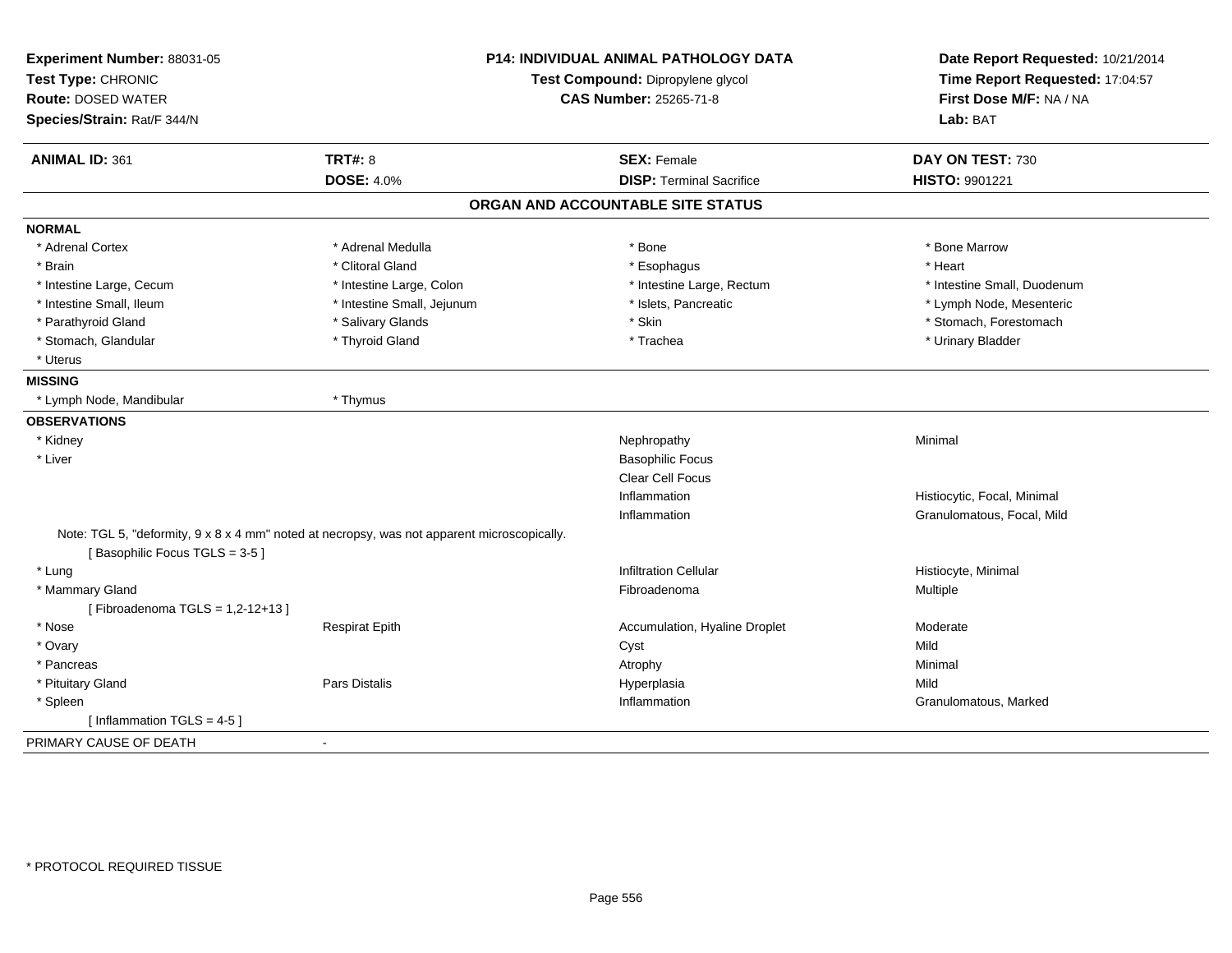| Experiment Number: 88031-05<br>Test Type: CHRONIC        | <b>P14: INDIVIDUAL ANIMAL PATHOLOGY DATA</b><br>Test Compound: Dipropylene glycol<br>CAS Number: 25265-71-8 |                                   | Date Report Requested: 10/21/2014<br>Time Report Requested: 17:04:57 |
|----------------------------------------------------------|-------------------------------------------------------------------------------------------------------------|-----------------------------------|----------------------------------------------------------------------|
| <b>Route: DOSED WATER</b><br>Species/Strain: Rat/F 344/N |                                                                                                             |                                   | First Dose M/F: NA / NA<br>Lab: BAT                                  |
| <b>ANIMAL ID: 362</b>                                    | <b>TRT#: 8</b>                                                                                              | <b>SEX: Female</b>                | DAY ON TEST: 730                                                     |
|                                                          | <b>DOSE: 4.0%</b>                                                                                           | <b>DISP: Terminal Sacrifice</b>   | HISTO: 9901222                                                       |
|                                                          |                                                                                                             | ORGAN AND ACCOUNTABLE SITE STATUS |                                                                      |
| <b>NORMAL</b>                                            |                                                                                                             |                                   |                                                                      |
| * Adrenal Cortex                                         | * Adrenal Medulla                                                                                           | * Bone                            | * Bone Marrow                                                        |
| * Brain                                                  | * Clitoral Gland                                                                                            | * Esophagus                       | * Intestine Large, Cecum                                             |
| * Intestine Large, Colon                                 | * Intestine Large, Rectum                                                                                   | * Intestine Small, Duodenum       | * Intestine Small, Ileum                                             |
| * Intestine Small, Jejunum                               | * Islets, Pancreatic                                                                                        | * Lymph Node, Mesenteric          | * Ovary                                                              |
| * Parathyroid Gland                                      | * Salivary Glands                                                                                           | * Skin                            | * Spleen                                                             |
| * Stomach, Forestomach                                   | * Stomach, Glandular                                                                                        | * Thymus                          | * Trachea                                                            |
| * Urinary Bladder                                        | * Uterus                                                                                                    |                                   |                                                                      |
| <b>MISSING</b>                                           |                                                                                                             |                                   |                                                                      |
| * Lymph Node, Mandibular                                 |                                                                                                             |                                   |                                                                      |
| <b>OBSERVATIONS</b>                                      |                                                                                                             |                                   |                                                                      |
| * Heart                                                  |                                                                                                             | Cardiomyopathy                    | Mild                                                                 |
| * Kidney                                                 |                                                                                                             | Nephropathy                       | Mild                                                                 |
| * Liver                                                  |                                                                                                             | <b>Basophilic Focus</b>           |                                                                      |
|                                                          |                                                                                                             | <b>Clear Cell Focus</b>           |                                                                      |
|                                                          | <b>Bile Duct</b>                                                                                            | Hyperplasia                       | Minimal                                                              |
|                                                          |                                                                                                             | Mixed Cell Focus                  |                                                                      |
| [Basophilic Focus TGLS = 2-5]                            |                                                                                                             |                                   |                                                                      |
| * Lung                                                   |                                                                                                             | <b>Infiltration Cellular</b>      | Histiocyte, Minimal                                                  |
| * Mammary Gland                                          |                                                                                                             | Carcinoma                         |                                                                      |
| [Carcinoma TGLS = $1-12$ ]                               |                                                                                                             |                                   |                                                                      |
| * Nose                                                   | <b>Respirat Epith</b>                                                                                       | Accumulation, Hyaline Droplet     | Moderate                                                             |
| * Pancreas                                               |                                                                                                             | Hyperplasia                       | Mild                                                                 |
| * Pituitary Gland                                        | <b>Pars Distalis</b>                                                                                        | Hyperplasia                       | Mild                                                                 |
| * Thyroid Gland                                          | C Cell                                                                                                      | Hyperplasia                       | Minimal                                                              |
| PRIMARY CAUSE OF DEATH                                   |                                                                                                             |                                   |                                                                      |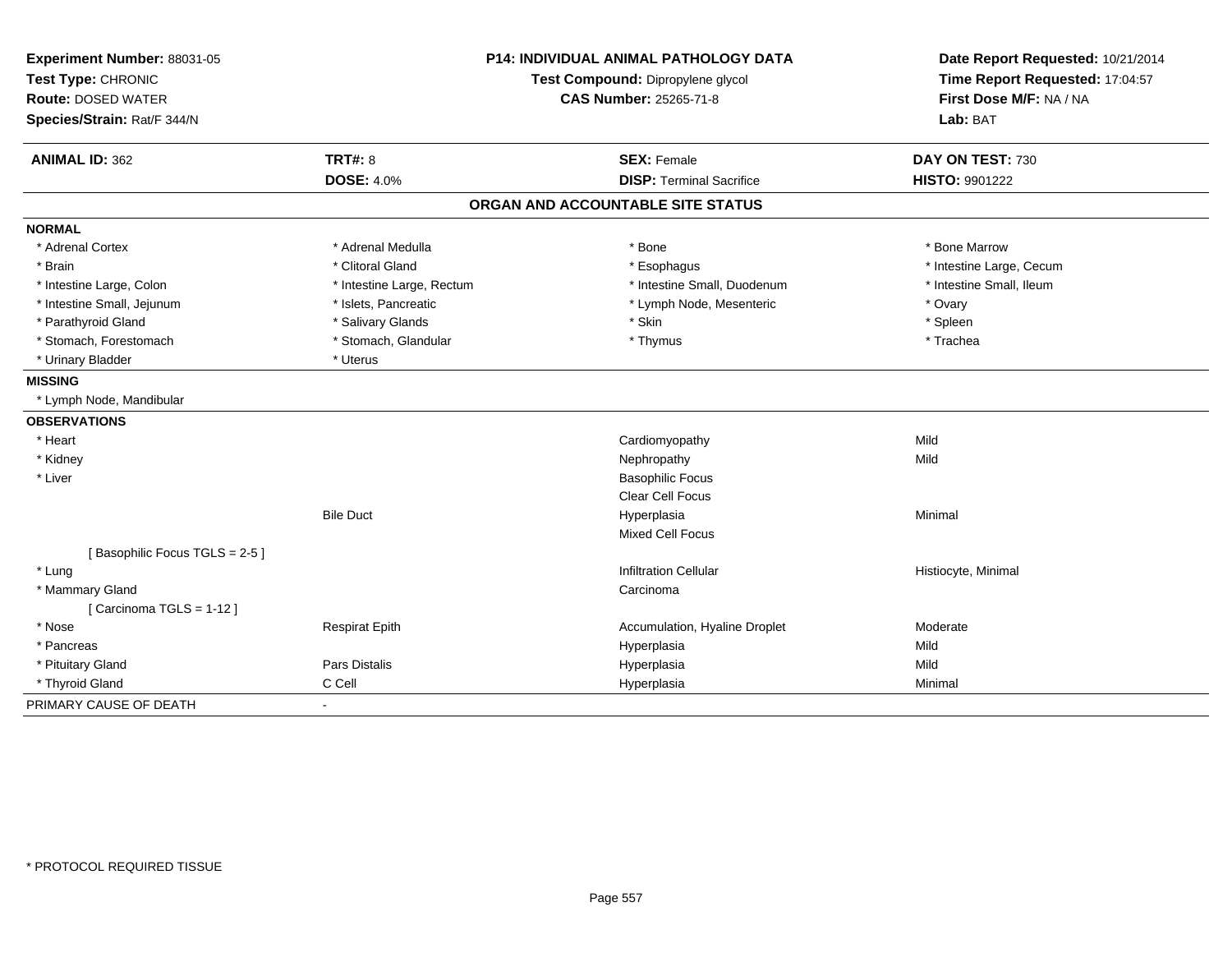| Experiment Number: 88031-05<br>Test Type: CHRONIC<br><b>Route: DOSED WATER</b> |                            | <b>P14: INDIVIDUAL ANIMAL PATHOLOGY DATA</b><br>Test Compound: Dipropylene glycol<br><b>CAS Number: 25265-71-8</b> | Date Report Requested: 10/21/2014<br>Time Report Requested: 17:04:57<br>First Dose M/F: NA / NA |
|--------------------------------------------------------------------------------|----------------------------|--------------------------------------------------------------------------------------------------------------------|-------------------------------------------------------------------------------------------------|
| Species/Strain: Rat/F 344/N                                                    |                            |                                                                                                                    | Lab: BAT                                                                                        |
| <b>ANIMAL ID: 363</b>                                                          | <b>TRT#: 8</b>             | <b>SEX: Female</b>                                                                                                 | DAY ON TEST: 626                                                                                |
|                                                                                | <b>DOSE: 4.0%</b>          | <b>DISP:</b> Moribund Sacrifice                                                                                    | HISTO: 9901223                                                                                  |
|                                                                                |                            | ORGAN AND ACCOUNTABLE SITE STATUS                                                                                  |                                                                                                 |
| <b>NORMAL</b>                                                                  |                            |                                                                                                                    |                                                                                                 |
| * Bone                                                                         | * Brain                    | * Clitoral Gland                                                                                                   | * Esophagus                                                                                     |
| * Intestine Large, Cecum                                                       | * Intestine Large, Colon   | * Intestine Large, Rectum                                                                                          | * Intestine Small, Duodenum                                                                     |
| * Intestine Small, Ileum                                                       | * Intestine Small, Jejunum | * Islets, Pancreatic                                                                                               | * Ovary                                                                                         |
| * Pancreas                                                                     | * Parathyroid Gland        | * Salivary Glands                                                                                                  | * Skin                                                                                          |
| * Stomach, Forestomach                                                         | * Trachea                  | * Urinary Bladder                                                                                                  |                                                                                                 |
| <b>MISSING</b>                                                                 |                            |                                                                                                                    |                                                                                                 |
| * Lymph Node, Mandibular                                                       |                            |                                                                                                                    |                                                                                                 |
| <b>OBSERVATIONS</b>                                                            |                            |                                                                                                                    |                                                                                                 |
| * Adrenal Cortex                                                               |                            | Leukemia Mononuclear                                                                                               |                                                                                                 |
| * Adrenal Medulla                                                              |                            | Leukemia Mononuclear                                                                                               |                                                                                                 |
| * Bone Marrow                                                                  |                            | Leukemia Mononuclear                                                                                               |                                                                                                 |
| * Heart                                                                        |                            | Cardiomyopathy                                                                                                     | Minimal                                                                                         |
| * Kidney                                                                       |                            | Infarct                                                                                                            | Mild                                                                                            |
|                                                                                |                            | Leukemia Mononuclear                                                                                               |                                                                                                 |
|                                                                                |                            | Nephropathy                                                                                                        | Mild                                                                                            |
| [ Infarct TGLS = $4-6$ ]                                                       |                            |                                                                                                                    |                                                                                                 |
| [ Leukemia Mononuclear TGLS = 2-6 ]                                            |                            |                                                                                                                    |                                                                                                 |
| * Liver                                                                        |                            | <b>Basophilic Focus</b>                                                                                            |                                                                                                 |
|                                                                                |                            | Fatty Change                                                                                                       | Moderate                                                                                        |
|                                                                                |                            | Leukemia Mononuclear                                                                                               |                                                                                                 |
|                                                                                | Centrilobular              | Necrosis                                                                                                           | Minimal                                                                                         |
| [ Leukemia Mononuclear TGLS = 3-5 ]                                            |                            |                                                                                                                    |                                                                                                 |
| * Lung                                                                         |                            | <b>Infiltration Cellular</b>                                                                                       | Histiocyte, Minimal                                                                             |
|                                                                                |                            | Leukemia Mononuclear                                                                                               |                                                                                                 |
| * Lymph Node, Mesenteric                                                       |                            | Leukemia Mononuclear                                                                                               |                                                                                                 |
| * Mammary Gland                                                                |                            | Fibroadenoma                                                                                                       |                                                                                                 |
| [Fibroadenoma TGLS = $6-12$ ]                                                  |                            |                                                                                                                    |                                                                                                 |
| * Nose                                                                         | <b>Respirat Epith</b>      | Accumulation, Hyaline Droplet                                                                                      | Mild                                                                                            |
| * Ovary                                                                        |                            |                                                                                                                    |                                                                                                 |

Note: TGL 5, "cyst, 5 mm dia, clear" noted at trim, was not apparent microscopically.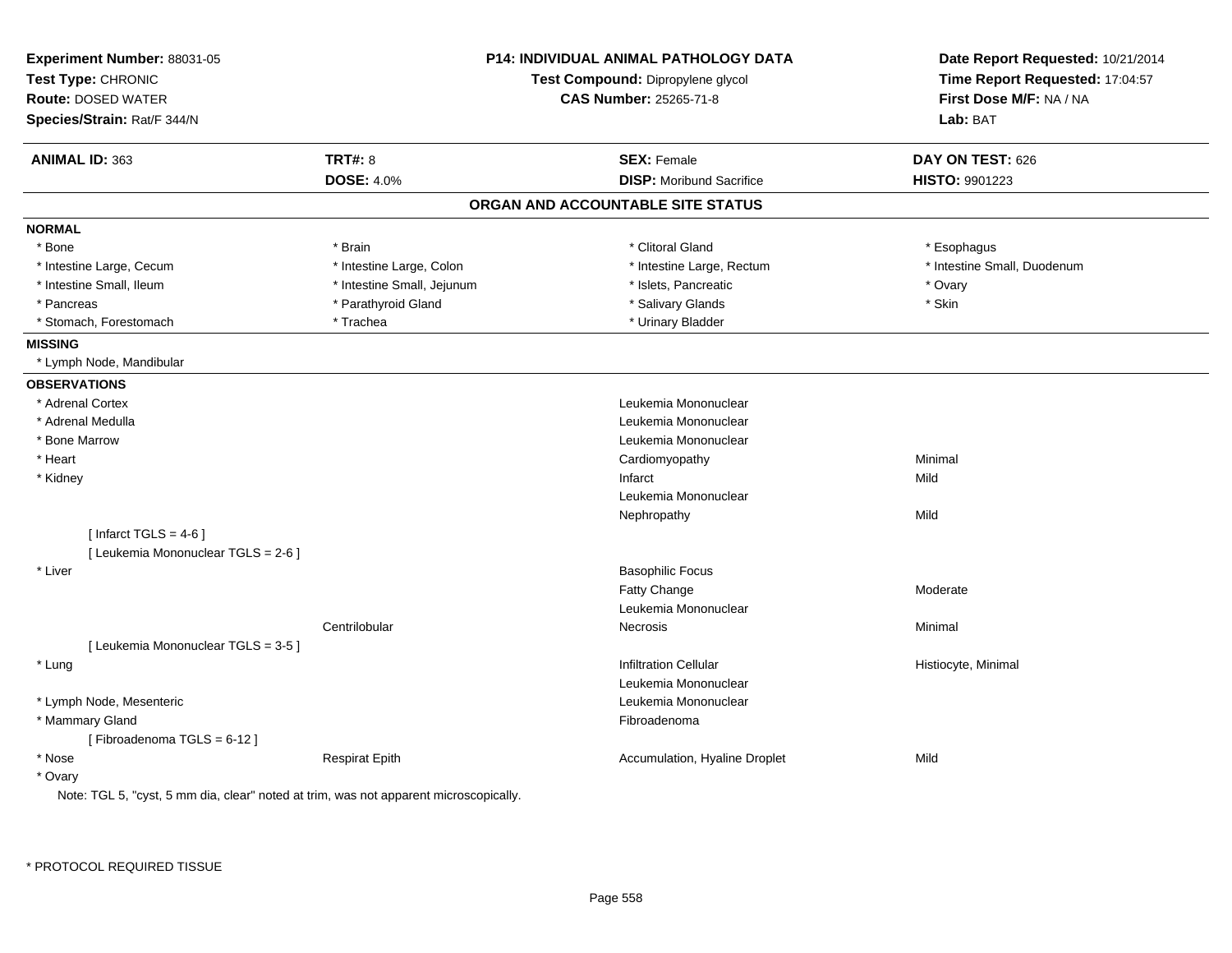| Experiment Number: 88031-05<br><b>Test Type: CHRONIC</b><br><b>Route: DOSED WATER</b><br>Species/Strain: Rat/F 344/N | <b>P14: INDIVIDUAL ANIMAL PATHOLOGY DATA</b><br>Test Compound: Dipropylene glycol<br><b>CAS Number: 25265-71-8</b> |                                   | Date Report Requested: 10/21/2014<br>Time Report Requested: 17:04:57<br>First Dose M/F: NA / NA<br>Lab: BAT |
|----------------------------------------------------------------------------------------------------------------------|--------------------------------------------------------------------------------------------------------------------|-----------------------------------|-------------------------------------------------------------------------------------------------------------|
| <b>ANIMAL ID: 363</b>                                                                                                | <b>TRT#: 8</b>                                                                                                     | <b>SEX: Female</b>                | DAY ON TEST: 626                                                                                            |
|                                                                                                                      | <b>DOSE: 4.0%</b>                                                                                                  | <b>DISP:</b> Moribund Sacrifice   | <b>HISTO: 9901223</b>                                                                                       |
|                                                                                                                      |                                                                                                                    | ORGAN AND ACCOUNTABLE SITE STATUS |                                                                                                             |
| * Pituitary Gland                                                                                                    | Pars Distalis                                                                                                      | Hyperplasia                       | Mild                                                                                                        |
| * Spleen                                                                                                             |                                                                                                                    | Leukemia Mononuclear              |                                                                                                             |
| [Leukemia Mononuclear TGLS = 1-5]                                                                                    |                                                                                                                    |                                   |                                                                                                             |
| * Stomach, Glandular                                                                                                 |                                                                                                                    | Necrosis                          | Mild                                                                                                        |
| * Thymus                                                                                                             |                                                                                                                    | Leukemia Mononuclear              |                                                                                                             |
| * Thyroid Gland                                                                                                      | C Cell                                                                                                             | Hyperplasia                       | Minimal                                                                                                     |
| * Uterus                                                                                                             |                                                                                                                    | Polyp Stromal                     | Multiple                                                                                                    |
| Polyp Stromal TGLS = $7,8-9+13$ ]                                                                                    |                                                                                                                    |                                   |                                                                                                             |
| PRIMARY CAUSE OF DEATH                                                                                               | Leukemia Mononuclear<br>- Spleen                                                                                   |                                   |                                                                                                             |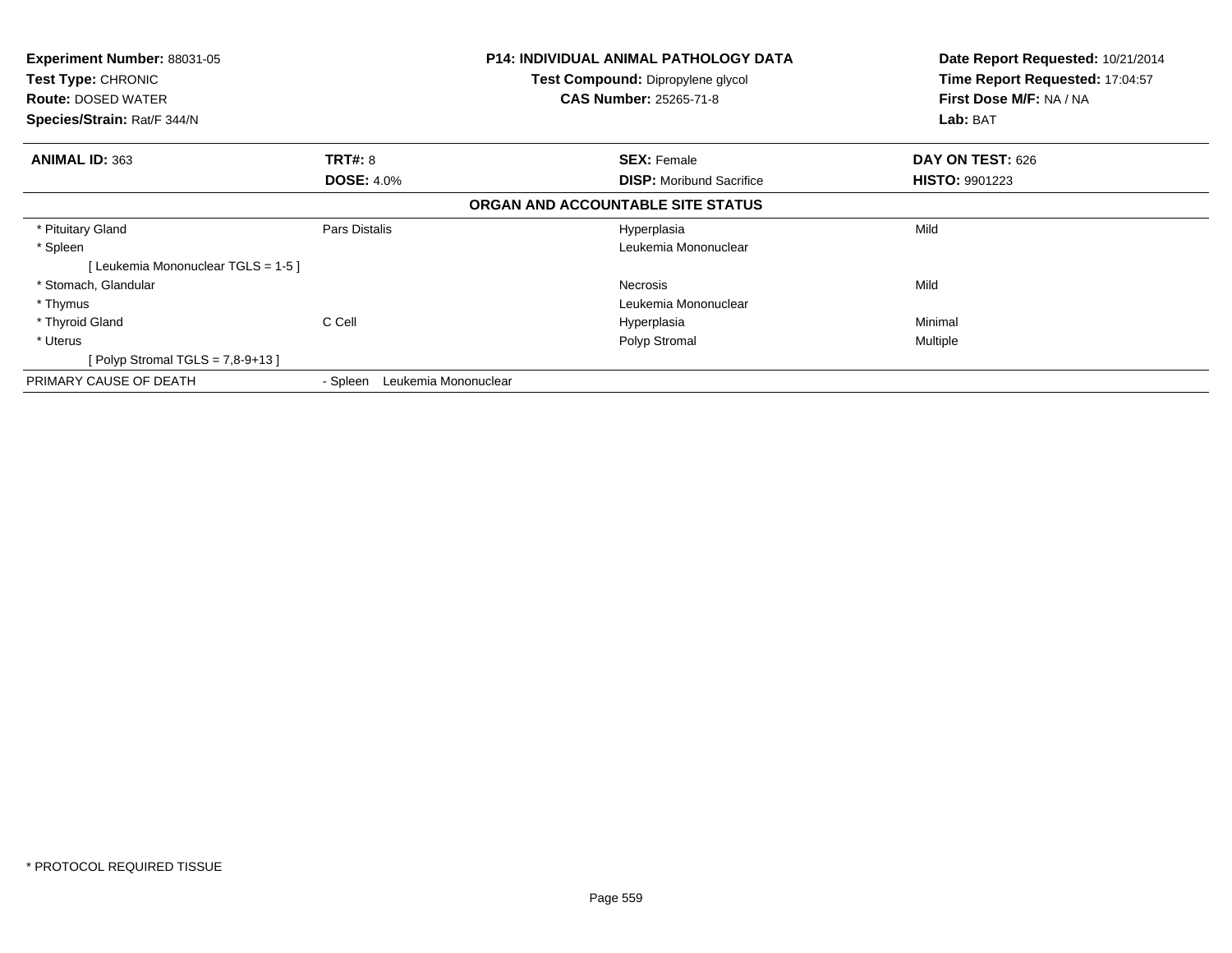| Experiment Number: 88031-05   | <b>P14: INDIVIDUAL ANIMAL PATHOLOGY DATA</b><br>Test Compound: Dipropylene glycol<br><b>CAS Number: 25265-71-8</b> |                                   | Date Report Requested: 10/21/2014                          |  |
|-------------------------------|--------------------------------------------------------------------------------------------------------------------|-----------------------------------|------------------------------------------------------------|--|
| Test Type: CHRONIC            |                                                                                                                    |                                   | Time Report Requested: 17:04:57<br>First Dose M/F: NA / NA |  |
| <b>Route: DOSED WATER</b>     |                                                                                                                    |                                   |                                                            |  |
| Species/Strain: Rat/F 344/N   |                                                                                                                    |                                   | Lab: BAT                                                   |  |
| <b>ANIMAL ID: 364</b>         | <b>TRT#: 8</b>                                                                                                     | <b>SEX: Female</b>                | DAY ON TEST: 730                                           |  |
|                               | <b>DOSE: 4.0%</b>                                                                                                  | <b>DISP: Terminal Sacrifice</b>   | <b>HISTO: 9901224</b>                                      |  |
|                               |                                                                                                                    | ORGAN AND ACCOUNTABLE SITE STATUS |                                                            |  |
| <b>NORMAL</b>                 |                                                                                                                    |                                   |                                                            |  |
| * Adrenal Cortex              | * Adrenal Medulla                                                                                                  | * Bone                            | * Bone Marrow                                              |  |
| * Brain                       | * Esophagus                                                                                                        | * Intestine Large, Cecum          | * Intestine Large, Colon                                   |  |
| * Intestine Large, Rectum     | * Intestine Small, Duodenum                                                                                        | * Intestine Small. Ileum          | * Intestine Small, Jejunum                                 |  |
| * Islets, Pancreatic          | * Lymph Node, Mesenteric                                                                                           | * Mammary Gland                   | * Ovary                                                    |  |
| * Parathyroid Gland           | * Salivary Glands                                                                                                  | * Skin                            | * Spleen                                                   |  |
| * Stomach, Forestomach        | * Stomach, Glandular                                                                                               | * Thymus                          | * Trachea                                                  |  |
| * Urinary Bladder             | * Uterus                                                                                                           |                                   |                                                            |  |
| <b>MISSING</b>                |                                                                                                                    |                                   |                                                            |  |
| * Lymph Node, Mandibular      |                                                                                                                    |                                   |                                                            |  |
| <b>OBSERVATIONS</b>           |                                                                                                                    |                                   |                                                            |  |
| * Clitoral Gland              |                                                                                                                    | Adenoma                           |                                                            |  |
| [Adenoma TGLS = $2-8$ ]       |                                                                                                                    |                                   |                                                            |  |
| * Heart                       |                                                                                                                    | Cardiomyopathy                    | Minimal                                                    |  |
| * Kidney                      |                                                                                                                    | Nephropathy                       | Mild                                                       |  |
| * Liver                       |                                                                                                                    | <b>Basophilic Focus</b>           |                                                            |  |
|                               |                                                                                                                    | <b>Clear Cell Focus</b>           |                                                            |  |
|                               |                                                                                                                    | Inflammation                      | Granulomatous, Focal, Minimal                              |  |
|                               |                                                                                                                    | Inflammation                      | Histiocytic, Focal, Minimal                                |  |
| [Basophilic Focus TGLS = 1-5] |                                                                                                                    |                                   |                                                            |  |
| * Lung                        |                                                                                                                    | <b>Infiltration Cellular</b>      | Histiocyte, Minimal                                        |  |
| * Nose                        | <b>Respirat Epith</b>                                                                                              | Accumulation, Hyaline Droplet     | Mild                                                       |  |
| * Pancreas                    |                                                                                                                    | <b>Basophilic Focus</b>           |                                                            |  |
| * Pituitary Gland             | Pars Distalis                                                                                                      | Adenoma                           |                                                            |  |
| [Adenoma TGLS = $3-9$ ]       |                                                                                                                    |                                   |                                                            |  |
| * Thyroid Gland               | C Cell                                                                                                             | Hyperplasia                       | Minimal                                                    |  |
| PRIMARY CAUSE OF DEATH        |                                                                                                                    |                                   |                                                            |  |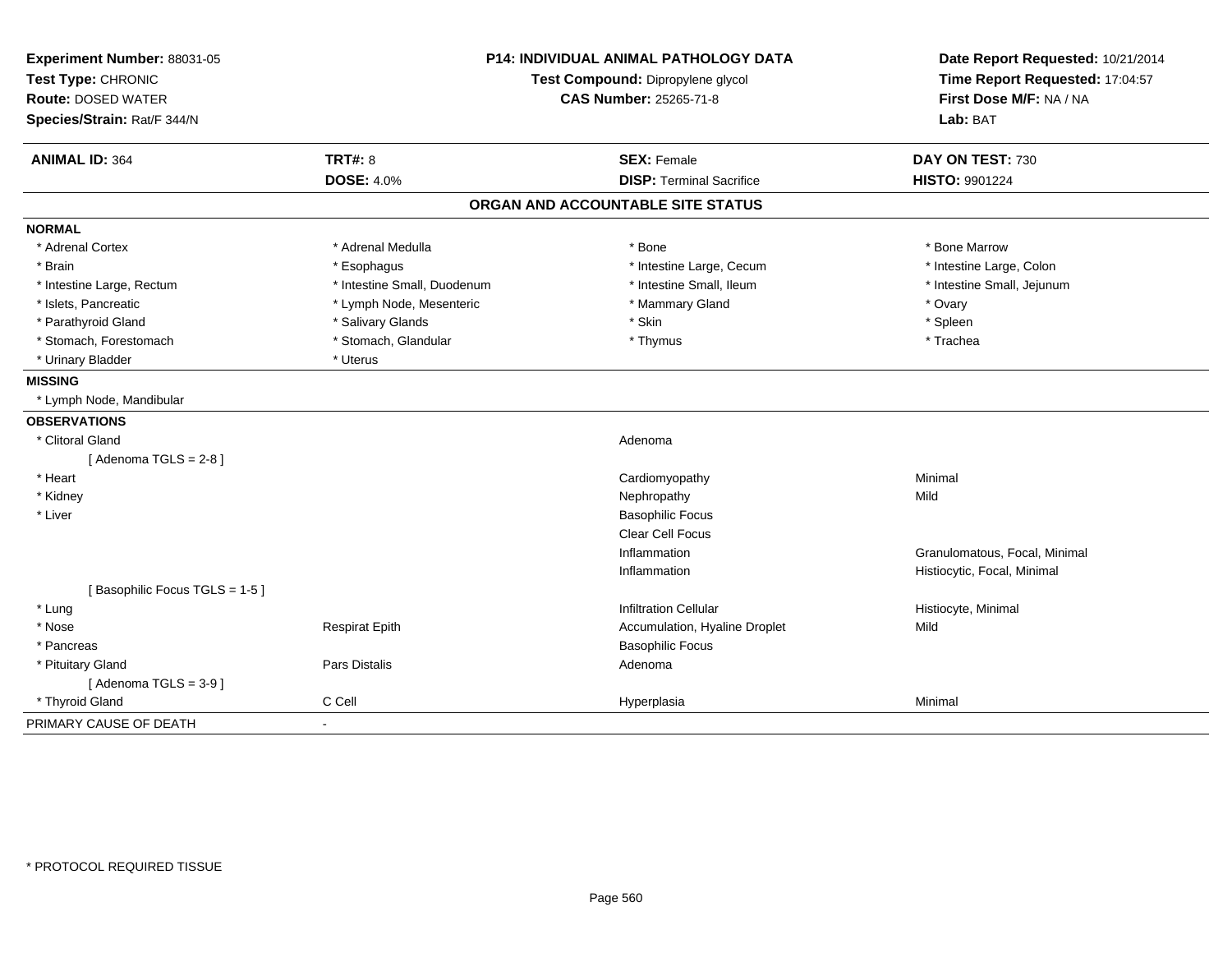| Experiment Number: 88031-05<br>Test Type: CHRONIC<br><b>Route: DOSED WATER</b><br>Species/Strain: Rat/F 344/N | <b>P14: INDIVIDUAL ANIMAL PATHOLOGY DATA</b><br>Test Compound: Dipropylene glycol<br><b>CAS Number: 25265-71-8</b> |                                   | Date Report Requested: 10/21/2014<br>Time Report Requested: 17:04:57<br>First Dose M/F: NA / NA<br>Lab: BAT |
|---------------------------------------------------------------------------------------------------------------|--------------------------------------------------------------------------------------------------------------------|-----------------------------------|-------------------------------------------------------------------------------------------------------------|
| <b>ANIMAL ID: 365</b>                                                                                         | <b>TRT#: 8</b>                                                                                                     | <b>SEX: Female</b>                | DAY ON TEST: 729                                                                                            |
|                                                                                                               | <b>DOSE: 4.0%</b>                                                                                                  | <b>DISP: Terminal Sacrifice</b>   | HISTO: 9901225                                                                                              |
|                                                                                                               |                                                                                                                    | ORGAN AND ACCOUNTABLE SITE STATUS |                                                                                                             |
| <b>NORMAL</b>                                                                                                 |                                                                                                                    |                                   |                                                                                                             |
| * Adrenal Medulla                                                                                             | * Bone                                                                                                             | * Bone Marrow                     | * Brain                                                                                                     |
| * Clitoral Gland                                                                                              | * Esophagus                                                                                                        | * Intestine Large, Cecum          | * Intestine Large, Colon                                                                                    |
| * Intestine Large, Rectum                                                                                     | * Intestine Small, Duodenum                                                                                        | * Intestine Small, Ileum          | * Intestine Small, Jejunum                                                                                  |
| * Islets, Pancreatic                                                                                          | * Lymph Node, Mesenteric                                                                                           | * Ovary                           | * Pancreas                                                                                                  |
| * Parathyroid Gland                                                                                           | * Salivary Glands                                                                                                  | * Skin                            | * Spleen                                                                                                    |
| * Stomach, Forestomach                                                                                        | * Stomach, Glandular                                                                                               | * Thymus                          | * Trachea                                                                                                   |
| * Urinary Bladder                                                                                             | * Uterus                                                                                                           |                                   |                                                                                                             |
| <b>MISSING</b>                                                                                                |                                                                                                                    |                                   |                                                                                                             |
| * Lymph Node, Mandibular                                                                                      |                                                                                                                    |                                   |                                                                                                             |
| <b>OBSERVATIONS</b>                                                                                           |                                                                                                                    |                                   |                                                                                                             |
| * Adrenal Cortex                                                                                              |                                                                                                                    | Hyperplasia                       | Mild                                                                                                        |
|                                                                                                               |                                                                                                                    | Hypertrophy                       | Mild                                                                                                        |
| * Heart                                                                                                       |                                                                                                                    | Cardiomyopathy                    | Minimal                                                                                                     |
| * Kidney                                                                                                      |                                                                                                                    | Nephropathy                       | Minimal                                                                                                     |
| * Liver                                                                                                       |                                                                                                                    | <b>Basophilic Focus</b>           |                                                                                                             |
|                                                                                                               |                                                                                                                    | Clear Cell Focus                  |                                                                                                             |
|                                                                                                               | <b>Bile Duct</b>                                                                                                   | Hyperplasia                       | Minimal                                                                                                     |
|                                                                                                               |                                                                                                                    | Inflammation                      | Histiocytic, Focal, Minimal                                                                                 |
| [Basophilic Focus TGLS = 2-5]                                                                                 |                                                                                                                    |                                   |                                                                                                             |
| * Lung                                                                                                        |                                                                                                                    | <b>Infiltration Cellular</b>      | Histiocyte, Minimal                                                                                         |
|                                                                                                               |                                                                                                                    | Inflammation                      | Chronic Active, Minimal                                                                                     |
| * Mammary Gland                                                                                               |                                                                                                                    | Fibroadenoma                      |                                                                                                             |
| [Fibroadenoma TGLS = 1-12]                                                                                    |                                                                                                                    |                                   |                                                                                                             |
| * Nose                                                                                                        | <b>Respirat Epith</b>                                                                                              | Accumulation, Hyaline Droplet     | Moderate                                                                                                    |
| * Pituitary Gland                                                                                             | <b>Pars Distalis</b>                                                                                               | Hyperplasia                       | Marked                                                                                                      |
| [Hyperplasia TGLS = 3-9]                                                                                      |                                                                                                                    |                                   |                                                                                                             |
| * Thyroid Gland                                                                                               | C Cell                                                                                                             | Hyperplasia                       | Minimal                                                                                                     |
| PRIMARY CAUSE OF DEATH                                                                                        |                                                                                                                    |                                   |                                                                                                             |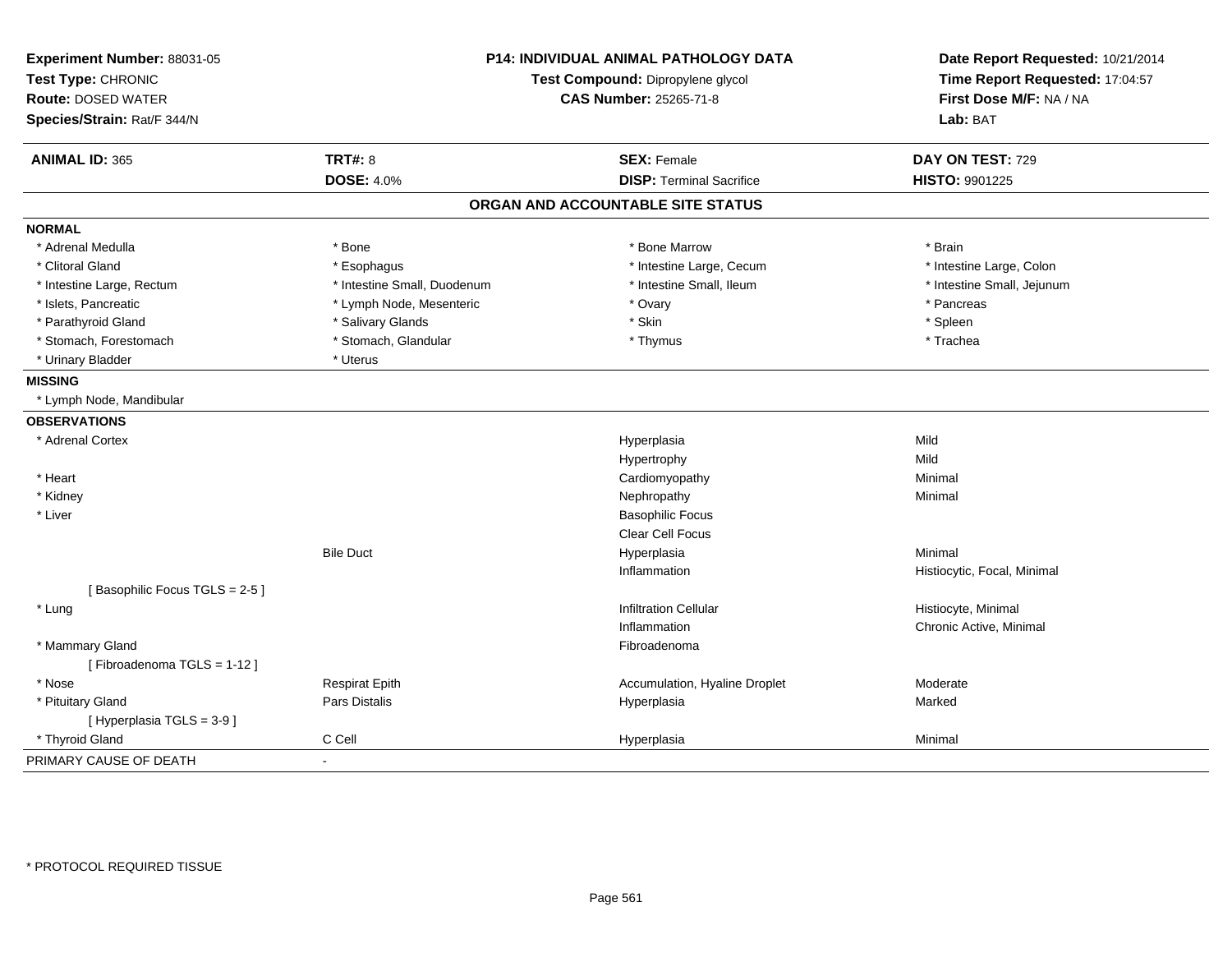| Experiment Number: 88031-05<br>Test Type: CHRONIC<br><b>Route: DOSED WATER</b><br>Species/Strain: Rat/F 344/N | P14: INDIVIDUAL ANIMAL PATHOLOGY DATA<br>Test Compound: Dipropylene glycol<br><b>CAS Number: 25265-71-8</b> |                                   | Date Report Requested: 10/21/2014<br>Time Report Requested: 17:04:57<br>First Dose M/F: NA / NA<br>Lab: BAT |  |
|---------------------------------------------------------------------------------------------------------------|-------------------------------------------------------------------------------------------------------------|-----------------------------------|-------------------------------------------------------------------------------------------------------------|--|
| <b>ANIMAL ID: 366</b>                                                                                         | <b>TRT#: 8</b>                                                                                              | <b>SEX: Female</b>                | DAY ON TEST: 659                                                                                            |  |
|                                                                                                               | <b>DOSE: 4.0%</b>                                                                                           | <b>DISP: Natural Death</b>        | HISTO: 9901226                                                                                              |  |
|                                                                                                               |                                                                                                             | ORGAN AND ACCOUNTABLE SITE STATUS |                                                                                                             |  |
| <b>NORMAL</b>                                                                                                 |                                                                                                             |                                   |                                                                                                             |  |
| * Bone                                                                                                        | * Brain                                                                                                     | * Clitoral Gland                  | * Esophagus                                                                                                 |  |
| * Islets, Pancreatic                                                                                          | * Mammary Gland                                                                                             | * Nose                            | * Pancreas                                                                                                  |  |
| * Parathyroid Gland                                                                                           | * Salivary Glands                                                                                           | * Skin                            | * Urinary Bladder                                                                                           |  |
| * Uterus                                                                                                      |                                                                                                             |                                   |                                                                                                             |  |
| <b>MISSING</b>                                                                                                |                                                                                                             |                                   |                                                                                                             |  |
| * Lymph Node, Mandibular                                                                                      |                                                                                                             |                                   |                                                                                                             |  |
| <b>AUTO PRECLUDES DIAG.</b>                                                                                   |                                                                                                             |                                   |                                                                                                             |  |
| * Adrenal Cortex                                                                                              | * Adrenal Medulla                                                                                           | * Bone Marrow                     | * Intestine Large, Cecum                                                                                    |  |
| * Intestine Large, Colon                                                                                      | * Intestine Large, Rectum                                                                                   | * Intestine Small, Duodenum       | * Intestine Small, Ileum                                                                                    |  |
| * Intestine Small, Jejunum                                                                                    | * Kidney                                                                                                    | * Ovary                           | * Pituitary Gland                                                                                           |  |
| * Stomach, Forestomach                                                                                        | * Stomach, Glandular                                                                                        | * Thymus                          | * Thyroid Gland                                                                                             |  |
| * Trachea                                                                                                     |                                                                                                             |                                   |                                                                                                             |  |
| <b>OBSERVATIONS</b>                                                                                           |                                                                                                             |                                   |                                                                                                             |  |
| * Heart                                                                                                       |                                                                                                             | Cardiomyopathy                    | Minimal                                                                                                     |  |
| * Liver                                                                                                       |                                                                                                             | <b>Basophilic Focus</b>           |                                                                                                             |  |
|                                                                                                               |                                                                                                             | Leukemia Mononuclear              |                                                                                                             |  |
| * Lung                                                                                                        |                                                                                                             | <b>Infiltration Cellular</b>      | Histiocyte, Minimal                                                                                         |  |
|                                                                                                               |                                                                                                             | Leukemia Mononuclear              |                                                                                                             |  |
| * Lymph Node, Mesenteric                                                                                      |                                                                                                             | Leukemia Mononuclear              |                                                                                                             |  |
| Mesentery                                                                                                     | Fat                                                                                                         | Necrosis                          | Mild                                                                                                        |  |
| [Necrosis TGLS = $3-13$ ]                                                                                     |                                                                                                             |                                   |                                                                                                             |  |
| * Spleen                                                                                                      |                                                                                                             | Hemorrhage                        | Moderate                                                                                                    |  |
|                                                                                                               |                                                                                                             | Leukemia Mononuclear              |                                                                                                             |  |
| [Hemorrhage TGLS = 2,3-12+13]                                                                                 |                                                                                                             |                                   |                                                                                                             |  |
| [ Leukemia Mononuclear TGLS = 1-5 ]                                                                           |                                                                                                             |                                   |                                                                                                             |  |
| * Stom Gland                                                                                                  |                                                                                                             |                                   |                                                                                                             |  |
| Note: TGL 4, "nodule, 2 mm dia, pale" noted at trim, was not apparent microscopically.                        |                                                                                                             |                                   |                                                                                                             |  |
| PRIMARY CAUSE OF DEATH                                                                                        | - Spleen Leukemia Mononuclear                                                                               |                                   |                                                                                                             |  |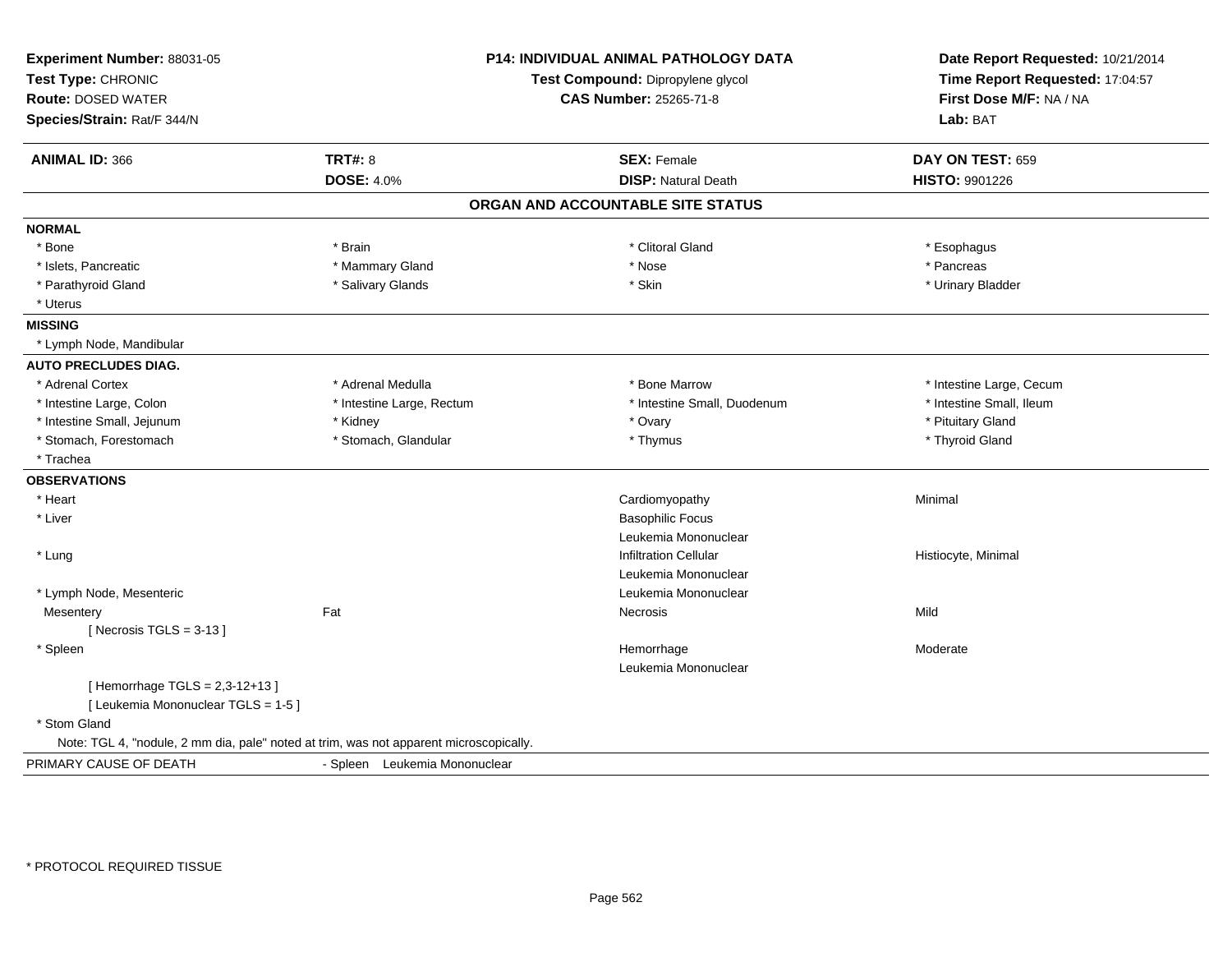| Experiment Number: 88031-05<br>Test Type: CHRONIC<br><b>Route: DOSED WATER</b><br>Species/Strain: Rat/F 344/N |                            | P14: INDIVIDUAL ANIMAL PATHOLOGY DATA<br>Test Compound: Dipropylene glycol<br><b>CAS Number: 25265-71-8</b> | Date Report Requested: 10/21/2014<br>Time Report Requested: 17:04:57<br>First Dose M/F: NA / NA<br>Lab: BAT |
|---------------------------------------------------------------------------------------------------------------|----------------------------|-------------------------------------------------------------------------------------------------------------|-------------------------------------------------------------------------------------------------------------|
| <b>ANIMAL ID: 367</b>                                                                                         | <b>TRT#: 8</b>             | <b>SEX: Female</b>                                                                                          | DAY ON TEST: 681                                                                                            |
|                                                                                                               | <b>DOSE: 4.0%</b>          | <b>DISP:</b> Moribund Sacrifice                                                                             | HISTO: 9901227                                                                                              |
|                                                                                                               |                            | ORGAN AND ACCOUNTABLE SITE STATUS                                                                           |                                                                                                             |
| <b>NORMAL</b>                                                                                                 |                            |                                                                                                             |                                                                                                             |
| * Bone                                                                                                        | * Brain                    | * Clitoral Gland                                                                                            | * Esophagus                                                                                                 |
| * Intestine Large, Cecum                                                                                      | * Intestine Large, Colon   | * Intestine Large, Rectum                                                                                   | * Intestine Small, Duodenum                                                                                 |
| * Intestine Small, Ileum                                                                                      | * Intestine Small, Jejunum | * Islets, Pancreatic                                                                                        | * Parathyroid Gland                                                                                         |
| * Salivary Glands                                                                                             | * Skin                     | * Trachea                                                                                                   | * Urinary Bladder                                                                                           |
| * Uterus                                                                                                      |                            |                                                                                                             |                                                                                                             |
| <b>OBSERVATIONS</b>                                                                                           |                            |                                                                                                             |                                                                                                             |
| * Adrenal Cortex                                                                                              |                            | Leukemia Mononuclear                                                                                        |                                                                                                             |
| * Adrenal Medulla                                                                                             |                            | Leukemia Mononuclear                                                                                        |                                                                                                             |
| * Bone Marrow                                                                                                 |                            | Leukemia Mononuclear                                                                                        |                                                                                                             |
| Eye                                                                                                           | Retina                     | Atrophy                                                                                                     | Marked                                                                                                      |
|                                                                                                               |                            | Cataract                                                                                                    | Marked                                                                                                      |
| [Cataract TGLS = $1-16$ ]                                                                                     |                            |                                                                                                             |                                                                                                             |
| * Heart                                                                                                       |                            | Leukemia Mononuclear                                                                                        |                                                                                                             |
| * Kidney                                                                                                      |                            | Leukemia Mononuclear                                                                                        |                                                                                                             |
|                                                                                                               |                            | Nephropathy                                                                                                 | Mild                                                                                                        |
| * Liver                                                                                                       |                            | <b>Basophilic Focus</b>                                                                                     |                                                                                                             |
|                                                                                                               | <b>Bile Duct</b>           | Hyperplasia                                                                                                 | Mild                                                                                                        |
|                                                                                                               |                            | Leukemia Mononuclear                                                                                        |                                                                                                             |
|                                                                                                               | Centrilobular              | Necrosis                                                                                                    | Mild                                                                                                        |
| [ Leukemia Mononuclear TGLS = 5-5 ]                                                                           |                            |                                                                                                             |                                                                                                             |
| * Lung                                                                                                        |                            | Leukemia Mononuclear                                                                                        |                                                                                                             |
| Lymph Node                                                                                                    | Mediastinal                | Leukemia Mononuclear                                                                                        |                                                                                                             |
|                                                                                                               | Pancreatic                 | Leukemia Mononuclear                                                                                        |                                                                                                             |
| [ Leukemia Mononuclear TGLS = 8-2 ]                                                                           |                            |                                                                                                             |                                                                                                             |
| [ Leukemia Mononuclear TGLS = 7-13 ]                                                                          |                            |                                                                                                             |                                                                                                             |
| * Lymph Node, Mandibular                                                                                      |                            | Leukemia Mononuclear                                                                                        |                                                                                                             |
| * Lymph Node, Mesenteric                                                                                      |                            | Leukemia Mononuclear                                                                                        |                                                                                                             |
| [ Leukemia Mononuclear TGLS = 6-14 ]                                                                          |                            |                                                                                                             |                                                                                                             |
| * Mammary Gland                                                                                               |                            | Carcinoma<br>Fibroadenoma                                                                                   |                                                                                                             |
|                                                                                                               |                            |                                                                                                             |                                                                                                             |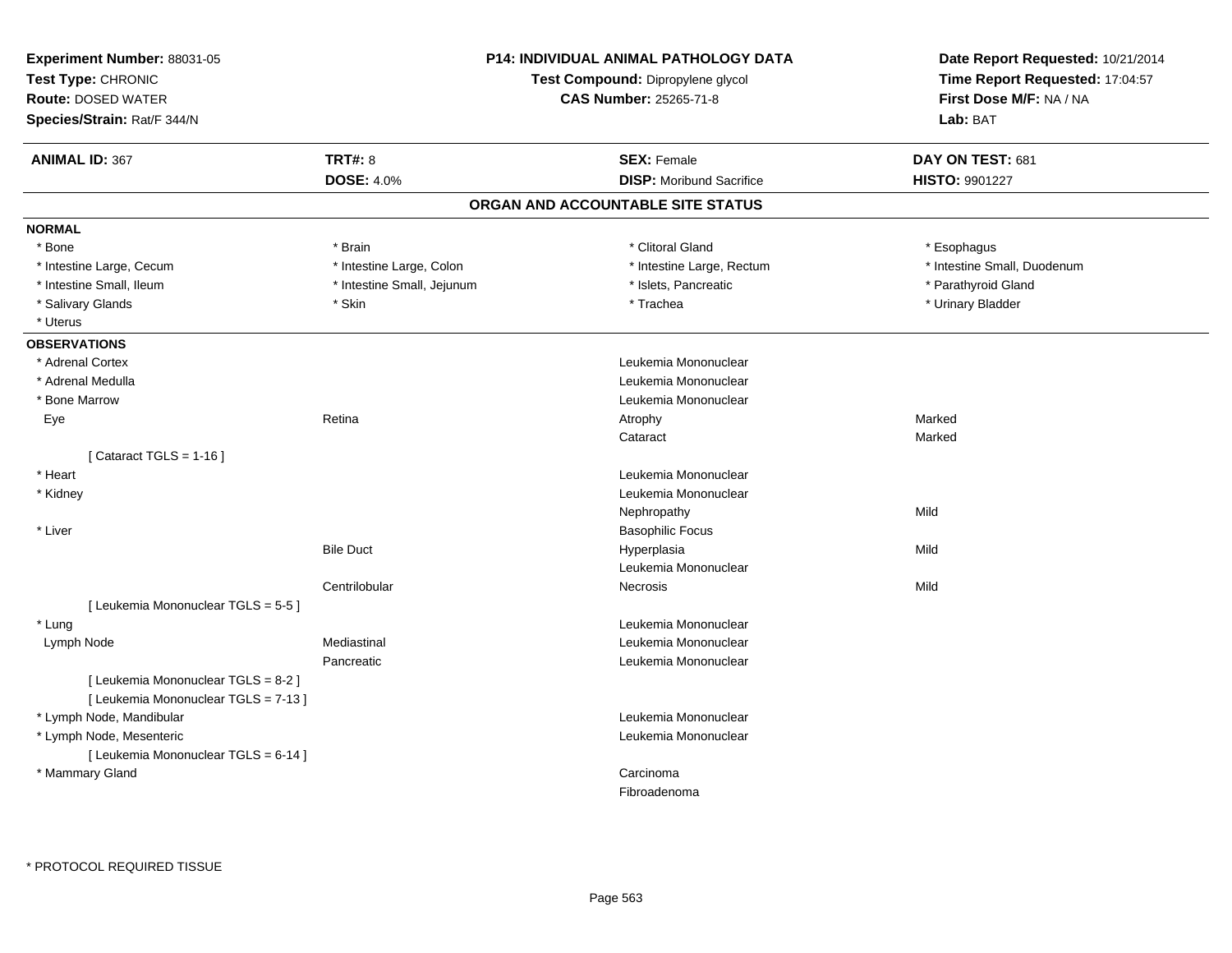| Experiment Number: 88031-05<br><b>Test Type: CHRONIC</b><br><b>Route: DOSED WATER</b><br>Species/Strain: Rat/F 344/N |                                  | <b>P14: INDIVIDUAL ANIMAL PATHOLOGY DATA</b><br>Date Report Requested: 10/21/2014<br>Test Compound: Dipropylene glycol<br>Time Report Requested: 17:04:57<br>First Dose M/F: NA / NA<br><b>CAS Number: 25265-71-8</b><br>Lab: BAT |                       |
|----------------------------------------------------------------------------------------------------------------------|----------------------------------|-----------------------------------------------------------------------------------------------------------------------------------------------------------------------------------------------------------------------------------|-----------------------|
| <b>ANIMAL ID: 367</b>                                                                                                | <b>TRT#: 8</b>                   | <b>SEX: Female</b>                                                                                                                                                                                                                | DAY ON TEST: 681      |
|                                                                                                                      | <b>DOSE: 4.0%</b>                | <b>DISP:</b> Moribund Sacrifice                                                                                                                                                                                                   | <b>HISTO: 9901227</b> |
|                                                                                                                      |                                  | ORGAN AND ACCOUNTABLE SITE STATUS                                                                                                                                                                                                 |                       |
| [ Carcinoma TGLS = 2-17 ]<br>[Fibroadenoma TGLS = 3-18]                                                              |                                  |                                                                                                                                                                                                                                   |                       |
| Mesentery<br>[Necrosis TGLS = $9-15$ ]                                                                               | Fat                              | Necrosis                                                                                                                                                                                                                          | Moderate              |
| * Nose                                                                                                               | <b>Respirat Epith</b>            | Accumulation, Hyaline Droplet                                                                                                                                                                                                     | Mild                  |
|                                                                                                                      | Olfactory Epi                    | Degeneration                                                                                                                                                                                                                      | Minimal               |
| * Ovary                                                                                                              |                                  | Leukemia Mononuclear                                                                                                                                                                                                              |                       |
| * Pancreas                                                                                                           |                                  | Leukemia Mononuclear                                                                                                                                                                                                              |                       |
| * Pituitary Gland                                                                                                    |                                  | Leukemia Mononuclear                                                                                                                                                                                                              |                       |
| * Spleen                                                                                                             |                                  | Leukemia Mononuclear                                                                                                                                                                                                              |                       |
| [Leukemia Mononuclear TGLS = 4-12 ]                                                                                  |                                  |                                                                                                                                                                                                                                   |                       |
| * Stomach, Forestomach                                                                                               |                                  | Leukemia Mononuclear                                                                                                                                                                                                              |                       |
| * Stomach, Glandular                                                                                                 |                                  | Leukemia Mononuclear                                                                                                                                                                                                              |                       |
| * Thymus                                                                                                             |                                  | Leukemia Mononuclear                                                                                                                                                                                                              |                       |
| * Thyroid Gland                                                                                                      | C Cell                           | Adenoma                                                                                                                                                                                                                           |                       |
| PRIMARY CAUSE OF DEATH                                                                                               | Leukemia Mononuclear<br>- Spleen |                                                                                                                                                                                                                                   |                       |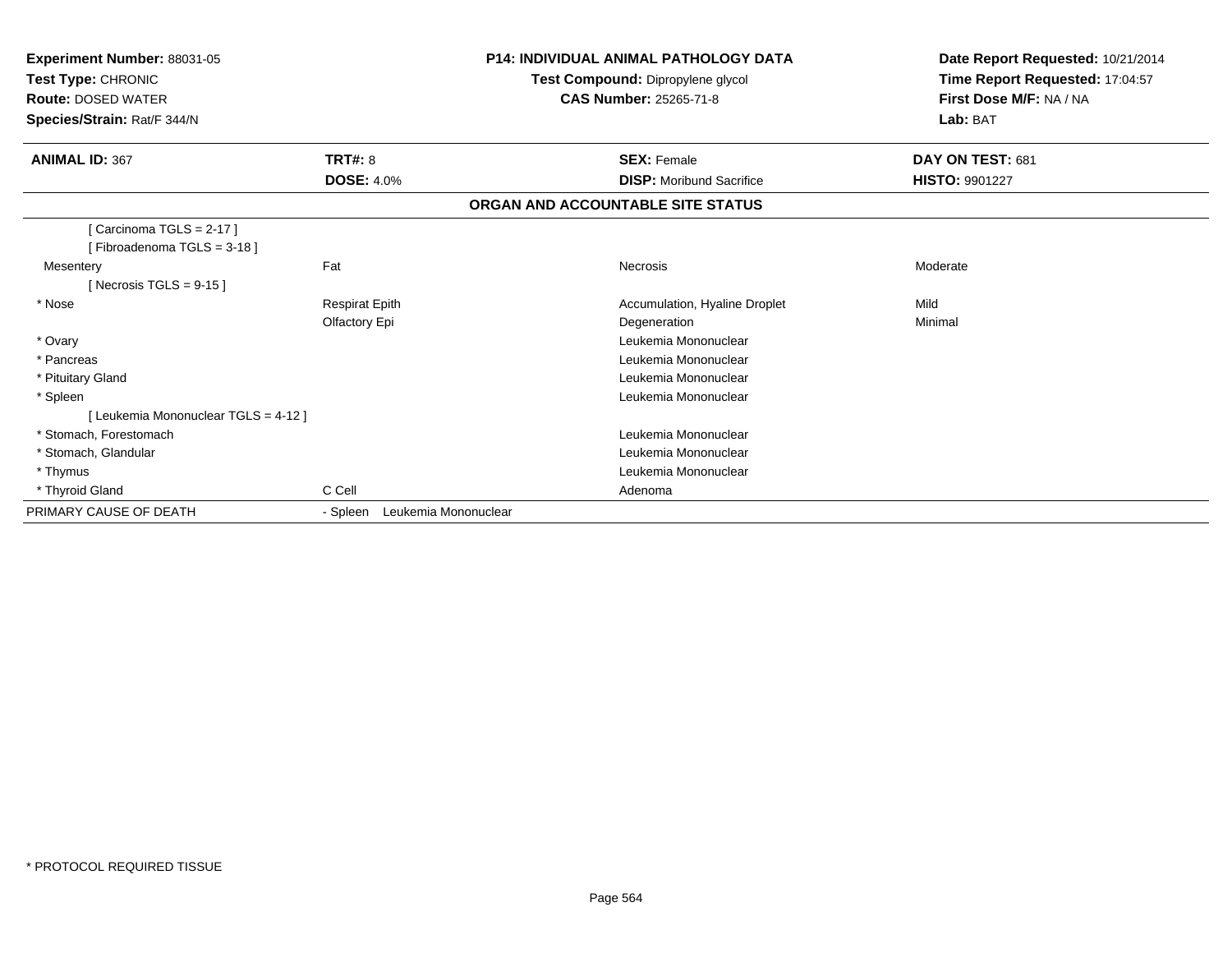| Experiment Number: 88031-05<br>Test Type: CHRONIC |                             | <b>P14: INDIVIDUAL ANIMAL PATHOLOGY DATA</b><br>Test Compound: Dipropylene glycol | Date Report Requested: 10/21/2014<br>Time Report Requested: 17:04:57<br>First Dose M/F: NA / NA |
|---------------------------------------------------|-----------------------------|-----------------------------------------------------------------------------------|-------------------------------------------------------------------------------------------------|
| <b>Route: DOSED WATER</b>                         |                             | <b>CAS Number: 25265-71-8</b>                                                     |                                                                                                 |
| Species/Strain: Rat/F 344/N                       |                             |                                                                                   | Lab: BAT                                                                                        |
| <b>ANIMAL ID: 368</b>                             | <b>TRT#: 8</b>              | <b>SEX: Female</b>                                                                | DAY ON TEST: 731                                                                                |
|                                                   | <b>DOSE: 4.0%</b>           | <b>DISP: Terminal Sacrifice</b>                                                   | <b>HISTO: 9901228</b>                                                                           |
|                                                   |                             | ORGAN AND ACCOUNTABLE SITE STATUS                                                 |                                                                                                 |
| <b>NORMAL</b>                                     |                             |                                                                                   |                                                                                                 |
| * Adrenal Medulla                                 | * Bone                      | * Bone Marrow                                                                     | * Brain                                                                                         |
| * Clitoral Gland                                  | * Esophagus                 | * Intestine Large, Cecum                                                          | * Intestine Large, Colon                                                                        |
| * Intestine Large, Rectum                         | * Intestine Small, Duodenum | * Intestine Small, Ileum                                                          | * Intestine Small, Jejunum                                                                      |
| * Islets, Pancreatic                              | * Lymph Node, Mandibular    | * Lymph Node, Mesenteric                                                          | * Ovary                                                                                         |
| * Pancreas                                        | * Parathyroid Gland         | * Salivary Glands                                                                 | * Skin                                                                                          |
| * Spleen                                          | * Stomach, Glandular        | * Thymus                                                                          | * Trachea                                                                                       |
| * Urinary Bladder                                 | * Uterus                    |                                                                                   |                                                                                                 |
| <b>OBSERVATIONS</b>                               |                             |                                                                                   |                                                                                                 |
| * Adrenal Cortex                                  |                             | Hyperplasia                                                                       | Moderate                                                                                        |
| * Heart                                           |                             | Cardiomyopathy                                                                    | Mild                                                                                            |
| * Kidney                                          |                             | Nephropathy                                                                       | Mild                                                                                            |
| * Liver                                           |                             | <b>Basophilic Focus</b>                                                           |                                                                                                 |
|                                                   | <b>Bile Duct</b>            | Hyperplasia                                                                       | Minimal                                                                                         |
|                                                   |                             | Inflammation                                                                      | Granulomatous, Focal, Minimal                                                                   |
| [Basophilic Focus TGLS = 2-5]                     |                             |                                                                                   |                                                                                                 |
| * Lung                                            | Alveolar Epith              | Hyperplasia                                                                       | Moderate                                                                                        |
|                                                   |                             | <b>Infiltration Cellular</b>                                                      | Histiocyte, Minimal                                                                             |
| * Mammary Gland                                   |                             | Fibroadenoma                                                                      |                                                                                                 |
| [Fibroadenoma TGLS = 1-12]                        |                             |                                                                                   |                                                                                                 |
| * Nose                                            | <b>Respirat Epith</b>       | Accumulation, Hyaline Droplet                                                     | Mild                                                                                            |
| * Pituitary Gland                                 | Pars Distalis               | Hyperplasia                                                                       | Mild                                                                                            |
| * Stomach, Forestomach                            |                             | Squamous Cell Carcinoma                                                           |                                                                                                 |
| * Thyroid Gland                                   | C Cell                      | Adenoma                                                                           |                                                                                                 |
| PRIMARY CAUSE OF DEATH                            | $\blacksquare$              |                                                                                   |                                                                                                 |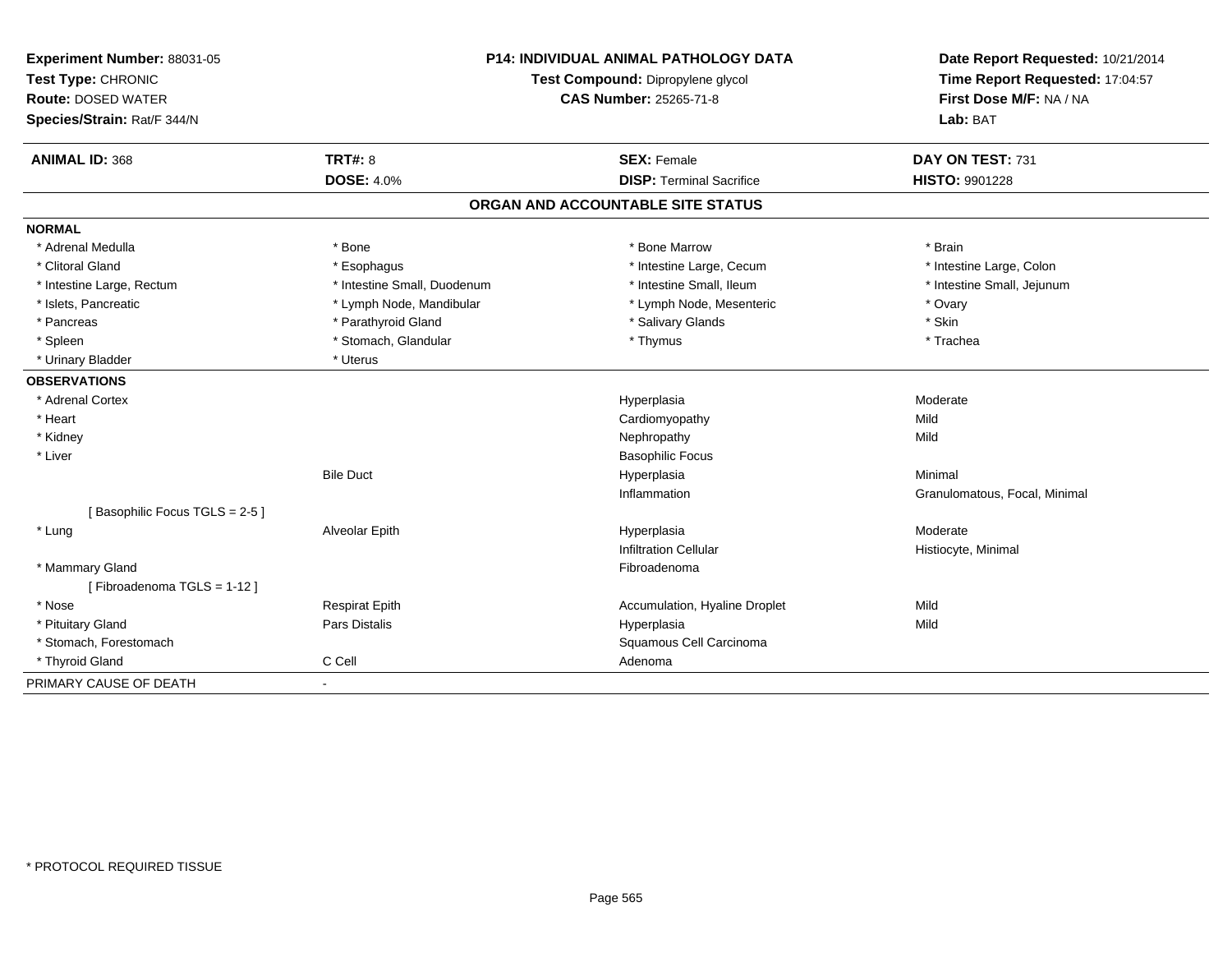| Experiment Number: 88031-05<br>Test Type: CHRONIC |                               | <b>P14: INDIVIDUAL ANIMAL PATHOLOGY DATA</b><br>Test Compound: Dipropylene glycol | Date Report Requested: 10/21/2014<br>Time Report Requested: 17:04:57 |
|---------------------------------------------------|-------------------------------|-----------------------------------------------------------------------------------|----------------------------------------------------------------------|
| <b>Route: DOSED WATER</b>                         | <b>CAS Number: 25265-71-8</b> |                                                                                   | First Dose M/F: NA / NA                                              |
| Species/Strain: Rat/F 344/N                       |                               |                                                                                   | Lab: BAT                                                             |
| <b>ANIMAL ID: 369</b>                             | <b>TRT#: 8</b>                | <b>SEX: Female</b>                                                                | DAY ON TEST: 729                                                     |
|                                                   | <b>DOSE: 4.0%</b>             | <b>DISP: Terminal Sacrifice</b>                                                   | HISTO: 9901229                                                       |
|                                                   |                               | ORGAN AND ACCOUNTABLE SITE STATUS                                                 |                                                                      |
| <b>NORMAL</b>                                     |                               |                                                                                   |                                                                      |
| * Adrenal Medulla                                 | * Bone                        | * Bone Marrow                                                                     | * Brain                                                              |
| * Esophagus                                       | * Intestine Large, Cecum      | * Intestine Large, Colon                                                          | * Intestine Large, Rectum                                            |
| * Intestine Small, Duodenum                       | * Intestine Small, Ileum      | * Intestine Small, Jejunum                                                        | * Islets, Pancreatic                                                 |
| * Lymph Node, Mandibular                          | * Lymph Node, Mesenteric      | * Mammary Gland                                                                   | * Parathyroid Gland                                                  |
| * Salivary Glands                                 | * Skin                        | * Spleen                                                                          | * Stomach, Forestomach                                               |
| * Stomach, Glandular                              | * Thymus                      | * Trachea                                                                         | * Urinary Bladder                                                    |
| * Uterus                                          |                               |                                                                                   |                                                                      |
| <b>OBSERVATIONS</b>                               |                               |                                                                                   |                                                                      |
| * Adrenal Cortex                                  |                               | Hyperplasia                                                                       | Mild                                                                 |
| * Clitoral Gland                                  |                               | Hyperplasia                                                                       | Mild                                                                 |
| * Heart                                           |                               | Cardiomyopathy                                                                    | Minimal                                                              |
| * Kidney                                          |                               | Nephropathy                                                                       | Mild                                                                 |
| * Liver                                           |                               | <b>Basophilic Focus</b>                                                           |                                                                      |
|                                                   |                               | <b>Clear Cell Focus</b>                                                           |                                                                      |
| [Basophilic Focus TGLS = 1-5]                     |                               |                                                                                   |                                                                      |
| * Lung                                            |                               | Infiltration Cellular                                                             | Histiocyte, Minimal                                                  |
| [ Infiltration Cellular TGLS = 2-3 ]              |                               |                                                                                   |                                                                      |
| * Nose                                            | <b>Respirat Epith</b>         | Accumulation, Hyaline Droplet                                                     | Moderate                                                             |
| * Ovary                                           |                               | Cyst                                                                              | Moderate                                                             |
| [Cyst TGLS = $4-8$ ]                              |                               |                                                                                   |                                                                      |
| * Pancreas                                        |                               | Atrophy                                                                           | Mild                                                                 |
| * Pituitary Gland                                 |                               | Cyst                                                                              | Moderate                                                             |
| $[Cyst TGLS = 3-9]$                               |                               |                                                                                   |                                                                      |
| * Thyroid Gland                                   | C Cell                        | Hyperplasia                                                                       | Minimal                                                              |
| PRIMARY CAUSE OF DEATH                            | $\sim$                        |                                                                                   |                                                                      |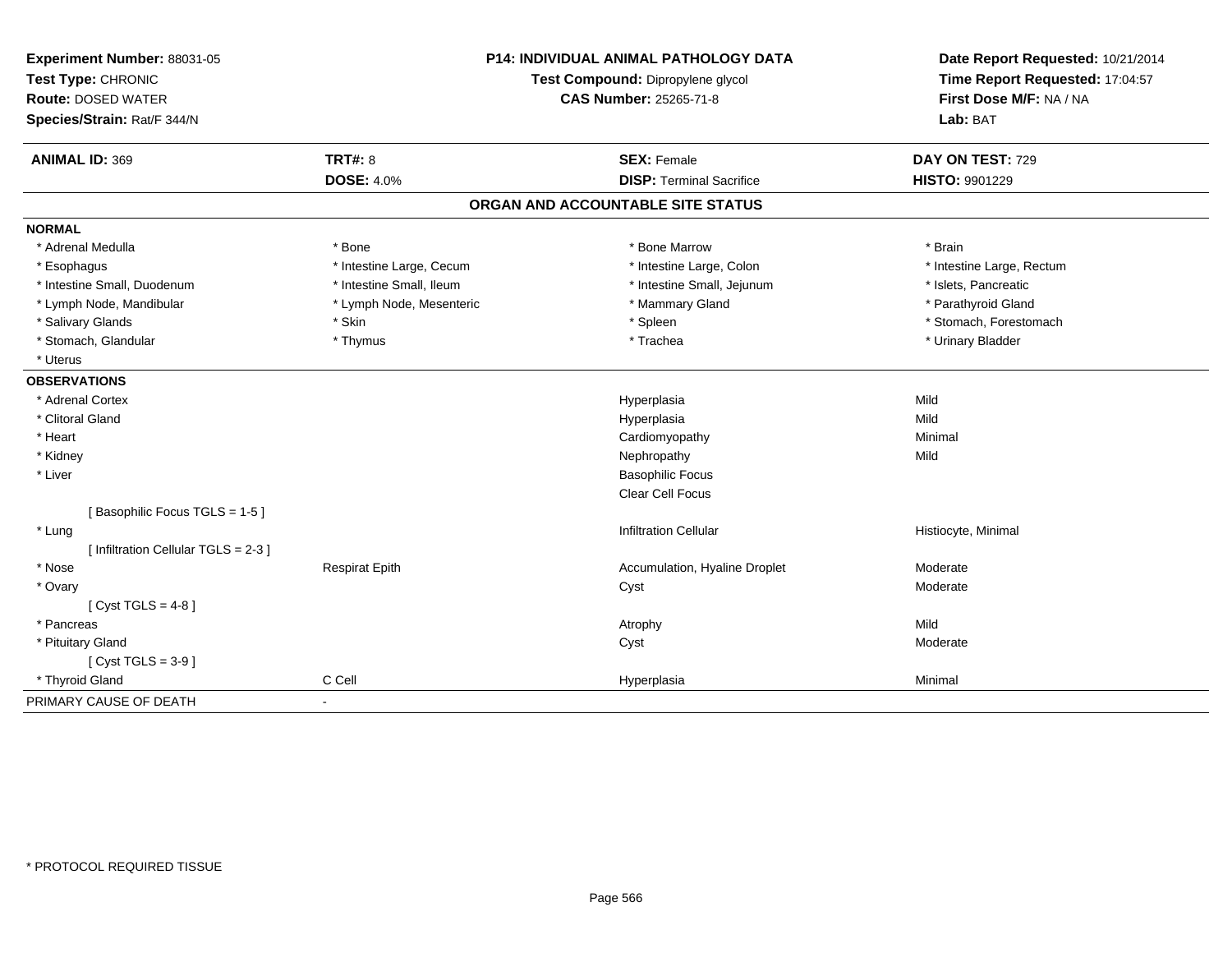| Experiment Number: 88031-05<br>Test Type: CHRONIC<br><b>Route: DOSED WATER</b><br>Species/Strain: Rat/F 344/N |                          | <b>P14: INDIVIDUAL ANIMAL PATHOLOGY DATA</b><br>Test Compound: Dipropylene glycol<br><b>CAS Number: 25265-71-8</b> | Date Report Requested: 10/21/2014<br>Time Report Requested: 17:04:57<br>First Dose M/F: NA / NA<br>Lab: BAT |
|---------------------------------------------------------------------------------------------------------------|--------------------------|--------------------------------------------------------------------------------------------------------------------|-------------------------------------------------------------------------------------------------------------|
| <b>ANIMAL ID: 370</b>                                                                                         | <b>TRT#: 8</b>           | <b>SEX: Female</b>                                                                                                 | DAY ON TEST: 730                                                                                            |
|                                                                                                               | <b>DOSE: 4.0%</b>        | <b>DISP: Terminal Sacrifice</b>                                                                                    | HISTO: 9901230                                                                                              |
|                                                                                                               |                          | ORGAN AND ACCOUNTABLE SITE STATUS                                                                                  |                                                                                                             |
| <b>NORMAL</b>                                                                                                 |                          |                                                                                                                    |                                                                                                             |
| * Adrenal Medulla                                                                                             | * Bone                   | * Bone Marrow                                                                                                      | * Brain                                                                                                     |
| * Clitoral Gland                                                                                              | * Esophagus              | * Intestine Large, Cecum                                                                                           | * Intestine Large, Colon                                                                                    |
| * Intestine Small, Duodenum                                                                                   | * Intestine Small, Ileum | * Intestine Small, Jejunum                                                                                         | * Islets, Pancreatic                                                                                        |
| * Lymph Node, Mesenteric                                                                                      | * Mammary Gland          | * Ovary                                                                                                            | * Salivary Glands                                                                                           |
| * Skin                                                                                                        | * Spleen                 | * Stomach, Forestomach                                                                                             | * Stomach, Glandular                                                                                        |
| * Trachea                                                                                                     | * Urinary Bladder        | * Uterus                                                                                                           |                                                                                                             |
| <b>MISSING</b>                                                                                                |                          |                                                                                                                    |                                                                                                             |
| * Lymph Node, Mandibular                                                                                      | * Thymus                 |                                                                                                                    |                                                                                                             |
| <b>OBSERVATIONS</b>                                                                                           |                          |                                                                                                                    |                                                                                                             |
| * Adrenal Cortex                                                                                              |                          | Hyperplasia                                                                                                        | Minimal                                                                                                     |
| * Heart                                                                                                       |                          | Cardiomyopathy                                                                                                     | Minimal                                                                                                     |
| * Intestine Large, Rectum                                                                                     |                          | Parasite Metazoan                                                                                                  |                                                                                                             |
| * Kidney                                                                                                      |                          | Nephropathy                                                                                                        | Minimal                                                                                                     |
| * Liver                                                                                                       |                          | <b>Basophilic Focus</b>                                                                                            |                                                                                                             |
|                                                                                                               |                          | Clear Cell Focus                                                                                                   |                                                                                                             |
|                                                                                                               |                          | Hepatodiaphragmatic Nodule                                                                                         |                                                                                                             |
|                                                                                                               | <b>Bile Duct</b>         | Hyperplasia                                                                                                        | Minimal                                                                                                     |
|                                                                                                               |                          | Inflammation                                                                                                       | Histiocytic, Focal, Minimal                                                                                 |
|                                                                                                               |                          | <b>Mixed Cell Focus</b>                                                                                            |                                                                                                             |
| [Basophilic Focus TGLS = 3-5]                                                                                 |                          |                                                                                                                    |                                                                                                             |
| [ Hepatodiaphragmatic Nodule TGLS = 4-5 ]                                                                     |                          |                                                                                                                    |                                                                                                             |
| [Mixed Cell Focus TGLS = 2-5]<br>* Lung                                                                       | <b>Bronchiole</b>        | Hyperplasia                                                                                                        | Minimal                                                                                                     |
|                                                                                                               |                          | <b>Infiltration Cellular</b>                                                                                       | Histiocyte, Minimal                                                                                         |
| * Nose                                                                                                        | <b>Respirat Epith</b>    | Accumulation, Hyaline Droplet                                                                                      | Marked                                                                                                      |
| * Pancreas                                                                                                    |                          | Atrophy                                                                                                            | Mild                                                                                                        |
|                                                                                                               |                          | Hyperplasia                                                                                                        | Moderate                                                                                                    |
| * Parathyroid Gland                                                                                           |                          | Hyperplasia                                                                                                        | Mild                                                                                                        |
| * Pituitary Gland                                                                                             | Pars Distalis            |                                                                                                                    | Marked                                                                                                      |
| [Hyperplasia TGLS = $1-9$ ]                                                                                   |                          | Hyperplasia                                                                                                        |                                                                                                             |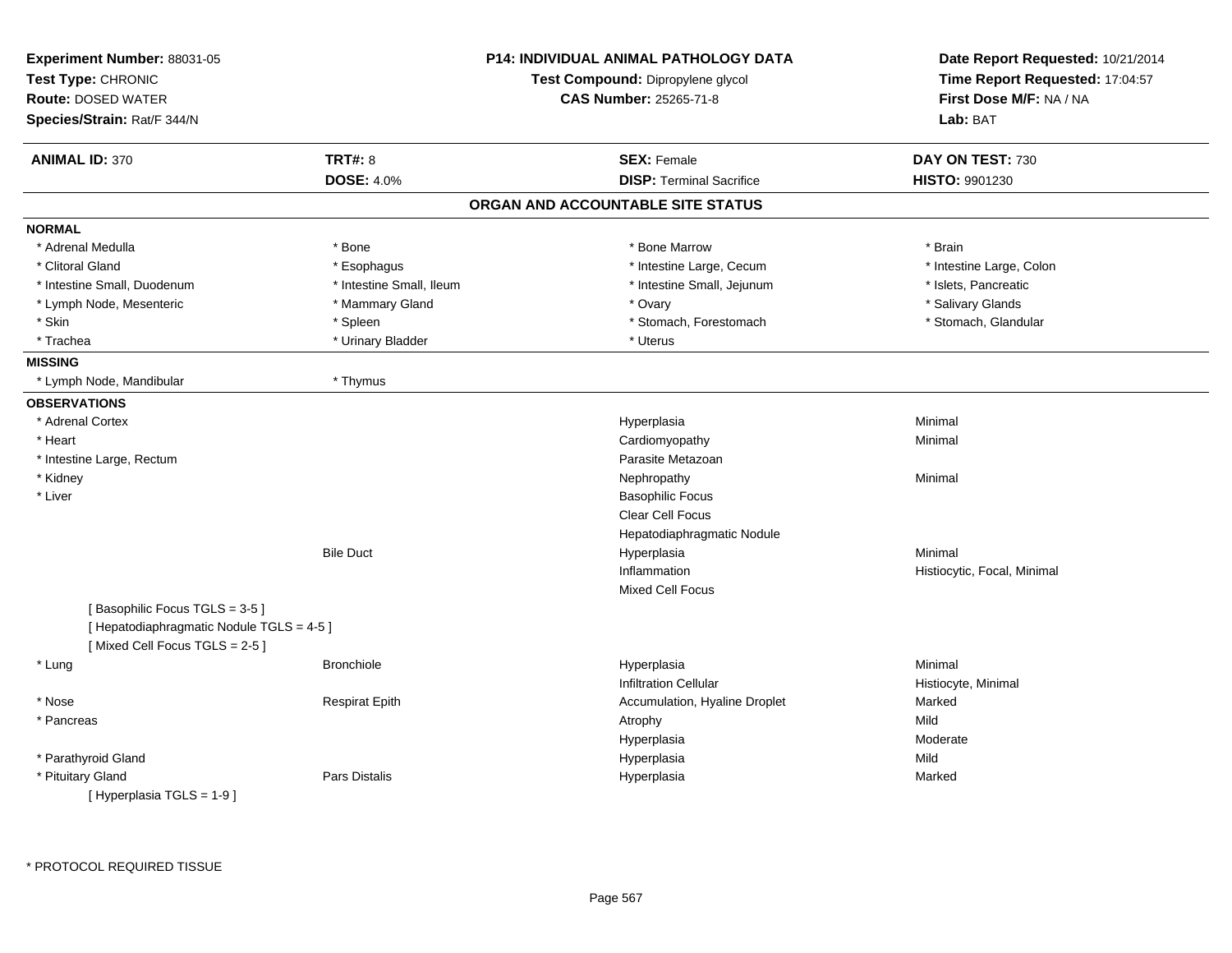| <b>Experiment Number: 88031-05</b><br><b>Test Type: CHRONIC</b> |                   | <b>P14: INDIVIDUAL ANIMAL PATHOLOGY DATA</b> | Date Report Requested: 10/21/2014 |
|-----------------------------------------------------------------|-------------------|----------------------------------------------|-----------------------------------|
|                                                                 |                   | Test Compound: Dipropylene glycol            | Time Report Requested: 17:04:57   |
| <b>Route: DOSED WATER</b>                                       |                   | <b>CAS Number: 25265-71-8</b>                | First Dose M/F: NA / NA           |
| Species/Strain: Rat/F 344/N                                     |                   |                                              | Lab: BAT                          |
| <b>ANIMAL ID: 370</b>                                           | TRT#: 8           | <b>SEX: Female</b>                           | DAY ON TEST: 730                  |
|                                                                 | <b>DOSE: 4.0%</b> | <b>DISP:</b> Terminal Sacrifice              | <b>HISTO: 9901230</b>             |
|                                                                 |                   | ORGAN AND ACCOUNTABLE SITE STATUS            |                                   |
| * Thyroid Gland                                                 | C Cell            | Hvperplasia                                  | Minimal                           |
| PRIMARY CAUSE OF DEATH                                          |                   |                                              |                                   |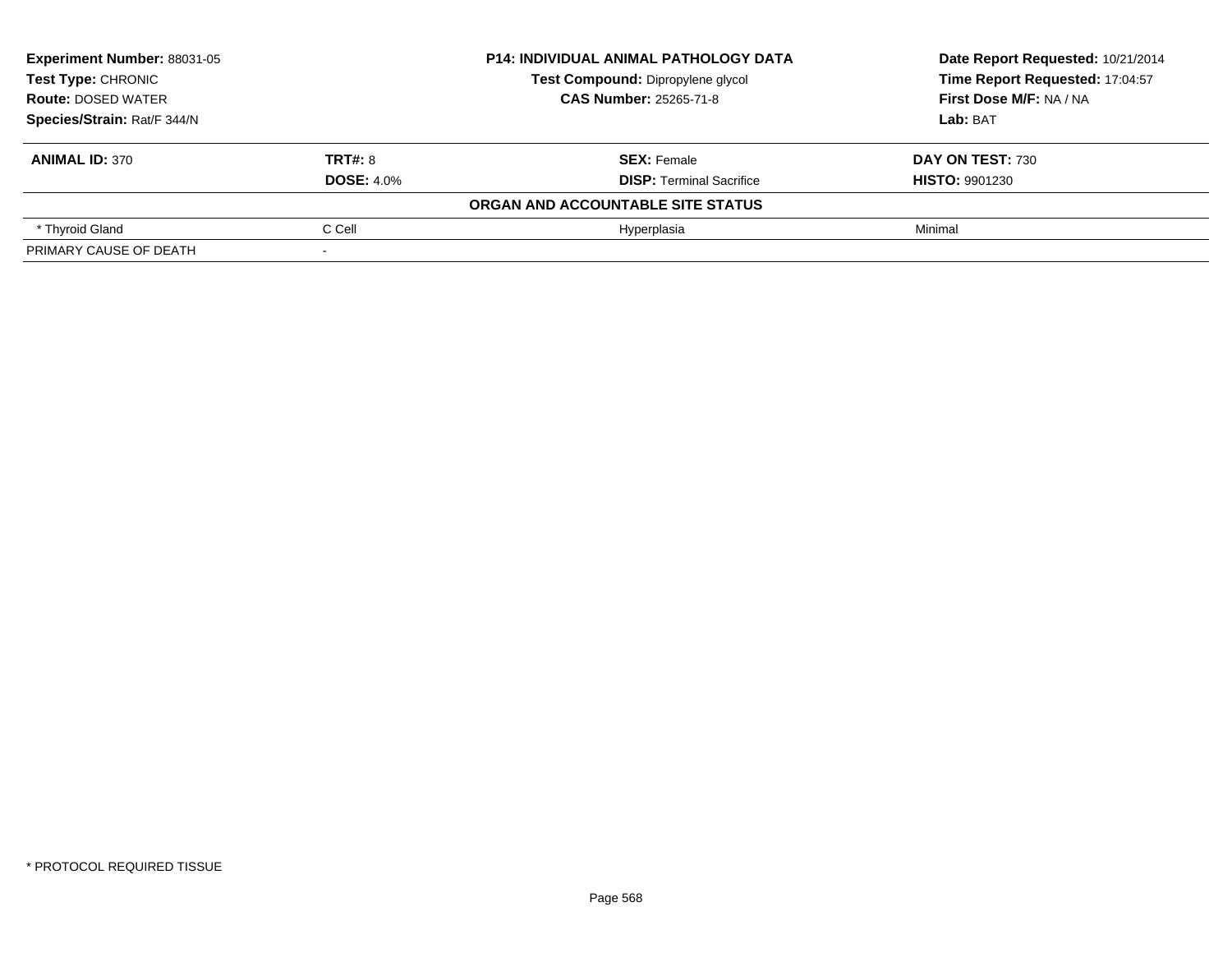| Experiment Number: 88031-05<br>Test Type: CHRONIC<br><b>Route: DOSED WATER</b><br>Species/Strain: Rat/F 344/N | <b>P14: INDIVIDUAL ANIMAL PATHOLOGY DATA</b><br>Test Compound: Dipropylene glycol<br><b>CAS Number: 25265-71-8</b> |                                   | Date Report Requested: 10/21/2014<br>Time Report Requested: 17:04:57<br>First Dose M/F: NA / NA<br>Lab: BAT |
|---------------------------------------------------------------------------------------------------------------|--------------------------------------------------------------------------------------------------------------------|-----------------------------------|-------------------------------------------------------------------------------------------------------------|
| <b>ANIMAL ID: 371</b>                                                                                         | <b>TRT#: 8</b>                                                                                                     | <b>SEX: Female</b>                | DAY ON TEST: 731                                                                                            |
|                                                                                                               | <b>DOSE: 4.0%</b>                                                                                                  | <b>DISP: Terminal Sacrifice</b>   | HISTO: 9901231                                                                                              |
|                                                                                                               |                                                                                                                    | ORGAN AND ACCOUNTABLE SITE STATUS |                                                                                                             |
| <b>NORMAL</b>                                                                                                 |                                                                                                                    |                                   |                                                                                                             |
| * Adrenal Medulla                                                                                             | * Bone                                                                                                             | * Bone Marrow                     | * Brain                                                                                                     |
| * Esophagus                                                                                                   | * Intestine Large, Cecum                                                                                           | * Intestine Large, Colon          | * Intestine Large, Rectum                                                                                   |
| * Intestine Small, Duodenum                                                                                   | * Intestine Small, Ileum                                                                                           | * Intestine Small, Jejunum        | * Islets, Pancreatic                                                                                        |
| Lymph Node                                                                                                    | * Lymph Node, Mesenteric                                                                                           | * Ovary                           | * Pancreas                                                                                                  |
| * Parathyroid Gland                                                                                           | * Salivary Glands                                                                                                  | * Skin                            | * Spleen                                                                                                    |
| * Stomach, Forestomach                                                                                        | * Stomach, Glandular                                                                                               | * Thymus                          | * Trachea                                                                                                   |
| * Urinary Bladder                                                                                             | * Uterus                                                                                                           |                                   |                                                                                                             |
| <b>MISSING</b>                                                                                                |                                                                                                                    |                                   |                                                                                                             |
| * Lymph Node, Mandibular                                                                                      |                                                                                                                    |                                   |                                                                                                             |
| <b>OBSERVATIONS</b>                                                                                           |                                                                                                                    |                                   |                                                                                                             |
| * Adrenal Cortex                                                                                              |                                                                                                                    | Hyperplasia                       | Minimal                                                                                                     |
| * Clitoral Gland                                                                                              |                                                                                                                    | Inflammation                      | Chronic Active, Moderate                                                                                    |
| * Heart                                                                                                       |                                                                                                                    | Cardiomyopathy                    | Minimal                                                                                                     |
| * Kidney                                                                                                      |                                                                                                                    | Nephropathy                       | Mild                                                                                                        |
| * Liver                                                                                                       |                                                                                                                    | <b>Basophilic Focus</b>           |                                                                                                             |
|                                                                                                               |                                                                                                                    | <b>Eosinophilic Focus</b>         |                                                                                                             |
|                                                                                                               |                                                                                                                    | Inflammation                      | Granulomatous, Focal, Minimal                                                                               |
| [Basophilic Focus TGLS = 2-5]                                                                                 |                                                                                                                    |                                   |                                                                                                             |
| * Lung<br>Lymph Node                                                                                          | Note: TGL 5, "focus, 2 mm diam, pale" noted at trim, was not apparent microscopically.                             | <b>Infiltration Cellular</b>      | Histiocyte, Minimal                                                                                         |
|                                                                                                               | Note: TGL 4, "mediastinal, enlarged, 2x" noted at necropsy, was within normal limits microscopically.              |                                   |                                                                                                             |
| * Mammary Gland<br>[Fibroadenoma TGLS = 1-13]                                                                 |                                                                                                                    | Fibroadenoma                      |                                                                                                             |
| Mesentery<br>[Necrosis $TGLS = 3-14$ ]                                                                        | Fat                                                                                                                | <b>Necrosis</b>                   | Mild                                                                                                        |
| * Nose                                                                                                        | <b>Respirat Epith</b>                                                                                              | Accumulation, Hyaline Droplet     | Mild                                                                                                        |
| * Pituitary Gland                                                                                             | Pars Distalis                                                                                                      | Hyperplasia                       | Marked                                                                                                      |
| * Thyroid Gland                                                                                               | C Cell                                                                                                             | Hyperplasia                       | Minimal                                                                                                     |

PRIMARY CAUSE OF DEATH-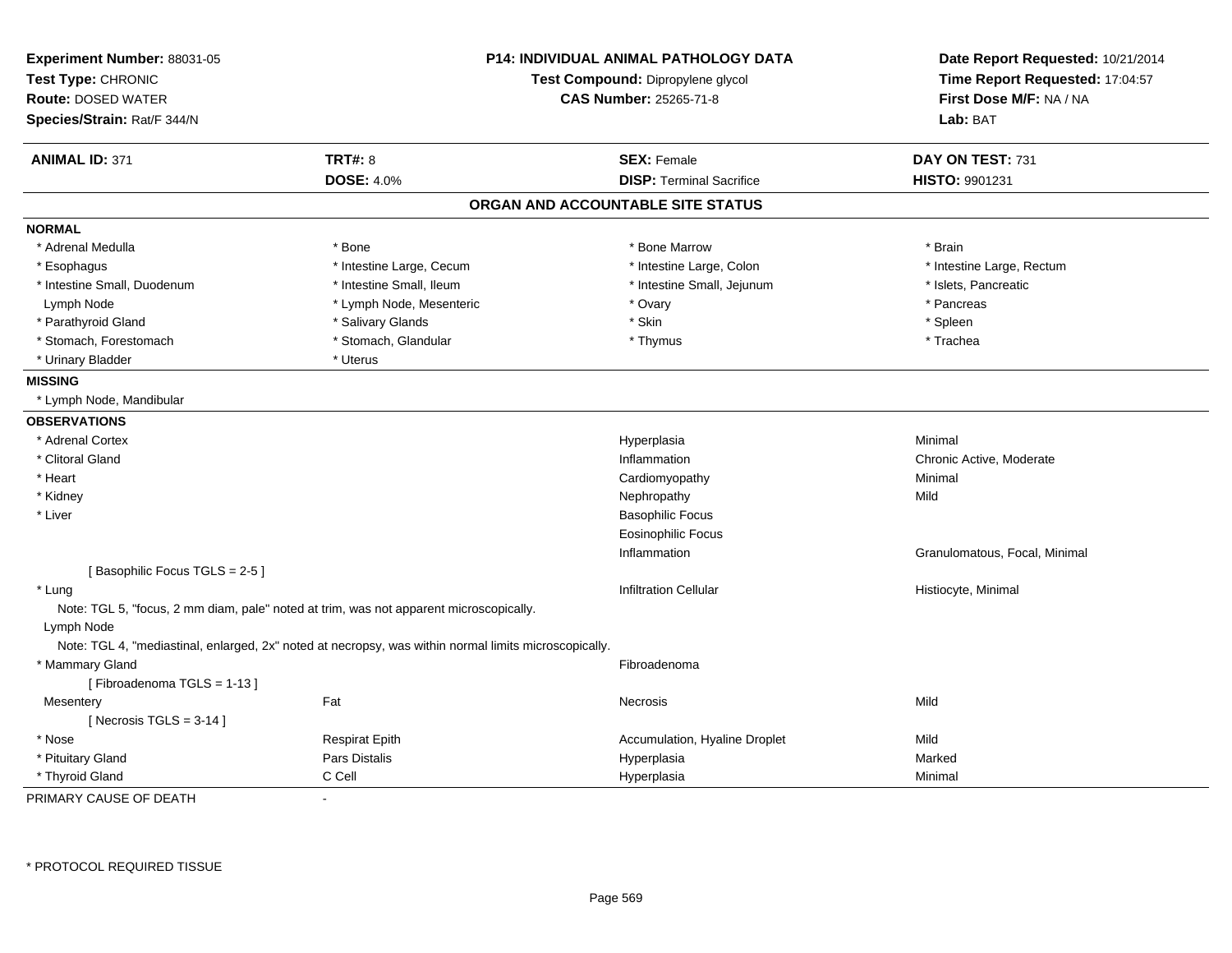| <b>Experiment Number: 88031-05</b> |                   | <b>P14: INDIVIDUAL ANIMAL PATHOLOGY DATA</b> | Date Report Requested: 10/21/2014 |  |
|------------------------------------|-------------------|----------------------------------------------|-----------------------------------|--|
| <b>Test Type: CHRONIC</b>          |                   | Test Compound: Dipropylene glycol            | Time Report Requested: 17:04:57   |  |
| <b>Route: DOSED WATER</b>          |                   | <b>CAS Number: 25265-71-8</b>                | First Dose M/F: NA / NA           |  |
| Species/Strain: Rat/F 344/N        |                   |                                              | Lab: BAT                          |  |
| <b>ANIMAL ID: 371</b>              | <b>TRT#: 8</b>    | <b>SEX: Female</b>                           | DAY ON TEST: 731                  |  |
|                                    | <b>DOSE: 4.0%</b> | <b>DISP:</b> Terminal Sacrifice              | <b>HISTO: 9901231</b>             |  |
|                                    |                   | ORGAN AND ACCOUNTABLE SITE STATUS            |                                   |  |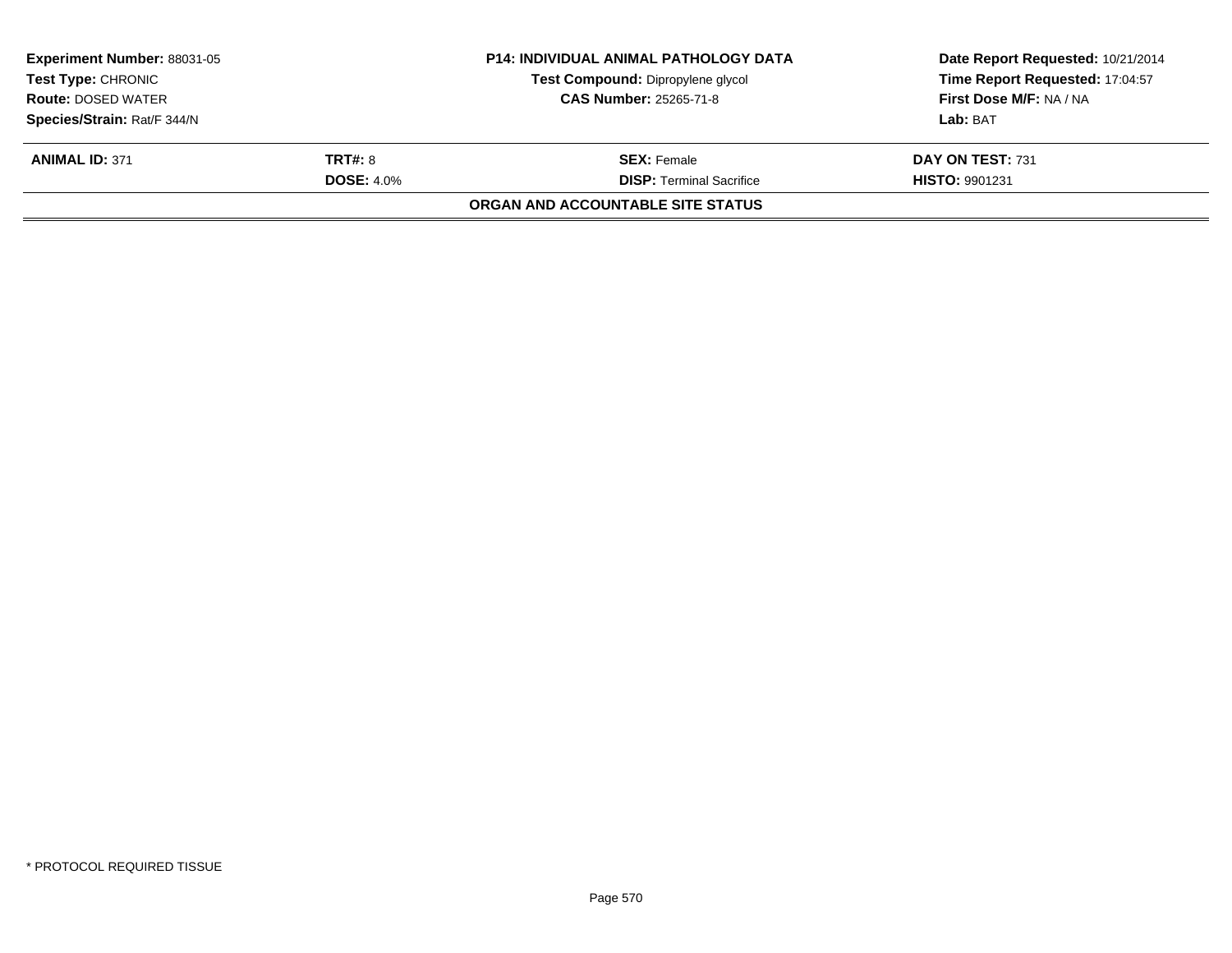| Experiment Number: 88031-05                      |                               | <b>P14: INDIVIDUAL ANIMAL PATHOLOGY DATA</b> | Date Report Requested: 10/21/2014 |
|--------------------------------------------------|-------------------------------|----------------------------------------------|-----------------------------------|
| Test Type: CHRONIC                               |                               | Test Compound: Dipropylene glycol            | Time Report Requested: 17:04:57   |
| <b>Route: DOSED WATER</b>                        |                               | <b>CAS Number: 25265-71-8</b>                | First Dose M/F: NA / NA           |
| Species/Strain: Rat/F 344/N                      |                               |                                              | Lab: BAT                          |
| <b>ANIMAL ID: 372</b>                            | <b>TRT#: 8</b>                | <b>SEX: Female</b>                           | DAY ON TEST: 542                  |
|                                                  | <b>DOSE: 4.0%</b>             | <b>DISP:</b> Moribund Sacrifice              | HISTO: 9901232                    |
|                                                  |                               | ORGAN AND ACCOUNTABLE SITE STATUS            |                                   |
| <b>NORMAL</b>                                    |                               |                                              |                                   |
| * Adrenal Medulla                                | * Bone                        | * Bone Marrow                                | * Brain                           |
| * Esophagus                                      | * Heart                       | * Intestine Large, Cecum                     | * Intestine Large, Colon          |
| * Intestine Large, Rectum                        | * Intestine Small, Duodenum   | * Intestine Small, Ileum                     | * Intestine Small, Jejunum        |
| * Islets, Pancreatic                             | * Lymph Node, Mesenteric      | * Mammary Gland                              | * Ovary                           |
| * Parathyroid Gland                              | * Pituitary Gland             | * Salivary Glands                            | * Skin                            |
| * Stomach, Forestomach                           | * Stomach, Glandular          | * Thymus                                     | * Trachea                         |
| * Urinary Bladder                                |                               |                                              |                                   |
| <b>MISSING</b>                                   |                               |                                              |                                   |
| * Lymph Node, Mandibular                         |                               |                                              |                                   |
| <b>OBSERVATIONS</b>                              |                               |                                              |                                   |
| * Adrenal Cortex                                 |                               | Hypertrophy                                  | Minimal                           |
| * Clitoral Gland                                 |                               | Carcinoma                                    |                                   |
| [Carcinoma TGLS = 1-13]                          |                               |                                              |                                   |
| * Kidney                                         |                               | Nephropathy                                  | Mild                              |
| * Liver                                          |                               | <b>Basophilic Focus</b>                      |                                   |
|                                                  |                               | <b>Eosinophilic Focus</b>                    |                                   |
|                                                  |                               | Inflammation                                 | Granulomatous, Focal, Minimal     |
|                                                  | Centrilobular                 | <b>Necrosis</b>                              | Minimal                           |
| * Lung                                           |                               | Infiltration Cellular                        | Histiocyte, Minimal               |
| * Nose                                           | <b>Respirat Epith</b>         | Accumulation, Hyaline Droplet                | Mild                              |
|                                                  | Olfactory Epi                 | Degeneration                                 | Moderate                          |
|                                                  |                               | Inflammation                                 | Suppurative, Mild                 |
|                                                  | Olfactory Epi                 | Metaplasia                                   | Minimal                           |
| * Pancreas                                       |                               | Atrophy                                      | Mild                              |
| * Spleen                                         |                               | Hematopoietic Cell Proliferation             | Marked                            |
| [ Hematopoietic Cell Proliferation TGLS = 2-12 ] |                               |                                              |                                   |
| * Thyroid Gland                                  | C Cell                        | Hyperplasia                                  | Minimal                           |
| * Uterus                                         |                               | Polyp Stromal                                |                                   |
| PRIMARY CAUSE OF DEATH                           | - Clitoral Gland<br>Carcinoma |                                              |                                   |
|                                                  |                               |                                              |                                   |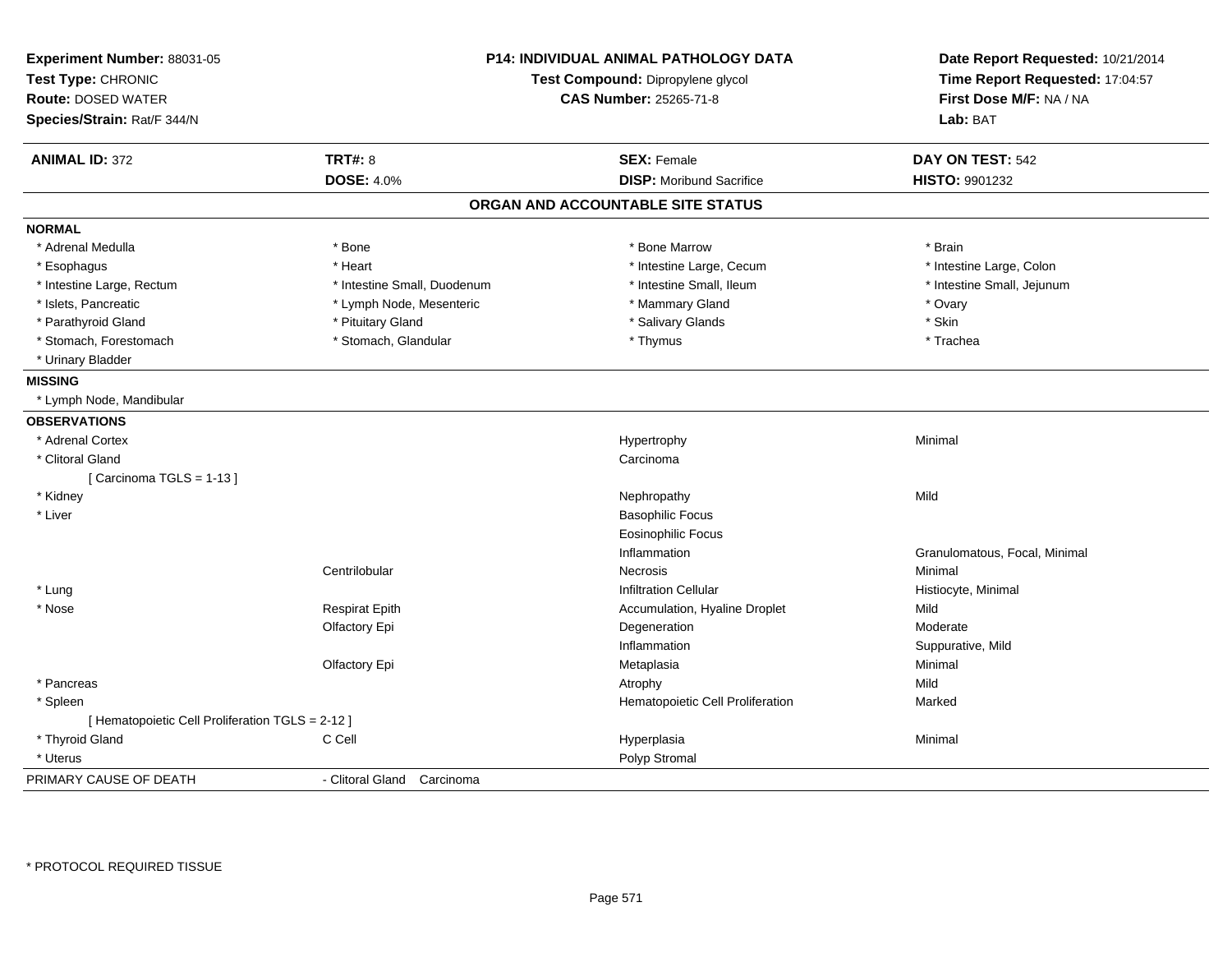| Experiment Number: 88031-05<br>Test Type: CHRONIC                                                                 | <b>P14: INDIVIDUAL ANIMAL PATHOLOGY DATA</b><br>Test Compound: Dipropylene glycol |                                   | Date Report Requested: 10/21/2014<br>Time Report Requested: 17:04:57 |
|-------------------------------------------------------------------------------------------------------------------|-----------------------------------------------------------------------------------|-----------------------------------|----------------------------------------------------------------------|
| <b>Route: DOSED WATER</b>                                                                                         |                                                                                   | <b>CAS Number: 25265-71-8</b>     | First Dose M/F: NA / NA                                              |
| Species/Strain: Rat/F 344/N                                                                                       |                                                                                   |                                   | Lab: BAT                                                             |
| <b>TRT#: 8</b><br><b>ANIMAL ID: 373</b>                                                                           |                                                                                   | <b>SEX: Female</b>                | DAY ON TEST: 711                                                     |
|                                                                                                                   | <b>DOSE: 4.0%</b>                                                                 | <b>DISP: Natural Death</b>        | HISTO: 9901233                                                       |
|                                                                                                                   |                                                                                   | ORGAN AND ACCOUNTABLE SITE STATUS |                                                                      |
| <b>NORMAL</b>                                                                                                     |                                                                                   |                                   |                                                                      |
| * Adrenal Cortex                                                                                                  | * Adrenal Medulla                                                                 | * Bone                            | * Bone Marrow                                                        |
| * Brain                                                                                                           | * Clitoral Gland                                                                  | * Esophagus                       | * Intestine Small, Duodenum                                          |
| * Intestine Small, Ileum                                                                                          | * Islets, Pancreatic                                                              | * Lymph Node, Mesenteric          | * Ovary                                                              |
| * Pancreas                                                                                                        | * Parathyroid Gland                                                               | * Pituitary Gland                 | * Salivary Glands                                                    |
| * Skin<br>* Spleen                                                                                                |                                                                                   | * Stomach, Forestomach            | * Stomach, Glandular                                                 |
| * Thymus                                                                                                          | * Trachea                                                                         | * Urinary Bladder                 |                                                                      |
| <b>MISSING</b>                                                                                                    |                                                                                   |                                   |                                                                      |
| * Lymph Node, Mandibular                                                                                          |                                                                                   |                                   |                                                                      |
| <b>AUTO PRECLUDES DIAG.</b>                                                                                       |                                                                                   |                                   |                                                                      |
| * Intestine Large, Cecum                                                                                          | * Intestine Large, Colon                                                          | * Intestine Large, Rectum         | * Intestine Small, Jejunum                                           |
| * Thyroid Gland                                                                                                   |                                                                                   |                                   |                                                                      |
| <b>OBSERVATIONS</b>                                                                                               |                                                                                   |                                   |                                                                      |
| * Heart                                                                                                           |                                                                                   | Cardiomyopathy                    | Mild                                                                 |
| * Kidney                                                                                                          |                                                                                   | Nephropathy                       | Mild                                                                 |
| * Liver                                                                                                           |                                                                                   | <b>Basophilic Focus</b>           |                                                                      |
|                                                                                                                   |                                                                                   | Inflammation                      | Histiocytic, Focal, Minimal                                          |
|                                                                                                                   |                                                                                   | Inflammation                      | Granulomatous, Focal, Minimal                                        |
| Note: TGL 3, "deformity" noted at necropsy, was not apparent microscopically.<br>[Basophilic Focus TGLS = 2-5+12] |                                                                                   |                                   |                                                                      |
| * Lung                                                                                                            |                                                                                   | <b>Infiltration Cellular</b>      | Histiocyte, Minimal                                                  |
| * Mammary Gland                                                                                                   |                                                                                   | Fibroadenoma                      |                                                                      |
| [Fibroadenoma TGLS = 1-13]                                                                                        |                                                                                   |                                   |                                                                      |
| * Nose                                                                                                            | <b>Respirat Epith</b>                                                             | Accumulation, Hyaline Droplet     | Moderate                                                             |
| * Uterus                                                                                                          |                                                                                   | Polyp Stromal                     |                                                                      |
| PRIMARY CAUSE OF DEATH                                                                                            | - Mammary Gland Fibroadenoma                                                      |                                   |                                                                      |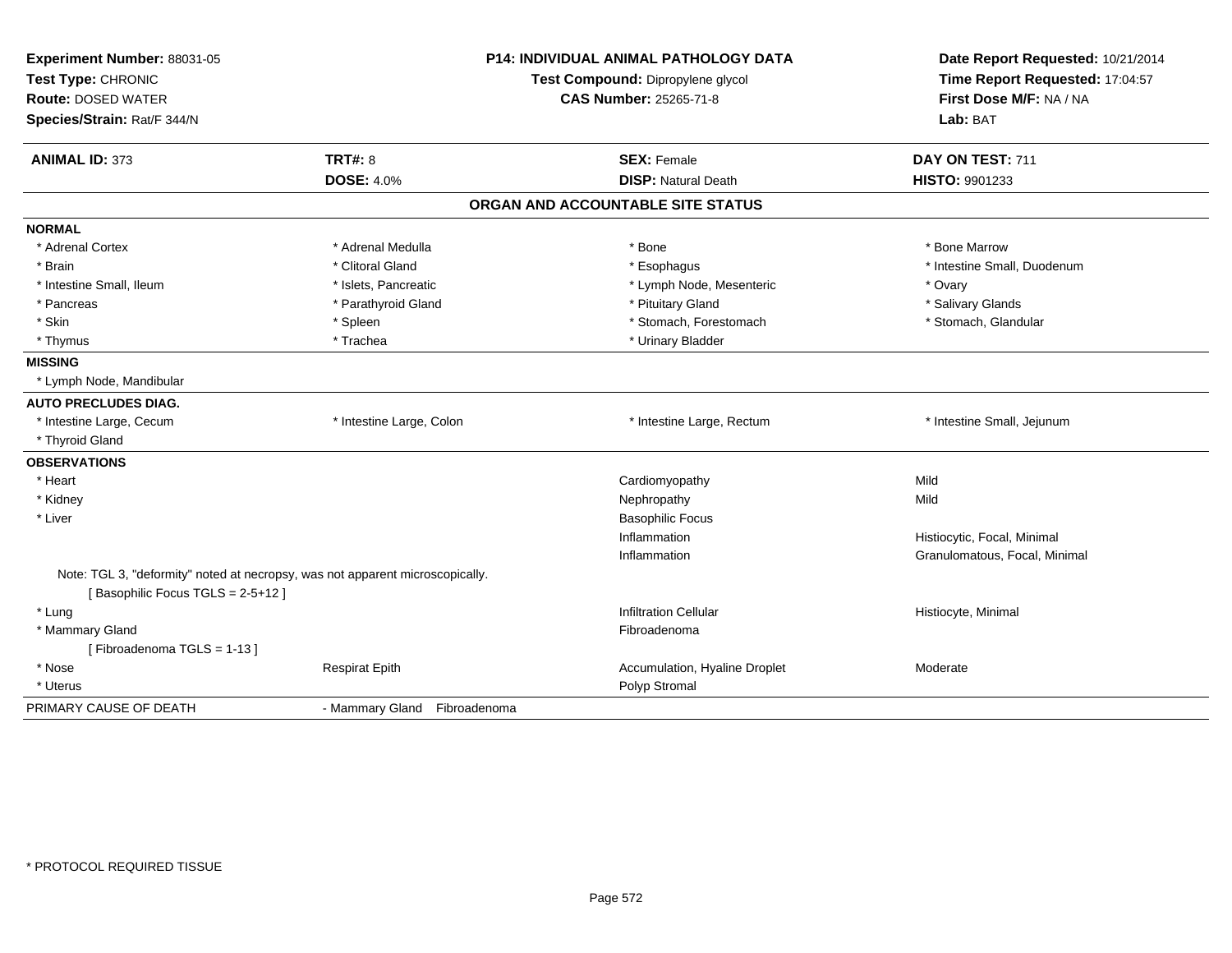| Experiment Number: 88031-05<br>Test Type: CHRONIC<br><b>Route: DOSED WATER</b><br>Species/Strain: Rat/F 344/N | <b>P14: INDIVIDUAL ANIMAL PATHOLOGY DATA</b><br>Test Compound: Dipropylene glycol<br><b>CAS Number: 25265-71-8</b> |                                   | Date Report Requested: 10/21/2014<br>Time Report Requested: 17:04:57<br>First Dose M/F: NA / NA<br>Lab: BAT |
|---------------------------------------------------------------------------------------------------------------|--------------------------------------------------------------------------------------------------------------------|-----------------------------------|-------------------------------------------------------------------------------------------------------------|
| <b>ANIMAL ID: 374</b>                                                                                         | <b>TRT#: 8</b>                                                                                                     | <b>SEX: Female</b>                | DAY ON TEST: 729                                                                                            |
|                                                                                                               | <b>DOSE: 4.0%</b>                                                                                                  | <b>DISP: Terminal Sacrifice</b>   | <b>HISTO: 9901234</b>                                                                                       |
|                                                                                                               |                                                                                                                    | ORGAN AND ACCOUNTABLE SITE STATUS |                                                                                                             |
| <b>NORMAL</b>                                                                                                 |                                                                                                                    |                                   |                                                                                                             |
| * Adrenal Cortex                                                                                              | * Adrenal Medulla                                                                                                  | * Bone                            | * Bone Marrow                                                                                               |
| * Brain                                                                                                       | * Clitoral Gland                                                                                                   | * Esophagus                       | * Intestine Large, Cecum                                                                                    |
| * Intestine Large, Rectum                                                                                     | * Intestine Small, Duodenum                                                                                        | * Intestine Small, Ileum          | * Intestine Small, Jejunum                                                                                  |
| * Islets, Pancreatic                                                                                          | * Lymph Node, Mesenteric                                                                                           | * Mammary Gland                   | * Ovary                                                                                                     |
| * Pancreas                                                                                                    | * Parathyroid Gland                                                                                                | * Salivary Glands                 | * Skin                                                                                                      |
| * Spleen                                                                                                      | * Stomach, Forestomach                                                                                             | * Stomach, Glandular              | * Thymus                                                                                                    |
| * Trachea                                                                                                     | * Urinary Bladder                                                                                                  | * Uterus                          |                                                                                                             |
| <b>MISSING</b>                                                                                                |                                                                                                                    |                                   |                                                                                                             |
| * Lymph Node, Mandibular                                                                                      |                                                                                                                    |                                   |                                                                                                             |
| <b>OBSERVATIONS</b>                                                                                           |                                                                                                                    |                                   |                                                                                                             |
| * Heart                                                                                                       |                                                                                                                    | Cardiomyopathy                    | Minimal                                                                                                     |
| * Intestine Large, Colon                                                                                      |                                                                                                                    | Parasite Metazoan                 |                                                                                                             |
| * Kidney                                                                                                      |                                                                                                                    | Nephropathy                       | Mild                                                                                                        |
| * Liver                                                                                                       |                                                                                                                    | <b>Basophilic Focus</b>           |                                                                                                             |
|                                                                                                               |                                                                                                                    | <b>Clear Cell Focus</b>           |                                                                                                             |
|                                                                                                               | <b>Bile Duct</b>                                                                                                   | Hyperplasia                       | Minimal                                                                                                     |
|                                                                                                               |                                                                                                                    | Inflammation                      | Granulomatous, Focal, Minimal                                                                               |
|                                                                                                               |                                                                                                                    | Inflammation                      | Histiocytic, Focal, Minimal                                                                                 |
| [Basophilic Focus TGLS = 1-5]                                                                                 |                                                                                                                    |                                   |                                                                                                             |
| * Lung                                                                                                        |                                                                                                                    | <b>Infiltration Cellular</b>      | Histiocyte, Minimal                                                                                         |
|                                                                                                               |                                                                                                                    | Inflammation                      | Chronic Active, Minimal                                                                                     |
| [Inflammation TGLS = 3-4]                                                                                     |                                                                                                                    |                                   |                                                                                                             |
| * Nose                                                                                                        | <b>Respirat Epith</b>                                                                                              | Accumulation, Hyaline Droplet     | Mild                                                                                                        |
| * Pituitary Gland                                                                                             | <b>Pars Distalis</b>                                                                                               | Adenoma                           |                                                                                                             |
| [Adenoma TGLS = $2-9$ ]                                                                                       |                                                                                                                    |                                   |                                                                                                             |
| * Thyroid Gland                                                                                               | C Cell                                                                                                             | Hyperplasia                       | Mild                                                                                                        |
| PRIMARY CAUSE OF DEATH                                                                                        |                                                                                                                    |                                   |                                                                                                             |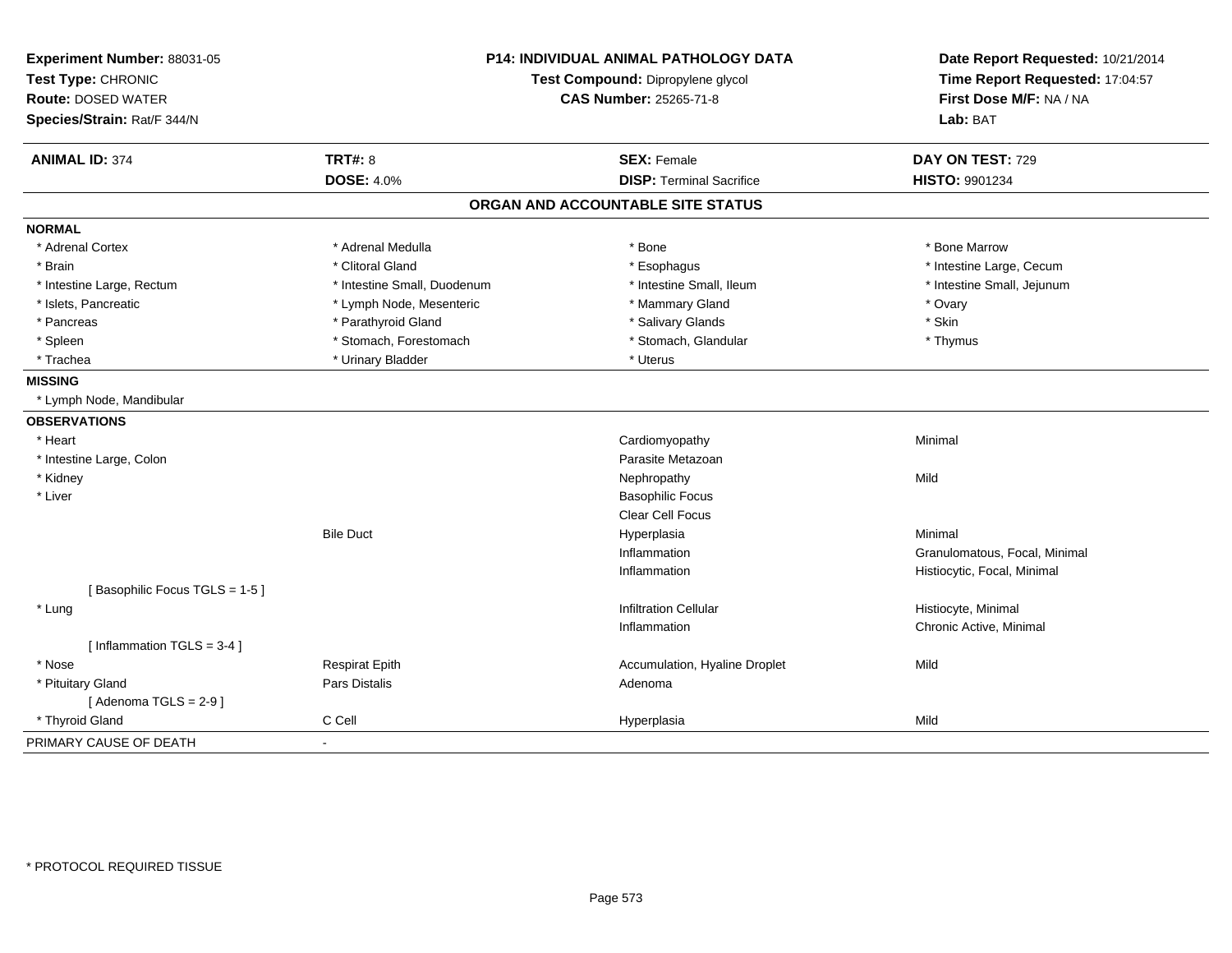| Experiment Number: 88031-05<br>Test Type: CHRONIC<br>Route: DOSED WATER<br>Species/Strain: Rat/F 344/N             |                                                                                                     | P14: INDIVIDUAL ANIMAL PATHOLOGY DATA<br>Test Compound: Dipropylene glycol<br><b>CAS Number: 25265-71-8</b> | Date Report Requested: 10/21/2014<br>Time Report Requested: 17:04:57<br>First Dose M/F: NA / NA<br>Lab: BAT |
|--------------------------------------------------------------------------------------------------------------------|-----------------------------------------------------------------------------------------------------|-------------------------------------------------------------------------------------------------------------|-------------------------------------------------------------------------------------------------------------|
| <b>ANIMAL ID: 375</b>                                                                                              | <b>TRT#: 8</b>                                                                                      | <b>SEX: Female</b>                                                                                          | DAY ON TEST: 731                                                                                            |
|                                                                                                                    | <b>DOSE: 4.0%</b>                                                                                   | <b>DISP: Terminal Sacrifice</b>                                                                             | <b>HISTO: 9901235</b>                                                                                       |
|                                                                                                                    |                                                                                                     | ORGAN AND ACCOUNTABLE SITE STATUS                                                                           |                                                                                                             |
| <b>NORMAL</b>                                                                                                      |                                                                                                     |                                                                                                             |                                                                                                             |
| * Adrenal Medulla                                                                                                  | * Bone                                                                                              | * Bone Marrow                                                                                               | * Brain                                                                                                     |
| * Clitoral Gland                                                                                                   | * Esophagus                                                                                         | * Intestine Large, Cecum                                                                                    | * Intestine Large, Colon                                                                                    |
| * Intestine Large, Rectum                                                                                          | * Intestine Small, Duodenum                                                                         | * Intestine Small, Ileum                                                                                    | * Intestine Small, Jejunum                                                                                  |
| * Islets, Pancreatic                                                                                               | * Mammary Gland                                                                                     | * Parathyroid Gland                                                                                         | * Salivary Glands                                                                                           |
| * Skin                                                                                                             | * Stomach, Forestomach                                                                              | * Stomach, Glandular                                                                                        | * Thymus                                                                                                    |
| * Trachea                                                                                                          | * Urinary Bladder                                                                                   |                                                                                                             |                                                                                                             |
| <b>MISSING</b>                                                                                                     |                                                                                                     |                                                                                                             |                                                                                                             |
| * Lymph Node, Mandibular                                                                                           |                                                                                                     |                                                                                                             |                                                                                                             |
| <b>OBSERVATIONS</b>                                                                                                |                                                                                                     |                                                                                                             |                                                                                                             |
| * Adrenal Cortex                                                                                                   |                                                                                                     | Hypertrophy                                                                                                 | Mild                                                                                                        |
| * Heart                                                                                                            |                                                                                                     | Cardiomyopathy                                                                                              | Mild                                                                                                        |
| * Kidney                                                                                                           |                                                                                                     | Nephropathy                                                                                                 | Minimal                                                                                                     |
| * Liver                                                                                                            |                                                                                                     | <b>Basophilic Focus</b>                                                                                     |                                                                                                             |
|                                                                                                                    |                                                                                                     | Hepatodiaphragmatic Nodule                                                                                  |                                                                                                             |
|                                                                                                                    |                                                                                                     | Inflammation                                                                                                | Histiocytic, Focal, Minimal                                                                                 |
|                                                                                                                    |                                                                                                     | Inflammation                                                                                                | Granulomatous, Focal, Moderate                                                                              |
|                                                                                                                    |                                                                                                     | Leukemia Mononuclear                                                                                        |                                                                                                             |
| [Basophilic Focus TGLS = 8-5]<br>[ Hepatodiaphragmatic Nodule TGLS = 6-12 ]<br>[ Leukemia Mononuclear TGLS = 7-5 ] | Note: TGL 9, "deformity, 9 x 6 x 2 mm" noted at necropsy, was normal variation in lobar morphology. |                                                                                                             |                                                                                                             |
| * Lung                                                                                                             |                                                                                                     | <b>Infiltration Cellular</b>                                                                                | Histiocyte, Minimal                                                                                         |
| Lymph Node                                                                                                         | Mediastinal                                                                                         | Leukemia Mononuclear                                                                                        |                                                                                                             |
| * Lymph Node, Mesenteric                                                                                           |                                                                                                     | Leukemia Mononuclear                                                                                        |                                                                                                             |
| Mesentery                                                                                                          | Fat                                                                                                 | Necrosis                                                                                                    | Mild                                                                                                        |
| [ Necrosis TGLS = $10-17$ ]                                                                                        |                                                                                                     |                                                                                                             |                                                                                                             |
| * Nose                                                                                                             | <b>Respirat Epith</b>                                                                               | Accumulation, Hyaline Droplet                                                                               | Mild                                                                                                        |
| * Ovary                                                                                                            |                                                                                                     | Cyst                                                                                                        | Moderate                                                                                                    |
| [Cyst TGLS = $3-8$ ]                                                                                               |                                                                                                     |                                                                                                             |                                                                                                             |
|                                                                                                                    |                                                                                                     |                                                                                                             |                                                                                                             |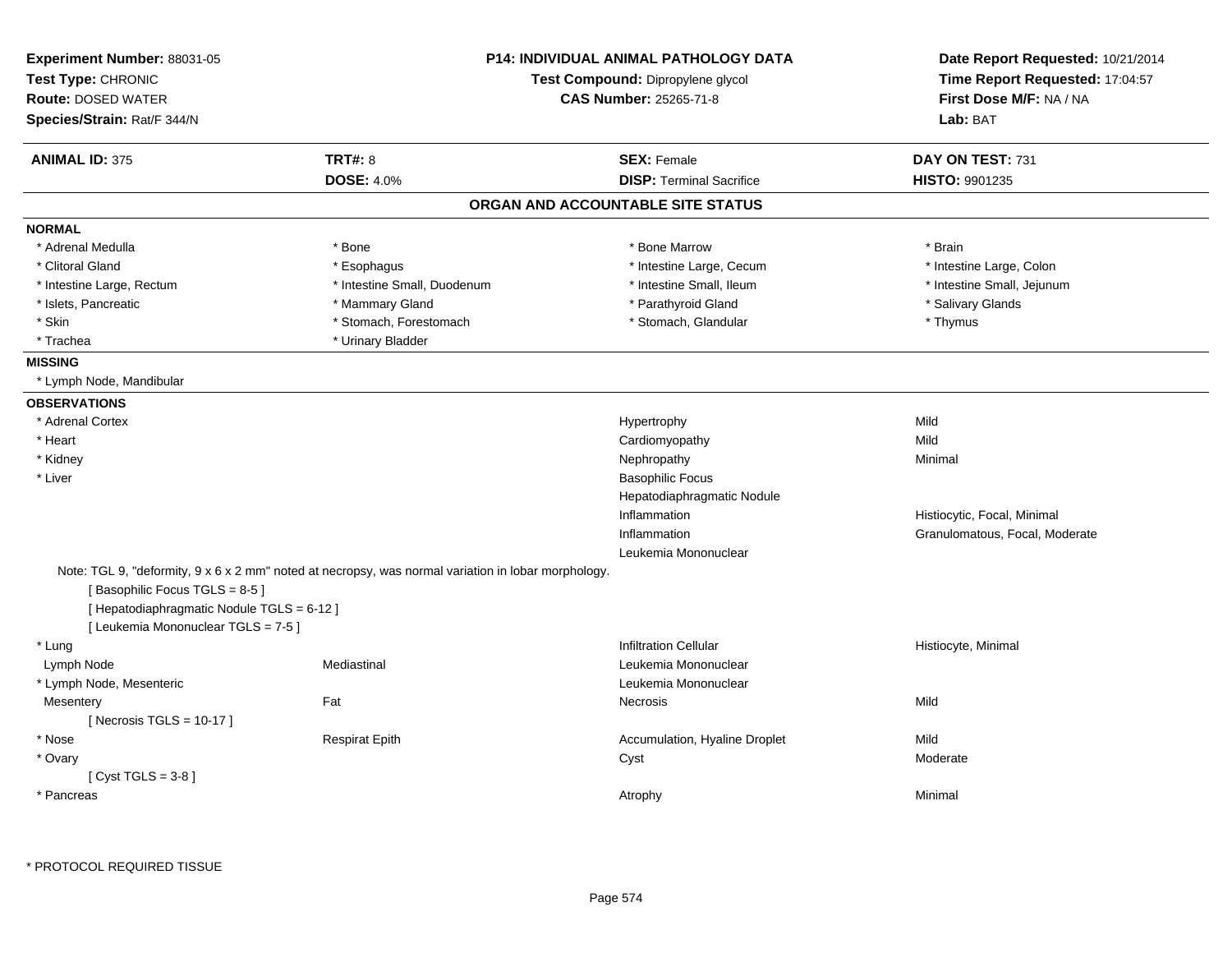| <b>Experiment Number: 88031-05</b> |                   | <b>P14: INDIVIDUAL ANIMAL PATHOLOGY DATA</b> | Date Report Requested: 10/21/2014 |
|------------------------------------|-------------------|----------------------------------------------|-----------------------------------|
| Test Type: CHRONIC                 |                   | Test Compound: Dipropylene glycol            | Time Report Requested: 17:04:57   |
| <b>Route: DOSED WATER</b>          |                   | <b>CAS Number: 25265-71-8</b>                | First Dose M/F: NA / NA           |
| Species/Strain: Rat/F 344/N        |                   |                                              | Lab: BAT                          |
| <b>ANIMAL ID: 375</b>              | <b>TRT#: 8</b>    | <b>SEX: Female</b>                           | DAY ON TEST: 731                  |
|                                    | <b>DOSE: 4.0%</b> | <b>DISP:</b> Terminal Sacrifice              | <b>HISTO: 9901235</b>             |
|                                    |                   | ORGAN AND ACCOUNTABLE SITE STATUS            |                                   |
| * Pituitary Gland                  | Pars Distalis     | Hyperplasia                                  | Minimal                           |
| [Hyperplasia TGLS = 1-9 ]          |                   |                                              |                                   |
| * Spleen                           |                   | Inflammation                                 | Granulomatous, Marked             |
|                                    |                   | Leukemia Mononuclear                         |                                   |
| Inflammation TGLS = $4,5-14+15$ ]  |                   |                                              |                                   |
| * Thyroid Gland                    | C Cell            | Hyperplasia                                  | Minimal                           |
| * Uterus                           |                   | Polyp Stromal                                |                                   |
| [Polyp Stromal TGLS = 2-16]        |                   |                                              |                                   |
| PRIMARY CAUSE OF DEATH             |                   |                                              |                                   |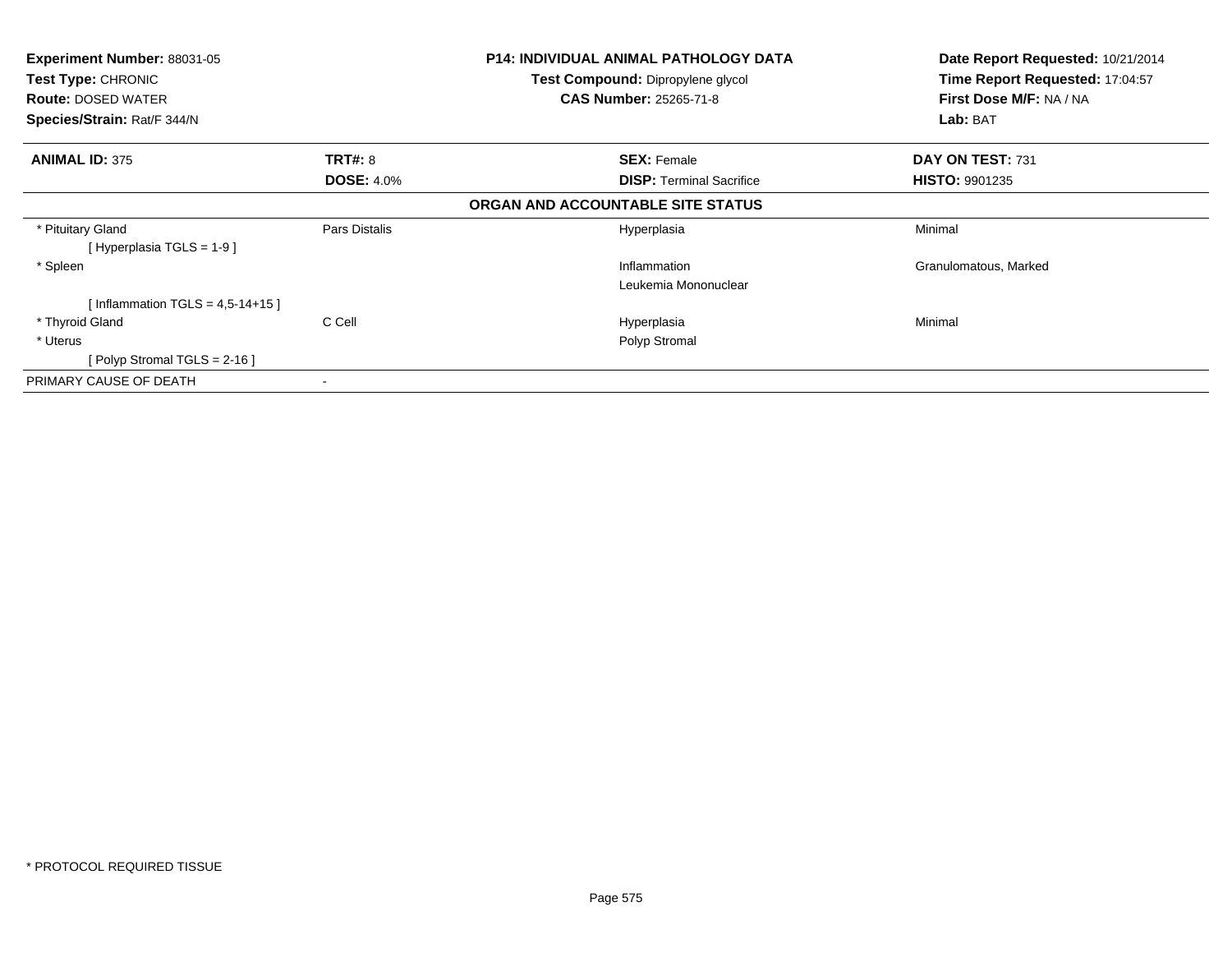| Experiment Number: 88031-05<br>Test Type: CHRONIC<br><b>Route: DOSED WATER</b><br>Species/Strain: Rat/F 344/N |                           | <b>P14: INDIVIDUAL ANIMAL PATHOLOGY DATA</b><br>Test Compound: Dipropylene glycol<br><b>CAS Number: 25265-71-8</b> | Date Report Requested: 10/21/2014<br>Time Report Requested: 17:04:57<br>First Dose M/F: NA / NA<br>Lab: BAT |
|---------------------------------------------------------------------------------------------------------------|---------------------------|--------------------------------------------------------------------------------------------------------------------|-------------------------------------------------------------------------------------------------------------|
| <b>ANIMAL ID: 376</b>                                                                                         | <b>TRT#: 8</b>            | <b>SEX: Female</b>                                                                                                 | DAY ON TEST: 730                                                                                            |
|                                                                                                               | <b>DOSE: 4.0%</b>         | <b>DISP: Terminal Sacrifice</b>                                                                                    | HISTO: 9901236                                                                                              |
|                                                                                                               |                           | ORGAN AND ACCOUNTABLE SITE STATUS                                                                                  |                                                                                                             |
| <b>NORMAL</b>                                                                                                 |                           |                                                                                                                    |                                                                                                             |
| * Adrenal Medulla                                                                                             | * Bone                    | * Bone Marrow                                                                                                      | * Brain                                                                                                     |
| * Clitoral Gland                                                                                              | * Esophagus               | * Heart                                                                                                            | * Intestine Large, Cecum                                                                                    |
| * Intestine Large, Colon                                                                                      | * Intestine Large, Rectum | * Intestine Small, Duodenum                                                                                        | * Intestine Small, Ileum                                                                                    |
| * Intestine Small, Jejunum                                                                                    | * Islets, Pancreatic      | * Lymph Node, Mesenteric                                                                                           | * Ovary                                                                                                     |
| * Pancreas                                                                                                    | * Parathyroid Gland       | * Salivary Glands                                                                                                  | * Skin                                                                                                      |
| * Spleen                                                                                                      | * Stomach, Forestomach    | * Stomach, Glandular                                                                                               | * Thymus                                                                                                    |
| * Trachea                                                                                                     | * Urinary Bladder         | * Uterus                                                                                                           |                                                                                                             |
| <b>MISSING</b>                                                                                                |                           |                                                                                                                    |                                                                                                             |
| * Lymph Node, Mandibular                                                                                      |                           |                                                                                                                    |                                                                                                             |
| <b>OBSERVATIONS</b>                                                                                           |                           |                                                                                                                    |                                                                                                             |
| * Adrenal Cortex                                                                                              |                           | Hypertrophy                                                                                                        | Minimal                                                                                                     |
| * Kidney                                                                                                      |                           | Nephropathy                                                                                                        | Mild                                                                                                        |
| * Liver                                                                                                       |                           | <b>Basophilic Focus</b>                                                                                            |                                                                                                             |
|                                                                                                               |                           | <b>Clear Cell Focus</b>                                                                                            |                                                                                                             |
|                                                                                                               | <b>Bile Duct</b>          | Hyperplasia                                                                                                        | Minimal                                                                                                     |
|                                                                                                               |                           | Inflammation                                                                                                       | Granulomatous, Focal, Minimal                                                                               |
|                                                                                                               |                           | Inflammation                                                                                                       | Histiocytic, Focal, Minimal                                                                                 |
| [Basophilic Focus TGLS = 2-5]                                                                                 |                           |                                                                                                                    |                                                                                                             |
| * Lung                                                                                                        | Alveolar Epith            | Hyperplasia                                                                                                        | Minimal                                                                                                     |
|                                                                                                               | <b>Bronchiole</b>         | Hyperplasia                                                                                                        | Minimal                                                                                                     |
|                                                                                                               |                           | <b>Infiltration Cellular</b>                                                                                       | Histiocyte, Minimal                                                                                         |
| * Mammary Gland                                                                                               |                           | Fibroadenoma                                                                                                       |                                                                                                             |
| [Fibroadenoma TGLS = 1-12]                                                                                    |                           |                                                                                                                    |                                                                                                             |
| Mesentery                                                                                                     | Fat                       | Necrosis                                                                                                           | Mild                                                                                                        |
| [Necrosis TGLS = $4-13$ ]                                                                                     |                           |                                                                                                                    |                                                                                                             |
| * Nose                                                                                                        | <b>Respirat Epith</b>     | Accumulation, Hyaline Droplet                                                                                      | Mild                                                                                                        |
| * Pituitary Gland                                                                                             | Pars Distalis             | Adenoma                                                                                                            |                                                                                                             |
| [Adenoma TGLS = $3-9$ ]                                                                                       |                           |                                                                                                                    |                                                                                                             |
| * Thyroid Gland                                                                                               | C Cell                    | Hyperplasia                                                                                                        | Minimal                                                                                                     |

PRIMARY CAUSE OF DEATH-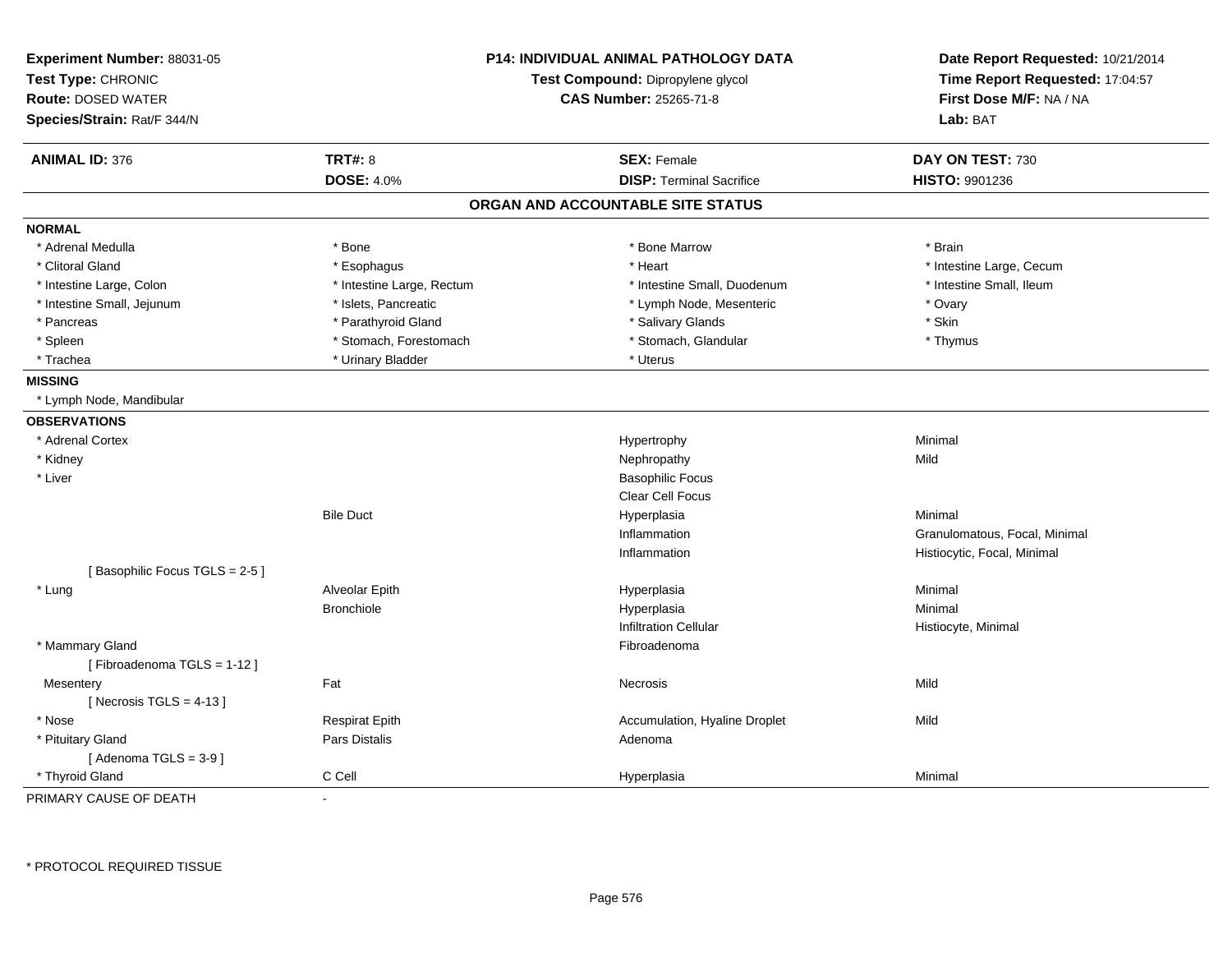| <b>Experiment Number: 88031-05</b> |                               | <b>P14: INDIVIDUAL ANIMAL PATHOLOGY DATA</b> | Date Report Requested: 10/21/2014 |  |
|------------------------------------|-------------------------------|----------------------------------------------|-----------------------------------|--|
| <b>Test Type: CHRONIC</b>          |                               | Test Compound: Dipropylene glycol            | Time Report Requested: 17:04:57   |  |
| <b>Route: DOSED WATER</b>          | <b>CAS Number: 25265-71-8</b> |                                              | First Dose M/F: NA / NA           |  |
| Species/Strain: Rat/F 344/N        |                               |                                              | Lab: BAT                          |  |
| <b>ANIMAL ID: 376</b>              | <b>TRT#: 8</b>                | <b>SEX: Female</b>                           | DAY ON TEST: 730                  |  |
|                                    | <b>DOSE: 4.0%</b>             | <b>DISP: Terminal Sacrifice</b>              | <b>HISTO: 9901236</b>             |  |
|                                    |                               | ORGAN AND ACCOUNTABLE SITE STATUS            |                                   |  |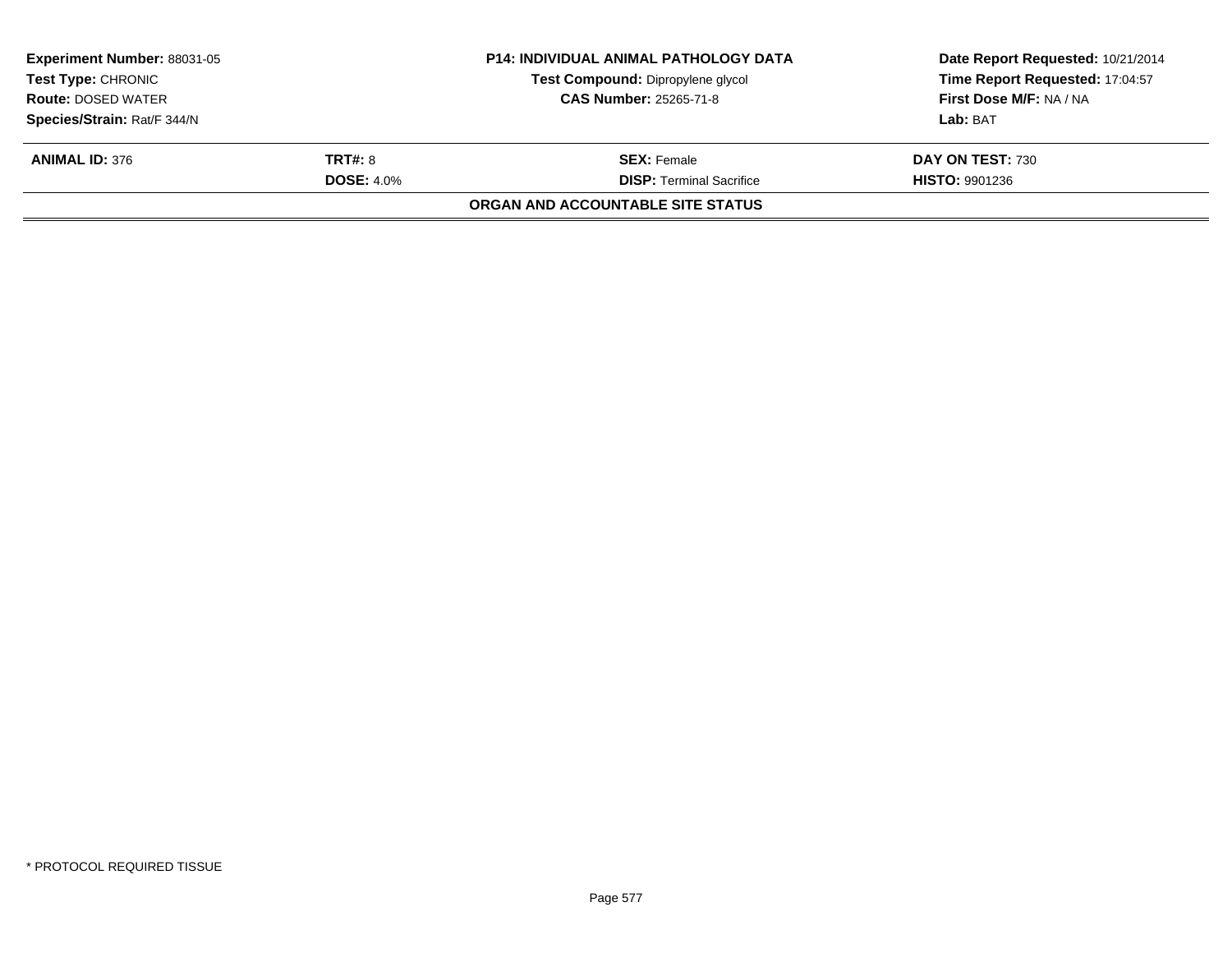| Experiment Number: 88031-05               |                                   | <b>P14: INDIVIDUAL ANIMAL PATHOLOGY DATA</b> | Date Report Requested: 10/21/2014 |
|-------------------------------------------|-----------------------------------|----------------------------------------------|-----------------------------------|
| Test Type: CHRONIC                        | Test Compound: Dipropylene glycol |                                              | Time Report Requested: 17:04:57   |
| <b>Route: DOSED WATER</b>                 |                                   | CAS Number: 25265-71-8                       | First Dose M/F: NA / NA           |
| Species/Strain: Rat/F 344/N               |                                   |                                              | Lab: BAT                          |
| <b>ANIMAL ID: 377</b>                     | <b>TRT#: 8</b>                    | <b>SEX: Female</b>                           | DAY ON TEST: 729                  |
|                                           | <b>DOSE: 4.0%</b>                 | <b>DISP: Terminal Sacrifice</b>              | HISTO: 9901237                    |
|                                           |                                   | ORGAN AND ACCOUNTABLE SITE STATUS            |                                   |
| <b>NORMAL</b>                             |                                   |                                              |                                   |
| * Adrenal Cortex                          | * Adrenal Medulla                 | * Bone                                       | * Bone Marrow                     |
| * Brain                                   | * Clitoral Gland                  | * Esophagus                                  | * Intestine Large, Cecum          |
| * Intestine Large, Colon                  | * Intestine Large, Rectum         | * Intestine Small, Duodenum                  | * Intestine Small, Ileum          |
| * Intestine Small, Jejunum                | * Islets, Pancreatic              | * Lymph Node, Mandibular                     | * Lymph Node, Mesenteric          |
| * Mammary Gland                           | * Ovary                           | * Pancreas                                   | * Parathyroid Gland               |
| * Salivary Glands                         | * Skin                            | * Spleen                                     | * Stomach, Forestomach            |
| * Stomach, Glandular                      | * Thymus                          | * Trachea                                    | * Urinary Bladder                 |
| * Uterus                                  |                                   |                                              |                                   |
| <b>OBSERVATIONS</b>                       |                                   |                                              |                                   |
| * Heart                                   |                                   | Cardiomyopathy                               | Minimal                           |
| * Kidney                                  |                                   | Nephropathy                                  | Minimal                           |
| * Liver                                   |                                   | <b>Basophilic Focus</b>                      |                                   |
|                                           |                                   | Hepatodiaphragmatic Nodule                   |                                   |
|                                           |                                   | Inflammation                                 | Histiocytic, Focal, Minimal       |
| [Basophilic Focus TGLS = 2-5]             |                                   |                                              |                                   |
| [ Hepatodiaphragmatic Nodule TGLS = 1-5 ] |                                   |                                              |                                   |
| * Lung                                    |                                   | <b>Infiltration Cellular</b>                 | Histiocyte, Minimal               |
| * Nose                                    | <b>Respirat Epith</b>             | Accumulation, Hyaline Droplet                | Moderate                          |
| * Pituitary Gland                         | Pars Distalis                     | Hyperplasia                                  | Mild                              |
| * Thyroid Gland                           | C Cell                            | Carcinoma                                    |                                   |
| PRIMARY CAUSE OF DEATH                    |                                   |                                              |                                   |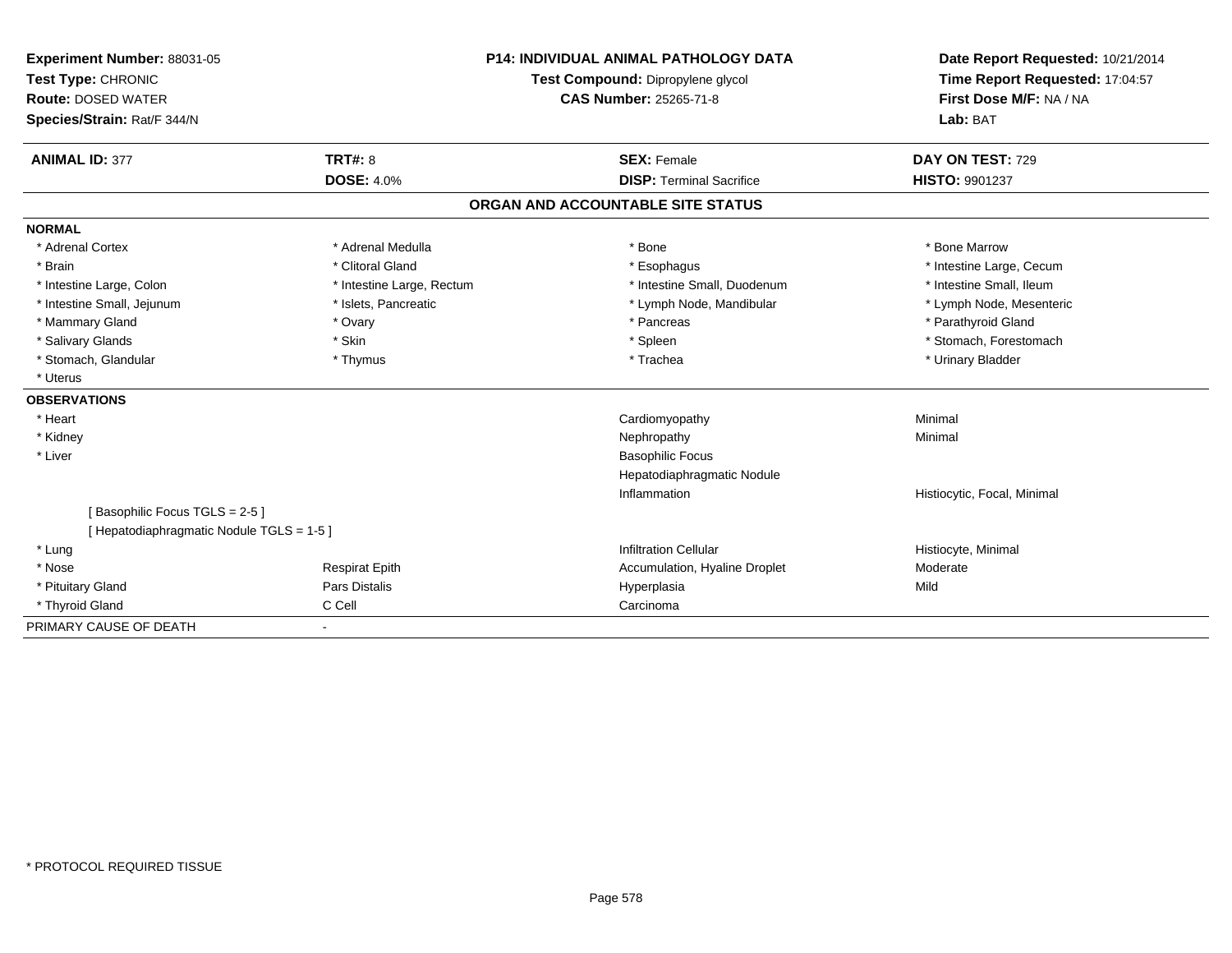| Experiment Number: 88031-05<br>Test Type: CHRONIC<br><b>Route: DOSED WATER</b><br>Species/Strain: Rat/F 344/N | <b>P14: INDIVIDUAL ANIMAL PATHOLOGY DATA</b><br>Test Compound: Dipropylene glycol<br>CAS Number: 25265-71-8 |                                   | Date Report Requested: 10/21/2014<br>Time Report Requested: 17:04:57<br>First Dose M/F: NA / NA<br>Lab: BAT |  |
|---------------------------------------------------------------------------------------------------------------|-------------------------------------------------------------------------------------------------------------|-----------------------------------|-------------------------------------------------------------------------------------------------------------|--|
| <b>ANIMAL ID: 378</b>                                                                                         | <b>TRT#: 8</b>                                                                                              | <b>SEX: Female</b>                | DAY ON TEST: 533                                                                                            |  |
|                                                                                                               | <b>DOSE: 4.0%</b>                                                                                           | <b>DISP: Natural Death</b>        | <b>HISTO: 9901238</b>                                                                                       |  |
|                                                                                                               |                                                                                                             | ORGAN AND ACCOUNTABLE SITE STATUS |                                                                                                             |  |
| <b>NORMAL</b>                                                                                                 |                                                                                                             |                                   |                                                                                                             |  |
| * Bone                                                                                                        | * Brain                                                                                                     | * Clitoral Gland                  | * Esophagus                                                                                                 |  |
| * Heart                                                                                                       | * Liver                                                                                                     | * Nose                            | * Parathyroid Gland                                                                                         |  |
| * Salivary Glands                                                                                             | * Skin                                                                                                      | * Stomach, Forestomach            | * Uterus                                                                                                    |  |
| <b>MISSING</b>                                                                                                |                                                                                                             |                                   |                                                                                                             |  |
| * Lymph Node, Mandibular                                                                                      | * Lymph Node, Mesenteric                                                                                    | * Mammary Gland                   | * Thymus                                                                                                    |  |
| <b>AUTO PRECLUDES DIAG.</b>                                                                                   |                                                                                                             |                                   |                                                                                                             |  |
| * Adrenal Cortex                                                                                              | * Adrenal Medulla                                                                                           | * Bone Marrow                     | * Intestine Large, Cecum                                                                                    |  |
| * Intestine Large, Colon                                                                                      | * Intestine Large, Rectum                                                                                   | * Intestine Small, Duodenum       | * Intestine Small, Ileum                                                                                    |  |
| * Intestine Small, Jejunum                                                                                    | * Islets, Pancreatic                                                                                        | * Kidney                          | * Pancreas                                                                                                  |  |
| * Pituitary Gland                                                                                             | * Spleen                                                                                                    | * Stomach, Glandular              | * Thyroid Gland                                                                                             |  |
| * Trachea                                                                                                     | * Urinary Bladder                                                                                           |                                   |                                                                                                             |  |
| <b>OBSERVATIONS</b>                                                                                           |                                                                                                             |                                   |                                                                                                             |  |
| * Liver                                                                                                       |                                                                                                             |                                   |                                                                                                             |  |
| Note: TGL 4, "nodule, 5 x 7 mm" noted at trim, was not apparent microscopically.                              |                                                                                                             |                                   |                                                                                                             |  |
| * Lung                                                                                                        |                                                                                                             | <b>Infiltration Cellular</b>      | Histiocyte, Minimal                                                                                         |  |
| Mesentery                                                                                                     |                                                                                                             | Sarcoma                           |                                                                                                             |  |
| [Sarcoma TGLS = $2-12$ ]                                                                                      |                                                                                                             |                                   |                                                                                                             |  |
| * Ovary                                                                                                       |                                                                                                             | Sarcoma                           | Metastatic (Mesentery)                                                                                      |  |
| [Sarcoma TGLS = 1-14+15]                                                                                      |                                                                                                             |                                   |                                                                                                             |  |
| Peritoneum                                                                                                    |                                                                                                             | Sarcoma                           | Metastatic (Mesentery)                                                                                      |  |
| [Sarcoma TGLS = $3-13$ ]                                                                                      |                                                                                                             |                                   |                                                                                                             |  |
| PRIMARY CAUSE OF DEATH                                                                                        | - Mesentery Sarcoma                                                                                         |                                   |                                                                                                             |  |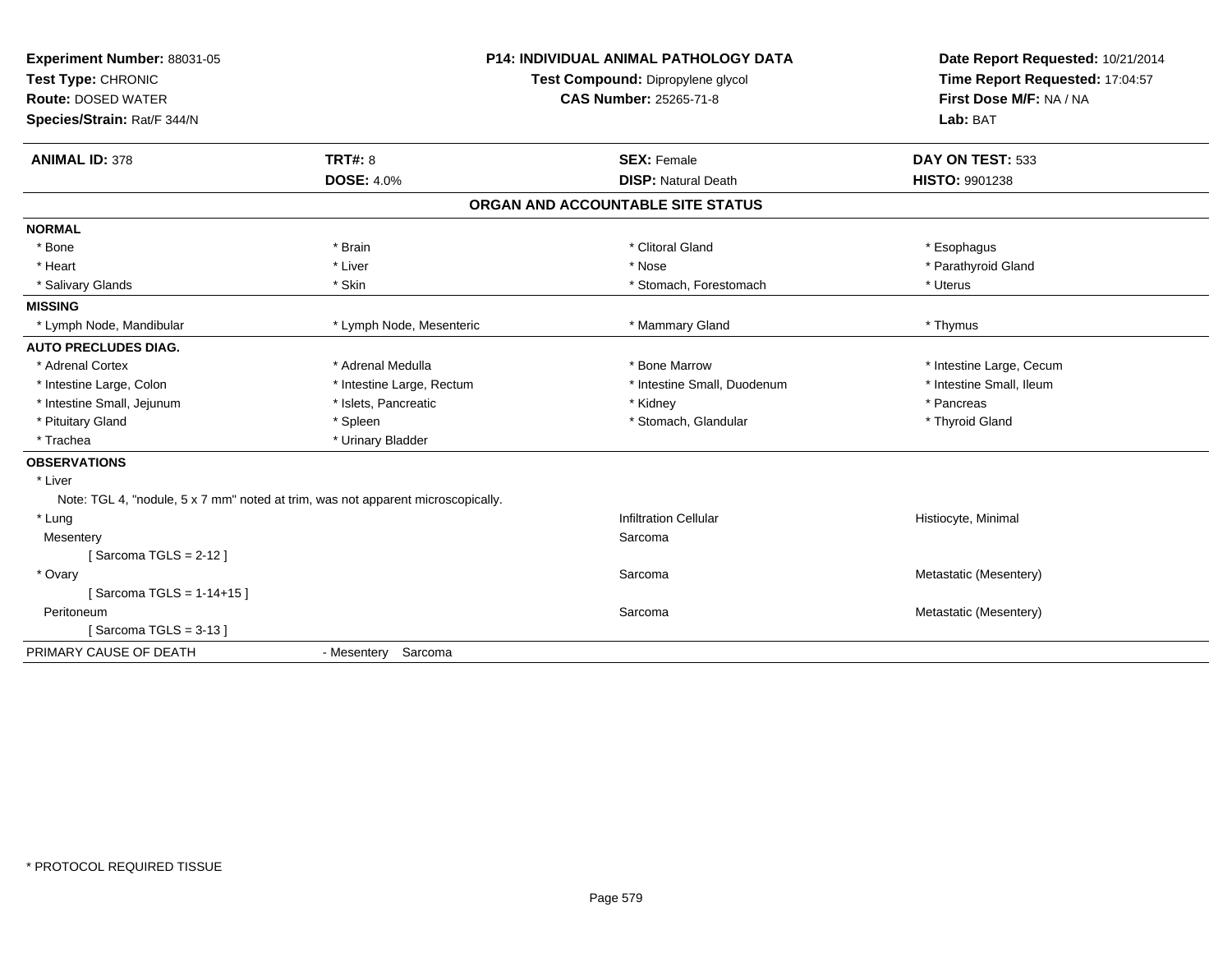| Experiment Number: 88031-05<br>Test Type: CHRONIC<br><b>Route: DOSED WATER</b><br>Species/Strain: Rat/F 344/N<br><b>ANIMAL ID: 379</b> | <b>TRT#: 8</b>             | <b>P14: INDIVIDUAL ANIMAL PATHOLOGY DATA</b><br>Test Compound: Dipropylene glycol<br><b>CAS Number: 25265-71-8</b><br><b>SEX: Female</b> |  | Date Report Requested: 10/21/2014<br>Time Report Requested: 17:04:57<br>First Dose M/F: NA / NA<br>Lab: BAT<br>DAY ON TEST: 536 |
|----------------------------------------------------------------------------------------------------------------------------------------|----------------------------|------------------------------------------------------------------------------------------------------------------------------------------|--|---------------------------------------------------------------------------------------------------------------------------------|
|                                                                                                                                        | <b>DOSE: 4.0%</b>          | <b>DISP: Accidentally Killed</b>                                                                                                         |  | <b>HISTO: 9901239</b>                                                                                                           |
|                                                                                                                                        |                            | ORGAN AND ACCOUNTABLE SITE STATUS                                                                                                        |  |                                                                                                                                 |
| <b>NORMAL</b>                                                                                                                          |                            |                                                                                                                                          |  |                                                                                                                                 |
| * Adrenal Cortex                                                                                                                       | * Adrenal Medulla          | * Bone                                                                                                                                   |  | * Bone Marrow                                                                                                                   |
| * Brain                                                                                                                                | * Clitoral Gland           | * Esophagus                                                                                                                              |  | * Heart                                                                                                                         |
| * Intestine Large, Cecum                                                                                                               | * Intestine Large, Colon   | * Intestine Large, Rectum                                                                                                                |  | * Intestine Small, Duodenum                                                                                                     |
| * Intestine Small, Ileum                                                                                                               | * Intestine Small, Jejunum | * Islets, Pancreatic                                                                                                                     |  | * Lymph Node, Mesenteric                                                                                                        |
| * Mammary Gland                                                                                                                        | * Ovary                    | * Pancreas                                                                                                                               |  | * Parathyroid Gland                                                                                                             |
| * Pituitary Gland                                                                                                                      | * Salivary Glands          | * Skin                                                                                                                                   |  | * Spleen                                                                                                                        |
| * Stomach, Forestomach                                                                                                                 | * Stomach, Glandular       | * Thymus                                                                                                                                 |  | * Thyroid Gland                                                                                                                 |
| * Trachea                                                                                                                              |                            |                                                                                                                                          |  |                                                                                                                                 |
| <b>MISSING</b>                                                                                                                         |                            |                                                                                                                                          |  |                                                                                                                                 |
| * Lymph Node, Mandibular                                                                                                               |                            |                                                                                                                                          |  |                                                                                                                                 |
| <b>INSUFFICIENT TISSUE</b>                                                                                                             |                            |                                                                                                                                          |  |                                                                                                                                 |
| * Urinary Bladder                                                                                                                      |                            |                                                                                                                                          |  |                                                                                                                                 |
| <b>OBSERVATIONS</b>                                                                                                                    |                            |                                                                                                                                          |  |                                                                                                                                 |
| * Kidney                                                                                                                               |                            | Nephropathy                                                                                                                              |  | Minimal                                                                                                                         |
| * Liver                                                                                                                                |                            | <b>Basophilic Focus</b>                                                                                                                  |  |                                                                                                                                 |
| [Basophilic Focus TGLS = 1-5]                                                                                                          |                            |                                                                                                                                          |  |                                                                                                                                 |
| * Lung                                                                                                                                 | Alveolar Epith             | Hyperplasia                                                                                                                              |  | Minimal                                                                                                                         |
|                                                                                                                                        |                            | <b>Infiltration Cellular</b>                                                                                                             |  | Histiocyte, Minimal                                                                                                             |
| * Nose                                                                                                                                 | <b>Respirat Epith</b>      | Accumulation, Hyaline Droplet                                                                                                            |  | Mild                                                                                                                            |
| * Uterus                                                                                                                               |                            | Polyp Stromal                                                                                                                            |  |                                                                                                                                 |
| PRIMARY CAUSE OF DEATH                                                                                                                 | - UNCERTAIN                |                                                                                                                                          |  |                                                                                                                                 |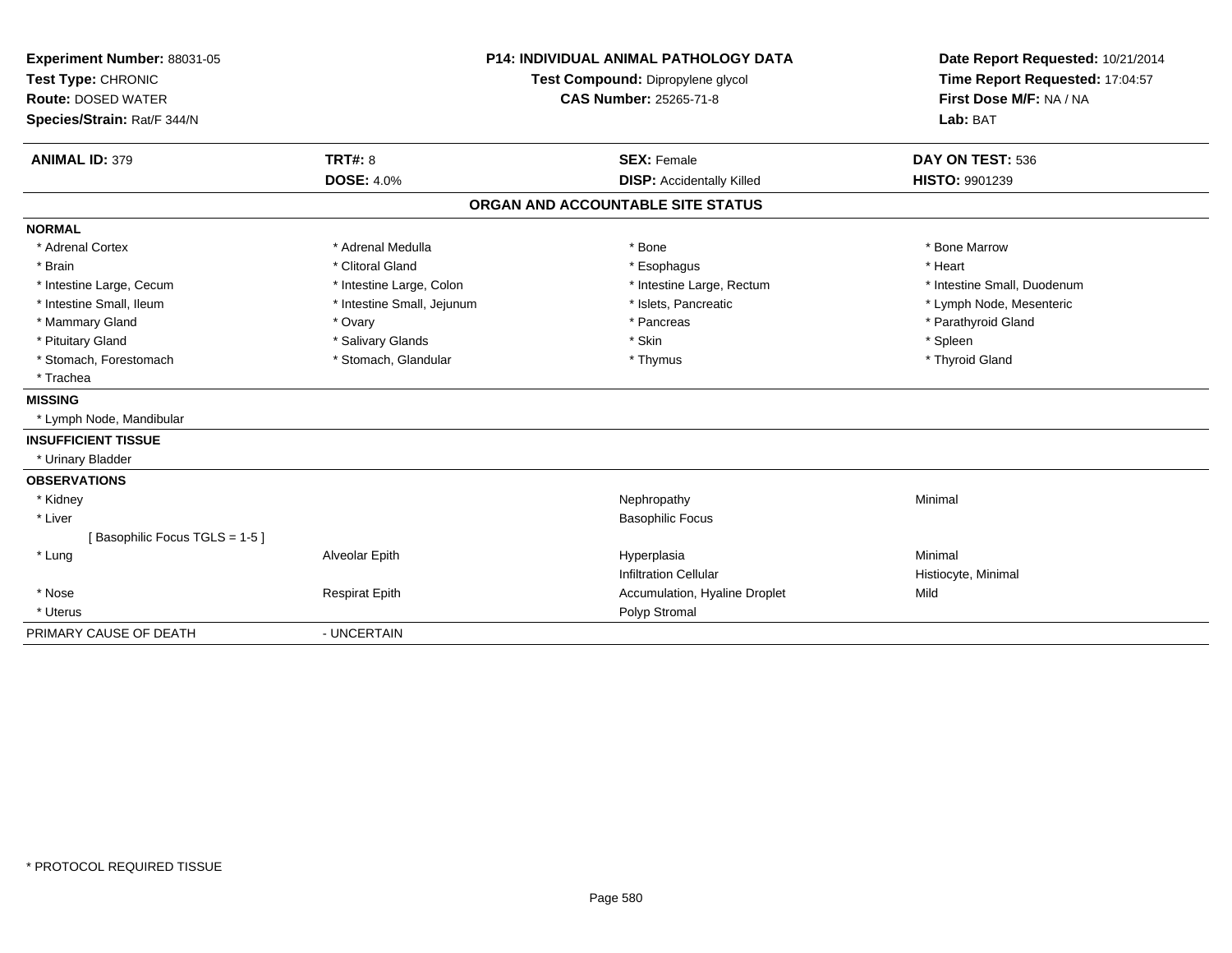| Experiment Number: 88031-05<br>Test Type: CHRONIC<br><b>Route: DOSED WATER</b><br>Species/Strain: Rat/F 344/N |                           | P14: INDIVIDUAL ANIMAL PATHOLOGY DATA<br>Test Compound: Dipropylene glycol<br><b>CAS Number: 25265-71-8</b> | Date Report Requested: 10/21/2014<br>Time Report Requested: 17:04:57<br>First Dose M/F: NA / NA<br>Lab: BAT |
|---------------------------------------------------------------------------------------------------------------|---------------------------|-------------------------------------------------------------------------------------------------------------|-------------------------------------------------------------------------------------------------------------|
| <b>ANIMAL ID: 380</b>                                                                                         | <b>TRT#: 8</b>            | <b>SEX: Female</b>                                                                                          | DAY ON TEST: 597                                                                                            |
|                                                                                                               | <b>DOSE: 4.0%</b>         | <b>DISP:</b> Moribund Sacrifice                                                                             | <b>HISTO: 9901240</b>                                                                                       |
|                                                                                                               |                           | ORGAN AND ACCOUNTABLE SITE STATUS                                                                           |                                                                                                             |
| <b>NORMAL</b>                                                                                                 |                           |                                                                                                             |                                                                                                             |
| * Adrenal Medulla                                                                                             | * Bone                    | * Bone Marrow                                                                                               | * Brain                                                                                                     |
| * Clitoral Gland                                                                                              | * Esophagus               | * Heart                                                                                                     | * Intestine Large, Cecum                                                                                    |
| * Intestine Large, Colon                                                                                      | * Intestine Large, Rectum | * Intestine Small, Duodenum                                                                                 | * Intestine Small, Ileum                                                                                    |
| * Intestine Small, Jejunum                                                                                    | * Islets, Pancreatic      | * Lymph Node, Mandibular                                                                                    | * Lymph Node, Mesenteric                                                                                    |
| * Mammary Gland                                                                                               | * Pancreas                | * Parathyroid Gland                                                                                         | * Salivary Glands                                                                                           |
| * Skin                                                                                                        | * Stomach, Forestomach    | * Thymus                                                                                                    | * Thyroid Gland                                                                                             |
| * Trachea                                                                                                     | * Urinary Bladder         | * Uterus                                                                                                    |                                                                                                             |
| <b>OBSERVATIONS</b>                                                                                           |                           |                                                                                                             |                                                                                                             |
| * Adrenal Cortex                                                                                              |                           | Hypertrophy                                                                                                 | Minimal                                                                                                     |
| * Kidney                                                                                                      |                           | Leukemia Mononuclear                                                                                        |                                                                                                             |
|                                                                                                               |                           | Nephropathy                                                                                                 | Mild                                                                                                        |
| * Liver                                                                                                       |                           | <b>Basophilic Focus</b>                                                                                     |                                                                                                             |
|                                                                                                               | <b>Bile Duct</b>          | Hyperplasia                                                                                                 | Minimal                                                                                                     |
|                                                                                                               |                           | Leukemia Mononuclear                                                                                        |                                                                                                             |
|                                                                                                               | Centrilobular             | Necrosis                                                                                                    | Minimal                                                                                                     |
| [ Leukemia Mononuclear TGLS = 1-5 ]                                                                           |                           |                                                                                                             |                                                                                                             |
| * Lung                                                                                                        |                           | <b>Infiltration Cellular</b>                                                                                | Histiocyte, Minimal                                                                                         |
|                                                                                                               |                           | Leukemia Mononuclear                                                                                        |                                                                                                             |
| Mesentery                                                                                                     | Fat                       | <b>Necrosis</b>                                                                                             | Mild                                                                                                        |
| [Necrosis $TGLS = 3-12$ ]                                                                                     |                           |                                                                                                             |                                                                                                             |
| * Nose                                                                                                        | <b>Respirat Epith</b>     | Accumulation, Hyaline Droplet                                                                               | Mild                                                                                                        |
|                                                                                                               | Olfactory Epi             | Degeneration                                                                                                | Moderate                                                                                                    |
|                                                                                                               |                           | Thrombosis                                                                                                  | Mild                                                                                                        |
| * Ovary                                                                                                       |                           | Cyst                                                                                                        | Mild                                                                                                        |
| [Cyst TGLS = $4-8$ ]                                                                                          |                           |                                                                                                             |                                                                                                             |
| * Pituitary Gland                                                                                             | Pars Distalis             | Hyperplasia                                                                                                 | Minimal                                                                                                     |
| Note: TGL 5, "nodule, 2 mm dia, red" noted at necropsy, was not apparent microscopically.                     |                           |                                                                                                             |                                                                                                             |
| * Spleen                                                                                                      |                           | Leukemia Mononuclear                                                                                        |                                                                                                             |
| [ Leukemia Mononuclear TGLS = 2-5 ]                                                                           |                           |                                                                                                             |                                                                                                             |
| * Stomach, Glandular                                                                                          |                           | Necrosis                                                                                                    | Minimal                                                                                                     |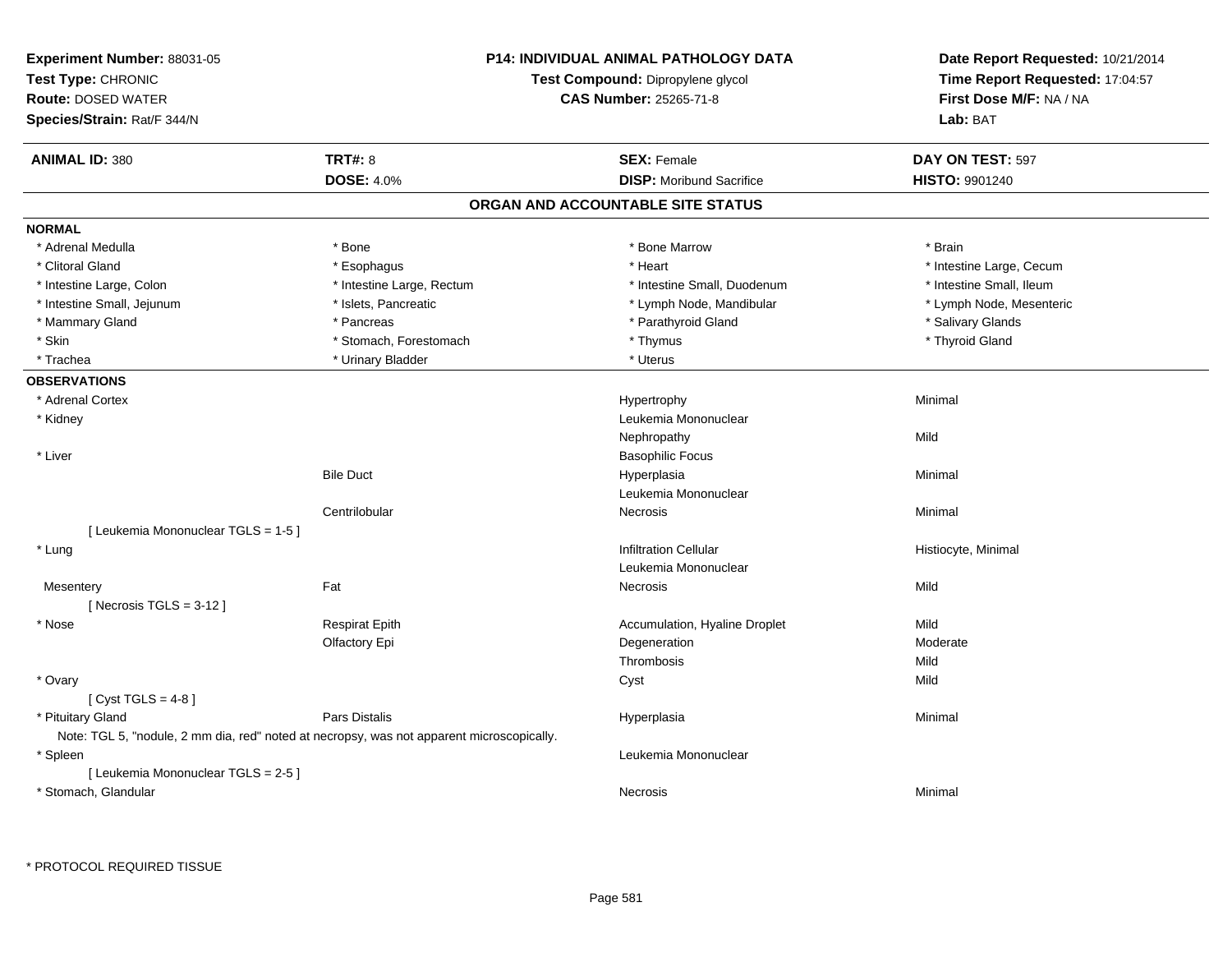| <b>Experiment Number: 88031-05</b><br>Test Type: CHRONIC |                               | <b>P14: INDIVIDUAL ANIMAL PATHOLOGY DATA</b> | Date Report Requested: 10/21/2014 |  |
|----------------------------------------------------------|-------------------------------|----------------------------------------------|-----------------------------------|--|
|                                                          |                               | Test Compound: Dipropylene glycol            | Time Report Requested: 17:04:57   |  |
| <b>Route: DOSED WATER</b>                                |                               | <b>CAS Number: 25265-71-8</b>                | First Dose M/F: NA / NA           |  |
| Species/Strain: Rat/F 344/N                              |                               |                                              | Lab: BAT                          |  |
| <b>ANIMAL ID: 380</b>                                    | TRT#: 8                       | <b>SEX: Female</b>                           | DAY ON TEST: 597                  |  |
|                                                          | <b>DOSE: 4.0%</b>             | <b>DISP:</b> Moribund Sacrifice              | <b>HISTO: 9901240</b>             |  |
|                                                          |                               | ORGAN AND ACCOUNTABLE SITE STATUS            |                                   |  |
| [Necrosis TGLS = $6-13$ ]                                |                               |                                              |                                   |  |
| PRIMARY CAUSE OF DEATH                                   | - Spleen Leukemia Mononuclear |                                              |                                   |  |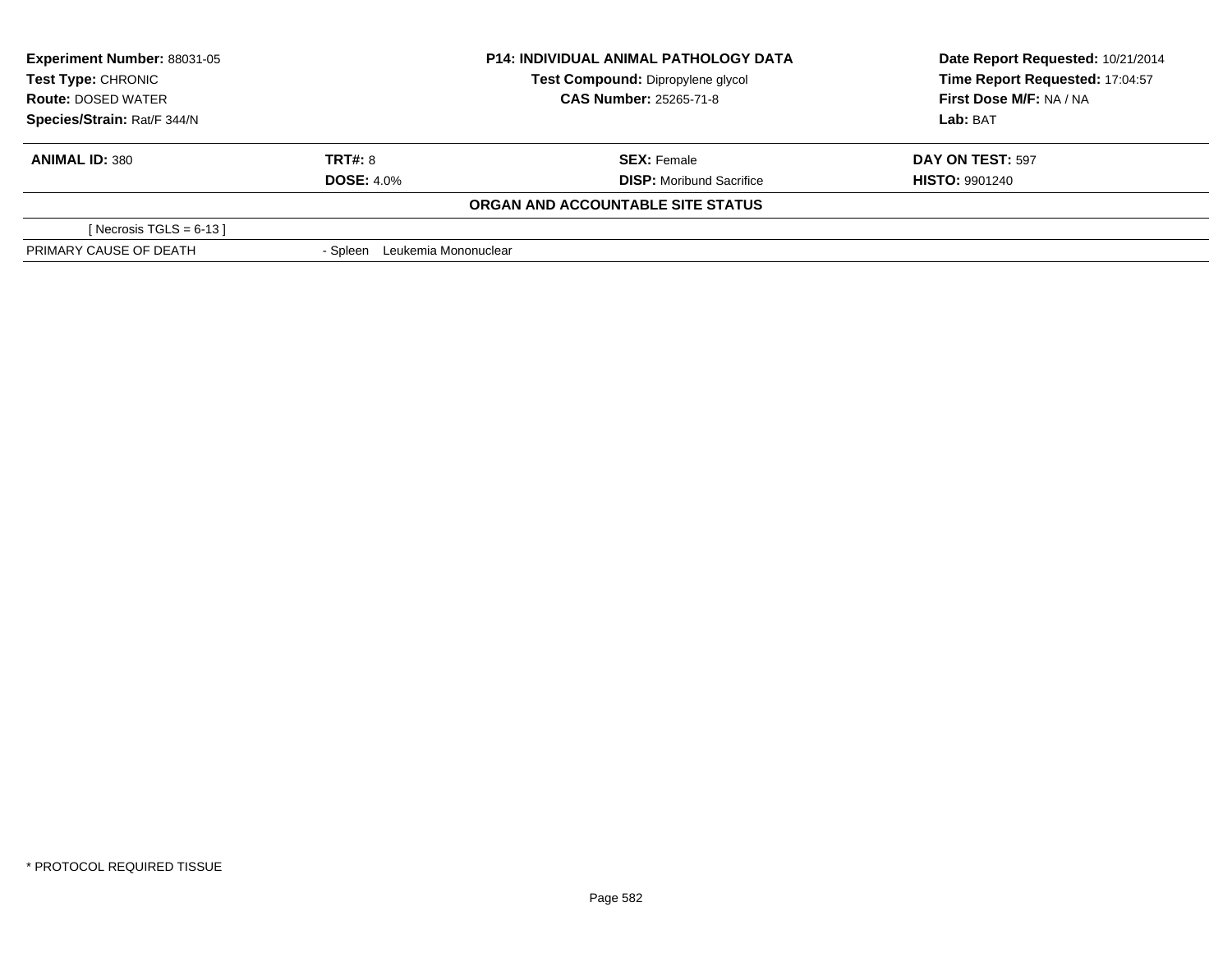| Experiment Number: 88031-05<br>Test Type: CHRONIC<br><b>Route: DOSED WATER</b> |                           | <b>P14: INDIVIDUAL ANIMAL PATHOLOGY DATA</b><br>Test Compound: Dipropylene glycol<br><b>CAS Number: 25265-71-8</b> | Date Report Requested: 10/21/2014<br>Time Report Requested: 17:04:57<br>First Dose M/F: NA / NA |
|--------------------------------------------------------------------------------|---------------------------|--------------------------------------------------------------------------------------------------------------------|-------------------------------------------------------------------------------------------------|
| Species/Strain: Rat/F 344/N                                                    |                           |                                                                                                                    | Lab: BAT                                                                                        |
| <b>ANIMAL ID: 381</b>                                                          | <b>TRT#: 8</b>            | <b>SEX: Female</b>                                                                                                 | DAY ON TEST: 730                                                                                |
|                                                                                | <b>DOSE: 4.0%</b>         | <b>DISP: Terminal Sacrifice</b>                                                                                    | <b>HISTO: 9901241</b>                                                                           |
|                                                                                |                           | ORGAN AND ACCOUNTABLE SITE STATUS                                                                                  |                                                                                                 |
| <b>NORMAL</b>                                                                  |                           |                                                                                                                    |                                                                                                 |
| * Adrenal Cortex                                                               | * Adrenal Medulla         | * Bone                                                                                                             | * Bone Marrow                                                                                   |
| * Brain                                                                        | * Esophagus               | * Heart                                                                                                            | * Intestine Large, Cecum                                                                        |
| * Intestine Large, Colon                                                       | * Intestine Large, Rectum | * Intestine Small, Duodenum                                                                                        | * Intestine Small, Ileum                                                                        |
| * Intestine Small, Jejunum                                                     | * Islets, Pancreatic      | * Lymph Node, Mesenteric                                                                                           | * Ovary                                                                                         |
| * Pancreas                                                                     | * Parathyroid Gland       | * Salivary Glands                                                                                                  | * Skin                                                                                          |
| * Spleen                                                                       | * Stomach, Forestomach    | * Stomach, Glandular                                                                                               | * Trachea                                                                                       |
| * Urinary Bladder                                                              | * Uterus                  |                                                                                                                    |                                                                                                 |
| <b>MISSING</b>                                                                 |                           |                                                                                                                    |                                                                                                 |
| * Lymph Node, Mandibular                                                       | * Thymus                  |                                                                                                                    |                                                                                                 |
| <b>OBSERVATIONS</b>                                                            |                           |                                                                                                                    |                                                                                                 |
| * Clitoral Gland                                                               |                           | Adenoma                                                                                                            |                                                                                                 |
| [Adenoma TGLS = $2-13$ ]                                                       |                           |                                                                                                                    |                                                                                                 |
| * Kidney                                                                       |                           | Nephropathy                                                                                                        | Minimal                                                                                         |
| * Liver                                                                        |                           | <b>Basophilic Focus</b>                                                                                            |                                                                                                 |
|                                                                                |                           | Hepatodiaphragmatic Nodule                                                                                         |                                                                                                 |
|                                                                                |                           | Inflammation                                                                                                       | Granulomatous, Focal, Mild                                                                      |
|                                                                                |                           | Inflammation                                                                                                       | Histiocytic, Focal, Mild                                                                        |
| [Basophilic Focus TGLS = 4-5]                                                  |                           |                                                                                                                    |                                                                                                 |
| [ Hepatodiaphragmatic Nodule TGLS = 5-12 ]                                     |                           |                                                                                                                    |                                                                                                 |
| * Lung                                                                         | Alveolar Epith            | Hyperplasia                                                                                                        | Minimal                                                                                         |
|                                                                                |                           | <b>Infiltration Cellular</b>                                                                                       | Histiocyte, Minimal                                                                             |
| * Mammary Gland                                                                |                           | Fibroadenoma                                                                                                       |                                                                                                 |
| [Fibroadenoma TGLS = 1-15]                                                     |                           |                                                                                                                    |                                                                                                 |
| Mesentery                                                                      | Fat                       | Necrosis                                                                                                           | Mild                                                                                            |
| [Necrosis TGLS = $3-14$ ]                                                      |                           |                                                                                                                    |                                                                                                 |
| * Nose                                                                         | <b>Respirat Epith</b>     | Accumulation, Hyaline Droplet                                                                                      | Mild                                                                                            |
| * Pituitary Gland                                                              | <b>Pars Distalis</b>      | Adenoma                                                                                                            |                                                                                                 |
| [Adenoma TGLS = $6-9+1$ ]                                                      |                           |                                                                                                                    |                                                                                                 |
| * Thyroid Gland                                                                | C Cell                    | Hyperplasia                                                                                                        | Minimal                                                                                         |
| Tooth                                                                          |                           | Inflammation                                                                                                       | Chronic Active, Mild                                                                            |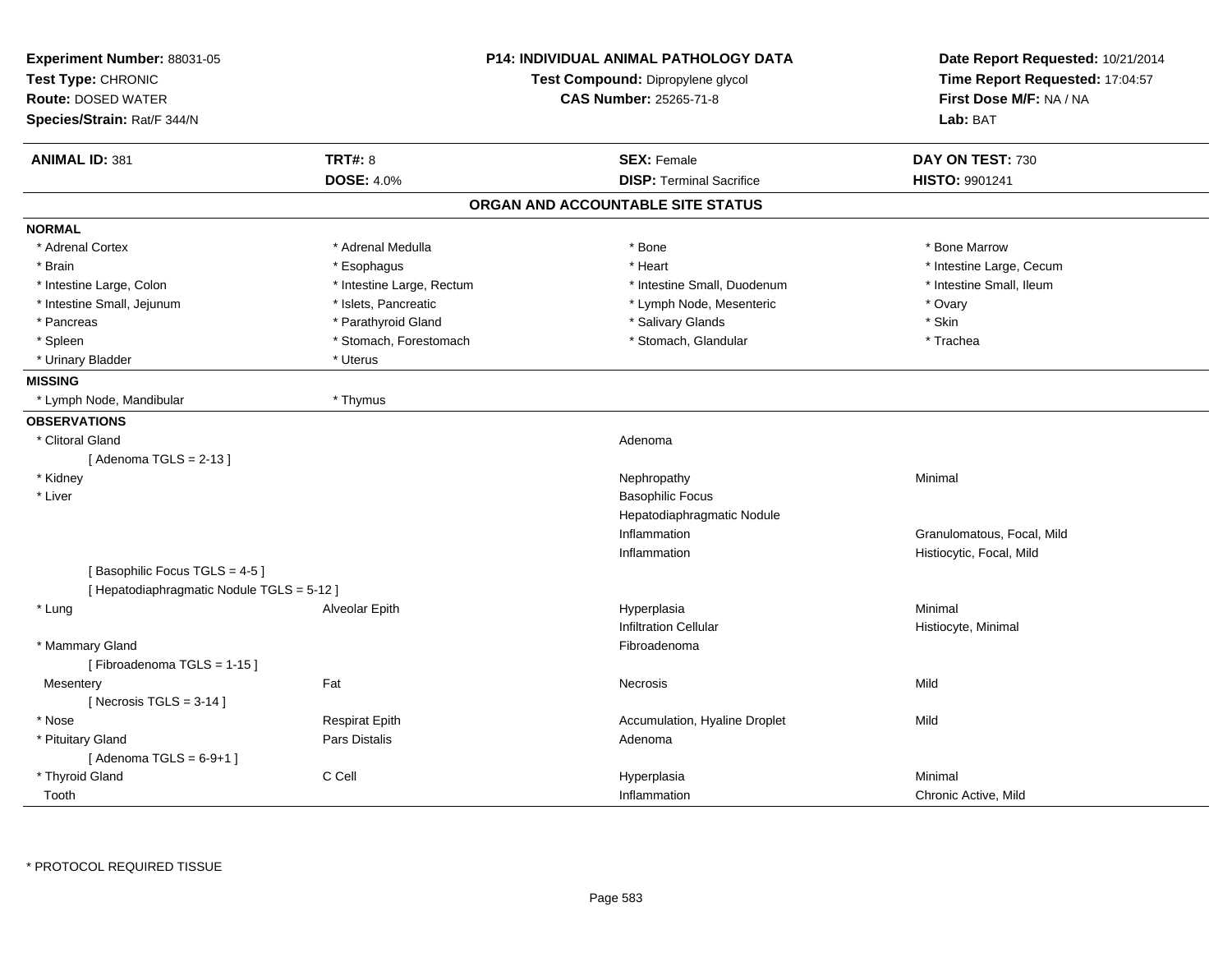| <b>Experiment Number: 88031-05</b><br><b>P14: INDIVIDUAL ANIMAL PATHOLOGY DATA</b><br>Test Compound: Dipropylene glycol<br>Test Type: CHRONIC<br><b>CAS Number: 25265-71-8</b><br><b>Route: DOSED WATER</b> |                   |                                   | Date Report Requested: 10/21/2014 |
|-------------------------------------------------------------------------------------------------------------------------------------------------------------------------------------------------------------|-------------------|-----------------------------------|-----------------------------------|
|                                                                                                                                                                                                             |                   |                                   | Time Report Requested: 17:04:57   |
|                                                                                                                                                                                                             |                   |                                   | First Dose M/F: NA / NA           |
| Species/Strain: Rat/F 344/N                                                                                                                                                                                 |                   |                                   | Lab: BAT                          |
| <b>ANIMAL ID: 381</b>                                                                                                                                                                                       | <b>TRT#: 8</b>    | <b>SEX:</b> Female                | DAY ON TEST: 730                  |
|                                                                                                                                                                                                             | <b>DOSE: 4.0%</b> | <b>DISP:</b> Terminal Sacrifice   | <b>HISTO: 9901241</b>             |
|                                                                                                                                                                                                             |                   | ORGAN AND ACCOUNTABLE SITE STATUS |                                   |
| PRIMARY CAUSE OF DEATH                                                                                                                                                                                      |                   |                                   |                                   |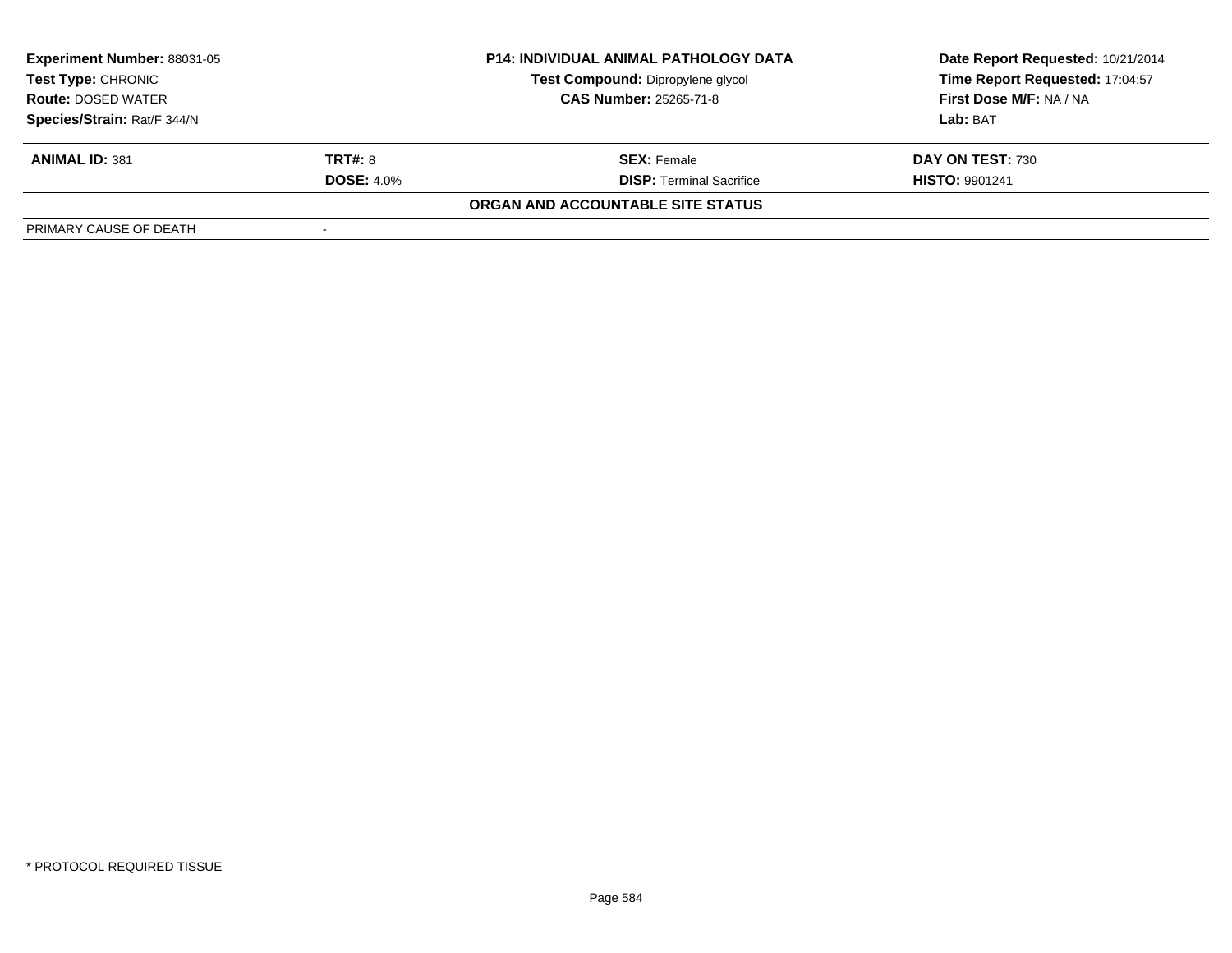| Experiment Number: 88031-05   | <b>P14: INDIVIDUAL ANIMAL PATHOLOGY DATA</b><br>Test Compound: Dipropylene glycol |                                   | Date Report Requested: 10/21/2014                          |  |
|-------------------------------|-----------------------------------------------------------------------------------|-----------------------------------|------------------------------------------------------------|--|
| Test Type: CHRONIC            |                                                                                   |                                   | Time Report Requested: 17:04:57<br>First Dose M/F: NA / NA |  |
| <b>Route: DOSED WATER</b>     |                                                                                   | <b>CAS Number: 25265-71-8</b>     |                                                            |  |
| Species/Strain: Rat/F 344/N   |                                                                                   |                                   | Lab: BAT                                                   |  |
| <b>ANIMAL ID: 382</b>         | <b>TRT#: 8</b>                                                                    | <b>SEX: Female</b>                | DAY ON TEST: 730                                           |  |
|                               | <b>DOSE: 4.0%</b>                                                                 | <b>DISP: Terminal Sacrifice</b>   | <b>HISTO: 9901242</b>                                      |  |
|                               |                                                                                   | ORGAN AND ACCOUNTABLE SITE STATUS |                                                            |  |
| <b>NORMAL</b>                 |                                                                                   |                                   |                                                            |  |
| * Adrenal Medulla             | * Bone                                                                            | * Bone Marrow                     | * Brain                                                    |  |
| * Esophagus                   | * Intestine Large, Cecum                                                          | * Intestine Large, Colon          | * Intestine Large, Rectum                                  |  |
| * Intestine Small, Duodenum   | * Intestine Small. Ileum                                                          | * Intestine Small, Jejunum        | * Islets, Pancreatic                                       |  |
| * Lymph Node, Mesenteric      | * Mammary Gland                                                                   | * Ovary                           | * Pancreas                                                 |  |
| * Parathyroid Gland           | * Pituitary Gland                                                                 | * Salivary Glands                 | * Skin                                                     |  |
| * Spleen                      | * Stomach, Forestomach                                                            | * Stomach, Glandular              | * Thymus                                                   |  |
| * Thyroid Gland               | * Trachea                                                                         | * Urinary Bladder                 | * Uterus                                                   |  |
| <b>MISSING</b>                |                                                                                   |                                   |                                                            |  |
| * Lymph Node, Mandibular      |                                                                                   |                                   |                                                            |  |
| <b>OBSERVATIONS</b>           |                                                                                   |                                   |                                                            |  |
| * Adrenal Cortex              |                                                                                   | Hyperplasia                       | Minimal                                                    |  |
| * Clitoral Gland              |                                                                                   | Adenoma                           |                                                            |  |
| * Heart                       |                                                                                   | Cardiomyopathy                    | Mild                                                       |  |
| * Kidney                      |                                                                                   | Nephropathy                       | Minimal                                                    |  |
| * Liver                       |                                                                                   | <b>Basophilic Focus</b>           |                                                            |  |
|                               |                                                                                   | Inflammation                      | Histiocytic, Focal, Minimal                                |  |
|                               |                                                                                   | Inflammation                      | Granulomatous, Focal, Minimal                              |  |
| [Basophilic Focus TGLS = 1-5] |                                                                                   |                                   |                                                            |  |
| * Lung                        |                                                                                   | <b>Infiltration Cellular</b>      | Histiocyte, Minimal                                        |  |
| * Nose                        | <b>Respirat Epith</b>                                                             | Accumulation, Hyaline Droplet     | Minimal                                                    |  |
|                               |                                                                                   | Inflammation                      | Suppurative, Mild                                          |  |
| PRIMARY CAUSE OF DEATH        |                                                                                   |                                   |                                                            |  |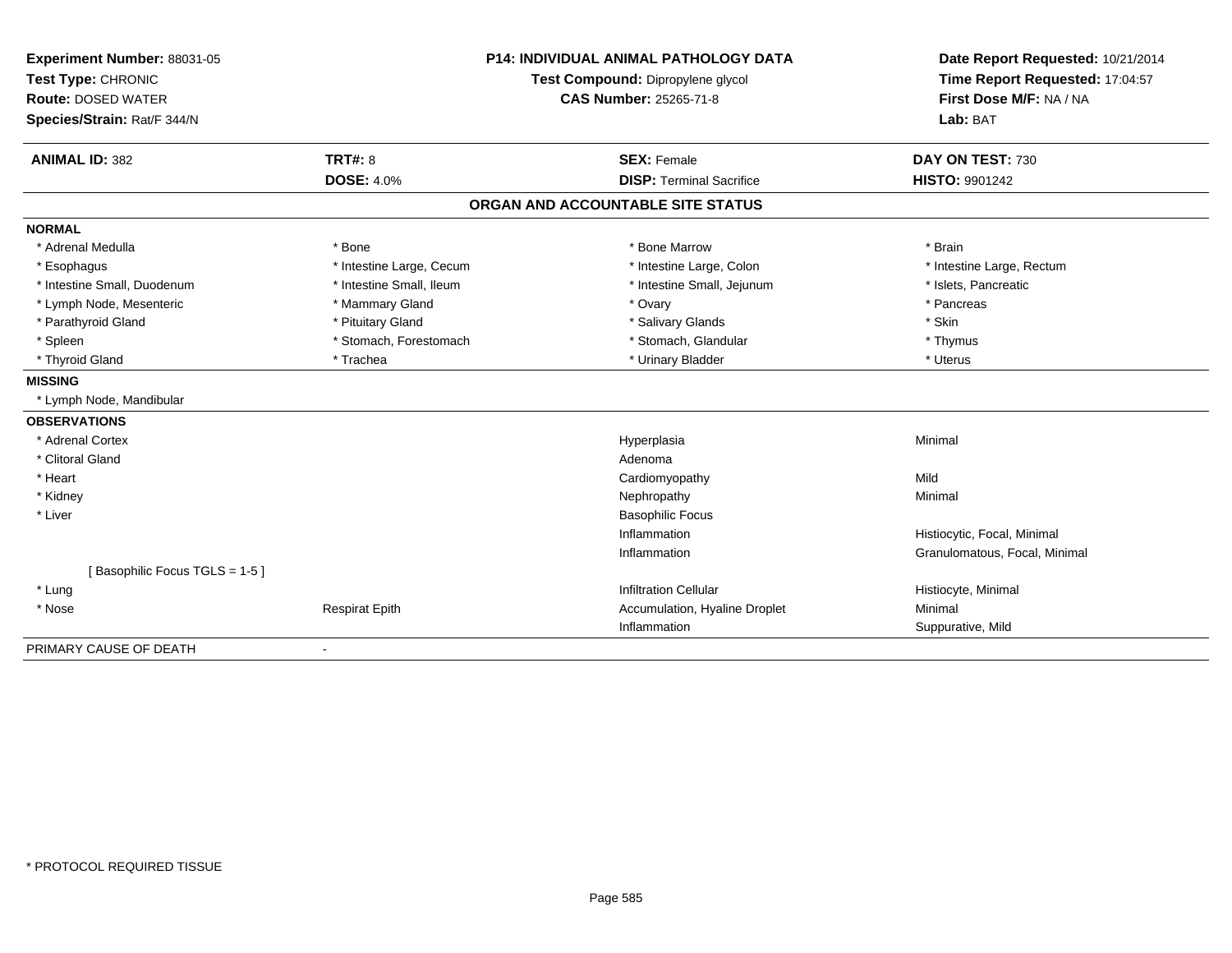| Experiment Number: 88031-05<br>Test Type: CHRONIC<br><b>Route: DOSED WATER</b><br>Species/Strain: Rat/F 344/N | <b>P14: INDIVIDUAL ANIMAL PATHOLOGY DATA</b><br>Test Compound: Dipropylene glycol<br><b>CAS Number: 25265-71-8</b> |                                   | Date Report Requested: 10/21/2014<br>Time Report Requested: 17:04:57<br>First Dose M/F: NA / NA<br>Lab: BAT |  |
|---------------------------------------------------------------------------------------------------------------|--------------------------------------------------------------------------------------------------------------------|-----------------------------------|-------------------------------------------------------------------------------------------------------------|--|
| <b>ANIMAL ID: 383</b>                                                                                         | <b>TRT#: 8</b>                                                                                                     | <b>SEX: Female</b>                | DAY ON TEST: 577                                                                                            |  |
|                                                                                                               | <b>DOSE: 4.0%</b>                                                                                                  | <b>DISP:</b> Moribund Sacrifice   | HISTO: 9901243                                                                                              |  |
|                                                                                                               |                                                                                                                    | ORGAN AND ACCOUNTABLE SITE STATUS |                                                                                                             |  |
| <b>NORMAL</b>                                                                                                 |                                                                                                                    |                                   |                                                                                                             |  |
| * Adrenal Cortex                                                                                              | * Adrenal Medulla                                                                                                  | * Bone                            | * Bone Marrow                                                                                               |  |
| * Brain                                                                                                       | * Clitoral Gland                                                                                                   | * Esophagus                       | * Heart                                                                                                     |  |
| * Intestine Large, Cecum                                                                                      | * Intestine Large, Colon                                                                                           | * Intestine Large, Rectum         | * Intestine Small, Duodenum                                                                                 |  |
| * Intestine Small, Ileum                                                                                      | * Intestine Small, Jejunum                                                                                         | * Islets, Pancreatic              | * Lymph Node, Mesenteric                                                                                    |  |
| * Mammary Gland                                                                                               | * Ovary                                                                                                            | * Pancreas                        | * Parathyroid Gland                                                                                         |  |
| * Salivary Glands                                                                                             | * Skin                                                                                                             | * Spleen                          | * Stomach, Glandular                                                                                        |  |
| * Trachea                                                                                                     | * Urinary Bladder                                                                                                  | * Uterus                          |                                                                                                             |  |
| <b>MISSING</b>                                                                                                |                                                                                                                    |                                   |                                                                                                             |  |
| * Lymph Node, Mandibular                                                                                      | * Thymus                                                                                                           |                                   |                                                                                                             |  |
| <b>OBSERVATIONS</b>                                                                                           |                                                                                                                    |                                   |                                                                                                             |  |
| * Kidney                                                                                                      |                                                                                                                    | Nephropathy                       | Moderate                                                                                                    |  |
| [Nephropathy TGLS = $5-6$ ]                                                                                   |                                                                                                                    |                                   |                                                                                                             |  |
| * Liver                                                                                                       |                                                                                                                    | <b>Basophilic Focus</b>           |                                                                                                             |  |
|                                                                                                               |                                                                                                                    | Inflammation                      | Histiocytic, Focal, Mild                                                                                    |  |
|                                                                                                               |                                                                                                                    | Inflammation                      | Granulomatous, Focal, Minimal                                                                               |  |
|                                                                                                               |                                                                                                                    | Mixed Cell Focus                  |                                                                                                             |  |
| [Mixed Cell Focus TGLS = 6-12]                                                                                |                                                                                                                    |                                   |                                                                                                             |  |
| * Lung                                                                                                        |                                                                                                                    | <b>Infiltration Cellular</b>      | Histiocyte, Minimal                                                                                         |  |
|                                                                                                               | Note: TGL 4, "discoloration, red" noted at necropsy, was not apparent microscopically.                             |                                   |                                                                                                             |  |
| * Nose                                                                                                        | <b>Respirat Epith</b>                                                                                              | Accumulation, Hyaline Droplet     | Mild                                                                                                        |  |
| * Pituitary Gland                                                                                             | <b>Pars Distalis</b>                                                                                               | Adenoma                           |                                                                                                             |  |
| [Adenoma TGLS = $2-9$ ]                                                                                       |                                                                                                                    |                                   |                                                                                                             |  |
| * Stomach, Forestomach                                                                                        |                                                                                                                    | Ulcer                             | Mild                                                                                                        |  |
| [Ulcer TGLS = $7-9$ ]                                                                                         |                                                                                                                    |                                   |                                                                                                             |  |
| * Thyroid Gland                                                                                               | C Cell                                                                                                             | Hyperplasia                       | Minimal                                                                                                     |  |
| PRIMARY CAUSE OF DEATH                                                                                        | - Pituitary Gland Pars Distalis Adenoma                                                                            |                                   |                                                                                                             |  |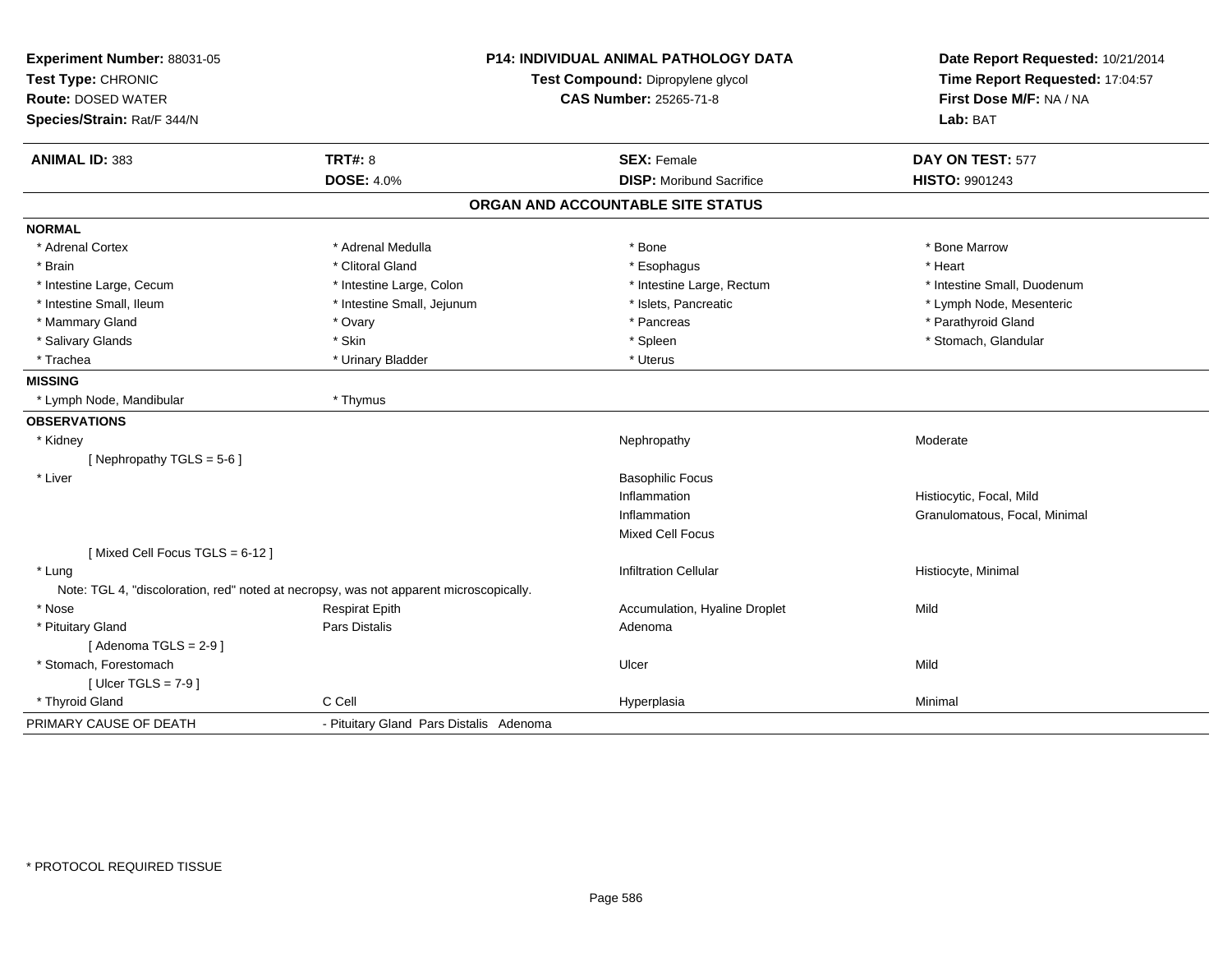| Experiment Number: 88031-05<br>Test Type: CHRONIC<br><b>Route: DOSED WATER</b><br>Species/Strain: Rat/F 344/N | <b>P14: INDIVIDUAL ANIMAL PATHOLOGY DATA</b><br>Test Compound: Dipropylene glycol<br><b>CAS Number: 25265-71-8</b> |                                              | Date Report Requested: 10/21/2014<br>Time Report Requested: 17:04:57<br>First Dose M/F: NA / NA<br>Lab: BAT |
|---------------------------------------------------------------------------------------------------------------|--------------------------------------------------------------------------------------------------------------------|----------------------------------------------|-------------------------------------------------------------------------------------------------------------|
| <b>ANIMAL ID: 384</b>                                                                                         | <b>TRT#: 8</b>                                                                                                     | <b>SEX: Female</b>                           | DAY ON TEST: 731                                                                                            |
|                                                                                                               | <b>DOSE: 4.0%</b>                                                                                                  | <b>DISP: Terminal Sacrifice</b>              | HISTO: 9901244                                                                                              |
|                                                                                                               |                                                                                                                    | ORGAN AND ACCOUNTABLE SITE STATUS            |                                                                                                             |
| <b>NORMAL</b>                                                                                                 |                                                                                                                    |                                              |                                                                                                             |
| * Bone                                                                                                        | * Bone Marrow                                                                                                      | * Brain                                      | * Esophagus                                                                                                 |
| * Intestine Large, Cecum                                                                                      | * Intestine Large, Colon                                                                                           | * Intestine Large, Rectum                    | * Intestine Small, Duodenum                                                                                 |
| * Intestine Small, Ileum                                                                                      | * Intestine Small, Jejunum                                                                                         | * Islets, Pancreatic                         | * Ovary                                                                                                     |
| * Pancreas                                                                                                    | * Parathyroid Gland                                                                                                | * Pituitary Gland                            | * Salivary Glands                                                                                           |
| * Skin                                                                                                        | * Stomach, Forestomach                                                                                             | * Stomach, Glandular                         | * Thymus                                                                                                    |
| * Trachea                                                                                                     | * Urinary Bladder                                                                                                  | * Uterus                                     |                                                                                                             |
| <b>MISSING</b>                                                                                                |                                                                                                                    |                                              |                                                                                                             |
| * Lymph Node, Mandibular                                                                                      |                                                                                                                    |                                              |                                                                                                             |
| <b>OBSERVATIONS</b>                                                                                           |                                                                                                                    |                                              |                                                                                                             |
| * Adrenal Cortex                                                                                              |                                                                                                                    | Hyperplasia                                  | Mild                                                                                                        |
|                                                                                                               |                                                                                                                    | Leukemia Mononuclear                         |                                                                                                             |
| * Adrenal Medulla                                                                                             |                                                                                                                    | Leukemia Mononuclear                         |                                                                                                             |
| * Clitoral Gland                                                                                              |                                                                                                                    | Hyperplasia                                  | Mild                                                                                                        |
| * Heart                                                                                                       |                                                                                                                    | Leukemia Mononuclear                         |                                                                                                             |
| * Kidney                                                                                                      |                                                                                                                    | Nephropathy                                  | Mild                                                                                                        |
| * Liver                                                                                                       |                                                                                                                    | <b>Basophilic Focus</b>                      |                                                                                                             |
|                                                                                                               |                                                                                                                    | <b>Eosinophilic Focus</b>                    |                                                                                                             |
|                                                                                                               | <b>Bile Duct</b>                                                                                                   | Hyperplasia                                  | Minimal                                                                                                     |
|                                                                                                               |                                                                                                                    | Inflammation                                 | Granulomatous, Focal, Minimal                                                                               |
|                                                                                                               |                                                                                                                    | Inflammation                                 | Histiocytic, Focal, Minimal                                                                                 |
|                                                                                                               |                                                                                                                    | Leukemia Mononuclear                         |                                                                                                             |
| [Basophilic Focus TGLS = 2-5]                                                                                 |                                                                                                                    |                                              |                                                                                                             |
| * Lung                                                                                                        |                                                                                                                    | <b>Infiltration Cellular</b>                 | Histiocyte, Minimal                                                                                         |
|                                                                                                               |                                                                                                                    | Inflammation                                 | Chronic Active, Minimal                                                                                     |
|                                                                                                               | Mediastinal                                                                                                        | Leukemia Mononuclear<br>Leukemia Mononuclear |                                                                                                             |
| Lymph Node                                                                                                    |                                                                                                                    |                                              |                                                                                                             |
| * Lymph Node, Mesenteric                                                                                      |                                                                                                                    | Leukemia Mononuclear                         |                                                                                                             |
| * Mammary Gland                                                                                               |                                                                                                                    | Fibroadenoma                                 |                                                                                                             |
| [Fibroadenoma TGLS = 1-12]<br>* Nose                                                                          |                                                                                                                    |                                              | Mild                                                                                                        |
|                                                                                                               | <b>Respirat Epith</b>                                                                                              | Accumulation, Hyaline Droplet                |                                                                                                             |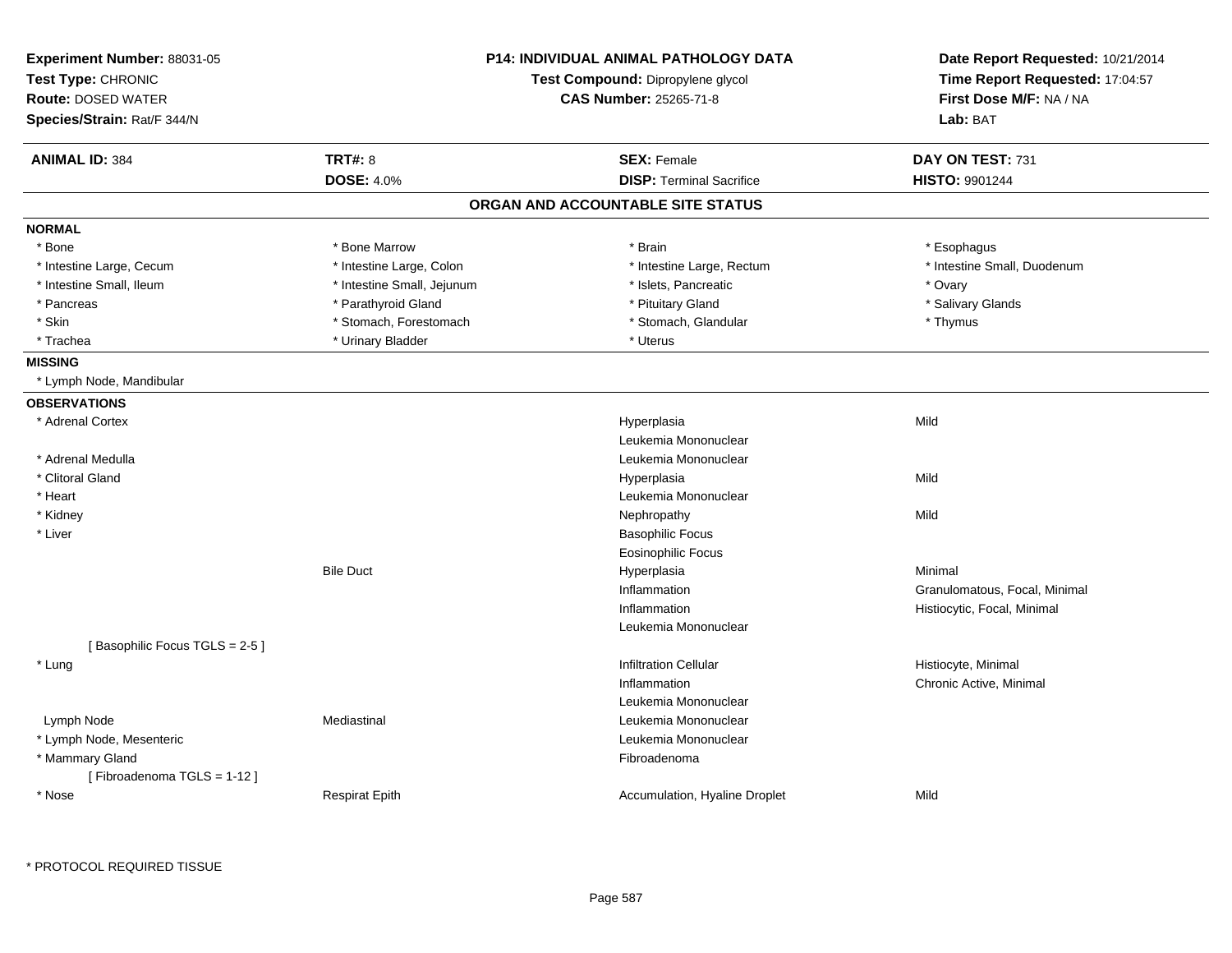| Experiment Number: 88031-05<br><b>Test Type: CHRONIC</b><br><b>Route: DOSED WATER</b><br>Species/Strain: Rat/F 344/N |                   | <b>P14: INDIVIDUAL ANIMAL PATHOLOGY DATA</b> | Date Report Requested: 10/21/2014<br>Time Report Requested: 17:04:57 |
|----------------------------------------------------------------------------------------------------------------------|-------------------|----------------------------------------------|----------------------------------------------------------------------|
|                                                                                                                      |                   | Test Compound: Dipropylene glycol            |                                                                      |
|                                                                                                                      |                   | <b>CAS Number: 25265-71-8</b>                | First Dose M/F: NA / NA                                              |
|                                                                                                                      |                   |                                              | Lab: BAT                                                             |
| <b>ANIMAL ID: 384</b>                                                                                                | TRT#: 8           | <b>SEX: Female</b>                           | DAY ON TEST: 731                                                     |
|                                                                                                                      | <b>DOSE: 4.0%</b> | <b>DISP:</b> Terminal Sacrifice              | <b>HISTO: 9901244</b>                                                |
|                                                                                                                      |                   | ORGAN AND ACCOUNTABLE SITE STATUS            |                                                                      |
| * Spleen                                                                                                             |                   | Leukemia Mononuclear                         |                                                                      |
| * Thyroid Gland                                                                                                      | C Cell            | Hyperplasia                                  | Minimal                                                              |
| PRIMARY CAUSE OF DEATH                                                                                               |                   |                                              |                                                                      |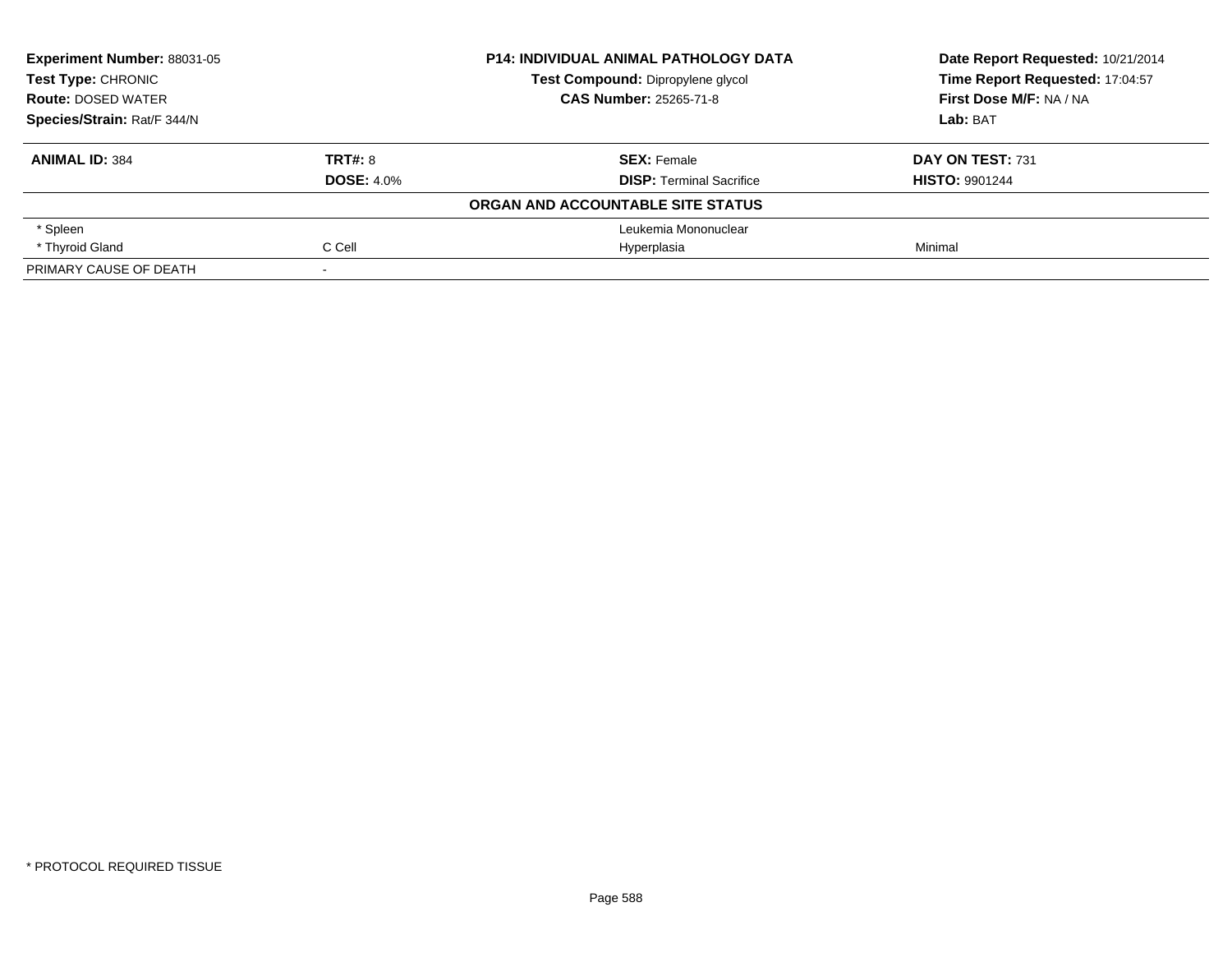| <b>Experiment Number: 88031-05</b><br>Test Type: CHRONIC<br><b>Route: DOSED WATER</b><br>Species/Strain: Rat/F 344/N |                                                                                             | <b>P14: INDIVIDUAL ANIMAL PATHOLOGY DATA</b><br>Test Compound: Dipropylene glycol<br><b>CAS Number: 25265-71-8</b>                                                  | Date Report Requested: 10/21/2014<br>Time Report Requested: 17:04:57<br>First Dose M/F: NA / NA<br>Lab: BAT |
|----------------------------------------------------------------------------------------------------------------------|---------------------------------------------------------------------------------------------|---------------------------------------------------------------------------------------------------------------------------------------------------------------------|-------------------------------------------------------------------------------------------------------------|
| <b>ANIMAL ID: 385</b>                                                                                                | <b>TRT#: 8</b>                                                                              | <b>SEX: Female</b>                                                                                                                                                  | DAY ON TEST: 582                                                                                            |
|                                                                                                                      | <b>DOSE: 4.0%</b>                                                                           | <b>DISP: Natural Death</b>                                                                                                                                          | <b>HISTO: 9901245</b>                                                                                       |
|                                                                                                                      |                                                                                             | ORGAN AND ACCOUNTABLE SITE STATUS                                                                                                                                   |                                                                                                             |
| <b>NORMAL</b>                                                                                                        |                                                                                             |                                                                                                                                                                     |                                                                                                             |
| * Bone                                                                                                               | * Brain                                                                                     | * Heart                                                                                                                                                             | * Mammary Gland                                                                                             |
| * Salivary Glands                                                                                                    | * Skin                                                                                      |                                                                                                                                                                     |                                                                                                             |
| <b>AUTO PRECLUDES DIAG.</b>                                                                                          |                                                                                             |                                                                                                                                                                     |                                                                                                             |
| * Adrenal Cortex                                                                                                     | * Adrenal Medulla                                                                           | * Bone Marrow                                                                                                                                                       | * Clitoral Gland                                                                                            |
| * Esophagus                                                                                                          | * Intestine Large, Cecum                                                                    | * Intestine Large, Colon                                                                                                                                            | * Intestine Large, Rectum                                                                                   |
| * Intestine Small, Duodenum                                                                                          | * Intestine Small, Ileum                                                                    | * Intestine Small, Jejunum                                                                                                                                          | * Islets, Pancreatic                                                                                        |
| * Kidney                                                                                                             | * Liver                                                                                     | * Lung                                                                                                                                                              | * Lymph Node, Mandibular                                                                                    |
| * Lymph Node, Mesenteric                                                                                             | * Nose                                                                                      | * Ovary                                                                                                                                                             | * Pancreas                                                                                                  |
| * Parathyroid Gland                                                                                                  | * Pituitary Gland                                                                           | * Spleen                                                                                                                                                            | * Stomach, Forestomach                                                                                      |
| * Stomach, Glandular                                                                                                 | * Thymus                                                                                    | * Thyroid Gland                                                                                                                                                     | * Trachea                                                                                                   |
| * Urinary Bladder                                                                                                    | * Uterus                                                                                    |                                                                                                                                                                     |                                                                                                             |
| <b>OBSERVATIONS</b>                                                                                                  |                                                                                             |                                                                                                                                                                     |                                                                                                             |
| * Liver                                                                                                              |                                                                                             |                                                                                                                                                                     |                                                                                                             |
|                                                                                                                      | Note: TGL 2, "deformity, 5 x 5 x 3 mm" noted at necropsy, was not apparent microscopically. |                                                                                                                                                                     |                                                                                                             |
| * Spleen                                                                                                             |                                                                                             |                                                                                                                                                                     |                                                                                                             |
|                                                                                                                      |                                                                                             | Note: TGL 1, "enlarged, 60 x 20 x 10 mm" noted at necropsy was probably due to mononuclear cell leukemia, but that diagnosis was obscured by post mortem autolysis. |                                                                                                             |
| PRIMARY CAUSE OF DEATH                                                                                               | - UNCERTAIN                                                                                 |                                                                                                                                                                     |                                                                                                             |

Animal Note: COD was probably mononuclear cell leukemia; however, that determination was prec luded by the degree of post mortem autolysis.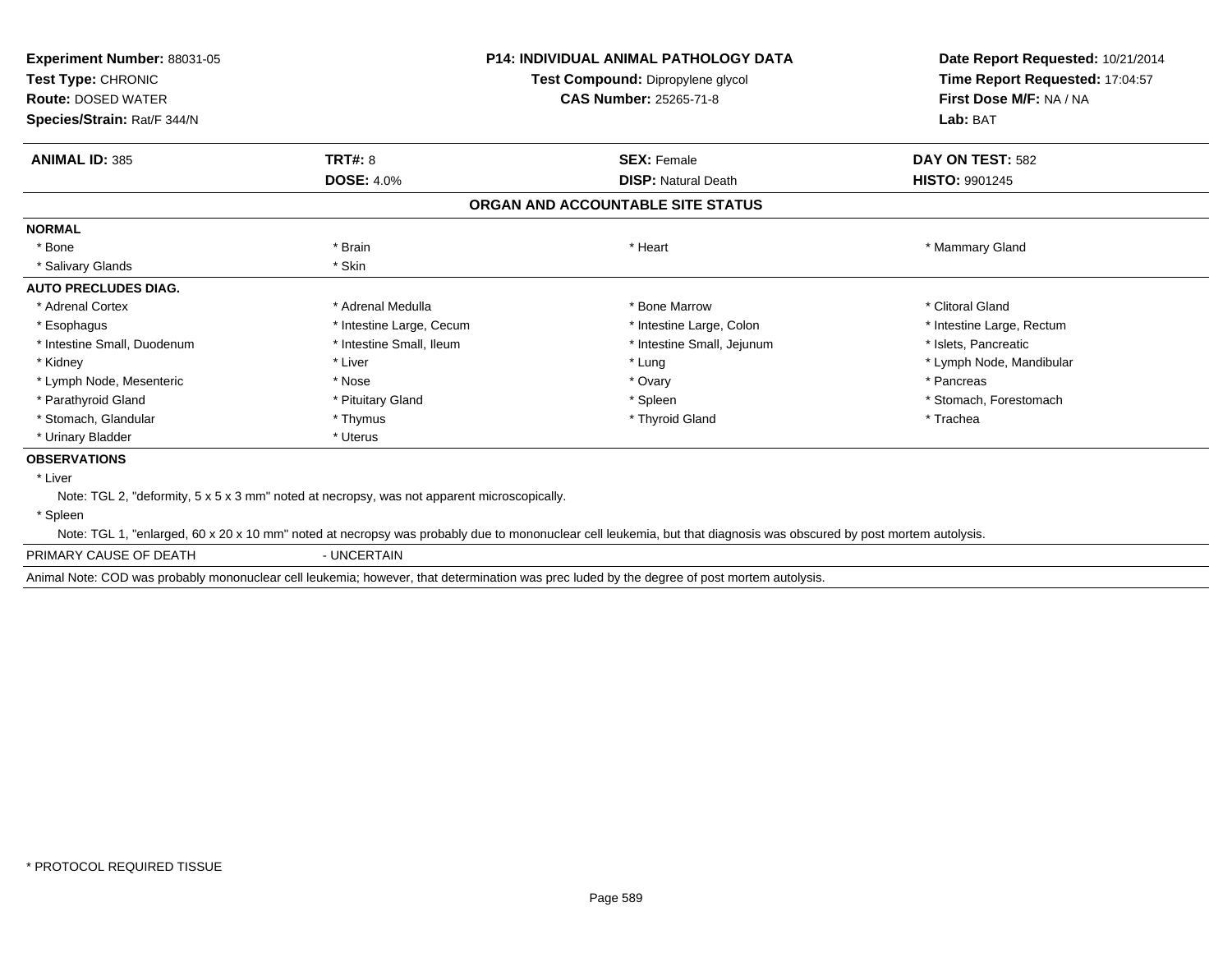| Experiment Number: 88031-05<br>Test Type: CHRONIC<br><b>Route: DOSED WATER</b><br>Species/Strain: Rat/F 344/N |                                                                                                | <b>P14: INDIVIDUAL ANIMAL PATHOLOGY DATA</b><br>Test Compound: Dipropylene glycol<br><b>CAS Number: 25265-71-8</b> | Date Report Requested: 10/21/2014<br>Time Report Requested: 17:04:57<br>First Dose M/F: NA / NA<br>Lab: BAT |
|---------------------------------------------------------------------------------------------------------------|------------------------------------------------------------------------------------------------|--------------------------------------------------------------------------------------------------------------------|-------------------------------------------------------------------------------------------------------------|
| <b>ANIMAL ID: 386</b>                                                                                         | <b>TRT#: 8</b>                                                                                 | <b>SEX: Female</b>                                                                                                 | DAY ON TEST: 626                                                                                            |
|                                                                                                               | <b>DOSE: 4.0%</b>                                                                              | <b>DISP: Moribund Sacrifice</b>                                                                                    | <b>HISTO: 9901246</b>                                                                                       |
|                                                                                                               |                                                                                                | ORGAN AND ACCOUNTABLE SITE STATUS                                                                                  |                                                                                                             |
| <b>NORMAL</b>                                                                                                 |                                                                                                |                                                                                                                    |                                                                                                             |
| * Adrenal Cortex                                                                                              | * Bone                                                                                         | * Bone Marrow                                                                                                      | * Brain                                                                                                     |
| * Clitoral Gland                                                                                              | * Esophagus                                                                                    | * Heart                                                                                                            | * Intestine Large, Cecum                                                                                    |
| * Intestine Large, Colon                                                                                      | * Intestine Large, Rectum                                                                      | * Intestine Small, Duodenum                                                                                        | * Intestine Small, Ileum                                                                                    |
| * Intestine Small, Jejunum                                                                                    | * Islets, Pancreatic                                                                           | * Lymph Node, Mandibular                                                                                           | * Lymph Node, Mesenteric                                                                                    |
| * Ovary                                                                                                       | * Pancreas                                                                                     | * Parathyroid Gland                                                                                                | * Salivary Glands                                                                                           |
| * Skin                                                                                                        | * Spleen                                                                                       | * Stomach, Glandular                                                                                               | * Thymus                                                                                                    |
| * Trachea                                                                                                     | * Urinary Bladder                                                                              | * Uterus                                                                                                           |                                                                                                             |
| <b>OBSERVATIONS</b>                                                                                           |                                                                                                |                                                                                                                    |                                                                                                             |
| * Adrenal Medulla                                                                                             |                                                                                                | Hyperplasia                                                                                                        | Mild                                                                                                        |
| * Clitoral GI                                                                                                 |                                                                                                |                                                                                                                    |                                                                                                             |
|                                                                                                               | Note: TGL 2, "enlarged, 3x, yellow/green" noted at necropsy, was not apparent microscopically. |                                                                                                                    |                                                                                                             |
| * Kidney                                                                                                      |                                                                                                | Nephropathy                                                                                                        | Marked                                                                                                      |
| * Liver                                                                                                       |                                                                                                | <b>Basophilic Focus</b>                                                                                            |                                                                                                             |
|                                                                                                               |                                                                                                | Inflammation                                                                                                       | Histiocytic, Focal, Minimal                                                                                 |
|                                                                                                               |                                                                                                | Inflammation                                                                                                       | Granulomatous, Focal, Minimal                                                                               |
| [Basophilic Focus TGLS = 4,5-13+14]                                                                           |                                                                                                |                                                                                                                    |                                                                                                             |
| * Lung                                                                                                        |                                                                                                | <b>Infiltration Cellular</b>                                                                                       | Histiocyte, Minimal                                                                                         |
| * Mammary Gland                                                                                               |                                                                                                | Fibroadenoma                                                                                                       |                                                                                                             |
| [Fibroadenoma TGLS = 3-12]                                                                                    |                                                                                                |                                                                                                                    |                                                                                                             |
| * Nose                                                                                                        | <b>Respirat Epith</b>                                                                          | Accumulation, Hyaline Droplet                                                                                      | Moderate                                                                                                    |
|                                                                                                               | Olfactory Epi                                                                                  | Degeneration                                                                                                       | Moderate                                                                                                    |
|                                                                                                               |                                                                                                | Inflammation                                                                                                       | Suppurative, Mild                                                                                           |
| * Pituitary Gland                                                                                             | Pars Distalis                                                                                  | Adenoma                                                                                                            |                                                                                                             |
| [Adenoma TGLS = $1-9$ ]                                                                                       |                                                                                                |                                                                                                                    |                                                                                                             |
| * Stomach, Forestomach<br>[Hyperplasia TGLS = 6-9+15]                                                         |                                                                                                | Hyperplasia                                                                                                        | Squamous, Moderate                                                                                          |
| * Thyroid Gland                                                                                               | C Cell                                                                                         | Hyperplasia                                                                                                        | Mild                                                                                                        |
|                                                                                                               |                                                                                                |                                                                                                                    |                                                                                                             |
| PRIMARY CAUSE OF DEATH                                                                                        | - Pituitary Gland Pars Distalis Adenoma                                                        |                                                                                                                    |                                                                                                             |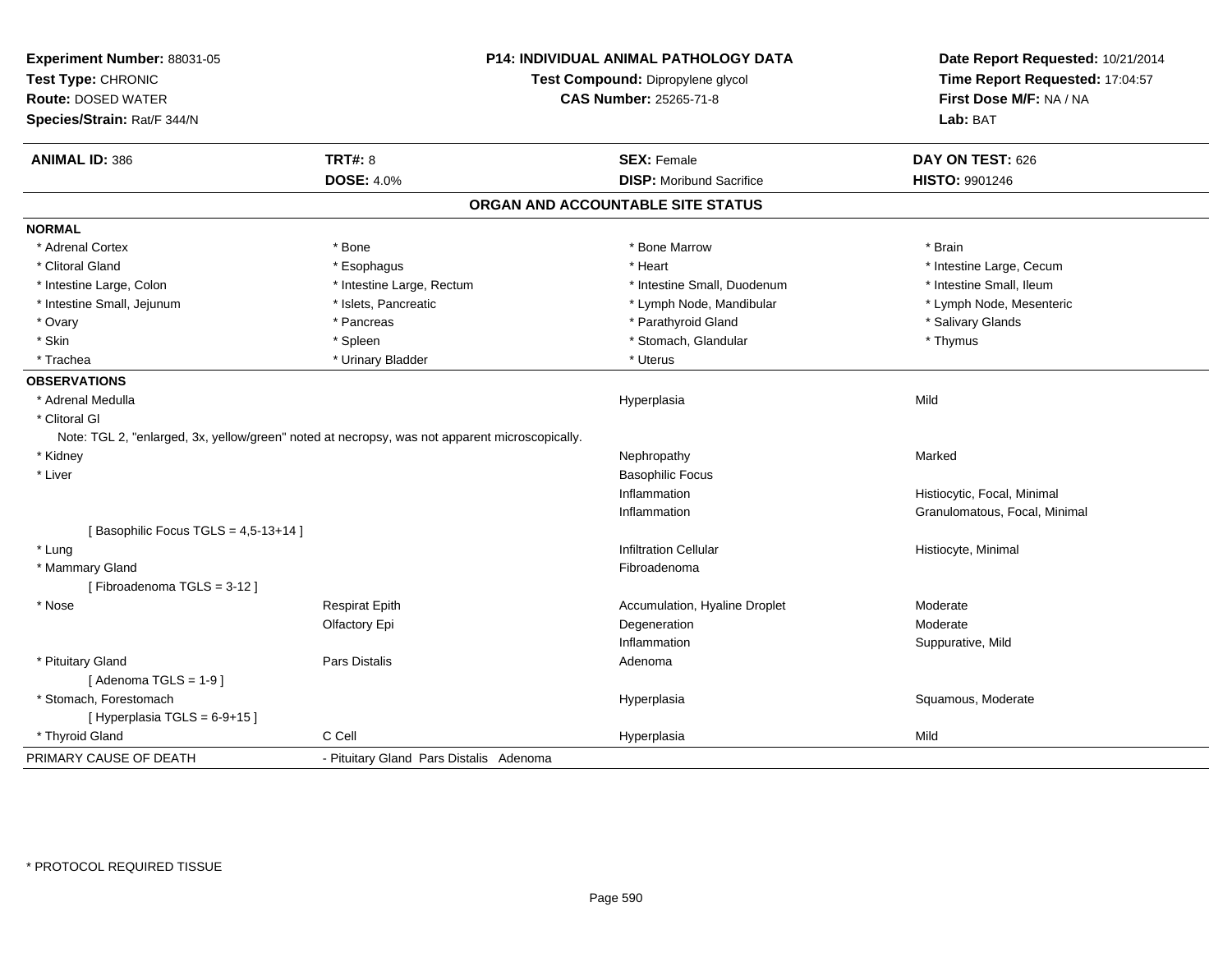| Experiment Number: 88031-05<br>Test Type: CHRONIC<br><b>Route: DOSED WATER</b><br>Species/Strain: Rat/F 344/N | <b>P14: INDIVIDUAL ANIMAL PATHOLOGY DATA</b><br>Test Compound: Dipropylene glycol<br><b>CAS Number: 25265-71-8</b> |                                   | Date Report Requested: 10/21/2014<br>Time Report Requested: 17:04:57<br>First Dose M/F: NA / NA<br>Lab: BAT |
|---------------------------------------------------------------------------------------------------------------|--------------------------------------------------------------------------------------------------------------------|-----------------------------------|-------------------------------------------------------------------------------------------------------------|
|                                                                                                               |                                                                                                                    |                                   |                                                                                                             |
| <b>ANIMAL ID: 387</b>                                                                                         | <b>TRT#: 8</b>                                                                                                     | <b>SEX: Female</b>                | DAY ON TEST: 597                                                                                            |
|                                                                                                               | <b>DOSE: 4.0%</b>                                                                                                  | <b>DISP: Moribund Sacrifice</b>   | <b>HISTO: 9901247</b>                                                                                       |
|                                                                                                               |                                                                                                                    | ORGAN AND ACCOUNTABLE SITE STATUS |                                                                                                             |
| <b>NORMAL</b>                                                                                                 |                                                                                                                    |                                   |                                                                                                             |
| * Adrenal Cortex                                                                                              | * Adrenal Medulla                                                                                                  | * Bone                            | * Bone Marrow                                                                                               |
| * Brain                                                                                                       | * Clitoral Gland                                                                                                   | * Esophagus                       | * Intestine Large, Cecum                                                                                    |
| * Intestine Large, Colon                                                                                      | * Intestine Large, Rectum                                                                                          | * Intestine Small, Duodenum       | * Intestine Small, Ileum                                                                                    |
| * Intestine Small, Jejunum                                                                                    | * Islets, Pancreatic                                                                                               | * Mammary Gland                   | * Ovary                                                                                                     |
| * Pancreas                                                                                                    | * Parathyroid Gland                                                                                                | * Salivary Glands                 | * Skin                                                                                                      |
| * Stomach, Forestomach                                                                                        | * Stomach, Glandular                                                                                               | * Trachea                         | * Urinary Bladder                                                                                           |
| * Uterus                                                                                                      |                                                                                                                    |                                   |                                                                                                             |
| <b>MISSING</b>                                                                                                |                                                                                                                    |                                   |                                                                                                             |
| * Lymph Node, Mandibular                                                                                      | * Thymus                                                                                                           |                                   |                                                                                                             |
| <b>OBSERVATIONS</b>                                                                                           |                                                                                                                    |                                   |                                                                                                             |
| * Heart                                                                                                       | Atrium                                                                                                             | Thrombosis                        | Moderate                                                                                                    |
| * Kidney                                                                                                      |                                                                                                                    | Hemangiosarcoma                   |                                                                                                             |
|                                                                                                               |                                                                                                                    | Leukemia Mononuclear              |                                                                                                             |
|                                                                                                               |                                                                                                                    | Nephropathy                       | Mild                                                                                                        |
| [Hemangiosarcoma TGLS = 2-6]                                                                                  |                                                                                                                    |                                   |                                                                                                             |
| * Liver                                                                                                       |                                                                                                                    | <b>Basophilic Focus</b>           |                                                                                                             |
|                                                                                                               |                                                                                                                    | Fatty Change                      | Moderate                                                                                                    |
|                                                                                                               | <b>Bile Duct</b>                                                                                                   | Hyperplasia                       | Minimal                                                                                                     |
|                                                                                                               |                                                                                                                    | Leukemia Mononuclear              |                                                                                                             |
| [Fatty Change TGLS = 1-5]                                                                                     |                                                                                                                    |                                   |                                                                                                             |
| * Lung                                                                                                        |                                                                                                                    | <b>Infiltration Cellular</b>      | Histiocyte, Minimal                                                                                         |
|                                                                                                               |                                                                                                                    | Leukemia Mononuclear              |                                                                                                             |
| Lymph Node                                                                                                    | Mediastinal                                                                                                        | Leukemia Mononuclear              |                                                                                                             |
| * Lymph Node, Mesenteric                                                                                      |                                                                                                                    | Leukemia Mononuclear              |                                                                                                             |
| * Nose                                                                                                        | <b>Respirat Epith</b>                                                                                              | Accumulation, Hyaline Droplet     | Mild                                                                                                        |
|                                                                                                               | Olfactory Epi                                                                                                      | Degeneration                      | Moderate                                                                                                    |
|                                                                                                               |                                                                                                                    | Thrombosis                        | Minimal                                                                                                     |
| * Pituitary Gland                                                                                             | Pars Distalis                                                                                                      | Hyperplasia                       | Marked                                                                                                      |
| * Spleen                                                                                                      |                                                                                                                    | Leukemia Mononuclear              |                                                                                                             |
| * Thyroid Gland                                                                                               | C Cell                                                                                                             | Hyperplasia                       | Minimal                                                                                                     |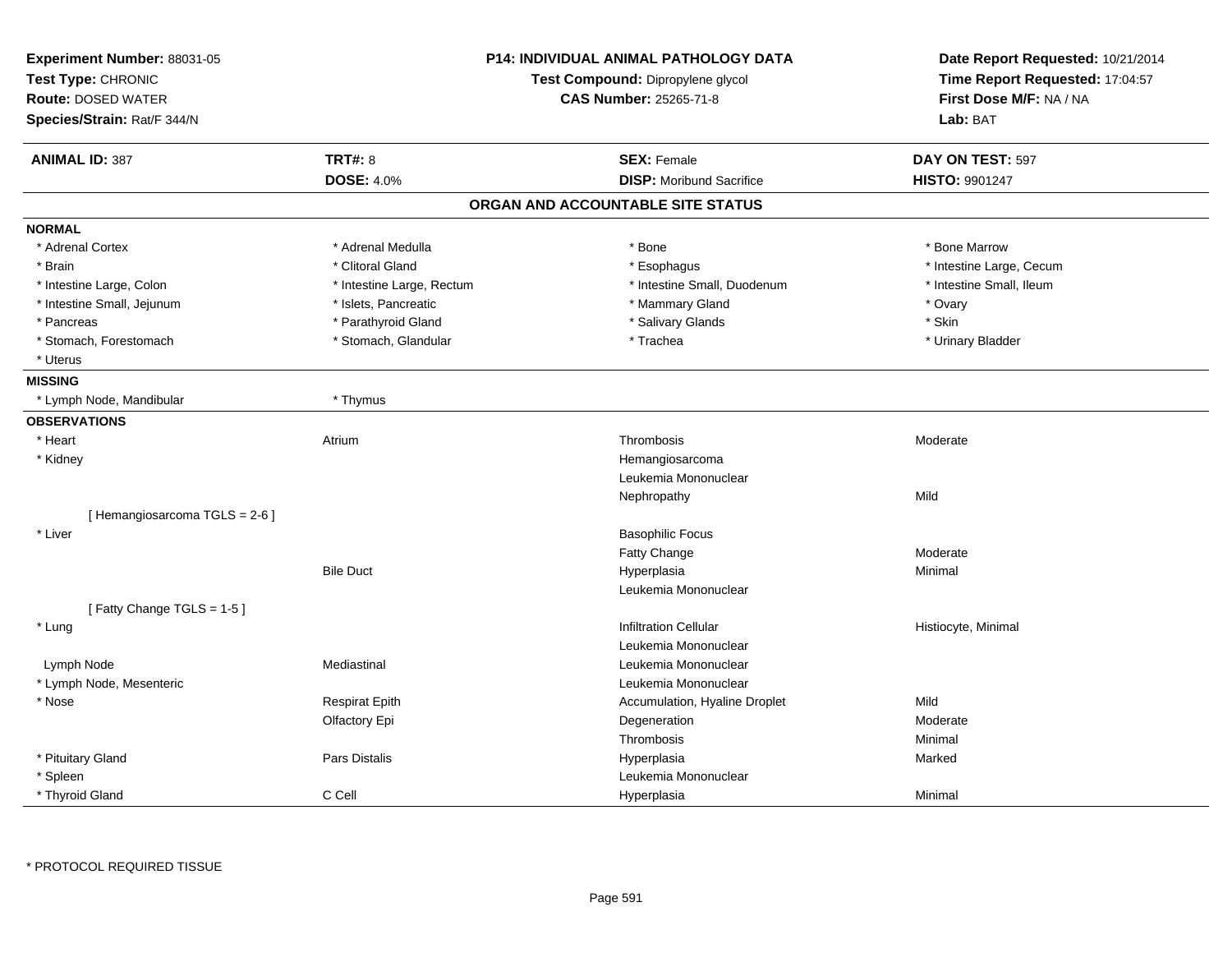| <b>Experiment Number: 88031-05</b><br><b>Test Type: CHRONIC</b><br><b>Route: DOSED WATER</b><br>Species/Strain: Rat/F 344/N |                                     | <b>P14: INDIVIDUAL ANIMAL PATHOLOGY DATA</b><br>Test Compound: Dipropylene glycol<br><b>CAS Number: 25265-71-8</b> | Date Report Requested: 10/21/2014<br>Time Report Requested: 17:04:57<br>First Dose M/F: NA / NA<br>Lab: BAT |
|-----------------------------------------------------------------------------------------------------------------------------|-------------------------------------|--------------------------------------------------------------------------------------------------------------------|-------------------------------------------------------------------------------------------------------------|
| <b>ANIMAL ID: 387</b>                                                                                                       | <b>TRT#: 8</b><br><b>DOSE: 4.0%</b> | <b>SEX: Female</b><br><b>DISP:</b> Moribund Sacrifice                                                              | DAY ON TEST: 597<br><b>HISTO: 9901247</b>                                                                   |
|                                                                                                                             |                                     | <b>ORGAN AND ACCOUNTABLE SITE STATUS</b>                                                                           |                                                                                                             |
| PRIMARY CAUSE OF DEATH                                                                                                      | Leukemia Mononuclear<br>- Spleen    |                                                                                                                    |                                                                                                             |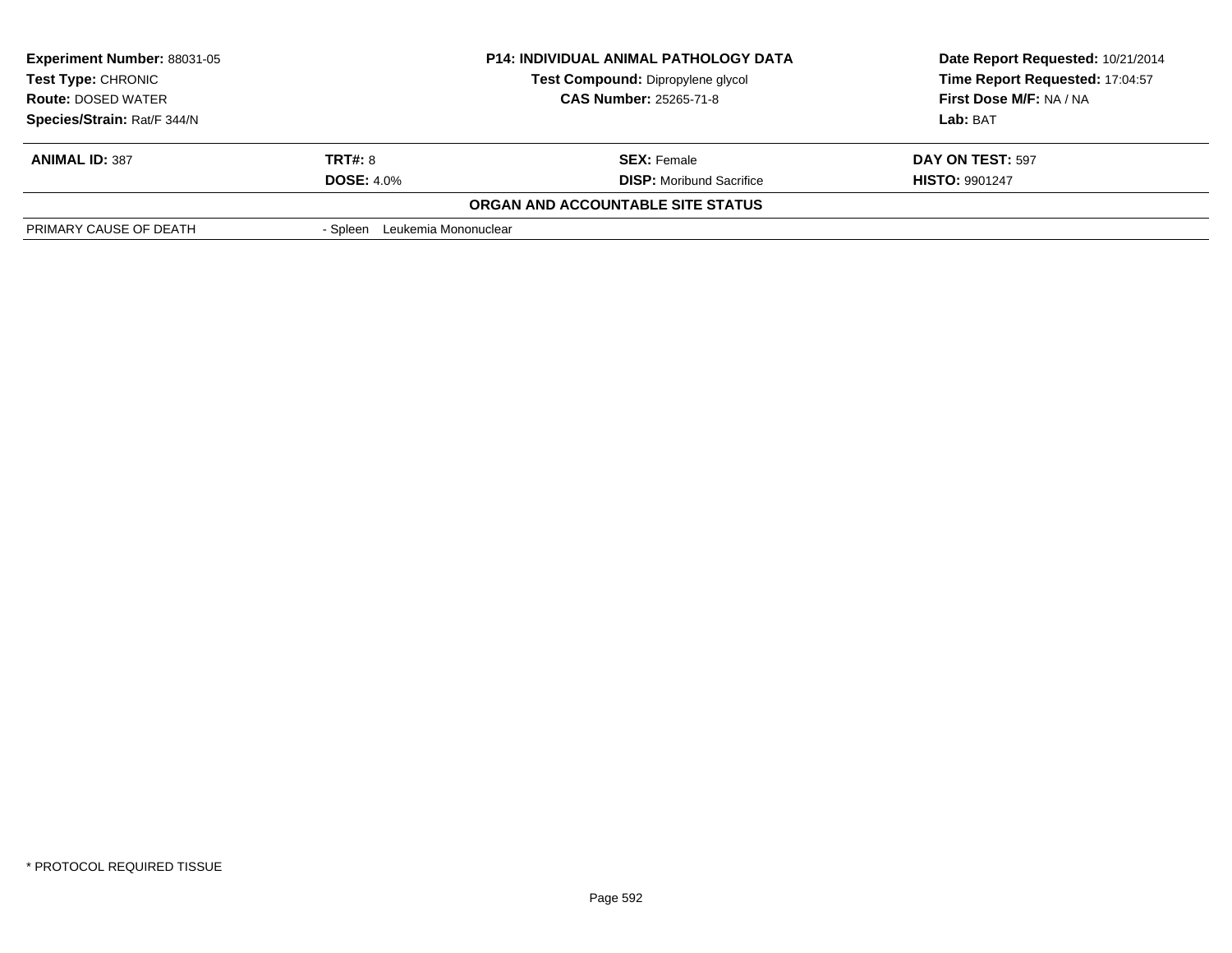| Experiment Number: 88031-05<br>Test Type: CHRONIC<br><b>Route: DOSED WATER</b> | <b>P14: INDIVIDUAL ANIMAL PATHOLOGY DATA</b><br>Test Compound: Dipropylene glycol<br><b>CAS Number: 25265-71-8</b> |                                   | Date Report Requested: 10/21/2014<br>Time Report Requested: 17:04:57<br>First Dose M/F: NA / NA |
|--------------------------------------------------------------------------------|--------------------------------------------------------------------------------------------------------------------|-----------------------------------|-------------------------------------------------------------------------------------------------|
| Species/Strain: Rat/F 344/N                                                    |                                                                                                                    |                                   | Lab: BAT                                                                                        |
| <b>ANIMAL ID: 388</b>                                                          | <b>TRT#: 8</b>                                                                                                     | <b>SEX: Female</b>                | DAY ON TEST: 730                                                                                |
|                                                                                | <b>DOSE: 4.0%</b>                                                                                                  | <b>DISP: Terminal Sacrifice</b>   | <b>HISTO: 9901248</b>                                                                           |
|                                                                                |                                                                                                                    | ORGAN AND ACCOUNTABLE SITE STATUS |                                                                                                 |
| <b>NORMAL</b>                                                                  |                                                                                                                    |                                   |                                                                                                 |
| * Adrenal Cortex                                                               | * Adrenal Medulla                                                                                                  | * Bone                            | * Bone Marrow                                                                                   |
| * Brain                                                                        | * Esophagus                                                                                                        | * Intestine Large, Cecum          | * Intestine Large, Colon                                                                        |
| * Intestine Large, Rectum                                                      | * Intestine Small, Duodenum                                                                                        | * Intestine Small, Ileum          | * Intestine Small, Jejunum                                                                      |
| * Islets, Pancreatic                                                           | * Lymph Node, Mesenteric                                                                                           | * Ovary                           | * Parathyroid Gland                                                                             |
| * Salivary Glands                                                              | * Skin                                                                                                             | * Spleen                          | * Stomach, Forestomach                                                                          |
| * Stomach, Glandular                                                           | * Thymus                                                                                                           | * Trachea                         | * Urinary Bladder                                                                               |
| * Uterus                                                                       |                                                                                                                    |                                   |                                                                                                 |
| <b>MISSING</b>                                                                 |                                                                                                                    |                                   |                                                                                                 |
| * Lymph Node, Mandibular                                                       |                                                                                                                    |                                   |                                                                                                 |
| <b>OBSERVATIONS</b>                                                            |                                                                                                                    |                                   |                                                                                                 |
| * Clitoral Gland                                                               |                                                                                                                    | Hyperplasia                       | Mild                                                                                            |
| * Heart                                                                        |                                                                                                                    | Cardiomyopathy                    | Minimal                                                                                         |
| * Kidney                                                                       |                                                                                                                    | Nephropathy                       | Mild                                                                                            |
| * Liver                                                                        |                                                                                                                    | <b>Basophilic Focus</b>           |                                                                                                 |
|                                                                                |                                                                                                                    | Clear Cell Focus                  |                                                                                                 |
|                                                                                |                                                                                                                    | Inflammation                      | Histiocytic, Focal, Minimal                                                                     |
| [Basophilic Focus TGLS = 2-5]                                                  |                                                                                                                    |                                   |                                                                                                 |
| * Lung                                                                         | Alveolar Epith                                                                                                     | Hyperplasia                       | Minimal                                                                                         |
|                                                                                |                                                                                                                    | <b>Infiltration Cellular</b>      | Histiocyte, Minimal                                                                             |
| * Mammary Gland                                                                |                                                                                                                    | Fibroadenoma                      |                                                                                                 |
| [Fibroadenoma TGLS = 1-12]                                                     |                                                                                                                    |                                   |                                                                                                 |
| * Nose                                                                         | <b>Respirat Epith</b>                                                                                              | Accumulation, Hyaline Droplet     | Marked                                                                                          |
| * Pancreas                                                                     |                                                                                                                    | <b>Basophilic Focus</b>           |                                                                                                 |
| * Pituitary Gland                                                              | Pars Distalis                                                                                                      | Adenoma                           |                                                                                                 |
| [Adenoma TGLS = $3-9$ ]                                                        |                                                                                                                    |                                   |                                                                                                 |
| * Thyroid Gland                                                                | C Cell                                                                                                             | Hyperplasia                       | Mild                                                                                            |
| PRIMARY CAUSE OF DEATH                                                         | $\blacksquare$                                                                                                     |                                   |                                                                                                 |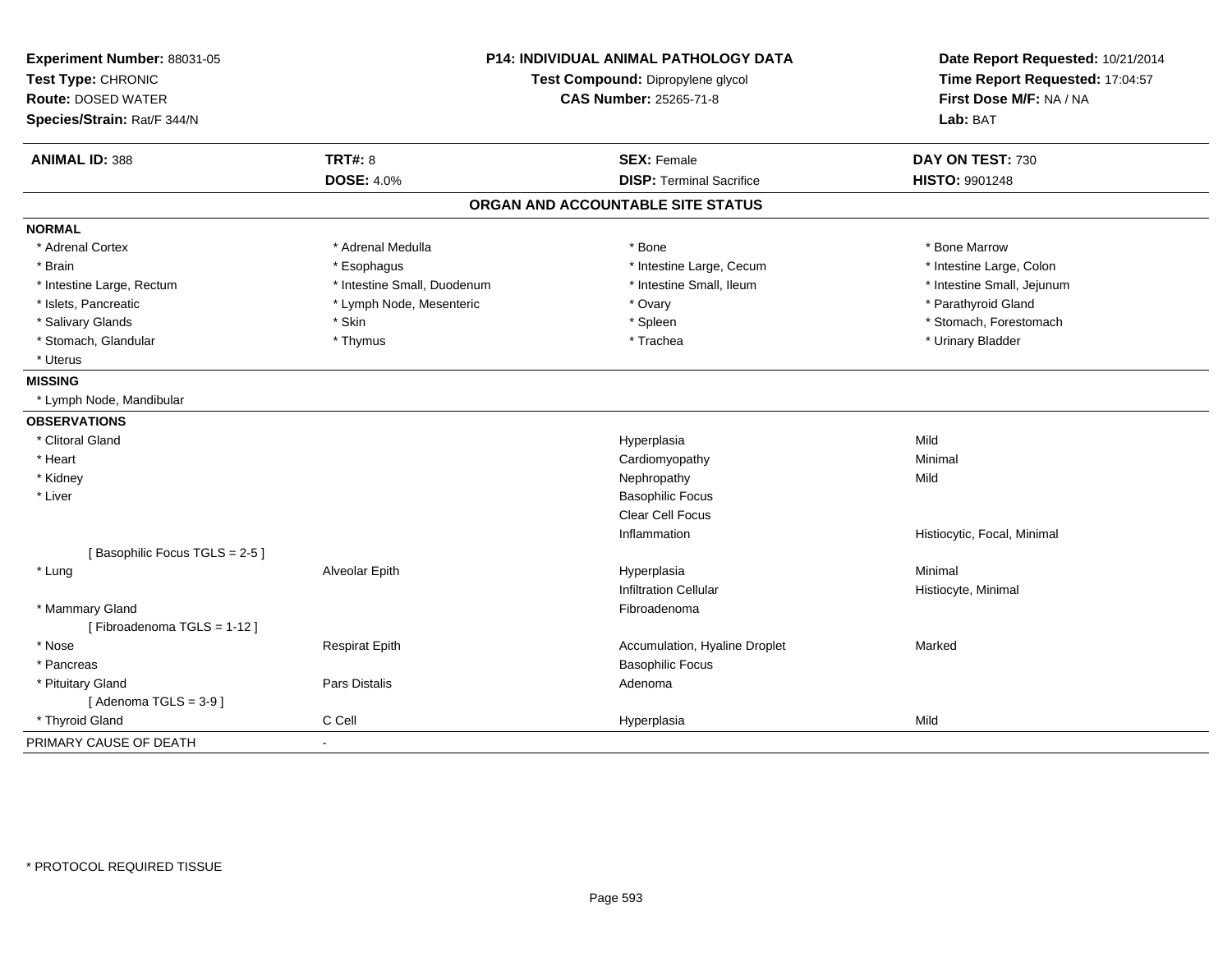| Experiment Number: 88031-05<br>Test Type: CHRONIC<br><b>Route: DOSED WATER</b><br>Species/Strain: Rat/F 344/N |                                                                                                    | <b>P14: INDIVIDUAL ANIMAL PATHOLOGY DATA</b><br>Test Compound: Dipropylene glycol<br><b>CAS Number: 25265-71-8</b> |                             |
|---------------------------------------------------------------------------------------------------------------|----------------------------------------------------------------------------------------------------|--------------------------------------------------------------------------------------------------------------------|-----------------------------|
| <b>ANIMAL ID: 389</b>                                                                                         | <b>TRT#: 8</b>                                                                                     | <b>SEX: Female</b>                                                                                                 | DAY ON TEST: 731            |
|                                                                                                               | <b>DOSE: 4.0%</b>                                                                                  | <b>DISP: Terminal Sacrifice</b>                                                                                    | <b>HISTO: 9901249</b>       |
|                                                                                                               |                                                                                                    | ORGAN AND ACCOUNTABLE SITE STATUS                                                                                  |                             |
| <b>NORMAL</b>                                                                                                 |                                                                                                    |                                                                                                                    |                             |
| * Adrenal Cortex                                                                                              | * Bone                                                                                             | * Bone Marrow                                                                                                      | * Brain                     |
| * Clitoral Gland                                                                                              | * Esophagus                                                                                        | * Intestine Large, Cecum                                                                                           | * Intestine Large, Colon    |
| * Intestine Large, Rectum                                                                                     | * Intestine Small, Duodenum                                                                        | * Intestine Small, Ileum                                                                                           | * Intestine Small, Jejunum  |
| * Islets, Pancreatic                                                                                          | Lymph Node                                                                                         | * Lymph Node, Mesenteric                                                                                           | * Mammary Gland             |
| * Parathyroid Gland                                                                                           | * Salivary Glands                                                                                  | * Skin                                                                                                             | * Spleen                    |
| * Stomach, Forestomach                                                                                        | * Stomach, Glandular                                                                               | * Thymus                                                                                                           | * Trachea                   |
| * Urinary Bladder                                                                                             |                                                                                                    |                                                                                                                    |                             |
| <b>MISSING</b>                                                                                                |                                                                                                    |                                                                                                                    |                             |
| * Lymph Node, Mandibular                                                                                      |                                                                                                    |                                                                                                                    |                             |
| <b>OBSERVATIONS</b>                                                                                           |                                                                                                    |                                                                                                                    |                             |
| * Adrenal Medulla                                                                                             |                                                                                                    | Hyperplasia                                                                                                        | Mild                        |
| * Heart                                                                                                       |                                                                                                    | Cardiomyopathy                                                                                                     | Minimal                     |
|                                                                                                               |                                                                                                    | Schwannoma Benign                                                                                                  |                             |
| * Kidney                                                                                                      |                                                                                                    | Nephropathy                                                                                                        | Mild                        |
| * Liver                                                                                                       |                                                                                                    | <b>Basophilic Focus</b>                                                                                            |                             |
|                                                                                                               |                                                                                                    | Clear Cell Focus                                                                                                   |                             |
|                                                                                                               |                                                                                                    | <b>Eosinophilic Focus</b>                                                                                          |                             |
|                                                                                                               |                                                                                                    | Inflammation                                                                                                       | Histiocytic, Focal, Minimal |
| [Basophilic Focus TGLS = 3-5]                                                                                 |                                                                                                    |                                                                                                                    |                             |
| * Lung                                                                                                        |                                                                                                    | <b>Infiltration Cellular</b>                                                                                       | Histiocyte, Minimal         |
|                                                                                                               |                                                                                                    | Inflammation                                                                                                       | Chronic Active, Minimal     |
| Lymph Node                                                                                                    |                                                                                                    |                                                                                                                    |                             |
|                                                                                                               | Note: TGL 4, "mediastinal, enlarged. 3x, tan" noted at necropsy, was not apparent microscopically. |                                                                                                                    |                             |
| * Nose                                                                                                        | <b>Respirat Epith</b>                                                                              | Accumulation, Hyaline Droplet                                                                                      | Moderate                    |
| * Ovary<br>[Cyst TGLS = $2-8$ ]                                                                               |                                                                                                    | Cyst                                                                                                               | Mild                        |
| * Pancreas                                                                                                    |                                                                                                    | <b>Basophilic Focus</b>                                                                                            |                             |
| * Pituitary Gland                                                                                             | Pars Distalis                                                                                      | Hyperplasia                                                                                                        | Moderate                    |
| * Thyroid Gland                                                                                               | C Cell                                                                                             | Hyperplasia                                                                                                        | Minimal                     |
|                                                                                                               |                                                                                                    |                                                                                                                    |                             |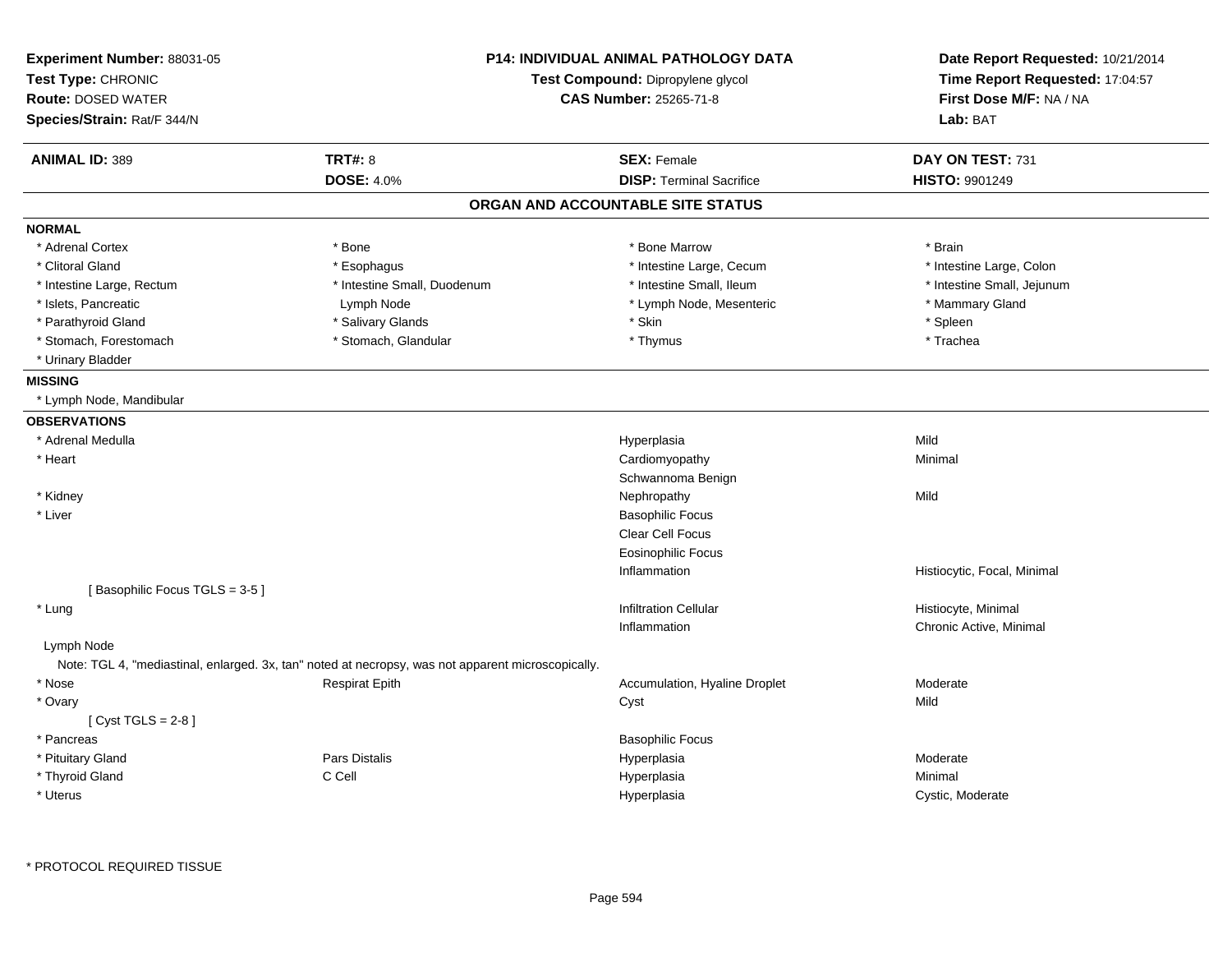| <b>Experiment Number: 88031-05</b> |                   | <b>P14: INDIVIDUAL ANIMAL PATHOLOGY DATA</b> | Date Report Requested: 10/21/2014 |
|------------------------------------|-------------------|----------------------------------------------|-----------------------------------|
| Test Type: CHRONIC                 |                   | Test Compound: Dipropylene glycol            | Time Report Requested: 17:04:57   |
| <b>Route: DOSED WATER</b>          |                   | <b>CAS Number: 25265-71-8</b>                | First Dose M/F: NA / NA           |
| Species/Strain: Rat/F 344/N        |                   |                                              | Lab: BAT                          |
| <b>ANIMAL ID: 389</b>              | <b>TRT#: 8</b>    | <b>SEX: Female</b>                           | <b>DAY ON TEST: 731</b>           |
|                                    | <b>DOSE: 4.0%</b> | <b>DISP: Terminal Sacrifice</b>              | <b>HISTO: 9901249</b>             |
|                                    |                   | ORGAN AND ACCOUNTABLE SITE STATUS            |                                   |
| [Hyperplasia TGLS = 1-9 ]          |                   |                                              |                                   |
| PRIMARY CAUSE OF DEATH             | $\,$              |                                              |                                   |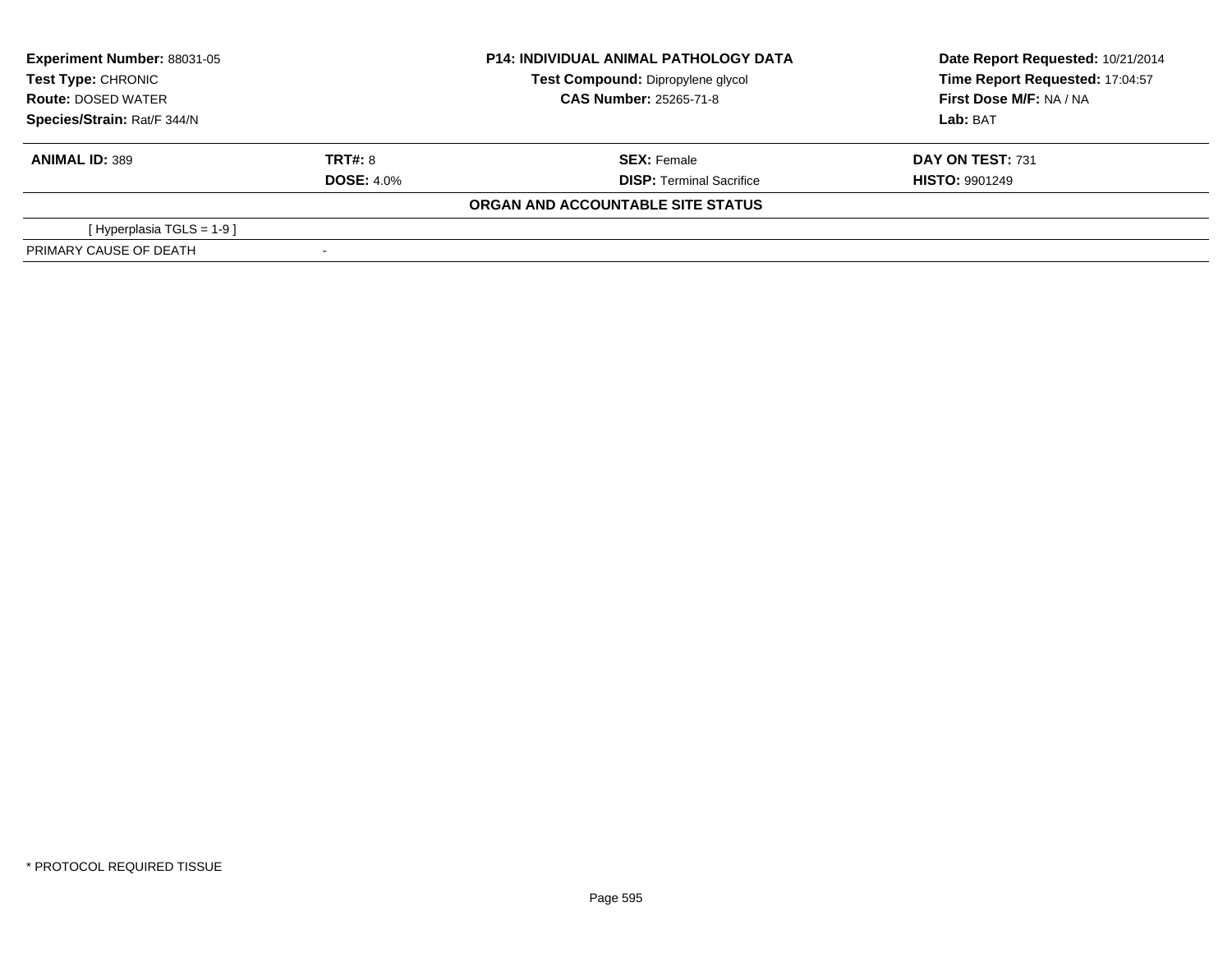| Experiment Number: 88031-05   |                                   | P14: INDIVIDUAL ANIMAL PATHOLOGY DATA | Date Report Requested: 10/21/2014 |
|-------------------------------|-----------------------------------|---------------------------------------|-----------------------------------|
| Test Type: CHRONIC            | Test Compound: Dipropylene glycol |                                       | Time Report Requested: 17:04:57   |
| <b>Route: DOSED WATER</b>     |                                   | CAS Number: 25265-71-8                | First Dose M/F: NA / NA           |
| Species/Strain: Rat/F 344/N   |                                   |                                       | Lab: BAT                          |
| <b>ANIMAL ID: 390</b>         | <b>TRT#: 8</b>                    | <b>SEX: Female</b>                    | DAY ON TEST: 730                  |
|                               | <b>DOSE: 4.0%</b>                 | <b>DISP: Terminal Sacrifice</b>       | HISTO: 9901250                    |
|                               |                                   | ORGAN AND ACCOUNTABLE SITE STATUS     |                                   |
| <b>NORMAL</b>                 |                                   |                                       |                                   |
| * Adrenal Medulla             | * Bone                            | * Bone Marrow                         | * Brain                           |
| * Clitoral Gland              | * Esophagus                       | * Intestine Large, Cecum              | * Intestine Large, Colon          |
| * Intestine Large, Rectum     | * Intestine Small, Duodenum       | * Intestine Small, Ileum              | * Intestine Small, Jejunum        |
| * Islets, Pancreatic          | * Lymph Node, Mesenteric          | * Mammary Gland                       | * Ovary                           |
| * Pancreas                    | * Parathyroid Gland               | * Salivary Glands                     | * Skin                            |
| * Spleen                      | * Stomach, Forestomach            | * Stomach, Glandular                  | * Thymus                          |
| * Trachea                     | * Urinary Bladder                 |                                       |                                   |
| <b>MISSING</b>                |                                   |                                       |                                   |
| * Lymph Node, Mandibular      |                                   |                                       |                                   |
| <b>OBSERVATIONS</b>           |                                   |                                       |                                   |
| * Adrenal Cortex              |                                   | Hypertrophy                           | Moderate                          |
| * Heart                       |                                   | Cardiomyopathy                        | Minimal                           |
| * Kidney                      |                                   | Nephropathy                           | Mild                              |
| * Liver                       |                                   | <b>Basophilic Focus</b>               |                                   |
|                               |                                   | Clear Cell Focus                      |                                   |
|                               |                                   | Inflammation                          | Granulomatous, Focal, Mild        |
|                               |                                   | Inflammation                          | Histiocytic, Focal, Minimal       |
| [Basophilic Focus TGLS = 1-5] |                                   |                                       |                                   |
| * Lung                        |                                   | <b>Infiltration Cellular</b>          | Histiocyte, Minimal               |
|                               |                                   | Inflammation                          | Chronic Active, Minimal           |
| * Nose                        | <b>Respirat Epith</b>             | Accumulation, Hyaline Droplet         | Mild                              |
| * Pituitary Gland             | Pars Distalis                     | Hyperplasia                           | Marked                            |
| [ Hyperplasia TGLS = 2-9 ]    |                                   |                                       |                                   |
| * Thyroid Gland               | C Cell                            | Hyperplasia                           | Minimal                           |
| * Uterus                      |                                   | Polyp Stromal                         |                                   |
| PRIMARY CAUSE OF DEATH        |                                   |                                       |                                   |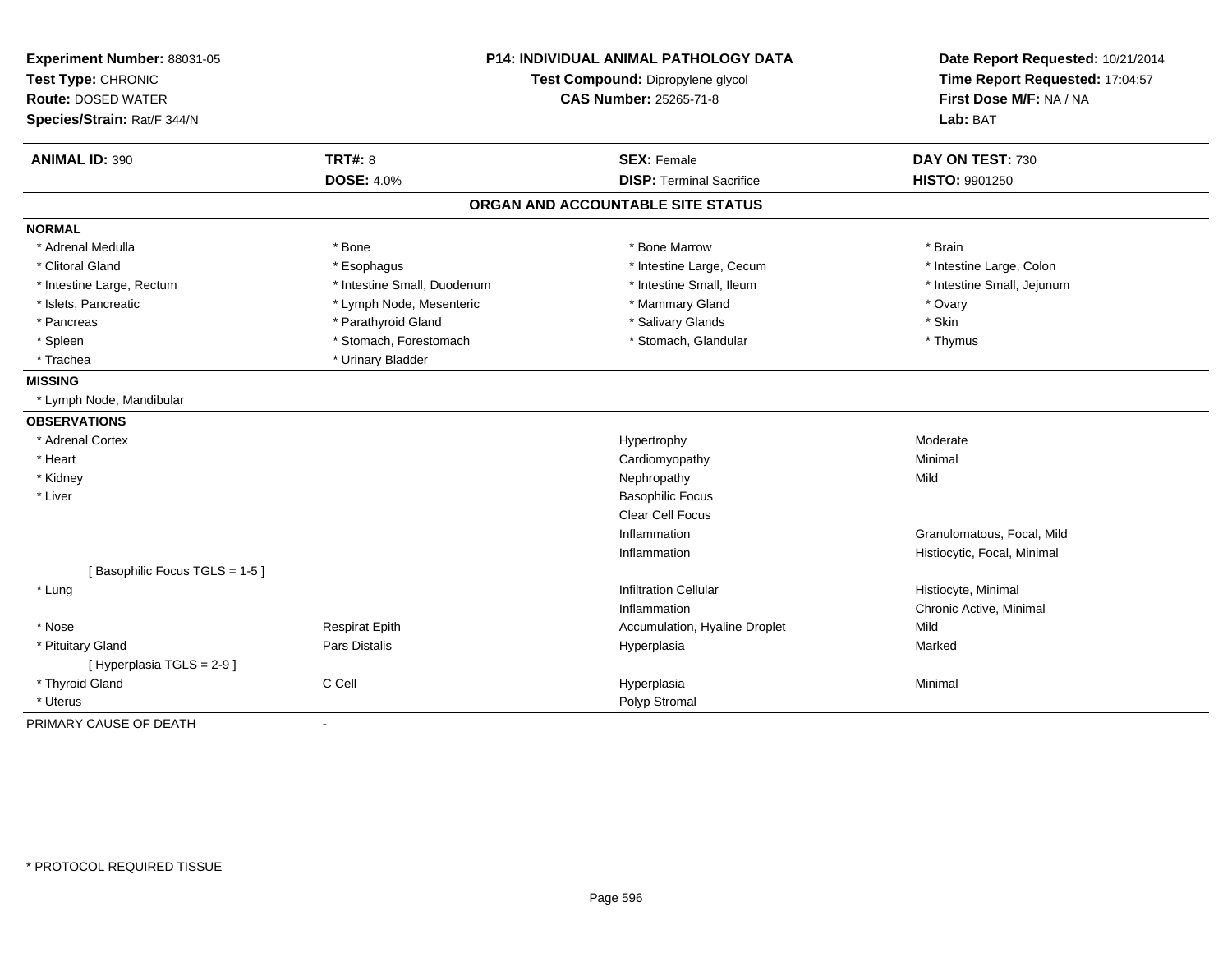| Experiment Number: 88031-05<br>Test Type: CHRONIC<br><b>Route: DOSED WATER</b><br>Species/Strain: Rat/F 344/N | <b>P14: INDIVIDUAL ANIMAL PATHOLOGY DATA</b><br>Test Compound: Dipropylene glycol<br>CAS Number: 25265-71-8 |                                   | Date Report Requested: 10/21/2014<br>Time Report Requested: 17:04:57<br>First Dose M/F: NA / NA<br>Lab: BAT |
|---------------------------------------------------------------------------------------------------------------|-------------------------------------------------------------------------------------------------------------|-----------------------------------|-------------------------------------------------------------------------------------------------------------|
| <b>ANIMAL ID: 391</b>                                                                                         | <b>TRT#: 8</b>                                                                                              | <b>SEX: Female</b>                | DAY ON TEST: 730                                                                                            |
|                                                                                                               | <b>DOSE: 4.0%</b>                                                                                           | <b>DISP: Terminal Sacrifice</b>   | HISTO: 9901251                                                                                              |
|                                                                                                               |                                                                                                             | ORGAN AND ACCOUNTABLE SITE STATUS |                                                                                                             |
| <b>NORMAL</b>                                                                                                 |                                                                                                             |                                   |                                                                                                             |
| * Bone                                                                                                        | * Brain                                                                                                     | * Clitoral Gland                  | * Esophagus                                                                                                 |
| * Intestine Large, Cecum                                                                                      | * Intestine Large, Colon                                                                                    | * Intestine Large, Rectum         | * Intestine Small, Duodenum                                                                                 |
| * Intestine Small, Ileum                                                                                      | * Intestine Small, Jejunum                                                                                  | * Islets, Pancreatic              | * Mammary Gland                                                                                             |
| * Parathyroid Gland                                                                                           | * Salivary Glands                                                                                           | * Skin                            | * Stomach, Forestomach                                                                                      |
| * Stomach, Glandular                                                                                          | * Trachea                                                                                                   | * Urinary Bladder                 | * Uterus                                                                                                    |
| <b>MISSING</b>                                                                                                |                                                                                                             |                                   |                                                                                                             |
| * Lymph Node, Mandibular                                                                                      | * Thymus                                                                                                    |                                   |                                                                                                             |
| <b>OBSERVATIONS</b>                                                                                           |                                                                                                             |                                   |                                                                                                             |
| * Adrenal Cortex                                                                                              |                                                                                                             | Leukemia Mononuclear              |                                                                                                             |
| * Adrenal Medulla                                                                                             |                                                                                                             | Leukemia Mononuclear              |                                                                                                             |
| * Bone Marrow                                                                                                 |                                                                                                             | Leukemia Mononuclear              |                                                                                                             |
| * Heart                                                                                                       |                                                                                                             | Cardiomyopathy                    | Minimal                                                                                                     |
| * Kidney                                                                                                      |                                                                                                             | Leukemia Mononuclear              |                                                                                                             |
| * Liver                                                                                                       |                                                                                                             | <b>Basophilic Focus</b>           |                                                                                                             |
|                                                                                                               | <b>Bile Duct</b>                                                                                            | Hyperplasia                       | Mild                                                                                                        |
|                                                                                                               |                                                                                                             | Inflammation                      | Granulomatous, Focal, Minimal                                                                               |
|                                                                                                               |                                                                                                             | Inflammation                      | Histiocytic, Focal, Minimal                                                                                 |
|                                                                                                               |                                                                                                             | Leukemia Mononuclear              |                                                                                                             |
| [Basophilic Focus TGLS = 3-5]                                                                                 |                                                                                                             |                                   |                                                                                                             |
| [ Leukemia Mononuclear TGLS = 2-5 ]                                                                           |                                                                                                             |                                   |                                                                                                             |
| * Lung                                                                                                        |                                                                                                             | <b>Infiltration Cellular</b>      | Histiocyte, Minimal                                                                                         |
|                                                                                                               |                                                                                                             | Leukemia Mononuclear              |                                                                                                             |
| Lymph Node                                                                                                    | Mediastinal                                                                                                 | Leukemia Mononuclear              |                                                                                                             |
| [ Leukemia Mononuclear TGLS = 4-2 ]                                                                           |                                                                                                             |                                   |                                                                                                             |
| * Lymph Node, Mesenteric                                                                                      |                                                                                                             | Leukemia Mononuclear              |                                                                                                             |
| * Nose                                                                                                        | <b>Respirat Epith</b>                                                                                       | Accumulation, Hyaline Droplet     | Mild                                                                                                        |
| * Ovary                                                                                                       |                                                                                                             | Inflammation                      | Granulomatous, Mild                                                                                         |
| * Pancreas                                                                                                    |                                                                                                             | Leukemia Mononuclear              |                                                                                                             |
| * Pituitary Gland                                                                                             |                                                                                                             | Angiectasis                       | Mild                                                                                                        |
|                                                                                                               |                                                                                                             | Leukemia Mononuclear              |                                                                                                             |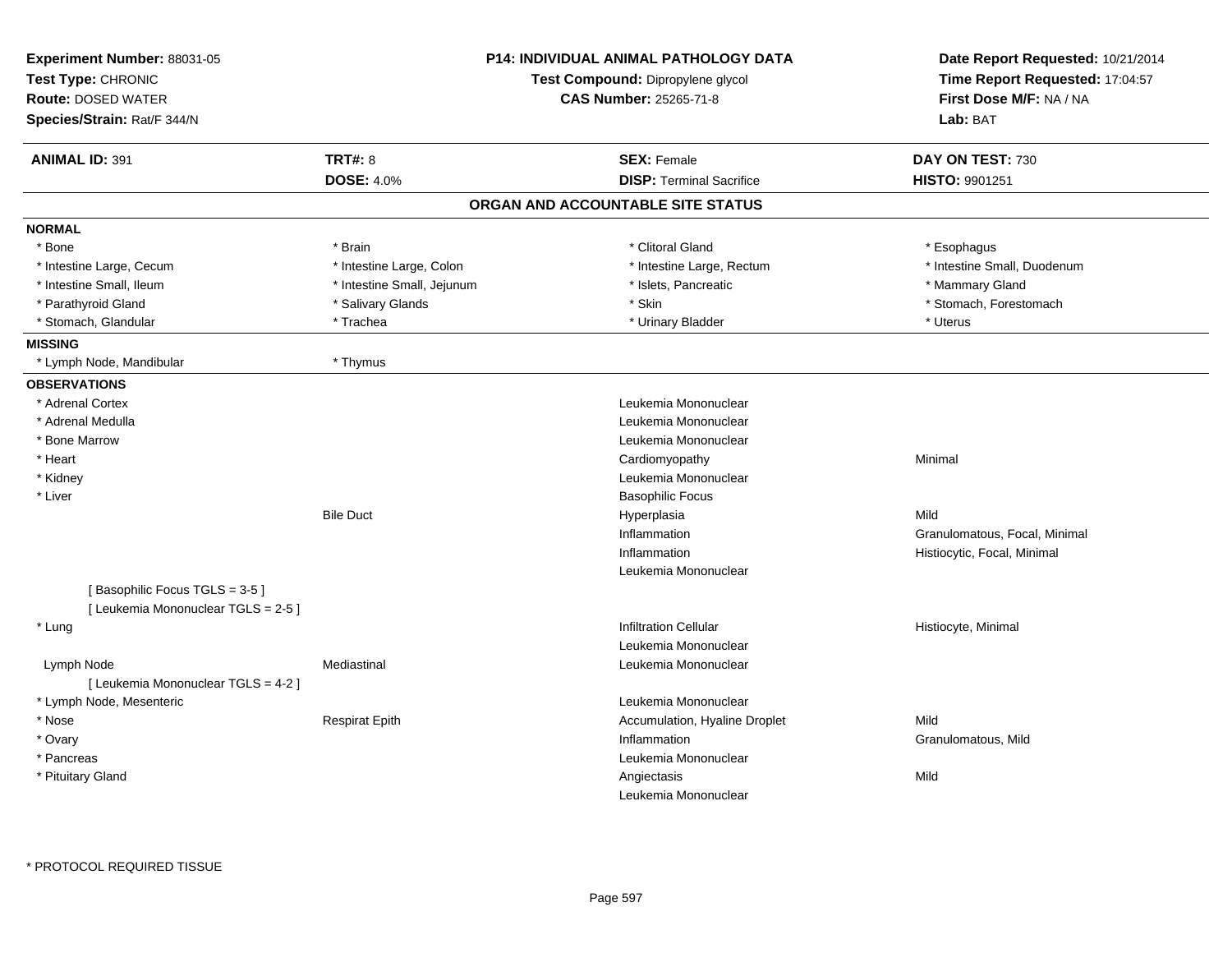| <b>Experiment Number: 88031-05</b><br>Test Type: CHRONIC |                   | P14: INDIVIDUAL ANIMAL PATHOLOGY DATA | Date Report Requested: 10/21/2014 |  |
|----------------------------------------------------------|-------------------|---------------------------------------|-----------------------------------|--|
|                                                          |                   | Test Compound: Dipropylene glycol     | Time Report Requested: 17:04:57   |  |
| <b>Route: DOSED WATER</b>                                |                   | <b>CAS Number: 25265-71-8</b>         | First Dose M/F: NA / NA           |  |
| Species/Strain: Rat/F 344/N                              |                   |                                       | Lab: BAT                          |  |
| <b>ANIMAL ID: 391</b>                                    | <b>TRT#: 8</b>    | <b>SEX: Female</b>                    | DAY ON TEST: 730                  |  |
|                                                          | <b>DOSE: 4.0%</b> | <b>DISP:</b> Terminal Sacrifice       | <b>HISTO: 9901251</b>             |  |
|                                                          |                   | ORGAN AND ACCOUNTABLE SITE STATUS     |                                   |  |
| [Angiectasis TGLS = 5-9 ]                                |                   |                                       |                                   |  |
| * Spleen                                                 |                   | Inflammation                          | Granulomatous, Mild               |  |
|                                                          |                   | Leukemia Mononuclear                  |                                   |  |
| [Leukemia Mononuclear TGLS = 1-5]                        |                   |                                       |                                   |  |
| * Thyroid Gland                                          | C Cell            | Hyperplasia                           | Mild                              |  |
| PRIMARY CAUSE OF DEATH                                   |                   |                                       |                                   |  |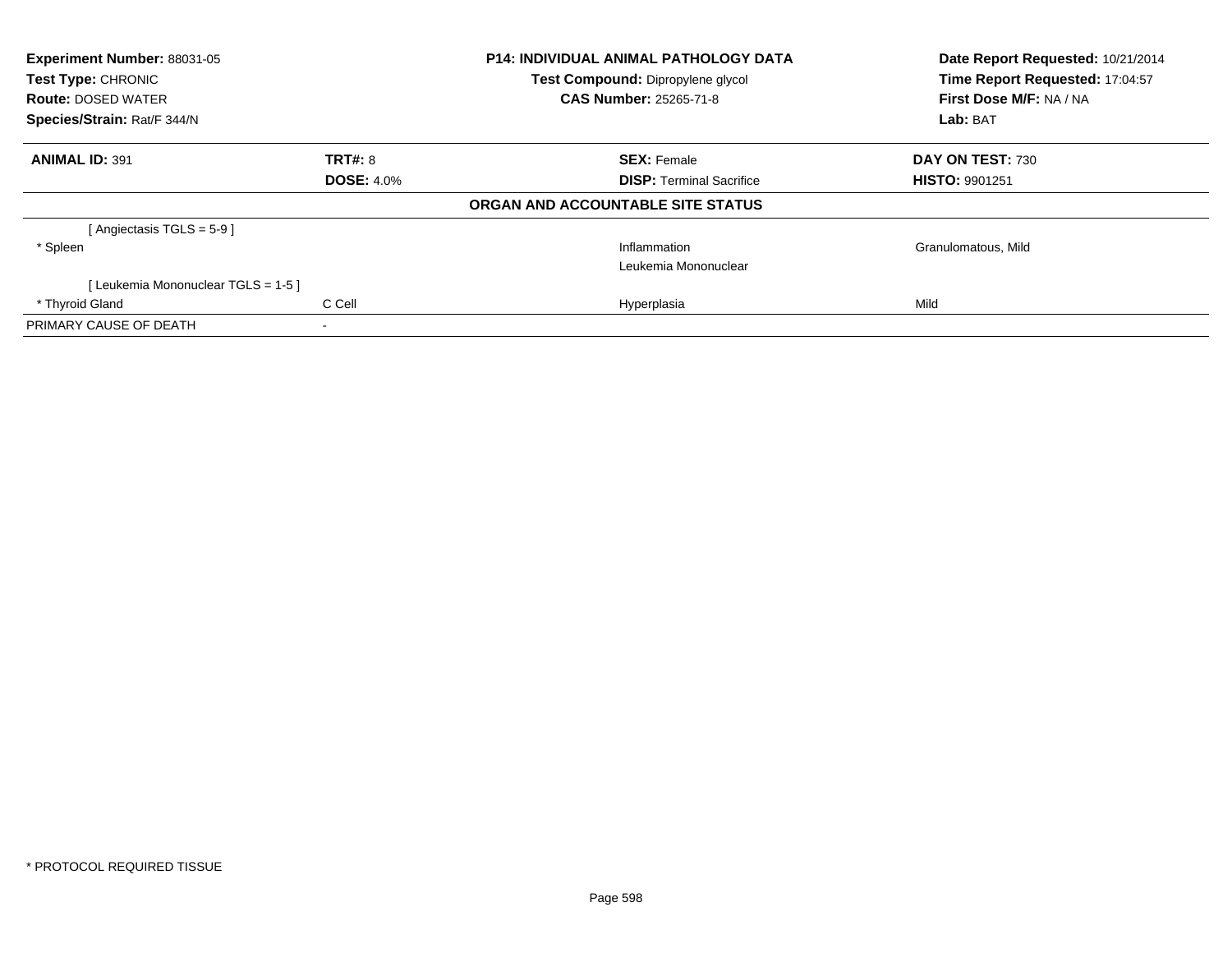| Experiment Number: 88031-05<br>Test Type: CHRONIC<br><b>Route: DOSED WATER</b><br>Species/Strain: Rat/F 344/N | <b>P14: INDIVIDUAL ANIMAL PATHOLOGY DATA</b><br>Test Compound: Dipropylene glycol<br><b>CAS Number: 25265-71-8</b> |                                   | Date Report Requested: 10/21/2014<br>Time Report Requested: 17:04:57<br>First Dose M/F: NA / NA<br>Lab: BAT |
|---------------------------------------------------------------------------------------------------------------|--------------------------------------------------------------------------------------------------------------------|-----------------------------------|-------------------------------------------------------------------------------------------------------------|
| <b>ANIMAL ID: 392</b>                                                                                         | <b>TRT#: 8</b>                                                                                                     | <b>SEX: Female</b>                | DAY ON TEST: 730                                                                                            |
|                                                                                                               | <b>DOSE: 4.0%</b>                                                                                                  | <b>DISP: Terminal Sacrifice</b>   | HISTO: 9901252                                                                                              |
|                                                                                                               |                                                                                                                    | ORGAN AND ACCOUNTABLE SITE STATUS |                                                                                                             |
| <b>NORMAL</b>                                                                                                 |                                                                                                                    |                                   |                                                                                                             |
| * Adrenal Cortex                                                                                              | * Adrenal Medulla                                                                                                  | * Bone                            | * Bone Marrow                                                                                               |
| * Brain                                                                                                       | * Clitoral Gland                                                                                                   | * Esophagus                       | * Intestine Large, Cecum                                                                                    |
| * Intestine Large, Colon                                                                                      | * Intestine Small, Duodenum                                                                                        | * Intestine Small, Ileum          | * Intestine Small, Jejunum                                                                                  |
| * Islets, Pancreatic                                                                                          | * Lymph Node, Mesenteric                                                                                           | * Mammary Gland                   | * Ovary                                                                                                     |
| * Pancreas                                                                                                    | * Parathyroid Gland                                                                                                | * Salivary Glands                 | * Skin                                                                                                      |
| * Spleen                                                                                                      | * Stomach, Forestomach                                                                                             | * Stomach, Glandular              | * Thymus                                                                                                    |
| * Trachea                                                                                                     | * Urinary Bladder                                                                                                  |                                   |                                                                                                             |
| <b>MISSING</b>                                                                                                |                                                                                                                    |                                   |                                                                                                             |
| * Lymph Node, Mandibular                                                                                      |                                                                                                                    |                                   |                                                                                                             |
| <b>OBSERVATIONS</b>                                                                                           |                                                                                                                    |                                   |                                                                                                             |
| * Esophagus                                                                                                   |                                                                                                                    |                                   |                                                                                                             |
|                                                                                                               | Note: There were sections of metazoan parasites in the distal esophageal lumen.                                    |                                   |                                                                                                             |
| * Heart                                                                                                       |                                                                                                                    | Cardiomyopathy                    | Minimal                                                                                                     |
| * Intestine Large, Rectum                                                                                     |                                                                                                                    | Parasite Metazoan                 |                                                                                                             |
| * Kidney                                                                                                      |                                                                                                                    | Nephropathy                       | Mild                                                                                                        |
| * Liver                                                                                                       |                                                                                                                    | <b>Basophilic Focus</b>           |                                                                                                             |
|                                                                                                               |                                                                                                                    | Clear Cell Focus                  |                                                                                                             |
|                                                                                                               | <b>Bile Duct</b>                                                                                                   | Hyperplasia                       | Minimal                                                                                                     |
| [Basophilic Focus TGLS = 1-5]                                                                                 |                                                                                                                    |                                   |                                                                                                             |
| * Lung                                                                                                        |                                                                                                                    | <b>Infiltration Cellular</b>      | Histiocyte, Minimal                                                                                         |
| * Nose                                                                                                        | <b>Respirat Epith</b>                                                                                              | Accumulation, Hyaline Droplet     | Moderate                                                                                                    |
| * Pituitary Gland                                                                                             | Pars Distalis                                                                                                      | Adenoma                           |                                                                                                             |
| * Thyroid Gland                                                                                               | C Cell                                                                                                             | Hyperplasia                       | Minimal                                                                                                     |
| * Uterus                                                                                                      |                                                                                                                    | Polyp Stromal                     |                                                                                                             |
| [Polyp Stromal TGLS = 2-9]                                                                                    |                                                                                                                    |                                   |                                                                                                             |
| PRIMARY CAUSE OF DEATH                                                                                        | $\sim$                                                                                                             |                                   |                                                                                                             |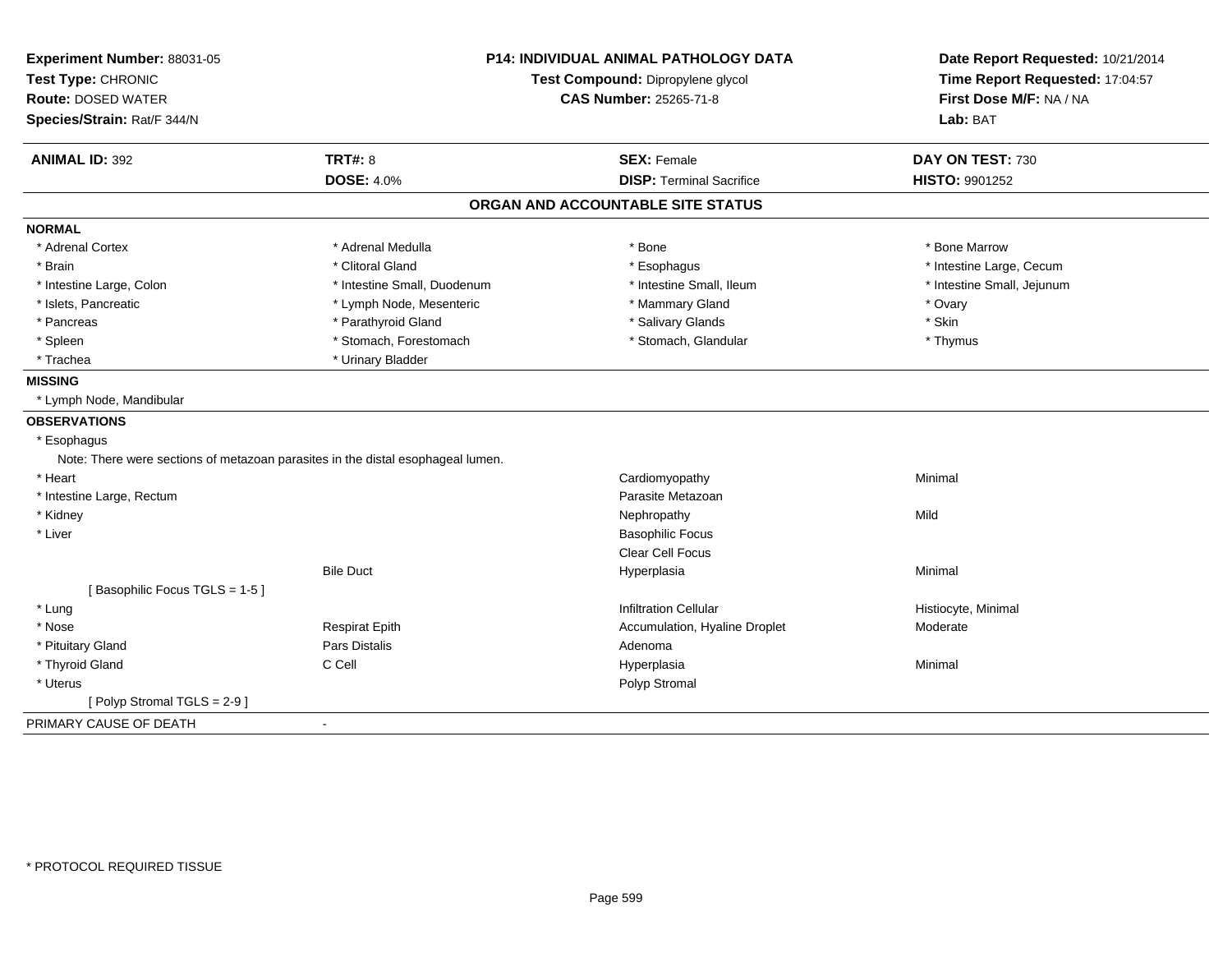| Experiment Number: 88031-05<br>Test Type: CHRONIC<br><b>Route: DOSED WATER</b><br>Species/Strain: Rat/F 344/N | <b>P14: INDIVIDUAL ANIMAL PATHOLOGY DATA</b><br>Test Compound: Dipropylene glycol<br><b>CAS Number: 25265-71-8</b> |                                   | Date Report Requested: 10/21/2014<br>Time Report Requested: 17:04:57<br>First Dose M/F: NA / NA<br>Lab: BAT |
|---------------------------------------------------------------------------------------------------------------|--------------------------------------------------------------------------------------------------------------------|-----------------------------------|-------------------------------------------------------------------------------------------------------------|
| <b>ANIMAL ID: 393</b>                                                                                         | <b>TRT#: 8</b>                                                                                                     | <b>SEX: Female</b>                | DAY ON TEST: 729                                                                                            |
|                                                                                                               | <b>DOSE: 4.0%</b>                                                                                                  | <b>DISP: Terminal Sacrifice</b>   | <b>HISTO: 9901253</b>                                                                                       |
|                                                                                                               |                                                                                                                    | ORGAN AND ACCOUNTABLE SITE STATUS |                                                                                                             |
| <b>NORMAL</b>                                                                                                 |                                                                                                                    |                                   |                                                                                                             |
| * Adrenal Medulla                                                                                             | * Bone                                                                                                             | * Bone Marrow                     | * Brain                                                                                                     |
| * Clitoral Gland                                                                                              | * Esophagus                                                                                                        | * Intestine Large, Cecum          | * Intestine Large, Colon                                                                                    |
| * Intestine Large, Rectum                                                                                     | * Intestine Small, Duodenum                                                                                        | * Intestine Small, Ileum          | * Intestine Small, Jejunum                                                                                  |
| * Islets, Pancreatic                                                                                          | * Lymph Node, Mesenteric                                                                                           | * Ovary                           | * Parathyroid Gland                                                                                         |
| * Salivary Glands                                                                                             | * Skin                                                                                                             | * Spleen                          | * Stomach, Forestomach                                                                                      |
| * Thymus                                                                                                      | * Trachea                                                                                                          | * Urinary Bladder                 | * Uterus                                                                                                    |
| <b>MISSING</b>                                                                                                |                                                                                                                    |                                   |                                                                                                             |
| * Lymph Node, Mandibular                                                                                      |                                                                                                                    |                                   |                                                                                                             |
| <b>OBSERVATIONS</b>                                                                                           |                                                                                                                    |                                   |                                                                                                             |
| * Adrenal Cortex                                                                                              |                                                                                                                    | Hyperplasia                       | Minimal                                                                                                     |
| * Heart                                                                                                       |                                                                                                                    | Cardiomyopathy                    | Mild                                                                                                        |
| * Kidney                                                                                                      |                                                                                                                    | Nephropathy                       | Mild                                                                                                        |
| * Liver                                                                                                       |                                                                                                                    | <b>Basophilic Focus</b>           |                                                                                                             |
|                                                                                                               |                                                                                                                    | Inflammation                      | Granulomatous, Focal, Minimal                                                                               |
|                                                                                                               |                                                                                                                    | Inflammation                      | Histiocytic, Focal, Minimal                                                                                 |
| * Lung                                                                                                        | Alveolar Epith                                                                                                     | Hyperplasia                       | Minimal                                                                                                     |
|                                                                                                               |                                                                                                                    | <b>Infiltration Cellular</b>      | Histiocyte, Minimal                                                                                         |
| * Mammary Gland                                                                                               |                                                                                                                    | Fibroadenoma                      | Multiple                                                                                                    |
| [Fibroadenoma TGLS = $1,4-12+14$ ]                                                                            |                                                                                                                    |                                   |                                                                                                             |
| Mesentery                                                                                                     | Fat                                                                                                                | Necrosis                          | Mild                                                                                                        |
| [Necrosis $TGLS = 3-13$ ]                                                                                     |                                                                                                                    |                                   |                                                                                                             |
| * Nose                                                                                                        | <b>Respirat Epith</b>                                                                                              | Accumulation, Hyaline Droplet     | Mild                                                                                                        |
| * Pancreas                                                                                                    |                                                                                                                    | Atrophy                           | Minimal                                                                                                     |
| * Pituitary Gland                                                                                             | Pars Distalis                                                                                                      | Adenoma                           |                                                                                                             |
| [Adenoma TGLS = $2-9$ ]                                                                                       |                                                                                                                    |                                   |                                                                                                             |
| * Stomach, Glandular                                                                                          |                                                                                                                    | Mineralization                    | Minimal                                                                                                     |
| * Thyroid Gland                                                                                               | C Cell                                                                                                             | Hyperplasia                       | Minimal                                                                                                     |
| PRIMARY CAUSE OF DEATH                                                                                        | $\sim$                                                                                                             |                                   |                                                                                                             |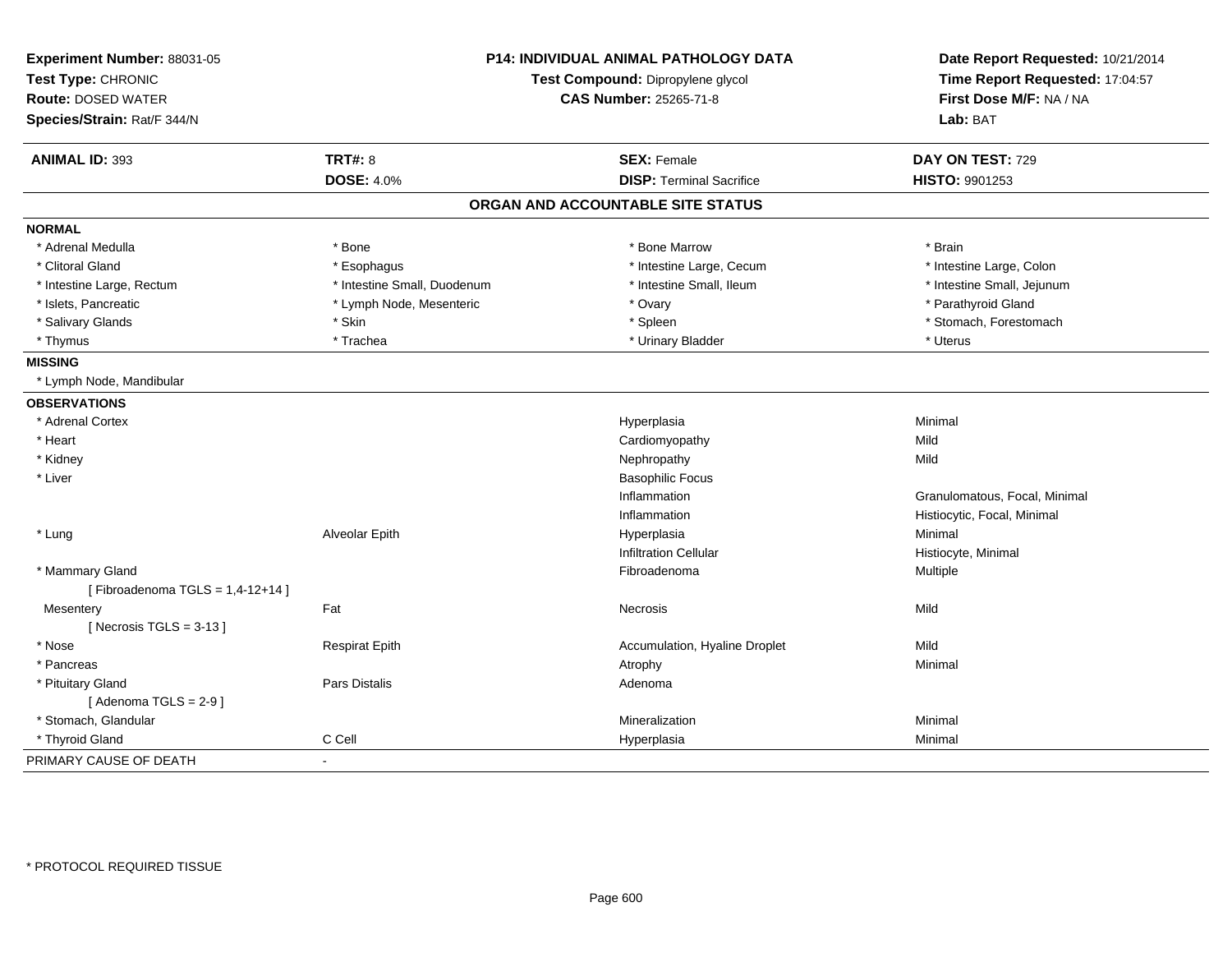| Experiment Number: 88031-05<br>Test Type: CHRONIC |                           | <b>P14: INDIVIDUAL ANIMAL PATHOLOGY DATA</b> | Date Report Requested: 10/21/2014<br>Time Report Requested: 17:04:57 |
|---------------------------------------------------|---------------------------|----------------------------------------------|----------------------------------------------------------------------|
|                                                   |                           | Test Compound: Dipropylene glycol            |                                                                      |
| <b>Route: DOSED WATER</b>                         |                           | <b>CAS Number: 25265-71-8</b>                | First Dose M/F: NA / NA                                              |
| Species/Strain: Rat/F 344/N                       |                           |                                              | Lab: BAT                                                             |
| <b>ANIMAL ID: 394</b>                             | <b>TRT#: 8</b>            | <b>SEX: Female</b>                           | DAY ON TEST: 731                                                     |
|                                                   | <b>DOSE: 4.0%</b>         | <b>DISP: Terminal Sacrifice</b>              | HISTO: 9901254                                                       |
|                                                   |                           | ORGAN AND ACCOUNTABLE SITE STATUS            |                                                                      |
| <b>NORMAL</b>                                     |                           |                                              |                                                                      |
| * Adrenal Cortex                                  | * Adrenal Medulla         | * Bone                                       | * Bone Marrow                                                        |
| * Brain                                           | * Clitoral Gland          | * Esophagus                                  | * Intestine Large, Cecum                                             |
| * Intestine Large, Colon                          | * Intestine Large, Rectum | * Intestine Small, Duodenum                  | * Intestine Small, Ileum                                             |
| * Intestine Small, Jejunum                        | * Islets, Pancreatic      | * Lymph Node, Mesenteric                     | * Mammary Gland                                                      |
| * Ovary                                           | * Pancreas                | * Parathyroid Gland                          | * Salivary Glands                                                    |
| * Skin                                            | * Spleen                  | * Stomach, Forestomach                       | * Stomach, Glandular                                                 |
| * Thymus                                          | * Trachea                 | * Urinary Bladder                            |                                                                      |
| <b>MISSING</b>                                    |                           |                                              |                                                                      |
| * Lymph Node, Mandibular                          |                           |                                              |                                                                      |
| <b>OBSERVATIONS</b>                               |                           |                                              |                                                                      |
| * Heart                                           |                           | Cardiomyopathy                               | Minimal                                                              |
| * Kidney                                          |                           | Nephropathy                                  | Mild                                                                 |
| * Liver                                           |                           | <b>Basophilic Focus</b>                      |                                                                      |
|                                                   |                           | Clear Cell Focus                             |                                                                      |
|                                                   | <b>Bile Duct</b>          | Hyperplasia                                  | Minimal                                                              |
| [Basophilic Focus TGLS = 2-5]                     |                           |                                              |                                                                      |
| * Lung                                            |                           | <b>Infiltration Cellular</b>                 | Histiocyte, Minimal                                                  |
|                                                   |                           | Inflammation                                 | Chronic Active, Minimal                                              |
| * Nose                                            | <b>Respirat Epith</b>     | Accumulation, Hyaline Droplet                | Mild                                                                 |
|                                                   |                           | Inflammation                                 | Suppurative, Mild                                                    |
| * Pituitary Gland                                 | <b>Pars Distalis</b>      | Hyperplasia                                  | Moderate                                                             |
| [ Hyperplasia TGLS = 3-9 ]                        |                           |                                              |                                                                      |
| * Thyroid Gland                                   | C Cell                    | Hyperplasia                                  | Minimal                                                              |
| * Uterus                                          |                           | Polyp Stromal                                |                                                                      |
| [Polyp Stromal TGLS = 1-9]                        |                           |                                              |                                                                      |
| PRIMARY CAUSE OF DEATH                            |                           |                                              |                                                                      |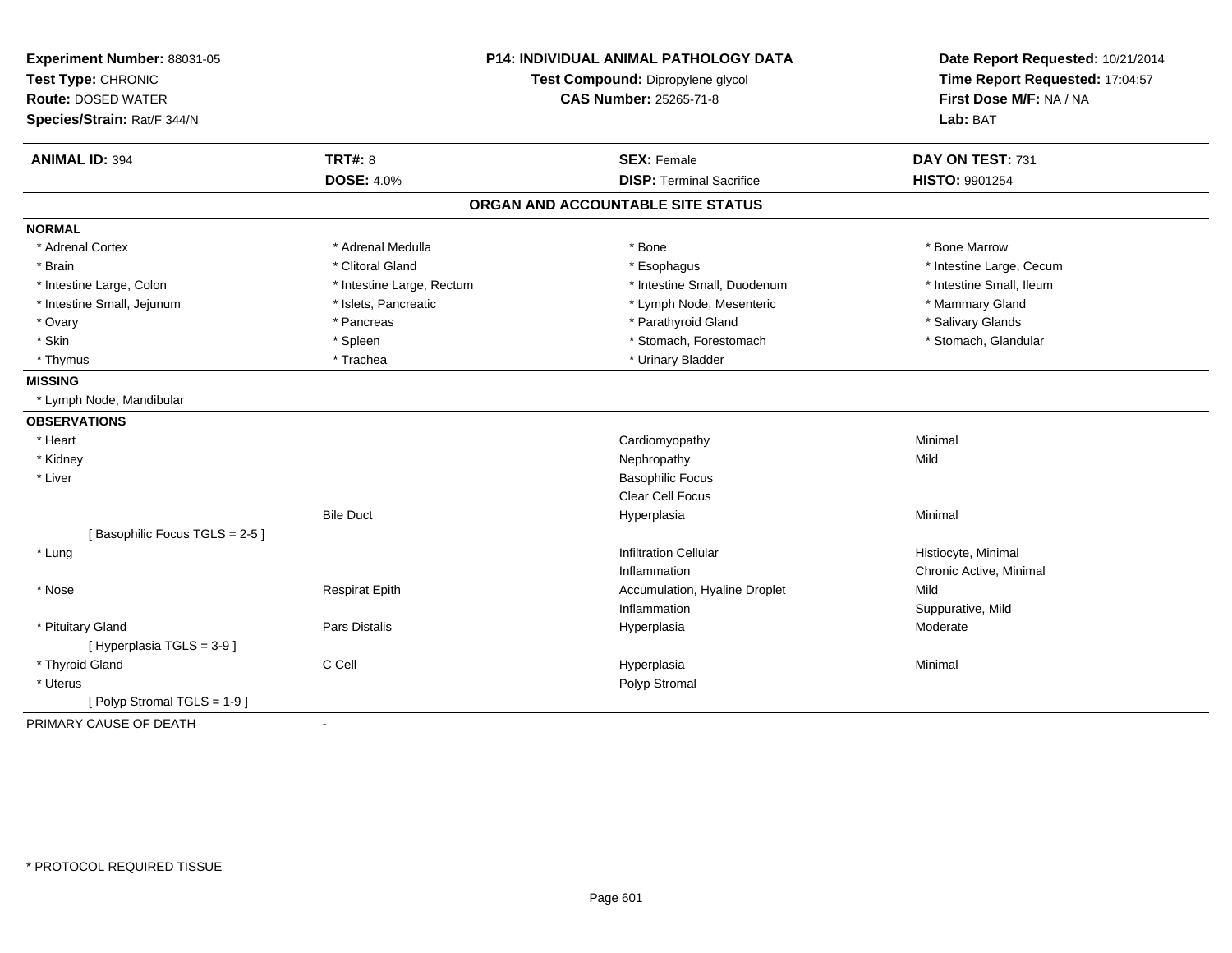| Experiment Number: 88031-05               |                                   | <b>P14: INDIVIDUAL ANIMAL PATHOLOGY DATA</b> | Date Report Requested: 10/21/2014 |
|-------------------------------------------|-----------------------------------|----------------------------------------------|-----------------------------------|
| Test Type: CHRONIC                        | Test Compound: Dipropylene glycol |                                              | Time Report Requested: 17:04:57   |
| <b>Route: DOSED WATER</b>                 |                                   | <b>CAS Number: 25265-71-8</b>                | First Dose M/F: NA / NA           |
| Species/Strain: Rat/F 344/N               |                                   |                                              | Lab: BAT                          |
| <b>ANIMAL ID: 395</b>                     | <b>TRT#: 8</b>                    | <b>SEX: Female</b>                           | DAY ON TEST: 564                  |
|                                           | <b>DOSE: 4.0%</b>                 | <b>DISP: Natural Death</b>                   | HISTO: 9901255                    |
|                                           |                                   | ORGAN AND ACCOUNTABLE SITE STATUS            |                                   |
| <b>NORMAL</b>                             |                                   |                                              |                                   |
| * Adrenal Medulla                         | * Bone                            | * Bone Marrow                                | * Brain                           |
| * Clitoral Gland                          | * Esophagus                       | * Heart                                      | * Intestine Large, Cecum          |
| * Intestine Large, Colon                  | * Intestine Large, Rectum         | * Intestine Small, Duodenum                  | * Islets, Pancreatic              |
| * Lymph Node, Mesenteric                  | * Mammary Gland                   | * Ovary                                      | * Pancreas                        |
| * Parathyroid Gland                       | * Pituitary Gland                 | * Salivary Glands                            | * Skin                            |
| * Spleen                                  | * Stomach, Forestomach            | * Thyroid Gland                              | * Trachea                         |
| * Uterus                                  |                                   |                                              |                                   |
| <b>MISSING</b>                            |                                   |                                              |                                   |
| * Lymph Node, Mandibular                  | * Thymus                          |                                              |                                   |
| <b>AUTO PRECLUDES DIAG.</b>               |                                   |                                              |                                   |
| * Intestine Small, Ileum                  | * Intestine Small, Jejunum        | * Urinary Bladder                            |                                   |
| <b>OBSERVATIONS</b>                       |                                   |                                              |                                   |
| * Adrenal Cortex                          |                                   | Hyperplasia                                  | Mild                              |
| * Kidney                                  |                                   | Nephropathy                                  | Minimal                           |
| * Liver                                   |                                   | Hepatodiaphragmatic Nodule                   |                                   |
|                                           |                                   | Inflammation                                 | Histiocytic, Focal, Minimal       |
| [ Hepatodiaphragmatic Nodule TGLS = 2-5 ] |                                   |                                              |                                   |
| * Lung                                    |                                   | <b>Infiltration Cellular</b>                 | Histiocyte, Minimal               |
| * Nose                                    |                                   | Thrombosis                                   | Mild                              |
| * Stomach, Glandular                      |                                   | Necrosis                                     | Mild                              |
| [Necrosis $TGLS = 3-13$ ]                 |                                   |                                              |                                   |
| Tongue                                    |                                   | Squamous Cell Carcinoma                      |                                   |
| [Squamous Cell Carcinoma TGLS = 1-12]     |                                   |                                              |                                   |
| PRIMARY CAUSE OF DEATH                    | - Tongue Squamous Cell Carcinoma  |                                              |                                   |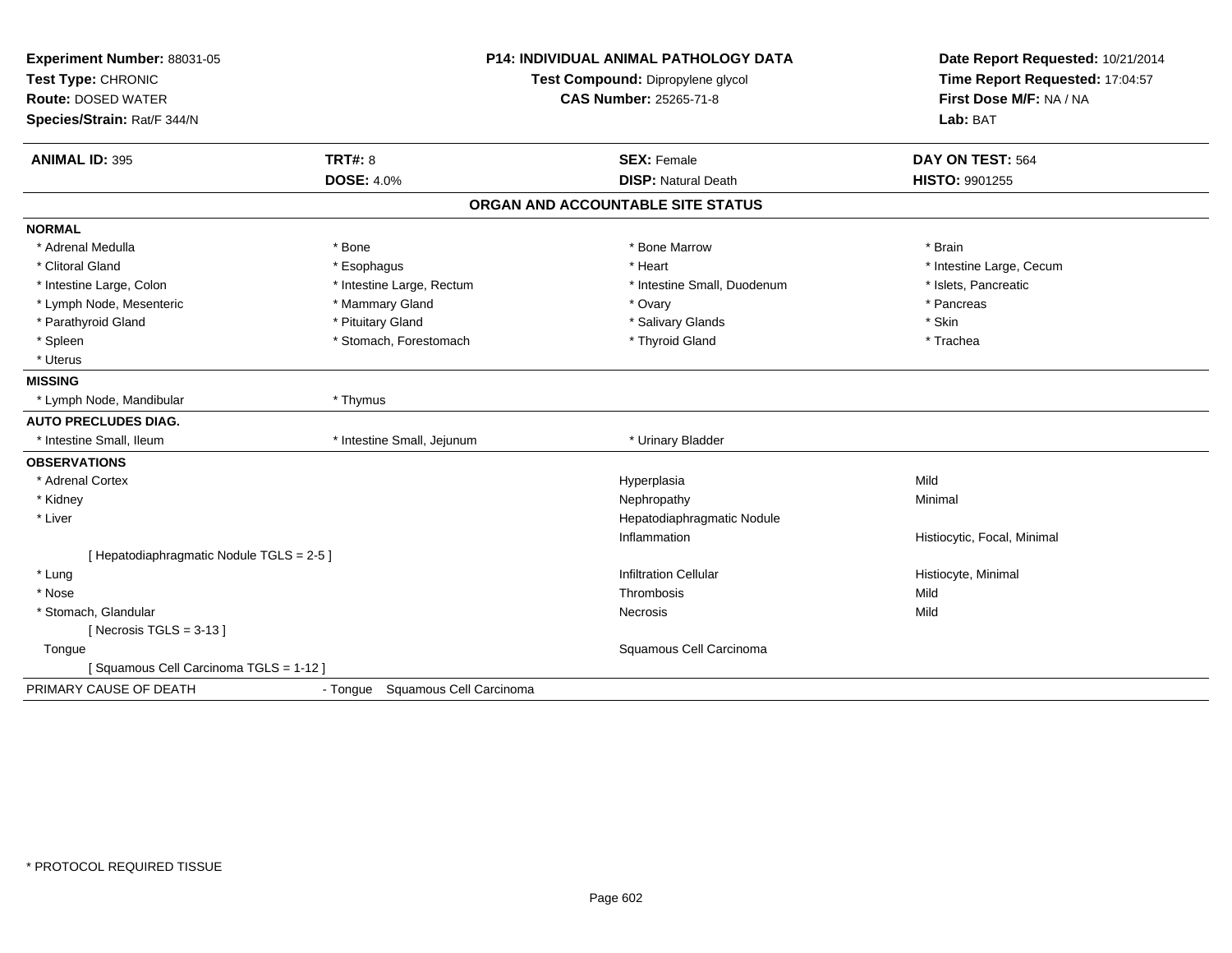| Experiment Number: 88031-05<br>Test Type: CHRONIC<br><b>Route: DOSED WATER</b><br>Species/Strain: Rat/F 344/N |                             | <b>P14: INDIVIDUAL ANIMAL PATHOLOGY DATA</b><br>Test Compound: Dipropylene glycol<br><b>CAS Number: 25265-71-8</b> | Date Report Requested: 10/21/2014<br>Time Report Requested: 17:04:57<br>First Dose M/F: NA / NA<br>Lab: BAT |
|---------------------------------------------------------------------------------------------------------------|-----------------------------|--------------------------------------------------------------------------------------------------------------------|-------------------------------------------------------------------------------------------------------------|
| <b>ANIMAL ID: 396</b>                                                                                         | <b>TRT#: 8</b>              | <b>SEX: Female</b>                                                                                                 | DAY ON TEST: 694                                                                                            |
|                                                                                                               | <b>DOSE: 4.0%</b>           | <b>DISP:</b> Moribund Sacrifice                                                                                    | HISTO: 9901256                                                                                              |
|                                                                                                               |                             | ORGAN AND ACCOUNTABLE SITE STATUS                                                                                  |                                                                                                             |
| <b>NORMAL</b>                                                                                                 |                             |                                                                                                                    |                                                                                                             |
| * Bone                                                                                                        | * Bone Marrow               | * Brain                                                                                                            | * Clitoral Gland                                                                                            |
| * Esophagus                                                                                                   | * Heart                     | * Intestine Large, Cecum                                                                                           | * Intestine Large, Colon                                                                                    |
| * Intestine Large, Rectum                                                                                     | * Intestine Small, Duodenum | * Intestine Small, Ileum                                                                                           | * Intestine Small, Jejunum                                                                                  |
| * Islets, Pancreatic                                                                                          | * Lymph Node, Mandibular    | * Lymph Node, Mesenteric                                                                                           | * Ovary                                                                                                     |
| * Parathyroid Gland                                                                                           | * Salivary Glands           | * Skin                                                                                                             | * Stomach, Glandular                                                                                        |
| * Thymus                                                                                                      | * Trachea                   | * Urinary Bladder                                                                                                  | * Uterus                                                                                                    |
| <b>OBSERVATIONS</b>                                                                                           |                             |                                                                                                                    |                                                                                                             |
| * Adrenal Cortex                                                                                              |                             | Hypertrophy                                                                                                        | Minimal                                                                                                     |
| * Adrenal Medulla                                                                                             |                             | Hyperplasia                                                                                                        | Minimal                                                                                                     |
| * Kidney                                                                                                      |                             | Nephropathy                                                                                                        | Mild                                                                                                        |
| * Liver                                                                                                       |                             | <b>Basophilic Focus</b>                                                                                            |                                                                                                             |
|                                                                                                               |                             | Inflammation                                                                                                       | Granulomatous, Focal, Minimal                                                                               |
|                                                                                                               |                             | Sarcoma                                                                                                            | Metastatic (Mesentery)                                                                                      |
| [Sarcoma TGLS = $1-13$ ]                                                                                      |                             |                                                                                                                    |                                                                                                             |
| * Lung                                                                                                        |                             | <b>Infiltration Cellular</b>                                                                                       | Histiocyte, Minimal                                                                                         |
| * Mammary Gland                                                                                               |                             | Fibroadenoma                                                                                                       |                                                                                                             |
| Mesentery                                                                                                     |                             | Sarcoma                                                                                                            |                                                                                                             |
| [ Sarcoma TGLS = $3-16+17$ ]                                                                                  |                             |                                                                                                                    |                                                                                                             |
| * Nose                                                                                                        | <b>Respirat Epith</b>       | Accumulation, Hyaline Droplet                                                                                      | Mild                                                                                                        |
|                                                                                                               | Olfactory Epi               | Degeneration                                                                                                       | Marked                                                                                                      |
| * Pancreas                                                                                                    |                             | Sarcoma                                                                                                            | Metastatic (Mesentery)                                                                                      |
| * Pituitary Gland                                                                                             | Pars Distalis               | Adenoma                                                                                                            |                                                                                                             |
| [Adenoma TGLS = $5-9$ ]                                                                                       |                             |                                                                                                                    |                                                                                                             |
| Pleura                                                                                                        |                             | Sarcoma                                                                                                            | Metastatic (Mesentery)                                                                                      |
| [Sarcoma TGLS = 4-12]                                                                                         |                             |                                                                                                                    |                                                                                                             |
| * Spleen                                                                                                      |                             | Hematopoietic Cell Proliferation                                                                                   | Moderate                                                                                                    |
| * Stomach, Forestomach                                                                                        |                             | Sarcoma                                                                                                            | Metastatic (Mesentery)                                                                                      |
| [Sarcoma TGLS = 2-14+15]                                                                                      |                             |                                                                                                                    |                                                                                                             |
| * Thyroid Gland                                                                                               | C Cell                      | Hyperplasia                                                                                                        | Minimal                                                                                                     |
| PRIMARY CAUSE OF DEATH                                                                                        | - Mesentery Sarcoma         |                                                                                                                    |                                                                                                             |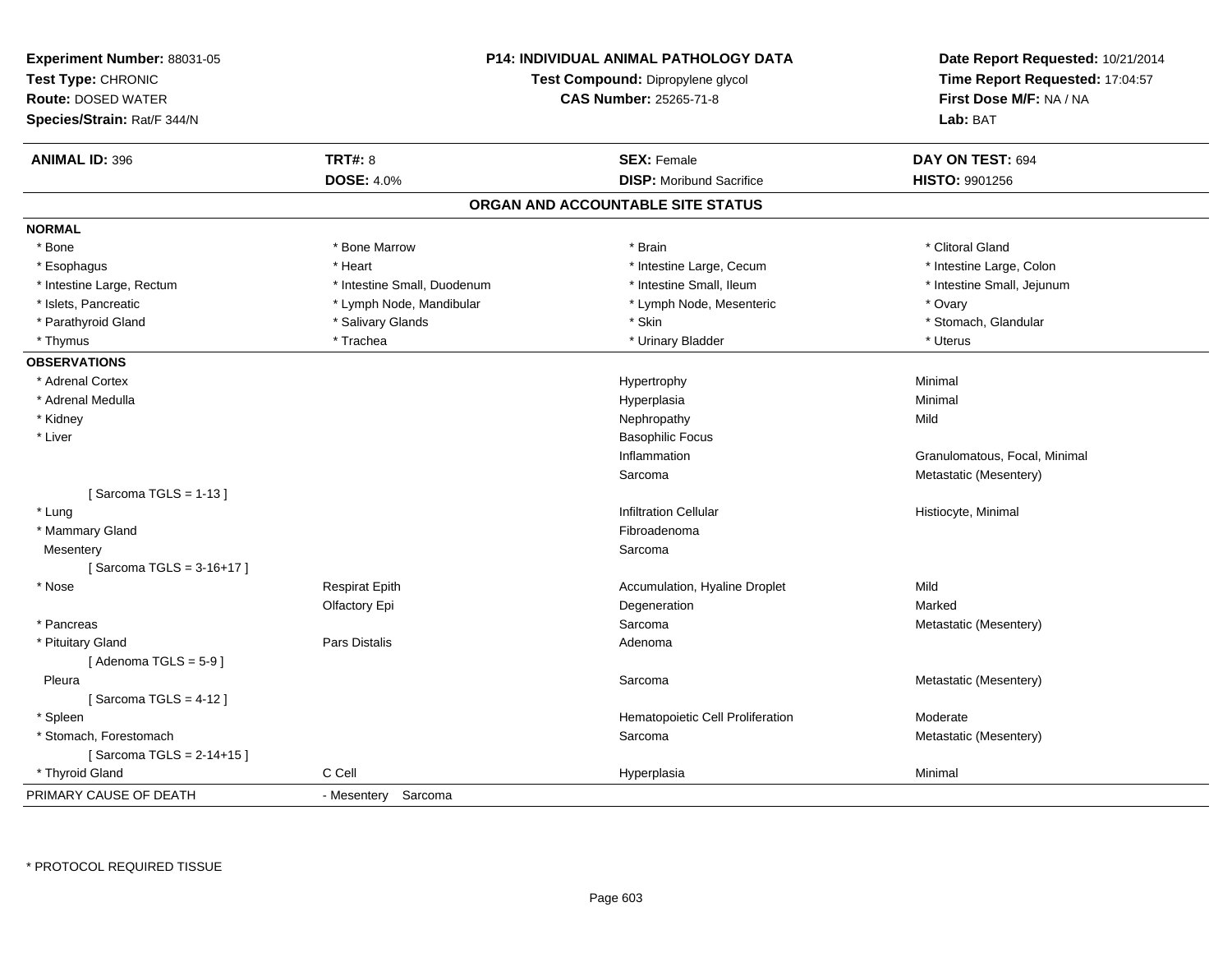| Experiment Number: 88031-05<br>Test Type: CHRONIC<br><b>Route: DOSED WATER</b><br>Species/Strain: Rat/F 344/N |                               | <b>P14: INDIVIDUAL ANIMAL PATHOLOGY DATA</b><br>Test Compound: Dipropylene glycol<br><b>CAS Number: 25265-71-8</b> | Date Report Requested: 10/21/2014<br>Time Report Requested: 17:04:57<br>First Dose M/F: NA / NA<br>Lab: BAT |
|---------------------------------------------------------------------------------------------------------------|-------------------------------|--------------------------------------------------------------------------------------------------------------------|-------------------------------------------------------------------------------------------------------------|
| <b>ANIMAL ID: 397</b>                                                                                         | TRT#: 8                       | <b>SEX: Female</b>                                                                                                 | DAY ON TEST: 652                                                                                            |
|                                                                                                               | <b>DOSE: 4.0%</b>             | <b>DISP: Natural Death</b>                                                                                         | <b>HISTO: 9901257</b>                                                                                       |
|                                                                                                               |                               | ORGAN AND ACCOUNTABLE SITE STATUS                                                                                  |                                                                                                             |
| <b>NORMAL</b>                                                                                                 |                               |                                                                                                                    |                                                                                                             |
| * Brain                                                                                                       | * Clitoral Gland              | * Esophagus                                                                                                        | * Heart                                                                                                     |
| * Intestine Large, Colon                                                                                      | * Intestine Large, Rectum     | * Intestine Small, Duodenum                                                                                        | * Islets, Pancreatic                                                                                        |
| * Mammary Gland                                                                                               | * Parathyroid Gland           | * Pituitary Gland                                                                                                  | * Salivary Glands                                                                                           |
| * Skin                                                                                                        | * Stomach, Forestomach        | * Stomach, Glandular                                                                                               | * Thymus                                                                                                    |
| * Thyroid Gland                                                                                               | * Trachea                     | * Urinary Bladder                                                                                                  | * Uterus                                                                                                    |
| <b>AUTO PRECLUDES DIAG.</b>                                                                                   |                               |                                                                                                                    |                                                                                                             |
| * Intestine Large, Cecum                                                                                      | * Intestine Small, Ileum      | * Intestine Small, Jejunum                                                                                         |                                                                                                             |
| <b>OBSERVATIONS</b>                                                                                           |                               |                                                                                                                    |                                                                                                             |
| * Adrenal Cortex                                                                                              |                               | Leukemia Mononuclear                                                                                               |                                                                                                             |
| * Adrenal Medulla                                                                                             |                               | Leukemia Mononuclear                                                                                               |                                                                                                             |
| * Bone                                                                                                        |                               | Osteopetrosis                                                                                                      | Moderate                                                                                                    |
| * Bone Marrow                                                                                                 |                               | Leukemia Mononuclear                                                                                               |                                                                                                             |
| * Kidney                                                                                                      |                               | Leukemia Mononuclear                                                                                               |                                                                                                             |
|                                                                                                               |                               | Nephropathy                                                                                                        | Mild                                                                                                        |
| * Liver                                                                                                       |                               | <b>Basophilic Focus</b>                                                                                            |                                                                                                             |
|                                                                                                               |                               | Leukemia Mononuclear                                                                                               |                                                                                                             |
| [ Leukemia Mononuclear TGLS = 2-5 ]                                                                           |                               |                                                                                                                    |                                                                                                             |
| * Lung                                                                                                        |                               | <b>Infiltration Cellular</b>                                                                                       | Histiocyte, Minimal                                                                                         |
|                                                                                                               |                               | Inflammation                                                                                                       | Chronic Active, Minimal                                                                                     |
|                                                                                                               |                               | Leukemia Mononuclear                                                                                               |                                                                                                             |
| * Lymph Node, Mandibular                                                                                      |                               | Leukemia Mononuclear                                                                                               |                                                                                                             |
| * Lymph Node, Mesenteric                                                                                      |                               | Leukemia Mononuclear                                                                                               |                                                                                                             |
| * Nose                                                                                                        | <b>Respirat Epith</b>         | Accumulation, Hyaline Droplet                                                                                      | Mild                                                                                                        |
| * Ovary                                                                                                       |                               | Cyst                                                                                                               | Moderate                                                                                                    |
|                                                                                                               |                               | Leukemia Mononuclear                                                                                               |                                                                                                             |
| $Cyst TGLS = 3-8$                                                                                             |                               |                                                                                                                    |                                                                                                             |
| * Pancreas                                                                                                    |                               | Atrophy                                                                                                            | Minimal                                                                                                     |
| * Spleen                                                                                                      |                               | Leukemia Mononuclear                                                                                               |                                                                                                             |
| [Leukemia Mononuclear TGLS = 1-12]                                                                            |                               |                                                                                                                    |                                                                                                             |
| PRIMARY CAUSE OF DEATH                                                                                        | - Spleen Leukemia Mononuclear |                                                                                                                    |                                                                                                             |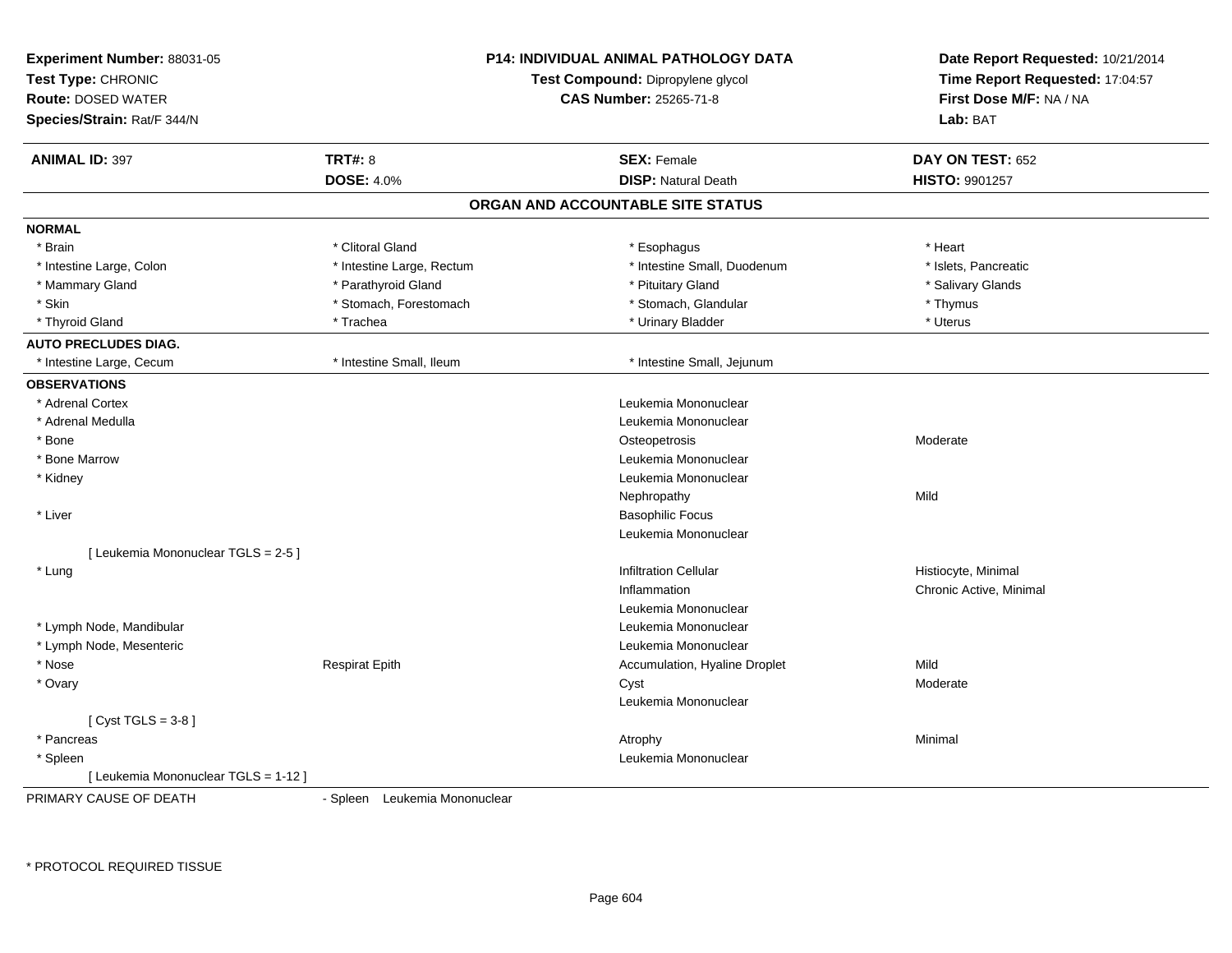| <b>Experiment Number: 88031-05</b><br><b>Test Type: CHRONIC</b><br><b>Route: DOSED WATER</b> |                   | <b>P14: INDIVIDUAL ANIMAL PATHOLOGY DATA</b> | Date Report Requested: 10/21/2014 |  |
|----------------------------------------------------------------------------------------------|-------------------|----------------------------------------------|-----------------------------------|--|
|                                                                                              |                   | Test Compound: Dipropylene glycol            | Time Report Requested: 17:04:57   |  |
|                                                                                              |                   | <b>CAS Number: 25265-71-8</b>                | First Dose M/F: NA / NA           |  |
| Species/Strain: Rat/F 344/N                                                                  |                   |                                              | Lab: BAT                          |  |
| <b>ANIMAL ID: 397</b>                                                                        | <b>TRT#: 8</b>    | <b>SEX:</b> Female                           | <b>DAY ON TEST: 652</b>           |  |
|                                                                                              | <b>DOSE: 4.0%</b> | <b>DISP:</b> Natural Death                   | <b>HISTO: 9901257</b>             |  |
|                                                                                              |                   | ORGAN AND ACCOUNTABLE SITE STATUS            |                                   |  |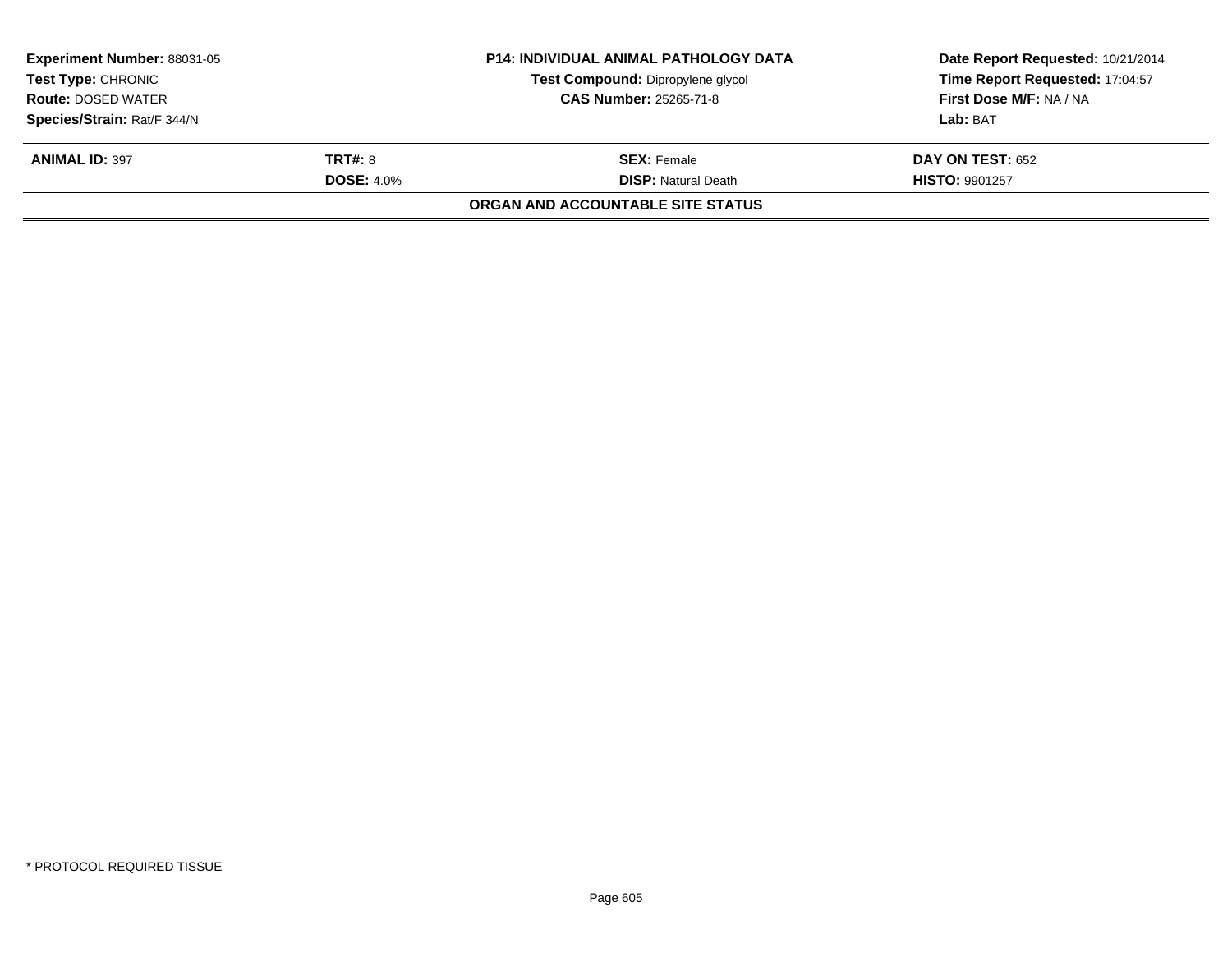| Experiment Number: 88031-05<br>Test Type: CHRONIC<br><b>Route: DOSED WATER</b><br>Species/Strain: Rat/F 344/N |                            | <b>P14: INDIVIDUAL ANIMAL PATHOLOGY DATA</b><br>Test Compound: Dipropylene glycol<br><b>CAS Number: 25265-71-8</b> | Date Report Requested: 10/21/2014<br>Time Report Requested: 17:04:57<br>First Dose M/F: NA / NA<br>Lab: BAT |
|---------------------------------------------------------------------------------------------------------------|----------------------------|--------------------------------------------------------------------------------------------------------------------|-------------------------------------------------------------------------------------------------------------|
| <b>ANIMAL ID: 398</b>                                                                                         | TRT#: 8                    | <b>SEX: Female</b>                                                                                                 | DAY ON TEST: 725                                                                                            |
|                                                                                                               | <b>DOSE: 4.0%</b>          | <b>DISP:</b> Moribund Sacrifice                                                                                    | <b>HISTO: 9901258</b>                                                                                       |
|                                                                                                               |                            | ORGAN AND ACCOUNTABLE SITE STATUS                                                                                  |                                                                                                             |
| <b>NORMAL</b>                                                                                                 |                            |                                                                                                                    |                                                                                                             |
| * Bone                                                                                                        | * Brain                    | * Esophagus                                                                                                        | * Heart                                                                                                     |
| * Intestine Large, Cecum                                                                                      | * Intestine Large, Colon   | * Intestine Large, Rectum                                                                                          | * Intestine Small, Duodenum                                                                                 |
| * Intestine Small, Ileum                                                                                      | * Intestine Small, Jejunum | * Islets, Pancreatic                                                                                               | * Pancreas                                                                                                  |
| * Parathyroid Gland                                                                                           | * Salivary Glands          | * Skin                                                                                                             | * Stomach, Glandular                                                                                        |
| * Trachea                                                                                                     | * Urinary Bladder          |                                                                                                                    |                                                                                                             |
| <b>OBSERVATIONS</b>                                                                                           |                            |                                                                                                                    |                                                                                                             |
| * Adrenal Cortex                                                                                              |                            | Hypertrophy                                                                                                        | Mild                                                                                                        |
|                                                                                                               |                            | Leukemia Mononuclear                                                                                               |                                                                                                             |
| * Adrenal Medulla                                                                                             |                            | Hyperplasia                                                                                                        | Mild                                                                                                        |
|                                                                                                               |                            | Leukemia Mononuclear                                                                                               |                                                                                                             |
| * Bone Marrow                                                                                                 |                            | Leukemia Mononuclear                                                                                               |                                                                                                             |
| * Clitoral Gland                                                                                              |                            | Adenoma                                                                                                            |                                                                                                             |
| [Adenoma TGLS = $1-13$ ]                                                                                      |                            |                                                                                                                    |                                                                                                             |
| * Kidney                                                                                                      |                            | Leukemia Mononuclear                                                                                               |                                                                                                             |
|                                                                                                               |                            | Nephropathy                                                                                                        | Mild                                                                                                        |
| * Liver                                                                                                       |                            | Fatty Change                                                                                                       | Moderate                                                                                                    |
|                                                                                                               | <b>Bile Duct</b>           | Hyperplasia                                                                                                        | Moderate                                                                                                    |
|                                                                                                               |                            | Leukemia Mononuclear                                                                                               |                                                                                                             |
|                                                                                                               | Centrilobular              | <b>Necrosis</b>                                                                                                    | Minimal                                                                                                     |
| [ Leukemia Mononuclear TGLS = 4-5 ]                                                                           |                            |                                                                                                                    |                                                                                                             |
| * Lung                                                                                                        |                            | Leukemia Mononuclear                                                                                               |                                                                                                             |
| Lymph Node                                                                                                    | Deep Cervical              | Leukemia Mononuclear                                                                                               |                                                                                                             |
|                                                                                                               | Mediastinal                | Leukemia Mononuclear                                                                                               |                                                                                                             |
|                                                                                                               | Pancreatic                 | Leukemia Mononuclear                                                                                               |                                                                                                             |
| [ Leukemia Mononuclear TGLS = 5-15 ]<br>[ Leukemia Mononuclear TGLS = 6-2 ]                                   |                            |                                                                                                                    |                                                                                                             |
| * Lymph Node, Mandibular                                                                                      |                            | Leukemia Mononuclear                                                                                               |                                                                                                             |
| Note: TGL 9, "mass, .7 x 1.2 cm" noted at trim, was actually mammary gland.                                   |                            |                                                                                                                    |                                                                                                             |
| * Lymph Node, Mesenteric<br>[ Leukemia Mononuclear TGLS = 7-16 ]                                              |                            | Leukemia Mononuclear                                                                                               |                                                                                                             |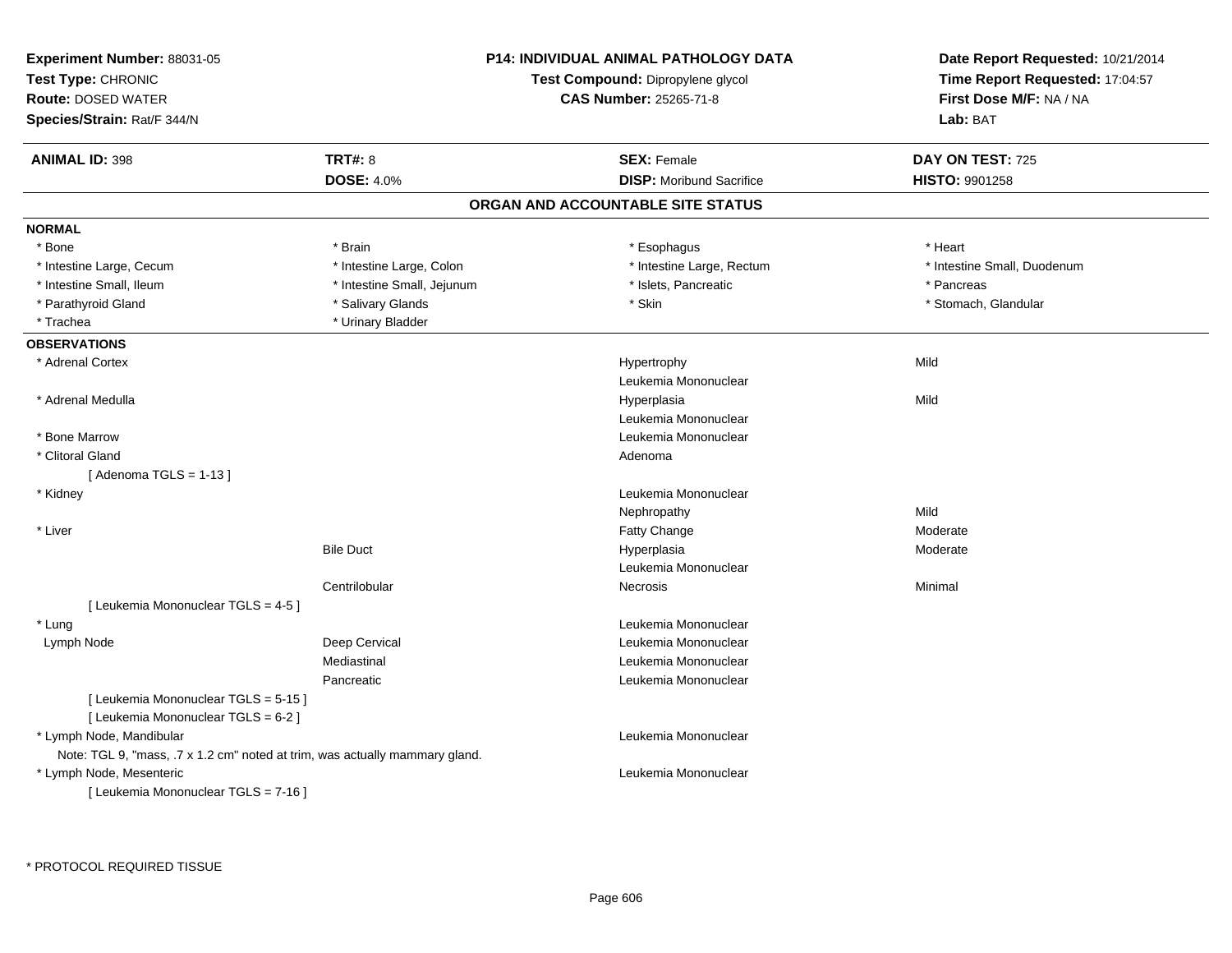| <b>Experiment Number: 88031-05</b><br>Test Type: CHRONIC<br><b>Route: DOSED WATER</b><br>Species/Strain: Rat/F 344/N |                                  | <b>P14: INDIVIDUAL ANIMAL PATHOLOGY DATA</b><br>Test Compound: Dipropylene glycol<br><b>CAS Number: 25265-71-8</b> | Date Report Requested: 10/21/2014<br>Time Report Requested: 17:04:57<br>First Dose M/F: NA / NA<br>Lab: BAT |
|----------------------------------------------------------------------------------------------------------------------|----------------------------------|--------------------------------------------------------------------------------------------------------------------|-------------------------------------------------------------------------------------------------------------|
| <b>ANIMAL ID: 398</b>                                                                                                | <b>TRT#: 8</b>                   | <b>SEX: Female</b>                                                                                                 | DAY ON TEST: 725                                                                                            |
|                                                                                                                      | <b>DOSE: 4.0%</b>                | <b>DISP:</b> Moribund Sacrifice                                                                                    | <b>HISTO: 9901258</b>                                                                                       |
|                                                                                                                      |                                  | ORGAN AND ACCOUNTABLE SITE STATUS                                                                                  |                                                                                                             |
| * Mammary Gland                                                                                                      |                                  | Fibroadenoma                                                                                                       |                                                                                                             |
| [Fibroadenoma TGLS = 9-14]                                                                                           |                                  |                                                                                                                    |                                                                                                             |
| * Nose                                                                                                               | <b>Respirat Epith</b>            | Accumulation, Hyaline Droplet                                                                                      | Moderate                                                                                                    |
| * Ovary                                                                                                              |                                  | Leukemia Mononuclear                                                                                               |                                                                                                             |
| * Pituitary Gland                                                                                                    | Pars Distalis                    | Adenoma                                                                                                            |                                                                                                             |
|                                                                                                                      |                                  | Leukemia Mononuclear                                                                                               |                                                                                                             |
| [Adenoma TGLS = $3-9$ ]                                                                                              |                                  |                                                                                                                    |                                                                                                             |
| * Spleen                                                                                                             |                                  | Leukemia Mononuclear                                                                                               |                                                                                                             |
| [Leukemia Mononuclear TGLS = 2,8-5+12]                                                                               |                                  |                                                                                                                    |                                                                                                             |
| * Stomach, Forestomach                                                                                               |                                  | Hyperplasia                                                                                                        | Squamous, Mild                                                                                              |
| * Thymus                                                                                                             |                                  | Leukemia Mononuclear                                                                                               |                                                                                                             |
| * Thyroid Gland                                                                                                      | C Cell                           | Adenoma                                                                                                            |                                                                                                             |
| * Uterus                                                                                                             |                                  | Polyp Stromal                                                                                                      |                                                                                                             |
| PRIMARY CAUSE OF DEATH                                                                                               | Leukemia Mononuclear<br>- Spleen |                                                                                                                    |                                                                                                             |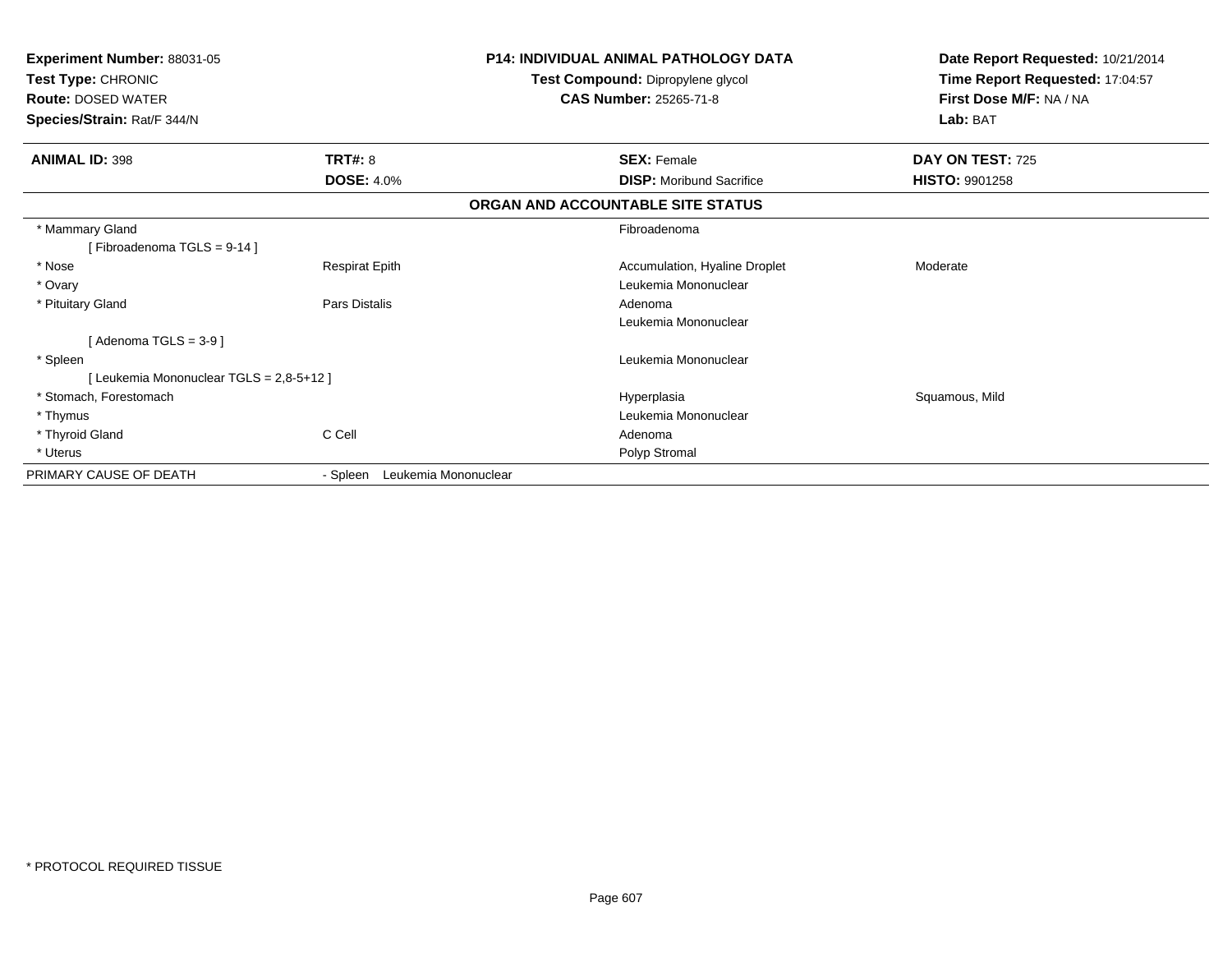| Experiment Number: 88031-05<br>Test Type: CHRONIC<br><b>Route: DOSED WATER</b><br>Species/Strain: Rat/F 344/N |                                                                                          | <b>P14: INDIVIDUAL ANIMAL PATHOLOGY DATA</b><br>Test Compound: Dipropylene glycol<br>CAS Number: 25265-71-8 | Date Report Requested: 10/21/2014<br>Time Report Requested: 17:04:57<br>First Dose M/F: NA / NA<br>Lab: BAT |
|---------------------------------------------------------------------------------------------------------------|------------------------------------------------------------------------------------------|-------------------------------------------------------------------------------------------------------------|-------------------------------------------------------------------------------------------------------------|
|                                                                                                               |                                                                                          |                                                                                                             |                                                                                                             |
| <b>ANIMAL ID: 399</b>                                                                                         | TRT#: 8                                                                                  | <b>SEX: Female</b>                                                                                          | DAY ON TEST: 730                                                                                            |
|                                                                                                               | <b>DOSE: 4.0%</b>                                                                        | <b>DISP: Terminal Sacrifice</b>                                                                             | HISTO: 9901259                                                                                              |
|                                                                                                               |                                                                                          | ORGAN AND ACCOUNTABLE SITE STATUS                                                                           |                                                                                                             |
| <b>NORMAL</b>                                                                                                 |                                                                                          |                                                                                                             |                                                                                                             |
| * Bone                                                                                                        | * Brain                                                                                  | * Esophagus                                                                                                 | * Intestine Large, Cecum                                                                                    |
| * Intestine Large, Colon                                                                                      | * Intestine Large, Rectum                                                                | * Intestine Small, Duodenum                                                                                 | * Intestine Small, Ileum                                                                                    |
| * Intestine Small, Jejunum                                                                                    | * Islets, Pancreatic                                                                     | * Parathyroid Gland                                                                                         | * Salivary Glands                                                                                           |
| * Skin                                                                                                        | * Stomach, Glandular                                                                     | * Trachea                                                                                                   | * Urinary Bladder                                                                                           |
| <b>MISSING</b>                                                                                                |                                                                                          |                                                                                                             |                                                                                                             |
| * Clitoral Gland                                                                                              |                                                                                          |                                                                                                             |                                                                                                             |
| <b>OBSERVATIONS</b>                                                                                           |                                                                                          |                                                                                                             |                                                                                                             |
| * Adrenal Cortex                                                                                              |                                                                                          | Leukemia Mononuclear                                                                                        |                                                                                                             |
| * Adrenal Medulla                                                                                             |                                                                                          | Leukemia Mononuclear                                                                                        |                                                                                                             |
|                                                                                                               |                                                                                          | Necrosis                                                                                                    | Marked                                                                                                      |
| * Bone Marrow                                                                                                 |                                                                                          | Leukemia Mononuclear                                                                                        |                                                                                                             |
| * Heart                                                                                                       |                                                                                          | Leukemia Mononuclear                                                                                        |                                                                                                             |
| * Kidney                                                                                                      |                                                                                          | Leukemia Mononuclear                                                                                        |                                                                                                             |
|                                                                                                               |                                                                                          | Nephropathy                                                                                                 | Mild                                                                                                        |
| * Liver                                                                                                       |                                                                                          | <b>Basophilic Focus</b>                                                                                     |                                                                                                             |
|                                                                                                               |                                                                                          | Leukemia Mononuclear                                                                                        |                                                                                                             |
|                                                                                                               | Note: TGL 4, "nodule, 5 mm dia" noted at trim, was normal variation in lobar morphology. |                                                                                                             |                                                                                                             |
| [ Leukemia Mononuclear TGLS = 2,3-5 ]                                                                         |                                                                                          |                                                                                                             |                                                                                                             |
| * Lung                                                                                                        |                                                                                          | <b>Infiltration Cellular</b>                                                                                | Histiocyte, Minimal                                                                                         |
|                                                                                                               |                                                                                          | Leukemia Mononuclear                                                                                        |                                                                                                             |
| Lymph Node                                                                                                    | Mediastinal                                                                              | Leukemia Mononuclear                                                                                        |                                                                                                             |
| * Lymph Node, Mandibular                                                                                      |                                                                                          | Leukemia Mononuclear                                                                                        |                                                                                                             |
| * Lymph Node, Mesenteric                                                                                      |                                                                                          | Leukemia Mononuclear                                                                                        |                                                                                                             |
| * Mammary Gland                                                                                               |                                                                                          | Fibroadenoma                                                                                                |                                                                                                             |
| [Fibroadenoma TGLS = 5-14]                                                                                    |                                                                                          |                                                                                                             |                                                                                                             |
| * Nose                                                                                                        | <b>Respirat Epith</b>                                                                    | Accumulation, Hyaline Droplet                                                                               | Marked                                                                                                      |
| * Ovary                                                                                                       |                                                                                          | Leukemia Mononuclear                                                                                        |                                                                                                             |
| * Pancreas                                                                                                    |                                                                                          | Atrophy                                                                                                     | Mild                                                                                                        |
|                                                                                                               |                                                                                          | Leukemia Mononuclear                                                                                        |                                                                                                             |
| * Pituitary Gland                                                                                             |                                                                                          | Leukemia Mononuclear                                                                                        |                                                                                                             |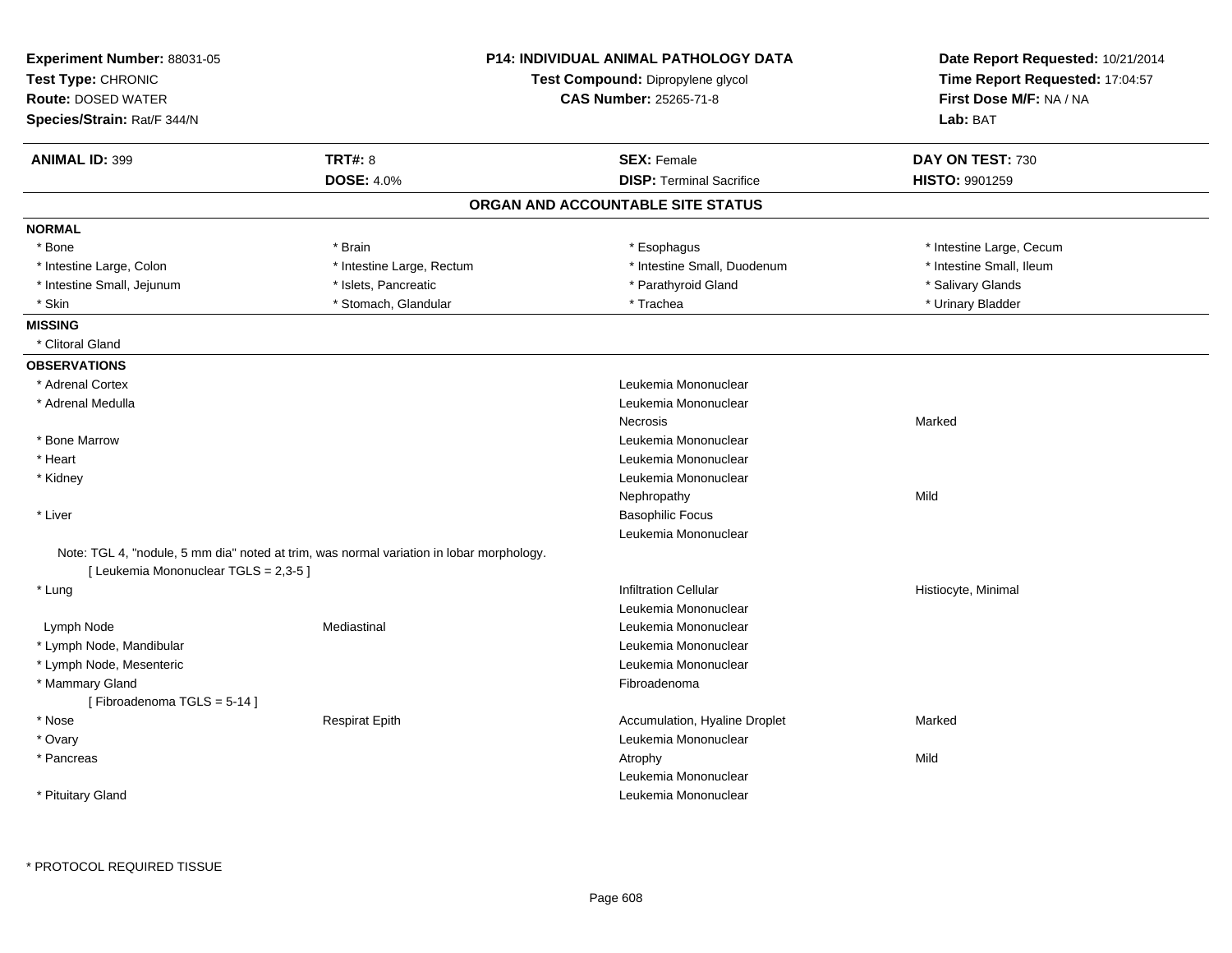| Experiment Number: 88031-05<br>Test Type: CHRONIC |                | <b>P14: INDIVIDUAL ANIMAL PATHOLOGY DATA</b><br>Test Compound: Dipropylene glycol | Date Report Requested: 10/21/2014<br>Time Report Requested: 17:04:57 |  |
|---------------------------------------------------|----------------|-----------------------------------------------------------------------------------|----------------------------------------------------------------------|--|
| <b>Route: DOSED WATER</b>                         |                | <b>CAS Number: 25265-71-8</b>                                                     | First Dose M/F: NA / NA                                              |  |
| Species/Strain: Rat/F 344/N                       |                |                                                                                   | Lab: BAT                                                             |  |
| <b>ANIMAL ID: 399</b>                             | <b>TRT#: 8</b> | <b>SEX: Female</b>                                                                | DAY ON TEST: 730                                                     |  |
| <b>DOSE: 4.0%</b>                                 |                | <b>DISP:</b> Terminal Sacrifice                                                   | <b>HISTO: 9901259</b>                                                |  |
|                                                   |                | ORGAN AND ACCOUNTABLE SITE STATUS                                                 |                                                                      |  |
| * Spleen                                          |                | Leukemia Mononuclear                                                              |                                                                      |  |
| [Leukemia Mononuclear TGLS = 1-12]                |                |                                                                                   |                                                                      |  |
| * Stomach, Forestomach                            |                | Leukemia Mononuclear                                                              |                                                                      |  |
| * Thymus                                          |                | Leukemia Mononuclear                                                              |                                                                      |  |
| * Thyroid Gland                                   | C Cell         | Hyperplasia                                                                       | Minimal                                                              |  |
| * Uterus                                          |                | Adenoma                                                                           |                                                                      |  |
| PRIMARY CAUSE OF DEATH                            |                |                                                                                   |                                                                      |  |